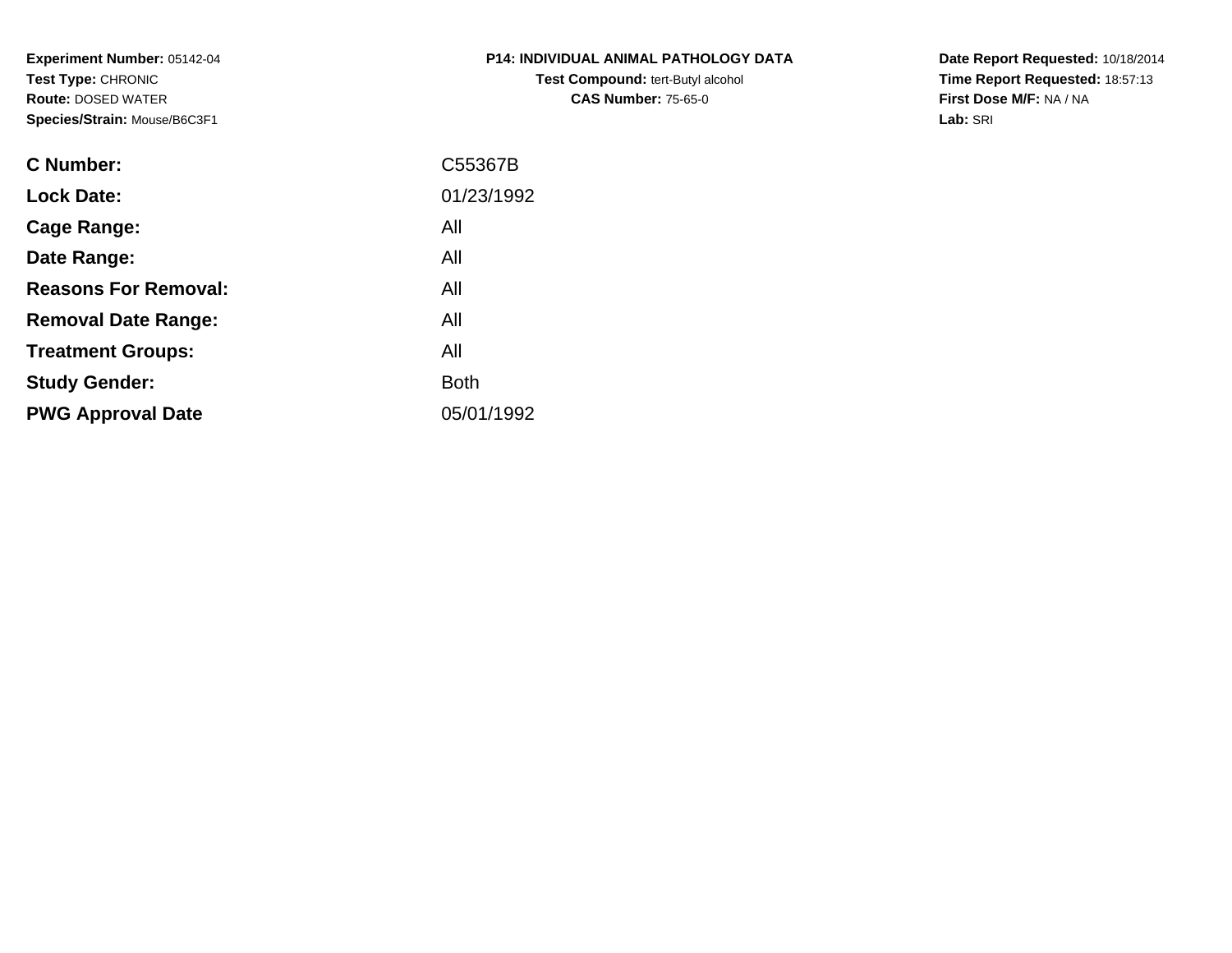| Experiment Number: 05142-04<br>Test Type: CHRONIC<br><b>Route: DOSED WATER</b><br>Species/Strain: Mouse/B6C3F1 | <b>P14: INDIVIDUAL ANIMAL PATHOLOGY DATA</b><br>Test Compound: tert-Butyl alcohol<br><b>CAS Number: 75-65-0</b> |                                   | Date Report Requested: 10/18/2014<br>Time Report Requested: 18:57:13<br>First Dose M/F: NA / NA<br>Lab: SRI |
|----------------------------------------------------------------------------------------------------------------|-----------------------------------------------------------------------------------------------------------------|-----------------------------------|-------------------------------------------------------------------------------------------------------------|
| <b>ANIMAL ID: 1</b>                                                                                            | <b>TRT#: 1</b>                                                                                                  | <b>SEX: Male</b>                  | DAY ON TEST: 729                                                                                            |
|                                                                                                                | <b>DOSE: VEHICLE CONTROL</b>                                                                                    | <b>DISP: Terminal Sacrifice</b>   | <b>HISTO: 88-48570</b>                                                                                      |
|                                                                                                                |                                                                                                                 | ORGAN AND ACCOUNTABLE SITE STATUS |                                                                                                             |
| <b>NORMAL</b>                                                                                                  |                                                                                                                 |                                   |                                                                                                             |
| * Adrenal Cortex                                                                                               | * Adrenal Medulla                                                                                               | * Bone                            | * Bone Marrow                                                                                               |
| * Brain                                                                                                        | * Epididymis                                                                                                    | * Esophagus                       | * Gallbladder                                                                                               |
| * Heart                                                                                                        | * Intestine Large, Cecum                                                                                        | * Intestine Large, Colon          | * Intestine Large, Rectum                                                                                   |
| * Intestine Small, Duodenum                                                                                    | * Intestine Small, Ileum                                                                                        | * Intestine Small, Jejunum        | * Islets, Pancreatic                                                                                        |
| * Lung                                                                                                         | * Lymph Node, Mandibular                                                                                        | * Lymph Node, Mesenteric          | * Nose                                                                                                      |
| * Pancreas                                                                                                     | * Parathyroid Gland                                                                                             | * Pituitary Gland                 | * Prostate                                                                                                  |
| * Salivary Glands                                                                                              | * Skin                                                                                                          | * Stomach, Forestomach            | * Testes                                                                                                    |
| * Thymus                                                                                                       | * Thyroid Gland                                                                                                 | * Trachea                         | * Urinary Bladder                                                                                           |
| <b>MISSING</b>                                                                                                 |                                                                                                                 |                                   |                                                                                                             |
| * Mammary Gland                                                                                                |                                                                                                                 |                                   |                                                                                                             |
| <b>OBSERVATIONS</b>                                                                                            |                                                                                                                 |                                   |                                                                                                             |
| * Kidney                                                                                                       |                                                                                                                 | Nephropathy                       | Minimal                                                                                                     |
| * Liver                                                                                                        |                                                                                                                 | Hepatocellular Adenoma            |                                                                                                             |
|                                                                                                                |                                                                                                                 | Hepatocellular Carcinoma          | Multiple                                                                                                    |
| [ Hepatocellular Adenoma TGLS = 8-25 ]                                                                         |                                                                                                                 |                                   |                                                                                                             |
| [ Hepatocellular Carcinoma TGLS = 2-21,3-22,4-23,5-24,8-25 ]                                                   |                                                                                                                 |                                   |                                                                                                             |
| <b>Preputial Gland</b>                                                                                         |                                                                                                                 | Degeneration                      | Cystic, Moderate                                                                                            |
| [ Degeneration TGLS = 1-8 ]                                                                                    |                                                                                                                 |                                   |                                                                                                             |
| * Seminal Vesicle                                                                                              |                                                                                                                 | Dilatation                        | Minimal                                                                                                     |
| [ Dilatation TGLS = 7-7 ]                                                                                      |                                                                                                                 |                                   |                                                                                                             |
| * Spleen                                                                                                       |                                                                                                                 | Hematopoietic Cell Proliferation  | Mild                                                                                                        |
| * Stomach, Glandular                                                                                           | Mucosa                                                                                                          | Hyperplasia                       | Minimal                                                                                                     |
|                                                                                                                |                                                                                                                 | Mineralization                    | Minimal                                                                                                     |
| Tooth                                                                                                          | Incisor                                                                                                         | Dysplasia                         | Mild                                                                                                        |
| PRIMARY CAUSE OF DEATH                                                                                         | $\blacksquare$                                                                                                  |                                   |                                                                                                             |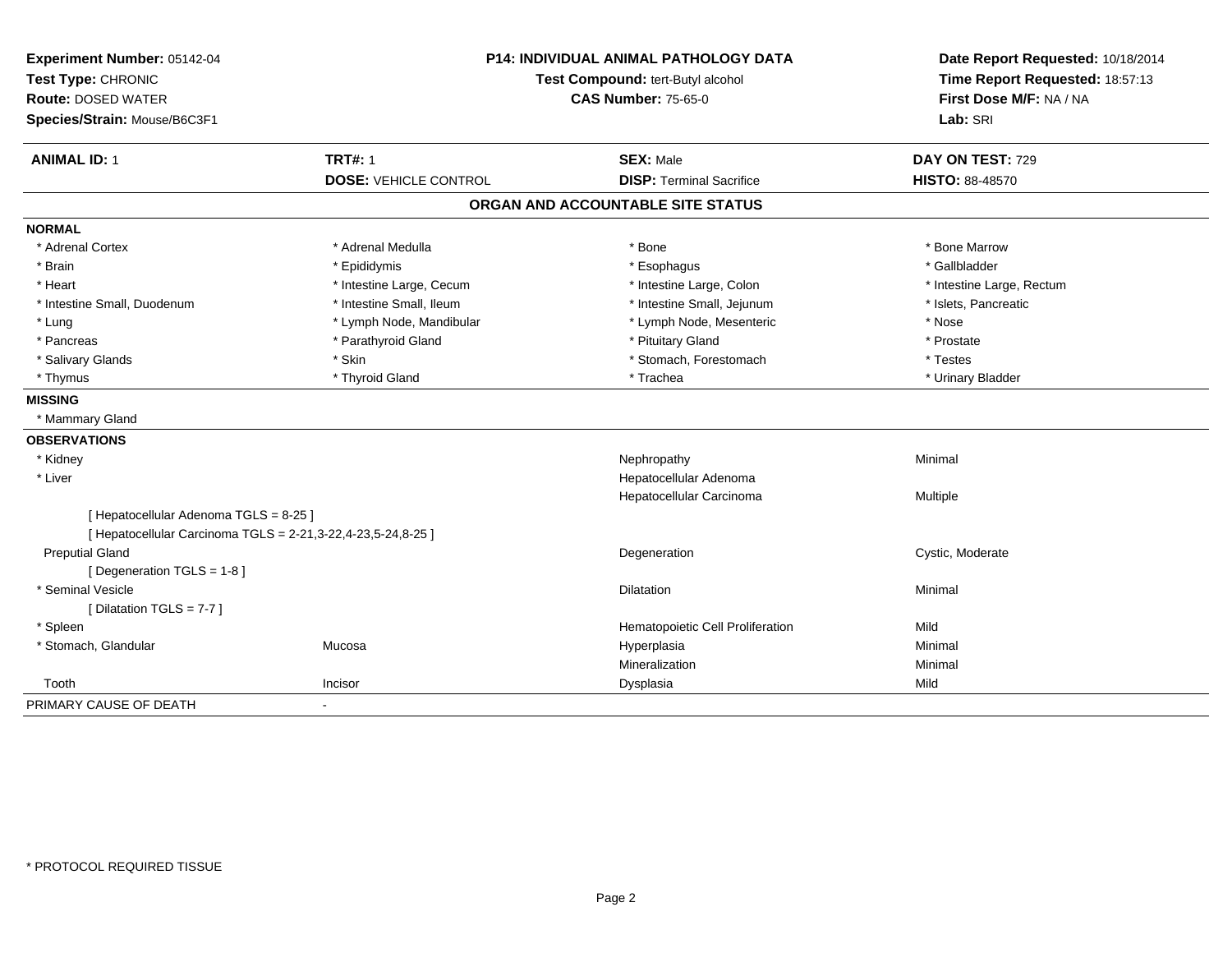| Experiment Number: 05142-04<br>Test Type: CHRONIC<br><b>Route: DOSED WATER</b><br>Species/Strain: Mouse/B6C3F1 | <b>P14: INDIVIDUAL ANIMAL PATHOLOGY DATA</b><br>Test Compound: tert-Butyl alcohol<br><b>CAS Number: 75-65-0</b> |                                   | Date Report Requested: 10/18/2014<br>Time Report Requested: 18:57:13<br>First Dose M/F: NA / NA<br>Lab: SRI |
|----------------------------------------------------------------------------------------------------------------|-----------------------------------------------------------------------------------------------------------------|-----------------------------------|-------------------------------------------------------------------------------------------------------------|
| <b>ANIMAL ID: 2</b>                                                                                            | <b>TRT#: 1</b>                                                                                                  | <b>SEX: Male</b>                  | DAY ON TEST: 730                                                                                            |
|                                                                                                                | <b>DOSE: VEHICLE CONTROL</b>                                                                                    | <b>DISP: Terminal Sacrifice</b>   | HISTO: 88-48571                                                                                             |
|                                                                                                                |                                                                                                                 | ORGAN AND ACCOUNTABLE SITE STATUS |                                                                                                             |
| <b>NORMAL</b>                                                                                                  |                                                                                                                 |                                   |                                                                                                             |
| * Adrenal Cortex                                                                                               | * Adrenal Medulla                                                                                               | * Bone                            | * Bone Marrow                                                                                               |
| * Brain                                                                                                        | * Epididymis                                                                                                    | * Esophagus                       | * Gallbladder                                                                                               |
| * Heart                                                                                                        | * Intestine Large, Cecum                                                                                        | * Intestine Large, Colon          | * Intestine Large, Rectum                                                                                   |
| * Intestine Small, Duodenum                                                                                    | * Intestine Small, Jejunum                                                                                      | * Islets, Pancreatic              | * Lung                                                                                                      |
| * Lymph Node, Mandibular                                                                                       | * Nose                                                                                                          | * Pancreas                        | * Parathyroid Gland                                                                                         |
| * Pituitary Gland                                                                                              | * Prostate                                                                                                      | * Salivary Glands                 | * Skin                                                                                                      |
| * Spleen                                                                                                       | * Stomach, Forestomach                                                                                          | * Stomach, Glandular              | * Testes                                                                                                    |
| * Thyroid Gland                                                                                                | * Trachea                                                                                                       | * Urinary Bladder                 |                                                                                                             |
| <b>MISSING</b>                                                                                                 |                                                                                                                 |                                   |                                                                                                             |
| * Mammary Gland                                                                                                |                                                                                                                 |                                   |                                                                                                             |
| <b>OBSERVATIONS</b>                                                                                            |                                                                                                                 |                                   |                                                                                                             |
| <b>Coagulating Gland</b>                                                                                       |                                                                                                                 | Dilatation                        | Moderate                                                                                                    |
| [ Dilatation TGLS = $3-7$ ]                                                                                    |                                                                                                                 |                                   |                                                                                                             |
| * Intestine Small, Ileum                                                                                       |                                                                                                                 | Hyperplasia                       | Lymphoid, Mild                                                                                              |
| * Kidney                                                                                                       |                                                                                                                 | Nephropathy                       | Mild                                                                                                        |
| * Liver                                                                                                        |                                                                                                                 | Clear Cell Focus                  |                                                                                                             |
|                                                                                                                |                                                                                                                 | <b>Fatty Change</b>               | Minimal                                                                                                     |
|                                                                                                                |                                                                                                                 | Hepatocellular Adenoma            |                                                                                                             |
|                                                                                                                |                                                                                                                 | Hepatocellular Carcinoma          |                                                                                                             |
|                                                                                                                |                                                                                                                 | <b>Mixed Cell Focus</b>           |                                                                                                             |
| [ Hepatocellular Adenoma TGLS = 7-23 ]                                                                         |                                                                                                                 |                                   |                                                                                                             |
| [ Hepatocellular Carcinoma TGLS = 6-22 ]                                                                       |                                                                                                                 |                                   |                                                                                                             |
| [Mixed Cell Focus TGLS = $8-24$ ]                                                                              |                                                                                                                 |                                   |                                                                                                             |
| * Lymph Node, Mesenteric                                                                                       |                                                                                                                 | Angiectasis                       | Mild                                                                                                        |
| [Angiectasis TGLS = 4-5]                                                                                       |                                                                                                                 |                                   |                                                                                                             |
| * Seminal Vesicle                                                                                              |                                                                                                                 | Dilatation                        | Marked                                                                                                      |
| [ Dilatation TGLS = 1-7 ]                                                                                      |                                                                                                                 |                                   |                                                                                                             |
| * Thymus                                                                                                       |                                                                                                                 | Cyst                              | Mild                                                                                                        |
| Tooth                                                                                                          | Incisor                                                                                                         | Dysplasia                         | Moderate                                                                                                    |

PRIMARY CAUSE OF DEATH-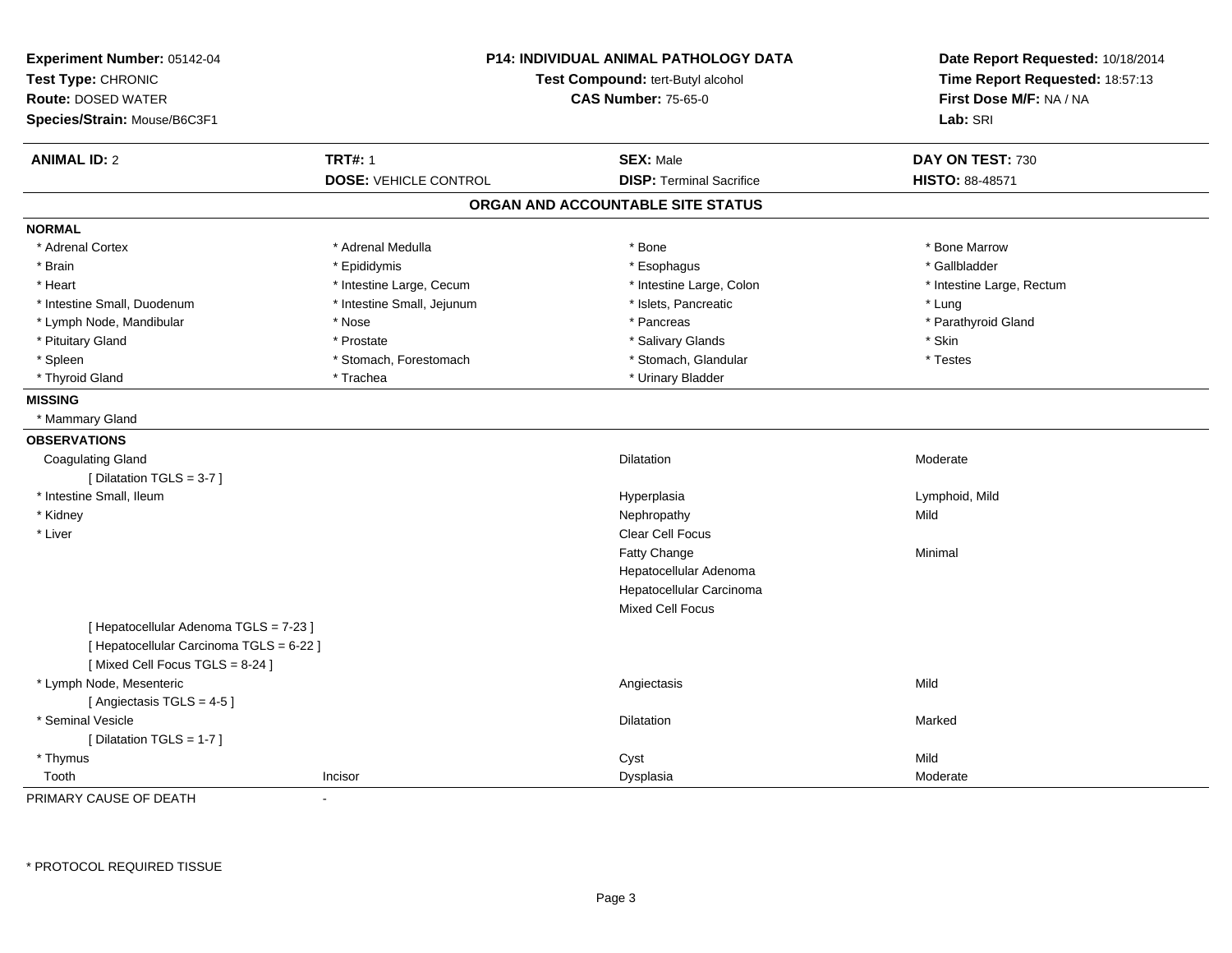| <b>Experiment Number: 05142-04</b><br><b>Test Type: CHRONIC</b> | <b>P14: INDIVIDUAL ANIMAL PATHOLOGY DATA</b><br>Test Compound: tert-Butyl alcohol |                                   | Date Report Requested: 10/18/2014<br>Time Report Requested: 18:57:13 |
|-----------------------------------------------------------------|-----------------------------------------------------------------------------------|-----------------------------------|----------------------------------------------------------------------|
| <b>Route: DOSED WATER</b>                                       | <b>CAS Number: 75-65-0</b>                                                        |                                   | First Dose M/F: NA / NA                                              |
| Species/Strain: Mouse/B6C3F1                                    |                                                                                   |                                   | Lab: SRI                                                             |
| <b>ANIMAL ID: 2</b>                                             | TRT#: 1                                                                           | <b>SEX: Male</b>                  | DAY ON TEST: 730                                                     |
|                                                                 | <b>DOSE: VEHICLE CONTROL</b>                                                      | <b>DISP:</b> Terminal Sacrifice   | <b>HISTO: 88-48571</b>                                               |
|                                                                 |                                                                                   | ORGAN AND ACCOUNTABLE SITE STATUS |                                                                      |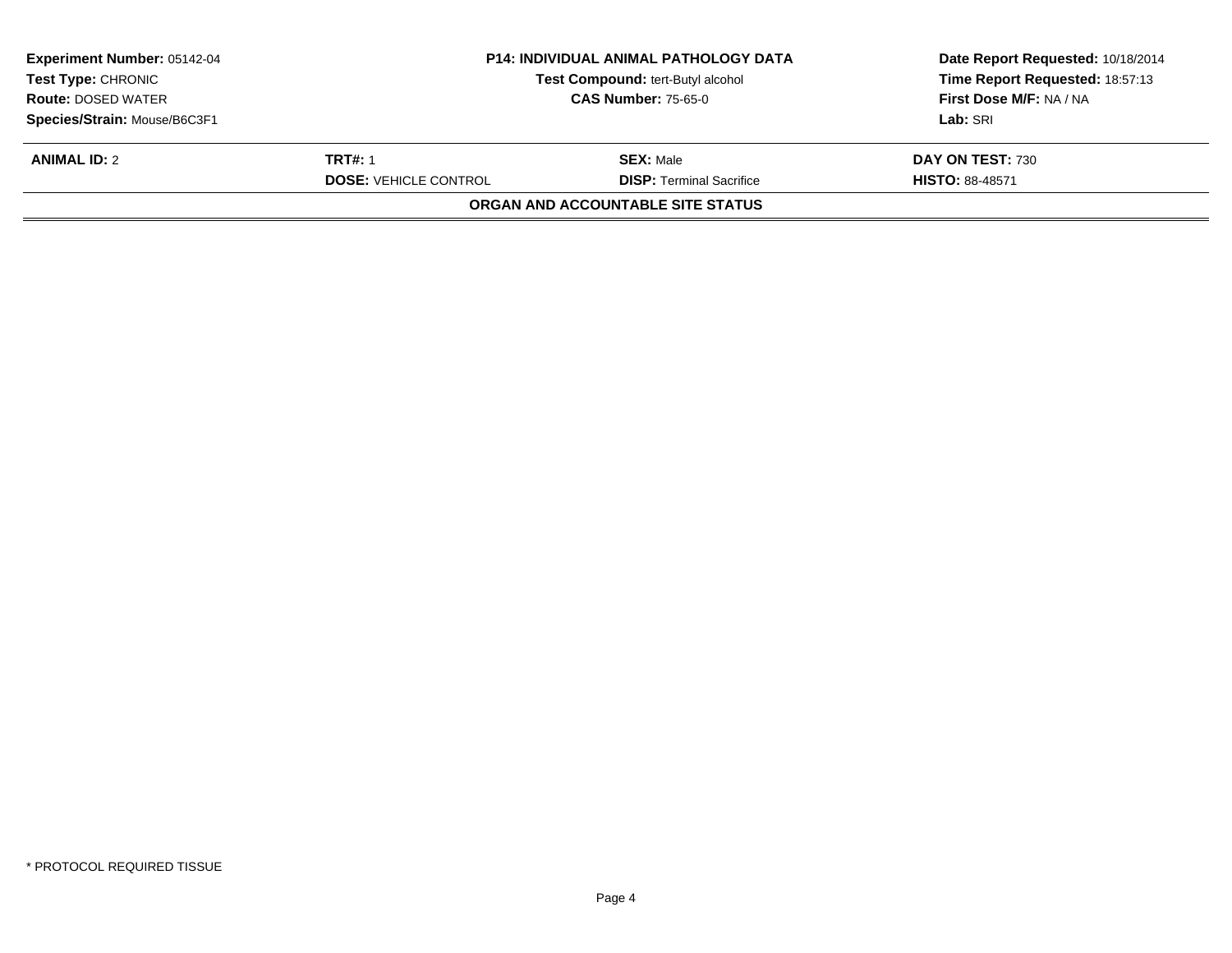| <b>P14: INDIVIDUAL ANIMAL PATHOLOGY DATA</b><br>Experiment Number: 05142-04<br>Test Type: CHRONIC<br>Test Compound: tert-Butyl alcohol<br><b>Route: DOSED WATER</b><br><b>CAS Number: 75-65-0</b><br>Species/Strain: Mouse/B6C3F1 |                                                | Date Report Requested: 10/18/2014<br>Time Report Requested: 18:57:13<br>First Dose M/F: NA / NA<br>Lab: SRI |                                     |
|-----------------------------------------------------------------------------------------------------------------------------------------------------------------------------------------------------------------------------------|------------------------------------------------|-------------------------------------------------------------------------------------------------------------|-------------------------------------|
| <b>ANIMAL ID: 3</b>                                                                                                                                                                                                               | <b>TRT#: 1</b><br><b>DOSE: VEHICLE CONTROL</b> | <b>SEX: Male</b><br><b>DISP:</b> Moribund Sacrifice                                                         | DAY ON TEST: 486<br>HISTO: 88-45714 |
|                                                                                                                                                                                                                                   |                                                | ORGAN AND ACCOUNTABLE SITE STATUS                                                                           |                                     |
| <b>NORMAL</b>                                                                                                                                                                                                                     |                                                |                                                                                                             |                                     |
| * Adrenal Cortex                                                                                                                                                                                                                  | * Adrenal Medulla                              | * Bone                                                                                                      | * Brain                             |
| * Epididymis                                                                                                                                                                                                                      | * Esophagus                                    | * Gallbladder                                                                                               | * Heart                             |
| * Intestine Large, Cecum                                                                                                                                                                                                          | * Intestine Large, Colon                       | * Intestine Large, Rectum                                                                                   | * Intestine Small, Duodenum         |
| * Intestine Small, Ileum                                                                                                                                                                                                          | * Islets, Pancreatic                           | * Lung                                                                                                      | * Lymph Node, Mandibular            |
| * Nose                                                                                                                                                                                                                            | * Pancreas                                     | * Parathyroid Gland                                                                                         | * Prostate                          |
| * Salivary Glands                                                                                                                                                                                                                 | * Seminal Vesicle                              | * Skin                                                                                                      | * Stomach, Forestomach              |
| * Stomach, Glandular                                                                                                                                                                                                              | * Testes                                       | * Thymus                                                                                                    | * Trachea                           |
| * Urinary Bladder                                                                                                                                                                                                                 |                                                |                                                                                                             |                                     |
| <b>MISSING</b>                                                                                                                                                                                                                    |                                                |                                                                                                             |                                     |
| * Mammary Gland                                                                                                                                                                                                                   |                                                |                                                                                                             |                                     |
| <b>OBSERVATIONS</b>                                                                                                                                                                                                               |                                                |                                                                                                             |                                     |
| * Bone Marrow                                                                                                                                                                                                                     |                                                | Hypercellularity                                                                                            | Moderate                            |
| * Intestine Small, Jejunum                                                                                                                                                                                                        |                                                | Inflammation                                                                                                | Chronic, Marked                     |
|                                                                                                                                                                                                                                   |                                                | Lymphoma Malignant Mixed                                                                                    |                                     |
| [ Lymphoma Malignant Mixed TGLS = 7-23 ]                                                                                                                                                                                          |                                                |                                                                                                             |                                     |
| * Kidney                                                                                                                                                                                                                          |                                                | Nephropathy                                                                                                 | Mild                                |
| [Nephropathy TGLS = 3-5]                                                                                                                                                                                                          |                                                |                                                                                                             |                                     |
| * Liver                                                                                                                                                                                                                           |                                                | <b>Eosinophilic Focus</b>                                                                                   |                                     |
|                                                                                                                                                                                                                                   |                                                | Hematopoietic Cell Proliferation                                                                            | Moderate                            |
|                                                                                                                                                                                                                                   |                                                | Necrosis                                                                                                    | Focal, Mild                         |
| [ Eosinophilic Focus TGLS = 4-21,5-22 ]<br>[Necrosis $TGLS = 5-22$ ]                                                                                                                                                              |                                                |                                                                                                             |                                     |
| Lymph Node                                                                                                                                                                                                                        | Mediastinal                                    | Hyperplasia                                                                                                 | Moderate                            |
|                                                                                                                                                                                                                                   | Renal                                          | Hyperplasia                                                                                                 | Moderate                            |
| [ Hyperplasia TGLS = 9-2,8-24,6-5 ]<br>[ Hyperplasia TGLS = 9-2,8-24,6-5 ]                                                                                                                                                        |                                                |                                                                                                             |                                     |
| * Lymph Node, Mesenteric                                                                                                                                                                                                          |                                                | Hyperplasia                                                                                                 | Moderate                            |
| [ Hyperplasia TGLS = 9-2,8-24,6-5 ]                                                                                                                                                                                               |                                                |                                                                                                             |                                     |
| * Pituitary Gland                                                                                                                                                                                                                 |                                                | Cyst                                                                                                        | Mild                                |
| <b>Preputial Gland</b>                                                                                                                                                                                                            |                                                | Degeneration                                                                                                | Cystic, Moderate                    |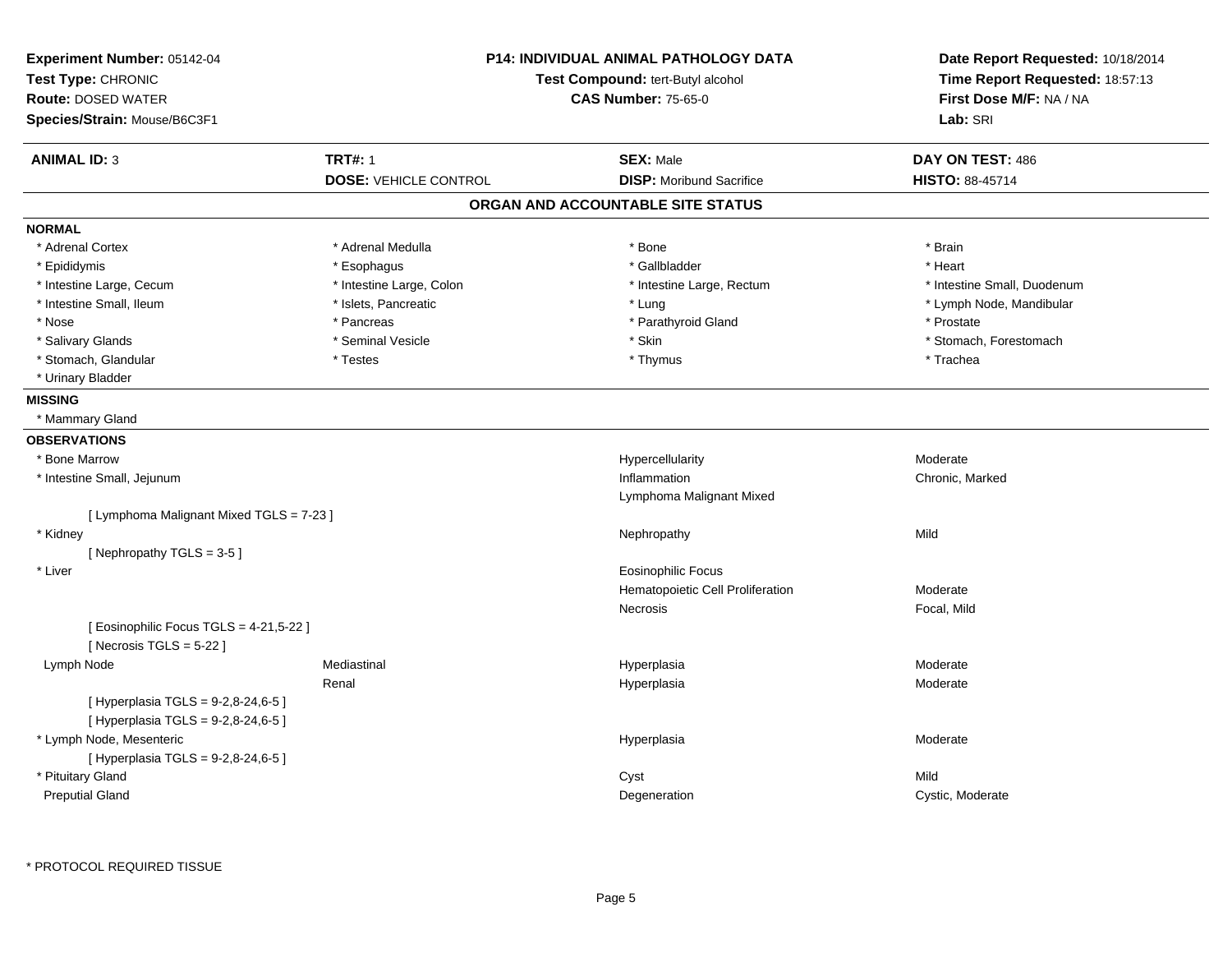| Experiment Number: 05142-04<br><b>Test Type: CHRONIC</b><br><b>Route: DOSED WATER</b> | <b>P14: INDIVIDUAL ANIMAL PATHOLOGY DATA</b><br>Test Compound: tert-Butyl alcohol<br><b>CAS Number: 75-65-0</b> |                                   | Date Report Requested: 10/18/2014<br>Time Report Requested: 18:57:13<br>First Dose M/F: NA / NA |
|---------------------------------------------------------------------------------------|-----------------------------------------------------------------------------------------------------------------|-----------------------------------|-------------------------------------------------------------------------------------------------|
| Species/Strain: Mouse/B6C3F1                                                          |                                                                                                                 |                                   | Lab: SRI                                                                                        |
| <b>ANIMAL ID: 3</b>                                                                   | <b>TRT#: 1</b>                                                                                                  | <b>SEX: Male</b>                  | DAY ON TEST: 486                                                                                |
|                                                                                       | <b>DOSE: VEHICLE CONTROL</b>                                                                                    | <b>DISP:</b> Moribund Sacrifice   | <b>HISTO: 88-45714</b>                                                                          |
|                                                                                       |                                                                                                                 | ORGAN AND ACCOUNTABLE SITE STATUS |                                                                                                 |
| [ Degeneration TGLS = $1-8$ ]                                                         |                                                                                                                 |                                   |                                                                                                 |
| Skeletal Muscle                                                                       |                                                                                                                 | Lymphoma Malignant Mixed          |                                                                                                 |
| * Spleen                                                                              |                                                                                                                 | Hematopoietic Cell Proliferation  | Marked                                                                                          |
| [ Hematopoietic Cell Proliferation TGLS = 2-6 ]                                       |                                                                                                                 |                                   |                                                                                                 |
| * Thyroid Gland                                                                       |                                                                                                                 | Degeneration                      | Cystic, Mild                                                                                    |
| Tooth                                                                                 | <b>Incisor</b>                                                                                                  | Dysplasia                         | Moderate                                                                                        |
| PRIMARY CAUSE OF DEATH                                                                |                                                                                                                 |                                   |                                                                                                 |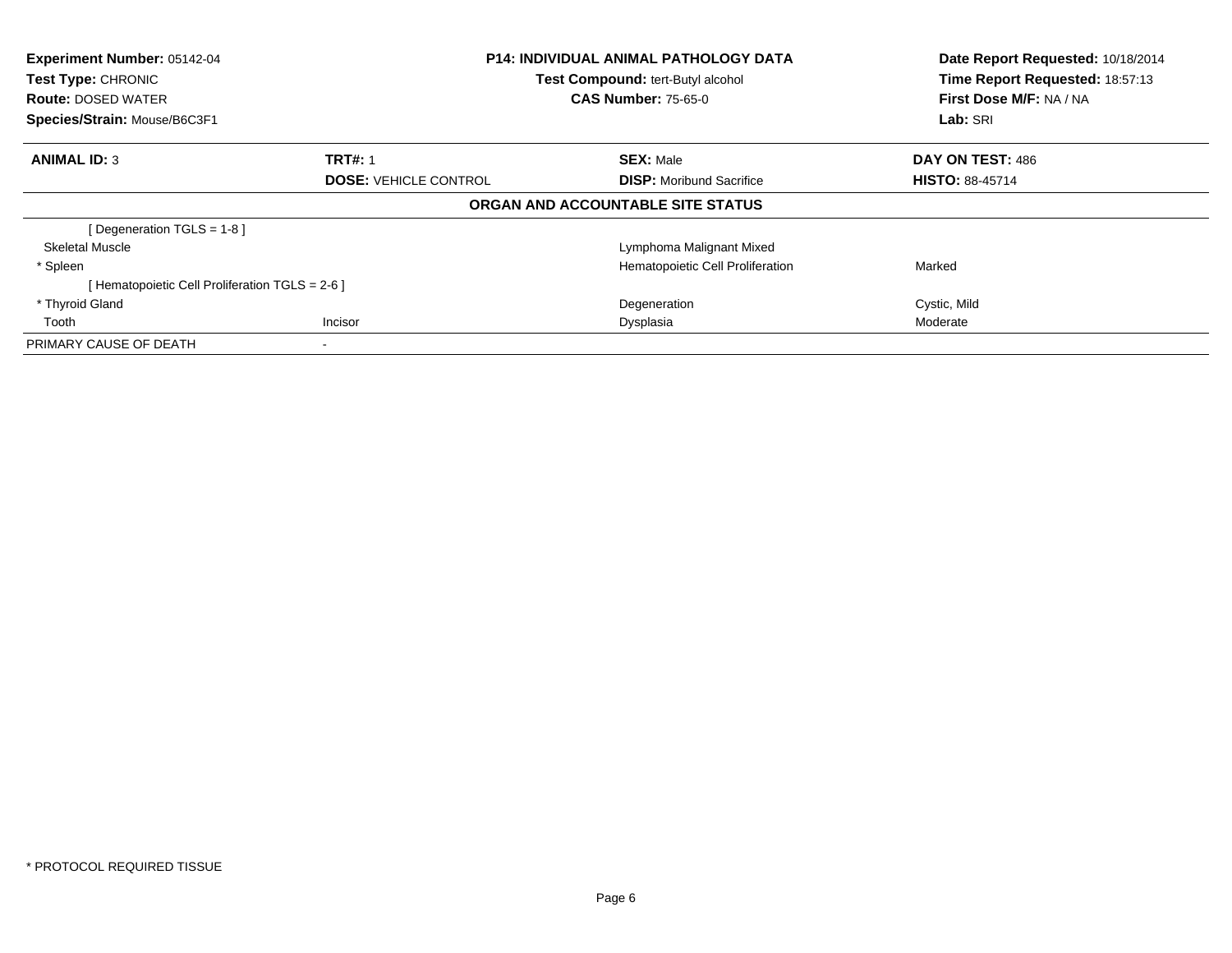| Experiment Number: 05142-04<br>Test Type: CHRONIC<br><b>Route: DOSED WATER</b><br>Species/Strain: Mouse/B6C3F1 | <b>P14: INDIVIDUAL ANIMAL PATHOLOGY DATA</b><br>Test Compound: tert-Butyl alcohol<br><b>CAS Number: 75-65-0</b> |                                   | Date Report Requested: 10/18/2014<br>Time Report Requested: 18:57:13<br>First Dose M/F: NA / NA<br>Lab: SRI |  |
|----------------------------------------------------------------------------------------------------------------|-----------------------------------------------------------------------------------------------------------------|-----------------------------------|-------------------------------------------------------------------------------------------------------------|--|
| <b>ANIMAL ID: 4</b>                                                                                            | <b>TRT#: 1</b>                                                                                                  | <b>SEX: Male</b>                  | DAY ON TEST: 461                                                                                            |  |
|                                                                                                                | <b>DOSE: VEHICLE CONTROL</b>                                                                                    | <b>DISP:</b> Moribund Sacrifice   | <b>HISTO: 88-45671</b>                                                                                      |  |
|                                                                                                                |                                                                                                                 | ORGAN AND ACCOUNTABLE SITE STATUS |                                                                                                             |  |
| <b>NORMAL</b>                                                                                                  |                                                                                                                 |                                   |                                                                                                             |  |
| * Adrenal Cortex                                                                                               | * Adrenal Medulla                                                                                               | * Bone                            | * Bone Marrow                                                                                               |  |
| * Brain                                                                                                        | * Epididymis                                                                                                    | * Esophagus                       | * Gallbladder                                                                                               |  |
| * Heart                                                                                                        | * Intestine Large, Cecum                                                                                        | * Intestine Large, Colon          | * Intestine Large, Rectum                                                                                   |  |
| * Intestine Small, Duodenum                                                                                    | * Intestine Small, Ileum                                                                                        | * Intestine Small, Jejunum        | * Islets, Pancreatic                                                                                        |  |
| * Kidney                                                                                                       | * Lung                                                                                                          | * Lymph Node, Mandibular          | * Lymph Node, Mesenteric                                                                                    |  |
| * Nose                                                                                                         | * Pancreas                                                                                                      | * Parathyroid Gland               | * Pituitary Gland                                                                                           |  |
| * Prostate                                                                                                     | * Salivary Glands                                                                                               | * Seminal Vesicle                 | * Skin                                                                                                      |  |
| * Spleen                                                                                                       | * Stomach, Forestomach                                                                                          | * Stomach, Glandular              | * Testes                                                                                                    |  |
| * Thymus                                                                                                       | * Trachea                                                                                                       | * Urinary Bladder                 |                                                                                                             |  |
| <b>MISSING</b>                                                                                                 |                                                                                                                 |                                   |                                                                                                             |  |
| * Mammary Gland                                                                                                |                                                                                                                 |                                   |                                                                                                             |  |
| <b>OBSERVATIONS</b>                                                                                            |                                                                                                                 |                                   |                                                                                                             |  |
| <b>Blood Vessel</b>                                                                                            | <b>Mesent Artery</b>                                                                                            | Inflammation                      | Chronic, Mild                                                                                               |  |
| <b>Harderian Gland</b>                                                                                         |                                                                                                                 | Adenoma                           |                                                                                                             |  |
| * Liver                                                                                                        |                                                                                                                 | Hepatocellular Carcinoma          |                                                                                                             |  |
| [ Hepatocellular Carcinoma TGLS = 1-21 ]                                                                       |                                                                                                                 |                                   |                                                                                                             |  |
| * Thyroid Gland                                                                                                | Follicle                                                                                                        | Cyst                              | Mild                                                                                                        |  |
| PRIMARY CAUSE OF DEATH                                                                                         | $\blacksquare$                                                                                                  |                                   |                                                                                                             |  |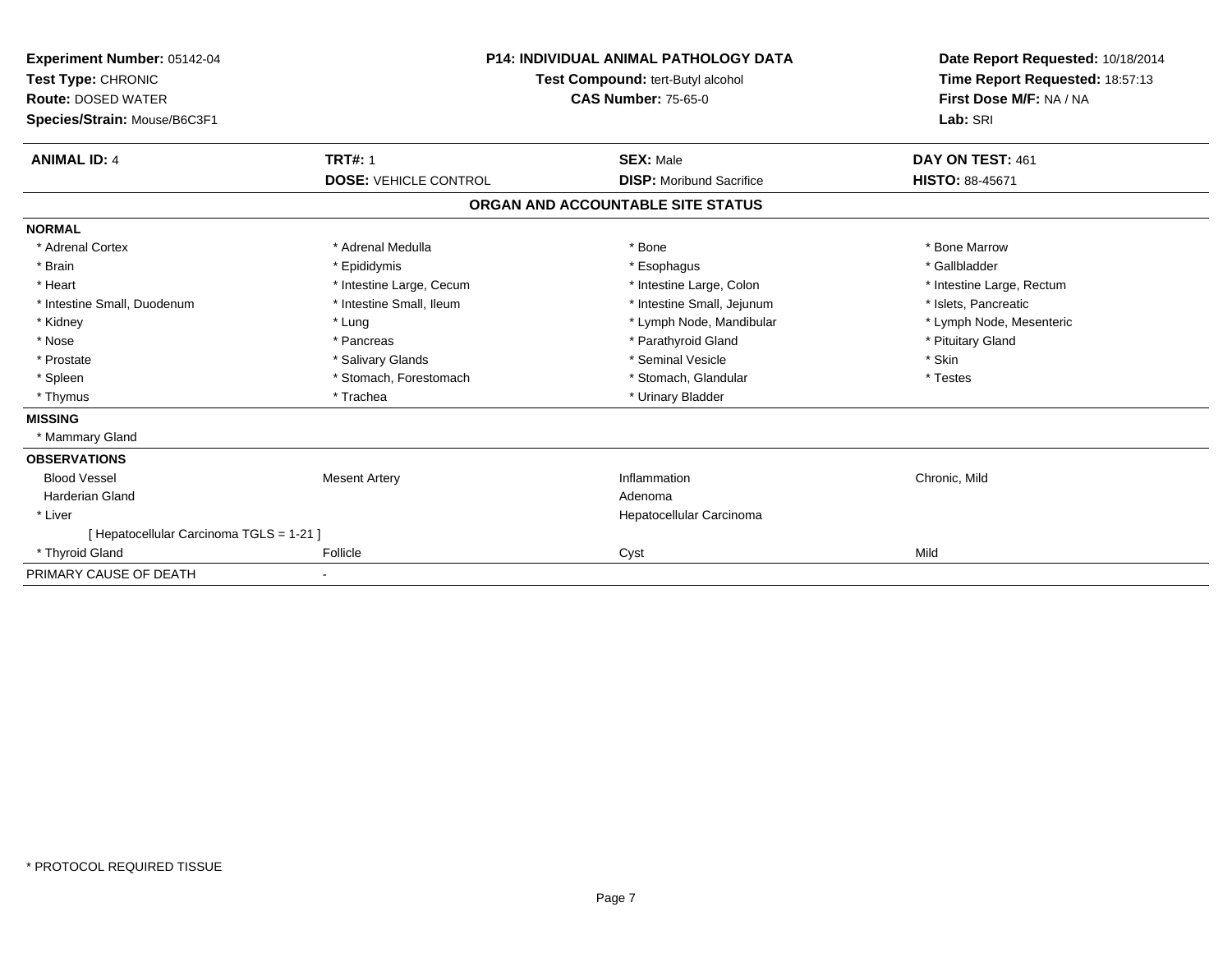| Experiment Number: 05142-04<br>Test Type: CHRONIC<br><b>Route: DOSED WATER</b> | <b>P14: INDIVIDUAL ANIMAL PATHOLOGY DATA</b><br>Test Compound: tert-Butyl alcohol<br><b>CAS Number: 75-65-0</b> |                                   | Date Report Requested: 10/18/2014<br>Time Report Requested: 18:57:13<br>First Dose M/F: NA / NA |  |
|--------------------------------------------------------------------------------|-----------------------------------------------------------------------------------------------------------------|-----------------------------------|-------------------------------------------------------------------------------------------------|--|
| Species/Strain: Mouse/B6C3F1                                                   |                                                                                                                 |                                   | Lab: SRI                                                                                        |  |
| <b>ANIMAL ID: 5</b>                                                            | <b>TRT#: 1</b>                                                                                                  | <b>SEX: Male</b>                  | DAY ON TEST: 730                                                                                |  |
|                                                                                | <b>DOSE: VEHICLE CONTROL</b>                                                                                    | <b>DISP: Terminal Sacrifice</b>   | <b>HISTO: 88-48572</b>                                                                          |  |
|                                                                                |                                                                                                                 | ORGAN AND ACCOUNTABLE SITE STATUS |                                                                                                 |  |
| <b>NORMAL</b>                                                                  |                                                                                                                 |                                   |                                                                                                 |  |
| * Adrenal Cortex                                                               | * Adrenal Medulla                                                                                               | * Bone Marrow                     | * Brain                                                                                         |  |
| * Epididymis                                                                   | * Esophagus                                                                                                     | * Gallbladder                     | * Heart                                                                                         |  |
| * Intestine Large, Cecum                                                       | * Intestine Large, Colon                                                                                        | * Intestine Large, Rectum         | * Intestine Small, Duodenum                                                                     |  |
| * Intestine Small, Ileum                                                       | * Intestine Small, Jejunum                                                                                      | * Islets, Pancreatic              | * Lung                                                                                          |  |
| * Lymph Node, Mandibular                                                       | * Lymph Node, Mesenteric                                                                                        | * Mammary Gland                   | * Nose                                                                                          |  |
| * Pancreas                                                                     | * Parathyroid Gland                                                                                             | * Pituitary Gland                 | * Prostate                                                                                      |  |
| * Salivary Glands                                                              | * Skin                                                                                                          | * Spleen                          | * Stomach, Forestomach                                                                          |  |
| * Stomach, Glandular                                                           | * Testes                                                                                                        | * Thymus                          | * Trachea                                                                                       |  |
| * Urinary Bladder                                                              |                                                                                                                 |                                   |                                                                                                 |  |
| <b>OBSERVATIONS</b>                                                            |                                                                                                                 |                                   |                                                                                                 |  |
| * Bone                                                                         |                                                                                                                 | Osteoma                           |                                                                                                 |  |
| [Osteoma TGLS = $3-21$ ]                                                       |                                                                                                                 |                                   |                                                                                                 |  |
| * Kidney                                                                       |                                                                                                                 | Nephropathy                       | Mild                                                                                            |  |
| * Liver                                                                        |                                                                                                                 | <b>Clear Cell Focus</b>           |                                                                                                 |  |
|                                                                                |                                                                                                                 | Eosinophilic Focus                |                                                                                                 |  |
|                                                                                |                                                                                                                 | Fatty Change                      | Minimal                                                                                         |  |
|                                                                                |                                                                                                                 | Hepatocellular Adenoma            | Multiple                                                                                        |  |
| [ Hepatocellular Adenoma TGLS = 2-22 ]                                         |                                                                                                                 |                                   |                                                                                                 |  |
| * Seminal Vesicle                                                              |                                                                                                                 | <b>Dilatation</b>                 | Mild                                                                                            |  |
| [ Dilatation TGLS = 1-7 ]                                                      |                                                                                                                 |                                   |                                                                                                 |  |
| * Thyroid Gland                                                                |                                                                                                                 | Degeneration                      | Cystic, Minimal                                                                                 |  |
| Tooth                                                                          | Incisor                                                                                                         | Dysplasia                         | Mild                                                                                            |  |
| PRIMARY CAUSE OF DEATH                                                         |                                                                                                                 |                                   |                                                                                                 |  |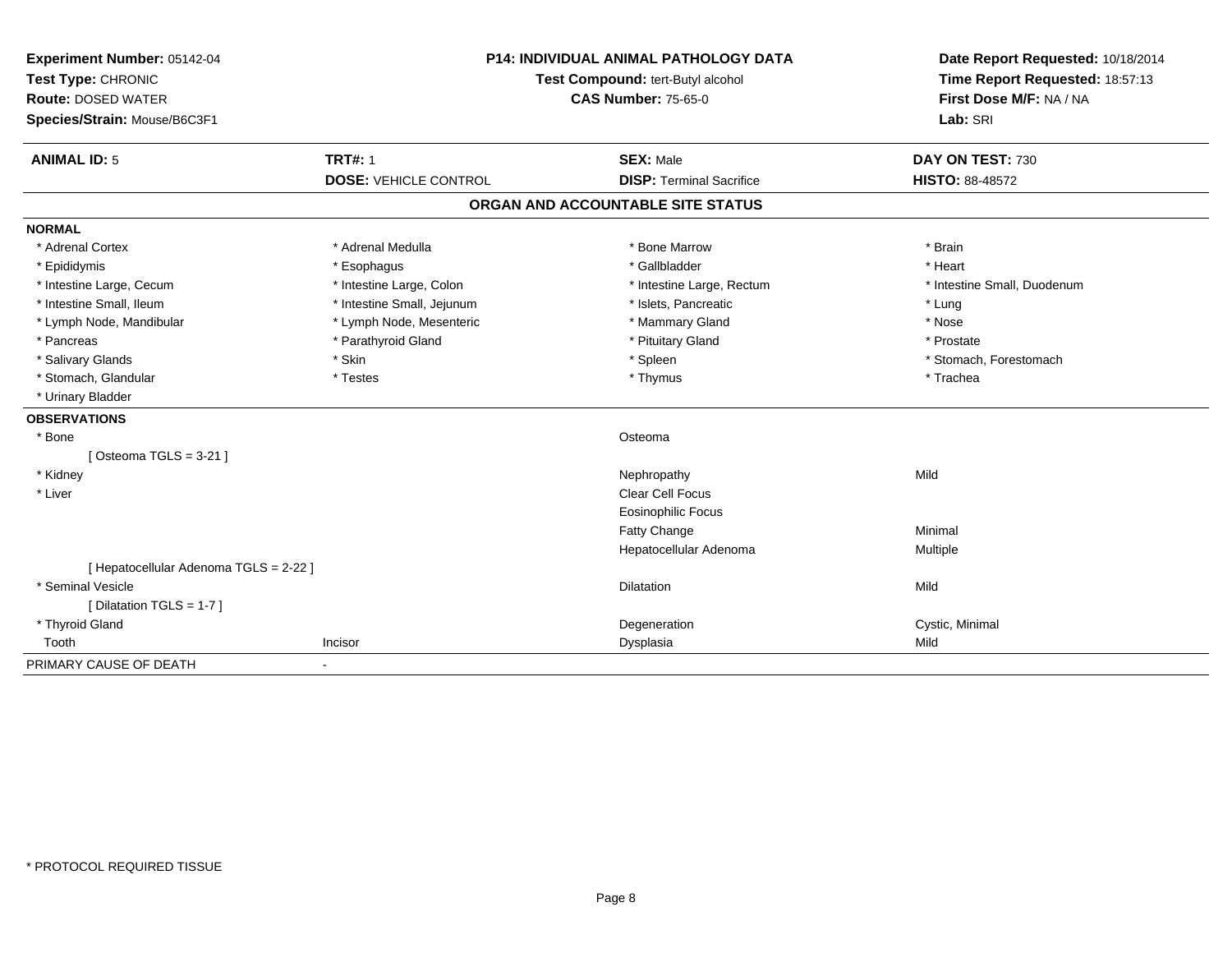| <b>Experiment Number: 05142-04</b><br>Test Type: CHRONIC<br><b>Route: DOSED WATER</b><br>Species/Strain: Mouse/B6C3F1 | <b>P14: INDIVIDUAL ANIMAL PATHOLOGY DATA</b><br>Test Compound: tert-Butyl alcohol<br><b>CAS Number: 75-65-0</b> |                                   | Date Report Requested: 10/18/2014<br>Time Report Requested: 18:57:13<br>First Dose M/F: NA / NA<br>Lab: SRI |
|-----------------------------------------------------------------------------------------------------------------------|-----------------------------------------------------------------------------------------------------------------|-----------------------------------|-------------------------------------------------------------------------------------------------------------|
| <b>ANIMAL ID: 6</b>                                                                                                   | <b>TRT#: 1</b>                                                                                                  | <b>SEX: Male</b>                  | DAY ON TEST: 560                                                                                            |
|                                                                                                                       | <b>DOSE: VEHICLE CONTROL</b>                                                                                    | <b>DISP: Natural Death</b>        | <b>HISTO: 88-46328</b>                                                                                      |
|                                                                                                                       |                                                                                                                 | ORGAN AND ACCOUNTABLE SITE STATUS |                                                                                                             |
| <b>NORMAL</b>                                                                                                         |                                                                                                                 |                                   |                                                                                                             |
| * Adrenal Cortex                                                                                                      | * Adrenal Medulla                                                                                               | * Bone                            | * Bone Marrow                                                                                               |
| * Brain                                                                                                               | * Epididymis                                                                                                    | * Esophagus                       | * Gallbladder                                                                                               |
| * Heart                                                                                                               | * Intestine Large, Cecum                                                                                        | * Intestine Large, Colon          | * Intestine Large, Rectum                                                                                   |
| * Intestine Small, Duodenum                                                                                           | * Intestine Small, Ileum                                                                                        | * Intestine Small, Jejunum        | * Islets, Pancreatic                                                                                        |
| * Lung                                                                                                                | * Lymph Node, Mandibular                                                                                        | * Lymph Node, Mesenteric          | * Nose                                                                                                      |
| * Pancreas                                                                                                            | * Parathyroid Gland                                                                                             | * Pituitary Gland                 | * Prostate                                                                                                  |
| * Salivary Glands                                                                                                     | * Seminal Vesicle                                                                                               | * Skin                            | * Spleen                                                                                                    |
| * Stomach, Forestomach                                                                                                | * Stomach, Glandular                                                                                            | * Testes                          | * Thyroid Gland                                                                                             |
| * Trachea                                                                                                             | * Urinary Bladder                                                                                               |                                   |                                                                                                             |
| <b>MISSING</b>                                                                                                        |                                                                                                                 |                                   |                                                                                                             |
| * Mammary Gland                                                                                                       | * Thymus                                                                                                        |                                   |                                                                                                             |
| <b>OBSERVATIONS</b>                                                                                                   |                                                                                                                 |                                   |                                                                                                             |
| * Kidney                                                                                                              |                                                                                                                 | Nephropathy                       | Mild                                                                                                        |
| * Liver                                                                                                               |                                                                                                                 | Fatty Change                      | Mild                                                                                                        |
| PRIMARY CAUSE OF DEATH                                                                                                |                                                                                                                 |                                   |                                                                                                             |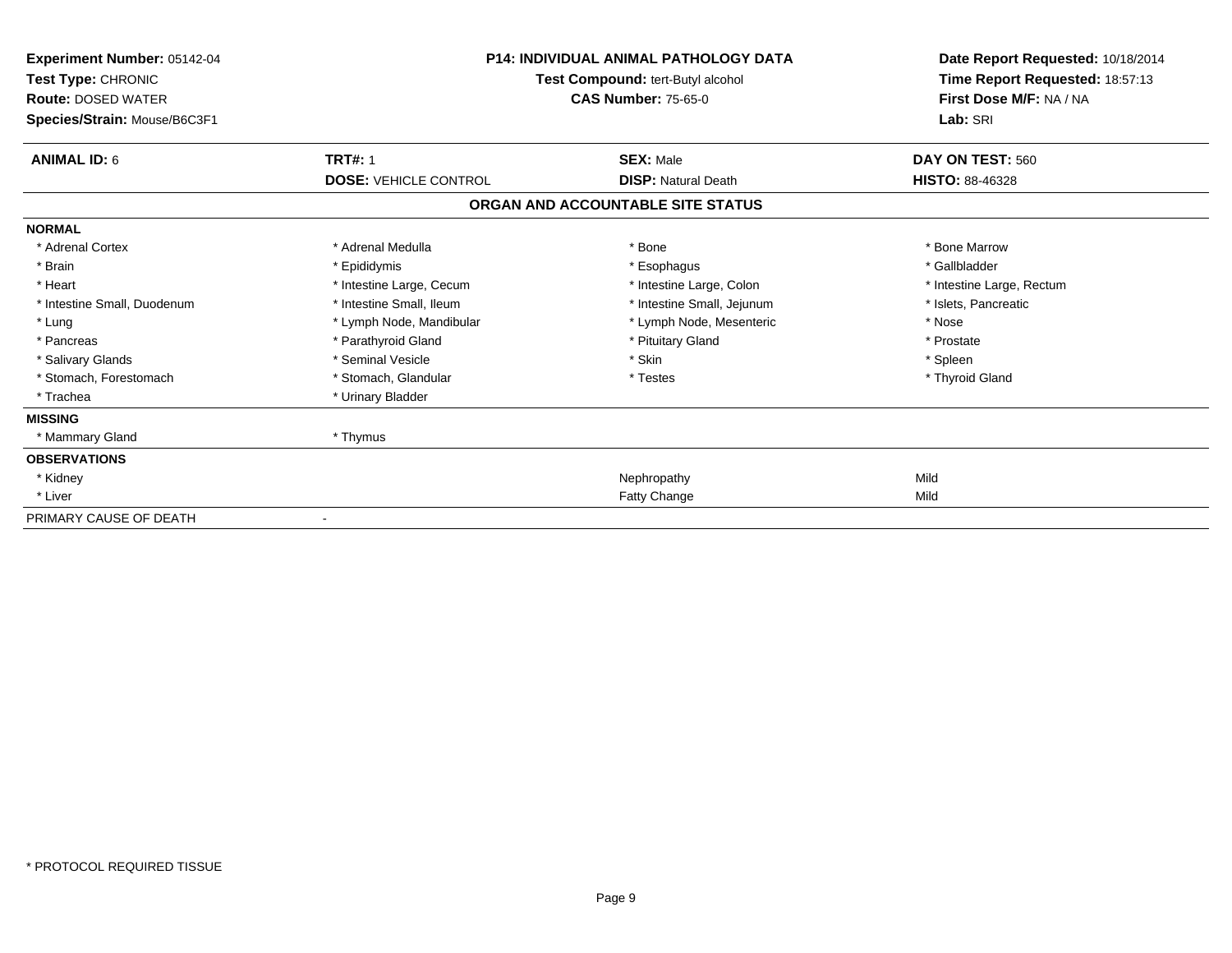| Experiment Number: 05142-04<br>Test Type: CHRONIC<br><b>Route: DOSED WATER</b><br>Species/Strain: Mouse/B6C3F1 | <b>P14: INDIVIDUAL ANIMAL PATHOLOGY DATA</b><br>Test Compound: tert-Butyl alcohol<br><b>CAS Number: 75-65-0</b> |                                   | Date Report Requested: 10/18/2014<br>Time Report Requested: 18:57:13<br>First Dose M/F: NA / NA<br>Lab: SRI |
|----------------------------------------------------------------------------------------------------------------|-----------------------------------------------------------------------------------------------------------------|-----------------------------------|-------------------------------------------------------------------------------------------------------------|
| <b>ANIMAL ID: 7</b>                                                                                            | <b>TRT#: 1</b>                                                                                                  | <b>SEX: Male</b>                  | DAY ON TEST: 729                                                                                            |
|                                                                                                                | <b>DOSE: VEHICLE CONTROL</b>                                                                                    | <b>DISP: Terminal Sacrifice</b>   | HISTO: 88-48573                                                                                             |
|                                                                                                                |                                                                                                                 | ORGAN AND ACCOUNTABLE SITE STATUS |                                                                                                             |
| <b>NORMAL</b>                                                                                                  |                                                                                                                 |                                   |                                                                                                             |
| * Adrenal Cortex                                                                                               | * Adrenal Medulla                                                                                               | * Bone                            | * Bone Marrow                                                                                               |
| * Brain                                                                                                        | * Epididymis                                                                                                    | * Esophagus                       | * Gallbladder                                                                                               |
| * Heart                                                                                                        | * Intestine Large, Cecum                                                                                        | * Intestine Large, Colon          | * Intestine Large, Rectum                                                                                   |
| * Intestine Small, Duodenum                                                                                    | * Intestine Small, Ileum                                                                                        | * Intestine Small, Jejunum        | * Islets, Pancreatic                                                                                        |
| * Lung                                                                                                         | * Lymph Node, Mandibular                                                                                        | * Nose                            | * Pancreas                                                                                                  |
| * Parathyroid Gland                                                                                            | * Pituitary Gland                                                                                               | * Prostate                        | * Salivary Glands                                                                                           |
| * Skin                                                                                                         | * Spleen                                                                                                        | * Stomach, Forestomach            | * Stomach, Glandular                                                                                        |
| * Testes                                                                                                       | * Thymus                                                                                                        | * Thyroid Gland                   | * Trachea                                                                                                   |
| * Urinary Bladder                                                                                              |                                                                                                                 |                                   |                                                                                                             |
| <b>MISSING</b>                                                                                                 |                                                                                                                 |                                   |                                                                                                             |
| * Mammary Gland                                                                                                |                                                                                                                 |                                   |                                                                                                             |
| <b>OBSERVATIONS</b>                                                                                            |                                                                                                                 |                                   |                                                                                                             |
| <b>Coagulating Gland</b>                                                                                       |                                                                                                                 | Dilatation                        | Moderate                                                                                                    |
| [ Dilatation TGLS = 3-7 ]                                                                                      |                                                                                                                 |                                   |                                                                                                             |
| * Kidney                                                                                                       |                                                                                                                 | Nephropathy                       | Mild                                                                                                        |
| * Liver                                                                                                        |                                                                                                                 | Hepatocellular Adenoma            | Multiple                                                                                                    |
| [ Hepatocellular Adenoma TGLS = 5-21,6-22 ]                                                                    |                                                                                                                 |                                   |                                                                                                             |
| * Lymph Node, Mesenteric                                                                                       |                                                                                                                 | Hyperplasia                       | Lymphoid, Mild                                                                                              |
| * Seminal Vesicle                                                                                              |                                                                                                                 | Dilatation                        | Moderate                                                                                                    |
| [Dilatation TGLS = 1-7]                                                                                        |                                                                                                                 |                                   |                                                                                                             |
| Tooth                                                                                                          | Incisor                                                                                                         | Dysplasia                         | Moderate                                                                                                    |
| PRIMARY CAUSE OF DEATH                                                                                         | $\blacksquare$                                                                                                  |                                   |                                                                                                             |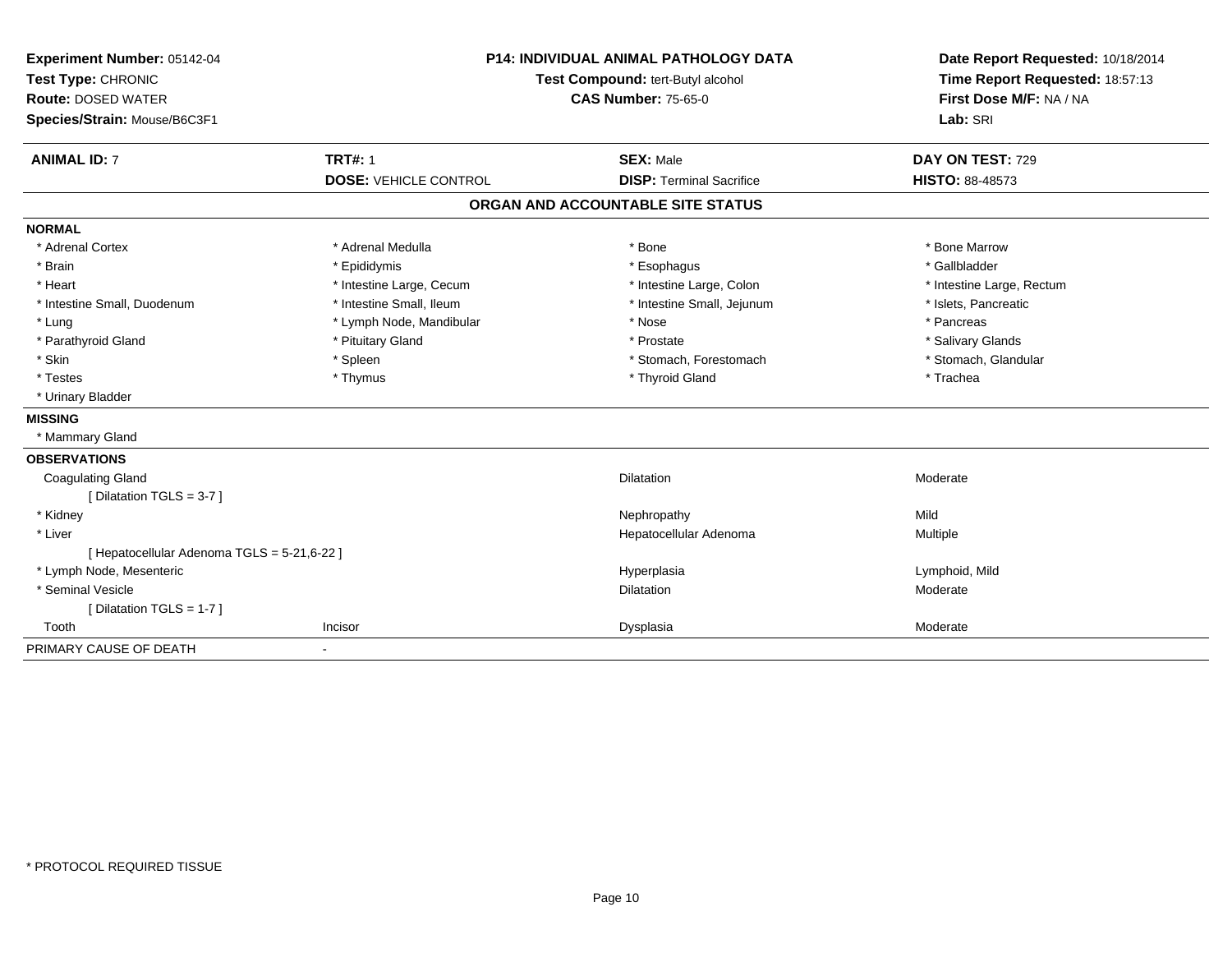| Experiment Number: 05142-04<br>Test Type: CHRONIC<br><b>Route: DOSED WATER</b><br>Species/Strain: Mouse/B6C3F1 | <b>P14: INDIVIDUAL ANIMAL PATHOLOGY DATA</b><br>Test Compound: tert-Butyl alcohol<br><b>CAS Number: 75-65-0</b> |                                                     | Date Report Requested: 10/18/2014<br>Time Report Requested: 18:57:13<br>First Dose M/F: NA / NA<br>Lab: SRI |
|----------------------------------------------------------------------------------------------------------------|-----------------------------------------------------------------------------------------------------------------|-----------------------------------------------------|-------------------------------------------------------------------------------------------------------------|
| <b>ANIMAL ID: 8</b>                                                                                            | <b>TRT#: 1</b><br><b>DOSE: VEHICLE CONTROL</b>                                                                  | <b>SEX: Male</b><br><b>DISP: Terminal Sacrifice</b> | DAY ON TEST: 729<br>HISTO: 88-48574                                                                         |
|                                                                                                                |                                                                                                                 | ORGAN AND ACCOUNTABLE SITE STATUS                   |                                                                                                             |
| <b>NORMAL</b>                                                                                                  |                                                                                                                 |                                                     |                                                                                                             |
| * Adrenal Medulla                                                                                              | * Bone                                                                                                          | * Bone Marrow                                       | * Brain                                                                                                     |
| * Epididymis                                                                                                   | * Esophagus                                                                                                     | * Gallbladder                                       | * Heart                                                                                                     |
| * Intestine Large, Cecum                                                                                       | * Intestine Large, Colon                                                                                        | * Intestine Large, Rectum                           | * Intestine Small, Duodenum                                                                                 |
| * Intestine Small, Ileum                                                                                       | * Intestine Small, Jejunum                                                                                      | * Islets, Pancreatic                                | * Kidney                                                                                                    |
| * Lung                                                                                                         | * Lymph Node, Mandibular                                                                                        | * Nose                                              | * Pancreas                                                                                                  |
| * Parathyroid Gland                                                                                            | * Pituitary Gland                                                                                               | * Prostate                                          | * Salivary Glands                                                                                           |
| * Seminal Vesicle                                                                                              | * Skin                                                                                                          | * Stomach, Forestomach                              | * Stomach, Glandular                                                                                        |
| * Testes                                                                                                       | * Thymus                                                                                                        | * Thyroid Gland                                     | * Trachea                                                                                                   |
| * Urinary Bladder                                                                                              |                                                                                                                 |                                                     |                                                                                                             |
| <b>MISSING</b>                                                                                                 |                                                                                                                 |                                                     |                                                                                                             |
| * Mammary Gland                                                                                                |                                                                                                                 |                                                     |                                                                                                             |
| <b>OBSERVATIONS</b>                                                                                            |                                                                                                                 |                                                     |                                                                                                             |
| * Adrenal Cortex                                                                                               | Subcapsular                                                                                                     | Adenoma                                             |                                                                                                             |
| * Liver                                                                                                        |                                                                                                                 | <b>Eosinophilic Focus</b>                           |                                                                                                             |
|                                                                                                                |                                                                                                                 | Hepatocellular Adenoma                              | Multiple                                                                                                    |
| [Eosinophilic Focus TGLS = 7-24]                                                                               |                                                                                                                 |                                                     |                                                                                                             |
| [ Hepatocellular Adenoma TGLS = 2-21,3-22 ]                                                                    |                                                                                                                 |                                                     |                                                                                                             |
| * Lymph Node, Mesenteric                                                                                       |                                                                                                                 | Hyperplasia                                         | Lymphoid, Mild                                                                                              |
| <b>Preputial Gland</b>                                                                                         |                                                                                                                 | Degeneration                                        | Cystic, Marked                                                                                              |
| [Degeneration TGLS = 1-8]                                                                                      |                                                                                                                 |                                                     |                                                                                                             |
| * Spleen                                                                                                       |                                                                                                                 | Hyperplasia                                         | Lymphoid, Mild                                                                                              |
| Tooth                                                                                                          | Incisor                                                                                                         | Dysplasia                                           | Moderate                                                                                                    |
| [ Dysplasia TGLS = 4-9 ]                                                                                       |                                                                                                                 |                                                     |                                                                                                             |
| PRIMARY CAUSE OF DEATH                                                                                         | $\overline{\phantom{a}}$                                                                                        |                                                     |                                                                                                             |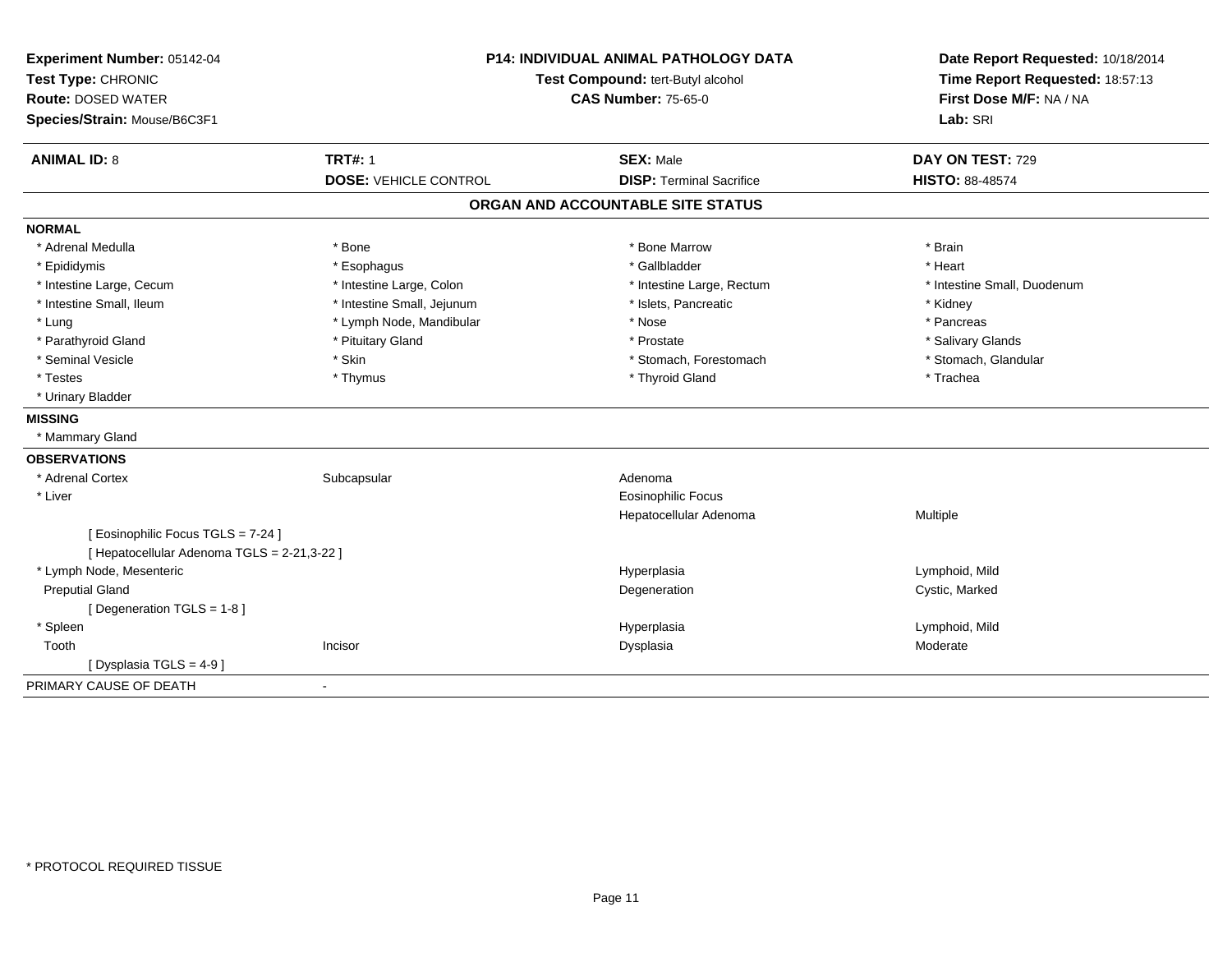| Experiment Number: 05142-04                        |                              | <b>P14: INDIVIDUAL ANIMAL PATHOLOGY DATA</b> | Date Report Requested: 10/18/2014                                      |  |
|----------------------------------------------------|------------------------------|----------------------------------------------|------------------------------------------------------------------------|--|
| Test Type: CHRONIC                                 |                              | Test Compound: tert-Butyl alcohol            | Time Report Requested: 18:57:13<br>First Dose M/F: NA / NA<br>Lab: SRI |  |
| <b>Route: DOSED WATER</b>                          |                              | <b>CAS Number: 75-65-0</b>                   |                                                                        |  |
| Species/Strain: Mouse/B6C3F1                       |                              |                                              |                                                                        |  |
| <b>ANIMAL ID: 9</b>                                | <b>TRT#: 1</b>               | <b>SEX: Male</b>                             | DAY ON TEST: 673                                                       |  |
|                                                    | <b>DOSE: VEHICLE CONTROL</b> | <b>DISP: Natural Death</b>                   | <b>HISTO: 88-48298</b>                                                 |  |
|                                                    |                              | ORGAN AND ACCOUNTABLE SITE STATUS            |                                                                        |  |
| <b>NORMAL</b>                                      |                              |                                              |                                                                        |  |
| * Adrenal Cortex                                   | * Adrenal Medulla            | * Bone                                       | * Bone Marrow                                                          |  |
| * Brain                                            | * Epididymis                 | * Esophagus                                  | * Heart                                                                |  |
| * Islets, Pancreatic                               | * Kidney                     | * Lung                                       | * Lymph Node, Mandibular                                               |  |
| * Lymph Node, Mesenteric                           | * Nose                       | * Pancreas                                   | * Parathyroid Gland                                                    |  |
| * Pituitary Gland                                  | * Prostate                   | * Salivary Glands                            | * Seminal Vesicle                                                      |  |
| * Skin                                             | * Spleen                     | * Stomach, Forestomach                       | * Stomach, Glandular                                                   |  |
| * Testes                                           | * Thyroid Gland              | * Trachea                                    | * Urinary Bladder                                                      |  |
| <b>MISSING</b>                                     |                              |                                              |                                                                        |  |
| * Mammary Gland                                    |                              |                                              |                                                                        |  |
| <b>AUTO PRECLUDES DIAG.</b>                        |                              |                                              |                                                                        |  |
| * Gallbladder                                      | * Intestine Large, Cecum     | * Intestine Large, Colon                     | * Intestine Large, Rectum                                              |  |
| * Intestine Small, Duodenum                        | * Intestine Small, Ileum     | * Intestine Small, Jejunum                   |                                                                        |  |
| <b>OBSERVATIONS</b>                                |                              |                                              |                                                                        |  |
| Harderian Gland                                    |                              | Adenoma                                      |                                                                        |  |
| [Adenoma TGLS = $6-25$ ]                           |                              |                                              |                                                                        |  |
| * Liver                                            |                              | Hepatocellular Adenoma                       |                                                                        |  |
|                                                    |                              | Hepatocellular Carcinoma                     | Multiple                                                               |  |
|                                                    |                              | Infarct                                      | Marked                                                                 |  |
| [ Hepatocellular Adenoma TGLS = 5-24 ]             |                              |                                              |                                                                        |  |
| [ Hepatocellular Carcinoma TGLS = 2-21,4-23,8-26 ] |                              |                                              |                                                                        |  |
| [Infarct TGLS = $3-22$ ]                           |                              |                                              |                                                                        |  |
| <b>Preputial Gland</b>                             |                              | Degeneration                                 | Cystic, Marked                                                         |  |
| [Degeneration TGLS = 1-8]                          |                              |                                              |                                                                        |  |
| * Thymus                                           |                              | Cyst                                         | Mild                                                                   |  |
| PRIMARY CAUSE OF DEATH                             | $\sim$                       |                                              |                                                                        |  |
|                                                    |                              |                                              |                                                                        |  |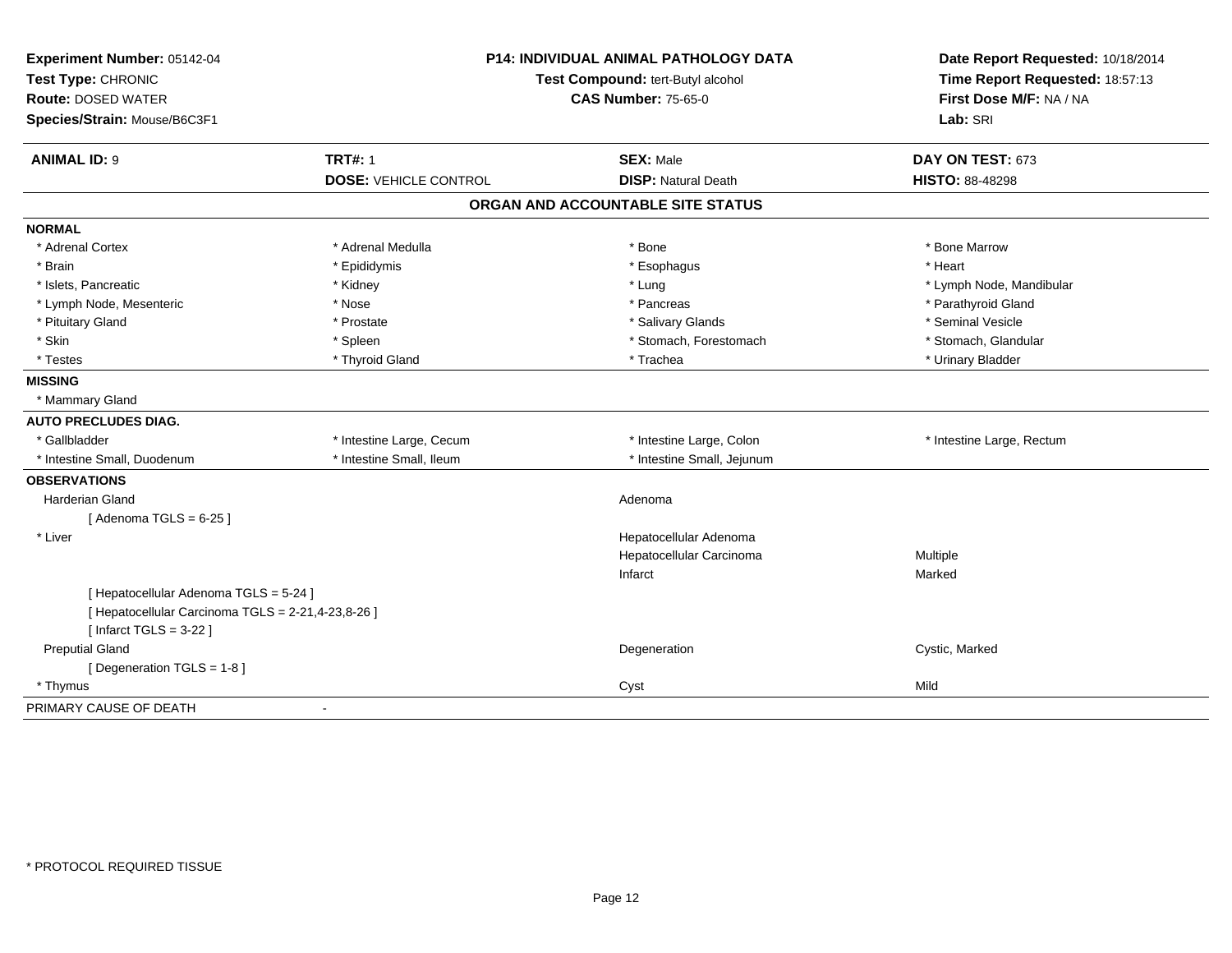| Experiment Number: 05142-04                     | <b>P14: INDIVIDUAL ANIMAL PATHOLOGY DATA</b><br>Test Compound: tert-Butyl alcohol<br><b>CAS Number: 75-65-0</b> |                                   | Date Report Requested: 10/18/2014 |  |
|-------------------------------------------------|-----------------------------------------------------------------------------------------------------------------|-----------------------------------|-----------------------------------|--|
| Test Type: CHRONIC                              |                                                                                                                 |                                   | Time Report Requested: 18:57:13   |  |
| <b>Route: DOSED WATER</b>                       |                                                                                                                 |                                   | First Dose M/F: NA / NA           |  |
| Species/Strain: Mouse/B6C3F1                    |                                                                                                                 |                                   | Lab: SRI                          |  |
| <b>ANIMAL ID: 10</b>                            | <b>TRT#: 1</b>                                                                                                  | <b>SEX: Male</b>                  | DAY ON TEST: 633                  |  |
|                                                 | <b>DOSE: VEHICLE CONTROL</b>                                                                                    | <b>DISP:</b> Moribund Sacrifice   | <b>HISTO: 88-47041</b>            |  |
|                                                 |                                                                                                                 | ORGAN AND ACCOUNTABLE SITE STATUS |                                   |  |
| <b>NORMAL</b>                                   |                                                                                                                 |                                   |                                   |  |
| * Adrenal Cortex                                | * Adrenal Medulla                                                                                               | * Bone                            | * Bone Marrow                     |  |
| * Brain                                         | * Epididymis                                                                                                    | * Esophagus                       | * Gallbladder                     |  |
| * Heart                                         | * Intestine Large, Cecum                                                                                        | * Intestine Large, Colon          | * Intestine Large, Rectum         |  |
| * Intestine Small, Duodenum                     | * Intestine Small, Ileum                                                                                        | * Intestine Small, Jejunum        | * Islets, Pancreatic              |  |
| * Lymph Node, Mandibular                        | * Lymph Node, Mesenteric                                                                                        | * Nose                            | * Pancreas                        |  |
| * Parathyroid Gland                             | * Pituitary Gland                                                                                               | * Prostate                        | * Salivary Glands                 |  |
| * Seminal Vesicle                               | * Skin                                                                                                          | * Stomach, Forestomach            | * Stomach, Glandular              |  |
| * Thyroid Gland                                 | * Trachea                                                                                                       | * Urinary Bladder                 |                                   |  |
| <b>MISSING</b>                                  |                                                                                                                 |                                   |                                   |  |
| * Mammary Gland                                 | * Thymus                                                                                                        |                                   |                                   |  |
| <b>OBSERVATIONS</b>                             |                                                                                                                 |                                   |                                   |  |
| * Kidney                                        |                                                                                                                 | Nephropathy                       | Mild                              |  |
| * Liver                                         |                                                                                                                 | <b>Eosinophilic Focus</b>         |                                   |  |
|                                                 |                                                                                                                 | Hepatocellular Carcinoma          | Multiple                          |  |
| [ Hepatocellular Carcinoma TGLS = 3-22,4-23 ]   |                                                                                                                 |                                   |                                   |  |
| * Lung                                          |                                                                                                                 | Hepatocellular Carcinoma          | Metastatic (Liver)                |  |
| * Spleen                                        |                                                                                                                 | Hematopoietic Cell Proliferation  | Marked                            |  |
| [ Hematopoietic Cell Proliferation TGLS = 2-6 ] |                                                                                                                 |                                   |                                   |  |
| * Testes                                        | <b>Interstit Cell</b>                                                                                           | Adenoma                           |                                   |  |
| [Adenoma TGLS = $1-21$ ]                        |                                                                                                                 |                                   |                                   |  |
| PRIMARY CAUSE OF DEATH                          |                                                                                                                 |                                   |                                   |  |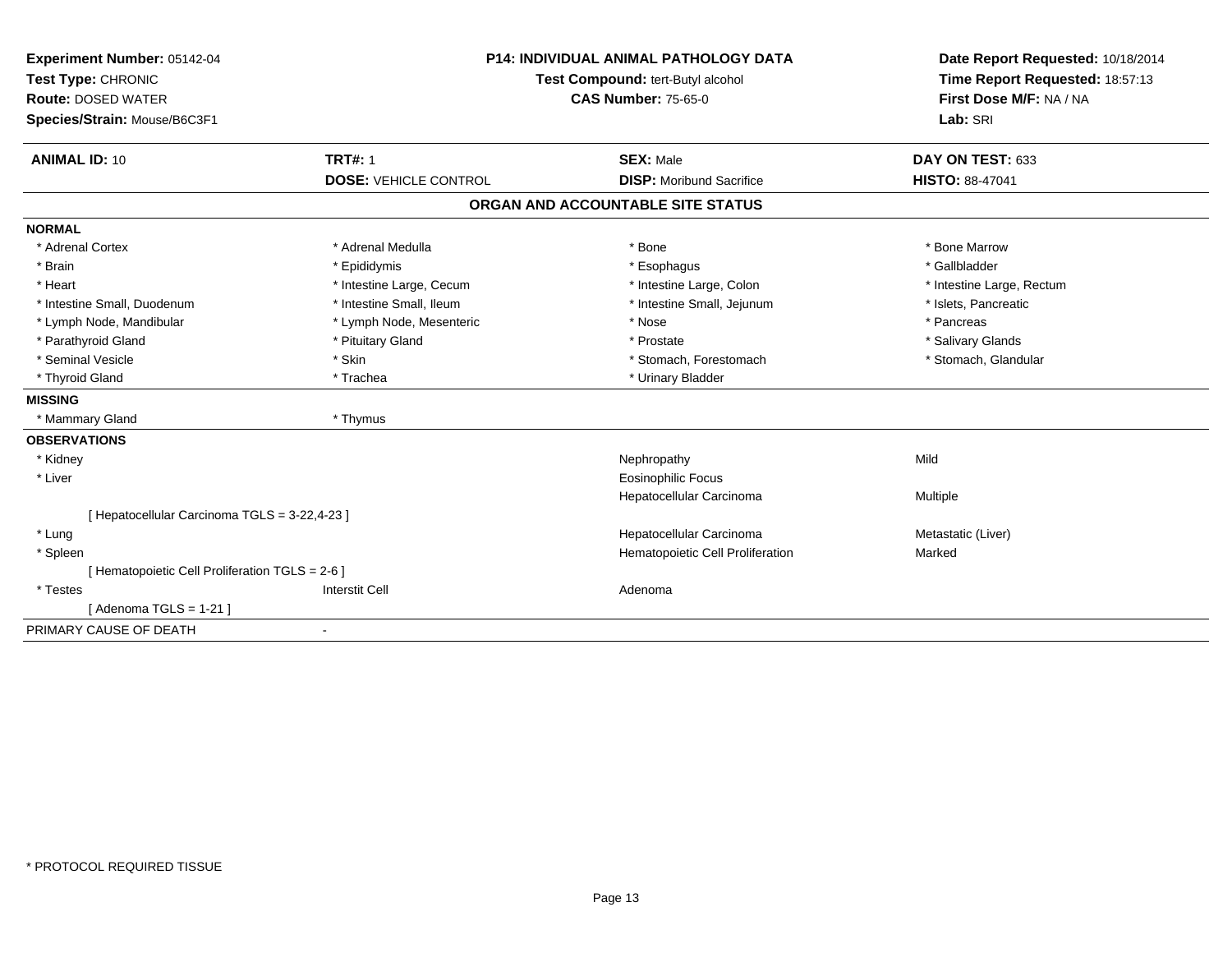| Experiment Number: 05142-04<br>Test Type: CHRONIC<br>Route: DOSED WATER<br>Species/Strain: Mouse/B6C3F1 |                              | P14: INDIVIDUAL ANIMAL PATHOLOGY DATA<br>Test Compound: tert-Butyl alcohol<br><b>CAS Number: 75-65-0</b> |                           |
|---------------------------------------------------------------------------------------------------------|------------------------------|----------------------------------------------------------------------------------------------------------|---------------------------|
| <b>ANIMAL ID: 11</b>                                                                                    | <b>TRT#: 1</b>               | <b>SEX: Male</b>                                                                                         | DAY ON TEST: 729          |
|                                                                                                         | <b>DOSE: VEHICLE CONTROL</b> | <b>DISP: Terminal Sacrifice</b>                                                                          | <b>HISTO: 88-48575</b>    |
|                                                                                                         |                              | ORGAN AND ACCOUNTABLE SITE STATUS                                                                        |                           |
| <b>NORMAL</b>                                                                                           |                              |                                                                                                          |                           |
| * Adrenal Cortex                                                                                        | * Adrenal Medulla            | * Bone                                                                                                   | * Bone Marrow             |
| * Brain                                                                                                 | * Epididymis                 | * Esophagus                                                                                              | * Gallbladder             |
| * Heart                                                                                                 | * Intestine Large, Cecum     | * Intestine Large, Colon                                                                                 | * Intestine Large, Rectum |
| * Intestine Small, Duodenum                                                                             | * Intestine Small, Ileum     | * Intestine Small, Jejunum                                                                               | * Islets, Pancreatic      |
| * Lung                                                                                                  | * Lymph Node, Mandibular     | * Nose                                                                                                   | * Pancreas                |
| * Parathyroid Gland                                                                                     | * Pituitary Gland            | * Salivary Glands                                                                                        | * Skin                    |
| * Spleen                                                                                                | * Stomach, Forestomach       | * Stomach, Glandular                                                                                     | * Testes                  |
| * Thymus                                                                                                | * Thyroid Gland              | * Trachea                                                                                                | * Urinary Bladder         |
| <b>MISSING</b>                                                                                          |                              |                                                                                                          |                           |
| * Mammary Gland                                                                                         |                              |                                                                                                          |                           |
| <b>OBSERVATIONS</b>                                                                                     |                              |                                                                                                          |                           |
| <b>Coagulating Gland</b>                                                                                |                              | Dilatation                                                                                               | Moderate                  |
| [ Dilatation TGLS = $3-7-1$ ]                                                                           |                              |                                                                                                          |                           |
| * Kidney                                                                                                | <b>Renal Tubule</b>          | Adenoma                                                                                                  |                           |
|                                                                                                         |                              | Cyst                                                                                                     | Mild                      |
|                                                                                                         |                              | Nephropathy                                                                                              | Mild                      |
| [Adenoma TGLS = $4-21$ ]                                                                                |                              |                                                                                                          |                           |
| * Liver                                                                                                 |                              | Clear Cell Focus                                                                                         |                           |
|                                                                                                         |                              | Hepatocellular Carcinoma                                                                                 | Multiple                  |
| [ Hepatocellular Carcinoma TGLS = 6-22,7-23,8-24,9-25,10-26 ]                                           |                              |                                                                                                          |                           |
| * Lymph Node, Mesenteric                                                                                |                              | Hyperplasia                                                                                              | Lymphoid, Mild            |
| [ Hyperplasia TGLS = 5-5]                                                                               |                              |                                                                                                          |                           |
| <b>Preputial Gland</b>                                                                                  |                              | Degeneration                                                                                             | Cystic, Moderate          |
| [ Degeneration TGLS = 1-8 ]                                                                             |                              |                                                                                                          |                           |
| * Prostate                                                                                              |                              | <b>Dilatation</b>                                                                                        | Mild                      |
| [Dilatation TGLS = 2-7]                                                                                 |                              |                                                                                                          |                           |
| * Seminal Vesicle                                                                                       |                              | Dilatation                                                                                               | Moderate                  |
| Tooth                                                                                                   | Incisor                      | Dysplasia                                                                                                | Moderate                  |
| PRIMARY CAUSE OF DEATH                                                                                  | $\blacksquare$               |                                                                                                          |                           |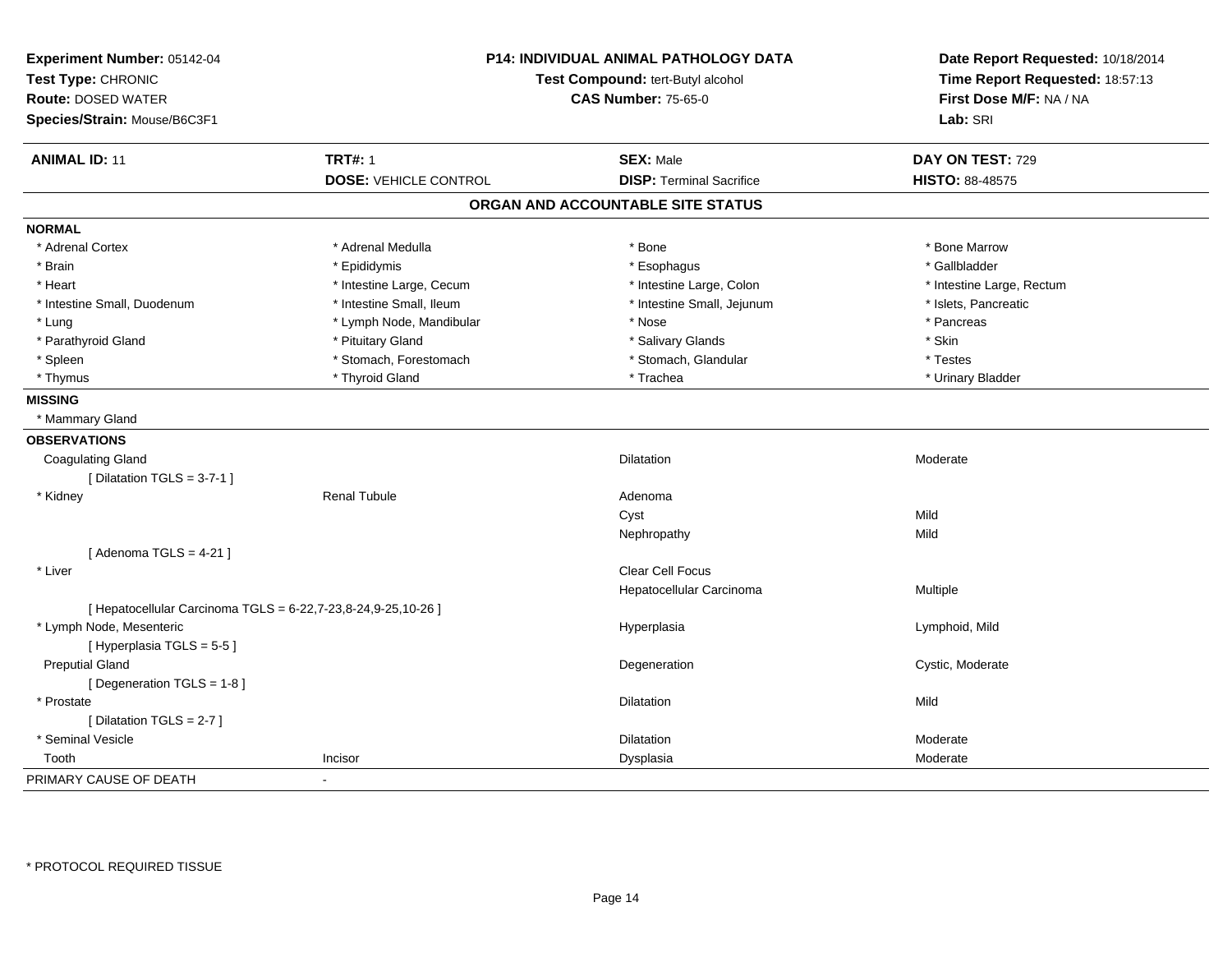| Experiment Number: 05142-04<br>Test Type: CHRONIC<br><b>Route: DOSED WATER</b><br>Species/Strain: Mouse/B6C3F1 |                              | <b>P14: INDIVIDUAL ANIMAL PATHOLOGY DATA</b><br>Test Compound: tert-Butyl alcohol<br><b>CAS Number: 75-65-0</b> | Date Report Requested: 10/18/2014<br>Time Report Requested: 18:57:13<br>First Dose M/F: NA / NA<br>Lab: SRI |
|----------------------------------------------------------------------------------------------------------------|------------------------------|-----------------------------------------------------------------------------------------------------------------|-------------------------------------------------------------------------------------------------------------|
| <b>ANIMAL ID: 12</b>                                                                                           | <b>TRT#: 1</b>               | <b>SEX: Male</b>                                                                                                | DAY ON TEST: 707                                                                                            |
|                                                                                                                | <b>DOSE: VEHICLE CONTROL</b> | <b>DISP:</b> Moribund Sacrifice                                                                                 | HISTO: 88-48299                                                                                             |
|                                                                                                                |                              | ORGAN AND ACCOUNTABLE SITE STATUS                                                                               |                                                                                                             |
| <b>NORMAL</b>                                                                                                  |                              |                                                                                                                 |                                                                                                             |
| * Adrenal Cortex                                                                                               | * Adrenal Medulla            | * Bone                                                                                                          | * Bone Marrow                                                                                               |
| * Brain                                                                                                        | * Esophagus                  | * Gallbladder                                                                                                   | * Heart                                                                                                     |
| * Intestine Large, Cecum                                                                                       | * Intestine Large, Colon     | * Intestine Large, Rectum                                                                                       | * Intestine Small, Duodenum                                                                                 |
| * Intestine Small, Ileum                                                                                       | * Intestine Small, Jejunum   | * Islets, Pancreatic                                                                                            | * Lymph Node, Mandibular                                                                                    |
| * Pancreas                                                                                                     | * Parathyroid Gland          | * Pituitary Gland                                                                                               | * Prostate                                                                                                  |
| * Salivary Glands                                                                                              | * Seminal Vesicle            | * Skin                                                                                                          | * Stomach, Forestomach                                                                                      |
| * Stomach, Glandular                                                                                           | * Testes                     | * Thymus                                                                                                        | * Thyroid Gland                                                                                             |
| * Trachea                                                                                                      | * Urinary Bladder            |                                                                                                                 |                                                                                                             |
| <b>MISSING</b>                                                                                                 |                              |                                                                                                                 |                                                                                                             |
| * Mammary Gland                                                                                                |                              |                                                                                                                 |                                                                                                             |
| <b>OBSERVATIONS</b>                                                                                            |                              |                                                                                                                 |                                                                                                             |
| * Epididymis                                                                                                   |                              | Granuloma Sperm                                                                                                 | Marked                                                                                                      |
| [Granuloma Sperm TGLS = 1-21]                                                                                  |                              |                                                                                                                 |                                                                                                             |
| * Kidney                                                                                                       | Pelvis                       | <b>Dilatation</b>                                                                                               | Mild                                                                                                        |
|                                                                                                                |                              | Nephropathy                                                                                                     | Marked                                                                                                      |
| [Dilatation TGLS = 3-5]                                                                                        |                              |                                                                                                                 |                                                                                                             |
| [Nephropathy TGLS = 2-5]                                                                                       |                              |                                                                                                                 |                                                                                                             |
| * Liver                                                                                                        |                              | Hepatocellular Carcinoma                                                                                        |                                                                                                             |
|                                                                                                                |                              | Necrosis                                                                                                        | Focal, Moderate                                                                                             |
| [ Hepatocellular Carcinoma TGLS = 6-23 ]                                                                       |                              |                                                                                                                 |                                                                                                             |
| [Necrosis $TGLS = 5-22$ ]                                                                                      |                              |                                                                                                                 |                                                                                                             |
| * Lung                                                                                                         |                              | Alveolar/Bronchiolar Adenoma                                                                                    |                                                                                                             |
|                                                                                                                |                              | Hepatocellular Carcinoma                                                                                        | Metastatic (Liver)                                                                                          |
| [ Alveolar/Bronchiolar Adenoma TGLS = 7-2.1 ]                                                                  |                              |                                                                                                                 |                                                                                                             |
| [ Hepatocellular Carcinoma TGLS = 7-2-1 ]                                                                      |                              |                                                                                                                 |                                                                                                             |
| * Lymph Node, Mesenteric                                                                                       |                              | Angiectasis                                                                                                     | Marked                                                                                                      |
| [Angiectasis TGLS = 4-5]                                                                                       |                              |                                                                                                                 |                                                                                                             |
| * Nose                                                                                                         |                              | Inflammation                                                                                                    | Suppurative, Mild                                                                                           |
| <b>Preputial Gland</b>                                                                                         |                              | Degeneration                                                                                                    | Cystic, Moderate                                                                                            |
| [Degeneration TGLS = 8-24]                                                                                     |                              |                                                                                                                 |                                                                                                             |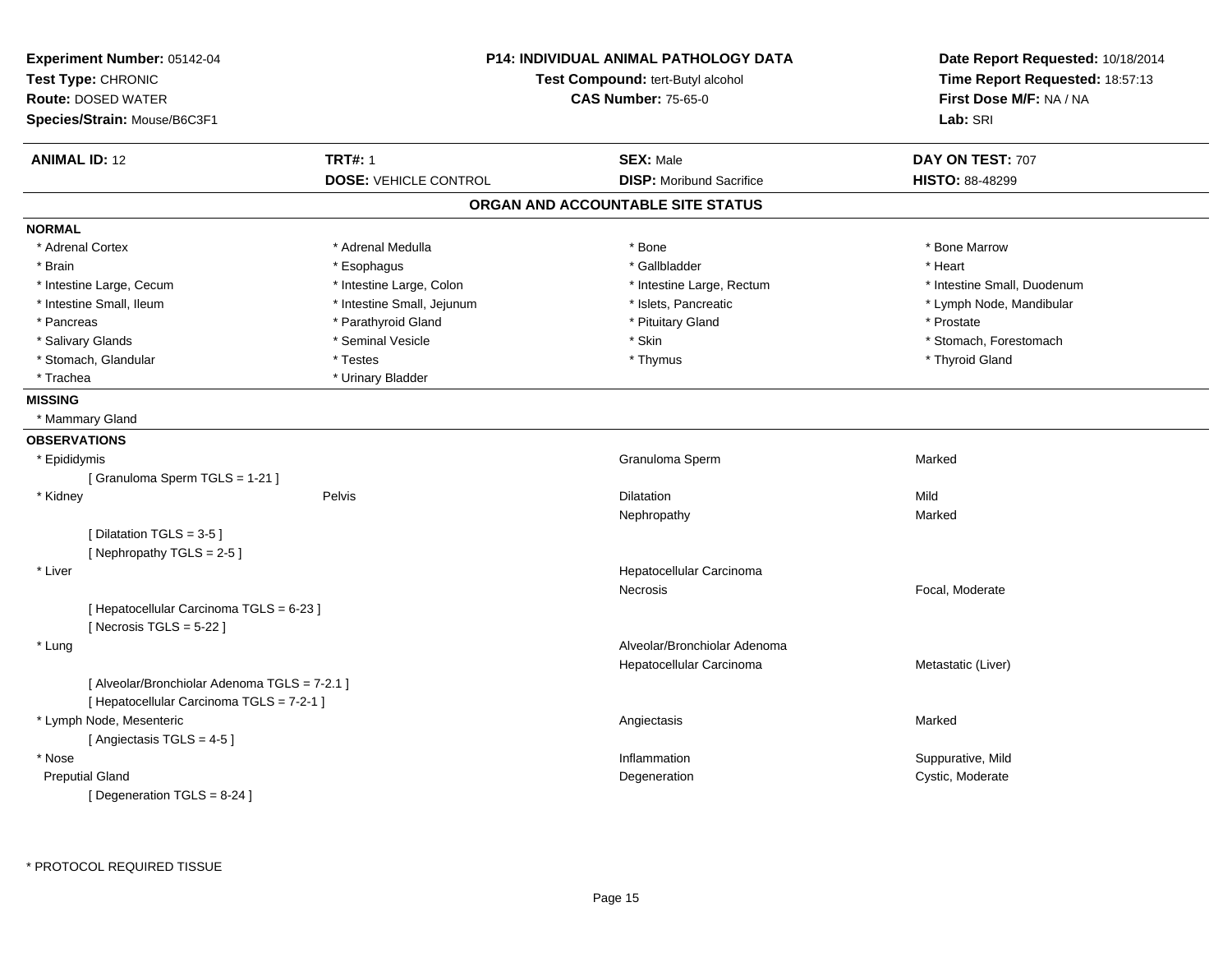| <b>Experiment Number: 05142-04</b> | <b>P14: INDIVIDUAL ANIMAL PATHOLOGY DATA</b><br>Test Compound: tert-Butyl alcohol |                                   | Date Report Requested: 10/18/2014 |
|------------------------------------|-----------------------------------------------------------------------------------|-----------------------------------|-----------------------------------|
| <b>Test Type: CHRONIC</b>          |                                                                                   |                                   | Time Report Requested: 18:57:13   |
| <b>Route: DOSED WATER</b>          |                                                                                   | <b>CAS Number: 75-65-0</b>        |                                   |
| Species/Strain: Mouse/B6C3F1       |                                                                                   | Lab: SRI                          |                                   |
| <b>ANIMAL ID: 12</b>               | <b>TRT#: 1</b>                                                                    | <b>SEX: Male</b>                  | DAY ON TEST: 707                  |
|                                    | <b>DOSE: VEHICLE CONTROL</b>                                                      | <b>DISP:</b> Moribund Sacrifice   | <b>HISTO: 88-48299</b>            |
|                                    |                                                                                   | ORGAN AND ACCOUNTABLE SITE STATUS |                                   |
| * Spleen                           |                                                                                   | Hematopoietic Cell Proliferation  | Moderate                          |
| Tooth                              | Incisor<br>Dysplasia                                                              |                                   | Mild                              |
| PRIMARY CAUSE OF DEATH             |                                                                                   |                                   |                                   |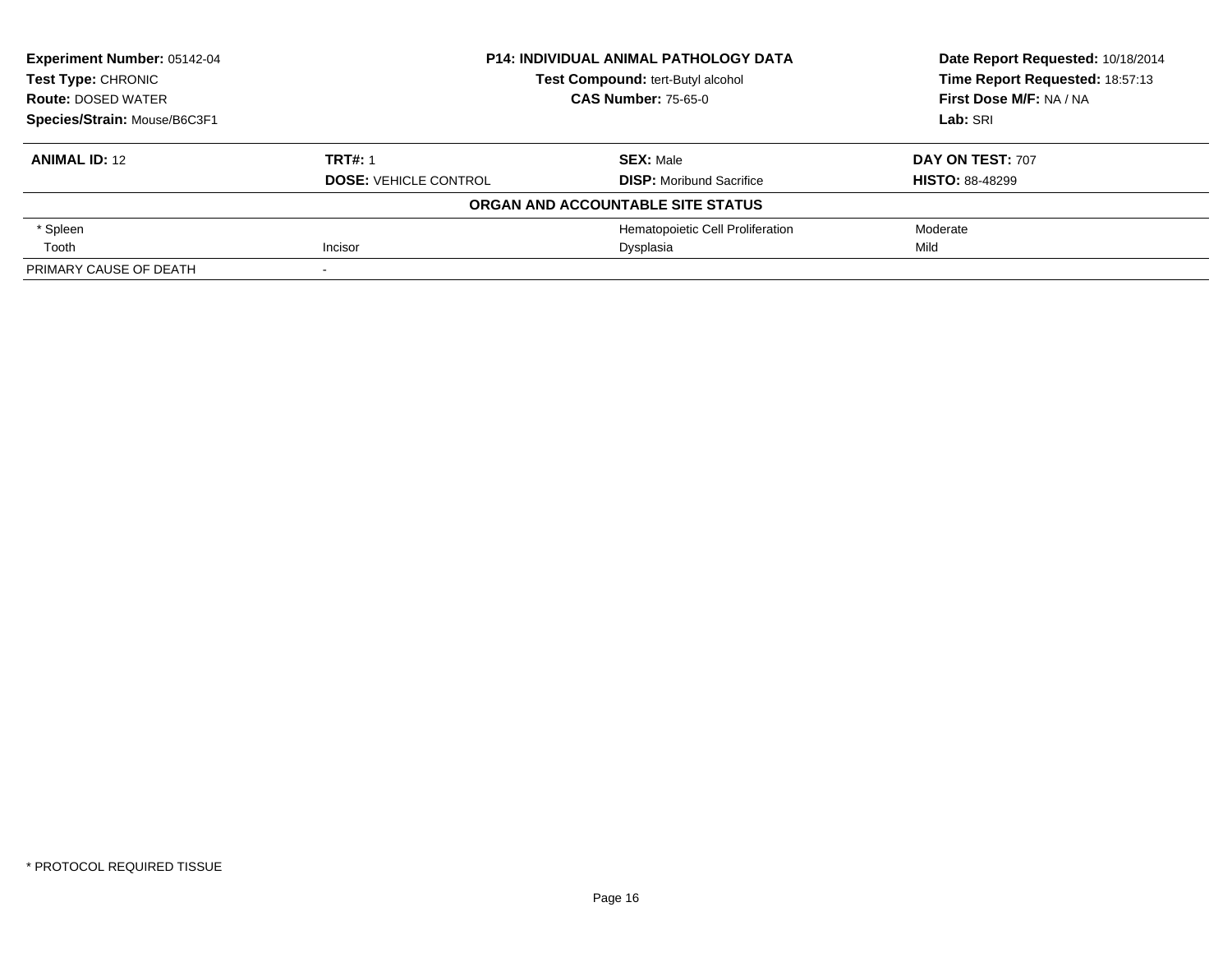| Experiment Number: 05142-04<br>Test Type: CHRONIC<br><b>Route: DOSED WATER</b><br>Species/Strain: Mouse/B6C3F1 | <b>P14: INDIVIDUAL ANIMAL PATHOLOGY DATA</b><br>Test Compound: tert-Butyl alcohol<br><b>CAS Number: 75-65-0</b> |                                                     | Date Report Requested: 10/18/2014<br>Time Report Requested: 18:57:13<br>First Dose M/F: NA / NA<br>Lab: SRI |  |
|----------------------------------------------------------------------------------------------------------------|-----------------------------------------------------------------------------------------------------------------|-----------------------------------------------------|-------------------------------------------------------------------------------------------------------------|--|
| <b>ANIMAL ID: 13</b>                                                                                           | <b>TRT#: 1</b><br><b>DOSE: VEHICLE CONTROL</b>                                                                  | <b>SEX: Male</b><br><b>DISP: Terminal Sacrifice</b> | DAY ON TEST: 729<br><b>HISTO: 88-48576</b>                                                                  |  |
|                                                                                                                |                                                                                                                 |                                                     |                                                                                                             |  |
|                                                                                                                |                                                                                                                 | ORGAN AND ACCOUNTABLE SITE STATUS                   |                                                                                                             |  |
| <b>NORMAL</b>                                                                                                  |                                                                                                                 |                                                     |                                                                                                             |  |
| * Adrenal Cortex                                                                                               | * Adrenal Medulla                                                                                               | * Bone                                              | * Bone Marrow                                                                                               |  |
| * Brain                                                                                                        | * Epididymis                                                                                                    | * Esophagus                                         | * Gallbladder                                                                                               |  |
| * Heart                                                                                                        | * Intestine Large, Cecum                                                                                        | * Intestine Large, Colon                            | * Intestine Large, Rectum                                                                                   |  |
| * Intestine Small, Duodenum                                                                                    | * Intestine Small, Jejunum                                                                                      | * Islets, Pancreatic                                | * Lung                                                                                                      |  |
| * Lymph Node, Mandibular                                                                                       | * Nose                                                                                                          | * Pancreas                                          | * Parathyroid Gland                                                                                         |  |
| * Pituitary Gland                                                                                              | * Prostate                                                                                                      | * Salivary Glands                                   | * Skin                                                                                                      |  |
| * Spleen                                                                                                       | * Stomach, Forestomach                                                                                          | * Stomach, Glandular                                | * Testes                                                                                                    |  |
| * Thymus                                                                                                       | * Thyroid Gland                                                                                                 | * Trachea                                           | * Urinary Bladder                                                                                           |  |
| <b>MISSING</b>                                                                                                 |                                                                                                                 |                                                     |                                                                                                             |  |
| * Mammary Gland                                                                                                |                                                                                                                 |                                                     |                                                                                                             |  |
| <b>OBSERVATIONS</b>                                                                                            |                                                                                                                 |                                                     |                                                                                                             |  |
| <b>Coagulating Gland</b>                                                                                       |                                                                                                                 | Dilatation                                          | Marked                                                                                                      |  |
| [ Dilatation TGLS = 1-7 ]                                                                                      |                                                                                                                 |                                                     |                                                                                                             |  |
| * Intestine Small, Ileum                                                                                       |                                                                                                                 | Hyperplasia                                         | Lymphoid, Mild                                                                                              |  |
| * Kidney                                                                                                       |                                                                                                                 | Nephropathy                                         | Mild                                                                                                        |  |
| * Liver                                                                                                        |                                                                                                                 | <b>Clear Cell Focus</b>                             |                                                                                                             |  |
|                                                                                                                |                                                                                                                 | Fatty Change                                        | Mild                                                                                                        |  |
|                                                                                                                |                                                                                                                 | Hepatocellular Adenoma                              | Multiple                                                                                                    |  |
| [ Hepatocellular Adenoma TGLS = 3-21,4-22 ]                                                                    |                                                                                                                 |                                                     |                                                                                                             |  |
| * Lymph Node, Mesenteric                                                                                       |                                                                                                                 | Hyperplasia                                         | Lymphoid, Mild                                                                                              |  |
| * Seminal Vesicle                                                                                              |                                                                                                                 | Dilatation                                          | Marked                                                                                                      |  |
| [Dilatation TGLS = 2-7]                                                                                        |                                                                                                                 |                                                     |                                                                                                             |  |
| Tooth                                                                                                          | Incisor                                                                                                         | Dysplasia                                           | Marked                                                                                                      |  |
| PRIMARY CAUSE OF DEATH                                                                                         | $\blacksquare$                                                                                                  |                                                     |                                                                                                             |  |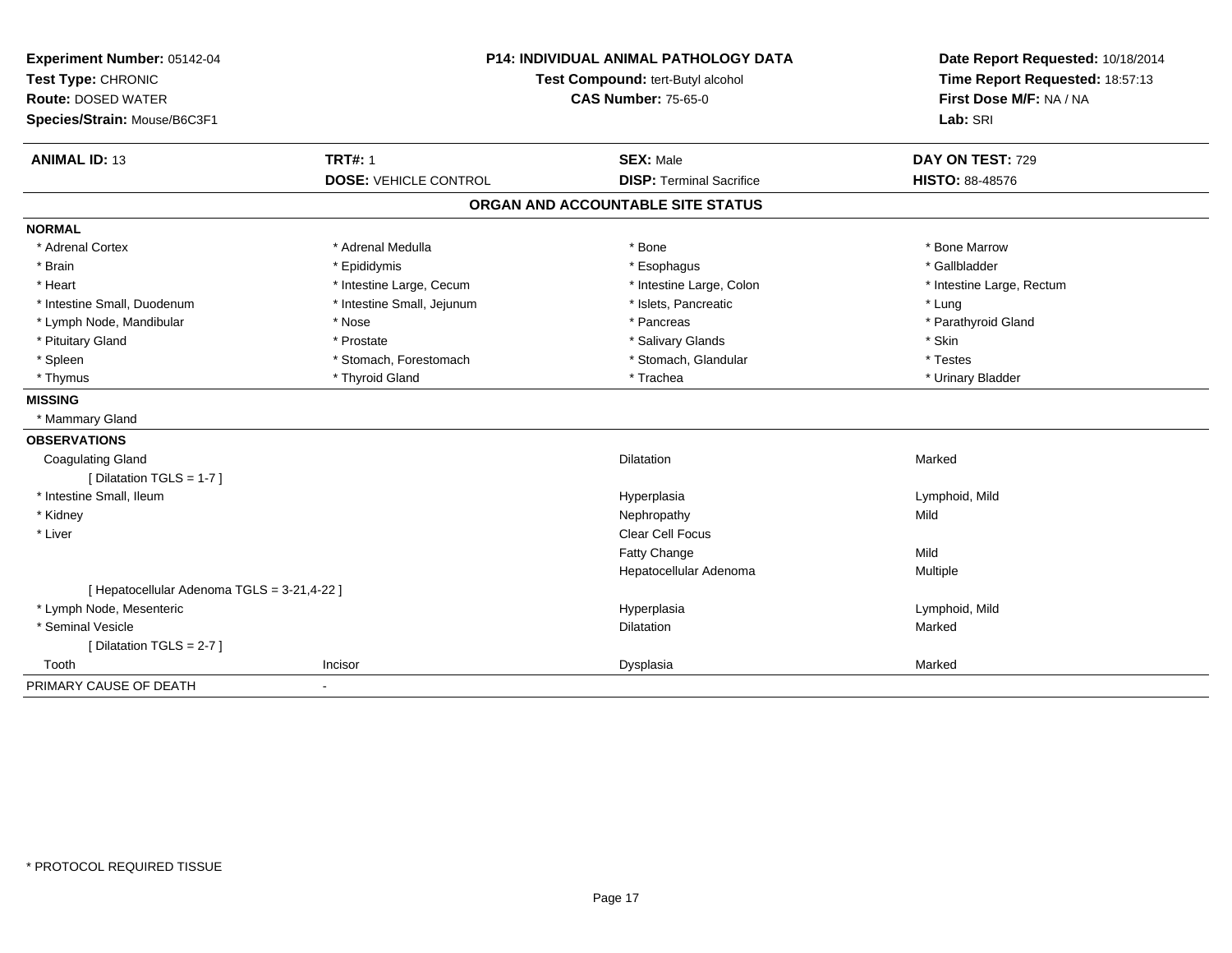| Experiment Number: 05142-04<br>Test Type: CHRONIC<br><b>Route: DOSED WATER</b><br>Species/Strain: Mouse/B6C3F1 |                              | <b>P14: INDIVIDUAL ANIMAL PATHOLOGY DATA</b><br>Test Compound: tert-Butyl alcohol<br><b>CAS Number: 75-65-0</b> | Date Report Requested: 10/18/2014<br>Time Report Requested: 18:57:13<br>First Dose M/F: NA / NA<br>Lab: SRI |  |
|----------------------------------------------------------------------------------------------------------------|------------------------------|-----------------------------------------------------------------------------------------------------------------|-------------------------------------------------------------------------------------------------------------|--|
| <b>ANIMAL ID: 14</b>                                                                                           | <b>TRT#: 1</b>               | <b>SEX: Male</b>                                                                                                | DAY ON TEST: 652                                                                                            |  |
|                                                                                                                | <b>DOSE: VEHICLE CONTROL</b> | <b>DISP: Natural Death</b>                                                                                      | HISTO: 88-48300                                                                                             |  |
|                                                                                                                |                              | ORGAN AND ACCOUNTABLE SITE STATUS                                                                               |                                                                                                             |  |
| <b>NORMAL</b>                                                                                                  |                              |                                                                                                                 |                                                                                                             |  |
| * Adrenal Cortex                                                                                               | * Adrenal Medulla            | * Bone                                                                                                          | * Bone Marrow                                                                                               |  |
| * Brain                                                                                                        | * Epididymis                 | * Esophagus                                                                                                     | * Gallbladder                                                                                               |  |
| * Heart                                                                                                        | * Intestine Large, Cecum     | * Intestine Large, Colon                                                                                        | * Intestine Large, Rectum                                                                                   |  |
| * Intestine Small, Duodenum                                                                                    | * Intestine Small, Ileum     | * Intestine Small, Jejunum                                                                                      | * Islets, Pancreatic                                                                                        |  |
| * Lung                                                                                                         | * Lymph Node, Mandibular     | * Lymph Node, Mesenteric                                                                                        | * Nose                                                                                                      |  |
| * Pancreas                                                                                                     | * Parathyroid Gland          | * Prostate                                                                                                      | * Salivary Glands                                                                                           |  |
| * Skin                                                                                                         | * Spleen                     | * Testes                                                                                                        | * Thymus                                                                                                    |  |
| * Thyroid Gland                                                                                                | * Trachea                    | * Urinary Bladder                                                                                               |                                                                                                             |  |
| <b>MISSING</b>                                                                                                 |                              |                                                                                                                 |                                                                                                             |  |
| * Mammary Gland                                                                                                | * Pituitary Gland            |                                                                                                                 |                                                                                                             |  |
| <b>OBSERVATIONS</b>                                                                                            |                              |                                                                                                                 |                                                                                                             |  |
| <b>Harderian Gland</b>                                                                                         |                              | Carcinoma                                                                                                       |                                                                                                             |  |
| [Carcinoma TGLS = 4-23]                                                                                        |                              |                                                                                                                 |                                                                                                             |  |
| * Kidney                                                                                                       |                              | Nephropathy                                                                                                     | Minimal                                                                                                     |  |
| * Liver                                                                                                        |                              | <b>Eosinophilic Focus</b>                                                                                       |                                                                                                             |  |
|                                                                                                                |                              | Hepatocellular Adenoma                                                                                          |                                                                                                             |  |
|                                                                                                                |                              | Hepatocellular Carcinoma                                                                                        |                                                                                                             |  |
| [ Hepatocellular Carcinoma TGLS = 2-21,3-22 ]                                                                  |                              |                                                                                                                 |                                                                                                             |  |
| Lymph Node                                                                                                     |                              | Angiectasis                                                                                                     | Moderate                                                                                                    |  |
| * Seminal Vesicle                                                                                              |                              | Dilatation                                                                                                      | Moderate                                                                                                    |  |
| [ Dilatation TGLS = 1-7 ]                                                                                      |                              |                                                                                                                 |                                                                                                             |  |
| * Stomach, Forestomach                                                                                         | Mucosa                       | Hyperplasia                                                                                                     | Mild                                                                                                        |  |
|                                                                                                                |                              | Inflammation                                                                                                    | Chronic, Mild                                                                                               |  |
| [Inflammation $TGLS = 5-4-1$ ]                                                                                 |                              |                                                                                                                 |                                                                                                             |  |
| * Stomach, Glandular                                                                                           |                              | Inflammation                                                                                                    | Chronic, Mild                                                                                               |  |
| [Inflammation $TGLS = 5-4-1$ ]                                                                                 |                              |                                                                                                                 |                                                                                                             |  |
| Tooth                                                                                                          | Incisor                      | Dysplasia                                                                                                       | Moderate                                                                                                    |  |
| PRIMARY CAUSE OF DEATH                                                                                         |                              |                                                                                                                 |                                                                                                             |  |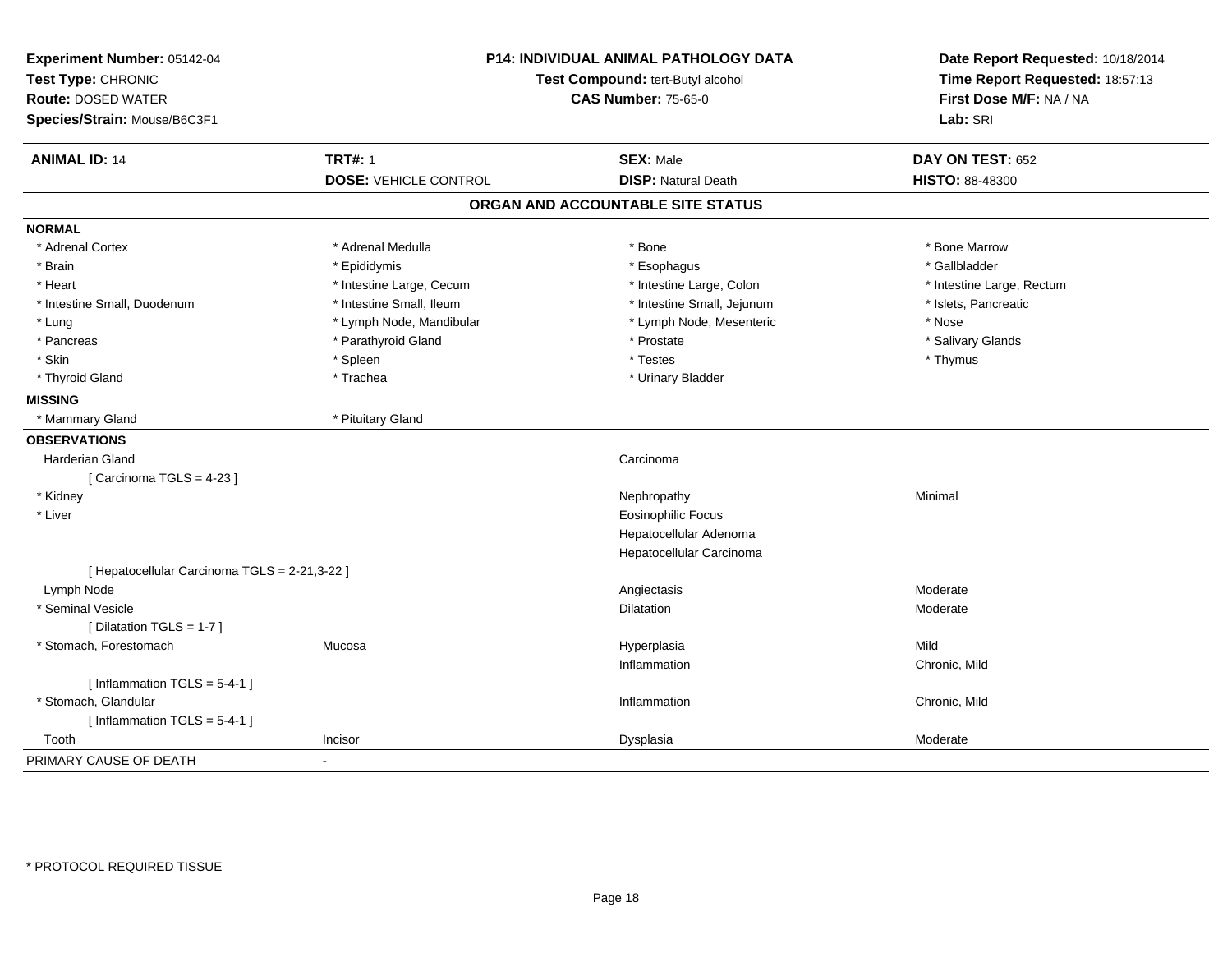| Experiment Number: 05142-04<br>Test Type: CHRONIC<br><b>Route: DOSED WATER</b><br>Species/Strain: Mouse/B6C3F1 | <b>P14: INDIVIDUAL ANIMAL PATHOLOGY DATA</b><br>Test Compound: tert-Butyl alcohol<br><b>CAS Number: 75-65-0</b> |                                   | Date Report Requested: 10/18/2014<br>Time Report Requested: 18:57:13<br>First Dose M/F: NA / NA<br>Lab: SRI |
|----------------------------------------------------------------------------------------------------------------|-----------------------------------------------------------------------------------------------------------------|-----------------------------------|-------------------------------------------------------------------------------------------------------------|
| <b>ANIMAL ID: 15</b>                                                                                           | <b>TRT#: 1</b>                                                                                                  | <b>SEX: Male</b>                  | DAY ON TEST: 496                                                                                            |
|                                                                                                                | <b>DOSE: VEHICLE CONTROL</b>                                                                                    | <b>DISP:</b> Moribund Sacrifice   | <b>HISTO: 88-45741</b>                                                                                      |
|                                                                                                                |                                                                                                                 | ORGAN AND ACCOUNTABLE SITE STATUS |                                                                                                             |
| <b>NORMAL</b>                                                                                                  |                                                                                                                 |                                   |                                                                                                             |
| * Adrenal Cortex                                                                                               | * Adrenal Medulla                                                                                               | * Bone                            | * Bone Marrow                                                                                               |
| * Brain                                                                                                        | * Epididymis                                                                                                    | * Esophagus                       | * Gallbladder                                                                                               |
| * Heart                                                                                                        | * Intestine Large, Cecum                                                                                        | * Intestine Large, Colon          | * Intestine Large, Rectum                                                                                   |
| * Intestine Small, Duodenum                                                                                    | * Intestine Small, Ileum                                                                                        | * Intestine Small, Jejunum        | * Islets, Pancreatic                                                                                        |
| * Kidney                                                                                                       | * Liver                                                                                                         | * Lymph Node, Mandibular          | * Lymph Node, Mesenteric                                                                                    |
| * Nose                                                                                                         | * Pancreas                                                                                                      | * Pituitary Gland                 | * Prostate                                                                                                  |
| * Salivary Glands                                                                                              | * Seminal Vesicle                                                                                               | * Skin                            | * Spleen                                                                                                    |
| * Stomach, Forestomach                                                                                         | * Stomach, Glandular                                                                                            | * Testes                          | * Thymus                                                                                                    |
| * Thyroid Gland                                                                                                | * Trachea                                                                                                       | * Urinary Bladder                 |                                                                                                             |
| <b>MISSING</b>                                                                                                 |                                                                                                                 |                                   |                                                                                                             |
| * Mammary Gland                                                                                                | * Parathyroid Gland                                                                                             |                                   |                                                                                                             |
| <b>OBSERVATIONS</b>                                                                                            |                                                                                                                 |                                   |                                                                                                             |
| * Lung                                                                                                         | Alveolar Epith                                                                                                  | Hyperplasia                       | Mild                                                                                                        |
| <b>Preputial Gland</b>                                                                                         |                                                                                                                 | Degeneration                      | Cystic, Moderate                                                                                            |
| [Degeneration TGLS = $1-8$ ]                                                                                   |                                                                                                                 |                                   |                                                                                                             |
| Tooth                                                                                                          | Incisor                                                                                                         | Dysplasia                         | Mild                                                                                                        |
| [Dysplasia TGLS = 2-9 ]                                                                                        |                                                                                                                 |                                   |                                                                                                             |
| PRIMARY CAUSE OF DEATH                                                                                         | $\blacksquare$                                                                                                  |                                   |                                                                                                             |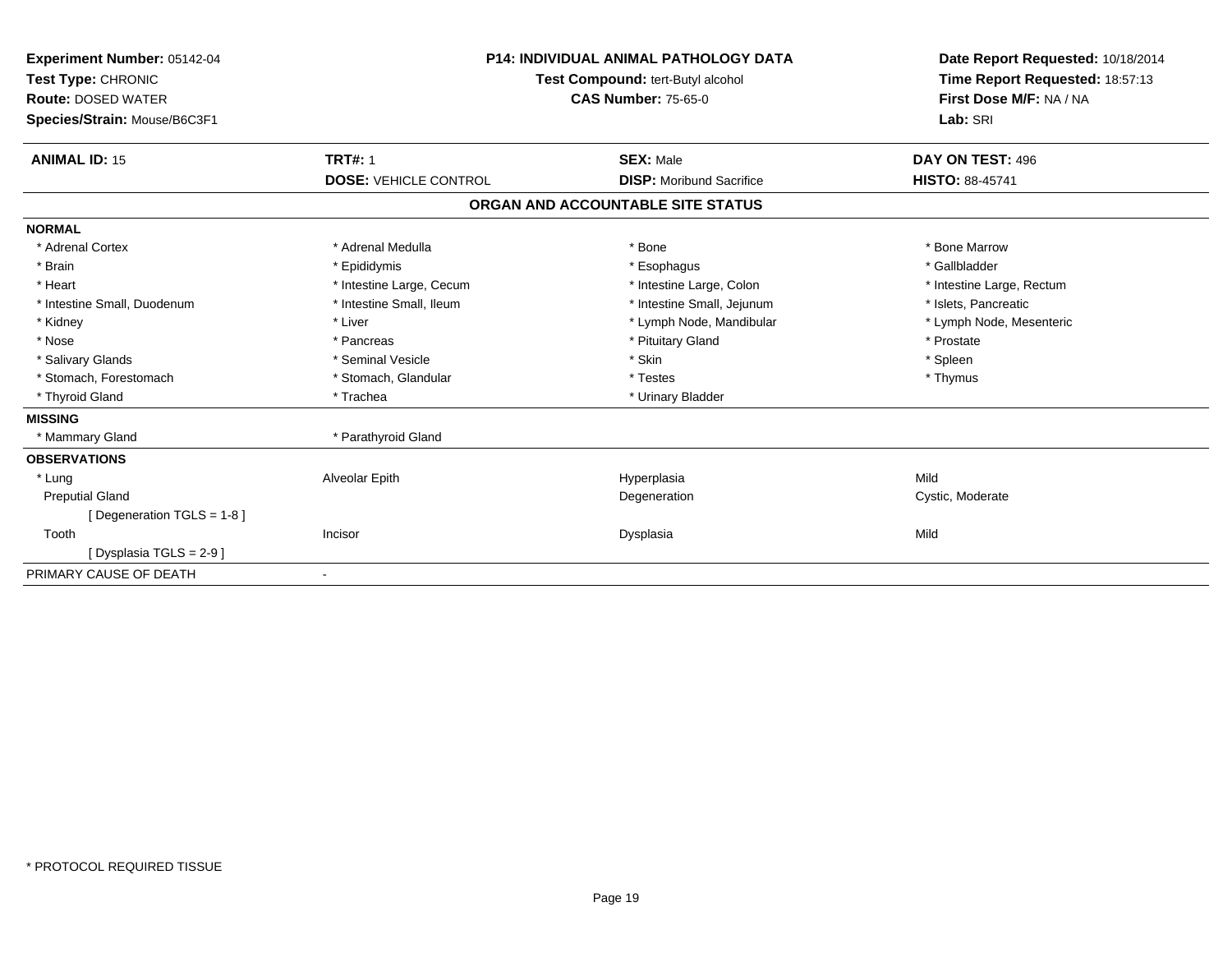| Experiment Number: 05142-04<br>Test Type: CHRONIC<br><b>Route: DOSED WATER</b><br>Species/Strain: Mouse/B6C3F1 |                              | P14: INDIVIDUAL ANIMAL PATHOLOGY DATA<br>Test Compound: tert-Butyl alcohol<br><b>CAS Number: 75-65-0</b> |                                   | Date Report Requested: 10/18/2014<br>Time Report Requested: 18:57:13<br>First Dose M/F: NA / NA<br>Lab: SRI |  |
|----------------------------------------------------------------------------------------------------------------|------------------------------|----------------------------------------------------------------------------------------------------------|-----------------------------------|-------------------------------------------------------------------------------------------------------------|--|
| <b>ANIMAL ID: 16</b>                                                                                           | <b>TRT#: 1</b>               |                                                                                                          | <b>SEX: Male</b>                  | DAY ON TEST: 589                                                                                            |  |
|                                                                                                                | <b>DOSE: VEHICLE CONTROL</b> |                                                                                                          | <b>DISP:</b> Moribund Sacrifice   | <b>HISTO: 88-46964</b>                                                                                      |  |
|                                                                                                                |                              |                                                                                                          | ORGAN AND ACCOUNTABLE SITE STATUS |                                                                                                             |  |
| <b>NORMAL</b>                                                                                                  |                              |                                                                                                          |                                   |                                                                                                             |  |
| * Adrenal Cortex                                                                                               | * Adrenal Medulla            |                                                                                                          | * Bone                            | * Bone Marrow                                                                                               |  |
| * Brain                                                                                                        | * Epididymis                 |                                                                                                          | * Esophagus                       | * Gallbladder                                                                                               |  |
| * Heart                                                                                                        | * Intestine Large, Cecum     |                                                                                                          | * Intestine Large, Colon          | * Intestine Large, Rectum                                                                                   |  |
| * Intestine Small, Duodenum                                                                                    | * Intestine Small, Ileum     |                                                                                                          | * Intestine Small, Jejunum        | * Islets, Pancreatic                                                                                        |  |
| * Kidney                                                                                                       | * Lymph Node, Mandibular     |                                                                                                          | * Lymph Node, Mesenteric          | * Nose                                                                                                      |  |
| * Pancreas                                                                                                     | * Parathyroid Gland          |                                                                                                          | * Pituitary Gland                 | * Prostate                                                                                                  |  |
| * Salivary Glands                                                                                              | * Seminal Vesicle            |                                                                                                          | * Stomach, Forestomach            | * Testes                                                                                                    |  |
| * Thymus                                                                                                       | * Thyroid Gland              |                                                                                                          | * Trachea                         | * Urinary Bladder                                                                                           |  |
| <b>MISSING</b>                                                                                                 |                              |                                                                                                          |                                   |                                                                                                             |  |
| * Mammary Gland                                                                                                |                              |                                                                                                          |                                   |                                                                                                             |  |
| <b>OBSERVATIONS</b>                                                                                            |                              |                                                                                                          |                                   |                                                                                                             |  |
| * Liver                                                                                                        |                              |                                                                                                          | <b>Mixed Cell Focus</b>           |                                                                                                             |  |
| * Lung                                                                                                         |                              |                                                                                                          | Hemorrhage                        | Minimal                                                                                                     |  |
| [Hemorrhage TGLS = $4-2-1$ ]                                                                                   |                              |                                                                                                          |                                   |                                                                                                             |  |
| * Skin                                                                                                         | <b>Subcut Tiss</b>           |                                                                                                          | Fibrosarcoma                      |                                                                                                             |  |
| [Fibrosarcoma TGLS = 1-21]                                                                                     |                              |                                                                                                          |                                   |                                                                                                             |  |
| * Spleen                                                                                                       |                              |                                                                                                          | Hematopoietic Cell Proliferation  | Moderate                                                                                                    |  |
| [ Hematopoietic Cell Proliferation TGLS = 2-6 ]                                                                |                              |                                                                                                          |                                   |                                                                                                             |  |
| * Stomach, Glandular                                                                                           | Mucosa                       |                                                                                                          | Hyperplasia                       | Minimal                                                                                                     |  |
| PRIMARY CAUSE OF DEATH                                                                                         |                              |                                                                                                          |                                   |                                                                                                             |  |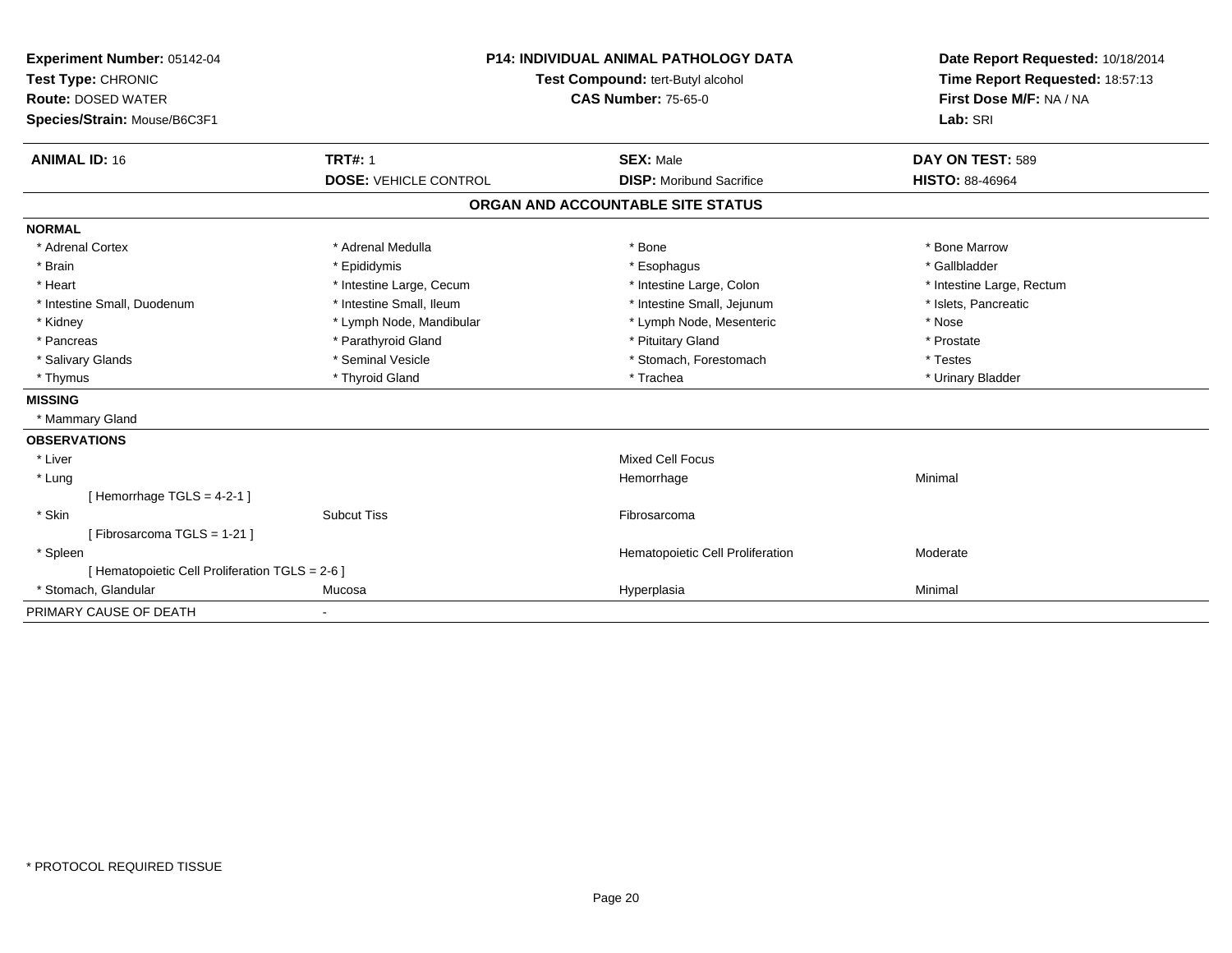| Species/Strain: Mouse/B6C3F1                  |                              | <b>P14: INDIVIDUAL ANIMAL PATHOLOGY DATA</b><br>Test Compound: tert-Butyl alcohol<br><b>CAS Number: 75-65-0</b> |                          |  |
|-----------------------------------------------|------------------------------|-----------------------------------------------------------------------------------------------------------------|--------------------------|--|
| <b>ANIMAL ID: 17</b>                          | <b>TRT#: 1</b>               | <b>SEX: Male</b>                                                                                                | DAY ON TEST: 729         |  |
|                                               | <b>DOSE: VEHICLE CONTROL</b> | <b>DISP: Terminal Sacrifice</b>                                                                                 | <b>HISTO: 88-48577</b>   |  |
|                                               |                              | ORGAN AND ACCOUNTABLE SITE STATUS                                                                               |                          |  |
| <b>NORMAL</b>                                 |                              |                                                                                                                 |                          |  |
| * Adrenal Cortex                              | * Adrenal Medulla            | * Bone                                                                                                          | * Brain                  |  |
| * Esophagus                                   | * Gallbladder                | * Heart                                                                                                         | * Intestine Large, Cecum |  |
| * Intestine Large, Colon                      | * Intestine Large, Rectum    | * Intestine Small, Duodenum                                                                                     | * Intestine Small, Ileum |  |
| * Intestine Small, Jejunum                    | * Islets, Pancreatic         | * Lymph Node, Mandibular                                                                                        | * Nose                   |  |
| * Pancreas                                    | * Parathyroid Gland          | * Pituitary Gland                                                                                               | * Prostate               |  |
| * Salivary Glands                             | * Seminal Vesicle            | * Skin                                                                                                          | * Spleen                 |  |
| * Stomach, Forestomach                        | * Stomach, Glandular         | * Testes                                                                                                        | * Thymus                 |  |
| * Trachea                                     | * Urinary Bladder            |                                                                                                                 |                          |  |
| <b>MISSING</b>                                |                              |                                                                                                                 |                          |  |
| * Mammary Gland                               |                              |                                                                                                                 |                          |  |
| <b>OBSERVATIONS</b>                           |                              |                                                                                                                 |                          |  |
| * Bone Marrow                                 |                              | Angiectasis                                                                                                     | Moderate                 |  |
| * Epididymis                                  |                              | Granuloma Sperm                                                                                                 | Minimal                  |  |
| <b>Harderian Gland</b>                        |                              | Adenoma                                                                                                         |                          |  |
| * Kidney                                      |                              | Nephropathy                                                                                                     | Mild                     |  |
| * Liver                                       |                              | <b>Clear Cell Focus</b>                                                                                         |                          |  |
|                                               |                              | Fatty Change                                                                                                    | Mild                     |  |
|                                               |                              | Hepatocellular Adenoma                                                                                          | Multiple                 |  |
| [Clear Cell Focus TGLS = 2-21]                |                              |                                                                                                                 |                          |  |
| [ Hepatocellular Adenoma TGLS = 3-22,4-23 ]   |                              |                                                                                                                 |                          |  |
| * Lung                                        |                              | Alveolar/Bronchiolar Adenoma                                                                                    |                          |  |
| [ Alveolar/Bronchiolar Adenoma TGLS = 5-2-1 ] |                              |                                                                                                                 |                          |  |
| * Lymph Node, Mesenteric                      |                              | Hyperplasia                                                                                                     | Lymphoid, Mild           |  |
| <b>Preputial Gland</b>                        |                              | Degeneration                                                                                                    | Cystic, Moderate         |  |
| [ Degeneration TGLS = 1-8 ]                   |                              |                                                                                                                 |                          |  |
| * Thyroid Gland                               | <b>Follicular Cel</b>        | Hyperplasia                                                                                                     | Minimal                  |  |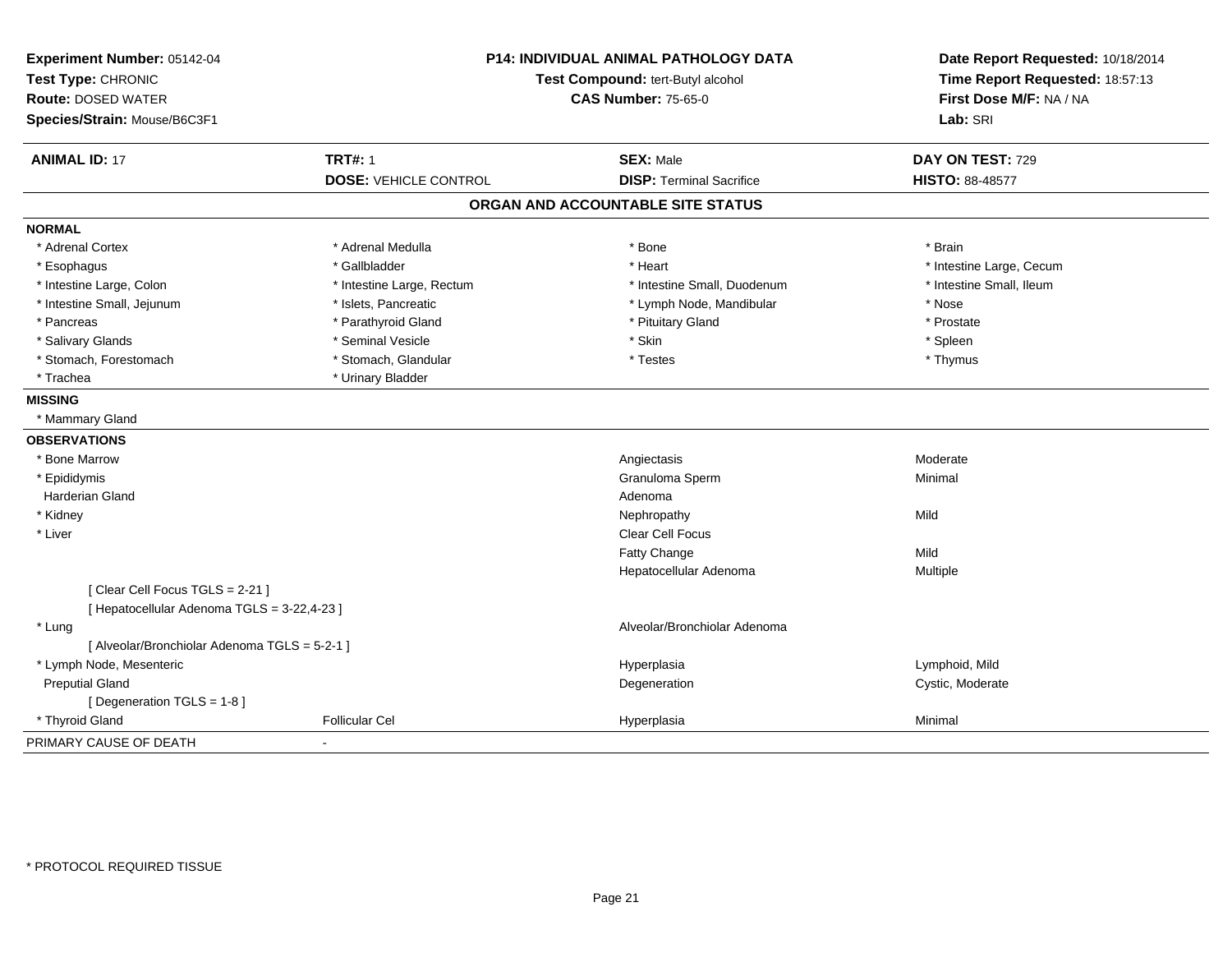| Experiment Number: 05142-04<br>Test Type: CHRONIC<br><b>Route: DOSED WATER</b><br>Species/Strain: Mouse/B6C3F1 | <b>P14: INDIVIDUAL ANIMAL PATHOLOGY DATA</b><br>Test Compound: tert-Butyl alcohol<br><b>CAS Number: 75-65-0</b> |                                   | Date Report Requested: 10/18/2014<br>Time Report Requested: 18:57:13<br>First Dose M/F: NA / NA<br>Lab: SRI |  |
|----------------------------------------------------------------------------------------------------------------|-----------------------------------------------------------------------------------------------------------------|-----------------------------------|-------------------------------------------------------------------------------------------------------------|--|
| <b>ANIMAL ID: 18</b>                                                                                           | <b>TRT#: 1</b>                                                                                                  | <b>SEX: Male</b>                  | DAY ON TEST: 707                                                                                            |  |
|                                                                                                                | <b>DOSE: VEHICLE CONTROL</b>                                                                                    | <b>DISP:</b> Moribund Sacrifice   | HISTO: 88-48301                                                                                             |  |
|                                                                                                                |                                                                                                                 | ORGAN AND ACCOUNTABLE SITE STATUS |                                                                                                             |  |
| <b>NORMAL</b>                                                                                                  |                                                                                                                 |                                   |                                                                                                             |  |
| * Adrenal Medulla                                                                                              | * Bone                                                                                                          | * Bone Marrow                     | * Brain                                                                                                     |  |
| * Epididymis                                                                                                   | * Esophagus                                                                                                     | Eye                               | * Gallbladder                                                                                               |  |
| * Heart                                                                                                        | * Intestine Large, Cecum                                                                                        | * Intestine Large, Colon          | * Intestine Large, Rectum                                                                                   |  |
| * Intestine Small, Duodenum                                                                                    | * Intestine Small, Ileum                                                                                        | * Intestine Small, Jejunum        | * Islets, Pancreatic                                                                                        |  |
| * Lymph Node, Mandibular                                                                                       | * Nose                                                                                                          | * Pancreas                        | * Parathyroid Gland                                                                                         |  |
| * Prostate                                                                                                     | * Salivary Glands                                                                                               | * Stomach, Forestomach            | * Stomach, Glandular                                                                                        |  |
| * Testes                                                                                                       | * Thymus                                                                                                        | * Thyroid Gland                   | * Trachea                                                                                                   |  |
| * Urinary Bladder                                                                                              |                                                                                                                 |                                   |                                                                                                             |  |
| <b>MISSING</b>                                                                                                 |                                                                                                                 |                                   |                                                                                                             |  |
| * Mammary Gland                                                                                                |                                                                                                                 |                                   |                                                                                                             |  |
| <b>INSUFFICIENT TISSUE</b>                                                                                     |                                                                                                                 |                                   |                                                                                                             |  |
| * Pituitary Gland                                                                                              |                                                                                                                 |                                   |                                                                                                             |  |
| <b>OBSERVATIONS</b>                                                                                            |                                                                                                                 |                                   |                                                                                                             |  |
| * Adrenal Cortex                                                                                               | Subcapsular                                                                                                     | Hyperplasia                       | Focal, Mild                                                                                                 |  |
| <b>Coagulating Gland</b>                                                                                       |                                                                                                                 | Dilatation                        | Moderate                                                                                                    |  |
| [Dilatation TGLS = 4-7]                                                                                        |                                                                                                                 |                                   |                                                                                                             |  |
| Harderian Gland                                                                                                |                                                                                                                 | Adenoma                           |                                                                                                             |  |
| [Adenoma TGLS = $10-24$ ]                                                                                      |                                                                                                                 |                                   |                                                                                                             |  |
| * Kidney                                                                                                       |                                                                                                                 | Nephropathy                       | Mild                                                                                                        |  |
| * Liver                                                                                                        |                                                                                                                 | Hepatocellular Adenoma            | Multiple                                                                                                    |  |
| [ Hepatocellular Adenoma TGLS = 7-6,7-25,11-26 ]                                                               |                                                                                                                 |                                   |                                                                                                             |  |
| * Lung                                                                                                         |                                                                                                                 | Alveolar/Bronchiolar Adenoma      | Multiple, Two                                                                                               |  |
| [ Alveolar/Bronchiolar Adenoma TGLS = 8-2-1,9-2-1 ]                                                            |                                                                                                                 |                                   |                                                                                                             |  |
| Lymph Node                                                                                                     | Inguinal                                                                                                        | Lymphoma Malignant Mixed          |                                                                                                             |  |
| [ Lymphoma Malignant Mixed TGLS = 5-5 ]                                                                        |                                                                                                                 |                                   |                                                                                                             |  |
| * Lymph Node, Mesenteric                                                                                       |                                                                                                                 | Lymphoma Malignant Mixed          |                                                                                                             |  |
| [ Lymphoma Malignant Mixed TGLS = 5-5 ]                                                                        |                                                                                                                 |                                   |                                                                                                             |  |
| * Seminal Vesicle                                                                                              |                                                                                                                 | Dilatation                        | Moderate                                                                                                    |  |
| [ Dilatation TGLS = $3-7$ ]                                                                                    |                                                                                                                 |                                   |                                                                                                             |  |
| * Skin                                                                                                         | <b>Subcut Tiss</b>                                                                                              | Abscess                           | Moderate                                                                                                    |  |

\* PROTOCOL REQUIRED TISSUE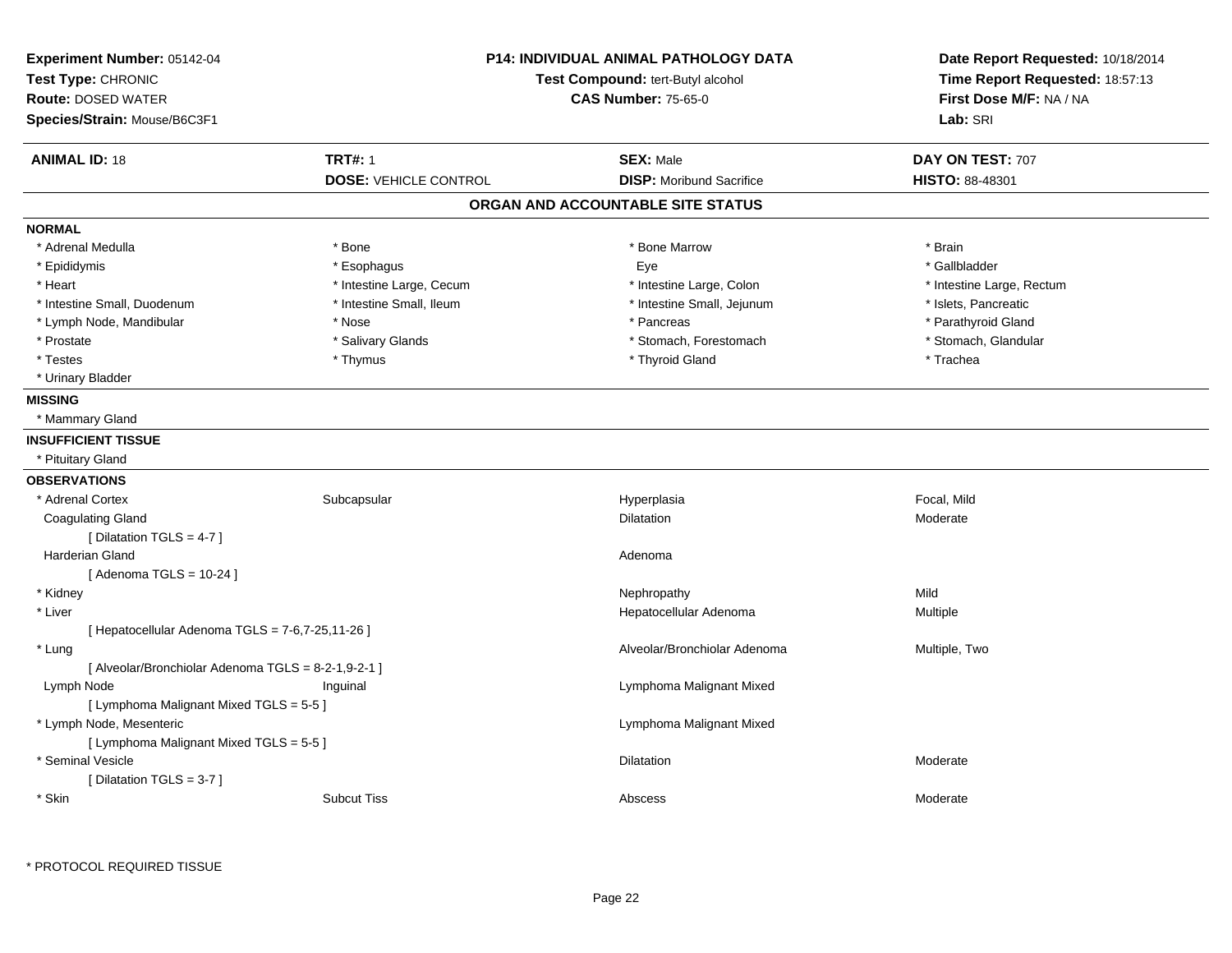| Experiment Number: 05142-04  | <b>P14: INDIVIDUAL ANIMAL PATHOLOGY DATA</b><br>Test Compound: tert-Butyl alcohol |                                   | Date Report Requested: 10/18/2014 |
|------------------------------|-----------------------------------------------------------------------------------|-----------------------------------|-----------------------------------|
| <b>Test Type: CHRONIC</b>    |                                                                                   |                                   | Time Report Requested: 18:57:13   |
| <b>Route: DOSED WATER</b>    |                                                                                   | <b>CAS Number: 75-65-0</b>        | First Dose M/F: NA / NA           |
| Species/Strain: Mouse/B6C3F1 |                                                                                   | Lab: SRI                          |                                   |
| <b>ANIMAL ID: 18</b>         | <b>TRT#: 1</b>                                                                    | <b>SEX: Male</b>                  | DAY ON TEST: 707                  |
|                              | <b>DOSE: VEHICLE CONTROL</b>                                                      | <b>DISP:</b> Moribund Sacrifice   | <b>HISTO: 88-48301</b>            |
|                              |                                                                                   | ORGAN AND ACCOUNTABLE SITE STATUS |                                   |
| [Abscess TGLS = 2-22 ]       |                                                                                   |                                   |                                   |
| * Spleen                     |                                                                                   | Hematopoietic Cell Proliferation  | Mild                              |
|                              |                                                                                   | Hyperplasia                       | Lymphoid, Mild                    |
| Tooth                        | Incisor<br>Dysplasia                                                              |                                   | Moderate                          |
| PRIMARY CAUSE OF DEATH       |                                                                                   |                                   |                                   |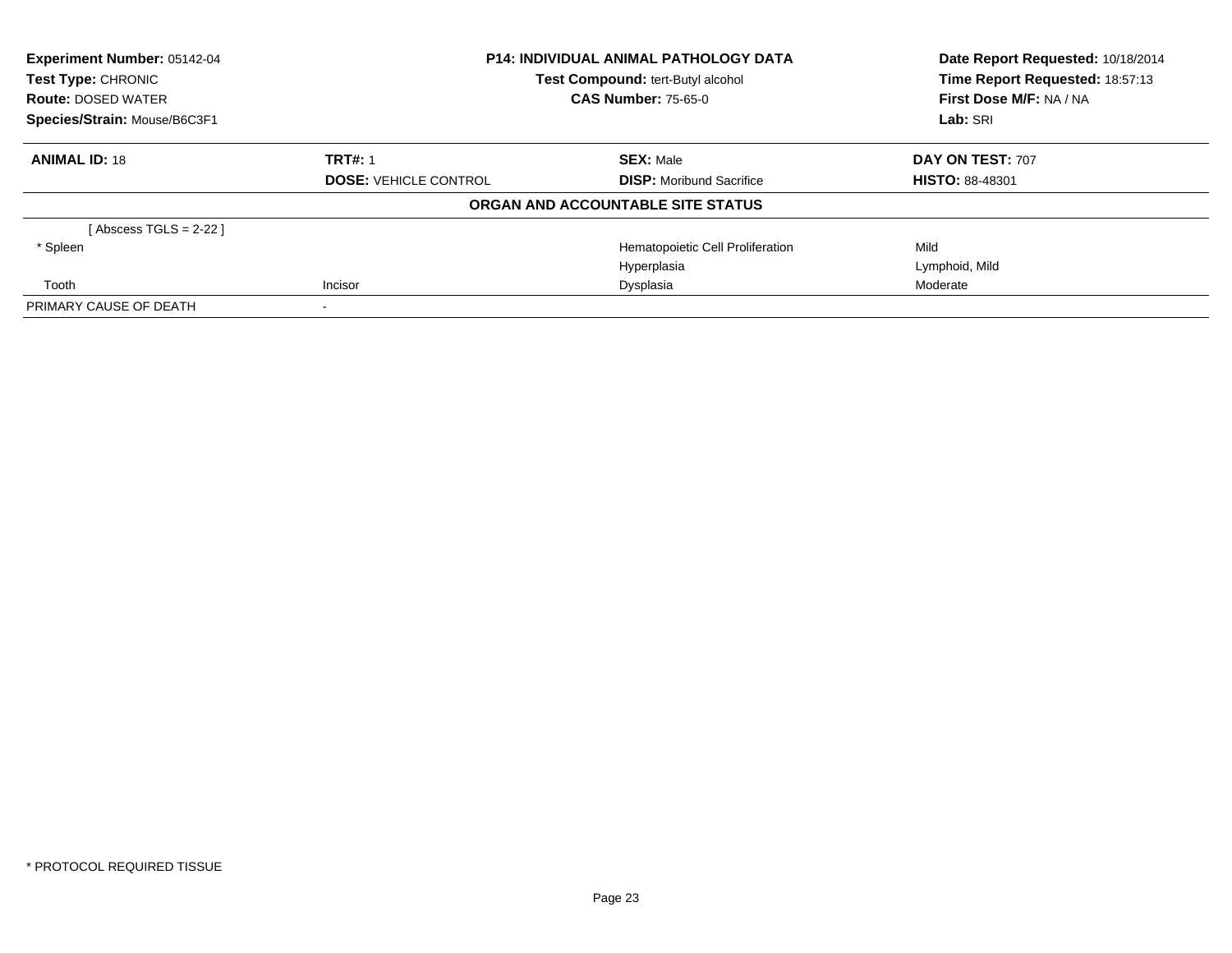| Experiment Number: 05142-04  | <b>P14: INDIVIDUAL ANIMAL PATHOLOGY DATA</b><br>Test Compound: tert-Butyl alcohol |                                   | Date Report Requested: 10/18/2014 |
|------------------------------|-----------------------------------------------------------------------------------|-----------------------------------|-----------------------------------|
| Test Type: CHRONIC           |                                                                                   |                                   | Time Report Requested: 18:57:13   |
| <b>Route: DOSED WATER</b>    |                                                                                   | <b>CAS Number: 75-65-0</b>        | First Dose M/F: NA / NA           |
| Species/Strain: Mouse/B6C3F1 |                                                                                   |                                   | Lab: SRI                          |
| <b>ANIMAL ID: 19</b>         | <b>TRT#: 1</b>                                                                    | <b>SEX: Male</b>                  | DAY ON TEST: 692                  |
|                              | <b>DOSE: VEHICLE CONTROL</b>                                                      | <b>DISP: Natural Death</b>        | HISTO: 88-48302                   |
|                              |                                                                                   | ORGAN AND ACCOUNTABLE SITE STATUS |                                   |
| <b>NORMAL</b>                |                                                                                   |                                   |                                   |
| * Adrenal Medulla            | * Bone                                                                            | * Bone Marrow                     | * Brain                           |
| * Epididymis                 | * Esophagus                                                                       | * Heart                           | * Islets, Pancreatic              |
| * Lung                       | * Lymph Node, Mandibular                                                          | * Lymph Node, Mesenteric          | * Nose                            |
| * Prostate                   | * Salivary Glands                                                                 | * Skin                            | * Thyroid Gland                   |
| * Trachea                    |                                                                                   |                                   |                                   |
| <b>MISSING</b>               |                                                                                   |                                   |                                   |
| * Mammary Gland              | * Parathyroid Gland                                                               | * Pituitary Gland                 |                                   |
| <b>AUTO PRECLUDES DIAG.</b>  |                                                                                   |                                   |                                   |
| * Gallbladder                | * Intestine Large, Cecum                                                          | * Intestine Large, Colon          | * Intestine Large, Rectum         |
| * Intestine Small, Duodenum  | * Intestine Small, Ileum                                                          | * Intestine Small, Jejunum        | * Liver                           |
| * Pancreas                   | * Spleen                                                                          | * Stomach, Forestomach            | * Stomach, Glandular              |
| * Urinary Bladder            |                                                                                   |                                   |                                   |
| <b>INSUFFICIENT TISSUE</b>   |                                                                                   |                                   |                                   |
| * Thymus                     |                                                                                   |                                   |                                   |
| <b>OBSERVATIONS</b>          |                                                                                   |                                   |                                   |
| * Adrenal Cortex             | Subcapsular                                                                       | Hyperplasia                       | Focal, Mild                       |
| <b>Harderian Gland</b>       |                                                                                   | Adenoma                           |                                   |
| [Adenoma TGLS = $9-23$ ]     |                                                                                   |                                   |                                   |
| * Kidnev                     |                                                                                   | Nephropathy                       | Moderate                          |
| * Seminal Vesicle            |                                                                                   | Dilatation                        | Mild                              |
| [ Dilatation TGLS = 7-7 ]    |                                                                                   |                                   |                                   |
| * Testes                     |                                                                                   | Granuloma Sperm                   | Mild                              |
| Tooth                        | Incisor                                                                           | Dysplasia                         | Moderate                          |
| PRIMARY CAUSE OF DEATH       | $\overline{\phantom{a}}$                                                          |                                   |                                   |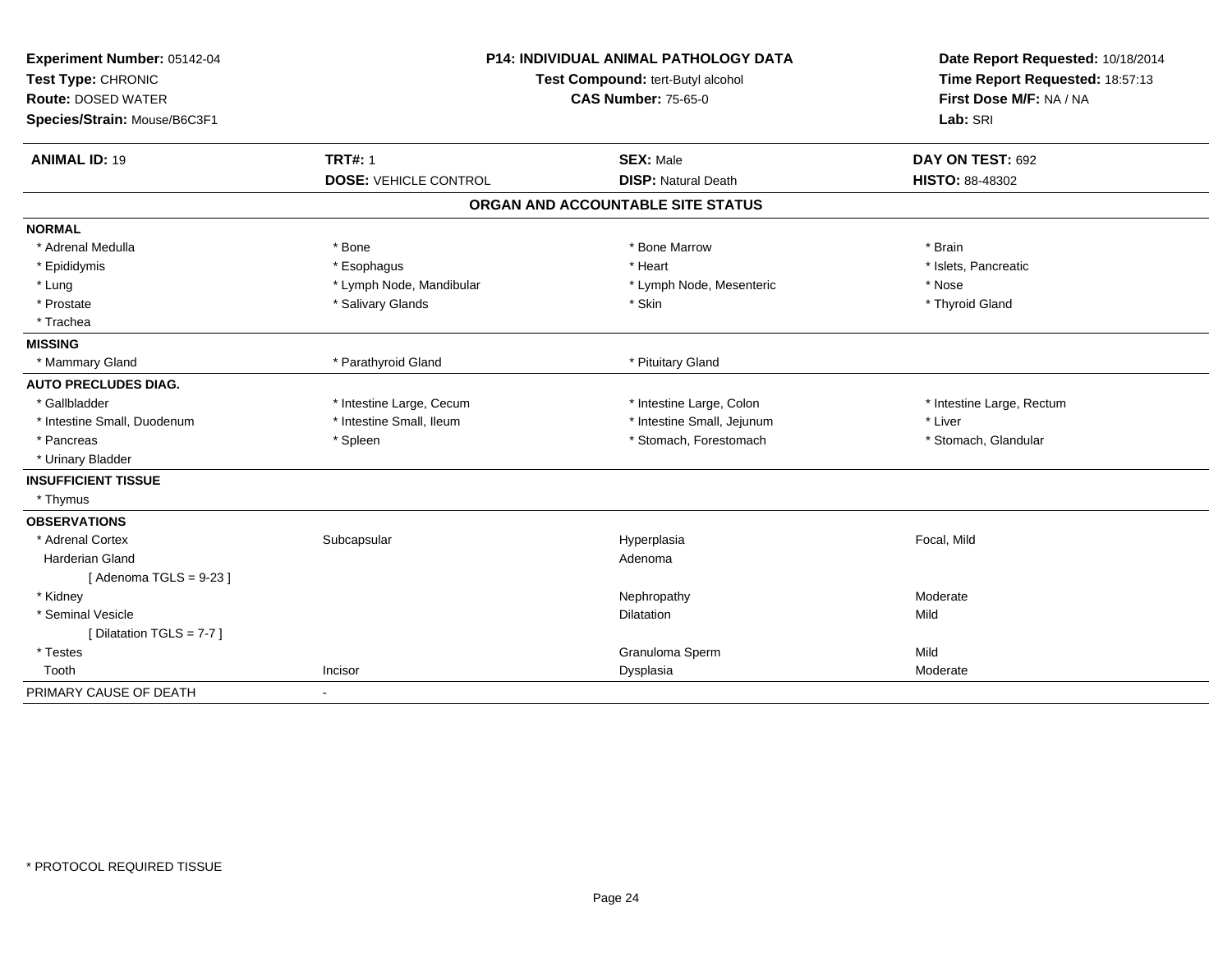| Experiment Number: 05142-04<br>Test Type: CHRONIC<br><b>Route: DOSED WATER</b><br>Species/Strain: Mouse/B6C3F1 | <b>P14: INDIVIDUAL ANIMAL PATHOLOGY DATA</b><br>Test Compound: tert-Butyl alcohol<br><b>CAS Number: 75-65-0</b> |                                                | Date Report Requested: 10/18/2014<br>Time Report Requested: 18:57:13<br>First Dose M/F: NA / NA<br>Lab: SRI |
|----------------------------------------------------------------------------------------------------------------|-----------------------------------------------------------------------------------------------------------------|------------------------------------------------|-------------------------------------------------------------------------------------------------------------|
| <b>ANIMAL ID: 20</b>                                                                                           | <b>TRT#: 1</b><br><b>DOSE: VEHICLE CONTROL</b>                                                                  | <b>SEX: Male</b><br><b>DISP: Natural Death</b> | DAY ON TEST: 362<br><b>HISTO: 87-45196</b>                                                                  |
|                                                                                                                |                                                                                                                 |                                                |                                                                                                             |
|                                                                                                                |                                                                                                                 | ORGAN AND ACCOUNTABLE SITE STATUS              |                                                                                                             |
| <b>NORMAL</b>                                                                                                  |                                                                                                                 |                                                |                                                                                                             |
| * Adrenal Cortex                                                                                               | * Adrenal Medulla                                                                                               | * Bone                                         | * Brain                                                                                                     |
| * Epididymis                                                                                                   | * Esophagus                                                                                                     | * Heart                                        | * Intestine Large, Colon                                                                                    |
| * Intestine Small, Duodenum                                                                                    | * Kidney                                                                                                        | * Lymph Node, Mandibular                       | * Nose                                                                                                      |
| * Parathyroid Gland                                                                                            | * Prostate                                                                                                      | * Salivary Glands                              | * Skin                                                                                                      |
| * Stomach, Forestomach                                                                                         | * Stomach, Glandular                                                                                            | * Testes                                       | * Thymus                                                                                                    |
| * Thyroid Gland                                                                                                | * Trachea                                                                                                       | * Urinary Bladder                              |                                                                                                             |
| <b>MISSING</b>                                                                                                 |                                                                                                                 |                                                |                                                                                                             |
| * Mammary Gland                                                                                                | * Pituitary Gland                                                                                               |                                                |                                                                                                             |
| <b>AUTO PRECLUDES DIAG.</b>                                                                                    |                                                                                                                 |                                                |                                                                                                             |
| * Gallbladder                                                                                                  | * Intestine Large, Cecum                                                                                        | * Intestine Large, Rectum                      | * Intestine Small, Ileum                                                                                    |
| * Intestine Small, Jejunum                                                                                     | * Islets, Pancreatic                                                                                            | * Lymph Node, Mesenteric                       | * Pancreas                                                                                                  |
| <b>OBSERVATIONS</b>                                                                                            |                                                                                                                 |                                                |                                                                                                             |
| * Bone Marrow                                                                                                  |                                                                                                                 | Congestion                                     | Moderate                                                                                                    |
| * Liver                                                                                                        |                                                                                                                 | Fatty Change                                   | Mild                                                                                                        |
| * Lung                                                                                                         |                                                                                                                 | <b>Infiltration Cellular</b>                   | Mixed Cell, Mild                                                                                            |
| * Seminal Vesicle                                                                                              |                                                                                                                 | <b>Dilatation</b>                              | Moderate                                                                                                    |
| [Dilatation TGLS = 1-7]                                                                                        |                                                                                                                 |                                                |                                                                                                             |
| * Spleen                                                                                                       |                                                                                                                 | <b>Depletion Cellular</b>                      | Moderate                                                                                                    |
| [ Depletion Cellular TGLS = 2-6 ]                                                                              |                                                                                                                 |                                                |                                                                                                             |
| Tooth                                                                                                          | Incisor                                                                                                         | Dysplasia                                      | Moderate                                                                                                    |
| PRIMARY CAUSE OF DEATH                                                                                         |                                                                                                                 |                                                |                                                                                                             |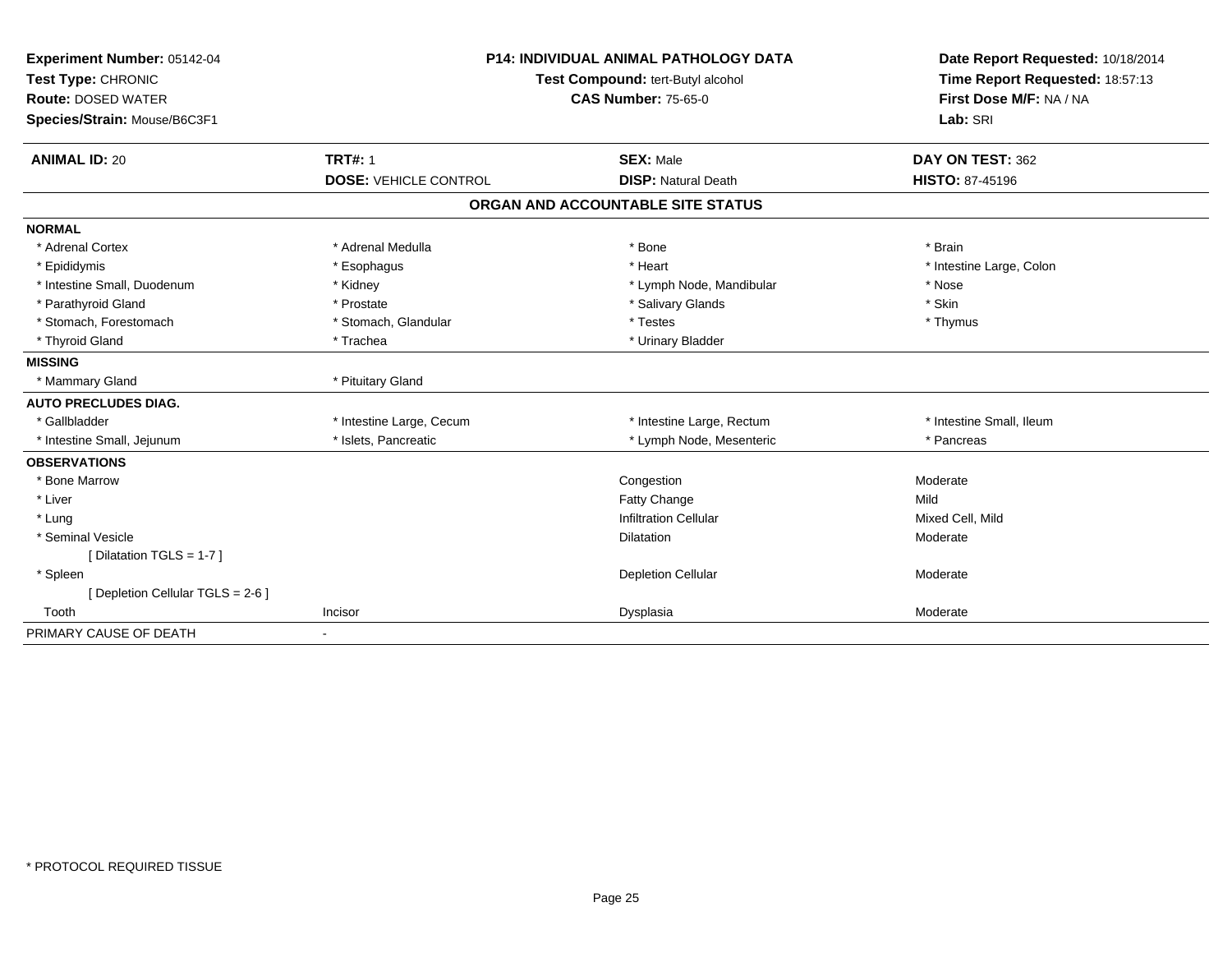| Experiment Number: 05142-04<br>Test Type: CHRONIC<br><b>Route: DOSED WATER</b><br>Species/Strain: Mouse/B6C3F1            |                              | P14: INDIVIDUAL ANIMAL PATHOLOGY DATA<br>Test Compound: tert-Butyl alcohol<br><b>CAS Number: 75-65-0</b> | Date Report Requested: 10/18/2014<br>Time Report Requested: 18:57:13<br>First Dose M/F: NA / NA<br>Lab: SRI |
|---------------------------------------------------------------------------------------------------------------------------|------------------------------|----------------------------------------------------------------------------------------------------------|-------------------------------------------------------------------------------------------------------------|
| <b>ANIMAL ID: 21</b>                                                                                                      | <b>TRT#: 1</b>               | <b>SEX: Male</b>                                                                                         | DAY ON TEST: 631                                                                                            |
|                                                                                                                           | <b>DOSE: VEHICLE CONTROL</b> | <b>DISP: Natural Death</b>                                                                               | HISTO: 88-47028                                                                                             |
|                                                                                                                           |                              | ORGAN AND ACCOUNTABLE SITE STATUS                                                                        |                                                                                                             |
| <b>NORMAL</b>                                                                                                             |                              |                                                                                                          |                                                                                                             |
| * Adrenal Cortex                                                                                                          | * Adrenal Medulla            | * Bone                                                                                                   | * Bone Marrow                                                                                               |
| * Brain                                                                                                                   | * Epididymis                 | * Esophagus                                                                                              | * Heart                                                                                                     |
| * Intestine Large, Cecum                                                                                                  | * Intestine Large, Colon     | * Intestine Large, Rectum                                                                                | * Intestine Small, Duodenum                                                                                 |
| * Intestine Small, Ileum                                                                                                  | * Islets, Pancreatic         | * Lung                                                                                                   | * Lymph Node, Mandibular                                                                                    |
| * Nose                                                                                                                    | * Pancreas                   | * Parathyroid Gland                                                                                      | * Pituitary Gland                                                                                           |
| * Prostate                                                                                                                | * Salivary Glands            | * Skin                                                                                                   | * Spleen                                                                                                    |
| * Stomach, Forestomach                                                                                                    | * Stomach, Glandular         | * Testes                                                                                                 | * Thyroid Gland                                                                                             |
| * Trachea                                                                                                                 |                              |                                                                                                          |                                                                                                             |
| <b>MISSING</b>                                                                                                            |                              |                                                                                                          |                                                                                                             |
| * Gallbladder                                                                                                             | * Mammary Gland              | * Thymus                                                                                                 |                                                                                                             |
| <b>OBSERVATIONS</b>                                                                                                       |                              |                                                                                                          |                                                                                                             |
| <b>Coagulating Gland</b>                                                                                                  |                              | Dilatation                                                                                               | Moderate                                                                                                    |
| [ Dilatation TGLS = 3-7 ]                                                                                                 |                              |                                                                                                          |                                                                                                             |
| * Intestine Small, Jejunum                                                                                                |                              | Lymphoma Malignant Mixed                                                                                 |                                                                                                             |
| [ Lymphoma Malignant Mixed TGLS = 10-24 ]                                                                                 |                              |                                                                                                          |                                                                                                             |
| * Kidney                                                                                                                  | <b>Renal Tubule</b>          | <b>Dilatation</b>                                                                                        | Moderate                                                                                                    |
|                                                                                                                           |                              | Nephropathy                                                                                              | Mild                                                                                                        |
| [Dilatation TGLS = $5-5$ ]                                                                                                |                              |                                                                                                          |                                                                                                             |
| * Liver                                                                                                                   |                              | Fatty Change                                                                                             | Mild                                                                                                        |
|                                                                                                                           |                              | Hepatocellular Adenoma                                                                                   | Multiple                                                                                                    |
|                                                                                                                           |                              | Hepatocellular Carcinoma                                                                                 |                                                                                                             |
|                                                                                                                           |                              | Mixed Cell Focus                                                                                         |                                                                                                             |
| [ Hepatocellular Adenoma TGLS = 6-21,7-22 ]<br>[ Hepatocellular Carcinoma TGLS = 8-23 ]<br>[Mixed Cell Focus TGLS = 6-21] |                              |                                                                                                          |                                                                                                             |
| * Lymph Node, Mesenteric<br>[ Lymphoma Malignant Mixed TGLS = 9-5 ]                                                       |                              | Lymphoma Malignant Mixed                                                                                 |                                                                                                             |
| * Seminal Vesicle<br>[Dilatation TGLS = 2-7]                                                                              |                              | Dilatation                                                                                               | Moderate                                                                                                    |
| Tooth                                                                                                                     | Incisor                      | Dysplasia                                                                                                | Moderate                                                                                                    |

\* PROTOCOL REQUIRED TISSUE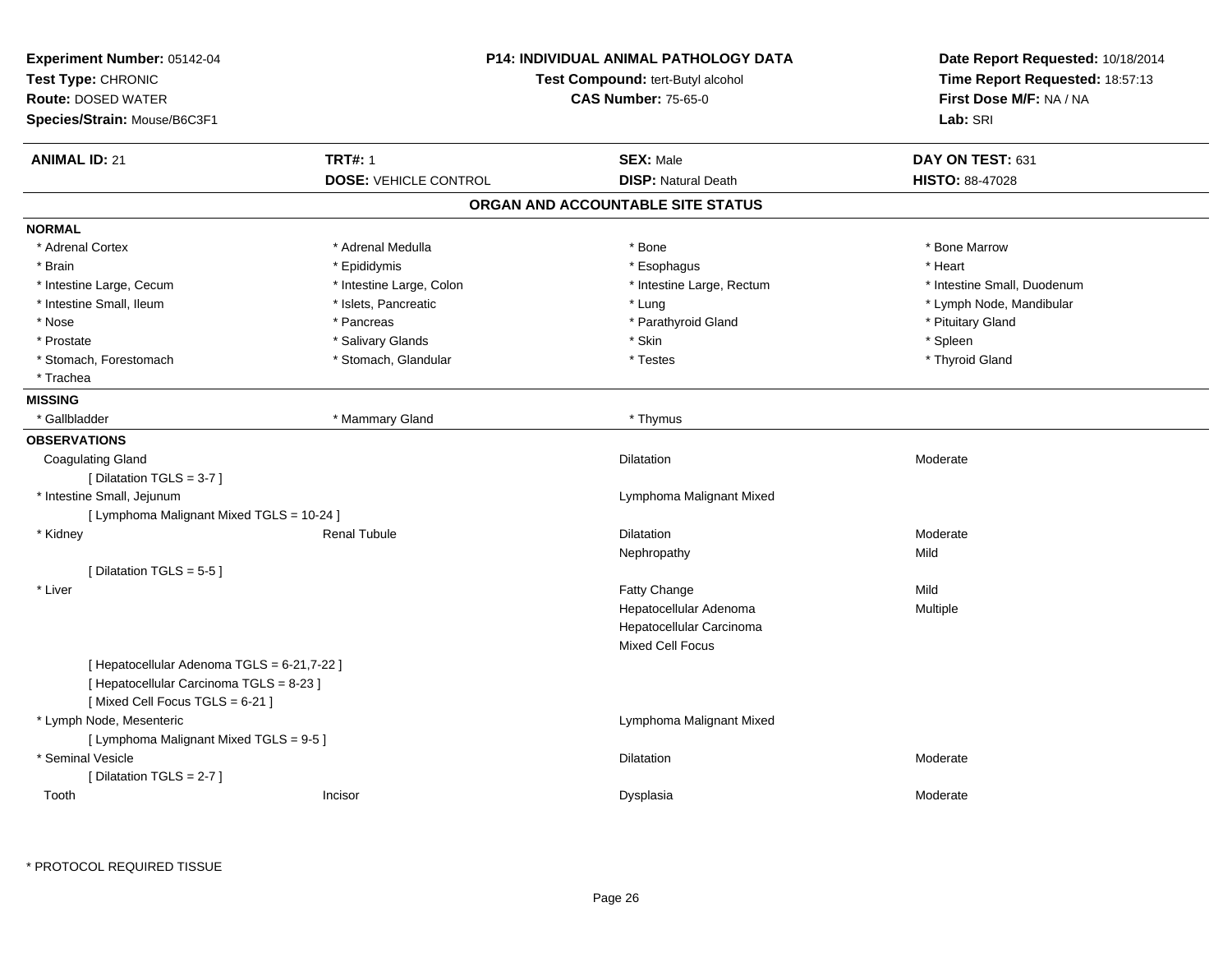| Experiment Number: 05142-04  | <b>P14: INDIVIDUAL ANIMAL PATHOLOGY DATA</b> |                                   | Date Report Requested: 10/18/2014 |  |
|------------------------------|----------------------------------------------|-----------------------------------|-----------------------------------|--|
| Test Type: CHRONIC           |                                              | Test Compound: tert-Butyl alcohol | Time Report Requested: 18:57:13   |  |
| <b>Route: DOSED WATER</b>    |                                              | <b>CAS Number: 75-65-0</b>        | First Dose M/F: NA / NA           |  |
| Species/Strain: Mouse/B6C3F1 |                                              |                                   | Lab: SRI                          |  |
| <b>ANIMAL ID: 21</b>         | <b>TRT#: 1</b>                               | <b>SEX: Male</b>                  | DAY ON TEST: 631                  |  |
|                              | <b>DOSE: VEHICLE CONTROL</b>                 | <b>DISP:</b> Natural Death        | <b>HISTO: 88-47028</b>            |  |
|                              |                                              | ORGAN AND ACCOUNTABLE SITE STATUS |                                   |  |
| * Urinary Bladder            |                                              | <b>Dilatation</b>                 | Marked                            |  |
| [Dilatation TGLS = 1-11]     |                                              |                                   |                                   |  |
| PRIMARY CAUSE OF DEATH       |                                              |                                   |                                   |  |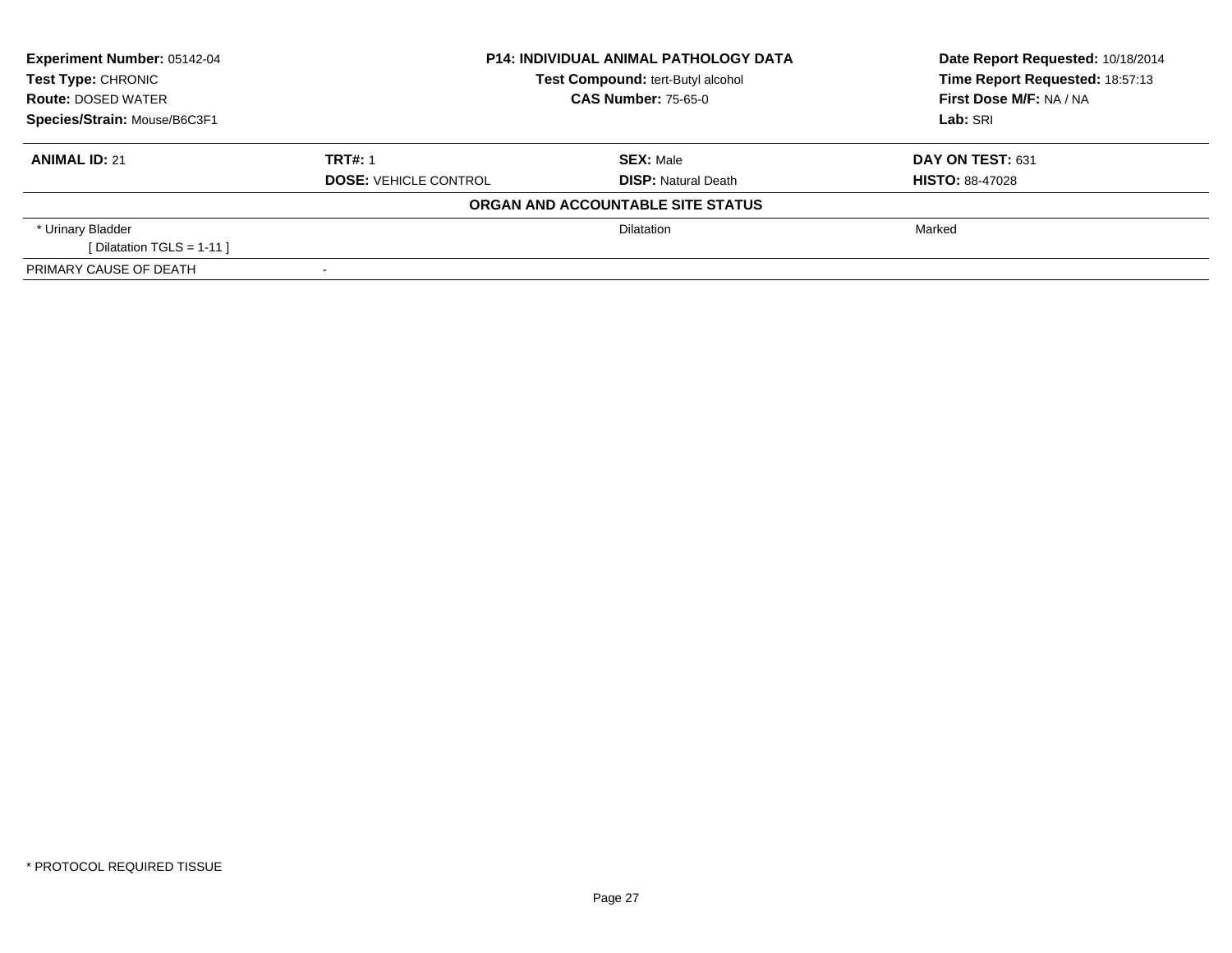| Experiment Number: 05142-04<br>Test Type: CHRONIC<br><b>Route: DOSED WATER</b><br>Species/Strain: Mouse/B6C3F1 |                                                | P14: INDIVIDUAL ANIMAL PATHOLOGY DATA<br>Test Compound: tert-Butyl alcohol<br><b>CAS Number: 75-65-0</b> | Date Report Requested: 10/18/2014<br>Time Report Requested: 18:57:13<br>First Dose M/F: NA / NA<br>Lab: SRI |
|----------------------------------------------------------------------------------------------------------------|------------------------------------------------|----------------------------------------------------------------------------------------------------------|-------------------------------------------------------------------------------------------------------------|
| <b>ANIMAL ID: 22</b>                                                                                           | <b>TRT#: 1</b><br><b>DOSE: VEHICLE CONTROL</b> | <b>SEX: Male</b><br><b>DISP: Terminal Sacrifice</b>                                                      | DAY ON TEST: 730<br>HISTO: 88-48578                                                                         |
|                                                                                                                |                                                |                                                                                                          |                                                                                                             |
|                                                                                                                |                                                | ORGAN AND ACCOUNTABLE SITE STATUS                                                                        |                                                                                                             |
| <b>NORMAL</b>                                                                                                  |                                                |                                                                                                          |                                                                                                             |
| * Adrenal Cortex                                                                                               | * Adrenal Medulla                              | * Bone                                                                                                   | * Bone Marrow                                                                                               |
| * Brain                                                                                                        | * Epididymis                                   | * Esophagus                                                                                              | * Gallbladder                                                                                               |
| * Heart                                                                                                        | * Intestine Large, Cecum                       | * Intestine Large, Colon                                                                                 | * Intestine Large, Rectum                                                                                   |
| * Intestine Small, Duodenum                                                                                    | * Intestine Small, Ileum                       | * Intestine Small, Jejunum                                                                               | * Islets, Pancreatic                                                                                        |
| * Lymph Node, Mandibular                                                                                       | * Lymph Node, Mesenteric                       | * Nose                                                                                                   | * Pancreas                                                                                                  |
| * Parathyroid Gland                                                                                            | * Pituitary Gland                              | * Prostate                                                                                               | * Salivary Glands                                                                                           |
| * Seminal Vesicle                                                                                              | * Skin                                         | * Spleen                                                                                                 | * Stomach, Forestomach                                                                                      |
| * Stomach, Glandular                                                                                           | * Testes                                       | * Thymus                                                                                                 | * Thyroid Gland                                                                                             |
| * Trachea                                                                                                      | * Urinary Bladder                              |                                                                                                          |                                                                                                             |
| <b>MISSING</b>                                                                                                 |                                                |                                                                                                          |                                                                                                             |
| * Mammary Gland                                                                                                |                                                |                                                                                                          |                                                                                                             |
| <b>OBSERVATIONS</b>                                                                                            |                                                |                                                                                                          |                                                                                                             |
| * Kidney                                                                                                       |                                                | Cyst                                                                                                     | Minimal                                                                                                     |
|                                                                                                                |                                                | Nephropathy                                                                                              | Mild                                                                                                        |
| * Liver                                                                                                        |                                                | <b>Eosinophilic Focus</b>                                                                                |                                                                                                             |
|                                                                                                                |                                                | Hepatocellular Carcinoma                                                                                 |                                                                                                             |
| [ Eosinophilic Focus TGLS = 2-22,7-23 ]                                                                        |                                                |                                                                                                          |                                                                                                             |
| [ Hepatocellular Carcinoma TGLS = 1-21 ]                                                                       |                                                |                                                                                                          |                                                                                                             |
| * Lung                                                                                                         |                                                | Hyperplasia                                                                                              | Macrophage, Mild                                                                                            |
| [Hyperplasia TGLS = 3-2-1]                                                                                     |                                                |                                                                                                          |                                                                                                             |
| <b>Preputial Gland</b>                                                                                         |                                                | Degeneration                                                                                             | Cystic, Moderate                                                                                            |
| [Degeneration TGLS = 5-8]                                                                                      |                                                |                                                                                                          |                                                                                                             |
| Tooth                                                                                                          | Incisor                                        | Dysplasia                                                                                                | Marked                                                                                                      |
| [ Dysplasia TGLS = $6-9$ ]                                                                                     |                                                |                                                                                                          |                                                                                                             |
| PRIMARY CAUSE OF DEATH                                                                                         | $\blacksquare$                                 |                                                                                                          |                                                                                                             |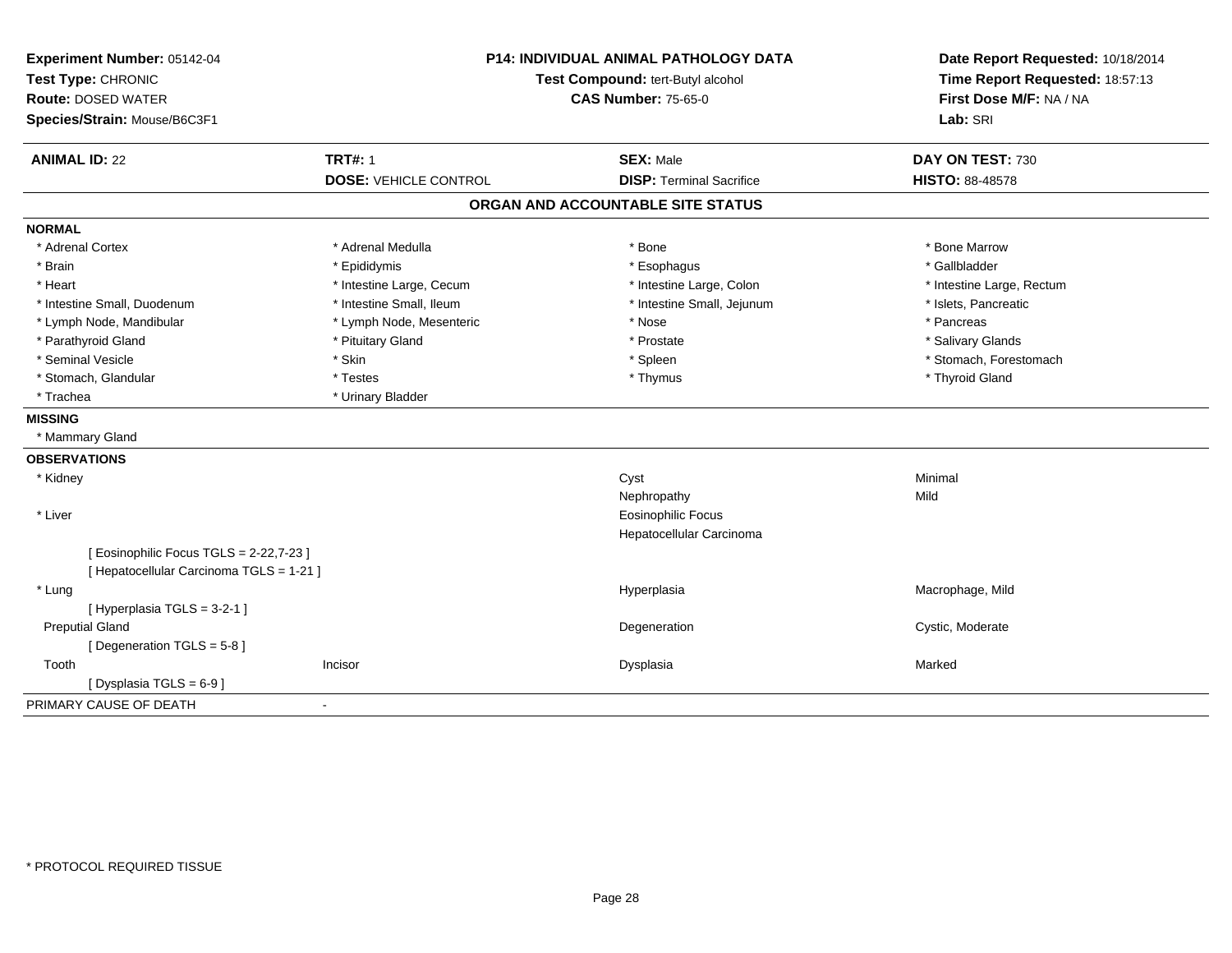| Experiment Number: 05142-04<br>Test Type: CHRONIC<br><b>Route: DOSED WATER</b><br>Species/Strain: Mouse/B6C3F1 |                                                | <b>P14: INDIVIDUAL ANIMAL PATHOLOGY DATA</b><br>Test Compound: tert-Butyl alcohol<br><b>CAS Number: 75-65-0</b> | Date Report Requested: 10/18/2014<br>Time Report Requested: 18:57:13<br>First Dose M/F: NA / NA<br>Lab: SRI |
|----------------------------------------------------------------------------------------------------------------|------------------------------------------------|-----------------------------------------------------------------------------------------------------------------|-------------------------------------------------------------------------------------------------------------|
| <b>ANIMAL ID: 23</b>                                                                                           | <b>TRT#: 1</b><br><b>DOSE: VEHICLE CONTROL</b> | <b>SEX: Male</b><br><b>DISP: Terminal Sacrifice</b>                                                             | DAY ON TEST: 730<br><b>HISTO: 88-48579</b>                                                                  |
|                                                                                                                |                                                | ORGAN AND ACCOUNTABLE SITE STATUS                                                                               |                                                                                                             |
| <b>NORMAL</b>                                                                                                  |                                                |                                                                                                                 |                                                                                                             |
| * Adrenal Medulla                                                                                              | * Bone                                         | * Bone Marrow                                                                                                   | * Brain                                                                                                     |
| * Epididymis                                                                                                   | * Esophagus                                    | * Gallbladder                                                                                                   | * Heart                                                                                                     |
| * Intestine Large, Cecum                                                                                       | * Intestine Large, Colon                       | * Intestine Large, Rectum                                                                                       | * Intestine Small, Duodenum                                                                                 |
| * Intestine Small, Ileum                                                                                       | * Intestine Small, Jejunum                     | * Islets, Pancreatic                                                                                            | * Lymph Node, Mandibular                                                                                    |
| * Lymph Node, Mesenteric                                                                                       | * Nose                                         | * Pancreas                                                                                                      | * Parathyroid Gland                                                                                         |
| * Prostate                                                                                                     | * Salivary Glands                              | $^\star$ Skin                                                                                                   | * Stomach, Forestomach                                                                                      |
| * Stomach, Glandular                                                                                           | * Testes                                       | * Trachea                                                                                                       | * Urinary Bladder                                                                                           |
| <b>MISSING</b>                                                                                                 |                                                |                                                                                                                 |                                                                                                             |
| * Mammary Gland                                                                                                |                                                |                                                                                                                 |                                                                                                             |
| <b>INSUFFICIENT TISSUE</b>                                                                                     |                                                |                                                                                                                 |                                                                                                             |
| * Pituitary Gland                                                                                              |                                                |                                                                                                                 |                                                                                                             |
| <b>OBSERVATIONS</b>                                                                                            |                                                |                                                                                                                 |                                                                                                             |
| * Adrenal Cortex                                                                                               | Subcapsular                                    | Adenoma                                                                                                         |                                                                                                             |
| <b>Coagulating Gland</b>                                                                                       |                                                | <b>Dilatation</b>                                                                                               | Moderate                                                                                                    |
| [ Dilatation TGLS = $3-7-2$ ]                                                                                  |                                                |                                                                                                                 |                                                                                                             |
| * Kidney                                                                                                       |                                                | Cyst                                                                                                            | Mild                                                                                                        |
|                                                                                                                |                                                | Nephropathy                                                                                                     | Mild                                                                                                        |
| * Liver                                                                                                        |                                                | <b>Basophilic Focus</b>                                                                                         |                                                                                                             |
|                                                                                                                |                                                | Hemangiosarcoma                                                                                                 |                                                                                                             |
|                                                                                                                |                                                | Hepatocellular Adenoma                                                                                          | Multiple                                                                                                    |
|                                                                                                                |                                                | Hepatocellular Carcinoma                                                                                        | Multiple                                                                                                    |
| [ Hepatocellular Adenoma TGLS = 6-22,11-24 ]                                                                   |                                                |                                                                                                                 |                                                                                                             |
| [ Hepatocellular Carcinoma TGLS = 5-21,7-23 ]                                                                  |                                                |                                                                                                                 |                                                                                                             |
| * Lung                                                                                                         |                                                | Alveolar/Bronchiolar Adenoma                                                                                    |                                                                                                             |
|                                                                                                                |                                                | Hyperplasia                                                                                                     | Macrophage, Mild                                                                                            |
| [ Alveolar/Bronchiolar Adenoma TGLS = 9-2-1 ]                                                                  |                                                |                                                                                                                 |                                                                                                             |
| [ Hyperplasia TGLS = 8-2-1 ]                                                                                   |                                                |                                                                                                                 |                                                                                                             |
| <b>Preputial Gland</b>                                                                                         |                                                | Degeneration                                                                                                    | Cystic, Moderate                                                                                            |
| [Degeneration TGLS = 1-8]                                                                                      |                                                |                                                                                                                 |                                                                                                             |
| * Seminal Vesicle                                                                                              |                                                | Dilatation                                                                                                      | Moderate                                                                                                    |
|                                                                                                                |                                                |                                                                                                                 |                                                                                                             |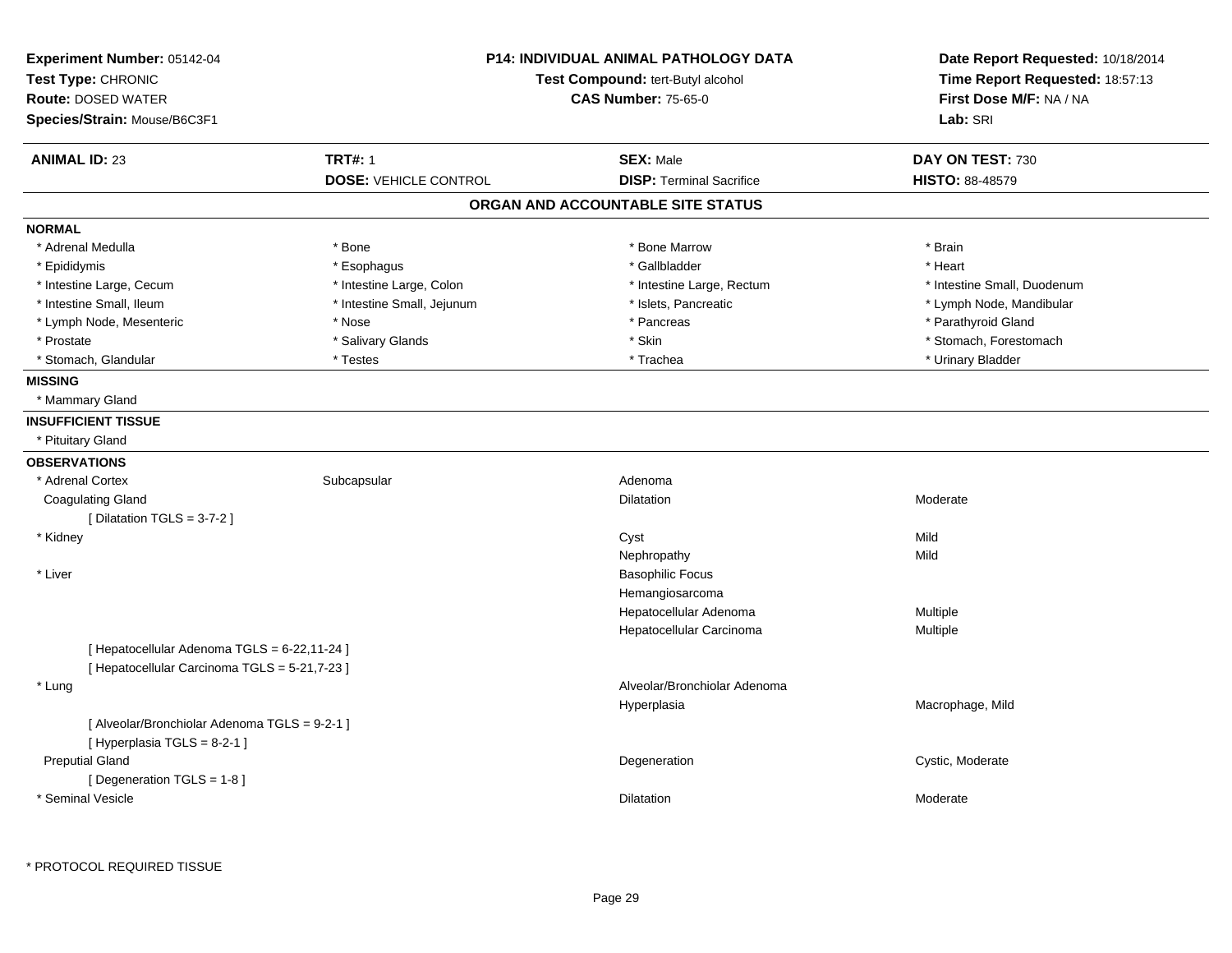| Experiment Number: 05142-04<br><b>Test Type: CHRONIC</b><br><b>Route: DOSED WATER</b><br>Species/Strain: Mouse/B6C3F1 | <b>P14: INDIVIDUAL ANIMAL PATHOLOGY DATA</b><br>Test Compound: tert-Butyl alcohol<br><b>CAS Number: 75-65-0</b> |                                                     | Date Report Requested: 10/18/2014<br>Time Report Requested: 18:57:13<br>First Dose M/F: NA / NA<br>Lab: SRI |
|-----------------------------------------------------------------------------------------------------------------------|-----------------------------------------------------------------------------------------------------------------|-----------------------------------------------------|-------------------------------------------------------------------------------------------------------------|
| <b>ANIMAL ID: 23</b>                                                                                                  | <b>TRT#: 1</b><br><b>DOSE: VEHICLE CONTROL</b>                                                                  | <b>SEX: Male</b><br><b>DISP:</b> Terminal Sacrifice | DAY ON TEST: 730<br><b>HISTO: 88-48579</b>                                                                  |
|                                                                                                                       |                                                                                                                 | ORGAN AND ACCOUNTABLE SITE STATUS                   |                                                                                                             |
| [Dilatation TGLS = $10-7$ ]                                                                                           |                                                                                                                 | Hemorrhage                                          | Mild                                                                                                        |
| [Hemorrhage TGLS = $2-7-1$ ]                                                                                          |                                                                                                                 |                                                     |                                                                                                             |
| * Spleen                                                                                                              |                                                                                                                 | Hematopoietic Cell Proliferation                    | Moderate                                                                                                    |
| * Thymus                                                                                                              |                                                                                                                 | Cyst                                                | Mild                                                                                                        |
| * Thyroid Gland                                                                                                       |                                                                                                                 | Degeneration                                        | Cystic, Mild                                                                                                |
| Tooth                                                                                                                 | Incisor                                                                                                         | Dysplasia                                           | Moderate                                                                                                    |
| PRIMARY CAUSE OF DEATH                                                                                                |                                                                                                                 |                                                     |                                                                                                             |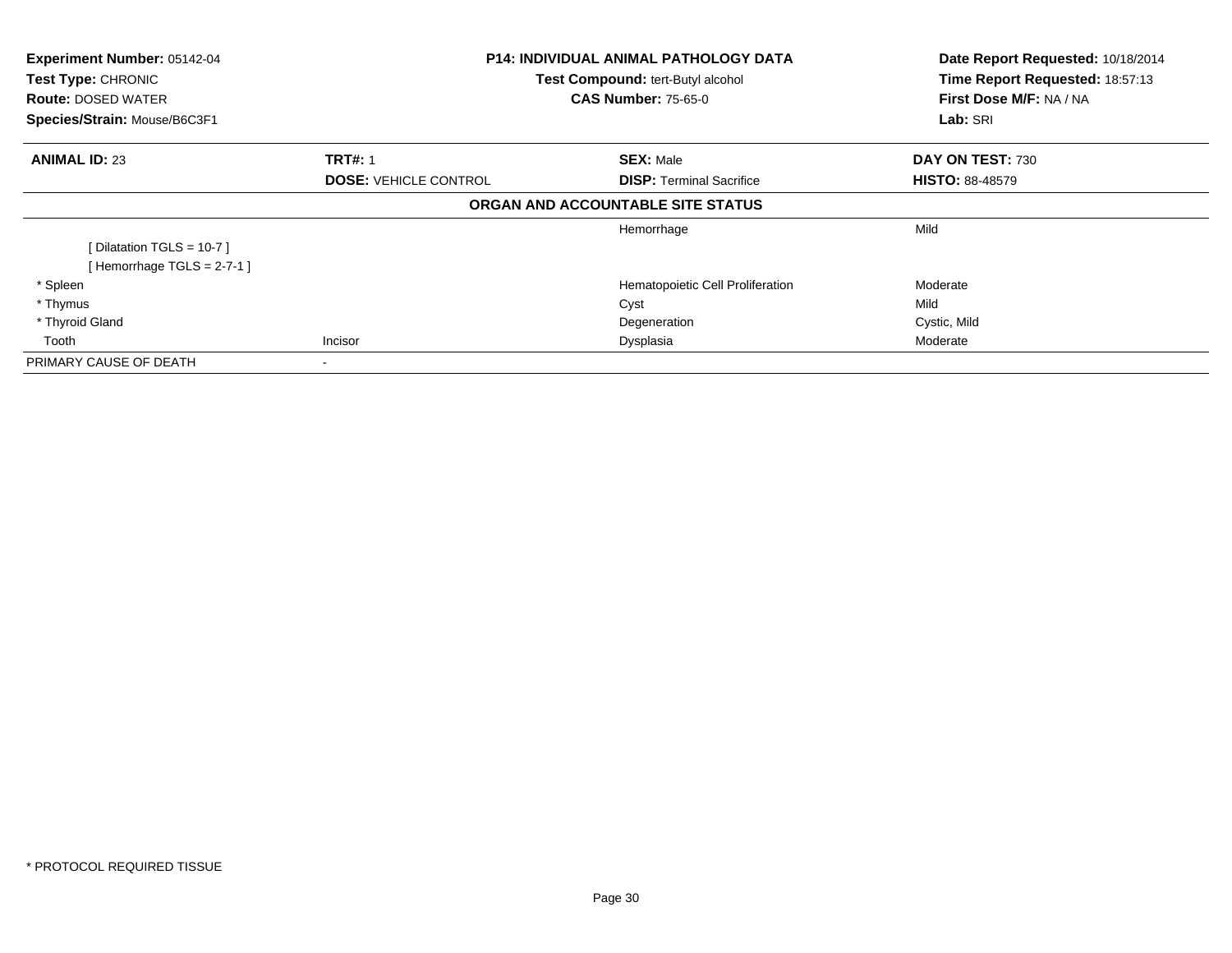| Experiment Number: 05142-04                     | <b>P14: INDIVIDUAL ANIMAL PATHOLOGY DATA</b> |                                   | Date Report Requested: 10/18/2014 |
|-------------------------------------------------|----------------------------------------------|-----------------------------------|-----------------------------------|
| Test Type: CHRONIC                              |                                              | Test Compound: tert-Butyl alcohol | Time Report Requested: 18:57:13   |
| <b>Route: DOSED WATER</b>                       |                                              | <b>CAS Number: 75-65-0</b>        | First Dose M/F: NA / NA           |
| Species/Strain: Mouse/B6C3F1                    |                                              |                                   | Lab: SRI                          |
| <b>ANIMAL ID: 24</b>                            | <b>TRT#: 1</b>                               | <b>SEX: Male</b>                  | DAY ON TEST: 675                  |
|                                                 | <b>DOSE: VEHICLE CONTROL</b>                 | <b>DISP:</b> Moribund Sacrifice   | <b>HISTO: 88-48303</b>            |
|                                                 |                                              | ORGAN AND ACCOUNTABLE SITE STATUS |                                   |
| <b>NORMAL</b>                                   |                                              |                                   |                                   |
| * Adrenal Cortex                                | * Adrenal Medulla                            | * Bone Marrow                     | * Brain                           |
| * Epididymis                                    | * Esophagus                                  | * Gallbladder                     | * Heart                           |
| * Intestine Large, Cecum                        | * Intestine Large, Colon                     | * Intestine Large, Rectum         | * Intestine Small, Duodenum       |
| * Intestine Small, Ileum                        | * Intestine Small, Jejunum                   | * Islets, Pancreatic              | * Lymph Node, Mandibular          |
| * Lymph Node, Mesenteric                        | * Nose                                       | * Pancreas                        | * Parathyroid Gland               |
| * Pituitary Gland                               | * Prostate                                   | * Salivary Glands                 | * Skin                            |
| * Spleen                                        | * Stomach, Glandular                         | * Testes                          | * Thymus                          |
| * Trachea                                       | * Urinary Bladder                            |                                   |                                   |
| <b>MISSING</b>                                  |                                              |                                   |                                   |
| * Mammary Gland                                 |                                              |                                   |                                   |
| <b>OBSERVATIONS</b>                             |                                              |                                   |                                   |
| * Bone                                          |                                              | Fibrous Osteodystrophy            | Mild                              |
| <b>Coagulating Gland</b>                        |                                              | <b>Dilatation</b>                 | Moderate                          |
| [ Dilatation TGLS = $2-7$ ]                     |                                              |                                   |                                   |
| * Kidney                                        |                                              | Nephropathy                       | Mild                              |
| * Liver                                         |                                              | <b>Eosinophilic Focus</b>         |                                   |
| * Lung                                          |                                              | Alveolar/Bronchiolar Carcinoma    |                                   |
|                                                 |                                              | Hyperplasia                       | Macrophage, Moderate              |
|                                                 |                                              | Inflammation                      | Chronic, Focal, Mild              |
| [ Alveolar/Bronchiolar Carcinoma TGLS = 5-2-1 ] |                                              |                                   |                                   |
| [Inflammation TGLS = $4-2$ ]                    |                                              |                                   |                                   |
| Lymph Node                                      | Mediastinal                                  | Hyperplasia                       | Moderate                          |
| * Seminal Vesicle                               |                                              | Dilatation                        | Moderate                          |
| [ Dilatation TGLS = 1-7 ]                       |                                              |                                   |                                   |
| * Stomach, Forestomach                          | Mucosa                                       | Hyperplasia                       | Mild                              |
|                                                 |                                              | Inflammation                      | Chronic, Mild                     |
|                                                 |                                              | Ulcer                             | Mild                              |
| [Hyperplasia TGLS = 6-4-1]                      |                                              |                                   |                                   |
|                                                 |                                              |                                   |                                   |
|                                                 |                                              |                                   |                                   |
| [ $Ulec$ TGLS = 6-4-1]<br>* Thyroid Gland       |                                              | Degeneration                      | Cystic, Minimal                   |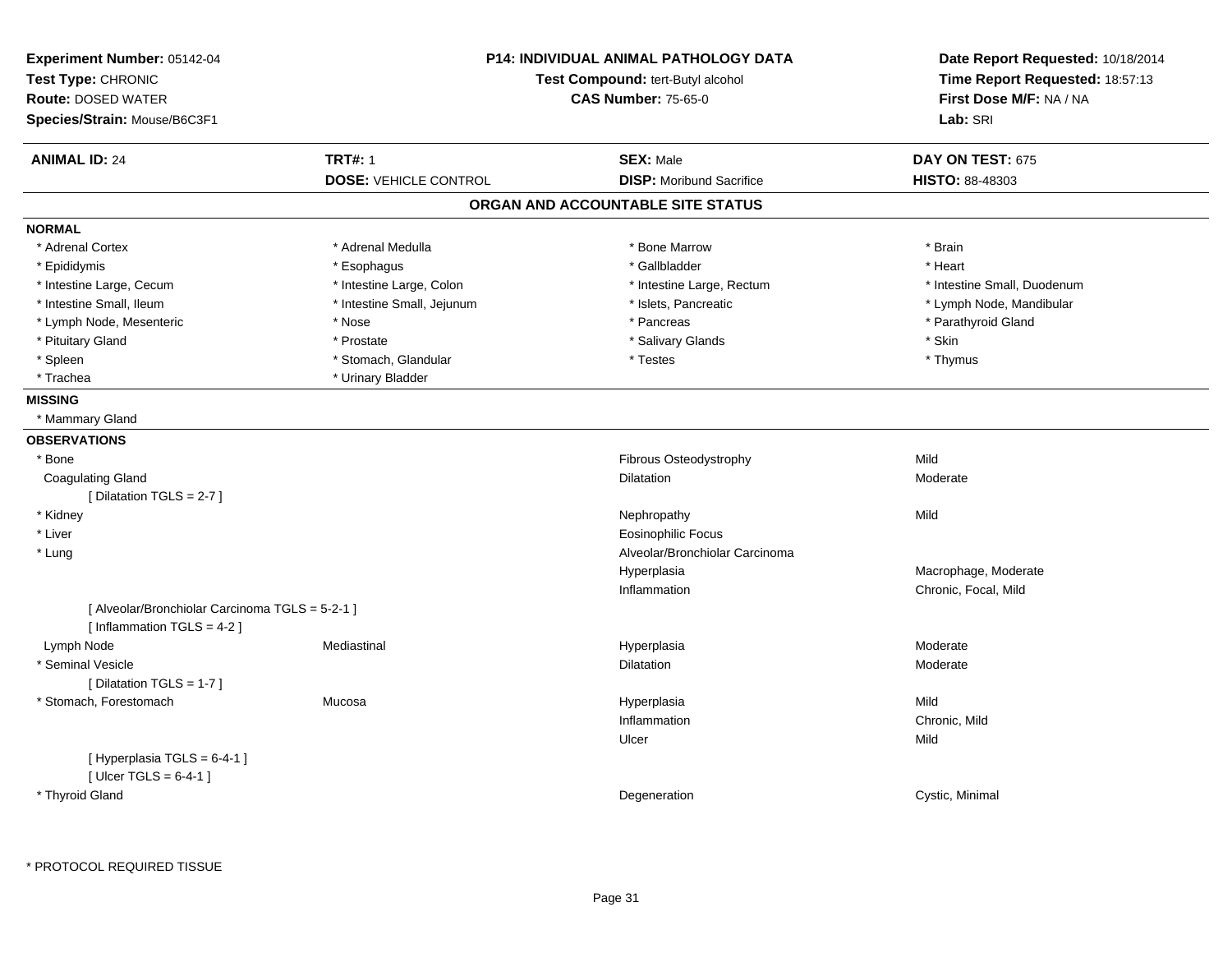| Experiment Number: 05142-04  | <b>P14: INDIVIDUAL ANIMAL PATHOLOGY DATA</b> |                                   | Date Report Requested: 10/18/2014 |  |
|------------------------------|----------------------------------------------|-----------------------------------|-----------------------------------|--|
| <b>Test Type: CHRONIC</b>    |                                              | Test Compound: tert-Butyl alcohol | Time Report Requested: 18:57:13   |  |
| <b>Route: DOSED WATER</b>    | <b>CAS Number: 75-65-0</b>                   |                                   | First Dose M/F: NA / NA           |  |
| Species/Strain: Mouse/B6C3F1 |                                              |                                   | Lab: SRI                          |  |
| <b>ANIMAL ID: 24</b>         | <b>TRT#: 1</b>                               | <b>SEX: Male</b>                  | <b>DAY ON TEST: 675</b>           |  |
|                              | <b>DOSE: VEHICLE CONTROL</b>                 | <b>DISP:</b> Moribund Sacrifice   | <b>HISTO: 88-48303</b>            |  |
|                              |                                              | ORGAN AND ACCOUNTABLE SITE STATUS |                                   |  |
| Tooth                        | Incisor                                      | Dysplasia                         | Moderate                          |  |
| PRIMARY CAUSE OF DEATH       |                                              |                                   |                                   |  |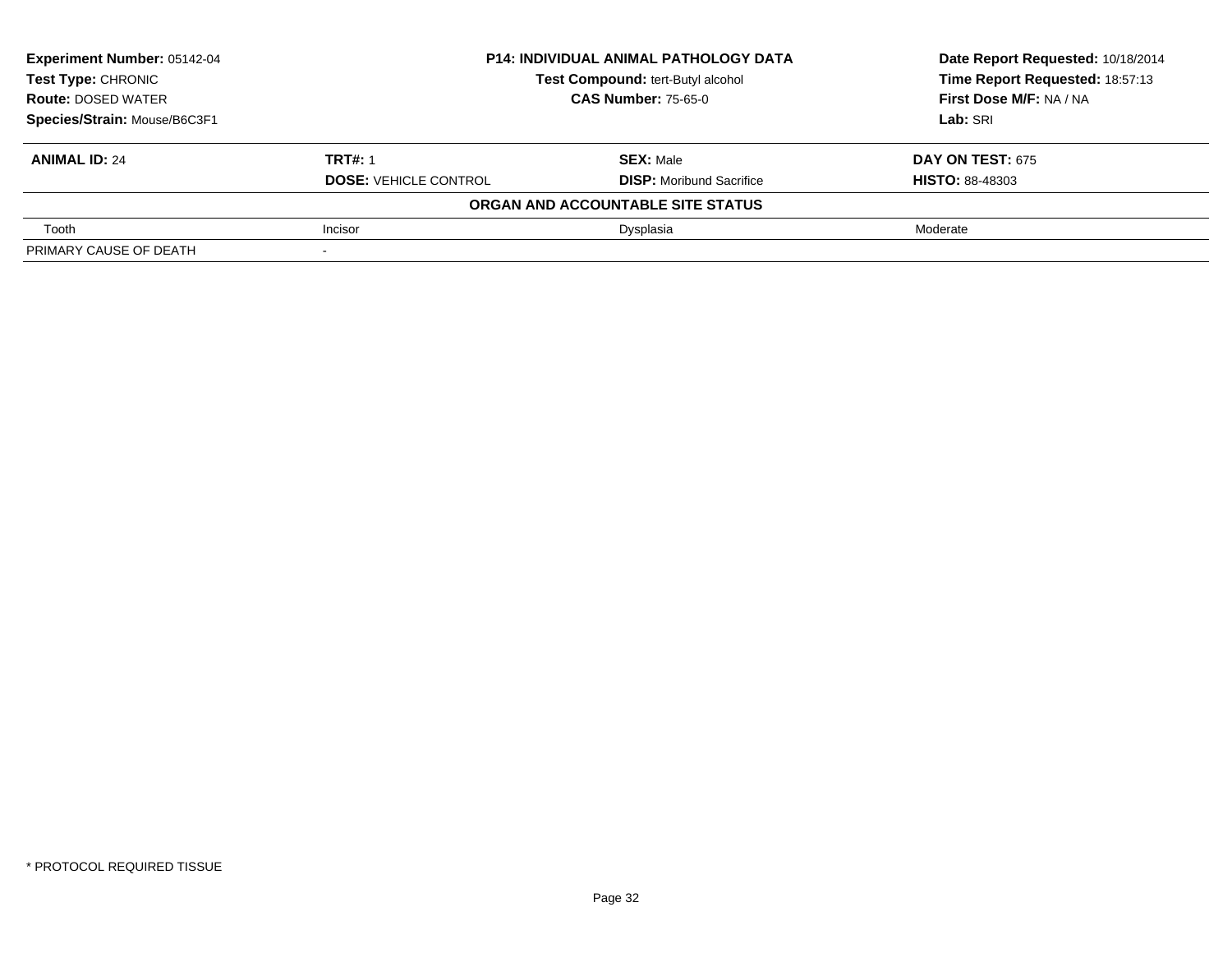| Experiment Number: 05142-04<br>Test Type: CHRONIC<br><b>Route: DOSED WATER</b><br>Species/Strain: Mouse/B6C3F1 | <b>P14: INDIVIDUAL ANIMAL PATHOLOGY DATA</b><br>Test Compound: tert-Butyl alcohol<br><b>CAS Number: 75-65-0</b> |                                   | Date Report Requested: 10/18/2014<br>Time Report Requested: 18:57:13<br>First Dose M/F: NA / NA<br>Lab: SRI |  |
|----------------------------------------------------------------------------------------------------------------|-----------------------------------------------------------------------------------------------------------------|-----------------------------------|-------------------------------------------------------------------------------------------------------------|--|
| <b>ANIMAL ID: 25</b>                                                                                           | <b>TRT#: 1</b>                                                                                                  | <b>SEX: Male</b>                  | DAY ON TEST: 638                                                                                            |  |
|                                                                                                                | <b>DOSE: VEHICLE CONTROL</b>                                                                                    | <b>DISP: Natural Death</b>        | <b>HISTO: 88-47042</b>                                                                                      |  |
|                                                                                                                |                                                                                                                 | ORGAN AND ACCOUNTABLE SITE STATUS |                                                                                                             |  |
| <b>NORMAL</b>                                                                                                  |                                                                                                                 |                                   |                                                                                                             |  |
| * Adrenal Cortex                                                                                               | * Adrenal Medulla                                                                                               | * Bone                            | * Bone Marrow                                                                                               |  |
| * Brain                                                                                                        | * Epididymis                                                                                                    | * Esophagus                       | * Gallbladder                                                                                               |  |
| * Heart                                                                                                        | * Intestine Large, Colon                                                                                        | * Intestine Large, Rectum         | * Islets, Pancreatic                                                                                        |  |
| * Lung                                                                                                         | * Lymph Node, Mandibular                                                                                        | * Lymph Node, Mesenteric          | * Nose                                                                                                      |  |
| * Pancreas                                                                                                     | * Parathyroid Gland                                                                                             | * Pituitary Gland                 | * Prostate                                                                                                  |  |
| * Salivary Glands                                                                                              | * Skin                                                                                                          | * Spleen                          | * Stomach, Forestomach                                                                                      |  |
| * Stomach, Glandular                                                                                           | * Testes                                                                                                        | * Thymus                          | * Thyroid Gland                                                                                             |  |
| * Trachea                                                                                                      | * Urinary Bladder                                                                                               |                                   |                                                                                                             |  |
| <b>MISSING</b>                                                                                                 |                                                                                                                 |                                   |                                                                                                             |  |
| * Mammary Gland                                                                                                |                                                                                                                 |                                   |                                                                                                             |  |
| <b>AUTO PRECLUDES DIAG.</b>                                                                                    |                                                                                                                 |                                   |                                                                                                             |  |
| * Intestine Large, Cecum                                                                                       | * Intestine Small, Duodenum                                                                                     | * Intestine Small, Ileum          | * Intestine Small, Jejunum                                                                                  |  |
| <b>OBSERVATIONS</b>                                                                                            |                                                                                                                 |                                   |                                                                                                             |  |
| <b>Coagulating Gland</b>                                                                                       |                                                                                                                 | Dilatation                        | Moderate                                                                                                    |  |
| [ Dilatation TGLS = 3-7 ]                                                                                      |                                                                                                                 |                                   |                                                                                                             |  |
| * Kidney                                                                                                       |                                                                                                                 | Nephropathy                       | Mild                                                                                                        |  |
| * Liver                                                                                                        |                                                                                                                 | Fatty Change                      | Minimal                                                                                                     |  |
| * Seminal Vesicle                                                                                              |                                                                                                                 | <b>Dilatation</b>                 | Marked                                                                                                      |  |
| [Dilatation TGLS = $2-7$ ]                                                                                     |                                                                                                                 |                                   |                                                                                                             |  |
| Urethra                                                                                                        |                                                                                                                 | Inflammation                      | Chronic, Moderate                                                                                           |  |
| [Inflammation TGLS = $5-22$ ]                                                                                  |                                                                                                                 |                                   |                                                                                                             |  |
| PRIMARY CAUSE OF DEATH                                                                                         |                                                                                                                 |                                   |                                                                                                             |  |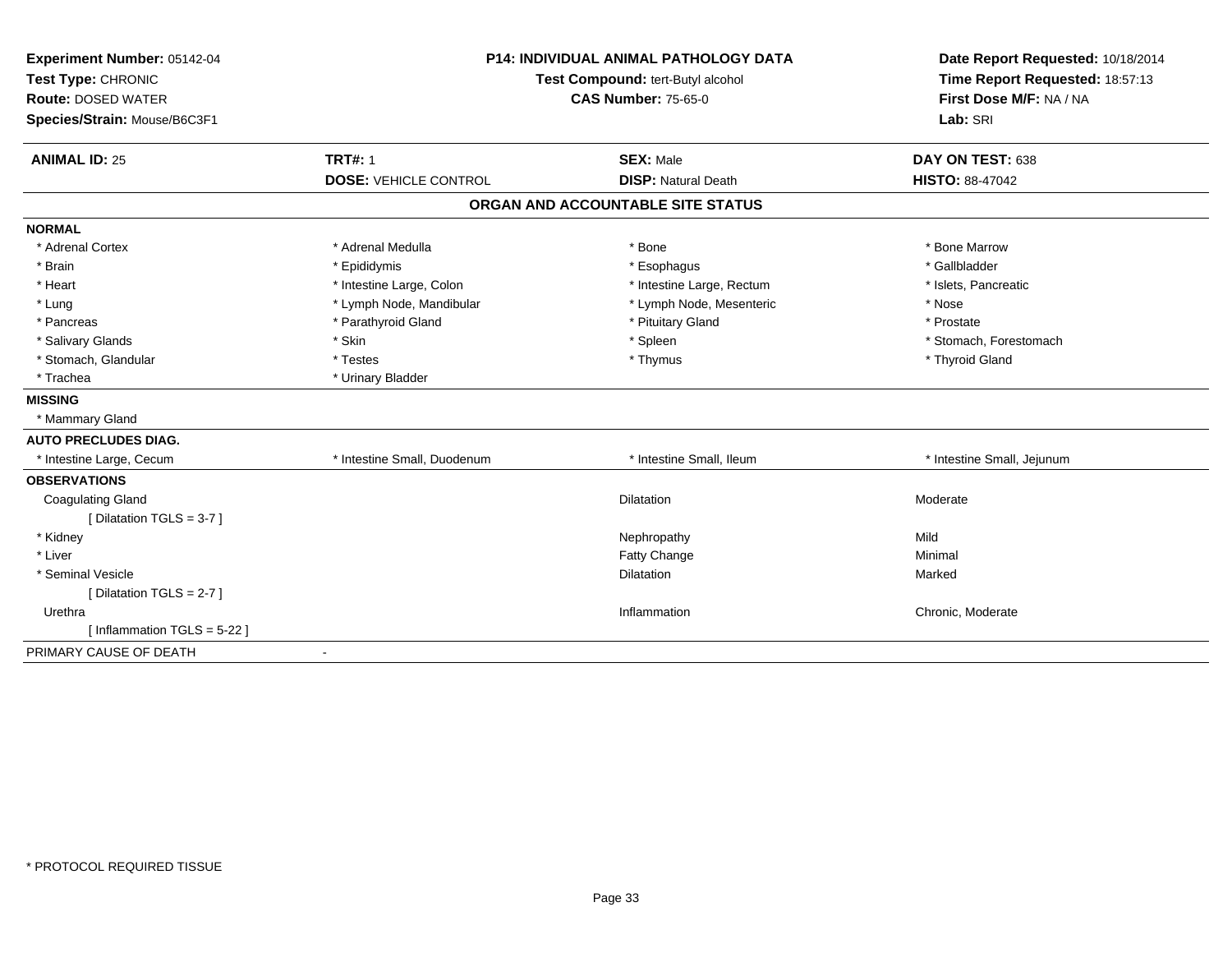| Experiment Number: 05142-04<br>Test Type: CHRONIC |                              | <b>P14: INDIVIDUAL ANIMAL PATHOLOGY DATA</b><br>Test Compound: tert-Butyl alcohol | Date Report Requested: 10/18/2014<br>Time Report Requested: 18:57:13<br>First Dose M/F: NA / NA |
|---------------------------------------------------|------------------------------|-----------------------------------------------------------------------------------|-------------------------------------------------------------------------------------------------|
| <b>Route: DOSED WATER</b>                         |                              | <b>CAS Number: 75-65-0</b>                                                        |                                                                                                 |
| Species/Strain: Mouse/B6C3F1                      |                              |                                                                                   | Lab: SRI                                                                                        |
| <b>ANIMAL ID: 26</b>                              | <b>TRT#: 1</b>               | <b>SEX: Male</b>                                                                  | DAY ON TEST: 729                                                                                |
|                                                   | <b>DOSE: VEHICLE CONTROL</b> | <b>DISP: Terminal Sacrifice</b>                                                   | <b>HISTO: 88-48580</b>                                                                          |
|                                                   |                              | ORGAN AND ACCOUNTABLE SITE STATUS                                                 |                                                                                                 |
| <b>NORMAL</b>                                     |                              |                                                                                   |                                                                                                 |
| * Adrenal Medulla                                 | * Bone                       | * Bone Marrow                                                                     | * Brain                                                                                         |
| * Epididymis                                      | * Esophagus                  | * Gallbladder                                                                     | * Heart                                                                                         |
| * Intestine Large, Cecum                          | * Intestine Large, Colon     | * Intestine Large, Rectum                                                         | * Intestine Small, Duodenum                                                                     |
| * Intestine Small, Ileum                          | * Intestine Small, Jejunum   | * Islets, Pancreatic                                                              | * Lung                                                                                          |
| * Nose                                            | * Parathyroid Gland          | * Pituitary Gland                                                                 | * Prostate                                                                                      |
| * Salivary Glands                                 | * Seminal Vesicle            | * Skin                                                                            | * Spleen                                                                                        |
| * Stomach, Forestomach                            | * Stomach, Glandular         | * Testes                                                                          | * Thymus                                                                                        |
| * Thyroid Gland                                   | * Trachea                    | * Urinary Bladder                                                                 |                                                                                                 |
| <b>MISSING</b>                                    |                              |                                                                                   |                                                                                                 |
| * Lymph Node, Mandibular                          | * Mammary Gland              |                                                                                   |                                                                                                 |
| <b>OBSERVATIONS</b>                               |                              |                                                                                   |                                                                                                 |
| * Adrenal Cortex                                  | Subcapsular                  | Hyperplasia                                                                       | Focal, Minimal                                                                                  |
| * Kidney                                          |                              | Nephropathy                                                                       | Minimal                                                                                         |
| * Liver                                           |                              | Eosinophilic Focus                                                                |                                                                                                 |
| [ Eosinophilic Focus TGLS = 4-22 ]                |                              |                                                                                   |                                                                                                 |
| * Lymph Node, Mesenteric                          |                              | Lymphoma Malignant Mixed                                                          |                                                                                                 |
| [ Lymphoma Malignant Mixed TGLS = 1-21 ]          |                              |                                                                                   |                                                                                                 |
| * Pancreas                                        |                              | Atrophy                                                                           | Focal, Mild                                                                                     |
| <b>Preputial Gland</b>                            |                              | Degeneration                                                                      | Cystic, Moderate                                                                                |
| [Degeneration TGLS = 3-8]                         |                              |                                                                                   |                                                                                                 |
| Tooth                                             | Incisor                      | Dysplasia                                                                         | Moderate                                                                                        |
| [Dysplasia TGLS = 2-9]                            |                              |                                                                                   |                                                                                                 |
| PRIMARY CAUSE OF DEATH                            |                              |                                                                                   |                                                                                                 |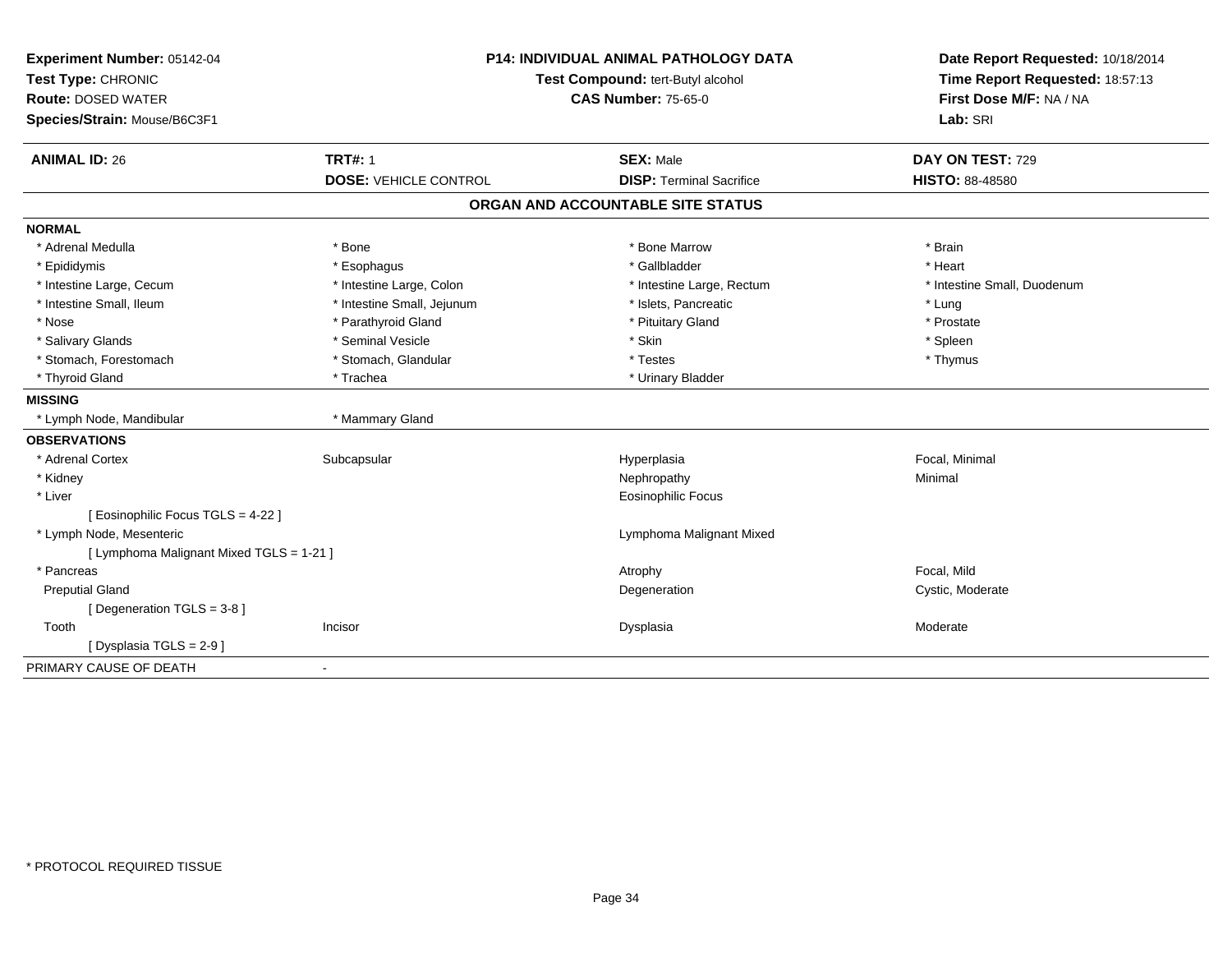| Test Type: CHRONIC<br><b>Route: DOSED WATER</b><br>Species/Strain: Mouse/B6C3F1 | <b>P14: INDIVIDUAL ANIMAL PATHOLOGY DATA</b><br>Test Compound: tert-Butyl alcohol<br><b>CAS Number: 75-65-0</b> |                                   | Date Report Requested: 10/18/2014<br>Time Report Requested: 18:57:13<br>First Dose M/F: NA / NA<br>Lab: SRI |
|---------------------------------------------------------------------------------|-----------------------------------------------------------------------------------------------------------------|-----------------------------------|-------------------------------------------------------------------------------------------------------------|
| <b>ANIMAL ID: 27</b>                                                            | <b>TRT#: 1</b>                                                                                                  | <b>SEX: Male</b>                  | DAY ON TEST: 729                                                                                            |
|                                                                                 | <b>DOSE: VEHICLE CONTROL</b>                                                                                    | <b>DISP: Terminal Sacrifice</b>   | HISTO: 88-48581                                                                                             |
|                                                                                 |                                                                                                                 | ORGAN AND ACCOUNTABLE SITE STATUS |                                                                                                             |
| <b>NORMAL</b>                                                                   |                                                                                                                 |                                   |                                                                                                             |
| * Adrenal Cortex                                                                | * Adrenal Medulla                                                                                               | * Bone                            | * Bone Marrow                                                                                               |
| * Brain                                                                         | * Epididymis                                                                                                    | * Esophagus                       | * Heart                                                                                                     |
| * Intestine Large, Cecum                                                        | * Intestine Large, Colon                                                                                        | * Intestine Large, Rectum         | * Intestine Small, Duodenum                                                                                 |
| * Intestine Small, Ileum                                                        | * Intestine Small, Jejunum                                                                                      | * Islets, Pancreatic              | * Lung                                                                                                      |
| * Lymph Node, Mandibular                                                        | * Lymph Node, Mesenteric                                                                                        | * Nose                            | * Pituitary Gland                                                                                           |
| * Prostate                                                                      | * Salivary Glands                                                                                               | * Skin                            | * Spleen                                                                                                    |
| * Stomach, Forestomach                                                          | * Stomach, Glandular                                                                                            | * Testes                          | * Thyroid Gland                                                                                             |
| * Trachea                                                                       | * Urinary Bladder                                                                                               |                                   |                                                                                                             |
| <b>MISSING</b>                                                                  |                                                                                                                 |                                   |                                                                                                             |
| * Mammary Gland                                                                 |                                                                                                                 |                                   |                                                                                                             |
| <b>OBSERVATIONS</b>                                                             |                                                                                                                 |                                   |                                                                                                             |
| <b>Coagulating Gland</b>                                                        |                                                                                                                 | <b>Dilatation</b>                 | Mild                                                                                                        |
| [ Dilatation TGLS = 2-7 ]                                                       |                                                                                                                 |                                   |                                                                                                             |
| * Gallbladder                                                                   |                                                                                                                 | Cyst                              | Mild                                                                                                        |
| * Kidney                                                                        |                                                                                                                 | Nephropathy                       | Mild                                                                                                        |
| * Liver                                                                         |                                                                                                                 | <b>Fatty Change</b>               | Mild                                                                                                        |
|                                                                                 |                                                                                                                 | Hepatocellular Adenoma            |                                                                                                             |
|                                                                                 |                                                                                                                 | Hepatocellular Carcinoma          | Multiple                                                                                                    |
| [ Hepatocellular Adenoma TGLS = 3-21 ]                                          |                                                                                                                 |                                   |                                                                                                             |
| [ Hepatocellular Carcinoma TGLS = 4-22,5-23,6-24 ]                              |                                                                                                                 |                                   |                                                                                                             |
| * Pancreas                                                                      |                                                                                                                 | Atrophy                           | Focal, Moderate                                                                                             |
| * Parathyroid Gland                                                             |                                                                                                                 | Cyst                              | Minimal                                                                                                     |
| * Seminal Vesicle                                                               |                                                                                                                 | <b>Dilatation</b>                 | Moderate                                                                                                    |
| [ Dilatation TGLS = 1-7 ]                                                       |                                                                                                                 |                                   |                                                                                                             |
| * Thymus                                                                        |                                                                                                                 | Cyst                              | Mild                                                                                                        |
| Tooth                                                                           | Incisor                                                                                                         | Dysplasia                         | Moderate                                                                                                    |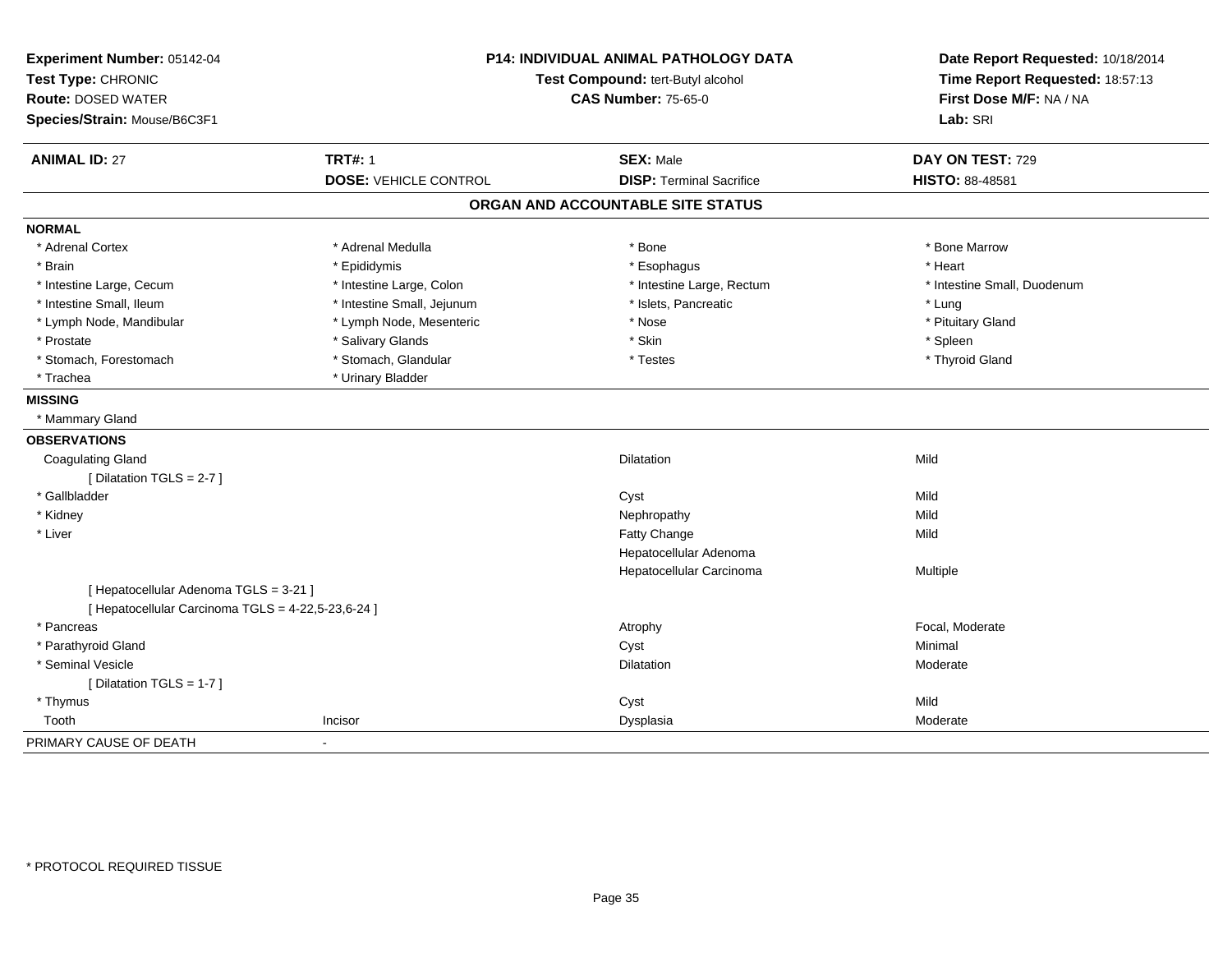| Experiment Number: 05142-04<br>Test Type: CHRONIC<br><b>Route: DOSED WATER</b><br>Species/Strain: Mouse/B6C3F1    | <b>P14: INDIVIDUAL ANIMAL PATHOLOGY DATA</b><br>Test Compound: tert-Butyl alcohol<br><b>CAS Number: 75-65-0</b> |                                                     | Date Report Requested: 10/18/2014<br>Time Report Requested: 18:57:13<br>First Dose M/F: NA / NA<br>Lab: SRI |
|-------------------------------------------------------------------------------------------------------------------|-----------------------------------------------------------------------------------------------------------------|-----------------------------------------------------|-------------------------------------------------------------------------------------------------------------|
| <b>ANIMAL ID: 28</b>                                                                                              | <b>TRT#: 1</b><br><b>DOSE: VEHICLE CONTROL</b>                                                                  | <b>SEX: Male</b><br><b>DISP:</b> Moribund Sacrifice | DAY ON TEST: 616<br><b>HISTO: 88-46965</b>                                                                  |
|                                                                                                                   |                                                                                                                 | ORGAN AND ACCOUNTABLE SITE STATUS                   |                                                                                                             |
| <b>NORMAL</b>                                                                                                     |                                                                                                                 |                                                     |                                                                                                             |
| * Adrenal Medulla                                                                                                 | * Bone                                                                                                          | * Bone Marrow                                       | * Brain                                                                                                     |
| * Epididymis                                                                                                      | * Esophagus                                                                                                     | * Gallbladder                                       | * Heart                                                                                                     |
| * Intestine Large, Cecum                                                                                          | * Intestine Large, Colon                                                                                        | * Intestine Large, Rectum                           | * Intestine Small. Ileum                                                                                    |
| * Intestine Small, Jejunum                                                                                        | * Islets, Pancreatic                                                                                            | * Nose                                              | * Parathyroid Gland                                                                                         |
| * Pituitary Gland                                                                                                 | * Prostate                                                                                                      | * Salivary Glands                                   | * Seminal Vesicle                                                                                           |
| * Skin                                                                                                            | * Testes                                                                                                        | * Thymus                                            | * Thyroid Gland                                                                                             |
| * Trachea                                                                                                         | * Urinary Bladder                                                                                               |                                                     |                                                                                                             |
| <b>MISSING</b>                                                                                                    |                                                                                                                 |                                                     |                                                                                                             |
| * Intestine Small, Duodenum                                                                                       | * Lymph Node, Mandibular                                                                                        | * Mammary Gland                                     |                                                                                                             |
| <b>OBSERVATIONS</b>                                                                                               |                                                                                                                 |                                                     |                                                                                                             |
| * Adrenal Cortex                                                                                                  |                                                                                                                 | Sarcoma                                             | Metastatic (Mesentery)                                                                                      |
| * Kidney                                                                                                          |                                                                                                                 | Nephropathy                                         | Mild                                                                                                        |
| * Liver                                                                                                           |                                                                                                                 | Hepatocellular Adenoma                              |                                                                                                             |
|                                                                                                                   |                                                                                                                 | Hepatocellular Carcinoma                            |                                                                                                             |
|                                                                                                                   |                                                                                                                 | Sarcoma                                             | Metastatic (Mesentery)                                                                                      |
| [ Hepatocellular Adenoma TGLS = 7-23 ]<br>[ Hepatocellular Carcinoma TGLS = 8-24 ]<br>[Sarcoma TGLS = 9-25,10-26] |                                                                                                                 |                                                     |                                                                                                             |
| * Lung                                                                                                            | Alveolar Epith                                                                                                  | Hyperplasia                                         | Mild                                                                                                        |
| [ Hyperplasia TGLS = 14-2 ]<br>[Sarcoma TGLS = $15-2-2$ ]                                                         |                                                                                                                 | Sarcoma                                             | Metastatic (Mesentery)                                                                                      |
| * Lymph Node, Mesenteric<br>[Angiectasis TGLS = 5-5]                                                              |                                                                                                                 | Angiectasis                                         | Moderate                                                                                                    |
| Mesentery<br>[Sarcoma TGLS = 3-21,11-27]                                                                          |                                                                                                                 | Sarcoma                                             |                                                                                                             |
| * Pancreas                                                                                                        |                                                                                                                 | Sarcoma                                             | Metastatic (Mesentery)                                                                                      |
| <b>Preputial Gland</b>                                                                                            |                                                                                                                 | Degeneration                                        | Cystic, Moderate                                                                                            |
| [ Degeneration TGLS = 2-8 ]<br><b>Skeletal Muscle</b>                                                             |                                                                                                                 | Sarcoma                                             | Metastatic (Mesentery)                                                                                      |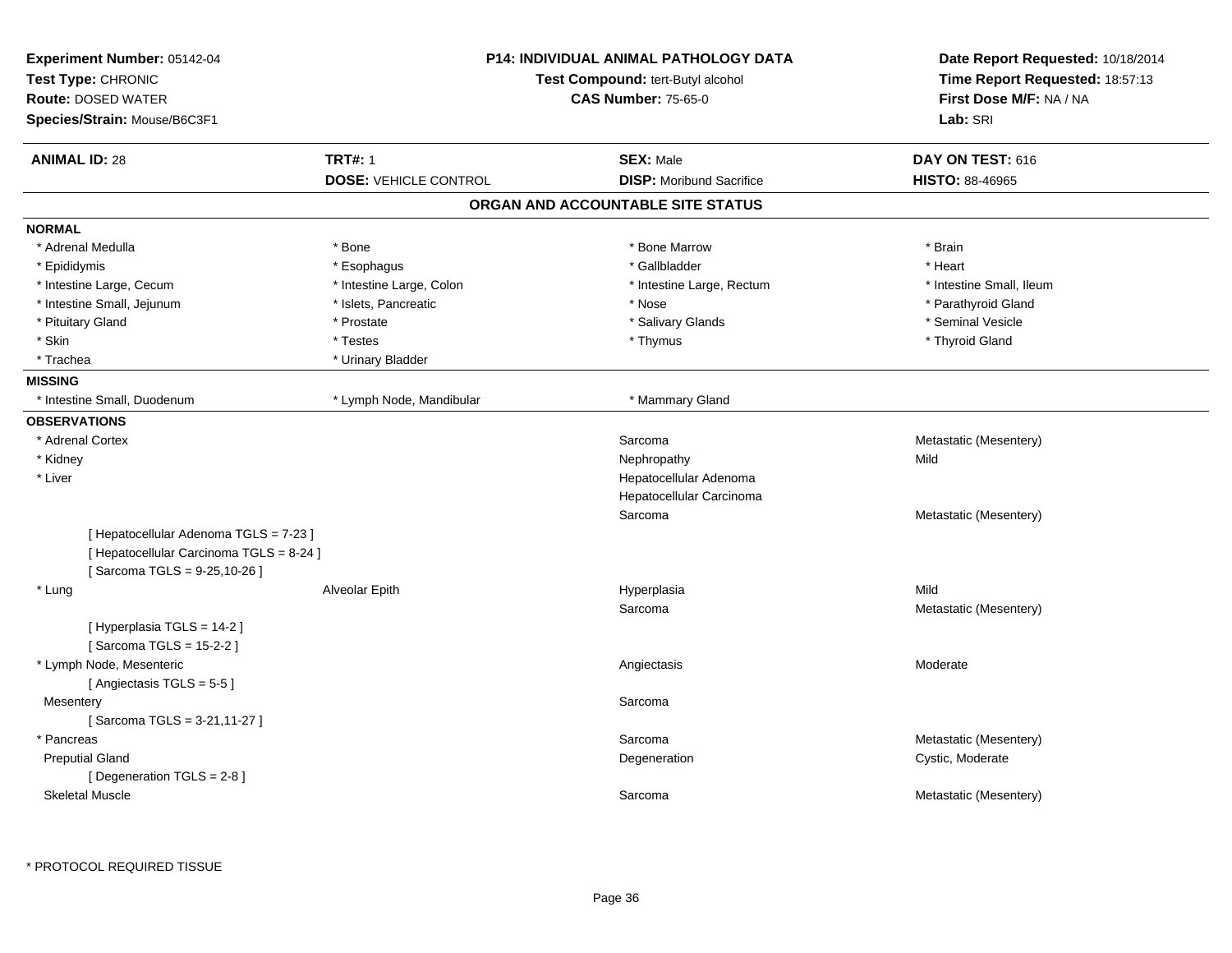| <b>Experiment Number: 05142-04</b><br><b>Test Type: CHRONIC</b><br><b>Route: DOSED WATER</b><br>Species/Strain: Mouse/B6C3F1 |                              | <b>P14: INDIVIDUAL ANIMAL PATHOLOGY DATA</b><br>Test Compound: tert-Butyl alcohol<br><b>CAS Number: 75-65-0</b> |                         |
|------------------------------------------------------------------------------------------------------------------------------|------------------------------|-----------------------------------------------------------------------------------------------------------------|-------------------------|
| <b>ANIMAL ID: 28</b>                                                                                                         | <b>TRT#: 1</b>               | <b>SEX: Male</b>                                                                                                | <b>DAY ON TEST: 616</b> |
|                                                                                                                              | <b>DOSE: VEHICLE CONTROL</b> | <b>DISP:</b> Moribund Sacrifice                                                                                 | <b>HISTO: 88-46965</b>  |
|                                                                                                                              |                              | ORGAN AND ACCOUNTABLE SITE STATUS                                                                               |                         |
| [Sarcoma TGLS = 6-22 ]                                                                                                       |                              |                                                                                                                 |                         |
| * Spleen                                                                                                                     |                              | Hematopoietic Cell Proliferation                                                                                | Moderate                |
| [ Hematopoietic Cell Proliferation TGLS = 4-6 ]                                                                              |                              |                                                                                                                 |                         |
| * Stomach, Forestomach                                                                                                       |                              | Sarcoma                                                                                                         | Metastatic (Mesentery)  |
| * Stomach, Glandular                                                                                                         |                              | Sarcoma                                                                                                         | Metastatic (Mesentery)  |
| Tooth                                                                                                                        | Incisor                      | Dysplasia                                                                                                       | Mild                    |
| PRIMARY CAUSE OF DEATH                                                                                                       |                              |                                                                                                                 |                         |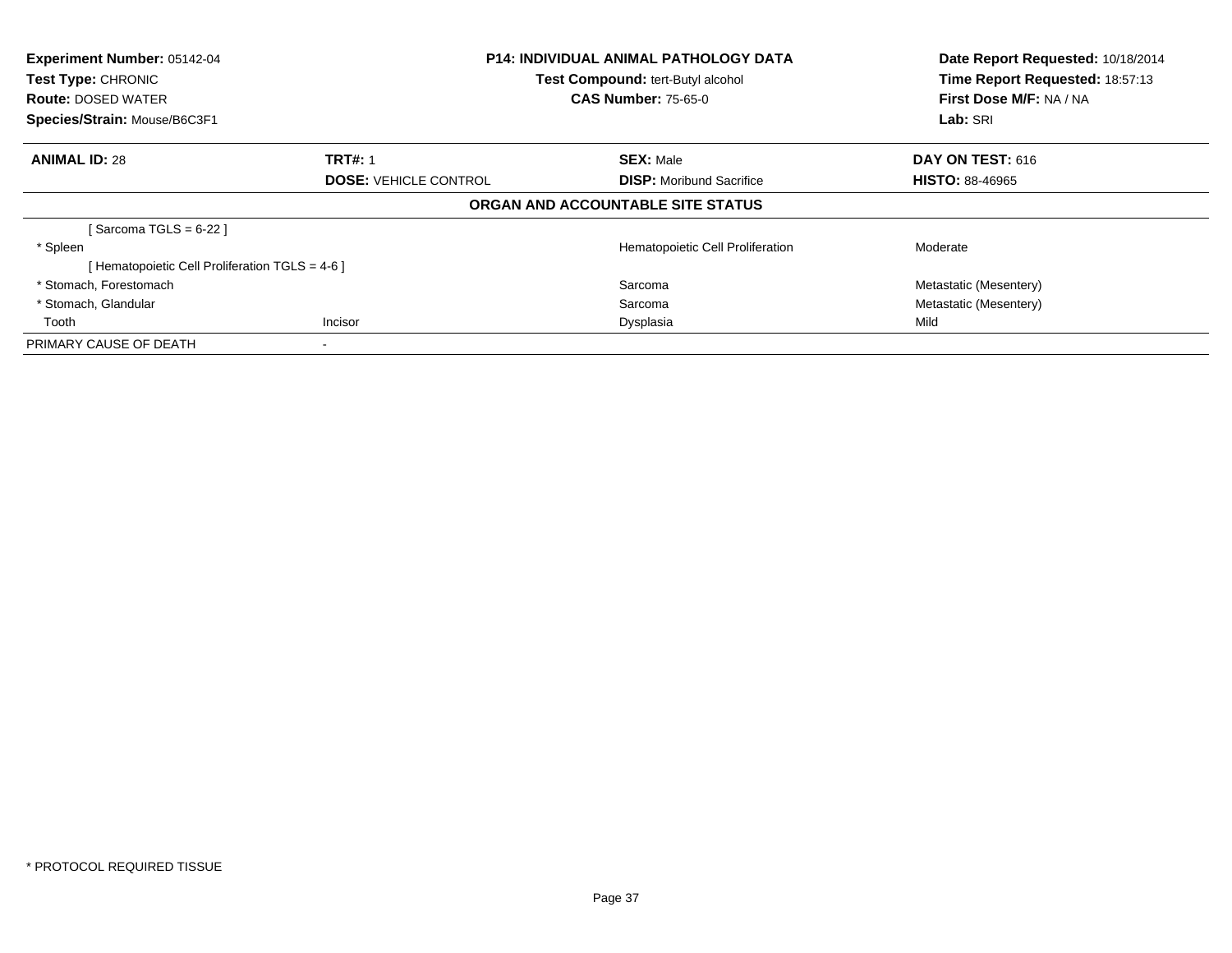| Experiment Number: 05142-04<br>Test Type: CHRONIC<br><b>Route: DOSED WATER</b><br>Species/Strain: Mouse/B6C3F1 |                              | P14: INDIVIDUAL ANIMAL PATHOLOGY DATA<br>Test Compound: tert-Butyl alcohol<br><b>CAS Number: 75-65-0</b> | Date Report Requested: 10/18/2014<br>Time Report Requested: 18:57:13<br>First Dose M/F: NA / NA<br>Lab: SRI |
|----------------------------------------------------------------------------------------------------------------|------------------------------|----------------------------------------------------------------------------------------------------------|-------------------------------------------------------------------------------------------------------------|
| <b>ANIMAL ID: 29</b>                                                                                           | <b>TRT#: 1</b>               | <b>SEX: Male</b>                                                                                         | DAY ON TEST: 729                                                                                            |
|                                                                                                                | <b>DOSE: VEHICLE CONTROL</b> | <b>DISP: Terminal Sacrifice</b>                                                                          | <b>HISTO: 88-48582</b>                                                                                      |
|                                                                                                                |                              | ORGAN AND ACCOUNTABLE SITE STATUS                                                                        |                                                                                                             |
| <b>NORMAL</b>                                                                                                  |                              |                                                                                                          |                                                                                                             |
| * Adrenal Medulla                                                                                              | * Bone                       | * Bone Marrow                                                                                            | * Brain                                                                                                     |
| * Epididymis                                                                                                   | * Esophagus                  | * Gallbladder                                                                                            | * Heart                                                                                                     |
| * Intestine Large, Cecum                                                                                       | * Intestine Large, Colon     | * Intestine Large, Rectum                                                                                | * Intestine Small, Duodenum                                                                                 |
| * Intestine Small, Ileum                                                                                       | * Intestine Small, Jejunum   | * Islets, Pancreatic                                                                                     | * Lung                                                                                                      |
| * Lymph Node, Mandibular                                                                                       | * Nose                       | * Pancreas                                                                                               | * Parathyroid Gland                                                                                         |
| * Pituitary Gland                                                                                              | * Prostate                   | * Salivary Glands                                                                                        | * Skin                                                                                                      |
| * Spleen                                                                                                       | * Stomach, Forestomach       | * Thymus                                                                                                 | * Thyroid Gland                                                                                             |
| * Trachea                                                                                                      | * Urinary Bladder            |                                                                                                          |                                                                                                             |
| <b>MISSING</b>                                                                                                 |                              |                                                                                                          |                                                                                                             |
| * Mammary Gland                                                                                                |                              |                                                                                                          |                                                                                                             |
| <b>OBSERVATIONS</b>                                                                                            |                              |                                                                                                          |                                                                                                             |
| * Adrenal Cortex                                                                                               | Subcapsular                  | Hyperplasia                                                                                              | Focal, Minimal                                                                                              |
| <b>Coagulating Gland</b>                                                                                       |                              | <b>Dilatation</b>                                                                                        | Moderate                                                                                                    |
| [ Dilatation TGLS = 8-23 ]                                                                                     |                              |                                                                                                          |                                                                                                             |
| * Kidney                                                                                                       |                              | Nephropathy                                                                                              | Mild                                                                                                        |
| * Liver                                                                                                        |                              | <b>Eosinophilic Focus</b>                                                                                |                                                                                                             |
|                                                                                                                |                              | Hepatocellular Adenoma                                                                                   |                                                                                                             |
|                                                                                                                |                              | Hepatocellular Carcinoma                                                                                 |                                                                                                             |
| [ Hepatocellular Adenoma TGLS = 4-21 ]                                                                         |                              |                                                                                                          |                                                                                                             |
| [ Hepatocellular Carcinoma TGLS = 5-22 ]                                                                       |                              |                                                                                                          |                                                                                                             |
| * Lymph Node, Mesenteric                                                                                       |                              | Hyperplasia                                                                                              | Lymphoid, Mild                                                                                              |
| <b>Preputial Gland</b>                                                                                         |                              | Degeneration                                                                                             | Cystic, Moderate                                                                                            |
| [ Degeneration TGLS = 1-8 ]                                                                                    |                              |                                                                                                          |                                                                                                             |
| * Seminal Vesicle                                                                                              |                              | <b>Dilatation</b>                                                                                        | Mild                                                                                                        |
| [ Dilatation TGLS = 2-7 ]                                                                                      |                              |                                                                                                          |                                                                                                             |
| * Stomach, Glandular                                                                                           | Mucosa                       | Hyperplasia                                                                                              | Minimal                                                                                                     |
| [ Hyperplasia TGLS = 6-4-1 ]                                                                                   |                              |                                                                                                          |                                                                                                             |
| * Testes                                                                                                       | <b>Germinal Epith</b>        | Degeneration                                                                                             | Mild                                                                                                        |
| Tooth                                                                                                          | Incisor                      | Dysplasia                                                                                                | Marked                                                                                                      |
| [Dysplasia TGLS = 7-9]                                                                                         |                              |                                                                                                          |                                                                                                             |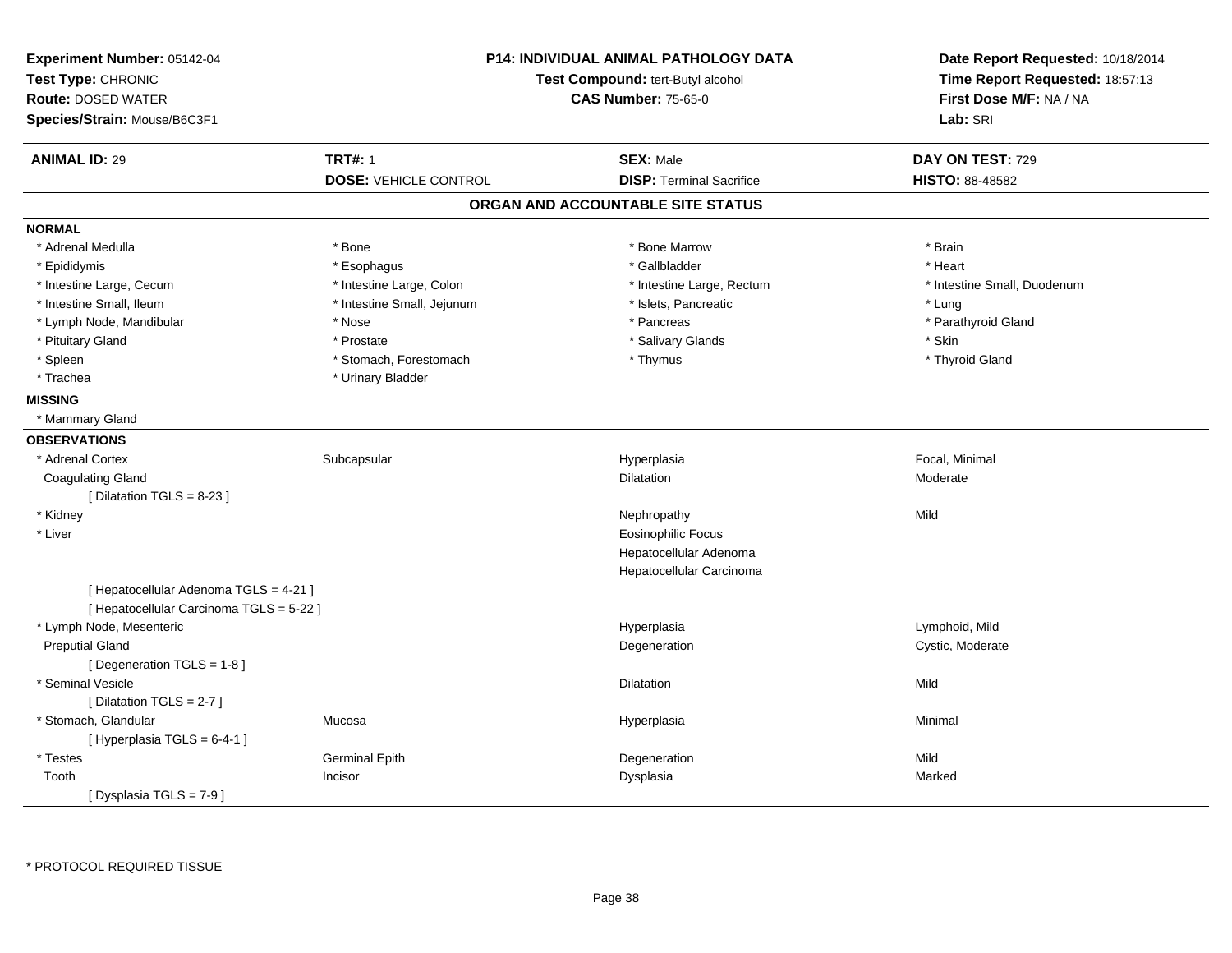| <b>Experiment Number: 05142-04</b><br>Test Type: CHRONIC<br><b>Route: DOSED WATER</b> | <b>P14: INDIVIDUAL ANIMAL PATHOLOGY DATA</b><br>Test Compound: tert-Butyl alcohol<br><b>CAS Number: 75-65-0</b> |                                   | Date Report Requested: 10/18/2014<br>Time Report Requested: 18:57:13<br>First Dose M/F: NA / NA<br>Lab: SRI |
|---------------------------------------------------------------------------------------|-----------------------------------------------------------------------------------------------------------------|-----------------------------------|-------------------------------------------------------------------------------------------------------------|
| Species/Strain: Mouse/B6C3F1                                                          |                                                                                                                 |                                   |                                                                                                             |
|                                                                                       |                                                                                                                 |                                   |                                                                                                             |
| <b>ANIMAL ID: 29</b>                                                                  | <b>TRT#: 1</b>                                                                                                  | <b>SEX: Male</b>                  | <b>DAY ON TEST: 729</b>                                                                                     |
|                                                                                       | <b>DOSE: VEHICLE CONTROL</b>                                                                                    | <b>DISP: Terminal Sacrifice</b>   | <b>HISTO: 88-48582</b>                                                                                      |
|                                                                                       |                                                                                                                 | ORGAN AND ACCOUNTABLE SITE STATUS |                                                                                                             |
| PRIMARY CAUSE OF DEATH                                                                |                                                                                                                 |                                   |                                                                                                             |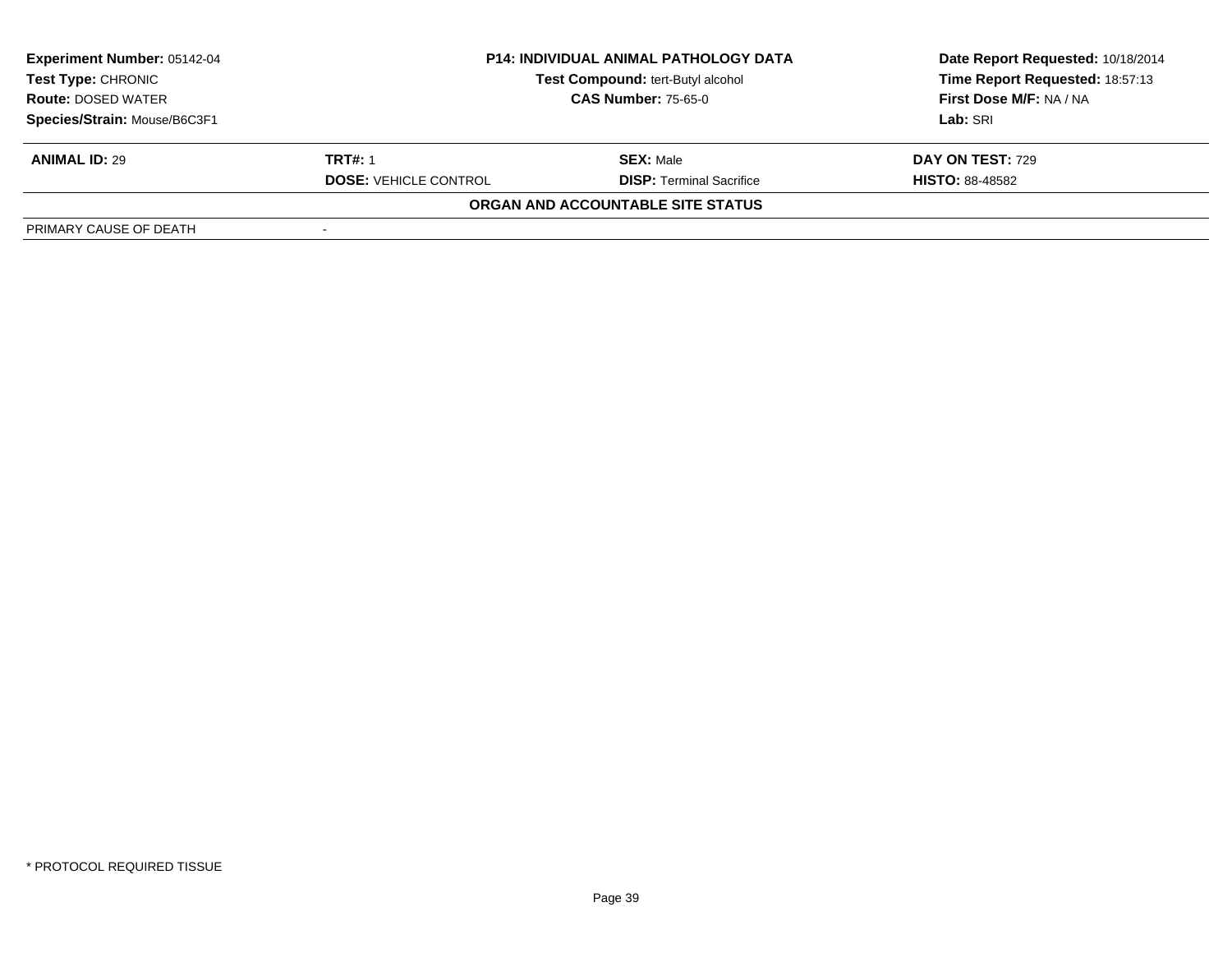| Experiment Number: 05142-04<br>Test Type: CHRONIC<br><b>Route: DOSED WATER</b><br>Species/Strain: Mouse/B6C3F1 | P14: INDIVIDUAL ANIMAL PATHOLOGY DATA<br>Test Compound: tert-Butyl alcohol<br><b>CAS Number: 75-65-0</b> |  | Date Report Requested: 10/18/2014<br>Time Report Requested: 18:57:13<br>First Dose M/F: NA / NA<br>Lab: SRI |                             |
|----------------------------------------------------------------------------------------------------------------|----------------------------------------------------------------------------------------------------------|--|-------------------------------------------------------------------------------------------------------------|-----------------------------|
| <b>ANIMAL ID: 30</b>                                                                                           | <b>TRT#: 1</b>                                                                                           |  | <b>SEX: Male</b>                                                                                            | DAY ON TEST: 729            |
|                                                                                                                | <b>DOSE: VEHICLE CONTROL</b>                                                                             |  | <b>DISP: Terminal Sacrifice</b>                                                                             | HISTO: 88-48583             |
|                                                                                                                |                                                                                                          |  | ORGAN AND ACCOUNTABLE SITE STATUS                                                                           |                             |
| <b>NORMAL</b>                                                                                                  |                                                                                                          |  |                                                                                                             |                             |
| * Adrenal Medulla                                                                                              | * Bone                                                                                                   |  | * Bone Marrow                                                                                               | * Brain                     |
| * Epididymis                                                                                                   | * Esophagus                                                                                              |  | * Gallbladder                                                                                               | * Heart                     |
| * Intestine Large, Cecum                                                                                       | * Intestine Large, Colon                                                                                 |  | * Intestine Large, Rectum                                                                                   | * Intestine Small, Duodenum |
| * Intestine Small, Ileum                                                                                       | * Intestine Small, Jejunum                                                                               |  | * Islets, Pancreatic                                                                                        | * Lymph Node, Mesenteric    |
| * Nose                                                                                                         | * Parathyroid Gland                                                                                      |  | * Pituitary Gland                                                                                           | * Prostate                  |
| * Salivary Glands                                                                                              | * Stomach, Forestomach                                                                                   |  | * Stomach, Glandular                                                                                        | * Testes                    |
| * Thymus                                                                                                       | * Thyroid Gland                                                                                          |  | * Trachea                                                                                                   | * Urinary Bladder           |
| <b>MISSING</b>                                                                                                 |                                                                                                          |  |                                                                                                             |                             |
| * Lymph Node, Mandibular                                                                                       | * Mammary Gland                                                                                          |  |                                                                                                             |                             |
| <b>OBSERVATIONS</b>                                                                                            |                                                                                                          |  |                                                                                                             |                             |
| * Adrenal Cortex                                                                                               |                                                                                                          |  | Cyst                                                                                                        | Mild                        |
| * Kidney                                                                                                       | <b>Renal Tubule</b>                                                                                      |  | Degeneration                                                                                                | Hyaline, Marked             |
|                                                                                                                |                                                                                                          |  | Nephropathy                                                                                                 | Moderate                    |
| [Degeneration TGLS = 8-5]                                                                                      |                                                                                                          |  |                                                                                                             |                             |
| [Nephropathy TGLS = $8-5$ ]                                                                                    |                                                                                                          |  |                                                                                                             |                             |
| * Liver                                                                                                        |                                                                                                          |  | Histiocytic Sarcoma                                                                                         |                             |
| [ Histiocytic Sarcoma TGLS = 9-6 ]                                                                             |                                                                                                          |  |                                                                                                             |                             |
| * Lung                                                                                                         |                                                                                                          |  | Histiocytic Sarcoma                                                                                         |                             |
| [Histiocytic Sarcoma TGLS = 10-2]                                                                              |                                                                                                          |  |                                                                                                             |                             |
| * Pancreas                                                                                                     |                                                                                                          |  | Edema                                                                                                       | Moderate                    |
| [Edema TGLS = $5-7$ ]                                                                                          |                                                                                                          |  |                                                                                                             |                             |
| * Seminal Vesicle                                                                                              |                                                                                                          |  | Dilatation                                                                                                  | Minimal                     |
| [ Dilatation TGLS = 3-7 ]                                                                                      |                                                                                                          |  |                                                                                                             |                             |
| * Skin                                                                                                         | <b>Subcut Tiss</b>                                                                                       |  | Edema                                                                                                       | Mild                        |
| [Edema TGLS = $1-8$ ]                                                                                          |                                                                                                          |  |                                                                                                             |                             |
| * Spleen                                                                                                       |                                                                                                          |  | Histiocytic Sarcoma                                                                                         |                             |
| [ Histiocytic Sarcoma TGLS = 6-21,7-22 ]                                                                       |                                                                                                          |  |                                                                                                             |                             |
| Tooth                                                                                                          | Incisor                                                                                                  |  | Dysplasia                                                                                                   | Mild                        |
| PRIMARY CAUSE OF DEATH                                                                                         | $\overline{\phantom{a}}$                                                                                 |  |                                                                                                             |                             |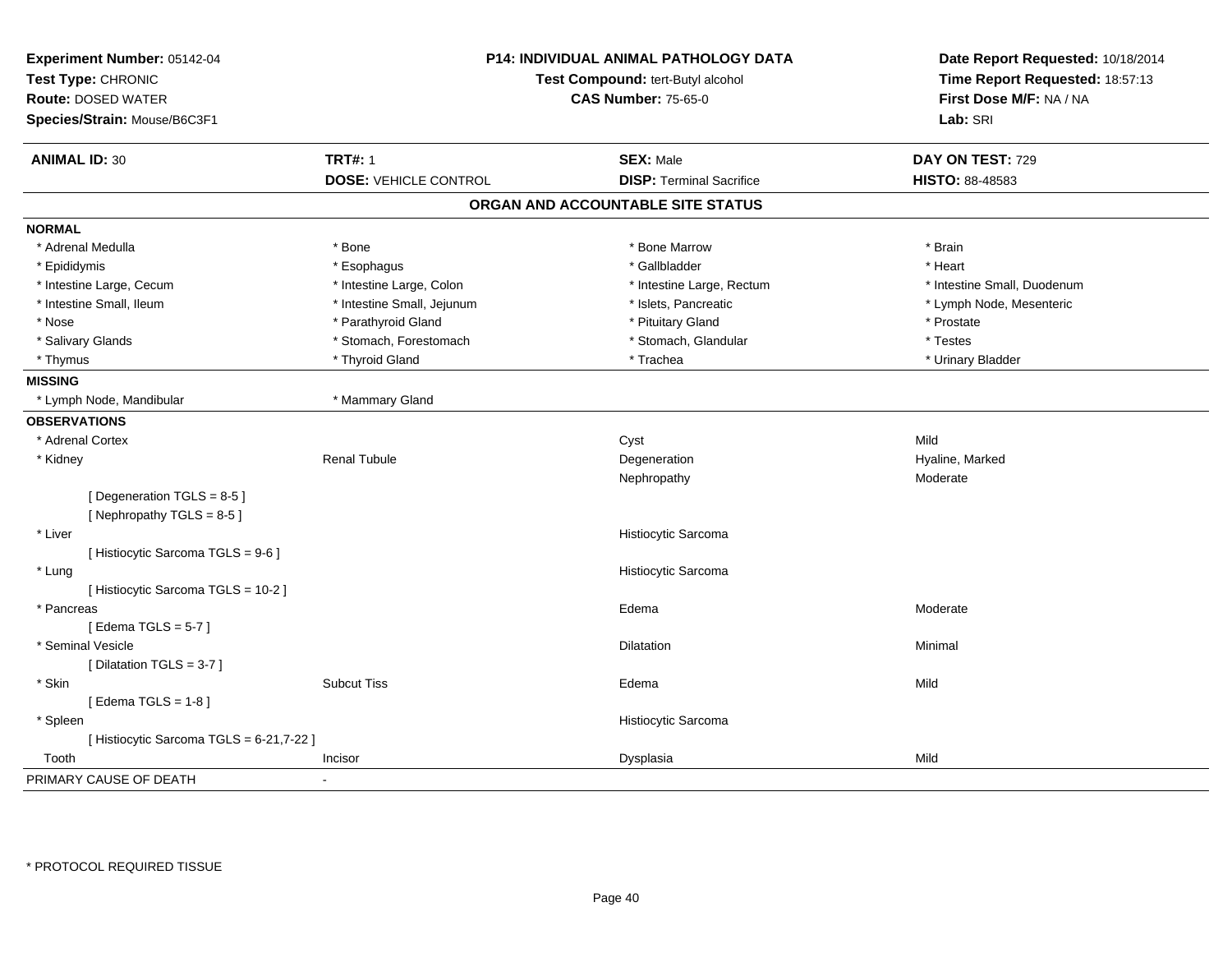| Experiment Number: 05142-04<br>Test Type: CHRONIC<br><b>Route: DOSED WATER</b><br>Species/Strain: Mouse/B6C3F1 |                                                | <b>P14: INDIVIDUAL ANIMAL PATHOLOGY DATA</b><br>Test Compound: tert-Butyl alcohol<br><b>CAS Number: 75-65-0</b> |                                            |
|----------------------------------------------------------------------------------------------------------------|------------------------------------------------|-----------------------------------------------------------------------------------------------------------------|--------------------------------------------|
| <b>ANIMAL ID: 31</b>                                                                                           | <b>TRT#: 1</b><br><b>DOSE: VEHICLE CONTROL</b> | <b>SEX: Male</b><br><b>DISP: Terminal Sacrifice</b>                                                             | DAY ON TEST: 729<br><b>HISTO: 88-48584</b> |
|                                                                                                                |                                                |                                                                                                                 |                                            |
|                                                                                                                |                                                | ORGAN AND ACCOUNTABLE SITE STATUS                                                                               |                                            |
| <b>NORMAL</b>                                                                                                  |                                                |                                                                                                                 |                                            |
| * Adrenal Cortex                                                                                               | * Adrenal Medulla                              | * Bone                                                                                                          | * Bone Marrow                              |
| * Brain                                                                                                        | * Epididymis                                   | * Esophagus                                                                                                     | * Gallbladder                              |
| * Heart                                                                                                        | * Intestine Large, Cecum                       | * Intestine Large, Colon                                                                                        | * Intestine Large, Rectum                  |
| * Intestine Small, Duodenum                                                                                    | * Intestine Small, Ileum                       | * Intestine Small, Jejunum                                                                                      | * Islets, Pancreatic                       |
| * Lymph Node, Mandibular                                                                                       | * Lymph Node, Mesenteric                       | * Nose                                                                                                          | * Pancreas                                 |
| * Parathyroid Gland                                                                                            | * Pituitary Gland                              | * Prostate                                                                                                      | * Salivary Glands                          |
| * Seminal Vesicle                                                                                              | * Skin                                         | * Spleen                                                                                                        | * Stomach, Forestomach                     |
| * Stomach, Glandular                                                                                           | * Testes                                       | * Trachea                                                                                                       | * Urinary Bladder                          |
| <b>MISSING</b>                                                                                                 |                                                |                                                                                                                 |                                            |
| * Mammary Gland                                                                                                |                                                |                                                                                                                 |                                            |
| <b>OBSERVATIONS</b>                                                                                            |                                                |                                                                                                                 |                                            |
| * Kidney                                                                                                       |                                                | Cyst                                                                                                            | Mild                                       |
|                                                                                                                |                                                | Nephropathy                                                                                                     | Mild                                       |
| * Liver                                                                                                        |                                                | <b>Clear Cell Focus</b>                                                                                         |                                            |
|                                                                                                                |                                                | Hepatocellular Adenoma                                                                                          |                                            |
| [Clear Cell Focus TGLS = 1-21]                                                                                 |                                                |                                                                                                                 |                                            |
| [ Hepatocellular Adenoma TGLS = 2-22 ]                                                                         |                                                |                                                                                                                 |                                            |
| * Lung                                                                                                         |                                                | Alveolar/Bronchiolar Carcinoma                                                                                  |                                            |
| [ Alveolar/Bronchiolar Carcinoma TGLS = 3-2-1 ]                                                                |                                                |                                                                                                                 |                                            |
| * Thymus                                                                                                       |                                                | Cyst                                                                                                            | Mild                                       |
| * Thyroid Gland                                                                                                |                                                | Cyst                                                                                                            | Mild                                       |
| Note: CYST IS NOT TYPICAL FOLLICULAR CYST; IS CILIATED.                                                        |                                                |                                                                                                                 |                                            |
| Tooth                                                                                                          | Incisor                                        | Dysplasia                                                                                                       | Mild                                       |
| PRIMARY CAUSE OF DEATH                                                                                         | $\overline{a}$                                 |                                                                                                                 |                                            |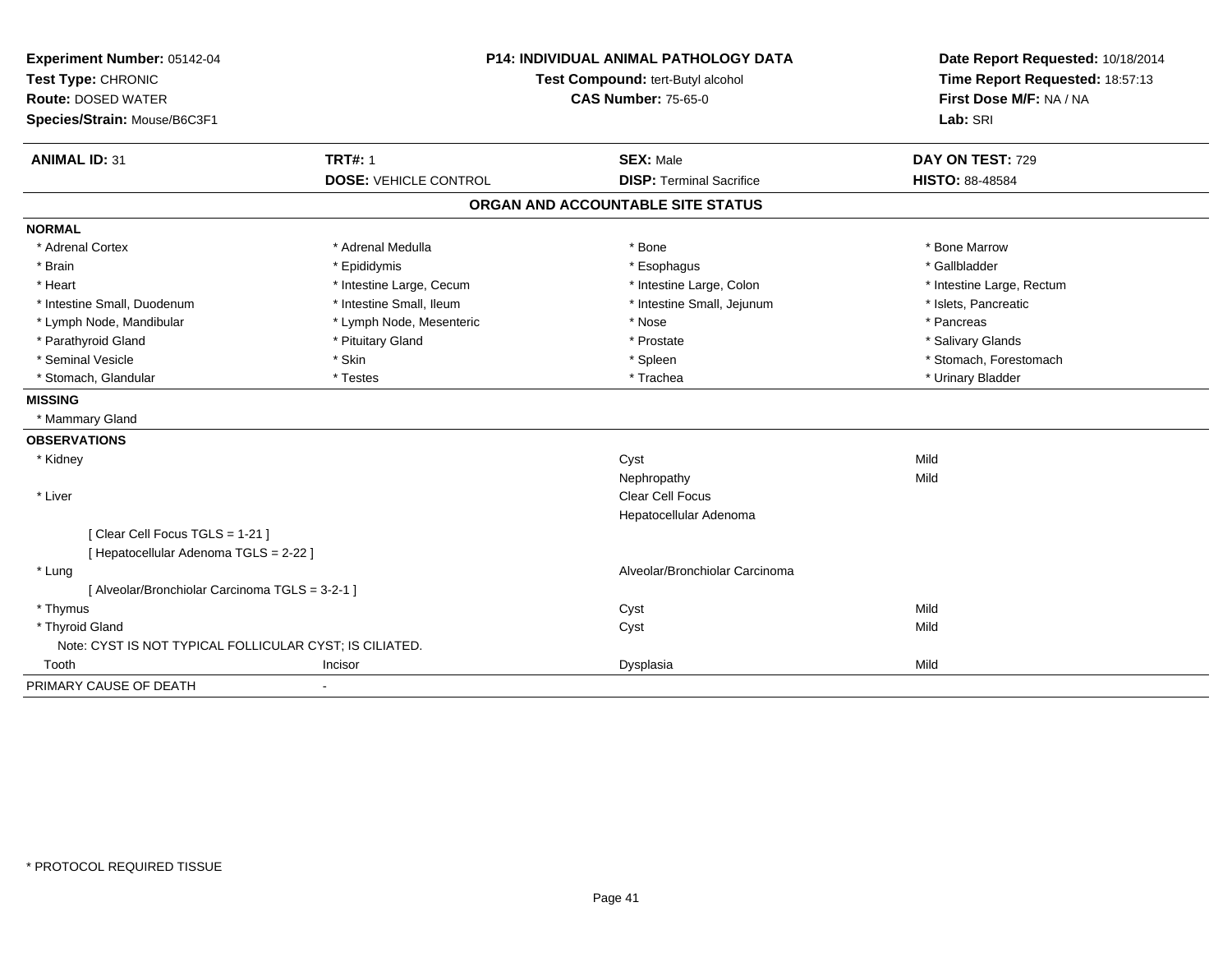| Experiment Number: 05142-04<br>Test Type: CHRONIC<br><b>Route: DOSED WATER</b><br>Species/Strain: Mouse/B6C3F1 |                              | P14: INDIVIDUAL ANIMAL PATHOLOGY DATA<br>Test Compound: tert-Butyl alcohol<br><b>CAS Number: 75-65-0</b> | Date Report Requested: 10/18/2014<br>Time Report Requested: 18:57:13<br>First Dose M/F: NA / NA<br>Lab: SRI |
|----------------------------------------------------------------------------------------------------------------|------------------------------|----------------------------------------------------------------------------------------------------------|-------------------------------------------------------------------------------------------------------------|
| <b>ANIMAL ID: 32</b>                                                                                           | <b>TRT#: 1</b>               | <b>SEX: Male</b>                                                                                         | DAY ON TEST: 636                                                                                            |
|                                                                                                                | <b>DOSE: VEHICLE CONTROL</b> | <b>DISP: Natural Death</b>                                                                               | <b>HISTO: 88-47043</b>                                                                                      |
|                                                                                                                |                              | ORGAN AND ACCOUNTABLE SITE STATUS                                                                        |                                                                                                             |
| <b>NORMAL</b>                                                                                                  |                              |                                                                                                          |                                                                                                             |
| * Adrenal Cortex                                                                                               | * Adrenal Medulla            | * Bone                                                                                                   | * Brain                                                                                                     |
| * Esophagus                                                                                                    | * Gallbladder                | * Heart                                                                                                  | * Intestine Large, Cecum                                                                                    |
| * Intestine Large, Colon                                                                                       | * Intestine Large, Rectum    | * Intestine Small, Duodenum                                                                              | * Intestine Small, Ileum                                                                                    |
| * Intestine Small, Jejunum                                                                                     | * Islets, Pancreatic         | * Lymph Node, Mandibular                                                                                 | * Lymph Node, Mesenteric                                                                                    |
| * Nose                                                                                                         | * Pancreas                   | * Parathyroid Gland                                                                                      | * Pituitary Gland                                                                                           |
| * Prostate                                                                                                     | * Salivary Glands            | * Seminal Vesicle                                                                                        | * Skin                                                                                                      |
| * Stomach, Forestomach                                                                                         | * Stomach, Glandular         | * Testes                                                                                                 | * Thymus                                                                                                    |
| * Trachea                                                                                                      |                              |                                                                                                          |                                                                                                             |
| <b>MISSING</b>                                                                                                 |                              |                                                                                                          |                                                                                                             |
| * Mammary Gland                                                                                                |                              |                                                                                                          |                                                                                                             |
| <b>OBSERVATIONS</b>                                                                                            |                              |                                                                                                          |                                                                                                             |
| * Bone Marrow                                                                                                  |                              | Hemangiosarcoma                                                                                          |                                                                                                             |
| * Epididymis                                                                                                   |                              | Granuloma Sperm                                                                                          | Moderate                                                                                                    |
| [Granuloma Sperm TGLS = 9-7-1]                                                                                 |                              |                                                                                                          |                                                                                                             |
| * Kidney                                                                                                       |                              | Nephropathy                                                                                              | Mild                                                                                                        |
| * Liver                                                                                                        |                              | Hemangiosarcoma                                                                                          |                                                                                                             |
| [ Hemangiosarcoma TGLS = 5-22,6-23,7-24 ]                                                                      |                              |                                                                                                          |                                                                                                             |
| * Lung                                                                                                         |                              | Alveolar/Bronchiolar Adenoma                                                                             |                                                                                                             |
| [ Alveolar/Bronchiolar Adenoma TGLS = 8-2-1 ]                                                                  |                              |                                                                                                          |                                                                                                             |
| Mesentery                                                                                                      |                              | Inflammation                                                                                             | Chronic, Minimal                                                                                            |
|                                                                                                                |                              | Mineralization                                                                                           | Minimal                                                                                                     |
| [Inflammation TGLS = $10-25$ ]                                                                                 |                              |                                                                                                          |                                                                                                             |
| [Mineralization TGLS = 10-25]                                                                                  |                              |                                                                                                          |                                                                                                             |
| * Spleen                                                                                                       |                              | Hemangiosarcoma                                                                                          |                                                                                                             |
| [Hemangiosarcoma TGLS = 3-21,4-6]                                                                              |                              |                                                                                                          |                                                                                                             |
| * Thyroid Gland                                                                                                |                              | Degeneration                                                                                             | Cystic, Minimal                                                                                             |
|                                                                                                                | <b>Follicular Cel</b>        | Hyperplasia                                                                                              | Minimal                                                                                                     |
| Tooth                                                                                                          | Incisor                      | Dysplasia                                                                                                | Mild                                                                                                        |
| * Urinary Bladder                                                                                              |                              | Dilatation                                                                                               | Marked                                                                                                      |
| [ Dilatation TGLS = 2-11 ]                                                                                     |                              |                                                                                                          |                                                                                                             |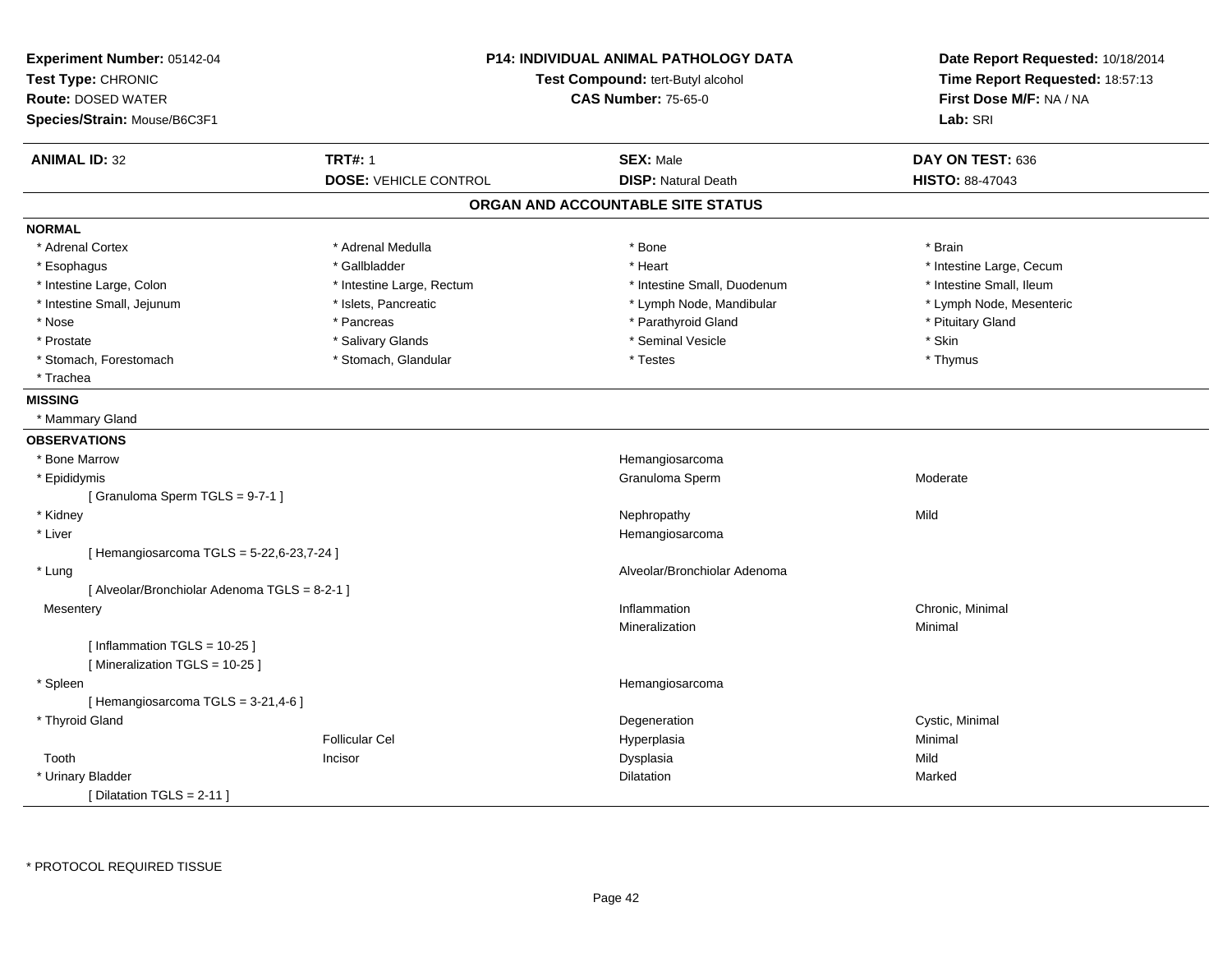| <b>Experiment Number: 05142-04</b><br>Test Type: CHRONIC | <b>P14: INDIVIDUAL ANIMAL PATHOLOGY DATA</b><br>Test Compound: tert-Butyl alcohol<br><b>CAS Number: 75-65-0</b> |                                   | Date Report Requested: 10/18/2014<br>Time Report Requested: 18:57:13 |
|----------------------------------------------------------|-----------------------------------------------------------------------------------------------------------------|-----------------------------------|----------------------------------------------------------------------|
| <b>Route: DOSED WATER</b>                                |                                                                                                                 |                                   | First Dose M/F: NA / NA                                              |
| Species/Strain: Mouse/B6C3F1                             |                                                                                                                 |                                   | Lab: SRI                                                             |
| <b>ANIMAL ID: 32</b>                                     | <b>TRT#: 1</b>                                                                                                  | <b>SEX:</b> Male                  | DAY ON TEST: 636                                                     |
|                                                          | <b>DOSE: VEHICLE CONTROL</b>                                                                                    | <b>DISP:</b> Natural Death        | <b>HISTO: 88-47043</b>                                               |
|                                                          |                                                                                                                 | ORGAN AND ACCOUNTABLE SITE STATUS |                                                                      |
| PRIMARY CAUSE OF DEATH                                   |                                                                                                                 |                                   |                                                                      |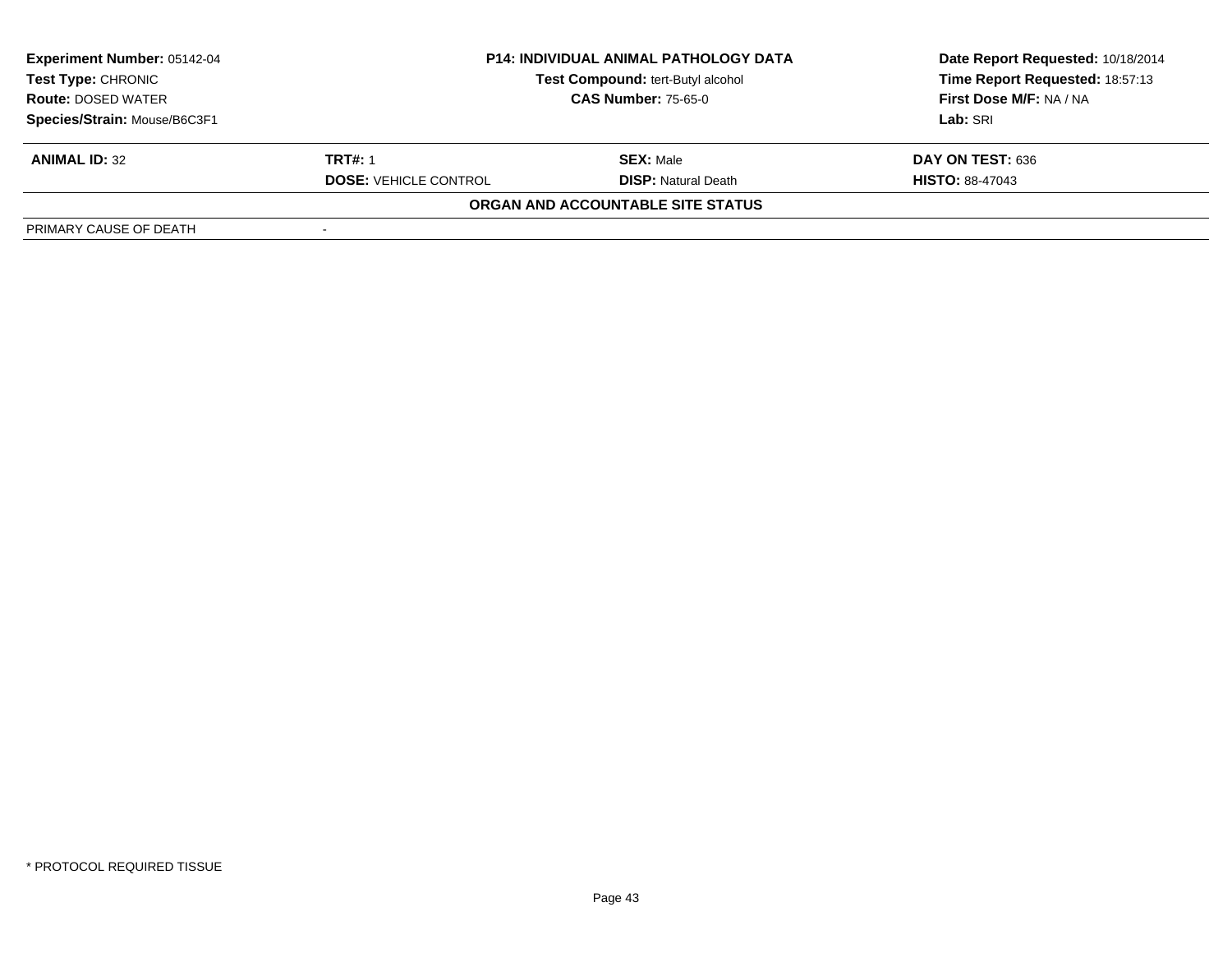| Experiment Number: 05142-04<br>Test Type: CHRONIC<br><b>Route: DOSED WATER</b><br>Species/Strain: Mouse/B6C3F1 | <b>P14: INDIVIDUAL ANIMAL PATHOLOGY DATA</b><br>Test Compound: tert-Butyl alcohol<br><b>CAS Number: 75-65-0</b> |                                                     | Date Report Requested: 10/18/2014<br>Time Report Requested: 18:57:13<br>First Dose M/F: NA / NA<br>Lab: SRI |  |
|----------------------------------------------------------------------------------------------------------------|-----------------------------------------------------------------------------------------------------------------|-----------------------------------------------------|-------------------------------------------------------------------------------------------------------------|--|
| <b>ANIMAL ID: 33</b>                                                                                           | <b>TRT#: 1</b><br><b>DOSE: VEHICLE CONTROL</b>                                                                  | <b>SEX: Male</b><br><b>DISP: Terminal Sacrifice</b> | DAY ON TEST: 729<br>HISTO: 88-48585                                                                         |  |
|                                                                                                                |                                                                                                                 | ORGAN AND ACCOUNTABLE SITE STATUS                   |                                                                                                             |  |
|                                                                                                                |                                                                                                                 |                                                     |                                                                                                             |  |
| <b>NORMAL</b>                                                                                                  |                                                                                                                 |                                                     |                                                                                                             |  |
| * Adrenal Cortex                                                                                               | * Adrenal Medulla                                                                                               | * Bone                                              | * Bone Marrow                                                                                               |  |
| * Brain                                                                                                        | * Epididymis                                                                                                    | * Esophagus                                         | * Gallbladder                                                                                               |  |
| * Heart                                                                                                        | * Intestine Large, Cecum                                                                                        | * Intestine Large, Colon                            | * Intestine Large, Rectum                                                                                   |  |
| * Intestine Small, Duodenum                                                                                    | * Intestine Small, Ileum                                                                                        | * Intestine Small, Jejunum                          | * Lung                                                                                                      |  |
| * Lymph Node, Mandibular                                                                                       | * Nose                                                                                                          | * Pancreas                                          | * Parathyroid Gland                                                                                         |  |
| * Pituitary Gland                                                                                              | * Prostate                                                                                                      | * Salivary Glands                                   | * Skin                                                                                                      |  |
| * Spleen                                                                                                       | * Stomach, Forestomach                                                                                          | * Stomach, Glandular                                | * Testes                                                                                                    |  |
| * Thyroid Gland                                                                                                | * Trachea                                                                                                       | * Urinary Bladder                                   |                                                                                                             |  |
| <b>MISSING</b>                                                                                                 |                                                                                                                 |                                                     |                                                                                                             |  |
| * Mammary Gland                                                                                                |                                                                                                                 |                                                     |                                                                                                             |  |
| <b>OBSERVATIONS</b>                                                                                            |                                                                                                                 |                                                     |                                                                                                             |  |
| <b>Coagulating Gland</b>                                                                                       |                                                                                                                 | <b>Dilatation</b>                                   | Mild                                                                                                        |  |
| [Dilatation TGLS = 2-7]                                                                                        |                                                                                                                 |                                                     |                                                                                                             |  |
| * Islets, Pancreatic                                                                                           |                                                                                                                 | Adenoma                                             |                                                                                                             |  |
| [Adenoma TGLS = $8-23$ ]                                                                                       |                                                                                                                 |                                                     |                                                                                                             |  |
| * Kidney                                                                                                       |                                                                                                                 | Nephropathy                                         | Mild                                                                                                        |  |
| * Liver                                                                                                        |                                                                                                                 | <b>Eosinophilic Focus</b>                           |                                                                                                             |  |
|                                                                                                                |                                                                                                                 | Fatty Change                                        | Minimal                                                                                                     |  |
|                                                                                                                |                                                                                                                 | Hepatocellular Adenoma                              |                                                                                                             |  |
| [ Eosinophilic Focus TGLS = 5-21 ]<br>[ Hepatocellular Adenoma TGLS = 6-22 ]                                   |                                                                                                                 |                                                     |                                                                                                             |  |
| * Lymph Node, Mesenteric<br>[Angiectasis TGLS = 4-5]                                                           |                                                                                                                 | Angiectasis                                         | Mild                                                                                                        |  |
| <b>Preputial Gland</b><br>[ Degeneration TGLS = 7-8 ]                                                          |                                                                                                                 | Degeneration                                        | Cystic, Minimal                                                                                             |  |
| * Seminal Vesicle<br>[ Dilatation TGLS = 1-7 ]                                                                 |                                                                                                                 | <b>Dilatation</b>                                   | Moderate                                                                                                    |  |
| * Thymus                                                                                                       |                                                                                                                 |                                                     | Minimal                                                                                                     |  |
| Tooth                                                                                                          | Incisor                                                                                                         | Cyst                                                | Minimal                                                                                                     |  |
|                                                                                                                |                                                                                                                 | Dysplasia                                           |                                                                                                             |  |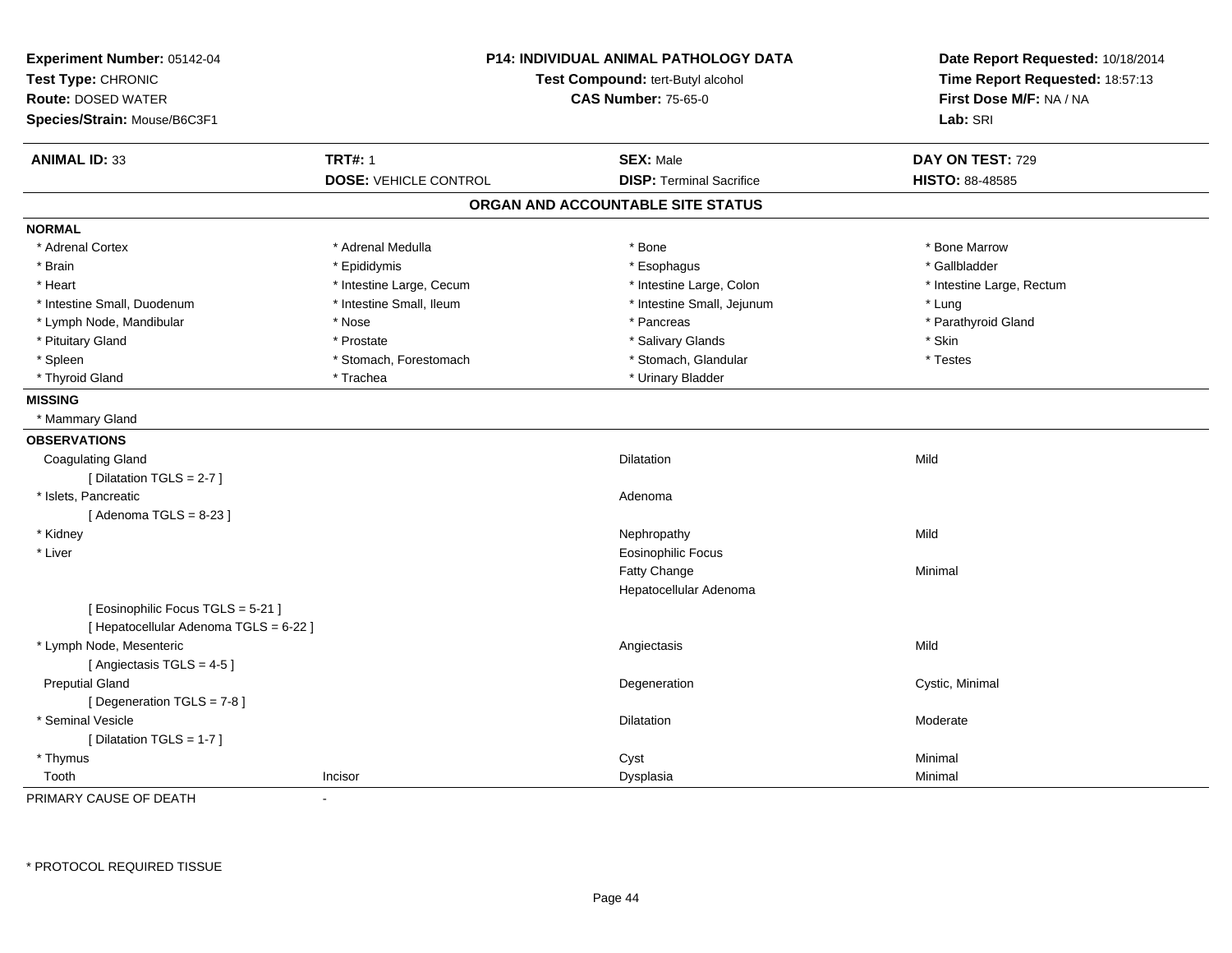| <b>Experiment Number: 05142-04</b><br><b>Test Type: CHRONIC</b><br><b>Route: DOSED WATER</b> | <b>P14: INDIVIDUAL ANIMAL PATHOLOGY DATA</b><br>Test Compound: tert-Butyl alcohol<br><b>CAS Number: 75-65-0</b> |                                   | Date Report Requested: 10/18/2014<br>Time Report Requested: 18:57:13<br>First Dose M/F: NA / NA |
|----------------------------------------------------------------------------------------------|-----------------------------------------------------------------------------------------------------------------|-----------------------------------|-------------------------------------------------------------------------------------------------|
|                                                                                              |                                                                                                                 |                                   |                                                                                                 |
| Species/Strain: Mouse/B6C3F1                                                                 |                                                                                                                 |                                   | Lab: SRI                                                                                        |
| <b>ANIMAL ID: 33</b>                                                                         | <b>TRT#: 1</b>                                                                                                  | <b>SEX: Male</b>                  | <b>DAY ON TEST: 729</b>                                                                         |
|                                                                                              | <b>DOSE: VEHICLE CONTROL</b>                                                                                    | <b>DISP: Terminal Sacrifice</b>   | <b>HISTO: 88-48585</b>                                                                          |
|                                                                                              |                                                                                                                 | ORGAN AND ACCOUNTABLE SITE STATUS |                                                                                                 |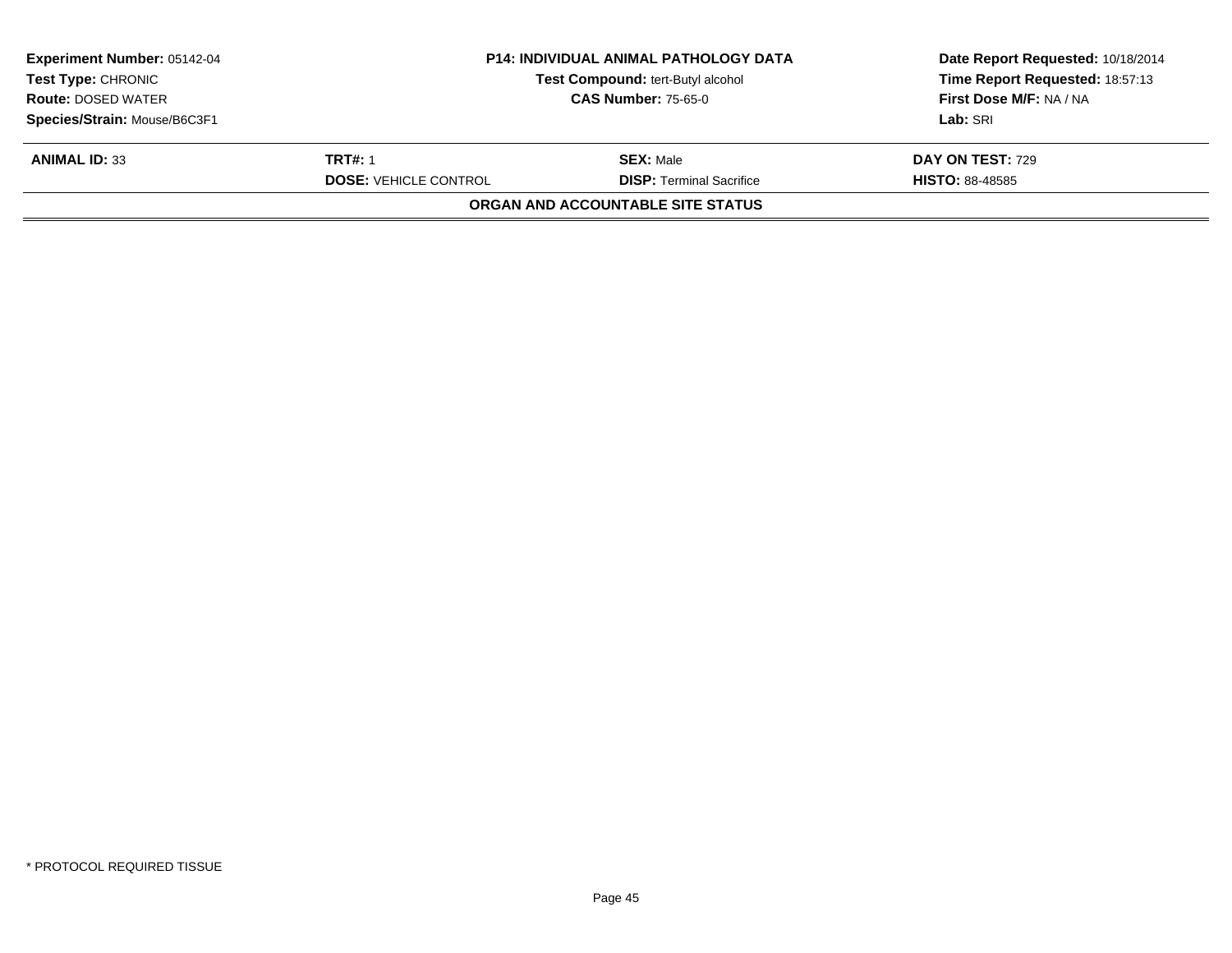| Experiment Number: 05142-04<br>Test Type: CHRONIC<br><b>Route: DOSED WATER</b><br>Species/Strain: Mouse/B6C3F1 |                              | <b>P14: INDIVIDUAL ANIMAL PATHOLOGY DATA</b><br>Test Compound: tert-Butyl alcohol<br><b>CAS Number: 75-65-0</b> |                           |
|----------------------------------------------------------------------------------------------------------------|------------------------------|-----------------------------------------------------------------------------------------------------------------|---------------------------|
| <b>ANIMAL ID: 34</b>                                                                                           | <b>TRT#: 1</b>               | <b>SEX: Male</b>                                                                                                | DAY ON TEST: 729          |
|                                                                                                                | <b>DOSE: VEHICLE CONTROL</b> | <b>DISP: Terminal Sacrifice</b>                                                                                 | HISTO: 88-48586           |
|                                                                                                                |                              | ORGAN AND ACCOUNTABLE SITE STATUS                                                                               |                           |
| <b>NORMAL</b>                                                                                                  |                              |                                                                                                                 |                           |
| * Adrenal Cortex                                                                                               | * Adrenal Medulla            | * Bone                                                                                                          | * Bone Marrow             |
| * Brain                                                                                                        | * Epididymis                 | * Esophagus                                                                                                     | * Gallbladder             |
| * Heart                                                                                                        | * Intestine Large, Cecum     | * Intestine Large, Colon                                                                                        | * Intestine Large, Rectum |
| * Intestine Small, Duodenum                                                                                    | * Intestine Small, Ileum     | * Intestine Small, Jejunum                                                                                      | * Islets, Pancreatic      |
| * Lymph Node, Mandibular                                                                                       | * Lymph Node, Mesenteric     | * Nose                                                                                                          | * Pancreas                |
| * Parathyroid Gland                                                                                            | * Pituitary Gland            | * Prostate                                                                                                      | * Salivary Glands         |
| * Skin                                                                                                         | * Spleen                     | * Stomach, Forestomach                                                                                          | * Stomach, Glandular      |
| * Testes                                                                                                       | * Thymus                     | * Thyroid Gland                                                                                                 | * Trachea                 |
| * Urinary Bladder                                                                                              |                              |                                                                                                                 |                           |
| <b>MISSING</b>                                                                                                 |                              |                                                                                                                 |                           |
| * Mammary Gland                                                                                                |                              |                                                                                                                 |                           |
| <b>OBSERVATIONS</b>                                                                                            |                              |                                                                                                                 |                           |
| <b>Coagulating Gland</b>                                                                                       |                              | <b>Dilatation</b>                                                                                               | Moderate                  |
| [ Dilatation TGLS = 4-7 ]                                                                                      |                              |                                                                                                                 |                           |
| * Kidney                                                                                                       |                              | Cyst                                                                                                            | Mild                      |
|                                                                                                                |                              | Nephropathy                                                                                                     | Mild                      |
| * Liver                                                                                                        |                              | <b>Eosinophilic Focus</b>                                                                                       |                           |
|                                                                                                                |                              | Hepatocellular Adenoma                                                                                          | Multiple                  |
|                                                                                                                |                              | Hepatocellular Carcinoma                                                                                        | Multiple                  |
| [ Eosinophilic Focus TGLS = 13-25 ]                                                                            |                              |                                                                                                                 |                           |
| [ Hepatocellular Adenoma TGLS = 8-22,9-23 ]                                                                    |                              |                                                                                                                 |                           |
| [ Hepatocellular Carcinoma TGLS = 7-21,10-24 ]                                                                 |                              |                                                                                                                 |                           |
| * Lung                                                                                                         |                              | Alveolar/Bronchiolar Adenoma                                                                                    | Multiple, Two             |
| [ Alveolar/Bronchiolar Adenoma TGLS = 11-2-1,12-2-1 ]                                                          |                              |                                                                                                                 |                           |
| * Seminal Vesicle                                                                                              |                              | <b>Dilatation</b>                                                                                               | Marked                    |
|                                                                                                                |                              | Hemorrhage                                                                                                      | Mild                      |
| [Dilatation TGLS = 2-7]                                                                                        |                              |                                                                                                                 |                           |
| [Hemorrhage TGLS = $3-7$ ]                                                                                     |                              |                                                                                                                 |                           |
| Tooth                                                                                                          | Incisor                      | Dysplasia                                                                                                       | Minimal                   |

\* PROTOCOL REQUIRED TISSUE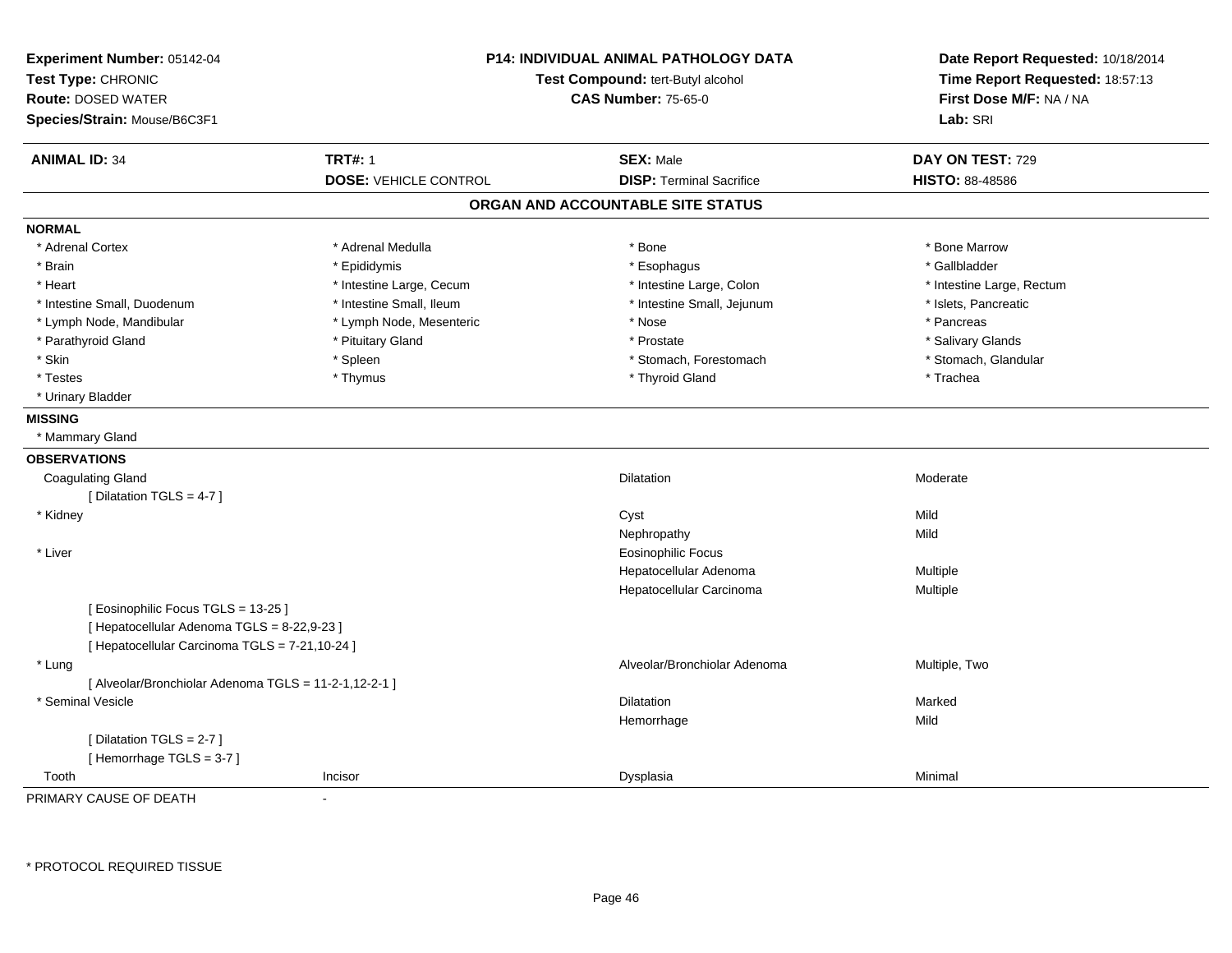| <b>Experiment Number: 05142-04</b><br><b>Test Type: CHRONIC</b> | <b>P14: INDIVIDUAL ANIMAL PATHOLOGY DATA</b><br>Test Compound: tert-Butyl alcohol<br><b>CAS Number: 75-65-0</b> |                                   | Date Report Requested: 10/18/2014<br>Time Report Requested: 18:57:13 |
|-----------------------------------------------------------------|-----------------------------------------------------------------------------------------------------------------|-----------------------------------|----------------------------------------------------------------------|
| <b>Route: DOSED WATER</b>                                       |                                                                                                                 |                                   | First Dose M/F: NA / NA                                              |
| Species/Strain: Mouse/B6C3F1                                    |                                                                                                                 |                                   | Lab: SRI                                                             |
| <b>ANIMAL ID: 34</b>                                            | <b>TRT#: 1</b>                                                                                                  | <b>SEX: Male</b>                  | <b>DAY ON TEST: 729</b>                                              |
|                                                                 | <b>DOSE: VEHICLE CONTROL</b>                                                                                    | <b>DISP: Terminal Sacrifice</b>   | <b>HISTO: 88-48586</b>                                               |
|                                                                 |                                                                                                                 | ORGAN AND ACCOUNTABLE SITE STATUS |                                                                      |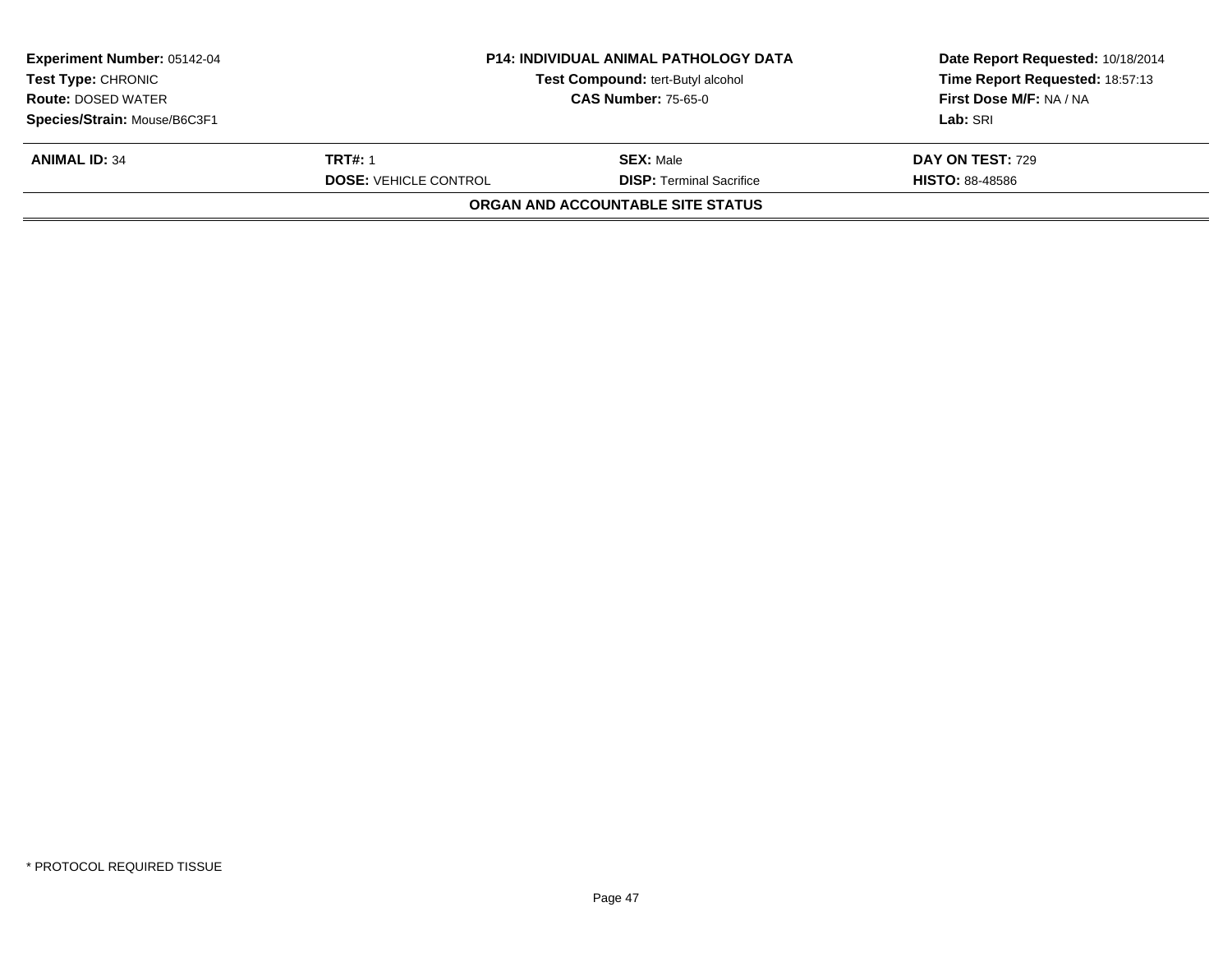| Experiment Number: 05142-04<br>Test Type: CHRONIC<br><b>Route: DOSED WATER</b><br>Species/Strain: Mouse/B6C3F1 |                              | P14: INDIVIDUAL ANIMAL PATHOLOGY DATA<br>Test Compound: tert-Butyl alcohol<br><b>CAS Number: 75-65-0</b> |                           |
|----------------------------------------------------------------------------------------------------------------|------------------------------|----------------------------------------------------------------------------------------------------------|---------------------------|
| <b>ANIMAL ID: 35</b>                                                                                           | <b>TRT#: 1</b>               | <b>SEX: Male</b>                                                                                         | DAY ON TEST: 729          |
|                                                                                                                | <b>DOSE: VEHICLE CONTROL</b> | <b>DISP: Terminal Sacrifice</b>                                                                          | HISTO: 88-48587           |
|                                                                                                                |                              | ORGAN AND ACCOUNTABLE SITE STATUS                                                                        |                           |
| <b>NORMAL</b>                                                                                                  |                              |                                                                                                          |                           |
| * Adrenal Cortex                                                                                               | * Adrenal Medulla            | * Bone                                                                                                   | * Bone Marrow             |
| * Brain                                                                                                        | * Epididymis                 | * Esophagus                                                                                              | * Gallbladder             |
| * Heart                                                                                                        | * Intestine Large, Cecum     | * Intestine Large, Colon                                                                                 | * Intestine Large, Rectum |
| * Intestine Small, Duodenum                                                                                    | * Intestine Small, Ileum     | * Intestine Small, Jejunum                                                                               | * Islets, Pancreatic      |
| * Lymph Node, Mandibular                                                                                       | * Nose                       | * Pancreas                                                                                               | * Pituitary Gland         |
| * Prostate                                                                                                     | * Salivary Glands            | * Skin                                                                                                   | * Stomach, Forestomach    |
| * Stomach, Glandular                                                                                           | * Testes                     | * Thyroid Gland                                                                                          | * Trachea                 |
| * Urinary Bladder                                                                                              |                              |                                                                                                          |                           |
| <b>MISSING</b>                                                                                                 |                              |                                                                                                          |                           |
| * Mammary Gland                                                                                                | * Parathyroid Gland          |                                                                                                          |                           |
| <b>OBSERVATIONS</b>                                                                                            |                              |                                                                                                          |                           |
| <b>Coagulating Gland</b>                                                                                       |                              | <b>Dilatation</b>                                                                                        | Moderate                  |
| [ Dilatation TGLS = 3-7 ]                                                                                      |                              |                                                                                                          |                           |
| * Kidney                                                                                                       | <b>Renal Tubule</b>          | <b>Dilatation</b>                                                                                        | Mild                      |
|                                                                                                                |                              | Nephropathy                                                                                              | Mild                      |
| * Liver                                                                                                        |                              | <b>Basophilic Focus</b>                                                                                  |                           |
|                                                                                                                |                              | <b>Clear Cell Focus</b>                                                                                  |                           |
|                                                                                                                |                              | Hepatocellular Adenoma                                                                                   |                           |
| [ Basophilic Focus TGLS = 5-21,10-23 ]<br>[ Hepatocellular Adenoma TGLS = 6-22 ]                               |                              |                                                                                                          |                           |
| * Lung                                                                                                         |                              | Alveolar/Bronchiolar Adenoma                                                                             |                           |
|                                                                                                                | Mediastinum                  | Hemangiosarcoma                                                                                          |                           |
| [ Alveolar/Bronchiolar Adenoma TGLS = 8-2-1 ]                                                                  |                              |                                                                                                          |                           |
| * Lymph Node, Mesenteric                                                                                       |                              | Angiectasis                                                                                              | Mild                      |
|                                                                                                                |                              | Hyperplasia                                                                                              | Lymphoid, Mild            |
| [Angiectasis TGLS = 4-5]                                                                                       |                              |                                                                                                          |                           |
| <b>Preputial Gland</b>                                                                                         |                              | Inflammation                                                                                             | Chronic, Marked           |
| [Inflammation TGLS = 9-8]                                                                                      |                              |                                                                                                          |                           |
| * Seminal Vesicle                                                                                              |                              | Dilatation                                                                                               | Moderate                  |
| [Dilatation TGLS = 2-7]                                                                                        |                              |                                                                                                          |                           |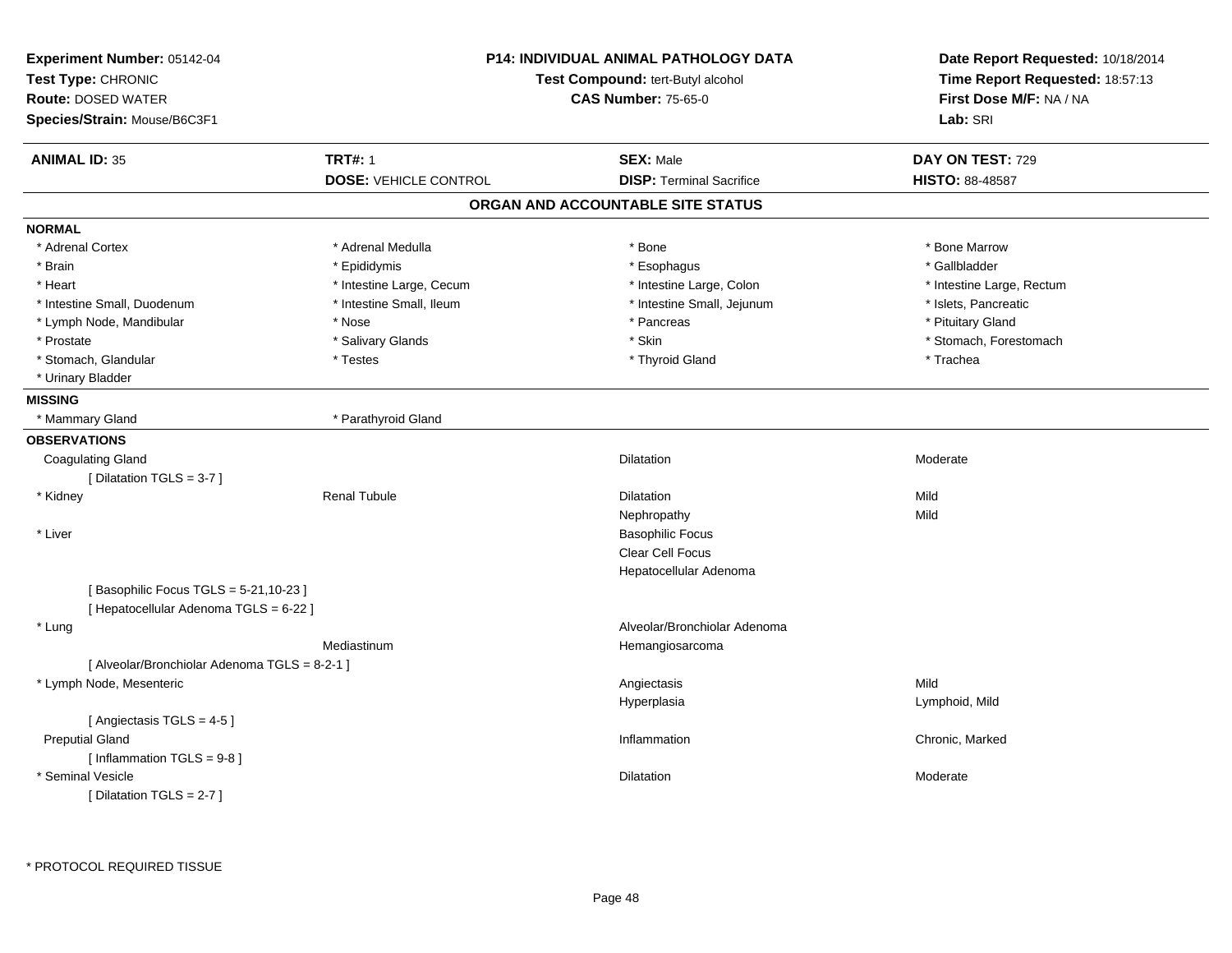| Experiment Number: 05142-04<br>Test Type: CHRONIC<br><b>Route: DOSED WATER</b> | <b>P14: INDIVIDUAL ANIMAL PATHOLOGY DATA</b><br><b>Test Compound: tert-Butyl alcohol</b><br><b>CAS Number: 75-65-0</b> |                                   | Date Report Requested: 10/18/2014<br>Time Report Requested: 18:57:13<br>First Dose M/F: NA / NA |
|--------------------------------------------------------------------------------|------------------------------------------------------------------------------------------------------------------------|-----------------------------------|-------------------------------------------------------------------------------------------------|
| Species/Strain: Mouse/B6C3F1                                                   |                                                                                                                        |                                   | Lab: SRI                                                                                        |
| <b>ANIMAL ID: 35</b>                                                           | <b>TRT#: 1</b>                                                                                                         | <b>SEX: Male</b>                  | DAY ON TEST: 729                                                                                |
|                                                                                | <b>DOSE: VEHICLE CONTROL</b>                                                                                           | <b>DISP:</b> Terminal Sacrifice   | <b>HISTO: 88-48587</b>                                                                          |
|                                                                                |                                                                                                                        | ORGAN AND ACCOUNTABLE SITE STATUS |                                                                                                 |
| * Spleen                                                                       |                                                                                                                        | Hematopoietic Cell Proliferation  | Mild                                                                                            |
|                                                                                |                                                                                                                        | Hyperplasia                       | Lymphoid, Mild                                                                                  |
| * Thymus                                                                       |                                                                                                                        | Hemangiosarcoma                   |                                                                                                 |
| [Hemangiosarcoma TGLS = 7-2]                                                   |                                                                                                                        |                                   |                                                                                                 |
| PRIMARY CAUSE OF DEATH                                                         |                                                                                                                        |                                   |                                                                                                 |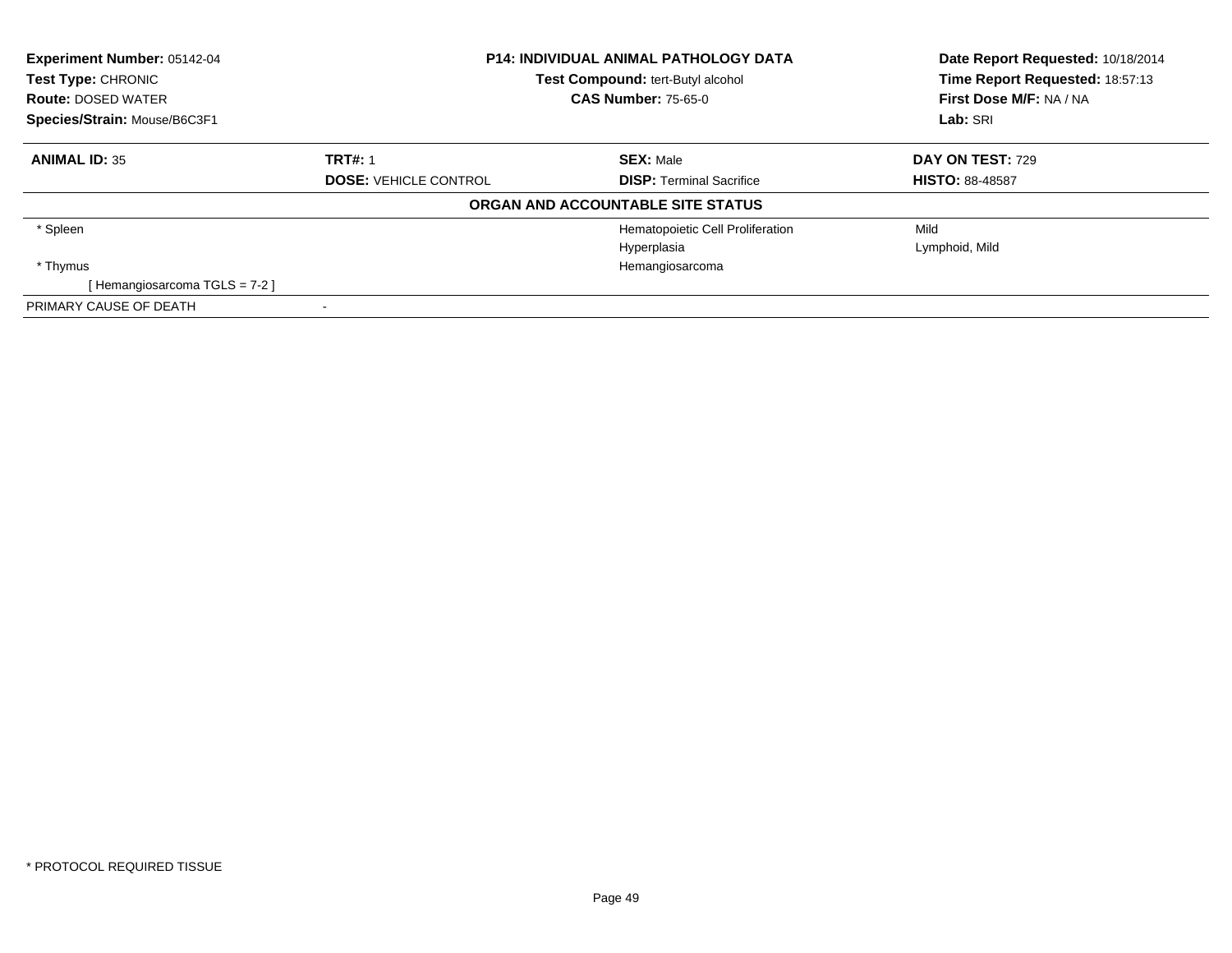| Experiment Number: 05142-04<br>Test Type: CHRONIC<br><b>Route: DOSED WATER</b><br>Species/Strain: Mouse/B6C3F1 |                              | <b>P14: INDIVIDUAL ANIMAL PATHOLOGY DATA</b><br>Test Compound: tert-Butyl alcohol<br><b>CAS Number: 75-65-0</b> | Date Report Requested: 10/18/2014<br>Time Report Requested: 18:57:13<br>First Dose M/F: NA / NA<br>Lab: SRI |
|----------------------------------------------------------------------------------------------------------------|------------------------------|-----------------------------------------------------------------------------------------------------------------|-------------------------------------------------------------------------------------------------------------|
| <b>ANIMAL ID: 36</b>                                                                                           | <b>TRT#: 1</b>               | <b>SEX: Male</b>                                                                                                | DAY ON TEST: 729                                                                                            |
|                                                                                                                | <b>DOSE: VEHICLE CONTROL</b> | <b>DISP: Terminal Sacrifice</b>                                                                                 | HISTO: 88-48588                                                                                             |
|                                                                                                                |                              | ORGAN AND ACCOUNTABLE SITE STATUS                                                                               |                                                                                                             |
| <b>NORMAL</b>                                                                                                  |                              |                                                                                                                 |                                                                                                             |
| * Adrenal Cortex                                                                                               | * Adrenal Medulla            | * Bone                                                                                                          | * Bone Marrow                                                                                               |
| * Brain                                                                                                        | * Epididymis                 | * Esophagus                                                                                                     | * Gallbladder                                                                                               |
| * Heart                                                                                                        | * Intestine Large, Cecum     | * Intestine Large, Colon                                                                                        | * Intestine Large, Rectum                                                                                   |
| * Intestine Small, Duodenum                                                                                    | * Intestine Small, Ileum     | * Intestine Small, Jejunum                                                                                      | * Islets, Pancreatic                                                                                        |
| * Lymph Node, Mandibular                                                                                       | * Lymph Node, Mesenteric     | * Nose                                                                                                          | * Pancreas                                                                                                  |
| * Parathyroid Gland                                                                                            | * Pituitary Gland            | * Prostate                                                                                                      | * Salivary Glands                                                                                           |
| * Skin                                                                                                         | * Stomach, Forestomach       | * Stomach, Glandular                                                                                            | * Testes                                                                                                    |
| * Thymus                                                                                                       | * Trachea                    |                                                                                                                 |                                                                                                             |
| <b>MISSING</b>                                                                                                 |                              |                                                                                                                 |                                                                                                             |
| * Mammary Gland                                                                                                |                              |                                                                                                                 |                                                                                                             |
| <b>OBSERVATIONS</b>                                                                                            |                              |                                                                                                                 |                                                                                                             |
| <b>Coagulating Gland</b>                                                                                       |                              | Dilatation                                                                                                      | Marked                                                                                                      |
| [ Dilatation TGLS = 12-7 ]                                                                                     |                              |                                                                                                                 |                                                                                                             |
| * Kidney                                                                                                       | Pelvis                       | <b>Dilatation</b>                                                                                               | Moderate                                                                                                    |
|                                                                                                                |                              | Nephropathy                                                                                                     | Minimal                                                                                                     |
| [Dilatation TGLS = 6-5]                                                                                        |                              |                                                                                                                 |                                                                                                             |
| * Liver                                                                                                        |                              | Hemangiosarcoma                                                                                                 |                                                                                                             |
|                                                                                                                |                              | Hepatocellular Adenoma                                                                                          | Multiple                                                                                                    |
|                                                                                                                |                              | Hepatocellular Carcinoma                                                                                        | Multiple                                                                                                    |
| [Hemangiosarcoma TGLS = 8-22]                                                                                  |                              |                                                                                                                 |                                                                                                             |
| [ Hepatocellular Adenoma TGLS = 9-23 ]                                                                         |                              |                                                                                                                 |                                                                                                             |
| [ Hepatocellular Carcinoma TGLS = 7-21 ]                                                                       |                              |                                                                                                                 |                                                                                                             |
| * Lung                                                                                                         |                              | Inflammation                                                                                                    | Chronic, Focal, Minimal                                                                                     |
| Lymph Node                                                                                                     | Mediastinal                  | Hyperplasia                                                                                                     | Lymphoid, Mild                                                                                              |
| <b>Preputial Gland</b>                                                                                         |                              | Degeneration                                                                                                    | Cystic, Moderate                                                                                            |
| [Degeneration TGLS = 1-8]                                                                                      |                              |                                                                                                                 |                                                                                                             |
| * Seminal Vesicle                                                                                              |                              | Dilatation                                                                                                      | Moderate                                                                                                    |
| [ Dilatation TGLS = 2-7 ]                                                                                      |                              |                                                                                                                 |                                                                                                             |
| * Spleen                                                                                                       |                              | Hematopoietic Cell Proliferation                                                                                | Moderate                                                                                                    |
| [ Hematopoietic Cell Proliferation TGLS = 4-6 ]                                                                |                              |                                                                                                                 |                                                                                                             |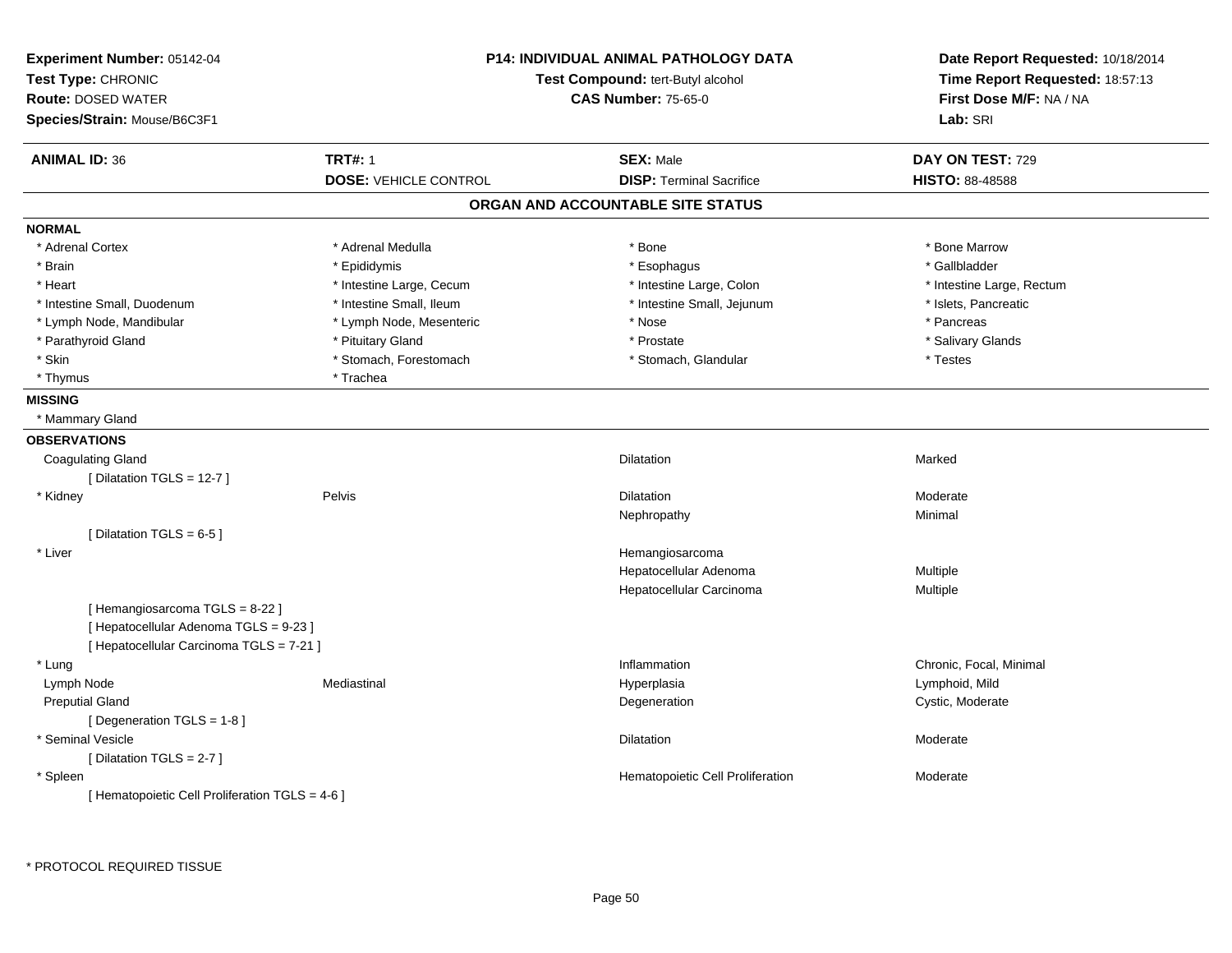| Experiment Number: 05142-04  |                                                                 | <b>P14: INDIVIDUAL ANIMAL PATHOLOGY DATA</b> |                                 |
|------------------------------|-----------------------------------------------------------------|----------------------------------------------|---------------------------------|
| Test Type: CHRONIC           |                                                                 | Test Compound: tert-Butyl alcohol            | Time Report Requested: 18:57:13 |
| <b>Route: DOSED WATER</b>    |                                                                 | <b>CAS Number: 75-65-0</b>                   | First Dose M/F: NA / NA         |
| Species/Strain: Mouse/B6C3F1 |                                                                 |                                              | Lab: SRI                        |
| <b>ANIMAL ID: 36</b>         | <b>TRT#: 1</b>                                                  | <b>SEX: Male</b>                             | DAY ON TEST: 729                |
|                              | <b>DOSE: VEHICLE CONTROL</b><br><b>DISP:</b> Terminal Sacrifice | <b>HISTO: 88-48588</b>                       |                                 |
|                              |                                                                 | ORGAN AND ACCOUNTABLE SITE STATUS            |                                 |
| * Thyroid Gland              | <b>Follicular Cel</b>                                           | Hyperplasia                                  | Minimal                         |
| Tooth                        | Incisor                                                         | Dysplasia                                    | Moderate                        |
| [ Dysplasia TGLS = $11-9$ ]  |                                                                 |                                              |                                 |
| * Urinary Bladder            |                                                                 | <b>Dilatation</b>                            | Mild                            |
| [Dilatation TGLS = $5-11$ ]  |                                                                 |                                              |                                 |
| PRIMARY CAUSE OF DEATH       |                                                                 |                                              |                                 |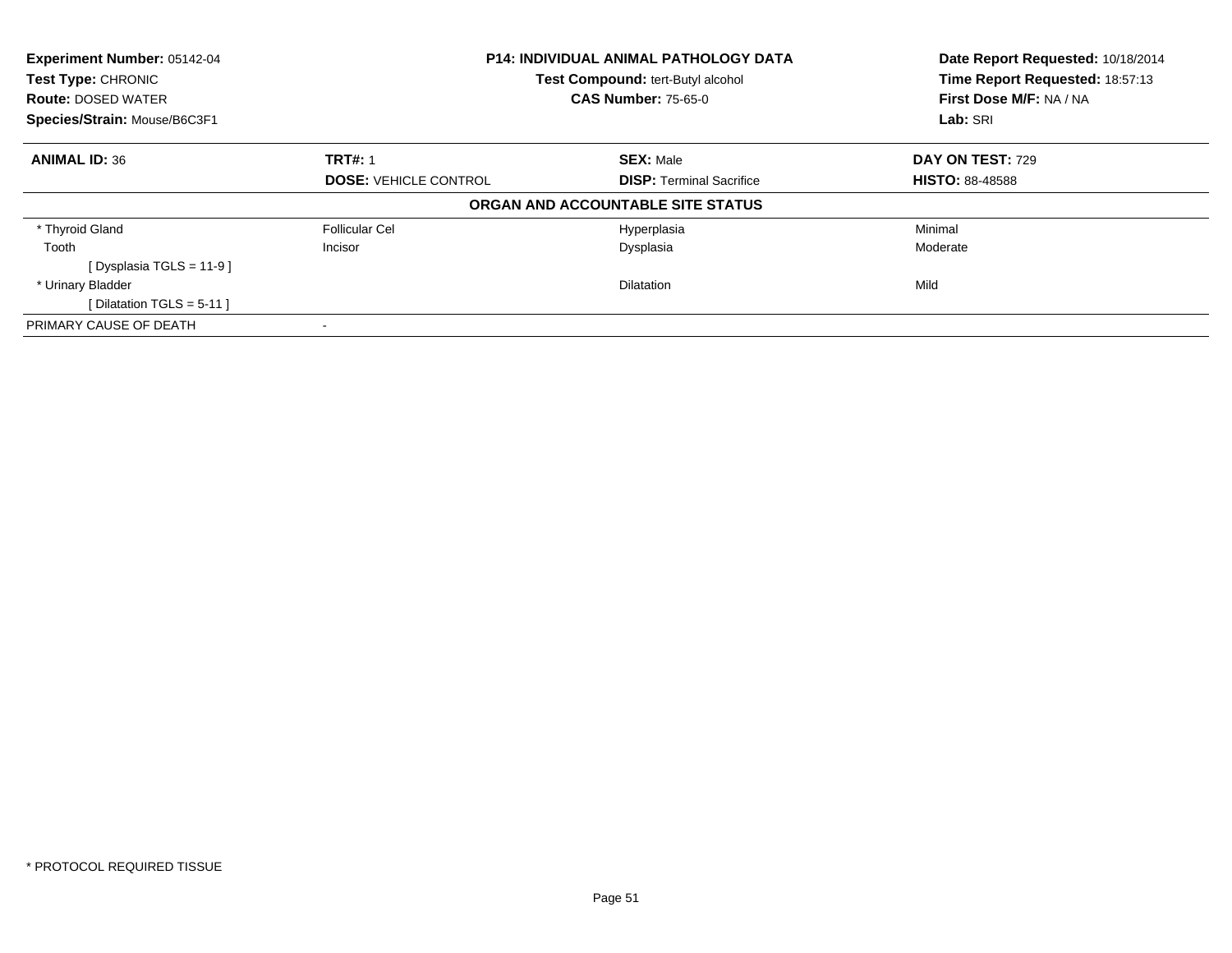| Experiment Number: 05142-04<br>Test Type: CHRONIC<br><b>Route: DOSED WATER</b><br>Species/Strain: Mouse/B6C3F1 |                              | <b>P14: INDIVIDUAL ANIMAL PATHOLOGY DATA</b><br>Test Compound: tert-Butyl alcohol<br><b>CAS Number: 75-65-0</b> | Date Report Requested: 10/18/2014<br>Time Report Requested: 18:57:13<br>First Dose M/F: NA / NA<br>Lab: SRI |
|----------------------------------------------------------------------------------------------------------------|------------------------------|-----------------------------------------------------------------------------------------------------------------|-------------------------------------------------------------------------------------------------------------|
| <b>ANIMAL ID: 37</b>                                                                                           | <b>TRT#: 1</b>               | <b>SEX: Male</b>                                                                                                | DAY ON TEST: 707                                                                                            |
|                                                                                                                | <b>DOSE: VEHICLE CONTROL</b> | <b>DISP:</b> Moribund Sacrifice                                                                                 | HISTO: 88-48304                                                                                             |
|                                                                                                                |                              | ORGAN AND ACCOUNTABLE SITE STATUS                                                                               |                                                                                                             |
| <b>NORMAL</b>                                                                                                  |                              |                                                                                                                 |                                                                                                             |
| * Adrenal Medulla                                                                                              | * Bone                       | * Bone Marrow                                                                                                   | * Brain                                                                                                     |
| * Epididymis                                                                                                   | * Esophagus                  | * Gallbladder                                                                                                   | * Heart                                                                                                     |
| * Intestine Large, Cecum                                                                                       | * Intestine Large, Colon     | * Intestine Large, Rectum                                                                                       | * Intestine Small, Duodenum                                                                                 |
| * Intestine Small, Ileum                                                                                       | * Intestine Small, Jejunum   | * Islets, Pancreatic                                                                                            | * Lymph Node, Mandibular                                                                                    |
| * Nose                                                                                                         | * Pancreas                   | * Parathyroid Gland                                                                                             | * Pituitary Gland                                                                                           |
| * Prostate                                                                                                     | * Salivary Glands            | * Skin                                                                                                          | * Spleen                                                                                                    |
| * Stomach, Forestomach                                                                                         | * Stomach, Glandular         | * Testes                                                                                                        | * Thyroid Gland                                                                                             |
| * Trachea                                                                                                      | * Urinary Bladder            |                                                                                                                 |                                                                                                             |
| <b>MISSING</b>                                                                                                 |                              |                                                                                                                 |                                                                                                             |
| * Mammary Gland                                                                                                |                              |                                                                                                                 |                                                                                                             |
| <b>OBSERVATIONS</b>                                                                                            |                              |                                                                                                                 |                                                                                                             |
| * Adrenal Cortex                                                                                               |                              | Adenoma                                                                                                         |                                                                                                             |
| <b>Coagulating Gland</b>                                                                                       |                              | <b>Dilatation</b>                                                                                               | Marked                                                                                                      |
| [Dilatation TGLS = 2-7]                                                                                        |                              |                                                                                                                 |                                                                                                             |
| * Kidney                                                                                                       |                              | Nephropathy                                                                                                     | Mild                                                                                                        |
| * Liver                                                                                                        |                              | <b>Eosinophilic Focus</b>                                                                                       |                                                                                                             |
|                                                                                                                |                              | Hepatocellular Adenoma                                                                                          |                                                                                                             |
| [ Eosinophilic Focus TGLS = 8-22 ]                                                                             |                              |                                                                                                                 |                                                                                                             |
| [ Hepatocellular Adenoma TGLS = 8-22 ]                                                                         |                              |                                                                                                                 |                                                                                                             |
| * Lung                                                                                                         |                              | Alveolar/Bronchiolar Adenoma                                                                                    |                                                                                                             |
| [ Alveolar/Bronchiolar Adenoma TGLS = 7-2-1 ]                                                                  |                              |                                                                                                                 |                                                                                                             |
| * Lymph Node, Mesenteric                                                                                       |                              | Angiectasis                                                                                                     | Mild                                                                                                        |
|                                                                                                                |                              | Hyperplasia                                                                                                     | Lymphoid, Moderate                                                                                          |
| [Angiectasis TGLS = 4-5]                                                                                       |                              |                                                                                                                 |                                                                                                             |
| * Seminal Vesicle                                                                                              |                              | <b>Dilatation</b>                                                                                               | Marked                                                                                                      |
| [Dilatation TGLS = 1-7]                                                                                        |                              |                                                                                                                 |                                                                                                             |
| * Thymus                                                                                                       |                              | Cyst                                                                                                            | Mild                                                                                                        |
| Tooth                                                                                                          | Incisor                      | Dysplasia                                                                                                       | Marked                                                                                                      |
| [ Dysplasia TGLS = $6-9$ ]                                                                                     |                              |                                                                                                                 |                                                                                                             |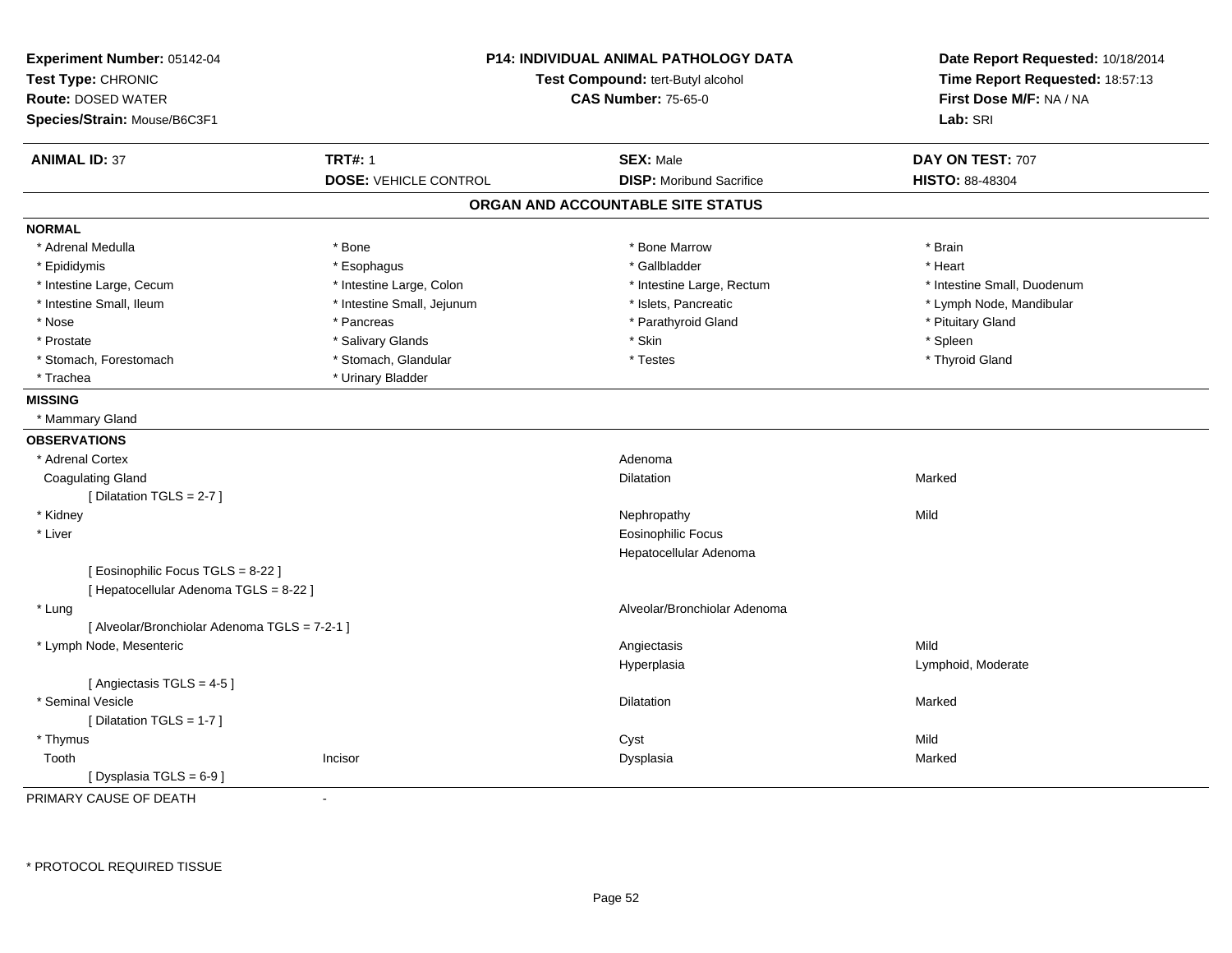| <b>P14: INDIVIDUAL ANIMAL PATHOLOGY DATA</b><br>Test Compound: tert-Butyl alcohol |                                 | Date Report Requested: 10/18/2014<br>Time Report Requested: 18:57:13<br>First Dose M/F: NA / NA |
|-----------------------------------------------------------------------------------|---------------------------------|-------------------------------------------------------------------------------------------------|
|                                                                                   |                                 | Lab: SRI                                                                                        |
|                                                                                   |                                 |                                                                                                 |
| <b>TRT#: 1</b>                                                                    | <b>SEX: Male</b>                | <b>DAY ON TEST: 707</b>                                                                         |
| <b>DOSE: VEHICLE CONTROL</b>                                                      | <b>DISP:</b> Moribund Sacrifice | <b>HISTO: 88-48304</b>                                                                          |
|                                                                                   |                                 |                                                                                                 |
|                                                                                   |                                 | <b>CAS Number: 75-65-0</b><br>ORGAN AND ACCOUNTABLE SITE STATUS                                 |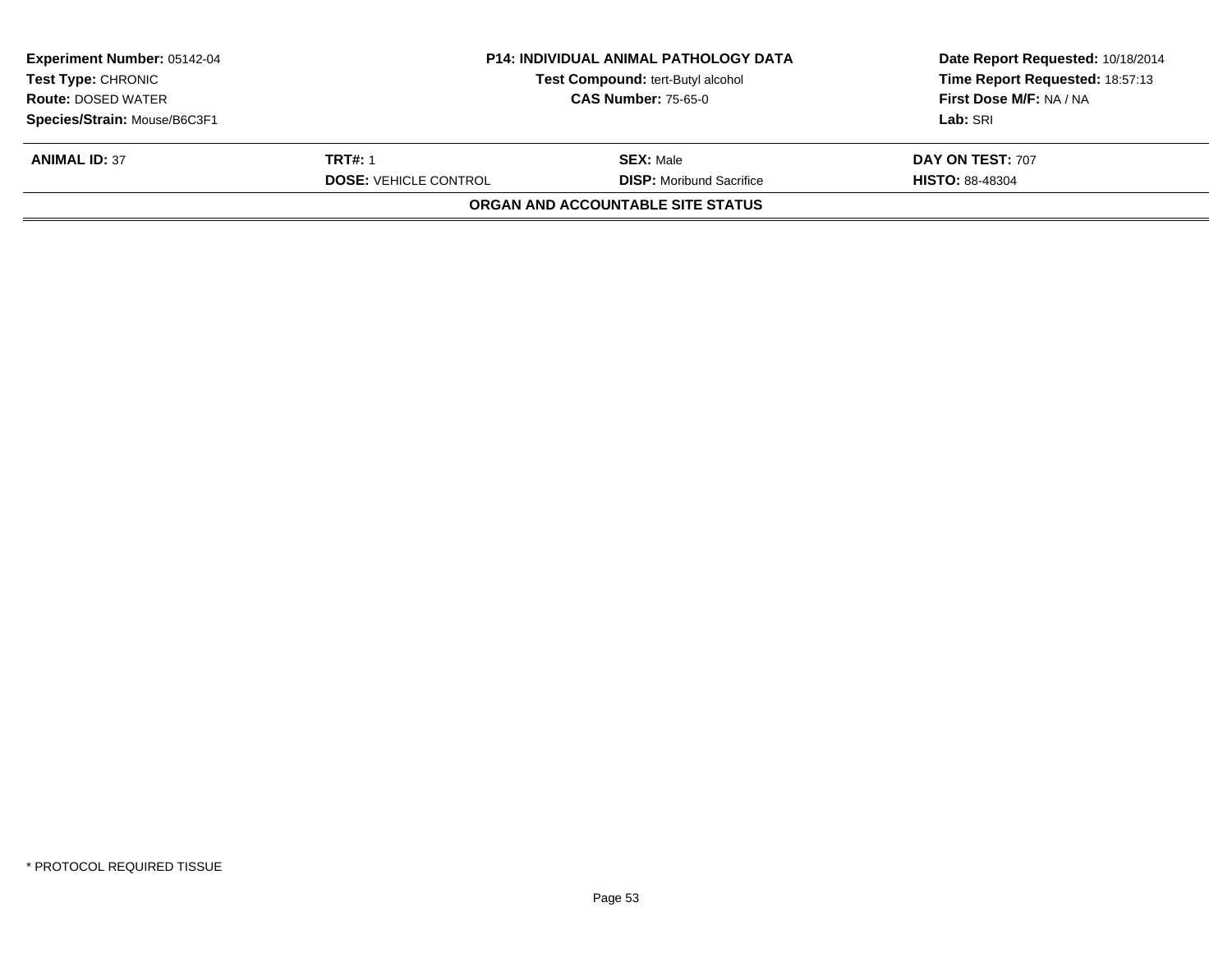| Experiment Number: 05142-04                                                                                       | <b>P14: INDIVIDUAL ANIMAL PATHOLOGY DATA</b><br>Test Type: CHRONIC<br>Test Compound: tert-Butyl alcohol |                                   | Date Report Requested: 10/18/2014 |
|-------------------------------------------------------------------------------------------------------------------|---------------------------------------------------------------------------------------------------------|-----------------------------------|-----------------------------------|
|                                                                                                                   |                                                                                                         |                                   | Time Report Requested: 18:57:13   |
| <b>Route: DOSED WATER</b>                                                                                         |                                                                                                         | <b>CAS Number: 75-65-0</b>        | First Dose M/F: NA / NA           |
| Species/Strain: Mouse/B6C3F1                                                                                      |                                                                                                         |                                   | Lab: SRI                          |
| <b>ANIMAL ID: 38</b>                                                                                              | <b>TRT#: 1</b>                                                                                          | <b>SEX: Male</b>                  | DAY ON TEST: 729                  |
|                                                                                                                   | <b>DOSE: VEHICLE CONTROL</b>                                                                            | <b>DISP: Terminal Sacrifice</b>   | <b>HISTO: 88-48589</b>            |
|                                                                                                                   |                                                                                                         | ORGAN AND ACCOUNTABLE SITE STATUS |                                   |
| <b>NORMAL</b>                                                                                                     |                                                                                                         |                                   |                                   |
| * Adrenal Cortex                                                                                                  | * Adrenal Medulla                                                                                       | * Bone                            | * Bone Marrow                     |
| * Brain                                                                                                           | * Epididymis                                                                                            | * Esophagus                       | * Gallbladder                     |
| * Heart                                                                                                           | * Intestine Large, Cecum                                                                                | * Intestine Large, Colon          | * Intestine Large, Rectum         |
| * Intestine Small, Duodenum                                                                                       | * Intestine Small, Ileum                                                                                | * Intestine Small, Jejunum        | * Islets, Pancreatic              |
| * Lymph Node, Mandibular                                                                                          | * Nose                                                                                                  | * Pancreas                        | * Parathyroid Gland               |
| * Pituitary Gland                                                                                                 | * Prostate                                                                                              | * Salivary Glands                 | * Skin                            |
| * Stomach, Glandular                                                                                              | * Testes                                                                                                | * Thymus                          | * Thyroid Gland                   |
| * Trachea                                                                                                         | * Urinary Bladder                                                                                       |                                   |                                   |
| <b>MISSING</b>                                                                                                    |                                                                                                         |                                   |                                   |
| * Mammary Gland                                                                                                   |                                                                                                         |                                   |                                   |
| <b>OBSERVATIONS</b>                                                                                               |                                                                                                         |                                   |                                   |
| * Kidney                                                                                                          |                                                                                                         | Nephropathy                       | Mild                              |
| * Liver                                                                                                           |                                                                                                         | Fatty Change                      | Mild                              |
|                                                                                                                   |                                                                                                         | Hepatocellular Adenoma            | Multiple                          |
|                                                                                                                   |                                                                                                         | Hepatocellular Carcinoma          | Multiple                          |
|                                                                                                                   |                                                                                                         | Infarct                           | Marked                            |
| [ Hepatocellular Adenoma TGLS = 4-23,7-26,10-28 ]<br>[ Hepatocellular Carcinoma TGLS = 2-21,3-22,5-24,6-25,8-27 ] |                                                                                                         |                                   |                                   |
| [Infarct TGLS = $8-27$ ]                                                                                          |                                                                                                         |                                   |                                   |
| * Lung                                                                                                            |                                                                                                         | Hepatocellular Carcinoma          | Metastatic (Liver)                |
|                                                                                                                   |                                                                                                         | Hyperplasia                       | Macrophage, Minimal               |
| * Lymph Node, Mesenteric                                                                                          |                                                                                                         | Angiectasis                       | Mild                              |
|                                                                                                                   |                                                                                                         | Hematopoietic Cell Proliferation  | Moderate                          |
| * Seminal Vesicle                                                                                                 |                                                                                                         | <b>Dilatation</b>                 | Mild                              |
| [ Dilatation TGLS = 1-7 ]                                                                                         |                                                                                                         |                                   |                                   |
| * Spleen                                                                                                          |                                                                                                         | Hematopoietic Cell Proliferation  | Moderate                          |
| * Stomach, Forestomach                                                                                            | Mucosa                                                                                                  | Hyperplasia                       | Mild                              |
|                                                                                                                   |                                                                                                         | Inflammation                      | Chronic, Minimal                  |
| [Hyperplasia TGLS = 9-4-1]<br>[Inflammation TGLS = $9-4-1$ ]                                                      |                                                                                                         |                                   |                                   |
|                                                                                                                   |                                                                                                         |                                   |                                   |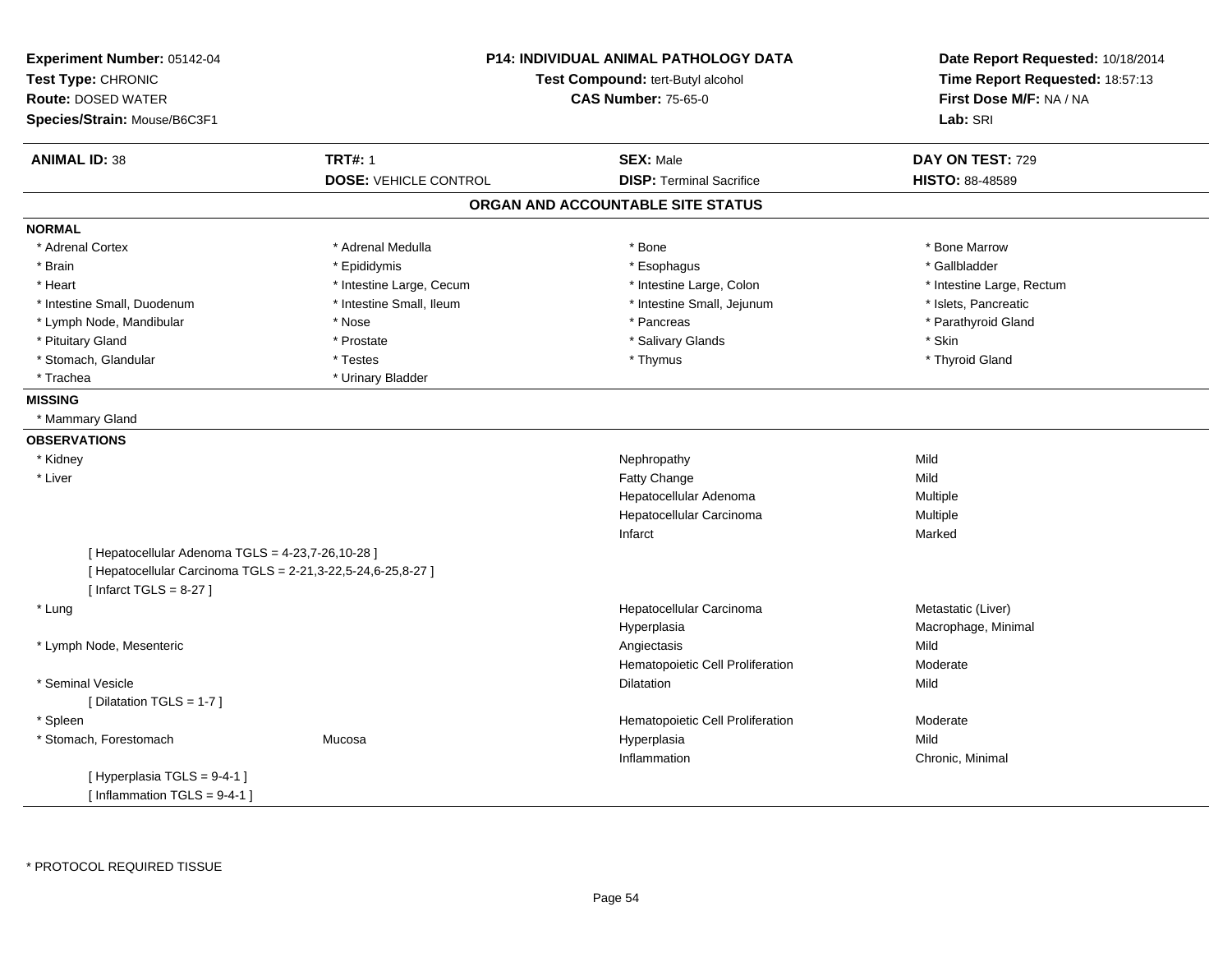| <b>Experiment Number: 05142-04</b><br>Test Type: CHRONIC<br><b>Route: DOSED WATER</b> | <b>P14: INDIVIDUAL ANIMAL PATHOLOGY DATA</b><br>Test Compound: tert-Butyl alcohol<br><b>CAS Number: 75-65-0</b> |                                   | Date Report Requested: 10/18/2014<br>Time Report Requested: 18:57:13<br>First Dose M/F: NA / NA |  |
|---------------------------------------------------------------------------------------|-----------------------------------------------------------------------------------------------------------------|-----------------------------------|-------------------------------------------------------------------------------------------------|--|
| Species/Strain: Mouse/B6C3F1                                                          |                                                                                                                 |                                   | Lab: SRI                                                                                        |  |
|                                                                                       |                                                                                                                 |                                   |                                                                                                 |  |
| <b>ANIMAL ID: 38</b>                                                                  | <b>TRT#: 1</b>                                                                                                  | <b>SEX: Male</b>                  | <b>DAY ON TEST: 729</b>                                                                         |  |
|                                                                                       | <b>DOSE: VEHICLE CONTROL</b>                                                                                    | <b>DISP: Terminal Sacrifice</b>   | <b>HISTO: 88-48589</b>                                                                          |  |
|                                                                                       |                                                                                                                 | ORGAN AND ACCOUNTABLE SITE STATUS |                                                                                                 |  |
| PRIMARY CAUSE OF DEATH                                                                |                                                                                                                 |                                   |                                                                                                 |  |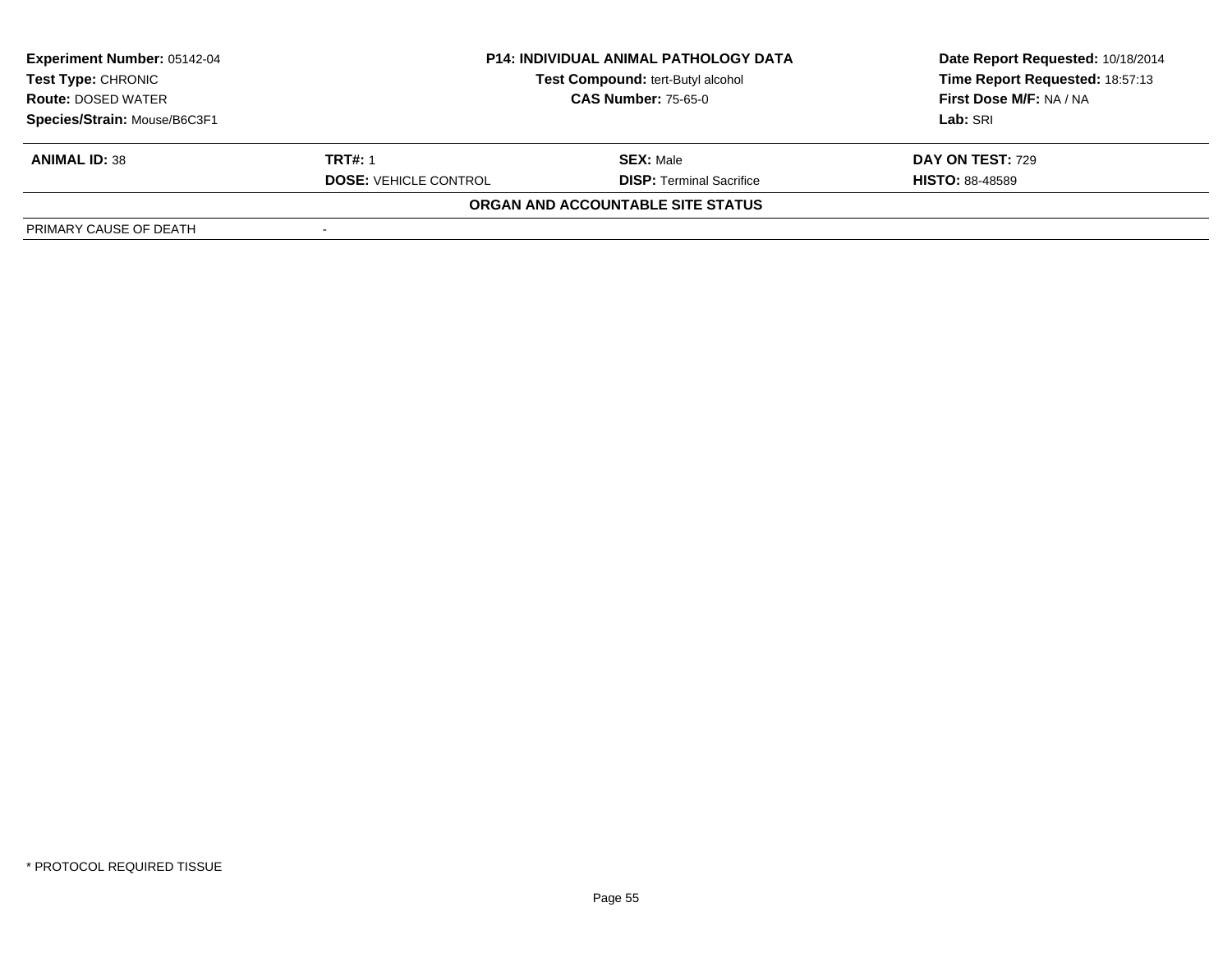| Experiment Number: 05142-04<br>Test Type: CHRONIC<br><b>Route: DOSED WATER</b><br>Species/Strain: Mouse/B6C3F1 | <b>P14: INDIVIDUAL ANIMAL PATHOLOGY DATA</b><br>Test Compound: tert-Butyl alcohol<br><b>CAS Number: 75-65-0</b> |                                   | Date Report Requested: 10/18/2014<br>Time Report Requested: 18:57:13<br>First Dose M/F: NA / NA<br>Lab: SRI |
|----------------------------------------------------------------------------------------------------------------|-----------------------------------------------------------------------------------------------------------------|-----------------------------------|-------------------------------------------------------------------------------------------------------------|
| <b>ANIMAL ID: 39</b>                                                                                           | <b>TRT#: 1</b>                                                                                                  | <b>SEX: Male</b>                  | DAY ON TEST: 729                                                                                            |
|                                                                                                                | <b>DOSE: VEHICLE CONTROL</b>                                                                                    | <b>DISP: Terminal Sacrifice</b>   | HISTO: 88-48590                                                                                             |
|                                                                                                                |                                                                                                                 | ORGAN AND ACCOUNTABLE SITE STATUS |                                                                                                             |
| <b>NORMAL</b>                                                                                                  |                                                                                                                 |                                   |                                                                                                             |
| * Adrenal Cortex                                                                                               | * Adrenal Medulla                                                                                               | * Bone                            | * Bone Marrow                                                                                               |
| * Brain                                                                                                        | * Epididymis                                                                                                    | * Esophagus                       | * Gallbladder                                                                                               |
| * Heart                                                                                                        | * Intestine Large, Cecum                                                                                        | * Intestine Large, Colon          | * Intestine Large, Rectum                                                                                   |
| * Intestine Small, Duodenum                                                                                    | * Intestine Small, Ileum                                                                                        | * Intestine Small, Jejunum        | * Islets, Pancreatic                                                                                        |
| * Lung                                                                                                         | * Lymph Node, Mesenteric                                                                                        | * Nose                            | * Pancreas                                                                                                  |
| * Parathyroid Gland                                                                                            | * Pituitary Gland                                                                                               | * Prostate                        | * Salivary Glands                                                                                           |
| * Seminal Vesicle                                                                                              | * Stomach, Glandular                                                                                            | * Testes                          | * Thymus                                                                                                    |
| * Thyroid Gland                                                                                                | * Trachea                                                                                                       | * Urinary Bladder                 |                                                                                                             |
| <b>MISSING</b>                                                                                                 |                                                                                                                 |                                   |                                                                                                             |
| * Mammary Gland                                                                                                |                                                                                                                 |                                   |                                                                                                             |
| <b>OBSERVATIONS</b>                                                                                            |                                                                                                                 |                                   |                                                                                                             |
| <b>Harderian Gland</b>                                                                                         |                                                                                                                 | Carcinoma                         |                                                                                                             |
|                                                                                                                |                                                                                                                 | Inflammation                      | Chronic, Marked                                                                                             |
| [ Carcinoma TGLS = 7-24 ]                                                                                      |                                                                                                                 |                                   |                                                                                                             |
| [ Inflammation $TGLS = 7-24$ ]                                                                                 |                                                                                                                 |                                   |                                                                                                             |
| * Kidney                                                                                                       |                                                                                                                 | Nephropathy                       | Mild                                                                                                        |
| * Liver                                                                                                        |                                                                                                                 | Hepatocellular Adenoma            | <b>Multiple</b>                                                                                             |
|                                                                                                                |                                                                                                                 | Inflammation                      | Focal, Minimal                                                                                              |
| [ Hepatocellular Adenoma TGLS = 4-22,5-23 ]                                                                    |                                                                                                                 |                                   |                                                                                                             |
| * Lymph Node, Mandibular                                                                                       |                                                                                                                 | Lymphoma Malignant Mixed          |                                                                                                             |
| [ Lymphoma Malignant Mixed TGLS = 2-8 ]                                                                        |                                                                                                                 |                                   |                                                                                                             |
| * Skin                                                                                                         |                                                                                                                 | Inflammation                      | Chronic, Focal, Mild                                                                                        |
| [Inflammation TGLS = 1-21]                                                                                     |                                                                                                                 |                                   |                                                                                                             |
| * Spleen                                                                                                       |                                                                                                                 | Hematopoietic Cell Proliferation  | Marked                                                                                                      |
| [ Hematopoietic Cell Proliferation TGLS = 3-6 ]                                                                |                                                                                                                 |                                   |                                                                                                             |
| * Stomach, Forestomach                                                                                         | Mucosa                                                                                                          | Hyperplasia                       | Mild                                                                                                        |
|                                                                                                                |                                                                                                                 | Inflammation                      | Chronic, Mild                                                                                               |
| [Hyperplasia TGLS = 8-4-1]                                                                                     |                                                                                                                 |                                   |                                                                                                             |
| [Inflammation TGLS = $8-4-1$ ]                                                                                 |                                                                                                                 |                                   |                                                                                                             |
| Tooth                                                                                                          | Incisor                                                                                                         | Dysplasia                         | Moderate                                                                                                    |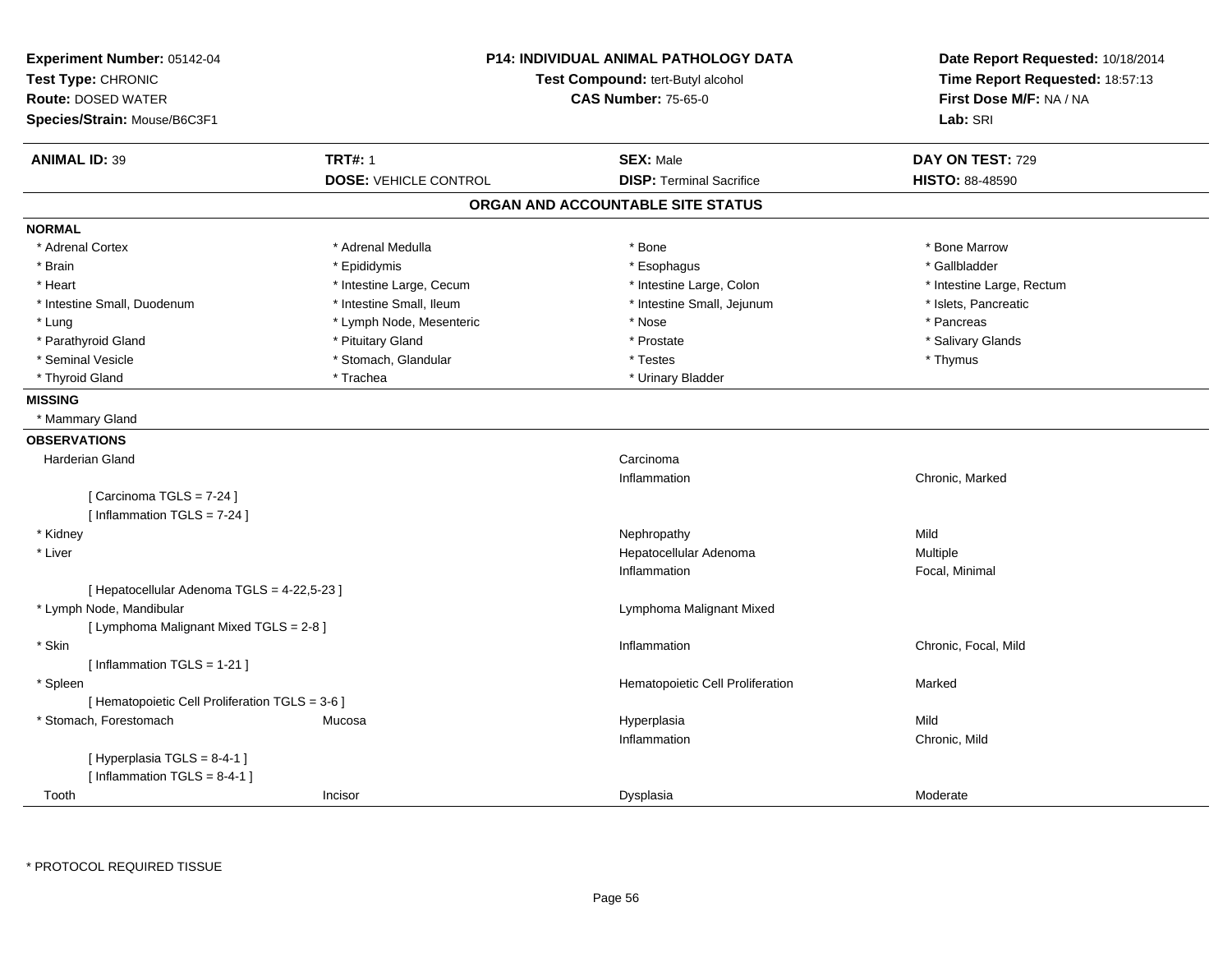| <b>Experiment Number: 05142-04</b><br>Test Type: CHRONIC<br><b>Route: DOSED WATER</b> | <b>P14: INDIVIDUAL ANIMAL PATHOLOGY DATA</b><br>Test Compound: tert-Butyl alcohol<br><b>CAS Number: 75-65-0</b> |                                          | Date Report Requested: 10/18/2014<br>Time Report Requested: 18:57:13<br><b>First Dose M/F: NA / NA</b> |  |
|---------------------------------------------------------------------------------------|-----------------------------------------------------------------------------------------------------------------|------------------------------------------|--------------------------------------------------------------------------------------------------------|--|
| Species/Strain: Mouse/B6C3F1                                                          |                                                                                                                 |                                          | Lab: SRI                                                                                               |  |
| <b>ANIMAL ID: 39</b>                                                                  | <b>TRT#: 1</b>                                                                                                  | <b>SEX: Male</b>                         | <b>DAY ON TEST: 729</b>                                                                                |  |
|                                                                                       | <b>DOSE: VEHICLE CONTROL</b>                                                                                    | <b>DISP: Terminal Sacrifice</b>          | <b>HISTO: 88-48590</b>                                                                                 |  |
|                                                                                       |                                                                                                                 | <b>ORGAN AND ACCOUNTABLE SITE STATUS</b> |                                                                                                        |  |
| PRIMARY CAUSE OF DEATH                                                                |                                                                                                                 |                                          |                                                                                                        |  |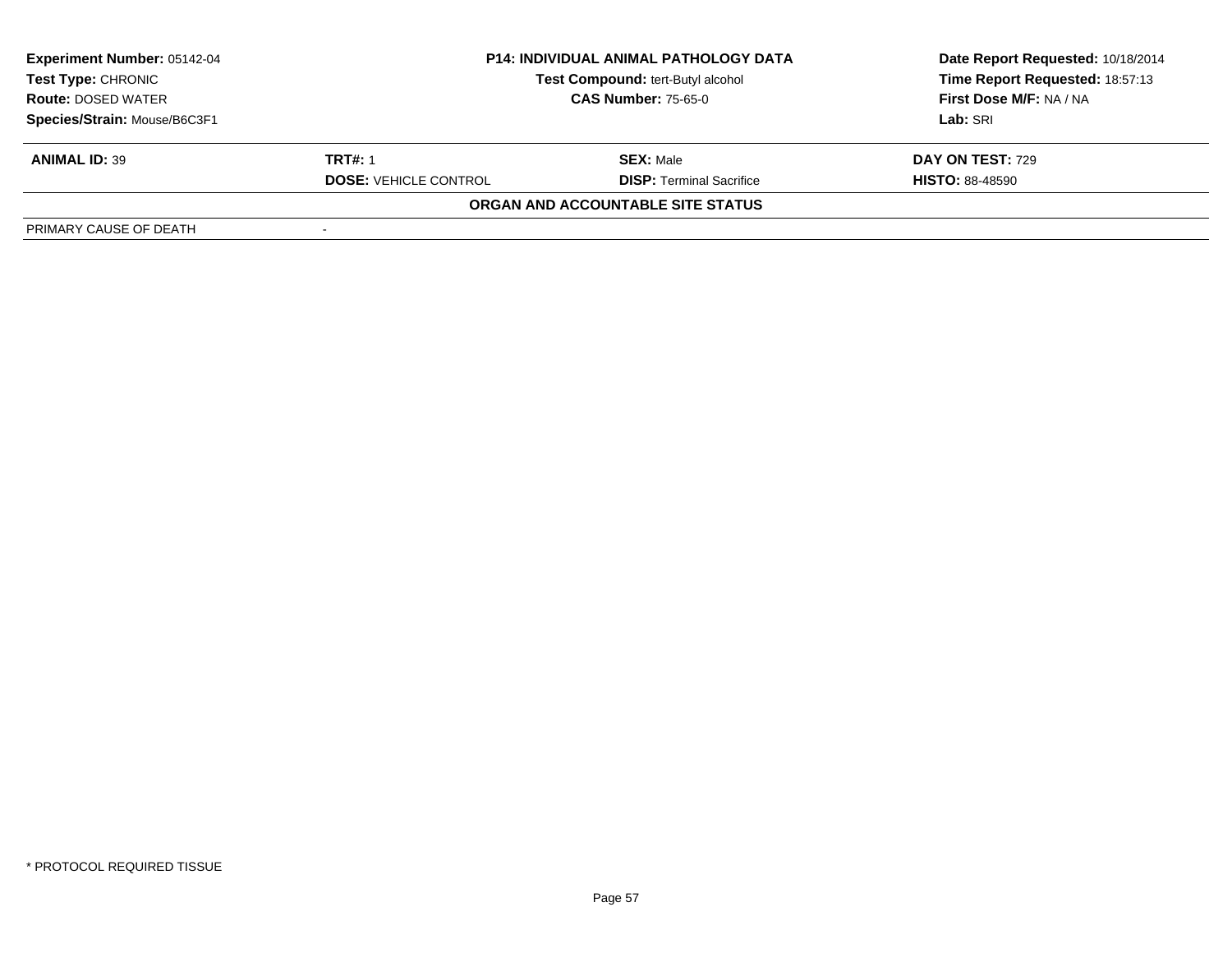| Experiment Number: 05142-04<br>Test Type: CHRONIC |                              | <b>P14: INDIVIDUAL ANIMAL PATHOLOGY DATA</b><br>Test Compound: tert-Butyl alcohol | Date Report Requested: 10/18/2014<br>Time Report Requested: 18:57:13 |
|---------------------------------------------------|------------------------------|-----------------------------------------------------------------------------------|----------------------------------------------------------------------|
| <b>Route: DOSED WATER</b>                         |                              | <b>CAS Number: 75-65-0</b>                                                        | First Dose M/F: NA / NA                                              |
| Species/Strain: Mouse/B6C3F1                      |                              |                                                                                   | Lab: SRI                                                             |
| <b>ANIMAL ID: 40</b>                              | <b>TRT#: 1</b>               | <b>SEX: Male</b>                                                                  | DAY ON TEST: 647                                                     |
|                                                   | <b>DOSE: VEHICLE CONTROL</b> | <b>DISP:</b> Moribund Sacrifice                                                   | HISTO: 88-48305                                                      |
|                                                   |                              | ORGAN AND ACCOUNTABLE SITE STATUS                                                 |                                                                      |
| <b>NORMAL</b>                                     |                              |                                                                                   |                                                                      |
| * Adrenal Cortex                                  | * Adrenal Medulla            | * Bone                                                                            | * Bone Marrow                                                        |
| * Brain                                           | * Epididymis                 | * Esophagus                                                                       | * Gallbladder                                                        |
| * Heart                                           | * Intestine Large, Cecum     | * Intestine Large, Colon                                                          | * Intestine Large, Rectum                                            |
| * Intestine Small, Duodenum                       | * Intestine Small, Ileum     | * Intestine Small, Jejunum                                                        | * Islets, Pancreatic                                                 |
| * Lung                                            | * Lymph Node, Mandibular     | * Lymph Node, Mesenteric                                                          | * Nose                                                               |
| * Pancreas                                        | * Parathyroid Gland          | * Prostate                                                                        | * Salivary Glands                                                    |
| * Skin                                            | * Spleen                     | * Stomach, Forestomach                                                            | * Stomach, Glandular                                                 |
| * Testes                                          | * Thymus                     | * Thyroid Gland                                                                   | * Trachea                                                            |
| * Urinary Bladder                                 |                              |                                                                                   |                                                                      |
| <b>MISSING</b>                                    |                              |                                                                                   |                                                                      |
| * Mammary Gland                                   | * Pituitary Gland            |                                                                                   |                                                                      |
| <b>OBSERVATIONS</b>                               |                              |                                                                                   |                                                                      |
| * Kidney                                          |                              | Cyst                                                                              | Mild                                                                 |
| * Liver                                           |                              | Hepatocellular Adenoma                                                            | Multiple                                                             |
| [ Hepatocellular Adenoma TGLS = 3-21,4-22,5-23 ]  |                              |                                                                                   |                                                                      |
| <b>Preputial Gland</b>                            |                              | Degeneration                                                                      | Cystic, Moderate                                                     |
| [ Degeneration TGLS = 1-8 ]                       |                              |                                                                                   |                                                                      |
| * Seminal Vesicle                                 |                              | Dilatation                                                                        | Moderate                                                             |
| [Dilatation TGLS = 2-7]                           |                              |                                                                                   |                                                                      |
| Tooth                                             | Incisor                      | Dysplasia                                                                         | Marked                                                               |
| [Dysplasia TGLS = 6-9]                            |                              |                                                                                   |                                                                      |
| PRIMARY CAUSE OF DEATH                            | $\blacksquare$               |                                                                                   |                                                                      |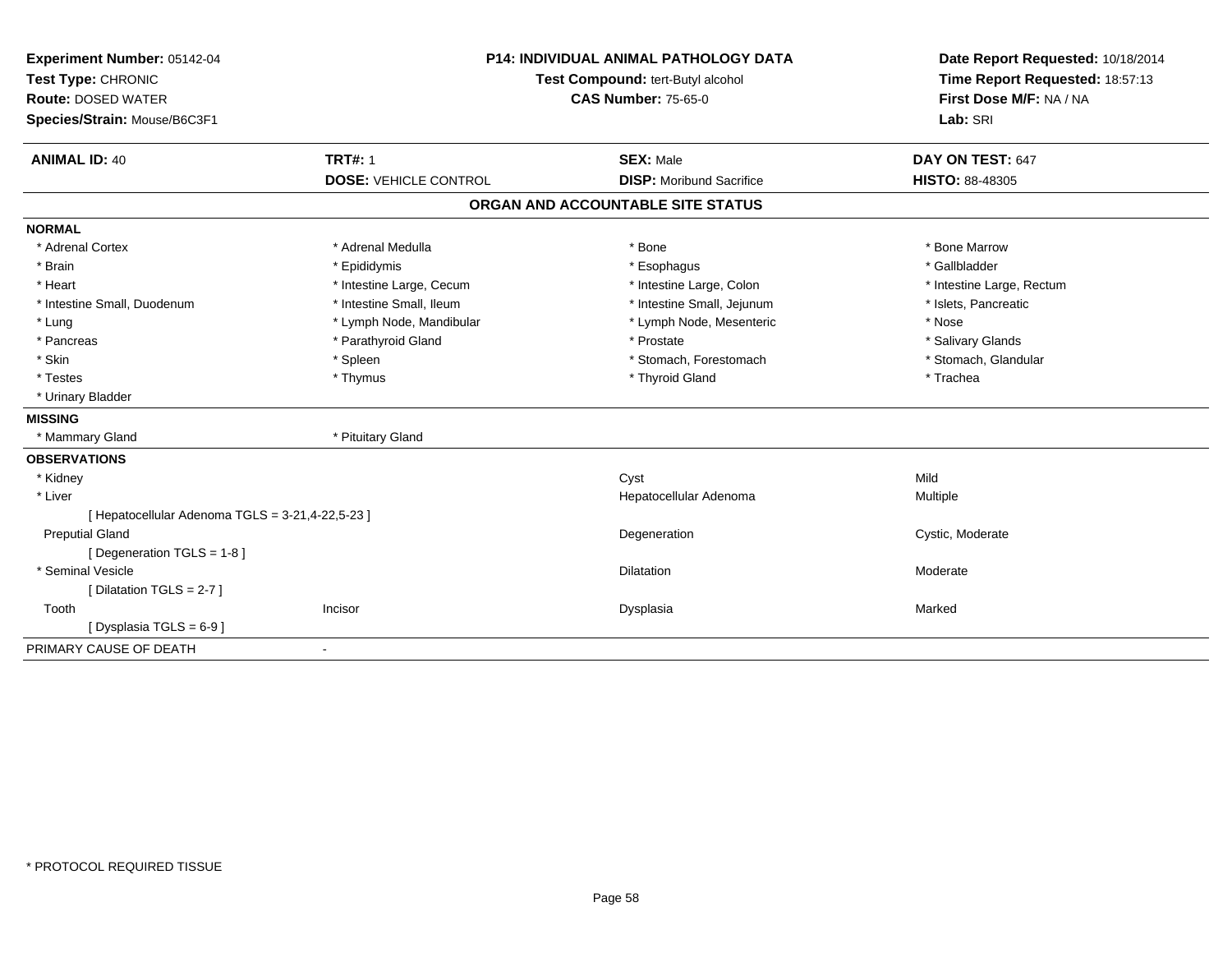| Experiment Number: 05142-04<br>Test Type: CHRONIC<br><b>Route: DOSED WATER</b><br>Species/Strain: Mouse/B6C3F1 | P14: INDIVIDUAL ANIMAL PATHOLOGY DATA<br>Test Compound: tert-Butyl alcohol<br><b>CAS Number: 75-65-0</b> |                                   | Date Report Requested: 10/18/2014<br>Time Report Requested: 18:57:13<br>First Dose M/F: NA / NA<br>Lab: SRI |  |
|----------------------------------------------------------------------------------------------------------------|----------------------------------------------------------------------------------------------------------|-----------------------------------|-------------------------------------------------------------------------------------------------------------|--|
| <b>ANIMAL ID: 41</b>                                                                                           | <b>TRT#: 1</b>                                                                                           | <b>SEX: Male</b>                  | DAY ON TEST: 727                                                                                            |  |
|                                                                                                                | <b>DOSE: VEHICLE CONTROL</b>                                                                             | <b>DISP: Moribund Sacrifice</b>   | HISTO: 88-48591                                                                                             |  |
|                                                                                                                |                                                                                                          | ORGAN AND ACCOUNTABLE SITE STATUS |                                                                                                             |  |
| <b>NORMAL</b>                                                                                                  |                                                                                                          |                                   |                                                                                                             |  |
| * Adrenal Cortex                                                                                               | * Adrenal Medulla                                                                                        | * Bone                            | * Bone Marrow                                                                                               |  |
| * Brain                                                                                                        | * Epididymis                                                                                             | * Esophagus                       | * Gallbladder                                                                                               |  |
| * Heart                                                                                                        | * Intestine Large, Cecum                                                                                 | * Intestine Large, Colon          | * Intestine Large, Rectum                                                                                   |  |
| * Intestine Small, Duodenum                                                                                    | * Intestine Small, Ileum                                                                                 | * Intestine Small, Jejunum        | * Islets, Pancreatic                                                                                        |  |
| * Lymph Node, Mandibular                                                                                       | * Lymph Node, Mesenteric                                                                                 | * Nose                            | * Pancreas                                                                                                  |  |
| * Parathyroid Gland                                                                                            | * Pituitary Gland                                                                                        | * Prostate                        | * Salivary Glands                                                                                           |  |
| * Skin                                                                                                         | * Spleen                                                                                                 | * Stomach, Forestomach            | * Stomach, Glandular                                                                                        |  |
| * Testes                                                                                                       | * Thymus                                                                                                 | * Trachea                         | * Urinary Bladder                                                                                           |  |
| <b>MISSING</b>                                                                                                 |                                                                                                          |                                   |                                                                                                             |  |
| * Mammary Gland                                                                                                |                                                                                                          |                                   |                                                                                                             |  |
| <b>OBSERVATIONS</b>                                                                                            |                                                                                                          |                                   |                                                                                                             |  |
| <b>Coagulating Gland</b>                                                                                       |                                                                                                          | Dilatation                        | Marked                                                                                                      |  |
| [ Dilatation TGLS = $7-7$ ]                                                                                    |                                                                                                          |                                   |                                                                                                             |  |
| * Kidney                                                                                                       |                                                                                                          | Nephropathy                       | Mild                                                                                                        |  |
| * Liver                                                                                                        |                                                                                                          | <b>Eosinophilic Focus</b>         |                                                                                                             |  |
|                                                                                                                |                                                                                                          | Hepatocellular Adenoma            | <b>Multiple</b>                                                                                             |  |
| [Eosinophilic Focus TGLS = 3-22]                                                                               |                                                                                                          |                                   |                                                                                                             |  |
| [ Hepatocellular Adenoma TGLS = 2-21,6-23 ]                                                                    |                                                                                                          |                                   |                                                                                                             |  |
| * Lung                                                                                                         |                                                                                                          | Alveolar/Bronchiolar Adenoma      |                                                                                                             |  |
| [ Alveolar/Bronchiolar Adenoma TGLS = 4-2-1 ]                                                                  |                                                                                                          |                                   |                                                                                                             |  |
| * Seminal Vesicle                                                                                              |                                                                                                          | <b>Dilatation</b>                 | Marked                                                                                                      |  |
| [ Dilatation TGLS = 1-7 ]                                                                                      |                                                                                                          |                                   |                                                                                                             |  |
| * Thyroid Gland                                                                                                | <b>Follicular Cel</b>                                                                                    | Adenoma                           |                                                                                                             |  |
| [Adenoma TGLS = $5-3$ ]                                                                                        |                                                                                                          |                                   |                                                                                                             |  |
| Tooth                                                                                                          | Incisor                                                                                                  | Dysplasia                         | Mild                                                                                                        |  |
| PRIMARY CAUSE OF DEATH                                                                                         |                                                                                                          |                                   |                                                                                                             |  |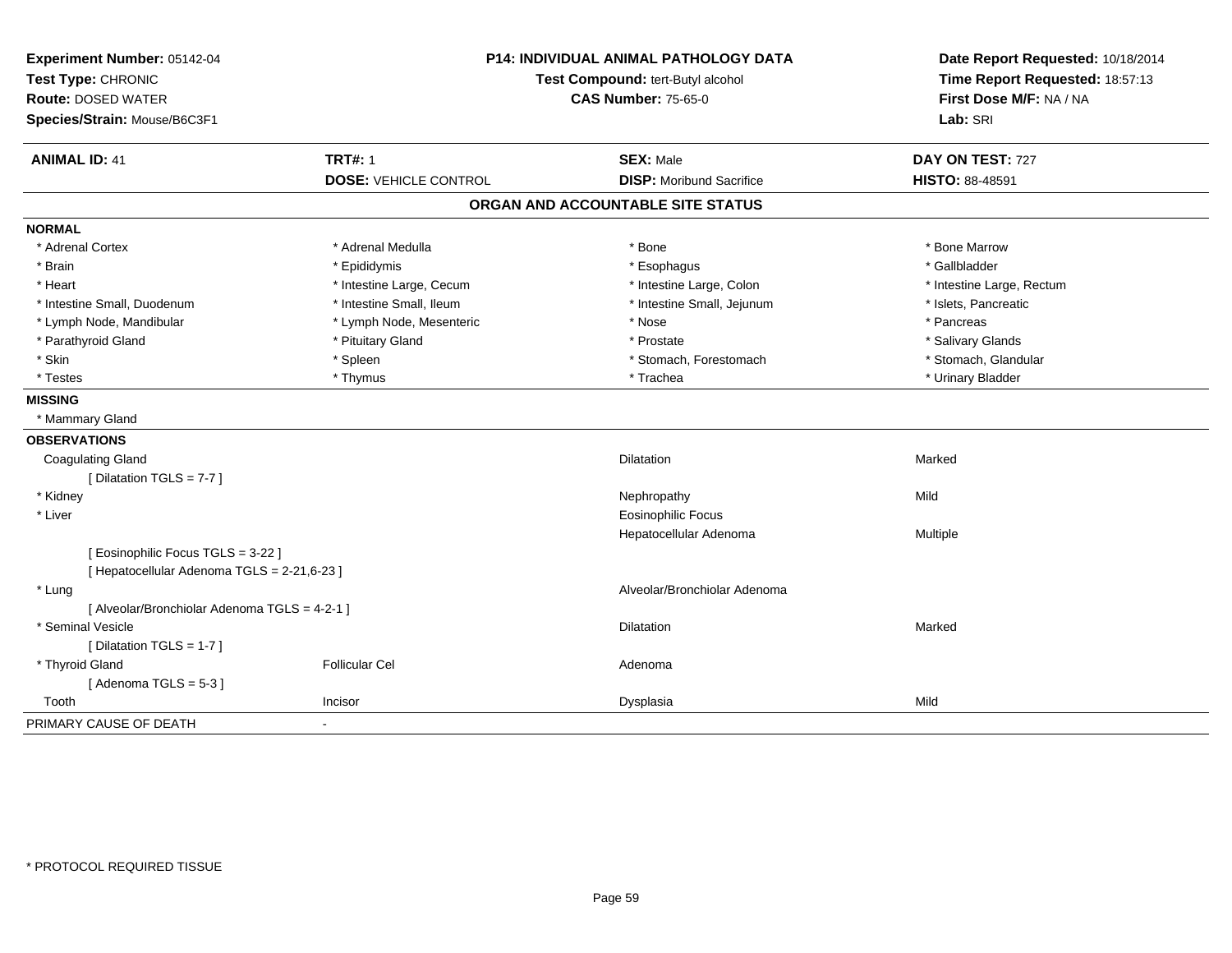| Experiment Number: 05142-04<br>Test Type: CHRONIC<br><b>Route: DOSED WATER</b><br>Species/Strain: Mouse/B6C3F1       | <b>P14: INDIVIDUAL ANIMAL PATHOLOGY DATA</b><br>Test Compound: tert-Butyl alcohol<br><b>CAS Number: 75-65-0</b> |                                                | Date Report Requested: 10/18/2014<br>Time Report Requested: 18:57:13<br>First Dose M/F: NA / NA<br>Lab: SRI |  |
|----------------------------------------------------------------------------------------------------------------------|-----------------------------------------------------------------------------------------------------------------|------------------------------------------------|-------------------------------------------------------------------------------------------------------------|--|
| <b>ANIMAL ID: 42</b>                                                                                                 | <b>TRT#: 1</b><br><b>DOSE: VEHICLE CONTROL</b>                                                                  | <b>SEX: Male</b><br><b>DISP: Natural Death</b> | DAY ON TEST: 643<br><b>HISTO: 88-48306</b>                                                                  |  |
|                                                                                                                      |                                                                                                                 | ORGAN AND ACCOUNTABLE SITE STATUS              |                                                                                                             |  |
| <b>NORMAL</b>                                                                                                        |                                                                                                                 |                                                |                                                                                                             |  |
| * Adrenal Cortex                                                                                                     | * Adrenal Medulla                                                                                               | * Bone                                         | * Bone Marrow                                                                                               |  |
| * Brain                                                                                                              | * Epididymis                                                                                                    | * Esophagus                                    | * Gallbladder                                                                                               |  |
| * Heart                                                                                                              | * Intestine Large, Cecum                                                                                        | * Intestine Large, Colon                       | * Intestine Large, Rectum                                                                                   |  |
| * Intestine Small, Duodenum                                                                                          | * Intestine Small, Ileum                                                                                        | * Intestine Small, Jejunum                     | * Islets, Pancreatic                                                                                        |  |
| * Lung                                                                                                               | * Lymph Node, Mandibular                                                                                        | * Lymph Node, Mesenteric                       | * Nose                                                                                                      |  |
| * Pancreas                                                                                                           | * Pituitary Gland                                                                                               | * Prostate                                     | * Salivary Glands                                                                                           |  |
| * Seminal Vesicle                                                                                                    | * Skin                                                                                                          | * Stomach, Forestomach                         | * Stomach, Glandular                                                                                        |  |
| * Testes                                                                                                             | * Thymus                                                                                                        | * Thyroid Gland                                | * Trachea                                                                                                   |  |
| * Urinary Bladder                                                                                                    |                                                                                                                 |                                                |                                                                                                             |  |
| <b>MISSING</b>                                                                                                       |                                                                                                                 |                                                |                                                                                                             |  |
| * Mammary Gland                                                                                                      | * Parathyroid Gland                                                                                             |                                                |                                                                                                             |  |
| <b>OBSERVATIONS</b>                                                                                                  |                                                                                                                 |                                                |                                                                                                             |  |
| * Kidney                                                                                                             |                                                                                                                 | Nephropathy                                    | Mild                                                                                                        |  |
| * Liver                                                                                                              |                                                                                                                 | Hepatocellular Adenoma                         | Multiple                                                                                                    |  |
|                                                                                                                      |                                                                                                                 | Hepatocellular Carcinoma                       |                                                                                                             |  |
|                                                                                                                      |                                                                                                                 | <b>Necrosis</b>                                | Focal, Moderate                                                                                             |  |
| [ Hepatocellular Adenoma TGLS = 3-21,4-22 ]<br>[ Hepatocellular Carcinoma TGLS = 6-24 ]<br>[Necrosis TGLS = $7-25$ ] |                                                                                                                 |                                                |                                                                                                             |  |
| <b>Preputial Gland</b>                                                                                               |                                                                                                                 | Degeneration                                   | Cystic, Moderate                                                                                            |  |
| [Degeneration TGLS = 1-8]                                                                                            |                                                                                                                 |                                                |                                                                                                             |  |
| * Spleen                                                                                                             |                                                                                                                 | Depletion Cellular                             | Moderate                                                                                                    |  |
| [ Depletion Cellular TGLS = 2-6 ]                                                                                    |                                                                                                                 |                                                |                                                                                                             |  |
| Tooth                                                                                                                | Incisor                                                                                                         | Dysplasia                                      | Moderate                                                                                                    |  |
| PRIMARY CAUSE OF DEATH                                                                                               |                                                                                                                 |                                                |                                                                                                             |  |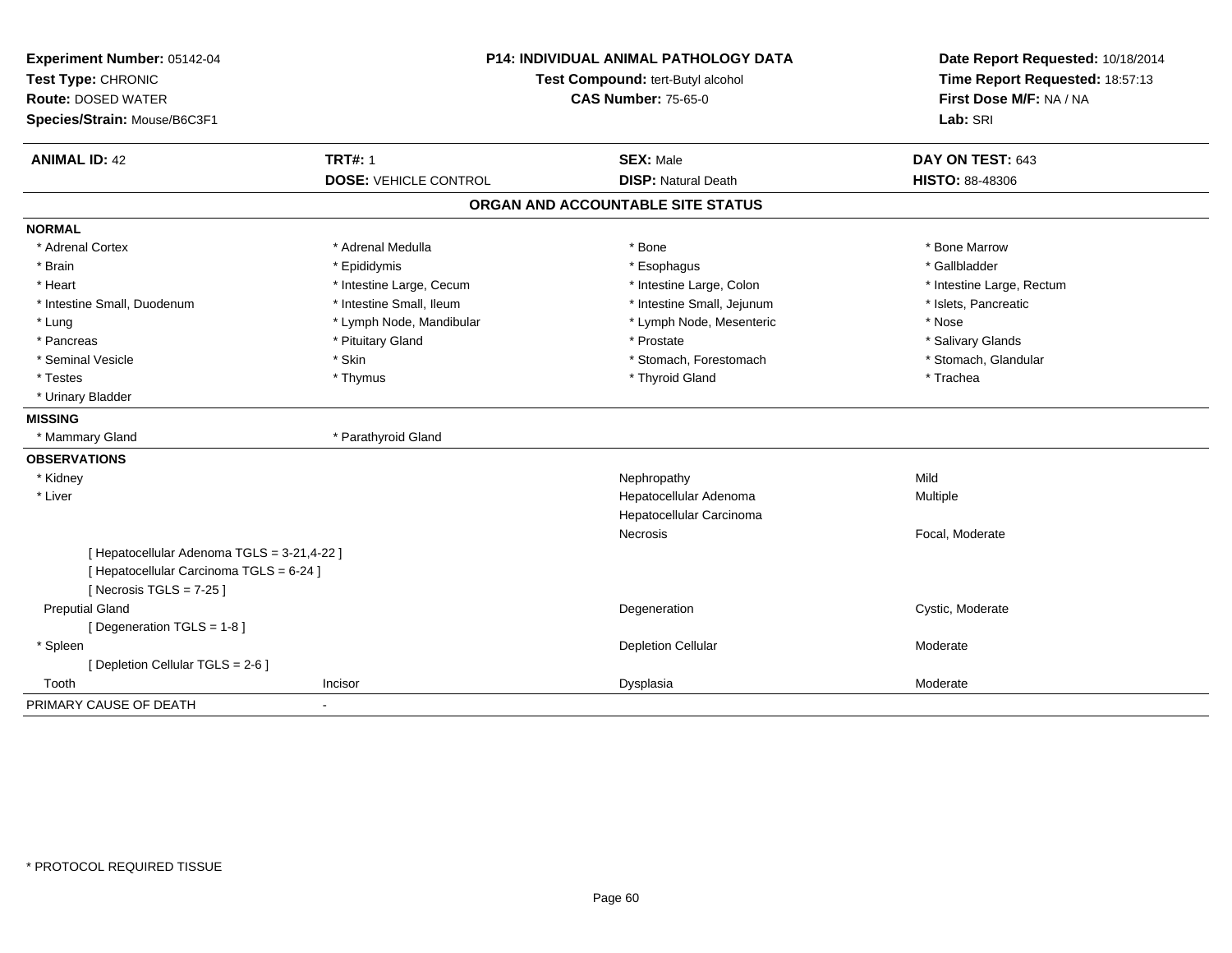| Experiment Number: 05142-04<br>Test Type: CHRONIC<br><b>Route: DOSED WATER</b><br>Species/Strain: Mouse/B6C3F1 |                              | <b>P14: INDIVIDUAL ANIMAL PATHOLOGY DATA</b><br>Test Compound: tert-Butyl alcohol<br><b>CAS Number: 75-65-0</b> | Date Report Requested: 10/18/2014<br>Time Report Requested: 18:57:13<br>First Dose M/F: NA / NA<br>Lab: SRI |
|----------------------------------------------------------------------------------------------------------------|------------------------------|-----------------------------------------------------------------------------------------------------------------|-------------------------------------------------------------------------------------------------------------|
| <b>ANIMAL ID: 43</b>                                                                                           | <b>TRT#: 1</b>               | <b>SEX: Male</b>                                                                                                | DAY ON TEST: 730                                                                                            |
|                                                                                                                | <b>DOSE: VEHICLE CONTROL</b> | <b>DISP: Terminal Sacrifice</b>                                                                                 | HISTO: 88-48592                                                                                             |
|                                                                                                                |                              | ORGAN AND ACCOUNTABLE SITE STATUS                                                                               |                                                                                                             |
| <b>NORMAL</b>                                                                                                  |                              |                                                                                                                 |                                                                                                             |
| * Adrenal Medulla                                                                                              | * Bone                       | * Bone Marrow                                                                                                   | * Brain                                                                                                     |
| * Epididymis                                                                                                   | * Esophagus                  | * Gallbladder                                                                                                   | * Heart                                                                                                     |
| * Intestine Large, Cecum                                                                                       | * Intestine Large, Colon     | * Intestine Large, Rectum                                                                                       | * Intestine Small, Duodenum                                                                                 |
| * Intestine Small, Ileum                                                                                       | * Intestine Small, Jejunum   | * Islets, Pancreatic                                                                                            | * Lymph Node, Mandibular                                                                                    |
| * Lymph Node, Mesenteric                                                                                       | * Nose                       | * Pancreas                                                                                                      | * Parathyroid Gland                                                                                         |
| * Pituitary Gland                                                                                              | * Prostate                   | * Salivary Glands                                                                                               | * Skin                                                                                                      |
| * Spleen                                                                                                       | * Stomach, Forestomach       | * Stomach, Glandular                                                                                            | * Testes                                                                                                    |
| * Thymus                                                                                                       | * Trachea                    | * Urinary Bladder                                                                                               |                                                                                                             |
| <b>MISSING</b>                                                                                                 |                              |                                                                                                                 |                                                                                                             |
| * Mammary Gland                                                                                                |                              |                                                                                                                 |                                                                                                             |
| <b>OBSERVATIONS</b>                                                                                            |                              |                                                                                                                 |                                                                                                             |
| * Adrenal Cortex                                                                                               | Subcapsular                  | Adenoma                                                                                                         |                                                                                                             |
|                                                                                                                |                              | Focal Cellular Change                                                                                           | Mild                                                                                                        |
| <b>Coagulating Gland</b>                                                                                       |                              | <b>Dilatation</b>                                                                                               | Moderate                                                                                                    |
| [ Dilatation TGLS = $6-24$ ]                                                                                   |                              |                                                                                                                 |                                                                                                             |
| * Kidney                                                                                                       |                              | Nephropathy                                                                                                     | Mild                                                                                                        |
| * Liver                                                                                                        |                              | Clear Cell Focus                                                                                                |                                                                                                             |
|                                                                                                                |                              | Fatty Change                                                                                                    | Minimal                                                                                                     |
|                                                                                                                |                              | Hepatocellular Adenoma                                                                                          |                                                                                                             |
|                                                                                                                |                              | <b>Mixed Cell Focus</b>                                                                                         |                                                                                                             |
| [ Clear Cell Focus TGLS = 4-22,5-23 ]                                                                          |                              |                                                                                                                 |                                                                                                             |
| [ Hepatocellular Adenoma TGLS = 3-21 ]                                                                         |                              |                                                                                                                 |                                                                                                             |
| * Lung                                                                                                         | Alveolar Epith               | Hyperplasia                                                                                                     | Minimal                                                                                                     |
| <b>Preputial Gland</b>                                                                                         |                              | Degeneration                                                                                                    | Cystic, Moderate                                                                                            |
| [ Degeneration TGLS = 1-8 ]                                                                                    |                              |                                                                                                                 |                                                                                                             |
| * Seminal Vesicle                                                                                              |                              | <b>Dilatation</b>                                                                                               | Marked                                                                                                      |
| [ Dilatation TGLS = 2-7 ]                                                                                      |                              |                                                                                                                 |                                                                                                             |
| * Thyroid Gland                                                                                                |                              | Degeneration                                                                                                    | Cystic, Mild                                                                                                |
| Tooth                                                                                                          | Incisor                      | Dysplasia                                                                                                       | Mild                                                                                                        |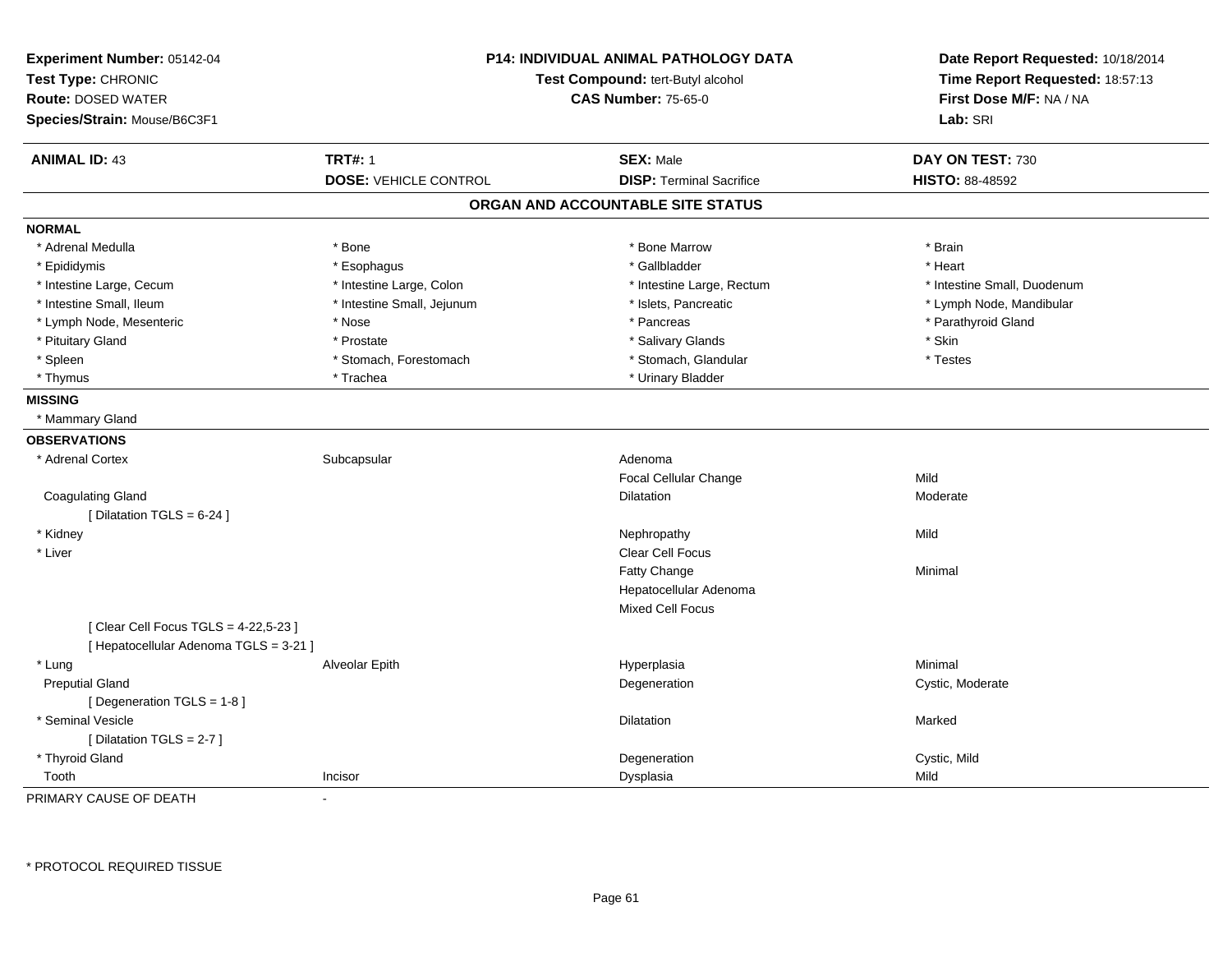| <b>Experiment Number: 05142-04</b> | <b>P14: INDIVIDUAL ANIMAL PATHOLOGY DATA</b> | Date Report Requested: 10/18/2014 |                                 |
|------------------------------------|----------------------------------------------|-----------------------------------|---------------------------------|
| <b>Test Type: CHRONIC</b>          |                                              | Test Compound: tert-Butyl alcohol | Time Report Requested: 18:57:13 |
| <b>Route: DOSED WATER</b>          | <b>CAS Number: 75-65-0</b>                   |                                   | First Dose M/F: NA / NA         |
| Species/Strain: Mouse/B6C3F1       |                                              |                                   | Lab: SRI                        |
| <b>ANIMAL ID: 43</b>               | <b>TRT#: 1</b>                               | <b>SEX: Male</b>                  | DAY ON TEST: 730                |
|                                    | <b>DOSE: VEHICLE CONTROL</b>                 | <b>DISP: Terminal Sacrifice</b>   | <b>HISTO: 88-48592</b>          |
|                                    |                                              | ORGAN AND ACCOUNTABLE SITE STATUS |                                 |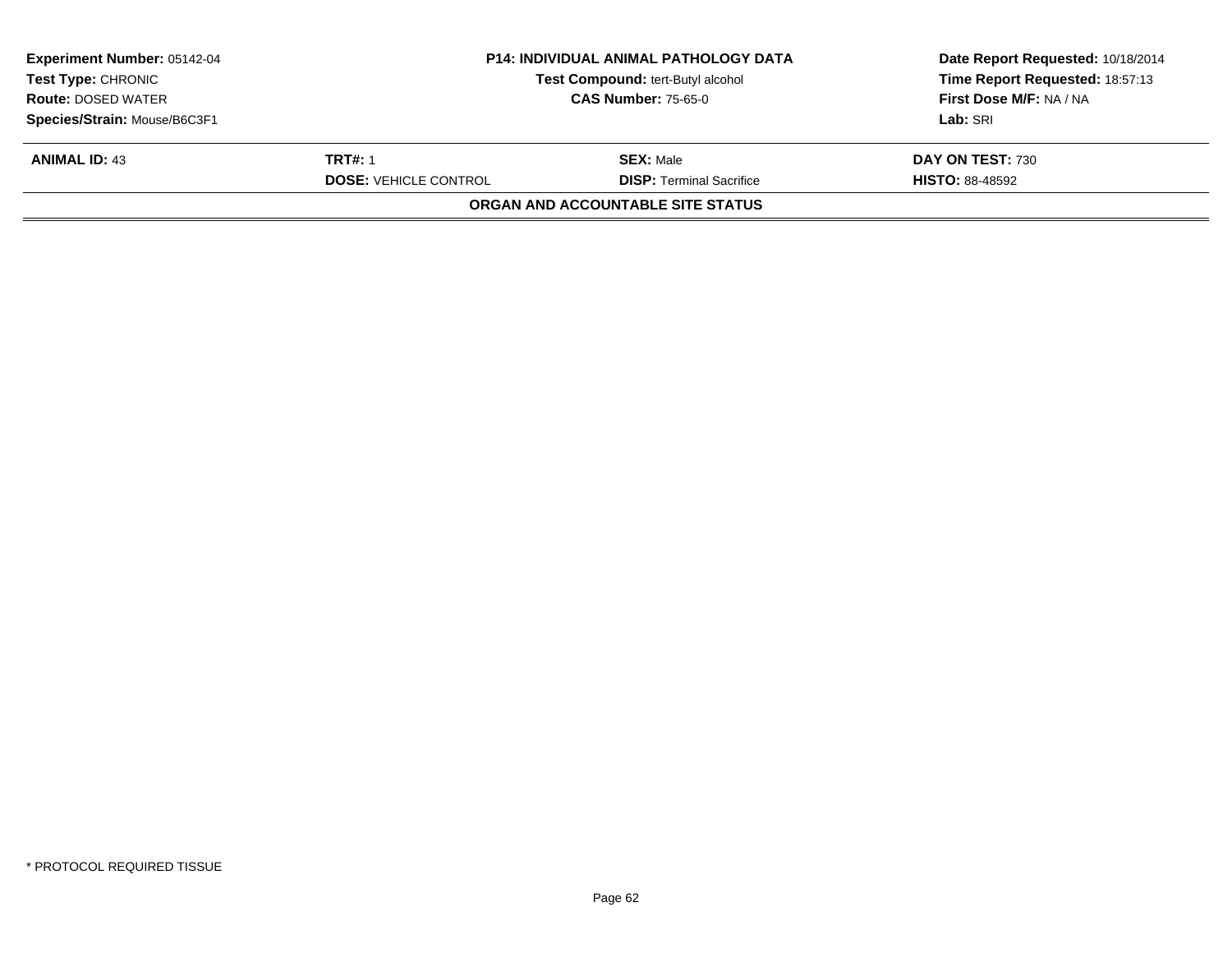| Experiment Number: 05142-04<br>Test Type: CHRONIC<br><b>Route: DOSED WATER</b><br>Species/Strain: Mouse/B6C3F1 | <b>P14: INDIVIDUAL ANIMAL PATHOLOGY DATA</b><br>Test Compound: tert-Butyl alcohol<br><b>CAS Number: 75-65-0</b> |                                   | Date Report Requested: 10/18/2014<br>Time Report Requested: 18:57:13<br>First Dose M/F: NA / NA<br>Lab: SRI |
|----------------------------------------------------------------------------------------------------------------|-----------------------------------------------------------------------------------------------------------------|-----------------------------------|-------------------------------------------------------------------------------------------------------------|
| <b>ANIMAL ID: 44</b>                                                                                           | <b>TRT#: 1</b>                                                                                                  | <b>SEX: Male</b>                  | DAY ON TEST: 689                                                                                            |
|                                                                                                                | <b>DOSE: VEHICLE CONTROL</b>                                                                                    | <b>DISP:</b> Moribund Sacrifice   | <b>HISTO: 88-48307</b>                                                                                      |
|                                                                                                                |                                                                                                                 | ORGAN AND ACCOUNTABLE SITE STATUS |                                                                                                             |
| <b>NORMAL</b>                                                                                                  |                                                                                                                 |                                   |                                                                                                             |
| * Adrenal Cortex                                                                                               | * Adrenal Medulla                                                                                               | * Bone                            | * Bone Marrow                                                                                               |
| * Brain                                                                                                        | * Epididymis                                                                                                    | * Esophagus                       | * Gallbladder                                                                                               |
| * Heart                                                                                                        | * Intestine Large, Cecum                                                                                        | * Intestine Large, Colon          | * Intestine Large, Rectum                                                                                   |
| * Intestine Small, Duodenum                                                                                    | * Intestine Small, Ileum                                                                                        | * Islets, Pancreatic              | * Lung                                                                                                      |
| * Lymph Node, Mandibular                                                                                       | * Lymph Node, Mesenteric                                                                                        | * Nose                            | * Pancreas                                                                                                  |
| * Parathyroid Gland                                                                                            | * Pituitary Gland                                                                                               | * Salivary Glands                 | * Skin                                                                                                      |
| * Stomach, Forestomach                                                                                         | * Stomach, Glandular                                                                                            | * Testes                          | * Thymus                                                                                                    |
| * Thyroid Gland                                                                                                | * Trachea                                                                                                       | * Urinary Bladder                 |                                                                                                             |
| <b>MISSING</b>                                                                                                 |                                                                                                                 |                                   |                                                                                                             |
| * Mammary Gland                                                                                                |                                                                                                                 |                                   |                                                                                                             |
| <b>OBSERVATIONS</b>                                                                                            |                                                                                                                 |                                   |                                                                                                             |
| * Intestine Small, Jejunum                                                                                     |                                                                                                                 | Adenocarcinoma                    |                                                                                                             |
| [ Adenocarcinoma TGLS = 4-21 ]                                                                                 |                                                                                                                 |                                   |                                                                                                             |
| * Kidney                                                                                                       |                                                                                                                 | Nephropathy                       | Mild                                                                                                        |
| * Liver                                                                                                        |                                                                                                                 | Hepatocellular Adenoma            | Multiple                                                                                                    |
| [ Hepatocellular Adenoma TGLS = 5-22,6-23 ]                                                                    |                                                                                                                 |                                   |                                                                                                             |
| <b>Preputial Gland</b>                                                                                         |                                                                                                                 | Degeneration                      | Cystic, Moderate                                                                                            |
| [Degeneration TGLS = 1-8]                                                                                      |                                                                                                                 |                                   |                                                                                                             |
| * Prostate                                                                                                     |                                                                                                                 | <b>Dilatation</b>                 | Mild                                                                                                        |
| [ Dilatation TGLS = $8-7-1$ ]                                                                                  |                                                                                                                 |                                   |                                                                                                             |
| * Seminal Vesicle                                                                                              |                                                                                                                 | Dilatation                        | Moderate                                                                                                    |
| [ Dilatation TGLS = 2-7 ]                                                                                      |                                                                                                                 |                                   |                                                                                                             |
| * Spleen                                                                                                       |                                                                                                                 | Hematopoietic Cell Proliferation  | Mild                                                                                                        |
|                                                                                                                |                                                                                                                 | Lymphoma Malignant Mixed          |                                                                                                             |
| Tooth                                                                                                          | Incisor                                                                                                         | Dysplasia                         | Moderate                                                                                                    |
| [Dysplasia TGLS = 7-9]                                                                                         |                                                                                                                 |                                   |                                                                                                             |
| PRIMARY CAUSE OF DEATH                                                                                         | $\blacksquare$                                                                                                  |                                   |                                                                                                             |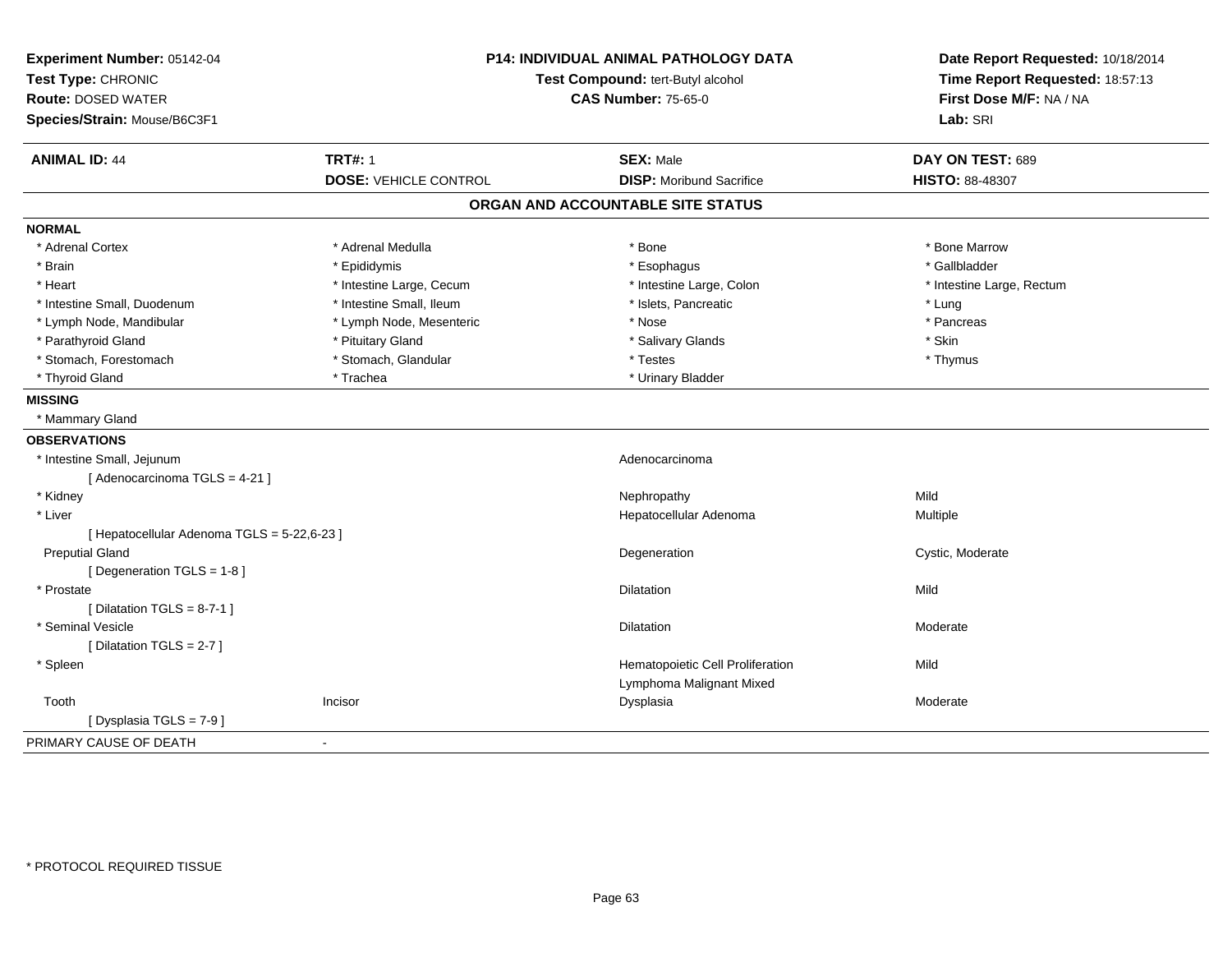| Experiment Number: 05142-04<br>Test Type: CHRONIC<br><b>Route: DOSED WATER</b> |                              | <b>P14: INDIVIDUAL ANIMAL PATHOLOGY DATA</b><br>Test Compound: tert-Butyl alcohol<br><b>CAS Number: 75-65-0</b> | Date Report Requested: 10/18/2014<br>Time Report Requested: 18:57:13<br>First Dose M/F: NA / NA |  |
|--------------------------------------------------------------------------------|------------------------------|-----------------------------------------------------------------------------------------------------------------|-------------------------------------------------------------------------------------------------|--|
| Species/Strain: Mouse/B6C3F1                                                   |                              |                                                                                                                 | Lab: SRI                                                                                        |  |
| <b>ANIMAL ID: 45</b>                                                           | <b>TRT#: 1</b>               | <b>SEX: Male</b>                                                                                                | DAY ON TEST: 730                                                                                |  |
|                                                                                | <b>DOSE: VEHICLE CONTROL</b> | <b>DISP: Terminal Sacrifice</b>                                                                                 | <b>HISTO: 88-48593</b>                                                                          |  |
|                                                                                |                              | ORGAN AND ACCOUNTABLE SITE STATUS                                                                               |                                                                                                 |  |
| <b>NORMAL</b>                                                                  |                              |                                                                                                                 |                                                                                                 |  |
| * Adrenal Cortex                                                               | * Adrenal Medulla            | * Bone                                                                                                          | * Bone Marrow                                                                                   |  |
| * Brain                                                                        | * Epididymis                 | * Esophagus                                                                                                     | * Gallbladder                                                                                   |  |
| * Heart                                                                        | * Intestine Large, Cecum     | * Intestine Large, Colon                                                                                        | * Intestine Large, Rectum                                                                       |  |
| * Intestine Small, Duodenum                                                    | * Intestine Small, Ileum     | * Intestine Small, Jejunum                                                                                      | * Islets, Pancreatic                                                                            |  |
| * Lymph Node, Mandibular                                                       | * Nose                       | * Pancreas                                                                                                      | * Pituitary Gland                                                                               |  |
| * Prostate                                                                     | * Salivary Glands            | * Spleen                                                                                                        | * Stomach, Forestomach                                                                          |  |
| * Stomach, Glandular                                                           | * Testes                     | * Thymus                                                                                                        | * Thyroid Gland                                                                                 |  |
| * Trachea                                                                      | * Urinary Bladder            |                                                                                                                 |                                                                                                 |  |
| <b>MISSING</b>                                                                 |                              |                                                                                                                 |                                                                                                 |  |
| * Mammary Gland                                                                |                              |                                                                                                                 |                                                                                                 |  |
| <b>OBSERVATIONS</b>                                                            |                              |                                                                                                                 |                                                                                                 |  |
| <b>Coagulating Gland</b>                                                       |                              | <b>Dilatation</b>                                                                                               | Moderate                                                                                        |  |
| [Dilatation TGLS = 5-7]                                                        |                              |                                                                                                                 |                                                                                                 |  |
| Harderian Gland                                                                |                              | Adenoma                                                                                                         |                                                                                                 |  |
| [Adenoma TGLS = 12-25]                                                         |                              |                                                                                                                 |                                                                                                 |  |
| * Kidney                                                                       |                              | Nephropathy                                                                                                     | Mild                                                                                            |  |
| * Liver                                                                        |                              | Hepatocellular Adenoma                                                                                          | Multiple                                                                                        |  |
|                                                                                |                              | Inflammation                                                                                                    | Focal, Minimal                                                                                  |  |
| [ Hepatocellular Adenoma TGLS = 7-22,8-23,9-24 ]                               |                              |                                                                                                                 |                                                                                                 |  |
| * Lung                                                                         |                              | Alveolar/Bronchiolar Adenoma                                                                                    |                                                                                                 |  |
|                                                                                |                              | Alveolar/Bronchiolar Carcinoma                                                                                  |                                                                                                 |  |
| [ Alveolar/Bronchiolar Adenoma TGLS = 11-2-2 ]                                 |                              |                                                                                                                 |                                                                                                 |  |
| [ Alveolar/Bronchiolar Carcinoma TGLS = 10-2-1 ]                               |                              |                                                                                                                 |                                                                                                 |  |
| * Lymph Node, Mesenteric                                                       |                              | Angiectasis                                                                                                     | Mild                                                                                            |  |
| [Angiectasis TGLS = 6-5]                                                       |                              |                                                                                                                 |                                                                                                 |  |
| * Parathyroid Gland                                                            |                              | Cyst                                                                                                            | Mild                                                                                            |  |
| <b>Preputial Gland</b>                                                         |                              | Degeneration                                                                                                    | Cystic, Moderate                                                                                |  |
|                                                                                |                              | Inflammation                                                                                                    | Chronic, Marked                                                                                 |  |
| [ Degeneration TGLS = 14-8 ]                                                   |                              |                                                                                                                 |                                                                                                 |  |
| [Inflammation TGLS = $2-8$ ]                                                   |                              |                                                                                                                 |                                                                                                 |  |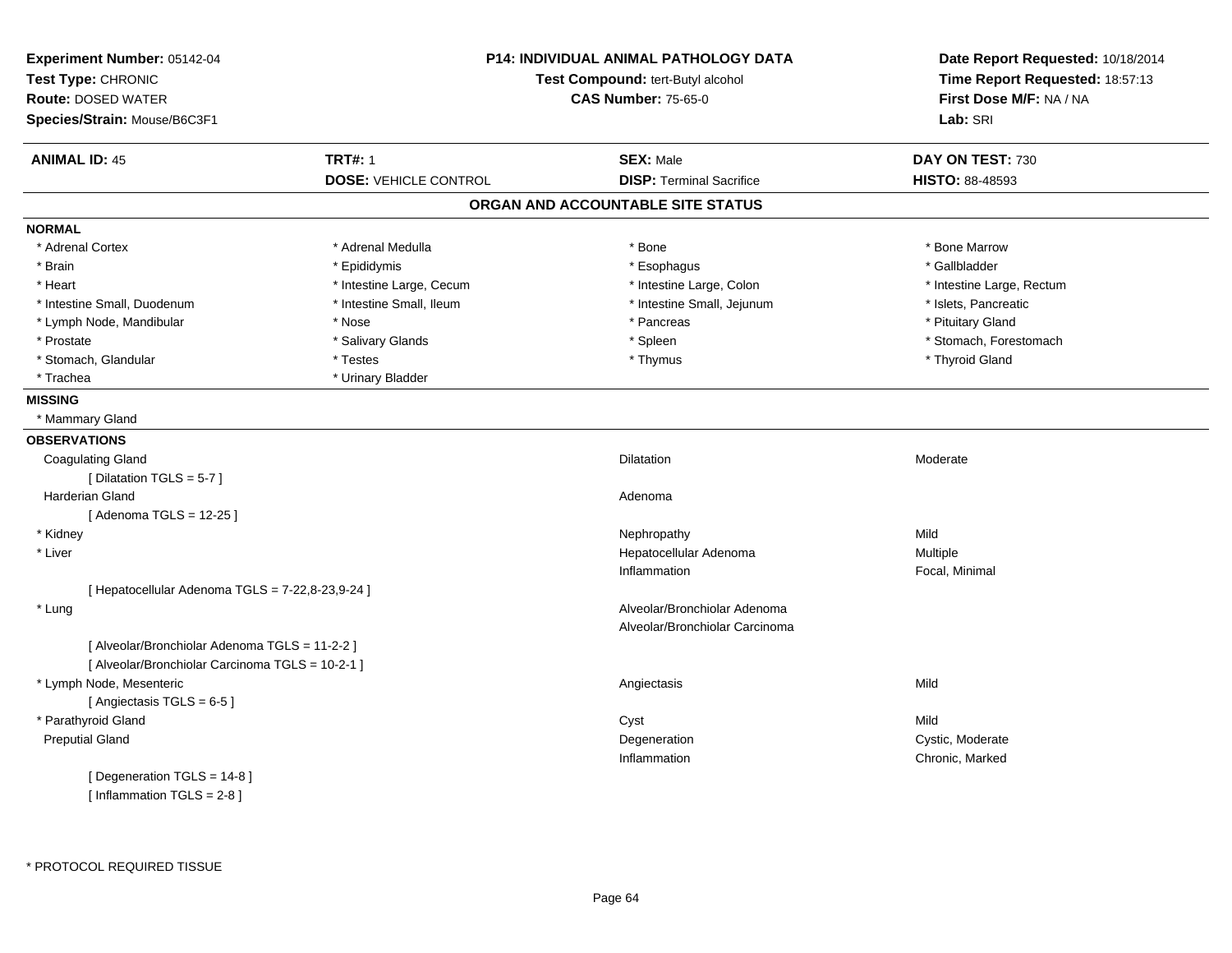| P14: INDIVIDUAL ANIMAL PATHOLOGY DATA<br>Experiment Number: 05142-04 |                              | Date Report Requested: 10/18/2014 |                                 |  |
|----------------------------------------------------------------------|------------------------------|-----------------------------------|---------------------------------|--|
| <b>Test Type: CHRONIC</b>                                            |                              | Test Compound: tert-Butyl alcohol | Time Report Requested: 18:57:13 |  |
| <b>Route: DOSED WATER</b>                                            |                              | <b>CAS Number: 75-65-0</b>        | First Dose M/F: NA / NA         |  |
| Species/Strain: Mouse/B6C3F1                                         |                              | Lab: SRI                          |                                 |  |
| <b>ANIMAL ID: 45</b>                                                 | <b>TRT#: 1</b>               | <b>SEX: Male</b>                  | DAY ON TEST: 730                |  |
|                                                                      | <b>DOSE: VEHICLE CONTROL</b> | <b>DISP: Terminal Sacrifice</b>   | <b>HISTO: 88-48593</b>          |  |
|                                                                      |                              | ORGAN AND ACCOUNTABLE SITE STATUS |                                 |  |
| * Seminal Vesicle                                                    |                              | <b>Dilatation</b>                 | Marked                          |  |
| [Dilatation TGLS = $3-7,4-7$ ]                                       |                              |                                   |                                 |  |
| * Skin                                                               | <b>Subcut Tiss</b>           | Hemorrhage                        | Mild                            |  |
| [Hemorrhage TGLS = $1-21$ ]                                          |                              |                                   |                                 |  |
| Tooth                                                                | Incisor                      | Dysplasia                         | Marked                          |  |
| [Dysplasia TGLS = 13-9]                                              |                              |                                   |                                 |  |
| PRIMARY CAUSE OF DEATH                                               |                              |                                   |                                 |  |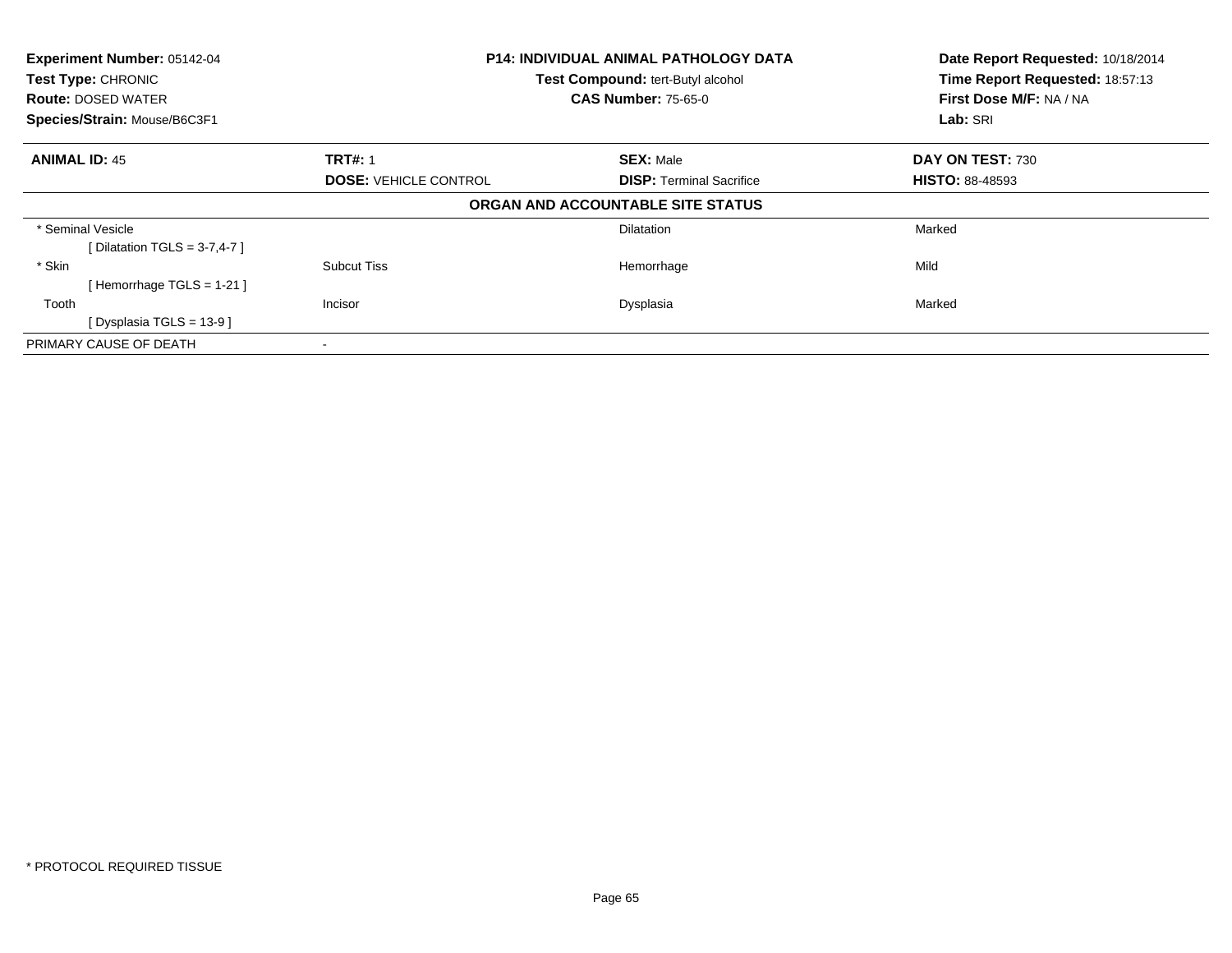| Experiment Number: 05142-04<br>Test Type: CHRONIC<br><b>Route: DOSED WATER</b><br>Species/Strain: Mouse/B6C3F1 |                              | <b>P14: INDIVIDUAL ANIMAL PATHOLOGY DATA</b><br>Test Compound: tert-Butyl alcohol<br><b>CAS Number: 75-65-0</b> | Date Report Requested: 10/18/2014<br>Time Report Requested: 18:57:13<br>First Dose M/F: NA / NA<br>Lab: SRI |  |
|----------------------------------------------------------------------------------------------------------------|------------------------------|-----------------------------------------------------------------------------------------------------------------|-------------------------------------------------------------------------------------------------------------|--|
| <b>ANIMAL ID: 46</b>                                                                                           | <b>TRT#: 1</b>               | <b>SEX: Male</b>                                                                                                | DAY ON TEST: 730                                                                                            |  |
|                                                                                                                | <b>DOSE: VEHICLE CONTROL</b> | <b>DISP: Terminal Sacrifice</b>                                                                                 | <b>HISTO: 88-48594</b>                                                                                      |  |
|                                                                                                                |                              | ORGAN AND ACCOUNTABLE SITE STATUS                                                                               |                                                                                                             |  |
| <b>NORMAL</b>                                                                                                  |                              |                                                                                                                 |                                                                                                             |  |
| * Adrenal Cortex                                                                                               | * Adrenal Medulla            | * Bone                                                                                                          | * Bone Marrow                                                                                               |  |
| * Brain                                                                                                        | * Epididymis                 | * Esophagus                                                                                                     | * Gallbladder                                                                                               |  |
| * Heart                                                                                                        | * Intestine Large, Cecum     | * Intestine Large, Colon                                                                                        | * Intestine Large, Rectum                                                                                   |  |
| * Intestine Small, Duodenum                                                                                    | * Intestine Small, Ileum     | * Intestine Small, Jejunum                                                                                      | * Islets. Pancreatic                                                                                        |  |
| * Lymph Node, Mandibular                                                                                       | * Lymph Node, Mesenteric     | * Nose                                                                                                          | * Pancreas                                                                                                  |  |
| * Parathyroid Gland                                                                                            | * Pituitary Gland            | * Prostate                                                                                                      | * Salivary Glands                                                                                           |  |
| * Seminal Vesicle                                                                                              | * Skin                       | * Spleen                                                                                                        | * Stomach, Forestomach                                                                                      |  |
| * Stomach, Glandular                                                                                           | * Testes                     | * Trachea                                                                                                       | * Urinary Bladder                                                                                           |  |
| <b>MISSING</b>                                                                                                 |                              |                                                                                                                 |                                                                                                             |  |
| * Mammary Gland                                                                                                | * Thymus                     |                                                                                                                 |                                                                                                             |  |
| <b>OBSERVATIONS</b>                                                                                            |                              |                                                                                                                 |                                                                                                             |  |
| * Kidney                                                                                                       |                              | Nephropathy                                                                                                     | Mild                                                                                                        |  |
| * Liver                                                                                                        |                              | Hepatocellular Adenoma                                                                                          | Multiple, Two                                                                                               |  |
| [ Hepatocellular Adenoma TGLS = 3-21,4-22 ]                                                                    |                              |                                                                                                                 |                                                                                                             |  |
| * Lung                                                                                                         | Alveolar Epith               | Hyperplasia                                                                                                     | Minimal                                                                                                     |  |
| * Thyroid Gland                                                                                                |                              | Degeneration                                                                                                    | Cystic, Minimal                                                                                             |  |
| Tooth                                                                                                          | Incisor                      | Dysplasia                                                                                                       | Moderate                                                                                                    |  |
| [Dysplasia TGLS = 2-9 ]                                                                                        |                              |                                                                                                                 |                                                                                                             |  |
| PRIMARY CAUSE OF DEATH                                                                                         | $\blacksquare$               |                                                                                                                 |                                                                                                             |  |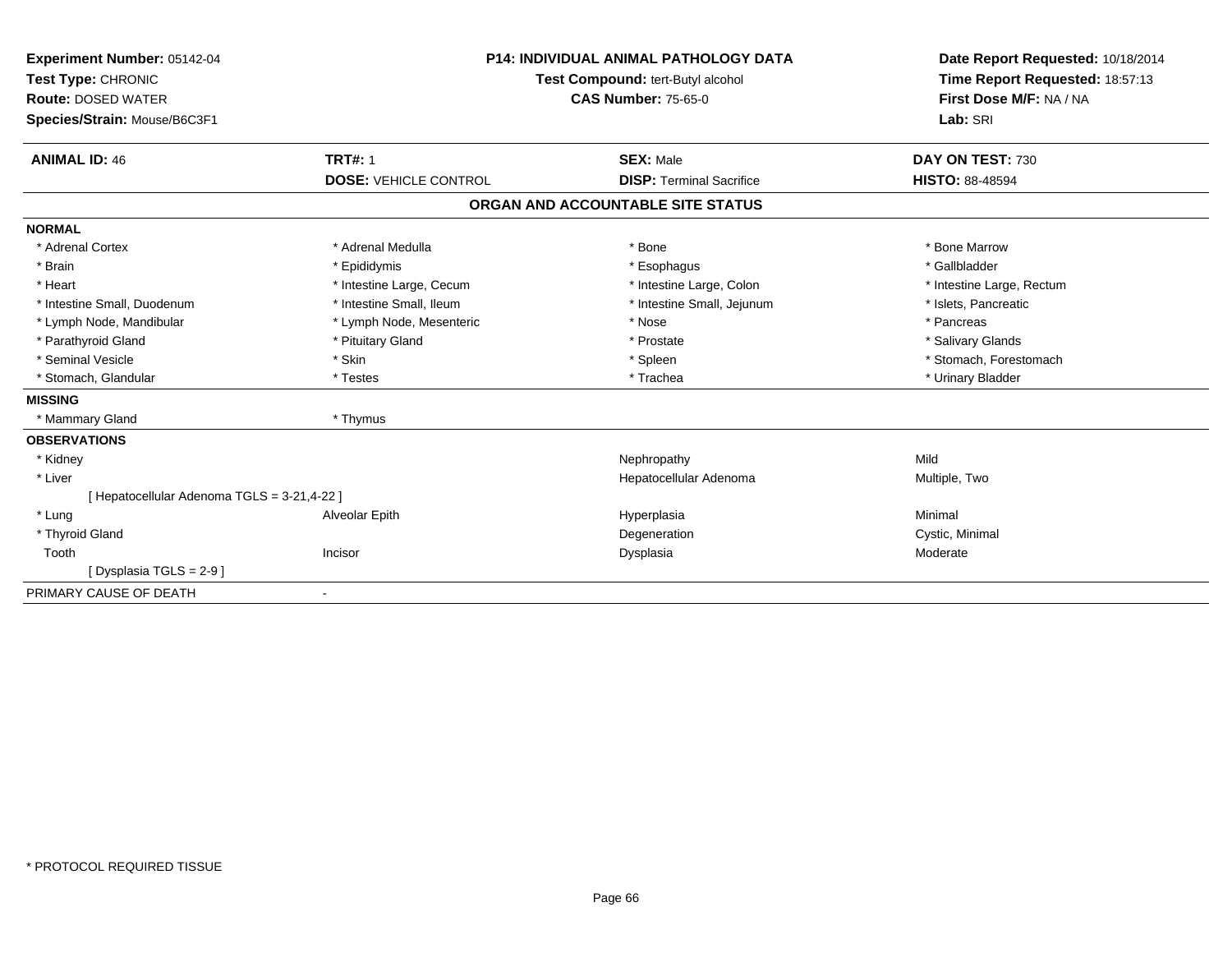| Experiment Number: 05142-04<br>Test Type: CHRONIC<br><b>Route: DOSED WATER</b><br>Species/Strain: Mouse/B6C3F1 | <b>P14: INDIVIDUAL ANIMAL PATHOLOGY DATA</b><br>Test Compound: tert-Butyl alcohol<br><b>CAS Number: 75-65-0</b> |                                   | Date Report Requested: 10/18/2014<br>Time Report Requested: 18:57:13<br>First Dose M/F: NA / NA<br>Lab: SRI |
|----------------------------------------------------------------------------------------------------------------|-----------------------------------------------------------------------------------------------------------------|-----------------------------------|-------------------------------------------------------------------------------------------------------------|
| <b>ANIMAL ID: 47</b>                                                                                           | <b>TRT#: 1</b>                                                                                                  | <b>SEX: Male</b>                  | DAY ON TEST: 730                                                                                            |
|                                                                                                                | <b>DOSE: VEHICLE CONTROL</b>                                                                                    | <b>DISP: Terminal Sacrifice</b>   | <b>HISTO: 88-48595</b>                                                                                      |
|                                                                                                                |                                                                                                                 | ORGAN AND ACCOUNTABLE SITE STATUS |                                                                                                             |
| <b>NORMAL</b>                                                                                                  |                                                                                                                 |                                   |                                                                                                             |
| * Adrenal Cortex                                                                                               | * Adrenal Medulla                                                                                               | * Bone                            | * Bone Marrow                                                                                               |
| * Brain                                                                                                        | * Epididymis                                                                                                    | * Esophagus                       | * Gallbladder                                                                                               |
| * Heart                                                                                                        | * Intestine Large, Cecum                                                                                        | * Intestine Large, Colon          | * Intestine Large, Rectum                                                                                   |
| * Intestine Small, Duodenum                                                                                    | * Intestine Small, Ileum                                                                                        | * Intestine Small, Jejunum        | * Islets, Pancreatic                                                                                        |
| * Lung                                                                                                         | * Lymph Node, Mandibular                                                                                        | * Nose                            | * Pancreas                                                                                                  |
| * Parathyroid Gland                                                                                            | * Prostate                                                                                                      | * Salivary Glands                 | * Seminal Vesicle                                                                                           |
| * Skin                                                                                                         | * Stomach, Forestomach                                                                                          | * Stomach, Glandular              | * Thymus                                                                                                    |
| * Thyroid Gland                                                                                                | * Trachea                                                                                                       | * Urinary Bladder                 |                                                                                                             |
| <b>MISSING</b>                                                                                                 |                                                                                                                 |                                   |                                                                                                             |
| * Mammary Gland                                                                                                |                                                                                                                 |                                   |                                                                                                             |
| <b>OBSERVATIONS</b>                                                                                            |                                                                                                                 |                                   |                                                                                                             |
| * Kidney                                                                                                       |                                                                                                                 | Nephropathy                       | Mild                                                                                                        |
| * Liver                                                                                                        |                                                                                                                 | <b>Eosinophilic Focus</b>         |                                                                                                             |
|                                                                                                                |                                                                                                                 | Hepatocellular Adenoma            | Multiple                                                                                                    |
| [Eosinophilic Focus TGLS = 6-24]                                                                               |                                                                                                                 |                                   |                                                                                                             |
| [ Hepatocellular Adenoma TGLS = 2-22,3-23 ]                                                                    |                                                                                                                 |                                   |                                                                                                             |
| * Lymph Node, Mesenteric                                                                                       |                                                                                                                 | Angiectasis                       | Mild                                                                                                        |
| [Angiectasis TGLS = 4-5]                                                                                       |                                                                                                                 |                                   |                                                                                                             |
| * Pituitary Gland                                                                                              |                                                                                                                 | Cyst                              | Mild                                                                                                        |
| * Spleen                                                                                                       |                                                                                                                 | Hyperplasia                       | Lymphoid, Mild                                                                                              |
| * Testes                                                                                                       |                                                                                                                 | Angiectasis                       | Moderate                                                                                                    |
|                                                                                                                | <b>Germinal Epith</b>                                                                                           | Degeneration                      | Marked                                                                                                      |
| [Degeneration TGLS = 1-21]                                                                                     |                                                                                                                 |                                   |                                                                                                             |
| Tooth                                                                                                          | Incisor                                                                                                         | Dysplasia                         | Mild                                                                                                        |
| PRIMARY CAUSE OF DEATH                                                                                         | $\blacksquare$                                                                                                  |                                   |                                                                                                             |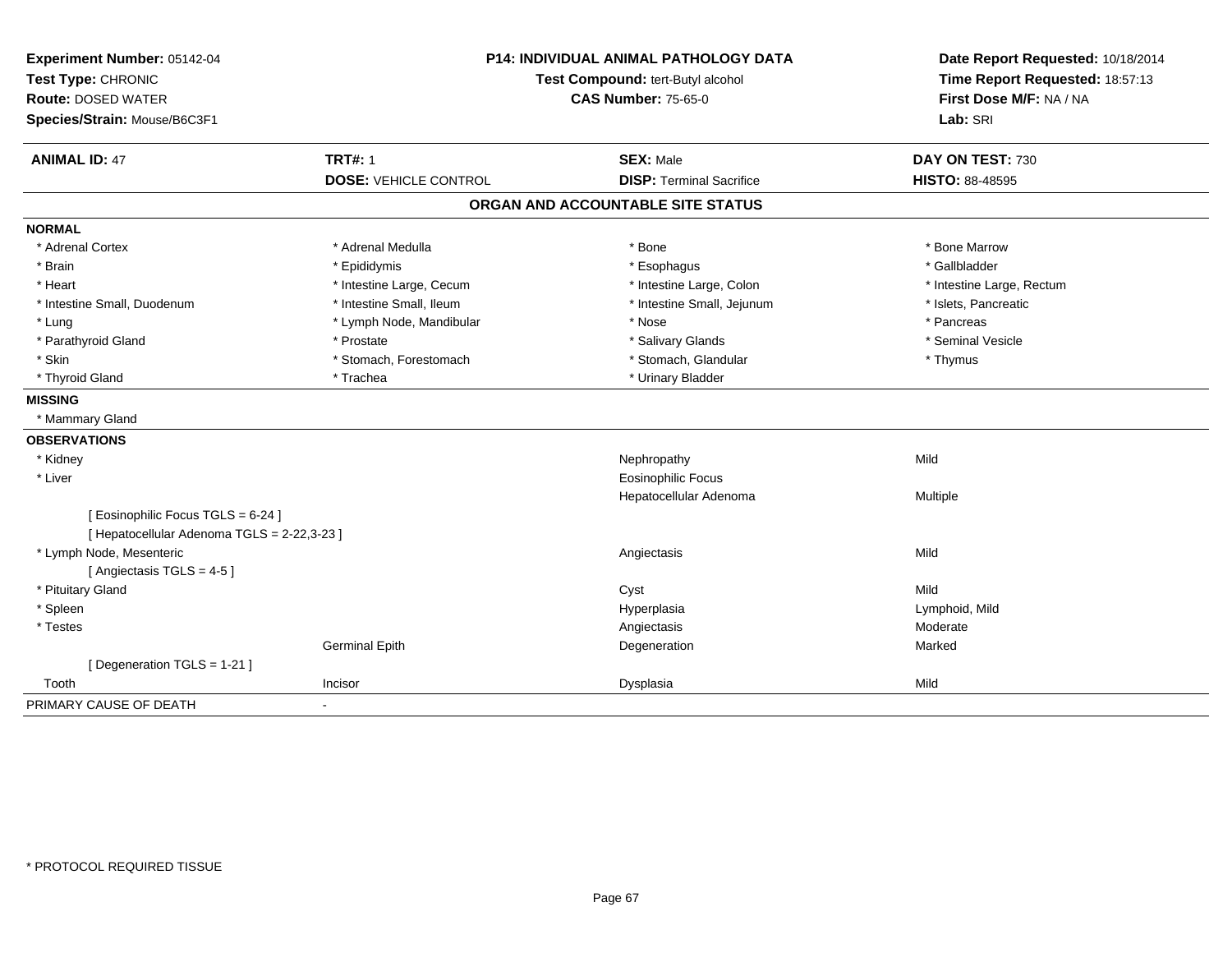| Experiment Number: 05142-04<br>Test Type: CHRONIC<br><b>Route: DOSED WATER</b><br>Species/Strain: Mouse/B6C3F1 | <b>P14: INDIVIDUAL ANIMAL PATHOLOGY DATA</b><br><b>Test Compound: tert-Butyl alcohol</b><br><b>CAS Number: 75-65-0</b> |                                   | Date Report Requested: 10/18/2014<br>Time Report Requested: 18:57:13<br>First Dose M/F: NA / NA<br>Lab: SRI |
|----------------------------------------------------------------------------------------------------------------|------------------------------------------------------------------------------------------------------------------------|-----------------------------------|-------------------------------------------------------------------------------------------------------------|
| <b>ANIMAL ID: 48</b>                                                                                           | <b>TRT#: 1</b>                                                                                                         | <b>SEX: Male</b>                  | DAY ON TEST: 652                                                                                            |
|                                                                                                                | <b>DOSE: VEHICLE CONTROL</b>                                                                                           | <b>DISP: Natural Death</b>        | <b>HISTO: 88-48308</b>                                                                                      |
|                                                                                                                |                                                                                                                        | ORGAN AND ACCOUNTABLE SITE STATUS |                                                                                                             |
| <b>NORMAL</b>                                                                                                  |                                                                                                                        |                                   |                                                                                                             |
| * Adrenal Cortex                                                                                               | * Adrenal Medulla                                                                                                      | * Bone                            | * Bone Marrow                                                                                               |
| * Brain                                                                                                        | * Epididymis                                                                                                           | * Esophagus                       | * Gallbladder                                                                                               |
| * Heart                                                                                                        | * Intestine Large, Cecum                                                                                               | * Intestine Large, Colon          | * Intestine Large, Rectum                                                                                   |
| * Intestine Small, Duodenum                                                                                    | * Intestine Small, Ileum                                                                                               | * Intestine Small, Jejunum        | * Islets, Pancreatic                                                                                        |
| * Lymph Node, Mandibular                                                                                       | * Lymph Node, Mesenteric                                                                                               | * Nose                            | * Pancreas                                                                                                  |
| * Parathyroid Gland                                                                                            | * Pituitary Gland                                                                                                      | * Prostate                        | * Salivary Glands                                                                                           |
| * Seminal Vesicle                                                                                              | * Skin                                                                                                                 | * Spleen                          | * Stomach, Forestomach                                                                                      |
| * Stomach, Glandular                                                                                           | * Testes                                                                                                               | * Thyroid Gland                   | * Trachea                                                                                                   |
| * Urinary Bladder                                                                                              |                                                                                                                        |                                   |                                                                                                             |
| <b>MISSING</b>                                                                                                 |                                                                                                                        |                                   |                                                                                                             |
| * Mammary Gland                                                                                                | * Thymus                                                                                                               |                                   |                                                                                                             |
| <b>OBSERVATIONS</b>                                                                                            |                                                                                                                        |                                   |                                                                                                             |
| * Kidney                                                                                                       |                                                                                                                        | Nephropathy                       | Mild                                                                                                        |
| * Liver                                                                                                        |                                                                                                                        | Hepatocellular Adenoma            |                                                                                                             |
| [ Hepatocellular Adenoma TGLS = 1-21 ]                                                                         |                                                                                                                        |                                   |                                                                                                             |
| * Lung                                                                                                         |                                                                                                                        | Alveolar/Bronchiolar Adenoma      |                                                                                                             |
| PRIMARY CAUSE OF DEATH                                                                                         |                                                                                                                        |                                   |                                                                                                             |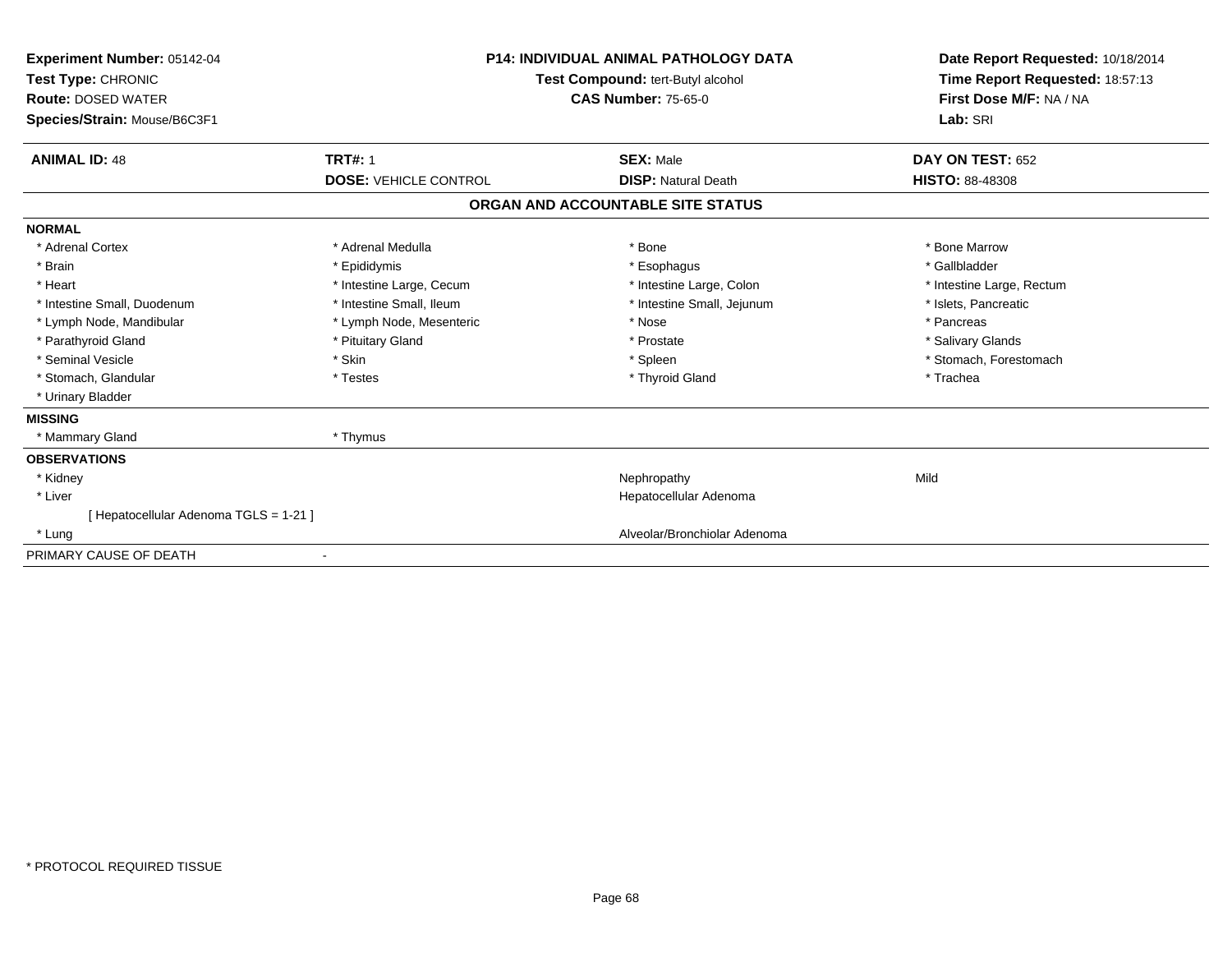| Experiment Number: 05142-04<br>Test Type: CHRONIC<br><b>Route: DOSED WATER</b><br>Species/Strain: Mouse/B6C3F1  | <b>P14: INDIVIDUAL ANIMAL PATHOLOGY DATA</b><br>Test Compound: tert-Butyl alcohol<br><b>CAS Number: 75-65-0</b> |                                   | Date Report Requested: 10/18/2014<br>Time Report Requested: 18:57:13<br>First Dose M/F: NA / NA<br>Lab: SRI |
|-----------------------------------------------------------------------------------------------------------------|-----------------------------------------------------------------------------------------------------------------|-----------------------------------|-------------------------------------------------------------------------------------------------------------|
| <b>ANIMAL ID: 49</b>                                                                                            | <b>TRT#: 1</b>                                                                                                  | <b>SEX: Male</b>                  | DAY ON TEST: 709                                                                                            |
|                                                                                                                 | <b>DOSE: VEHICLE CONTROL</b>                                                                                    | <b>DISP:</b> Moribund Sacrifice   | <b>HISTO: 88-48309</b>                                                                                      |
|                                                                                                                 |                                                                                                                 | ORGAN AND ACCOUNTABLE SITE STATUS |                                                                                                             |
| <b>NORMAL</b>                                                                                                   |                                                                                                                 |                                   |                                                                                                             |
| * Adrenal Medulla                                                                                               | * Bone                                                                                                          | * Brain                           | * Esophagus                                                                                                 |
| * Heart                                                                                                         | * Intestine Large, Cecum                                                                                        | * Intestine Large, Colon          | * Intestine Large, Rectum                                                                                   |
| * Intestine Small, Duodenum                                                                                     | * Intestine Small, Ileum                                                                                        | * Intestine Small, Jejunum        | * Islets, Pancreatic                                                                                        |
| * Lung                                                                                                          | * Nose                                                                                                          | * Pancreas                        | * Parathyroid Gland                                                                                         |
| * Pituitary Gland                                                                                               | * Prostate                                                                                                      | * Salivary Glands                 | * Seminal Vesicle                                                                                           |
| * Skin                                                                                                          | * Stomach, Forestomach                                                                                          | * Stomach, Glandular              | * Testes                                                                                                    |
| * Thyroid Gland                                                                                                 | * Trachea                                                                                                       |                                   |                                                                                                             |
| <b>MISSING</b>                                                                                                  |                                                                                                                 |                                   |                                                                                                             |
| * Mammary Gland                                                                                                 |                                                                                                                 |                                   |                                                                                                             |
| <b>OBSERVATIONS</b>                                                                                             |                                                                                                                 |                                   |                                                                                                             |
| * Adrenal Cortex                                                                                                | Subcapsular                                                                                                     | Hyperplasia                       | Focal, Minimal                                                                                              |
| * Bone Marrow                                                                                                   |                                                                                                                 | Histiocytic Sarcoma               |                                                                                                             |
| * Epididymis                                                                                                    |                                                                                                                 | Granuloma Sperm                   | Mild                                                                                                        |
| [Granuloma Sperm TGLS = 14-26]                                                                                  |                                                                                                                 |                                   |                                                                                                             |
| * Gallbladder                                                                                                   |                                                                                                                 | Histiocytic Sarcoma               |                                                                                                             |
| * Kidney                                                                                                        | Pelvis                                                                                                          | <b>Dilatation</b>                 | Moderate                                                                                                    |
|                                                                                                                 |                                                                                                                 | Histiocytic Sarcoma               |                                                                                                             |
|                                                                                                                 |                                                                                                                 | Nephropathy                       | Mild                                                                                                        |
| [Dilatation TGLS = 5-5]                                                                                         |                                                                                                                 |                                   |                                                                                                             |
| [Histiocytic Sarcoma TGLS = 4-5]                                                                                |                                                                                                                 |                                   |                                                                                                             |
| * Liver                                                                                                         |                                                                                                                 | Hepatocellular Adenoma            |                                                                                                             |
|                                                                                                                 |                                                                                                                 | Hepatocellular Carcinoma          |                                                                                                             |
|                                                                                                                 |                                                                                                                 | Histiocytic Sarcoma               |                                                                                                             |
|                                                                                                                 |                                                                                                                 | Necrosis                          | Focal, Mild                                                                                                 |
| [ Hepatocellular Adenoma TGLS = 9-23 ]<br>[ Hepatocellular Carcinoma TGLS = 8-22 ]<br>[Necrosis $TGLS = 7-27$ ] |                                                                                                                 |                                   |                                                                                                             |
| Lymph Node                                                                                                      | Mediastinal                                                                                                     | Histiocytic Sarcoma               |                                                                                                             |
|                                                                                                                 | Renal                                                                                                           | Histiocytic Sarcoma               |                                                                                                             |
| [ Histiocytic Sarcoma TGLS = 10-24,13-2,1-8,6-21 ]                                                              |                                                                                                                 |                                   |                                                                                                             |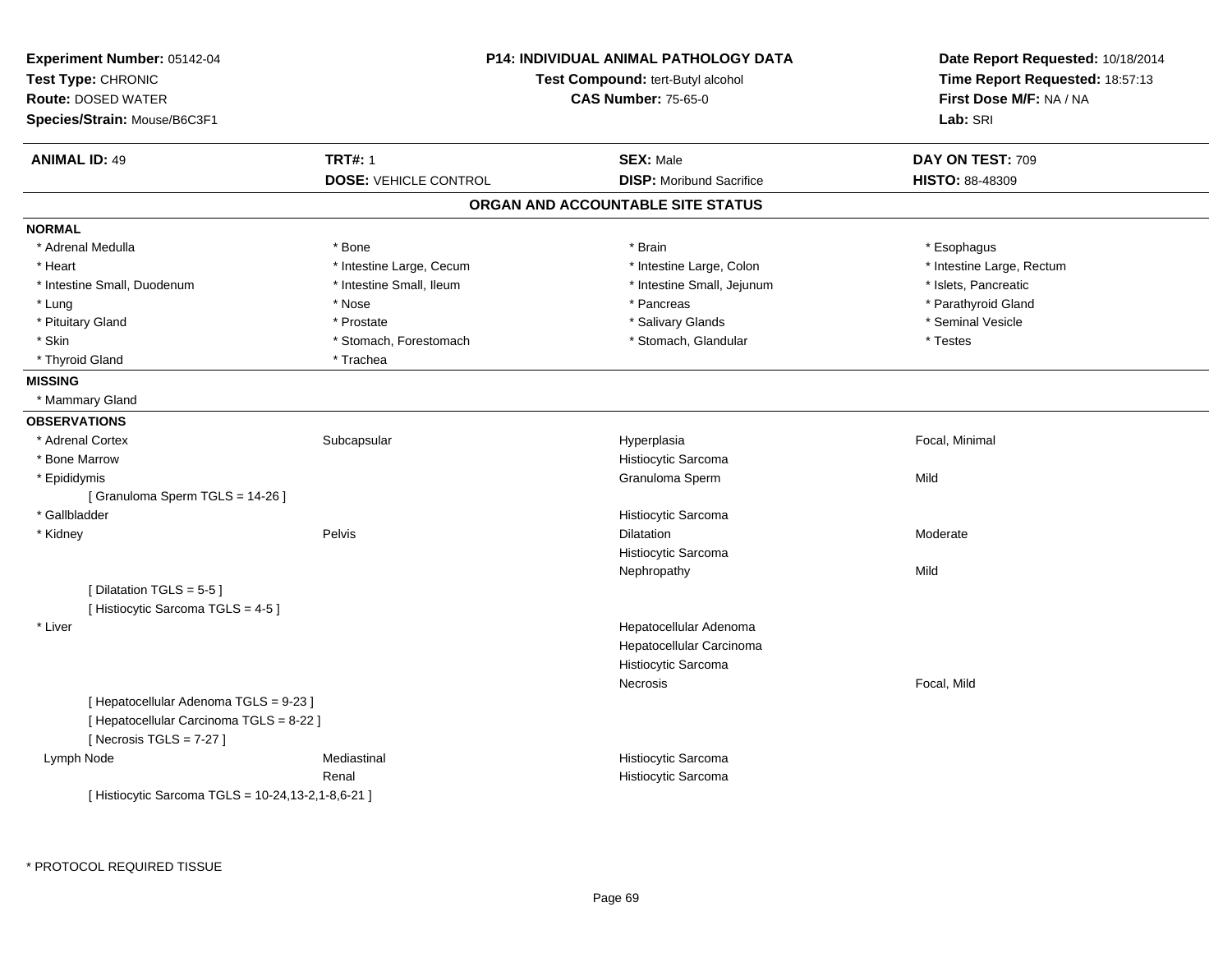| Experiment Number: 05142-04<br>Test Type: CHRONIC<br><b>Route: DOSED WATER</b><br>Species/Strain: Mouse/B6C3F1 |                              | <b>P14: INDIVIDUAL ANIMAL PATHOLOGY DATA</b><br>Test Compound: tert-Butyl alcohol<br><b>CAS Number: 75-65-0</b> | Date Report Requested: 10/18/2014<br>Time Report Requested: 18:57:13<br>First Dose M/F: NA / NA<br>Lab: SRI |
|----------------------------------------------------------------------------------------------------------------|------------------------------|-----------------------------------------------------------------------------------------------------------------|-------------------------------------------------------------------------------------------------------------|
| <b>ANIMAL ID: 49</b>                                                                                           | <b>TRT#: 1</b>               | <b>SEX: Male</b>                                                                                                | DAY ON TEST: 709                                                                                            |
|                                                                                                                | <b>DOSE: VEHICLE CONTROL</b> | <b>DISP: Moribund Sacrifice</b>                                                                                 | <b>HISTO: 88-48309</b>                                                                                      |
|                                                                                                                |                              | ORGAN AND ACCOUNTABLE SITE STATUS                                                                               |                                                                                                             |
| [ Histiocytic Sarcoma TGLS = 10-24,13-2,1-8,6-21 ]                                                             |                              |                                                                                                                 |                                                                                                             |
| * Lymph Node, Mandibular                                                                                       |                              | <b>Histiocytic Sarcoma</b>                                                                                      |                                                                                                             |
| [ Histiocytic Sarcoma TGLS = 10-24,13-2,1-8,6-21 ]                                                             |                              |                                                                                                                 |                                                                                                             |
| * Lymph Node, Mesenteric                                                                                       |                              | Histiocytic Sarcoma                                                                                             |                                                                                                             |
| [ Histiocytic Sarcoma TGLS = 10-24,13-2,1-8,6-21 ]                                                             |                              |                                                                                                                 |                                                                                                             |
| Mesentery                                                                                                      |                              | Histiocytic Sarcoma                                                                                             |                                                                                                             |
| <b>Preputial Gland</b>                                                                                         |                              | Degeneration                                                                                                    | Cystic, Mild                                                                                                |
| [Degeneration TGLS = 15-29]                                                                                    |                              |                                                                                                                 |                                                                                                             |
| * Spleen                                                                                                       |                              | <b>Histiocytic Sarcoma</b>                                                                                      |                                                                                                             |
| [ Histiocytic Sarcoma TGLS = 3-6 ]                                                                             |                              |                                                                                                                 |                                                                                                             |
| * Thymus                                                                                                       |                              | Histiocytic Sarcoma                                                                                             |                                                                                                             |
|                                                                                                                | <b>Epithel Cell</b>          | Hyperplasia                                                                                                     | Moderate                                                                                                    |
| Tooth                                                                                                          | Incisor                      | Dysplasia                                                                                                       | Moderate                                                                                                    |
| [Dysplasia TGLS = 11-9]                                                                                        |                              |                                                                                                                 |                                                                                                             |
| * Urinary Bladder                                                                                              |                              | Histiocytic Sarcoma                                                                                             |                                                                                                             |
|                                                                                                                | <b>Transit Epithe</b>        | Hyperplasia                                                                                                     | Mild                                                                                                        |
| [ Histiocytic Sarcoma TGLS = 2-25 ]                                                                            |                              |                                                                                                                 |                                                                                                             |
| PRIMARY CAUSE OF DEATH                                                                                         |                              |                                                                                                                 |                                                                                                             |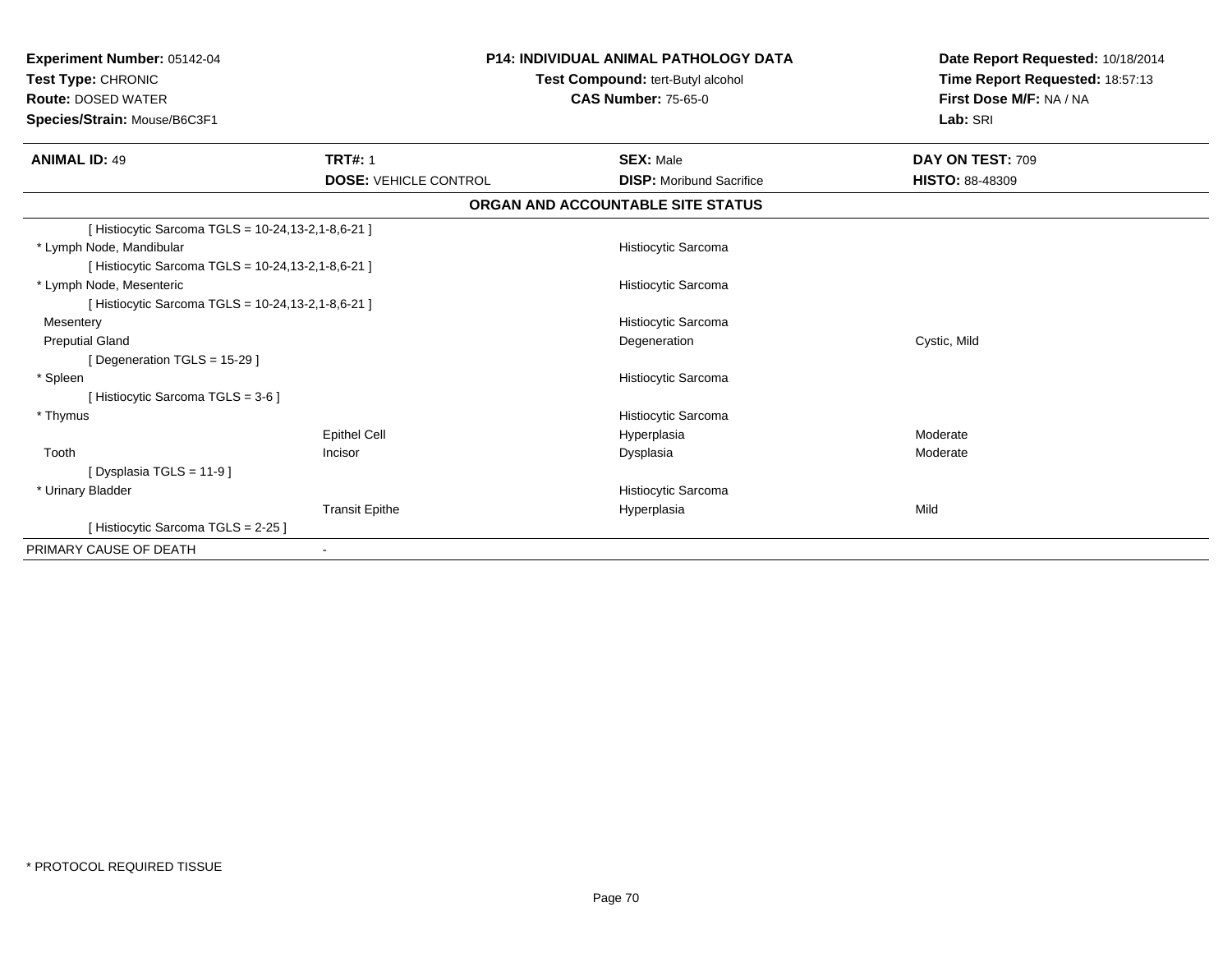| Experiment Number: 05142-04<br>Test Type: CHRONIC<br><b>Route: DOSED WATER</b><br>Species/Strain: Mouse/B6C3F1 | <b>P14: INDIVIDUAL ANIMAL PATHOLOGY DATA</b><br>Test Compound: tert-Butyl alcohol<br><b>CAS Number: 75-65-0</b> |                                   | Date Report Requested: 10/18/2014<br>Time Report Requested: 18:57:13<br>First Dose M/F: NA / NA<br>Lab: SRI |
|----------------------------------------------------------------------------------------------------------------|-----------------------------------------------------------------------------------------------------------------|-----------------------------------|-------------------------------------------------------------------------------------------------------------|
| <b>ANIMAL ID: 50</b>                                                                                           | <b>TRT#: 1</b>                                                                                                  | <b>SEX: Male</b>                  | DAY ON TEST: 653                                                                                            |
|                                                                                                                | <b>DOSE: VEHICLE CONTROL</b>                                                                                    | <b>DISP:</b> Moribund Sacrifice   | <b>HISTO: 88-48310</b>                                                                                      |
|                                                                                                                |                                                                                                                 | ORGAN AND ACCOUNTABLE SITE STATUS |                                                                                                             |
| <b>NORMAL</b>                                                                                                  |                                                                                                                 |                                   |                                                                                                             |
| * Adrenal Cortex                                                                                               | * Adrenal Medulla                                                                                               | * Bone                            | * Bone Marrow                                                                                               |
| * Brain                                                                                                        | * Epididymis                                                                                                    | * Esophagus                       | * Gallbladder                                                                                               |
| * Heart                                                                                                        | * Intestine Large, Cecum                                                                                        | * Intestine Large, Colon          | * Intestine Large, Rectum                                                                                   |
| * Intestine Small, Duodenum                                                                                    | * Intestine Small, Ileum                                                                                        | * Intestine Small, Jejunum        | * Islets, Pancreatic                                                                                        |
| * Lymph Node, Mandibular                                                                                       | * Nose                                                                                                          | * Pancreas                        | * Parathyroid Gland                                                                                         |
| * Pituitary Gland                                                                                              | * Prostate                                                                                                      | * Salivary Glands                 | * Skin                                                                                                      |
| * Stomach, Forestomach                                                                                         | * Stomach, Glandular                                                                                            | * Testes                          | * Thyroid Gland                                                                                             |
| * Trachea                                                                                                      | * Urinary Bladder                                                                                               |                                   |                                                                                                             |
| <b>MISSING</b>                                                                                                 |                                                                                                                 |                                   |                                                                                                             |
| * Mammary Gland                                                                                                |                                                                                                                 |                                   |                                                                                                             |
| <b>INSUFFICIENT TISSUE</b>                                                                                     |                                                                                                                 |                                   |                                                                                                             |
| * Thymus                                                                                                       |                                                                                                                 |                                   |                                                                                                             |
| <b>OBSERVATIONS</b>                                                                                            |                                                                                                                 |                                   |                                                                                                             |
| * Kidney                                                                                                       |                                                                                                                 | Nephropathy                       | Mild                                                                                                        |
| * Liver                                                                                                        |                                                                                                                 | <b>Eosinophilic Focus</b>         |                                                                                                             |
|                                                                                                                |                                                                                                                 | Hepatocellular Adenoma            |                                                                                                             |
|                                                                                                                |                                                                                                                 | Hepatocellular Carcinoma          |                                                                                                             |
| [ Eosinophilic Focus TGLS = 3-21,4-22 ]                                                                        |                                                                                                                 |                                   |                                                                                                             |
| [ Hepatocellular Adenoma TGLS = 5-23 ]                                                                         |                                                                                                                 |                                   |                                                                                                             |
| [ Hepatocellular Carcinoma TGLS = 6-24 ]                                                                       |                                                                                                                 |                                   |                                                                                                             |
| * Lung                                                                                                         | Artery                                                                                                          | Thrombosis                        | Minimal                                                                                                     |
| * Lymph Node, Mesenteric                                                                                       |                                                                                                                 | Hyperplasia                       | Lymphoid, Mild                                                                                              |
| * Seminal Vesicle                                                                                              |                                                                                                                 | Dilatation                        | Mild                                                                                                        |
| [ Dilatation TGLS = 1-7 ]                                                                                      |                                                                                                                 |                                   |                                                                                                             |
| * Spleen                                                                                                       |                                                                                                                 | Hematopoietic Cell Proliferation  | Moderate                                                                                                    |
|                                                                                                                |                                                                                                                 | Hyperplasia                       | Lymphoid, Mild                                                                                              |
| [ Hematopoietic Cell Proliferation TGLS = 2-6 ]                                                                |                                                                                                                 |                                   |                                                                                                             |
| PRIMARY CAUSE OF DEATH                                                                                         |                                                                                                                 |                                   |                                                                                                             |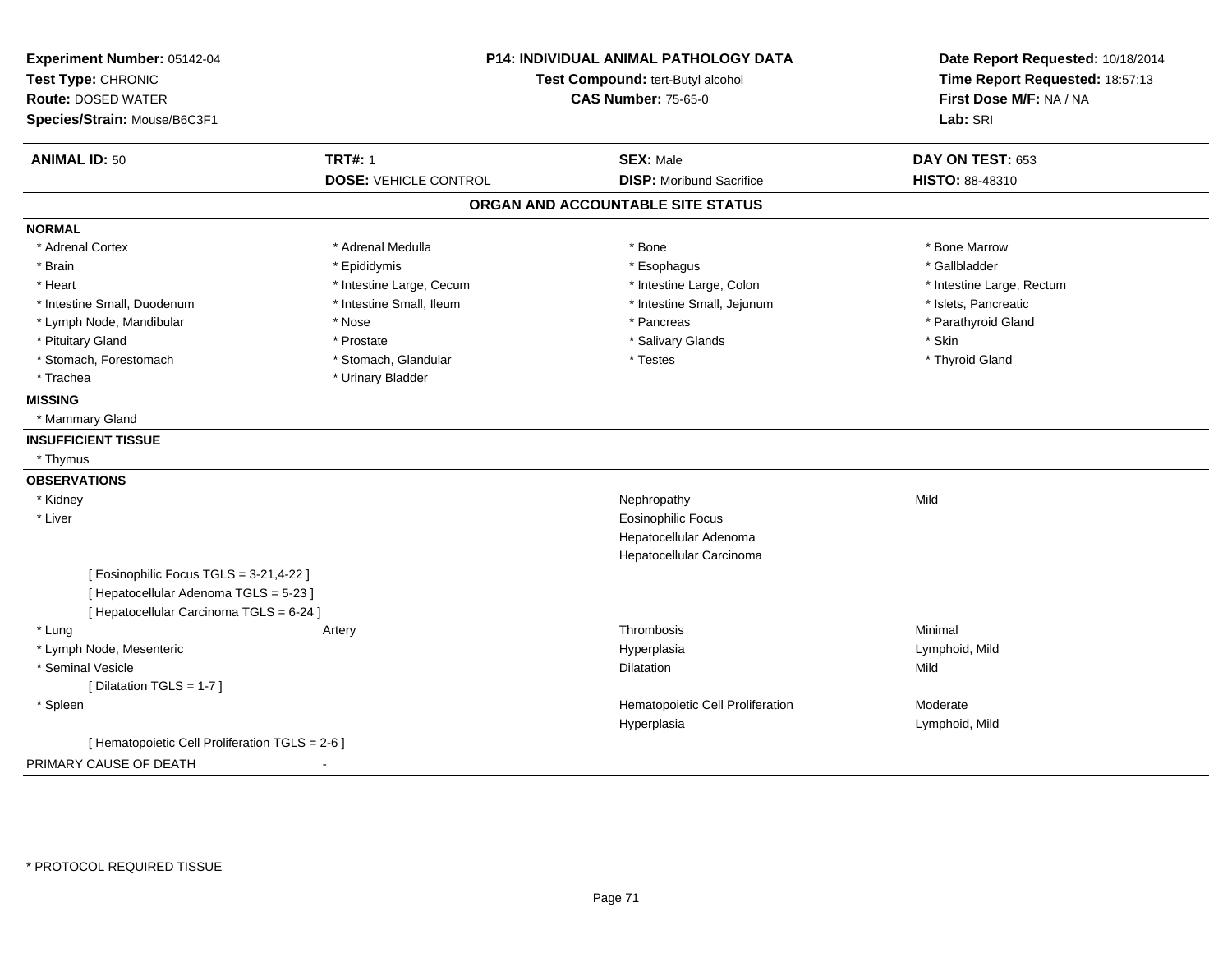| Experiment Number: 05142-04<br>Test Type: CHRONIC<br><b>Route: DOSED WATER</b><br>Species/Strain: Mouse/B6C3F1 |                              | P14: INDIVIDUAL ANIMAL PATHOLOGY DATA<br>Test Compound: tert-Butyl alcohol<br><b>CAS Number: 75-65-0</b> | Date Report Requested: 10/18/2014<br>Time Report Requested: 18:57:13<br>First Dose M/F: NA / NA<br>Lab: SRI |
|----------------------------------------------------------------------------------------------------------------|------------------------------|----------------------------------------------------------------------------------------------------------|-------------------------------------------------------------------------------------------------------------|
|                                                                                                                |                              |                                                                                                          |                                                                                                             |
| <b>ANIMAL ID: 51</b>                                                                                           | <b>TRT#: 1</b>               | <b>SEX: Male</b>                                                                                         | DAY ON TEST: 653                                                                                            |
|                                                                                                                | <b>DOSE: VEHICLE CONTROL</b> | <b>DISP:</b> Moribund Sacrifice                                                                          | HISTO: 88-48311                                                                                             |
|                                                                                                                |                              | ORGAN AND ACCOUNTABLE SITE STATUS                                                                        |                                                                                                             |
| <b>NORMAL</b>                                                                                                  |                              |                                                                                                          |                                                                                                             |
| * Adrenal Cortex                                                                                               | * Adrenal Medulla            | * Bone                                                                                                   | * Bone Marrow                                                                                               |
| * Brain                                                                                                        | * Epididymis                 | * Esophagus                                                                                              | * Gallbladder                                                                                               |
| * Heart                                                                                                        | * Intestine Large, Cecum     | * Intestine Large, Colon                                                                                 | * Intestine Large, Rectum                                                                                   |
| * Intestine Small, Duodenum                                                                                    | * Intestine Small, Ileum     | * Intestine Small, Jejunum                                                                               | * Islets, Pancreatic                                                                                        |
| * Lung                                                                                                         | * Lymph Node, Mandibular     | * Nose                                                                                                   | * Pancreas                                                                                                  |
| * Parathyroid Gland                                                                                            | * Prostate                   | * Salivary Glands                                                                                        | * Seminal Vesicle                                                                                           |
| * Skin                                                                                                         | * Stomach, Forestomach       | * Stomach, Glandular                                                                                     | * Testes                                                                                                    |
| * Thymus                                                                                                       | * Thyroid Gland              | * Trachea                                                                                                | * Urinary Bladder                                                                                           |
| <b>MISSING</b>                                                                                                 |                              |                                                                                                          |                                                                                                             |
| * Mammary Gland                                                                                                | * Pituitary Gland            |                                                                                                          |                                                                                                             |
| <b>OBSERVATIONS</b>                                                                                            |                              |                                                                                                          |                                                                                                             |
| * Kidney                                                                                                       |                              | Nephropathy                                                                                              | Minimal                                                                                                     |
| * Liver                                                                                                        |                              | Eosinophilic Focus                                                                                       |                                                                                                             |
|                                                                                                                |                              | Hepatocellular Adenoma                                                                                   |                                                                                                             |
| [Eosinophilic Focus TGLS = 8-25]                                                                               |                              |                                                                                                          |                                                                                                             |
| [ Hepatocellular Adenoma TGLS = 2-21 ]                                                                         |                              |                                                                                                          |                                                                                                             |
| Lymph Node                                                                                                     | <b>Bronchial</b>             | Lymphoma Malignant Mixed                                                                                 |                                                                                                             |
|                                                                                                                | Mediastinal                  | Lymphoma Malignant Mixed                                                                                 |                                                                                                             |
| [ Lymphoma Malignant Mixed TGLS = 6-24,3-2 ]                                                                   |                              |                                                                                                          |                                                                                                             |
| [ Lymphoma Malignant Mixed TGLS = 6-24,3-2 ]                                                                   |                              |                                                                                                          |                                                                                                             |
| * Lymph Node, Mesenteric                                                                                       |                              | Lymphoma Malignant Mixed                                                                                 |                                                                                                             |
| [ Lymphoma Malignant Mixed TGLS = 6-24,3-2 ]                                                                   |                              |                                                                                                          |                                                                                                             |
| * Spleen                                                                                                       |                              | Hematopoietic Cell Proliferation                                                                         | Mild                                                                                                        |
|                                                                                                                |                              | Lymphoma Malignant Mixed                                                                                 |                                                                                                             |
| [ Lymphoma Malignant Mixed TGLS = 1-6 ]                                                                        |                              |                                                                                                          |                                                                                                             |
| Tooth                                                                                                          | Incisor                      | Dysplasia                                                                                                | Moderate                                                                                                    |
| [Dysplasia TGLS = 7-9]                                                                                         |                              |                                                                                                          |                                                                                                             |
| PRIMARY CAUSE OF DEATH                                                                                         |                              |                                                                                                          |                                                                                                             |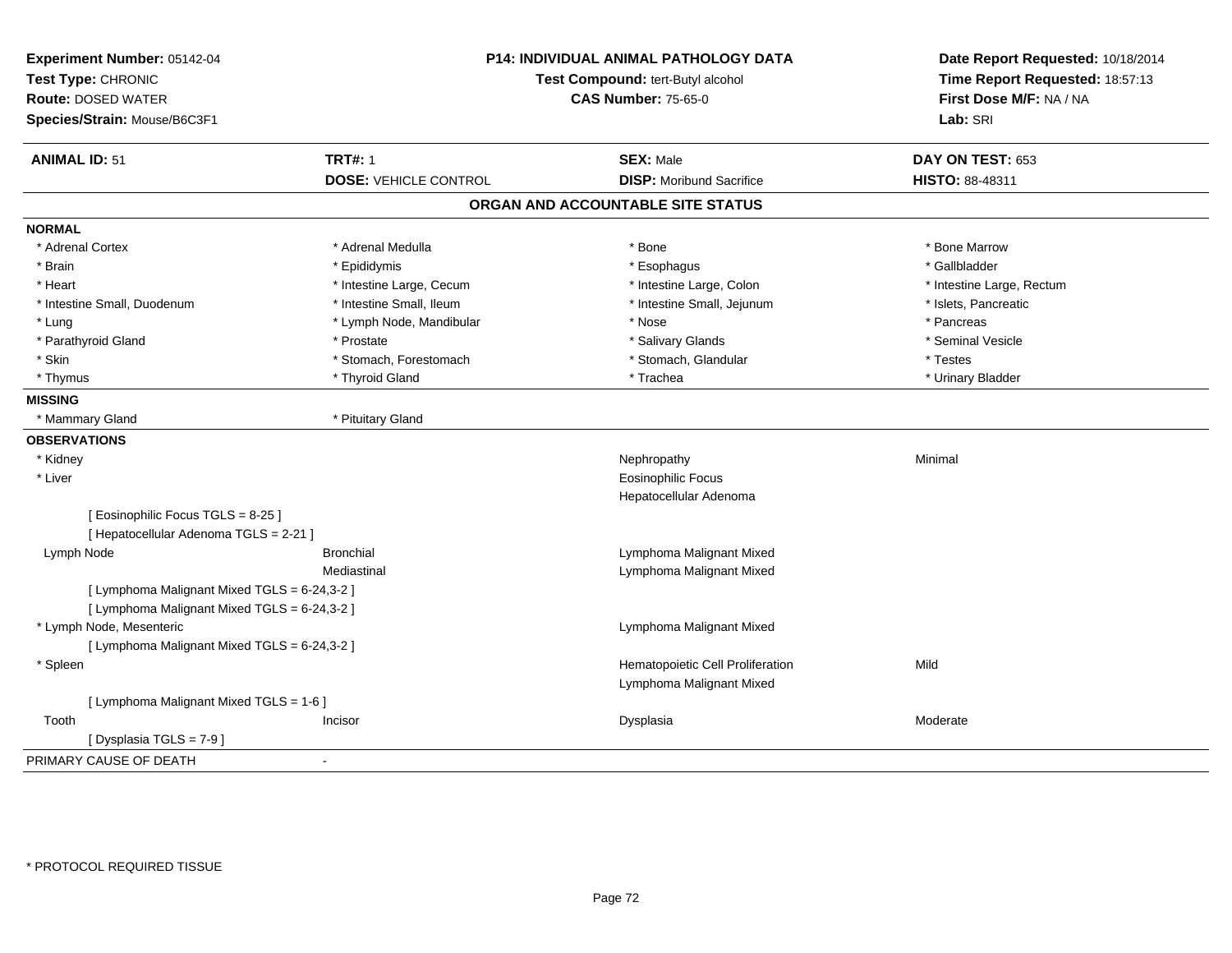| Experiment Number: 05142-04<br>Test Type: CHRONIC<br><b>Route: DOSED WATER</b><br>Species/Strain: Mouse/B6C3F1 | P14: INDIVIDUAL ANIMAL PATHOLOGY DATA<br>Test Compound: tert-Butyl alcohol<br><b>CAS Number: 75-65-0</b> |                                   | Date Report Requested: 10/18/2014<br>Time Report Requested: 18:57:13<br>First Dose M/F: NA / NA<br>Lab: SRI |  |
|----------------------------------------------------------------------------------------------------------------|----------------------------------------------------------------------------------------------------------|-----------------------------------|-------------------------------------------------------------------------------------------------------------|--|
| <b>ANIMAL ID: 52</b>                                                                                           | <b>TRT#: 1</b>                                                                                           | <b>SEX: Male</b>                  | DAY ON TEST: 675                                                                                            |  |
|                                                                                                                | <b>DOSE: VEHICLE CONTROL</b>                                                                             | <b>DISP: Moribund Sacrifice</b>   | HISTO: 88-48312                                                                                             |  |
|                                                                                                                |                                                                                                          | ORGAN AND ACCOUNTABLE SITE STATUS |                                                                                                             |  |
| <b>NORMAL</b>                                                                                                  |                                                                                                          |                                   |                                                                                                             |  |
| * Adrenal Cortex                                                                                               | * Adrenal Medulla                                                                                        | * Bone                            | * Bone Marrow                                                                                               |  |
| * Brain                                                                                                        | * Epididymis                                                                                             | * Esophagus                       | * Gallbladder                                                                                               |  |
| * Heart                                                                                                        | * Intestine Large, Cecum                                                                                 | * Intestine Large, Colon          | * Intestine Large, Rectum                                                                                   |  |
| * Intestine Small, Duodenum                                                                                    | * Intestine Small, Ileum                                                                                 | * Intestine Small, Jejunum        | * Islets, Pancreatic                                                                                        |  |
| * Lung                                                                                                         | * Lymph Node, Mesenteric                                                                                 | * Nose                            | * Pancreas                                                                                                  |  |
| * Parathyroid Gland                                                                                            | * Prostate                                                                                               | * Salivary Glands                 | * Skin                                                                                                      |  |
| * Spleen                                                                                                       | * Stomach, Forestomach                                                                                   | * Stomach, Glandular              | * Testes                                                                                                    |  |
| * Thymus                                                                                                       | * Thyroid Gland                                                                                          | * Trachea                         | * Urinary Bladder                                                                                           |  |
| <b>MISSING</b>                                                                                                 |                                                                                                          |                                   |                                                                                                             |  |
| * Mammary Gland                                                                                                |                                                                                                          |                                   |                                                                                                             |  |
| <b>OBSERVATIONS</b>                                                                                            |                                                                                                          |                                   |                                                                                                             |  |
| <b>Coagulating Gland</b>                                                                                       |                                                                                                          | <b>Dilatation</b>                 | Moderate                                                                                                    |  |
| [ Dilatation TGLS = 3-7 ]                                                                                      |                                                                                                          |                                   |                                                                                                             |  |
| * Kidney                                                                                                       |                                                                                                          | Cyst                              | Mild                                                                                                        |  |
|                                                                                                                |                                                                                                          | Nephropathy                       | Minimal                                                                                                     |  |
| * Liver                                                                                                        |                                                                                                          | <b>Eosinophilic Focus</b>         |                                                                                                             |  |
|                                                                                                                |                                                                                                          | Hepatocellular Adenoma            | Multiple                                                                                                    |  |
| [ Hepatocellular Adenoma TGLS = 7-21,8-22 ]                                                                    |                                                                                                          |                                   |                                                                                                             |  |
| * Lymph Node, Mandibular                                                                                       |                                                                                                          | Hyperplasia                       | Moderate                                                                                                    |  |
| [Hyperplasia TGLS = 1-8]                                                                                       |                                                                                                          |                                   |                                                                                                             |  |
| * Pituitary Gland                                                                                              | Pars Distalis                                                                                            | <b>Focal Cellular Change</b>      | Mild                                                                                                        |  |
| * Seminal Vesicle                                                                                              |                                                                                                          | <b>Dilatation</b>                 | Marked                                                                                                      |  |
| [ Dilatation TGLS = $2-7$ ]                                                                                    |                                                                                                          |                                   |                                                                                                             |  |
| Tooth                                                                                                          | Incisor                                                                                                  | Dysplasia                         | Marked                                                                                                      |  |
| [ Dysplasia TGLS = $6-9$ ]                                                                                     |                                                                                                          |                                   |                                                                                                             |  |
| PRIMARY CAUSE OF DEATH                                                                                         | ÷                                                                                                        |                                   |                                                                                                             |  |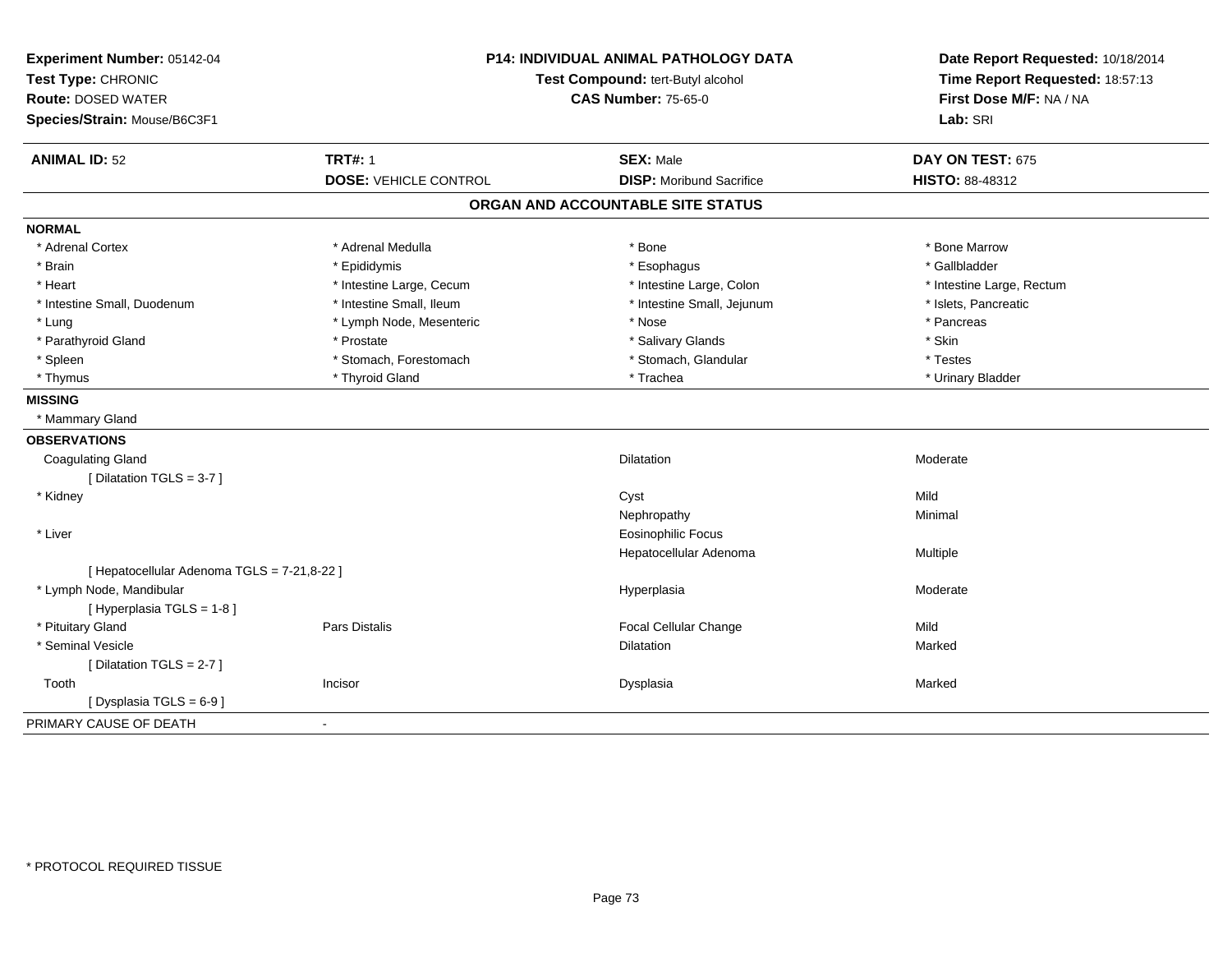| Experiment Number: 05142-04<br>Test Type: CHRONIC<br><b>Route: DOSED WATER</b><br>Species/Strain: Mouse/B6C3F1 | P14: INDIVIDUAL ANIMAL PATHOLOGY DATA<br>Test Compound: tert-Butyl alcohol<br><b>CAS Number: 75-65-0</b> |                                                | Date Report Requested: 10/18/2014<br>Time Report Requested: 18:57:13<br>First Dose M/F: NA / NA<br>Lab: SRI |
|----------------------------------------------------------------------------------------------------------------|----------------------------------------------------------------------------------------------------------|------------------------------------------------|-------------------------------------------------------------------------------------------------------------|
| <b>ANIMAL ID: 53</b>                                                                                           | <b>TRT#: 1</b><br><b>DOSE: VEHICLE CONTROL</b>                                                           | <b>SEX: Male</b><br><b>DISP: Natural Death</b> | DAY ON TEST: 708<br>HISTO: 88-48313                                                                         |
|                                                                                                                |                                                                                                          | ORGAN AND ACCOUNTABLE SITE STATUS              |                                                                                                             |
| <b>NORMAL</b>                                                                                                  |                                                                                                          |                                                |                                                                                                             |
| * Adrenal Cortex                                                                                               | * Adrenal Medulla                                                                                        | * Bone                                         | * Bone Marrow                                                                                               |
| * Brain                                                                                                        | * Epididymis                                                                                             | * Esophagus                                    | * Gallbladder                                                                                               |
| * Heart                                                                                                        | * Intestine Large, Cecum                                                                                 | * Intestine Large, Colon                       | * Intestine Large, Rectum                                                                                   |
| * Intestine Small, Duodenum                                                                                    | * Intestine Small, Ileum                                                                                 | * Intestine Small, Jejunum                     | * Islets, Pancreatic                                                                                        |
| * Lymph Node, Mandibular                                                                                       | * Lymph Node, Mesenteric                                                                                 | * Nose                                         | * Pancreas                                                                                                  |
| * Pituitary Gland                                                                                              | * Prostate                                                                                               | * Salivary Glands                              | * Skin                                                                                                      |
| * Testes                                                                                                       | * Thymus                                                                                                 | * Trachea                                      | * Urinary Bladder                                                                                           |
| <b>MISSING</b>                                                                                                 |                                                                                                          |                                                |                                                                                                             |
| * Mammary Gland                                                                                                | * Parathyroid Gland                                                                                      |                                                |                                                                                                             |
| <b>OBSERVATIONS</b>                                                                                            |                                                                                                          |                                                |                                                                                                             |
| * Kidney                                                                                                       |                                                                                                          | Nephropathy                                    | Mild                                                                                                        |
| * Liver                                                                                                        |                                                                                                          | Hepatocellular Carcinoma                       |                                                                                                             |
| [ Hepatocellular Carcinoma TGLS = 7-21 ]                                                                       |                                                                                                          |                                                |                                                                                                             |
| * Lung                                                                                                         |                                                                                                          | Hepatocellular Carcinoma                       | Metastatic (Liver)                                                                                          |
| [ Hepatocellular Carcinoma TGLS = 5-2,6-2-1,8-2-1 ]                                                            |                                                                                                          |                                                |                                                                                                             |
| * Seminal Vesicle                                                                                              |                                                                                                          | Dilatation                                     | Mild                                                                                                        |
| [ Dilatation TGLS = 2-7 ]                                                                                      |                                                                                                          |                                                |                                                                                                             |
| * Spleen                                                                                                       |                                                                                                          | <b>Fibrosis</b>                                | Mild                                                                                                        |
|                                                                                                                |                                                                                                          | Hematopoietic Cell Proliferation               | Marked                                                                                                      |
| [Fibrosis TGLS = $3-22$ ]<br>[ Hematopoietic Cell Proliferation TGLS = 4-6 ]                                   |                                                                                                          |                                                |                                                                                                             |
| * Stomach, Forestomach                                                                                         | Mucosa                                                                                                   | Hyperplasia                                    | Minimal                                                                                                     |
| [Hyperplasia TGLS = 9-4-1]                                                                                     |                                                                                                          |                                                |                                                                                                             |
| * Stomach, Glandular                                                                                           |                                                                                                          | Pigmentation                                   | Minimal                                                                                                     |
| [ Pigmentation TGLS = 10-23 ]                                                                                  |                                                                                                          |                                                |                                                                                                             |
| * Thyroid Gland                                                                                                | <b>Follicular Cel</b>                                                                                    | Hyperplasia                                    | Mild                                                                                                        |
| PRIMARY CAUSE OF DEATH                                                                                         |                                                                                                          |                                                |                                                                                                             |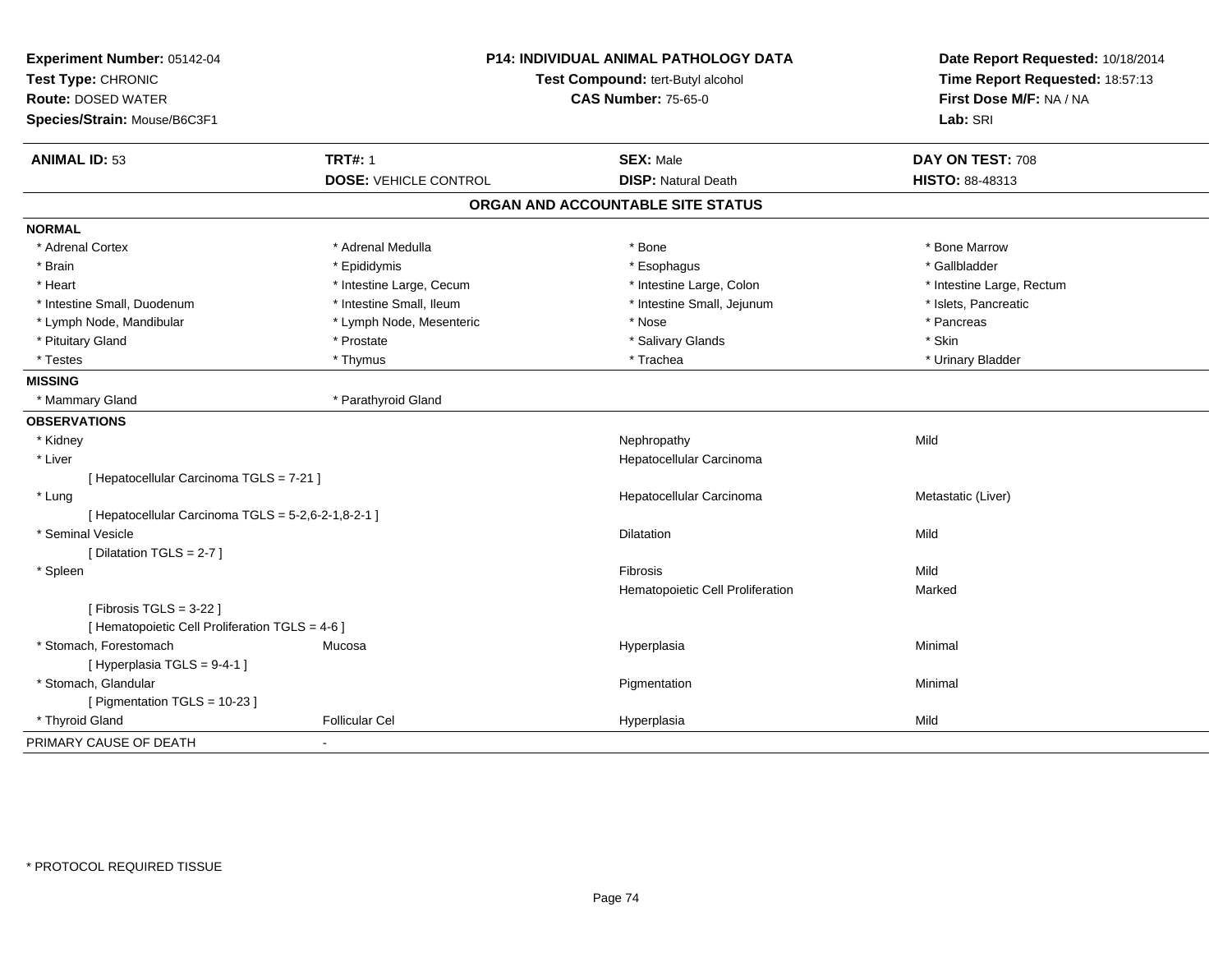| Experiment Number: 05142-04<br>Test Type: CHRONIC<br><b>Route: DOSED WATER</b><br>Species/Strain: Mouse/B6C3F1 |                                                | P14: INDIVIDUAL ANIMAL PATHOLOGY DATA<br>Test Compound: tert-Butyl alcohol<br><b>CAS Number: 75-65-0</b> | Date Report Requested: 10/18/2014<br>Time Report Requested: 18:57:13<br>First Dose M/F: NA / NA<br>Lab: SRI |  |
|----------------------------------------------------------------------------------------------------------------|------------------------------------------------|----------------------------------------------------------------------------------------------------------|-------------------------------------------------------------------------------------------------------------|--|
| <b>ANIMAL ID: 54</b>                                                                                           | <b>TRT#: 1</b><br><b>DOSE: VEHICLE CONTROL</b> | <b>SEX: Male</b><br><b>DISP:</b> Moribund Sacrifice                                                      | DAY ON TEST: 702<br><b>HISTO: 88-48314</b>                                                                  |  |
|                                                                                                                |                                                | ORGAN AND ACCOUNTABLE SITE STATUS                                                                        |                                                                                                             |  |
| <b>NORMAL</b>                                                                                                  |                                                |                                                                                                          |                                                                                                             |  |
| * Adrenal Medulla                                                                                              | * Bone                                         | * Bone Marrow                                                                                            | * Brain                                                                                                     |  |
|                                                                                                                |                                                | * Gallbladder                                                                                            | * Heart                                                                                                     |  |
| * Epididymis<br>* Intestine Large, Cecum                                                                       | * Esophagus<br>* Intestine Large, Colon        | * Intestine Large, Rectum                                                                                | * Intestine Small, Duodenum                                                                                 |  |
| * Intestine Small, Ileum                                                                                       | * Intestine Small, Jejunum                     | * Islets, Pancreatic                                                                                     | * Lung                                                                                                      |  |
| * Lymph Node, Mandibular                                                                                       | * Nose                                         | * Pancreas                                                                                               | * Parathyroid Gland                                                                                         |  |
| * Pituitary Gland                                                                                              | * Prostate                                     | * Salivary Glands                                                                                        | * Skin                                                                                                      |  |
| * Stomach, Forestomach                                                                                         | * Stomach, Glandular                           | * Testes                                                                                                 | * Thymus                                                                                                    |  |
| * Thyroid Gland                                                                                                | * Trachea                                      | * Urinary Bladder                                                                                        |                                                                                                             |  |
| <b>MISSING</b>                                                                                                 |                                                |                                                                                                          |                                                                                                             |  |
| * Mammary Gland                                                                                                |                                                |                                                                                                          |                                                                                                             |  |
| <b>OBSERVATIONS</b>                                                                                            |                                                |                                                                                                          |                                                                                                             |  |
| * Adrenal Cortex                                                                                               |                                                | Focal Cellular Change                                                                                    | Mild                                                                                                        |  |
| <b>Coagulating Gland</b>                                                                                       |                                                | <b>Dilatation</b>                                                                                        | Mild                                                                                                        |  |
| [ Dilatation TGLS = 2-7 ]                                                                                      |                                                |                                                                                                          |                                                                                                             |  |
| * Kidney                                                                                                       |                                                | Nephropathy                                                                                              | Mild                                                                                                        |  |
| * Liver                                                                                                        |                                                | Hepatoblastoma                                                                                           |                                                                                                             |  |
| [Hepatoblastoma TGLS = 5-22]                                                                                   |                                                |                                                                                                          |                                                                                                             |  |
| * Lymph Node, Mesenteric                                                                                       |                                                | Angiectasis                                                                                              | Mild                                                                                                        |  |
| [Angiectasis TGLS = 4-5]                                                                                       |                                                |                                                                                                          |                                                                                                             |  |
| Mesentery                                                                                                      | Fat                                            | <b>Necrosis</b>                                                                                          | Moderate                                                                                                    |  |
| [Necrosis $TGLS = 3-21$ ]                                                                                      |                                                |                                                                                                          |                                                                                                             |  |
| * Seminal Vesicle                                                                                              |                                                | Dilatation                                                                                               | Moderate                                                                                                    |  |
| [ Dilatation TGLS = 1-7 ]                                                                                      |                                                |                                                                                                          |                                                                                                             |  |
| * Spleen                                                                                                       |                                                | Hematopoietic Cell Proliferation                                                                         | Moderate                                                                                                    |  |
| Tooth                                                                                                          | Incisor                                        | Dysplasia                                                                                                | Moderate                                                                                                    |  |
| PRIMARY CAUSE OF DEATH                                                                                         |                                                |                                                                                                          |                                                                                                             |  |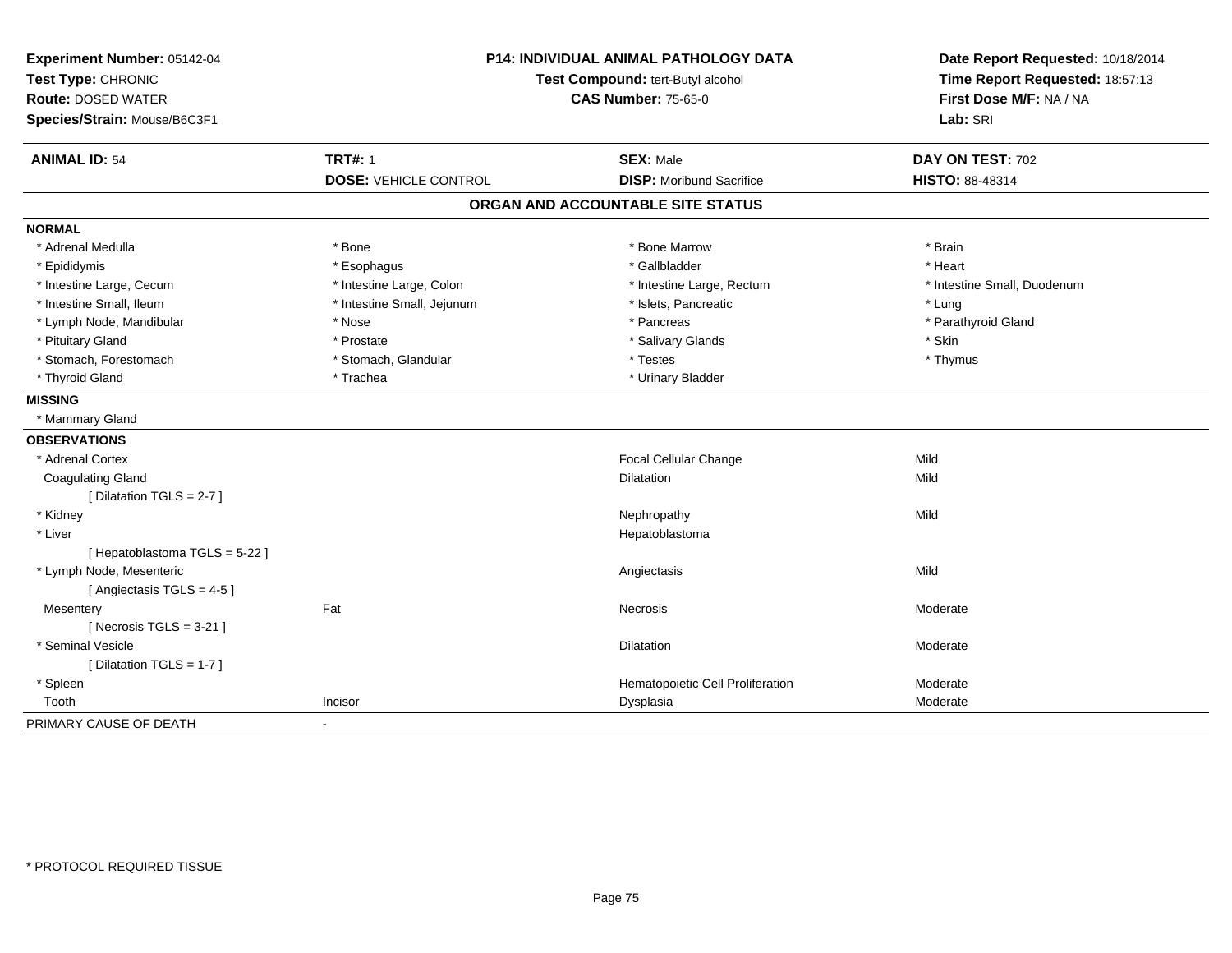| Experiment Number: 05142-04<br>Test Type: CHRONIC<br><b>Route: DOSED WATER</b><br>Species/Strain: Mouse/B6C3F1            | <b>P14: INDIVIDUAL ANIMAL PATHOLOGY DATA</b><br>Test Compound: tert-Butyl alcohol<br><b>CAS Number: 75-65-0</b> |                                   | Date Report Requested: 10/18/2014<br>Time Report Requested: 18:57:13<br>First Dose M/F: NA / NA<br>Lab: SRI |
|---------------------------------------------------------------------------------------------------------------------------|-----------------------------------------------------------------------------------------------------------------|-----------------------------------|-------------------------------------------------------------------------------------------------------------|
| <b>ANIMAL ID: 55</b>                                                                                                      | <b>TRT#: 1</b>                                                                                                  | <b>SEX: Male</b>                  | DAY ON TEST: 729                                                                                            |
|                                                                                                                           | <b>DOSE: VEHICLE CONTROL</b>                                                                                    | <b>DISP: Terminal Sacrifice</b>   | HISTO: 88-48596                                                                                             |
|                                                                                                                           |                                                                                                                 | ORGAN AND ACCOUNTABLE SITE STATUS |                                                                                                             |
| <b>NORMAL</b>                                                                                                             |                                                                                                                 |                                   |                                                                                                             |
| * Adrenal Cortex                                                                                                          | * Adrenal Medulla                                                                                               | * Bone                            | * Bone Marrow                                                                                               |
| * Brain                                                                                                                   | * Epididymis                                                                                                    | * Esophagus                       | * Gallbladder                                                                                               |
| * Heart                                                                                                                   | * Intestine Large, Cecum                                                                                        | * Intestine Large, Colon          | * Intestine Large, Rectum                                                                                   |
| * Intestine Small, Duodenum                                                                                               | * Intestine Small, Ileum                                                                                        | * Intestine Small, Jejunum        | * Islets, Pancreatic                                                                                        |
| * Lung                                                                                                                    | * Lymph Node, Mandibular                                                                                        | * Nose                            | * Parathyroid Gland                                                                                         |
| * Pituitary Gland                                                                                                         | * Prostate                                                                                                      | * Salivary Glands                 | * Skin                                                                                                      |
| * Stomach, Forestomach                                                                                                    | * Stomach, Glandular                                                                                            | * Testes                          | * Thyroid Gland                                                                                             |
| * Trachea                                                                                                                 | * Urinary Bladder                                                                                               |                                   |                                                                                                             |
| <b>MISSING</b>                                                                                                            |                                                                                                                 |                                   |                                                                                                             |
| * Mammary Gland                                                                                                           |                                                                                                                 |                                   |                                                                                                             |
| <b>OBSERVATIONS</b>                                                                                                       |                                                                                                                 |                                   |                                                                                                             |
| * Kidney                                                                                                                  |                                                                                                                 | Nephropathy                       | Mild                                                                                                        |
| * Liver                                                                                                                   |                                                                                                                 | <b>Clear Cell Focus</b>           |                                                                                                             |
|                                                                                                                           |                                                                                                                 | Hepatocellular Adenoma            | Multiple                                                                                                    |
|                                                                                                                           |                                                                                                                 | Hepatocellular Carcinoma          | Multiple                                                                                                    |
|                                                                                                                           |                                                                                                                 | Necrosis                          | Focal, Minimal                                                                                              |
| [ Hepatocellular Adenoma TGLS = 7-23,8-24 ]<br>[ Hepatocellular Carcinoma TGLS = 5-21,6-22 ]<br>[Necrosis $TGLS = 8-24$ ] |                                                                                                                 |                                   |                                                                                                             |
| * Lymph Node, Mesenteric                                                                                                  |                                                                                                                 | Angiectasis                       | Mild                                                                                                        |
| [Angiectasis TGLS = 4-5]                                                                                                  |                                                                                                                 |                                   |                                                                                                             |
| * Pancreas                                                                                                                |                                                                                                                 | Atrophy                           | Focal, Minimal                                                                                              |
| <b>Preputial Gland</b><br>[Degeneration TGLS = 1-8]                                                                       |                                                                                                                 | Degeneration                      | Cystic, Mild                                                                                                |
| * Seminal Vesicle                                                                                                         |                                                                                                                 | Dilatation                        | Marked                                                                                                      |
| [Dilatation TGLS = 2-7]                                                                                                   |                                                                                                                 |                                   |                                                                                                             |
| * Spleen                                                                                                                  |                                                                                                                 | Hematopoietic Cell Proliferation  | Mild                                                                                                        |
|                                                                                                                           |                                                                                                                 | Hyperplasia                       | Lymphoid, Mild                                                                                              |
| * Thymus                                                                                                                  |                                                                                                                 | Cyst                              | Mild                                                                                                        |
| Tooth                                                                                                                     | Incisor                                                                                                         | Dysplasia                         | Mild                                                                                                        |
|                                                                                                                           |                                                                                                                 |                                   |                                                                                                             |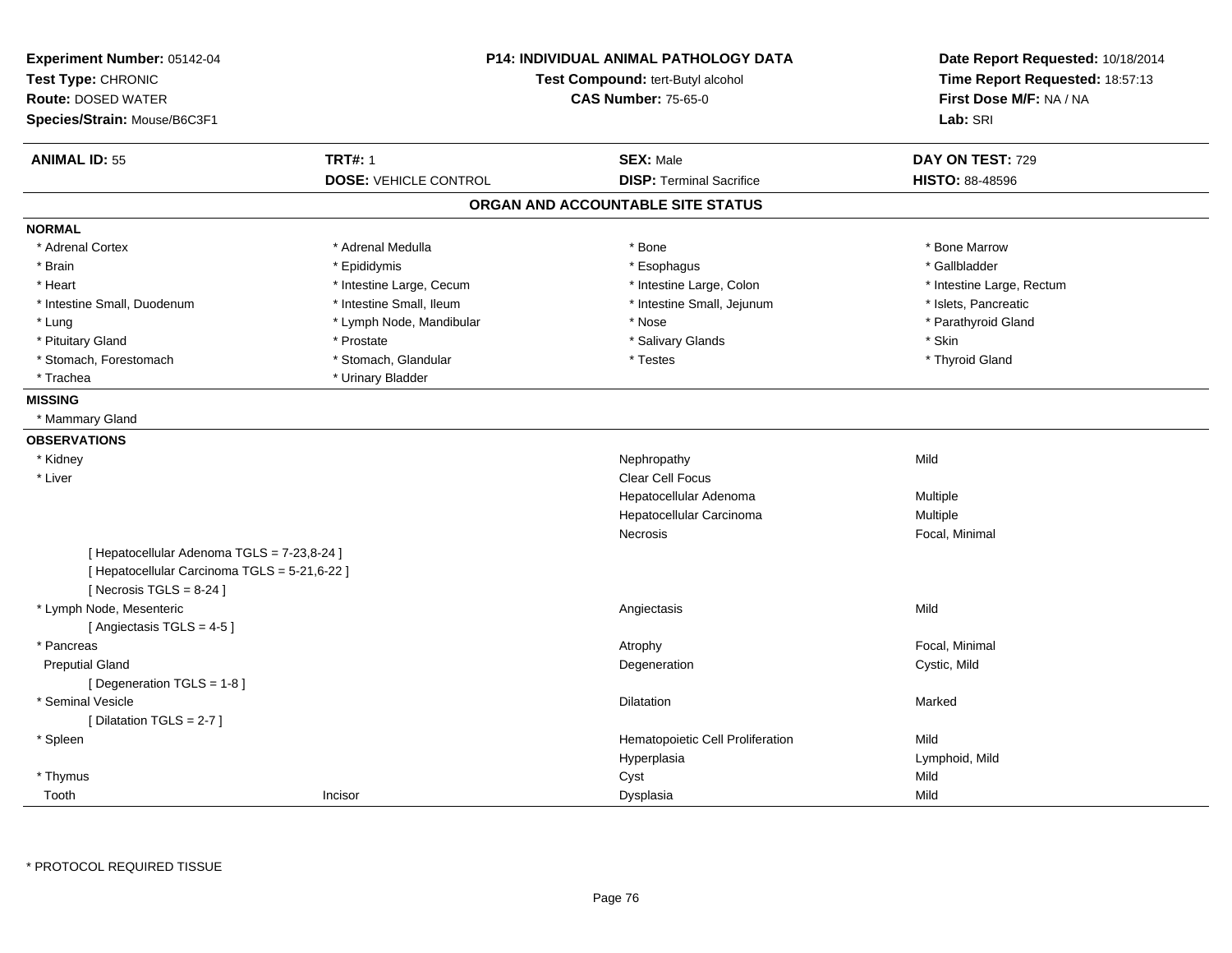| <b>Experiment Number: 05142-04</b><br>Test Type: CHRONIC<br><b>Route: DOSED WATER</b> | <b>P14: INDIVIDUAL ANIMAL PATHOLOGY DATA</b><br>Test Compound: tert-Butyl alcohol<br><b>CAS Number: 75-65-0</b> |                                   | Date Report Requested: 10/18/2014<br>Time Report Requested: 18:57:13<br>First Dose M/F: NA / NA |
|---------------------------------------------------------------------------------------|-----------------------------------------------------------------------------------------------------------------|-----------------------------------|-------------------------------------------------------------------------------------------------|
| Species/Strain: Mouse/B6C3F1                                                          |                                                                                                                 |                                   | Lab: SRI                                                                                        |
|                                                                                       |                                                                                                                 |                                   |                                                                                                 |
| <b>ANIMAL ID: 55</b>                                                                  | <b>TRT#: 1</b>                                                                                                  | <b>SEX: Male</b>                  | <b>DAY ON TEST: 729</b>                                                                         |
|                                                                                       | <b>DOSE: VEHICLE CONTROL</b>                                                                                    | <b>DISP: Terminal Sacrifice</b>   | <b>HISTO: 88-48596</b>                                                                          |
|                                                                                       |                                                                                                                 | ORGAN AND ACCOUNTABLE SITE STATUS |                                                                                                 |
| PRIMARY CAUSE OF DEATH                                                                |                                                                                                                 |                                   |                                                                                                 |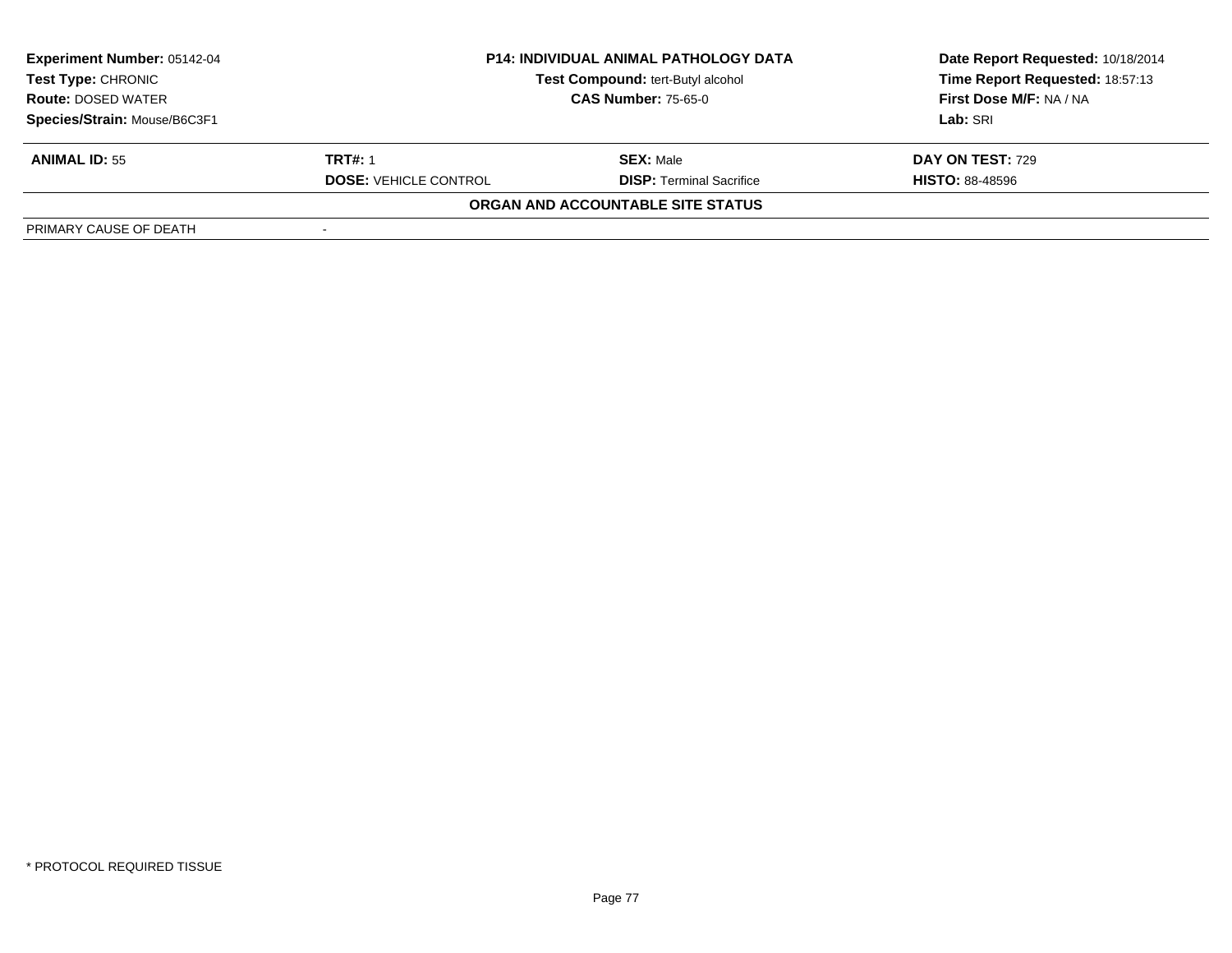| Experiment Number: 05142-04<br>Test Type: CHRONIC<br><b>Route: DOSED WATER</b><br>Species/Strain: Mouse/B6C3F1 |                              | <b>P14: INDIVIDUAL ANIMAL PATHOLOGY DATA</b><br>Test Compound: tert-Butyl alcohol<br><b>CAS Number: 75-65-0</b> |                             |
|----------------------------------------------------------------------------------------------------------------|------------------------------|-----------------------------------------------------------------------------------------------------------------|-----------------------------|
| <b>ANIMAL ID: 56</b>                                                                                           | <b>TRT#: 1</b>               | <b>SEX: Male</b>                                                                                                | DAY ON TEST: 498            |
|                                                                                                                | <b>DOSE: VEHICLE CONTROL</b> | <b>DISP: Natural Death</b>                                                                                      | HISTO: 88-45747             |
|                                                                                                                |                              | ORGAN AND ACCOUNTABLE SITE STATUS                                                                               |                             |
| <b>NORMAL</b>                                                                                                  |                              |                                                                                                                 |                             |
| * Adrenal Cortex                                                                                               | * Adrenal Medulla            | * Bone                                                                                                          | * Bone Marrow               |
| * Brain                                                                                                        | * Epididymis                 | * Esophagus                                                                                                     | * Heart                     |
| * Intestine Large, Cecum                                                                                       | * Intestine Large, Colon     | * Intestine Large, Rectum                                                                                       | * Intestine Small, Duodenum |
| * Intestine Small, Ileum                                                                                       | * Intestine Small, Jejunum   | * Islets, Pancreatic                                                                                            | * Lymph Node, Mandibular    |
| * Lymph Node, Mesenteric                                                                                       | * Nose                       | * Pancreas                                                                                                      | * Parathyroid Gland         |
| * Pituitary Gland                                                                                              | * Prostate                   | * Salivary Glands                                                                                               | * Seminal Vesicle           |
| * Skin                                                                                                         | * Stomach, Forestomach       | * Stomach, Glandular                                                                                            | * Testes                    |
| * Thymus                                                                                                       | * Thyroid Gland              | * Trachea                                                                                                       | * Urinary Bladder           |
| <b>MISSING</b>                                                                                                 |                              |                                                                                                                 |                             |
| * Gallbladder                                                                                                  | * Mammary Gland              |                                                                                                                 |                             |
| <b>OBSERVATIONS</b>                                                                                            |                              |                                                                                                                 |                             |
| * Kidney                                                                                                       |                              | Alveolar/Bronchiolar Carcinoma                                                                                  | Metastatic (Lung)           |
| [ Alveolar/Bronchiolar Carcinoma TGLS = 2-21 ]                                                                 |                              |                                                                                                                 |                             |
| * Liver                                                                                                        |                              | <b>Eosinophilic Focus</b>                                                                                       |                             |
|                                                                                                                |                              | Hepatocellular Adenoma                                                                                          |                             |
|                                                                                                                |                              | Hepatocellular Carcinoma                                                                                        |                             |
| [ Hepatocellular Adenoma TGLS = 4-23 ]                                                                         |                              |                                                                                                                 |                             |
| [ Hepatocellular Carcinoma TGLS = 3-22 ]                                                                       |                              |                                                                                                                 |                             |
| * Lung                                                                                                         | Mediastinum                  | Alveolar/Bronchiolar Carcinoma                                                                                  | Metastatic (Lung)           |
|                                                                                                                |                              | Alveolar/Bronchiolar Carcinoma                                                                                  |                             |
| [ Alveolar/Bronchiolar Carcinoma TGLS = 6-2 ]                                                                  |                              |                                                                                                                 |                             |
| [ Alveolar/Bronchiolar Carcinoma TGLS = 6-2,5-24 ]                                                             |                              |                                                                                                                 |                             |
| Lymph Node                                                                                                     | Mediastinal                  | Alveolar/Bronchiolar Carcinoma                                                                                  | Metastatic (Lung)           |
| * Spleen                                                                                                       |                              | Hematopoietic Cell Proliferation                                                                                | Moderate                    |
| <b>Tissue NOS</b>                                                                                              | Thoracic                     | Alveolar/Bronchiolar Carcinoma                                                                                  | Metastatic (Lung)           |
| [ Alveolar/Bronchiolar Carcinoma TGLS = 5-24 ]                                                                 |                              |                                                                                                                 |                             |
| PRIMARY CAUSE OF DEATH                                                                                         |                              |                                                                                                                 |                             |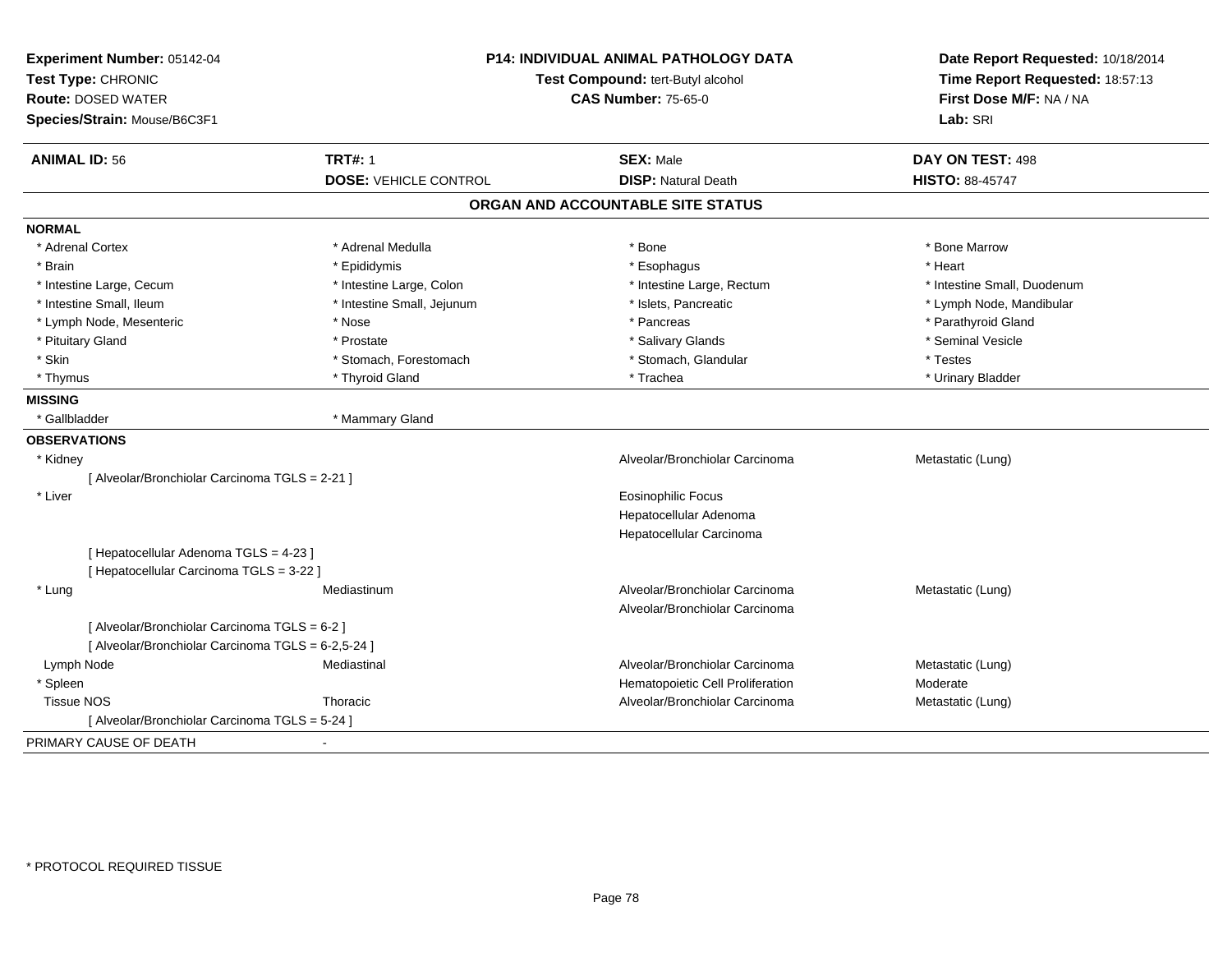| Experiment Number: 05142-04<br>Test Type: CHRONIC<br><b>Route: DOSED WATER</b><br>Species/Strain: Mouse/B6C3F1 | <b>P14: INDIVIDUAL ANIMAL PATHOLOGY DATA</b><br>Test Compound: tert-Butyl alcohol<br><b>CAS Number: 75-65-0</b> |                                   | Date Report Requested: 10/18/2014<br>Time Report Requested: 18:57:13<br>First Dose M/F: NA / NA<br>Lab: SRI |
|----------------------------------------------------------------------------------------------------------------|-----------------------------------------------------------------------------------------------------------------|-----------------------------------|-------------------------------------------------------------------------------------------------------------|
| <b>ANIMAL ID: 57</b>                                                                                           | <b>TRT#: 1</b>                                                                                                  | <b>SEX: Male</b>                  | DAY ON TEST: 673                                                                                            |
|                                                                                                                | <b>DOSE: VEHICLE CONTROL</b>                                                                                    | <b>DISP: Natural Death</b>        | <b>HISTO: 88-48315</b>                                                                                      |
|                                                                                                                |                                                                                                                 | ORGAN AND ACCOUNTABLE SITE STATUS |                                                                                                             |
| <b>NORMAL</b>                                                                                                  |                                                                                                                 |                                   |                                                                                                             |
| * Adrenal Cortex                                                                                               | * Adrenal Medulla                                                                                               | * Bone                            | * Bone Marrow                                                                                               |
| * Brain                                                                                                        | * Epididymis                                                                                                    | * Esophagus                       | * Gallbladder                                                                                               |
| * Heart                                                                                                        | * Intestine Large, Cecum                                                                                        | * Intestine Large, Colon          | * Intestine Large, Rectum                                                                                   |
| * Intestine Small, Duodenum                                                                                    | * Intestine Small, Ileum                                                                                        | * Intestine Small, Jejunum        | * Islets, Pancreatic                                                                                        |
| * Lymph Node, Mandibular                                                                                       | * Nose                                                                                                          | * Parathyroid Gland               | * Pituitary Gland                                                                                           |
| * Prostate                                                                                                     | * Salivary Glands                                                                                               | * Seminal Vesicle                 | * Skin                                                                                                      |
| * Testes                                                                                                       | * Thymus                                                                                                        | * Trachea                         | * Urinary Bladder                                                                                           |
| <b>MISSING</b>                                                                                                 |                                                                                                                 |                                   |                                                                                                             |
| * Mammary Gland                                                                                                |                                                                                                                 |                                   |                                                                                                             |
| <b>OBSERVATIONS</b>                                                                                            |                                                                                                                 |                                   |                                                                                                             |
| * Kidney                                                                                                       |                                                                                                                 | Cholangiocarcinoma                | Metastatic (Liver)                                                                                          |
|                                                                                                                |                                                                                                                 | Nephropathy                       | Mild                                                                                                        |
| [Cholangiocarcinoma TGLS = 3-21]                                                                               |                                                                                                                 |                                   |                                                                                                             |
| * Liver                                                                                                        |                                                                                                                 | Cholangiocarcinoma                |                                                                                                             |
| [Cholangiocarcinoma TGLS = 5-22]                                                                               |                                                                                                                 |                                   |                                                                                                             |
| * Lung                                                                                                         |                                                                                                                 | Cholangiocarcinoma                | Metastatic (Liver)                                                                                          |
| [ Cholangiocarcinoma TGLS = 6-2-1,7-2-1 ]                                                                      |                                                                                                                 |                                   |                                                                                                             |
| * Lymph Node, Mesenteric                                                                                       |                                                                                                                 | Angiectasis                       | Moderate                                                                                                    |
| [Angiectasis TGLS = 4-5]                                                                                       |                                                                                                                 |                                   |                                                                                                             |
| * Pancreas                                                                                                     |                                                                                                                 | Cholangiocarcinoma                | Metastatic (Liver)                                                                                          |
| [Cholangiocarcinoma TGLS = 9-23]                                                                               |                                                                                                                 |                                   |                                                                                                             |
| <b>Preputial Gland</b>                                                                                         |                                                                                                                 | Degeneration                      | Cystic, Moderate                                                                                            |
| [ Degeneration TGLS = 1-8 ]                                                                                    |                                                                                                                 |                                   |                                                                                                             |
| * Spleen                                                                                                       |                                                                                                                 | Hematopoietic Cell Proliferation  | Mild                                                                                                        |
| * Stomach, Forestomach                                                                                         | Mucosa                                                                                                          | Hyperplasia                       | Minimal                                                                                                     |
|                                                                                                                |                                                                                                                 | Inflammation                      | Chronic, Minimal                                                                                            |
| [ Hyperplasia TGLS = 8-4-1 ]                                                                                   |                                                                                                                 |                                   |                                                                                                             |
| * Stomach, Glandular                                                                                           | Mucosa                                                                                                          | Hyperplasia                       | Minimal                                                                                                     |
| [ Hyperplasia TGLS = 8-4-1 ]                                                                                   |                                                                                                                 |                                   |                                                                                                             |
| * Thyroid Gland                                                                                                | <b>Follicular Cel</b>                                                                                           | Hyperplasia                       | Minimal                                                                                                     |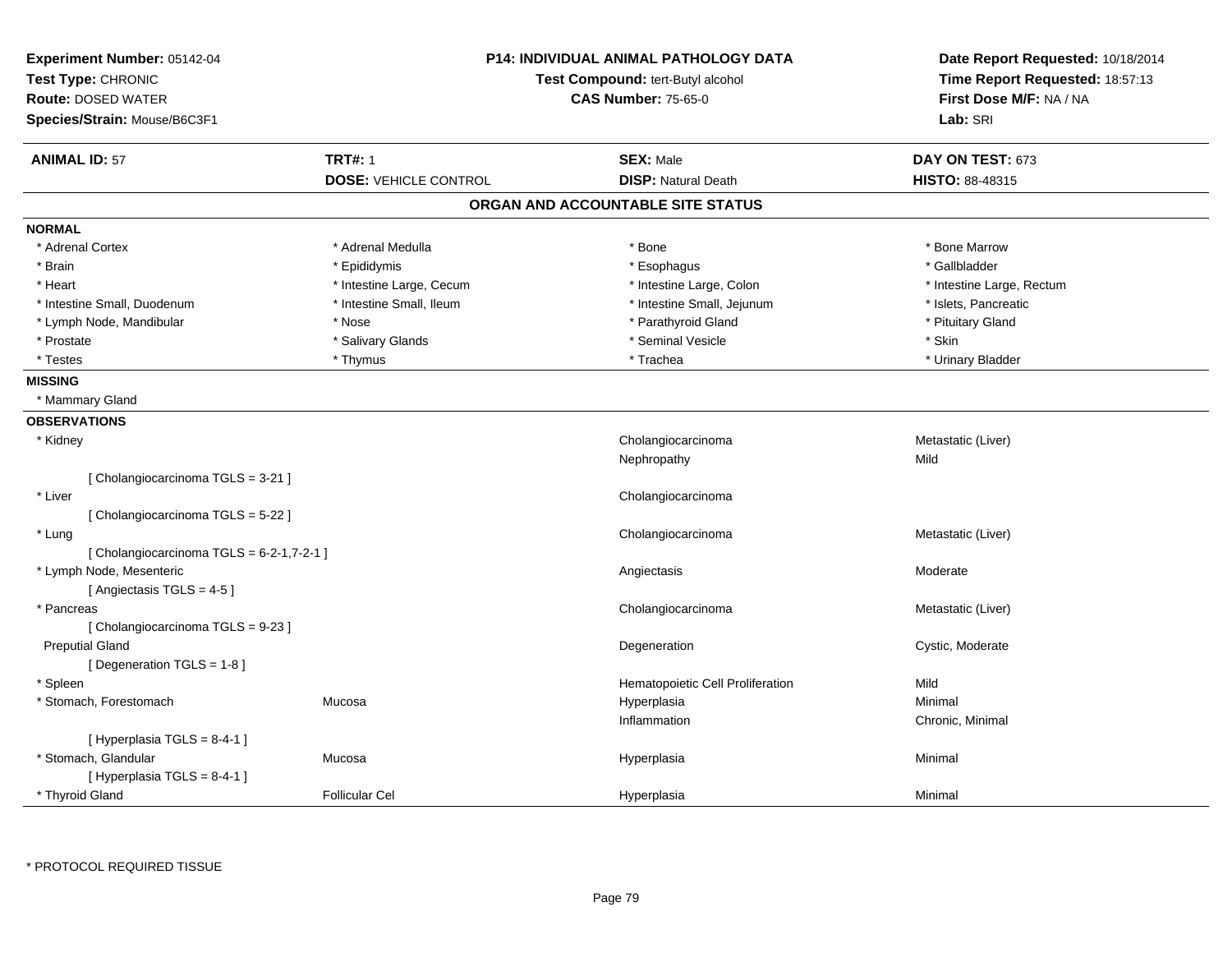| <b>Experiment Number: 05142-04</b><br>Test Type: CHRONIC | <b>P14: INDIVIDUAL ANIMAL PATHOLOGY DATA</b><br>Test Compound: tert-Butyl alcohol<br><b>CAS Number: 75-65-0</b> |                                   | Date Report Requested: 10/18/2014<br>Time Report Requested: 18:57:13 |
|----------------------------------------------------------|-----------------------------------------------------------------------------------------------------------------|-----------------------------------|----------------------------------------------------------------------|
| <b>Route: DOSED WATER</b>                                |                                                                                                                 |                                   | First Dose M/F: NA / NA                                              |
| Species/Strain: Mouse/B6C3F1                             |                                                                                                                 |                                   | Lab: SRI                                                             |
| <b>ANIMAL ID: 57</b>                                     | <b>TRT#: 1</b>                                                                                                  | <b>SEX:</b> Male                  | <b>DAY ON TEST: 673</b>                                              |
|                                                          | <b>DOSE: VEHICLE CONTROL</b>                                                                                    | <b>DISP:</b> Natural Death        | <b>HISTO: 88-48315</b>                                               |
|                                                          |                                                                                                                 | ORGAN AND ACCOUNTABLE SITE STATUS |                                                                      |
| PRIMARY CAUSE OF DEATH                                   |                                                                                                                 |                                   |                                                                      |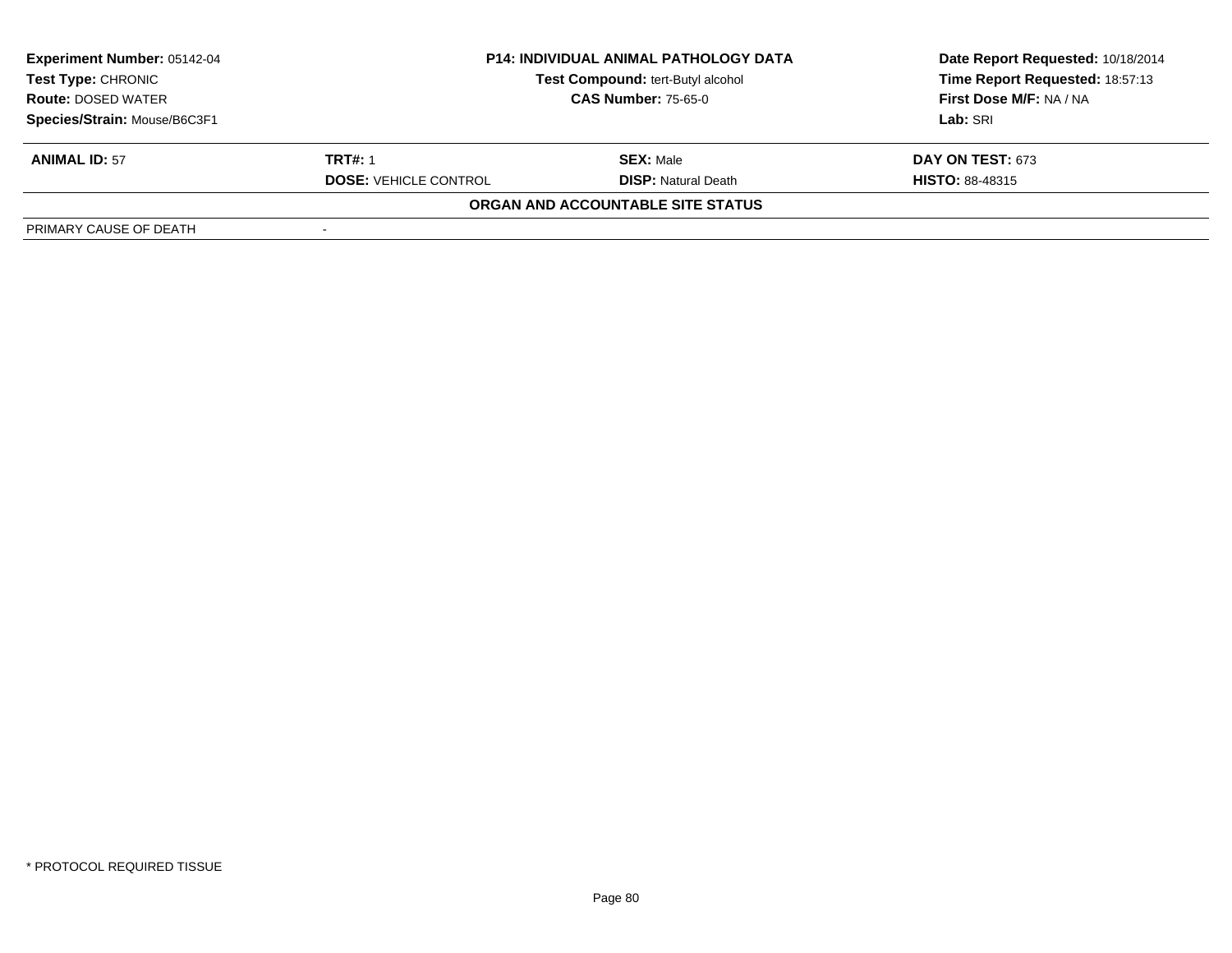| Experiment Number: 05142-04<br>Test Type: CHRONIC<br><b>Route: DOSED WATER</b><br>Species/Strain: Mouse/B6C3F1 | <b>P14: INDIVIDUAL ANIMAL PATHOLOGY DATA</b><br>Test Compound: tert-Butyl alcohol<br><b>CAS Number: 75-65-0</b> |                                   | Date Report Requested: 10/18/2014<br>Time Report Requested: 18:57:13<br>First Dose M/F: NA / NA<br>Lab: SRI |  |
|----------------------------------------------------------------------------------------------------------------|-----------------------------------------------------------------------------------------------------------------|-----------------------------------|-------------------------------------------------------------------------------------------------------------|--|
| <b>TRT#: 1</b><br><b>ANIMAL ID: 58</b>                                                                         |                                                                                                                 | <b>SEX: Male</b>                  | DAY ON TEST: 729                                                                                            |  |
|                                                                                                                | <b>DOSE: VEHICLE CONTROL</b>                                                                                    | <b>DISP: Terminal Sacrifice</b>   | HISTO: 88-48597                                                                                             |  |
|                                                                                                                |                                                                                                                 | ORGAN AND ACCOUNTABLE SITE STATUS |                                                                                                             |  |
| <b>NORMAL</b>                                                                                                  |                                                                                                                 |                                   |                                                                                                             |  |
| * Adrenal Cortex                                                                                               | * Adrenal Medulla                                                                                               | * Bone                            | * Bone Marrow                                                                                               |  |
| * Brain                                                                                                        | * Epididymis                                                                                                    | * Esophagus                       | * Gallbladder                                                                                               |  |
| * Heart                                                                                                        | * Intestine Large, Cecum                                                                                        | * Intestine Large, Colon          | * Intestine Large, Rectum                                                                                   |  |
| * Intestine Small, Duodenum                                                                                    | * Intestine Small, Ileum                                                                                        | * Intestine Small, Jejunum        | * Islets, Pancreatic                                                                                        |  |
| * Lung                                                                                                         | * Lymph Node, Mandibular                                                                                        | * Nose                            | * Pancreas                                                                                                  |  |
| * Parathyroid Gland                                                                                            | * Pituitary Gland                                                                                               | * Prostate                        | * Salivary Glands                                                                                           |  |
| * Skin                                                                                                         | * Stomach, Forestomach                                                                                          | * Stomach, Glandular              | * Testes                                                                                                    |  |
| * Thymus                                                                                                       | * Thyroid Gland                                                                                                 | * Trachea                         | * Urinary Bladder                                                                                           |  |
| <b>MISSING</b>                                                                                                 |                                                                                                                 |                                   |                                                                                                             |  |
| * Mammary Gland                                                                                                |                                                                                                                 |                                   |                                                                                                             |  |
| <b>OBSERVATIONS</b>                                                                                            |                                                                                                                 |                                   |                                                                                                             |  |
| <b>Coagulating Gland</b>                                                                                       |                                                                                                                 | Dilatation                        | Moderate                                                                                                    |  |
| [ Dilatation TGLS = 3-7 ]                                                                                      |                                                                                                                 |                                   |                                                                                                             |  |
| Harderian Gland                                                                                                |                                                                                                                 | Adenoma                           |                                                                                                             |  |
| [Adenoma TGLS = $7-24$ ]                                                                                       |                                                                                                                 |                                   |                                                                                                             |  |
| * Kidney                                                                                                       |                                                                                                                 | Nephropathy                       | Mild                                                                                                        |  |
| * Liver                                                                                                        |                                                                                                                 | Clear Cell Focus                  |                                                                                                             |  |
|                                                                                                                |                                                                                                                 | <b>Eosinophilic Focus</b>         |                                                                                                             |  |
|                                                                                                                |                                                                                                                 | Hepatocellular Adenoma            |                                                                                                             |  |
|                                                                                                                |                                                                                                                 | Hepatocellular Carcinoma          |                                                                                                             |  |
| [ Eosinophilic Focus TGLS = 4-21 ]                                                                             |                                                                                                                 |                                   |                                                                                                             |  |
| [ Hepatocellular Adenoma TGLS = 6-23 ]                                                                         |                                                                                                                 |                                   |                                                                                                             |  |
| [ Hepatocellular Carcinoma TGLS = 5-22 ]                                                                       |                                                                                                                 |                                   |                                                                                                             |  |
| * Lymph Node, Mesenteric                                                                                       |                                                                                                                 | Angiectasis                       | Mild                                                                                                        |  |
| <b>Preputial Gland</b>                                                                                         |                                                                                                                 | Degeneration                      | Cystic, Moderate                                                                                            |  |
| [ Degeneration TGLS = 1-8 ]                                                                                    |                                                                                                                 |                                   |                                                                                                             |  |
| * Seminal Vesicle                                                                                              |                                                                                                                 | <b>Dilatation</b>                 | Moderate                                                                                                    |  |
| [Dilatation TGLS = 2-7]                                                                                        |                                                                                                                 |                                   |                                                                                                             |  |
| Spleen                                                                                                         |                                                                                                                 | Hyperplasia                       | Lymphoid, Mild                                                                                              |  |

PRIMARY CAUSE OF DEATH-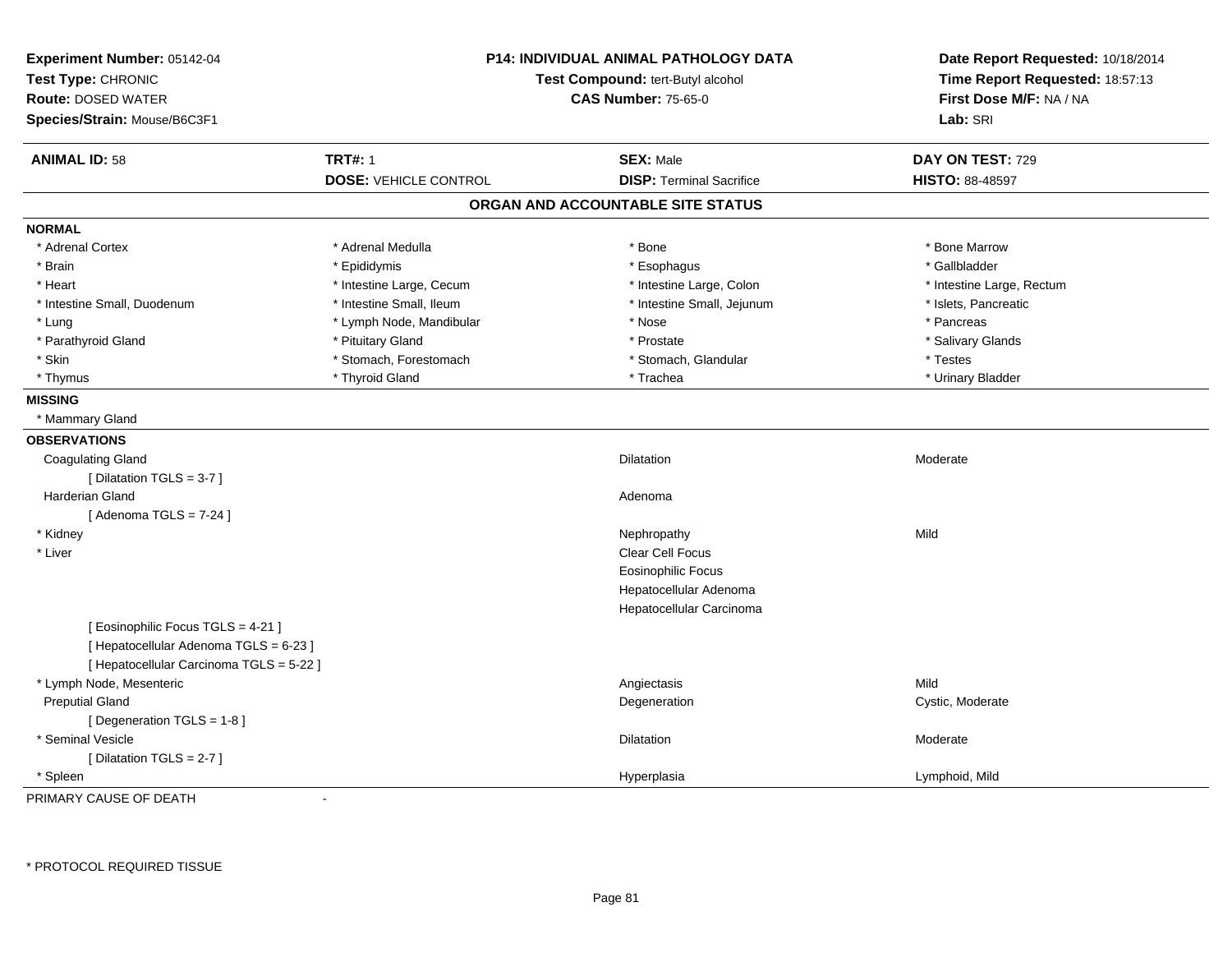| <b>Experiment Number: 05142-04</b><br><b>Test Type: CHRONIC</b><br><b>Route: DOSED WATER</b> | <b>P14: INDIVIDUAL ANIMAL PATHOLOGY DATA</b><br>Test Compound: tert-Butyl alcohol |                                   | Date Report Requested: 10/18/2014<br>Time Report Requested: 18:57:13<br>First Dose M/F: NA / NA |
|----------------------------------------------------------------------------------------------|-----------------------------------------------------------------------------------|-----------------------------------|-------------------------------------------------------------------------------------------------|
|                                                                                              |                                                                                   | <b>CAS Number: 75-65-0</b>        |                                                                                                 |
| Species/Strain: Mouse/B6C3F1                                                                 |                                                                                   |                                   | Lab: SRI                                                                                        |
| <b>ANIMAL ID: 58</b>                                                                         | <b>TRT#: 1</b>                                                                    | <b>SEX: Male</b>                  | <b>DAY ON TEST: 729</b>                                                                         |
|                                                                                              | <b>DOSE: VEHICLE CONTROL</b>                                                      | <b>DISP: Terminal Sacrifice</b>   | <b>HISTO: 88-48597</b>                                                                          |
|                                                                                              |                                                                                   | ORGAN AND ACCOUNTABLE SITE STATUS |                                                                                                 |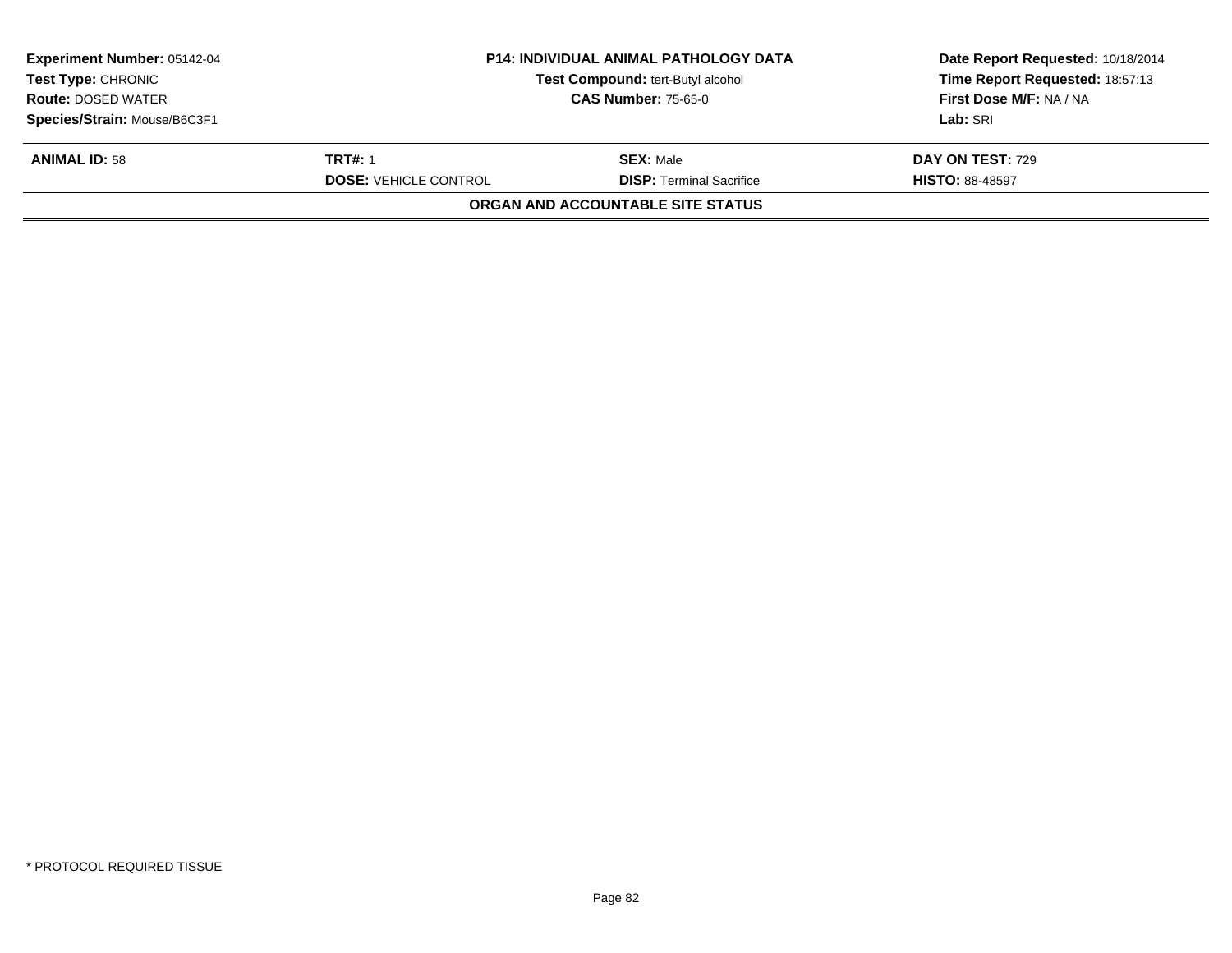| Experiment Number: 05142-04<br>Test Type: CHRONIC<br><b>Route: DOSED WATER</b><br>Species/Strain: Mouse/B6C3F1 |                              | <b>P14: INDIVIDUAL ANIMAL PATHOLOGY DATA</b><br>Test Compound: tert-Butyl alcohol<br><b>CAS Number: 75-65-0</b> |                           |
|----------------------------------------------------------------------------------------------------------------|------------------------------|-----------------------------------------------------------------------------------------------------------------|---------------------------|
| <b>ANIMAL ID: 59</b>                                                                                           | <b>TRT#: 1</b>               | <b>SEX: Male</b>                                                                                                | DAY ON TEST: 647          |
|                                                                                                                | <b>DOSE: VEHICLE CONTROL</b> | <b>DISP:</b> Moribund Sacrifice                                                                                 | HISTO: 88-48316           |
|                                                                                                                |                              | ORGAN AND ACCOUNTABLE SITE STATUS                                                                               |                           |
| <b>NORMAL</b>                                                                                                  |                              |                                                                                                                 |                           |
| * Adrenal Cortex                                                                                               | * Adrenal Medulla            | * Bone                                                                                                          | * Bone Marrow             |
| * Brain                                                                                                        | * Epididymis                 | * Esophagus                                                                                                     | * Gallbladder             |
| * Heart                                                                                                        | * Intestine Large, Cecum     | * Intestine Large, Colon                                                                                        | * Intestine Large, Rectum |
| * Intestine Small, Duodenum                                                                                    | * Intestine Small, Ileum     | * Intestine Small, Jejunum                                                                                      | * Islets, Pancreatic      |
| * Lung                                                                                                         | * Nose                       | * Pancreas                                                                                                      | * Parathyroid Gland       |
| * Prostate                                                                                                     | * Salivary Glands            | * Skin                                                                                                          | * Spleen                  |
| * Stomach, Glandular                                                                                           | * Testes                     | * Thymus                                                                                                        | * Thyroid Gland           |
| * Trachea                                                                                                      | * Urinary Bladder            |                                                                                                                 |                           |
| <b>MISSING</b>                                                                                                 |                              |                                                                                                                 |                           |
| * Mammary Gland                                                                                                | * Pituitary Gland            |                                                                                                                 |                           |
| <b>OBSERVATIONS</b>                                                                                            |                              |                                                                                                                 |                           |
| <b>Coagulating Gland</b>                                                                                       |                              | Dilatation                                                                                                      | Moderate                  |
| [ Dilatation TGLS = 4-7 ]                                                                                      |                              |                                                                                                                 |                           |
| Eye                                                                                                            |                              | Inflammation                                                                                                    | Chronic, Mild             |
| [Inflammation TGLS = 1-21]                                                                                     |                              |                                                                                                                 |                           |
| <b>Harderian Gland</b>                                                                                         |                              | Adenoma                                                                                                         |                           |
| [Adenoma TGLS = $10-25$ ]                                                                                      |                              |                                                                                                                 |                           |
| * Kidney                                                                                                       |                              | Nephropathy                                                                                                     | Mild                      |
| * Liver                                                                                                        |                              | Hepatoblastoma                                                                                                  |                           |
|                                                                                                                |                              | Hepatocellular Adenoma                                                                                          | Multiple                  |
| [ Hepatoblastoma TGLS = 7-23 ]                                                                                 |                              |                                                                                                                 |                           |
| [ Hepatocellular Adenoma TGLS = 6-22,8-24 ]                                                                    |                              |                                                                                                                 |                           |
| * Lymph Node, Mandibular                                                                                       |                              | Hyperplasia                                                                                                     | Moderate                  |
| [ Hyperplasia TGLS = 3-8 ]                                                                                     |                              |                                                                                                                 |                           |
| * Lymph Node, Mesenteric                                                                                       |                              | Hyperplasia                                                                                                     | Lymphoid, Mild            |
| [Hyperplasia TGLS = 3-8]                                                                                       |                              |                                                                                                                 |                           |
| <b>Preputial Gland</b>                                                                                         |                              | Degeneration                                                                                                    | Cystic, Moderate          |
| [Degeneration TGLS = 2-8]                                                                                      |                              |                                                                                                                 |                           |
| * Seminal Vesicle                                                                                              |                              | Dilatation                                                                                                      | Moderate                  |
| [ Dilatation TGLS = 5-7 ]                                                                                      |                              |                                                                                                                 |                           |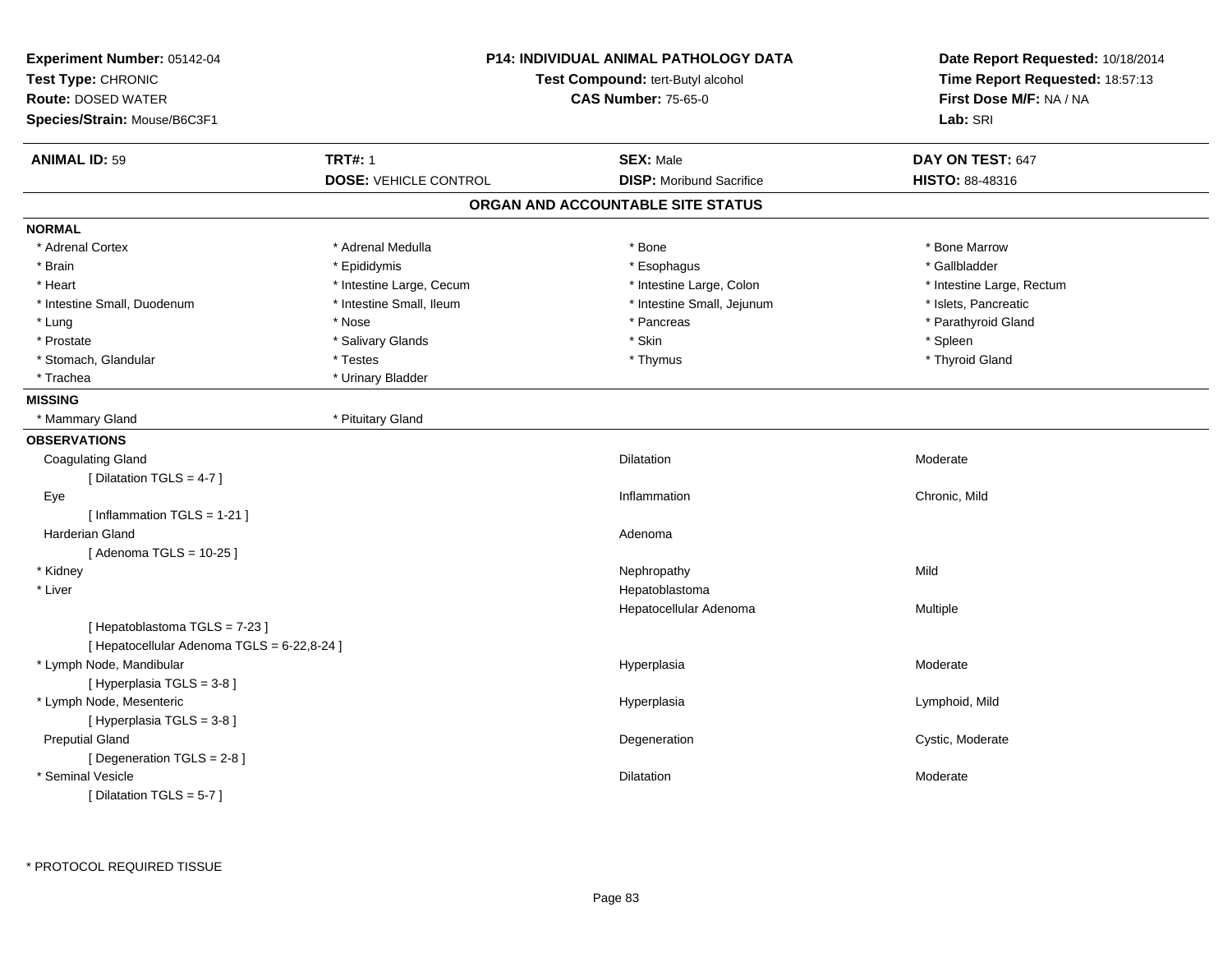| Experiment Number: 05142-04<br>Test Type: CHRONIC<br><b>Route: DOSED WATER</b><br>Species/Strain: Mouse/B6C3F1 | <b>P14: INDIVIDUAL ANIMAL PATHOLOGY DATA</b><br>Test Compound: tert-Butyl alcohol<br><b>CAS Number: 75-65-0</b> |                                   | Date Report Requested: 10/18/2014<br>Time Report Requested: 18:57:13<br>First Dose M/F: NA / NA<br>Lab: SRI |  |
|----------------------------------------------------------------------------------------------------------------|-----------------------------------------------------------------------------------------------------------------|-----------------------------------|-------------------------------------------------------------------------------------------------------------|--|
|                                                                                                                |                                                                                                                 |                                   |                                                                                                             |  |
| <b>ANIMAL ID: 59</b>                                                                                           | <b>TRT#: 1</b>                                                                                                  | <b>SEX: Male</b>                  | DAY ON TEST: 647                                                                                            |  |
|                                                                                                                | <b>DOSE: VEHICLE CONTROL</b>                                                                                    | <b>DISP:</b> Moribund Sacrifice   | <b>HISTO: 88-48316</b>                                                                                      |  |
|                                                                                                                |                                                                                                                 | ORGAN AND ACCOUNTABLE SITE STATUS |                                                                                                             |  |
| * Stomach, Forestomach                                                                                         | Mucosa                                                                                                          | Hyperplasia                       | Minimal                                                                                                     |  |
|                                                                                                                |                                                                                                                 | Inflammation                      | Chronic, Minimal                                                                                            |  |
| [Hyperplasia TGLS = 11-4-1]                                                                                    |                                                                                                                 |                                   |                                                                                                             |  |
| [Inflammation TGLS = $11-4-1$ ]                                                                                |                                                                                                                 |                                   |                                                                                                             |  |
| Tooth                                                                                                          | Incisor                                                                                                         | Dysplasia                         | Moderate                                                                                                    |  |
| [Dysplasia TGLS = $9-9$ ]                                                                                      |                                                                                                                 |                                   |                                                                                                             |  |
| PRIMARY CAUSE OF DEATH                                                                                         |                                                                                                                 |                                   |                                                                                                             |  |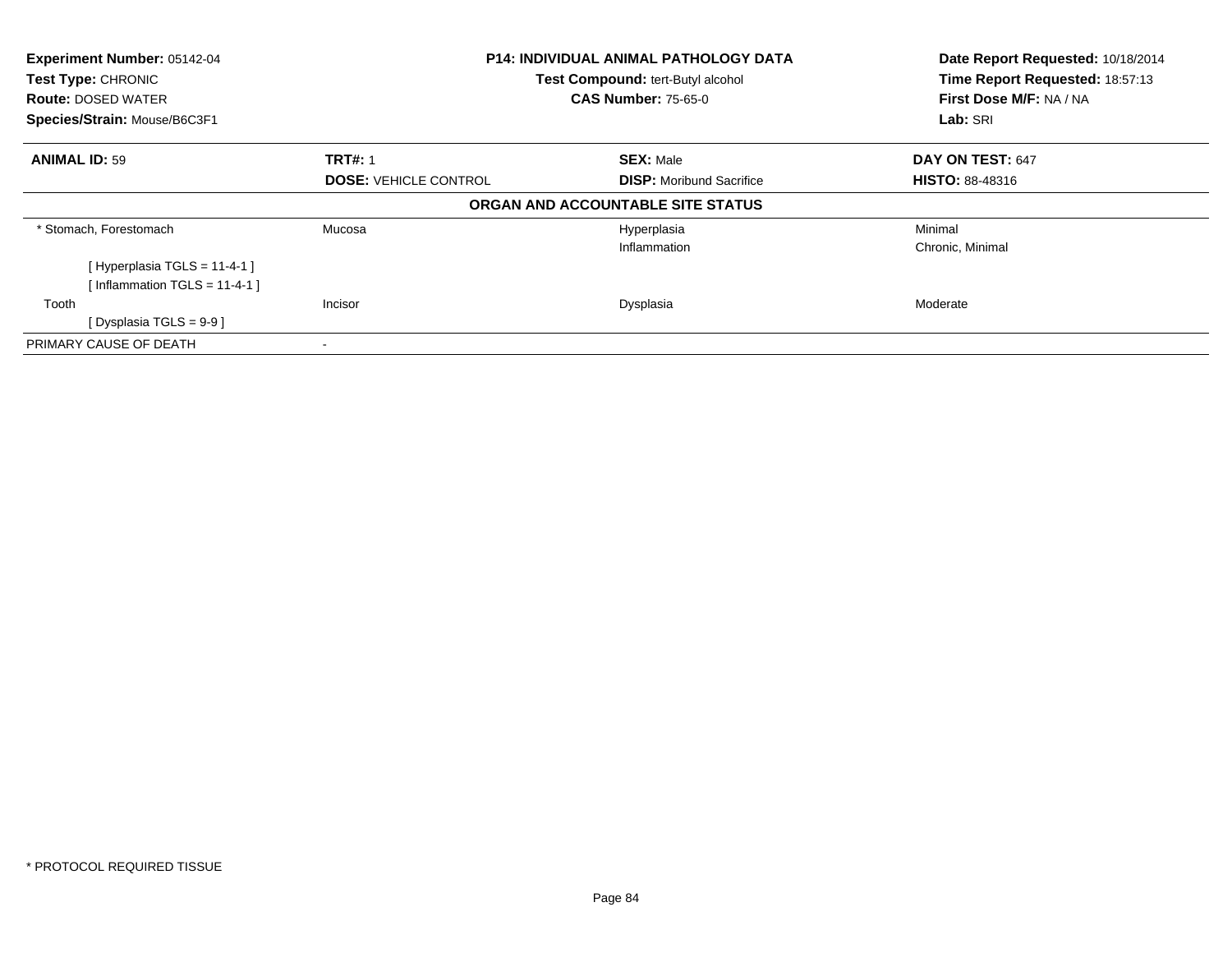| Experiment Number: 05142-04<br>Test Type: CHRONIC<br><b>Route: DOSED WATER</b><br>Species/Strain: Mouse/B6C3F1 |                                                | <b>P14: INDIVIDUAL ANIMAL PATHOLOGY DATA</b><br>Test Compound: tert-Butyl alcohol<br><b>CAS Number: 75-65-0</b> | Date Report Requested: 10/18/2014<br>Time Report Requested: 18:57:13<br>First Dose M/F: NA / NA<br>Lab: SRI |
|----------------------------------------------------------------------------------------------------------------|------------------------------------------------|-----------------------------------------------------------------------------------------------------------------|-------------------------------------------------------------------------------------------------------------|
| <b>ANIMAL ID: 60</b>                                                                                           | <b>TRT#: 1</b><br><b>DOSE: VEHICLE CONTROL</b> | <b>SEX: Male</b><br><b>DISP:</b> Moribund Sacrifice                                                             | DAY ON TEST: 707<br><b>HISTO: 88-48317</b>                                                                  |
|                                                                                                                |                                                | ORGAN AND ACCOUNTABLE SITE STATUS                                                                               |                                                                                                             |
| <b>NORMAL</b>                                                                                                  |                                                |                                                                                                                 |                                                                                                             |
| * Adrenal Cortex                                                                                               | * Adrenal Medulla                              | * Bone                                                                                                          | * Brain                                                                                                     |
| * Epididymis                                                                                                   | * Esophagus                                    | * Gallbladder                                                                                                   | * Heart                                                                                                     |
| * Intestine Large, Cecum                                                                                       | * Intestine Large, Colon                       | * Intestine Large, Rectum                                                                                       | * Intestine Small, Duodenum                                                                                 |
| * Intestine Small, Ileum                                                                                       | * Intestine Small, Jejunum                     | * Islets, Pancreatic                                                                                            | * Kidney                                                                                                    |
| * Lymph Node, Mandibular                                                                                       | * Nose                                         | * Pancreas                                                                                                      | * Parathyroid Gland                                                                                         |
| * Pituitary Gland                                                                                              | * Prostate                                     | * Salivary Glands                                                                                               | * Seminal Vesicle                                                                                           |
| * Skin                                                                                                         | * Testes                                       | * Thyroid Gland                                                                                                 | * Trachea                                                                                                   |
| * Urinary Bladder                                                                                              |                                                |                                                                                                                 |                                                                                                             |
| <b>MISSING</b>                                                                                                 |                                                |                                                                                                                 |                                                                                                             |
| * Mammary Gland                                                                                                |                                                |                                                                                                                 |                                                                                                             |
| <b>OBSERVATIONS</b>                                                                                            |                                                |                                                                                                                 |                                                                                                             |
| * Bone Marrow                                                                                                  |                                                | Hypercellularity                                                                                                | Moderate                                                                                                    |
| * Liver                                                                                                        |                                                | <b>Eosinophilic Focus</b>                                                                                       |                                                                                                             |
|                                                                                                                |                                                | Hematopoietic Cell Proliferation                                                                                | Mild                                                                                                        |
|                                                                                                                |                                                | Hepatocellular Carcinoma                                                                                        | Multiple                                                                                                    |
| [ Eosinophilic Focus TGLS = 9-24 ]<br>[ Hepatocellular Carcinoma TGLS = 8-23,9-24 ]                            |                                                |                                                                                                                 |                                                                                                             |
| * Lung                                                                                                         |                                                | Alveolar/Bronchiolar Adenoma                                                                                    |                                                                                                             |
| [ Alveolar/Bronchiolar Adenoma TGLS = 7-2-1 ]                                                                  |                                                |                                                                                                                 |                                                                                                             |
| Lymph Node                                                                                                     | Mediastinal                                    | Hyperplasia                                                                                                     | Mild                                                                                                        |
| [ Hyperplasia TGLS = 6-2 ]                                                                                     |                                                |                                                                                                                 |                                                                                                             |
| * Lymph Node, Mesenteric                                                                                       |                                                | Squamous Cell Carcinoma                                                                                         | Metastatic (Stomach, Forestomach)                                                                           |
| Mesentery                                                                                                      |                                                | Hemorrhage                                                                                                      | Moderate                                                                                                    |
| [Hemorrhage TGLS = 2-21]                                                                                       |                                                |                                                                                                                 |                                                                                                             |
| <b>Preputial Gland</b>                                                                                         |                                                | Degeneration                                                                                                    | Cystic, Mild                                                                                                |
| [ Degeneration TGLS = 1-8 ]                                                                                    |                                                |                                                                                                                 |                                                                                                             |
| * Spleen                                                                                                       |                                                | Hematopoietic Cell Proliferation                                                                                | Marked                                                                                                      |
| [ Hematopoietic Cell Proliferation TGLS = 3-6 ]                                                                |                                                |                                                                                                                 |                                                                                                             |
| * Stomach. Forestomach                                                                                         |                                                | Squamous Cell Carcinoma                                                                                         |                                                                                                             |
| [Squamous Cell Carcinoma TGLS = 5-4-1,5-4-1]                                                                   |                                                |                                                                                                                 |                                                                                                             |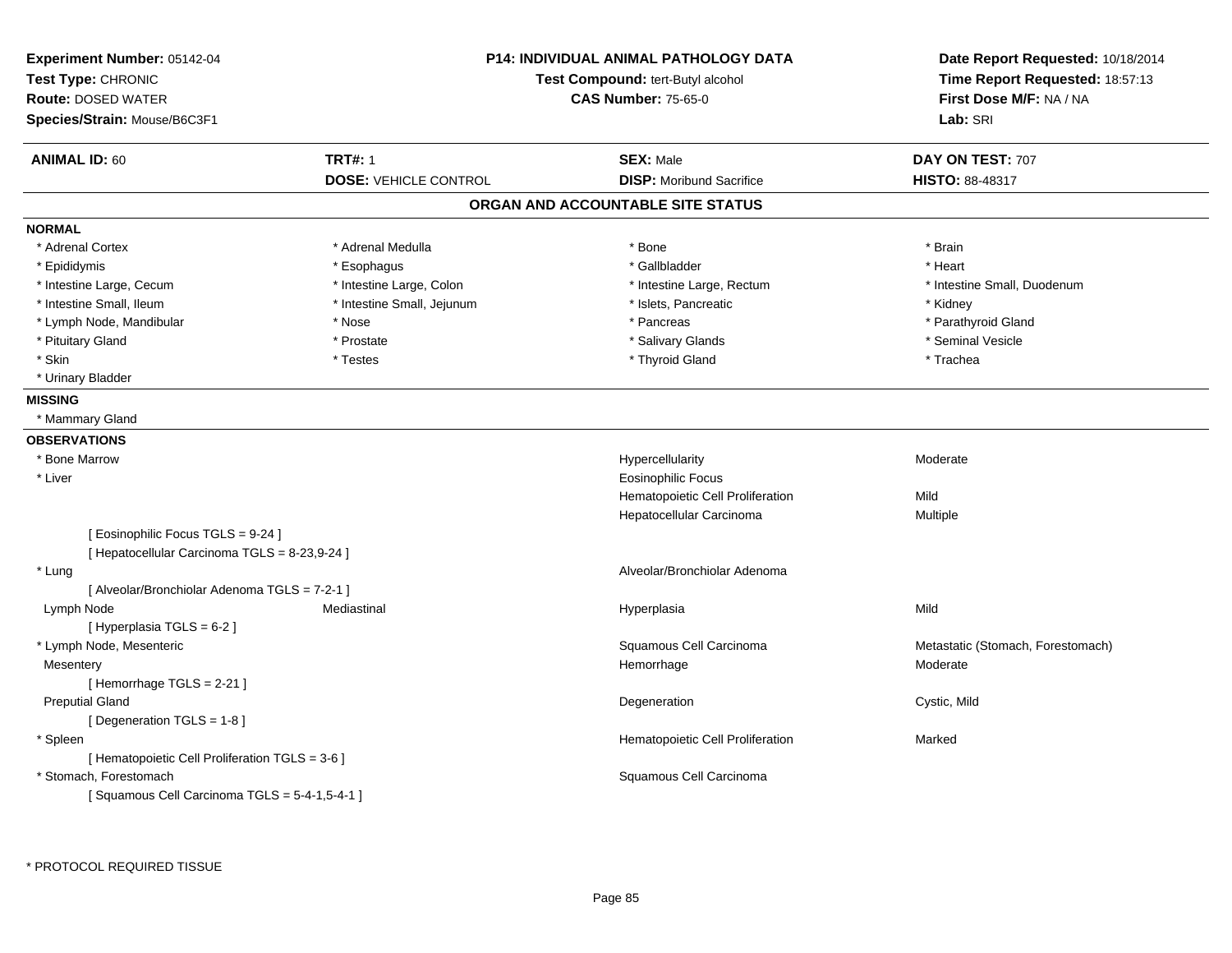| <b>Experiment Number: 05142-04</b>           |                              | <b>P14: INDIVIDUAL ANIMAL PATHOLOGY DATA</b> | Date Report Requested: 10/18/2014 |  |
|----------------------------------------------|------------------------------|----------------------------------------------|-----------------------------------|--|
| Test Type: CHRONIC                           |                              | Test Compound: tert-Butyl alcohol            | Time Report Requested: 18:57:13   |  |
| <b>Route: DOSED WATER</b>                    |                              | <b>CAS Number: 75-65-0</b>                   | First Dose M/F: NA / NA           |  |
| Species/Strain: Mouse/B6C3F1                 |                              |                                              | Lab: SRI                          |  |
| <b>ANIMAL ID: 60</b>                         | <b>TRT#: 1</b>               | <b>SEX: Male</b>                             | DAY ON TEST: 707                  |  |
|                                              | <b>DOSE: VEHICLE CONTROL</b> | <b>DISP:</b> Moribund Sacrifice              | <b>HISTO: 88-48317</b>            |  |
|                                              |                              | ORGAN AND ACCOUNTABLE SITE STATUS            |                                   |  |
| * Stomach, Glandular                         |                              | Squamous Cell Carcinoma                      | Metastatic (Stomach, Forestomach) |  |
| [Squamous Cell Carcinoma TGLS = 5-4-1,5-4-1] |                              |                                              |                                   |  |
| * Thymus                                     |                              | Cyst                                         | Mild                              |  |
| PRIMARY CAUSE OF DEATH                       |                              |                                              |                                   |  |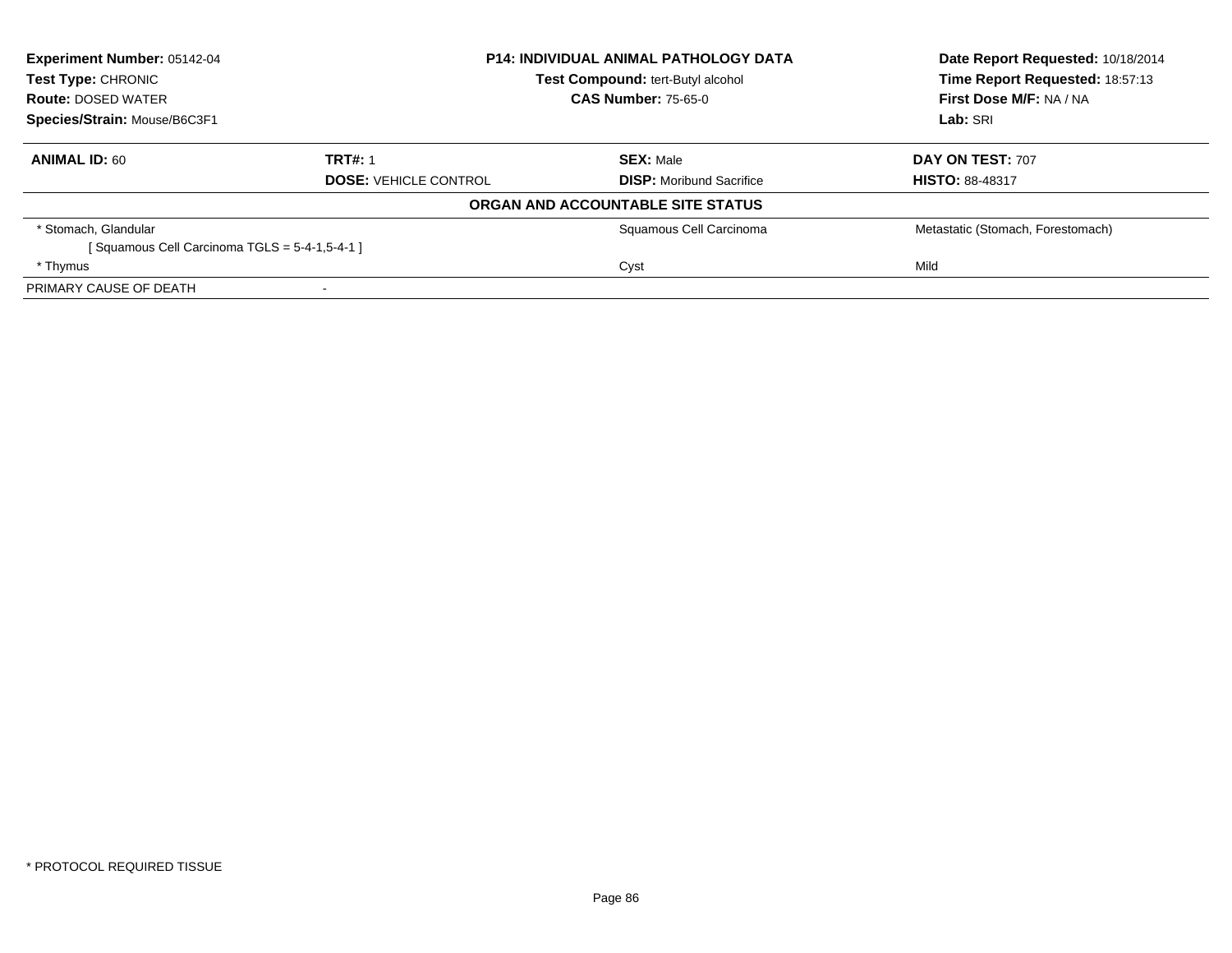| Experiment Number: 05142-04<br>Test Type: CHRONIC<br><b>Route: DOSED WATER</b><br>Species/Strain: Mouse/B6C3F1 |                            | <b>P14: INDIVIDUAL ANIMAL PATHOLOGY DATA</b><br>Test Compound: tert-Butyl alcohol<br><b>CAS Number: 75-65-0</b> | Date Report Requested: 10/18/2014<br>Time Report Requested: 18:57:13<br>First Dose M/F: NA / NA<br>Lab: SRI |  |
|----------------------------------------------------------------------------------------------------------------|----------------------------|-----------------------------------------------------------------------------------------------------------------|-------------------------------------------------------------------------------------------------------------|--|
| <b>ANIMAL ID: 61</b>                                                                                           | <b>TRT#: 3</b>             | <b>SEX: Male</b>                                                                                                | DAY ON TEST: 729                                                                                            |  |
|                                                                                                                | <b>DOSE: 0.5%</b>          | <b>DISP: Terminal Sacrifice</b>                                                                                 | <b>HISTO: 88-48655</b>                                                                                      |  |
|                                                                                                                |                            | ORGAN AND ACCOUNTABLE SITE STATUS                                                                               |                                                                                                             |  |
| <b>NORMAL</b>                                                                                                  |                            |                                                                                                                 |                                                                                                             |  |
| * Adrenal Medulla                                                                                              | * Bone                     | * Bone Marrow                                                                                                   | * Brain                                                                                                     |  |
| * Epididymis                                                                                                   | * Esophagus                | * Gallbladder                                                                                                   | * Heart                                                                                                     |  |
| * Intestine Large, Cecum                                                                                       | * Intestine Large, Colon   | * Intestine Large, Rectum                                                                                       | * Intestine Small, Duodenum                                                                                 |  |
| * Intestine Small, Ileum                                                                                       | * Intestine Small, Jejunum | * Islets, Pancreatic                                                                                            | * Lymph Node, Mandibular                                                                                    |  |
| * Nose                                                                                                         | * Pancreas                 | * Parathyroid Gland                                                                                             | * Prostate                                                                                                  |  |
| * Salivary Glands                                                                                              | * Skin                     | * Spleen                                                                                                        | * Stomach, Forestomach                                                                                      |  |
| * Stomach, Glandular                                                                                           | * Testes                   | * Thymus                                                                                                        | * Thyroid Gland                                                                                             |  |
| * Trachea                                                                                                      | * Urinary Bladder          |                                                                                                                 |                                                                                                             |  |
| <b>MISSING</b>                                                                                                 |                            |                                                                                                                 |                                                                                                             |  |
| * Mammary Gland                                                                                                |                            |                                                                                                                 |                                                                                                             |  |
| <b>INSUFFICIENT TISSUE</b>                                                                                     |                            |                                                                                                                 |                                                                                                             |  |
| * Pituitary Gland                                                                                              |                            |                                                                                                                 |                                                                                                             |  |
| <b>OBSERVATIONS</b>                                                                                            |                            |                                                                                                                 |                                                                                                             |  |
| * Adrenal Cortex                                                                                               | Subcapsular                | Adenoma                                                                                                         |                                                                                                             |  |
|                                                                                                                |                            | Focal Cellular Change                                                                                           | Mild                                                                                                        |  |
| <b>Coagulating Gland</b>                                                                                       |                            | Dilatation                                                                                                      | Moderate                                                                                                    |  |
| [ Dilatation TGLS = $10-24$ ]                                                                                  |                            |                                                                                                                 |                                                                                                             |  |
| * Kidney                                                                                                       |                            | Nephropathy                                                                                                     | Mild                                                                                                        |  |
| * Liver                                                                                                        |                            | <b>Clear Cell Focus</b>                                                                                         |                                                                                                             |  |
|                                                                                                                |                            | Hepatocellular Carcinoma                                                                                        | Multiple                                                                                                    |  |
| [Clear Cell Focus TGLS = 7-6]                                                                                  |                            |                                                                                                                 |                                                                                                             |  |
| [ Hepatocellular Carcinoma TGLS = 4-21,5-22,6-23 ]                                                             |                            |                                                                                                                 |                                                                                                             |  |
| * Lung                                                                                                         |                            | Alveolar/Bronchiolar Adenoma                                                                                    |                                                                                                             |  |
|                                                                                                                | Alveolar Epith             | Hyperplasia                                                                                                     | Mild                                                                                                        |  |
| [ Alveolar/Bronchiolar Adenoma TGLS = 8-2-1 ]                                                                  |                            |                                                                                                                 |                                                                                                             |  |
| * Lymph Node, Mesenteric                                                                                       |                            | Angiectasis                                                                                                     | Mild                                                                                                        |  |
|                                                                                                                |                            | Hematopoietic Cell Proliferation                                                                                | Mild                                                                                                        |  |
| <b>Preputial Gland</b>                                                                                         |                            | Degeneration                                                                                                    | Cystic, Moderate                                                                                            |  |
| [ Degeneration TGLS = 1-8 ]                                                                                    |                            |                                                                                                                 |                                                                                                             |  |
| * Seminal Vesicle                                                                                              |                            | Dilatation                                                                                                      | Moderate                                                                                                    |  |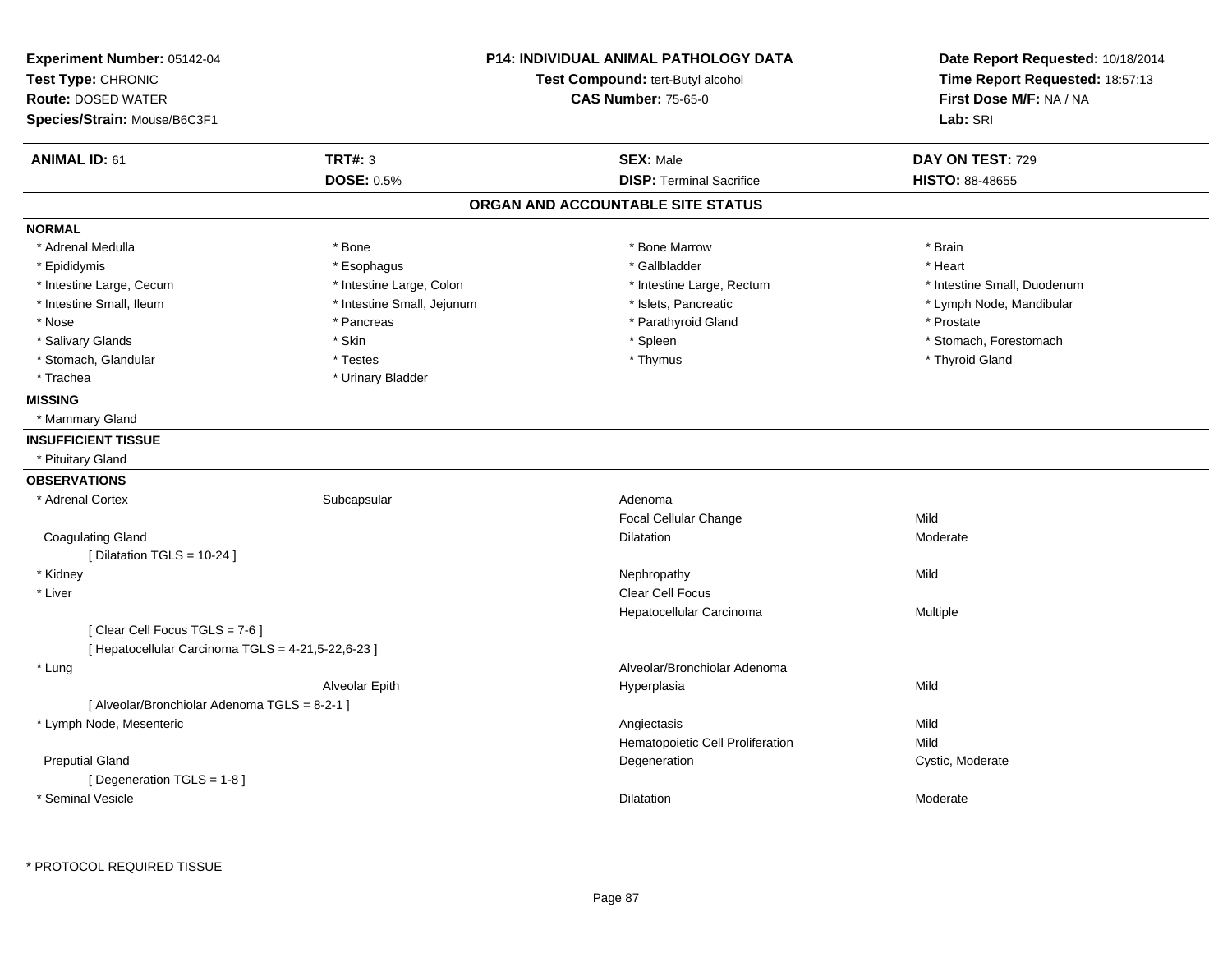| <b>Experiment Number: 05142-04</b><br>Test Type: CHRONIC<br><b>Route: DOSED WATER</b> |                   | <b>P14: INDIVIDUAL ANIMAL PATHOLOGY DATA</b> | Date Report Requested: 10/18/2014<br>Time Report Requested: 18:57:13 |
|---------------------------------------------------------------------------------------|-------------------|----------------------------------------------|----------------------------------------------------------------------|
|                                                                                       |                   | Test Compound: tert-Butyl alcohol            |                                                                      |
|                                                                                       |                   | <b>CAS Number: 75-65-0</b>                   | First Dose M/F: NA / NA                                              |
| Species/Strain: Mouse/B6C3F1                                                          |                   |                                              | Lab: SRI                                                             |
| <b>ANIMAL ID: 61</b>                                                                  | TRT#: 3           | <b>SEX: Male</b>                             | DAY ON TEST: 729                                                     |
|                                                                                       | <b>DOSE: 0.5%</b> | <b>DISP:</b> Terminal Sacrifice              | <b>HISTO: 88-48655</b>                                               |
|                                                                                       |                   | ORGAN AND ACCOUNTABLE SITE STATUS            |                                                                      |
| [Dilatation TGLS = 3-7 ]                                                              |                   |                                              |                                                                      |
| Tooth                                                                                 | Incisor           | Dysplasia                                    | Moderate                                                             |
| PRIMARY CAUSE OF DEATH                                                                |                   |                                              |                                                                      |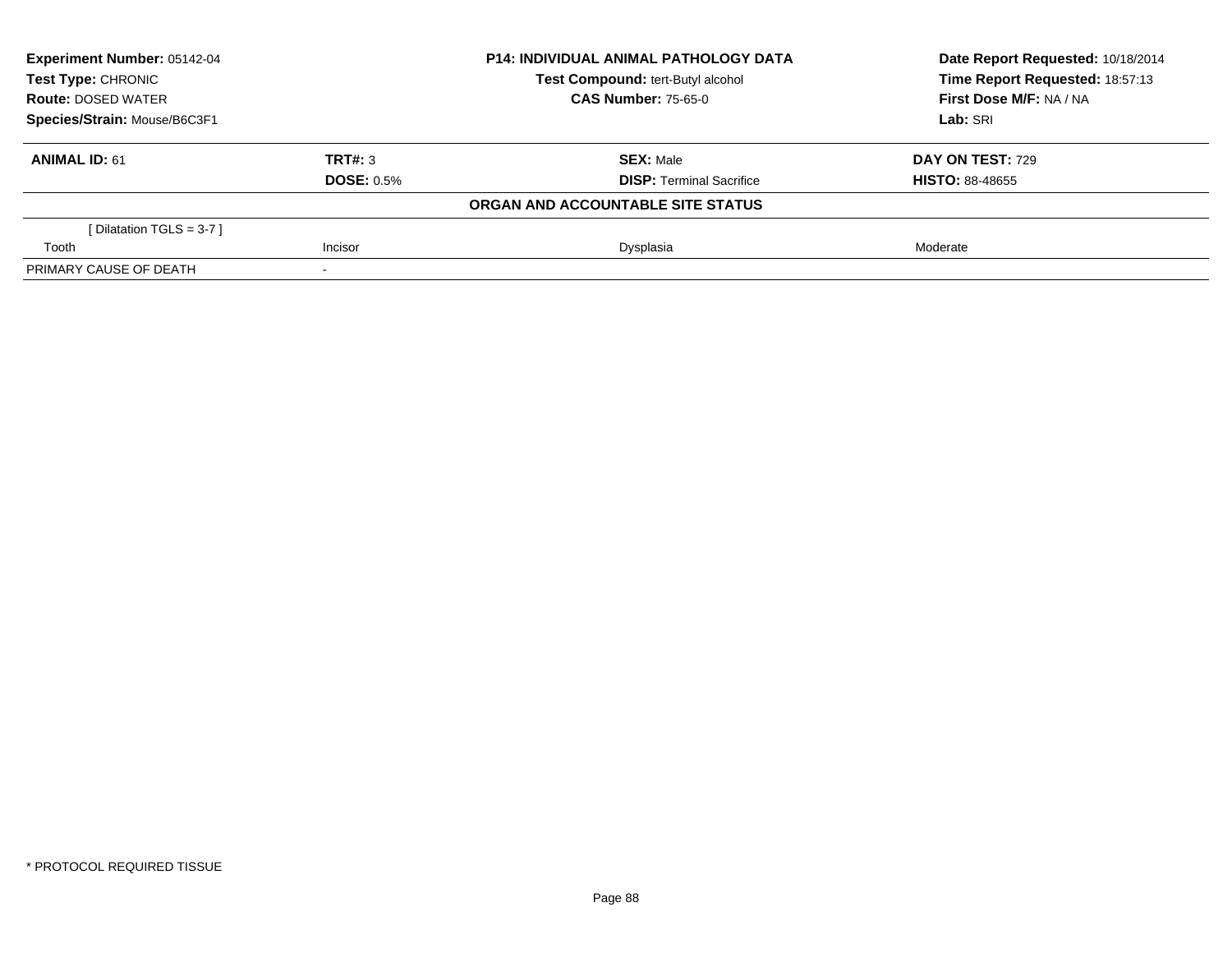| Experiment Number: 05142-04<br>Test Type: CHRONIC<br><b>Route: DOSED WATER</b><br>Species/Strain: Mouse/B6C3F1 |                            | <b>P14: INDIVIDUAL ANIMAL PATHOLOGY DATA</b><br>Test Compound: tert-Butyl alcohol<br><b>CAS Number: 75-65-0</b> | Date Report Requested: 10/18/2014<br>Time Report Requested: 18:57:13<br>First Dose M/F: NA / NA<br>Lab: SRI |
|----------------------------------------------------------------------------------------------------------------|----------------------------|-----------------------------------------------------------------------------------------------------------------|-------------------------------------------------------------------------------------------------------------|
| <b>ANIMAL ID: 62</b>                                                                                           | <b>TRT#: 3</b>             | <b>SEX: Male</b>                                                                                                | DAY ON TEST: 706                                                                                            |
|                                                                                                                | <b>DOSE: 0.5%</b>          | <b>DISP: Natural Death</b>                                                                                      | HISTO: 88-48318                                                                                             |
|                                                                                                                |                            | ORGAN AND ACCOUNTABLE SITE STATUS                                                                               |                                                                                                             |
| <b>NORMAL</b>                                                                                                  |                            |                                                                                                                 |                                                                                                             |
| * Adrenal Medulla                                                                                              | * Bone                     | * Bone Marrow                                                                                                   | * Brain                                                                                                     |
| * Epididymis                                                                                                   | * Esophagus                | * Gallbladder                                                                                                   | * Heart                                                                                                     |
| * Intestine Large, Cecum                                                                                       | * Intestine Large, Colon   | * Intestine Large, Rectum                                                                                       | * Intestine Small, Duodenum                                                                                 |
| * Intestine Small, Ileum                                                                                       | * Intestine Small, Jejunum | * Islets, Pancreatic                                                                                            | * Lung                                                                                                      |
| * Lymph Node, Mandibular                                                                                       | * Lymph Node, Mesenteric   | * Nose                                                                                                          | * Pancreas                                                                                                  |
| * Parathyroid Gland                                                                                            | * Pituitary Gland          | * Prostate                                                                                                      | * Salivary Glands                                                                                           |
| * Skin                                                                                                         | * Stomach, Forestomach     | * Stomach, Glandular                                                                                            | * Testes                                                                                                    |
| * Trachea                                                                                                      | * Urinary Bladder          |                                                                                                                 |                                                                                                             |
| <b>MISSING</b>                                                                                                 |                            |                                                                                                                 |                                                                                                             |
| * Mammary Gland                                                                                                | * Thymus                   |                                                                                                                 |                                                                                                             |
| <b>OBSERVATIONS</b>                                                                                            |                            |                                                                                                                 |                                                                                                             |
| * Adrenal Cortex                                                                                               | Subcapsular                | Adenoma                                                                                                         |                                                                                                             |
| <b>Coagulating Gland</b>                                                                                       |                            | Dilatation                                                                                                      | Marked                                                                                                      |
| [ Dilatation TGLS = 3-7 ]                                                                                      |                            |                                                                                                                 |                                                                                                             |
| * Kidney                                                                                                       |                            | Nephropathy                                                                                                     | Mild                                                                                                        |
| * Liver                                                                                                        |                            | <b>Basophilic Focus</b>                                                                                         |                                                                                                             |
|                                                                                                                |                            | <b>Eosinophilic Focus</b>                                                                                       |                                                                                                             |
|                                                                                                                |                            | Hepatoblastoma                                                                                                  |                                                                                                             |
|                                                                                                                |                            | Hepatocellular Adenoma                                                                                          | Multiple                                                                                                    |
| [Basophilic Focus TGLS = 9-24]<br>[ Eosinophilic Focus TGLS = 11-26 ]<br>[Hepatoblastoma TGLS = 6-21]          |                            |                                                                                                                 |                                                                                                             |
| [ Hepatocellular Adenoma TGLS = 7-22,8-23,10-25 ]                                                              |                            |                                                                                                                 |                                                                                                             |
| * Seminal Vesicle                                                                                              |                            | <b>Dilatation</b>                                                                                               | Marked                                                                                                      |
| [ Dilatation TGLS = 2-7 ]                                                                                      |                            |                                                                                                                 |                                                                                                             |
| * Spleen                                                                                                       |                            | Hematopoietic Cell Proliferation                                                                                | Marked                                                                                                      |
| [ Hematopoietic Cell Proliferation TGLS = 4-6 ]                                                                |                            |                                                                                                                 |                                                                                                             |
| * Thyroid Gland                                                                                                | <b>Follicular Cel</b>      | Hyperplasia                                                                                                     | Moderate                                                                                                    |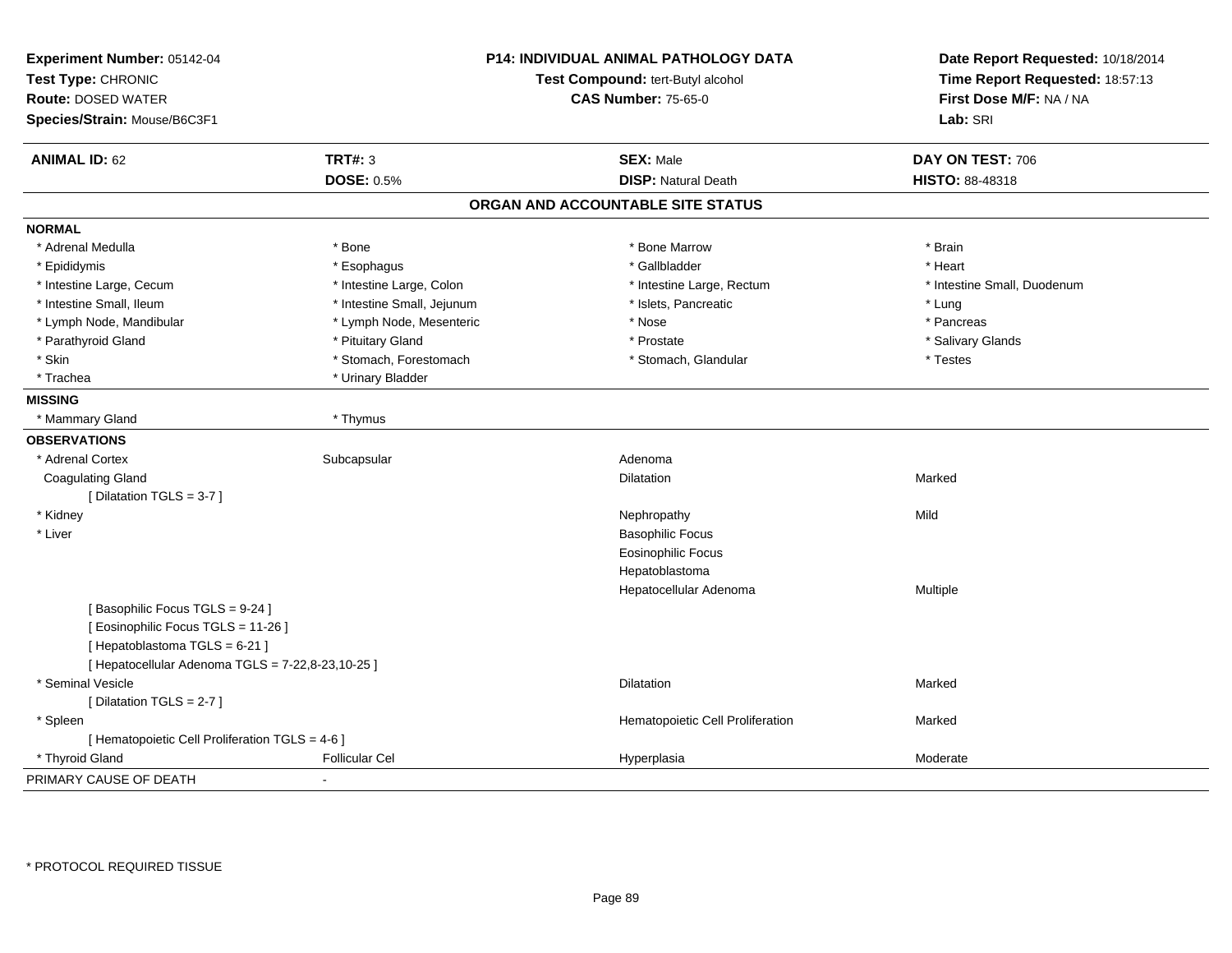| Experiment Number: 05142-04<br>Test Type: CHRONIC |                          | <b>P14: INDIVIDUAL ANIMAL PATHOLOGY DATA</b><br>Test Compound: tert-Butyl alcohol | Date Report Requested: 10/18/2014<br>Time Report Requested: 18:57:13<br>First Dose M/F: NA / NA |  |
|---------------------------------------------------|--------------------------|-----------------------------------------------------------------------------------|-------------------------------------------------------------------------------------------------|--|
| <b>Route: DOSED WATER</b>                         |                          | <b>CAS Number: 75-65-0</b>                                                        |                                                                                                 |  |
| Species/Strain: Mouse/B6C3F1                      |                          |                                                                                   | Lab: SRI                                                                                        |  |
|                                                   |                          |                                                                                   |                                                                                                 |  |
| <b>ANIMAL ID: 63</b>                              | <b>TRT#: 3</b>           | <b>SEX: Male</b>                                                                  | DAY ON TEST: 729                                                                                |  |
|                                                   | <b>DOSE: 0.5%</b>        | <b>DISP: Terminal Sacrifice</b>                                                   | HISTO: 88-48656                                                                                 |  |
|                                                   |                          | ORGAN AND ACCOUNTABLE SITE STATUS                                                 |                                                                                                 |  |
| <b>NORMAL</b>                                     |                          |                                                                                   |                                                                                                 |  |
| * Adrenal Cortex                                  | * Adrenal Medulla        | * Bone                                                                            | * Bone Marrow                                                                                   |  |
| * Brain                                           | * Epididymis             | * Esophagus                                                                       | * Gallbladder                                                                                   |  |
| * Heart                                           | * Intestine Large, Cecum | * Intestine Large, Colon                                                          | * Intestine Large, Rectum                                                                       |  |
| * Intestine Small, Duodenum                       | * Intestine Small, Ileum | * Intestine Small, Jejunum                                                        | * Islets, Pancreatic                                                                            |  |
| * Lung                                            | * Lymph Node, Mandibular | * Lymph Node, Mesenteric                                                          | * Nose                                                                                          |  |
| * Pancreas                                        | * Parathyroid Gland      | * Pituitary Gland                                                                 | * Prostate                                                                                      |  |
| * Salivary Glands                                 | * Skin                   | * Stomach, Forestomach                                                            | * Stomach, Glandular                                                                            |  |
| * Testes                                          | * Thymus                 | * Trachea                                                                         | * Urinary Bladder                                                                               |  |
| <b>MISSING</b>                                    |                          |                                                                                   |                                                                                                 |  |
| * Mammary Gland                                   |                          |                                                                                   |                                                                                                 |  |
| <b>OBSERVATIONS</b>                               |                          |                                                                                   |                                                                                                 |  |
| * Kidney                                          |                          | Nephropathy                                                                       | Mild                                                                                            |  |
| * Liver                                           |                          | Angiectasis                                                                       | Mild                                                                                            |  |
|                                                   |                          | <b>Clear Cell Focus</b>                                                           |                                                                                                 |  |
|                                                   |                          | Fatty Change                                                                      | Mild                                                                                            |  |
| [ Clear Cell Focus TGLS = 2-21,4-23 ]             |                          |                                                                                   |                                                                                                 |  |
| Mesentery                                         | Fat                      | Necrosis                                                                          | Mild                                                                                            |  |
| [ Necrosis $TGLS = 3-22$ ]                        |                          |                                                                                   |                                                                                                 |  |
| <b>Preputial Gland</b>                            |                          | Degeneration                                                                      | Cystic, Moderate                                                                                |  |
| [Degeneration TGLS = 1-8]                         |                          |                                                                                   |                                                                                                 |  |
| * Seminal Vesicle                                 |                          | <b>Dilatation</b>                                                                 | Mild                                                                                            |  |
| * Spleen                                          |                          | Hyperplasia                                                                       | Lymphoid, Mild                                                                                  |  |
| * Thyroid Gland                                   | <b>Follicular Cel</b>    | Hyperplasia                                                                       | Minimal                                                                                         |  |
| Tooth                                             | Incisor                  | Dysplasia                                                                         | Minimal                                                                                         |  |
| PRIMARY CAUSE OF DEATH                            |                          |                                                                                   |                                                                                                 |  |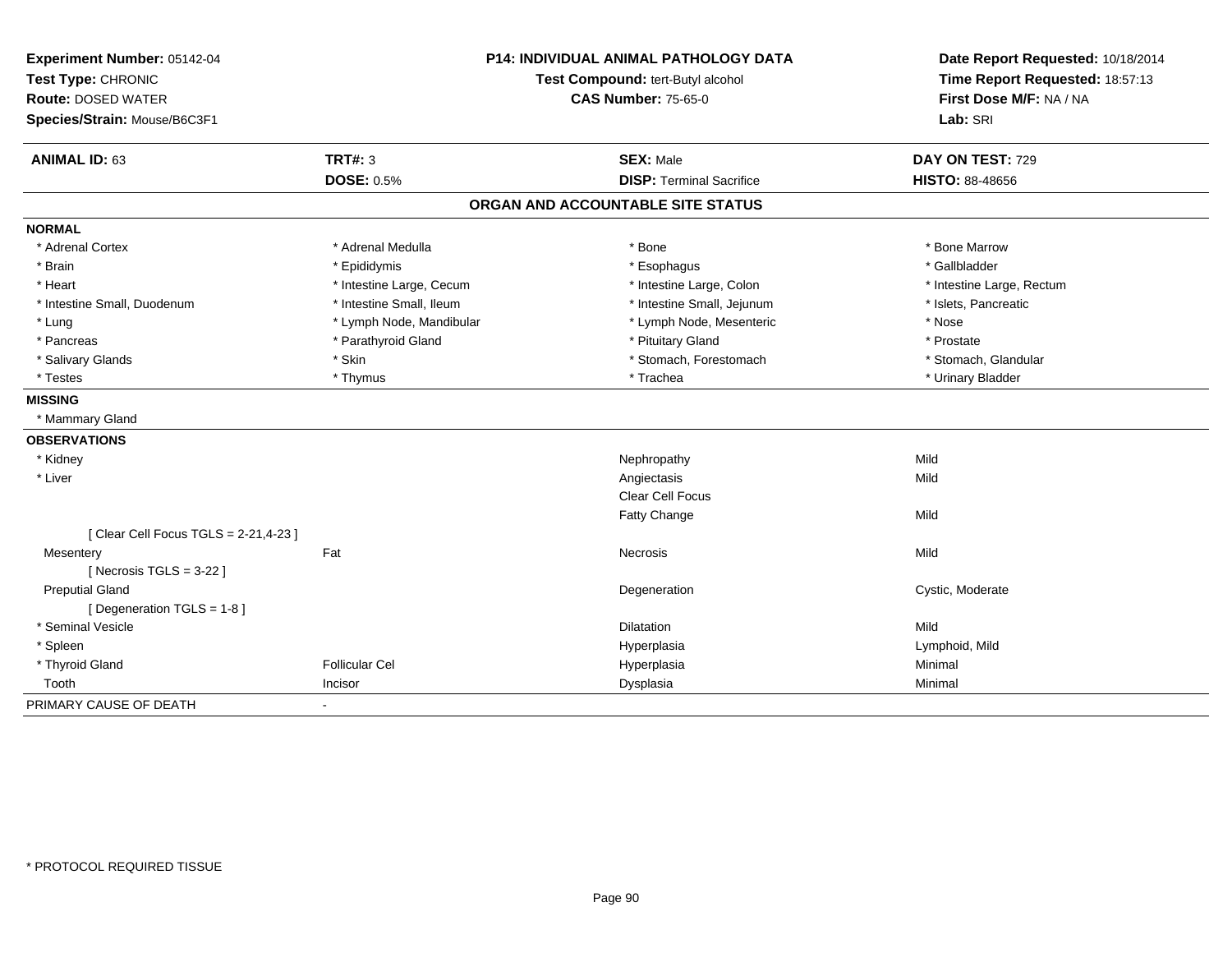| Experiment Number: 05142-04                      |                          | <b>P14: INDIVIDUAL ANIMAL PATHOLOGY DATA</b> | Date Report Requested: 10/18/2014                          |  |
|--------------------------------------------------|--------------------------|----------------------------------------------|------------------------------------------------------------|--|
| Test Type: CHRONIC                               |                          | Test Compound: tert-Butyl alcohol            | Time Report Requested: 18:57:13<br>First Dose M/F: NA / NA |  |
| <b>Route: DOSED WATER</b>                        |                          | <b>CAS Number: 75-65-0</b>                   |                                                            |  |
| Species/Strain: Mouse/B6C3F1                     |                          |                                              | Lab: SRI                                                   |  |
| <b>ANIMAL ID: 64</b>                             | <b>TRT#: 3</b>           | <b>SEX: Male</b>                             | DAY ON TEST: 729                                           |  |
|                                                  | <b>DOSE: 0.5%</b>        | <b>DISP: Terminal Sacrifice</b>              | <b>HISTO: 88-48657</b>                                     |  |
|                                                  |                          | ORGAN AND ACCOUNTABLE SITE STATUS            |                                                            |  |
| <b>NORMAL</b>                                    |                          |                                              |                                                            |  |
| * Adrenal Cortex                                 | * Adrenal Medulla        | * Bone                                       | * Bone Marrow                                              |  |
| * Brain                                          | * Epididymis             | * Esophagus                                  | * Gallbladder                                              |  |
| * Heart                                          | * Intestine Large, Cecum | * Intestine Large, Colon                     | * Intestine Large, Rectum                                  |  |
| * Intestine Small, Duodenum                      | * Intestine Small, Ileum | * Intestine Small, Jejunum                   | * Islets, Pancreatic                                       |  |
| * Lung                                           | * Lymph Node, Mandibular | * Lymph Node, Mesenteric                     | * Nose                                                     |  |
| * Pancreas                                       | * Parathyroid Gland      | * Pituitary Gland                            | * Prostate                                                 |  |
| * Salivary Glands                                | * Seminal Vesicle        | * Skin                                       | * Stomach, Forestomach                                     |  |
| * Stomach, Glandular                             | * Testes                 | * Thymus                                     | * Thyroid Gland                                            |  |
| * Trachea                                        | * Urinary Bladder        |                                              |                                                            |  |
| <b>MISSING</b>                                   |                          |                                              |                                                            |  |
| * Mammary Gland                                  |                          |                                              |                                                            |  |
| <b>OBSERVATIONS</b>                              |                          |                                              |                                                            |  |
| * Kidney                                         |                          | Nephropathy                                  | Minimal                                                    |  |
| * Liver                                          |                          | <b>Clear Cell Focus</b>                      |                                                            |  |
|                                                  |                          | Hepatocellular Adenoma                       | Multiple                                                   |  |
| [ Clear Cell Focus TGLS = 3-22,6-25 ]            |                          |                                              |                                                            |  |
| [ Hepatocellular Adenoma TGLS = 2-21,4-23,5-24 ] |                          |                                              |                                                            |  |
| <b>Preputial Gland</b>                           |                          | Degeneration                                 | Cystic, Moderate                                           |  |
| [Degeneration TGLS = 1-8]                        |                          |                                              |                                                            |  |
| * Spleen                                         |                          | Hyperplasia                                  | Lymphoid, Mild                                             |  |
| Tooth                                            | Incisor                  | Dysplasia                                    | Mild                                                       |  |
| PRIMARY CAUSE OF DEATH                           | $\blacksquare$           |                                              |                                                            |  |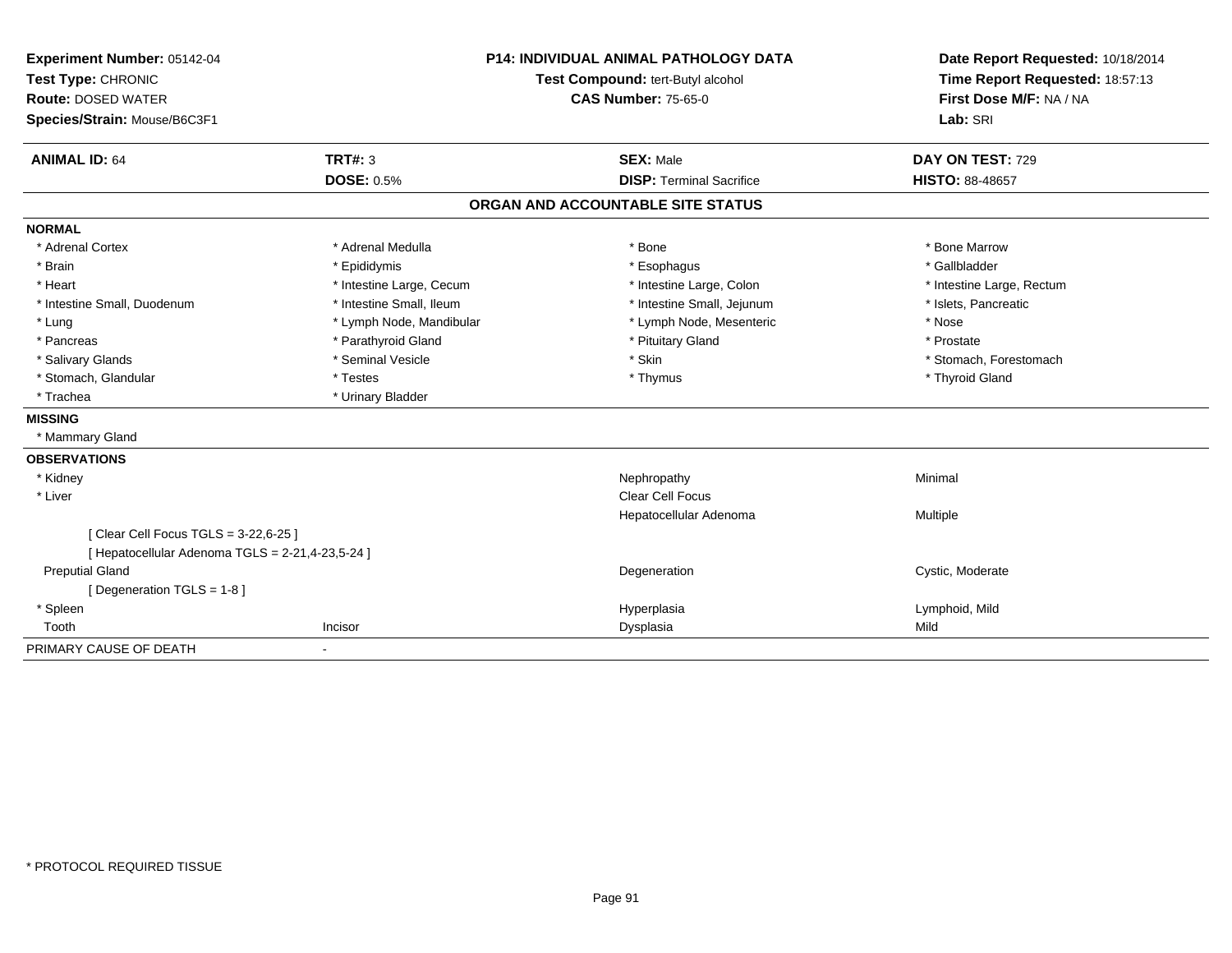| Experiment Number: 05142-04<br>Test Type: CHRONIC<br><b>Route: DOSED WATER</b><br>Species/Strain: Mouse/B6C3F1 |                          | <b>P14: INDIVIDUAL ANIMAL PATHOLOGY DATA</b><br>Test Compound: tert-Butyl alcohol<br><b>CAS Number: 75-65-0</b> |                                   | Date Report Requested: 10/18/2014<br>Time Report Requested: 18:57:13<br>First Dose M/F: NA / NA<br>Lab: SRI |
|----------------------------------------------------------------------------------------------------------------|--------------------------|-----------------------------------------------------------------------------------------------------------------|-----------------------------------|-------------------------------------------------------------------------------------------------------------|
| <b>ANIMAL ID: 65</b>                                                                                           | <b>TRT#: 3</b>           |                                                                                                                 | <b>SEX: Male</b>                  | DAY ON TEST: 727                                                                                            |
|                                                                                                                | <b>DOSE: 0.5%</b>        |                                                                                                                 | <b>DISP:</b> Moribund Sacrifice   | <b>HISTO: 88-48658</b>                                                                                      |
|                                                                                                                |                          |                                                                                                                 | ORGAN AND ACCOUNTABLE SITE STATUS |                                                                                                             |
| <b>NORMAL</b>                                                                                                  |                          |                                                                                                                 |                                   |                                                                                                             |
| * Adrenal Cortex                                                                                               | * Adrenal Medulla        |                                                                                                                 | * Bone                            | * Bone Marrow                                                                                               |
| * Brain                                                                                                        | * Epididymis             |                                                                                                                 | * Esophagus                       | * Gallbladder                                                                                               |
| * Heart                                                                                                        | * Intestine Large, Cecum |                                                                                                                 | * Intestine Large, Colon          | * Intestine Large, Rectum                                                                                   |
| * Intestine Small, Duodenum                                                                                    | * Intestine Small, Ileum |                                                                                                                 | * Intestine Small, Jejunum        | * Islets, Pancreatic                                                                                        |
| * Lung                                                                                                         | * Lymph Node, Mandibular |                                                                                                                 | * Nose                            | * Pancreas                                                                                                  |
| * Parathyroid Gland                                                                                            | * Pituitary Gland        |                                                                                                                 | * Prostate                        | * Salivary Glands                                                                                           |
| * Seminal Vesicle                                                                                              | * Spleen                 |                                                                                                                 | * Stomach, Forestomach            | * Stomach, Glandular                                                                                        |
| * Testes                                                                                                       | * Thymus                 |                                                                                                                 | * Thyroid Gland                   | * Trachea                                                                                                   |
| * Urinary Bladder                                                                                              |                          |                                                                                                                 |                                   |                                                                                                             |
| <b>MISSING</b>                                                                                                 |                          |                                                                                                                 |                                   |                                                                                                             |
| * Mammary Gland                                                                                                |                          |                                                                                                                 |                                   |                                                                                                             |
| <b>OBSERVATIONS</b>                                                                                            |                          |                                                                                                                 |                                   |                                                                                                             |
| * Kidney                                                                                                       |                          |                                                                                                                 | Nephropathy                       | Mild                                                                                                        |
| * Liver                                                                                                        |                          |                                                                                                                 | <b>Eosinophilic Focus</b>         |                                                                                                             |
|                                                                                                                |                          |                                                                                                                 | Hepatocellular Adenoma            |                                                                                                             |
| [Eosinophilic Focus TGLS = 4-6.1]                                                                              |                          |                                                                                                                 |                                   |                                                                                                             |
| [ Hepatocellular Adenoma TGLS = 3-22 ]                                                                         |                          |                                                                                                                 |                                   |                                                                                                             |
| * Lymph Node, Mesenteric                                                                                       |                          |                                                                                                                 | Angiectasis                       | Mild                                                                                                        |
| [Angiectasis TGLS = 5-5]                                                                                       |                          |                                                                                                                 |                                   |                                                                                                             |
| * Skin                                                                                                         | <b>Subcut Tiss</b>       |                                                                                                                 | Hemangiosarcoma                   |                                                                                                             |
|                                                                                                                | <b>Subcut Tiss</b>       |                                                                                                                 | Inflammation                      | Chronic, Mild                                                                                               |
| [Hemangiosarcoma TGLS = 1-21]                                                                                  |                          |                                                                                                                 |                                   |                                                                                                             |
| [Inflammation TGLS = $1-21$ ]                                                                                  |                          |                                                                                                                 |                                   |                                                                                                             |
| Tooth                                                                                                          | Incisor                  |                                                                                                                 | Dysplasia                         | Moderate                                                                                                    |
| PRIMARY CAUSE OF DEATH                                                                                         |                          |                                                                                                                 |                                   |                                                                                                             |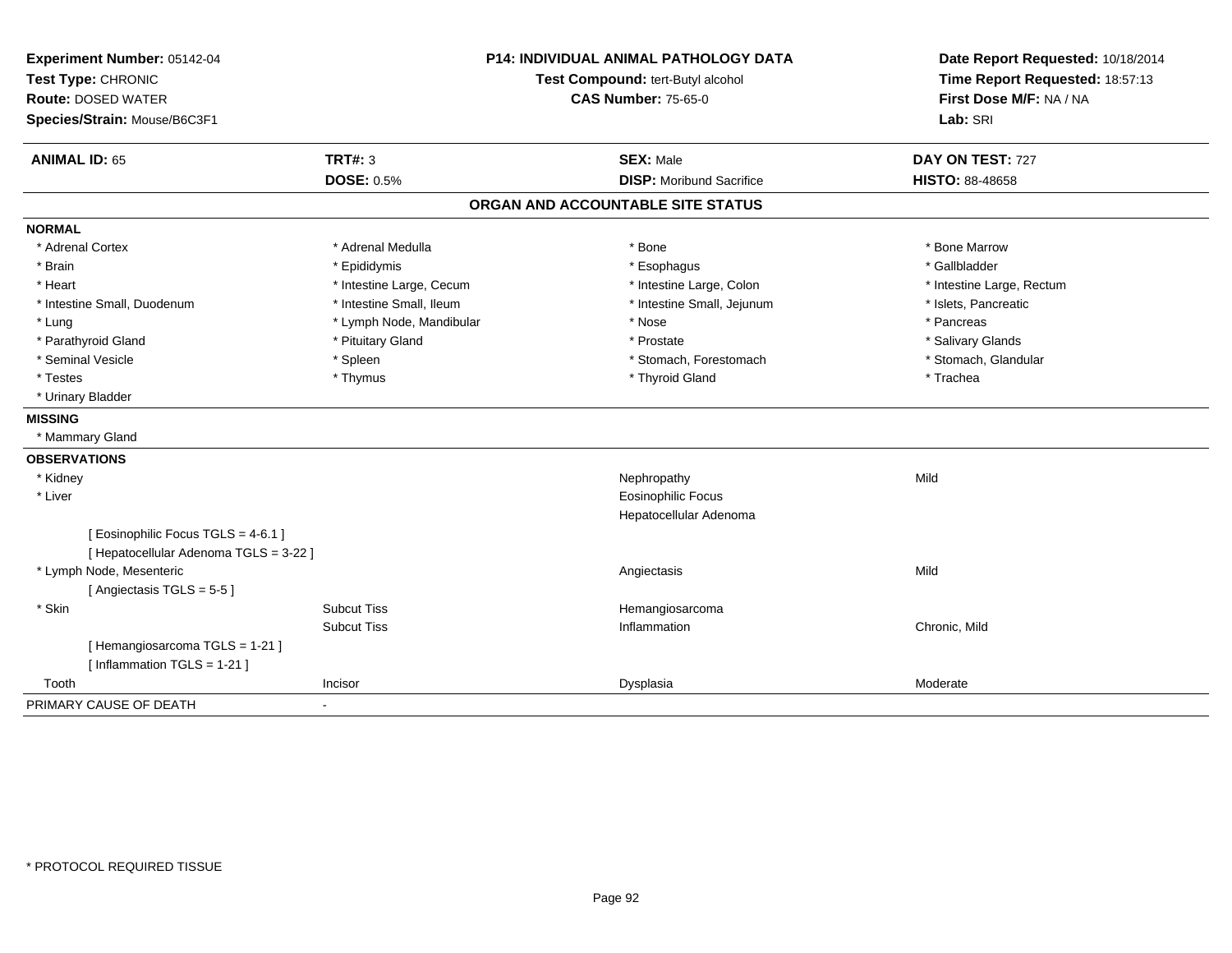| Experiment Number: 05142-04<br>Test Type: CHRONIC<br><b>Route: DOSED WATER</b><br>Species/Strain: Mouse/B6C3F1 |                            | <b>P14: INDIVIDUAL ANIMAL PATHOLOGY DATA</b><br>Test Compound: tert-Butyl alcohol<br><b>CAS Number: 75-65-0</b> | Date Report Requested: 10/18/2014<br>Time Report Requested: 18:57:13<br>First Dose M/F: NA / NA<br>Lab: SRI |
|----------------------------------------------------------------------------------------------------------------|----------------------------|-----------------------------------------------------------------------------------------------------------------|-------------------------------------------------------------------------------------------------------------|
| <b>ANIMAL ID: 66</b>                                                                                           | <b>TRT#: 3</b>             | <b>SEX: Male</b>                                                                                                | DAY ON TEST: 469                                                                                            |
|                                                                                                                | <b>DOSE: 0.5%</b>          | <b>DISP:</b> Moribund Sacrifice                                                                                 | HISTO: 88-45673                                                                                             |
|                                                                                                                |                            | ORGAN AND ACCOUNTABLE SITE STATUS                                                                               |                                                                                                             |
| <b>NORMAL</b>                                                                                                  |                            |                                                                                                                 |                                                                                                             |
| * Adrenal Cortex                                                                                               | * Adrenal Medulla          | * Bone                                                                                                          | * Bone Marrow                                                                                               |
| * Brain                                                                                                        | * Epididymis               | * Esophagus                                                                                                     | * Gallbladder                                                                                               |
| * Intestine Large, Cecum                                                                                       | * Intestine Large, Colon   | * Intestine Large, Rectum                                                                                       | * Intestine Small, Duodenum                                                                                 |
| * Intestine Small, Ileum                                                                                       | * Intestine Small, Jejunum | * Islets, Pancreatic                                                                                            | * Lymph Node, Mandibular                                                                                    |
| * Nose                                                                                                         | * Pancreas                 | * Parathyroid Gland                                                                                             | * Pituitary Gland                                                                                           |
| * Prostate                                                                                                     | * Salivary Glands          | * Seminal Vesicle                                                                                               | * Skin                                                                                                      |
| * Stomach, Glandular                                                                                           | * Testes                   | * Thyroid Gland                                                                                                 | * Trachea                                                                                                   |
| <b>MISSING</b>                                                                                                 |                            |                                                                                                                 |                                                                                                             |
| * Mammary Gland                                                                                                | * Thymus                   |                                                                                                                 |                                                                                                             |
| <b>OBSERVATIONS</b>                                                                                            |                            |                                                                                                                 |                                                                                                             |
| * Heart                                                                                                        | Pericardium                | Cholangiocarcinoma                                                                                              | Metastatic (Liver)                                                                                          |
| * Kidney                                                                                                       |                            | Nephropathy                                                                                                     | Minimal                                                                                                     |
| * Liver                                                                                                        |                            | Cholangiocarcinoma                                                                                              |                                                                                                             |
|                                                                                                                |                            | Hepatocellular Carcinoma                                                                                        | Multiple                                                                                                    |
| [ Cholangiocarcinoma TGLS = 2-21 ]                                                                             |                            |                                                                                                                 |                                                                                                             |
| [ Hepatocellular Carcinoma TGLS = 2-21,3-22,4-23 ]                                                             |                            |                                                                                                                 |                                                                                                             |
| * Lung                                                                                                         | Pleura                     | Cholangiocarcinoma                                                                                              | Metastatic (Liver)                                                                                          |
| [Cholangiocarcinoma TGLS = 6-2,7-24,8-25]                                                                      |                            |                                                                                                                 |                                                                                                             |
| Lymph Node                                                                                                     | Mediastinal                | Cholangiocarcinoma                                                                                              | Metastatic (Liver)                                                                                          |
| * Lymph Node, Mesenteric                                                                                       |                            | Angiectasis                                                                                                     | Mild                                                                                                        |
| [Angiectasis TGLS = 5-5]                                                                                       |                            |                                                                                                                 |                                                                                                             |
| * Spleen                                                                                                       |                            | Hematopoietic Cell Proliferation                                                                                | Moderate                                                                                                    |
| * Stomach, Forestomach                                                                                         |                            | Erosion                                                                                                         | Mild                                                                                                        |
|                                                                                                                | Mucosa                     | Hyperplasia                                                                                                     | Mild                                                                                                        |
|                                                                                                                |                            | Inflammation                                                                                                    | Chronic, Mild                                                                                               |
| * Urinary Bladder                                                                                              | <b>Transit Epithe</b>      | Hyperplasia                                                                                                     | Mild                                                                                                        |
|                                                                                                                |                            | Inflammation                                                                                                    | Chronic, Minimal                                                                                            |
| PRIMARY CAUSE OF DEATH                                                                                         | $\blacksquare$             |                                                                                                                 |                                                                                                             |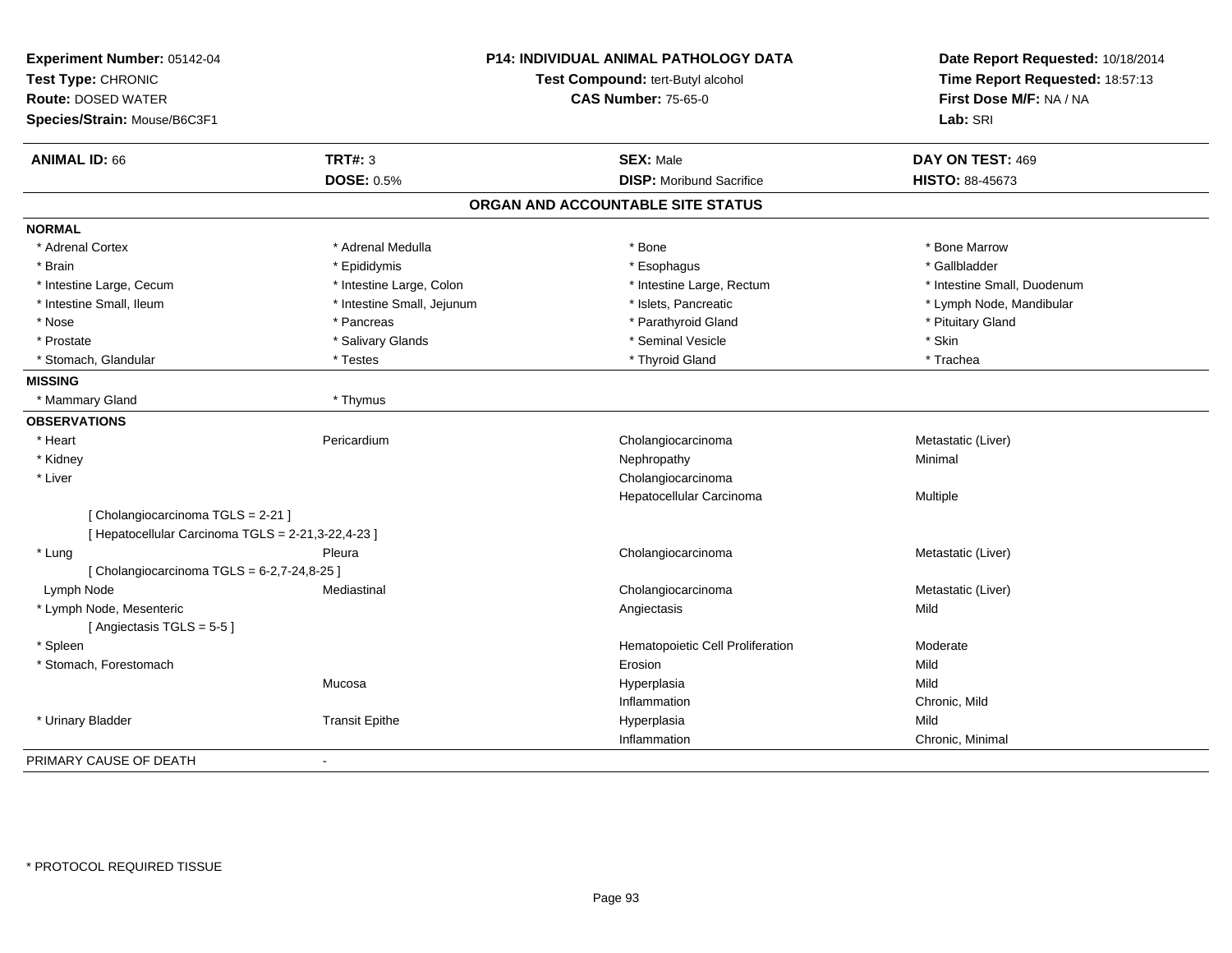| Experiment Number: 05142-04                      |                          | <b>P14: INDIVIDUAL ANIMAL PATHOLOGY DATA</b> | Date Report Requested: 10/18/2014 |  |
|--------------------------------------------------|--------------------------|----------------------------------------------|-----------------------------------|--|
| Test Type: CHRONIC                               |                          | Test Compound: tert-Butyl alcohol            | Time Report Requested: 18:57:13   |  |
| <b>Route: DOSED WATER</b>                        |                          | <b>CAS Number: 75-65-0</b>                   | First Dose M/F: NA / NA           |  |
| Species/Strain: Mouse/B6C3F1                     |                          |                                              | Lab: SRI                          |  |
| <b>ANIMAL ID: 67</b>                             | <b>TRT#: 3</b>           | <b>SEX: Male</b>                             | DAY ON TEST: 729                  |  |
|                                                  | <b>DOSE: 0.5%</b>        | <b>DISP: Terminal Sacrifice</b>              | HISTO: 88-48659                   |  |
|                                                  |                          | ORGAN AND ACCOUNTABLE SITE STATUS            |                                   |  |
| <b>NORMAL</b>                                    |                          |                                              |                                   |  |
| * Adrenal Cortex                                 | * Adrenal Medulla        | * Bone                                       | * Bone Marrow                     |  |
| * Brain                                          | * Epididymis             | * Esophagus                                  | * Gallbladder                     |  |
| * Heart                                          | * Intestine Large, Cecum | * Intestine Large, Colon                     | * Intestine Large, Rectum         |  |
| * Intestine Small, Duodenum                      | * Intestine Small, Ileum | * Intestine Small, Jejunum                   | * Islets, Pancreatic              |  |
| * Lymph Node, Mandibular                         | * Lymph Node, Mesenteric | * Nose                                       | * Pancreas                        |  |
| * Parathyroid Gland                              | * Pituitary Gland        | * Prostate                                   | * Salivary Glands                 |  |
| * Skin                                           | * Spleen                 | * Stomach, Forestomach                       | * Stomach, Glandular              |  |
| * Testes                                         | * Thymus                 | * Trachea                                    | * Urinary Bladder                 |  |
| <b>MISSING</b>                                   |                          |                                              |                                   |  |
| * Mammary Gland                                  |                          |                                              |                                   |  |
| <b>OBSERVATIONS</b>                              |                          |                                              |                                   |  |
| * Kidney                                         |                          | Nephropathy                                  | Mild                              |  |
| * Liver                                          |                          | Clear Cell Focus                             |                                   |  |
|                                                  |                          | Fatty Change                                 | Mild                              |  |
|                                                  |                          | Hepatocellular Adenoma                       | Multiple                          |  |
| [ Clear Cell Focus TGLS = 3-21,6-24 ]            |                          |                                              |                                   |  |
| [ Hepatocellular Adenoma TGLS = 3-21,4-22,5-23 ] |                          |                                              |                                   |  |
| * Lung                                           | Alveolar Epith           | Hyperplasia                                  | Minimal                           |  |
| <b>Preputial Gland</b>                           |                          | Degeneration                                 | Cystic, Moderate                  |  |
| [ Degeneration TGLS = 1-8 ]                      |                          |                                              |                                   |  |
| * Seminal Vesicle                                |                          | Dilatation                                   | Moderate                          |  |
| [ Dilatation TGLS = $2-7$ ]                      |                          |                                              |                                   |  |
| * Thyroid Gland                                  | <b>Follicular Cel</b>    | Hyperplasia                                  | Minimal                           |  |
| Tooth                                            | Incisor                  | Dysplasia                                    | Minimal                           |  |
| PRIMARY CAUSE OF DEATH                           | $\blacksquare$           |                                              |                                   |  |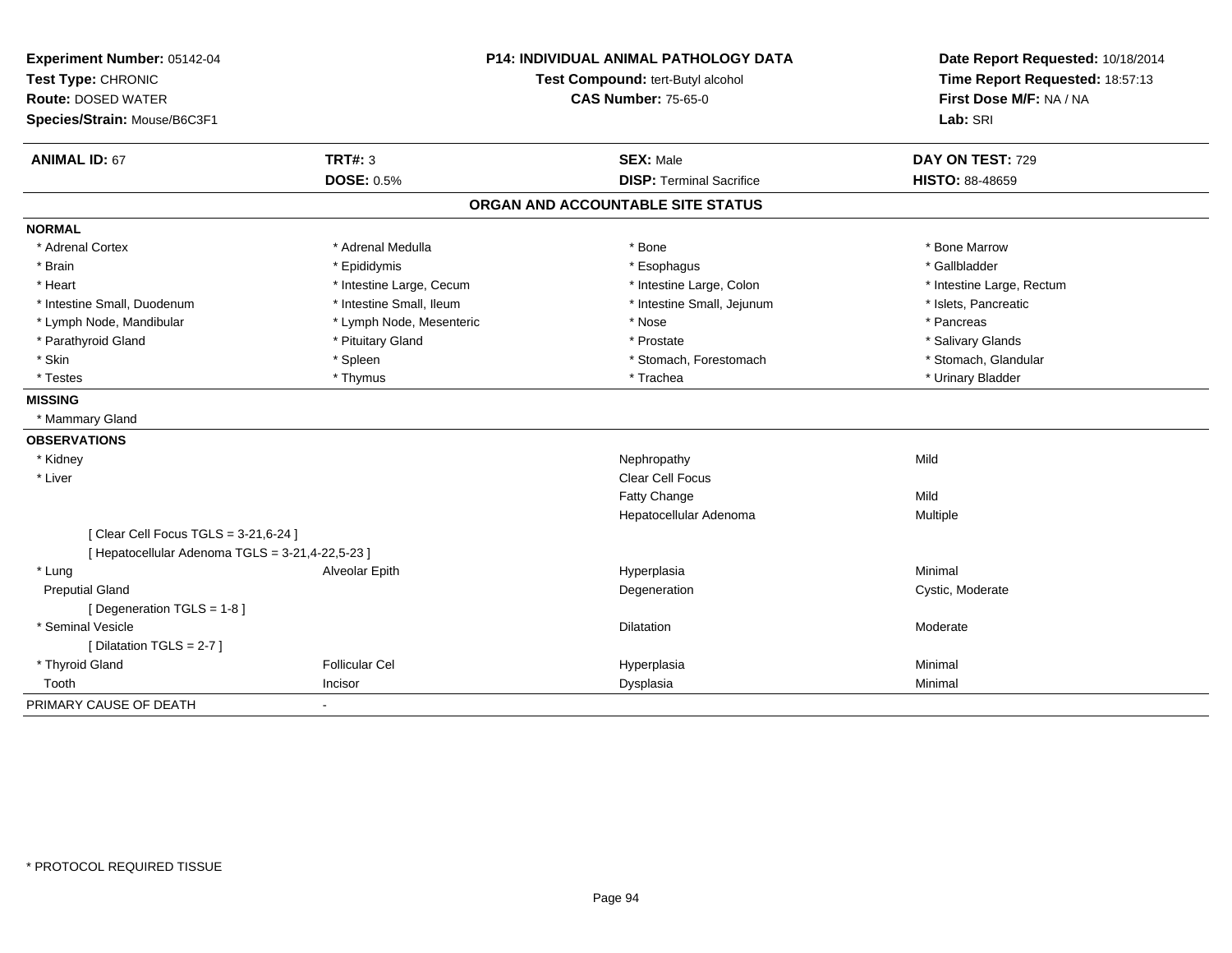| Experiment Number: 05142-04<br>Test Type: CHRONIC<br><b>Route: DOSED WATER</b><br>Species/Strain: Mouse/B6C3F1 |                          | <b>P14: INDIVIDUAL ANIMAL PATHOLOGY DATA</b><br>Test Compound: tert-Butyl alcohol<br><b>CAS Number: 75-65-0</b> |                                   | Date Report Requested: 10/18/2014<br>Time Report Requested: 18:57:13<br>First Dose M/F: NA / NA<br>Lab: SRI |
|----------------------------------------------------------------------------------------------------------------|--------------------------|-----------------------------------------------------------------------------------------------------------------|-----------------------------------|-------------------------------------------------------------------------------------------------------------|
| <b>ANIMAL ID: 68</b>                                                                                           | <b>TRT#: 3</b>           |                                                                                                                 | <b>SEX: Male</b>                  | DAY ON TEST: 615                                                                                            |
|                                                                                                                | <b>DOSE: 0.5%</b>        |                                                                                                                 | <b>DISP: Moribund Sacrifice</b>   | <b>HISTO: 88-46966</b>                                                                                      |
|                                                                                                                |                          |                                                                                                                 | ORGAN AND ACCOUNTABLE SITE STATUS |                                                                                                             |
| <b>NORMAL</b>                                                                                                  |                          |                                                                                                                 |                                   |                                                                                                             |
| * Adrenal Cortex                                                                                               | * Adrenal Medulla        |                                                                                                                 | * Bone                            | * Bone Marrow                                                                                               |
| * Brain                                                                                                        | * Epididymis             |                                                                                                                 | * Esophagus                       | * Gallbladder                                                                                               |
| * Heart                                                                                                        | * Intestine Large, Cecum |                                                                                                                 | * Intestine Large, Colon          | * Intestine Large, Rectum                                                                                   |
| * Intestine Small, Duodenum                                                                                    | * Intestine Small, Ileum |                                                                                                                 | * Intestine Small, Jejunum        | * Islets, Pancreatic                                                                                        |
| * Lung                                                                                                         | * Lymph Node, Mandibular |                                                                                                                 | * Lymph Node, Mesenteric          | * Nose                                                                                                      |
| * Pancreas                                                                                                     | * Parathyroid Gland      |                                                                                                                 | * Pituitary Gland                 | * Prostate                                                                                                  |
| * Salivary Glands                                                                                              | * Stomach, Forestomach   |                                                                                                                 | * Stomach, Glandular              | * Testes                                                                                                    |
| * Thymus                                                                                                       | * Thyroid Gland          |                                                                                                                 | * Trachea                         | * Urinary Bladder                                                                                           |
| <b>MISSING</b>                                                                                                 |                          |                                                                                                                 |                                   |                                                                                                             |
| * Mammary Gland                                                                                                |                          |                                                                                                                 |                                   |                                                                                                             |
| <b>OBSERVATIONS</b>                                                                                            |                          |                                                                                                                 |                                   |                                                                                                             |
| * Kidney                                                                                                       |                          |                                                                                                                 | Nephropathy                       | Minimal                                                                                                     |
| * Liver                                                                                                        |                          |                                                                                                                 | <b>Basophilic Focus</b>           |                                                                                                             |
|                                                                                                                |                          |                                                                                                                 | <b>Eosinophilic Focus</b>         |                                                                                                             |
|                                                                                                                |                          |                                                                                                                 | Hepatocellular Adenoma            | Multiple                                                                                                    |
| [Basophilic Focus TGLS = 6-23,7-24]                                                                            |                          |                                                                                                                 |                                   |                                                                                                             |
| [ Eosinophilic Focus TGLS = 5-22,6-23 ]                                                                        |                          |                                                                                                                 |                                   |                                                                                                             |
| [ Hepatocellular Adenoma TGLS = 5-22 ]                                                                         |                          |                                                                                                                 |                                   |                                                                                                             |
| <b>Preputial Gland</b>                                                                                         |                          |                                                                                                                 | Degeneration                      | Cystic, Moderate                                                                                            |
| [ Degeneration TGLS = 1-8 ]                                                                                    |                          |                                                                                                                 |                                   |                                                                                                             |
| * Seminal Vesicle                                                                                              |                          |                                                                                                                 | Dilatation                        | Moderate                                                                                                    |
| [Dilatation TGLS = 3-7]                                                                                        |                          |                                                                                                                 |                                   |                                                                                                             |
| * Skin                                                                                                         | <b>Subcut Tiss</b>       |                                                                                                                 | Fibrosarcoma                      |                                                                                                             |
| [Fibrosarcoma TGLS = 2-21]                                                                                     |                          |                                                                                                                 |                                   |                                                                                                             |
| * Spleen                                                                                                       |                          |                                                                                                                 | Hematopoietic Cell Proliferation  | Mild                                                                                                        |
| [ Hematopoietic Cell Proliferation TGLS = 4-6 ]                                                                |                          |                                                                                                                 |                                   |                                                                                                             |
| Tooth                                                                                                          | Incisor                  |                                                                                                                 | Dysplasia                         | Minimal                                                                                                     |
| PRIMARY CAUSE OF DEATH                                                                                         |                          |                                                                                                                 |                                   |                                                                                                             |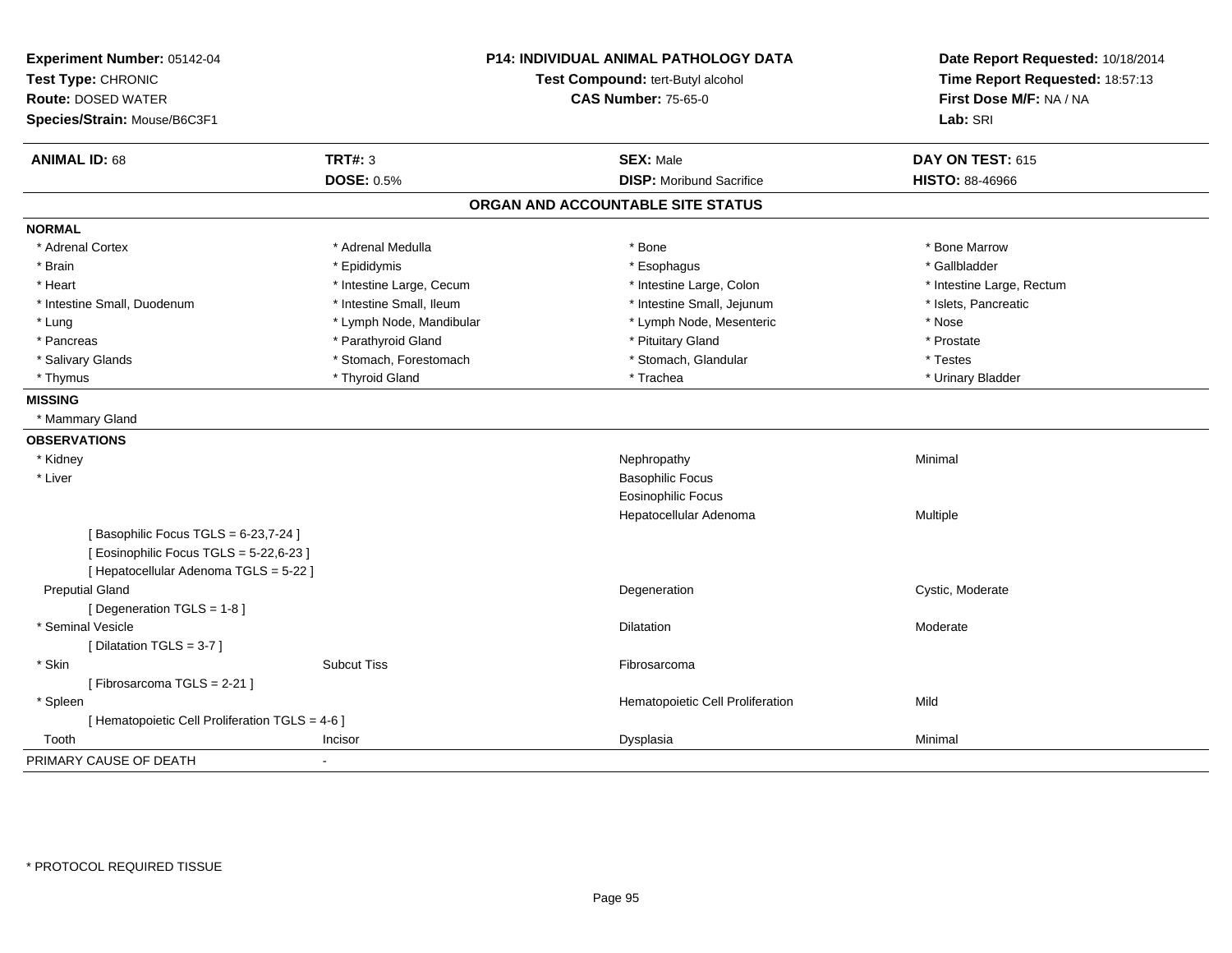| Experiment Number: 05142-04                   | <b>P14: INDIVIDUAL ANIMAL PATHOLOGY DATA</b> |                                   | Date Report Requested: 10/18/2014 |  |
|-----------------------------------------------|----------------------------------------------|-----------------------------------|-----------------------------------|--|
| Test Type: CHRONIC                            |                                              | Test Compound: tert-Butyl alcohol | Time Report Requested: 18:57:13   |  |
| <b>Route: DOSED WATER</b>                     |                                              | <b>CAS Number: 75-65-0</b>        | First Dose M/F: NA / NA           |  |
| Species/Strain: Mouse/B6C3F1                  |                                              |                                   | Lab: SRI                          |  |
| <b>ANIMAL ID: 69</b>                          | TRT#: 3                                      | <b>SEX: Male</b>                  | DAY ON TEST: 531                  |  |
|                                               | <b>DOSE: 0.5%</b>                            | <b>DISP: Natural Death</b>        | <b>HISTO: 88-45990</b>            |  |
|                                               |                                              | ORGAN AND ACCOUNTABLE SITE STATUS |                                   |  |
| <b>NORMAL</b>                                 |                                              |                                   |                                   |  |
| * Adrenal Cortex                              | * Adrenal Medulla                            | * Bone                            | * Bone Marrow                     |  |
| * Brain                                       | * Epididymis                                 | * Esophagus                       | * Gallbladder                     |  |
| * Heart                                       | * Intestine Large, Cecum                     | * Intestine Large, Colon          | * Intestine Large, Rectum         |  |
| * Intestine Small, Duodenum                   | * Intestine Small. Ileum                     | * Intestine Small, Jejunum        | * Islets, Pancreatic              |  |
| * Lung                                        | * Lymph Node, Mandibular                     | * Lymph Node, Mesenteric          | * Nose                            |  |
| * Pancreas                                    | * Parathyroid Gland                          | * Pituitary Gland                 | * Prostate                        |  |
| * Salivary Glands                             | * Seminal Vesicle                            | * Skin                            | * Stomach, Forestomach            |  |
| * Testes                                      | * Thymus                                     | * Thyroid Gland                   | * Trachea                         |  |
| * Urinary Bladder                             |                                              |                                   |                                   |  |
| <b>MISSING</b>                                |                                              |                                   |                                   |  |
| * Mammary Gland                               |                                              |                                   |                                   |  |
| <b>OBSERVATIONS</b>                           |                                              |                                   |                                   |  |
| * Kidney                                      |                                              | Nephropathy                       | Mild                              |  |
| * Liver                                       |                                              | Hepatocellular Adenoma            |                                   |  |
|                                               |                                              | Hepatocellular Carcinoma          |                                   |  |
|                                               |                                              | Necrosis                          | Focal, Mild                       |  |
| [ Hepatocellular Adenoma TGLS = 1-21 ]        |                                              |                                   |                                   |  |
| [ Hepatocellular Carcinoma TGLS = 2-22,3-23 ] |                                              |                                   |                                   |  |
| * Spleen                                      |                                              | Hematopoietic Cell Proliferation  | Moderate                          |  |
| * Stomach, Glandular                          |                                              | Pigmentation                      | Minimal                           |  |
| [ Pigmentation TGLS = 4-4-1 ]                 |                                              |                                   |                                   |  |
| PRIMARY CAUSE OF DEATH                        | $\blacksquare$                               |                                   |                                   |  |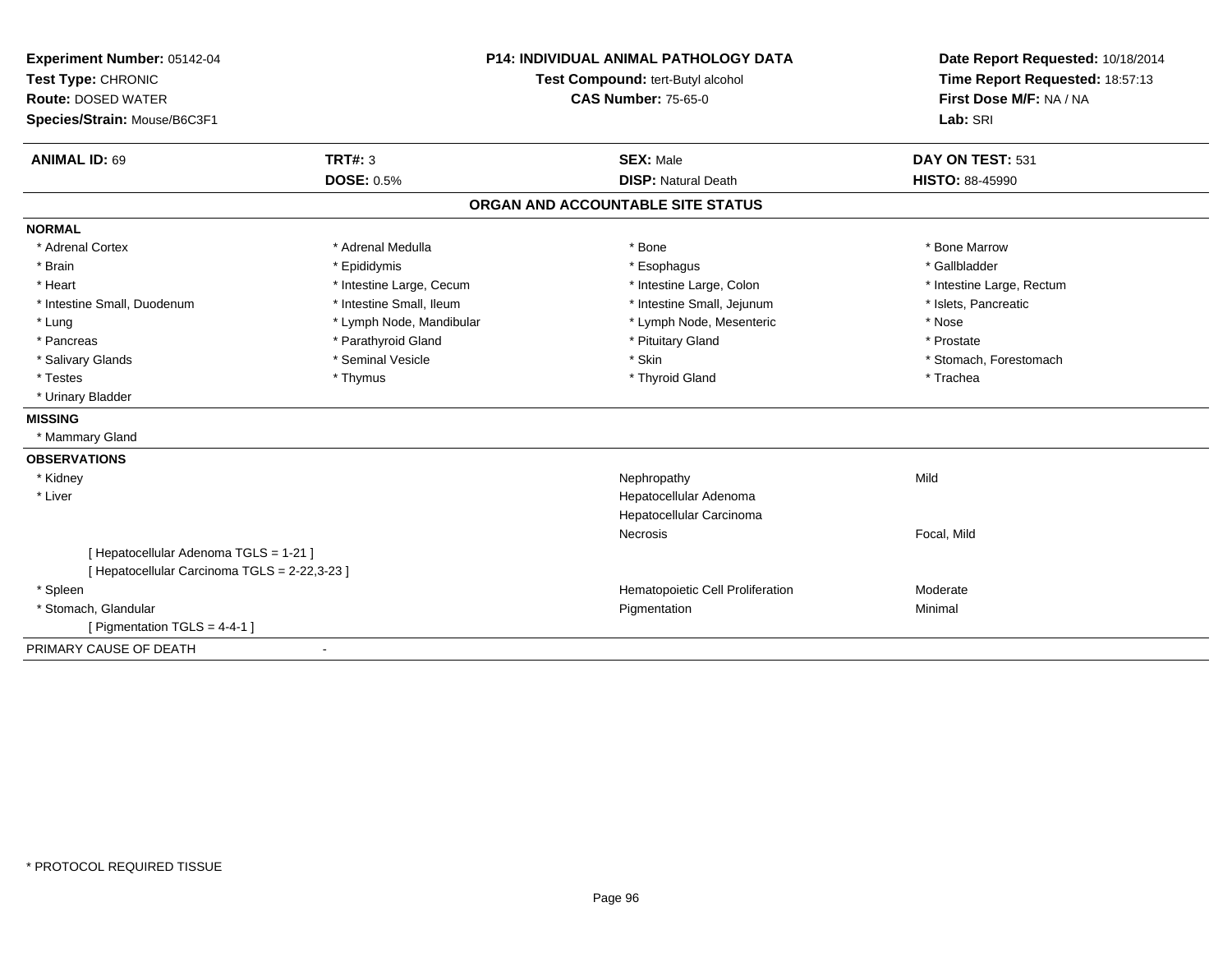| Experiment Number: 05142-04<br>Test Type: CHRONIC<br><b>Route: DOSED WATER</b> |                          | <b>P14: INDIVIDUAL ANIMAL PATHOLOGY DATA</b><br>Test Compound: tert-Butyl alcohol<br><b>CAS Number: 75-65-0</b> | Date Report Requested: 10/18/2014<br>Time Report Requested: 18:57:13<br>First Dose M/F: NA / NA |
|--------------------------------------------------------------------------------|--------------------------|-----------------------------------------------------------------------------------------------------------------|-------------------------------------------------------------------------------------------------|
| Species/Strain: Mouse/B6C3F1                                                   |                          |                                                                                                                 | Lab: SRI                                                                                        |
| <b>ANIMAL ID: 70</b>                                                           | <b>TRT#: 3</b>           | <b>SEX: Male</b>                                                                                                | DAY ON TEST: 729                                                                                |
|                                                                                | <b>DOSE: 0.5%</b>        | <b>DISP: Terminal Sacrifice</b>                                                                                 | HISTO: 88-48660                                                                                 |
|                                                                                |                          | ORGAN AND ACCOUNTABLE SITE STATUS                                                                               |                                                                                                 |
| <b>NORMAL</b>                                                                  |                          |                                                                                                                 |                                                                                                 |
| * Adrenal Cortex                                                               | * Adrenal Medulla        | * Bone                                                                                                          | * Brain                                                                                         |
| * Epididymis                                                                   | * Esophagus              | * Gallbladder                                                                                                   | * Heart                                                                                         |
| * Intestine Large, Cecum                                                       | * Intestine Large, Colon | * Intestine Large, Rectum                                                                                       | * Intestine Small, Duodenum                                                                     |
| * Intestine Small, Jejunum                                                     | * Islets, Pancreatic     | * Lung                                                                                                          | * Lymph Node, Mandibular                                                                        |
| * Lymph Node, Mesenteric                                                       | * Nose                   | * Pancreas                                                                                                      | * Parathyroid Gland                                                                             |
| * Pituitary Gland                                                              | * Prostate               | * Salivary Glands                                                                                               | * Seminal Vesicle                                                                               |
| * Skin                                                                         | * Stomach, Forestomach   | * Stomach, Glandular                                                                                            | * Testes                                                                                        |
| * Thymus                                                                       | * Trachea                | * Urinary Bladder                                                                                               |                                                                                                 |
| <b>MISSING</b>                                                                 |                          |                                                                                                                 |                                                                                                 |
| * Mammary Gland                                                                |                          |                                                                                                                 |                                                                                                 |
| <b>OBSERVATIONS</b>                                                            |                          |                                                                                                                 |                                                                                                 |
| * Bone Marrow                                                                  |                          | Hemangiosarcoma                                                                                                 |                                                                                                 |
| * Intestine Small, Ileum                                                       |                          | Polyp Adenomatous                                                                                               |                                                                                                 |
| [Polyp Adenomatous TGLS = 6-25]                                                |                          |                                                                                                                 |                                                                                                 |
| * Kidney                                                                       |                          | Cyst                                                                                                            | Mild                                                                                            |
|                                                                                |                          | Nephropathy                                                                                                     | Mild                                                                                            |
| [ Cyst TGLS = 3-22 ]                                                           |                          |                                                                                                                 |                                                                                                 |
| * Liver                                                                        |                          | Clear Cell Focus                                                                                                |                                                                                                 |
|                                                                                |                          | <b>Eosinophilic Focus</b>                                                                                       |                                                                                                 |
|                                                                                |                          | Hepatocellular Carcinoma                                                                                        | Multiple                                                                                        |
| [ Eosinophilic Focus TGLS = 7-26 ]                                             |                          |                                                                                                                 |                                                                                                 |
| [ Hepatocellular Carcinoma TGLS = 4-23,5-24 ]                                  |                          |                                                                                                                 |                                                                                                 |
| <b>Preputial Gland</b>                                                         |                          | Degeneration                                                                                                    | Cystic, Moderate                                                                                |
| [Degeneration TGLS = 1-8]                                                      |                          |                                                                                                                 |                                                                                                 |
| * Spleen                                                                       |                          | Hemangiosarcoma                                                                                                 |                                                                                                 |
|                                                                                |                          | Hematopoietic Cell Proliferation                                                                                | Mild                                                                                            |
| [Hemangiosarcoma TGLS = $2-21$ ]                                               |                          |                                                                                                                 |                                                                                                 |
| * Thyroid Gland                                                                | <b>Follicular Cel</b>    | Hyperplasia                                                                                                     | Mild                                                                                            |
| Tooth                                                                          | Incisor                  | Dysplasia                                                                                                       | Mild                                                                                            |

PRIMARY CAUSE OF DEATH-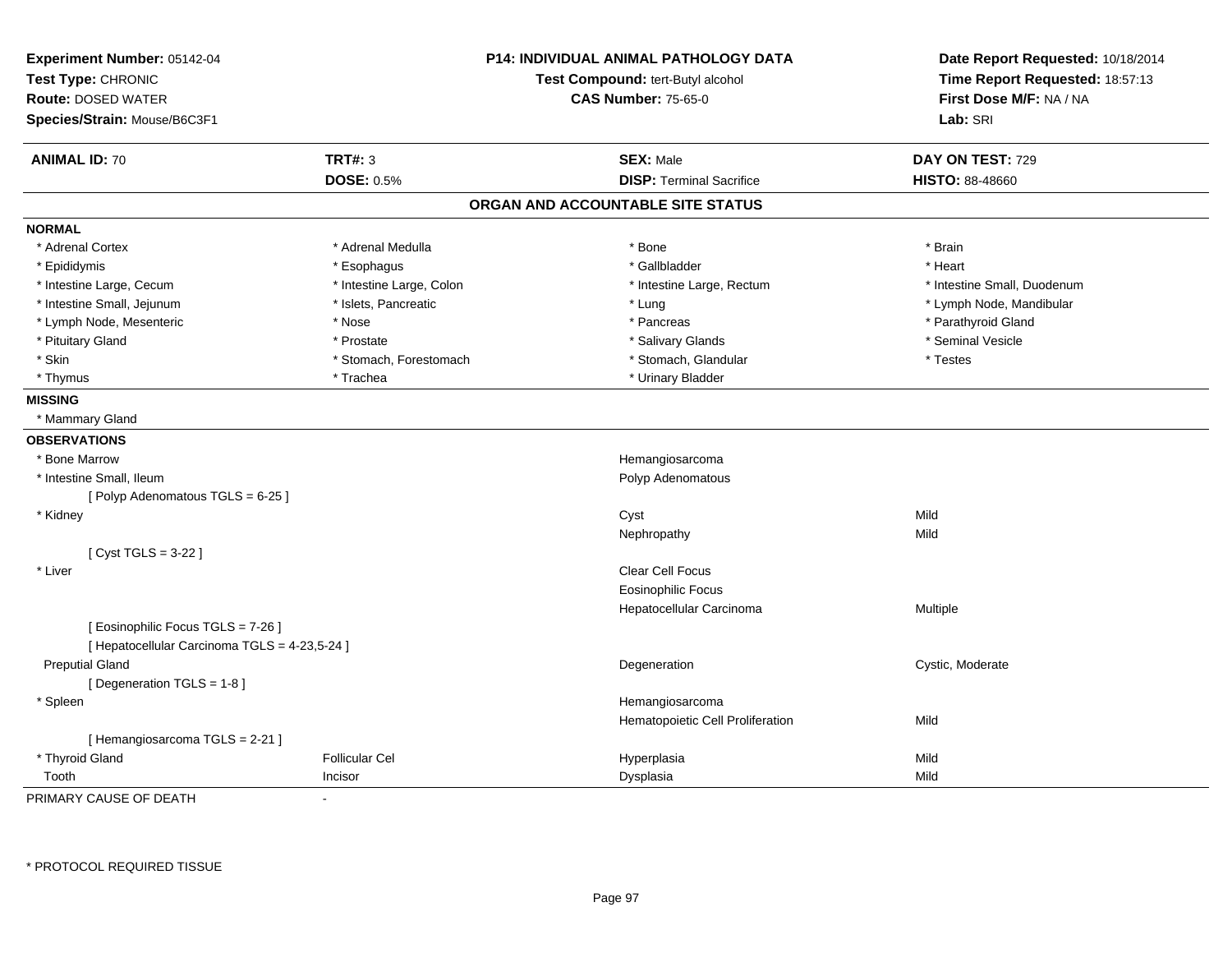|                   | <b>P14: INDIVIDUAL ANIMAL PATHOLOGY DATA</b> | Date Report Requested: 10/18/2014 |  |
|-------------------|----------------------------------------------|-----------------------------------|--|
|                   | Test Compound: tert-Butyl alcohol            | Time Report Requested: 18:57:13   |  |
|                   | <b>CAS Number: 75-65-0</b>                   | First Dose M/F: NA / NA           |  |
|                   |                                              | Lab: SRI                          |  |
| TRT#: 3           | <b>SEX: Male</b>                             | <b>DAY ON TEST: 729</b>           |  |
| <b>DOSE: 0.5%</b> | <b>DISP:</b> Terminal Sacrifice              | <b>HISTO: 88-48660</b>            |  |
|                   | ORGAN AND ACCOUNTABLE SITE STATUS            |                                   |  |
|                   |                                              |                                   |  |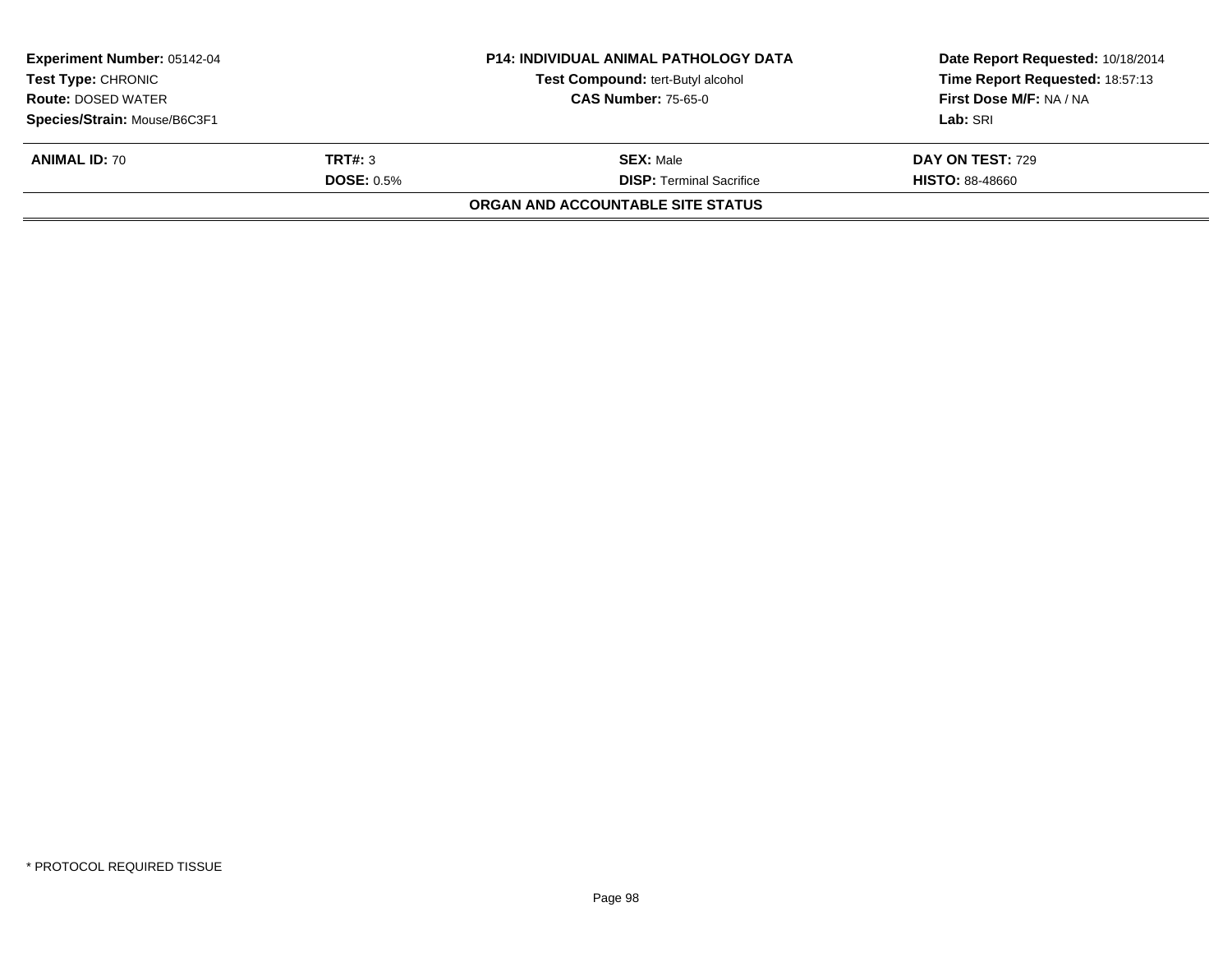| Experiment Number: 05142-04<br>Test Type: CHRONIC<br><b>Route: DOSED WATER</b><br>Species/Strain: Mouse/B6C3F1 | <b>P14: INDIVIDUAL ANIMAL PATHOLOGY DATA</b><br>Test Compound: tert-Butyl alcohol<br><b>CAS Number: 75-65-0</b> | Date Report Requested: 10/18/2014<br>Time Report Requested: 18:57:13<br>First Dose M/F: NA / NA<br>Lab: SRI |
|----------------------------------------------------------------------------------------------------------------|-----------------------------------------------------------------------------------------------------------------|-------------------------------------------------------------------------------------------------------------|
| <b>TRT#: 3</b><br><b>ANIMAL ID: 71</b>                                                                         | <b>SEX: Male</b>                                                                                                | DAY ON TEST: 729                                                                                            |
| <b>DOSE: 0.5%</b>                                                                                              | <b>DISP: Terminal Sacrifice</b>                                                                                 | <b>HISTO: 88-48661</b>                                                                                      |
|                                                                                                                | ORGAN AND ACCOUNTABLE SITE STATUS                                                                               |                                                                                                             |
| <b>NORMAL</b>                                                                                                  |                                                                                                                 |                                                                                                             |
| * Adrenal Cortex<br>* Adrenal Medulla                                                                          | * Bone                                                                                                          | * Bone Marrow                                                                                               |
| * Epididymis<br>* Brain                                                                                        | * Esophagus                                                                                                     | * Gallbladder                                                                                               |
| * Heart                                                                                                        | * Intestine Large, Cecum<br>* Intestine Large, Colon                                                            | * Intestine Large, Rectum                                                                                   |
| * Intestine Small, Ileum<br>* Intestine Small, Duodenum                                                        | * Intestine Small, Jejunum                                                                                      | * Islets, Pancreatic                                                                                        |
| * Lung                                                                                                         | * Lymph Node, Mandibular<br>* Lymph Node, Mesenteric                                                            | * Nose                                                                                                      |
| * Parathyroid Gland<br>* Pituitary Gland                                                                       | * Prostate                                                                                                      | * Salivary Glands                                                                                           |
| * Spleen                                                                                                       | * Stomach, Forestomach<br>* Stomach, Glandular                                                                  | * Testes                                                                                                    |
| * Thyroid Gland<br>* Thymus                                                                                    | * Trachea                                                                                                       | * Urinary Bladder                                                                                           |
| <b>MISSING</b>                                                                                                 |                                                                                                                 |                                                                                                             |
| * Mammary Gland                                                                                                |                                                                                                                 |                                                                                                             |
| <b>OBSERVATIONS</b>                                                                                            |                                                                                                                 |                                                                                                             |
| * Kidney                                                                                                       | Nephropathy                                                                                                     | Minimal                                                                                                     |
| * Liver                                                                                                        | <b>Basophilic Focus</b>                                                                                         |                                                                                                             |
|                                                                                                                | Clear Cell Focus                                                                                                |                                                                                                             |
|                                                                                                                | Hepatocellular Adenoma                                                                                          | <b>Multiple</b>                                                                                             |
|                                                                                                                | <b>Mixed Cell Focus</b>                                                                                         |                                                                                                             |
| [Basophilic Focus TGLS = 7-23]                                                                                 |                                                                                                                 |                                                                                                             |
| [ Clear Cell Focus TGLS = 7-23,9-24 ]                                                                          |                                                                                                                 |                                                                                                             |
| [ Hepatocellular Adenoma TGLS = 6-22,7-23 ]                                                                    |                                                                                                                 |                                                                                                             |
| [Mixed Cell Focus TGLS = 9-24]                                                                                 |                                                                                                                 |                                                                                                             |
| Duct<br>* Pancreas                                                                                             | <b>Dilatation</b>                                                                                               | Moderate                                                                                                    |
| <b>Preputial Gland</b>                                                                                         | Inflammation                                                                                                    | Chronic, Moderate                                                                                           |
| [Inflammation TGLS = 2-8]                                                                                      |                                                                                                                 |                                                                                                             |
| * Seminal Vesicle                                                                                              | <b>Dilatation</b>                                                                                               | Moderate                                                                                                    |
|                                                                                                                | Hemorrhage                                                                                                      | Mild                                                                                                        |
| [Dilatation TGLS = 3-7]                                                                                        |                                                                                                                 |                                                                                                             |
| [Hemorrhage TGLS = 4-7,5-7]                                                                                    |                                                                                                                 |                                                                                                             |
| * Skin<br><b>Subcut Tiss</b>                                                                                   | Hemangioma                                                                                                      |                                                                                                             |
| [Hemangioma TGLS = 1-21]                                                                                       |                                                                                                                 |                                                                                                             |
| Tooth<br>Incisor                                                                                               | Dysplasia                                                                                                       | Moderate                                                                                                    |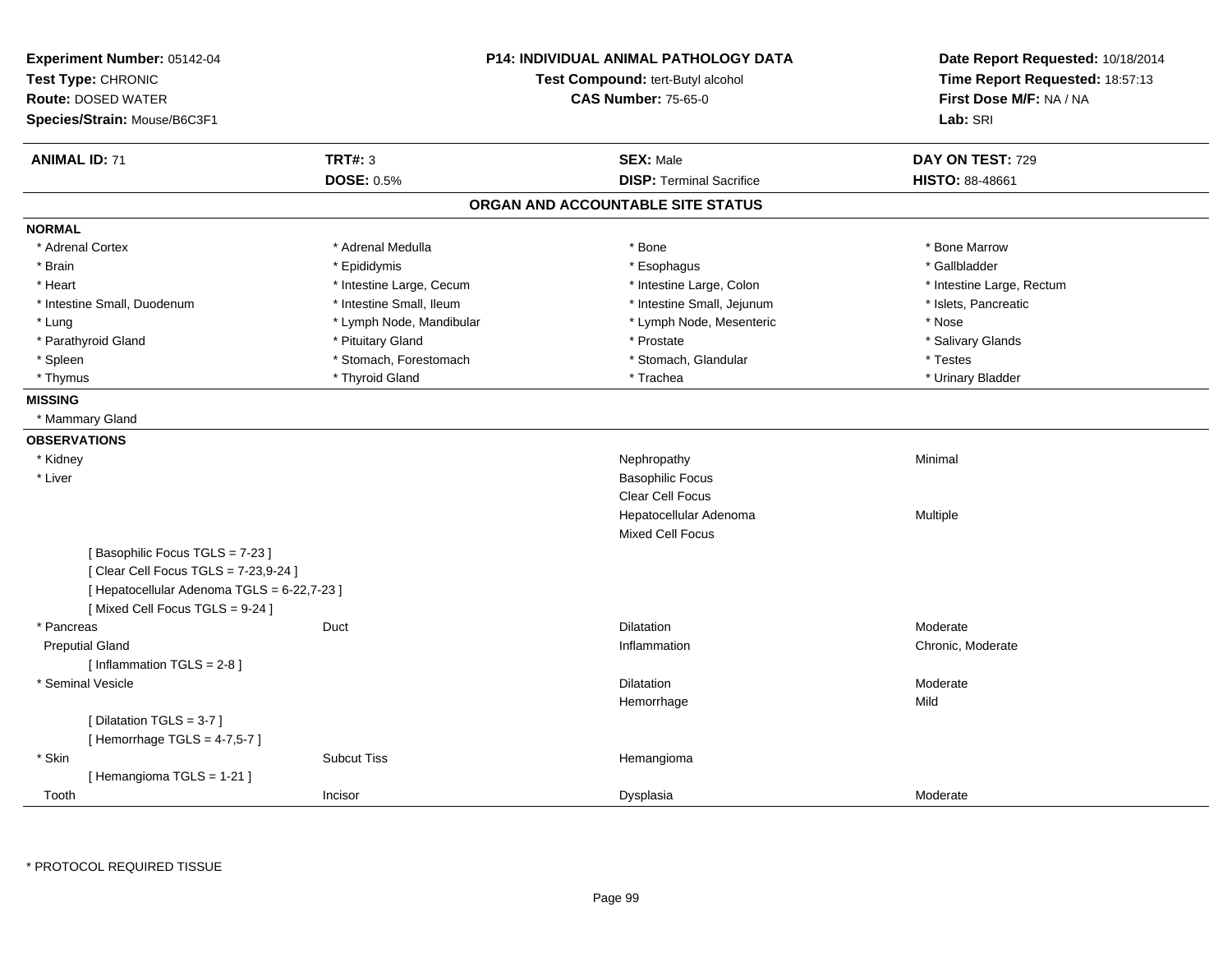| <b>Experiment Number: 05142-04</b><br>Test Type: CHRONIC<br><b>Route: DOSED WATER</b> |                   | <b>P14: INDIVIDUAL ANIMAL PATHOLOGY DATA</b> | Date Report Requested: 10/18/2014 |  |
|---------------------------------------------------------------------------------------|-------------------|----------------------------------------------|-----------------------------------|--|
|                                                                                       |                   | Test Compound: tert-Butyl alcohol            | Time Report Requested: 18:57:13   |  |
|                                                                                       |                   | <b>CAS Number: 75-65-0</b>                   | First Dose M/F: NA / NA           |  |
| Species/Strain: Mouse/B6C3F1                                                          |                   |                                              | Lab: SRI                          |  |
| <b>ANIMAL ID: 71</b>                                                                  | TRT#: 3           | <b>SEX: Male</b>                             | <b>DAY ON TEST: 729</b>           |  |
|                                                                                       | <b>DOSE: 0.5%</b> | <b>DISP:</b> Terminal Sacrifice              | <b>HISTO: 88-48661</b>            |  |
|                                                                                       |                   | ORGAN AND ACCOUNTABLE SITE STATUS            |                                   |  |
| PRIMARY CAUSE OF DEATH                                                                |                   |                                              |                                   |  |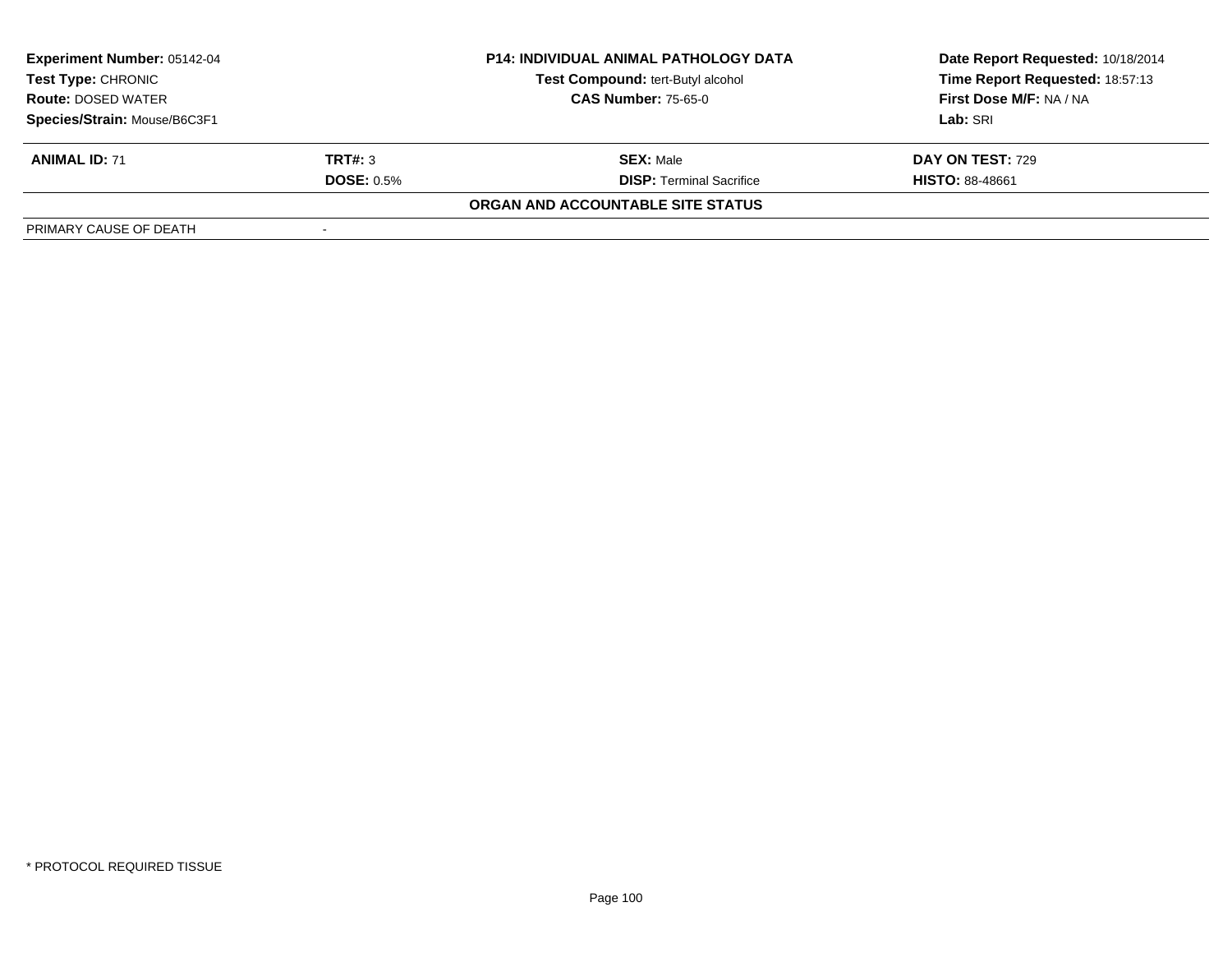| Experiment Number: 05142-04                   |                                   | <b>P14: INDIVIDUAL ANIMAL PATHOLOGY DATA</b> | Date Report Requested: 10/18/2014 |
|-----------------------------------------------|-----------------------------------|----------------------------------------------|-----------------------------------|
| Test Type: CHRONIC                            | Test Compound: tert-Butyl alcohol |                                              | Time Report Requested: 18:57:13   |
| <b>Route: DOSED WATER</b>                     | <b>CAS Number: 75-65-0</b>        |                                              | First Dose M/F: NA / NA           |
| Species/Strain: Mouse/B6C3F1                  |                                   |                                              | Lab: SRI                          |
| <b>ANIMAL ID: 72</b>                          | <b>TRT#: 3</b>                    | <b>SEX: Male</b>                             | DAY ON TEST: 729                  |
|                                               | <b>DOSE: 0.5%</b>                 | <b>DISP: Terminal Sacrifice</b>              | <b>HISTO: 88-48662</b>            |
|                                               |                                   | ORGAN AND ACCOUNTABLE SITE STATUS            |                                   |
| <b>NORMAL</b>                                 |                                   |                                              |                                   |
| * Adrenal Cortex                              | * Adrenal Medulla                 | * Bone                                       | * Bone Marrow                     |
| * Brain                                       | * Epididymis                      | * Esophagus                                  | * Gallbladder                     |
| * Heart                                       | * Intestine Large, Cecum          | * Intestine Large, Colon                     | * Intestine Large, Rectum         |
| * Intestine Small, Duodenum                   | * Intestine Small, Ileum          | * Intestine Small, Jejunum                   | * Islets, Pancreatic              |
| * Lymph Node, Mandibular                      | * Nose                            | * Pancreas                                   | * Parathyroid Gland               |
| * Pituitary Gland                             | * Prostate                        | * Salivary Glands                            | * Seminal Vesicle                 |
| * Skin                                        | * Spleen                          | * Stomach, Forestomach                       | * Stomach, Glandular              |
| * Testes                                      | * Thymus                          | * Thyroid Gland                              | * Trachea                         |
| * Urinary Bladder                             |                                   |                                              |                                   |
| <b>MISSING</b>                                |                                   |                                              |                                   |
| * Lymph Node, Mesenteric                      | * Mammary Gland                   |                                              |                                   |
| <b>OBSERVATIONS</b>                           |                                   |                                              |                                   |
| * Kidney                                      |                                   | Nephropathy                                  | Minimal                           |
| * Liver                                       |                                   | <b>Clear Cell Focus</b>                      |                                   |
|                                               |                                   | Hepatocellular Adenoma                       | Multiple                          |
|                                               |                                   | Hepatocellular Carcinoma                     | <b>Multiple</b>                   |
| [ Hepatocellular Adenoma TGLS = 2-21,4-23 ]   |                                   |                                              |                                   |
| [ Hepatocellular Carcinoma TGLS = 3-22,5-24 ] |                                   |                                              |                                   |
| * Lung                                        | Alveolar Epith                    | Hyperplasia                                  | Minimal                           |
| Mesentery                                     |                                   | Hyperplasia                                  | Mast Cell, Mild                   |
| <b>Preputial Gland</b>                        |                                   | Degeneration                                 | Cystic, Moderate                  |
| [ Degeneration TGLS = 1-8 ]                   |                                   |                                              |                                   |
| PRIMARY CAUSE OF DEATH<br>$\blacksquare$      |                                   |                                              |                                   |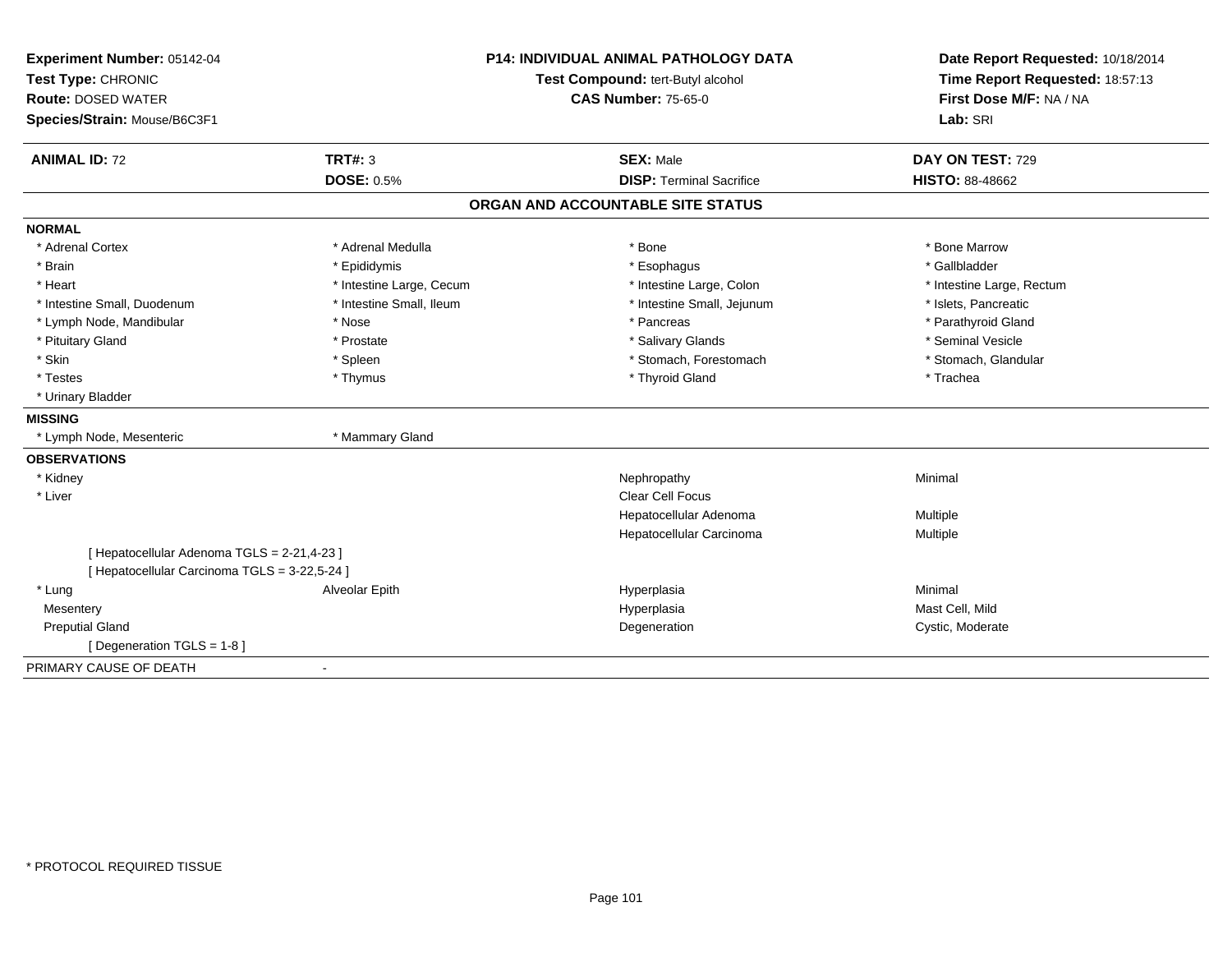| Experiment Number: 05142-04<br>Test Type: CHRONIC<br><b>Route: DOSED WATER</b><br>Species/Strain: Mouse/B6C3F1 |                             | P14: INDIVIDUAL ANIMAL PATHOLOGY DATA<br>Test Compound: tert-Butyl alcohol<br><b>CAS Number: 75-65-0</b> | Date Report Requested: 10/18/2014<br>Time Report Requested: 18:57:13<br>First Dose M/F: NA / NA<br>Lab: SRI |
|----------------------------------------------------------------------------------------------------------------|-----------------------------|----------------------------------------------------------------------------------------------------------|-------------------------------------------------------------------------------------------------------------|
| <b>ANIMAL ID: 73</b>                                                                                           | <b>TRT#: 3</b>              | <b>SEX: Male</b>                                                                                         | DAY ON TEST: 727                                                                                            |
|                                                                                                                | <b>DOSE: 0.5%</b>           | <b>DISP: Natural Death</b>                                                                               | <b>HISTO: 88-48663</b>                                                                                      |
|                                                                                                                |                             | ORGAN AND ACCOUNTABLE SITE STATUS                                                                        |                                                                                                             |
| <b>NORMAL</b>                                                                                                  |                             |                                                                                                          |                                                                                                             |
| * Adrenal Medulla                                                                                              | * Bone                      | * Bone Marrow                                                                                            | * Brain                                                                                                     |
| * Epididymis                                                                                                   | * Esophagus                 | * Gallbladder                                                                                            | * Heart                                                                                                     |
| * Intestine Large, Colon                                                                                       | * Intestine Large, Rectum   | * Islets, Pancreatic                                                                                     | * Lung                                                                                                      |
| * Lymph Node, Mandibular                                                                                       | * Lymph Node, Mesenteric    | * Nose                                                                                                   | * Pancreas                                                                                                  |
| * Parathyroid Gland                                                                                            | * Pituitary Gland           | * Prostate                                                                                               | * Salivary Glands                                                                                           |
| * Skin                                                                                                         | * Stomach, Forestomach      | * Stomach, Glandular                                                                                     | * Testes                                                                                                    |
| * Thyroid Gland                                                                                                | * Trachea                   |                                                                                                          |                                                                                                             |
| <b>MISSING</b>                                                                                                 |                             |                                                                                                          |                                                                                                             |
| * Mammary Gland                                                                                                |                             |                                                                                                          |                                                                                                             |
| <b>AUTO PRECLUDES DIAG.</b>                                                                                    |                             |                                                                                                          |                                                                                                             |
| * Intestine Large, Cecum                                                                                       | * Intestine Small, Duodenum | * Intestine Small, Ileum                                                                                 | * Intestine Small, Jejunum                                                                                  |
| <b>INSUFFICIENT TISSUE</b>                                                                                     |                             |                                                                                                          |                                                                                                             |
| * Thymus                                                                                                       |                             |                                                                                                          |                                                                                                             |
| <b>OBSERVATIONS</b>                                                                                            |                             |                                                                                                          |                                                                                                             |
| * Adrenal Cortex                                                                                               |                             | <b>Accessory Adrenal Cortical Nodule</b>                                                                 | Minimal                                                                                                     |
| <b>Coagulating Gland</b>                                                                                       |                             | Dilatation                                                                                               | Moderate                                                                                                    |
| [ Dilatation TGLS = 4-7 ]                                                                                      |                             |                                                                                                          |                                                                                                             |
| * Kidney                                                                                                       |                             | Nephropathy                                                                                              | Minimal                                                                                                     |
| * Liver                                                                                                        |                             | <b>Eosinophilic Focus</b>                                                                                |                                                                                                             |
|                                                                                                                |                             | Hepatocellular Carcinoma                                                                                 |                                                                                                             |
| [Eosinophilic Focus TGLS = 14-23]                                                                              |                             |                                                                                                          |                                                                                                             |
| [ Hepatocellular Carcinoma TGLS = 12-22 ]                                                                      |                             |                                                                                                          |                                                                                                             |
| Mesentery                                                                                                      | Fat                         | Necrosis                                                                                                 | Minimal                                                                                                     |
| [Necrosis $TGLS = 6-21$ ]                                                                                      |                             |                                                                                                          |                                                                                                             |
| <b>Preputial Gland</b>                                                                                         |                             | Degeneration                                                                                             | Cystic, Marked                                                                                              |
| [ Degeneration TGLS = 1-8 ]                                                                                    |                             |                                                                                                          |                                                                                                             |
| * Seminal Vesicle                                                                                              |                             | Dilatation                                                                                               | Moderate                                                                                                    |
| [ Dilatation TGLS = 3-7 ]                                                                                      |                             |                                                                                                          |                                                                                                             |
| * Spleen                                                                                                       |                             | <b>Depletion Cellular</b>                                                                                | Moderate                                                                                                    |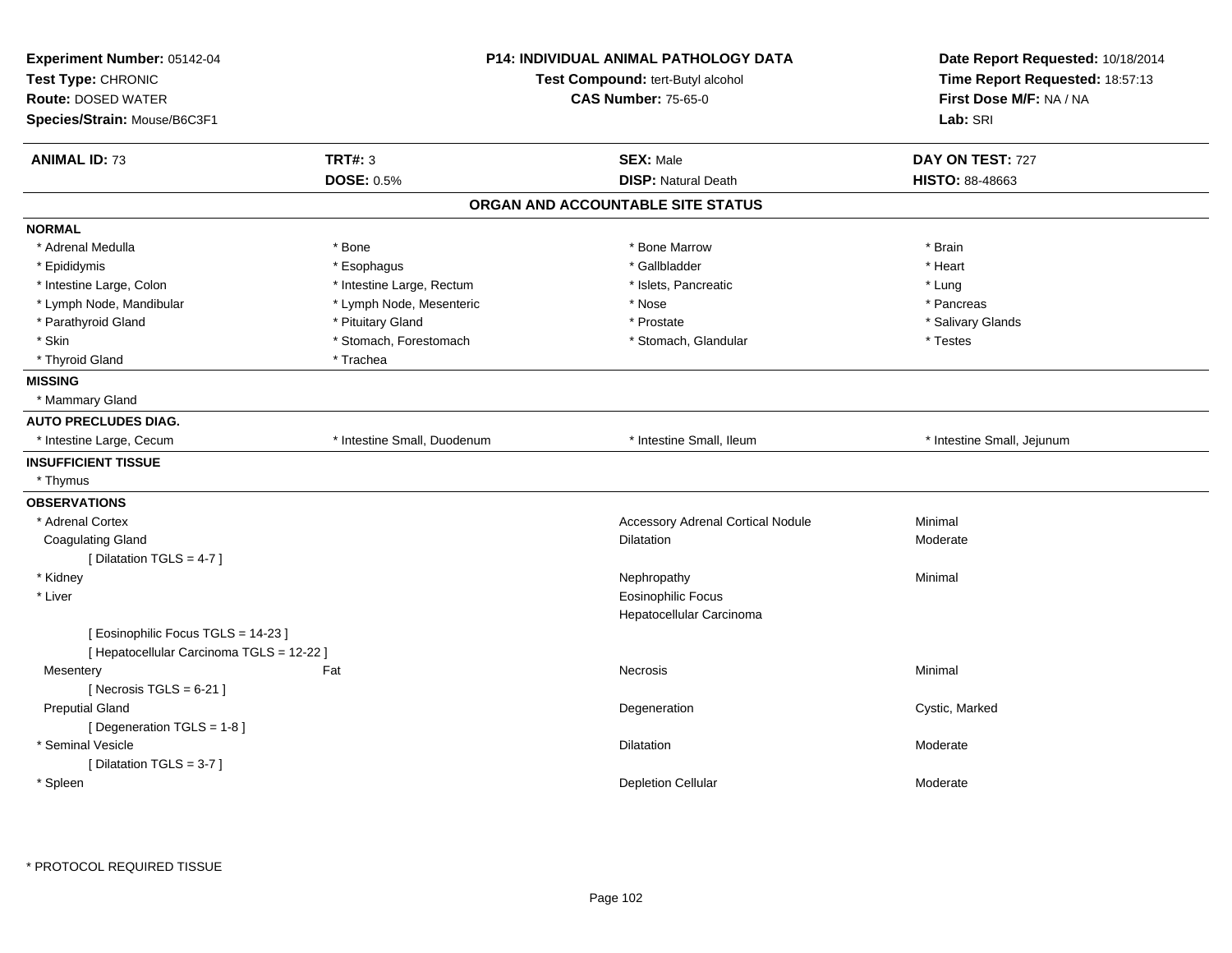| Experiment Number: 05142-04<br>Test Type: CHRONIC<br><b>Route: DOSED WATER</b> |                   | <b>P14: INDIVIDUAL ANIMAL PATHOLOGY DATA</b><br>Test Compound: tert-Butyl alcohol<br><b>CAS Number: 75-65-0</b> | Date Report Requested: 10/18/2014<br>Time Report Requested: 18:57:13<br>First Dose M/F: NA / NA |
|--------------------------------------------------------------------------------|-------------------|-----------------------------------------------------------------------------------------------------------------|-------------------------------------------------------------------------------------------------|
| Species/Strain: Mouse/B6C3F1                                                   |                   |                                                                                                                 | Lab: SRI                                                                                        |
| <b>ANIMAL ID: 73</b>                                                           | TRT#: 3           | <b>SEX: Male</b>                                                                                                | DAY ON TEST: 727                                                                                |
|                                                                                | <b>DOSE: 0.5%</b> | <b>DISP: Natural Death</b>                                                                                      | <b>HISTO: 88-48663</b>                                                                          |
|                                                                                |                   | ORGAN AND ACCOUNTABLE SITE STATUS                                                                               |                                                                                                 |
| [ Depletion Cellular TGLS = 5-6 ]                                              |                   |                                                                                                                 |                                                                                                 |
| Tooth                                                                          | <b>Incisor</b>    | Dysplasia                                                                                                       | Moderate                                                                                        |
| [Dysplasia TGLS = $13-9$ ]                                                     |                   |                                                                                                                 |                                                                                                 |
| * Urinary Bladder                                                              |                   | Inflammation                                                                                                    | Chronic, Mild                                                                                   |
| [Inflammation TGLS = $2-11$ ]                                                  |                   |                                                                                                                 |                                                                                                 |
| PRIMARY CAUSE OF DEATH                                                         |                   |                                                                                                                 |                                                                                                 |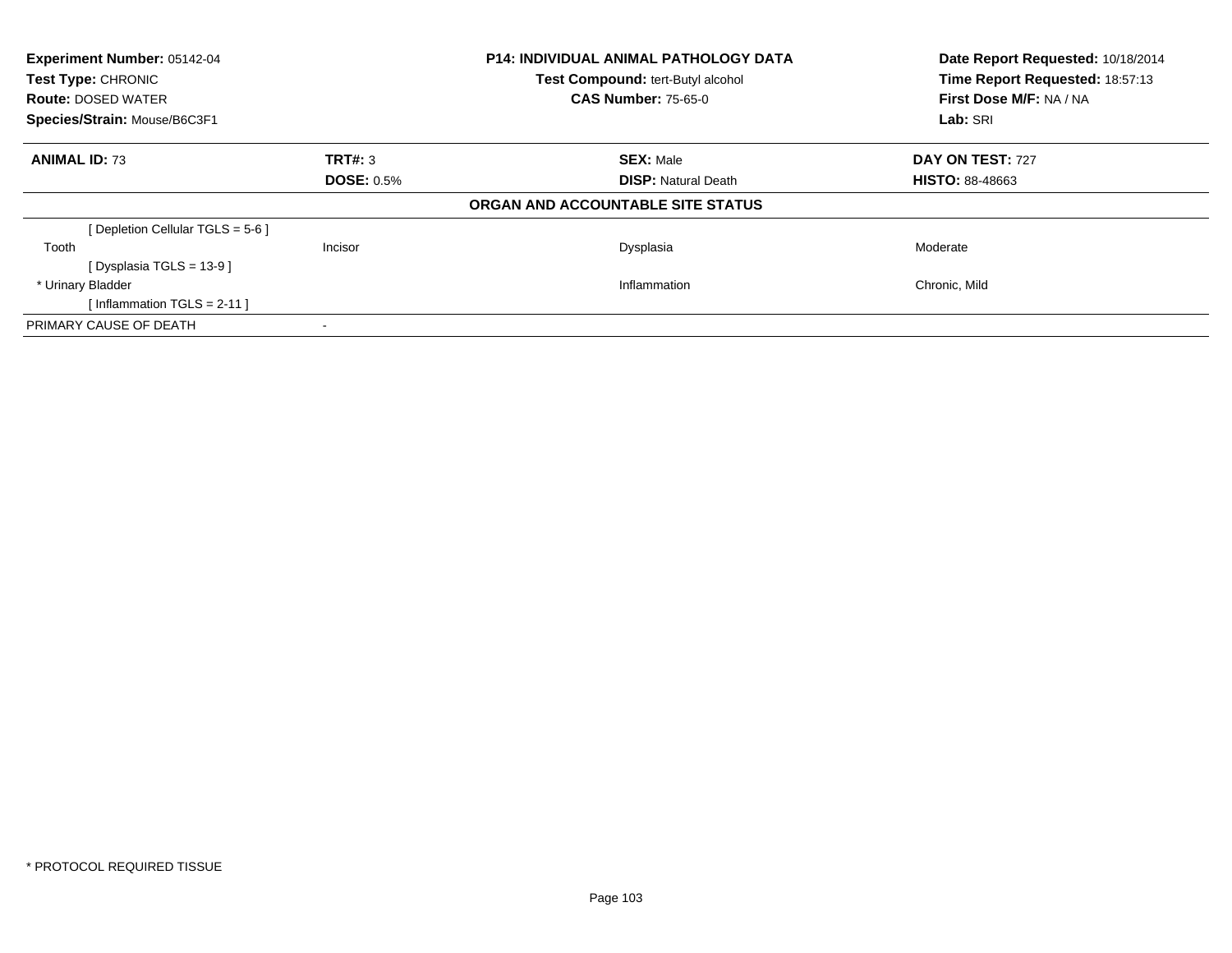| Experiment Number: 05142-04                                |                            | <b>P14: INDIVIDUAL ANIMAL PATHOLOGY DATA</b> | Date Report Requested: 10/18/2014 |
|------------------------------------------------------------|----------------------------|----------------------------------------------|-----------------------------------|
| Test Type: CHRONIC                                         |                            | Test Compound: tert-Butyl alcohol            | Time Report Requested: 18:57:13   |
| <b>Route: DOSED WATER</b>                                  |                            | <b>CAS Number: 75-65-0</b>                   | First Dose M/F: NA / NA           |
| Species/Strain: Mouse/B6C3F1                               |                            |                                              | Lab: SRI                          |
| <b>ANIMAL ID: 74</b>                                       | <b>TRT#: 3</b>             | <b>SEX: Male</b>                             | DAY ON TEST: 729                  |
|                                                            | <b>DOSE: 0.5%</b>          | <b>DISP: Terminal Sacrifice</b>              | <b>HISTO: 88-48664</b>            |
|                                                            |                            | ORGAN AND ACCOUNTABLE SITE STATUS            |                                   |
| <b>NORMAL</b>                                              |                            |                                              |                                   |
| * Adrenal Medulla                                          | * Bone                     | * Bone Marrow                                | * Brain                           |
| * Epididymis                                               | * Esophagus                | * Gallbladder                                | * Heart                           |
| * Intestine Large, Cecum                                   | * Intestine Large, Colon   | * Intestine Large, Rectum                    | * Intestine Small, Duodenum       |
| * Intestine Small, Ileum                                   | * Intestine Small, Jejunum | * Islets, Pancreatic                         | * Lung                            |
| * Lymph Node, Mandibular                                   | * Nose                     | * Pancreas                                   | * Parathyroid Gland               |
| * Pituitary Gland                                          | * Prostate                 | * Salivary Glands                            | * Seminal Vesicle                 |
| * Skin                                                     | * Spleen                   | * Stomach, Forestomach                       | * Stomach, Glandular              |
| * Testes                                                   | * Thymus                   | * Thyroid Gland                              | * Trachea                         |
| * Urinary Bladder                                          |                            |                                              |                                   |
| <b>MISSING</b>                                             |                            |                                              |                                   |
| * Mammary Gland                                            |                            |                                              |                                   |
| <b>OBSERVATIONS</b>                                        |                            |                                              |                                   |
| * Adrenal Cortex                                           | Subcapsular                | Hyperplasia                                  | Focal, Minimal                    |
| [ Hyperplasia TGLS = 1-21 ]                                |                            |                                              |                                   |
| * Kidney                                                   |                            | Nephropathy                                  | Mild                              |
| * Liver                                                    |                            | <b>Clear Cell Focus</b>                      |                                   |
|                                                            |                            | Hepatocellular Adenoma                       | Multiple                          |
| [ Clear Cell Focus TGLS = 4-23,7-26 ]                      |                            |                                              |                                   |
| [ Hepatocellular Adenoma TGLS = 3-22,4-23,5-24,6-25,7-26 ] |                            |                                              |                                   |
| * Lymph Node, Mesenteric                                   |                            | Angiectasis                                  | Mild                              |
| [Angiectasis TGLS = 2-5]                                   |                            |                                              |                                   |
| Tooth                                                      | Incisor                    | Dysplasia                                    | Moderate                          |
| PRIMARY CAUSE OF DEATH                                     | $\blacksquare$             |                                              |                                   |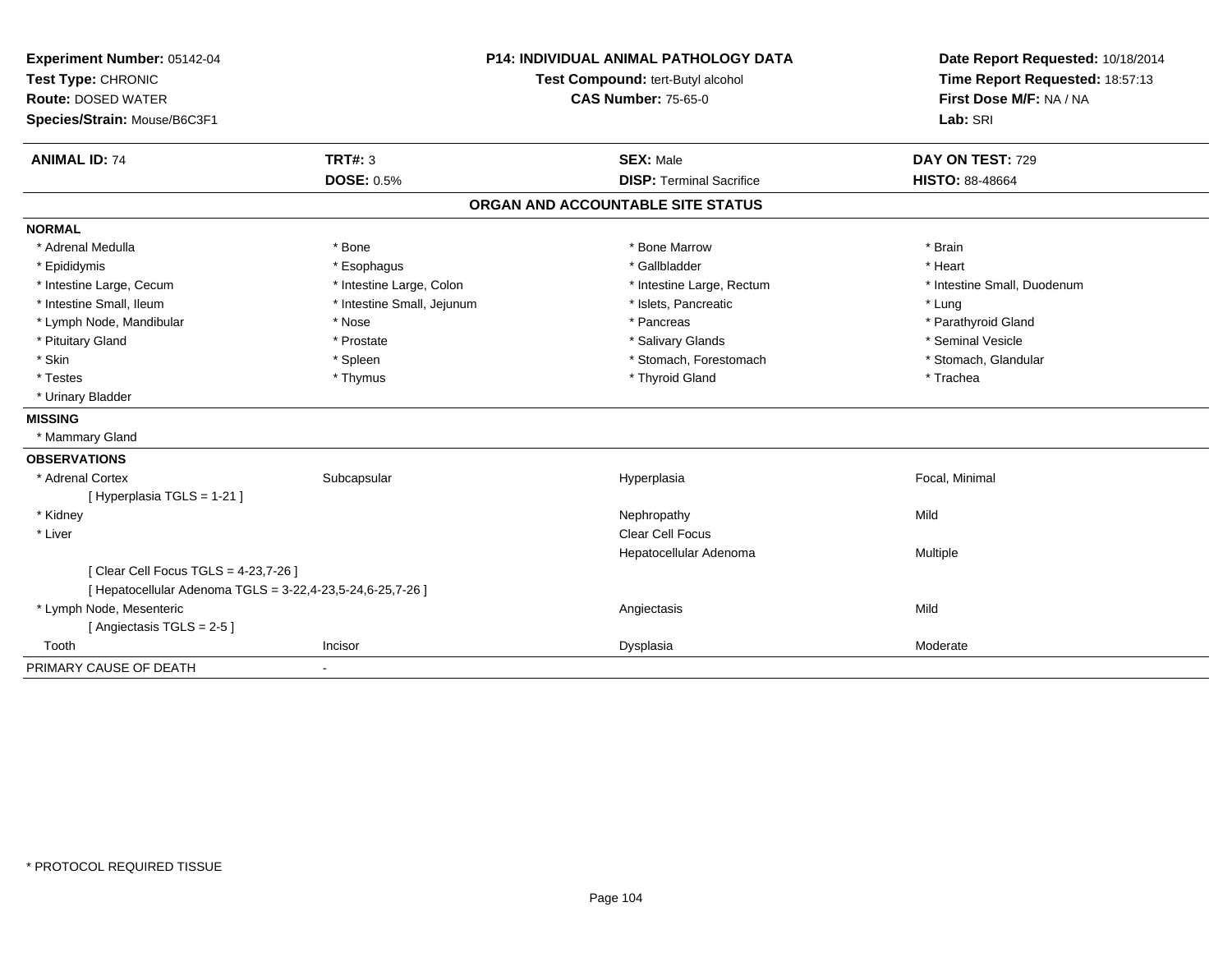| Experiment Number: 05142-04                      |                            | <b>P14: INDIVIDUAL ANIMAL PATHOLOGY DATA</b> | Date Report Requested: 10/18/2014 |
|--------------------------------------------------|----------------------------|----------------------------------------------|-----------------------------------|
| Test Type: CHRONIC                               |                            | Test Compound: tert-Butyl alcohol            | Time Report Requested: 18:57:13   |
| <b>Route: DOSED WATER</b>                        |                            | <b>CAS Number: 75-65-0</b>                   | First Dose M/F: NA / NA           |
| Species/Strain: Mouse/B6C3F1                     |                            |                                              | Lab: SRI                          |
| <b>ANIMAL ID: 75</b>                             | <b>TRT#: 3</b>             | <b>SEX: Male</b>                             | DAY ON TEST: 729                  |
|                                                  | <b>DOSE: 0.5%</b>          | <b>DISP: Terminal Sacrifice</b>              | <b>HISTO: 88-48665</b>            |
|                                                  |                            | ORGAN AND ACCOUNTABLE SITE STATUS            |                                   |
| <b>NORMAL</b>                                    |                            |                                              |                                   |
| * Adrenal Medulla                                | * Bone                     | * Bone Marrow                                | * Brain                           |
| * Epididymis                                     | * Esophagus                | * Gallbladder                                | * Heart                           |
| * Intestine Large, Cecum                         | * Intestine Large, Colon   | * Intestine Large, Rectum                    | * Intestine Small, Duodenum       |
| * Intestine Small, Ileum                         | * Intestine Small, Jejunum | * Islets, Pancreatic                         | * Lung                            |
| * Lymph Node, Mandibular                         | * Nose                     | * Pancreas                                   | * Parathyroid Gland               |
| * Pituitary Gland                                | * Prostate                 | * Salivary Glands                            | * Skin                            |
| * Stomach, Forestomach                           | * Stomach, Glandular       | * Testes                                     | * Thymus                          |
| * Thyroid Gland                                  | * Trachea                  | * Urinary Bladder                            |                                   |
| <b>MISSING</b>                                   |                            |                                              |                                   |
| * Mammary Gland                                  |                            |                                              |                                   |
| <b>OBSERVATIONS</b>                              |                            |                                              |                                   |
| * Adrenal Cortex                                 |                            | Focal Cellular Change                        | Minimal                           |
| <b>Coagulating Gland</b>                         |                            | Dilatation                                   | Marked                            |
| [Dilatation TGLS = 2-7]                          |                            |                                              |                                   |
| * Kidney                                         |                            | Nephropathy                                  | Mild                              |
| * Liver                                          |                            | <b>Eosinophilic Focus</b>                    |                                   |
|                                                  |                            | Hepatocellular Adenoma                       | Multiple                          |
| [ Eosinophilic Focus TGLS = 6-24,9-26 ]          |                            |                                              |                                   |
| [ Hepatocellular Adenoma TGLS = 3-21,4-22,5-23 ] |                            |                                              |                                   |
| * Lymph Node, Mesenteric                         |                            | Histiocytic Sarcoma                          |                                   |
| * Seminal Vesicle                                |                            | Dilatation                                   | Marked                            |
| [ Dilatation TGLS = 1-7 ]                        |                            |                                              |                                   |
| * Spleen                                         |                            | Histiocytic Sarcoma                          |                                   |
| Tooth                                            | Incisor                    | Dysplasia                                    | Moderate                          |
| [Dysplasia TGLS = 7-9]                           |                            |                                              |                                   |
| PRIMARY CAUSE OF DEATH                           | $\blacksquare$             |                                              |                                   |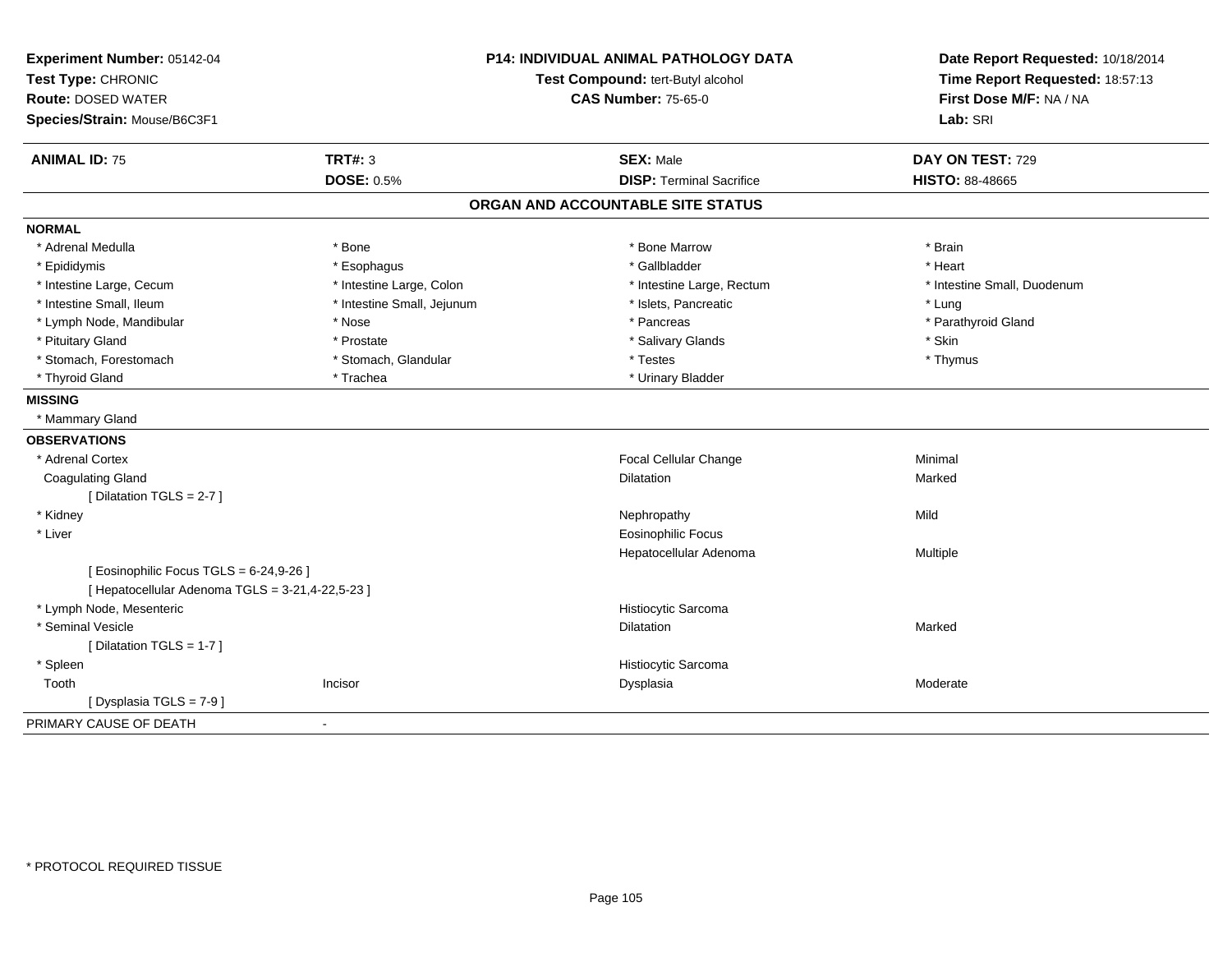| Experiment Number: 05142-04<br>Test Type: CHRONIC<br><b>Route: DOSED WATER</b> |                          | <b>P14: INDIVIDUAL ANIMAL PATHOLOGY DATA</b><br>Test Compound: tert-Butyl alcohol<br><b>CAS Number: 75-65-0</b> | Date Report Requested: 10/18/2014<br>Time Report Requested: 18:57:13<br>First Dose M/F: NA / NA |
|--------------------------------------------------------------------------------|--------------------------|-----------------------------------------------------------------------------------------------------------------|-------------------------------------------------------------------------------------------------|
| Species/Strain: Mouse/B6C3F1                                                   |                          |                                                                                                                 | Lab: SRI                                                                                        |
|                                                                                |                          |                                                                                                                 |                                                                                                 |
| <b>ANIMAL ID: 76</b>                                                           | <b>TRT#: 3</b>           | <b>SEX: Male</b>                                                                                                | DAY ON TEST: 729                                                                                |
|                                                                                | <b>DOSE: 0.5%</b>        | <b>DISP: Terminal Sacrifice</b>                                                                                 | HISTO: 88-48666                                                                                 |
|                                                                                |                          | ORGAN AND ACCOUNTABLE SITE STATUS                                                                               |                                                                                                 |
| <b>NORMAL</b>                                                                  |                          |                                                                                                                 |                                                                                                 |
| * Adrenal Cortex                                                               | * Adrenal Medulla        | * Bone                                                                                                          | * Bone Marrow                                                                                   |
| * Brain                                                                        | * Epididymis             | * Esophagus                                                                                                     | * Gallbladder                                                                                   |
| * Heart                                                                        | * Intestine Large, Cecum | * Intestine Large, Colon                                                                                        | * Intestine Large, Rectum                                                                       |
| * Intestine Small, Duodenum                                                    | * Intestine Small, Ileum | * Intestine Small, Jejunum                                                                                      | * Islets, Pancreatic                                                                            |
| * Lung                                                                         | * Lymph Node, Mandibular | * Nose                                                                                                          | * Pancreas                                                                                      |
| * Pituitary Gland                                                              | * Prostate               | * Salivary Glands                                                                                               | * Skin                                                                                          |
| * Spleen                                                                       | * Stomach, Forestomach   | * Stomach, Glandular                                                                                            | * Testes                                                                                        |
| * Thymus                                                                       | * Trachea                | * Urinary Bladder                                                                                               |                                                                                                 |
| <b>MISSING</b>                                                                 |                          |                                                                                                                 |                                                                                                 |
| * Mammary Gland                                                                |                          |                                                                                                                 |                                                                                                 |
| <b>OBSERVATIONS</b>                                                            |                          |                                                                                                                 |                                                                                                 |
| <b>Harderian Gland</b>                                                         |                          | Adenoma                                                                                                         |                                                                                                 |
| [Adenoma TGLS = $6-24$ ]                                                       |                          |                                                                                                                 |                                                                                                 |
| * Kidney                                                                       |                          | Nephropathy                                                                                                     | Mild                                                                                            |
| * Liver                                                                        |                          | Clear Cell Focus                                                                                                |                                                                                                 |
|                                                                                |                          | Hepatocellular Adenoma                                                                                          | Multiple                                                                                        |
|                                                                                |                          | Hepatocellular Carcinoma                                                                                        |                                                                                                 |
| [Clear Cell Focus TGLS = 8-25]                                                 |                          |                                                                                                                 |                                                                                                 |
| [ Hepatocellular Adenoma TGLS = 3-21,4-22 ]                                    |                          |                                                                                                                 |                                                                                                 |
| [ Hepatocellular Carcinoma TGLS = 5-23 ]                                       |                          |                                                                                                                 |                                                                                                 |
| * Lymph Node, Mesenteric                                                       |                          | Angiectasis                                                                                                     | Mild                                                                                            |
| [Angiectasis TGLS = 7-5]                                                       |                          |                                                                                                                 |                                                                                                 |
| * Parathyroid Gland                                                            |                          | Degeneration                                                                                                    | Cystic, Mild                                                                                    |
| <b>Preputial Gland</b>                                                         |                          | Degeneration                                                                                                    | Cystic, Moderate                                                                                |
| [ Degeneration TGLS = 1-8 ]                                                    |                          |                                                                                                                 |                                                                                                 |
| * Seminal Vesicle                                                              |                          | <b>Dilatation</b>                                                                                               | Marked                                                                                          |
|                                                                                |                          | Hemorrhage                                                                                                      | Mild                                                                                            |
| [Dilatation TGLS = 2-7]                                                        |                          |                                                                                                                 |                                                                                                 |
| [Hemorrhage TGLS = 2-7]                                                        |                          |                                                                                                                 |                                                                                                 |
| * Thyroid Gland                                                                | <b>Follicular Cel</b>    | Hyperplasia                                                                                                     | Minimal                                                                                         |

\* PROTOCOL REQUIRED TISSUE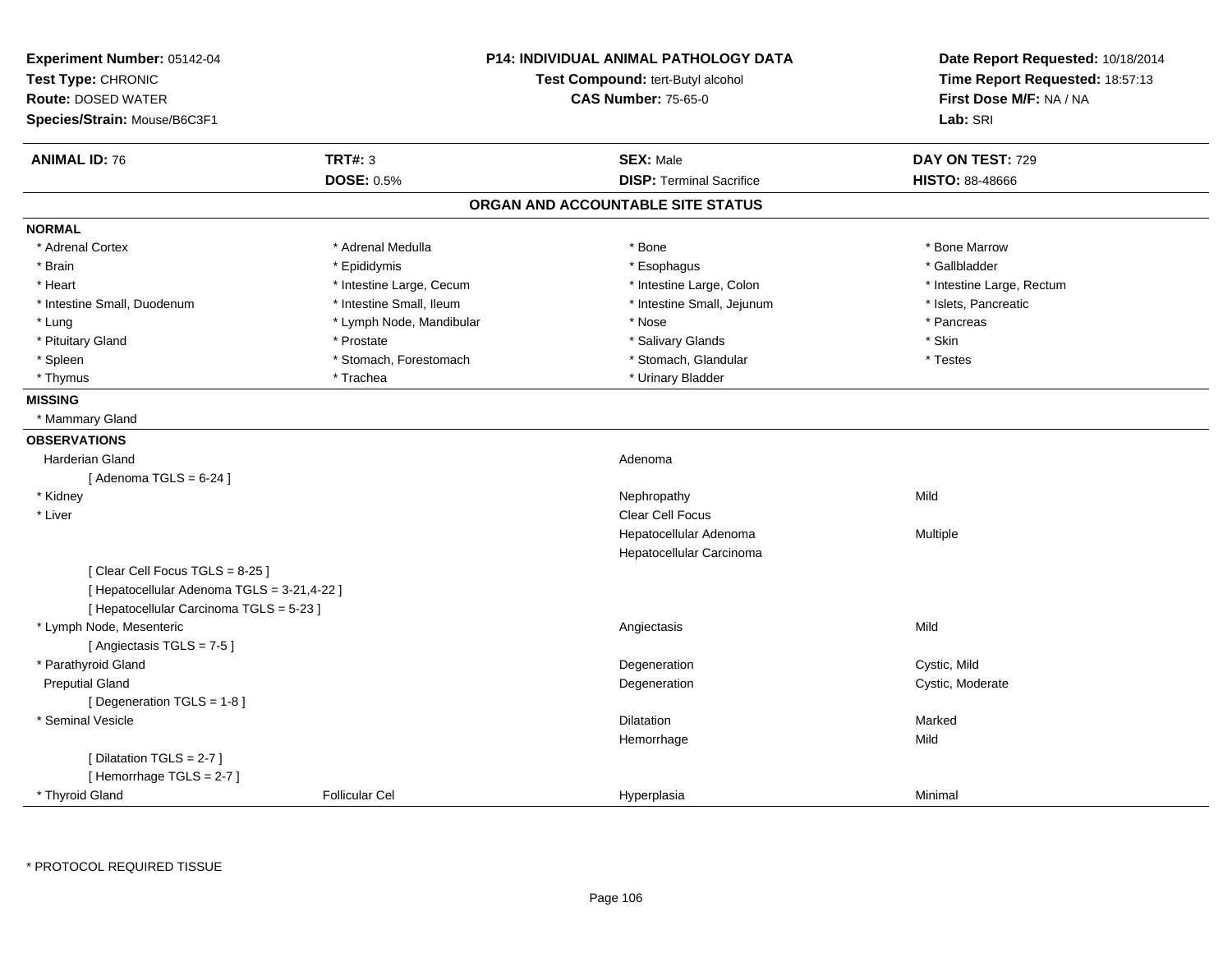| <b>Experiment Number: 05142-04</b><br><b>Test Type: CHRONIC</b><br><b>Route: DOSED WATER</b> |                   | <b>P14: INDIVIDUAL ANIMAL PATHOLOGY DATA</b> | Date Report Requested: 10/18/2014 |  |
|----------------------------------------------------------------------------------------------|-------------------|----------------------------------------------|-----------------------------------|--|
|                                                                                              |                   | Test Compound: tert-Butyl alcohol            | Time Report Requested: 18:57:13   |  |
|                                                                                              |                   | <b>CAS Number: 75-65-0</b>                   | <b>First Dose M/F: NA / NA</b>    |  |
| Species/Strain: Mouse/B6C3F1                                                                 |                   |                                              | Lab: SRI                          |  |
| <b>ANIMAL ID: 76</b>                                                                         | TRT#: 3           | <b>SEX: Male</b>                             | <b>DAY ON TEST: 729</b>           |  |
|                                                                                              | <b>DOSE: 0.5%</b> | <b>DISP:</b> Terminal Sacrifice              | <b>HISTO: 88-48666</b>            |  |
|                                                                                              |                   | ORGAN AND ACCOUNTABLE SITE STATUS            |                                   |  |
| PRIMARY CAUSE OF DEATH                                                                       |                   |                                              |                                   |  |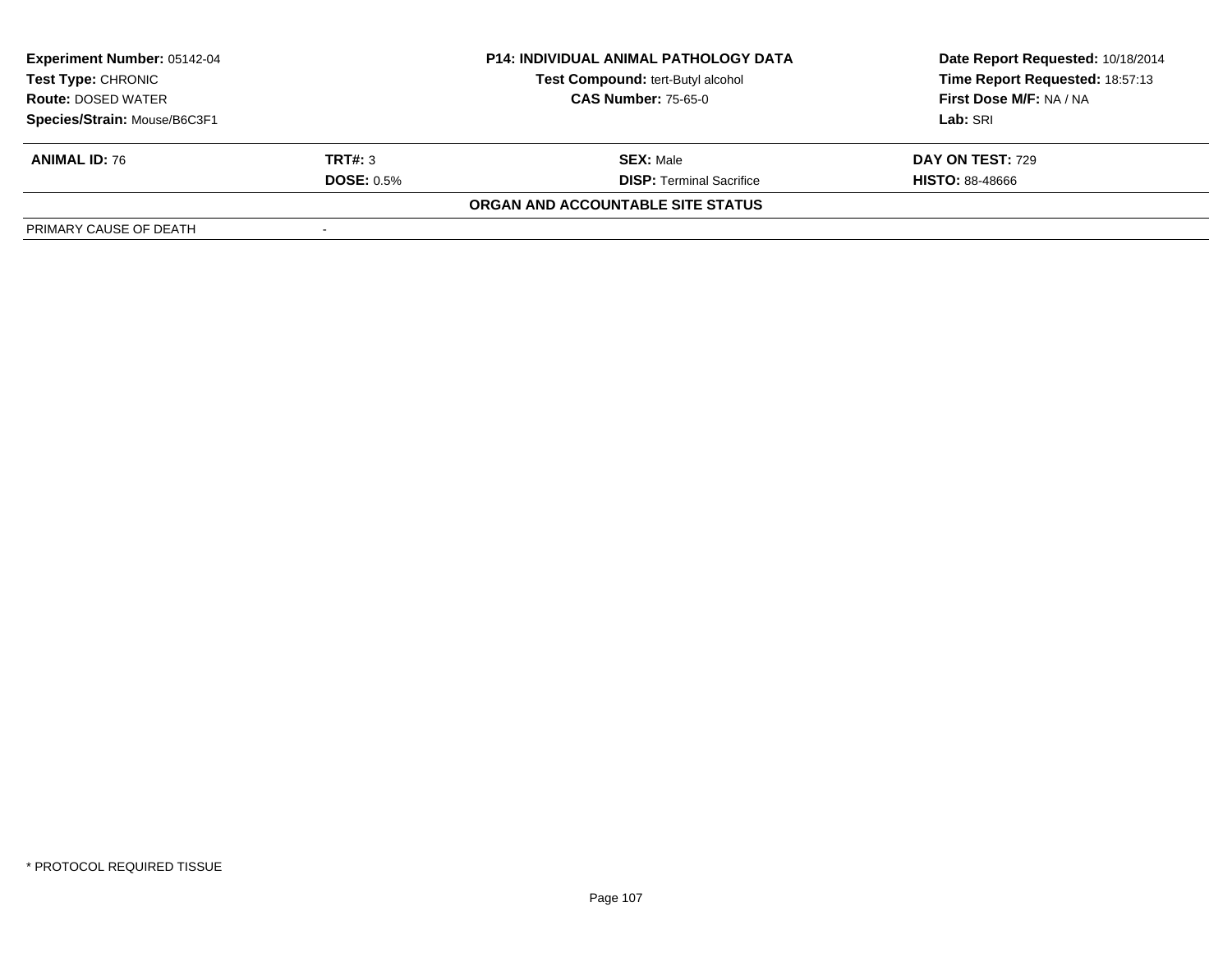| Experiment Number: 05142-04<br>Test Type: CHRONIC<br><b>Route: DOSED WATER</b><br>Species/Strain: Mouse/B6C3F1 |                            | P14: INDIVIDUAL ANIMAL PATHOLOGY DATA<br>Test Compound: tert-Butyl alcohol<br><b>CAS Number: 75-65-0</b> | Date Report Requested: 10/18/2014<br>Time Report Requested: 18:57:13<br>First Dose M/F: NA / NA<br>Lab: SRI |
|----------------------------------------------------------------------------------------------------------------|----------------------------|----------------------------------------------------------------------------------------------------------|-------------------------------------------------------------------------------------------------------------|
| <b>ANIMAL ID: 77</b>                                                                                           | <b>TRT#: 3</b>             | <b>SEX: Male</b>                                                                                         | DAY ON TEST: 724                                                                                            |
|                                                                                                                | <b>DOSE: 0.5%</b>          | <b>DISP: Natural Death</b>                                                                               | <b>HISTO: 88-48667</b>                                                                                      |
|                                                                                                                |                            | ORGAN AND ACCOUNTABLE SITE STATUS                                                                        |                                                                                                             |
| <b>NORMAL</b>                                                                                                  |                            |                                                                                                          |                                                                                                             |
| * Adrenal Medulla                                                                                              | * Bone                     | * Bone Marrow                                                                                            | * Brain                                                                                                     |
| * Epididymis                                                                                                   | * Esophagus                | * Gallbladder                                                                                            | * Heart                                                                                                     |
| * Lymph Node, Mandibular                                                                                       | * Nose                     | * Parathyroid Gland                                                                                      | * Pituitary Gland                                                                                           |
| * Prostate                                                                                                     | * Salivary Glands          | * Skin                                                                                                   | * Testes                                                                                                    |
| * Trachea                                                                                                      |                            |                                                                                                          |                                                                                                             |
| <b>MISSING</b>                                                                                                 |                            |                                                                                                          |                                                                                                             |
| * Mammary Gland                                                                                                | * Thymus                   |                                                                                                          |                                                                                                             |
| <b>AUTO PRECLUDES DIAG.</b>                                                                                    |                            |                                                                                                          |                                                                                                             |
| * Intestine Large, Cecum                                                                                       | * Intestine Large, Colon   | * Intestine Large, Rectum                                                                                | * Intestine Small, Duodenum                                                                                 |
| * Intestine Small, Ileum                                                                                       | * Intestine Small, Jejunum | * Islets, Pancreatic                                                                                     | * Kidney                                                                                                    |
| * Lymph Node, Mesenteric                                                                                       | * Pancreas                 | * Spleen                                                                                                 | * Stomach, Forestomach                                                                                      |
| * Stomach, Glandular                                                                                           | * Thyroid Gland            | * Urinary Bladder                                                                                        |                                                                                                             |
| <b>OBSERVATIONS</b>                                                                                            |                            |                                                                                                          |                                                                                                             |
| * Adrenal Cortex                                                                                               | Subcapsular                | Adenoma                                                                                                  |                                                                                                             |
| <b>Coagulating Gland</b>                                                                                       |                            | <b>Dilatation</b>                                                                                        | Moderate                                                                                                    |
| [ Dilatation TGLS = 4-7 ]                                                                                      |                            |                                                                                                          |                                                                                                             |
| * Liver                                                                                                        |                            | Hepatocellular Adenoma                                                                                   |                                                                                                             |
| * Lung                                                                                                         |                            | <b>Infiltration Cellular</b>                                                                             | Mixed Cell, Mild                                                                                            |
| <b>Preputial Gland</b>                                                                                         |                            | Degeneration                                                                                             | Cystic, Moderate                                                                                            |
|                                                                                                                |                            | Inflammation                                                                                             | Chronic, Marked                                                                                             |
| [ Degeneration TGLS = 1-8 ]                                                                                    |                            |                                                                                                          |                                                                                                             |
| [ Inflammation TGLS = 1-8 ]                                                                                    |                            |                                                                                                          |                                                                                                             |
| * Seminal Vesicle                                                                                              |                            | Dilatation                                                                                               | Moderate                                                                                                    |
| [ Dilatation TGLS = 2-7 ]                                                                                      |                            |                                                                                                          |                                                                                                             |
| Tooth                                                                                                          | Incisor                    | Dysplasia                                                                                                | Moderate                                                                                                    |
| [Dysplasia TGLS = 9-9]                                                                                         |                            |                                                                                                          |                                                                                                             |
| PRIMARY CAUSE OF DEATH                                                                                         | $\blacksquare$             |                                                                                                          |                                                                                                             |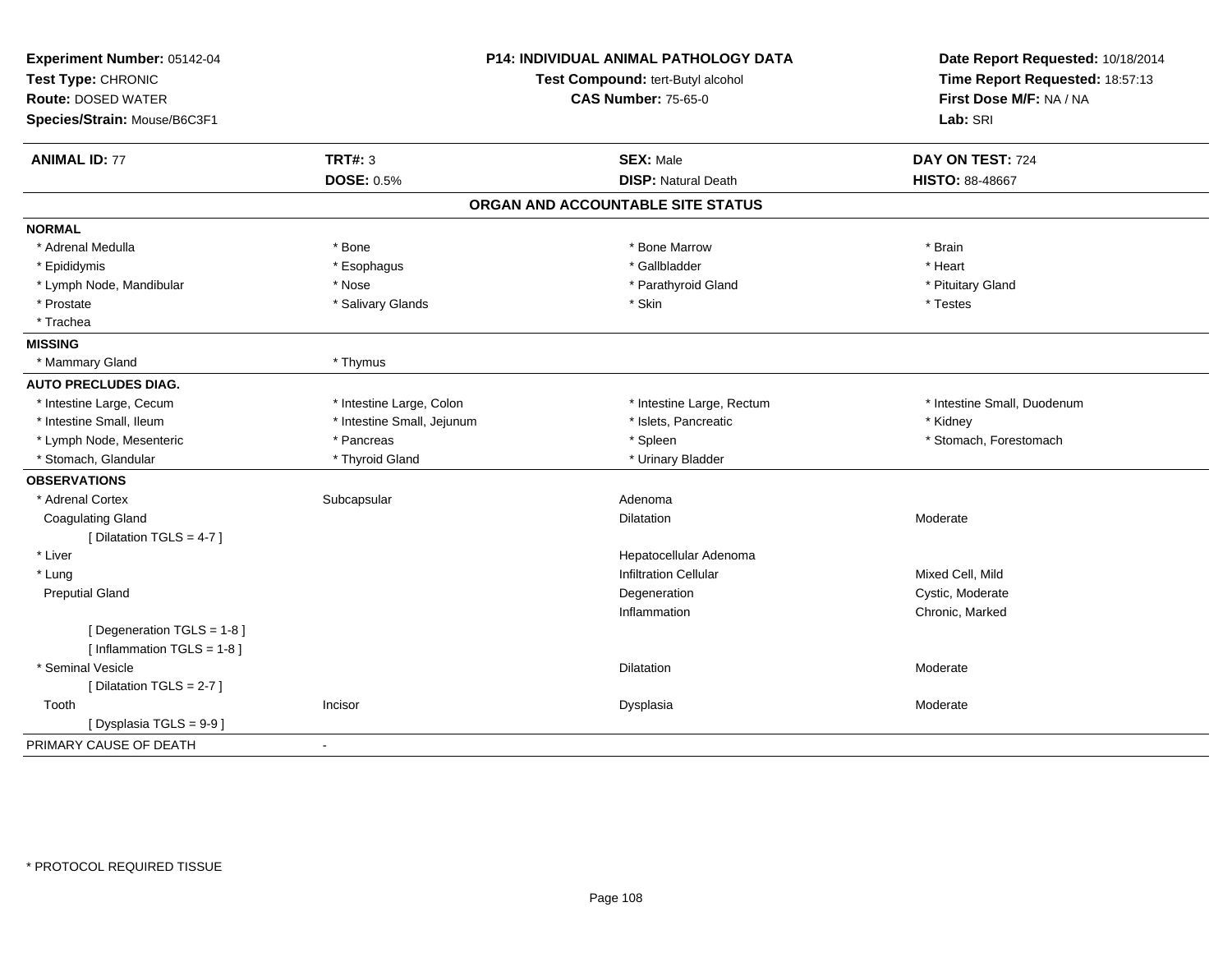| Experiment Number: 05142-04<br>Test Type: CHRONIC<br><b>Route: DOSED WATER</b> |                                                                            | P14: INDIVIDUAL ANIMAL PATHOLOGY DATA<br>Test Compound: tert-Butyl alcohol |                                     |
|--------------------------------------------------------------------------------|----------------------------------------------------------------------------|----------------------------------------------------------------------------|-------------------------------------|
| Species/Strain: Mouse/B6C3F1                                                   |                                                                            | <b>CAS Number: 75-65-0</b>                                                 | First Dose M/F: NA / NA<br>Lab: SRI |
| <b>ANIMAL ID: 78</b>                                                           | <b>TRT#: 3</b>                                                             | <b>SEX: Male</b>                                                           | DAY ON TEST: 729                    |
|                                                                                | <b>DOSE: 0.5%</b>                                                          | <b>DISP: Terminal Sacrifice</b>                                            | <b>HISTO: 88-48668</b>              |
|                                                                                |                                                                            | ORGAN AND ACCOUNTABLE SITE STATUS                                          |                                     |
| <b>NORMAL</b>                                                                  |                                                                            |                                                                            |                                     |
| * Adrenal Cortex                                                               | * Adrenal Medulla                                                          | * Bone                                                                     | * Bone Marrow                       |
| * Brain                                                                        | * Epididymis                                                               | * Esophagus                                                                | * Gallbladder                       |
| * Heart                                                                        | * Intestine Large, Cecum                                                   | * Intestine Large, Colon                                                   | * Intestine Large, Rectum           |
| * Intestine Small, Duodenum                                                    | * Intestine Small, Ileum                                                   | * Intestine Small, Jejunum                                                 | * Islets, Pancreatic                |
| * Lung                                                                         | * Lymph Node, Mandibular                                                   | * Nose                                                                     | * Pancreas                          |
| * Parathyroid Gland                                                            | * Pituitary Gland                                                          | * Salivary Glands                                                          | * Skin                              |
| * Stomach, Forestomach                                                         | * Stomach, Glandular                                                       | * Testes                                                                   | * Thymus                            |
| * Trachea                                                                      | * Urinary Bladder                                                          |                                                                            |                                     |
| <b>MISSING</b>                                                                 |                                                                            |                                                                            |                                     |
| * Mammary Gland                                                                |                                                                            |                                                                            |                                     |
| <b>OBSERVATIONS</b>                                                            |                                                                            |                                                                            |                                     |
| * Kidney                                                                       |                                                                            | Nephropathy                                                                | Mild                                |
| * Liver                                                                        |                                                                            | <b>Clear Cell Focus</b>                                                    |                                     |
|                                                                                |                                                                            | Hepatocellular Carcinoma                                                   |                                     |
| [Clear Cell Focus TGLS = 5-23]                                                 |                                                                            |                                                                            |                                     |
|                                                                                | [ Hepatocellular Carcinoma TGLS = 3-21; TGL'S 4- NO CORRESPONDING LESION ] |                                                                            |                                     |
| * Lymph Node, Mesenteric                                                       |                                                                            | Angiectasis                                                                | Mild                                |
|                                                                                |                                                                            | Hematopoietic Cell Proliferation                                           | Moderate                            |
|                                                                                |                                                                            | Hyperplasia                                                                | Lymphoid, Mild                      |
| [Angiectasis TGLS = 6-5]                                                       |                                                                            |                                                                            |                                     |
| [ Hematopoietic Cell Proliferation TGLS = 6-5 ]                                |                                                                            |                                                                            |                                     |
| [Hyperplasia TGLS = 6-5]                                                       |                                                                            |                                                                            |                                     |
| * Prostate                                                                     |                                                                            | <b>Dilatation</b>                                                          | Mild                                |
| [ Dilatation TGLS = $1-7-1$ ]                                                  |                                                                            |                                                                            |                                     |
| * Seminal Vesicle                                                              |                                                                            | <b>Dilatation</b>                                                          | Mild                                |
| * Spleen                                                                       |                                                                            | Hematopoietic Cell Proliferation                                           | Moderate                            |
|                                                                                |                                                                            | Hyperplasia                                                                | Lymphoid, Mild                      |
| [ Hematopoietic Cell Proliferation TGLS = 2-6 ]                                |                                                                            |                                                                            |                                     |
| * Thyroid Gland                                                                | <b>Follicular Cel</b>                                                      | Hyperplasia                                                                | Minimal                             |

PRIMARY CAUSE OF DEATH-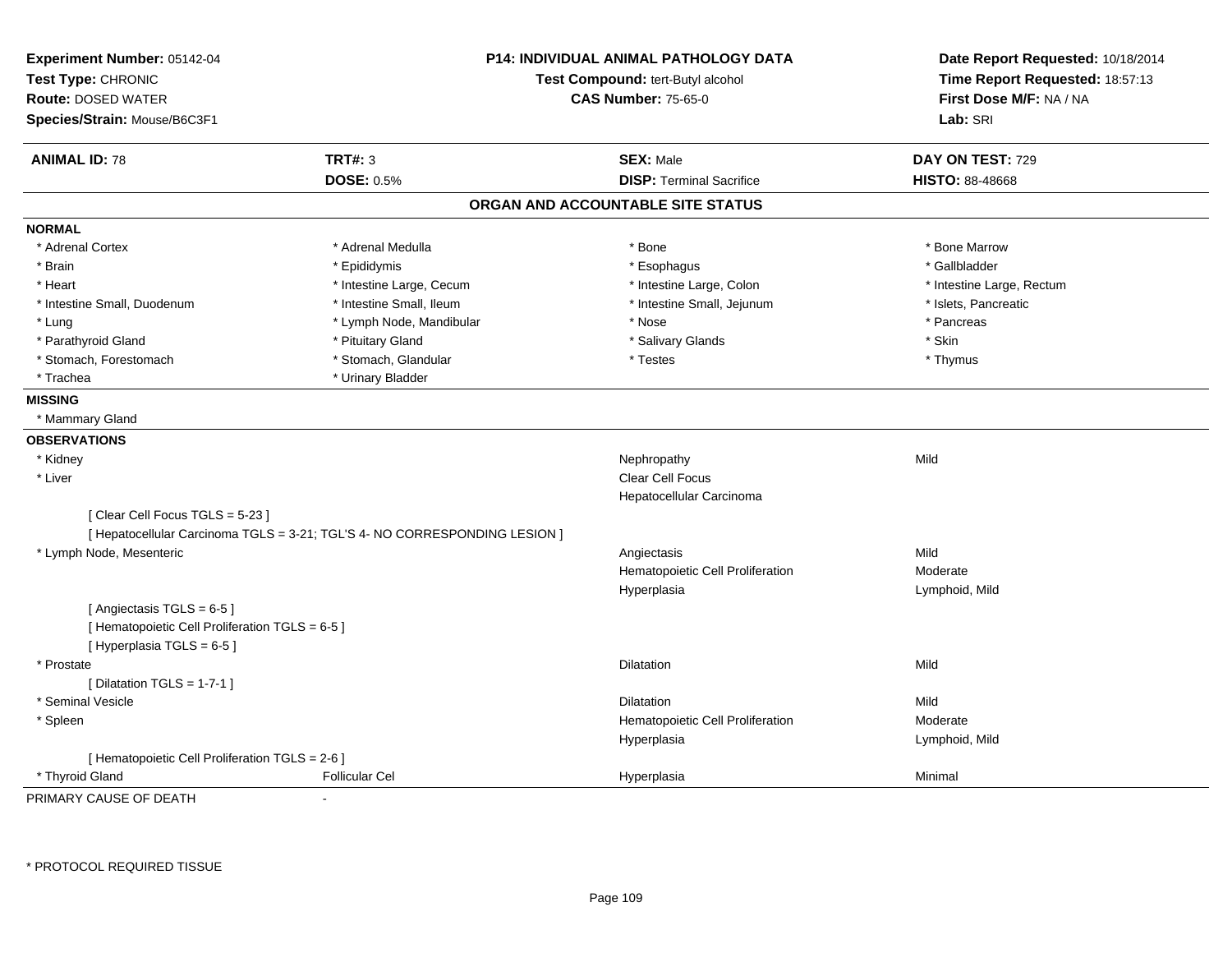| <b>Experiment Number: 05142-04</b><br>Test Type: CHRONIC<br><b>Route: DOSED WATER</b> |                   | <b>P14: INDIVIDUAL ANIMAL PATHOLOGY DATA</b><br><b>Test Compound: tert-Butyl alcohol</b> | Date Report Requested: 10/18/2014<br>Time Report Requested: 18:57:13 |
|---------------------------------------------------------------------------------------|-------------------|------------------------------------------------------------------------------------------|----------------------------------------------------------------------|
|                                                                                       |                   | <b>CAS Number: 75-65-0</b>                                                               | First Dose M/F: NA / NA                                              |
| Species/Strain: Mouse/B6C3F1                                                          |                   |                                                                                          | Lab: SRI                                                             |
| <b>ANIMAL ID: 78</b>                                                                  | TRT#: 3           | <b>SEX: Male</b>                                                                         | DAY ON TEST: 729                                                     |
|                                                                                       | <b>DOSE: 0.5%</b> | <b>DISP:</b> Terminal Sacrifice                                                          | <b>HISTO: 88-48668</b>                                               |
|                                                                                       |                   | ORGAN AND ACCOUNTABLE SITE STATUS                                                        |                                                                      |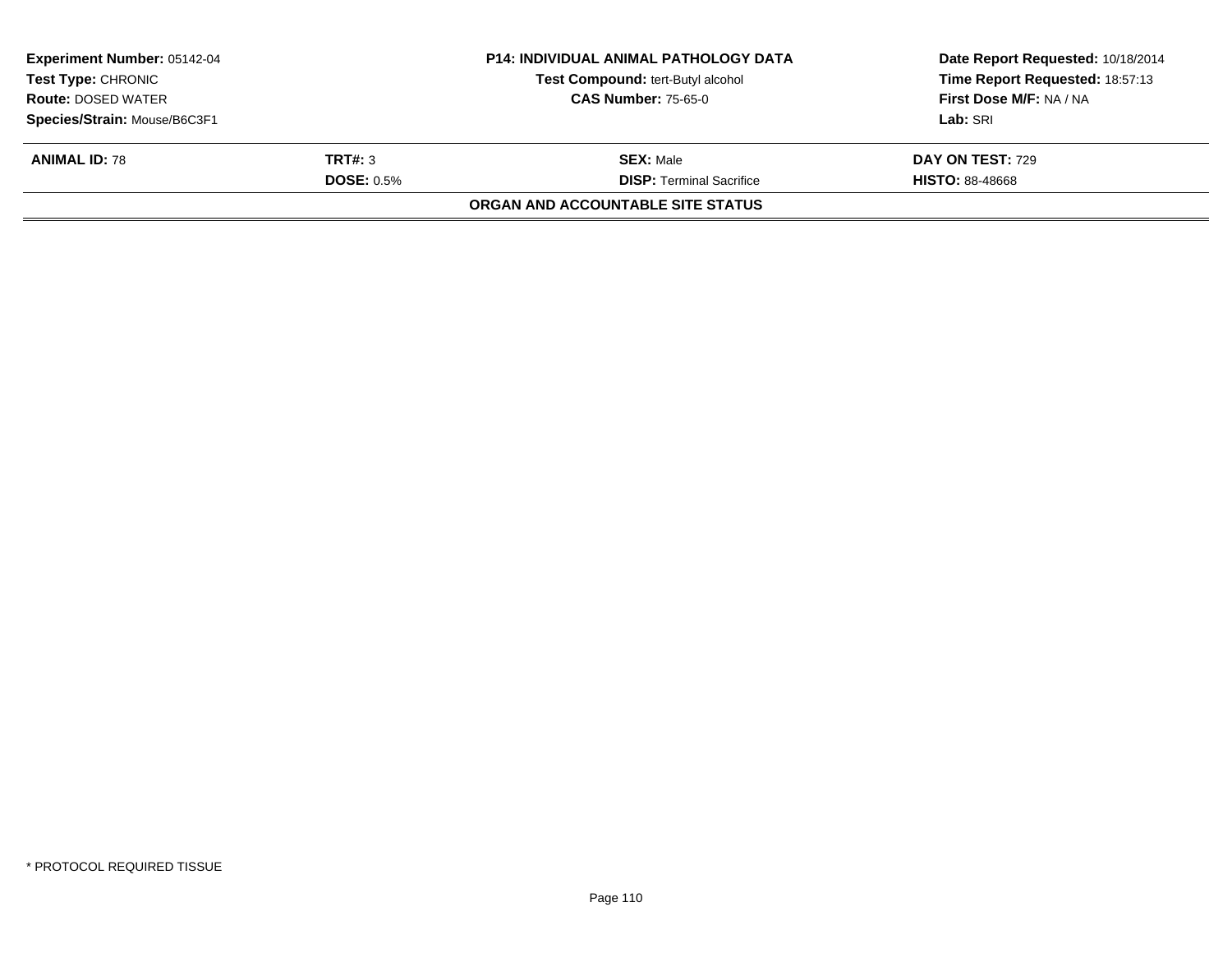| Experiment Number: 05142-04<br>Test Type: CHRONIC     |                          | <b>P14: INDIVIDUAL ANIMAL PATHOLOGY DATA</b><br>Test Compound: tert-Butyl alcohol | Date Report Requested: 10/18/2014<br>Time Report Requested: 18:57:13 |
|-------------------------------------------------------|--------------------------|-----------------------------------------------------------------------------------|----------------------------------------------------------------------|
| <b>Route: DOSED WATER</b>                             |                          | <b>CAS Number: 75-65-0</b>                                                        | First Dose M/F: NA / NA                                              |
| Species/Strain: Mouse/B6C3F1                          |                          |                                                                                   | Lab: SRI                                                             |
| <b>ANIMAL ID: 79</b>                                  | <b>TRT#: 3</b>           | <b>SEX: Male</b>                                                                  | DAY ON TEST: 729                                                     |
|                                                       | <b>DOSE: 0.5%</b>        | <b>DISP: Terminal Sacrifice</b>                                                   | <b>HISTO: 88-48669</b>                                               |
|                                                       |                          | ORGAN AND ACCOUNTABLE SITE STATUS                                                 |                                                                      |
| <b>NORMAL</b>                                         |                          |                                                                                   |                                                                      |
| * Adrenal Cortex                                      | * Adrenal Medulla        | * Bone                                                                            | * Bone Marrow                                                        |
| * Brain                                               | * Epididymis             | * Esophagus                                                                       | * Gallbladder                                                        |
| * Heart                                               | * Intestine Large, Cecum | * Intestine Large, Colon                                                          | * Intestine Large, Rectum                                            |
| * Intestine Small, Duodenum                           | * Intestine Small, Ileum | * Intestine Small, Jejunum                                                        | * Islets, Pancreatic                                                 |
| * Lung                                                | * Lymph Node, Mandibular | * Nose                                                                            | * Pancreas                                                           |
| * Parathyroid Gland                                   | * Pituitary Gland        | * Prostate                                                                        | * Salivary Glands                                                    |
| * Skin                                                | * Stomach, Forestomach   | * Stomach, Glandular                                                              | * Testes                                                             |
| * Thymus                                              | * Thyroid Gland          | * Trachea                                                                         | * Urinary Bladder                                                    |
| <b>MISSING</b>                                        |                          |                                                                                   |                                                                      |
| * Mammary Gland                                       |                          |                                                                                   |                                                                      |
| <b>OBSERVATIONS</b>                                   |                          |                                                                                   |                                                                      |
| * Kidney                                              |                          | Nephropathy                                                                       | Mild                                                                 |
| * Liver                                               |                          | Clear Cell Focus                                                                  |                                                                      |
|                                                       |                          | Hemangiosarcoma                                                                   |                                                                      |
|                                                       |                          | Hepatocellular Adenoma                                                            | Multiple                                                             |
| [Clear Cell Focus TGLS = 9-6]                         |                          |                                                                                   |                                                                      |
| [Hemangiosarcoma TGLS = 9-6]                          |                          |                                                                                   |                                                                      |
| [ Hepatocellular Adenoma TGLS = 5-22,6-23,7-24,8-25 ] |                          |                                                                                   |                                                                      |
| * Lymph Node, Mesenteric                              |                          | Angiectasis                                                                       | Minimal                                                              |
| [Angiectasis TGLS = 4-5]                              |                          |                                                                                   |                                                                      |
| <b>Preputial Gland</b>                                |                          | Degeneration                                                                      | Cystic, Moderate                                                     |
| [Degeneration TGLS = 1-8]                             |                          |                                                                                   |                                                                      |
| * Seminal Vesicle                                     |                          | <b>Dilatation</b>                                                                 | Mild                                                                 |
| * Spleen                                              |                          | <b>Depletion Cellular</b>                                                         | Mild                                                                 |
| [ Depletion Cellular TGLS = 3-6 ]                     |                          |                                                                                   |                                                                      |
| Tooth                                                 | Incisor                  | Dysplasia                                                                         | Minimal                                                              |
| PRIMARY CAUSE OF DEATH                                | $\blacksquare$           |                                                                                   |                                                                      |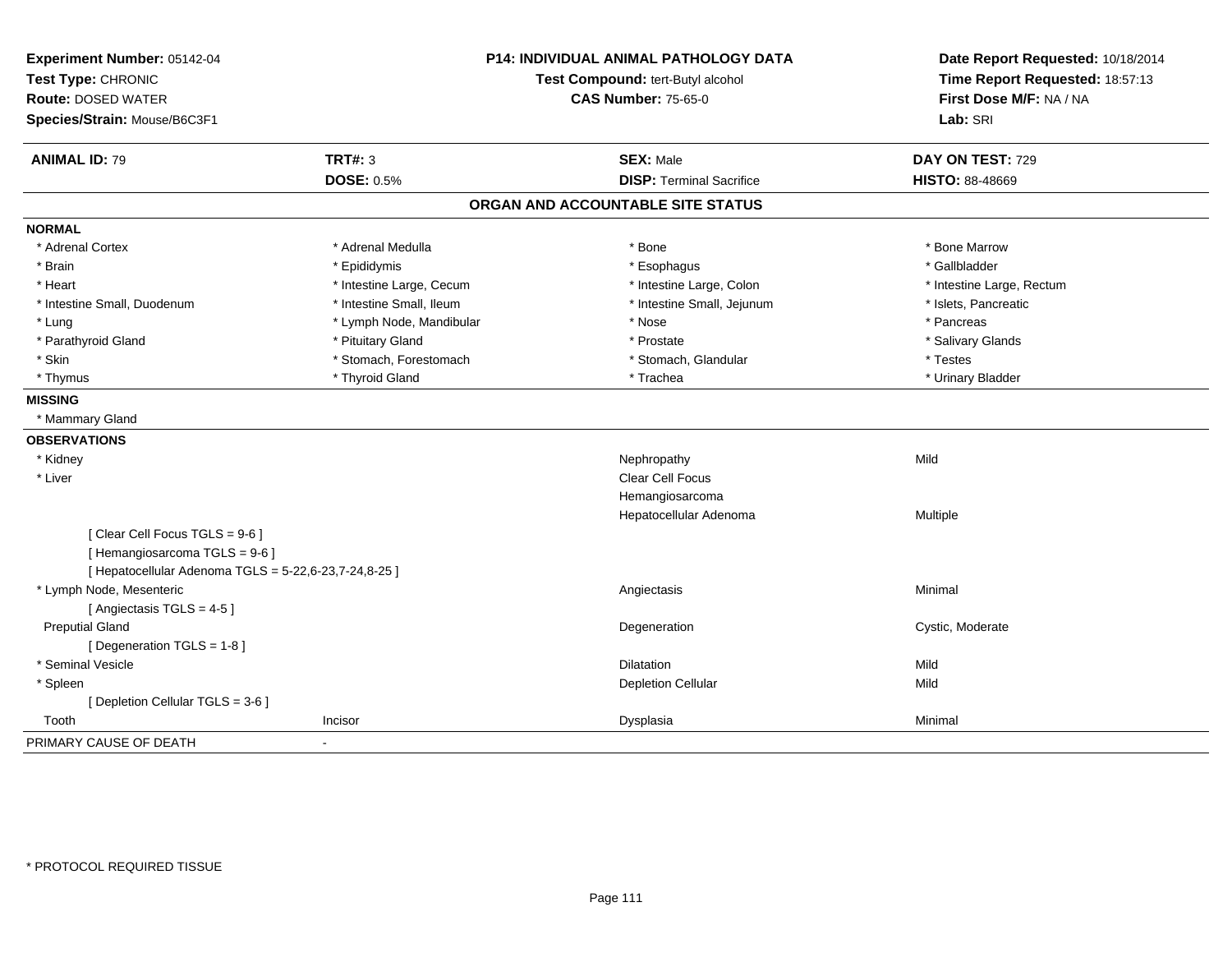| Experiment Number: 05142-04<br>Test Type: CHRONIC |                            | <b>P14: INDIVIDUAL ANIMAL PATHOLOGY DATA</b><br>Test Compound: tert-Butyl alcohol | Date Report Requested: 10/18/2014<br>Time Report Requested: 18:57:13 |
|---------------------------------------------------|----------------------------|-----------------------------------------------------------------------------------|----------------------------------------------------------------------|
| <b>Route: DOSED WATER</b>                         |                            | <b>CAS Number: 75-65-0</b>                                                        | First Dose M/F: NA / NA                                              |
| Species/Strain: Mouse/B6C3F1                      |                            |                                                                                   | Lab: SRI                                                             |
| <b>ANIMAL ID: 80</b>                              | <b>TRT#: 3</b>             | <b>SEX: Male</b>                                                                  | DAY ON TEST: 729                                                     |
|                                                   | <b>DOSE: 0.5%</b>          | <b>DISP: Terminal Sacrifice</b>                                                   | <b>HISTO: 88-48670</b>                                               |
|                                                   |                            | ORGAN AND ACCOUNTABLE SITE STATUS                                                 |                                                                      |
| <b>NORMAL</b>                                     |                            |                                                                                   |                                                                      |
| * Adrenal Medulla                                 | * Bone                     | * Bone Marrow                                                                     | * Brain                                                              |
| * Epididymis                                      | * Esophagus                | * Gallbladder                                                                     | * Heart                                                              |
| * Intestine Large, Cecum                          | * Intestine Large, Colon   | * Intestine Large, Rectum                                                         | * Intestine Small, Duodenum                                          |
| * Intestine Small, Ileum                          | * Intestine Small, Jejunum | * Islets, Pancreatic                                                              | * Lymph Node, Mandibular                                             |
| * Nose                                            | * Pancreas                 | * Parathyroid Gland                                                               | * Pituitary Gland                                                    |
| * Prostate                                        | * Salivary Glands          | * Skin                                                                            | * Spleen                                                             |
| * Stomach, Glandular                              | * Testes                   | * Thyroid Gland                                                                   | * Trachea                                                            |
| * Urinary Bladder                                 |                            |                                                                                   |                                                                      |
| <b>MISSING</b>                                    |                            |                                                                                   |                                                                      |
| * Mammary Gland                                   | * Thymus                   |                                                                                   |                                                                      |
| <b>OBSERVATIONS</b>                               |                            |                                                                                   |                                                                      |
| * Adrenal Cortex                                  |                            | Focal Cellular Change                                                             | Mild                                                                 |
| * Kidney                                          |                            | Nephropathy                                                                       | Mild                                                                 |
| * Liver                                           |                            | Clear Cell Focus                                                                  |                                                                      |
|                                                   |                            | <b>Eosinophilic Focus</b>                                                         |                                                                      |
| [ Clear Cell Focus TGLS = 3-21,4-22,8-23 ]        |                            |                                                                                   |                                                                      |
| * Lung                                            |                            | Alveolar/Bronchiolar Adenoma                                                      |                                                                      |
| [ Alveolar/Bronchiolar Adenoma TGLS = 5-21 ]      |                            |                                                                                   |                                                                      |
| * Lymph Node, Mesenteric                          |                            | Angiectasis                                                                       | Mild                                                                 |
|                                                   |                            | Hyperplasia                                                                       | Lymphoid, Mild                                                       |
| [Angiectasis TGLS = 6-5]                          |                            |                                                                                   |                                                                      |
| <b>Preputial Gland</b>                            |                            | Degeneration                                                                      | Cystic, Moderate                                                     |
| [Degeneration TGLS = 1-8]                         |                            |                                                                                   |                                                                      |
| * Seminal Vesicle                                 |                            | Dilatation                                                                        | Minimal                                                              |
| [Dilatation TGLS = 2-7]                           |                            |                                                                                   |                                                                      |
| * Stomach, Forestomach                            | Mucosa                     | Hyperplasia                                                                       | Minimal                                                              |
|                                                   |                            | Inflammation                                                                      | Chronic, Minimal                                                     |
|                                                   |                            | Ulcer                                                                             | Minimal                                                              |
| [Hyperplasia TGLS = $7-4-1$ ]                     |                            |                                                                                   |                                                                      |
| $\mathbf{r}$                                      |                            |                                                                                   |                                                                      |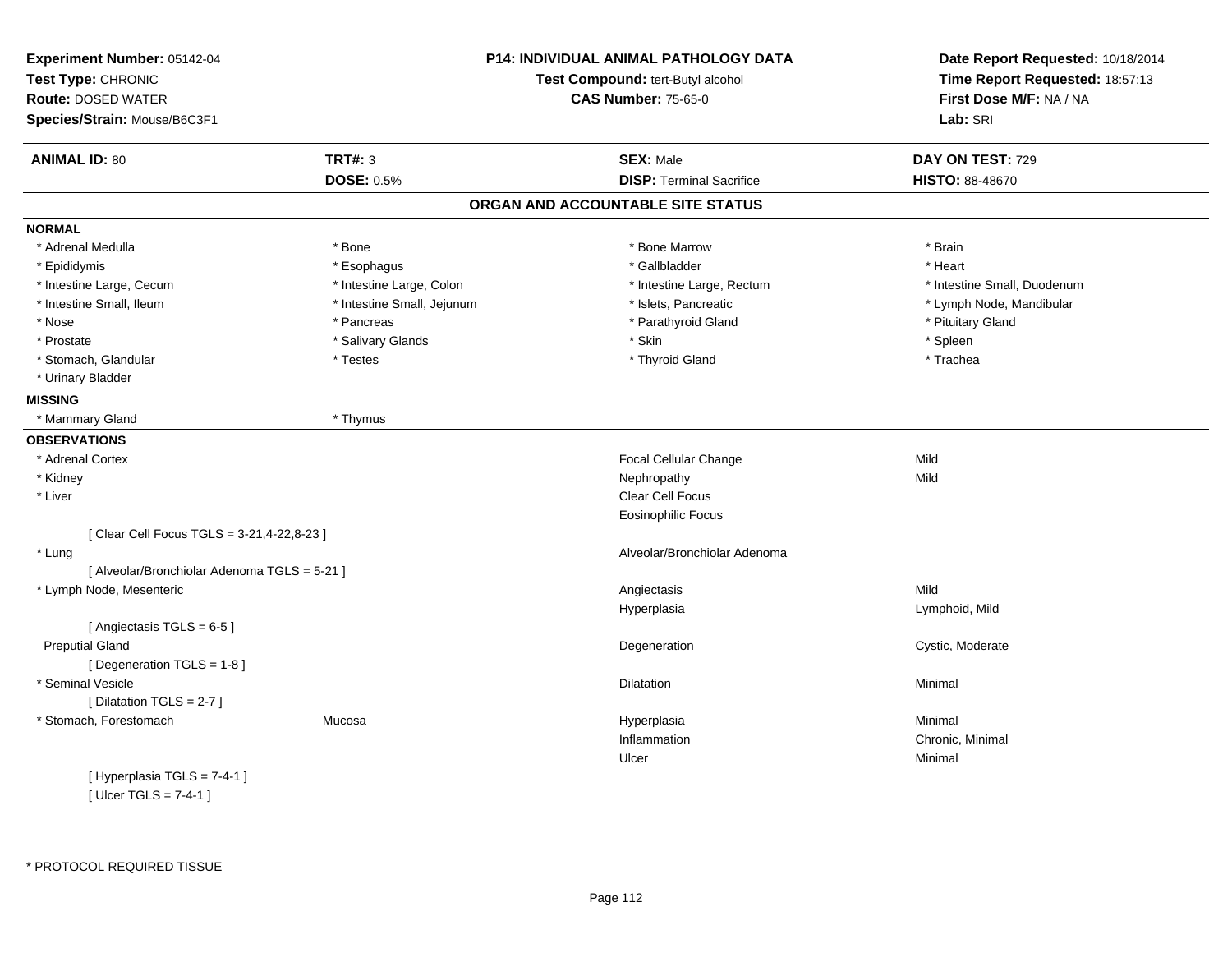| Experiment Number: 05142-04  |                   | <b>P14: INDIVIDUAL ANIMAL PATHOLOGY DATA</b> | Date Report Requested: 10/18/2014 |
|------------------------------|-------------------|----------------------------------------------|-----------------------------------|
| <b>Test Type: CHRONIC</b>    |                   | Test Compound: tert-Butyl alcohol            | Time Report Requested: 18:57:13   |
| <b>Route: DOSED WATER</b>    |                   | <b>CAS Number: 75-65-0</b>                   | First Dose M/F: NA / NA           |
| Species/Strain: Mouse/B6C3F1 |                   |                                              | Lab: SRI                          |
| <b>ANIMAL ID: 80</b>         | TRT#: 3           | <b>SEX: Male</b>                             | DAY ON TEST: 729                  |
|                              | <b>DOSE: 0.5%</b> | <b>DISP:</b> Terminal Sacrifice              | <b>HISTO: 88-48670</b>            |
|                              |                   | ORGAN AND ACCOUNTABLE SITE STATUS            |                                   |
| Tooth                        | Incisor           | Dysplasia                                    | Moderate                          |
| PRIMARY CAUSE OF DEATH       |                   |                                              |                                   |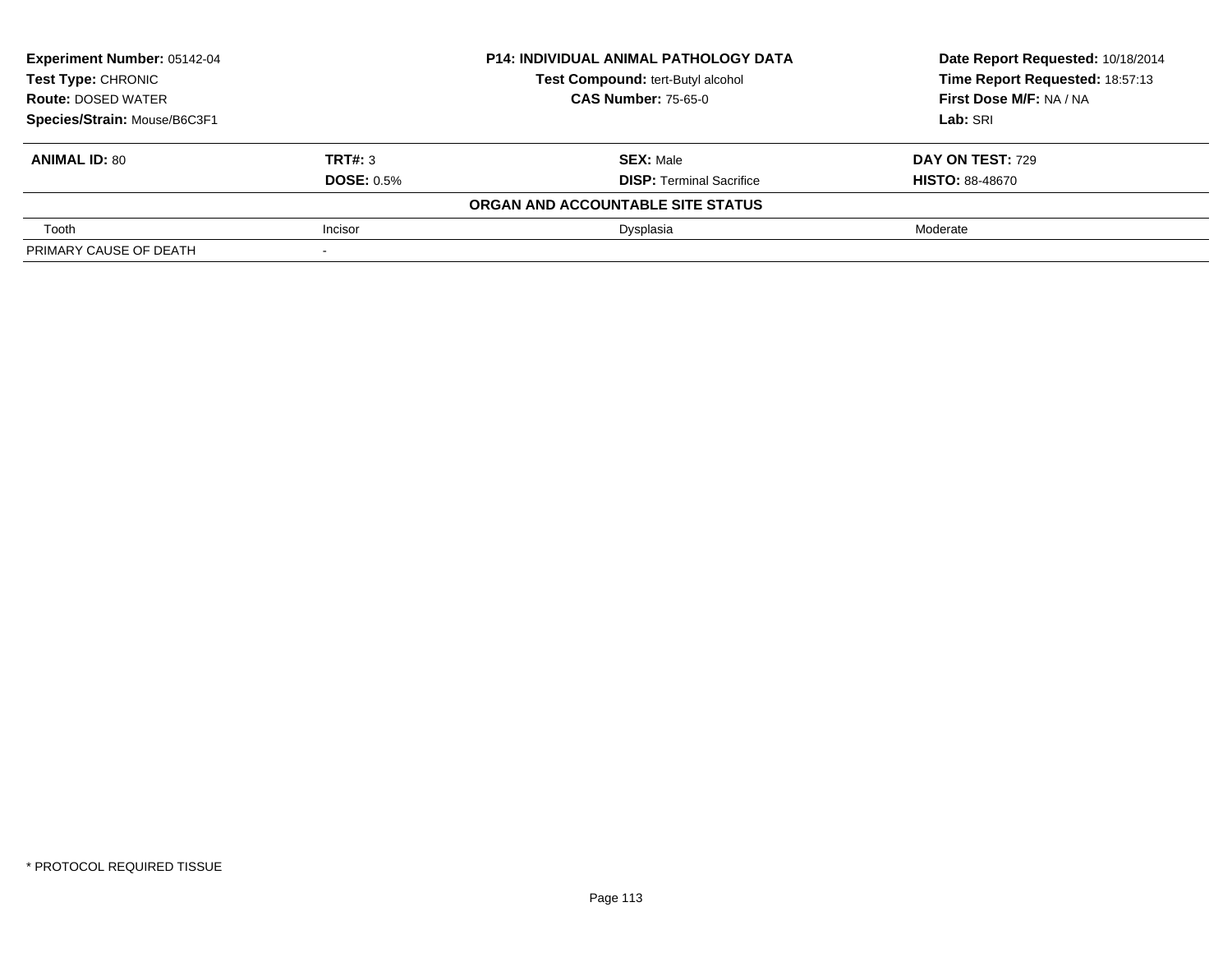| <b>ANIMAL ID: 81</b><br><b>TRT#: 3</b><br><b>SEX: Male</b><br>DAY ON TEST: 531<br><b>DOSE: 0.5%</b><br><b>DISP:</b> Moribund Sacrifice<br><b>HISTO: 88-45991</b><br>ORGAN AND ACCOUNTABLE SITE STATUS<br><b>NORMAL</b><br>* Bone Marrow<br>* Adrenal Medulla<br>* Bone<br>* Brain<br>* Heart<br>* Esophagus<br>* Gallbladder<br>* Epididymis<br>* Intestine Large, Colon<br>* Intestine Small, Duodenum<br>* Intestine Large, Cecum<br>* Intestine Large, Rectum<br>* Intestine Small, Ileum<br>* Intestine Small, Jejunum<br>* Islets, Pancreatic<br>* Liver<br>* Lymph Node, Mandibular<br>* Lymph Node, Mesenteric<br>* Nose<br>* Lung<br>* Parathyroid Gland<br>* Pancreas<br>* Pituitary Gland<br>* Prostate<br>* Seminal Vesicle<br>* Stomach, Forestomach<br>* Stomach, Glandular<br>* Salivary Glands<br>* Trachea<br>* Thymus<br>* Urinary Bladder<br>* Testes<br><b>MISSING</b><br>* Mammary Gland<br><b>OBSERVATIONS</b><br>* Adrenal Cortex<br>Focal, Mild<br>Subcapsular<br>Hyperplasia<br>[ Hyperplasia TGLS = 5-10 ]<br>Pelvis<br>Mild<br>* Kidney<br><b>Dilatation</b><br>Mild<br>Nephropathy<br>[Dilatation TGLS = 6-5]<br>Lymph Node<br>Inguinal<br>Hyperplasia<br>Moderate<br>[ Hyperplasia TGLS = 2-22 ]<br>Chronic, Marked<br>Penis<br>Inflammation<br>Necrosis<br>Marked<br>[Inflammation TGLS = $3-45$ ]<br>[Necrosis $TGLS = 3-45$ ]<br>* Skin<br>Hyperplasia<br>Focal, Mild<br>Epidermis<br>Inflammation<br>Chronic, Focal, Mild<br>Mild<br>Ulcer<br>[Hyperplasia TGLS = 1-21]<br>[Inflammation TGLS = $1-21,7-23$ ]<br>[ $Ulec$ TGLS = 7-23 ]<br>* Spleen<br>Hematopoietic Cell Proliferation<br>Mild | Experiment Number: 05142-04<br>Test Type: CHRONIC<br><b>Route: DOSED WATER</b><br>Species/Strain: Mouse/B6C3F1 | P14: INDIVIDUAL ANIMAL PATHOLOGY DATA<br>Test Compound: tert-Butyl alcohol<br><b>CAS Number: 75-65-0</b> | Date Report Requested: 10/18/2014<br>Time Report Requested: 18:57:13<br>First Dose M/F: NA / NA<br>Lab: SRI |
|---------------------------------------------------------------------------------------------------------------------------------------------------------------------------------------------------------------------------------------------------------------------------------------------------------------------------------------------------------------------------------------------------------------------------------------------------------------------------------------------------------------------------------------------------------------------------------------------------------------------------------------------------------------------------------------------------------------------------------------------------------------------------------------------------------------------------------------------------------------------------------------------------------------------------------------------------------------------------------------------------------------------------------------------------------------------------------------------------------------------------------------------------------------------------------------------------------------------------------------------------------------------------------------------------------------------------------------------------------------------------------------------------------------------------------------------------------------------------------------------------------------------------------------------------------------------------------------------------------------------------------|----------------------------------------------------------------------------------------------------------------|----------------------------------------------------------------------------------------------------------|-------------------------------------------------------------------------------------------------------------|
|                                                                                                                                                                                                                                                                                                                                                                                                                                                                                                                                                                                                                                                                                                                                                                                                                                                                                                                                                                                                                                                                                                                                                                                                                                                                                                                                                                                                                                                                                                                                                                                                                                 |                                                                                                                |                                                                                                          |                                                                                                             |
|                                                                                                                                                                                                                                                                                                                                                                                                                                                                                                                                                                                                                                                                                                                                                                                                                                                                                                                                                                                                                                                                                                                                                                                                                                                                                                                                                                                                                                                                                                                                                                                                                                 |                                                                                                                |                                                                                                          |                                                                                                             |
|                                                                                                                                                                                                                                                                                                                                                                                                                                                                                                                                                                                                                                                                                                                                                                                                                                                                                                                                                                                                                                                                                                                                                                                                                                                                                                                                                                                                                                                                                                                                                                                                                                 |                                                                                                                |                                                                                                          |                                                                                                             |
|                                                                                                                                                                                                                                                                                                                                                                                                                                                                                                                                                                                                                                                                                                                                                                                                                                                                                                                                                                                                                                                                                                                                                                                                                                                                                                                                                                                                                                                                                                                                                                                                                                 |                                                                                                                |                                                                                                          |                                                                                                             |
|                                                                                                                                                                                                                                                                                                                                                                                                                                                                                                                                                                                                                                                                                                                                                                                                                                                                                                                                                                                                                                                                                                                                                                                                                                                                                                                                                                                                                                                                                                                                                                                                                                 |                                                                                                                |                                                                                                          |                                                                                                             |
|                                                                                                                                                                                                                                                                                                                                                                                                                                                                                                                                                                                                                                                                                                                                                                                                                                                                                                                                                                                                                                                                                                                                                                                                                                                                                                                                                                                                                                                                                                                                                                                                                                 |                                                                                                                |                                                                                                          |                                                                                                             |
|                                                                                                                                                                                                                                                                                                                                                                                                                                                                                                                                                                                                                                                                                                                                                                                                                                                                                                                                                                                                                                                                                                                                                                                                                                                                                                                                                                                                                                                                                                                                                                                                                                 |                                                                                                                |                                                                                                          |                                                                                                             |
|                                                                                                                                                                                                                                                                                                                                                                                                                                                                                                                                                                                                                                                                                                                                                                                                                                                                                                                                                                                                                                                                                                                                                                                                                                                                                                                                                                                                                                                                                                                                                                                                                                 |                                                                                                                |                                                                                                          |                                                                                                             |
|                                                                                                                                                                                                                                                                                                                                                                                                                                                                                                                                                                                                                                                                                                                                                                                                                                                                                                                                                                                                                                                                                                                                                                                                                                                                                                                                                                                                                                                                                                                                                                                                                                 |                                                                                                                |                                                                                                          |                                                                                                             |
|                                                                                                                                                                                                                                                                                                                                                                                                                                                                                                                                                                                                                                                                                                                                                                                                                                                                                                                                                                                                                                                                                                                                                                                                                                                                                                                                                                                                                                                                                                                                                                                                                                 |                                                                                                                |                                                                                                          |                                                                                                             |
|                                                                                                                                                                                                                                                                                                                                                                                                                                                                                                                                                                                                                                                                                                                                                                                                                                                                                                                                                                                                                                                                                                                                                                                                                                                                                                                                                                                                                                                                                                                                                                                                                                 |                                                                                                                |                                                                                                          |                                                                                                             |
|                                                                                                                                                                                                                                                                                                                                                                                                                                                                                                                                                                                                                                                                                                                                                                                                                                                                                                                                                                                                                                                                                                                                                                                                                                                                                                                                                                                                                                                                                                                                                                                                                                 |                                                                                                                |                                                                                                          |                                                                                                             |
|                                                                                                                                                                                                                                                                                                                                                                                                                                                                                                                                                                                                                                                                                                                                                                                                                                                                                                                                                                                                                                                                                                                                                                                                                                                                                                                                                                                                                                                                                                                                                                                                                                 |                                                                                                                |                                                                                                          |                                                                                                             |
|                                                                                                                                                                                                                                                                                                                                                                                                                                                                                                                                                                                                                                                                                                                                                                                                                                                                                                                                                                                                                                                                                                                                                                                                                                                                                                                                                                                                                                                                                                                                                                                                                                 |                                                                                                                |                                                                                                          |                                                                                                             |
|                                                                                                                                                                                                                                                                                                                                                                                                                                                                                                                                                                                                                                                                                                                                                                                                                                                                                                                                                                                                                                                                                                                                                                                                                                                                                                                                                                                                                                                                                                                                                                                                                                 |                                                                                                                |                                                                                                          |                                                                                                             |
|                                                                                                                                                                                                                                                                                                                                                                                                                                                                                                                                                                                                                                                                                                                                                                                                                                                                                                                                                                                                                                                                                                                                                                                                                                                                                                                                                                                                                                                                                                                                                                                                                                 |                                                                                                                |                                                                                                          |                                                                                                             |
|                                                                                                                                                                                                                                                                                                                                                                                                                                                                                                                                                                                                                                                                                                                                                                                                                                                                                                                                                                                                                                                                                                                                                                                                                                                                                                                                                                                                                                                                                                                                                                                                                                 |                                                                                                                |                                                                                                          |                                                                                                             |
|                                                                                                                                                                                                                                                                                                                                                                                                                                                                                                                                                                                                                                                                                                                                                                                                                                                                                                                                                                                                                                                                                                                                                                                                                                                                                                                                                                                                                                                                                                                                                                                                                                 |                                                                                                                |                                                                                                          |                                                                                                             |
|                                                                                                                                                                                                                                                                                                                                                                                                                                                                                                                                                                                                                                                                                                                                                                                                                                                                                                                                                                                                                                                                                                                                                                                                                                                                                                                                                                                                                                                                                                                                                                                                                                 |                                                                                                                |                                                                                                          |                                                                                                             |
|                                                                                                                                                                                                                                                                                                                                                                                                                                                                                                                                                                                                                                                                                                                                                                                                                                                                                                                                                                                                                                                                                                                                                                                                                                                                                                                                                                                                                                                                                                                                                                                                                                 |                                                                                                                |                                                                                                          |                                                                                                             |
|                                                                                                                                                                                                                                                                                                                                                                                                                                                                                                                                                                                                                                                                                                                                                                                                                                                                                                                                                                                                                                                                                                                                                                                                                                                                                                                                                                                                                                                                                                                                                                                                                                 |                                                                                                                |                                                                                                          |                                                                                                             |
|                                                                                                                                                                                                                                                                                                                                                                                                                                                                                                                                                                                                                                                                                                                                                                                                                                                                                                                                                                                                                                                                                                                                                                                                                                                                                                                                                                                                                                                                                                                                                                                                                                 |                                                                                                                |                                                                                                          |                                                                                                             |
|                                                                                                                                                                                                                                                                                                                                                                                                                                                                                                                                                                                                                                                                                                                                                                                                                                                                                                                                                                                                                                                                                                                                                                                                                                                                                                                                                                                                                                                                                                                                                                                                                                 |                                                                                                                |                                                                                                          |                                                                                                             |
|                                                                                                                                                                                                                                                                                                                                                                                                                                                                                                                                                                                                                                                                                                                                                                                                                                                                                                                                                                                                                                                                                                                                                                                                                                                                                                                                                                                                                                                                                                                                                                                                                                 |                                                                                                                |                                                                                                          |                                                                                                             |
|                                                                                                                                                                                                                                                                                                                                                                                                                                                                                                                                                                                                                                                                                                                                                                                                                                                                                                                                                                                                                                                                                                                                                                                                                                                                                                                                                                                                                                                                                                                                                                                                                                 |                                                                                                                |                                                                                                          |                                                                                                             |
|                                                                                                                                                                                                                                                                                                                                                                                                                                                                                                                                                                                                                                                                                                                                                                                                                                                                                                                                                                                                                                                                                                                                                                                                                                                                                                                                                                                                                                                                                                                                                                                                                                 |                                                                                                                |                                                                                                          |                                                                                                             |
|                                                                                                                                                                                                                                                                                                                                                                                                                                                                                                                                                                                                                                                                                                                                                                                                                                                                                                                                                                                                                                                                                                                                                                                                                                                                                                                                                                                                                                                                                                                                                                                                                                 |                                                                                                                |                                                                                                          |                                                                                                             |
|                                                                                                                                                                                                                                                                                                                                                                                                                                                                                                                                                                                                                                                                                                                                                                                                                                                                                                                                                                                                                                                                                                                                                                                                                                                                                                                                                                                                                                                                                                                                                                                                                                 |                                                                                                                |                                                                                                          |                                                                                                             |
|                                                                                                                                                                                                                                                                                                                                                                                                                                                                                                                                                                                                                                                                                                                                                                                                                                                                                                                                                                                                                                                                                                                                                                                                                                                                                                                                                                                                                                                                                                                                                                                                                                 |                                                                                                                |                                                                                                          |                                                                                                             |
|                                                                                                                                                                                                                                                                                                                                                                                                                                                                                                                                                                                                                                                                                                                                                                                                                                                                                                                                                                                                                                                                                                                                                                                                                                                                                                                                                                                                                                                                                                                                                                                                                                 |                                                                                                                |                                                                                                          |                                                                                                             |
|                                                                                                                                                                                                                                                                                                                                                                                                                                                                                                                                                                                                                                                                                                                                                                                                                                                                                                                                                                                                                                                                                                                                                                                                                                                                                                                                                                                                                                                                                                                                                                                                                                 |                                                                                                                |                                                                                                          |                                                                                                             |
|                                                                                                                                                                                                                                                                                                                                                                                                                                                                                                                                                                                                                                                                                                                                                                                                                                                                                                                                                                                                                                                                                                                                                                                                                                                                                                                                                                                                                                                                                                                                                                                                                                 | * Thyroid Gland                                                                                                | Degeneration                                                                                             | Cystic, Minimal                                                                                             |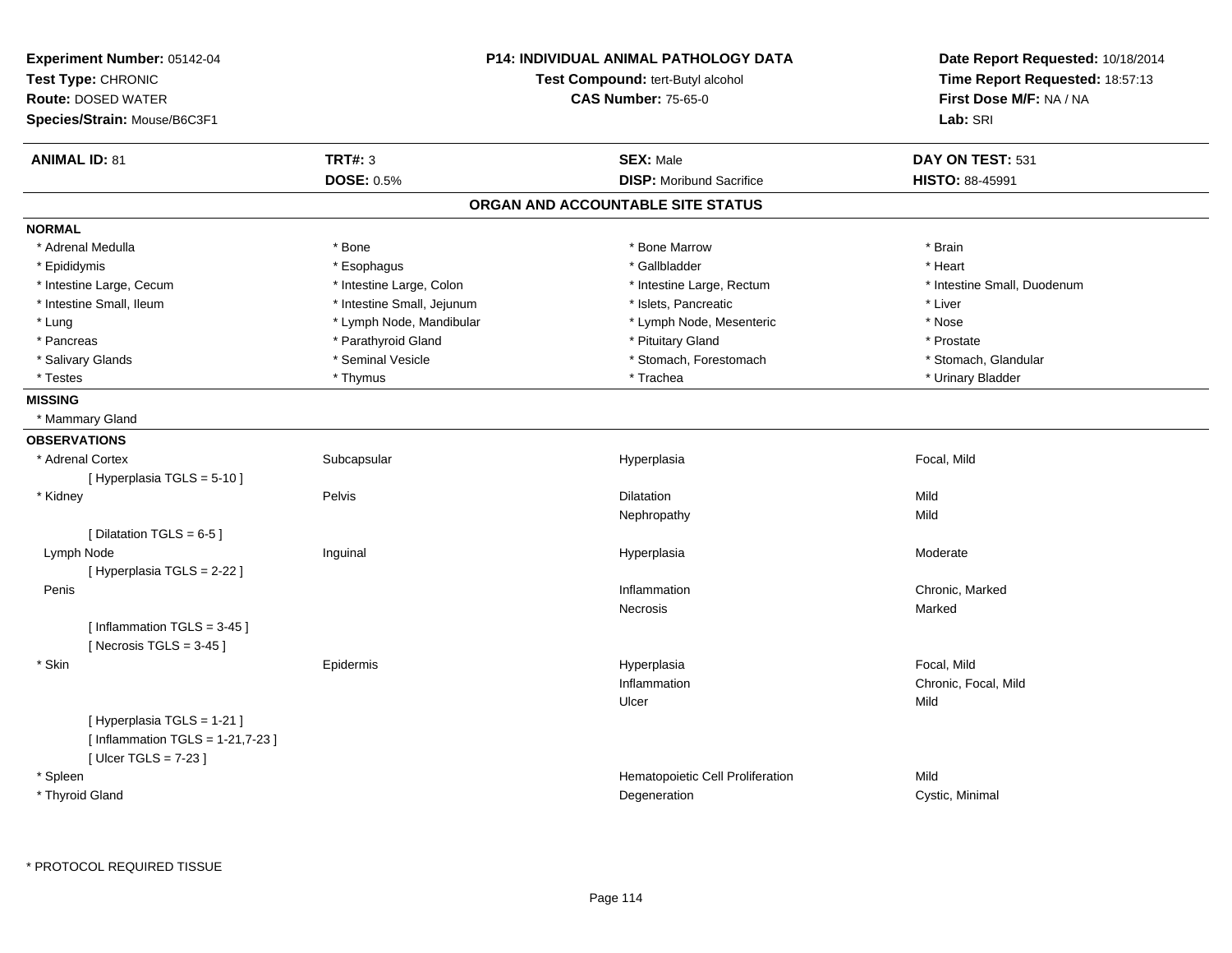| <b>Experiment Number: 05142-04</b> |                   | <b>P14: INDIVIDUAL ANIMAL PATHOLOGY DATA</b> | Date Report Requested: 10/18/2014 |
|------------------------------------|-------------------|----------------------------------------------|-----------------------------------|
| Test Type: CHRONIC                 |                   | Test Compound: tert-Butyl alcohol            | Time Report Requested: 18:57:13   |
| <b>Route: DOSED WATER</b>          |                   | <b>CAS Number: 75-65-0</b>                   | First Dose M/F: NA / NA           |
| Species/Strain: Mouse/B6C3F1       |                   |                                              | Lab: SRI                          |
| <b>ANIMAL ID: 81</b>               | TRT#: 3           | <b>SEX: Male</b>                             | DAY ON TEST: 531                  |
|                                    | <b>DOSE: 0.5%</b> | <b>DISP:</b> Moribund Sacrifice              | <b>HISTO: 88-45991</b>            |
|                                    |                   | ORGAN AND ACCOUNTABLE SITE STATUS            |                                   |
|                                    | Follicular Cel    | Hyperplasia                                  | Minimal                           |
| PRIMARY CAUSE OF DEATH             |                   |                                              |                                   |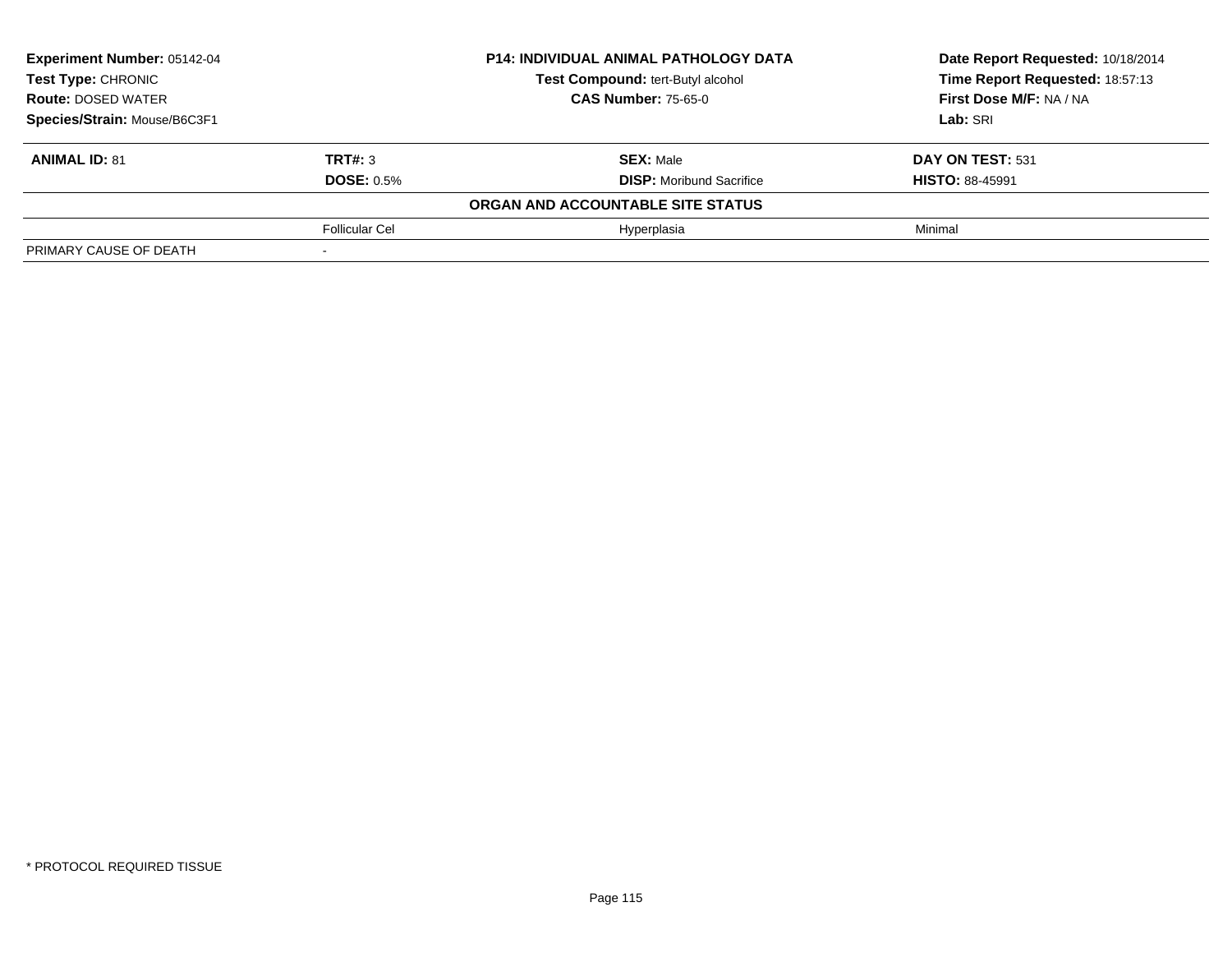| Experiment Number: 05142-04                        | <b>P14: INDIVIDUAL ANIMAL PATHOLOGY DATA</b> |                                   | Date Report Requested: 10/18/2014 |
|----------------------------------------------------|----------------------------------------------|-----------------------------------|-----------------------------------|
| Test Type: CHRONIC                                 |                                              | Test Compound: tert-Butyl alcohol | Time Report Requested: 18:57:13   |
| <b>Route: DOSED WATER</b>                          |                                              | <b>CAS Number: 75-65-0</b>        | First Dose M/F: NA / NA           |
| Species/Strain: Mouse/B6C3F1                       |                                              |                                   | Lab: SRI                          |
| <b>ANIMAL ID: 82</b><br><b>TRT#: 3</b>             |                                              | <b>SEX: Male</b>                  | DAY ON TEST: 729                  |
|                                                    | <b>DOSE: 0.5%</b>                            | <b>DISP: Terminal Sacrifice</b>   | <b>HISTO: 88-48671</b>            |
|                                                    |                                              | ORGAN AND ACCOUNTABLE SITE STATUS |                                   |
| <b>NORMAL</b>                                      |                                              |                                   |                                   |
| * Adrenal Medulla<br>* Bone                        |                                              | * Bone Marrow                     | * Brain                           |
| * Epididymis                                       | * Esophagus                                  | * Gallbladder                     | * Heart                           |
| * Intestine Large, Cecum                           | * Intestine Large, Colon                     | * Intestine Large, Rectum         | * Intestine Small, Duodenum       |
| * Intestine Small, Ileum                           | * Intestine Small, Jejunum                   | * Islets, Pancreatic              | * Lymph Node, Mandibular          |
| * Lymph Node, Mesenteric<br>* Nose                 |                                              | * Pancreas                        | * Parathyroid Gland               |
| * Pituitary Gland                                  | * Prostate                                   | * Salivary Glands                 | * Seminal Vesicle                 |
| * Skin<br>* Spleen                                 |                                              | * Stomach, Forestomach            | * Stomach, Glandular              |
| * Testes                                           | * Thymus                                     | * Thyroid Gland                   | * Trachea                         |
| * Urinary Bladder                                  |                                              |                                   |                                   |
| <b>MISSING</b>                                     |                                              |                                   |                                   |
| * Mammary Gland                                    |                                              |                                   |                                   |
| <b>OBSERVATIONS</b>                                |                                              |                                   |                                   |
| * Adrenal Cortex                                   |                                              | Focal Cellular Change             | Minimal                           |
| * Kidney                                           |                                              | Nephropathy                       | Minimal                           |
| * Liver                                            |                                              | Clear Cell Focus                  |                                   |
|                                                    |                                              | <b>Eosinophilic Focus</b>         |                                   |
|                                                    |                                              | Hepatocellular Adenoma            | Multiple                          |
|                                                    |                                              | Hepatocellular Carcinoma          | Multiple                          |
| [ Hepatocellular Adenoma TGLS = 2-22,4-24 ]        |                                              |                                   |                                   |
| [ Hepatocellular Carcinoma TGLS = 1-21,3-23,5-25 ] |                                              |                                   |                                   |
| * Lung                                             |                                              | Alveolar/Bronchiolar Adenoma      |                                   |
| [ Alveolar/Bronchiolar Adenoma TGLS = 6-2-1 ]      |                                              |                                   |                                   |
| <b>Preputial Gland</b>                             |                                              | Degeneration                      | Cystic, Moderate                  |
| [ Degeneration TGLS = 7-8 ]                        |                                              |                                   |                                   |
| PRIMARY CAUSE OF DEATH                             |                                              |                                   |                                   |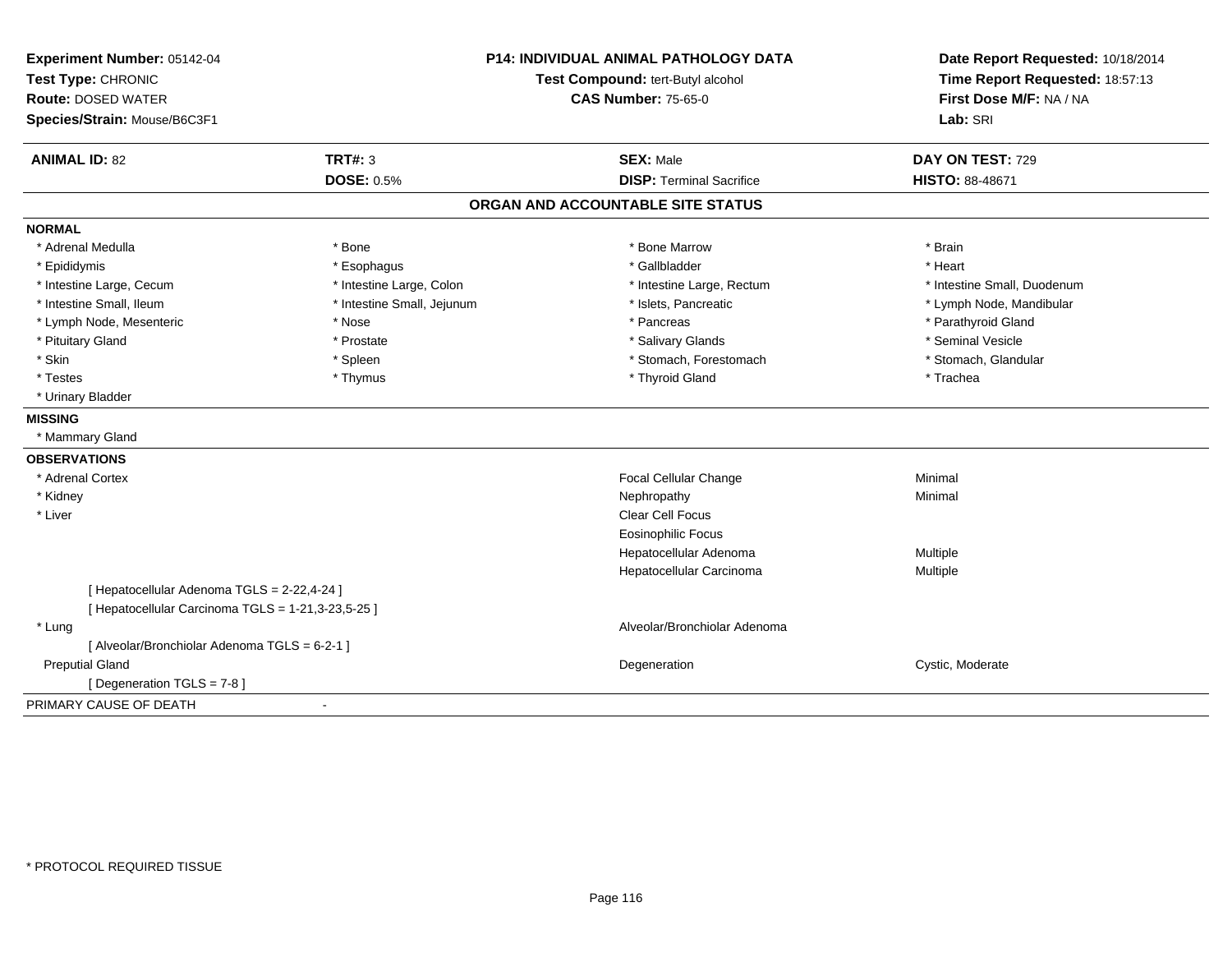| Experiment Number: 05142-04                      |                          | <b>P14: INDIVIDUAL ANIMAL PATHOLOGY DATA</b> | Date Report Requested: 10/18/2014 |
|--------------------------------------------------|--------------------------|----------------------------------------------|-----------------------------------|
| Test Type: CHRONIC                               |                          | Test Compound: tert-Butyl alcohol            | Time Report Requested: 18:57:13   |
| <b>Route: DOSED WATER</b>                        |                          | <b>CAS Number: 75-65-0</b>                   | First Dose M/F: NA / NA           |
| Species/Strain: Mouse/B6C3F1                     |                          |                                              | Lab: SRI                          |
| <b>ANIMAL ID: 83</b>                             | TRT#: 3                  | <b>SEX: Male</b>                             | DAY ON TEST: 729                  |
|                                                  | <b>DOSE: 0.5%</b>        | <b>DISP: Terminal Sacrifice</b>              | <b>HISTO: 88-48672</b>            |
|                                                  |                          | ORGAN AND ACCOUNTABLE SITE STATUS            |                                   |
| <b>NORMAL</b>                                    |                          |                                              |                                   |
| * Adrenal Cortex                                 | * Adrenal Medulla        | * Bone                                       | * Bone Marrow                     |
| * Brain                                          | * Epididymis             | * Esophagus                                  | * Gallbladder                     |
| * Heart                                          | * Intestine Large, Cecum | * Intestine Large, Colon                     | * Intestine Large, Rectum         |
| * Intestine Small, Duodenum                      | * Intestine Small, Ileum | * Intestine Small, Jejunum                   | * Islets, Pancreatic              |
| * Lung                                           | * Lymph Node, Mandibular | * Nose                                       | * Pancreas                        |
| * Parathyroid Gland                              | * Pituitary Gland        | * Prostate                                   | * Salivary Glands                 |
| * Seminal Vesicle                                | * Skin                   | * Stomach, Forestomach                       | * Stomach, Glandular              |
| * Testes                                         | * Thymus                 | * Thyroid Gland                              | * Trachea                         |
| * Urinary Bladder                                |                          |                                              |                                   |
| <b>MISSING</b>                                   |                          |                                              |                                   |
| * Mammary Gland                                  |                          |                                              |                                   |
| <b>OBSERVATIONS</b>                              |                          |                                              |                                   |
| * Kidney                                         |                          | Nephropathy                                  | Mild                              |
| * Liver                                          |                          | Hepatocellular Adenoma                       | Multiple                          |
| [ Hepatocellular Adenoma TGLS = 1-21,2-22,3-23 ] |                          |                                              |                                   |
| * Lymph Node, Mesenteric                         |                          | Angiectasis                                  | Mild                              |
| [Angiectasis TGLS = 4-5]                         |                          |                                              |                                   |
| * Spleen                                         |                          | Hyperplasia                                  | Lymphoid, Mild                    |
| Tooth                                            | Incisor                  | Dysplasia                                    | Mild                              |
| PRIMARY CAUSE OF DEATH                           | $\blacksquare$           |                                              |                                   |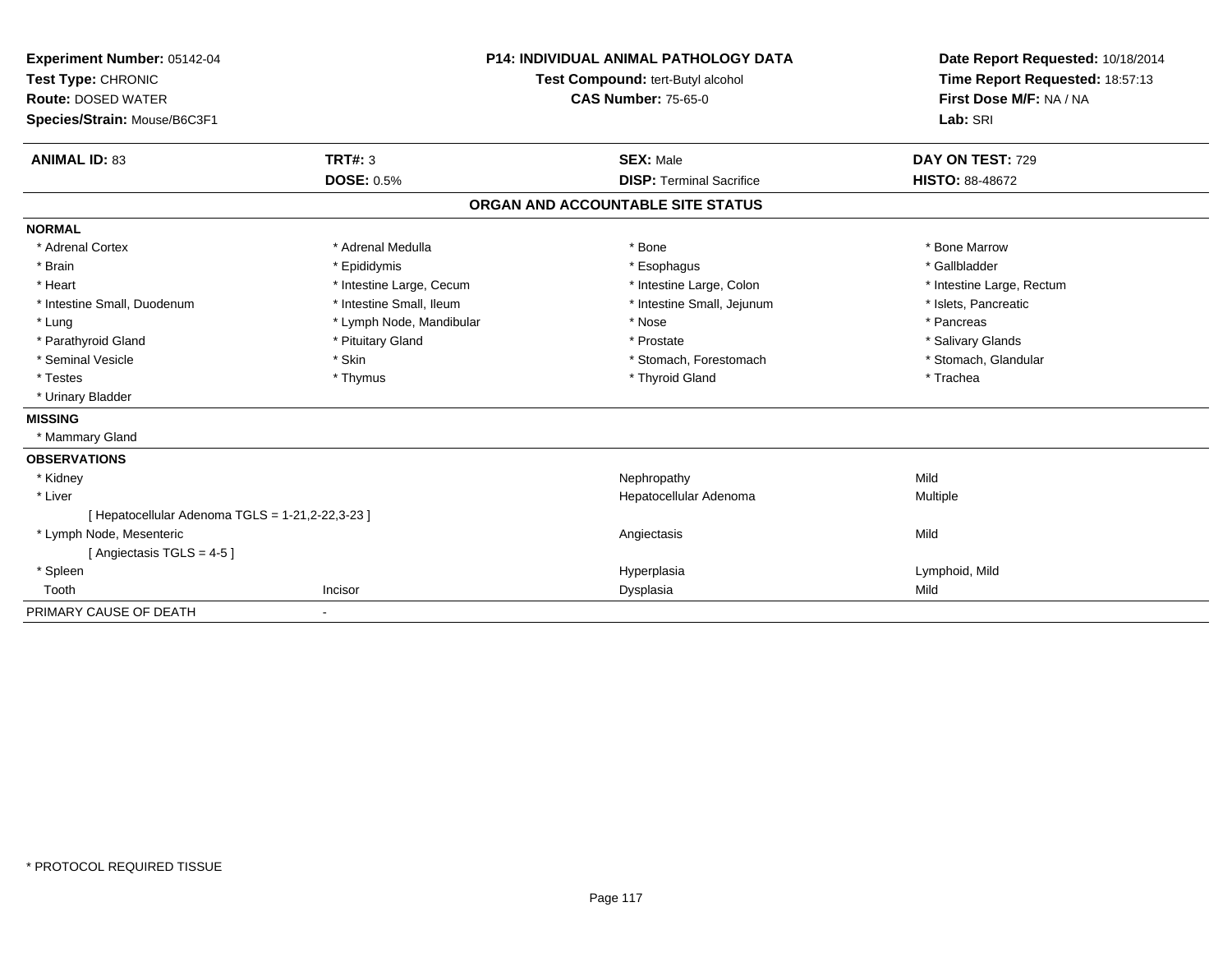| Experiment Number: 05142-04<br>Test Type: CHRONIC<br><b>Route: DOSED WATER</b><br>Species/Strain: Mouse/B6C3F1 |                             | <b>P14: INDIVIDUAL ANIMAL PATHOLOGY DATA</b><br>Test Compound: tert-Butyl alcohol<br><b>CAS Number: 75-65-0</b> | Date Report Requested: 10/18/2014<br>Time Report Requested: 18:57:13<br>First Dose M/F: NA / NA<br>Lab: SRI |
|----------------------------------------------------------------------------------------------------------------|-----------------------------|-----------------------------------------------------------------------------------------------------------------|-------------------------------------------------------------------------------------------------------------|
| <b>ANIMAL ID: 84</b>                                                                                           | <b>TRT#: 3</b>              | <b>SEX: Male</b>                                                                                                | DAY ON TEST: 729                                                                                            |
|                                                                                                                | <b>DOSE: 0.5%</b>           | <b>DISP: Terminal Sacrifice</b>                                                                                 | <b>HISTO: 88-48673</b>                                                                                      |
|                                                                                                                |                             | ORGAN AND ACCOUNTABLE SITE STATUS                                                                               |                                                                                                             |
| <b>NORMAL</b>                                                                                                  |                             |                                                                                                                 |                                                                                                             |
| * Adrenal Cortex                                                                                               | * Adrenal Medulla           | <b>Blood Vessel</b>                                                                                             | * Bone                                                                                                      |
| * Bone Marrow                                                                                                  | * Brain                     | * Epididymis                                                                                                    | * Esophagus                                                                                                 |
| * Gallbladder                                                                                                  | * Heart                     | * Intestine Large, Cecum                                                                                        | * Intestine Large, Colon                                                                                    |
| * Intestine Large, Rectum                                                                                      | * Intestine Small, Duodenum | * Intestine Small, Ileum                                                                                        | * Intestine Small, Jejunum                                                                                  |
| * Islets, Pancreatic                                                                                           | * Lymph Node, Mandibular    | * Nose                                                                                                          | * Pancreas                                                                                                  |
| * Parathyroid Gland                                                                                            | * Pituitary Gland           | * Prostate                                                                                                      | * Salivary Glands                                                                                           |
| * Skin                                                                                                         | * Stomach, Forestomach      | * Stomach, Glandular                                                                                            | * Testes                                                                                                    |
| * Thymus                                                                                                       | * Trachea                   | * Urinary Bladder                                                                                               |                                                                                                             |
| <b>MISSING</b>                                                                                                 |                             |                                                                                                                 |                                                                                                             |
| * Mammary Gland                                                                                                |                             |                                                                                                                 |                                                                                                             |
| <b>OBSERVATIONS</b>                                                                                            |                             |                                                                                                                 |                                                                                                             |
| * Kidney                                                                                                       |                             | Nephropathy                                                                                                     | Minimal                                                                                                     |
| * Liver                                                                                                        |                             | Hemangioma                                                                                                      |                                                                                                             |
|                                                                                                                |                             | Hepatocellular Adenoma                                                                                          |                                                                                                             |
|                                                                                                                |                             | Hepatocellular Carcinoma                                                                                        | Multiple                                                                                                    |
| [Hemangioma TGLS = 5-22]                                                                                       |                             |                                                                                                                 |                                                                                                             |
| [ Hepatocellular Adenoma TGLS = 6-23 ]                                                                         |                             |                                                                                                                 |                                                                                                             |
| [ Hepatocellular Carcinoma TGLS = 4-21,7-24 ]                                                                  |                             |                                                                                                                 |                                                                                                             |
| * Lung                                                                                                         |                             | Hemorrhage                                                                                                      | Minimal                                                                                                     |
| [Hemorrhage TGLS = $8-2-1$ ]                                                                                   |                             |                                                                                                                 |                                                                                                             |
| * Lymph Node, Mesenteric                                                                                       |                             | Angiectasis                                                                                                     | Mild                                                                                                        |
| [Angiectasis TGLS = 9-5-1]                                                                                     |                             |                                                                                                                 |                                                                                                             |
| <b>Preputial Gland</b>                                                                                         |                             | Degeneration                                                                                                    | Cystic, Mild                                                                                                |
| [Degeneration TGLS = 1-8]                                                                                      |                             |                                                                                                                 |                                                                                                             |
| * Seminal Vesicle                                                                                              |                             | Dilatation                                                                                                      | Moderate                                                                                                    |
| [ Dilatation TGLS = 2-7 ]                                                                                      |                             |                                                                                                                 |                                                                                                             |
| * Spleen                                                                                                       |                             | Hematopoietic Cell Proliferation                                                                                | Moderate                                                                                                    |
| [ Hematopoietic Cell Proliferation TGLS = 3-6 ]                                                                |                             |                                                                                                                 |                                                                                                             |
| * Thyroid Gland                                                                                                |                             | Degeneration                                                                                                    | Cystic, Minimal                                                                                             |
| Tooth                                                                                                          | Incisor                     | Dysplasia                                                                                                       | Moderate                                                                                                    |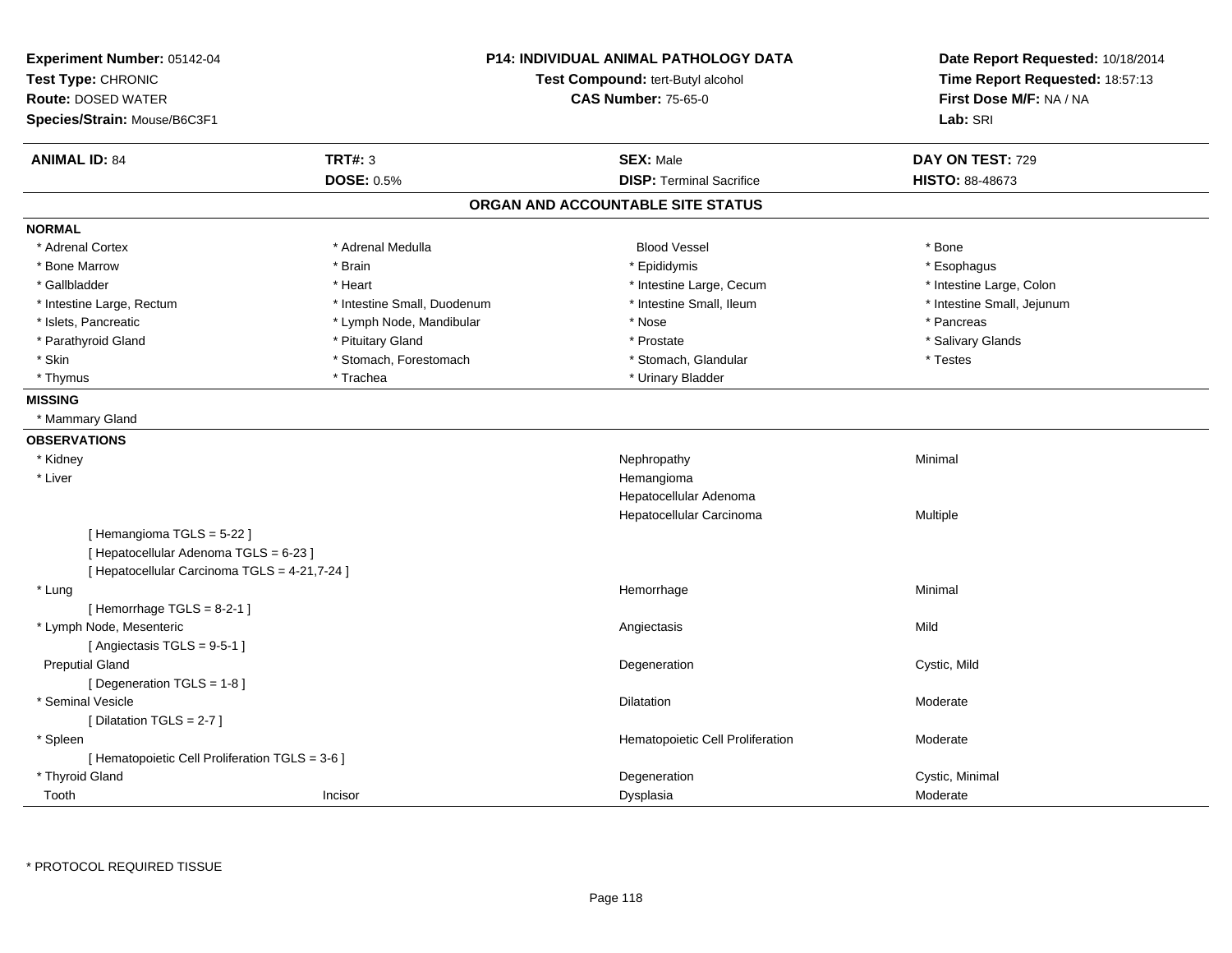| <b>Experiment Number: 05142-04</b><br>Test Type: CHRONIC<br><b>Route: DOSED WATER</b> |                   | <b>P14: INDIVIDUAL ANIMAL PATHOLOGY DATA</b> | Date Report Requested: 10/18/2014 |
|---------------------------------------------------------------------------------------|-------------------|----------------------------------------------|-----------------------------------|
|                                                                                       |                   | Test Compound: tert-Butyl alcohol            | Time Report Requested: 18:57:13   |
|                                                                                       |                   | <b>CAS Number: 75-65-0</b>                   | First Dose M/F: NA / NA           |
| Species/Strain: Mouse/B6C3F1                                                          |                   |                                              | Lab: SRI                          |
| <b>ANIMAL ID: 84</b>                                                                  | TRT#: 3           | <b>SEX: Male</b>                             | DAY ON TEST: 729                  |
|                                                                                       | <b>DOSE: 0.5%</b> | <b>DISP:</b> Terminal Sacrifice              | <b>HISTO: 88-48673</b>            |
|                                                                                       |                   | ORGAN AND ACCOUNTABLE SITE STATUS            |                                   |
| PRIMARY CAUSE OF DEATH                                                                |                   |                                              |                                   |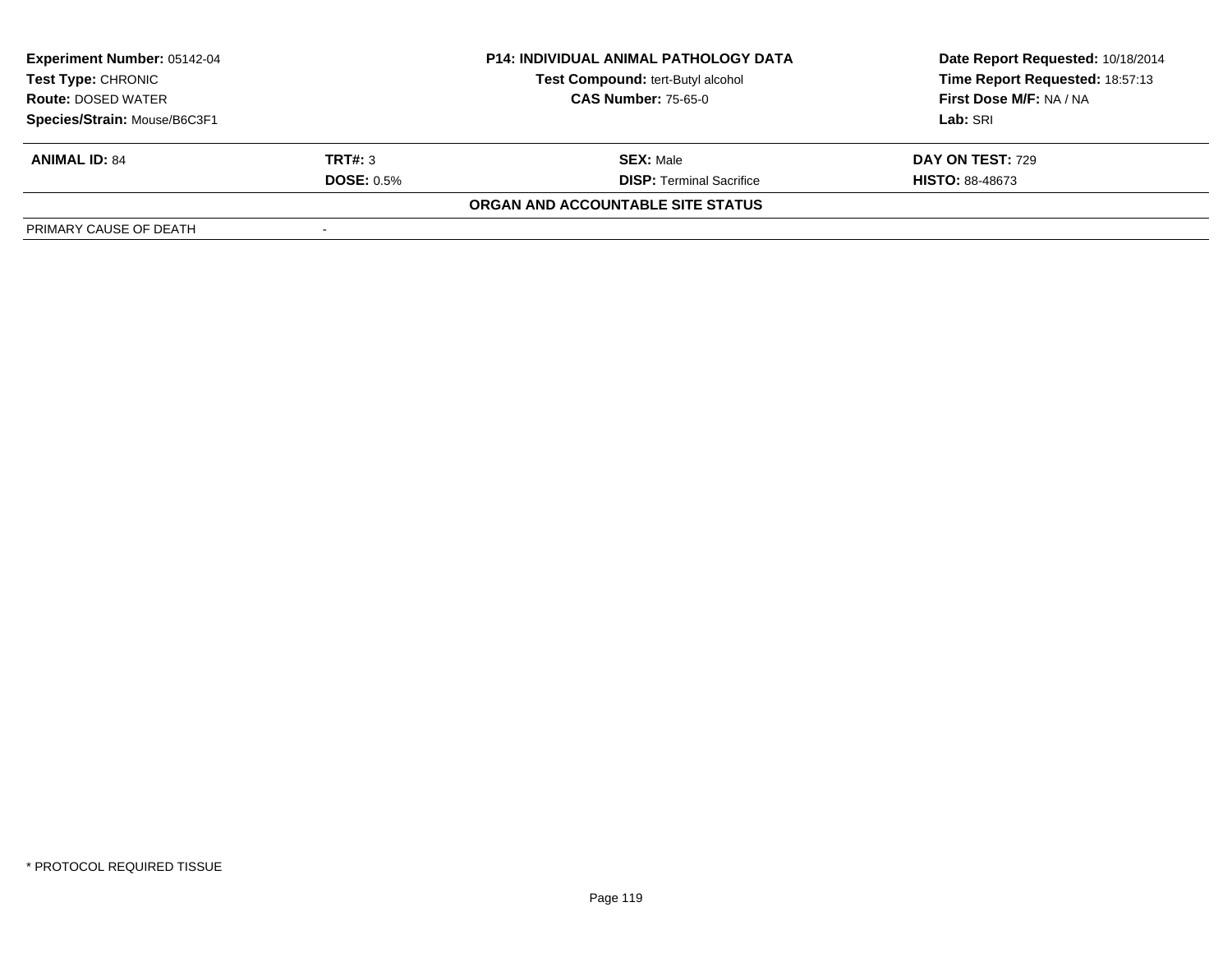| Experiment Number: 05142-04<br>Test Type: CHRONIC<br><b>Route: DOSED WATER</b><br>Species/Strain: Mouse/B6C3F1           |                                     | <b>P14: INDIVIDUAL ANIMAL PATHOLOGY DATA</b><br>Test Compound: tert-Butyl alcohol<br><b>CAS Number: 75-65-0</b> | Date Report Requested: 10/18/2014<br>Time Report Requested: 18:57:13<br>First Dose M/F: NA / NA<br>Lab: SRI |
|--------------------------------------------------------------------------------------------------------------------------|-------------------------------------|-----------------------------------------------------------------------------------------------------------------|-------------------------------------------------------------------------------------------------------------|
| <b>ANIMAL ID: 85</b>                                                                                                     | <b>TRT#: 3</b><br><b>DOSE: 0.5%</b> | <b>SEX: Male</b><br><b>DISP: Terminal Sacrifice</b>                                                             | DAY ON TEST: 729<br><b>HISTO: 88-48674</b>                                                                  |
|                                                                                                                          |                                     | ORGAN AND ACCOUNTABLE SITE STATUS                                                                               |                                                                                                             |
| <b>NORMAL</b>                                                                                                            |                                     |                                                                                                                 |                                                                                                             |
| * Adrenal Cortex                                                                                                         | * Adrenal Medulla                   | * Bone                                                                                                          | * Bone Marrow                                                                                               |
| * Brain                                                                                                                  | * Epididymis                        | * Esophagus                                                                                                     | * Gallbladder                                                                                               |
| * Heart                                                                                                                  | * Intestine Large, Cecum            | * Intestine Large, Colon                                                                                        | * Intestine Large, Rectum                                                                                   |
| * Intestine Small, Duodenum                                                                                              | * Intestine Small, Ileum            | * Intestine Small, Jejunum                                                                                      | * Islets, Pancreatic                                                                                        |
| * Lymph Node, Mandibular                                                                                                 | * Nose                              | * Pancreas                                                                                                      | * Parathyroid Gland                                                                                         |
| * Pituitary Gland                                                                                                        | * Prostate                          | * Salivary Glands                                                                                               | * Skin                                                                                                      |
| * Spleen                                                                                                                 | * Stomach, Forestomach              | * Stomach, Glandular                                                                                            | * Testes                                                                                                    |
| * Thymus                                                                                                                 | * Trachea                           | * Urinary Bladder                                                                                               |                                                                                                             |
| <b>MISSING</b>                                                                                                           |                                     |                                                                                                                 |                                                                                                             |
| * Mammary Gland                                                                                                          |                                     |                                                                                                                 |                                                                                                             |
| <b>OBSERVATIONS</b>                                                                                                      |                                     |                                                                                                                 |                                                                                                             |
| <b>Coagulating Gland</b>                                                                                                 |                                     | Dilatation                                                                                                      | Moderate                                                                                                    |
| [ Dilatation TGLS = 4-7 ]                                                                                                |                                     |                                                                                                                 |                                                                                                             |
| * Kidney                                                                                                                 |                                     | Nephropathy                                                                                                     | Mild                                                                                                        |
| * Liver                                                                                                                  |                                     | <b>Eosinophilic Focus</b>                                                                                       |                                                                                                             |
|                                                                                                                          |                                     | Hemangiosarcoma                                                                                                 |                                                                                                             |
|                                                                                                                          |                                     | Hepatocellular Adenoma                                                                                          | Multiple                                                                                                    |
|                                                                                                                          |                                     | Hepatocellular Carcinoma                                                                                        |                                                                                                             |
| [Hemangiosarcoma TGLS = 6-21]<br>[ Hepatocellular Adenoma TGLS = 7-22,9-24 ]<br>[ Hepatocellular Carcinoma TGLS = 8-23 ] |                                     |                                                                                                                 |                                                                                                             |
| * Lung                                                                                                                   |                                     | Hepatocellular Carcinoma                                                                                        | Metastatic (Liver)                                                                                          |
| Lymph Node                                                                                                               | Inguinal                            | Hyperplasia                                                                                                     | Lymphoid, Mild                                                                                              |
| [ Hyperplasia TGLS = 1-8 ]                                                                                               |                                     |                                                                                                                 |                                                                                                             |
| * Lymph Node, Mesenteric                                                                                                 |                                     | Angiectasis                                                                                                     | Mild                                                                                                        |
|                                                                                                                          |                                     | Hyperplasia                                                                                                     | Lymphoid, Mild                                                                                              |
| [Angiectasis TGLS = 5-5]                                                                                                 |                                     |                                                                                                                 |                                                                                                             |
| [ Hyperplasia TGLS = 1-8 ]                                                                                               |                                     |                                                                                                                 |                                                                                                             |
| <b>Preputial Gland</b>                                                                                                   |                                     | Degeneration                                                                                                    | Cystic, Moderate                                                                                            |
|                                                                                                                          |                                     | Inflammation                                                                                                    | Chronic, Marked                                                                                             |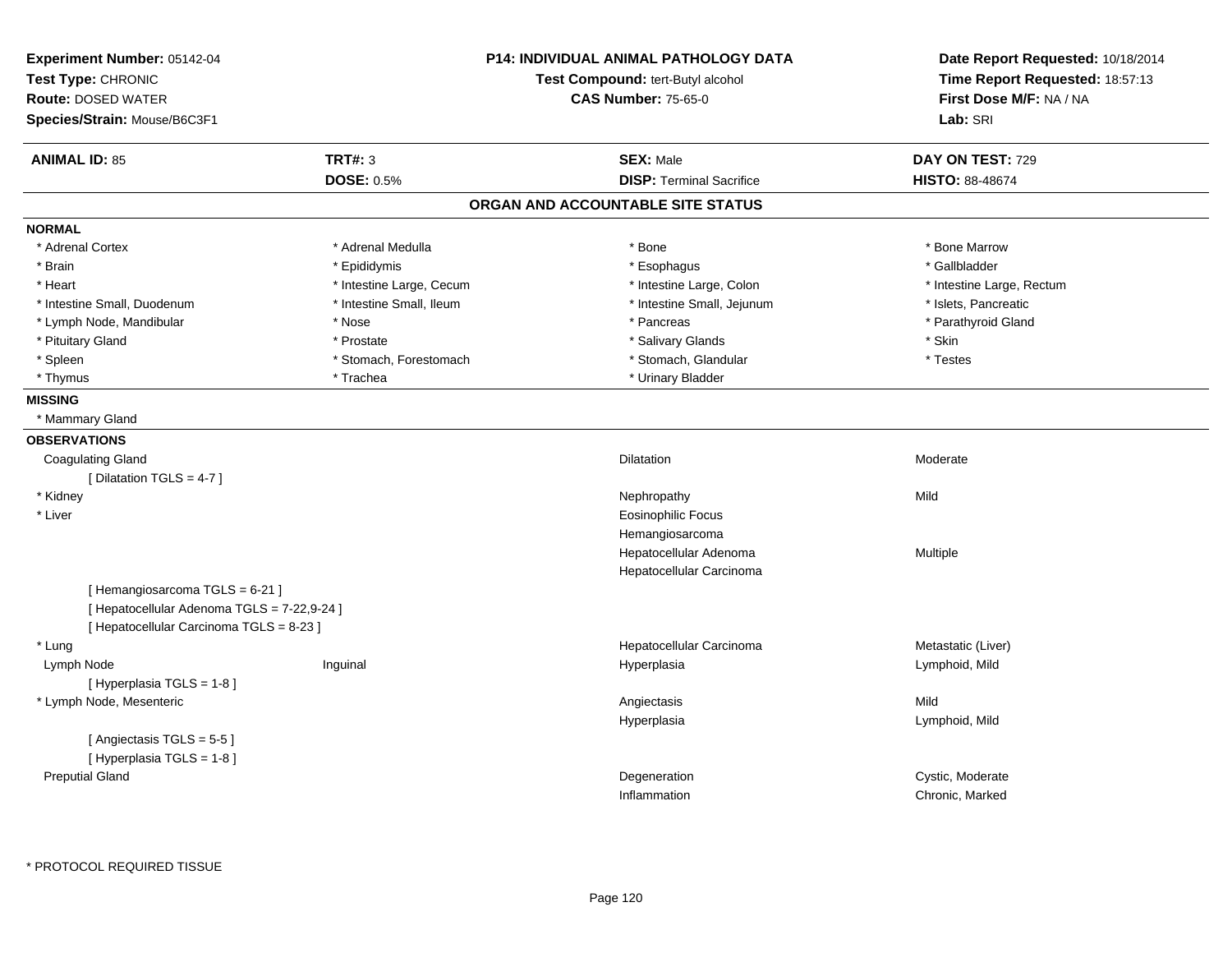| Experiment Number: 05142-04<br><b>Test Type: CHRONIC</b><br><b>Route: DOSED WATER</b><br>Species/Strain: Mouse/B6C3F1 |                       | <b>P14: INDIVIDUAL ANIMAL PATHOLOGY DATA</b><br>Test Compound: tert-Butyl alcohol<br><b>CAS Number: 75-65-0</b> | Date Report Requested: 10/18/2014<br>Time Report Requested: 18:57:13<br>First Dose M/F: NA / NA<br>Lab: SRI |  |
|-----------------------------------------------------------------------------------------------------------------------|-----------------------|-----------------------------------------------------------------------------------------------------------------|-------------------------------------------------------------------------------------------------------------|--|
|                                                                                                                       |                       |                                                                                                                 |                                                                                                             |  |
| <b>ANIMAL ID: 85</b>                                                                                                  | TRT#: 3               | <b>SEX: Male</b>                                                                                                | <b>DAY ON TEST: 729</b>                                                                                     |  |
|                                                                                                                       | <b>DOSE: 0.5%</b>     | <b>DISP:</b> Terminal Sacrifice                                                                                 | <b>HISTO: 88-48674</b>                                                                                      |  |
|                                                                                                                       |                       | ORGAN AND ACCOUNTABLE SITE STATUS                                                                               |                                                                                                             |  |
| [Degeneration TGLS = $2-8$ ]                                                                                          |                       |                                                                                                                 |                                                                                                             |  |
| [Inflammation TGLS = $2-8$ ]                                                                                          |                       |                                                                                                                 |                                                                                                             |  |
| * Seminal Vesicle                                                                                                     |                       | <b>Dilatation</b>                                                                                               | Moderate                                                                                                    |  |
| [ Dilatation TGLS = $3-7$ ]                                                                                           |                       |                                                                                                                 |                                                                                                             |  |
| * Thyroid Gland                                                                                                       | <b>Follicular Cel</b> | Hyperplasia                                                                                                     | Mild                                                                                                        |  |
| Tooth                                                                                                                 | Incisor               | Dysplasia                                                                                                       | Moderate                                                                                                    |  |
| PRIMARY CAUSE OF DEATH                                                                                                |                       |                                                                                                                 |                                                                                                             |  |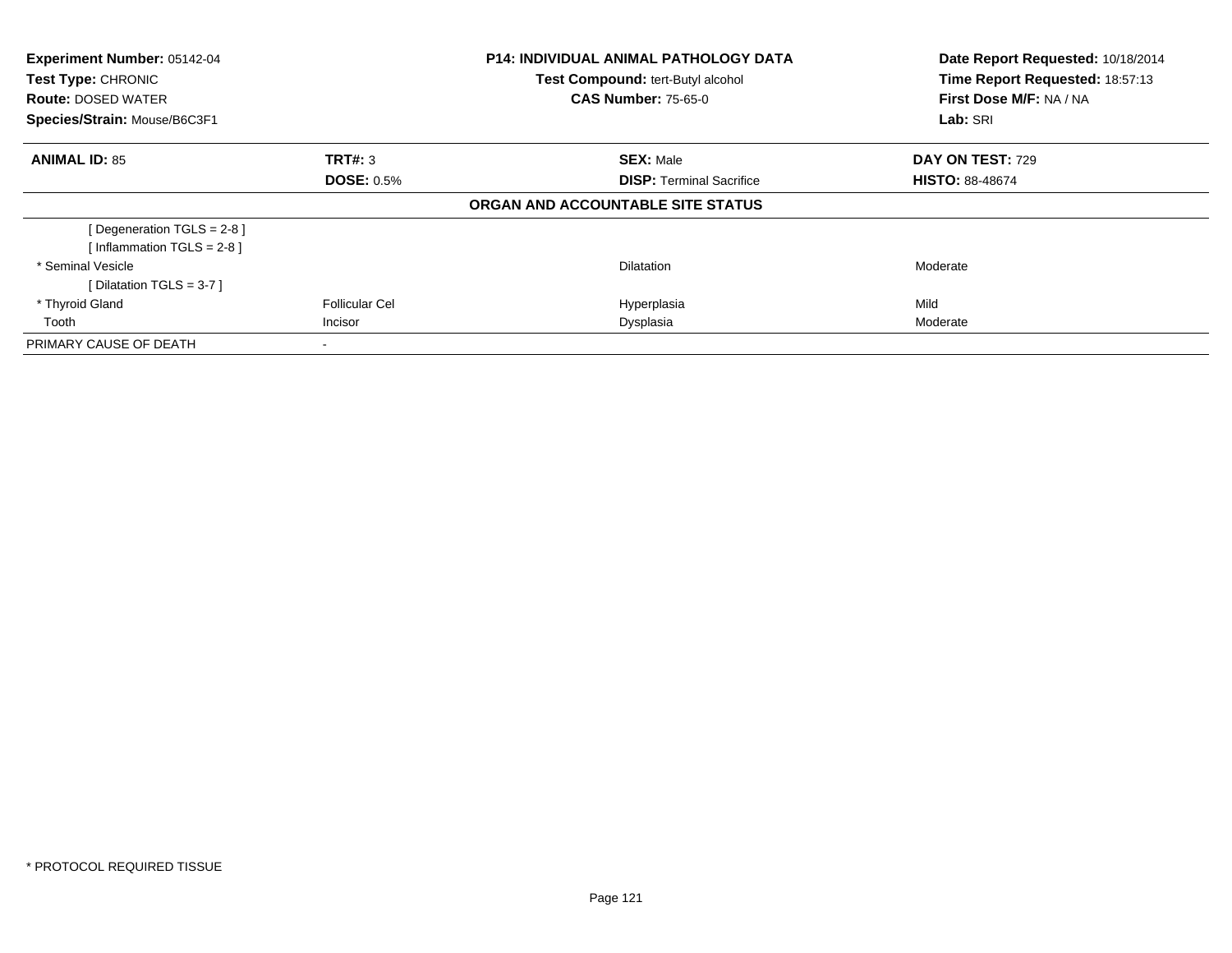| Experiment Number: 05142-04                   |                          | <b>P14: INDIVIDUAL ANIMAL PATHOLOGY DATA</b> | Date Report Requested: 10/18/2014                          |
|-----------------------------------------------|--------------------------|----------------------------------------------|------------------------------------------------------------|
| Test Type: CHRONIC                            |                          | Test Compound: tert-Butyl alcohol            | Time Report Requested: 18:57:13<br>First Dose M/F: NA / NA |
| <b>Route: DOSED WATER</b>                     |                          | <b>CAS Number: 75-65-0</b>                   |                                                            |
| Species/Strain: Mouse/B6C3F1                  |                          |                                              | Lab: SRI                                                   |
| <b>ANIMAL ID: 86</b>                          | <b>TRT#: 3</b>           | <b>SEX: Male</b>                             | DAY ON TEST: 729                                           |
|                                               | <b>DOSE: 0.5%</b>        | <b>DISP: Terminal Sacrifice</b>              | HISTO: 88-48675                                            |
|                                               |                          | ORGAN AND ACCOUNTABLE SITE STATUS            |                                                            |
| <b>NORMAL</b>                                 |                          |                                              |                                                            |
| * Adrenal Cortex                              | * Adrenal Medulla        | * Bone                                       | * Bone Marrow                                              |
| * Brain                                       | * Epididymis             | * Esophagus                                  | * Gallbladder                                              |
| * Heart                                       | * Intestine Large, Cecum | * Intestine Large, Colon                     | * Intestine Large, Rectum                                  |
| * Intestine Small, Duodenum                   | * Intestine Small, Ileum | * Intestine Small, Jejunum                   | * Islets, Pancreatic                                       |
| * Lung                                        | * Lymph Node, Mandibular | * Nose                                       | * Pancreas                                                 |
| * Parathyroid Gland                           | * Pituitary Gland        | * Prostate                                   | * Salivary Glands                                          |
| * Seminal Vesicle                             | * Skin                   | * Stomach, Forestomach                       | * Stomach, Glandular                                       |
| * Testes                                      | * Thymus                 | * Trachea                                    | * Urinary Bladder                                          |
| <b>MISSING</b>                                |                          |                                              |                                                            |
| * Mammary Gland                               |                          |                                              |                                                            |
| <b>OBSERVATIONS</b>                           |                          |                                              |                                                            |
| * Kidney                                      |                          | Nephropathy                                  | Minimal                                                    |
| * Liver                                       |                          | Eosinophilic Focus                           |                                                            |
|                                               |                          | Hemangiosarcoma                              |                                                            |
|                                               |                          | Hepatocellular Adenoma                       | Multiple                                                   |
|                                               |                          | Hepatocellular Carcinoma                     | Multiple                                                   |
| [ Eosinophilic Focus TGLS = 5-24 ]            |                          |                                              |                                                            |
| [Hemangiosarcoma TGLS = 1-21]                 |                          |                                              |                                                            |
| [ Hepatocellular Adenoma TGLS = 3-23 ]        |                          |                                              |                                                            |
| [ Hepatocellular Carcinoma TGLS = 1-21,2-22 ] |                          |                                              |                                                            |
| * Lymph Node, Mesenteric                      |                          | Hyperplasia                                  | Lymphoid, Minimal                                          |
| * Spleen                                      |                          | Hyperplasia                                  | Lymphoid, Mild                                             |
| [ Hyperplasia TGLS = 4-6 ]                    |                          |                                              |                                                            |
| * Thyroid Gland                               | <b>Follicular Cel</b>    | Hyperplasia                                  | Minimal                                                    |
| PRIMARY CAUSE OF DEATH                        | $\blacksquare$           |                                              |                                                            |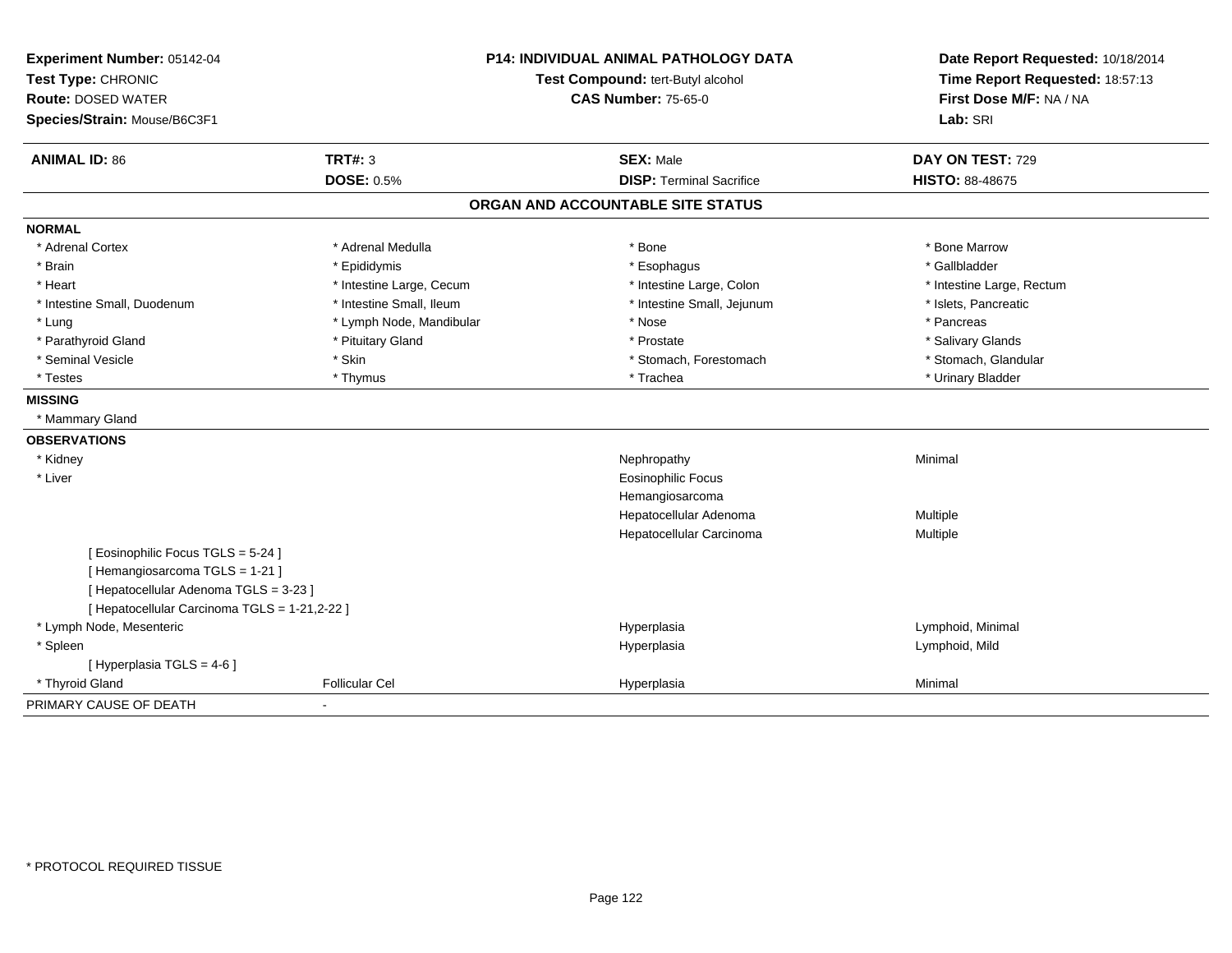| Experiment Number: 05142-04<br>Test Type: CHRONIC<br><b>Route: DOSED WATER</b><br>Species/Strain: Mouse/B6C3F1 |                            | P14: INDIVIDUAL ANIMAL PATHOLOGY DATA<br>Test Compound: tert-Butyl alcohol<br><b>CAS Number: 75-65-0</b> | Date Report Requested: 10/18/2014<br>Time Report Requested: 18:57:13<br>First Dose M/F: NA / NA<br>Lab: SRI |
|----------------------------------------------------------------------------------------------------------------|----------------------------|----------------------------------------------------------------------------------------------------------|-------------------------------------------------------------------------------------------------------------|
| <b>ANIMAL ID: 87</b>                                                                                           | <b>TRT#: 3</b>             | <b>SEX: Male</b>                                                                                         | DAY ON TEST: 705                                                                                            |
|                                                                                                                | <b>DOSE: 0.5%</b>          | <b>DISP: Natural Death</b>                                                                               | HISTO: 88-48319                                                                                             |
|                                                                                                                |                            | ORGAN AND ACCOUNTABLE SITE STATUS                                                                        |                                                                                                             |
| <b>NORMAL</b>                                                                                                  |                            |                                                                                                          |                                                                                                             |
| * Adrenal Cortex                                                                                               | * Adrenal Medulla          | $*$ Bone                                                                                                 | * Bone Marrow                                                                                               |
| * Brain                                                                                                        | * Epididymis               | * Esophagus                                                                                              | * Heart                                                                                                     |
| * Intestine Large, Cecum                                                                                       | * Intestine Large, Colon   | * Intestine Large, Rectum                                                                                | * Intestine Small, Duodenum                                                                                 |
| * Intestine Small, Ileum                                                                                       | * Intestine Small, Jejunum | * Islets, Pancreatic                                                                                     | * Lung                                                                                                      |
| * Lymph Node, Mandibular                                                                                       | * Lymph Node, Mesenteric   | * Nose                                                                                                   | * Pancreas                                                                                                  |
| * Parathyroid Gland                                                                                            | * Pituitary Gland          | * Prostate                                                                                               | * Salivary Glands                                                                                           |
| * Skin                                                                                                         | * Spleen                   | * Stomach, Forestomach                                                                                   | * Stomach, Glandular                                                                                        |
| * Testes                                                                                                       | * Trachea                  |                                                                                                          |                                                                                                             |
| <b>MISSING</b>                                                                                                 |                            |                                                                                                          |                                                                                                             |
| * Gallbladder                                                                                                  | * Mammary Gland            |                                                                                                          |                                                                                                             |
| <b>OBSERVATIONS</b>                                                                                            |                            |                                                                                                          |                                                                                                             |
| * Kidney                                                                                                       |                            | Nephropathy                                                                                              | Mild                                                                                                        |
| * Liver                                                                                                        |                            | <b>Eosinophilic Focus</b>                                                                                |                                                                                                             |
|                                                                                                                |                            | Hepatocellular Carcinoma                                                                                 | Multiple                                                                                                    |
| [ Eosinophilic Focus TGLS = 8-23,11-26 ]<br>[ Hepatocellular Carcinoma TGLS = 4-21,9-24 ]                      |                            |                                                                                                          |                                                                                                             |
| <b>Preputial Gland</b>                                                                                         |                            | Degeneration                                                                                             | Cystic, Mild                                                                                                |
| [ Degeneration TGLS = 6-8 ]                                                                                    |                            |                                                                                                          |                                                                                                             |
| * Seminal Vesicle                                                                                              |                            | <b>Dilatation</b>                                                                                        | Moderate                                                                                                    |
|                                                                                                                |                            | Hemorrhage                                                                                               | Mild                                                                                                        |
| [ Dilatation TGLS = 1-7,2-7 ]                                                                                  |                            |                                                                                                          |                                                                                                             |
| [Hemorrhage TGLS = 5-7-1]                                                                                      |                            |                                                                                                          |                                                                                                             |
| * Thymus                                                                                                       |                            | Cyst                                                                                                     | Minimal                                                                                                     |
| * Thyroid Gland                                                                                                | Follicular Cel             | Hyperplasia                                                                                              | Mild                                                                                                        |
| Tooth                                                                                                          | Incisor                    | Dysplasia                                                                                                | Moderate                                                                                                    |
| * Urinary Bladder                                                                                              |                            | Hemangioma                                                                                               |                                                                                                             |
| [Hemangioma TGLS = 7-22]                                                                                       |                            |                                                                                                          |                                                                                                             |
| PRIMARY CAUSE OF DEATH                                                                                         |                            |                                                                                                          |                                                                                                             |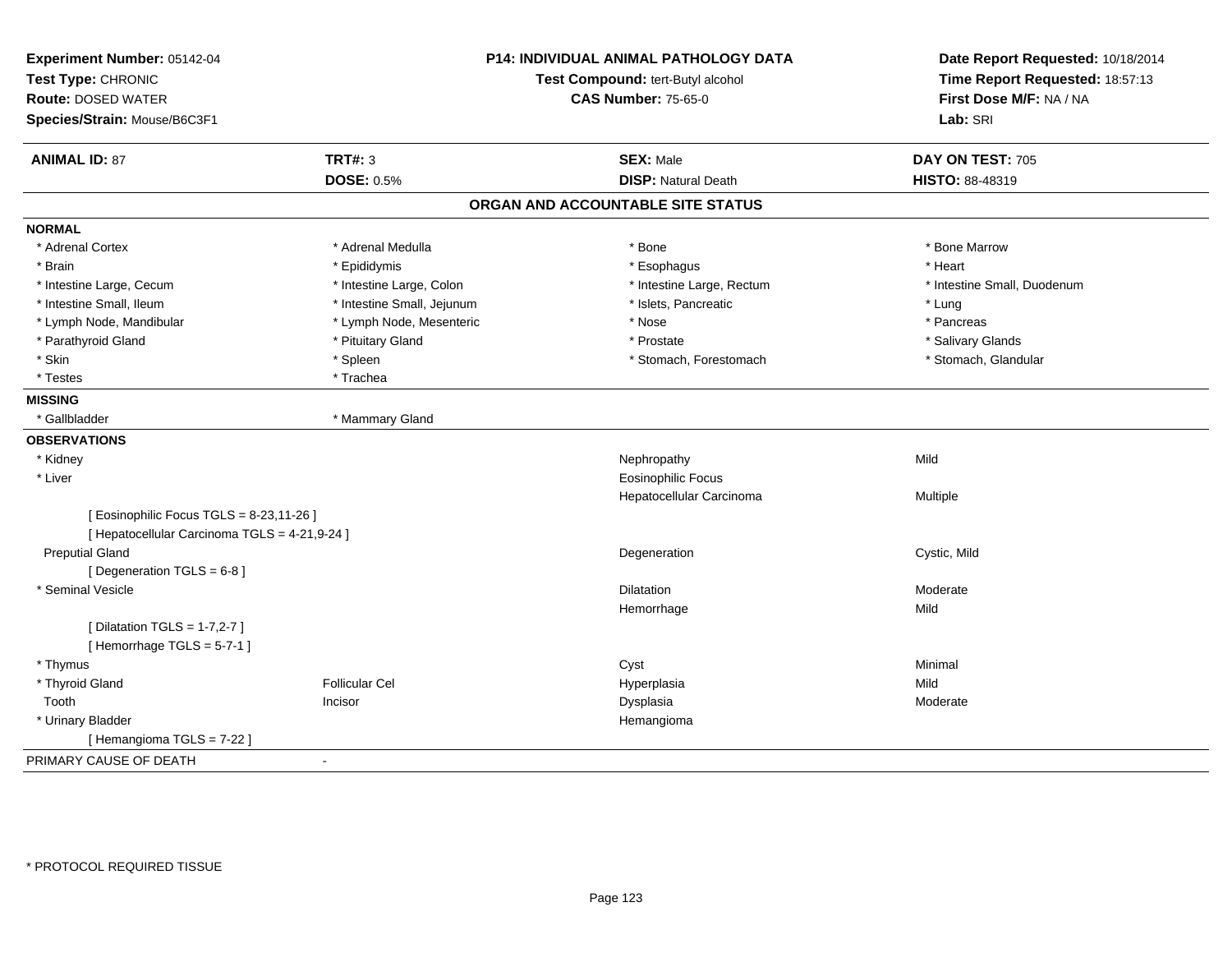| Experiment Number: 05142-04<br>Test Type: CHRONIC<br><b>Route: DOSED WATER</b><br>Species/Strain: Mouse/B6C3F1 |                          | <b>P14: INDIVIDUAL ANIMAL PATHOLOGY DATA</b><br>Test Compound: tert-Butyl alcohol<br><b>CAS Number: 75-65-0</b> | Date Report Requested: 10/18/2014<br>Time Report Requested: 18:57:13<br>First Dose M/F: NA / NA<br>Lab: SRI |
|----------------------------------------------------------------------------------------------------------------|--------------------------|-----------------------------------------------------------------------------------------------------------------|-------------------------------------------------------------------------------------------------------------|
| <b>ANIMAL ID: 88</b>                                                                                           | TRT#: 3                  | <b>SEX: Male</b>                                                                                                | DAY ON TEST: 49                                                                                             |
|                                                                                                                | <b>DOSE: 0.5%</b>        | <b>DISP:</b> Accidentally Killed                                                                                | <b>HISTO: 87-44197</b>                                                                                      |
|                                                                                                                |                          | ORGAN AND ACCOUNTABLE SITE STATUS                                                                               |                                                                                                             |
| <b>NORMAL</b>                                                                                                  |                          |                                                                                                                 |                                                                                                             |
| * Adrenal Cortex                                                                                               | * Adrenal Medulla        | * Bone                                                                                                          | * Bone Marrow                                                                                               |
| * Brain                                                                                                        | * Epididymis             | * Esophagus                                                                                                     | * Gallbladder                                                                                               |
| * Heart                                                                                                        | * Intestine Large, Cecum | * Intestine Large, Colon                                                                                        | * Intestine Large, Rectum                                                                                   |
| * Intestine Small, Duodenum                                                                                    | * Intestine Small, Ileum | * Intestine Small, Jejunum                                                                                      | * Islets, Pancreatic                                                                                        |
| * Kidney                                                                                                       | * Liver                  | * Lung                                                                                                          | * Lymph Node, Mandibular                                                                                    |
| * Lymph Node, Mesenteric                                                                                       | * Nose                   | * Pancreas                                                                                                      | * Parathyroid Gland                                                                                         |
| * Pituitary Gland                                                                                              | * Prostate               | * Salivary Glands                                                                                               | * Seminal Vesicle                                                                                           |
| * Skin                                                                                                         | * Stomach, Forestomach   | * Stomach, Glandular                                                                                            | * Testes                                                                                                    |
| * Thymus                                                                                                       | * Thyroid Gland          | * Trachea                                                                                                       | * Urinary Bladder                                                                                           |
| <b>MISSING</b>                                                                                                 |                          |                                                                                                                 |                                                                                                             |
| * Mammary Gland                                                                                                |                          |                                                                                                                 |                                                                                                             |
| <b>OBSERVATIONS</b>                                                                                            |                          |                                                                                                                 |                                                                                                             |
| * Spleen                                                                                                       |                          | <b>Depletion Cellular</b>                                                                                       | Moderate                                                                                                    |
| PRIMARY CAUSE OF DEATH                                                                                         |                          |                                                                                                                 |                                                                                                             |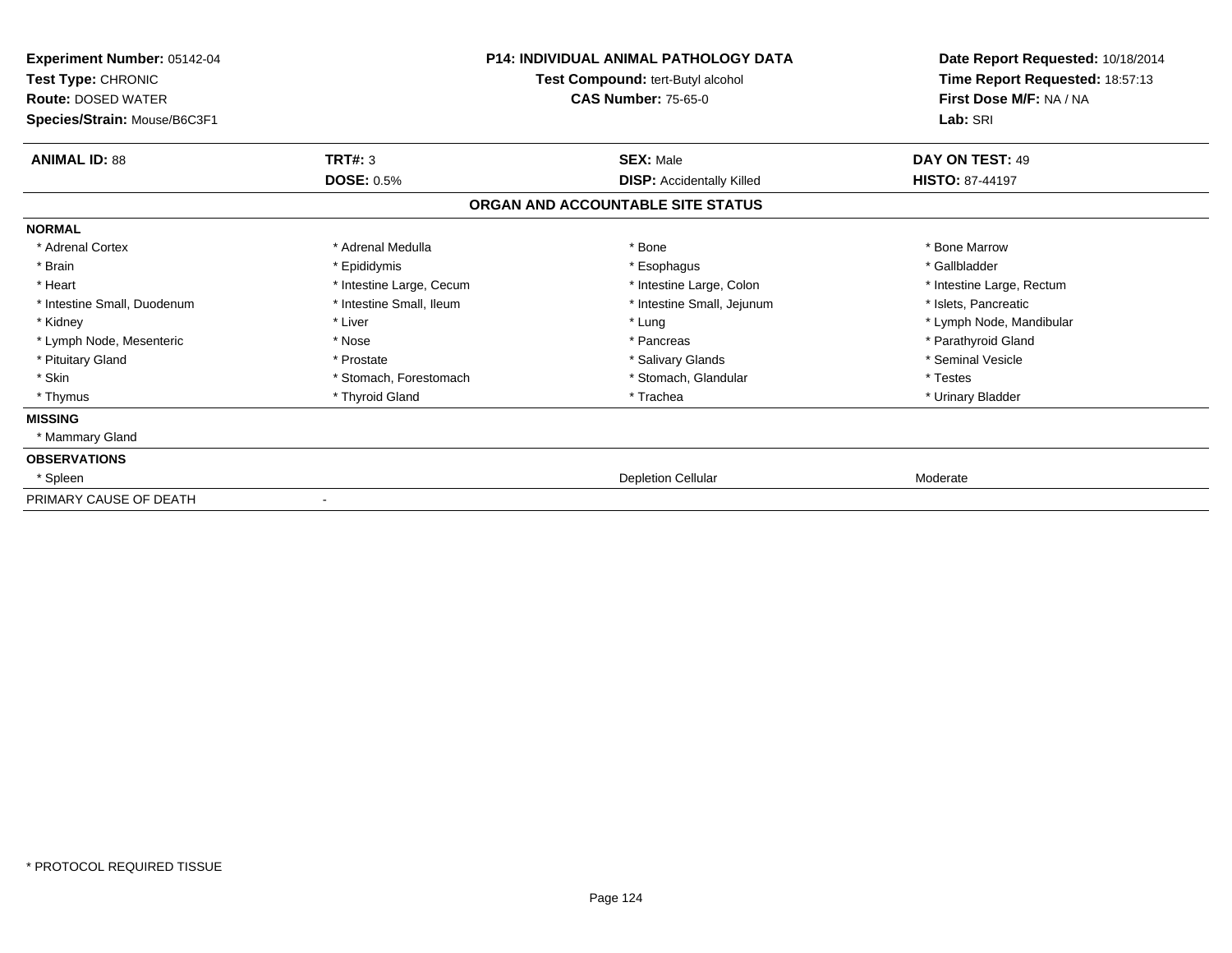| Experiment Number: 05142-04<br>Test Type: CHRONIC                                       |                            | <b>P14: INDIVIDUAL ANIMAL PATHOLOGY DATA</b><br>Test Compound: tert-Butyl alcohol | Date Report Requested: 10/18/2014<br>Time Report Requested: 18:57:13 |
|-----------------------------------------------------------------------------------------|----------------------------|-----------------------------------------------------------------------------------|----------------------------------------------------------------------|
| <b>Route: DOSED WATER</b>                                                               |                            | <b>CAS Number: 75-65-0</b>                                                        | First Dose M/F: NA / NA                                              |
| Species/Strain: Mouse/B6C3F1                                                            |                            |                                                                                   | Lab: SRI                                                             |
| <b>ANIMAL ID: 89</b>                                                                    | <b>TRT#: 3</b>             | <b>SEX: Male</b>                                                                  | DAY ON TEST: 729                                                     |
|                                                                                         | <b>DOSE: 0.5%</b>          | <b>DISP: Terminal Sacrifice</b>                                                   | HISTO: 88-48676                                                      |
|                                                                                         |                            | ORGAN AND ACCOUNTABLE SITE STATUS                                                 |                                                                      |
| <b>NORMAL</b>                                                                           |                            |                                                                                   |                                                                      |
| * Adrenal Medulla                                                                       | * Bone                     | * Bone Marrow                                                                     | * Brain                                                              |
| * Epididymis                                                                            | * Esophagus                | * Gallbladder                                                                     | * Heart                                                              |
| * Intestine Large, Cecum                                                                | * Intestine Large, Colon   | * Intestine Large, Rectum                                                         | * Intestine Small, Duodenum                                          |
| * Intestine Small, Ileum                                                                | * Intestine Small, Jejunum | * Islets, Pancreatic                                                              | * Lung                                                               |
| * Lymph Node, Mandibular                                                                | * Nose                     | * Pancreas                                                                        | * Parathyroid Gland                                                  |
| * Prostate                                                                              | * Salivary Glands          | * Skin                                                                            | * Spleen                                                             |
| * Stomach, Forestomach                                                                  | * Stomach, Glandular       | * Testes                                                                          | * Trachea                                                            |
| * Urinary Bladder                                                                       |                            |                                                                                   |                                                                      |
| <b>MISSING</b>                                                                          |                            |                                                                                   |                                                                      |
| * Mammary Gland                                                                         |                            |                                                                                   |                                                                      |
| <b>OBSERVATIONS</b>                                                                     |                            |                                                                                   |                                                                      |
| * Adrenal Cortex                                                                        | Subcapsular                | Adenoma                                                                           |                                                                      |
| * Kidney                                                                                |                            | Nephropathy                                                                       | Mild                                                                 |
| * Liver                                                                                 |                            | Clear Cell Focus                                                                  |                                                                      |
|                                                                                         |                            | <b>Eosinophilic Focus</b>                                                         |                                                                      |
|                                                                                         |                            | Hepatocellular Adenoma                                                            | <b>Multiple</b>                                                      |
|                                                                                         |                            | Hepatocellular Carcinoma                                                          |                                                                      |
| [ Hepatocellular Adenoma TGLS = 1-21,2-22 ]<br>[ Hepatocellular Carcinoma TGLS = 1-21 ] |                            |                                                                                   |                                                                      |
| * Lymph Node, Mesenteric                                                                |                            | Angiectasis                                                                       | Mild                                                                 |
| [Angiectasis TGLS = 4-5]                                                                |                            |                                                                                   |                                                                      |
| * Pituitary Gland                                                                       | <b>Pars Distalis</b>       | Adenoma                                                                           |                                                                      |
| [Adenoma TGLS = $5-1$ ]                                                                 |                            |                                                                                   |                                                                      |
| * Seminal Vesicle                                                                       |                            | <b>Dilatation</b>                                                                 | Moderate                                                             |
| [Dilatation TGLS = 3-7]                                                                 |                            |                                                                                   |                                                                      |
| * Thymus                                                                                |                            | Cyst                                                                              | Mild                                                                 |
| * Thyroid Gland                                                                         |                            | Degeneration                                                                      | Cystic, Minimal                                                      |
| Tooth                                                                                   | Incisor                    | Dysplasia                                                                         | Moderate                                                             |
| Urethra                                                                                 | <b>Bulboureth GI</b>       | Angiectasis                                                                       | Minimal                                                              |
| [Angiectasis TGLS = 6-23]                                                               |                            |                                                                                   |                                                                      |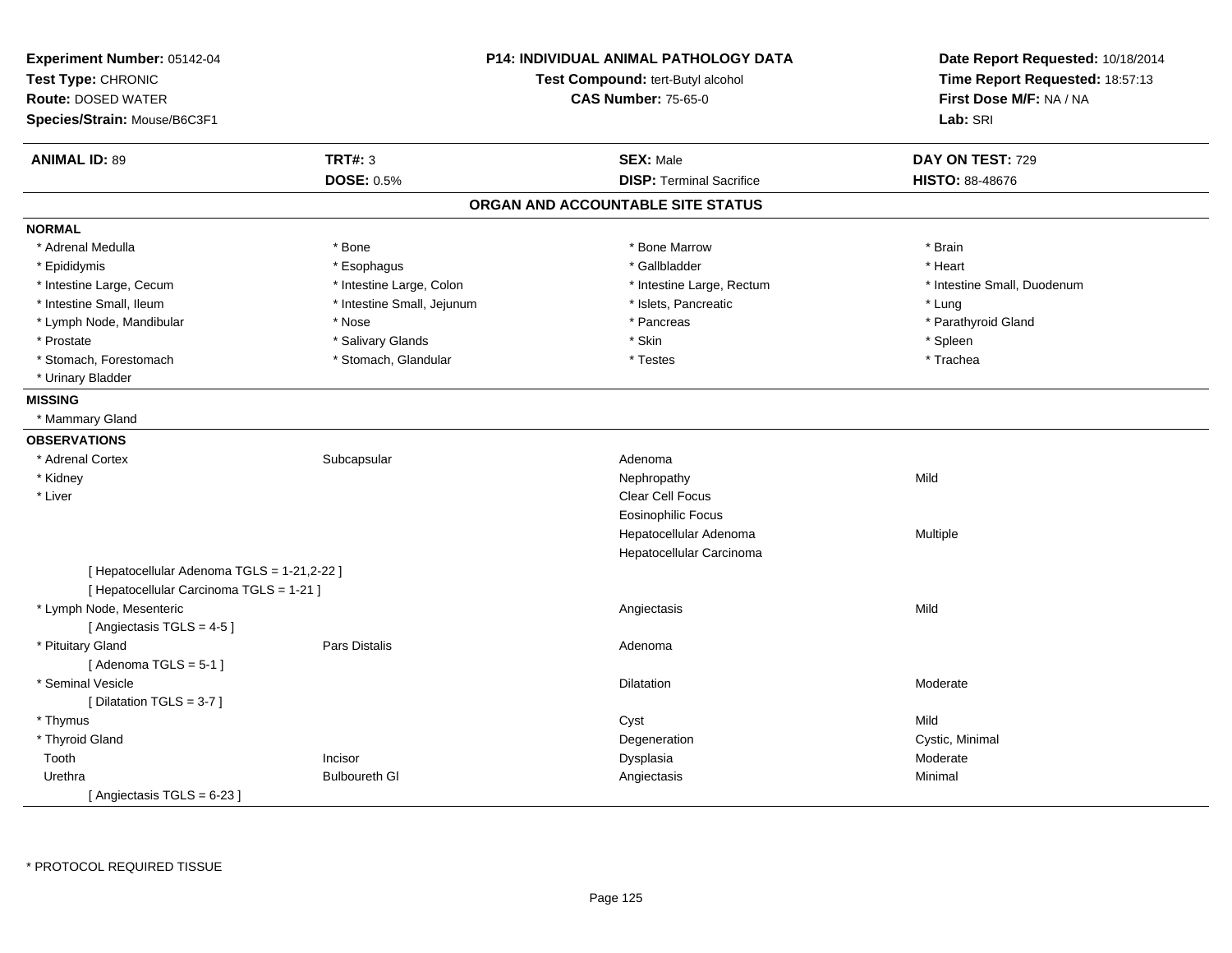| <b>Experiment Number: 05142-04</b><br><b>P14: INDIVIDUAL ANIMAL PATHOLOGY DATA</b><br>Test Compound: tert-Butyl alcohol<br>Test Type: CHRONIC<br><b>CAS Number: 75-65-0</b><br><b>Route: DOSED WATER</b> |                   |                                   | Date Report Requested: 10/18/2014 |  |
|----------------------------------------------------------------------------------------------------------------------------------------------------------------------------------------------------------|-------------------|-----------------------------------|-----------------------------------|--|
|                                                                                                                                                                                                          |                   |                                   | Time Report Requested: 18:57:13   |  |
|                                                                                                                                                                                                          |                   | First Dose M/F: NA / NA           |                                   |  |
| Species/Strain: Mouse/B6C3F1                                                                                                                                                                             |                   |                                   | Lab: SRI                          |  |
| <b>ANIMAL ID: 89</b>                                                                                                                                                                                     | TRT#: 3           | <b>SEX: Male</b>                  | DAY ON TEST: 729                  |  |
|                                                                                                                                                                                                          | <b>DOSE: 0.5%</b> | <b>DISP:</b> Terminal Sacrifice   | <b>HISTO: 88-48676</b>            |  |
|                                                                                                                                                                                                          |                   | ORGAN AND ACCOUNTABLE SITE STATUS |                                   |  |
| PRIMARY CAUSE OF DEATH                                                                                                                                                                                   |                   |                                   |                                   |  |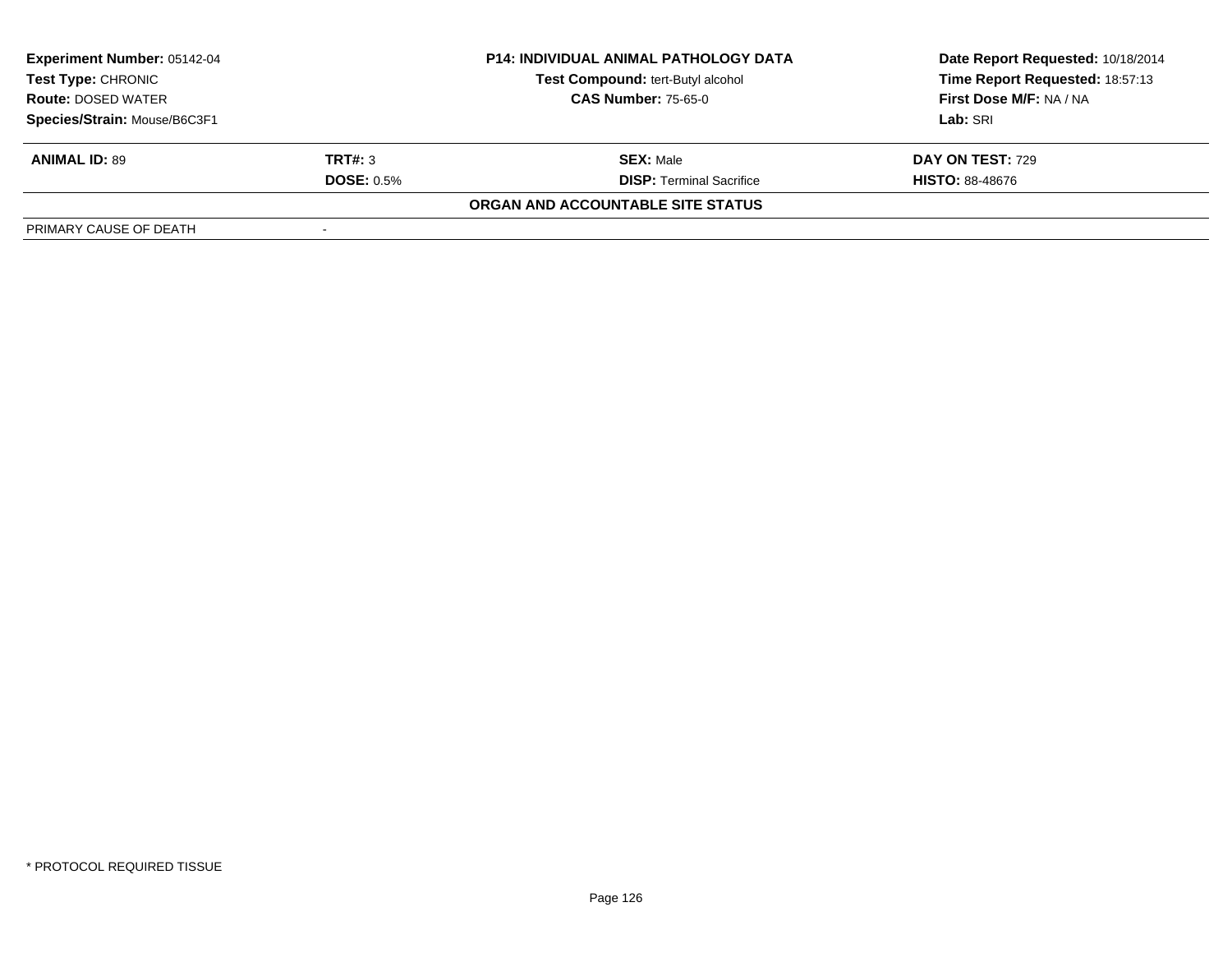| Experiment Number: 05142-04<br>Test Type: CHRONIC<br><b>Route: DOSED WATER</b><br>Species/Strain: Mouse/B6C3F1 |                           | <b>P14: INDIVIDUAL ANIMAL PATHOLOGY DATA</b><br>Test Compound: tert-Butyl alcohol<br><b>CAS Number: 75-65-0</b> | Date Report Requested: 10/18/2014<br>Time Report Requested: 18:57:13<br>First Dose M/F: NA / NA<br>Lab: SRI |
|----------------------------------------------------------------------------------------------------------------|---------------------------|-----------------------------------------------------------------------------------------------------------------|-------------------------------------------------------------------------------------------------------------|
| <b>ANIMAL ID: 90</b>                                                                                           | <b>TRT#: 3</b>            | <b>SEX: Male</b>                                                                                                | DAY ON TEST: 729                                                                                            |
|                                                                                                                | <b>DOSE: 0.5%</b>         | <b>DISP: Terminal Sacrifice</b>                                                                                 | <b>HISTO: 88-48677</b>                                                                                      |
|                                                                                                                |                           | ORGAN AND ACCOUNTABLE SITE STATUS                                                                               |                                                                                                             |
| <b>NORMAL</b>                                                                                                  |                           |                                                                                                                 |                                                                                                             |
| * Adrenal Medulla                                                                                              | * Bone                    | * Brain                                                                                                         | * Epididymis                                                                                                |
| * Esophagus                                                                                                    | * Gallbladder             | * Heart                                                                                                         | * Intestine Large, Cecum                                                                                    |
| * Intestine Large, Colon                                                                                       | * Intestine Large, Rectum | * Intestine Small, Duodenum                                                                                     | * Intestine Small, Ileum                                                                                    |
| * Intestine Small, Jejunum                                                                                     | * Islets, Pancreatic      | * Nose                                                                                                          | * Pancreas                                                                                                  |
| * Parathyroid Gland                                                                                            | * Pituitary Gland         | * Prostate                                                                                                      | * Salivary Glands                                                                                           |
| * Skin                                                                                                         | * Stomach, Forestomach    | * Stomach, Glandular                                                                                            | * Testes                                                                                                    |
| * Trachea                                                                                                      | * Urinary Bladder         |                                                                                                                 |                                                                                                             |
| <b>MISSING</b>                                                                                                 |                           |                                                                                                                 |                                                                                                             |
| * Mammary Gland                                                                                                |                           |                                                                                                                 |                                                                                                             |
| <b>OBSERVATIONS</b>                                                                                            |                           |                                                                                                                 |                                                                                                             |
| * Adrenal Cortex                                                                                               | Subcapsular               | Hyperplasia                                                                                                     | Focal, Minimal                                                                                              |
| * Bone Marrow                                                                                                  |                           | Myelofibrosis                                                                                                   | Focal, Minimal                                                                                              |
| <b>Coagulating Gland</b>                                                                                       |                           | Dilatation                                                                                                      | Moderate                                                                                                    |
| [Dilatation TGLS = 3-7]                                                                                        |                           |                                                                                                                 |                                                                                                             |
| * Kidney                                                                                                       |                           | Cyst                                                                                                            | Mild                                                                                                        |
|                                                                                                                |                           | Nephropathy                                                                                                     | Mild                                                                                                        |
| [ Cyst TGLS = $5-5-1$ ]                                                                                        |                           |                                                                                                                 |                                                                                                             |
| * Liver                                                                                                        |                           | Clear Cell Focus                                                                                                |                                                                                                             |
|                                                                                                                |                           | Hepatocellular Adenoma                                                                                          |                                                                                                             |
|                                                                                                                |                           | Hepatocellular Carcinoma                                                                                        | Multiple                                                                                                    |
| [ Clear Cell Focus TGLS = 7-21,12-24 ]                                                                         |                           |                                                                                                                 |                                                                                                             |
| [ Hepatocellular Adenoma TGLS = 12-24 ]                                                                        |                           |                                                                                                                 |                                                                                                             |
| [ Hepatocellular Carcinoma TGLS = 8-22,9-23 ]                                                                  |                           |                                                                                                                 |                                                                                                             |
| * Lung                                                                                                         |                           | Alveolar/Bronchiolar Carcinoma                                                                                  |                                                                                                             |
|                                                                                                                | Alveolar Epith            | Hyperplasia                                                                                                     | Mild                                                                                                        |
| [ Alveolar/Bronchiolar Carcinoma TGLS = 10-2-1 ]                                                               |                           |                                                                                                                 |                                                                                                             |
| Lymph Node                                                                                                     | Inguinal                  | Hyperplasia                                                                                                     | Lymphoid, Mild                                                                                              |
| * Lymph Node, Mandibular                                                                                       |                           | Hyperplasia                                                                                                     | Lymphoid, Mild                                                                                              |
| * Lymph Node, Mesenteric                                                                                       |                           | Angiectasis                                                                                                     | Mild                                                                                                        |
| [Angiectasis TGLS = 6-5]                                                                                       |                           |                                                                                                                 |                                                                                                             |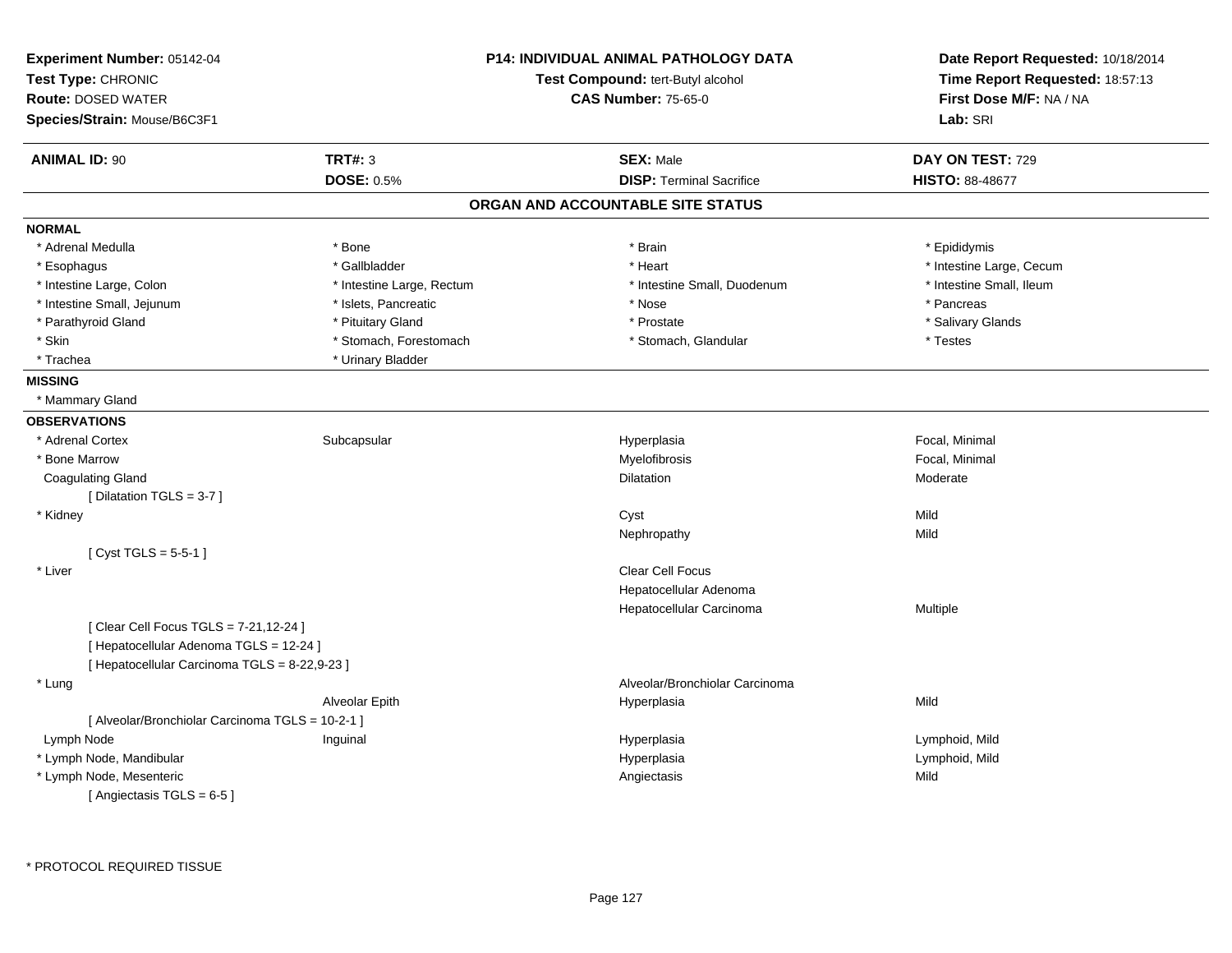| <b>Experiment Number: 05142-04</b><br>Test Type: CHRONIC  | <b>P14: INDIVIDUAL ANIMAL PATHOLOGY DATA</b><br>Test Compound: tert-Butyl alcohol | Date Report Requested: 10/18/2014<br>Time Report Requested: 18:57:13 |
|-----------------------------------------------------------|-----------------------------------------------------------------------------------|----------------------------------------------------------------------|
| <b>Route: DOSED WATER</b><br>Species/Strain: Mouse/B6C3F1 | <b>CAS Number: 75-65-0</b>                                                        | First Dose M/F: NA / NA<br>Lab: SRI                                  |
|                                                           |                                                                                   |                                                                      |
| TRT#: 3<br><b>ANIMAL ID: 90</b>                           | <b>SEX: Male</b>                                                                  | DAY ON TEST: 729                                                     |
|                                                           | <b>DOSE: 0.5%</b><br><b>DISP: Terminal Sacrifice</b>                              | <b>HISTO: 88-48677</b>                                               |
|                                                           | ORGAN AND ACCOUNTABLE SITE STATUS                                                 |                                                                      |
| <b>Preputial Gland</b>                                    | Degeneration                                                                      | Cystic, Mild                                                         |
| [Degeneration TGLS = 1-8]                                 |                                                                                   |                                                                      |
| * Seminal Vesicle                                         | <b>Dilatation</b>                                                                 | Moderate                                                             |
| [Dilatation TGLS = $2-7$ ]                                |                                                                                   |                                                                      |
| * Spleen                                                  | Hyperplasia                                                                       | Lymphoid, Moderate                                                   |
| [Hyperplasia TGLS = 11-6]                                 |                                                                                   |                                                                      |
| * Thymus                                                  | Cyst                                                                              | Mild                                                                 |
|                                                           | Hyperplasia                                                                       | Lymphoid, Moderate                                                   |
| * Thyroid Gland                                           | <b>Follicular Cel</b><br>Hyperplasia                                              | Mild                                                                 |
| Tooth<br>Incisor                                          | Dysplasia                                                                         | Mild                                                                 |
| PRIMARY CAUSE OF DEATH<br>$\blacksquare$                  |                                                                                   |                                                                      |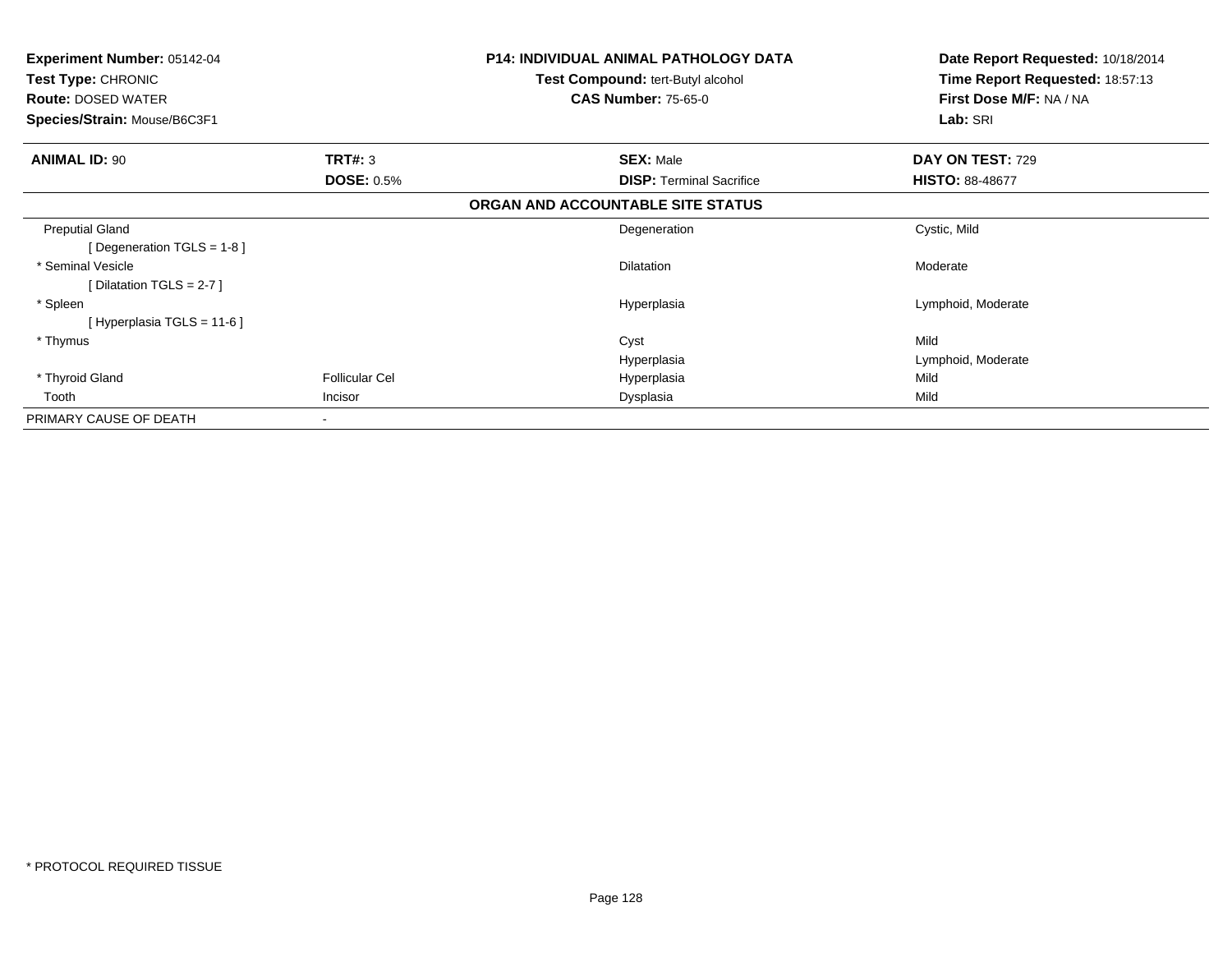| Experiment Number: 05142-04<br>Test Type: CHRONIC<br><b>Route: DOSED WATER</b><br>Species/Strain: Mouse/B6C3F1 |                            | <b>P14: INDIVIDUAL ANIMAL PATHOLOGY DATA</b><br>Test Compound: tert-Butyl alcohol<br><b>CAS Number: 75-65-0</b> | Date Report Requested: 10/18/2014<br>Time Report Requested: 18:57:13<br>First Dose M/F: NA / NA<br>Lab: SRI |
|----------------------------------------------------------------------------------------------------------------|----------------------------|-----------------------------------------------------------------------------------------------------------------|-------------------------------------------------------------------------------------------------------------|
| <b>ANIMAL ID: 91</b>                                                                                           | <b>TRT#: 3</b>             | <b>SEX: Male</b>                                                                                                | DAY ON TEST: 73                                                                                             |
|                                                                                                                | <b>DOSE: 0.5%</b>          | <b>DISP: Accidentally Killed</b>                                                                                | <b>HISTO: 87-44198</b>                                                                                      |
|                                                                                                                |                            | ORGAN AND ACCOUNTABLE SITE STATUS                                                                               |                                                                                                             |
| <b>NORMAL</b>                                                                                                  |                            |                                                                                                                 |                                                                                                             |
| * Adrenal Cortex                                                                                               | * Adrenal Medulla          | * Bone                                                                                                          | * Bone Marrow                                                                                               |
| * Brain                                                                                                        | * Epididymis               | * Esophagus                                                                                                     | * Heart                                                                                                     |
| * Intestine Large, Cecum                                                                                       | * Intestine Large, Colon   | * Intestine Large, Rectum                                                                                       | * Intestine Small, Duodenum                                                                                 |
| * Intestine Small, Ileum                                                                                       | * Intestine Small, Jejunum | * Islets, Pancreatic                                                                                            | * Liver                                                                                                     |
| * Lymph Node, Mandibular                                                                                       | * Lymph Node, Mesenteric   | * Nose                                                                                                          | * Pancreas                                                                                                  |
| * Parathyroid Gland                                                                                            | * Pituitary Gland          | * Prostate                                                                                                      | * Salivary Glands                                                                                           |
| * Seminal Vesicle                                                                                              | * Skin                     | * Stomach, Forestomach                                                                                          | * Testes                                                                                                    |
| * Thymus                                                                                                       | * Thyroid Gland            | * Trachea                                                                                                       | * Urinary Bladder                                                                                           |
| <b>MISSING</b>                                                                                                 |                            |                                                                                                                 |                                                                                                             |
| * Gallbladder                                                                                                  | * Mammary Gland            |                                                                                                                 |                                                                                                             |
| <b>OBSERVATIONS</b>                                                                                            |                            |                                                                                                                 |                                                                                                             |
| * Kidney                                                                                                       |                            | Congestion                                                                                                      | Minimal                                                                                                     |
| [Congestion TGLS = 2-5]                                                                                        |                            |                                                                                                                 |                                                                                                             |
| * Lung                                                                                                         |                            | Congestion                                                                                                      | Moderate                                                                                                    |
|                                                                                                                |                            | Foreign Body                                                                                                    | Minimal                                                                                                     |
| * Spleen                                                                                                       |                            | <b>Depletion Cellular</b>                                                                                       | Marked                                                                                                      |
| * Stomach, Glandular                                                                                           |                            | Pigmentation                                                                                                    | Minimal                                                                                                     |
| [ Pigmentation TGLS = $3-4-1$ ]                                                                                |                            |                                                                                                                 |                                                                                                             |
| PRIMARY CAUSE OF DEATH                                                                                         | $\blacksquare$             |                                                                                                                 |                                                                                                             |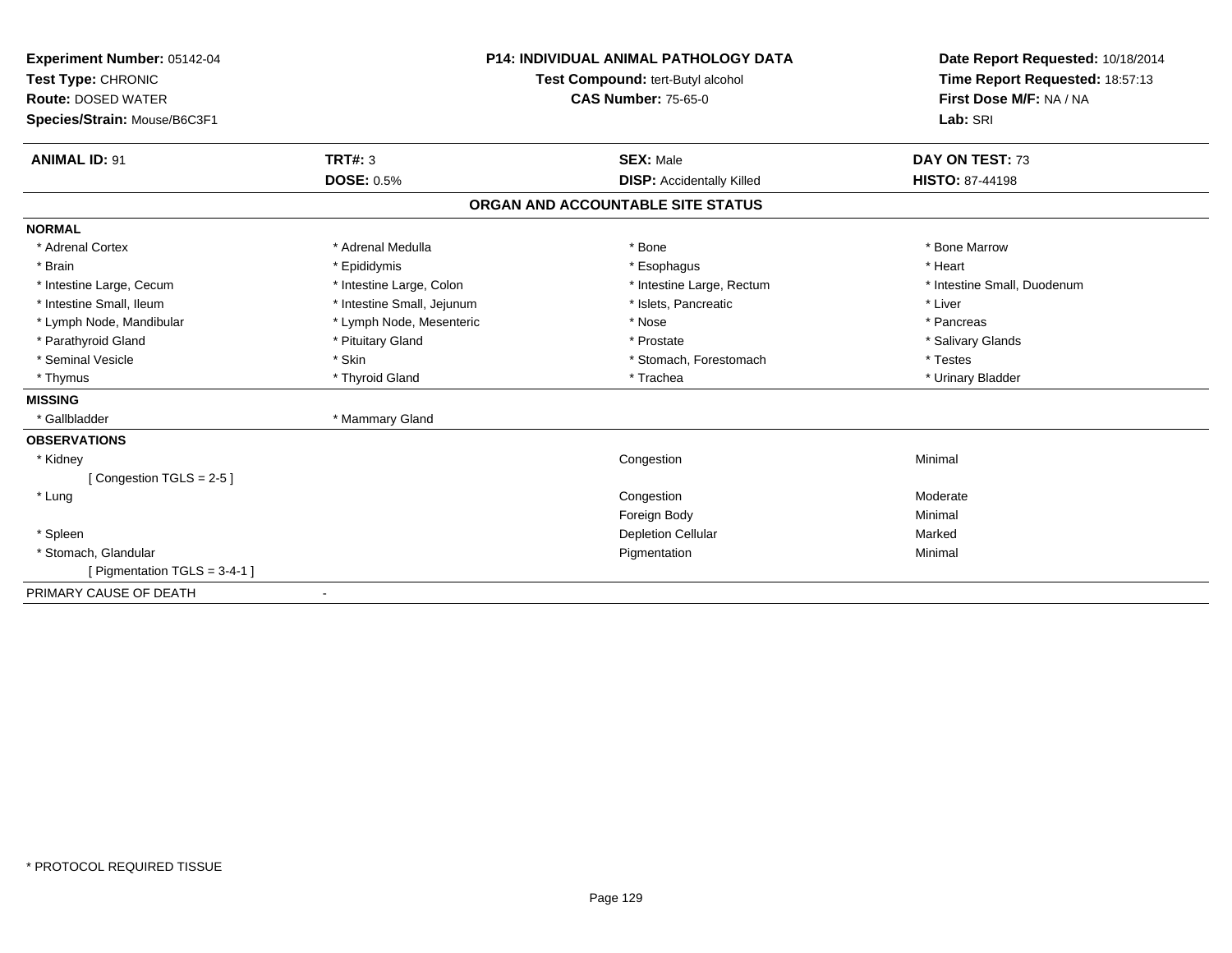| Experiment Number: 05142-04              |                            | <b>P14: INDIVIDUAL ANIMAL PATHOLOGY DATA</b> | Date Report Requested: 10/18/2014                          |
|------------------------------------------|----------------------------|----------------------------------------------|------------------------------------------------------------|
| Test Type: CHRONIC                       |                            | Test Compound: tert-Butyl alcohol            | Time Report Requested: 18:57:13<br>First Dose M/F: NA / NA |
| <b>Route: DOSED WATER</b>                |                            | <b>CAS Number: 75-65-0</b>                   |                                                            |
| Species/Strain: Mouse/B6C3F1             |                            |                                              | Lab: SRI                                                   |
| <b>ANIMAL ID: 92</b>                     | <b>TRT#: 3</b>             | <b>SEX: Male</b>                             | DAY ON TEST: 729                                           |
|                                          | <b>DOSE: 0.5%</b>          | <b>DISP: Terminal Sacrifice</b>              | <b>HISTO: 88-48678</b>                                     |
|                                          |                            | ORGAN AND ACCOUNTABLE SITE STATUS            |                                                            |
| <b>NORMAL</b>                            |                            |                                              |                                                            |
| * Adrenal Medulla                        | * Bone                     | * Bone Marrow                                | * Brain                                                    |
| * Epididymis                             | * Esophagus                | * Gallbladder                                | * Heart                                                    |
| * Intestine Large, Cecum                 | * Intestine Large, Colon   | * Intestine Large, Rectum                    | * Intestine Small, Duodenum                                |
| * Intestine Small, Ileum                 | * Intestine Small, Jejunum | * Islets, Pancreatic                         | * Lung                                                     |
| * Lymph Node, Mandibular                 | * Nose                     | * Pancreas                                   | * Parathyroid Gland                                        |
| * Pituitary Gland                        | * Prostate                 | * Salivary Glands                            | * Seminal Vesicle                                          |
| * Skin                                   | * Spleen                   | * Stomach, Forestomach                       | * Stomach, Glandular                                       |
| * Testes                                 | * Thymus                   | * Trachea                                    | * Urinary Bladder                                          |
| <b>MISSING</b>                           |                            |                                              |                                                            |
| * Mammary Gland                          |                            |                                              |                                                            |
| <b>OBSERVATIONS</b>                      |                            |                                              |                                                            |
| * Adrenal Cortex                         |                            | Cyst                                         | Mild                                                       |
| * Kidney                                 |                            | Nephropathy                                  | Minimal                                                    |
| * Liver                                  |                            | Clear Cell Focus                             |                                                            |
|                                          |                            | <b>Eosinophilic Focus</b>                    |                                                            |
|                                          |                            | Hepatocellular Adenoma                       |                                                            |
|                                          |                            | Hepatocellular Carcinoma                     |                                                            |
| [Clear Cell Focus TGLS = 3-23]           |                            |                                              |                                                            |
| [Eosinophilic Focus TGLS = 3-23]         |                            |                                              |                                                            |
| [ Hepatocellular Adenoma TGLS = 1-21 ]   |                            |                                              |                                                            |
| [ Hepatocellular Carcinoma TGLS = 2-22 ] |                            |                                              |                                                            |
| * Lymph Node, Mesenteric                 |                            | Angiectasis                                  | Mild                                                       |
| * Thyroid Gland                          | <b>Follicular Cel</b>      | Hyperplasia                                  | Minimal                                                    |
| Tooth                                    | Incisor                    | Dysplasia                                    | Moderate                                                   |
| PRIMARY CAUSE OF DEATH                   | $\blacksquare$             |                                              |                                                            |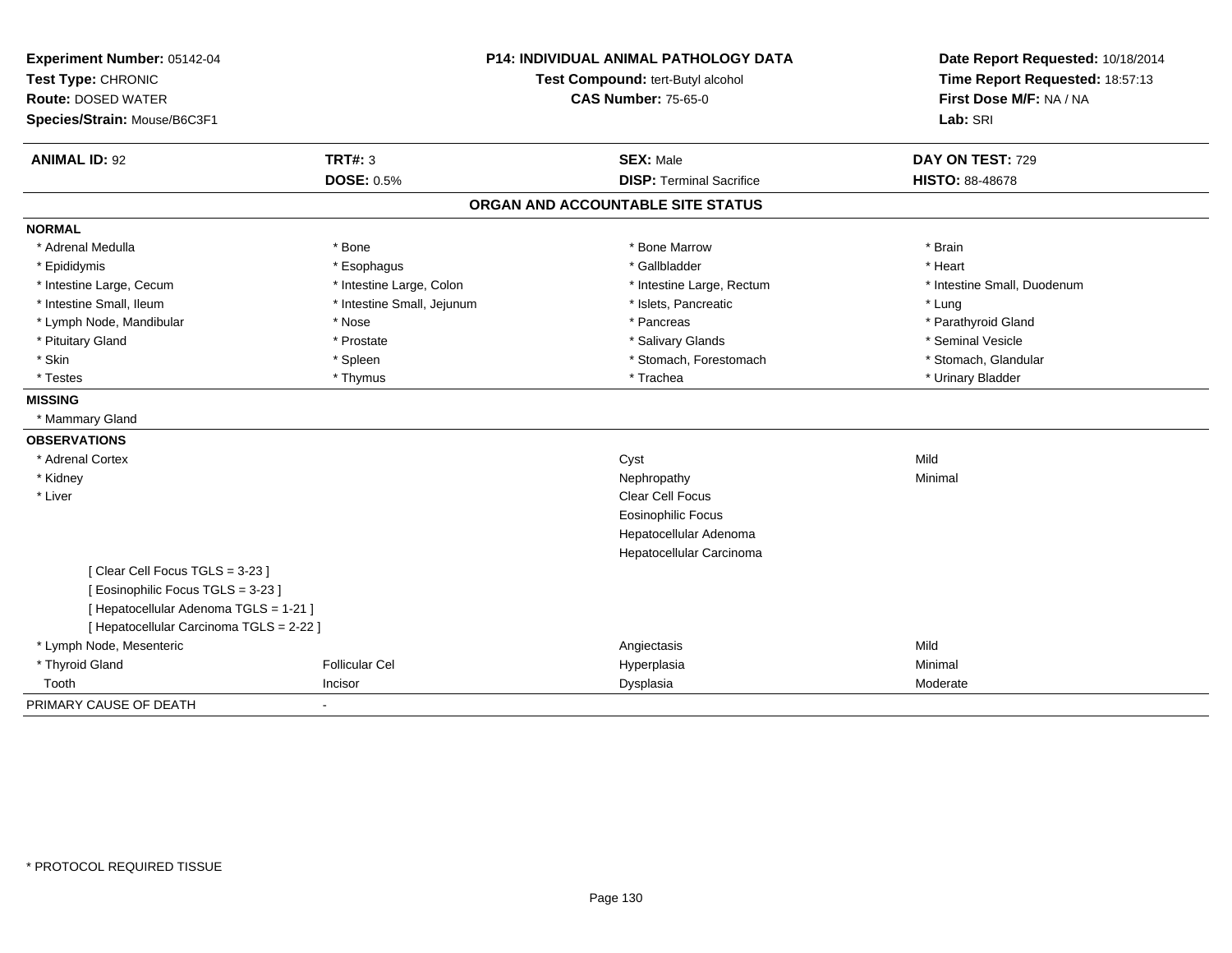| Experiment Number: 05142-04<br>Test Type: CHRONIC<br><b>Route: DOSED WATER</b><br>Species/Strain: Mouse/B6C3F1 |                          | P14: INDIVIDUAL ANIMAL PATHOLOGY DATA<br>Test Compound: tert-Butyl alcohol<br><b>CAS Number: 75-65-0</b> | Date Report Requested: 10/18/2014<br>Time Report Requested: 18:57:13<br>First Dose M/F: NA / NA<br>Lab: SRI |
|----------------------------------------------------------------------------------------------------------------|--------------------------|----------------------------------------------------------------------------------------------------------|-------------------------------------------------------------------------------------------------------------|
| <b>ANIMAL ID: 93</b>                                                                                           | <b>TRT#: 3</b>           | <b>SEX: Male</b>                                                                                         | DAY ON TEST: 729                                                                                            |
|                                                                                                                | <b>DOSE: 0.5%</b>        | <b>DISP: Terminal Sacrifice</b>                                                                          | HISTO: 88-48679                                                                                             |
|                                                                                                                |                          | ORGAN AND ACCOUNTABLE SITE STATUS                                                                        |                                                                                                             |
| <b>NORMAL</b>                                                                                                  |                          |                                                                                                          |                                                                                                             |
| * Adrenal Cortex                                                                                               | * Adrenal Medulla        | * Bone                                                                                                   | * Bone Marrow                                                                                               |
| * Brain                                                                                                        | * Epididymis             | * Esophagus                                                                                              | * Gallbladder                                                                                               |
| * Heart                                                                                                        | * Intestine Large, Cecum | * Intestine Large, Colon                                                                                 | * Intestine Large, Rectum                                                                                   |
| * Intestine Small, Duodenum                                                                                    | * Intestine Small, Ileum | * Intestine Small, Jejunum                                                                               | * Islets, Pancreatic                                                                                        |
| * Lung                                                                                                         | * Lymph Node, Mandibular | * Lymph Node, Mesenteric                                                                                 | * Nose                                                                                                      |
| * Pancreas                                                                                                     | * Parathyroid Gland      | * Pituitary Gland                                                                                        | * Prostate                                                                                                  |
| * Salivary Glands                                                                                              | * Seminal Vesicle        | * Skin                                                                                                   | * Spleen                                                                                                    |
| * Stomach, Forestomach                                                                                         | * Stomach, Glandular     | * Testes                                                                                                 | * Thymus                                                                                                    |
| * Trachea                                                                                                      | * Urinary Bladder        |                                                                                                          |                                                                                                             |
| <b>MISSING</b>                                                                                                 |                          |                                                                                                          |                                                                                                             |
| * Mammary Gland                                                                                                |                          |                                                                                                          |                                                                                                             |
| <b>OBSERVATIONS</b>                                                                                            |                          |                                                                                                          |                                                                                                             |
| * Kidney                                                                                                       |                          | Nephropathy                                                                                              | Mild                                                                                                        |
| * Liver                                                                                                        |                          | Angiectasis                                                                                              | Mild                                                                                                        |
|                                                                                                                |                          | <b>Basophilic Focus</b>                                                                                  |                                                                                                             |
|                                                                                                                |                          | Clear Cell Focus                                                                                         |                                                                                                             |
|                                                                                                                |                          | Hemangioma                                                                                               |                                                                                                             |
|                                                                                                                |                          | Hepatocellular Adenoma                                                                                   | Multiple                                                                                                    |
|                                                                                                                |                          | Hepatocellular Carcinoma                                                                                 |                                                                                                             |
| [Angiectasis TGLS = 6-25]                                                                                      |                          |                                                                                                          |                                                                                                             |
| [Basophilic Focus TGLS = 4-23]                                                                                 |                          |                                                                                                          |                                                                                                             |
| [Hemangioma TGLS = 5-24]                                                                                       |                          |                                                                                                          |                                                                                                             |
| [ Hepatocellular Adenoma TGLS = 2-21 ]                                                                         |                          |                                                                                                          |                                                                                                             |
| [ Hepatocellular Carcinoma TGLS = 3-22 ]                                                                       |                          |                                                                                                          |                                                                                                             |
| <b>Preputial Gland</b>                                                                                         |                          | Degeneration                                                                                             | Cystic, Moderate                                                                                            |
| [ Degeneration TGLS = 1-8 ]                                                                                    |                          |                                                                                                          |                                                                                                             |
| * Thyroid Gland                                                                                                | <b>Follicular Cel</b>    | Hyperplasia                                                                                              | Minimal                                                                                                     |
| Tooth                                                                                                          | Incisor                  | Dysplasia                                                                                                | Minimal                                                                                                     |
| PRIMARY CAUSE OF DEATH                                                                                         |                          |                                                                                                          |                                                                                                             |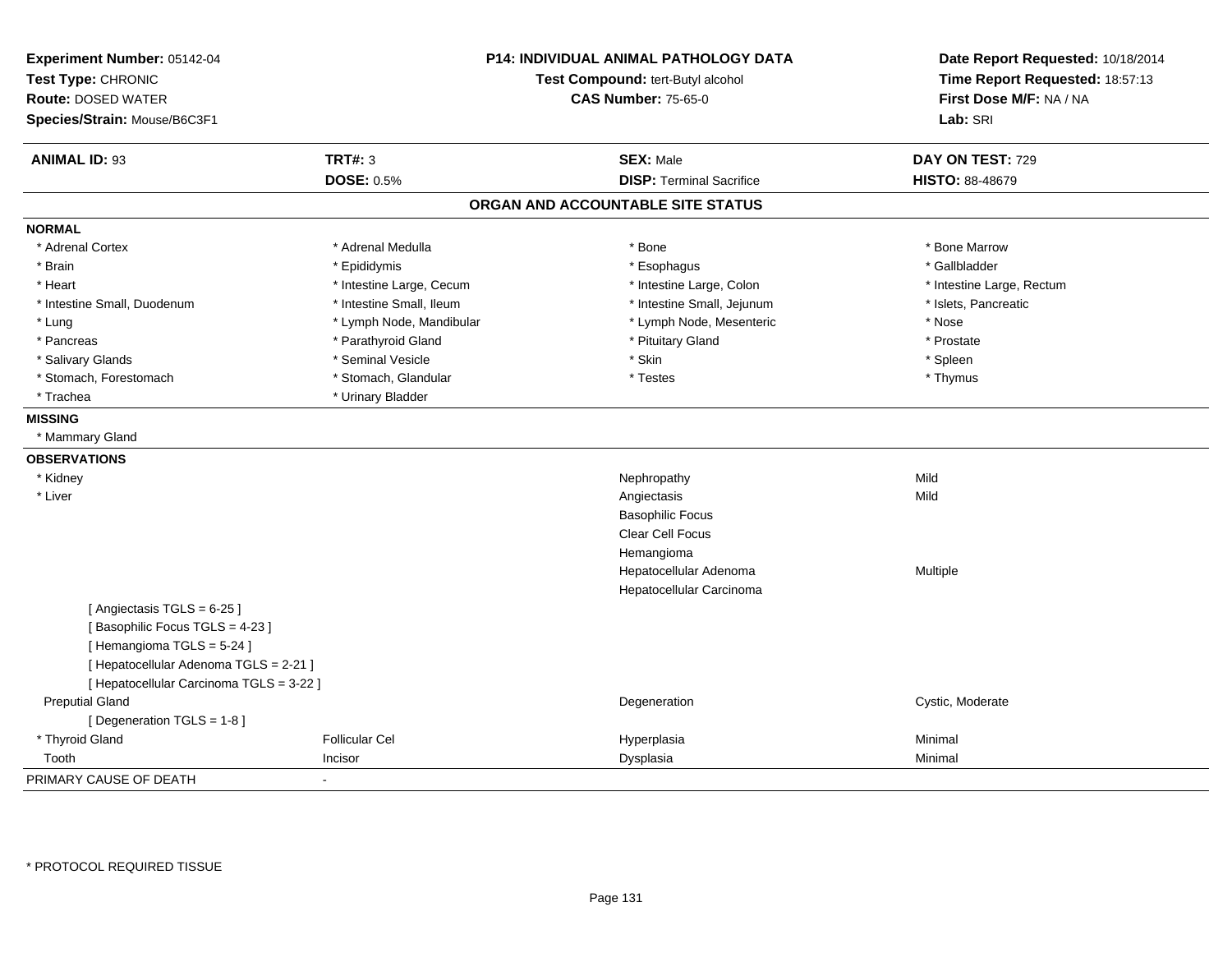| Experiment Number: 05142-04<br>Test Type: CHRONIC<br><b>Route: DOSED WATER</b><br>Species/Strain: Mouse/B6C3F1 |                            | P14: INDIVIDUAL ANIMAL PATHOLOGY DATA<br>Test Compound: tert-Butyl alcohol<br><b>CAS Number: 75-65-0</b> | Date Report Requested: 10/18/2014<br>Time Report Requested: 18:57:13<br>First Dose M/F: NA / NA<br>Lab: SRI |
|----------------------------------------------------------------------------------------------------------------|----------------------------|----------------------------------------------------------------------------------------------------------|-------------------------------------------------------------------------------------------------------------|
| <b>ANIMAL ID: 94</b>                                                                                           | <b>TRT#: 3</b>             | <b>SEX: Male</b>                                                                                         | DAY ON TEST: 710                                                                                            |
|                                                                                                                | <b>DOSE: 0.5%</b>          | <b>DISP: Moribund Sacrifice</b>                                                                          | HISTO: 88-48320                                                                                             |
|                                                                                                                |                            | ORGAN AND ACCOUNTABLE SITE STATUS                                                                        |                                                                                                             |
| <b>NORMAL</b>                                                                                                  |                            |                                                                                                          |                                                                                                             |
| * Adrenal Medulla                                                                                              | * Bone                     | * Bone Marrow                                                                                            | * Brain                                                                                                     |
| * Epididymis                                                                                                   | * Esophagus                | * Gallbladder                                                                                            | * Heart                                                                                                     |
| * Intestine Large, Cecum                                                                                       | * Intestine Large, Colon   | * Intestine Large, Rectum                                                                                | * Intestine Small, Duodenum                                                                                 |
| * Intestine Small, Ileum                                                                                       | * Intestine Small, Jejunum | * Islets, Pancreatic                                                                                     | * Lung                                                                                                      |
| * Lymph Node, Mandibular                                                                                       | * Nose                     | * Pancreas                                                                                               | * Parathyroid Gland                                                                                         |
| * Pituitary Gland                                                                                              | * Prostate                 | * Salivary Glands                                                                                        | * Skin                                                                                                      |
| * Spleen                                                                                                       | * Stomach, Forestomach     | * Stomach, Glandular                                                                                     | * Testes                                                                                                    |
| * Thymus                                                                                                       | * Thyroid Gland            | * Trachea                                                                                                | * Urinary Bladder                                                                                           |
| <b>MISSING</b>                                                                                                 |                            |                                                                                                          |                                                                                                             |
| * Mammary Gland                                                                                                |                            |                                                                                                          |                                                                                                             |
| <b>OBSERVATIONS</b>                                                                                            |                            |                                                                                                          |                                                                                                             |
| * Adrenal Cortex                                                                                               | Subcapsular                | Adenoma                                                                                                  |                                                                                                             |
|                                                                                                                | Subcapsular                | Hyperplasia                                                                                              | Focal, Minimal                                                                                              |
| <b>Coagulating Gland</b>                                                                                       |                            | Dilatation                                                                                               | Moderate                                                                                                    |
| [Dilatation TGLS = 3-7]                                                                                        |                            |                                                                                                          |                                                                                                             |
| * Kidney                                                                                                       |                            | Nephropathy                                                                                              | Mild                                                                                                        |
| * Liver                                                                                                        |                            | <b>Eosinophilic Focus</b>                                                                                |                                                                                                             |
|                                                                                                                |                            | Hepatocellular Adenoma                                                                                   | Multiple                                                                                                    |
| [ Eosinophilic Focus TGLS = 6-22 ]                                                                             |                            |                                                                                                          |                                                                                                             |
| [ Hepatocellular Adenoma TGLS = 5-21,9-23 ]                                                                    |                            |                                                                                                          |                                                                                                             |
| * Lymph Node, Mesenteric                                                                                       |                            | Angiectasis                                                                                              | Mild                                                                                                        |
| [Angiectasis TGLS = 4-5]                                                                                       |                            |                                                                                                          |                                                                                                             |
| * Seminal Vesicle                                                                                              |                            | Dilatation                                                                                               | Moderate                                                                                                    |
| [ Dilatation TGLS = 1-7,2-7 ]                                                                                  |                            |                                                                                                          |                                                                                                             |
| Tooth                                                                                                          | Incisor                    | Dysplasia                                                                                                | Moderate                                                                                                    |
| [ Dysplasia TGLS = 7-24,8-9 ]                                                                                  |                            |                                                                                                          |                                                                                                             |
| PRIMARY CAUSE OF DEATH                                                                                         | $\overline{\phantom{a}}$   |                                                                                                          |                                                                                                             |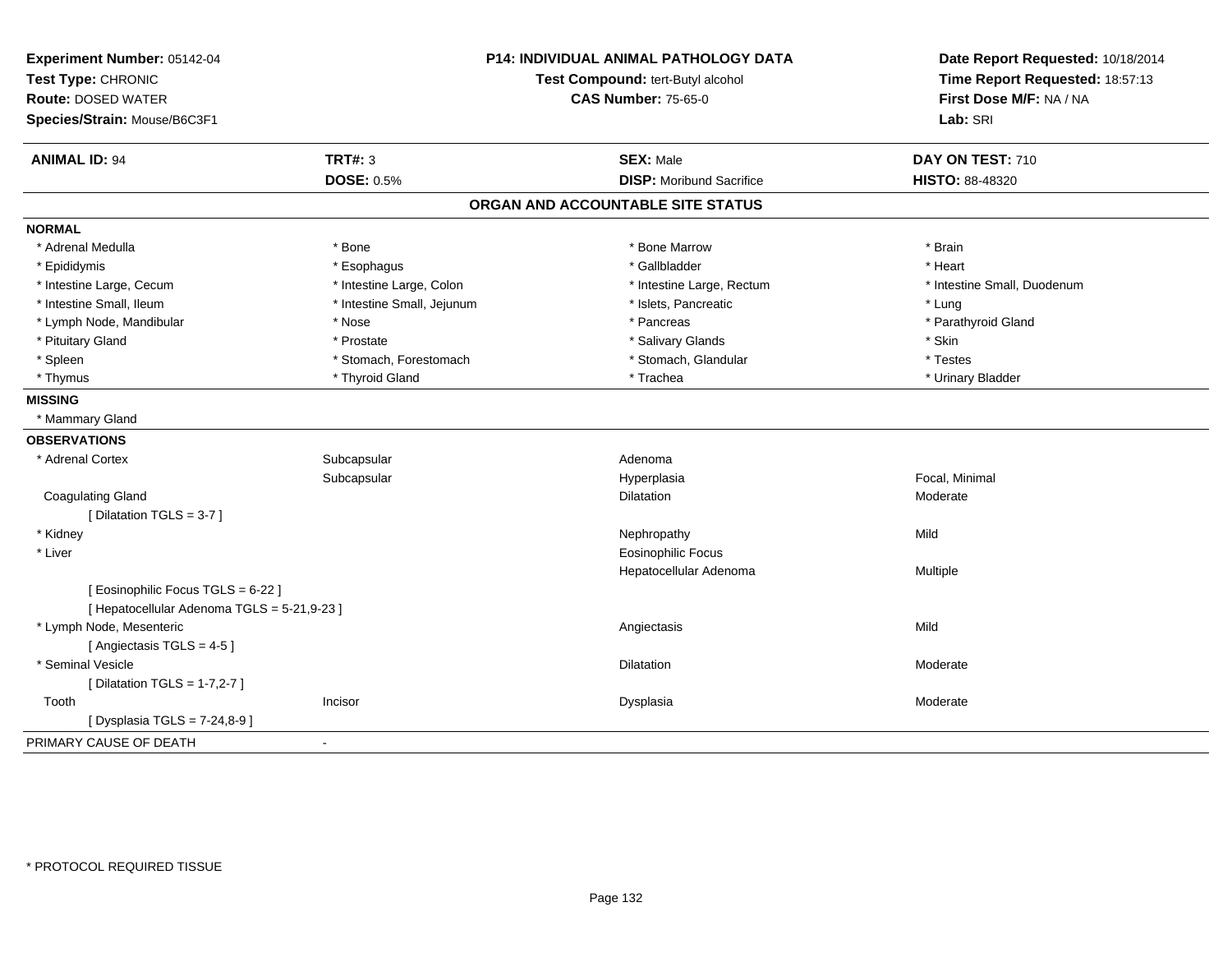| Experiment Number: 05142-04<br>Test Type: CHRONIC<br><b>Route: DOSED WATER</b><br>Species/Strain: Mouse/B6C3F1 |                                     | <b>P14: INDIVIDUAL ANIMAL PATHOLOGY DATA</b><br>Test Compound: tert-Butyl alcohol<br><b>CAS Number: 75-65-0</b> | Date Report Requested: 10/18/2014<br>Time Report Requested: 18:57:13<br>First Dose M/F: NA / NA<br>Lab: SRI |
|----------------------------------------------------------------------------------------------------------------|-------------------------------------|-----------------------------------------------------------------------------------------------------------------|-------------------------------------------------------------------------------------------------------------|
| <b>ANIMAL ID: 95</b>                                                                                           | <b>TRT#: 3</b><br><b>DOSE: 0.5%</b> | <b>SEX: Male</b><br><b>DISP: Terminal Sacrifice</b>                                                             | DAY ON TEST: 729<br><b>HISTO: 88-48680</b>                                                                  |
|                                                                                                                |                                     |                                                                                                                 |                                                                                                             |
|                                                                                                                |                                     | ORGAN AND ACCOUNTABLE SITE STATUS                                                                               |                                                                                                             |
| <b>NORMAL</b>                                                                                                  |                                     |                                                                                                                 |                                                                                                             |
| * Adrenal Cortex                                                                                               | * Adrenal Medulla                   | * Bone                                                                                                          | * Bone Marrow                                                                                               |
| * Brain                                                                                                        | * Epididymis                        | * Esophagus                                                                                                     | * Heart                                                                                                     |
| * Intestine Large, Cecum                                                                                       | * Intestine Large, Colon            | * Intestine Large, Rectum                                                                                       | * Intestine Small, Duodenum                                                                                 |
| * Intestine Small, Ileum                                                                                       | * Intestine Small, Jejunum          | * Islets, Pancreatic                                                                                            | * Lung                                                                                                      |
| * Lymph Node, Mandibular                                                                                       | * Lymph Node, Mesenteric            | * Nose                                                                                                          | * Parathyroid Gland                                                                                         |
| * Pituitary Gland                                                                                              | * Prostate                          | * Salivary Glands                                                                                               | * Seminal Vesicle                                                                                           |
| * Skin                                                                                                         | * Stomach, Forestomach              | * Stomach, Glandular                                                                                            | * Testes                                                                                                    |
| * Thymus                                                                                                       | * Thyroid Gland                     | * Trachea                                                                                                       | * Urinary Bladder                                                                                           |
| <b>MISSING</b>                                                                                                 |                                     |                                                                                                                 |                                                                                                             |
| * Gallbladder                                                                                                  | * Mammary Gland                     |                                                                                                                 |                                                                                                             |
| <b>OBSERVATIONS</b>                                                                                            |                                     |                                                                                                                 |                                                                                                             |
| * Kidney                                                                                                       |                                     | Nephropathy                                                                                                     | Moderate                                                                                                    |
| * Liver                                                                                                        |                                     | Hepatocellular Carcinoma                                                                                        | Multiple                                                                                                    |
| [ Hepatocellular Carcinoma TGLS = 2-21,3-22,4-23,5-24,6-25 ]                                                   |                                     |                                                                                                                 |                                                                                                             |
| * Pancreas                                                                                                     |                                     | Atrophy                                                                                                         | Focal, Minimal                                                                                              |
| <b>Preputial Gland</b>                                                                                         |                                     | Degeneration                                                                                                    | Cystic, Marked                                                                                              |
| [ Degeneration TGLS = $1-8$ ]                                                                                  |                                     |                                                                                                                 |                                                                                                             |
| * Spleen                                                                                                       |                                     | Hematopoietic Cell Proliferation                                                                                | Mild                                                                                                        |
| Tooth                                                                                                          | Incisor                             | Dysplasia                                                                                                       | Mild                                                                                                        |
| PRIMARY CAUSE OF DEATH                                                                                         |                                     |                                                                                                                 |                                                                                                             |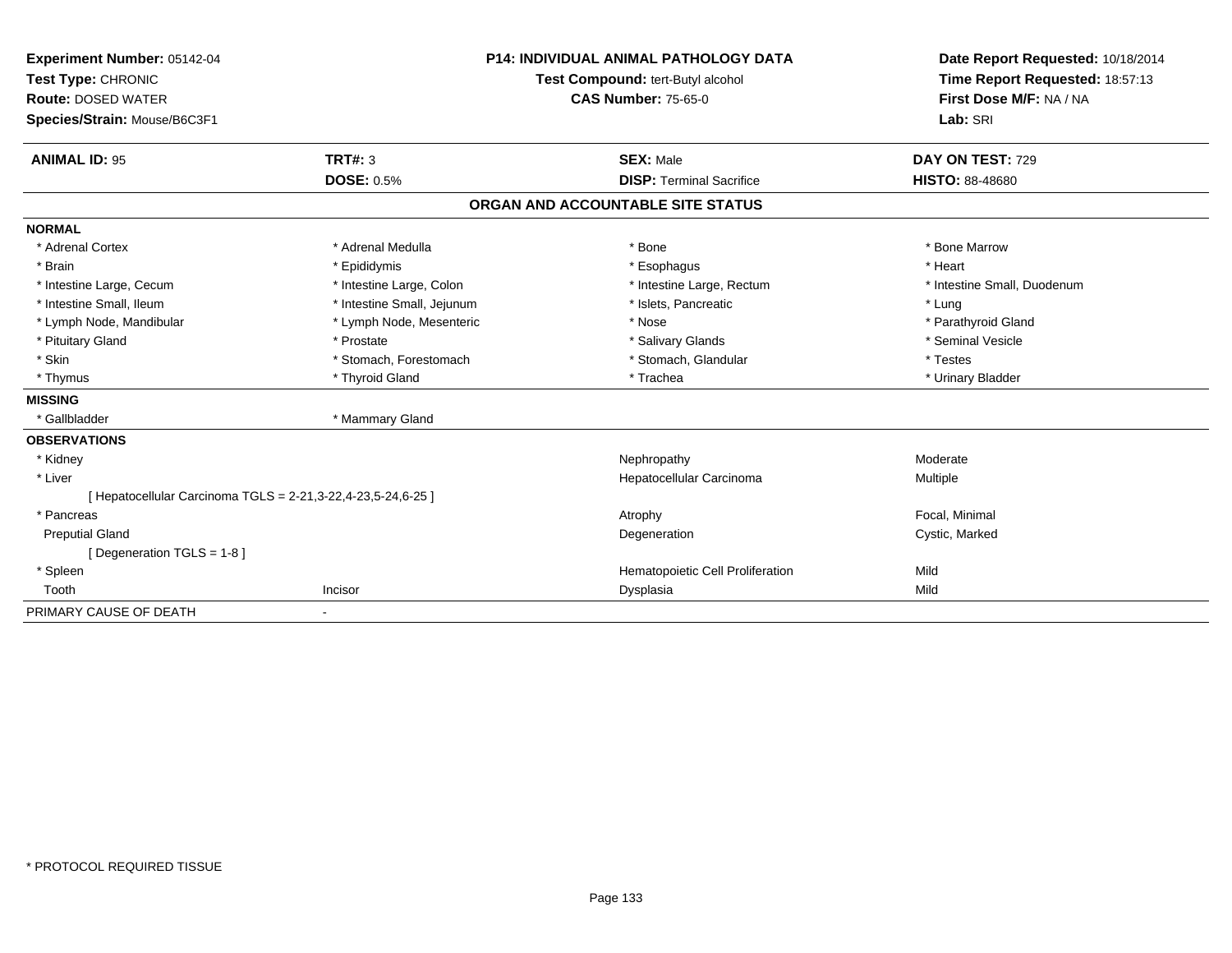| Experiment Number: 05142-04<br>Test Type: CHRONIC<br><b>Route: DOSED WATER</b><br>Species/Strain: Mouse/B6C3F1 | <b>P14: INDIVIDUAL ANIMAL PATHOLOGY DATA</b><br>Test Compound: tert-Butyl alcohol<br><b>CAS Number: 75-65-0</b> |                                   | Date Report Requested: 10/18/2014<br>Time Report Requested: 18:57:13<br>First Dose M/F: NA / NA<br>Lab: SRI |
|----------------------------------------------------------------------------------------------------------------|-----------------------------------------------------------------------------------------------------------------|-----------------------------------|-------------------------------------------------------------------------------------------------------------|
| <b>ANIMAL ID: 96</b>                                                                                           | <b>TRT#: 3</b>                                                                                                  | <b>SEX: Male</b>                  | DAY ON TEST: 709                                                                                            |
|                                                                                                                | <b>DOSE: 0.5%</b>                                                                                               | <b>DISP:</b> Moribund Sacrifice   | HISTO: 88-48321                                                                                             |
|                                                                                                                |                                                                                                                 | ORGAN AND ACCOUNTABLE SITE STATUS |                                                                                                             |
| <b>NORMAL</b>                                                                                                  |                                                                                                                 |                                   |                                                                                                             |
| * Adrenal Cortex                                                                                               | * Adrenal Medulla                                                                                               | * Bone                            | * Bone Marrow                                                                                               |
| * Brain                                                                                                        | * Epididymis                                                                                                    | * Esophagus                       | * Gallbladder                                                                                               |
| * Heart                                                                                                        | * Intestine Large, Cecum                                                                                        | * Intestine Large, Colon          | * Intestine Large, Rectum                                                                                   |
| * Intestine Small, Duodenum                                                                                    | * Intestine Small, Ileum                                                                                        | * Intestine Small, Jejunum        | * Islets, Pancreatic                                                                                        |
| * Lung                                                                                                         | * Lymph Node, Mandibular                                                                                        | * Lymph Node, Mesenteric          | * Nose                                                                                                      |
| * Pancreas                                                                                                     | * Parathyroid Gland                                                                                             | * Pituitary Gland                 | * Prostate                                                                                                  |
| * Salivary Glands                                                                                              | * Skin                                                                                                          | * Spleen                          | * Stomach, Forestomach                                                                                      |
| * Stomach, Glandular                                                                                           | * Testes                                                                                                        | * Thymus                          | * Thyroid Gland                                                                                             |
| * Trachea                                                                                                      | * Urinary Bladder                                                                                               |                                   |                                                                                                             |
| <b>MISSING</b>                                                                                                 |                                                                                                                 |                                   |                                                                                                             |
| * Mammary Gland                                                                                                |                                                                                                                 |                                   |                                                                                                             |
| <b>OBSERVATIONS</b>                                                                                            |                                                                                                                 |                                   |                                                                                                             |
| <b>Coagulating Gland</b>                                                                                       |                                                                                                                 | <b>Dilatation</b>                 | Marked                                                                                                      |
| [ Dilatation TGLS = 2-7 ]                                                                                      |                                                                                                                 |                                   |                                                                                                             |
| * Kidney                                                                                                       |                                                                                                                 | Nephropathy                       | Mild                                                                                                        |
| * Liver                                                                                                        |                                                                                                                 | <b>Eosinophilic Focus</b>         |                                                                                                             |
|                                                                                                                |                                                                                                                 | Hepatoblastoma                    |                                                                                                             |
|                                                                                                                |                                                                                                                 | Hepatocellular Adenoma            |                                                                                                             |
| [Eosinophilic Focus TGLS = 8-24]                                                                               |                                                                                                                 |                                   |                                                                                                             |
| [Hepatoblastoma TGLS = 4-21]                                                                                   |                                                                                                                 |                                   |                                                                                                             |
| [ Hepatocellular Adenoma TGLS = 5-22 ]                                                                         |                                                                                                                 |                                   |                                                                                                             |
| <b>Preputial Gland</b>                                                                                         |                                                                                                                 | Inflammation                      | Chronic, Marked                                                                                             |
| [Inflammation TGLS = 1-8]                                                                                      |                                                                                                                 |                                   |                                                                                                             |
| * Seminal Vesicle                                                                                              |                                                                                                                 | <b>Dilatation</b>                 | Mild                                                                                                        |
| Tooth                                                                                                          | Incisor                                                                                                         | Dysplasia                         | Moderate                                                                                                    |
| [Dysplasia TGLS = 6-9]                                                                                         |                                                                                                                 |                                   |                                                                                                             |
| PRIMARY CAUSE OF DEATH                                                                                         |                                                                                                                 |                                   |                                                                                                             |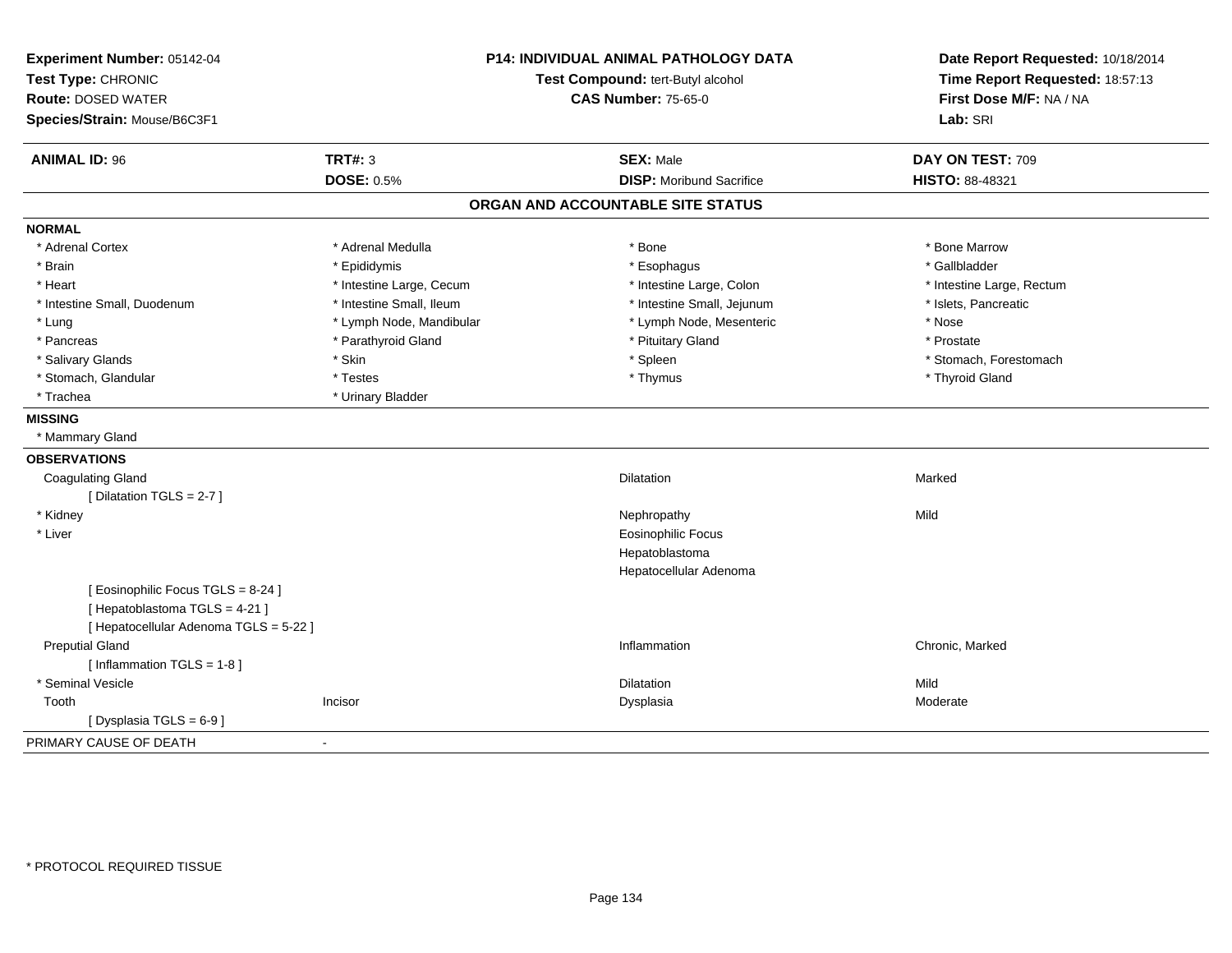| Experiment Number: 05142-04<br>Test Type: CHRONIC<br><b>Route: DOSED WATER</b><br>Species/Strain: Mouse/B6C3F1 |                            | <b>P14: INDIVIDUAL ANIMAL PATHOLOGY DATA</b><br>Test Compound: tert-Butyl alcohol<br><b>CAS Number: 75-65-0</b> | Date Report Requested: 10/18/2014<br>Time Report Requested: 18:57:13<br>First Dose M/F: NA / NA<br>Lab: SRI |
|----------------------------------------------------------------------------------------------------------------|----------------------------|-----------------------------------------------------------------------------------------------------------------|-------------------------------------------------------------------------------------------------------------|
| <b>ANIMAL ID: 97</b>                                                                                           | <b>TRT#: 3</b>             | <b>SEX: Male</b>                                                                                                | DAY ON TEST: 729                                                                                            |
|                                                                                                                | <b>DOSE: 0.5%</b>          | <b>DISP: Terminal Sacrifice</b>                                                                                 | <b>HISTO: 88-48681</b>                                                                                      |
|                                                                                                                |                            | ORGAN AND ACCOUNTABLE SITE STATUS                                                                               |                                                                                                             |
| <b>NORMAL</b>                                                                                                  |                            |                                                                                                                 |                                                                                                             |
| * Adrenal Medulla                                                                                              | * Bone                     | * Bone Marrow                                                                                                   | * Brain                                                                                                     |
| * Epididymis                                                                                                   | * Esophagus                | * Gallbladder                                                                                                   | * Heart                                                                                                     |
| * Intestine Large, Cecum                                                                                       | * Intestine Large, Colon   | * Intestine Large, Rectum                                                                                       | * Intestine Small, Duodenum                                                                                 |
| * Intestine Small, Ileum                                                                                       | * Intestine Small, Jejunum | * Islets, Pancreatic                                                                                            | * Lung                                                                                                      |
| * Lymph Node, Mandibular                                                                                       | * Lymph Node, Mesenteric   | * Nose                                                                                                          | * Pancreas                                                                                                  |
| * Parathyroid Gland                                                                                            | * Pituitary Gland          | * Salivary Glands                                                                                               | * Skin                                                                                                      |
| * Stomach, Forestomach                                                                                         | * Stomach, Glandular       | * Testes                                                                                                        | * Thymus                                                                                                    |
| * Thyroid Gland                                                                                                | * Trachea                  | * Urinary Bladder                                                                                               |                                                                                                             |
| <b>MISSING</b>                                                                                                 |                            |                                                                                                                 |                                                                                                             |
| * Mammary Gland                                                                                                |                            |                                                                                                                 |                                                                                                             |
| <b>OBSERVATIONS</b>                                                                                            |                            |                                                                                                                 |                                                                                                             |
| * Adrenal Cortex                                                                                               |                            | Focal Cellular Change                                                                                           | Minimal                                                                                                     |
| <b>Coagulating Gland</b>                                                                                       |                            | <b>Dilatation</b>                                                                                               | Moderate                                                                                                    |
| [ Dilatation TGLS = $2-7-1$ ]                                                                                  |                            |                                                                                                                 |                                                                                                             |
| * Kidney                                                                                                       | <b>Renal Tubule</b>        | Adenocarcinoma                                                                                                  |                                                                                                             |
|                                                                                                                |                            | Cyst                                                                                                            | Mild                                                                                                        |
|                                                                                                                |                            | Nephropathy                                                                                                     | Mild                                                                                                        |
| [Adenocarcinoma TGLS = 3-5-1]<br>[Cyst TGLS = $4-5-2$ ]                                                        |                            |                                                                                                                 |                                                                                                             |
| * Liver                                                                                                        |                            | Clear Cell Focus                                                                                                |                                                                                                             |
|                                                                                                                |                            | <b>Eosinophilic Focus</b>                                                                                       |                                                                                                             |
|                                                                                                                |                            | Hepatocellular Adenoma                                                                                          | Multiple                                                                                                    |
|                                                                                                                |                            | Hepatocellular Carcinoma                                                                                        |                                                                                                             |
| [ Clear Cell Focus TGLS = 6-21,11-26 ]                                                                         |                            |                                                                                                                 |                                                                                                             |
| [ Eosinophilic Focus TGLS = 7-22 ]                                                                             |                            |                                                                                                                 |                                                                                                             |
| [ Hepatocellular Adenoma TGLS = 6-21,9-24,10-25 ]                                                              |                            |                                                                                                                 |                                                                                                             |
| [ Hepatocellular Carcinoma TGLS = 8-23 ]                                                                       |                            |                                                                                                                 |                                                                                                             |
| * Prostate                                                                                                     |                            | Inflammation                                                                                                    | Chronic, Minimal                                                                                            |
| * Seminal Vesicle                                                                                              |                            | <b>Dilatation</b>                                                                                               | Mild                                                                                                        |
| [ Dilatation TGLS = 1-7 ]                                                                                      |                            |                                                                                                                 |                                                                                                             |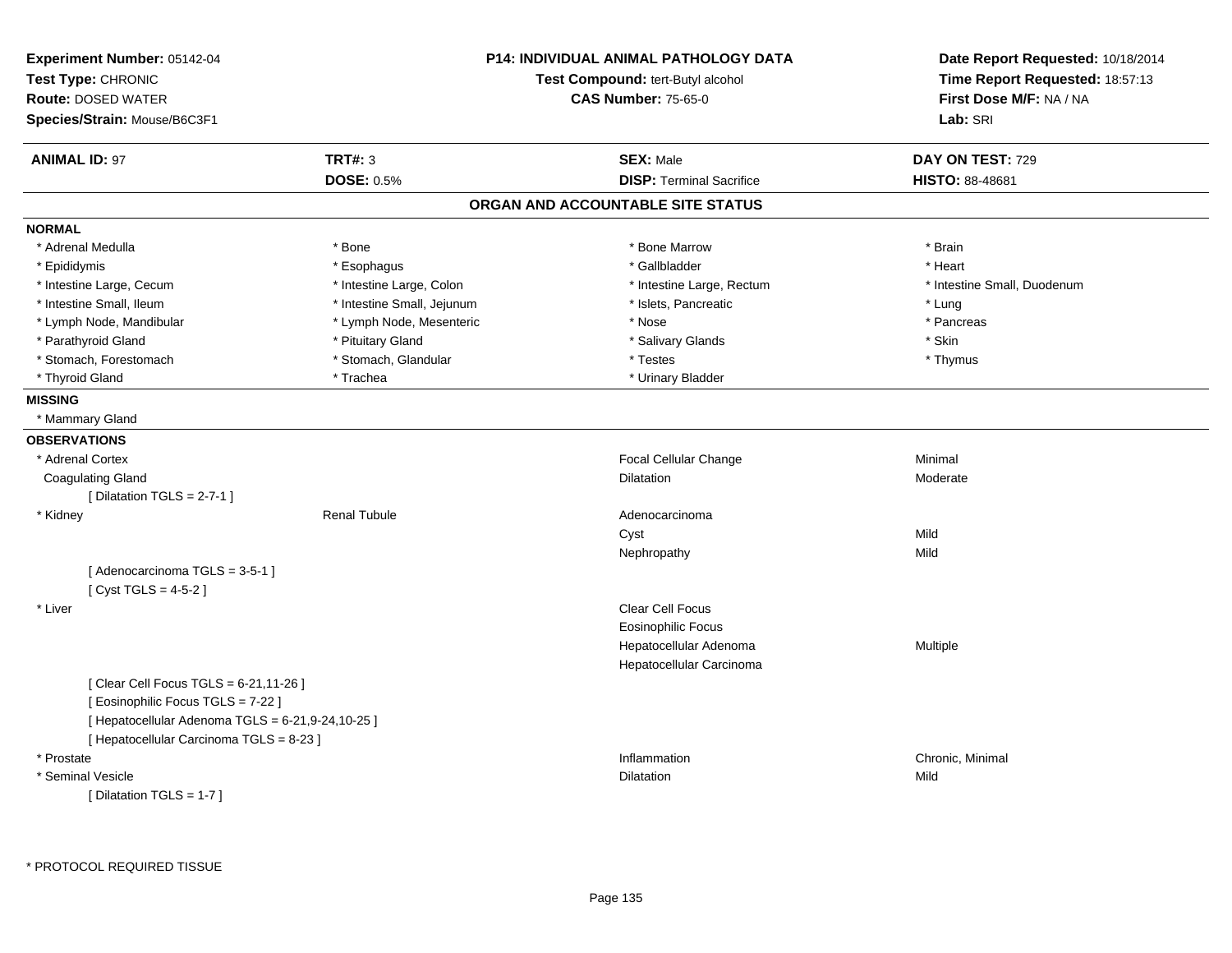| <b>Experiment Number: 05142-04</b><br><b>Test Type: CHRONIC</b><br><b>Route: DOSED WATER</b> |                   | <b>P14: INDIVIDUAL ANIMAL PATHOLOGY DATA</b> | Date Report Requested: 10/18/2014                          |
|----------------------------------------------------------------------------------------------|-------------------|----------------------------------------------|------------------------------------------------------------|
|                                                                                              |                   | Test Compound: tert-Butyl alcohol            | Time Report Requested: 18:57:13<br>First Dose M/F: NA / NA |
|                                                                                              |                   | <b>CAS Number: 75-65-0</b>                   |                                                            |
| Species/Strain: Mouse/B6C3F1                                                                 |                   |                                              | Lab: SRI                                                   |
| <b>ANIMAL ID: 97</b>                                                                         | TRT#: 3           | <b>SEX: Male</b>                             | DAY ON TEST: 729                                           |
|                                                                                              | <b>DOSE: 0.5%</b> | <b>DISP:</b> Terminal Sacrifice              | <b>HISTO: 88-48681</b>                                     |
|                                                                                              |                   | ORGAN AND ACCOUNTABLE SITE STATUS            |                                                            |
| * Spleen                                                                                     |                   | Hyperplasia                                  | Lymphoid, Mild                                             |
| Tooth                                                                                        | Incisor           | Dysplasia                                    | Mild                                                       |
| PRIMARY CAUSE OF DEATH                                                                       |                   |                                              |                                                            |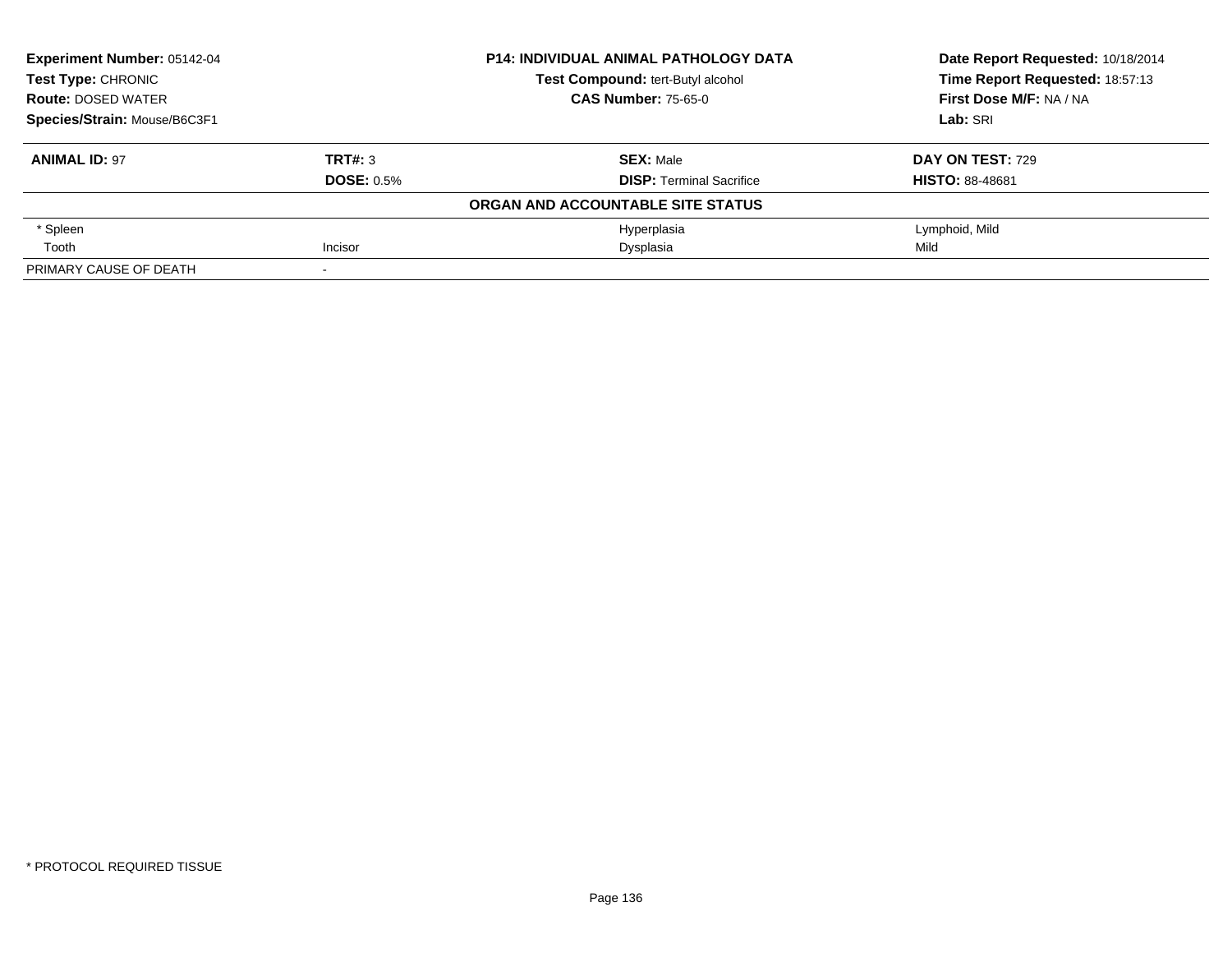| Experiment Number: 05142-04<br>Test Type: CHRONIC<br><b>Route: DOSED WATER</b><br>Species/Strain: Mouse/B6C3F1 | <b>P14: INDIVIDUAL ANIMAL PATHOLOGY DATA</b><br>Test Compound: tert-Butyl alcohol<br><b>CAS Number: 75-65-0</b> |                                   | Date Report Requested: 10/18/2014<br>Time Report Requested: 18:57:13<br>First Dose M/F: NA / NA<br>Lab: SRI |  |
|----------------------------------------------------------------------------------------------------------------|-----------------------------------------------------------------------------------------------------------------|-----------------------------------|-------------------------------------------------------------------------------------------------------------|--|
| <b>ANIMAL ID: 98</b>                                                                                           | TRT#: 3                                                                                                         | <b>SEX: Male</b>                  | DAY ON TEST: 312                                                                                            |  |
|                                                                                                                | <b>DOSE: 0.5%</b>                                                                                               | <b>DISP: Natural Death</b>        | <b>HISTO: 87-45201</b>                                                                                      |  |
|                                                                                                                |                                                                                                                 | ORGAN AND ACCOUNTABLE SITE STATUS |                                                                                                             |  |
| <b>NORMAL</b>                                                                                                  |                                                                                                                 |                                   |                                                                                                             |  |
| * Adrenal Cortex                                                                                               | * Adrenal Medulla                                                                                               | * Bone                            | * Bone Marrow                                                                                               |  |
| * Brain                                                                                                        | * Epididymis                                                                                                    | * Esophagus                       | * Gallbladder                                                                                               |  |
| * Heart                                                                                                        | * Intestine Large, Cecum                                                                                        | * Intestine Large, Colon          | * Intestine Large, Rectum                                                                                   |  |
| * Intestine Small, Duodenum                                                                                    | * Intestine Small, Ileum                                                                                        | * Intestine Small, Jejunum        | * Islets. Pancreatic                                                                                        |  |
| * Kidney                                                                                                       | * Lung                                                                                                          | * Lymph Node, Mandibular          | * Lymph Node, Mesenteric                                                                                    |  |
| * Mammary Gland                                                                                                | * Nose                                                                                                          | * Pancreas                        | * Parathyroid Gland                                                                                         |  |
| * Pituitary Gland                                                                                              | * Prostate                                                                                                      | * Salivary Glands                 | * Seminal Vesicle                                                                                           |  |
| * Skin                                                                                                         | * Stomach, Forestomach                                                                                          | * Stomach, Glandular              | * Testes                                                                                                    |  |
| * Thymus                                                                                                       | * Thyroid Gland                                                                                                 | * Trachea                         | * Urinary Bladder                                                                                           |  |
| <b>OBSERVATIONS</b>                                                                                            |                                                                                                                 |                                   |                                                                                                             |  |
| * Liver                                                                                                        |                                                                                                                 | Fatty Change                      | Mild                                                                                                        |  |
|                                                                                                                |                                                                                                                 | Hepatocellular Adenoma            |                                                                                                             |  |
| [ Hepatocellular Adenoma TGLS = 2-21 ]                                                                         |                                                                                                                 |                                   |                                                                                                             |  |
| * Spleen                                                                                                       |                                                                                                                 | <b>Depletion Cellular</b>         | Mild                                                                                                        |  |
| PRIMARY CAUSE OF DEATH                                                                                         |                                                                                                                 |                                   |                                                                                                             |  |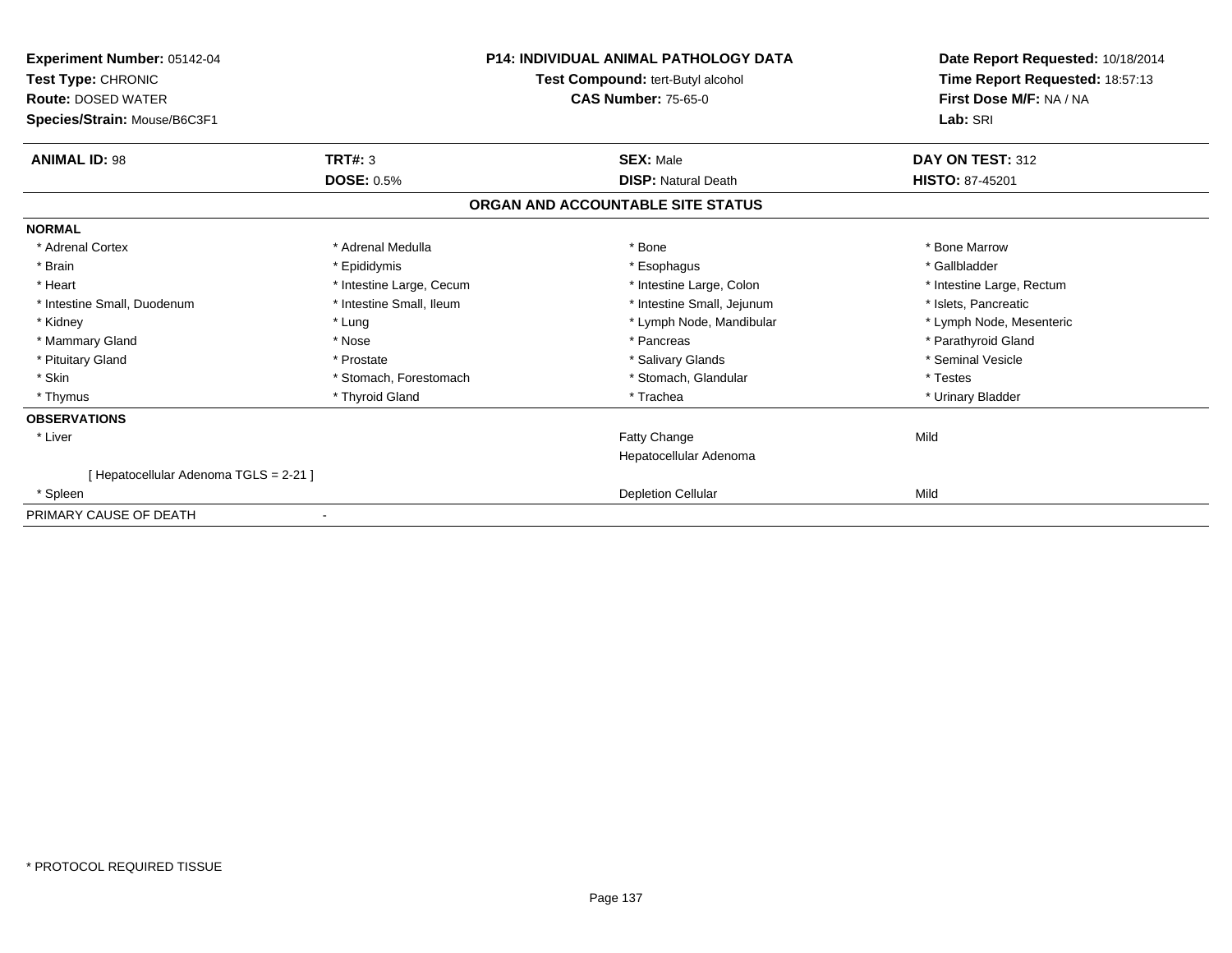| Experiment Number: 05142-04                  | P14: INDIVIDUAL ANIMAL PATHOLOGY DATA<br>Test Compound: tert-Butyl alcohol |                                   | Date Report Requested: 10/18/2014 |
|----------------------------------------------|----------------------------------------------------------------------------|-----------------------------------|-----------------------------------|
| Test Type: CHRONIC                           |                                                                            |                                   | Time Report Requested: 18:57:13   |
| <b>Route: DOSED WATER</b>                    |                                                                            | <b>CAS Number: 75-65-0</b>        | First Dose M/F: NA / NA           |
| Species/Strain: Mouse/B6C3F1                 |                                                                            |                                   | Lab: SRI                          |
| <b>ANIMAL ID: 99</b>                         | <b>TRT#: 3</b>                                                             | <b>SEX: Male</b>                  | DAY ON TEST: 729                  |
|                                              | <b>DOSE: 0.5%</b>                                                          | <b>DISP: Terminal Sacrifice</b>   | HISTO: 88-48682                   |
|                                              |                                                                            | ORGAN AND ACCOUNTABLE SITE STATUS |                                   |
| <b>NORMAL</b>                                |                                                                            |                                   |                                   |
| * Adrenal Cortex                             | * Adrenal Medulla                                                          | * Bone                            | * Bone Marrow                     |
| * Brain                                      | * Epididymis                                                               | * Esophagus                       | * Gallbladder                     |
| * Heart                                      | * Intestine Large, Cecum                                                   | * Intestine Large, Colon          | * Intestine Large, Rectum         |
| * Intestine Small, Duodenum                  | * Intestine Small, Ileum                                                   | * Intestine Small, Jejunum        | * Islets, Pancreatic              |
| * Lung                                       | * Lymph Node, Mandibular                                                   | * Lymph Node, Mesenteric          | * Nose                            |
| * Pancreas                                   | * Parathyroid Gland                                                        | * Pituitary Gland                 | * Prostate                        |
| * Salivary Glands                            | * Skin                                                                     | * Stomach, Forestomach            | * Stomach, Glandular              |
| * Testes                                     | * Thymus                                                                   | * Thyroid Gland                   | * Trachea                         |
| * Urinary Bladder                            |                                                                            |                                   |                                   |
| <b>MISSING</b>                               |                                                                            |                                   |                                   |
| * Mammary Gland                              |                                                                            |                                   |                                   |
| <b>OBSERVATIONS</b>                          |                                                                            |                                   |                                   |
| * Kidney                                     |                                                                            | Nephropathy                       | Mild                              |
| * Liver                                      |                                                                            | <b>Eosinophilic Focus</b>         |                                   |
|                                              |                                                                            | Hepatocellular Adenoma            | Multiple                          |
|                                              |                                                                            | Mixed Cell Focus                  |                                   |
| [ Hepatocellular Adenoma TGLS = 3-6.1,2-21 ] |                                                                            |                                   |                                   |
| [Mixed Cell Focus TGLS = 3-6.1]              |                                                                            |                                   |                                   |
| <b>Preputial Gland</b>                       |                                                                            | Degeneration                      | Cystic, Moderate                  |
| [ Degeneration TGLS = 1-8 ]                  |                                                                            |                                   |                                   |
| * Seminal Vesicle                            |                                                                            | Dilatation                        | Mild                              |
| * Spleen                                     |                                                                            | Hyperplasia                       | Lymphoid, Mild                    |
| Tooth                                        | Incisor                                                                    | Dysplasia                         | Moderate                          |
| PRIMARY CAUSE OF DEATH                       | $\blacksquare$                                                             |                                   |                                   |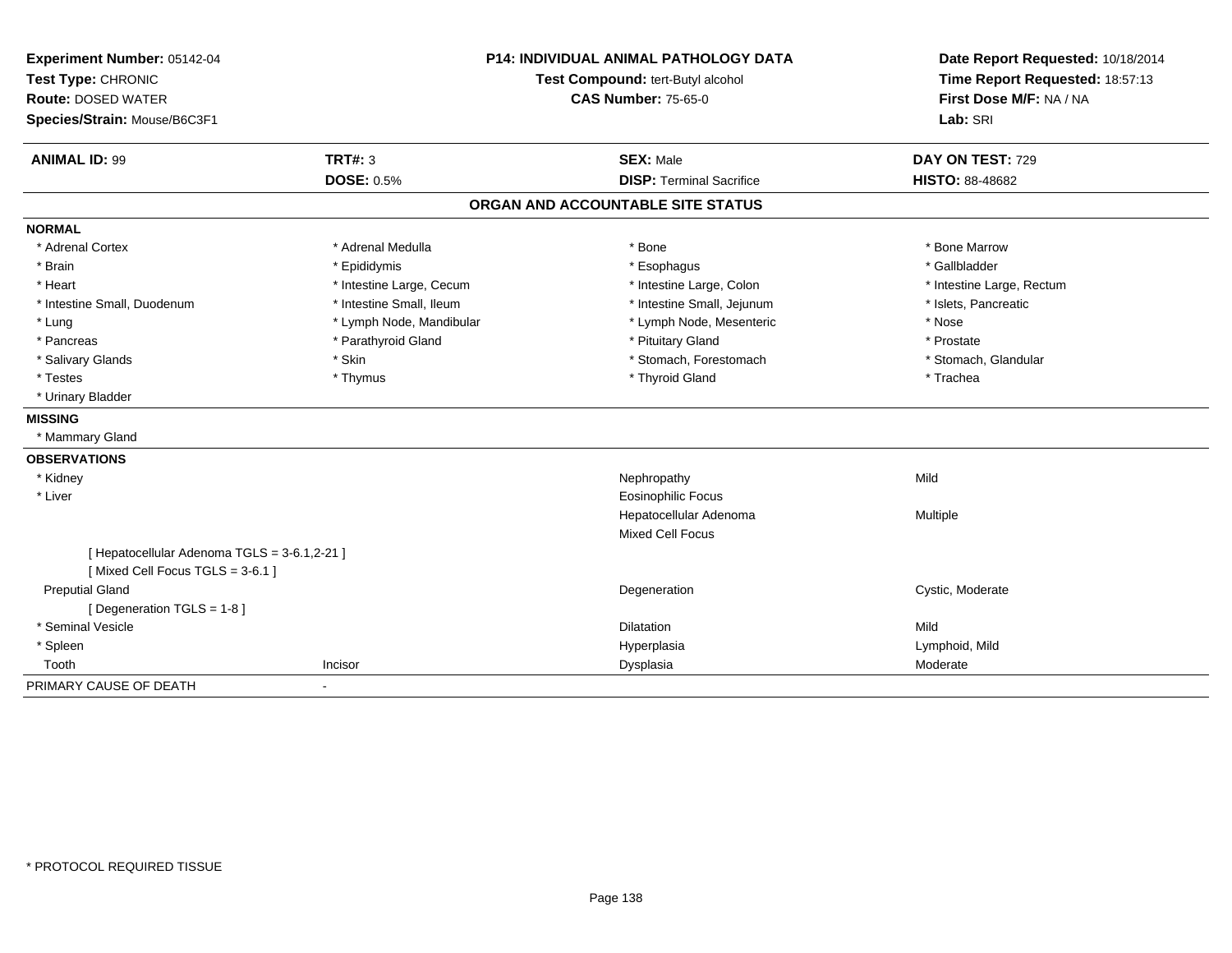| Experiment Number: 05142-04                 |                            | P14: INDIVIDUAL ANIMAL PATHOLOGY DATA | Date Report Requested: 10/18/2014 |
|---------------------------------------------|----------------------------|---------------------------------------|-----------------------------------|
| Test Type: CHRONIC                          |                            | Test Compound: tert-Butyl alcohol     | Time Report Requested: 18:57:13   |
| <b>Route: DOSED WATER</b>                   |                            | <b>CAS Number: 75-65-0</b>            | First Dose M/F: NA / NA           |
| Species/Strain: Mouse/B6C3F1                |                            |                                       | Lab: SRI                          |
| <b>ANIMAL ID: 100</b>                       | <b>TRT#: 3</b>             | <b>SEX: Male</b>                      | DAY ON TEST: 640                  |
|                                             | <b>DOSE: 0.5%</b>          | <b>DISP: Natural Death</b>            | HISTO: 88-48322                   |
|                                             |                            | ORGAN AND ACCOUNTABLE SITE STATUS     |                                   |
| <b>NORMAL</b>                               |                            |                                       |                                   |
| * Adrenal Medulla                           | * Bone                     | * Bone Marrow                         | * Brain                           |
| * Epididymis                                | * Esophagus                | * Gallbladder                         | * Heart                           |
| * Islets, Pancreatic                        | * Lymph Node, Mandibular   | * Lymph Node, Mesenteric              | * Nose                            |
| * Pancreas                                  | * Parathyroid Gland        | * Prostate                            | * Salivary Glands                 |
| * Seminal Vesicle                           | * Skin                     | * Spleen                              | * Stomach, Forestomach            |
| * Stomach, Glandular                        | * Testes                   | * Thymus                              | * Thyroid Gland                   |
| * Trachea                                   | * Urinary Bladder          |                                       |                                   |
| <b>MISSING</b>                              |                            |                                       |                                   |
| * Mammary Gland                             | * Pituitary Gland          |                                       |                                   |
| <b>AUTO PRECLUDES DIAG.</b>                 |                            |                                       |                                   |
| * Intestine Large, Cecum                    | * Intestine Large, Colon   | * Intestine Large, Rectum             | * Intestine Small, Duodenum       |
| * Intestine Small, Ileum                    | * Intestine Small, Jejunum |                                       |                                   |
| <b>OBSERVATIONS</b>                         |                            |                                       |                                   |
| * Adrenal Cortex                            | Subcapsular                | Hyperplasia                           | Focal, Minimal                    |
| * Kidney                                    |                            | Nephropathy                           | Mild                              |
| * Liver                                     |                            | Hepatocellular Adenoma                | Multiple                          |
|                                             |                            | Hepatocellular Carcinoma              |                                   |
|                                             |                            | Necrosis                              | Focal, Mild                       |
| [ Hepatocellular Adenoma TGLS = 2-21,5-23 ] |                            |                                       |                                   |
| [ Hepatocellular Carcinoma TGLS = 3-22 ]    |                            |                                       |                                   |
| * Lung                                      |                            | <b>Infiltration Cellular</b>          | Mixed Cell, Mild                  |
| <b>Preputial Gland</b>                      |                            | Degeneration                          | Cystic, Moderate                  |
| [ Degeneration TGLS = 1-8 ]                 |                            |                                       |                                   |
| Tooth                                       | Incisor                    | Dysplasia                             | Moderate                          |
| [Dysplasia TGLS = 4-9]                      |                            |                                       |                                   |
| PRIMARY CAUSE OF DEATH                      | $\sim$                     |                                       |                                   |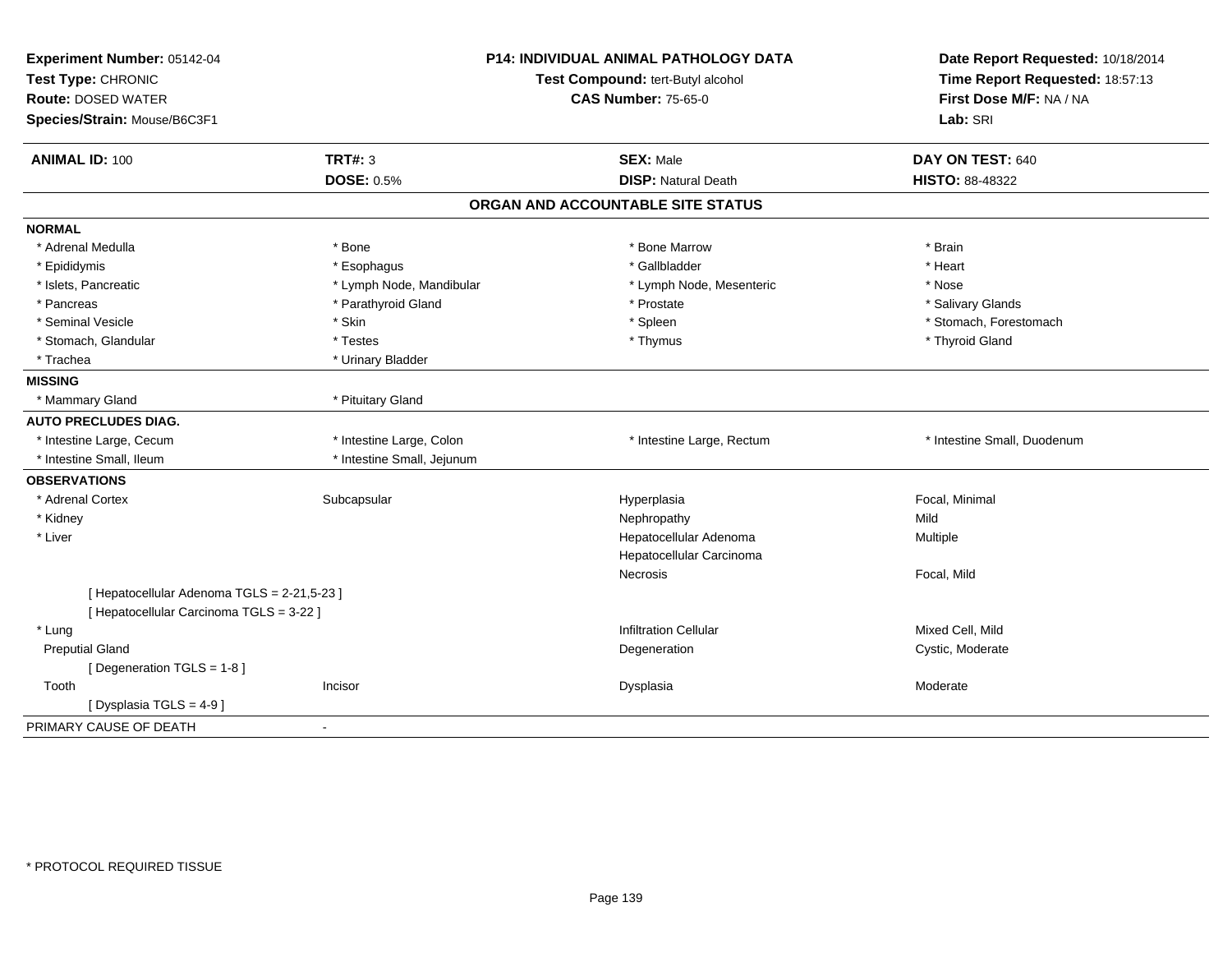| Experiment Number: 05142-04                   |                          | P14: INDIVIDUAL ANIMAL PATHOLOGY DATA | Date Report Requested: 10/18/2014                          |
|-----------------------------------------------|--------------------------|---------------------------------------|------------------------------------------------------------|
| Test Type: CHRONIC                            |                          | Test Compound: tert-Butyl alcohol     | Time Report Requested: 18:57:13<br>First Dose M/F: NA / NA |
| <b>Route: DOSED WATER</b>                     |                          | <b>CAS Number: 75-65-0</b>            |                                                            |
| Species/Strain: Mouse/B6C3F1                  |                          |                                       | Lab: SRI                                                   |
| <b>ANIMAL ID: 101</b>                         | <b>TRT#: 3</b>           | <b>SEX: Male</b>                      | DAY ON TEST: 729                                           |
|                                               | <b>DOSE: 0.5%</b>        | <b>DISP: Terminal Sacrifice</b>       | HISTO: 88-48683                                            |
|                                               |                          | ORGAN AND ACCOUNTABLE SITE STATUS     |                                                            |
| <b>NORMAL</b>                                 |                          |                                       |                                                            |
| * Adrenal Cortex                              | * Adrenal Medulla        | * Bone                                | * Bone Marrow                                              |
| * Brain                                       | * Epididymis             | * Esophagus                           | * Gallbladder                                              |
| * Heart                                       | * Intestine Large, Cecum | * Intestine Large, Colon              | * Intestine Large, Rectum                                  |
| * Intestine Small, Duodenum                   | * Intestine Small, Ileum | * Intestine Small, Jejunum            | * Islets, Pancreatic                                       |
| * Lymph Node, Mandibular                      | * Nose                   | * Pancreas                            | * Pituitary Gland                                          |
| * Prostate                                    | * Salivary Glands        | * Seminal Vesicle                     | * Skin                                                     |
| * Spleen                                      | * Stomach, Glandular     | * Testes                              | * Thymus                                                   |
| * Trachea                                     | * Urinary Bladder        |                                       |                                                            |
| <b>MISSING</b>                                |                          |                                       |                                                            |
| * Mammary Gland                               | * Parathyroid Gland      |                                       |                                                            |
| <b>OBSERVATIONS</b>                           |                          |                                       |                                                            |
| * Kidney                                      |                          | Nephropathy                           | Minimal                                                    |
| * Liver                                       |                          | Clear Cell Focus                      |                                                            |
|                                               |                          | Hemangiosarcoma                       |                                                            |
| [Clear Cell Focus TGLS = 2-6]                 |                          |                                       |                                                            |
| [Hemangiosarcoma TGLS = 5-21]                 |                          |                                       |                                                            |
| * Lung                                        |                          | Alveolar/Bronchiolar Adenoma          |                                                            |
| [ Alveolar/Bronchiolar Adenoma TGLS = 3-2-1 ] |                          |                                       |                                                            |
| * Lymph Node, Mesenteric                      |                          | Angiectasis                           | Mild                                                       |
|                                               |                          | Hyperplasia                           | Lymphoid, Moderate                                         |
| [Hyperplasia TGLS = 1-5]                      |                          |                                       |                                                            |
| * Stomach, Forestomach                        |                          | Squamous Cell Papilloma               |                                                            |
| [Squamous Cell Papilloma TGLS = 4-4-1]        |                          |                                       |                                                            |
| * Thyroid Gland                               | Follicular Cel           | Hyperplasia                           | Minimal                                                    |
| Tooth                                         | Incisor                  | Dysplasia                             | Moderate                                                   |
| PRIMARY CAUSE OF DEATH                        |                          |                                       |                                                            |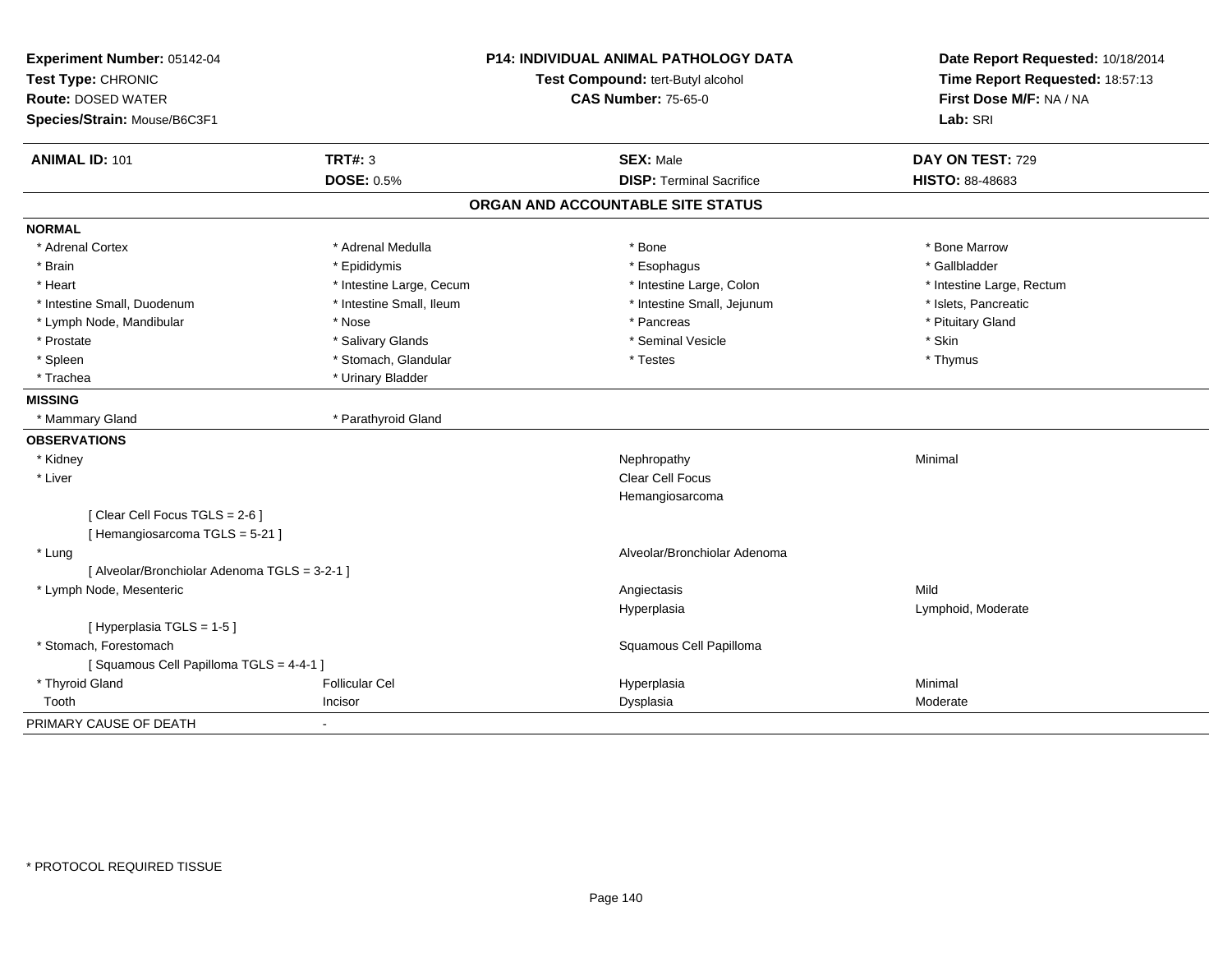| Experiment Number: 05142-04<br>Test Type: CHRONIC<br><b>Route: DOSED WATER</b><br>Species/Strain: Mouse/B6C3F1 | <b>P14: INDIVIDUAL ANIMAL PATHOLOGY DATA</b><br>Test Compound: tert-Butyl alcohol<br><b>CAS Number: 75-65-0</b> |                                   | Date Report Requested: 10/18/2014<br>Time Report Requested: 18:57:13<br>First Dose M/F: NA / NA<br>Lab: SRI |
|----------------------------------------------------------------------------------------------------------------|-----------------------------------------------------------------------------------------------------------------|-----------------------------------|-------------------------------------------------------------------------------------------------------------|
| <b>ANIMAL ID: 102</b>                                                                                          | <b>TRT#: 3</b>                                                                                                  | <b>SEX: Male</b>                  | DAY ON TEST: 729                                                                                            |
|                                                                                                                | <b>DOSE: 0.5%</b>                                                                                               | <b>DISP: Terminal Sacrifice</b>   | HISTO: 88-48684                                                                                             |
|                                                                                                                |                                                                                                                 | ORGAN AND ACCOUNTABLE SITE STATUS |                                                                                                             |
| <b>NORMAL</b>                                                                                                  |                                                                                                                 |                                   |                                                                                                             |
| * Adrenal Cortex                                                                                               | * Adrenal Medulla                                                                                               | * Bone                            | * Bone Marrow                                                                                               |
| * Brain                                                                                                        | * Epididymis                                                                                                    | * Esophagus                       | * Gallbladder                                                                                               |
| * Heart                                                                                                        | * Intestine Large, Cecum                                                                                        | * Intestine Large, Colon          | * Intestine Large, Rectum                                                                                   |
| * Intestine Small, Duodenum                                                                                    | * Intestine Small, Ileum                                                                                        | * Intestine Small, Jejunum        | * Islets, Pancreatic                                                                                        |
| * Lung                                                                                                         | * Lymph Node, Mandibular                                                                                        | * Lymph Node, Mesenteric          | * Nose                                                                                                      |
| * Pancreas                                                                                                     | * Parathyroid Gland                                                                                             | * Pituitary Gland                 | * Prostate                                                                                                  |
| * Salivary Glands                                                                                              | * Skin                                                                                                          | * Spleen                          | * Stomach, Forestomach                                                                                      |
| * Stomach, Glandular                                                                                           | * Testes                                                                                                        | * Thymus                          | * Trachea                                                                                                   |
| * Urinary Bladder                                                                                              |                                                                                                                 |                                   |                                                                                                             |
| <b>MISSING</b>                                                                                                 |                                                                                                                 |                                   |                                                                                                             |
| * Mammary Gland                                                                                                |                                                                                                                 |                                   |                                                                                                             |
| <b>OBSERVATIONS</b>                                                                                            |                                                                                                                 |                                   |                                                                                                             |
| * Kidney                                                                                                       | <b>Renal Tubule</b>                                                                                             | Adenoma                           |                                                                                                             |
|                                                                                                                |                                                                                                                 | Nephropathy                       | Mild                                                                                                        |
| [Adenoma TGLS = $3-21$ ]                                                                                       |                                                                                                                 |                                   |                                                                                                             |
| * Liver                                                                                                        |                                                                                                                 | <b>Clear Cell Focus</b>           |                                                                                                             |
|                                                                                                                |                                                                                                                 | Hepatocellular Adenoma            | Multiple                                                                                                    |
|                                                                                                                |                                                                                                                 | Hepatocellular Carcinoma          |                                                                                                             |
|                                                                                                                |                                                                                                                 | <b>Mixed Cell Focus</b>           |                                                                                                             |
| [ Hepatocellular Adenoma TGLS = 5-23,6-24 ]                                                                    |                                                                                                                 |                                   |                                                                                                             |
| [ Hepatocellular Carcinoma TGLS = 4-22 ]                                                                       |                                                                                                                 |                                   |                                                                                                             |
| <b>Preputial Gland</b>                                                                                         |                                                                                                                 | Degeneration                      | Cystic, Moderate                                                                                            |
| [ Degeneration TGLS = 1-8 ]                                                                                    |                                                                                                                 |                                   |                                                                                                             |
| * Seminal Vesicle                                                                                              |                                                                                                                 | <b>Dilatation</b>                 | Moderate                                                                                                    |
| [ Dilatation TGLS = 2-7 ]                                                                                      |                                                                                                                 |                                   |                                                                                                             |
| * Thyroid Gland                                                                                                | <b>Follicular Cel</b>                                                                                           | Hyperplasia                       | Minimal                                                                                                     |
| Tooth                                                                                                          | Incisor                                                                                                         | Dysplasia                         | Minimal                                                                                                     |
| PRIMARY CAUSE OF DEATH                                                                                         |                                                                                                                 |                                   |                                                                                                             |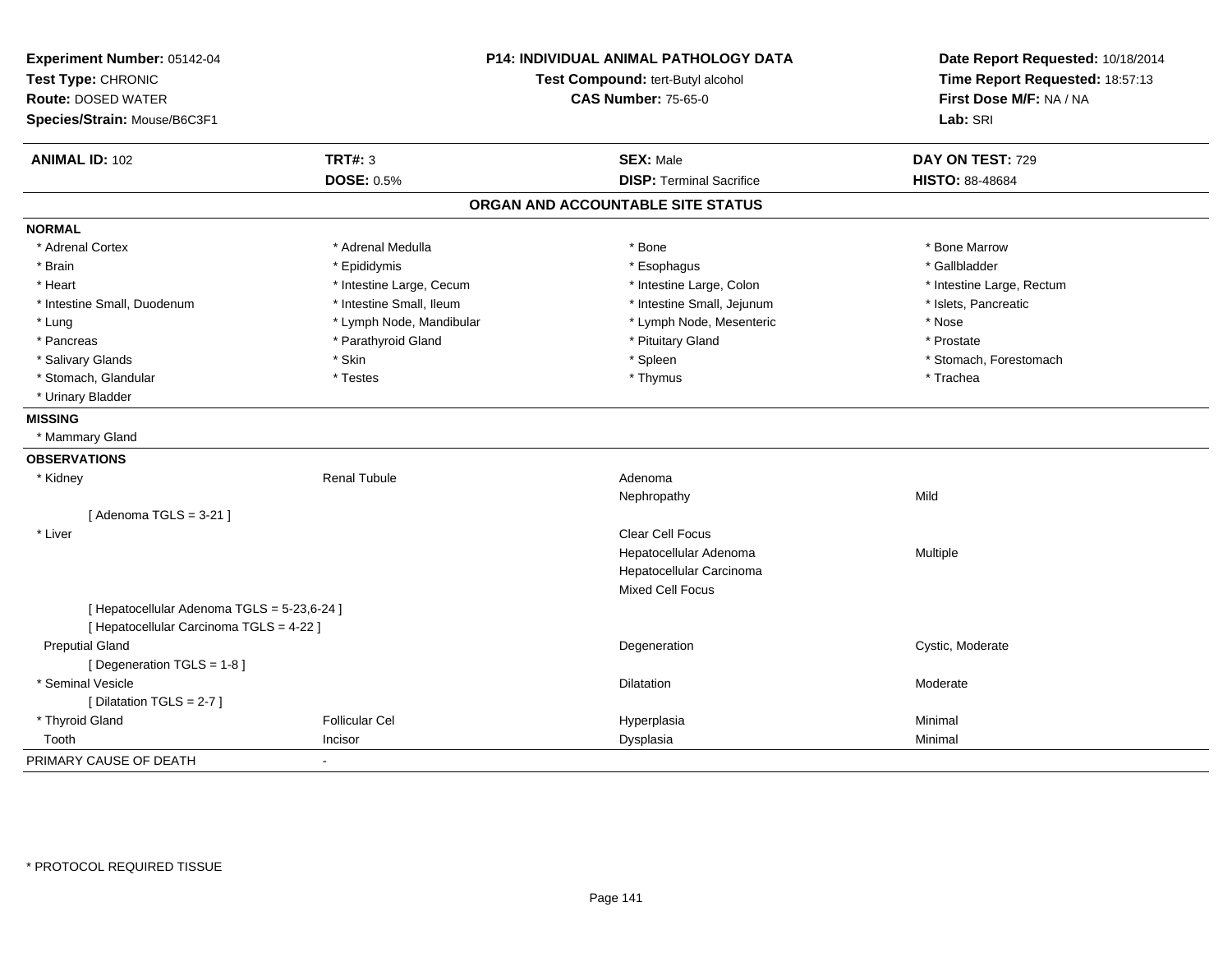| <b>TRT#: 3</b><br><b>SEX: Male</b><br>DAY ON TEST: 727<br><b>ANIMAL ID: 103</b><br><b>DOSE: 0.5%</b><br><b>DISP:</b> Moribund Sacrifice<br>HISTO: 88-48685<br>ORGAN AND ACCOUNTABLE SITE STATUS<br><b>NORMAL</b><br>* Adrenal Cortex<br>* Adrenal Medulla<br>* Bone<br>* Bone Marrow<br>* Brain<br>* Epididymis<br>* Esophagus<br>* Gallbladder<br>* Heart<br>* Intestine Large, Cecum<br>* Intestine Large, Colon<br>* Intestine Large, Rectum<br>* Intestine Small, Ileum<br>* Intestine Small, Jejunum<br>* Islets, Pancreatic<br>* Intestine Small, Duodenum<br>* Parathyroid Gland<br>* Lymph Node, Mandibular<br>* Nose<br>* Pancreas<br>* Seminal Vesicle<br>* Pituitary Gland<br>* Prostate<br>* Salivary Glands<br>* Skin<br>* Stomach, Glandular<br>* Stomach, Forestomach<br>* Testes<br>* Urinary Bladder<br>* Thymus<br>* Trachea<br><b>MISSING</b><br>* Mammary Gland<br><b>OBSERVATIONS</b><br>* Kidney<br>Hydronephrosis<br>Minimal<br>Nephropathy<br>Mild<br>* Liver<br><b>Eosinophilic Focus</b><br>Hematopoietic Cell Proliferation<br>Mild<br>Hepatocellular Adenoma<br>Multiple<br>Hepatocellular Carcinoma<br>Multiple<br>[ Eosinophilic Focus TGLS = 12-26 ]<br>[ Hepatocellular Adenoma TGLS = 14-6,8-22,11-25 ]<br>[ Hepatocellular Carcinoma TGLS = 8-22,9-23,11-25,12-26,14-6 ]<br>* Lung<br>Hepatocellular Carcinoma<br>Metastatic (Liver)<br>[ Hepatocellular Carcinoma TGLS = 7-2 ]<br>* Lymph Node, Mesenteric<br>Mild<br>Angiectasis<br>Mild<br>Hematopoietic Cell Proliferation<br>[Angiectasis TGLS = 6-5]<br>[ Hematopoietic Cell Proliferation TGLS = 6-5 ]<br>Hepatocellular Carcinoma<br>Metastatic (Liver)<br>Mesentery<br>[ Hepatocellular Carcinoma TGLS = 5-21,10-24 ]<br><b>Preputial Gland</b><br>Cystic, Marked<br>Degeneration<br>[ Degeneration TGLS = 1-8 ] | Experiment Number: 05142-04<br>Test Type: CHRONIC<br><b>Route: DOSED WATER</b><br>Species/Strain: Mouse/B6C3F1 | <b>P14: INDIVIDUAL ANIMAL PATHOLOGY DATA</b><br>Test Compound: tert-Butyl alcohol<br><b>CAS Number: 75-65-0</b> | Date Report Requested: 10/18/2014<br>Time Report Requested: 18:57:13<br>First Dose M/F: NA / NA<br>Lab: SRI |
|-------------------------------------------------------------------------------------------------------------------------------------------------------------------------------------------------------------------------------------------------------------------------------------------------------------------------------------------------------------------------------------------------------------------------------------------------------------------------------------------------------------------------------------------------------------------------------------------------------------------------------------------------------------------------------------------------------------------------------------------------------------------------------------------------------------------------------------------------------------------------------------------------------------------------------------------------------------------------------------------------------------------------------------------------------------------------------------------------------------------------------------------------------------------------------------------------------------------------------------------------------------------------------------------------------------------------------------------------------------------------------------------------------------------------------------------------------------------------------------------------------------------------------------------------------------------------------------------------------------------------------------------------------------------------------------------------------------------------------------------------------------------------------------------------------------|----------------------------------------------------------------------------------------------------------------|-----------------------------------------------------------------------------------------------------------------|-------------------------------------------------------------------------------------------------------------|
|                                                                                                                                                                                                                                                                                                                                                                                                                                                                                                                                                                                                                                                                                                                                                                                                                                                                                                                                                                                                                                                                                                                                                                                                                                                                                                                                                                                                                                                                                                                                                                                                                                                                                                                                                                                                             |                                                                                                                |                                                                                                                 |                                                                                                             |
|                                                                                                                                                                                                                                                                                                                                                                                                                                                                                                                                                                                                                                                                                                                                                                                                                                                                                                                                                                                                                                                                                                                                                                                                                                                                                                                                                                                                                                                                                                                                                                                                                                                                                                                                                                                                             |                                                                                                                |                                                                                                                 |                                                                                                             |
|                                                                                                                                                                                                                                                                                                                                                                                                                                                                                                                                                                                                                                                                                                                                                                                                                                                                                                                                                                                                                                                                                                                                                                                                                                                                                                                                                                                                                                                                                                                                                                                                                                                                                                                                                                                                             |                                                                                                                |                                                                                                                 |                                                                                                             |
|                                                                                                                                                                                                                                                                                                                                                                                                                                                                                                                                                                                                                                                                                                                                                                                                                                                                                                                                                                                                                                                                                                                                                                                                                                                                                                                                                                                                                                                                                                                                                                                                                                                                                                                                                                                                             |                                                                                                                |                                                                                                                 |                                                                                                             |
|                                                                                                                                                                                                                                                                                                                                                                                                                                                                                                                                                                                                                                                                                                                                                                                                                                                                                                                                                                                                                                                                                                                                                                                                                                                                                                                                                                                                                                                                                                                                                                                                                                                                                                                                                                                                             |                                                                                                                |                                                                                                                 |                                                                                                             |
|                                                                                                                                                                                                                                                                                                                                                                                                                                                                                                                                                                                                                                                                                                                                                                                                                                                                                                                                                                                                                                                                                                                                                                                                                                                                                                                                                                                                                                                                                                                                                                                                                                                                                                                                                                                                             |                                                                                                                |                                                                                                                 |                                                                                                             |
|                                                                                                                                                                                                                                                                                                                                                                                                                                                                                                                                                                                                                                                                                                                                                                                                                                                                                                                                                                                                                                                                                                                                                                                                                                                                                                                                                                                                                                                                                                                                                                                                                                                                                                                                                                                                             |                                                                                                                |                                                                                                                 |                                                                                                             |
|                                                                                                                                                                                                                                                                                                                                                                                                                                                                                                                                                                                                                                                                                                                                                                                                                                                                                                                                                                                                                                                                                                                                                                                                                                                                                                                                                                                                                                                                                                                                                                                                                                                                                                                                                                                                             |                                                                                                                |                                                                                                                 |                                                                                                             |
|                                                                                                                                                                                                                                                                                                                                                                                                                                                                                                                                                                                                                                                                                                                                                                                                                                                                                                                                                                                                                                                                                                                                                                                                                                                                                                                                                                                                                                                                                                                                                                                                                                                                                                                                                                                                             |                                                                                                                |                                                                                                                 |                                                                                                             |
|                                                                                                                                                                                                                                                                                                                                                                                                                                                                                                                                                                                                                                                                                                                                                                                                                                                                                                                                                                                                                                                                                                                                                                                                                                                                                                                                                                                                                                                                                                                                                                                                                                                                                                                                                                                                             |                                                                                                                |                                                                                                                 |                                                                                                             |
|                                                                                                                                                                                                                                                                                                                                                                                                                                                                                                                                                                                                                                                                                                                                                                                                                                                                                                                                                                                                                                                                                                                                                                                                                                                                                                                                                                                                                                                                                                                                                                                                                                                                                                                                                                                                             |                                                                                                                |                                                                                                                 |                                                                                                             |
|                                                                                                                                                                                                                                                                                                                                                                                                                                                                                                                                                                                                                                                                                                                                                                                                                                                                                                                                                                                                                                                                                                                                                                                                                                                                                                                                                                                                                                                                                                                                                                                                                                                                                                                                                                                                             |                                                                                                                |                                                                                                                 |                                                                                                             |
|                                                                                                                                                                                                                                                                                                                                                                                                                                                                                                                                                                                                                                                                                                                                                                                                                                                                                                                                                                                                                                                                                                                                                                                                                                                                                                                                                                                                                                                                                                                                                                                                                                                                                                                                                                                                             |                                                                                                                |                                                                                                                 |                                                                                                             |
|                                                                                                                                                                                                                                                                                                                                                                                                                                                                                                                                                                                                                                                                                                                                                                                                                                                                                                                                                                                                                                                                                                                                                                                                                                                                                                                                                                                                                                                                                                                                                                                                                                                                                                                                                                                                             |                                                                                                                |                                                                                                                 |                                                                                                             |
|                                                                                                                                                                                                                                                                                                                                                                                                                                                                                                                                                                                                                                                                                                                                                                                                                                                                                                                                                                                                                                                                                                                                                                                                                                                                                                                                                                                                                                                                                                                                                                                                                                                                                                                                                                                                             |                                                                                                                |                                                                                                                 |                                                                                                             |
|                                                                                                                                                                                                                                                                                                                                                                                                                                                                                                                                                                                                                                                                                                                                                                                                                                                                                                                                                                                                                                                                                                                                                                                                                                                                                                                                                                                                                                                                                                                                                                                                                                                                                                                                                                                                             |                                                                                                                |                                                                                                                 |                                                                                                             |
|                                                                                                                                                                                                                                                                                                                                                                                                                                                                                                                                                                                                                                                                                                                                                                                                                                                                                                                                                                                                                                                                                                                                                                                                                                                                                                                                                                                                                                                                                                                                                                                                                                                                                                                                                                                                             |                                                                                                                |                                                                                                                 |                                                                                                             |
|                                                                                                                                                                                                                                                                                                                                                                                                                                                                                                                                                                                                                                                                                                                                                                                                                                                                                                                                                                                                                                                                                                                                                                                                                                                                                                                                                                                                                                                                                                                                                                                                                                                                                                                                                                                                             |                                                                                                                |                                                                                                                 |                                                                                                             |
|                                                                                                                                                                                                                                                                                                                                                                                                                                                                                                                                                                                                                                                                                                                                                                                                                                                                                                                                                                                                                                                                                                                                                                                                                                                                                                                                                                                                                                                                                                                                                                                                                                                                                                                                                                                                             |                                                                                                                |                                                                                                                 |                                                                                                             |
|                                                                                                                                                                                                                                                                                                                                                                                                                                                                                                                                                                                                                                                                                                                                                                                                                                                                                                                                                                                                                                                                                                                                                                                                                                                                                                                                                                                                                                                                                                                                                                                                                                                                                                                                                                                                             |                                                                                                                |                                                                                                                 |                                                                                                             |
|                                                                                                                                                                                                                                                                                                                                                                                                                                                                                                                                                                                                                                                                                                                                                                                                                                                                                                                                                                                                                                                                                                                                                                                                                                                                                                                                                                                                                                                                                                                                                                                                                                                                                                                                                                                                             |                                                                                                                |                                                                                                                 |                                                                                                             |
|                                                                                                                                                                                                                                                                                                                                                                                                                                                                                                                                                                                                                                                                                                                                                                                                                                                                                                                                                                                                                                                                                                                                                                                                                                                                                                                                                                                                                                                                                                                                                                                                                                                                                                                                                                                                             |                                                                                                                |                                                                                                                 |                                                                                                             |
|                                                                                                                                                                                                                                                                                                                                                                                                                                                                                                                                                                                                                                                                                                                                                                                                                                                                                                                                                                                                                                                                                                                                                                                                                                                                                                                                                                                                                                                                                                                                                                                                                                                                                                                                                                                                             |                                                                                                                |                                                                                                                 |                                                                                                             |
|                                                                                                                                                                                                                                                                                                                                                                                                                                                                                                                                                                                                                                                                                                                                                                                                                                                                                                                                                                                                                                                                                                                                                                                                                                                                                                                                                                                                                                                                                                                                                                                                                                                                                                                                                                                                             |                                                                                                                |                                                                                                                 |                                                                                                             |
|                                                                                                                                                                                                                                                                                                                                                                                                                                                                                                                                                                                                                                                                                                                                                                                                                                                                                                                                                                                                                                                                                                                                                                                                                                                                                                                                                                                                                                                                                                                                                                                                                                                                                                                                                                                                             |                                                                                                                |                                                                                                                 |                                                                                                             |
|                                                                                                                                                                                                                                                                                                                                                                                                                                                                                                                                                                                                                                                                                                                                                                                                                                                                                                                                                                                                                                                                                                                                                                                                                                                                                                                                                                                                                                                                                                                                                                                                                                                                                                                                                                                                             |                                                                                                                |                                                                                                                 |                                                                                                             |
|                                                                                                                                                                                                                                                                                                                                                                                                                                                                                                                                                                                                                                                                                                                                                                                                                                                                                                                                                                                                                                                                                                                                                                                                                                                                                                                                                                                                                                                                                                                                                                                                                                                                                                                                                                                                             |                                                                                                                |                                                                                                                 |                                                                                                             |
|                                                                                                                                                                                                                                                                                                                                                                                                                                                                                                                                                                                                                                                                                                                                                                                                                                                                                                                                                                                                                                                                                                                                                                                                                                                                                                                                                                                                                                                                                                                                                                                                                                                                                                                                                                                                             |                                                                                                                |                                                                                                                 |                                                                                                             |
|                                                                                                                                                                                                                                                                                                                                                                                                                                                                                                                                                                                                                                                                                                                                                                                                                                                                                                                                                                                                                                                                                                                                                                                                                                                                                                                                                                                                                                                                                                                                                                                                                                                                                                                                                                                                             |                                                                                                                |                                                                                                                 |                                                                                                             |
|                                                                                                                                                                                                                                                                                                                                                                                                                                                                                                                                                                                                                                                                                                                                                                                                                                                                                                                                                                                                                                                                                                                                                                                                                                                                                                                                                                                                                                                                                                                                                                                                                                                                                                                                                                                                             |                                                                                                                |                                                                                                                 |                                                                                                             |
|                                                                                                                                                                                                                                                                                                                                                                                                                                                                                                                                                                                                                                                                                                                                                                                                                                                                                                                                                                                                                                                                                                                                                                                                                                                                                                                                                                                                                                                                                                                                                                                                                                                                                                                                                                                                             |                                                                                                                |                                                                                                                 |                                                                                                             |
|                                                                                                                                                                                                                                                                                                                                                                                                                                                                                                                                                                                                                                                                                                                                                                                                                                                                                                                                                                                                                                                                                                                                                                                                                                                                                                                                                                                                                                                                                                                                                                                                                                                                                                                                                                                                             |                                                                                                                |                                                                                                                 |                                                                                                             |
|                                                                                                                                                                                                                                                                                                                                                                                                                                                                                                                                                                                                                                                                                                                                                                                                                                                                                                                                                                                                                                                                                                                                                                                                                                                                                                                                                                                                                                                                                                                                                                                                                                                                                                                                                                                                             |                                                                                                                |                                                                                                                 |                                                                                                             |
|                                                                                                                                                                                                                                                                                                                                                                                                                                                                                                                                                                                                                                                                                                                                                                                                                                                                                                                                                                                                                                                                                                                                                                                                                                                                                                                                                                                                                                                                                                                                                                                                                                                                                                                                                                                                             |                                                                                                                |                                                                                                                 |                                                                                                             |
|                                                                                                                                                                                                                                                                                                                                                                                                                                                                                                                                                                                                                                                                                                                                                                                                                                                                                                                                                                                                                                                                                                                                                                                                                                                                                                                                                                                                                                                                                                                                                                                                                                                                                                                                                                                                             |                                                                                                                |                                                                                                                 |                                                                                                             |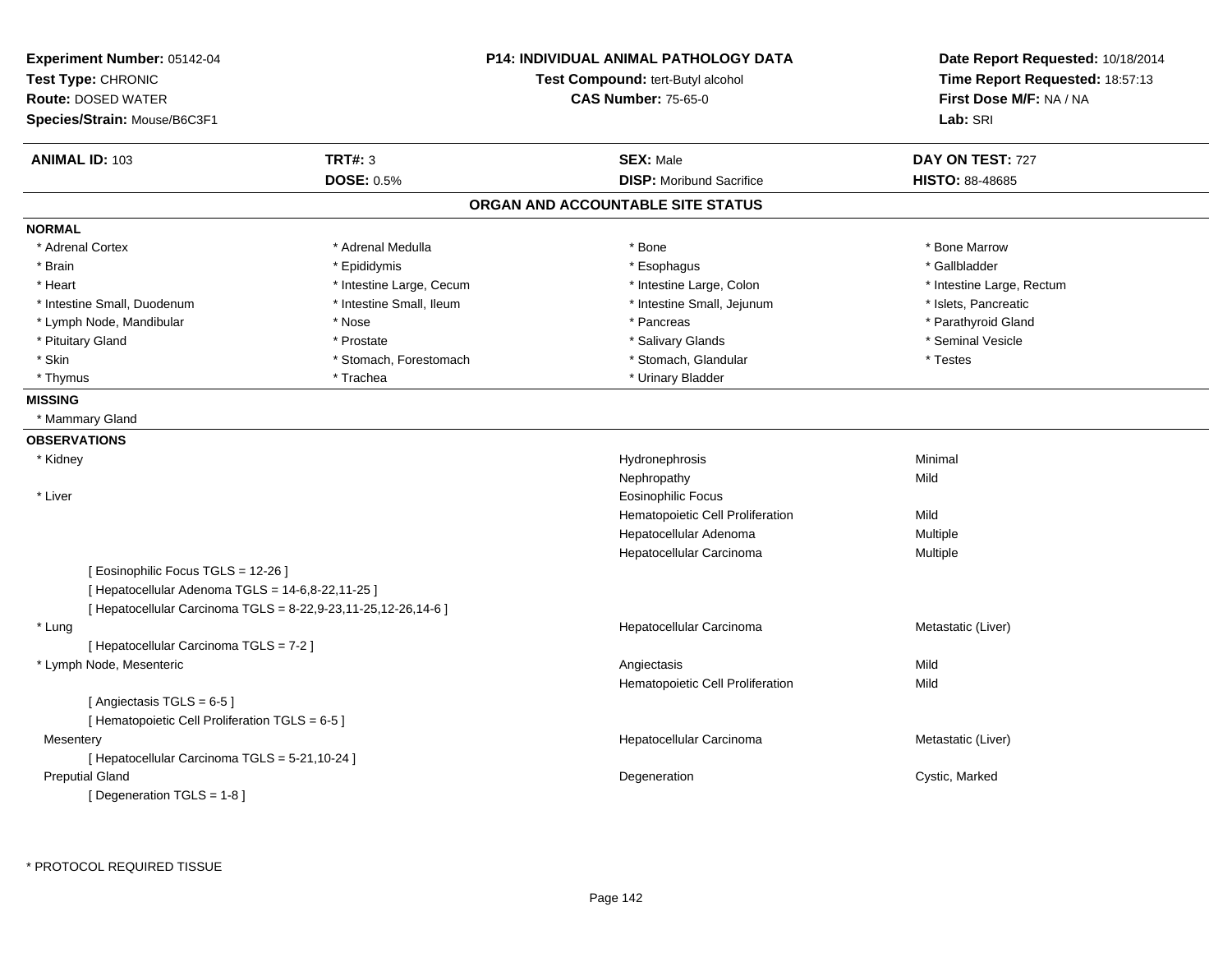| Experiment Number: 05142-04<br>Test Type: CHRONIC<br><b>Route: DOSED WATER</b> |                   | <b>P14: INDIVIDUAL ANIMAL PATHOLOGY DATA</b> | Date Report Requested: 10/18/2014<br>Time Report Requested: 18:57:13 |
|--------------------------------------------------------------------------------|-------------------|----------------------------------------------|----------------------------------------------------------------------|
|                                                                                |                   | Test Compound: tert-Butyl alcohol            |                                                                      |
|                                                                                |                   | <b>CAS Number: 75-65-0</b>                   | First Dose M/F: NA / NA                                              |
| Species/Strain: Mouse/B6C3F1                                                   |                   |                                              | Lab: SRI                                                             |
| <b>ANIMAL ID: 103</b>                                                          | TRT#: 3           | <b>SEX: Male</b>                             | DAY ON TEST: 727                                                     |
|                                                                                | <b>DOSE: 0.5%</b> | <b>DISP:</b> Moribund Sacrifice              | <b>HISTO: 88-48685</b>                                               |
|                                                                                |                   | ORGAN AND ACCOUNTABLE SITE STATUS            |                                                                      |
| * Spleen                                                                       |                   | Hematopoietic Cell Proliferation             | Moderate                                                             |
| [Hematopoietic Cell Proliferation TGLS = 4-6 ]                                 |                   |                                              |                                                                      |
| * Thyroid Gland                                                                |                   | Degeneration                                 | Cystic, Minimal                                                      |
| PRIMARY CAUSE OF DEATH                                                         |                   |                                              |                                                                      |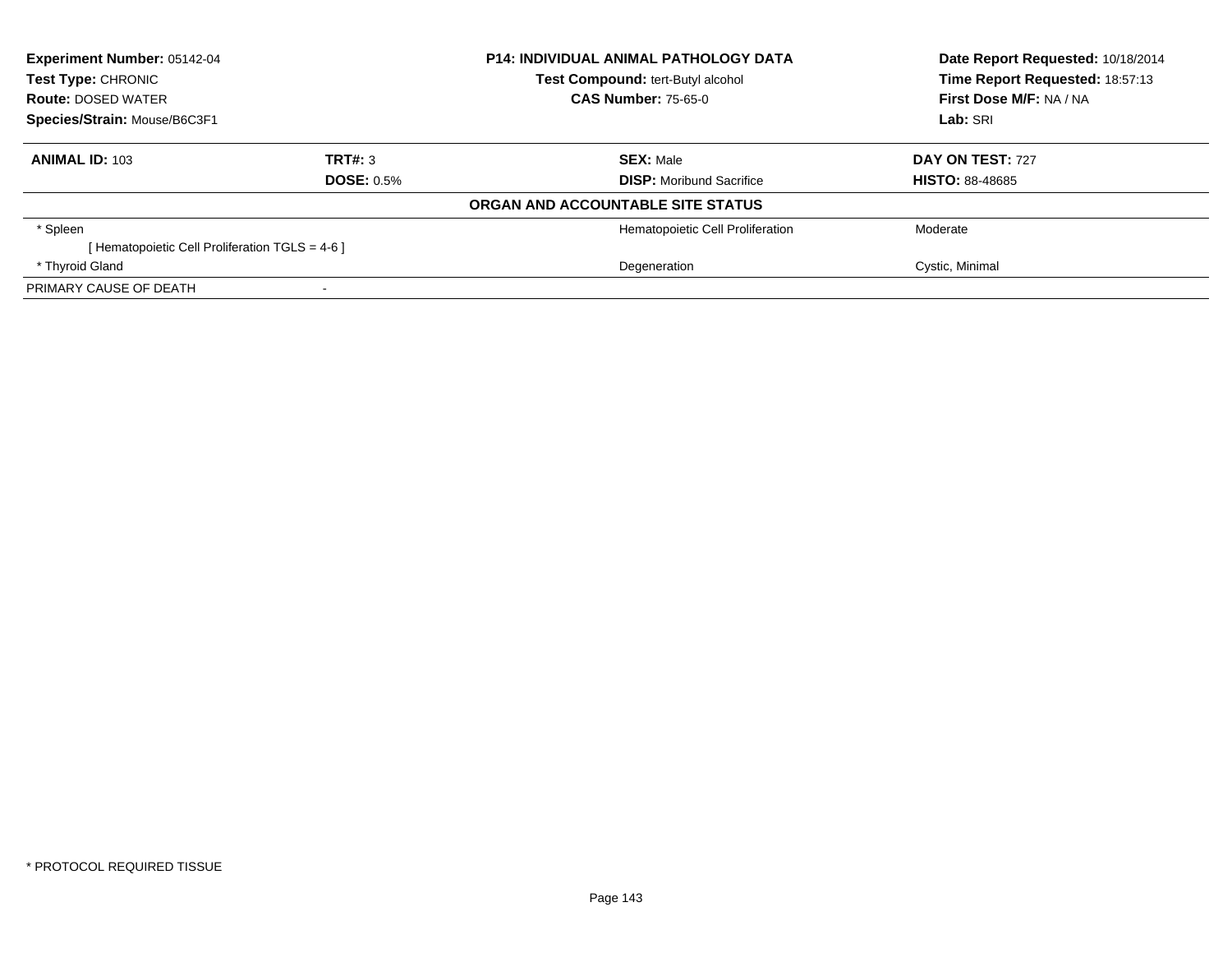| Experiment Number: 05142-04<br>Test Type: CHRONIC |                          | <b>P14: INDIVIDUAL ANIMAL PATHOLOGY DATA</b><br>Test Compound: tert-Butyl alcohol | Date Report Requested: 10/18/2014<br>Time Report Requested: 18:57:13 |
|---------------------------------------------------|--------------------------|-----------------------------------------------------------------------------------|----------------------------------------------------------------------|
| <b>Route: DOSED WATER</b>                         |                          | <b>CAS Number: 75-65-0</b>                                                        | First Dose M/F: NA / NA                                              |
| Species/Strain: Mouse/B6C3F1                      |                          |                                                                                   | Lab: SRI                                                             |
| <b>ANIMAL ID: 104</b>                             | <b>TRT#: 3</b>           | <b>SEX: Male</b>                                                                  | DAY ON TEST: 729                                                     |
|                                                   | <b>DOSE: 0.5%</b>        | <b>DISP: Terminal Sacrifice</b>                                                   | <b>HISTO: 88-48686</b>                                               |
|                                                   |                          | ORGAN AND ACCOUNTABLE SITE STATUS                                                 |                                                                      |
| <b>NORMAL</b>                                     |                          |                                                                                   |                                                                      |
| * Adrenal Cortex                                  | * Adrenal Medulla        | * Bone                                                                            | * Bone Marrow                                                        |
| * Brain                                           | * Epididymis             | * Esophagus                                                                       | * Gallbladder                                                        |
| * Heart                                           | * Intestine Large, Cecum | * Intestine Large, Colon                                                          | * Intestine Large, Rectum                                            |
| * Intestine Small, Duodenum                       | * Intestine Small, Ileum | * Intestine Small, Jejunum                                                        | * Islets, Pancreatic                                                 |
| * Lung                                            | * Lymph Node, Mandibular | * Lymph Node, Mesenteric                                                          | * Nose                                                               |
| * Pancreas                                        | * Parathyroid Gland      | * Pituitary Gland                                                                 | * Salivary Glands                                                    |
| * Skin                                            | * Stomach, Glandular     | * Testes                                                                          | * Thymus                                                             |
| * Thyroid Gland                                   | * Trachea                | * Urinary Bladder                                                                 |                                                                      |
| <b>MISSING</b>                                    |                          |                                                                                   |                                                                      |
| * Mammary Gland                                   |                          |                                                                                   |                                                                      |
| <b>OBSERVATIONS</b>                               |                          |                                                                                   |                                                                      |
| * Kidney                                          |                          | Nephropathy                                                                       | Mild                                                                 |
| * Liver                                           |                          | Clear Cell Focus                                                                  |                                                                      |
|                                                   |                          | Hepatocellular Adenoma                                                            |                                                                      |
|                                                   |                          | Hepatocellular Carcinoma                                                          | Multiple                                                             |
| [ Hepatocellular Adenoma TGLS = 3-22 ]            |                          |                                                                                   |                                                                      |
| [ Hepatocellular Carcinoma TGLS = 2-21,6-24 ]     |                          |                                                                                   |                                                                      |
| <b>Preputial Gland</b>                            |                          | Degeneration                                                                      | Cystic, Moderate                                                     |
| [Degeneration TGLS = 5-8]                         |                          |                                                                                   |                                                                      |
| * Prostate                                        |                          | Inflammation                                                                      | Chronic, Minimal                                                     |
| * Seminal Vesicle                                 |                          | Dilatation                                                                        | Marked                                                               |
| [Dilatation TGLS = 1-7]                           |                          |                                                                                   |                                                                      |
| * Spleen                                          |                          | Hyperplasia                                                                       | Lymphoid, Minimal                                                    |
| * Stomach, Forestomach                            | Mucosa                   | Hyperplasia                                                                       | Mild                                                                 |
| Tooth                                             | Incisor                  | Dysplasia                                                                         | Moderate                                                             |
| PRIMARY CAUSE OF DEATH                            | $\overline{\phantom{0}}$ |                                                                                   |                                                                      |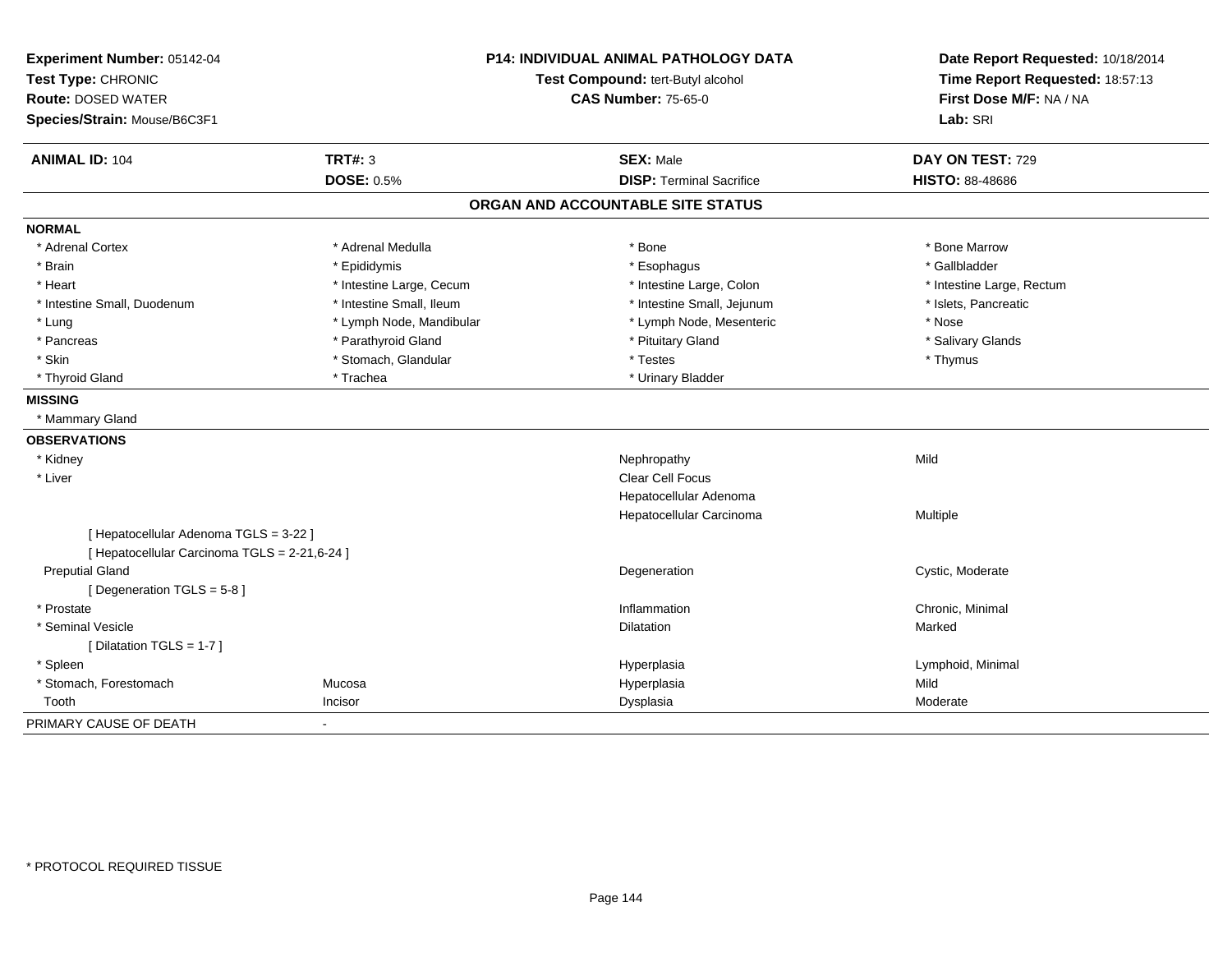| Experiment Number: 05142-04<br>Test Type: CHRONIC<br><b>Route: DOSED WATER</b><br>Species/Strain: Mouse/B6C3F1 |                            | <b>P14: INDIVIDUAL ANIMAL PATHOLOGY DATA</b><br>Test Compound: tert-Butyl alcohol<br><b>CAS Number: 75-65-0</b> | Date Report Requested: 10/18/2014<br>Time Report Requested: 18:57:13<br>First Dose M/F: NA / NA<br>Lab: SRI |
|----------------------------------------------------------------------------------------------------------------|----------------------------|-----------------------------------------------------------------------------------------------------------------|-------------------------------------------------------------------------------------------------------------|
| <b>ANIMAL ID: 105</b>                                                                                          | TRT#: 3                    | <b>SEX: Male</b>                                                                                                | DAY ON TEST: 621                                                                                            |
|                                                                                                                | <b>DOSE: 0.5%</b>          | <b>DISP: Natural Death</b>                                                                                      | <b>HISTO: 88-46967</b>                                                                                      |
|                                                                                                                |                            | ORGAN AND ACCOUNTABLE SITE STATUS                                                                               |                                                                                                             |
| <b>NORMAL</b>                                                                                                  |                            |                                                                                                                 |                                                                                                             |
| * Adrenal Cortex                                                                                               | * Adrenal Medulla          | * Bone                                                                                                          | * Bone Marrow                                                                                               |
| * Brain                                                                                                        | * Epididymis               | * Esophagus                                                                                                     | * Gallbladder                                                                                               |
| * Heart                                                                                                        | * Islets, Pancreatic       | * Lymph Node, Mandibular                                                                                        | * Lymph Node, Mesenteric                                                                                    |
| * Nose                                                                                                         | * Pancreas                 | * Parathyroid Gland                                                                                             | * Prostate                                                                                                  |
| * Salivary Glands                                                                                              | * Skin                     | * Stomach, Forestomach                                                                                          | * Testes                                                                                                    |
| * Thyroid Gland                                                                                                | * Trachea                  | * Urinary Bladder                                                                                               |                                                                                                             |
| <b>MISSING</b>                                                                                                 |                            |                                                                                                                 |                                                                                                             |
| * Mammary Gland                                                                                                | * Pituitary Gland          | * Thymus                                                                                                        |                                                                                                             |
| <b>AUTO PRECLUDES DIAG.</b>                                                                                    |                            |                                                                                                                 |                                                                                                             |
| * Intestine Large, Cecum                                                                                       | * Intestine Large, Colon   | * Intestine Large, Rectum                                                                                       | * Intestine Small, Duodenum                                                                                 |
| * Intestine Small, Ileum                                                                                       | * Intestine Small, Jejunum | * Kidney                                                                                                        |                                                                                                             |
| <b>OBSERVATIONS</b>                                                                                            |                            |                                                                                                                 |                                                                                                             |
| * Liver                                                                                                        |                            | Hemangiosarcoma                                                                                                 |                                                                                                             |
|                                                                                                                |                            | Hepatocellular Adenoma                                                                                          |                                                                                                             |
|                                                                                                                |                            | Hepatocellular Carcinoma                                                                                        | Multiple                                                                                                    |
|                                                                                                                | Centrilobular              | <b>Necrosis</b>                                                                                                 | Moderate                                                                                                    |
| [Hemangiosarcoma TGLS = 8-22,11-25]                                                                            |                            |                                                                                                                 |                                                                                                             |
| [ Hepatocellular Adenoma TGLS = 12-26 ]                                                                        |                            |                                                                                                                 |                                                                                                             |
| [ Hepatocellular Carcinoma TGLS = 7-21,9-23 ]                                                                  |                            |                                                                                                                 |                                                                                                             |
| [ Necrosis $TGLS = 6-6, 10-24$ ]                                                                               |                            |                                                                                                                 |                                                                                                             |
| * Lung                                                                                                         |                            | Hepatocellular Carcinoma                                                                                        | Metastatic (Liver)                                                                                          |
| Mesentery                                                                                                      |                            | Hemangiosarcoma                                                                                                 |                                                                                                             |
| <b>Preputial Gland</b>                                                                                         |                            | Degeneration                                                                                                    | Cystic, Marked                                                                                              |
| * Seminal Vesicle                                                                                              |                            | Dilatation                                                                                                      | Moderate                                                                                                    |
| [ Dilatation TGLS = 3-7 ]                                                                                      |                            |                                                                                                                 |                                                                                                             |
| * Spleen                                                                                                       |                            | Hemangiosarcoma                                                                                                 |                                                                                                             |
|                                                                                                                |                            | Hematopoietic Cell Proliferation                                                                                | Moderate                                                                                                    |
| [Hemangiosarcoma TGLS = 5-6]                                                                                   |                            |                                                                                                                 |                                                                                                             |
| * Stomach, Glandular                                                                                           |                            | Erosion                                                                                                         | Mild                                                                                                        |
|                                                                                                                |                            | Pigmentation                                                                                                    | Mild                                                                                                        |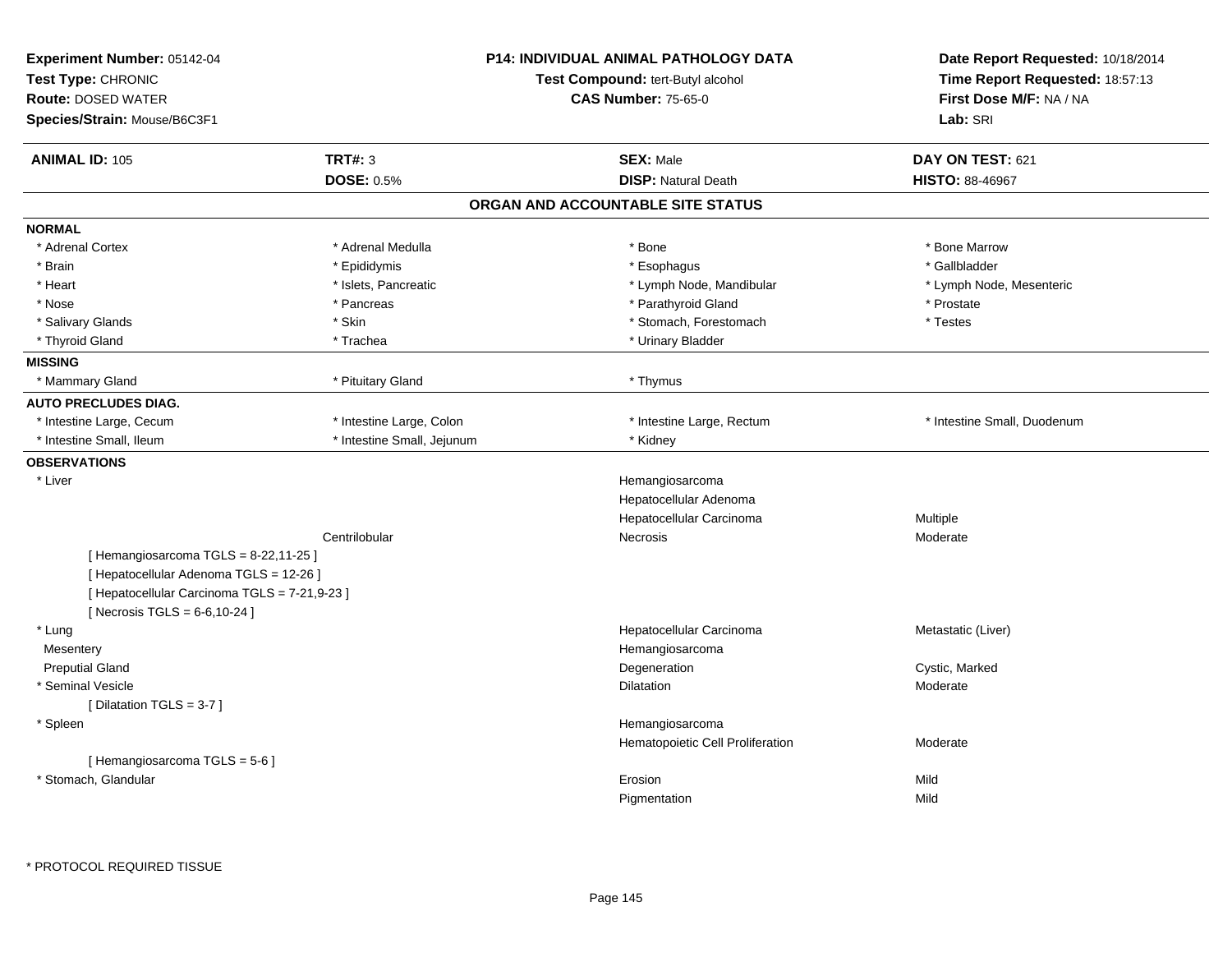| Experiment Number: 05142-04<br><b>Test Type: CHRONIC</b> |                   | <b>P14: INDIVIDUAL ANIMAL PATHOLOGY DATA</b><br>Test Compound: tert-Butyl alcohol | Date Report Requested: 10/18/2014<br>Time Report Requested: 18:57:13 |
|----------------------------------------------------------|-------------------|-----------------------------------------------------------------------------------|----------------------------------------------------------------------|
| <b>Route: DOSED WATER</b>                                |                   | <b>CAS Number: 75-65-0</b>                                                        | First Dose M/F: NA / NA                                              |
| Species/Strain: Mouse/B6C3F1                             |                   |                                                                                   | Lab: SRI                                                             |
| <b>ANIMAL ID: 105</b>                                    | TRT#: 3           | <b>SEX: Male</b>                                                                  | DAY ON TEST: 621                                                     |
|                                                          | <b>DOSE: 0.5%</b> | <b>DISP:</b> Natural Death                                                        | <b>HISTO: 88-46967</b>                                               |
|                                                          |                   | ORGAN AND ACCOUNTABLE SITE STATUS                                                 |                                                                      |
| [ Erosion TGLS = 13-27 ]                                 |                   |                                                                                   |                                                                      |
| [ Pigmentation TGLS = $13-27$ ]                          |                   |                                                                                   |                                                                      |
| Tooth                                                    | Incisor           | Dysplasia                                                                         | Moderate                                                             |
| PRIMARY CAUSE OF DEATH                                   |                   |                                                                                   |                                                                      |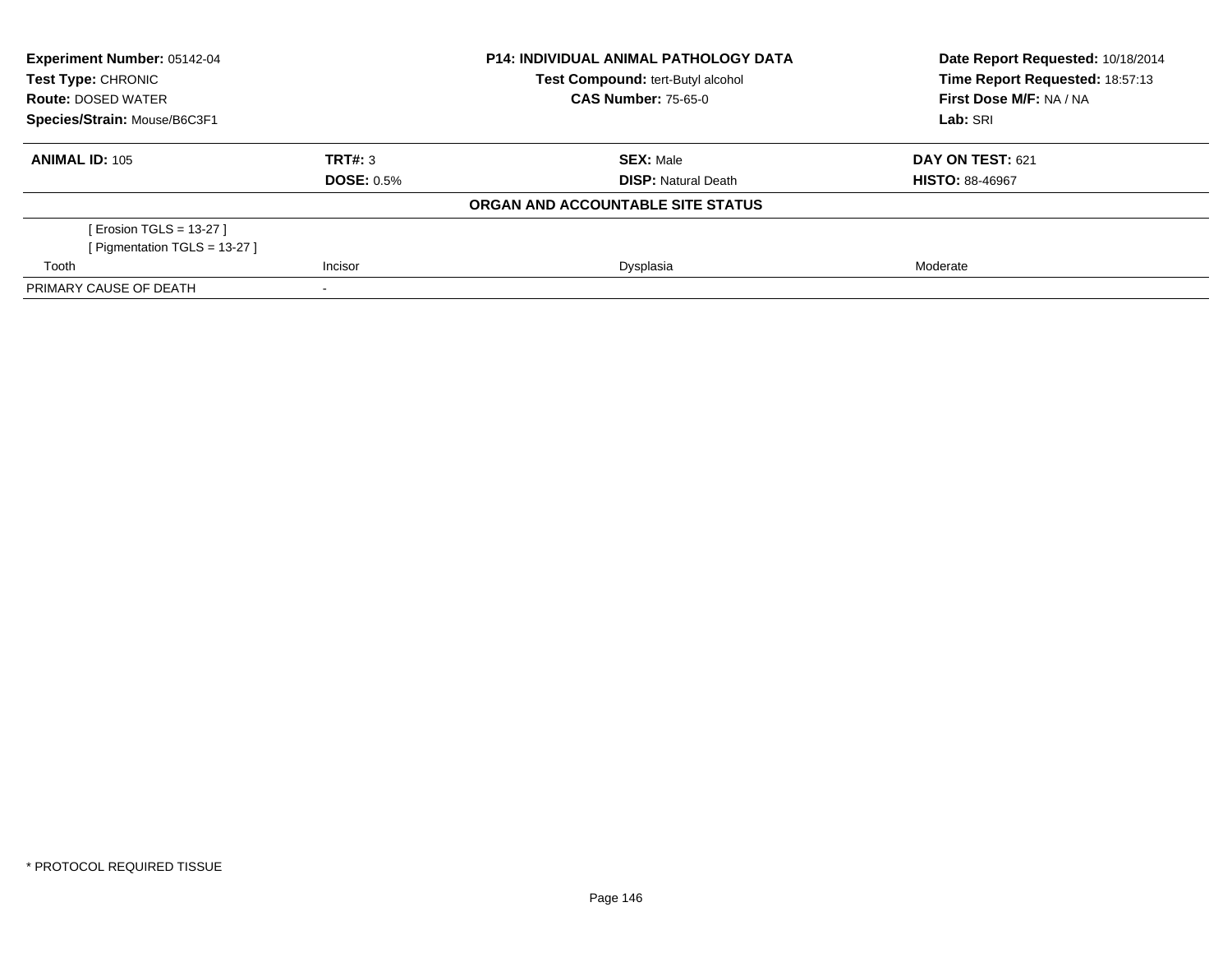| Experiment Number: 05142-04<br>Test Type: CHRONIC<br><b>Route: DOSED WATER</b><br>Species/Strain: Mouse/B6C3F1                                          |                          | <b>P14: INDIVIDUAL ANIMAL PATHOLOGY DATA</b><br>Test Compound: tert-Butyl alcohol<br><b>CAS Number: 75-65-0</b> | Date Report Requested: 10/18/2014<br>Time Report Requested: 18:57:13<br>First Dose M/F: NA / NA<br>Lab: SRI |
|---------------------------------------------------------------------------------------------------------------------------------------------------------|--------------------------|-----------------------------------------------------------------------------------------------------------------|-------------------------------------------------------------------------------------------------------------|
| <b>ANIMAL ID: 106</b>                                                                                                                                   | <b>TRT#: 3</b>           | <b>SEX: Male</b>                                                                                                | DAY ON TEST: 729                                                                                            |
|                                                                                                                                                         | <b>DOSE: 0.5%</b>        | <b>DISP: Terminal Sacrifice</b>                                                                                 | <b>HISTO: 88-48687</b>                                                                                      |
|                                                                                                                                                         |                          | ORGAN AND ACCOUNTABLE SITE STATUS                                                                               |                                                                                                             |
| <b>NORMAL</b>                                                                                                                                           |                          |                                                                                                                 |                                                                                                             |
| * Adrenal Cortex                                                                                                                                        | * Adrenal Medulla        | * Bone                                                                                                          | * Bone Marrow                                                                                               |
| * Brain                                                                                                                                                 | * Epididymis             | * Esophagus                                                                                                     | * Gallbladder                                                                                               |
| * Heart                                                                                                                                                 | * Intestine Large, Cecum | * Intestine Large, Colon                                                                                        | * Intestine Large, Rectum                                                                                   |
| * Intestine Small, Duodenum                                                                                                                             | * Intestine Small, Ileum | * Intestine Small, Jejunum                                                                                      | * Islets, Pancreatic                                                                                        |
| * Lung                                                                                                                                                  | * Lymph Node, Mandibular | * Nose                                                                                                          | * Pancreas                                                                                                  |
| * Parathyroid Gland                                                                                                                                     | * Pituitary Gland        | * Prostate                                                                                                      | * Salivary Glands                                                                                           |
| * Stomach, Forestomach                                                                                                                                  | * Stomach, Glandular     | * Testes                                                                                                        | * Thymus                                                                                                    |
| * Trachea                                                                                                                                               | * Urinary Bladder        |                                                                                                                 |                                                                                                             |
| <b>MISSING</b>                                                                                                                                          |                          |                                                                                                                 |                                                                                                             |
| * Mammary Gland                                                                                                                                         |                          |                                                                                                                 |                                                                                                             |
| <b>OBSERVATIONS</b>                                                                                                                                     |                          |                                                                                                                 |                                                                                                             |
| * Kidney                                                                                                                                                |                          | Nephropathy                                                                                                     | Mild                                                                                                        |
| * Liver                                                                                                                                                 |                          | <b>Basophilic Focus</b>                                                                                         |                                                                                                             |
|                                                                                                                                                         |                          | Clear Cell Focus                                                                                                |                                                                                                             |
|                                                                                                                                                         |                          | <b>Eosinophilic Focus</b>                                                                                       |                                                                                                             |
|                                                                                                                                                         |                          | Fatty Change                                                                                                    | Minimal                                                                                                     |
|                                                                                                                                                         |                          | Hepatocellular Adenoma                                                                                          |                                                                                                             |
| [Basophilic Focus TGLS = 6-22]<br>[ Clear Cell Focus TGLS = 6-22,5-24 ]<br>[ Eosinophilic Focus TGLS = 4-21 ]<br>[ Hepatocellular Adenoma TGLS = 4-21 ] |                          |                                                                                                                 |                                                                                                             |
| * Lymph Node, Mesenteric                                                                                                                                |                          | Angiectasis                                                                                                     | Minimal                                                                                                     |
|                                                                                                                                                         |                          | Hyperplasia                                                                                                     | Lymphoid, Mild                                                                                              |
| [Angiectasis TGLS = 3-5]                                                                                                                                |                          |                                                                                                                 |                                                                                                             |
| * Seminal Vesicle                                                                                                                                       |                          | <b>Dilatation</b>                                                                                               | Moderate                                                                                                    |
| [Dilatation TGLS = 2-7]                                                                                                                                 |                          |                                                                                                                 |                                                                                                             |
| * Skin                                                                                                                                                  |                          | Inflammation                                                                                                    | Chronic, Focal, Minimal                                                                                     |
| [Inflammation TGLS = 1-23]                                                                                                                              |                          |                                                                                                                 |                                                                                                             |
| * Spleen                                                                                                                                                |                          | Hyperplasia                                                                                                     | Lymphoid, Mild                                                                                              |
| * Thyroid Gland                                                                                                                                         | <b>Follicular Cel</b>    | Hyperplasia                                                                                                     | Minimal                                                                                                     |
|                                                                                                                                                         |                          |                                                                                                                 |                                                                                                             |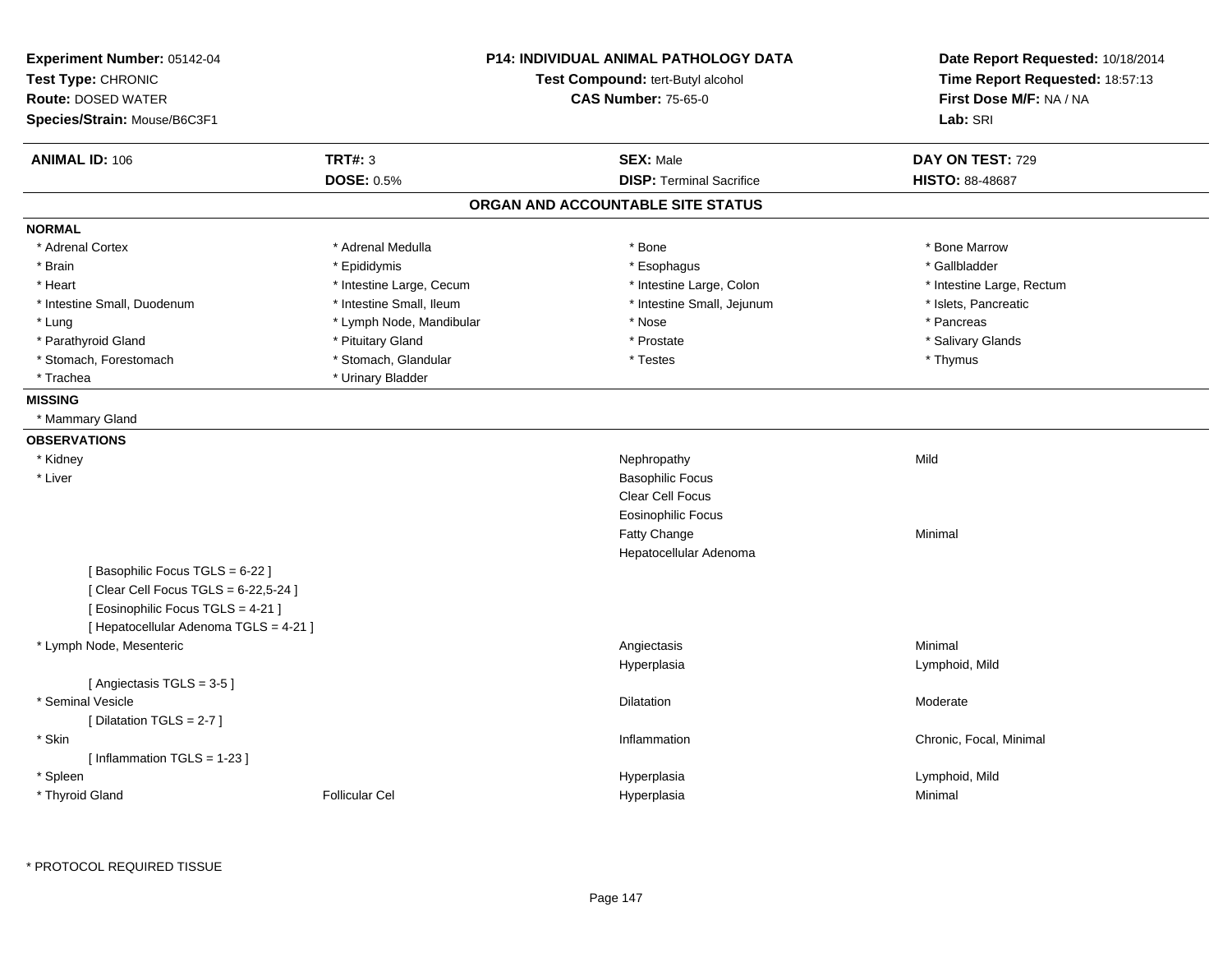| Experiment Number: 05142-04  |                   | <b>P14: INDIVIDUAL ANIMAL PATHOLOGY DATA</b> | Date Report Requested: 10/18/2014 |
|------------------------------|-------------------|----------------------------------------------|-----------------------------------|
| <b>Test Type: CHRONIC</b>    |                   | Test Compound: tert-Butyl alcohol            | Time Report Requested: 18:57:14   |
| <b>Route: DOSED WATER</b>    |                   | <b>CAS Number: 75-65-0</b>                   | First Dose M/F: NA / NA           |
| Species/Strain: Mouse/B6C3F1 |                   |                                              | Lab: SRI                          |
| <b>ANIMAL ID: 106</b>        | TRT#: 3           | <b>SEX: Male</b>                             | DAY ON TEST: 729                  |
|                              | <b>DOSE: 0.5%</b> | <b>DISP:</b> Terminal Sacrifice              | <b>HISTO: 88-48687</b>            |
|                              |                   | ORGAN AND ACCOUNTABLE SITE STATUS            |                                   |
| Tooth                        | Incisor           | Dysplasia                                    | Moderate                          |
| PRIMARY CAUSE OF DEATH       |                   |                                              |                                   |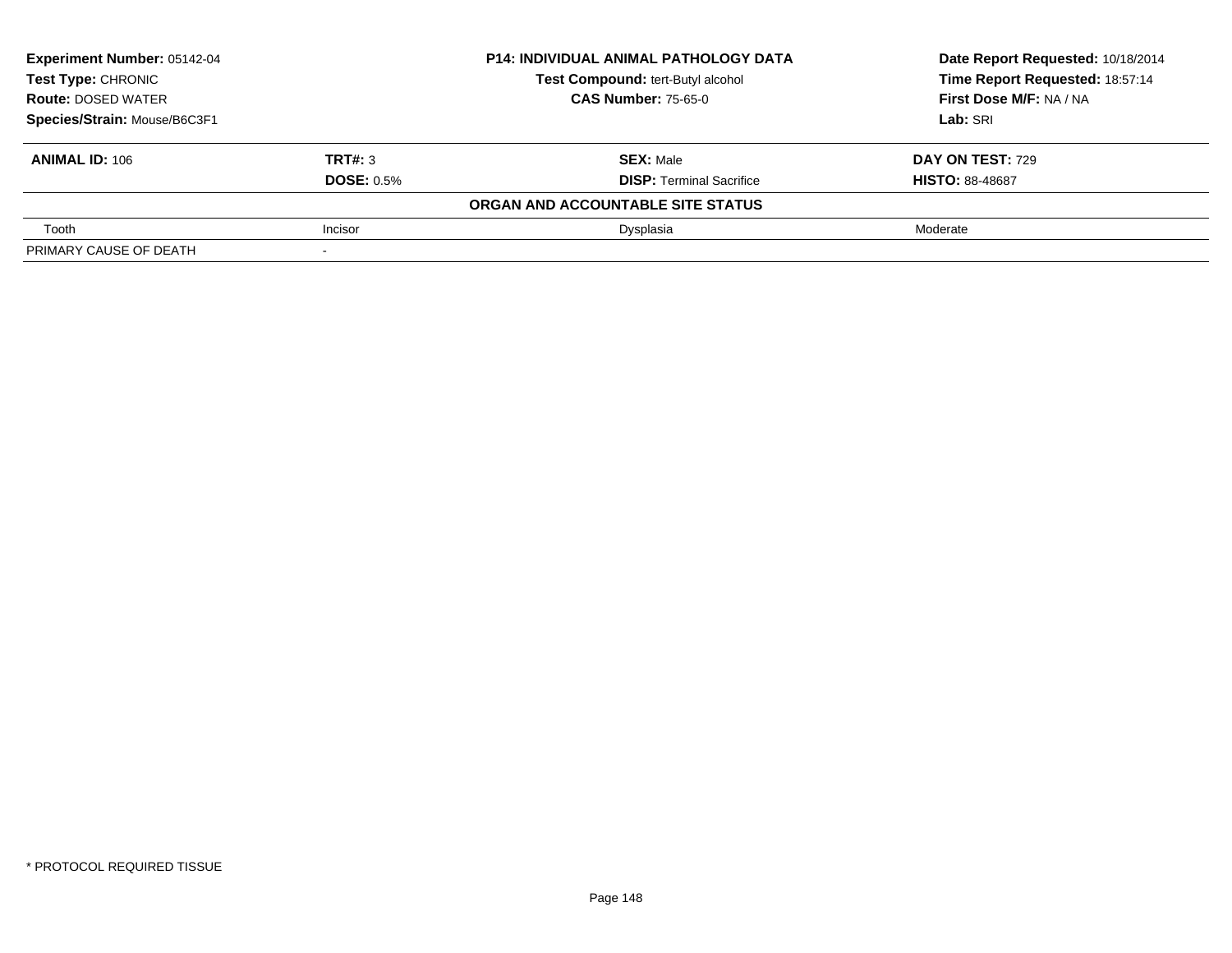| Experiment Number: 05142-04              |                          | <b>P14: INDIVIDUAL ANIMAL PATHOLOGY DATA</b> | Date Report Requested: 10/18/2014 |
|------------------------------------------|--------------------------|----------------------------------------------|-----------------------------------|
| Test Type: CHRONIC                       |                          | Test Compound: tert-Butyl alcohol            | Time Report Requested: 18:57:14   |
| <b>Route: DOSED WATER</b>                |                          | <b>CAS Number: 75-65-0</b>                   | First Dose M/F: NA / NA           |
| Species/Strain: Mouse/B6C3F1             |                          |                                              | Lab: SRI                          |
| <b>ANIMAL ID: 107</b>                    | TRT#: 3                  | <b>SEX: Male</b>                             | DAY ON TEST: 597                  |
|                                          | <b>DOSE: 0.5%</b>        | <b>DISP:</b> Moribund Sacrifice              | <b>HISTO: 88-46968</b>            |
|                                          |                          | ORGAN AND ACCOUNTABLE SITE STATUS            |                                   |
| <b>NORMAL</b>                            |                          |                                              |                                   |
| * Adrenal Cortex                         | * Adrenal Medulla        | * Bone                                       | * Bone Marrow                     |
| * Brain                                  | * Epididymis             | * Esophagus                                  | * Gallbladder                     |
| * Heart                                  | * Intestine Large, Cecum | * Intestine Large, Colon                     | * Intestine Large, Rectum         |
| * Intestine Small, Duodenum              | * Intestine Small, Ileum | * Intestine Small, Jejunum                   | * Islets, Pancreatic              |
| * Lung                                   | * Lymph Node, Mesenteric | * Nose                                       | * Pancreas                        |
| * Parathyroid Gland                      | * Pituitary Gland        | * Prostate                                   | * Salivary Glands                 |
| * Seminal Vesicle                        | * Skin                   | * Spleen                                     | * Stomach, Forestomach            |
| * Stomach, Glandular                     | * Testes                 | * Thymus                                     | * Thyroid Gland                   |
| * Trachea                                | * Urinary Bladder        |                                              |                                   |
| <b>MISSING</b>                           |                          |                                              |                                   |
| * Lymph Node, Mandibular                 | * Mammary Gland          |                                              |                                   |
| <b>OBSERVATIONS</b>                      |                          |                                              |                                   |
| * Kidney                                 |                          | Nephropathy                                  | Marked                            |
| [Nephropathy TGLS = $2-5$ ]              |                          |                                              |                                   |
| * Liver                                  |                          | Fatty Change                                 | Minimal                           |
|                                          |                          | Hepatocellular Carcinoma                     |                                   |
| [Fatty Change TGLS = 3-21]               |                          |                                              |                                   |
| [ Hepatocellular Carcinoma TGLS = 4-22 ] |                          |                                              |                                   |
| <b>Preputial Gland</b>                   |                          | Degeneration                                 | Cystic, Marked                    |
| [ Degeneration TGLS = 1-8 ]              |                          |                                              |                                   |
| PRIMARY CAUSE OF DEATH                   | ٠                        |                                              |                                   |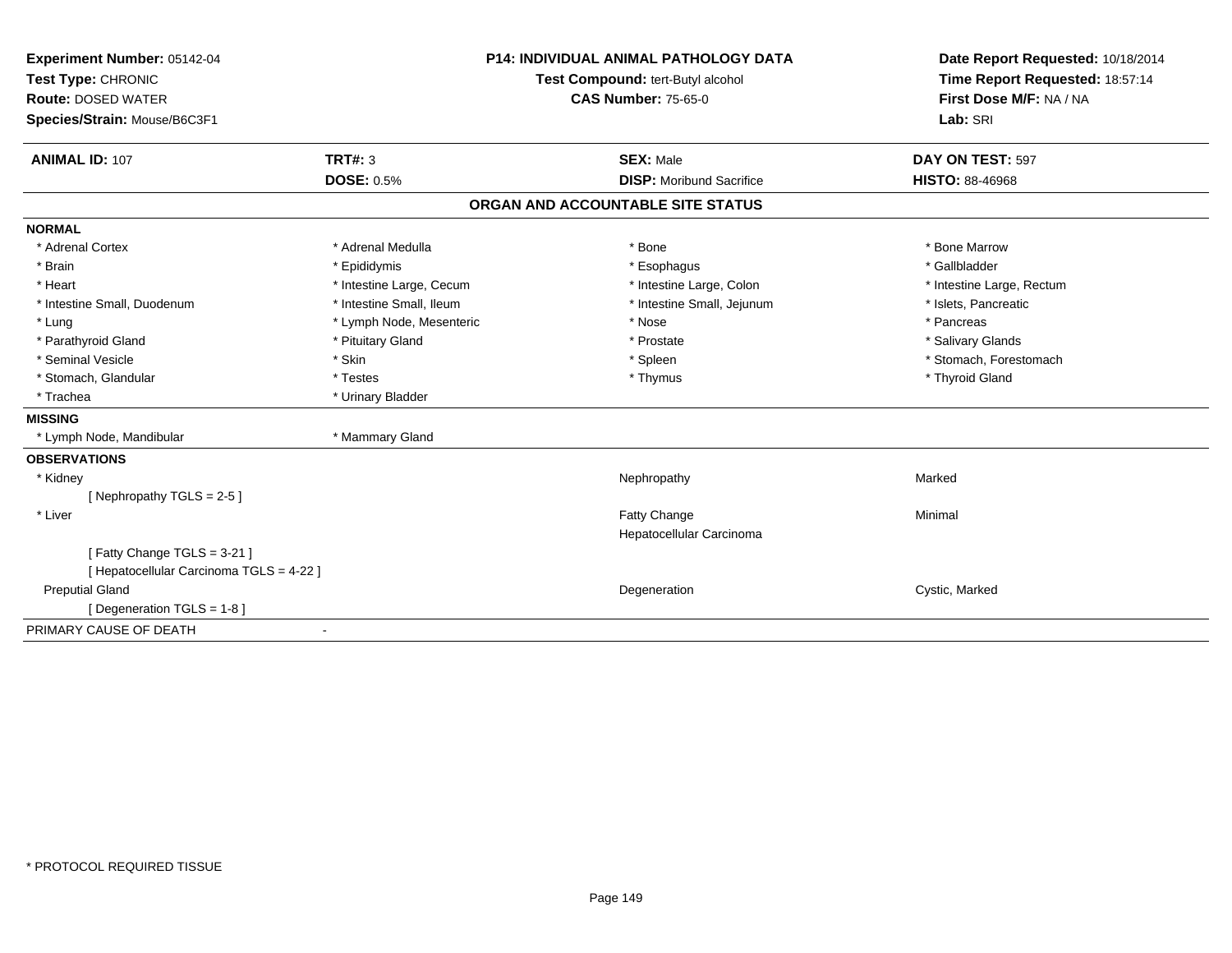| Experiment Number: 05142-04<br>Test Type: CHRONIC<br><b>Route: DOSED WATER</b><br>Species/Strain: Mouse/B6C3F1 |                            | <b>P14: INDIVIDUAL ANIMAL PATHOLOGY DATA</b><br>Test Compound: tert-Butyl alcohol<br><b>CAS Number: 75-65-0</b> | Date Report Requested: 10/18/2014<br>Time Report Requested: 18:57:14<br>First Dose M/F: NA / NA<br>Lab: SRI |
|----------------------------------------------------------------------------------------------------------------|----------------------------|-----------------------------------------------------------------------------------------------------------------|-------------------------------------------------------------------------------------------------------------|
| <b>ANIMAL ID: 108</b>                                                                                          | <b>TRT#: 3</b>             | <b>SEX: Male</b>                                                                                                | DAY ON TEST: 702                                                                                            |
|                                                                                                                | DOSE: 0.5%                 | <b>DISP:</b> Moribund Sacrifice                                                                                 | HISTO: 88-48323                                                                                             |
|                                                                                                                |                            | ORGAN AND ACCOUNTABLE SITE STATUS                                                                               |                                                                                                             |
| <b>NORMAL</b>                                                                                                  |                            |                                                                                                                 |                                                                                                             |
| * Adrenal Cortex                                                                                               | * Adrenal Medulla          | * Bone                                                                                                          | * Bone Marrow                                                                                               |
| * Brain                                                                                                        | * Epididymis               | * Esophagus                                                                                                     | * Gallbladder                                                                                               |
| * Heart                                                                                                        | * Intestine Large, Cecum   | * Intestine Large, Colon                                                                                        | * Intestine Large, Rectum                                                                                   |
| * Intestine Small, Duodenum                                                                                    | * Intestine Small, Jejunum | * Islets, Pancreatic                                                                                            | * Lung                                                                                                      |
| * Lymph Node, Mandibular                                                                                       | * Nose                     | * Pancreas                                                                                                      | * Parathyroid Gland                                                                                         |
| * Pituitary Gland                                                                                              | * Prostate                 | * Salivary Glands                                                                                               | * Skin                                                                                                      |
| * Spleen                                                                                                       | * Stomach, Forestomach     | * Stomach, Glandular                                                                                            | * Testes                                                                                                    |
| * Thymus                                                                                                       | * Thyroid Gland            | * Trachea                                                                                                       | * Urinary Bladder                                                                                           |
| <b>MISSING</b>                                                                                                 |                            |                                                                                                                 |                                                                                                             |
| * Mammary Gland                                                                                                |                            |                                                                                                                 |                                                                                                             |
| <b>OBSERVATIONS</b>                                                                                            |                            |                                                                                                                 |                                                                                                             |
| <b>Coagulating Gland</b>                                                                                       |                            | Dilatation                                                                                                      | Moderate                                                                                                    |
| [ Dilatation TGLS = 2-7 ]                                                                                      |                            |                                                                                                                 |                                                                                                             |
| <b>Harderian Gland</b>                                                                                         |                            | Adenoma                                                                                                         |                                                                                                             |
| [ Adenoma TGLS = 7-23 ]                                                                                        |                            |                                                                                                                 |                                                                                                             |
| * Intestine Small, Ileum                                                                                       |                            | Lymphoma Malignant Mixed                                                                                        |                                                                                                             |
| [ Lymphoma Malignant Mixed TGLS = 3-21 ]                                                                       |                            |                                                                                                                 |                                                                                                             |
| * Kidney                                                                                                       |                            | Nephropathy                                                                                                     | Mild                                                                                                        |
| * Liver                                                                                                        |                            | <b>Basophilic Focus</b>                                                                                         |                                                                                                             |
|                                                                                                                |                            | <b>Eosinophilic Focus</b>                                                                                       |                                                                                                             |
|                                                                                                                |                            | Hepatocellular Adenoma                                                                                          | Multiple                                                                                                    |
| [ Eosinophilic Focus TGLS = 8-26 ]                                                                             |                            |                                                                                                                 |                                                                                                             |
| [ Hepatocellular Adenoma TGLS = 4-22,9-27 ]                                                                    |                            |                                                                                                                 |                                                                                                             |
| * Lymph Node, Mesenteric                                                                                       |                            | Angiectasis                                                                                                     | Mild                                                                                                        |
| * Seminal Vesicle                                                                                              |                            | <b>Dilatation</b>                                                                                               | Marked                                                                                                      |
| [ Dilatation TGLS = 1-7 ]                                                                                      |                            |                                                                                                                 |                                                                                                             |
| Tooth                                                                                                          | Incisor                    | Dysplasia                                                                                                       | Marked                                                                                                      |
| [ Dysplasia TGLS = 6-25 ]                                                                                      |                            |                                                                                                                 |                                                                                                             |
| PRIMARY CAUSE OF DEATH                                                                                         | $\blacksquare$             |                                                                                                                 |                                                                                                             |
|                                                                                                                |                            |                                                                                                                 |                                                                                                             |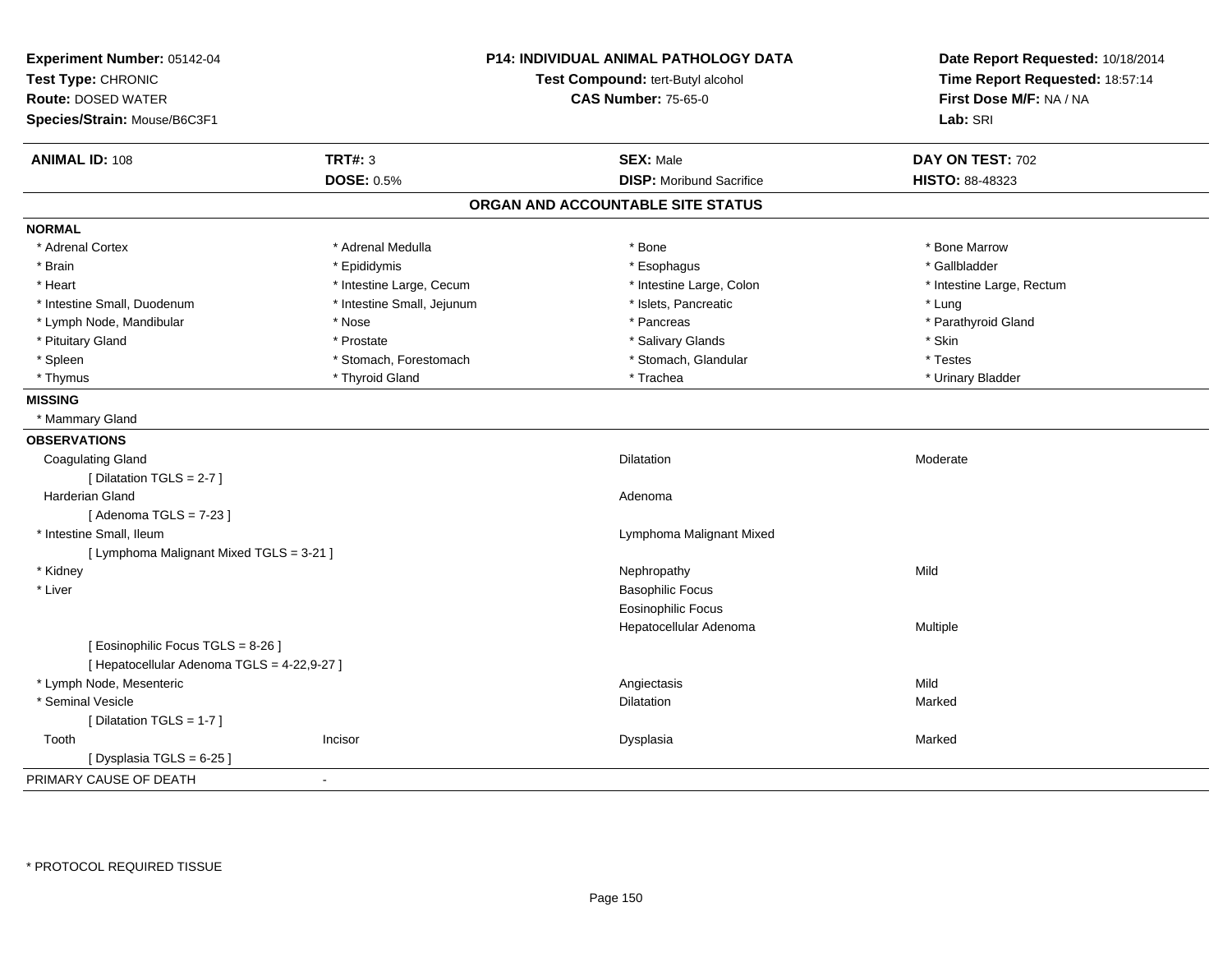| <b>CAS Number: 75-65-0</b><br>First Dose M/F: NA / NA<br><b>Route: DOSED WATER</b><br>Lab: SRI<br>Species/Strain: Mouse/B6C3F1<br><b>TRT#: 3</b><br><b>SEX: Male</b><br><b>ANIMAL ID: 109</b><br>DAY ON TEST: 729<br><b>DOSE: 0.5%</b><br><b>DISP: Terminal Sacrifice</b><br>HISTO: 88-48688<br>ORGAN AND ACCOUNTABLE SITE STATUS<br><b>NORMAL</b><br>* Adrenal Medulla<br>* Bone<br>* Bone Marrow<br>* Brain<br>* Epididymis<br>* Esophagus<br>* Gallbladder<br>* Heart<br>* Intestine Large, Cecum<br>* Intestine Large, Colon<br>* Intestine Large, Rectum<br>* Intestine Small, Duodenum<br>* Intestine Small, Ileum<br>* Islets, Pancreatic<br>* Lymph Node, Mandibular<br>* Nose<br>* Pituitary Gland<br>* Pancreas<br>* Parathyroid Gland<br>* Prostate<br>* Spleen<br>* Stomach, Forestomach<br>* Salivary Glands<br>* Skin<br>* Testes<br>* Thymus<br>* Thyroid Gland<br>* Stomach, Glandular<br>* Trachea<br>* Urinary Bladder<br><b>MISSING</b><br>* Mammary Gland<br>Focal Cellular Change<br>Minimal<br>* Adrenal Cortex<br>Focal, Minimal<br>Subcapsular<br>Hyperplasia<br><b>Coagulating Gland</b><br>Dilatation<br>Moderate<br>[Dilatation TGLS = 3-7]<br>* Intestine Small, Jejunum<br>Lymphoma Malignant Mixed<br>[ Lymphoma Malignant Mixed TGLS = 5-21 ]<br>* Kidney<br>Nephropathy<br>Minimal<br>* Liver<br>Angiectasis<br>Mild<br><b>Clear Cell Focus</b><br>[Angiectasis TGLS = $6-22$ ]<br>[Clear Cell Focus TGLS = 8-24]<br>Alveolar/Bronchiolar Adenoma<br>* Lung<br>[ Alveolar/Bronchiolar Adenoma TGLS = 9-2-1 ]<br>* Lymph Node, Mesenteric<br>Lymphoma Malignant Mixed<br>[ Lymphoma Malignant Mixed TGLS = 4-5 ]<br><b>Preputial Gland</b><br>Degeneration<br>Cystic, Marked<br>[ Degeneration TGLS = 1-8 ]<br>* Seminal Vesicle<br>Dilatation<br>Marked | Experiment Number: 05142-04<br>Test Type: CHRONIC | <b>P14: INDIVIDUAL ANIMAL PATHOLOGY DATA</b><br>Test Compound: tert-Butyl alcohol | Date Report Requested: 10/18/2014<br>Time Report Requested: 18:57:14 |
|-----------------------------------------------------------------------------------------------------------------------------------------------------------------------------------------------------------------------------------------------------------------------------------------------------------------------------------------------------------------------------------------------------------------------------------------------------------------------------------------------------------------------------------------------------------------------------------------------------------------------------------------------------------------------------------------------------------------------------------------------------------------------------------------------------------------------------------------------------------------------------------------------------------------------------------------------------------------------------------------------------------------------------------------------------------------------------------------------------------------------------------------------------------------------------------------------------------------------------------------------------------------------------------------------------------------------------------------------------------------------------------------------------------------------------------------------------------------------------------------------------------------------------------------------------------------------------------------------------------------------------------------------------------------------------------------------------------------------------------------------------------------------------------------|---------------------------------------------------|-----------------------------------------------------------------------------------|----------------------------------------------------------------------|
|                                                                                                                                                                                                                                                                                                                                                                                                                                                                                                                                                                                                                                                                                                                                                                                                                                                                                                                                                                                                                                                                                                                                                                                                                                                                                                                                                                                                                                                                                                                                                                                                                                                                                                                                                                                         |                                                   |                                                                                   |                                                                      |
|                                                                                                                                                                                                                                                                                                                                                                                                                                                                                                                                                                                                                                                                                                                                                                                                                                                                                                                                                                                                                                                                                                                                                                                                                                                                                                                                                                                                                                                                                                                                                                                                                                                                                                                                                                                         |                                                   |                                                                                   |                                                                      |
|                                                                                                                                                                                                                                                                                                                                                                                                                                                                                                                                                                                                                                                                                                                                                                                                                                                                                                                                                                                                                                                                                                                                                                                                                                                                                                                                                                                                                                                                                                                                                                                                                                                                                                                                                                                         |                                                   |                                                                                   |                                                                      |
|                                                                                                                                                                                                                                                                                                                                                                                                                                                                                                                                                                                                                                                                                                                                                                                                                                                                                                                                                                                                                                                                                                                                                                                                                                                                                                                                                                                                                                                                                                                                                                                                                                                                                                                                                                                         |                                                   |                                                                                   |                                                                      |
|                                                                                                                                                                                                                                                                                                                                                                                                                                                                                                                                                                                                                                                                                                                                                                                                                                                                                                                                                                                                                                                                                                                                                                                                                                                                                                                                                                                                                                                                                                                                                                                                                                                                                                                                                                                         |                                                   |                                                                                   |                                                                      |
|                                                                                                                                                                                                                                                                                                                                                                                                                                                                                                                                                                                                                                                                                                                                                                                                                                                                                                                                                                                                                                                                                                                                                                                                                                                                                                                                                                                                                                                                                                                                                                                                                                                                                                                                                                                         |                                                   |                                                                                   |                                                                      |
|                                                                                                                                                                                                                                                                                                                                                                                                                                                                                                                                                                                                                                                                                                                                                                                                                                                                                                                                                                                                                                                                                                                                                                                                                                                                                                                                                                                                                                                                                                                                                                                                                                                                                                                                                                                         |                                                   |                                                                                   |                                                                      |
|                                                                                                                                                                                                                                                                                                                                                                                                                                                                                                                                                                                                                                                                                                                                                                                                                                                                                                                                                                                                                                                                                                                                                                                                                                                                                                                                                                                                                                                                                                                                                                                                                                                                                                                                                                                         |                                                   |                                                                                   |                                                                      |
|                                                                                                                                                                                                                                                                                                                                                                                                                                                                                                                                                                                                                                                                                                                                                                                                                                                                                                                                                                                                                                                                                                                                                                                                                                                                                                                                                                                                                                                                                                                                                                                                                                                                                                                                                                                         |                                                   |                                                                                   |                                                                      |
|                                                                                                                                                                                                                                                                                                                                                                                                                                                                                                                                                                                                                                                                                                                                                                                                                                                                                                                                                                                                                                                                                                                                                                                                                                                                                                                                                                                                                                                                                                                                                                                                                                                                                                                                                                                         |                                                   |                                                                                   |                                                                      |
|                                                                                                                                                                                                                                                                                                                                                                                                                                                                                                                                                                                                                                                                                                                                                                                                                                                                                                                                                                                                                                                                                                                                                                                                                                                                                                                                                                                                                                                                                                                                                                                                                                                                                                                                                                                         |                                                   |                                                                                   |                                                                      |
|                                                                                                                                                                                                                                                                                                                                                                                                                                                                                                                                                                                                                                                                                                                                                                                                                                                                                                                                                                                                                                                                                                                                                                                                                                                                                                                                                                                                                                                                                                                                                                                                                                                                                                                                                                                         |                                                   |                                                                                   |                                                                      |
|                                                                                                                                                                                                                                                                                                                                                                                                                                                                                                                                                                                                                                                                                                                                                                                                                                                                                                                                                                                                                                                                                                                                                                                                                                                                                                                                                                                                                                                                                                                                                                                                                                                                                                                                                                                         |                                                   |                                                                                   |                                                                      |
|                                                                                                                                                                                                                                                                                                                                                                                                                                                                                                                                                                                                                                                                                                                                                                                                                                                                                                                                                                                                                                                                                                                                                                                                                                                                                                                                                                                                                                                                                                                                                                                                                                                                                                                                                                                         |                                                   |                                                                                   |                                                                      |
|                                                                                                                                                                                                                                                                                                                                                                                                                                                                                                                                                                                                                                                                                                                                                                                                                                                                                                                                                                                                                                                                                                                                                                                                                                                                                                                                                                                                                                                                                                                                                                                                                                                                                                                                                                                         |                                                   |                                                                                   |                                                                      |
|                                                                                                                                                                                                                                                                                                                                                                                                                                                                                                                                                                                                                                                                                                                                                                                                                                                                                                                                                                                                                                                                                                                                                                                                                                                                                                                                                                                                                                                                                                                                                                                                                                                                                                                                                                                         |                                                   |                                                                                   |                                                                      |
|                                                                                                                                                                                                                                                                                                                                                                                                                                                                                                                                                                                                                                                                                                                                                                                                                                                                                                                                                                                                                                                                                                                                                                                                                                                                                                                                                                                                                                                                                                                                                                                                                                                                                                                                                                                         |                                                   |                                                                                   |                                                                      |
|                                                                                                                                                                                                                                                                                                                                                                                                                                                                                                                                                                                                                                                                                                                                                                                                                                                                                                                                                                                                                                                                                                                                                                                                                                                                                                                                                                                                                                                                                                                                                                                                                                                                                                                                                                                         | <b>OBSERVATIONS</b>                               |                                                                                   |                                                                      |
|                                                                                                                                                                                                                                                                                                                                                                                                                                                                                                                                                                                                                                                                                                                                                                                                                                                                                                                                                                                                                                                                                                                                                                                                                                                                                                                                                                                                                                                                                                                                                                                                                                                                                                                                                                                         |                                                   |                                                                                   |                                                                      |
|                                                                                                                                                                                                                                                                                                                                                                                                                                                                                                                                                                                                                                                                                                                                                                                                                                                                                                                                                                                                                                                                                                                                                                                                                                                                                                                                                                                                                                                                                                                                                                                                                                                                                                                                                                                         |                                                   |                                                                                   |                                                                      |
|                                                                                                                                                                                                                                                                                                                                                                                                                                                                                                                                                                                                                                                                                                                                                                                                                                                                                                                                                                                                                                                                                                                                                                                                                                                                                                                                                                                                                                                                                                                                                                                                                                                                                                                                                                                         |                                                   |                                                                                   |                                                                      |
|                                                                                                                                                                                                                                                                                                                                                                                                                                                                                                                                                                                                                                                                                                                                                                                                                                                                                                                                                                                                                                                                                                                                                                                                                                                                                                                                                                                                                                                                                                                                                                                                                                                                                                                                                                                         |                                                   |                                                                                   |                                                                      |
|                                                                                                                                                                                                                                                                                                                                                                                                                                                                                                                                                                                                                                                                                                                                                                                                                                                                                                                                                                                                                                                                                                                                                                                                                                                                                                                                                                                                                                                                                                                                                                                                                                                                                                                                                                                         |                                                   |                                                                                   |                                                                      |
|                                                                                                                                                                                                                                                                                                                                                                                                                                                                                                                                                                                                                                                                                                                                                                                                                                                                                                                                                                                                                                                                                                                                                                                                                                                                                                                                                                                                                                                                                                                                                                                                                                                                                                                                                                                         |                                                   |                                                                                   |                                                                      |
|                                                                                                                                                                                                                                                                                                                                                                                                                                                                                                                                                                                                                                                                                                                                                                                                                                                                                                                                                                                                                                                                                                                                                                                                                                                                                                                                                                                                                                                                                                                                                                                                                                                                                                                                                                                         |                                                   |                                                                                   |                                                                      |
|                                                                                                                                                                                                                                                                                                                                                                                                                                                                                                                                                                                                                                                                                                                                                                                                                                                                                                                                                                                                                                                                                                                                                                                                                                                                                                                                                                                                                                                                                                                                                                                                                                                                                                                                                                                         |                                                   |                                                                                   |                                                                      |
|                                                                                                                                                                                                                                                                                                                                                                                                                                                                                                                                                                                                                                                                                                                                                                                                                                                                                                                                                                                                                                                                                                                                                                                                                                                                                                                                                                                                                                                                                                                                                                                                                                                                                                                                                                                         |                                                   |                                                                                   |                                                                      |
|                                                                                                                                                                                                                                                                                                                                                                                                                                                                                                                                                                                                                                                                                                                                                                                                                                                                                                                                                                                                                                                                                                                                                                                                                                                                                                                                                                                                                                                                                                                                                                                                                                                                                                                                                                                         |                                                   |                                                                                   |                                                                      |
|                                                                                                                                                                                                                                                                                                                                                                                                                                                                                                                                                                                                                                                                                                                                                                                                                                                                                                                                                                                                                                                                                                                                                                                                                                                                                                                                                                                                                                                                                                                                                                                                                                                                                                                                                                                         |                                                   |                                                                                   |                                                                      |
|                                                                                                                                                                                                                                                                                                                                                                                                                                                                                                                                                                                                                                                                                                                                                                                                                                                                                                                                                                                                                                                                                                                                                                                                                                                                                                                                                                                                                                                                                                                                                                                                                                                                                                                                                                                         |                                                   |                                                                                   |                                                                      |
|                                                                                                                                                                                                                                                                                                                                                                                                                                                                                                                                                                                                                                                                                                                                                                                                                                                                                                                                                                                                                                                                                                                                                                                                                                                                                                                                                                                                                                                                                                                                                                                                                                                                                                                                                                                         |                                                   |                                                                                   |                                                                      |
|                                                                                                                                                                                                                                                                                                                                                                                                                                                                                                                                                                                                                                                                                                                                                                                                                                                                                                                                                                                                                                                                                                                                                                                                                                                                                                                                                                                                                                                                                                                                                                                                                                                                                                                                                                                         |                                                   |                                                                                   |                                                                      |
|                                                                                                                                                                                                                                                                                                                                                                                                                                                                                                                                                                                                                                                                                                                                                                                                                                                                                                                                                                                                                                                                                                                                                                                                                                                                                                                                                                                                                                                                                                                                                                                                                                                                                                                                                                                         |                                                   |                                                                                   |                                                                      |
|                                                                                                                                                                                                                                                                                                                                                                                                                                                                                                                                                                                                                                                                                                                                                                                                                                                                                                                                                                                                                                                                                                                                                                                                                                                                                                                                                                                                                                                                                                                                                                                                                                                                                                                                                                                         |                                                   |                                                                                   |                                                                      |
|                                                                                                                                                                                                                                                                                                                                                                                                                                                                                                                                                                                                                                                                                                                                                                                                                                                                                                                                                                                                                                                                                                                                                                                                                                                                                                                                                                                                                                                                                                                                                                                                                                                                                                                                                                                         |                                                   |                                                                                   |                                                                      |
|                                                                                                                                                                                                                                                                                                                                                                                                                                                                                                                                                                                                                                                                                                                                                                                                                                                                                                                                                                                                                                                                                                                                                                                                                                                                                                                                                                                                                                                                                                                                                                                                                                                                                                                                                                                         |                                                   |                                                                                   |                                                                      |
|                                                                                                                                                                                                                                                                                                                                                                                                                                                                                                                                                                                                                                                                                                                                                                                                                                                                                                                                                                                                                                                                                                                                                                                                                                                                                                                                                                                                                                                                                                                                                                                                                                                                                                                                                                                         | [Dilatation TGLS = 2-7]                           |                                                                                   |                                                                      |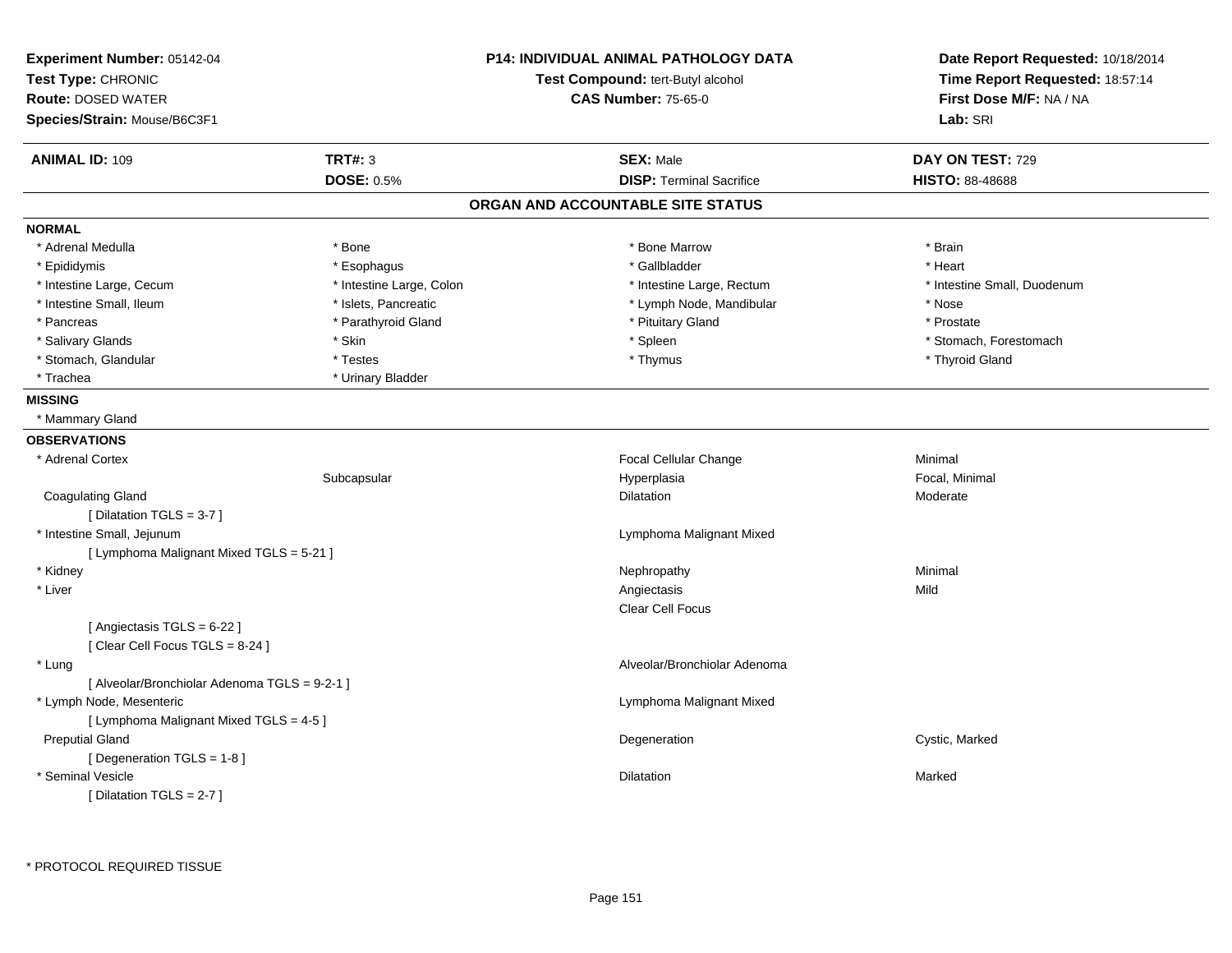| <b>Experiment Number: 05142-04</b> |                   | <b>P14: INDIVIDUAL ANIMAL PATHOLOGY DATA</b> | Date Report Requested: 10/18/2014 |
|------------------------------------|-------------------|----------------------------------------------|-----------------------------------|
| <b>Test Type: CHRONIC</b>          |                   | Test Compound: tert-Butyl alcohol            | Time Report Requested: 18:57:14   |
| <b>Route: DOSED WATER</b>          |                   | <b>CAS Number: 75-65-0</b>                   | First Dose M/F: NA / NA           |
| Species/Strain: Mouse/B6C3F1       |                   |                                              | Lab: SRI                          |
| <b>ANIMAL ID: 109</b>              | TRT#: 3           | <b>SEX: Male</b>                             | DAY ON TEST: 729                  |
|                                    | <b>DOSE: 0.5%</b> | <b>DISP: Terminal Sacrifice</b>              | <b>HISTO: 88-48688</b>            |
|                                    |                   | ORGAN AND ACCOUNTABLE SITE STATUS            |                                   |
| Tooth                              | Incisor           | Dysplasia                                    | Moderate                          |
| PRIMARY CAUSE OF DEATH             |                   |                                              |                                   |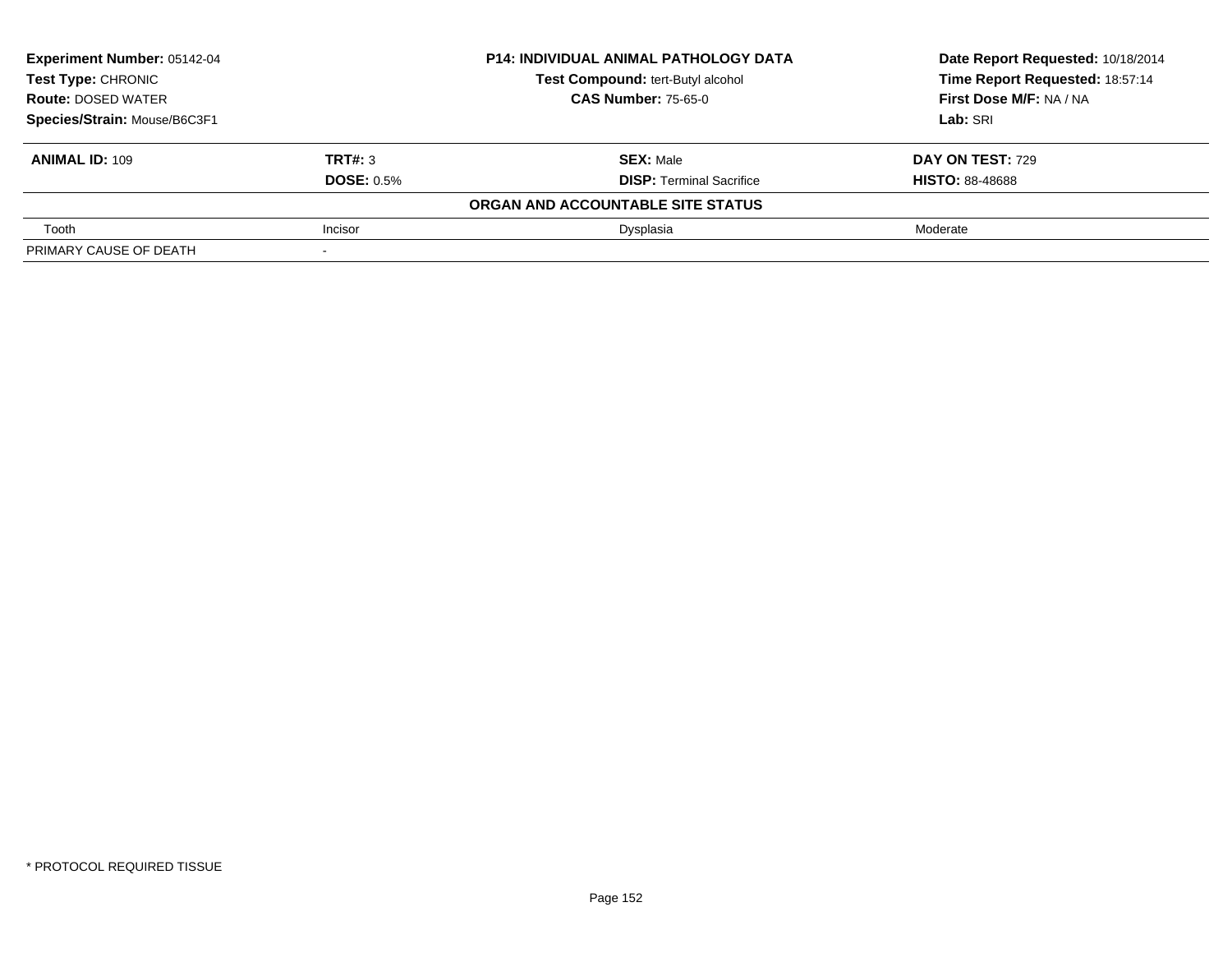| Experiment Number: 05142-04                        |                                   | P14: INDIVIDUAL ANIMAL PATHOLOGY DATA | Date Report Requested: 10/18/2014 |
|----------------------------------------------------|-----------------------------------|---------------------------------------|-----------------------------------|
| Test Type: CHRONIC                                 | Test Compound: tert-Butyl alcohol |                                       | Time Report Requested: 18:57:14   |
| <b>Route: DOSED WATER</b>                          |                                   | <b>CAS Number: 75-65-0</b>            | First Dose M/F: NA / NA           |
| Species/Strain: Mouse/B6C3F1                       |                                   |                                       | Lab: SRI                          |
| <b>ANIMAL ID: 110</b>                              | <b>TRT#: 3</b>                    | <b>SEX: Male</b>                      | DAY ON TEST: 729                  |
|                                                    | <b>DOSE: 0.5%</b>                 | <b>DISP: Terminal Sacrifice</b>       | HISTO: 88-48689                   |
|                                                    |                                   | ORGAN AND ACCOUNTABLE SITE STATUS     |                                   |
| <b>NORMAL</b>                                      |                                   |                                       |                                   |
| * Adrenal Cortex                                   | * Adrenal Medulla                 | * Bone                                | * Bone Marrow                     |
| * Brain                                            | * Epididymis                      | * Esophagus                           | * Gallbladder                     |
| * Heart                                            | * Intestine Large, Cecum          | * Intestine Large, Colon              | * Intestine Large, Rectum         |
| * Intestine Small, Duodenum                        | * Intestine Small, Ileum          | * Intestine Small, Jejunum            | * Islets, Pancreatic              |
| * Lung                                             | * Lymph Node, Mandibular          | * Lymph Node, Mesenteric              | * Nose                            |
| * Pancreas                                         | * Parathyroid Gland               | * Prostate                            | * Salivary Glands                 |
| * Skin                                             | * Stomach, Forestomach            | * Stomach, Glandular                  | * Testes                          |
| * Thyroid Gland                                    | * Trachea                         | * Urinary Bladder                     |                                   |
| <b>MISSING</b>                                     |                                   |                                       |                                   |
| * Mammary Gland                                    |                                   |                                       |                                   |
| <b>OBSERVATIONS</b>                                |                                   |                                       |                                   |
| * Kidney                                           |                                   | Nephropathy                           | Moderate                          |
| * Liver                                            |                                   | <b>Eosinophilic Focus</b>             |                                   |
|                                                    |                                   | Hepatocellular Carcinoma              | Multiple                          |
| [Eosinophilic Focus TGLS = 8-24]                   |                                   |                                       |                                   |
| [ Hepatocellular Carcinoma TGLS = 2-21,3-22,4-23 ] |                                   |                                       |                                   |
| * Pituitary Gland                                  | Pars Intermed                     | Adenoma                               |                                   |
| [Adenoma TGLS = $6-1$ ]                            |                                   |                                       |                                   |
| <b>Preputial Gland</b>                             |                                   | Degeneration                          | Cystic, Moderate                  |
| [ Degeneration TGLS = 1-8 ]                        |                                   |                                       |                                   |
| * Seminal Vesicle                                  |                                   | Dilatation                            | Moderate                          |
| [Dilatation TGLS = 7-7]                            |                                   |                                       |                                   |
| * Spleen                                           |                                   | Hematopoietic Cell Proliferation      | Moderate                          |
|                                                    |                                   | Hyperplasia                           | Lymphoid, Mild                    |
| * Thymus                                           |                                   | Mineralization                        | Mild                              |
| PRIMARY CAUSE OF DEATH                             | $\overline{\phantom{a}}$          |                                       |                                   |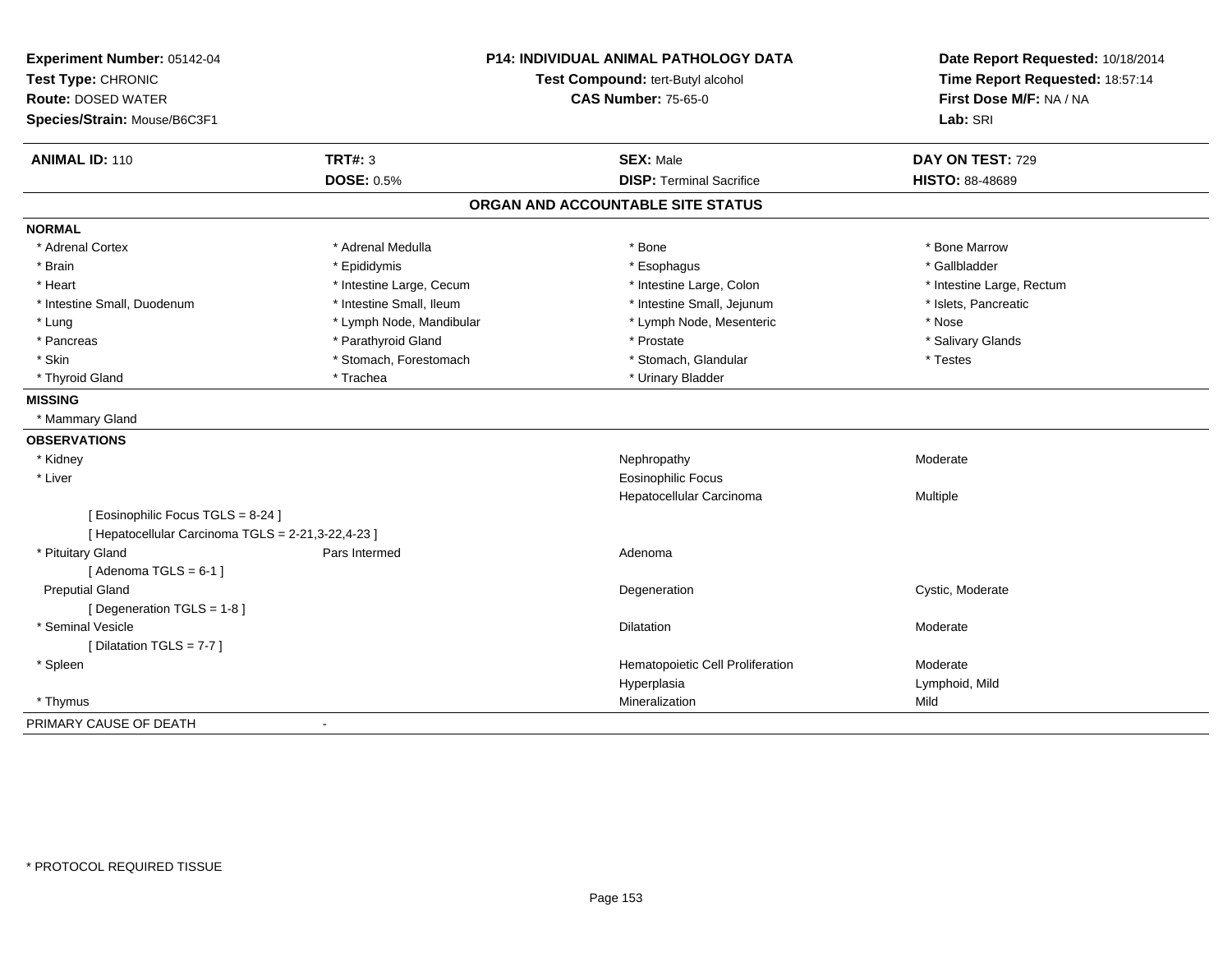| Test Type: CHRONIC<br>Test Compound: tert-Butyl alcohol<br><b>Route: DOSED WATER</b><br><b>CAS Number: 75-65-0</b><br>Species/Strain: Mouse/B6C3F1<br>Lab: SRI<br><b>TRT#: 3</b><br><b>ANIMAL ID: 111</b><br><b>SEX: Male</b><br>DAY ON TEST: 647<br><b>DOSE: 0.5%</b><br><b>DISP:</b> Moribund Sacrifice<br><b>HISTO: 88-48324</b><br>ORGAN AND ACCOUNTABLE SITE STATUS<br><b>NORMAL</b><br>* Adrenal Medulla<br>$*$ Bone<br>* Bone Marrow<br>* Adrenal Cortex<br>* Gallbladder<br>* Brain<br>* Epididymis<br>* Esophagus<br>* Heart<br>* Intestine Large, Cecum<br>* Intestine Large, Colon<br>* Intestine Small, Ileum<br>* Intestine Small, Jejunum<br>* Intestine Small, Duodenum<br>* Nose<br>* Parathyroid Gland<br>* Pituitary Gland<br>* Prostate<br>* Skin<br>* Seminal Vesicle<br>* Spleen<br>* Salivary Glands<br>* Stomach, Glandular<br>* Testes<br>* Thymus<br>* Thyroid Gland<br>* Trachea<br><b>MISSING</b><br>* Mammary Gland<br><b>OBSERVATIONS</b><br>* Islets, Pancreatic<br>Carcinoma | Date Report Requested: 10/18/2014 |
|-------------------------------------------------------------------------------------------------------------------------------------------------------------------------------------------------------------------------------------------------------------------------------------------------------------------------------------------------------------------------------------------------------------------------------------------------------------------------------------------------------------------------------------------------------------------------------------------------------------------------------------------------------------------------------------------------------------------------------------------------------------------------------------------------------------------------------------------------------------------------------------------------------------------------------------------------------------------------------------------------------------|-----------------------------------|
|                                                                                                                                                                                                                                                                                                                                                                                                                                                                                                                                                                                                                                                                                                                                                                                                                                                                                                                                                                                                             | Time Report Requested: 18:57:14   |
|                                                                                                                                                                                                                                                                                                                                                                                                                                                                                                                                                                                                                                                                                                                                                                                                                                                                                                                                                                                                             | First Dose M/F: NA / NA           |
|                                                                                                                                                                                                                                                                                                                                                                                                                                                                                                                                                                                                                                                                                                                                                                                                                                                                                                                                                                                                             |                                   |
|                                                                                                                                                                                                                                                                                                                                                                                                                                                                                                                                                                                                                                                                                                                                                                                                                                                                                                                                                                                                             |                                   |
|                                                                                                                                                                                                                                                                                                                                                                                                                                                                                                                                                                                                                                                                                                                                                                                                                                                                                                                                                                                                             |                                   |
|                                                                                                                                                                                                                                                                                                                                                                                                                                                                                                                                                                                                                                                                                                                                                                                                                                                                                                                                                                                                             |                                   |
|                                                                                                                                                                                                                                                                                                                                                                                                                                                                                                                                                                                                                                                                                                                                                                                                                                                                                                                                                                                                             |                                   |
|                                                                                                                                                                                                                                                                                                                                                                                                                                                                                                                                                                                                                                                                                                                                                                                                                                                                                                                                                                                                             |                                   |
|                                                                                                                                                                                                                                                                                                                                                                                                                                                                                                                                                                                                                                                                                                                                                                                                                                                                                                                                                                                                             |                                   |
|                                                                                                                                                                                                                                                                                                                                                                                                                                                                                                                                                                                                                                                                                                                                                                                                                                                                                                                                                                                                             | * Intestine Large, Rectum         |
|                                                                                                                                                                                                                                                                                                                                                                                                                                                                                                                                                                                                                                                                                                                                                                                                                                                                                                                                                                                                             | * Lymph Node, Mandibular          |
|                                                                                                                                                                                                                                                                                                                                                                                                                                                                                                                                                                                                                                                                                                                                                                                                                                                                                                                                                                                                             |                                   |
|                                                                                                                                                                                                                                                                                                                                                                                                                                                                                                                                                                                                                                                                                                                                                                                                                                                                                                                                                                                                             |                                   |
|                                                                                                                                                                                                                                                                                                                                                                                                                                                                                                                                                                                                                                                                                                                                                                                                                                                                                                                                                                                                             |                                   |
|                                                                                                                                                                                                                                                                                                                                                                                                                                                                                                                                                                                                                                                                                                                                                                                                                                                                                                                                                                                                             |                                   |
|                                                                                                                                                                                                                                                                                                                                                                                                                                                                                                                                                                                                                                                                                                                                                                                                                                                                                                                                                                                                             |                                   |
|                                                                                                                                                                                                                                                                                                                                                                                                                                                                                                                                                                                                                                                                                                                                                                                                                                                                                                                                                                                                             |                                   |
|                                                                                                                                                                                                                                                                                                                                                                                                                                                                                                                                                                                                                                                                                                                                                                                                                                                                                                                                                                                                             |                                   |
|                                                                                                                                                                                                                                                                                                                                                                                                                                                                                                                                                                                                                                                                                                                                                                                                                                                                                                                                                                                                             |                                   |
| [ Carcinoma TGLS = $2-21$ ]                                                                                                                                                                                                                                                                                                                                                                                                                                                                                                                                                                                                                                                                                                                                                                                                                                                                                                                                                                                 |                                   |
| Mild<br>* Kidney<br>Nephropathy                                                                                                                                                                                                                                                                                                                                                                                                                                                                                                                                                                                                                                                                                                                                                                                                                                                                                                                                                                             |                                   |
| <b>Basophilic Focus</b><br>* Liver                                                                                                                                                                                                                                                                                                                                                                                                                                                                                                                                                                                                                                                                                                                                                                                                                                                                                                                                                                          |                                   |
| <b>Eosinophilic Focus</b>                                                                                                                                                                                                                                                                                                                                                                                                                                                                                                                                                                                                                                                                                                                                                                                                                                                                                                                                                                                   |                                   |
| Hepatocellular Adenoma                                                                                                                                                                                                                                                                                                                                                                                                                                                                                                                                                                                                                                                                                                                                                                                                                                                                                                                                                                                      |                                   |
| [Basophilic Focus TGLS = 8-24]                                                                                                                                                                                                                                                                                                                                                                                                                                                                                                                                                                                                                                                                                                                                                                                                                                                                                                                                                                              |                                   |
| [ Eosinophilic Focus TGLS = 7-23 ]                                                                                                                                                                                                                                                                                                                                                                                                                                                                                                                                                                                                                                                                                                                                                                                                                                                                                                                                                                          |                                   |
| [ Hepatocellular Adenoma TGLS = 4-22 ]                                                                                                                                                                                                                                                                                                                                                                                                                                                                                                                                                                                                                                                                                                                                                                                                                                                                                                                                                                      |                                   |
| Alveolar/Bronchiolar Carcinoma<br>* Lung                                                                                                                                                                                                                                                                                                                                                                                                                                                                                                                                                                                                                                                                                                                                                                                                                                                                                                                                                                    |                                   |
| Macrophage, Mild<br>Hyperplasia                                                                                                                                                                                                                                                                                                                                                                                                                                                                                                                                                                                                                                                                                                                                                                                                                                                                                                                                                                             |                                   |
| [ Alveolar/Bronchiolar Carcinoma TGLS = 5-2-1 ]                                                                                                                                                                                                                                                                                                                                                                                                                                                                                                                                                                                                                                                                                                                                                                                                                                                                                                                                                             |                                   |
| * Lymph Node, Mesenteric<br>Mild<br>Angiectasis                                                                                                                                                                                                                                                                                                                                                                                                                                                                                                                                                                                                                                                                                                                                                                                                                                                                                                                                                             |                                   |
| [Angiectasis TGLS = 3-5]                                                                                                                                                                                                                                                                                                                                                                                                                                                                                                                                                                                                                                                                                                                                                                                                                                                                                                                                                                                    |                                   |
| Focal, Mild<br>* Pancreas<br>Atrophy                                                                                                                                                                                                                                                                                                                                                                                                                                                                                                                                                                                                                                                                                                                                                                                                                                                                                                                                                                        |                                   |
| * Stomach, Forestomach<br>Mild<br>Erosion                                                                                                                                                                                                                                                                                                                                                                                                                                                                                                                                                                                                                                                                                                                                                                                                                                                                                                                                                                   |                                   |
| Mild<br>Mucosa<br>Hyperplasia                                                                                                                                                                                                                                                                                                                                                                                                                                                                                                                                                                                                                                                                                                                                                                                                                                                                                                                                                                               |                                   |
| Inflammation<br>Chronic, Mild                                                                                                                                                                                                                                                                                                                                                                                                                                                                                                                                                                                                                                                                                                                                                                                                                                                                                                                                                                               |                                   |
| * Urinary Bladder<br><b>Transit Epithe</b><br>Mild<br>Hyperplasia                                                                                                                                                                                                                                                                                                                                                                                                                                                                                                                                                                                                                                                                                                                                                                                                                                                                                                                                           |                                   |
|                                                                                                                                                                                                                                                                                                                                                                                                                                                                                                                                                                                                                                                                                                                                                                                                                                                                                                                                                                                                             |                                   |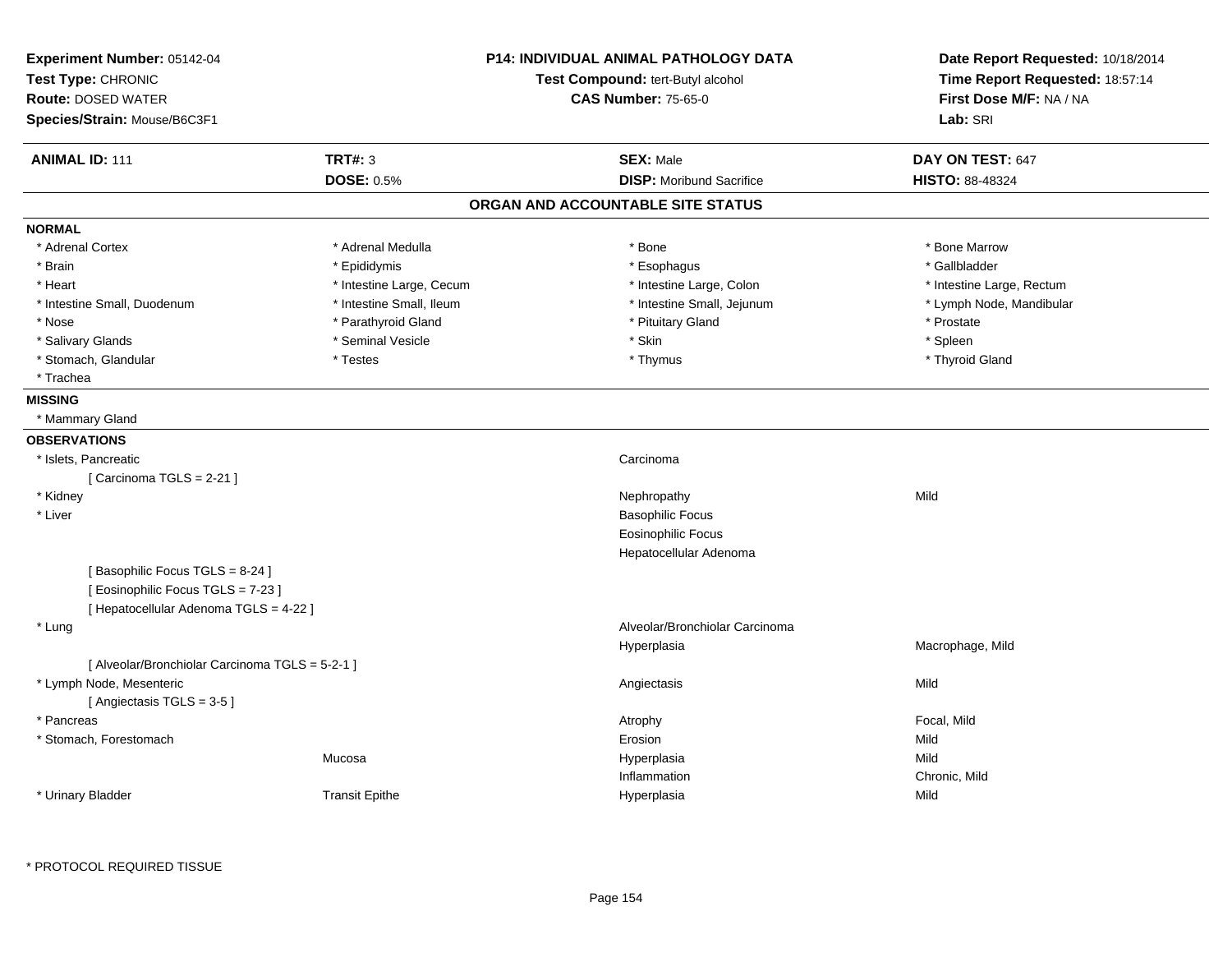| <b>Experiment Number: 05142-04</b><br>Test Type: CHRONIC<br><b>Route: DOSED WATER</b> |                   | <b>P14: INDIVIDUAL ANIMAL PATHOLOGY DATA</b><br>Test Compound: tert-Butyl alcohol<br><b>CAS Number: 75-65-0</b> | Date Report Requested: 10/18/2014<br>Time Report Requested: 18:57:14<br>First Dose M/F: NA / NA |
|---------------------------------------------------------------------------------------|-------------------|-----------------------------------------------------------------------------------------------------------------|-------------------------------------------------------------------------------------------------|
| Species/Strain: Mouse/B6C3F1                                                          |                   |                                                                                                                 | Lab: SRI                                                                                        |
| <b>ANIMAL ID: 111</b>                                                                 | TRT#: 3           | <b>SEX:</b> Male                                                                                                | DAY ON TEST: 647                                                                                |
|                                                                                       | <b>DOSE: 0.5%</b> | <b>DISP:</b> Moribund Sacrifice                                                                                 | <b>HISTO: 88-48324</b>                                                                          |
|                                                                                       |                   | ORGAN AND ACCOUNTABLE SITE STATUS                                                                               |                                                                                                 |
|                                                                                       |                   | Inflammation                                                                                                    | Chronic, Mild                                                                                   |
| [Hyperplasia TGLS = $6-11$ ]                                                          |                   |                                                                                                                 |                                                                                                 |
| [Inflammation TGLS = $6-11$ ]                                                         |                   |                                                                                                                 |                                                                                                 |
| PRIMARY CAUSE OF DEATH                                                                |                   |                                                                                                                 |                                                                                                 |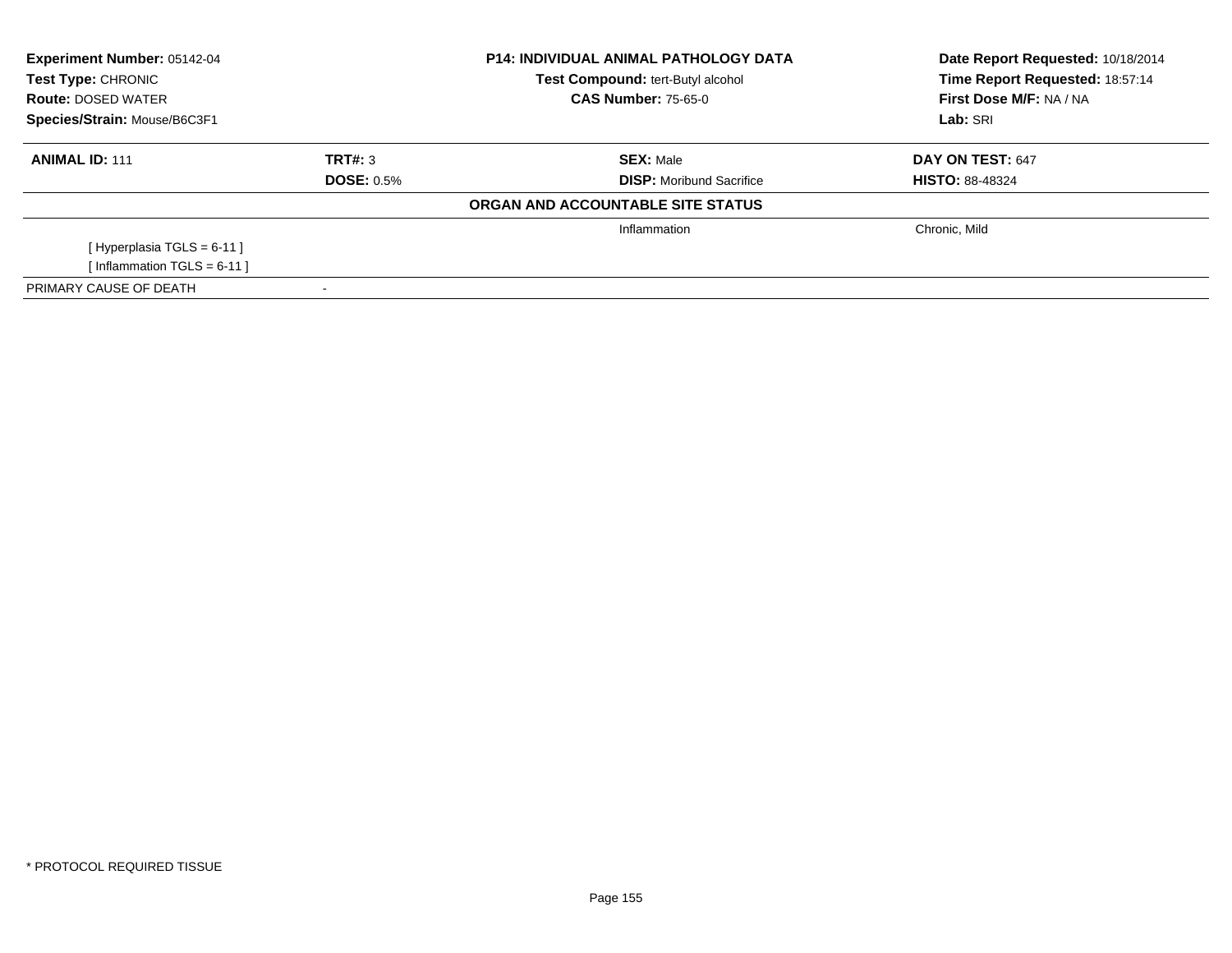| <b>ANIMAL ID: 112</b><br><b>TRT#: 3</b><br><b>SEX: Male</b><br>DAY ON TEST: 729<br><b>DOSE: 0.5%</b><br><b>DISP: Terminal Sacrifice</b><br><b>HISTO: 88-48690</b><br>ORGAN AND ACCOUNTABLE SITE STATUS<br><b>NORMAL</b><br>* Adrenal Cortex<br>* Adrenal Medulla<br>* Bone Marrow<br>* Bone<br>* Gallbladder<br>* Brain<br>* Epididymis<br>* Esophagus<br>* Heart<br>* Intestine Large, Colon<br>* Intestine Large, Cecum<br>* Intestine Large, Rectum<br>* Intestine Small, Ileum<br>* Intestine Small, Jejunum<br>* Intestine Small, Duodenum<br>* Islets, Pancreatic<br>* Lymph Node, Mandibular<br>* Nose<br>* Pancreas<br>* Lung<br>* Parathyroid Gland<br>* Pituitary Gland<br>* Prostate<br>* Salivary Glands<br>* Stomach, Glandular<br>* Testes<br>* Thyroid Gland<br>* Thymus<br>* Urinary Bladder<br>* Trachea<br><b>MISSING</b><br>* Mammary Gland<br><b>OBSERVATIONS</b><br><b>Coagulating Gland</b><br>Dilatation<br>Moderate<br>[Dilatation TGLS = 5-7]<br>Harderian Gland<br>Adenoma<br>[ Adenoma TGLS = 12-26 ]<br>Minimal<br>* Kidney<br>Cyst<br>Mild<br>Nephropathy<br>[ $Cyst TGLS = 13-27$ ]<br><b>Eosinophilic Focus</b><br>* Liver<br>Hepatocellular Adenoma<br>[ Eosinophilic Focus TGLS = 10-24 ]<br>[ Hepatocellular Adenoma TGLS = 10-24 ]<br>Moderate<br>Lymph Node<br>Pancreatic<br>Hyperplasia<br>Renal<br>Moderate<br>Hyperplasia<br>[ Hyperplasia TGLS = 8-5,11-25,7-22 ]<br>[ Hyperplasia TGLS = 8-5,11-25,7-22 ]<br>* Lymph Node, Mesenteric<br>Hyperplasia<br>Moderate<br>[ Hyperplasia TGLS = 8-5,11-25,7-22 ]<br><b>Preputial Gland</b><br>Cystic, Moderate<br>Degeneration | Experiment Number: 05142-04<br>Test Type: CHRONIC<br><b>Route: DOSED WATER</b><br>Species/Strain: Mouse/B6C3F1 | <b>P14: INDIVIDUAL ANIMAL PATHOLOGY DATA</b><br>Test Compound: tert-Butyl alcohol<br><b>CAS Number: 75-65-0</b> | Date Report Requested: 10/18/2014<br>Time Report Requested: 18:57:14<br>First Dose M/F: NA / NA<br>Lab: SRI |
|------------------------------------------------------------------------------------------------------------------------------------------------------------------------------------------------------------------------------------------------------------------------------------------------------------------------------------------------------------------------------------------------------------------------------------------------------------------------------------------------------------------------------------------------------------------------------------------------------------------------------------------------------------------------------------------------------------------------------------------------------------------------------------------------------------------------------------------------------------------------------------------------------------------------------------------------------------------------------------------------------------------------------------------------------------------------------------------------------------------------------------------------------------------------------------------------------------------------------------------------------------------------------------------------------------------------------------------------------------------------------------------------------------------------------------------------------------------------------------------------------------------------------------------------------------------------------------------------------------------|----------------------------------------------------------------------------------------------------------------|-----------------------------------------------------------------------------------------------------------------|-------------------------------------------------------------------------------------------------------------|
|                                                                                                                                                                                                                                                                                                                                                                                                                                                                                                                                                                                                                                                                                                                                                                                                                                                                                                                                                                                                                                                                                                                                                                                                                                                                                                                                                                                                                                                                                                                                                                                                                  |                                                                                                                |                                                                                                                 |                                                                                                             |
|                                                                                                                                                                                                                                                                                                                                                                                                                                                                                                                                                                                                                                                                                                                                                                                                                                                                                                                                                                                                                                                                                                                                                                                                                                                                                                                                                                                                                                                                                                                                                                                                                  |                                                                                                                |                                                                                                                 |                                                                                                             |
|                                                                                                                                                                                                                                                                                                                                                                                                                                                                                                                                                                                                                                                                                                                                                                                                                                                                                                                                                                                                                                                                                                                                                                                                                                                                                                                                                                                                                                                                                                                                                                                                                  |                                                                                                                |                                                                                                                 |                                                                                                             |
|                                                                                                                                                                                                                                                                                                                                                                                                                                                                                                                                                                                                                                                                                                                                                                                                                                                                                                                                                                                                                                                                                                                                                                                                                                                                                                                                                                                                                                                                                                                                                                                                                  |                                                                                                                |                                                                                                                 |                                                                                                             |
|                                                                                                                                                                                                                                                                                                                                                                                                                                                                                                                                                                                                                                                                                                                                                                                                                                                                                                                                                                                                                                                                                                                                                                                                                                                                                                                                                                                                                                                                                                                                                                                                                  |                                                                                                                |                                                                                                                 |                                                                                                             |
|                                                                                                                                                                                                                                                                                                                                                                                                                                                                                                                                                                                                                                                                                                                                                                                                                                                                                                                                                                                                                                                                                                                                                                                                                                                                                                                                                                                                                                                                                                                                                                                                                  |                                                                                                                |                                                                                                                 |                                                                                                             |
|                                                                                                                                                                                                                                                                                                                                                                                                                                                                                                                                                                                                                                                                                                                                                                                                                                                                                                                                                                                                                                                                                                                                                                                                                                                                                                                                                                                                                                                                                                                                                                                                                  |                                                                                                                |                                                                                                                 |                                                                                                             |
|                                                                                                                                                                                                                                                                                                                                                                                                                                                                                                                                                                                                                                                                                                                                                                                                                                                                                                                                                                                                                                                                                                                                                                                                                                                                                                                                                                                                                                                                                                                                                                                                                  |                                                                                                                |                                                                                                                 |                                                                                                             |
|                                                                                                                                                                                                                                                                                                                                                                                                                                                                                                                                                                                                                                                                                                                                                                                                                                                                                                                                                                                                                                                                                                                                                                                                                                                                                                                                                                                                                                                                                                                                                                                                                  |                                                                                                                |                                                                                                                 |                                                                                                             |
|                                                                                                                                                                                                                                                                                                                                                                                                                                                                                                                                                                                                                                                                                                                                                                                                                                                                                                                                                                                                                                                                                                                                                                                                                                                                                                                                                                                                                                                                                                                                                                                                                  |                                                                                                                |                                                                                                                 |                                                                                                             |
|                                                                                                                                                                                                                                                                                                                                                                                                                                                                                                                                                                                                                                                                                                                                                                                                                                                                                                                                                                                                                                                                                                                                                                                                                                                                                                                                                                                                                                                                                                                                                                                                                  |                                                                                                                |                                                                                                                 |                                                                                                             |
|                                                                                                                                                                                                                                                                                                                                                                                                                                                                                                                                                                                                                                                                                                                                                                                                                                                                                                                                                                                                                                                                                                                                                                                                                                                                                                                                                                                                                                                                                                                                                                                                                  |                                                                                                                |                                                                                                                 |                                                                                                             |
|                                                                                                                                                                                                                                                                                                                                                                                                                                                                                                                                                                                                                                                                                                                                                                                                                                                                                                                                                                                                                                                                                                                                                                                                                                                                                                                                                                                                                                                                                                                                                                                                                  |                                                                                                                |                                                                                                                 |                                                                                                             |
|                                                                                                                                                                                                                                                                                                                                                                                                                                                                                                                                                                                                                                                                                                                                                                                                                                                                                                                                                                                                                                                                                                                                                                                                                                                                                                                                                                                                                                                                                                                                                                                                                  |                                                                                                                |                                                                                                                 |                                                                                                             |
|                                                                                                                                                                                                                                                                                                                                                                                                                                                                                                                                                                                                                                                                                                                                                                                                                                                                                                                                                                                                                                                                                                                                                                                                                                                                                                                                                                                                                                                                                                                                                                                                                  |                                                                                                                |                                                                                                                 |                                                                                                             |
|                                                                                                                                                                                                                                                                                                                                                                                                                                                                                                                                                                                                                                                                                                                                                                                                                                                                                                                                                                                                                                                                                                                                                                                                                                                                                                                                                                                                                                                                                                                                                                                                                  |                                                                                                                |                                                                                                                 |                                                                                                             |
|                                                                                                                                                                                                                                                                                                                                                                                                                                                                                                                                                                                                                                                                                                                                                                                                                                                                                                                                                                                                                                                                                                                                                                                                                                                                                                                                                                                                                                                                                                                                                                                                                  |                                                                                                                |                                                                                                                 |                                                                                                             |
|                                                                                                                                                                                                                                                                                                                                                                                                                                                                                                                                                                                                                                                                                                                                                                                                                                                                                                                                                                                                                                                                                                                                                                                                                                                                                                                                                                                                                                                                                                                                                                                                                  |                                                                                                                |                                                                                                                 |                                                                                                             |
|                                                                                                                                                                                                                                                                                                                                                                                                                                                                                                                                                                                                                                                                                                                                                                                                                                                                                                                                                                                                                                                                                                                                                                                                                                                                                                                                                                                                                                                                                                                                                                                                                  |                                                                                                                |                                                                                                                 |                                                                                                             |
|                                                                                                                                                                                                                                                                                                                                                                                                                                                                                                                                                                                                                                                                                                                                                                                                                                                                                                                                                                                                                                                                                                                                                                                                                                                                                                                                                                                                                                                                                                                                                                                                                  |                                                                                                                |                                                                                                                 |                                                                                                             |
|                                                                                                                                                                                                                                                                                                                                                                                                                                                                                                                                                                                                                                                                                                                                                                                                                                                                                                                                                                                                                                                                                                                                                                                                                                                                                                                                                                                                                                                                                                                                                                                                                  |                                                                                                                |                                                                                                                 |                                                                                                             |
|                                                                                                                                                                                                                                                                                                                                                                                                                                                                                                                                                                                                                                                                                                                                                                                                                                                                                                                                                                                                                                                                                                                                                                                                                                                                                                                                                                                                                                                                                                                                                                                                                  |                                                                                                                |                                                                                                                 |                                                                                                             |
|                                                                                                                                                                                                                                                                                                                                                                                                                                                                                                                                                                                                                                                                                                                                                                                                                                                                                                                                                                                                                                                                                                                                                                                                                                                                                                                                                                                                                                                                                                                                                                                                                  |                                                                                                                |                                                                                                                 |                                                                                                             |
|                                                                                                                                                                                                                                                                                                                                                                                                                                                                                                                                                                                                                                                                                                                                                                                                                                                                                                                                                                                                                                                                                                                                                                                                                                                                                                                                                                                                                                                                                                                                                                                                                  |                                                                                                                |                                                                                                                 |                                                                                                             |
|                                                                                                                                                                                                                                                                                                                                                                                                                                                                                                                                                                                                                                                                                                                                                                                                                                                                                                                                                                                                                                                                                                                                                                                                                                                                                                                                                                                                                                                                                                                                                                                                                  |                                                                                                                |                                                                                                                 |                                                                                                             |
|                                                                                                                                                                                                                                                                                                                                                                                                                                                                                                                                                                                                                                                                                                                                                                                                                                                                                                                                                                                                                                                                                                                                                                                                                                                                                                                                                                                                                                                                                                                                                                                                                  |                                                                                                                |                                                                                                                 |                                                                                                             |
|                                                                                                                                                                                                                                                                                                                                                                                                                                                                                                                                                                                                                                                                                                                                                                                                                                                                                                                                                                                                                                                                                                                                                                                                                                                                                                                                                                                                                                                                                                                                                                                                                  |                                                                                                                |                                                                                                                 |                                                                                                             |
|                                                                                                                                                                                                                                                                                                                                                                                                                                                                                                                                                                                                                                                                                                                                                                                                                                                                                                                                                                                                                                                                                                                                                                                                                                                                                                                                                                                                                                                                                                                                                                                                                  |                                                                                                                |                                                                                                                 |                                                                                                             |
|                                                                                                                                                                                                                                                                                                                                                                                                                                                                                                                                                                                                                                                                                                                                                                                                                                                                                                                                                                                                                                                                                                                                                                                                                                                                                                                                                                                                                                                                                                                                                                                                                  |                                                                                                                |                                                                                                                 |                                                                                                             |
|                                                                                                                                                                                                                                                                                                                                                                                                                                                                                                                                                                                                                                                                                                                                                                                                                                                                                                                                                                                                                                                                                                                                                                                                                                                                                                                                                                                                                                                                                                                                                                                                                  |                                                                                                                |                                                                                                                 |                                                                                                             |
|                                                                                                                                                                                                                                                                                                                                                                                                                                                                                                                                                                                                                                                                                                                                                                                                                                                                                                                                                                                                                                                                                                                                                                                                                                                                                                                                                                                                                                                                                                                                                                                                                  |                                                                                                                |                                                                                                                 |                                                                                                             |
|                                                                                                                                                                                                                                                                                                                                                                                                                                                                                                                                                                                                                                                                                                                                                                                                                                                                                                                                                                                                                                                                                                                                                                                                                                                                                                                                                                                                                                                                                                                                                                                                                  |                                                                                                                |                                                                                                                 |                                                                                                             |
|                                                                                                                                                                                                                                                                                                                                                                                                                                                                                                                                                                                                                                                                                                                                                                                                                                                                                                                                                                                                                                                                                                                                                                                                                                                                                                                                                                                                                                                                                                                                                                                                                  |                                                                                                                |                                                                                                                 |                                                                                                             |
|                                                                                                                                                                                                                                                                                                                                                                                                                                                                                                                                                                                                                                                                                                                                                                                                                                                                                                                                                                                                                                                                                                                                                                                                                                                                                                                                                                                                                                                                                                                                                                                                                  | [ Degeneration $TGLS = 2-8,3-8$ ]                                                                              |                                                                                                                 |                                                                                                             |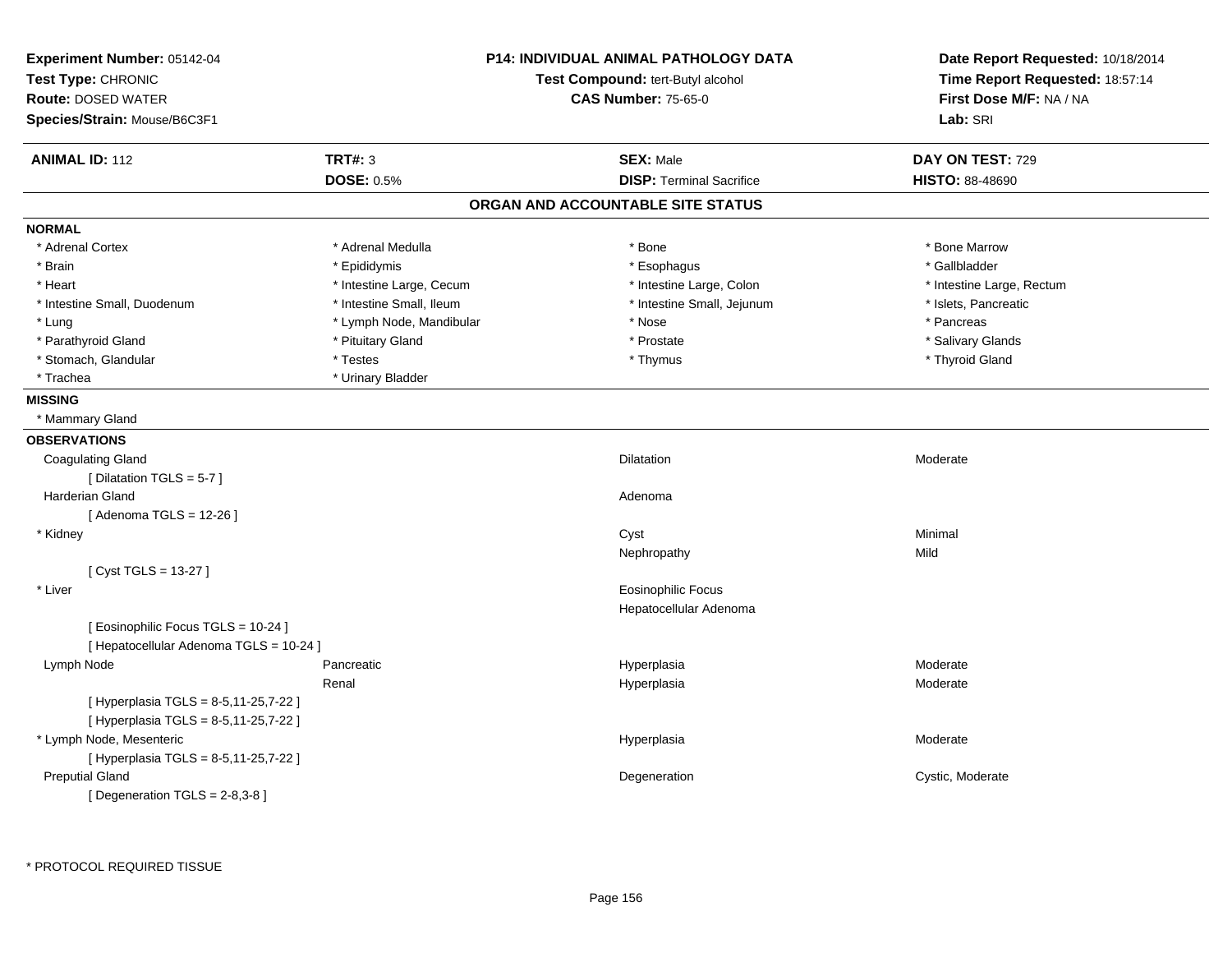| <b>Experiment Number: 05142-04</b><br>Test Type: CHRONIC |                          | <b>P14: INDIVIDUAL ANIMAL PATHOLOGY DATA</b><br>Test Compound: tert-Butyl alcohol | Date Report Requested: 10/18/2014<br>Time Report Requested: 18:57:14 |
|----------------------------------------------------------|--------------------------|-----------------------------------------------------------------------------------|----------------------------------------------------------------------|
| <b>Route: DOSED WATER</b>                                |                          | <b>CAS Number: 75-65-0</b>                                                        | First Dose M/F: NA / NA                                              |
| Species/Strain: Mouse/B6C3F1                             |                          |                                                                                   | Lab: SRI                                                             |
| <b>ANIMAL ID: 112</b>                                    | TRT#: 3                  | <b>SEX: Male</b>                                                                  | DAY ON TEST: 729                                                     |
|                                                          | <b>DOSE: 0.5%</b>        | <b>DISP: Terminal Sacrifice</b>                                                   | <b>HISTO: 88-48690</b>                                               |
|                                                          |                          | ORGAN AND ACCOUNTABLE SITE STATUS                                                 |                                                                      |
| * Seminal Vesicle                                        |                          | <b>Dilatation</b>                                                                 | Marked                                                               |
| [Dilatation TGLS = 4-7 ]                                 |                          |                                                                                   |                                                                      |
| * Skin                                                   | <b>Subcut Tiss</b>       | Hemangioma                                                                        |                                                                      |
| [Hemangioma TGLS = 1-21]                                 |                          |                                                                                   |                                                                      |
| * Spleen                                                 |                          | Hematopoietic Cell Proliferation                                                  | Mild                                                                 |
|                                                          |                          | Hyperplasia                                                                       | Lymphoid, Moderate                                                   |
| [ Hematopoietic Cell Proliferation TGLS = 6-6 ]          |                          |                                                                                   |                                                                      |
| [Hyperplasia TGLS = $6-6$ ]                              |                          |                                                                                   |                                                                      |
| * Stomach, Forestomach                                   | Mucosa                   | Hyperplasia                                                                       | Minimal                                                              |
| Tooth                                                    | <b>Incisor</b>           | Dysplasia                                                                         | Moderate                                                             |
| PRIMARY CAUSE OF DEATH                                   | $\overline{\phantom{a}}$ |                                                                                   |                                                                      |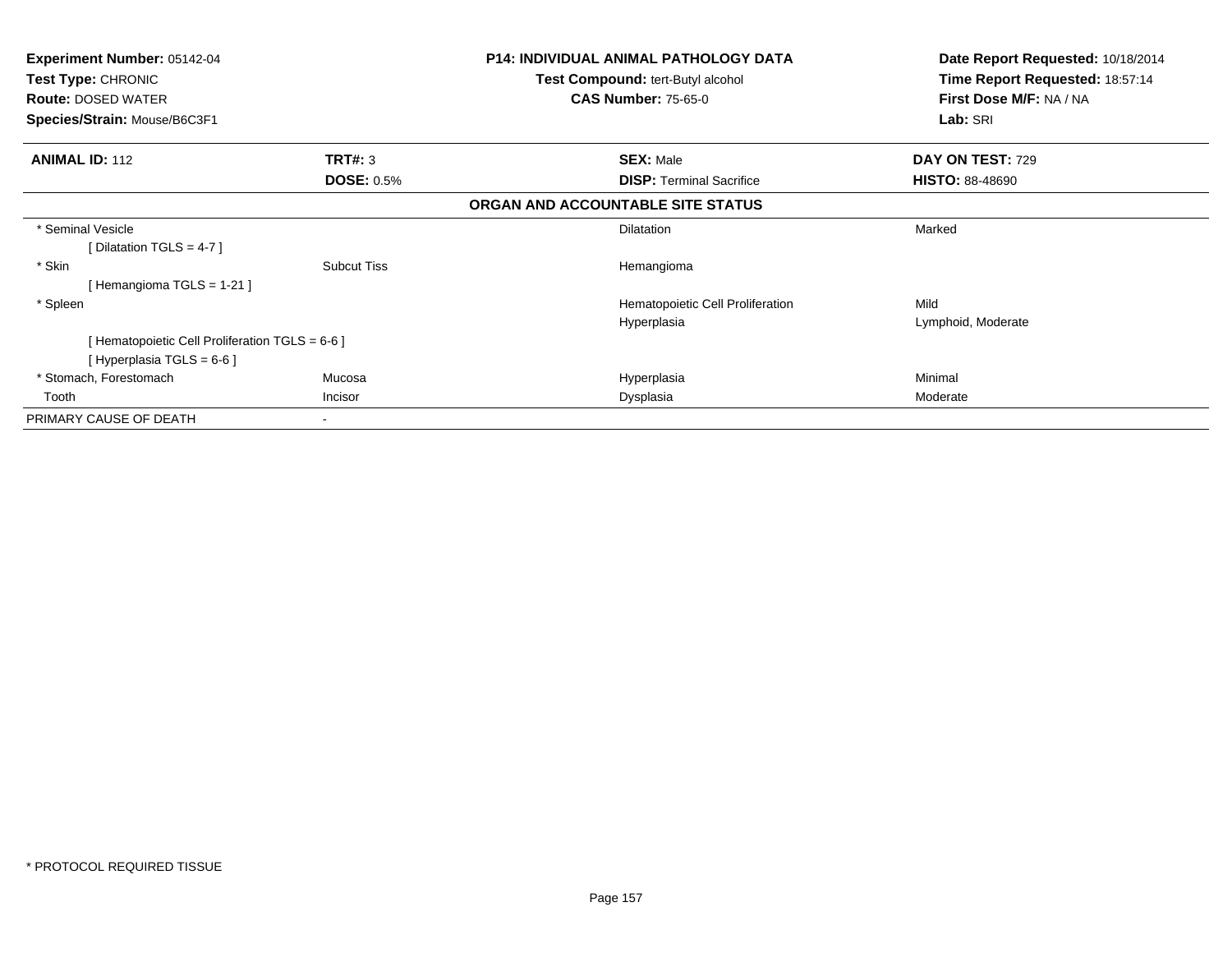| Experiment Number: 05142-04  | <b>P14: INDIVIDUAL ANIMAL PATHOLOGY DATA</b><br>Test Compound: tert-Butyl alcohol |                                   | Date Report Requested: 10/18/2014 |
|------------------------------|-----------------------------------------------------------------------------------|-----------------------------------|-----------------------------------|
| Test Type: CHRONIC           |                                                                                   |                                   | Time Report Requested: 18:57:14   |
| <b>Route: DOSED WATER</b>    |                                                                                   | <b>CAS Number: 75-65-0</b>        | First Dose M/F: NA / NA           |
| Species/Strain: Mouse/B6C3F1 |                                                                                   |                                   | Lab: SRI                          |
| <b>ANIMAL ID: 113</b>        | <b>TRT#: 3</b>                                                                    | <b>SEX: Male</b>                  | DAY ON TEST: 210                  |
|                              | <b>DOSE: 0.5%</b>                                                                 | <b>DISP:</b> Moribund Sacrifice   | <b>HISTO: 87-44199</b>            |
|                              |                                                                                   | ORGAN AND ACCOUNTABLE SITE STATUS |                                   |
| <b>NORMAL</b>                |                                                                                   |                                   |                                   |
| * Adrenal Cortex             | * Adrenal Medulla                                                                 | <b>Blood</b>                      | * Bone                            |
| * Bone Marrow                | * Brain                                                                           | * Epididymis                      | * Esophagus                       |
| * Gallbladder                | * Heart                                                                           | * Intestine Large, Cecum          | * Intestine Large, Colon          |
| * Intestine Large, Rectum    | * Intestine Small, Duodenum                                                       | * Intestine Small, Ileum          | * Intestine Small, Jejunum        |
| * Islets, Pancreatic         | * Kidney                                                                          | * Lymph Node, Mandibular          | * Lymph Node, Mesenteric          |
| * Nose                       | * Pancreas                                                                        | * Parathyroid Gland               | * Pituitary Gland                 |
| * Prostate                   | * Salivary Glands                                                                 | * Seminal Vesicle                 | * Skin                            |
| * Stomach, Forestomach       | * Stomach, Glandular                                                              | * Testes                          | * Thymus                          |
| * Thyroid Gland              | * Trachea                                                                         |                                   |                                   |
| <b>MISSING</b>               |                                                                                   |                                   |                                   |
| * Mammary Gland              |                                                                                   |                                   |                                   |
| <b>OBSERVATIONS</b>          |                                                                                   |                                   |                                   |
| * Liver                      |                                                                                   | Hemorrhage                        | Moderate                          |
|                              |                                                                                   | Necrosis                          | Focal, Moderate                   |
| [Hemorrhage TGLS = 1-6]      |                                                                                   |                                   |                                   |
| [ Necrosis TGLS = $2-6$ ]    |                                                                                   |                                   |                                   |
| * Lung                       | Bronchus, Epithelium                                                              | Hyperplasia                       | Mild                              |
| * Spleen                     |                                                                                   | <b>Depletion Cellular</b>         | Mild                              |
| <b>Tissue NOS</b>            | Thoracic                                                                          | Sarcoma                           |                                   |
| [Sarcoma TGLS = $3-21$ ]     |                                                                                   |                                   |                                   |
| * Urinary Bladder            | <b>Transit Epithe</b>                                                             | Hyperplasia                       | Minimal                           |
| [Hyperplasia TGLS = 4-11]    |                                                                                   |                                   |                                   |
| PRIMARY CAUSE OF DEATH       | $\sim$                                                                            |                                   |                                   |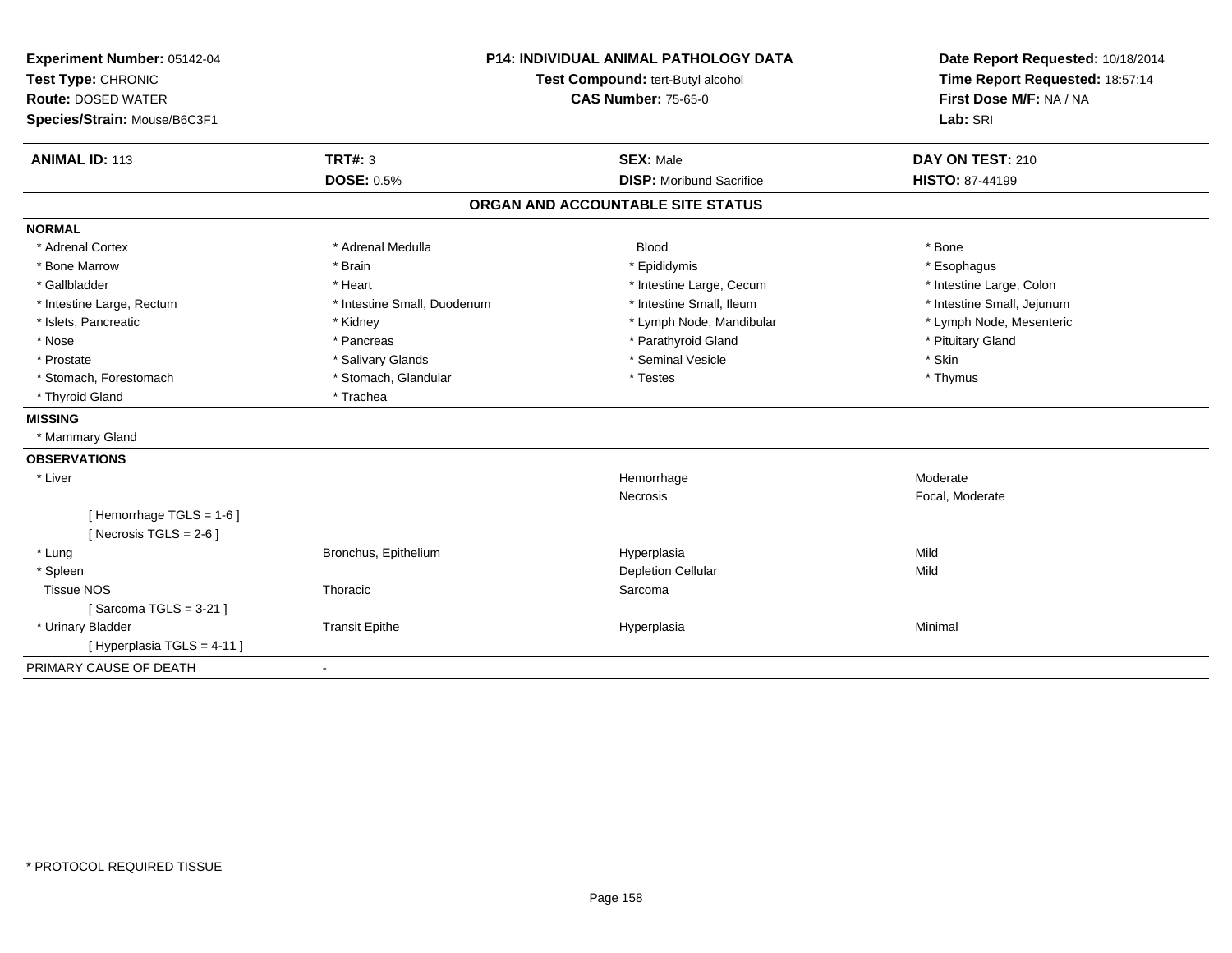| Experiment Number: 05142-04<br>Test Type: CHRONIC<br><b>Route: DOSED WATER</b><br>Species/Strain: Mouse/B6C3F1 | <b>P14: INDIVIDUAL ANIMAL PATHOLOGY DATA</b><br>Test Compound: tert-Butyl alcohol<br><b>CAS Number: 75-65-0</b> |                                   | Date Report Requested: 10/18/2014<br>Time Report Requested: 18:57:14<br>First Dose M/F: NA / NA<br>Lab: SRI |
|----------------------------------------------------------------------------------------------------------------|-----------------------------------------------------------------------------------------------------------------|-----------------------------------|-------------------------------------------------------------------------------------------------------------|
| <b>ANIMAL ID: 114</b>                                                                                          | <b>TRT#: 3</b>                                                                                                  | <b>SEX: Male</b>                  | DAY ON TEST: 645                                                                                            |
|                                                                                                                | <b>DOSE: 0.5%</b>                                                                                               | <b>DISP:</b> Moribund Sacrifice   | HISTO: 88-48325                                                                                             |
|                                                                                                                |                                                                                                                 | ORGAN AND ACCOUNTABLE SITE STATUS |                                                                                                             |
| <b>NORMAL</b>                                                                                                  |                                                                                                                 |                                   |                                                                                                             |
| * Adrenal Cortex                                                                                               | * Adrenal Medulla                                                                                               | * Bone                            | * Bone Marrow                                                                                               |
| * Brain                                                                                                        | * Epididymis                                                                                                    | * Esophagus                       | * Gallbladder                                                                                               |
| * Heart                                                                                                        | * Intestine Large, Cecum                                                                                        | * Intestine Large, Colon          | * Intestine Large, Rectum                                                                                   |
| * Intestine Small, Ileum                                                                                       | * Intestine Small, Jejunum                                                                                      | * Islets, Pancreatic              | * Lung                                                                                                      |
| * Lymph Node, Mandibular                                                                                       | * Nose                                                                                                          | * Pancreas                        | * Parathyroid Gland                                                                                         |
| * Pituitary Gland                                                                                              | * Prostate                                                                                                      | * Salivary Glands                 | * Skin                                                                                                      |
| * Spleen                                                                                                       | * Stomach, Glandular                                                                                            | * Testes                          | * Thymus                                                                                                    |
| * Thyroid Gland                                                                                                | * Trachea                                                                                                       |                                   |                                                                                                             |
| <b>MISSING</b>                                                                                                 |                                                                                                                 |                                   |                                                                                                             |
| * Mammary Gland                                                                                                |                                                                                                                 |                                   |                                                                                                             |
| <b>OBSERVATIONS</b>                                                                                            |                                                                                                                 |                                   |                                                                                                             |
| * Intestine Small, Duodenum                                                                                    |                                                                                                                 | Ulcer                             | Moderate                                                                                                    |
| [ Ulcer TGLS = $8-4$ ]                                                                                         |                                                                                                                 |                                   |                                                                                                             |
| * Kidney                                                                                                       |                                                                                                                 | Nephropathy                       | Moderate                                                                                                    |
| [Nephropathy TGLS = $5-5$ ]                                                                                    |                                                                                                                 |                                   |                                                                                                             |
| * Liver                                                                                                        |                                                                                                                 | <b>Basophilic Focus</b>           |                                                                                                             |
|                                                                                                                |                                                                                                                 | <b>Fibrosis</b>                   | Focal, Mild                                                                                                 |
|                                                                                                                |                                                                                                                 | Hepatocellular Adenoma            | Multiple                                                                                                    |
| [Basophilic Focus TGLS = 16-24]<br>[Fibrosis TGLS = $9-22$ ]                                                   |                                                                                                                 |                                   |                                                                                                             |
| [ Hepatocellular Adenoma TGLS = 10-21,11-23 ]                                                                  |                                                                                                                 |                                   |                                                                                                             |
| * Lymph Node, Mesenteric                                                                                       |                                                                                                                 | Angiectasis                       | Mild                                                                                                        |
| [Angiectasis TGLS = 6-5]                                                                                       |                                                                                                                 |                                   |                                                                                                             |
| * Seminal Vesicle                                                                                              |                                                                                                                 | Dilatation                        | Moderate                                                                                                    |
| [ Dilatation TGLS = 3-7-1,4-7-1 ]                                                                              |                                                                                                                 |                                   |                                                                                                             |
| * Stomach, Forestomach                                                                                         | Mucosa                                                                                                          | Hyperplasia                       | Mild                                                                                                        |
|                                                                                                                |                                                                                                                 | Inflammation                      | Chronic, Mild                                                                                               |
| [Hyperplasia TGLS = 14-4-1]                                                                                    |                                                                                                                 |                                   |                                                                                                             |
| Tooth                                                                                                          | Incisor                                                                                                         | Dysplasia                         | Moderate                                                                                                    |
| Urethra                                                                                                        |                                                                                                                 | Angiectasis                       | Moderate                                                                                                    |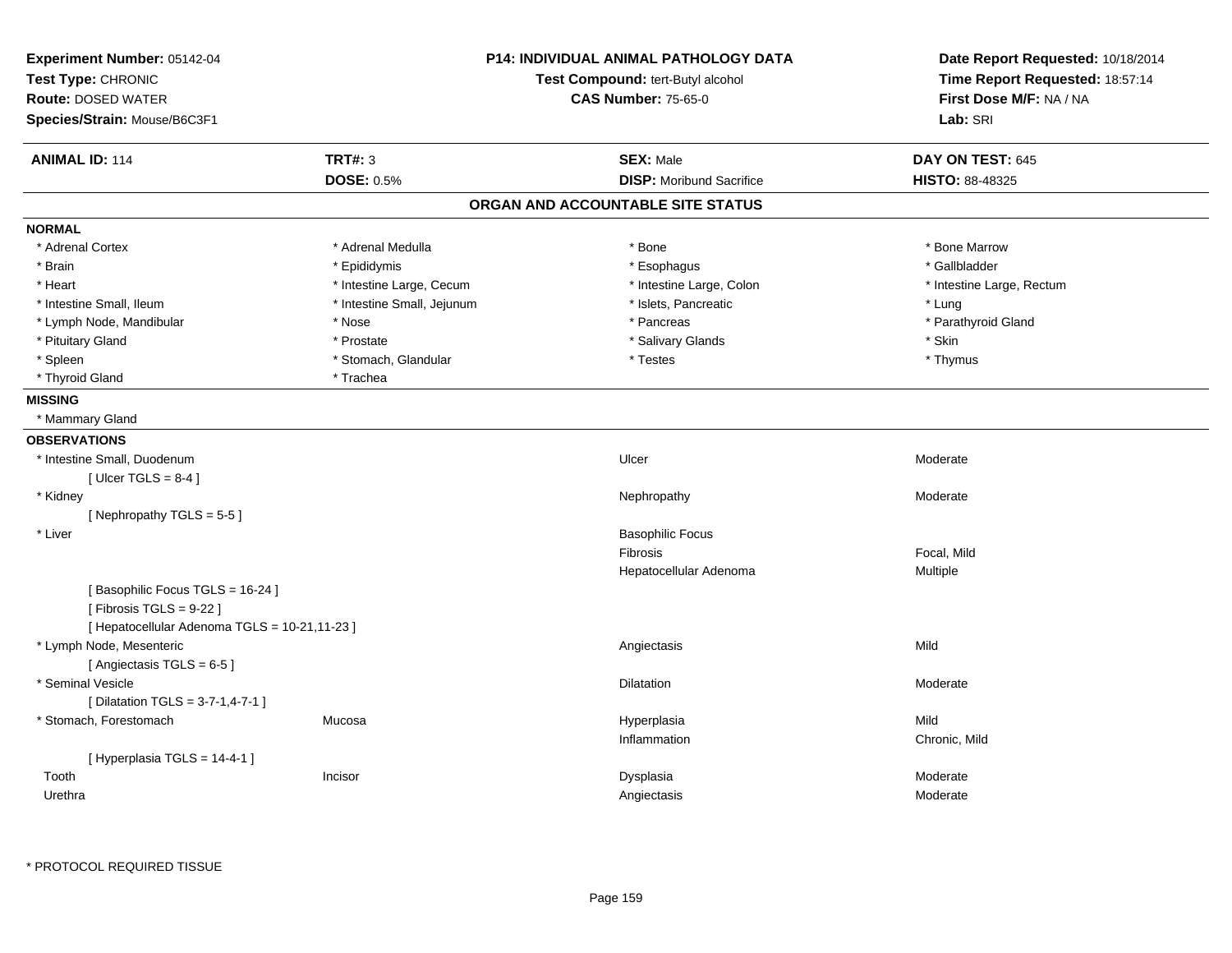| Experiment Number: 05142-04<br>Test Type: CHRONIC<br><b>Route: DOSED WATER</b><br>Species/Strain: Mouse/B6C3F1 |                   | <b>P14: INDIVIDUAL ANIMAL PATHOLOGY DATA</b><br>Test Compound: tert-Butyl alcohol<br><b>CAS Number: 75-65-0</b> | Date Report Requested: 10/18/2014<br>Time Report Requested: 18:57:14<br>First Dose M/F: NA / NA<br>Lab: SRI |  |
|----------------------------------------------------------------------------------------------------------------|-------------------|-----------------------------------------------------------------------------------------------------------------|-------------------------------------------------------------------------------------------------------------|--|
| <b>ANIMAL ID: 114</b>                                                                                          | <b>TRT#: 3</b>    | <b>SEX: Male</b>                                                                                                | DAY ON TEST: 645                                                                                            |  |
|                                                                                                                | <b>DOSE: 0.5%</b> | <b>DISP:</b> Moribund Sacrifice                                                                                 | <b>HISTO: 88-48325</b>                                                                                      |  |
|                                                                                                                |                   | ORGAN AND ACCOUNTABLE SITE STATUS                                                                               |                                                                                                             |  |
|                                                                                                                |                   | <b>Dilatation</b>                                                                                               | Moderate                                                                                                    |  |
|                                                                                                                |                   | Inflammation                                                                                                    | Acute, Mild                                                                                                 |  |
| [Angiectasis TGLS = 15-7]                                                                                      |                   |                                                                                                                 |                                                                                                             |  |
| [Dilatation TGLS = 15-7]                                                                                       |                   |                                                                                                                 |                                                                                                             |  |
| * Urinary Bladder                                                                                              |                   | <b>Dilatation</b>                                                                                               | Moderate                                                                                                    |  |
| [ Dilatation TGLS = $2-11$ ]                                                                                   |                   |                                                                                                                 |                                                                                                             |  |
| PRIMARY CAUSE OF DEATH                                                                                         | ۰                 |                                                                                                                 |                                                                                                             |  |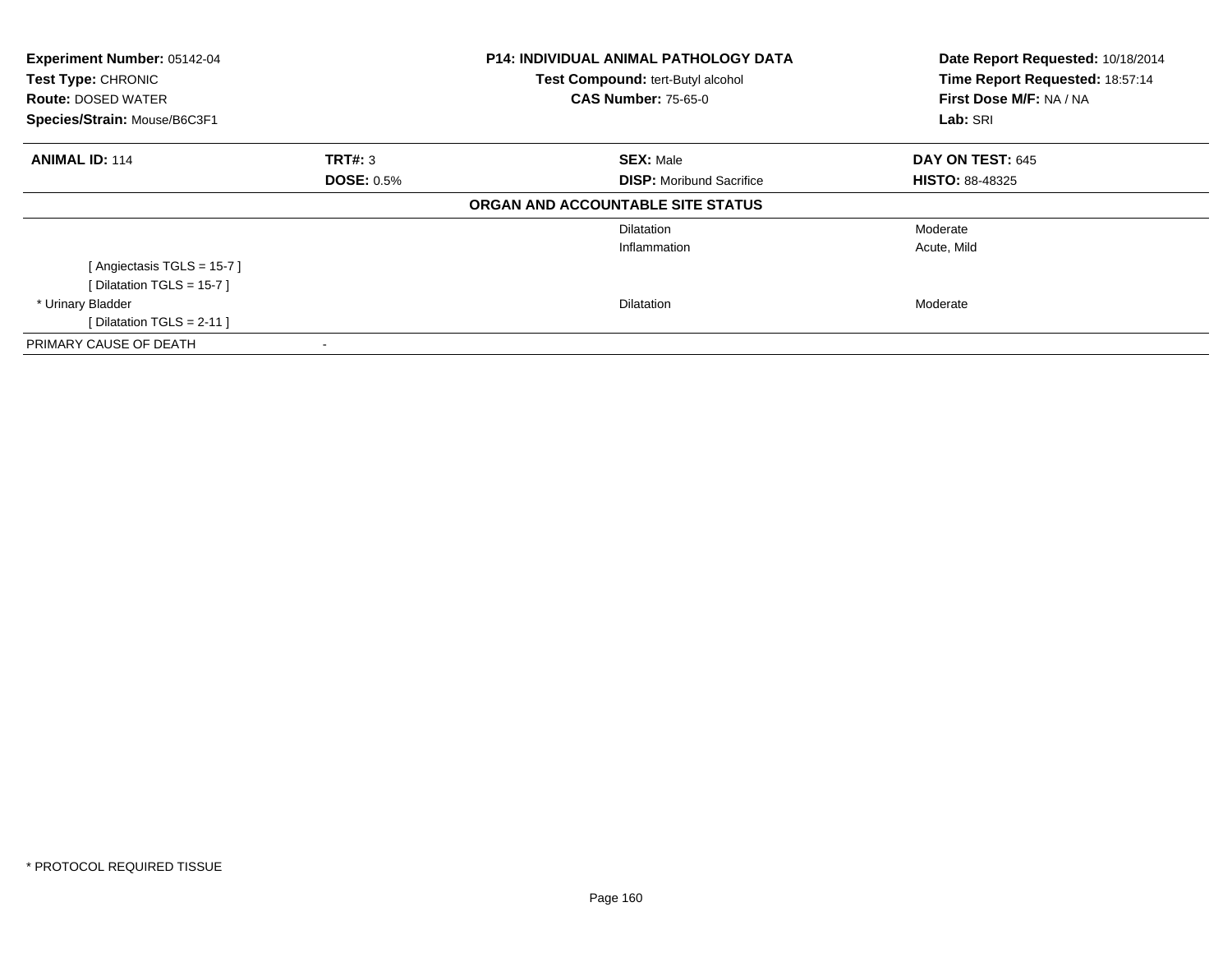| Experiment Number: 05142-04              |                                   | <b>P14: INDIVIDUAL ANIMAL PATHOLOGY DATA</b> | Date Report Requested: 10/18/2014 |
|------------------------------------------|-----------------------------------|----------------------------------------------|-----------------------------------|
| Test Type: CHRONIC                       | Test Compound: tert-Butyl alcohol |                                              | Time Report Requested: 18:57:14   |
| <b>Route: DOSED WATER</b>                |                                   | <b>CAS Number: 75-65-0</b>                   | First Dose M/F: NA / NA           |
| Species/Strain: Mouse/B6C3F1             |                                   |                                              | Lab: SRI                          |
| <b>ANIMAL ID: 115</b>                    | <b>TRT#: 3</b>                    | <b>SEX: Male</b>                             | DAY ON TEST: 630                  |
|                                          | <b>DOSE: 0.5%</b>                 | <b>DISP:</b> Moribund Sacrifice              | <b>HISTO: 88-47029</b>            |
|                                          |                                   | ORGAN AND ACCOUNTABLE SITE STATUS            |                                   |
| <b>NORMAL</b>                            |                                   |                                              |                                   |
| * Adrenal Cortex                         | * Adrenal Medulla                 | * Bone                                       | * Bone Marrow                     |
| * Brain                                  | * Epididymis                      | * Esophagus                                  | * Gallbladder                     |
| * Heart                                  | * Intestine Large, Cecum          | * Intestine Large, Colon                     | * Intestine Large, Rectum         |
| * Intestine Small, Duodenum              | * Intestine Small, Ileum          | * Intestine Small, Jejunum                   | * Islets, Pancreatic              |
| * Lung                                   | * Lymph Node, Mandibular          | * Lymph Node, Mesenteric                     | * Nose                            |
| * Pancreas                               | * Parathyroid Gland               | * Pituitary Gland                            | * Prostate                        |
| * Salivary Glands                        | * Seminal Vesicle                 | * Skin                                       | * Spleen                          |
| * Stomach, Forestomach                   | * Stomach, Glandular              | * Testes                                     | * Thymus                          |
| * Thyroid Gland                          | * Trachea                         |                                              |                                   |
| <b>MISSING</b>                           |                                   |                                              |                                   |
| * Mammary Gland                          |                                   |                                              |                                   |
| <b>OBSERVATIONS</b>                      |                                   |                                              |                                   |
| * Kidney                                 |                                   | Nephropathy                                  | Mild                              |
| * Liver                                  |                                   | Hepatocellular Carcinoma                     |                                   |
| [ Hepatocellular Carcinoma TGLS = 3-21 ] |                                   |                                              |                                   |
| <b>Preputial Gland</b>                   |                                   | Degeneration                                 | Cystic, Marked                    |
| [Degeneration TGLS = 6-8]                |                                   |                                              |                                   |
| Tooth                                    | Incisor                           | Dysplasia                                    | Moderate                          |
| [ Dysplasia TGLS = 4-9 ]                 |                                   |                                              |                                   |
| * Urinary Bladder                        |                                   | Dilatation                                   | Marked                            |
| [ Dilatation TGLS = 1-11 ]               |                                   |                                              |                                   |
| PRIMARY CAUSE OF DEATH                   |                                   |                                              |                                   |
|                                          |                                   |                                              |                                   |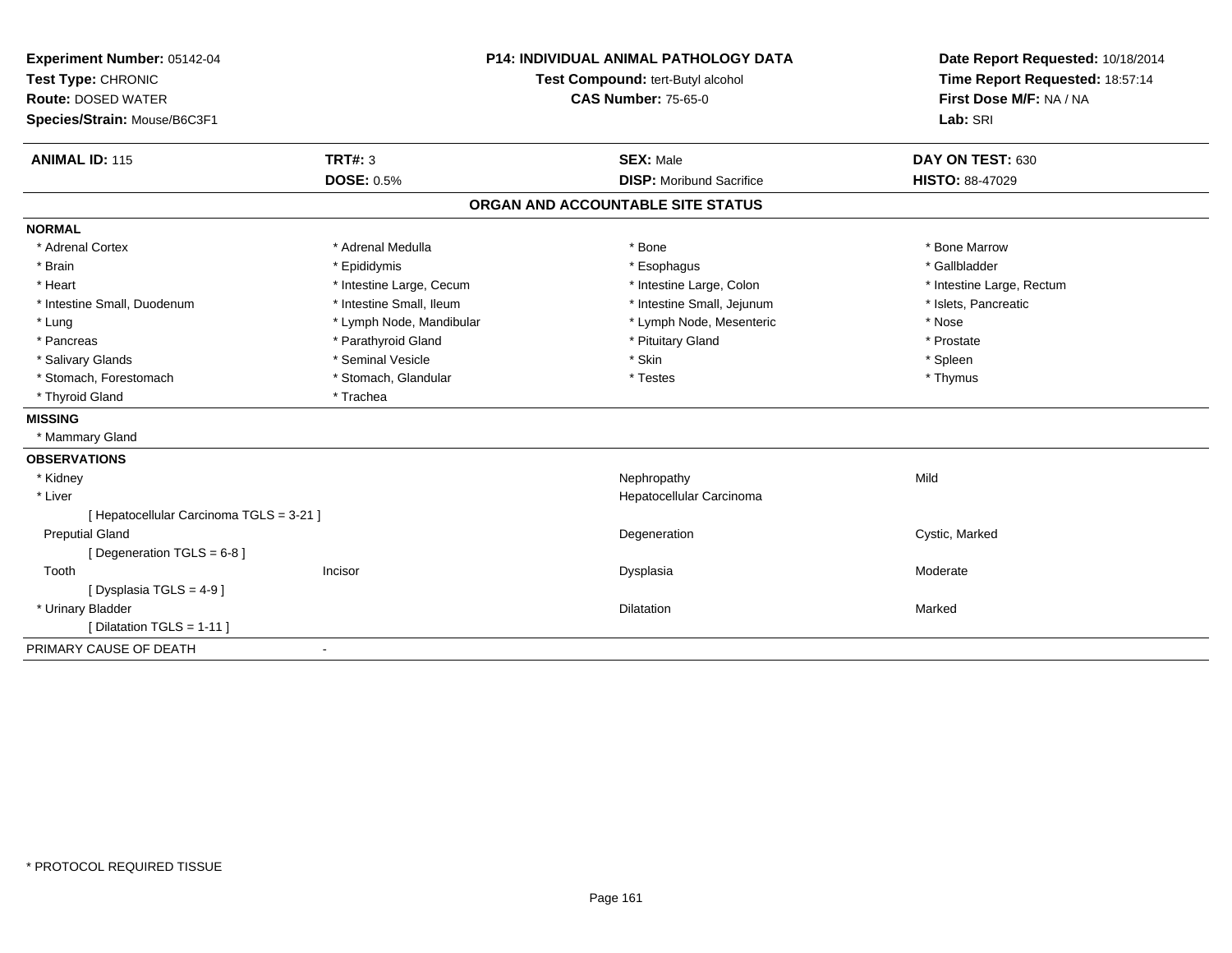| Experiment Number: 05142-04                             | <b>P14: INDIVIDUAL ANIMAL PATHOLOGY DATA</b> | Date Report Requested: 10/18/2014 |
|---------------------------------------------------------|----------------------------------------------|-----------------------------------|
| Test Type: CHRONIC                                      | Test Compound: tert-Butyl alcohol            | Time Report Requested: 18:57:14   |
| <b>Route: DOSED WATER</b>                               | <b>CAS Number: 75-65-0</b>                   | First Dose M/F: NA / NA           |
| Species/Strain: Mouse/B6C3F1                            |                                              | Lab: SRI                          |
| <b>ANIMAL ID: 116</b><br><b>TRT#: 3</b>                 | <b>SEX: Male</b>                             | DAY ON TEST: 707                  |
| <b>DOSE: 0.5%</b>                                       | <b>DISP:</b> Moribund Sacrifice              | <b>HISTO: 88-48326</b>            |
|                                                         | ORGAN AND ACCOUNTABLE SITE STATUS            |                                   |
| <b>NORMAL</b>                                           |                                              |                                   |
| * Adrenal Cortex<br>* Adrenal Medulla                   | * Bone                                       | * Bone Marrow                     |
| * Brain<br>* Epididymis                                 | * Esophagus                                  | * Gallbladder                     |
| * Intestine Large, Cecum<br>* Heart                     | * Intestine Large, Colon                     | * Intestine Large, Rectum         |
| * Intestine Small, Duodenum<br>* Intestine Small, Ileum | * Islets, Pancreatic                         | * Lung                            |
| * Lymph Node, Mandibular<br>* Nose                      | * Pancreas                                   | * Parathyroid Gland               |
| * Pituitary Gland<br>* Prostate                         | * Salivary Glands                            | * Seminal Vesicle                 |
| * Skin<br>* Stomach, Glandular                          | * Testes                                     | * Thymus                          |
| * Trachea<br>* Urinary Bladder                          |                                              |                                   |
| <b>MISSING</b>                                          |                                              |                                   |
| * Mammary Gland                                         |                                              |                                   |
| <b>OBSERVATIONS</b>                                     |                                              |                                   |
| * Intestine Small, Jejunum                              | Hemangioma                                   |                                   |
| [Hemangioma TGLS = 5-21]                                |                                              |                                   |
| * Kidney                                                | Nephropathy                                  | Mild                              |
| [Nephropathy TGLS = 3-5]                                |                                              |                                   |
| * Liver                                                 | Hepatocellular Carcinoma                     |                                   |
|                                                         | Infarct                                      | Moderate                          |
| [ Hepatocellular Carcinoma TGLS = 6-22 ]                |                                              |                                   |
| [Infarct TGLS = $6-22$ ]                                |                                              |                                   |
| * Lymph Node, Mesenteric                                | Angiectasis                                  | Mild                              |
| [Angiectasis TGLS = 4-5]                                |                                              |                                   |
| <b>Preputial Gland</b>                                  | Degeneration                                 | Cystic, Moderate                  |
| [ Degeneration TGLS = 1-8 ]                             |                                              |                                   |
| * Spleen                                                | Hematopoietic Cell Proliferation             | Mild                              |
| [ Hematopoietic Cell Proliferation TGLS = 2-6 ]         |                                              |                                   |
| * Stomach, Forestomach<br>Mucosa                        | Hyperplasia                                  | Minimal                           |
|                                                         | Squamous Cell Papilloma                      |                                   |
| [Hyperplasia TGLS = 7-4-1]                              |                                              |                                   |
| [Squamous Cell Papilloma TGLS = 7-4-1]                  |                                              |                                   |
| * Thyroid Gland<br><b>Follicular Cel</b>                | Hyperplasia                                  | Moderate                          |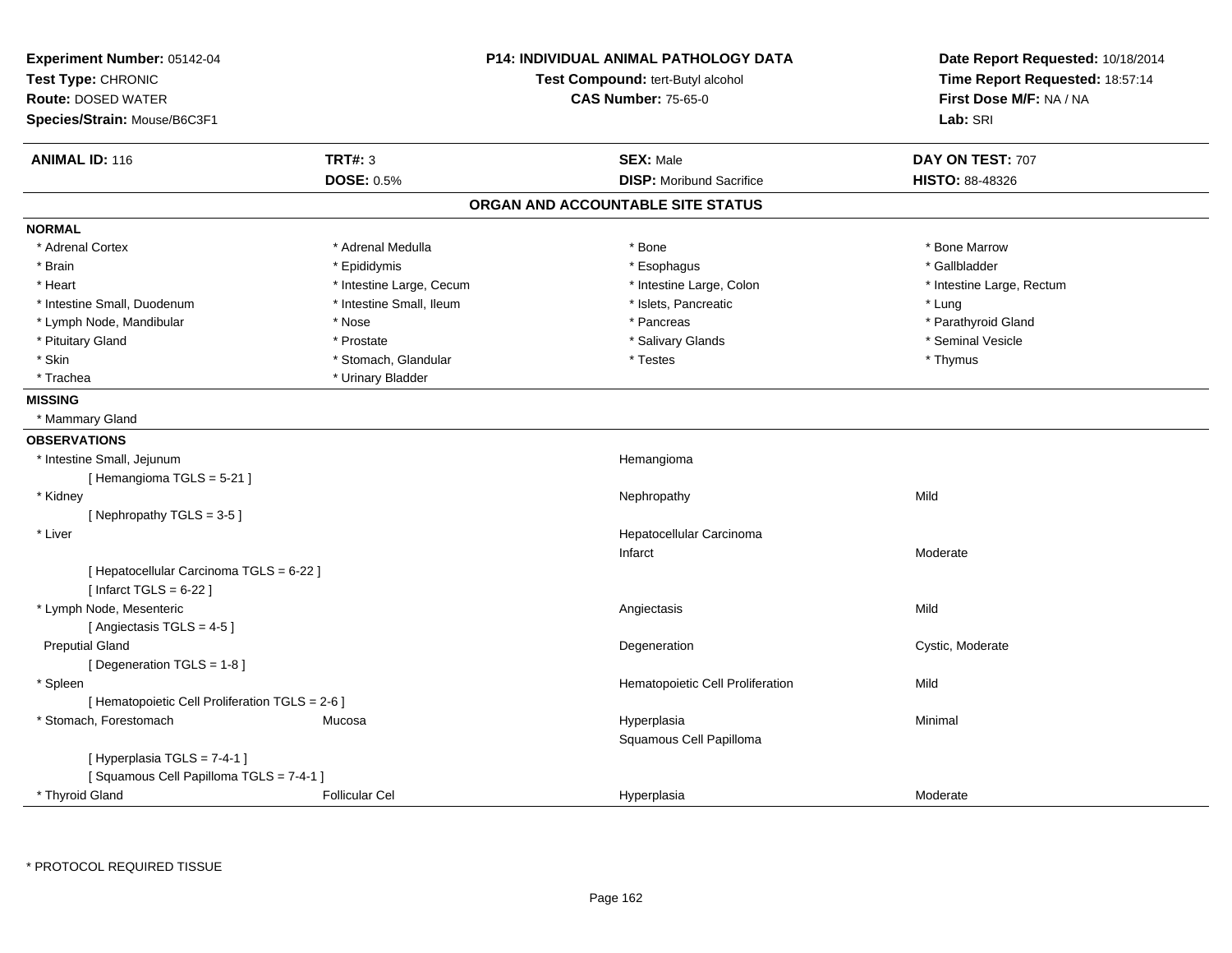| <b>Experiment Number: 05142-04</b><br>Test Type: CHRONIC |                            | <b>P14: INDIVIDUAL ANIMAL PATHOLOGY DATA</b> | Date Report Requested: 10/18/2014 |  |
|----------------------------------------------------------|----------------------------|----------------------------------------------|-----------------------------------|--|
|                                                          |                            | Test Compound: tert-Butyl alcohol            | Time Report Requested: 18:57:14   |  |
| <b>Route: DOSED WATER</b>                                | <b>CAS Number: 75-65-0</b> |                                              | First Dose M/F: NA / NA           |  |
| Species/Strain: Mouse/B6C3F1                             |                            |                                              | Lab: SRI                          |  |
| <b>ANIMAL ID: 116</b>                                    | TRT#: 3                    | <b>SEX: Male</b>                             | DAY ON TEST: 707                  |  |
|                                                          | <b>DOSE: 0.5%</b>          | <b>DISP:</b> Moribund Sacrifice              | <b>HISTO: 88-48326</b>            |  |
|                                                          |                            | ORGAN AND ACCOUNTABLE SITE STATUS            |                                   |  |
| PRIMARY CAUSE OF DEATH                                   |                            |                                              |                                   |  |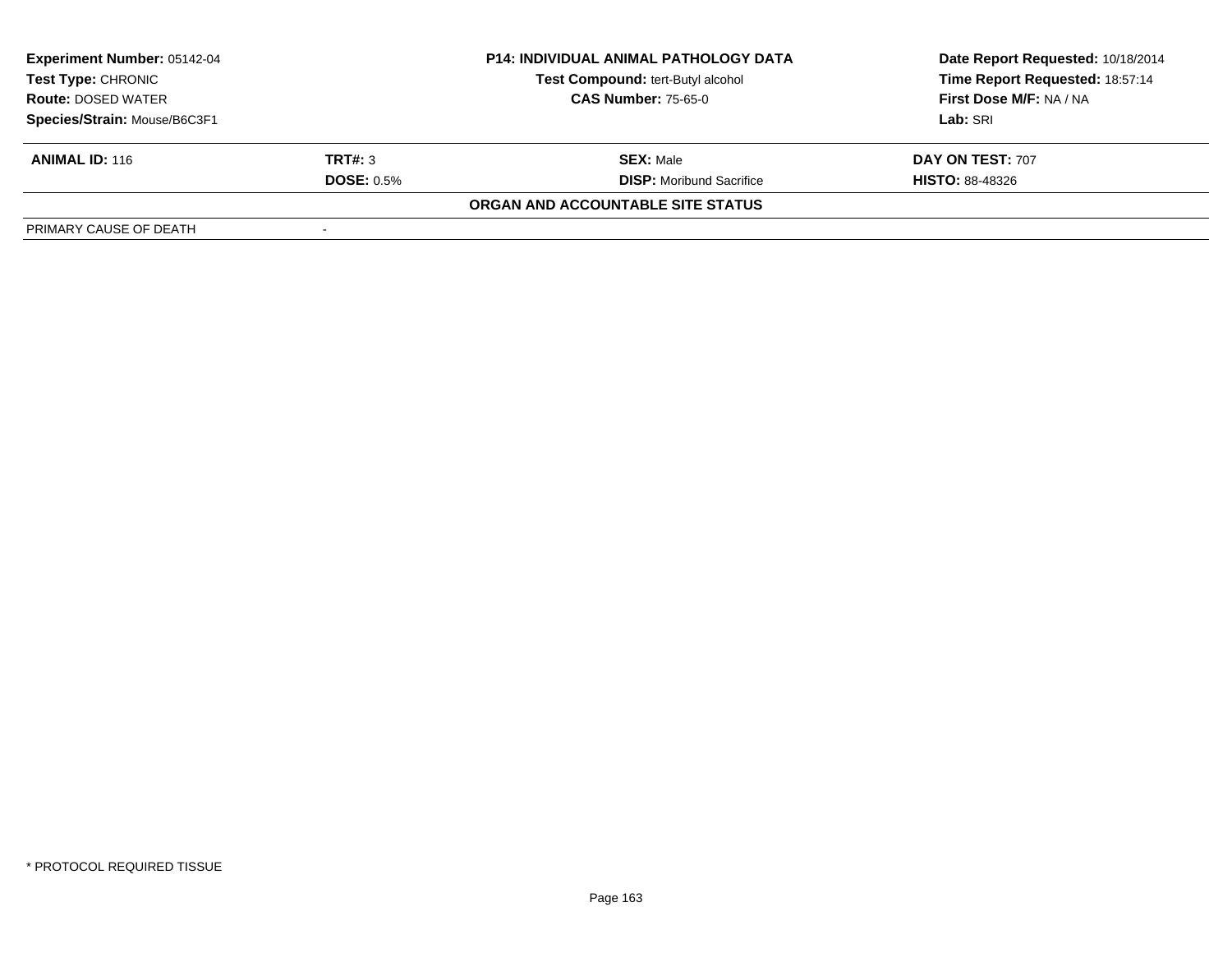| Experiment Number: 05142-04            |                           | <b>P14: INDIVIDUAL ANIMAL PATHOLOGY DATA</b> | Date Report Requested: 10/18/2014                          |
|----------------------------------------|---------------------------|----------------------------------------------|------------------------------------------------------------|
| Test Type: CHRONIC                     |                           | Test Compound: tert-Butyl alcohol            | Time Report Requested: 18:57:14<br>First Dose M/F: NA / NA |
| <b>Route: DOSED WATER</b>              |                           | <b>CAS Number: 75-65-0</b>                   |                                                            |
| Species/Strain: Mouse/B6C3F1           |                           |                                              | Lab: SRI                                                   |
|                                        |                           |                                              |                                                            |
| <b>ANIMAL ID: 117</b>                  | TRT#: 3                   | <b>SEX: Male</b>                             | DAY ON TEST: 729                                           |
|                                        | <b>DOSE: 0.5%</b>         | <b>DISP: Terminal Sacrifice</b>              | HISTO: 88-48691                                            |
|                                        |                           | ORGAN AND ACCOUNTABLE SITE STATUS            |                                                            |
| <b>NORMAL</b>                          |                           |                                              |                                                            |
| * Adrenal Medulla                      | * Bone                    | * Bone Marrow                                | * Brain                                                    |
| * Epididymis                           | * Esophagus               | * Gallbladder                                | * Heart                                                    |
| * Intestine Large, Cecum               | * Intestine Large, Rectum | * Intestine Small, Duodenum                  | * Intestine Small, Ileum                                   |
| * Intestine Small, Jejunum             | * Islets, Pancreatic      | * Lung                                       | * Lymph Node, Mandibular                                   |
| * Lymph Node, Mesenteric               | * Nose                    | * Pancreas                                   | * Parathyroid Gland                                        |
| * Pituitary Gland                      | * Prostate                | * Salivary Glands                            | * Seminal Vesicle                                          |
| * Skin                                 | * Spleen                  | * Stomach, Forestomach                       | * Stomach, Glandular                                       |
| * Testes                               | * Thymus                  | * Thyroid Gland                              | * Trachea                                                  |
| * Urinary Bladder                      |                           |                                              |                                                            |
| <b>MISSING</b>                         |                           |                                              |                                                            |
| * Intestine Large, Colon               | * Mammary Gland           |                                              |                                                            |
| <b>OBSERVATIONS</b>                    |                           |                                              |                                                            |
| * Adrenal Cortex                       | Subcapsular               | Hyperplasia                                  | Focal, Minimal                                             |
| * Kidney                               |                           | Nephropathy                                  | Minimal                                                    |
| * Liver                                |                           | Hepatocellular Adenoma                       |                                                            |
| [ Hepatocellular Adenoma TGLS = 3-21 ] |                           |                                              |                                                            |
| <b>Preputial Gland</b>                 |                           | Degeneration                                 | Cystic, Marked                                             |
| [Degeneration TGLS = 1-8]              |                           |                                              |                                                            |
| Tooth                                  | Incisor                   | Dysplasia                                    | Moderate                                                   |
| [ Dysplasia TGLS = 2-9,2-22 ]          |                           |                                              |                                                            |
| PRIMARY CAUSE OF DEATH                 | $\blacksquare$            |                                              |                                                            |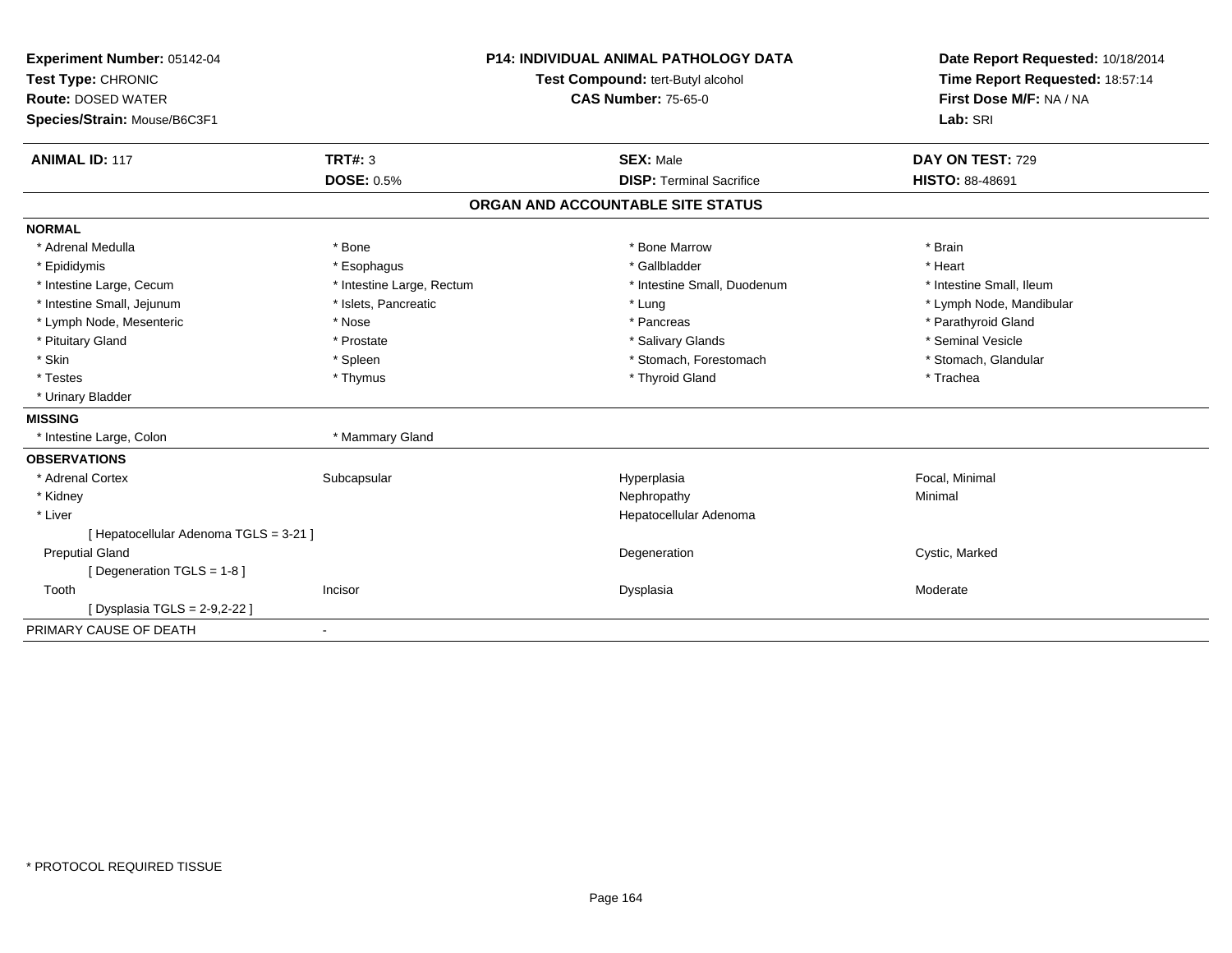| Experiment Number: 05142-04<br>Test Type: CHRONIC<br><b>Route: DOSED WATER</b> |                          | <b>P14: INDIVIDUAL ANIMAL PATHOLOGY DATA</b> | Date Report Requested: 10/18/2014<br>Time Report Requested: 18:57:14<br>First Dose M/F: NA / NA |
|--------------------------------------------------------------------------------|--------------------------|----------------------------------------------|-------------------------------------------------------------------------------------------------|
|                                                                                |                          | Test Compound: tert-Butyl alcohol            |                                                                                                 |
|                                                                                |                          | <b>CAS Number: 75-65-0</b>                   |                                                                                                 |
| Species/Strain: Mouse/B6C3F1                                                   |                          |                                              | Lab: SRI                                                                                        |
|                                                                                |                          |                                              |                                                                                                 |
| <b>ANIMAL ID: 118</b>                                                          | <b>TRT#: 3</b>           | <b>SEX: Male</b>                             | DAY ON TEST: 729                                                                                |
|                                                                                | DOSE: 0.5%               | <b>DISP: Terminal Sacrifice</b>              | <b>HISTO: 88-48692</b>                                                                          |
|                                                                                |                          | ORGAN AND ACCOUNTABLE SITE STATUS            |                                                                                                 |
| <b>NORMAL</b>                                                                  |                          |                                              |                                                                                                 |
| * Adrenal Cortex                                                               | * Adrenal Medulla        | * Bone                                       | * Bone Marrow                                                                                   |
| * Brain                                                                        | * Epididymis             | * Esophagus                                  | * Gallbladder                                                                                   |
| * Heart                                                                        | * Intestine Large, Cecum | * Intestine Large, Colon                     | * Intestine Large, Rectum                                                                       |
| * Intestine Small, Duodenum                                                    | * Intestine Small, Ileum | * Intestine Small, Jejunum                   | * Islets, Pancreatic                                                                            |
| * Lung                                                                         | * Lymph Node, Mandibular | * Nose                                       | * Pancreas                                                                                      |
| * Parathyroid Gland                                                            | * Pituitary Gland        | * Prostate                                   | * Salivary Glands                                                                               |
| * Seminal Vesicle                                                              | * Skin                   | * Spleen                                     | * Stomach, Forestomach                                                                          |
| * Stomach, Glandular                                                           | * Testes                 | * Thymus                                     | * Thyroid Gland                                                                                 |
| * Trachea                                                                      | * Urinary Bladder        |                                              |                                                                                                 |
| <b>MISSING</b>                                                                 |                          |                                              |                                                                                                 |
| * Mammary Gland                                                                |                          |                                              |                                                                                                 |
| <b>OBSERVATIONS</b>                                                            |                          |                                              |                                                                                                 |
| * Kidney                                                                       |                          | Nephropathy                                  | Minimal                                                                                         |
| * Liver                                                                        |                          | Hepatocellular Adenoma                       |                                                                                                 |
|                                                                                |                          | Hepatocellular Carcinoma                     | Multiple                                                                                        |
| [ Hepatocellular Adenoma TGLS = 4-24 ]                                         |                          |                                              |                                                                                                 |
| [ Hepatocellular Carcinoma TGLS = 1-21,2-22,3-23 ]                             |                          |                                              |                                                                                                 |
| * Lymph Node, Mesenteric                                                       |                          | Hematopoietic Cell Proliferation             | Mild                                                                                            |
| <b>Preputial Gland</b>                                                         |                          | Inflammation                                 | Chronic, Mild                                                                                   |
| [Inflammation TGLS = $6-8$ ]                                                   |                          |                                              |                                                                                                 |
| PRIMARY CAUSE OF DEATH                                                         | ٠                        |                                              |                                                                                                 |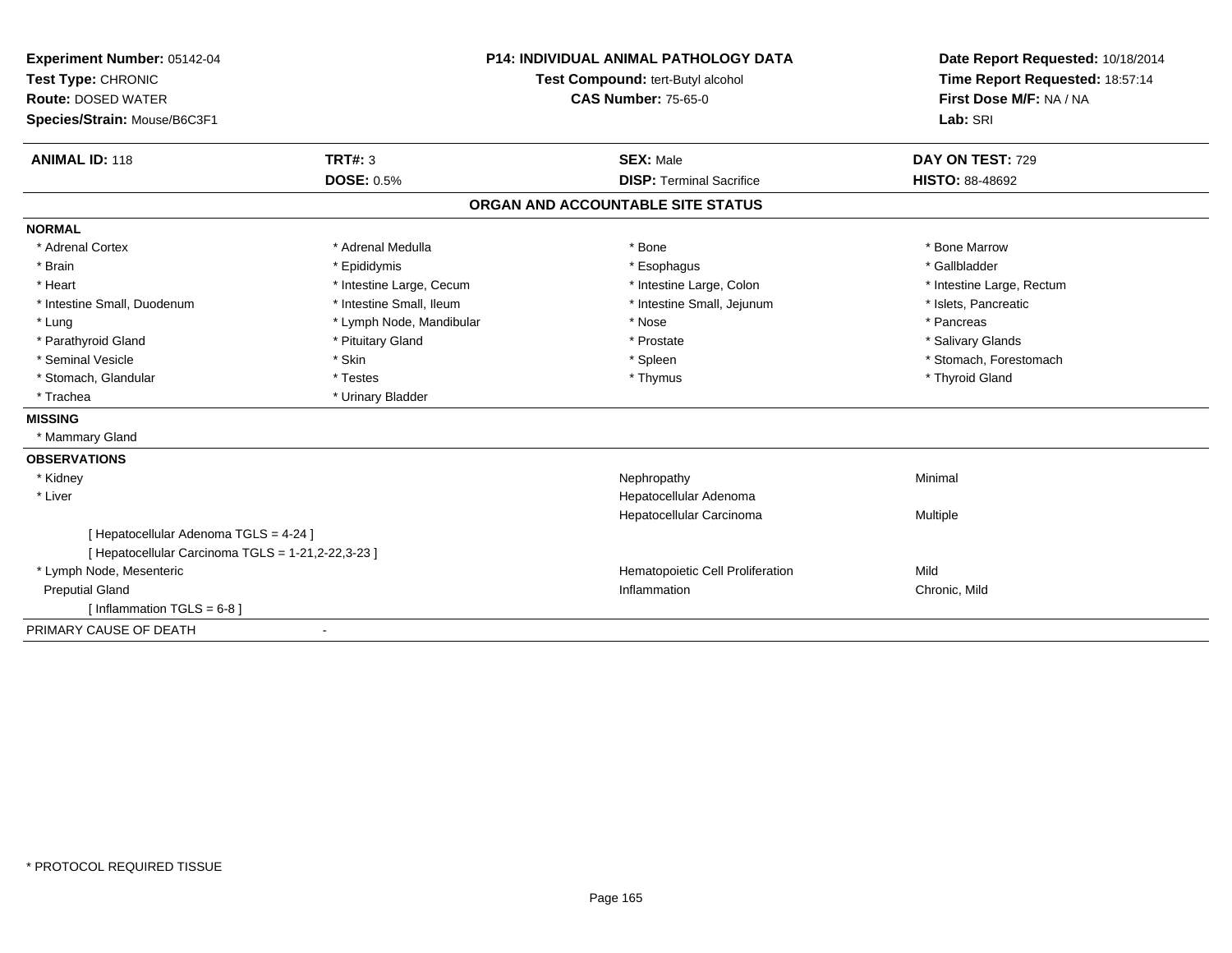| Experiment Number: 05142-04                           |                          | <b>P14: INDIVIDUAL ANIMAL PATHOLOGY DATA</b> | Date Report Requested: 10/18/2014                          |
|-------------------------------------------------------|--------------------------|----------------------------------------------|------------------------------------------------------------|
| Test Type: CHRONIC                                    |                          | Test Compound: tert-Butyl alcohol            | Time Report Requested: 18:57:14<br>First Dose M/F: NA / NA |
| <b>Route: DOSED WATER</b>                             |                          | <b>CAS Number: 75-65-0</b>                   |                                                            |
| Species/Strain: Mouse/B6C3F1                          |                          |                                              | Lab: SRI                                                   |
| <b>ANIMAL ID: 119</b>                                 | <b>TRT#: 3</b>           | <b>SEX: Male</b>                             | DAY ON TEST: 729                                           |
|                                                       | <b>DOSE: 0.5%</b>        | <b>DISP: Terminal Sacrifice</b>              | <b>HISTO: 88-48693</b>                                     |
|                                                       |                          | ORGAN AND ACCOUNTABLE SITE STATUS            |                                                            |
| <b>NORMAL</b>                                         |                          |                                              |                                                            |
| * Adrenal Cortex                                      | * Adrenal Medulla        | * Bone                                       | * Bone Marrow                                              |
| * Brain                                               | * Epididymis             | * Esophagus                                  | * Gallbladder                                              |
| * Heart                                               | * Intestine Large, Cecum | * Intestine Large, Colon                     | * Intestine Large, Rectum                                  |
| * Intestine Small, Duodenum                           | * Intestine Small, Ileum | * Intestine Small, Jejunum                   | * Islets, Pancreatic                                       |
| * Lung                                                | * Lymph Node, Mandibular | * Lymph Node, Mesenteric                     | * Nose                                                     |
| * Pancreas                                            | * Parathyroid Gland      | * Pituitary Gland                            | * Prostate                                                 |
| * Salivary Glands                                     | * Seminal Vesicle        | * Skin                                       | * Spleen                                                   |
| * Stomach, Forestomach                                | * Stomach, Glandular     | * Testes                                     | * Thymus                                                   |
| * Trachea                                             | * Urinary Bladder        |                                              |                                                            |
| <b>MISSING</b>                                        |                          |                                              |                                                            |
| * Mammary Gland                                       |                          |                                              |                                                            |
| <b>OBSERVATIONS</b>                                   |                          |                                              |                                                            |
| * Kidney                                              |                          | Nephropathy                                  | Mild                                                       |
| * Liver                                               |                          | Clear Cell Focus                             |                                                            |
|                                                       |                          | <b>Eosinophilic Focus</b>                    |                                                            |
|                                                       |                          | Hepatocellular Adenoma                       | Multiple                                                   |
|                                                       |                          | <b>Mixed Cell Focus</b>                      |                                                            |
| [ Hepatocellular Adenoma TGLS = 2-22,3-23,4-24,5-25 ] |                          |                                              |                                                            |
| [Mixed Cell Focus TGLS = 1-21]                        |                          |                                              |                                                            |
| * Thyroid Gland                                       |                          | Degeneration                                 | Cystic, Minimal                                            |
|                                                       | <b>Follicular Cel</b>    | Hyperplasia                                  | Moderate                                                   |
| Tooth                                                 | Incisor                  | Dysplasia                                    | Mild                                                       |
| PRIMARY CAUSE OF DEATH                                | $\sim$                   |                                              |                                                            |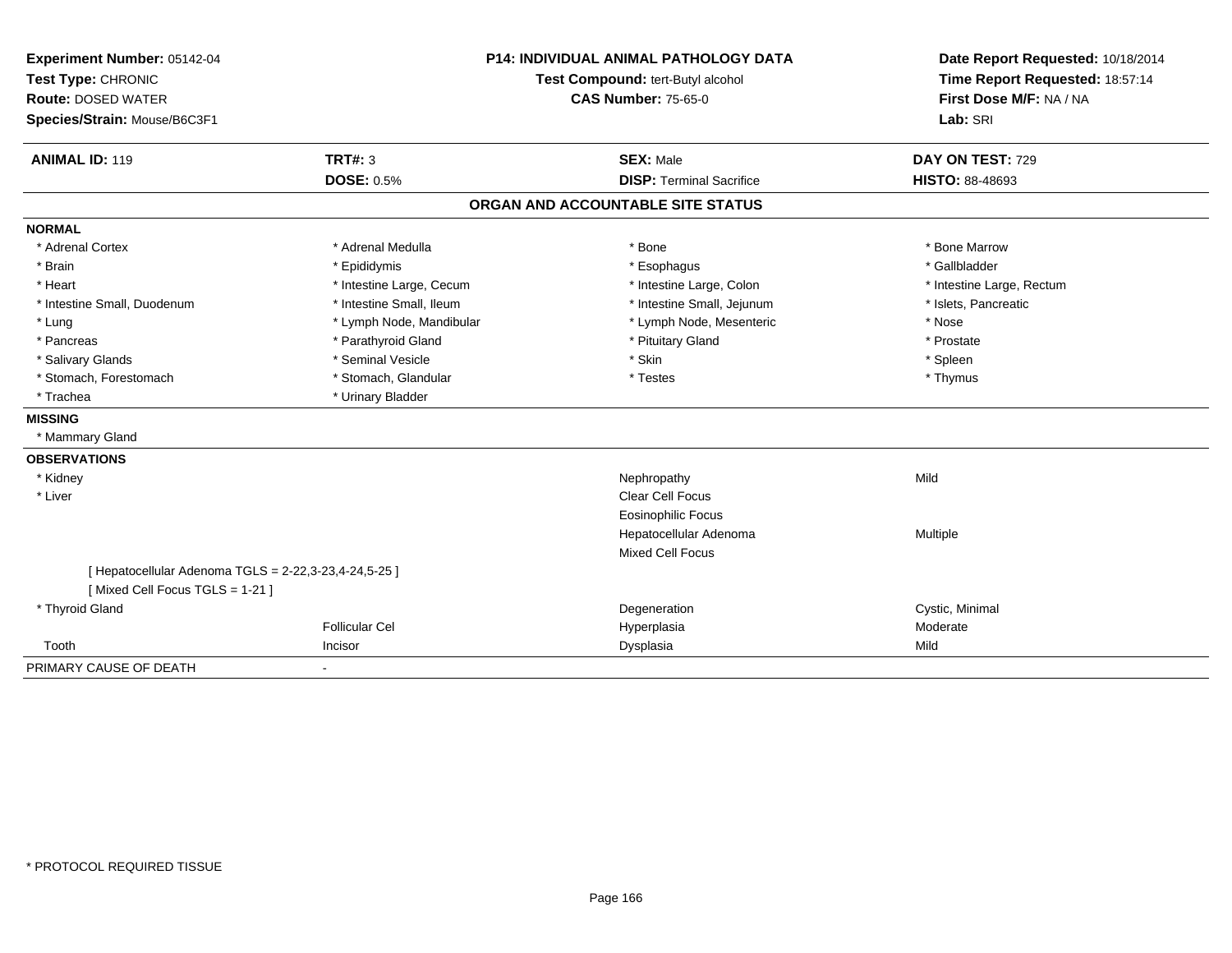| Experiment Number: 05142-04<br>Test Type: CHRONIC<br><b>Route: DOSED WATER</b><br>Species/Strain: Mouse/B6C3F1 |                            | <b>P14: INDIVIDUAL ANIMAL PATHOLOGY DATA</b><br>Test Compound: tert-Butyl alcohol<br><b>CAS Number: 75-65-0</b> | Date Report Requested: 10/18/2014<br>Time Report Requested: 18:57:14<br>First Dose M/F: NA / NA<br>Lab: SRI |
|----------------------------------------------------------------------------------------------------------------|----------------------------|-----------------------------------------------------------------------------------------------------------------|-------------------------------------------------------------------------------------------------------------|
| <b>ANIMAL ID: 120</b>                                                                                          | <b>TRT#: 3</b>             | <b>SEX: Male</b>                                                                                                | DAY ON TEST: 729                                                                                            |
|                                                                                                                | <b>DOSE: 0.5%</b>          | <b>DISP: Terminal Sacrifice</b>                                                                                 | <b>HISTO: 88-48694</b>                                                                                      |
|                                                                                                                |                            | ORGAN AND ACCOUNTABLE SITE STATUS                                                                               |                                                                                                             |
| <b>NORMAL</b>                                                                                                  |                            |                                                                                                                 |                                                                                                             |
| * Adrenal Cortex                                                                                               | * Adrenal Medulla          | * Bone                                                                                                          | * Bone Marrow                                                                                               |
| * Brain                                                                                                        | * Esophagus                | * Gallbladder                                                                                                   | * Heart                                                                                                     |
| * Intestine Large, Cecum                                                                                       | * Intestine Large, Colon   | * Intestine Large, Rectum                                                                                       | * Intestine Small, Duodenum                                                                                 |
| * Intestine Small, Ileum                                                                                       | * Intestine Small, Jejunum | * Islets, Pancreatic                                                                                            | * Lymph Node, Mandibular                                                                                    |
| * Nose                                                                                                         | * Pancreas                 | * Parathyroid Gland                                                                                             | * Prostate                                                                                                  |
| * Salivary Glands                                                                                              | * Seminal Vesicle          | * Skin                                                                                                          | * Spleen                                                                                                    |
| * Stomach, Forestomach                                                                                         | * Stomach, Glandular       | * Testes                                                                                                        | * Thymus                                                                                                    |
| * Thyroid Gland                                                                                                | * Trachea                  | * Urinary Bladder                                                                                               |                                                                                                             |
| <b>MISSING</b>                                                                                                 |                            |                                                                                                                 |                                                                                                             |
| * Mammary Gland                                                                                                |                            |                                                                                                                 |                                                                                                             |
| <b>OBSERVATIONS</b>                                                                                            |                            |                                                                                                                 |                                                                                                             |
| * Epididymis                                                                                                   |                            | Granuloma Sperm                                                                                                 | Moderate                                                                                                    |
| * Kidney                                                                                                       |                            | Nephropathy                                                                                                     | Mild                                                                                                        |
| * Liver                                                                                                        |                            | Clear Cell Focus                                                                                                |                                                                                                             |
|                                                                                                                |                            | Hepatocellular Adenoma                                                                                          | Multiple                                                                                                    |
| [ Hepatocellular Adenoma TGLS = 4-22,5-23 ]                                                                    |                            |                                                                                                                 |                                                                                                             |
| * Lung                                                                                                         |                            | Alveolar/Bronchiolar Adenoma                                                                                    |                                                                                                             |
| [ Alveolar/Bronchiolar Adenoma TGLS = 6-2-1 ]                                                                  |                            |                                                                                                                 |                                                                                                             |
| * Lymph Node, Mesenteric                                                                                       |                            | Angiectasis                                                                                                     | Mild                                                                                                        |
| [Angiectasis TGLS = 3-5]                                                                                       |                            |                                                                                                                 |                                                                                                             |
| Mesentery                                                                                                      | Fat                        | Necrosis                                                                                                        | Moderate                                                                                                    |
| [Necrosis $TGLS = 2-21$ ]                                                                                      |                            |                                                                                                                 |                                                                                                             |
| * Pituitary Gland                                                                                              |                            | Cyst                                                                                                            | Mild                                                                                                        |
| [Cyst TGLS = $7-1$ ]                                                                                           |                            |                                                                                                                 |                                                                                                             |
| <b>Preputial Gland</b>                                                                                         |                            | Degeneration                                                                                                    | Cystic, Moderate                                                                                            |
| [ Degeneration TGLS = 1-8 ]                                                                                    |                            |                                                                                                                 |                                                                                                             |
| Tooth                                                                                                          | Incisor                    | Dysplasia                                                                                                       | Minimal                                                                                                     |
| PRIMARY CAUSE OF DEATH                                                                                         |                            |                                                                                                                 |                                                                                                             |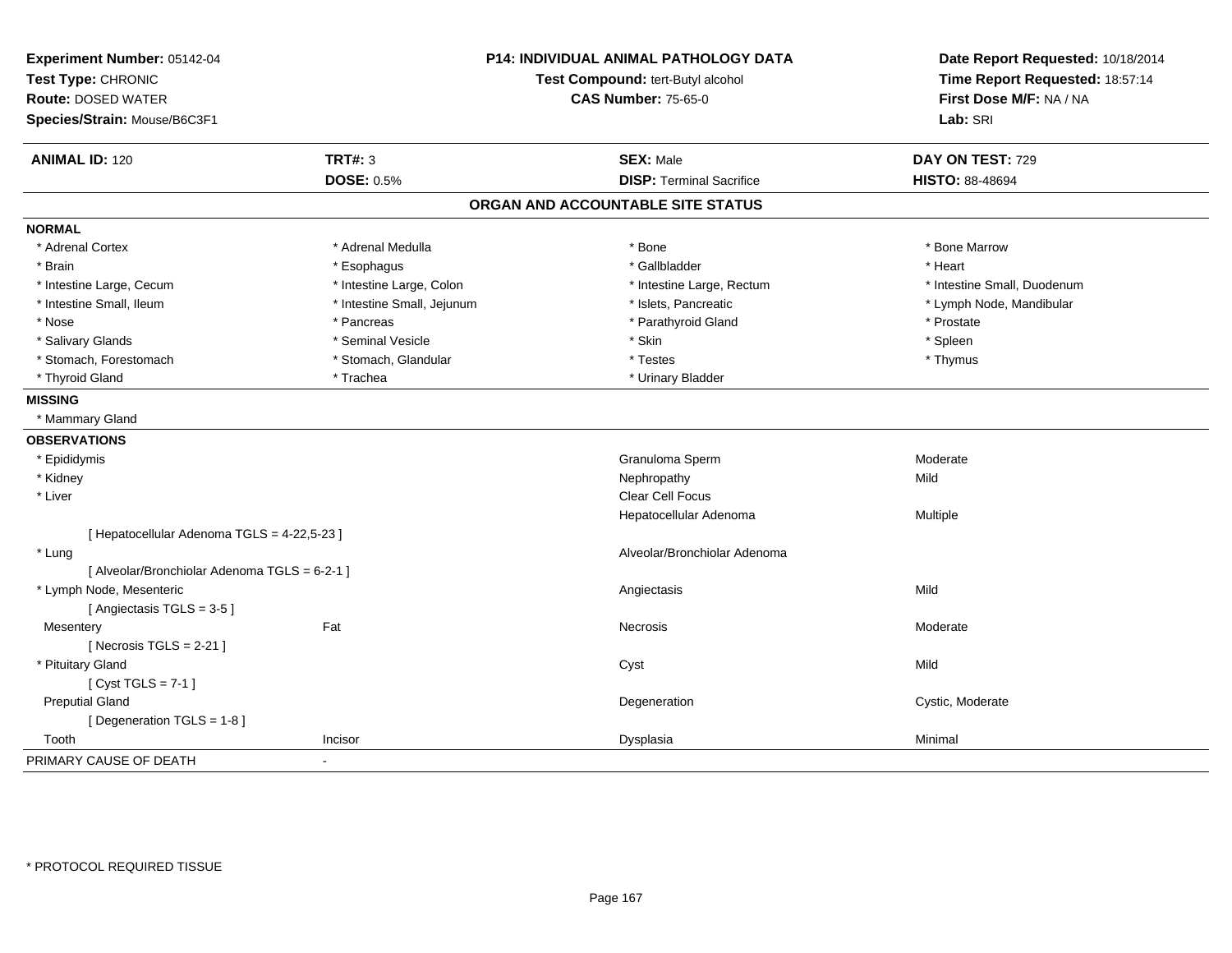| Experiment Number: 05142-04              |                          | <b>P14: INDIVIDUAL ANIMAL PATHOLOGY DATA</b> | Date Report Requested: 10/18/2014 |
|------------------------------------------|--------------------------|----------------------------------------------|-----------------------------------|
| Test Type: CHRONIC                       |                          | Test Compound: tert-Butyl alcohol            | Time Report Requested: 18:57:14   |
| <b>Route: DOSED WATER</b>                |                          | <b>CAS Number: 75-65-0</b>                   | First Dose M/F: NA / NA           |
| Species/Strain: Mouse/B6C3F1             |                          |                                              | Lab: SRI                          |
| <b>ANIMAL ID: 121</b>                    | <b>TRT#: 5</b>           | <b>SEX: Male</b>                             | DAY ON TEST: 728                  |
|                                          | <b>DOSE: 1.0%</b>        | <b>DISP: Terminal Sacrifice</b>              | <b>HISTO: 88-48617</b>            |
|                                          |                          | ORGAN AND ACCOUNTABLE SITE STATUS            |                                   |
| <b>NORMAL</b>                            |                          |                                              |                                   |
| * Adrenal Cortex                         | * Adrenal Medulla        | * Bone                                       | * Bone Marrow                     |
| * Brain                                  | * Epididymis             | * Esophagus                                  | * Gallbladder                     |
| * Heart                                  | * Intestine Large, Cecum | * Intestine Large, Colon                     | * Intestine Large, Rectum         |
| * Intestine Small, Duodenum              | * Intestine Small, Ileum | * Intestine Small, Jejunum                   | * Islets, Pancreatic              |
| * Lung                                   | * Lymph Node, Mandibular | * Lymph Node, Mesenteric                     | * Nose                            |
| * Pancreas                               | * Parathyroid Gland      | * Pituitary Gland                            | * Prostate                        |
| * Salivary Glands                        | * Skin                   | * Stomach, Forestomach                       | * Stomach, Glandular              |
| * Testes                                 | * Thymus                 | * Trachea                                    |                                   |
| <b>MISSING</b>                           |                          |                                              |                                   |
| * Mammary Gland                          |                          |                                              |                                   |
| <b>OBSERVATIONS</b>                      |                          |                                              |                                   |
| <b>Coagulating Gland</b>                 |                          | <b>Dilatation</b>                            | Mild                              |
| [Dilatation TGLS = 3-7]                  |                          |                                              |                                   |
| * Kidney                                 |                          | Nephropathy                                  | Mild                              |
| * Liver                                  |                          | Clear Cell Focus                             |                                   |
|                                          |                          | <b>Eosinophilic Focus</b>                    |                                   |
|                                          |                          | Hepatocellular Adenoma                       |                                   |
|                                          |                          | Hepatocellular Carcinoma                     |                                   |
| [Clear Cell Focus TGLS = 5-6]            |                          |                                              |                                   |
| [ Hepatocellular Adenoma TGLS = 7-22 ]   |                          |                                              |                                   |
| [ Hepatocellular Carcinoma TGLS = 6-21 ] |                          |                                              |                                   |
| * Seminal Vesicle                        |                          | Dilatation                                   | Mild                              |
| [Dilatation TGLS = 2-7]                  |                          |                                              |                                   |
| * Spleen                                 |                          | Lymphoma Malignant Mixed                     |                                   |
| [ Lymphoma Malignant Mixed TGLS = 4-6 ]  |                          |                                              |                                   |
| * Thyroid Gland                          |                          | Degeneration                                 | Cystic, Minimal                   |
| * Urinary Bladder                        |                          | Hemangioma                                   |                                   |
| [Hemangioma TGLS = 1-11]                 |                          |                                              |                                   |
| PRIMARY CAUSE OF DEATH                   | $\sim$                   |                                              |                                   |
|                                          |                          |                                              |                                   |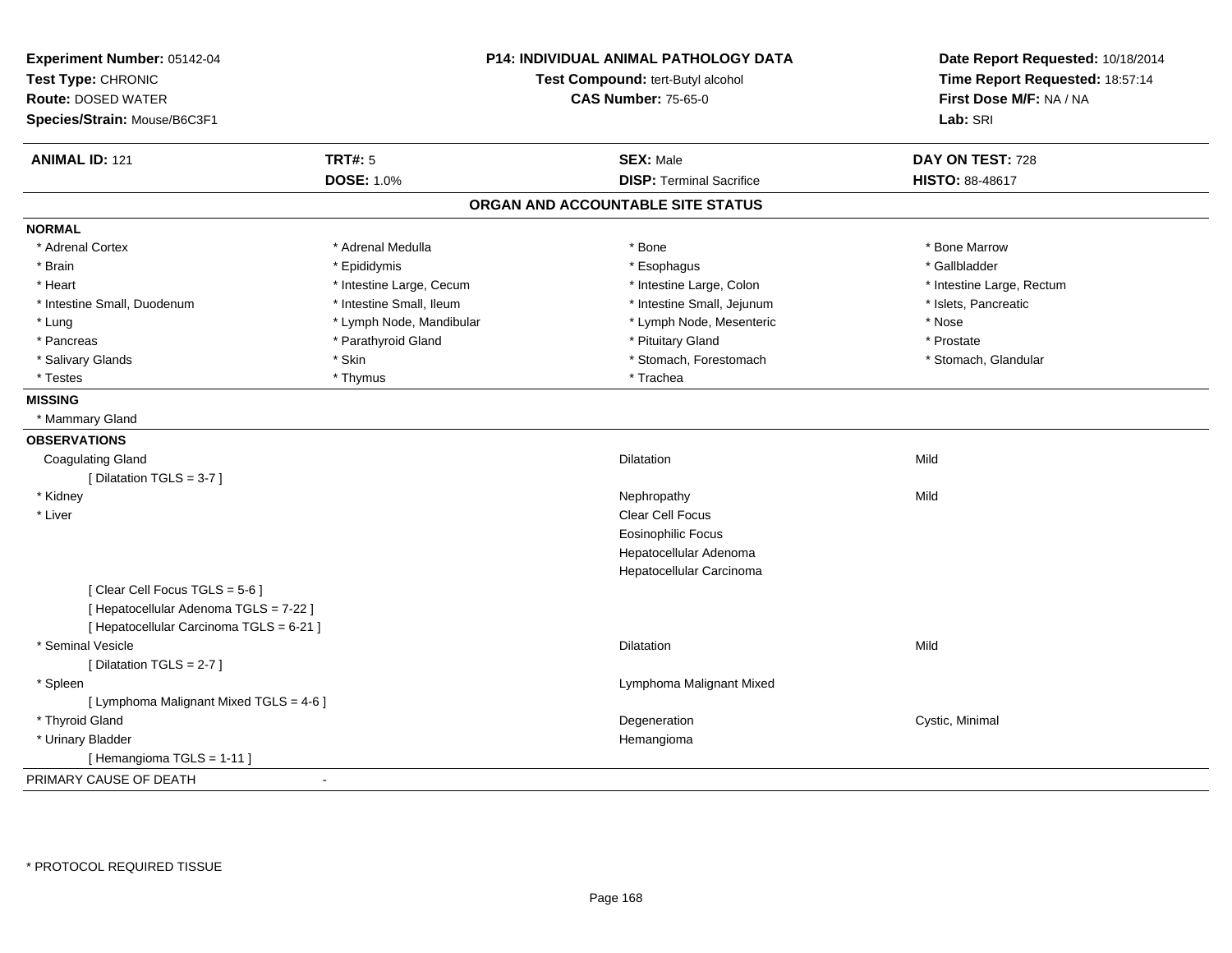| Experiment Number: 05142-04<br>Test Type: CHRONIC<br><b>Route: DOSED WATER</b> |                          | <b>P14: INDIVIDUAL ANIMAL PATHOLOGY DATA</b><br>Test Compound: tert-Butyl alcohol<br><b>CAS Number: 75-65-0</b> | Date Report Requested: 10/18/2014<br>Time Report Requested: 18:57:14<br>First Dose M/F: NA / NA |
|--------------------------------------------------------------------------------|--------------------------|-----------------------------------------------------------------------------------------------------------------|-------------------------------------------------------------------------------------------------|
| Species/Strain: Mouse/B6C3F1                                                   |                          |                                                                                                                 | Lab: SRI                                                                                        |
| <b>ANIMAL ID: 122</b>                                                          | <b>TRT#: 5</b>           | <b>SEX: Male</b>                                                                                                | DAY ON TEST: 728                                                                                |
|                                                                                | <b>DOSE: 1.0%</b>        | <b>DISP: Terminal Sacrifice</b>                                                                                 | HISTO: 88-48618                                                                                 |
|                                                                                |                          | ORGAN AND ACCOUNTABLE SITE STATUS                                                                               |                                                                                                 |
| <b>NORMAL</b>                                                                  |                          |                                                                                                                 |                                                                                                 |
| * Adrenal Cortex                                                               | * Adrenal Medulla        | * Bone                                                                                                          | * Bone Marrow                                                                                   |
| * Brain                                                                        | * Epididymis             | * Esophagus                                                                                                     | * Gallbladder                                                                                   |
| * Heart                                                                        | * Intestine Large, Cecum | * Intestine Large, Colon                                                                                        | * Intestine Large, Rectum                                                                       |
| * Intestine Small, Duodenum                                                    | * Intestine Small, Ileum | * Intestine Small, Jejunum                                                                                      | * Islets, Pancreatic                                                                            |
| * Lymph Node, Mandibular                                                       | * Nose                   | * Pancreas                                                                                                      | * Parathyroid Gland                                                                             |
| * Pituitary Gland                                                              | * Salivary Glands        | * Skin                                                                                                          | * Spleen                                                                                        |
| * Stomach, Forestomach                                                         | * Stomach, Glandular     | * Testes                                                                                                        | * Thymus                                                                                        |
| * Trachea                                                                      | * Urinary Bladder        |                                                                                                                 |                                                                                                 |
| <b>MISSING</b>                                                                 |                          |                                                                                                                 |                                                                                                 |
| * Mammary Gland                                                                |                          |                                                                                                                 |                                                                                                 |
| <b>OBSERVATIONS</b>                                                            |                          |                                                                                                                 |                                                                                                 |
| * Kidney                                                                       |                          | Nephropathy                                                                                                     | Mild                                                                                            |
| * Liver                                                                        |                          | <b>Basophilic Focus</b>                                                                                         |                                                                                                 |
|                                                                                |                          | <b>Clear Cell Focus</b>                                                                                         |                                                                                                 |
|                                                                                |                          | Hepatocellular Adenoma                                                                                          | Multiple                                                                                        |
| [Clear Cell Focus TGLS = 6-26]                                                 |                          |                                                                                                                 |                                                                                                 |
| [ Hepatocellular Adenoma TGLS = 2-22,3-23,4-24,5-25 ]                          |                          |                                                                                                                 |                                                                                                 |
| * Lung                                                                         |                          | Alveolar/Bronchiolar Adenoma                                                                                    |                                                                                                 |
| [ Alveolar/Bronchiolar Adenoma TGLS = 7-2-1 ]                                  |                          |                                                                                                                 |                                                                                                 |
| * Lymph Node, Mesenteric                                                       |                          | Angiectasis                                                                                                     | Mild                                                                                            |
|                                                                                |                          | Hyperplasia                                                                                                     | Lymphoid, Mild                                                                                  |
| [Angiectasis TGLS = 8-5]                                                       |                          |                                                                                                                 |                                                                                                 |
| * Prostate                                                                     |                          | Inflammation                                                                                                    | Chronic, Minimal                                                                                |
| * Seminal Vesicle                                                              |                          | <b>Dilatation</b>                                                                                               | Minimal                                                                                         |
| * Thyroid Gland                                                                | <b>Follicular Cel</b>    | Hyperplasia                                                                                                     | Minimal                                                                                         |
| Tooth                                                                          | Incisor                  | Dysplasia                                                                                                       | Moderate                                                                                        |
|                                                                                | Incisor                  | Inflammation                                                                                                    | Suppurative, Moderate                                                                           |
| PRIMARY CAUSE OF DEATH                                                         | $\blacksquare$           |                                                                                                                 |                                                                                                 |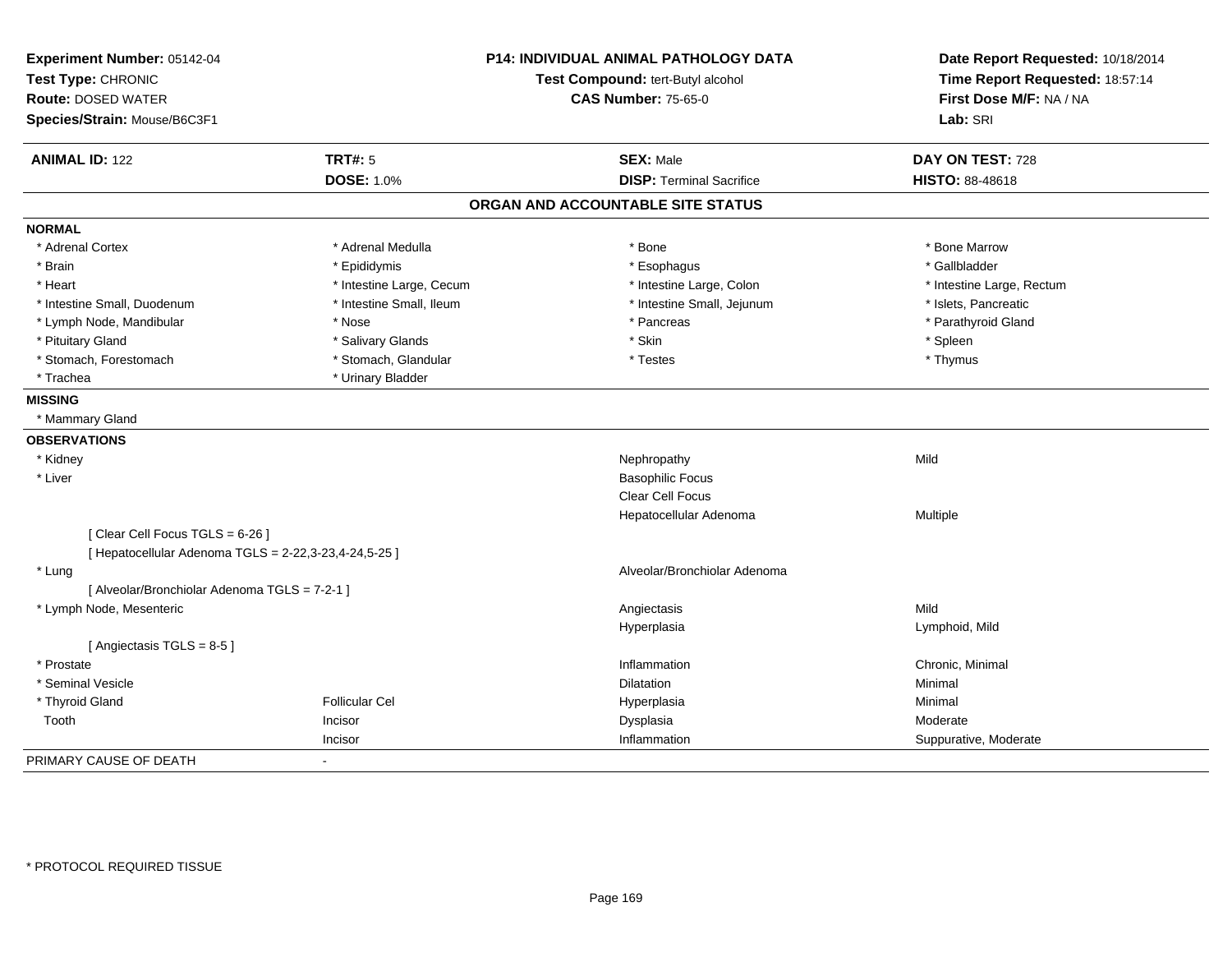| Experiment Number: 05142-04<br>Test Type: CHRONIC<br><b>Route: DOSED WATER</b><br>Species/Strain: Mouse/B6C3F1 |                            | P14: INDIVIDUAL ANIMAL PATHOLOGY DATA<br>Test Compound: tert-Butyl alcohol<br><b>CAS Number: 75-65-0</b> |                             |
|----------------------------------------------------------------------------------------------------------------|----------------------------|----------------------------------------------------------------------------------------------------------|-----------------------------|
| <b>ANIMAL ID: 123</b>                                                                                          | <b>TRT#: 5</b>             | <b>SEX: Male</b>                                                                                         | DAY ON TEST: 728            |
|                                                                                                                | <b>DOSE: 1.0%</b>          | <b>DISP: Terminal Sacrifice</b>                                                                          | HISTO: 88-48619             |
|                                                                                                                |                            | ORGAN AND ACCOUNTABLE SITE STATUS                                                                        |                             |
| <b>NORMAL</b>                                                                                                  |                            |                                                                                                          |                             |
| * Adrenal Cortex                                                                                               | * Adrenal Medulla          | * Bone                                                                                                   | * Bone Marrow               |
| * Brain                                                                                                        | * Esophagus                | * Gallbladder                                                                                            | * Heart                     |
| * Intestine Large, Cecum                                                                                       | * Intestine Large, Colon   | * Intestine Large, Rectum                                                                                | * Intestine Small, Duodenum |
| * Intestine Small, Ileum                                                                                       | * Intestine Small, Jejunum | * Islets, Pancreatic                                                                                     | * Lung                      |
| * Lymph Node, Mandibular                                                                                       | * Lymph Node, Mesenteric   | * Mammary Gland                                                                                          | * Nose                      |
| * Pancreas                                                                                                     | * Parathyroid Gland        | * Pituitary Gland                                                                                        | * Prostate                  |
| * Salivary Glands                                                                                              | * Skin                     | * Spleen                                                                                                 | * Stomach, Forestomach      |
| * Stomach, Glandular                                                                                           | * Testes                   | * Thymus                                                                                                 | * Trachea                   |
| * Urinary Bladder                                                                                              |                            |                                                                                                          |                             |
| <b>OBSERVATIONS</b>                                                                                            |                            |                                                                                                          |                             |
| <b>Coagulating Gland</b>                                                                                       |                            | <b>Dilatation</b>                                                                                        | Mild                        |
| [Dilatation TGLS = 4-7]                                                                                        |                            |                                                                                                          |                             |
| * Epididymis                                                                                                   |                            | Inflammation                                                                                             | Chronic, Moderate           |
| * Kidney                                                                                                       |                            | Hydronephrosis                                                                                           | Marked                      |
|                                                                                                                |                            | Nephropathy                                                                                              | Mild                        |
| Note: LT.KIDNEY ALMOST ENTIRELY CONVERTED TO A LARGE CYST.<br>[Hydronephrosis TGLS = 5-25]                     |                            |                                                                                                          |                             |
| * Liver                                                                                                        |                            | Clear Cell Focus                                                                                         |                             |
|                                                                                                                |                            | Hepatocellular Adenoma                                                                                   | Multiple                    |
|                                                                                                                |                            | Hepatocellular Carcinoma                                                                                 |                             |
| [ Hepatocellular Adenoma TGLS = 6-21,7-22,8-23,9-24 ]                                                          |                            |                                                                                                          |                             |
| [ Hepatocellular Carcinoma TGLS = 9-24 ]                                                                       |                            |                                                                                                          |                             |
| <b>Preputial Gland</b>                                                                                         |                            | Degeneration                                                                                             | Cystic, Marked              |
| [ Degeneration TGLS = 1-8 ]                                                                                    |                            |                                                                                                          |                             |
| * Seminal Vesicle                                                                                              |                            | <b>Dilatation</b>                                                                                        | Minimal                     |
| [Dilatation TGLS = 2-7]                                                                                        |                            |                                                                                                          |                             |
| * Thyroid Gland                                                                                                | <b>Follicular Cel</b>      | Hyperplasia                                                                                              | Minimal                     |
| PRIMARY CAUSE OF DEATH                                                                                         | $\sim$                     |                                                                                                          |                             |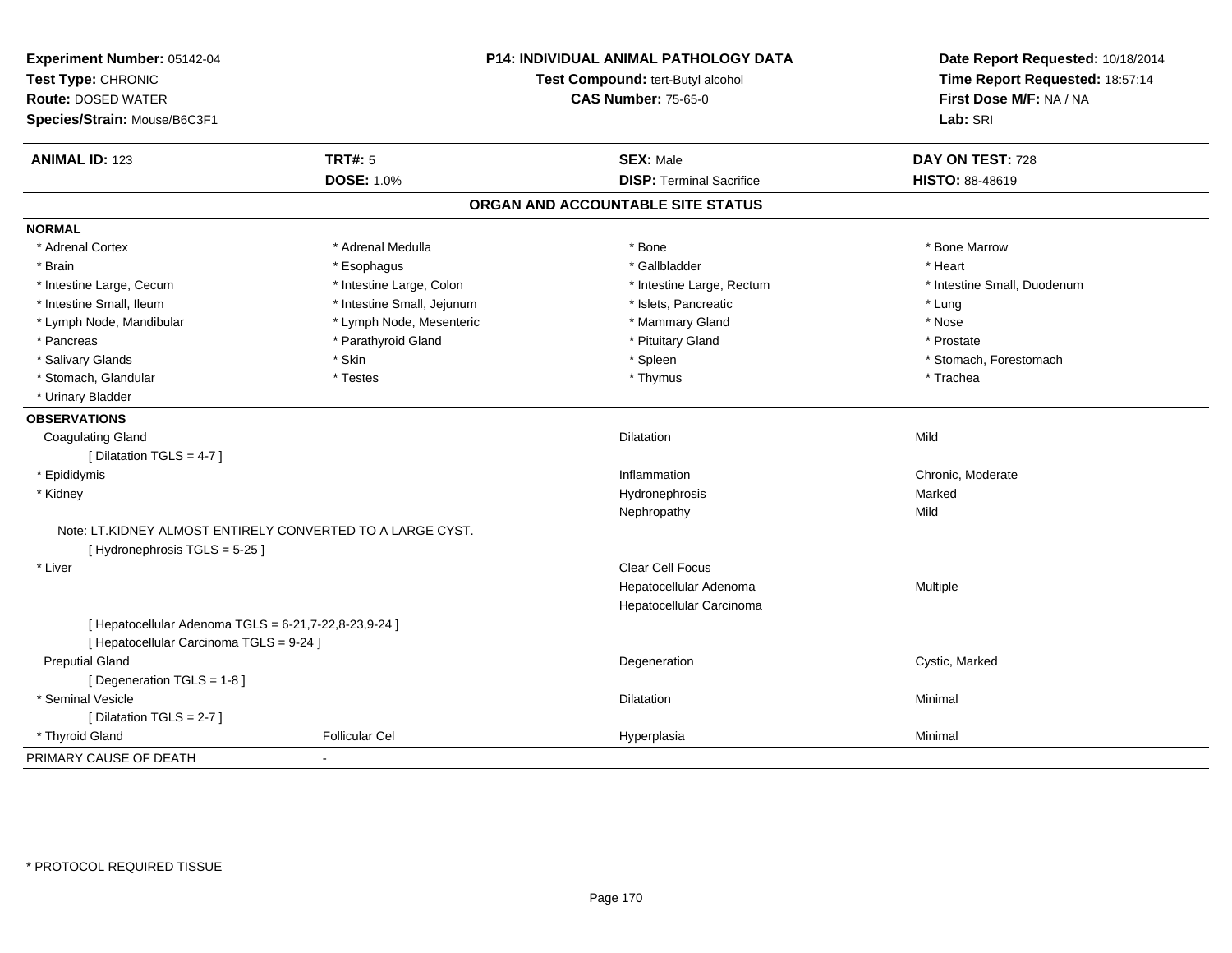| Experiment Number: 05142-04<br>Test Type: CHRONIC |                             | P14: INDIVIDUAL ANIMAL PATHOLOGY DATA<br>Test Compound: tert-Butyl alcohol | Date Report Requested: 10/18/2014<br>Time Report Requested: 18:57:14 |
|---------------------------------------------------|-----------------------------|----------------------------------------------------------------------------|----------------------------------------------------------------------|
| <b>Route: DOSED WATER</b>                         |                             | <b>CAS Number: 75-65-0</b>                                                 | First Dose M/F: NA / NA                                              |
| Species/Strain: Mouse/B6C3F1                      |                             |                                                                            | Lab: SRI                                                             |
| <b>ANIMAL ID: 124</b>                             | <b>TRT#: 5</b>              | <b>SEX: Male</b>                                                           | DAY ON TEST: 727                                                     |
|                                                   | <b>DOSE: 1.0%</b>           | <b>DISP: Moribund Sacrifice</b>                                            | HISTO: 88-48620                                                      |
|                                                   |                             | ORGAN AND ACCOUNTABLE SITE STATUS                                          |                                                                      |
| <b>NORMAL</b>                                     |                             |                                                                            |                                                                      |
| * Adrenal Cortex                                  | * Adrenal Medulla           | * Bone                                                                     | * Bone Marrow                                                        |
| * Brain                                           | * Epididymis                | * Esophagus                                                                | Eye                                                                  |
| * Gallbladder                                     | * Heart                     | * Intestine Large, Cecum                                                   | * Intestine Large, Colon                                             |
| * Intestine Large, Rectum                         | * Intestine Small, Duodenum | * Intestine Small, Ileum                                                   | * Intestine Small, Jejunum                                           |
| * Islets, Pancreatic                              | * Lymph Node, Mandibular    | * Lymph Node, Mesenteric                                                   | * Nose                                                               |
| * Pancreas                                        | * Parathyroid Gland         | * Pituitary Gland                                                          | * Prostate                                                           |
| * Salivary Glands                                 | * Seminal Vesicle           | * Skin                                                                     | * Stomach, Forestomach                                               |
| * Stomach, Glandular                              | * Testes                    | * Thymus                                                                   | * Thyroid Gland                                                      |
| * Trachea                                         | * Urinary Bladder           |                                                                            |                                                                      |
| <b>MISSING</b>                                    |                             |                                                                            |                                                                      |
| * Mammary Gland                                   |                             |                                                                            |                                                                      |
| <b>OBSERVATIONS</b>                               |                             |                                                                            |                                                                      |
| Eye                                               |                             |                                                                            |                                                                      |
| Note: ONLY LENS (NORMAL) PRESENT ON SLIDE.        |                             |                                                                            |                                                                      |
| <b>Harderian Gland</b>                            |                             | Adenoma                                                                    |                                                                      |
| [Adenoma TGLS = $6-25$ ]                          |                             |                                                                            |                                                                      |
| * Kidney                                          |                             | Nephropathy                                                                | Mild                                                                 |
| * Liver                                           |                             | Hepatoblastoma                                                             |                                                                      |
|                                                   |                             | Hepatocellular Adenoma                                                     | Multiple                                                             |
| [Hepatoblastoma TGLS = 2-21]                      |                             |                                                                            |                                                                      |
| [ Hepatocellular Adenoma TGLS = 3-22,4-23,5-24 ]  |                             |                                                                            |                                                                      |
| * Lung                                            |                             | Alveolar/Bronchiolar Adenoma                                               |                                                                      |
| [ Alveolar/Bronchiolar Adenoma TGLS = 7-2-1 ]     |                             |                                                                            |                                                                      |
| <b>Preputial Gland</b>                            |                             | Degeneration                                                               | Cystic, Marked                                                       |
| [ Degeneration TGLS = 1-8 ]                       |                             |                                                                            |                                                                      |
| * Spleen                                          |                             | Hematopoietic Cell Proliferation                                           | Moderate                                                             |
| PRIMARY CAUSE OF DEATH                            |                             |                                                                            |                                                                      |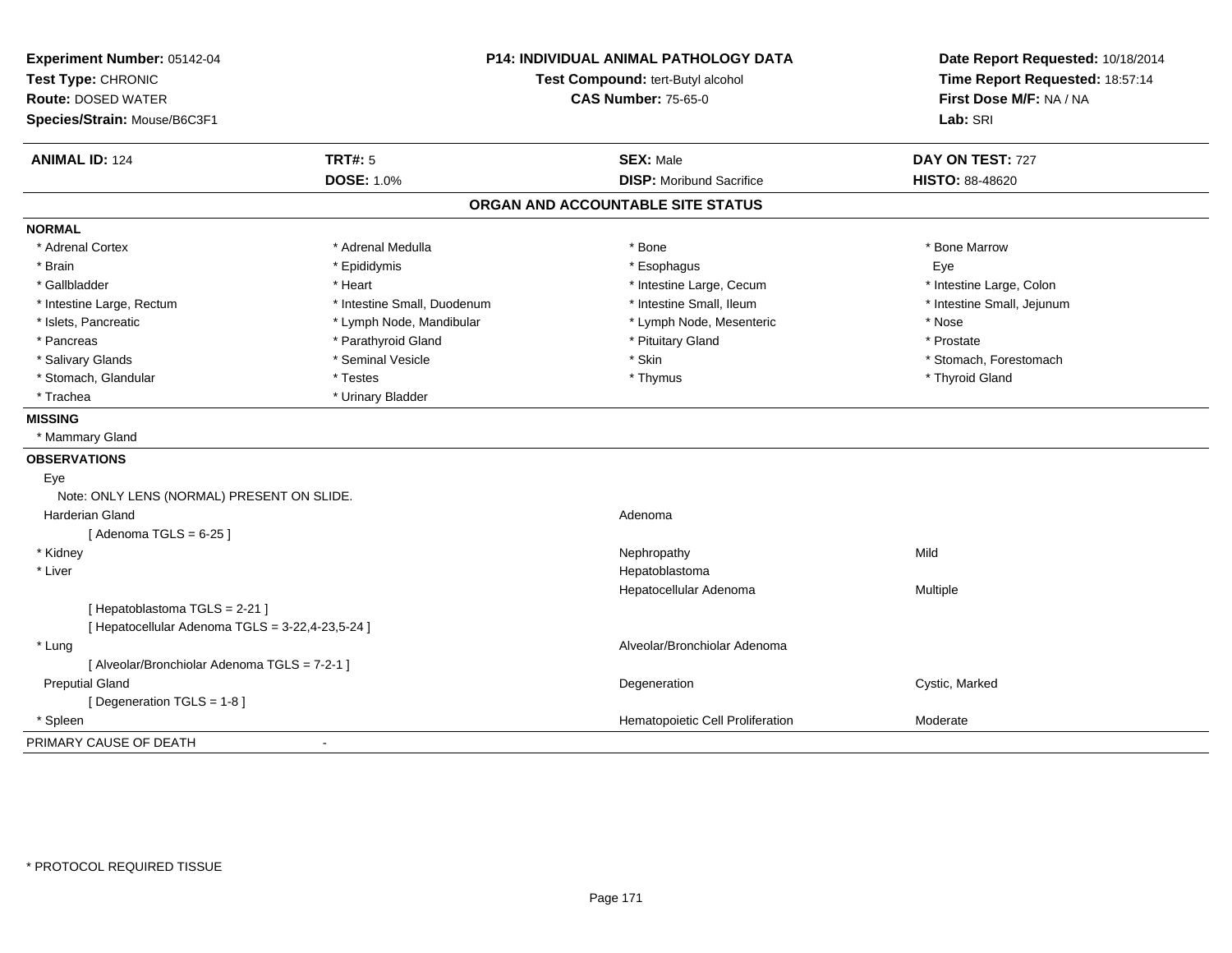| Experiment Number: 05142-04                       | <b>P14: INDIVIDUAL ANIMAL PATHOLOGY DATA</b> |                                   | Date Report Requested: 10/18/2014 |  |
|---------------------------------------------------|----------------------------------------------|-----------------------------------|-----------------------------------|--|
| Test Type: CHRONIC                                |                                              | Test Compound: tert-Butyl alcohol | Time Report Requested: 18:57:14   |  |
| <b>Route: DOSED WATER</b>                         |                                              | <b>CAS Number: 75-65-0</b>        | First Dose M/F: NA / NA           |  |
| Species/Strain: Mouse/B6C3F1                      |                                              |                                   | Lab: SRI                          |  |
| <b>ANIMAL ID: 125</b>                             | <b>TRT#: 5</b>                               | <b>SEX: Male</b>                  | DAY ON TEST: 580                  |  |
|                                                   | <b>DOSE: 1.0%</b>                            | <b>DISP: Natural Death</b>        | HISTO: 88-46442                   |  |
|                                                   |                                              | ORGAN AND ACCOUNTABLE SITE STATUS |                                   |  |
| <b>NORMAL</b>                                     |                                              |                                   |                                   |  |
| * Adrenal Cortex                                  | * Adrenal Medulla                            | * Bone                            | * Bone Marrow                     |  |
| * Brain                                           | * Esophagus                                  | * Gallbladder                     | * Heart                           |  |
| * Islets, Pancreatic                              | * Lung                                       | * Lymph Node, Mandibular          | * Lymph Node, Mesenteric          |  |
| * Nose                                            | * Pancreas                                   | * Parathyroid Gland               | * Pituitary Gland                 |  |
| * Prostate                                        | * Salivary Glands                            | * Skin                            | * Stomach, Forestomach            |  |
| * Stomach, Glandular                              | * Testes                                     | * Thymus                          | * Thyroid Gland                   |  |
| * Trachea                                         | * Urinary Bladder                            |                                   |                                   |  |
| <b>MISSING</b>                                    |                                              |                                   |                                   |  |
| * Mammary Gland                                   |                                              |                                   |                                   |  |
| <b>AUTO PRECLUDES DIAG.</b>                       |                                              |                                   |                                   |  |
| * Intestine Large, Cecum                          | * Intestine Large, Colon                     | * Intestine Large, Rectum         | * Intestine Small, Duodenum       |  |
| * Intestine Small, Ileum                          | * Intestine Small, Jejunum                   |                                   |                                   |  |
| <b>OBSERVATIONS</b>                               |                                              |                                   |                                   |  |
| * Epididymis                                      |                                              | Histiocytic Sarcoma               |                                   |  |
| * Kidney                                          |                                              | Nephropathy                       | Minimal                           |  |
| * Liver                                           |                                              | Hepatocellular Adenoma            | Multiple                          |  |
|                                                   |                                              | Histiocytic Sarcoma               |                                   |  |
| [ Hepatocellular Adenoma TGLS = 5-23,6-24 ]       |                                              |                                   |                                   |  |
| [ Histiocytic Sarcoma TGLS = 3-6,4-22,5-23,6-24 ] |                                              |                                   |                                   |  |
| Mesentery                                         |                                              | Histiocytic Sarcoma               |                                   |  |
| [ Histiocytic Sarcoma TGLS = 1-21 ]               |                                              |                                   |                                   |  |
| * Seminal Vesicle                                 |                                              | Dilatation                        | Moderate                          |  |
| * Spleen                                          |                                              | Hematopoietic Cell Proliferation  | Marked                            |  |
| PRIMARY CAUSE OF DEATH                            |                                              |                                   |                                   |  |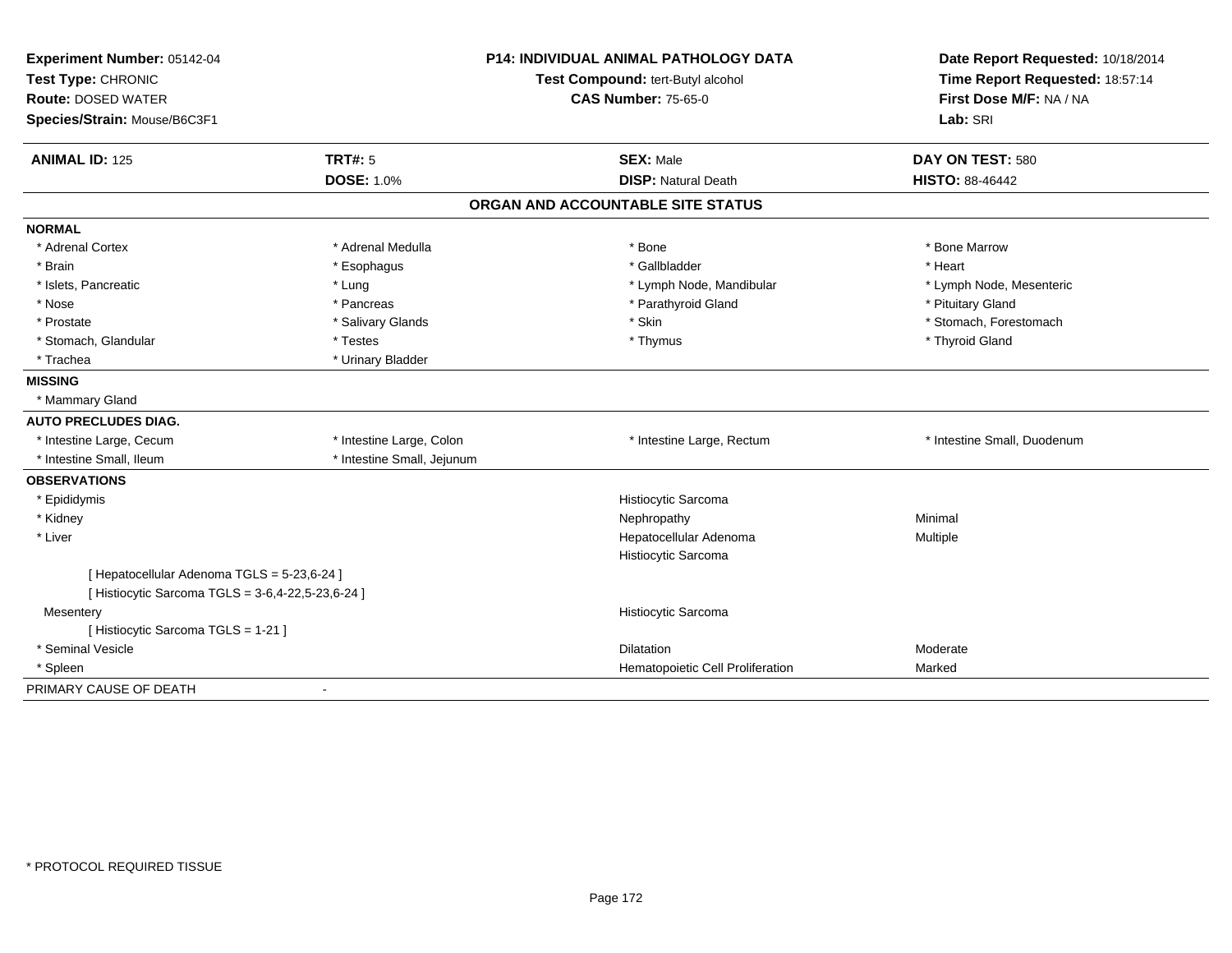| Experiment Number: 05142-04<br>Test Type: CHRONIC<br><b>Route: DOSED WATER</b><br>Species/Strain: Mouse/B6C3F1 |                            | <b>P14: INDIVIDUAL ANIMAL PATHOLOGY DATA</b><br>Test Compound: tert-Butyl alcohol<br><b>CAS Number: 75-65-0</b> | Date Report Requested: 10/18/2014<br>Time Report Requested: 18:57:14<br>First Dose M/F: NA / NA<br>Lab: SRI |
|----------------------------------------------------------------------------------------------------------------|----------------------------|-----------------------------------------------------------------------------------------------------------------|-------------------------------------------------------------------------------------------------------------|
|                                                                                                                |                            |                                                                                                                 |                                                                                                             |
| <b>ANIMAL ID: 126</b>                                                                                          | <b>TRT#: 5</b>             | <b>SEX: Male</b>                                                                                                | DAY ON TEST: 728                                                                                            |
|                                                                                                                | <b>DOSE: 1.0%</b>          | <b>DISP: Terminal Sacrifice</b>                                                                                 | HISTO: 88-48621                                                                                             |
|                                                                                                                |                            | ORGAN AND ACCOUNTABLE SITE STATUS                                                                               |                                                                                                             |
| <b>NORMAL</b>                                                                                                  |                            |                                                                                                                 |                                                                                                             |
| * Adrenal Medulla                                                                                              | * Bone                     | * Bone Marrow                                                                                                   | * Brain                                                                                                     |
| * Epididymis                                                                                                   | * Esophagus                | * Gallbladder                                                                                                   | * Heart                                                                                                     |
| * Intestine Large, Cecum                                                                                       | * Intestine Large, Colon   | * Intestine Large, Rectum                                                                                       | * Intestine Small, Duodenum                                                                                 |
| * Intestine Small, Ileum                                                                                       | * Intestine Small, Jejunum | * Islets, Pancreatic                                                                                            | * Lung                                                                                                      |
| * Lymph Node, Mandibular                                                                                       | * Nose                     | * Pancreas                                                                                                      | * Parathyroid Gland                                                                                         |
| * Pituitary Gland                                                                                              | * Prostate                 | * Salivary Glands                                                                                               | * Skin                                                                                                      |
| * Spleen                                                                                                       | * Stomach, Forestomach     | * Stomach, Glandular                                                                                            | * Testes                                                                                                    |
| * Thymus                                                                                                       | * Thyroid Gland            | * Trachea                                                                                                       | * Urinary Bladder                                                                                           |
| <b>MISSING</b>                                                                                                 |                            |                                                                                                                 |                                                                                                             |
| * Mammary Gland                                                                                                |                            |                                                                                                                 |                                                                                                             |
| <b>OBSERVATIONS</b>                                                                                            |                            |                                                                                                                 |                                                                                                             |
| * Adrenal Cortex                                                                                               |                            | Adenoma                                                                                                         |                                                                                                             |
| * Kidney                                                                                                       |                            | Nephropathy                                                                                                     | Mild                                                                                                        |
| * Liver                                                                                                        |                            | <b>Eosinophilic Focus</b>                                                                                       |                                                                                                             |
|                                                                                                                |                            | Hepatocellular Adenoma                                                                                          | Multiple                                                                                                    |
|                                                                                                                |                            | Hepatocellular Carcinoma                                                                                        |                                                                                                             |
| [ Hepatocellular Adenoma TGLS = 7-22,8-23 ]<br>[ Hepatocellular Carcinoma TGLS = 6-21 ]                        |                            |                                                                                                                 |                                                                                                             |
| * Lymph Node, Mesenteric                                                                                       |                            | Angiectasis                                                                                                     | Mild                                                                                                        |
| [Angiectasis TGLS = $5-5$ ]                                                                                    |                            |                                                                                                                 |                                                                                                             |
| <b>Preputial Gland</b>                                                                                         |                            | Degeneration                                                                                                    | Cystic, Marked                                                                                              |
| [Degeneration TGLS = 1-8]                                                                                      |                            |                                                                                                                 |                                                                                                             |
| * Seminal Vesicle                                                                                              |                            | <b>Dilatation</b>                                                                                               | Moderate                                                                                                    |
|                                                                                                                |                            | Hemorrhage                                                                                                      | Mild                                                                                                        |
| [ Dilatation TGLS = 4-7 ]                                                                                      |                            |                                                                                                                 |                                                                                                             |
| [Hemorrhage TGLS = 2-7]                                                                                        |                            |                                                                                                                 |                                                                                                             |
| Tooth                                                                                                          | Incisor                    | Dysplasia                                                                                                       | Minimal                                                                                                     |
| PRIMARY CAUSE OF DEATH                                                                                         |                            |                                                                                                                 |                                                                                                             |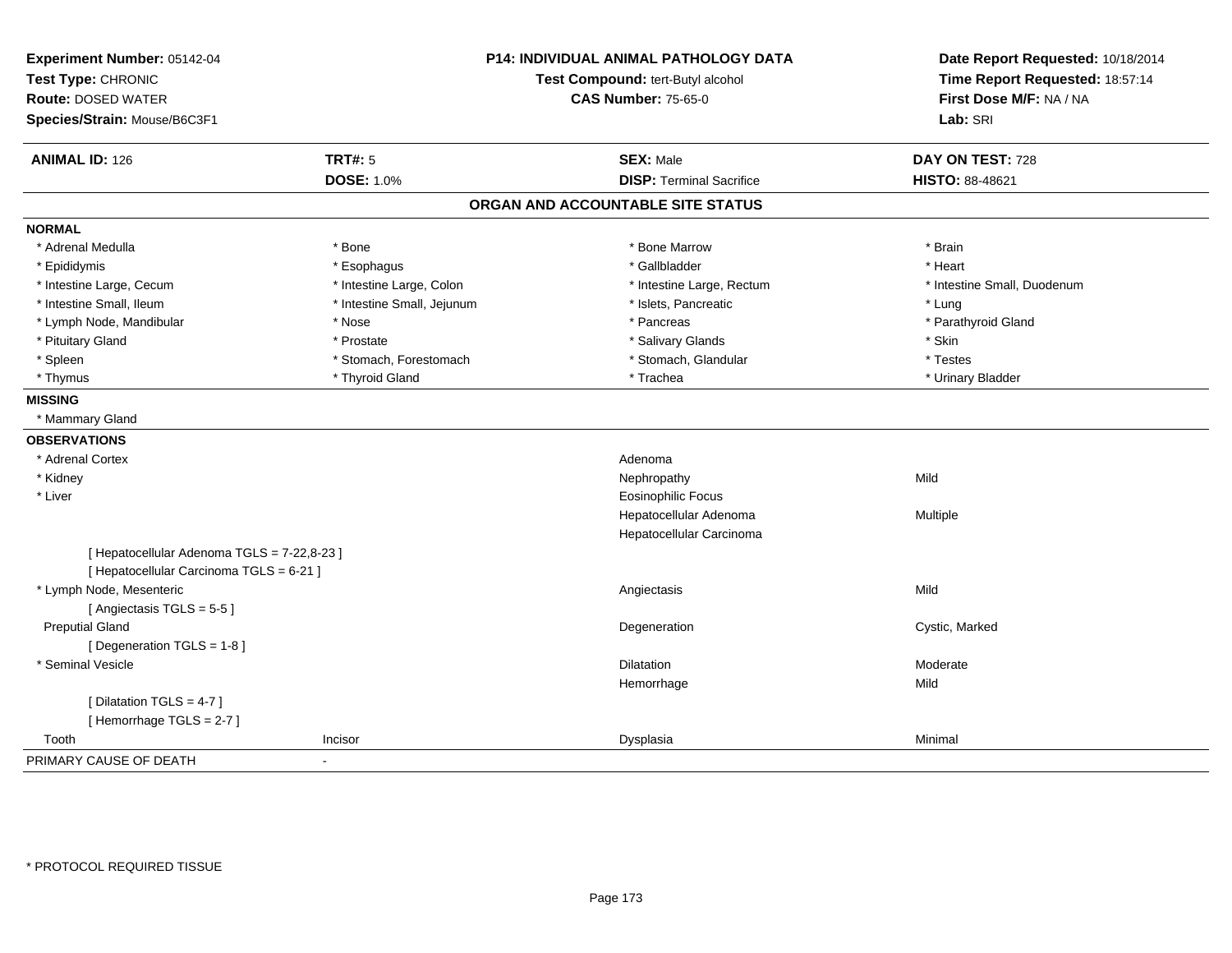| Experiment Number: 05142-04<br>Test Type: CHRONIC<br><b>Route: DOSED WATER</b><br>Species/Strain: Mouse/B6C3F1 | <b>P14: INDIVIDUAL ANIMAL PATHOLOGY DATA</b><br><b>Test Compound: tert-Butyl alcohol</b><br><b>CAS Number: 75-65-0</b> |                                   | Date Report Requested: 10/18/2014<br>Time Report Requested: 18:57:14<br>First Dose M/F: NA / NA<br>Lab: SRI |  |
|----------------------------------------------------------------------------------------------------------------|------------------------------------------------------------------------------------------------------------------------|-----------------------------------|-------------------------------------------------------------------------------------------------------------|--|
| <b>ANIMAL ID: 127</b>                                                                                          | <b>TRT#: 5</b>                                                                                                         | <b>SEX: Male</b>                  | DAY ON TEST: 728                                                                                            |  |
|                                                                                                                | <b>DOSE: 1.0%</b>                                                                                                      | <b>DISP: Terminal Sacrifice</b>   | <b>HISTO: 88-48622</b>                                                                                      |  |
|                                                                                                                |                                                                                                                        | ORGAN AND ACCOUNTABLE SITE STATUS |                                                                                                             |  |
| <b>NORMAL</b>                                                                                                  |                                                                                                                        |                                   |                                                                                                             |  |
| * Adrenal Cortex                                                                                               | * Adrenal Medulla                                                                                                      | * Bone                            | * Bone Marrow                                                                                               |  |
| * Brain                                                                                                        | * Esophagus                                                                                                            | * Gallbladder                     | * Heart                                                                                                     |  |
| * Intestine Large, Cecum                                                                                       | * Intestine Large, Colon                                                                                               | * Intestine Large, Rectum         | * Intestine Small, Duodenum                                                                                 |  |
| * Intestine Small. Ileum                                                                                       | * Intestine Small, Jejunum                                                                                             | * Islets, Pancreatic              | * Lung                                                                                                      |  |
| * Lymph Node, Mandibular                                                                                       | * Nose                                                                                                                 | * Pancreas                        | * Parathyroid Gland                                                                                         |  |
| * Pituitary Gland                                                                                              | * Prostate                                                                                                             | * Salivary Glands                 | * Seminal Vesicle                                                                                           |  |
| * Skin                                                                                                         | * Spleen                                                                                                               | * Stomach, Forestomach            | * Stomach, Glandular                                                                                        |  |
| * Testes                                                                                                       | * Thymus                                                                                                               | * Trachea                         | * Urinary Bladder                                                                                           |  |
| <b>MISSING</b>                                                                                                 |                                                                                                                        |                                   |                                                                                                             |  |
| * Mammary Gland                                                                                                |                                                                                                                        |                                   |                                                                                                             |  |
| <b>OBSERVATIONS</b>                                                                                            |                                                                                                                        |                                   |                                                                                                             |  |
| * Epididymis                                                                                                   |                                                                                                                        | Granuloma Sperm                   | Mild                                                                                                        |  |
| * Kidney                                                                                                       |                                                                                                                        | Nephropathy                       | Mild                                                                                                        |  |
| * Liver                                                                                                        |                                                                                                                        | <b>Fatty Change</b>               | Minimal                                                                                                     |  |
| * Lymph Node, Mesenteric                                                                                       |                                                                                                                        | Hyperplasia                       | Lymphoid, Mild                                                                                              |  |
| * Thyroid Gland                                                                                                | <b>Follicular Cel</b>                                                                                                  | Adenoma                           |                                                                                                             |  |
| Tooth                                                                                                          | Incisor                                                                                                                | Dysplasia                         | Mild                                                                                                        |  |
| PRIMARY CAUSE OF DEATH                                                                                         |                                                                                                                        |                                   |                                                                                                             |  |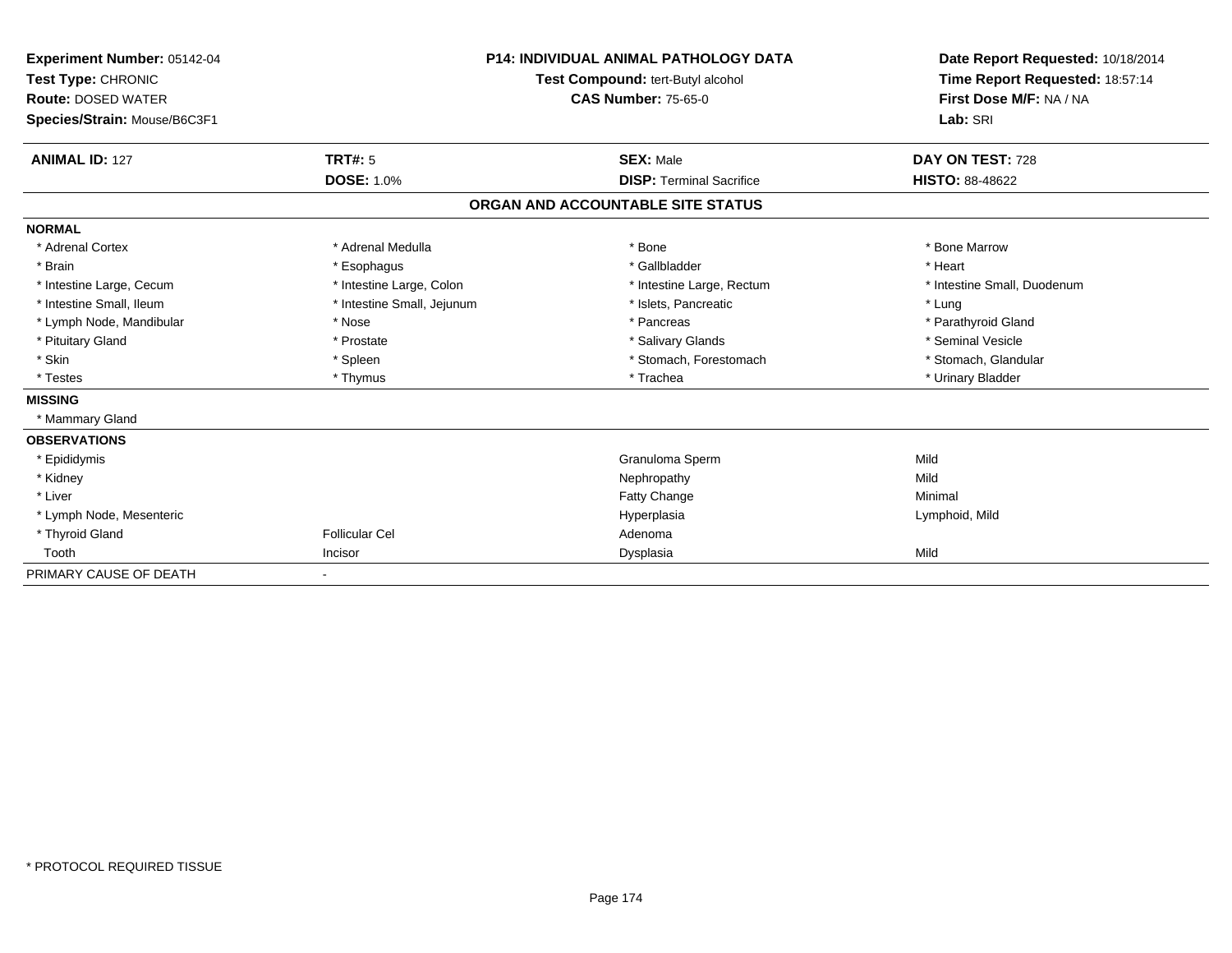| Experiment Number: 05142-04<br>Test Type: CHRONIC<br><b>Route: DOSED WATER</b><br>Species/Strain: Mouse/B6C3F1 | <b>P14: INDIVIDUAL ANIMAL PATHOLOGY DATA</b><br>Test Compound: tert-Butyl alcohol<br><b>CAS Number: 75-65-0</b> |                                                     | Date Report Requested: 10/18/2014<br>Time Report Requested: 18:57:14<br>First Dose M/F: NA / NA<br>Lab: SRI |  |
|----------------------------------------------------------------------------------------------------------------|-----------------------------------------------------------------------------------------------------------------|-----------------------------------------------------|-------------------------------------------------------------------------------------------------------------|--|
|                                                                                                                |                                                                                                                 |                                                     |                                                                                                             |  |
| <b>ANIMAL ID: 128</b>                                                                                          | <b>TRT#: 5</b><br><b>DOSE: 1.0%</b>                                                                             | <b>SEX: Male</b><br><b>DISP: Terminal Sacrifice</b> | DAY ON TEST: 728<br>HISTO: 88-48623                                                                         |  |
|                                                                                                                |                                                                                                                 |                                                     |                                                                                                             |  |
|                                                                                                                |                                                                                                                 | ORGAN AND ACCOUNTABLE SITE STATUS                   |                                                                                                             |  |
| <b>NORMAL</b>                                                                                                  |                                                                                                                 |                                                     |                                                                                                             |  |
| * Adrenal Cortex                                                                                               | * Adrenal Medulla                                                                                               | * Bone                                              | * Bone Marrow                                                                                               |  |
| * Brain                                                                                                        | * Esophagus                                                                                                     | * Gallbladder                                       | * Heart                                                                                                     |  |
| * Intestine Large, Cecum                                                                                       | * Intestine Large, Colon                                                                                        | * Intestine Large, Rectum                           | * Intestine Small, Duodenum                                                                                 |  |
| * Intestine Small, Ileum                                                                                       | * Intestine Small, Jejunum                                                                                      | * Islets, Pancreatic                                | * Lung                                                                                                      |  |
| * Lymph Node, Mandibular                                                                                       | * Nose                                                                                                          | * Pancreas                                          | * Parathyroid Gland                                                                                         |  |
| * Pituitary Gland                                                                                              | * Prostate                                                                                                      | * Salivary Glands                                   | * Skin                                                                                                      |  |
| * Stomach, Forestomach                                                                                         | * Stomach, Glandular                                                                                            | * Testes                                            | * Thymus                                                                                                    |  |
| * Trachea                                                                                                      | * Urinary Bladder                                                                                               |                                                     |                                                                                                             |  |
| <b>MISSING</b>                                                                                                 |                                                                                                                 |                                                     |                                                                                                             |  |
| * Mammary Gland                                                                                                |                                                                                                                 |                                                     |                                                                                                             |  |
| <b>OBSERVATIONS</b>                                                                                            |                                                                                                                 |                                                     |                                                                                                             |  |
| <b>Coagulating Gland</b>                                                                                       |                                                                                                                 | <b>Dilatation</b>                                   | Moderate                                                                                                    |  |
| [ Dilatation TGLS = 6-24 ]                                                                                     |                                                                                                                 |                                                     |                                                                                                             |  |
| * Epididymis                                                                                                   |                                                                                                                 | Inflammation                                        | Chronic, Marked                                                                                             |  |
| * Kidney                                                                                                       |                                                                                                                 | Nephropathy                                         | Mild                                                                                                        |  |
| * Liver                                                                                                        |                                                                                                                 | Clear Cell Focus                                    |                                                                                                             |  |
|                                                                                                                |                                                                                                                 | Hepatocellular Adenoma                              | Multiple                                                                                                    |  |
| [Clear Cell Focus TGLS = 5-23]                                                                                 |                                                                                                                 |                                                     |                                                                                                             |  |
| [ Hepatocellular Adenoma TGLS = 3-21,4-22 ]                                                                    |                                                                                                                 |                                                     |                                                                                                             |  |
| * Lymph Node, Mesenteric                                                                                       |                                                                                                                 | Hyperplasia                                         | Lymphoid, Mild                                                                                              |  |
| * Seminal Vesicle                                                                                              |                                                                                                                 | <b>Dilatation</b>                                   | Moderate                                                                                                    |  |
| [ Dilatation TGLS = 1-7 ]                                                                                      |                                                                                                                 |                                                     |                                                                                                             |  |
| * Spleen                                                                                                       |                                                                                                                 | Hyperplasia                                         | Lymphoid, Mild                                                                                              |  |
| * Thyroid Gland                                                                                                | <b>Follicular Cel</b>                                                                                           | Hyperplasia                                         | Minimal                                                                                                     |  |
| Tooth                                                                                                          | Incisor                                                                                                         | Dysplasia                                           | Moderate                                                                                                    |  |
| PRIMARY CAUSE OF DEATH                                                                                         |                                                                                                                 |                                                     |                                                                                                             |  |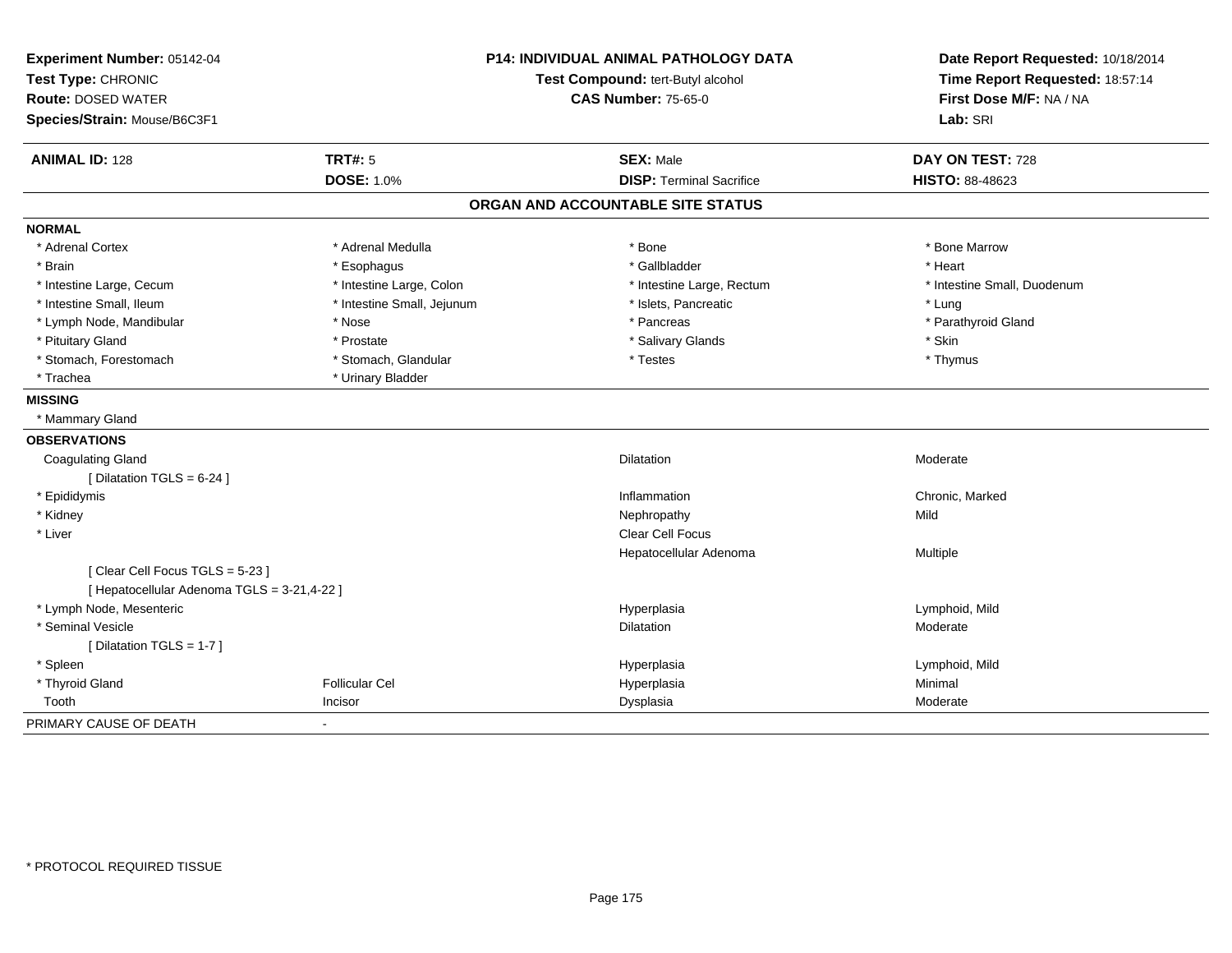| Experiment Number: 05142-04<br>Test Type: CHRONIC<br><b>Route: DOSED WATER</b><br>Species/Strain: Mouse/B6C3F1 | <b>P14: INDIVIDUAL ANIMAL PATHOLOGY DATA</b><br>Test Compound: tert-Butyl alcohol<br><b>CAS Number: 75-65-0</b> |                                   | Date Report Requested: 10/18/2014<br>Time Report Requested: 18:57:14<br>First Dose M/F: NA / NA<br>Lab: SRI |
|----------------------------------------------------------------------------------------------------------------|-----------------------------------------------------------------------------------------------------------------|-----------------------------------|-------------------------------------------------------------------------------------------------------------|
| <b>ANIMAL ID: 129</b>                                                                                          | <b>TRT#: 5</b>                                                                                                  | <b>SEX: Male</b>                  | DAY ON TEST: 674                                                                                            |
|                                                                                                                | <b>DOSE: 1.0%</b>                                                                                               | <b>DISP: Natural Death</b>        | <b>HISTO: 88-48327</b>                                                                                      |
|                                                                                                                |                                                                                                                 | ORGAN AND ACCOUNTABLE SITE STATUS |                                                                                                             |
| <b>NORMAL</b>                                                                                                  |                                                                                                                 |                                   |                                                                                                             |
| * Adrenal Cortex                                                                                               | * Adrenal Medulla                                                                                               | * Bone                            | * Bone Marrow                                                                                               |
| * Brain                                                                                                        | Ear                                                                                                             | * Epididymis                      | * Esophagus                                                                                                 |
| * Heart                                                                                                        | * Intestine Large, Cecum                                                                                        | * Intestine Large, Colon          | * Intestine Large, Rectum                                                                                   |
| * Intestine Small, Duodenum                                                                                    | * Intestine Small, Ileum                                                                                        | * Intestine Small, Jejunum        | * Islets, Pancreatic                                                                                        |
| * Lung                                                                                                         | * Lymph Node, Mandibular                                                                                        | * Nose                            | * Pancreas                                                                                                  |
| * Parathyroid Gland                                                                                            | * Pituitary Gland                                                                                               | * Prostate                        | * Salivary Glands                                                                                           |
| * Seminal Vesicle                                                                                              | * Skin                                                                                                          | * Spleen                          | * Stomach, Forestomach                                                                                      |
| * Stomach, Glandular                                                                                           | * Testes                                                                                                        | * Thymus                          | * Trachea                                                                                                   |
| * Urinary Bladder                                                                                              |                                                                                                                 |                                   |                                                                                                             |
| <b>MISSING</b>                                                                                                 |                                                                                                                 |                                   |                                                                                                             |
| * Mammary Gland                                                                                                |                                                                                                                 |                                   |                                                                                                             |
| <b>AUTO PRECLUDES DIAG.</b>                                                                                    |                                                                                                                 |                                   |                                                                                                             |
| * Gallbladder                                                                                                  |                                                                                                                 |                                   |                                                                                                             |
| <b>OBSERVATIONS</b>                                                                                            |                                                                                                                 |                                   |                                                                                                             |
| * Kidney                                                                                                       |                                                                                                                 | Nephropathy                       | Mild                                                                                                        |
| * Liver                                                                                                        |                                                                                                                 | Congestion                        | Marked                                                                                                      |
|                                                                                                                |                                                                                                                 | Hepatocellular Adenoma            | Multiple                                                                                                    |
|                                                                                                                |                                                                                                                 | Hepatocellular Carcinoma          |                                                                                                             |
|                                                                                                                |                                                                                                                 | Necrosis                          | Focal, Mild                                                                                                 |
| [Congestion TGLS = 3-21]                                                                                       |                                                                                                                 |                                   |                                                                                                             |
| [ Hepatocellular Adenoma TGLS = 6-24,7-25 ]                                                                    |                                                                                                                 |                                   |                                                                                                             |
| [ Hepatocellular Carcinoma TGLS = 5-23 ]                                                                       |                                                                                                                 |                                   |                                                                                                             |
| [Necrosis $TGLS = 4-22$ ]                                                                                      |                                                                                                                 |                                   |                                                                                                             |
| * Lymph Node, Mesenteric                                                                                       |                                                                                                                 | Angiectasis                       | Moderate                                                                                                    |
| [Angiectasis TGLS = 2-5]                                                                                       |                                                                                                                 |                                   |                                                                                                             |
| * Thyroid Gland                                                                                                | <b>Follicular Cel</b>                                                                                           | Hyperplasia                       | Moderate                                                                                                    |
| Tooth                                                                                                          | Incisor                                                                                                         | Dysplasia                         | Moderate                                                                                                    |
| PRIMARY CAUSE OF DEATH                                                                                         | ÷                                                                                                               |                                   |                                                                                                             |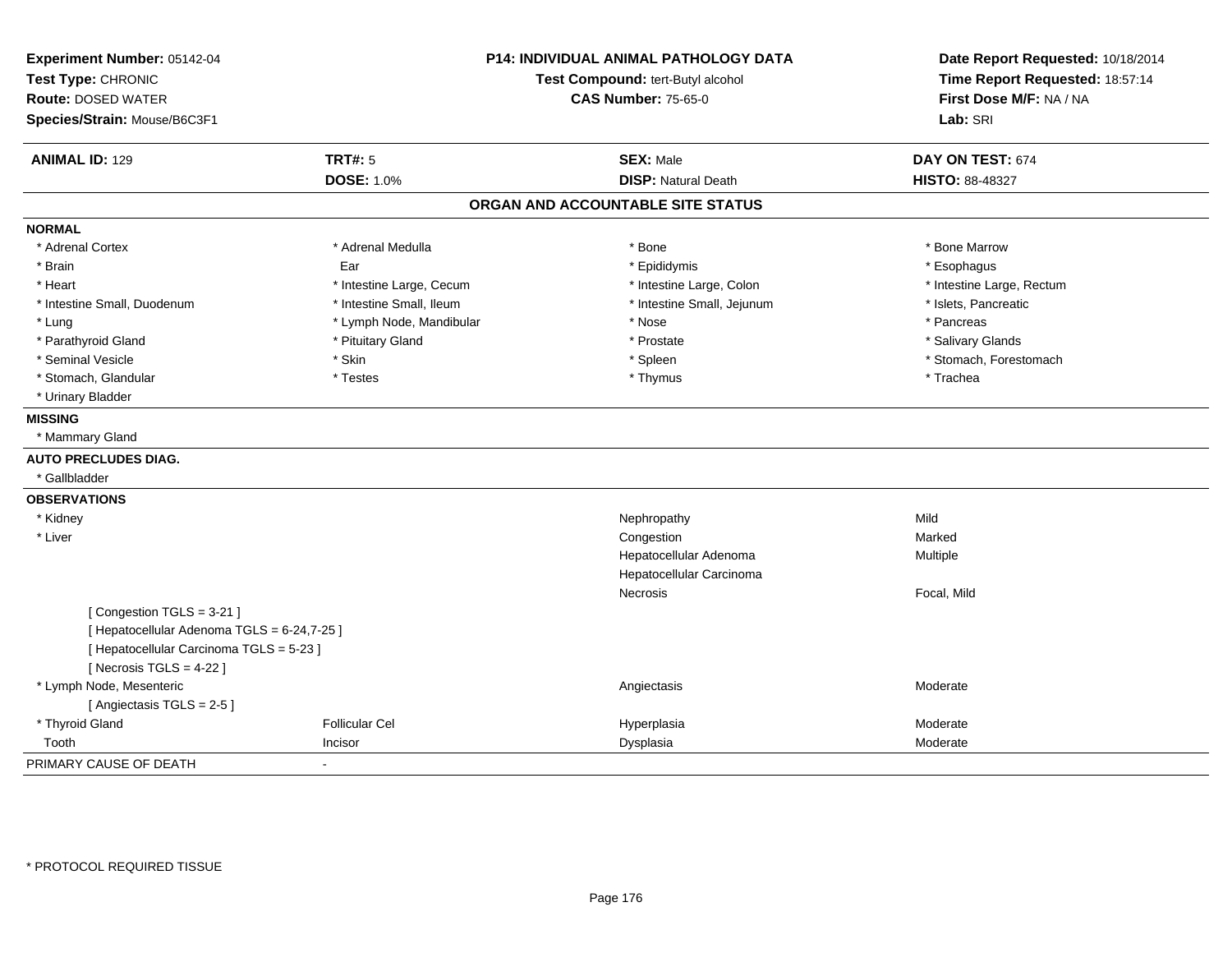| Experiment Number: 05142-04<br>Test Type: CHRONIC<br><b>Route: DOSED WATER</b><br>Species/Strain: Mouse/B6C3F1 | <b>P14: INDIVIDUAL ANIMAL PATHOLOGY DATA</b><br>Test Compound: tert-Butyl alcohol<br><b>CAS Number: 75-65-0</b> |                                   | Date Report Requested: 10/18/2014<br>Time Report Requested: 18:57:14<br>First Dose M/F: NA / NA<br>Lab: SRI |
|----------------------------------------------------------------------------------------------------------------|-----------------------------------------------------------------------------------------------------------------|-----------------------------------|-------------------------------------------------------------------------------------------------------------|
| <b>ANIMAL ID: 130</b>                                                                                          | TRT#: 5                                                                                                         | <b>SEX: Male</b>                  | DAY ON TEST: 76                                                                                             |
|                                                                                                                | <b>DOSE: 1.0%</b>                                                                                               | <b>DISP:</b> Accidentally Killed  | <b>HISTO: 87-44196</b>                                                                                      |
|                                                                                                                |                                                                                                                 | ORGAN AND ACCOUNTABLE SITE STATUS |                                                                                                             |
| <b>NORMAL</b>                                                                                                  |                                                                                                                 |                                   |                                                                                                             |
| * Adrenal Cortex                                                                                               | * Adrenal Medulla                                                                                               | * Bone                            | * Bone Marrow                                                                                               |
| * Brain                                                                                                        | * Epididymis                                                                                                    | * Esophagus                       | * Gallbladder                                                                                               |
| * Heart                                                                                                        | * Intestine Large, Cecum                                                                                        | * Intestine Large, Colon          | * Intestine Large, Rectum                                                                                   |
| * Intestine Small, Duodenum                                                                                    | * Intestine Small, Ileum                                                                                        | * Intestine Small, Jejunum        | * Islets, Pancreatic                                                                                        |
| * Kidney                                                                                                       | * Liver                                                                                                         | * Lung                            | * Lymph Node, Mandibular                                                                                    |
| * Lymph Node, Mesenteric                                                                                       | * Nose                                                                                                          | * Pancreas                        | * Parathyroid Gland                                                                                         |
| * Pituitary Gland                                                                                              | * Prostate                                                                                                      | * Salivary Glands                 | * Seminal Vesicle                                                                                           |
| * Skin                                                                                                         | * Stomach, Forestomach                                                                                          | * Stomach, Glandular              | * Testes                                                                                                    |
| * Thymus                                                                                                       | * Thyroid Gland                                                                                                 | * Trachea                         | * Urinary Bladder                                                                                           |
| <b>MISSING</b>                                                                                                 |                                                                                                                 |                                   |                                                                                                             |
| * Mammary Gland                                                                                                |                                                                                                                 |                                   |                                                                                                             |
| <b>OBSERVATIONS</b>                                                                                            |                                                                                                                 |                                   |                                                                                                             |
| * Spleen                                                                                                       |                                                                                                                 | <b>Depletion Cellular</b>         | Moderate                                                                                                    |
| PRIMARY CAUSE OF DEATH                                                                                         |                                                                                                                 |                                   |                                                                                                             |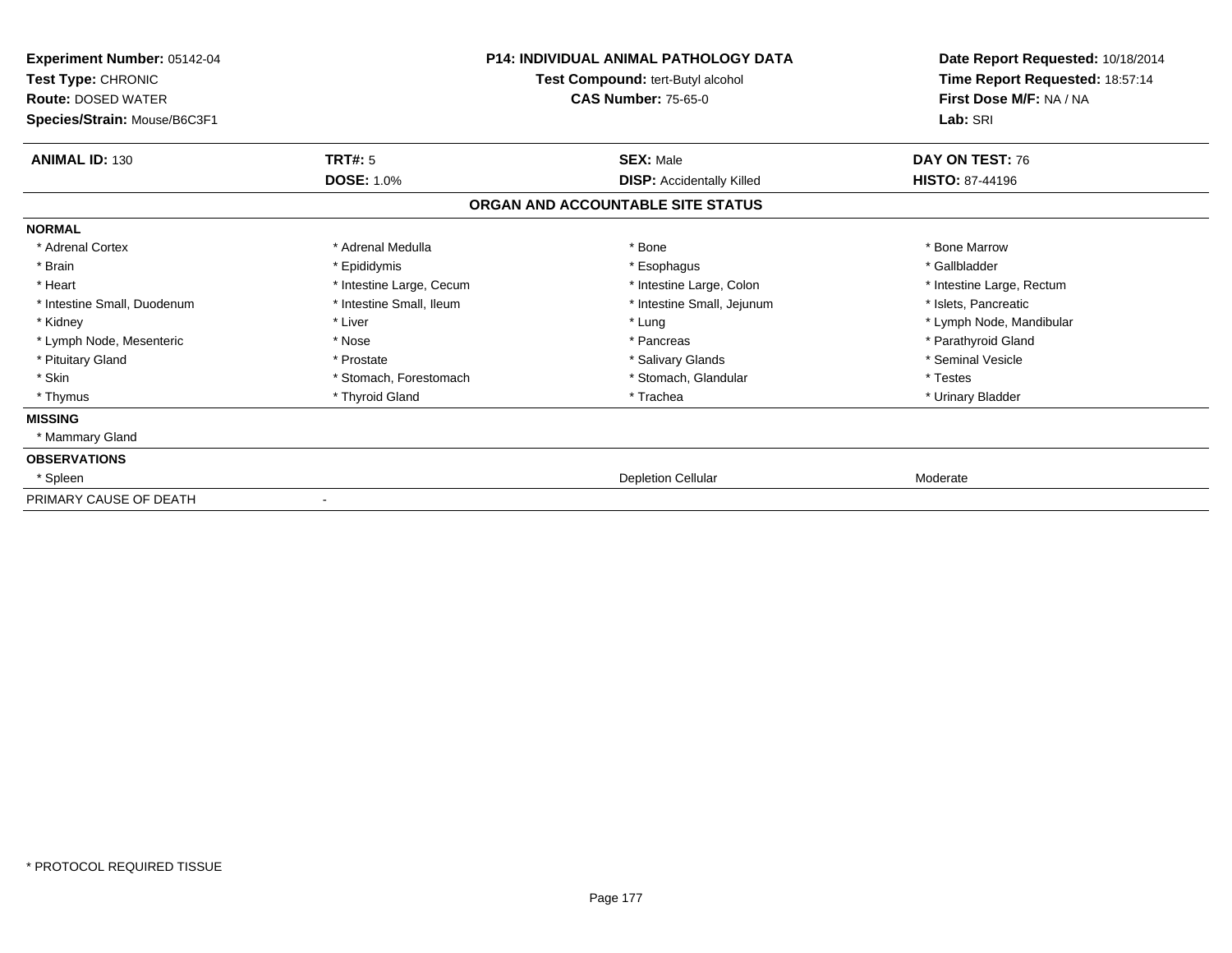| Experiment Number: 05142-04<br>Test Type: CHRONIC                                                   |                          | P14: INDIVIDUAL ANIMAL PATHOLOGY DATA<br>Test Compound: tert-Butyl alcohol | Date Report Requested: 10/18/2014<br>Time Report Requested: 18:57:14 |  |
|-----------------------------------------------------------------------------------------------------|--------------------------|----------------------------------------------------------------------------|----------------------------------------------------------------------|--|
| <b>Route: DOSED WATER</b>                                                                           |                          | <b>CAS Number: 75-65-0</b>                                                 | First Dose M/F: NA / NA                                              |  |
| Species/Strain: Mouse/B6C3F1                                                                        |                          |                                                                            | Lab: SRI                                                             |  |
| <b>ANIMAL ID: 131</b>                                                                               | TRT#: 5                  | <b>SEX: Male</b>                                                           | DAY ON TEST: 707                                                     |  |
|                                                                                                     | <b>DOSE: 1.0%</b>        | <b>DISP:</b> Moribund Sacrifice                                            | <b>HISTO: 88-48328</b>                                               |  |
|                                                                                                     |                          | ORGAN AND ACCOUNTABLE SITE STATUS                                          |                                                                      |  |
| <b>NORMAL</b>                                                                                       |                          |                                                                            |                                                                      |  |
| * Adrenal Cortex                                                                                    | * Adrenal Medulla        | * Bone                                                                     | * Bone Marrow                                                        |  |
| * Brain                                                                                             | * Epididymis             | * Esophagus                                                                | * Gallbladder                                                        |  |
| * Heart                                                                                             | * Intestine Large, Cecum | * Intestine Large, Colon                                                   | * Intestine Large, Rectum                                            |  |
| * Intestine Small, Duodenum                                                                         | * Intestine Small, Ileum | * Intestine Small, Jejunum                                                 | * Islets, Pancreatic                                                 |  |
| * Lung                                                                                              | * Lymph Node, Mandibular | * Lymph Node, Mesenteric                                                   | * Nose                                                               |  |
| * Pancreas                                                                                          | * Parathyroid Gland      | * Pituitary Gland                                                          | * Prostate                                                           |  |
| * Salivary Glands                                                                                   | * Skin                   | * Spleen                                                                   | * Stomach, Forestomach                                               |  |
| * Stomach, Glandular                                                                                | * Testes                 | * Thymus                                                                   | * Trachea                                                            |  |
| * Urinary Bladder                                                                                   |                          |                                                                            |                                                                      |  |
| <b>MISSING</b>                                                                                      |                          |                                                                            |                                                                      |  |
| * Mammary Gland                                                                                     |                          |                                                                            |                                                                      |  |
| <b>OBSERVATIONS</b>                                                                                 |                          |                                                                            |                                                                      |  |
| * Kidney                                                                                            |                          | Nephropathy                                                                | Moderate                                                             |  |
| $*$ Liver                                                                                           |                          | <b>Basophilic Focus</b>                                                    |                                                                      |  |
|                                                                                                     |                          | Hemangiosarcoma                                                            |                                                                      |  |
|                                                                                                     |                          | Hepatocellular Adenoma                                                     |                                                                      |  |
|                                                                                                     |                          | Thrombosis                                                                 | Minimal                                                              |  |
| [Hemangiosarcoma TGLS = 2-21]<br>[ Hepatocellular Adenoma TGLS = 4-22 ]<br>[Thrombosis TGLS = 2-21] |                          |                                                                            |                                                                      |  |
| <b>Preputial Gland</b>                                                                              |                          | Degeneration                                                               | Cystic, Mild                                                         |  |
|                                                                                                     |                          | Degeneration                                                               | Cystic, Mild                                                         |  |
| [Degeneration TGLS = 6-8]<br>[ Degeneration TGLS = 6-8 ]                                            |                          |                                                                            |                                                                      |  |
| * Seminal Vesicle                                                                                   |                          | Dilatation                                                                 | Mild                                                                 |  |
|                                                                                                     |                          | Inflammation                                                               | Chronic, Moderate                                                    |  |
| [ Dilatation TGLS = 1-7 ]<br>[Inflammation TGLS = 5-7]                                              |                          |                                                                            |                                                                      |  |
| * Thyroid Gland                                                                                     |                          | Degeneration                                                               | Cystic, Mild                                                         |  |
| Tooth                                                                                               | Incisor                  | Dysplasia                                                                  | Moderate                                                             |  |
|                                                                                                     |                          |                                                                            |                                                                      |  |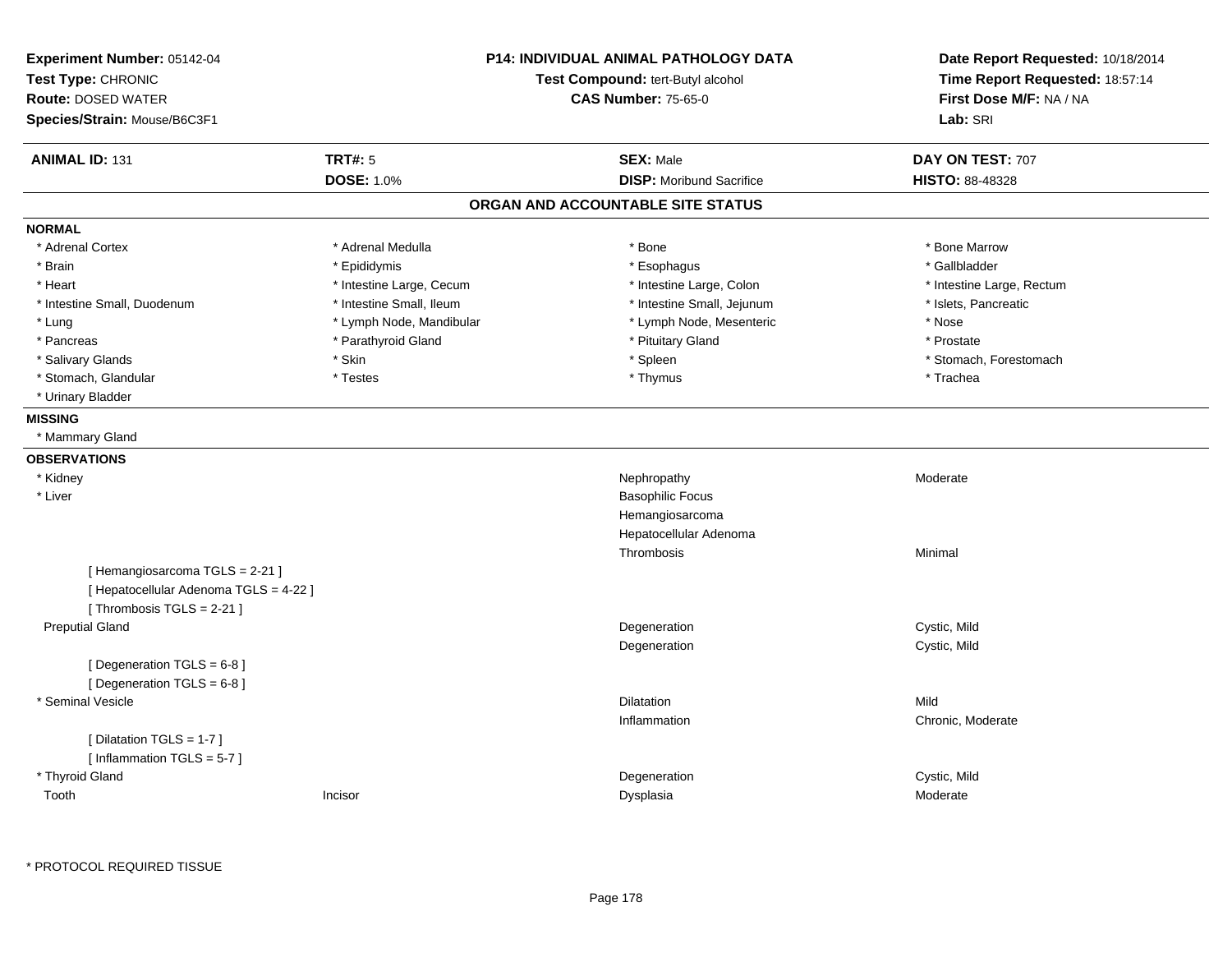| <b>Experiment Number: 05142-04</b><br>Test Type: CHRONIC<br><b>Route: DOSED WATER</b><br>Species/Strain: Mouse/B6C3F1 |                   | <b>P14: INDIVIDUAL ANIMAL PATHOLOGY DATA</b> | Date Report Requested: 10/18/2014 |  |
|-----------------------------------------------------------------------------------------------------------------------|-------------------|----------------------------------------------|-----------------------------------|--|
|                                                                                                                       |                   | Test Compound: tert-Butyl alcohol            | Time Report Requested: 18:57:14   |  |
|                                                                                                                       |                   | <b>CAS Number: 75-65-0</b>                   | First Dose M/F: NA / NA           |  |
|                                                                                                                       |                   |                                              | Lab: SRI                          |  |
| <b>ANIMAL ID: 131</b>                                                                                                 | TRT#: 5           | <b>SEX: Male</b>                             | <b>DAY ON TEST: 707</b>           |  |
|                                                                                                                       | <b>DOSE: 1.0%</b> | <b>DISP:</b> Moribund Sacrifice              | <b>HISTO: 88-48328</b>            |  |
|                                                                                                                       |                   | ORGAN AND ACCOUNTABLE SITE STATUS            |                                   |  |
| [ Dysplasia TGLS = 3-9 ]                                                                                              |                   |                                              |                                   |  |
| PRIMARY CAUSE OF DEATH                                                                                                |                   |                                              |                                   |  |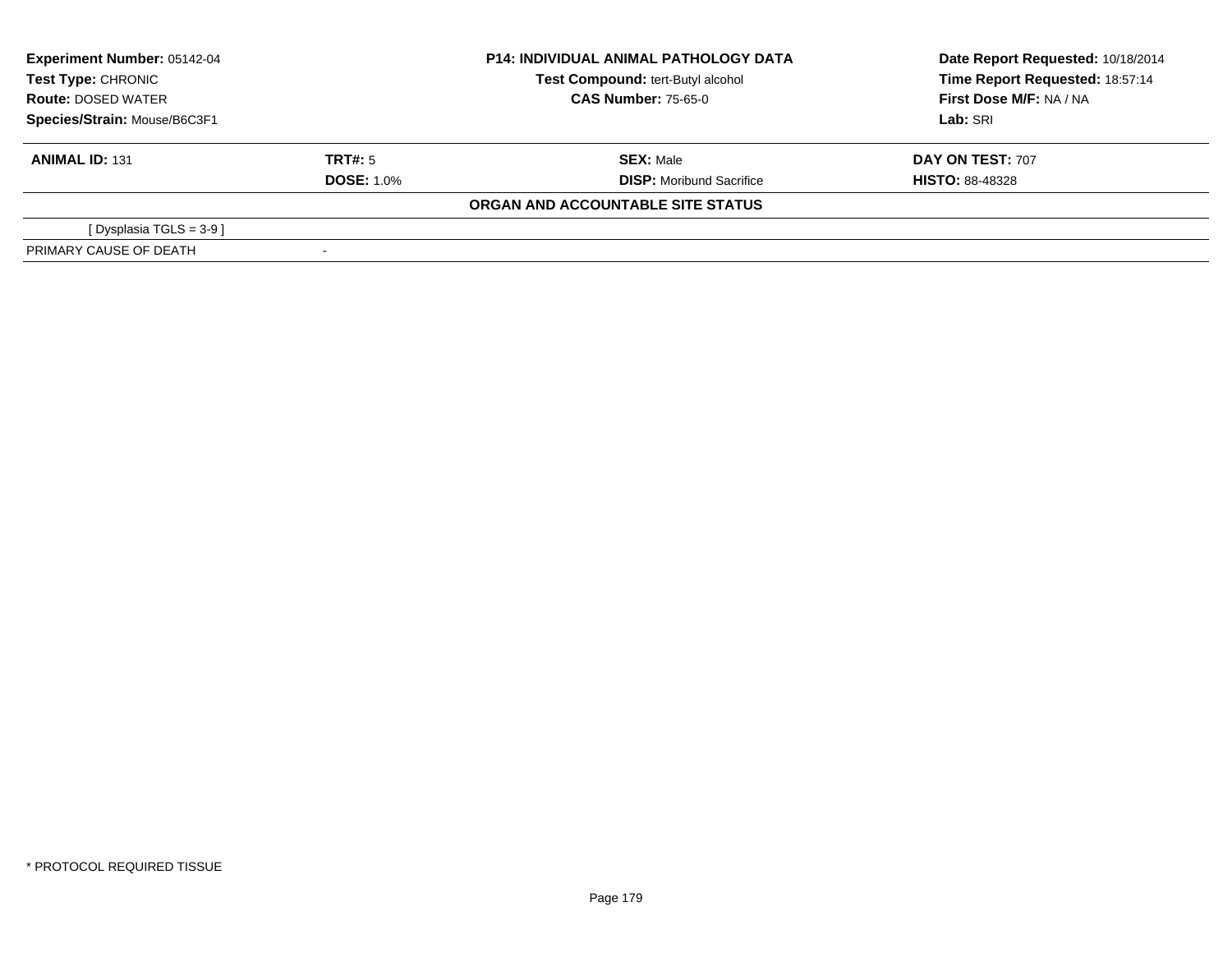| Experiment Number: 05142-04                                                 |                                   | <b>P14: INDIVIDUAL ANIMAL PATHOLOGY DATA</b> | Date Report Requested: 10/18/2014 |
|-----------------------------------------------------------------------------|-----------------------------------|----------------------------------------------|-----------------------------------|
| Test Type: CHRONIC                                                          | Test Compound: tert-Butyl alcohol |                                              | Time Report Requested: 18:57:14   |
| <b>Route: DOSED WATER</b>                                                   |                                   | <b>CAS Number: 75-65-0</b>                   | First Dose M/F: NA / NA           |
| Species/Strain: Mouse/B6C3F1                                                |                                   |                                              | Lab: SRI                          |
| <b>ANIMAL ID: 132</b>                                                       | <b>TRT#: 5</b>                    | <b>SEX: Male</b>                             | DAY ON TEST: 647                  |
|                                                                             | <b>DOSE: 1.0%</b>                 | <b>DISP:</b> Moribund Sacrifice              | HISTO: 88-48329                   |
|                                                                             |                                   | ORGAN AND ACCOUNTABLE SITE STATUS            |                                   |
| <b>NORMAL</b>                                                               |                                   |                                              |                                   |
| * Adrenal Cortex                                                            | * Adrenal Medulla                 | * Bone                                       | * Bone Marrow                     |
| * Brain                                                                     | * Epididymis                      | * Esophagus                                  | * Gallbladder                     |
| * Heart                                                                     | * Intestine Large, Cecum          | * Intestine Large, Colon                     | * Intestine Large, Rectum         |
| * Intestine Small, Duodenum                                                 | * Intestine Small, Ileum          | * Intestine Small, Jejunum                   | * Islets, Pancreatic              |
| * Lung                                                                      | * Lymph Node, Mandibular          | * Nose                                       | * Pancreas                        |
| * Parathyroid Gland                                                         | * Pituitary Gland                 | * Prostate                                   | * Salivary Glands                 |
| * Seminal Vesicle                                                           | * Skin                            | * Stomach, Forestomach                       | * Stomach, Glandular              |
| * Testes                                                                    | * Thymus                          | * Trachea                                    | * Urinary Bladder                 |
| <b>MISSING</b>                                                              |                                   |                                              |                                   |
| * Mammary Gland                                                             |                                   |                                              |                                   |
| <b>OBSERVATIONS</b>                                                         |                                   |                                              |                                   |
| * Kidney<br>Artery                                                          |                                   | Inflammation                                 | Chronic, Mild                     |
|                                                                             |                                   | Nephropathy                                  | Mild                              |
| * Liver                                                                     |                                   | <b>Eosinophilic Focus</b>                    |                                   |
|                                                                             |                                   | Hepatocellular Adenoma                       |                                   |
|                                                                             |                                   | Hepatocellular Carcinoma                     |                                   |
| [ Eosinophilic Focus TGLS = 3-22 ]                                          |                                   |                                              |                                   |
| [ Hepatocellular Adenoma TGLS = 8-24 ]                                      |                                   |                                              |                                   |
| [ Hepatocellular Carcinoma TGLS = 2-21; TGL'S 7 - NO CORRESPONDING LESION ] |                                   |                                              |                                   |
| * Lymph Node, Mesenteric                                                    |                                   | Angiectasis                                  | Mild                              |
| [Angiectasis TGLS = 6-5]                                                    |                                   |                                              |                                   |
| * Spleen                                                                    |                                   | Hematopoietic Cell Proliferation             | Moderate                          |
| [ Hematopoietic Cell Proliferation TGLS = 1-6 ]                             |                                   |                                              |                                   |
| * Thyroid Gland                                                             |                                   | Degeneration                                 | Cystic, Mild                      |
| PRIMARY CAUSE OF DEATH<br>$\blacksquare$                                    |                                   |                                              |                                   |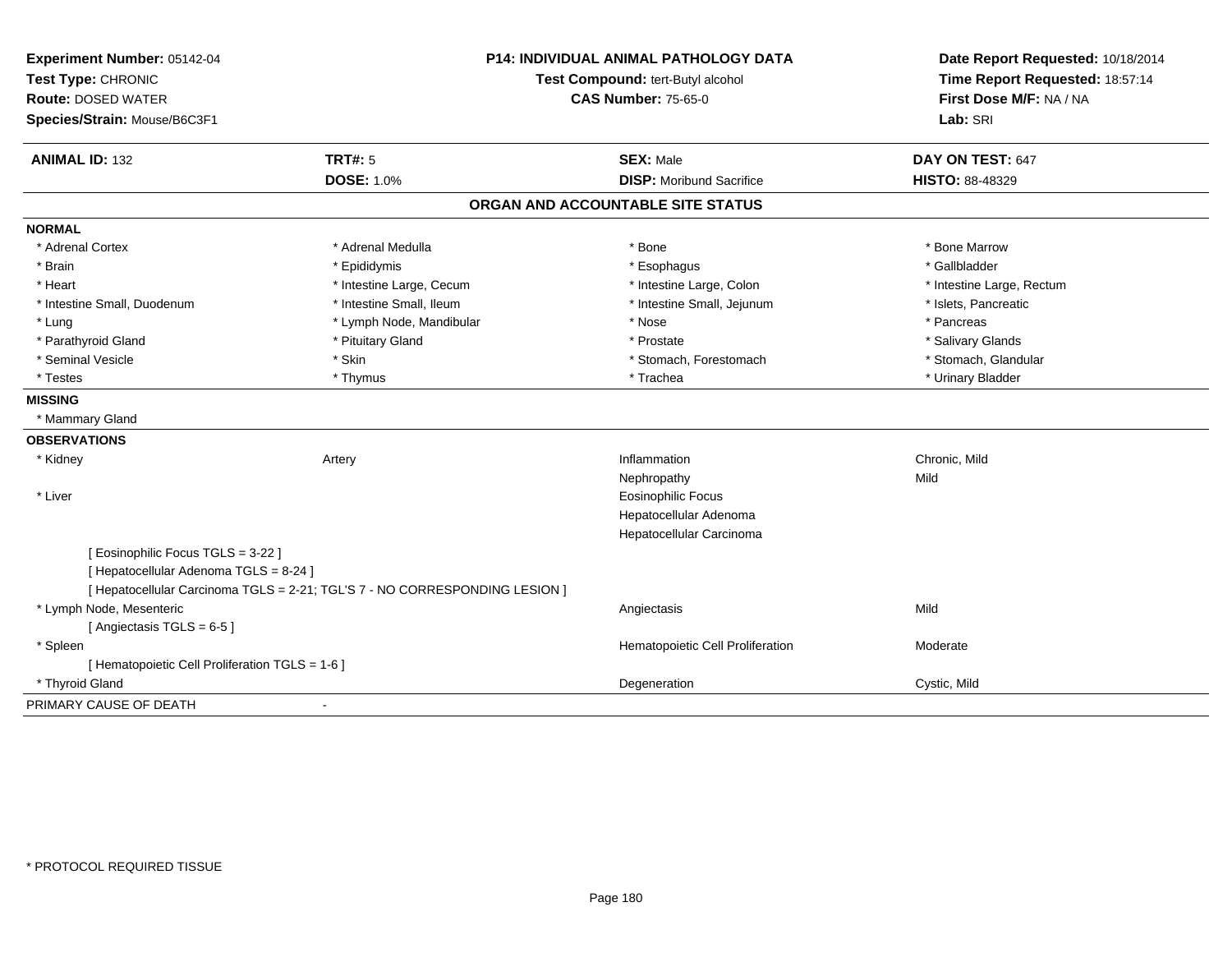| Experiment Number: 05142-04<br>Test Type: CHRONIC<br><b>Route: DOSED WATER</b><br>Species/Strain: Mouse/B6C3F1     | <b>P14: INDIVIDUAL ANIMAL PATHOLOGY DATA</b><br>Test Compound: tert-Butyl alcohol<br><b>CAS Number: 75-65-0</b> |                                   | Date Report Requested: 10/18/2014<br>Time Report Requested: 18:57:14<br>First Dose M/F: NA / NA<br>Lab: SRI |
|--------------------------------------------------------------------------------------------------------------------|-----------------------------------------------------------------------------------------------------------------|-----------------------------------|-------------------------------------------------------------------------------------------------------------|
| <b>ANIMAL ID: 133</b>                                                                                              | <b>TRT#: 5</b>                                                                                                  | <b>SEX: Male</b>                  | DAY ON TEST: 728                                                                                            |
|                                                                                                                    | <b>DOSE: 1.0%</b>                                                                                               | <b>DISP: Terminal Sacrifice</b>   | HISTO: 88-48624                                                                                             |
|                                                                                                                    |                                                                                                                 | ORGAN AND ACCOUNTABLE SITE STATUS |                                                                                                             |
| <b>NORMAL</b>                                                                                                      |                                                                                                                 |                                   |                                                                                                             |
| * Adrenal Cortex                                                                                                   | * Adrenal Medulla                                                                                               | * Bone                            | * Bone Marrow                                                                                               |
| * Brain                                                                                                            | * Epididymis                                                                                                    | * Esophagus                       | * Gallbladder                                                                                               |
| * Heart                                                                                                            | * Intestine Large, Cecum                                                                                        | * Intestine Large, Colon          | * Intestine Large, Rectum                                                                                   |
| * Intestine Small, Duodenum                                                                                        | * Intestine Small, Ileum                                                                                        | * Intestine Small, Jejunum        | * Islets, Pancreatic                                                                                        |
| * Lung                                                                                                             | * Lymph Node, Mandibular                                                                                        | * Nose                            | * Pancreas                                                                                                  |
| * Parathyroid Gland                                                                                                | * Pituitary Gland                                                                                               | * Prostate                        | * Salivary Glands                                                                                           |
| * Seminal Vesicle                                                                                                  | * Skin                                                                                                          | * Stomach, Forestomach            | * Stomach, Glandular                                                                                        |
| * Testes                                                                                                           | * Thyroid Gland                                                                                                 | * Trachea                         | * Urinary Bladder                                                                                           |
| <b>MISSING</b>                                                                                                     |                                                                                                                 |                                   |                                                                                                             |
| * Lymph Node, Mesenteric                                                                                           | * Mammary Gland                                                                                                 |                                   |                                                                                                             |
| <b>INSUFFICIENT TISSUE</b>                                                                                         |                                                                                                                 |                                   |                                                                                                             |
| * Thymus                                                                                                           |                                                                                                                 |                                   |                                                                                                             |
| <b>OBSERVATIONS</b>                                                                                                |                                                                                                                 |                                   |                                                                                                             |
| * Kidney                                                                                                           |                                                                                                                 | Nephropathy                       | Minimal                                                                                                     |
| * Liver                                                                                                            |                                                                                                                 | <b>Eosinophilic Focus</b>         |                                                                                                             |
|                                                                                                                    |                                                                                                                 | Hepatoblastoma                    |                                                                                                             |
|                                                                                                                    |                                                                                                                 | Hepatocellular Adenoma            |                                                                                                             |
|                                                                                                                    |                                                                                                                 | Hepatocellular Carcinoma          |                                                                                                             |
| [Hepatoblastoma TGLS = 1-21]<br>[ Hepatocellular Adenoma TGLS = 3-23 ]<br>[ Hepatocellular Carcinoma TGLS = 1-21 ] |                                                                                                                 |                                   |                                                                                                             |
| Mesentery                                                                                                          | Fat                                                                                                             | Necrosis                          | Moderate                                                                                                    |
| [ Necrosis $TGLS = 2-22$ ]                                                                                         |                                                                                                                 |                                   |                                                                                                             |
| <b>Preputial Gland</b>                                                                                             |                                                                                                                 | Degeneration                      | Cystic, Moderate                                                                                            |
| [ Degeneration TGLS = 4-8 ]                                                                                        |                                                                                                                 |                                   |                                                                                                             |
| * Spleen                                                                                                           |                                                                                                                 | Hematopoietic Cell Proliferation  | Moderate                                                                                                    |
| Tooth                                                                                                              | Incisor                                                                                                         | Dysplasia                         | Moderate                                                                                                    |
| PRIMARY CAUSE OF DEATH                                                                                             |                                                                                                                 |                                   |                                                                                                             |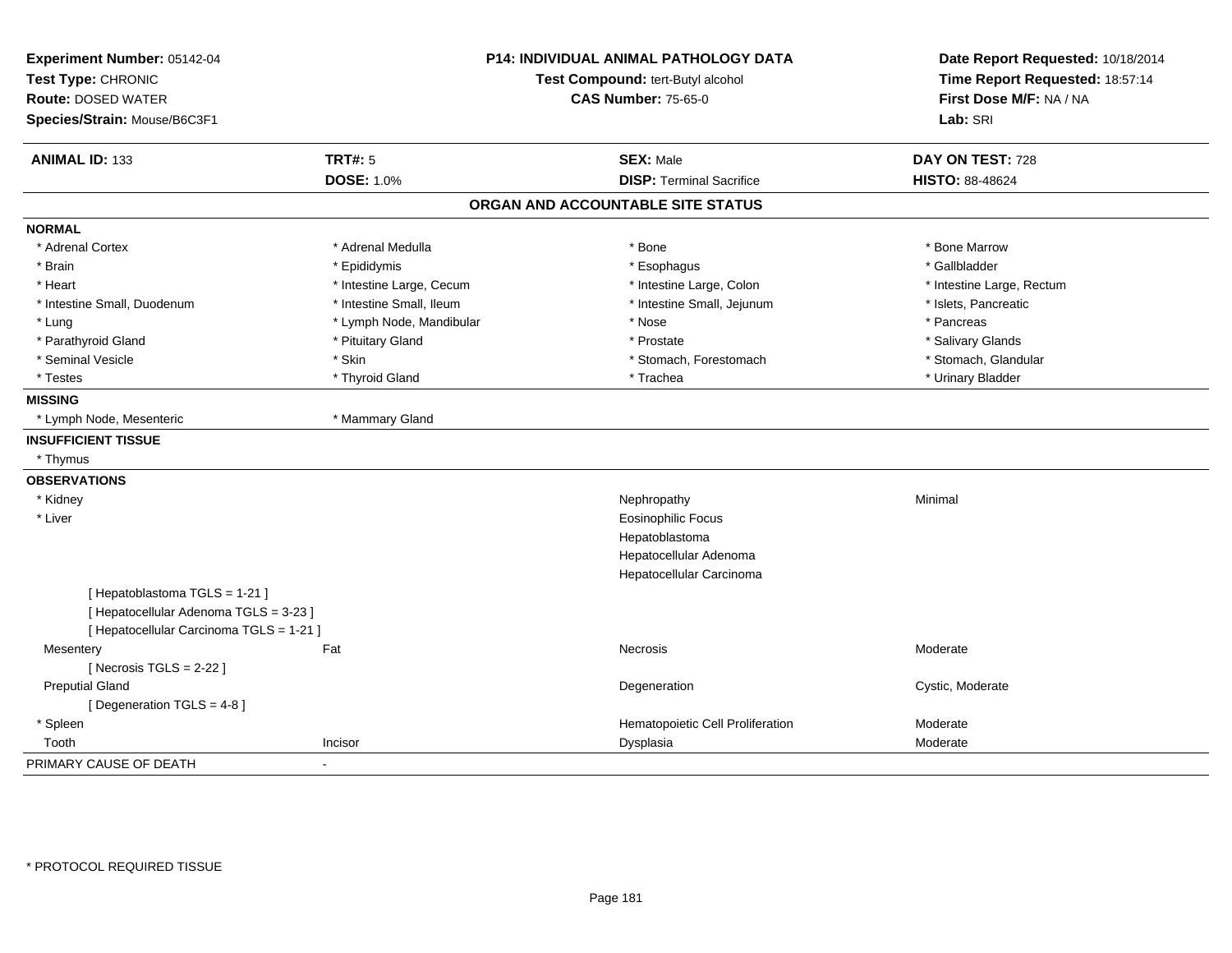| Test Type: CHRONIC<br>Test Compound: tert-Butyl alcohol<br>Time Report Requested: 18:57:14<br>First Dose M/F: NA / NA<br><b>Route: DOSED WATER</b><br><b>CAS Number: 75-65-0</b><br>Lab: SRI<br>Species/Strain: Mouse/B6C3F1<br><b>TRT#: 5</b><br><b>ANIMAL ID: 134</b><br><b>SEX: Male</b><br>DAY ON TEST: 728<br><b>DOSE: 1.0%</b><br><b>DISP: Terminal Sacrifice</b><br>HISTO: 88-48625<br>ORGAN AND ACCOUNTABLE SITE STATUS<br><b>NORMAL</b><br>* Adrenal Cortex<br>* Adrenal Medulla<br><b>Blood</b><br>* Bone<br>* Bone Marrow<br>* Brain<br>* Epididymis<br>* Esophagus<br>* Gallbladder<br>* Heart<br>* Intestine Large, Cecum<br>* Intestine Large, Colon<br>* Intestine Large, Rectum<br>* Intestine Small, Duodenum<br>* Intestine Small, Ileum<br>* Intestine Small, Jejunum<br>* Islets, Pancreatic<br>* Lung<br>* Lymph Node, Mandibular<br>* Nose<br>* Pancreas<br>* Pituitary Gland<br>* Prostate<br>* Salivary Glands<br>* Skin<br>* Stomach, Glandular<br>* Spleen<br>* Stomach, Forestomach<br>* Thyroid Gland<br>* Testes<br>* Thymus<br>* Trachea<br>* Urinary Bladder<br><b>MISSING</b><br>* Parathyroid Gland<br>* Mammary Gland<br><b>OBSERVATIONS</b><br>* Kidney<br>Mild<br>Nephropathy<br>* Liver<br><b>Eosinophilic Focus</b><br>Hepatocellular Adenoma<br>Multiple<br>[ Hepatocellular Adenoma TGLS = 4-21,5-22,6-23 ]<br>* Lymph Node, Mesenteric<br>Mild<br>Angiectasis<br>[Angiectasis TGLS = 3-5]<br><b>Preputial Gland</b><br>Cystic, Minimal<br>Degeneration<br>[ Degeneration TGLS = 1-8 ]<br>* Seminal Vesicle<br><b>Dilatation</b><br>Moderate | Experiment Number: 05142-04 | <b>P14: INDIVIDUAL ANIMAL PATHOLOGY DATA</b> | Date Report Requested: 10/18/2014 |
|--------------------------------------------------------------------------------------------------------------------------------------------------------------------------------------------------------------------------------------------------------------------------------------------------------------------------------------------------------------------------------------------------------------------------------------------------------------------------------------------------------------------------------------------------------------------------------------------------------------------------------------------------------------------------------------------------------------------------------------------------------------------------------------------------------------------------------------------------------------------------------------------------------------------------------------------------------------------------------------------------------------------------------------------------------------------------------------------------------------------------------------------------------------------------------------------------------------------------------------------------------------------------------------------------------------------------------------------------------------------------------------------------------------------------------------------------------------------------------------------------------------------------------------------------------------------------------------|-----------------------------|----------------------------------------------|-----------------------------------|
|                                                                                                                                                                                                                                                                                                                                                                                                                                                                                                                                                                                                                                                                                                                                                                                                                                                                                                                                                                                                                                                                                                                                                                                                                                                                                                                                                                                                                                                                                                                                                                                      |                             |                                              |                                   |
|                                                                                                                                                                                                                                                                                                                                                                                                                                                                                                                                                                                                                                                                                                                                                                                                                                                                                                                                                                                                                                                                                                                                                                                                                                                                                                                                                                                                                                                                                                                                                                                      |                             |                                              |                                   |
|                                                                                                                                                                                                                                                                                                                                                                                                                                                                                                                                                                                                                                                                                                                                                                                                                                                                                                                                                                                                                                                                                                                                                                                                                                                                                                                                                                                                                                                                                                                                                                                      |                             |                                              |                                   |
|                                                                                                                                                                                                                                                                                                                                                                                                                                                                                                                                                                                                                                                                                                                                                                                                                                                                                                                                                                                                                                                                                                                                                                                                                                                                                                                                                                                                                                                                                                                                                                                      |                             |                                              |                                   |
|                                                                                                                                                                                                                                                                                                                                                                                                                                                                                                                                                                                                                                                                                                                                                                                                                                                                                                                                                                                                                                                                                                                                                                                                                                                                                                                                                                                                                                                                                                                                                                                      |                             |                                              |                                   |
|                                                                                                                                                                                                                                                                                                                                                                                                                                                                                                                                                                                                                                                                                                                                                                                                                                                                                                                                                                                                                                                                                                                                                                                                                                                                                                                                                                                                                                                                                                                                                                                      |                             |                                              |                                   |
|                                                                                                                                                                                                                                                                                                                                                                                                                                                                                                                                                                                                                                                                                                                                                                                                                                                                                                                                                                                                                                                                                                                                                                                                                                                                                                                                                                                                                                                                                                                                                                                      |                             |                                              |                                   |
|                                                                                                                                                                                                                                                                                                                                                                                                                                                                                                                                                                                                                                                                                                                                                                                                                                                                                                                                                                                                                                                                                                                                                                                                                                                                                                                                                                                                                                                                                                                                                                                      |                             |                                              |                                   |
|                                                                                                                                                                                                                                                                                                                                                                                                                                                                                                                                                                                                                                                                                                                                                                                                                                                                                                                                                                                                                                                                                                                                                                                                                                                                                                                                                                                                                                                                                                                                                                                      |                             |                                              |                                   |
|                                                                                                                                                                                                                                                                                                                                                                                                                                                                                                                                                                                                                                                                                                                                                                                                                                                                                                                                                                                                                                                                                                                                                                                                                                                                                                                                                                                                                                                                                                                                                                                      |                             |                                              |                                   |
|                                                                                                                                                                                                                                                                                                                                                                                                                                                                                                                                                                                                                                                                                                                                                                                                                                                                                                                                                                                                                                                                                                                                                                                                                                                                                                                                                                                                                                                                                                                                                                                      |                             |                                              |                                   |
|                                                                                                                                                                                                                                                                                                                                                                                                                                                                                                                                                                                                                                                                                                                                                                                                                                                                                                                                                                                                                                                                                                                                                                                                                                                                                                                                                                                                                                                                                                                                                                                      |                             |                                              |                                   |
|                                                                                                                                                                                                                                                                                                                                                                                                                                                                                                                                                                                                                                                                                                                                                                                                                                                                                                                                                                                                                                                                                                                                                                                                                                                                                                                                                                                                                                                                                                                                                                                      |                             |                                              |                                   |
|                                                                                                                                                                                                                                                                                                                                                                                                                                                                                                                                                                                                                                                                                                                                                                                                                                                                                                                                                                                                                                                                                                                                                                                                                                                                                                                                                                                                                                                                                                                                                                                      |                             |                                              |                                   |
|                                                                                                                                                                                                                                                                                                                                                                                                                                                                                                                                                                                                                                                                                                                                                                                                                                                                                                                                                                                                                                                                                                                                                                                                                                                                                                                                                                                                                                                                                                                                                                                      |                             |                                              |                                   |
|                                                                                                                                                                                                                                                                                                                                                                                                                                                                                                                                                                                                                                                                                                                                                                                                                                                                                                                                                                                                                                                                                                                                                                                                                                                                                                                                                                                                                                                                                                                                                                                      |                             |                                              |                                   |
|                                                                                                                                                                                                                                                                                                                                                                                                                                                                                                                                                                                                                                                                                                                                                                                                                                                                                                                                                                                                                                                                                                                                                                                                                                                                                                                                                                                                                                                                                                                                                                                      |                             |                                              |                                   |
|                                                                                                                                                                                                                                                                                                                                                                                                                                                                                                                                                                                                                                                                                                                                                                                                                                                                                                                                                                                                                                                                                                                                                                                                                                                                                                                                                                                                                                                                                                                                                                                      |                             |                                              |                                   |
|                                                                                                                                                                                                                                                                                                                                                                                                                                                                                                                                                                                                                                                                                                                                                                                                                                                                                                                                                                                                                                                                                                                                                                                                                                                                                                                                                                                                                                                                                                                                                                                      |                             |                                              |                                   |
|                                                                                                                                                                                                                                                                                                                                                                                                                                                                                                                                                                                                                                                                                                                                                                                                                                                                                                                                                                                                                                                                                                                                                                                                                                                                                                                                                                                                                                                                                                                                                                                      |                             |                                              |                                   |
|                                                                                                                                                                                                                                                                                                                                                                                                                                                                                                                                                                                                                                                                                                                                                                                                                                                                                                                                                                                                                                                                                                                                                                                                                                                                                                                                                                                                                                                                                                                                                                                      |                             |                                              |                                   |
|                                                                                                                                                                                                                                                                                                                                                                                                                                                                                                                                                                                                                                                                                                                                                                                                                                                                                                                                                                                                                                                                                                                                                                                                                                                                                                                                                                                                                                                                                                                                                                                      |                             |                                              |                                   |
|                                                                                                                                                                                                                                                                                                                                                                                                                                                                                                                                                                                                                                                                                                                                                                                                                                                                                                                                                                                                                                                                                                                                                                                                                                                                                                                                                                                                                                                                                                                                                                                      |                             |                                              |                                   |
|                                                                                                                                                                                                                                                                                                                                                                                                                                                                                                                                                                                                                                                                                                                                                                                                                                                                                                                                                                                                                                                                                                                                                                                                                                                                                                                                                                                                                                                                                                                                                                                      |                             |                                              |                                   |
|                                                                                                                                                                                                                                                                                                                                                                                                                                                                                                                                                                                                                                                                                                                                                                                                                                                                                                                                                                                                                                                                                                                                                                                                                                                                                                                                                                                                                                                                                                                                                                                      |                             |                                              |                                   |
|                                                                                                                                                                                                                                                                                                                                                                                                                                                                                                                                                                                                                                                                                                                                                                                                                                                                                                                                                                                                                                                                                                                                                                                                                                                                                                                                                                                                                                                                                                                                                                                      |                             |                                              |                                   |
|                                                                                                                                                                                                                                                                                                                                                                                                                                                                                                                                                                                                                                                                                                                                                                                                                                                                                                                                                                                                                                                                                                                                                                                                                                                                                                                                                                                                                                                                                                                                                                                      |                             |                                              |                                   |
|                                                                                                                                                                                                                                                                                                                                                                                                                                                                                                                                                                                                                                                                                                                                                                                                                                                                                                                                                                                                                                                                                                                                                                                                                                                                                                                                                                                                                                                                                                                                                                                      |                             |                                              |                                   |
| [ Dilatation TGLS = 2-7 ]                                                                                                                                                                                                                                                                                                                                                                                                                                                                                                                                                                                                                                                                                                                                                                                                                                                                                                                                                                                                                                                                                                                                                                                                                                                                                                                                                                                                                                                                                                                                                            |                             |                                              |                                   |
| PRIMARY CAUSE OF DEATH                                                                                                                                                                                                                                                                                                                                                                                                                                                                                                                                                                                                                                                                                                                                                                                                                                                                                                                                                                                                                                                                                                                                                                                                                                                                                                                                                                                                                                                                                                                                                               |                             |                                              |                                   |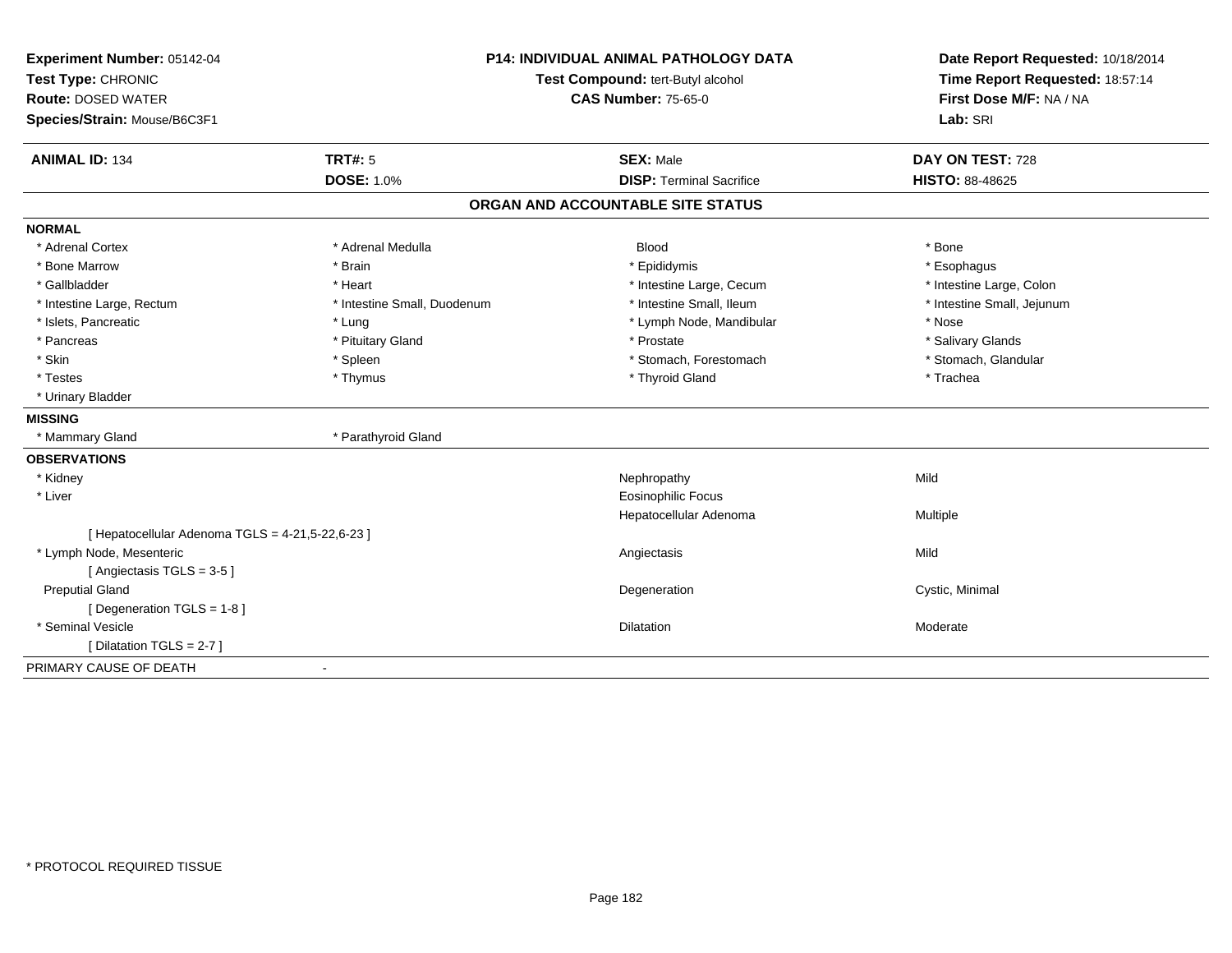| Experiment Number: 05142-04              |                          | <b>P14: INDIVIDUAL ANIMAL PATHOLOGY DATA</b> | Date Report Requested: 10/18/2014 |
|------------------------------------------|--------------------------|----------------------------------------------|-----------------------------------|
| Test Type: CHRONIC                       |                          | Test Compound: tert-Butyl alcohol            | Time Report Requested: 18:57:14   |
| <b>Route: DOSED WATER</b>                |                          | <b>CAS Number: 75-65-0</b>                   | First Dose M/F: NA / NA           |
| Species/Strain: Mouse/B6C3F1             |                          |                                              | Lab: SRI                          |
| <b>ANIMAL ID: 135</b>                    | <b>TRT#: 5</b>           | <b>SEX: Male</b>                             | DAY ON TEST: 728                  |
|                                          | <b>DOSE: 1.0%</b>        | <b>DISP: Terminal Sacrifice</b>              | <b>HISTO: 88-48626</b>            |
|                                          |                          | ORGAN AND ACCOUNTABLE SITE STATUS            |                                   |
| <b>NORMAL</b>                            |                          |                                              |                                   |
| * Adrenal Cortex                         | * Adrenal Medulla        | * Bone                                       | * Bone Marrow                     |
| * Brain                                  | * Epididymis             | * Esophagus                                  | * Gallbladder                     |
| * Heart                                  | * Intestine Large, Cecum | * Intestine Large, Colon                     | * Intestine Large, Rectum         |
| * Intestine Small, Duodenum              | * Intestine Small, Ileum | * Intestine Small, Jejunum                   | * Islets, Pancreatic              |
| * Lymph Node, Mandibular                 | * Mammary Gland          | * Nose                                       | * Pancreas                        |
| * Parathyroid Gland                      | * Pituitary Gland        | * Salivary Glands                            | * Skin                            |
| * Spleen                                 | * Stomach, Forestomach   | * Stomach, Glandular                         | * Testes                          |
| * Thymus                                 | * Thyroid Gland          | * Trachea                                    | * Urinary Bladder                 |
| <b>OBSERVATIONS</b>                      |                          |                                              |                                   |
| * Kidney                                 |                          | Nephropathy                                  | Minimal                           |
| * Liver                                  |                          | <b>Eosinophilic Focus</b>                    |                                   |
|                                          |                          | Hepatocellular Carcinoma                     |                                   |
| [ Hepatocellular Carcinoma TGLS = 4-21 ] |                          |                                              |                                   |
| * Lung                                   |                          | Alveolar/Bronchiolar Adenoma                 |                                   |
| * Lymph Node, Mesenteric                 |                          | Angiectasis                                  | Mild                              |
| [Angiectasis TGLS = 3-5]                 |                          |                                              |                                   |
| <b>Preputial Gland</b>                   |                          | Degeneration                                 | Cystic, Minimal                   |
| [ Degeneration TGLS = 2-8 ]              |                          |                                              |                                   |
| * Prostate                               |                          | <b>Dilatation</b>                            | Mild                              |
| * Seminal Vesicle                        |                          | Dilatation                                   | Mild                              |
| [Dilatation TGLS = 1-7]                  |                          |                                              |                                   |
| Tooth                                    | Incisor                  | Dysplasia                                    | Minimal                           |
| PRIMARY CAUSE OF DEATH                   |                          |                                              |                                   |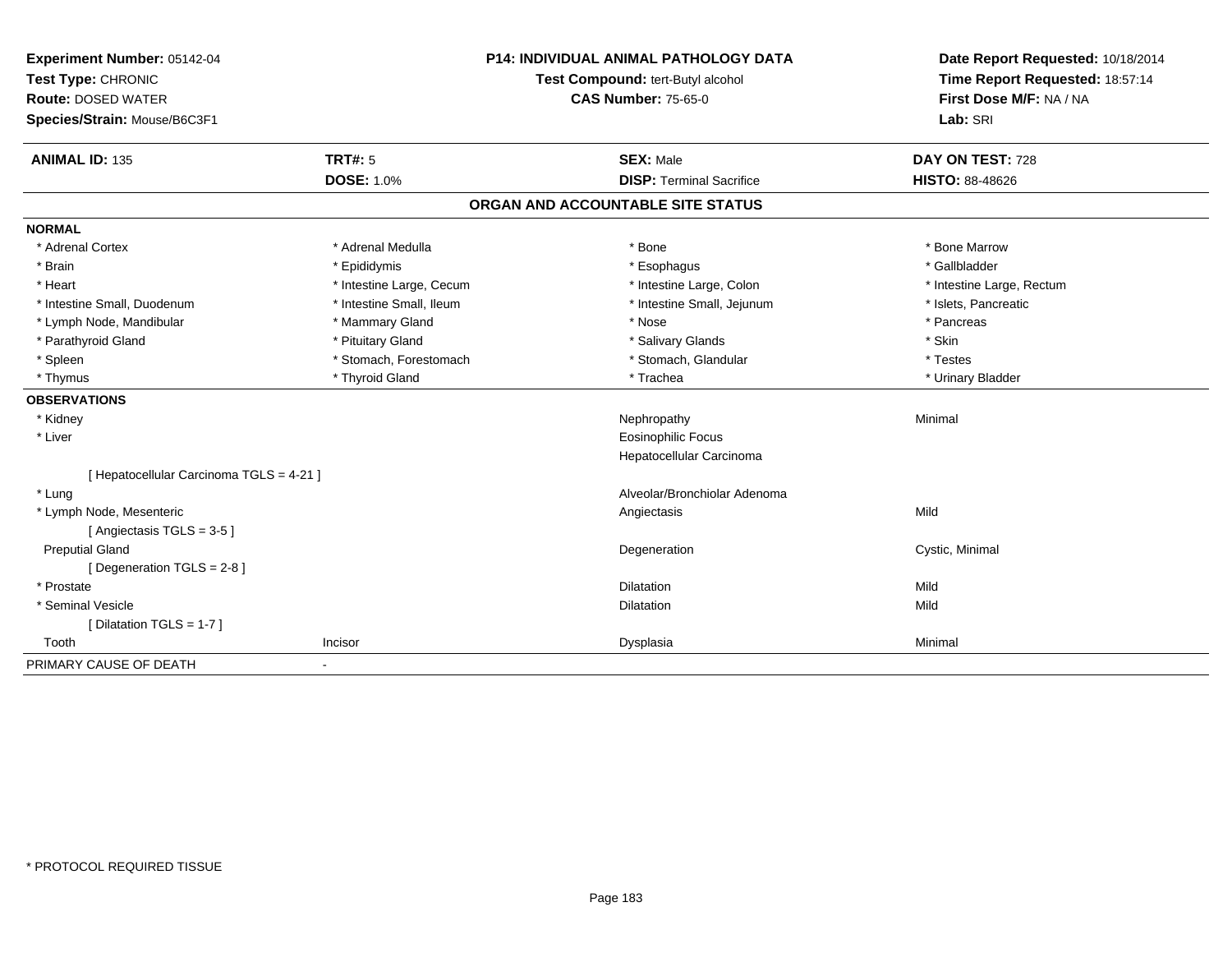| Experiment Number: 05142-04                                                             |                          | <b>P14: INDIVIDUAL ANIMAL PATHOLOGY DATA</b> | Date Report Requested: 10/18/2014                          |
|-----------------------------------------------------------------------------------------|--------------------------|----------------------------------------------|------------------------------------------------------------|
| Test Type: CHRONIC                                                                      |                          | Test Compound: tert-Butyl alcohol            | Time Report Requested: 18:57:14<br>First Dose M/F: NA / NA |
| <b>Route: DOSED WATER</b>                                                               |                          | <b>CAS Number: 75-65-0</b>                   |                                                            |
| Species/Strain: Mouse/B6C3F1                                                            |                          |                                              | Lab: SRI                                                   |
| <b>ANIMAL ID: 136</b>                                                                   | TRT#: 5                  | <b>SEX: Male</b>                             | DAY ON TEST: 728                                           |
|                                                                                         | <b>DOSE: 1.0%</b>        | <b>DISP: Terminal Sacrifice</b>              | <b>HISTO: 88-48627</b>                                     |
|                                                                                         |                          | ORGAN AND ACCOUNTABLE SITE STATUS            |                                                            |
| <b>NORMAL</b>                                                                           |                          |                                              |                                                            |
| * Adrenal Cortex                                                                        | * Adrenal Medulla        | * Bone                                       | * Bone Marrow                                              |
| * Brain                                                                                 | * Epididymis             | * Esophagus                                  | * Gallbladder                                              |
| * Heart                                                                                 | * Intestine Large, Cecum | * Intestine Large, Colon                     | * Intestine Large, Rectum                                  |
| * Intestine Small, Duodenum                                                             | * Intestine Small, Ileum | * Intestine Small, Jejunum                   | * Islets, Pancreatic                                       |
| * Lung                                                                                  | * Lymph Node, Mandibular | * Lymph Node, Mesenteric                     | * Nose                                                     |
| * Pancreas                                                                              | * Pituitary Gland        | * Prostate                                   | * Salivary Glands                                          |
| * Seminal Vesicle                                                                       | * Skin                   | * Stomach, Forestomach                       | * Stomach, Glandular                                       |
| * Testes                                                                                | * Thyroid Gland          | * Trachea                                    | * Urinary Bladder                                          |
| <b>MISSING</b>                                                                          |                          |                                              |                                                            |
| * Mammary Gland                                                                         | * Parathyroid Gland      | * Thymus                                     |                                                            |
| <b>OBSERVATIONS</b>                                                                     |                          |                                              |                                                            |
| * Kidney                                                                                |                          | Nephropathy                                  | Mild                                                       |
| * Liver                                                                                 |                          | Hepatocellular Adenoma                       |                                                            |
|                                                                                         |                          | Hepatocellular Carcinoma                     | Multiple                                                   |
| [ Hepatocellular Adenoma TGLS = 2-22 ]<br>[ Hepatocellular Carcinoma TGLS = 1-21,3-23 ] |                          |                                              |                                                            |
| <b>Preputial Gland</b>                                                                  |                          | Degeneration                                 | Cystic, Moderate                                           |
| [ Degeneration TGLS = 4-8 ]                                                             |                          |                                              |                                                            |
| * Spleen                                                                                |                          | Hematopoietic Cell Proliferation             | Mild                                                       |
| PRIMARY CAUSE OF DEATH                                                                  |                          |                                              |                                                            |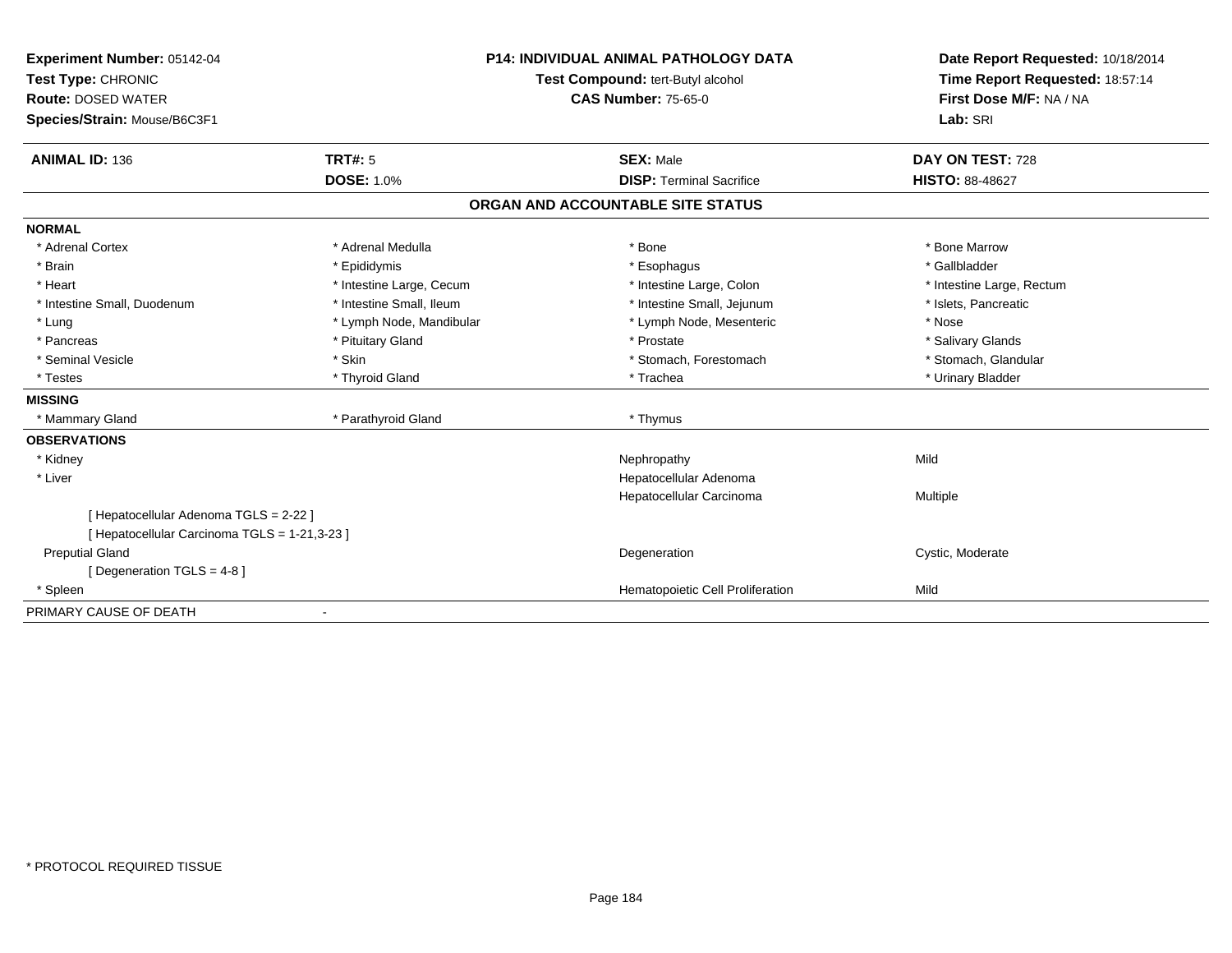| Experiment Number: 05142-04                   | <b>P14: INDIVIDUAL ANIMAL PATHOLOGY DATA</b><br>Test Compound: tert-Butyl alcohol<br><b>CAS Number: 75-65-0</b> |                                   | Date Report Requested: 10/18/2014 |
|-----------------------------------------------|-----------------------------------------------------------------------------------------------------------------|-----------------------------------|-----------------------------------|
| Test Type: CHRONIC                            |                                                                                                                 |                                   | Time Report Requested: 18:57:14   |
| <b>Route: DOSED WATER</b>                     |                                                                                                                 |                                   | First Dose M/F: NA / NA           |
| Species/Strain: Mouse/B6C3F1                  |                                                                                                                 |                                   | Lab: SRI                          |
|                                               |                                                                                                                 |                                   |                                   |
| <b>ANIMAL ID: 137</b>                         | <b>TRT#: 5</b>                                                                                                  | <b>SEX: Male</b>                  | DAY ON TEST: 728                  |
|                                               | <b>DOSE: 1.0%</b>                                                                                               | <b>DISP: Terminal Sacrifice</b>   | <b>HISTO: 88-48628</b>            |
|                                               |                                                                                                                 | ORGAN AND ACCOUNTABLE SITE STATUS |                                   |
| <b>NORMAL</b>                                 |                                                                                                                 |                                   |                                   |
| * Adrenal Cortex                              | * Adrenal Medulla                                                                                               | * Bone                            | * Bone Marrow                     |
| * Brain                                       | * Epididymis                                                                                                    | * Esophagus                       | * Gallbladder                     |
| * Heart                                       | * Intestine Large, Cecum                                                                                        | * Intestine Large, Colon          | * Intestine Large, Rectum         |
| * Intestine Small, Duodenum                   | * Intestine Small, Ileum                                                                                        | * Intestine Small, Jejunum        | * Islets, Pancreatic              |
| * Lung                                        | * Lymph Node, Mandibular                                                                                        | * Lymph Node, Mesenteric          | * Nose                            |
| * Pancreas                                    | * Parathyroid Gland                                                                                             | * Pituitary Gland                 | * Prostate                        |
| * Salivary Glands                             | * Seminal Vesicle                                                                                               | * Skin                            | * Spleen                          |
| * Stomach, Forestomach                        | * Stomach, Glandular                                                                                            | * Testes                          | * Thyroid Gland                   |
| * Trachea                                     | * Urinary Bladder                                                                                               |                                   |                                   |
| <b>MISSING</b>                                |                                                                                                                 |                                   |                                   |
| * Mammary Gland                               |                                                                                                                 |                                   |                                   |
| <b>OBSERVATIONS</b>                           |                                                                                                                 |                                   |                                   |
| * Kidney                                      |                                                                                                                 | Cyst                              | Minimal                           |
|                                               |                                                                                                                 | Nephropathy                       | Mild                              |
| * Liver                                       |                                                                                                                 | Hepatocellular Carcinoma          | Multiple                          |
| [ Hepatocellular Carcinoma TGLS = 2-21,3-22 ] |                                                                                                                 |                                   |                                   |
| <b>Preputial Gland</b>                        |                                                                                                                 | Degeneration                      | Cystic, Marked                    |
| [Degeneration TGLS = 1-8]                     |                                                                                                                 |                                   |                                   |
| * Thymus                                      |                                                                                                                 | Cyst                              | Mild                              |
| Tooth                                         | Incisor                                                                                                         | Dysplasia                         | Mild                              |
| PRIMARY CAUSE OF DEATH                        | $\overline{\phantom{a}}$                                                                                        |                                   |                                   |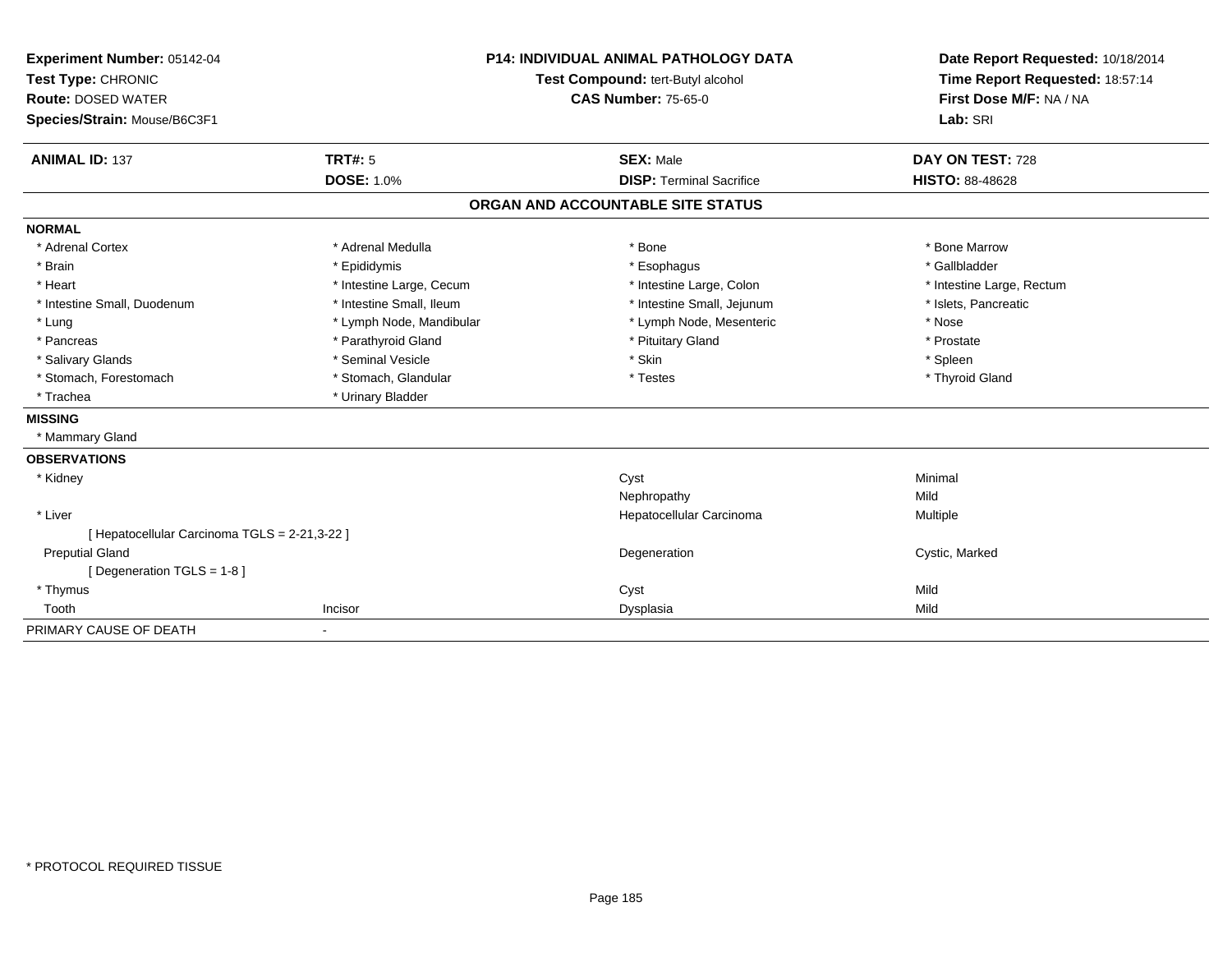| Experiment Number: 05142-04<br>Test Type: CHRONIC<br>Route: DOSED WATER |                          | <b>P14: INDIVIDUAL ANIMAL PATHOLOGY DATA</b><br>Test Compound: tert-Butyl alcohol<br><b>CAS Number: 75-65-0</b> | Date Report Requested: 10/18/2014<br>Time Report Requested: 18:57:14<br>First Dose M/F: NA / NA<br>Lab: SRI |
|-------------------------------------------------------------------------|--------------------------|-----------------------------------------------------------------------------------------------------------------|-------------------------------------------------------------------------------------------------------------|
| Species/Strain: Mouse/B6C3F1                                            |                          |                                                                                                                 |                                                                                                             |
| <b>ANIMAL ID: 138</b>                                                   | <b>TRT#: 5</b>           | <b>SEX: Male</b>                                                                                                | DAY ON TEST: 728                                                                                            |
|                                                                         | <b>DOSE: 1.0%</b>        | <b>DISP: Terminal Sacrifice</b>                                                                                 | <b>HISTO: 88-48629</b>                                                                                      |
|                                                                         |                          | ORGAN AND ACCOUNTABLE SITE STATUS                                                                               |                                                                                                             |
| <b>NORMAL</b>                                                           |                          |                                                                                                                 |                                                                                                             |
| * Adrenal Cortex                                                        | * Adrenal Medulla        | * Bone                                                                                                          | * Bone Marrow                                                                                               |
| * Brain                                                                 | * Epididymis             | * Esophagus                                                                                                     | * Gallbladder                                                                                               |
| * Heart                                                                 | * Intestine Large, Cecum | * Intestine Large, Colon                                                                                        | * Intestine Large, Rectum                                                                                   |
| * Intestine Small, Duodenum                                             | * Intestine Small, Ileum | * Intestine Small, Jejunum                                                                                      | * Islets, Pancreatic                                                                                        |
| * Lymph Node, Mandibular                                                | * Nose                   | * Pancreas                                                                                                      | * Parathyroid Gland                                                                                         |
| * Pituitary Gland                                                       | * Prostate               | * Salivary Glands                                                                                               | * Skin                                                                                                      |
| * Stomach, Forestomach                                                  | * Stomach, Glandular     | * Testes                                                                                                        | * Thymus                                                                                                    |
| * Trachea                                                               | * Urinary Bladder        |                                                                                                                 |                                                                                                             |
| <b>MISSING</b>                                                          |                          |                                                                                                                 |                                                                                                             |
| * Mammary Gland                                                         |                          |                                                                                                                 |                                                                                                             |
| <b>OBSERVATIONS</b>                                                     |                          |                                                                                                                 |                                                                                                             |
| <b>Coagulating Gland</b>                                                |                          | Dilatation                                                                                                      | Mild                                                                                                        |
| [ Dilatation TGLS = $3-7-1$ ]                                           |                          |                                                                                                                 |                                                                                                             |
| * Kidney                                                                |                          | Nephropathy                                                                                                     | Mild                                                                                                        |
| * Liver                                                                 |                          | Clear Cell Focus                                                                                                |                                                                                                             |
|                                                                         |                          | Hepatoblastoma                                                                                                  |                                                                                                             |
|                                                                         |                          | Hepatocellular Adenoma                                                                                          |                                                                                                             |
|                                                                         |                          | Hepatocellular Carcinoma                                                                                        | Multiple                                                                                                    |
| [Clear Cell Focus TGLS = 11-25]                                         |                          |                                                                                                                 |                                                                                                             |
| [Hepatoblastoma TGLS = 8-23]                                            |                          |                                                                                                                 |                                                                                                             |
| [ Hepatocellular Adenoma TGLS = 6-21 ]                                  |                          |                                                                                                                 |                                                                                                             |
| [ Hepatocellular Carcinoma TGLS = 7-22,9-24 ]                           |                          |                                                                                                                 |                                                                                                             |
| * Lung                                                                  |                          | Alveolar/Bronchiolar Carcinoma                                                                                  |                                                                                                             |
| [ Alveolar/Bronchiolar Carcinoma TGLS = 10-2-1 ]                        |                          |                                                                                                                 |                                                                                                             |
| * Lymph Node, Mesenteric                                                |                          | Angiectasis                                                                                                     | Mild                                                                                                        |
| [Angiectasis TGLS = 5-5]                                                |                          |                                                                                                                 |                                                                                                             |
| <b>Preputial Gland</b>                                                  |                          | Degeneration                                                                                                    | Cystic, Marked                                                                                              |
| [ Degeneration TGLS = 1-8 ]                                             |                          |                                                                                                                 |                                                                                                             |
| * Seminal Vesicle                                                       |                          | Dilatation                                                                                                      | Mild                                                                                                        |
| [ Dilatation TGLS = 2-7 ]                                               |                          |                                                                                                                 |                                                                                                             |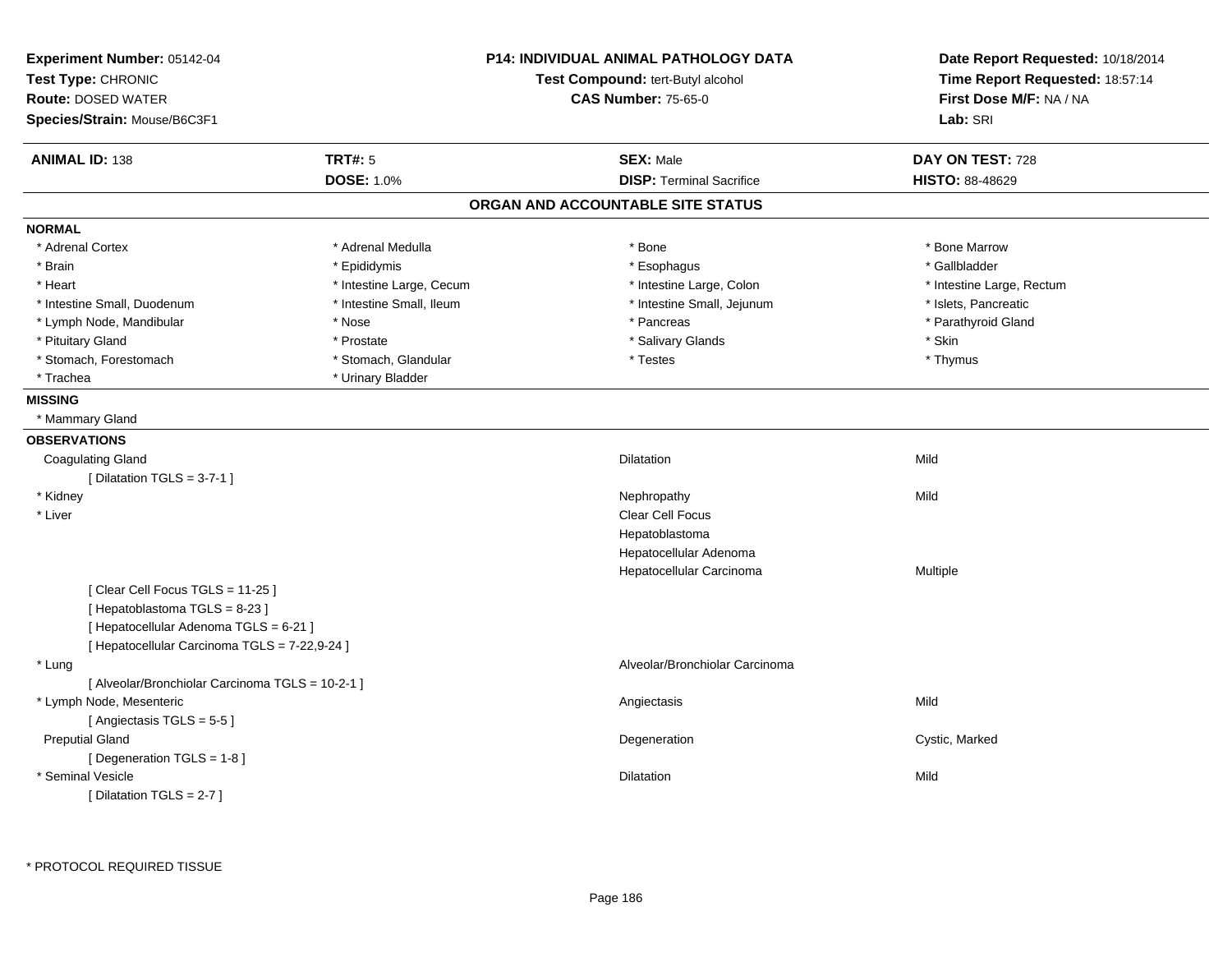| <b>Experiment Number: 05142-04</b><br>Test Type: CHRONIC |                       | <b>P14: INDIVIDUAL ANIMAL PATHOLOGY DATA</b> | Date Report Requested: 10/18/2014 |  |
|----------------------------------------------------------|-----------------------|----------------------------------------------|-----------------------------------|--|
|                                                          |                       | Test Compound: tert-Butyl alcohol            | Time Report Requested: 18:57:14   |  |
| <b>Route: DOSED WATER</b>                                |                       | <b>CAS Number: 75-65-0</b>                   | First Dose M/F: NA / NA           |  |
| Species/Strain: Mouse/B6C3F1                             |                       |                                              | Lab: SRI                          |  |
| <b>ANIMAL ID: 138</b>                                    | TRT#: 5               | <b>SEX: Male</b>                             | DAY ON TEST: 728                  |  |
|                                                          | <b>DOSE: 1.0%</b>     | <b>DISP:</b> Terminal Sacrifice              | <b>HISTO: 88-48629</b>            |  |
|                                                          |                       | ORGAN AND ACCOUNTABLE SITE STATUS            |                                   |  |
| * Spleen                                                 |                       | Hyperplasia                                  | Lymphoid, Mild                    |  |
| [Hyperplasia TGLS = $4-6$ ]                              |                       |                                              |                                   |  |
| * Thyroid Gland                                          | <b>Follicular Cel</b> | Hyperplasia                                  | Minimal                           |  |
|                                                          |                       | Inflammation                                 | Focal, Minimal                    |  |
| Tooth                                                    | Incisor               | Dysplasia                                    | Moderate                          |  |
| PRIMARY CAUSE OF DEATH                                   |                       |                                              |                                   |  |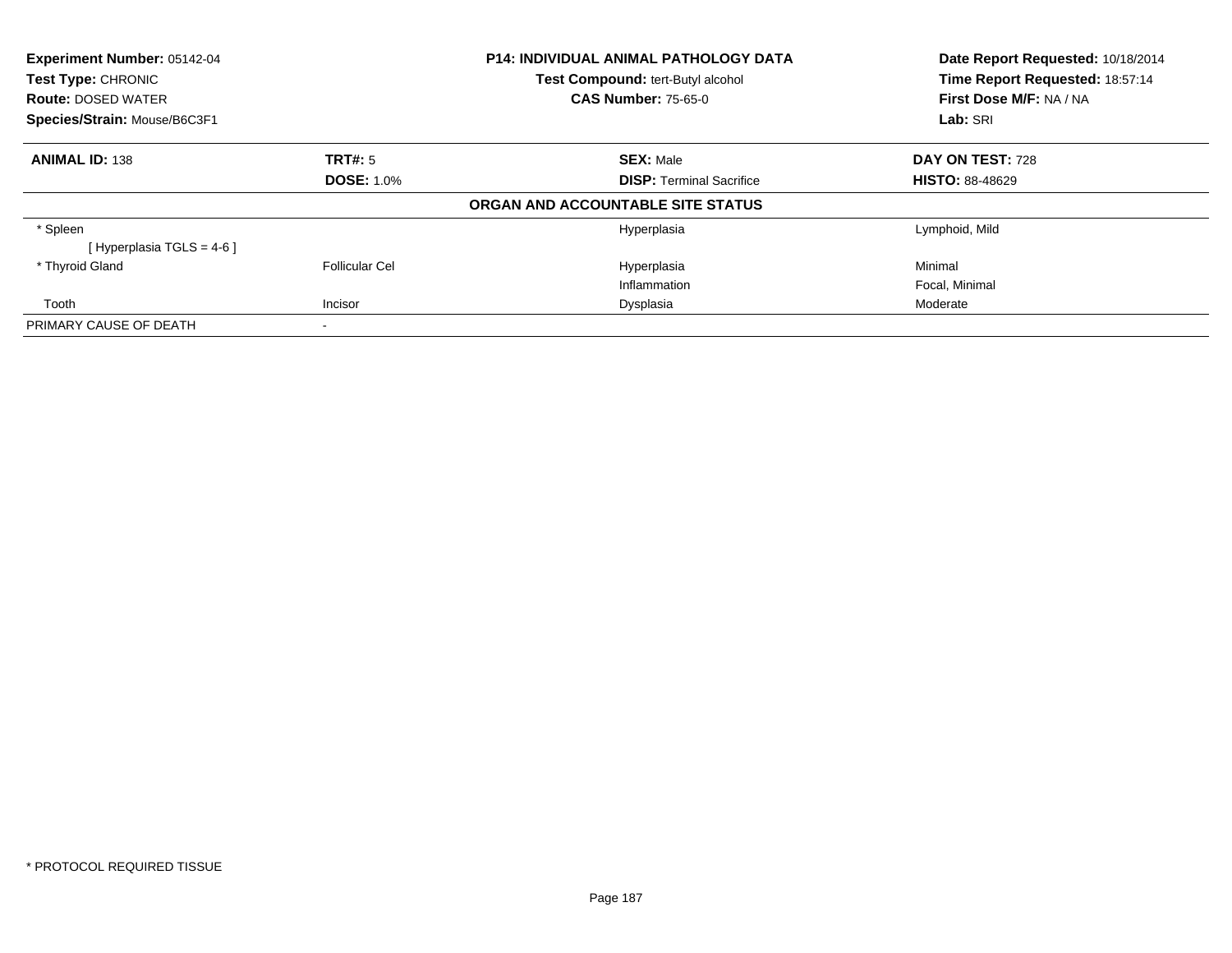| Experiment Number: 05142-04<br>Test Type: CHRONIC<br><b>Route: DOSED WATER</b> |                          | <b>P14: INDIVIDUAL ANIMAL PATHOLOGY DATA</b><br>Test Compound: tert-Butyl alcohol<br><b>CAS Number: 75-65-0</b> | Date Report Requested: 10/18/2014<br>Time Report Requested: 18:57:14<br>First Dose M/F: NA / NA |  |
|--------------------------------------------------------------------------------|--------------------------|-----------------------------------------------------------------------------------------------------------------|-------------------------------------------------------------------------------------------------|--|
| Species/Strain: Mouse/B6C3F1                                                   |                          |                                                                                                                 | Lab: SRI                                                                                        |  |
| <b>ANIMAL ID: 139</b>                                                          | <b>TRT#: 5</b>           | <b>SEX: Male</b>                                                                                                | DAY ON TEST: 727                                                                                |  |
|                                                                                | DOSE: 1.0%               | <b>DISP:</b> Moribund Sacrifice                                                                                 | HISTO: 88-48630                                                                                 |  |
|                                                                                |                          | ORGAN AND ACCOUNTABLE SITE STATUS                                                                               |                                                                                                 |  |
| <b>NORMAL</b>                                                                  |                          |                                                                                                                 |                                                                                                 |  |
| * Adrenal Cortex                                                               | * Adrenal Medulla        | * Bone                                                                                                          | * Bone Marrow                                                                                   |  |
| * Brain                                                                        | * Epididymis             | * Esophagus                                                                                                     | * Gallbladder                                                                                   |  |
| * Heart                                                                        | * Intestine Large, Cecum | * Intestine Large, Colon                                                                                        | * Intestine Large, Rectum                                                                       |  |
| * Intestine Small, Duodenum                                                    | * Intestine Small, Ileum | * Islets, Pancreatic                                                                                            | * Lung                                                                                          |  |
| * Lymph Node, Mandibular                                                       | * Nose                   | * Pancreas                                                                                                      | * Parathyroid Gland                                                                             |  |
| * Pituitary Gland                                                              | * Prostate               | * Salivary Glands                                                                                               | * Stomach, Forestomach                                                                          |  |
| * Stomach, Glandular                                                           | * Testes                 | * Thymus                                                                                                        | * Trachea                                                                                       |  |
| * Urinary Bladder                                                              |                          |                                                                                                                 |                                                                                                 |  |
| <b>MISSING</b>                                                                 |                          |                                                                                                                 |                                                                                                 |  |
| * Mammary Gland                                                                |                          |                                                                                                                 |                                                                                                 |  |
| <b>OBSERVATIONS</b>                                                            |                          |                                                                                                                 |                                                                                                 |  |
| * Intestine Small, Jejunum                                                     |                          | Adenocarcinoma                                                                                                  |                                                                                                 |  |
|                                                                                |                          | Lymphoma Malignant Mixed                                                                                        |                                                                                                 |  |
| [Adenocarcinoma TGLS = 4-23]                                                   |                          |                                                                                                                 |                                                                                                 |  |
| [ Lymphoma Malignant Mixed TGLS = 6-24 ]                                       |                          |                                                                                                                 |                                                                                                 |  |
| * Kidney                                                                       |                          | Nephropathy                                                                                                     | Minimal                                                                                         |  |
| * Liver                                                                        |                          | <b>Eosinophilic Focus</b>                                                                                       |                                                                                                 |  |
|                                                                                |                          | Hepatocellular Adenoma                                                                                          |                                                                                                 |  |
|                                                                                |                          | Hepatocellular Carcinoma                                                                                        | Multiple                                                                                        |  |
| [ Eosinophilic Focus TGLS = 8-26 ]                                             |                          |                                                                                                                 |                                                                                                 |  |
| [ Hepatocellular Adenoma TGLS = 9-27 ]                                         |                          |                                                                                                                 |                                                                                                 |  |
| [ Hepatocellular Carcinoma TGLS = 7-25 ]                                       |                          |                                                                                                                 |                                                                                                 |  |
| * Lymph Node, Mesenteric                                                       |                          | Lymphoma Malignant Mixed                                                                                        |                                                                                                 |  |
| [ Lymphoma Malignant Mixed TGLS = 3-22 ]                                       |                          |                                                                                                                 |                                                                                                 |  |
| Mesentery                                                                      |                          | Cyst                                                                                                            | Moderate                                                                                        |  |
| [Cyst TGLS = 5-23]                                                             |                          |                                                                                                                 |                                                                                                 |  |
| * Seminal Vesicle                                                              |                          | Dilatation                                                                                                      | Minimal                                                                                         |  |
| * Skin                                                                         | Epidermis                | Hyperplasia                                                                                                     | Focal, Mild                                                                                     |  |
|                                                                                |                          | Inflammation                                                                                                    | Chronic, Focal, Mild                                                                            |  |
| [Hyperplasia TGLS = 1-21]                                                      |                          |                                                                                                                 |                                                                                                 |  |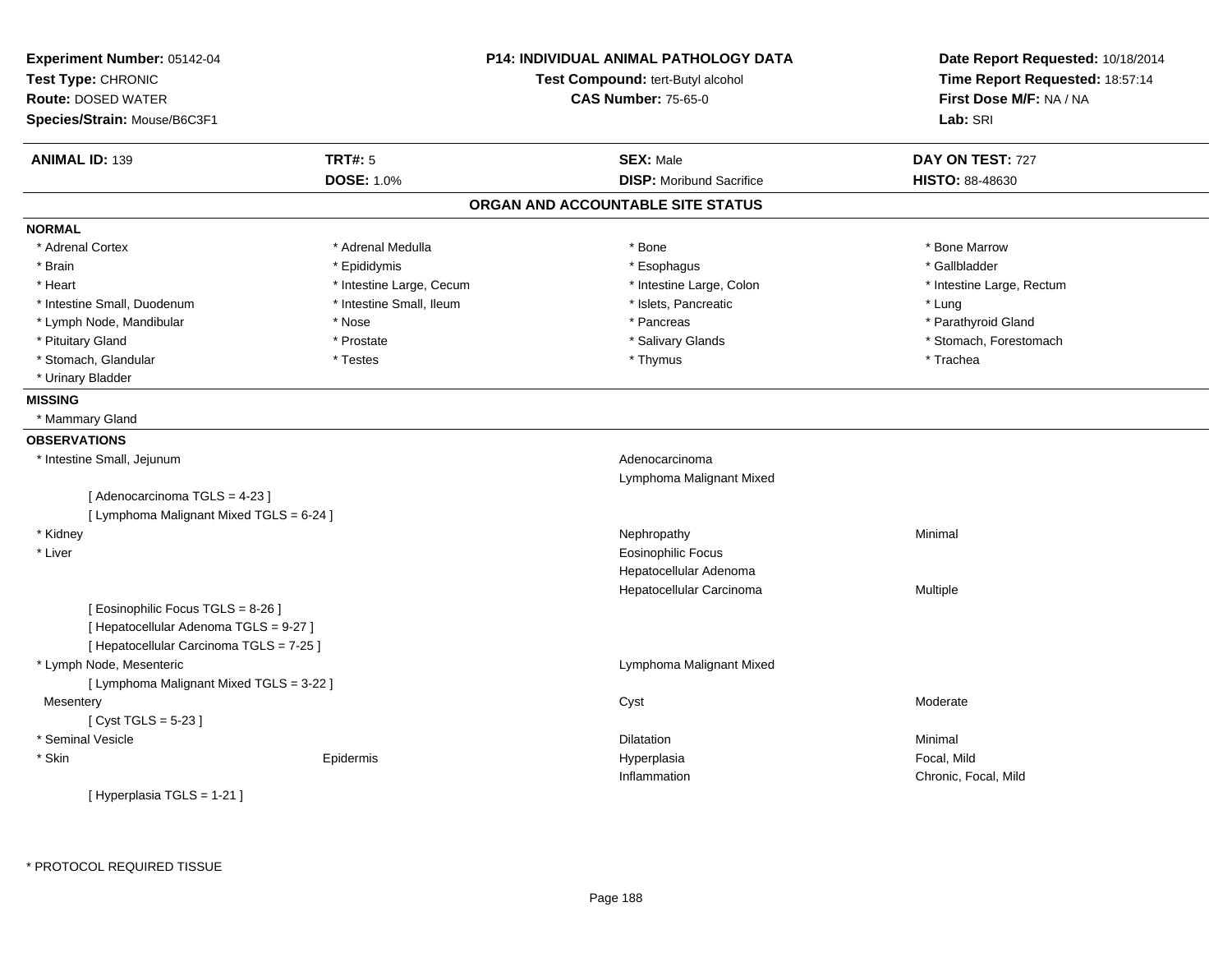| Experiment Number: 05142-04            |                   | <b>P14: INDIVIDUAL ANIMAL PATHOLOGY DATA</b> | Date Report Requested: 10/18/2014 |  |
|----------------------------------------|-------------------|----------------------------------------------|-----------------------------------|--|
| Test Type: CHRONIC                     |                   | Test Compound: tert-Butyl alcohol            | Time Report Requested: 18:57:14   |  |
| <b>Route: DOSED WATER</b>              |                   | <b>CAS Number: 75-65-0</b>                   | First Dose M/F: NA / NA           |  |
| Species/Strain: Mouse/B6C3F1           |                   |                                              | Lab: SRI                          |  |
| <b>ANIMAL ID: 139</b>                  | TRT#: 5           | <b>SEX: Male</b>                             | DAY ON TEST: 727                  |  |
|                                        | <b>DOSE: 1.0%</b> | <b>DISP:</b> Moribund Sacrifice              | <b>HISTO: 88-48630</b>            |  |
|                                        |                   | ORGAN AND ACCOUNTABLE SITE STATUS            |                                   |  |
| [Inflammation TGLS = $1-21$ ]          |                   |                                              |                                   |  |
| * Spleen                               |                   | Lymphoma Malignant Mixed                     |                                   |  |
| [Lymphoma Malignant Mixed TGLS = 2-6 ] |                   |                                              |                                   |  |
| * Thyroid Gland                        |                   | Degeneration                                 | Cystic, Minimal                   |  |
| PRIMARY CAUSE OF DEATH                 |                   |                                              |                                   |  |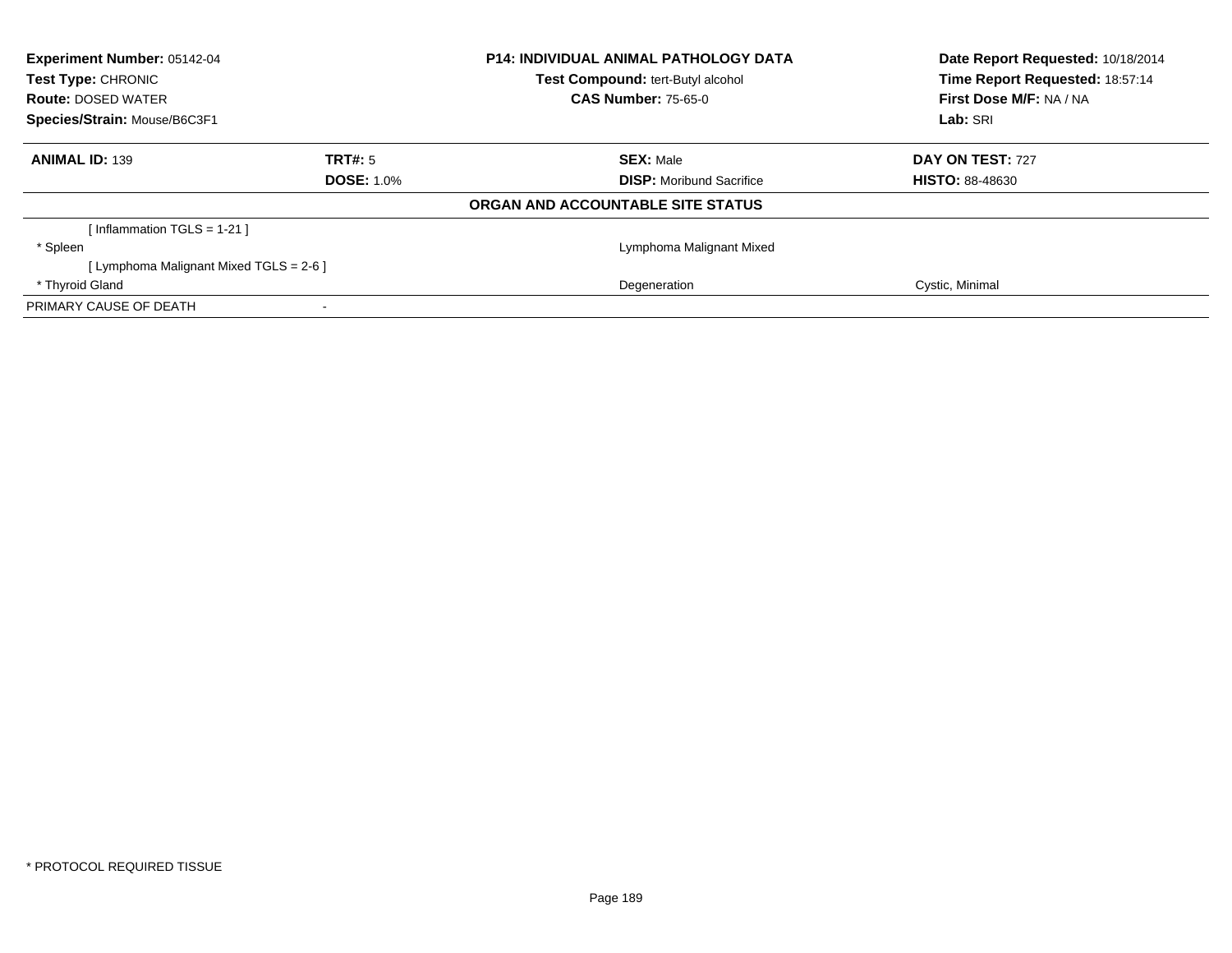| Experiment Number: 05142-04<br>Test Type: CHRONIC<br><b>Route: DOSED WATER</b> |                          | <b>P14: INDIVIDUAL ANIMAL PATHOLOGY DATA</b><br>Test Compound: tert-Butyl alcohol<br><b>CAS Number: 75-65-0</b> | Date Report Requested: 10/18/2014<br>Time Report Requested: 18:57:14<br>First Dose M/F: NA / NA |  |
|--------------------------------------------------------------------------------|--------------------------|-----------------------------------------------------------------------------------------------------------------|-------------------------------------------------------------------------------------------------|--|
| Species/Strain: Mouse/B6C3F1                                                   |                          |                                                                                                                 | Lab: SRI                                                                                        |  |
| <b>ANIMAL ID: 140</b>                                                          | <b>TRT#: 5</b>           | <b>SEX: Male</b>                                                                                                | DAY ON TEST: 728                                                                                |  |
|                                                                                | <b>DOSE: 1.0%</b>        | <b>DISP: Terminal Sacrifice</b>                                                                                 | <b>HISTO: 88-48631</b>                                                                          |  |
|                                                                                |                          | ORGAN AND ACCOUNTABLE SITE STATUS                                                                               |                                                                                                 |  |
| <b>NORMAL</b>                                                                  |                          |                                                                                                                 |                                                                                                 |  |
| * Adrenal Cortex                                                               | * Adrenal Medulla        | * Bone                                                                                                          | * Bone Marrow                                                                                   |  |
| * Brain                                                                        | * Epididymis             | * Esophagus                                                                                                     | * Gallbladder                                                                                   |  |
| * Heart                                                                        | * Intestine Large, Cecum | * Intestine Large, Colon                                                                                        | * Intestine Large, Rectum                                                                       |  |
| * Intestine Small, Duodenum                                                    | * Intestine Small, Ileum | * Islets, Pancreatic                                                                                            | * Lung                                                                                          |  |
| * Lymph Node, Mandibular                                                       | * Nose                   | * Pancreas                                                                                                      | * Parathyroid Gland                                                                             |  |
| * Pituitary Gland                                                              | * Prostate               | * Salivary Glands                                                                                               | * Skin                                                                                          |  |
| * Stomach, Forestomach                                                         | * Stomach, Glandular     | * Testes                                                                                                        | * Thymus                                                                                        |  |
| * Trachea                                                                      | * Urinary Bladder        |                                                                                                                 |                                                                                                 |  |
| <b>MISSING</b>                                                                 |                          |                                                                                                                 |                                                                                                 |  |
| * Mammary Gland                                                                |                          |                                                                                                                 |                                                                                                 |  |
| <b>OBSERVATIONS</b>                                                            |                          |                                                                                                                 |                                                                                                 |  |
| <b>Coagulating Gland</b>                                                       |                          | <b>Dilatation</b>                                                                                               | Moderate                                                                                        |  |
| [ Dilatation TGLS = 7-24 ]                                                     |                          |                                                                                                                 |                                                                                                 |  |
| * Intestine Small, Jejunum                                                     |                          | Adenocarcinoma                                                                                                  |                                                                                                 |  |
| [Adenocarcinoma TGLS = 2-21]                                                   |                          |                                                                                                                 |                                                                                                 |  |
| * Kidney                                                                       |                          | Nephropathy                                                                                                     | Mild                                                                                            |  |
| * Liver                                                                        |                          | Clear Cell Focus                                                                                                |                                                                                                 |  |
|                                                                                |                          | Hepatocellular Adenoma                                                                                          | Multiple                                                                                        |  |
| [ Clear Cell Focus TGLS = 4-23 ]                                               |                          |                                                                                                                 |                                                                                                 |  |
| [ Hepatocellular Adenoma TGLS = 3-22 ]                                         |                          |                                                                                                                 |                                                                                                 |  |
| * Lymph Node, Mesenteric                                                       |                          | Hematopoietic Cell Proliferation                                                                                | Mild                                                                                            |  |
|                                                                                |                          | Hyperplasia                                                                                                     | Lymphoid, Mild                                                                                  |  |
| [ Hematopoietic Cell Proliferation TGLS = 5-5 ]                                |                          |                                                                                                                 |                                                                                                 |  |
| [Hyperplasia TGLS = $5-5$ ]                                                    |                          |                                                                                                                 |                                                                                                 |  |
| * Seminal Vesicle                                                              |                          | Dilatation                                                                                                      | Marked                                                                                          |  |
| [ Dilatation TGLS = 1-7 ]                                                      |                          |                                                                                                                 |                                                                                                 |  |
| * Spleen                                                                       |                          | Hematopoietic Cell Proliferation                                                                                | Mild                                                                                            |  |
|                                                                                |                          | Hyperplasia                                                                                                     | Lymphoid, Mild                                                                                  |  |
| * Thyroid Gland                                                                |                          | Degeneration                                                                                                    | Cystic, Minimal                                                                                 |  |
| Tooth                                                                          | Incisor                  | Dysplasia                                                                                                       | Mild                                                                                            |  |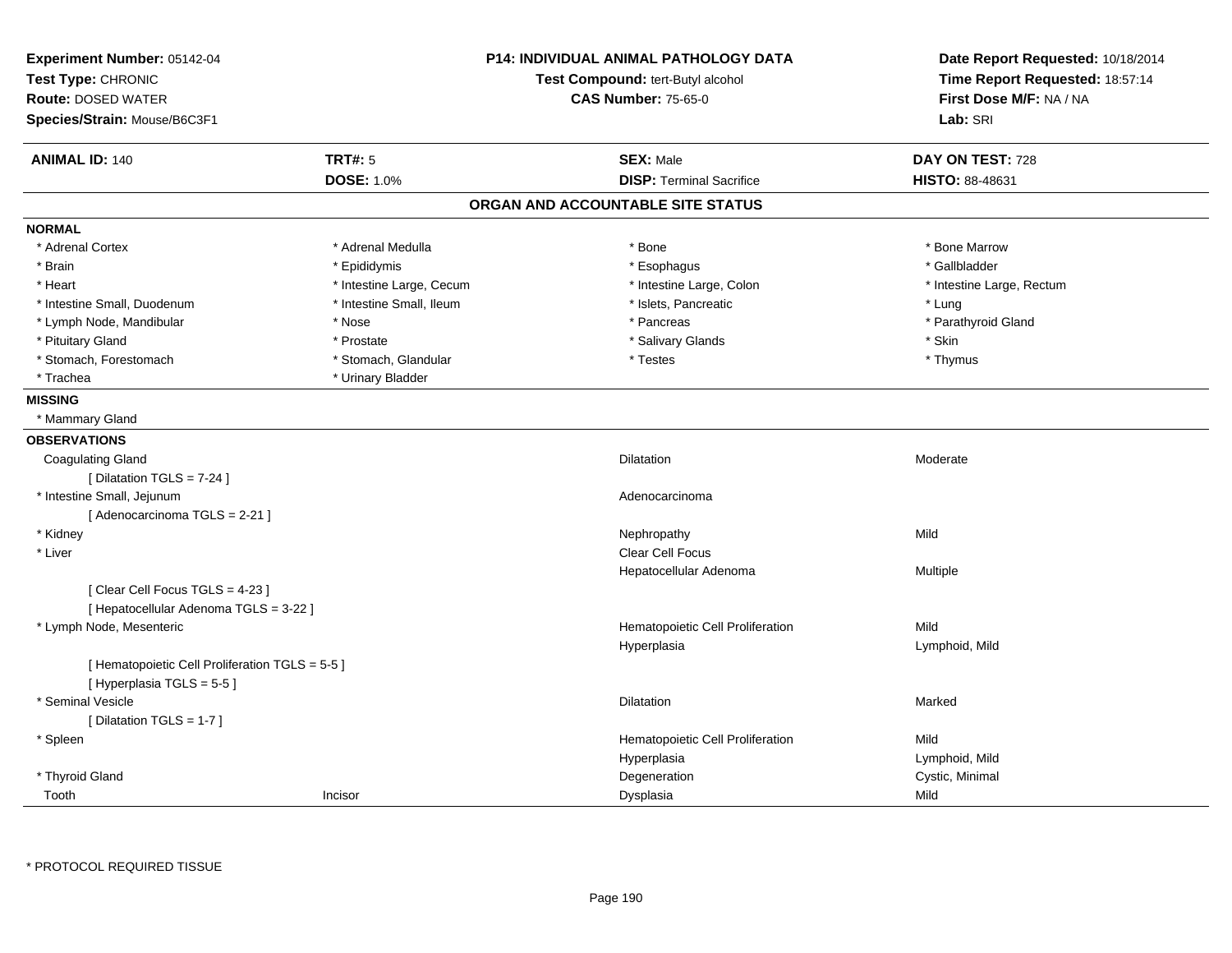| <b>Experiment Number: 05142-04</b><br><b>P14: INDIVIDUAL ANIMAL PATHOLOGY DATA</b><br>Test Compound: tert-Butyl alcohol<br><b>Test Type: CHRONIC</b><br><b>CAS Number: 75-65-0</b><br><b>Route: DOSED WATER</b> |                   |                                   | Date Report Requested: 10/18/2014 |  |
|-----------------------------------------------------------------------------------------------------------------------------------------------------------------------------------------------------------------|-------------------|-----------------------------------|-----------------------------------|--|
|                                                                                                                                                                                                                 |                   |                                   | Time Report Requested: 18:57:14   |  |
|                                                                                                                                                                                                                 |                   | First Dose M/F: NA / NA           |                                   |  |
| Species/Strain: Mouse/B6C3F1                                                                                                                                                                                    |                   |                                   | Lab: SRI                          |  |
| <b>ANIMAL ID: 140</b>                                                                                                                                                                                           | <b>TRT#:</b> 5    | <b>SEX: Male</b>                  | DAY ON TEST: 728                  |  |
|                                                                                                                                                                                                                 | <b>DOSE: 1.0%</b> | <b>DISP: Terminal Sacrifice</b>   | <b>HISTO: 88-48631</b>            |  |
|                                                                                                                                                                                                                 |                   | ORGAN AND ACCOUNTABLE SITE STATUS |                                   |  |
| PRIMARY CAUSE OF DEATH                                                                                                                                                                                          |                   |                                   |                                   |  |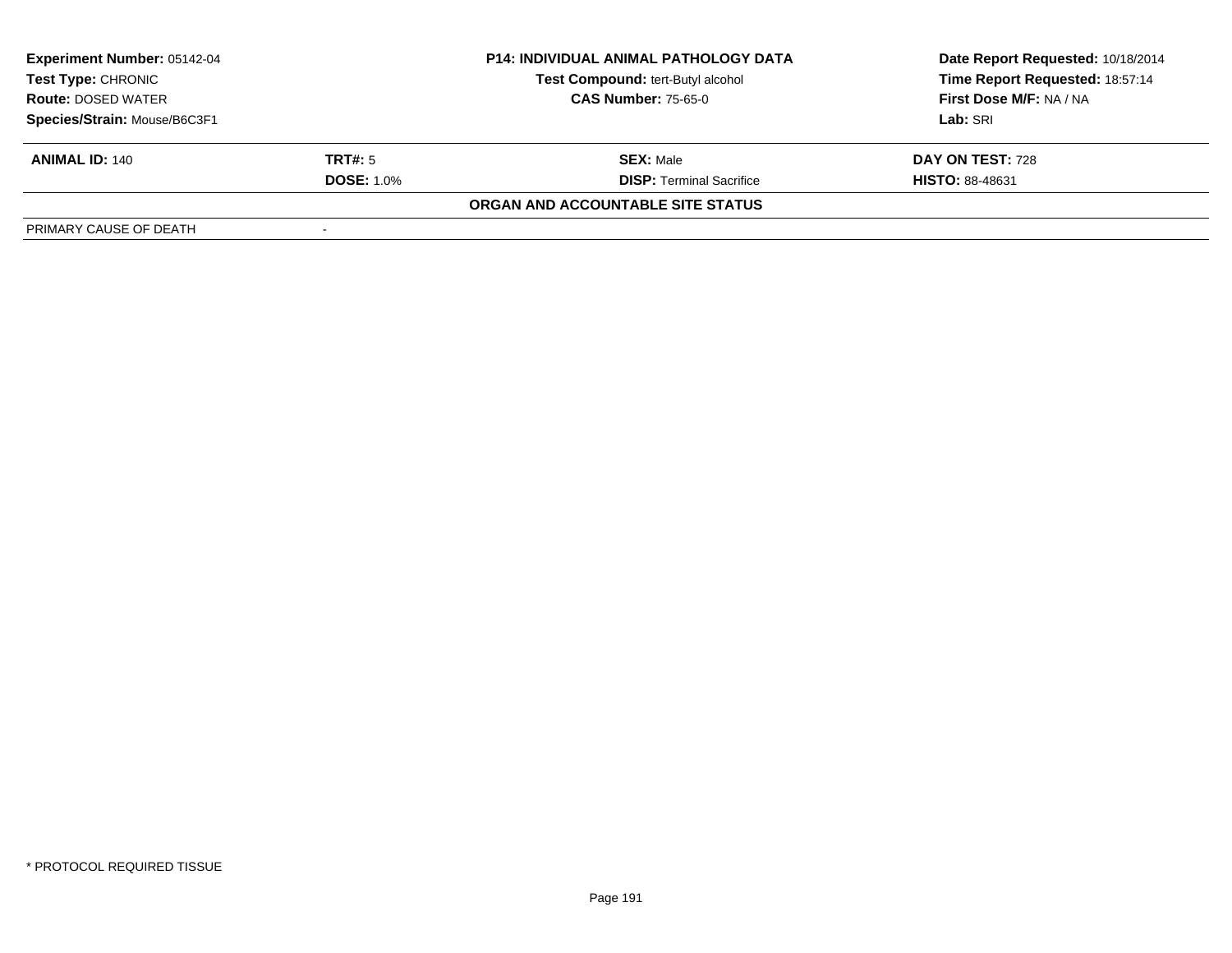| Experiment Number: 05142-04<br>Test Type: CHRONIC<br><b>Route: DOSED WATER</b><br>Species/Strain: Mouse/B6C3F1 |                          | P14: INDIVIDUAL ANIMAL PATHOLOGY DATA<br>Test Compound: tert-Butyl alcohol<br><b>CAS Number: 75-65-0</b> | Date Report Requested: 10/18/2014<br>Time Report Requested: 18:57:14<br>First Dose M/F: NA / NA<br>Lab: SRI |
|----------------------------------------------------------------------------------------------------------------|--------------------------|----------------------------------------------------------------------------------------------------------|-------------------------------------------------------------------------------------------------------------|
| <b>ANIMAL ID: 141</b>                                                                                          | <b>TRT#: 5</b>           | <b>SEX: Male</b>                                                                                         | DAY ON TEST: 728                                                                                            |
|                                                                                                                | <b>DOSE: 1.0%</b>        | <b>DISP: Terminal Sacrifice</b>                                                                          | HISTO: 88-48632                                                                                             |
|                                                                                                                |                          | ORGAN AND ACCOUNTABLE SITE STATUS                                                                        |                                                                                                             |
| <b>NORMAL</b>                                                                                                  |                          |                                                                                                          |                                                                                                             |
| * Adrenal Cortex                                                                                               | * Adrenal Medulla        | * Bone                                                                                                   | * Bone Marrow                                                                                               |
| * Brain                                                                                                        | * Epididymis             | * Esophagus                                                                                              | * Gallbladder                                                                                               |
| * Heart                                                                                                        | * Intestine Large, Cecum | * Intestine Large, Colon                                                                                 | * Intestine Large, Rectum                                                                                   |
| * Intestine Small, Duodenum                                                                                    | * Intestine Small, Ileum | * Intestine Small, Jejunum                                                                               | * Islets, Pancreatic                                                                                        |
| * Lung                                                                                                         | * Lymph Node, Mandibular | * Lymph Node, Mesenteric                                                                                 | * Nose                                                                                                      |
| * Pancreas                                                                                                     | * Parathyroid Gland      | * Pituitary Gland                                                                                        | * Prostate                                                                                                  |
| * Salivary Glands                                                                                              | * Skin                   | * Spleen                                                                                                 | * Stomach, Forestomach                                                                                      |
| * Stomach, Glandular                                                                                           | * Testes                 | * Trachea                                                                                                | * Urinary Bladder                                                                                           |
| <b>MISSING</b>                                                                                                 |                          |                                                                                                          |                                                                                                             |
| * Mammary Gland                                                                                                |                          |                                                                                                          |                                                                                                             |
| <b>OBSERVATIONS</b>                                                                                            |                          |                                                                                                          |                                                                                                             |
| <b>Coagulating Gland</b>                                                                                       |                          | <b>Dilatation</b>                                                                                        | Moderate                                                                                                    |
| [ Dilatation TGLS = $4-7$ ]                                                                                    |                          |                                                                                                          |                                                                                                             |
| <b>Harderian Gland</b>                                                                                         |                          | Carcinoma                                                                                                |                                                                                                             |
| * Kidney                                                                                                       |                          | Cyst                                                                                                     | Minimal                                                                                                     |
|                                                                                                                |                          | Nephropathy                                                                                              | Mild                                                                                                        |
| * Liver                                                                                                        |                          | Clear Cell Focus                                                                                         |                                                                                                             |
|                                                                                                                |                          | <b>Eosinophilic Focus</b>                                                                                |                                                                                                             |
|                                                                                                                |                          | Hepatoblastoma                                                                                           |                                                                                                             |
|                                                                                                                |                          | Hepatocellular Adenoma                                                                                   | Multiple                                                                                                    |
|                                                                                                                |                          | Hepatocellular Carcinoma                                                                                 | Multiple                                                                                                    |
| [ Eosinophilic Focus TGLS = 7-23,8-24 ]                                                                        |                          |                                                                                                          |                                                                                                             |
| [ Hepatocellular Adenoma TGLS = 6-22,8-24,10-26 ]                                                              |                          |                                                                                                          |                                                                                                             |
| [ Hepatocellular Carcinoma TGLS = 5-21,9-25 ]                                                                  |                          |                                                                                                          |                                                                                                             |
| <b>Preputial Gland</b>                                                                                         |                          | Inflammation                                                                                             | Chronic, Marked                                                                                             |
| [ Inflammation TGLS = 1-8 ]                                                                                    |                          |                                                                                                          |                                                                                                             |
| * Seminal Vesicle                                                                                              |                          | <b>Dilatation</b>                                                                                        | Marked                                                                                                      |
| [Dilatation TGLS = 3-7]                                                                                        |                          |                                                                                                          |                                                                                                             |
| * Thymus                                                                                                       |                          | Cyst                                                                                                     | Mild                                                                                                        |
| * Thyroid Gland                                                                                                | <b>Follicular Cel</b>    | Hyperplasia                                                                                              | Minimal                                                                                                     |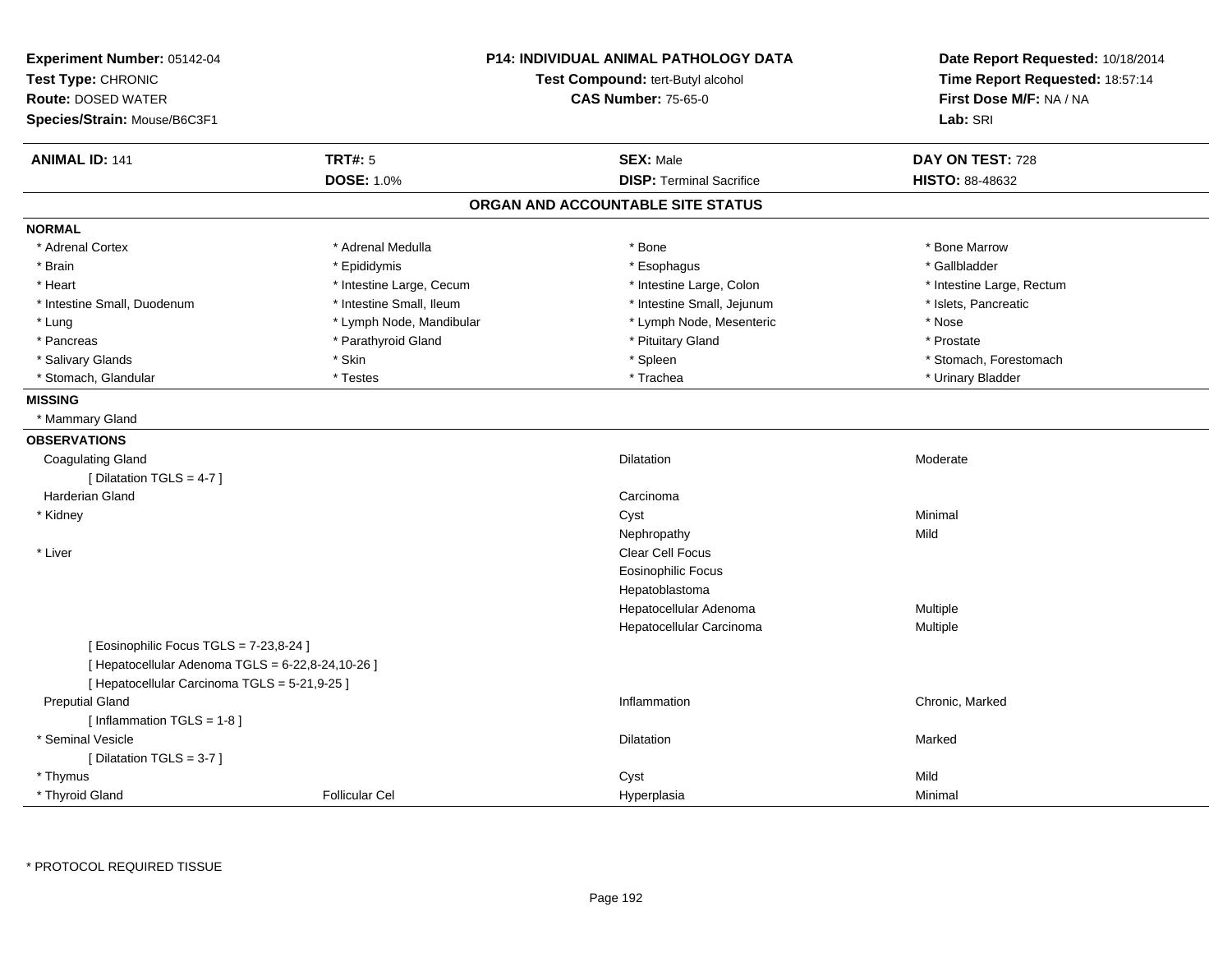| <b>Experiment Number: 05142-04</b><br>Test Type: CHRONIC |                            | <b>P14: INDIVIDUAL ANIMAL PATHOLOGY DATA</b> | Date Report Requested: 10/18/2014 |  |
|----------------------------------------------------------|----------------------------|----------------------------------------------|-----------------------------------|--|
|                                                          |                            | Test Compound: tert-Butyl alcohol            | Time Report Requested: 18:57:14   |  |
| <b>Route: DOSED WATER</b>                                | <b>CAS Number: 75-65-0</b> |                                              | First Dose M/F: NA / NA           |  |
| Species/Strain: Mouse/B6C3F1                             |                            |                                              | Lab: SRI                          |  |
| <b>ANIMAL ID: 141</b>                                    | TRT#: 5                    | <b>SEX: Male</b>                             | DAY ON TEST: 728                  |  |
|                                                          | <b>DOSE: 1.0%</b>          | <b>DISP: Terminal Sacrifice</b>              | <b>HISTO: 88-48632</b>            |  |
|                                                          |                            | ORGAN AND ACCOUNTABLE SITE STATUS            |                                   |  |
| PRIMARY CAUSE OF DEATH                                   |                            |                                              |                                   |  |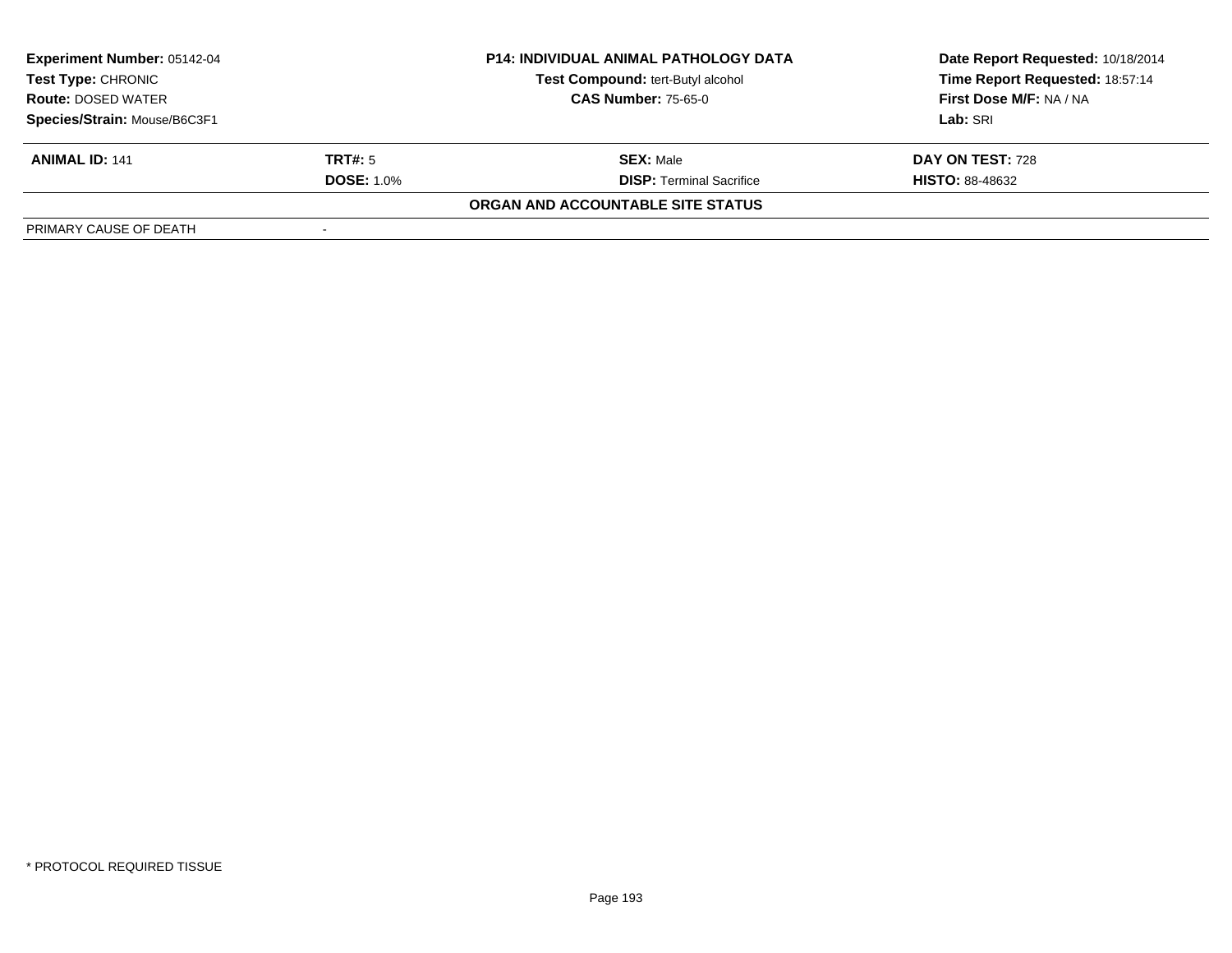| Experiment Number: 05142-04<br>Test Type: CHRONIC<br><b>Route: DOSED WATER</b><br>Species/Strain: Mouse/B6C3F1 |                                     | P14: INDIVIDUAL ANIMAL PATHOLOGY DATA<br>Test Compound: tert-Butyl alcohol<br><b>CAS Number: 75-65-0</b> | Date Report Requested: 10/18/2014<br>Time Report Requested: 18:57:14<br>First Dose M/F: NA / NA<br>Lab: SRI |  |
|----------------------------------------------------------------------------------------------------------------|-------------------------------------|----------------------------------------------------------------------------------------------------------|-------------------------------------------------------------------------------------------------------------|--|
| <b>ANIMAL ID: 142</b>                                                                                          | <b>TRT#: 5</b><br><b>DOSE: 1.0%</b> | <b>SEX: Male</b><br><b>DISP:</b> Moribund Sacrifice                                                      | DAY ON TEST: 727<br>HISTO: 88-48633                                                                         |  |
|                                                                                                                |                                     |                                                                                                          |                                                                                                             |  |
|                                                                                                                |                                     | ORGAN AND ACCOUNTABLE SITE STATUS                                                                        |                                                                                                             |  |
| <b>NORMAL</b>                                                                                                  |                                     |                                                                                                          |                                                                                                             |  |
| * Adrenal Cortex                                                                                               | * Adrenal Medulla                   | * Bone                                                                                                   | * Brain                                                                                                     |  |
| * Epididymis                                                                                                   | * Esophagus                         | * Gallbladder                                                                                            | * Heart                                                                                                     |  |
| * Intestine Large, Cecum                                                                                       | * Intestine Large, Colon            | * Intestine Large, Rectum                                                                                | * Intestine Small, Duodenum                                                                                 |  |
| * Intestine Small, Ileum                                                                                       | * Intestine Small, Jejunum          | * Islets, Pancreatic                                                                                     | * Lung                                                                                                      |  |
| * Lymph Node, Mandibular                                                                                       | * Lymph Node, Mesenteric            | * Nose                                                                                                   | * Pancreas                                                                                                  |  |
| * Parathyroid Gland                                                                                            | * Pituitary Gland                   | * Prostate                                                                                               | * Salivary Glands                                                                                           |  |
| * Skin                                                                                                         | * Spleen                            | * Stomach, Forestomach                                                                                   | * Stomach, Glandular                                                                                        |  |
| * Testes                                                                                                       | * Thymus                            | * Thyroid Gland                                                                                          | * Trachea                                                                                                   |  |
| * Urinary Bladder                                                                                              |                                     |                                                                                                          |                                                                                                             |  |
| <b>MISSING</b>                                                                                                 |                                     |                                                                                                          |                                                                                                             |  |
| * Mammary Gland                                                                                                |                                     |                                                                                                          |                                                                                                             |  |
| <b>OBSERVATIONS</b>                                                                                            |                                     |                                                                                                          |                                                                                                             |  |
| * Bone Marrow                                                                                                  |                                     | Angiectasis                                                                                              | Mild                                                                                                        |  |
| <b>Coagulating Gland</b>                                                                                       |                                     | Dilatation                                                                                               | Moderate                                                                                                    |  |
| [ Dilatation TGLS = $3-7$ ]                                                                                    |                                     |                                                                                                          |                                                                                                             |  |
| * Kidney                                                                                                       |                                     | Nephropathy                                                                                              | Mild                                                                                                        |  |
| * Liver                                                                                                        |                                     | <b>Eosinophilic Focus</b>                                                                                |                                                                                                             |  |
|                                                                                                                |                                     | Hepatocellular Adenoma                                                                                   | Multiple                                                                                                    |  |
| [ Eosinophilic Focus TGLS = 5-21,9-23 ]                                                                        |                                     |                                                                                                          |                                                                                                             |  |
| [ Hepatocellular Adenoma TGLS = 6-22,9-23 ]                                                                    |                                     |                                                                                                          |                                                                                                             |  |
| <b>Preputial Gland</b>                                                                                         |                                     | Degeneration                                                                                             | Cystic, Moderate                                                                                            |  |
| [ Degeneration TGLS = 1-8 ]                                                                                    |                                     |                                                                                                          |                                                                                                             |  |
| * Seminal Vesicle                                                                                              |                                     | Dilatation                                                                                               | Marked                                                                                                      |  |
| [ Dilatation TGLS = 2-7 ]                                                                                      |                                     |                                                                                                          |                                                                                                             |  |
| Tooth                                                                                                          | Incisor                             | Dysplasia                                                                                                | Moderate                                                                                                    |  |
| [Dysplasia TGLS = 7-9]                                                                                         |                                     |                                                                                                          |                                                                                                             |  |
| PRIMARY CAUSE OF DEATH                                                                                         | $\blacksquare$                      |                                                                                                          |                                                                                                             |  |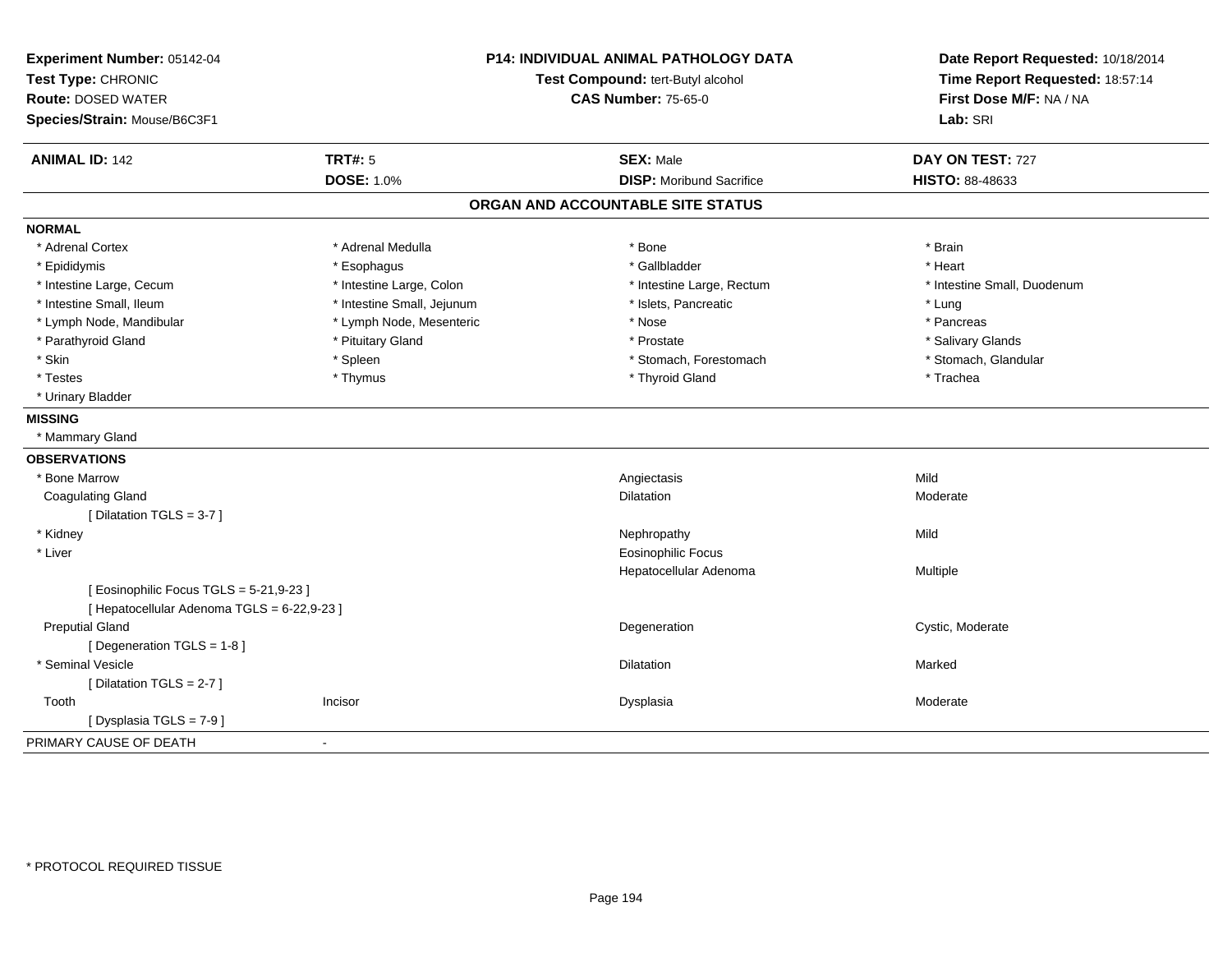| Experiment Number: 05142-04              |                          | <b>P14: INDIVIDUAL ANIMAL PATHOLOGY DATA</b> | Date Report Requested: 10/18/2014 |  |
|------------------------------------------|--------------------------|----------------------------------------------|-----------------------------------|--|
| Test Type: CHRONIC                       |                          | Test Compound: tert-Butyl alcohol            | Time Report Requested: 18:57:14   |  |
| <b>Route: DOSED WATER</b>                |                          | <b>CAS Number: 75-65-0</b>                   | First Dose M/F: NA / NA           |  |
| Species/Strain: Mouse/B6C3F1             |                          |                                              | Lab: SRI                          |  |
| <b>ANIMAL ID: 143</b>                    | <b>TRT#: 5</b>           | <b>SEX: Male</b>                             | DAY ON TEST: 526                  |  |
|                                          | <b>DOSE: 1.0%</b>        | <b>DISP: Natural Death</b>                   | <b>HISTO: 88-45992</b>            |  |
|                                          |                          | ORGAN AND ACCOUNTABLE SITE STATUS            |                                   |  |
| <b>NORMAL</b>                            |                          |                                              |                                   |  |
| * Adrenal Cortex                         | * Adrenal Medulla        | * Bone                                       | * Bone Marrow                     |  |
| * Brain                                  | * Epididymis             | * Esophagus                                  | * Gallbladder                     |  |
| * Heart                                  | * Intestine Large, Cecum | * Intestine Large, Colon                     | * Intestine Large, Rectum         |  |
| * Islets, Pancreatic                     | * Kidney                 | * Lung                                       | * Lymph Node, Mandibular          |  |
| * Lymph Node, Mesenteric                 | * Nose                   | * Pancreas                                   | * Parathyroid Gland               |  |
| * Prostate                               | * Salivary Glands        | * Seminal Vesicle                            | * Skin                            |  |
| * Spleen                                 | * Stomach, Forestomach   | * Stomach, Glandular                         | * Testes                          |  |
| * Thymus                                 | * Thyroid Gland          | * Trachea                                    |                                   |  |
| <b>MISSING</b>                           |                          |                                              |                                   |  |
| * Mammary Gland                          | * Pituitary Gland        |                                              |                                   |  |
| <b>AUTO PRECLUDES DIAG.</b>              |                          |                                              |                                   |  |
| * Intestine Small, Duodenum              | * Intestine Small, Ileum | * Intestine Small, Jejunum                   | * Urinary Bladder                 |  |
| <b>OBSERVATIONS</b>                      |                          |                                              |                                   |  |
| * Liver                                  |                          | <b>Clear Cell Focus</b>                      |                                   |  |
|                                          |                          | <b>Eosinophilic Focus</b>                    |                                   |  |
|                                          |                          | Fatty Change                                 | Mild                              |  |
|                                          |                          | Hepatocellular Adenoma                       |                                   |  |
|                                          |                          | Hepatocellular Carcinoma                     |                                   |  |
|                                          |                          | Necrosis                                     | Focal, Mild                       |  |
| [Eosinophilic Focus TGLS = 5-23]         |                          |                                              |                                   |  |
| [ Hepatocellular Adenoma TGLS = 4-22 ]   |                          |                                              |                                   |  |
| [ Hepatocellular Carcinoma TGLS = 3-21 ] |                          |                                              |                                   |  |
| PRIMARY CAUSE OF DEATH                   | $\blacksquare$           |                                              |                                   |  |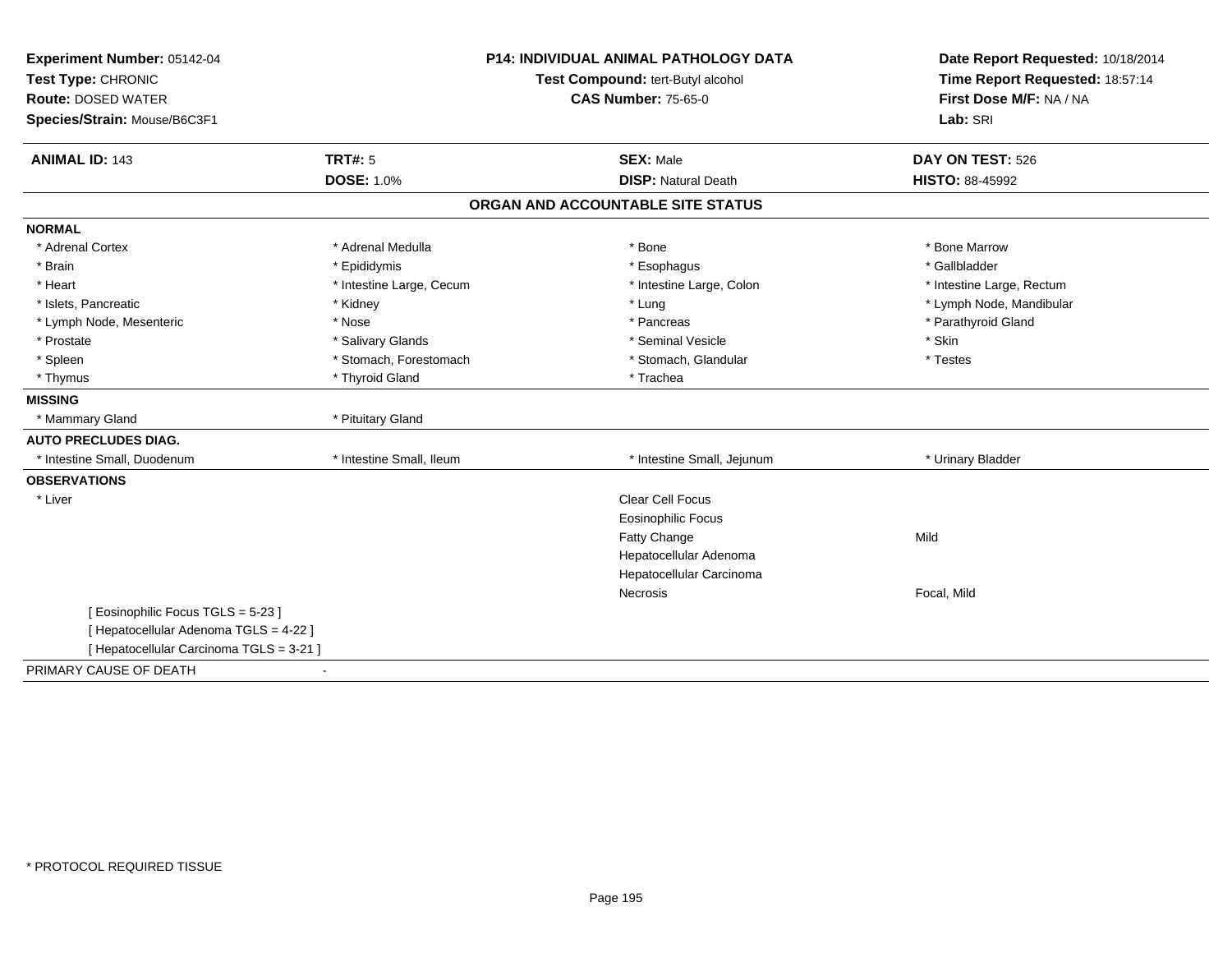| Experiment Number: 05142-04<br>Test Type: CHRONIC<br><b>Route: DOSED WATER</b><br>Species/Strain: Mouse/B6C3F1 |                            | <b>P14: INDIVIDUAL ANIMAL PATHOLOGY DATA</b><br>Test Compound: tert-Butyl alcohol<br><b>CAS Number: 75-65-0</b> | Date Report Requested: 10/18/2014<br>Time Report Requested: 18:57:14<br>First Dose M/F: NA / NA<br>Lab: SRI |  |
|----------------------------------------------------------------------------------------------------------------|----------------------------|-----------------------------------------------------------------------------------------------------------------|-------------------------------------------------------------------------------------------------------------|--|
| <b>ANIMAL ID: 144</b>                                                                                          | <b>TRT#: 5</b>             | <b>SEX: Male</b>                                                                                                | DAY ON TEST: 707                                                                                            |  |
|                                                                                                                | <b>DOSE: 1.0%</b>          | <b>DISP:</b> Moribund Sacrifice                                                                                 | HISTO: 88-48330                                                                                             |  |
|                                                                                                                |                            | ORGAN AND ACCOUNTABLE SITE STATUS                                                                               |                                                                                                             |  |
| <b>NORMAL</b>                                                                                                  |                            |                                                                                                                 |                                                                                                             |  |
| * Adrenal Medulla                                                                                              | * Bone                     | * Bone Marrow                                                                                                   | * Brain                                                                                                     |  |
| * Epididymis                                                                                                   | * Esophagus                | * Gallbladder                                                                                                   | * Heart                                                                                                     |  |
| * Intestine Large, Cecum                                                                                       | * Intestine Large, Colon   | * Intestine Large, Rectum                                                                                       | * Intestine Small, Duodenum                                                                                 |  |
| * Intestine Small, Ileum                                                                                       | * Intestine Small, Jejunum | * Islets, Pancreatic                                                                                            | $*$ Lung                                                                                                    |  |
| * Lymph Node, Mandibular                                                                                       | * Nose                     | * Pancreas                                                                                                      | * Parathyroid Gland                                                                                         |  |
| * Pituitary Gland                                                                                              | * Prostate                 | * Salivary Glands                                                                                               | * Skin                                                                                                      |  |
| * Stomach, Forestomach                                                                                         | * Stomach, Glandular       | * Testes                                                                                                        | * Trachea                                                                                                   |  |
| * Urinary Bladder                                                                                              |                            |                                                                                                                 |                                                                                                             |  |
| <b>MISSING</b>                                                                                                 |                            |                                                                                                                 |                                                                                                             |  |
| * Mammary Gland                                                                                                |                            |                                                                                                                 |                                                                                                             |  |
| <b>OBSERVATIONS</b>                                                                                            |                            |                                                                                                                 |                                                                                                             |  |
| * Adrenal Cortex                                                                                               |                            | Cyst                                                                                                            | Mild                                                                                                        |  |
| * Kidney                                                                                                       |                            | Nephropathy                                                                                                     | Minimal                                                                                                     |  |
| * Liver                                                                                                        |                            | <b>Eosinophilic Focus</b>                                                                                       |                                                                                                             |  |
|                                                                                                                |                            | Hepatocellular Adenoma                                                                                          |                                                                                                             |  |
| [Eosinophilic Focus TGLS = 8-23,9-25]<br>[ Hepatocellular Adenoma TGLS = 4-21 ]                                |                            |                                                                                                                 |                                                                                                             |  |
| * Lymph Node, Mesenteric                                                                                       |                            | Angiectasis                                                                                                     | Mild                                                                                                        |  |
| [Angiectasis TGLS = 3-5]                                                                                       |                            |                                                                                                                 |                                                                                                             |  |
| Mesentery                                                                                                      |                            | Inflammation                                                                                                    | Chronic. Mild                                                                                               |  |
| * Seminal Vesicle                                                                                              |                            | Dilatation                                                                                                      | Mild                                                                                                        |  |
| [ Dilatation TGLS = 2-7 ]                                                                                      |                            |                                                                                                                 |                                                                                                             |  |
| * Spleen                                                                                                       |                            | Lymphoma Malignant Mixed                                                                                        |                                                                                                             |  |
| * Thymus                                                                                                       |                            | Cyst                                                                                                            | Minimal                                                                                                     |  |
| * Thyroid Gland                                                                                                | <b>Follicular Cel</b>      | Hyperplasia                                                                                                     | Minimal                                                                                                     |  |
| Tooth                                                                                                          | Incisor                    | Dysplasia                                                                                                       | Mild                                                                                                        |  |
| [ Dysplasia TGLS = 5-24,6-9 ]                                                                                  |                            |                                                                                                                 |                                                                                                             |  |
| PRIMARY CAUSE OF DEATH                                                                                         | $\blacksquare$             |                                                                                                                 |                                                                                                             |  |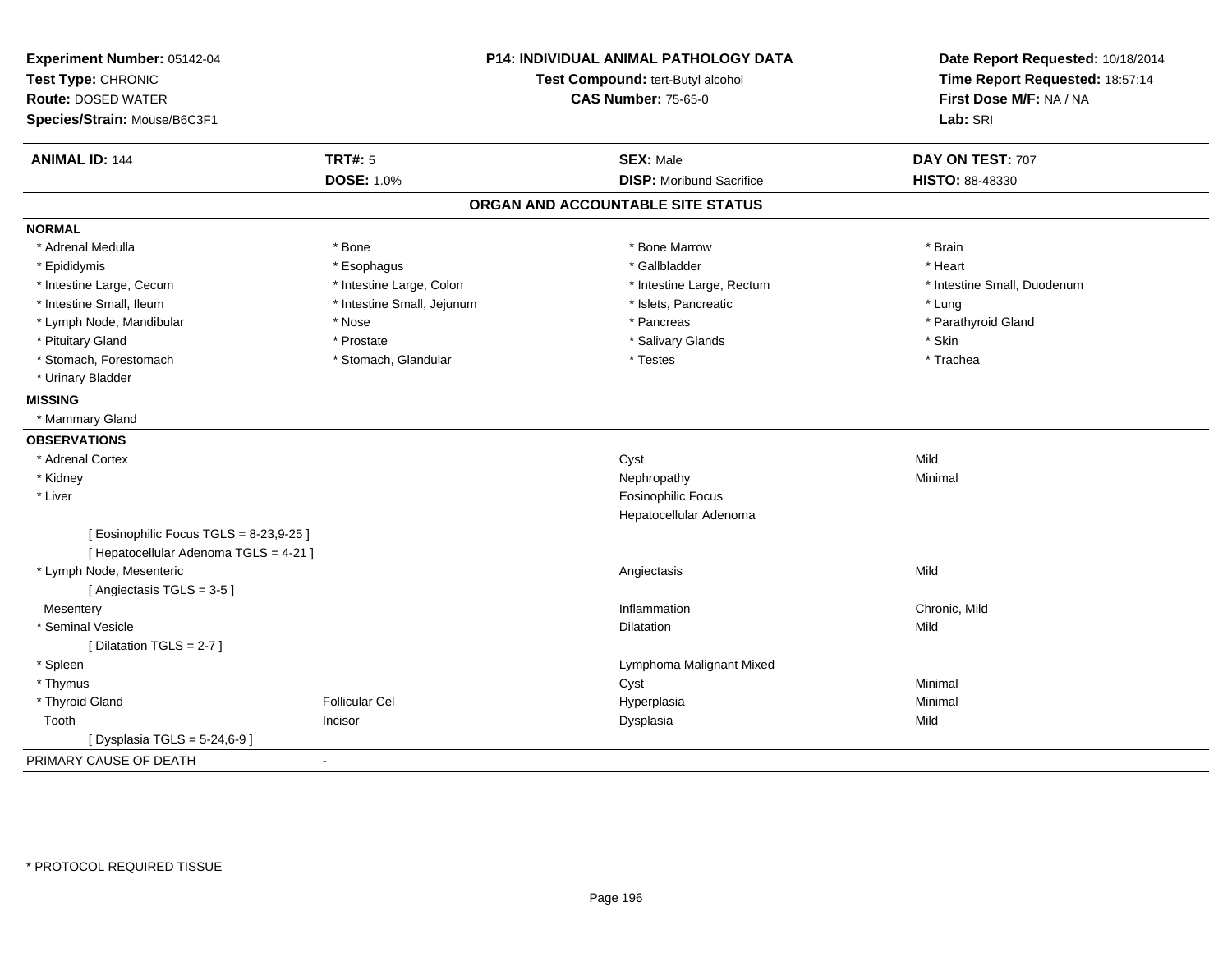| Experiment Number: 05142-04<br>Test Type: CHRONIC |                            | <b>P14: INDIVIDUAL ANIMAL PATHOLOGY DATA</b> | Date Report Requested: 10/18/2014 |  |
|---------------------------------------------------|----------------------------|----------------------------------------------|-----------------------------------|--|
|                                                   |                            | Test Compound: tert-Butyl alcohol            | Time Report Requested: 18:57:14   |  |
| <b>Route: DOSED WATER</b>                         |                            | <b>CAS Number: 75-65-0</b>                   | First Dose M/F: NA / NA           |  |
| Species/Strain: Mouse/B6C3F1                      |                            |                                              | Lab: SRI                          |  |
| <b>ANIMAL ID: 145</b>                             | <b>TRT#: 5</b>             | <b>SEX: Male</b>                             | DAY ON TEST: 728                  |  |
|                                                   | <b>DOSE: 1.0%</b>          | <b>DISP: Terminal Sacrifice</b>              | HISTO: 88-48634                   |  |
|                                                   |                            | ORGAN AND ACCOUNTABLE SITE STATUS            |                                   |  |
| <b>NORMAL</b>                                     |                            |                                              |                                   |  |
| * Adrenal Medulla                                 | * Bone                     | * Bone Marrow                                | * Brain                           |  |
| * Epididymis                                      | * Esophagus                | * Gallbladder                                | * Heart                           |  |
| * Intestine Large, Cecum                          | * Intestine Large, Colon   | * Intestine Large, Rectum                    | * Intestine Small, Duodenum       |  |
| * Intestine Small, Ileum                          | * Intestine Small, Jejunum | * Islets, Pancreatic                         | * Lung                            |  |
| * Nose                                            | * Pancreas                 | * Parathyroid Gland                          | * Pituitary Gland                 |  |
| * Prostate                                        | * Salivary Glands          | * Spleen                                     | * Stomach, Forestomach            |  |
| * Stomach, Glandular                              | * Testes                   | * Thymus                                     | * Trachea                         |  |
| * Urinary Bladder                                 |                            |                                              |                                   |  |
| <b>MISSING</b>                                    |                            |                                              |                                   |  |
| * Lymph Node, Mesenteric                          | * Mammary Gland            |                                              |                                   |  |
| <b>OBSERVATIONS</b>                               |                            |                                              |                                   |  |
| * Adrenal Cortex                                  | Subcapsular                | Hyperplasia                                  | Focal, Mild                       |  |
| <b>Coagulating Gland</b>                          |                            | <b>Dilatation</b>                            | Marked                            |  |
| [ Dilatation TGLS = $4-7$ ]                       |                            |                                              |                                   |  |
| * Kidney                                          |                            | Nephropathy                                  | Mild                              |  |
| * Liver                                           |                            | <b>Eosinophilic Focus</b>                    |                                   |  |
|                                                   |                            | Hepatocellular Carcinoma                     |                                   |  |
| [ Eosinophilic Focus TGLS = 7-23 ]                |                            |                                              |                                   |  |
| [ Hepatocellular Carcinoma TGLS = 6-21 ]          |                            |                                              |                                   |  |
| * Lymph Node, Mandibular                          |                            | Hyperplasia                                  | Mild                              |  |
| * Seminal Vesicle                                 |                            | <b>Dilatation</b>                            | Marked                            |  |
| [ Dilatation TGLS = 2-7 ]                         |                            |                                              |                                   |  |
| * Skin                                            |                            | Basal Cell Adenoma                           |                                   |  |
| [Basal Cell Adenoma TGLS = 1-22]                  |                            |                                              |                                   |  |
| * Thyroid Gland                                   |                            | Degeneration                                 | Cystic, Minimal                   |  |
| Tooth                                             | Incisor                    | Dysplasia                                    | Moderate                          |  |
| PRIMARY CAUSE OF DEATH                            |                            |                                              |                                   |  |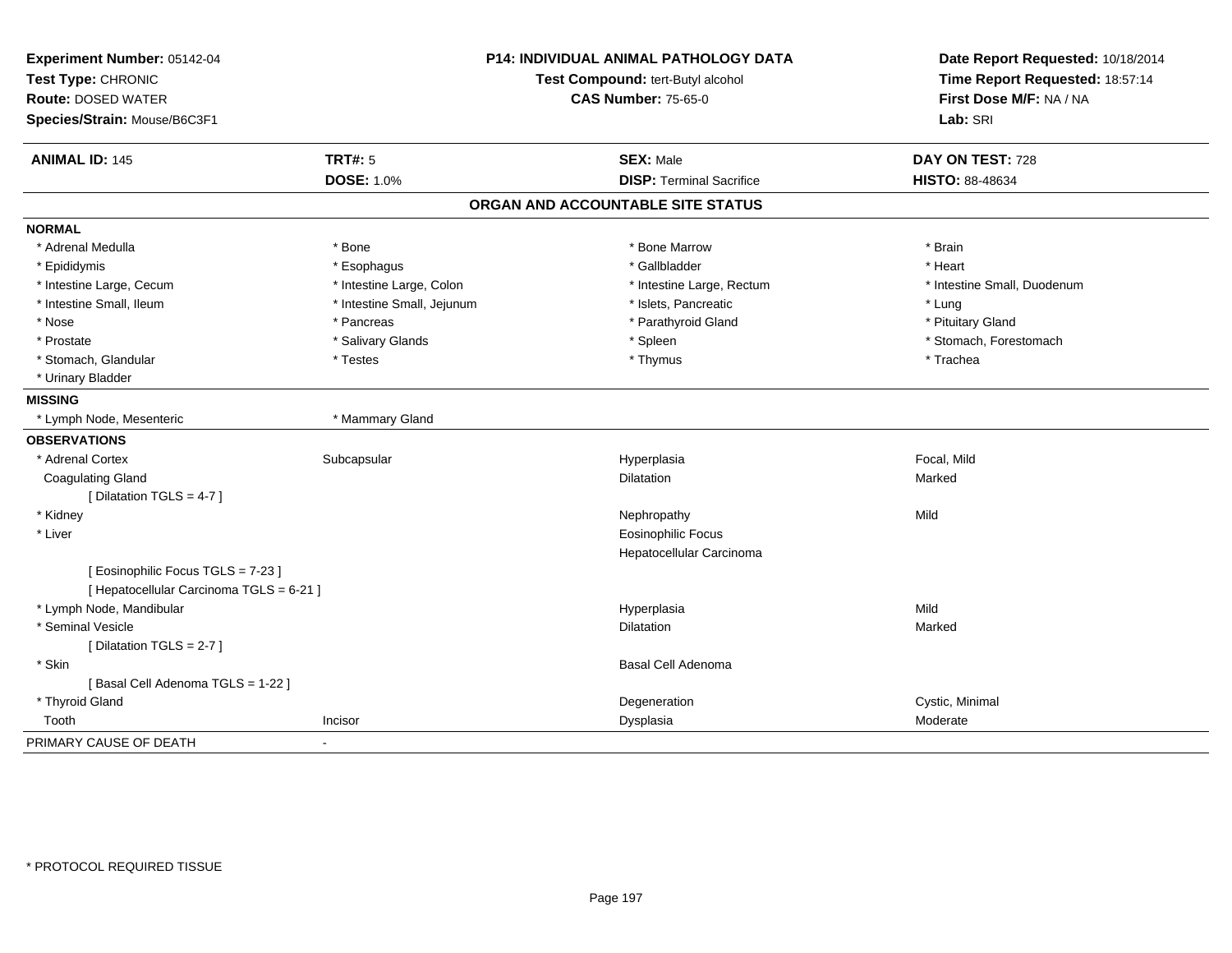| Experiment Number: 05142-04<br>Test Type: CHRONIC<br><b>Route: DOSED WATER</b><br>Species/Strain: Mouse/B6C3F1 |                          | <b>P14: INDIVIDUAL ANIMAL PATHOLOGY DATA</b><br>Test Compound: tert-Butyl alcohol<br><b>CAS Number: 75-65-0</b> | Date Report Requested: 10/18/2014<br>Time Report Requested: 18:57:14<br>First Dose M/F: NA / NA<br>Lab: SRI |  |
|----------------------------------------------------------------------------------------------------------------|--------------------------|-----------------------------------------------------------------------------------------------------------------|-------------------------------------------------------------------------------------------------------------|--|
| <b>TRT#: 5</b><br><b>ANIMAL ID: 146</b>                                                                        |                          | <b>SEX: Male</b>                                                                                                | DAY ON TEST: 486                                                                                            |  |
|                                                                                                                | <b>DOSE: 1.0%</b>        | <b>DISP:</b> Moribund Sacrifice                                                                                 | <b>HISTO: 88-45715</b>                                                                                      |  |
|                                                                                                                |                          | ORGAN AND ACCOUNTABLE SITE STATUS                                                                               |                                                                                                             |  |
| <b>NORMAL</b>                                                                                                  |                          |                                                                                                                 |                                                                                                             |  |
| * Adrenal Cortex                                                                                               | * Adrenal Medulla        | * Bone                                                                                                          | * Bone Marrow                                                                                               |  |
| * Brain                                                                                                        | * Epididymis             | * Esophagus                                                                                                     | * Gallbladder                                                                                               |  |
| * Heart                                                                                                        | * Intestine Large, Cecum | * Intestine Large, Colon                                                                                        | * Intestine Large, Rectum                                                                                   |  |
| * Intestine Small, Duodenum                                                                                    | * Intestine Small, Ileum | * Intestine Small, Jejunum                                                                                      | * Islets, Pancreatic                                                                                        |  |
| * Lung                                                                                                         | * Lymph Node, Mandibular | * Nose                                                                                                          | * Parathyroid Gland                                                                                         |  |
| * Pituitary Gland                                                                                              | * Prostate               | * Salivary Glands                                                                                               | * Seminal Vesicle                                                                                           |  |
| * Stomach, Forestomach                                                                                         | * Stomach, Glandular     | * Testes                                                                                                        | * Thymus                                                                                                    |  |
| * Trachea                                                                                                      | * Urinary Bladder        |                                                                                                                 |                                                                                                             |  |
| <b>MISSING</b>                                                                                                 |                          |                                                                                                                 |                                                                                                             |  |
| * Mammary Gland                                                                                                |                          |                                                                                                                 |                                                                                                             |  |
| <b>OBSERVATIONS</b>                                                                                            |                          |                                                                                                                 |                                                                                                             |  |
| * Kidney                                                                                                       |                          | Nephropathy                                                                                                     | Mild                                                                                                        |  |
| * Liver                                                                                                        |                          | Fatty Change                                                                                                    | Mild                                                                                                        |  |
|                                                                                                                |                          | Hemangiosarcoma                                                                                                 |                                                                                                             |  |
|                                                                                                                |                          | <b>Infiltration Cellular</b>                                                                                    | Mixed Cell, Mild                                                                                            |  |
|                                                                                                                |                          | Necrosis                                                                                                        | Focal, Moderate                                                                                             |  |
| [Hemangiosarcoma TGLS = 6-21,7-22]<br>[Necrosis TGLS = $5-6$ ]                                                 |                          |                                                                                                                 |                                                                                                             |  |
| * Lymph Node, Mesenteric                                                                                       |                          | Hematopoietic Cell Proliferation                                                                                | Mild                                                                                                        |  |
| [ Hematopoietic Cell Proliferation TGLS = 8-5 ]                                                                |                          |                                                                                                                 |                                                                                                             |  |
| Mesentery                                                                                                      |                          | Inflammation                                                                                                    | Chronic, Mild                                                                                               |  |
| * Pancreas                                                                                                     |                          | Edema                                                                                                           | Mild                                                                                                        |  |
| [Edema TGLS = $3-7$ ]                                                                                          |                          |                                                                                                                 |                                                                                                             |  |
| * Skin                                                                                                         | <b>Subcut Tiss</b>       | Edema                                                                                                           | Moderate                                                                                                    |  |
| [Edema TGLS = $1-8$ ]                                                                                          |                          |                                                                                                                 |                                                                                                             |  |
| * Spleen                                                                                                       |                          | Hematopoietic Cell Proliferation                                                                                | Moderate                                                                                                    |  |
| [ Hematopoietic Cell Proliferation TGLS = 4-6 ]                                                                |                          |                                                                                                                 |                                                                                                             |  |
| * Thyroid Gland                                                                                                |                          | Degeneration                                                                                                    | Cystic, Mild                                                                                                |  |
| Tooth<br>Incisor                                                                                               |                          | Dysplasia                                                                                                       | Moderate                                                                                                    |  |

PRIMARY CAUSE OF DEATH-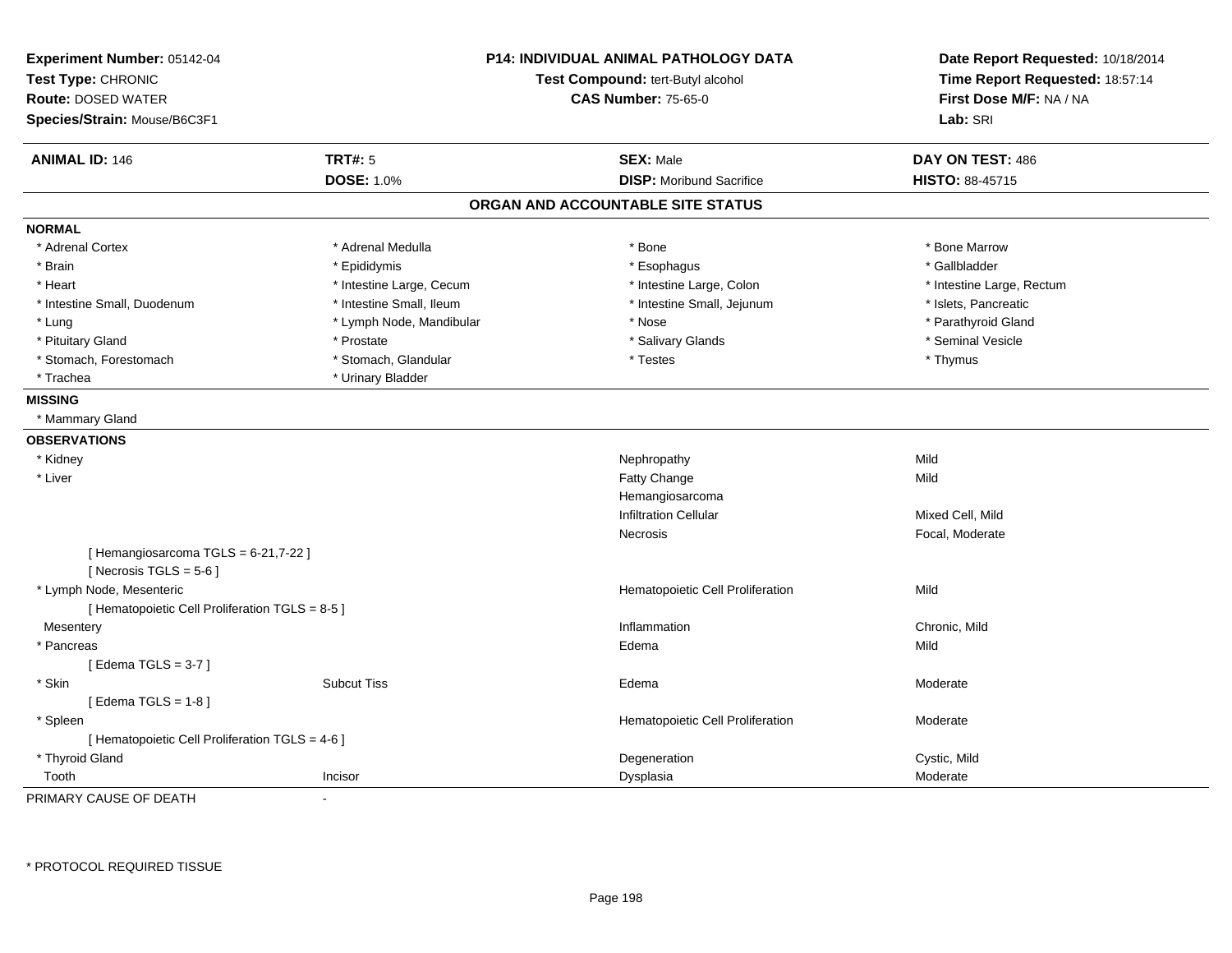| <b>Experiment Number: 05142-04</b><br><b>Test Type: CHRONIC</b> |                   | <b>P14: INDIVIDUAL ANIMAL PATHOLOGY DATA</b><br><b>Test Compound: tert-Butyl alcohol</b> | Date Report Requested: 10/18/2014<br>Time Report Requested: 18:57:14 |  |
|-----------------------------------------------------------------|-------------------|------------------------------------------------------------------------------------------|----------------------------------------------------------------------|--|
| <b>Route: DOSED WATER</b>                                       |                   | <b>CAS Number: 75-65-0</b>                                                               | First Dose M/F: NA / NA                                              |  |
| Species/Strain: Mouse/B6C3F1                                    |                   |                                                                                          | Lab: SRI                                                             |  |
| <b>ANIMAL ID: 146</b>                                           | TRT#: 5           | <b>SEX: Male</b>                                                                         | DAY ON TEST: 486                                                     |  |
|                                                                 | <b>DOSE: 1.0%</b> | <b>DISP:</b> Moribund Sacrifice                                                          | <b>HISTO: 88-45715</b>                                               |  |
|                                                                 |                   | <b>ORGAN AND ACCOUNTABLE SITE STATUS</b>                                                 |                                                                      |  |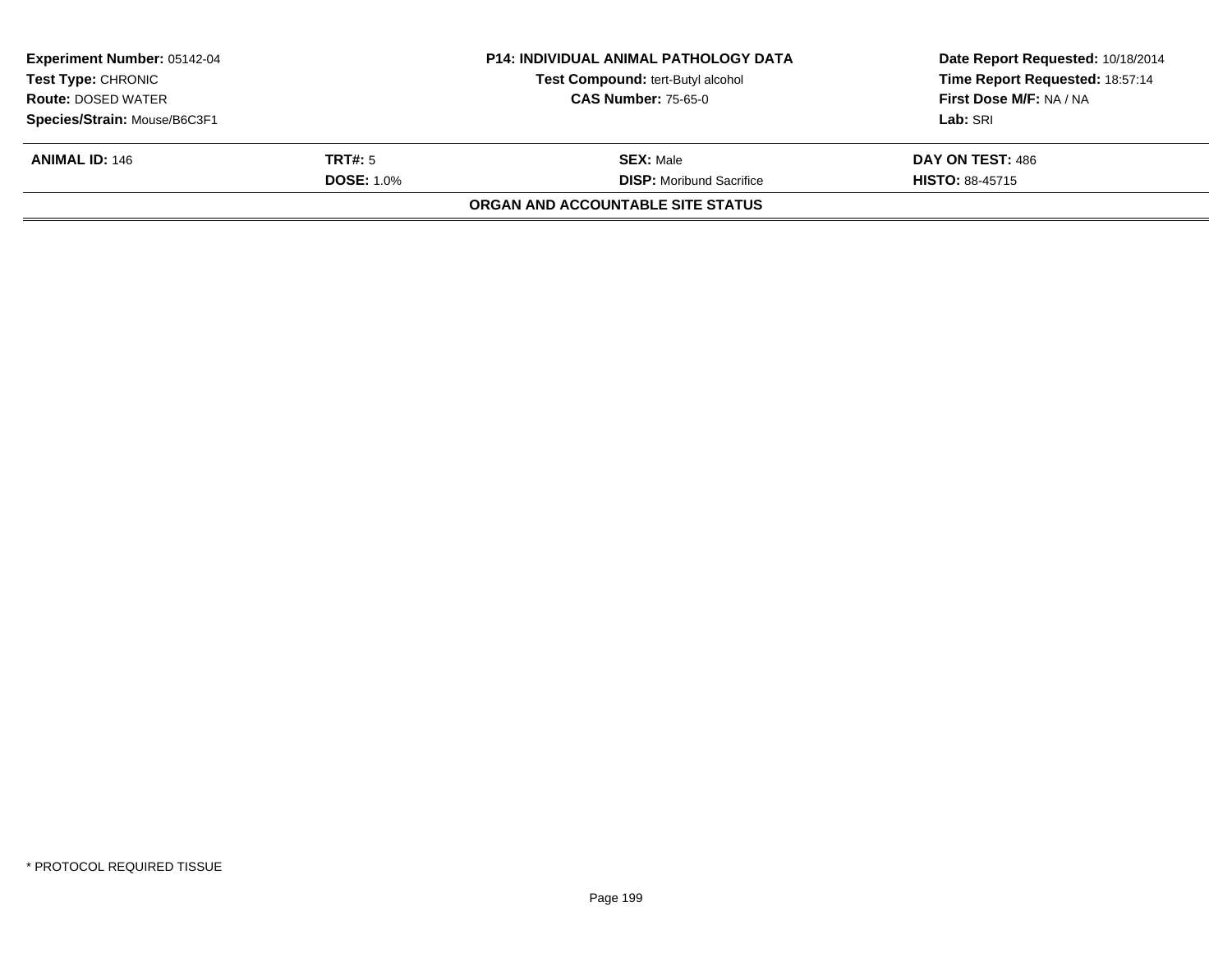| Experiment Number: 05142-04<br>Test Type: CHRONIC<br><b>Route: DOSED WATER</b><br>Species/Strain: Mouse/B6C3F1 |                          | <b>P14: INDIVIDUAL ANIMAL PATHOLOGY DATA</b><br>Test Compound: tert-Butyl alcohol<br><b>CAS Number: 75-65-0</b> | Date Report Requested: 10/18/2014<br>Time Report Requested: 18:57:14<br>First Dose M/F: NA / NA<br>Lab: SRI |
|----------------------------------------------------------------------------------------------------------------|--------------------------|-----------------------------------------------------------------------------------------------------------------|-------------------------------------------------------------------------------------------------------------|
| <b>ANIMAL ID: 147</b>                                                                                          | <b>TRT#: 5</b>           | <b>SEX: Male</b>                                                                                                | DAY ON TEST: 709                                                                                            |
|                                                                                                                | <b>DOSE: 1.0%</b>        | <b>DISP:</b> Moribund Sacrifice                                                                                 | HISTO: 88-48331                                                                                             |
|                                                                                                                |                          | ORGAN AND ACCOUNTABLE SITE STATUS                                                                               |                                                                                                             |
| <b>NORMAL</b>                                                                                                  |                          |                                                                                                                 |                                                                                                             |
| * Adrenal Cortex                                                                                               | * Adrenal Medulla        | * Bone                                                                                                          | * Bone Marrow                                                                                               |
| * Brain                                                                                                        | * Epididymis             | * Esophagus                                                                                                     | * Gallbladder                                                                                               |
| * Heart                                                                                                        | * Intestine Large, Cecum | * Intestine Large, Colon                                                                                        | * Intestine Large, Rectum                                                                                   |
| * Intestine Small, Duodenum                                                                                    | * Intestine Small, Ileum | * Islets, Pancreatic                                                                                            | * Lymph Node, Mandibular                                                                                    |
| * Lymph Node, Mesenteric                                                                                       | * Nose                   | * Pancreas                                                                                                      | * Parathyroid Gland                                                                                         |
| * Pituitary Gland                                                                                              | * Prostate               | * Salivary Glands                                                                                               | * Seminal Vesicle                                                                                           |
| * Skin                                                                                                         | * Stomach, Forestomach   | * Stomach, Glandular                                                                                            | * Testes                                                                                                    |
| * Trachea                                                                                                      | * Urinary Bladder        |                                                                                                                 |                                                                                                             |
| <b>MISSING</b>                                                                                                 |                          |                                                                                                                 |                                                                                                             |
| * Mammary Gland                                                                                                |                          |                                                                                                                 |                                                                                                             |
| <b>OBSERVATIONS</b>                                                                                            |                          |                                                                                                                 |                                                                                                             |
| * Intestine Small, Jejunum                                                                                     |                          | Hyperplasia                                                                                                     | Lymphoid, Mild                                                                                              |
|                                                                                                                |                          | Polyp Adenomatous                                                                                               |                                                                                                             |
| [Hyperplasia TGLS = 3-21]                                                                                      |                          |                                                                                                                 |                                                                                                             |
| [Polyp Adenomatous TGLS = 4-22 ]                                                                               |                          |                                                                                                                 |                                                                                                             |
| * Kidney                                                                                                       |                          | Nephropathy                                                                                                     | Mild                                                                                                        |
| * Liver                                                                                                        |                          | <b>Basophilic Focus</b>                                                                                         |                                                                                                             |
|                                                                                                                |                          | Hepatocellular Adenoma                                                                                          |                                                                                                             |
|                                                                                                                |                          | Hepatocellular Carcinoma                                                                                        |                                                                                                             |
| [Basophilic Focus TGLS = 5-23]                                                                                 |                          |                                                                                                                 |                                                                                                             |
| [ Hepatocellular Adenoma TGLS = 5-23 ]                                                                         |                          |                                                                                                                 |                                                                                                             |
| [ Hepatocellular Carcinoma TGLS = 6-24 ]                                                                       |                          |                                                                                                                 |                                                                                                             |
| * Lung                                                                                                         |                          | Alveolar/Bronchiolar Carcinoma                                                                                  |                                                                                                             |
| [ Alveolar/Bronchiolar Carcinoma TGLS = 7-2-1 ]                                                                |                          |                                                                                                                 |                                                                                                             |
| <b>Preputial Gland</b>                                                                                         |                          | Degeneration                                                                                                    | Cystic, Moderate                                                                                            |
| [Degeneration TGLS = 8-8]                                                                                      |                          |                                                                                                                 |                                                                                                             |
| * Spleen                                                                                                       |                          | Hematopoietic Cell Proliferation                                                                                | Marked                                                                                                      |
| [ Hematopoietic Cell Proliferation TGLS = 2-6 ]                                                                |                          |                                                                                                                 |                                                                                                             |
| * Thymus                                                                                                       |                          | Cyst                                                                                                            | Mild                                                                                                        |
| * Thyroid Gland                                                                                                | <b>Follicular Cel</b>    | Adenoma                                                                                                         |                                                                                                             |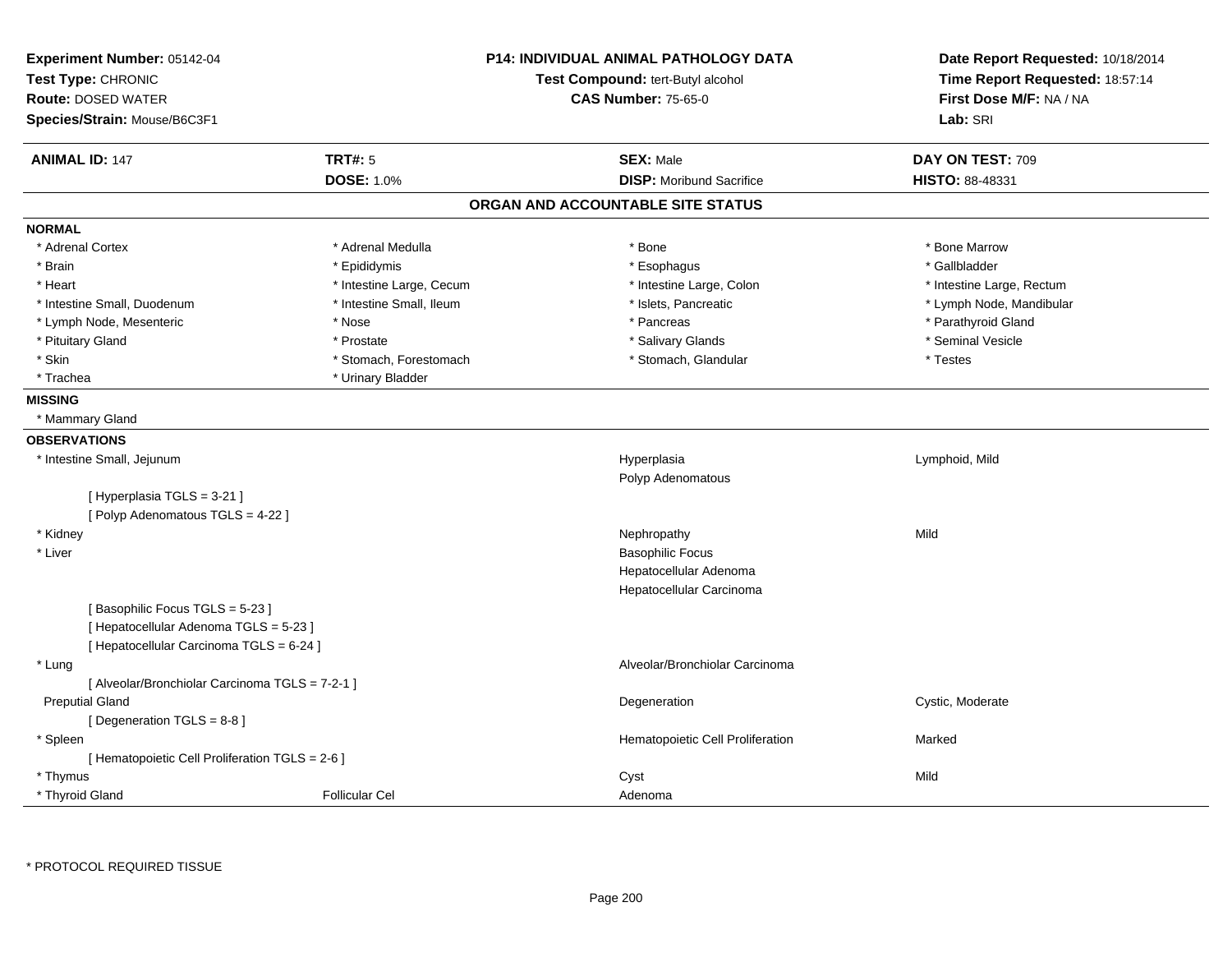| <b>Experiment Number: 05142-04</b><br>Test Type: CHRONIC |                   | <b>P14: INDIVIDUAL ANIMAL PATHOLOGY DATA</b> | Date Report Requested: 10/18/2014 |  |
|----------------------------------------------------------|-------------------|----------------------------------------------|-----------------------------------|--|
|                                                          |                   | <b>Test Compound: tert-Butyl alcohol</b>     | Time Report Requested: 18:57:14   |  |
| <b>Route: DOSED WATER</b>                                |                   | <b>CAS Number: 75-65-0</b>                   | First Dose M/F: NA / NA           |  |
| Species/Strain: Mouse/B6C3F1                             |                   |                                              | Lab: SRI                          |  |
| <b>ANIMAL ID: 147</b>                                    | <b>TRT#:</b> 5    | <b>SEX: Male</b>                             | DAY ON TEST: 709                  |  |
|                                                          | <b>DOSE: 1.0%</b> | <b>DISP:</b> Moribund Sacrifice              | <b>HISTO: 88-48331</b>            |  |
|                                                          |                   | ORGAN AND ACCOUNTABLE SITE STATUS            |                                   |  |
| PRIMARY CAUSE OF DEATH                                   |                   |                                              |                                   |  |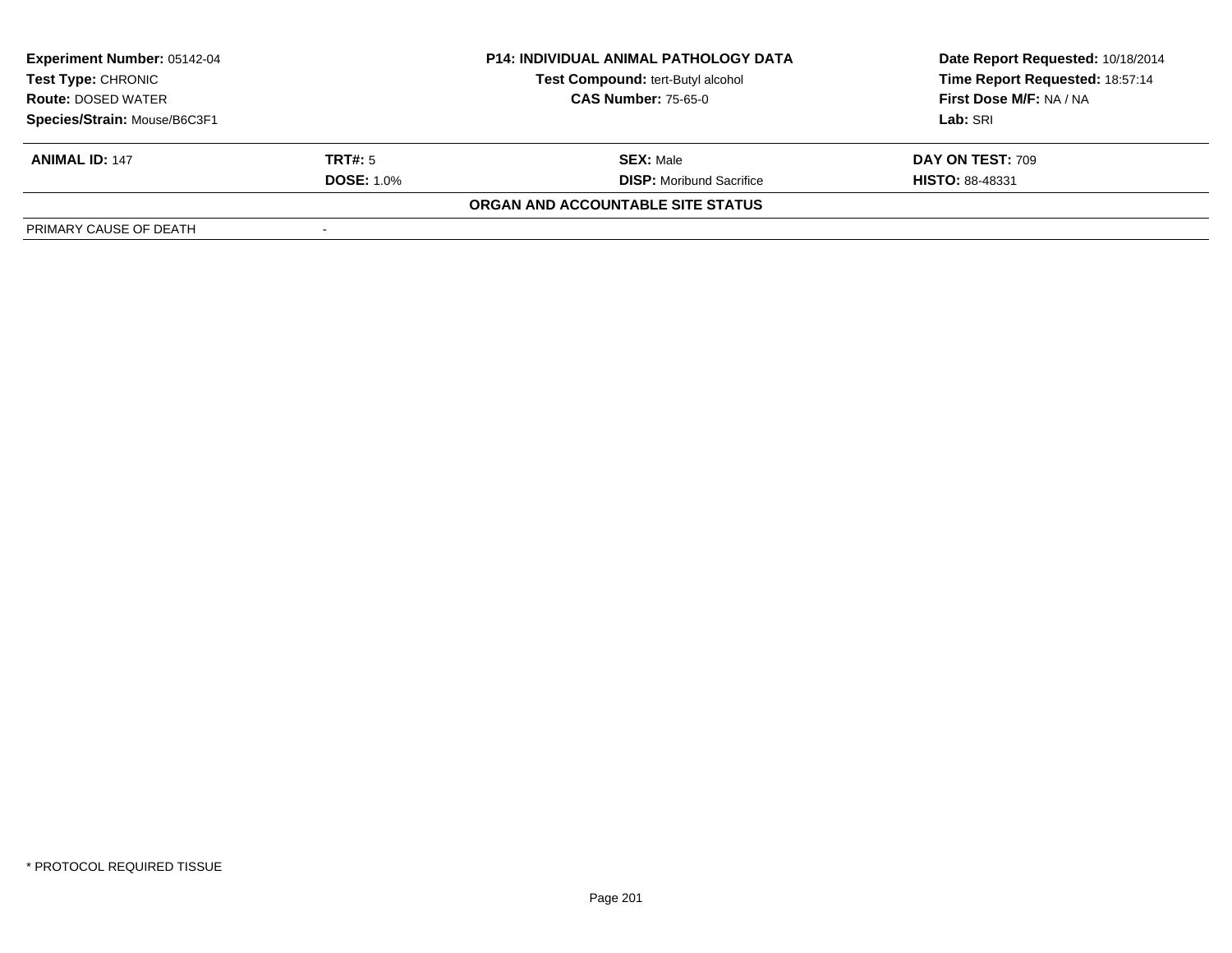| Experiment Number: 05142-04<br>Test Type: CHRONIC<br><b>Route: DOSED WATER</b><br>Species/Strain: Mouse/B6C3F1 |                                     | <b>P14: INDIVIDUAL ANIMAL PATHOLOGY DATA</b><br>Test Compound: tert-Butyl alcohol<br><b>CAS Number: 75-65-0</b> | Date Report Requested: 10/18/2014<br>Time Report Requested: 18:57:14<br>First Dose M/F: NA / NA<br>Lab: SRI |
|----------------------------------------------------------------------------------------------------------------|-------------------------------------|-----------------------------------------------------------------------------------------------------------------|-------------------------------------------------------------------------------------------------------------|
| <b>ANIMAL ID: 148</b>                                                                                          | <b>TRT#: 5</b><br><b>DOSE: 1.0%</b> | <b>SEX: Male</b><br><b>DISP: Terminal Sacrifice</b>                                                             | DAY ON TEST: 728<br><b>HISTO: 88-48635</b>                                                                  |
|                                                                                                                |                                     | ORGAN AND ACCOUNTABLE SITE STATUS                                                                               |                                                                                                             |
| <b>NORMAL</b>                                                                                                  |                                     |                                                                                                                 |                                                                                                             |
| * Adrenal Medulla                                                                                              | * Bone                              | * Bone Marrow                                                                                                   | * Brain                                                                                                     |
| * Epididymis                                                                                                   | * Esophagus                         | * Gallbladder                                                                                                   | * Heart                                                                                                     |
| * Intestine Large, Cecum                                                                                       | * Intestine Large, Colon            | * Intestine Large, Rectum                                                                                       | * Intestine Small, Duodenum                                                                                 |
| * Intestine Small, Ileum                                                                                       | * Intestine Small, Jejunum          | * Islets, Pancreatic                                                                                            | * Lung                                                                                                      |
| * Lymph Node, Mandibular                                                                                       | * Lymph Node, Mesenteric            | * Nose                                                                                                          | * Pancreas                                                                                                  |
| * Parathyroid Gland                                                                                            | * Pituitary Gland                   | * Prostate                                                                                                      | * Salivary Glands                                                                                           |
| * Skin                                                                                                         | * Spleen                            | * Stomach, Forestomach                                                                                          | * Stomach, Glandular                                                                                        |
| * Testes                                                                                                       | * Thymus                            | * Thyroid Gland                                                                                                 | * Trachea                                                                                                   |
| * Urinary Bladder                                                                                              |                                     |                                                                                                                 |                                                                                                             |
| <b>MISSING</b>                                                                                                 |                                     |                                                                                                                 |                                                                                                             |
| * Mammary Gland                                                                                                |                                     |                                                                                                                 |                                                                                                             |
| <b>OBSERVATIONS</b>                                                                                            |                                     |                                                                                                                 |                                                                                                             |
| * Adrenal Cortex                                                                                               |                                     | Adenoma                                                                                                         |                                                                                                             |
| <b>Coagulating Gland</b>                                                                                       |                                     | Dilatation                                                                                                      | Marked                                                                                                      |
| [Dilatation TGLS = 7-7]                                                                                        |                                     |                                                                                                                 |                                                                                                             |
| * Kidney                                                                                                       |                                     | Nephropathy                                                                                                     | Mild                                                                                                        |
| * Liver                                                                                                        |                                     | <b>Eosinophilic Focus</b>                                                                                       |                                                                                                             |
|                                                                                                                |                                     | Hepatocellular Carcinoma                                                                                        | Multiple                                                                                                    |
| [ Eosinophilic Focus TGLS = 8-24 ]                                                                             |                                     |                                                                                                                 |                                                                                                             |
| [ Hepatocellular Carcinoma TGLS = 4-21,5-22,6-23,8-24 ]                                                        |                                     |                                                                                                                 |                                                                                                             |
| Lymph Node                                                                                                     |                                     | Angiectasis                                                                                                     | Minimal                                                                                                     |
| [Angiectasis TGLS = 3-5]                                                                                       |                                     |                                                                                                                 |                                                                                                             |
| * Seminal Vesicle                                                                                              |                                     | Dilatation                                                                                                      | Marked                                                                                                      |
| [Dilatation TGLS = 2-7]                                                                                        |                                     |                                                                                                                 |                                                                                                             |
| Tooth                                                                                                          | Incisor                             | Dysplasia                                                                                                       | Mild                                                                                                        |
| PRIMARY CAUSE OF DEATH                                                                                         |                                     |                                                                                                                 |                                                                                                             |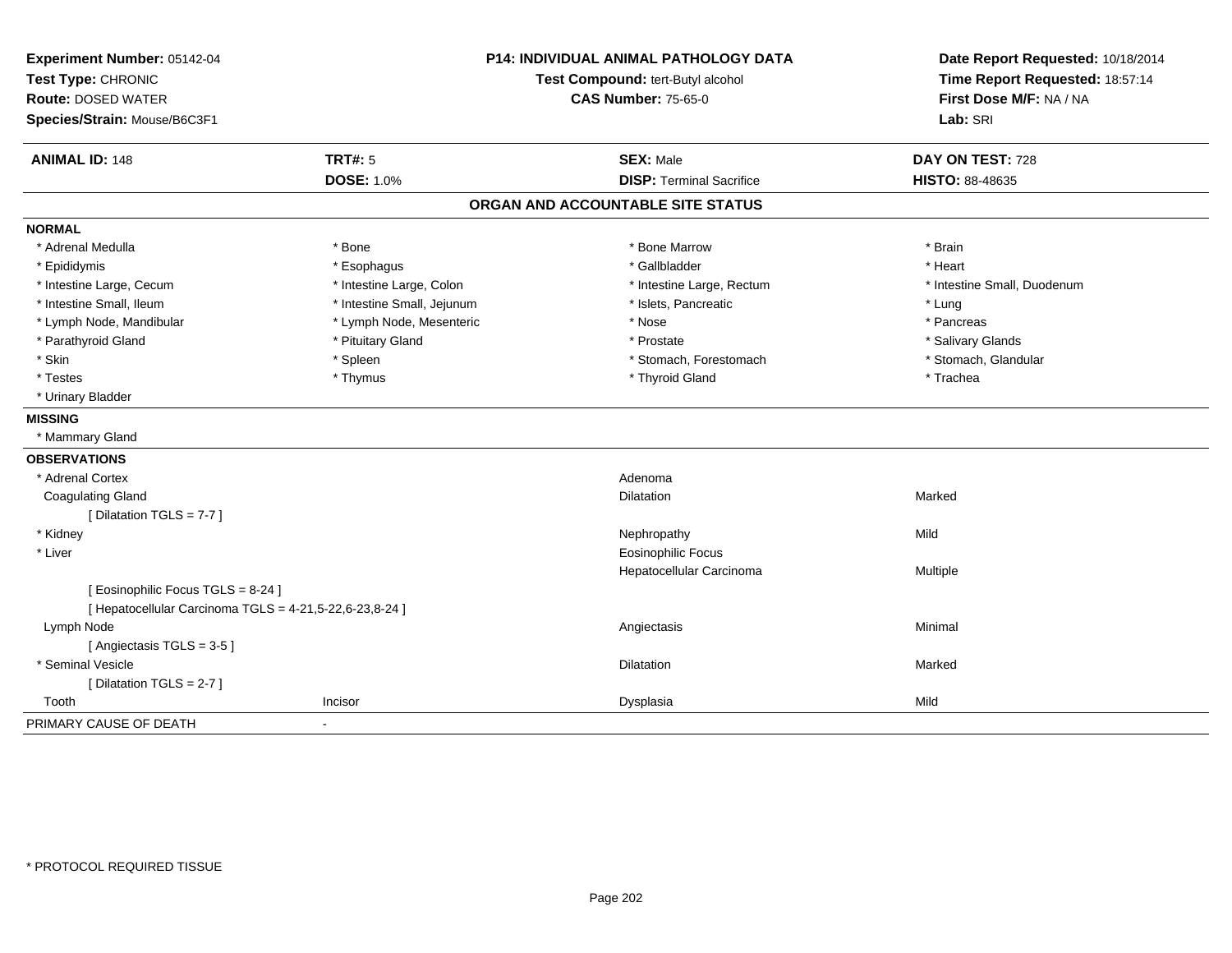| Experiment Number: 05142-04<br>Test Type: CHRONIC<br><b>Route: DOSED WATER</b> |                            | P14: INDIVIDUAL ANIMAL PATHOLOGY DATA<br>Test Compound: tert-Butyl alcohol<br><b>CAS Number: 75-65-0</b> | Date Report Requested: 10/18/2014<br>Time Report Requested: 18:57:14<br>First Dose M/F: NA / NA |  |
|--------------------------------------------------------------------------------|----------------------------|----------------------------------------------------------------------------------------------------------|-------------------------------------------------------------------------------------------------|--|
| Species/Strain: Mouse/B6C3F1                                                   |                            |                                                                                                          | Lab: SRI                                                                                        |  |
| <b>ANIMAL ID: 149</b>                                                          | <b>TRT#: 5</b>             | <b>SEX: Male</b>                                                                                         | DAY ON TEST: 728                                                                                |  |
|                                                                                | <b>DOSE: 1.0%</b>          | <b>DISP: Terminal Sacrifice</b>                                                                          | <b>HISTO: 88-48636</b>                                                                          |  |
|                                                                                |                            | ORGAN AND ACCOUNTABLE SITE STATUS                                                                        |                                                                                                 |  |
| <b>NORMAL</b>                                                                  |                            |                                                                                                          |                                                                                                 |  |
| * Adrenal Cortex                                                               | * Adrenal Medulla          | $*$ Bone                                                                                                 | * Bone Marrow                                                                                   |  |
| * Brain                                                                        | * Esophagus                | * Gallbladder                                                                                            | * Heart                                                                                         |  |
| * Intestine Large, Cecum                                                       | * Intestine Large, Colon   | * Intestine Large, Rectum                                                                                | * Intestine Small, Duodenum                                                                     |  |
| * Intestine Small, Ileum                                                       | * Intestine Small, Jejunum | * Islets, Pancreatic                                                                                     | * Lung                                                                                          |  |
| * Nose                                                                         | * Pancreas                 | * Parathyroid Gland                                                                                      | * Pituitary Gland                                                                               |  |
| * Prostate                                                                     | * Salivary Glands          | * Seminal Vesicle                                                                                        | * Skin                                                                                          |  |
| * Stomach, Forestomach                                                         | * Stomach, Glandular       | * Testes                                                                                                 | * Thymus                                                                                        |  |
| * Trachea                                                                      | * Urinary Bladder          |                                                                                                          |                                                                                                 |  |
| <b>MISSING</b>                                                                 |                            |                                                                                                          |                                                                                                 |  |
| * Lymph Node, Mandibular                                                       | * Mammary Gland            |                                                                                                          |                                                                                                 |  |
| <b>OBSERVATIONS</b>                                                            |                            |                                                                                                          |                                                                                                 |  |
| * Epididymis                                                                   |                            | Histiocytic Sarcoma                                                                                      |                                                                                                 |  |
| [ Histiocytic Sarcoma TGLS = 1-21 ]                                            |                            |                                                                                                          |                                                                                                 |  |
| Harderian Gland                                                                |                            | Adenoma                                                                                                  |                                                                                                 |  |
| * Kidney                                                                       |                            | Nephropathy                                                                                              | Mild                                                                                            |  |
| * Liver                                                                        |                            | <b>Eosinophilic Focus</b>                                                                                |                                                                                                 |  |
|                                                                                |                            | Hepatocellular Adenoma                                                                                   |                                                                                                 |  |
|                                                                                |                            | Hepatocellular Carcinoma                                                                                 | Multiple                                                                                        |  |
| [Eosinophilic Focus TGLS = 5-255]                                              |                            |                                                                                                          |                                                                                                 |  |
| [ Hepatocellular Adenoma TGLS = 7-26 ]                                         |                            |                                                                                                          |                                                                                                 |  |
| [ Hepatocellular Carcinoma TGLS = 2-22,3-23,4-24 ]                             |                            |                                                                                                          |                                                                                                 |  |
| * Lymph Node, Mesenteric                                                       |                            | Hematopoietic Cell Proliferation                                                                         | Moderate                                                                                        |  |
|                                                                                |                            | Hyperplasia                                                                                              | Lymphoid, Mild                                                                                  |  |
| * Spleen                                                                       |                            | Lymphoma Malignant Mixed                                                                                 |                                                                                                 |  |
| [ Lymphoma Malignant Mixed TGLS = 6-6 ]                                        |                            |                                                                                                          |                                                                                                 |  |
| * Thyroid Gland                                                                |                            | Degeneration                                                                                             | Cystic, Minimal                                                                                 |  |
|                                                                                | <b>Follicular Cel</b>      | Hyperplasia                                                                                              | Minimal                                                                                         |  |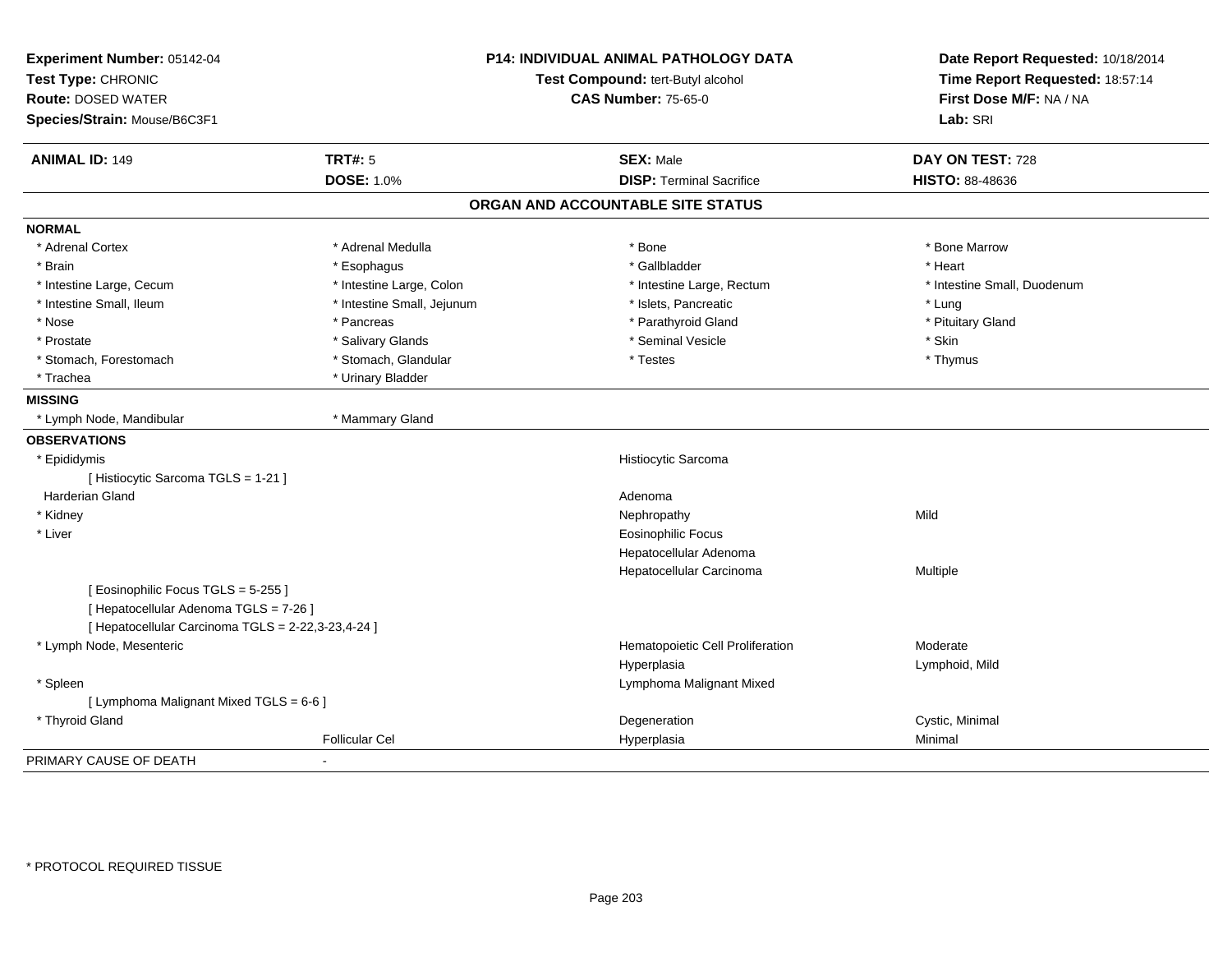| Experiment Number: 05142-04<br>Test Type: CHRONIC<br><b>Route: DOSED WATER</b> |                          | P14: INDIVIDUAL ANIMAL PATHOLOGY DATA<br>Test Compound: tert-Butyl alcohol<br><b>CAS Number: 75-65-0</b> |                                   | Date Report Requested: 10/18/2014<br>Time Report Requested: 18:57:14<br>First Dose M/F: NA / NA |  |
|--------------------------------------------------------------------------------|--------------------------|----------------------------------------------------------------------------------------------------------|-----------------------------------|-------------------------------------------------------------------------------------------------|--|
| Species/Strain: Mouse/B6C3F1                                                   |                          |                                                                                                          |                                   | Lab: SRI                                                                                        |  |
| <b>ANIMAL ID: 150</b>                                                          | <b>TRT#: 5</b>           |                                                                                                          | <b>SEX: Male</b>                  | DAY ON TEST: 728                                                                                |  |
|                                                                                | <b>DOSE: 1.0%</b>        |                                                                                                          | <b>DISP: Terminal Sacrifice</b>   | <b>HISTO: 88-48637</b>                                                                          |  |
|                                                                                |                          |                                                                                                          | ORGAN AND ACCOUNTABLE SITE STATUS |                                                                                                 |  |
| <b>NORMAL</b>                                                                  |                          |                                                                                                          |                                   |                                                                                                 |  |
| * Adrenal Cortex                                                               | * Adrenal Medulla        |                                                                                                          | * Bone                            | * Bone Marrow                                                                                   |  |
| * Brain                                                                        | * Epididymis             |                                                                                                          | * Esophagus                       | * Gallbladder                                                                                   |  |
| * Heart                                                                        | * Intestine Large, Cecum |                                                                                                          | * Intestine Large, Colon          | * Intestine Large, Rectum                                                                       |  |
| * Intestine Small, Duodenum                                                    | * Intestine Small, Ileum |                                                                                                          | * Intestine Small, Jejunum        | * Islets, Pancreatic                                                                            |  |
| * Lung                                                                         | * Lymph Node, Mandibular |                                                                                                          | * Nose                            | * Pancreas                                                                                      |  |
| * Parathyroid Gland                                                            | * Pituitary Gland        |                                                                                                          | * Prostate                        | * Salivary Glands                                                                               |  |
| * Skin                                                                         | * Spleen                 |                                                                                                          | * Stomach, Forestomach            | * Stomach, Glandular                                                                            |  |
| * Testes                                                                       | * Thymus                 |                                                                                                          | * Thyroid Gland                   | * Trachea                                                                                       |  |
| * Urinary Bladder                                                              |                          |                                                                                                          |                                   |                                                                                                 |  |
| <b>MISSING</b>                                                                 |                          |                                                                                                          |                                   |                                                                                                 |  |
| * Mammary Gland                                                                |                          |                                                                                                          |                                   |                                                                                                 |  |
| <b>OBSERVATIONS</b>                                                            |                          |                                                                                                          |                                   |                                                                                                 |  |
| <b>Coagulating Gland</b>                                                       |                          |                                                                                                          | Dilatation                        | Moderate                                                                                        |  |
| [ Dilatation TGLS = $4-7-1$ ]                                                  |                          |                                                                                                          |                                   |                                                                                                 |  |
| * Kidney                                                                       |                          |                                                                                                          | Nephropathy                       | Minimal                                                                                         |  |
| * Liver                                                                        |                          |                                                                                                          | Clear Cell Focus                  |                                                                                                 |  |
|                                                                                |                          |                                                                                                          | <b>Eosinophilic Focus</b>         |                                                                                                 |  |
|                                                                                |                          |                                                                                                          | Hepatocellular Adenoma            |                                                                                                 |  |
|                                                                                |                          |                                                                                                          | Hepatocellular Carcinoma          |                                                                                                 |  |
| [Clear Cell Focus TGLS = 7-23]                                                 |                          |                                                                                                          |                                   |                                                                                                 |  |
| [Eosinophilic Focus TGLS = 7-23]                                               |                          |                                                                                                          |                                   |                                                                                                 |  |
| [ Hepatocellular Adenoma TGLS = 5-21 ]                                         |                          |                                                                                                          |                                   |                                                                                                 |  |
| [ Hepatocellular Carcinoma TGLS = 6-22 ]                                       |                          |                                                                                                          |                                   |                                                                                                 |  |
| * Lymph Node, Mesenteric                                                       |                          |                                                                                                          | Angiectasis                       | Minimal                                                                                         |  |
| [Angiectasis TGLS = 8-5]                                                       |                          |                                                                                                          |                                   |                                                                                                 |  |
| <b>Preputial Gland</b>                                                         |                          |                                                                                                          | Degeneration                      | Cystic, Mild                                                                                    |  |
| [ Degeneration TGLS = 1-8 ]                                                    |                          |                                                                                                          |                                   |                                                                                                 |  |
| * Seminal Vesicle                                                              |                          |                                                                                                          | <b>Dilatation</b>                 | Moderate                                                                                        |  |
| [ Dilatation TGLS = 3-7 ]                                                      |                          |                                                                                                          |                                   |                                                                                                 |  |
| Tooth                                                                          | Incisor                  |                                                                                                          | Dysplasia                         | Moderate                                                                                        |  |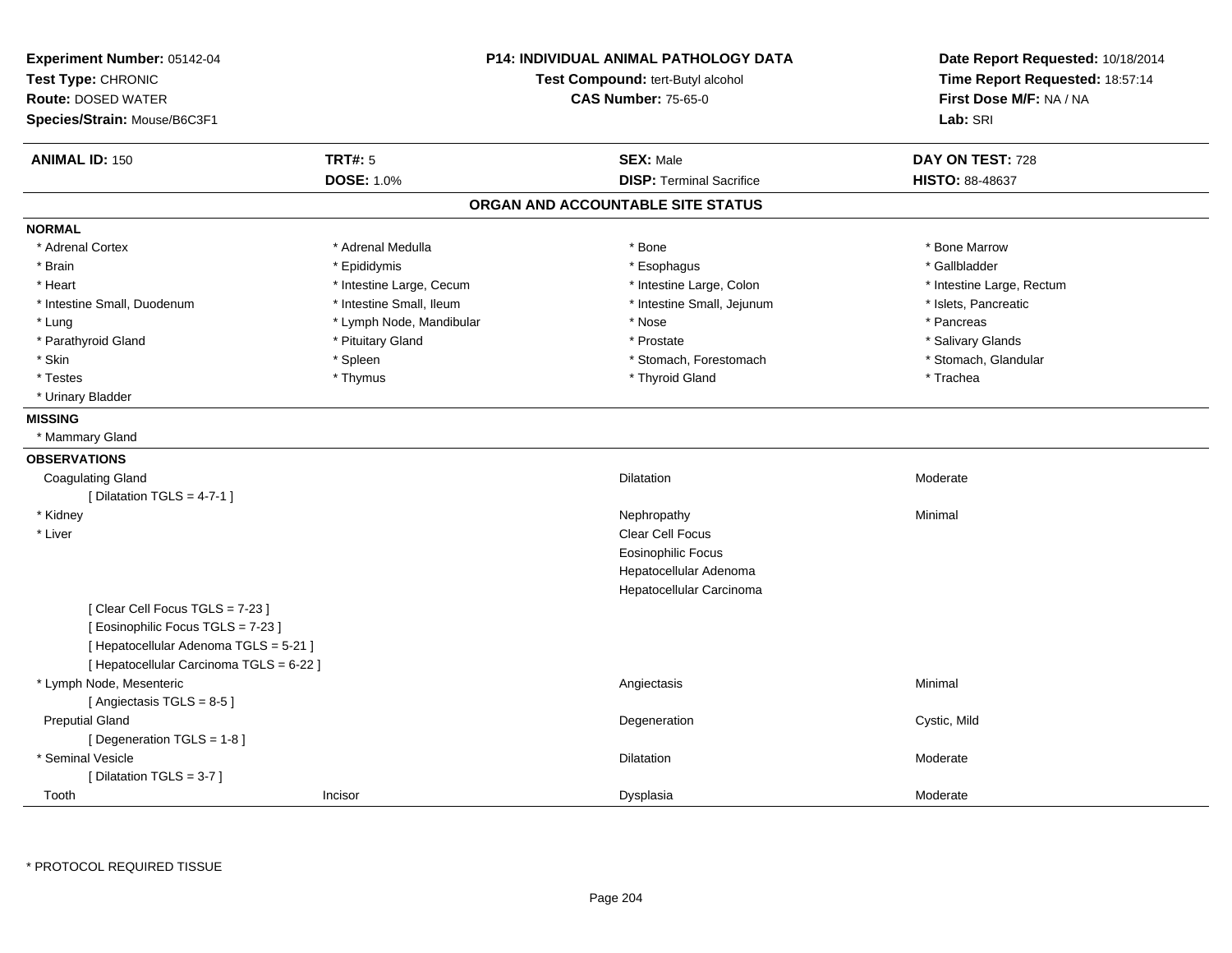| <b>Experiment Number: 05142-04</b><br>Test Type: CHRONIC<br><b>Route: DOSED WATER</b> |                   | <b>P14: INDIVIDUAL ANIMAL PATHOLOGY DATA</b> | Date Report Requested: 10/18/2014 |  |
|---------------------------------------------------------------------------------------|-------------------|----------------------------------------------|-----------------------------------|--|
|                                                                                       |                   | Test Compound: tert-Butyl alcohol            | Time Report Requested: 18:57:14   |  |
|                                                                                       |                   | <b>CAS Number: 75-65-0</b>                   | First Dose M/F: NA / NA           |  |
| Species/Strain: Mouse/B6C3F1                                                          |                   |                                              | Lab: SRI                          |  |
| <b>ANIMAL ID: 150</b>                                                                 | TRT#: 5           | <b>SEX: Male</b>                             | DAY ON TEST: 728                  |  |
|                                                                                       | <b>DOSE: 1.0%</b> | <b>DISP:</b> Terminal Sacrifice              | <b>HISTO: 88-48637</b>            |  |
|                                                                                       |                   | ORGAN AND ACCOUNTABLE SITE STATUS            |                                   |  |
| PRIMARY CAUSE OF DEATH                                                                |                   |                                              |                                   |  |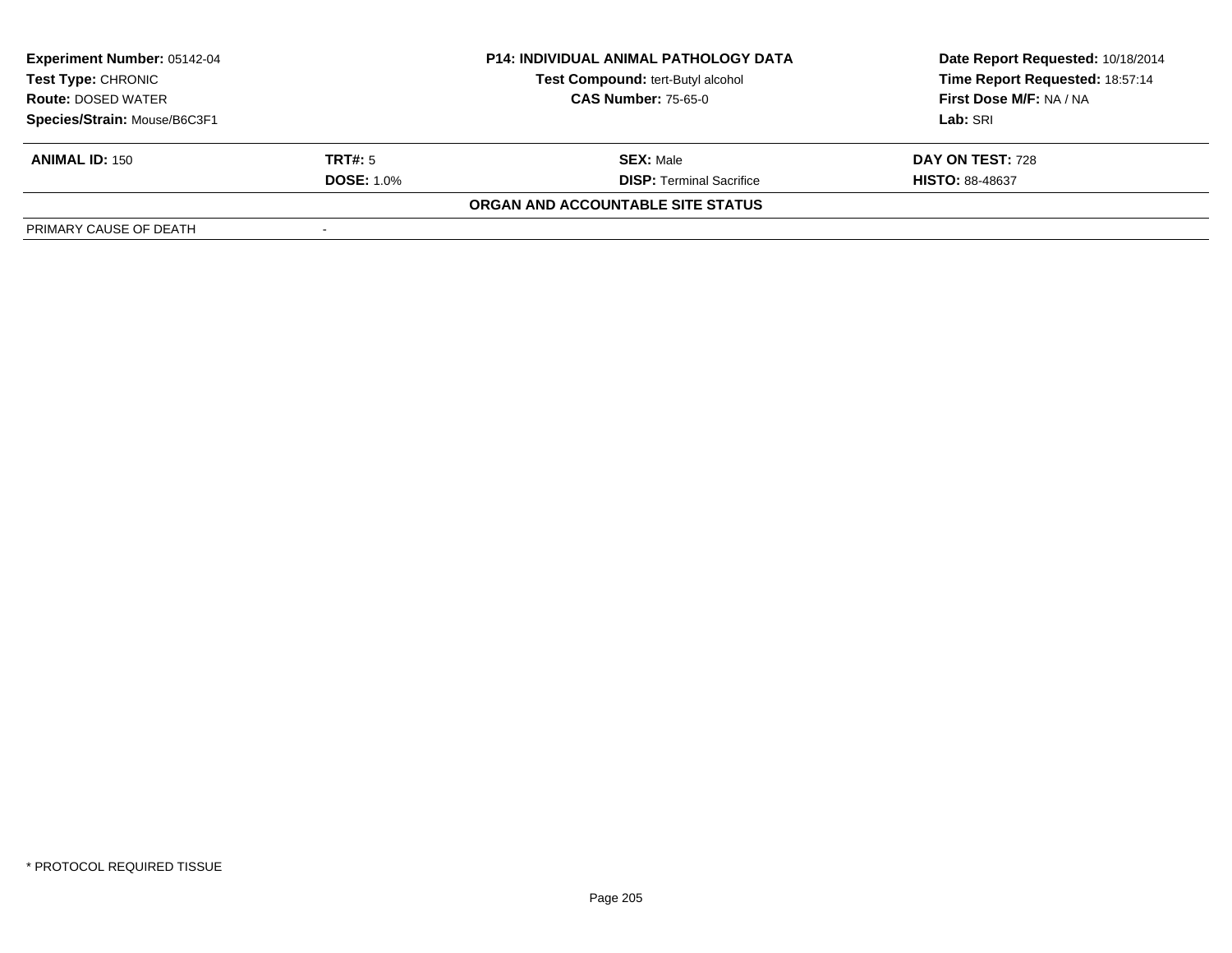| Experiment Number: 05142-04<br>Test Type: CHRONIC      |                          | <b>P14: INDIVIDUAL ANIMAL PATHOLOGY DATA</b><br>Test Compound: tert-Butyl alcohol | Date Report Requested: 10/18/2014<br>Time Report Requested: 18:57:14 |
|--------------------------------------------------------|--------------------------|-----------------------------------------------------------------------------------|----------------------------------------------------------------------|
| <b>Route: DOSED WATER</b>                              |                          | <b>CAS Number: 75-65-0</b>                                                        | First Dose M/F: NA / NA                                              |
| Species/Strain: Mouse/B6C3F1                           |                          |                                                                                   | Lab: SRI                                                             |
| <b>ANIMAL ID: 151</b>                                  | <b>TRT#: 5</b>           | <b>SEX: Male</b>                                                                  | DAY ON TEST: 728                                                     |
|                                                        | <b>DOSE: 1.0%</b>        | <b>DISP: Terminal Sacrifice</b>                                                   | <b>HISTO: 88-48638</b>                                               |
|                                                        |                          | ORGAN AND ACCOUNTABLE SITE STATUS                                                 |                                                                      |
| <b>NORMAL</b>                                          |                          |                                                                                   |                                                                      |
| * Adrenal Cortex                                       | * Adrenal Medulla        | * Bone                                                                            | * Bone Marrow                                                        |
| * Brain                                                | * Epididymis             | * Esophagus                                                                       | * Gallbladder                                                        |
| * Heart                                                | * Intestine Large, Cecum | * Intestine Large, Colon                                                          | * Intestine Large, Rectum                                            |
| * Intestine Small, Duodenum                            | * Intestine Small, Ileum | * Intestine Small, Jejunum                                                        | * Islets, Pancreatic                                                 |
| * Lung                                                 | * Lymph Node, Mandibular | * Nose                                                                            | * Pancreas                                                           |
| * Parathyroid Gland                                    | * Pituitary Gland        | * Prostate                                                                        | * Salivary Glands                                                    |
| * Skin                                                 | * Stomach, Forestomach   | * Stomach, Glandular                                                              | * Testes                                                             |
| * Thyroid Gland                                        | * Trachea                | * Urinary Bladder                                                                 |                                                                      |
| <b>MISSING</b>                                         |                          |                                                                                   |                                                                      |
| * Mammary Gland                                        |                          |                                                                                   |                                                                      |
| <b>OBSERVATIONS</b>                                    |                          |                                                                                   |                                                                      |
| * Kidney                                               |                          | Nephropathy                                                                       | Mild                                                                 |
| * Liver                                                |                          | <b>Clear Cell Focus</b>                                                           |                                                                      |
|                                                        |                          | Hepatocellular Adenoma                                                            | Multiple                                                             |
|                                                        |                          | Hepatocellular Carcinoma                                                          |                                                                      |
|                                                        |                          | <b>Mixed Cell Focus</b>                                                           |                                                                      |
| [ Hepatocellular Adenoma TGLS = 5-22,7-24,8-25,10-26 ] |                          |                                                                                   |                                                                      |
| [ Hepatocellular Carcinoma TGLS = 6-23 ]               |                          |                                                                                   |                                                                      |
| * Lymph Node, Mesenteric                               |                          | Angiectasis                                                                       | Mild                                                                 |
|                                                        |                          | Hyperplasia                                                                       | Lymphoid, Mild                                                       |
| [Angiectasis TGLS = 11-5]                              |                          |                                                                                   |                                                                      |
| <b>Preputial Gland</b>                                 |                          | Degeneration                                                                      | Cystic, Marked                                                       |
| [Degeneration TGLS = 1-8]                              |                          |                                                                                   |                                                                      |
| * Seminal Vesicle                                      |                          | Dilatation                                                                        | Moderate                                                             |
| [Dilatation TGLS = 3-7]                                |                          |                                                                                   |                                                                      |
| * Spleen                                               |                          | Hemangiosarcoma                                                                   |                                                                      |
|                                                        |                          | Hyperplasia                                                                       | Lymphoid, Mild                                                       |
| [Hemangiosarcoma TGLS = 4-21]                          |                          |                                                                                   |                                                                      |
| * Thymus                                               | Thymocyte                | Thymoma Malignant                                                                 |                                                                      |
| [Thymoma Malignant TGLS = 9-2-1]                       |                          |                                                                                   |                                                                      |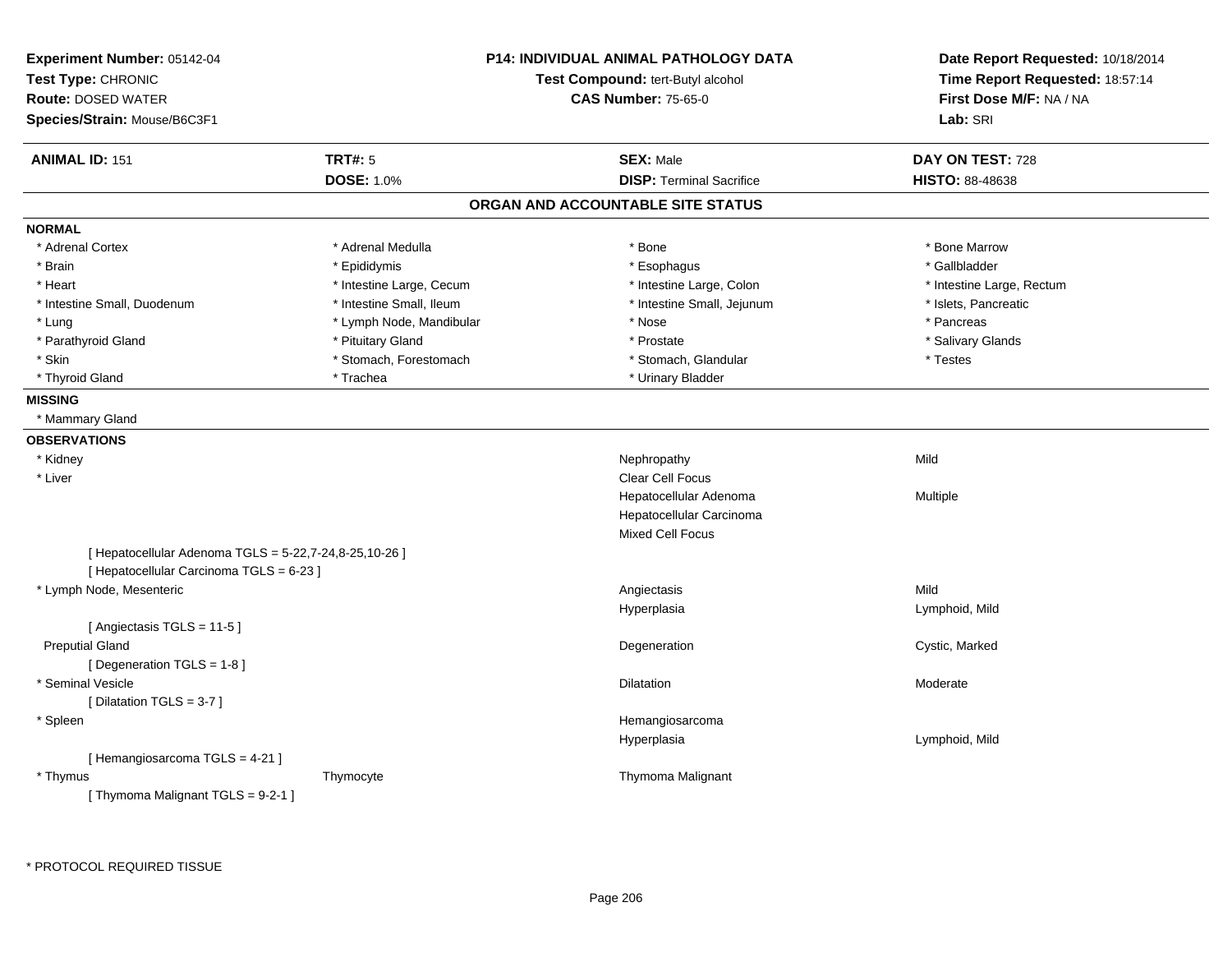| <b>Experiment Number: 05142-04</b><br><b>Test Type: CHRONIC</b> |                   | <b>P14: INDIVIDUAL ANIMAL PATHOLOGY DATA</b> | Date Report Requested: 10/18/2014<br>Time Report Requested: 18:57:14 |
|-----------------------------------------------------------------|-------------------|----------------------------------------------|----------------------------------------------------------------------|
|                                                                 |                   | Test Compound: tert-Butyl alcohol            |                                                                      |
| <b>Route: DOSED WATER</b>                                       |                   | <b>CAS Number: 75-65-0</b>                   | First Dose M/F: NA / NA                                              |
| Species/Strain: Mouse/B6C3F1                                    |                   |                                              | Lab: SRI                                                             |
| <b>ANIMAL ID: 151</b>                                           | TRT#: 5           | <b>SEX: Male</b>                             | DAY ON TEST: 728                                                     |
|                                                                 | <b>DOSE: 1.0%</b> | <b>DISP: Terminal Sacrifice</b>              | <b>HISTO: 88-48638</b>                                               |
|                                                                 |                   | ORGAN AND ACCOUNTABLE SITE STATUS            |                                                                      |
| Tooth                                                           | Incisor           | Dysplasia                                    | Minimal                                                              |
| PRIMARY CAUSE OF DEATH                                          |                   |                                              |                                                                      |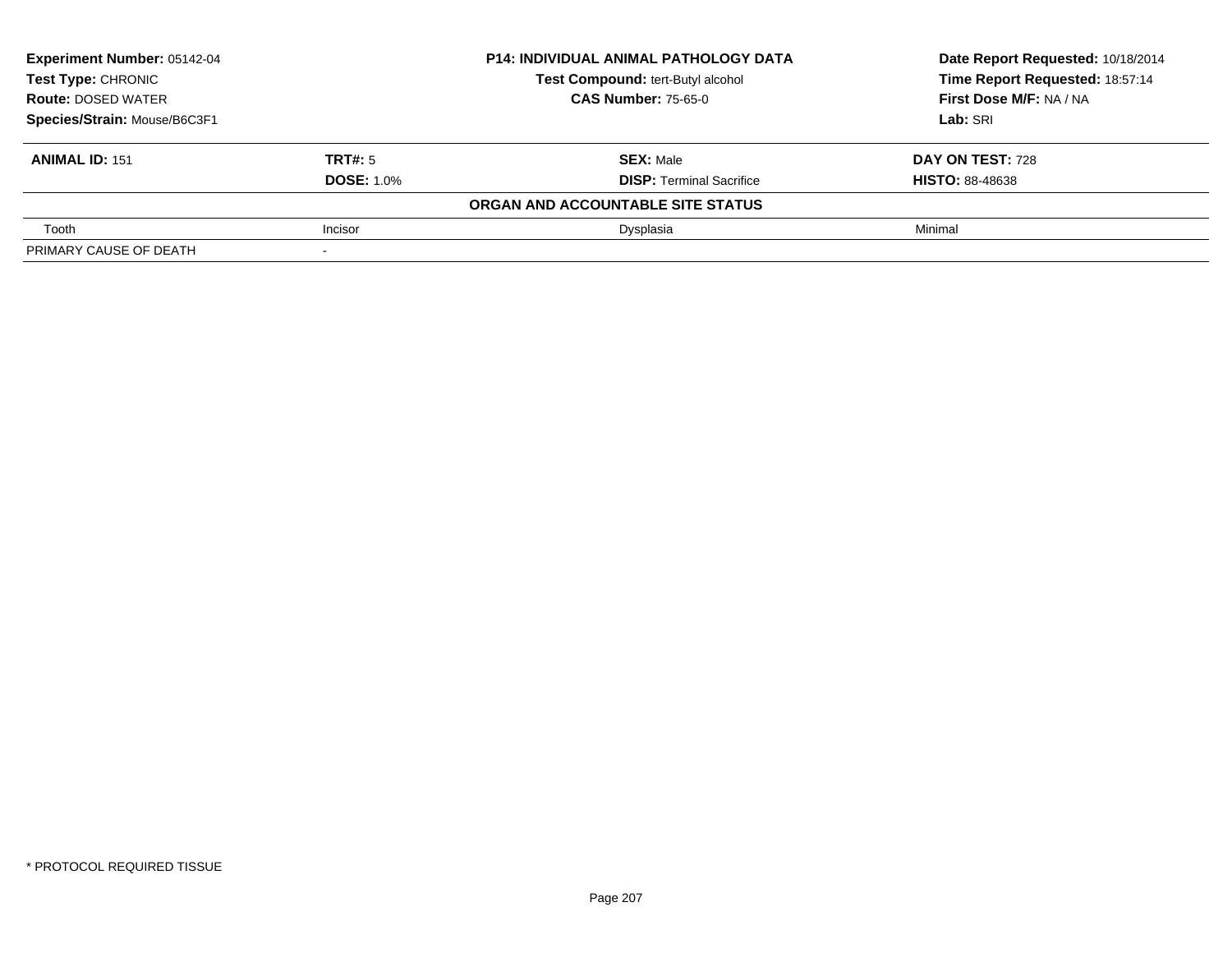| Experiment Number: 05142-04                                              |                                   | <b>P14: INDIVIDUAL ANIMAL PATHOLOGY DATA</b> | Date Report Requested: 10/18/2014 |
|--------------------------------------------------------------------------|-----------------------------------|----------------------------------------------|-----------------------------------|
| Test Type: CHRONIC                                                       | Test Compound: tert-Butyl alcohol |                                              | Time Report Requested: 18:57:14   |
| <b>Route: DOSED WATER</b>                                                |                                   | <b>CAS Number: 75-65-0</b>                   | First Dose M/F: NA / NA           |
| Species/Strain: Mouse/B6C3F1                                             |                                   |                                              | Lab: SRI                          |
| <b>ANIMAL ID: 152</b>                                                    | <b>TRT#: 5</b>                    | <b>SEX: Male</b>                             | DAY ON TEST: 728                  |
|                                                                          | <b>DOSE: 1.0%</b>                 | <b>DISP: Terminal Sacrifice</b>              | <b>HISTO: 88-48639</b>            |
|                                                                          |                                   | ORGAN AND ACCOUNTABLE SITE STATUS            |                                   |
| <b>NORMAL</b>                                                            |                                   |                                              |                                   |
| * Adrenal Cortex                                                         | * Adrenal Medulla                 | * Bone                                       | * Bone Marrow                     |
| * Brain                                                                  | * Epididymis                      | * Esophagus                                  | * Gallbladder                     |
| * Heart                                                                  | * Intestine Large, Cecum          | * Intestine Large, Colon                     | * Intestine Large, Rectum         |
| * Intestine Small, Duodenum                                              | * Intestine Small, Ileum          | * Intestine Small, Jejunum                   | * Islets, Pancreatic              |
| * Lung                                                                   | * Lymph Node, Mandibular          | * Lymph Node, Mesenteric                     | * Nose                            |
| * Pancreas                                                               | * Parathyroid Gland               | * Pituitary Gland                            | * Prostate                        |
| * Salivary Glands                                                        | * Seminal Vesicle                 | * Skin                                       | * Spleen                          |
| * Stomach, Forestomach                                                   | * Stomach, Glandular              | * Testes                                     | * Thyroid Gland                   |
| * Trachea                                                                | * Urinary Bladder                 |                                              |                                   |
| <b>MISSING</b>                                                           |                                   |                                              |                                   |
| * Mammary Gland                                                          |                                   |                                              |                                   |
| <b>OBSERVATIONS</b>                                                      |                                   |                                              |                                   |
| * Kidney                                                                 |                                   | Nephropathy                                  | Mild                              |
| * Liver                                                                  |                                   | <b>Basophilic Focus</b>                      |                                   |
|                                                                          |                                   | Eosinophilic Focus                           |                                   |
|                                                                          |                                   | Fatty Change                                 | Minimal                           |
|                                                                          |                                   | Hepatocellular Adenoma                       |                                   |
| [Basophilic Focus TGLS = 1-21]<br>[ Hepatocellular Adenoma TGLS = 2-22 ] |                                   |                                              |                                   |
| * Thymus                                                                 |                                   | Cyst                                         | Minimal                           |
| Tooth                                                                    | Incisor                           | Dysplasia                                    | Mild                              |
| PRIMARY CAUSE OF DEATH                                                   |                                   |                                              |                                   |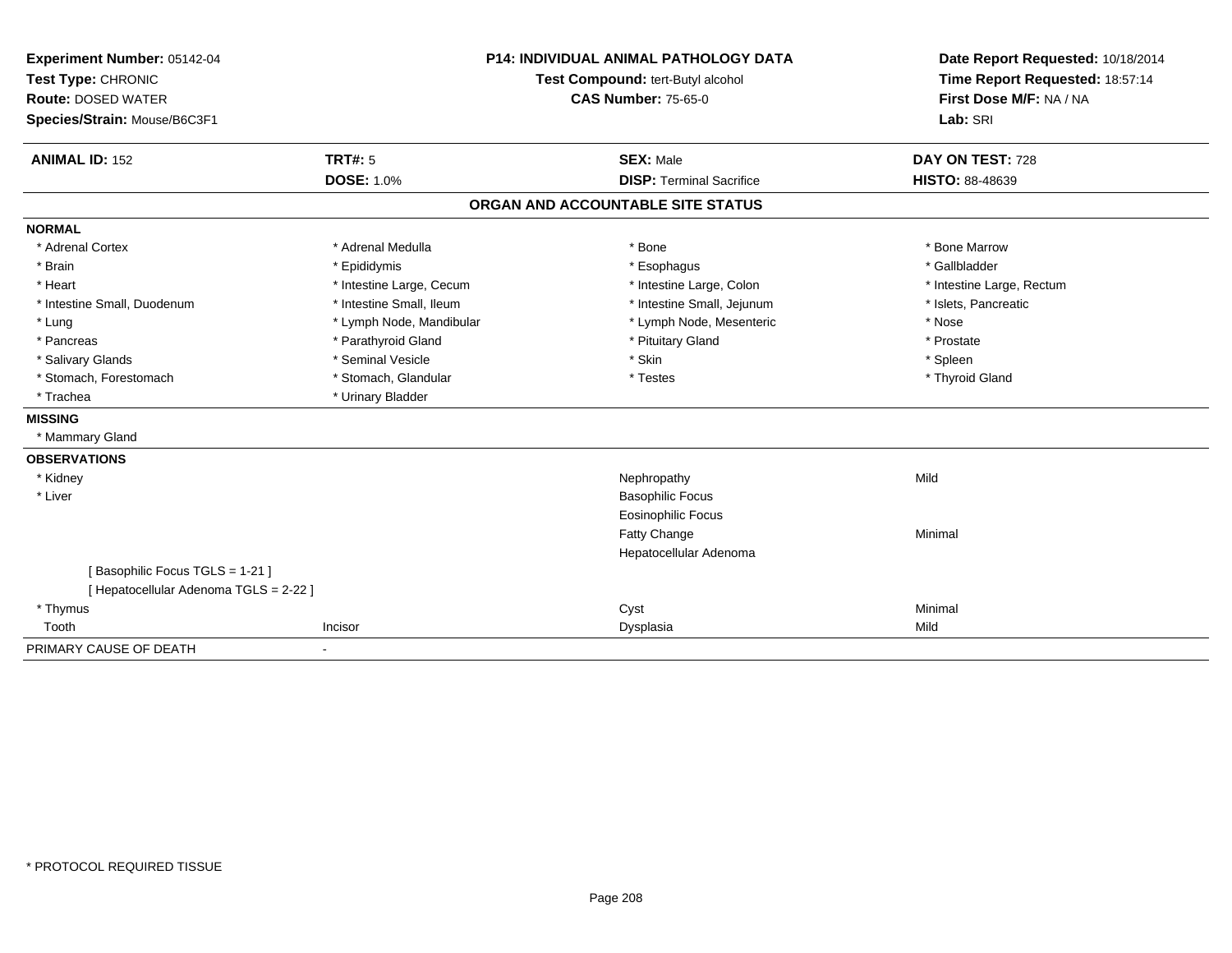| Experiment Number: 05142-04              |                                   | <b>P14: INDIVIDUAL ANIMAL PATHOLOGY DATA</b> | Date Report Requested: 10/18/2014 |
|------------------------------------------|-----------------------------------|----------------------------------------------|-----------------------------------|
| Test Type: CHRONIC                       | Test Compound: tert-Butyl alcohol |                                              | Time Report Requested: 18:57:14   |
| <b>Route: DOSED WATER</b>                |                                   | <b>CAS Number: 75-65-0</b>                   | First Dose M/F: NA / NA           |
| Species/Strain: Mouse/B6C3F1             |                                   |                                              | Lab: SRI                          |
| <b>ANIMAL ID: 153</b>                    | TRT#: 5                           | <b>SEX: Male</b>                             | DAY ON TEST: 611                  |
|                                          | <b>DOSE: 1.0%</b>                 | <b>DISP:</b> Moribund Sacrifice              | <b>HISTO: 88-46969</b>            |
|                                          |                                   | ORGAN AND ACCOUNTABLE SITE STATUS            |                                   |
| <b>NORMAL</b>                            |                                   |                                              |                                   |
| * Adrenal Cortex                         | * Adrenal Medulla                 | * Bone                                       | * Bone Marrow                     |
| * Brain                                  | * Epididymis                      | * Esophagus                                  | * Gallbladder                     |
| * Heart                                  | * Intestine Large, Cecum          | * Intestine Large, Colon                     | * Intestine Large, Rectum         |
| * Intestine Small, Duodenum              | * Intestine Small, Ileum          | * Intestine Small, Jejunum                   | * Islets, Pancreatic              |
| * Lung                                   | * Lymph Node, Mandibular          | * Lymph Node, Mesenteric                     | * Nose                            |
| * Pancreas                               | * Parathyroid Gland               | * Pituitary Gland                            | * Prostate                        |
| * Salivary Glands                        | * Seminal Vesicle                 | * Skin                                       | * Spleen                          |
| * Stomach, Forestomach                   | * Stomach, Glandular              | * Testes                                     | * Thymus                          |
| * Thyroid Gland                          | * Trachea                         | * Urinary Bladder                            |                                   |
| <b>MISSING</b>                           |                                   |                                              |                                   |
| * Mammary Gland                          |                                   |                                              |                                   |
| <b>OBSERVATIONS</b>                      |                                   |                                              |                                   |
| * Kidney                                 | Pelvis                            | <b>Dilatation</b>                            | Mild                              |
|                                          |                                   | Nephropathy                                  | Moderate                          |
| [Nephropathy TGLS = 2-5]                 |                                   |                                              |                                   |
| * Liver                                  |                                   | <b>Basophilic Focus</b>                      |                                   |
|                                          |                                   | <b>Eosinophilic Focus</b>                    |                                   |
|                                          |                                   | Hepatocellular Carcinoma                     |                                   |
| [Basophilic Focus TGLS = 5-23,6-24]      |                                   |                                              |                                   |
| [Eosinophilic Focus TGLS = 3-21]         |                                   |                                              |                                   |
| [ Hepatocellular Carcinoma TGLS = 4-22 ] |                                   |                                              |                                   |
| PRIMARY CAUSE OF DEATH                   | $\blacksquare$                    |                                              |                                   |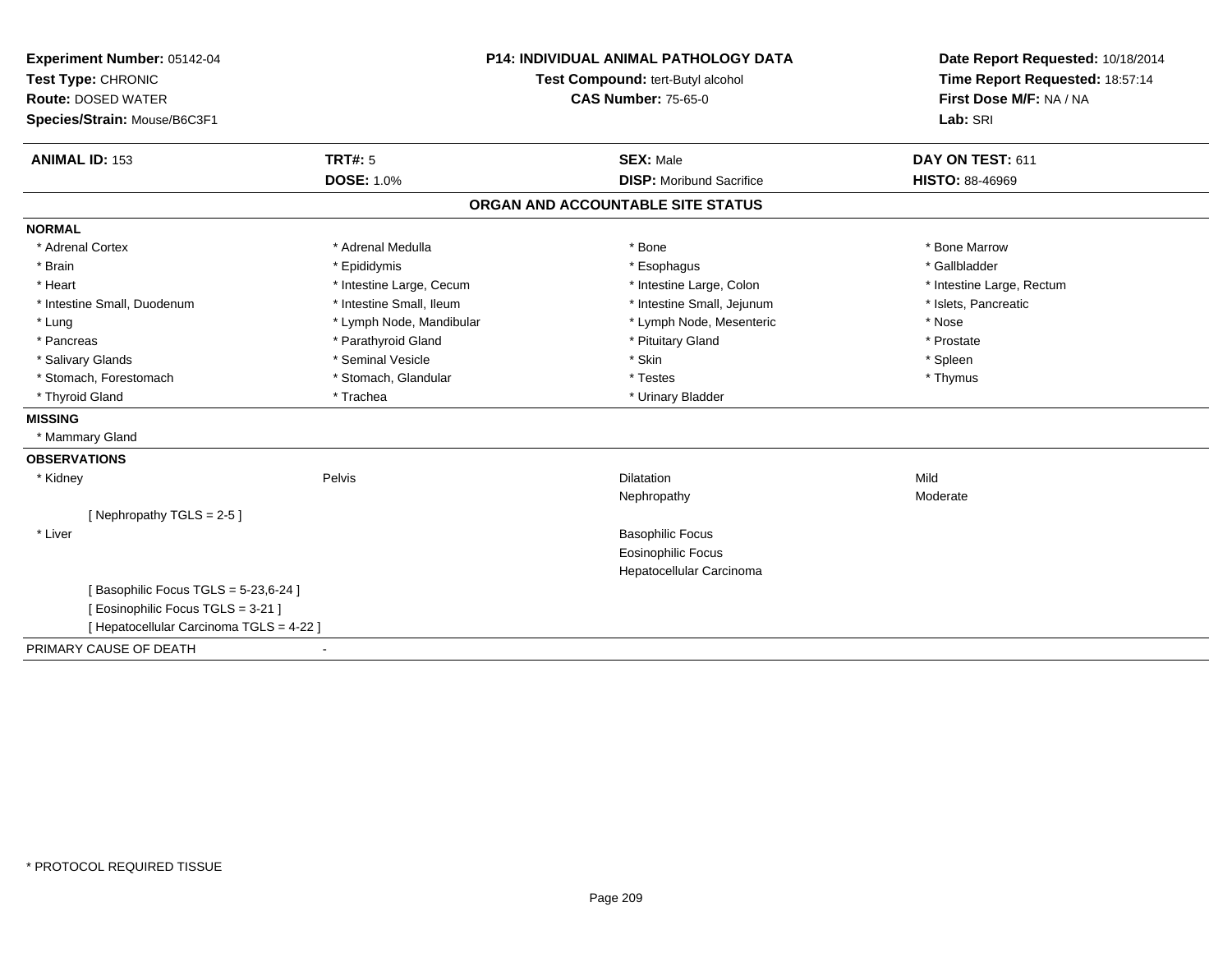| <b>ANIMAL ID: 154</b><br><b>TRT#: 5</b><br><b>SEX: Male</b><br>DAY ON TEST: 675<br><b>DOSE: 1.0%</b><br><b>DISP:</b> Moribund Sacrifice<br><b>HISTO: 88-48332</b><br>ORGAN AND ACCOUNTABLE SITE STATUS<br>* Adrenal Medulla<br>* Bone<br>* Bone Marrow<br>* Brain<br>* Heart<br>* Esophagus<br>* Gallbladder<br>* Epididymis<br>* Intestine Large, Cecum<br>* Intestine Large, Colon<br>* Intestine Small, Duodenum<br>* Intestine Large, Rectum<br>* Intestine Small, Ileum<br>* Intestine Small, Jejunum<br>* Islets, Pancreatic<br>* Lymph Node, Mandibular<br>* Nose<br>* Parathyroid Gland<br>* Pituitary Gland<br>* Pancreas<br>* Stomach, Forestomach<br>* Salivary Glands<br>* Skin<br>* Prostate<br>* Stomach, Glandular<br>$*$ Testes<br>* Thymus<br>* Thyroid Gland<br>* Urinary Bladder<br>* Trachea<br>* Mammary Gland<br>* Adrenal Cortex<br>Subcapsular<br>Focal, Minimal<br>Hyperplasia<br><b>Coagulating Gland</b><br><b>Dilatation</b><br>Marked<br>[ Dilatation TGLS = 2-7 ]<br>* Kidney<br>Nephropathy<br>Minimal<br>* Liver<br><b>Eosinophilic Focus</b><br>Hepatocellular Adenoma<br>Multiple<br>[ Eosinophilic Focus TGLS = 5-21,12-24 ]<br>[ Hepatocellular Adenoma TGLS = 6-22,7-23 ]<br>Alveolar/Bronchiolar Carcinoma<br>* Lung<br>[ Alveolar/Bronchiolar Carcinoma TGLS = 10-2-1 ]<br>* Lymph Node, Mesenteric<br>Mild<br>Angiectasis<br>[Angiectasis TGLS = 4-5]<br><b>Preputial Gland</b><br>Degeneration<br>Cystic, Moderate<br>[Degeneration TGLS = 11-8]<br>* Seminal Vesicle<br><b>Dilatation</b><br>Mild<br>[ Dilatation TGLS = 1-7 ]<br><b>Depletion Cellular</b><br>Mild<br>* Spleen<br>[ Depletion Cellular TGLS = 3-6 ]<br>Tooth<br>Incisor<br>Dysplasia<br>Marked | Experiment Number: 05142-04<br>Test Type: CHRONIC<br><b>Route: DOSED WATER</b><br>Species/Strain: Mouse/B6C3F1 | <b>P14: INDIVIDUAL ANIMAL PATHOLOGY DATA</b><br>Test Compound: tert-Butyl alcohol<br><b>CAS Number: 75-65-0</b> | Date Report Requested: 10/18/2014<br>Time Report Requested: 18:57:14<br>First Dose M/F: NA / NA<br>Lab: SRI |
|-----------------------------------------------------------------------------------------------------------------------------------------------------------------------------------------------------------------------------------------------------------------------------------------------------------------------------------------------------------------------------------------------------------------------------------------------------------------------------------------------------------------------------------------------------------------------------------------------------------------------------------------------------------------------------------------------------------------------------------------------------------------------------------------------------------------------------------------------------------------------------------------------------------------------------------------------------------------------------------------------------------------------------------------------------------------------------------------------------------------------------------------------------------------------------------------------------------------------------------------------------------------------------------------------------------------------------------------------------------------------------------------------------------------------------------------------------------------------------------------------------------------------------------------------------------------------------------------------------------------------------------------------------------------------------------------------------------|----------------------------------------------------------------------------------------------------------------|-----------------------------------------------------------------------------------------------------------------|-------------------------------------------------------------------------------------------------------------|
|                                                                                                                                                                                                                                                                                                                                                                                                                                                                                                                                                                                                                                                                                                                                                                                                                                                                                                                                                                                                                                                                                                                                                                                                                                                                                                                                                                                                                                                                                                                                                                                                                                                                                                           |                                                                                                                |                                                                                                                 |                                                                                                             |
|                                                                                                                                                                                                                                                                                                                                                                                                                                                                                                                                                                                                                                                                                                                                                                                                                                                                                                                                                                                                                                                                                                                                                                                                                                                                                                                                                                                                                                                                                                                                                                                                                                                                                                           |                                                                                                                |                                                                                                                 |                                                                                                             |
|                                                                                                                                                                                                                                                                                                                                                                                                                                                                                                                                                                                                                                                                                                                                                                                                                                                                                                                                                                                                                                                                                                                                                                                                                                                                                                                                                                                                                                                                                                                                                                                                                                                                                                           |                                                                                                                |                                                                                                                 |                                                                                                             |
|                                                                                                                                                                                                                                                                                                                                                                                                                                                                                                                                                                                                                                                                                                                                                                                                                                                                                                                                                                                                                                                                                                                                                                                                                                                                                                                                                                                                                                                                                                                                                                                                                                                                                                           | <b>NORMAL</b>                                                                                                  |                                                                                                                 |                                                                                                             |
|                                                                                                                                                                                                                                                                                                                                                                                                                                                                                                                                                                                                                                                                                                                                                                                                                                                                                                                                                                                                                                                                                                                                                                                                                                                                                                                                                                                                                                                                                                                                                                                                                                                                                                           |                                                                                                                |                                                                                                                 |                                                                                                             |
|                                                                                                                                                                                                                                                                                                                                                                                                                                                                                                                                                                                                                                                                                                                                                                                                                                                                                                                                                                                                                                                                                                                                                                                                                                                                                                                                                                                                                                                                                                                                                                                                                                                                                                           |                                                                                                                |                                                                                                                 |                                                                                                             |
|                                                                                                                                                                                                                                                                                                                                                                                                                                                                                                                                                                                                                                                                                                                                                                                                                                                                                                                                                                                                                                                                                                                                                                                                                                                                                                                                                                                                                                                                                                                                                                                                                                                                                                           |                                                                                                                |                                                                                                                 |                                                                                                             |
|                                                                                                                                                                                                                                                                                                                                                                                                                                                                                                                                                                                                                                                                                                                                                                                                                                                                                                                                                                                                                                                                                                                                                                                                                                                                                                                                                                                                                                                                                                                                                                                                                                                                                                           |                                                                                                                |                                                                                                                 |                                                                                                             |
|                                                                                                                                                                                                                                                                                                                                                                                                                                                                                                                                                                                                                                                                                                                                                                                                                                                                                                                                                                                                                                                                                                                                                                                                                                                                                                                                                                                                                                                                                                                                                                                                                                                                                                           |                                                                                                                |                                                                                                                 |                                                                                                             |
|                                                                                                                                                                                                                                                                                                                                                                                                                                                                                                                                                                                                                                                                                                                                                                                                                                                                                                                                                                                                                                                                                                                                                                                                                                                                                                                                                                                                                                                                                                                                                                                                                                                                                                           |                                                                                                                |                                                                                                                 |                                                                                                             |
|                                                                                                                                                                                                                                                                                                                                                                                                                                                                                                                                                                                                                                                                                                                                                                                                                                                                                                                                                                                                                                                                                                                                                                                                                                                                                                                                                                                                                                                                                                                                                                                                                                                                                                           |                                                                                                                |                                                                                                                 |                                                                                                             |
|                                                                                                                                                                                                                                                                                                                                                                                                                                                                                                                                                                                                                                                                                                                                                                                                                                                                                                                                                                                                                                                                                                                                                                                                                                                                                                                                                                                                                                                                                                                                                                                                                                                                                                           |                                                                                                                |                                                                                                                 |                                                                                                             |
|                                                                                                                                                                                                                                                                                                                                                                                                                                                                                                                                                                                                                                                                                                                                                                                                                                                                                                                                                                                                                                                                                                                                                                                                                                                                                                                                                                                                                                                                                                                                                                                                                                                                                                           | <b>MISSING</b>                                                                                                 |                                                                                                                 |                                                                                                             |
|                                                                                                                                                                                                                                                                                                                                                                                                                                                                                                                                                                                                                                                                                                                                                                                                                                                                                                                                                                                                                                                                                                                                                                                                                                                                                                                                                                                                                                                                                                                                                                                                                                                                                                           |                                                                                                                |                                                                                                                 |                                                                                                             |
|                                                                                                                                                                                                                                                                                                                                                                                                                                                                                                                                                                                                                                                                                                                                                                                                                                                                                                                                                                                                                                                                                                                                                                                                                                                                                                                                                                                                                                                                                                                                                                                                                                                                                                           | <b>OBSERVATIONS</b>                                                                                            |                                                                                                                 |                                                                                                             |
|                                                                                                                                                                                                                                                                                                                                                                                                                                                                                                                                                                                                                                                                                                                                                                                                                                                                                                                                                                                                                                                                                                                                                                                                                                                                                                                                                                                                                                                                                                                                                                                                                                                                                                           |                                                                                                                |                                                                                                                 |                                                                                                             |
|                                                                                                                                                                                                                                                                                                                                                                                                                                                                                                                                                                                                                                                                                                                                                                                                                                                                                                                                                                                                                                                                                                                                                                                                                                                                                                                                                                                                                                                                                                                                                                                                                                                                                                           |                                                                                                                |                                                                                                                 |                                                                                                             |
|                                                                                                                                                                                                                                                                                                                                                                                                                                                                                                                                                                                                                                                                                                                                                                                                                                                                                                                                                                                                                                                                                                                                                                                                                                                                                                                                                                                                                                                                                                                                                                                                                                                                                                           |                                                                                                                |                                                                                                                 |                                                                                                             |
|                                                                                                                                                                                                                                                                                                                                                                                                                                                                                                                                                                                                                                                                                                                                                                                                                                                                                                                                                                                                                                                                                                                                                                                                                                                                                                                                                                                                                                                                                                                                                                                                                                                                                                           |                                                                                                                |                                                                                                                 |                                                                                                             |
|                                                                                                                                                                                                                                                                                                                                                                                                                                                                                                                                                                                                                                                                                                                                                                                                                                                                                                                                                                                                                                                                                                                                                                                                                                                                                                                                                                                                                                                                                                                                                                                                                                                                                                           |                                                                                                                |                                                                                                                 |                                                                                                             |
|                                                                                                                                                                                                                                                                                                                                                                                                                                                                                                                                                                                                                                                                                                                                                                                                                                                                                                                                                                                                                                                                                                                                                                                                                                                                                                                                                                                                                                                                                                                                                                                                                                                                                                           |                                                                                                                |                                                                                                                 |                                                                                                             |
|                                                                                                                                                                                                                                                                                                                                                                                                                                                                                                                                                                                                                                                                                                                                                                                                                                                                                                                                                                                                                                                                                                                                                                                                                                                                                                                                                                                                                                                                                                                                                                                                                                                                                                           |                                                                                                                |                                                                                                                 |                                                                                                             |
|                                                                                                                                                                                                                                                                                                                                                                                                                                                                                                                                                                                                                                                                                                                                                                                                                                                                                                                                                                                                                                                                                                                                                                                                                                                                                                                                                                                                                                                                                                                                                                                                                                                                                                           |                                                                                                                |                                                                                                                 |                                                                                                             |
|                                                                                                                                                                                                                                                                                                                                                                                                                                                                                                                                                                                                                                                                                                                                                                                                                                                                                                                                                                                                                                                                                                                                                                                                                                                                                                                                                                                                                                                                                                                                                                                                                                                                                                           |                                                                                                                |                                                                                                                 |                                                                                                             |
|                                                                                                                                                                                                                                                                                                                                                                                                                                                                                                                                                                                                                                                                                                                                                                                                                                                                                                                                                                                                                                                                                                                                                                                                                                                                                                                                                                                                                                                                                                                                                                                                                                                                                                           |                                                                                                                |                                                                                                                 |                                                                                                             |
|                                                                                                                                                                                                                                                                                                                                                                                                                                                                                                                                                                                                                                                                                                                                                                                                                                                                                                                                                                                                                                                                                                                                                                                                                                                                                                                                                                                                                                                                                                                                                                                                                                                                                                           |                                                                                                                |                                                                                                                 |                                                                                                             |
|                                                                                                                                                                                                                                                                                                                                                                                                                                                                                                                                                                                                                                                                                                                                                                                                                                                                                                                                                                                                                                                                                                                                                                                                                                                                                                                                                                                                                                                                                                                                                                                                                                                                                                           |                                                                                                                |                                                                                                                 |                                                                                                             |
|                                                                                                                                                                                                                                                                                                                                                                                                                                                                                                                                                                                                                                                                                                                                                                                                                                                                                                                                                                                                                                                                                                                                                                                                                                                                                                                                                                                                                                                                                                                                                                                                                                                                                                           |                                                                                                                |                                                                                                                 |                                                                                                             |
|                                                                                                                                                                                                                                                                                                                                                                                                                                                                                                                                                                                                                                                                                                                                                                                                                                                                                                                                                                                                                                                                                                                                                                                                                                                                                                                                                                                                                                                                                                                                                                                                                                                                                                           |                                                                                                                |                                                                                                                 |                                                                                                             |
|                                                                                                                                                                                                                                                                                                                                                                                                                                                                                                                                                                                                                                                                                                                                                                                                                                                                                                                                                                                                                                                                                                                                                                                                                                                                                                                                                                                                                                                                                                                                                                                                                                                                                                           |                                                                                                                |                                                                                                                 |                                                                                                             |
|                                                                                                                                                                                                                                                                                                                                                                                                                                                                                                                                                                                                                                                                                                                                                                                                                                                                                                                                                                                                                                                                                                                                                                                                                                                                                                                                                                                                                                                                                                                                                                                                                                                                                                           |                                                                                                                |                                                                                                                 |                                                                                                             |
|                                                                                                                                                                                                                                                                                                                                                                                                                                                                                                                                                                                                                                                                                                                                                                                                                                                                                                                                                                                                                                                                                                                                                                                                                                                                                                                                                                                                                                                                                                                                                                                                                                                                                                           |                                                                                                                |                                                                                                                 |                                                                                                             |
|                                                                                                                                                                                                                                                                                                                                                                                                                                                                                                                                                                                                                                                                                                                                                                                                                                                                                                                                                                                                                                                                                                                                                                                                                                                                                                                                                                                                                                                                                                                                                                                                                                                                                                           |                                                                                                                |                                                                                                                 |                                                                                                             |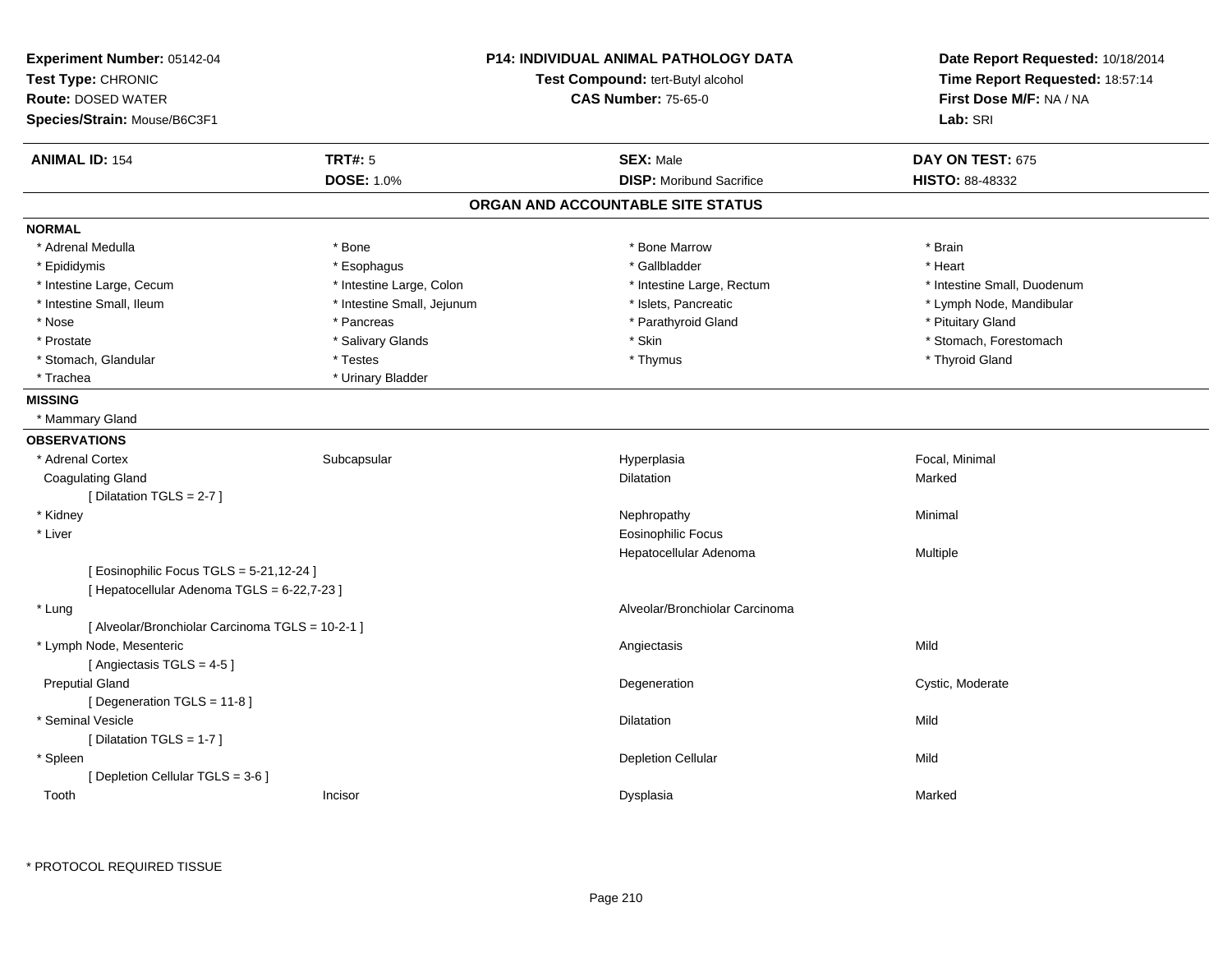| <b>Experiment Number: 05142-04</b><br>Test Type: CHRONIC<br><b>Route: DOSED WATER</b><br>Species/Strain: Mouse/B6C3F1 |                   | <b>P14: INDIVIDUAL ANIMAL PATHOLOGY DATA</b> | Date Report Requested: 10/18/2014 |  |
|-----------------------------------------------------------------------------------------------------------------------|-------------------|----------------------------------------------|-----------------------------------|--|
|                                                                                                                       |                   | Test Compound: tert-Butyl alcohol            | Time Report Requested: 18:57:14   |  |
|                                                                                                                       |                   | <b>CAS Number: 75-65-0</b>                   | First Dose M/F: NA / NA           |  |
|                                                                                                                       |                   |                                              | Lab: SRI                          |  |
| <b>ANIMAL ID: 154</b>                                                                                                 | TRT#: 5           | <b>SEX: Male</b>                             | <b>DAY ON TEST: 675</b>           |  |
|                                                                                                                       | <b>DOSE: 1.0%</b> | <b>DISP:</b> Moribund Sacrifice              | <b>HISTO: 88-48332</b>            |  |
|                                                                                                                       |                   | ORGAN AND ACCOUNTABLE SITE STATUS            |                                   |  |
| [ Dysplasia TGLS = 9-9 ]                                                                                              |                   |                                              |                                   |  |
| PRIMARY CAUSE OF DEATH                                                                                                |                   |                                              |                                   |  |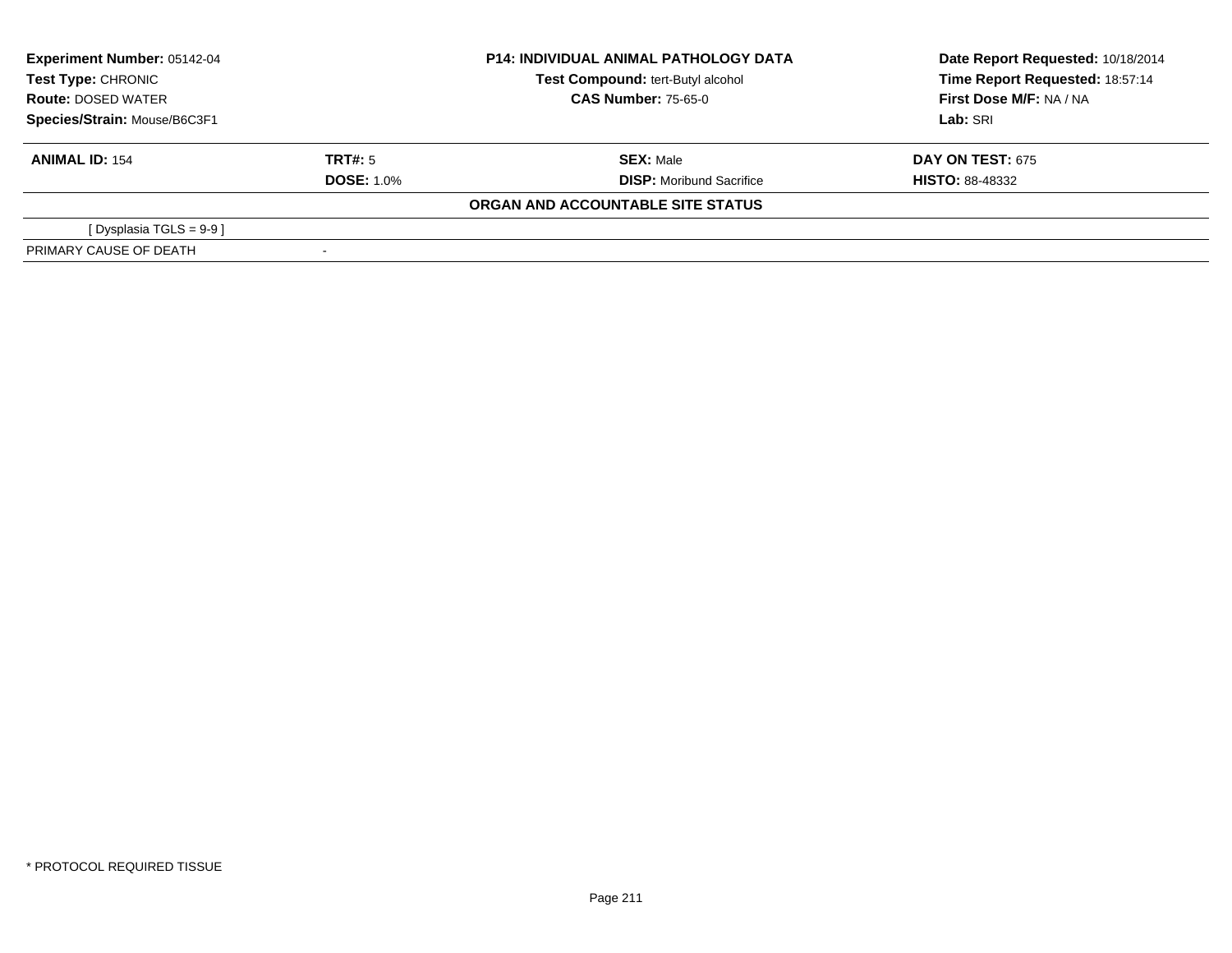| Experiment Number: 05142-04<br>Test Type: CHRONIC<br><b>Route: DOSED WATER</b><br>Species/Strain: Mouse/B6C3F1 | <b>P14: INDIVIDUAL ANIMAL PATHOLOGY DATA</b><br>Test Compound: tert-Butyl alcohol<br><b>CAS Number: 75-65-0</b> | Date Report Requested: 10/18/2014<br>Time Report Requested: 18:57:14<br>First Dose M/F: NA / NA<br>Lab: SRI |
|----------------------------------------------------------------------------------------------------------------|-----------------------------------------------------------------------------------------------------------------|-------------------------------------------------------------------------------------------------------------|
| <b>TRT#: 5</b><br><b>ANIMAL ID: 155</b>                                                                        | <b>SEX: Male</b>                                                                                                | DAY ON TEST: 622                                                                                            |
| <b>DOSE: 1.0%</b>                                                                                              | <b>DISP:</b> Moribund Sacrifice                                                                                 | <b>HISTO: 88-46970</b>                                                                                      |
|                                                                                                                | ORGAN AND ACCOUNTABLE SITE STATUS                                                                               |                                                                                                             |
| <b>NORMAL</b>                                                                                                  |                                                                                                                 |                                                                                                             |
| * Adrenal Cortex<br>* Adrenal Medulla                                                                          | * Bone                                                                                                          | * Bone Marrow                                                                                               |
| * Epididymis<br>* Brain                                                                                        | * Esophagus                                                                                                     | * Gallbladder                                                                                               |
| * Heart<br>* Intestine Large, Cecum                                                                            | * Intestine Large, Colon                                                                                        | * Intestine Large, Rectum                                                                                   |
| * Intestine Small, Duodenum<br>* Intestine Small, Ileum                                                        | * Intestine Small, Jejunum                                                                                      | * Lung                                                                                                      |
| * Lymph Node, Mandibular<br>* Lymph Node, Mesenteric                                                           | * Nose                                                                                                          | * Pancreas                                                                                                  |
| * Pituitary Gland<br>* Parathyroid Gland                                                                       | * Prostate                                                                                                      | * Salivary Glands                                                                                           |
| * Stomach, Forestomach<br>* Skin                                                                               | * Stomach, Glandular                                                                                            | * Testes                                                                                                    |
| * Thyroid Gland<br>* Thymus                                                                                    | * Trachea                                                                                                       |                                                                                                             |
| <b>MISSING</b>                                                                                                 |                                                                                                                 |                                                                                                             |
| * Mammary Gland                                                                                                |                                                                                                                 |                                                                                                             |
| <b>OBSERVATIONS</b>                                                                                            |                                                                                                                 |                                                                                                             |
| * Islets, Pancreatic                                                                                           | Adenoma                                                                                                         |                                                                                                             |
| * Kidney                                                                                                       | Nephropathy                                                                                                     | Mild                                                                                                        |
| * Liver                                                                                                        | <b>Basophilic Focus</b>                                                                                         |                                                                                                             |
|                                                                                                                | Clear Cell Focus                                                                                                |                                                                                                             |
|                                                                                                                | <b>Eosinophilic Focus</b>                                                                                       |                                                                                                             |
|                                                                                                                | Hepatocellular Adenoma                                                                                          |                                                                                                             |
| [ Clear Cell Focus TGLS = 4-21,6-23 ]                                                                          |                                                                                                                 |                                                                                                             |
| [Eosinophilic Focus TGLS = 7-24]                                                                               |                                                                                                                 |                                                                                                             |
| [ Hepatocellular Adenoma TGLS = 4-21,5-22,7-24 ]                                                               |                                                                                                                 |                                                                                                             |
| * Seminal Vesicle                                                                                              | <b>Dilatation</b>                                                                                               | Mild                                                                                                        |
|                                                                                                                | Inflammation                                                                                                    | Chronic, Moderate                                                                                           |
| [ Dilatation TGLS = 2-7 ]                                                                                      |                                                                                                                 |                                                                                                             |
| [Inflammation TGLS = 2-7]                                                                                      |                                                                                                                 |                                                                                                             |
| * Spleen                                                                                                       | Lymphoma Malignant Mixed                                                                                        |                                                                                                             |
| [ Lymphoma Malignant Mixed TGLS = 3-6 ]                                                                        |                                                                                                                 |                                                                                                             |
| * Urinary Bladder<br><b>Transit Epithe</b>                                                                     | Hyperplasia                                                                                                     | Minimal                                                                                                     |
|                                                                                                                | Inflammation                                                                                                    | Chronic, Minimal                                                                                            |
| [Hyperplasia TGLS = 1-11]                                                                                      |                                                                                                                 |                                                                                                             |
| [Inflammation TGLS = $1-11$ ]                                                                                  |                                                                                                                 |                                                                                                             |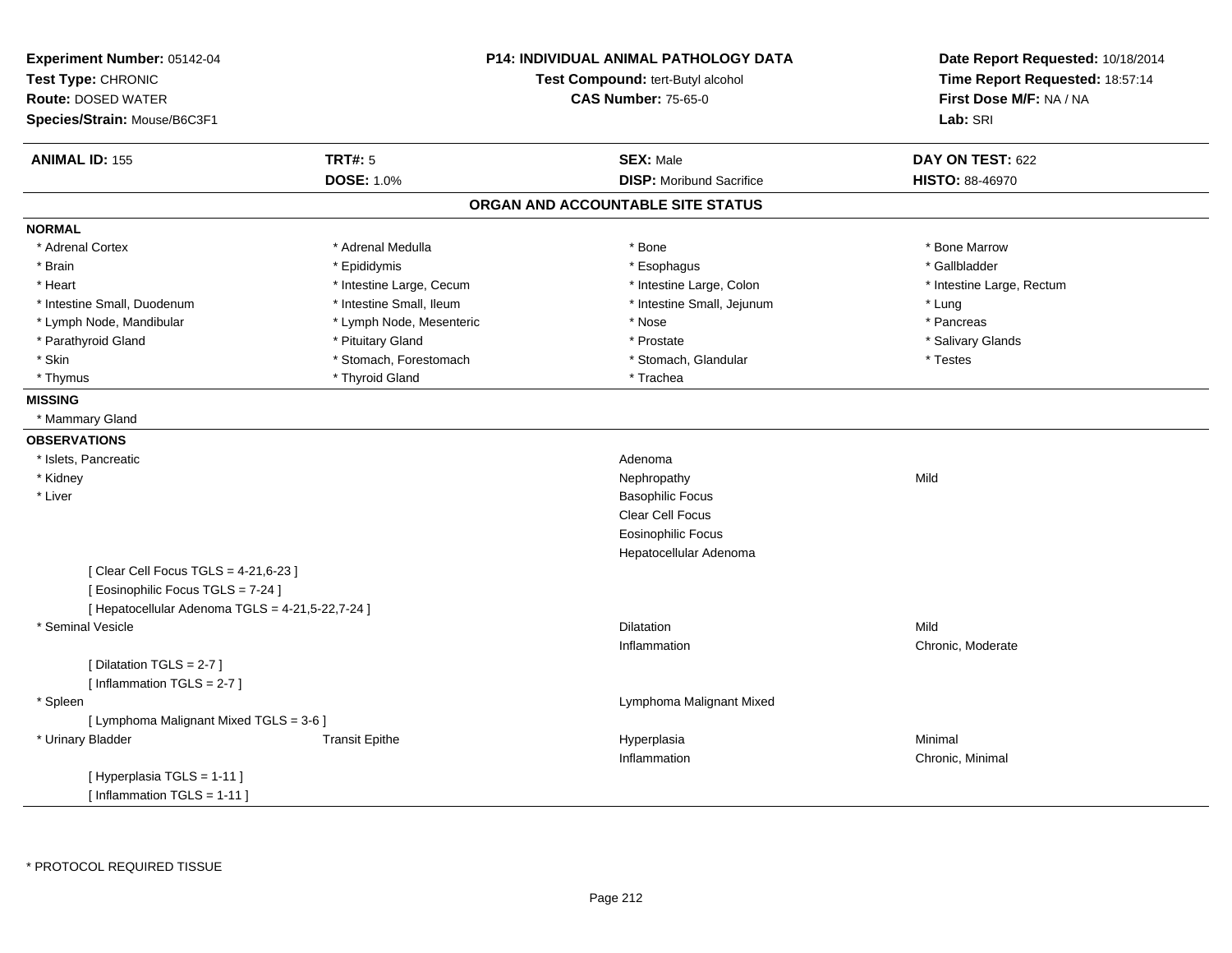| <b>Experiment Number: 05142-04</b><br><b>Test Type: CHRONIC</b><br><b>Route: DOSED WATER</b><br>Species/Strain: Mouse/B6C3F1 |                   | <b>P14: INDIVIDUAL ANIMAL PATHOLOGY DATA</b> | Date Report Requested: 10/18/2014 |  |
|------------------------------------------------------------------------------------------------------------------------------|-------------------|----------------------------------------------|-----------------------------------|--|
|                                                                                                                              |                   | <b>Test Compound: tert-Butyl alcohol</b>     | Time Report Requested: 18:57:14   |  |
|                                                                                                                              |                   | <b>CAS Number: 75-65-0</b>                   | First Dose M/F: NA / NA           |  |
|                                                                                                                              |                   |                                              | Lab: SRI                          |  |
| <b>ANIMAL ID: 155</b>                                                                                                        | TRT#: 5           | <b>SEX: Male</b>                             | <b>DAY ON TEST: 622</b>           |  |
|                                                                                                                              | <b>DOSE: 1.0%</b> | <b>DISP:</b> Moribund Sacrifice              | <b>HISTO: 88-46970</b>            |  |
|                                                                                                                              |                   | ORGAN AND ACCOUNTABLE SITE STATUS            |                                   |  |
| PRIMARY CAUSE OF DEATH                                                                                                       |                   |                                              |                                   |  |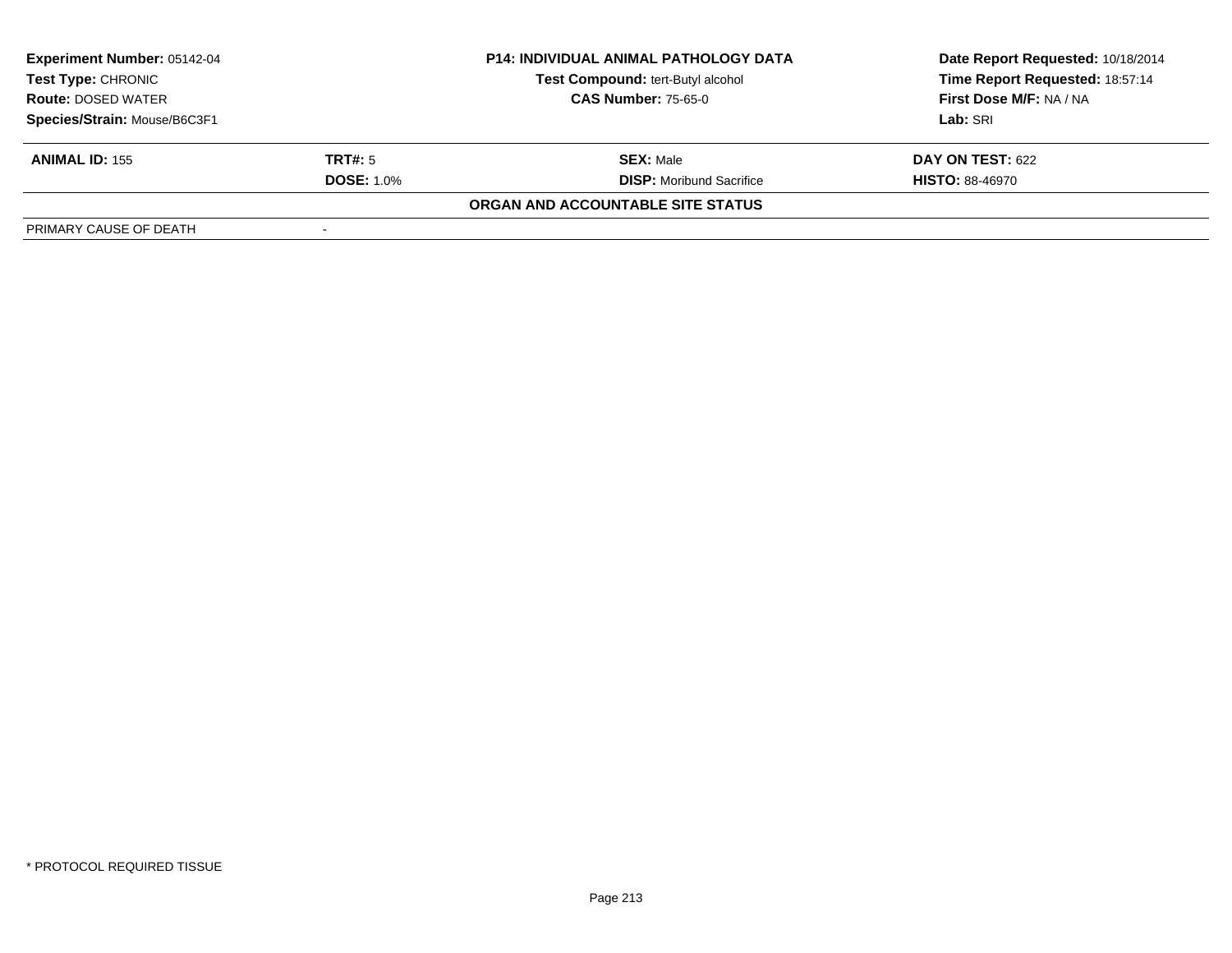| Experiment Number: 05142-04<br>Test Type: CHRONIC<br><b>Route: DOSED WATER</b><br>Species/Strain: Mouse/B6C3F1 |                            | <b>P14: INDIVIDUAL ANIMAL PATHOLOGY DATA</b><br>Test Compound: tert-Butyl alcohol<br><b>CAS Number: 75-65-0</b> | Date Report Requested: 10/18/2014<br>Time Report Requested: 18:57:14<br>First Dose M/F: NA / NA<br>Lab: SRI |
|----------------------------------------------------------------------------------------------------------------|----------------------------|-----------------------------------------------------------------------------------------------------------------|-------------------------------------------------------------------------------------------------------------|
| <b>ANIMAL ID: 156</b>                                                                                          | <b>TRT#: 5</b>             | <b>SEX: Male</b>                                                                                                | DAY ON TEST: 647                                                                                            |
|                                                                                                                | <b>DOSE: 1.0%</b>          | <b>DISP:</b> Moribund Sacrifice                                                                                 | <b>HISTO: 88-48333</b>                                                                                      |
|                                                                                                                |                            | ORGAN AND ACCOUNTABLE SITE STATUS                                                                               |                                                                                                             |
| <b>NORMAL</b>                                                                                                  |                            |                                                                                                                 |                                                                                                             |
| * Adrenal Cortex                                                                                               | * Adrenal Medulla          | * Bone                                                                                                          | * Bone Marrow                                                                                               |
| * Brain                                                                                                        | * Esophagus                | * Gallbladder                                                                                                   | * Heart                                                                                                     |
| * Intestine Large, Cecum                                                                                       | * Intestine Large, Colon   | * Intestine Large, Rectum                                                                                       | * Intestine Small, Duodenum                                                                                 |
| * Intestine Small, Ileum                                                                                       | * Intestine Small, Jejunum | * Islets, Pancreatic                                                                                            | * Lymph Node, Mandibular                                                                                    |
| * Nose                                                                                                         | * Pancreas                 | * Parathyroid Gland                                                                                             | * Pituitary Gland                                                                                           |
| * Prostate                                                                                                     | * Salivary Glands          | * Skin                                                                                                          | * Spleen                                                                                                    |
| * Stomach, Forestomach                                                                                         | * Stomach, Glandular       | * Thymus                                                                                                        | * Thyroid Gland                                                                                             |
| * Trachea                                                                                                      | * Urinary Bladder          |                                                                                                                 |                                                                                                             |
| <b>MISSING</b>                                                                                                 |                            |                                                                                                                 |                                                                                                             |
| * Mammary Gland                                                                                                |                            |                                                                                                                 |                                                                                                             |
| <b>OBSERVATIONS</b>                                                                                            |                            |                                                                                                                 |                                                                                                             |
| <b>Coagulating Gland</b>                                                                                       |                            | Dilatation                                                                                                      | Marked                                                                                                      |
| [ Dilatation TGLS = 4-7 ]                                                                                      |                            |                                                                                                                 |                                                                                                             |
| * Epididymis                                                                                                   |                            | Inflammation                                                                                                    | Chronic, Mild                                                                                               |
| * Kidney                                                                                                       |                            | Cyst                                                                                                            | Minimal                                                                                                     |
|                                                                                                                |                            | Nephropathy                                                                                                     | Mild                                                                                                        |
| * Liver                                                                                                        |                            | <b>Eosinophilic Focus</b>                                                                                       |                                                                                                             |
|                                                                                                                |                            | Hepatocellular Adenoma                                                                                          | Multiple                                                                                                    |
|                                                                                                                |                            | Hepatocellular Carcinoma                                                                                        |                                                                                                             |
| [ Hepatocellular Adenoma TGLS = 5-22,6-23,7-24,8-25 ]                                                          |                            |                                                                                                                 |                                                                                                             |
| [ Hepatocellular Carcinoma TGLS = 9-26 ]                                                                       |                            |                                                                                                                 |                                                                                                             |
| * Lung                                                                                                         | Alveolar Epith             | Hyperplasia                                                                                                     | Minimal                                                                                                     |
| [ Hyperplasia TGLS = 10-2-1 ]                                                                                  |                            |                                                                                                                 |                                                                                                             |
| * Lymph Node, Mesenteric                                                                                       |                            | Angiectasis                                                                                                     | Mild                                                                                                        |
| <b>Preputial Gland</b>                                                                                         |                            | Degeneration                                                                                                    | Cystic, Marked                                                                                              |
| [Degeneration TGLS = 2-8]                                                                                      |                            |                                                                                                                 |                                                                                                             |
| * Seminal Vesicle                                                                                              |                            | Dilatation                                                                                                      | Marked                                                                                                      |
| [ Dilatation TGLS = 3-7 ]                                                                                      |                            |                                                                                                                 |                                                                                                             |
| * Testes                                                                                                       |                            | Mineralization                                                                                                  | Minimal                                                                                                     |
| Tooth                                                                                                          | Incisor                    | Dysplasia                                                                                                       | Moderate                                                                                                    |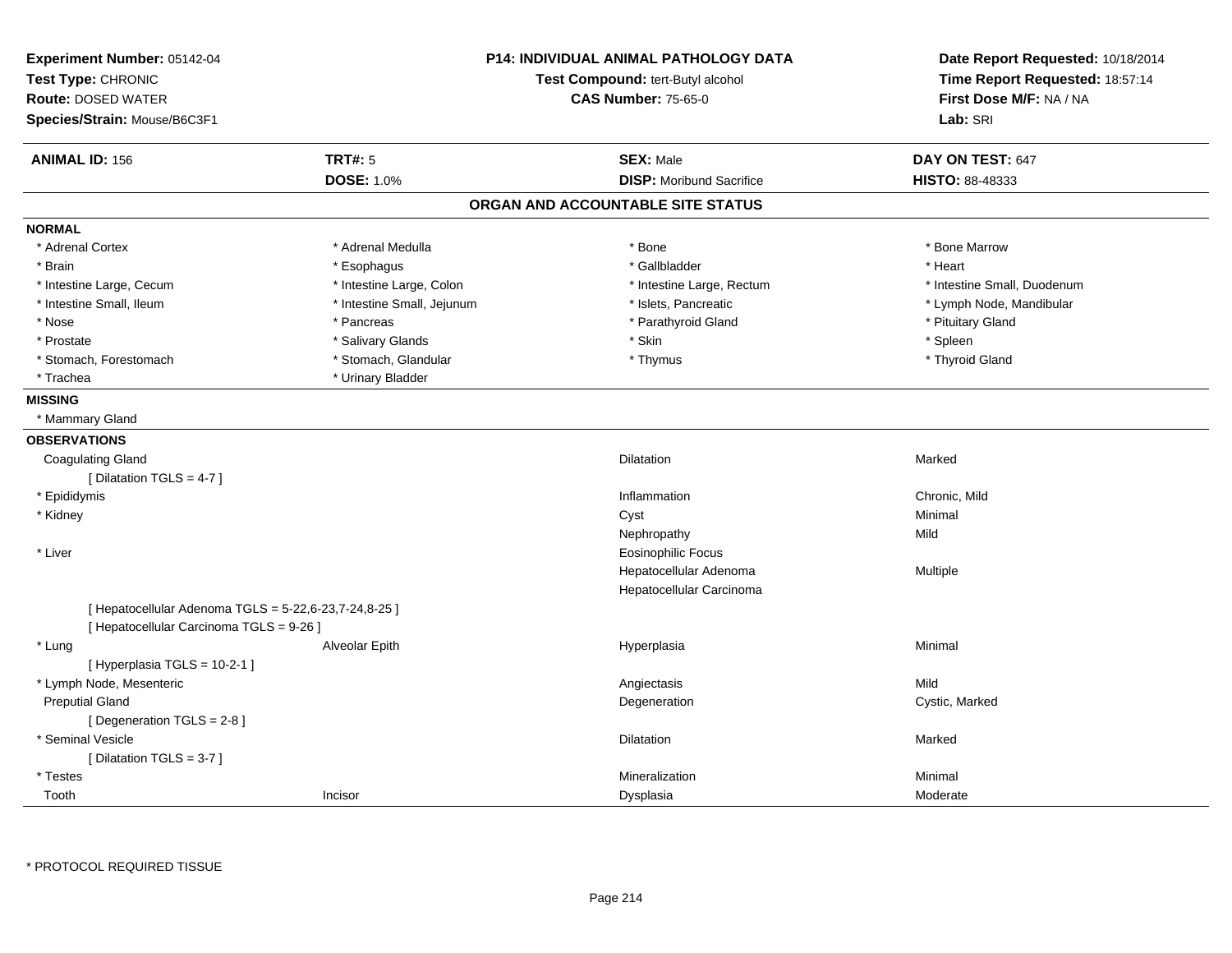| <b>Experiment Number: 05142-04</b><br><b>Test Type: CHRONIC</b><br><b>Route: DOSED WATER</b><br>Species/Strain: Mouse/B6C3F1 |                   | <b>P14: INDIVIDUAL ANIMAL PATHOLOGY DATA</b>                    | Date Report Requested: 10/18/2014                                 |
|------------------------------------------------------------------------------------------------------------------------------|-------------------|-----------------------------------------------------------------|-------------------------------------------------------------------|
|                                                                                                                              |                   | Test Compound: tert-Butyl alcohol<br><b>CAS Number: 75-65-0</b> | Time Report Requested: 18:57:14<br><b>First Dose M/F: NA / NA</b> |
|                                                                                                                              |                   |                                                                 | Lab: SRI                                                          |
| <b>ANIMAL ID: 156</b>                                                                                                        | TRT#: 5           | <b>SEX: Male</b>                                                | DAY ON TEST: 647                                                  |
|                                                                                                                              | <b>DOSE: 1.0%</b> | <b>DISP:</b> Moribund Sacrifice                                 | <b>HISTO: 88-48333</b>                                            |
|                                                                                                                              |                   | ORGAN AND ACCOUNTABLE SITE STATUS                               |                                                                   |
| PRIMARY CAUSE OF DEATH                                                                                                       |                   |                                                                 |                                                                   |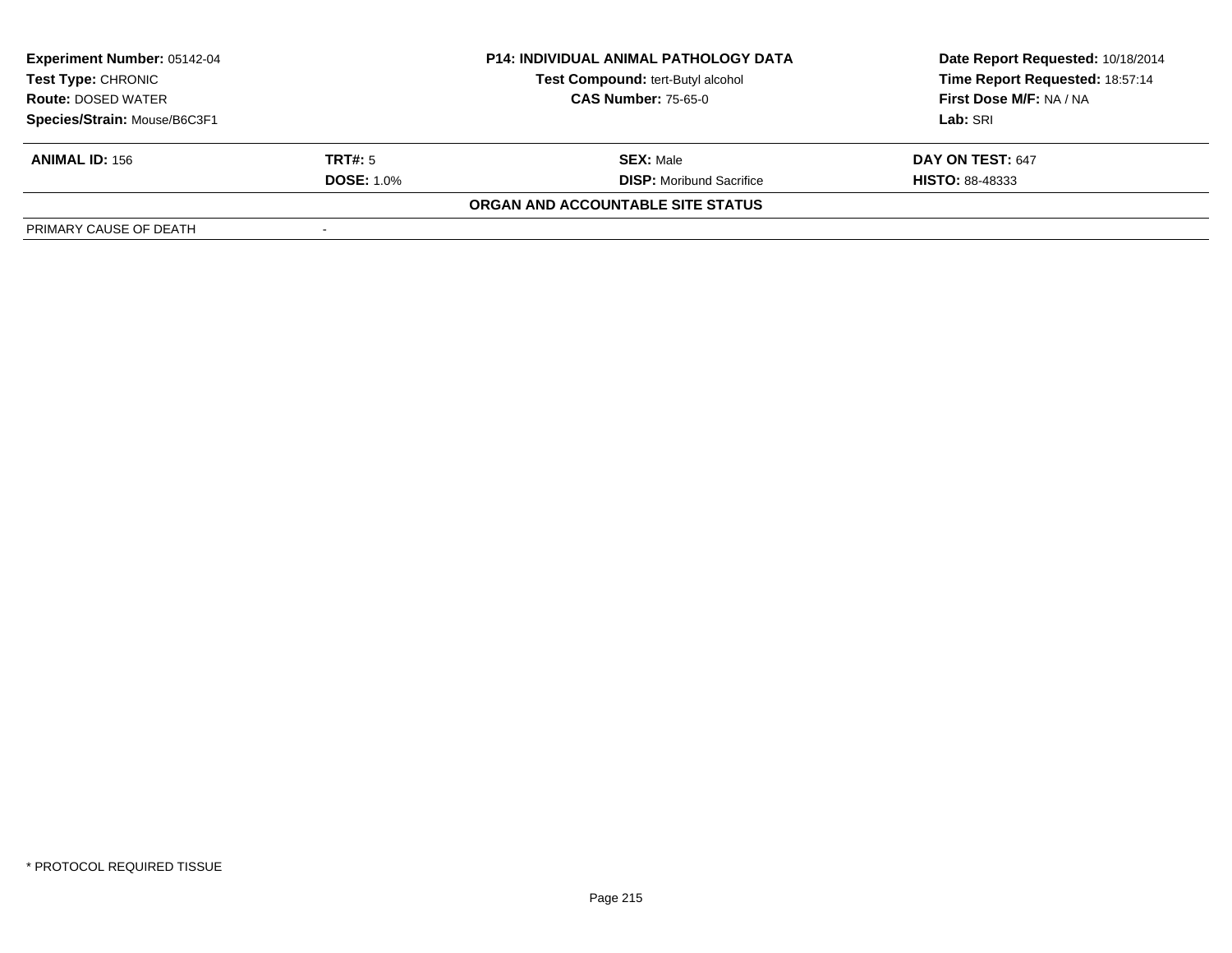| Experiment Number: 05142-04<br>Test Type: CHRONIC<br><b>Route: DOSED WATER</b><br>Species/Strain: Mouse/B6C3F1 |                          | P14: INDIVIDUAL ANIMAL PATHOLOGY DATA<br>Test Compound: tert-Butyl alcohol<br><b>CAS Number: 75-65-0</b> | Date Report Requested: 10/18/2014<br>Time Report Requested: 18:57:14<br>First Dose M/F: NA / NA<br>Lab: SRI |
|----------------------------------------------------------------------------------------------------------------|--------------------------|----------------------------------------------------------------------------------------------------------|-------------------------------------------------------------------------------------------------------------|
| <b>ANIMAL ID: 157</b>                                                                                          | <b>TRT#: 5</b>           | <b>SEX: Male</b>                                                                                         | DAY ON TEST: 616                                                                                            |
|                                                                                                                | <b>DOSE: 1.0%</b>        | <b>DISP:</b> Moribund Sacrifice                                                                          | HISTO: 88-46971                                                                                             |
|                                                                                                                |                          | ORGAN AND ACCOUNTABLE SITE STATUS                                                                        |                                                                                                             |
| <b>NORMAL</b>                                                                                                  |                          |                                                                                                          |                                                                                                             |
| * Adrenal Cortex                                                                                               | * Adrenal Medulla        | * Bone                                                                                                   | * Bone Marrow                                                                                               |
| * Brain                                                                                                        | * Epididymis             | * Esophagus                                                                                              | * Gallbladder                                                                                               |
| * Heart                                                                                                        | * Intestine Large, Cecum | * Intestine Large, Colon                                                                                 | * Intestine Large, Rectum                                                                                   |
| * Intestine Small, Duodenum                                                                                    | * Intestine Small, Ileum | * Intestine Small, Jejunum                                                                               | * Islets, Pancreatic                                                                                        |
| * Lymph Node, Mandibular                                                                                       | * Lymph Node, Mesenteric | * Nose                                                                                                   | * Pancreas                                                                                                  |
| * Parathyroid Gland                                                                                            | * Pituitary Gland        | * Prostate                                                                                               | * Salivary Glands                                                                                           |
| * Seminal Vesicle                                                                                              | * Skin                   | * Stomach, Forestomach                                                                                   | * Stomach, Glandular                                                                                        |
| * Testes                                                                                                       | * Thymus                 | * Trachea                                                                                                | * Urinary Bladder                                                                                           |
| <b>MISSING</b>                                                                                                 |                          |                                                                                                          |                                                                                                             |
| * Mammary Gland                                                                                                |                          |                                                                                                          |                                                                                                             |
| <b>OBSERVATIONS</b>                                                                                            |                          |                                                                                                          |                                                                                                             |
| * Kidney                                                                                                       |                          | Nephropathy                                                                                              | Minimal                                                                                                     |
| * Liver                                                                                                        |                          | <b>Basophilic Focus</b>                                                                                  |                                                                                                             |
|                                                                                                                |                          | <b>Eosinophilic Focus</b>                                                                                |                                                                                                             |
|                                                                                                                |                          | Hepatocellular Adenoma                                                                                   |                                                                                                             |
|                                                                                                                |                          | Hepatocellular Carcinoma                                                                                 |                                                                                                             |
|                                                                                                                |                          | Inflammation                                                                                             | Focal, Mild                                                                                                 |
| [Basophilic Focus TGLS = 4-22]                                                                                 |                          |                                                                                                          |                                                                                                             |
| [ Eosinophilic Focus TGLS = 4-22,7-24 ]                                                                        |                          |                                                                                                          |                                                                                                             |
| [ Hepatocellular Adenoma TGLS = 3-21 ]                                                                         |                          |                                                                                                          |                                                                                                             |
| [ Hepatocellular Carcinoma TGLS = 5-23 ]                                                                       |                          |                                                                                                          |                                                                                                             |
| * Lung                                                                                                         |                          | Hepatocellular Carcinoma                                                                                 | Metastatic (Liver)                                                                                          |
| <b>Preputial Gland</b>                                                                                         |                          | Degeneration                                                                                             | Cystic, Marked                                                                                              |
| [Degeneration TGLS = 1-8]                                                                                      |                          |                                                                                                          |                                                                                                             |
| * Spleen                                                                                                       |                          | Hematopoietic Cell Proliferation                                                                         | Moderate                                                                                                    |
| [ Hematopoietic Cell Proliferation TGLS = 2-6 ]                                                                |                          |                                                                                                          |                                                                                                             |
| * Thyroid Gland                                                                                                | <b>Follicular Cel</b>    | Adenoma                                                                                                  |                                                                                                             |
|                                                                                                                | <b>Follicular Cel</b>    | Hyperplasia                                                                                              | Minimal                                                                                                     |
| PRIMARY CAUSE OF DEATH                                                                                         | $\sim$                   |                                                                                                          |                                                                                                             |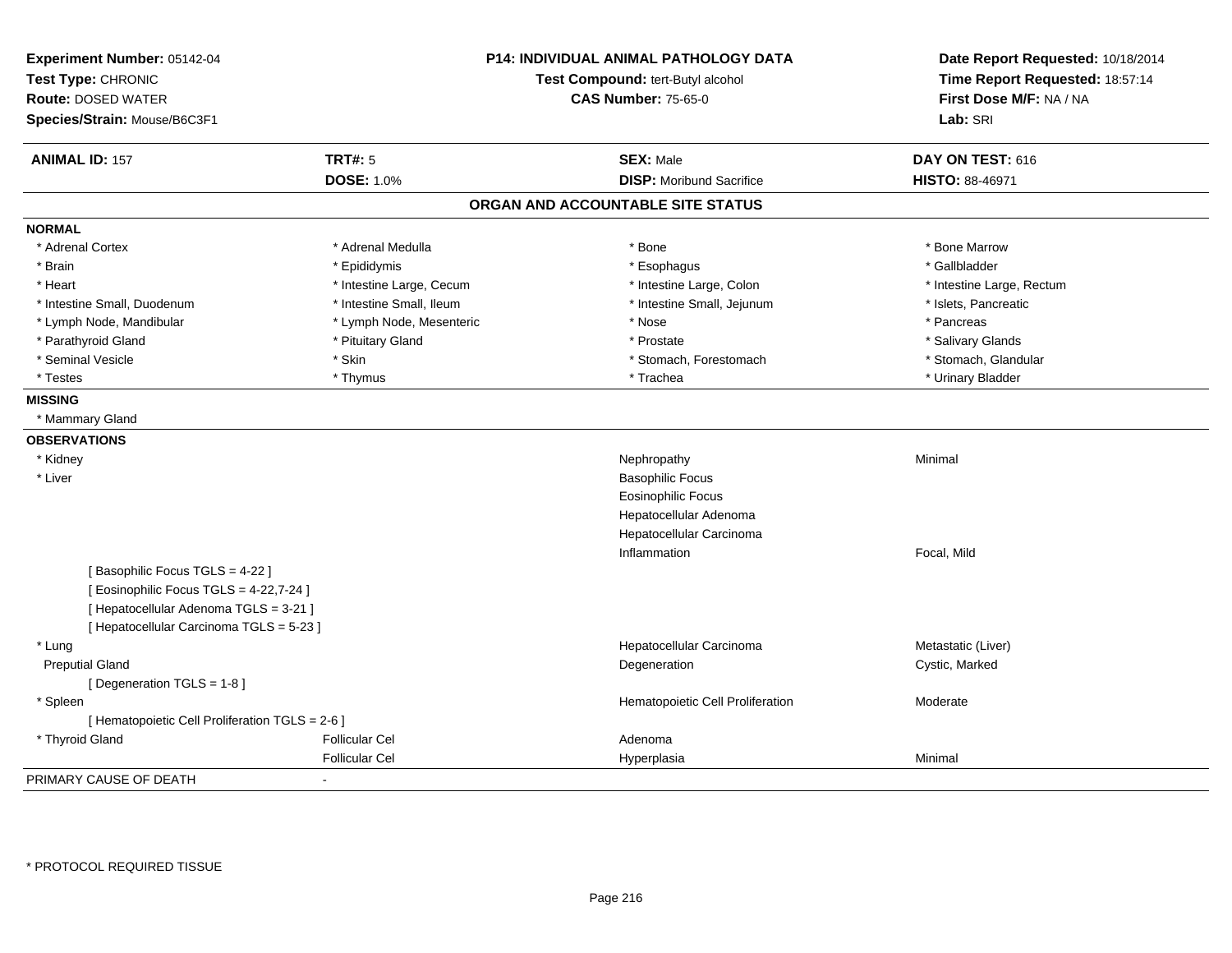| Experiment Number: 05142-04<br>Test Type: CHRONIC<br><b>Route: DOSED WATER</b><br>Species/Strain: Mouse/B6C3F1                  | <b>P14: INDIVIDUAL ANIMAL PATHOLOGY DATA</b><br>Test Compound: tert-Butyl alcohol<br><b>CAS Number: 75-65-0</b> |                                                     | Date Report Requested: 10/18/2014<br>Time Report Requested: 18:57:14<br>First Dose M/F: NA / NA<br>Lab: SRI |  |
|---------------------------------------------------------------------------------------------------------------------------------|-----------------------------------------------------------------------------------------------------------------|-----------------------------------------------------|-------------------------------------------------------------------------------------------------------------|--|
| <b>ANIMAL ID: 158</b>                                                                                                           | <b>TRT#: 5</b><br><b>DOSE: 1.0%</b>                                                                             | <b>SEX: Male</b><br><b>DISP: Terminal Sacrifice</b> | DAY ON TEST: 728<br><b>HISTO: 88-48640</b>                                                                  |  |
|                                                                                                                                 |                                                                                                                 | ORGAN AND ACCOUNTABLE SITE STATUS                   |                                                                                                             |  |
| <b>NORMAL</b>                                                                                                                   |                                                                                                                 |                                                     |                                                                                                             |  |
| * Adrenal Cortex                                                                                                                | * Adrenal Medulla                                                                                               | * Bone                                              | * Bone Marrow                                                                                               |  |
| * Brain                                                                                                                         | * Epididymis                                                                                                    | * Esophagus                                         | * Gallbladder                                                                                               |  |
| * Heart                                                                                                                         | * Intestine Large, Cecum                                                                                        | * Intestine Large, Colon                            | * Intestine Large, Rectum                                                                                   |  |
| * Intestine Small, Duodenum                                                                                                     | * Intestine Small, Ileum                                                                                        | * Intestine Small, Jejunum                          | * Islets, Pancreatic                                                                                        |  |
| * Lung                                                                                                                          | * Lymph Node, Mandibular                                                                                        | * Nose                                              | * Pancreas                                                                                                  |  |
| * Pituitary Gland                                                                                                               | * Prostate                                                                                                      | * Salivary Glands                                   | * Skin                                                                                                      |  |
| * Stomach, Forestomach                                                                                                          | * Stomach, Glandular                                                                                            | * Testes                                            | * Thymus                                                                                                    |  |
| * Trachea                                                                                                                       | * Urinary Bladder                                                                                               |                                                     |                                                                                                             |  |
| <b>MISSING</b>                                                                                                                  |                                                                                                                 |                                                     |                                                                                                             |  |
| * Mammary Gland                                                                                                                 | * Parathyroid Gland                                                                                             |                                                     |                                                                                                             |  |
| <b>OBSERVATIONS</b>                                                                                                             |                                                                                                                 |                                                     |                                                                                                             |  |
| <b>Coagulating Gland</b>                                                                                                        |                                                                                                                 | Dilatation                                          | Moderate                                                                                                    |  |
| [Dilatation TGLS = 2-7]                                                                                                         |                                                                                                                 |                                                     |                                                                                                             |  |
| * Kidney                                                                                                                        |                                                                                                                 | Nephropathy                                         | Mild                                                                                                        |  |
| * Liver                                                                                                                         |                                                                                                                 | <b>Basophilic Focus</b>                             |                                                                                                             |  |
|                                                                                                                                 |                                                                                                                 | Clear Cell Focus                                    |                                                                                                             |  |
|                                                                                                                                 |                                                                                                                 | <b>Eosinophilic Focus</b>                           |                                                                                                             |  |
|                                                                                                                                 |                                                                                                                 | Fatty Change                                        | Mild                                                                                                        |  |
|                                                                                                                                 |                                                                                                                 | Hepatocellular Adenoma                              | Multiple                                                                                                    |  |
| [Basophilic Focus TGLS = 3-6]<br>[Clear Cell Focus TGLS = 3-6]<br>[Eosinophilic Focus TGLS = 8-23]<br>[Fatty Change TGLS = 3-6] |                                                                                                                 |                                                     |                                                                                                             |  |
| [ Hepatocellular Adenoma TGLS = 6-21,7-22,8-23 ]                                                                                |                                                                                                                 |                                                     |                                                                                                             |  |
| * Lymph Node, Mesenteric                                                                                                        |                                                                                                                 | Angiectasis<br>Hyperplasia                          | Mild<br>Lymphoid, Mild                                                                                      |  |
| [Angiectasis TGLS = 5-5]<br>[Hyperplasia TGLS = 5-5]                                                                            |                                                                                                                 |                                                     |                                                                                                             |  |
| * Seminal Vesicle<br>[ Dilatation TGLS = 1-7 ]                                                                                  |                                                                                                                 | Dilatation                                          | Moderate                                                                                                    |  |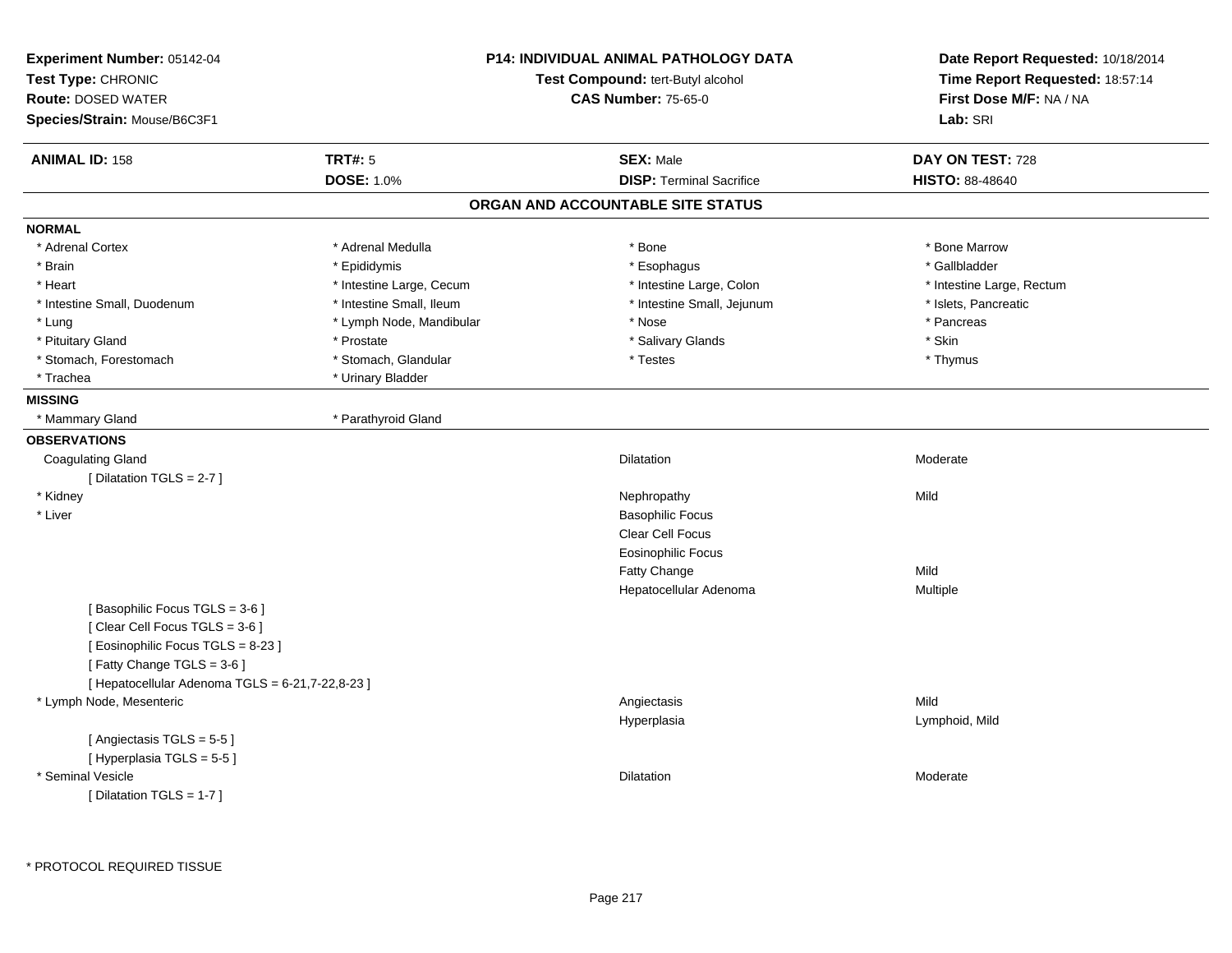| Experiment Number: 05142-04<br><b>Test Type: CHRONIC</b> |                   | <b>P14: INDIVIDUAL ANIMAL PATHOLOGY DATA</b> | Date Report Requested: 10/18/2014 |  |
|----------------------------------------------------------|-------------------|----------------------------------------------|-----------------------------------|--|
|                                                          |                   | Test Compound: tert-Butyl alcohol            | Time Report Requested: 18:57:14   |  |
| <b>Route: DOSED WATER</b>                                |                   | <b>CAS Number: 75-65-0</b>                   | First Dose M/F: NA / NA           |  |
| Species/Strain: Mouse/B6C3F1                             |                   |                                              | Lab: SRI                          |  |
| <b>ANIMAL ID: 158</b>                                    | TRT#: 5           | <b>SEX: Male</b>                             | DAY ON TEST: 728                  |  |
|                                                          | <b>DOSE: 1.0%</b> | <b>DISP: Terminal Sacrifice</b>              | <b>HISTO: 88-48640</b>            |  |
|                                                          |                   | ORGAN AND ACCOUNTABLE SITE STATUS            |                                   |  |
| * Spleen                                                 |                   | Hematopoietic Cell Proliferation             | Marked                            |  |
| [ Hematopoietic Cell Proliferation TGLS = 4-6 ]          |                   |                                              |                                   |  |
| * Thyroid Gland                                          | Follicular Cel    | Hyperplasia                                  | Minimal                           |  |
| Tooth                                                    | Incisor           | Dysplasia                                    | Moderate                          |  |
| PRIMARY CAUSE OF DEATH                                   |                   |                                              |                                   |  |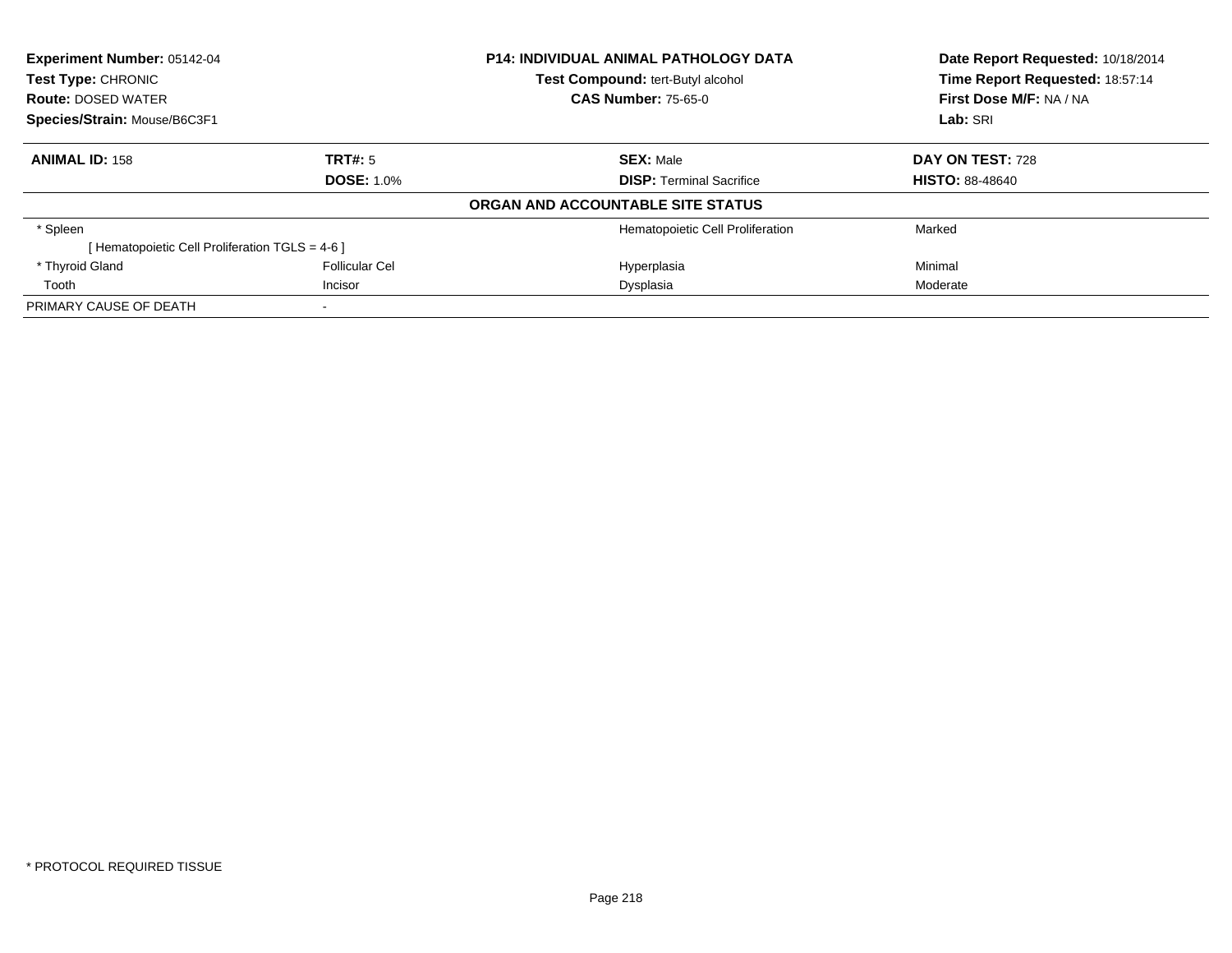| Experiment Number: 05142-04<br>Test Type: CHRONIC<br><b>Route: DOSED WATER</b><br>Species/Strain: Mouse/B6C3F1 | <b>P14: INDIVIDUAL ANIMAL PATHOLOGY DATA</b><br>Test Compound: tert-Butyl alcohol<br><b>CAS Number: 75-65-0</b> |                                   | Date Report Requested: 10/18/2014<br>Time Report Requested: 18:57:14<br>First Dose M/F: NA / NA<br>Lab: SRI |  |
|----------------------------------------------------------------------------------------------------------------|-----------------------------------------------------------------------------------------------------------------|-----------------------------------|-------------------------------------------------------------------------------------------------------------|--|
| <b>ANIMAL ID: 159</b>                                                                                          | <b>TRT#: 5</b>                                                                                                  | <b>SEX: Male</b>                  | DAY ON TEST: 728                                                                                            |  |
|                                                                                                                | <b>DOSE: 1.0%</b>                                                                                               | <b>DISP: Terminal Sacrifice</b>   | HISTO: 88-48641                                                                                             |  |
|                                                                                                                |                                                                                                                 | ORGAN AND ACCOUNTABLE SITE STATUS |                                                                                                             |  |
| <b>NORMAL</b>                                                                                                  |                                                                                                                 |                                   |                                                                                                             |  |
| * Adrenal Cortex                                                                                               | * Adrenal Medulla                                                                                               | * Bone                            | * Bone Marrow                                                                                               |  |
| * Brain                                                                                                        | * Epididymis                                                                                                    | * Esophagus                       | * Gallbladder                                                                                               |  |
| * Heart                                                                                                        | * Intestine Large, Cecum                                                                                        | * Intestine Large, Colon          | * Intestine Large, Rectum                                                                                   |  |
| * Intestine Small, Duodenum                                                                                    | * Intestine Small, Ileum                                                                                        | * Intestine Small, Jejunum        | * Islets, Pancreatic                                                                                        |  |
| * Lung                                                                                                         | * Lymph Node, Mandibular                                                                                        | * Nose                            | * Pancreas                                                                                                  |  |
| * Parathyroid Gland                                                                                            | * Pituitary Gland                                                                                               | * Prostate                        | * Salivary Glands                                                                                           |  |
| * Skin                                                                                                         | * Stomach, Forestomach                                                                                          | * Stomach, Glandular              | * Testes                                                                                                    |  |
| * Trachea                                                                                                      | * Urinary Bladder                                                                                               |                                   |                                                                                                             |  |
| <b>MISSING</b>                                                                                                 |                                                                                                                 |                                   |                                                                                                             |  |
| * Mammary Gland                                                                                                | * Thymus                                                                                                        |                                   |                                                                                                             |  |
| <b>OBSERVATIONS</b>                                                                                            |                                                                                                                 |                                   |                                                                                                             |  |
| <b>Coagulating Gland</b>                                                                                       |                                                                                                                 | <b>Dilatation</b>                 | Marked                                                                                                      |  |
| [Dilatation TGLS = 2-7]                                                                                        |                                                                                                                 |                                   |                                                                                                             |  |
| * Kidney                                                                                                       |                                                                                                                 | Nephropathy                       | Minimal                                                                                                     |  |
| * Liver                                                                                                        |                                                                                                                 | <b>Basophilic Focus</b>           |                                                                                                             |  |
|                                                                                                                |                                                                                                                 | Clear Cell Focus                  |                                                                                                             |  |
|                                                                                                                |                                                                                                                 | <b>Eosinophilic Focus</b>         |                                                                                                             |  |
|                                                                                                                |                                                                                                                 | Hepatocellular Adenoma            | Multiple                                                                                                    |  |
| [Basophilic Focus TGLS = 4-22]<br>[Clear Cell Focus TGLS = 6-24]<br>[ Eosinophilic Focus TGLS = 4-22 ]         |                                                                                                                 |                                   |                                                                                                             |  |
| [ Hepatocellular Adenoma TGLS = 3-21,5-23,6-24,9-25 ]                                                          |                                                                                                                 |                                   |                                                                                                             |  |
| * Lymph Node, Mesenteric<br>[ Hyperplasia TGLS = 7-5 ]                                                         |                                                                                                                 | Hyperplasia                       | Lymphoid, Moderate                                                                                          |  |
| * Seminal Vesicle                                                                                              |                                                                                                                 | Dilatation                        | Marked                                                                                                      |  |
| [Dilatation TGLS = 1-7]                                                                                        |                                                                                                                 |                                   |                                                                                                             |  |
| * Spleen                                                                                                       |                                                                                                                 | Hematopoietic Cell Proliferation  | Mild                                                                                                        |  |
|                                                                                                                |                                                                                                                 | Hyperplasia                       | Lymphoid, Mild                                                                                              |  |
| * Thyroid Gland                                                                                                | <b>Follicular Cel</b>                                                                                           | Hyperplasia                       | Minimal                                                                                                     |  |

PRIMARY CAUSE OF DEATH-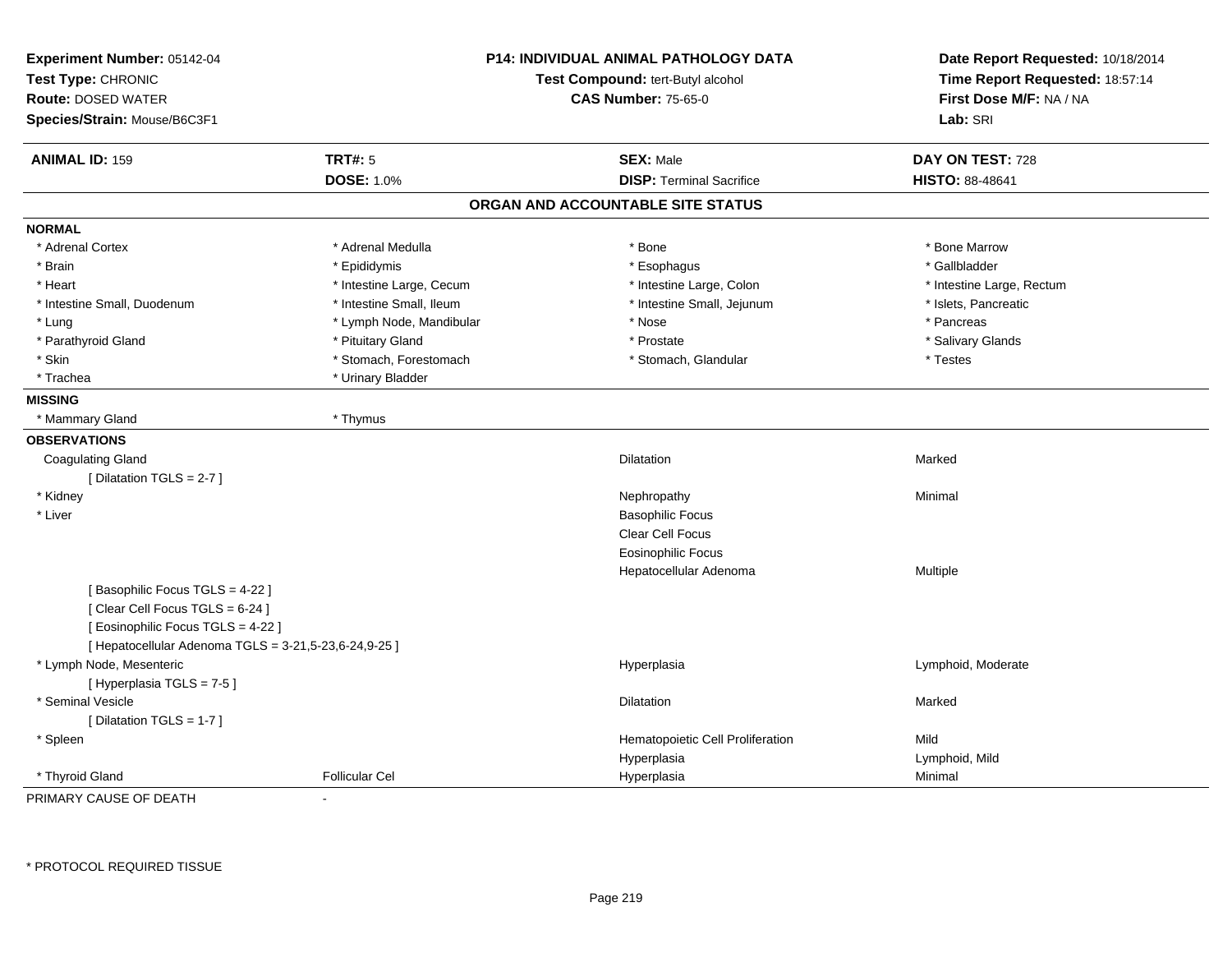| <b>Experiment Number: 05142-04</b><br>Test Type: CHRONIC |                   | <b>P14: INDIVIDUAL ANIMAL PATHOLOGY DATA</b><br><b>Test Compound: tert-Butyl alcohol</b> | Date Report Requested: 10/18/2014<br>Time Report Requested: 18:57:14 |
|----------------------------------------------------------|-------------------|------------------------------------------------------------------------------------------|----------------------------------------------------------------------|
| <b>Route: DOSED WATER</b>                                |                   | <b>CAS Number: 75-65-0</b>                                                               | First Dose M/F: NA / NA                                              |
| Species/Strain: Mouse/B6C3F1                             |                   |                                                                                          | Lab: SRI                                                             |
| <b>ANIMAL ID: 159</b>                                    | <b>TRT#:</b> 5    | <b>SEX: Male</b>                                                                         | DAY ON TEST: 728                                                     |
|                                                          | <b>DOSE: 1.0%</b> | <b>DISP:</b> Terminal Sacrifice                                                          | <b>HISTO: 88-48641</b>                                               |
|                                                          |                   | ORGAN AND ACCOUNTABLE SITE STATUS                                                        |                                                                      |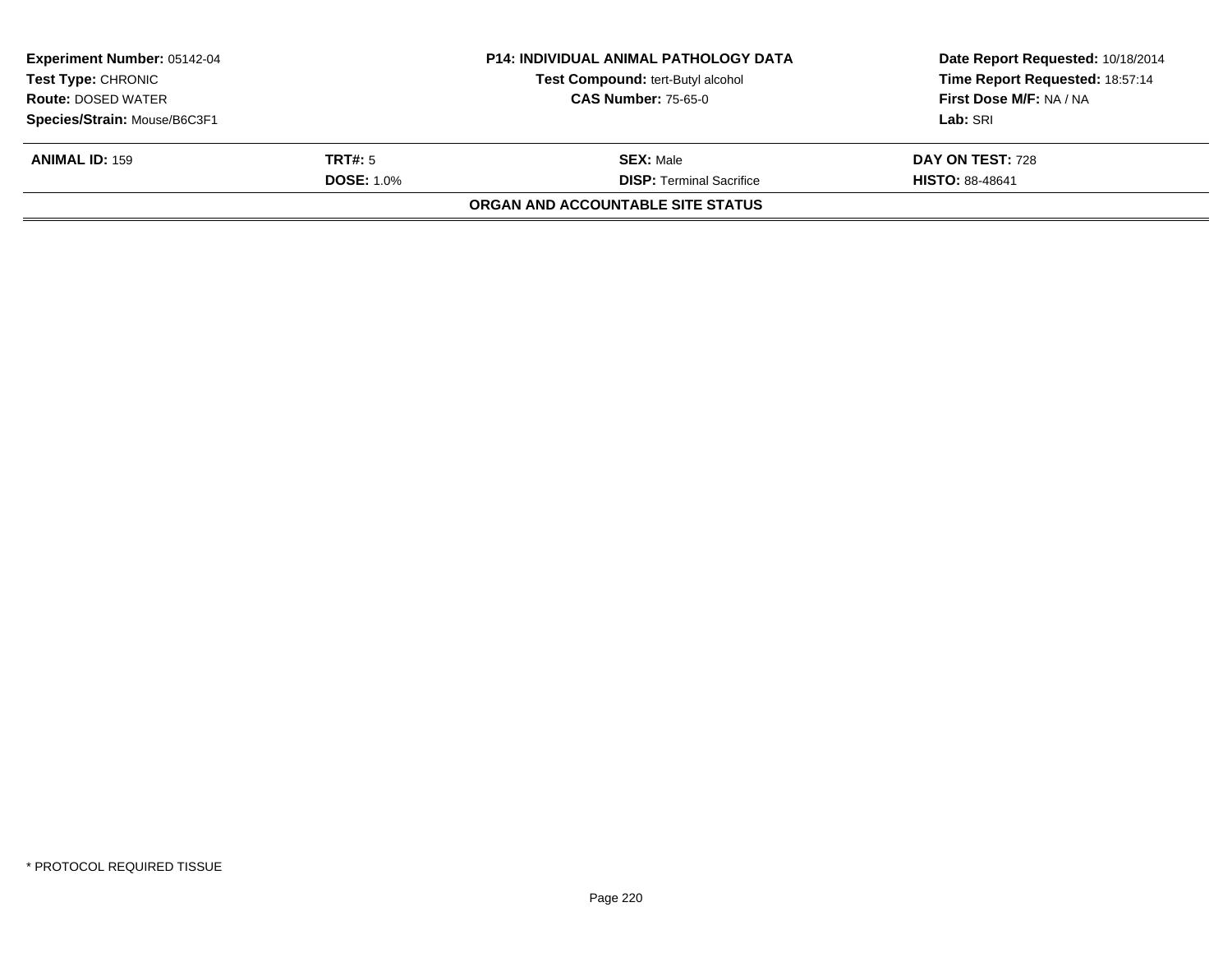| Experiment Number: 05142-04<br>Test Type: CHRONIC<br><b>Route: DOSED WATER</b><br>Species/Strain: Mouse/B6C3F1 | <b>P14: INDIVIDUAL ANIMAL PATHOLOGY DATA</b><br>Test Compound: tert-Butyl alcohol<br><b>CAS Number: 75-65-0</b> |                                   | Date Report Requested: 10/18/2014<br>Time Report Requested: 18:57:14<br>First Dose M/F: NA / NA<br>Lab: SRI |  |
|----------------------------------------------------------------------------------------------------------------|-----------------------------------------------------------------------------------------------------------------|-----------------------------------|-------------------------------------------------------------------------------------------------------------|--|
| <b>ANIMAL ID: 160</b>                                                                                          | <b>TRT#: 5</b>                                                                                                  | <b>SEX: Male</b>                  | DAY ON TEST: 728                                                                                            |  |
|                                                                                                                | <b>DOSE: 1.0%</b>                                                                                               | <b>DISP: Terminal Sacrifice</b>   | <b>HISTO: 88-48642</b>                                                                                      |  |
|                                                                                                                |                                                                                                                 | ORGAN AND ACCOUNTABLE SITE STATUS |                                                                                                             |  |
| <b>NORMAL</b>                                                                                                  |                                                                                                                 |                                   |                                                                                                             |  |
| * Adrenal Cortex                                                                                               | * Adrenal Medulla                                                                                               | * Bone                            | * Bone Marrow                                                                                               |  |
| * Brain                                                                                                        | * Epididymis                                                                                                    | * Esophagus                       | * Gallbladder                                                                                               |  |
| * Heart                                                                                                        | * Intestine Large, Cecum                                                                                        | * Intestine Large, Colon          | * Intestine Large, Rectum                                                                                   |  |
| * Intestine Small, Duodenum                                                                                    | * Intestine Small, Ileum                                                                                        | * Intestine Small, Jejunum        | * Islets, Pancreatic                                                                                        |  |
| * Lung                                                                                                         | * Lymph Node, Mandibular                                                                                        | * Lymph Node, Mesenteric          | * Nose                                                                                                      |  |
| * Pancreas                                                                                                     | * Prostate                                                                                                      | * Salivary Glands                 | * Skin                                                                                                      |  |
| * Stomach, Forestomach                                                                                         | * Stomach, Glandular                                                                                            | * Testes                          | * Thymus                                                                                                    |  |
| * Thyroid Gland                                                                                                | * Trachea                                                                                                       | * Urinary Bladder                 |                                                                                                             |  |
| <b>MISSING</b>                                                                                                 |                                                                                                                 |                                   |                                                                                                             |  |
| * Mammary Gland                                                                                                | * Parathyroid Gland                                                                                             |                                   |                                                                                                             |  |
| <b>INSUFFICIENT TISSUE</b>                                                                                     |                                                                                                                 |                                   |                                                                                                             |  |
| * Pituitary Gland                                                                                              |                                                                                                                 |                                   |                                                                                                             |  |
| <b>OBSERVATIONS</b>                                                                                            |                                                                                                                 |                                   |                                                                                                             |  |
| <b>Coagulating Gland</b>                                                                                       |                                                                                                                 | Dilatation                        | Moderate                                                                                                    |  |
| [ Dilatation TGLS = $7-7$ ]                                                                                    |                                                                                                                 |                                   |                                                                                                             |  |
| * Kidney                                                                                                       |                                                                                                                 | Nephropathy                       | Mild                                                                                                        |  |
| * Liver                                                                                                        |                                                                                                                 | <b>Eosinophilic Focus</b>         |                                                                                                             |  |
|                                                                                                                |                                                                                                                 | Hepatocellular Carcinoma          | Multiple                                                                                                    |  |
|                                                                                                                |                                                                                                                 | Inflammation                      | Focal, Mild                                                                                                 |  |
| [ Hepatocellular Carcinoma TGLS = 4-21,5-22 ]<br>[Inflammation TGLS = 9-24]                                    |                                                                                                                 |                                   |                                                                                                             |  |
| <b>Preputial Gland</b>                                                                                         |                                                                                                                 | Degeneration                      | Cystic, Mild                                                                                                |  |
| [ Degeneration $TGLS = 1-8,2-8$ ]                                                                              |                                                                                                                 |                                   |                                                                                                             |  |
| * Seminal Vesicle                                                                                              |                                                                                                                 | <b>Dilatation</b>                 | Moderate                                                                                                    |  |
| [ Dilatation TGLS = $6-7$ ]                                                                                    |                                                                                                                 |                                   |                                                                                                             |  |
| * Spleen                                                                                                       |                                                                                                                 | Hematopoietic Cell Proliferation  | Moderate                                                                                                    |  |
| [ Hematopoietic Cell Proliferation TGLS = 3-6 ]                                                                |                                                                                                                 |                                   |                                                                                                             |  |
| Tooth                                                                                                          | Incisor                                                                                                         | Dysplasia                         | Moderate                                                                                                    |  |
| PRIMARY CAUSE OF DEATH                                                                                         | $\blacksquare$                                                                                                  |                                   |                                                                                                             |  |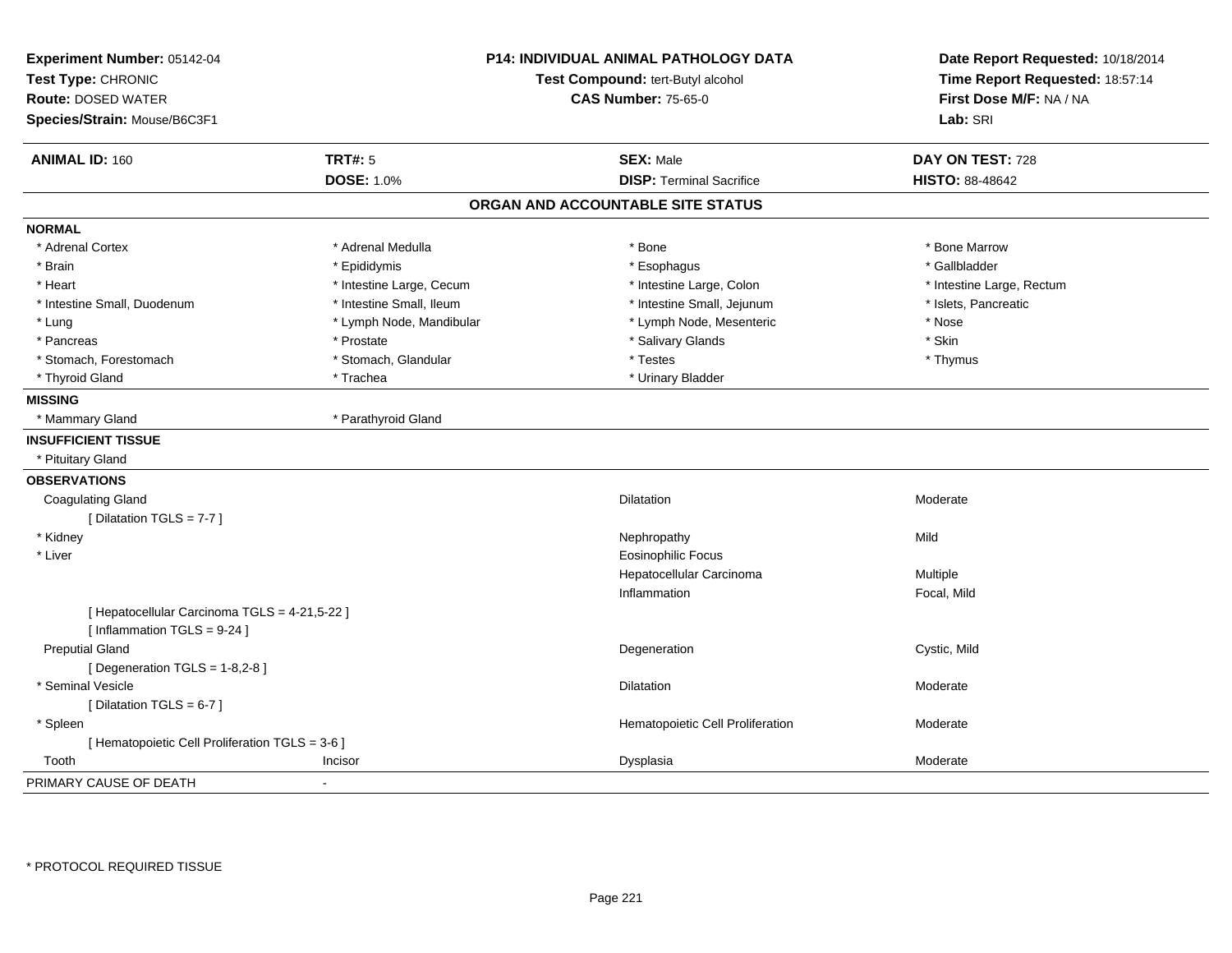| Experiment Number: 05142-04<br>Test Type: CHRONIC<br><b>Route: DOSED WATER</b><br>Species/Strain: Mouse/B6C3F1 | <b>P14: INDIVIDUAL ANIMAL PATHOLOGY DATA</b><br>Test Compound: tert-Butyl alcohol<br><b>CAS Number: 75-65-0</b> | Date Report Requested: 10/18/2014<br>Time Report Requested: 18:57:14<br>First Dose M/F: NA / NA<br>Lab: SRI |  |
|----------------------------------------------------------------------------------------------------------------|-----------------------------------------------------------------------------------------------------------------|-------------------------------------------------------------------------------------------------------------|--|
| <b>TRT#: 5</b><br><b>ANIMAL ID: 161</b>                                                                        | <b>SEX: Male</b>                                                                                                | DAY ON TEST: 728                                                                                            |  |
| <b>DOSE: 1.0%</b>                                                                                              | <b>DISP: Terminal Sacrifice</b>                                                                                 | <b>HISTO: 88-48643</b>                                                                                      |  |
|                                                                                                                | ORGAN AND ACCOUNTABLE SITE STATUS                                                                               |                                                                                                             |  |
| <b>NORMAL</b>                                                                                                  |                                                                                                                 |                                                                                                             |  |
| * Adrenal Cortex<br>* Adrenal Medulla                                                                          | * Bone                                                                                                          | * Bone Marrow                                                                                               |  |
| * Brain<br>* Epididymis                                                                                        | * Esophagus                                                                                                     | * Gallbladder                                                                                               |  |
| * Intestine Large, Cecum<br>* Heart                                                                            | * Intestine Large, Colon                                                                                        | * Intestine Large, Rectum                                                                                   |  |
| * Intestine Small, Ileum<br>* Intestine Small, Duodenum                                                        | * Intestine Small, Jejunum                                                                                      | * Islets, Pancreatic                                                                                        |  |
| * Lymph Node, Mandibular<br>* Lung                                                                             | * Lymph Node, Mesenteric                                                                                        | * Nose                                                                                                      |  |
| * Parathyroid Gland<br>* Pancreas                                                                              | * Pituitary Gland                                                                                               | * Prostate                                                                                                  |  |
| * Salivary Glands<br>* Stomach, Forestomach                                                                    | * Stomach, Glandular                                                                                            | * Testes                                                                                                    |  |
| * Thyroid Gland<br>* Thymus                                                                                    | * Trachea                                                                                                       | * Urinary Bladder                                                                                           |  |
| <b>MISSING</b>                                                                                                 |                                                                                                                 |                                                                                                             |  |
| * Mammary Gland                                                                                                |                                                                                                                 |                                                                                                             |  |
| <b>OBSERVATIONS</b>                                                                                            |                                                                                                                 |                                                                                                             |  |
| <b>Coagulating Gland</b>                                                                                       | <b>Dilatation</b>                                                                                               | Marked                                                                                                      |  |
| [Dilatation TGLS = $3-7$ ]                                                                                     |                                                                                                                 |                                                                                                             |  |
| * Kidney                                                                                                       | Nephropathy                                                                                                     | Mild                                                                                                        |  |
| * Liver                                                                                                        | Clear Cell Focus                                                                                                |                                                                                                             |  |
|                                                                                                                | <b>Eosinophilic Focus</b>                                                                                       |                                                                                                             |  |
|                                                                                                                | Hepatocellular Adenoma                                                                                          |                                                                                                             |  |
|                                                                                                                | Infarct                                                                                                         | Moderate                                                                                                    |  |
| Note: INFARCT IS OLD; CONTAINS ABUNDANT SCAR TISSUE.                                                           |                                                                                                                 |                                                                                                             |  |
| [ Clear Cell Focus TGLS = 5-22,8-25 ]                                                                          |                                                                                                                 |                                                                                                             |  |
| [ Eosinophilic Focus TGLS = 5-22 ]                                                                             |                                                                                                                 |                                                                                                             |  |
| [ Hepatocellular Adenoma TGLS = 6-23 ]                                                                         |                                                                                                                 |                                                                                                             |  |
| [Infarct TGLS = $5-22$ ]                                                                                       |                                                                                                                 |                                                                                                             |  |
| * Seminal Vesicle                                                                                              | <b>Dilatation</b>                                                                                               | Marked                                                                                                      |  |
| [Dilatation TGLS = 2-7]                                                                                        |                                                                                                                 |                                                                                                             |  |
| * Skin                                                                                                         | Inflammation                                                                                                    | Chronic, Focal, Minimal                                                                                     |  |
| [Inflammation TGLS = 1-21]                                                                                     |                                                                                                                 |                                                                                                             |  |
| * Spleen                                                                                                       | Hyperplasia                                                                                                     | Lymphoid, Mild                                                                                              |  |
| PRIMARY CAUSE OF DEATH<br>$\blacksquare$                                                                       |                                                                                                                 |                                                                                                             |  |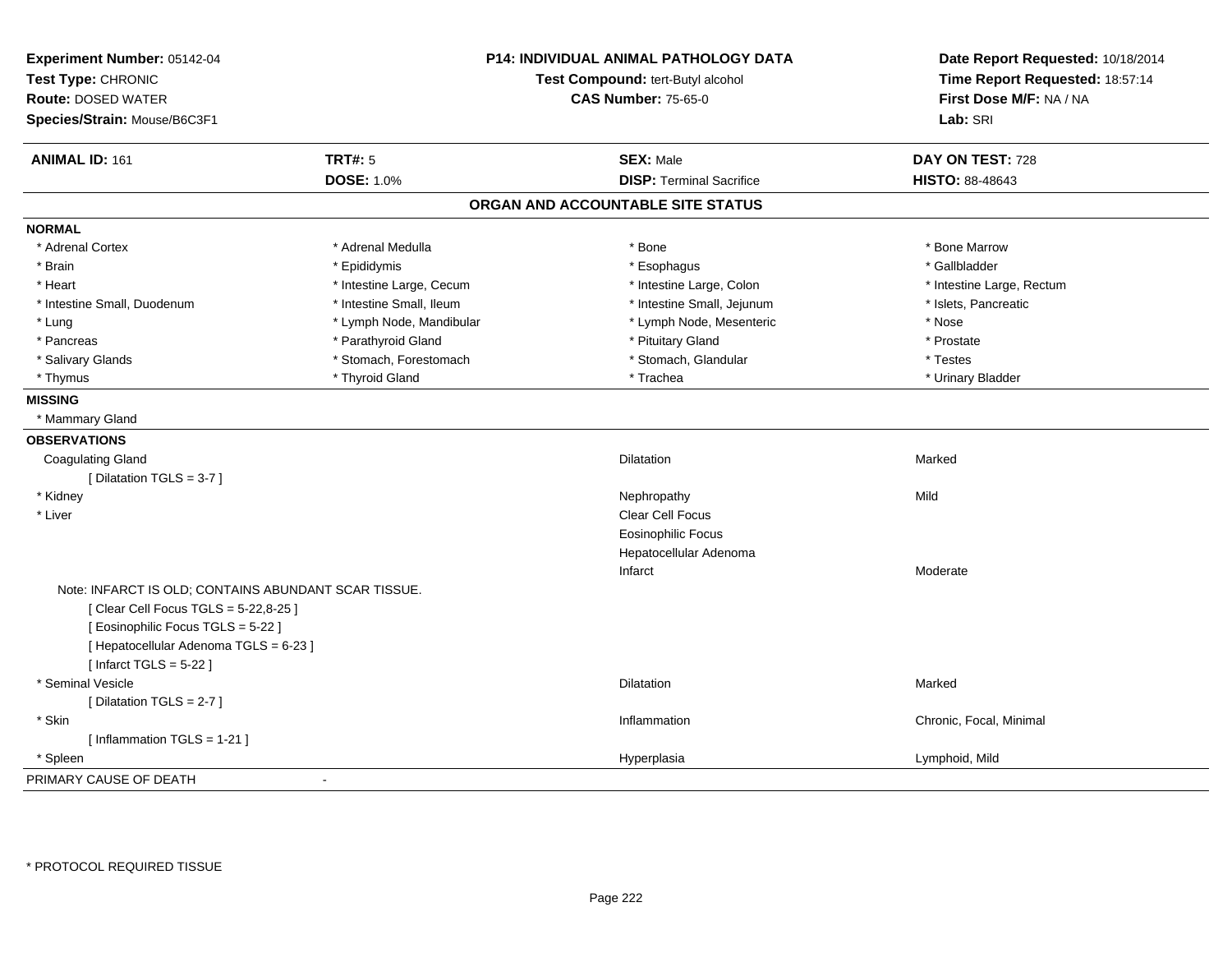| Experiment Number: 05142-04<br>Test Type: CHRONIC<br><b>Route: DOSED WATER</b><br>Species/Strain: Mouse/B6C3F1 | P14: INDIVIDUAL ANIMAL PATHOLOGY DATA<br>Test Compound: tert-Butyl alcohol<br><b>CAS Number: 75-65-0</b> |                                   | Date Report Requested: 10/18/2014<br>Time Report Requested: 18:57:14<br>First Dose M/F: NA / NA<br>Lab: SRI |  |
|----------------------------------------------------------------------------------------------------------------|----------------------------------------------------------------------------------------------------------|-----------------------------------|-------------------------------------------------------------------------------------------------------------|--|
| <b>ANIMAL ID: 162</b>                                                                                          | <b>TRT#: 5</b>                                                                                           | <b>SEX: Male</b>                  | DAY ON TEST: 728                                                                                            |  |
|                                                                                                                | <b>DOSE: 1.0%</b>                                                                                        | <b>DISP: Terminal Sacrifice</b>   | HISTO: 88-48644                                                                                             |  |
|                                                                                                                |                                                                                                          | ORGAN AND ACCOUNTABLE SITE STATUS |                                                                                                             |  |
| <b>NORMAL</b>                                                                                                  |                                                                                                          |                                   |                                                                                                             |  |
| * Adrenal Cortex                                                                                               | * Adrenal Medulla                                                                                        | * Bone                            | * Bone Marrow                                                                                               |  |
| * Brain                                                                                                        | * Epididymis                                                                                             | * Esophagus                       | * Gallbladder                                                                                               |  |
| * Heart                                                                                                        | * Intestine Large, Cecum                                                                                 | * Intestine Large, Colon          | * Intestine Large, Rectum                                                                                   |  |
| * Intestine Small, Duodenum                                                                                    | * Intestine Small, Ileum                                                                                 | * Intestine Small, Jejunum        | * Islets, Pancreatic                                                                                        |  |
| * Lung                                                                                                         | * Lymph Node, Mandibular                                                                                 | * Nose                            | * Pancreas                                                                                                  |  |
| * Parathyroid Gland                                                                                            | * Pituitary Gland                                                                                        | * Prostate                        | * Salivary Glands                                                                                           |  |
| * Skin                                                                                                         | * Spleen                                                                                                 | * Stomach, Forestomach            | * Stomach, Glandular                                                                                        |  |
| * Testes                                                                                                       | * Thymus                                                                                                 | * Thyroid Gland                   | * Trachea                                                                                                   |  |
| * Urinary Bladder                                                                                              |                                                                                                          |                                   |                                                                                                             |  |
| <b>MISSING</b>                                                                                                 |                                                                                                          |                                   |                                                                                                             |  |
| * Mammary Gland                                                                                                |                                                                                                          |                                   |                                                                                                             |  |
| <b>OBSERVATIONS</b>                                                                                            |                                                                                                          |                                   |                                                                                                             |  |
| * Kidney                                                                                                       |                                                                                                          | Nephropathy                       | Mild                                                                                                        |  |
| * Liver                                                                                                        |                                                                                                          | Clear Cell Focus                  |                                                                                                             |  |
|                                                                                                                |                                                                                                          | Hepatocellular Adenoma            |                                                                                                             |  |
| [Clear Cell Focus TGLS = 7-23]<br>[ Hepatocellular Adenoma TGLS = 6-22 ]                                       |                                                                                                          |                                   |                                                                                                             |  |
| * Lymph Node, Mesenteric                                                                                       |                                                                                                          | Angiectasis                       | Mild                                                                                                        |  |
| [Angiectasis TGLS = 5-5]                                                                                       |                                                                                                          |                                   |                                                                                                             |  |
| Mesentery                                                                                                      | Fat                                                                                                      | Necrosis                          | Mild                                                                                                        |  |
| [Necrosis $TGLS = 3-21$ ]                                                                                      |                                                                                                          |                                   |                                                                                                             |  |
| <b>Preputial Gland</b>                                                                                         |                                                                                                          | Degeneration                      | Cystic, Moderate                                                                                            |  |
| [ Degeneration TGLS = 1-8 ]                                                                                    |                                                                                                          |                                   |                                                                                                             |  |
| * Seminal Vesicle                                                                                              |                                                                                                          | Dilatation                        | Moderate                                                                                                    |  |
| [Dilatation TGLS = 2-7]                                                                                        |                                                                                                          |                                   |                                                                                                             |  |
| Tooth                                                                                                          | Incisor                                                                                                  | Dysplasia                         | Moderate                                                                                                    |  |
| PRIMARY CAUSE OF DEATH                                                                                         |                                                                                                          |                                   |                                                                                                             |  |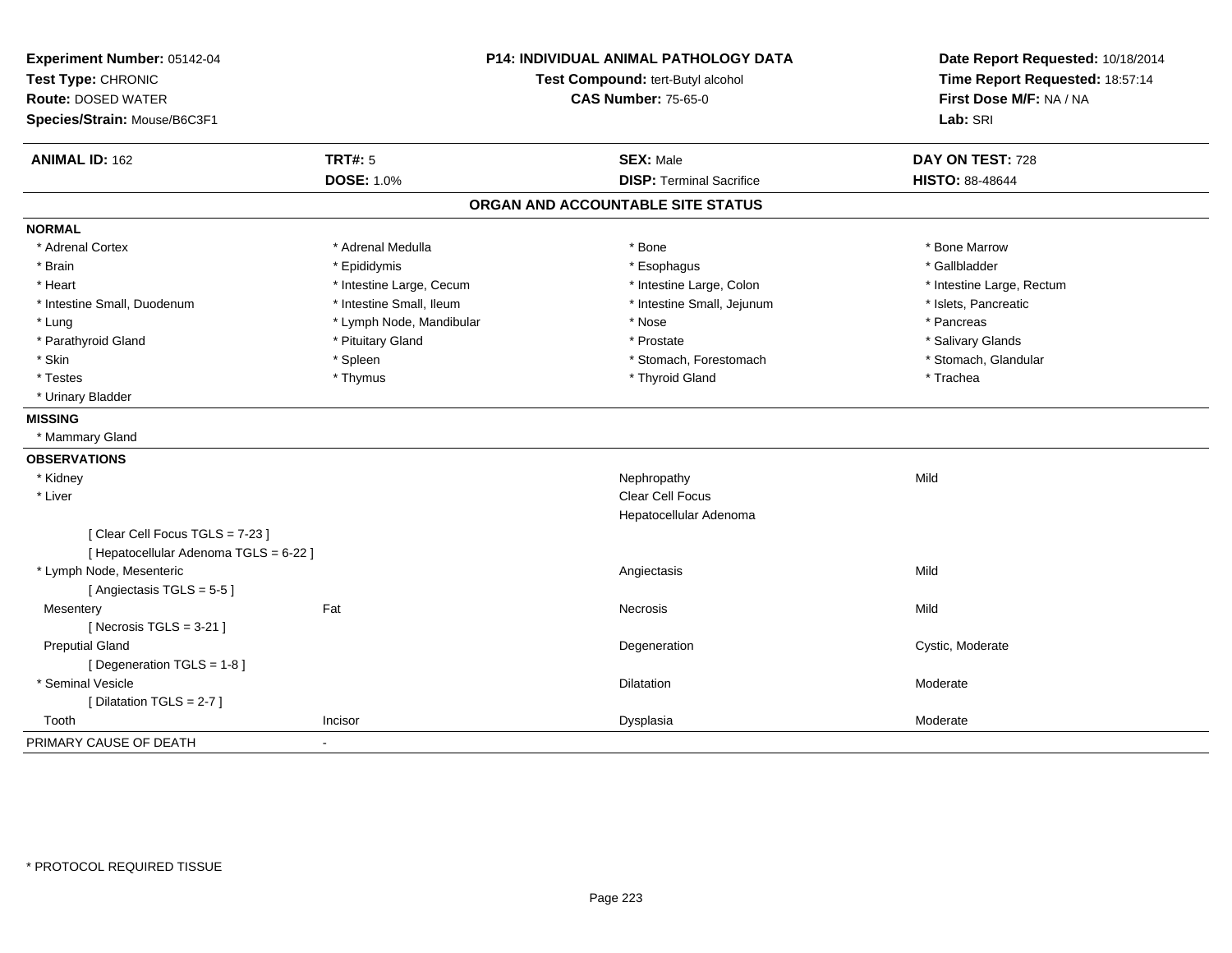| Experiment Number: 05142-04<br>Test Type: CHRONIC<br><b>Route: DOSED WATER</b><br>Species/Strain: Mouse/B6C3F1 | <b>P14: INDIVIDUAL ANIMAL PATHOLOGY DATA</b><br>Test Compound: tert-Butyl alcohol<br><b>CAS Number: 75-65-0</b> |                                   | Date Report Requested: 10/18/2014<br>Time Report Requested: 18:57:14<br>First Dose M/F: NA / NA<br>Lab: SRI |                                            |
|----------------------------------------------------------------------------------------------------------------|-----------------------------------------------------------------------------------------------------------------|-----------------------------------|-------------------------------------------------------------------------------------------------------------|--------------------------------------------|
| <b>ANIMAL ID: 163</b>                                                                                          | <b>TRT#: 5</b><br><b>DOSE: 1.0%</b>                                                                             |                                   | <b>SEX: Male</b><br><b>DISP: Natural Death</b>                                                              | DAY ON TEST: 589<br><b>HISTO: 88-46972</b> |
|                                                                                                                |                                                                                                                 | ORGAN AND ACCOUNTABLE SITE STATUS |                                                                                                             |                                            |
| <b>NORMAL</b>                                                                                                  |                                                                                                                 |                                   |                                                                                                             |                                            |
| * Adrenal Cortex                                                                                               | * Adrenal Medulla                                                                                               |                                   | * Bone                                                                                                      | * Bone Marrow                              |
| * Brain                                                                                                        | * Epididymis                                                                                                    |                                   | * Esophagus                                                                                                 | * Gallbladder                              |
| * Heart                                                                                                        | * Intestine Large, Cecum                                                                                        |                                   | * Intestine Large, Colon                                                                                    | * Intestine Large, Rectum                  |
| * Intestine Small, Duodenum                                                                                    | * Intestine Small, Ileum                                                                                        |                                   | * Intestine Small, Jejunum                                                                                  | * Islets, Pancreatic                       |
| * Lung                                                                                                         | * Lymph Node, Mandibular                                                                                        |                                   | * Lymph Node, Mesenteric                                                                                    | * Nose                                     |
| * Pancreas                                                                                                     | * Parathyroid Gland                                                                                             |                                   | * Pituitary Gland                                                                                           | * Prostate                                 |
| * Salivary Glands                                                                                              | * Seminal Vesicle                                                                                               | * Skin                            |                                                                                                             | * Stomach, Forestomach                     |
| * Stomach, Glandular                                                                                           | * Testes                                                                                                        |                                   | * Thymus                                                                                                    | * Thyroid Gland                            |
| * Trachea                                                                                                      | * Urinary Bladder                                                                                               |                                   |                                                                                                             |                                            |
| <b>MISSING</b>                                                                                                 |                                                                                                                 |                                   |                                                                                                             |                                            |
| * Mammary Gland                                                                                                |                                                                                                                 |                                   |                                                                                                             |                                            |
| <b>OBSERVATIONS</b>                                                                                            |                                                                                                                 |                                   |                                                                                                             |                                            |
| * Kidney                                                                                                       |                                                                                                                 |                                   | Nephropathy                                                                                                 | Mild                                       |
| * Liver                                                                                                        |                                                                                                                 |                                   | Hepatocellular Carcinoma                                                                                    |                                            |
|                                                                                                                |                                                                                                                 | Necrosis                          |                                                                                                             | Focal, Mild                                |
| [ Hepatocellular Carcinoma TGLS = 2-21 ]                                                                       |                                                                                                                 |                                   |                                                                                                             |                                            |
| [Necrosis TGLS = $3-22$ ]                                                                                      |                                                                                                                 |                                   |                                                                                                             |                                            |
| * Spleen                                                                                                       |                                                                                                                 |                                   | Hematopoietic Cell Proliferation                                                                            | Moderate                                   |
| PRIMARY CAUSE OF DEATH                                                                                         |                                                                                                                 |                                   |                                                                                                             |                                            |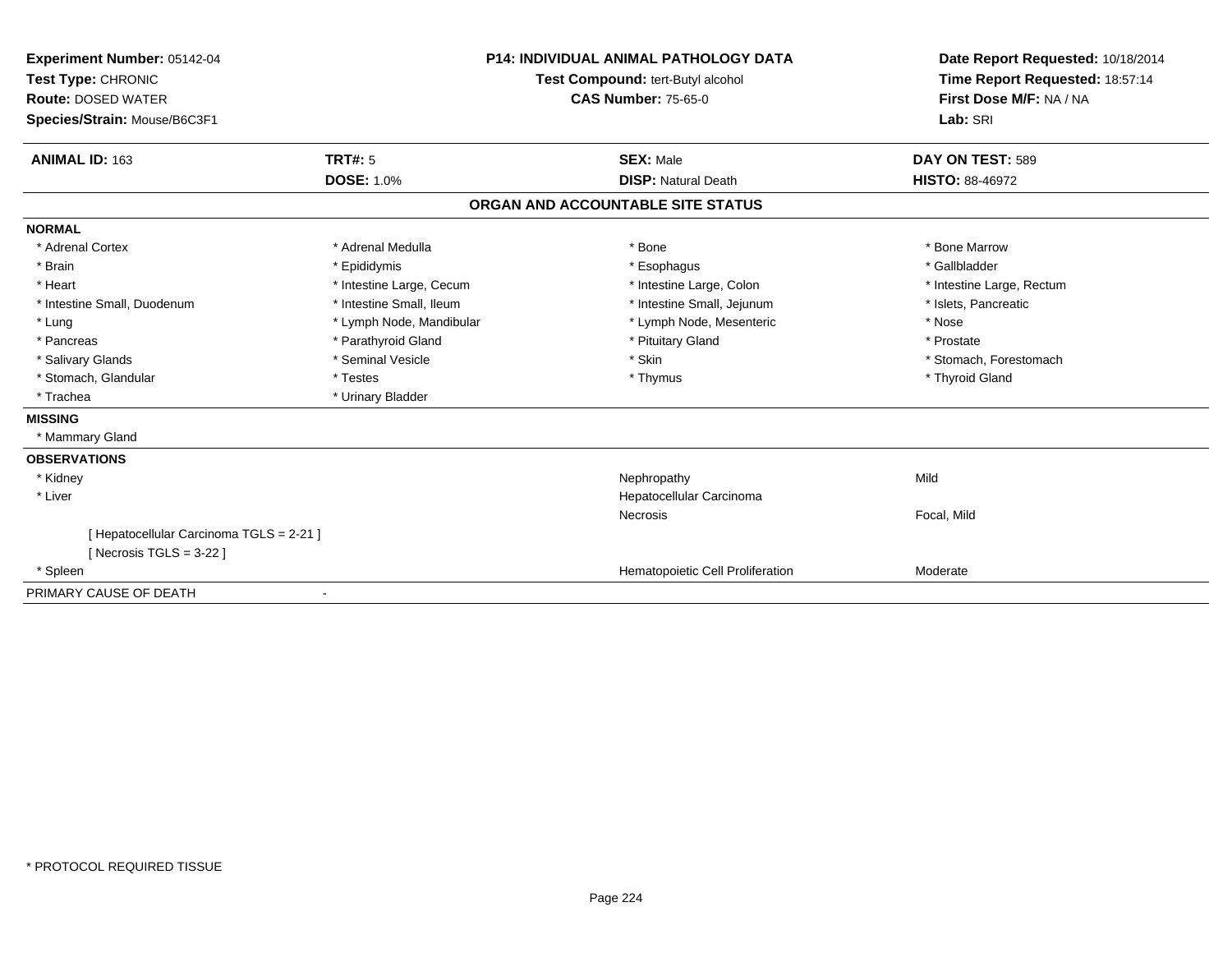| Experiment Number: 05142-04                   | <b>P14: INDIVIDUAL ANIMAL PATHOLOGY DATA</b> |                                   | Date Report Requested: 10/18/2014                          |  |
|-----------------------------------------------|----------------------------------------------|-----------------------------------|------------------------------------------------------------|--|
| Test Type: CHRONIC                            |                                              | Test Compound: tert-Butyl alcohol | Time Report Requested: 18:57:14<br>First Dose M/F: NA / NA |  |
| <b>Route: DOSED WATER</b>                     |                                              | <b>CAS Number: 75-65-0</b>        |                                                            |  |
| Species/Strain: Mouse/B6C3F1                  |                                              |                                   | Lab: SRI                                                   |  |
|                                               |                                              |                                   |                                                            |  |
| <b>ANIMAL ID: 164</b>                         | TRT#: 5                                      | <b>SEX: Male</b>                  | DAY ON TEST: 562                                           |  |
|                                               | <b>DOSE: 1.0%</b>                            | <b>DISP:</b> Moribund Sacrifice   | HISTO: 88-46331                                            |  |
|                                               |                                              | ORGAN AND ACCOUNTABLE SITE STATUS |                                                            |  |
| <b>NORMAL</b>                                 |                                              |                                   |                                                            |  |
| * Adrenal Cortex                              | * Adrenal Medulla                            | * Bone                            | * Bone Marrow                                              |  |
| * Brain                                       | * Epididymis                                 | * Esophagus                       | * Gallbladder                                              |  |
| * Heart                                       | * Intestine Large, Cecum                     | * Intestine Large, Colon          | * Intestine Large, Rectum                                  |  |
| * Intestine Small, Duodenum                   | * Intestine Small, Ileum                     | * Intestine Small, Jejunum        | * Islets, Pancreatic                                       |  |
| * Lymph Node, Mandibular                      | * Lymph Node, Mesenteric                     | * Nose                            | * Pancreas                                                 |  |
| * Parathyroid Gland                           | * Pituitary Gland                            | * Prostate                        | * Salivary Glands                                          |  |
| * Seminal Vesicle                             | * Skin                                       | * Spleen                          | * Stomach, Forestomach                                     |  |
| * Stomach, Glandular                          | * Testes                                     | * Thymus                          | * Trachea                                                  |  |
| * Urinary Bladder                             |                                              |                                   |                                                            |  |
| <b>MISSING</b>                                |                                              |                                   |                                                            |  |
| * Mammary Gland                               |                                              |                                   |                                                            |  |
| <b>OBSERVATIONS</b>                           |                                              |                                   |                                                            |  |
| * Kidney                                      |                                              | Nephropathy                       | Moderate                                                   |  |
| * Liver                                       |                                              | <b>Eosinophilic Focus</b>         |                                                            |  |
|                                               |                                              | Hepatocellular Adenoma            |                                                            |  |
|                                               |                                              | Hepatocellular Carcinoma          | Multiple                                                   |  |
| [ Hepatocellular Adenoma TGLS = 1-21 ]        |                                              |                                   |                                                            |  |
| [ Hepatocellular Carcinoma TGLS = 2-22,3-23 ] |                                              |                                   |                                                            |  |
| * Lung                                        |                                              | Hepatocellular Carcinoma          | Metastatic (Liver)                                         |  |
| * Thyroid Gland                               | <b>Follicular Cel</b>                        | Hyperplasia                       | Mild                                                       |  |
| PRIMARY CAUSE OF DEATH                        |                                              |                                   |                                                            |  |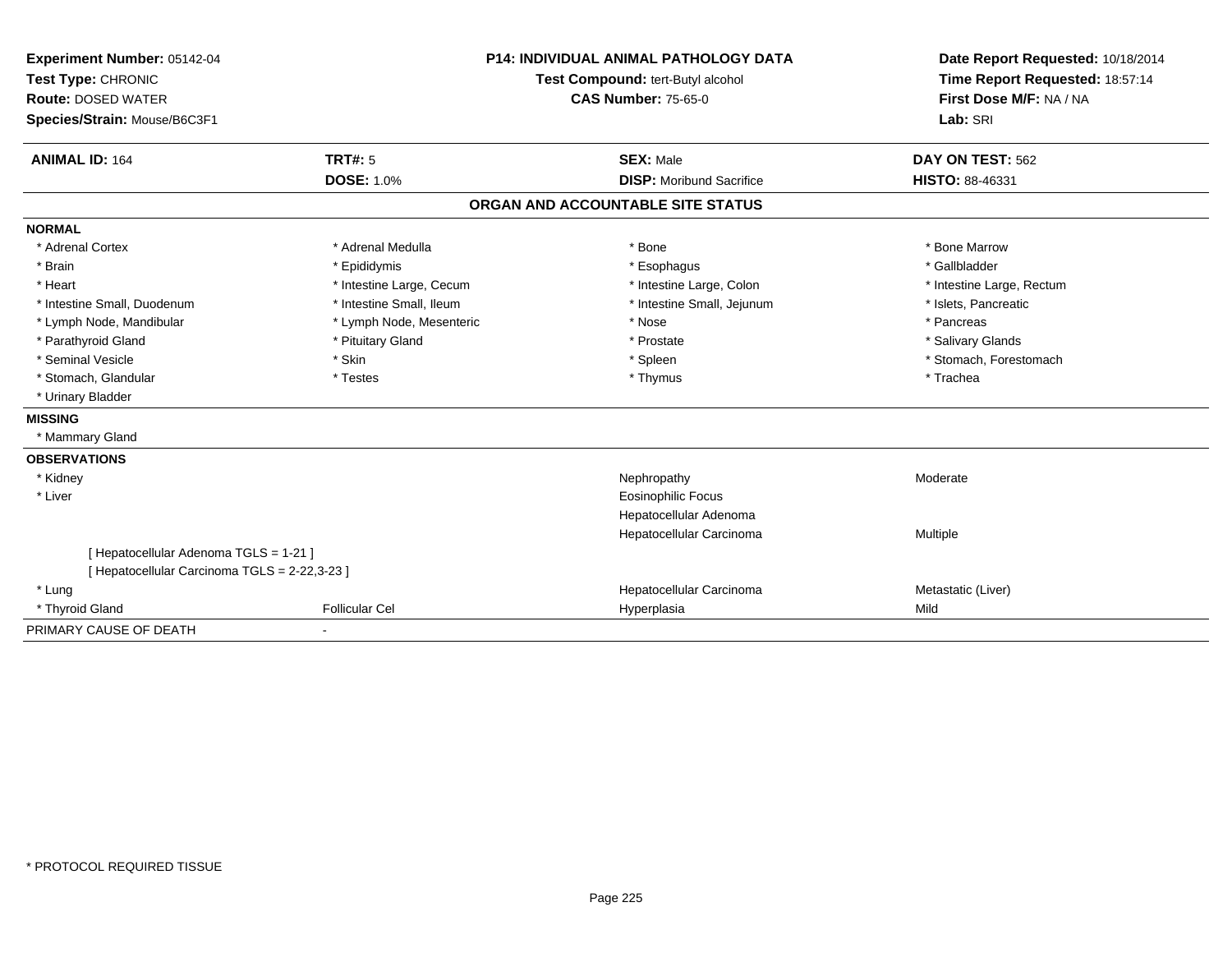| Experiment Number: 05142-04<br>Test Type: CHRONIC<br><b>Route: DOSED WATER</b><br>Species/Strain: Mouse/B6C3F1 |                          | <b>P14: INDIVIDUAL ANIMAL PATHOLOGY DATA</b><br>Test Compound: tert-Butyl alcohol<br><b>CAS Number: 75-65-0</b> |                                   | Date Report Requested: 10/18/2014<br>Time Report Requested: 18:57:14<br>First Dose M/F: NA / NA<br>Lab: SRI |  |
|----------------------------------------------------------------------------------------------------------------|--------------------------|-----------------------------------------------------------------------------------------------------------------|-----------------------------------|-------------------------------------------------------------------------------------------------------------|--|
| <b>ANIMAL ID: 165</b>                                                                                          | TRT#: 5                  |                                                                                                                 | <b>SEX: Male</b>                  | DAY ON TEST: 434                                                                                            |  |
|                                                                                                                | <b>DOSE: 1.0%</b>        |                                                                                                                 | <b>DISP: Natural Death</b>        | <b>HISTO: 88-45552</b>                                                                                      |  |
|                                                                                                                |                          |                                                                                                                 | ORGAN AND ACCOUNTABLE SITE STATUS |                                                                                                             |  |
| <b>NORMAL</b>                                                                                                  |                          |                                                                                                                 |                                   |                                                                                                             |  |
| * Adrenal Cortex                                                                                               | * Adrenal Medulla        |                                                                                                                 | * Bone                            | * Bone Marrow                                                                                               |  |
| * Brain                                                                                                        | * Epididymis             |                                                                                                                 | * Esophagus                       | * Gallbladder                                                                                               |  |
| * Heart                                                                                                        | * Intestine Large, Cecum |                                                                                                                 | * Intestine Large, Colon          | * Intestine Large, Rectum                                                                                   |  |
| * Intestine Small, Duodenum                                                                                    | * Intestine Small, Ileum |                                                                                                                 | * Intestine Small, Jejunum        | * Islets, Pancreatic                                                                                        |  |
| * Kidney                                                                                                       | * Lung                   |                                                                                                                 | * Lymph Node, Mandibular          | * Lymph Node, Mesenteric                                                                                    |  |
| * Nose                                                                                                         | * Pancreas               |                                                                                                                 | * Parathyroid Gland               | * Pituitary Gland                                                                                           |  |
| * Prostate                                                                                                     | * Salivary Glands        |                                                                                                                 | * Seminal Vesicle                 | * Skin                                                                                                      |  |
| * Stomach, Forestomach                                                                                         | * Stomach, Glandular     |                                                                                                                 | * Testes                          | * Thyroid Gland                                                                                             |  |
| * Trachea                                                                                                      | * Urinary Bladder        |                                                                                                                 |                                   |                                                                                                             |  |
| <b>MISSING</b>                                                                                                 |                          |                                                                                                                 |                                   |                                                                                                             |  |
| * Mammary Gland                                                                                                | * Thymus                 |                                                                                                                 |                                   |                                                                                                             |  |
| <b>OBSERVATIONS</b>                                                                                            |                          |                                                                                                                 |                                   |                                                                                                             |  |
| * Liver                                                                                                        |                          |                                                                                                                 | Hepatocellular Carcinoma          |                                                                                                             |  |
| [ Hepatocellular Carcinoma TGLS = 2-21 ]                                                                       |                          |                                                                                                                 |                                   |                                                                                                             |  |
| * Spleen                                                                                                       |                          |                                                                                                                 | <b>Depletion Cellular</b>         | Moderate                                                                                                    |  |
| [ Depletion Cellular TGLS = 1-6 ]                                                                              |                          |                                                                                                                 |                                   |                                                                                                             |  |
| PRIMARY CAUSE OF DEATH                                                                                         |                          |                                                                                                                 |                                   |                                                                                                             |  |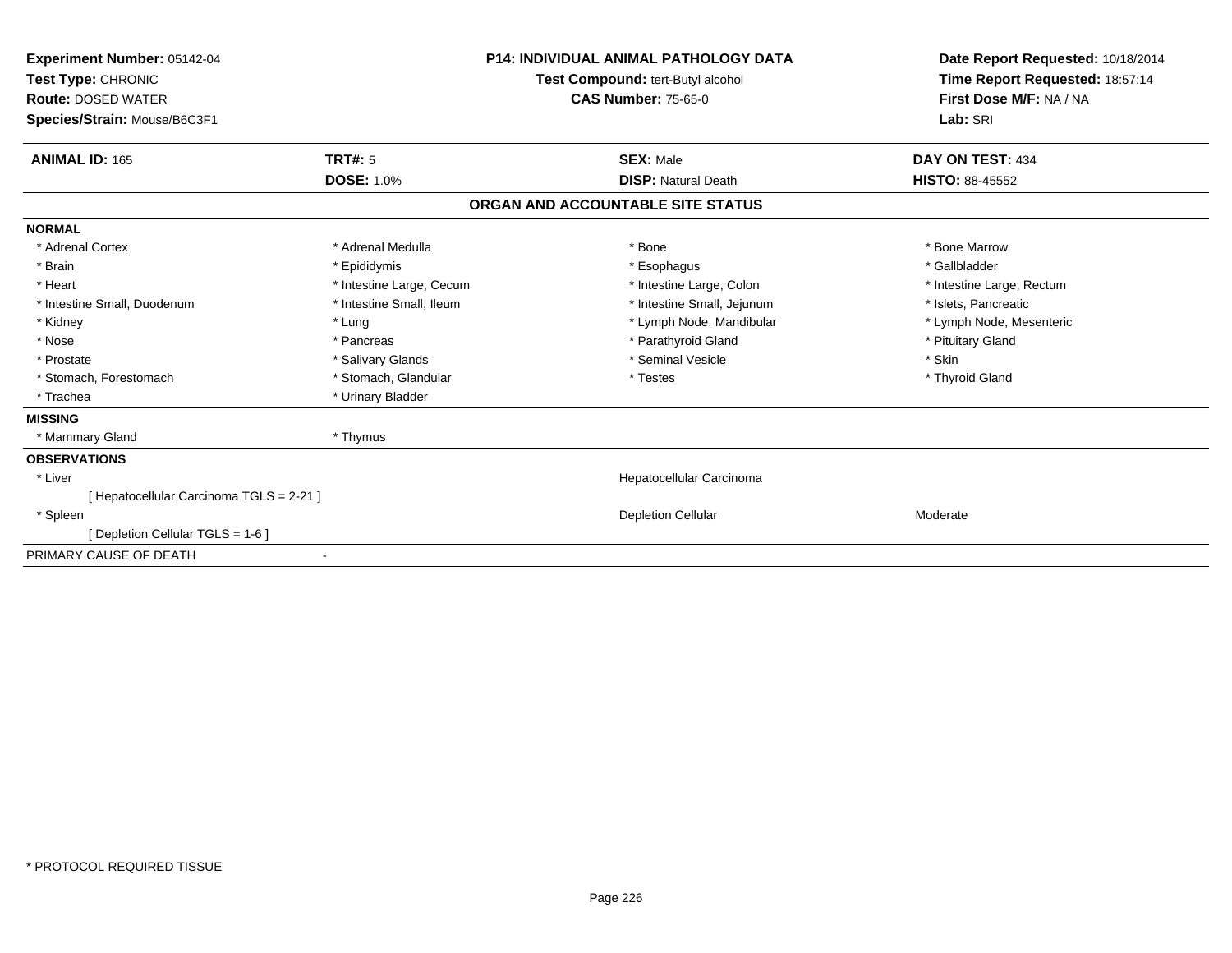| Experiment Number: 05142-04<br>Test Type: CHRONIC |                          | <b>P14: INDIVIDUAL ANIMAL PATHOLOGY DATA</b><br>Test Compound: tert-Butyl alcohol | Date Report Requested: 10/18/2014<br>Time Report Requested: 18:57:14 |
|---------------------------------------------------|--------------------------|-----------------------------------------------------------------------------------|----------------------------------------------------------------------|
|                                                   |                          |                                                                                   | First Dose M/F: NA / NA                                              |
| <b>Route: DOSED WATER</b>                         |                          | <b>CAS Number: 75-65-0</b>                                                        |                                                                      |
| Species/Strain: Mouse/B6C3F1                      |                          |                                                                                   | Lab: SRI                                                             |
| <b>ANIMAL ID: 166</b>                             | <b>TRT#: 5</b>           | <b>SEX: Male</b>                                                                  | DAY ON TEST: 695                                                     |
|                                                   | <b>DOSE: 1.0%</b>        | <b>DISP:</b> Moribund Sacrifice                                                   | <b>HISTO: 88-48334</b>                                               |
|                                                   |                          | ORGAN AND ACCOUNTABLE SITE STATUS                                                 |                                                                      |
| <b>NORMAL</b>                                     |                          |                                                                                   |                                                                      |
| * Adrenal Cortex                                  | * Adrenal Medulla        | * Bone                                                                            | * Bone Marrow                                                        |
| * Brain                                           | * Epididymis             | * Esophagus                                                                       | * Gallbladder                                                        |
| * Heart                                           | * Intestine Large, Cecum | * Intestine Large, Colon                                                          | * Intestine Large, Rectum                                            |
| * Intestine Small, Duodenum                       | * Intestine Small, Ileum | * Intestine Small, Jejunum                                                        | * Islets, Pancreatic                                                 |
| * Lung                                            | * Lymph Node, Mesenteric | * Nose                                                                            | * Pancreas                                                           |
| * Parathyroid Gland                               | * Pituitary Gland        | * Salivary Glands                                                                 | * Skin                                                               |
| * Stomach, Forestomach                            | * Stomach, Glandular     | * Testes                                                                          | * Thymus                                                             |
| * Thyroid Gland                                   | * Trachea                |                                                                                   |                                                                      |
| <b>MISSING</b>                                    |                          |                                                                                   |                                                                      |
| * Mammary Gland                                   |                          |                                                                                   |                                                                      |
| <b>OBSERVATIONS</b>                               |                          |                                                                                   |                                                                      |
| <b>Coagulating Gland</b>                          |                          | <b>Dilatation</b>                                                                 | Marked                                                               |
| [ Dilatation TGLS = 2-7 ]                         |                          |                                                                                   |                                                                      |
| * Kidney                                          | <b>Renal Tubule</b>      | Dilatation                                                                        | Moderate                                                             |
|                                                   |                          | Nephropathy                                                                       | Mild                                                                 |
| [Dilatation TGLS = 5-5]                           |                          |                                                                                   |                                                                      |
| * Liver                                           |                          | Eosinophilic Focus                                                                |                                                                      |
|                                                   |                          | Hepatocellular Adenoma                                                            |                                                                      |
|                                                   |                          | Hepatocellular Carcinoma                                                          |                                                                      |
| [ Eosinophilic Focus TGLS = 10-22 ]               |                          |                                                                                   |                                                                      |
| [ Hepatocellular Adenoma TGLS = 11-23 ]           |                          |                                                                                   |                                                                      |
| [ Hepatocellular Carcinoma TGLS = 7-21 ]          |                          |                                                                                   |                                                                      |
| * Lymph Node, Mandibular                          |                          | Hyperplasia                                                                       | Mild                                                                 |
| * Prostate                                        |                          | Inflammation                                                                      | Chronic, Minimal                                                     |
| * Seminal Vesicle                                 |                          | Dilatation                                                                        | Moderate                                                             |
| [Dilatation TGLS = 1-7]                           |                          |                                                                                   |                                                                      |
| * Spleen                                          |                          | <b>Depletion Cellular</b>                                                         | Minimal                                                              |
| [ Depletion Cellular TGLS = 3-6 ]                 |                          |                                                                                   |                                                                      |
| Tooth                                             | Incisor                  | Dysplasia                                                                         | Moderate                                                             |
| [Dysplasia TGLS = 8-9]                            |                          |                                                                                   |                                                                      |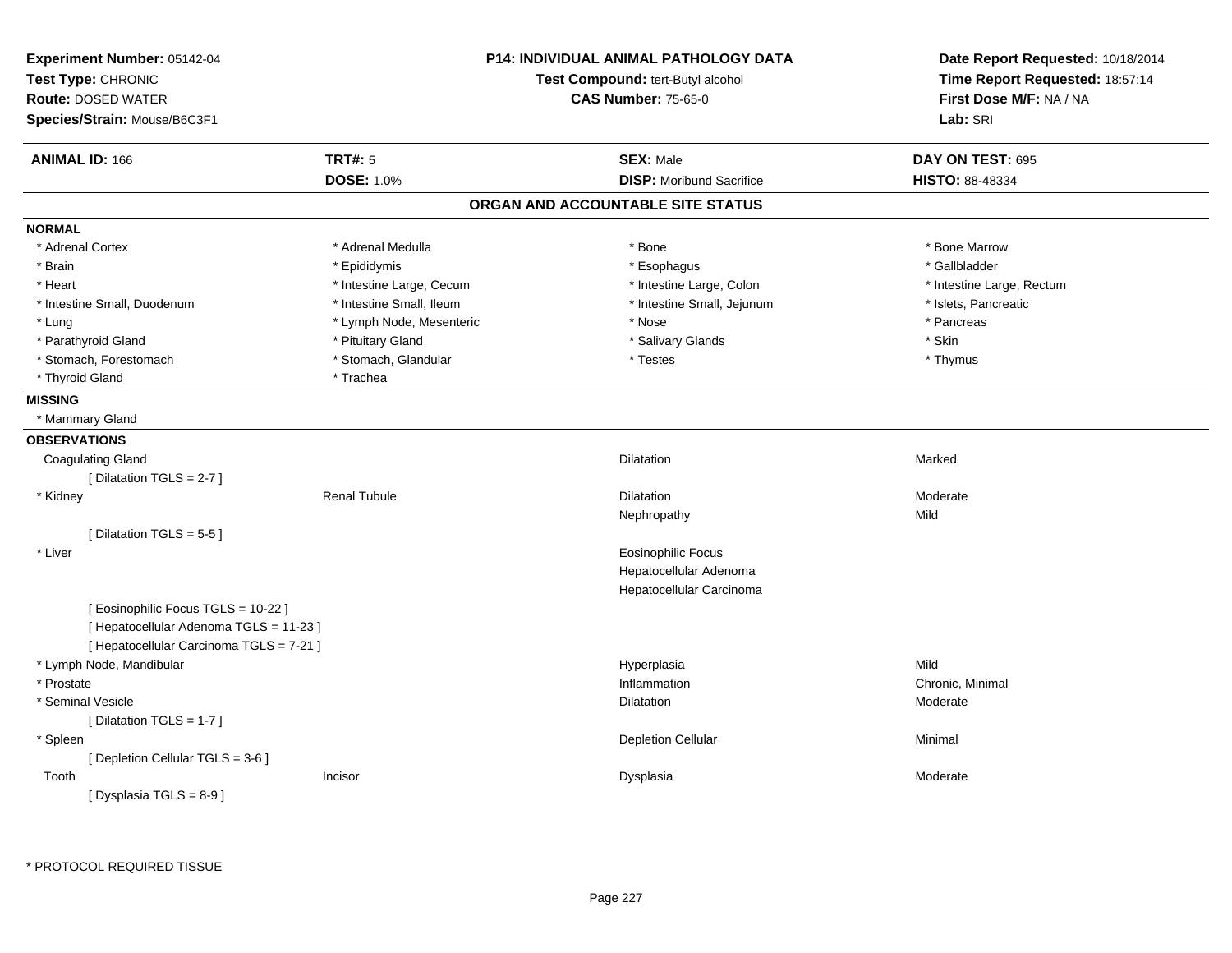| Experiment Number: 05142-04<br>Test Type: CHRONIC |                   | <b>P14: INDIVIDUAL ANIMAL PATHOLOGY DATA</b> | Date Report Requested: 10/18/2014 |  |
|---------------------------------------------------|-------------------|----------------------------------------------|-----------------------------------|--|
|                                                   |                   | Test Compound: tert-Butyl alcohol            | Time Report Requested: 18:57:14   |  |
| <b>Route: DOSED WATER</b>                         |                   | <b>CAS Number: 75-65-0</b>                   | First Dose M/F: NA / NA           |  |
| Species/Strain: Mouse/B6C3F1                      |                   |                                              | Lab: SRI                          |  |
| <b>ANIMAL ID: 166</b>                             | TRT#: 5           | <b>SEX: Male</b>                             | <b>DAY ON TEST: 695</b>           |  |
|                                                   | <b>DOSE: 1.0%</b> | <b>DISP:</b> Moribund Sacrifice              | <b>HISTO: 88-48334</b>            |  |
|                                                   |                   | ORGAN AND ACCOUNTABLE SITE STATUS            |                                   |  |
| * Urinary Bladder                                 |                   | <b>Dilatation</b>                            | Moderate                          |  |
| [Dilatation TGLS = 4-11]                          |                   |                                              |                                   |  |
| PRIMARY CAUSE OF DEATH                            |                   |                                              |                                   |  |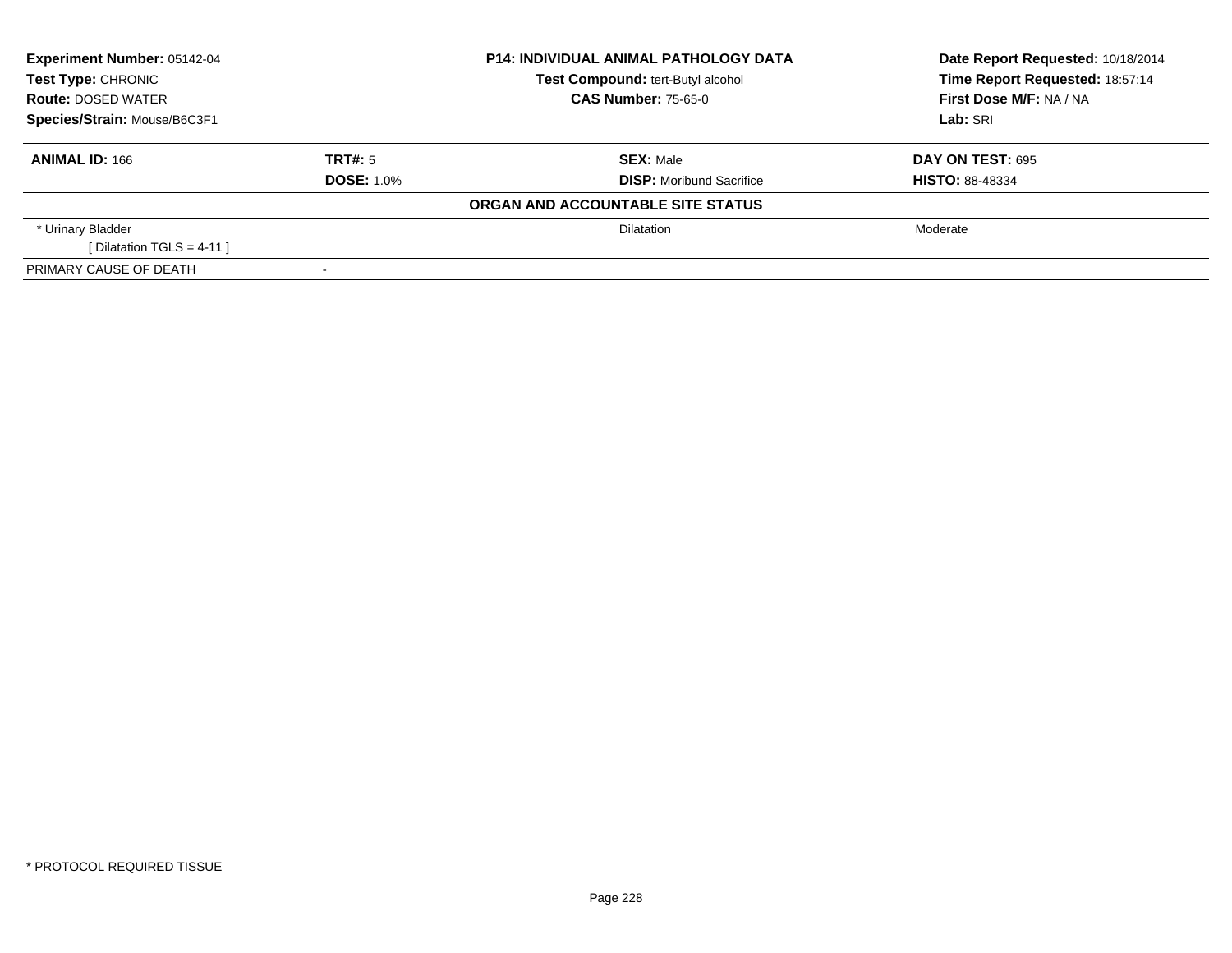| <b>Experiment Number: 05142-04</b><br>Test Type: CHRONIC<br><b>Route: DOSED WATER</b><br>Species/Strain: Mouse/B6C3F1 | <b>P14: INDIVIDUAL ANIMAL PATHOLOGY DATA</b><br>Test Compound: tert-Butyl alcohol<br><b>CAS Number: 75-65-0</b> |                                   | Date Report Requested: 10/18/2014<br>Time Report Requested: 18:57:14<br>First Dose M/F: NA / NA<br>Lab: SRI |  |
|-----------------------------------------------------------------------------------------------------------------------|-----------------------------------------------------------------------------------------------------------------|-----------------------------------|-------------------------------------------------------------------------------------------------------------|--|
| <b>ANIMAL ID: 167</b>                                                                                                 | <b>TRT#: 5</b>                                                                                                  | <b>SEX: Male</b>                  | DAY ON TEST: 728                                                                                            |  |
|                                                                                                                       | <b>DOSE: 1.0%</b>                                                                                               | <b>DISP: Terminal Sacrifice</b>   | <b>HISTO: 88-48645</b>                                                                                      |  |
|                                                                                                                       |                                                                                                                 | ORGAN AND ACCOUNTABLE SITE STATUS |                                                                                                             |  |
| <b>NORMAL</b>                                                                                                         |                                                                                                                 |                                   |                                                                                                             |  |
| * Adrenal Cortex                                                                                                      | * Adrenal Medulla                                                                                               | * Bone                            | * Bone Marrow                                                                                               |  |
| * Brain                                                                                                               | * Epididymis                                                                                                    | * Esophagus                       | * Gallbladder                                                                                               |  |
| * Heart                                                                                                               | * Intestine Large, Cecum                                                                                        | * Intestine Large, Colon          | * Intestine Large, Rectum                                                                                   |  |
| * Intestine Small, Duodenum                                                                                           | * Intestine Small, Ileum                                                                                        | * Intestine Small, Jejunum        | * Islets. Pancreatic                                                                                        |  |
| * Liver                                                                                                               | * Lymph Node, Mandibular                                                                                        | * Lymph Node, Mesenteric          | * Nose                                                                                                      |  |
| * Pancreas                                                                                                            | * Parathyroid Gland                                                                                             | * Pituitary Gland                 | * Prostate                                                                                                  |  |
| * Salivary Glands                                                                                                     | * Seminal Vesicle                                                                                               | * Skin                            | * Spleen                                                                                                    |  |
| * Stomach, Forestomach                                                                                                | * Stomach, Glandular                                                                                            | * Testes                          | * Thymus                                                                                                    |  |
| * Thyroid Gland                                                                                                       | * Trachea                                                                                                       | * Urinary Bladder                 |                                                                                                             |  |
| <b>MISSING</b>                                                                                                        |                                                                                                                 |                                   |                                                                                                             |  |
| * Mammary Gland                                                                                                       |                                                                                                                 |                                   |                                                                                                             |  |
| <b>OBSERVATIONS</b>                                                                                                   |                                                                                                                 |                                   |                                                                                                             |  |
| * Kidney                                                                                                              |                                                                                                                 | Nephropathy                       | Mild                                                                                                        |  |
| * Lung                                                                                                                | Alveolar Epith                                                                                                  | Hyperplasia                       | Minimal                                                                                                     |  |
| [Hyperplasia TGLS = 1-2-1]                                                                                            |                                                                                                                 |                                   |                                                                                                             |  |
| PRIMARY CAUSE OF DEATH                                                                                                |                                                                                                                 |                                   |                                                                                                             |  |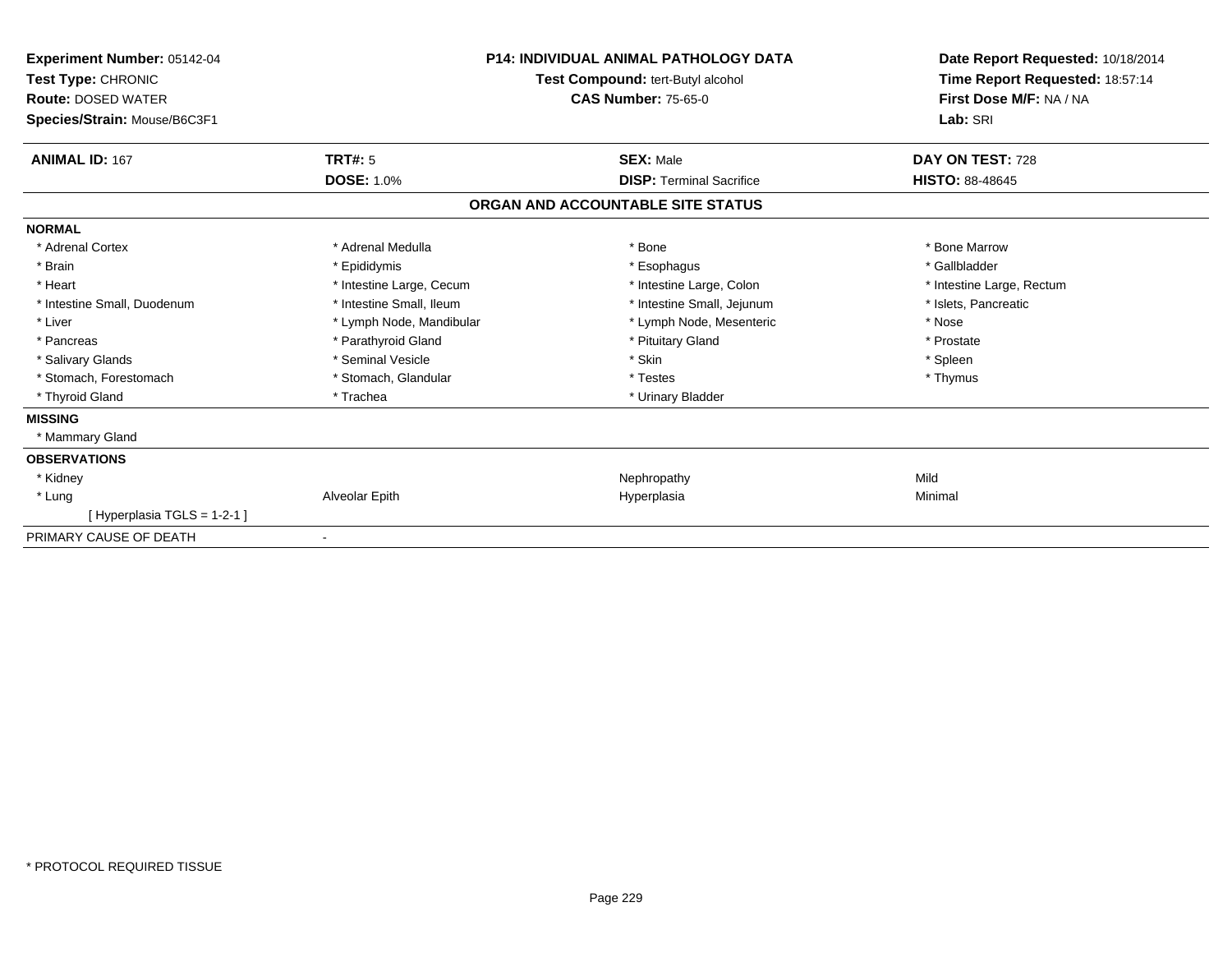| Experiment Number: 05142-04<br>Test Type: CHRONIC<br><b>Route: DOSED WATER</b><br>Species/Strain: Mouse/B6C3F1 |                            | <b>P14: INDIVIDUAL ANIMAL PATHOLOGY DATA</b><br>Test Compound: tert-Butyl alcohol<br><b>CAS Number: 75-65-0</b> | Date Report Requested: 10/18/2014<br>Time Report Requested: 18:57:14<br>First Dose M/F: NA / NA<br>Lab: SRI |
|----------------------------------------------------------------------------------------------------------------|----------------------------|-----------------------------------------------------------------------------------------------------------------|-------------------------------------------------------------------------------------------------------------|
| <b>ANIMAL ID: 168</b>                                                                                          | TRT#: 5                    | <b>SEX: Male</b>                                                                                                | DAY ON TEST: 580                                                                                            |
|                                                                                                                | <b>DOSE: 1.0%</b>          | <b>DISP: Natural Death</b>                                                                                      | <b>HISTO: 88-46443</b>                                                                                      |
|                                                                                                                |                            | ORGAN AND ACCOUNTABLE SITE STATUS                                                                               |                                                                                                             |
| <b>NORMAL</b>                                                                                                  |                            |                                                                                                                 |                                                                                                             |
| * Adrenal Cortex                                                                                               | * Adrenal Medulla          | * Bone                                                                                                          | * Bone Marrow                                                                                               |
| * Brain                                                                                                        | * Epididymis               | * Esophagus                                                                                                     | * Gallbladder                                                                                               |
| * Heart                                                                                                        | * Lung                     | * Nose                                                                                                          | * Parathyroid Gland                                                                                         |
| * Pituitary Gland                                                                                              | * Prostate                 | * Salivary Glands                                                                                               | * Skin                                                                                                      |
| * Testes                                                                                                       | * Trachea                  |                                                                                                                 |                                                                                                             |
| <b>MISSING</b>                                                                                                 |                            |                                                                                                                 |                                                                                                             |
| * Lymph Node, Mesenteric                                                                                       | * Mammary Gland            | * Spleen                                                                                                        |                                                                                                             |
| <b>AUTO PRECLUDES DIAG.</b>                                                                                    |                            |                                                                                                                 |                                                                                                             |
| * Intestine Large, Cecum                                                                                       | * Intestine Large, Colon   | * Intestine Large, Rectum                                                                                       | * Intestine Small, Duodenum                                                                                 |
| * Intestine Small, Ileum                                                                                       | * Intestine Small, Jejunum | * Islets, Pancreatic                                                                                            | * Kidney                                                                                                    |
| * Liver                                                                                                        | * Lymph Node, Mandibular   | * Pancreas                                                                                                      | * Stomach, Forestomach                                                                                      |
| * Stomach, Glandular                                                                                           | * Thymus                   | * Thyroid Gland                                                                                                 | * Urinary Bladder                                                                                           |
| <b>OBSERVATIONS</b>                                                                                            |                            |                                                                                                                 |                                                                                                             |
| * Seminal Vesicle                                                                                              |                            | <b>Dilatation</b>                                                                                               | Moderate                                                                                                    |
| [ Dilatation TGLS = $2-7-1$ ]                                                                                  |                            |                                                                                                                 |                                                                                                             |
| Tooth                                                                                                          | Incisor                    | Dysplasia                                                                                                       | Moderate                                                                                                    |
| PRIMARY CAUSE OF DEATH                                                                                         |                            |                                                                                                                 |                                                                                                             |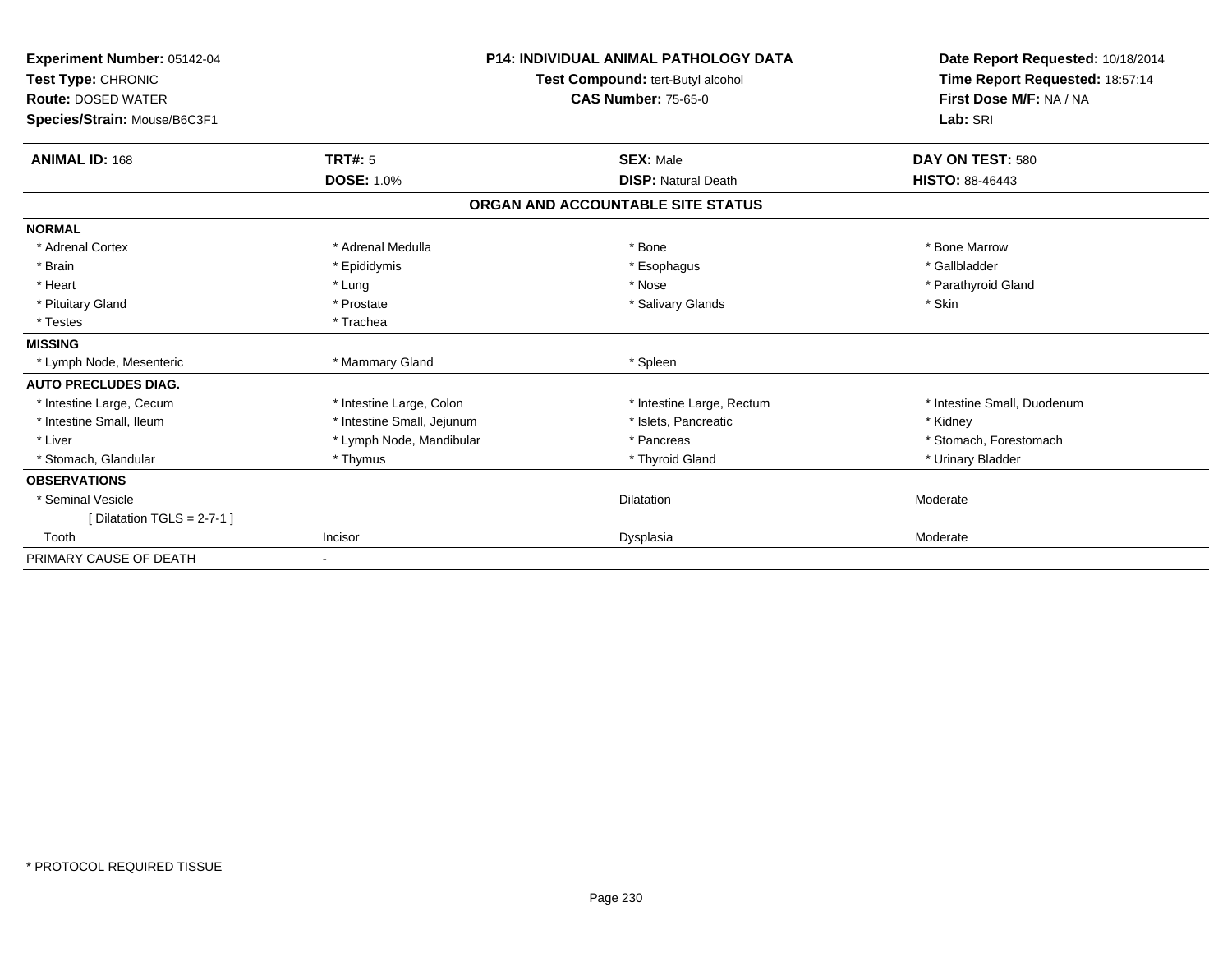| Experiment Number: 05142-04<br>Test Type: CHRONIC<br><b>Route: DOSED WATER</b> |                            | P14: INDIVIDUAL ANIMAL PATHOLOGY DATA<br>Test Compound: tert-Butyl alcohol<br><b>CAS Number: 75-65-0</b> | Date Report Requested: 10/18/2014<br>Time Report Requested: 18:57:14<br>First Dose M/F: NA / NA |
|--------------------------------------------------------------------------------|----------------------------|----------------------------------------------------------------------------------------------------------|-------------------------------------------------------------------------------------------------|
| Species/Strain: Mouse/B6C3F1                                                   |                            |                                                                                                          | Lab: SRI                                                                                        |
| <b>ANIMAL ID: 169</b>                                                          | <b>TRT#: 5</b>             | <b>SEX: Male</b>                                                                                         | DAY ON TEST: 728                                                                                |
|                                                                                | <b>DOSE: 1.0%</b>          | <b>DISP: Terminal Sacrifice</b>                                                                          | HISTO: 88-48646                                                                                 |
|                                                                                |                            | ORGAN AND ACCOUNTABLE SITE STATUS                                                                        |                                                                                                 |
| <b>NORMAL</b>                                                                  |                            |                                                                                                          |                                                                                                 |
| * Adrenal Medulla                                                              | * Bone                     | * Bone Marrow                                                                                            | * Brain                                                                                         |
| * Epididymis                                                                   | * Esophagus                | * Gallbladder                                                                                            | * Heart                                                                                         |
| * Intestine Large, Cecum                                                       | * Intestine Large, Colon   | * Intestine Large, Rectum                                                                                | * Intestine Small, Duodenum                                                                     |
| * Intestine Small, Ileum                                                       | * Intestine Small, Jejunum | * Islets, Pancreatic                                                                                     | * Lung                                                                                          |
| * Lymph Node, Mesenteric                                                       | * Nose                     | * Pancreas                                                                                               | * Parathyroid Gland                                                                             |
| * Pituitary Gland                                                              | * Salivary Glands          | * Skin                                                                                                   | * Spleen                                                                                        |
| * Stomach, Forestomach                                                         | * Stomach, Glandular       | * Testes                                                                                                 | * Thymus                                                                                        |
| * Thyroid Gland                                                                | * Trachea                  | * Urinary Bladder                                                                                        |                                                                                                 |
| <b>MISSING</b>                                                                 |                            |                                                                                                          |                                                                                                 |
| * Mammary Gland                                                                |                            |                                                                                                          |                                                                                                 |
| <b>OBSERVATIONS</b>                                                            |                            |                                                                                                          |                                                                                                 |
| * Adrenal Cortex                                                               |                            | Focal Cellular Change                                                                                    | Mild                                                                                            |
|                                                                                | Subcapsular                | Hyperplasia                                                                                              | Focal, Mild                                                                                     |
| * Kidney                                                                       |                            | Nephropathy                                                                                              | Mild                                                                                            |
| * Liver                                                                        |                            | <b>Eosinophilic Focus</b>                                                                                |                                                                                                 |
|                                                                                |                            | Hepatocellular Adenoma                                                                                   | Multiple                                                                                        |
| [ Eosinophilic Focus TGLS = 4-21 ]                                             |                            |                                                                                                          |                                                                                                 |
| [ Hepatocellular Adenoma TGLS = 5-22,6-23 ]                                    |                            |                                                                                                          |                                                                                                 |
| * Lymph Node, Mandibular                                                       |                            | Hyperplasia                                                                                              | Lymphoid, Mild                                                                                  |
| <b>Preputial Gland</b>                                                         |                            | Degeneration                                                                                             | Cystic, Marked                                                                                  |
| [Degeneration TGLS = 1-8]                                                      |                            |                                                                                                          |                                                                                                 |
| * Prostate                                                                     |                            | <b>Dilatation</b>                                                                                        | Mild                                                                                            |
| [ Dilatation TGLS = 2-7 ]                                                      |                            |                                                                                                          |                                                                                                 |
| * Seminal Vesicle                                                              |                            | <b>Dilatation</b>                                                                                        | Mild                                                                                            |
| [Dilatation TGLS = 3-7]                                                        |                            |                                                                                                          |                                                                                                 |
| Tooth                                                                          | Incisor                    | Dysplasia                                                                                                | Mild                                                                                            |
| PRIMARY CAUSE OF DEATH                                                         | $\blacksquare$             |                                                                                                          |                                                                                                 |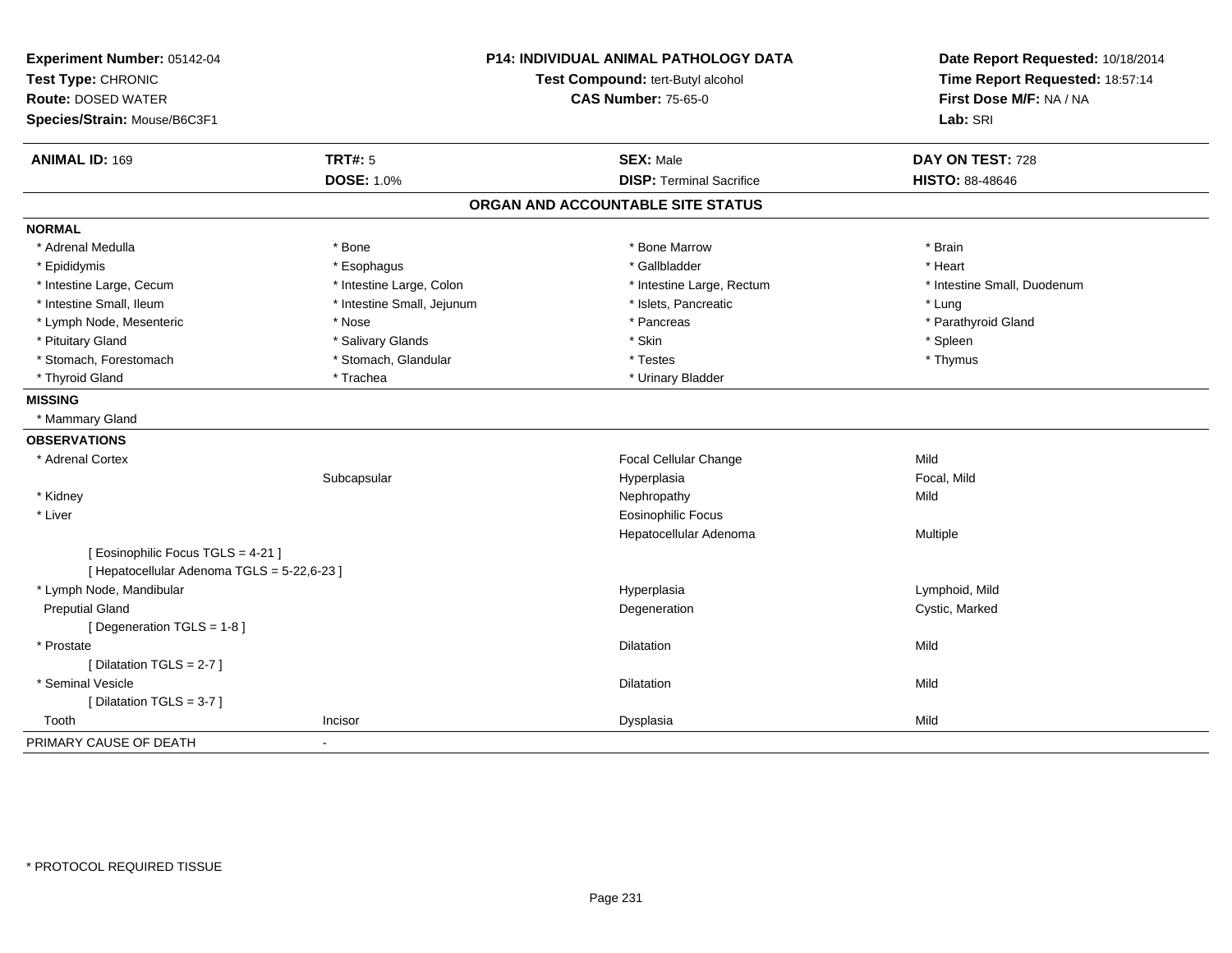| Experiment Number: 05142-04                 |                            | <b>P14: INDIVIDUAL ANIMAL PATHOLOGY DATA</b> | Date Report Requested: 10/18/2014<br>Time Report Requested: 18:57:14 |
|---------------------------------------------|----------------------------|----------------------------------------------|----------------------------------------------------------------------|
| Test Type: CHRONIC                          |                            | Test Compound: tert-Butyl alcohol            |                                                                      |
| <b>Route: DOSED WATER</b>                   |                            | <b>CAS Number: 75-65-0</b>                   | First Dose M/F: NA / NA                                              |
| Species/Strain: Mouse/B6C3F1                |                            |                                              | Lab: SRI                                                             |
| <b>ANIMAL ID: 170</b>                       | <b>TRT#: 5</b>             | <b>SEX: Male</b>                             | DAY ON TEST: 728                                                     |
|                                             | <b>DOSE: 1.0%</b>          | <b>DISP: Terminal Sacrifice</b>              | <b>HISTO: 88-48647</b>                                               |
|                                             |                            | ORGAN AND ACCOUNTABLE SITE STATUS            |                                                                      |
| <b>NORMAL</b>                               |                            |                                              |                                                                      |
| * Adrenal Medulla                           | * Bone                     | * Bone Marrow                                | * Brain                                                              |
| * Epididymis                                | * Esophagus                | * Gallbladder                                | * Heart                                                              |
| * Intestine Large, Cecum                    | * Intestine Large, Colon   | * Intestine Large, Rectum                    | * Intestine Small, Duodenum                                          |
| * Intestine Small, Ileum                    | * Intestine Small, Jejunum | * Islets, Pancreatic                         | * Lung                                                               |
| * Lymph Node, Mandibular                    | * Lymph Node, Mesenteric   | * Nose                                       | * Pancreas                                                           |
| * Parathyroid Gland                         | * Pituitary Gland          | * Prostate                                   | * Salivary Glands                                                    |
| * Skin                                      | * Spleen                   | * Stomach, Forestomach                       | * Stomach, Glandular                                                 |
| * Testes                                    | * Thyroid Gland            | * Trachea                                    | * Urinary Bladder                                                    |
| <b>MISSING</b>                              |                            |                                              |                                                                      |
| * Mammary Gland                             |                            |                                              |                                                                      |
| <b>OBSERVATIONS</b>                         |                            |                                              |                                                                      |
| * Adrenal Cortex                            | Subcapsular                | Hyperplasia                                  | Focal, Minimal                                                       |
| * Kidney                                    |                            | Nephropathy                                  | Minimal                                                              |
| * Liver                                     |                            | <b>Clear Cell Focus</b>                      |                                                                      |
|                                             |                            | <b>Eosinophilic Focus</b>                    |                                                                      |
|                                             |                            | Hepatocellular Adenoma                       | Multiple                                                             |
| [Clear Cell Focus TGLS = 7-25]              |                            |                                              |                                                                      |
| [Eosinophilic Focus TGLS = 4-23]            |                            |                                              |                                                                      |
| [ Hepatocellular Adenoma TGLS = 2-21,3-22 ] |                            |                                              |                                                                      |
| <b>Preputial Gland</b>                      |                            | Degeneration                                 | Cystic, Moderate                                                     |
| [Degeneration TGLS = 6-8]                   |                            |                                              |                                                                      |
| * Seminal Vesicle                           |                            | <b>Dilatation</b>                            | Marked                                                               |
| [ Dilatation TGLS = $1-7-1$ ]               |                            |                                              |                                                                      |
| * Thymus                                    |                            | Cyst                                         | Mild                                                                 |
| Tooth                                       | Incisor                    | Dysplasia                                    | Minimal                                                              |
| [ Dysplasia TGLS = 5-9,5-24 ]               |                            |                                              |                                                                      |
| PRIMARY CAUSE OF DEATH                      | $\overline{\phantom{a}}$   |                                              |                                                                      |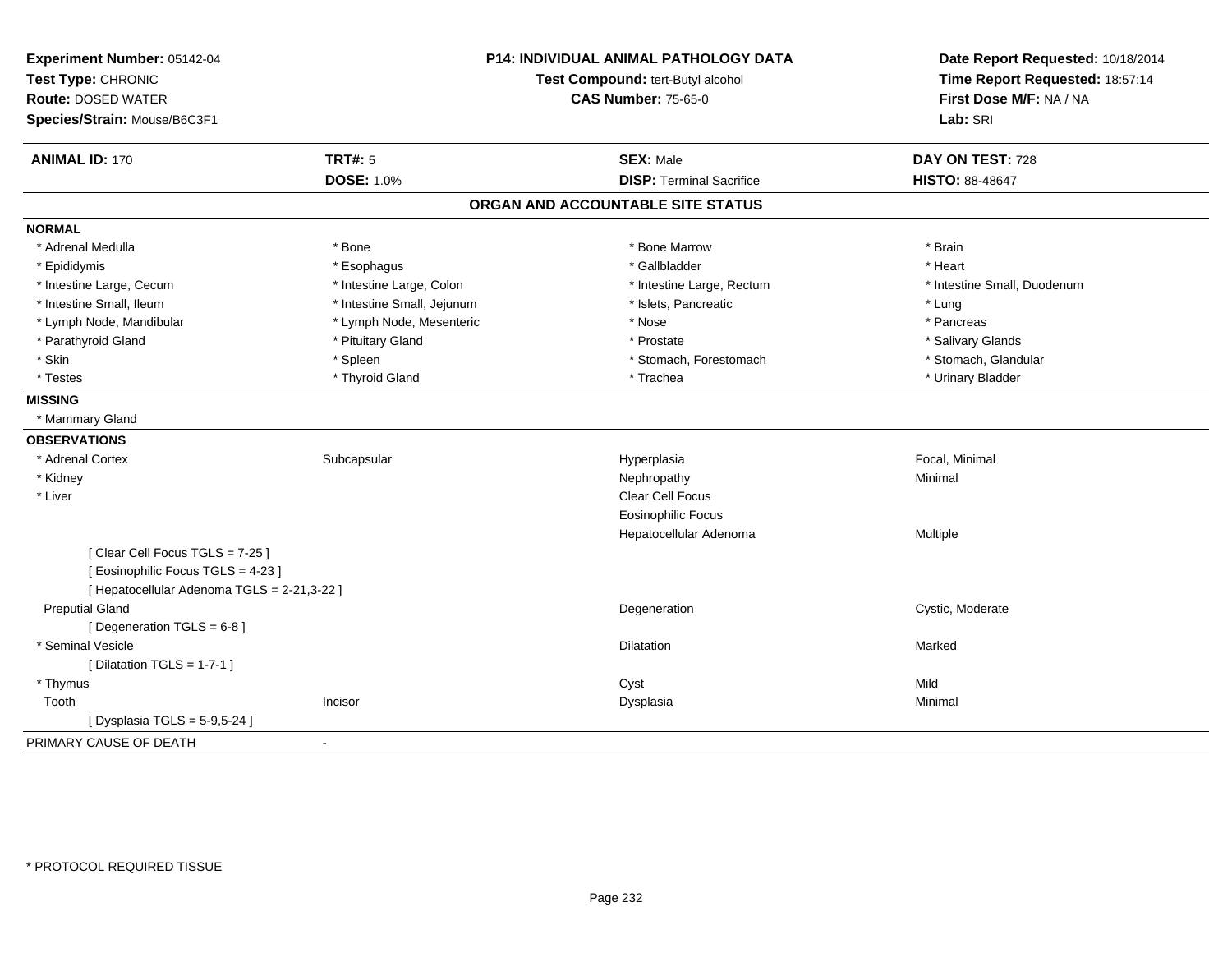| Experiment Number: 05142-04<br>Test Type: CHRONIC<br><b>Route: DOSED WATER</b> |                            | <b>P14: INDIVIDUAL ANIMAL PATHOLOGY DATA</b><br>Test Compound: tert-Butyl alcohol<br><b>CAS Number: 75-65-0</b> | Date Report Requested: 10/18/2014<br>Time Report Requested: 18:57:14<br>First Dose M/F: NA / NA |
|--------------------------------------------------------------------------------|----------------------------|-----------------------------------------------------------------------------------------------------------------|-------------------------------------------------------------------------------------------------|
| Species/Strain: Mouse/B6C3F1                                                   |                            |                                                                                                                 | Lab: SRI                                                                                        |
| <b>ANIMAL ID: 171</b>                                                          | <b>TRT#: 5</b>             | <b>SEX: Male</b>                                                                                                | DAY ON TEST: 721                                                                                |
|                                                                                | <b>DOSE: 1.0%</b>          | <b>DISP:</b> Moribund Sacrifice                                                                                 | <b>HISTO: 88-48648</b>                                                                          |
|                                                                                |                            | ORGAN AND ACCOUNTABLE SITE STATUS                                                                               |                                                                                                 |
| <b>NORMAL</b>                                                                  |                            |                                                                                                                 |                                                                                                 |
| * Adrenal Cortex                                                               | * Adrenal Medulla          | * Bone                                                                                                          | * Bone Marrow                                                                                   |
| * Brain                                                                        | * Esophagus                | * Gallbladder                                                                                                   | * Heart                                                                                         |
| * Intestine Large, Cecum                                                       | * Intestine Large, Colon   | * Intestine Large, Rectum                                                                                       | * Intestine Small, Duodenum                                                                     |
| * Intestine Small, Ileum                                                       | * Intestine Small, Jejunum | * Islets, Pancreatic                                                                                            | * Kidney                                                                                        |
| * Lymph Node, Mandibular                                                       | * Nose                     | * Pancreas                                                                                                      | * Parathyroid Gland                                                                             |
| Peripheral Nerve                                                               | * Pituitary Gland          | * Prostate                                                                                                      | * Salivary Glands                                                                               |
| * Seminal Vesicle                                                              | * Skin                     | Spinal Cord                                                                                                     | * Stomach, Glandular                                                                            |
| * Testes                                                                       | * Thymus                   | * Thyroid Gland                                                                                                 | * Trachea                                                                                       |
| * Urinary Bladder                                                              |                            |                                                                                                                 |                                                                                                 |
| <b>MISSING</b>                                                                 |                            |                                                                                                                 |                                                                                                 |
| * Mammary Gland                                                                |                            |                                                                                                                 |                                                                                                 |
| <b>OBSERVATIONS</b>                                                            |                            |                                                                                                                 |                                                                                                 |
| * Epididymis                                                                   |                            | Granuloma Sperm                                                                                                 | Moderate                                                                                        |
| [Granuloma Sperm TGLS = 1-21]                                                  |                            |                                                                                                                 |                                                                                                 |
| * Liver                                                                        |                            | Fatty Change                                                                                                    | Mild                                                                                            |
|                                                                                |                            | Hepatocellular Carcinoma                                                                                        | Multiple                                                                                        |
|                                                                                |                            | <b>Mixed Cell Focus</b>                                                                                         |                                                                                                 |
|                                                                                |                            | Necrosis                                                                                                        | Focal, Mild                                                                                     |
| [Fatty Change TGLS = 6-24]                                                     |                            |                                                                                                                 |                                                                                                 |
| [ Hepatocellular Carcinoma TGLS = 4-22,5-23 ]                                  |                            |                                                                                                                 |                                                                                                 |
| * Lung                                                                         |                            | Alveolar/Bronchiolar Adenoma                                                                                    |                                                                                                 |
| [ Alveolar/Bronchiolar Adenoma TGLS = 7-2-1 ]                                  |                            |                                                                                                                 |                                                                                                 |
| * Lymph Node, Mesenteric                                                       |                            | Angiectasis                                                                                                     | Mild                                                                                            |
| [Angiectasis TGLS = 3-5]                                                       |                            |                                                                                                                 |                                                                                                 |
| <b>Preputial Gland</b>                                                         |                            | Degeneration                                                                                                    | Cystic, Moderate                                                                                |
| [ Degeneration TGLS = 9-8 ]                                                    |                            |                                                                                                                 |                                                                                                 |
| * Spleen                                                                       |                            | <b>Depletion Cellular</b>                                                                                       | Mild                                                                                            |
| [ Depletion Cellular TGLS = 2-6 ]                                              |                            |                                                                                                                 |                                                                                                 |
| * Stomach, Forestomach                                                         | Mucosa                     | Hyperplasia                                                                                                     | Minimal                                                                                         |
|                                                                                |                            | Inflammation                                                                                                    | Chronic, Minimal                                                                                |
|                                                                                |                            |                                                                                                                 |                                                                                                 |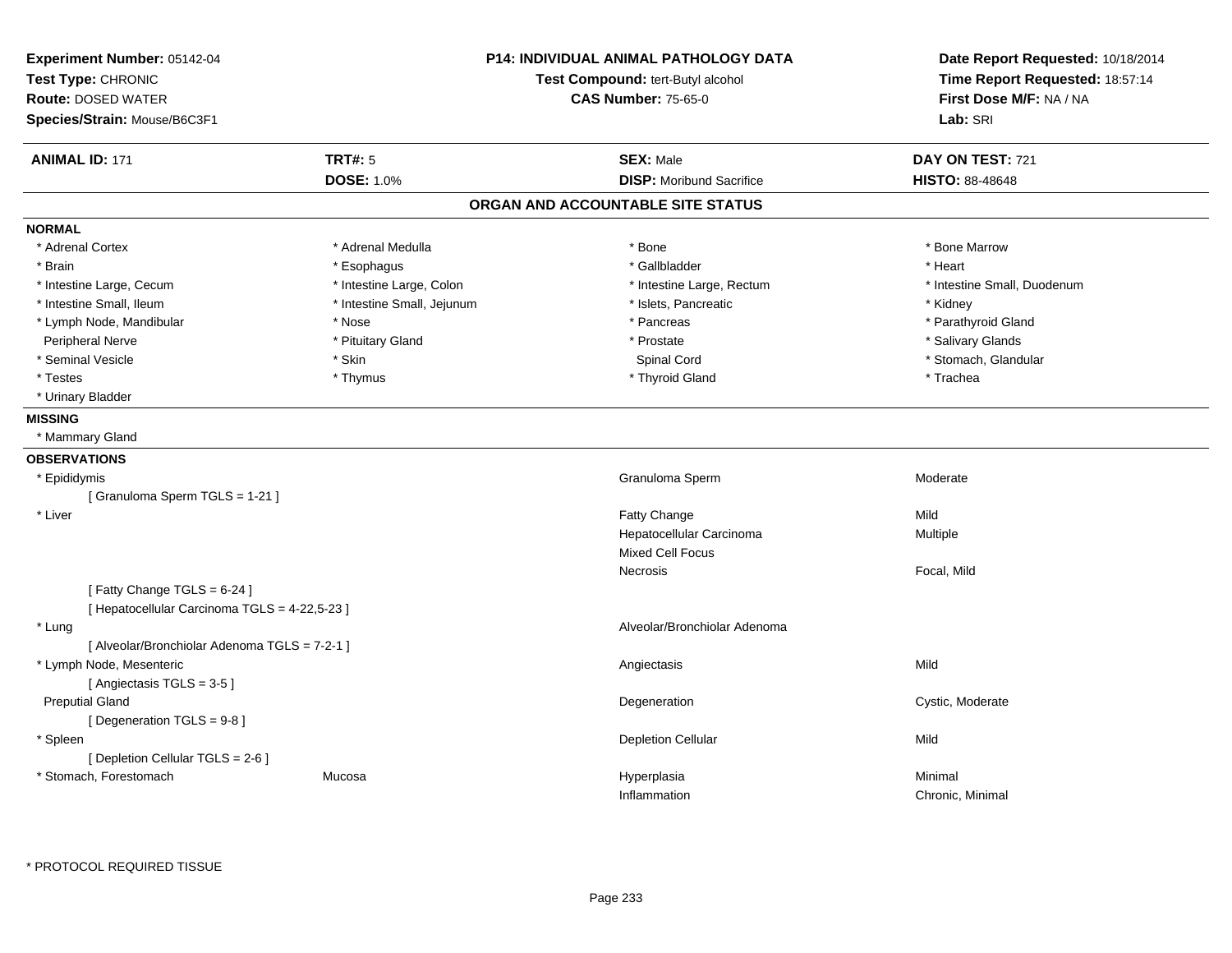| <b>Experiment Number: 05142-04</b><br><b>Test Type: CHRONIC</b> |                   | <b>P14: INDIVIDUAL ANIMAL PATHOLOGY DATA</b> | Date Report Requested: 10/18/2014<br>Time Report Requested: 18:57:14 |  |
|-----------------------------------------------------------------|-------------------|----------------------------------------------|----------------------------------------------------------------------|--|
|                                                                 |                   | Test Compound: tert-Butyl alcohol            |                                                                      |  |
| <b>Route: DOSED WATER</b>                                       |                   | <b>CAS Number: 75-65-0</b>                   | First Dose M/F: NA / NA                                              |  |
| Species/Strain: Mouse/B6C3F1                                    |                   |                                              | Lab: SRI                                                             |  |
| <b>ANIMAL ID: 171</b>                                           | TRT#: 5           | <b>SEX: Male</b>                             | <b>DAY ON TEST: 721</b>                                              |  |
|                                                                 | <b>DOSE: 1.0%</b> | <b>DISP:</b> Moribund Sacrifice              | <b>HISTO: 88-48648</b>                                               |  |
|                                                                 |                   | ORGAN AND ACCOUNTABLE SITE STATUS            |                                                                      |  |
|                                                                 |                   | Ulcer                                        | Minimal                                                              |  |
| [Hyperplasia TGLS = $8-4-1$ ]                                   |                   |                                              |                                                                      |  |
| [ Ulcer TGLS = $8-4-1$ ]                                        |                   |                                              |                                                                      |  |
| Tooth                                                           | Incisor           | Dysplasia                                    | Moderate                                                             |  |
| PRIMARY CAUSE OF DEATH                                          |                   |                                              |                                                                      |  |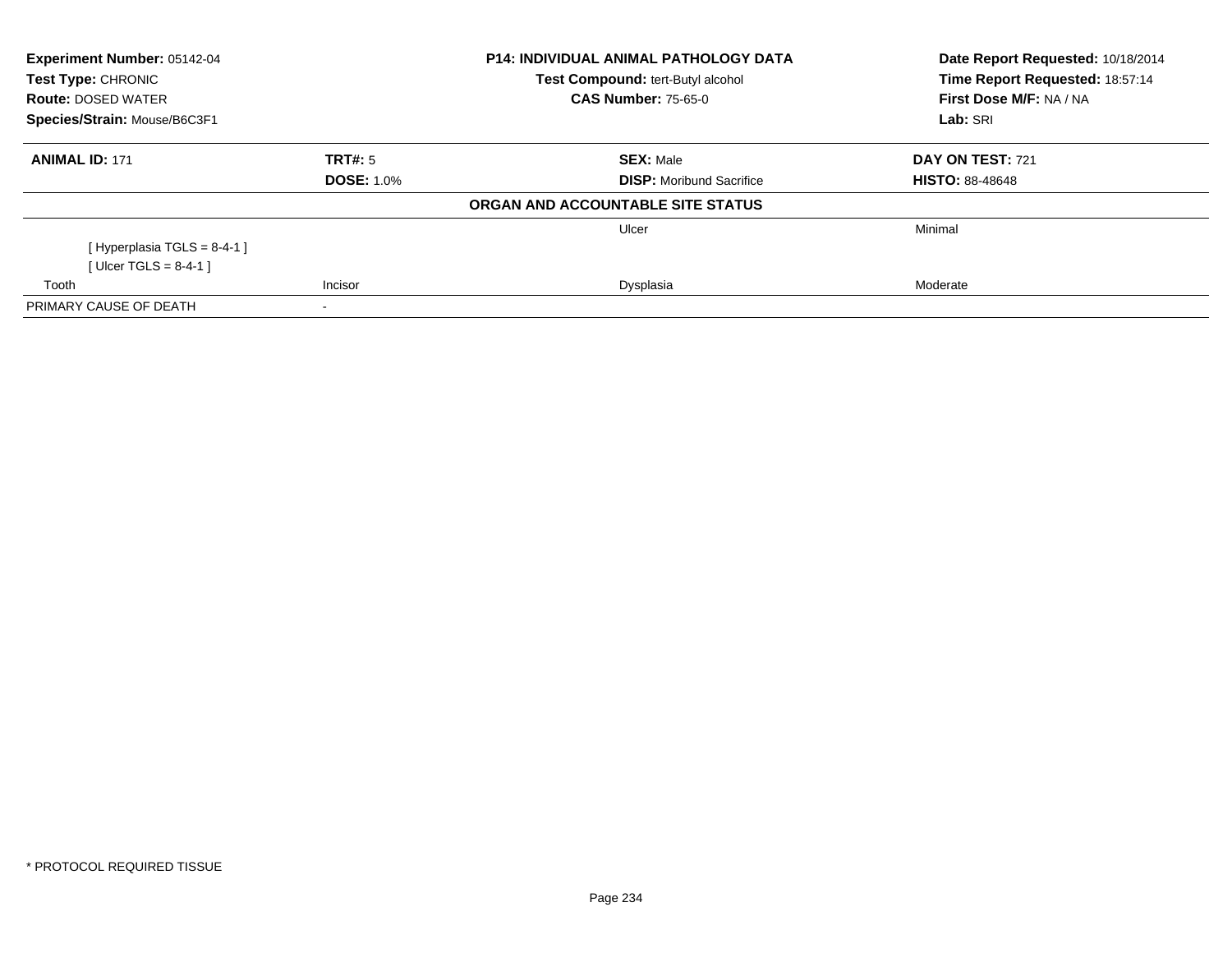| Experiment Number: 05142-04<br>Test Type: CHRONIC<br><b>Route: DOSED WATER</b><br>Species/Strain: Mouse/B6C3F1 |                          | <b>P14: INDIVIDUAL ANIMAL PATHOLOGY DATA</b><br>Test Compound: tert-Butyl alcohol<br><b>CAS Number: 75-65-0</b> | Date Report Requested: 10/18/2014<br>Time Report Requested: 18:57:14<br>First Dose M/F: NA / NA<br>Lab: SRI |
|----------------------------------------------------------------------------------------------------------------|--------------------------|-----------------------------------------------------------------------------------------------------------------|-------------------------------------------------------------------------------------------------------------|
| <b>ANIMAL ID: 172</b>                                                                                          | <b>TRT#: 5</b>           | <b>SEX: Male</b>                                                                                                | DAY ON TEST: 728                                                                                            |
|                                                                                                                | <b>DOSE: 1.0%</b>        | <b>DISP: Terminal Sacrifice</b>                                                                                 | <b>HISTO: 88-48649</b>                                                                                      |
|                                                                                                                |                          | ORGAN AND ACCOUNTABLE SITE STATUS                                                                               |                                                                                                             |
| <b>NORMAL</b>                                                                                                  |                          |                                                                                                                 |                                                                                                             |
| * Adrenal Cortex                                                                                               | * Adrenal Medulla        | * Bone                                                                                                          | * Bone Marrow                                                                                               |
| * Brain                                                                                                        | * Epididymis             | * Esophagus                                                                                                     | * Gallbladder                                                                                               |
| * Heart                                                                                                        | * Intestine Large, Cecum | * Intestine Large, Colon                                                                                        | * Intestine Large, Rectum                                                                                   |
| * Intestine Small, Duodenum                                                                                    | * Intestine Small, Ileum | * Intestine Small, Jejunum                                                                                      | * Islets, Pancreatic                                                                                        |
| * Lung                                                                                                         | * Lymph Node, Mandibular | * Nose                                                                                                          | * Pancreas                                                                                                  |
| * Parathyroid Gland                                                                                            | * Pituitary Gland        | * Prostate                                                                                                      | * Salivary Glands                                                                                           |
| * Seminal Vesicle                                                                                              | * Skin                   | * Spleen                                                                                                        | * Stomach, Forestomach                                                                                      |
| * Stomach, Glandular                                                                                           | * Testes                 | * Thymus                                                                                                        | * Trachea                                                                                                   |
| * Urinary Bladder                                                                                              |                          |                                                                                                                 |                                                                                                             |
| <b>MISSING</b>                                                                                                 |                          |                                                                                                                 |                                                                                                             |
| * Mammary Gland                                                                                                |                          |                                                                                                                 |                                                                                                             |
| <b>OBSERVATIONS</b>                                                                                            |                          |                                                                                                                 |                                                                                                             |
| * Kidney                                                                                                       |                          | Nephropathy                                                                                                     | Mild                                                                                                        |
| * Liver                                                                                                        |                          | <b>Basophilic Focus</b>                                                                                         |                                                                                                             |
|                                                                                                                |                          | Clear Cell Focus                                                                                                |                                                                                                             |
|                                                                                                                |                          | Hepatocellular Adenoma                                                                                          |                                                                                                             |
|                                                                                                                |                          | Hepatocellular Carcinoma                                                                                        | Multiple                                                                                                    |
| [ Clear Cell Focus TGLS = 3-22,4-23,6-25 ]                                                                     |                          |                                                                                                                 |                                                                                                             |
| [ Hepatocellular Adenoma TGLS = 5-24 ]                                                                         |                          |                                                                                                                 |                                                                                                             |
| [ Hepatocellular Carcinoma TGLS = 2-21 ]                                                                       |                          |                                                                                                                 |                                                                                                             |
| * Lymph Node, Mesenteric                                                                                       |                          | Angiectasis                                                                                                     | Mild                                                                                                        |
|                                                                                                                |                          | Hematopoietic Cell Proliferation                                                                                | Mild                                                                                                        |
|                                                                                                                |                          | Hyperplasia                                                                                                     | Lymphoid, Mild                                                                                              |
| [Angiectasis TGLS = 1-5]                                                                                       |                          |                                                                                                                 |                                                                                                             |
| [Hyperplasia TGLS = 1-5]                                                                                       |                          |                                                                                                                 |                                                                                                             |
| * Thyroid Gland                                                                                                | <b>Follicular Cel</b>    | Hyperplasia                                                                                                     | Moderate                                                                                                    |
| Tooth                                                                                                          | Incisor                  | Dysplasia                                                                                                       | Mild                                                                                                        |
| PRIMARY CAUSE OF DEATH                                                                                         | $\overline{a}$           |                                                                                                                 |                                                                                                             |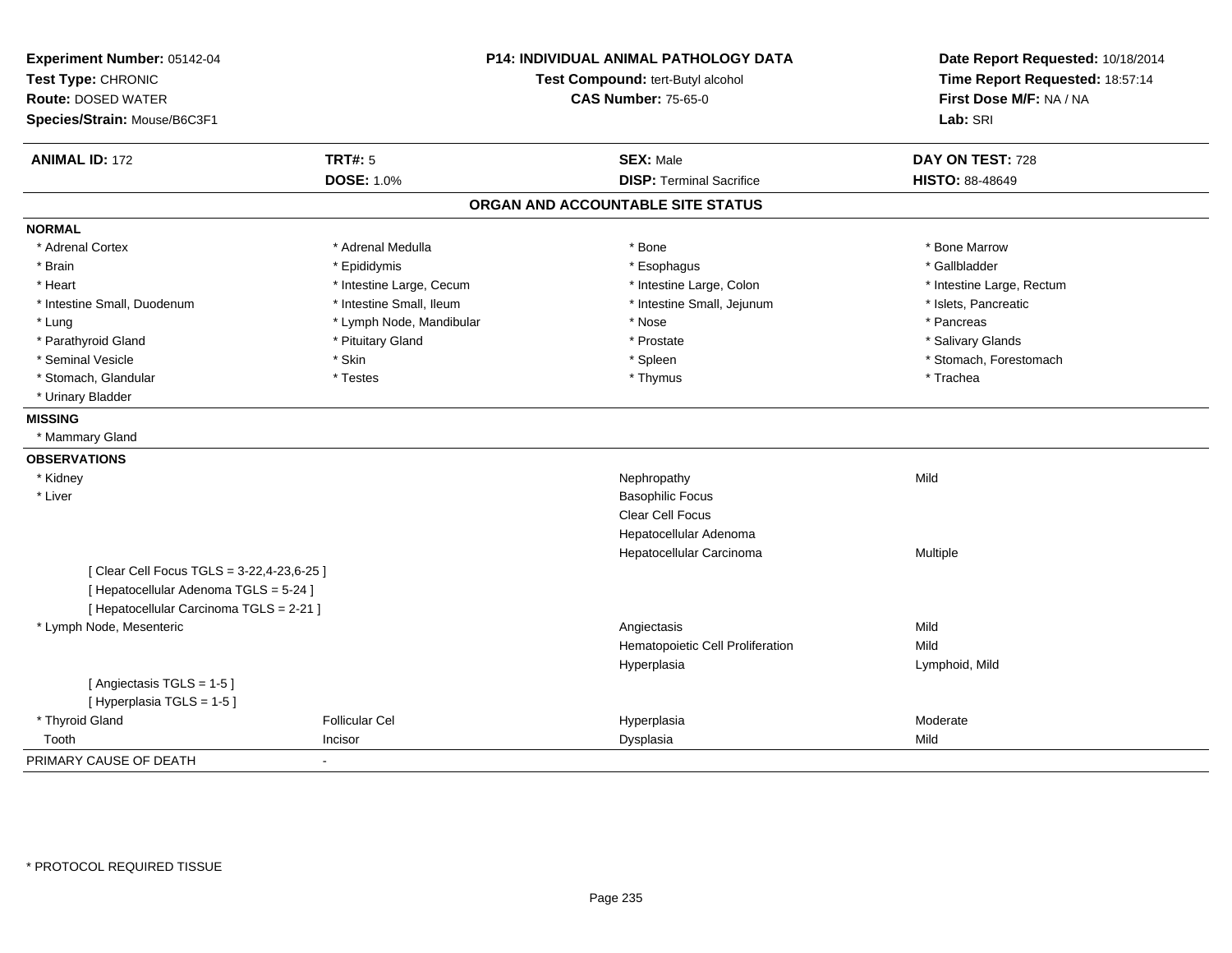| Experiment Number: 05142-04              | <b>P14: INDIVIDUAL ANIMAL PATHOLOGY DATA</b> |                                   | Date Report Requested: 10/18/2014 |
|------------------------------------------|----------------------------------------------|-----------------------------------|-----------------------------------|
| Test Type: CHRONIC                       |                                              | Test Compound: tert-Butyl alcohol |                                   |
| <b>Route: DOSED WATER</b>                |                                              | <b>CAS Number: 75-65-0</b>        | First Dose M/F: NA / NA           |
| Species/Strain: Mouse/B6C3F1             |                                              |                                   | Lab: SRI                          |
| <b>ANIMAL ID: 173</b>                    | <b>TRT#: 5</b>                               | <b>SEX: Male</b>                  | DAY ON TEST: 646                  |
|                                          | <b>DOSE: 1.0%</b>                            | <b>DISP:</b> Moribund Sacrifice   | HISTO: 88-48335                   |
|                                          |                                              | ORGAN AND ACCOUNTABLE SITE STATUS |                                   |
| <b>NORMAL</b>                            |                                              |                                   |                                   |
| * Adrenal Cortex                         | * Adrenal Medulla                            | * Bone                            | * Bone Marrow                     |
| * Brain                                  | * Epididymis                                 | * Esophagus                       | * Gallbladder                     |
| * Heart                                  | * Intestine Large, Cecum                     | * Intestine Large, Colon          | * Intestine Large, Rectum         |
| * Intestine Small, Duodenum              | * Intestine Small, Ileum                     | * Intestine Small, Jejunum        | * Islets, Pancreatic              |
| * Lymph Node, Mandibular                 | * Lymph Node, Mesenteric                     | * Nose                            | * Parathyroid Gland               |
| * Pituitary Gland                        | * Prostate                                   | * Salivary Glands                 | * Seminal Vesicle                 |
| * Skin                                   | * Spleen                                     | * Stomach, Forestomach            | * Stomach, Glandular              |
| * Testes                                 | * Thymus                                     | * Thyroid Gland                   | * Trachea                         |
| * Urinary Bladder                        |                                              |                                   |                                   |
| <b>MISSING</b>                           |                                              |                                   |                                   |
| * Mammary Gland                          |                                              |                                   |                                   |
| <b>OBSERVATIONS</b>                      |                                              |                                   |                                   |
| * Kidney                                 |                                              | Nephropathy                       | Mild                              |
| * Liver                                  |                                              | <b>Eosinophilic Focus</b>         |                                   |
|                                          |                                              | Hepatocellular Adenoma            |                                   |
|                                          |                                              | Hepatocellular Carcinoma          |                                   |
| [Eosinophilic Focus TGLS = 4-23,5-24]    |                                              |                                   |                                   |
| [ Hepatocellular Adenoma TGLS = 1-21 ]   |                                              |                                   |                                   |
| [ Hepatocellular Carcinoma TGLS = 2-22 ] |                                              |                                   |                                   |
| * Lung                                   |                                              | Hyperplasia                       | Macrophage, Moderate              |
|                                          |                                              | Inflammation                      | Chronic, Focal, Mild              |
| * Pancreas                               |                                              | Atrophy                           | Focal, Marked                     |
| Tooth                                    | Incisor                                      | Dysplasia                         | Moderate                          |
| PRIMARY CAUSE OF DEATH                   |                                              |                                   |                                   |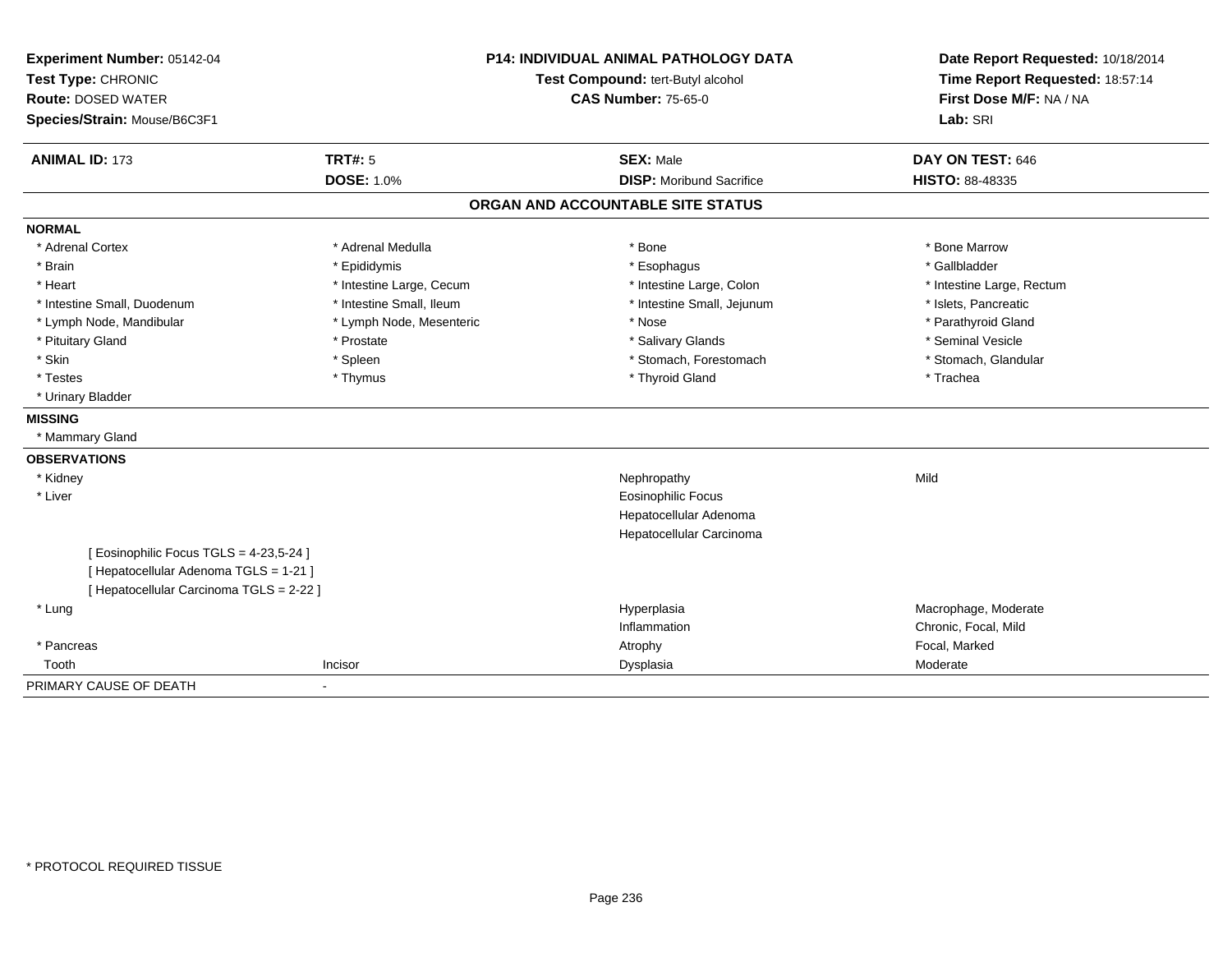| Experiment Number: 05142-04                   |                                   | <b>P14: INDIVIDUAL ANIMAL PATHOLOGY DATA</b> | Date Report Requested: 10/18/2014 |
|-----------------------------------------------|-----------------------------------|----------------------------------------------|-----------------------------------|
| Test Type: CHRONIC                            | Test Compound: tert-Butyl alcohol |                                              | Time Report Requested: 18:57:14   |
| <b>Route: DOSED WATER</b>                     |                                   | <b>CAS Number: 75-65-0</b>                   | First Dose M/F: NA / NA           |
| Species/Strain: Mouse/B6C3F1                  |                                   |                                              | Lab: SRI                          |
| <b>ANIMAL ID: 174</b>                         | <b>TRT#: 5</b>                    | <b>SEX: Male</b>                             | DAY ON TEST: 646                  |
|                                               | <b>DOSE: 1.0%</b>                 | <b>DISP:</b> Moribund Sacrifice              | <b>HISTO: 88-48336</b>            |
|                                               |                                   | ORGAN AND ACCOUNTABLE SITE STATUS            |                                   |
| <b>NORMAL</b>                                 |                                   |                                              |                                   |
| * Adrenal Cortex                              | * Adrenal Medulla                 | * Bone                                       | * Bone Marrow                     |
| * Brain                                       | * Epididymis                      | * Esophagus                                  | * Gallbladder                     |
| * Heart                                       | * Intestine Large, Cecum          | * Intestine Large, Colon                     | * Intestine Large, Rectum         |
| * Intestine Small, Duodenum                   | * Intestine Small, Ileum          | * Intestine Small, Jejunum                   | * Islets, Pancreatic              |
| * Lymph Node, Mandibular                      | * Lymph Node, Mesenteric          | * Nose                                       | * Pancreas                        |
| * Parathyroid Gland                           | * Prostate                        | * Salivary Glands                            | * Seminal Vesicle                 |
| * Skin                                        | * Spleen                          | * Stomach, Forestomach                       | * Stomach, Glandular              |
| * Testes                                      | * Thymus                          | * Trachea                                    | * Urinary Bladder                 |
| <b>MISSING</b>                                |                                   |                                              |                                   |
| * Mammary Gland                               | * Pituitary Gland                 |                                              |                                   |
| <b>OBSERVATIONS</b>                           |                                   |                                              |                                   |
| * Kidney                                      |                                   | Nephropathy                                  | Moderate                          |
| [Nephropathy TGLS = $2-5$ ]                   |                                   |                                              |                                   |
| * Liver                                       |                                   | <b>Eosinophilic Focus</b>                    |                                   |
|                                               |                                   | Fatty Change                                 | Mild                              |
|                                               |                                   | Hepatocellular Carcinoma                     | Multiple                          |
|                                               |                                   | Inflammation                                 | Focal, Mild                       |
| [Eosinophilic Focus TGLS = 7-23]              |                                   |                                              |                                   |
| [ Hepatocellular Carcinoma TGLS = 3-21,4-22 ] |                                   |                                              |                                   |
| * Lung                                        |                                   | Alveolar/Bronchiolar Adenoma                 |                                   |
|                                               |                                   | Congestion                                   | Moderate                          |
| [ Alveolar/Bronchiolar Adenoma TGLS = 6-2.1 ] |                                   |                                              |                                   |
| * Thyroid Gland                               |                                   | Degeneration                                 | Cystic, Minimal                   |
| PRIMARY CAUSE OF DEATH                        | $\blacksquare$                    |                                              |                                   |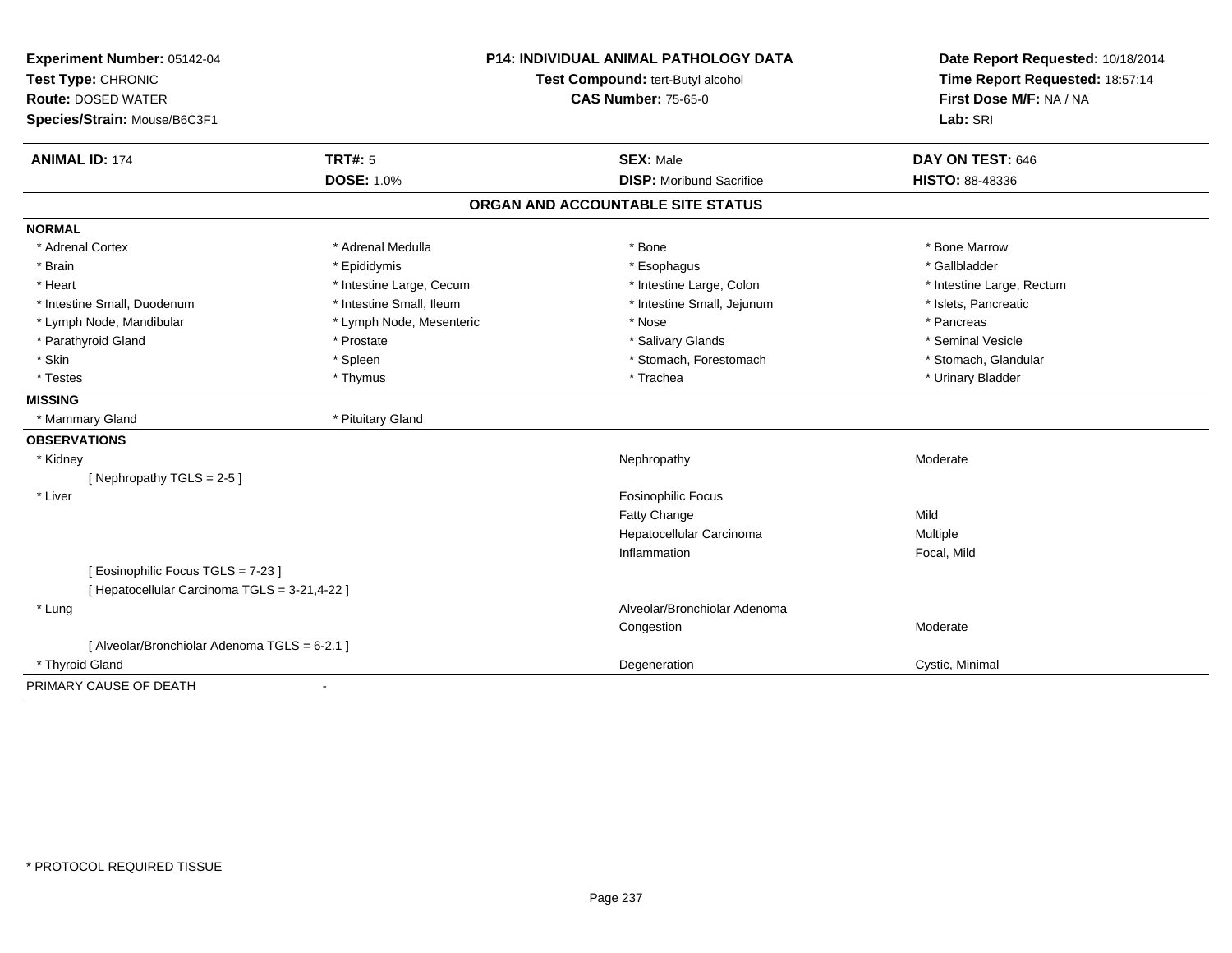| Experiment Number: 05142-04                 | <b>P14: INDIVIDUAL ANIMAL PATHOLOGY DATA</b> |                                   | Date Report Requested: 10/18/2014                          |
|---------------------------------------------|----------------------------------------------|-----------------------------------|------------------------------------------------------------|
| Test Type: CHRONIC                          |                                              | Test Compound: tert-Butyl alcohol | Time Report Requested: 18:57:14<br>First Dose M/F: NA / NA |
| <b>Route: DOSED WATER</b>                   |                                              | <b>CAS Number: 75-65-0</b>        |                                                            |
| Species/Strain: Mouse/B6C3F1                |                                              |                                   | Lab: SRI                                                   |
| <b>ANIMAL ID: 175</b>                       | <b>TRT#: 5</b>                               | <b>SEX: Male</b>                  | DAY ON TEST: 728                                           |
|                                             | <b>DOSE: 1.0%</b>                            | <b>DISP: Terminal Sacrifice</b>   | HISTO: 88-48650                                            |
|                                             |                                              | ORGAN AND ACCOUNTABLE SITE STATUS |                                                            |
| <b>NORMAL</b>                               |                                              |                                   |                                                            |
| * Adrenal Cortex                            | * Adrenal Medulla                            | * Bone                            | * Bone Marrow                                              |
| * Brain                                     | * Epididymis                                 | * Esophagus                       | * Gallbladder                                              |
| * Heart                                     | * Intestine Large, Cecum                     | * Intestine Large, Colon          | * Intestine Large, Rectum                                  |
| * Intestine Small, Duodenum                 | * Intestine Small, Ileum                     | * Intestine Small, Jejunum        | * Islets, Pancreatic                                       |
| * Lung                                      | * Lymph Node, Mandibular                     | * Lymph Node, Mesenteric          | * Nose                                                     |
| * Pancreas                                  | * Parathyroid Gland                          | * Prostate                        | * Salivary Glands                                          |
| * Skin                                      | * Stomach, Forestomach                       | * Stomach, Glandular              | * Testes                                                   |
| * Thymus                                    | * Trachea                                    | * Urinary Bladder                 |                                                            |
| <b>MISSING</b>                              |                                              |                                   |                                                            |
| * Mammary Gland                             | * Pituitary Gland                            |                                   |                                                            |
| <b>OBSERVATIONS</b>                         |                                              |                                   |                                                            |
| <b>Coagulating Gland</b>                    |                                              | <b>Dilatation</b>                 | Marked                                                     |
| [ Dilatation TGLS = $4-7-1$ ]               |                                              |                                   |                                                            |
| * Kidney                                    |                                              | Nephropathy                       | Mild                                                       |
| * Liver                                     |                                              | <b>Clear Cell Focus</b>           |                                                            |
|                                             |                                              | Fatty Change                      | Minimal                                                    |
|                                             |                                              | Hepatocellular Adenoma            | Multiple                                                   |
| [Clear Cell Focus TGLS = 7-23]              |                                              |                                   |                                                            |
| [ Hepatocellular Adenoma TGLS = 5-21,6-22 ] |                                              |                                   |                                                            |
| * Seminal Vesicle                           |                                              | <b>Dilatation</b>                 | Marked                                                     |
| [Dilatation TGLS = 1-7]                     |                                              |                                   |                                                            |
| * Spleen                                    |                                              | Hyperplasia                       | Lymphoid, Minimal                                          |
| * Thyroid Gland                             |                                              | Degeneration                      | Cystic, Mild                                               |
| Tooth                                       | Incisor                                      | Dysplasia                         | Moderate                                                   |
| PRIMARY CAUSE OF DEATH                      | $\blacksquare$                               |                                   |                                                            |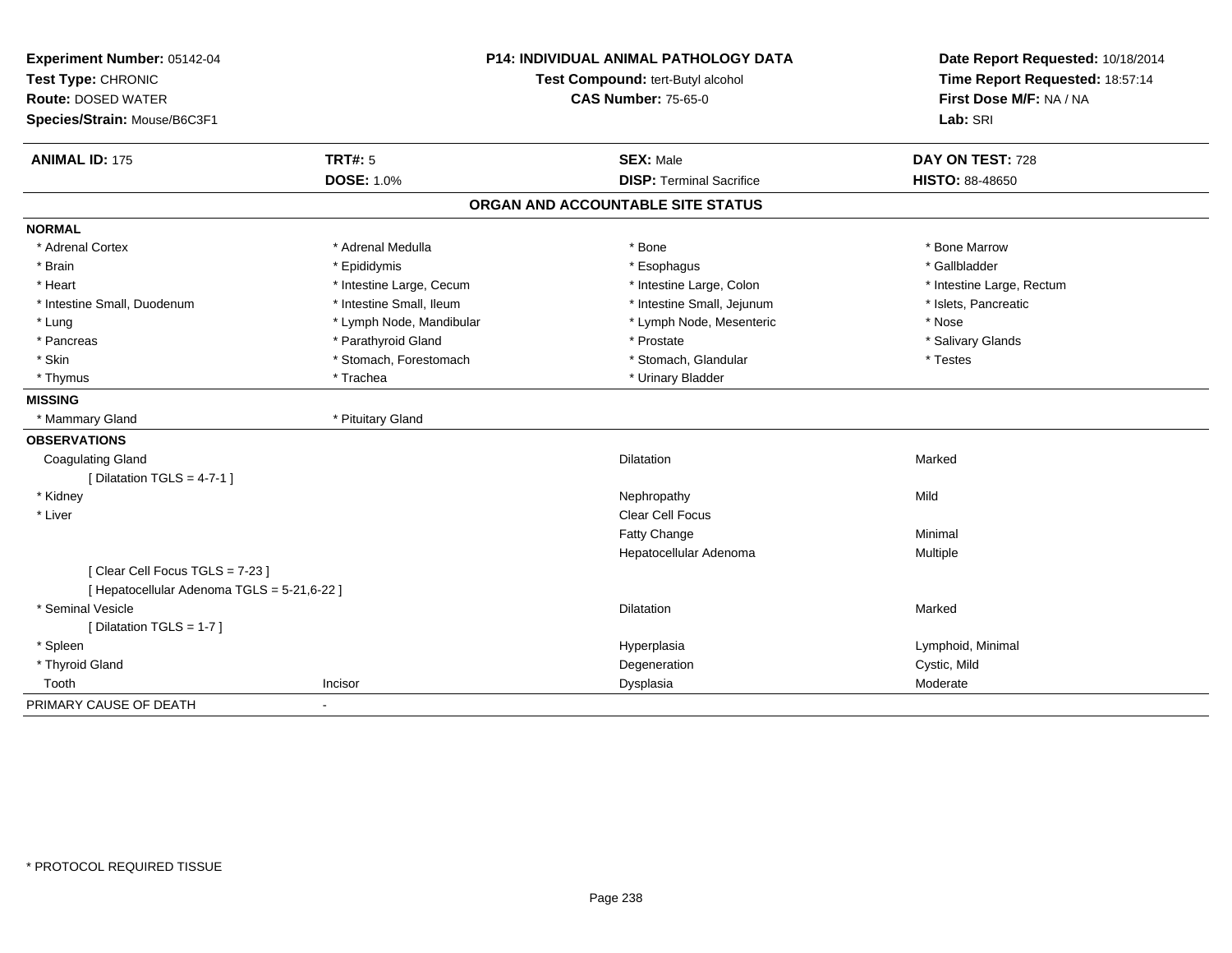| Experiment Number: 05142-04                 | <b>P14: INDIVIDUAL ANIMAL PATHOLOGY DATA</b> |                                   | Date Report Requested: 10/18/2014                          |
|---------------------------------------------|----------------------------------------------|-----------------------------------|------------------------------------------------------------|
| Test Type: CHRONIC                          |                                              | Test Compound: tert-Butyl alcohol | Time Report Requested: 18:57:14<br>First Dose M/F: NA / NA |
| <b>Route: DOSED WATER</b>                   |                                              | <b>CAS Number: 75-65-0</b>        |                                                            |
| Species/Strain: Mouse/B6C3F1                |                                              |                                   | Lab: SRI                                                   |
| <b>ANIMAL ID: 176</b>                       | <b>TRT#: 5</b>                               | <b>SEX: Male</b>                  | DAY ON TEST: 728                                           |
|                                             | <b>DOSE: 1.0%</b>                            | <b>DISP: Terminal Sacrifice</b>   | <b>HISTO: 88-48651</b>                                     |
|                                             |                                              | ORGAN AND ACCOUNTABLE SITE STATUS |                                                            |
| <b>NORMAL</b>                               |                                              |                                   |                                                            |
| * Adrenal Medulla                           | * Bone                                       | * Bone Marrow                     | * Brain                                                    |
| * Epididymis                                | * Esophagus                                  | * Gallbladder                     | * Heart                                                    |
| * Intestine Large, Cecum                    | * Intestine Large, Colon                     | * Intestine Large, Rectum         | * Intestine Small, Duodenum                                |
| * Intestine Small, Ileum                    | * Intestine Small, Jejunum                   | * Islets, Pancreatic              | * Lung                                                     |
| * Lymph Node, Mandibular                    | * Lymph Node, Mesenteric                     | * Nose                            | * Pancreas                                                 |
| * Parathyroid Gland                         | * Pituitary Gland                            | * Prostate                        | * Salivary Glands                                          |
| * Seminal Vesicle                           | * Skin                                       | * Spleen                          | * Stomach, Forestomach                                     |
| * Stomach, Glandular                        | * Testes                                     | * Thymus                          | * Trachea                                                  |
| * Urinary Bladder                           |                                              |                                   |                                                            |
| <b>MISSING</b>                              |                                              |                                   |                                                            |
| * Mammary Gland                             |                                              |                                   |                                                            |
| <b>OBSERVATIONS</b>                         |                                              |                                   |                                                            |
| * Adrenal Cortex                            | Subcapsular                                  | Hyperplasia                       | Focal, Minimal                                             |
| * Kidney                                    |                                              | Nephropathy                       | Mild                                                       |
| * Liver                                     |                                              | <b>Clear Cell Focus</b>           |                                                            |
|                                             |                                              | Hepatocellular Adenoma            | Multiple                                                   |
|                                             |                                              | Hepatocellular Carcinoma          |                                                            |
| [Clear Cell Focus TGLS = 5-24]              |                                              |                                   |                                                            |
| [ Hepatocellular Adenoma TGLS = 2-22,5-24 ] |                                              |                                   |                                                            |
| [ Hepatocellular Carcinoma TGLS = 3-23 ]    |                                              |                                   |                                                            |
| Mesentery                                   | Fat                                          | <b>Necrosis</b>                   | Mild                                                       |
| [ Necrosis $TGLS = 1-21$ ]                  |                                              |                                   |                                                            |
| * Thyroid Gland                             | <b>Follicular Cel</b>                        | Hyperplasia                       | Minimal                                                    |
| PRIMARY CAUSE OF DEATH                      | $\blacksquare$                               |                                   |                                                            |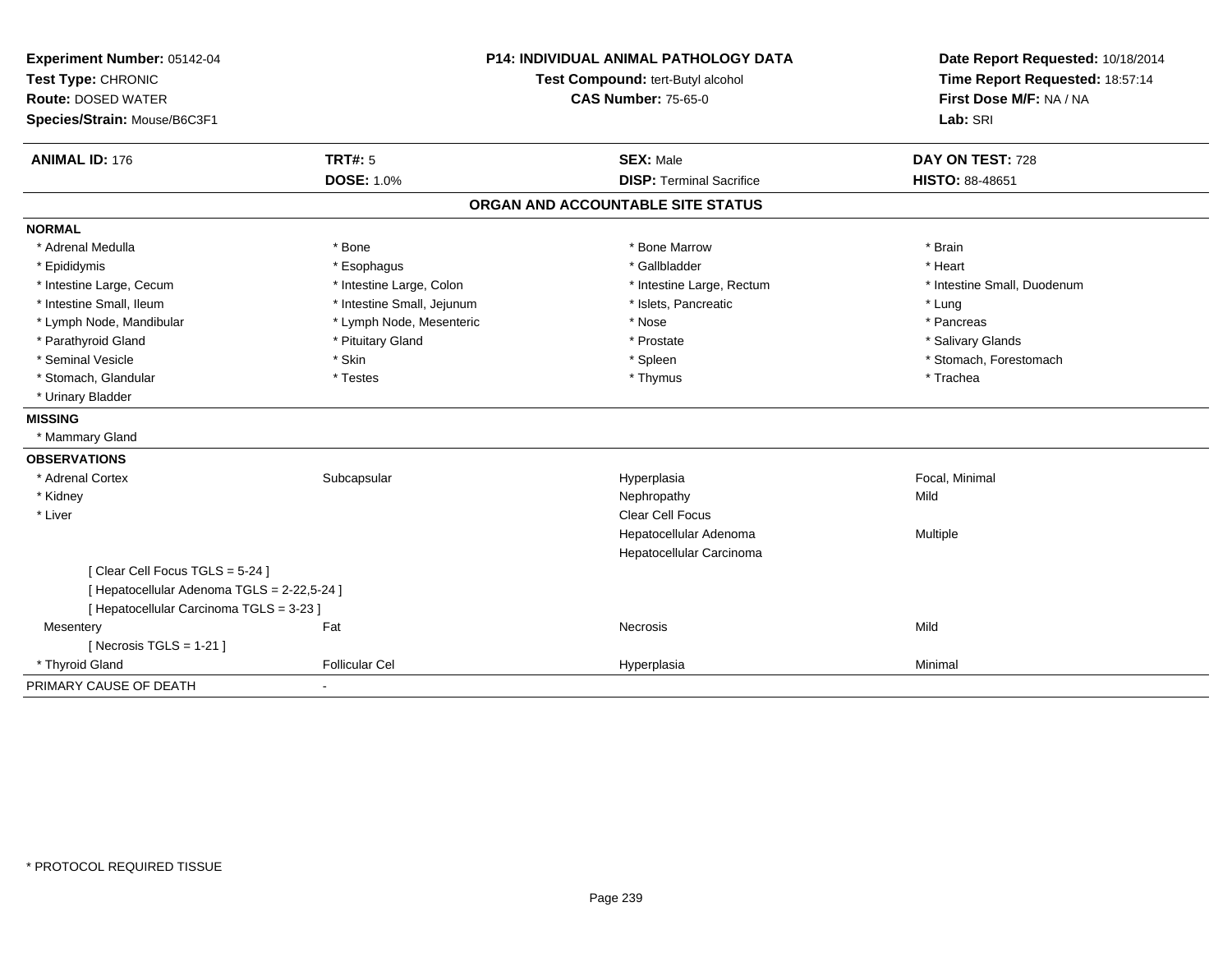| Experiment Number: 05142-04<br>Test Type: CHRONIC |                            | <b>P14: INDIVIDUAL ANIMAL PATHOLOGY DATA</b><br>Test Compound: tert-Butyl alcohol | Date Report Requested: 10/18/2014<br>Time Report Requested: 18:57:14 |
|---------------------------------------------------|----------------------------|-----------------------------------------------------------------------------------|----------------------------------------------------------------------|
| <b>Route: DOSED WATER</b>                         | <b>CAS Number: 75-65-0</b> |                                                                                   | First Dose M/F: NA / NA                                              |
| Species/Strain: Mouse/B6C3F1                      |                            |                                                                                   | Lab: SRI                                                             |
| <b>ANIMAL ID: 177</b>                             | <b>TRT#: 5</b>             | <b>SEX: Male</b>                                                                  | DAY ON TEST: 612                                                     |
|                                                   | <b>DOSE: 1.0%</b>          | <b>DISP:</b> Moribund Sacrifice                                                   | <b>HISTO: 88-46973</b>                                               |
|                                                   |                            | ORGAN AND ACCOUNTABLE SITE STATUS                                                 |                                                                      |
| <b>NORMAL</b>                                     |                            |                                                                                   |                                                                      |
| * Adrenal Cortex                                  | * Adrenal Medulla          | * Bone                                                                            | * Bone Marrow                                                        |
| * Brain                                           | * Epididymis               | * Esophagus                                                                       | * Gallbladder                                                        |
| * Heart                                           | * Intestine Large, Cecum   | * Intestine Large, Colon                                                          | * Intestine Large, Rectum                                            |
| * Intestine Small, Duodenum                       | * Intestine Small, Ileum   | * Intestine Small, Jejunum                                                        | * Islets, Pancreatic                                                 |
| * Lung                                            | * Lymph Node, Mandibular   | * Nose                                                                            | * Pancreas                                                           |
| * Parathyroid Gland                               | * Pituitary Gland          | * Prostate                                                                        | * Salivary Glands                                                    |
| * Skin                                            | * Stomach, Forestomach     | * Stomach, Glandular                                                              | * Testes                                                             |
| * Thymus                                          | * Thyroid Gland            | * Trachea                                                                         | * Urinary Bladder                                                    |
| <b>MISSING</b>                                    |                            |                                                                                   |                                                                      |
| * Mammary Gland                                   |                            |                                                                                   |                                                                      |
| <b>OBSERVATIONS</b>                               |                            |                                                                                   |                                                                      |
| * Kidney                                          |                            | Nephropathy                                                                       | Minimal                                                              |
| * Liver                                           |                            | Hemorrhage                                                                        | Marked                                                               |
|                                                   |                            | Infarct                                                                           | Marked                                                               |
|                                                   | Centrilobular              | Necrosis                                                                          | Moderate                                                             |
| [Hemorrhage TGLS = 6-22]                          |                            |                                                                                   |                                                                      |
| [ Infarct TGLS = $6-22$ ]                         |                            |                                                                                   |                                                                      |
| [Necrosis TGLS = $5-21$ ]                         |                            |                                                                                   |                                                                      |
| * Lymph Node, Mesenteric                          |                            | Angiectasis                                                                       | Mild                                                                 |
| [Angiectasis TGLS = 4-5]                          |                            |                                                                                   |                                                                      |
| * Seminal Vesicle                                 |                            | Dilatation                                                                        | Moderate                                                             |
| [ Dilatation TGLS = 2-7 ]                         |                            |                                                                                   |                                                                      |
| * Spleen                                          |                            | Hematopoietic Cell Proliferation                                                  | Marked                                                               |
| [ Hematopoietic Cell Proliferation TGLS = 3-6 ]   |                            |                                                                                   |                                                                      |
| PRIMARY CAUSE OF DEATH                            |                            |                                                                                   |                                                                      |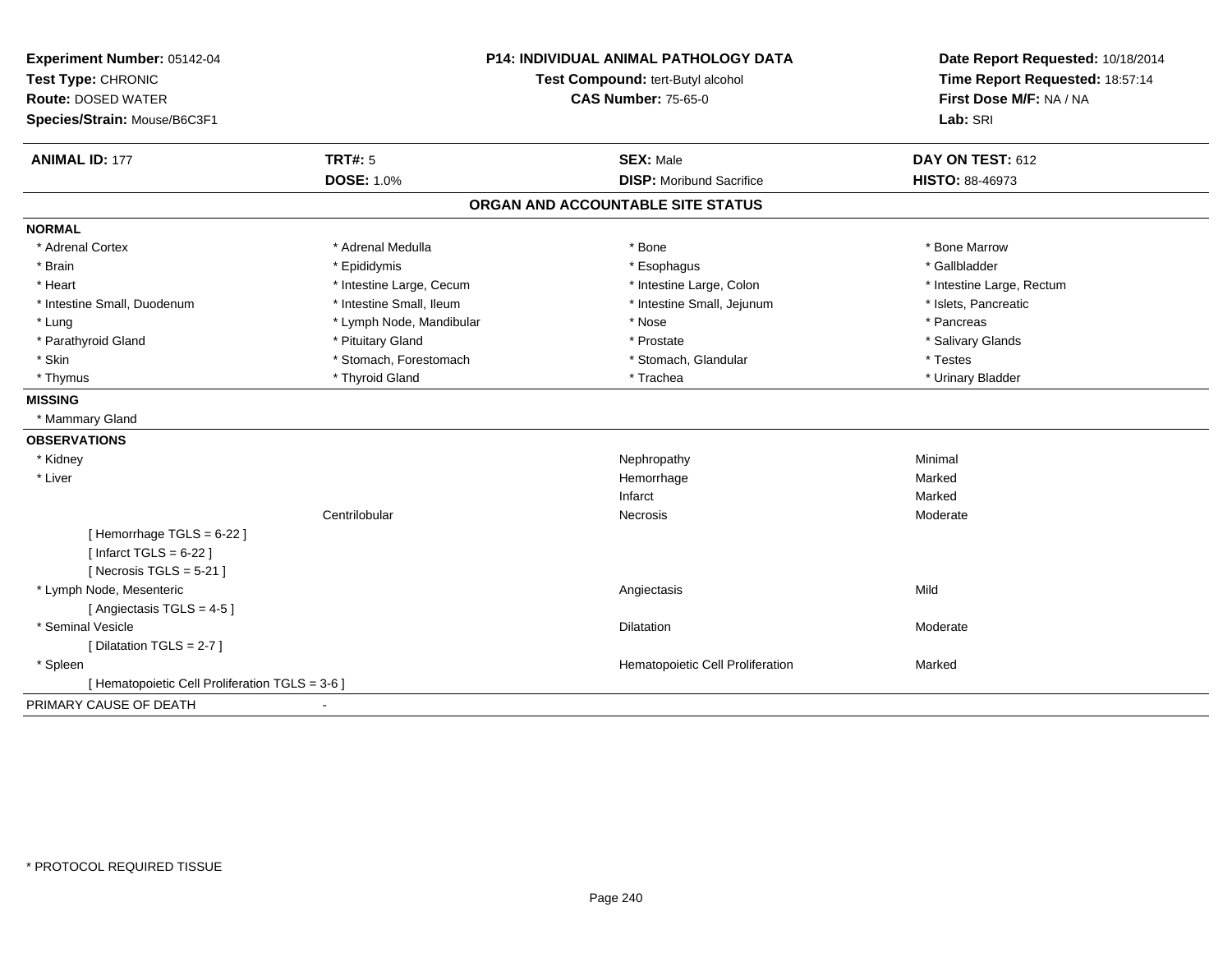| Experiment Number: 05142-04<br>Test Type: CHRONIC<br><b>Route: DOSED WATER</b><br>Species/Strain: Mouse/B6C3F1                                          |                            | <b>P14: INDIVIDUAL ANIMAL PATHOLOGY DATA</b><br>Test Compound: tert-Butyl alcohol<br><b>CAS Number: 75-65-0</b> | Date Report Requested: 10/18/2014<br>Time Report Requested: 18:57:14<br>First Dose M/F: NA / NA<br>Lab: SRI |
|---------------------------------------------------------------------------------------------------------------------------------------------------------|----------------------------|-----------------------------------------------------------------------------------------------------------------|-------------------------------------------------------------------------------------------------------------|
| <b>ANIMAL ID: 178</b>                                                                                                                                   | <b>TRT#: 5</b>             | <b>SEX: Male</b>                                                                                                | DAY ON TEST: 728                                                                                            |
|                                                                                                                                                         | <b>DOSE: 1.0%</b>          | <b>DISP: Terminal Sacrifice</b>                                                                                 | HISTO: 88-48652                                                                                             |
|                                                                                                                                                         |                            | ORGAN AND ACCOUNTABLE SITE STATUS                                                                               |                                                                                                             |
| <b>NORMAL</b>                                                                                                                                           |                            |                                                                                                                 |                                                                                                             |
| * Adrenal Medulla                                                                                                                                       | * Bone                     | * Bone Marrow                                                                                                   | * Brain                                                                                                     |
| * Epididymis                                                                                                                                            | * Esophagus                | * Gallbladder                                                                                                   | * Heart                                                                                                     |
| * Intestine Large, Cecum                                                                                                                                | * Intestine Large, Colon   | * Intestine Large, Rectum                                                                                       | * Intestine Small, Duodenum                                                                                 |
| * Intestine Small, Ileum                                                                                                                                | * Intestine Small, Jejunum | * Islets, Pancreatic                                                                                            | * Lymph Node, Mandibular                                                                                    |
| * Lymph Node, Mesenteric                                                                                                                                | * Nose                     | * Pancreas                                                                                                      | * Parathyroid Gland                                                                                         |
| * Pituitary Gland                                                                                                                                       | * Prostate                 | * Salivary Glands                                                                                               | * Skin                                                                                                      |
| * Spleen                                                                                                                                                | * Stomach, Forestomach     | * Stomach, Glandular                                                                                            | * Testes                                                                                                    |
| * Thyroid Gland                                                                                                                                         | * Trachea                  |                                                                                                                 |                                                                                                             |
| <b>MISSING</b>                                                                                                                                          |                            |                                                                                                                 |                                                                                                             |
| * Mammary Gland                                                                                                                                         |                            |                                                                                                                 |                                                                                                             |
| <b>OBSERVATIONS</b>                                                                                                                                     |                            |                                                                                                                 |                                                                                                             |
| * Adrenal Cortex                                                                                                                                        | Subcapsular                | Hyperplasia                                                                                                     | Focal, Mild                                                                                                 |
| <b>Coagulating Gland</b>                                                                                                                                |                            | Dilatation                                                                                                      | Moderate                                                                                                    |
| [ Dilatation TGLS = $2-7-1$ ]                                                                                                                           |                            |                                                                                                                 |                                                                                                             |
| * Kidney                                                                                                                                                |                            | Nephropathy                                                                                                     | Mild                                                                                                        |
| * Liver                                                                                                                                                 |                            | Angiectasis                                                                                                     | Mild                                                                                                        |
|                                                                                                                                                         |                            | <b>Clear Cell Focus</b>                                                                                         |                                                                                                             |
|                                                                                                                                                         |                            | Hepatocellular Adenoma                                                                                          |                                                                                                             |
|                                                                                                                                                         |                            | Hepatocellular Carcinoma                                                                                        |                                                                                                             |
| [Angiectasis TGLS = 4-6]<br>[ Clear Cell Focus TGLS = 5-21,6-22 ]<br>[ Hepatocellular Adenoma TGLS = 5-21 ]<br>[ Hepatocellular Carcinoma TGLS = 6-22 ] |                            |                                                                                                                 |                                                                                                             |
| * Lung                                                                                                                                                  |                            | Alveolar/Bronchiolar Adenoma                                                                                    |                                                                                                             |
| [ Alveolar/Bronchiolar Adenoma TGLS = 7-2-1 ]                                                                                                           |                            |                                                                                                                 |                                                                                                             |
| * Seminal Vesicle                                                                                                                                       |                            | <b>Dilatation</b>                                                                                               | Moderate                                                                                                    |
| [ Dilatation TGLS = 1-7 ]                                                                                                                               |                            |                                                                                                                 |                                                                                                             |
| * Thymus                                                                                                                                                |                            | Cyst                                                                                                            | Mild                                                                                                        |
| Tooth                                                                                                                                                   | Incisor                    | Dysplasia                                                                                                       | Moderate                                                                                                    |
| * Urinary Bladder                                                                                                                                       |                            | Dilatation                                                                                                      | Moderate                                                                                                    |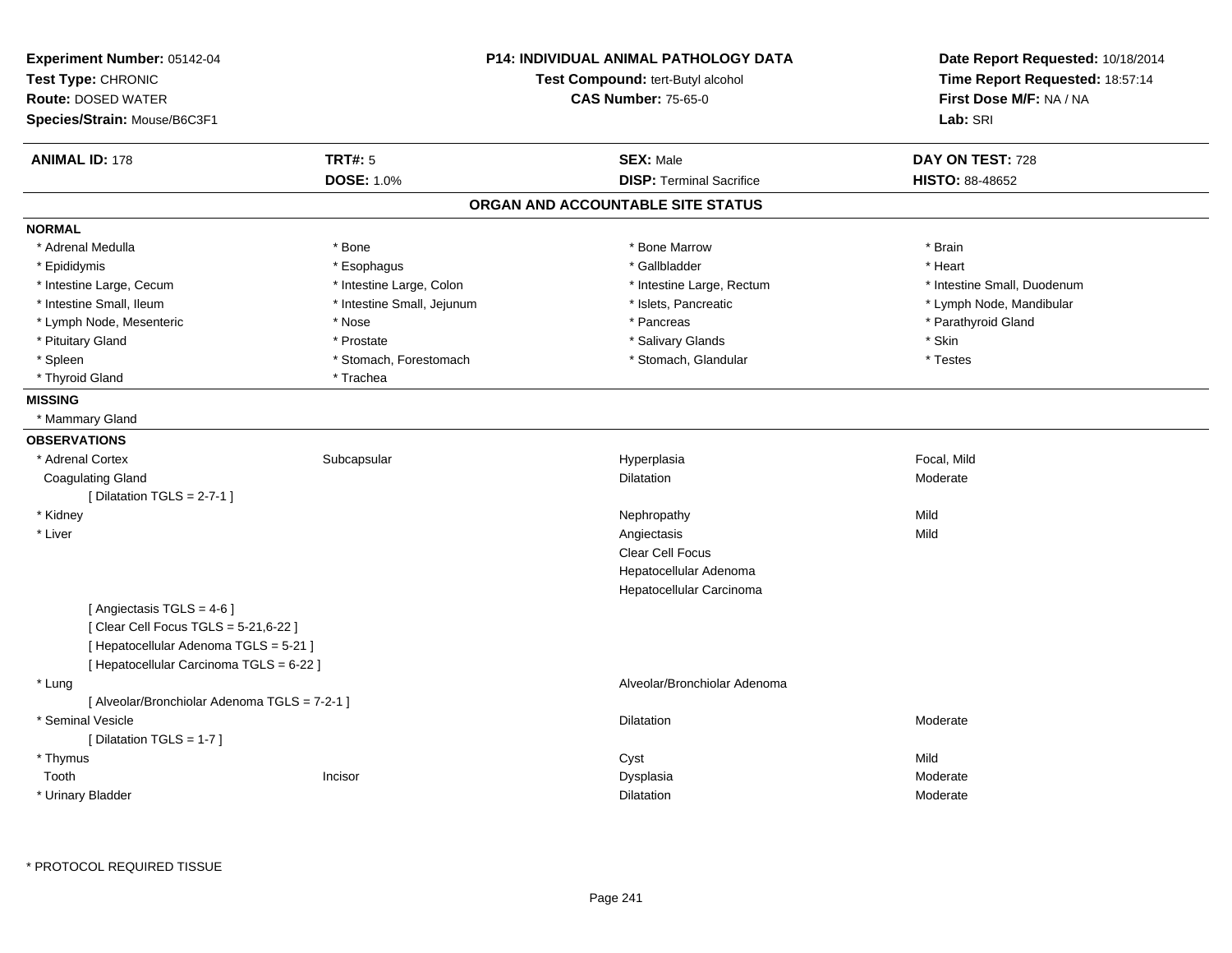| <b>Experiment Number: 05142-04</b><br>Test Type: CHRONIC<br><b>Route: DOSED WATER</b><br>Species/Strain: Mouse/B6C3F1 |                   | <b>P14: INDIVIDUAL ANIMAL PATHOLOGY DATA</b> | Date Report Requested: 10/18/2014 |  |
|-----------------------------------------------------------------------------------------------------------------------|-------------------|----------------------------------------------|-----------------------------------|--|
|                                                                                                                       |                   | Test Compound: tert-Butyl alcohol            | Time Report Requested: 18:57:14   |  |
|                                                                                                                       |                   | <b>CAS Number: 75-65-0</b>                   | First Dose M/F: NA / NA           |  |
|                                                                                                                       |                   |                                              | Lab: SRI                          |  |
| <b>ANIMAL ID: 178</b>                                                                                                 | TRT#: 5           | <b>SEX: Male</b>                             | <b>DAY ON TEST: 728</b>           |  |
|                                                                                                                       | <b>DOSE: 1.0%</b> | <b>DISP: Terminal Sacrifice</b>              | <b>HISTO: 88-48652</b>            |  |
|                                                                                                                       |                   | ORGAN AND ACCOUNTABLE SITE STATUS            |                                   |  |
| [Dilatation TGLS = $3-11$ ]                                                                                           |                   |                                              |                                   |  |
| PRIMARY CAUSE OF DEATH                                                                                                |                   |                                              |                                   |  |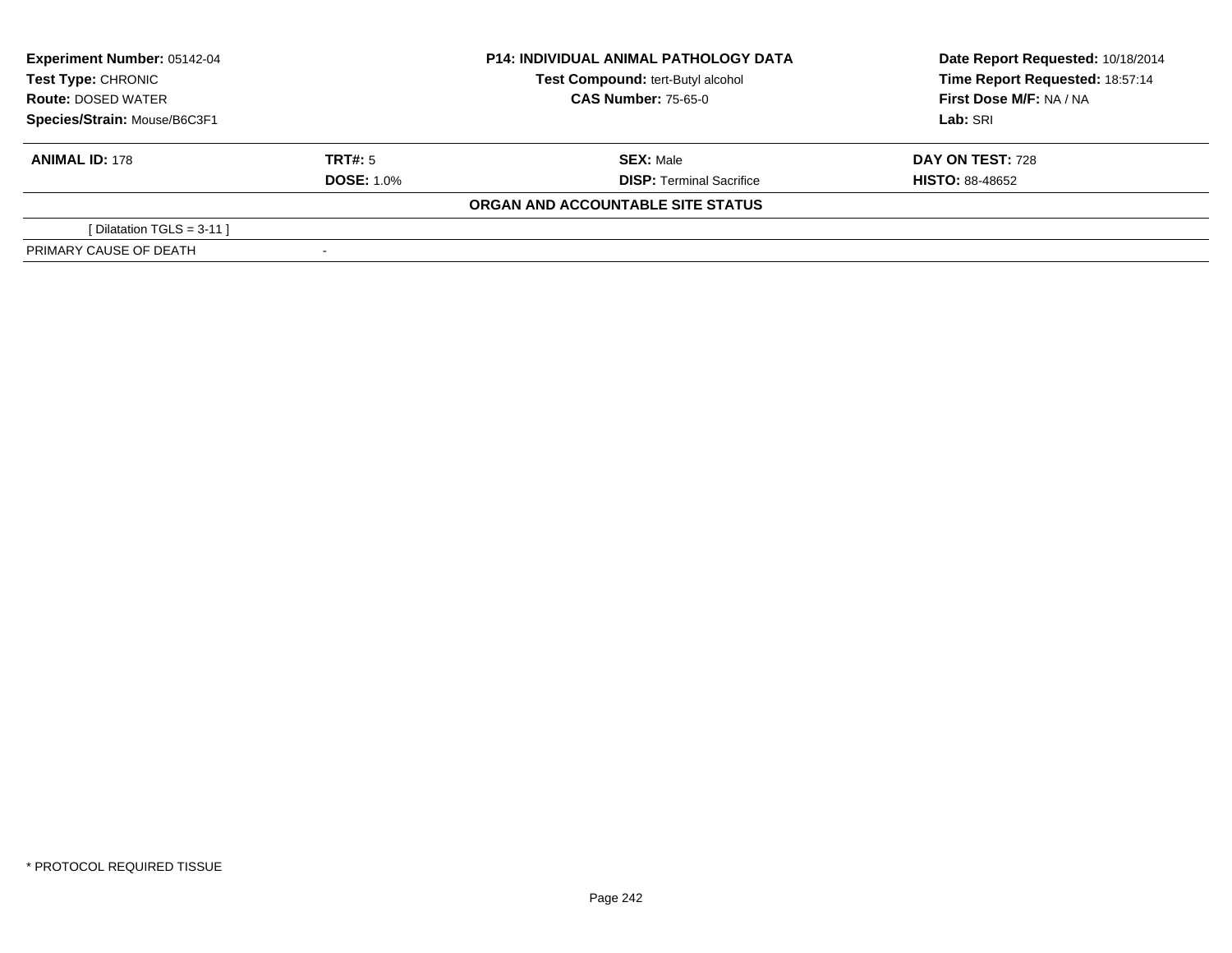| Experiment Number: 05142-04<br>Test Type: CHRONIC<br><b>Route: DOSED WATER</b><br>Species/Strain: Mouse/B6C3F1                      |                          | <b>P14: INDIVIDUAL ANIMAL PATHOLOGY DATA</b><br>Test Compound: tert-Butyl alcohol<br><b>CAS Number: 75-65-0</b> | Date Report Requested: 10/18/2014<br>Time Report Requested: 18:57:14<br>First Dose M/F: NA / NA<br>Lab: SRI |
|-------------------------------------------------------------------------------------------------------------------------------------|--------------------------|-----------------------------------------------------------------------------------------------------------------|-------------------------------------------------------------------------------------------------------------|
| <b>ANIMAL ID: 179</b>                                                                                                               | <b>TRT#: 5</b>           | <b>SEX: Male</b>                                                                                                | DAY ON TEST: 728                                                                                            |
|                                                                                                                                     | <b>DOSE: 1.0%</b>        | <b>DISP: Terminal Sacrifice</b>                                                                                 | <b>HISTO: 88-48653</b>                                                                                      |
|                                                                                                                                     |                          | ORGAN AND ACCOUNTABLE SITE STATUS                                                                               |                                                                                                             |
| <b>NORMAL</b>                                                                                                                       |                          |                                                                                                                 |                                                                                                             |
| * Adrenal Cortex                                                                                                                    | * Adrenal Medulla        | * Bone                                                                                                          | * Bone Marrow                                                                                               |
| * Brain                                                                                                                             | * Epididymis             | * Esophagus                                                                                                     | * Gallbladder                                                                                               |
| * Heart                                                                                                                             | * Intestine Large, Cecum | * Intestine Large, Colon                                                                                        | * Intestine Large, Rectum                                                                                   |
| * Intestine Small, Duodenum                                                                                                         | * Intestine Small, Ileum | * Intestine Small, Jejunum                                                                                      | * Islets, Pancreatic                                                                                        |
| * Lung                                                                                                                              | * Lymph Node, Mandibular | * Lymph Node, Mesenteric                                                                                        | * Nose                                                                                                      |
| * Pancreas                                                                                                                          | * Parathyroid Gland      | * Pituitary Gland                                                                                               | * Prostate                                                                                                  |
| * Salivary Glands                                                                                                                   | * Skin                   | * Spleen                                                                                                        | * Stomach, Forestomach                                                                                      |
| * Stomach, Glandular                                                                                                                | * Testes                 | * Thymus                                                                                                        | * Trachea                                                                                                   |
| * Urinary Bladder                                                                                                                   |                          |                                                                                                                 |                                                                                                             |
| <b>MISSING</b>                                                                                                                      |                          |                                                                                                                 |                                                                                                             |
| * Mammary Gland                                                                                                                     |                          |                                                                                                                 |                                                                                                             |
| <b>OBSERVATIONS</b>                                                                                                                 |                          |                                                                                                                 |                                                                                                             |
| <b>Coagulating Gland</b>                                                                                                            |                          | Dilatation                                                                                                      | Moderate                                                                                                    |
| [ Dilatation TGLS = $3-7-1$ ]                                                                                                       |                          |                                                                                                                 |                                                                                                             |
| * Kidney                                                                                                                            |                          | Nephropathy                                                                                                     | Mild                                                                                                        |
| * Liver                                                                                                                             |                          | <b>Clear Cell Focus</b>                                                                                         |                                                                                                             |
|                                                                                                                                     |                          | Hepatocellular Adenoma                                                                                          | Multiple                                                                                                    |
|                                                                                                                                     |                          | Hepatocellular Carcinoma                                                                                        | Multiple                                                                                                    |
|                                                                                                                                     |                          | <b>Mixed Cell Focus</b>                                                                                         |                                                                                                             |
| [Clear Cell Focus TGLS = 6-22]<br>[ Hepatocellular Adenoma TGLS = 5-23,7-24 ]<br>[ Hepatocellular Carcinoma TGLS = 4-21,8-25,9-26 ] |                          |                                                                                                                 |                                                                                                             |
| * Seminal Vesicle                                                                                                                   |                          | <b>Dilatation</b>                                                                                               | Moderate                                                                                                    |
| [Dilatation TGLS = 2-7]                                                                                                             |                          |                                                                                                                 |                                                                                                             |
| * Thyroid Gland                                                                                                                     | <b>Follicular Cel</b>    | Adenoma                                                                                                         |                                                                                                             |
|                                                                                                                                     | <b>Follicular Cel</b>    | Hyperplasia                                                                                                     | Mild                                                                                                        |
| PRIMARY CAUSE OF DEATH                                                                                                              |                          |                                                                                                                 |                                                                                                             |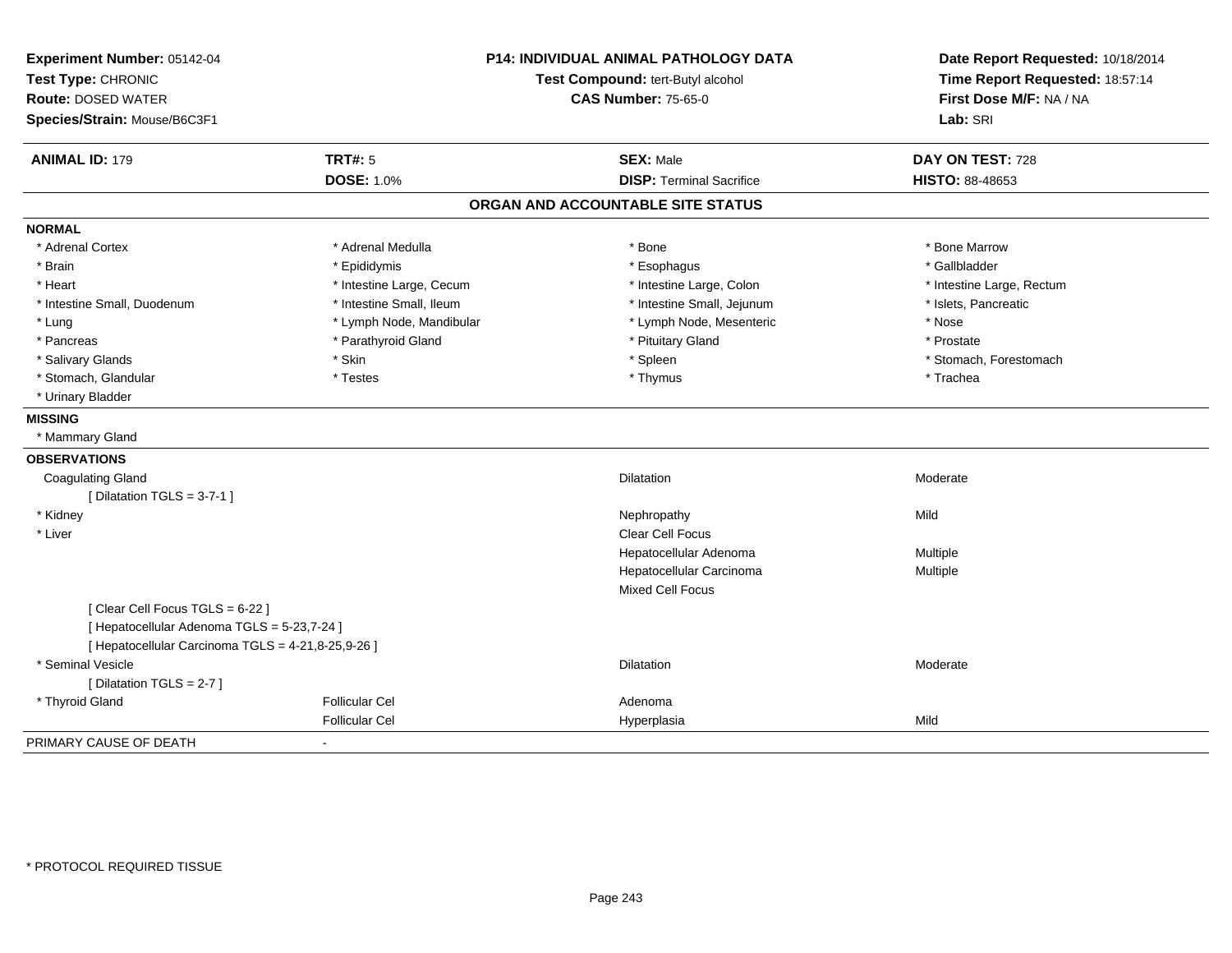| Experiment Number: 05142-04<br>Test Type: CHRONIC<br><b>Route: DOSED WATER</b> |                            | <b>P14: INDIVIDUAL ANIMAL PATHOLOGY DATA</b><br>Test Compound: tert-Butyl alcohol<br><b>CAS Number: 75-65-0</b> | Date Report Requested: 10/18/2014<br>Time Report Requested: 18:57:14<br>First Dose M/F: NA / NA |
|--------------------------------------------------------------------------------|----------------------------|-----------------------------------------------------------------------------------------------------------------|-------------------------------------------------------------------------------------------------|
| Species/Strain: Mouse/B6C3F1                                                   |                            |                                                                                                                 | Lab: SRI                                                                                        |
| <b>ANIMAL ID: 180</b>                                                          | <b>TRT#: 5</b>             | <b>SEX: Male</b>                                                                                                | DAY ON TEST: 728                                                                                |
|                                                                                | <b>DOSE: 1.0%</b>          | <b>DISP: Terminal Sacrifice</b>                                                                                 | HISTO: 88-48654                                                                                 |
|                                                                                |                            | ORGAN AND ACCOUNTABLE SITE STATUS                                                                               |                                                                                                 |
| <b>NORMAL</b>                                                                  |                            |                                                                                                                 |                                                                                                 |
| * Adrenal Medulla                                                              | * Bone                     | * Bone Marrow                                                                                                   | * Brain                                                                                         |
| * Epididymis                                                                   | * Esophagus                | * Gallbladder                                                                                                   | * Heart                                                                                         |
| * Intestine Large, Cecum                                                       | * Intestine Large, Colon   | * Intestine Large, Rectum                                                                                       | * Intestine Small, Duodenum                                                                     |
| * Intestine Small. Ileum                                                       | * Intestine Small, Jejunum | * Islets, Pancreatic                                                                                            | * Lung                                                                                          |
| * Lymph Node, Mandibular                                                       | * Lymph Node, Mesenteric   | * Nose                                                                                                          | * Pancreas                                                                                      |
| * Parathyroid Gland                                                            | * Pituitary Gland          | * Prostate                                                                                                      | * Salivary Glands                                                                               |
| * Skin                                                                         | * Stomach, Forestomach     | * Stomach, Glandular                                                                                            | * Testes                                                                                        |
| * Thymus                                                                       | * Thyroid Gland            | * Trachea                                                                                                       | * Urinary Bladder                                                                               |
| <b>MISSING</b>                                                                 |                            |                                                                                                                 |                                                                                                 |
| * Mammary Gland                                                                |                            |                                                                                                                 |                                                                                                 |
| <b>OBSERVATIONS</b>                                                            |                            |                                                                                                                 |                                                                                                 |
| * Adrenal Cortex                                                               | Subcapsular                | Hyperplasia                                                                                                     | Focal, Moderate                                                                                 |
| <b>Coagulating Gland</b>                                                       |                            | <b>Dilatation</b>                                                                                               | Moderate                                                                                        |
| [ Dilatation TGLS = $4-7-1$ ]                                                  |                            |                                                                                                                 |                                                                                                 |
| Ear                                                                            | Pinna                      | Fibrosarcoma                                                                                                    |                                                                                                 |
| [Fibrosarcoma TGLS = 1-21]                                                     |                            |                                                                                                                 |                                                                                                 |
| * Kidney                                                                       |                            | Nephropathy                                                                                                     | Minimal                                                                                         |
| * Liver                                                                        |                            | Hepatocellular Adenoma                                                                                          | Multiple                                                                                        |
|                                                                                |                            | Hepatocellular Carcinoma                                                                                        | Multiple                                                                                        |
| [ Hepatocellular Adenoma TGLS = 6-23,8-25 ]                                    |                            |                                                                                                                 |                                                                                                 |
| [ Hepatocellular Carcinoma TGLS = 5-22,7-24 ]                                  |                            |                                                                                                                 |                                                                                                 |
| <b>Preputial Gland</b>                                                         |                            | Degeneration                                                                                                    | Cystic, Moderate                                                                                |
| [Degeneration TGLS = 2-8]                                                      |                            |                                                                                                                 |                                                                                                 |
| * Seminal Vesicle                                                              |                            | <b>Dilatation</b>                                                                                               | Moderate                                                                                        |
| [Dilatation TGLS = 3-7]                                                        |                            |                                                                                                                 |                                                                                                 |
| * Spleen                                                                       |                            | Hyperplasia                                                                                                     | Lymphoid, Mild                                                                                  |
| PRIMARY CAUSE OF DEATH                                                         |                            |                                                                                                                 |                                                                                                 |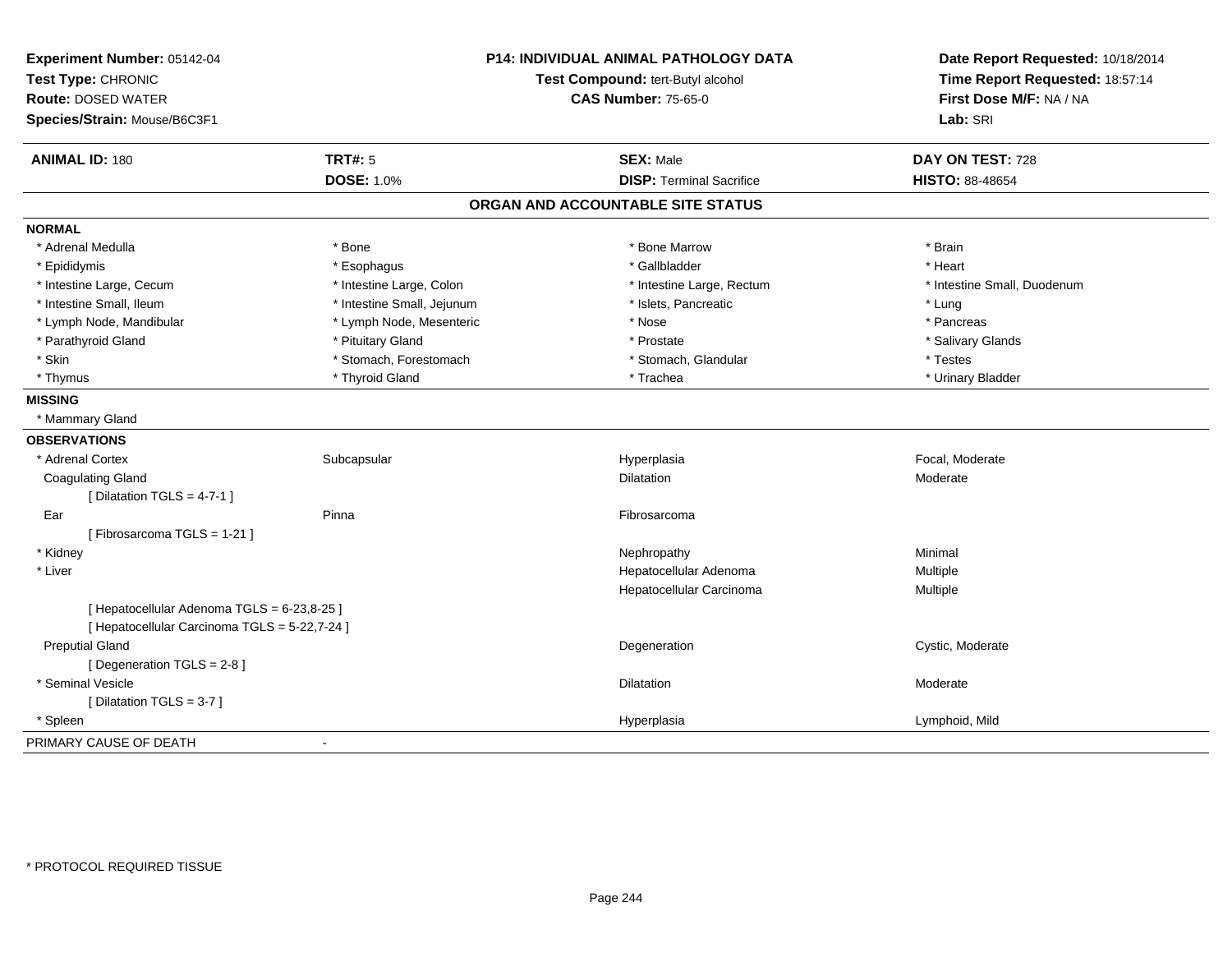| Experiment Number: 05142-04                 |                          | <b>P14: INDIVIDUAL ANIMAL PATHOLOGY DATA</b> | Date Report Requested: 10/18/2014                          |  |
|---------------------------------------------|--------------------------|----------------------------------------------|------------------------------------------------------------|--|
| Test Type: CHRONIC                          |                          | Test Compound: tert-Butyl alcohol            | Time Report Requested: 18:57:14<br>First Dose M/F: NA / NA |  |
| <b>Route: DOSED WATER</b>                   |                          | <b>CAS Number: 75-65-0</b>                   |                                                            |  |
| Species/Strain: Mouse/B6C3F1                |                          |                                              | Lab: SRI                                                   |  |
| <b>ANIMAL ID: 181</b>                       | <b>TRT#: 7</b>           | <b>SEX: Male</b>                             | DAY ON TEST: 728                                           |  |
|                                             | <b>DOSE: 2.0%</b>        | <b>DISP: Terminal Sacrifice</b>              | <b>HISTO: 88-48598</b>                                     |  |
|                                             |                          | ORGAN AND ACCOUNTABLE SITE STATUS            |                                                            |  |
| <b>NORMAL</b>                               |                          |                                              |                                                            |  |
| * Adrenal Medulla                           | * Bone                   | * Bone Marrow                                | * Brain                                                    |  |
| * Epididymis                                | * Esophagus              | * Gallbladder                                | * Heart                                                    |  |
| * Intestine Large, Cecum                    | * Intestine Large, Colon | * Intestine Large, Rectum                    | * Intestine Small, Duodenum                                |  |
| * Intestine Small, Ileum                    | * Islets, Pancreatic     | * Lung                                       | * Lymph Node, Mandibular                                   |  |
| * Nose                                      | * Pancreas               | * Parathyroid Gland                          | * Pituitary Gland                                          |  |
| * Prostate                                  | * Salivary Glands        | * Seminal Vesicle                            | * Skin                                                     |  |
| * Spleen                                    | * Stomach, Forestomach   | * Stomach, Glandular                         | * Testes                                                   |  |
| * Thymus                                    | * Trachea                |                                              |                                                            |  |
| <b>MISSING</b>                              |                          |                                              |                                                            |  |
| * Mammary Gland                             |                          |                                              |                                                            |  |
| <b>OBSERVATIONS</b>                         |                          |                                              |                                                            |  |
| * Adrenal Cortex                            |                          | Focal Cellular Change                        | Minimal                                                    |  |
| * Intestine Small, Jejunum                  |                          | Hyperplasia                                  | Lymphoid, Moderate                                         |  |
| [Hyperplasia TGLS = 2-22 ]                  |                          |                                              |                                                            |  |
| * Kidney                                    |                          | Nephropathy                                  | Mild                                                       |  |
| * Liver                                     |                          | Hepatocellular Adenoma                       | Multiple                                                   |  |
|                                             |                          | Hepatocellular Carcinoma                     |                                                            |  |
| [ Hepatocellular Adenoma TGLS = 3-23,5-25 ] |                          |                                              |                                                            |  |
| [ Hepatocellular Carcinoma TGLS = 4-24 ]    |                          |                                              |                                                            |  |
| * Lymph Node, Mesenteric                    |                          | Hyperplasia                                  | Lymphoid, Mild                                             |  |
| * Thyroid Gland                             | <b>Follicular Cel</b>    | Hyperplasia                                  | Mild                                                       |  |
| Tooth                                       | Incisor                  | Dysplasia                                    | Minimal                                                    |  |
| * Urinary Bladder                           | Artery                   | Inflammation                                 | Chronic, Mild                                              |  |
| Note: INFLAMMATORY LESION IS PERIARTERITIS. |                          |                                              |                                                            |  |
| PRIMARY CAUSE OF DEATH                      |                          |                                              |                                                            |  |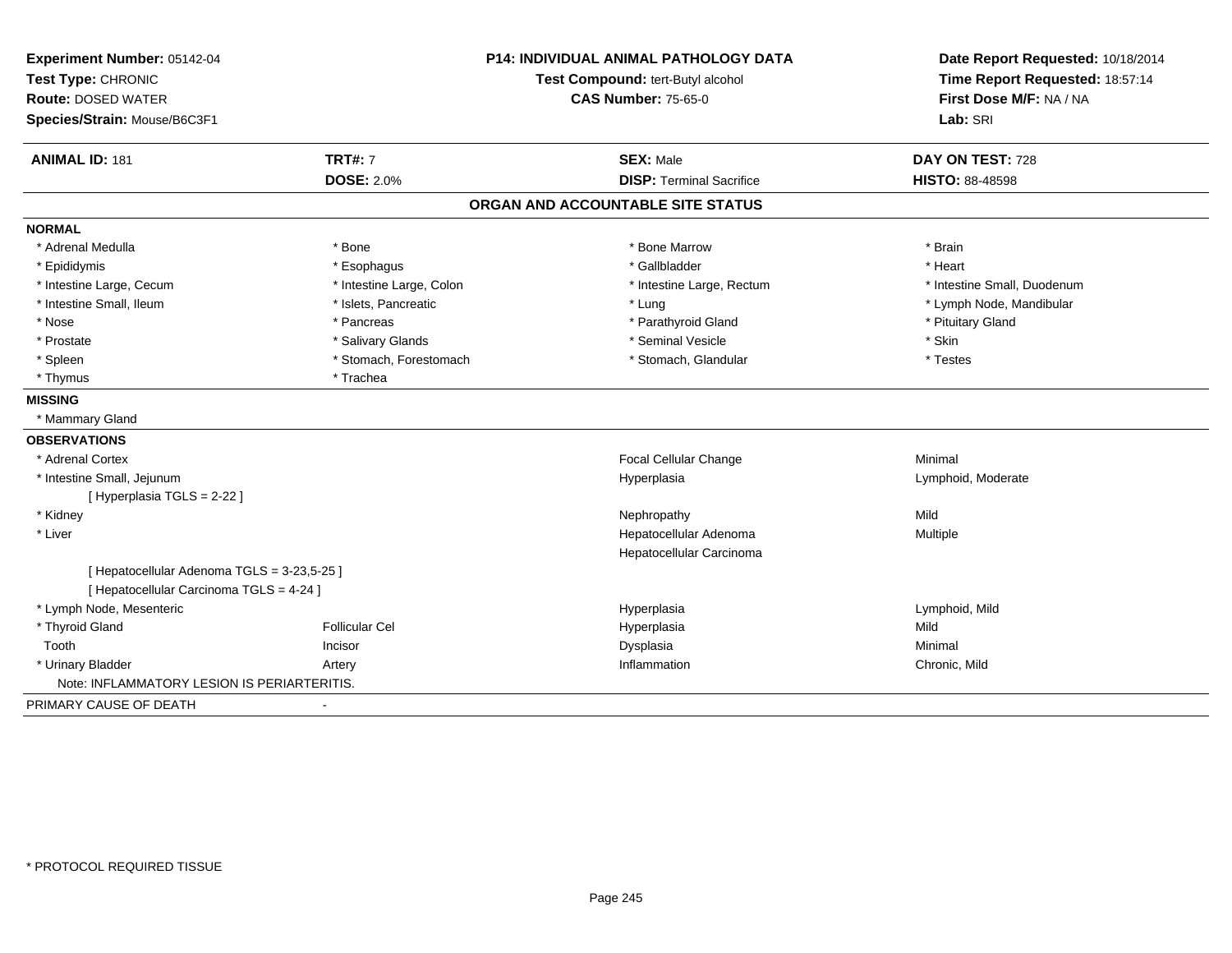| Experiment Number: 05142-04       | <b>P14: INDIVIDUAL ANIMAL PATHOLOGY DATA</b><br>Test Compound: tert-Butyl alcohol<br><b>CAS Number: 75-65-0</b> |                                   | Date Report Requested: 10/18/2014 |
|-----------------------------------|-----------------------------------------------------------------------------------------------------------------|-----------------------------------|-----------------------------------|
| Test Type: CHRONIC                |                                                                                                                 |                                   | Time Report Requested: 18:57:14   |
| <b>Route: DOSED WATER</b>         |                                                                                                                 |                                   | First Dose M/F: NA / NA           |
| Species/Strain: Mouse/B6C3F1      |                                                                                                                 |                                   | Lab: SRI                          |
|                                   |                                                                                                                 |                                   |                                   |
| <b>ANIMAL ID: 182</b>             | <b>TRT#: 7</b>                                                                                                  | <b>SEX: Male</b>                  | DAY ON TEST: 460                  |
|                                   | <b>DOSE: 2.0%</b>                                                                                               | <b>DISP: Natural Death</b>        | <b>HISTO: 88-45672</b>            |
|                                   |                                                                                                                 | ORGAN AND ACCOUNTABLE SITE STATUS |                                   |
| <b>NORMAL</b>                     |                                                                                                                 |                                   |                                   |
| * Adrenal Cortex                  | * Adrenal Medulla                                                                                               | * Bone                            | * Bone Marrow                     |
| * Brain                           | * Epididymis                                                                                                    | * Esophagus                       | * Gallbladder                     |
| * Heart                           | * Intestine Large, Cecum                                                                                        | * Intestine Large, Colon          | * Intestine Large, Rectum         |
| * Intestine Small, Duodenum       | * Intestine Small, Ileum                                                                                        | * Intestine Small, Jejunum        | * Islets, Pancreatic              |
| * Lymph Node, Mandibular          | * Lymph Node, Mesenteric                                                                                        | * Nose                            | * Pancreas                        |
| * Parathyroid Gland               | * Pituitary Gland                                                                                               | * Prostate                        | * Salivary Glands                 |
| * Seminal Vesicle                 | * Skin                                                                                                          | * Stomach, Forestomach            | * Stomach, Glandular              |
| * Testes                          | * Thymus                                                                                                        | * Thyroid Gland                   | * Trachea                         |
| * Urinary Bladder                 |                                                                                                                 |                                   |                                   |
| <b>MISSING</b>                    |                                                                                                                 |                                   |                                   |
| * Mammary Gland                   |                                                                                                                 |                                   |                                   |
| <b>OBSERVATIONS</b>               |                                                                                                                 |                                   |                                   |
| * Kidney                          |                                                                                                                 | Nephropathy                       | Minimal                           |
|                                   |                                                                                                                 | Nephropathy                       | Minimal                           |
| * Liver                           |                                                                                                                 | <b>Fatty Change</b>               | Mild                              |
| * Lung                            |                                                                                                                 | Congestion                        | Mild                              |
| <b>Preputial Gland</b>            |                                                                                                                 | Degeneration                      | Cystic, Marked                    |
| [ Degeneration TGLS = 1-21 ]      |                                                                                                                 |                                   |                                   |
| * Spleen                          |                                                                                                                 | <b>Depletion Cellular</b>         | Moderate                          |
| [ Depletion Cellular TGLS = 3-6 ] |                                                                                                                 |                                   |                                   |
| PRIMARY CAUSE OF DEATH            | $\overline{\phantom{a}}$                                                                                        |                                   |                                   |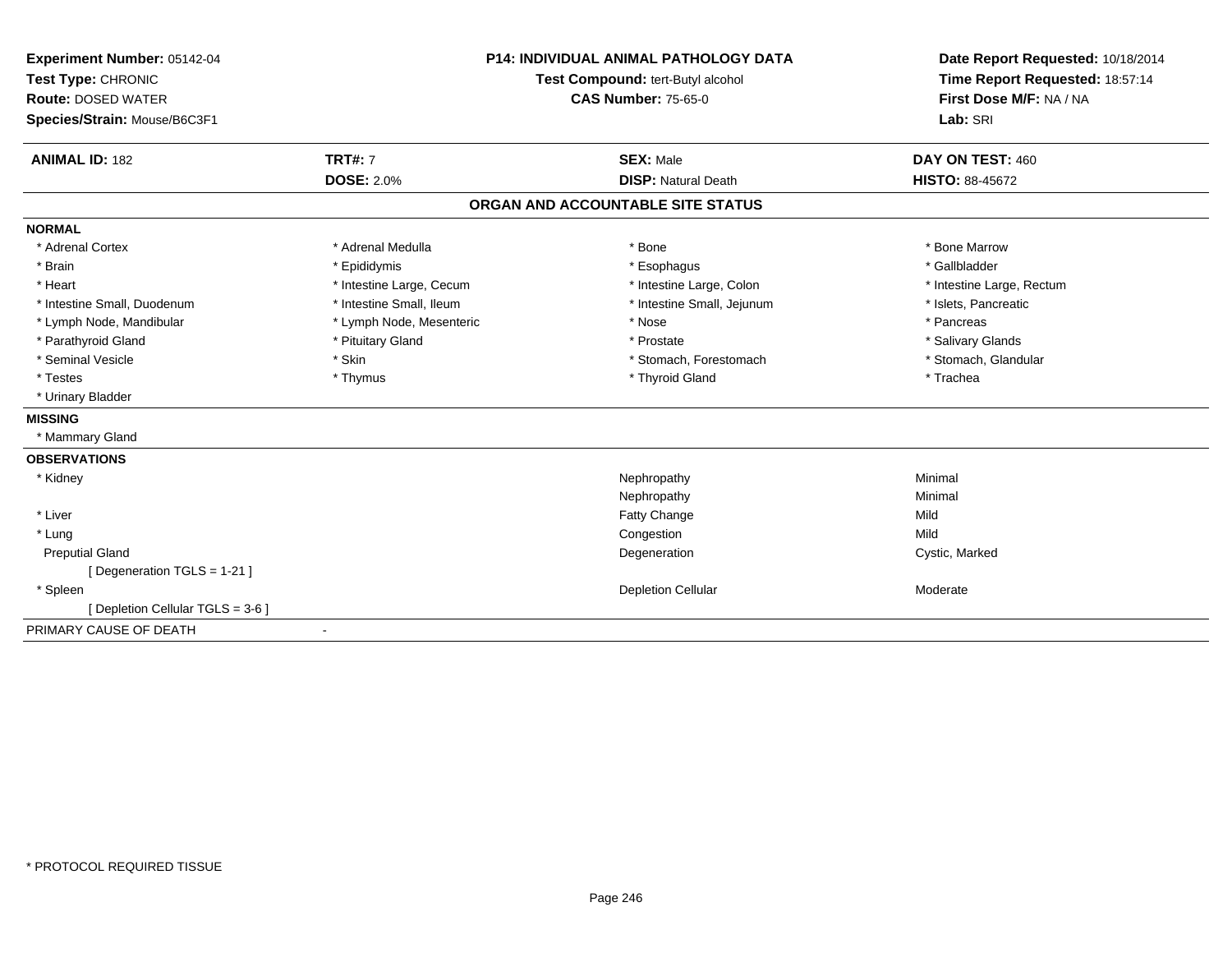| Experiment Number: 05142-04<br>Test Type: CHRONIC |                           | <b>P14: INDIVIDUAL ANIMAL PATHOLOGY DATA</b><br>Test Compound: tert-Butyl alcohol | Date Report Requested: 10/18/2014<br>Time Report Requested: 18:57:14 |
|---------------------------------------------------|---------------------------|-----------------------------------------------------------------------------------|----------------------------------------------------------------------|
| <b>Route: DOSED WATER</b>                         |                           | <b>CAS Number: 75-65-0</b>                                                        | First Dose M/F: NA / NA                                              |
| Species/Strain: Mouse/B6C3F1                      |                           |                                                                                   | Lab: SRI                                                             |
| <b>ANIMAL ID: 183</b>                             | <b>TRT#: 7</b>            | <b>SEX: Male</b>                                                                  | DAY ON TEST: 552                                                     |
|                                                   | <b>DOSE: 2.0%</b>         | <b>DISP:</b> Moribund Sacrifice                                                   | HISTO: 88-46329                                                      |
|                                                   |                           | ORGAN AND ACCOUNTABLE SITE STATUS                                                 |                                                                      |
| <b>NORMAL</b>                                     |                           |                                                                                   |                                                                      |
| * Adrenal Medulla                                 | * Bone                    | * Bone Marrow                                                                     | * Brain                                                              |
| * Epididymis                                      | * Gallbladder             | * Heart                                                                           | * Intestine Large, Cecum                                             |
| * Intestine Large, Colon                          | * Intestine Large, Rectum | * Intestine Small, Duodenum                                                       | * Intestine Small, Ileum                                             |
| * Intestine Small, Jejunum                        | * Islets, Pancreatic      | * Liver                                                                           | * Lymph Node, Mandibular                                             |
| * Lymph Node, Mesenteric                          | * Pancreas                | * Pituitary Gland                                                                 | * Prostate                                                           |
| * Salivary Glands                                 | * Seminal Vesicle         | * Skin                                                                            | * Stomach, Glandular                                                 |
| * Testes                                          | * Thyroid Gland           | * Trachea                                                                         |                                                                      |
| <b>MISSING</b>                                    |                           |                                                                                   |                                                                      |
| * Mammary Gland                                   | * Thymus                  |                                                                                   |                                                                      |
| <b>OBSERVATIONS</b>                               |                           |                                                                                   |                                                                      |
| * Adrenal Cortex                                  |                           | <b>Accessory Adrenal Cortical Nodule</b>                                          | Minimal                                                              |
| * Esophagus                                       |                           | Inflammation                                                                      | Suppurative, Focal, Moderate                                         |
| * Kidney                                          |                           | Nephropathy                                                                       | Mild                                                                 |
| * Lung                                            |                           | Inflammation                                                                      | Acute, Focal, Mild                                                   |
| * Nose                                            |                           | Inflammation                                                                      | Suppurative, Mild                                                    |
| * Parathyroid Gland                               |                           | Cyst                                                                              | Mild                                                                 |
| <b>Preputial Gland</b>                            |                           | Degeneration                                                                      | Cystic, Marked                                                       |
| [Degeneration TGLS = 2-8-1]                       |                           |                                                                                   |                                                                      |
| * Spleen                                          |                           | <b>Depletion Cellular</b>                                                         | Mild                                                                 |
| [ Depletion Cellular TGLS = 4-6 ]                 |                           |                                                                                   |                                                                      |
| * Stomach, Forestomach                            | Mucosa                    | Hyperplasia                                                                       | Minimal                                                              |
|                                                   |                           | Inflammation                                                                      | Chronic, Minimal                                                     |
| [Hyperplasia TGLS = 5-4-1]                        |                           |                                                                                   |                                                                      |
| * Urinary Bladder                                 | <b>Transit Epithe</b>     | Hyperplasia                                                                       | Minimal                                                              |
|                                                   |                           | Inflammation                                                                      | Chronic, Mild                                                        |
| PRIMARY CAUSE OF DEATH                            |                           |                                                                                   |                                                                      |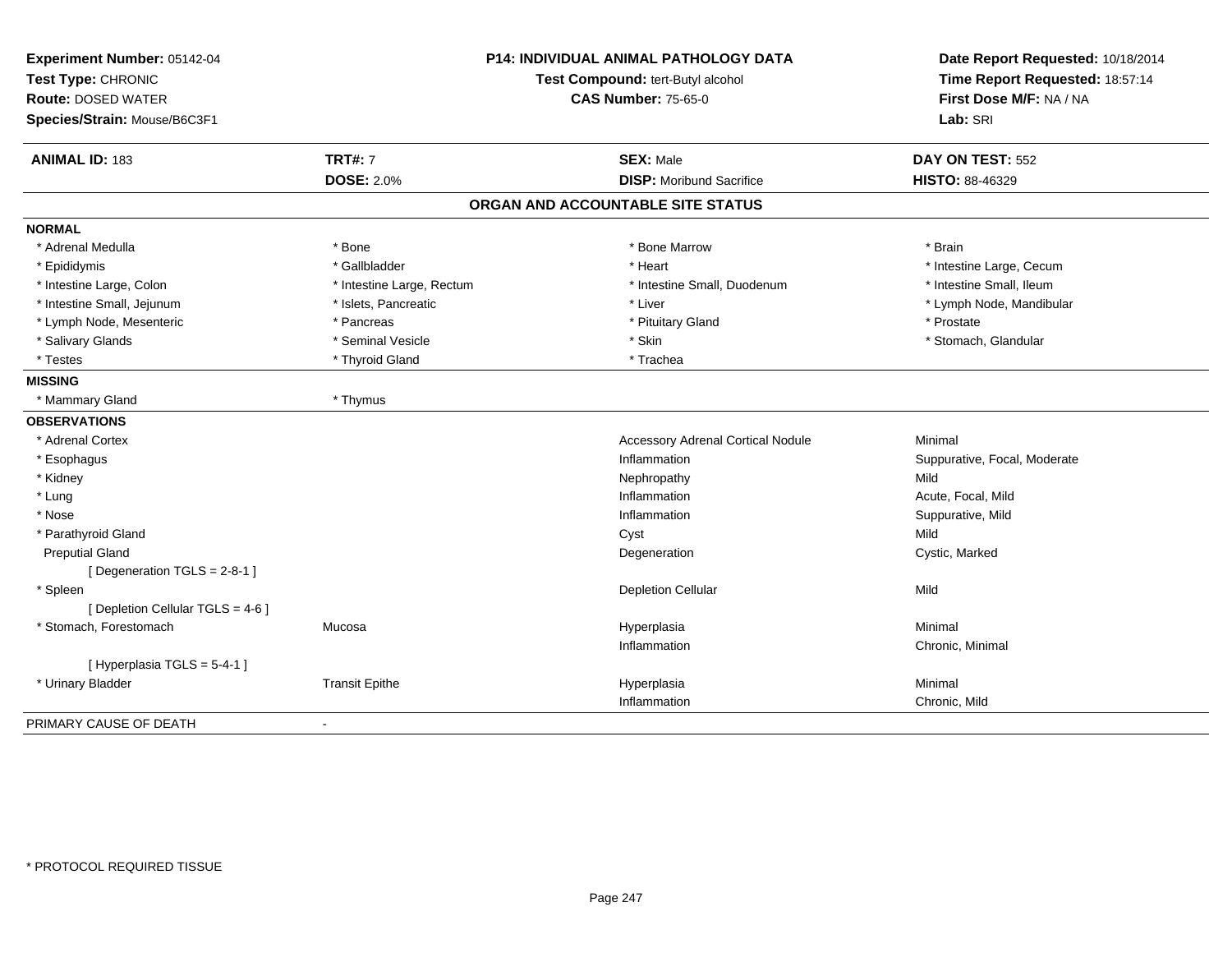| Experiment Number: 05142-04<br>Test Type: CHRONIC<br><b>Route: DOSED WATER</b><br>Species/Strain: Mouse/B6C3F1 |                          | <b>P14: INDIVIDUAL ANIMAL PATHOLOGY DATA</b><br>Test Compound: tert-Butyl alcohol<br><b>CAS Number: 75-65-0</b> | Date Report Requested: 10/18/2014<br>Time Report Requested: 18:57:14<br>First Dose M/F: NA / NA<br>Lab: SRI |
|----------------------------------------------------------------------------------------------------------------|--------------------------|-----------------------------------------------------------------------------------------------------------------|-------------------------------------------------------------------------------------------------------------|
| <b>ANIMAL ID: 184</b>                                                                                          | <b>TRT#: 7</b>           | <b>SEX: Male</b>                                                                                                | DAY ON TEST: 567                                                                                            |
|                                                                                                                | <b>DOSE: 2.0%</b>        | <b>DISP:</b> Moribund Sacrifice                                                                                 | HISTO: 88-46330                                                                                             |
|                                                                                                                |                          | ORGAN AND ACCOUNTABLE SITE STATUS                                                                               |                                                                                                             |
| <b>NORMAL</b>                                                                                                  |                          |                                                                                                                 |                                                                                                             |
| * Adrenal Cortex                                                                                               | * Adrenal Medulla        | * Bone                                                                                                          | * Bone Marrow                                                                                               |
| * Brain                                                                                                        | * Epididymis             | * Esophagus                                                                                                     | * Gallbladder                                                                                               |
| * Heart                                                                                                        | * Intestine Large, Cecum | * Intestine Large, Colon                                                                                        | * Intestine Large, Rectum                                                                                   |
| * Intestine Small, Duodenum                                                                                    | * Intestine Small, Ileum | * Intestine Small, Jejunum                                                                                      | * Islets, Pancreatic                                                                                        |
| * Lung                                                                                                         | * Lymph Node, Mandibular | * Lymph Node, Mesenteric                                                                                        | * Nose                                                                                                      |
| * Pancreas                                                                                                     | * Parathyroid Gland      | * Pituitary Gland                                                                                               | * Prostate                                                                                                  |
| * Salivary Glands                                                                                              | * Seminal Vesicle        | * Skin                                                                                                          | * Stomach, Forestomach                                                                                      |
| * Stomach, Glandular                                                                                           | * Thymus                 | * Trachea                                                                                                       |                                                                                                             |
| <b>MISSING</b>                                                                                                 |                          |                                                                                                                 |                                                                                                             |
| * Mammary Gland                                                                                                |                          |                                                                                                                 |                                                                                                             |
| <b>OBSERVATIONS</b>                                                                                            |                          |                                                                                                                 |                                                                                                             |
| * Kidney                                                                                                       |                          | Nephropathy                                                                                                     | Mild                                                                                                        |
| * Liver                                                                                                        |                          | Clear Cell Focus                                                                                                |                                                                                                             |
|                                                                                                                |                          | Fatty Change                                                                                                    | Moderate                                                                                                    |
| [Clear Cell Focus TGLS = 5-22]                                                                                 |                          |                                                                                                                 |                                                                                                             |
| [Fatty Change TGLS = 5-22]                                                                                     |                          |                                                                                                                 |                                                                                                             |
| * Spleen                                                                                                       |                          | <b>Depletion Cellular</b>                                                                                       | Moderate                                                                                                    |
| [ Depletion Cellular TGLS = 3-6 ]                                                                              |                          |                                                                                                                 |                                                                                                             |
| * Testes                                                                                                       | <b>Germinal Epith</b>    | Degeneration                                                                                                    | Mild                                                                                                        |
|                                                                                                                |                          | Mineralization                                                                                                  | Mild                                                                                                        |
| [ Degeneration TGLS = 1-21 ]                                                                                   |                          |                                                                                                                 |                                                                                                             |
| [ Mineralization TGLS = 1-21 ]                                                                                 |                          |                                                                                                                 |                                                                                                             |
| * Thyroid Gland                                                                                                |                          | Degeneration                                                                                                    | Cystic, Mild                                                                                                |
| Tooth                                                                                                          | Incisor                  | Dysplasia                                                                                                       | Mild                                                                                                        |
| * Urinary Bladder                                                                                              | <b>Transit Epithe</b>    | Hyperplasia                                                                                                     | Mild                                                                                                        |
|                                                                                                                |                          | Inflammation                                                                                                    | Chronic, Moderate                                                                                           |
| [Inflammation TGLS = $2-11$ ]                                                                                  |                          |                                                                                                                 |                                                                                                             |
| PRIMARY CAUSE OF DEATH                                                                                         | $\sim$                   |                                                                                                                 |                                                                                                             |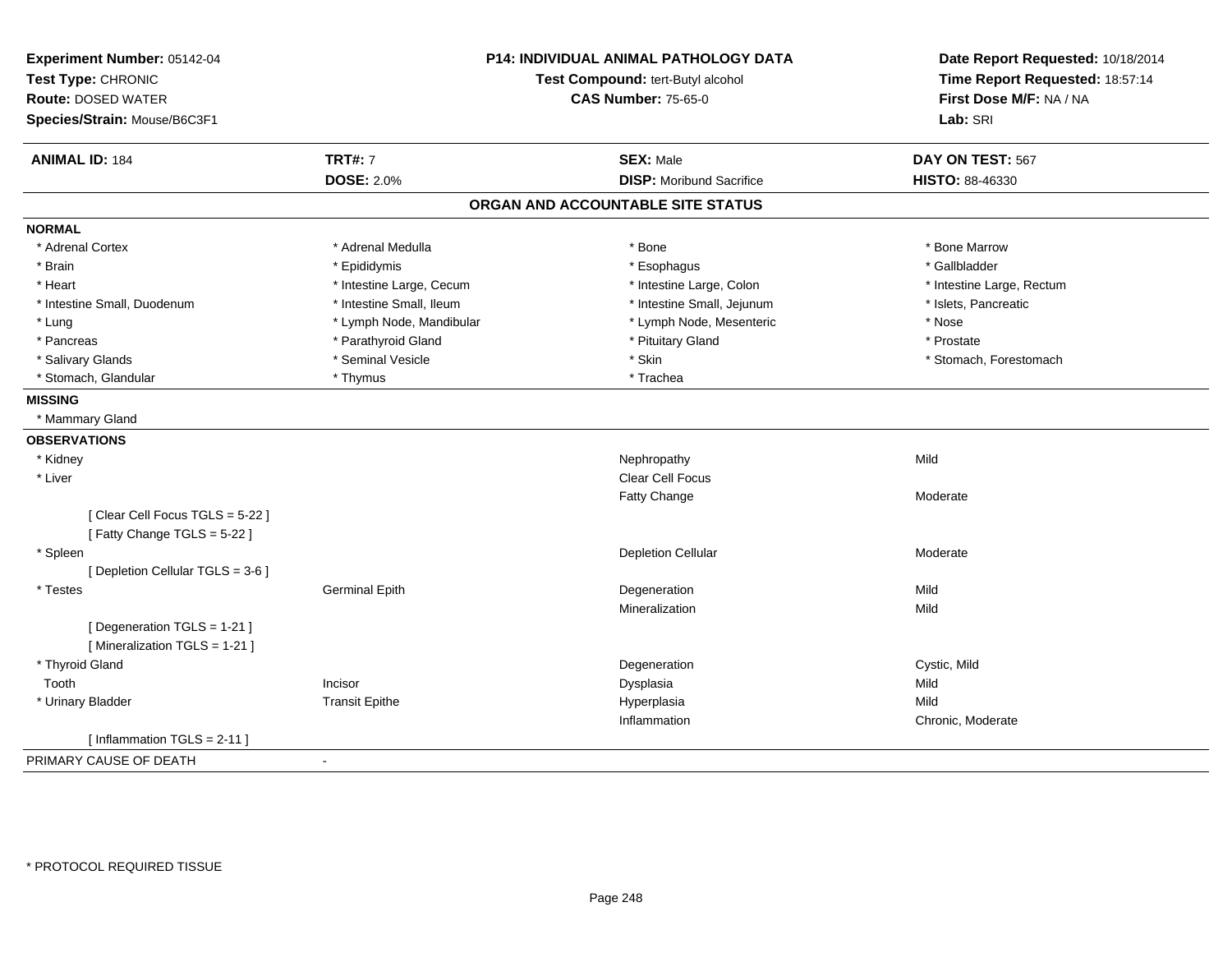| Experiment Number: 05142-04                   |                            | P14: INDIVIDUAL ANIMAL PATHOLOGY DATA | Date Report Requested: 10/18/2014 |
|-----------------------------------------------|----------------------------|---------------------------------------|-----------------------------------|
| Test Type: CHRONIC                            |                            | Test Compound: tert-Butyl alcohol     | Time Report Requested: 18:57:14   |
| <b>Route: DOSED WATER</b>                     |                            | <b>CAS Number: 75-65-0</b>            | First Dose M/F: NA / NA           |
| Species/Strain: Mouse/B6C3F1                  |                            |                                       | Lab: SRI                          |
| <b>ANIMAL ID: 185</b>                         | <b>TRT#: 7</b>             | <b>SEX: Male</b>                      | DAY ON TEST: 728                  |
|                                               | <b>DOSE: 2.0%</b>          | <b>DISP: Terminal Sacrifice</b>       | HISTO: 88-48599                   |
|                                               |                            | ORGAN AND ACCOUNTABLE SITE STATUS     |                                   |
| <b>NORMAL</b>                                 |                            |                                       |                                   |
| * Adrenal Cortex                              | * Adrenal Medulla          | * Bone                                | * Bone Marrow                     |
| * Brain                                       | * Esophagus                | * Gallbladder                         | * Heart                           |
| * Intestine Large, Cecum                      | * Intestine Large, Colon   | * Intestine Large, Rectum             | * Intestine Small, Duodenum       |
| * Intestine Small, Ileum                      | * Intestine Small, Jejunum | * Islets, Pancreatic                  | * Lymph Node, Mandibular          |
| * Nose                                        | * Pancreas                 | * Parathyroid Gland                   | * Pituitary Gland                 |
| * Prostate                                    | * Salivary Glands          | * Skin                                | * Stomach, Forestomach            |
| * Stomach, Glandular                          | * Testes                   | * Thymus                              | * Trachea                         |
| <b>MISSING</b>                                |                            |                                       |                                   |
| * Mammary Gland                               |                            |                                       |                                   |
| <b>OBSERVATIONS</b>                           |                            |                                       |                                   |
| <b>Coagulating Gland</b>                      |                            | Dilatation                            | Mild                              |
| [Dilatation TGLS = $2-7$ ]                    |                            |                                       |                                   |
| * Epididymis                                  |                            | Granuloma Sperm                       | Mild                              |
| * Kidney                                      |                            | Nephropathy                           | Mild                              |
| * Liver                                       |                            | Clear Cell Focus                      |                                   |
| [ Clear Cell Focus TGLS = 4-22,5-21 ]         |                            |                                       |                                   |
| * Lung                                        |                            | Alveolar/Bronchiolar Adenoma          |                                   |
| [ Alveolar/Bronchiolar Adenoma TGLS = 6-2-1 ] |                            |                                       |                                   |
| * Lymph Node, Mesenteric                      |                            | Angiectasis                           | Minimal                           |
| [Angiectasis TGLS = 3-5]                      |                            |                                       |                                   |
| * Seminal Vesicle                             |                            | <b>Dilatation</b>                     | Mild                              |
| [Dilatation TGLS = 1-7]                       |                            |                                       |                                   |
| * Spleen                                      |                            | Hyperplasia                           | Lymphoid, Minimal                 |
| * Thyroid Gland                               | <b>Follicular Cel</b>      | Hyperplasia                           | Mild                              |
| * Urinary Bladder                             | <b>Transit Epithe</b>      | Hyperplasia                           | Mild                              |
|                                               |                            | Inflammation                          | Chronic, Mild                     |
| PRIMARY CAUSE OF DEATH                        |                            |                                       |                                   |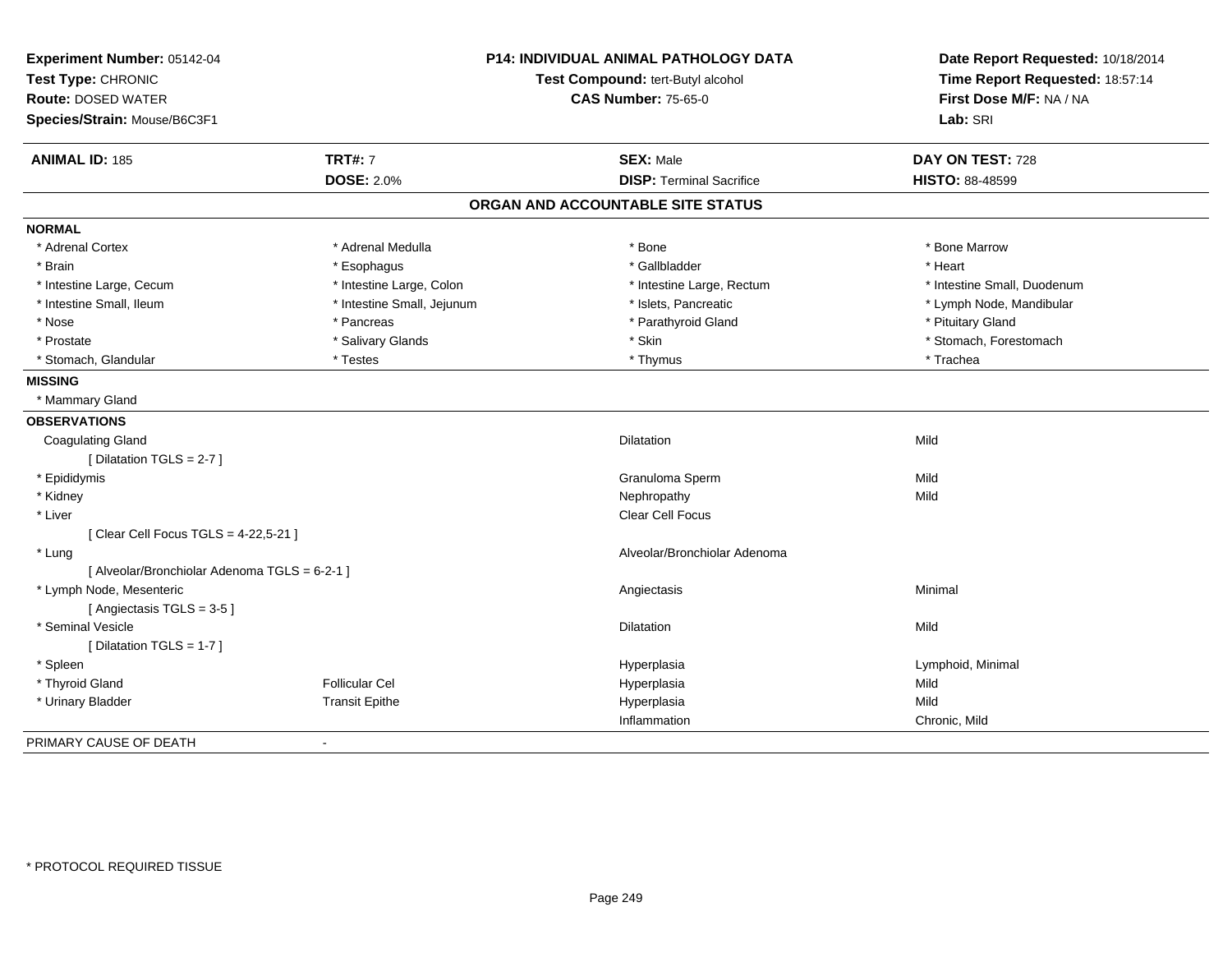| Experiment Number: 05142-04<br>Test Type: CHRONIC<br><b>Route: DOSED WATER</b><br>Species/Strain: Mouse/B6C3F1 |                            | <b>P14: INDIVIDUAL ANIMAL PATHOLOGY DATA</b><br>Test Compound: tert-Butyl alcohol<br><b>CAS Number: 75-65-0</b> | Date Report Requested: 10/18/2014<br>Time Report Requested: 18:57:14<br>First Dose M/F: NA / NA<br>Lab: SRI |
|----------------------------------------------------------------------------------------------------------------|----------------------------|-----------------------------------------------------------------------------------------------------------------|-------------------------------------------------------------------------------------------------------------|
| <b>ANIMAL ID: 186</b>                                                                                          | <b>TRT#: 7</b>             | <b>SEX: Male</b>                                                                                                | DAY ON TEST: 396                                                                                            |
|                                                                                                                | <b>DOSE: 2.0%</b>          | <b>DISP: Natural Death</b>                                                                                      | <b>HISTO: 88-45368</b>                                                                                      |
|                                                                                                                |                            | ORGAN AND ACCOUNTABLE SITE STATUS                                                                               |                                                                                                             |
| <b>NORMAL</b>                                                                                                  |                            |                                                                                                                 |                                                                                                             |
| * Adrenal Cortex                                                                                               | * Adrenal Medulla          | * Bone                                                                                                          | * Bone Marrow                                                                                               |
| * Brain                                                                                                        | * Epididymis               | * Esophagus                                                                                                     | * Heart                                                                                                     |
| * Lung                                                                                                         | * Lymph Node, Mandibular   | * Nose                                                                                                          | * Parathyroid Gland                                                                                         |
| * Pituitary Gland                                                                                              | * Prostate                 | * Salivary Glands                                                                                               | * Seminal Vesicle                                                                                           |
| * Skin                                                                                                         | * Testes                   | * Trachea                                                                                                       |                                                                                                             |
| <b>MISSING</b>                                                                                                 |                            |                                                                                                                 |                                                                                                             |
| * Gallbladder                                                                                                  | * Lymph Node, Mesenteric   | * Mammary Gland                                                                                                 | * Spleen                                                                                                    |
| * Thymus                                                                                                       |                            |                                                                                                                 |                                                                                                             |
| <b>AUTO PRECLUDES DIAG.</b>                                                                                    |                            |                                                                                                                 |                                                                                                             |
| * Intestine Large, Cecum                                                                                       | * Intestine Large, Colon   | * Intestine Large, Rectum                                                                                       | * Intestine Small, Duodenum                                                                                 |
| * Intestine Small, Ileum                                                                                       | * Intestine Small, Jejunum | * Islets, Pancreatic                                                                                            | * Kidney                                                                                                    |
| * Pancreas                                                                                                     | * Stomach, Forestomach     | * Stomach, Glandular                                                                                            | * Thyroid Gland                                                                                             |
| <b>OBSERVATIONS</b>                                                                                            |                            |                                                                                                                 |                                                                                                             |
| * Liver                                                                                                        |                            | Fatty Change<br>Hepatocellular Adenoma                                                                          | Moderate                                                                                                    |
| [ Hepatocellular Adenoma TGLS = 1-21 ]                                                                         |                            |                                                                                                                 |                                                                                                             |
| * Urinary Bladder                                                                                              |                            | Inflammation                                                                                                    | Chronic, Moderate                                                                                           |
| PRIMARY CAUSE OF DEATH                                                                                         |                            |                                                                                                                 |                                                                                                             |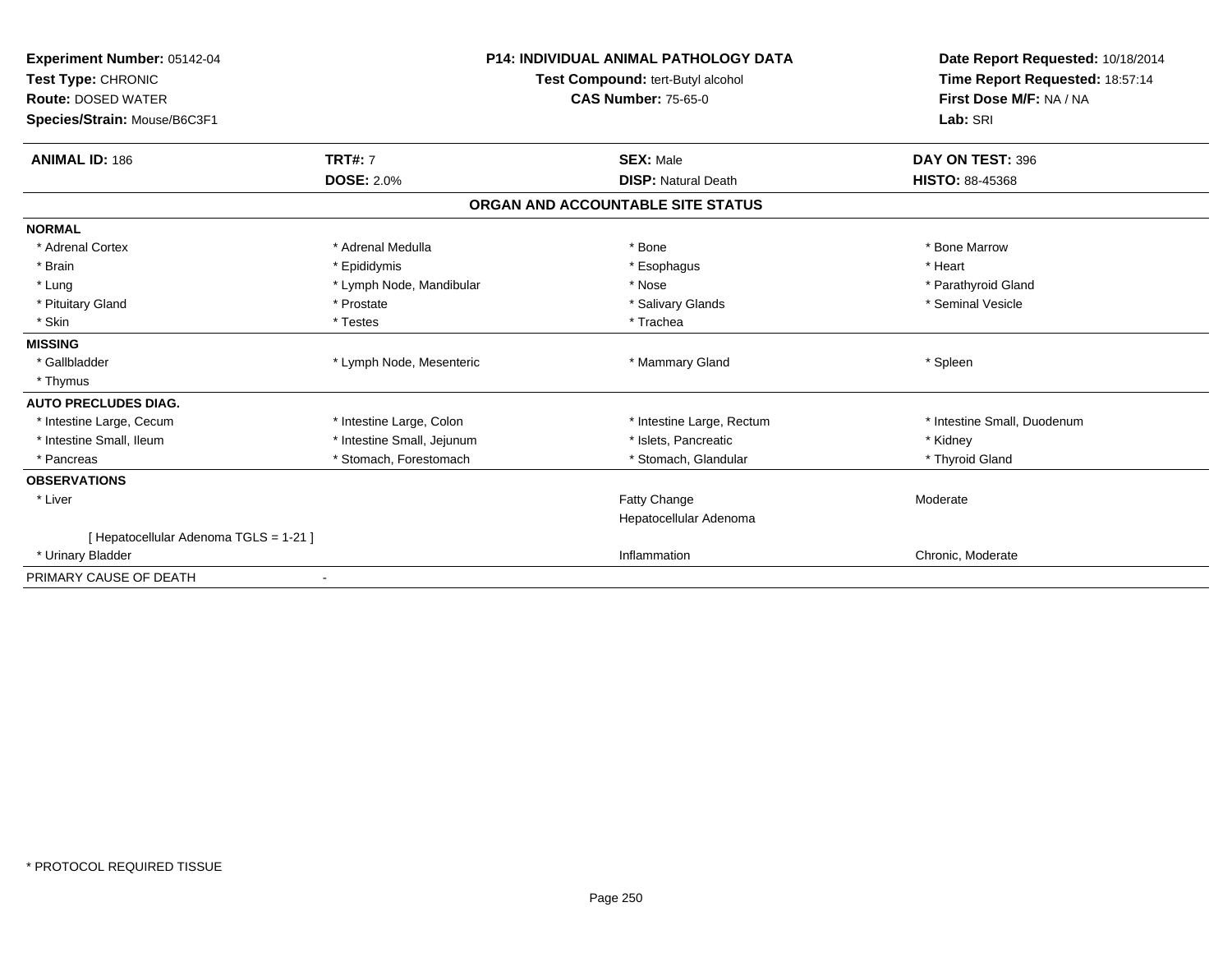| Experiment Number: 05142-04<br>Test Type: CHRONIC            |                          | <b>P14: INDIVIDUAL ANIMAL PATHOLOGY DATA</b> | Date Report Requested: 10/18/2014 |
|--------------------------------------------------------------|--------------------------|----------------------------------------------|-----------------------------------|
|                                                              |                          | Test Compound: tert-Butyl alcohol            | Time Report Requested: 18:57:14   |
| <b>Route: DOSED WATER</b>                                    |                          | <b>CAS Number: 75-65-0</b>                   | First Dose M/F: NA / NA           |
| Species/Strain: Mouse/B6C3F1                                 |                          |                                              | Lab: SRI                          |
| <b>ANIMAL ID: 187</b>                                        | <b>TRT#: 7</b>           | <b>SEX: Male</b>                             | DAY ON TEST: 602                  |
|                                                              | <b>DOSE: 2.0%</b>        | <b>DISP:</b> Moribund Sacrifice              | <b>HISTO: 88-46974</b>            |
|                                                              |                          | ORGAN AND ACCOUNTABLE SITE STATUS            |                                   |
| <b>NORMAL</b>                                                |                          |                                              |                                   |
| * Adrenal Cortex                                             | * Adrenal Medulla        | * Bone                                       | * Bone Marrow                     |
| * Brain                                                      | * Epididymis             | * Esophagus                                  | * Gallbladder                     |
| * Heart                                                      | * Intestine Large, Cecum | * Intestine Large, Colon                     | * Intestine Large, Rectum         |
| * Intestine Small, Duodenum                                  | * Intestine Small, Ileum | * Intestine Small, Jejunum                   | * Islets, Pancreatic              |
| * Lymph Node, Mandibular                                     | * Nose                   | * Pancreas                                   | * Parathyroid Gland               |
| * Pituitary Gland                                            | * Prostate               | * Salivary Glands                            | * Seminal Vesicle                 |
| * Skin                                                       | * Stomach, Forestomach   | * Stomach, Glandular                         | * Testes                          |
| * Thymus                                                     | * Trachea                | * Urinary Bladder                            |                                   |
| <b>MISSING</b>                                               |                          |                                              |                                   |
| * Mammary Gland                                              |                          |                                              |                                   |
| <b>OBSERVATIONS</b>                                          |                          |                                              |                                   |
| * Kidney                                                     |                          | Nephropathy                                  | Mild                              |
| * Liver                                                      |                          | Hepatocellular Carcinoma                     | Multiple                          |
| [ Hepatocellular Carcinoma TGLS = 4-21,5-22,6-23,7-24,8-25 ] |                          |                                              |                                   |
| * Lung                                                       |                          | Hepatocellular Carcinoma                     | Metastatic (Liver)                |
| * Lymph Node, Mesenteric                                     |                          | Angiectasis                                  | Moderate                          |
| [Angiectasis TGLS = 3-8]                                     |                          |                                              |                                   |
| Mesentery                                                    |                          | Angiectasis                                  | Mild                              |
| * Spleen                                                     |                          | Hematopoietic Cell Proliferation             | Marked                            |
| [ Hematopoietic Cell Proliferation TGLS = 2-6 ]              |                          |                                              |                                   |
| * Thyroid Gland                                              | <b>Follicular Cel</b>    | Hyperplasia                                  | Moderate                          |
| Tooth                                                        | Incisor                  | Dysplasia                                    | Minimal                           |
| PRIMARY CAUSE OF DEATH                                       | $\blacksquare$           |                                              |                                   |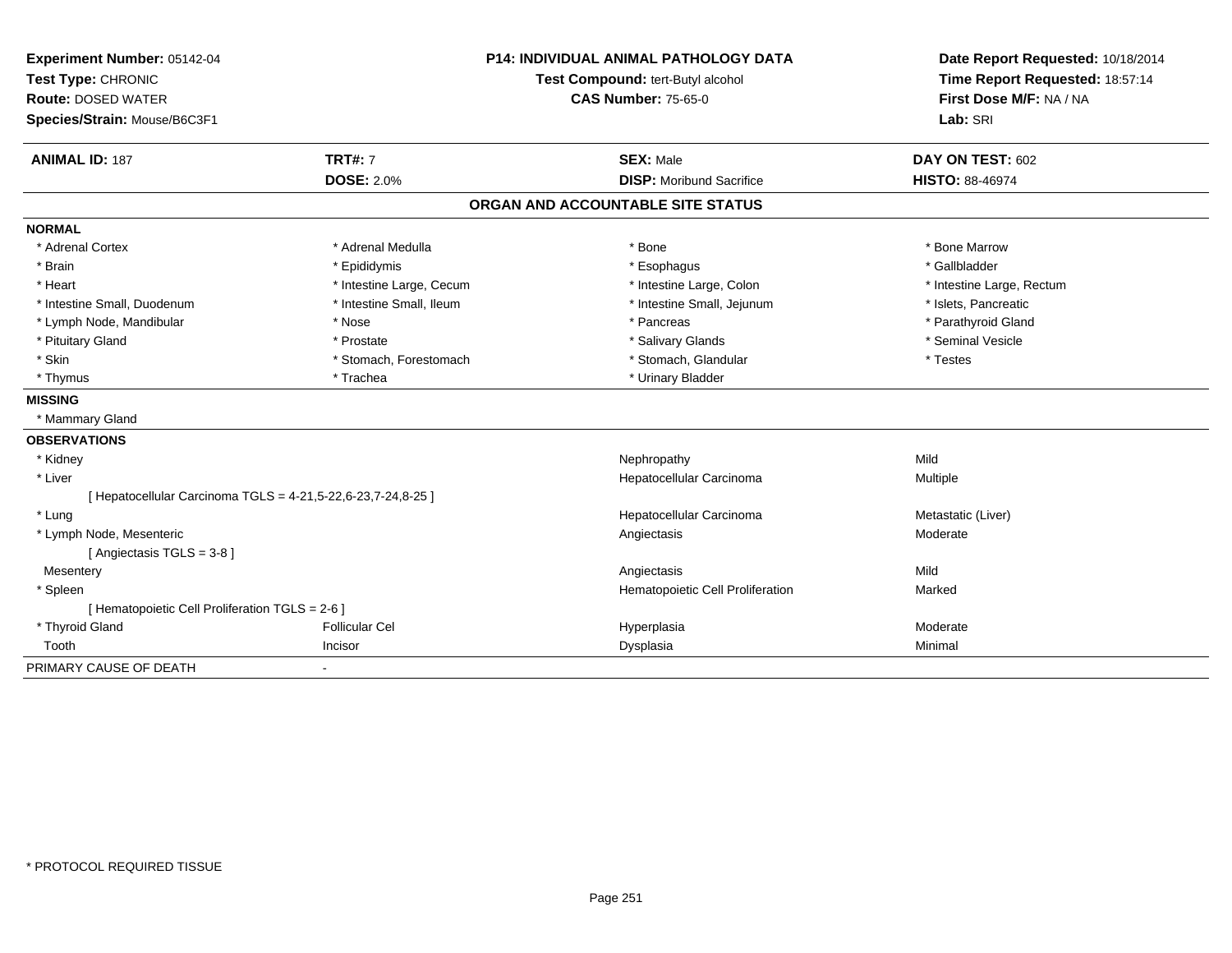| Experiment Number: 05142-04<br>Test Type: CHRONIC<br><b>Route: DOSED WATER</b><br>Species/Strain: Mouse/B6C3F1 | <b>P14: INDIVIDUAL ANIMAL PATHOLOGY DATA</b><br>Test Compound: tert-Butyl alcohol<br><b>CAS Number: 75-65-0</b> |                                   | Date Report Requested: 10/18/2014<br>Time Report Requested: 18:57:14<br>First Dose M/F: NA / NA<br>Lab: SRI |  |
|----------------------------------------------------------------------------------------------------------------|-----------------------------------------------------------------------------------------------------------------|-----------------------------------|-------------------------------------------------------------------------------------------------------------|--|
| <b>ANIMAL ID: 188</b>                                                                                          | <b>TRT#: 7</b>                                                                                                  | <b>SEX: Male</b>                  | DAY ON TEST: 684                                                                                            |  |
|                                                                                                                | <b>DOSE: 2.0%</b>                                                                                               | <b>DISP: Natural Death</b>        | <b>HISTO: 88-48337</b>                                                                                      |  |
|                                                                                                                |                                                                                                                 | ORGAN AND ACCOUNTABLE SITE STATUS |                                                                                                             |  |
| <b>NORMAL</b>                                                                                                  |                                                                                                                 |                                   |                                                                                                             |  |
| * Adrenal Cortex                                                                                               | * Adrenal Medulla                                                                                               | * Bone                            | * Bone Marrow                                                                                               |  |
| * Brain                                                                                                        | * Epididymis                                                                                                    | * Esophagus                       | * Gallbladder                                                                                               |  |
| * Heart                                                                                                        | * Intestine Large, Cecum                                                                                        | * Intestine Large, Colon          | * Intestine Large, Rectum                                                                                   |  |
| * Intestine Small, Duodenum                                                                                    | * Intestine Small, Ileum                                                                                        | * Intestine Small, Jejunum        | * Islets, Pancreatic                                                                                        |  |
| * Lung                                                                                                         | * Lymph Node, Mandibular                                                                                        | * Lymph Node, Mesenteric          | * Nose                                                                                                      |  |
| * Pancreas                                                                                                     | * Parathyroid Gland                                                                                             | * Prostate                        | * Salivary Glands                                                                                           |  |
| * Seminal Vesicle                                                                                              | * Skin                                                                                                          | * Stomach, Forestomach            | * Stomach, Glandular                                                                                        |  |
| * Testes                                                                                                       | * Thymus                                                                                                        | * Thyroid Gland                   | * Trachea                                                                                                   |  |
| * Urinary Bladder                                                                                              |                                                                                                                 |                                   |                                                                                                             |  |
| <b>MISSING</b>                                                                                                 |                                                                                                                 |                                   |                                                                                                             |  |
| * Mammary Gland                                                                                                |                                                                                                                 |                                   |                                                                                                             |  |
| <b>OBSERVATIONS</b>                                                                                            |                                                                                                                 |                                   |                                                                                                             |  |
| * Kidney                                                                                                       |                                                                                                                 | Nephropathy                       | Mild                                                                                                        |  |
| * Liver                                                                                                        |                                                                                                                 | Hepatocellular Adenoma            |                                                                                                             |  |
|                                                                                                                |                                                                                                                 | Hepatocellular Carcinoma          |                                                                                                             |  |
| [ Hepatocellular Carcinoma TGLS = 3-21 ]                                                                       |                                                                                                                 |                                   |                                                                                                             |  |
| * Pituitary Gland                                                                                              |                                                                                                                 | Cyst                              | Mild                                                                                                        |  |
| <b>Preputial Gland</b>                                                                                         |                                                                                                                 | Degeneration                      | Cystic, Marked                                                                                              |  |
|                                                                                                                |                                                                                                                 | Inflammation                      | Chronic, Marked                                                                                             |  |
| [ Degeneration TGLS = 1-8 ]                                                                                    |                                                                                                                 |                                   |                                                                                                             |  |
| [Inflammation TGLS = $1-8$ ]                                                                                   |                                                                                                                 |                                   |                                                                                                             |  |
| * Spleen                                                                                                       |                                                                                                                 | <b>Depletion Cellular</b>         | Mild                                                                                                        |  |
| [ Depletion Cellular TGLS = 2-6 ]                                                                              |                                                                                                                 |                                   |                                                                                                             |  |
| Tooth                                                                                                          | Incisor                                                                                                         | Dysplasia                         | Minimal                                                                                                     |  |
| PRIMARY CAUSE OF DEATH                                                                                         |                                                                                                                 |                                   |                                                                                                             |  |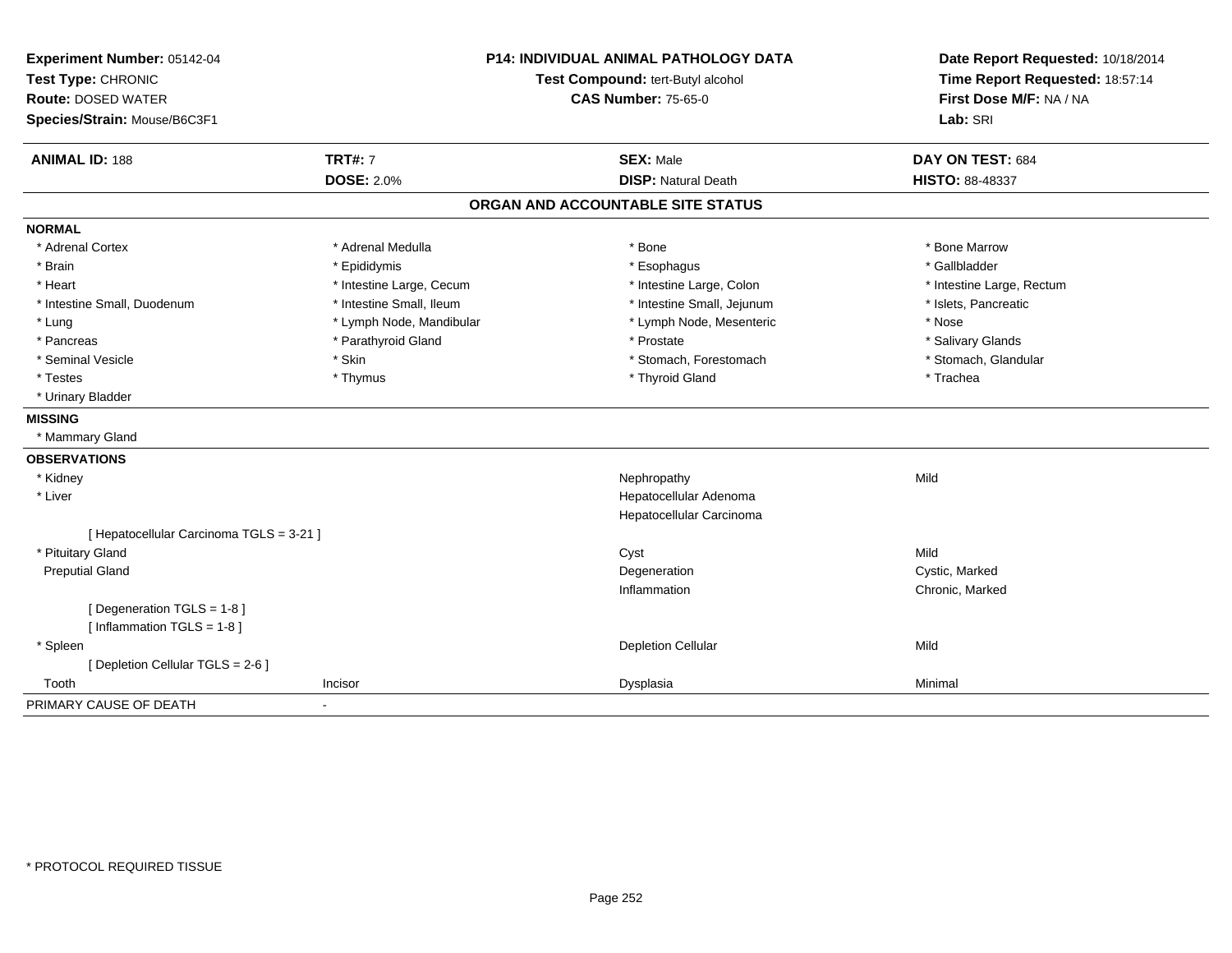| Experiment Number: 05142-04              | <b>P14: INDIVIDUAL ANIMAL PATHOLOGY DATA</b><br>Test Compound: tert-Butyl alcohol |                                   | Date Report Requested: 10/18/2014 |
|------------------------------------------|-----------------------------------------------------------------------------------|-----------------------------------|-----------------------------------|
| Test Type: CHRONIC                       |                                                                                   |                                   | Time Report Requested: 18:57:14   |
| <b>Route: DOSED WATER</b>                |                                                                                   | <b>CAS Number: 75-65-0</b>        | First Dose M/F: NA / NA           |
| Species/Strain: Mouse/B6C3F1             |                                                                                   |                                   | Lab: SRI                          |
| <b>ANIMAL ID: 189</b>                    | <b>TRT#: 7</b>                                                                    | <b>SEX: Male</b>                  | DAY ON TEST: 709                  |
|                                          | <b>DOSE: 2.0%</b>                                                                 | <b>DISP:</b> Moribund Sacrifice   | HISTO: 88-48338                   |
|                                          |                                                                                   | ORGAN AND ACCOUNTABLE SITE STATUS |                                   |
| <b>NORMAL</b>                            |                                                                                   |                                   |                                   |
| * Adrenal Cortex                         | * Adrenal Medulla                                                                 | * Bone                            | * Bone Marrow                     |
| * Brain                                  | * Epididymis                                                                      | * Esophagus                       | * Gallbladder                     |
| * Heart                                  | * Intestine Large, Cecum                                                          | * Intestine Large, Colon          | * Intestine Large, Rectum         |
| * Intestine Small, Duodenum              | * Intestine Small, Ileum                                                          | * Intestine Small, Jejunum        | * Islets, Pancreatic              |
| * Lung                                   | * Lymph Node, Mandibular                                                          | * Nose                            | * Pancreas                        |
| * Parathyroid Gland                      | * Pituitary Gland                                                                 | * Salivary Glands                 | * Skin                            |
| * Stomach, Forestomach                   | * Stomach, Glandular                                                              | * Testes                          | * Thymus                          |
| * Trachea                                |                                                                                   |                                   |                                   |
| <b>MISSING</b>                           |                                                                                   |                                   |                                   |
| * Mammary Gland                          |                                                                                   |                                   |                                   |
| <b>OBSERVATIONS</b>                      |                                                                                   |                                   |                                   |
| * Kidney                                 |                                                                                   | Nephropathy                       | Mild                              |
| * Liver                                  |                                                                                   | Hepatoblastoma                    |                                   |
|                                          |                                                                                   | Hepatocellular Carcinoma          | Multiple                          |
| [Hepatoblastoma TGLS = 3-21]             |                                                                                   |                                   |                                   |
| [ Hepatocellular Carcinoma TGLS = 3-21 ] |                                                                                   |                                   |                                   |
| * Lymph Node, Mesenteric                 |                                                                                   | Hyperplasia                       | Lymphoid, Mild                    |
| <b>Preputial Gland</b>                   |                                                                                   | Degeneration                      | Cystic, Marked                    |
| [ Degeneration TGLS = 1-8 ]              |                                                                                   |                                   |                                   |
| * Prostate                               |                                                                                   | Inflammation                      | Chronic, Minimal                  |
| * Seminal Vesicle                        |                                                                                   | Congestion                        | Mild                              |
| [Congestion TGLS = 2-7]                  |                                                                                   |                                   |                                   |
| * Spleen                                 |                                                                                   | Hematopoietic Cell Proliferation  | Mild                              |
| * Thyroid Gland                          | <b>Follicular Cel</b>                                                             | Hyperplasia                       | Moderate                          |
| * Urinary Bladder                        |                                                                                   | Inflammation                      | Chronic, Mild                     |
| PRIMARY CAUSE OF DEATH                   |                                                                                   |                                   |                                   |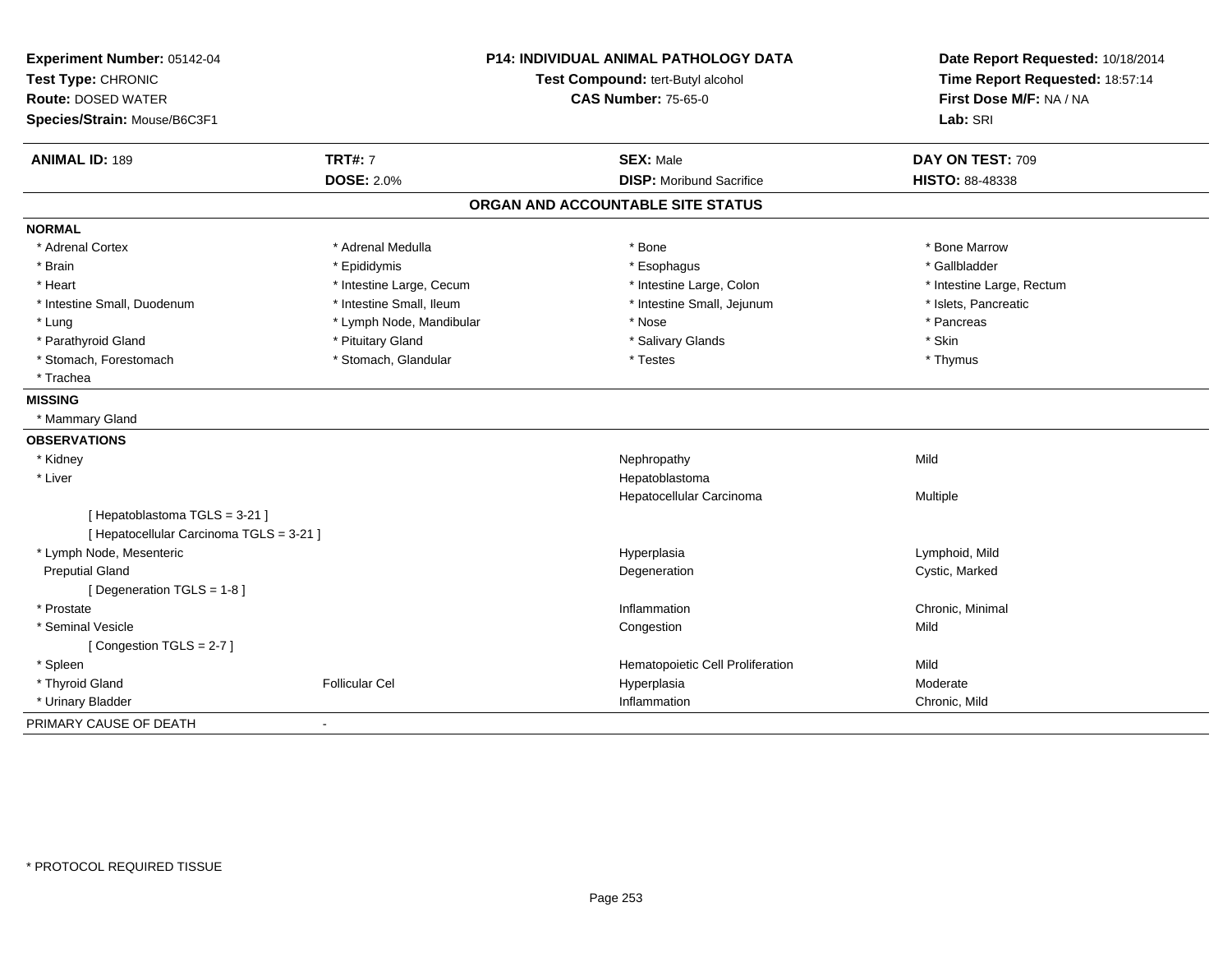| Experiment Number: 05142-04<br>Test Type: CHRONIC<br><b>Route: DOSED WATER</b><br>Species/Strain: Mouse/B6C3F1 |                          | <b>P14: INDIVIDUAL ANIMAL PATHOLOGY DATA</b><br>Test Compound: tert-Butyl alcohol<br><b>CAS Number: 75-65-0</b> | Date Report Requested: 10/18/2014<br>Time Report Requested: 18:57:14<br>First Dose M/F: NA / NA<br>Lab: SRI |
|----------------------------------------------------------------------------------------------------------------|--------------------------|-----------------------------------------------------------------------------------------------------------------|-------------------------------------------------------------------------------------------------------------|
| <b>ANIMAL ID: 190</b>                                                                                          | <b>TRT#: 7</b>           | <b>SEX: Male</b>                                                                                                | DAY ON TEST: 112                                                                                            |
|                                                                                                                | <b>DOSE: 2.0%</b>        | <b>DISP:</b> Moribund Sacrifice                                                                                 | HISTO: 87-43116                                                                                             |
|                                                                                                                |                          | ORGAN AND ACCOUNTABLE SITE STATUS                                                                               |                                                                                                             |
| <b>NORMAL</b>                                                                                                  |                          |                                                                                                                 |                                                                                                             |
| * Adrenal Cortex                                                                                               | * Adrenal Medulla        | * Bone                                                                                                          | * Bone Marrow                                                                                               |
| * Brain                                                                                                        | * Epididymis             | * Esophagus                                                                                                     | * Gallbladder                                                                                               |
| * Heart                                                                                                        | * Intestine Large, Cecum | * Intestine Large, Colon                                                                                        | * Intestine Large, Rectum                                                                                   |
| * Intestine Small, Duodenum                                                                                    | * Intestine Small, Ileum | * Intestine Small, Jejunum                                                                                      | * Islets, Pancreatic                                                                                        |
| * Liver                                                                                                        | * Lung                   | * Lymph Node, Mandibular                                                                                        | * Lymph Node, Mesenteric                                                                                    |
| * Nose                                                                                                         | * Pancreas               | * Parathyroid Gland                                                                                             | * Pituitary Gland                                                                                           |
| * Prostate                                                                                                     | * Salivary Glands        | * Seminal Vesicle                                                                                               | * Skin                                                                                                      |
| * Stomach, Glandular                                                                                           | * Testes                 | * Thymus                                                                                                        | * Thyroid Gland                                                                                             |
| * Trachea                                                                                                      |                          |                                                                                                                 |                                                                                                             |
| <b>MISSING</b>                                                                                                 |                          |                                                                                                                 |                                                                                                             |
| * Mammary Gland                                                                                                |                          |                                                                                                                 |                                                                                                             |
| <b>OBSERVATIONS</b>                                                                                            |                          |                                                                                                                 |                                                                                                             |
| * Kidney                                                                                                       |                          | Nephropathy                                                                                                     | Mild                                                                                                        |
| * Spleen                                                                                                       |                          | <b>Depletion Cellular</b>                                                                                       | Moderate                                                                                                    |
| [ Depletion Cellular TGLS = 2-6 ]                                                                              |                          |                                                                                                                 |                                                                                                             |
| * Stomach, Forestomach                                                                                         |                          | Inflammation                                                                                                    | Chronic, Minimal                                                                                            |
|                                                                                                                |                          | Ulcer                                                                                                           | Minimal                                                                                                     |
| [Inflammation TGLS = 3-4]                                                                                      |                          |                                                                                                                 |                                                                                                             |
| [ $Ulecr$ TGLS = 3-4 ]                                                                                         |                          |                                                                                                                 |                                                                                                             |
| * Urinary Bladder                                                                                              | <b>Transit Epithe</b>    | Hyperplasia                                                                                                     | Minimal                                                                                                     |
|                                                                                                                |                          | Inflammation                                                                                                    | Chronic, Moderate                                                                                           |
| [Inflammation TGLS = $1-11$ ]                                                                                  |                          |                                                                                                                 |                                                                                                             |
| PRIMARY CAUSE OF DEATH                                                                                         |                          |                                                                                                                 |                                                                                                             |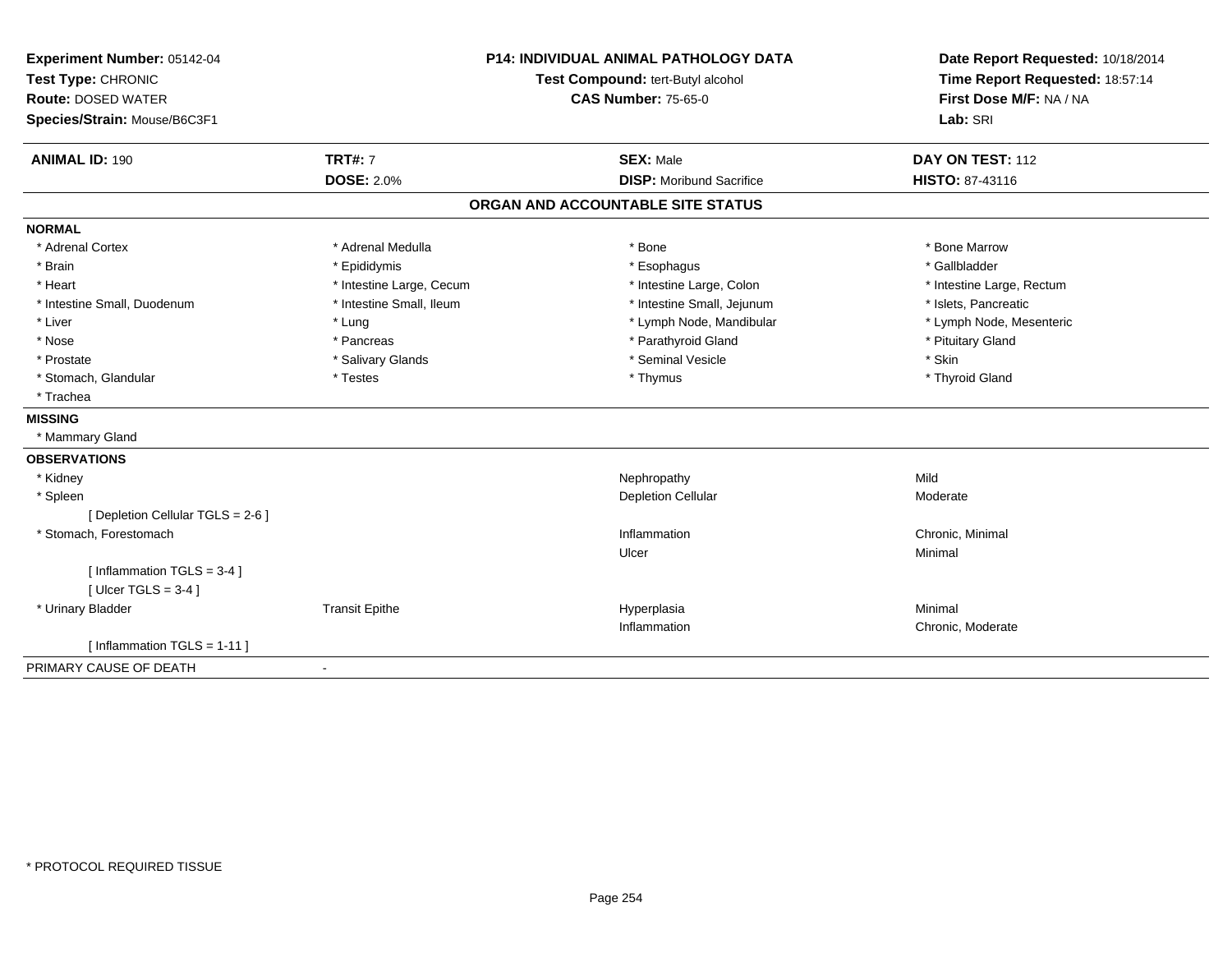| Experiment Number: 05142-04<br>Test Type: CHRONIC<br><b>Route: DOSED WATER</b><br>Species/Strain: Mouse/B6C3F1 | <b>P14: INDIVIDUAL ANIMAL PATHOLOGY DATA</b><br>Test Compound: tert-Butyl alcohol<br><b>CAS Number: 75-65-0</b> |                                   | Date Report Requested: 10/18/2014<br>Time Report Requested: 18:57:14<br>First Dose M/F: NA / NA<br>Lab: SRI |
|----------------------------------------------------------------------------------------------------------------|-----------------------------------------------------------------------------------------------------------------|-----------------------------------|-------------------------------------------------------------------------------------------------------------|
| <b>ANIMAL ID: 191</b>                                                                                          | <b>TRT#: 7</b>                                                                                                  | <b>SEX: Male</b>                  | DAY ON TEST: 125                                                                                            |
|                                                                                                                | <b>DOSE: 2.0%</b>                                                                                               | <b>DISP: Natural Death</b>        | HISTO: 87-43117                                                                                             |
|                                                                                                                |                                                                                                                 | ORGAN AND ACCOUNTABLE SITE STATUS |                                                                                                             |
| <b>NORMAL</b>                                                                                                  |                                                                                                                 |                                   |                                                                                                             |
| * Adrenal Cortex                                                                                               | * Adrenal Medulla                                                                                               | * Bone                            | * Bone Marrow                                                                                               |
| * Brain                                                                                                        | * Epididymis                                                                                                    | * Esophagus                       | * Gallbladder                                                                                               |
| * Heart                                                                                                        | * Intestine Large, Cecum                                                                                        | * Intestine Large, Colon          | * Intestine Large, Rectum                                                                                   |
| * Intestine Small, Duodenum                                                                                    | * Intestine Small, Ileum                                                                                        | * Intestine Small, Jejunum        | * Islets, Pancreatic                                                                                        |
| * Kidney                                                                                                       | * Lung                                                                                                          | * Lymph Node, Mandibular          | * Lymph Node, Mesenteric                                                                                    |
| * Nose                                                                                                         | * Pancreas                                                                                                      | * Parathyroid Gland               | * Pituitary Gland                                                                                           |
| * Prostate                                                                                                     | * Salivary Glands                                                                                               | * Seminal Vesicle                 | * Skin                                                                                                      |
| * Stomach, Forestomach                                                                                         | * Stomach, Glandular                                                                                            | * Testes                          | * Thymus                                                                                                    |
| * Thyroid Gland                                                                                                | * Trachea                                                                                                       |                                   |                                                                                                             |
| <b>MISSING</b>                                                                                                 |                                                                                                                 |                                   |                                                                                                             |
| * Mammary Gland                                                                                                |                                                                                                                 |                                   |                                                                                                             |
| <b>OBSERVATIONS</b>                                                                                            |                                                                                                                 |                                   |                                                                                                             |
| * Liver                                                                                                        |                                                                                                                 | Fatty Change                      | Mild                                                                                                        |
| * Spleen                                                                                                       |                                                                                                                 | <b>Depletion Cellular</b>         | Mild                                                                                                        |
| * Urinary Bladder                                                                                              |                                                                                                                 | Inflammation                      | Chronic, Mild                                                                                               |
| [ Inflammation $TGLS = 1-11$ ]                                                                                 |                                                                                                                 |                                   |                                                                                                             |
| PRIMARY CAUSE OF DEATH                                                                                         |                                                                                                                 |                                   |                                                                                                             |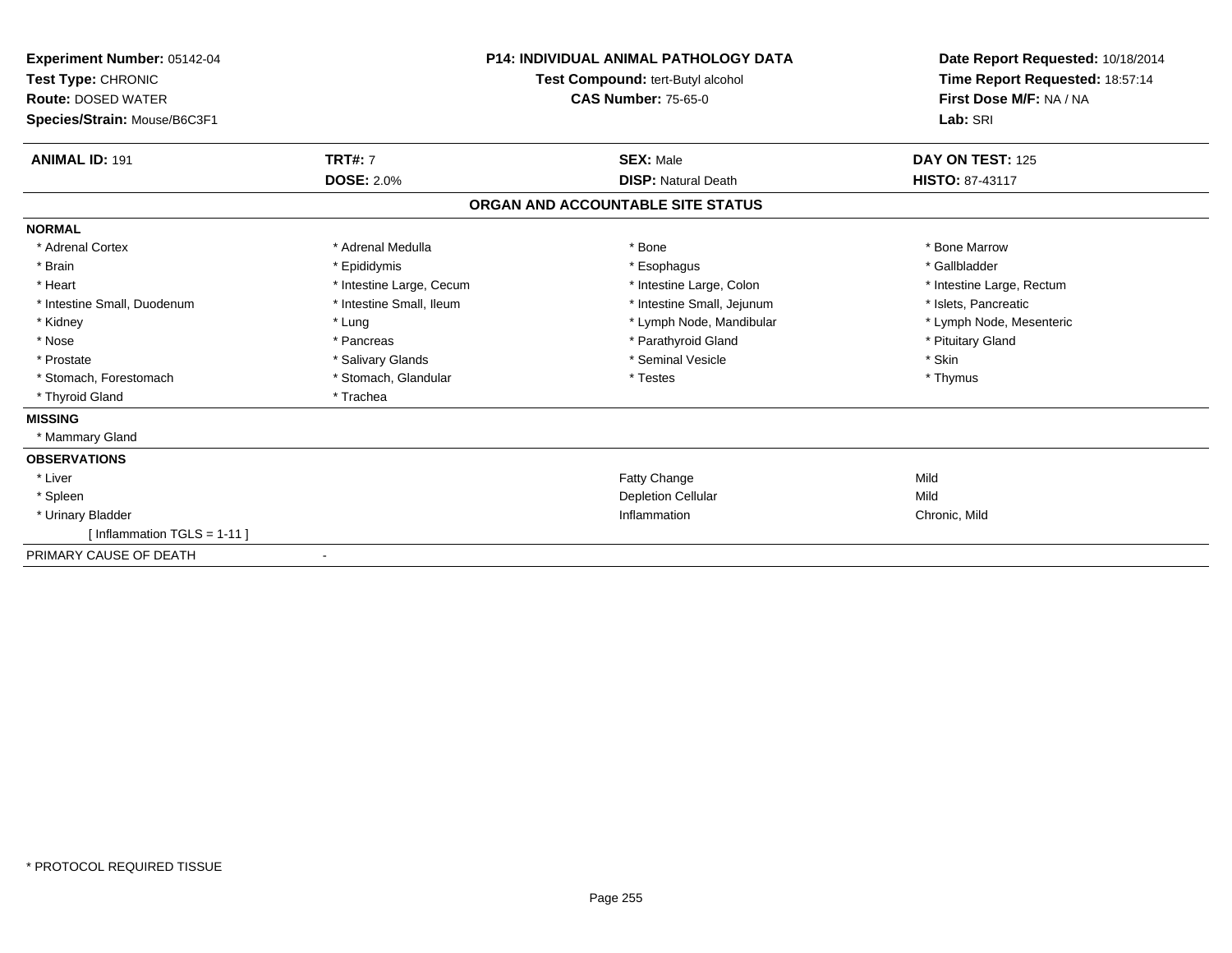| <b>P14: INDIVIDUAL ANIMAL PATHOLOGY DATA</b><br>Experiment Number: 05142-04 |                            |                                   | Date Report Requested: 10/18/2014                          |
|-----------------------------------------------------------------------------|----------------------------|-----------------------------------|------------------------------------------------------------|
| Test Type: CHRONIC                                                          |                            | Test Compound: tert-Butyl alcohol | Time Report Requested: 18:57:14<br>First Dose M/F: NA / NA |
| <b>Route: DOSED WATER</b>                                                   |                            | <b>CAS Number: 75-65-0</b>        |                                                            |
| Species/Strain: Mouse/B6C3F1                                                |                            |                                   | Lab: SRI                                                   |
| <b>ANIMAL ID: 192</b>                                                       | <b>TRT#: 7</b>             | <b>SEX: Male</b>                  | DAY ON TEST: 511                                           |
|                                                                             | <b>DOSE: 2.0%</b>          | <b>DISP:</b> Moribund Sacrifice   | HISTO: 88-45778                                            |
|                                                                             |                            | ORGAN AND ACCOUNTABLE SITE STATUS |                                                            |
| <b>NORMAL</b>                                                               |                            |                                   |                                                            |
| * Adrenal Cortex                                                            | * Adrenal Medulla          | * Bone                            | * Bone Marrow                                              |
| * Brain                                                                     | * Epididymis               | * Esophagus                       | * Gallbladder                                              |
| * Heart                                                                     | * Intestine Large, Cecum   | * Intestine Large, Colon          | * Intestine Large, Rectum                                  |
| * Intestine Small, Ileum                                                    | * Intestine Small, Jejunum | * Islets, Pancreatic              | * Lung                                                     |
| * Lymph Node, Mandibular                                                    | * Lymph Node, Mesenteric   | * Nose                            | * Pancreas                                                 |
| * Parathyroid Gland                                                         | * Pituitary Gland          | * Prostate                        | * Salivary Glands                                          |
| * Seminal Vesicle                                                           | * Skin                     | * Spleen                          | * Stomach, Forestomach                                     |
| * Stomach, Glandular                                                        | * Testes                   | * Thymus                          | * Trachea                                                  |
| <b>MISSING</b>                                                              |                            |                                   |                                                            |
| * Mammary Gland                                                             |                            |                                   |                                                            |
| <b>OBSERVATIONS</b>                                                         |                            |                                   |                                                            |
| * Intestine Small, Duodenum                                                 |                            | Polyp Adenomatous                 |                                                            |
| [Polyp Adenomatous TGLS = 4-23]                                             |                            |                                   |                                                            |
| * Kidney                                                                    |                            | Nephropathy                       | Minimal                                                    |
| * Liver                                                                     |                            | Fatty Change                      | Mild                                                       |
|                                                                             |                            | Hepatocellular Adenoma            |                                                            |
|                                                                             |                            | Hepatocellular Carcinoma          |                                                            |
|                                                                             |                            | <b>Tension Lipidosis</b>          |                                                            |
| [Fatty Change TGLS = 6-24]                                                  |                            |                                   |                                                            |
| [ Hepatocellular Adenoma TGLS = 3-6 ]                                       |                            |                                   |                                                            |
| [ Hepatocellular Carcinoma TGLS = 2-21 ]                                    |                            |                                   |                                                            |
| * Thyroid Gland                                                             |                            | Degeneration                      | Cystic, Mild                                               |
| * Urinary Bladder                                                           |                            | Inflammation                      | Chronic, Moderate                                          |
| [Inflammation TGLS = $1-11$ ]                                               |                            |                                   |                                                            |
| PRIMARY CAUSE OF DEATH                                                      | $\blacksquare$             |                                   |                                                            |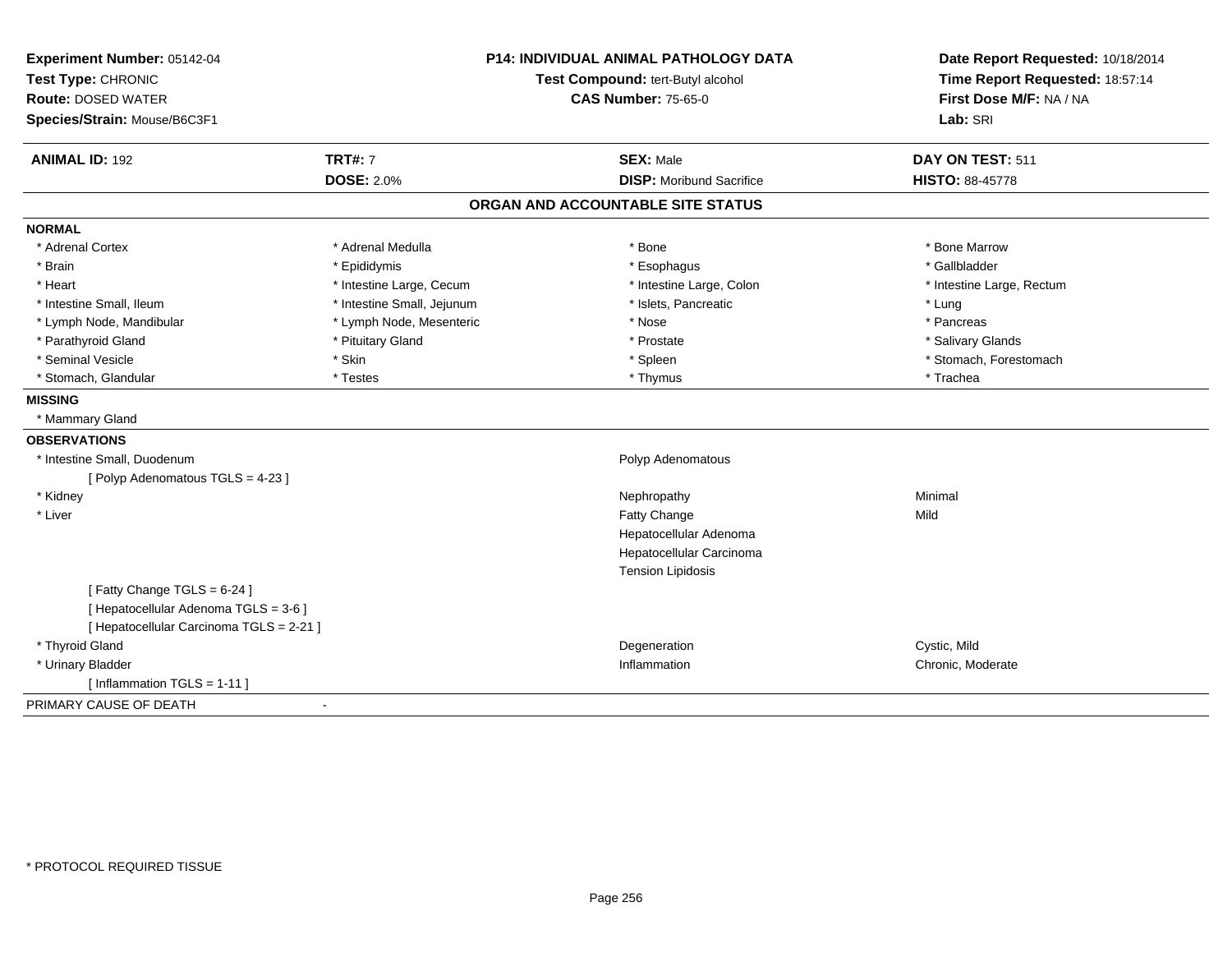| Experiment Number: 05142-04<br>Test Type: CHRONIC |                            | P14: INDIVIDUAL ANIMAL PATHOLOGY DATA<br>Test Compound: tert-Butyl alcohol | Date Report Requested: 10/18/2014<br>Time Report Requested: 18:57:14 |
|---------------------------------------------------|----------------------------|----------------------------------------------------------------------------|----------------------------------------------------------------------|
| <b>Route: DOSED WATER</b>                         | <b>CAS Number: 75-65-0</b> |                                                                            | First Dose M/F: NA / NA                                              |
| Species/Strain: Mouse/B6C3F1                      |                            |                                                                            | Lab: SRI                                                             |
| <b>ANIMAL ID: 193</b>                             | <b>TRT#: 7</b>             | <b>SEX: Male</b>                                                           | DAY ON TEST: 628                                                     |
|                                                   | <b>DOSE: 2.0%</b>          | <b>DISP: Moribund Sacrifice</b>                                            | HISTO: 88-46975                                                      |
|                                                   |                            | ORGAN AND ACCOUNTABLE SITE STATUS                                          |                                                                      |
|                                                   |                            |                                                                            |                                                                      |
| <b>NORMAL</b>                                     |                            |                                                                            |                                                                      |
| * Adrenal Medulla                                 | * Bone                     | * Bone Marrow                                                              | * Brain                                                              |
| * Epididymis                                      | * Esophagus                | * Gallbladder                                                              | * Heart                                                              |
| * Intestine Large, Cecum                          | * Intestine Large, Colon   | * Intestine Large, Rectum                                                  | * Intestine Small, Duodenum                                          |
| * Intestine Small, Ileum                          | * Intestine Small, Jejunum | * Islets, Pancreatic                                                       | * Lung                                                               |
| * Lymph Node, Mandibular                          | * Lymph Node, Mesenteric   | * Nose                                                                     | * Pancreas                                                           |
| * Parathyroid Gland                               | * Pituitary Gland          | * Prostate                                                                 | * Salivary Glands                                                    |
| * Seminal Vesicle                                 | * Skin                     | * Stomach, Forestomach                                                     | * Stomach, Glandular                                                 |
| * Thymus                                          | * Thyroid Gland            | * Trachea                                                                  |                                                                      |
| <b>MISSING</b>                                    |                            |                                                                            |                                                                      |
| * Mammary Gland                                   |                            |                                                                            |                                                                      |
| <b>OBSERVATIONS</b>                               |                            |                                                                            |                                                                      |
| * Adrenal Cortex                                  | Subcapsular                | Adenoma                                                                    |                                                                      |
| * Kidney                                          |                            | Nephropathy                                                                | Minimal                                                              |
| * Liver                                           |                            | Clear Cell Focus                                                           |                                                                      |
|                                                   |                            | Fatty Change                                                               | Mild                                                                 |
|                                                   |                            | Hepatocellular Carcinoma                                                   |                                                                      |
| [ Hepatocellular Carcinoma TGLS = 5-21 ]          |                            |                                                                            |                                                                      |
| <b>Preputial Gland</b>                            |                            | Degeneration                                                               | Cystic, Moderate                                                     |
| [ Degeneration TGLS = 1-8 ]                       |                            |                                                                            |                                                                      |
| * Spleen                                          |                            | <b>Depletion Cellular</b>                                                  | Minimal                                                              |
| [ Depletion Cellular TGLS = 3-6 ]                 |                            |                                                                            |                                                                      |
| * Testes                                          |                            | Degeneration                                                               | Mild                                                                 |
| [Degeneration TGLS = 2-7]                         |                            |                                                                            |                                                                      |
| * Urinary Bladder                                 | <b>Transit Epithe</b>      | Hyperplasia                                                                | Mild                                                                 |
|                                                   |                            | Inflammation                                                               | Chronic, Moderate                                                    |
| PRIMARY CAUSE OF DEATH                            |                            |                                                                            |                                                                      |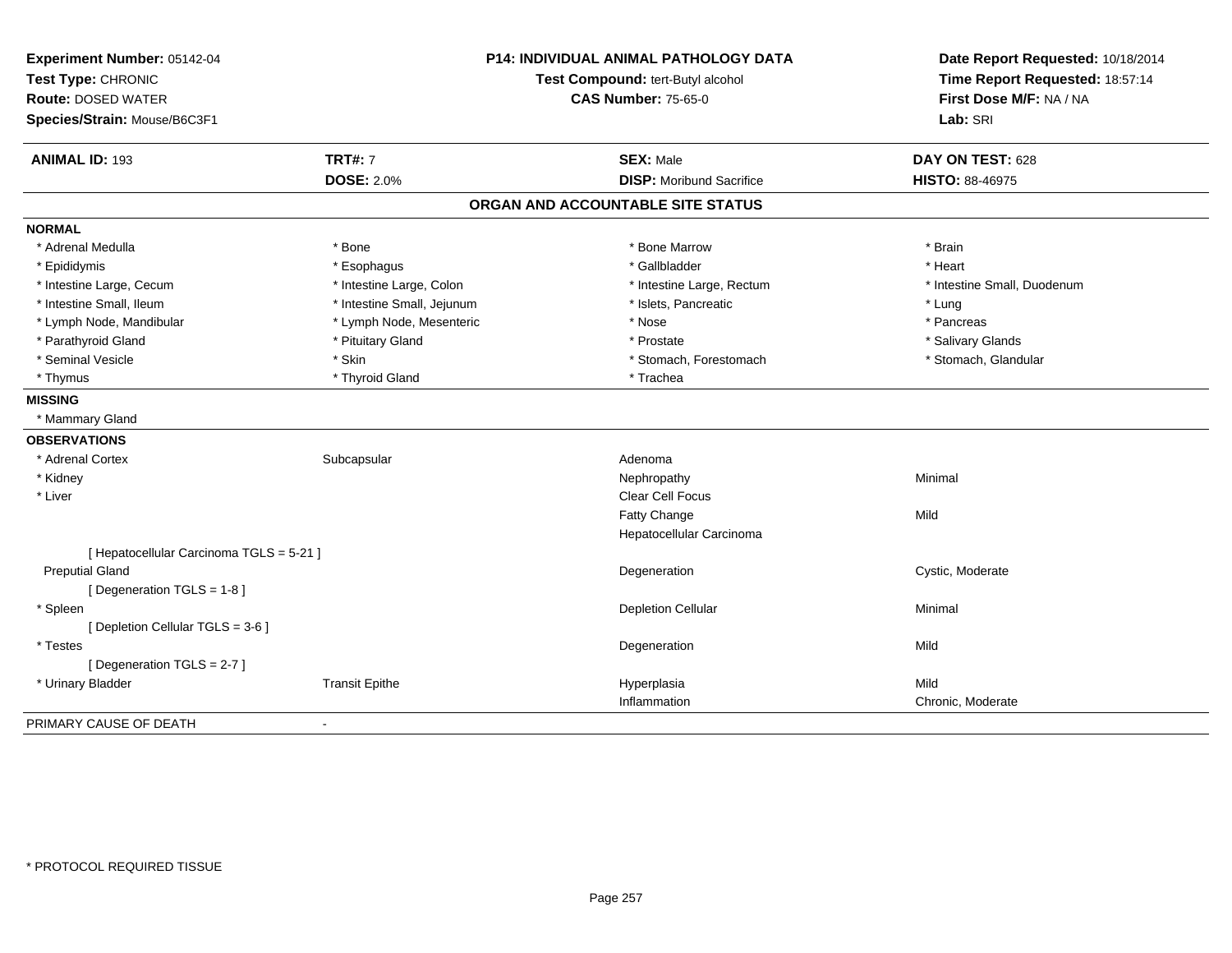| Experiment Number: 05142-04<br>Test Type: CHRONIC |                          | <b>P14: INDIVIDUAL ANIMAL PATHOLOGY DATA</b><br>Test Compound: tert-Butyl alcohol | Date Report Requested: 10/18/2014<br>Time Report Requested: 18:57:14 |
|---------------------------------------------------|--------------------------|-----------------------------------------------------------------------------------|----------------------------------------------------------------------|
| <b>Route: DOSED WATER</b>                         |                          | <b>CAS Number: 75-65-0</b>                                                        | First Dose M/F: NA / NA                                              |
| Species/Strain: Mouse/B6C3F1                      |                          |                                                                                   | Lab: SRI                                                             |
| <b>ANIMAL ID: 194</b>                             | <b>TRT#: 7</b>           | <b>SEX: Male</b>                                                                  | DAY ON TEST: 489                                                     |
|                                                   | <b>DOSE: 2.0%</b>        | <b>DISP: Natural Death</b>                                                        | <b>HISTO: 88-45724</b>                                               |
|                                                   |                          | ORGAN AND ACCOUNTABLE SITE STATUS                                                 |                                                                      |
| <b>NORMAL</b>                                     |                          |                                                                                   |                                                                      |
| * Adrenal Cortex                                  | * Adrenal Medulla        | * Bone                                                                            | * Bone Marrow                                                        |
| * Brain                                           | * Epididymis             | * Esophagus                                                                       | * Gallbladder                                                        |
| * Heart                                           | * Intestine Large, Cecum | * Intestine Large, Colon                                                          | * Intestine Large, Rectum                                            |
| * Intestine Small, Duodenum                       | * Intestine Small, Ileum | * Intestine Small, Jejunum                                                        | * Islets, Pancreatic                                                 |
| * Lung                                            | * Lymph Node, Mandibular | * Nose                                                                            | * Pancreas                                                           |
| * Parathyroid Gland                               | * Prostate               | * Salivary Glands                                                                 | * Seminal Vesicle                                                    |
| * Skin                                            | * Spleen                 | * Stomach, Forestomach                                                            | * Stomach, Glandular                                                 |
| * Testes                                          | * Thymus                 | * Trachea                                                                         |                                                                      |
| <b>MISSING</b>                                    |                          |                                                                                   |                                                                      |
| * Mammary Gland                                   | * Pituitary Gland        |                                                                                   |                                                                      |
| <b>OBSERVATIONS</b>                               |                          |                                                                                   |                                                                      |
| * Kidney                                          |                          | Nephropathy                                                                       | Minimal                                                              |
| * Liver                                           |                          | <b>Basophilic Focus</b>                                                           |                                                                      |
|                                                   |                          | Hepatocellular Adenoma                                                            |                                                                      |
| [ Hepatocellular Adenoma TGLS = 1-21 ]            |                          |                                                                                   |                                                                      |
| * Lymph Node, Mesenteric                          |                          | Angiectasis                                                                       | Minimal                                                              |
| * Thyroid Gland                                   |                          | Degeneration                                                                      | Cystic, Mild                                                         |
| Tooth                                             | Incisor                  | Dysplasia                                                                         | Mild                                                                 |
| * Urinary Bladder                                 |                          | Inflammation                                                                      | Chronic, Moderate                                                    |
| PRIMARY CAUSE OF DEATH                            |                          |                                                                                   |                                                                      |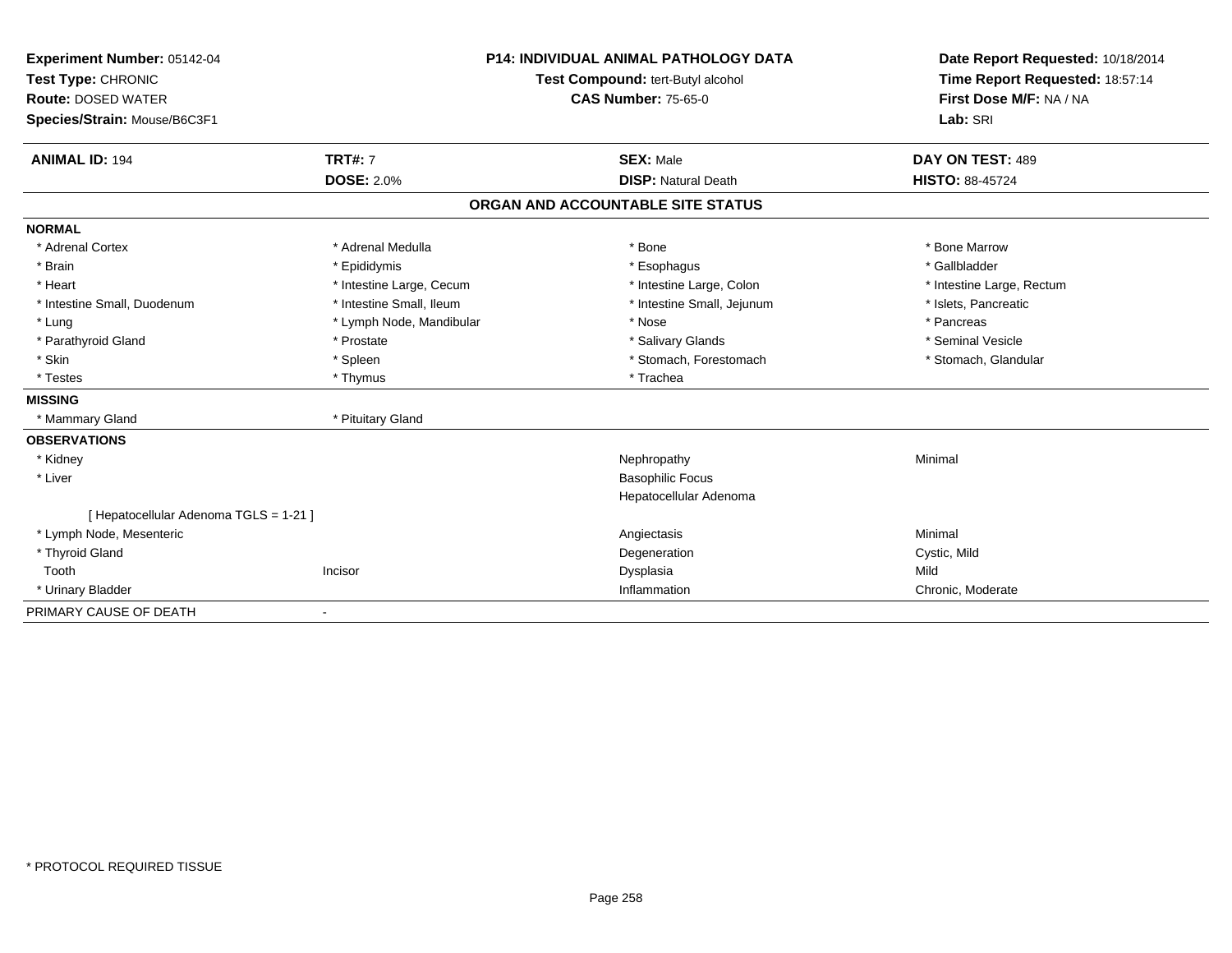| Experiment Number: 05142-04<br>Test Type: CHRONIC<br><b>Route: DOSED WATER</b><br>Species/Strain: Mouse/B6C3F1 |                          | <b>P14: INDIVIDUAL ANIMAL PATHOLOGY DATA</b><br>Test Compound: tert-Butyl alcohol<br><b>CAS Number: 75-65-0</b> | Date Report Requested: 10/18/2014<br>Time Report Requested: 18:57:14<br>First Dose M/F: NA / NA<br>Lab: SRI |
|----------------------------------------------------------------------------------------------------------------|--------------------------|-----------------------------------------------------------------------------------------------------------------|-------------------------------------------------------------------------------------------------------------|
|                                                                                                                |                          |                                                                                                                 |                                                                                                             |
| <b>ANIMAL ID: 195</b>                                                                                          | <b>TRT#: 7</b>           | <b>SEX: Male</b>                                                                                                | DAY ON TEST: 726                                                                                            |
|                                                                                                                | <b>DOSE: 2.0%</b>        | <b>DISP: Natural Death</b>                                                                                      | HISTO: 88-48600                                                                                             |
|                                                                                                                |                          | ORGAN AND ACCOUNTABLE SITE STATUS                                                                               |                                                                                                             |
| <b>NORMAL</b>                                                                                                  |                          |                                                                                                                 |                                                                                                             |
| * Adrenal Cortex                                                                                               | * Adrenal Medulla        | * Bone                                                                                                          | * Bone Marrow                                                                                               |
| * Brain                                                                                                        | * Epididymis             | * Esophagus                                                                                                     | * Gallbladder                                                                                               |
| * Heart                                                                                                        | * Intestine Large, Cecum | * Intestine Large, Colon                                                                                        | * Intestine Large, Rectum                                                                                   |
| * Intestine Small, Duodenum                                                                                    | * Intestine Small, Ileum | * Intestine Small, Jejunum                                                                                      | * Islets, Pancreatic                                                                                        |
| * Kidney                                                                                                       | * Lymph Node, Mandibular | * Nose                                                                                                          | * Pancreas                                                                                                  |
| * Parathyroid Gland                                                                                            | * Pituitary Gland        | * Prostate                                                                                                      | * Salivary Glands                                                                                           |
| * Seminal Vesicle                                                                                              | * Stomach, Glandular     | * Testes                                                                                                        | * Thyroid Gland                                                                                             |
| * Trachea                                                                                                      |                          |                                                                                                                 |                                                                                                             |
| <b>MISSING</b>                                                                                                 |                          |                                                                                                                 |                                                                                                             |
| * Mammary Gland                                                                                                | * Thymus                 |                                                                                                                 |                                                                                                             |
| <b>OBSERVATIONS</b>                                                                                            |                          |                                                                                                                 |                                                                                                             |
| * Liver                                                                                                        |                          | Clear Cell Focus                                                                                                |                                                                                                             |
|                                                                                                                |                          | Fatty Change                                                                                                    | Mild                                                                                                        |
|                                                                                                                |                          | Hepatocellular Adenoma                                                                                          |                                                                                                             |
|                                                                                                                |                          | Hepatocellular Carcinoma                                                                                        |                                                                                                             |
| [Clear Cell Focus TGLS = 3-22]                                                                                 |                          |                                                                                                                 |                                                                                                             |
| [ Hepatocellular Adenoma TGLS = 2-21 ]                                                                         |                          |                                                                                                                 |                                                                                                             |
| [ Hepatocellular Carcinoma TGLS = 4-23 ]                                                                       |                          |                                                                                                                 |                                                                                                             |
| * Lung                                                                                                         |                          | Congestion                                                                                                      | Moderate                                                                                                    |
| * Lymph Node, Mesenteric                                                                                       |                          | Angiectasis                                                                                                     | Mild                                                                                                        |
| [Angiectasis TGLS = 7-5]                                                                                       |                          |                                                                                                                 |                                                                                                             |
| * Skin                                                                                                         | <b>Hair Follicle</b>     | Atrophy                                                                                                         | Mild                                                                                                        |
| [Atrophy TGLS = $8-24$ ]                                                                                       |                          |                                                                                                                 |                                                                                                             |
| * Spleen                                                                                                       |                          | <b>Depletion Cellular</b>                                                                                       | Marked                                                                                                      |
| [ Depletion Cellular TGLS = 1-6 ]                                                                              |                          |                                                                                                                 |                                                                                                             |
| * Stomach, Forestomach                                                                                         | Mucosa                   | Hyperplasia                                                                                                     | Mild                                                                                                        |
|                                                                                                                |                          | Inflammation                                                                                                    | Chronic, Mild                                                                                               |
|                                                                                                                |                          | Ulcer                                                                                                           | Mild                                                                                                        |
| [Hyperplasia TGLS = 6-4-1]                                                                                     |                          |                                                                                                                 |                                                                                                             |
| [Inflammation TGLS = $6-4-1$ ]                                                                                 |                          |                                                                                                                 |                                                                                                             |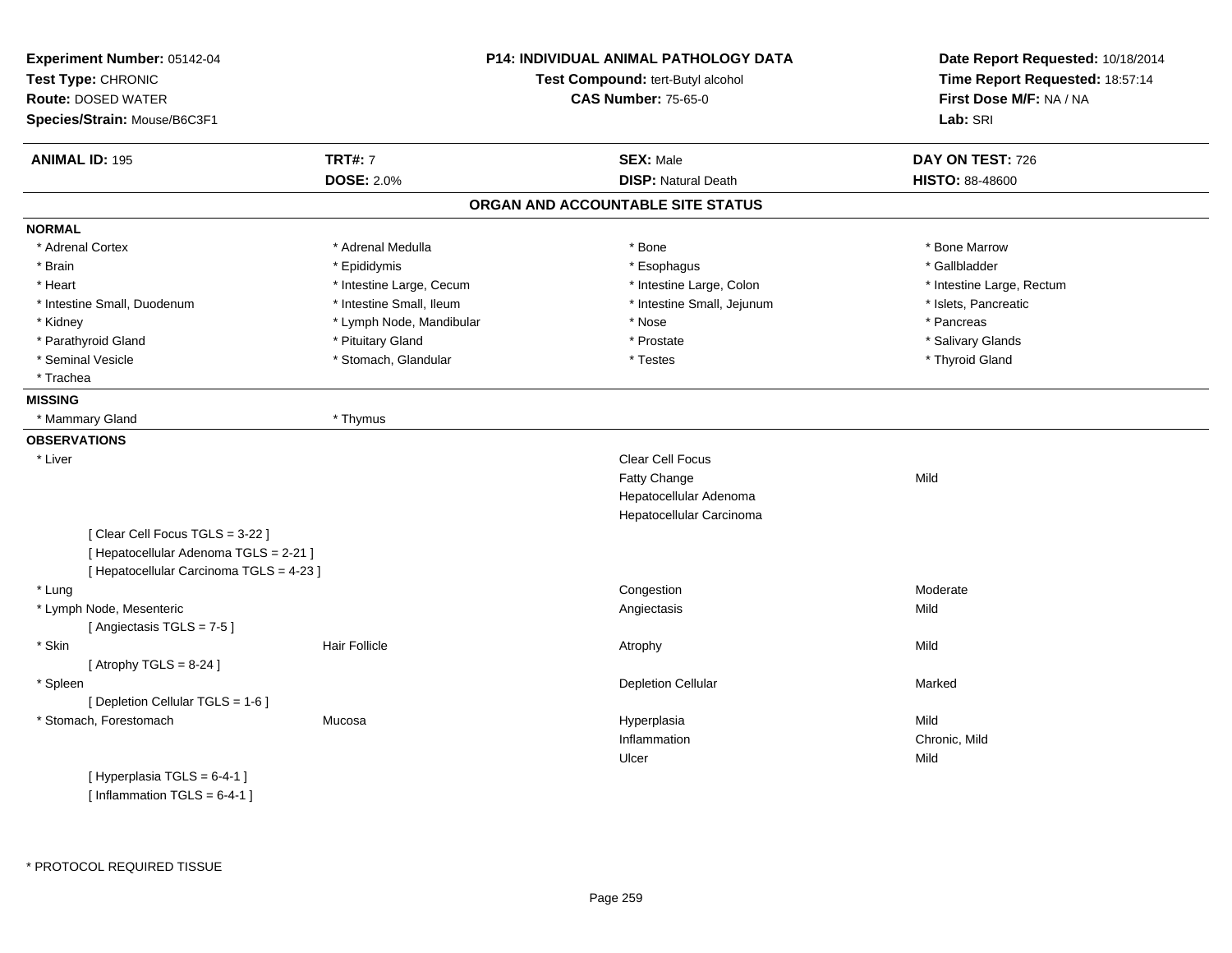| <b>Experiment Number: 05142-04</b><br><b>Test Type: CHRONIC</b> |                   | <b>P14: INDIVIDUAL ANIMAL PATHOLOGY DATA</b> | Date Report Requested: 10/18/2014<br>Time Report Requested: 18:57:14 |
|-----------------------------------------------------------------|-------------------|----------------------------------------------|----------------------------------------------------------------------|
|                                                                 |                   | Test Compound: tert-Butyl alcohol            |                                                                      |
| <b>Route: DOSED WATER</b>                                       |                   | <b>CAS Number: 75-65-0</b>                   | First Dose M/F: NA / NA                                              |
| Species/Strain: Mouse/B6C3F1                                    |                   |                                              | Lab: SRI                                                             |
| <b>ANIMAL ID: 195</b>                                           | <b>TRT#: 7</b>    | <b>SEX: Male</b>                             | <b>DAY ON TEST: 726</b>                                              |
|                                                                 | <b>DOSE: 2.0%</b> | <b>DISP:</b> Natural Death                   | <b>HISTO: 88-48600</b>                                               |
|                                                                 |                   | ORGAN AND ACCOUNTABLE SITE STATUS            |                                                                      |
| Tooth                                                           | Incisor           | Dysplasia                                    | Mild                                                                 |
| * Urinary Bladder                                               |                   | Inflammation                                 | Chronic. Minimal                                                     |
| PRIMARY CAUSE OF DEATH                                          | $\sim$            |                                              |                                                                      |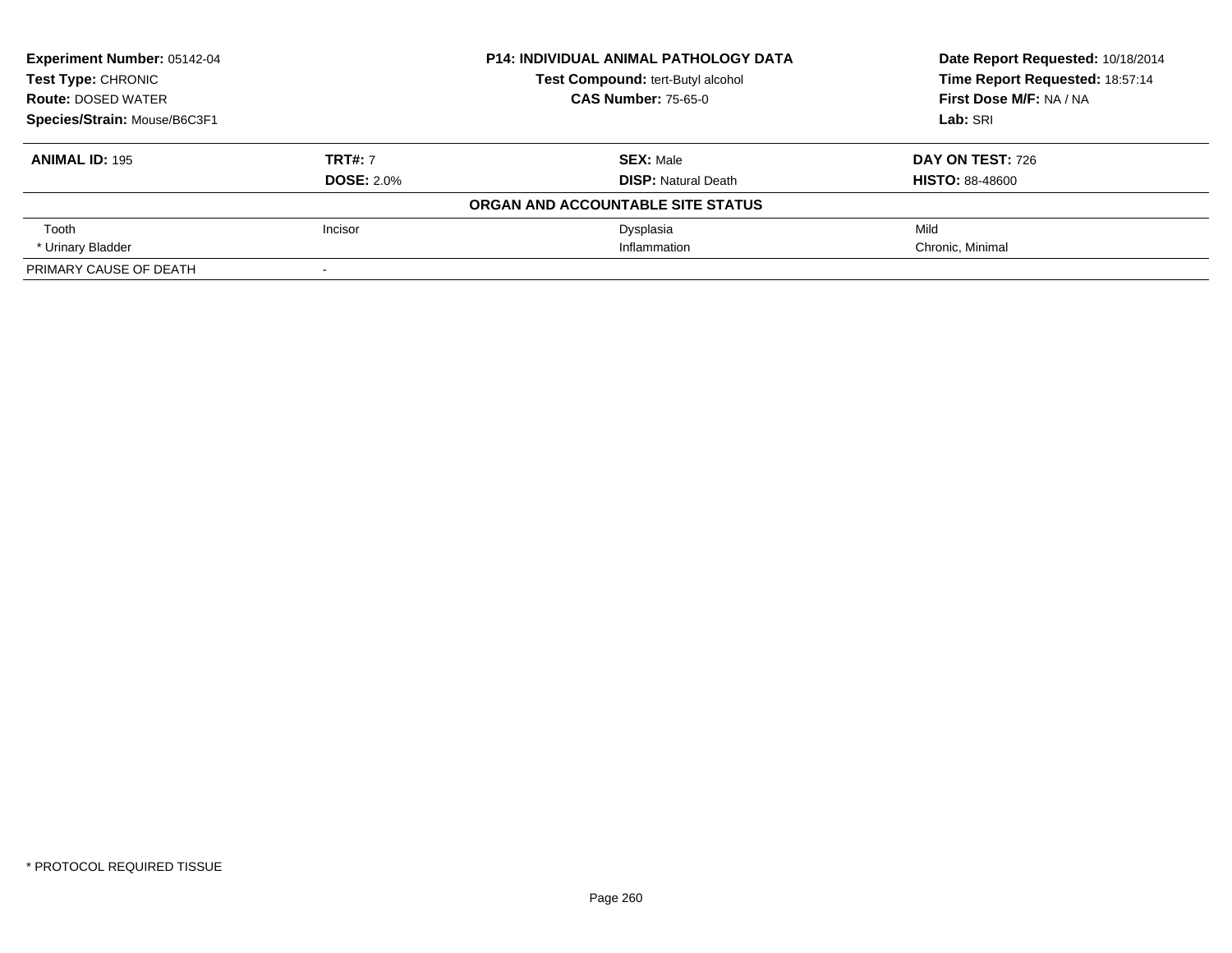| Experiment Number: 05142-04              |                                   | <b>P14: INDIVIDUAL ANIMAL PATHOLOGY DATA</b> | Date Report Requested: 10/18/2014 |
|------------------------------------------|-----------------------------------|----------------------------------------------|-----------------------------------|
| Test Type: CHRONIC                       | Test Compound: tert-Butyl alcohol |                                              | Time Report Requested: 18:57:14   |
| <b>Route: DOSED WATER</b>                |                                   | <b>CAS Number: 75-65-0</b>                   | First Dose M/F: NA / NA           |
| Species/Strain: Mouse/B6C3F1             |                                   |                                              | Lab: SRI                          |
| <b>ANIMAL ID: 196</b>                    | <b>TRT#: 7</b>                    | <b>SEX: Male</b>                             | DAY ON TEST: 671                  |
|                                          | <b>DOSE: 2.0%</b>                 | <b>DISP: Natural Death</b>                   | HISTO: 88-48339                   |
|                                          |                                   | ORGAN AND ACCOUNTABLE SITE STATUS            |                                   |
| <b>NORMAL</b>                            |                                   |                                              |                                   |
| * Adrenal Cortex                         | * Adrenal Medulla                 | * Bone                                       | * Bone Marrow                     |
| * Brain                                  | * Epididymis                      | * Esophagus                                  | * Gallbladder                     |
| * Heart                                  | * Intestine Large, Cecum          | * Intestine Large, Colon                     | * Intestine Large, Rectum         |
| * Intestine Small, Duodenum              | * Intestine Small, Ileum          | * Islets, Pancreatic                         | * Kidney                          |
| * Lung                                   | * Lymph Node, Mandibular          | * Nose                                       | * Pancreas                        |
| * Parathyroid Gland                      | * Pituitary Gland                 | * Prostate                                   | * Salivary Glands                 |
| * Seminal Vesicle                        | * Skin                            | * Stomach, Forestomach                       | * Stomach, Glandular              |
| * Testes                                 | * Thymus                          | * Thyroid Gland                              | * Trachea                         |
| <b>MISSING</b>                           |                                   |                                              |                                   |
| * Mammary Gland                          |                                   |                                              |                                   |
| <b>OBSERVATIONS</b>                      |                                   |                                              |                                   |
| * Intestine Small, Jejunum               |                                   | Inflammation                                 | Chronic, Marked                   |
|                                          |                                   | Lymphoma Malignant Mixed                     |                                   |
|                                          |                                   | Ulcer                                        | Marked                            |
| [Inflammation TGLS = 8-22]               |                                   |                                              |                                   |
| [ Lymphoma Malignant Mixed TGLS = 8-22 ] |                                   |                                              |                                   |
| [ $Ulcer TGLS = 8-22$ ]                  |                                   |                                              |                                   |
| * Liver                                  |                                   | Necrosis                                     | Focal, Moderate                   |
| [Necrosis TGLS = $9-23, 10-24$ ]         |                                   |                                              |                                   |
| * Lymph Node, Mesenteric                 |                                   | Lymphoma Malignant Mixed                     |                                   |
| [ Lymphoma Malignant Mixed TGLS = 3-21 ] |                                   |                                              |                                   |
| * Spleen                                 |                                   | Hematopoietic Cell Proliferation             | Moderate                          |
| Tooth                                    | Incisor                           | Dysplasia                                    | Moderate                          |
| Urethra                                  |                                   | Inflammation                                 | Chronic, Moderate                 |
| [Inflammation TGLS = $2-25$ ]            |                                   |                                              |                                   |
| * Urinary Bladder                        |                                   | Dilatation                                   | Moderate                          |
|                                          | <b>Transit Epithe</b>             | Hyperplasia                                  | Mild                              |
|                                          |                                   | Inflammation                                 | Chronic, Moderate                 |
| [ Dilatation TGLS = 1-11 ]               |                                   |                                              |                                   |
| [Inflammation TGLS = $1-11$ ]            |                                   |                                              |                                   |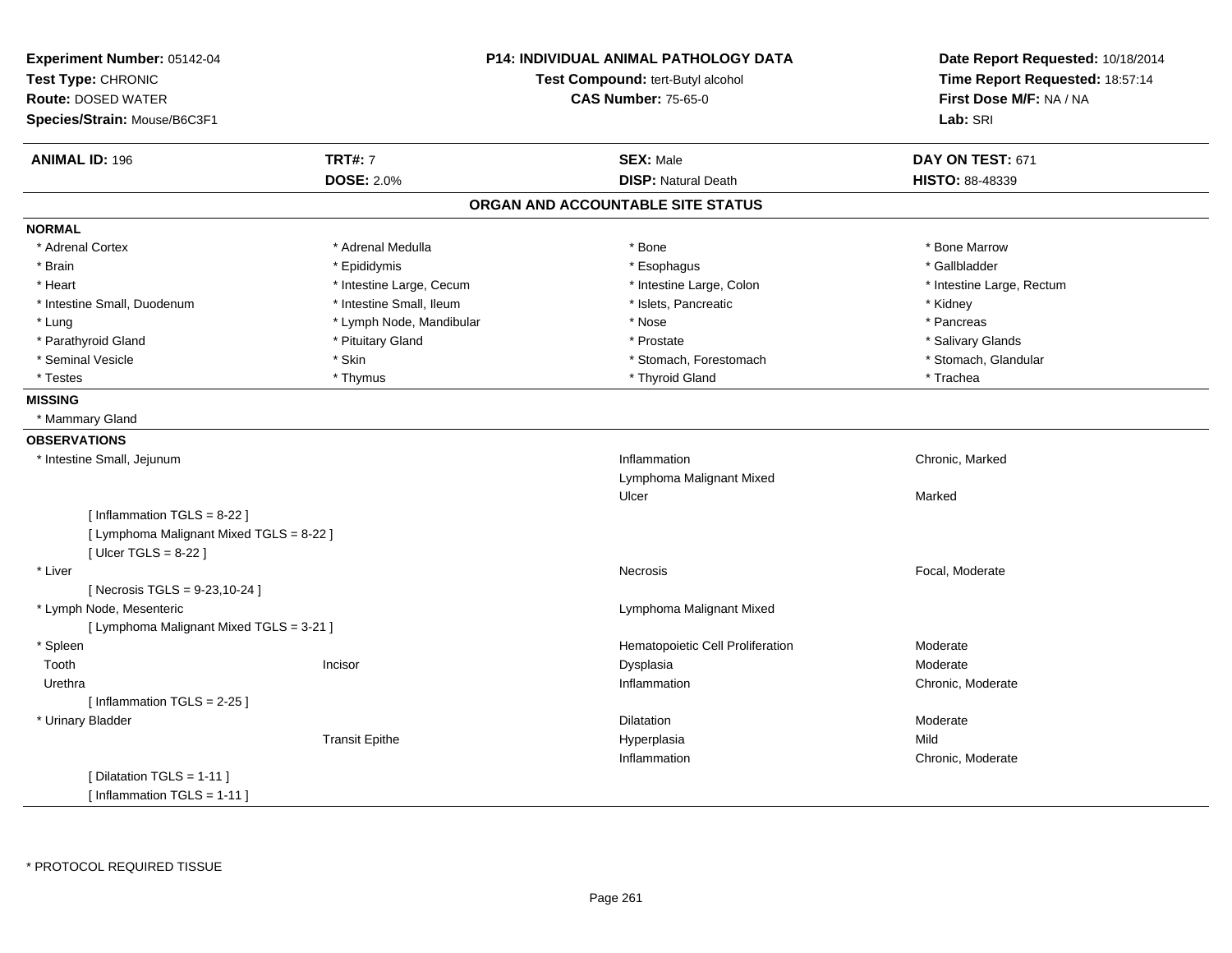| <b>P14: INDIVIDUAL ANIMAL PATHOLOGY DATA</b><br><b>Experiment Number: 05142-04</b><br>Test Compound: tert-Butyl alcohol<br>Test Type: CHRONIC<br><b>CAS Number: 75-65-0</b><br><b>Route: DOSED WATER</b> |                   |                                   | Date Report Requested: 10/18/2014 |
|----------------------------------------------------------------------------------------------------------------------------------------------------------------------------------------------------------|-------------------|-----------------------------------|-----------------------------------|
|                                                                                                                                                                                                          |                   |                                   | Time Report Requested: 18:57:14   |
|                                                                                                                                                                                                          |                   |                                   | First Dose M/F: NA / NA           |
| Species/Strain: Mouse/B6C3F1                                                                                                                                                                             |                   |                                   | Lab: SRI                          |
| <b>ANIMAL ID: 196</b>                                                                                                                                                                                    | <b>TRT#:</b> 7    | <b>SEX: Male</b>                  | <b>DAY ON TEST: 671</b>           |
|                                                                                                                                                                                                          | <b>DOSE: 2.0%</b> | <b>DISP:</b> Natural Death        | <b>HISTO: 88-48339</b>            |
|                                                                                                                                                                                                          |                   | ORGAN AND ACCOUNTABLE SITE STATUS |                                   |
| PRIMARY CAUSE OF DEATH                                                                                                                                                                                   |                   |                                   |                                   |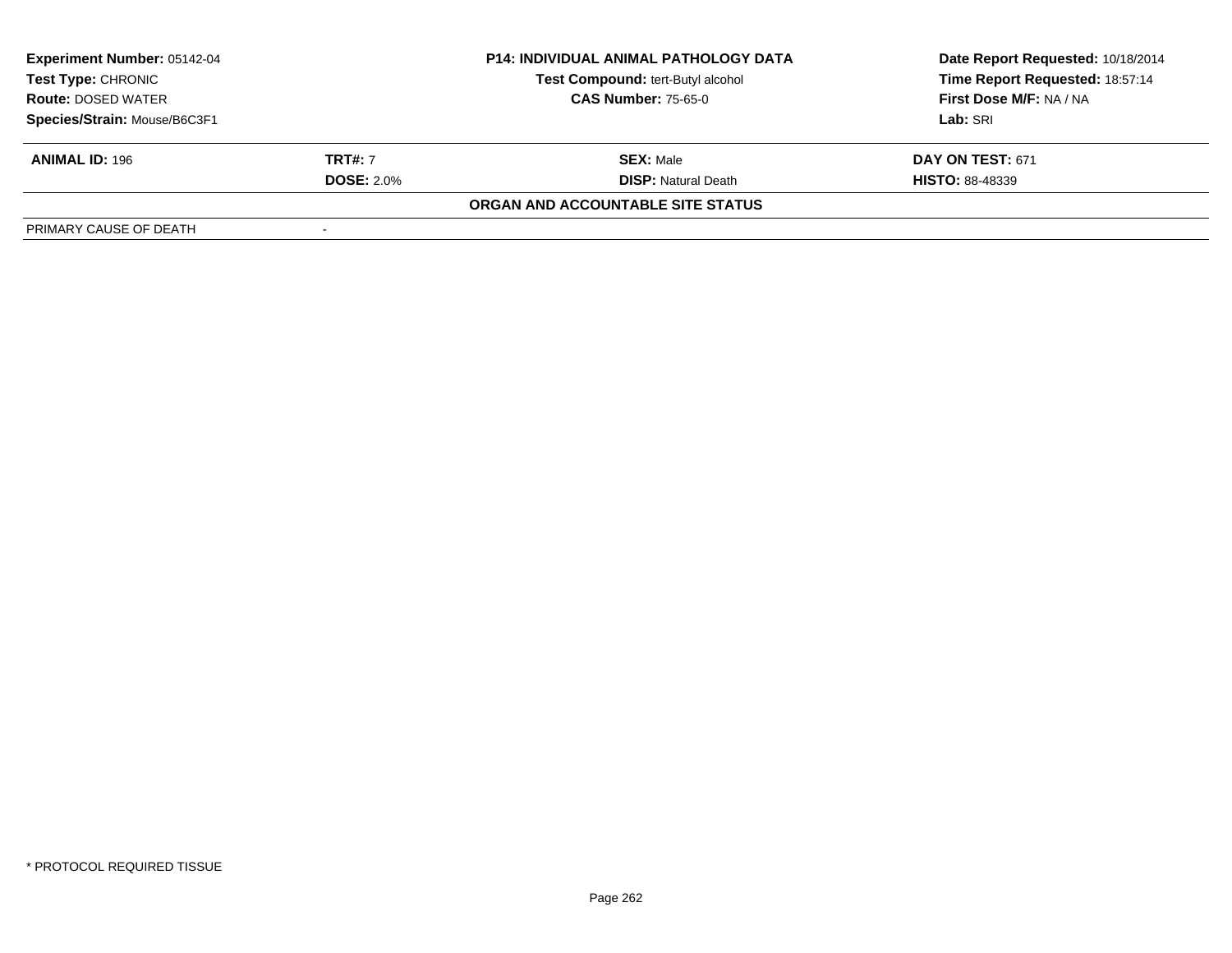| Experiment Number: 05142-04<br>Test Type: CHRONIC<br><b>Route: DOSED WATER</b><br>Species/Strain: Mouse/B6C3F1 |                          | P14: INDIVIDUAL ANIMAL PATHOLOGY DATA<br><b>Test Compound: tert-Butyl alcohol</b><br><b>CAS Number: 75-65-0</b> | Date Report Requested: 10/18/2014<br>Time Report Requested: 18:57:14<br>First Dose M/F: NA / NA<br>Lab: SRI |
|----------------------------------------------------------------------------------------------------------------|--------------------------|-----------------------------------------------------------------------------------------------------------------|-------------------------------------------------------------------------------------------------------------|
| <b>ANIMAL ID: 197</b>                                                                                          | <b>TRT#: 7</b>           | <b>SEX: Male</b>                                                                                                | DAY ON TEST: 614                                                                                            |
|                                                                                                                | <b>DOSE: 2.0%</b>        | <b>DISP: Natural Death</b>                                                                                      | <b>HISTO: 88-46976</b>                                                                                      |
|                                                                                                                |                          | ORGAN AND ACCOUNTABLE SITE STATUS                                                                               |                                                                                                             |
| <b>NORMAL</b>                                                                                                  |                          |                                                                                                                 |                                                                                                             |
| * Adrenal Cortex                                                                                               | * Adrenal Medulla        | * Bone                                                                                                          | * Bone Marrow                                                                                               |
| * Brain                                                                                                        | * Epididymis             | * Esophagus                                                                                                     | * Gallbladder                                                                                               |
| * Heart                                                                                                        | * Intestine Large, Cecum | * Intestine Large, Colon                                                                                        | * Intestine Large, Rectum                                                                                   |
| * Intestine Small, Duodenum                                                                                    | * Intestine Small, Ileum | * Intestine Small, Jejunum                                                                                      | * Islets. Pancreatic                                                                                        |
| * Lung                                                                                                         | * Lymph Node, Mandibular | * Lymph Node, Mesenteric                                                                                        | * Nose                                                                                                      |
| * Pancreas                                                                                                     | * Parathyroid Gland      | * Pituitary Gland                                                                                               | * Prostate                                                                                                  |
| * Salivary Glands                                                                                              | * Seminal Vesicle        | * Skin                                                                                                          | * Spleen                                                                                                    |
| * Stomach, Forestomach                                                                                         | * Testes                 | * Thymus                                                                                                        | * Trachea                                                                                                   |
| * Urinary Bladder                                                                                              |                          |                                                                                                                 |                                                                                                             |
| <b>MISSING</b>                                                                                                 |                          |                                                                                                                 |                                                                                                             |
| * Mammary Gland                                                                                                |                          |                                                                                                                 |                                                                                                             |
| <b>OBSERVATIONS</b>                                                                                            |                          |                                                                                                                 |                                                                                                             |
| * Kidney                                                                                                       |                          | Nephropathy                                                                                                     | Minimal                                                                                                     |
| * Liver                                                                                                        |                          | Hepatocellular Carcinoma                                                                                        |                                                                                                             |
| [ Hepatocellular Carcinoma TGLS = 1-21 ]                                                                       |                          |                                                                                                                 |                                                                                                             |
| * Stomach, Glandular                                                                                           |                          | Mineralization                                                                                                  | Minimal                                                                                                     |
| * Thyroid Gland                                                                                                | <b>Follicular Cel</b>    | Hyperplasia                                                                                                     | Minimal                                                                                                     |
| PRIMARY CAUSE OF DEATH                                                                                         |                          |                                                                                                                 |                                                                                                             |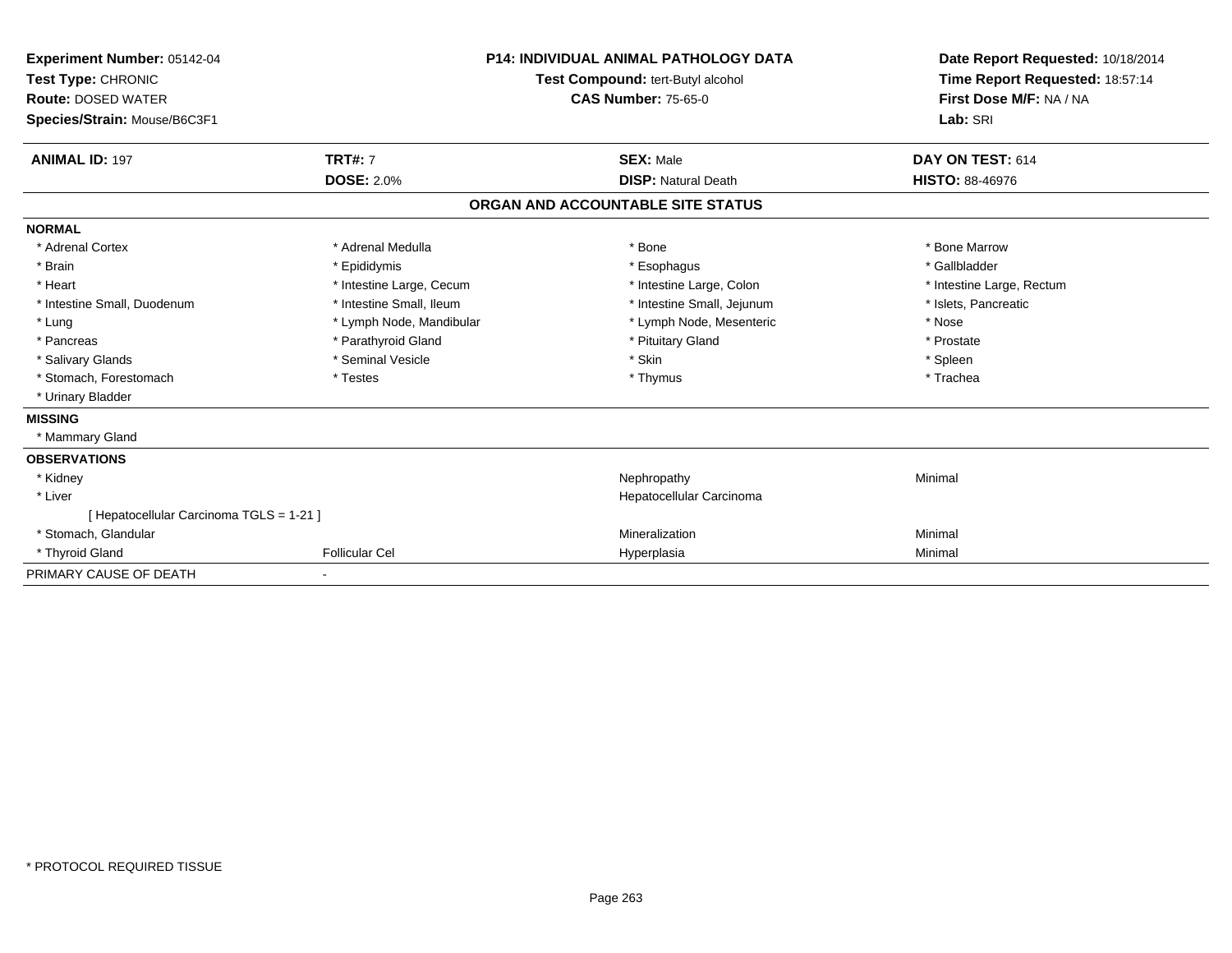| Experiment Number: 05142-04<br>Test Type: CHRONIC<br><b>Route: DOSED WATER</b><br>Species/Strain: Mouse/B6C3F1<br><b>ANIMAL ID: 198</b> | <b>TRT#: 7</b>           | <b>P14: INDIVIDUAL ANIMAL PATHOLOGY DATA</b><br>Test Compound: tert-Butyl alcohol<br><b>CAS Number: 75-65-0</b><br><b>SEX: Male</b> | Date Report Requested: 10/18/2014<br>Time Report Requested: 18:57:14<br>First Dose M/F: NA / NA<br>Lab: SRI<br>DAY ON TEST: 118 |
|-----------------------------------------------------------------------------------------------------------------------------------------|--------------------------|-------------------------------------------------------------------------------------------------------------------------------------|---------------------------------------------------------------------------------------------------------------------------------|
|                                                                                                                                         | <b>DOSE: 2.0%</b>        | <b>DISP: Natural Death</b>                                                                                                          | <b>HISTO: 87-44193</b>                                                                                                          |
|                                                                                                                                         |                          | ORGAN AND ACCOUNTABLE SITE STATUS                                                                                                   |                                                                                                                                 |
| <b>NORMAL</b>                                                                                                                           |                          |                                                                                                                                     |                                                                                                                                 |
| * Adrenal Cortex                                                                                                                        | * Adrenal Medulla        | * Bone                                                                                                                              | * Bone Marrow                                                                                                                   |
| * Brain                                                                                                                                 | * Epididymis             | * Esophagus                                                                                                                         | * Gallbladder                                                                                                                   |
| * Heart                                                                                                                                 | * Intestine Large, Colon | * Intestine Large, Rectum                                                                                                           | * Intestine Small, Duodenum                                                                                                     |
| * Islets, Pancreatic                                                                                                                    | * Kidney                 | * Lung                                                                                                                              | * Lymph Node, Mandibular                                                                                                        |
| * Lymph Node, Mesenteric                                                                                                                | * Nose                   | * Pancreas                                                                                                                          | * Parathyroid Gland                                                                                                             |
| * Pituitary Gland                                                                                                                       | * Prostate               | * Salivary Glands                                                                                                                   | * Seminal Vesicle                                                                                                               |
| * Skin                                                                                                                                  | * Stomach, Forestomach   | * Stomach, Glandular                                                                                                                | * Testes                                                                                                                        |
| * Thymus                                                                                                                                | * Thyroid Gland          | * Trachea                                                                                                                           |                                                                                                                                 |
| <b>MISSING</b>                                                                                                                          |                          |                                                                                                                                     |                                                                                                                                 |
| * Mammary Gland                                                                                                                         |                          |                                                                                                                                     |                                                                                                                                 |
| <b>AUTO PRECLUDES DIAG.</b>                                                                                                             |                          |                                                                                                                                     |                                                                                                                                 |
| * Intestine Large, Cecum                                                                                                                | * Intestine Small, Ileum | * Intestine Small, Jejunum                                                                                                          |                                                                                                                                 |
| <b>OBSERVATIONS</b>                                                                                                                     |                          |                                                                                                                                     |                                                                                                                                 |
| * Liver                                                                                                                                 |                          | <b>Fatty Change</b>                                                                                                                 | Minimal                                                                                                                         |
| * Spleen                                                                                                                                |                          | <b>Depletion Cellular</b>                                                                                                           | Moderate                                                                                                                        |
| [ Depletion Cellular TGLS = 1-6 ]                                                                                                       |                          |                                                                                                                                     |                                                                                                                                 |
| * Urinary Bladder                                                                                                                       |                          | Inflammation                                                                                                                        | Chronic, Minimal                                                                                                                |
| [Inflammation TGLS = $2-11$ ]                                                                                                           |                          |                                                                                                                                     |                                                                                                                                 |
| PRIMARY CAUSE OF DEATH                                                                                                                  |                          |                                                                                                                                     |                                                                                                                                 |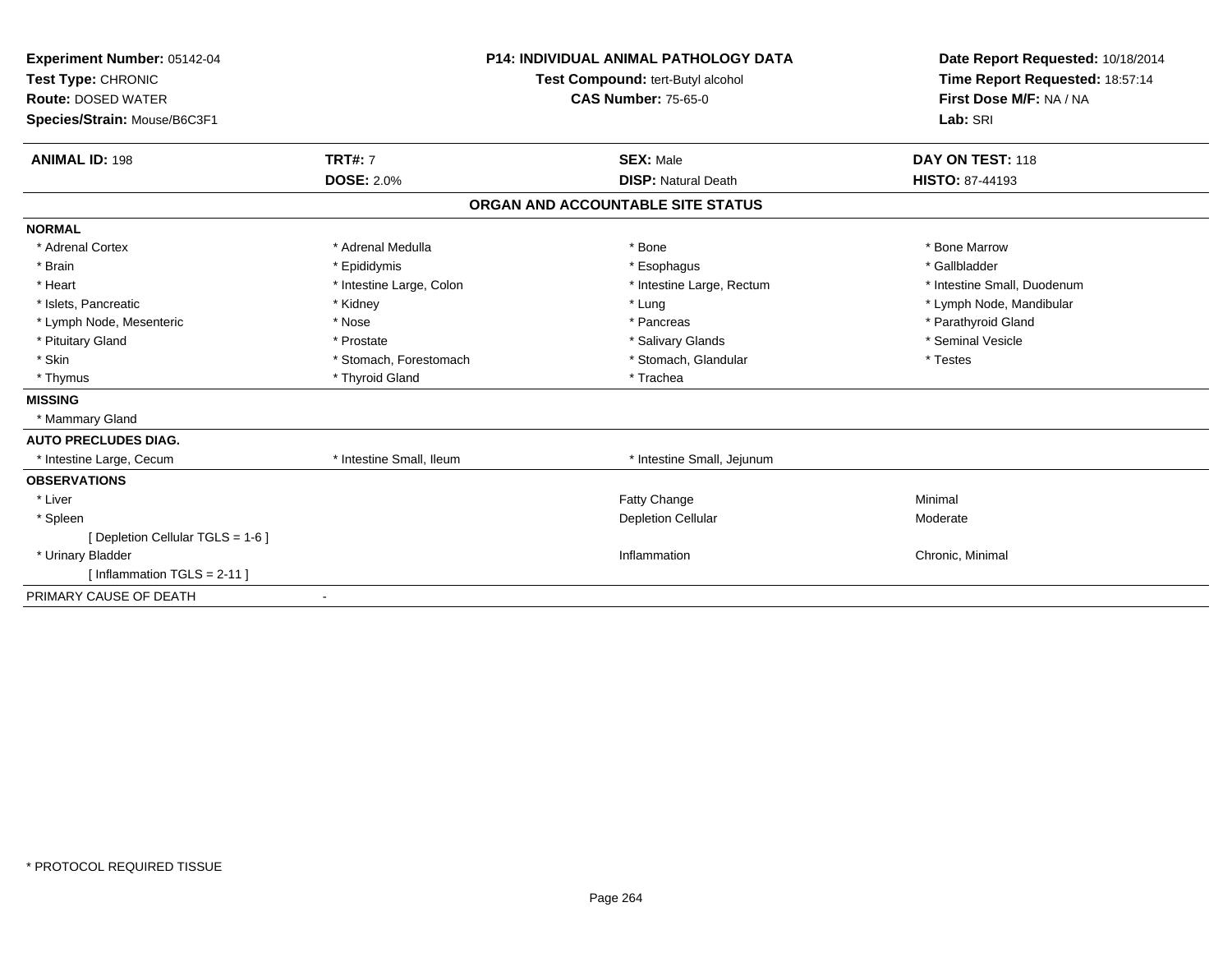| Experiment Number: 05142-04<br>Test Type: CHRONIC<br><b>Route: DOSED WATER</b><br>Species/Strain: Mouse/B6C3F1 | <b>P14: INDIVIDUAL ANIMAL PATHOLOGY DATA</b><br>Test Compound: tert-Butyl alcohol<br><b>CAS Number: 75-65-0</b> |                                   | Date Report Requested: 10/18/2014<br>Time Report Requested: 18:57:14<br>First Dose M/F: NA / NA<br>Lab: SRI |
|----------------------------------------------------------------------------------------------------------------|-----------------------------------------------------------------------------------------------------------------|-----------------------------------|-------------------------------------------------------------------------------------------------------------|
| <b>ANIMAL ID: 199</b>                                                                                          | <b>TRT#: 7</b>                                                                                                  | <b>SEX: Male</b>                  | DAY ON TEST: 486                                                                                            |
|                                                                                                                | <b>DOSE: 2.0%</b>                                                                                               | <b>DISP: Moribund Sacrifice</b>   | HISTO: 88-45716                                                                                             |
|                                                                                                                |                                                                                                                 | ORGAN AND ACCOUNTABLE SITE STATUS |                                                                                                             |
| <b>NORMAL</b>                                                                                                  |                                                                                                                 |                                   |                                                                                                             |
| * Adrenal Cortex                                                                                               | * Adrenal Medulla                                                                                               | * Bone                            | * Bone Marrow                                                                                               |
| * Brain                                                                                                        | * Epididymis                                                                                                    | * Esophagus                       | * Gallbladder                                                                                               |
| * Heart                                                                                                        | * Intestine Large, Cecum                                                                                        | * Intestine Large, Colon          | * Intestine Large, Rectum                                                                                   |
| * Intestine Small, Duodenum                                                                                    | * Intestine Small, Ileum                                                                                        | * Intestine Small, Jejunum        | * Islets, Pancreatic                                                                                        |
| * Lung                                                                                                         | * Lymph Node, Mandibular                                                                                        | * Nose                            | * Pancreas                                                                                                  |
| * Parathyroid Gland                                                                                            | * Pituitary Gland                                                                                               | * Prostate                        | * Salivary Glands                                                                                           |
| * Seminal Vesicle                                                                                              | * Skin                                                                                                          | * Stomach, Forestomach            | * Stomach, Glandular                                                                                        |
| * Testes                                                                                                       | * Thymus                                                                                                        | * Thyroid Gland                   | * Trachea                                                                                                   |
| <b>MISSING</b>                                                                                                 |                                                                                                                 |                                   |                                                                                                             |
| * Mammary Gland                                                                                                |                                                                                                                 |                                   |                                                                                                             |
| <b>OBSERVATIONS</b>                                                                                            |                                                                                                                 |                                   |                                                                                                             |
| <b>Harderian Gland</b>                                                                                         |                                                                                                                 | Adenoma                           |                                                                                                             |
| * Kidney                                                                                                       |                                                                                                                 | Nephropathy                       | Minimal                                                                                                     |
| * Liver                                                                                                        |                                                                                                                 | Fatty Change                      | Mild                                                                                                        |
|                                                                                                                |                                                                                                                 | Hepatocellular Adenoma            |                                                                                                             |
|                                                                                                                |                                                                                                                 | <b>Tension Lipidosis</b>          |                                                                                                             |
| [ Hepatocellular Adenoma TGLS = 6-22 ]                                                                         |                                                                                                                 |                                   |                                                                                                             |
| * Lymph Node, Mesenteric                                                                                       |                                                                                                                 | Angiectasis                       | Minimal                                                                                                     |
| <b>Preputial Gland</b>                                                                                         |                                                                                                                 | Degeneration                      | Cystic, Moderate                                                                                            |
| [Degeneration TGLS = 1-8]                                                                                      |                                                                                                                 |                                   |                                                                                                             |
| * Spleen                                                                                                       |                                                                                                                 | <b>Depletion Cellular</b>         | Moderate                                                                                                    |
| [ Depletion Cellular TGLS = 3-6 ]                                                                              |                                                                                                                 |                                   |                                                                                                             |
| * Urinary Bladder                                                                                              | <b>Transit Epithe</b>                                                                                           | Hyperplasia                       | Mild                                                                                                        |
|                                                                                                                |                                                                                                                 | Inflammation                      | Chronic, Moderate                                                                                           |
| [Inflammation TGLS = $2-11$ ]                                                                                  |                                                                                                                 |                                   |                                                                                                             |
| PRIMARY CAUSE OF DEATH                                                                                         | $\blacksquare$                                                                                                  |                                   |                                                                                                             |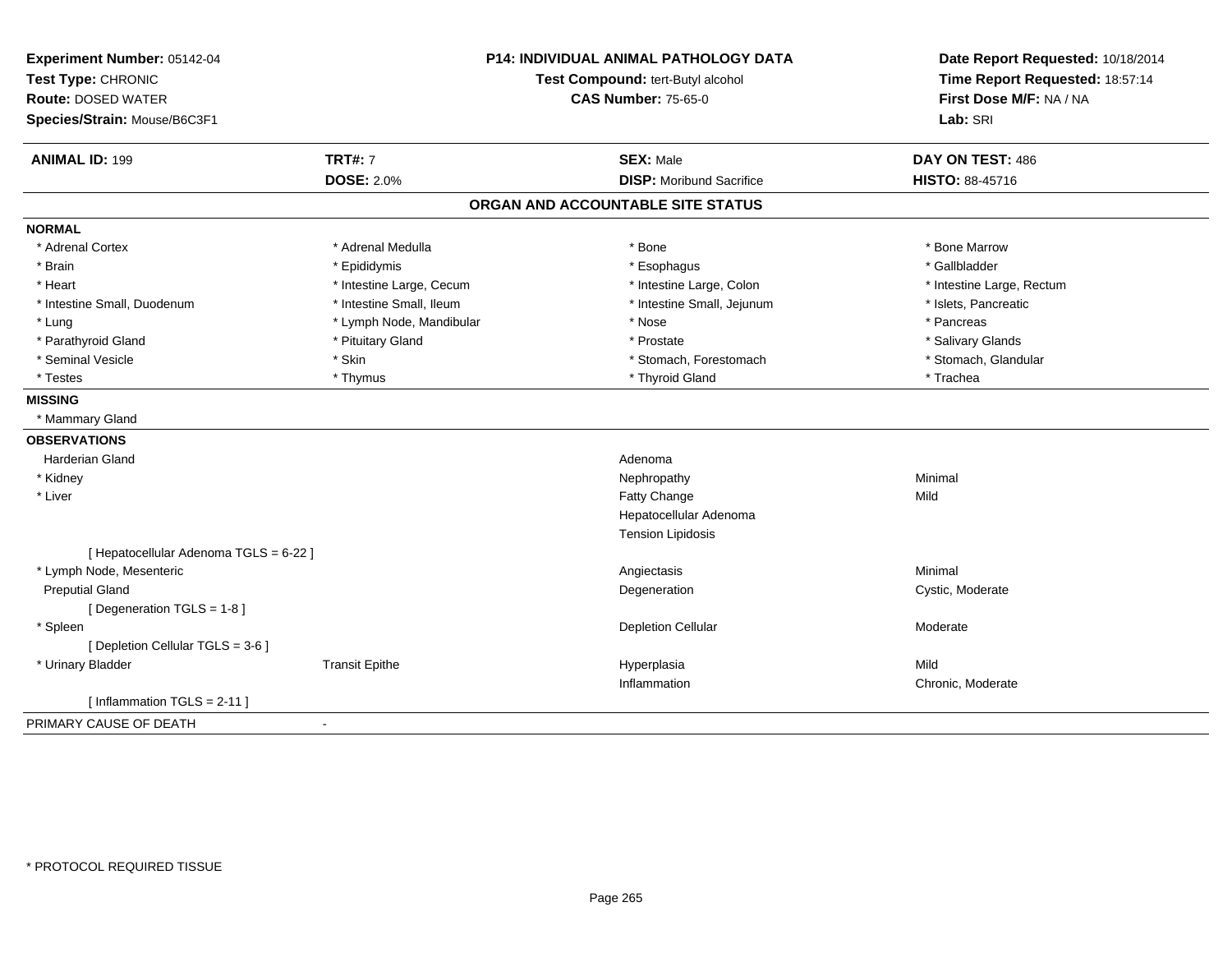| Experiment Number: 05142-04              |                                   | <b>P14: INDIVIDUAL ANIMAL PATHOLOGY DATA</b> | Date Report Requested: 10/18/2014 |
|------------------------------------------|-----------------------------------|----------------------------------------------|-----------------------------------|
| Test Type: CHRONIC                       | Test Compound: tert-Butyl alcohol |                                              | Time Report Requested: 18:57:14   |
| <b>Route: DOSED WATER</b>                |                                   | <b>CAS Number: 75-65-0</b>                   | First Dose M/F: NA / NA           |
| Species/Strain: Mouse/B6C3F1             |                                   |                                              | Lab: SRI                          |
| <b>ANIMAL ID: 200</b>                    | <b>TRT#: 7</b>                    | <b>SEX: Male</b>                             | DAY ON TEST: 728                  |
|                                          | <b>DOSE: 2.0%</b>                 | <b>DISP: Terminal Sacrifice</b>              | HISTO: 88-48601                   |
|                                          |                                   | ORGAN AND ACCOUNTABLE SITE STATUS            |                                   |
| <b>NORMAL</b>                            |                                   |                                              |                                   |
| * Adrenal Cortex                         | * Adrenal Medulla                 | * Bone                                       | * Brain                           |
| * Epididymis                             | * Esophagus                       | * Gallbladder                                | * Heart                           |
| * Intestine Large, Cecum                 | * Intestine Large, Colon          | * Intestine Large, Rectum                    | * Intestine Small, Duodenum       |
| * Intestine Small, Ileum                 | * Intestine Small, Jejunum        | * Islets, Pancreatic                         | * Lung                            |
| * Lymph Node, Mandibular                 | * Lymph Node, Mesenteric          | * Nose                                       | * Pancreas                        |
| * Parathyroid Gland                      | * Pituitary Gland                 | * Prostate                                   | * Salivary Glands                 |
| * Seminal Vesicle                        | * Skin                            | * Stomach, Forestomach                       | * Stomach, Glandular              |
| * Testes                                 | * Trachea                         | * Urinary Bladder                            |                                   |
| <b>MISSING</b>                           |                                   |                                              |                                   |
| * Mammary Gland                          |                                   |                                              |                                   |
| <b>OBSERVATIONS</b>                      |                                   |                                              |                                   |
| * Bone Marrow                            |                                   | Hemangiosarcoma                              |                                   |
| [Hemangiosarcoma TGLS = 8-25]            |                                   |                                              |                                   |
| * Kidney                                 |                                   | Nephropathy                                  | Mild                              |
| * Liver                                  |                                   | <b>Eosinophilic Focus</b>                    |                                   |
|                                          |                                   | Hepatocellular Carcinoma                     | Multiple                          |
| [Eosinophilic Focus TGLS = 7-24]         |                                   |                                              |                                   |
| [ Hepatocellular Carcinoma TGLS = 4-21 ] |                                   |                                              |                                   |
| <b>Preputial Gland</b>                   |                                   | Degeneration                                 | Cystic, Moderate                  |
| [ Degeneration TGLS = 1-8,2-8 ]          |                                   |                                              |                                   |
| <b>Skeletal Muscle</b>                   |                                   | Hemangiosarcoma                              |                                   |
| [Hemangiosarcoma TGLS = 8-25]            |                                   |                                              |                                   |
| * Spleen                                 |                                   | Hematopoietic Cell Proliferation             | Mild                              |
| * Thymus                                 |                                   | Cyst                                         | Mild                              |
| * Thyroid Gland                          | <b>Follicular Cel</b>             | Hyperplasia                                  | Mild                              |
| PRIMARY CAUSE OF DEATH                   | $\blacksquare$                    |                                              |                                   |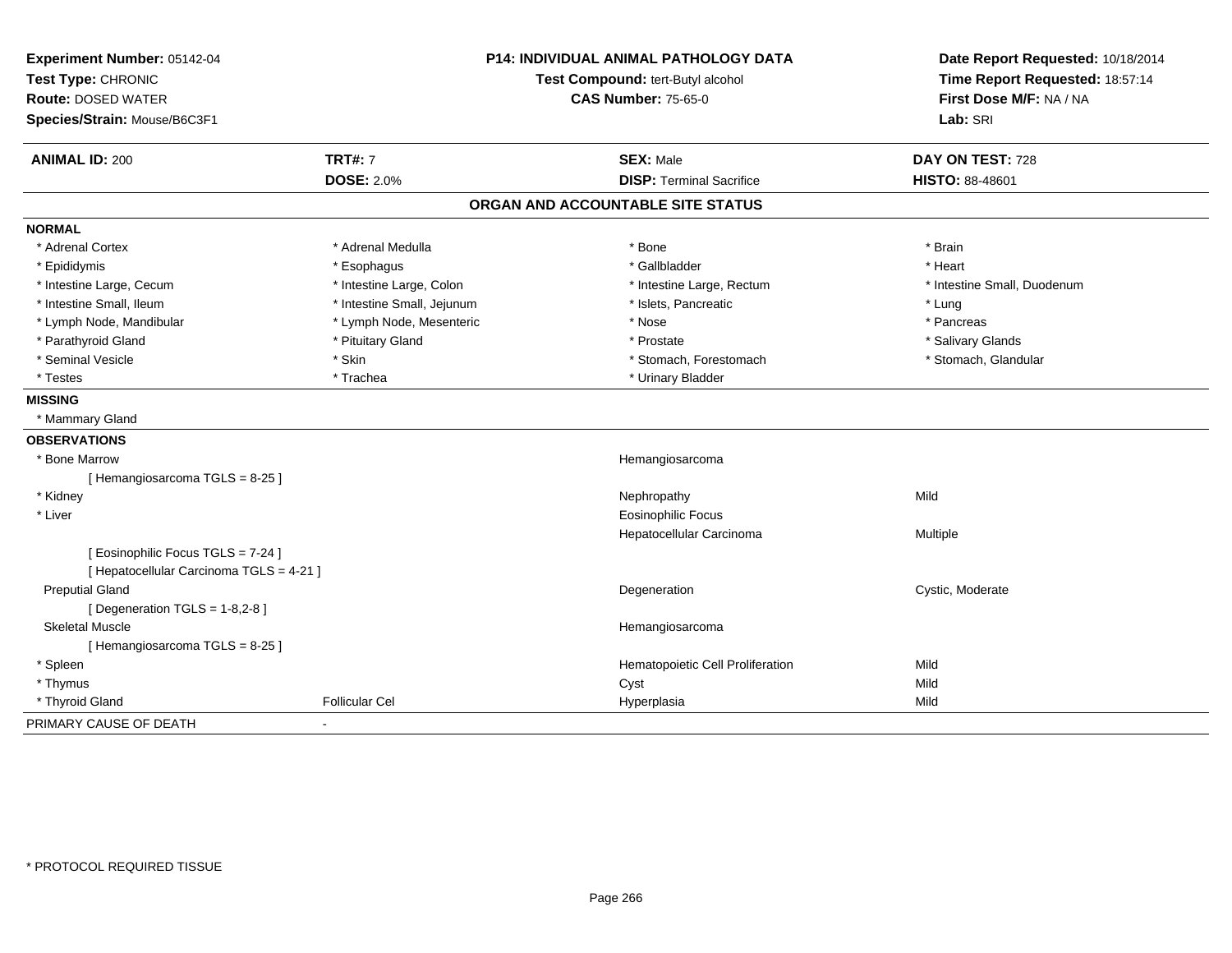| Experiment Number: 05142-04<br>Test Type: CHRONIC<br><b>Route: DOSED WATER</b> |                          | <b>P14: INDIVIDUAL ANIMAL PATHOLOGY DATA</b><br>Test Compound: tert-Butyl alcohol<br><b>CAS Number: 75-65-0</b> | Date Report Requested: 10/18/2014<br>Time Report Requested: 18:57:14<br>First Dose M/F: NA / NA |
|--------------------------------------------------------------------------------|--------------------------|-----------------------------------------------------------------------------------------------------------------|-------------------------------------------------------------------------------------------------|
| Species/Strain: Mouse/B6C3F1                                                   |                          |                                                                                                                 | Lab: SRI                                                                                        |
| <b>ANIMAL ID: 201</b>                                                          | <b>TRT#: 7</b>           | <b>SEX: Male</b>                                                                                                | DAY ON TEST: 728                                                                                |
|                                                                                | <b>DOSE: 2.0%</b>        | <b>DISP: Terminal Sacrifice</b>                                                                                 | HISTO: 88-48602                                                                                 |
|                                                                                |                          | ORGAN AND ACCOUNTABLE SITE STATUS                                                                               |                                                                                                 |
| <b>NORMAL</b>                                                                  |                          |                                                                                                                 |                                                                                                 |
| * Adrenal Cortex                                                               | * Adrenal Medulla        | * Bone                                                                                                          | * Bone Marrow                                                                                   |
| * Brain                                                                        | * Epididymis             | * Esophagus                                                                                                     | * Gallbladder                                                                                   |
| * Heart                                                                        | * Intestine Large, Cecum | * Intestine Large, Colon                                                                                        | * Intestine Large, Rectum                                                                       |
| * Intestine Small, Duodenum                                                    | * Intestine Small, Ileum | * Intestine Small, Jejunum                                                                                      | * Islets, Pancreatic                                                                            |
| * Lymph Node, Mandibular                                                       | * Nose                   | * Pancreas                                                                                                      | * Parathyroid Gland                                                                             |
| * Pituitary Gland                                                              | * Prostate               | * Salivary Glands                                                                                               | * Skin                                                                                          |
| * Stomach, Forestomach                                                         | * Stomach, Glandular     | * Testes                                                                                                        | * Thyroid Gland                                                                                 |
| * Trachea                                                                      | * Urinary Bladder        |                                                                                                                 |                                                                                                 |
| <b>MISSING</b>                                                                 |                          |                                                                                                                 |                                                                                                 |
| * Mammary Gland                                                                |                          |                                                                                                                 |                                                                                                 |
| <b>INSUFFICIENT TISSUE</b>                                                     |                          |                                                                                                                 |                                                                                                 |
| * Thymus                                                                       |                          |                                                                                                                 |                                                                                                 |
| <b>OBSERVATIONS</b>                                                            |                          |                                                                                                                 |                                                                                                 |
| <b>Coagulating Gland</b>                                                       |                          | <b>Dilatation</b>                                                                                               | Moderate                                                                                        |
| [ Dilatation TGLS = 11-7 ]                                                     |                          |                                                                                                                 |                                                                                                 |
| * Kidney                                                                       |                          | Nephropathy                                                                                                     | Mild                                                                                            |
| * Liver                                                                        |                          | Clear Cell Focus                                                                                                |                                                                                                 |
|                                                                                |                          | Fatty Change                                                                                                    | Mild                                                                                            |
|                                                                                |                          | Hepatocellular Adenoma                                                                                          | Multiple                                                                                        |
|                                                                                |                          | Hepatocellular Carcinoma                                                                                        | Multiple                                                                                        |
| [Clear Cell Focus TGLS = 6-22,7-23,4-25]                                       |                          |                                                                                                                 |                                                                                                 |
| [ Hepatocellular Adenoma TGLS = 6-22,7-23,8-24,4-25 ]                          |                          |                                                                                                                 |                                                                                                 |
| [ Hepatocellular Carcinoma TGLS = 5-21,6-22 ]                                  |                          |                                                                                                                 |                                                                                                 |
| * Lung                                                                         |                          | Alveolar/Bronchiolar Adenoma                                                                                    |                                                                                                 |
| [ Alveolar/Bronchiolar Adenoma TGLS = 9-2-1 ]                                  |                          |                                                                                                                 |                                                                                                 |
| * Lymph Node, Mesenteric                                                       |                          | Angiectasis                                                                                                     | Mild                                                                                            |
| [Angiectasis TGLS = 3-5]                                                       |                          |                                                                                                                 |                                                                                                 |
| * Seminal Vesicle                                                              |                          | <b>Dilatation</b>                                                                                               | Marked                                                                                          |
|                                                                                |                          | Hemorrhage                                                                                                      | Mild                                                                                            |
| [Dilatation TGLS = 1-7]                                                        |                          |                                                                                                                 |                                                                                                 |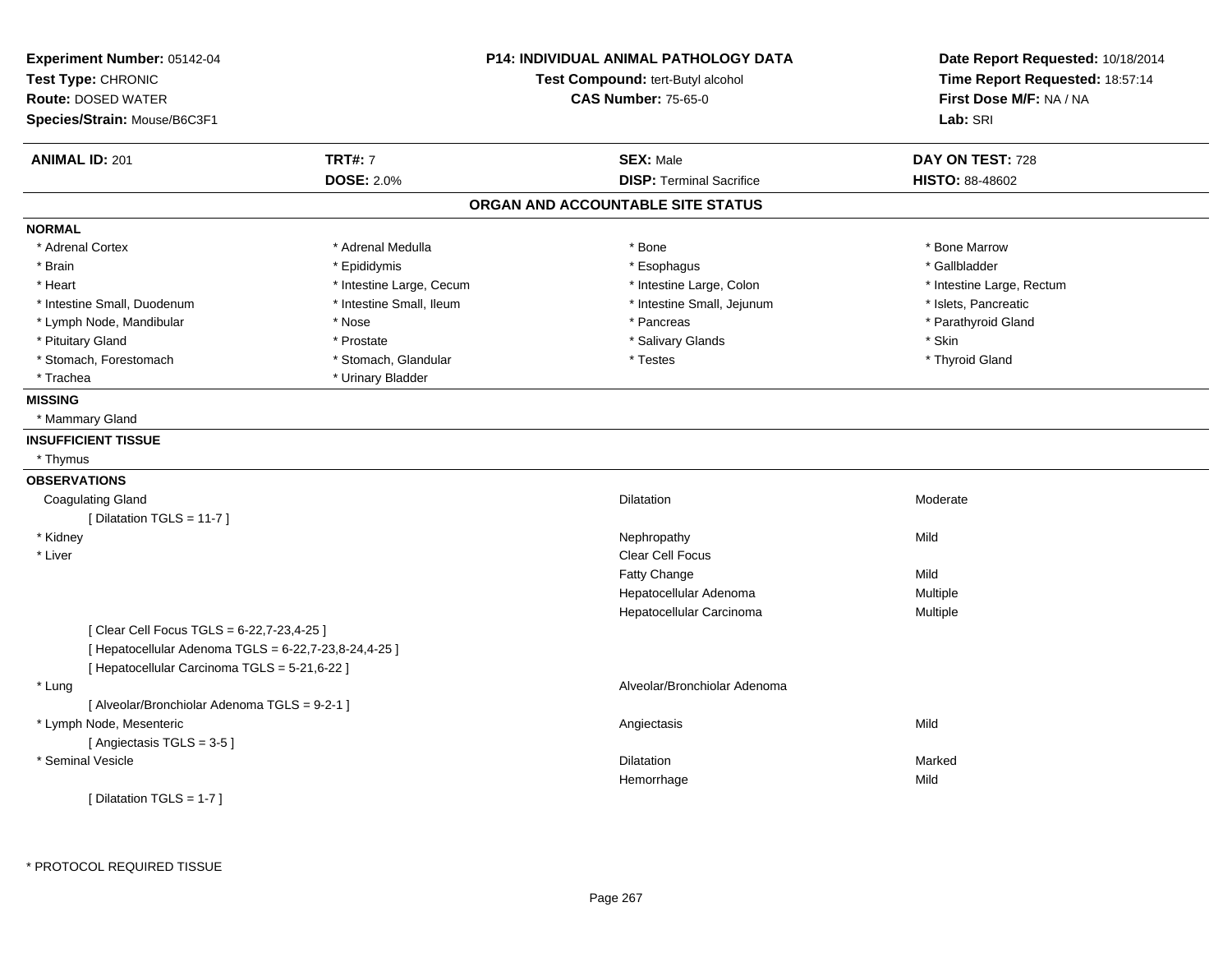| <b>Experiment Number: 05142-04</b><br><b>Test Type: CHRONIC</b> |                   | <b>P14: INDIVIDUAL ANIMAL PATHOLOGY DATA</b> | Date Report Requested: 10/18/2014<br>Time Report Requested: 18:57:14 |  |
|-----------------------------------------------------------------|-------------------|----------------------------------------------|----------------------------------------------------------------------|--|
|                                                                 |                   | Test Compound: tert-Butyl alcohol            |                                                                      |  |
| <b>Route: DOSED WATER</b>                                       |                   | <b>CAS Number: 75-65-0</b>                   | First Dose M/F: NA / NA                                              |  |
| Species/Strain: Mouse/B6C3F1                                    |                   |                                              | Lab: SRI                                                             |  |
| <b>ANIMAL ID: 201</b>                                           | <b>TRT#: 7</b>    | <b>SEX: Male</b>                             | DAY ON TEST: 728                                                     |  |
|                                                                 | <b>DOSE: 2.0%</b> | <b>DISP:</b> Terminal Sacrifice              | <b>HISTO: 88-48602</b>                                               |  |
|                                                                 |                   | ORGAN AND ACCOUNTABLE SITE STATUS            |                                                                      |  |
| [Hemorrhage TGLS = $2-7-1$ ]                                    |                   |                                              |                                                                      |  |
| * Spleen                                                        |                   | Hyperplasia                                  | Lymphoid, Minimal                                                    |  |
| Tooth                                                           | Incisor           | Dysplasia                                    | Moderate                                                             |  |
| PRIMARY CAUSE OF DEATH                                          |                   |                                              |                                                                      |  |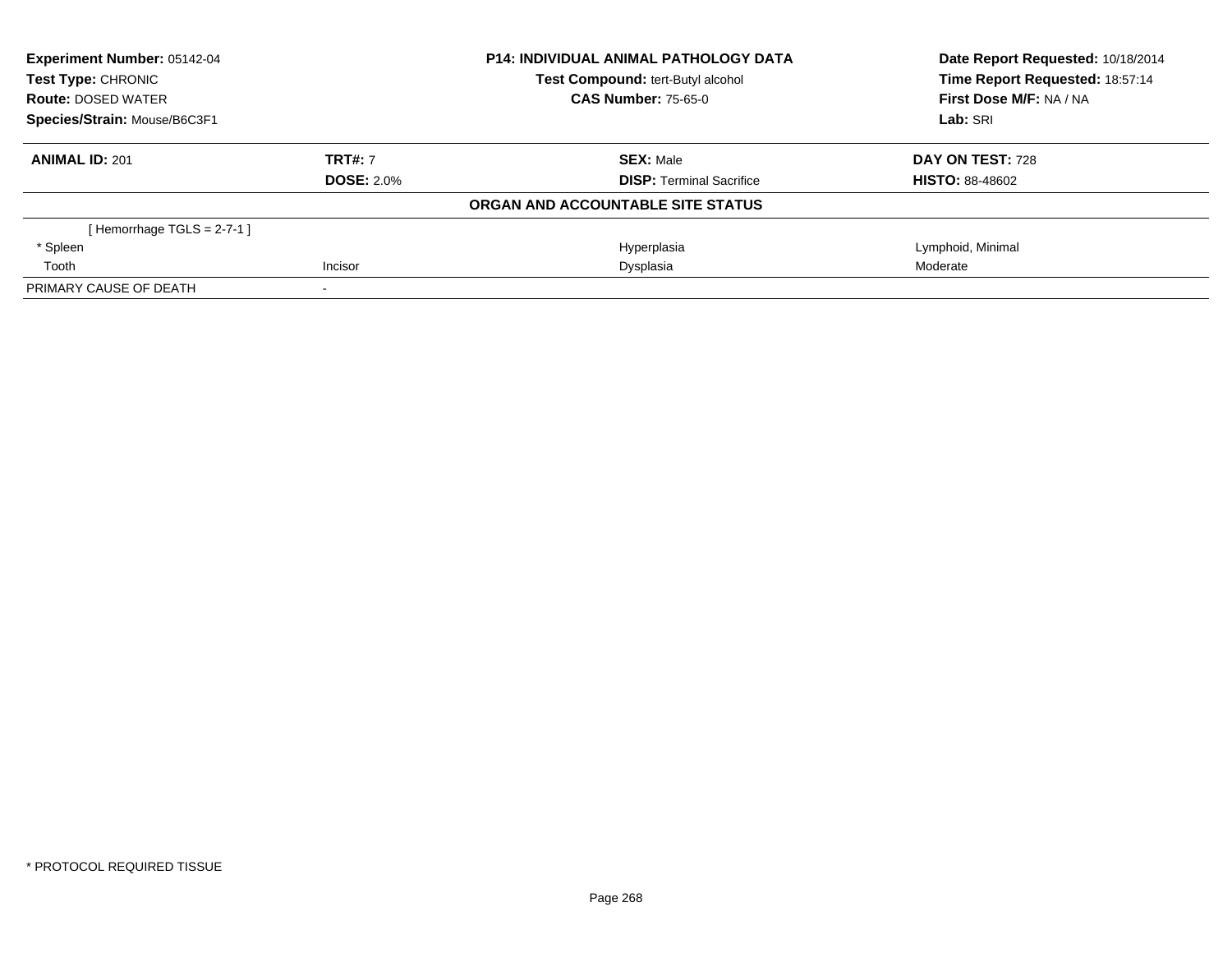| Experiment Number: 05142-04<br>Test Type: CHRONIC<br><b>Route: DOSED WATER</b><br>Species/Strain: Mouse/B6C3F1                   |                          | <b>P14: INDIVIDUAL ANIMAL PATHOLOGY DATA</b><br>Test Compound: tert-Butyl alcohol<br><b>CAS Number: 75-65-0</b> | Date Report Requested: 10/18/2014<br>Time Report Requested: 18:57:14<br>First Dose M/F: NA / NA<br>Lab: SRI |
|----------------------------------------------------------------------------------------------------------------------------------|--------------------------|-----------------------------------------------------------------------------------------------------------------|-------------------------------------------------------------------------------------------------------------|
|                                                                                                                                  | <b>TRT#: 7</b>           | <b>SEX: Male</b>                                                                                                | DAY ON TEST: 728                                                                                            |
| <b>ANIMAL ID: 202</b>                                                                                                            | <b>DOSE: 2.0%</b>        | <b>DISP: Terminal Sacrifice</b>                                                                                 | <b>HISTO: 88-48604</b>                                                                                      |
|                                                                                                                                  |                          |                                                                                                                 |                                                                                                             |
|                                                                                                                                  |                          | ORGAN AND ACCOUNTABLE SITE STATUS                                                                               |                                                                                                             |
| <b>NORMAL</b>                                                                                                                    |                          |                                                                                                                 |                                                                                                             |
| * Adrenal Cortex                                                                                                                 | * Adrenal Medulla        | * Bone                                                                                                          | * Bone Marrow                                                                                               |
| * Brain                                                                                                                          | * Epididymis             | * Esophagus                                                                                                     | * Gallbladder                                                                                               |
| * Heart                                                                                                                          | * Intestine Large, Cecum | * Intestine Large, Colon                                                                                        | * Intestine Large, Rectum                                                                                   |
| * Intestine Small, Duodenum                                                                                                      | * Intestine Small, Ileum | * Intestine Small, Jejunum                                                                                      | * Islets, Pancreatic                                                                                        |
| * Lung                                                                                                                           | * Nose                   | * Pancreas                                                                                                      | * Parathyroid Gland                                                                                         |
| * Pituitary Gland                                                                                                                | * Prostate               | * Salivary Glands                                                                                               | * Skin                                                                                                      |
| * Spleen                                                                                                                         | * Stomach, Forestomach   | * Testes                                                                                                        | * Thymus                                                                                                    |
| * Trachea                                                                                                                        |                          |                                                                                                                 |                                                                                                             |
| <b>MISSING</b>                                                                                                                   |                          |                                                                                                                 |                                                                                                             |
| * Lymph Node, Mandibular                                                                                                         | * Mammary Gland          |                                                                                                                 |                                                                                                             |
| <b>OBSERVATIONS</b>                                                                                                              |                          |                                                                                                                 |                                                                                                             |
| * Kidney                                                                                                                         |                          | Nephropathy                                                                                                     | Mild                                                                                                        |
| * Liver                                                                                                                          |                          | <b>Clear Cell Focus</b>                                                                                         |                                                                                                             |
|                                                                                                                                  |                          | Fatty Change                                                                                                    | Mild                                                                                                        |
|                                                                                                                                  |                          | Hepatocellular Adenoma                                                                                          | Multiple                                                                                                    |
|                                                                                                                                  |                          | Hepatocellular Carcinoma                                                                                        |                                                                                                             |
| [ Clear Cell Focus TGLS = 3-21,7-25 ]<br>[ Hepatocellular Adenoma TGLS = 4-22,5-23 ]<br>[ Hepatocellular Carcinoma TGLS = 6-24 ] |                          |                                                                                                                 |                                                                                                             |
| * Lymph Node, Mesenteric                                                                                                         |                          | Angiectasis                                                                                                     | Mild                                                                                                        |
| <b>Preputial Gland</b>                                                                                                           |                          | Degeneration                                                                                                    | Cystic, Marked                                                                                              |
| [Degeneration TGLS = 1-8]                                                                                                        |                          |                                                                                                                 |                                                                                                             |
| * Seminal Vesicle                                                                                                                |                          | <b>Dilatation</b>                                                                                               | Moderate                                                                                                    |
| [Dilatation TGLS = 2-7]                                                                                                          |                          |                                                                                                                 |                                                                                                             |
| * Stomach, Glandular                                                                                                             | Mucosa                   | Hyperplasia                                                                                                     | Minimal                                                                                                     |
| [Hyperplasia TGLS = $8-4-1$ ]                                                                                                    |                          |                                                                                                                 |                                                                                                             |
| * Thyroid Gland                                                                                                                  | <b>Follicular Cel</b>    | Hyperplasia                                                                                                     | Minimal                                                                                                     |
| Tooth                                                                                                                            | Incisor                  | Dysplasia                                                                                                       | Moderate                                                                                                    |
| * Urinary Bladder                                                                                                                |                          | Inflammation                                                                                                    | Chronic, Minimal                                                                                            |

PRIMARY CAUSE OF DEATH-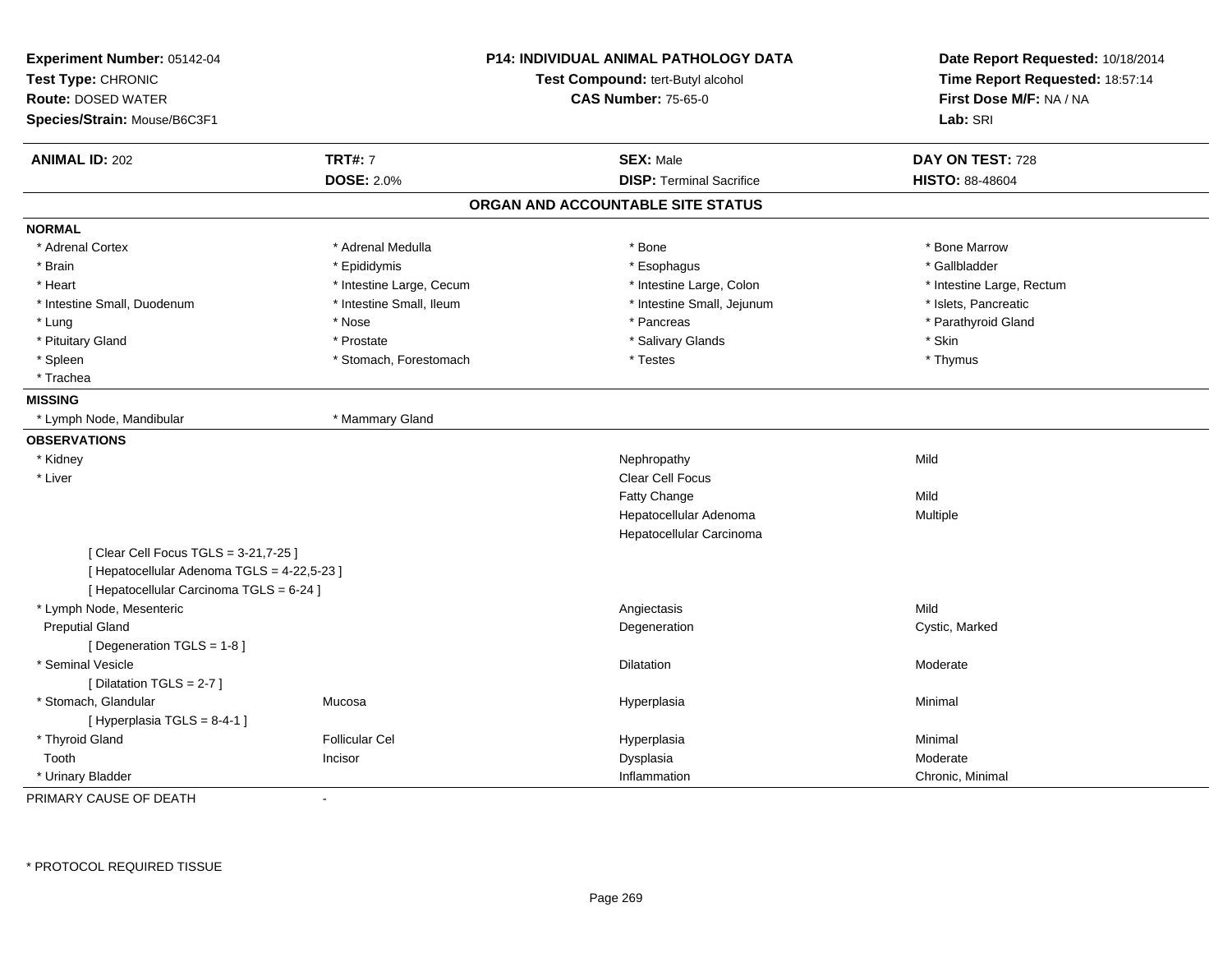| <b>Experiment Number: 05142-04</b><br>Test Type: CHRONIC |                   | <b>P14: INDIVIDUAL ANIMAL PATHOLOGY DATA</b><br><b>Test Compound: tert-Butyl alcohol</b> | Date Report Requested: 10/18/2014<br>Time Report Requested: 18:57:14 |
|----------------------------------------------------------|-------------------|------------------------------------------------------------------------------------------|----------------------------------------------------------------------|
| <b>Route: DOSED WATER</b>                                |                   | <b>CAS Number: 75-65-0</b>                                                               | First Dose M/F: NA / NA                                              |
| Species/Strain: Mouse/B6C3F1                             |                   |                                                                                          | Lab: SRI                                                             |
| <b>ANIMAL ID: 202</b>                                    | <b>TRT#:</b> 7    | <b>SEX: Male</b>                                                                         | DAY ON TEST: 728                                                     |
|                                                          | <b>DOSE: 2.0%</b> | <b>DISP:</b> Terminal Sacrifice                                                          | <b>HISTO: 88-48604</b>                                               |
|                                                          |                   | ORGAN AND ACCOUNTABLE SITE STATUS                                                        |                                                                      |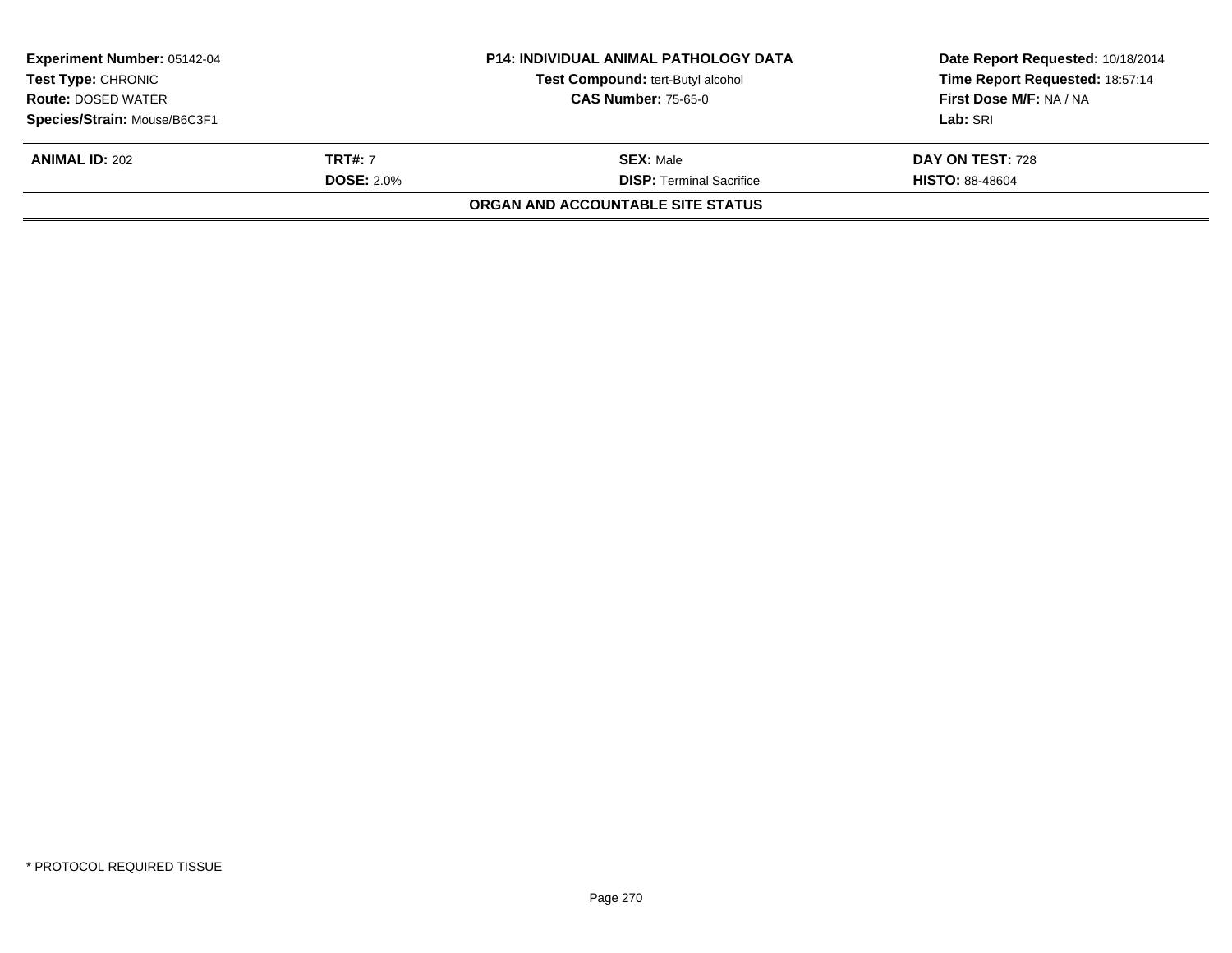| Experiment Number: 05142-04<br>Test Type: CHRONIC<br><b>Route: DOSED WATER</b><br>Species/Strain: Mouse/B6C3F1 |                          | <b>P14: INDIVIDUAL ANIMAL PATHOLOGY DATA</b><br>Test Compound: tert-Butyl alcohol<br><b>CAS Number: 75-65-0</b> | Date Report Requested: 10/18/2014<br>Time Report Requested: 18:57:14<br>First Dose M/F: NA / NA<br>Lab: SRI |
|----------------------------------------------------------------------------------------------------------------|--------------------------|-----------------------------------------------------------------------------------------------------------------|-------------------------------------------------------------------------------------------------------------|
| <b>ANIMAL ID: 203</b>                                                                                          | <b>TRT#: 7</b>           | <b>SEX: Male</b>                                                                                                | DAY ON TEST: 269                                                                                            |
|                                                                                                                | <b>DOSE: 2.0%</b>        | <b>DISP: Natural Death</b>                                                                                      | <b>HISTO: 87-45197</b>                                                                                      |
|                                                                                                                |                          | ORGAN AND ACCOUNTABLE SITE STATUS                                                                               |                                                                                                             |
| <b>NORMAL</b>                                                                                                  |                          |                                                                                                                 |                                                                                                             |
| * Adrenal Cortex                                                                                               | * Adrenal Medulla        | * Bone                                                                                                          | * Bone Marrow                                                                                               |
| * Brain                                                                                                        | * Epididymis             | * Esophagus                                                                                                     | * Gallbladder                                                                                               |
| * Heart                                                                                                        | * Intestine Large, Cecum | * Intestine Large, Colon                                                                                        | * Intestine Large, Rectum                                                                                   |
| * Intestine Small, Duodenum                                                                                    | * Intestine Small, Ileum | * Intestine Small, Jejunum                                                                                      | * Islets, Pancreatic                                                                                        |
| * Kidney                                                                                                       | * Lung                   | * Lymph Node, Mandibular                                                                                        | * Lymph Node, Mesenteric                                                                                    |
| * Nose                                                                                                         | * Pancreas               | * Parathyroid Gland                                                                                             | * Prostate                                                                                                  |
| * Salivary Glands                                                                                              | * Seminal Vesicle        | * Skin                                                                                                          | * Stomach, Forestomach                                                                                      |
| * Stomach, Glandular                                                                                           | * Testes                 | * Thymus                                                                                                        | * Thyroid Gland                                                                                             |
| * Trachea                                                                                                      |                          |                                                                                                                 |                                                                                                             |
| <b>MISSING</b>                                                                                                 |                          |                                                                                                                 |                                                                                                             |
| * Mammary Gland                                                                                                | * Pituitary Gland        |                                                                                                                 |                                                                                                             |
| <b>OBSERVATIONS</b>                                                                                            |                          |                                                                                                                 |                                                                                                             |
| * Liver                                                                                                        |                          | Fatty Change                                                                                                    | Moderate                                                                                                    |
| * Spleen                                                                                                       |                          | <b>Depletion Cellular</b>                                                                                       | Mild                                                                                                        |
| * Urinary Bladder                                                                                              |                          | Inflammation                                                                                                    | Chronic, Moderate                                                                                           |
| [ Inflammation TGLS = 1-8 ]                                                                                    |                          |                                                                                                                 |                                                                                                             |
| PRIMARY CAUSE OF DEATH                                                                                         |                          |                                                                                                                 |                                                                                                             |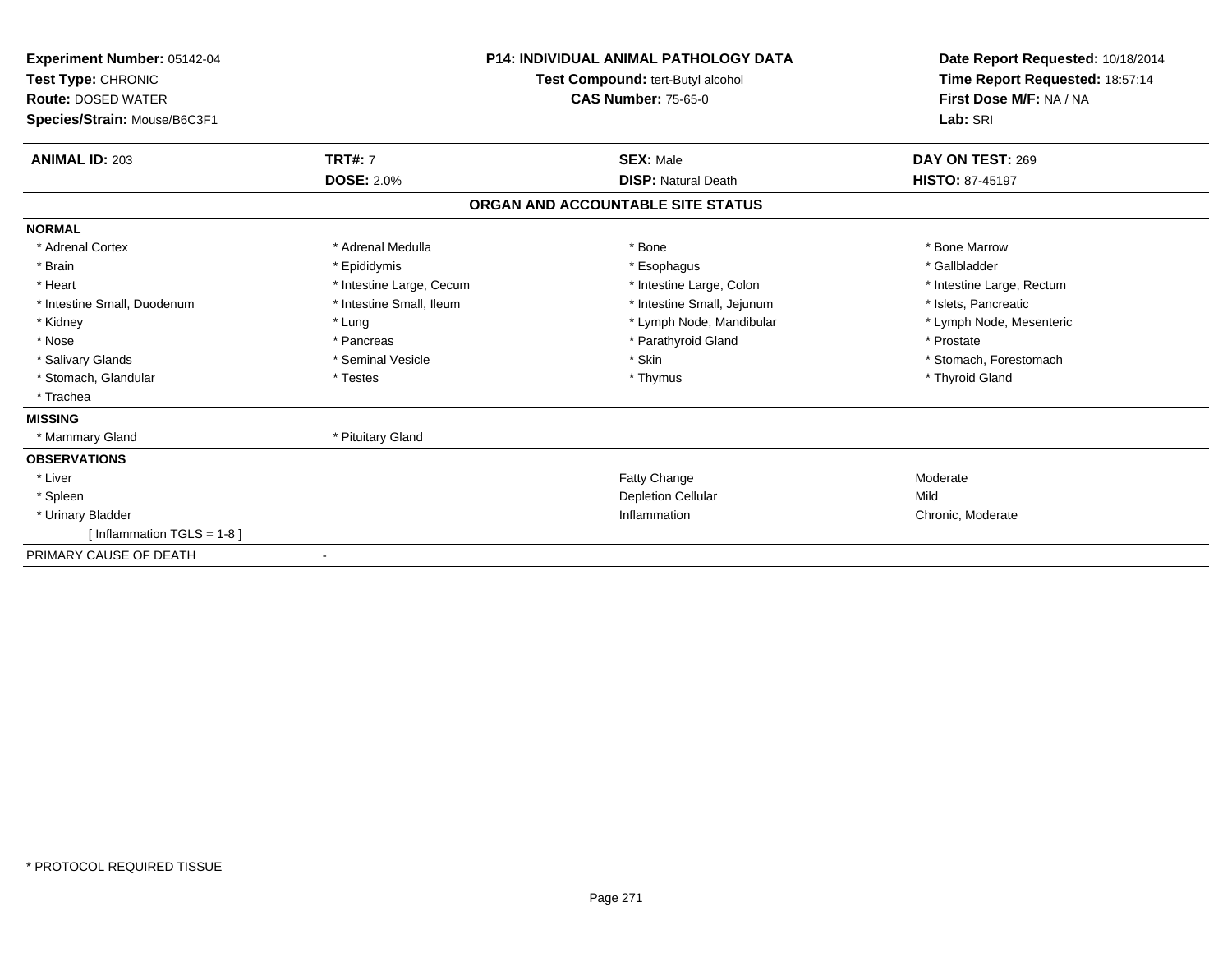| Experiment Number: 05142-04<br>Test Type: CHRONIC<br><b>Route: DOSED WATER</b><br>Species/Strain: Mouse/B6C3F1 |                          | <b>P14: INDIVIDUAL ANIMAL PATHOLOGY DATA</b><br>Test Compound: tert-Butyl alcohol<br><b>CAS Number: 75-65-0</b> |                           |
|----------------------------------------------------------------------------------------------------------------|--------------------------|-----------------------------------------------------------------------------------------------------------------|---------------------------|
|                                                                                                                |                          |                                                                                                                 | Lab: SRI                  |
| <b>ANIMAL ID: 204</b>                                                                                          | <b>TRT#: 7</b>           | <b>SEX: Male</b>                                                                                                | DAY ON TEST: 708          |
|                                                                                                                | <b>DOSE: 2.0%</b>        | <b>DISP: Natural Death</b>                                                                                      | HISTO: 88-48340           |
|                                                                                                                |                          | ORGAN AND ACCOUNTABLE SITE STATUS                                                                               |                           |
| <b>NORMAL</b>                                                                                                  |                          |                                                                                                                 |                           |
| * Adrenal Cortex                                                                                               | * Adrenal Medulla        | * Bone                                                                                                          | * Bone Marrow             |
| * Brain                                                                                                        | * Epididymis             | * Esophagus                                                                                                     | * Gallbladder             |
| * Heart                                                                                                        | * Intestine Large, Cecum | * Intestine Large, Colon                                                                                        | * Intestine Large, Rectum |
| * Intestine Small, Duodenum                                                                                    | * Intestine Small, Ileum | * Intestine Small, Jejunum                                                                                      | * Islets, Pancreatic      |
| * Lymph Node, Mandibular                                                                                       | * Lymph Node, Mesenteric | * Nose                                                                                                          | * Pancreas                |
| * Parathyroid Gland                                                                                            | * Pituitary Gland        | * Prostate                                                                                                      | * Salivary Glands         |
| * Skin                                                                                                         | * Spleen                 | * Stomach, Forestomach                                                                                          | * Stomach, Glandular      |
| * Testes                                                                                                       | * Thymus                 | * Thyroid Gland                                                                                                 | * Trachea                 |
| <b>MISSING</b>                                                                                                 |                          |                                                                                                                 |                           |
| * Mammary Gland                                                                                                |                          |                                                                                                                 |                           |
| <b>OBSERVATIONS</b>                                                                                            |                          |                                                                                                                 |                           |
| * Kidney                                                                                                       |                          | Nephropathy                                                                                                     | Mild                      |
| * Liver                                                                                                        |                          | Fatty Change                                                                                                    | Mild                      |
|                                                                                                                |                          | <b>Focal Cellular Change</b>                                                                                    | Mild                      |
|                                                                                                                |                          | Hepatocellular Adenoma                                                                                          | <b>Multiple</b>           |
|                                                                                                                |                          | Hepatocellular Carcinoma                                                                                        |                           |
|                                                                                                                |                          | Mixed Cell Focus                                                                                                |                           |
|                                                                                                                |                          | <b>Tension Lipidosis</b>                                                                                        |                           |
| [ Hepatocellular Adenoma TGLS = 4-21,5-22,9-24 ]                                                               |                          |                                                                                                                 |                           |
| [ Hepatocellular Carcinoma TGLS = 6-23 ]                                                                       |                          |                                                                                                                 |                           |
| * Lung                                                                                                         | Alveolar Epith           | Hyperplasia                                                                                                     | Mild                      |
| [ Hyperplasia TGLS = 8-2-1 ]                                                                                   |                          |                                                                                                                 |                           |
| * Seminal Vesicle                                                                                              |                          | Dilatation                                                                                                      | Marked                    |
| [ Dilatation TGLS = 1-7 ]                                                                                      |                          |                                                                                                                 |                           |
| Tooth                                                                                                          | Incisor                  | Dysplasia                                                                                                       | Moderate                  |
| * Urinary Bladder                                                                                              |                          | <b>Calculus Gross Observation</b>                                                                               | > Five, Multiple          |
|                                                                                                                |                          | Inflammation                                                                                                    | Chronic, Marked           |
| Note: TRANSIT. EPITHELIUM MISSING; AUTOLYZED.                                                                  |                          |                                                                                                                 |                           |
| [Inflammation TGLS = 7-11]                                                                                     |                          |                                                                                                                 |                           |

PRIMARY CAUSE OF DEATH-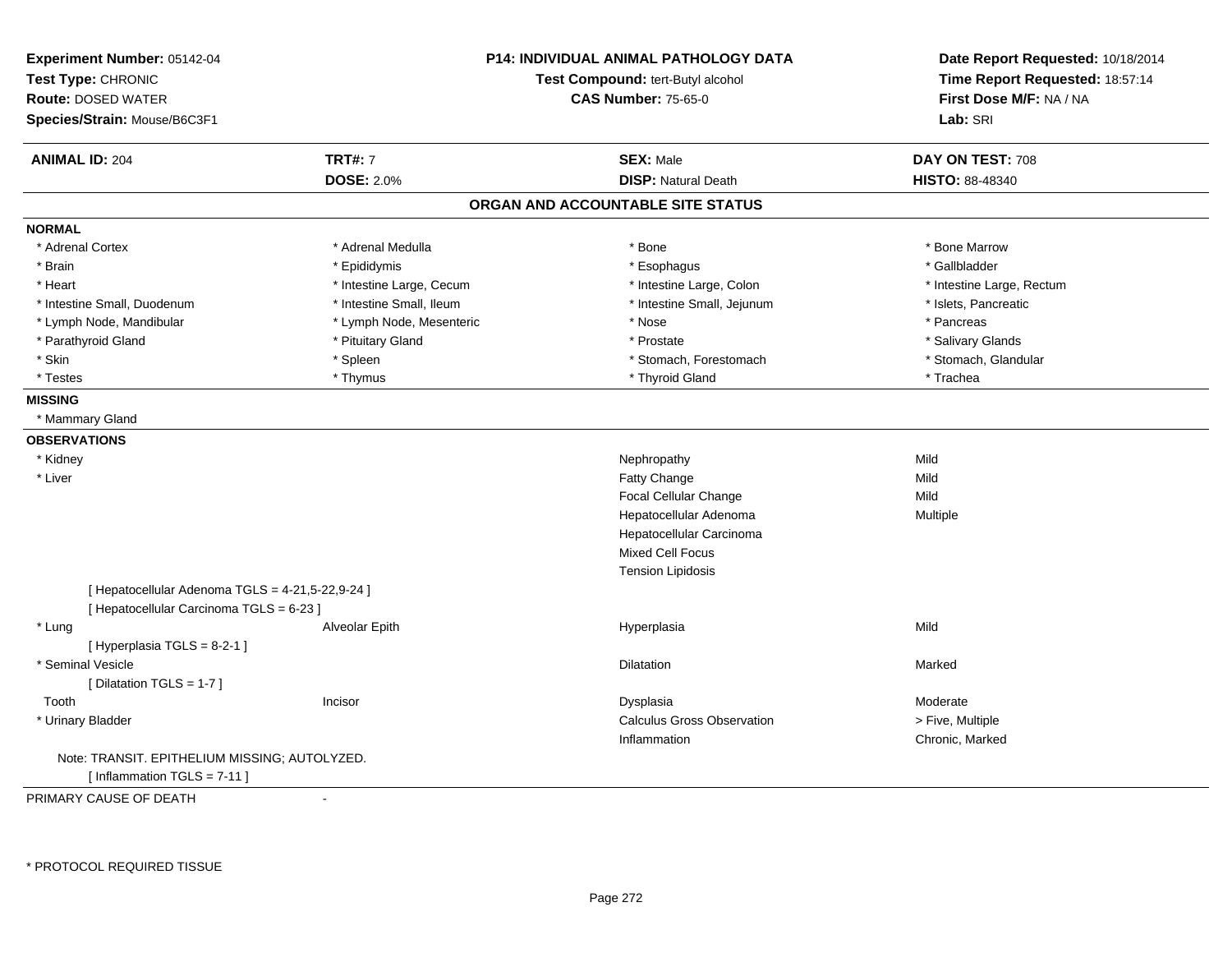| <b>Experiment Number: 05142-04</b><br><b>Test Type: CHRONIC</b><br><b>Route: DOSED WATER</b> |                   | <b>P14: INDIVIDUAL ANIMAL PATHOLOGY DATA</b><br>Test Compound: tert-Butyl alcohol | Date Report Requested: 10/18/2014<br>Time Report Requested: 18:57:14 |
|----------------------------------------------------------------------------------------------|-------------------|-----------------------------------------------------------------------------------|----------------------------------------------------------------------|
|                                                                                              |                   | <b>CAS Number: 75-65-0</b>                                                        | First Dose M/F: NA / NA                                              |
| Species/Strain: Mouse/B6C3F1                                                                 |                   |                                                                                   | Lab: SRI                                                             |
| <b>ANIMAL ID: 204</b>                                                                        | <b>TRT#: 7</b>    | <b>SEX: Male</b>                                                                  | <b>DAY ON TEST: 708</b>                                              |
|                                                                                              | <b>DOSE: 2.0%</b> | <b>DISP: Natural Death</b>                                                        | <b>HISTO: 88-48340</b>                                               |
|                                                                                              |                   | ORGAN AND ACCOUNTABLE SITE STATUS                                                 |                                                                      |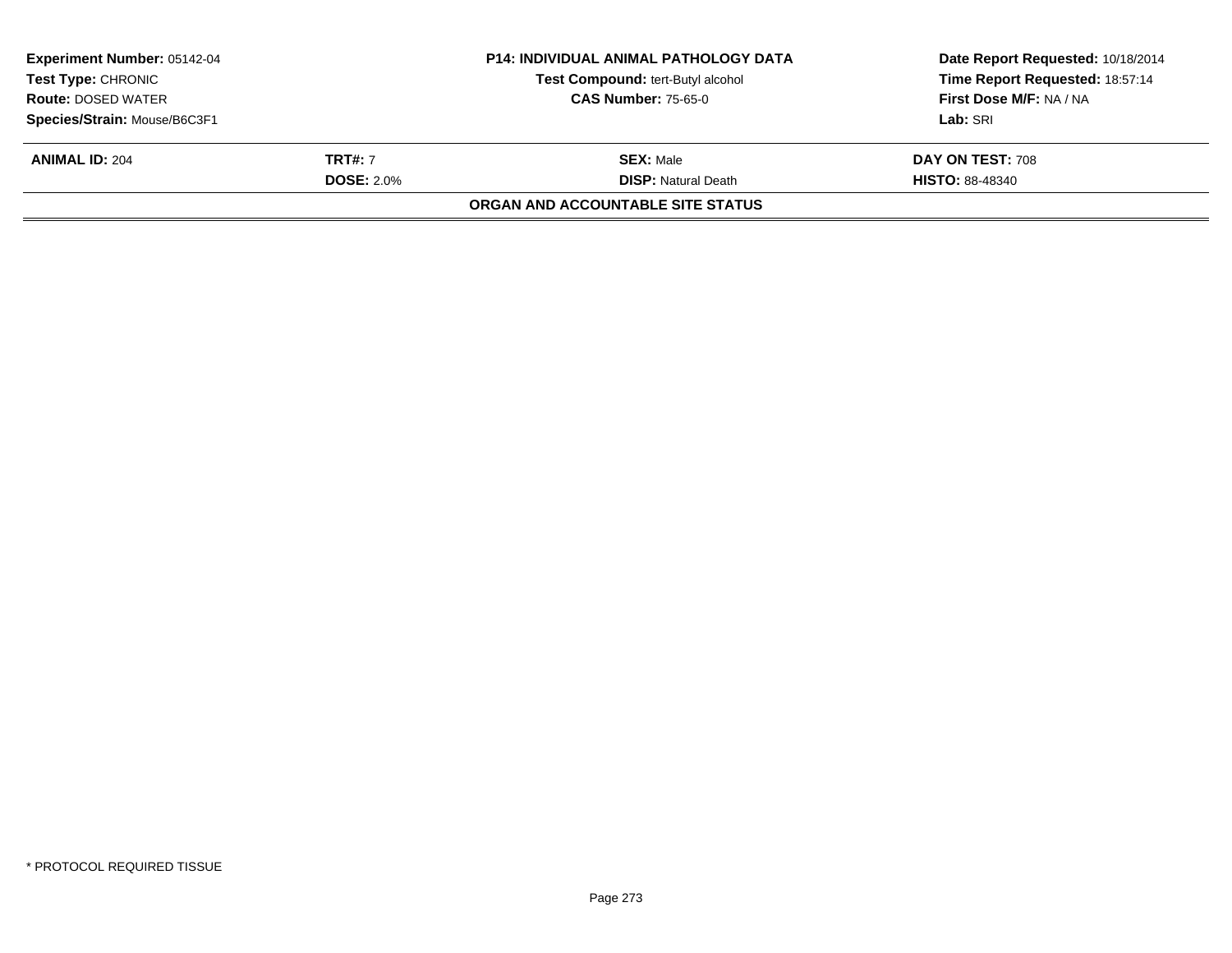| Experiment Number: 05142-04<br>Test Type: CHRONIC<br><b>Route: DOSED WATER</b><br>Species/Strain: Mouse/B6C3F1<br><b>ANIMAL ID: 205</b> | <b>TRT#: 7</b>             | P14: INDIVIDUAL ANIMAL PATHOLOGY DATA<br>Test Compound: tert-Butyl alcohol<br><b>CAS Number: 75-65-0</b><br><b>SEX: Male</b> | Date Report Requested: 10/18/2014<br>Time Report Requested: 18:57:14<br>First Dose M/F: NA / NA<br>Lab: SRI<br>DAY ON TEST: 370 |
|-----------------------------------------------------------------------------------------------------------------------------------------|----------------------------|------------------------------------------------------------------------------------------------------------------------------|---------------------------------------------------------------------------------------------------------------------------------|
|                                                                                                                                         | <b>DOSE: 2.0%</b>          | <b>DISP: Natural Death</b>                                                                                                   | HISTO: 87-45198                                                                                                                 |
|                                                                                                                                         |                            | ORGAN AND ACCOUNTABLE SITE STATUS                                                                                            |                                                                                                                                 |
| <b>NORMAL</b>                                                                                                                           |                            |                                                                                                                              |                                                                                                                                 |
| * Adrenal Cortex                                                                                                                        | * Adrenal Medulla          | * Bone                                                                                                                       | * Bone Marrow                                                                                                                   |
| * Brain                                                                                                                                 | * Epididymis               | * Esophagus                                                                                                                  | * Heart                                                                                                                         |
| * Intestine Large, Cecum                                                                                                                | * Intestine Large, Colon   | * Intestine Large, Rectum                                                                                                    | * Intestine Small, Duodenum                                                                                                     |
| * Intestine Small, Ileum                                                                                                                | * Intestine Small, Jejunum | * Islets, Pancreatic                                                                                                         | * Lung                                                                                                                          |
| * Lymph Node, Mandibular                                                                                                                | * Lymph Node, Mesenteric   | * Nose                                                                                                                       | * Pancreas                                                                                                                      |
| * Prostate                                                                                                                              | * Salivary Glands          | * Seminal Vesicle                                                                                                            | * Skin                                                                                                                          |
| * Stomach, Forestomach                                                                                                                  | * Stomach, Glandular       | * Thymus                                                                                                                     | * Trachea                                                                                                                       |
| <b>MISSING</b>                                                                                                                          |                            |                                                                                                                              |                                                                                                                                 |
| * Mammary Gland                                                                                                                         | * Parathyroid Gland        |                                                                                                                              |                                                                                                                                 |
| <b>AUTO PRECLUDES DIAG.</b>                                                                                                             |                            |                                                                                                                              |                                                                                                                                 |
| * Gallbladder                                                                                                                           | * Kidney                   | * Thyroid Gland                                                                                                              |                                                                                                                                 |
| <b>INSUFFICIENT TISSUE</b>                                                                                                              |                            |                                                                                                                              |                                                                                                                                 |
| * Pituitary Gland                                                                                                                       |                            |                                                                                                                              |                                                                                                                                 |
| <b>OBSERVATIONS</b>                                                                                                                     |                            |                                                                                                                              |                                                                                                                                 |
| * Liver                                                                                                                                 |                            | Fatty Change                                                                                                                 | Moderate                                                                                                                        |
| * Spleen                                                                                                                                |                            | <b>Depletion Cellular</b>                                                                                                    | Marked                                                                                                                          |
| * Testes                                                                                                                                | <b>Germinal Epith</b>      | Degeneration                                                                                                                 | Mild                                                                                                                            |
| * Urinary Bladder                                                                                                                       |                            | Inflammation                                                                                                                 | Chronic, Mild                                                                                                                   |
| PRIMARY CAUSE OF DEATH                                                                                                                  |                            |                                                                                                                              |                                                                                                                                 |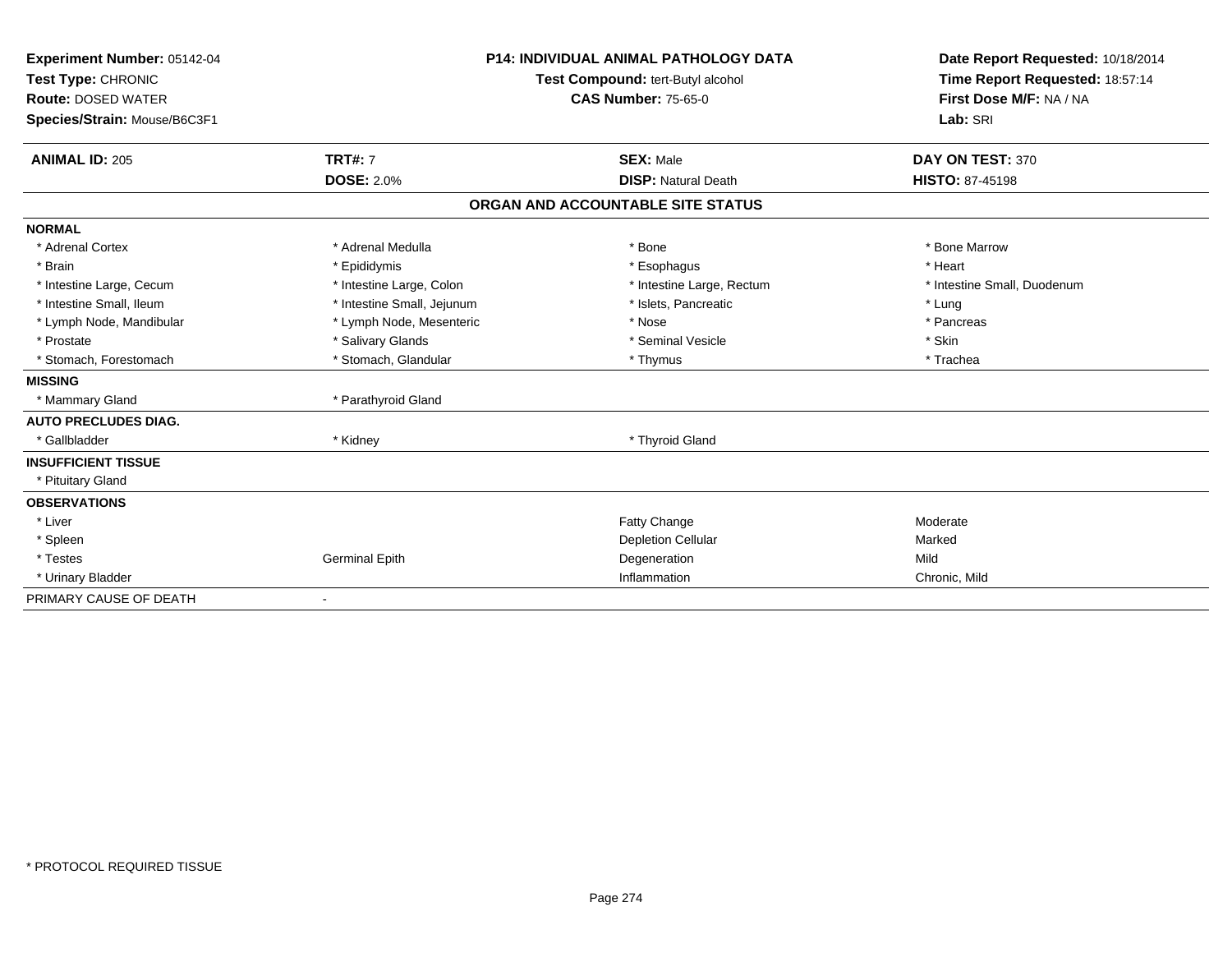| Experiment Number: 05142-04       | <b>P14: INDIVIDUAL ANIMAL PATHOLOGY DATA</b> |                                   | Date Report Requested: 10/18/2014                          |
|-----------------------------------|----------------------------------------------|-----------------------------------|------------------------------------------------------------|
| Test Type: CHRONIC                |                                              | Test Compound: tert-Butyl alcohol | Time Report Requested: 18:57:14<br>First Dose M/F: NA / NA |
| <b>Route: DOSED WATER</b>         |                                              | <b>CAS Number: 75-65-0</b>        |                                                            |
| Species/Strain: Mouse/B6C3F1      |                                              |                                   | Lab: SRI                                                   |
| <b>ANIMAL ID: 206</b>             | <b>TRT#: 7</b>                               | <b>SEX: Male</b>                  | DAY ON TEST: 386                                           |
|                                   | <b>DOSE: 2.0%</b>                            | <b>DISP:</b> Moribund Sacrifice   | <b>HISTO: 88-45369</b>                                     |
|                                   |                                              | ORGAN AND ACCOUNTABLE SITE STATUS |                                                            |
| <b>NORMAL</b>                     |                                              |                                   |                                                            |
| * Adrenal Cortex                  | * Adrenal Medulla                            | * Bone                            | * Bone Marrow                                              |
| * Brain                           | * Epididymis                                 | * Esophagus                       | * Heart                                                    |
| * Intestine Large, Cecum          | * Intestine Large, Colon                     | * Intestine Large, Rectum         | * Intestine Small, Duodenum                                |
| * Intestine Small, Ileum          | * Intestine Small, Jejunum                   | * Islets, Pancreatic              | * Lung                                                     |
| * Lymph Node, Mandibular          | * Nose                                       | * Pancreas                        | * Parathyroid Gland                                        |
| * Pituitary Gland                 | * Prostate                                   | * Salivary Glands                 | * Seminal Vesicle                                          |
| * Skin                            | * Stomach, Forestomach                       | * Stomach, Glandular              | * Testes                                                   |
| * Thymus                          | * Thyroid Gland                              | * Trachea                         |                                                            |
| <b>MISSING</b>                    |                                              |                                   |                                                            |
| * Gallbladder                     | * Mammary Gland                              |                                   |                                                            |
| <b>OBSERVATIONS</b>               |                                              |                                   |                                                            |
| * Kidney                          |                                              | Nephropathy                       | Minimal                                                    |
| * Liver                           |                                              | Fatty Change                      | Moderate                                                   |
| [Fatty Change TGLS = 3-21]        |                                              |                                   |                                                            |
| * Lymph Node, Mesenteric          |                                              | Angiectasis                       | Mild                                                       |
| [Angiectasis TGLS = 4-5]          |                                              |                                   |                                                            |
| * Spleen                          |                                              | <b>Depletion Cellular</b>         | Mild                                                       |
| [ Depletion Cellular TGLS = 2-6 ] |                                              |                                   |                                                            |
| * Urinary Bladder                 | <b>Transit Epithe</b>                        | Hyperplasia                       | Mild                                                       |
|                                   |                                              | Inflammation                      | Chronic, Marked                                            |
| [Inflammation TGLS = 1-11]        |                                              |                                   |                                                            |
| PRIMARY CAUSE OF DEATH            |                                              |                                   |                                                            |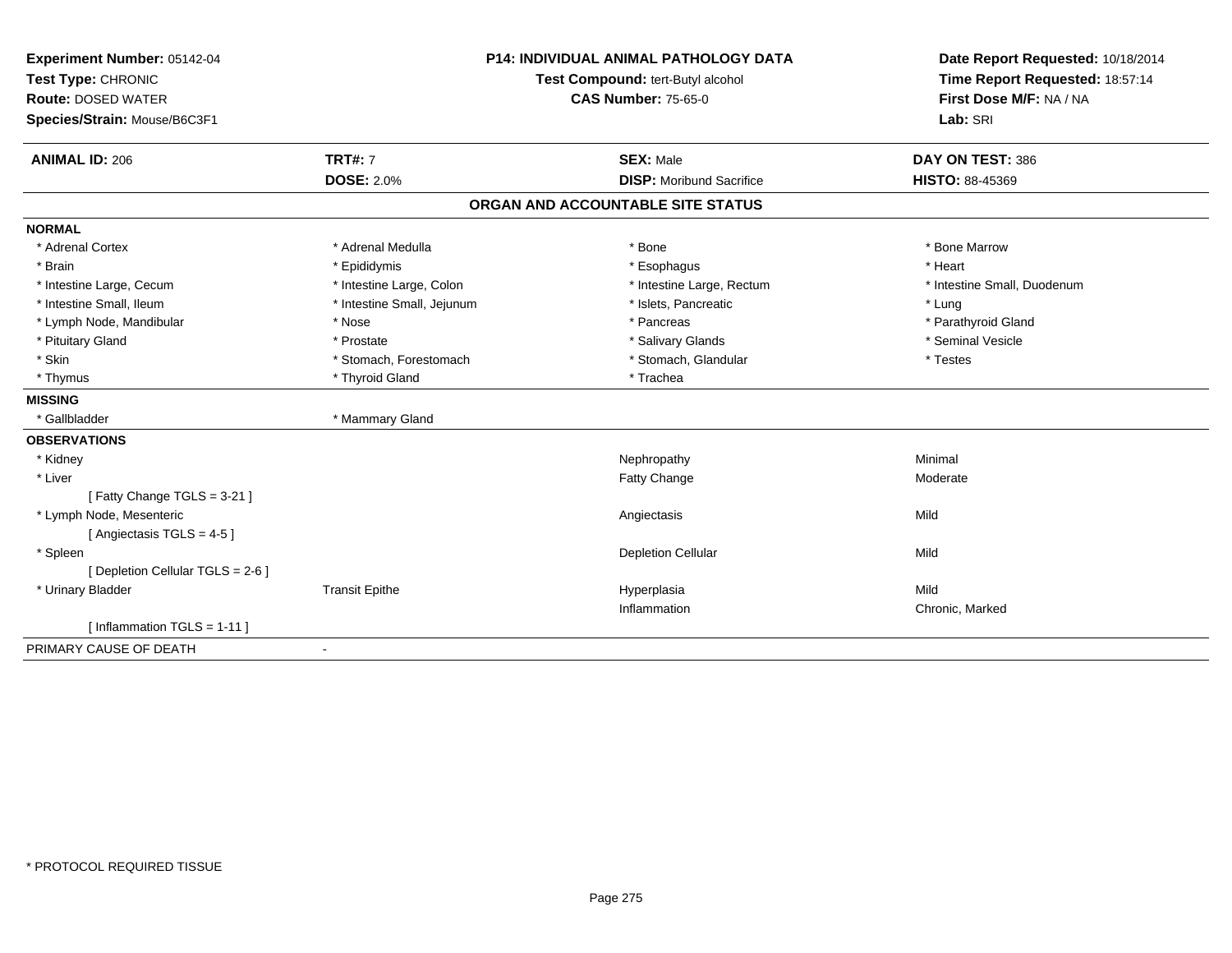| Experiment Number: 05142-04<br>Test Type: CHRONIC<br><b>Route: DOSED WATER</b><br>Species/Strain: Mouse/B6C3F1 | P14: INDIVIDUAL ANIMAL PATHOLOGY DATA<br>Test Compound: tert-Butyl alcohol<br><b>CAS Number: 75-65-0</b> |                                   | Date Report Requested: 10/18/2014<br>Time Report Requested: 18:57:14<br>First Dose M/F: NA / NA<br>Lab: SRI |
|----------------------------------------------------------------------------------------------------------------|----------------------------------------------------------------------------------------------------------|-----------------------------------|-------------------------------------------------------------------------------------------------------------|
| <b>ANIMAL ID: 207</b>                                                                                          | <b>TRT#: 7</b>                                                                                           | <b>SEX: Male</b>                  | DAY ON TEST: 625                                                                                            |
|                                                                                                                | <b>DOSE: 2.0%</b>                                                                                        | <b>DISP:</b> Moribund Sacrifice   | <b>HISTO: 88-46977</b>                                                                                      |
|                                                                                                                |                                                                                                          | ORGAN AND ACCOUNTABLE SITE STATUS |                                                                                                             |
| <b>NORMAL</b>                                                                                                  |                                                                                                          |                                   |                                                                                                             |
| * Adrenal Cortex                                                                                               | * Adrenal Medulla                                                                                        | * Bone                            | * Bone Marrow                                                                                               |
| * Brain                                                                                                        | * Epididymis                                                                                             | * Esophagus                       | * Gallbladder                                                                                               |
| * Heart                                                                                                        | * Intestine Large, Cecum                                                                                 | * Intestine Large, Colon          | * Intestine Large, Rectum                                                                                   |
| * Intestine Small, Duodenum                                                                                    | * Intestine Small, Ileum                                                                                 | * Intestine Small, Jejunum        | * Islets, Pancreatic                                                                                        |
| * Lung                                                                                                         | * Lymph Node, Mandibular                                                                                 | * Nose                            | * Pancreas                                                                                                  |
| * Parathyroid Gland                                                                                            | * Pituitary Gland                                                                                        | * Prostate                        | * Salivary Glands                                                                                           |
| * Seminal Vesicle                                                                                              | * Skin                                                                                                   | * Stomach, Forestomach            | * Thymus                                                                                                    |
| * Thyroid Gland                                                                                                | * Trachea                                                                                                |                                   |                                                                                                             |
| <b>MISSING</b>                                                                                                 |                                                                                                          |                                   |                                                                                                             |
| * Mammary Gland                                                                                                |                                                                                                          |                                   |                                                                                                             |
| <b>OBSERVATIONS</b>                                                                                            |                                                                                                          |                                   |                                                                                                             |
| <b>Coagulating Gland</b>                                                                                       |                                                                                                          | <b>Dilatation</b>                 | Moderate                                                                                                    |
| * Kidney                                                                                                       |                                                                                                          | Nephropathy                       | Minimal                                                                                                     |
| * Liver                                                                                                        |                                                                                                          | Hepatocellular Adenoma            | Multiple                                                                                                    |
| [ Hepatocellular Adenoma TGLS = 5-23,6-24 ]                                                                    |                                                                                                          |                                   |                                                                                                             |
| * Lymph Node, Mesenteric                                                                                       |                                                                                                          | Lymphoma Malignant Mixed          |                                                                                                             |
| [ Lymphoma Malignant Mixed TGLS = 4-22 ]                                                                       |                                                                                                          |                                   |                                                                                                             |
| <b>Preputial Gland</b>                                                                                         |                                                                                                          | Degeneration                      | Cystic, Moderate                                                                                            |
| [Degeneration TGLS = 7-25]                                                                                     |                                                                                                          |                                   |                                                                                                             |
| * Spleen                                                                                                       |                                                                                                          | Hematopoietic Cell Proliferation  | Mild                                                                                                        |
| * Stomach, Glandular                                                                                           |                                                                                                          | Mineralization                    | Minimal                                                                                                     |
| * Testes                                                                                                       | <b>Germinal Epith</b>                                                                                    | Degeneration                      | Moderate                                                                                                    |
| [ Degeneration TGLS = $1-21,2-21$ ]                                                                            |                                                                                                          |                                   |                                                                                                             |
| * Urinary Bladder                                                                                              | <b>Transit Epithe</b>                                                                                    | Hyperplasia                       | Mild                                                                                                        |
|                                                                                                                |                                                                                                          | Inflammation                      | Chronic, Moderate                                                                                           |
| [Hyperplasia TGLS = 3-11]<br>[Inflammation TGLS = 3-11]                                                        |                                                                                                          |                                   |                                                                                                             |
| PRIMARY CAUSE OF DEATH                                                                                         | $\blacksquare$                                                                                           |                                   |                                                                                                             |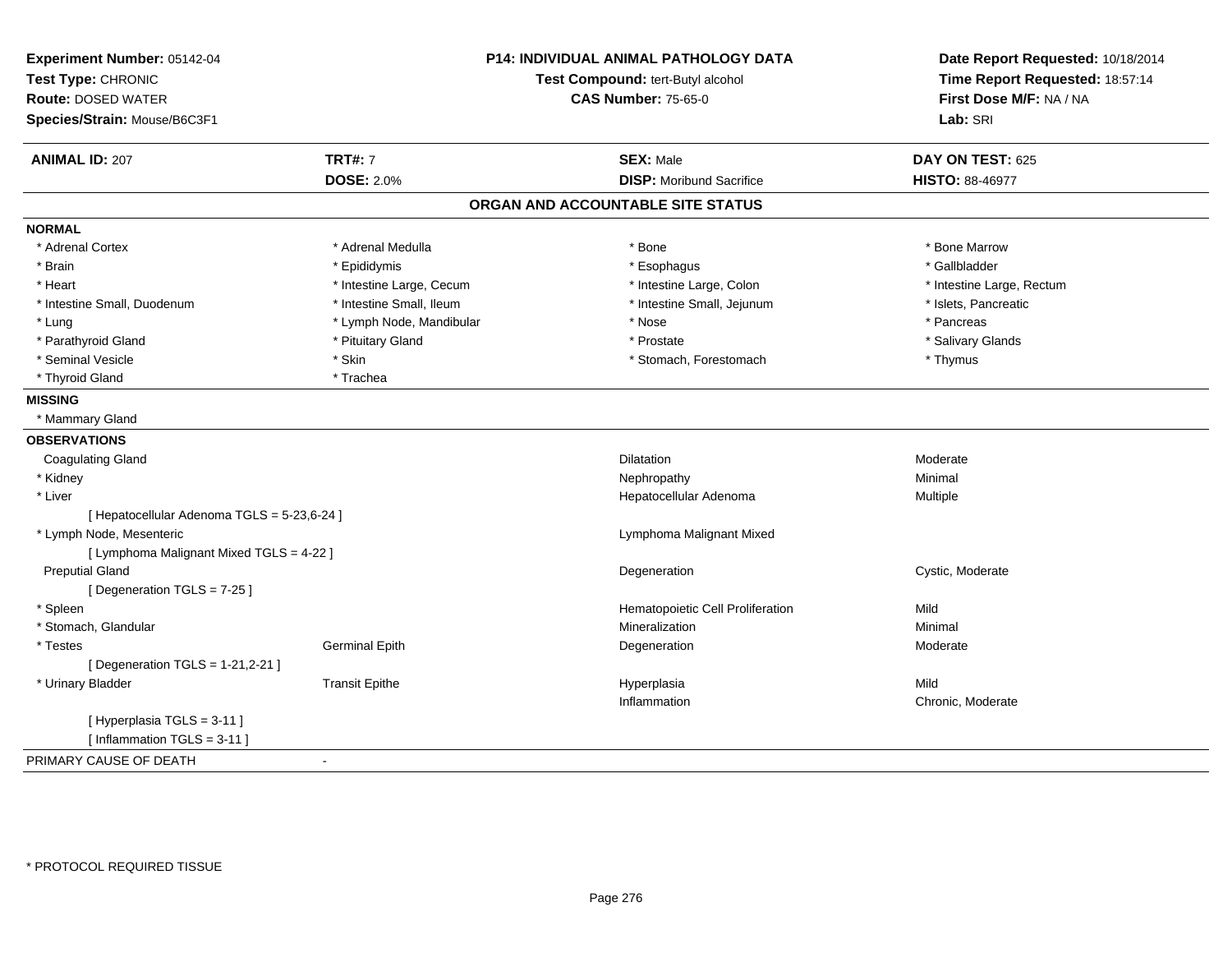| Experiment Number: 05142-04<br>Test Type: CHRONIC<br><b>Route: DOSED WATER</b> |                          | <b>P14: INDIVIDUAL ANIMAL PATHOLOGY DATA</b> | Date Report Requested: 10/18/2014 |  |
|--------------------------------------------------------------------------------|--------------------------|----------------------------------------------|-----------------------------------|--|
|                                                                                |                          | Test Compound: tert-Butyl alcohol            | Time Report Requested: 18:57:14   |  |
|                                                                                |                          | <b>CAS Number: 75-65-0</b>                   | First Dose M/F: NA / NA           |  |
| Species/Strain: Mouse/B6C3F1                                                   |                          |                                              | Lab: SRI                          |  |
| <b>ANIMAL ID: 208</b>                                                          | <b>TRT#: 7</b>           | <b>SEX: Male</b>                             | DAY ON TEST: 611                  |  |
|                                                                                | <b>DOSE: 2.0%</b>        | <b>DISP:</b> Moribund Sacrifice              | <b>HISTO: 88-46978</b>            |  |
|                                                                                |                          | ORGAN AND ACCOUNTABLE SITE STATUS            |                                   |  |
| <b>NORMAL</b>                                                                  |                          |                                              |                                   |  |
| * Adrenal Cortex                                                               | * Adrenal Medulla        | * Bone                                       | * Bone Marrow                     |  |
| * Brain                                                                        | * Epididymis             | * Esophagus                                  | * Gallbladder                     |  |
| * Heart                                                                        | * Intestine Large, Cecum | * Intestine Large, Colon                     | * Intestine Large, Rectum         |  |
| * Intestine Small, Duodenum                                                    | * Intestine Small, Ileum | * Intestine Small, Jejunum                   | * Islets, Pancreatic              |  |
| * Lymph Node, Mesenteric                                                       | * Nose                   | * Pancreas                                   | * Parathyroid Gland               |  |
| * Prostate                                                                     | * Salivary Glands        | * Seminal Vesicle                            | * Skin                            |  |
| * Stomach, Forestomach                                                         | * Stomach, Glandular     | * Testes                                     | * Thymus                          |  |
| * Thyroid Gland                                                                | * Trachea                | * Urinary Bladder                            |                                   |  |
| <b>MISSING</b>                                                                 |                          |                                              |                                   |  |
| * Lymph Node, Mandibular                                                       | * Mammary Gland          | * Pituitary Gland                            |                                   |  |
| <b>OBSERVATIONS</b>                                                            |                          |                                              |                                   |  |
| * Kidney                                                                       |                          | Congestion                                   | Moderate                          |  |
|                                                                                |                          | Nephropathy                                  | Minimal                           |  |
| [Congestion TGLS = 1-5]                                                        |                          |                                              |                                   |  |
| * Liver                                                                        |                          | Hepatocellular Carcinoma                     |                                   |  |
| [ Hepatocellular Carcinoma TGLS = 2-21 ]                                       |                          |                                              |                                   |  |
| * Lung                                                                         |                          | Hepatocellular Carcinoma                     | Metastatic (Liver)                |  |
| * Spleen                                                                       |                          | <b>Depletion Cellular</b>                    | Mild                              |  |
|                                                                                |                          | Hematopoietic Cell Proliferation             | Mild                              |  |
| PRIMARY CAUSE OF DEATH                                                         |                          |                                              |                                   |  |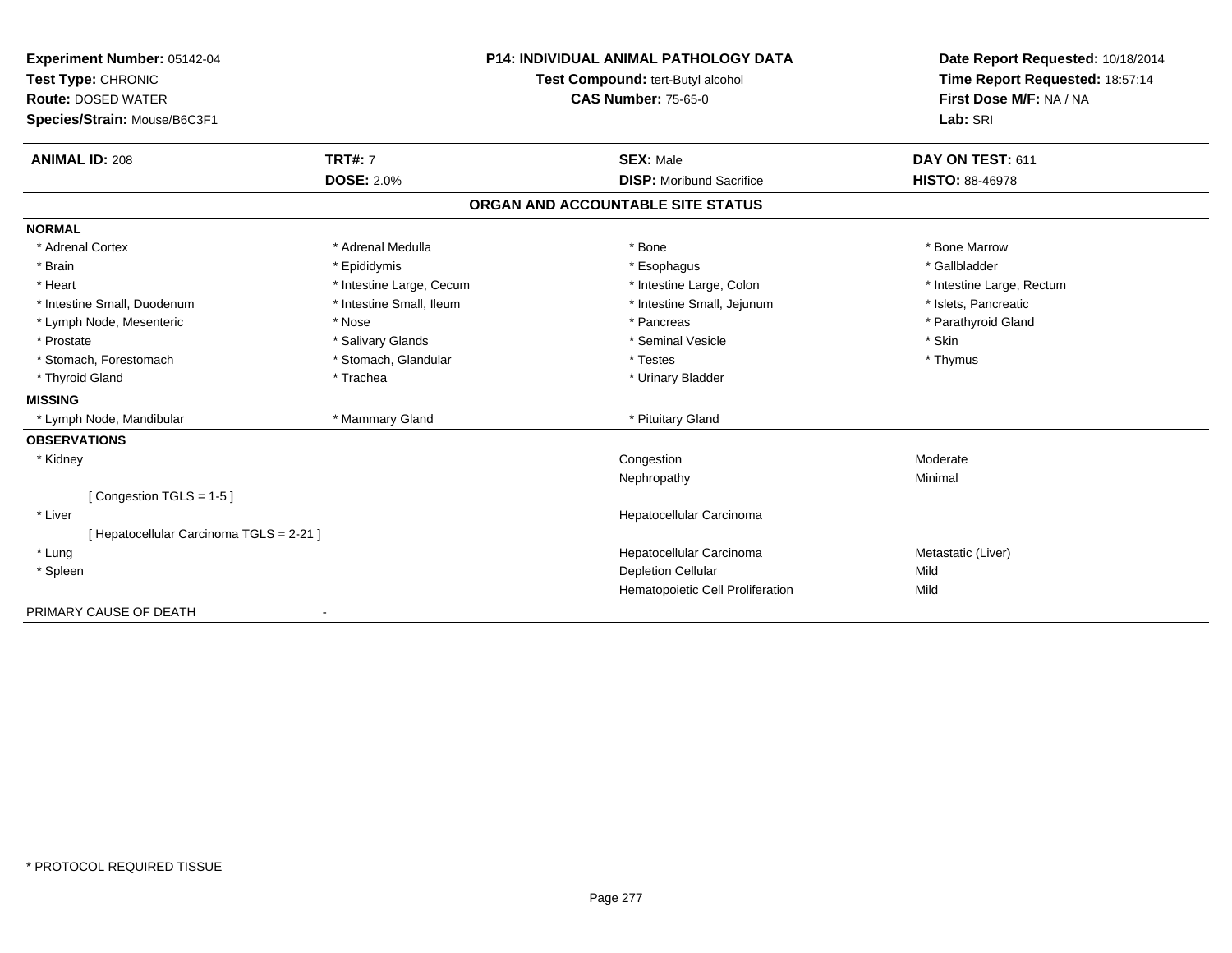| Experiment Number: 05142-04<br>Test Type: CHRONIC<br><b>Route: DOSED WATER</b><br>Species/Strain: Mouse/B6C3F1 |                                                                    | <b>P14: INDIVIDUAL ANIMAL PATHOLOGY DATA</b><br>Test Compound: tert-Butyl alcohol<br><b>CAS Number: 75-65-0</b> | Date Report Requested: 10/18/2014<br>Time Report Requested: 18:57:14<br>First Dose M/F: NA / NA<br>Lab: SRI |
|----------------------------------------------------------------------------------------------------------------|--------------------------------------------------------------------|-----------------------------------------------------------------------------------------------------------------|-------------------------------------------------------------------------------------------------------------|
| <b>ANIMAL ID: 209</b>                                                                                          | <b>TRT#: 7</b>                                                     | <b>SEX: Male</b>                                                                                                | DAY ON TEST: 728                                                                                            |
|                                                                                                                | <b>DOSE: 2.0%</b>                                                  | <b>DISP: Terminal Sacrifice</b>                                                                                 | <b>HISTO: 88-48604</b>                                                                                      |
|                                                                                                                |                                                                    | ORGAN AND ACCOUNTABLE SITE STATUS                                                                               |                                                                                                             |
| <b>NORMAL</b>                                                                                                  |                                                                    |                                                                                                                 |                                                                                                             |
| * Adrenal Medulla                                                                                              | * Bone                                                             | * Bone Marrow                                                                                                   | * Brain                                                                                                     |
| * Epididymis                                                                                                   | * Esophagus                                                        | * Gallbladder                                                                                                   | * Heart                                                                                                     |
| * Intestine Large, Cecum                                                                                       | * Intestine Large, Colon                                           | * Intestine Large, Rectum                                                                                       | * Intestine Small, Duodenum                                                                                 |
| * Intestine Small, Ileum                                                                                       | * Intestine Small, Jejunum                                         | * Islets, Pancreatic                                                                                            | * Lymph Node, Mandibular                                                                                    |
| * Nose                                                                                                         | * Pancreas                                                         | * Parathyroid Gland                                                                                             | * Pituitary Gland                                                                                           |
| * Prostate                                                                                                     | * Salivary Glands                                                  | * Seminal Vesicle                                                                                               | * Skin                                                                                                      |
| * Spleen                                                                                                       | * Stomach, Forestomach                                             | * Stomach, Glandular                                                                                            | * Testes                                                                                                    |
| * Trachea                                                                                                      | * Urinary Bladder                                                  |                                                                                                                 |                                                                                                             |
| <b>MISSING</b>                                                                                                 |                                                                    |                                                                                                                 |                                                                                                             |
| * Mammary Gland                                                                                                |                                                                    |                                                                                                                 |                                                                                                             |
| <b>OBSERVATIONS</b>                                                                                            |                                                                    |                                                                                                                 |                                                                                                             |
| * Adrenal Cortex                                                                                               | Subcapsular                                                        | Hyperplasia                                                                                                     | Focal, Minimal                                                                                              |
| * Kidney                                                                                                       |                                                                    | Atrophy                                                                                                         | Focal, Mild                                                                                                 |
|                                                                                                                |                                                                    | Nephropathy                                                                                                     | Mild                                                                                                        |
| [Atrophy TGLS = $1-21$ ]                                                                                       |                                                                    |                                                                                                                 |                                                                                                             |
| * Liver                                                                                                        |                                                                    | <b>Clear Cell Focus</b>                                                                                         |                                                                                                             |
|                                                                                                                |                                                                    | <b>Eosinophilic Focus</b>                                                                                       |                                                                                                             |
|                                                                                                                |                                                                    | Fatty Change                                                                                                    | Mild                                                                                                        |
|                                                                                                                |                                                                    | Hepatocellular Adenoma                                                                                          |                                                                                                             |
| [Fatty Change TGLS = 2-6]                                                                                      | [ Clear Cell Focus TGLS = 2-6,4-23,5-24; TGL'S 4,5-MULTIPLE FOCI ] |                                                                                                                 |                                                                                                             |
| [ Hepatocellular Adenoma TGLS = 3-22 ]                                                                         |                                                                    |                                                                                                                 |                                                                                                             |
| * Lung                                                                                                         |                                                                    | Hemorrhage                                                                                                      | Minimal                                                                                                     |
| [Hemorrhage TGLS = $6-2-1$ ]                                                                                   |                                                                    |                                                                                                                 |                                                                                                             |
| * Lymph Node, Mesenteric                                                                                       |                                                                    | Hyperplasia                                                                                                     | Lymphoid, Mild                                                                                              |
| <b>Preputial Gland</b>                                                                                         |                                                                    | Degeneration                                                                                                    | Cystic, Moderate                                                                                            |
| [ Degeneration TGLS = 7-8 ]                                                                                    |                                                                    |                                                                                                                 |                                                                                                             |
| * Thymus                                                                                                       |                                                                    | Cyst                                                                                                            | Minimal                                                                                                     |
| * Thyroid Gland                                                                                                | <b>Follicular Cel</b>                                              | Hyperplasia                                                                                                     | Moderate                                                                                                    |
| Tooth                                                                                                          | Incisor                                                            | Dysplasia                                                                                                       | Mild                                                                                                        |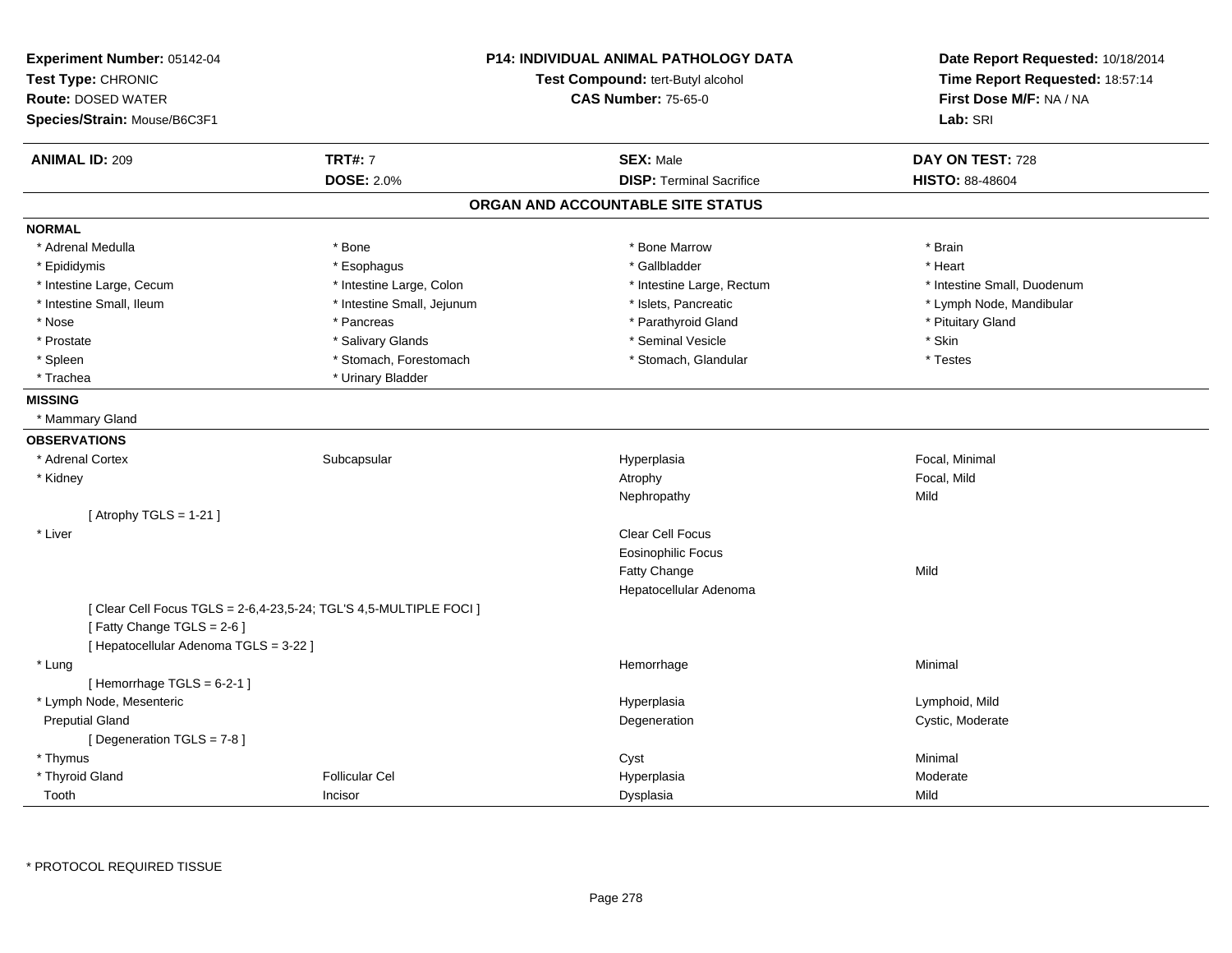| <b>P14: INDIVIDUAL ANIMAL PATHOLOGY DATA</b><br><b>Experiment Number: 05142-04</b><br>Test Compound: tert-Butyl alcohol<br>Test Type: CHRONIC<br><b>CAS Number: 75-65-0</b><br><b>Route: DOSED WATER</b> |                   |                                   | Date Report Requested: 10/18/2014 |  |
|----------------------------------------------------------------------------------------------------------------------------------------------------------------------------------------------------------|-------------------|-----------------------------------|-----------------------------------|--|
|                                                                                                                                                                                                          |                   |                                   | Time Report Requested: 18:57:14   |  |
|                                                                                                                                                                                                          |                   |                                   | First Dose M/F: NA / NA           |  |
| Species/Strain: Mouse/B6C3F1                                                                                                                                                                             |                   |                                   | Lab: SRI                          |  |
| <b>ANIMAL ID: 209</b>                                                                                                                                                                                    | <b>TRT#:</b> 7    | <b>SEX: Male</b>                  | DAY ON TEST: 728                  |  |
|                                                                                                                                                                                                          | <b>DOSE: 2.0%</b> | <b>DISP:</b> Terminal Sacrifice   | <b>HISTO: 88-48604</b>            |  |
|                                                                                                                                                                                                          |                   | ORGAN AND ACCOUNTABLE SITE STATUS |                                   |  |
| PRIMARY CAUSE OF DEATH                                                                                                                                                                                   |                   |                                   |                                   |  |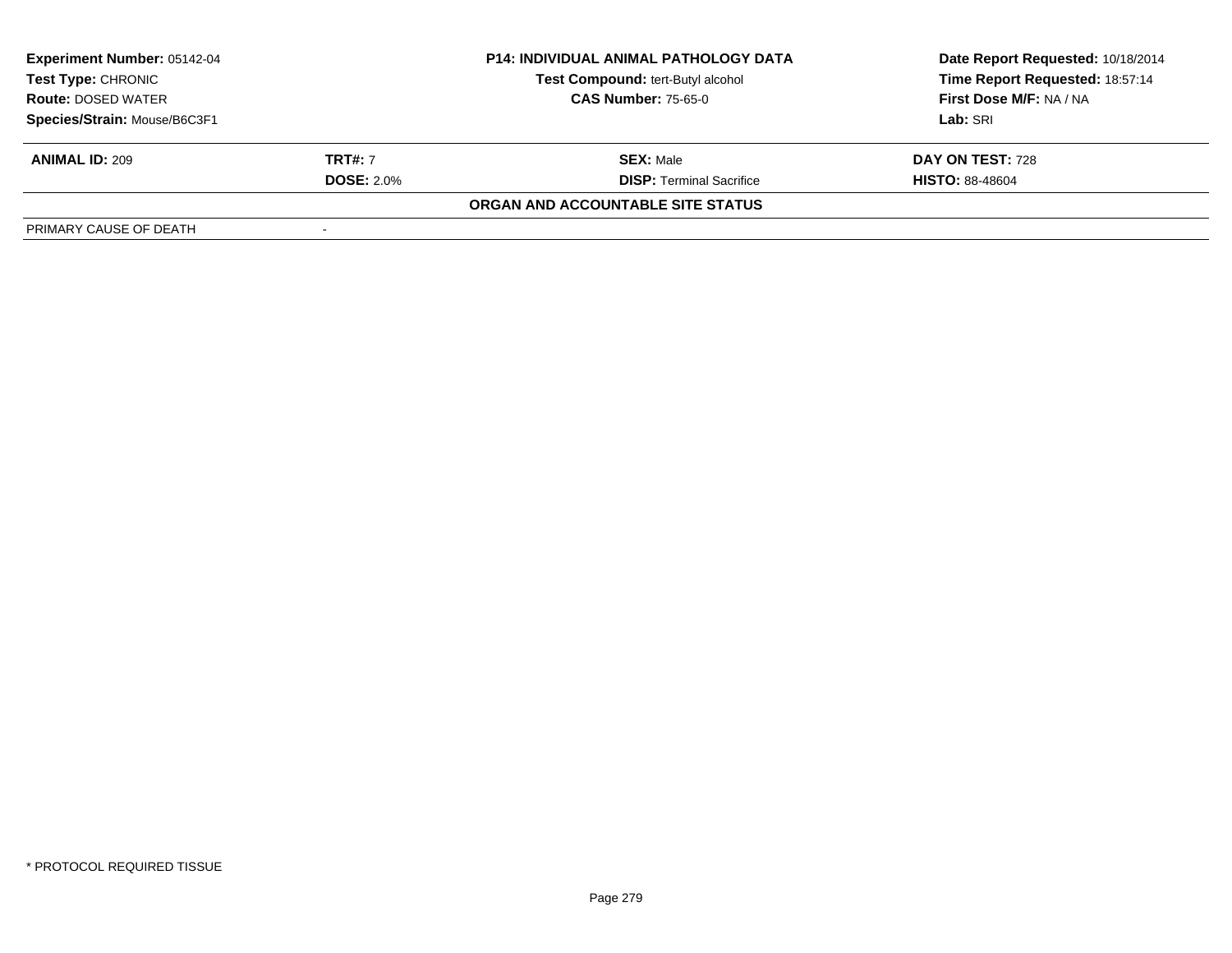| Experiment Number: 05142-04                             |                          | <b>P14: INDIVIDUAL ANIMAL PATHOLOGY DATA</b> | Date Report Requested: 10/18/2014 |
|---------------------------------------------------------|--------------------------|----------------------------------------------|-----------------------------------|
| Test Type: CHRONIC                                      |                          | Test Compound: tert-Butyl alcohol            | Time Report Requested: 18:57:14   |
| <b>Route: DOSED WATER</b>                               |                          | <b>CAS Number: 75-65-0</b>                   | First Dose M/F: NA / NA           |
| Species/Strain: Mouse/B6C3F1                            |                          |                                              | Lab: SRI                          |
| <b>ANIMAL ID: 210</b>                                   | <b>TRT#: 7</b>           | <b>SEX: Male</b>                             | DAY ON TEST: 687                  |
|                                                         | <b>DOSE: 2.0%</b>        | <b>DISP: Natural Death</b>                   | HISTO: 88-48341                   |
|                                                         |                          | ORGAN AND ACCOUNTABLE SITE STATUS            |                                   |
| <b>NORMAL</b>                                           |                          |                                              |                                   |
| * Adrenal Cortex                                        | * Adrenal Medulla        | * Bone                                       | * Bone Marrow                     |
| * Brain                                                 | * Epididymis             | * Esophagus                                  | * Heart                           |
| * Intestine Large, Rectum                               | * Lung                   | * Lymph Node, Mandibular                     | * Nose                            |
| * Parathyroid Gland                                     | * Pituitary Gland        | * Prostate                                   | * Salivary Glands                 |
| * Seminal Vesicle                                       | * Skin                   | * Stomach, Forestomach                       | * Stomach, Glandular              |
| * Testes                                                | * Thymus                 | * Thyroid Gland                              | * Trachea                         |
| <b>MISSING</b>                                          |                          |                                              |                                   |
| * Gallbladder                                           | * Lymph Node, Mesenteric | * Mammary Gland                              |                                   |
| <b>AUTO PRECLUDES DIAG.</b>                             |                          |                                              |                                   |
| * Intestine Large, Cecum                                | * Intestine Large, Colon | * Intestine Small, Duodenum                  | * Intestine Small, Ileum          |
| * Intestine Small, Jejunum                              | * Islets, Pancreatic     | * Pancreas                                   | * Spleen                          |
| <b>OBSERVATIONS</b>                                     |                          |                                              |                                   |
| * Kidney                                                |                          | Nephropathy                                  | Mild                              |
| * Liver                                                 |                          | Hepatoblastoma                               |                                   |
|                                                         |                          | Hepatocellular Carcinoma                     | Multiple                          |
|                                                         | Centrilobular            | <b>Necrosis</b>                              | Moderate                          |
| [Hepatoblastoma TGLS = 4-23]                            |                          |                                              |                                   |
| [ Hepatocellular Carcinoma TGLS = 2-21,3-22,4-23,5-24 ] |                          |                                              |                                   |
| * Urinary Bladder                                       |                          | Inflammation                                 | Chronic, Moderate                 |
| PRIMARY CAUSE OF DEATH                                  |                          |                                              |                                   |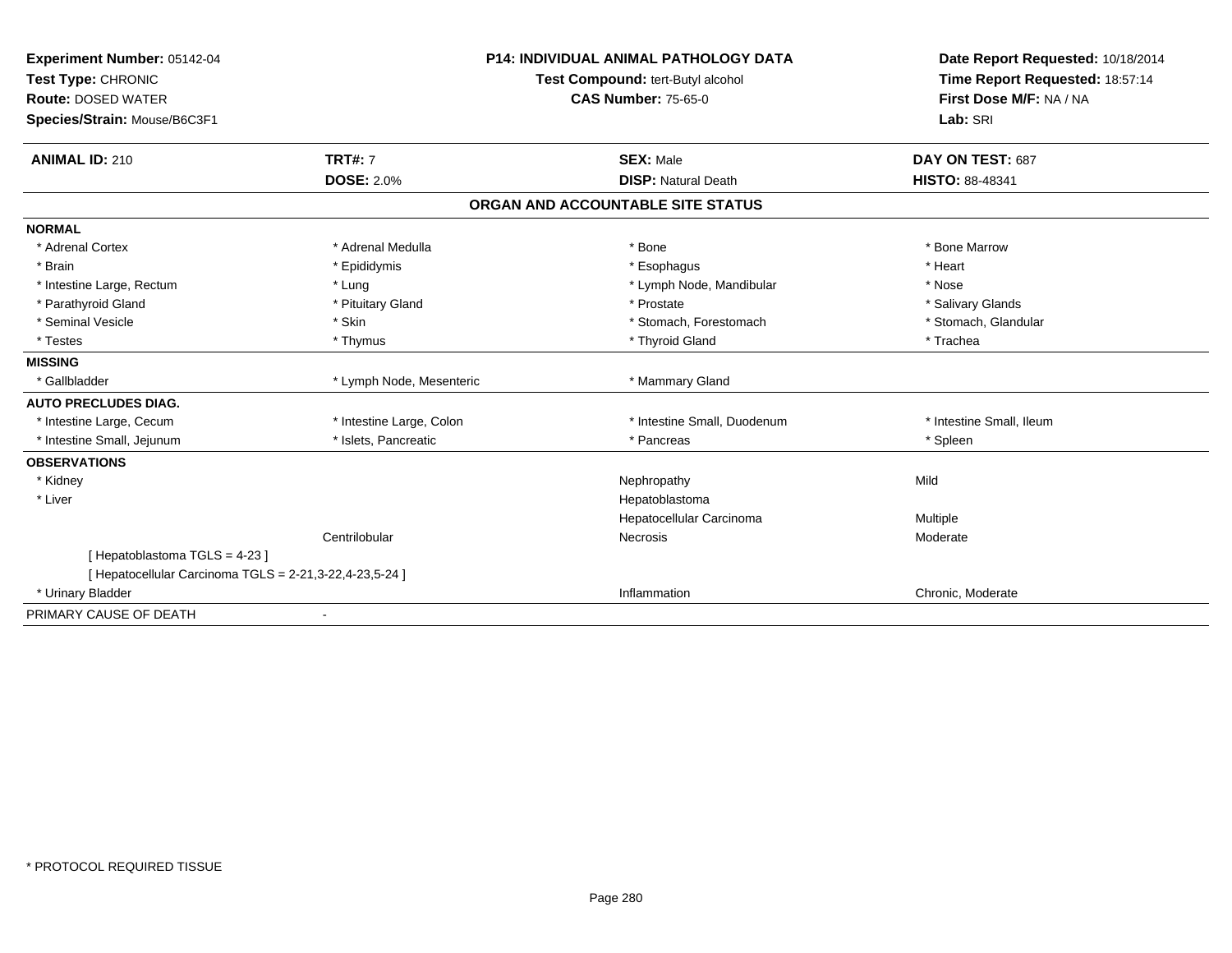| Experiment Number: 05142-04                 | <b>P14: INDIVIDUAL ANIMAL PATHOLOGY DATA</b><br>Test Compound: tert-Butyl alcohol |                                   | Date Report Requested: 10/18/2014 |
|---------------------------------------------|-----------------------------------------------------------------------------------|-----------------------------------|-----------------------------------|
| Test Type: CHRONIC                          |                                                                                   |                                   | Time Report Requested: 18:57:14   |
| <b>Route: DOSED WATER</b>                   |                                                                                   | <b>CAS Number: 75-65-0</b>        | First Dose M/F: NA / NA           |
| Species/Strain: Mouse/B6C3F1                |                                                                                   |                                   | Lab: SRI                          |
| <b>ANIMAL ID: 211</b>                       | <b>TRT#: 7</b>                                                                    | <b>SEX: Male</b>                  | DAY ON TEST: 728                  |
|                                             | <b>DOSE: 2.0%</b>                                                                 | <b>DISP: Terminal Sacrifice</b>   | HISTO: 88-48605                   |
|                                             |                                                                                   | ORGAN AND ACCOUNTABLE SITE STATUS |                                   |
| <b>NORMAL</b>                               |                                                                                   |                                   |                                   |
| * Adrenal Cortex                            | * Adrenal Medulla                                                                 | * Bone                            | * Bone Marrow                     |
| * Brain                                     | * Epididymis                                                                      | * Esophagus                       | * Gallbladder                     |
| * Heart                                     | * Intestine Large, Cecum                                                          | * Intestine Large, Colon          | * Intestine Large, Rectum         |
| * Intestine Small, Duodenum                 | * Intestine Small, Ileum                                                          | * Intestine Small, Jejunum        | * Islets, Pancreatic              |
| * Lung                                      | * Lymph Node, Mandibular                                                          | * Lymph Node, Mesenteric          | * Nose                            |
| * Pancreas                                  | * Parathyroid Gland                                                               | * Pituitary Gland                 | * Prostate                        |
| * Salivary Glands                           | * Seminal Vesicle                                                                 | * Skin                            | * Stomach, Forestomach            |
| * Stomach, Glandular                        | * Testes                                                                          | * Thymus                          | * Trachea                         |
| * Urinary Bladder                           |                                                                                   |                                   |                                   |
| <b>MISSING</b>                              |                                                                                   |                                   |                                   |
| * Mammary Gland                             |                                                                                   |                                   |                                   |
| <b>OBSERVATIONS</b>                         |                                                                                   |                                   |                                   |
| * Kidney                                    |                                                                                   | Nephropathy                       | Mild                              |
| * Liver                                     |                                                                                   | <b>Clear Cell Focus</b>           |                                   |
|                                             |                                                                                   | <b>Eosinophilic Focus</b>         |                                   |
|                                             |                                                                                   | Hepatocellular Adenoma            | Multiple                          |
| [Clear Cell Focus TGLS = 3-22]              |                                                                                   |                                   |                                   |
| [Eosinophilic Focus TGLS = 3-22]            |                                                                                   |                                   |                                   |
| [ Hepatocellular Adenoma TGLS = 2-21,5-23 ] |                                                                                   |                                   |                                   |
| <b>Preputial Gland</b>                      |                                                                                   | Degeneration                      | Cystic, Moderate                  |
| [ Degeneration TGLS = 4-8 ]                 |                                                                                   |                                   |                                   |
| * Spleen                                    |                                                                                   | Hyperplasia                       | Lymphoid, Minimal                 |
| * Thyroid Gland                             |                                                                                   | Degeneration                      | Cystic, Minimal                   |
|                                             | <b>Follicular Cel</b>                                                             | Hyperplasia                       | Minimal                           |
| PRIMARY CAUSE OF DEATH                      |                                                                                   |                                   |                                   |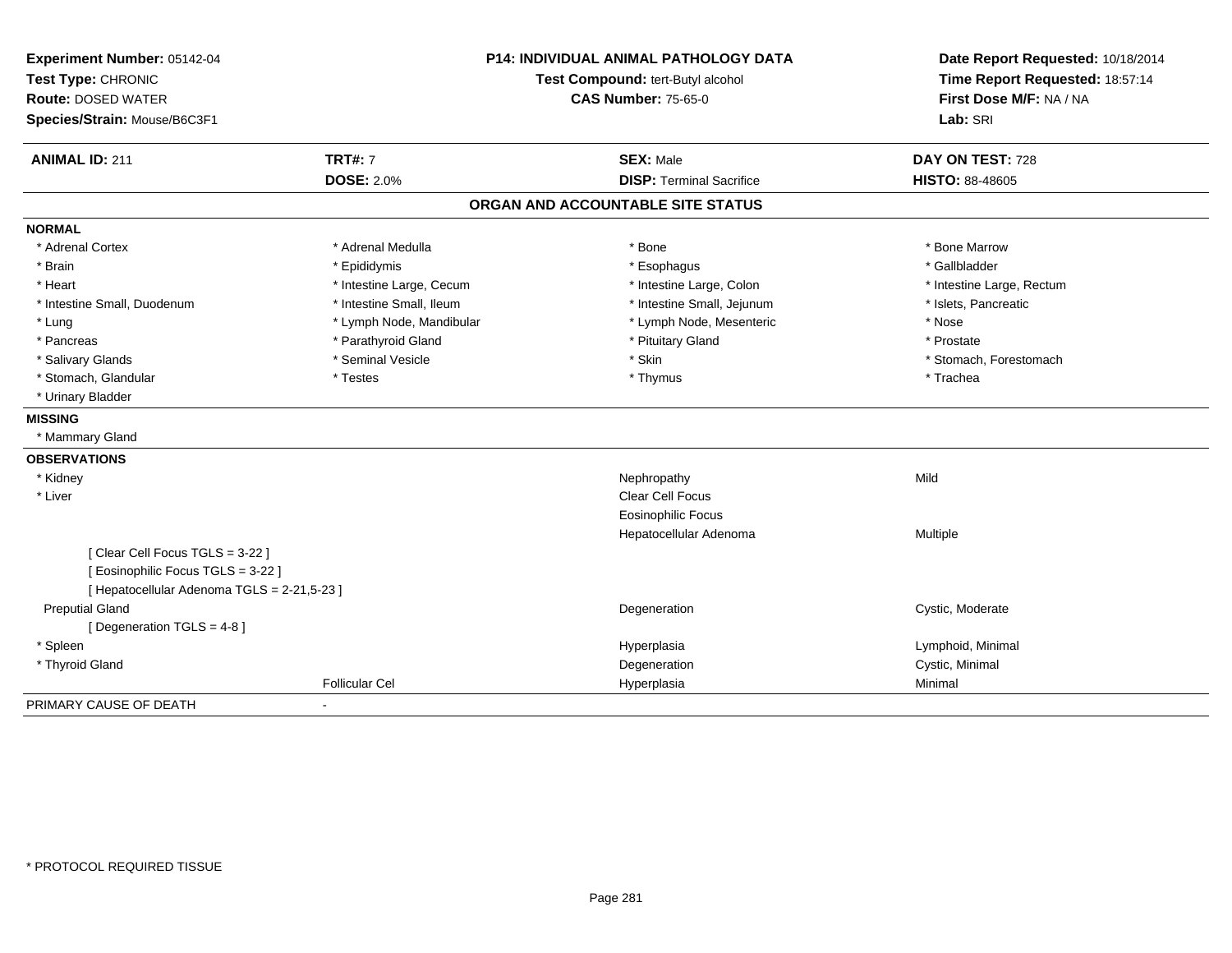| Experiment Number: 05142-04<br>Test Type: CHRONIC<br><b>Route: DOSED WATER</b><br>Species/Strain: Mouse/B6C3F1 | <b>P14: INDIVIDUAL ANIMAL PATHOLOGY DATA</b><br>Test Compound: tert-Butyl alcohol<br><b>CAS Number: 75-65-0</b> |                                   | Date Report Requested: 10/18/2014<br>Time Report Requested: 18:57:14<br>First Dose M/F: NA / NA<br>Lab: SRI |
|----------------------------------------------------------------------------------------------------------------|-----------------------------------------------------------------------------------------------------------------|-----------------------------------|-------------------------------------------------------------------------------------------------------------|
| <b>ANIMAL ID: 212</b>                                                                                          | <b>TRT#: 7</b>                                                                                                  | <b>SEX: Male</b>                  | <b>DAY ON TEST: 106</b>                                                                                     |
|                                                                                                                | <b>DOSE: 2.0%</b>                                                                                               | <b>DISP: Natural Death</b>        | <b>HISTO: 87-43118</b>                                                                                      |
|                                                                                                                |                                                                                                                 | ORGAN AND ACCOUNTABLE SITE STATUS |                                                                                                             |
| <b>NORMAL</b>                                                                                                  |                                                                                                                 |                                   |                                                                                                             |
| * Adrenal Cortex                                                                                               | * Adrenal Medulla                                                                                               | * Bone                            | * Bone Marrow                                                                                               |
| * Brain                                                                                                        | * Epididymis                                                                                                    | * Esophagus                       | * Gallbladder                                                                                               |
| * Heart                                                                                                        | * Intestine Large, Cecum                                                                                        | * Intestine Large, Colon          | * Intestine Large, Rectum                                                                                   |
| * Intestine Small, Duodenum                                                                                    | * Intestine Small, Ileum                                                                                        | * Intestine Small, Jejunum        | * Islets. Pancreatic                                                                                        |
| * Kidney                                                                                                       | * Liver                                                                                                         | * Lung                            | * Lymph Node, Mandibular                                                                                    |
| * Lymph Node, Mesenteric                                                                                       | * Nose                                                                                                          | * Pancreas                        | * Parathyroid Gland                                                                                         |
| * Pituitary Gland                                                                                              | * Prostate                                                                                                      | * Salivary Glands                 | * Seminal Vesicle                                                                                           |
| * Skin                                                                                                         | * Stomach, Forestomach                                                                                          | * Stomach, Glandular              | * Testes                                                                                                    |
| * Thymus                                                                                                       | * Thyroid Gland                                                                                                 | * Trachea                         |                                                                                                             |
| <b>MISSING</b>                                                                                                 |                                                                                                                 |                                   |                                                                                                             |
| * Mammary Gland                                                                                                |                                                                                                                 |                                   |                                                                                                             |
| <b>OBSERVATIONS</b>                                                                                            |                                                                                                                 |                                   |                                                                                                             |
| * Spleen                                                                                                       |                                                                                                                 | <b>Depletion Cellular</b>         | Mild                                                                                                        |
| * Urinary Bladder                                                                                              |                                                                                                                 | Inflammation                      | Chronic, Mild                                                                                               |
| [Inflammation TGLS = 1-11]                                                                                     |                                                                                                                 |                                   |                                                                                                             |
| PRIMARY CAUSE OF DEATH                                                                                         |                                                                                                                 |                                   |                                                                                                             |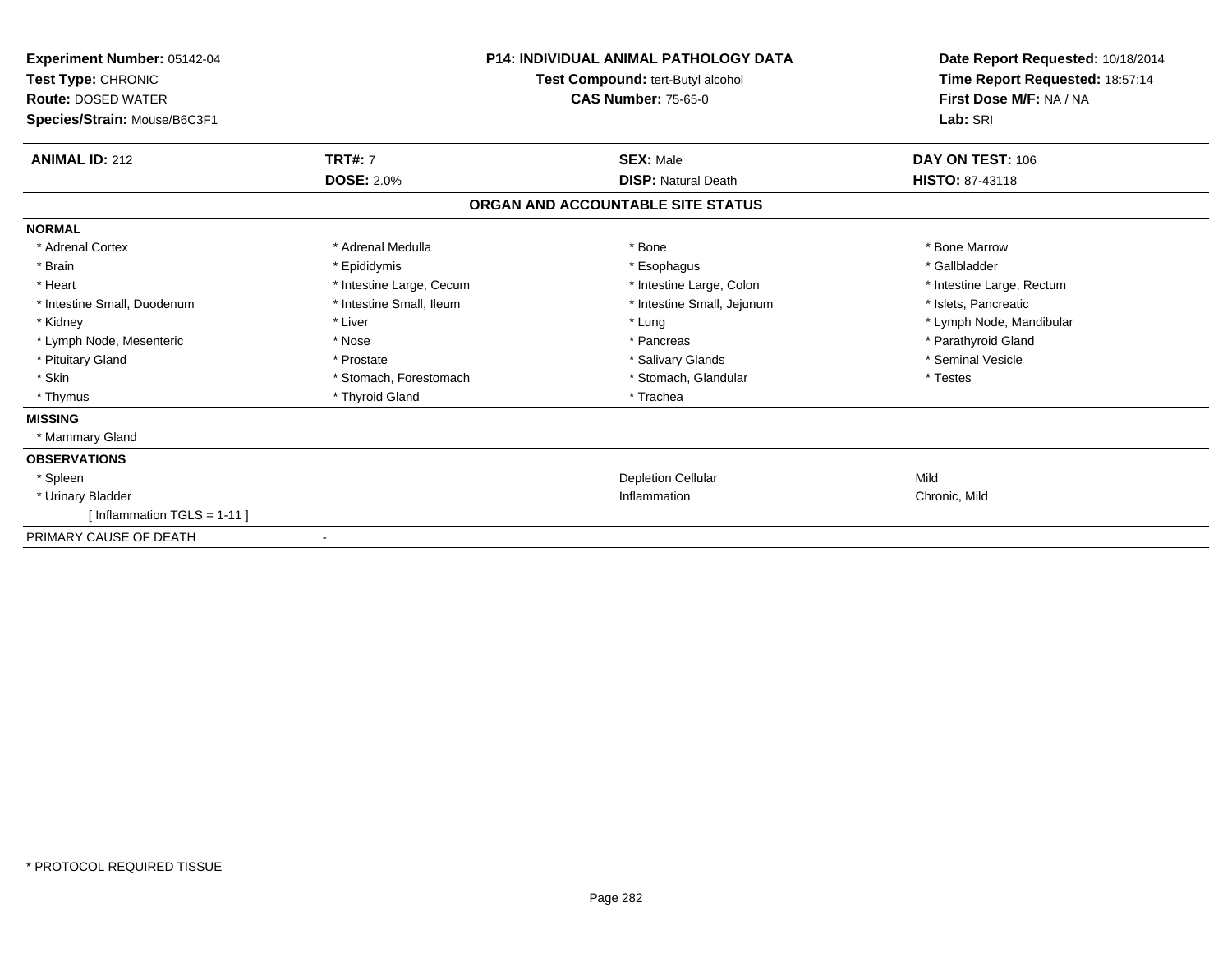| Experiment Number: 05142-04<br>Test Type: CHRONIC<br><b>Route: DOSED WATER</b><br>Species/Strain: Mouse/B6C3F1 | <b>P14: INDIVIDUAL ANIMAL PATHOLOGY DATA</b><br>Test Compound: tert-Butyl alcohol<br><b>CAS Number: 75-65-0</b> |                                   | Date Report Requested: 10/18/2014<br>Time Report Requested: 18:57:14<br>First Dose M/F: NA / NA<br>Lab: SRI |  |
|----------------------------------------------------------------------------------------------------------------|-----------------------------------------------------------------------------------------------------------------|-----------------------------------|-------------------------------------------------------------------------------------------------------------|--|
| <b>ANIMAL ID: 213</b>                                                                                          | <b>TRT#: 7</b>                                                                                                  | <b>SEX: Male</b>                  | DAY ON TEST: 728                                                                                            |  |
|                                                                                                                | <b>DOSE: 2.0%</b>                                                                                               | <b>DISP: Terminal Sacrifice</b>   | <b>HISTO: 88-48606</b>                                                                                      |  |
|                                                                                                                |                                                                                                                 | ORGAN AND ACCOUNTABLE SITE STATUS |                                                                                                             |  |
| <b>NORMAL</b>                                                                                                  |                                                                                                                 |                                   |                                                                                                             |  |
| * Adrenal Cortex                                                                                               | * Adrenal Medulla                                                                                               | * Bone                            | * Bone Marrow                                                                                               |  |
| * Brain                                                                                                        | * Epididymis                                                                                                    | * Esophagus                       | * Gallbladder                                                                                               |  |
| * Heart                                                                                                        | * Intestine Large, Cecum                                                                                        | * Intestine Large, Colon          | * Intestine Large, Rectum                                                                                   |  |
| * Intestine Small, Duodenum                                                                                    | * Intestine Small, Ileum                                                                                        | * Intestine Small, Jejunum        | * Islets, Pancreatic                                                                                        |  |
| * Lung                                                                                                         | * Lymph Node, Mandibular                                                                                        | * Nose                            | * Pancreas                                                                                                  |  |
| * Parathyroid Gland                                                                                            | * Pituitary Gland                                                                                               | * Prostate                        | * Salivary Glands                                                                                           |  |
| * Seminal Vesicle                                                                                              | * Skin                                                                                                          | * Stomach, Forestomach            | * Stomach, Glandular                                                                                        |  |
| * Testes                                                                                                       | * Thymus                                                                                                        | * Trachea                         | * Urinary Bladder                                                                                           |  |
| <b>MISSING</b>                                                                                                 |                                                                                                                 |                                   |                                                                                                             |  |
| * Mammary Gland                                                                                                |                                                                                                                 |                                   |                                                                                                             |  |
| <b>OBSERVATIONS</b>                                                                                            |                                                                                                                 |                                   |                                                                                                             |  |
| * Kidney                                                                                                       |                                                                                                                 | Nephropathy                       | Minimal                                                                                                     |  |
| * Liver                                                                                                        |                                                                                                                 | Clear Cell Focus                  |                                                                                                             |  |
|                                                                                                                |                                                                                                                 | Fatty Change                      | Mild                                                                                                        |  |
|                                                                                                                |                                                                                                                 | Hepatocellular Adenoma            |                                                                                                             |  |
|                                                                                                                |                                                                                                                 | <b>Mixed Cell Focus</b>           |                                                                                                             |  |
| [Clear Cell Focus TGLS = 3-22]                                                                                 |                                                                                                                 |                                   |                                                                                                             |  |
| [ Hepatocellular Adenoma TGLS = 2-21 ]                                                                         |                                                                                                                 |                                   |                                                                                                             |  |
| [Mixed Cell Focus TGLS = 3-22]                                                                                 |                                                                                                                 |                                   |                                                                                                             |  |
| * Lymph Node, Mesenteric                                                                                       |                                                                                                                 | Angiectasis                       | Mild                                                                                                        |  |
|                                                                                                                |                                                                                                                 | Hyperplasia                       | Lymphoid, Moderate                                                                                          |  |
| [Hyperplasia TGLS = 1-5]                                                                                       |                                                                                                                 |                                   |                                                                                                             |  |
| * Spleen                                                                                                       |                                                                                                                 | Hyperplasia                       | Lymphoid, Mild                                                                                              |  |
| * Thyroid Gland                                                                                                | <b>Follicular Cel</b>                                                                                           | Hyperplasia                       | Minimal                                                                                                     |  |
| Tooth                                                                                                          | Incisor                                                                                                         | Dysplasia                         | Minimal                                                                                                     |  |
| PRIMARY CAUSE OF DEATH                                                                                         |                                                                                                                 |                                   |                                                                                                             |  |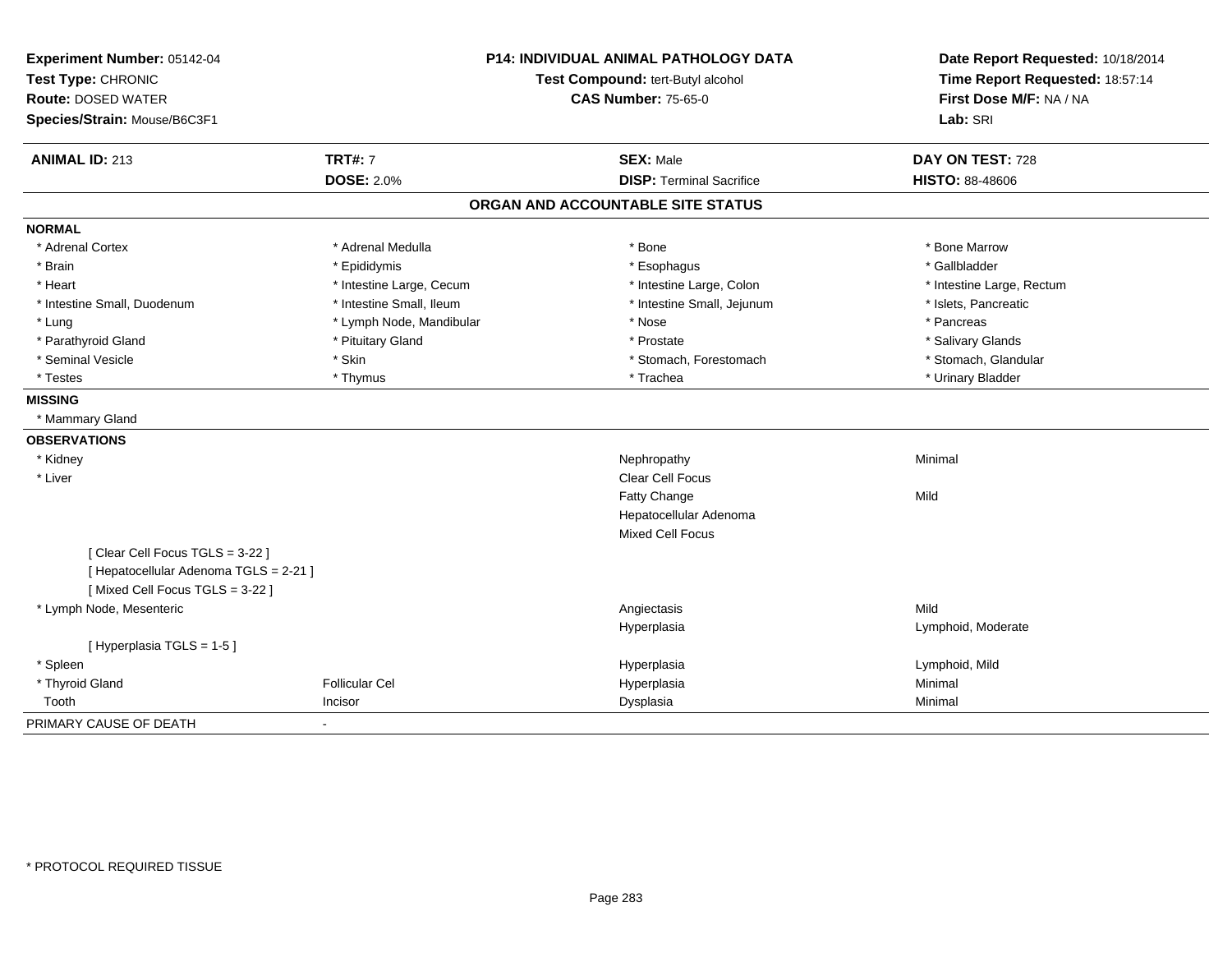| Experiment Number: 05142-04<br>Test Type: CHRONIC<br><b>Route: DOSED WATER</b><br>Species/Strain: Mouse/B6C3F1                                                                 | <b>P14: INDIVIDUAL ANIMAL PATHOLOGY DATA</b><br>Test Compound: tert-Butyl alcohol<br><b>CAS Number: 75-65-0</b> |                                   | Date Report Requested: 10/18/2014<br>Time Report Requested: 18:57:14<br>First Dose M/F: NA / NA<br>Lab: SRI |
|--------------------------------------------------------------------------------------------------------------------------------------------------------------------------------|-----------------------------------------------------------------------------------------------------------------|-----------------------------------|-------------------------------------------------------------------------------------------------------------|
| <b>ANIMAL ID: 214</b>                                                                                                                                                          | <b>TRT#: 7</b>                                                                                                  | <b>SEX: Male</b>                  | DAY ON TEST: 580                                                                                            |
|                                                                                                                                                                                | <b>DOSE: 2.0%</b>                                                                                               | <b>DISP: Natural Death</b>        | <b>HISTO: 88-46444</b>                                                                                      |
|                                                                                                                                                                                |                                                                                                                 | ORGAN AND ACCOUNTABLE SITE STATUS |                                                                                                             |
| <b>NORMAL</b>                                                                                                                                                                  |                                                                                                                 |                                   |                                                                                                             |
| * Adrenal Cortex                                                                                                                                                               | * Adrenal Medulla                                                                                               | * Bone                            | * Bone Marrow                                                                                               |
| * Brain                                                                                                                                                                        | * Epididymis                                                                                                    | * Esophagus                       | * Gallbladder                                                                                               |
| * Heart                                                                                                                                                                        | * Intestine Large, Cecum                                                                                        | * Intestine Large, Colon          | * Intestine Large, Rectum                                                                                   |
| * Intestine Small, Duodenum                                                                                                                                                    | * Intestine Small, Ileum                                                                                        | * Intestine Small, Jejunum        | * Islets, Pancreatic                                                                                        |
| * Lung                                                                                                                                                                         | * Lymph Node, Mandibular                                                                                        | * Lymph Node, Mesenteric          | * Nose                                                                                                      |
| * Pancreas                                                                                                                                                                     | * Parathyroid Gland                                                                                             | * Pituitary Gland                 | * Prostate                                                                                                  |
| * Salivary Glands                                                                                                                                                              | * Skin                                                                                                          | * Spleen                          | * Stomach, Glandular                                                                                        |
| * Testes                                                                                                                                                                       | * Thymus                                                                                                        | * Trachea                         |                                                                                                             |
| <b>MISSING</b>                                                                                                                                                                 |                                                                                                                 |                                   |                                                                                                             |
| * Mammary Gland                                                                                                                                                                |                                                                                                                 |                                   |                                                                                                             |
| <b>OBSERVATIONS</b>                                                                                                                                                            |                                                                                                                 |                                   |                                                                                                             |
| * Kidney                                                                                                                                                                       |                                                                                                                 | Nephropathy                       | Mild                                                                                                        |
| * Liver                                                                                                                                                                        |                                                                                                                 | <b>Basophilic Focus</b>           |                                                                                                             |
|                                                                                                                                                                                |                                                                                                                 | <b>Clear Cell Focus</b>           |                                                                                                             |
|                                                                                                                                                                                |                                                                                                                 | Eosinophilic Focus                |                                                                                                             |
|                                                                                                                                                                                |                                                                                                                 | Fatty Change                      | Moderate                                                                                                    |
|                                                                                                                                                                                |                                                                                                                 | Hepatocellular Adenoma            |                                                                                                             |
| [Basophilic Focus TGLS = 4-21]<br>[Clear Cell Focus TGLS = 4-21]<br>[ Eosinophilic Focus TGLS = 4-21 ]<br>[Fatty Change TGLS = 4-21]<br>[ Hepatocellular Adenoma TGLS = 4-21 ] |                                                                                                                 |                                   |                                                                                                             |
| <b>Preputial Gland</b><br>[ Degeneration TGLS = 1-8-1 ]                                                                                                                        |                                                                                                                 | Degeneration                      | Cystic, Marked                                                                                              |
| * Seminal Vesicle<br>[Dilatation TGLS = 3-7]                                                                                                                                   |                                                                                                                 | Dilatation                        | Moderate                                                                                                    |
| * Stomach, Forestomach                                                                                                                                                         |                                                                                                                 | Inflammation                      | Chronic, Minimal                                                                                            |
| * Thyroid Gland                                                                                                                                                                | <b>Follicular Cel</b>                                                                                           | Carcinoma                         |                                                                                                             |
| [Carcinoma TGLS = 5-3]                                                                                                                                                         |                                                                                                                 |                                   |                                                                                                             |
| Tooth                                                                                                                                                                          | Incisor                                                                                                         | Dysplasia                         | Mild                                                                                                        |

\* PROTOCOL REQUIRED TISSUE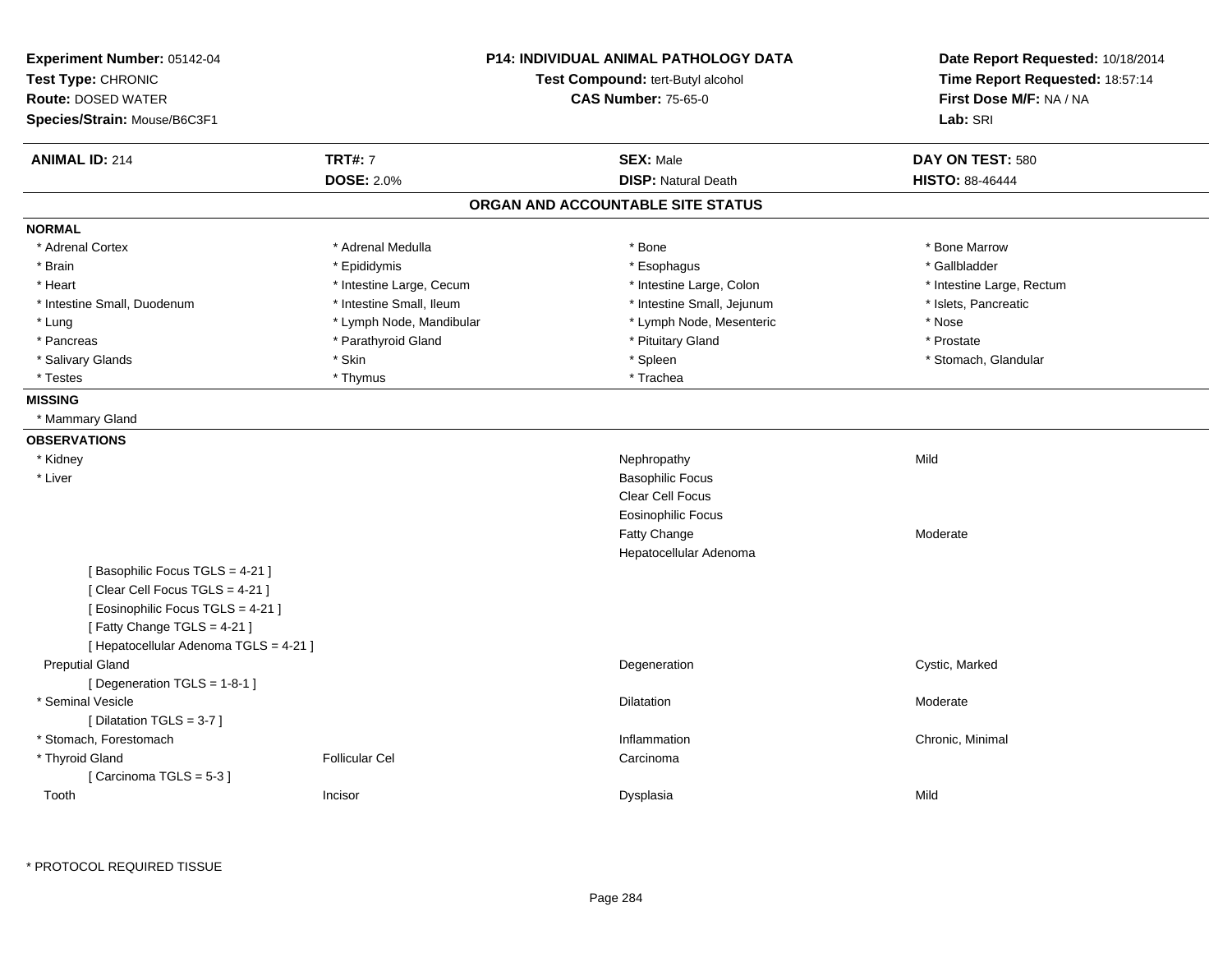| <b>P14: INDIVIDUAL ANIMAL PATHOLOGY DATA</b><br><b>Experiment Number: 05142-04</b><br><b>Test Compound: tert-Butyl alcohol</b><br><b>Test Type: CHRONIC</b><br><b>Route: DOSED WATER</b> |                   |                                   | Date Report Requested: 10/18/2014                          |  |
|------------------------------------------------------------------------------------------------------------------------------------------------------------------------------------------|-------------------|-----------------------------------|------------------------------------------------------------|--|
|                                                                                                                                                                                          |                   | <b>CAS Number: 75-65-0</b>        | Time Report Requested: 18:57:14<br>First Dose M/F: NA / NA |  |
|                                                                                                                                                                                          |                   |                                   |                                                            |  |
| Species/Strain: Mouse/B6C3F1                                                                                                                                                             |                   |                                   | Lab: SRI                                                   |  |
| <b>ANIMAL ID: 214</b>                                                                                                                                                                    | <b>TRT#: 7</b>    | <b>SEX: Male</b>                  | DAY ON TEST: 580                                           |  |
|                                                                                                                                                                                          | <b>DOSE: 2.0%</b> | <b>DISP: Natural Death</b>        | <b>HISTO: 88-46444</b>                                     |  |
|                                                                                                                                                                                          |                   | ORGAN AND ACCOUNTABLE SITE STATUS |                                                            |  |
| Urethra                                                                                                                                                                                  |                   | Inflammation                      | Chronic, Moderate                                          |  |
| * Urinary Bladder                                                                                                                                                                        |                   | Inflammation                      | Chronic, Moderate                                          |  |
| [Inflammation TGLS = $2-8$ ]                                                                                                                                                             |                   |                                   |                                                            |  |
| PRIMARY CAUSE OF DEATH                                                                                                                                                                   |                   |                                   |                                                            |  |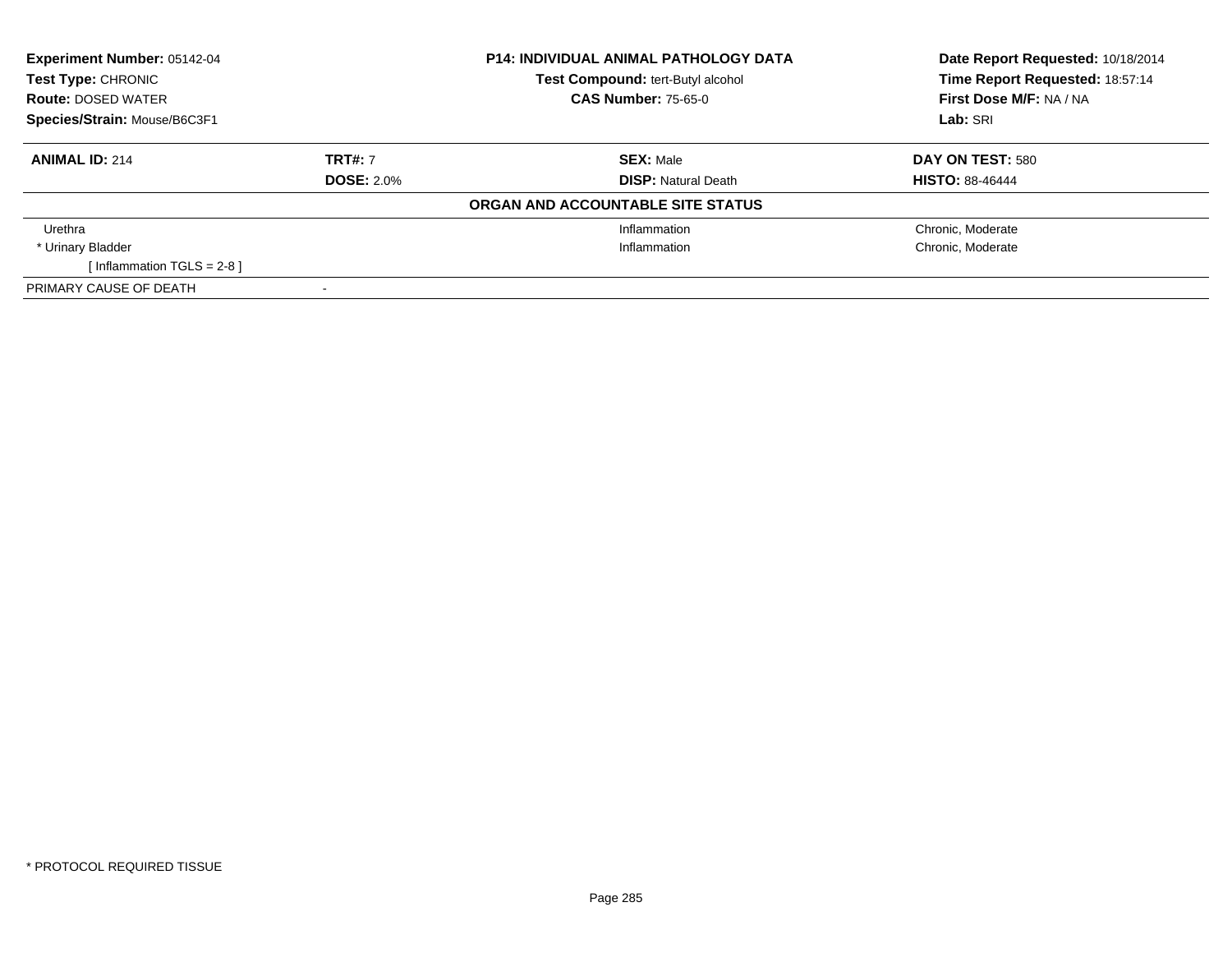| Experiment Number: 05142-04                        | <b>P14: INDIVIDUAL ANIMAL PATHOLOGY DATA</b><br>Test Compound: tert-Butyl alcohol |                                   | Date Report Requested: 10/18/2014 |
|----------------------------------------------------|-----------------------------------------------------------------------------------|-----------------------------------|-----------------------------------|
| Test Type: CHRONIC                                 |                                                                                   |                                   | Time Report Requested: 18:57:14   |
| <b>Route: DOSED WATER</b>                          |                                                                                   | <b>CAS Number: 75-65-0</b>        | First Dose M/F: NA / NA           |
| Species/Strain: Mouse/B6C3F1                       |                                                                                   |                                   | Lab: SRI                          |
| <b>ANIMAL ID: 215</b>                              | <b>TRT#: 7</b>                                                                    | <b>SEX: Male</b>                  | DAY ON TEST: 146                  |
|                                                    | <b>DOSE: 2.0%</b>                                                                 | <b>DISP:</b> Moribund Sacrifice   | <b>HISTO: 87-43119</b>            |
|                                                    |                                                                                   | ORGAN AND ACCOUNTABLE SITE STATUS |                                   |
| <b>NORMAL</b>                                      |                                                                                   |                                   |                                   |
| * Adrenal Cortex                                   | * Adrenal Medulla                                                                 | * Bone                            | * Bone Marrow                     |
| * Brain                                            | * Epididymis                                                                      | * Esophagus                       | * Gallbladder                     |
| * Heart                                            | * Intestine Large, Cecum                                                          | * Intestine Large, Colon          | * Intestine Large, Rectum         |
| * Intestine Small, Duodenum                        | * Intestine Small, Ileum                                                          | * Intestine Small, Jejunum        | * Islets, Pancreatic              |
| * Lung                                             | * Lymph Node, Mandibular                                                          | * Lymph Node, Mesenteric          | * Nose                            |
| * Pancreas                                         | * Parathyroid Gland                                                               | * Pituitary Gland                 | * Prostate                        |
| * Salivary Glands                                  | * Seminal Vesicle                                                                 | * Skin                            | * Stomach, Forestomach            |
| * Testes                                           | * Thyroid Gland                                                                   | * Trachea                         |                                   |
| <b>MISSING</b>                                     |                                                                                   |                                   |                                   |
| * Mammary Gland                                    | * Thymus                                                                          |                                   |                                   |
| <b>OBSERVATIONS</b>                                |                                                                                   |                                   |                                   |
| * Kidney                                           |                                                                                   | Congestion                        | Mild                              |
| [Congestion TGLS = 3-5]                            |                                                                                   |                                   |                                   |
| * Liver                                            |                                                                                   | Fatty Change                      | Minimal                           |
| * Spleen                                           |                                                                                   | <b>Depletion Cellular</b>         | Marked                            |
| [ Depletion Cellular TGLS = 2-21 ]                 |                                                                                   |                                   |                                   |
| * Stomach, Glandular                               |                                                                                   | Erosion                           | Mild                              |
|                                                    |                                                                                   | Pigmentation                      | Mild                              |
| [ Erosion TGLS = $4-4$ ]                           |                                                                                   |                                   |                                   |
| [ Pigmentation TGLS = 4-4 ]                        |                                                                                   |                                   |                                   |
| * Urinary Bladder                                  | <b>Transit Epithe</b>                                                             | Hyperplasia                       | Minimal                           |
|                                                    |                                                                                   | Inflammation                      | Chronic, Moderate                 |
| [ Inflammation TGLS = 1-11 ]                       |                                                                                   |                                   |                                   |
| PRIMARY CAUSE OF DEATH<br>$\overline{\phantom{a}}$ |                                                                                   |                                   |                                   |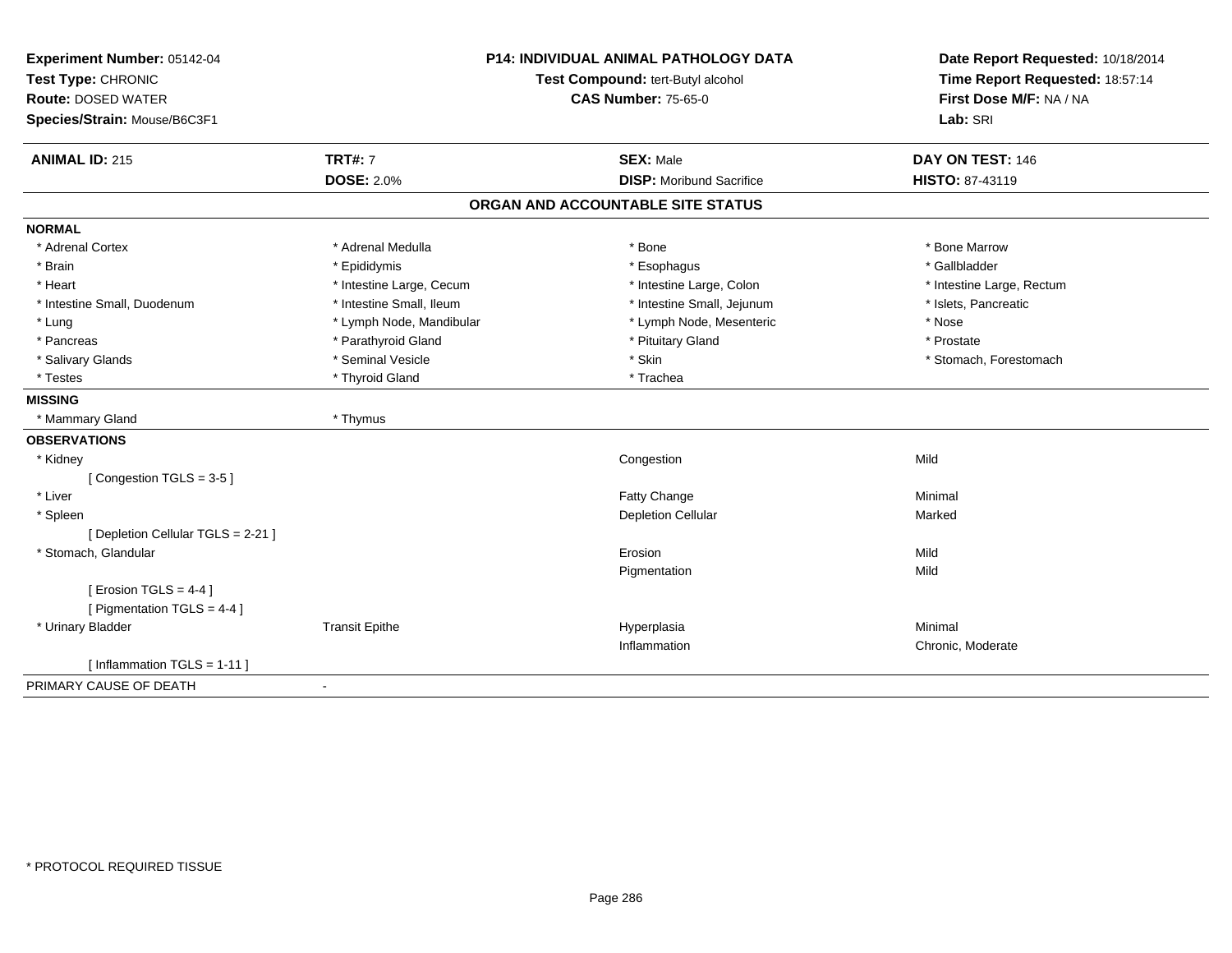| Experiment Number: 05142-04<br>Test Type: CHRONIC<br><b>Route: DOSED WATER</b><br>Species/Strain: Mouse/B6C3F1 |                           | <b>P14: INDIVIDUAL ANIMAL PATHOLOGY DATA</b><br>Test Compound: tert-Butyl alcohol<br><b>CAS Number: 75-65-0</b> | Date Report Requested: 10/18/2014<br>Time Report Requested: 18:57:14<br>First Dose M/F: NA / NA<br>Lab: SRI |
|----------------------------------------------------------------------------------------------------------------|---------------------------|-----------------------------------------------------------------------------------------------------------------|-------------------------------------------------------------------------------------------------------------|
| <b>ANIMAL ID: 216</b>                                                                                          | <b>TRT#: 7</b>            | <b>SEX: Male</b>                                                                                                | DAY ON TEST: 727                                                                                            |
|                                                                                                                | <b>DOSE: 2.0%</b>         | <b>DISP:</b> Moribund Sacrifice                                                                                 | <b>HISTO: 88-48607</b>                                                                                      |
|                                                                                                                |                           | ORGAN AND ACCOUNTABLE SITE STATUS                                                                               |                                                                                                             |
| <b>NORMAL</b>                                                                                                  |                           |                                                                                                                 |                                                                                                             |
| * Adrenal Cortex                                                                                               | * Adrenal Medulla         | * Bone Marrow                                                                                                   | * Brain                                                                                                     |
| * Esophagus                                                                                                    | * Gallbladder             | * Heart                                                                                                         | * Intestine Large, Cecum                                                                                    |
| * Intestine Large, Colon                                                                                       | * Intestine Large, Rectum | * Intestine Small, Duodenum                                                                                     | * Intestine Small, Ileum                                                                                    |
| * Intestine Small, Jejunum                                                                                     | * Islets, Pancreatic      | * Liver                                                                                                         | * Lung                                                                                                      |
| * Lymph Node, Mandibular                                                                                       | * Lymph Node, Mesenteric  | * Nose                                                                                                          | * Pancreas                                                                                                  |
| * Parathyroid Gland                                                                                            | * Pituitary Gland         | * Prostate                                                                                                      | * Salivary Glands                                                                                           |
| * Skin                                                                                                         | * Spleen                  | * Stomach, Forestomach                                                                                          | * Stomach, Glandular                                                                                        |
| * Testes                                                                                                       | * Thyroid Gland           | * Trachea                                                                                                       | * Urinary Bladder                                                                                           |
| <b>MISSING</b>                                                                                                 |                           |                                                                                                                 |                                                                                                             |
| * Mammary Gland                                                                                                |                           |                                                                                                                 |                                                                                                             |
| <b>OBSERVATIONS</b>                                                                                            |                           |                                                                                                                 |                                                                                                             |
| * Bone                                                                                                         |                           | Hyperostosis                                                                                                    | Moderate                                                                                                    |
| * Epididymis                                                                                                   |                           | Inflammation                                                                                                    | Chronic, Mild                                                                                               |
| * Kidney                                                                                                       | <b>Renal Tubule</b>       | Adenocarcinoma                                                                                                  |                                                                                                             |
|                                                                                                                |                           | Nephropathy                                                                                                     | Minimal                                                                                                     |
| [ Adenocarcinoma TGLS = 1-21 ]                                                                                 |                           |                                                                                                                 |                                                                                                             |
| * Seminal Vesicle                                                                                              |                           | <b>Dilatation</b>                                                                                               | Mild                                                                                                        |
| * Thymus                                                                                                       |                           | Cyst                                                                                                            | Minimal                                                                                                     |
| Tooth                                                                                                          | Incisor                   | Dysplasia                                                                                                       | Minimal                                                                                                     |
| PRIMARY CAUSE OF DEATH                                                                                         |                           |                                                                                                                 |                                                                                                             |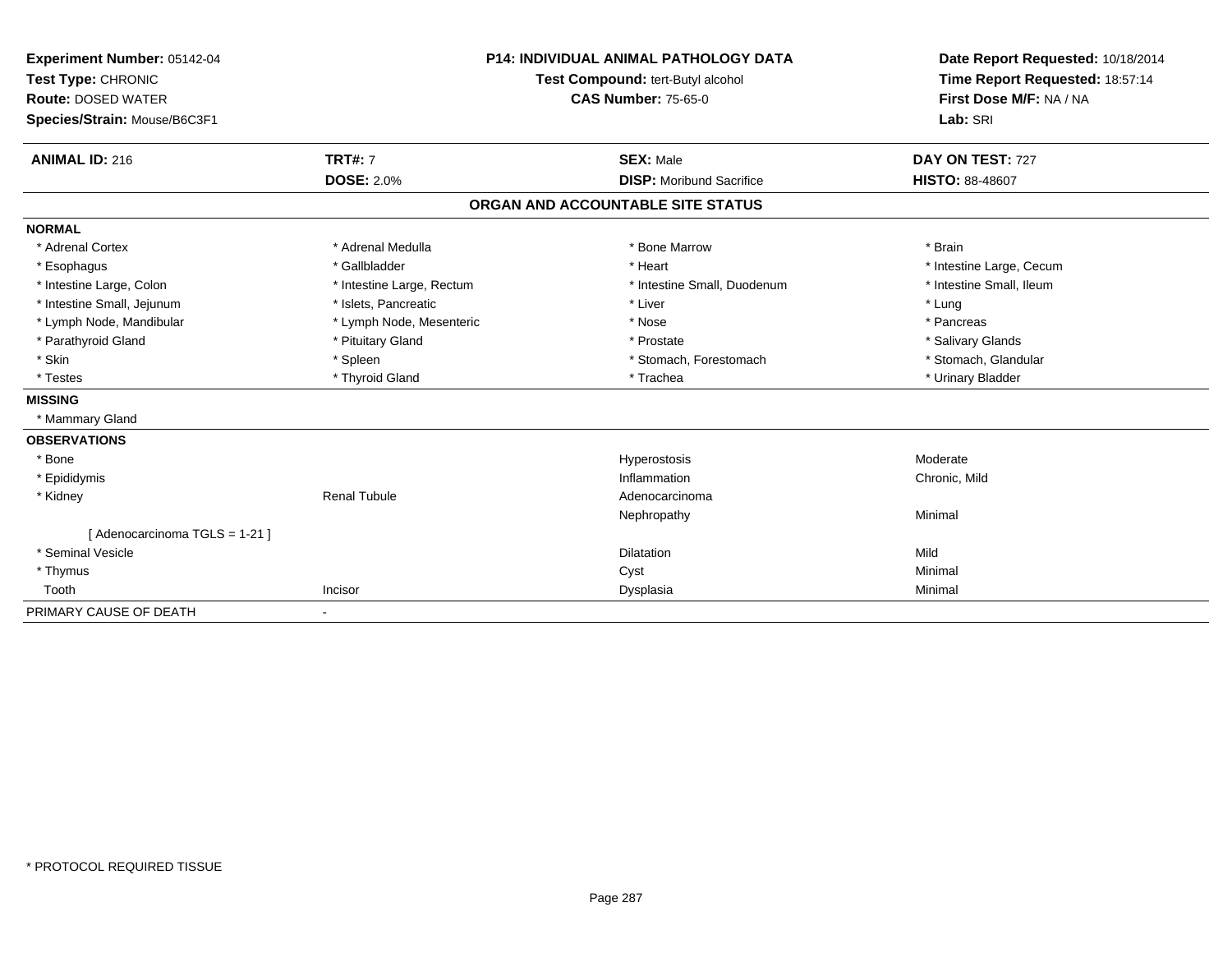| Experiment Number: 05142-04<br>Test Type: CHRONIC<br><b>Route: DOSED WATER</b> |                          | P14: INDIVIDUAL ANIMAL PATHOLOGY DATA<br>Test Compound: tert-Butyl alcohol<br><b>CAS Number: 75-65-0</b> |                           |
|--------------------------------------------------------------------------------|--------------------------|----------------------------------------------------------------------------------------------------------|---------------------------|
| Species/Strain: Mouse/B6C3F1                                                   |                          |                                                                                                          | Lab: SRI                  |
| <b>ANIMAL ID: 217</b>                                                          | <b>TRT#: 7</b>           | <b>SEX: Male</b>                                                                                         | DAY ON TEST: 728          |
|                                                                                | <b>DOSE: 2.0%</b>        | <b>DISP: Terminal Sacrifice</b>                                                                          | <b>HISTO: 88-48608</b>    |
|                                                                                |                          | ORGAN AND ACCOUNTABLE SITE STATUS                                                                        |                           |
| <b>NORMAL</b>                                                                  |                          |                                                                                                          |                           |
| * Adrenal Cortex                                                               | * Adrenal Medulla        | * Bone                                                                                                   | * Bone Marrow             |
| * Brain                                                                        | * Epididymis             | * Esophagus                                                                                              | * Gallbladder             |
| * Heart                                                                        | * Intestine Large, Cecum | * Intestine Large, Colon                                                                                 | * Intestine Large, Rectum |
| * Intestine Small, Duodenum                                                    | * Intestine Small, Ileum | * Intestine Small, Jejunum                                                                               | * Islets, Pancreatic      |
| * Lung                                                                         | * Lymph Node, Mandibular | * Nose                                                                                                   | * Pituitary Gland         |
| * Prostate                                                                     | * Salivary Glands        | * Seminal Vesicle                                                                                        | * Skin                    |
| * Stomach, Forestomach                                                         | * Stomach, Glandular     | * Testes                                                                                                 | * Thymus                  |
| * Trachea                                                                      | * Urinary Bladder        |                                                                                                          |                           |
| <b>MISSING</b>                                                                 |                          |                                                                                                          |                           |
| * Mammary Gland                                                                | * Parathyroid Gland      |                                                                                                          |                           |
| <b>OBSERVATIONS</b>                                                            |                          |                                                                                                          |                           |
| * Kidney                                                                       |                          | Nephropathy                                                                                              | Mild                      |
| * Liver                                                                        |                          | Clear Cell Focus                                                                                         | Mild                      |
|                                                                                |                          | Hepatocellular Adenoma                                                                                   | Multiple                  |
|                                                                                |                          | <b>Mixed Cell Focus</b>                                                                                  |                           |
|                                                                                |                          | <b>Tension Lipidosis</b>                                                                                 |                           |
| [ Hepatocellular Adenoma TGLS = 3-22,4-23,5-24,7-26 ]                          |                          |                                                                                                          |                           |
| * Lymph Node, Mesenteric                                                       |                          | Hyperplasia                                                                                              | Lymphoid, Moderate        |
| Mesentery                                                                      | Fat                      | Necrosis                                                                                                 | Mild                      |
| [Necrosis $TGLS = 2-21$ ]                                                      |                          |                                                                                                          |                           |
| * Pancreas                                                                     |                          | Necrosis                                                                                                 | Moderate                  |
| [Necrosis $TGLS = 2-21$ ]                                                      |                          |                                                                                                          |                           |
| <b>Preputial Gland</b>                                                         |                          | Degeneration                                                                                             | Cystic, Moderate          |
| [ Degeneration TGLS = 1-8 ]                                                    |                          |                                                                                                          |                           |
| * Spleen                                                                       |                          | Hyperplasia                                                                                              | Lymphoid, Mild            |
| * Thyroid Gland                                                                | <b>Follicular Cel</b>    | Hyperplasia                                                                                              | Moderate                  |
| Tooth                                                                          | Incisor                  | Dysplasia                                                                                                | Moderate                  |
| PRIMARY CAUSE OF DEATH                                                         |                          |                                                                                                          |                           |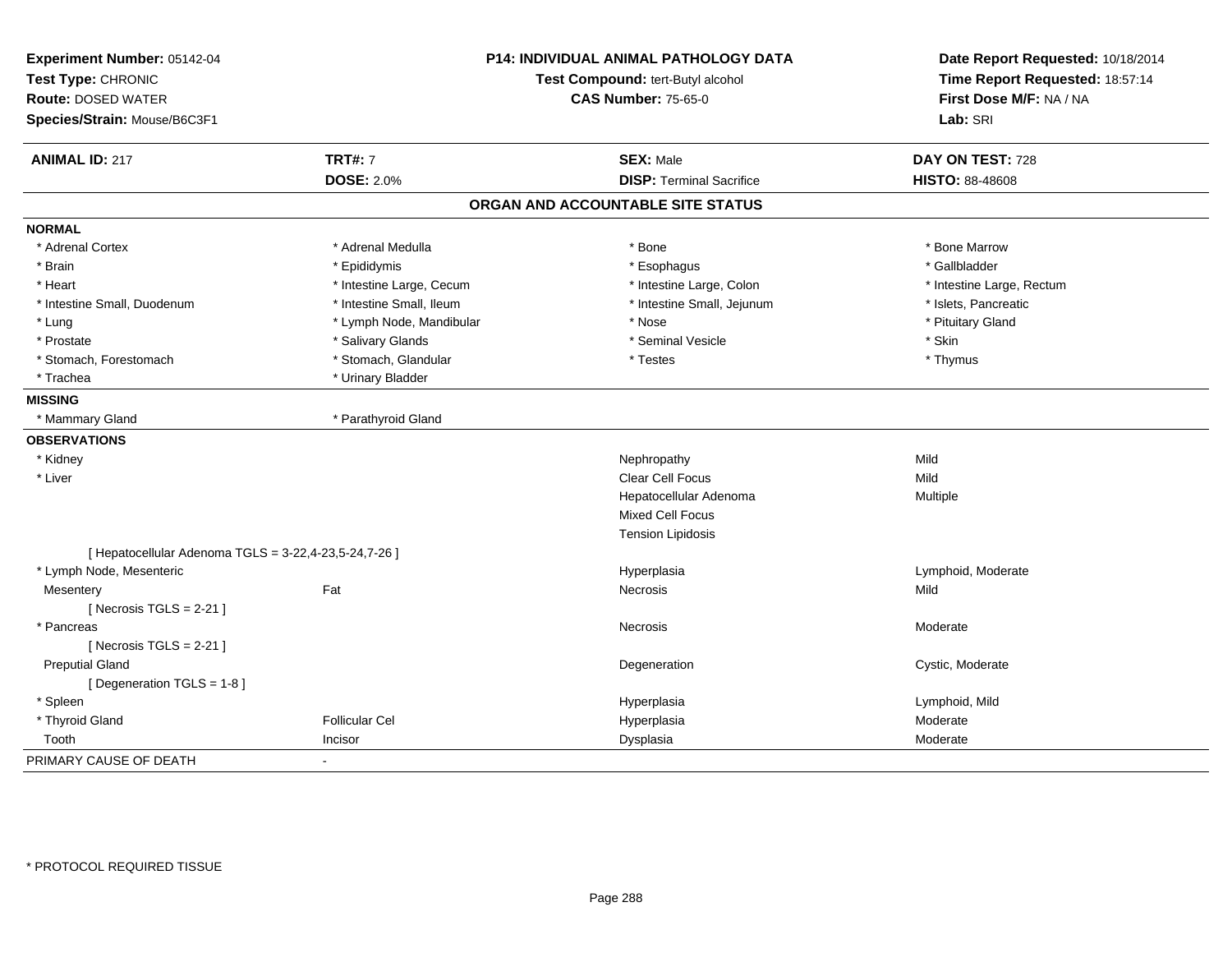| Experiment Number: 05142-04<br>Test Type: CHRONIC<br><b>Route: DOSED WATER</b><br>Species/Strain: Mouse/B6C3F1 | <b>P14: INDIVIDUAL ANIMAL PATHOLOGY DATA</b><br>Test Compound: tert-Butyl alcohol<br><b>CAS Number: 75-65-0</b> |                                   | Date Report Requested: 10/18/2014<br>Time Report Requested: 18:57:14<br>First Dose M/F: NA / NA<br>Lab: SRI |
|----------------------------------------------------------------------------------------------------------------|-----------------------------------------------------------------------------------------------------------------|-----------------------------------|-------------------------------------------------------------------------------------------------------------|
| <b>ANIMAL ID: 218</b>                                                                                          | <b>TRT#: 7</b>                                                                                                  | <b>SEX: Male</b>                  | DAY ON TEST: 728                                                                                            |
|                                                                                                                | <b>DOSE: 2.0%</b>                                                                                               | <b>DISP: Terminal Sacrifice</b>   | <b>HISTO: 88-48609</b>                                                                                      |
|                                                                                                                |                                                                                                                 | ORGAN AND ACCOUNTABLE SITE STATUS |                                                                                                             |
| <b>NORMAL</b>                                                                                                  |                                                                                                                 |                                   |                                                                                                             |
| * Adrenal Cortex                                                                                               | * Adrenal Medulla                                                                                               | * Bone Marrow                     | * Brain                                                                                                     |
| * Epididymis                                                                                                   | * Esophagus                                                                                                     | * Gallbladder                     | * Heart                                                                                                     |
| * Intestine Large, Cecum                                                                                       | * Intestine Large, Colon                                                                                        | * Intestine Large, Rectum         | * Intestine Small, Duodenum                                                                                 |
| * Intestine Small, Ileum                                                                                       | * Intestine Small, Jejunum                                                                                      | * Islets, Pancreatic              | * Lung                                                                                                      |
| * Lymph Node, Mandibular                                                                                       | * Lymph Node, Mesenteric                                                                                        | * Nose                            | * Pancreas                                                                                                  |
| * Pituitary Gland                                                                                              | * Prostate                                                                                                      | * Salivary Glands                 | * Skin                                                                                                      |
| * Stomach, Forestomach                                                                                         | * Stomach, Glandular                                                                                            | * Testes                          | * Thymus                                                                                                    |
| * Thyroid Gland                                                                                                | * Trachea                                                                                                       | * Urinary Bladder                 |                                                                                                             |
| <b>MISSING</b>                                                                                                 |                                                                                                                 |                                   |                                                                                                             |
| * Mammary Gland                                                                                                |                                                                                                                 |                                   |                                                                                                             |
| <b>OBSERVATIONS</b>                                                                                            |                                                                                                                 |                                   |                                                                                                             |
| * Bone                                                                                                         |                                                                                                                 | Hyperostosis                      | Mild                                                                                                        |
| [ Hyperostosis $TGLS = 8-24$ ]                                                                                 |                                                                                                                 |                                   |                                                                                                             |
| * Kidney                                                                                                       | <b>Renal Tubule</b>                                                                                             | <b>Dilatation</b>                 | Minimal                                                                                                     |
|                                                                                                                |                                                                                                                 | Nephropathy                       | Mild                                                                                                        |
| * Liver                                                                                                        |                                                                                                                 | Clear Cell Focus                  |                                                                                                             |
|                                                                                                                |                                                                                                                 | Hepatocellular Adenoma            | Multiple                                                                                                    |
| [Clear Cell Focus TGLS = 5-23]<br>[ Hepatocellular Adenoma TGLS = 3-21,4-22 ]                                  |                                                                                                                 |                                   |                                                                                                             |
| * Parathyroid Gland                                                                                            |                                                                                                                 | Cyst                              | Mild                                                                                                        |
| <b>Preputial Gland</b>                                                                                         |                                                                                                                 | Degeneration                      | Cystic, Moderate                                                                                            |
| [ Degeneration TGLS = 1-8 ]                                                                                    |                                                                                                                 |                                   |                                                                                                             |
| * Seminal Vesicle                                                                                              |                                                                                                                 | <b>Dilatation</b>                 | Mild                                                                                                        |
| * Spleen                                                                                                       |                                                                                                                 | Hemangiosarcoma                   |                                                                                                             |
| [Hemangiosarcoma TGLS = 2-6]                                                                                   |                                                                                                                 |                                   |                                                                                                             |
| Tooth                                                                                                          | Incisor                                                                                                         | Dysplasia                         | Mild                                                                                                        |
| [Dysplasia TGLS = 7-9]                                                                                         |                                                                                                                 |                                   |                                                                                                             |
| PRIMARY CAUSE OF DEATH                                                                                         |                                                                                                                 |                                   |                                                                                                             |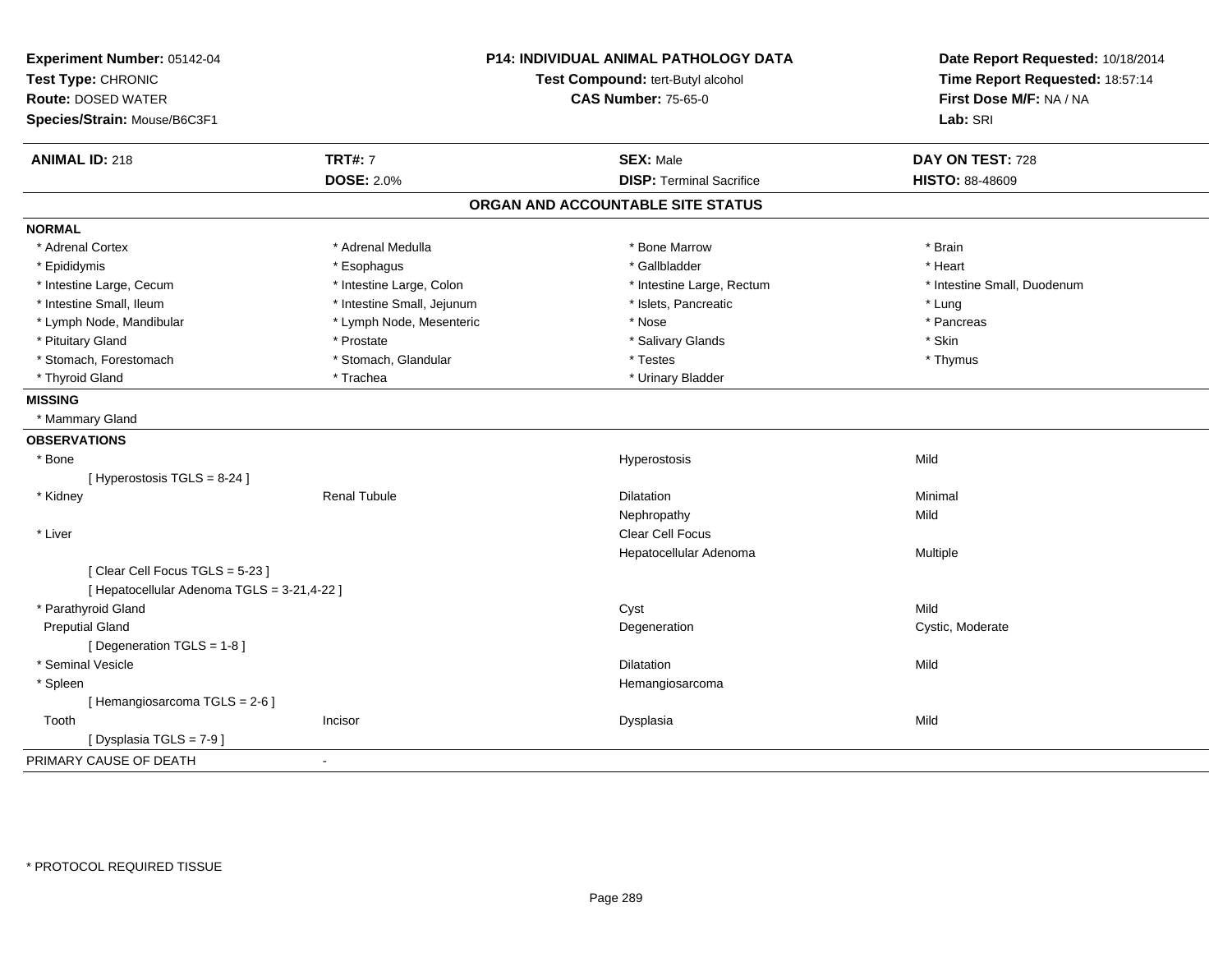| Experiment Number: 05142-04<br>Test Type: CHRONIC |                          | <b>P14: INDIVIDUAL ANIMAL PATHOLOGY DATA</b><br>Test Compound: tert-Butyl alcohol | Date Report Requested: 10/18/2014<br>Time Report Requested: 18:57:14 |
|---------------------------------------------------|--------------------------|-----------------------------------------------------------------------------------|----------------------------------------------------------------------|
| <b>Route: DOSED WATER</b>                         |                          | <b>CAS Number: 75-65-0</b>                                                        | First Dose M/F: NA / NA                                              |
| Species/Strain: Mouse/B6C3F1                      |                          |                                                                                   | Lab: SRI                                                             |
| <b>ANIMAL ID: 219</b>                             | <b>TRT#: 7</b>           | <b>SEX: Male</b>                                                                  | DAY ON TEST: 728                                                     |
|                                                   | <b>DOSE: 2.0%</b>        | <b>DISP: Terminal Sacrifice</b>                                                   | HISTO: 88-48610                                                      |
|                                                   |                          | ORGAN AND ACCOUNTABLE SITE STATUS                                                 |                                                                      |
| <b>NORMAL</b>                                     |                          |                                                                                   |                                                                      |
| * Adrenal Cortex                                  | * Adrenal Medulla        | * Bone                                                                            | * Bone Marrow                                                        |
| * Brain                                           | * Epididymis             | * Esophagus                                                                       | * Gallbladder                                                        |
| * Heart                                           | * Intestine Large, Cecum | * Intestine Large, Colon                                                          | * Intestine Large, Rectum                                            |
| * Intestine Small, Duodenum                       | * Intestine Small, Ileum | * Intestine Small, Jejunum                                                        | * Islets, Pancreatic                                                 |
| * Lung                                            | * Lymph Node, Mandibular | * Nose                                                                            | * Pancreas                                                           |
| * Parathyroid Gland                               | * Pituitary Gland        | * Prostate                                                                        | * Salivary Glands                                                    |
| * Seminal Vesicle                                 | * Skin                   | * Spleen                                                                          | * Stomach, Forestomach                                               |
| * Stomach, Glandular                              | * Testes                 | * Thymus                                                                          | * Thyroid Gland                                                      |
| * Trachea                                         | * Urinary Bladder        |                                                                                   |                                                                      |
| <b>MISSING</b>                                    |                          |                                                                                   |                                                                      |
| * Mammary Gland                                   |                          |                                                                                   |                                                                      |
| <b>OBSERVATIONS</b>                               |                          |                                                                                   |                                                                      |
| * Kidney                                          |                          | Nephropathy                                                                       | Mild                                                                 |
| * Liver                                           |                          | Clear Cell Focus                                                                  |                                                                      |
|                                                   |                          | Fatty Change                                                                      | Mild                                                                 |
|                                                   |                          | Hepatocellular Carcinoma                                                          |                                                                      |
| [Clear Cell Focus TGLS = 3-22]                    |                          |                                                                                   |                                                                      |
| [ Hepatocellular Carcinoma TGLS = 2-21 ]          |                          |                                                                                   |                                                                      |
| * Lymph Node, Mesenteric                          |                          | Angiectasis                                                                       | Mild                                                                 |
|                                                   |                          | Hyperplasia                                                                       | Lymphoid, Mild                                                       |
| [Angiectasis TGLS = 1-5]                          |                          |                                                                                   |                                                                      |
| <b>Preputial Gland</b>                            |                          | Degeneration                                                                      | Cystic, Mild                                                         |
| [Degeneration TGLS = 4-8]                         |                          |                                                                                   |                                                                      |
| Tooth                                             | Incisor                  | Dysplasia                                                                         | Moderate                                                             |
| PRIMARY CAUSE OF DEATH                            | $\blacksquare$           |                                                                                   |                                                                      |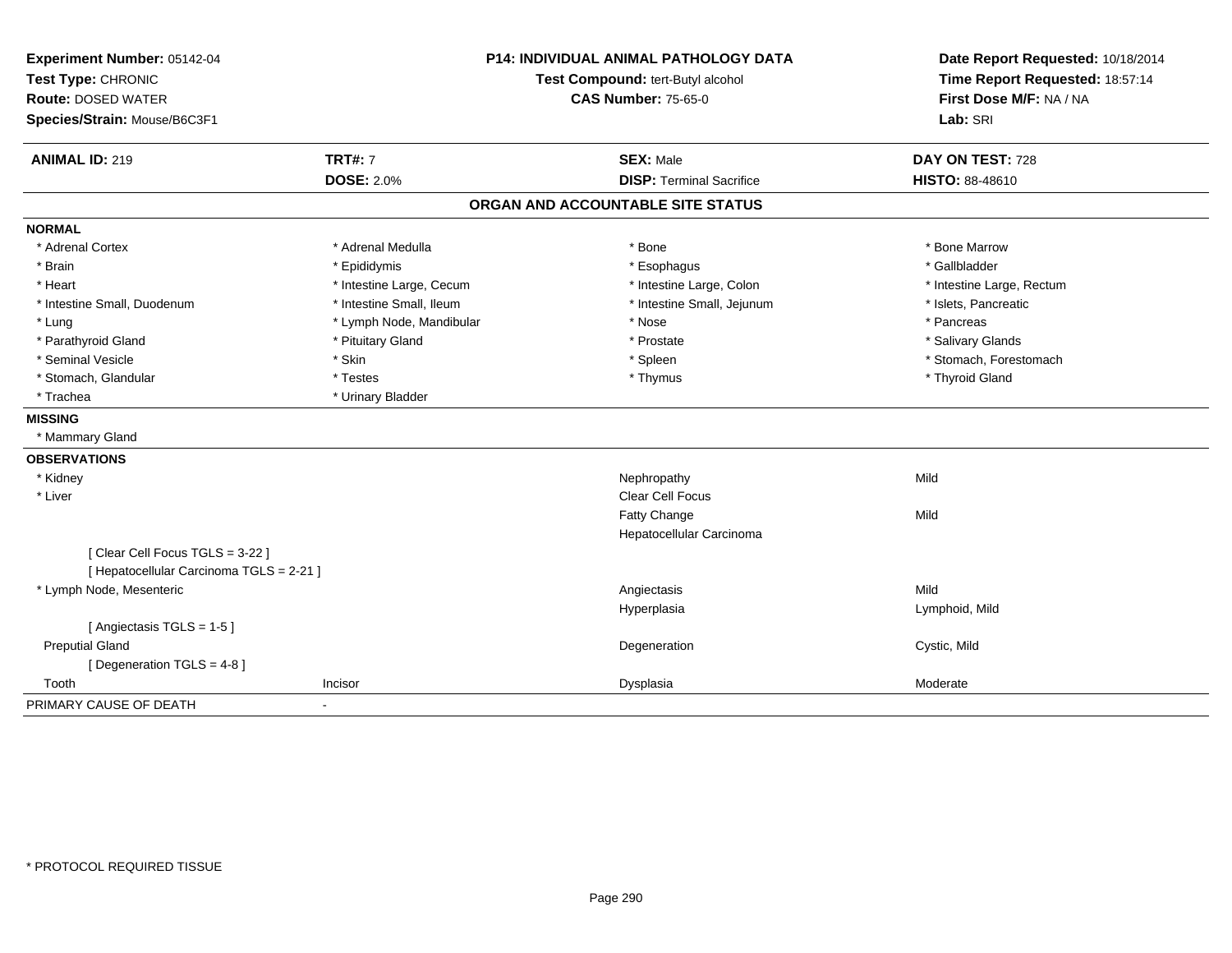| Experiment Number: 05142-04         |                                   | <b>P14: INDIVIDUAL ANIMAL PATHOLOGY DATA</b> | Date Report Requested: 10/18/2014 |
|-------------------------------------|-----------------------------------|----------------------------------------------|-----------------------------------|
| Test Type: CHRONIC                  | Test Compound: tert-Butyl alcohol |                                              | Time Report Requested: 18:57:14   |
| <b>Route: DOSED WATER</b>           |                                   | <b>CAS Number: 75-65-0</b>                   | First Dose M/F: NA / NA           |
| Species/Strain: Mouse/B6C3F1        |                                   |                                              | Lab: SRI                          |
| <b>ANIMAL ID: 220</b>               | <b>TRT#: 7</b>                    | <b>SEX: Male</b>                             | DAY ON TEST: 486                  |
|                                     | <b>DOSE: 2.0%</b>                 | <b>DISP: Moribund Sacrifice</b>              | <b>HISTO: 88-45717</b>            |
|                                     |                                   | ORGAN AND ACCOUNTABLE SITE STATUS            |                                   |
| <b>NORMAL</b>                       |                                   |                                              |                                   |
| * Adrenal Cortex                    | * Adrenal Medulla                 | * Bone                                       | * Brain                           |
| * Epididymis                        | * Esophagus                       | * Gallbladder                                | * Heart                           |
| * Intestine Large, Cecum            | * Intestine Large, Colon          | * Intestine Large, Rectum                    | * Intestine Small, Duodenum       |
| * Intestine Small, Ileum            | * Intestine Small, Jejunum        | * Islets, Pancreatic                         | * Lung                            |
| * Lymph Node, Mandibular            | * Lymph Node, Mesenteric          | * Nose                                       | * Pancreas                        |
| * Parathyroid Gland                 | * Pituitary Gland                 | * Prostate                                   | * Salivary Glands                 |
| * Seminal Vesicle                   | * Skin                            | * Stomach, Forestomach                       | * Stomach, Glandular              |
| * Testes                            | * Thymus                          | * Thyroid Gland                              | * Trachea                         |
| <b>MISSING</b>                      |                                   |                                              |                                   |
| * Mammary Gland                     |                                   |                                              |                                   |
| <b>OBSERVATIONS</b>                 |                                   |                                              |                                   |
| * Bone Marrow                       |                                   | Hypercellularity                             | Marked                            |
| * Kidney                            |                                   | Congestion                                   | Mild                              |
|                                     |                                   | Nephropathy                                  | Mild                              |
| [Congestion TGLS = 3-5]             |                                   |                                              |                                   |
| * Liver                             |                                   | Fatty Change                                 | Moderate                          |
|                                     |                                   | <b>Focal Cellular Change</b>                 | Mild                              |
|                                     |                                   | <b>Tension Lipidosis</b>                     |                                   |
| [Focal Cellular Change TGLS = 5-22] |                                   |                                              |                                   |
| * Spleen                            |                                   | Depletion Cellular                           | Mild                              |
| [ Depletion Cellular TGLS = 2-6 ]   |                                   |                                              |                                   |
| * Urinary Bladder                   | <b>Transit Epithe</b>             | Hyperplasia                                  | Mild                              |
|                                     |                                   | Inflammation                                 | Chronic, Mild                     |
| [ Inflammation TGLS = $1-11$ ]      |                                   |                                              |                                   |
| PRIMARY CAUSE OF DEATH              | $\blacksquare$                    |                                              |                                   |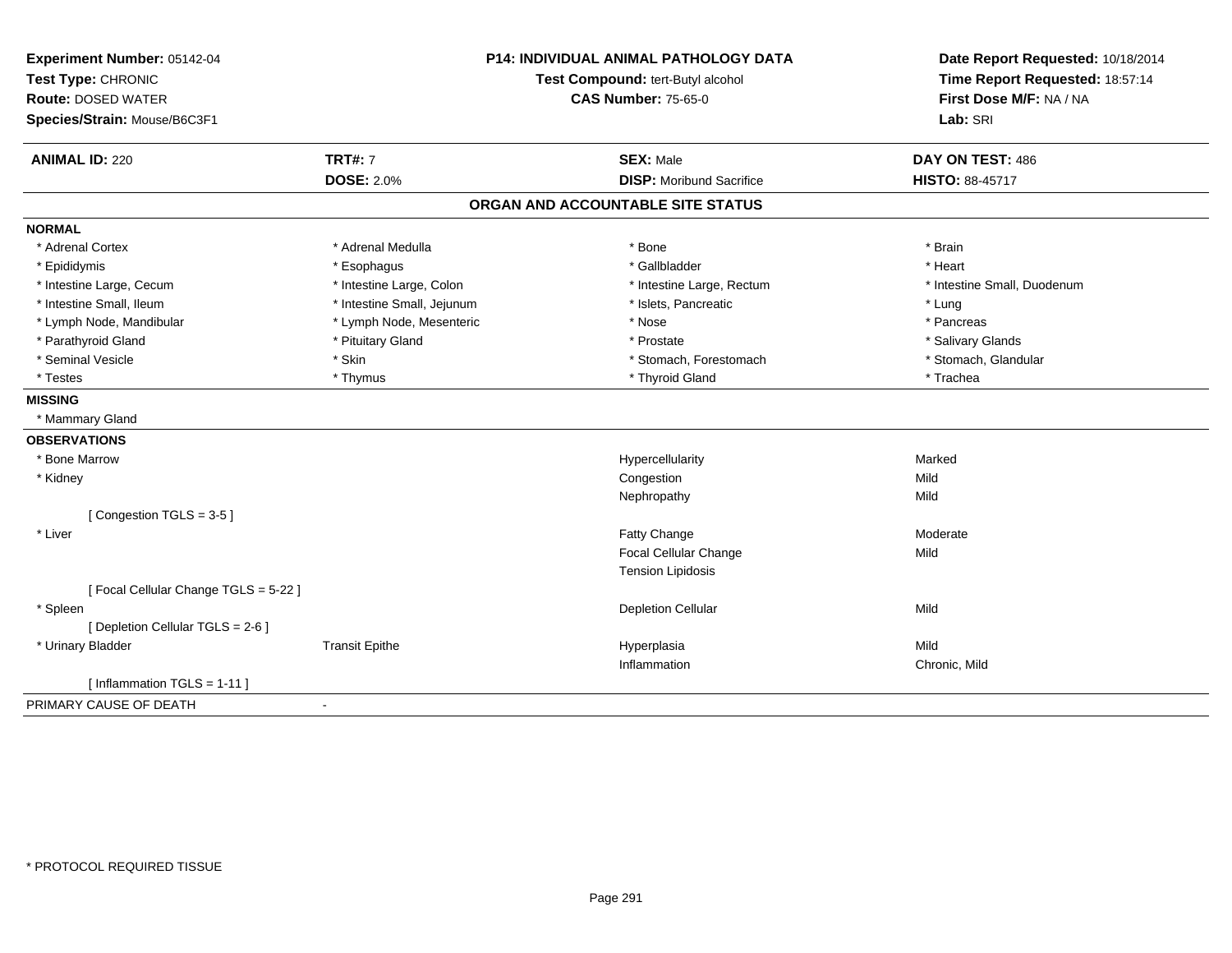| Experiment Number: 05142-04              |                                   | <b>P14: INDIVIDUAL ANIMAL PATHOLOGY DATA</b> | Date Report Requested: 10/18/2014 |
|------------------------------------------|-----------------------------------|----------------------------------------------|-----------------------------------|
| Test Type: CHRONIC                       | Test Compound: tert-Butyl alcohol |                                              | Time Report Requested: 18:57:14   |
| <b>Route: DOSED WATER</b>                |                                   | <b>CAS Number: 75-65-0</b>                   | First Dose M/F: NA / NA           |
| Species/Strain: Mouse/B6C3F1             |                                   |                                              | Lab: SRI                          |
| <b>ANIMAL ID: 221</b>                    | <b>TRT#: 7</b>                    | <b>SEX: Male</b>                             | DAY ON TEST: 728                  |
|                                          | <b>DOSE: 2.0%</b>                 | <b>DISP: Terminal Sacrifice</b>              | <b>HISTO: 88-48611</b>            |
|                                          |                                   | ORGAN AND ACCOUNTABLE SITE STATUS            |                                   |
| <b>NORMAL</b>                            |                                   |                                              |                                   |
| * Adrenal Cortex                         | * Adrenal Medulla                 | * Bone                                       | * Bone Marrow                     |
| * Brain                                  | * Epididymis                      | * Esophagus                                  | * Gallbladder                     |
| * Heart                                  | * Intestine Large, Cecum          | * Intestine Large, Colon                     | * Intestine Large, Rectum         |
| * Intestine Small, Duodenum              | * Intestine Small, Ileum          | * Intestine Small, Jejunum                   | * Islets, Pancreatic              |
| * Lung                                   | * Lymph Node, Mandibular          | * Nose                                       | * Pancreas                        |
| * Parathyroid Gland                      | * Pituitary Gland                 | * Prostate                                   | * Salivary Glands                 |
| * Skin                                   | * Spleen                          | * Stomach, Forestomach                       | * Stomach, Glandular              |
| * Testes                                 | * Thymus                          | * Trachea                                    | * Urinary Bladder                 |
| <b>MISSING</b>                           |                                   |                                              |                                   |
| * Mammary Gland                          |                                   |                                              |                                   |
| <b>OBSERVATIONS</b>                      |                                   |                                              |                                   |
| * Kidney                                 |                                   | Nephropathy                                  | Minimal                           |
| * Liver                                  |                                   | Clear Cell Focus                             |                                   |
|                                          |                                   | <b>Eosinophilic Focus</b>                    |                                   |
|                                          |                                   | Fatty Change                                 | Mild                              |
|                                          |                                   | Hepatocellular Adenoma                       |                                   |
| [Clear Cell Focus TGLS = 5-23,6-24,9-25] |                                   |                                              |                                   |
| [Eosinophilic Focus TGLS = 3-21]         |                                   |                                              |                                   |
| [ Hepatocellular Adenoma TGLS = 4-22 ]   |                                   |                                              |                                   |
| * Lymph Node, Mesenteric                 |                                   | Angiectasis                                  | Minimal                           |
| [Angiectasis TGLS = 2-5]                 |                                   |                                              |                                   |
| <b>Preputial Gland</b>                   |                                   | Degeneration                                 | Cystic, Minimal                   |
| [ Degeneration TGLS = 8-8 ]              |                                   |                                              |                                   |
| * Seminal Vesicle                        |                                   | Dilatation                                   | Mild                              |
| * Thyroid Gland                          | <b>Follicular Cel</b>             | Hyperplasia                                  | Moderate                          |
| PRIMARY CAUSE OF DEATH                   | $\blacksquare$                    |                                              |                                   |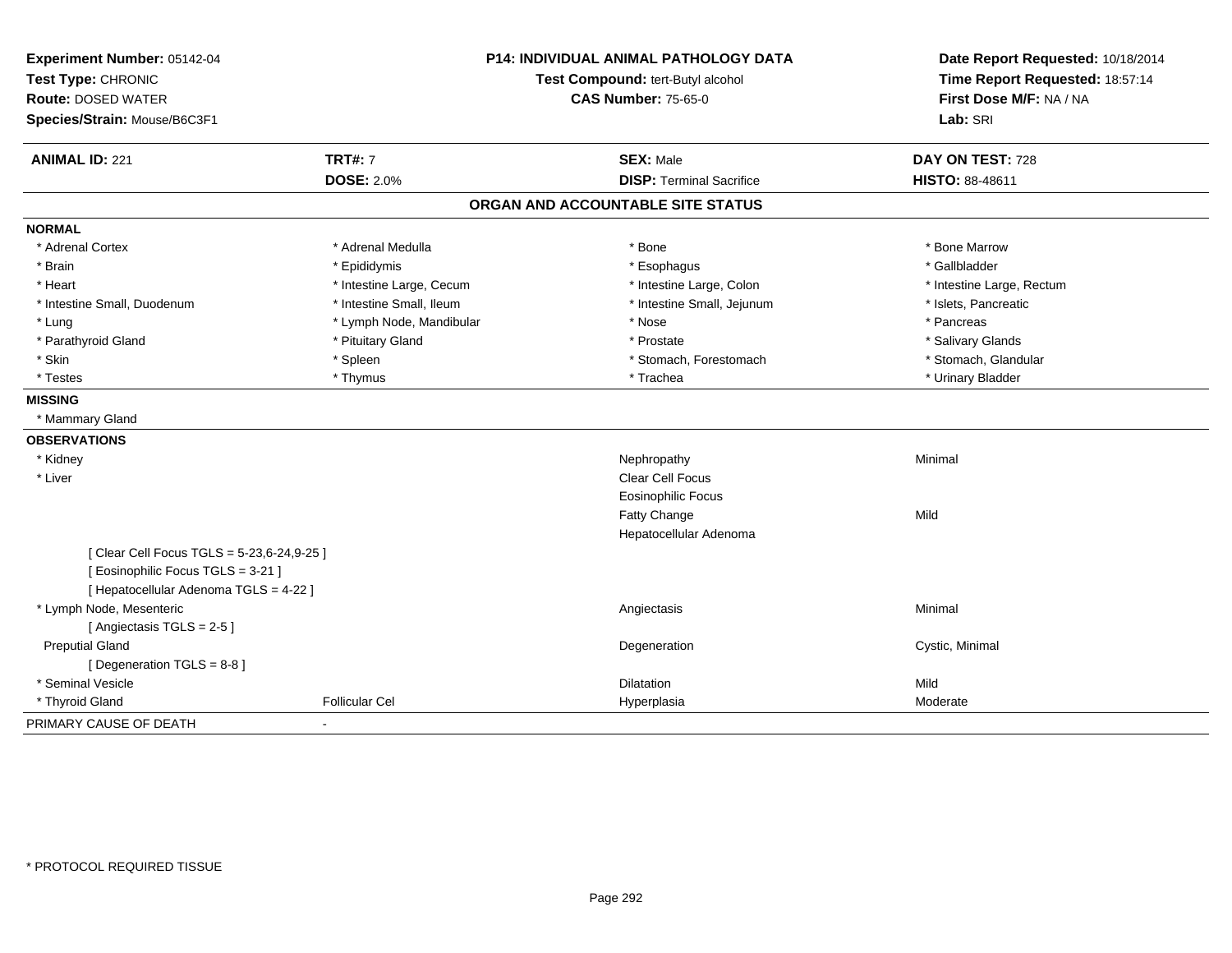| Experiment Number: 05142-04<br>Test Type: CHRONIC<br><b>Route: DOSED WATER</b><br>Species/Strain: Mouse/B6C3F1 | <b>P14: INDIVIDUAL ANIMAL PATHOLOGY DATA</b><br>Test Compound: tert-Butyl alcohol<br><b>CAS Number: 75-65-0</b> |                                                | Date Report Requested: 10/18/2014<br>Time Report Requested: 18:57:14<br>First Dose M/F: NA / NA<br>Lab: SRI |
|----------------------------------------------------------------------------------------------------------------|-----------------------------------------------------------------------------------------------------------------|------------------------------------------------|-------------------------------------------------------------------------------------------------------------|
| <b>ANIMAL ID: 222</b>                                                                                          | <b>TRT#: 7</b><br><b>DOSE: 2.0%</b>                                                                             | <b>SEX: Male</b><br><b>DISP: Natural Death</b> | DAY ON TEST: 93<br>HISTO: 87-43120                                                                          |
|                                                                                                                |                                                                                                                 | ORGAN AND ACCOUNTABLE SITE STATUS              |                                                                                                             |
| <b>NORMAL</b>                                                                                                  |                                                                                                                 |                                                |                                                                                                             |
| * Adrenal Cortex                                                                                               | * Adrenal Medulla                                                                                               | * Bone                                         | * Bone Marrow                                                                                               |
| * Brain                                                                                                        | * Epididymis                                                                                                    | * Esophagus                                    | * Gallbladder                                                                                               |
| * Heart                                                                                                        | * Intestine Large, Cecum                                                                                        | * Intestine Large, Colon                       | * Intestine Large, Rectum                                                                                   |
| * Intestine Small, Duodenum                                                                                    | * Intestine Small, Ileum                                                                                        | * Intestine Small, Jejunum                     | * Islets, Pancreatic                                                                                        |
| * Lymph Node, Mandibular                                                                                       | * Lymph Node, Mesenteric                                                                                        | * Nose                                         | * Pancreas                                                                                                  |
| * Parathyroid Gland                                                                                            | * Pituitary Gland                                                                                               | * Prostate                                     | * Salivary Glands                                                                                           |
| * Seminal Vesicle                                                                                              | * Skin                                                                                                          | * Testes                                       | * Thymus                                                                                                    |
| * Thyroid Gland                                                                                                | * Trachea                                                                                                       |                                                |                                                                                                             |
| <b>MISSING</b>                                                                                                 |                                                                                                                 |                                                |                                                                                                             |
| * Mammary Gland                                                                                                |                                                                                                                 |                                                |                                                                                                             |
| <b>AUTO PRECLUDES DIAG.</b>                                                                                    |                                                                                                                 |                                                |                                                                                                             |
|                                                                                                                |                                                                                                                 |                                                |                                                                                                             |
| * Stomach, Glandular                                                                                           |                                                                                                                 |                                                |                                                                                                             |
| <b>OBSERVATIONS</b>                                                                                            |                                                                                                                 |                                                |                                                                                                             |
| * Kidney                                                                                                       |                                                                                                                 | Congestion                                     | Mild                                                                                                        |
| [Congestion TGLS = 3-5]                                                                                        |                                                                                                                 |                                                |                                                                                                             |
| * Liver                                                                                                        |                                                                                                                 | Clear Cell Focus                               |                                                                                                             |
| * Lung                                                                                                         |                                                                                                                 | Congestion                                     | Mild                                                                                                        |
| * Spleen                                                                                                       |                                                                                                                 | <b>Depletion Cellular</b>                      | Mild                                                                                                        |
| [ Depletion Cellular TGLS = 2-6 ]                                                                              |                                                                                                                 |                                                |                                                                                                             |
| * Stomach, Forestomach                                                                                         |                                                                                                                 | Inflammation                                   | Chronic, Minimal                                                                                            |
| [Inflammation TGLS = $4-4$ ]                                                                                   |                                                                                                                 |                                                |                                                                                                             |
| * Urinary Bladder                                                                                              |                                                                                                                 | Inflammation                                   | Chronic, Minimal                                                                                            |
| [Inflammation TGLS = $1-11$ ]                                                                                  |                                                                                                                 |                                                |                                                                                                             |
| PRIMARY CAUSE OF DEATH                                                                                         | $\blacksquare$                                                                                                  |                                                |                                                                                                             |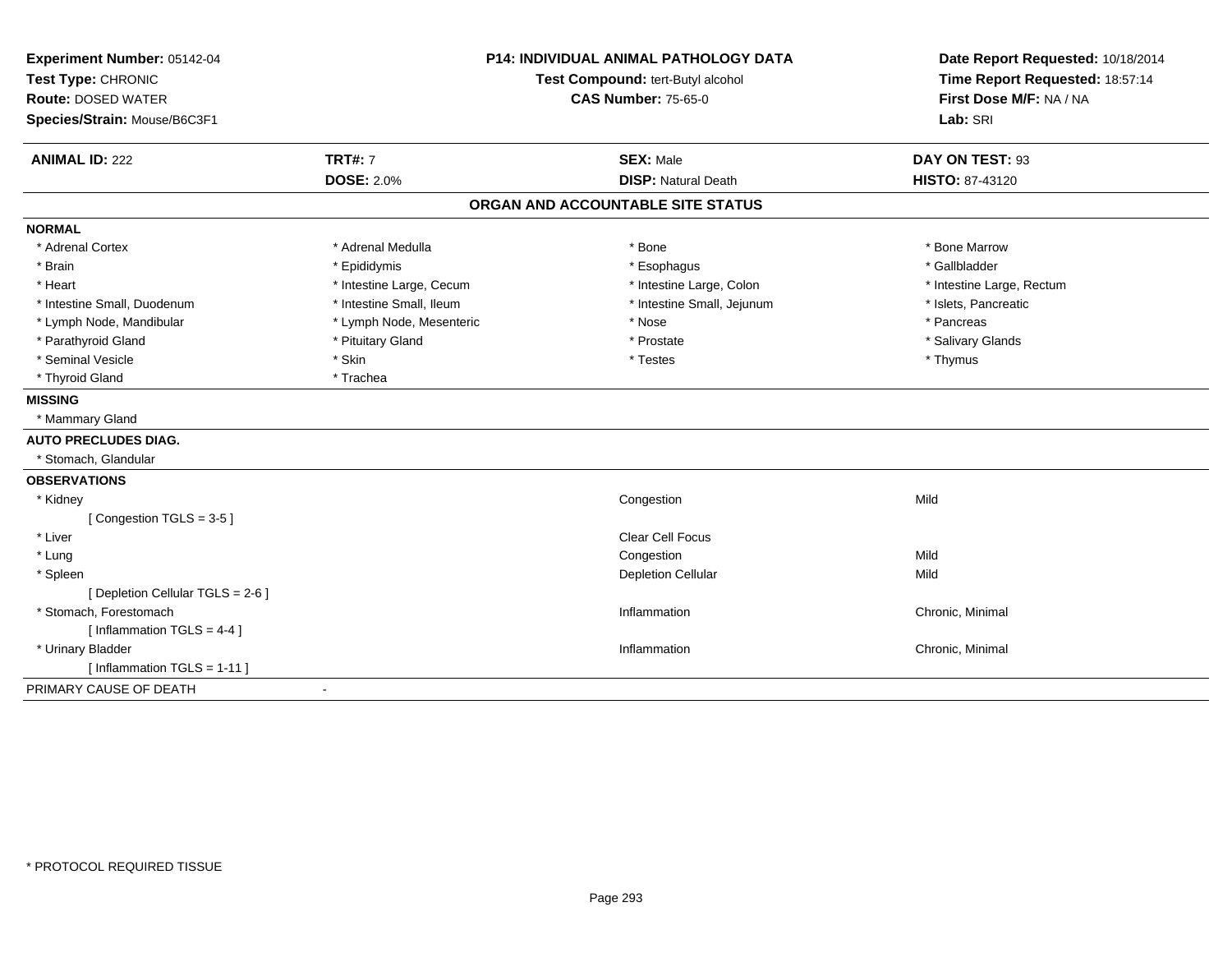| Experiment Number: 05142-04<br>Test Type: CHRONIC<br><b>Route: DOSED WATER</b><br>Species/Strain: Mouse/B6C3F1 | <b>P14: INDIVIDUAL ANIMAL PATHOLOGY DATA</b><br><b>Test Compound: tert-Butyl alcohol</b><br><b>CAS Number: 75-65-0</b> |                                   | Date Report Requested: 10/18/2014<br>Time Report Requested: 18:57:14<br>First Dose M/F: NA / NA<br>Lab: SRI |
|----------------------------------------------------------------------------------------------------------------|------------------------------------------------------------------------------------------------------------------------|-----------------------------------|-------------------------------------------------------------------------------------------------------------|
| <b>ANIMAL ID: 223</b>                                                                                          | <b>TRT#: 7</b>                                                                                                         | <b>SEX: Male</b>                  | DAY ON TEST: 139                                                                                            |
|                                                                                                                | <b>DOSE: 2.0%</b>                                                                                                      | <b>DISP:</b> Moribund Sacrifice   | <b>HISTO: 87-43121</b>                                                                                      |
|                                                                                                                |                                                                                                                        | ORGAN AND ACCOUNTABLE SITE STATUS |                                                                                                             |
| <b>NORMAL</b>                                                                                                  |                                                                                                                        |                                   |                                                                                                             |
| * Adrenal Cortex                                                                                               | * Adrenal Medulla                                                                                                      | * Bone                            | * Bone Marrow                                                                                               |
| * Brain                                                                                                        | * Epididymis                                                                                                           | * Esophagus                       | * Gallbladder                                                                                               |
| * Heart                                                                                                        | * Intestine Large, Cecum                                                                                               | * Intestine Large, Colon          | * Intestine Large, Rectum                                                                                   |
| * Intestine Small, Duodenum                                                                                    | * Intestine Small, Ileum                                                                                               | * Intestine Small, Jejunum        | * Islets, Pancreatic                                                                                        |
| * Kidney                                                                                                       | * Liver                                                                                                                | * Lung                            | * Lymph Node, Mandibular                                                                                    |
| * Lymph Node, Mesenteric                                                                                       | * Nose                                                                                                                 | * Pancreas                        | * Parathyroid Gland                                                                                         |
| * Pituitary Gland                                                                                              | * Prostate                                                                                                             | * Salivary Glands                 | * Seminal Vesicle                                                                                           |
| * Skin                                                                                                         | * Stomach, Forestomach                                                                                                 | * Stomach, Glandular              | * Testes                                                                                                    |
| * Thymus                                                                                                       | * Thyroid Gland                                                                                                        | * Trachea                         |                                                                                                             |
| <b>MISSING</b>                                                                                                 |                                                                                                                        |                                   |                                                                                                             |
| * Mammary Gland                                                                                                |                                                                                                                        |                                   |                                                                                                             |
| <b>OBSERVATIONS</b>                                                                                            |                                                                                                                        |                                   |                                                                                                             |
| * Spleen                                                                                                       |                                                                                                                        | <b>Depletion Cellular</b>         | Moderate                                                                                                    |
| * Urinary Bladder                                                                                              | <b>Transit Epithe</b>                                                                                                  | Hyperplasia                       | Mild                                                                                                        |
|                                                                                                                |                                                                                                                        | Inflammation                      | Chronic, Moderate                                                                                           |
| [ Hyperplasia TGLS = 1-11 ]                                                                                    |                                                                                                                        |                                   |                                                                                                             |
| [Inflammation TGLS = $1-11$ ]                                                                                  |                                                                                                                        |                                   |                                                                                                             |
| PRIMARY CAUSE OF DEATH                                                                                         | $\blacksquare$                                                                                                         |                                   |                                                                                                             |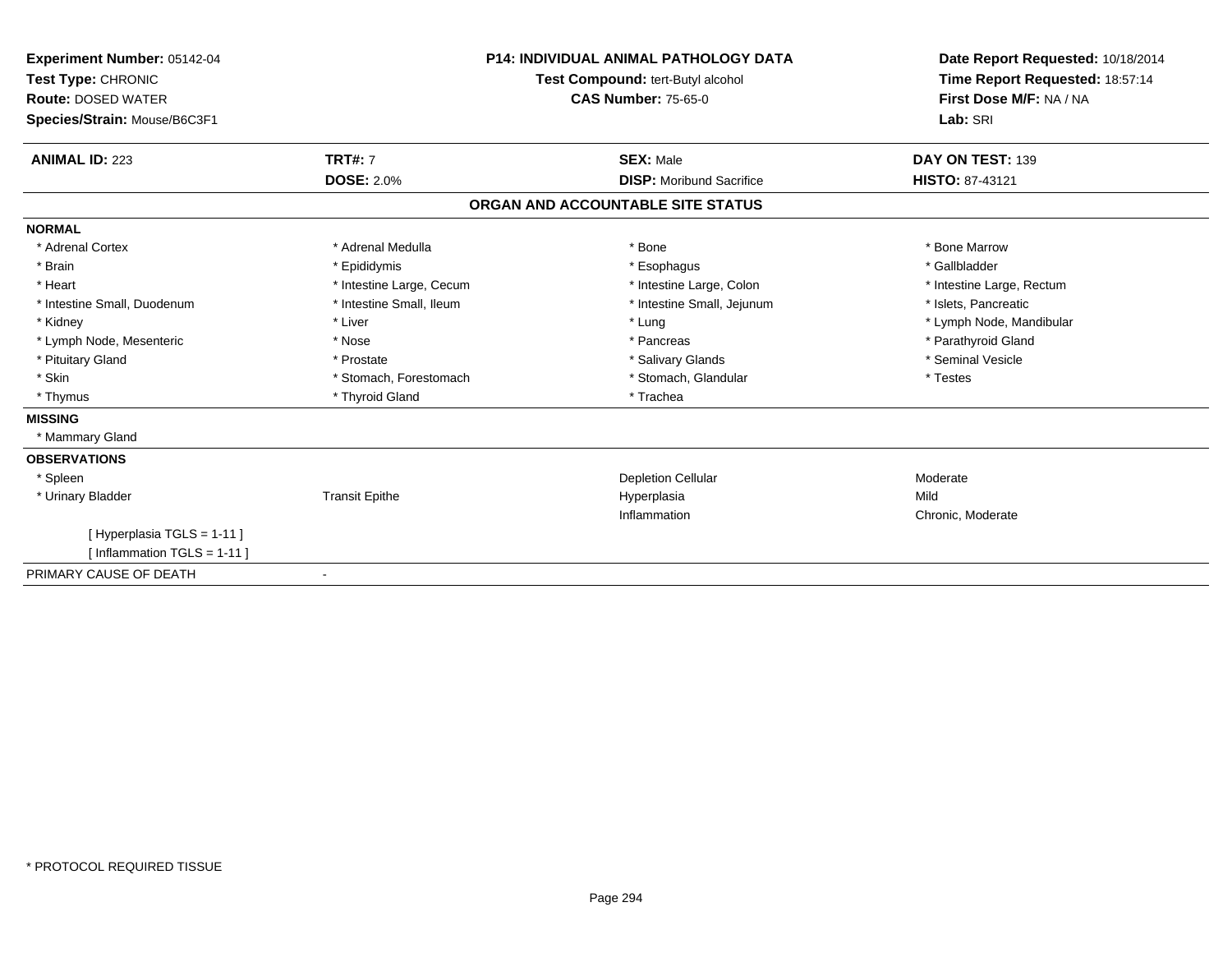| Experiment Number: 05142-04                      |                          | <b>P14: INDIVIDUAL ANIMAL PATHOLOGY DATA</b> | Date Report Requested: 10/18/2014 |
|--------------------------------------------------|--------------------------|----------------------------------------------|-----------------------------------|
| Test Type: CHRONIC                               |                          | Test Compound: tert-Butyl alcohol            | Time Report Requested: 18:57:14   |
| <b>Route: DOSED WATER</b>                        |                          | <b>CAS Number: 75-65-0</b>                   | First Dose M/F: NA / NA           |
| Species/Strain: Mouse/B6C3F1                     |                          |                                              | Lab: SRI                          |
| <b>ANIMAL ID: 224</b>                            | <b>TRT#: 7</b>           | <b>SEX: Male</b>                             | DAY ON TEST: 728                  |
|                                                  | <b>DOSE: 2.0%</b>        | <b>DISP: Terminal Sacrifice</b>              | <b>HISTO: 88-48612</b>            |
|                                                  |                          | ORGAN AND ACCOUNTABLE SITE STATUS            |                                   |
| <b>NORMAL</b>                                    |                          |                                              |                                   |
| * Adrenal Cortex                                 | * Adrenal Medulla        | * Bone                                       | * Bone Marrow                     |
| * Brain                                          | * Epididymis             | * Esophagus                                  | * Gallbladder                     |
| * Heart                                          | * Intestine Large, Cecum | * Intestine Large, Colon                     | * Intestine Large, Rectum         |
| * Intestine Small, Duodenum                      | * Intestine Small, Ileum | * Intestine Small, Jejunum                   | * Islets, Pancreatic              |
| * Lung                                           | * Lymph Node, Mandibular | * Lymph Node, Mesenteric                     | * Nose                            |
| * Pancreas                                       | * Parathyroid Gland      | * Pituitary Gland                            | * Prostate                        |
| * Salivary Glands                                | * Seminal Vesicle        | * Skin                                       | * Spleen                          |
| * Stomach, Forestomach                           | * Stomach, Glandular     | * Testes                                     | * Thymus                          |
| * Trachea                                        |                          |                                              |                                   |
| <b>MISSING</b>                                   |                          |                                              |                                   |
| * Mammary Gland                                  |                          |                                              |                                   |
| <b>OBSERVATIONS</b>                              |                          |                                              |                                   |
| * Kidney                                         |                          | Nephropathy                                  | Mild                              |
| * Liver                                          |                          | Clear Cell Focus                             |                                   |
|                                                  |                          | Hepatocellular Adenoma                       | Multiple                          |
|                                                  |                          | <b>Mixed Cell Focus</b>                      |                                   |
| [ Hepatocellular Adenoma TGLS = 2-21,3-22,6-23 ] |                          |                                              |                                   |
| <b>Preputial Gland</b>                           |                          | Degeneration                                 | Cystic, Moderate                  |
| [ Degeneration TGLS = 5-8 ]                      |                          |                                              |                                   |
| * Thyroid Gland                                  | <b>Follicular Cel</b>    | Hyperplasia                                  | Minimal                           |
| Tooth                                            | Incisor                  | Dysplasia                                    | Mild                              |
| * Urinary Bladder                                |                          | Inflammation                                 | Chronic, Minimal                  |
| PRIMARY CAUSE OF DEATH                           |                          |                                              |                                   |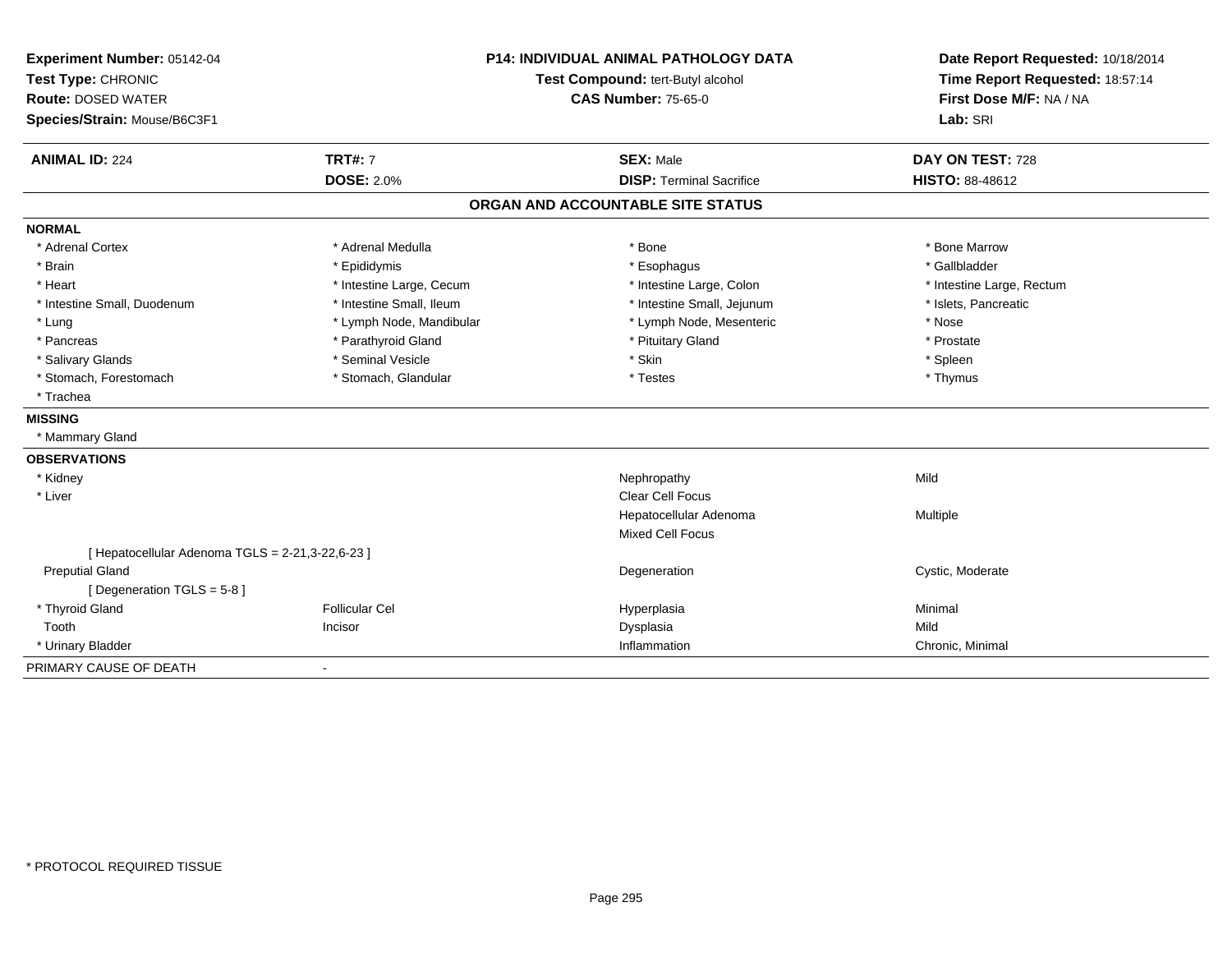| Experiment Number: 05142-04<br>Test Type: CHRONIC<br><b>Route: DOSED WATER</b><br>Species/Strain: Mouse/B6C3F1 |                            | <b>P14: INDIVIDUAL ANIMAL PATHOLOGY DATA</b><br>Test Compound: tert-Butyl alcohol<br><b>CAS Number: 75-65-0</b> | Date Report Requested: 10/18/2014<br>Time Report Requested: 18:57:14<br>First Dose M/F: NA / NA<br>Lab: SRI |
|----------------------------------------------------------------------------------------------------------------|----------------------------|-----------------------------------------------------------------------------------------------------------------|-------------------------------------------------------------------------------------------------------------|
| <b>ANIMAL ID: 225</b>                                                                                          | <b>TRT#: 7</b>             | <b>SEX: Male</b>                                                                                                | DAY ON TEST: 684                                                                                            |
|                                                                                                                | <b>DOSE: 2.0%</b>          | <b>DISP: Natural Death</b>                                                                                      | <b>HISTO: 88-48342</b>                                                                                      |
|                                                                                                                |                            | ORGAN AND ACCOUNTABLE SITE STATUS                                                                               |                                                                                                             |
| <b>NORMAL</b>                                                                                                  |                            |                                                                                                                 |                                                                                                             |
| * Adrenal Cortex                                                                                               | * Adrenal Medulla          | * Bone                                                                                                          | * Bone Marrow                                                                                               |
| * Brain                                                                                                        | * Epididymis               | * Esophagus                                                                                                     | * Gallbladder                                                                                               |
| * Heart                                                                                                        | * Islets, Pancreatic       | * Kidney                                                                                                        | * Lymph Node, Mandibular                                                                                    |
| * Nose                                                                                                         | * Pancreas                 | * Parathyroid Gland                                                                                             | * Pituitary Gland                                                                                           |
| * Salivary Glands                                                                                              | * Skin                     | * Testes                                                                                                        | * Thyroid Gland                                                                                             |
| * Trachea                                                                                                      |                            |                                                                                                                 |                                                                                                             |
| <b>MISSING</b>                                                                                                 |                            |                                                                                                                 |                                                                                                             |
| * Mammary Gland                                                                                                | * Prostate                 | * Thymus                                                                                                        |                                                                                                             |
| <b>AUTO PRECLUDES DIAG.</b>                                                                                    |                            |                                                                                                                 |                                                                                                             |
| * Intestine Large, Cecum                                                                                       | * Intestine Large, Colon   | * Intestine Large, Rectum                                                                                       | * Intestine Small, Duodenum                                                                                 |
| * Intestine Small, Ileum                                                                                       | * Intestine Small, Jejunum |                                                                                                                 |                                                                                                             |
| <b>OBSERVATIONS</b>                                                                                            |                            |                                                                                                                 |                                                                                                             |
| * Liver                                                                                                        |                            | Fatty Change                                                                                                    | Mild                                                                                                        |
|                                                                                                                |                            | Hepatocellular Adenoma                                                                                          |                                                                                                             |
|                                                                                                                |                            | <b>Mixed Cell Focus</b>                                                                                         |                                                                                                             |
| [ Hepatocellular Adenoma TGLS = 5-23 ]<br>[Mixed Cell Focus TGLS = 5-23]                                       |                            |                                                                                                                 |                                                                                                             |
| * Lung                                                                                                         |                            | Congestion                                                                                                      | Marked                                                                                                      |
| [Congestion TGLS = 1-2]                                                                                        |                            |                                                                                                                 |                                                                                                             |
| * Lymph Node, Mesenteric                                                                                       |                            | Angiectasis                                                                                                     | Mild                                                                                                        |
| * Seminal Vesicle                                                                                              |                            | Dilatation                                                                                                      | Mild                                                                                                        |
| * Spleen                                                                                                       |                            | <b>Depletion Cellular</b>                                                                                       | Mild                                                                                                        |
| * Stomach, Forestomach                                                                                         | Mucosa                     | Hyperplasia                                                                                                     | Minimal                                                                                                     |
|                                                                                                                |                            | Inflammation                                                                                                    | Chronic, Minimal                                                                                            |
|                                                                                                                |                            | Ulcer                                                                                                           | Mild                                                                                                        |
| [ $Ulec$ TGLS = 3-21 ]                                                                                         |                            |                                                                                                                 |                                                                                                             |
| * Stomach, Glandular                                                                                           |                            | Erosion                                                                                                         | Minimal                                                                                                     |
| [ Erosion TGLS = $4-22$ ]                                                                                      |                            |                                                                                                                 |                                                                                                             |
| Tooth                                                                                                          | Incisor                    | Dysplasia                                                                                                       | Mild                                                                                                        |
| * Urinary Bladder                                                                                              |                            | Inflammation                                                                                                    | Chronic, Mild                                                                                               |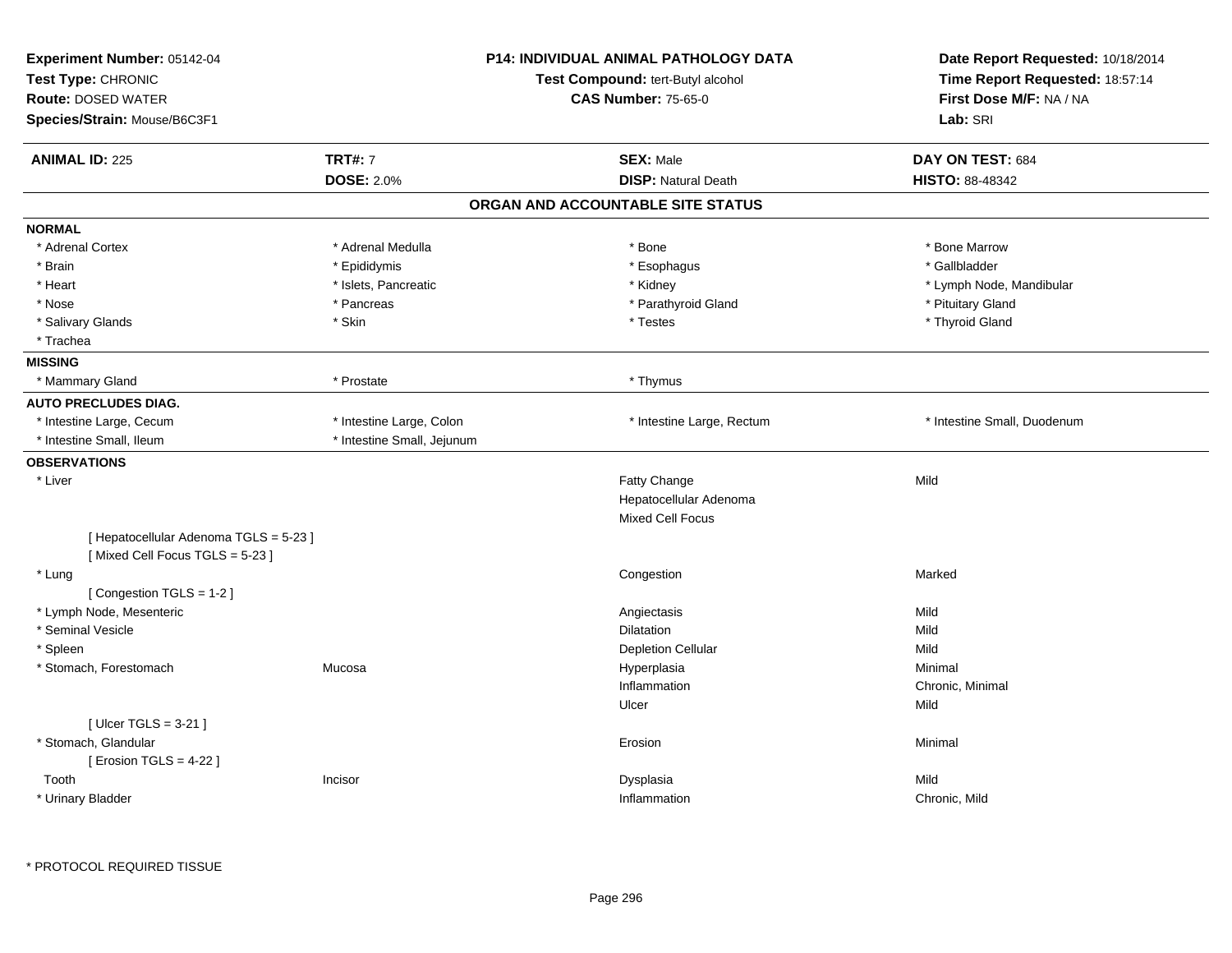| <b>Experiment Number: 05142-04</b><br>Test Type: CHRONIC<br><b>Route: DOSED WATER</b><br>Species/Strain: Mouse/B6C3F1 |                   | <b>P14: INDIVIDUAL ANIMAL PATHOLOGY DATA</b> | Date Report Requested: 10/18/2014 |  |
|-----------------------------------------------------------------------------------------------------------------------|-------------------|----------------------------------------------|-----------------------------------|--|
|                                                                                                                       |                   | Test Compound: tert-Butyl alcohol            | Time Report Requested: 18:57:14   |  |
|                                                                                                                       |                   | <b>CAS Number: 75-65-0</b>                   | First Dose M/F: NA / NA           |  |
|                                                                                                                       |                   |                                              | Lab: SRI                          |  |
| <b>ANIMAL ID: 225</b>                                                                                                 | <b>TRT#: 7</b>    | <b>SEX: Male</b>                             | <b>DAY ON TEST: 684</b>           |  |
|                                                                                                                       | <b>DOSE: 2.0%</b> | <b>DISP:</b> Natural Death                   | <b>HISTO: 88-48342</b>            |  |
|                                                                                                                       |                   | ORGAN AND ACCOUNTABLE SITE STATUS            |                                   |  |
| [Inflammation TGLS = 2-8 ]                                                                                            |                   |                                              |                                   |  |
| PRIMARY CAUSE OF DEATH                                                                                                |                   |                                              |                                   |  |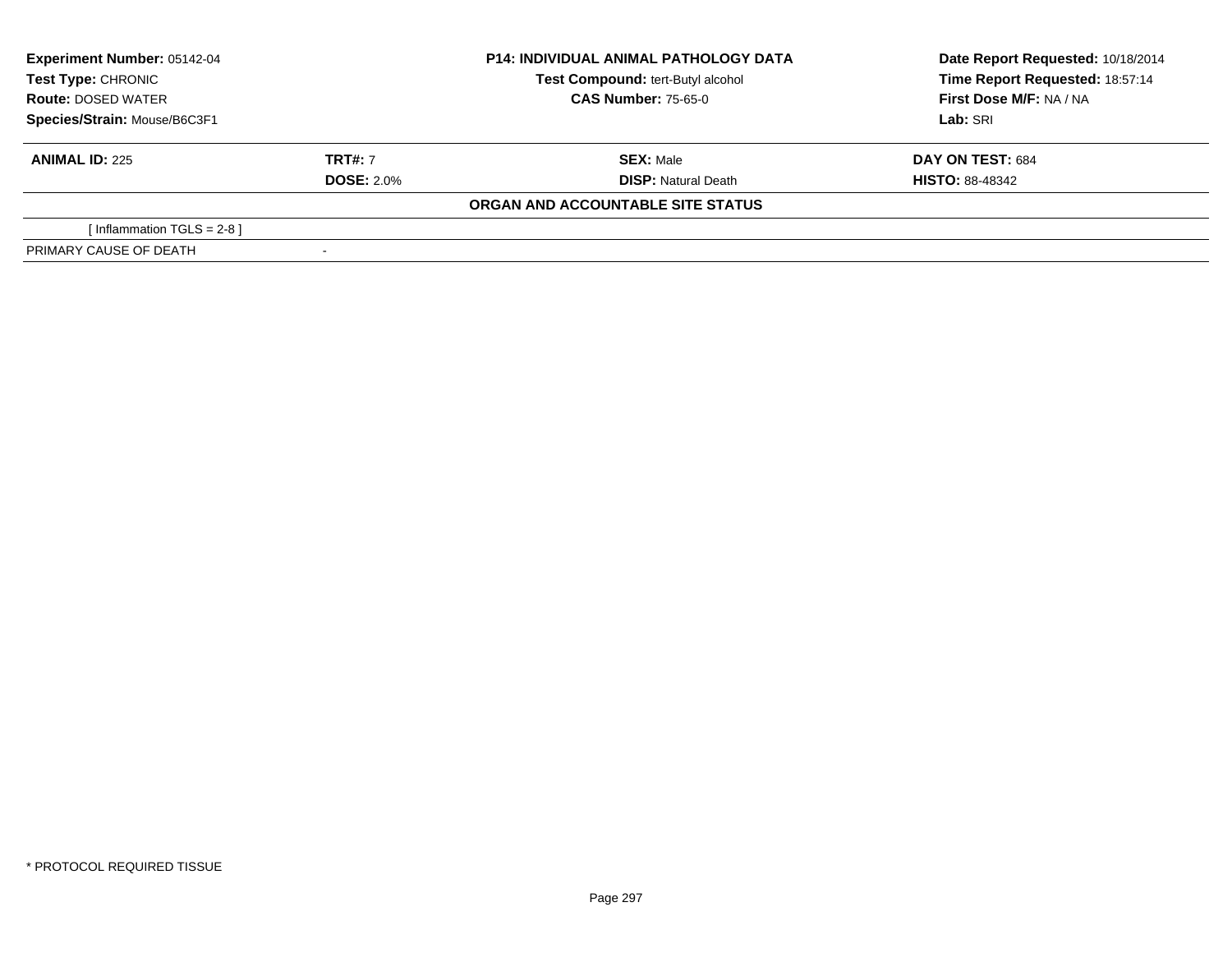| Experiment Number: 05142-04                  |                                   | <b>P14: INDIVIDUAL ANIMAL PATHOLOGY DATA</b> | Date Report Requested: 10/18/2014 |
|----------------------------------------------|-----------------------------------|----------------------------------------------|-----------------------------------|
| Test Type: CHRONIC                           | Test Compound: tert-Butyl alcohol |                                              | Time Report Requested: 18:57:14   |
| <b>Route: DOSED WATER</b>                    |                                   | <b>CAS Number: 75-65-0</b>                   | First Dose M/F: NA / NA           |
| Species/Strain: Mouse/B6C3F1                 |                                   |                                              | Lab: SRI                          |
| <b>ANIMAL ID: 226</b>                        | <b>TRT#: 7</b>                    | <b>SEX: Male</b>                             | DAY ON TEST: 174                  |
|                                              | <b>DOSE: 2.0%</b>                 | <b>DISP: Natural Death</b>                   | HISTO: 87-44194                   |
|                                              |                                   | ORGAN AND ACCOUNTABLE SITE STATUS            |                                   |
| <b>NORMAL</b>                                |                                   |                                              |                                   |
| * Adrenal Cortex                             | * Adrenal Medulla                 | <b>Blood</b>                                 | * Bone                            |
| * Bone Marrow                                | * Brain                           | * Epididymis                                 | * Esophagus                       |
| * Gallbladder                                | * Heart                           | * Intestine Large, Cecum                     | * Intestine Large, Colon          |
| * Intestine Large, Rectum                    | * Intestine Small, Duodenum       | * Intestine Small, Ileum                     | * Intestine Small, Jejunum        |
| * Islets, Pancreatic                         | * Kidney                          | * Lymph Node, Mandibular                     | * Lymph Node, Mesenteric          |
| * Nose                                       | * Pancreas                        | * Parathyroid Gland                          | * Pituitary Gland                 |
| * Prostate                                   | * Salivary Glands                 | * Seminal Vesicle                            | * Skin                            |
| * Stomach, Glandular                         | * Thyroid Gland                   | * Trachea                                    |                                   |
| <b>MISSING</b>                               |                                   |                                              |                                   |
| * Mammary Gland                              | * Thymus                          |                                              |                                   |
| <b>OBSERVATIONS</b>                          |                                   |                                              |                                   |
| * Liver                                      |                                   | Fatty Change                                 | Mild                              |
| * Lung                                       |                                   | Alveolar/Bronchiolar Adenoma                 |                                   |
| [ Alveolar/Bronchiolar Adenoma TGLS = 1-21 ] |                                   |                                              |                                   |
| * Spleen                                     |                                   | <b>Depletion Cellular</b>                    | Moderate                          |
| * Stomach, Forestomach                       |                                   | Ulcer                                        | Minimal                           |
| [ $Ulcer TGLS = 3-4$ ]                       |                                   |                                              |                                   |
| * Testes                                     | <b>Germinal Epith</b>             | Degeneration                                 | Minimal                           |
| * Urinary Bladder                            | <b>Transit Epithe</b>             | Hyperplasia                                  | Minimal                           |
|                                              |                                   | Inflammation                                 | Chronic, Minimal                  |
| [Hyperplasia TGLS = 2-11]                    |                                   |                                              |                                   |
| [Inflammation TGLS = $2-11$ ]                |                                   |                                              |                                   |
| PRIMARY CAUSE OF DEATH                       | $\blacksquare$                    |                                              |                                   |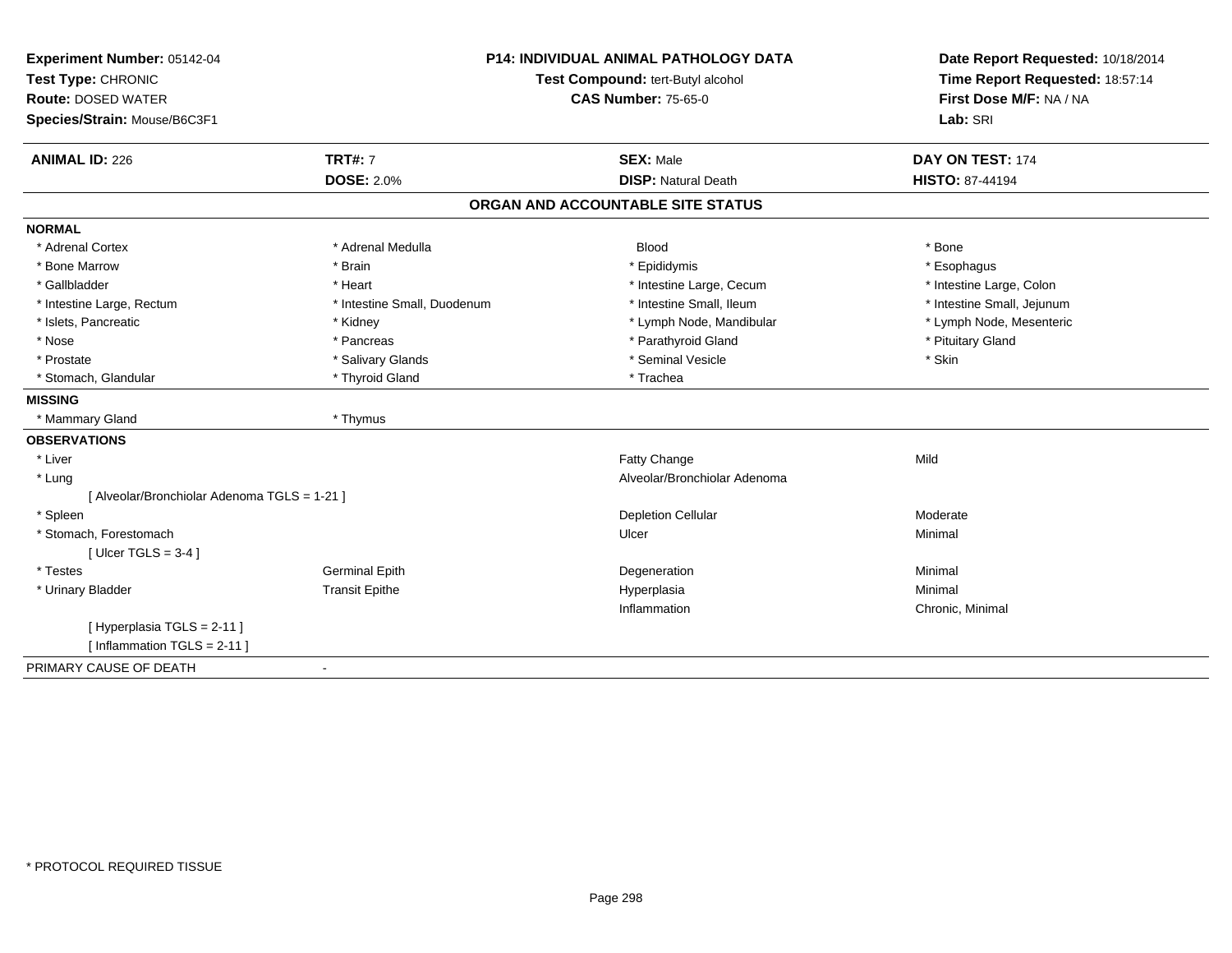| Experiment Number: 05142-04<br>Test Type: CHRONIC<br><b>Route: DOSED WATER</b><br>Species/Strain: Mouse/B6C3F1 |                          | <b>P14: INDIVIDUAL ANIMAL PATHOLOGY DATA</b><br>Test Compound: tert-Butyl alcohol<br><b>CAS Number: 75-65-0</b> | Date Report Requested: 10/18/2014<br>Time Report Requested: 18:57:14<br>First Dose M/F: NA / NA<br>Lab: SRI |
|----------------------------------------------------------------------------------------------------------------|--------------------------|-----------------------------------------------------------------------------------------------------------------|-------------------------------------------------------------------------------------------------------------|
| <b>ANIMAL ID: 227</b>                                                                                          | <b>TRT#: 7</b>           | <b>SEX: Male</b>                                                                                                | DAY ON TEST: 189                                                                                            |
|                                                                                                                | <b>DOSE: 2.0%</b>        | <b>DISP: Natural Death</b>                                                                                      | <b>HISTO: 87-44195</b>                                                                                      |
|                                                                                                                |                          | ORGAN AND ACCOUNTABLE SITE STATUS                                                                               |                                                                                                             |
| <b>NORMAL</b>                                                                                                  |                          |                                                                                                                 |                                                                                                             |
| * Adrenal Cortex                                                                                               | * Adrenal Medulla        | * Bone                                                                                                          | * Bone Marrow                                                                                               |
| * Brain                                                                                                        | * Epididymis             | * Esophagus                                                                                                     | * Heart                                                                                                     |
| * Lung                                                                                                         | * Salivary Glands        | * Seminal Vesicle                                                                                               | * Skin                                                                                                      |
| * Trachea                                                                                                      |                          |                                                                                                                 |                                                                                                             |
| <b>MISSING</b>                                                                                                 |                          |                                                                                                                 |                                                                                                             |
| * Lymph Node, Mandibular                                                                                       | * Lymph Node, Mesenteric | * Mammary Gland                                                                                                 | * Parathyroid Gland                                                                                         |
| * Pituitary Gland                                                                                              | * Spleen                 |                                                                                                                 |                                                                                                             |
| <b>AUTO PRECLUDES DIAG.</b>                                                                                    |                          |                                                                                                                 |                                                                                                             |
| * Gallbladder                                                                                                  | * Intestine Large, Cecum | * Intestine Large, Colon                                                                                        | * Intestine Large, Rectum                                                                                   |
| * Intestine Small, Duodenum                                                                                    | * Intestine Small, Ileum | * Intestine Small, Jejunum                                                                                      | * Islets. Pancreatic                                                                                        |
| * Kidney                                                                                                       | * Liver                  | * Nose                                                                                                          | * Pancreas                                                                                                  |
| * Prostate                                                                                                     | * Stomach, Forestomach   | * Stomach, Glandular                                                                                            | * Testes                                                                                                    |
| * Thymus                                                                                                       | * Thyroid Gland          | * Urinary Bladder                                                                                               |                                                                                                             |
| PRIMARY CAUSE OF DEATH                                                                                         |                          |                                                                                                                 |                                                                                                             |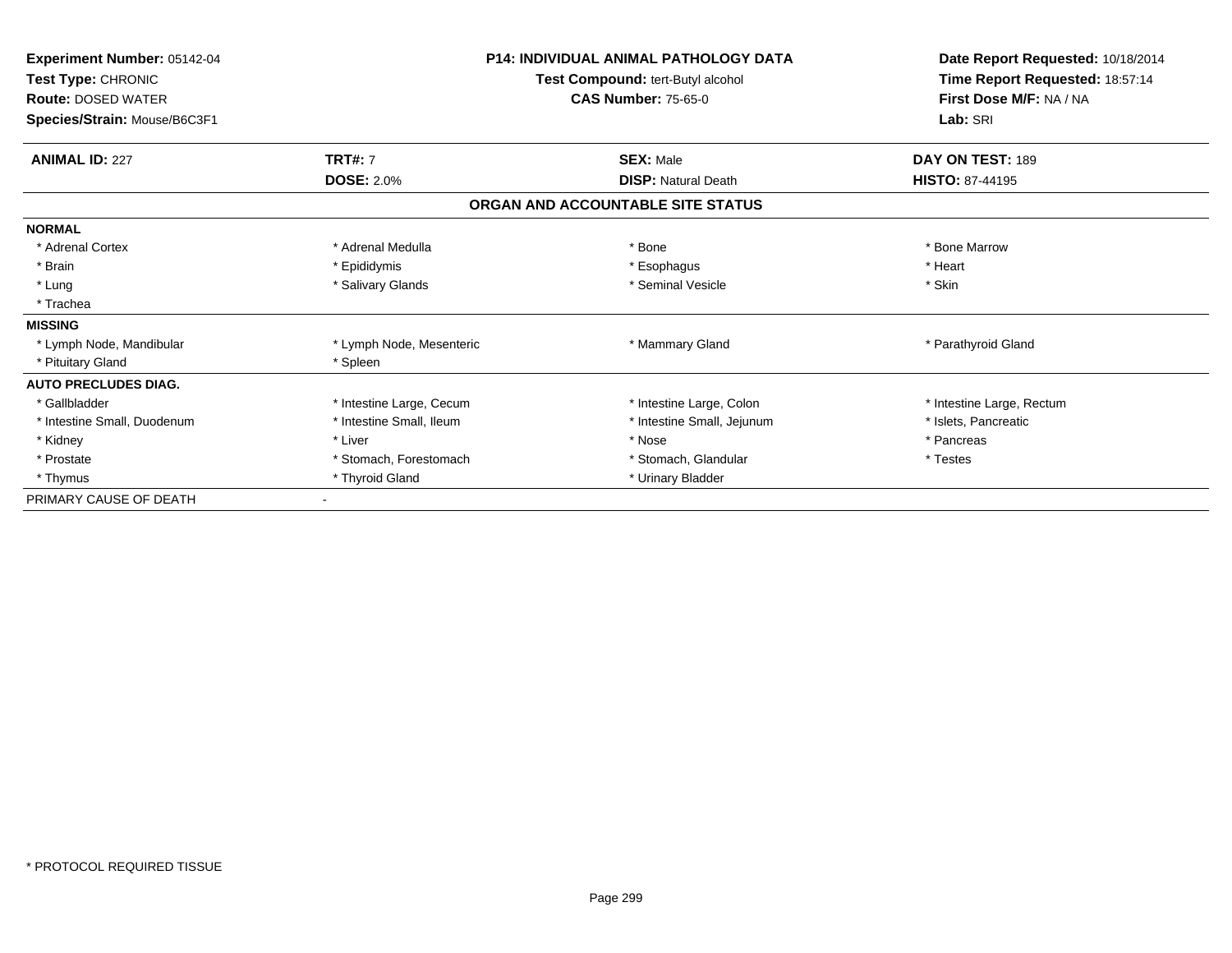| Experiment Number: 05142-04                             |                          | <b>P14: INDIVIDUAL ANIMAL PATHOLOGY DATA</b> | Date Report Requested: 10/18/2014 |
|---------------------------------------------------------|--------------------------|----------------------------------------------|-----------------------------------|
| Test Type: CHRONIC<br>Test Compound: tert-Butyl alcohol |                          |                                              | Time Report Requested: 18:57:14   |
| <b>Route: DOSED WATER</b>                               |                          | <b>CAS Number: 75-65-0</b>                   | First Dose M/F: NA / NA           |
| Species/Strain: Mouse/B6C3F1                            |                          |                                              | Lab: SRI                          |
| <b>ANIMAL ID: 228</b>                                   | <b>TRT#: 7</b>           | <b>SEX: Male</b>                             | DAY ON TEST: 529                  |
|                                                         | <b>DOSE: 2.0%</b>        | <b>DISP: Natural Death</b>                   | <b>HISTO: 88-45993</b>            |
|                                                         |                          | ORGAN AND ACCOUNTABLE SITE STATUS            |                                   |
| <b>NORMAL</b>                                           |                          |                                              |                                   |
| * Adrenal Cortex                                        | * Adrenal Medulla        | * Bone                                       | * Bone Marrow                     |
| * Brain                                                 | * Epididymis             | * Esophagus                                  | * Gallbladder                     |
| * Heart                                                 | * Intestine Large, Cecum | * Intestine Large, Colon                     | * Intestine Large, Rectum         |
| * Intestine Small, Duodenum                             | * Intestine Small, Ileum | * Intestine Small, Jejunum                   | * Islets, Pancreatic              |
| * Lymph Node, Mandibular                                | * Lymph Node, Mesenteric | * Nose                                       | * Pancreas                        |
| * Parathyroid Gland                                     | * Pituitary Gland        | * Prostate                                   | * Salivary Glands                 |
| * Seminal Vesicle                                       | * Skin                   | * Spleen                                     | * Stomach, Forestomach            |
| * Stomach, Glandular                                    | * Testes                 | * Thymus                                     | * Thyroid Gland                   |
| * Trachea                                               |                          |                                              |                                   |
| <b>MISSING</b>                                          |                          |                                              |                                   |
| * Mammary Gland                                         |                          |                                              |                                   |
| <b>OBSERVATIONS</b>                                     |                          |                                              |                                   |
| * Kidney                                                |                          | Nephropathy                                  | Minimal                           |
| * Liver                                                 |                          | Clear Cell Focus                             |                                   |
|                                                         |                          | <b>Eosinophilic Focus</b>                    |                                   |
|                                                         |                          | Fatty Change                                 | Moderate                          |
| [ Clear Cell Focus TGLS = 1-21,2-22 ]                   |                          |                                              |                                   |
| * Lung                                                  |                          | Alveolar/Bronchiolar Carcinoma               |                                   |
| [ Alveolar/Bronchiolar Carcinoma TGLS = 3-2 ]           |                          |                                              |                                   |
| * Urinary Bladder                                       |                          | Inflammation                                 | Chronic, Mild                     |
| PRIMARY CAUSE OF DEATH                                  |                          |                                              |                                   |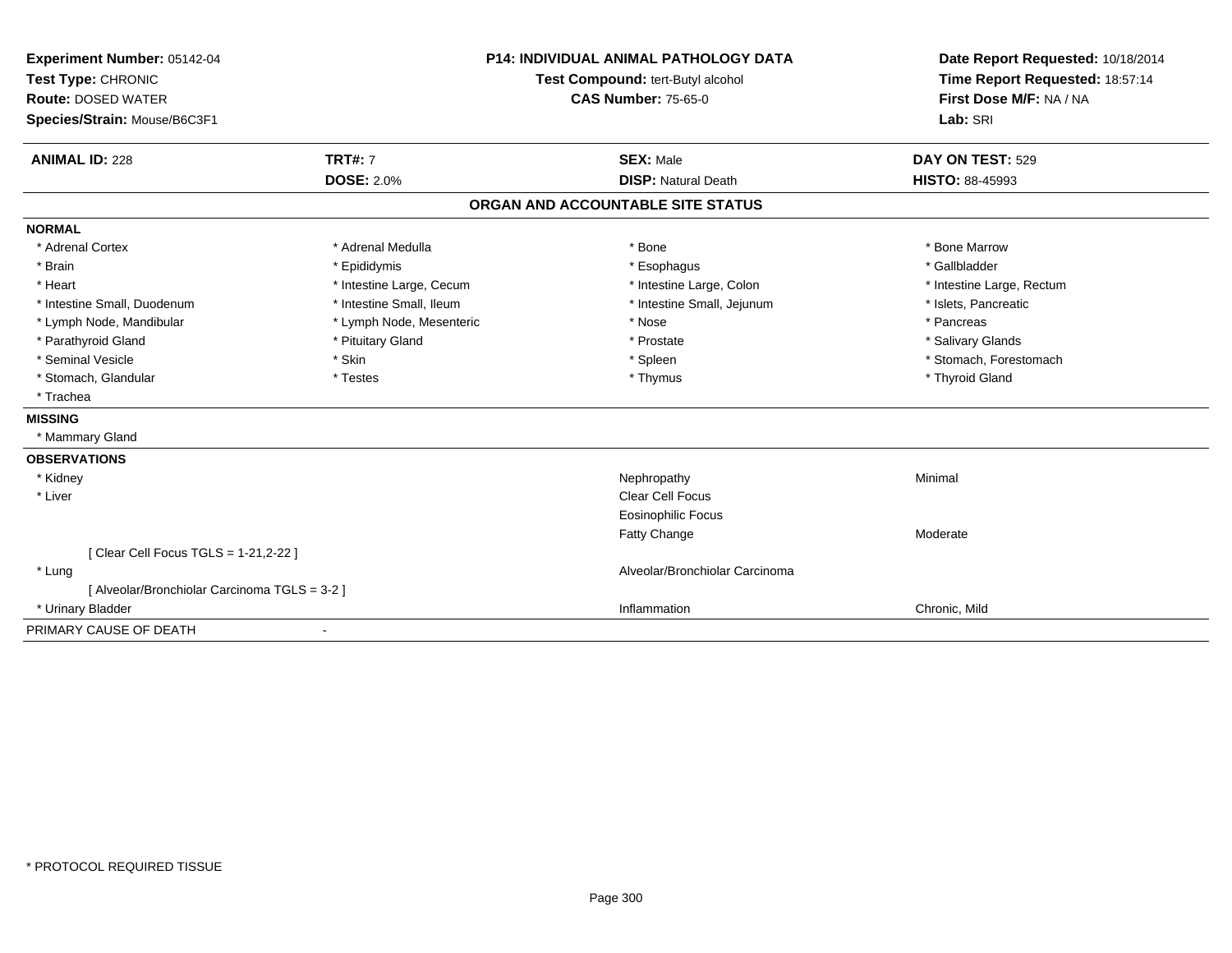| Experiment Number: 05142-04<br>Test Type: CHRONIC<br><b>Route: DOSED WATER</b><br>Species/Strain: Mouse/B6C3F1 |                                     | <b>P14: INDIVIDUAL ANIMAL PATHOLOGY DATA</b><br>Test Compound: tert-Butyl alcohol<br><b>CAS Number: 75-65-0</b> | Date Report Requested: 10/18/2014<br>Time Report Requested: 18:57:14<br>First Dose M/F: NA / NA<br>Lab: SRI |
|----------------------------------------------------------------------------------------------------------------|-------------------------------------|-----------------------------------------------------------------------------------------------------------------|-------------------------------------------------------------------------------------------------------------|
| <b>ANIMAL ID: 229</b>                                                                                          | <b>TRT#: 7</b><br><b>DOSE: 2.0%</b> | <b>SEX: Male</b><br><b>DISP:</b> Moribund Sacrifice                                                             | DAY ON TEST: 709<br>HISTO: 88-48343                                                                         |
|                                                                                                                |                                     | ORGAN AND ACCOUNTABLE SITE STATUS                                                                               |                                                                                                             |
| <b>NORMAL</b>                                                                                                  |                                     |                                                                                                                 |                                                                                                             |
| * Adrenal Cortex                                                                                               | * Adrenal Medulla                   | * Bone                                                                                                          | * Bone Marrow                                                                                               |
| * Brain                                                                                                        | * Epididymis                        | * Esophagus                                                                                                     | * Gallbladder                                                                                               |
| * Heart                                                                                                        | * Intestine Large, Cecum            | * Intestine Large, Colon                                                                                        | * Intestine Large, Rectum                                                                                   |
| * Intestine Small, Duodenum                                                                                    | * Intestine Small, Ileum            | * Intestine Small, Jejunum                                                                                      | * Islets, Pancreatic                                                                                        |
| * Lung                                                                                                         | * Lymph Node, Mandibular            | * Lymph Node, Mesenteric                                                                                        | * Nose                                                                                                      |
| * Pancreas                                                                                                     | * Parathyroid Gland                 | * Pituitary Gland                                                                                               | * Prostate                                                                                                  |
| * Salivary Glands                                                                                              | * Seminal Vesicle                   | * Skin                                                                                                          | * Spleen                                                                                                    |
| * Stomach, Glandular                                                                                           | * Testes                            | * Thymus                                                                                                        | * Thyroid Gland                                                                                             |
| * Trachea                                                                                                      | * Urinary Bladder                   |                                                                                                                 |                                                                                                             |
| <b>MISSING</b>                                                                                                 |                                     |                                                                                                                 |                                                                                                             |
| * Mammary Gland                                                                                                |                                     |                                                                                                                 |                                                                                                             |
| <b>OBSERVATIONS</b>                                                                                            |                                     |                                                                                                                 |                                                                                                             |
| * Kidney                                                                                                       | Artery                              | Inflammation                                                                                                    | Chronic, Mild                                                                                               |
|                                                                                                                |                                     | Nephropathy                                                                                                     | Mild                                                                                                        |
| * Liver                                                                                                        |                                     | <b>Eosinophilic Focus</b>                                                                                       |                                                                                                             |
|                                                                                                                |                                     | Hepatocellular Adenoma                                                                                          | Multiple                                                                                                    |
|                                                                                                                |                                     | Hepatocellular Carcinoma                                                                                        |                                                                                                             |
| [ Hepatocellular Adenoma TGLS = 2-22,3-23,5-25,7-26 ]                                                          |                                     |                                                                                                                 |                                                                                                             |
| [ Hepatocellular Carcinoma TGLS = 4-24 ]                                                                       |                                     |                                                                                                                 |                                                                                                             |
| Mesentery                                                                                                      | Fat                                 | <b>Necrosis</b>                                                                                                 | Moderate                                                                                                    |
| [Necrosis $TGLS = 1-21$ ]                                                                                      |                                     |                                                                                                                 |                                                                                                             |
| * Stomach, Forestomach                                                                                         | Mucosa                              | Hyperplasia                                                                                                     | Minimal                                                                                                     |
|                                                                                                                |                                     | Inflammation                                                                                                    | Chronic, Minimal                                                                                            |
| [Hyperplasia TGLS = 6-4-1]                                                                                     |                                     |                                                                                                                 |                                                                                                             |
| Tooth                                                                                                          | Incisor                             | Dysplasia                                                                                                       | Minimal                                                                                                     |
| PRIMARY CAUSE OF DEATH                                                                                         | $\blacksquare$                      |                                                                                                                 |                                                                                                             |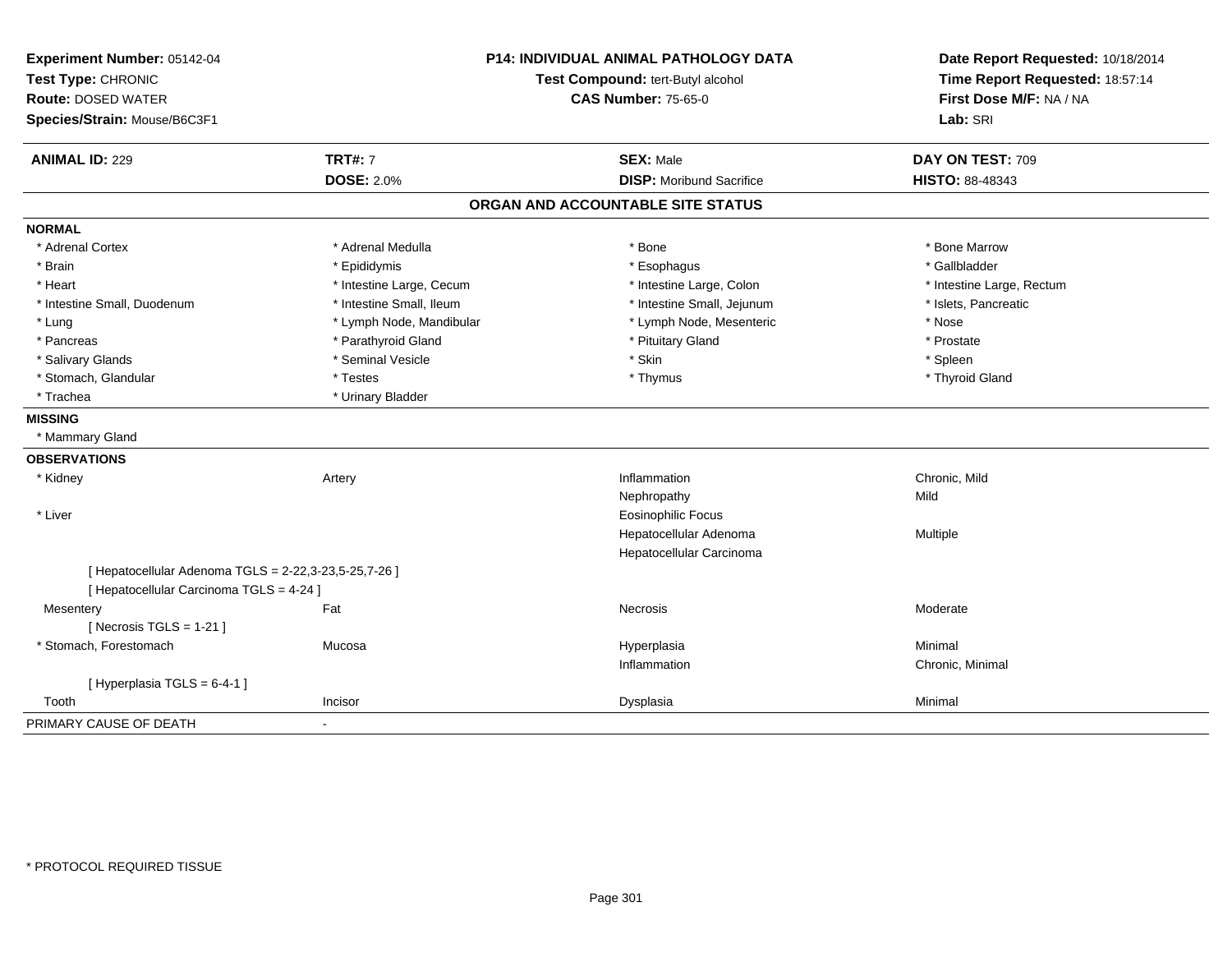| Experiment Number: 05142-04                 | <b>P14: INDIVIDUAL ANIMAL PATHOLOGY DATA</b> |                                   | Date Report Requested: 10/18/2014                          |
|---------------------------------------------|----------------------------------------------|-----------------------------------|------------------------------------------------------------|
| Test Type: CHRONIC                          |                                              | Test Compound: tert-Butyl alcohol | Time Report Requested: 18:57:14<br>First Dose M/F: NA / NA |
| <b>Route: DOSED WATER</b>                   |                                              | <b>CAS Number: 75-65-0</b>        |                                                            |
| Species/Strain: Mouse/B6C3F1                |                                              |                                   | Lab: SRI                                                   |
| <b>ANIMAL ID: 230</b>                       | <b>TRT#: 7</b>                               | <b>SEX: Male</b>                  | DAY ON TEST: 360                                           |
|                                             | <b>DOSE: 2.0%</b>                            | <b>DISP: Natural Death</b>        | <b>HISTO: 87-45199</b>                                     |
|                                             |                                              | ORGAN AND ACCOUNTABLE SITE STATUS |                                                            |
| <b>NORMAL</b>                               |                                              |                                   |                                                            |
| * Adrenal Cortex                            | * Adrenal Medulla                            | * Bone                            | * Bone Marrow                                              |
| * Brain                                     | * Epididymis                                 | * Esophagus                       | * Gallbladder                                              |
| * Heart                                     | * Intestine Large, Cecum                     | * Intestine Large, Colon          | * Intestine Large, Rectum                                  |
| * Intestine Small, Duodenum                 | * Intestine Small, Ileum                     | * Intestine Small, Jejunum        | * Islets, Pancreatic                                       |
| * Kidney                                    | * Nose                                       | * Pancreas                        | * Parathyroid Gland                                        |
| * Prostate                                  | * Salivary Glands                            | * Seminal Vesicle                 | * Skin                                                     |
| * Stomach, Forestomach                      | * Thymus                                     | * Thyroid Gland                   | * Trachea                                                  |
| <b>MISSING</b>                              |                                              |                                   |                                                            |
| * Lymph Node, Mandibular                    | * Mammary Gland                              | * Pituitary Gland                 |                                                            |
| <b>OBSERVATIONS</b>                         |                                              |                                   |                                                            |
| * Liver                                     |                                              | Fatty Change                      | Moderate                                                   |
| * Lung                                      |                                              | Alveolar/Bronchiolar Adenoma      |                                                            |
|                                             |                                              | Congestion                        | Moderate                                                   |
| [ Alveolar/Bronchiolar Adenoma TGLS = 1-2 ] |                                              |                                   |                                                            |
| * Spleen                                    |                                              | <b>Depletion Cellular</b>         | Marked                                                     |
| * Stomach, Glandular                        |                                              | Erosion                           | Mild                                                       |
|                                             |                                              | Pigmentation                      | Mild                                                       |
| [ Pigmentation TGLS = 2-4 ]                 |                                              |                                   |                                                            |
| * Testes                                    | <b>Germinal Epith</b>                        | Degeneration                      | Mild                                                       |
| Tooth                                       | Incisor                                      | Dysplasia                         | Moderate                                                   |
| * Urinary Bladder                           |                                              | Inflammation                      | Chronic, Minimal                                           |
| PRIMARY CAUSE OF DEATH                      |                                              |                                   |                                                            |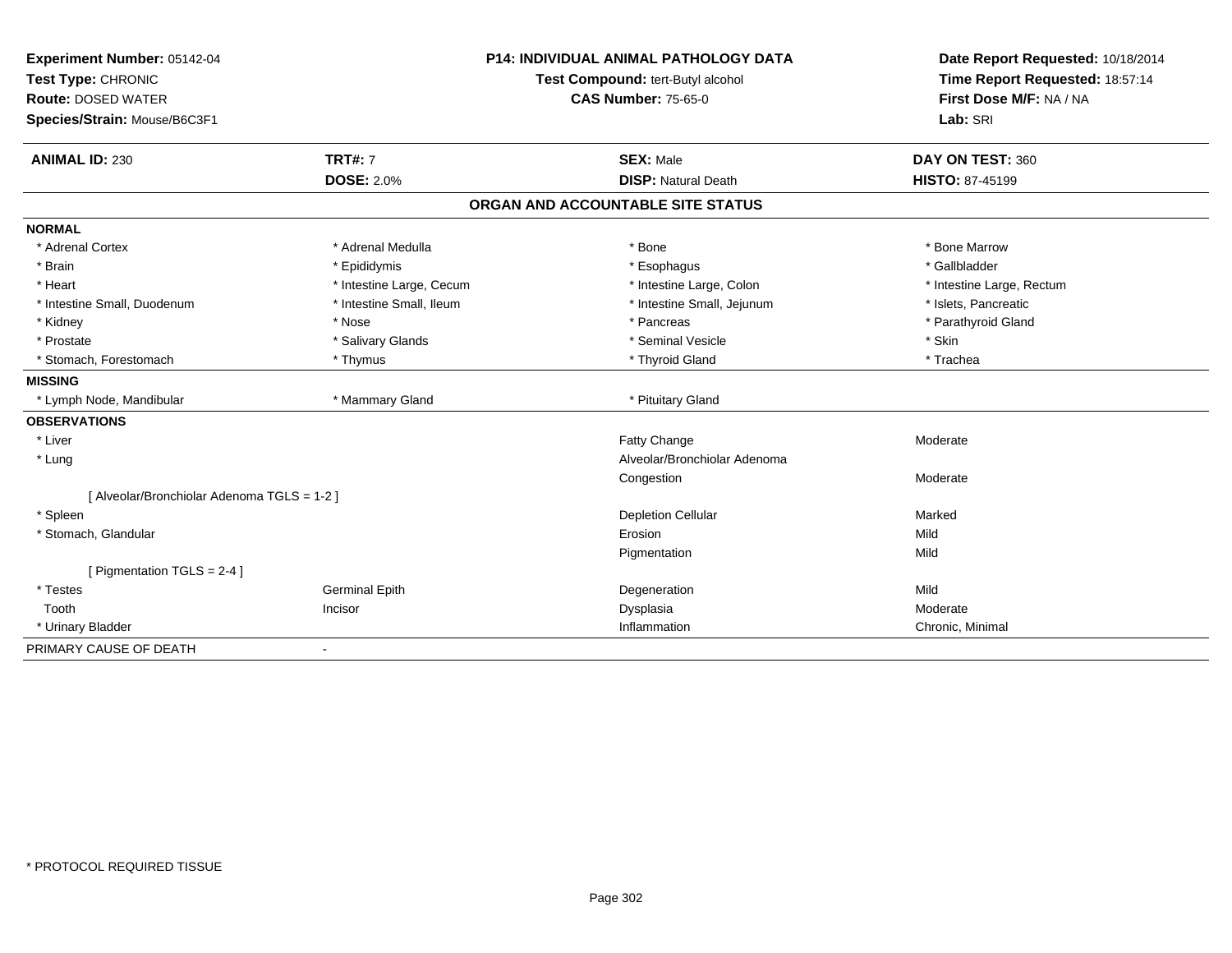| Experiment Number: 05142-04<br>Test Type: CHRONIC<br><b>Route: DOSED WATER</b> |                          | <b>P14: INDIVIDUAL ANIMAL PATHOLOGY DATA</b><br>Test Compound: tert-Butyl alcohol<br><b>CAS Number: 75-65-0</b> | Date Report Requested: 10/18/2014<br>Time Report Requested: 18:57:14<br>First Dose M/F: NA / NA |
|--------------------------------------------------------------------------------|--------------------------|-----------------------------------------------------------------------------------------------------------------|-------------------------------------------------------------------------------------------------|
| Species/Strain: Mouse/B6C3F1                                                   |                          |                                                                                                                 | Lab: SRI                                                                                        |
| <b>ANIMAL ID: 231</b>                                                          | <b>TRT#: 7</b>           | <b>SEX: Male</b>                                                                                                | DAY ON TEST: 707                                                                                |
|                                                                                | <b>DOSE: 2.0%</b>        | <b>DISP:</b> Moribund Sacrifice                                                                                 | HISTO: 88-48344                                                                                 |
|                                                                                |                          | ORGAN AND ACCOUNTABLE SITE STATUS                                                                               |                                                                                                 |
| <b>NORMAL</b>                                                                  |                          |                                                                                                                 |                                                                                                 |
| * Adrenal Cortex                                                               | * Adrenal Medulla        | * Bone                                                                                                          | * Bone Marrow                                                                                   |
| * Brain                                                                        | * Epididymis             | * Esophagus                                                                                                     | * Gallbladder                                                                                   |
| * Heart                                                                        | * Intestine Large, Cecum | * Intestine Large, Colon                                                                                        | * Intestine Large, Rectum                                                                       |
| * Intestine Small, Duodenum                                                    | * Intestine Small, Ileum | * Intestine Small, Jejunum                                                                                      | * Islets, Pancreatic                                                                            |
| * Lymph Node, Mandibular                                                       | * Lymph Node, Mesenteric | * Nose                                                                                                          | * Pancreas                                                                                      |
| * Parathyroid Gland                                                            | * Pituitary Gland        | * Prostate                                                                                                      | * Salivary Glands                                                                               |
| * Seminal Vesicle                                                              | * Skin                   | * Stomach, Forestomach                                                                                          | * Stomach, Glandular                                                                            |
| * Thymus                                                                       | * Trachea                | * Urinary Bladder                                                                                               |                                                                                                 |
| <b>MISSING</b>                                                                 |                          |                                                                                                                 |                                                                                                 |
| * Mammary Gland                                                                |                          |                                                                                                                 |                                                                                                 |
| <b>OBSERVATIONS</b>                                                            |                          |                                                                                                                 |                                                                                                 |
| * Kidney                                                                       |                          | Nephropathy                                                                                                     | Minimal                                                                                         |
| * Liver                                                                        |                          | <b>Basophilic Focus</b>                                                                                         |                                                                                                 |
|                                                                                |                          | Eosinophilic Focus                                                                                              |                                                                                                 |
|                                                                                |                          | Hepatocellular Carcinoma                                                                                        |                                                                                                 |
| [Basophilic Focus TGLS = 5-22]                                                 |                          |                                                                                                                 |                                                                                                 |
| [Eosinophilic Focus TGLS = 5-22]                                               |                          |                                                                                                                 |                                                                                                 |
| [ Hepatocellular Carcinoma TGLS = 2-21 ]                                       |                          |                                                                                                                 |                                                                                                 |
| * Lung                                                                         |                          | Alveolar/Bronchiolar Carcinoma                                                                                  |                                                                                                 |
|                                                                                |                          | Hepatocellular Carcinoma                                                                                        | Metastatic (Liver)                                                                              |
| [ Alveolar/Bronchiolar Carcinoma TGLS = 4-2-2 ]                                |                          |                                                                                                                 |                                                                                                 |
| [ Hepatocellular Carcinoma TGLS = 3-2-1 ]                                      |                          |                                                                                                                 |                                                                                                 |
| <b>Preputial Gland</b>                                                         |                          | Degeneration                                                                                                    | Cystic, Marked                                                                                  |
| [Degeneration TGLS = 1-8]                                                      |                          |                                                                                                                 |                                                                                                 |
| * Spleen                                                                       |                          | Fibrosis                                                                                                        | Mild                                                                                            |
|                                                                                |                          | Hemangioma                                                                                                      |                                                                                                 |
|                                                                                |                          | Hematopoietic Cell Proliferation                                                                                | Minimal                                                                                         |
| * Testes                                                                       | <b>Germinal Epith</b>    | Degeneration                                                                                                    | Mild                                                                                            |
| * Thyroid Gland                                                                | <b>Follicular Cel</b>    | Hyperplasia                                                                                                     | Mild                                                                                            |
| Tooth                                                                          | Incisor                  | Dysplasia                                                                                                       | Minimal                                                                                         |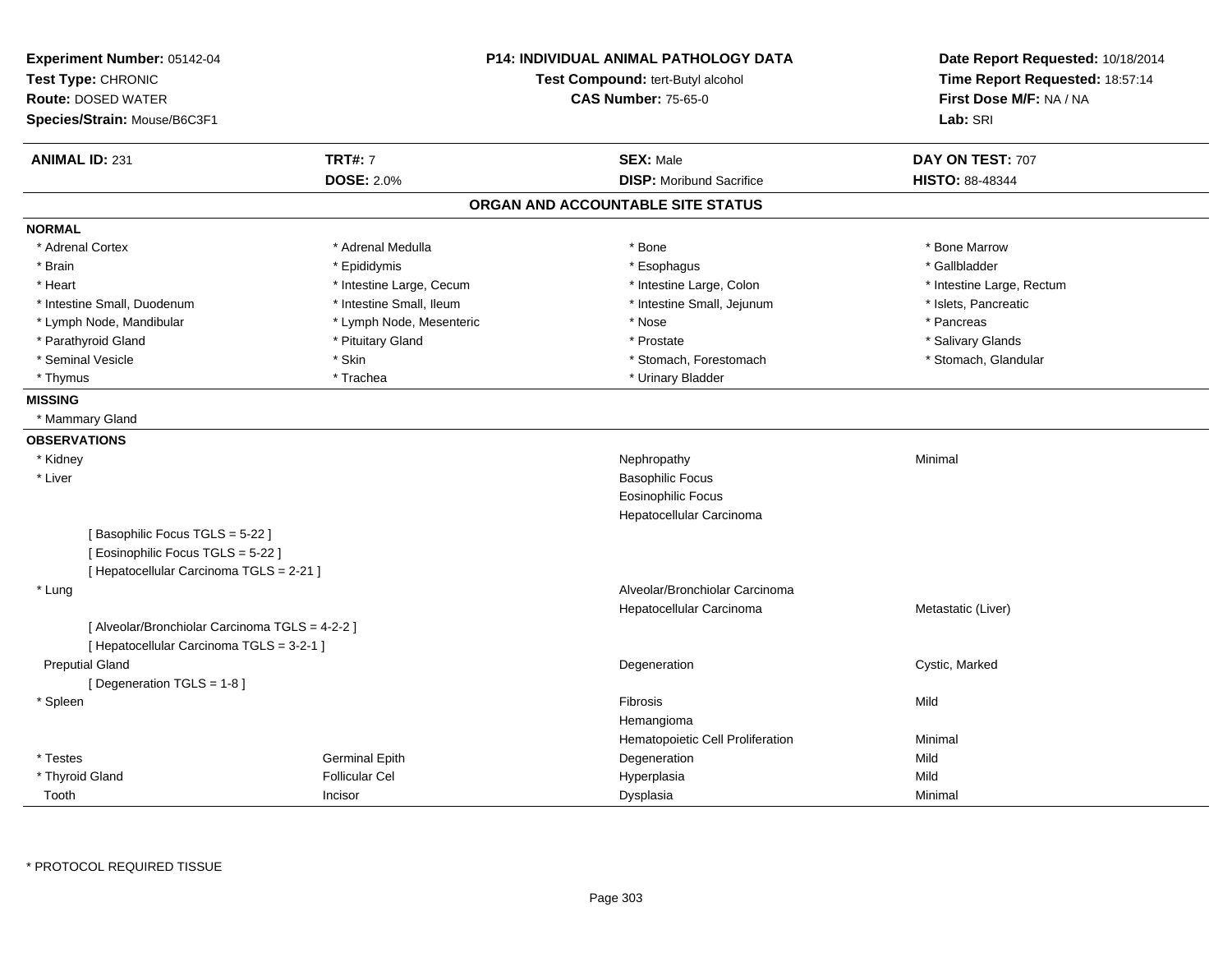| <b>Experiment Number: 05142-04</b> |                   | <b>P14: INDIVIDUAL ANIMAL PATHOLOGY DATA</b> | Date Report Requested: 10/18/2014 |  |
|------------------------------------|-------------------|----------------------------------------------|-----------------------------------|--|
| <b>Test Type: CHRONIC</b>          |                   | <b>Test Compound: tert-Butyl alcohol</b>     | Time Report Requested: 18:57:14   |  |
| <b>Route: DOSED WATER</b>          |                   | <b>CAS Number: 75-65-0</b>                   | First Dose M/F: NA / NA           |  |
| Species/Strain: Mouse/B6C3F1       |                   |                                              | Lab: SRI                          |  |
| <b>ANIMAL ID: 231</b>              | <b>TRT#:</b> 7    | <b>SEX: Male</b>                             | DAY ON TEST: 707                  |  |
|                                    | <b>DOSE: 2.0%</b> | <b>DISP:</b> Moribund Sacrifice              | <b>HISTO: 88-48344</b>            |  |
|                                    |                   | ORGAN AND ACCOUNTABLE SITE STATUS            |                                   |  |
| PRIMARY CAUSE OF DEATH             |                   |                                              |                                   |  |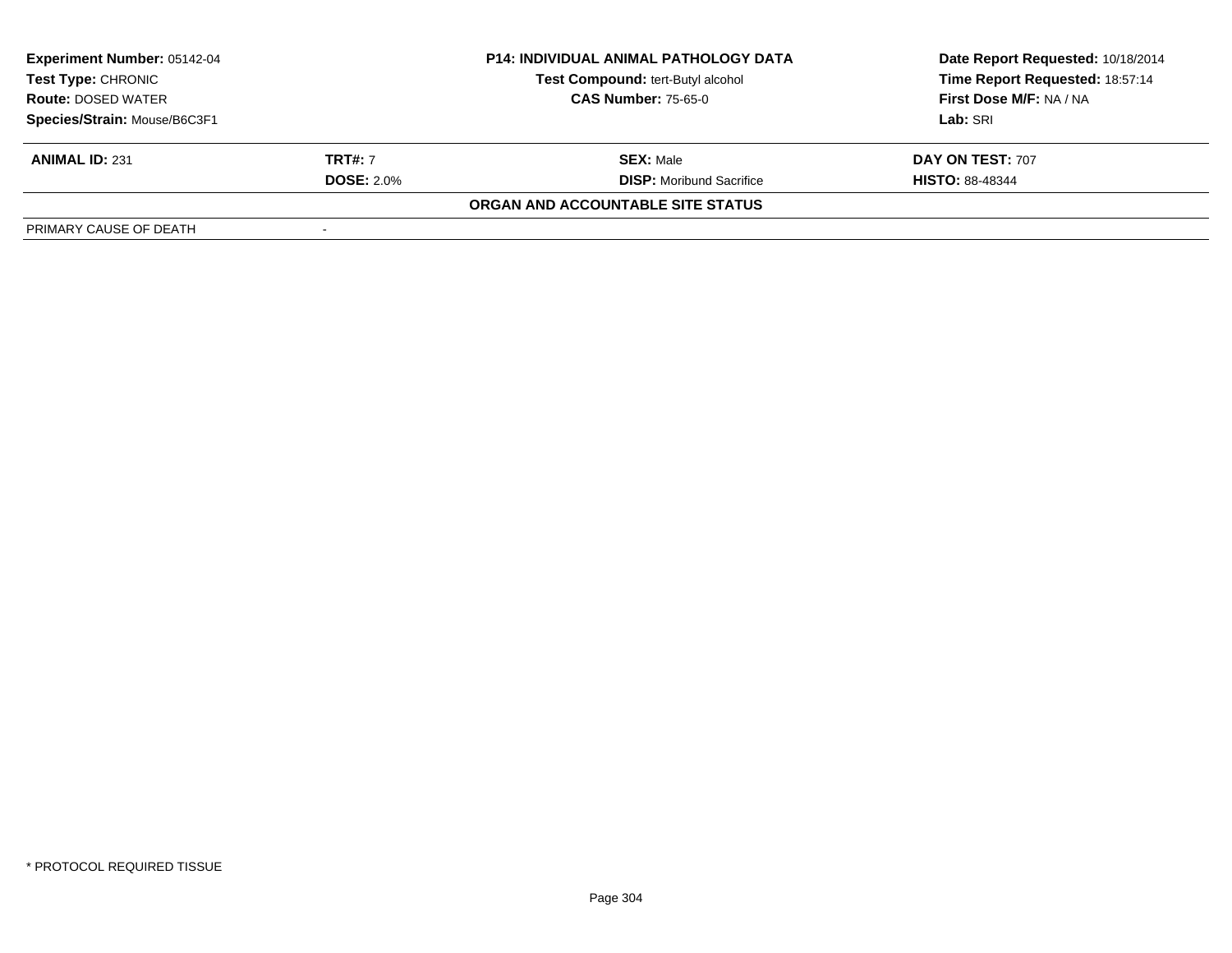| Experiment Number: 05142-04              |                                   | <b>P14: INDIVIDUAL ANIMAL PATHOLOGY DATA</b> | Date Report Requested: 10/18/2014 |
|------------------------------------------|-----------------------------------|----------------------------------------------|-----------------------------------|
| Test Type: CHRONIC                       | Test Compound: tert-Butyl alcohol |                                              | Time Report Requested: 18:57:14   |
| <b>Route: DOSED WATER</b>                |                                   | <b>CAS Number: 75-65-0</b>                   | First Dose M/F: NA / NA           |
| Species/Strain: Mouse/B6C3F1             |                                   |                                              | Lab: SRI                          |
| <b>ANIMAL ID: 232</b>                    | <b>TRT#: 7</b>                    | <b>SEX: Male</b>                             | DAY ON TEST: 577                  |
|                                          | <b>DOSE: 2.0%</b>                 | <b>DISP: Natural Death</b>                   | HISTO: 88-46395                   |
|                                          |                                   | ORGAN AND ACCOUNTABLE SITE STATUS            |                                   |
| <b>NORMAL</b>                            |                                   |                                              |                                   |
| * Adrenal Medulla                        | * Bone                            | * Bone Marrow                                | * Brain                           |
| * Epididymis                             | * Esophagus                       | * Gallbladder                                | * Heart                           |
| * Intestine Large, Cecum                 | * Intestine Large, Colon          | * Intestine Large, Rectum                    | * Intestine Small, Duodenum       |
| * Intestine Small. Ileum                 | * Intestine Small, Jejunum        | * Islets, Pancreatic                         | * Lung                            |
| * Lymph Node, Mandibular                 | * Lymph Node, Mesenteric          | * Nose                                       | * Pancreas                        |
| * Parathyroid Gland                      | * Pituitary Gland                 | * Prostate                                   | * Salivary Glands                 |
| * Seminal Vesicle                        | * Skin                            | * Spleen                                     | * Stomach, Forestomach            |
| * Stomach, Glandular                     | * Testes                          | * Thyroid Gland                              | * Trachea                         |
| <b>MISSING</b>                           |                                   |                                              |                                   |
| * Mammary Gland                          |                                   |                                              |                                   |
| <b>OBSERVATIONS</b>                      |                                   |                                              |                                   |
| * Adrenal Cortex                         |                                   | <b>Accessory Adrenal Cortical Nodule</b>     | Minimal                           |
| <b>Coagulating Gland</b>                 |                                   | <b>Dilatation</b>                            | Moderate                          |
| [ Dilatation TGLS = $5-7$ ]              |                                   |                                              |                                   |
| * Kidney                                 |                                   | Nephropathy                                  | Minimal                           |
| * Liver                                  |                                   | <b>Clear Cell Focus</b>                      |                                   |
|                                          |                                   | Fatty Change                                 | Mild                              |
|                                          |                                   | Hepatocellular Adenoma                       |                                   |
|                                          |                                   | Hepatocellular Carcinoma                     |                                   |
| [Clear Cell Focus TGLS = 2-6]            |                                   |                                              |                                   |
| [ Hepatocellular Adenoma TGLS = 2-6 ]    |                                   |                                              |                                   |
| [ Hepatocellular Carcinoma TGLS = 4-22 ] |                                   |                                              |                                   |
| * Thymus                                 |                                   | Cyst                                         | Mild                              |
| Tooth                                    | Incisor                           | Dysplasia                                    | Minimal                           |
| * Urinary Bladder                        |                                   | Inflammation                                 | Chronic, Moderate                 |
| [Inflammation TGLS = $1-11$ ]            |                                   |                                              |                                   |
| PRIMARY CAUSE OF DEATH                   | $\blacksquare$                    |                                              |                                   |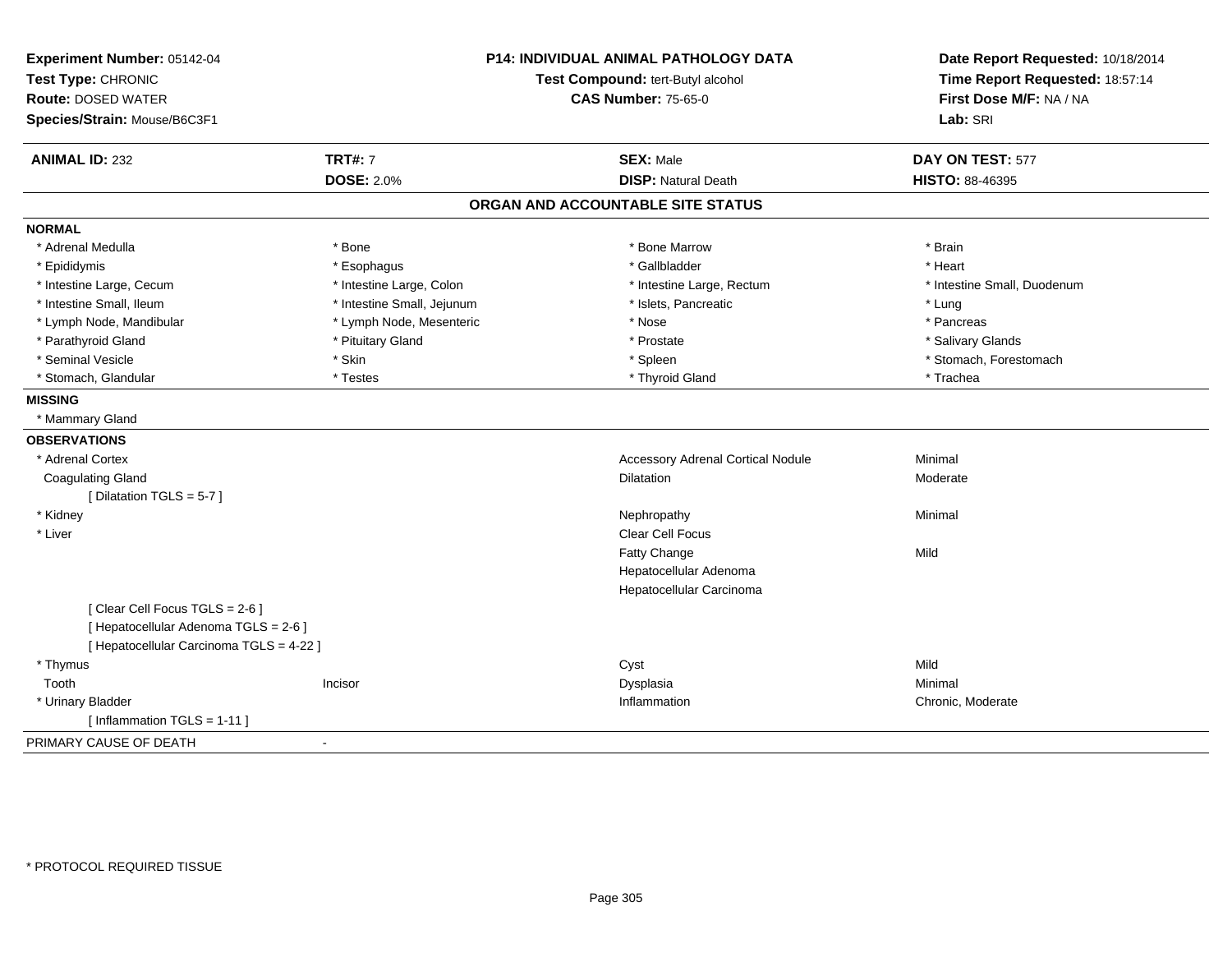| Experiment Number: 05142-04                 |                                   | <b>P14: INDIVIDUAL ANIMAL PATHOLOGY DATA</b> | Date Report Requested: 10/18/2014 |
|---------------------------------------------|-----------------------------------|----------------------------------------------|-----------------------------------|
| Test Type: CHRONIC                          | Test Compound: tert-Butyl alcohol |                                              | Time Report Requested: 18:57:14   |
| <b>Route: DOSED WATER</b>                   |                                   | <b>CAS Number: 75-65-0</b>                   | First Dose M/F: NA / NA           |
| Species/Strain: Mouse/B6C3F1                |                                   |                                              | Lab: SRI                          |
| <b>ANIMAL ID: 233</b>                       | <b>TRT#: 7</b>                    | <b>SEX: Male</b>                             | DAY ON TEST: 728                  |
|                                             | <b>DOSE: 2.0%</b>                 | <b>DISP: Terminal Sacrifice</b>              | HISTO: 88-48613                   |
|                                             |                                   | ORGAN AND ACCOUNTABLE SITE STATUS            |                                   |
| <b>NORMAL</b>                               |                                   |                                              |                                   |
| * Adrenal Cortex                            | * Adrenal Medulla                 | * Bone                                       | * Bone Marrow                     |
| * Brain                                     | * Epididymis                      | * Esophagus                                  | * Gallbladder                     |
| * Heart                                     | * Intestine Large, Cecum          | * Intestine Large, Colon                     | * Intestine Large, Rectum         |
| * Intestine Small, Duodenum                 | * Intestine Small, Ileum          | * Intestine Small, Jejunum                   | * Islets, Pancreatic              |
| * Lung                                      | * Lymph Node, Mandibular          | * Nose                                       | * Pancreas                        |
| * Parathyroid Gland                         | * Pituitary Gland                 | * Prostate                                   | * Salivary Glands                 |
| * Seminal Vesicle                           | * Skin                            | * Stomach, Forestomach                       | * Testes                          |
| * Trachea                                   | * Urinary Bladder                 |                                              |                                   |
| <b>MISSING</b>                              |                                   |                                              |                                   |
| * Mammary Gland                             |                                   |                                              |                                   |
| <b>OBSERVATIONS</b>                         |                                   |                                              |                                   |
| * Kidney                                    |                                   | Nephropathy                                  | Mild                              |
| * Liver                                     |                                   | Hepatocellular Adenoma                       | Multiple                          |
| [ Hepatocellular Adenoma TGLS = 2-21,3-22 ] |                                   |                                              |                                   |
| * Lymph Node, Mesenteric                    |                                   | Hyperplasia                                  | Lymphoid, Moderate                |
| [Hyperplasia TGLS = 5-5]                    |                                   |                                              |                                   |
| <b>Preputial Gland</b>                      |                                   | Degeneration                                 | Cystic, Mild                      |
| [ Degeneration TGLS = 4-8 ]                 |                                   |                                              |                                   |
| * Spleen                                    |                                   | Hematopoietic Cell Proliferation             | Minimal                           |
| * Stomach, Glandular                        | Mucosa                            | Hyperplasia                                  | Minimal                           |
| * Thymus                                    |                                   | Cyst                                         | Minimal                           |
| * Thyroid Gland                             | <b>Follicular Cel</b>             | Adenoma                                      |                                   |
|                                             | <b>Follicular Cel</b>             | Hyperplasia                                  | Mild                              |
| Tooth                                       | Incisor                           | Dysplasia                                    | Minimal                           |
| PRIMARY CAUSE OF DEATH                      | $\blacksquare$                    |                                              |                                   |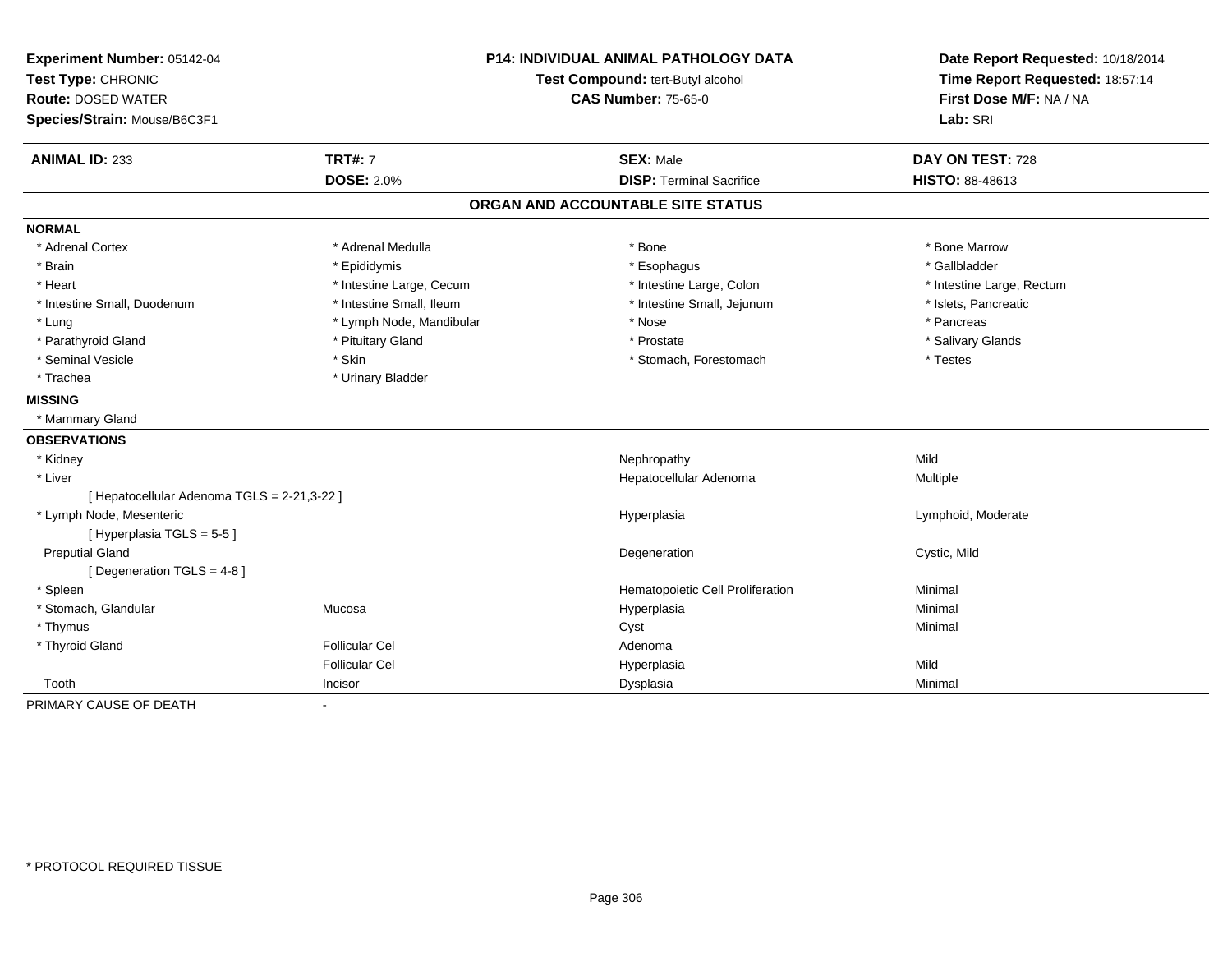| Experiment Number: 05142-04<br>Test Type: CHRONIC<br><b>Route: DOSED WATER</b><br>Species/Strain: Mouse/B6C3F1 | <b>P14: INDIVIDUAL ANIMAL PATHOLOGY DATA</b><br>Test Compound: tert-Butyl alcohol<br><b>CAS Number: 75-65-0</b> |                                                     | Date Report Requested: 10/18/2014<br>Time Report Requested: 18:57:14<br>First Dose M/F: NA / NA<br>Lab: SRI |
|----------------------------------------------------------------------------------------------------------------|-----------------------------------------------------------------------------------------------------------------|-----------------------------------------------------|-------------------------------------------------------------------------------------------------------------|
| <b>ANIMAL ID: 234</b>                                                                                          | <b>TRT#: 7</b><br><b>DOSE: 2.0%</b>                                                                             | <b>SEX: Male</b><br><b>DISP:</b> Moribund Sacrifice | DAY ON TEST: 531<br>HISTO: 88-45994                                                                         |
|                                                                                                                |                                                                                                                 | ORGAN AND ACCOUNTABLE SITE STATUS                   |                                                                                                             |
| <b>NORMAL</b>                                                                                                  |                                                                                                                 |                                                     |                                                                                                             |
| * Adrenal Cortex                                                                                               | * Adrenal Medulla                                                                                               | * Bone                                              | * Bone Marrow                                                                                               |
| * Brain                                                                                                        | * Epididymis                                                                                                    | * Esophagus                                         | * Gallbladder                                                                                               |
| * Heart                                                                                                        | * Intestine Large, Cecum                                                                                        | * Intestine Large, Colon                            | * Intestine Large, Rectum                                                                                   |
| * Intestine Small, Duodenum                                                                                    | * Intestine Small, Ileum                                                                                        | * Intestine Small, Jejunum                          | * Islets, Pancreatic                                                                                        |
| * Lung                                                                                                         | * Lymph Node, Mandibular                                                                                        | * Lymph Node, Mesenteric                            | * Nose                                                                                                      |
| * Pancreas                                                                                                     | * Parathyroid Gland                                                                                             | * Pituitary Gland                                   | * Prostate                                                                                                  |
| * Salivary Glands                                                                                              | * Seminal Vesicle                                                                                               | * Skin                                              | * Stomach, Forestomach                                                                                      |
| * Stomach, Glandular                                                                                           | * Testes                                                                                                        | * Thymus                                            | * Thyroid Gland                                                                                             |
| * Trachea                                                                                                      |                                                                                                                 |                                                     |                                                                                                             |
| <b>MISSING</b>                                                                                                 |                                                                                                                 |                                                     |                                                                                                             |
| * Mammary Gland                                                                                                |                                                                                                                 |                                                     |                                                                                                             |
| <b>OBSERVATIONS</b>                                                                                            |                                                                                                                 |                                                     |                                                                                                             |
| * Kidney                                                                                                       | <b>Renal Tubule</b>                                                                                             | <b>Dilatation</b>                                   | Mild                                                                                                        |
|                                                                                                                |                                                                                                                 | Nephropathy                                         | Minimal                                                                                                     |
| * Liver                                                                                                        |                                                                                                                 | <b>Basophilic Focus</b>                             |                                                                                                             |
|                                                                                                                |                                                                                                                 | <b>Fatty Change</b>                                 | Mild                                                                                                        |
|                                                                                                                |                                                                                                                 | Hepatocellular Carcinoma                            |                                                                                                             |
| [Basophilic Focus TGLS = 3-21]                                                                                 |                                                                                                                 |                                                     |                                                                                                             |
| [ Hepatocellular Carcinoma TGLS = 4-22 ]                                                                       |                                                                                                                 |                                                     |                                                                                                             |
| * Spleen                                                                                                       |                                                                                                                 | <b>Depletion Cellular</b>                           | Mild                                                                                                        |
| [ Depletion Cellular TGLS = 2-6 ]                                                                              |                                                                                                                 |                                                     |                                                                                                             |
| * Urinary Bladder                                                                                              | <b>Transit Epithe</b>                                                                                           | Hyperplasia                                         | Mild                                                                                                        |
|                                                                                                                |                                                                                                                 | Inflammation                                        | Chronic, Marked                                                                                             |
| [Hyperplasia TGLS = 1-11]                                                                                      |                                                                                                                 |                                                     |                                                                                                             |
| [ Inflammation TGLS = 1-11 ]                                                                                   |                                                                                                                 |                                                     |                                                                                                             |
| PRIMARY CAUSE OF DEATH                                                                                         | $\sim$                                                                                                          |                                                     |                                                                                                             |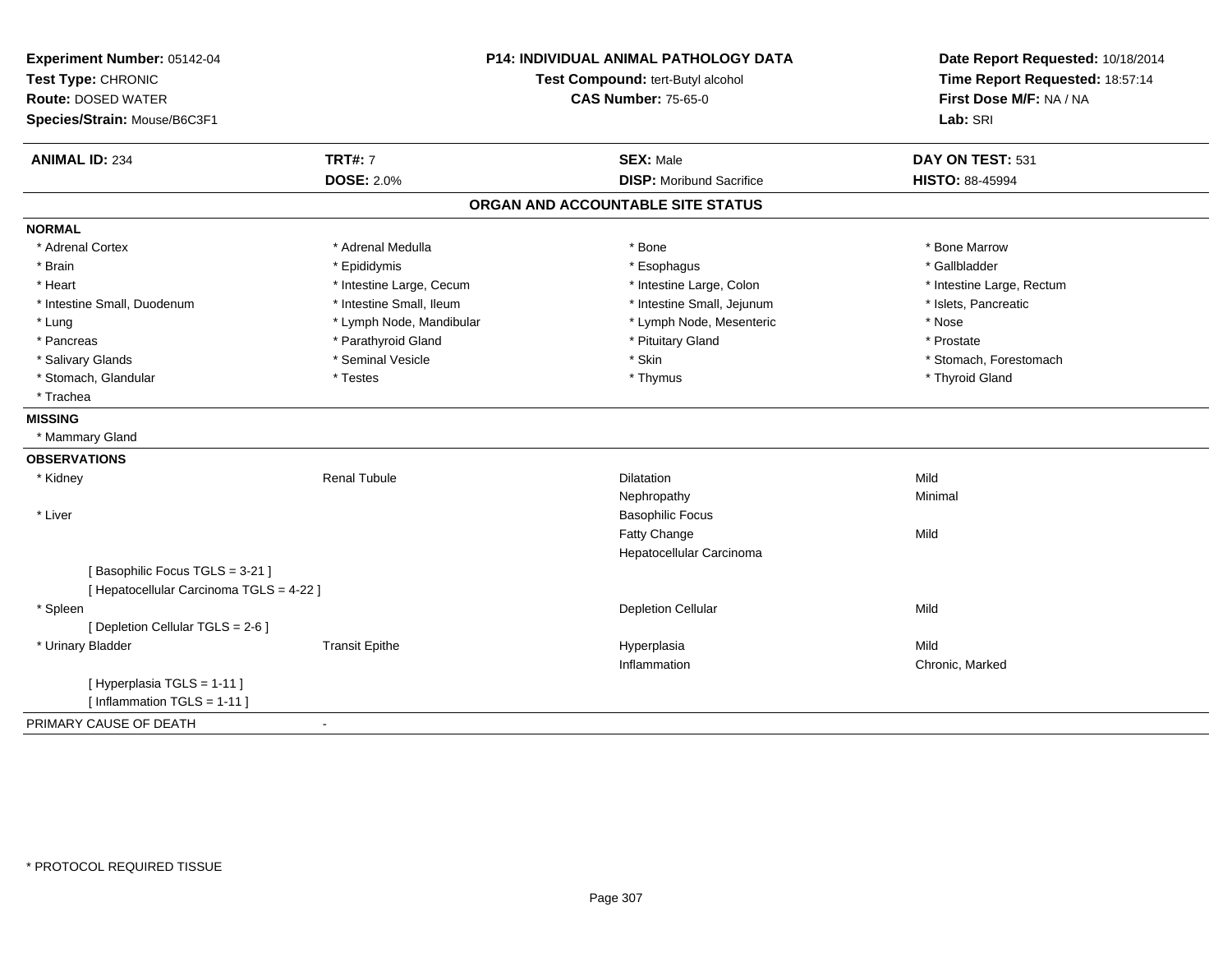| Experiment Number: 05142-04    |                                                                     | <b>P14: INDIVIDUAL ANIMAL PATHOLOGY DATA</b> | Date Report Requested: 10/18/2014 |
|--------------------------------|---------------------------------------------------------------------|----------------------------------------------|-----------------------------------|
| Test Type: CHRONIC             |                                                                     | Test Compound: tert-Butyl alcohol            |                                   |
| <b>Route: DOSED WATER</b>      |                                                                     | <b>CAS Number: 75-65-0</b>                   | First Dose M/F: NA / NA           |
| Species/Strain: Mouse/B6C3F1   |                                                                     |                                              | Lab: SRI                          |
| <b>ANIMAL ID: 235</b>          | <b>TRT#: 7</b>                                                      | <b>SEX: Male</b>                             | DAY ON TEST: 728                  |
|                                | <b>DOSE: 2.0%</b>                                                   | <b>DISP: Terminal Sacrifice</b>              | HISTO: 88-48614                   |
|                                |                                                                     | ORGAN AND ACCOUNTABLE SITE STATUS            |                                   |
| <b>NORMAL</b>                  |                                                                     |                                              |                                   |
| * Adrenal Cortex               | * Adrenal Medulla                                                   | * Bone                                       | * Bone Marrow                     |
| * Brain                        | * Epididymis                                                        | * Esophagus                                  | * Gallbladder                     |
| * Heart                        | * Intestine Large, Cecum                                            | * Intestine Large, Colon                     | * Intestine Large, Rectum         |
| * Intestine Small, Duodenum    | * Intestine Small, Ileum                                            | * Intestine Small, Jejunum                   | * Islets, Pancreatic              |
| * Lung                         | * Lymph Node, Mandibular                                            | * Nose                                       | * Pancreas                        |
| * Prostate                     | * Salivary Glands                                                   | * Skin                                       | * Stomach, Forestomach            |
| * Stomach, Glandular           | * Testes                                                            | * Thymus                                     | * Trachea                         |
| * Urinary Bladder              |                                                                     |                                              |                                   |
| <b>MISSING</b>                 |                                                                     |                                              |                                   |
| * Mammary Gland                | * Parathyroid Gland                                                 |                                              |                                   |
| <b>OBSERVATIONS</b>            |                                                                     |                                              |                                   |
| * Kidney                       |                                                                     | Nephropathy                                  | Mild                              |
| * Liver                        |                                                                     | <b>Basophilic Focus</b>                      |                                   |
|                                |                                                                     | <b>Clear Cell Focus</b>                      |                                   |
|                                |                                                                     | Fatty Change                                 | Mild                              |
| [Basophilic Focus TGLS = 5-22] |                                                                     |                                              |                                   |
|                                | [ Clear Cell Focus TGLS = 4-21; TGL'S 6 - NO CORRESPONDING LESION ] |                                              |                                   |
| * Lymph Node, Mesenteric       |                                                                     | Hyperplasia                                  | Lymphoid, Mild                    |
| * Pituitary Gland              |                                                                     | Cyst                                         | Minimal                           |
| <b>Preputial Gland</b>         |                                                                     | Degeneration                                 | Cystic, Moderate                  |
| [ Degeneration TGLS = 1-8 ]    |                                                                     |                                              |                                   |
| * Seminal Vesicle              |                                                                     | <b>Dilatation</b>                            | Mild                              |
| [Dilatation TGLS = 2-7]        |                                                                     |                                              |                                   |
| * Spleen                       |                                                                     | Hyperplasia                                  | Lymphoid, Mild                    |
| * Thyroid Gland                | <b>Follicular Cel</b>                                               | Hyperplasia                                  | Moderate                          |
| Tooth                          | Incisor                                                             | Dysplasia                                    | Mild                              |
| PRIMARY CAUSE OF DEATH         |                                                                     |                                              |                                   |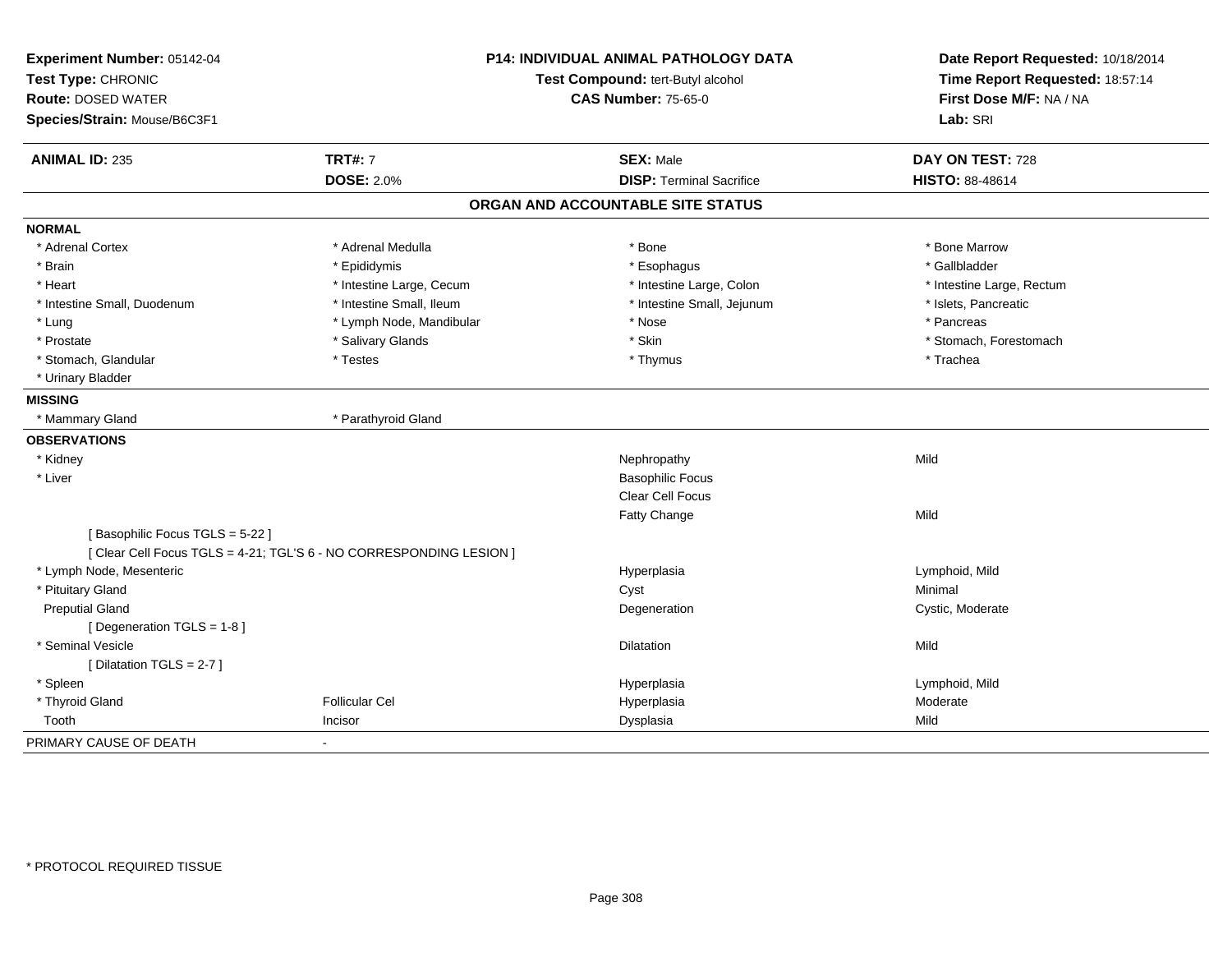| Experiment Number: 05142-04<br>Test Type: CHRONIC<br><b>Route: DOSED WATER</b><br>Species/Strain: Mouse/B6C3F1 |                          | <b>P14: INDIVIDUAL ANIMAL PATHOLOGY DATA</b><br>Test Compound: tert-Butyl alcohol<br><b>CAS Number: 75-65-0</b> | Date Report Requested: 10/18/2014<br>Time Report Requested: 18:57:14<br>First Dose M/F: NA / NA<br>Lab: SRI |
|----------------------------------------------------------------------------------------------------------------|--------------------------|-----------------------------------------------------------------------------------------------------------------|-------------------------------------------------------------------------------------------------------------|
| <b>ANIMAL ID: 236</b>                                                                                          | <b>TRT#: 7</b>           | <b>SEX: Male</b>                                                                                                | DAY ON TEST: 94                                                                                             |
|                                                                                                                | <b>DOSE: 2.0%</b>        | <b>DISP: Moribund Sacrifice</b>                                                                                 | <b>HISTO: 87-43122</b>                                                                                      |
|                                                                                                                |                          | ORGAN AND ACCOUNTABLE SITE STATUS                                                                               |                                                                                                             |
| <b>NORMAL</b>                                                                                                  |                          |                                                                                                                 |                                                                                                             |
| * Adrenal Cortex                                                                                               | * Adrenal Medulla        | * Bone                                                                                                          | * Bone Marrow                                                                                               |
| * Brain                                                                                                        | * Epididymis             | * Esophagus                                                                                                     | * Gallbladder                                                                                               |
| * Heart                                                                                                        | * Intestine Large, Cecum | * Intestine Large, Colon                                                                                        | * Intestine Large, Rectum                                                                                   |
| * Intestine Small, Duodenum                                                                                    | * Intestine Small, Ileum | * Intestine Small, Jejunum                                                                                      | * Islets, Pancreatic                                                                                        |
| * Kidney                                                                                                       | * Liver                  | * Lung                                                                                                          | * Lymph Node, Mandibular                                                                                    |
| * Lymph Node, Mesenteric                                                                                       | * Nose                   | * Pancreas                                                                                                      | * Parathyroid Gland                                                                                         |
| * Pituitary Gland                                                                                              | * Prostate               | * Salivary Glands                                                                                               | * Seminal Vesicle                                                                                           |
| * Skin                                                                                                         | * Stomach, Forestomach   | * Stomach, Glandular                                                                                            | * Testes                                                                                                    |
| * Thymus                                                                                                       | * Thyroid Gland          | * Trachea                                                                                                       |                                                                                                             |
| <b>MISSING</b>                                                                                                 |                          |                                                                                                                 |                                                                                                             |
| * Mammary Gland                                                                                                |                          |                                                                                                                 |                                                                                                             |
| <b>OBSERVATIONS</b>                                                                                            |                          |                                                                                                                 |                                                                                                             |
| * Spleen                                                                                                       |                          | <b>Depletion Cellular</b>                                                                                       | Moderate                                                                                                    |
| [ Depletion Cellular TGLS = 1-6 ]                                                                              |                          |                                                                                                                 |                                                                                                             |
| * Urinary Bladder                                                                                              | <b>Transit Epithe</b>    | Hyperplasia                                                                                                     | Mild                                                                                                        |
|                                                                                                                |                          | Inflammation                                                                                                    | Chronic, Moderate                                                                                           |
| [ Hyperplasia TGLS = 2-11 ]                                                                                    |                          |                                                                                                                 |                                                                                                             |
| [Inflammation TGLS = $2-11$ ]                                                                                  |                          |                                                                                                                 |                                                                                                             |
| PRIMARY CAUSE OF DEATH                                                                                         |                          |                                                                                                                 |                                                                                                             |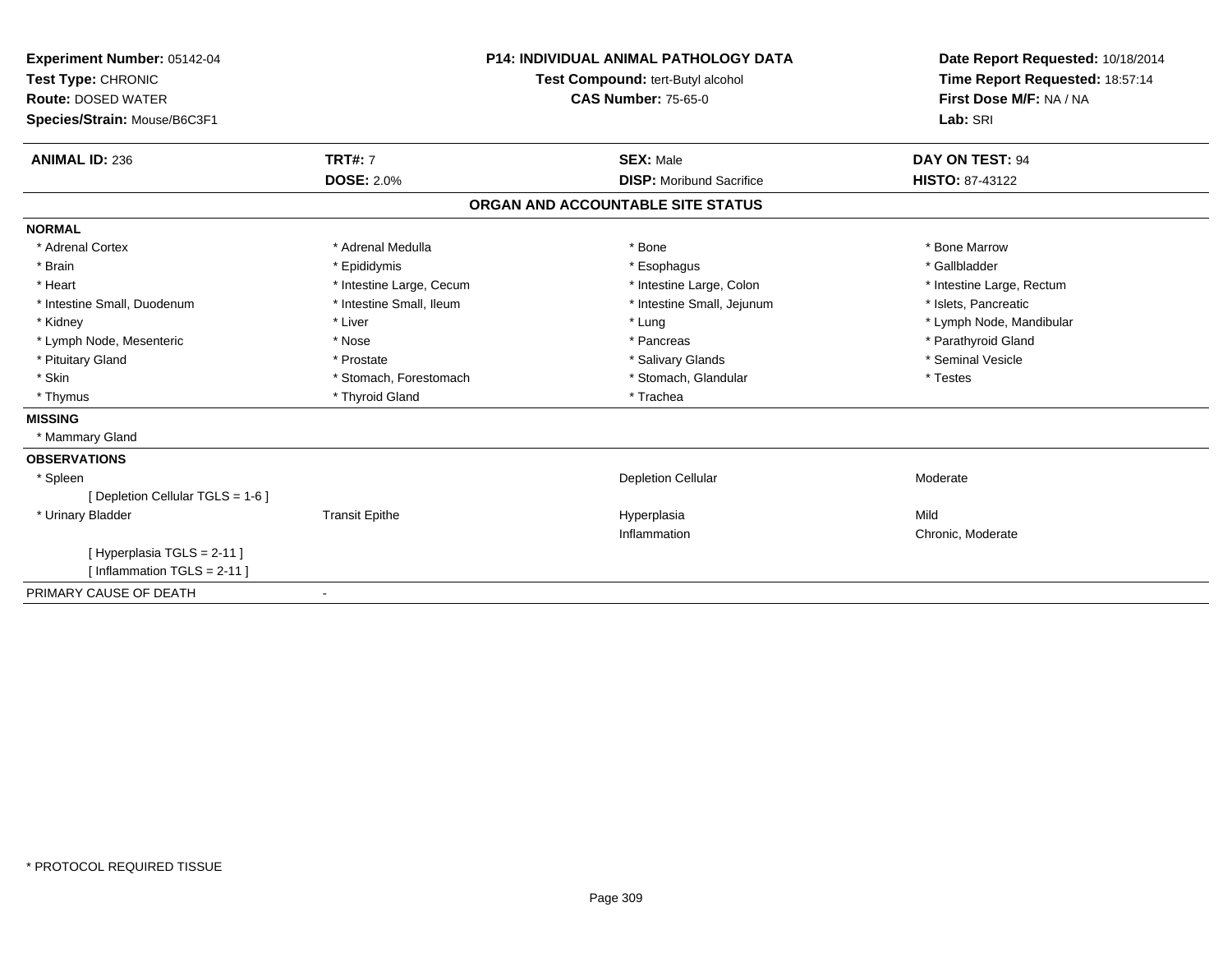| Experiment Number: 05142-04<br>Test Type: CHRONIC<br><b>Route: DOSED WATER</b><br>Species/Strain: Mouse/B6C3F1 |                          | P14: INDIVIDUAL ANIMAL PATHOLOGY DATA<br>Test Compound: tert-Butyl alcohol<br><b>CAS Number: 75-65-0</b> | Date Report Requested: 10/18/2014<br>Time Report Requested: 18:57:14<br>First Dose M/F: NA / NA<br>Lab: SRI |
|----------------------------------------------------------------------------------------------------------------|--------------------------|----------------------------------------------------------------------------------------------------------|-------------------------------------------------------------------------------------------------------------|
| <b>ANIMAL ID: 237</b>                                                                                          | <b>TRT#: 7</b>           | <b>SEX: Male</b>                                                                                         | DAY ON TEST: 318                                                                                            |
|                                                                                                                | <b>DOSE: 2.0%</b>        | <b>DISP:</b> Moribund Sacrifice                                                                          | <b>HISTO: 87-45200</b>                                                                                      |
|                                                                                                                |                          | ORGAN AND ACCOUNTABLE SITE STATUS                                                                        |                                                                                                             |
| <b>NORMAL</b>                                                                                                  |                          |                                                                                                          |                                                                                                             |
| * Adrenal Cortex                                                                                               | * Adrenal Medulla        | * Bone                                                                                                   | * Bone Marrow                                                                                               |
| * Brain                                                                                                        | * Epididymis             | * Esophagus                                                                                              | * Gallbladder                                                                                               |
| * Heart                                                                                                        | * Intestine Large, Cecum | * Intestine Large, Colon                                                                                 | * Intestine Large, Rectum                                                                                   |
| * Intestine Small, Duodenum                                                                                    | * Intestine Small, Ileum | * Intestine Small, Jejunum                                                                               | * Islets, Pancreatic                                                                                        |
| * Liver                                                                                                        | * Lymph Node, Mesenteric | * Nose                                                                                                   | * Pancreas                                                                                                  |
| * Parathyroid Gland                                                                                            | * Prostate               | * Salivary Glands                                                                                        | * Seminal Vesicle                                                                                           |
| * Skin                                                                                                         | * Stomach, Forestomach   | * Stomach, Glandular                                                                                     | * Testes                                                                                                    |
| * Thymus                                                                                                       | * Trachea                |                                                                                                          |                                                                                                             |
| <b>MISSING</b>                                                                                                 |                          |                                                                                                          |                                                                                                             |
| * Mammary Gland                                                                                                | * Pituitary Gland        |                                                                                                          |                                                                                                             |
| <b>OBSERVATIONS</b>                                                                                            |                          |                                                                                                          |                                                                                                             |
| * Kidney                                                                                                       | Pelvis                   | Dilatation                                                                                               | Mild                                                                                                        |
|                                                                                                                | <b>Renal Tubule</b>      | Dilatation                                                                                               | Mild                                                                                                        |
|                                                                                                                |                          | Nephropathy                                                                                              | Minimal                                                                                                     |
| [Dilatation TGLS = 6-5]                                                                                        |                          |                                                                                                          |                                                                                                             |
| [Dilatation TGLS = 6-5]                                                                                        |                          |                                                                                                          |                                                                                                             |
| * Lung                                                                                                         |                          | Carcinoma                                                                                                |                                                                                                             |
| [Carcinoma TGLS = 7-2]                                                                                         |                          |                                                                                                          |                                                                                                             |
| Lymph Node                                                                                                     | Inguinal                 | Cyst                                                                                                     | Marked                                                                                                      |
| [ Cyst TGLS = 2-21 ]                                                                                           |                          |                                                                                                          |                                                                                                             |
| * Lymph Node, Mandibular                                                                                       |                          | Hyperplasia                                                                                              | Moderate                                                                                                    |
| Mesentery                                                                                                      |                          | Inflammation                                                                                             | Chronic, Mild                                                                                               |
| * Spleen                                                                                                       |                          | <b>Depletion Cellular</b>                                                                                | Minimal                                                                                                     |
|                                                                                                                |                          | Hematopoietic Cell Proliferation                                                                         | Minimal                                                                                                     |
| * Thyroid Gland                                                                                                |                          | Degeneration                                                                                             | Cystic, Mild                                                                                                |
| Ureter                                                                                                         |                          | <b>Dilatation</b>                                                                                        | Mild                                                                                                        |
| [ Dilatation TGLS = 5-22 ]                                                                                     |                          |                                                                                                          |                                                                                                             |
| Urethra                                                                                                        |                          | Dilatation                                                                                               | Moderate                                                                                                    |
| Note: SEVERE OBSTRUCTION BY MUCUS PLUG.                                                                        |                          |                                                                                                          |                                                                                                             |
| * Urinary Bladder                                                                                              |                          | Dilatation                                                                                               | Marked                                                                                                      |
|                                                                                                                |                          |                                                                                                          |                                                                                                             |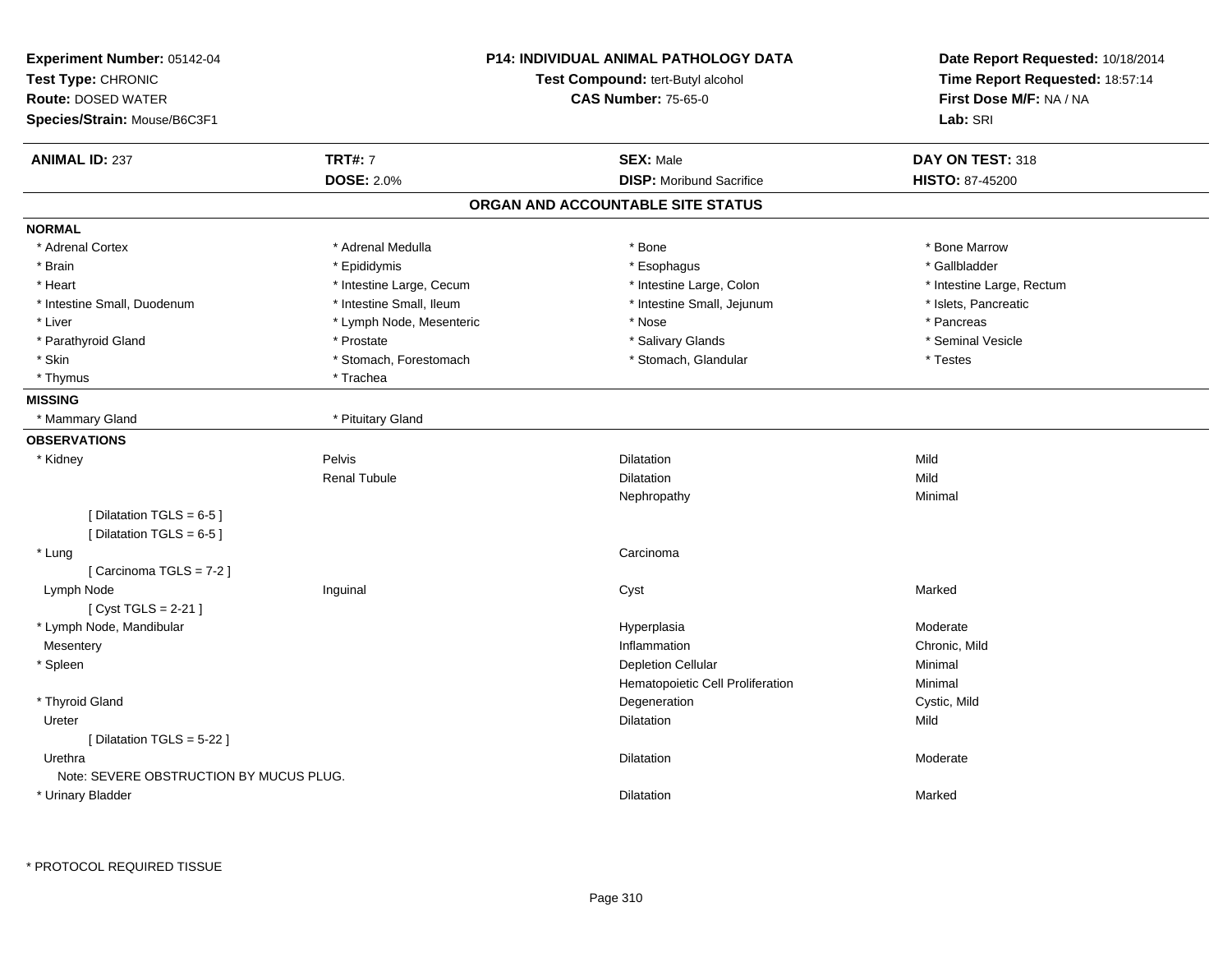| Experiment Number: 05142-04<br>Test Type: CHRONIC |                       | <b>P14: INDIVIDUAL ANIMAL PATHOLOGY DATA</b> | Date Report Requested: 10/18/2014<br>Time Report Requested: 18:57:14 |  |
|---------------------------------------------------|-----------------------|----------------------------------------------|----------------------------------------------------------------------|--|
|                                                   |                       | Test Compound: tert-Butyl alcohol            |                                                                      |  |
| <b>Route: DOSED WATER</b>                         |                       | <b>CAS Number: 75-65-0</b>                   | First Dose M/F: NA / NA                                              |  |
| Species/Strain: Mouse/B6C3F1                      |                       |                                              | Lab: SRI                                                             |  |
| <b>ANIMAL ID: 237</b>                             | <b>TRT#: 7</b>        | <b>SEX: Male</b>                             | DAY ON TEST: 318                                                     |  |
|                                                   | <b>DOSE: 2.0%</b>     | <b>DISP:</b> Moribund Sacrifice              | <b>HISTO: 87-45200</b>                                               |  |
|                                                   |                       | ORGAN AND ACCOUNTABLE SITE STATUS            |                                                                      |  |
|                                                   | <b>Transit Epithe</b> | Hyperplasia                                  | Minimal                                                              |  |
|                                                   |                       | Inflammation                                 | Chronic, Mild                                                        |  |
| [ Dilatation TGLS = $3-8$ ]                       |                       |                                              |                                                                      |  |
| PRIMARY CAUSE OF DEATH                            |                       |                                              |                                                                      |  |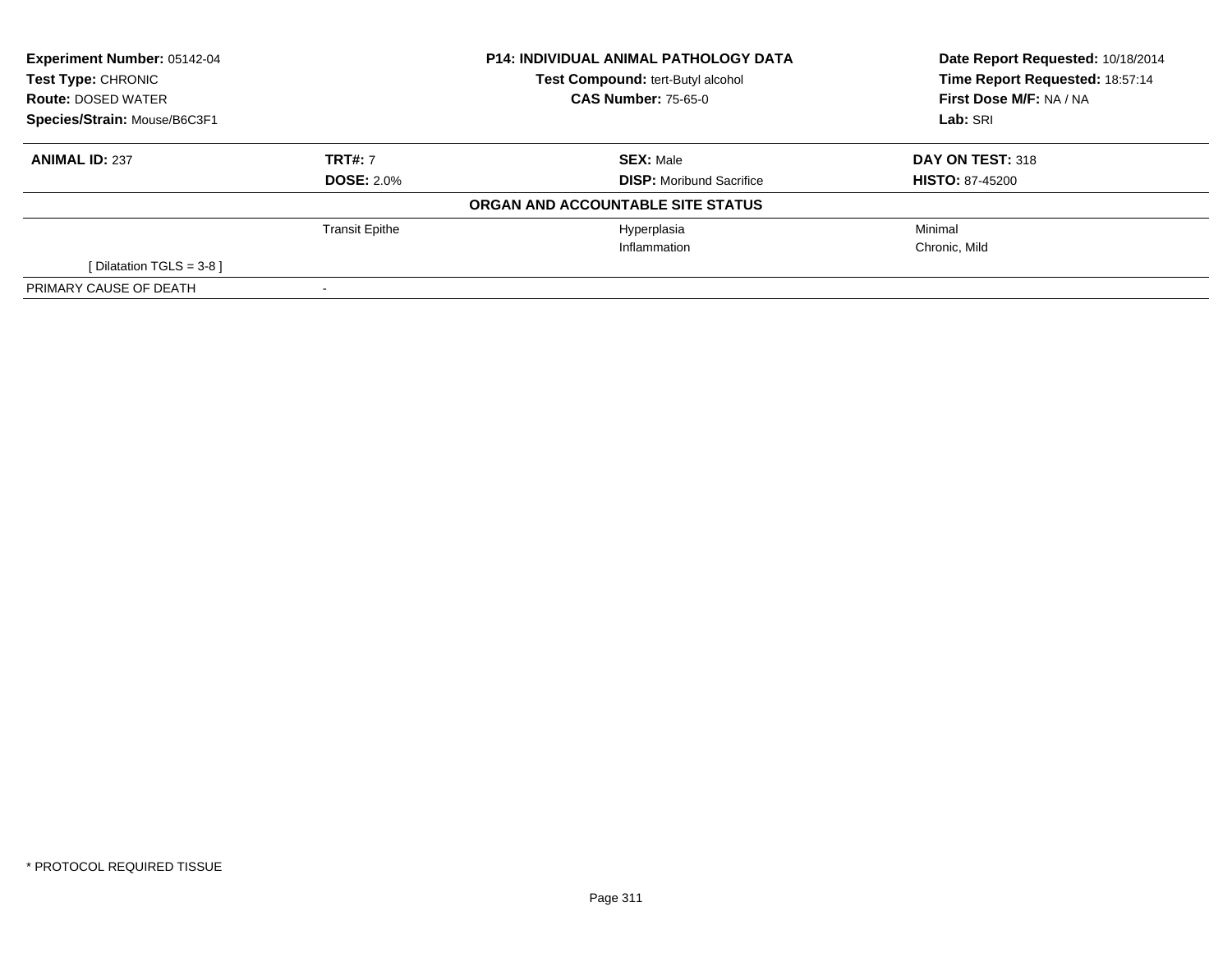| Experiment Number: 05142-04          |                                   | <b>P14: INDIVIDUAL ANIMAL PATHOLOGY DATA</b> | Date Report Requested: 10/18/2014 |
|--------------------------------------|-----------------------------------|----------------------------------------------|-----------------------------------|
| Test Type: CHRONIC                   | Test Compound: tert-Butyl alcohol |                                              | Time Report Requested: 18:57:14   |
| <b>Route: DOSED WATER</b>            |                                   | <b>CAS Number: 75-65-0</b>                   | First Dose M/F: NA / NA           |
| Species/Strain: Mouse/B6C3F1         |                                   |                                              | Lab: SRI                          |
| <b>ANIMAL ID: 238</b>                | <b>TRT#: 7</b>                    | <b>SEX: Male</b>                             | DAY ON TEST: 630                  |
|                                      | <b>DOSE: 2.0%</b>                 | <b>DISP:</b> Moribund Sacrifice              | <b>HISTO: 88-47030</b>            |
|                                      |                                   | ORGAN AND ACCOUNTABLE SITE STATUS            |                                   |
| <b>NORMAL</b>                        |                                   |                                              |                                   |
| * Adrenal Cortex                     | * Adrenal Medulla                 | * Bone                                       | * Bone Marrow                     |
| * Brain                              | * Esophagus                       | * Heart                                      | * Intestine Large, Cecum          |
| * Intestine Large, Colon             | * Intestine Large, Rectum         | * Intestine Small, Duodenum                  | * Intestine Small, Ileum          |
| * Intestine Small, Jejunum           | * Islets, Pancreatic              | * Lymph Node, Mandibular                     | * Nose                            |
| * Pancreas                           | * Parathyroid Gland               | * Prostate                                   | * Salivary Glands                 |
| * Seminal Vesicle                    | * Skin                            | * Stomach, Forestomach                       | * Stomach, Glandular              |
| * Testes                             | * Thymus                          | * Trachea                                    | * Urinary Bladder                 |
| <b>MISSING</b>                       |                                   |                                              |                                   |
| * Gallbladder                        | * Mammary Gland                   |                                              |                                   |
| <b>OBSERVATIONS</b>                  |                                   |                                              |                                   |
| * Epididymis                         |                                   | Granuloma Sperm                              | Moderate                          |
| * Kidney                             |                                   | Nephropathy                                  | Minimal                           |
| * Liver                              |                                   | Eosinophilic Focus                           |                                   |
|                                      |                                   | Hepatoblastoma                               | Multiple                          |
|                                      |                                   | Hepatocellular Adenoma                       |                                   |
| [Eosinophilic Focus TGLS = 3-22]     |                                   |                                              |                                   |
| [Hepatoblastoma TGLS = 4-23,5-24]    |                                   |                                              |                                   |
| [Hepatocellular Adenoma TGLS = 2-21] |                                   |                                              |                                   |
| * Lung                               |                                   | Hepatoblastoma                               | Metastatic (Liver)                |
| * Lymph Node, Mesenteric             |                                   | Angiectasis                                  | Mild                              |
| [Angiectasis TGLS = 1-5]             |                                   |                                              |                                   |
| * Pituitary Gland                    |                                   | Cyst                                         | Minimal                           |
| * Spleen                             |                                   | Hematopoietic Cell Proliferation             | Moderate                          |
| * Thyroid Gland                      | <b>Follicular Cel</b>             | Hyperplasia                                  | Moderate                          |
| PRIMARY CAUSE OF DEATH               |                                   |                                              |                                   |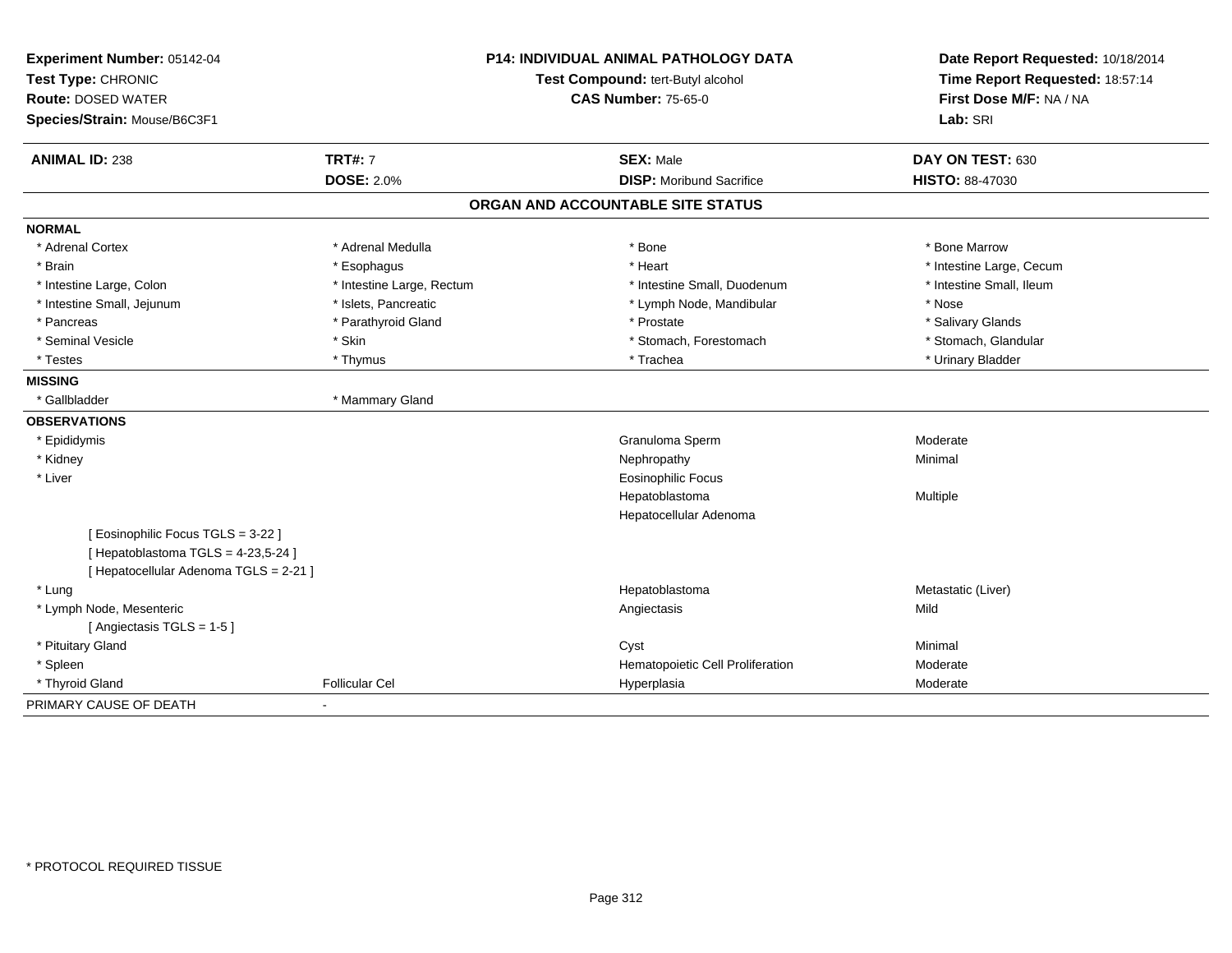| Experiment Number: 05142-04<br>Test Type: CHRONIC<br><b>Route: DOSED WATER</b><br>Species/Strain: Mouse/B6C3F1 |                            | P14: INDIVIDUAL ANIMAL PATHOLOGY DATA<br>Test Compound: tert-Butyl alcohol<br><b>CAS Number: 75-65-0</b> | Date Report Requested: 10/18/2014<br>Time Report Requested: 18:57:14<br>First Dose M/F: NA / NA<br>Lab: SRI |
|----------------------------------------------------------------------------------------------------------------|----------------------------|----------------------------------------------------------------------------------------------------------|-------------------------------------------------------------------------------------------------------------|
|                                                                                                                |                            |                                                                                                          |                                                                                                             |
| <b>ANIMAL ID: 239</b>                                                                                          | <b>TRT#: 7</b>             | <b>SEX: Male</b>                                                                                         | DAY ON TEST: 728                                                                                            |
|                                                                                                                | <b>DOSE: 2.0%</b>          | <b>DISP: Terminal Sacrifice</b>                                                                          | HISTO: 88-48615                                                                                             |
|                                                                                                                |                            | ORGAN AND ACCOUNTABLE SITE STATUS                                                                        |                                                                                                             |
| <b>NORMAL</b>                                                                                                  |                            |                                                                                                          |                                                                                                             |
| * Adrenal Medulla                                                                                              | * Bone                     | * Bone Marrow                                                                                            | * Brain                                                                                                     |
| * Epididymis                                                                                                   | * Esophagus                | * Gallbladder                                                                                            | * Heart                                                                                                     |
| * Intestine Large, Cecum                                                                                       | * Intestine Large, Colon   | * Intestine Large, Rectum                                                                                | * Intestine Small, Duodenum                                                                                 |
| * Intestine Small, Ileum                                                                                       | * Intestine Small, Jejunum | * Islets, Pancreatic                                                                                     | * Lung                                                                                                      |
| * Lymph Node, Mandibular                                                                                       | * Lymph Node, Mesenteric   | * Nose                                                                                                   | * Pancreas                                                                                                  |
| * Pituitary Gland                                                                                              | * Prostate                 | * Salivary Glands                                                                                        | * Seminal Vesicle                                                                                           |
| * Skin                                                                                                         | * Stomach, Forestomach     | * Stomach, Glandular                                                                                     | * Testes                                                                                                    |
| * Thymus                                                                                                       | * Thyroid Gland            | * Trachea                                                                                                |                                                                                                             |
| <b>MISSING</b>                                                                                                 |                            |                                                                                                          |                                                                                                             |
| * Mammary Gland                                                                                                | * Parathyroid Gland        |                                                                                                          |                                                                                                             |
| <b>OBSERVATIONS</b>                                                                                            |                            |                                                                                                          |                                                                                                             |
| * Adrenal Cortex                                                                                               | Subcapsular                | Adenoma                                                                                                  |                                                                                                             |
| * Kidney                                                                                                       |                            | Cyst                                                                                                     | Mild                                                                                                        |
|                                                                                                                |                            | Nephropathy                                                                                              | Mild                                                                                                        |
| * Liver                                                                                                        |                            | <b>Basophilic Focus</b>                                                                                  |                                                                                                             |
|                                                                                                                |                            | <b>Eosinophilic Focus</b>                                                                                |                                                                                                             |
|                                                                                                                |                            | Hepatocellular Adenoma                                                                                   | Multiple                                                                                                    |
| [Basophilic Focus TGLS = 4-22]                                                                                 |                            |                                                                                                          |                                                                                                             |
| [ Eosinophilic Focus TGLS = 4-22,8-24 ]                                                                        |                            |                                                                                                          |                                                                                                             |
| [ Hepatocellular Adenoma TGLS = 3-21,5-23 ]                                                                    |                            |                                                                                                          |                                                                                                             |
| <b>Preputial Gland</b>                                                                                         |                            | Degeneration                                                                                             | Cystic, Mild                                                                                                |
| [Degeneration TGLS = 1-8]                                                                                      |                            |                                                                                                          |                                                                                                             |
| * Spleen                                                                                                       |                            | Hyperplasia                                                                                              | Lymphoid, Mild                                                                                              |
| Tooth                                                                                                          | Incisor                    | Dysplasia                                                                                                | Moderate                                                                                                    |
| * Urinary Bladder                                                                                              | <b>Transit Epithe</b>      | Hyperplasia                                                                                              | Moderate                                                                                                    |
|                                                                                                                |                            | Inflammation                                                                                             | Chronic, Moderate                                                                                           |
| [Hyperplasia TGLS = 7-11]<br>[Inflammation TGLS = $7-11$ ]                                                     |                            |                                                                                                          |                                                                                                             |
| PRIMARY CAUSE OF DEATH                                                                                         | $\blacksquare$             |                                                                                                          |                                                                                                             |
|                                                                                                                |                            |                                                                                                          |                                                                                                             |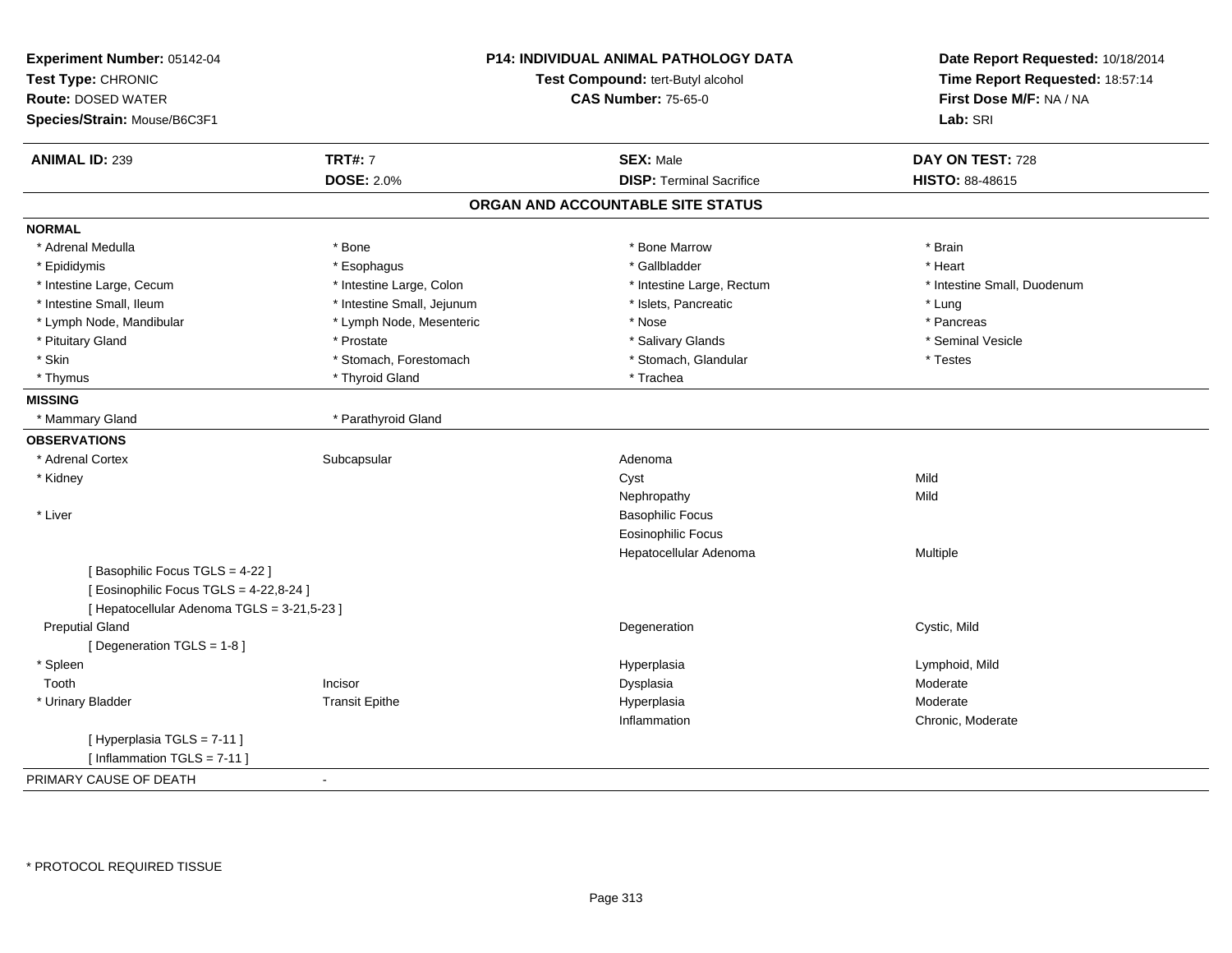| Experiment Number: 05142-04                            | <b>P14: INDIVIDUAL ANIMAL PATHOLOGY DATA</b> |                                   | Date Report Requested: 10/18/2014 |
|--------------------------------------------------------|----------------------------------------------|-----------------------------------|-----------------------------------|
| Test Type: CHRONIC                                     |                                              | Test Compound: tert-Butyl alcohol | Time Report Requested: 18:57:14   |
| <b>Route: DOSED WATER</b>                              |                                              | <b>CAS Number: 75-65-0</b>        | First Dose M/F: NA / NA           |
| Species/Strain: Mouse/B6C3F1                           |                                              |                                   | Lab: SRI                          |
| <b>ANIMAL ID: 240</b>                                  | <b>TRT#: 7</b>                               | <b>SEX: Male</b>                  | DAY ON TEST: 728                  |
|                                                        | <b>DOSE: 2.0%</b>                            | <b>DISP: Terminal Sacrifice</b>   | HISTO: 88-48616                   |
|                                                        |                                              | ORGAN AND ACCOUNTABLE SITE STATUS |                                   |
| <b>NORMAL</b>                                          |                                              |                                   |                                   |
| * Adrenal Cortex                                       | * Adrenal Medulla                            | * Bone                            | * Bone Marrow                     |
| * Brain                                                | * Esophagus                                  | * Gallbladder                     | * Heart                           |
| * Intestine Large, Cecum                               | * Intestine Large, Colon                     | * Intestine Large, Rectum         | * Intestine Small, Duodenum       |
| * Intestine Small, Ileum                               | * Intestine Small, Jejunum                   | * Islets, Pancreatic              | * Lung                            |
| * Lymph Node, Mandibular                               | * Lymph Node, Mesenteric                     | * Nose                            | * Pancreas                        |
| * Parathyroid Gland                                    | * Pituitary Gland                            | * Prostate                        | * Salivary Glands                 |
| * Skin                                                 | * Stomach, Forestomach                       | * Stomach, Glandular              | * Testes                          |
| * Thymus                                               | * Trachea                                    | * Urinary Bladder                 |                                   |
| <b>MISSING</b>                                         |                                              |                                   |                                   |
| * Mammary Gland                                        |                                              |                                   |                                   |
| <b>OBSERVATIONS</b>                                    |                                              |                                   |                                   |
| * Epididymis                                           |                                              | Granuloma Sperm                   | Moderate                          |
| * Kidney                                               |                                              | Nephropathy                       | Mild                              |
| * Liver                                                |                                              | <b>Clear Cell Focus</b>           |                                   |
|                                                        |                                              | Hepatocellular Adenoma            | Multiple                          |
| [ Hepatocellular Adenoma TGLS = 4-21,5-22,6-23 ]       |                                              |                                   |                                   |
| * Seminal Vesicle                                      |                                              | Dilatation                        | Moderate                          |
|                                                        |                                              | Hemorrhage                        | Mild                              |
| [ Dilatation TGLS = 3-7 ]<br>[Hemorrhage TGLS = 2-7-1] |                                              |                                   |                                   |
| * Spleen                                               |                                              | Hematopoietic Cell Proliferation  | Mild                              |
|                                                        | <b>Follicular Cel</b>                        |                                   | Mild                              |
| * Thyroid Gland                                        |                                              | Hyperplasia                       |                                   |
| PRIMARY CAUSE OF DEATH                                 |                                              |                                   |                                   |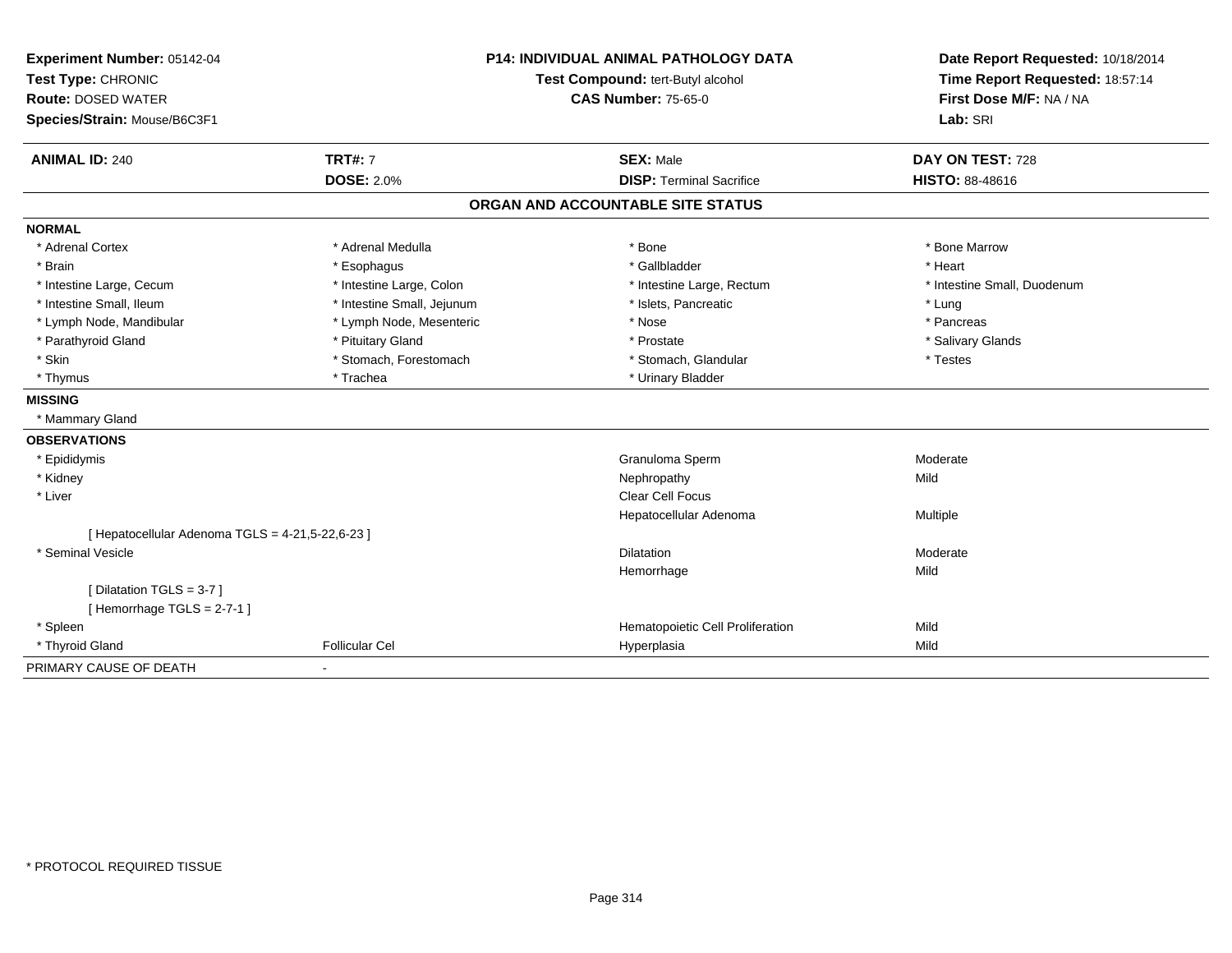| Experiment Number: 05142-04<br>Test Type: CHRONIC |                              | P14: INDIVIDUAL ANIMAL PATHOLOGY DATA<br>Test Compound: tert-Butyl alcohol | Date Report Requested: 10/18/2014<br>Time Report Requested: 18:57:14<br>First Dose M/F: NA / NA |
|---------------------------------------------------|------------------------------|----------------------------------------------------------------------------|-------------------------------------------------------------------------------------------------|
| <b>Route: DOSED WATER</b>                         |                              | <b>CAS Number: 75-65-0</b>                                                 |                                                                                                 |
| Species/Strain: Mouse/B6C3F1                      |                              |                                                                            | Lab: SRI                                                                                        |
| <b>ANIMAL ID: 241</b>                             | <b>TRT#: 2</b>               | <b>SEX: Female</b>                                                         | DAY ON TEST: 735                                                                                |
|                                                   | <b>DOSE: VEHICLE CONTROL</b> | <b>DISP: Terminal Sacrifice</b>                                            | HISTO: 88-48695                                                                                 |
|                                                   |                              | ORGAN AND ACCOUNTABLE SITE STATUS                                          |                                                                                                 |
| <b>NORMAL</b>                                     |                              |                                                                            |                                                                                                 |
| * Adrenal Cortex                                  | * Adrenal Medulla            | * Bone Marrow                                                              | * Brain                                                                                         |
| * Esophagus                                       | * Gallbladder                | * Heart                                                                    | * Intestine Large, Cecum                                                                        |
| * Intestine Large, Colon                          | * Intestine Large, Rectum    | * Intestine Small, Duodenum                                                | * Intestine Small, Ileum                                                                        |
| * Intestine Small, Jejunum                        | * Islets, Pancreatic         | * Lung                                                                     | * Lymph Node, Mandibular                                                                        |
| * Lymph Node, Mesenteric                          | * Mammary Gland              | * Nose                                                                     | * Pancreas                                                                                      |
| * Parathyroid Gland                               | * Salivary Glands            | * Stomach, Forestomach                                                     | * Stomach, Glandular                                                                            |
| * Thyroid Gland                                   | * Trachea                    | * Urinary Bladder                                                          |                                                                                                 |
| <b>MISSING</b>                                    |                              |                                                                            |                                                                                                 |
| * Thymus                                          |                              |                                                                            |                                                                                                 |
| <b>OBSERVATIONS</b>                               |                              |                                                                            |                                                                                                 |
| * Bone                                            |                              | Fibrous Osteodystrophy                                                     | Mild                                                                                            |
| * Kidney                                          |                              | Nephropathy                                                                | Minimal                                                                                         |
| * Liver                                           |                              | <b>Basophilic Focus</b>                                                    |                                                                                                 |
|                                                   |                              | Fatty Change                                                               | Mild                                                                                            |
|                                                   |                              | Hepatocellular Adenoma                                                     |                                                                                                 |
|                                                   |                              | Hepatocellular Carcinoma                                                   |                                                                                                 |
| [ Hepatocellular Adenoma TGLS = 3-22 ]            |                              |                                                                            |                                                                                                 |
| [ Hepatocellular Carcinoma TGLS = 2-21 ]          |                              |                                                                            |                                                                                                 |
| * Ovary                                           |                              | Angiectasis                                                                | Mild                                                                                            |
| * Pituitary Gland                                 | <b>Pars Distalis</b>         | Focal Cellular Change                                                      | Mild                                                                                            |
| * Skin                                            | <b>Subcut Tiss</b>           | Hemangiosarcoma                                                            |                                                                                                 |
| [Hemangiosarcoma TGLS = 5-23]                     |                              |                                                                            |                                                                                                 |
| * Spleen                                          |                              | Hematopoietic Cell Proliferation                                           | Mild                                                                                            |
| * Uterus                                          |                              | Hydrometra                                                                 | Mild                                                                                            |
|                                                   | Endometrium                  | Hyperplasia                                                                | Cystic, Marked                                                                                  |
| [Hyperplasia TGLS = 1-7]                          |                              |                                                                            |                                                                                                 |
| PRIMARY CAUSE OF DEATH                            |                              |                                                                            |                                                                                                 |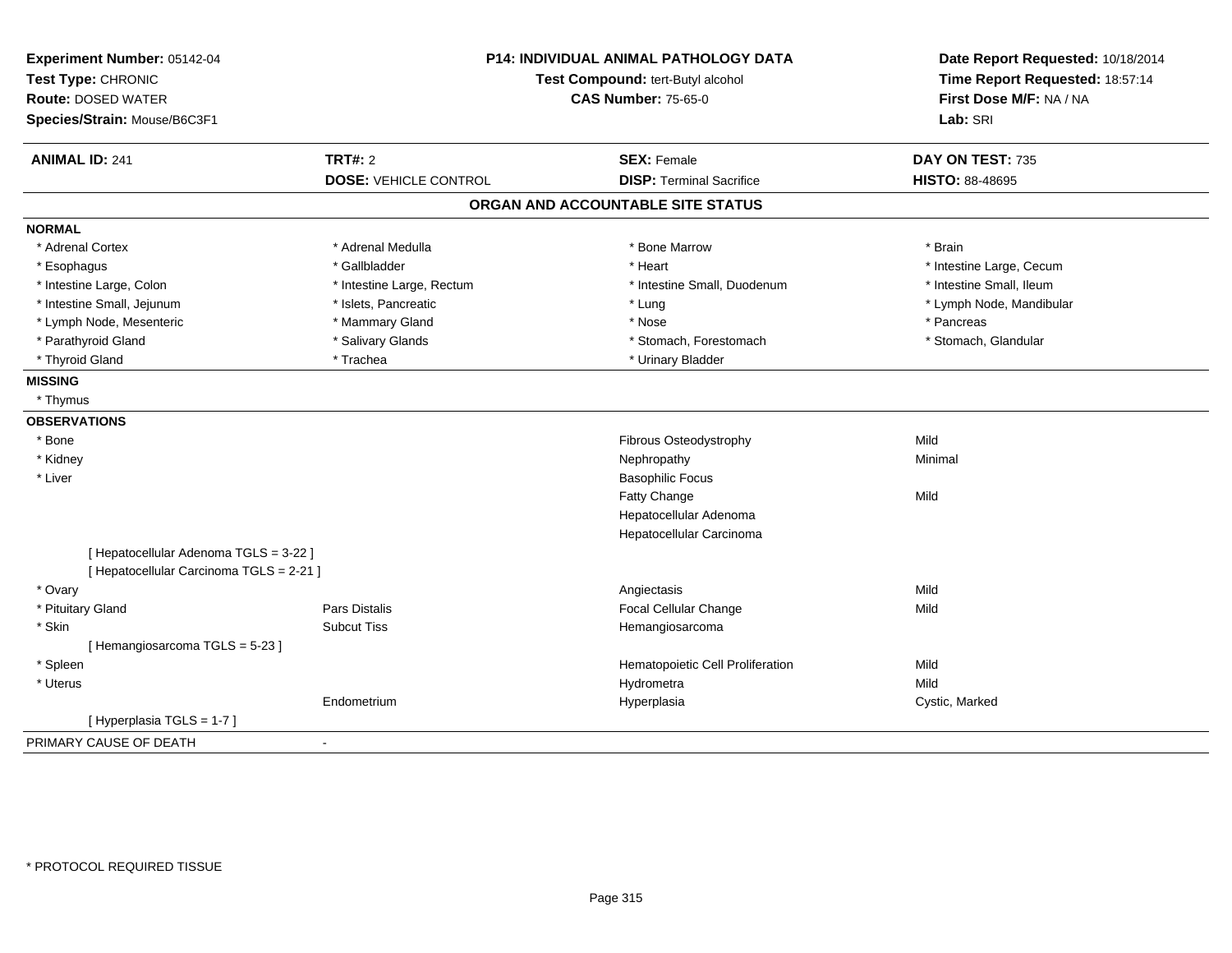| Experiment Number: 05142-04                     | <b>P14: INDIVIDUAL ANIMAL PATHOLOGY DATA</b><br>Test Compound: tert-Butyl alcohol |                                   | Date Report Requested: 10/18/2014 |
|-------------------------------------------------|-----------------------------------------------------------------------------------|-----------------------------------|-----------------------------------|
| Test Type: CHRONIC                              |                                                                                   |                                   | Time Report Requested: 18:57:14   |
| <b>Route: DOSED WATER</b>                       |                                                                                   | <b>CAS Number: 75-65-0</b>        | First Dose M/F: NA / NA           |
| Species/Strain: Mouse/B6C3F1                    |                                                                                   |                                   | Lab: SRI                          |
| <b>ANIMAL ID: 242</b>                           | TRT#: 2                                                                           | <b>SEX: Female</b>                | DAY ON TEST: 735                  |
|                                                 | <b>DOSE: VEHICLE CONTROL</b>                                                      | <b>DISP: Terminal Sacrifice</b>   | <b>HISTO: 88-48696</b>            |
|                                                 |                                                                                   | ORGAN AND ACCOUNTABLE SITE STATUS |                                   |
| <b>NORMAL</b>                                   |                                                                                   |                                   |                                   |
| * Adrenal Cortex                                | * Adrenal Medulla                                                                 | * Bone Marrow                     | * Brain                           |
| * Esophagus                                     | * Gallbladder                                                                     | * Heart                           | * Intestine Large, Cecum          |
| * Intestine Large, Colon                        | * Intestine Large, Rectum                                                         | * Intestine Small, Duodenum       | * Intestine Small, Ileum          |
| * Intestine Small, Jejunum                      | * Islets, Pancreatic                                                              | * Lung                            | * Lymph Node, Mandibular          |
| * Lymph Node, Mesenteric                        | * Mammary Gland                                                                   | * Nose                            | * Ovary                           |
| * Pancreas                                      | * Parathyroid Gland                                                               | * Pituitary Gland                 | * Salivary Glands                 |
| * Skin                                          | * Stomach, Forestomach                                                            | * Stomach, Glandular              | * Thymus                          |
| * Thyroid Gland                                 | * Trachea                                                                         | * Urinary Bladder                 |                                   |
| <b>OBSERVATIONS</b>                             |                                                                                   |                                   |                                   |
| * Bone                                          |                                                                                   | Fibrous Osteodystrophy            | Mild                              |
| * Kidney                                        |                                                                                   | Nephropathy                       | Minimal                           |
| * Liver                                         |                                                                                   | Hepatocellular Adenoma            | Multiple                          |
| [ Hepatocellular Adenoma TGLS = 4-22 ]          |                                                                                   |                                   |                                   |
| Mesentery                                       |                                                                                   | Inflammation                      | Chronic, Mild                     |
|                                                 | Fat                                                                               | Necrosis                          | Mild                              |
| [ Inflammation TGLS = 1-21 ]                    |                                                                                   |                                   |                                   |
| [ Necrosis TGLS = $1-21$ ]                      |                                                                                   |                                   |                                   |
| * Spleen                                        |                                                                                   | Hematopoietic Cell Proliferation  | Mild                              |
| [ Hematopoietic Cell Proliferation TGLS = 3-6 ] |                                                                                   |                                   |                                   |
| * Uterus                                        | Endometrium                                                                       | Hyperplasia                       | Cystic, Moderate                  |
| [Hyperplasia TGLS = 2-7]                        |                                                                                   |                                   |                                   |
| PRIMARY CAUSE OF DEATH                          |                                                                                   |                                   |                                   |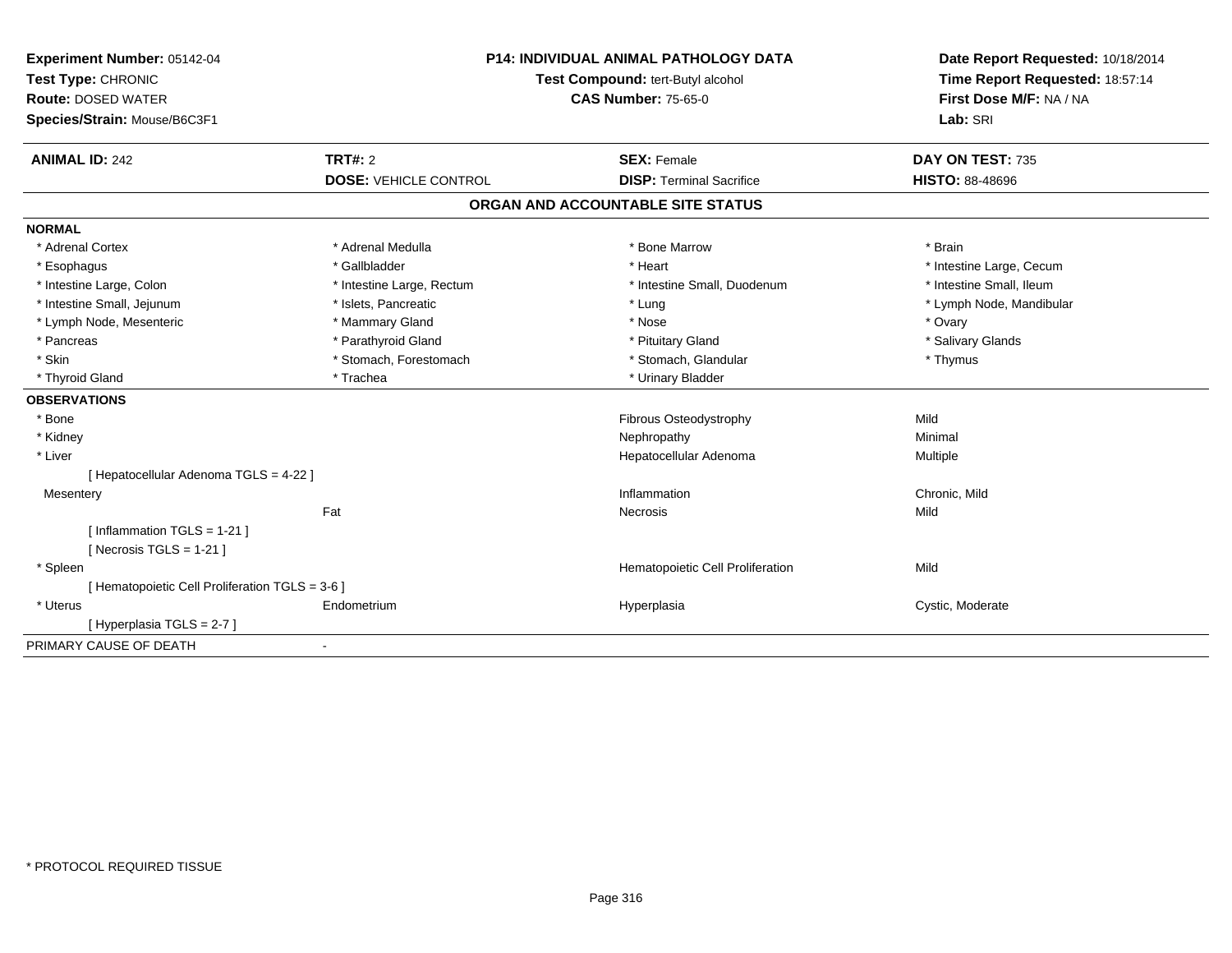| Experiment Number: 05142-04             | <b>P14: INDIVIDUAL ANIMAL PATHOLOGY DATA</b> |                                   | Date Report Requested: 10/18/2014                          |
|-----------------------------------------|----------------------------------------------|-----------------------------------|------------------------------------------------------------|
| Test Type: CHRONIC                      |                                              | Test Compound: tert-Butyl alcohol | Time Report Requested: 18:57:14<br>First Dose M/F: NA / NA |
| <b>Route: DOSED WATER</b>               |                                              | <b>CAS Number: 75-65-0</b>        |                                                            |
| Species/Strain: Mouse/B6C3F1            |                                              |                                   | Lab: SRI                                                   |
| <b>ANIMAL ID: 243</b>                   | TRT#: 2                                      | <b>SEX: Female</b>                | DAY ON TEST: 735                                           |
|                                         | <b>DOSE: VEHICLE CONTROL</b>                 | <b>DISP: Terminal Sacrifice</b>   | <b>HISTO: 88-48697</b>                                     |
|                                         |                                              | ORGAN AND ACCOUNTABLE SITE STATUS |                                                            |
| <b>NORMAL</b>                           |                                              |                                   |                                                            |
| * Adrenal Cortex                        | * Adrenal Medulla                            | * Bone Marrow                     | * Brain                                                    |
| * Esophagus                             | * Gallbladder                                | * Heart                           | * Intestine Large, Cecum                                   |
| * Intestine Large, Colon                | * Intestine Large, Rectum                    | * Intestine Small, Duodenum       | * Intestine Small, Ileum                                   |
| * Intestine Small, Jejunum              | * Islets, Pancreatic                         | * Kidney                          | * Lung                                                     |
| * Lymph Node, Mandibular                | * Mammary Gland                              | * Nose                            | * Ovary                                                    |
| * Pancreas                              | * Salivary Glands                            | * Skin                            | * Stomach, Forestomach                                     |
| * Stomach, Glandular                    | * Trachea                                    | * Urinary Bladder                 |                                                            |
| <b>MISSING</b>                          |                                              |                                   |                                                            |
| * Parathyroid Gland                     |                                              |                                   |                                                            |
| <b>OBSERVATIONS</b>                     |                                              |                                   |                                                            |
| * Bone                                  |                                              | Fibrous Osteodystrophy            | Minimal                                                    |
| * Liver                                 |                                              | <b>Eosinophilic Focus</b>         |                                                            |
| * Lymph Node, Mesenteric                |                                              | Lymphoma Malignant Mixed          |                                                            |
| [ Lymphoma Malignant Mixed TGLS = 1-5 ] |                                              |                                   |                                                            |
| * Pituitary Gland                       | <b>Pars Distalis</b>                         | Adenoma                           |                                                            |
| * Spleen                                |                                              | Lymphoma Malignant Mixed          |                                                            |
| * Thymus                                |                                              | Lymphoma Malignant Mixed          |                                                            |
| * Thyroid Gland                         | <b>Follicular Cel</b>                        | Hyperplasia                       | Moderate                                                   |
| * Uterus                                | Endometrium                                  | Hyperplasia                       | Cystic, Marked                                             |
| [Hyperplasia TGLS = 2-7]                |                                              |                                   |                                                            |
| PRIMARY CAUSE OF DEATH                  |                                              |                                   |                                                            |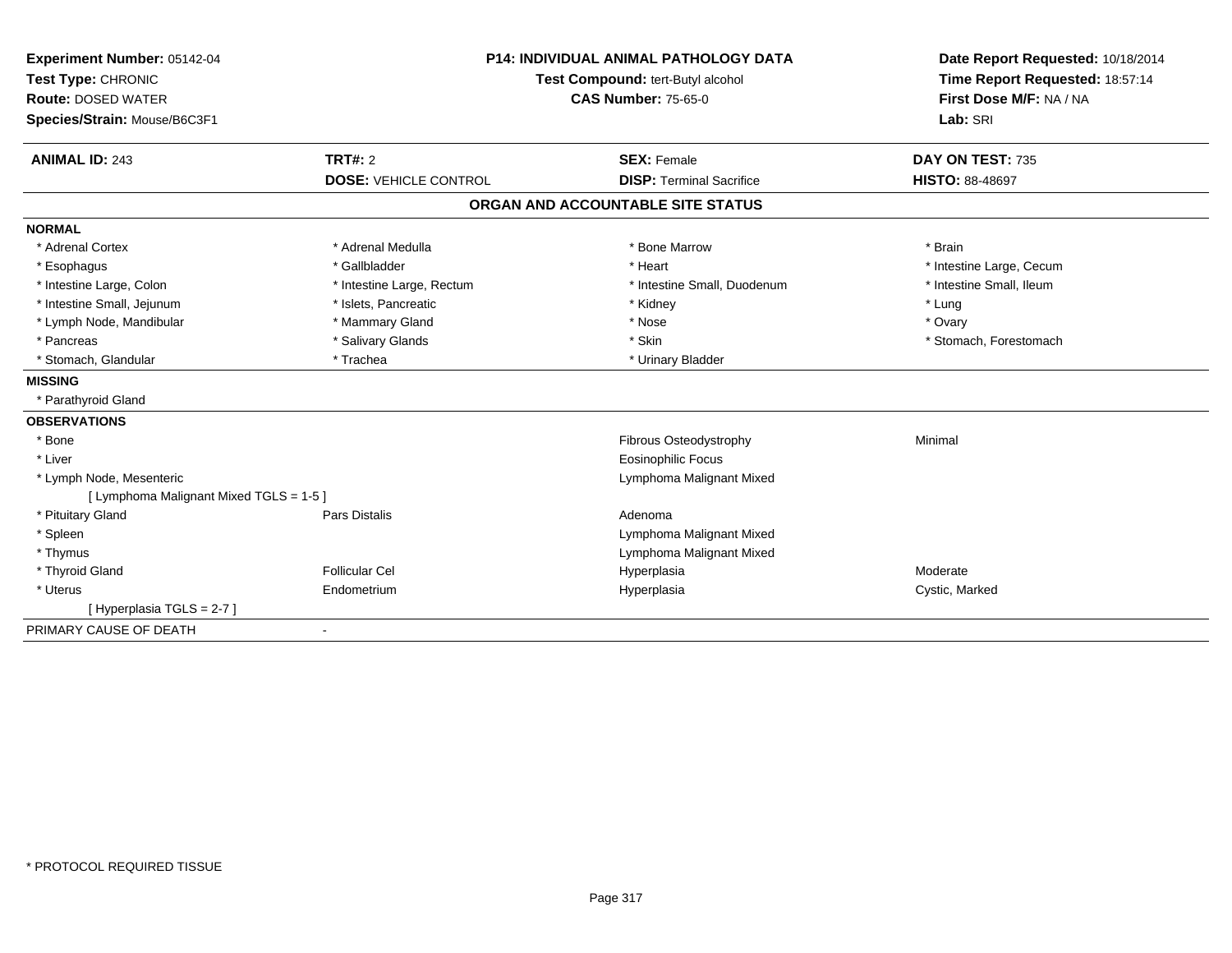| Experiment Number: 05142-04<br>Test Type: CHRONIC<br><b>Route: DOSED WATER</b><br>Species/Strain: Mouse/B6C3F1 | P14: INDIVIDUAL ANIMAL PATHOLOGY DATA<br>Test Compound: tert-Butyl alcohol<br><b>CAS Number: 75-65-0</b> |                                   | Date Report Requested: 10/18/2014<br>Time Report Requested: 18:57:14<br>First Dose M/F: NA / NA<br>Lab: SRI |
|----------------------------------------------------------------------------------------------------------------|----------------------------------------------------------------------------------------------------------|-----------------------------------|-------------------------------------------------------------------------------------------------------------|
| <b>ANIMAL ID: 244</b>                                                                                          | <b>TRT#: 2</b>                                                                                           | <b>SEX: Female</b>                | DAY ON TEST: 590                                                                                            |
|                                                                                                                | <b>DOSE: VEHICLE CONTROL</b>                                                                             | <b>DISP: Moribund Sacrifice</b>   | <b>HISTO: 88-46979</b>                                                                                      |
|                                                                                                                |                                                                                                          | ORGAN AND ACCOUNTABLE SITE STATUS |                                                                                                             |
| <b>NORMAL</b>                                                                                                  |                                                                                                          |                                   |                                                                                                             |
| * Adrenal Cortex                                                                                               | * Adrenal Medulla                                                                                        | * Bone                            | * Bone Marrow                                                                                               |
| * Esophagus                                                                                                    | * Gallbladder                                                                                            | * Heart                           | * Intestine Large, Cecum                                                                                    |
| * Intestine Large, Colon                                                                                       | * Intestine Large, Rectum                                                                                | * Intestine Small, Duodenum       | * Intestine Small, Ileum                                                                                    |
| * Intestine Small, Jejunum                                                                                     | * Islets, Pancreatic                                                                                     | * Lung                            | * Lymph Node, Mandibular                                                                                    |
| * Mammary Gland                                                                                                | * Nose                                                                                                   | * Pancreas                        | * Parathyroid Gland                                                                                         |
| * Pituitary Gland                                                                                              | * Salivary Glands                                                                                        | * Skin                            | * Stomach, Glandular                                                                                        |
| * Thymus                                                                                                       | * Thyroid Gland                                                                                          | * Trachea                         | * Urinary Bladder                                                                                           |
| <b>OBSERVATIONS</b>                                                                                            |                                                                                                          |                                   |                                                                                                             |
| * Brain                                                                                                        |                                                                                                          | Meningioma Malignant              |                                                                                                             |
| [Meningioma Malignant TGLS = 5-1]                                                                              |                                                                                                          |                                   |                                                                                                             |
| <b>Clitoral Gland</b>                                                                                          |                                                                                                          | Degeneration                      | Cystic, Moderate                                                                                            |
| * Kidney                                                                                                       |                                                                                                          | Nephropathy                       | Minimal                                                                                                     |
| * Liver                                                                                                        |                                                                                                          | Fatty Change                      | Marked                                                                                                      |
|                                                                                                                |                                                                                                          | <b>Mixed Cell Focus</b>           |                                                                                                             |
| [Fatty Change TGLS = 3-6]<br>[Mixed Cell Focus TGLS = 4-21]                                                    |                                                                                                          |                                   |                                                                                                             |
| Lymph Node                                                                                                     | <b>Bronchial</b>                                                                                         | Hyperplasia                       | Lymphoid, Mild                                                                                              |
| * Lymph Node, Mesenteric                                                                                       |                                                                                                          | Hyperplasia                       | Lymphoid, Mild                                                                                              |
| * Ovary                                                                                                        | Follicle                                                                                                 | Cyst                              | Moderate                                                                                                    |
| [Cyst TGLS = $2-7$ ]                                                                                           |                                                                                                          |                                   |                                                                                                             |
| * Spleen                                                                                                       |                                                                                                          | Hyperplasia                       | Lymphoid, Mild                                                                                              |
| * Stomach, Forestomach                                                                                         | Mucosa                                                                                                   | Hyperplasia                       | Moderate                                                                                                    |
|                                                                                                                |                                                                                                          | Inflammation                      | Chronic, Moderate                                                                                           |
|                                                                                                                |                                                                                                          | Ulcer                             | Mild                                                                                                        |
| [ Hyperplasia TGLS = 6-22 ]<br>[Inflammation TGLS = $6-22$ ]                                                   |                                                                                                          |                                   |                                                                                                             |
| * Uterus                                                                                                       | Endometrium                                                                                              | Hyperplasia                       | Cystic, Moderate                                                                                            |
| [Hyperplasia TGLS = 1-7]                                                                                       |                                                                                                          |                                   |                                                                                                             |
| PRIMARY CAUSE OF DEATH                                                                                         | $\sim$                                                                                                   |                                   |                                                                                                             |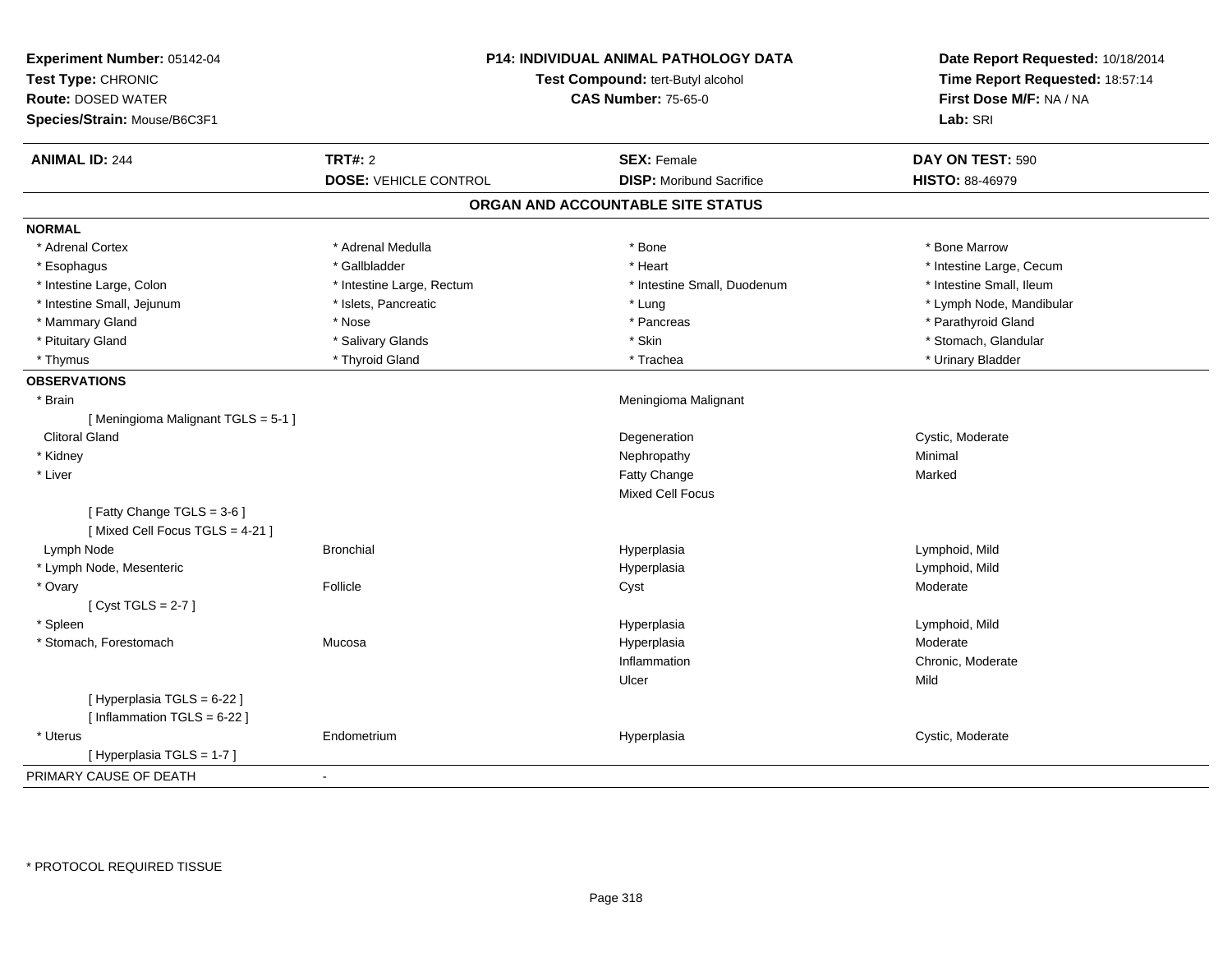| Experiment Number: 05142-04              | <b>P14: INDIVIDUAL ANIMAL PATHOLOGY DATA</b><br>Test Compound: tert-Butyl alcohol |                                             | Date Report Requested: 10/18/2014 |
|------------------------------------------|-----------------------------------------------------------------------------------|---------------------------------------------|-----------------------------------|
| Test Type: CHRONIC                       |                                                                                   |                                             | Time Report Requested: 18:57:14   |
| <b>Route: DOSED WATER</b>                |                                                                                   | <b>CAS Number: 75-65-0</b>                  | First Dose M/F: NA / NA           |
| Species/Strain: Mouse/B6C3F1             |                                                                                   |                                             | Lab: SRI                          |
| <b>ANIMAL ID: 245</b>                    | <b>TRT#: 2</b>                                                                    | <b>SEX: Female</b>                          | DAY ON TEST: 659                  |
|                                          | <b>DOSE: VEHICLE CONTROL</b>                                                      | <b>DISP: Natural Death</b>                  | HISTO: 88-48345                   |
|                                          |                                                                                   | ORGAN AND ACCOUNTABLE SITE STATUS           |                                   |
| <b>NORMAL</b>                            |                                                                                   |                                             |                                   |
| * Adrenal Cortex                         | * Adrenal Medulla                                                                 | * Bone                                      | * Bone Marrow                     |
| * Brain                                  | * Esophagus                                                                       | * Gallbladder                               | * Heart                           |
| * Intestine Large, Cecum                 | * Intestine Large, Colon                                                          | * Intestine Large, Rectum                   | * Intestine Small, Duodenum       |
| * Intestine Small, Ileum                 | * Intestine Small, Jejunum                                                        | * Islets, Pancreatic                        | * Kidney                          |
| * Lung                                   | * Lymph Node, Mandibular                                                          | * Lymph Node, Mesenteric                    | * Mammary Gland                   |
| * Nose                                   | * Ovary                                                                           | * Pancreas                                  | * Salivary Glands                 |
| * Stomach, Forestomach                   | * Stomach, Glandular                                                              | * Thymus                                    | * Thyroid Gland                   |
| * Trachea                                | * Urinary Bladder                                                                 |                                             |                                   |
| <b>MISSING</b>                           |                                                                                   |                                             |                                   |
| * Parathyroid Gland                      | * Pituitary Gland                                                                 |                                             |                                   |
| <b>OBSERVATIONS</b>                      |                                                                                   |                                             |                                   |
| * Liver                                  |                                                                                   | Hemangiosarcoma<br>Hepatocellular Carcinoma |                                   |
|                                          | Centrilobular                                                                     | <b>Necrosis</b>                             | Moderate                          |
| [Hemangiosarcoma TGLS = 3-21]            |                                                                                   |                                             |                                   |
| [ Hepatocellular Carcinoma TGLS = 3-21 ] |                                                                                   |                                             |                                   |
| [ Necrosis TGLS = $4-6,6-22$ ]           |                                                                                   |                                             |                                   |
| * Skin                                   | <b>Subcut Tiss</b>                                                                | Edema                                       | Mild                              |
| [Edema TGLS = $1-8$ ]                    |                                                                                   |                                             |                                   |
| * Spleen                                 |                                                                                   | Hematopoietic Cell Proliferation            | Moderate                          |
| * Uterus                                 | Endometrium                                                                       | Hyperplasia                                 | Cystic, Moderate                  |
| [Hyperplasia TGLS = 5-7]                 |                                                                                   |                                             |                                   |
| PRIMARY CAUSE OF DEATH                   |                                                                                   |                                             |                                   |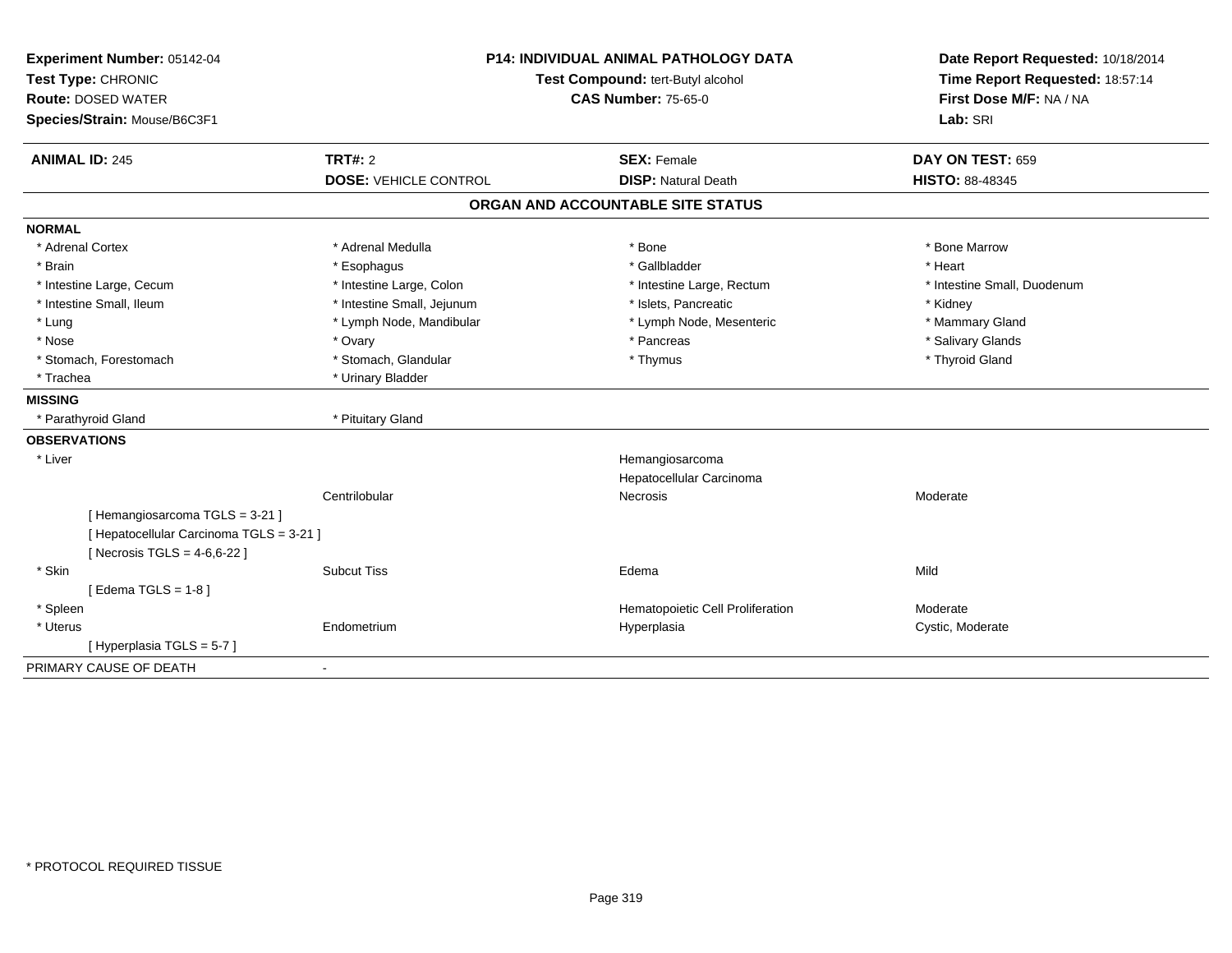| Experiment Number: 05142-04<br>Test Type: CHRONIC<br><b>Route: DOSED WATER</b><br>Species/Strain: Mouse/B6C3F1 |                              | <b>P14: INDIVIDUAL ANIMAL PATHOLOGY DATA</b><br>Test Compound: tert-Butyl alcohol<br><b>CAS Number: 75-65-0</b> | Date Report Requested: 10/18/2014<br>Time Report Requested: 18:57:14<br>First Dose M/F: NA / NA<br>Lab: SRI |
|----------------------------------------------------------------------------------------------------------------|------------------------------|-----------------------------------------------------------------------------------------------------------------|-------------------------------------------------------------------------------------------------------------|
| <b>ANIMAL ID: 246</b>                                                                                          | <b>TRT#: 2</b>               | <b>SEX: Female</b>                                                                                              | DAY ON TEST: 735                                                                                            |
|                                                                                                                | <b>DOSE: VEHICLE CONTROL</b> | <b>DISP: Terminal Sacrifice</b>                                                                                 | <b>HISTO: 88-48698</b>                                                                                      |
|                                                                                                                |                              | ORGAN AND ACCOUNTABLE SITE STATUS                                                                               |                                                                                                             |
| <b>NORMAL</b>                                                                                                  |                              |                                                                                                                 |                                                                                                             |
| * Adrenal Cortex                                                                                               | * Adrenal Medulla            | * Bone                                                                                                          | * Bone Marrow                                                                                               |
| * Esophagus                                                                                                    | * Gallbladder                | * Heart                                                                                                         | * Intestine Large, Cecum                                                                                    |
| * Intestine Large, Colon                                                                                       | * Intestine Large, Rectum    | * Intestine Small, Duodenum                                                                                     | * Intestine Small, Ileum                                                                                    |
| * Intestine Small, Jejunum                                                                                     | * Islets, Pancreatic         | * Lung                                                                                                          | * Lymph Node, Mandibular                                                                                    |
| * Lymph Node, Mesenteric                                                                                       | * Mammary Gland              | * Nose                                                                                                          | * Ovary                                                                                                     |
| * Pancreas                                                                                                     | * Parathyroid Gland          | * Salivary Glands                                                                                               | * Skin                                                                                                      |
| * Stomach, Forestomach                                                                                         | * Stomach, Glandular         | * Thymus                                                                                                        | * Trachea                                                                                                   |
| * Urinary Bladder                                                                                              |                              |                                                                                                                 |                                                                                                             |
| <b>OBSERVATIONS</b>                                                                                            |                              |                                                                                                                 |                                                                                                             |
| * Brain                                                                                                        |                              | Compression                                                                                                     | Mild                                                                                                        |
| [Compression TGLS = $3-1-1$ ]                                                                                  |                              |                                                                                                                 |                                                                                                             |
| * Kidney                                                                                                       |                              | Nephropathy                                                                                                     | Minimal                                                                                                     |
| * Liver                                                                                                        |                              | <b>Eosinophilic Focus</b>                                                                                       |                                                                                                             |
|                                                                                                                |                              | Hepatocellular Carcinoma                                                                                        | Multiple                                                                                                    |
| [ Hepatocellular Carcinoma TGLS = 6-22,7-23 ]                                                                  |                              |                                                                                                                 |                                                                                                             |
| Mesentery                                                                                                      | Fat                          | <b>Necrosis</b>                                                                                                 | Mild                                                                                                        |
| [ Necrosis $TGLS = 1-24$ ]                                                                                     |                              |                                                                                                                 |                                                                                                             |
| * Pituitary Gland                                                                                              | Pars Distalis                | Adenoma                                                                                                         |                                                                                                             |
| [Adenoma TGLS = $4-1$ ]                                                                                        |                              |                                                                                                                 |                                                                                                             |
| * Spleen                                                                                                       |                              | Hyperplasia                                                                                                     | Lymphoid, Mild                                                                                              |
| * Thyroid Gland                                                                                                | <b>Follicular Cel</b>        | Hyperplasia                                                                                                     | Marked                                                                                                      |
| * Uterus                                                                                                       | Endometrium                  | Hyperplasia                                                                                                     | Cystic, Marked                                                                                              |
| [ Hyperplasia TGLS = 2-7 ]                                                                                     |                              |                                                                                                                 |                                                                                                             |
| PRIMARY CAUSE OF DEATH                                                                                         |                              |                                                                                                                 |                                                                                                             |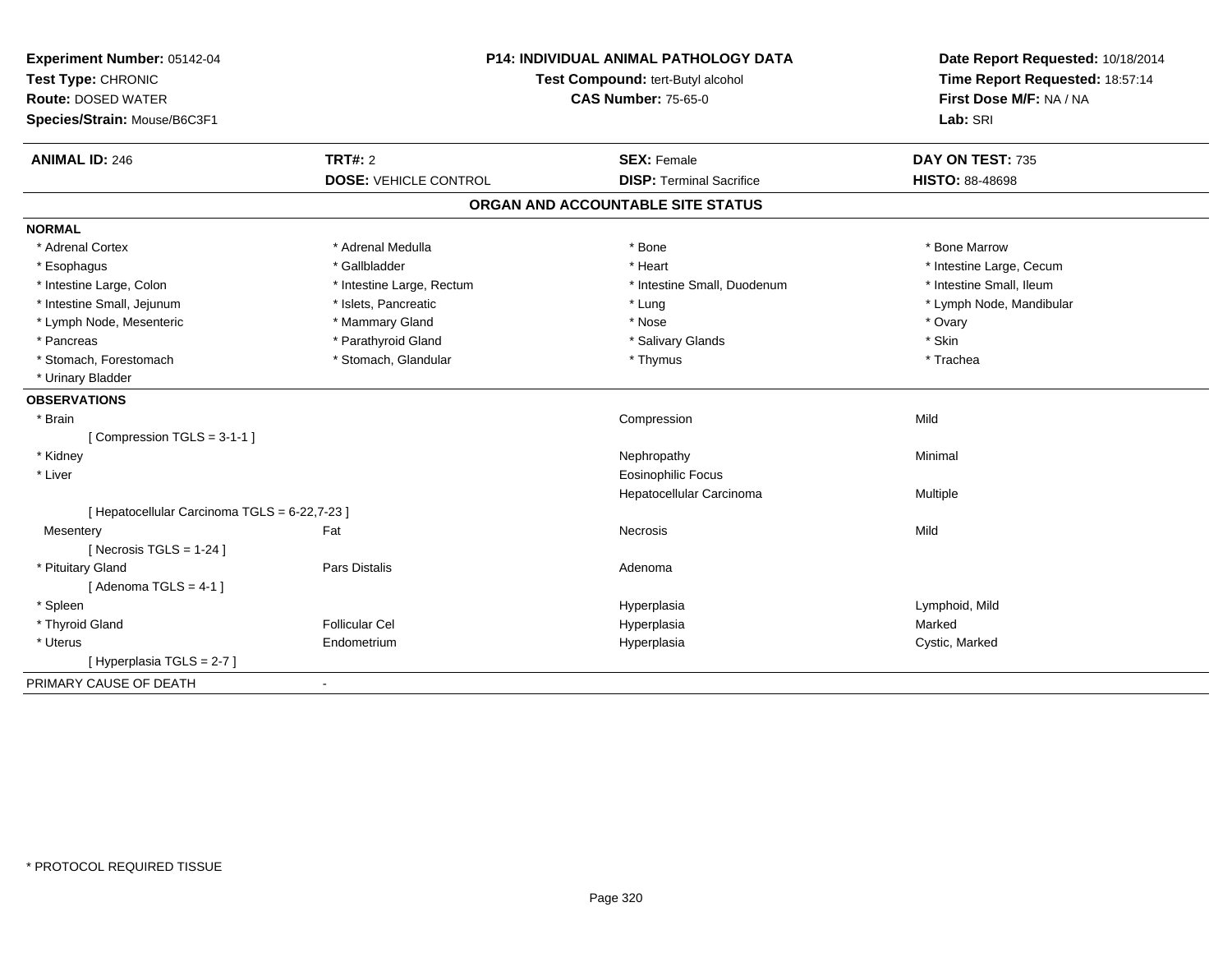| <b>P14: INDIVIDUAL ANIMAL PATHOLOGY DATA</b><br>Experiment Number: 05142-04<br>Test Type: CHRONIC<br>Test Compound: tert-Butyl alcohol<br><b>Route: DOSED WATER</b><br><b>CAS Number: 75-65-0</b><br>Species/Strain: Mouse/B6C3F1 |                              |                                   | Date Report Requested: 10/18/2014<br>Time Report Requested: 18:57:14<br>First Dose M/F: NA / NA<br>Lab: SRI |
|-----------------------------------------------------------------------------------------------------------------------------------------------------------------------------------------------------------------------------------|------------------------------|-----------------------------------|-------------------------------------------------------------------------------------------------------------|
| <b>ANIMAL ID: 247</b>                                                                                                                                                                                                             | TRT#: 2                      | <b>SEX: Female</b>                | DAY ON TEST: 714                                                                                            |
|                                                                                                                                                                                                                                   | <b>DOSE: VEHICLE CONTROL</b> | <b>DISP: Natural Death</b>        | <b>HISTO: 88-48699</b>                                                                                      |
|                                                                                                                                                                                                                                   |                              | ORGAN AND ACCOUNTABLE SITE STATUS |                                                                                                             |
| <b>NORMAL</b>                                                                                                                                                                                                                     |                              |                                   |                                                                                                             |
| * Adrenal Cortex                                                                                                                                                                                                                  | * Adrenal Medulla            | * Bone                            | * Bone Marrow                                                                                               |
| * Brain                                                                                                                                                                                                                           | * Esophagus                  | * Gallbladder                     | * Heart                                                                                                     |
| * Intestine Large, Cecum                                                                                                                                                                                                          | * Intestine Large, Colon     | * Intestine Large, Rectum         | * Intestine Small, Duodenum                                                                                 |
| * Intestine Small, Ileum                                                                                                                                                                                                          | * Intestine Small, Jejunum   | * Islets, Pancreatic              | * Kidney                                                                                                    |
| * Lung                                                                                                                                                                                                                            | * Lymph Node, Mandibular     | * Lymph Node, Mesenteric          | * Mammary Gland                                                                                             |
| * Nose                                                                                                                                                                                                                            | * Ovary                      | * Pancreas                        | * Pituitary Gland                                                                                           |
| * Salivary Glands                                                                                                                                                                                                                 | * Skin                       | * Stomach, Forestomach            | * Stomach, Glandular                                                                                        |
| * Thymus                                                                                                                                                                                                                          | * Thyroid Gland              | * Trachea                         | * Urinary Bladder                                                                                           |
| <b>MISSING</b>                                                                                                                                                                                                                    |                              |                                   |                                                                                                             |
| * Parathyroid Gland                                                                                                                                                                                                               |                              |                                   |                                                                                                             |
| <b>OBSERVATIONS</b>                                                                                                                                                                                                               |                              |                                   |                                                                                                             |
| * Liver                                                                                                                                                                                                                           |                              | <b>Eosinophilic Focus</b>         |                                                                                                             |
|                                                                                                                                                                                                                                   |                              | Hepatocellular Adenoma            |                                                                                                             |
| [Eosinophilic Focus TGLS = 5-22 ]<br>[ Hepatocellular Adenoma TGLS = 4-21 ]                                                                                                                                                       |                              |                                   |                                                                                                             |
| * Spleen                                                                                                                                                                                                                          |                              | Hematopoietic Cell Proliferation  | Mild                                                                                                        |
| * Uterus                                                                                                                                                                                                                          |                              | Exudate                           | Moderate                                                                                                    |
|                                                                                                                                                                                                                                   |                              | Hydrometra                        | Mild                                                                                                        |
|                                                                                                                                                                                                                                   | Endometrium                  | Hyperplasia                       | Cystic, Marked                                                                                              |
|                                                                                                                                                                                                                                   | Endometrium                  | Polyp Stromal                     |                                                                                                             |
| [Exudate TGLS = $3-7$ ]                                                                                                                                                                                                           |                              |                                   |                                                                                                             |
| [Hydrometra TGLS = 2-7]                                                                                                                                                                                                           |                              |                                   |                                                                                                             |
| [Hyperplasia TGLS = 1-7]                                                                                                                                                                                                          |                              |                                   |                                                                                                             |
| [Polyp Stromal TGLS = 6-23]                                                                                                                                                                                                       |                              |                                   |                                                                                                             |
| PRIMARY CAUSE OF DEATH                                                                                                                                                                                                            | $\blacksquare$               |                                   |                                                                                                             |
|                                                                                                                                                                                                                                   |                              |                                   |                                                                                                             |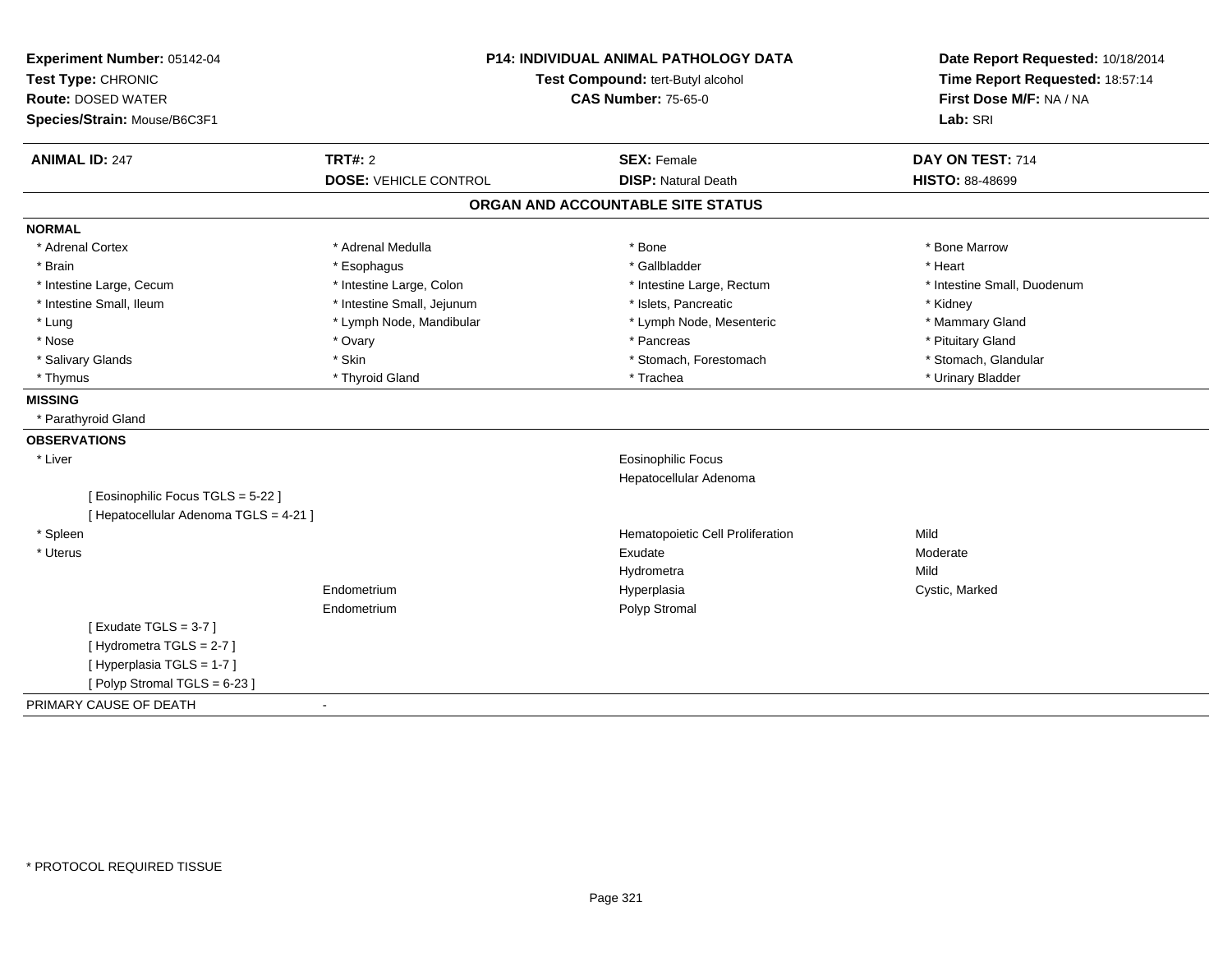| Experiment Number: 05142-04<br>Test Type: CHRONIC<br><b>Route: DOSED WATER</b><br>Species/Strain: Mouse/B6C3F1 |                                                | <b>P14: INDIVIDUAL ANIMAL PATHOLOGY DATA</b><br><b>Test Compound: tert-Butyl alcohol</b><br><b>CAS Number: 75-65-0</b> | Date Report Requested: 10/18/2014<br>Time Report Requested: 18:57:14<br>First Dose M/F: NA / NA<br>Lab: SRI |
|----------------------------------------------------------------------------------------------------------------|------------------------------------------------|------------------------------------------------------------------------------------------------------------------------|-------------------------------------------------------------------------------------------------------------|
| <b>ANIMAL ID: 248</b>                                                                                          | <b>TRT#: 2</b><br><b>DOSE: VEHICLE CONTROL</b> | <b>SEX: Female</b><br><b>DISP:</b> Moribund Sacrifice                                                                  | DAY ON TEST: 472<br><b>HISTO: 88-45718</b>                                                                  |
|                                                                                                                |                                                | ORGAN AND ACCOUNTABLE SITE STATUS                                                                                      |                                                                                                             |
| <b>NORMAL</b>                                                                                                  |                                                |                                                                                                                        |                                                                                                             |
| * Adrenal Medulla                                                                                              | * Bone                                         | * Brain                                                                                                                | * Esophagus                                                                                                 |
| * Gallbladder                                                                                                  | * Heart                                        | * Intestine Large, Cecum                                                                                               | * Intestine Large, Rectum                                                                                   |
| * Intestine Small, Duodenum                                                                                    | * Intestine Small, Jejunum                     | * Islets, Pancreatic                                                                                                   | * Mammary Gland                                                                                             |
| * Nose                                                                                                         | * Parathyroid Gland                            | * Pituitary Gland                                                                                                      | * Skin                                                                                                      |
| * Stomach, Forestomach                                                                                         | * Stomach, Glandular                           | * Trachea                                                                                                              | * Urinary Bladder                                                                                           |
| <b>OBSERVATIONS</b>                                                                                            |                                                |                                                                                                                        |                                                                                                             |
| * Adrenal Cortex                                                                                               |                                                | Lymphoma Malignant Mixed                                                                                               |                                                                                                             |
| * Bone Marrow                                                                                                  |                                                | Lymphoma Malignant Mixed                                                                                               |                                                                                                             |
| * Intestine Large, Colon                                                                                       |                                                | Lymphoma Malignant Mixed                                                                                               |                                                                                                             |
| * Intestine Small, Ileum                                                                                       |                                                | Lymphoma Malignant Mixed                                                                                               |                                                                                                             |
| * Kidney                                                                                                       |                                                | Lymphoma Malignant Mixed                                                                                               |                                                                                                             |
|                                                                                                                |                                                | Nephropathy                                                                                                            | Minimal                                                                                                     |
| * Liver                                                                                                        |                                                | Hepatocellular Adenoma                                                                                                 |                                                                                                             |
|                                                                                                                |                                                | Lymphoma Malignant Mixed                                                                                               |                                                                                                             |
| [ Hepatocellular Adenoma TGLS = 6-23 ]                                                                         |                                                |                                                                                                                        |                                                                                                             |
| [ Lymphoma Malignant Mixed TGLS = 4-6,5-22,6-23 ]                                                              |                                                |                                                                                                                        |                                                                                                             |
| * Lung                                                                                                         |                                                | Lymphoma Malignant Mixed                                                                                               |                                                                                                             |
| [ Lymphoma Malignant Mixed TGLS = 9-2 ]                                                                        |                                                |                                                                                                                        |                                                                                                             |
| Lymph Node                                                                                                     | <b>Iliac</b>                                   | Lymphoma Malignant Mixed                                                                                               |                                                                                                             |
|                                                                                                                | Inguinal                                       | Lymphoma Malignant Mixed                                                                                               |                                                                                                             |
|                                                                                                                | Mediastinal                                    | Lymphoma Malignant Mixed                                                                                               |                                                                                                             |
|                                                                                                                | Renal                                          | Lymphoma Malignant Mixed                                                                                               |                                                                                                             |
| [ Lymphoma Malignant Mixed TGLS = 7-24,1-21,8-25 ]                                                             |                                                |                                                                                                                        |                                                                                                             |
| [ Lymphoma Malignant Mixed TGLS = 7-24,1-21,8-25 ]                                                             |                                                |                                                                                                                        |                                                                                                             |
| [ Lymphoma Malignant Mixed TGLS = 7-24,1-21,8-25 ]                                                             |                                                |                                                                                                                        |                                                                                                             |
| [ Lymphoma Malignant Mixed TGLS = 7-24,1-21,8-25 ]                                                             |                                                |                                                                                                                        |                                                                                                             |
| * Lymph Node, Mandibular                                                                                       |                                                | Lymphoma Malignant Mixed                                                                                               |                                                                                                             |
| [ Lymphoma Malignant Mixed TGLS = 7-24,1-21,8-25 ]                                                             |                                                |                                                                                                                        |                                                                                                             |
| * Lymph Node, Mesenteric                                                                                       |                                                | Lymphoma Malignant Mixed                                                                                               |                                                                                                             |
| [ Lymphoma Malignant Mixed TGLS = 7-24,1-21,8-25 ]                                                             |                                                |                                                                                                                        |                                                                                                             |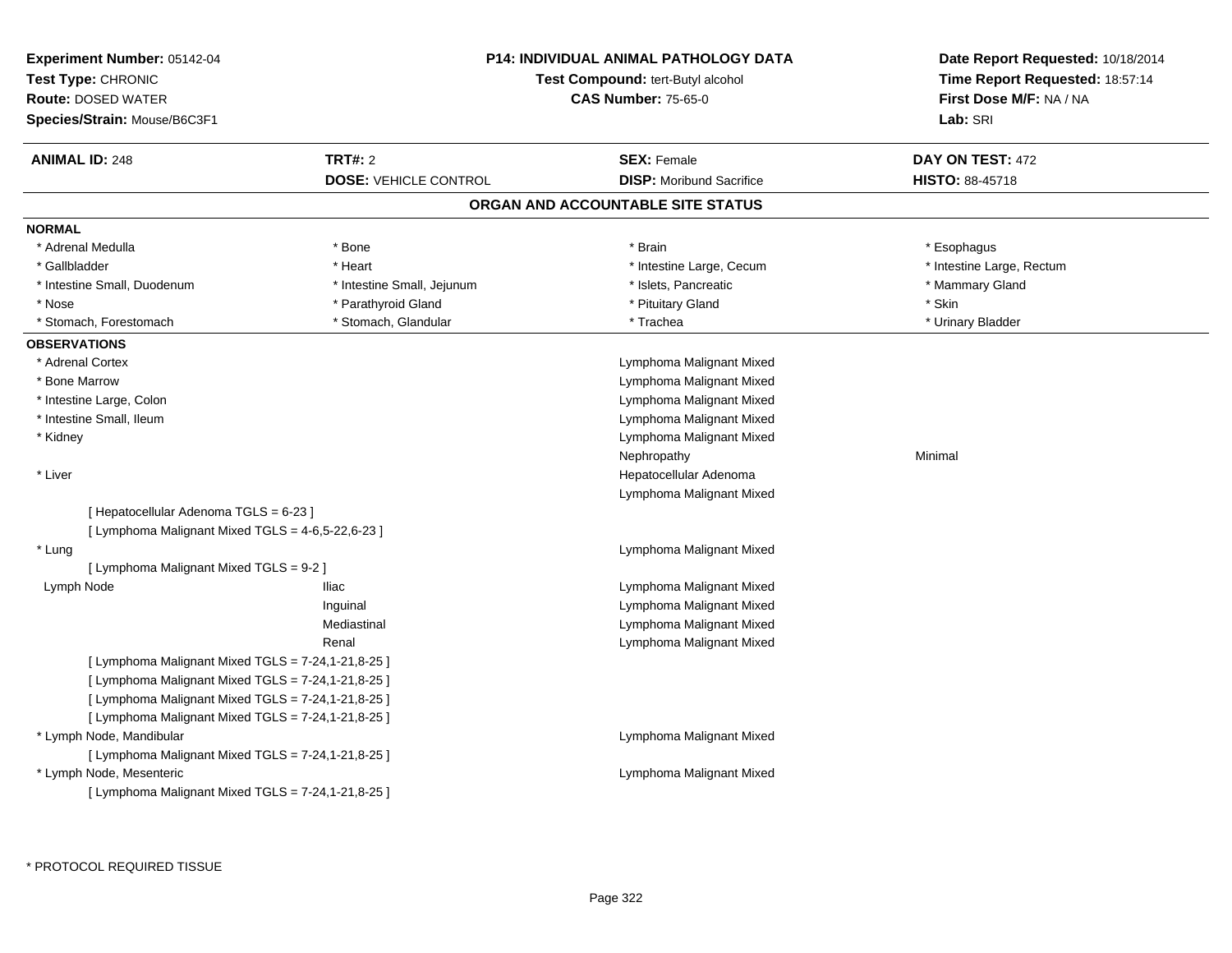| <b>Experiment Number: 05142-04</b><br>Test Type: CHRONIC<br><b>Route: DOSED WATER</b><br>Species/Strain: Mouse/B6C3F1 |                                                | <b>P14: INDIVIDUAL ANIMAL PATHOLOGY DATA</b><br>Test Compound: tert-Butyl alcohol<br><b>CAS Number: 75-65-0</b> | Date Report Requested: 10/18/2014<br>Time Report Requested: 18:57:14<br>First Dose M/F: NA / NA<br>Lab: SRI |
|-----------------------------------------------------------------------------------------------------------------------|------------------------------------------------|-----------------------------------------------------------------------------------------------------------------|-------------------------------------------------------------------------------------------------------------|
| <b>ANIMAL ID: 248</b>                                                                                                 | <b>TRT#: 2</b><br><b>DOSE: VEHICLE CONTROL</b> | <b>SEX: Female</b><br><b>DISP:</b> Moribund Sacrifice                                                           | DAY ON TEST: 472<br><b>HISTO: 88-45718</b>                                                                  |
|                                                                                                                       |                                                | ORGAN AND ACCOUNTABLE SITE STATUS                                                                               |                                                                                                             |
| Mesentery                                                                                                             |                                                | Lymphoma Malignant Mixed                                                                                        |                                                                                                             |
| * Ovary                                                                                                               |                                                | Lymphoma Malignant Mixed                                                                                        |                                                                                                             |
| * Pancreas                                                                                                            |                                                | Lymphoma Malignant Mixed                                                                                        |                                                                                                             |
| * Salivary Glands                                                                                                     |                                                | Lymphoma Malignant Mixed                                                                                        |                                                                                                             |
| * Spleen                                                                                                              |                                                | Lymphoma Malignant Mixed                                                                                        |                                                                                                             |
| [ Lymphoma Malignant Mixed TGLS = 3-6 ]                                                                               |                                                |                                                                                                                 |                                                                                                             |
| * Thymus                                                                                                              |                                                | Lymphoma Malignant Mixed                                                                                        |                                                                                                             |
| [Lymphoma Malignant Mixed TGLS = 10-2]                                                                                |                                                |                                                                                                                 |                                                                                                             |
| * Thyroid Gland                                                                                                       |                                                | Degeneration                                                                                                    | Cystic, Minimal                                                                                             |
| * Uterus                                                                                                              | Endometrium                                    | Hyperplasia                                                                                                     | Cystic, Moderate                                                                                            |
|                                                                                                                       |                                                | Lymphoma Malignant Mixed                                                                                        |                                                                                                             |
| [Hyperplasia TGLS = 2-7]                                                                                              |                                                |                                                                                                                 |                                                                                                             |
| PRIMARY CAUSE OF DEATH                                                                                                |                                                |                                                                                                                 |                                                                                                             |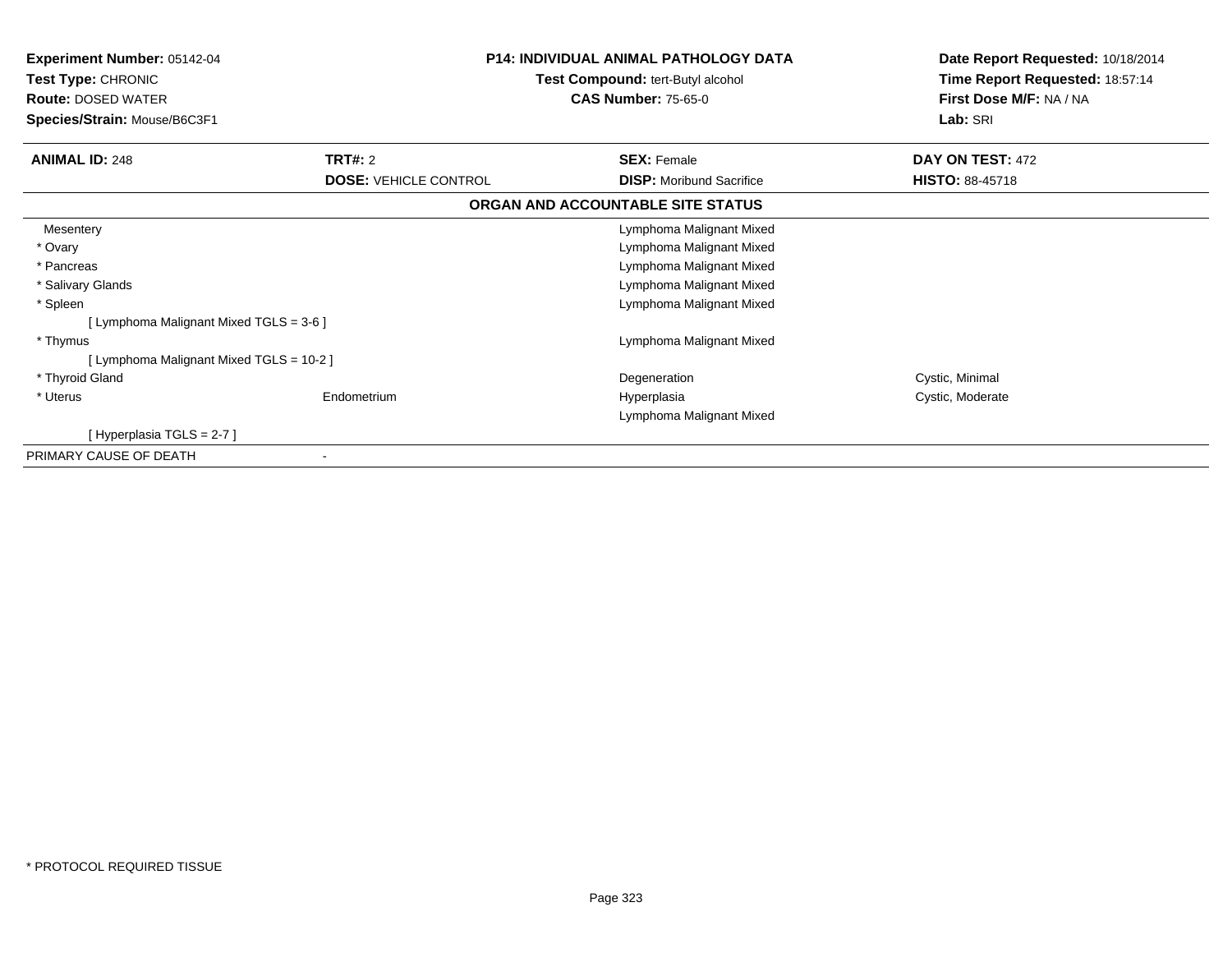| Experiment Number: 05142-04<br>Test Type: CHRONIC<br><b>Route: DOSED WATER</b><br>Species/Strain: Mouse/B6C3F1 |                              | <b>P14: INDIVIDUAL ANIMAL PATHOLOGY DATA</b><br>Test Compound: tert-Butyl alcohol<br><b>CAS Number: 75-65-0</b> | Date Report Requested: 10/18/2014<br>Time Report Requested: 18:57:14<br>First Dose M/F: NA / NA<br>Lab: SRI |
|----------------------------------------------------------------------------------------------------------------|------------------------------|-----------------------------------------------------------------------------------------------------------------|-------------------------------------------------------------------------------------------------------------|
| <b>ANIMAL ID: 249</b>                                                                                          | TRT#: 2                      | <b>SEX: Female</b>                                                                                              | DAY ON TEST: 735                                                                                            |
|                                                                                                                | <b>DOSE: VEHICLE CONTROL</b> | <b>DISP: Terminal Sacrifice</b>                                                                                 | HISTO: 88-48700                                                                                             |
|                                                                                                                |                              | ORGAN AND ACCOUNTABLE SITE STATUS                                                                               |                                                                                                             |
| <b>NORMAL</b>                                                                                                  |                              |                                                                                                                 |                                                                                                             |
| * Adrenal Medulla                                                                                              | * Bone                       | * Bone Marrow                                                                                                   | * Brain                                                                                                     |
| * Esophagus                                                                                                    | * Gallbladder                | * Heart                                                                                                         | * Intestine Large, Cecum                                                                                    |
| * Intestine Large, Colon                                                                                       | * Intestine Large, Rectum    | * Intestine Small, Duodenum                                                                                     | * Intestine Small, Ileum                                                                                    |
| * Intestine Small, Jejunum                                                                                     | * Islets, Pancreatic         | * Kidney                                                                                                        | * Lung                                                                                                      |
| * Mammary Gland                                                                                                | * Nose                       | * Parathyroid Gland                                                                                             | * Pituitary Gland                                                                                           |
| * Salivary Glands                                                                                              | * Stomach, Forestomach       | * Stomach, Glandular                                                                                            | * Trachea                                                                                                   |
| * Urinary Bladder                                                                                              |                              |                                                                                                                 |                                                                                                             |
| <b>OBSERVATIONS</b>                                                                                            |                              |                                                                                                                 |                                                                                                             |
| * Adrenal Cortex                                                                                               |                              | Focal Cellular Change                                                                                           | Mild                                                                                                        |
| * Liver                                                                                                        |                              | Hepatocellular Adenoma                                                                                          |                                                                                                             |
| [ Hepatocellular Adenoma TGLS = 6-21 ]                                                                         |                              |                                                                                                                 |                                                                                                             |
| Lymph Node                                                                                                     | <b>Iliac</b>                 | Lymphoma Malignant Mixed                                                                                        |                                                                                                             |
|                                                                                                                | Mediastinal                  | Lymphoma Malignant Mixed                                                                                        |                                                                                                             |
| [ Lymphoma Malignant Mixed TGLS = 8-2,1-8,7-22 ]                                                               |                              |                                                                                                                 |                                                                                                             |
| [ Lymphoma Malignant Mixed TGLS = 8-2,1-8,7-22 ]                                                               |                              |                                                                                                                 |                                                                                                             |
| * Lymph Node, Mandibular                                                                                       |                              | Lymphoma Malignant Mixed                                                                                        |                                                                                                             |
| [ Lymphoma Malignant Mixed TGLS = 8-2,1-8,7-22 ]                                                               |                              |                                                                                                                 |                                                                                                             |
| * Lymph Node, Mesenteric                                                                                       |                              | Lymphoma Malignant Mixed                                                                                        |                                                                                                             |
| [ Lymphoma Malignant Mixed TGLS = 8-2,1-8,7-22 ]                                                               |                              |                                                                                                                 |                                                                                                             |
| Mesentery                                                                                                      |                              | Lymphoma Malignant Mixed                                                                                        |                                                                                                             |
| * Ovary                                                                                                        | Follicle                     | Cyst                                                                                                            | Moderate                                                                                                    |
| [Cyst TGLS = 4-7]                                                                                              |                              |                                                                                                                 |                                                                                                             |
| * Pancreas                                                                                                     |                              | Atrophy                                                                                                         | Focal, Minimal                                                                                              |
|                                                                                                                |                              | Lymphoma Malignant Mixed                                                                                        |                                                                                                             |
| * Skin                                                                                                         |                              | Inflammation                                                                                                    | Chronic, Focal, Mild                                                                                        |
| [Inflammation TGLS = 2-8]                                                                                      |                              |                                                                                                                 |                                                                                                             |
| * Spleen                                                                                                       |                              | Lymphoma Malignant Mixed                                                                                        |                                                                                                             |
| [ Lymphoma Malignant Mixed TGLS = 5-6 ]                                                                        |                              |                                                                                                                 |                                                                                                             |
| * Thymus                                                                                                       |                              | Lymphoma Malignant Mixed                                                                                        |                                                                                                             |
| * Thyroid Gland                                                                                                | C Cell                       | Hyperplasia                                                                                                     | Minimal                                                                                                     |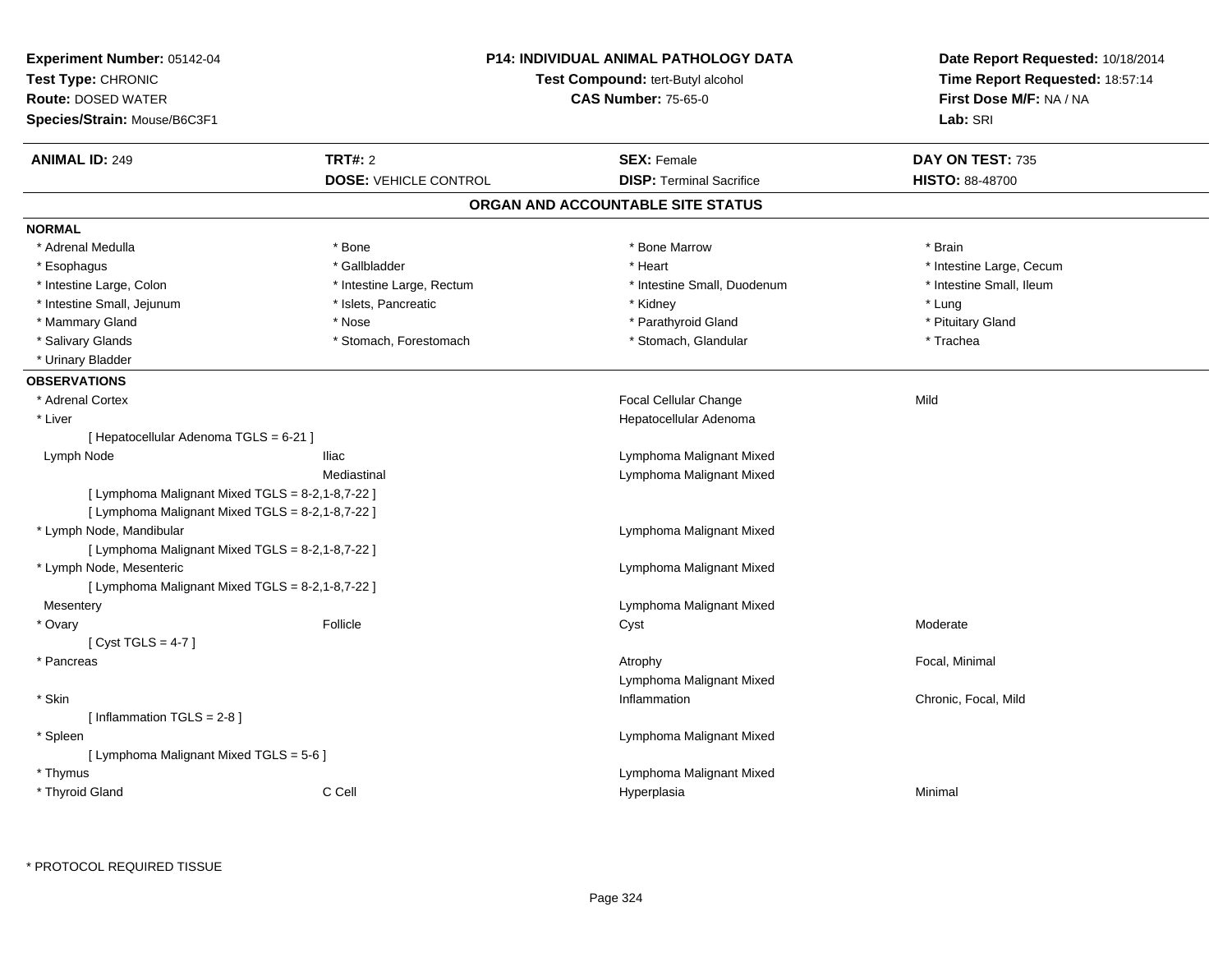| Experiment Number: 05142-04  | <b>P14: INDIVIDUAL ANIMAL PATHOLOGY DATA</b><br><b>Test Compound: tert-Butyl alcohol</b> |                                   | Date Report Requested: 10/18/2014 |
|------------------------------|------------------------------------------------------------------------------------------|-----------------------------------|-----------------------------------|
| <b>Test Type: CHRONIC</b>    |                                                                                          |                                   | Time Report Requested: 18:57:14   |
| <b>Route: DOSED WATER</b>    |                                                                                          | <b>CAS Number: 75-65-0</b>        | First Dose M/F: NA / NA           |
| Species/Strain: Mouse/B6C3F1 |                                                                                          |                                   | Lab: SRI                          |
| <b>ANIMAL ID: 249</b>        | TRT#: 2                                                                                  | <b>SEX: Female</b>                | DAY ON TEST: 735                  |
|                              | <b>DOSE: VEHICLE CONTROL</b>                                                             | <b>DISP: Terminal Sacrifice</b>   | <b>HISTO: 88-48700</b>            |
|                              |                                                                                          | ORGAN AND ACCOUNTABLE SITE STATUS |                                   |
| Tooth                        | Incisor                                                                                  | Dysplasia                         | Minimal                           |
| * Uterus                     | Endometrium                                                                              | Hyperplasia                       | Cystic, Marked                    |
| [Hyperplasia TGLS = $3-7$ ]  |                                                                                          |                                   |                                   |
| PRIMARY CAUSE OF DEATH       |                                                                                          |                                   |                                   |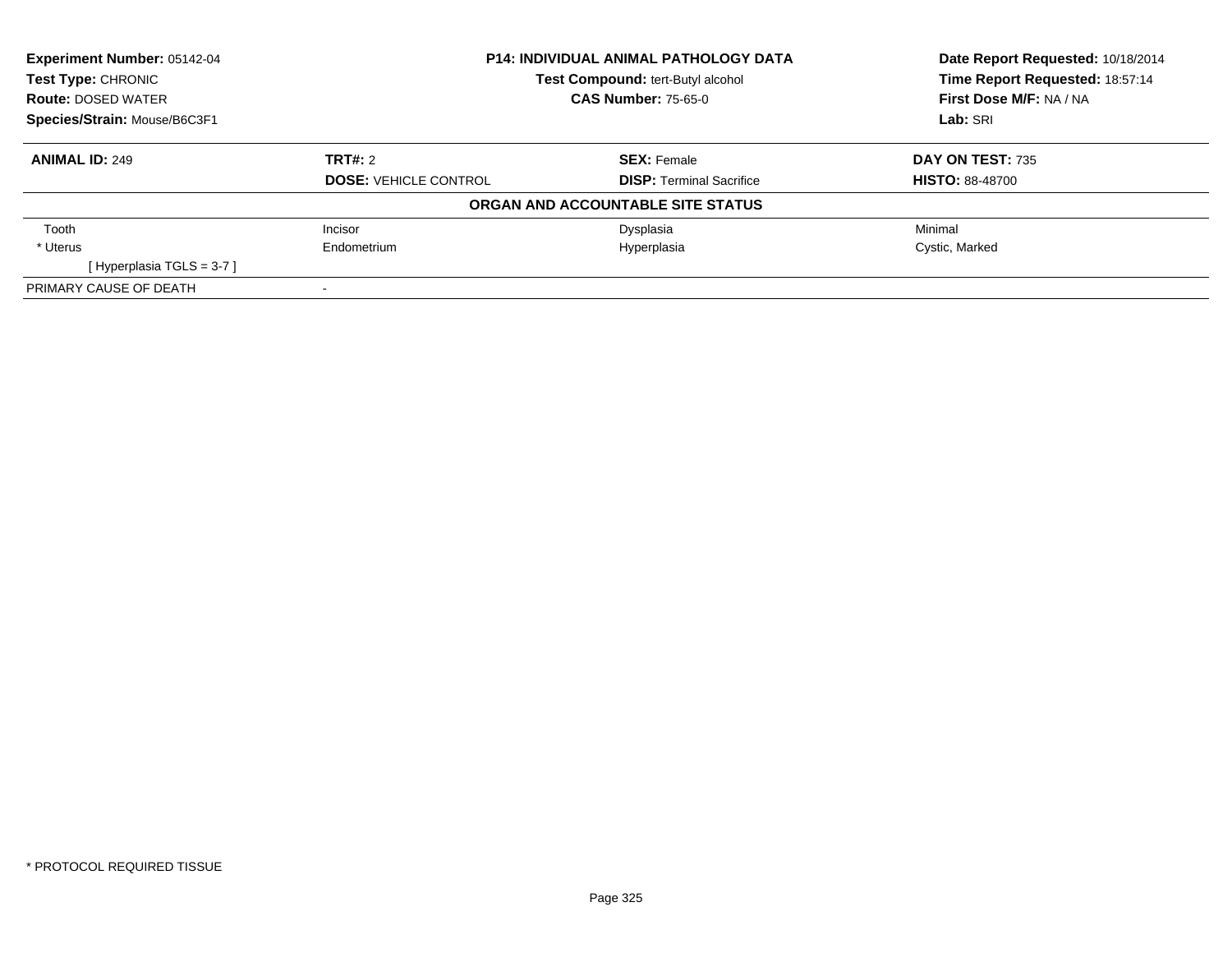| Experiment Number: 05142-04<br>Test Type: CHRONIC<br><b>Route: DOSED WATER</b><br>Species/Strain: Mouse/B6C3F1 |                              | P14: INDIVIDUAL ANIMAL PATHOLOGY DATA<br>Test Compound: tert-Butyl alcohol<br><b>CAS Number: 75-65-0</b> | Date Report Requested: 10/18/2014<br>Time Report Requested: 18:57:14<br>First Dose M/F: NA / NA<br>Lab: SRI |
|----------------------------------------------------------------------------------------------------------------|------------------------------|----------------------------------------------------------------------------------------------------------|-------------------------------------------------------------------------------------------------------------|
| <b>ANIMAL ID: 250</b>                                                                                          | <b>TRT#: 2</b>               | <b>SEX: Female</b>                                                                                       | DAY ON TEST: 735                                                                                            |
|                                                                                                                | <b>DOSE: VEHICLE CONTROL</b> | <b>DISP: Terminal Sacrifice</b>                                                                          | HISTO: 88-48701                                                                                             |
|                                                                                                                |                              | ORGAN AND ACCOUNTABLE SITE STATUS                                                                        |                                                                                                             |
| <b>NORMAL</b>                                                                                                  |                              |                                                                                                          |                                                                                                             |
| * Adrenal Cortex                                                                                               | * Adrenal Medulla            | * Bone                                                                                                   | * Bone Marrow                                                                                               |
| * Brain                                                                                                        | * Esophagus                  | * Gallbladder                                                                                            | * Heart                                                                                                     |
| * Intestine Large, Cecum                                                                                       | * Intestine Large, Colon     | * Intestine Large, Rectum                                                                                | * Intestine Small, Duodenum                                                                                 |
| * Intestine Small, Ileum                                                                                       | * Intestine Small, Jejunum   | * Islets, Pancreatic                                                                                     | * Lung                                                                                                      |
| * Lymph Node, Mandibular                                                                                       | * Lymph Node, Mesenteric     | * Mammary Gland                                                                                          | * Nose                                                                                                      |
| * Ovary                                                                                                        | * Pancreas                   | * Parathyroid Gland                                                                                      | * Pituitary Gland                                                                                           |
| * Salivary Glands                                                                                              | * Skin                       | * Stomach, Forestomach                                                                                   | * Stomach, Glandular                                                                                        |
| * Thymus                                                                                                       | * Trachea                    | * Urinary Bladder                                                                                        |                                                                                                             |
| <b>OBSERVATIONS</b>                                                                                            |                              |                                                                                                          |                                                                                                             |
| * Kidney                                                                                                       |                              | Nephropathy                                                                                              | Minimal                                                                                                     |
| * Liver                                                                                                        |                              | Hematopoietic Cell Proliferation                                                                         | Mild                                                                                                        |
|                                                                                                                |                              | Hepatocellular Adenoma                                                                                   |                                                                                                             |
| [ Hepatocellular Adenoma TGLS = 5-23 ]                                                                         |                              |                                                                                                          |                                                                                                             |
| Lymph Node                                                                                                     | <b>Iliac</b>                 | Angiectasis                                                                                              | Moderate                                                                                                    |
|                                                                                                                | <b>Iliac</b>                 | Hematopoietic Cell Proliferation                                                                         | Mild                                                                                                        |
|                                                                                                                | Renal                        | Hematopoietic Cell Proliferation                                                                         | Mild                                                                                                        |
|                                                                                                                | <b>Iliac</b>                 | Hyperplasia                                                                                              | Mild                                                                                                        |
|                                                                                                                | Renal                        | Hyperplasia                                                                                              | Moderate                                                                                                    |
| [ Angiectasis TGLS = 1-21 ]                                                                                    |                              |                                                                                                          |                                                                                                             |
| [ Hematopoietic Cell Proliferation TGLS = 4-22,1-21 ]                                                          |                              |                                                                                                          |                                                                                                             |
| [ Hematopoietic Cell Proliferation TGLS = 4-22,1-21 ]                                                          |                              |                                                                                                          |                                                                                                             |
| [ Hyperplasia TGLS = 4-22,1-21 ]                                                                               |                              |                                                                                                          |                                                                                                             |
| [ Hyperplasia TGLS = 4-22,1-21 ]                                                                               |                              |                                                                                                          |                                                                                                             |
| * Spleen                                                                                                       |                              | Hematopoietic Cell Proliferation                                                                         | Marked                                                                                                      |
| [ Hematopoietic Cell Proliferation TGLS = 3-6 ]                                                                |                              |                                                                                                          |                                                                                                             |
| * Thyroid Gland                                                                                                | <b>Follicular Cel</b>        | Hyperplasia                                                                                              | Mild                                                                                                        |
| * Uterus                                                                                                       |                              | Hemangiosarcoma                                                                                          |                                                                                                             |
|                                                                                                                |                              | Hydrometra                                                                                               | Mild                                                                                                        |
|                                                                                                                | Endometrium                  | Hyperplasia                                                                                              | Cystic, Moderate                                                                                            |
| [Hemangiosarcoma TGLS = 2-7-1]                                                                                 |                              |                                                                                                          |                                                                                                             |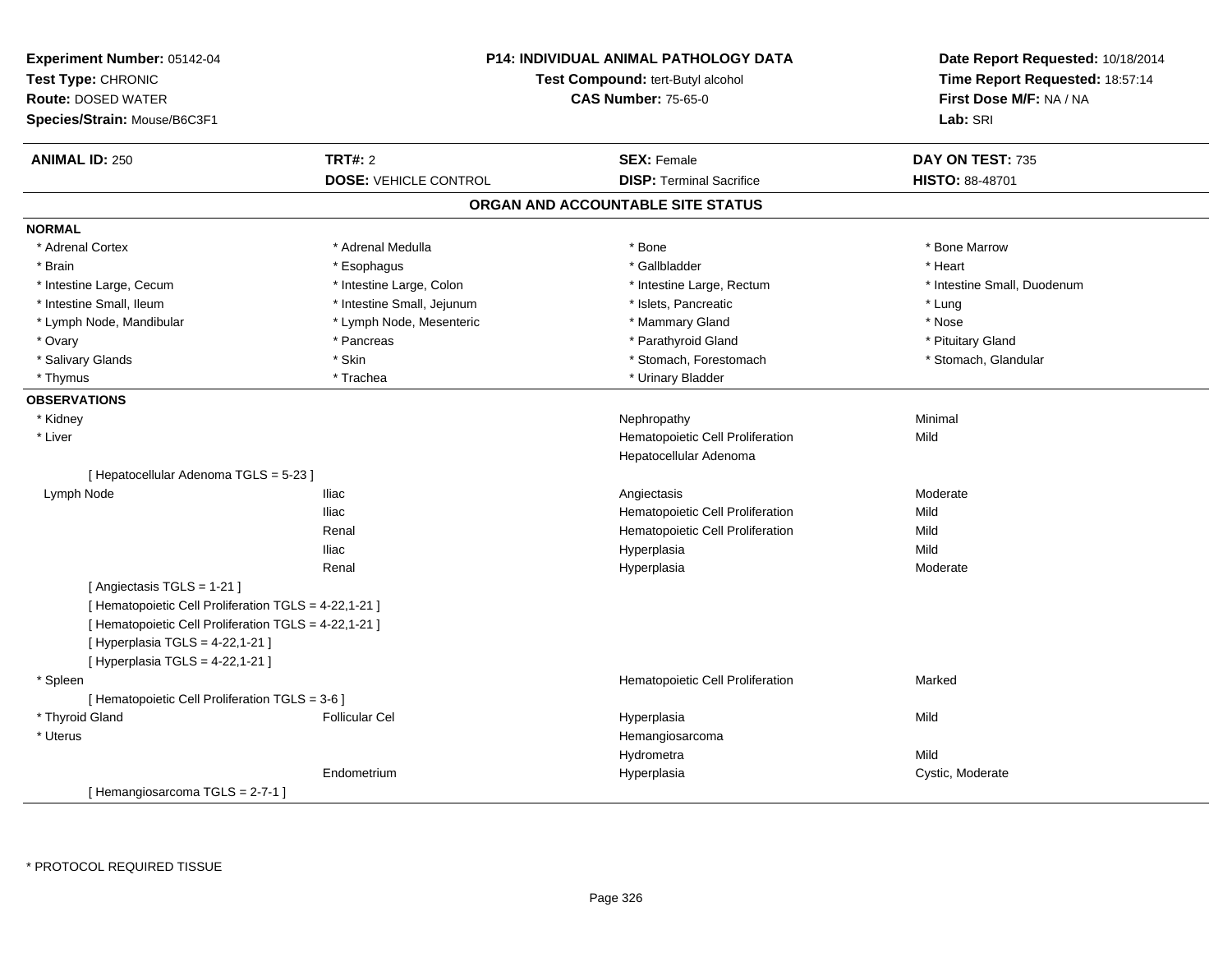| <b>Experiment Number: 05142-04</b><br>Test Type: CHRONIC<br><b>Route: DOSED WATER</b> | <b>P14: INDIVIDUAL ANIMAL PATHOLOGY DATA</b><br>Test Compound: tert-Butyl alcohol<br><b>CAS Number: 75-65-0</b> |                                   | Date Report Requested: 10/18/2014<br>Time Report Requested: 18:57:14<br>First Dose M/F: NA / NA |
|---------------------------------------------------------------------------------------|-----------------------------------------------------------------------------------------------------------------|-----------------------------------|-------------------------------------------------------------------------------------------------|
| Species/Strain: Mouse/B6C3F1                                                          |                                                                                                                 |                                   | Lab: SRI                                                                                        |
| <b>ANIMAL ID: 250</b>                                                                 | <b>TRT#:</b> 2                                                                                                  | <b>SEX:</b> Female                | DAY ON TEST: 735                                                                                |
|                                                                                       | <b>DOSE: VEHICLE CONTROL</b>                                                                                    | <b>DISP: Terminal Sacrifice</b>   | <b>HISTO: 88-48701</b>                                                                          |
|                                                                                       |                                                                                                                 | ORGAN AND ACCOUNTABLE SITE STATUS |                                                                                                 |
| PRIMARY CAUSE OF DEATH                                                                |                                                                                                                 |                                   |                                                                                                 |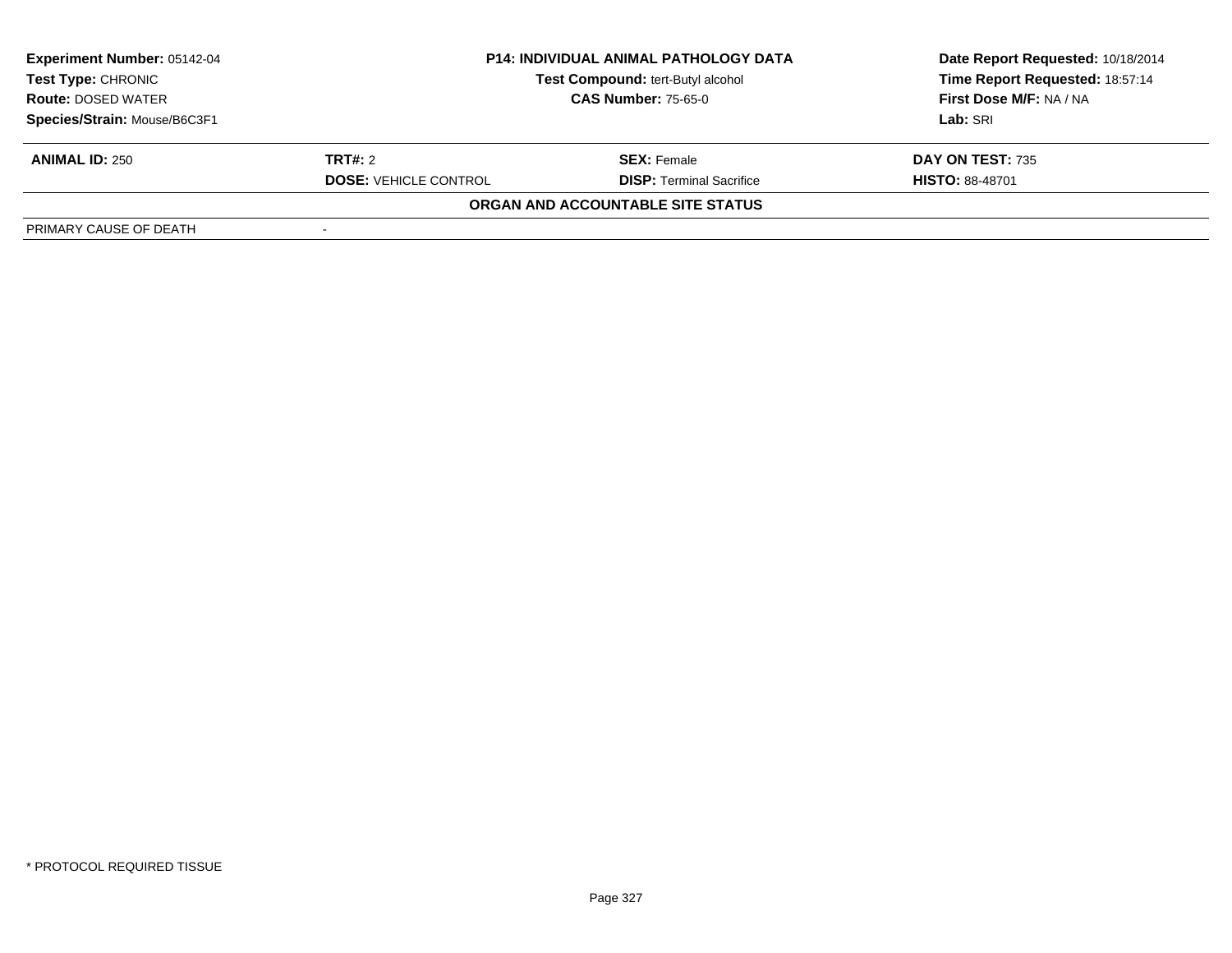| Experiment Number: 05142-04        | <b>P14: INDIVIDUAL ANIMAL PATHOLOGY DATA</b><br>Test Compound: tert-Butyl alcohol |                                   | Date Report Requested: 10/18/2014<br>Time Report Requested: 18:57:14 |  |
|------------------------------------|-----------------------------------------------------------------------------------|-----------------------------------|----------------------------------------------------------------------|--|
| Test Type: CHRONIC                 |                                                                                   |                                   |                                                                      |  |
| <b>Route: DOSED WATER</b>          |                                                                                   | <b>CAS Number: 75-65-0</b>        | First Dose M/F: NA / NA                                              |  |
| Species/Strain: Mouse/B6C3F1       |                                                                                   |                                   | Lab: SRI                                                             |  |
| <b>ANIMAL ID: 251</b>              | <b>TRT#: 2</b>                                                                    | <b>SEX: Female</b>                | DAY ON TEST: 601                                                     |  |
|                                    | <b>DOSE: VEHICLE CONTROL</b>                                                      | <b>DISP: Natural Death</b>        | <b>HISTO: 88-46980</b>                                               |  |
|                                    |                                                                                   | ORGAN AND ACCOUNTABLE SITE STATUS |                                                                      |  |
| <b>NORMAL</b>                      |                                                                                   |                                   |                                                                      |  |
| * Adrenal Cortex                   | * Adrenal Medulla                                                                 | * Bone Marrow                     | * Brain                                                              |  |
| * Esophagus                        | * Gallbladder                                                                     | * Heart                           | * Intestine Large, Cecum                                             |  |
| * Intestine Large, Colon           | * Intestine Large, Rectum                                                         | * Intestine Small, Duodenum       | * Kidney                                                             |  |
| * Lung                             | * Lymph Node, Mandibular                                                          | * Lymph Node, Mesenteric          | * Mammary Gland                                                      |  |
| * Nose                             | * Ovary                                                                           | * Pancreas                        | * Parathyroid Gland                                                  |  |
| * Salivary Glands                  | * Skin                                                                            | * Stomach, Forestomach            | * Stomach, Glandular                                                 |  |
| * Thymus                           | * Thyroid Gland                                                                   | * Trachea                         | * Urinary Bladder                                                    |  |
| <b>AUTO PRECLUDES DIAG.</b>        |                                                                                   |                                   |                                                                      |  |
| * Intestine Small, Ileum           | * Intestine Small, Jejunum                                                        |                                   |                                                                      |  |
| <b>OBSERVATIONS</b>                |                                                                                   |                                   |                                                                      |  |
| * Bone                             |                                                                                   | Fibrous Osteodystrophy            | Minimal                                                              |  |
| * Islets, Pancreatic               |                                                                                   | Adenoma                           |                                                                      |  |
| [Adenoma TGLS = $4-22$ ]           |                                                                                   |                                   |                                                                      |  |
| * Liver                            |                                                                                   | Eosinophilic Focus                |                                                                      |  |
| [ Eosinophilic Focus TGLS = 3-21 ] |                                                                                   |                                   |                                                                      |  |
| * Pituitary Gland                  | <b>Pars Distalis</b>                                                              | Adenoma                           |                                                                      |  |
| * Spleen                           |                                                                                   | Hematopoietic Cell Proliferation  | Mild                                                                 |  |
| * Uterus                           |                                                                                   | Hydrometra                        | Mild                                                                 |  |
|                                    | Endometrium                                                                       | Hyperplasia                       | Cystic, Marked                                                       |  |
| [Hydrometra TGLS = 2-7]            |                                                                                   |                                   |                                                                      |  |
| [Hyperplasia TGLS = 1-7]           |                                                                                   |                                   |                                                                      |  |
| PRIMARY CAUSE OF DEATH             |                                                                                   |                                   |                                                                      |  |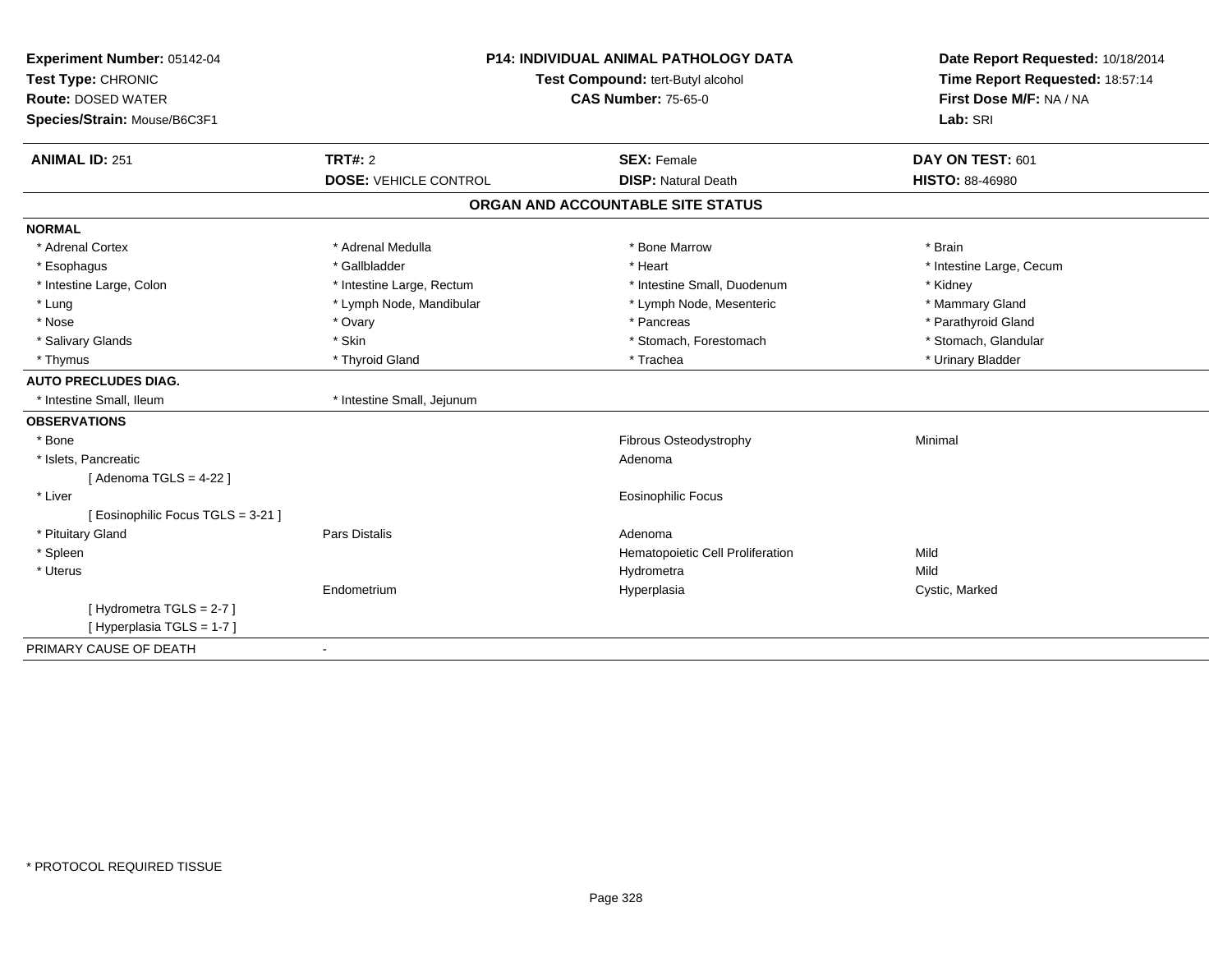| Experiment Number: 05142-04<br>Test Type: CHRONIC<br><b>Route: DOSED WATER</b><br>Species/Strain: Mouse/B6C3F1 | <b>P14: INDIVIDUAL ANIMAL PATHOLOGY DATA</b><br>Test Compound: tert-Butyl alcohol<br><b>CAS Number: 75-65-0</b> |                                   | Date Report Requested: 10/18/2014<br>Time Report Requested: 18:57:14<br>First Dose M/F: NA / NA<br>Lab: SRI |
|----------------------------------------------------------------------------------------------------------------|-----------------------------------------------------------------------------------------------------------------|-----------------------------------|-------------------------------------------------------------------------------------------------------------|
| <b>ANIMAL ID: 252</b>                                                                                          | TRT#: 2                                                                                                         | <b>SEX: Female</b>                | DAY ON TEST: 735                                                                                            |
|                                                                                                                | <b>DOSE: VEHICLE CONTROL</b>                                                                                    | <b>DISP: Terminal Sacrifice</b>   | HISTO: 88-48702                                                                                             |
|                                                                                                                |                                                                                                                 | ORGAN AND ACCOUNTABLE SITE STATUS |                                                                                                             |
| <b>NORMAL</b>                                                                                                  |                                                                                                                 |                                   |                                                                                                             |
| * Adrenal Cortex                                                                                               | * Adrenal Medulla                                                                                               | * Bone Marrow                     | * Brain                                                                                                     |
| * Esophagus                                                                                                    | * Gallbladder                                                                                                   | * Heart                           | * Intestine Large, Cecum                                                                                    |
| * Intestine Large, Colon                                                                                       | * Intestine Large, Rectum                                                                                       | * Intestine Small. Duodenum       | * Intestine Small, Ileum                                                                                    |
| * Intestine Small, Jejunum                                                                                     | * Islets, Pancreatic                                                                                            | * Lung                            | * Lymph Node, Mandibular                                                                                    |
| * Lymph Node, Mesenteric                                                                                       | * Mammary Gland                                                                                                 | * Nose                            | * Ovary                                                                                                     |
| * Pancreas                                                                                                     | * Parathyroid Gland                                                                                             | * Salivary Glands                 | * Skin                                                                                                      |
| * Spleen                                                                                                       | * Stomach, Forestomach                                                                                          | * Stomach, Glandular              | * Thymus                                                                                                    |
| * Trachea                                                                                                      | * Urinary Bladder                                                                                               |                                   |                                                                                                             |
| <b>OBSERVATIONS</b>                                                                                            |                                                                                                                 |                                   |                                                                                                             |
| * Bone                                                                                                         |                                                                                                                 | Fibrous Osteodystrophy            | Mild                                                                                                        |
| * Kidney                                                                                                       |                                                                                                                 | Nephropathy                       | Mild                                                                                                        |
| * Liver                                                                                                        |                                                                                                                 | <b>Eosinophilic Focus</b>         |                                                                                                             |
|                                                                                                                |                                                                                                                 | Hepatocellular Adenoma            |                                                                                                             |
|                                                                                                                |                                                                                                                 | Infarct                           | Moderate                                                                                                    |
|                                                                                                                |                                                                                                                 | Inflammation                      | Focal, Minimal                                                                                              |
| [ Hepatocellular Adenoma TGLS = 3-22,5-23 ]                                                                    |                                                                                                                 |                                   |                                                                                                             |
| [ Infarct TGLS = $2-21$ ]                                                                                      |                                                                                                                 |                                   |                                                                                                             |
| * Pituitary Gland                                                                                              | <b>Pars Distalis</b>                                                                                            | Adenoma                           |                                                                                                             |
| [Adenoma TGLS = $4-1$ ]                                                                                        |                                                                                                                 |                                   |                                                                                                             |
| * Thyroid Gland                                                                                                | Follicular Cel                                                                                                  | Hyperplasia                       | Mild                                                                                                        |
| * Uterus                                                                                                       | Endometrium                                                                                                     | Hyperplasia                       | Cystic, Marked                                                                                              |
| [Hyperplasia TGLS = 1-7]                                                                                       |                                                                                                                 |                                   |                                                                                                             |
| PRIMARY CAUSE OF DEATH                                                                                         |                                                                                                                 |                                   |                                                                                                             |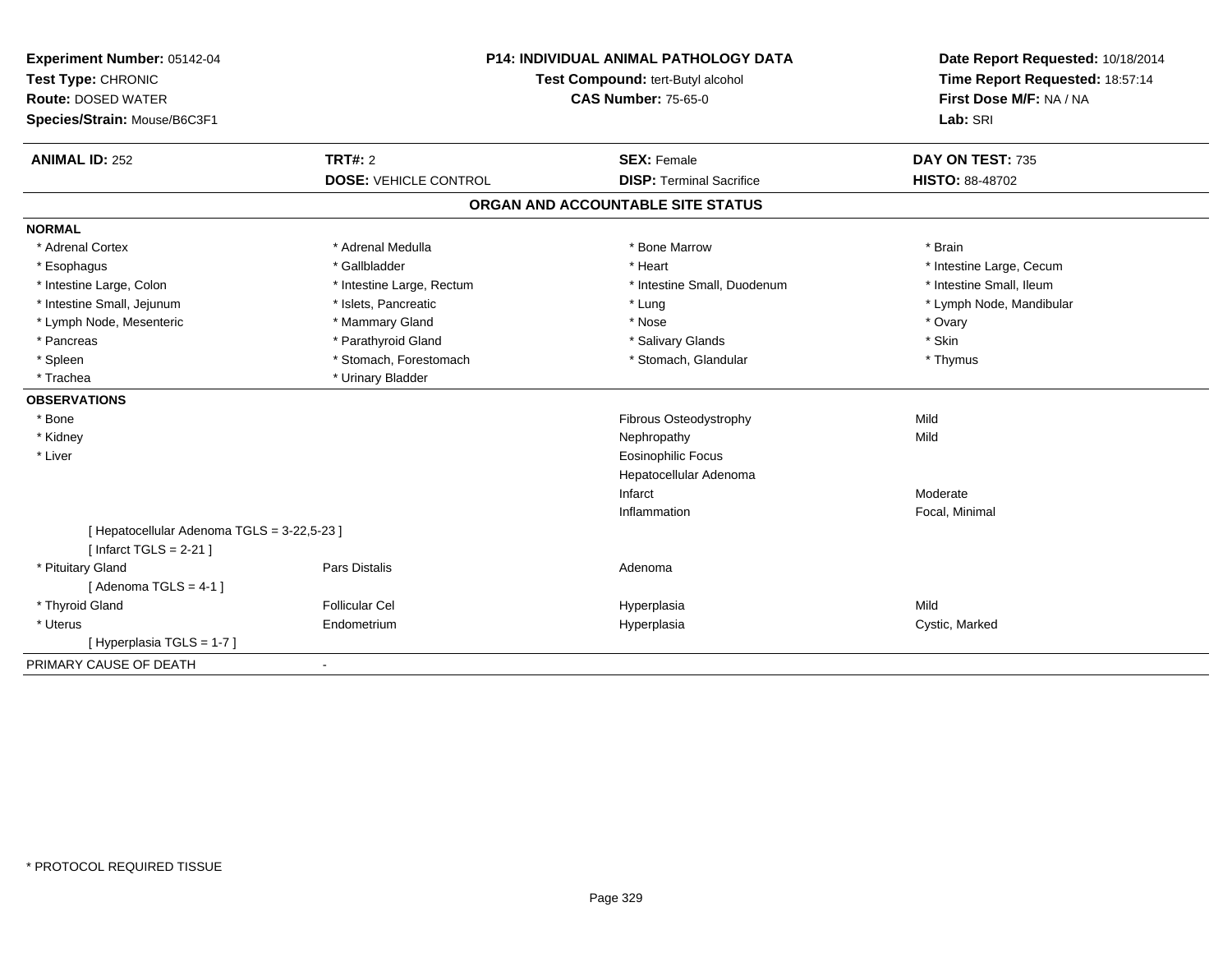| Experiment Number: 05142-04<br>Test Type: CHRONIC<br><b>Route: DOSED WATER</b><br>Species/Strain: Mouse/B6C3F1 | <b>P14: INDIVIDUAL ANIMAL PATHOLOGY DATA</b><br>Test Compound: tert-Butyl alcohol<br><b>CAS Number: 75-65-0</b> |                                   | Date Report Requested: 10/18/2014<br>Time Report Requested: 18:57:14<br>First Dose M/F: NA / NA<br>Lab: SRI |  |
|----------------------------------------------------------------------------------------------------------------|-----------------------------------------------------------------------------------------------------------------|-----------------------------------|-------------------------------------------------------------------------------------------------------------|--|
| <b>ANIMAL ID: 253</b>                                                                                          | <b>TRT#: 2</b>                                                                                                  | <b>SEX: Female</b>                | DAY ON TEST: 723                                                                                            |  |
|                                                                                                                | <b>DOSE: VEHICLE CONTROL</b>                                                                                    | <b>DISP: Natural Death</b>        | HISTO: 88-48703                                                                                             |  |
|                                                                                                                |                                                                                                                 | ORGAN AND ACCOUNTABLE SITE STATUS |                                                                                                             |  |
| <b>NORMAL</b>                                                                                                  |                                                                                                                 |                                   |                                                                                                             |  |
| * Adrenal Cortex                                                                                               | * Adrenal Medulla                                                                                               | * Bone Marrow                     | * Brain                                                                                                     |  |
| * Esophagus                                                                                                    | * Gallbladder                                                                                                   | * Heart                           | * Intestine Large, Cecum                                                                                    |  |
| * Intestine Large, Colon                                                                                       | * Intestine Large, Rectum                                                                                       | * Intestine Small, Duodenum       | * Intestine Small, Ileum                                                                                    |  |
| * Intestine Small, Jejunum                                                                                     | * Islets, Pancreatic                                                                                            | * Lung                            | * Lymph Node, Mandibular                                                                                    |  |
| * Mammary Gland                                                                                                | * Nose                                                                                                          | * Ovary                           | * Pancreas                                                                                                  |  |
| * Parathyroid Gland                                                                                            | * Salivary Glands                                                                                               | * Skin                            | * Stomach, Forestomach                                                                                      |  |
| * Stomach, Glandular                                                                                           | * Thymus                                                                                                        | * Thyroid Gland                   | * Trachea                                                                                                   |  |
| * Urinary Bladder                                                                                              |                                                                                                                 |                                   |                                                                                                             |  |
| <b>OBSERVATIONS</b>                                                                                            |                                                                                                                 |                                   |                                                                                                             |  |
| * Bone                                                                                                         |                                                                                                                 | Fibrous Osteodystrophy            | Minimal                                                                                                     |  |
| * Kidney                                                                                                       |                                                                                                                 | Nephropathy                       | Minimal                                                                                                     |  |
| * Liver                                                                                                        |                                                                                                                 | Hepatocellular Carcinoma          |                                                                                                             |  |
| [ Hepatocellular Carcinoma TGLS = 4-21 ]                                                                       |                                                                                                                 |                                   |                                                                                                             |  |
| * Lymph Node, Mesenteric<br>[Hyperplasia TGLS = 5-5]                                                           |                                                                                                                 | Hyperplasia                       | Lymphoid, Mild                                                                                              |  |
| * Pituitary Gland                                                                                              | Pars Distalis                                                                                                   | Focal Cellular Change             | Minimal                                                                                                     |  |
| * Spleen                                                                                                       |                                                                                                                 | Hematopoietic Cell Proliferation  | Moderate                                                                                                    |  |
|                                                                                                                |                                                                                                                 | Hyperplasia                       | Lymphoid, Mild                                                                                              |  |
| [ Hematopoietic Cell Proliferation TGLS = 3-6 ]<br>[Hyperplasia TGLS = 3-6]                                    |                                                                                                                 |                                   |                                                                                                             |  |
| * Uterus                                                                                                       | Endometrium                                                                                                     | Hyperplasia                       | Cystic, Marked                                                                                              |  |
| [Hyperplasia TGLS = 2-7]                                                                                       |                                                                                                                 |                                   |                                                                                                             |  |
| PRIMARY CAUSE OF DEATH                                                                                         | $\blacksquare$                                                                                                  |                                   |                                                                                                             |  |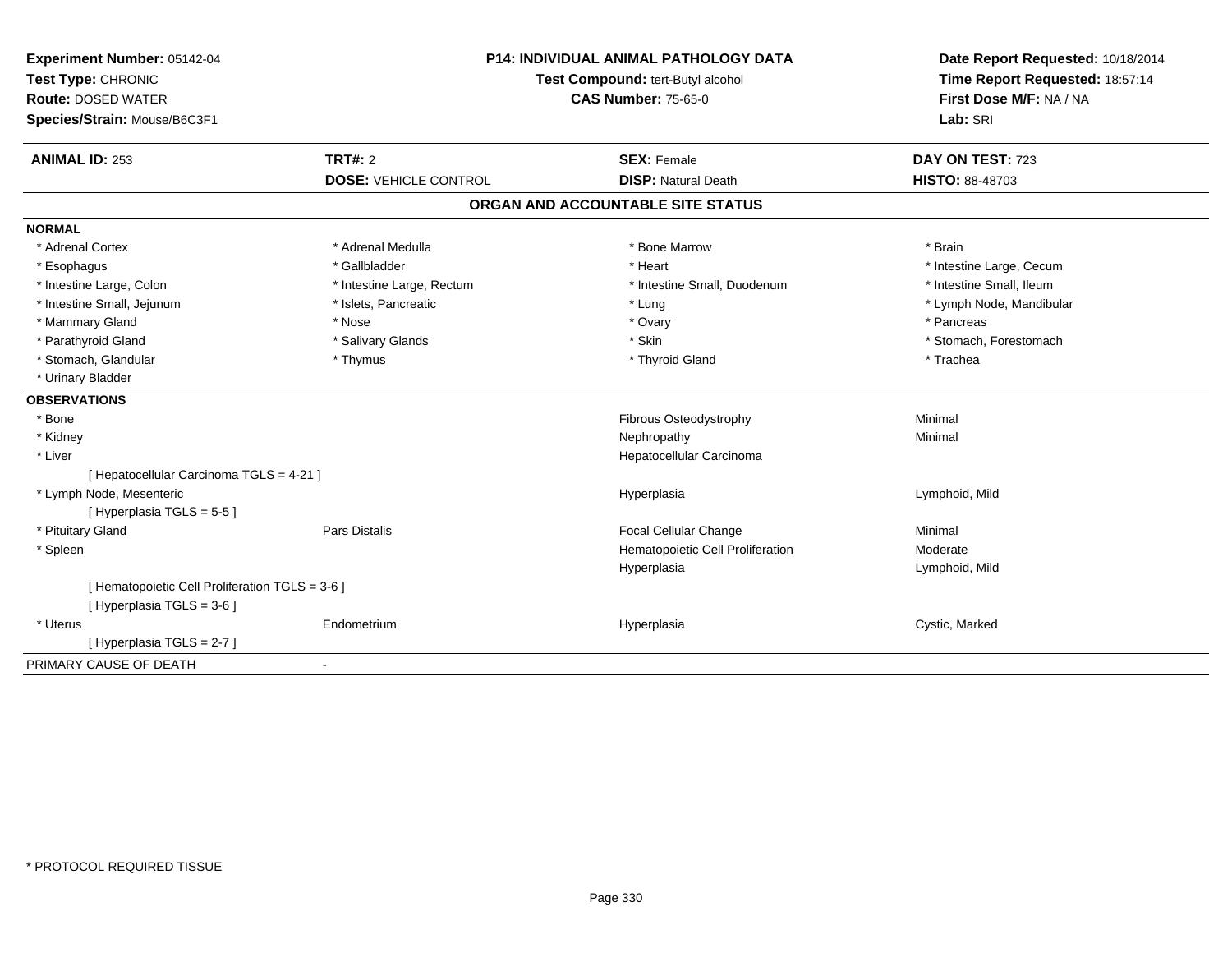| Experiment Number: 05142-04<br>Test Type: CHRONIC     | <b>P14: INDIVIDUAL ANIMAL PATHOLOGY DATA</b><br>Test Compound: tert-Butyl alcohol |                                   | Date Report Requested: 10/18/2014                          |
|-------------------------------------------------------|-----------------------------------------------------------------------------------|-----------------------------------|------------------------------------------------------------|
| <b>Route: DOSED WATER</b>                             |                                                                                   | <b>CAS Number: 75-65-0</b>        | Time Report Requested: 18:57:15<br>First Dose M/F: NA / NA |
| Species/Strain: Mouse/B6C3F1                          |                                                                                   |                                   | Lab: SRI                                                   |
| <b>ANIMAL ID: 254</b>                                 | <b>TRT#: 2</b>                                                                    | <b>SEX: Female</b>                | DAY ON TEST: 735                                           |
|                                                       | <b>DOSE: VEHICLE CONTROL</b>                                                      | <b>DISP: Terminal Sacrifice</b>   | <b>HISTO: 88-48704</b>                                     |
|                                                       |                                                                                   | ORGAN AND ACCOUNTABLE SITE STATUS |                                                            |
| <b>NORMAL</b>                                         |                                                                                   |                                   |                                                            |
| * Adrenal Cortex                                      | * Adrenal Medulla                                                                 | * Bone Marrow                     | * Brain                                                    |
| * Esophagus                                           | * Gallbladder                                                                     | * Heart                           | * Intestine Large, Cecum                                   |
| * Intestine Large, Colon                              | * Intestine Large, Rectum                                                         | * Intestine Small, Duodenum       | * Intestine Small, Ileum                                   |
| * Intestine Small, Jejunum                            | * Islets, Pancreatic                                                              | * Lung                            | * Lymph Node, Mandibular                                   |
| * Mammary Gland                                       | * Nose                                                                            | * Ovary                           | * Pancreas                                                 |
| * Parathyroid Gland                                   | * Salivary Glands                                                                 | * Skin                            | * Stomach, Forestomach                                     |
| * Stomach, Glandular                                  | * Thymus                                                                          | * Trachea                         | * Urinary Bladder                                          |
| <b>MISSING</b>                                        |                                                                                   |                                   |                                                            |
| * Pituitary Gland                                     |                                                                                   |                                   |                                                            |
| <b>OBSERVATIONS</b>                                   |                                                                                   |                                   |                                                            |
| * Bone                                                |                                                                                   | Fibrous Osteodystrophy            | Mild                                                       |
| * Kidney                                              |                                                                                   | Nephropathy                       | Mild                                                       |
| * Liver                                               |                                                                                   | Hepatocellular Adenoma            | Multiple                                                   |
|                                                       |                                                                                   | Hepatocellular Carcinoma          | Multiple                                                   |
| [ Hepatocellular Adenoma TGLS = 3-22,7-26,8-27,9-28 ] |                                                                                   |                                   |                                                            |
| [ Hepatocellular Carcinoma TGLS = 4-23,5-24,6-25 ]    |                                                                                   |                                   |                                                            |
| * Lymph Node, Mesenteric                              |                                                                                   | Hyperplasia                       | Lymphoid, Mild                                             |
| * Spleen                                              |                                                                                   | Hematopoietic Cell Proliferation  | Mild                                                       |
| * Thyroid Gland                                       |                                                                                   | Degeneration                      | Cystic, Minimal                                            |
|                                                       | <b>Follicular Cel</b>                                                             | Hyperplasia                       | Minimal                                                    |
| * Uterus                                              | Endometrium                                                                       | Hyperplasia                       | Cystic, Marked                                             |
|                                                       |                                                                                   | Inflammation                      | Suppurative, Minimal                                       |
| [Hyperplasia TGLS = 1-7]                              |                                                                                   |                                   |                                                            |
| PRIMARY CAUSE OF DEATH                                |                                                                                   |                                   |                                                            |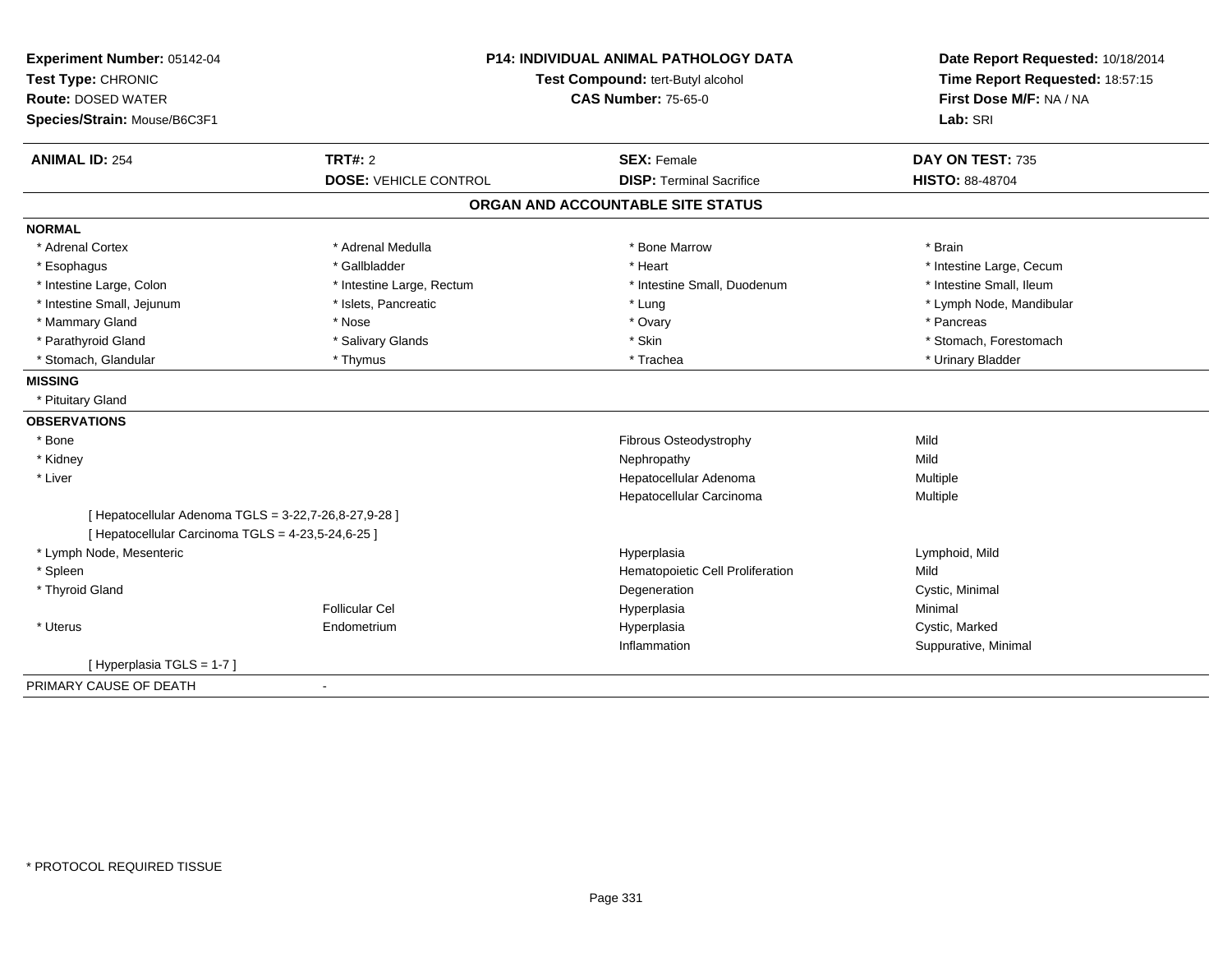| Experiment Number: 05142-04<br>Test Type: CHRONIC<br><b>Route: DOSED WATER</b><br>Species/Strain: Mouse/B6C3F1 | <b>P14: INDIVIDUAL ANIMAL PATHOLOGY DATA</b><br>Test Compound: tert-Butyl alcohol<br><b>CAS Number: 75-65-0</b> |                                                       | Date Report Requested: 10/18/2014<br>Time Report Requested: 18:57:15<br>First Dose M/F: NA / NA<br>Lab: SRI |
|----------------------------------------------------------------------------------------------------------------|-----------------------------------------------------------------------------------------------------------------|-------------------------------------------------------|-------------------------------------------------------------------------------------------------------------|
| <b>ANIMAL ID: 255</b>                                                                                          | <b>TRT#: 2</b><br><b>DOSE: VEHICLE CONTROL</b>                                                                  | <b>SEX: Female</b><br><b>DISP: Terminal Sacrifice</b> | DAY ON TEST: 735<br><b>HISTO: 88-48705</b>                                                                  |
|                                                                                                                |                                                                                                                 |                                                       |                                                                                                             |
|                                                                                                                |                                                                                                                 | ORGAN AND ACCOUNTABLE SITE STATUS                     |                                                                                                             |
| <b>NORMAL</b>                                                                                                  |                                                                                                                 |                                                       |                                                                                                             |
| * Adrenal Cortex                                                                                               | * Adrenal Medulla                                                                                               | * Bone                                                | * Bone Marrow                                                                                               |
| * Brain                                                                                                        | * Esophagus                                                                                                     | * Gallbladder                                         | * Heart                                                                                                     |
| * Intestine Large, Cecum                                                                                       | * Intestine Large, Colon                                                                                        | * Intestine Large, Rectum                             | * Intestine Small, Duodenum                                                                                 |
| * Intestine Small, Ileum                                                                                       | * Intestine Small, Jejunum                                                                                      | * Islets, Pancreatic                                  | * Lung                                                                                                      |
| * Mammary Gland                                                                                                | * Ovary                                                                                                         | * Parathyroid Gland                                   | * Salivary Glands                                                                                           |
| * Skin                                                                                                         | * Stomach, Forestomach                                                                                          | * Stomach, Glandular                                  | * Thyroid Gland                                                                                             |
| * Trachea                                                                                                      | * Urinary Bladder                                                                                               |                                                       |                                                                                                             |
| <b>OBSERVATIONS</b>                                                                                            |                                                                                                                 |                                                       |                                                                                                             |
| * Kidney                                                                                                       |                                                                                                                 | Nephropathy                                           | Minimal                                                                                                     |
| * Liver                                                                                                        |                                                                                                                 | Hepatocellular Adenoma                                | Multiple                                                                                                    |
| [ Hepatocellular Adenoma TGLS = 4-22,5-23,6-24 ]                                                               |                                                                                                                 |                                                       |                                                                                                             |
| * Lymph Node, Mandibular                                                                                       |                                                                                                                 | Hyperplasia                                           | Lymphoid, Mild                                                                                              |
| * Lymph Node, Mesenteric                                                                                       |                                                                                                                 | Hyperplasia                                           | Lymphoid, Mild                                                                                              |
| Mesentery                                                                                                      | Fat                                                                                                             | Necrosis                                              | Mild                                                                                                        |
| [Necrosis TGLS = $3-21$ ]                                                                                      |                                                                                                                 |                                                       |                                                                                                             |
| * Nose                                                                                                         |                                                                                                                 | Inflammation                                          | Suppurative, Minimal                                                                                        |
| * Pancreas                                                                                                     |                                                                                                                 | Atrophy                                               | Focal, Minimal                                                                                              |
| * Pituitary Gland                                                                                              | Pars Distalis                                                                                                   | Adenoma                                               |                                                                                                             |
| * Spleen                                                                                                       |                                                                                                                 | Hyperplasia                                           | Lymphoid, Mild                                                                                              |
| * Thymus                                                                                                       |                                                                                                                 | Hyperplasia                                           | Lymphoid, Mild                                                                                              |
| * Uterus                                                                                                       |                                                                                                                 | Hydrometra                                            | Moderate                                                                                                    |
|                                                                                                                | Endometrium                                                                                                     | Hyperplasia                                           | Cystic, Marked                                                                                              |
| [Hydrometra TGLS = 2-7]<br>[Hyperplasia TGLS = 1-7]                                                            |                                                                                                                 |                                                       |                                                                                                             |
| PRIMARY CAUSE OF DEATH                                                                                         | $\blacksquare$                                                                                                  |                                                       |                                                                                                             |
|                                                                                                                |                                                                                                                 |                                                       |                                                                                                             |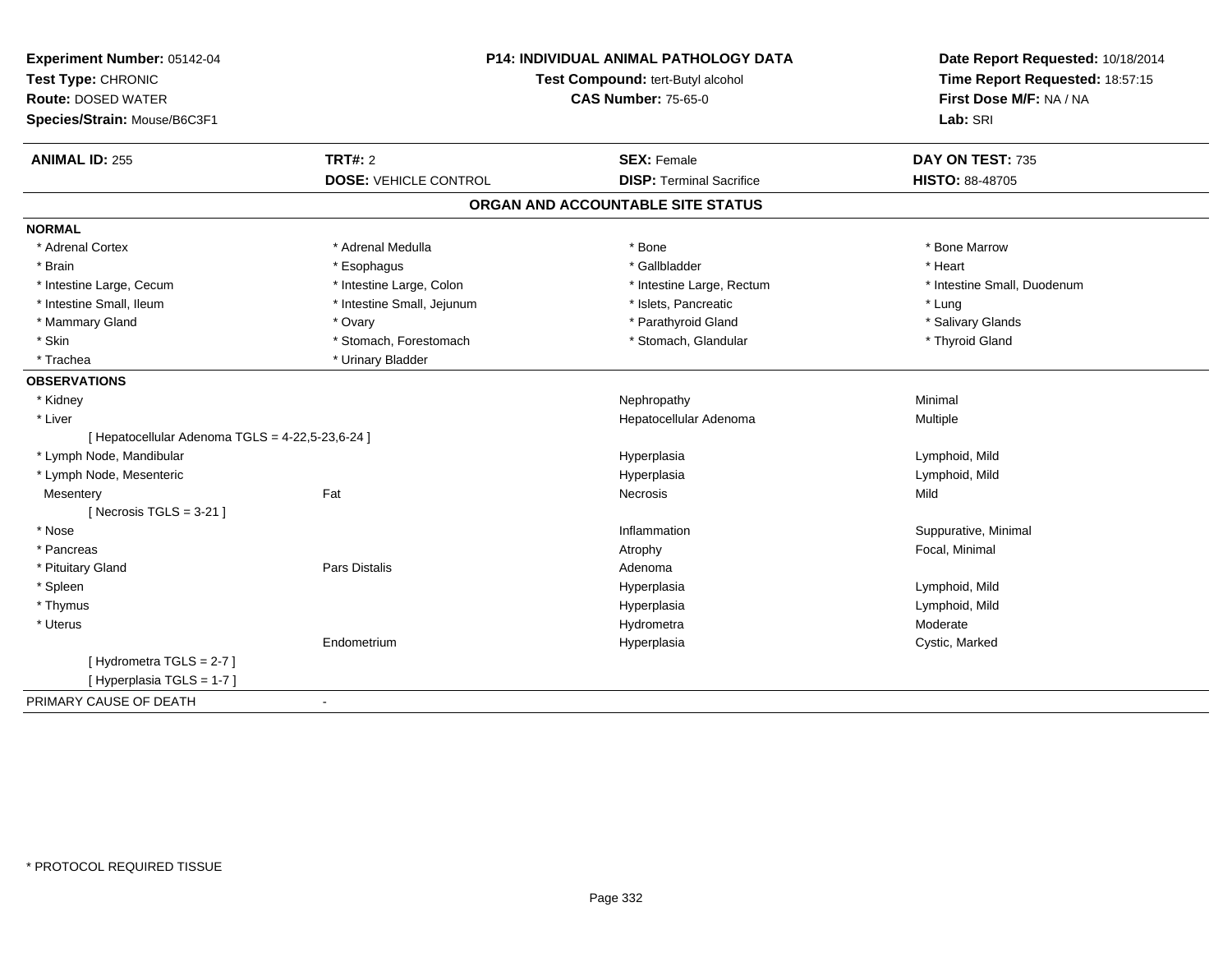| Experiment Number: 05142-04<br>Test Type: CHRONIC<br><b>Route: DOSED WATER</b><br>Species/Strain: Mouse/B6C3F1 |                              | <b>P14: INDIVIDUAL ANIMAL PATHOLOGY DATA</b><br>Test Compound: tert-Butyl alcohol<br><b>CAS Number: 75-65-0</b> | Date Report Requested: 10/18/2014<br>Time Report Requested: 18:57:15<br>First Dose M/F: NA / NA<br>Lab: SRI |
|----------------------------------------------------------------------------------------------------------------|------------------------------|-----------------------------------------------------------------------------------------------------------------|-------------------------------------------------------------------------------------------------------------|
| <b>ANIMAL ID: 256</b>                                                                                          | <b>TRT#: 2</b>               | <b>SEX: Female</b>                                                                                              | DAY ON TEST: 730                                                                                            |
|                                                                                                                | <b>DOSE: VEHICLE CONTROL</b> | <b>DISP: Terminal Sacrifice</b>                                                                                 | <b>HISTO: 88-48706</b>                                                                                      |
|                                                                                                                |                              | ORGAN AND ACCOUNTABLE SITE STATUS                                                                               |                                                                                                             |
| <b>NORMAL</b>                                                                                                  |                              |                                                                                                                 |                                                                                                             |
| * Adrenal Cortex                                                                                               | * Adrenal Medulla            | * Bone Marrow                                                                                                   | * Brain                                                                                                     |
| * Esophagus                                                                                                    | * Gallbladder                | * Heart                                                                                                         | * Intestine Large, Cecum                                                                                    |
| * Intestine Large, Colon                                                                                       | * Intestine Large, Rectum    | * Intestine Small, Duodenum                                                                                     | * Intestine Small, Ileum                                                                                    |
| * Intestine Small, Jejunum                                                                                     | * Islets, Pancreatic         | * Lung                                                                                                          | * Lymph Node, Mandibular                                                                                    |
| * Lymph Node, Mesenteric                                                                                       | * Mammary Gland              | * Nose                                                                                                          | * Pancreas                                                                                                  |
| * Pituitary Gland                                                                                              | * Skin                       | * Stomach, Forestomach                                                                                          | * Stomach, Glandular                                                                                        |
| * Thymus                                                                                                       | * Trachea                    |                                                                                                                 |                                                                                                             |
| <b>MISSING</b>                                                                                                 |                              |                                                                                                                 |                                                                                                             |
| * Parathyroid Gland                                                                                            |                              |                                                                                                                 |                                                                                                             |
| <b>OBSERVATIONS</b>                                                                                            |                              |                                                                                                                 |                                                                                                             |
| * Bone                                                                                                         |                              | Fibrous Osteodystrophy                                                                                          | Mild                                                                                                        |
| * Kidney                                                                                                       |                              | Lymphoma Malignant Mixed                                                                                        |                                                                                                             |
|                                                                                                                |                              | Nephropathy                                                                                                     | Minimal                                                                                                     |
| * Liver                                                                                                        |                              | Inflammation                                                                                                    | Focal, Minimal                                                                                              |
| Lymph Node                                                                                                     | Inguinal                     | Lymphoma Malignant Mixed                                                                                        |                                                                                                             |
| [ Lymphoma Malignant Mixed TGLS = 4-8 ]                                                                        |                              |                                                                                                                 |                                                                                                             |
| Mesentery                                                                                                      | Fat                          | Necrosis                                                                                                        | Mild                                                                                                        |
| [Necrosis TGLS = $2-21$ ]                                                                                      |                              |                                                                                                                 |                                                                                                             |
| * Ovary                                                                                                        | Follicle                     | Cyst                                                                                                            | Mild                                                                                                        |
| [Cyst TGLS = $3-7$ ]                                                                                           |                              |                                                                                                                 |                                                                                                             |
| * Salivary Glands                                                                                              |                              | Lymphoma Malignant Mixed                                                                                        |                                                                                                             |
| * Spleen                                                                                                       |                              | Lymphoma Malignant Mixed                                                                                        |                                                                                                             |
| * Thyroid Gland                                                                                                |                              | Degeneration                                                                                                    | Cystic, Minimal                                                                                             |
|                                                                                                                |                              | Inflammation                                                                                                    | Focal, Mild                                                                                                 |
| * Urinary Bladder                                                                                              |                              | Lymphoma Malignant Mixed                                                                                        |                                                                                                             |
| * Uterus                                                                                                       | Endometrium                  | Hyperplasia                                                                                                     | Cystic, Marked                                                                                              |
| [Hyperplasia TGLS = 1-7]                                                                                       |                              |                                                                                                                 |                                                                                                             |
| PRIMARY CAUSE OF DEATH                                                                                         |                              |                                                                                                                 |                                                                                                             |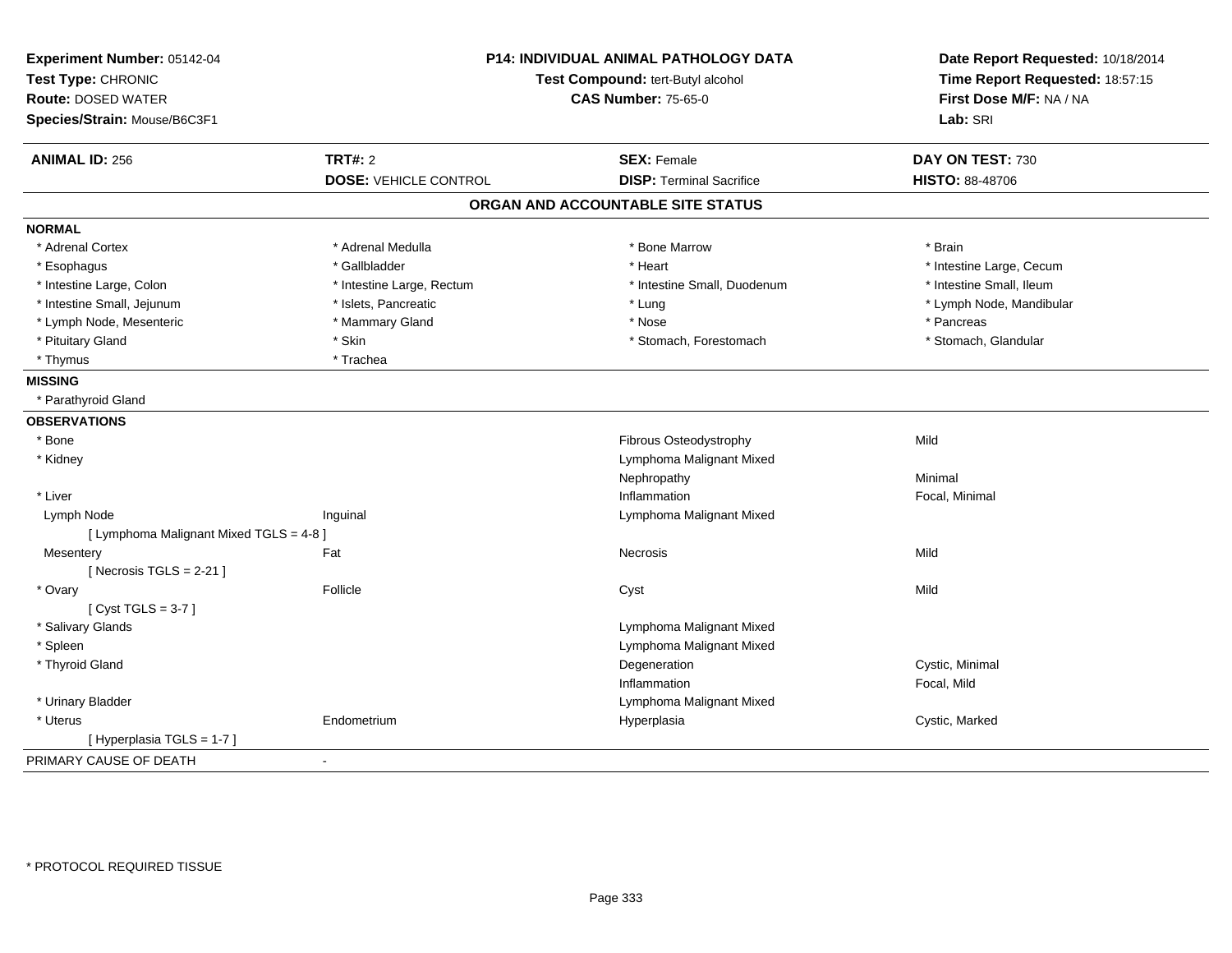| Experiment Number: 05142-04<br>Test Type: CHRONIC<br><b>Route: DOSED WATER</b><br>Species/Strain: Mouse/B6C3F1 |                              | <b>P14: INDIVIDUAL ANIMAL PATHOLOGY DATA</b><br>Test Compound: tert-Butyl alcohol<br><b>CAS Number: 75-65-0</b> | Date Report Requested: 10/18/2014<br>Time Report Requested: 18:57:15<br>First Dose M/F: NA / NA<br>Lab: SRI |
|----------------------------------------------------------------------------------------------------------------|------------------------------|-----------------------------------------------------------------------------------------------------------------|-------------------------------------------------------------------------------------------------------------|
| <b>ANIMAL ID: 257</b>                                                                                          | <b>TRT#: 2</b>               | <b>SEX: Female</b>                                                                                              | DAY ON TEST: 730                                                                                            |
|                                                                                                                | <b>DOSE: VEHICLE CONTROL</b> | <b>DISP: Terminal Sacrifice</b>                                                                                 | HISTO: 88-48707                                                                                             |
|                                                                                                                |                              | ORGAN AND ACCOUNTABLE SITE STATUS                                                                               |                                                                                                             |
| <b>NORMAL</b>                                                                                                  |                              |                                                                                                                 |                                                                                                             |
| * Adrenal Cortex                                                                                               | * Adrenal Medulla            | * Bone Marrow                                                                                                   | * Brain                                                                                                     |
| * Esophagus                                                                                                    | * Gallbladder                | * Heart                                                                                                         | * Intestine Large, Cecum                                                                                    |
| * Intestine Large, Colon                                                                                       | * Intestine Large, Rectum    | * Intestine Small, Duodenum                                                                                     | * Intestine Small, Ileum                                                                                    |
| * Intestine Small, Jejunum                                                                                     | * Islets, Pancreatic         | * Lung                                                                                                          | * Lymph Node, Mandibular                                                                                    |
| * Mammary Gland                                                                                                | * Nose                       | * Ovary                                                                                                         | * Pancreas                                                                                                  |
| * Pituitary Gland                                                                                              | * Salivary Glands            | * Skin                                                                                                          | * Stomach, Forestomach                                                                                      |
| * Stomach, Glandular                                                                                           | * Thymus                     | * Trachea                                                                                                       | * Urinary Bladder                                                                                           |
| <b>MISSING</b>                                                                                                 |                              |                                                                                                                 |                                                                                                             |
| * Parathyroid Gland                                                                                            |                              |                                                                                                                 |                                                                                                             |
| <b>OBSERVATIONS</b>                                                                                            |                              |                                                                                                                 |                                                                                                             |
| * Bone                                                                                                         |                              | Fibrous Osteodystrophy                                                                                          | Minimal                                                                                                     |
| * Kidney                                                                                                       |                              | Nephropathy                                                                                                     | Mild                                                                                                        |
| * Liver                                                                                                        |                              | Hepatocellular Carcinoma                                                                                        | Multiple                                                                                                    |
| [ Hepatocellular Carcinoma TGLS = 5-22,6-23,7-24 ]                                                             |                              |                                                                                                                 |                                                                                                             |
| * Lymph Node, Mesenteric                                                                                       |                              | Hyperplasia                                                                                                     | Mild                                                                                                        |
| Mesentery                                                                                                      | Fat                          | Necrosis                                                                                                        | Moderate                                                                                                    |
| [Necrosis $TGLS = 4-21$ ]                                                                                      |                              |                                                                                                                 |                                                                                                             |
| * Spleen                                                                                                       |                              | Fibrosis                                                                                                        | Mild                                                                                                        |
|                                                                                                                |                              | Hematopoietic Cell Proliferation                                                                                | Minimal                                                                                                     |
|                                                                                                                |                              | Histiocytic Sarcoma                                                                                             |                                                                                                             |
|                                                                                                                |                              | Hyperplasia                                                                                                     | Lymphoid, Mild                                                                                              |
| [ Histiocytic Sarcoma TGLS = 3-6 ]                                                                             |                              |                                                                                                                 |                                                                                                             |
| * Thyroid Gland                                                                                                | <b>Follicular Cel</b>        | Hyperplasia                                                                                                     | Moderate<br>Moderate                                                                                        |
| * Uterus                                                                                                       |                              | Hydrometra                                                                                                      |                                                                                                             |
|                                                                                                                | Endometrium                  | Hyperplasia                                                                                                     | Cystic, Moderate                                                                                            |
| [Hydrometra TGLS = 1-7]<br>[Hyperplasia TGLS = 2-7]                                                            |                              |                                                                                                                 |                                                                                                             |
| PRIMARY CAUSE OF DEATH                                                                                         |                              |                                                                                                                 |                                                                                                             |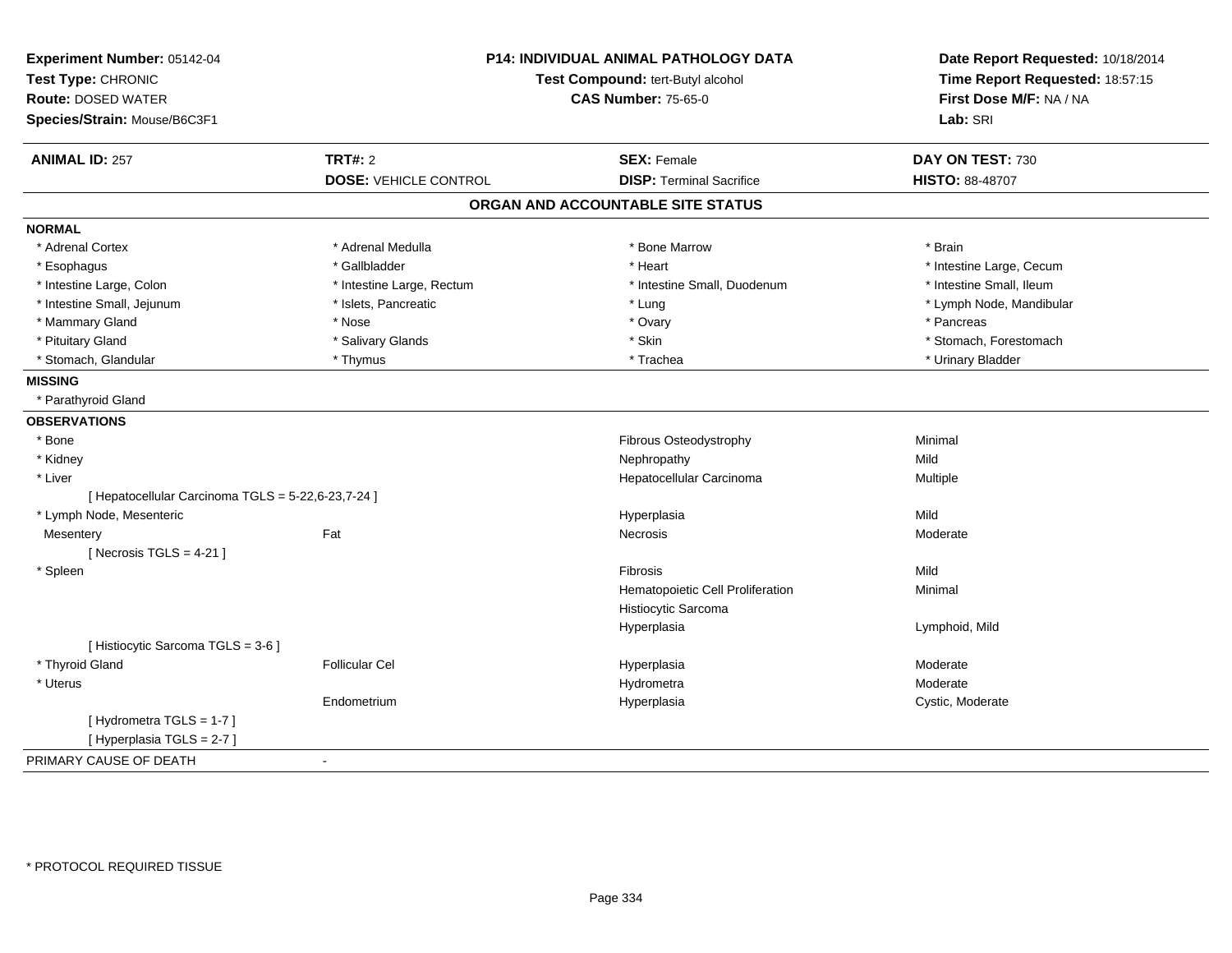| Experiment Number: 05142-04<br>Test Type: CHRONIC<br><b>Route: DOSED WATER</b><br>Species/Strain: Mouse/B6C3F1 | <b>P14: INDIVIDUAL ANIMAL PATHOLOGY DATA</b><br>Test Compound: tert-Butyl alcohol<br><b>CAS Number: 75-65-0</b> |                                   | Date Report Requested: 10/18/2014<br>Time Report Requested: 18:57:15<br>First Dose M/F: NA / NA<br>Lab: SRI |
|----------------------------------------------------------------------------------------------------------------|-----------------------------------------------------------------------------------------------------------------|-----------------------------------|-------------------------------------------------------------------------------------------------------------|
| <b>ANIMAL ID: 258</b>                                                                                          | TRT#: 2                                                                                                         | <b>SEX: Female</b>                | DAY ON TEST: 735                                                                                            |
|                                                                                                                | <b>DOSE: VEHICLE CONTROL</b>                                                                                    | <b>DISP: Terminal Sacrifice</b>   | <b>HISTO: 88-48708</b>                                                                                      |
|                                                                                                                |                                                                                                                 | ORGAN AND ACCOUNTABLE SITE STATUS |                                                                                                             |
| <b>NORMAL</b>                                                                                                  |                                                                                                                 |                                   |                                                                                                             |
| * Adrenal Cortex                                                                                               | * Adrenal Medulla                                                                                               | * Bone                            | * Bone Marrow                                                                                               |
| * Brain                                                                                                        | * Esophagus                                                                                                     | * Gallbladder                     | * Heart                                                                                                     |
| * Intestine Large, Cecum                                                                                       | * Intestine Large, Colon                                                                                        | * Intestine Large, Rectum         | * Intestine Small, Duodenum                                                                                 |
| * Intestine Small, Ileum                                                                                       | * Intestine Small, Jejunum                                                                                      | * Islets, Pancreatic              | * Kidney                                                                                                    |
| * Lung                                                                                                         | * Mammary Gland                                                                                                 | * Pancreas                        | * Parathyroid Gland                                                                                         |
| * Salivary Glands                                                                                              | * Stomach, Forestomach                                                                                          | * Stomach, Glandular              | * Thyroid Gland                                                                                             |
| * Trachea                                                                                                      | * Urinary Bladder                                                                                               |                                   |                                                                                                             |
| <b>OBSERVATIONS</b>                                                                                            |                                                                                                                 |                                   |                                                                                                             |
| * Liver                                                                                                        |                                                                                                                 | Hepatocellular Adenoma            | Multiple                                                                                                    |
| [ Hepatocellular Adenoma TGLS = 4-22,5-23 ]                                                                    |                                                                                                                 |                                   |                                                                                                             |
| * Lymph Node, Mandibular                                                                                       |                                                                                                                 | Lymphoma Malignant Mixed          |                                                                                                             |
| * Lymph Node, Mesenteric                                                                                       |                                                                                                                 | Lymphoma Malignant Mixed          |                                                                                                             |
| Mesentery                                                                                                      |                                                                                                                 | Lymphoma Malignant Mixed          |                                                                                                             |
|                                                                                                                | Fat                                                                                                             | Necrosis                          | Moderate                                                                                                    |
| [Necrosis $TGLS = 1-21$ ]                                                                                      |                                                                                                                 |                                   |                                                                                                             |
| * Nose                                                                                                         |                                                                                                                 | Inflammation                      | Suppurative, Minimal                                                                                        |
| * Ovary                                                                                                        | Follicle                                                                                                        | Cyst                              | Minimal                                                                                                     |
| * Pituitary Gland                                                                                              | <b>Pars Distalis</b>                                                                                            | Adenoma                           |                                                                                                             |
| * Skin                                                                                                         | <b>Subcut Tiss</b>                                                                                              | Lymphoma Malignant Mixed          |                                                                                                             |
| [ Lymphoma Malignant Mixed TGLS = 6-24 ]                                                                       |                                                                                                                 |                                   |                                                                                                             |
| * Spleen                                                                                                       |                                                                                                                 | Lymphoma Malignant Mixed          |                                                                                                             |
| [ Lymphoma Malignant Mixed TGLS = 3-6 ]                                                                        |                                                                                                                 |                                   |                                                                                                             |
| * Thymus                                                                                                       |                                                                                                                 | Cyst                              | Minimal                                                                                                     |
| * Uterus                                                                                                       | Endometrium                                                                                                     | Hyperplasia                       | Cystic, Marked                                                                                              |
| [ Hyperplasia TGLS = 2-7 ]                                                                                     |                                                                                                                 |                                   |                                                                                                             |
| PRIMARY CAUSE OF DEATH                                                                                         | $\blacksquare$                                                                                                  |                                   |                                                                                                             |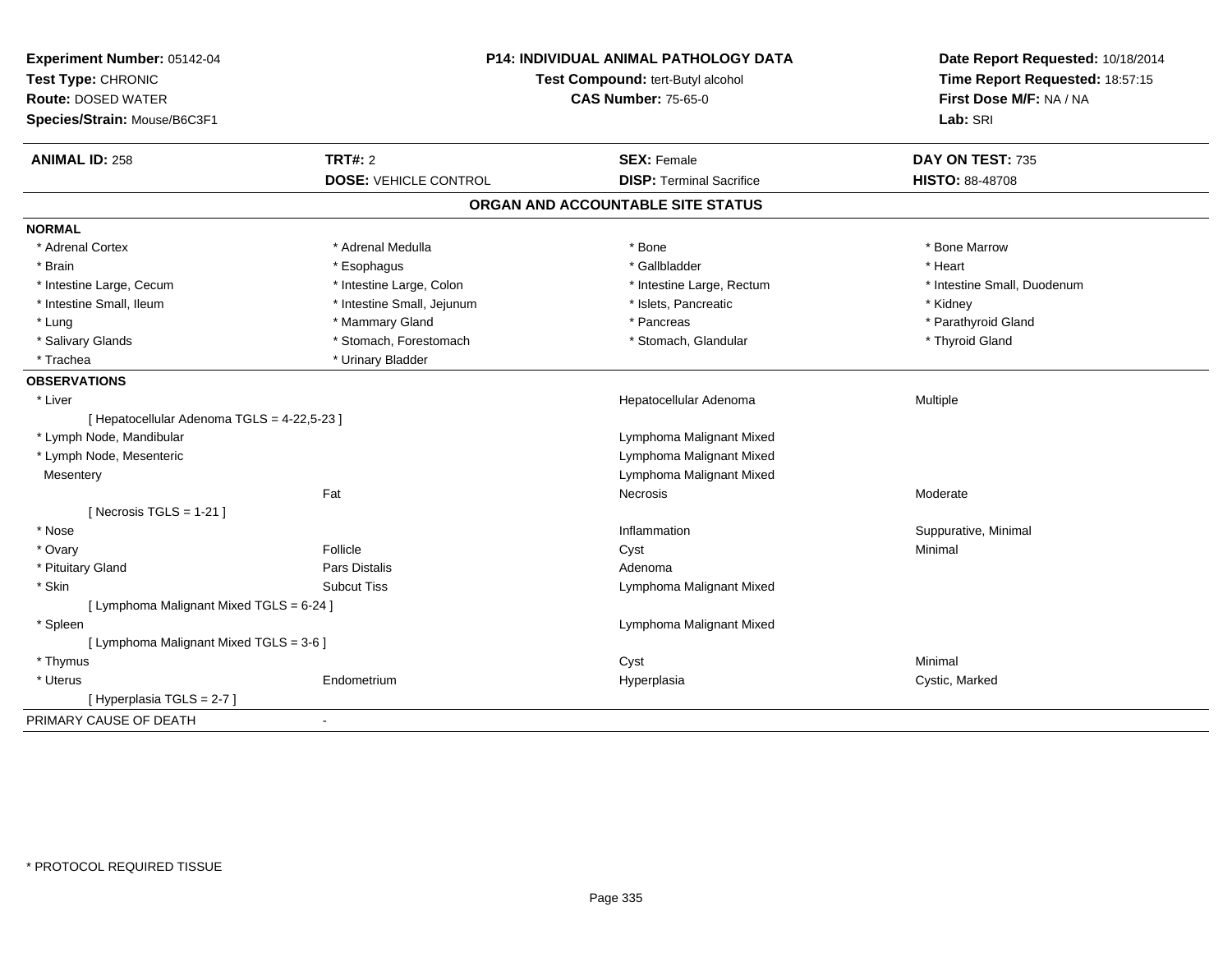| Experiment Number: 05142-04<br>Test Type: CHRONIC<br><b>Route: DOSED WATER</b><br>Species/Strain: Mouse/B6C3F1  | <b>P14: INDIVIDUAL ANIMAL PATHOLOGY DATA</b><br>Test Compound: tert-Butyl alcohol<br><b>CAS Number: 75-65-0</b> |                                                 | Date Report Requested: 10/18/2014<br>Time Report Requested: 18:57:15<br>First Dose M/F: NA / NA<br>Lab: SRI |
|-----------------------------------------------------------------------------------------------------------------|-----------------------------------------------------------------------------------------------------------------|-------------------------------------------------|-------------------------------------------------------------------------------------------------------------|
| <b>ANIMAL ID: 259</b>                                                                                           | <b>TRT#: 2</b>                                                                                                  | <b>SEX: Female</b>                              | DAY ON TEST: 735                                                                                            |
|                                                                                                                 | <b>DOSE: VEHICLE CONTROL</b>                                                                                    | <b>DISP: Terminal Sacrifice</b>                 | <b>HISTO: 88-48709</b>                                                                                      |
|                                                                                                                 |                                                                                                                 | ORGAN AND ACCOUNTABLE SITE STATUS               |                                                                                                             |
| <b>NORMAL</b>                                                                                                   |                                                                                                                 |                                                 |                                                                                                             |
| * Adrenal Cortex                                                                                                | * Adrenal Medulla                                                                                               | * Bone                                          | * Bone Marrow                                                                                               |
| * Brain                                                                                                         | * Esophagus                                                                                                     | * Gallbladder                                   | * Heart                                                                                                     |
| * Intestine Large, Cecum                                                                                        | * Intestine Large, Colon                                                                                        | * Intestine Large, Rectum                       | * Intestine Small, Duodenum                                                                                 |
| * Intestine Small, Ileum                                                                                        | * Islets, Pancreatic                                                                                            | * Lung                                          | * Lymph Node, Mandibular                                                                                    |
| * Lymph Node, Mesenteric                                                                                        | * Mammary Gland                                                                                                 | * Nose                                          | * Ovary                                                                                                     |
| * Pancreas                                                                                                      | * Parathyroid Gland                                                                                             | * Pituitary Gland                               | * Salivary Glands                                                                                           |
| * Skin                                                                                                          | * Stomach, Forestomach                                                                                          | * Stomach, Glandular                            | * Trachea                                                                                                   |
| * Urinary Bladder                                                                                               |                                                                                                                 |                                                 |                                                                                                             |
| <b>OBSERVATIONS</b>                                                                                             |                                                                                                                 |                                                 |                                                                                                             |
| * Intestine Small, Jejunum<br>[Adenocarcinoma TGLS = 4-22]                                                      |                                                                                                                 | Adenocarcinoma                                  |                                                                                                             |
| * Kidney                                                                                                        |                                                                                                                 | Nephropathy                                     | Minimal                                                                                                     |
| * Liver                                                                                                         |                                                                                                                 | Eosinophilic Focus                              |                                                                                                             |
|                                                                                                                 |                                                                                                                 | Fatty Change                                    | Minimal                                                                                                     |
|                                                                                                                 |                                                                                                                 | Hepatocellular Adenoma                          |                                                                                                             |
| [ Eosinophilic Focus TGLS = 5-23,6-24 ]<br>[Fatty Change TGLS = 6-24]<br>[ Hepatocellular Adenoma TGLS = 8-25 ] |                                                                                                                 |                                                 |                                                                                                             |
| Lymph Node                                                                                                      | Mediastinal                                                                                                     | Hyperplasia                                     | Lymphoid, Mild                                                                                              |
| [ Hyperplasia TGLS = 7-2 ]                                                                                      |                                                                                                                 |                                                 |                                                                                                             |
| Mesentery                                                                                                       | Fat                                                                                                             | Necrosis                                        | Moderate                                                                                                    |
| [Necrosis TGLS = $1-21$ ]                                                                                       |                                                                                                                 |                                                 |                                                                                                             |
| * Spleen                                                                                                        |                                                                                                                 | Hematopoietic Cell Proliferation<br>Hyperplasia | Moderate<br>Lymphoid, Moderate                                                                              |
| [ Hematopoietic Cell Proliferation TGLS = 3-6 ]                                                                 |                                                                                                                 |                                                 |                                                                                                             |
| * Thymus                                                                                                        |                                                                                                                 | Hyperplasia                                     | Lymphoid, Mild                                                                                              |
| * Thyroid Gland                                                                                                 | C Cell                                                                                                          | Hyperplasia                                     | Minimal                                                                                                     |
| * Uterus                                                                                                        | Endometrium                                                                                                     | Hyperplasia                                     | Cystic, Marked                                                                                              |
| [Hyperplasia TGLS = 2-7]                                                                                        |                                                                                                                 |                                                 |                                                                                                             |
| PRIMARY CAUSE OF DEATH                                                                                          | $\sim$                                                                                                          |                                                 |                                                                                                             |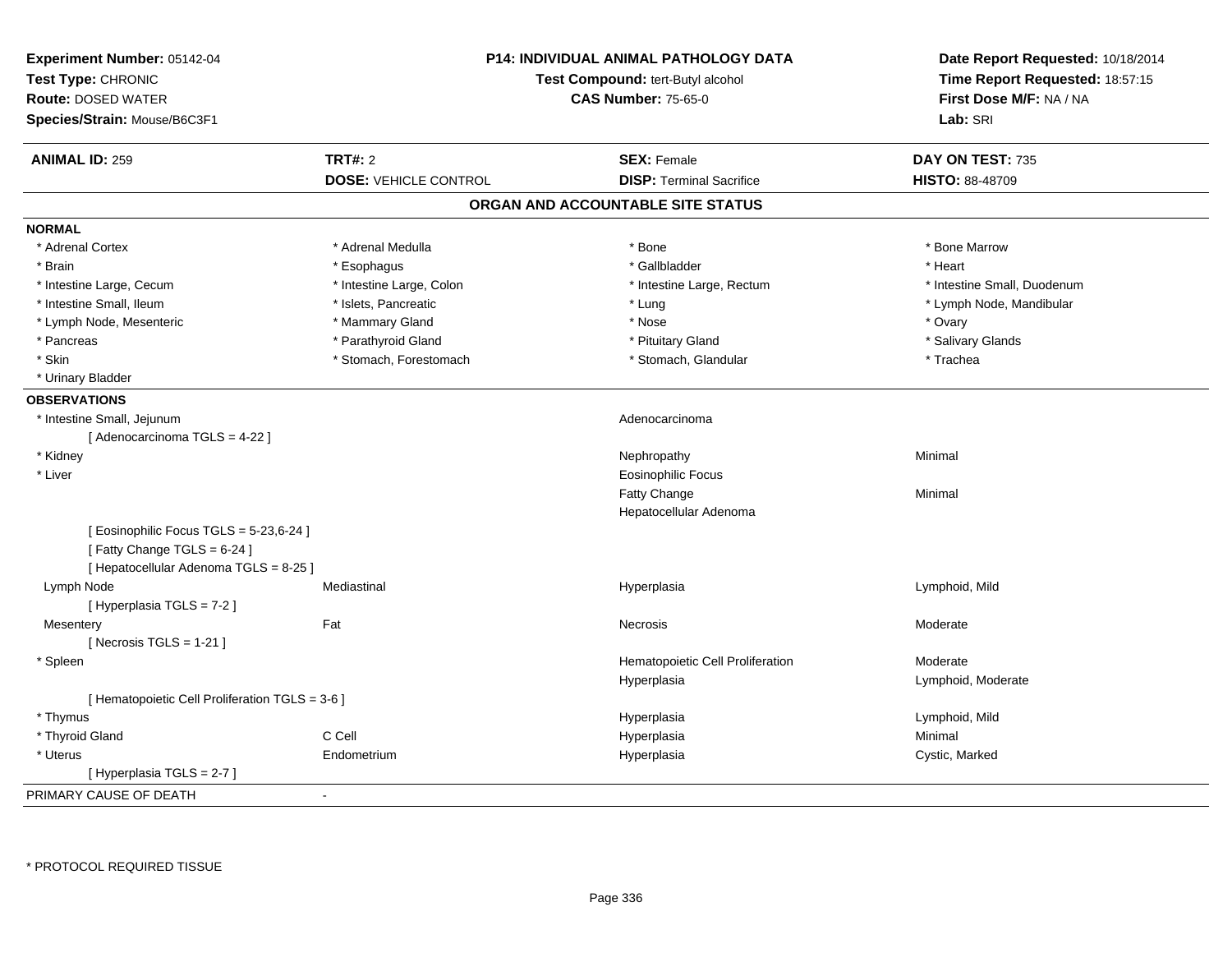| Experiment Number: 05142-04<br>Test Type: CHRONIC<br><b>Route: DOSED WATER</b><br>Species/Strain: Mouse/B6C3F1 | <b>P14: INDIVIDUAL ANIMAL PATHOLOGY DATA</b><br>Test Compound: tert-Butyl alcohol<br><b>CAS Number: 75-65-0</b> |                                   | Date Report Requested: 10/18/2014<br>Time Report Requested: 18:57:15<br>First Dose M/F: NA / NA<br>Lab: SRI |
|----------------------------------------------------------------------------------------------------------------|-----------------------------------------------------------------------------------------------------------------|-----------------------------------|-------------------------------------------------------------------------------------------------------------|
| <b>ANIMAL ID: 260</b>                                                                                          | <b>TRT#: 2</b>                                                                                                  | <b>SEX: Female</b>                | DAY ON TEST: 735                                                                                            |
|                                                                                                                | <b>DOSE: VEHICLE CONTROL</b>                                                                                    | <b>DISP: Terminal Sacrifice</b>   | <b>HISTO: 88-48710</b>                                                                                      |
|                                                                                                                |                                                                                                                 | ORGAN AND ACCOUNTABLE SITE STATUS |                                                                                                             |
| <b>NORMAL</b>                                                                                                  |                                                                                                                 |                                   |                                                                                                             |
| * Adrenal Cortex                                                                                               | * Adrenal Medulla                                                                                               | * Bone Marrow                     | * Brain                                                                                                     |
| * Esophagus                                                                                                    | * Gallbladder                                                                                                   | * Heart                           | * Intestine Large, Cecum                                                                                    |
| * Intestine Large, Colon                                                                                       | * Intestine Large, Rectum                                                                                       | * Intestine Small, Duodenum       | * Intestine Small, Ileum                                                                                    |
| * Intestine Small, Jejunum                                                                                     | * Islets, Pancreatic                                                                                            | * Lung                            | * Lymph Node, Mandibular                                                                                    |
| * Lymph Node, Mesenteric                                                                                       | * Mammary Gland                                                                                                 | * Nose                            | * Pancreas                                                                                                  |
| * Parathyroid Gland                                                                                            | * Salivary Glands                                                                                               | * Skin                            | * Spleen                                                                                                    |
| * Stomach, Forestomach                                                                                         | * Stomach, Glandular                                                                                            | * Thyroid Gland                   | * Trachea                                                                                                   |
| * Urinary Bladder                                                                                              |                                                                                                                 |                                   |                                                                                                             |
| <b>MISSING</b>                                                                                                 |                                                                                                                 |                                   |                                                                                                             |
| * Thymus                                                                                                       |                                                                                                                 |                                   |                                                                                                             |
| <b>OBSERVATIONS</b>                                                                                            |                                                                                                                 |                                   |                                                                                                             |
| * Bone                                                                                                         |                                                                                                                 | Fibrous Osteodystrophy            | Mild                                                                                                        |
| * Kidney                                                                                                       |                                                                                                                 | Nephropathy                       | Minimal                                                                                                     |
| * Liver                                                                                                        |                                                                                                                 | Fatty Change                      | Moderate                                                                                                    |
|                                                                                                                |                                                                                                                 | Hepatocellular Adenoma            | Multiple                                                                                                    |
| [ Hepatocellular Adenoma TGLS = 3-21,4-22 ]                                                                    |                                                                                                                 |                                   |                                                                                                             |
| * Ovary                                                                                                        | Follicle                                                                                                        | Cyst                              | Moderate                                                                                                    |
| [Cyst TGLS = $1-7$ ]                                                                                           |                                                                                                                 |                                   |                                                                                                             |
| * Pituitary Gland                                                                                              |                                                                                                                 | Angiectasis                       | Mild                                                                                                        |
| [Angiectasis TGLS = 5-1]                                                                                       |                                                                                                                 |                                   |                                                                                                             |
| * Uterus                                                                                                       | Endometrium                                                                                                     | Hyperplasia                       | Cystic, Marked                                                                                              |
| [Hyperplasia TGLS = 2-7]                                                                                       |                                                                                                                 |                                   |                                                                                                             |
| PRIMARY CAUSE OF DEATH                                                                                         | $\overline{\phantom{a}}$                                                                                        |                                   |                                                                                                             |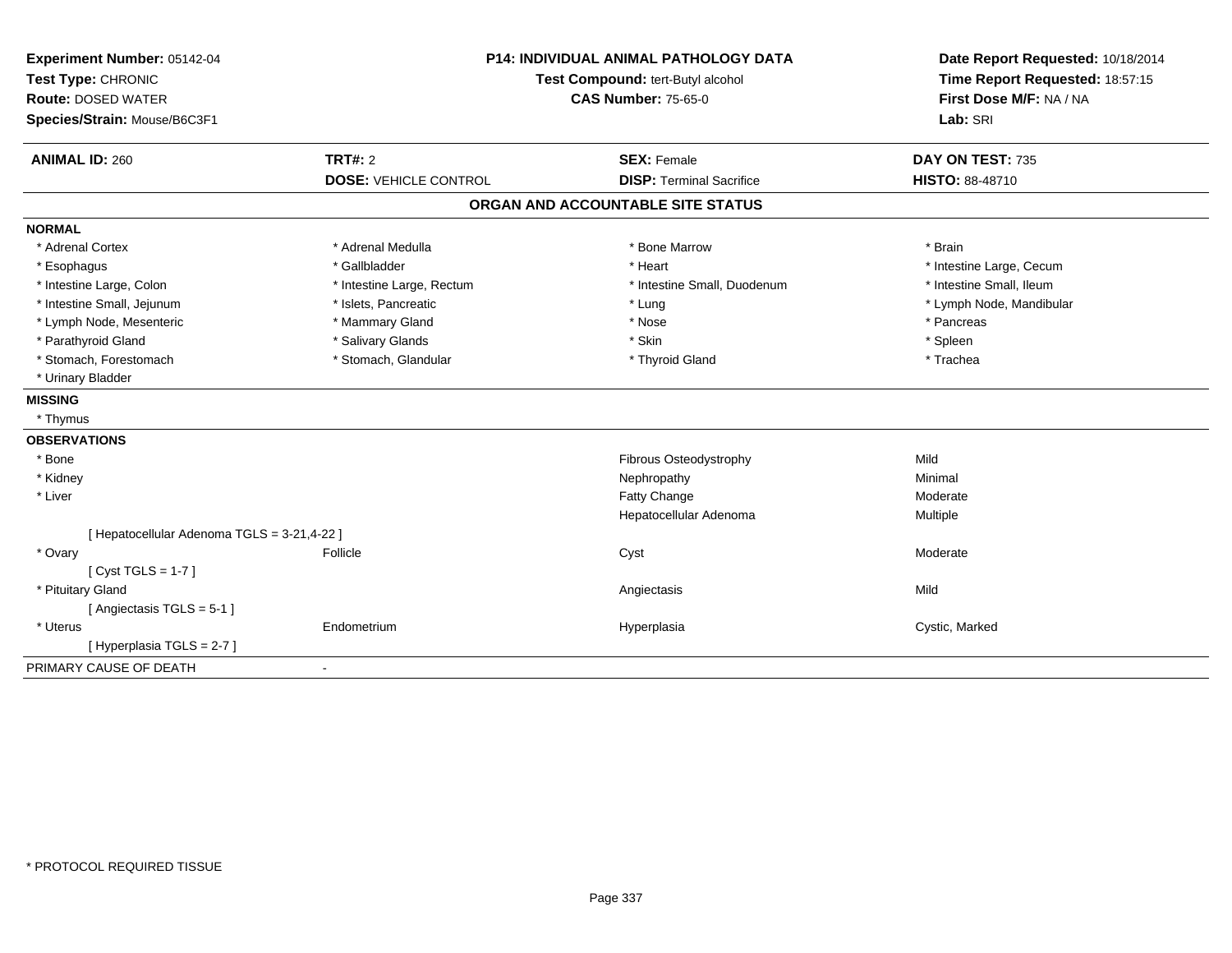| Experiment Number: 05142-04<br>Test Type: CHRONIC<br><b>Route: DOSED WATER</b><br>Species/Strain: Mouse/B6C3F1 | P14: INDIVIDUAL ANIMAL PATHOLOGY DATA<br>Test Compound: tert-Butyl alcohol<br><b>CAS Number: 75-65-0</b> |                                   | Date Report Requested: 10/18/2014<br>Time Report Requested: 18:57:15<br>First Dose M/F: NA / NA<br>Lab: SRI |
|----------------------------------------------------------------------------------------------------------------|----------------------------------------------------------------------------------------------------------|-----------------------------------|-------------------------------------------------------------------------------------------------------------|
| <b>ANIMAL ID: 261</b>                                                                                          | <b>TRT#: 2</b>                                                                                           | <b>SEX: Female</b>                | DAY ON TEST: 727                                                                                            |
|                                                                                                                | <b>DOSE: VEHICLE CONTROL</b>                                                                             | <b>DISP:</b> Moribund Sacrifice   | HISTO: 88-48711                                                                                             |
|                                                                                                                |                                                                                                          | ORGAN AND ACCOUNTABLE SITE STATUS |                                                                                                             |
| <b>NORMAL</b>                                                                                                  |                                                                                                          |                                   |                                                                                                             |
| * Adrenal Cortex                                                                                               | * Adrenal Medulla                                                                                        | * Bone Marrow                     | * Brain                                                                                                     |
| * Esophagus                                                                                                    | * Gallbladder                                                                                            | * Heart                           | * Intestine Large, Cecum                                                                                    |
| * Intestine Large, Colon                                                                                       | * Intestine Large, Rectum                                                                                | * Intestine Small, Duodenum       | * Intestine Small, Ileum                                                                                    |
| * Intestine Small, Jejunum                                                                                     | * Islets, Pancreatic                                                                                     | * Lung                            | * Lymph Node, Mandibular                                                                                    |
| * Mammary Gland                                                                                                | * Nose                                                                                                   | * Ovary                           | * Pancreas                                                                                                  |
| * Parathyroid Gland                                                                                            | * Pituitary Gland                                                                                        | * Salivary Glands                 | * Skin                                                                                                      |
| * Stomach, Forestomach                                                                                         | * Stomach, Glandular                                                                                     | * Thymus                          | * Thyroid Gland                                                                                             |
| * Trachea                                                                                                      | * Urinary Bladder                                                                                        |                                   |                                                                                                             |
| <b>OBSERVATIONS</b>                                                                                            |                                                                                                          |                                   |                                                                                                             |
| * Bone                                                                                                         |                                                                                                          | Fibrous Osteodystrophy            | Minimal                                                                                                     |
| * Kidney                                                                                                       |                                                                                                          | Nephropathy                       | Mild                                                                                                        |
| * Liver                                                                                                        |                                                                                                          | Hepatocellular Carcinoma          |                                                                                                             |
|                                                                                                                |                                                                                                          | Lymphoma Malignant Mixed          |                                                                                                             |
| [ Hepatocellular Carcinoma TGLS = 5-24 ]                                                                       |                                                                                                          |                                   |                                                                                                             |
| Lymph Node                                                                                                     | Pancreatic                                                                                               | Lymphoma Malignant Mixed          |                                                                                                             |
|                                                                                                                | Renal                                                                                                    | Lymphoma Malignant Mixed          |                                                                                                             |
| [ Lymphoma Malignant Mixed TGLS = 3-22,4-23,6-25 ]                                                             |                                                                                                          |                                   |                                                                                                             |
| [ Lymphoma Malignant Mixed TGLS = 3-22,4-23,6-25 ]                                                             |                                                                                                          |                                   |                                                                                                             |
| * Lymph Node, Mesenteric                                                                                       |                                                                                                          | Lymphoma Malignant Mixed          |                                                                                                             |
| [ Lymphoma Malignant Mixed TGLS = 3-22,4-23,6-25 ]                                                             |                                                                                                          |                                   |                                                                                                             |
| Mesentery                                                                                                      |                                                                                                          | Lymphoma Malignant Mixed          |                                                                                                             |
|                                                                                                                | Fat                                                                                                      | <b>Necrosis</b>                   | Mild                                                                                                        |
| [Necrosis TGLS = $1-21$ ]                                                                                      |                                                                                                          |                                   |                                                                                                             |
| * Spleen                                                                                                       |                                                                                                          | Hematopoietic Cell Proliferation  | Mild                                                                                                        |
|                                                                                                                |                                                                                                          | Lymphoma Malignant Mixed          |                                                                                                             |
| [ Lymphoma Malignant Mixed TGLS = 2-6 ]                                                                        |                                                                                                          |                                   |                                                                                                             |
| * Uterus                                                                                                       | Endometrium                                                                                              | Hyperplasia                       | Cystic, Moderate                                                                                            |
| PRIMARY CAUSE OF DEATH                                                                                         |                                                                                                          |                                   |                                                                                                             |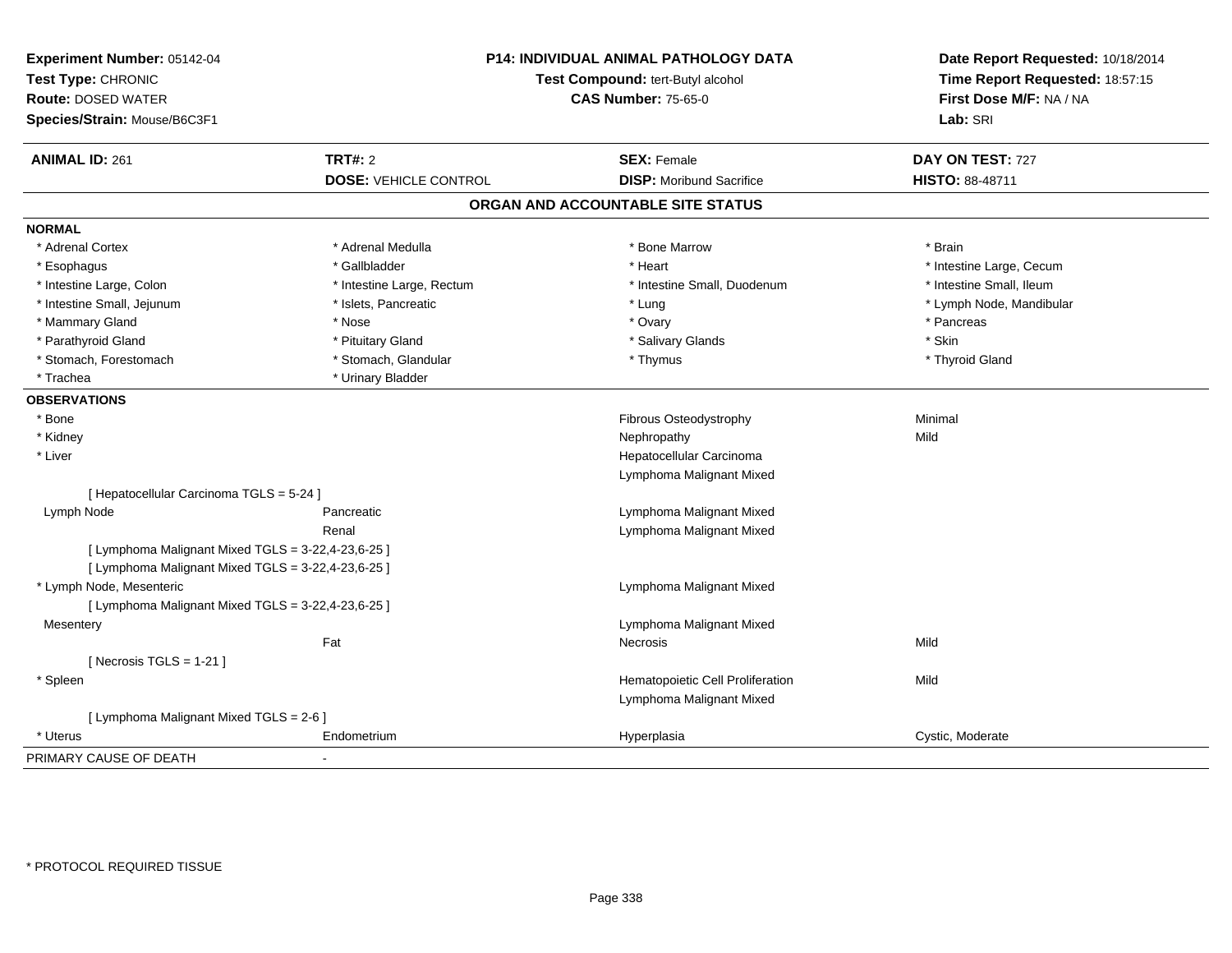| Experiment Number: 05142-04<br>Test Type: CHRONIC<br><b>Route: DOSED WATER</b><br>Species/Strain: Mouse/B6C3F1 |                              | <b>P14: INDIVIDUAL ANIMAL PATHOLOGY DATA</b><br>Test Compound: tert-Butyl alcohol<br><b>CAS Number: 75-65-0</b> | Date Report Requested: 10/18/2014<br>Time Report Requested: 18:57:15<br>First Dose M/F: NA / NA<br>Lab: SRI |
|----------------------------------------------------------------------------------------------------------------|------------------------------|-----------------------------------------------------------------------------------------------------------------|-------------------------------------------------------------------------------------------------------------|
| <b>ANIMAL ID: 262</b>                                                                                          | TRT#: 2                      | <b>SEX: Female</b>                                                                                              | DAY ON TEST: 735                                                                                            |
|                                                                                                                | <b>DOSE: VEHICLE CONTROL</b> | <b>DISP: Terminal Sacrifice</b>                                                                                 | HISTO: 88-48712                                                                                             |
|                                                                                                                |                              | ORGAN AND ACCOUNTABLE SITE STATUS                                                                               |                                                                                                             |
| <b>NORMAL</b>                                                                                                  |                              |                                                                                                                 |                                                                                                             |
| * Adrenal Cortex                                                                                               | * Adrenal Medulla            | * Bone Marrow                                                                                                   | * Brain                                                                                                     |
| * Esophagus                                                                                                    | * Gallbladder                | * Heart                                                                                                         | * Intestine Large, Cecum                                                                                    |
| * Intestine Large, Colon                                                                                       | * Intestine Large, Rectum    | * Intestine Small, Duodenum                                                                                     | * Intestine Small, Ileum                                                                                    |
| * Intestine Small, Jejunum                                                                                     | * Islets, Pancreatic         | * Lung                                                                                                          | * Lymph Node, Mandibular                                                                                    |
| * Lymph Node, Mesenteric                                                                                       | * Mammary Gland              | * Nose                                                                                                          | * Ovary                                                                                                     |
| * Pancreas                                                                                                     | * Parathyroid Gland          | * Pituitary Gland                                                                                               | * Salivary Glands                                                                                           |
| * Skin                                                                                                         | * Stomach, Forestomach       | * Stomach, Glandular                                                                                            | * Thymus                                                                                                    |
| * Trachea                                                                                                      | * Urinary Bladder            |                                                                                                                 |                                                                                                             |
| <b>OBSERVATIONS</b>                                                                                            |                              |                                                                                                                 |                                                                                                             |
| * Bone                                                                                                         |                              | <b>Fibrous Osteodystrophy</b>                                                                                   | Minimal                                                                                                     |
| * Kidney                                                                                                       |                              | Nephropathy                                                                                                     | Minimal                                                                                                     |
| * Liver                                                                                                        |                              | <b>Basophilic Focus</b>                                                                                         |                                                                                                             |
| [Basophilic Focus TGLS = 2-21]                                                                                 |                              |                                                                                                                 |                                                                                                             |
| * Spleen                                                                                                       |                              | Hematopoietic Cell Proliferation                                                                                | Minimal                                                                                                     |
| * Thyroid Gland                                                                                                | <b>Follicular Cel</b>        | Hyperplasia                                                                                                     | Minimal                                                                                                     |
| * Uterus                                                                                                       |                              | Hydrometra                                                                                                      | Marked                                                                                                      |
|                                                                                                                | Endometrium                  | Hyperplasia                                                                                                     | Cystic, Mild                                                                                                |
| [Hydrometra TGLS = $1-7$ ]                                                                                     |                              |                                                                                                                 |                                                                                                             |
| PRIMARY CAUSE OF DEATH                                                                                         |                              |                                                                                                                 |                                                                                                             |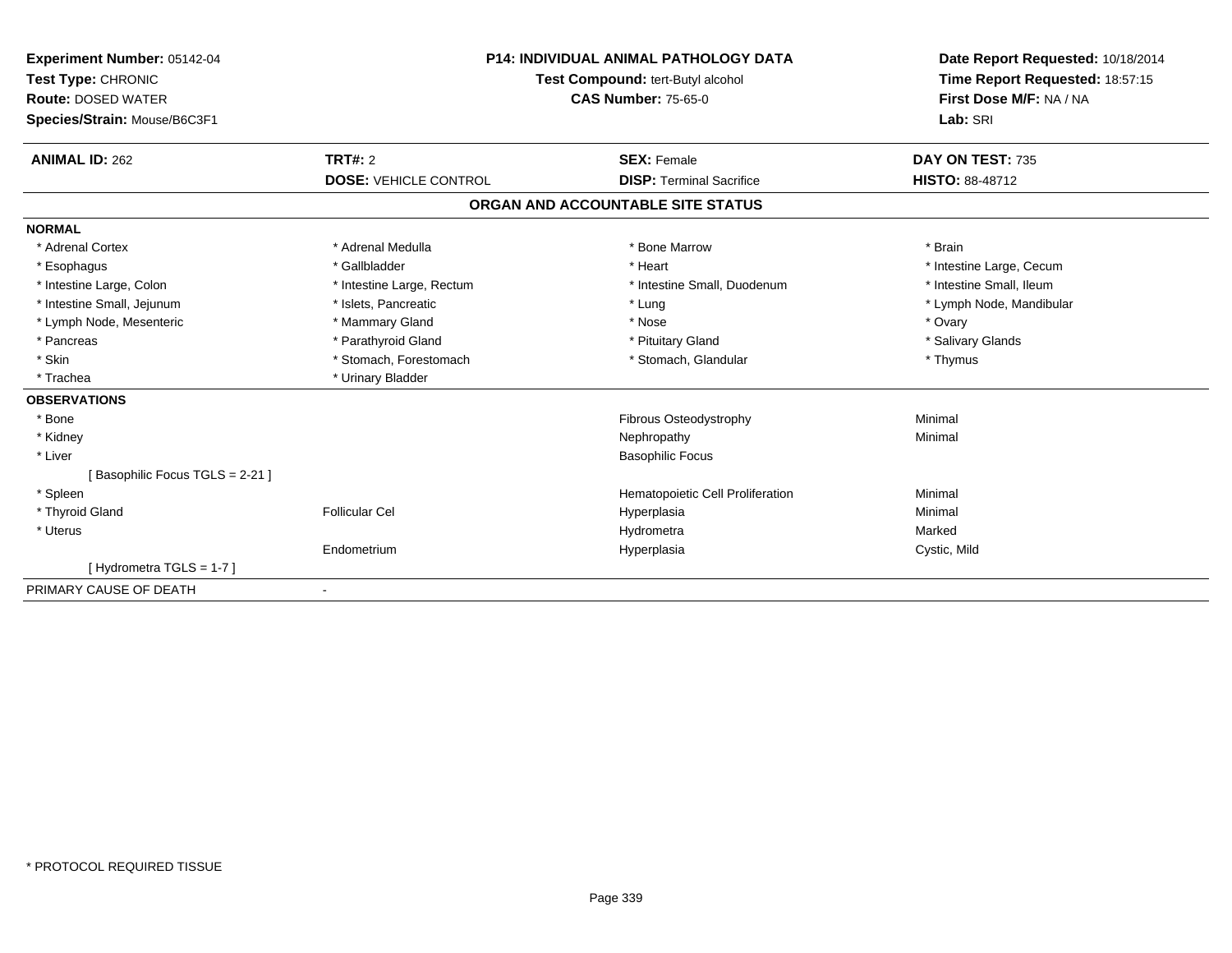| Experiment Number: 05142-04            | <b>P14: INDIVIDUAL ANIMAL PATHOLOGY DATA</b><br>Test Compound: tert-Butyl alcohol |                                   | Date Report Requested: 10/18/2014 |
|----------------------------------------|-----------------------------------------------------------------------------------|-----------------------------------|-----------------------------------|
| Test Type: CHRONIC                     |                                                                                   |                                   | Time Report Requested: 18:57:15   |
| <b>Route: DOSED WATER</b>              |                                                                                   | <b>CAS Number: 75-65-0</b>        | First Dose M/F: NA / NA           |
| Species/Strain: Mouse/B6C3F1           |                                                                                   |                                   | Lab: SRI                          |
| <b>ANIMAL ID: 263</b>                  | <b>TRT#: 2</b>                                                                    | <b>SEX: Female</b>                | DAY ON TEST: 659                  |
|                                        | <b>DOSE: VEHICLE CONTROL</b>                                                      | <b>DISP:</b> Moribund Sacrifice   | <b>HISTO: 88-48346</b>            |
|                                        |                                                                                   | ORGAN AND ACCOUNTABLE SITE STATUS |                                   |
| <b>NORMAL</b>                          |                                                                                   |                                   |                                   |
| * Adrenal Cortex                       | * Adrenal Medulla                                                                 | * Bone Marrow                     | * Brain                           |
| * Esophagus                            | * Gallbladder                                                                     | * Heart                           | * Intestine Large, Cecum          |
| * Intestine Large, Colon               | * Intestine Large, Rectum                                                         | * Intestine Small, Duodenum       | * Intestine Small, Ileum          |
| * Intestine Small, Jejunum             | * Islets, Pancreatic                                                              | * Lung                            | * Lymph Node, Mandibular          |
| * Lymph Node, Mesenteric               | * Mammary Gland                                                                   | * Nose                            | * Ovary                           |
| * Pancreas                             | * Parathyroid Gland                                                               | * Pituitary Gland                 | * Salivary Glands                 |
| * Skin                                 | * Spleen                                                                          | * Stomach, Forestomach            | * Stomach, Glandular              |
| * Thyroid Gland                        | * Trachea                                                                         | * Urinary Bladder                 |                                   |
| <b>OBSERVATIONS</b>                    |                                                                                   |                                   |                                   |
| * Bone                                 |                                                                                   | Fibrous Osteodystrophy            | Minimal                           |
| * Kidney                               |                                                                                   | Nephropathy                       | Minimal                           |
| * Liver                                |                                                                                   | <b>Eosinophilic Focus</b>         |                                   |
|                                        |                                                                                   | Hepatocellular Adenoma            |                                   |
| [Eosinophilic Focus TGLS = 4-22]       |                                                                                   |                                   |                                   |
| [ Hepatocellular Adenoma TGLS = 2-21 ] |                                                                                   |                                   |                                   |
| * Thymus                               |                                                                                   | Congestion                        | Mild                              |
| [Congestion TGLS = 3-2]                |                                                                                   |                                   |                                   |
| * Uterus                               |                                                                                   | Hydrometra                        | Marked                            |
|                                        | Endometrium                                                                       | Hyperplasia                       | Cystic, Marked                    |
| [Hyperplasia TGLS = 1-7]               |                                                                                   |                                   |                                   |
| PRIMARY CAUSE OF DEATH                 | $\blacksquare$                                                                    |                                   |                                   |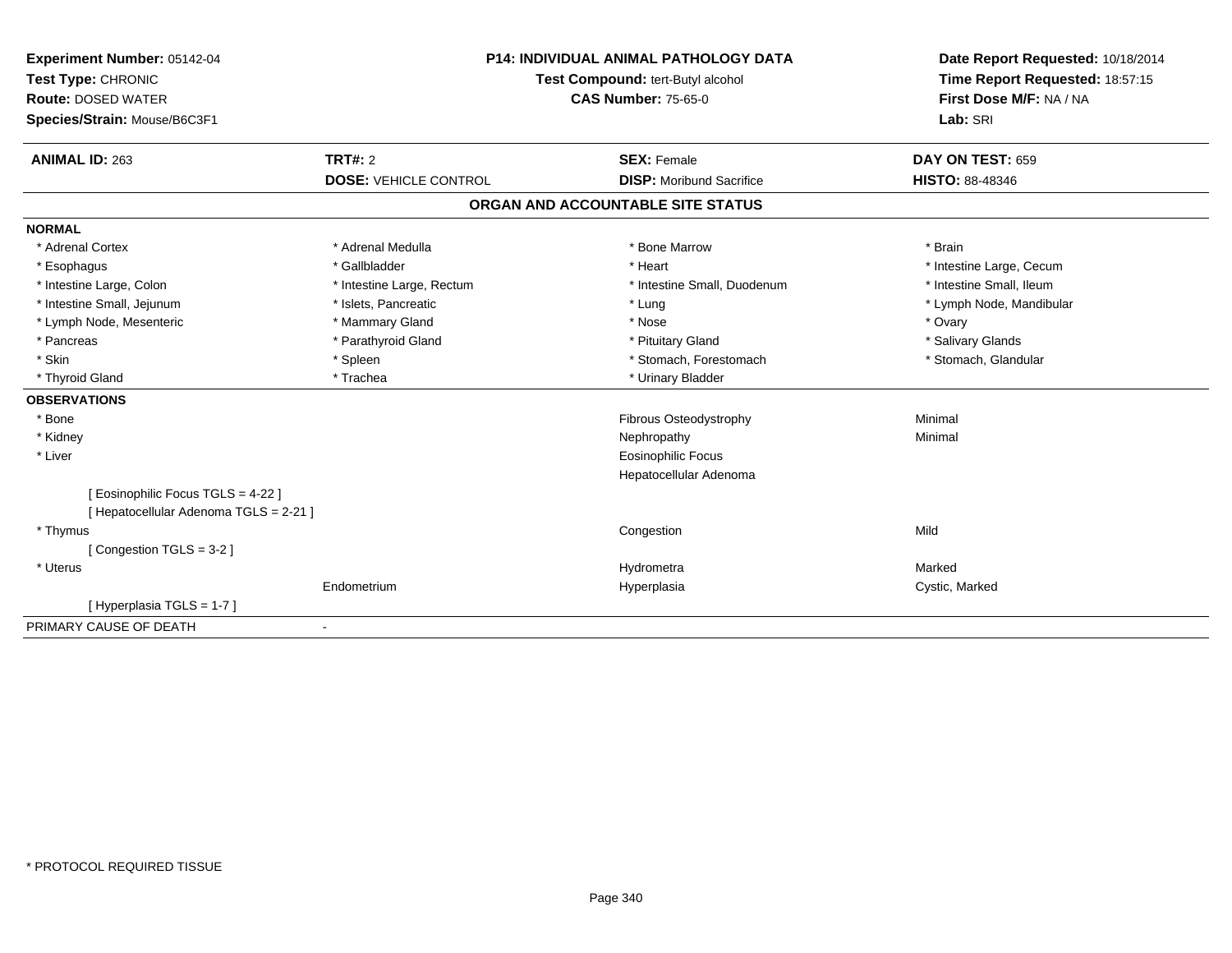| <b>Experiment Number: 05142-04</b><br>Test Type: CHRONIC<br><b>Route: DOSED WATER</b><br>Species/Strain: Mouse/B6C3F1 | <b>P14: INDIVIDUAL ANIMAL PATHOLOGY DATA</b><br>Test Compound: tert-Butyl alcohol<br><b>CAS Number: 75-65-0</b> |                                                  | Date Report Requested: 10/18/2014<br>Time Report Requested: 18:57:15<br>First Dose M/F: NA / NA<br>Lab: SRI |
|-----------------------------------------------------------------------------------------------------------------------|-----------------------------------------------------------------------------------------------------------------|--------------------------------------------------|-------------------------------------------------------------------------------------------------------------|
| <b>ANIMAL ID: 264</b>                                                                                                 | TRT#: 2<br><b>DOSE: VEHICLE CONTROL</b>                                                                         | <b>SEX: Female</b><br><b>DISP: Natural Death</b> | DAY ON TEST: 330<br><b>HISTO: 87-45202</b>                                                                  |
|                                                                                                                       |                                                                                                                 | ORGAN AND ACCOUNTABLE SITE STATUS                |                                                                                                             |
| <b>NORMAL</b>                                                                                                         |                                                                                                                 |                                                  |                                                                                                             |
| * Adrenal Cortex                                                                                                      | * Adrenal Medulla                                                                                               | * Bone                                           | * Brain                                                                                                     |
| * Esophagus                                                                                                           | * Heart                                                                                                         | * Mammary Gland                                  | * Nose                                                                                                      |
| * Pituitary Gland                                                                                                     | * Salivary Glands                                                                                               | * Skin                                           | * Stomach, Forestomach                                                                                      |
| * Stomach, Glandular                                                                                                  | * Trachea                                                                                                       | * Uterus                                         |                                                                                                             |
| <b>MISSING</b>                                                                                                        |                                                                                                                 |                                                  |                                                                                                             |
| * Parathyroid Gland                                                                                                   |                                                                                                                 |                                                  |                                                                                                             |
| <b>AUTO PRECLUDES DIAG.</b>                                                                                           |                                                                                                                 |                                                  |                                                                                                             |
| * Bone Marrow                                                                                                         | * Gallbladder                                                                                                   | * Intestine Large, Cecum                         | * Intestine Large, Colon                                                                                    |
| * Intestine Large, Rectum                                                                                             | * Intestine Small, Duodenum                                                                                     | * Intestine Small, Ileum                         | * Intestine Small, Jejunum                                                                                  |
| * Islets, Pancreatic                                                                                                  | * Kidney                                                                                                        | * Liver                                          | * Lung                                                                                                      |
| * Lymph Node, Mandibular                                                                                              | * Lymph Node, Mesenteric                                                                                        | * Ovary                                          | * Pancreas                                                                                                  |
| * Spleen                                                                                                              | * Thymus                                                                                                        | * Thyroid Gland                                  | * Urinary Bladder                                                                                           |
| PRIMARY CAUSE OF DEATH                                                                                                | ۰                                                                                                               |                                                  |                                                                                                             |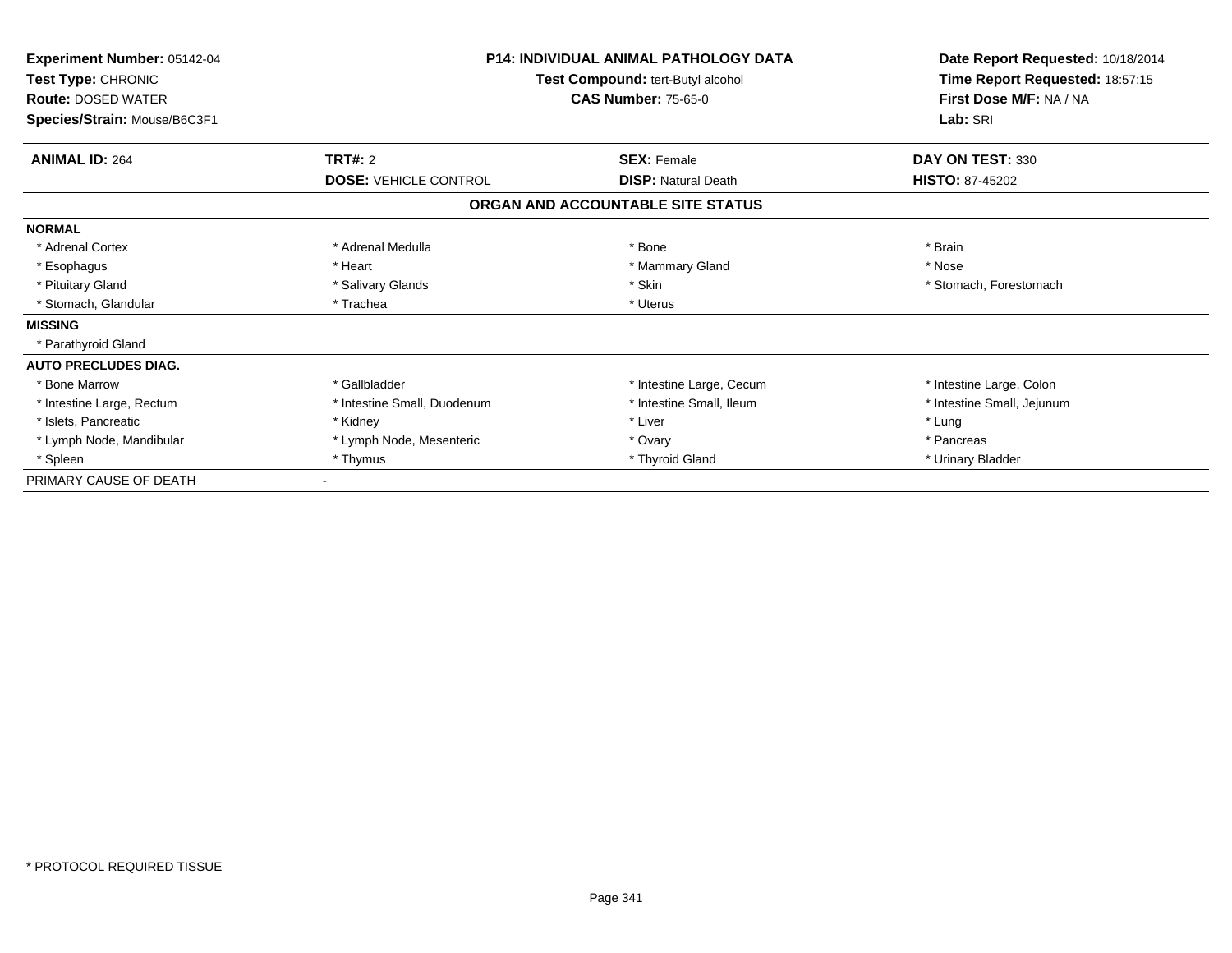| Experiment Number: 05142-04                                                                  | <b>P14: INDIVIDUAL ANIMAL PATHOLOGY DATA</b> |                                                    | Date Report Requested: 10/18/2014                          |
|----------------------------------------------------------------------------------------------|----------------------------------------------|----------------------------------------------------|------------------------------------------------------------|
| Test Type: CHRONIC                                                                           |                                              | Test Compound: tert-Butyl alcohol                  |                                                            |
| <b>Route: DOSED WATER</b>                                                                    |                                              | <b>CAS Number: 75-65-0</b>                         | Time Report Requested: 18:57:15<br>First Dose M/F: NA / NA |
| Species/Strain: Mouse/B6C3F1                                                                 |                                              |                                                    | Lab: SRI                                                   |
| <b>ANIMAL ID: 265</b>                                                                        | TRT#: 2                                      | <b>SEX: Female</b>                                 | DAY ON TEST: 735                                           |
|                                                                                              | <b>DOSE: VEHICLE CONTROL</b>                 | <b>DISP: Terminal Sacrifice</b>                    | <b>HISTO: 88-48713</b>                                     |
|                                                                                              |                                              | ORGAN AND ACCOUNTABLE SITE STATUS                  |                                                            |
| <b>NORMAL</b>                                                                                |                                              |                                                    |                                                            |
| * Adrenal Cortex                                                                             | * Adrenal Medulla                            | * Bone Marrow                                      | * Brain                                                    |
| * Esophagus                                                                                  | * Gallbladder                                | * Heart                                            | * Intestine Large, Cecum                                   |
| * Intestine Large, Colon                                                                     | * Intestine Large, Rectum                    | * Intestine Small, Duodenum                        | * Intestine Small, Ileum                                   |
| * Intestine Small, Jejunum                                                                   | * Islets, Pancreatic                         | * Lung                                             | * Lymph Node, Mandibular                                   |
| * Mammary Gland                                                                              | * Nose                                       | * Ovary                                            | * Pancreas                                                 |
| * Parathyroid Gland                                                                          | * Pituitary Gland                            | * Salivary Glands                                  | * Skin                                                     |
| * Stomach, Forestomach                                                                       | * Stomach, Glandular                         | * Thymus                                           | * Thyroid Gland                                            |
| * Trachea                                                                                    | * Urinary Bladder                            |                                                    |                                                            |
| <b>OBSERVATIONS</b>                                                                          |                                              |                                                    |                                                            |
| * Bone                                                                                       |                                              | Fibrous Osteodystrophy                             | Mild                                                       |
| * Kidney                                                                                     |                                              | Nephropathy                                        | Minimal                                                    |
| * Liver                                                                                      |                                              | Hepatocellular Adenoma<br>Hepatocellular Carcinoma | Multiple                                                   |
| [ Hepatocellular Adenoma TGLS = 3-21,4-22,6-25 ]<br>[ Hepatocellular Carcinoma TGLS = 5-23 ] |                                              |                                                    |                                                            |
| * Lymph Node, Mesenteric                                                                     |                                              | Hyperplasia                                        | Lymphoid, Mild                                             |
| Mesentery                                                                                    | Fat                                          | <b>Necrosis</b>                                    | Mild                                                       |
| [Necrosis TGLS = $1-24$ ]                                                                    |                                              |                                                    |                                                            |
| * Spleen                                                                                     |                                              | Hyperplasia                                        | Lymphoid, Mild                                             |
| * Uterus                                                                                     | Endometrium                                  | Hyperplasia                                        | Cystic, Marked                                             |
| [Hyperplasia TGLS = $2-7$ ]                                                                  |                                              |                                                    |                                                            |
| PRIMARY CAUSE OF DEATH                                                                       |                                              |                                                    |                                                            |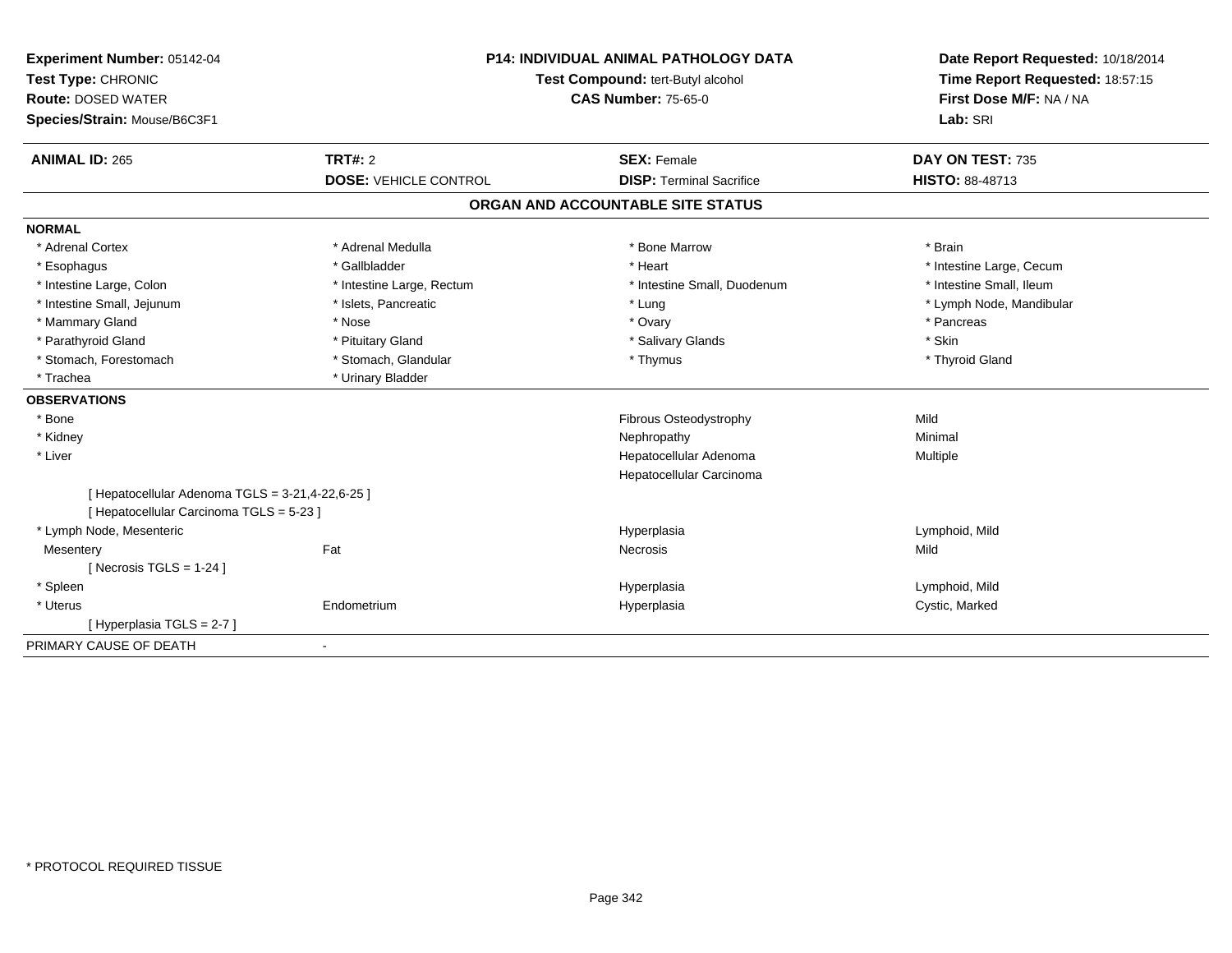| Experiment Number: 05142-04<br>Test Type: CHRONIC<br><b>Route: DOSED WATER</b><br>Species/Strain: Mouse/B6C3F1 |                              | <b>P14: INDIVIDUAL ANIMAL PATHOLOGY DATA</b><br>Test Compound: tert-Butyl alcohol<br><b>CAS Number: 75-65-0</b> | Date Report Requested: 10/18/2014<br>Time Report Requested: 18:57:15<br>First Dose M/F: NA / NA<br>Lab: SRI |
|----------------------------------------------------------------------------------------------------------------|------------------------------|-----------------------------------------------------------------------------------------------------------------|-------------------------------------------------------------------------------------------------------------|
| <b>ANIMAL ID: 266</b>                                                                                          | <b>TRT#: 2</b>               | <b>SEX: Female</b>                                                                                              | DAY ON TEST: 568                                                                                            |
|                                                                                                                | <b>DOSE: VEHICLE CONTROL</b> | <b>DISP: Natural Death</b>                                                                                      | <b>HISTO: 88-46332</b>                                                                                      |
|                                                                                                                |                              | ORGAN AND ACCOUNTABLE SITE STATUS                                                                               |                                                                                                             |
| <b>NORMAL</b>                                                                                                  |                              |                                                                                                                 |                                                                                                             |
| * Adrenal Cortex                                                                                               | * Adrenal Medulla            | * Bone                                                                                                          | * Bone Marrow                                                                                               |
| * Brain                                                                                                        | * Esophagus                  | * Gallbladder                                                                                                   | * Heart                                                                                                     |
| * Intestine Large, Cecum                                                                                       | * Intestine Large, Colon     | * Intestine Large, Rectum                                                                                       | * Intestine Small, Duodenum                                                                                 |
| * Intestine Small, Ileum                                                                                       | * Intestine Small, Jejunum   | * Islets, Pancreatic                                                                                            | * Kidney                                                                                                    |
| * Mammary Gland                                                                                                | * Nose                       | * Ovary                                                                                                         | * Parathyroid Gland                                                                                         |
| * Pituitary Gland                                                                                              | * Salivary Glands            | * Skin                                                                                                          | * Stomach, Forestomach                                                                                      |
| * Stomach, Glandular                                                                                           | * Thyroid Gland              | * Trachea                                                                                                       | * Urinary Bladder                                                                                           |
| <b>OBSERVATIONS</b>                                                                                            |                              |                                                                                                                 |                                                                                                             |
| * Liver                                                                                                        |                              | Fatty Change                                                                                                    | Moderate                                                                                                    |
|                                                                                                                |                              | Lymphoma Malignant Mixed                                                                                        |                                                                                                             |
| [ Lymphoma Malignant Mixed TGLS = 6-6,7-21 ]                                                                   |                              |                                                                                                                 |                                                                                                             |
| * Lung                                                                                                         |                              | Lymphoma Malignant Mixed                                                                                        |                                                                                                             |
| Lymph Node                                                                                                     | <b>Iliac</b>                 | Lymphoma Malignant Mixed                                                                                        |                                                                                                             |
|                                                                                                                | Mediastinal                  | Lymphoma Malignant Mixed                                                                                        |                                                                                                             |
|                                                                                                                | Pancreatic                   | Lymphoma Malignant Mixed                                                                                        |                                                                                                             |
|                                                                                                                | Renal                        | Lymphoma Malignant Mixed                                                                                        |                                                                                                             |
| [ Lymphoma Malignant Mixed TGLS = 8-22, 10-24, 5-7, 1-8, 9-23 ]                                                |                              |                                                                                                                 |                                                                                                             |
| [ Lymphoma Malignant Mixed TGLS = 8-22,10-24,5-7,1-8,9-23 ]                                                    |                              |                                                                                                                 |                                                                                                             |
| [ Lymphoma Malignant Mixed TGLS = 8-22,10-24,5-7,1-8,9-23 ]                                                    |                              |                                                                                                                 |                                                                                                             |
| [ Lymphoma Malignant Mixed TGLS = 8-22, 10-24, 5-7, 1-8, 9-23 ]                                                |                              |                                                                                                                 |                                                                                                             |
| * Lymph Node, Mandibular                                                                                       |                              | Lymphoma Malignant Mixed                                                                                        |                                                                                                             |
| [ Lymphoma Malignant Mixed TGLS = 8-22, 10-24, 5-7, 1-8, 9-23 ]                                                |                              |                                                                                                                 |                                                                                                             |
| * Lymph Node, Mesenteric                                                                                       |                              | Lymphoma Malignant Mixed                                                                                        |                                                                                                             |
| [ Lymphoma Malignant Mixed TGLS = 8-22,10-24,5-7,1-8,9-23 ]                                                    |                              |                                                                                                                 |                                                                                                             |
| Mesentery                                                                                                      |                              | Lymphoma Malignant Mixed                                                                                        |                                                                                                             |
| * Pancreas                                                                                                     |                              | Lymphoma Malignant Mixed                                                                                        |                                                                                                             |
| * Spleen                                                                                                       |                              | Lymphoma Malignant Mixed                                                                                        |                                                                                                             |
| [ Lymphoma Malignant Mixed TGLS = 4-6 ]                                                                        |                              |                                                                                                                 |                                                                                                             |
| * Thymus                                                                                                       |                              | Lymphoma Malignant Mixed                                                                                        |                                                                                                             |
| [ Lymphoma Malignant Mixed TGLS = 11-2 ]                                                                       |                              |                                                                                                                 |                                                                                                             |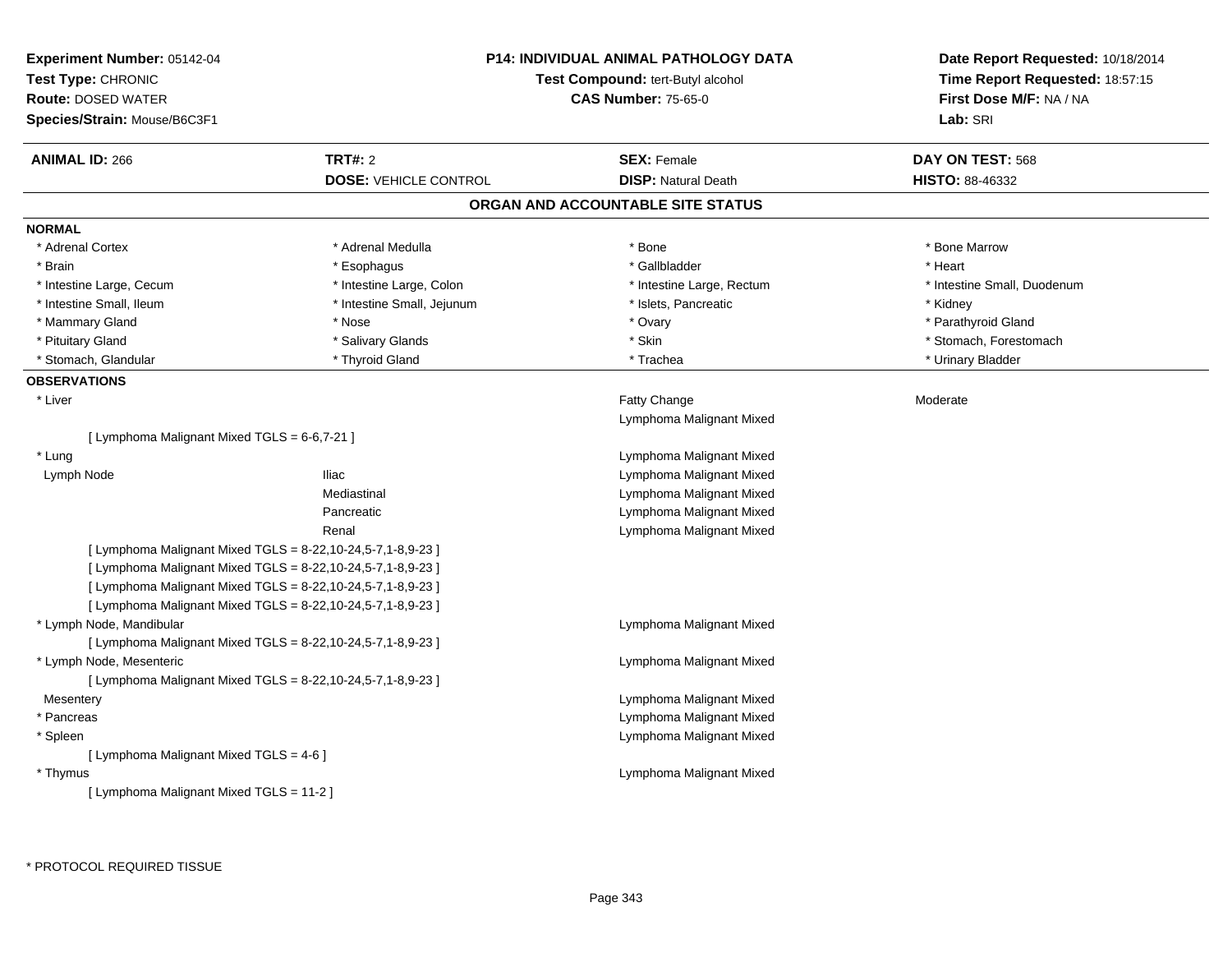| <b>Experiment Number: 05142-04</b> | <b>P14: INDIVIDUAL ANIMAL PATHOLOGY DATA</b> |                                          | Date Report Requested: 10/18/2014 |  |
|------------------------------------|----------------------------------------------|------------------------------------------|-----------------------------------|--|
| <b>Test Type: CHRONIC</b>          |                                              | <b>Test Compound: tert-Butyl alcohol</b> | Time Report Requested: 18:57:15   |  |
| <b>Route: DOSED WATER</b>          |                                              | <b>CAS Number: 75-65-0</b>               | First Dose M/F: NA / NA           |  |
| Species/Strain: Mouse/B6C3F1       |                                              |                                          | Lab: SRI                          |  |
| <b>ANIMAL ID: 266</b>              | TRT#: 2                                      | <b>SEX: Female</b>                       | <b>DAY ON TEST: 568</b>           |  |
|                                    | <b>DOSE: VEHICLE CONTROL</b>                 | <b>DISP: Natural Death</b>               | <b>HISTO: 88-46332</b>            |  |
|                                    |                                              | ORGAN AND ACCOUNTABLE SITE STATUS        |                                   |  |
| * Uterus                           | Endometrium                                  | Hyperplasia                              | Cystic, Moderate                  |  |
| [Hyperplasia TGLS = 3-7]           |                                              |                                          |                                   |  |
| PRIMARY CAUSE OF DEATH             |                                              |                                          |                                   |  |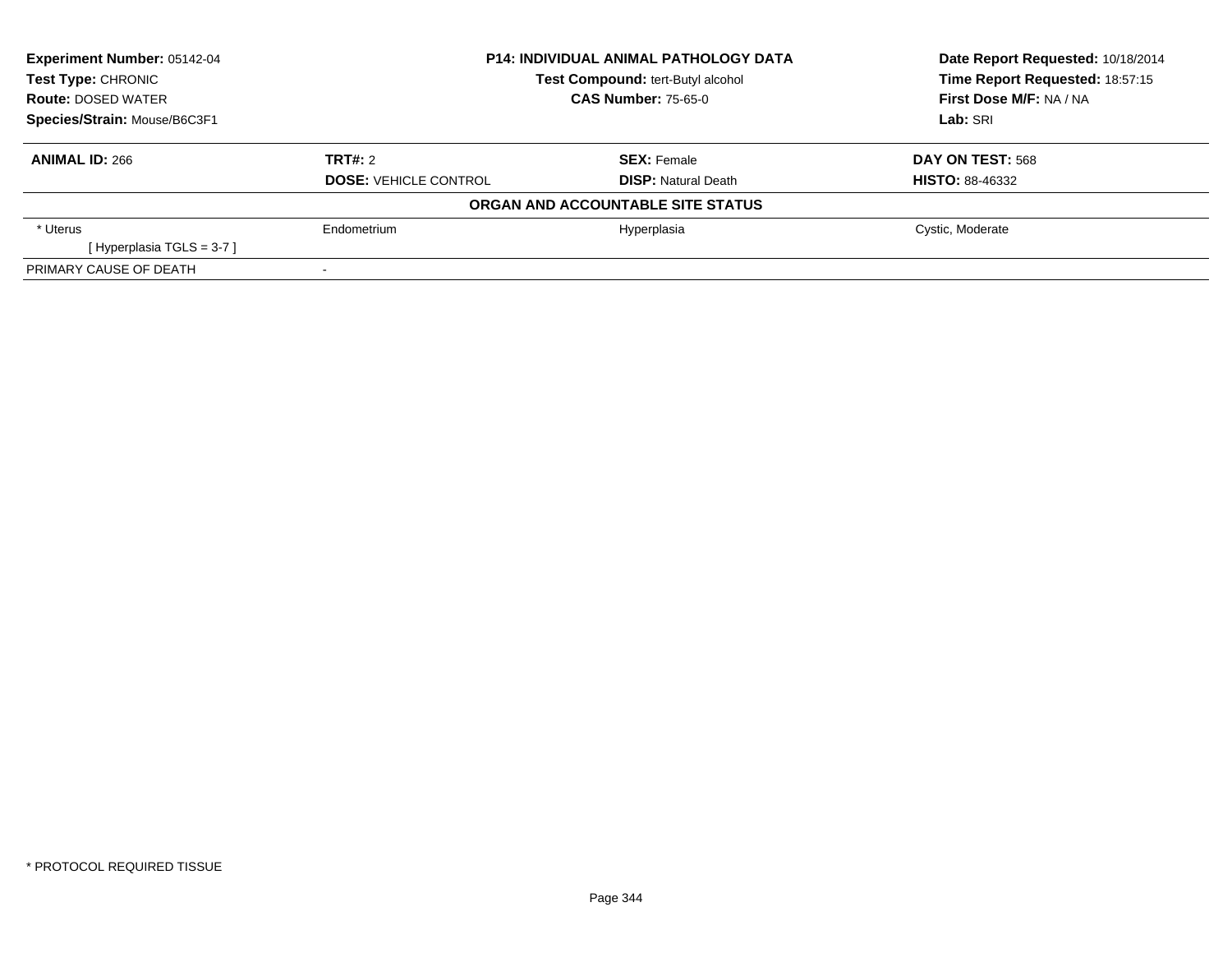| Experiment Number: 05142-04  | <b>P14: INDIVIDUAL ANIMAL PATHOLOGY DATA</b><br>Test Compound: tert-Butyl alcohol |                                   | Date Report Requested: 10/18/2014 |
|------------------------------|-----------------------------------------------------------------------------------|-----------------------------------|-----------------------------------|
| Test Type: CHRONIC           |                                                                                   |                                   | Time Report Requested: 18:57:15   |
| <b>Route: DOSED WATER</b>    |                                                                                   | <b>CAS Number: 75-65-0</b>        | First Dose M/F: NA / NA           |
| Species/Strain: Mouse/B6C3F1 |                                                                                   |                                   | Lab: SRI                          |
| <b>ANIMAL ID: 267</b>        | TRT#: 2                                                                           | <b>SEX: Female</b>                | DAY ON TEST: 16                   |
|                              | <b>DOSE: VEHICLE CONTROL</b>                                                      | <b>DISP: Natural Death</b>        | HISTO: 87-44200                   |
|                              |                                                                                   | ORGAN AND ACCOUNTABLE SITE STATUS |                                   |
| <b>NORMAL</b>                |                                                                                   |                                   |                                   |
| * Adrenal Cortex             | * Adrenal Medulla                                                                 | * Bone                            | * Bone Marrow                     |
| * Brain                      | * Esophagus                                                                       | * Gallbladder                     | * Heart                           |
| * Intestine Large, Cecum     | * Intestine Large, Colon                                                          | * Intestine Large, Rectum         | * Intestine Small, Duodenum       |
| * Intestine Small, Ileum     | * Intestine Small, Jejunum                                                        | * Islets, Pancreatic              | * Kidney                          |
| * Liver                      | * Lung                                                                            | * Lymph Node, Mandibular          | * Mammary Gland                   |
| * Nose                       | * Pancreas                                                                        | * Parathyroid Gland               | * Pituitary Gland                 |
| * Salivary Glands            | * Skin                                                                            | * Stomach, Forestomach            | * Stomach, Glandular              |
| * Thymus                     | * Trachea                                                                         | * Urinary Bladder                 |                                   |
| <b>AUTO PRECLUDES DIAG.</b>  |                                                                                   |                                   |                                   |
| * Lymph Node, Mesenteric     | * Thyroid Gland                                                                   |                                   |                                   |
| <b>OBSERVATIONS</b>          |                                                                                   |                                   |                                   |
| * Ovary                      |                                                                                   | Hemorrhage                        | Moderate                          |
|                              |                                                                                   | Necrosis                          | Marked                            |
|                              |                                                                                   | Thrombosis                        | Moderate                          |
| [Hemorrhage TGLS = 2-7]      |                                                                                   |                                   |                                   |
| [Necrosis TGLS = $2-7$ ]     |                                                                                   |                                   |                                   |
| [Thrombosis TGLS = $2-7$ ]   |                                                                                   |                                   |                                   |
| * Spleen                     |                                                                                   | <b>Depletion Cellular</b>         | Mild                              |
|                              |                                                                                   | Hematopoietic Cell Proliferation  | Moderate                          |
| * Uterus                     |                                                                                   | Atrophy                           | Moderate                          |
| PRIMARY CAUSE OF DEATH       |                                                                                   |                                   |                                   |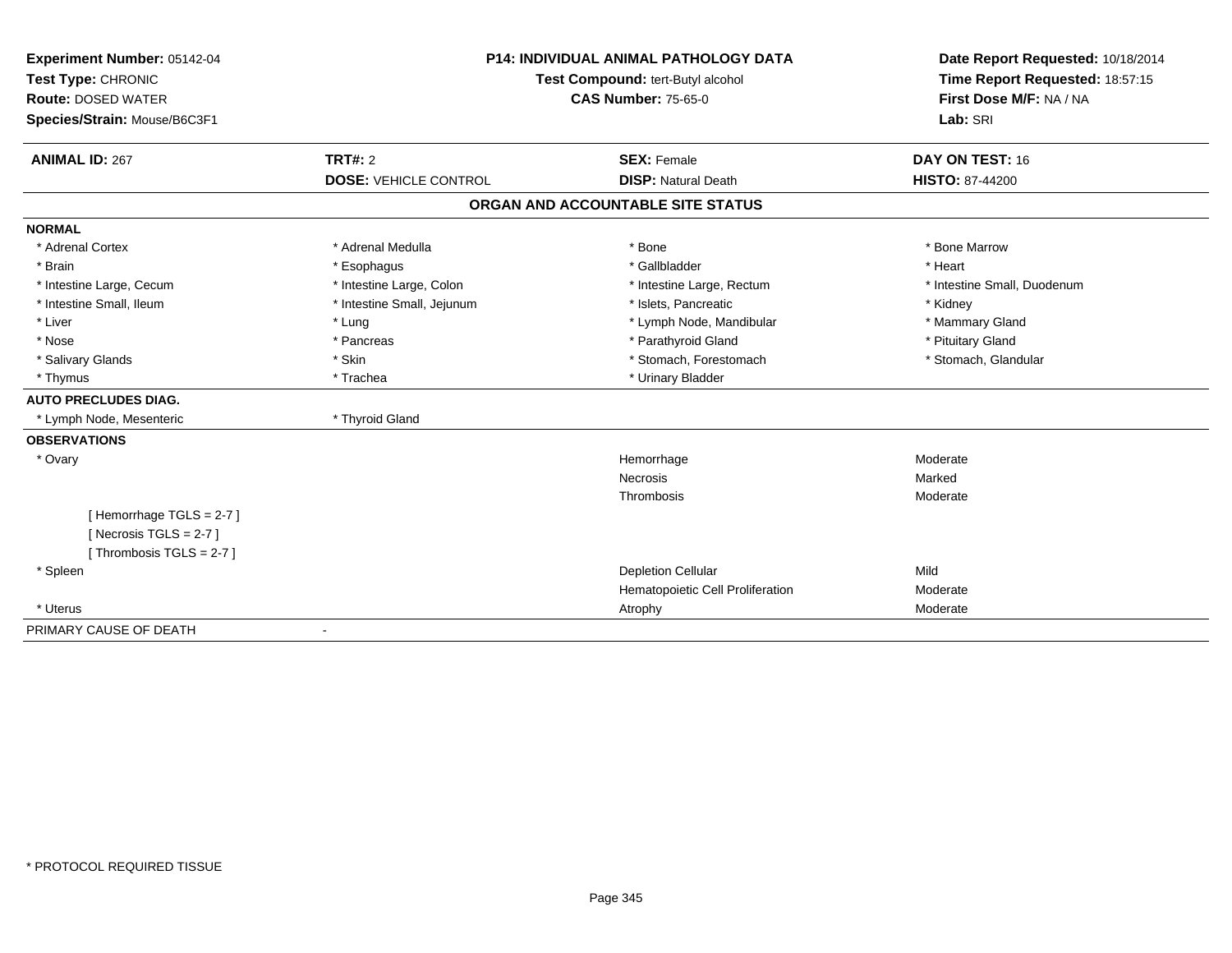| Experiment Number: 05142-04<br>Test Type: CHRONIC<br><b>Route: DOSED WATER</b><br>Species/Strain: Mouse/B6C3F1 |                              | <b>P14: INDIVIDUAL ANIMAL PATHOLOGY DATA</b><br>Test Compound: tert-Butyl alcohol<br><b>CAS Number: 75-65-0</b> | Date Report Requested: 10/18/2014<br>Time Report Requested: 18:57:15<br>First Dose M/F: NA / NA<br>Lab: SRI |
|----------------------------------------------------------------------------------------------------------------|------------------------------|-----------------------------------------------------------------------------------------------------------------|-------------------------------------------------------------------------------------------------------------|
| <b>ANIMAL ID: 268</b>                                                                                          | TRT#: 2                      | <b>SEX: Female</b>                                                                                              | DAY ON TEST: 735                                                                                            |
|                                                                                                                | <b>DOSE: VEHICLE CONTROL</b> | <b>DISP: Terminal Sacrifice</b>                                                                                 | HISTO: 88-48714                                                                                             |
|                                                                                                                |                              | ORGAN AND ACCOUNTABLE SITE STATUS                                                                               |                                                                                                             |
| <b>NORMAL</b>                                                                                                  |                              |                                                                                                                 |                                                                                                             |
| * Adrenal Cortex                                                                                               | * Adrenal Medulla            | * Bone Marrow                                                                                                   | * Brain                                                                                                     |
| * Esophagus                                                                                                    | * Gallbladder                | * Heart                                                                                                         | * Intestine Large, Cecum                                                                                    |
| * Intestine Large, Colon                                                                                       | * Intestine Large, Rectum    | * Intestine Small. Duodenum                                                                                     | * Intestine Small, Ileum                                                                                    |
| * Intestine Small, Jejunum                                                                                     | * Islets, Pancreatic         | * Lymph Node, Mesenteric                                                                                        | * Mammary Gland                                                                                             |
| * Pancreas                                                                                                     | * Parathyroid Gland          | * Pituitary Gland                                                                                               | * Salivary Glands                                                                                           |
| * Skin                                                                                                         | * Stomach, Forestomach       | * Stomach, Glandular                                                                                            | * Thymus                                                                                                    |
| * Thyroid Gland                                                                                                | * Trachea                    | * Urinary Bladder                                                                                               |                                                                                                             |
| <b>OBSERVATIONS</b>                                                                                            |                              |                                                                                                                 |                                                                                                             |
| * Bone                                                                                                         |                              | Fibrous Osteodystrophy                                                                                          | Mild                                                                                                        |
| * Kidney                                                                                                       |                              | Nephropathy                                                                                                     | Minimal                                                                                                     |
| * Liver                                                                                                        |                              | Hepatocellular Adenoma                                                                                          |                                                                                                             |
| [ Hepatocellular Adenoma TGLS = 4-21 ]                                                                         |                              |                                                                                                                 |                                                                                                             |
| * Lung                                                                                                         | Mediastinum                  | Lymphoma Malignant Mixed                                                                                        |                                                                                                             |
| * Lymph Node, Mandibular                                                                                       |                              | Lymphoma Malignant Mixed                                                                                        |                                                                                                             |
| Mesentery                                                                                                      |                              | Lymphoma Malignant Mixed                                                                                        |                                                                                                             |
| * Nose                                                                                                         |                              | Inflammation                                                                                                    | Suppurative, Minimal                                                                                        |
| * Ovary                                                                                                        | Follicle                     | Cyst                                                                                                            | Marked                                                                                                      |
| [Cyst TGLS = 1-7]                                                                                              |                              |                                                                                                                 |                                                                                                             |
| * Spleen                                                                                                       |                              | Lymphoma Malignant Mixed                                                                                        |                                                                                                             |
| [ Lymphoma Malignant Mixed TGLS = 3-6 ]                                                                        |                              |                                                                                                                 |                                                                                                             |
| * Uterus                                                                                                       | Endometrium                  | Hyperplasia                                                                                                     | Cystic, Marked                                                                                              |
| [ Hyperplasia TGLS = 2-7 ]                                                                                     |                              |                                                                                                                 |                                                                                                             |
| PRIMARY CAUSE OF DEATH                                                                                         |                              |                                                                                                                 |                                                                                                             |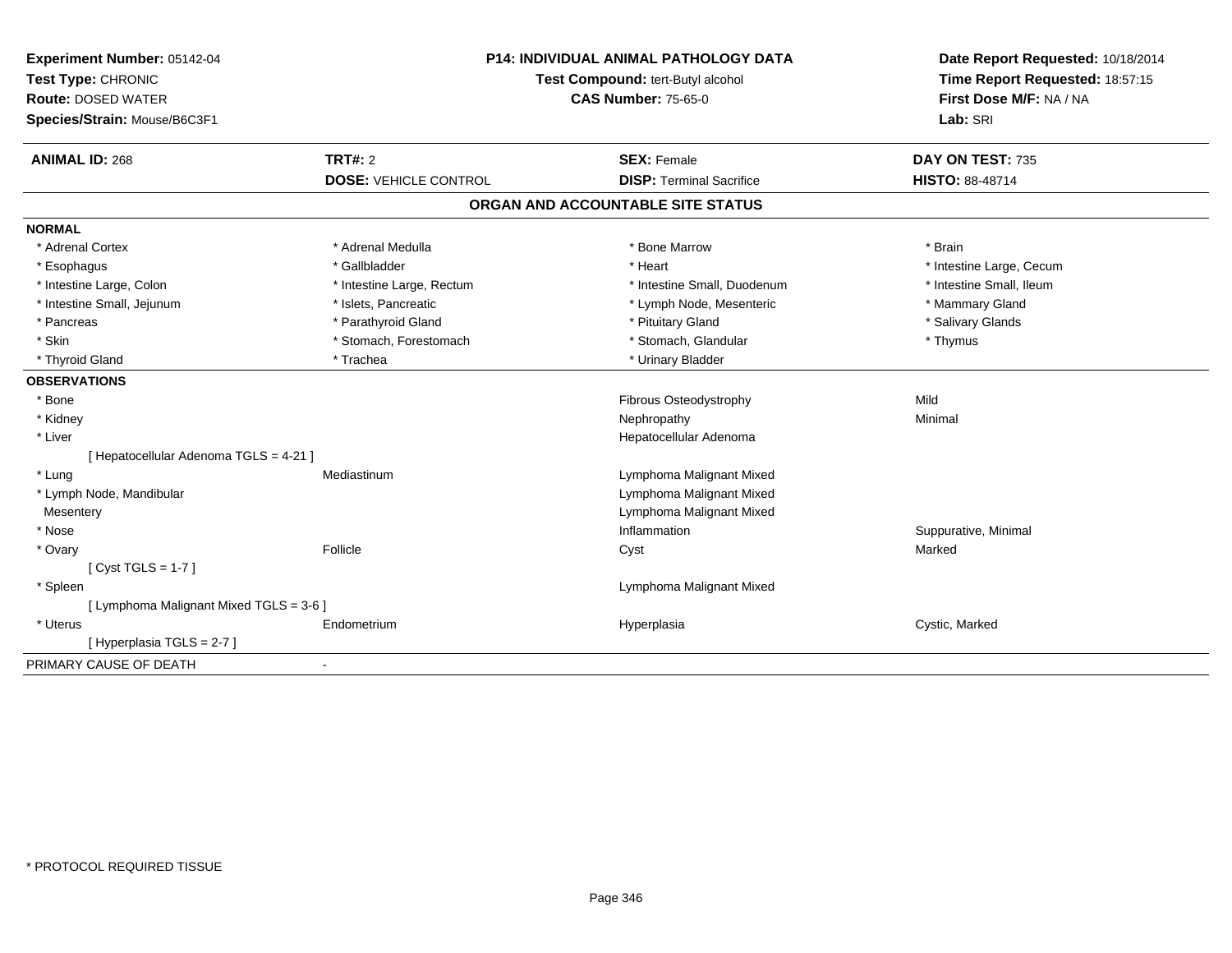| Experiment Number: 05142-04<br>Test Type: CHRONIC<br><b>Route: DOSED WATER</b><br>Species/Strain: Mouse/B6C3F1 |                              | P14: INDIVIDUAL ANIMAL PATHOLOGY DATA<br>Test Compound: tert-Butyl alcohol<br><b>CAS Number: 75-65-0</b> | Date Report Requested: 10/18/2014<br>Time Report Requested: 18:57:15<br>First Dose M/F: NA / NA<br>Lab: SRI |  |
|----------------------------------------------------------------------------------------------------------------|------------------------------|----------------------------------------------------------------------------------------------------------|-------------------------------------------------------------------------------------------------------------|--|
| <b>ANIMAL ID: 269</b>                                                                                          | <b>TRT#: 2</b>               | <b>SEX: Female</b>                                                                                       | DAY ON TEST: 735                                                                                            |  |
|                                                                                                                | <b>DOSE: VEHICLE CONTROL</b> | <b>DISP: Terminal Sacrifice</b>                                                                          | HISTO: 88-48715                                                                                             |  |
|                                                                                                                |                              | ORGAN AND ACCOUNTABLE SITE STATUS                                                                        |                                                                                                             |  |
| <b>NORMAL</b>                                                                                                  |                              |                                                                                                          |                                                                                                             |  |
| * Adrenal Cortex                                                                                               | * Adrenal Medulla            | * Bone Marrow                                                                                            | * Brain                                                                                                     |  |
| * Esophagus                                                                                                    | * Gallbladder                | * Heart                                                                                                  | * Intestine Large, Cecum                                                                                    |  |
| * Intestine Large, Colon                                                                                       | * Intestine Large, Rectum    | * Intestine Small, Duodenum                                                                              | * Intestine Small, Ileum                                                                                    |  |
| * Intestine Small, Jejunum                                                                                     | * Islets, Pancreatic         | * Lung                                                                                                   | * Lymph Node, Mandibular                                                                                    |  |
| * Lymph Node, Mesenteric                                                                                       | * Mammary Gland              | * Nose                                                                                                   | * Pancreas                                                                                                  |  |
| * Parathyroid Gland                                                                                            | * Salivary Glands            | * Skin                                                                                                   | * Spleen                                                                                                    |  |
| * Stomach, Glandular                                                                                           | * Thymus                     | * Thyroid Gland                                                                                          | * Trachea                                                                                                   |  |
| * Urinary Bladder                                                                                              |                              |                                                                                                          |                                                                                                             |  |
| <b>OBSERVATIONS</b>                                                                                            |                              |                                                                                                          |                                                                                                             |  |
| * Bone                                                                                                         |                              | Fibrous Osteodystrophy                                                                                   | Moderate                                                                                                    |  |
| * Kidney                                                                                                       |                              | Nephropathy                                                                                              | Minimal                                                                                                     |  |
| * Liver                                                                                                        |                              | Hepatocellular Carcinoma                                                                                 |                                                                                                             |  |
| [ Hepatocellular Carcinoma TGLS = 3-21,5-22 ]                                                                  |                              |                                                                                                          |                                                                                                             |  |
| * Ovary                                                                                                        | Follicle                     | Cyst                                                                                                     | Marked                                                                                                      |  |
| [Cyst TGLS = $1-7$ ]                                                                                           |                              |                                                                                                          |                                                                                                             |  |
| * Pituitary Gland                                                                                              | Pars Distalis                | Adenoma                                                                                                  |                                                                                                             |  |
| [Adenoma TGLS = $4-1$ ]                                                                                        |                              |                                                                                                          |                                                                                                             |  |
| * Stomach, Forestomach                                                                                         |                              | Erosion                                                                                                  | Minimal                                                                                                     |  |
|                                                                                                                | Mucosa                       | Hyperplasia                                                                                              | Minimal                                                                                                     |  |
|                                                                                                                |                              | Inflammation                                                                                             | Chronic, Minimal                                                                                            |  |
| [ Erosion TGLS = $6-4-1$ ]                                                                                     |                              |                                                                                                          |                                                                                                             |  |
| [Hyperplasia TGLS = 6-4-1]                                                                                     |                              |                                                                                                          |                                                                                                             |  |
| [Inflammation TGLS = $6-4-1$ ]                                                                                 |                              |                                                                                                          |                                                                                                             |  |
| * Uterus                                                                                                       | Endometrium                  | Hyperplasia                                                                                              | Cystic, Moderate                                                                                            |  |
| [Hyperplasia TGLS = 2-7]                                                                                       |                              |                                                                                                          |                                                                                                             |  |
| PRIMARY CAUSE OF DEATH                                                                                         | $\blacksquare$               |                                                                                                          |                                                                                                             |  |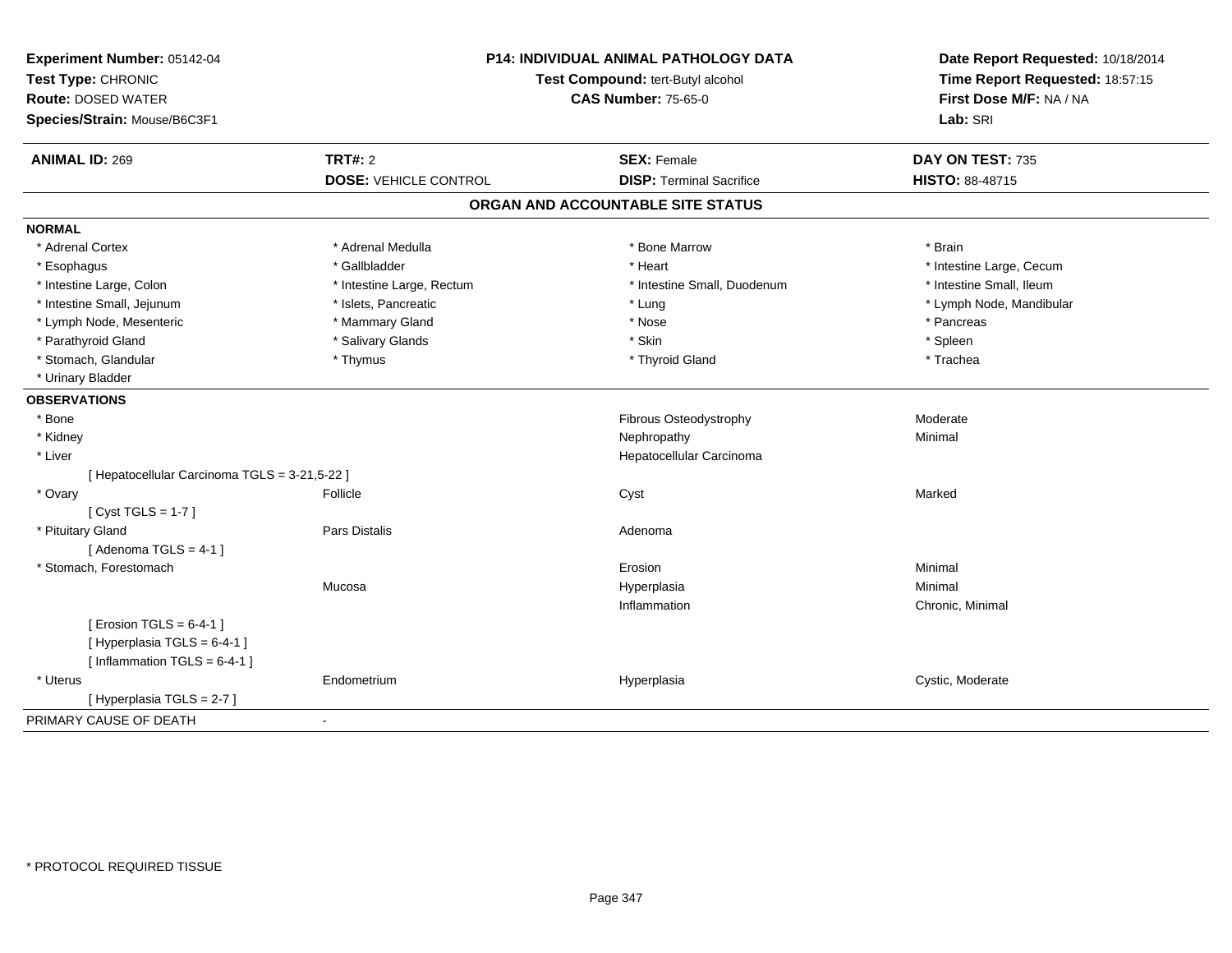| Experiment Number: 05142-04<br>Test Type: CHRONIC<br><b>Route: DOSED WATER</b><br>Species/Strain: Mouse/B6C3F1          |                                                | <b>P14: INDIVIDUAL ANIMAL PATHOLOGY DATA</b><br>Test Compound: tert-Butyl alcohol<br><b>CAS Number: 75-65-0</b> |                                            |
|-------------------------------------------------------------------------------------------------------------------------|------------------------------------------------|-----------------------------------------------------------------------------------------------------------------|--------------------------------------------|
| <b>ANIMAL ID: 270</b>                                                                                                   | <b>TRT#: 2</b><br><b>DOSE: VEHICLE CONTROL</b> | <b>SEX: Female</b><br><b>DISP: Terminal Sacrifice</b>                                                           | DAY ON TEST: 735<br><b>HISTO: 88-48716</b> |
|                                                                                                                         |                                                | ORGAN AND ACCOUNTABLE SITE STATUS                                                                               |                                            |
| <b>NORMAL</b>                                                                                                           |                                                |                                                                                                                 |                                            |
| * Adrenal Cortex                                                                                                        | * Adrenal Medulla                              | * Bone Marrow                                                                                                   | * Brain                                    |
| * Esophagus                                                                                                             | * Gallbladder                                  | * Heart                                                                                                         | * Intestine Large, Cecum                   |
| * Intestine Large, Colon                                                                                                | * Intestine Large, Rectum                      | * Intestine Small, Duodenum                                                                                     | * Intestine Small, Ileum                   |
| * Intestine Small, Jejunum                                                                                              | * Islets, Pancreatic                           | * Lung                                                                                                          | * Lymph Node, Mandibular                   |
| * Mammary Gland                                                                                                         | * Nose                                         | * Pituitary Gland                                                                                               | * Salivary Glands                          |
| * Skin                                                                                                                  | * Stomach, Forestomach                         | * Stomach, Glandular                                                                                            | * Thymus                                   |
| * Trachea                                                                                                               | Ureter                                         | * Urinary Bladder                                                                                               |                                            |
| <b>MISSING</b>                                                                                                          |                                                |                                                                                                                 |                                            |
| * Parathyroid Gland                                                                                                     |                                                |                                                                                                                 |                                            |
| <b>INSUFFICIENT TISSUE</b>                                                                                              |                                                |                                                                                                                 |                                            |
| * Ovary                                                                                                                 |                                                |                                                                                                                 |                                            |
| <b>OBSERVATIONS</b>                                                                                                     |                                                |                                                                                                                 |                                            |
| * Bone                                                                                                                  |                                                | Fibrous Osteodystrophy                                                                                          | Minimal                                    |
| * Kidney                                                                                                                |                                                | Nephropathy                                                                                                     | Minimal                                    |
| * Liver                                                                                                                 |                                                | Eosinophilic Focus                                                                                              |                                            |
|                                                                                                                         |                                                | Fibrosis                                                                                                        | Focal, Minimal                             |
|                                                                                                                         |                                                | Hepatocellular Adenoma                                                                                          | <b>Multiple</b>                            |
|                                                                                                                         |                                                | Hepatocellular Carcinoma                                                                                        |                                            |
|                                                                                                                         |                                                | Mineralization                                                                                                  | Focal, Minimal                             |
|                                                                                                                         |                                                | Pigmentation                                                                                                    | Minimal                                    |
| [ Fibrosis TGLS = $4-24$ ]                                                                                              |                                                |                                                                                                                 |                                            |
| [ Hepatocellular Adenoma TGLS = 1-21,2-22 ]<br>[ Hepatocellular Carcinoma TGLS = 3-23 ]<br>[Mineralization TGLS = 4-24] |                                                |                                                                                                                 |                                            |
| [ Pigmentation TGLS = 4-24 ]                                                                                            |                                                |                                                                                                                 |                                            |
| * Lymph Node, Mesenteric                                                                                                |                                                | Hyperplasia                                                                                                     | Lymphoid, Mild                             |
| * Pancreas                                                                                                              |                                                | Atrophy                                                                                                         | Focal, Minimal<br>Moderate                 |
| * Spleen                                                                                                                |                                                | Hematopoietic Cell Proliferation                                                                                |                                            |
| * Thyroid Gland                                                                                                         | <b>Follicular Cel</b>                          | Hyperplasia                                                                                                     | Lymphoid, Mild<br>Minimal                  |
|                                                                                                                         |                                                | Hyperplasia                                                                                                     |                                            |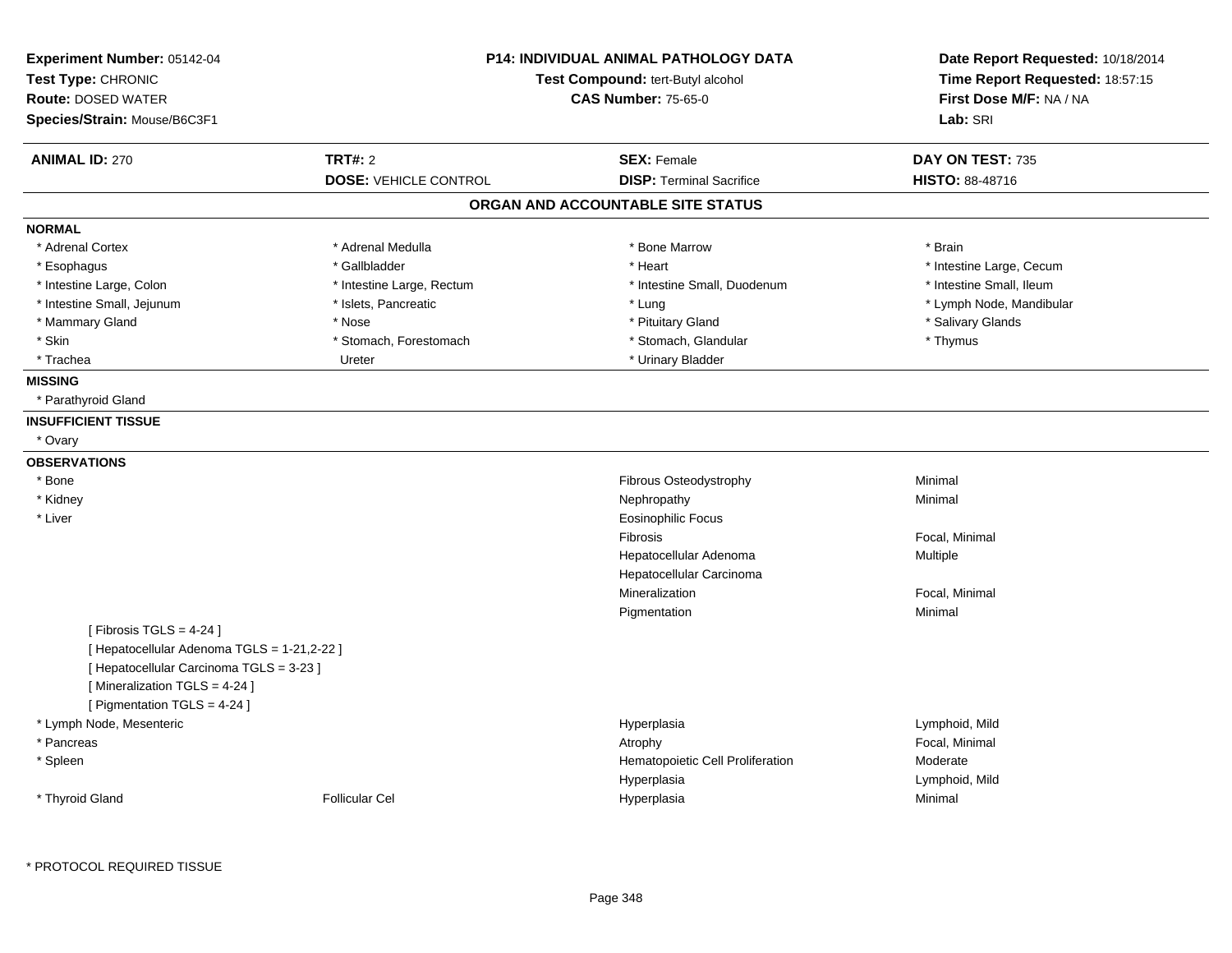| Experiment Number: 05142-04  | <b>P14: INDIVIDUAL ANIMAL PATHOLOGY DATA</b><br><b>Test Compound: tert-Butyl alcohol</b><br><b>CAS Number: 75-65-0</b> |                                   | Date Report Requested: 10/18/2014 |
|------------------------------|------------------------------------------------------------------------------------------------------------------------|-----------------------------------|-----------------------------------|
| Test Type: CHRONIC           |                                                                                                                        |                                   | Time Report Requested: 18:57:15   |
| <b>Route: DOSED WATER</b>    |                                                                                                                        |                                   | First Dose M/F: NA / NA           |
| Species/Strain: Mouse/B6C3F1 |                                                                                                                        |                                   | Lab: SRI                          |
| <b>ANIMAL ID: 270</b>        | TRT#: 2                                                                                                                | <b>SEX: Female</b>                | DAY ON TEST: 735                  |
|                              | <b>DOSE: VEHICLE CONTROL</b>                                                                                           | <b>DISP:</b> Terminal Sacrifice   | <b>HISTO: 88-48716</b>            |
|                              |                                                                                                                        | ORGAN AND ACCOUNTABLE SITE STATUS |                                   |
| * Uterus                     | Endometrium                                                                                                            | Hyperplasia                       | Cystic, Moderate                  |
|                              |                                                                                                                        | Inflammation                      | Suppurative, Moderate             |
| [Hyperplasia TGLS = $5-7$ ]  |                                                                                                                        |                                   |                                   |
| PRIMARY CAUSE OF DEATH       |                                                                                                                        |                                   |                                   |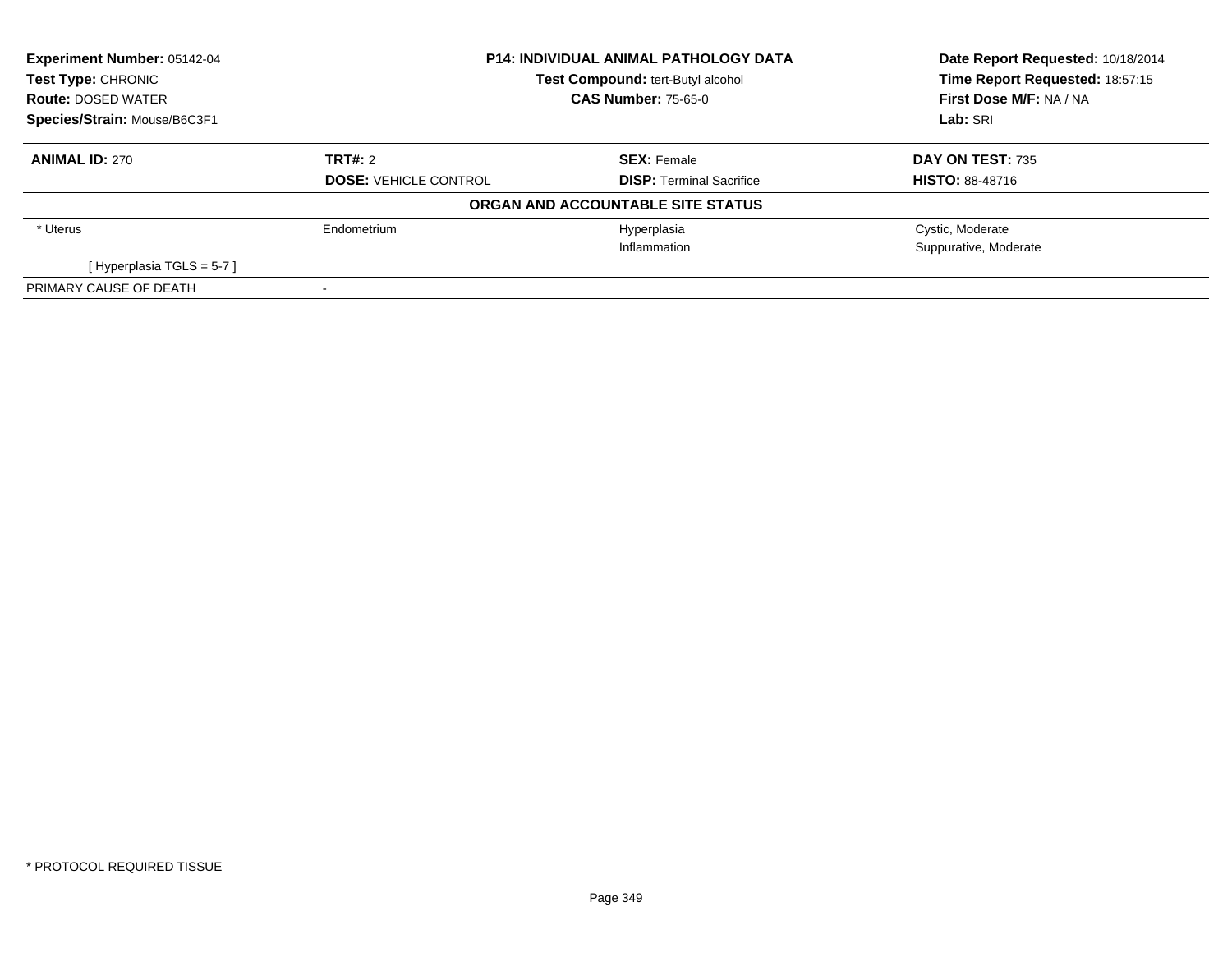| Experiment Number: 05142-04  | P14: INDIVIDUAL ANIMAL PATHOLOGY DATA<br>Test Compound: tert-Butyl alcohol |                                   | Date Report Requested: 10/18/2014 |  |
|------------------------------|----------------------------------------------------------------------------|-----------------------------------|-----------------------------------|--|
| Test Type: CHRONIC           |                                                                            |                                   | Time Report Requested: 18:57:15   |  |
| <b>Route: DOSED WATER</b>    |                                                                            | <b>CAS Number: 75-65-0</b>        | First Dose M/F: NA / NA           |  |
| Species/Strain: Mouse/B6C3F1 |                                                                            |                                   | Lab: SRI                          |  |
| <b>ANIMAL ID: 271</b>        | <b>TRT#: 2</b>                                                             | <b>SEX: Female</b>                | DAY ON TEST: 730                  |  |
|                              | <b>DOSE: VEHICLE CONTROL</b>                                               | <b>DISP: Terminal Sacrifice</b>   | <b>HISTO: 88-48717</b>            |  |
|                              |                                                                            | ORGAN AND ACCOUNTABLE SITE STATUS |                                   |  |
| <b>NORMAL</b>                |                                                                            |                                   |                                   |  |
| * Adrenal Cortex             | * Adrenal Medulla                                                          | * Bone                            | * Bone Marrow                     |  |
| * Brain                      | * Esophagus                                                                | * Gallbladder                     | * Heart                           |  |
| * Intestine Large, Cecum     | * Intestine Large, Colon                                                   | * Intestine Large, Rectum         | * Intestine Small, Duodenum       |  |
| * Intestine Small, Ileum     | * Intestine Small, Jejunum                                                 | * Islets, Pancreatic              | * Liver                           |  |
| * Lung                       | * Lymph Node, Mandibular                                                   | * Mammary Gland                   | * Nose                            |  |
| * Ovary                      | * Pancreas                                                                 | * Parathyroid Gland               | * Salivary Glands                 |  |
| * Skin                       | * Stomach, Forestomach                                                     | * Stomach, Glandular              | * Thymus                          |  |
| * Trachea                    | * Urinary Bladder                                                          |                                   |                                   |  |
| <b>OBSERVATIONS</b>          |                                                                            |                                   |                                   |  |
| * Kidney                     |                                                                            | Nephropathy                       | Minimal                           |  |
| * Lymph Node, Mesenteric     |                                                                            | Hyperplasia                       | Lymphoid, Mild                    |  |
| * Pituitary Gland            | Pars Distalis                                                              | Adenoma                           |                                   |  |
| * Spleen                     |                                                                            | Hyperplasia                       | Lymphoid, Mild                    |  |
| [ Hyperplasia TGLS = 3-6 ]   |                                                                            |                                   |                                   |  |
| * Thyroid Gland              |                                                                            | Degeneration                      | Cystic, Mild                      |  |
|                              | <b>Follicular Cel</b>                                                      | Hyperplasia                       | Minimal                           |  |
| * Uterus                     |                                                                            | Hemorrhage                        | Mild                              |  |
|                              |                                                                            | Hydrometra                        | Mild                              |  |
|                              | Endometrium                                                                | Hyperplasia                       | Cystic, Marked                    |  |
| [Hemorrhage TGLS = 2-21]     |                                                                            |                                   |                                   |  |
| [ Hyperplasia TGLS = 1-7 ]   |                                                                            |                                   |                                   |  |
| PRIMARY CAUSE OF DEATH       |                                                                            |                                   |                                   |  |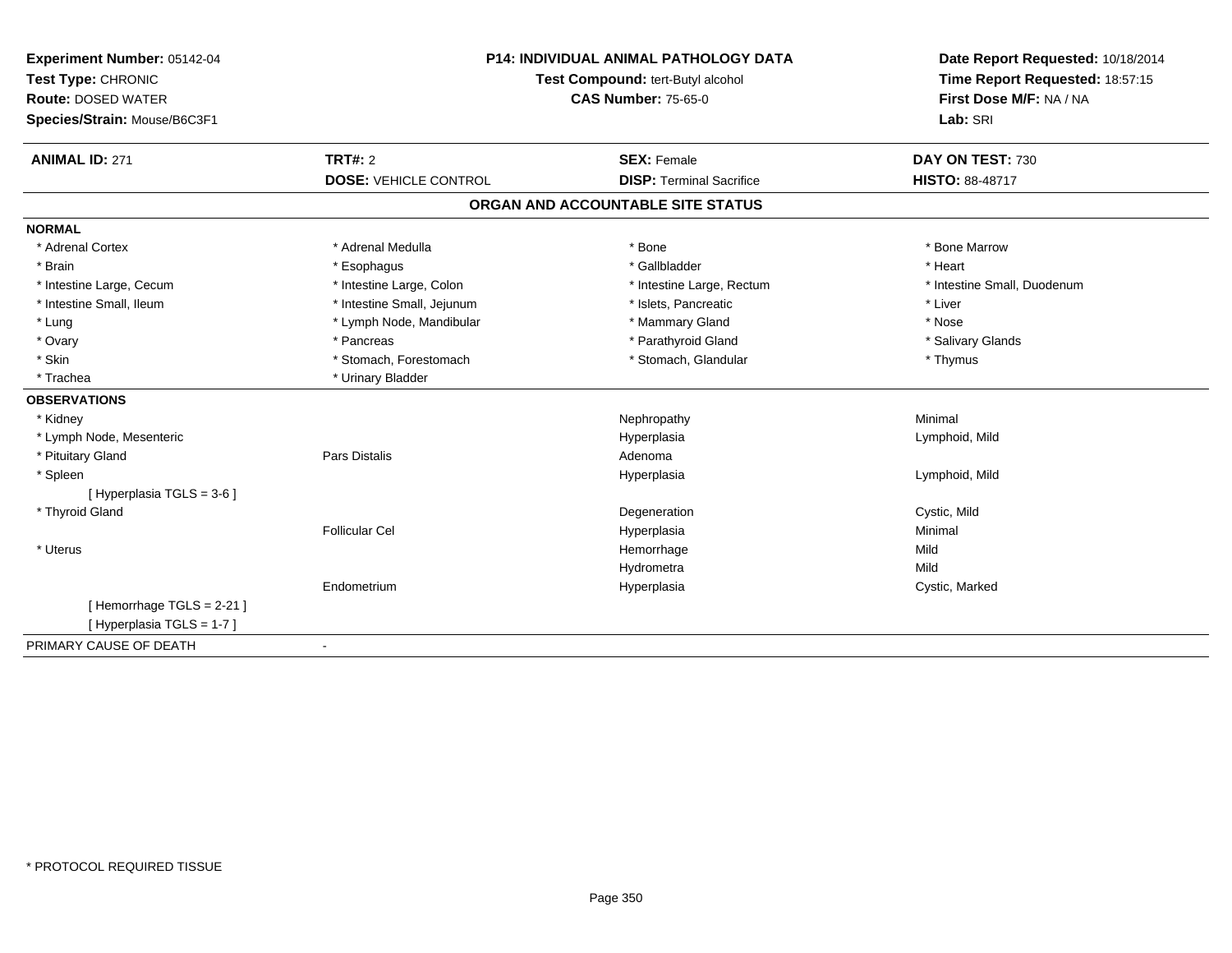| Experiment Number: 05142-04<br>Test Type: CHRONIC<br><b>Route: DOSED WATER</b><br>Species/Strain: Mouse/B6C3F1 | <b>P14: INDIVIDUAL ANIMAL PATHOLOGY DATA</b><br>Test Compound: tert-Butyl alcohol<br><b>CAS Number: 75-65-0</b> |                                   | Date Report Requested: 10/18/2014<br>Time Report Requested: 18:57:15<br>First Dose M/F: NA / NA<br>Lab: SRI |  |
|----------------------------------------------------------------------------------------------------------------|-----------------------------------------------------------------------------------------------------------------|-----------------------------------|-------------------------------------------------------------------------------------------------------------|--|
| <b>ANIMAL ID: 272</b>                                                                                          | TRT#: 2                                                                                                         | <b>SEX: Female</b>                | DAY ON TEST: 730                                                                                            |  |
|                                                                                                                | <b>DOSE: VEHICLE CONTROL</b>                                                                                    | <b>DISP: Terminal Sacrifice</b>   | HISTO: 88-48718                                                                                             |  |
|                                                                                                                |                                                                                                                 | ORGAN AND ACCOUNTABLE SITE STATUS |                                                                                                             |  |
| <b>NORMAL</b>                                                                                                  |                                                                                                                 |                                   |                                                                                                             |  |
| * Adrenal Cortex                                                                                               | * Adrenal Medulla                                                                                               | * Bone                            | * Bone Marrow                                                                                               |  |
| * Brain                                                                                                        | * Esophagus                                                                                                     | * Gallbladder                     | * Heart                                                                                                     |  |
| * Intestine Large, Cecum                                                                                       | * Intestine Large, Colon                                                                                        | * Intestine Large, Rectum         | * Intestine Small, Duodenum                                                                                 |  |
| * Intestine Small, Ileum                                                                                       | * Intestine Small, Jejunum                                                                                      | * Islets, Pancreatic              | * Liver                                                                                                     |  |
| * Lung                                                                                                         | * Lymph Node, Mandibular                                                                                        | * Mammary Gland                   | * Nose                                                                                                      |  |
| * Ovary                                                                                                        | * Pancreas                                                                                                      | * Parathyroid Gland               | * Pituitary Gland                                                                                           |  |
| * Salivary Glands                                                                                              | * Skin                                                                                                          | * Stomach, Forestomach            | * Stomach, Glandular                                                                                        |  |
| * Thyroid Gland                                                                                                | * Trachea                                                                                                       | * Urinary Bladder                 |                                                                                                             |  |
| <b>OBSERVATIONS</b>                                                                                            |                                                                                                                 |                                   |                                                                                                             |  |
| * Kidney                                                                                                       |                                                                                                                 | Nephropathy                       | Minimal                                                                                                     |  |
| * Lymph Node, Mesenteric                                                                                       |                                                                                                                 | Lymphoma Malignant Mixed          |                                                                                                             |  |
| [ Lymphoma Malignant Mixed TGLS = 3-5 ]                                                                        |                                                                                                                 |                                   |                                                                                                             |  |
| * Spleen                                                                                                       |                                                                                                                 | Hematopoietic Cell Proliferation  | Minimal                                                                                                     |  |
| * Thymus                                                                                                       |                                                                                                                 | Cyst                              | Minimal                                                                                                     |  |
|                                                                                                                |                                                                                                                 | Lymphoma Malignant Mixed          |                                                                                                             |  |
| * Uterus                                                                                                       |                                                                                                                 | Hydrometra                        | Mild                                                                                                        |  |
|                                                                                                                | Endometrium                                                                                                     | Hyperplasia                       | Cystic, Marked                                                                                              |  |
| [Hyperplasia TGLS = 1-7]                                                                                       |                                                                                                                 |                                   |                                                                                                             |  |
| PRIMARY CAUSE OF DEATH                                                                                         |                                                                                                                 |                                   |                                                                                                             |  |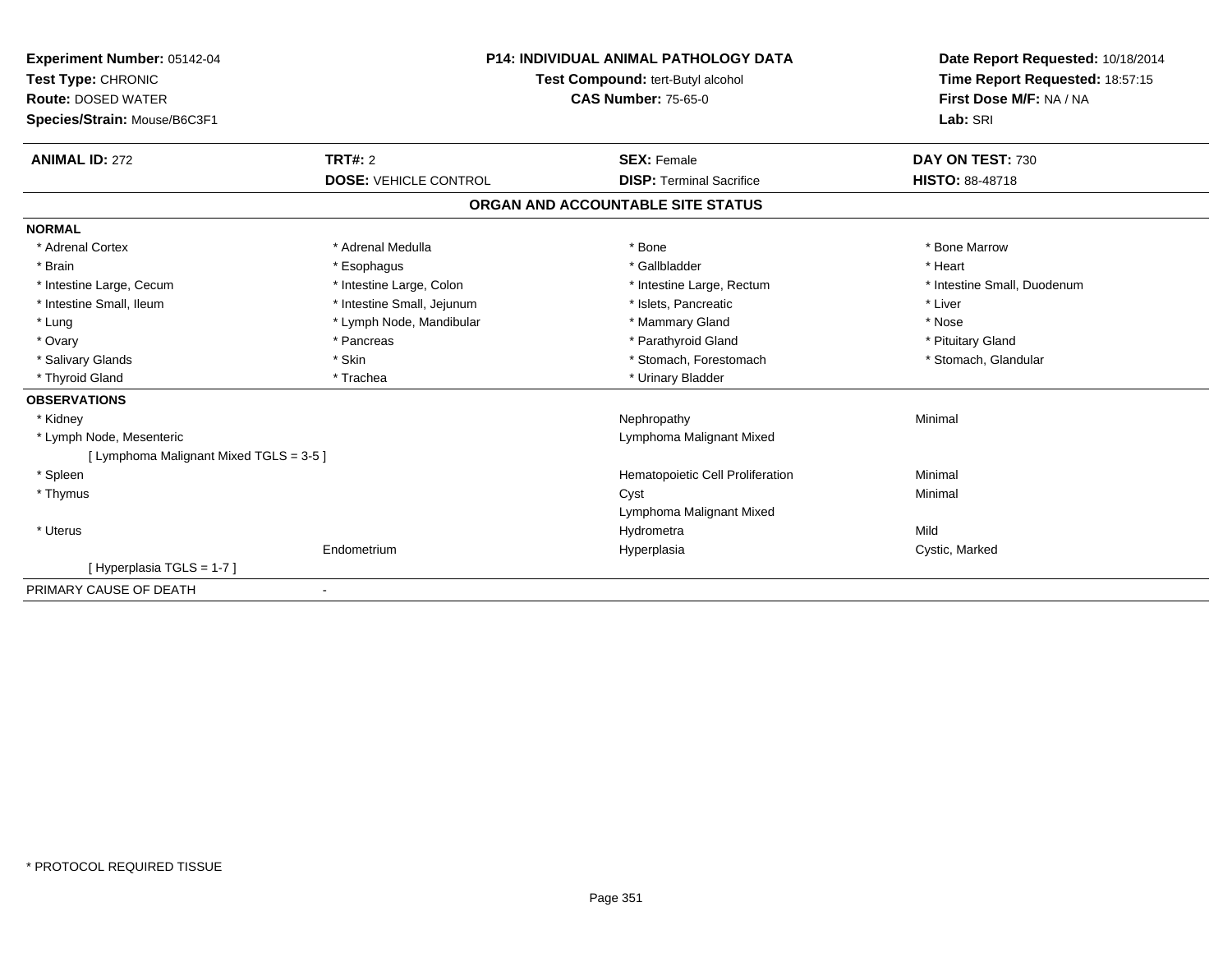| Experiment Number: 05142-04                   | <b>P14: INDIVIDUAL ANIMAL PATHOLOGY DATA</b><br>Test Compound: tert-Butyl alcohol |                                   | Date Report Requested: 10/18/2014 |
|-----------------------------------------------|-----------------------------------------------------------------------------------|-----------------------------------|-----------------------------------|
| Test Type: CHRONIC                            |                                                                                   |                                   | Time Report Requested: 18:57:15   |
| <b>Route: DOSED WATER</b>                     |                                                                                   | <b>CAS Number: 75-65-0</b>        | First Dose M/F: NA / NA           |
| Species/Strain: Mouse/B6C3F1                  |                                                                                   |                                   | Lab: SRI                          |
| <b>ANIMAL ID: 273</b>                         | <b>TRT#: 2</b>                                                                    | <b>SEX: Female</b>                | DAY ON TEST: 730                  |
|                                               | <b>DOSE: VEHICLE CONTROL</b>                                                      | <b>DISP: Terminal Sacrifice</b>   | <b>HISTO: 88-48719</b>            |
|                                               |                                                                                   | ORGAN AND ACCOUNTABLE SITE STATUS |                                   |
| <b>NORMAL</b>                                 |                                                                                   |                                   |                                   |
| * Adrenal Cortex                              | * Adrenal Medulla                                                                 | * Bone Marrow                     | * Brain                           |
| * Esophagus                                   | * Gallbladder                                                                     | * Heart                           | * Intestine Large, Cecum          |
| * Intestine Large, Colon                      | * Intestine Large, Rectum                                                         | * Intestine Small, Duodenum       | * Intestine Small, Ileum          |
| * Intestine Small, Jejunum                    | * Islets, Pancreatic                                                              | * Lung                            | * Lymph Node, Mandibular          |
| * Lymph Node, Mesenteric                      | * Mammary Gland                                                                   | * Nose                            | * Ovary                           |
| * Pancreas                                    | * Salivary Glands                                                                 | * Skin                            | * Spleen                          |
| * Stomach, Forestomach                        | * Stomach, Glandular                                                              | * Thymus                          | * Thyroid Gland                   |
| * Trachea                                     | * Urinary Bladder                                                                 |                                   |                                   |
| <b>MISSING</b>                                |                                                                                   |                                   |                                   |
| * Parathyroid Gland                           |                                                                                   |                                   |                                   |
| <b>OBSERVATIONS</b>                           |                                                                                   |                                   |                                   |
| * Bone                                        |                                                                                   | Fibrous Osteodystrophy            | Mild                              |
| * Kidney                                      |                                                                                   | Nephropathy                       | Minimal                           |
| * Liver                                       |                                                                                   | Hepatocellular Adenoma            | Multiple                          |
|                                               |                                                                                   | Hepatocellular Carcinoma          | Multiple                          |
| [ Hepatocellular Adenoma TGLS = 4-23,5-24 ]   |                                                                                   |                                   |                                   |
| [ Hepatocellular Carcinoma TGLS = 3-22,6-25 ] |                                                                                   |                                   |                                   |
| * Pituitary Gland                             | <b>Pars Distalis</b>                                                              | Hyperplasia                       | Focal, Mild                       |
| * Uterus                                      | Endometrium                                                                       | Hyperplasia                       | Cystic, Marked                    |
| [Hyperplasia TGLS = 1-7]                      |                                                                                   |                                   |                                   |
| PRIMARY CAUSE OF DEATH                        |                                                                                   |                                   |                                   |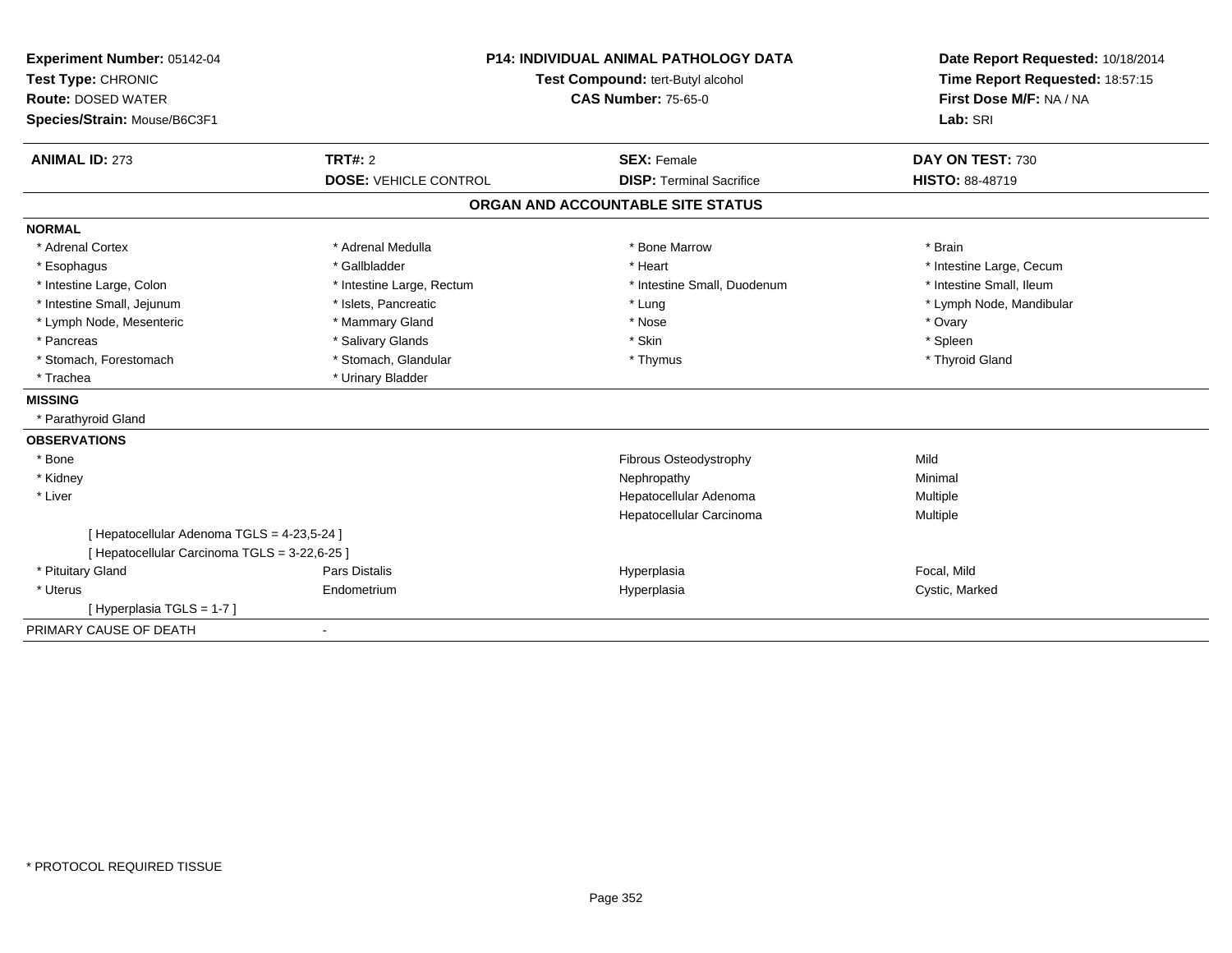| Experiment Number: 05142-04<br>Test Type: CHRONIC<br><b>Route: DOSED WATER</b><br>Species/Strain: Mouse/B6C3F1 | <b>P14: INDIVIDUAL ANIMAL PATHOLOGY DATA</b><br>Test Compound: tert-Butyl alcohol<br><b>CAS Number: 75-65-0</b> |                                   | Date Report Requested: 10/18/2014<br>Time Report Requested: 18:57:15<br>First Dose M/F: NA / NA<br>Lab: SRI |
|----------------------------------------------------------------------------------------------------------------|-----------------------------------------------------------------------------------------------------------------|-----------------------------------|-------------------------------------------------------------------------------------------------------------|
| <b>ANIMAL ID: 274</b>                                                                                          | <b>TRT#: 2</b>                                                                                                  | <b>SEX: Female</b>                | DAY ON TEST: 730                                                                                            |
|                                                                                                                | <b>DOSE: VEHICLE CONTROL</b>                                                                                    | <b>DISP: Terminal Sacrifice</b>   | HISTO: 88-48720                                                                                             |
|                                                                                                                |                                                                                                                 | ORGAN AND ACCOUNTABLE SITE STATUS |                                                                                                             |
| <b>NORMAL</b>                                                                                                  |                                                                                                                 |                                   |                                                                                                             |
| * Adrenal Cortex                                                                                               | * Adrenal Medulla                                                                                               | * Brain                           | * Esophagus                                                                                                 |
| * Gallbladder                                                                                                  | * Heart                                                                                                         | * Intestine Large, Cecum          | * Intestine Large, Colon                                                                                    |
| * Intestine Large, Rectum                                                                                      | * Intestine Small, Duodenum                                                                                     | * Intestine Small, Ileum          | * Intestine Small, Jejunum                                                                                  |
| * Islets, Pancreatic                                                                                           | * Lung                                                                                                          | * Mammary Gland                   | * Nose                                                                                                      |
| * Pancreas                                                                                                     | * Parathyroid Gland                                                                                             | * Pituitary Gland                 | * Salivary Glands                                                                                           |
| * Stomach, Forestomach                                                                                         | * Stomach, Glandular                                                                                            | * Trachea                         | * Urinary Bladder                                                                                           |
| <b>OBSERVATIONS</b>                                                                                            |                                                                                                                 |                                   |                                                                                                             |
| * Bone                                                                                                         |                                                                                                                 | <b>Fibrous Osteodystrophy</b>     | Mild                                                                                                        |
| * Bone Marrow                                                                                                  |                                                                                                                 | Lymphoma Malignant Mixed          |                                                                                                             |
| * Kidney                                                                                                       |                                                                                                                 | Nephropathy                       | Minimal                                                                                                     |
| * Liver                                                                                                        |                                                                                                                 | Hepatocellular Carcinoma          |                                                                                                             |
|                                                                                                                |                                                                                                                 | Lymphoma Malignant Mixed          |                                                                                                             |
|                                                                                                                |                                                                                                                 | Thrombosis                        | Marked                                                                                                      |
| [ Hepatocellular Carcinoma TGLS = 5-23 ]                                                                       |                                                                                                                 |                                   |                                                                                                             |
| [Thrombosis TGLS = 5-23]                                                                                       |                                                                                                                 |                                   |                                                                                                             |
| Lymph Node                                                                                                     | <b>Iliac</b>                                                                                                    | Lymphoma Malignant Mixed          |                                                                                                             |
|                                                                                                                | Renal                                                                                                           | Lymphoma Malignant Mixed          |                                                                                                             |
| [ Lymphoma Malignant Mixed TGLS = 8-26,6-24,7-25 ]                                                             |                                                                                                                 |                                   |                                                                                                             |
| [ Lymphoma Malignant Mixed TGLS = 8-26,6-24,7-25 ]                                                             |                                                                                                                 |                                   |                                                                                                             |
| * Lymph Node, Mandibular                                                                                       |                                                                                                                 | Lymphoma Malignant Mixed          |                                                                                                             |
| [ Lymphoma Malignant Mixed TGLS = 8-26,6-24,7-25 ]                                                             |                                                                                                                 |                                   |                                                                                                             |
| * Lymph Node, Mesenteric                                                                                       |                                                                                                                 | Lymphoma Malignant Mixed          |                                                                                                             |
| [ Lymphoma Malignant Mixed TGLS = 8-26,6-24,7-25 ]                                                             |                                                                                                                 |                                   |                                                                                                             |
| * Ovary                                                                                                        | Follicle                                                                                                        | Cyst                              | Mild                                                                                                        |
| * Skin                                                                                                         | Epidermis                                                                                                       | Hyperplasia                       | Focal, Mild                                                                                                 |
|                                                                                                                | Sebaceous GI                                                                                                    | Hyperplasia                       | Mild                                                                                                        |
| [ Hyperplasia TGLS = 1-21,1-21 ]                                                                               |                                                                                                                 |                                   |                                                                                                             |
| [ Hyperplasia TGLS = 1-21,1-21 ]                                                                               |                                                                                                                 |                                   |                                                                                                             |
| * Spleen                                                                                                       |                                                                                                                 | Hemangiosarcoma                   |                                                                                                             |
|                                                                                                                |                                                                                                                 | Lymphoma Malignant Mixed          |                                                                                                             |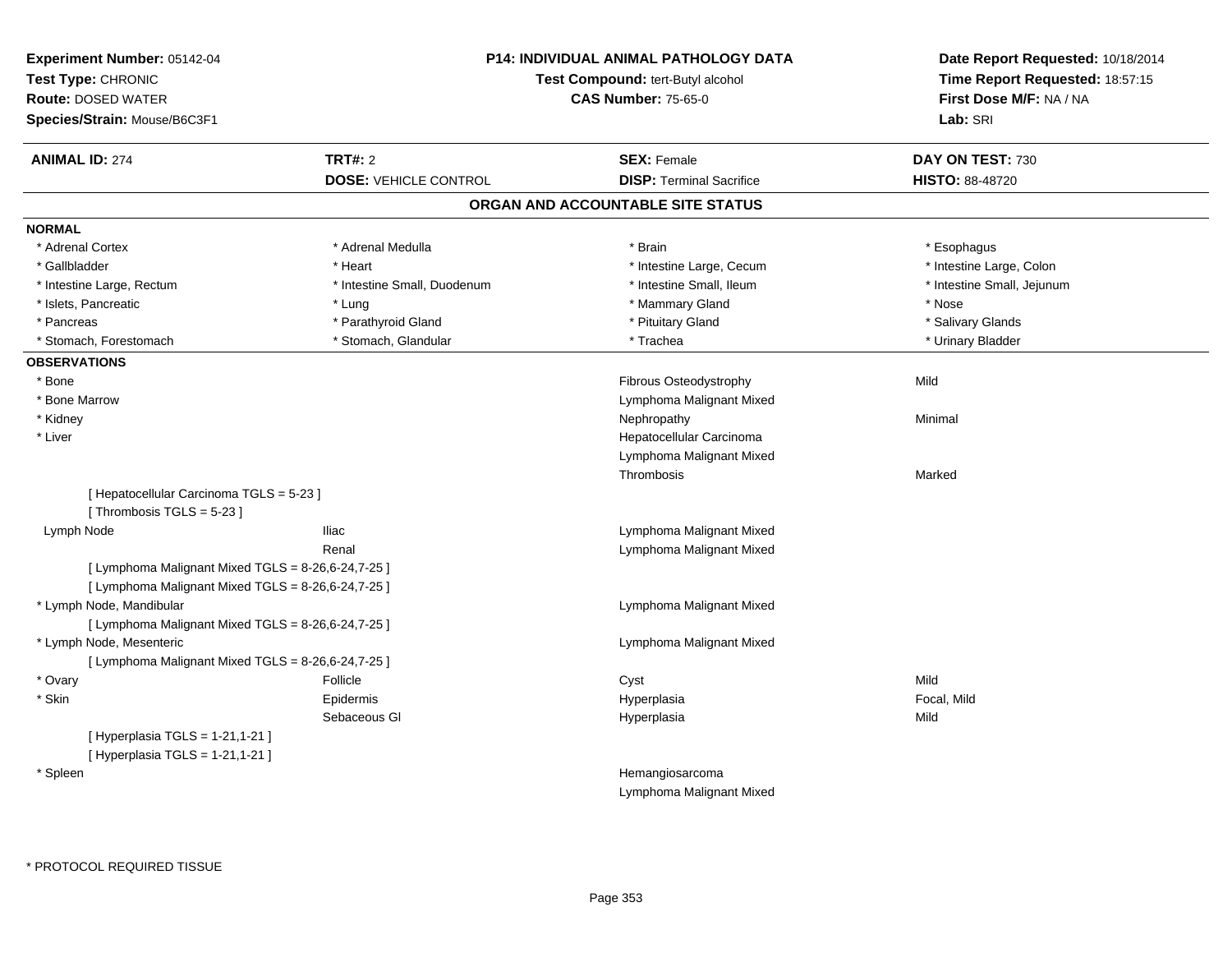| Experiment Number: 05142-04<br><b>Test Type: CHRONIC</b> | <b>P14: INDIVIDUAL ANIMAL PATHOLOGY DATA</b><br>Test Compound: tert-Butyl alcohol |                                   | Date Report Requested: 10/18/2014<br>Time Report Requested: 18:57:15 |  |
|----------------------------------------------------------|-----------------------------------------------------------------------------------|-----------------------------------|----------------------------------------------------------------------|--|
| <b>Route: DOSED WATER</b>                                |                                                                                   | <b>CAS Number: 75-65-0</b>        | First Dose M/F: NA / NA                                              |  |
| Species/Strain: Mouse/B6C3F1                             |                                                                                   |                                   | Lab: SRI                                                             |  |
| <b>ANIMAL ID: 274</b>                                    | <b>TRT#: 2</b>                                                                    | <b>SEX: Female</b>                | DAY ON TEST: 730                                                     |  |
|                                                          | <b>DOSE: VEHICLE CONTROL</b>                                                      | <b>DISP: Terminal Sacrifice</b>   | <b>HISTO: 88-48720</b>                                               |  |
|                                                          |                                                                                   | ORGAN AND ACCOUNTABLE SITE STATUS |                                                                      |  |
| [Hemangiosarcoma TGLS = 4-22 ]                           |                                                                                   |                                   |                                                                      |  |
| [ Lymphoma Malignant Mixed TGLS = 3-6 ]                  |                                                                                   |                                   |                                                                      |  |
| * Thymus                                                 |                                                                                   | Lymphoma Malignant Mixed          |                                                                      |  |
| * Thyroid Gland                                          | <b>Follicular Cel</b>                                                             | Hyperplasia                       | Mild                                                                 |  |
| * Uterus                                                 | Endometrium                                                                       | Hyperplasia                       | Cystic, Moderate                                                     |  |
| [Hyperplasia TGLS = 2-7 ]                                |                                                                                   |                                   |                                                                      |  |
| PRIMARY CAUSE OF DEATH                                   |                                                                                   |                                   |                                                                      |  |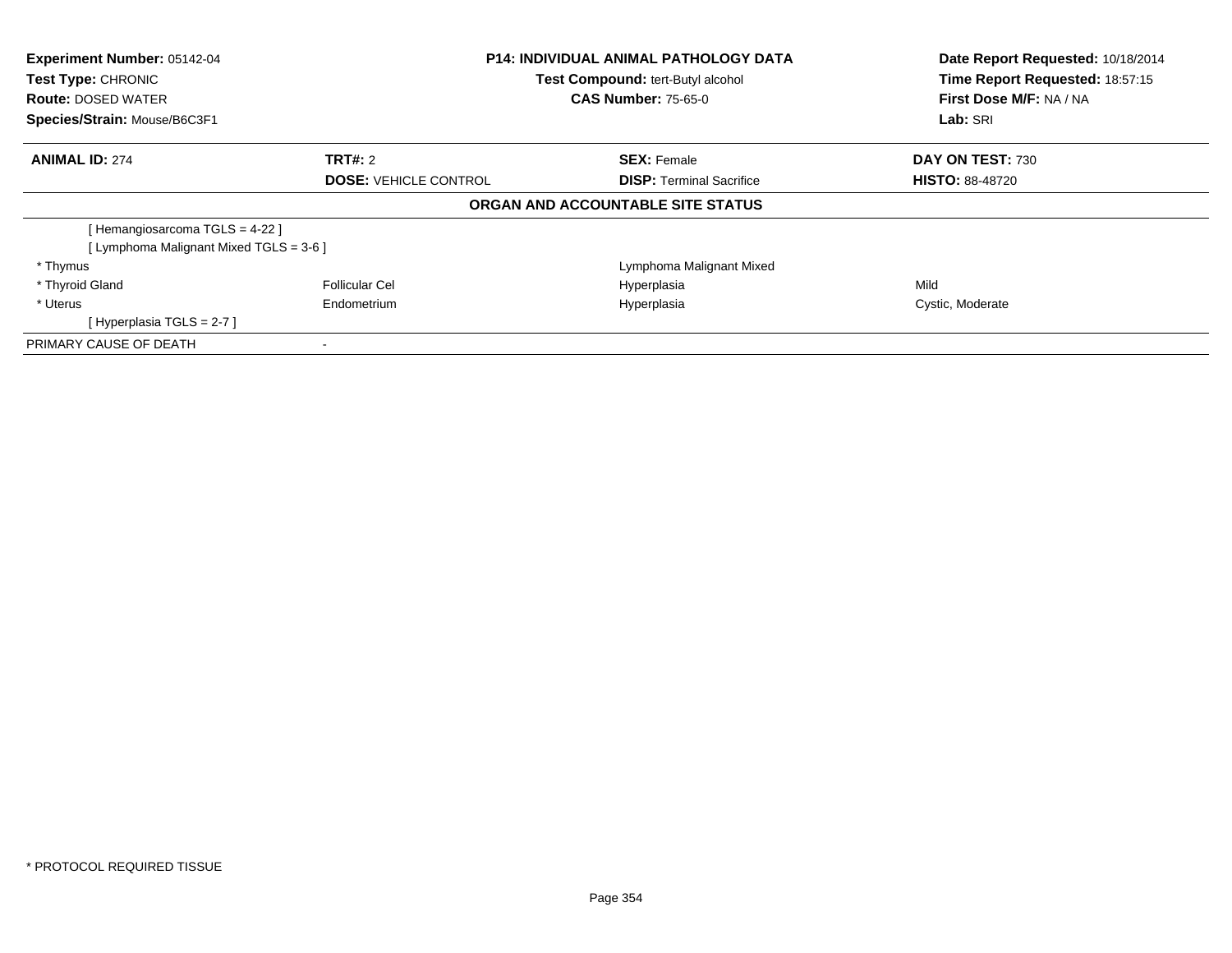| Experiment Number: 05142-04<br>Test Type: CHRONIC<br><b>Route: DOSED WATER</b><br>Species/Strain: Mouse/B6C3F1 | <b>P14: INDIVIDUAL ANIMAL PATHOLOGY DATA</b><br>Test Compound: tert-Butyl alcohol<br><b>CAS Number: 75-65-0</b> |                                                       | Date Report Requested: 10/18/2014<br>Time Report Requested: 18:57:15<br>First Dose M/F: NA / NA<br>Lab: SRI |  |
|----------------------------------------------------------------------------------------------------------------|-----------------------------------------------------------------------------------------------------------------|-------------------------------------------------------|-------------------------------------------------------------------------------------------------------------|--|
| <b>ANIMAL ID: 275</b>                                                                                          | <b>TRT#: 2</b><br><b>DOSE: VEHICLE CONTROL</b>                                                                  | <b>SEX: Female</b><br><b>DISP:</b> Moribund Sacrifice | DAY ON TEST: 709<br>HISTO: 88-48347                                                                         |  |
|                                                                                                                |                                                                                                                 |                                                       |                                                                                                             |  |
|                                                                                                                |                                                                                                                 | ORGAN AND ACCOUNTABLE SITE STATUS                     |                                                                                                             |  |
| <b>NORMAL</b>                                                                                                  |                                                                                                                 |                                                       |                                                                                                             |  |
| * Adrenal Cortex                                                                                               | * Adrenal Medulla                                                                                               | * Bone Marrow                                         | * Brain                                                                                                     |  |
| * Esophagus                                                                                                    | * Gallbladder                                                                                                   | * Heart                                               | * Intestine Large, Cecum                                                                                    |  |
| * Intestine Large, Colon                                                                                       | * Intestine Large, Rectum                                                                                       | * Intestine Small, Duodenum                           | * Intestine Small, Ileum                                                                                    |  |
| * Intestine Small, Jejunum                                                                                     | * Islets, Pancreatic                                                                                            | * Lymph Node, Mandibular                              | * Lymph Node, Mesenteric                                                                                    |  |
| * Mammary Gland                                                                                                | * Nose                                                                                                          | * Ovary                                               | * Pancreas                                                                                                  |  |
| * Parathyroid Gland                                                                                            | * Pituitary Gland                                                                                               | * Salivary Glands                                     | * Skin                                                                                                      |  |
| * Stomach, Forestomach                                                                                         | * Stomach, Glandular                                                                                            | * Thymus                                              | * Thyroid Gland                                                                                             |  |
| * Trachea                                                                                                      | * Urinary Bladder                                                                                               |                                                       |                                                                                                             |  |
| <b>OBSERVATIONS</b>                                                                                            |                                                                                                                 |                                                       |                                                                                                             |  |
| * Bone                                                                                                         |                                                                                                                 | Fibrous Osteodystrophy                                | Minimal                                                                                                     |  |
| * Kidney                                                                                                       |                                                                                                                 | Nephropathy                                           | Moderate                                                                                                    |  |
| * Liver                                                                                                        |                                                                                                                 | Hepatocellular Adenoma                                |                                                                                                             |  |
|                                                                                                                |                                                                                                                 | Hepatocellular Carcinoma                              | Multiple                                                                                                    |  |
| [ Hepatocellular Carcinoma TGLS = 3-21,4-22 ]                                                                  |                                                                                                                 |                                                       |                                                                                                             |  |
| * Lung                                                                                                         |                                                                                                                 | Hepatocellular Carcinoma                              | Metastatic (Liver)                                                                                          |  |
| [ Hepatocellular Carcinoma TGLS = 5-2,5-2-1,6-2,6-2-1 ]                                                        |                                                                                                                 |                                                       |                                                                                                             |  |
| * Spleen                                                                                                       |                                                                                                                 | Hematopoietic Cell Proliferation                      | Moderate                                                                                                    |  |
| [ Hematopoietic Cell Proliferation TGLS = 2-6 ]                                                                |                                                                                                                 |                                                       |                                                                                                             |  |
| * Uterus                                                                                                       | Endometrium                                                                                                     | Hyperplasia                                           | Cystic, Mild                                                                                                |  |
| [Hyperplasia TGLS = 1-7]                                                                                       |                                                                                                                 |                                                       |                                                                                                             |  |
| PRIMARY CAUSE OF DEATH                                                                                         |                                                                                                                 |                                                       |                                                                                                             |  |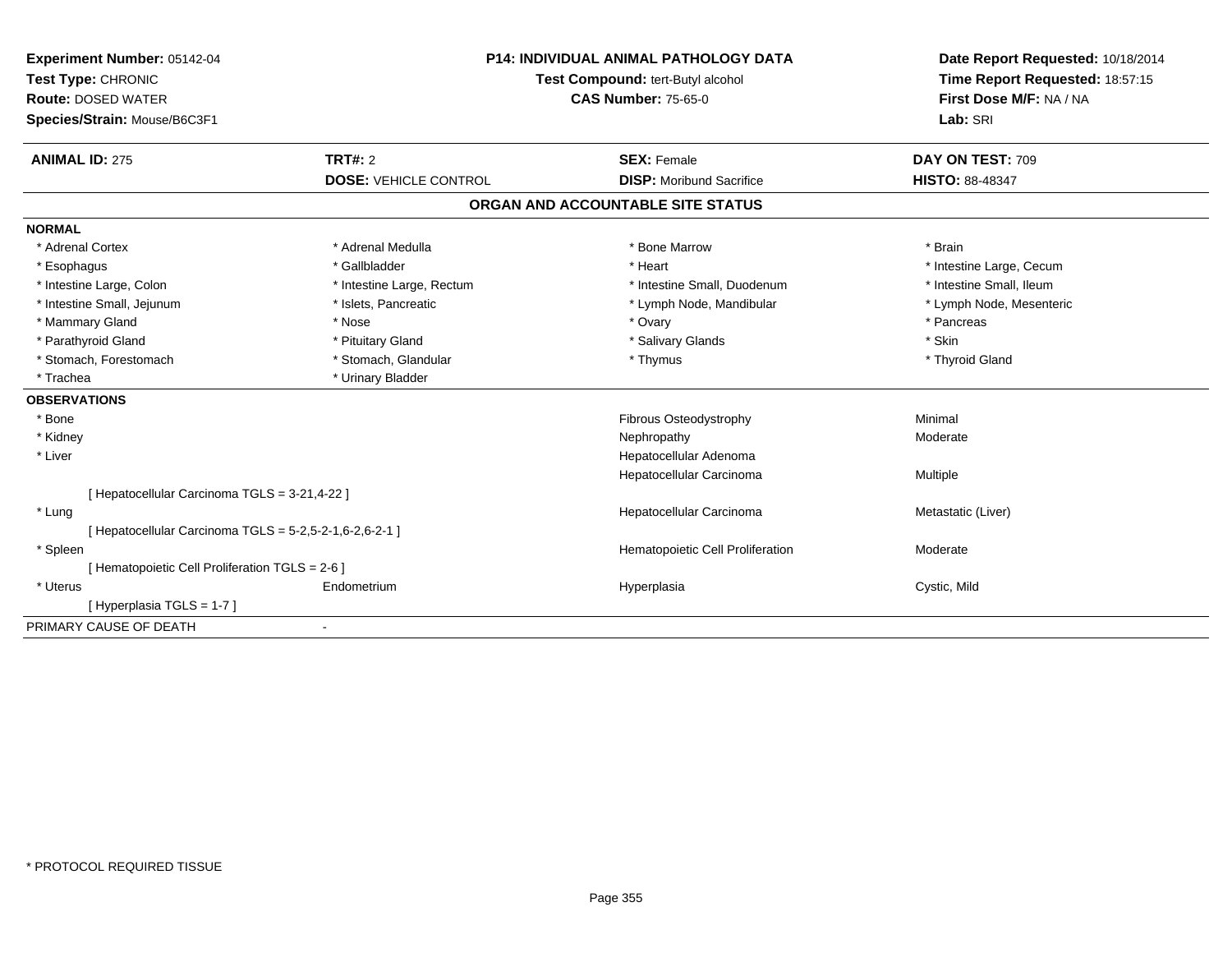| Experiment Number: 05142-04<br>Test Type: CHRONIC<br><b>Route: DOSED WATER</b><br>Species/Strain: Mouse/B6C3F1 |                              | P14: INDIVIDUAL ANIMAL PATHOLOGY DATA<br>Test Compound: tert-Butyl alcohol<br><b>CAS Number: 75-65-0</b> | Date Report Requested: 10/18/2014<br>Time Report Requested: 18:57:15<br>First Dose M/F: NA / NA<br>Lab: SRI |
|----------------------------------------------------------------------------------------------------------------|------------------------------|----------------------------------------------------------------------------------------------------------|-------------------------------------------------------------------------------------------------------------|
| <b>ANIMAL ID: 276</b>                                                                                          | <b>TRT#: 2</b>               | <b>SEX: Female</b>                                                                                       | DAY ON TEST: 730                                                                                            |
|                                                                                                                | <b>DOSE: VEHICLE CONTROL</b> | <b>DISP: Terminal Sacrifice</b>                                                                          | HISTO: 88-48721                                                                                             |
|                                                                                                                |                              | ORGAN AND ACCOUNTABLE SITE STATUS                                                                        |                                                                                                             |
| <b>NORMAL</b>                                                                                                  |                              |                                                                                                          |                                                                                                             |
| * Adrenal Cortex                                                                                               | * Adrenal Medulla            | * Bone Marrow                                                                                            | * Brain                                                                                                     |
| * Esophagus                                                                                                    | * Gallbladder                | * Heart                                                                                                  | * Intestine Large, Cecum                                                                                    |
| * Intestine Large, Colon                                                                                       | * Intestine Large, Rectum    | * Intestine Small, Duodenum                                                                              | * Intestine Small, Ileum                                                                                    |
| * Intestine Small, Jejunum                                                                                     | * Islets, Pancreatic         | * Lung                                                                                                   | * Mammary Gland                                                                                             |
| * Nose                                                                                                         | * Parathyroid Gland          | * Salivary Glands                                                                                        | * Skin                                                                                                      |
| * Stomach, Forestomach                                                                                         | * Stomach, Glandular         | * Trachea                                                                                                | * Urinary Bladder                                                                                           |
| <b>OBSERVATIONS</b>                                                                                            |                              |                                                                                                          |                                                                                                             |
| * Bone                                                                                                         |                              | Fibrous Osteodystrophy                                                                                   | Mild                                                                                                        |
| * Kidney                                                                                                       |                              | Lymphoma Malignant Mixed                                                                                 |                                                                                                             |
|                                                                                                                |                              | Nephropathy                                                                                              | Mild                                                                                                        |
| * Liver                                                                                                        |                              | Hepatocellular Adenoma                                                                                   |                                                                                                             |
|                                                                                                                |                              | Lymphoma Malignant Mixed                                                                                 |                                                                                                             |
| Lymph Node                                                                                                     | <b>Iliac</b>                 | Lymphoma Malignant Mixed                                                                                 |                                                                                                             |
|                                                                                                                | Mediastinal                  | Lymphoma Malignant Mixed                                                                                 |                                                                                                             |
|                                                                                                                | Pancreatic                   | Lymphoma Malignant Mixed                                                                                 |                                                                                                             |
|                                                                                                                | Renal                        | Lymphoma Malignant Mixed                                                                                 |                                                                                                             |
| [ Lymphoma Malignant Mixed TGLS = 10-2,9-25,5-21,8-24 ]                                                        |                              |                                                                                                          |                                                                                                             |
| [ Lymphoma Malignant Mixed TGLS = 10-2,9-25,5-21,8-24 ]                                                        |                              |                                                                                                          |                                                                                                             |
| [ Lymphoma Malignant Mixed TGLS = 10-2,9-25,5-21,8-24 ]                                                        |                              |                                                                                                          |                                                                                                             |
| [ Lymphoma Malignant Mixed TGLS = 10-2,9-25,5-21,8-24 ]                                                        |                              |                                                                                                          |                                                                                                             |
| * Lymph Node, Mandibular                                                                                       |                              | Lymphoma Malignant Mixed                                                                                 |                                                                                                             |
| [ Lymphoma Malignant Mixed TGLS = 10-2,9-25,5-21,8-24 ]                                                        |                              |                                                                                                          |                                                                                                             |
| * Lymph Node, Mesenteric                                                                                       |                              | Lymphoma Malignant Mixed                                                                                 |                                                                                                             |
| [ Lymphoma Malignant Mixed TGLS = 10-2,9-25,5-21,8-24 ]                                                        |                              |                                                                                                          |                                                                                                             |
| Mesentery                                                                                                      |                              | Lymphoma Malignant Mixed                                                                                 |                                                                                                             |
| [ Lymphoma Malignant Mixed TGLS = 6-22 ]                                                                       |                              |                                                                                                          |                                                                                                             |
| * Ovary                                                                                                        | Follicle                     | Cyst                                                                                                     | Marked                                                                                                      |
|                                                                                                                |                              | Hemorrhage                                                                                               | Marked                                                                                                      |
| [Cyst TGLS = $3-7-1$ ]                                                                                         |                              |                                                                                                          |                                                                                                             |

[ Hemorrhage TGLS = 3-7-1 ]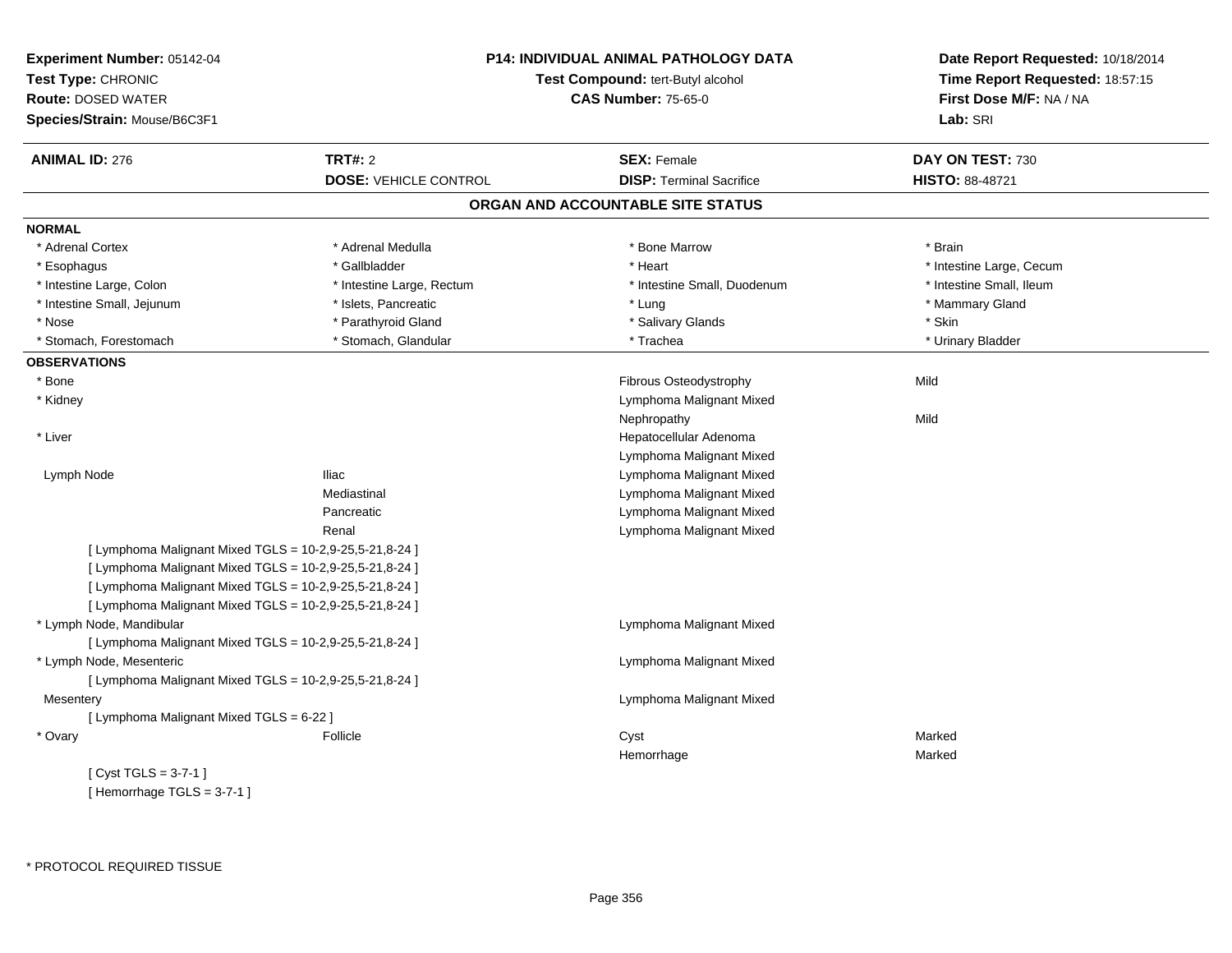| <b>Experiment Number: 05142-04</b><br>Test Type: CHRONIC<br><b>Route: DOSED WATER</b> | <b>P14: INDIVIDUAL ANIMAL PATHOLOGY DATA</b><br>Test Compound: tert-Butyl alcohol<br><b>CAS Number: 75-65-0</b> |                                   | Date Report Requested: 10/18/2014<br>Time Report Requested: 18:57:15<br>First Dose M/F: NA / NA |
|---------------------------------------------------------------------------------------|-----------------------------------------------------------------------------------------------------------------|-----------------------------------|-------------------------------------------------------------------------------------------------|
| Species/Strain: Mouse/B6C3F1                                                          |                                                                                                                 |                                   | Lab: SRI                                                                                        |
| <b>ANIMAL ID: 276</b>                                                                 | <b>TRT#: 2</b>                                                                                                  | <b>SEX: Female</b>                | DAY ON TEST: 730                                                                                |
|                                                                                       | <b>DOSE: VEHICLE CONTROL</b>                                                                                    | <b>DISP:</b> Terminal Sacrifice   | <b>HISTO: 88-48721</b>                                                                          |
|                                                                                       |                                                                                                                 | ORGAN AND ACCOUNTABLE SITE STATUS |                                                                                                 |
| * Pancreas                                                                            |                                                                                                                 | Lymphoma Malignant Mixed          |                                                                                                 |
| * Pituitary Gland                                                                     | Pars Distalis                                                                                                   | Focal Cellular Change             | Minimal                                                                                         |
| * Spleen                                                                              |                                                                                                                 | Hematopoietic Cell Proliferation  | Mild                                                                                            |
|                                                                                       |                                                                                                                 | Lymphoma Malignant Mixed          |                                                                                                 |
| [ Lymphoma Malignant Mixed TGLS = 4-6 ]                                               |                                                                                                                 |                                   |                                                                                                 |
| * Thymus                                                                              |                                                                                                                 | Lymphoma Malignant Mixed          |                                                                                                 |
| * Thyroid Gland                                                                       | <b>Follicular Cel</b>                                                                                           | Hyperplasia                       | Moderate                                                                                        |
| * Uterus                                                                              |                                                                                                                 | Hydrometra                        | Moderate                                                                                        |
|                                                                                       | Endometrium                                                                                                     | Hyperplasia                       | Cystic, Moderate                                                                                |
| [Hydrometra TGLS = $2-7$ ]                                                            |                                                                                                                 |                                   |                                                                                                 |
| [Hyperplasia TGLS = 1-7]                                                              |                                                                                                                 |                                   |                                                                                                 |
| PRIMARY CAUSE OF DEATH                                                                |                                                                                                                 |                                   |                                                                                                 |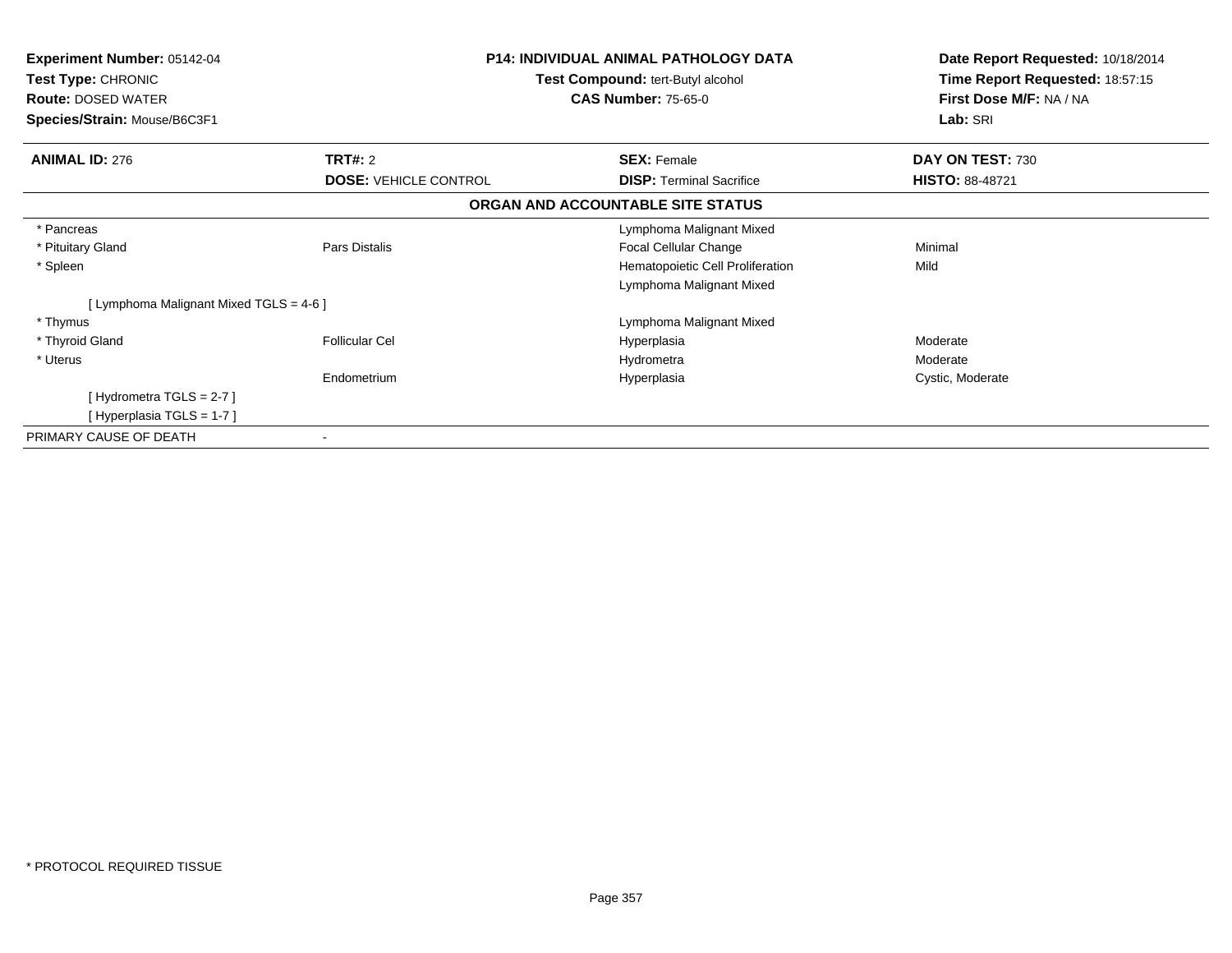| Experiment Number: 05142-04<br>Test Type: CHRONIC<br><b>Route: DOSED WATER</b><br>Species/Strain: Mouse/B6C3F1 |                              | <b>P14: INDIVIDUAL ANIMAL PATHOLOGY DATA</b><br>Test Compound: tert-Butyl alcohol<br><b>CAS Number: 75-65-0</b> |                             |
|----------------------------------------------------------------------------------------------------------------|------------------------------|-----------------------------------------------------------------------------------------------------------------|-----------------------------|
| <b>ANIMAL ID: 277</b>                                                                                          | <b>TRT#: 2</b>               | <b>SEX: Female</b>                                                                                              | DAY ON TEST: 555            |
|                                                                                                                | <b>DOSE: VEHICLE CONTROL</b> | <b>DISP: Natural Death</b>                                                                                      | HISTO: 88-46333             |
|                                                                                                                |                              | ORGAN AND ACCOUNTABLE SITE STATUS                                                                               |                             |
| <b>NORMAL</b>                                                                                                  |                              |                                                                                                                 |                             |
| * Adrenal Cortex                                                                                               | * Adrenal Medulla            | * Bone Marrow                                                                                                   | * Brain                     |
| * Esophagus                                                                                                    | * Gallbladder                | * Heart                                                                                                         | * Islets, Pancreatic        |
| * Kidney                                                                                                       | * Liver                      | * Lymph Node, Mandibular                                                                                        | * Mammary Gland             |
| * Nose                                                                                                         | * Ovary                      | * Pancreas                                                                                                      | * Parathyroid Gland         |
| * Salivary Glands                                                                                              | * Skin                       | * Spleen                                                                                                        | * Stomach, Forestomach      |
| * Stomach, Glandular                                                                                           | * Thymus                     | * Thyroid Gland                                                                                                 | * Trachea                   |
| * Urinary Bladder                                                                                              |                              |                                                                                                                 |                             |
| <b>MISSING</b>                                                                                                 |                              |                                                                                                                 |                             |
| * Lymph Node, Mesenteric                                                                                       | * Pituitary Gland            |                                                                                                                 |                             |
| <b>AUTO PRECLUDES DIAG.</b>                                                                                    |                              |                                                                                                                 |                             |
| * Intestine Large, Cecum                                                                                       | * Intestine Large, Colon     | * Intestine Large, Rectum                                                                                       | * Intestine Small, Duodenum |
| * Intestine Small, Ileum                                                                                       | * Intestine Small, Jejunum   |                                                                                                                 |                             |
| <b>OBSERVATIONS</b>                                                                                            |                              |                                                                                                                 |                             |
| * Bone                                                                                                         |                              | Fibrous Osteodystrophy                                                                                          | Minimal                     |
| * Lung                                                                                                         |                              | Congestion                                                                                                      | Moderate                    |
| * Uterus                                                                                                       |                              | Hydrometra                                                                                                      | Moderate                    |
|                                                                                                                | Endometrium                  | Hyperplasia                                                                                                     | Cystic, Marked              |
| [Hydrometra TGLS = 1-7]                                                                                        |                              |                                                                                                                 |                             |
| [Hyperplasia TGLS = 1-7]                                                                                       |                              |                                                                                                                 |                             |
| PRIMARY CAUSE OF DEATH                                                                                         |                              |                                                                                                                 |                             |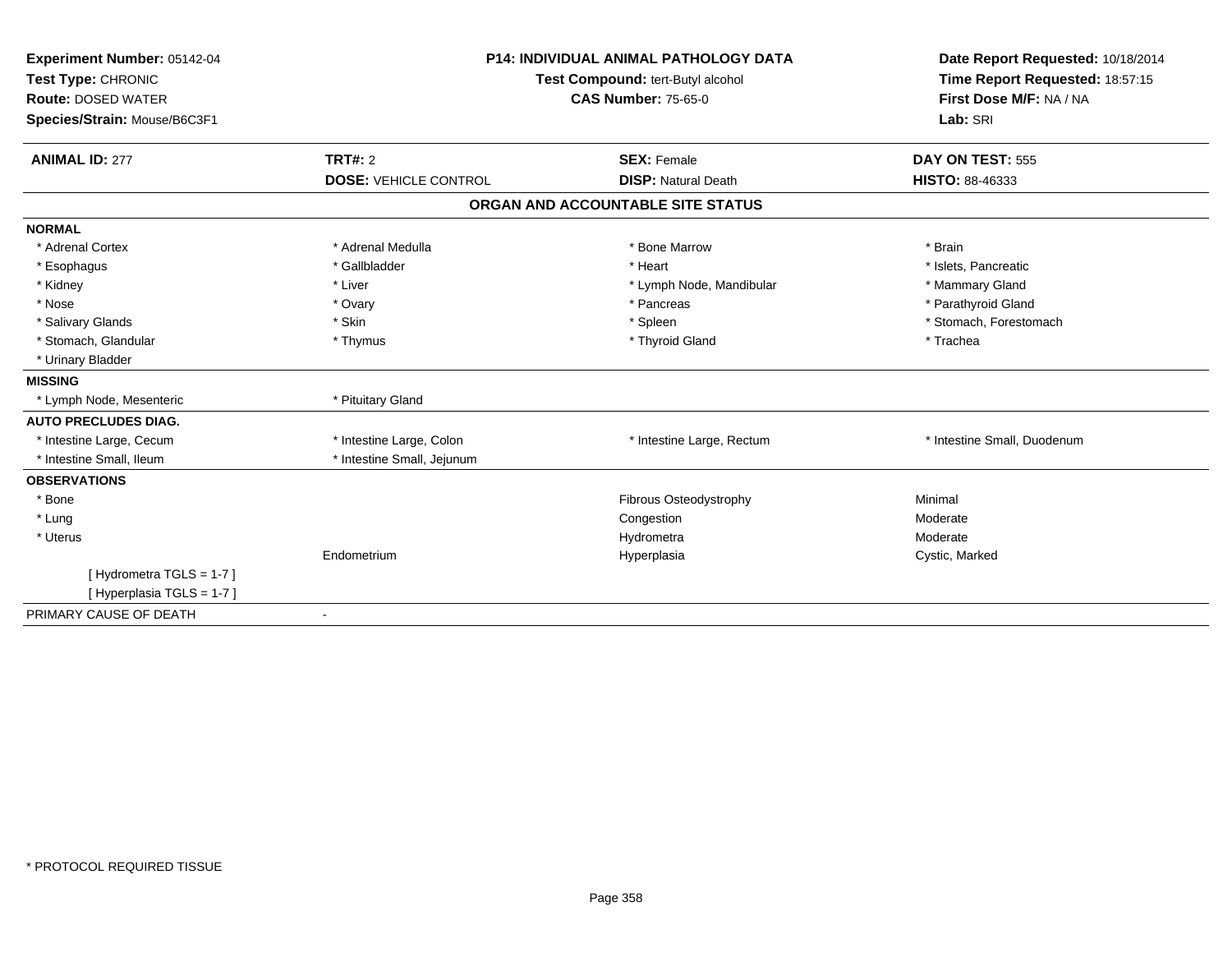| First Dose M/F: NA / NA<br><b>Route: DOSED WATER</b><br><b>CAS Number: 75-65-0</b><br>Species/Strain: Mouse/B6C3F1<br>Lab: SRI<br><b>ANIMAL ID: 278</b><br>TRT#: 2<br>DAY ON TEST: 735<br><b>SEX: Female</b><br><b>DOSE: VEHICLE CONTROL</b><br><b>DISP: Terminal Sacrifice</b><br><b>HISTO: 88-48722</b><br>ORGAN AND ACCOUNTABLE SITE STATUS<br><b>NORMAL</b><br>* Adrenal Cortex<br>* Adrenal Medulla<br>* Brain<br>* Bone Marrow<br>* Gallbladder<br>* Heart<br>* Intestine Large, Cecum<br>* Esophagus<br>* Intestine Small, Ileum<br>* Intestine Large, Colon<br>* Intestine Small, Duodenum<br>* Intestine Large, Rectum<br>* Intestine Small, Jejunum<br>* Islets, Pancreatic<br>* Lung<br>* Lymph Node, Mandibular<br>* Lymph Node, Mesenteric<br>* Mammary Gland<br>* Nose<br>* Ovary<br>* Salivary Glands<br>* Skin<br>* Stomach, Forestomach<br>* Pancreas<br>* Stomach, Glandular<br>* Trachea<br>* Urinary Bladder<br>* Thymus<br><b>MISSING</b><br>* Parathyroid Gland<br><b>OBSERVATIONS</b><br>Mild<br>* Bone<br>Fibrous Osteodystrophy<br>* Kidney<br>Nephropathy<br>Minimal<br>* Liver<br>Hepatocellular Adenoma<br>Hepatocellular Carcinoma<br>Multiple<br>[ Hepatocellular Adenoma TGLS = 3-21 ]<br>[ Hepatocellular Carcinoma TGLS = 4-22,5-23,6-24 ]<br>* Pituitary Gland<br><b>Pars Distalis</b><br>Adenoma<br>* Spleen<br>Lymphoid, Moderate<br>Hyperplasia<br><b>Follicular Cel</b><br>* Thyroid Gland<br>Adenoma<br><b>Follicular Cel</b><br>Moderate<br>Hyperplasia<br>* Uterus<br>Mild<br>Hydrometra<br>Endometrium<br>Cystic, Marked<br>Hyperplasia<br>[Hydrometra TGLS = 2-7]<br>[Hyperplasia TGLS = 1-7] | Experiment Number: 05142-04<br>Test Type: CHRONIC | <b>P14: INDIVIDUAL ANIMAL PATHOLOGY DATA</b><br>Test Compound: tert-Butyl alcohol |  | Date Report Requested: 10/18/2014<br>Time Report Requested: 18:57:15 |
|------------------------------------------------------------------------------------------------------------------------------------------------------------------------------------------------------------------------------------------------------------------------------------------------------------------------------------------------------------------------------------------------------------------------------------------------------------------------------------------------------------------------------------------------------------------------------------------------------------------------------------------------------------------------------------------------------------------------------------------------------------------------------------------------------------------------------------------------------------------------------------------------------------------------------------------------------------------------------------------------------------------------------------------------------------------------------------------------------------------------------------------------------------------------------------------------------------------------------------------------------------------------------------------------------------------------------------------------------------------------------------------------------------------------------------------------------------------------------------------------------------------------------------------------------------------------------------------------------------------------------------------|---------------------------------------------------|-----------------------------------------------------------------------------------|--|----------------------------------------------------------------------|
|                                                                                                                                                                                                                                                                                                                                                                                                                                                                                                                                                                                                                                                                                                                                                                                                                                                                                                                                                                                                                                                                                                                                                                                                                                                                                                                                                                                                                                                                                                                                                                                                                                          |                                                   |                                                                                   |  |                                                                      |
|                                                                                                                                                                                                                                                                                                                                                                                                                                                                                                                                                                                                                                                                                                                                                                                                                                                                                                                                                                                                                                                                                                                                                                                                                                                                                                                                                                                                                                                                                                                                                                                                                                          |                                                   |                                                                                   |  |                                                                      |
|                                                                                                                                                                                                                                                                                                                                                                                                                                                                                                                                                                                                                                                                                                                                                                                                                                                                                                                                                                                                                                                                                                                                                                                                                                                                                                                                                                                                                                                                                                                                                                                                                                          |                                                   |                                                                                   |  |                                                                      |
|                                                                                                                                                                                                                                                                                                                                                                                                                                                                                                                                                                                                                                                                                                                                                                                                                                                                                                                                                                                                                                                                                                                                                                                                                                                                                                                                                                                                                                                                                                                                                                                                                                          |                                                   |                                                                                   |  |                                                                      |
|                                                                                                                                                                                                                                                                                                                                                                                                                                                                                                                                                                                                                                                                                                                                                                                                                                                                                                                                                                                                                                                                                                                                                                                                                                                                                                                                                                                                                                                                                                                                                                                                                                          |                                                   |                                                                                   |  |                                                                      |
|                                                                                                                                                                                                                                                                                                                                                                                                                                                                                                                                                                                                                                                                                                                                                                                                                                                                                                                                                                                                                                                                                                                                                                                                                                                                                                                                                                                                                                                                                                                                                                                                                                          |                                                   |                                                                                   |  |                                                                      |
|                                                                                                                                                                                                                                                                                                                                                                                                                                                                                                                                                                                                                                                                                                                                                                                                                                                                                                                                                                                                                                                                                                                                                                                                                                                                                                                                                                                                                                                                                                                                                                                                                                          |                                                   |                                                                                   |  |                                                                      |
|                                                                                                                                                                                                                                                                                                                                                                                                                                                                                                                                                                                                                                                                                                                                                                                                                                                                                                                                                                                                                                                                                                                                                                                                                                                                                                                                                                                                                                                                                                                                                                                                                                          |                                                   |                                                                                   |  |                                                                      |
|                                                                                                                                                                                                                                                                                                                                                                                                                                                                                                                                                                                                                                                                                                                                                                                                                                                                                                                                                                                                                                                                                                                                                                                                                                                                                                                                                                                                                                                                                                                                                                                                                                          |                                                   |                                                                                   |  |                                                                      |
|                                                                                                                                                                                                                                                                                                                                                                                                                                                                                                                                                                                                                                                                                                                                                                                                                                                                                                                                                                                                                                                                                                                                                                                                                                                                                                                                                                                                                                                                                                                                                                                                                                          |                                                   |                                                                                   |  |                                                                      |
|                                                                                                                                                                                                                                                                                                                                                                                                                                                                                                                                                                                                                                                                                                                                                                                                                                                                                                                                                                                                                                                                                                                                                                                                                                                                                                                                                                                                                                                                                                                                                                                                                                          |                                                   |                                                                                   |  |                                                                      |
|                                                                                                                                                                                                                                                                                                                                                                                                                                                                                                                                                                                                                                                                                                                                                                                                                                                                                                                                                                                                                                                                                                                                                                                                                                                                                                                                                                                                                                                                                                                                                                                                                                          |                                                   |                                                                                   |  |                                                                      |
|                                                                                                                                                                                                                                                                                                                                                                                                                                                                                                                                                                                                                                                                                                                                                                                                                                                                                                                                                                                                                                                                                                                                                                                                                                                                                                                                                                                                                                                                                                                                                                                                                                          |                                                   |                                                                                   |  |                                                                      |
|                                                                                                                                                                                                                                                                                                                                                                                                                                                                                                                                                                                                                                                                                                                                                                                                                                                                                                                                                                                                                                                                                                                                                                                                                                                                                                                                                                                                                                                                                                                                                                                                                                          |                                                   |                                                                                   |  |                                                                      |
|                                                                                                                                                                                                                                                                                                                                                                                                                                                                                                                                                                                                                                                                                                                                                                                                                                                                                                                                                                                                                                                                                                                                                                                                                                                                                                                                                                                                                                                                                                                                                                                                                                          |                                                   |                                                                                   |  |                                                                      |
|                                                                                                                                                                                                                                                                                                                                                                                                                                                                                                                                                                                                                                                                                                                                                                                                                                                                                                                                                                                                                                                                                                                                                                                                                                                                                                                                                                                                                                                                                                                                                                                                                                          |                                                   |                                                                                   |  |                                                                      |
|                                                                                                                                                                                                                                                                                                                                                                                                                                                                                                                                                                                                                                                                                                                                                                                                                                                                                                                                                                                                                                                                                                                                                                                                                                                                                                                                                                                                                                                                                                                                                                                                                                          |                                                   |                                                                                   |  |                                                                      |
|                                                                                                                                                                                                                                                                                                                                                                                                                                                                                                                                                                                                                                                                                                                                                                                                                                                                                                                                                                                                                                                                                                                                                                                                                                                                                                                                                                                                                                                                                                                                                                                                                                          |                                                   |                                                                                   |  |                                                                      |
|                                                                                                                                                                                                                                                                                                                                                                                                                                                                                                                                                                                                                                                                                                                                                                                                                                                                                                                                                                                                                                                                                                                                                                                                                                                                                                                                                                                                                                                                                                                                                                                                                                          |                                                   |                                                                                   |  |                                                                      |
|                                                                                                                                                                                                                                                                                                                                                                                                                                                                                                                                                                                                                                                                                                                                                                                                                                                                                                                                                                                                                                                                                                                                                                                                                                                                                                                                                                                                                                                                                                                                                                                                                                          |                                                   |                                                                                   |  |                                                                      |
|                                                                                                                                                                                                                                                                                                                                                                                                                                                                                                                                                                                                                                                                                                                                                                                                                                                                                                                                                                                                                                                                                                                                                                                                                                                                                                                                                                                                                                                                                                                                                                                                                                          |                                                   |                                                                                   |  |                                                                      |
|                                                                                                                                                                                                                                                                                                                                                                                                                                                                                                                                                                                                                                                                                                                                                                                                                                                                                                                                                                                                                                                                                                                                                                                                                                                                                                                                                                                                                                                                                                                                                                                                                                          |                                                   |                                                                                   |  |                                                                      |
|                                                                                                                                                                                                                                                                                                                                                                                                                                                                                                                                                                                                                                                                                                                                                                                                                                                                                                                                                                                                                                                                                                                                                                                                                                                                                                                                                                                                                                                                                                                                                                                                                                          |                                                   |                                                                                   |  |                                                                      |
|                                                                                                                                                                                                                                                                                                                                                                                                                                                                                                                                                                                                                                                                                                                                                                                                                                                                                                                                                                                                                                                                                                                                                                                                                                                                                                                                                                                                                                                                                                                                                                                                                                          |                                                   |                                                                                   |  |                                                                      |
|                                                                                                                                                                                                                                                                                                                                                                                                                                                                                                                                                                                                                                                                                                                                                                                                                                                                                                                                                                                                                                                                                                                                                                                                                                                                                                                                                                                                                                                                                                                                                                                                                                          |                                                   |                                                                                   |  |                                                                      |
|                                                                                                                                                                                                                                                                                                                                                                                                                                                                                                                                                                                                                                                                                                                                                                                                                                                                                                                                                                                                                                                                                                                                                                                                                                                                                                                                                                                                                                                                                                                                                                                                                                          |                                                   |                                                                                   |  |                                                                      |
|                                                                                                                                                                                                                                                                                                                                                                                                                                                                                                                                                                                                                                                                                                                                                                                                                                                                                                                                                                                                                                                                                                                                                                                                                                                                                                                                                                                                                                                                                                                                                                                                                                          |                                                   |                                                                                   |  |                                                                      |
|                                                                                                                                                                                                                                                                                                                                                                                                                                                                                                                                                                                                                                                                                                                                                                                                                                                                                                                                                                                                                                                                                                                                                                                                                                                                                                                                                                                                                                                                                                                                                                                                                                          |                                                   |                                                                                   |  |                                                                      |
| PRIMARY CAUSE OF DEATH                                                                                                                                                                                                                                                                                                                                                                                                                                                                                                                                                                                                                                                                                                                                                                                                                                                                                                                                                                                                                                                                                                                                                                                                                                                                                                                                                                                                                                                                                                                                                                                                                   |                                                   |                                                                                   |  |                                                                      |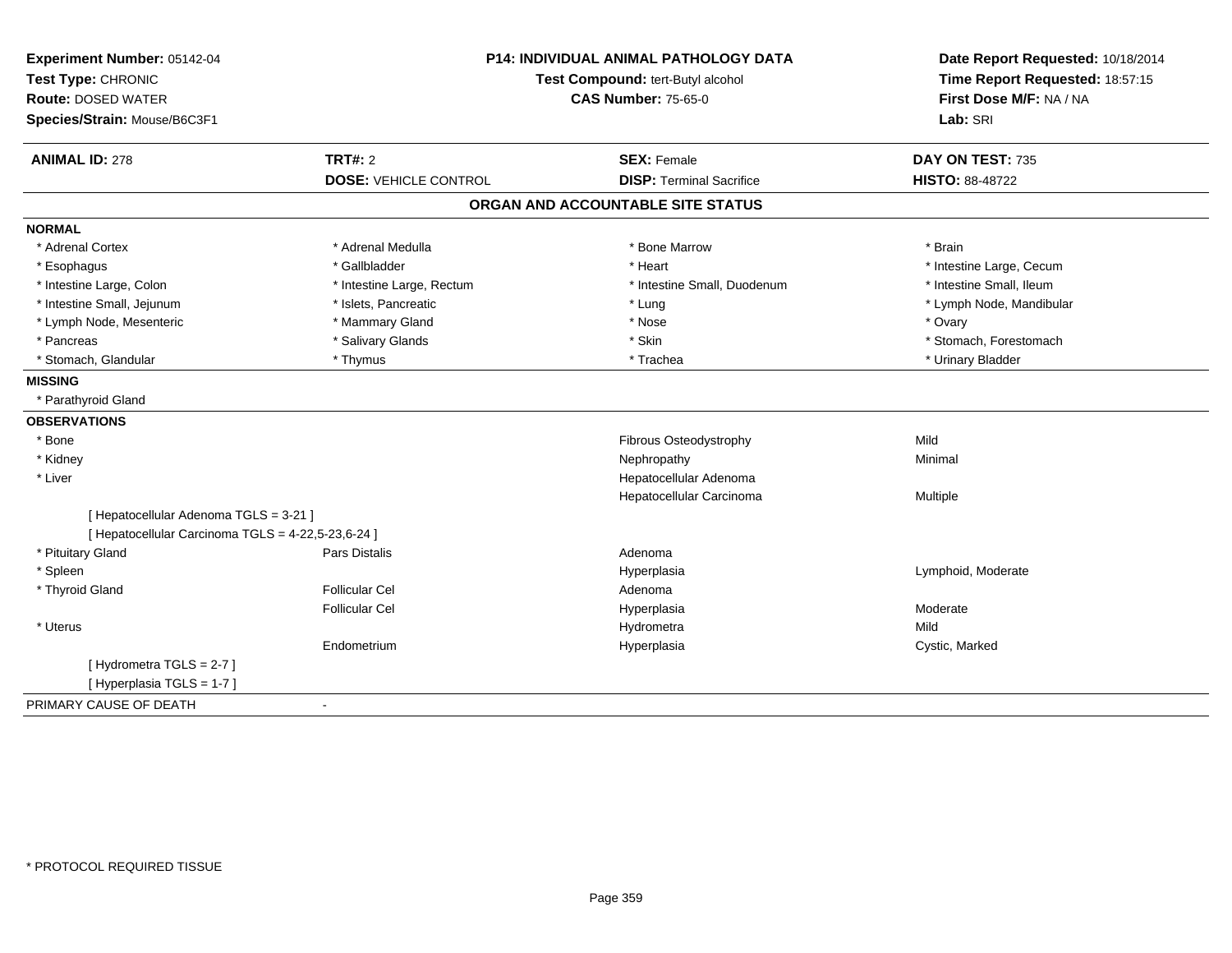| Experiment Number: 05142-04<br>Test Type: CHRONIC<br><b>Route: DOSED WATER</b><br>Species/Strain: Mouse/B6C3F1 |                              | <b>P14: INDIVIDUAL ANIMAL PATHOLOGY DATA</b><br>Test Compound: tert-Butyl alcohol<br><b>CAS Number: 75-65-0</b> |                            |
|----------------------------------------------------------------------------------------------------------------|------------------------------|-----------------------------------------------------------------------------------------------------------------|----------------------------|
| <b>ANIMAL ID: 279</b>                                                                                          | <b>TRT#: 2</b>               | <b>SEX: Female</b>                                                                                              | DAY ON TEST: 735           |
|                                                                                                                | <b>DOSE: VEHICLE CONTROL</b> | <b>DISP: Terminal Sacrifice</b>                                                                                 | HISTO: 88-48723            |
|                                                                                                                |                              | ORGAN AND ACCOUNTABLE SITE STATUS                                                                               |                            |
| <b>NORMAL</b>                                                                                                  |                              |                                                                                                                 |                            |
| * Adrenal Cortex                                                                                               | * Adrenal Medulla            | * Brain                                                                                                         | * Esophagus                |
| * Gallbladder                                                                                                  | * Heart                      | * Intestine Large, Cecum                                                                                        | * Intestine Large, Colon   |
| * Intestine Large, Rectum                                                                                      | * Intestine Small, Duodenum  | * Intestine Small, Ileum                                                                                        | * Intestine Small, Jejunum |
| * Islets, Pancreatic                                                                                           | * Kidney                     | * Lung                                                                                                          | * Lymph Node, Mandibular   |
| * Lymph Node, Mesenteric                                                                                       | * Mammary Gland              | * Nose                                                                                                          | * Pancreas                 |
| * Parathyroid Gland                                                                                            | * Salivary Glands            | * Skin                                                                                                          | * Stomach, Forestomach     |
| * Stomach, Glandular                                                                                           | * Trachea                    | * Urinary Bladder                                                                                               |                            |
| <b>OBSERVATIONS</b>                                                                                            |                              |                                                                                                                 |                            |
| * Bone                                                                                                         |                              | Fibrous Osteodystrophy                                                                                          | Moderate                   |
| * Bone Marrow                                                                                                  |                              | Angiectasis                                                                                                     | Moderate                   |
| * Liver                                                                                                        |                              | <b>Basophilic Focus</b>                                                                                         |                            |
| Lymph Node                                                                                                     | Mediastinal                  | Hyperplasia                                                                                                     | Lymphoid, Mild             |
| [Hyperplasia TGLS = 2-2]                                                                                       |                              |                                                                                                                 |                            |
| * Ovary                                                                                                        | Follicle                     | Cyst                                                                                                            | Mild                       |
|                                                                                                                |                              | Hemorrhage                                                                                                      | Mild                       |
| [ $Cyst TGLS = 3-7-1$ ]                                                                                        |                              |                                                                                                                 |                            |
| [Hemorrhage TGLS = $3-7-1$ ]                                                                                   |                              |                                                                                                                 |                            |
| * Pituitary Gland                                                                                              | <b>Pars Distalis</b>         | Focal Cellular Change                                                                                           | Minimal                    |
| * Spleen                                                                                                       |                              | Hyperplasia                                                                                                     | Lymphoid, Mild             |
| * Thymus                                                                                                       |                              | Hyperplasia                                                                                                     | Lymphoid, Mild             |
| * Thyroid Gland                                                                                                | <b>Follicular Cel</b>        | Adenoma                                                                                                         |                            |
|                                                                                                                | <b>Follicular Cel</b>        | Hyperplasia                                                                                                     | Minimal                    |
| * Uterus                                                                                                       | Endometrium                  | Hyperplasia                                                                                                     | Cystic, Marked             |
| [ Hyperplasia TGLS = 1-7 ]                                                                                     |                              |                                                                                                                 |                            |
| PRIMARY CAUSE OF DEATH                                                                                         | $\blacksquare$               |                                                                                                                 |                            |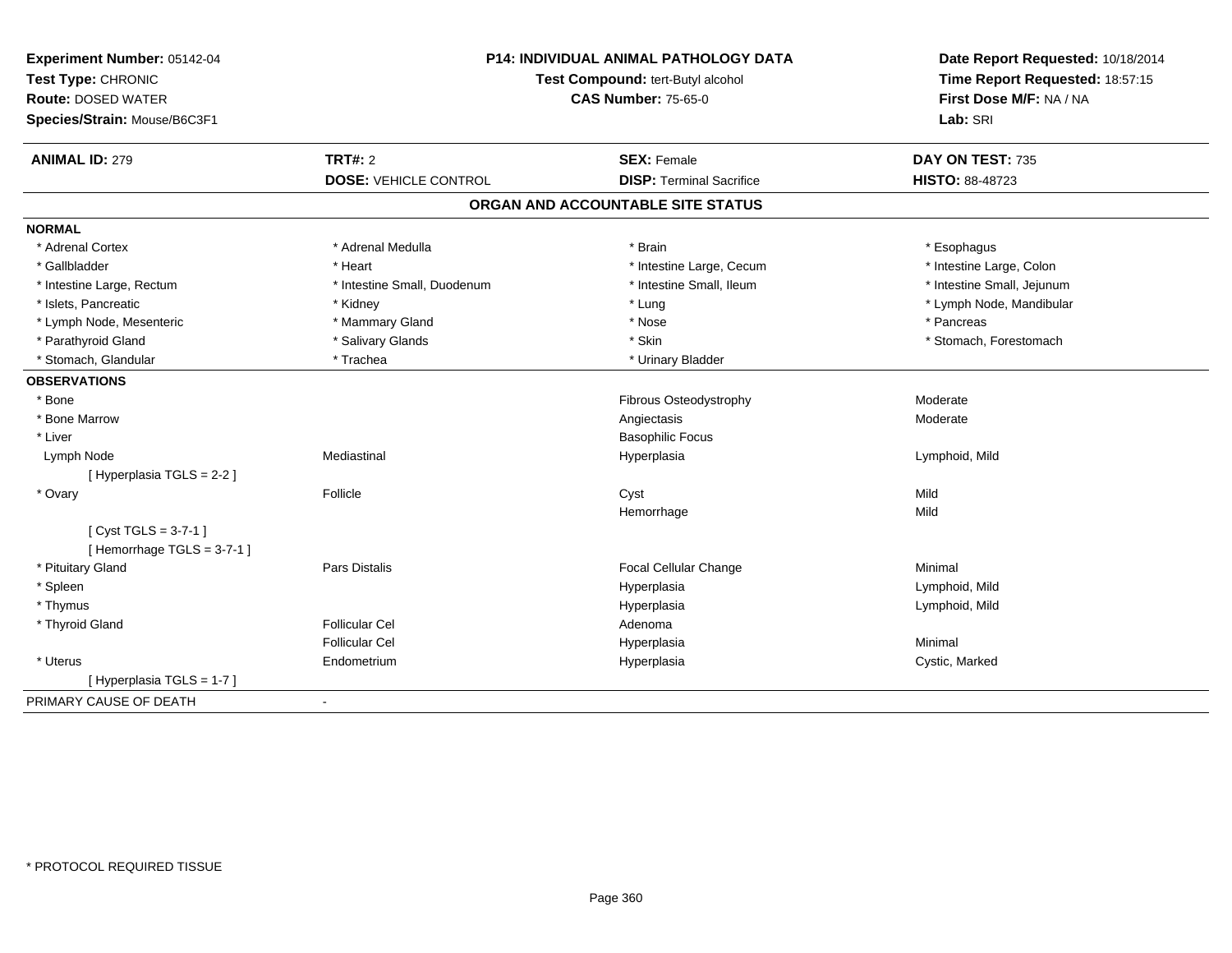| Experiment Number: 05142-04<br>Test Type: CHRONIC<br><b>Route: DOSED WATER</b><br>Species/Strain: Mouse/B6C3F1 |                              | P14: INDIVIDUAL ANIMAL PATHOLOGY DATA<br>Test Compound: tert-Butyl alcohol<br><b>CAS Number: 75-65-0</b> | Date Report Requested: 10/18/2014<br>Time Report Requested: 18:57:15<br>First Dose M/F: NA / NA<br>Lab: SRI |
|----------------------------------------------------------------------------------------------------------------|------------------------------|----------------------------------------------------------------------------------------------------------|-------------------------------------------------------------------------------------------------------------|
| <b>ANIMAL ID: 280</b>                                                                                          | <b>TRT#: 2</b>               | <b>SEX: Female</b>                                                                                       | DAY ON TEST: 727                                                                                            |
|                                                                                                                | <b>DOSE: VEHICLE CONTROL</b> | <b>DISP:</b> Moribund Sacrifice                                                                          | HISTO: 88-48724                                                                                             |
|                                                                                                                |                              | ORGAN AND ACCOUNTABLE SITE STATUS                                                                        |                                                                                                             |
| <b>NORMAL</b>                                                                                                  |                              |                                                                                                          |                                                                                                             |
| * Adrenal Cortex                                                                                               | * Adrenal Medulla            | * Bone                                                                                                   | * Bone Marrow                                                                                               |
| * Brain                                                                                                        | * Esophagus                  | * Gallbladder                                                                                            | * Heart                                                                                                     |
| * Intestine Large, Cecum                                                                                       | * Intestine Large, Colon     | * Intestine Large, Rectum                                                                                | * Intestine Small, Duodenum                                                                                 |
| * Intestine Small, Ileum                                                                                       | * Intestine Small, Jejunum   | * Islets, Pancreatic                                                                                     | * Lymph Node, Mandibular                                                                                    |
| * Lymph Node, Mesenteric                                                                                       | * Mammary Gland              | * Nose                                                                                                   | * Ovary                                                                                                     |
| * Pancreas                                                                                                     | * Pituitary Gland            | * Salivary Glands                                                                                        | * Stomach, Forestomach                                                                                      |
| * Stomach, Glandular                                                                                           | * Thymus                     | * Thyroid Gland                                                                                          | * Trachea                                                                                                   |
| * Urinary Bladder                                                                                              |                              |                                                                                                          |                                                                                                             |
| <b>MISSING</b>                                                                                                 |                              |                                                                                                          |                                                                                                             |
| * Parathyroid Gland                                                                                            |                              |                                                                                                          |                                                                                                             |
| <b>OBSERVATIONS</b>                                                                                            |                              |                                                                                                          |                                                                                                             |
| * Kidney                                                                                                       |                              | Nephropathy                                                                                              | Minimal                                                                                                     |
| * Liver                                                                                                        |                              | <b>Eosinophilic Focus</b>                                                                                |                                                                                                             |
|                                                                                                                |                              | Hepatocellular Adenoma                                                                                   | Multiple                                                                                                    |
|                                                                                                                |                              | Hepatocellular Carcinoma                                                                                 |                                                                                                             |
| [ Eosinophilic Focus TGLS = 7-25 ]                                                                             |                              |                                                                                                          |                                                                                                             |
| [ Hepatocellular Adenoma TGLS = 5-23,6-24 ]                                                                    |                              |                                                                                                          |                                                                                                             |
| [ Hepatocellular Carcinoma TGLS = 4-22 ]                                                                       |                              |                                                                                                          |                                                                                                             |
| * Lung                                                                                                         |                              | Alveolar/Bronchiolar Carcinoma                                                                           | Multiple, Two                                                                                               |
| [ Alveolar/Bronchiolar Carcinoma TGLS = 8-2-1,9-2-2 ]                                                          |                              |                                                                                                          |                                                                                                             |
| Lymph Node                                                                                                     | Mediastinal                  | Hyperplasia                                                                                              | Lymphoid, Mild                                                                                              |
| * Skin                                                                                                         | <b>Subcut Tiss</b>           | Histiocytic Sarcoma                                                                                      |                                                                                                             |
| [ Histiocytic Sarcoma TGLS = 1-21,10-26 ]                                                                      |                              |                                                                                                          |                                                                                                             |
| * Spleen                                                                                                       |                              | Hyperplasia                                                                                              | Lymphoid, Moderate                                                                                          |
| [Hyperplasia TGLS = 3-6]                                                                                       |                              |                                                                                                          |                                                                                                             |
| * Uterus                                                                                                       |                              | Hydrometra                                                                                               | Mild                                                                                                        |
|                                                                                                                | Endometrium                  | Hyperplasia                                                                                              | Cystic, Marked                                                                                              |
| [Hyperplasia TGLS = 2-7]                                                                                       |                              |                                                                                                          |                                                                                                             |
| PRIMARY CAUSE OF DEATH                                                                                         |                              |                                                                                                          |                                                                                                             |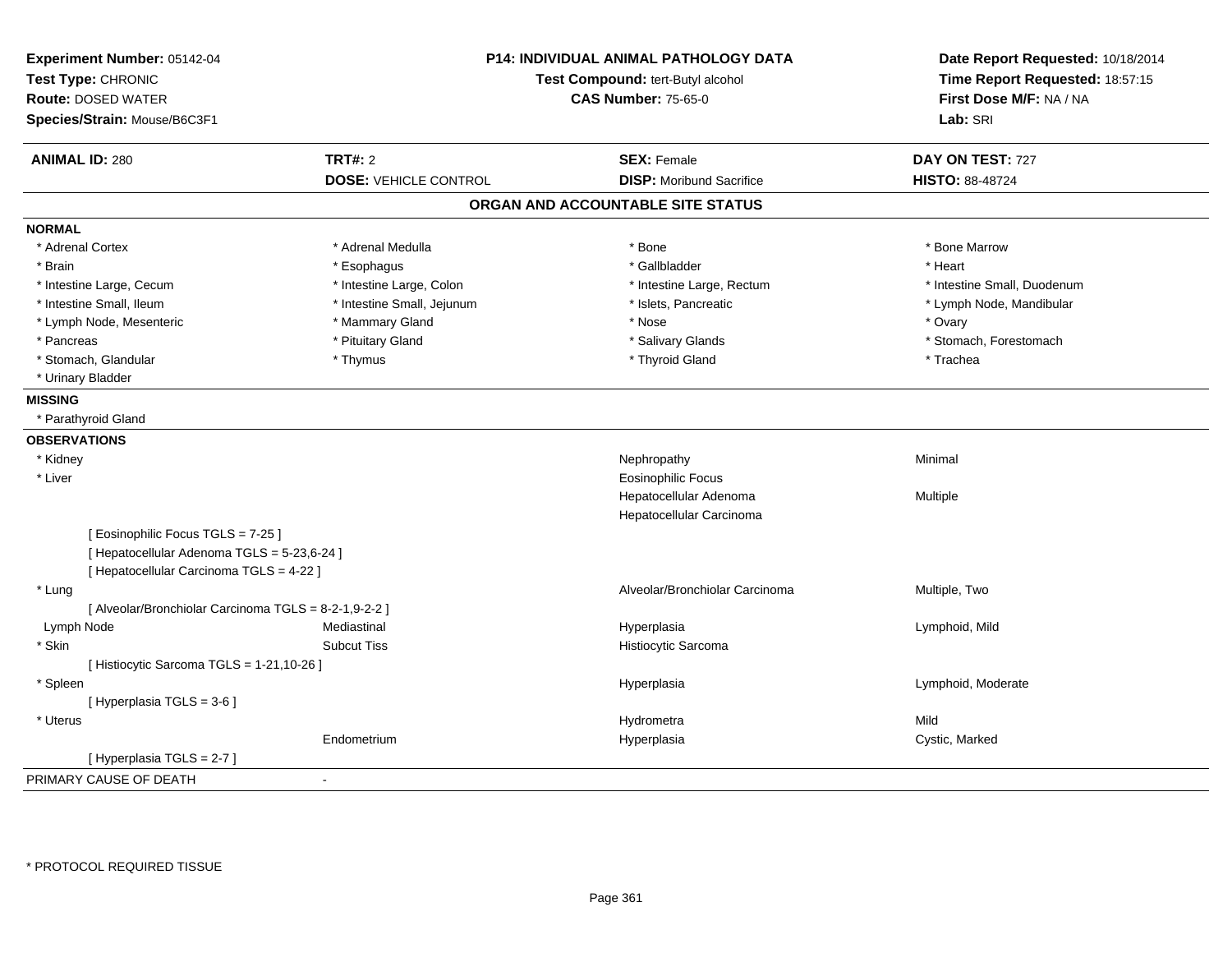| Experiment Number: 05142-04<br>Test Type: CHRONIC<br><b>Route: DOSED WATER</b><br>Species/Strain: Mouse/B6C3F1 | <b>P14: INDIVIDUAL ANIMAL PATHOLOGY DATA</b><br>Test Compound: tert-Butyl alcohol<br><b>CAS Number: 75-65-0</b> |                                   | Date Report Requested: 10/18/2014<br>Time Report Requested: 18:57:15<br>First Dose M/F: NA / NA<br>Lab: SRI |
|----------------------------------------------------------------------------------------------------------------|-----------------------------------------------------------------------------------------------------------------|-----------------------------------|-------------------------------------------------------------------------------------------------------------|
| <b>ANIMAL ID: 281</b>                                                                                          | <b>TRT#: 2</b>                                                                                                  | <b>SEX: Female</b>                | DAY ON TEST: 735                                                                                            |
|                                                                                                                | <b>DOSE: VEHICLE CONTROL</b>                                                                                    | <b>DISP: Terminal Sacrifice</b>   | HISTO: 88-48725                                                                                             |
|                                                                                                                |                                                                                                                 | ORGAN AND ACCOUNTABLE SITE STATUS |                                                                                                             |
| <b>NORMAL</b>                                                                                                  |                                                                                                                 |                                   |                                                                                                             |
| * Adrenal Cortex                                                                                               | * Adrenal Medulla                                                                                               | * Bone                            | * Bone Marrow                                                                                               |
| * Brain                                                                                                        | * Esophagus                                                                                                     | * Gallbladder                     | * Heart                                                                                                     |
| * Intestine Large, Cecum                                                                                       | * Intestine Large, Colon                                                                                        | * Intestine Large, Rectum         | * Intestine Small, Duodenum                                                                                 |
| * Intestine Small, Ileum                                                                                       | * Intestine Small, Jejunum                                                                                      | * Islets, Pancreatic              | * Lung                                                                                                      |
| * Lymph Node, Mandibular                                                                                       | * Lymph Node, Mesenteric                                                                                        | * Mammary Gland                   | * Nose                                                                                                      |
| * Pancreas                                                                                                     | * Parathyroid Gland                                                                                             | * Pituitary Gland                 | * Salivary Glands                                                                                           |
| * Skin                                                                                                         | * Stomach, Forestomach                                                                                          | * Stomach, Glandular              | * Thymus                                                                                                    |
| * Thyroid Gland                                                                                                | * Trachea                                                                                                       | * Urinary Bladder                 |                                                                                                             |
| <b>OBSERVATIONS</b>                                                                                            |                                                                                                                 |                                   |                                                                                                             |
| * Kidney                                                                                                       |                                                                                                                 | Nephropathy                       | Minimal                                                                                                     |
| * Liver                                                                                                        |                                                                                                                 | <b>Eosinophilic Focus</b>         |                                                                                                             |
|                                                                                                                |                                                                                                                 | Hepatocellular Adenoma            | Multiple                                                                                                    |
|                                                                                                                |                                                                                                                 | Hepatocellular Carcinoma          |                                                                                                             |
| [ Eosinophilic Focus TGLS = 6-25 ]                                                                             |                                                                                                                 |                                   |                                                                                                             |
| [ Hepatocellular Adenoma TGLS = 4-23,7-26 ]                                                                    |                                                                                                                 |                                   |                                                                                                             |
| [ Hepatocellular Carcinoma TGLS = 5-24 ]                                                                       |                                                                                                                 |                                   |                                                                                                             |
| Mesentery                                                                                                      |                                                                                                                 | Hemorrhage                        | Mild                                                                                                        |
|                                                                                                                | Fat                                                                                                             | <b>Necrosis</b>                   | Mild                                                                                                        |
| [Hemorrhage TGLS = 2-22]                                                                                       |                                                                                                                 |                                   |                                                                                                             |
| [Necrosis $TGLS = 2-22$ ]                                                                                      |                                                                                                                 |                                   |                                                                                                             |
| * Ovary                                                                                                        |                                                                                                                 | Luteoma                           |                                                                                                             |
| [ Luteoma TGLS = $1-21$ ]                                                                                      |                                                                                                                 |                                   |                                                                                                             |
| * Spleen                                                                                                       |                                                                                                                 | Hematopoietic Cell Proliferation  | Moderate                                                                                                    |
| * Uterus                                                                                                       |                                                                                                                 | Hydrometra                        | Mild                                                                                                        |
|                                                                                                                | Endometrium                                                                                                     | Hyperplasia                       | Cystic, Marked                                                                                              |
| [Hyperplasia TGLS = 3-7]                                                                                       |                                                                                                                 |                                   |                                                                                                             |
| PRIMARY CAUSE OF DEATH                                                                                         | $\blacksquare$                                                                                                  |                                   |                                                                                                             |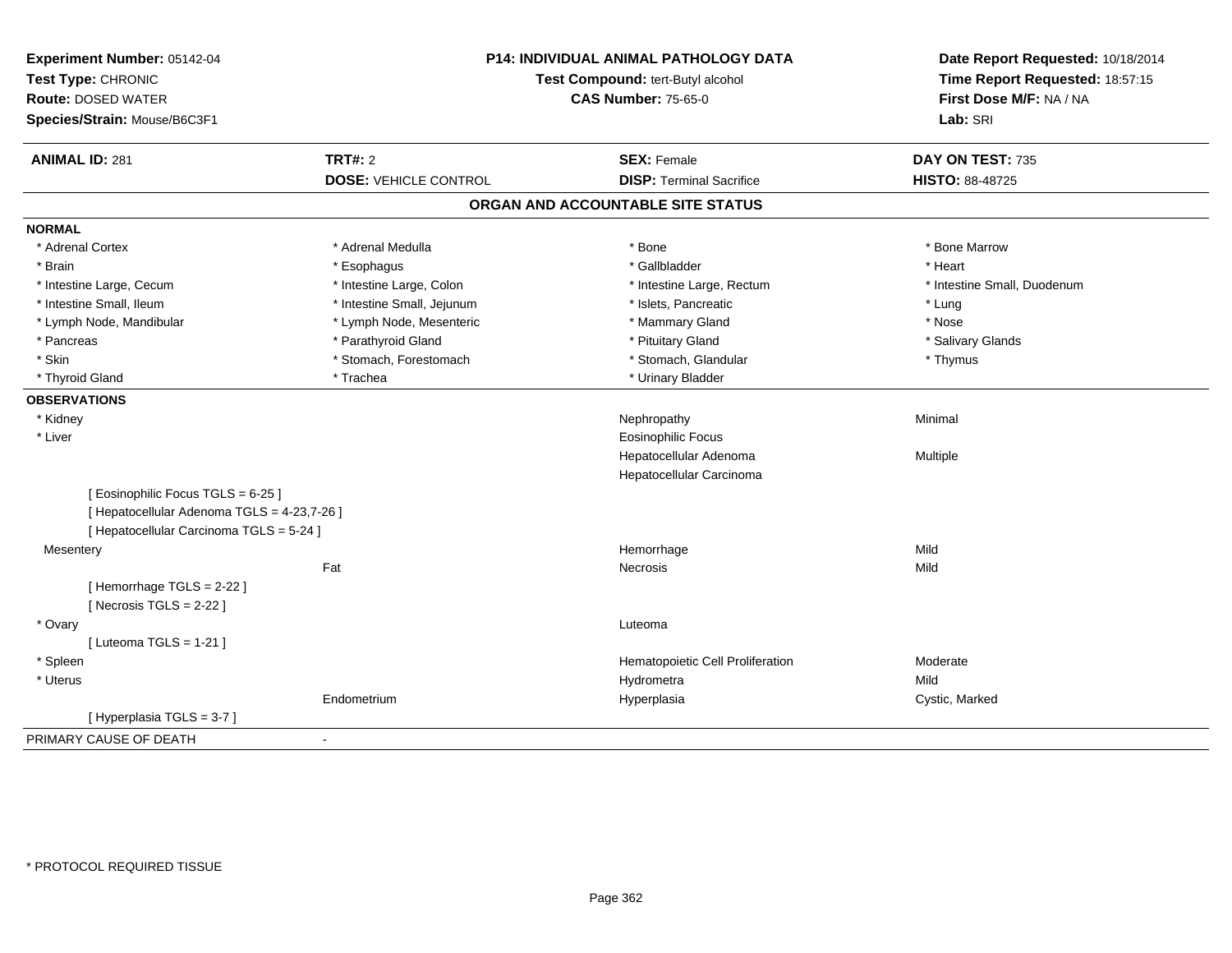| Experiment Number: 05142-04<br>Test Type: CHRONIC<br><b>Route: DOSED WATER</b><br>Species/Strain: Mouse/B6C3F1 | <b>P14: INDIVIDUAL ANIMAL PATHOLOGY DATA</b><br>Test Compound: tert-Butyl alcohol<br><b>CAS Number: 75-65-0</b> |                                   | Date Report Requested: 10/18/2014<br>Time Report Requested: 18:57:15<br>First Dose M/F: NA / NA<br>Lab: SRI |  |
|----------------------------------------------------------------------------------------------------------------|-----------------------------------------------------------------------------------------------------------------|-----------------------------------|-------------------------------------------------------------------------------------------------------------|--|
| <b>ANIMAL ID: 282</b>                                                                                          | <b>TRT#: 2</b>                                                                                                  | <b>SEX: Female</b>                | DAY ON TEST: 735                                                                                            |  |
|                                                                                                                | <b>DOSE: VEHICLE CONTROL</b>                                                                                    | <b>DISP: Terminal Sacrifice</b>   | HISTO: 88-48726                                                                                             |  |
|                                                                                                                |                                                                                                                 | ORGAN AND ACCOUNTABLE SITE STATUS |                                                                                                             |  |
| <b>NORMAL</b>                                                                                                  |                                                                                                                 |                                   |                                                                                                             |  |
| * Adrenal Cortex                                                                                               | * Adrenal Medulla                                                                                               | * Bone                            | * Bone Marrow                                                                                               |  |
| * Brain                                                                                                        | * Esophagus                                                                                                     | * Gallbladder                     | * Heart                                                                                                     |  |
| * Intestine Large, Cecum                                                                                       | * Intestine Large, Colon                                                                                        | * Intestine Large, Rectum         | * Intestine Small, Duodenum                                                                                 |  |
| * Intestine Small, Ileum                                                                                       | * Intestine Small, Jejunum                                                                                      | * Islets, Pancreatic              | * Lymph Node, Mandibular                                                                                    |  |
| * Mammary Gland                                                                                                | * Nose                                                                                                          | * Ovary                           | * Pancreas                                                                                                  |  |
| * Parathyroid Gland                                                                                            | * Pituitary Gland                                                                                               | * Salivary Glands                 | * Skin                                                                                                      |  |
| * Stomach, Forestomach                                                                                         | * Stomach, Glandular                                                                                            | * Thymus                          | * Trachea                                                                                                   |  |
| * Urinary Bladder                                                                                              |                                                                                                                 |                                   |                                                                                                             |  |
| <b>OBSERVATIONS</b>                                                                                            |                                                                                                                 |                                   |                                                                                                             |  |
| * Kidney                                                                                                       |                                                                                                                 | Nephropathy                       | Mild                                                                                                        |  |
| * Liver                                                                                                        |                                                                                                                 | Fatty Change                      | Mild                                                                                                        |  |
|                                                                                                                |                                                                                                                 | Hepatocellular Adenoma            |                                                                                                             |  |
|                                                                                                                |                                                                                                                 | Hepatocellular Carcinoma          | Multiple                                                                                                    |  |
|                                                                                                                |                                                                                                                 | Inflammation                      | Focal, Mild                                                                                                 |  |
|                                                                                                                |                                                                                                                 | Necrosis                          | Focal, Mild                                                                                                 |  |
| [Hepatocellular Adenoma TGLS = 5-23]                                                                           |                                                                                                                 |                                   |                                                                                                             |  |
| [ Hepatocellular Carcinoma TGLS = 4-22 ]                                                                       |                                                                                                                 |                                   |                                                                                                             |  |
| * Lung                                                                                                         |                                                                                                                 | Alveolar/Bronchiolar Carcinoma    |                                                                                                             |  |
| [ Alveolar/Bronchiolar Carcinoma TGLS = 6-2-1 ]                                                                |                                                                                                                 |                                   |                                                                                                             |  |
| Lymph Node                                                                                                     | Pancreatic                                                                                                      | Lymphoma Malignant Mixed          |                                                                                                             |  |
| [ Lymphoma Malignant Mixed TGLS = 7-24 ]                                                                       |                                                                                                                 |                                   |                                                                                                             |  |
| * Lymph Node, Mesenteric                                                                                       |                                                                                                                 | Lymphoma Malignant Mixed          |                                                                                                             |  |
| [ Lymphoma Malignant Mixed TGLS = 7-24 ]                                                                       |                                                                                                                 |                                   |                                                                                                             |  |
| Mesentery                                                                                                      | Fat                                                                                                             | Necrosis                          | Moderate                                                                                                    |  |
| [Necrosis $TGLS = 2-21$ ]                                                                                      |                                                                                                                 |                                   |                                                                                                             |  |
| * Spleen                                                                                                       |                                                                                                                 | Hematopoietic Cell Proliferation  | Moderate                                                                                                    |  |
|                                                                                                                |                                                                                                                 | Lymphoma Malignant Mixed          |                                                                                                             |  |
| [ Hematopoietic Cell Proliferation TGLS = 3-6 ]                                                                |                                                                                                                 |                                   |                                                                                                             |  |
| * Thyroid Gland                                                                                                | <b>Follicular Cel</b>                                                                                           | Hyperplasia                       | Minimal                                                                                                     |  |
| * Uterus                                                                                                       |                                                                                                                 | Angiectasis                       | Moderate                                                                                                    |  |
|                                                                                                                |                                                                                                                 |                                   |                                                                                                             |  |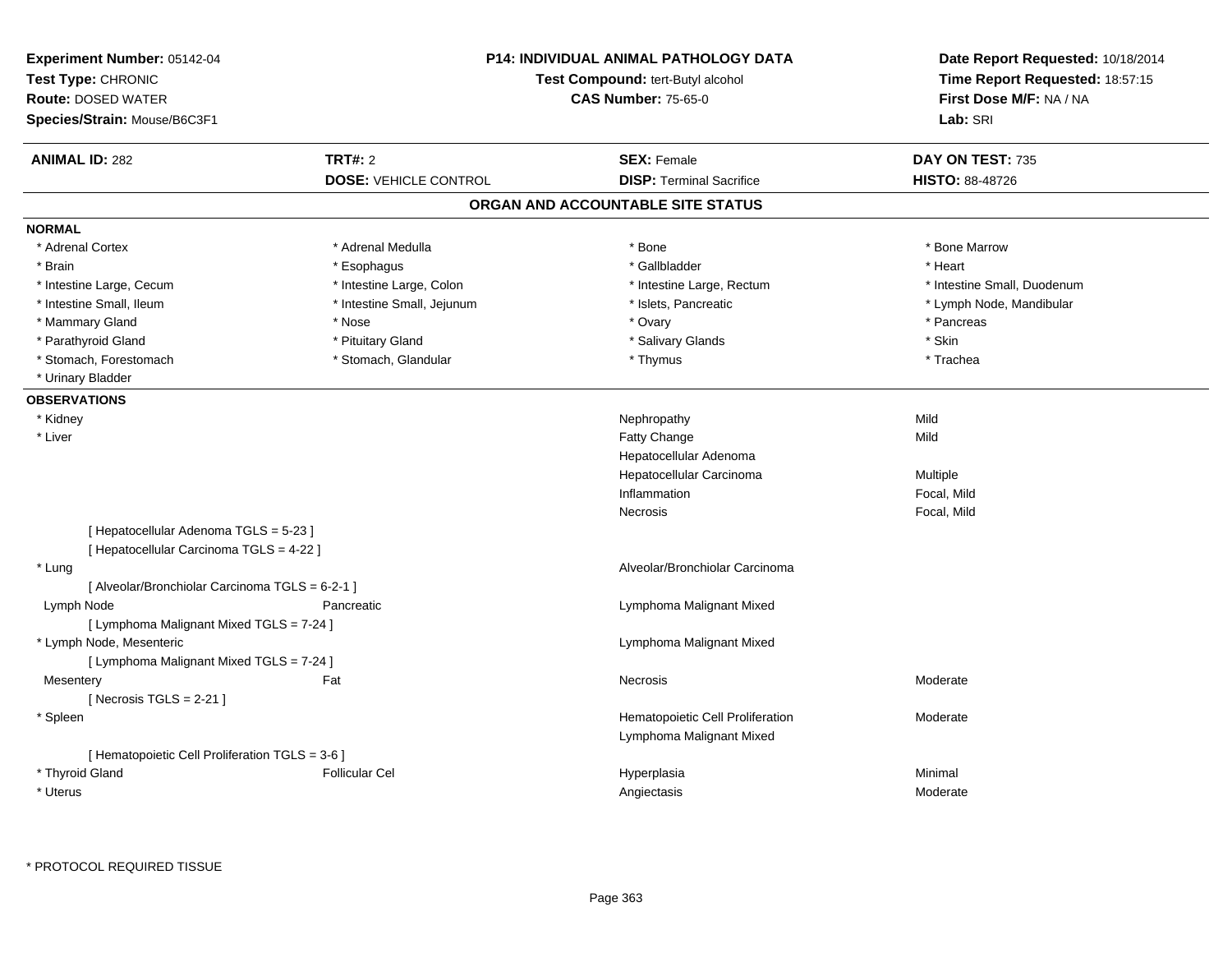| <b>Experiment Number: 05142-04</b> | <b>P14: INDIVIDUAL ANIMAL PATHOLOGY DATA</b><br>Test Compound: tert-Butyl alcohol<br><b>CAS Number: 75-65-0</b> |                                   | Date Report Requested: 10/18/2014 |
|------------------------------------|-----------------------------------------------------------------------------------------------------------------|-----------------------------------|-----------------------------------|
| Test Type: CHRONIC                 |                                                                                                                 |                                   | Time Report Requested: 18:57:15   |
| <b>Route: DOSED WATER</b>          |                                                                                                                 |                                   | First Dose M/F: NA / NA           |
| Species/Strain: Mouse/B6C3F1       |                                                                                                                 |                                   | Lab: SRI                          |
| <b>ANIMAL ID: 282</b>              | TRT#: 2                                                                                                         | <b>SEX: Female</b>                | DAY ON TEST: 735                  |
|                                    | <b>DOSE: VEHICLE CONTROL</b>                                                                                    | <b>DISP:</b> Terminal Sacrifice   | <b>HISTO: 88-48726</b>            |
|                                    |                                                                                                                 | ORGAN AND ACCOUNTABLE SITE STATUS |                                   |
|                                    | Endometrium                                                                                                     | Hyperplasia                       | Cystic, Marked                    |
| [Hyperplasia TGLS = 1-7]           |                                                                                                                 |                                   |                                   |
| PRIMARY CAUSE OF DEATH             |                                                                                                                 |                                   |                                   |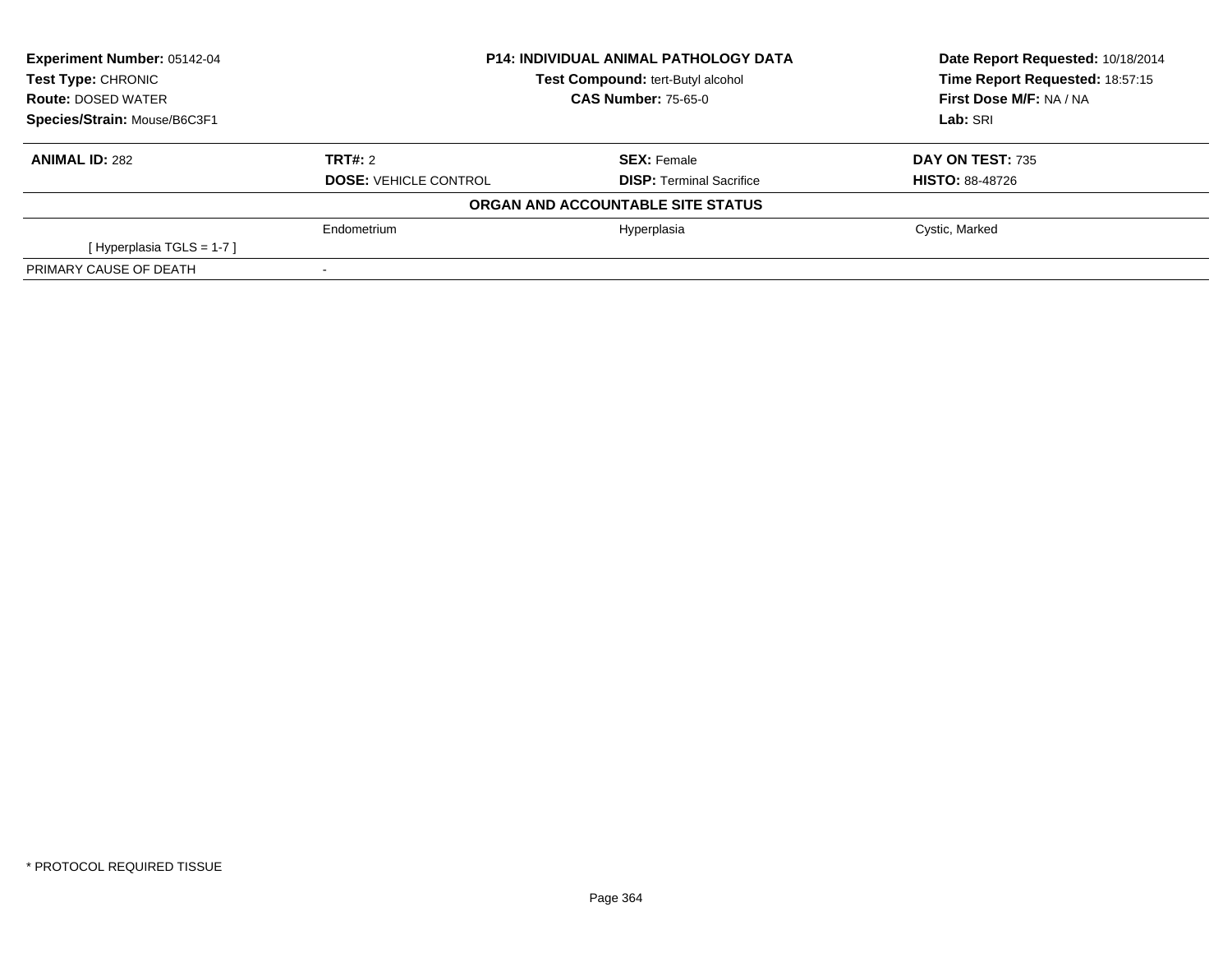| Experiment Number: 05142-04<br>Test Type: CHRONIC<br><b>Route: DOSED WATER</b><br>Species/Strain: Mouse/B6C3F1 | P14: INDIVIDUAL ANIMAL PATHOLOGY DATA<br>Test Compound: tert-Butyl alcohol<br><b>CAS Number: 75-65-0</b> |                                   | Date Report Requested: 10/18/2014<br>Time Report Requested: 18:57:15<br>First Dose M/F: NA / NA<br>Lab: SRI |
|----------------------------------------------------------------------------------------------------------------|----------------------------------------------------------------------------------------------------------|-----------------------------------|-------------------------------------------------------------------------------------------------------------|
| <b>ANIMAL ID: 283</b>                                                                                          | TRT#: 2                                                                                                  | <b>SEX: Female</b>                | DAY ON TEST: 735                                                                                            |
|                                                                                                                | <b>DOSE: VEHICLE CONTROL</b>                                                                             | <b>DISP: Terminal Sacrifice</b>   | <b>HISTO: 88-48727</b>                                                                                      |
|                                                                                                                |                                                                                                          | ORGAN AND ACCOUNTABLE SITE STATUS |                                                                                                             |
| <b>NORMAL</b>                                                                                                  |                                                                                                          |                                   |                                                                                                             |
| * Adrenal Cortex                                                                                               | * Adrenal Medulla                                                                                        | * Bone Marrow                     | * Brain                                                                                                     |
| * Esophagus                                                                                                    | * Gallbladder                                                                                            | * Heart                           | * Intestine Large, Cecum                                                                                    |
| * Intestine Large, Colon                                                                                       | * Intestine Large, Rectum                                                                                | * Intestine Small, Duodenum       | * Intestine Small, Ileum                                                                                    |
| * Intestine Small, Jejunum                                                                                     | * Islets, Pancreatic                                                                                     | * Lung                            | * Lymph Node, Mandibular                                                                                    |
| * Mammary Gland                                                                                                | * Nose                                                                                                   | * Pancreas                        | * Parathyroid Gland                                                                                         |
| * Skin                                                                                                         | * Stomach, Forestomach                                                                                   | * Stomach, Glandular              | * Thymus                                                                                                    |
| * Trachea                                                                                                      | * Urinary Bladder                                                                                        |                                   |                                                                                                             |
| <b>OBSERVATIONS</b>                                                                                            |                                                                                                          |                                   |                                                                                                             |
| * Bone                                                                                                         |                                                                                                          | Fibrous Osteodystrophy            | Minimal                                                                                                     |
| * Kidney                                                                                                       |                                                                                                          | Lymphoma Malignant Mixed          |                                                                                                             |
|                                                                                                                |                                                                                                          | Nephropathy                       | Minimal                                                                                                     |
| * Liver                                                                                                        |                                                                                                          | Hepatocellular Carcinoma          | Multiple                                                                                                    |
| [ Hepatocellular Carcinoma TGLS = 3-22,4-23,5-24,6-25,7-26 ]                                                   |                                                                                                          |                                   |                                                                                                             |
| Lymph Node                                                                                                     | Mediastinal                                                                                              | Lymphoma Malignant Mixed          |                                                                                                             |
|                                                                                                                | Pancreatic                                                                                               | Lymphoma Malignant Mixed          |                                                                                                             |
| * Lymph Node, Mesenteric                                                                                       |                                                                                                          | Lymphoma Malignant Mixed          |                                                                                                             |
| Mesentery                                                                                                      | Fat                                                                                                      | <b>Necrosis</b>                   | Moderate                                                                                                    |
| [Necrosis TGLS = $2-21$ ]                                                                                      |                                                                                                          |                                   |                                                                                                             |
| * Ovary                                                                                                        | Follicle                                                                                                 | Cyst                              | Mild                                                                                                        |
| * Pituitary Gland                                                                                              | Pars Distalis                                                                                            | Focal Cellular Change             | Minimal                                                                                                     |
| * Salivary Glands                                                                                              |                                                                                                          | Lymphoma Malignant Mixed          |                                                                                                             |
| * Spleen                                                                                                       |                                                                                                          | Lymphoma Malignant Mixed          |                                                                                                             |
| * Thyroid Gland                                                                                                | <b>Follicular Cel</b>                                                                                    | Hyperplasia                       | Mild                                                                                                        |
| * Uterus                                                                                                       |                                                                                                          | Hydrometra                        | Marked                                                                                                      |
|                                                                                                                | Endometrium                                                                                              | Hyperplasia                       | Cystic, Marked                                                                                              |
| [Hydrometra TGLS = $1-7,1-7-1$ ]                                                                               |                                                                                                          |                                   |                                                                                                             |
| PRIMARY CAUSE OF DEATH                                                                                         | $\blacksquare$                                                                                           |                                   |                                                                                                             |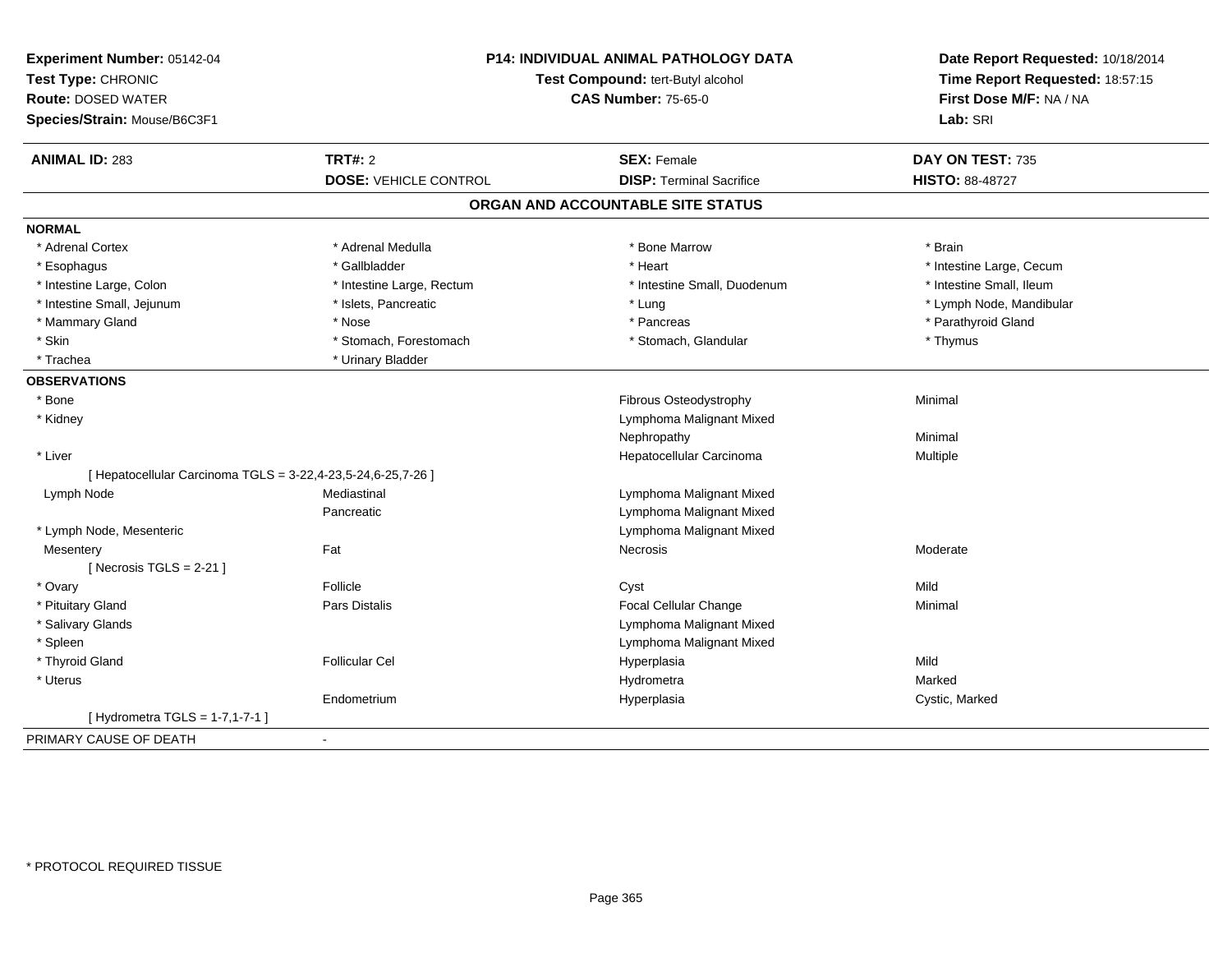| Experiment Number: 05142-04              | P14: INDIVIDUAL ANIMAL PATHOLOGY DATA<br>Test Compound: tert-Butyl alcohol |                                   | Date Report Requested: 10/18/2014<br>Time Report Requested: 18:57:15 |
|------------------------------------------|----------------------------------------------------------------------------|-----------------------------------|----------------------------------------------------------------------|
| Test Type: CHRONIC                       |                                                                            |                                   |                                                                      |
| <b>Route: DOSED WATER</b>                |                                                                            | <b>CAS Number: 75-65-0</b>        | First Dose M/F: NA / NA                                              |
| Species/Strain: Mouse/B6C3F1             |                                                                            |                                   | Lab: SRI                                                             |
| <b>ANIMAL ID: 284</b>                    | TRT#: 2                                                                    | <b>SEX: Female</b>                | DAY ON TEST: 735                                                     |
|                                          | <b>DOSE: VEHICLE CONTROL</b>                                               | <b>DISP: Terminal Sacrifice</b>   | <b>HISTO: 88-48728</b>                                               |
|                                          |                                                                            | ORGAN AND ACCOUNTABLE SITE STATUS |                                                                      |
| <b>NORMAL</b>                            |                                                                            |                                   |                                                                      |
| * Adrenal Cortex                         | * Adrenal Medulla                                                          | * Bone Marrow                     | * Brain                                                              |
| * Esophagus                              | * Gallbladder                                                              | * Heart                           | * Intestine Large, Cecum                                             |
| * Intestine Large, Colon                 | * Intestine Large, Rectum                                                  | * Intestine Small, Duodenum       | * Intestine Small, Ileum                                             |
| * Intestine Small, Jejunum               | * Islets, Pancreatic                                                       | * Lung                            | * Lymph Node, Mandibular                                             |
| * Lymph Node, Mesenteric                 | * Mammary Gland                                                            | * Nose                            | * Ovary                                                              |
| * Pancreas                               | * Parathyroid Gland                                                        | * Salivary Glands                 | * Skin                                                               |
| * Stomach, Forestomach                   | * Stomach, Glandular                                                       | * Thymus                          | * Thyroid Gland                                                      |
| * Trachea                                | * Urinary Bladder                                                          |                                   |                                                                      |
| <b>OBSERVATIONS</b>                      |                                                                            |                                   |                                                                      |
| * Bone                                   |                                                                            | <b>Fibrous Osteodystrophy</b>     | Mild                                                                 |
| * Kidney                                 |                                                                            | Nephropathy                       | Minimal                                                              |
| * Liver                                  |                                                                            | Hepatocellular Carcinoma          |                                                                      |
|                                          |                                                                            | Inflammation                      | Focal, Minimal                                                       |
| [ Hepatocellular Carcinoma TGLS = 3-21 ] |                                                                            |                                   |                                                                      |
| * Pituitary Gland                        | <b>Pars Distalis</b>                                                       | Adenoma                           |                                                                      |
| * Spleen                                 |                                                                            | Hematopoietic Cell Proliferation  | Moderate                                                             |
|                                          |                                                                            | Hyperplasia                       | Lymphoid, Mild                                                       |
| * Uterus                                 |                                                                            | Hydrometra                        | Marked                                                               |
|                                          | Endometrium                                                                | Hyperplasia                       | Cystic, Marked                                                       |
| [Hydrometra TGLS = 1-7]                  |                                                                            |                                   |                                                                      |
| [Hyperplasia TGLS = 2-7]                 |                                                                            |                                   |                                                                      |
| PRIMARY CAUSE OF DEATH                   |                                                                            |                                   |                                                                      |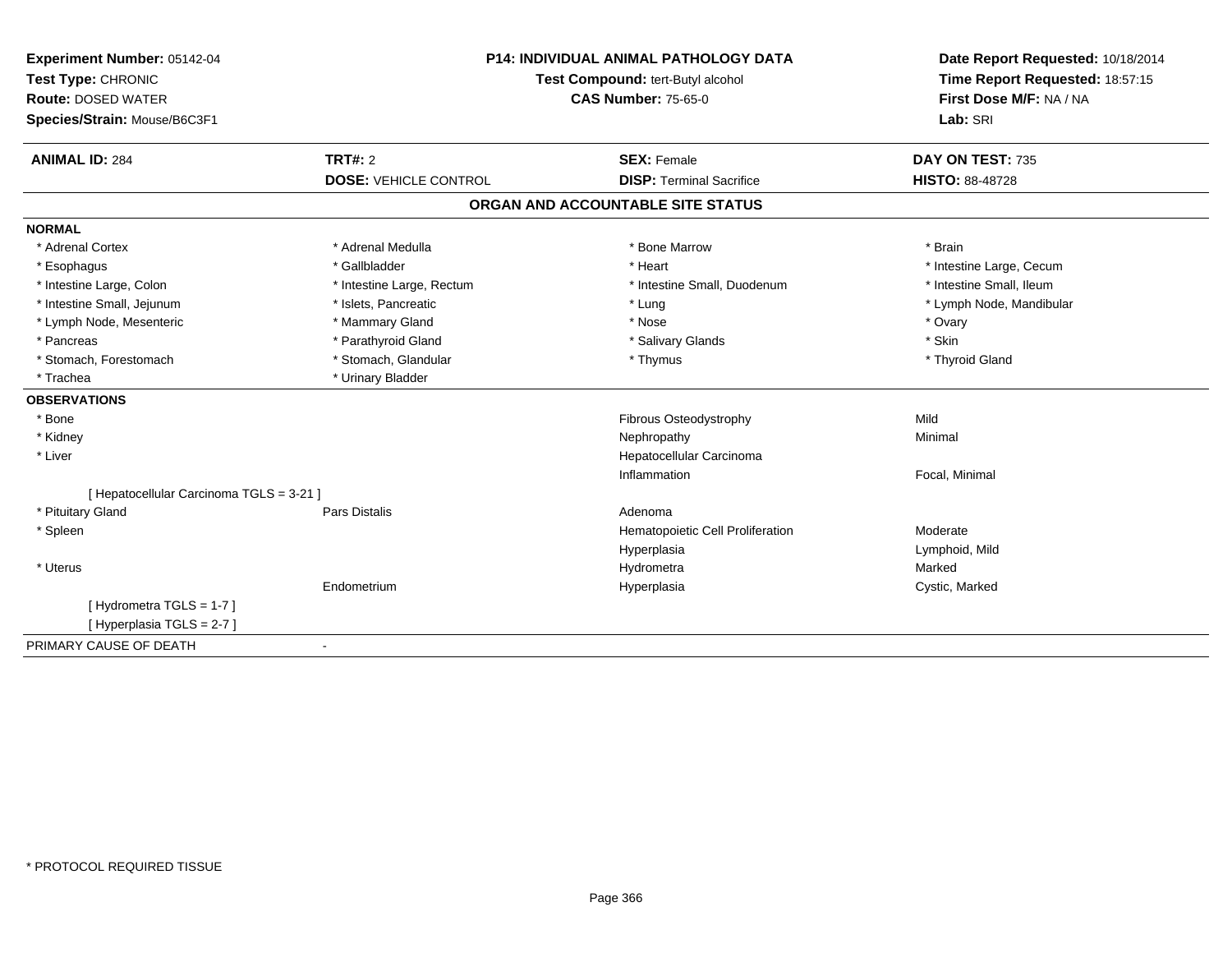| Experiment Number: 05142-04<br>Test Type: CHRONIC<br><b>Route: DOSED WATER</b><br>Species/Strain: Mouse/B6C3F1 |                              | P14: INDIVIDUAL ANIMAL PATHOLOGY DATA<br>Test Compound: tert-Butyl alcohol<br><b>CAS Number: 75-65-0</b> | Date Report Requested: 10/18/2014<br>Time Report Requested: 18:57:15<br>First Dose M/F: NA / NA<br>Lab: SRI |
|----------------------------------------------------------------------------------------------------------------|------------------------------|----------------------------------------------------------------------------------------------------------|-------------------------------------------------------------------------------------------------------------|
| <b>ANIMAL ID: 285</b>                                                                                          | <b>TRT#: 2</b>               | <b>SEX: Female</b>                                                                                       | DAY ON TEST: 735                                                                                            |
|                                                                                                                | <b>DOSE: VEHICLE CONTROL</b> | <b>DISP: Terminal Sacrifice</b>                                                                          | <b>HISTO: 88-48729</b>                                                                                      |
|                                                                                                                |                              | ORGAN AND ACCOUNTABLE SITE STATUS                                                                        |                                                                                                             |
| <b>NORMAL</b>                                                                                                  |                              |                                                                                                          |                                                                                                             |
| * Adrenal Cortex                                                                                               | * Adrenal Medulla            | $*$ Bone                                                                                                 | * Bone Marrow                                                                                               |
| * Brain                                                                                                        | * Esophagus                  | * Gallbladder                                                                                            | * Heart                                                                                                     |
| * Intestine Large, Cecum                                                                                       | * Intestine Large, Colon     | * Intestine Large, Rectum                                                                                | * Intestine Small, Duodenum                                                                                 |
| * Intestine Small, Ileum                                                                                       | * Intestine Small, Jejunum   | * Islets, Pancreatic                                                                                     | * Lung                                                                                                      |
| * Lymph Node, Mesenteric                                                                                       | * Mammary Gland              | * Nose                                                                                                   | * Ovary                                                                                                     |
| * Pancreas                                                                                                     | * Parathyroid Gland          | * Pituitary Gland                                                                                        | * Salivary Glands                                                                                           |
| * Skin                                                                                                         | * Stomach, Forestomach       | * Thymus                                                                                                 | * Trachea                                                                                                   |
| * Urinary Bladder                                                                                              |                              |                                                                                                          |                                                                                                             |
| <b>OBSERVATIONS</b>                                                                                            |                              |                                                                                                          |                                                                                                             |
| * Kidney                                                                                                       |                              | Lymphoma Malignant Mixed                                                                                 |                                                                                                             |
|                                                                                                                |                              | Nephropathy                                                                                              | Minimal                                                                                                     |
| * Liver                                                                                                        |                              | Hepatocellular Adenoma                                                                                   |                                                                                                             |
|                                                                                                                |                              | Lymphoma Malignant Mixed                                                                                 |                                                                                                             |
| [ Hepatocellular Adenoma TGLS = 3-21 ]                                                                         |                              |                                                                                                          |                                                                                                             |
| [ Lymphoma Malignant Mixed TGLS = 4-22 ]                                                                       |                              |                                                                                                          |                                                                                                             |
| Lymph Node                                                                                                     | Mediastinal                  | Lymphoma Malignant Mixed                                                                                 |                                                                                                             |
|                                                                                                                | Renal                        | Lymphoma Malignant Mixed                                                                                 |                                                                                                             |
| [ Lymphoma Malignant Mixed TGLS = 5-23 ]                                                                       |                              |                                                                                                          |                                                                                                             |
| [ Lymphoma Malignant Mixed TGLS = 5-23 ]                                                                       |                              |                                                                                                          |                                                                                                             |
| * Lymph Node, Mandibular                                                                                       |                              | Lymphoma Malignant Mixed                                                                                 |                                                                                                             |
| [ Lymphoma Malignant Mixed TGLS = 5-23 ]                                                                       |                              |                                                                                                          |                                                                                                             |
| * Spleen                                                                                                       |                              | Lymphoma Malignant Mixed                                                                                 |                                                                                                             |
| [ Lymphoma Malignant Mixed TGLS = 2-6 ]                                                                        |                              |                                                                                                          |                                                                                                             |
| * Stomach, Glandular                                                                                           | Mucosa                       | Hyperplasia                                                                                              | Minimal                                                                                                     |
| * Thyroid Gland                                                                                                | <b>Follicular Cel</b>        | Hyperplasia                                                                                              | Mild                                                                                                        |
| * Uterus                                                                                                       | Endometrium                  | Hyperplasia                                                                                              | Cystic, Moderate                                                                                            |
| [Hyperplasia TGLS = 1-7]                                                                                       |                              |                                                                                                          |                                                                                                             |
| PRIMARY CAUSE OF DEATH                                                                                         |                              |                                                                                                          |                                                                                                             |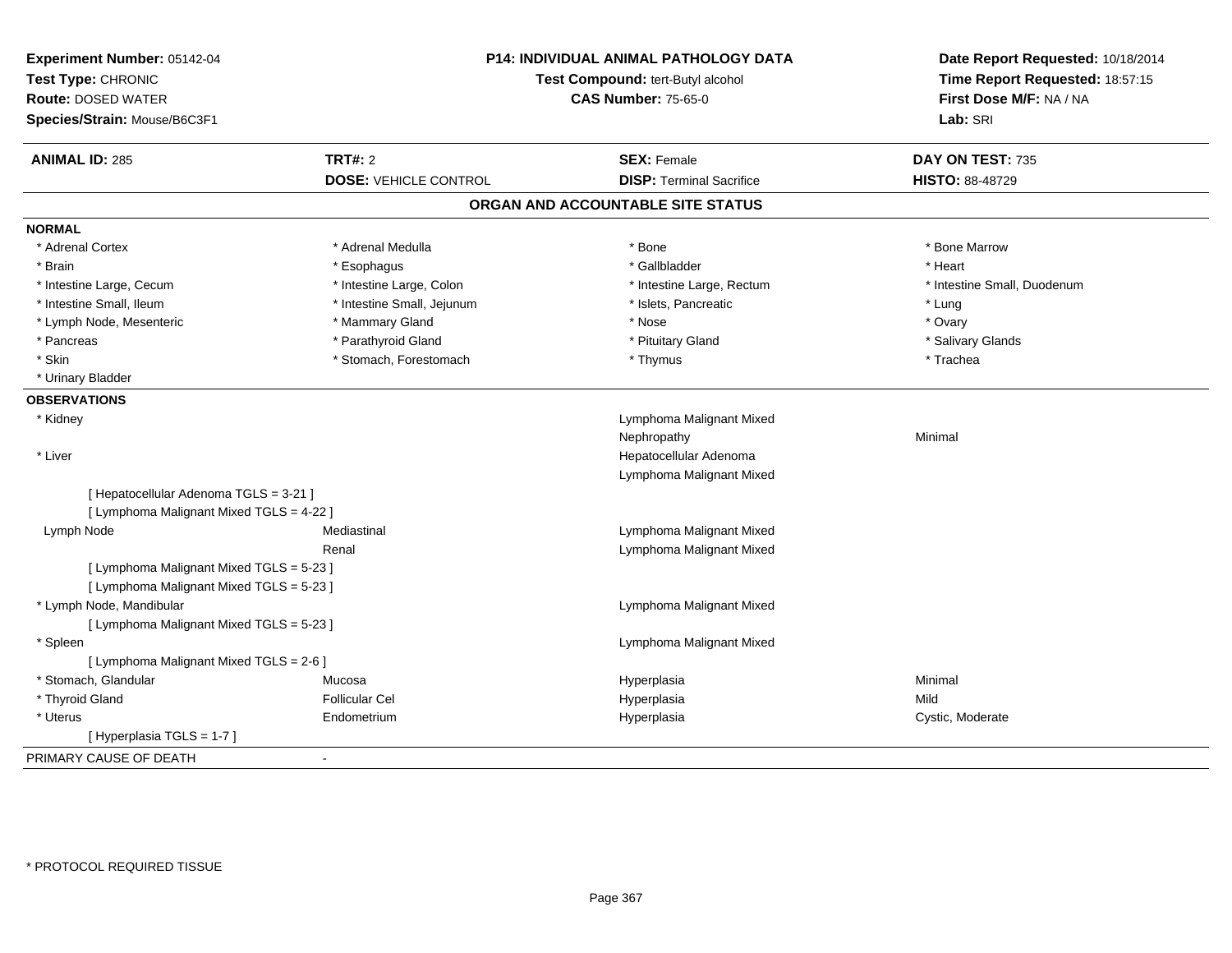| Experiment Number: 05142-04<br>Test Type: CHRONIC                                       |                              | <b>P14: INDIVIDUAL ANIMAL PATHOLOGY DATA</b><br>Test Compound: tert-Butyl alcohol | Date Report Requested: 10/18/2014<br>Time Report Requested: 18:57:15 |
|-----------------------------------------------------------------------------------------|------------------------------|-----------------------------------------------------------------------------------|----------------------------------------------------------------------|
|                                                                                         |                              |                                                                                   |                                                                      |
| <b>Route: DOSED WATER</b>                                                               |                              | <b>CAS Number: 75-65-0</b>                                                        | First Dose M/F: NA / NA                                              |
| Species/Strain: Mouse/B6C3F1                                                            |                              |                                                                                   | Lab: SRI                                                             |
| <b>ANIMAL ID: 286</b>                                                                   | <b>TRT#: 2</b>               | <b>SEX: Female</b>                                                                | DAY ON TEST: 647                                                     |
|                                                                                         | <b>DOSE: VEHICLE CONTROL</b> | <b>DISP:</b> Moribund Sacrifice                                                   | <b>HISTO: 88-48348</b>                                               |
|                                                                                         |                              | ORGAN AND ACCOUNTABLE SITE STATUS                                                 |                                                                      |
| <b>NORMAL</b>                                                                           |                              |                                                                                   |                                                                      |
| * Adrenal Cortex                                                                        | * Adrenal Medulla            | * Bone Marrow                                                                     | * Brain                                                              |
| * Esophagus                                                                             | * Gallbladder                | * Heart                                                                           | * Intestine Large, Cecum                                             |
| * Intestine Large, Colon                                                                | * Intestine Large, Rectum    | * Intestine Small, Duodenum                                                       | * Intestine Small, Ileum                                             |
| * Islets, Pancreatic                                                                    | * Kidney                     | * Mammary Gland                                                                   | * Nose                                                               |
| * Pancreas                                                                              | * Pituitary Gland            | * Salivary Glands                                                                 | * Skin                                                               |
| * Stomach, Forestomach                                                                  | * Stomach, Glandular         | * Thyroid Gland                                                                   | * Trachea                                                            |
| * Urinary Bladder                                                                       |                              |                                                                                   |                                                                      |
| <b>MISSING</b>                                                                          |                              |                                                                                   |                                                                      |
| * Parathyroid Gland                                                                     |                              |                                                                                   |                                                                      |
| <b>OBSERVATIONS</b>                                                                     |                              |                                                                                   |                                                                      |
| * Bone                                                                                  |                              | Fibrous Osteodystrophy                                                            | Minimal                                                              |
| * Intestine Small, Jejunum                                                              |                              | Adenocarcinoma                                                                    |                                                                      |
| [Adenocarcinoma TGLS = 5-23]                                                            |                              |                                                                                   |                                                                      |
| * Liver                                                                                 |                              | Hepatocellular Adenoma                                                            | Multiple                                                             |
|                                                                                         |                              | Hepatocellular Carcinoma                                                          |                                                                      |
| [ Hepatocellular Adenoma TGLS = 3-21,7-24 ]<br>[ Hepatocellular Carcinoma TGLS = 4-22 ] |                              |                                                                                   |                                                                      |
| * Lung                                                                                  |                              | Hepatocellular Carcinoma                                                          | Metastatic (Liver)                                                   |
| * Lymph Node, Mandibular                                                                |                              | Lymphoma Malignant Lymphocytic                                                    |                                                                      |
| * Lymph Node, Mesenteric                                                                |                              | Lymphoma Malignant Lymphocytic                                                    |                                                                      |
| * Ovary                                                                                 | Follicle                     | Cyst                                                                              | Moderate                                                             |
| [Cyst TGLS = $2-7$ ]                                                                    |                              |                                                                                   |                                                                      |
| * Spleen                                                                                |                              | Hematopoietic Cell Proliferation                                                  | Moderate                                                             |
| * Thymus                                                                                |                              | Lymphoma Malignant Lymphocytic                                                    |                                                                      |
| [ Lymphoma Malignant Lymphocytic TGLS = 6-2-1 ]                                         |                              |                                                                                   |                                                                      |
| * Uterus                                                                                |                              | Hydrometra                                                                        | Moderate                                                             |
|                                                                                         | Endometrium                  | Hyperplasia                                                                       | Cystic, Marked                                                       |
| [Hyperplasia TGLS = 1-7]                                                                |                              |                                                                                   |                                                                      |
| PRIMARY CAUSE OF DEATH                                                                  | $\overline{\phantom{a}}$     |                                                                                   |                                                                      |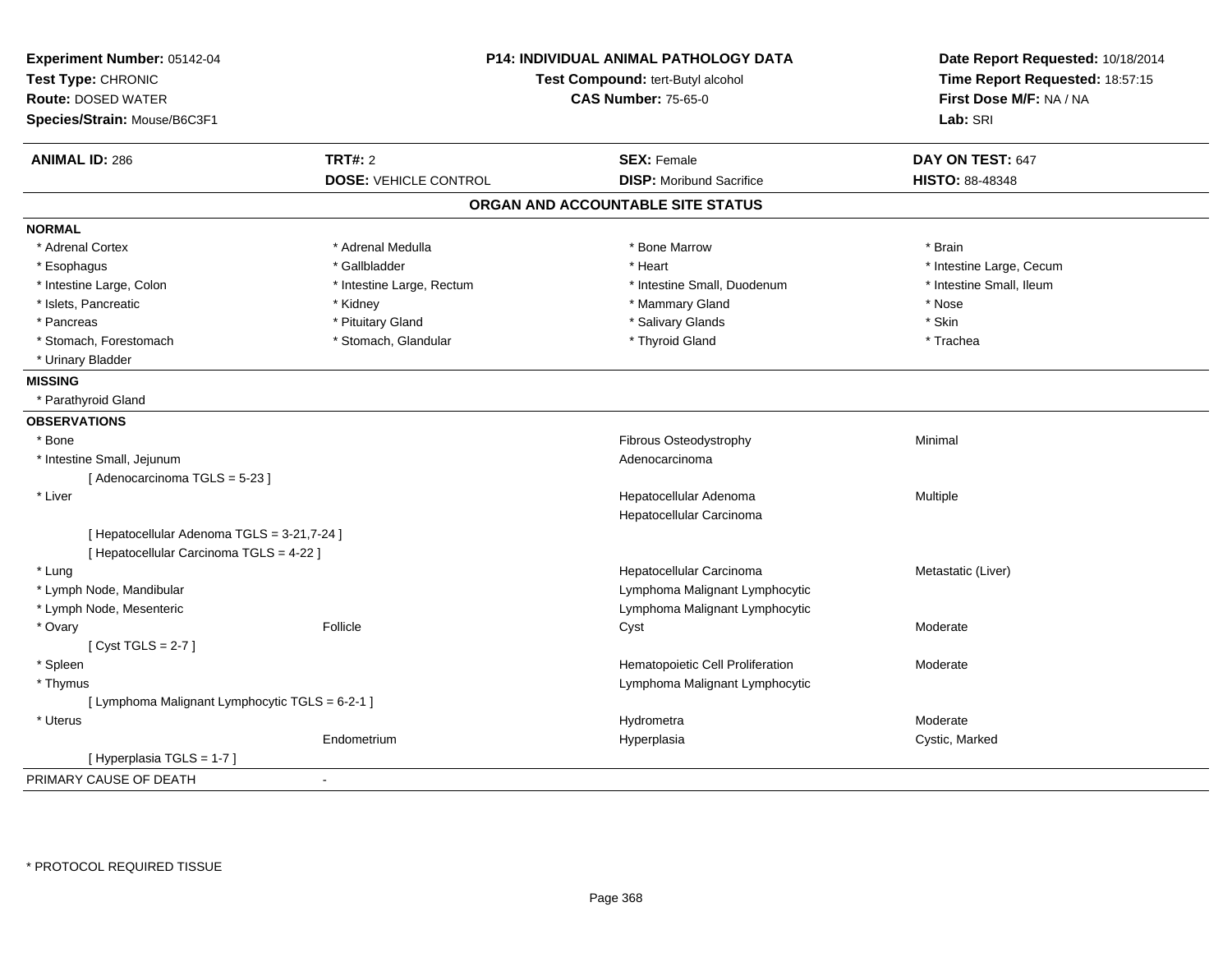| <b>Experiment Number: 05142-04</b><br>Test Type: CHRONIC<br><b>Route: DOSED WATER</b><br>Species/Strain: Mouse/B6C3F1 |                              | P14: INDIVIDUAL ANIMAL PATHOLOGY DATA<br>Test Compound: tert-Butyl alcohol<br><b>CAS Number: 75-65-0</b> | Date Report Requested: 10/18/2014<br>Time Report Requested: 18:57:15<br>First Dose M/F: NA / NA<br>Lab: SRI |
|-----------------------------------------------------------------------------------------------------------------------|------------------------------|----------------------------------------------------------------------------------------------------------|-------------------------------------------------------------------------------------------------------------|
| <b>ANIMAL ID: 287</b>                                                                                                 | TRT#: 2                      | <b>SEX: Female</b>                                                                                       | DAY ON TEST: 469                                                                                            |
|                                                                                                                       | <b>DOSE: VEHICLE CONTROL</b> | <b>DISP:</b> Moribund Sacrifice                                                                          | <b>HISTO: 88-45674</b>                                                                                      |
|                                                                                                                       |                              | ORGAN AND ACCOUNTABLE SITE STATUS                                                                        |                                                                                                             |
| <b>NORMAL</b>                                                                                                         |                              |                                                                                                          |                                                                                                             |
| * Adrenal Cortex                                                                                                      | * Adrenal Medulla            | * Bone                                                                                                   | * Esophagus                                                                                                 |
| * Gallbladder                                                                                                         | * Heart                      | * Intestine Large, Cecum                                                                                 | * Intestine Large, Colon                                                                                    |
| * Intestine Large, Rectum                                                                                             | * Intestine Small, Ileum     | * Islets, Pancreatic                                                                                     | * Mammary Gland                                                                                             |
| * Parathyroid Gland                                                                                                   | * Pituitary Gland            | * Skin                                                                                                   | * Stomach, Glandular                                                                                        |
| * Thyroid Gland                                                                                                       | * Trachea                    |                                                                                                          |                                                                                                             |
| <b>OBSERVATIONS</b>                                                                                                   |                              |                                                                                                          |                                                                                                             |
| * Bone Marrow                                                                                                         |                              | Lymphoma Malignant Mixed                                                                                 |                                                                                                             |
| * Brain                                                                                                               |                              | Hemorrhage                                                                                               | Mild                                                                                                        |
|                                                                                                                       |                              | Lymphoma Malignant Mixed                                                                                 |                                                                                                             |
| [Hemorrhage TGLS = $5-1$ ]                                                                                            |                              |                                                                                                          |                                                                                                             |
| Harderian Gland                                                                                                       |                              | Lymphoma Malignant Mixed                                                                                 |                                                                                                             |
| * Intestine Small, Duodenum                                                                                           |                              | Lymphoma Malignant Mixed                                                                                 |                                                                                                             |
| * Intestine Small, Jejunum                                                                                            |                              | Lymphoma Malignant Mixed                                                                                 |                                                                                                             |
| * Kidney                                                                                                              |                              | Lymphoma Malignant Mixed                                                                                 |                                                                                                             |
| * Liver                                                                                                               |                              | Lymphoma Malignant Mixed                                                                                 |                                                                                                             |
| [ Lymphoma Malignant Mixed TGLS = 3-6 ]                                                                               |                              |                                                                                                          |                                                                                                             |
| * Lung                                                                                                                |                              | Lymphoma Malignant Mixed                                                                                 |                                                                                                             |
| Lymph Node                                                                                                            | Mediastinal                  | Lymphoma Malignant Mixed                                                                                 |                                                                                                             |
| [ Lymphoma Malignant Mixed TGLS = 4-5 ]                                                                               |                              |                                                                                                          |                                                                                                             |
| * Lymph Node, Mandibular                                                                                              |                              | Lymphoma Malignant Mixed                                                                                 |                                                                                                             |
| [ Lymphoma Malignant Mixed TGLS = 4-5 ]                                                                               |                              |                                                                                                          |                                                                                                             |
| * Lymph Node, Mesenteric                                                                                              |                              | Lymphoma Malignant Mixed                                                                                 |                                                                                                             |
| [ Lymphoma Malignant Mixed TGLS = 4-5 ]                                                                               |                              |                                                                                                          |                                                                                                             |
| Mesentery                                                                                                             |                              | Lymphoma Malignant Mixed                                                                                 |                                                                                                             |
| * Nose                                                                                                                |                              | Lymphoma Malignant Mixed                                                                                 |                                                                                                             |
| * Ovary                                                                                                               |                              | Lymphoma Malignant Mixed                                                                                 |                                                                                                             |
| * Pancreas                                                                                                            |                              | Lymphoma Malignant Mixed                                                                                 |                                                                                                             |
| * Salivary Glands                                                                                                     |                              | Lymphoma Malignant Mixed                                                                                 |                                                                                                             |
| <b>Skeletal Muscle</b>                                                                                                |                              | Lymphoma Malignant Mixed                                                                                 |                                                                                                             |
| * Spleen                                                                                                              |                              | Lymphoma Malignant Mixed                                                                                 |                                                                                                             |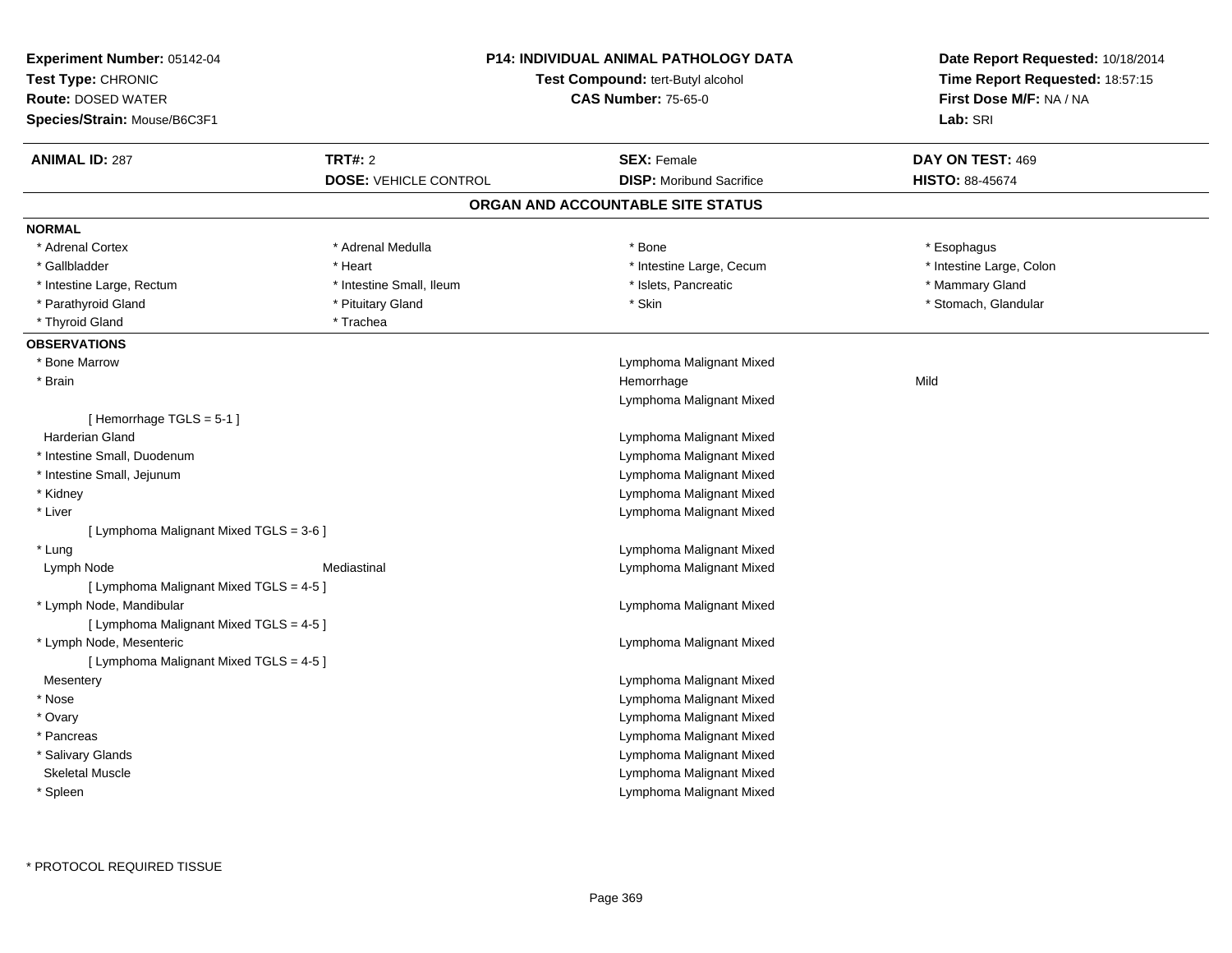| Experiment Number: 05142-04<br>Test Type: CHRONIC<br><b>Route: DOSED WATER</b><br>Species/Strain: Mouse/B6C3F1 | <b>P14: INDIVIDUAL ANIMAL PATHOLOGY DATA</b><br>Test Compound: tert-Butyl alcohol<br><b>CAS Number: 75-65-0</b> |                                   | Date Report Requested: 10/18/2014<br>Time Report Requested: 18:57:15<br>First Dose M/F: NA / NA<br>Lab: SRI |
|----------------------------------------------------------------------------------------------------------------|-----------------------------------------------------------------------------------------------------------------|-----------------------------------|-------------------------------------------------------------------------------------------------------------|
| <b>ANIMAL ID: 287</b>                                                                                          | TRT#: 2                                                                                                         | <b>SEX: Female</b>                | DAY ON TEST: 469                                                                                            |
|                                                                                                                | <b>DOSE: VEHICLE CONTROL</b>                                                                                    | <b>DISP:</b> Moribund Sacrifice   | <b>HISTO: 88-45674</b>                                                                                      |
|                                                                                                                |                                                                                                                 | ORGAN AND ACCOUNTABLE SITE STATUS |                                                                                                             |
| [ Lymphoma Malignant Mixed TGLS = 2-6 ]                                                                        |                                                                                                                 |                                   |                                                                                                             |
| * Stomach, Forestomach                                                                                         |                                                                                                                 | Inflammation                      | Chronic, Minimal                                                                                            |
| * Thymus                                                                                                       |                                                                                                                 | Lymphoma Malignant Mixed          |                                                                                                             |
| * Urinary Bladder                                                                                              |                                                                                                                 | Lymphoma Malignant Mixed          |                                                                                                             |
| * Uterus                                                                                                       | Endometrium                                                                                                     | Hyperplasia                       | Cystic, Moderate                                                                                            |
|                                                                                                                |                                                                                                                 | Lymphoma Malignant Mixed          |                                                                                                             |
| [Hyperplasia TGLS = $1-7$ ]                                                                                    |                                                                                                                 |                                   |                                                                                                             |
| PRIMARY CAUSE OF DEATH                                                                                         |                                                                                                                 |                                   |                                                                                                             |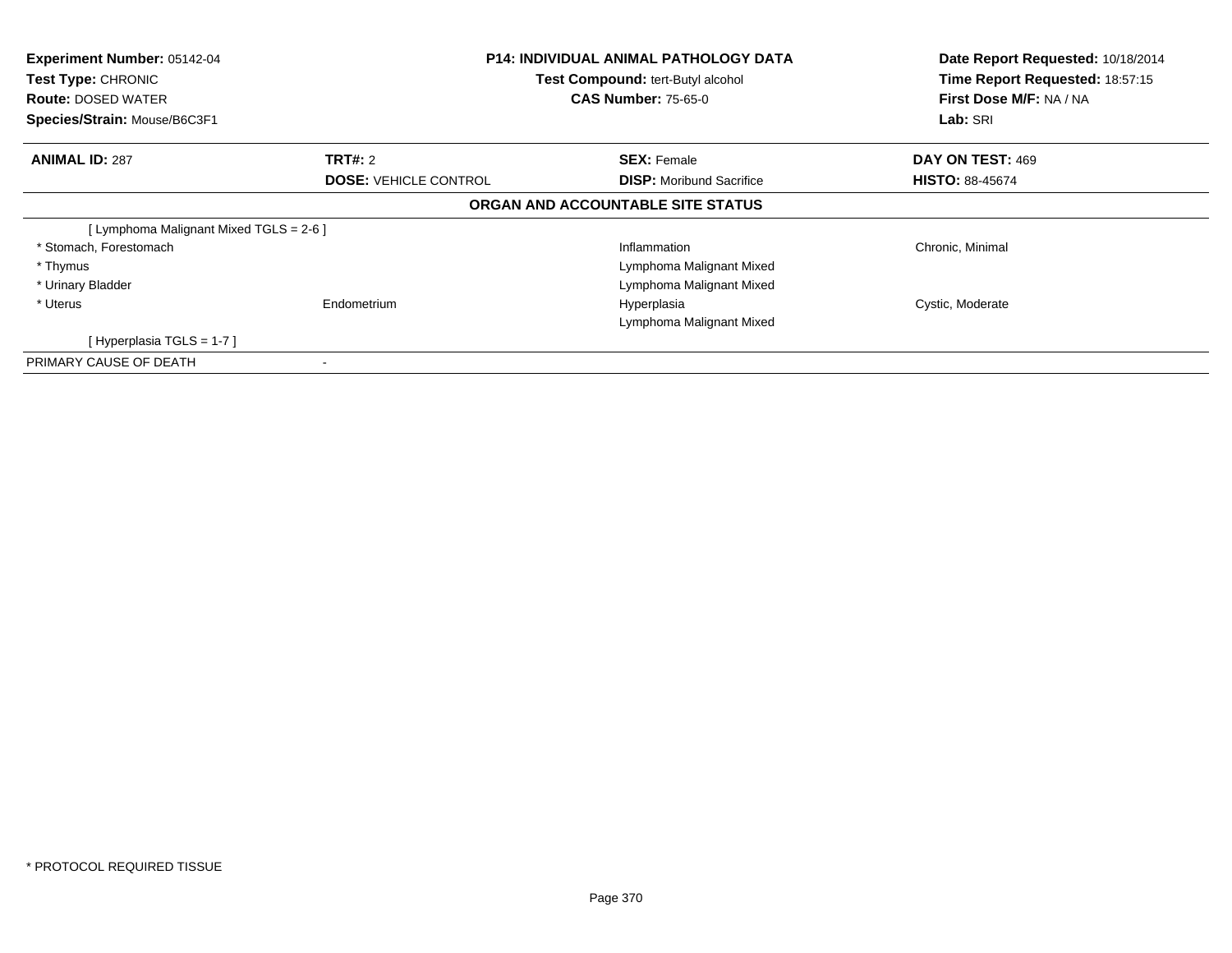| Experiment Number: 05142-04<br>Test Type: CHRONIC<br><b>Route: DOSED WATER</b><br>Species/Strain: Mouse/B6C3F1 | <b>P14: INDIVIDUAL ANIMAL PATHOLOGY DATA</b><br>Test Compound: tert-Butyl alcohol<br><b>CAS Number: 75-65-0</b> |                                   | Date Report Requested: 10/18/2014<br>Time Report Requested: 18:57:15<br>First Dose M/F: NA / NA<br>Lab: SRI |  |
|----------------------------------------------------------------------------------------------------------------|-----------------------------------------------------------------------------------------------------------------|-----------------------------------|-------------------------------------------------------------------------------------------------------------|--|
| <b>ANIMAL ID: 288</b>                                                                                          | TRT#: 2                                                                                                         | <b>SEX: Female</b>                | DAY ON TEST: 331                                                                                            |  |
|                                                                                                                | <b>DOSE: VEHICLE CONTROL</b>                                                                                    | <b>DISP:</b> Moribund Sacrifice   | <b>HISTO: 87-45203</b>                                                                                      |  |
|                                                                                                                |                                                                                                                 | ORGAN AND ACCOUNTABLE SITE STATUS |                                                                                                             |  |
| <b>NORMAL</b>                                                                                                  |                                                                                                                 |                                   |                                                                                                             |  |
| * Adrenal Cortex                                                                                               | * Adrenal Medulla                                                                                               | * Bone                            | * Bone Marrow                                                                                               |  |
| * Brain                                                                                                        | * Esophagus                                                                                                     | * Gallbladder                     | * Heart                                                                                                     |  |
| * Intestine Large, Cecum                                                                                       | * Intestine Large, Colon                                                                                        | * Intestine Large, Rectum         | * Intestine Small, Duodenum                                                                                 |  |
| * Intestine Small, Ileum                                                                                       | * Intestine Small, Jejunum                                                                                      | * Islets, Pancreatic              | * Kidney                                                                                                    |  |
| * Lung                                                                                                         | * Lymph Node, Mandibular                                                                                        | * Mammary Gland                   | * Nose                                                                                                      |  |
| * Pancreas                                                                                                     | * Parathyroid Gland                                                                                             | * Pituitary Gland                 | * Salivary Glands                                                                                           |  |
| * Skin                                                                                                         | * Stomach, Forestomach                                                                                          | * Stomach, Glandular              | * Thymus                                                                                                    |  |
| * Thyroid Gland                                                                                                | * Trachea                                                                                                       | * Urinary Bladder                 |                                                                                                             |  |
| <b>MISSING</b>                                                                                                 |                                                                                                                 |                                   |                                                                                                             |  |
| * Lymph Node, Mesenteric                                                                                       |                                                                                                                 |                                   |                                                                                                             |  |
| <b>OBSERVATIONS</b>                                                                                            |                                                                                                                 |                                   |                                                                                                             |  |
| * Liver                                                                                                        |                                                                                                                 | Fatty Change                      | Moderate                                                                                                    |  |
| * Ovary                                                                                                        |                                                                                                                 | Cystadenoma                       |                                                                                                             |  |
| * Spleen                                                                                                       |                                                                                                                 | <b>Depletion Cellular</b>         | Mild                                                                                                        |  |
| * Uterus                                                                                                       | Endometrium                                                                                                     | Hyperplasia                       | Cystic, Moderate                                                                                            |  |
| [Hyperplasia TGLS = 1-7]                                                                                       |                                                                                                                 |                                   |                                                                                                             |  |
| PRIMARY CAUSE OF DEATH                                                                                         | $\overline{\phantom{a}}$                                                                                        |                                   |                                                                                                             |  |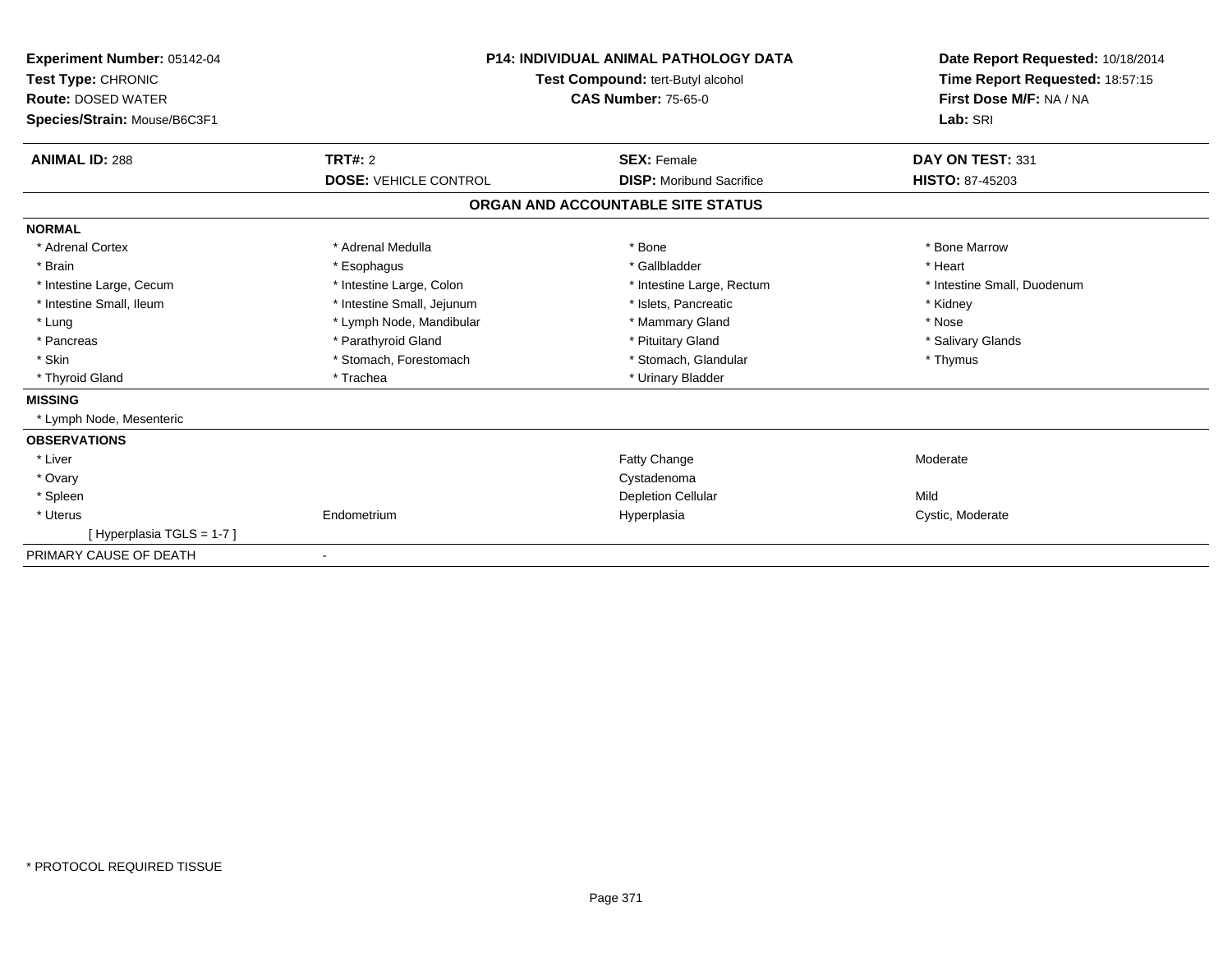| Experiment Number: 05142-04                 | <b>P14: INDIVIDUAL ANIMAL PATHOLOGY DATA</b><br>Test Compound: tert-Butyl alcohol<br><b>CAS Number: 75-65-0</b> |                                   | Date Report Requested: 10/18/2014                          |  |
|---------------------------------------------|-----------------------------------------------------------------------------------------------------------------|-----------------------------------|------------------------------------------------------------|--|
| Test Type: CHRONIC                          |                                                                                                                 |                                   | Time Report Requested: 18:57:15<br>First Dose M/F: NA / NA |  |
| <b>Route: DOSED WATER</b>                   |                                                                                                                 |                                   |                                                            |  |
| Species/Strain: Mouse/B6C3F1                |                                                                                                                 |                                   | Lab: SRI                                                   |  |
|                                             |                                                                                                                 |                                   |                                                            |  |
| <b>ANIMAL ID: 289</b>                       | TRT#: 2                                                                                                         | <b>SEX: Female</b>                | DAY ON TEST: 735                                           |  |
|                                             | <b>DOSE: VEHICLE CONTROL</b>                                                                                    | <b>DISP: Terminal Sacrifice</b>   | <b>HISTO: 88-48730</b>                                     |  |
|                                             |                                                                                                                 | ORGAN AND ACCOUNTABLE SITE STATUS |                                                            |  |
| <b>NORMAL</b>                               |                                                                                                                 |                                   |                                                            |  |
| * Adrenal Cortex                            | * Adrenal Medulla                                                                                               | * Bone Marrow                     | * Brain                                                    |  |
| * Esophagus                                 | * Gallbladder                                                                                                   | * Heart                           | * Intestine Large, Cecum                                   |  |
| * Intestine Large, Colon                    | * Intestine Large, Rectum                                                                                       | * Intestine Small, Duodenum       | * Intestine Small, Ileum                                   |  |
| * Intestine Small, Jejunum                  | * Islets, Pancreatic                                                                                            | * Lung                            | * Lymph Node, Mandibular                                   |  |
| * Mammary Gland                             | * Nose                                                                                                          | * Ovary                           | * Pancreas                                                 |  |
| * Pituitary Gland                           | * Salivary Glands                                                                                               | * Skin                            | * Stomach, Forestomach                                     |  |
| * Stomach, Glandular                        | * Thymus                                                                                                        | * Trachea                         | * Urinary Bladder                                          |  |
| <b>MISSING</b>                              |                                                                                                                 |                                   |                                                            |  |
| * Parathyroid Gland                         |                                                                                                                 |                                   |                                                            |  |
| <b>OBSERVATIONS</b>                         |                                                                                                                 |                                   |                                                            |  |
| * Bone                                      |                                                                                                                 | Fibrous Osteodystrophy            | Minimal                                                    |  |
| * Kidney                                    |                                                                                                                 | Nephropathy                       | Minimal                                                    |  |
| * Liver                                     |                                                                                                                 | Hepatocellular Adenoma            | Multiple                                                   |  |
| [ Hepatocellular Adenoma TGLS = 1-21,2-22 ] |                                                                                                                 |                                   |                                                            |  |
| * Lymph Node, Mesenteric                    |                                                                                                                 | Hyperplasia                       | Lymphoid, Mild                                             |  |
| * Spleen                                    |                                                                                                                 | Hyperplasia                       | Lymphoid, Mild                                             |  |
| * Thyroid Gland                             | <b>Follicular Cel</b>                                                                                           | Hyperplasia                       | Minimal                                                    |  |
| Tooth                                       | Incisor                                                                                                         | Dysplasia                         | Minimal                                                    |  |
| * Uterus                                    | Endometrium                                                                                                     | Hyperplasia                       | Cystic, Moderate                                           |  |
|                                             |                                                                                                                 | Inflammation                      | Suppurative, Mild                                          |  |
| PRIMARY CAUSE OF DEATH                      |                                                                                                                 |                                   |                                                            |  |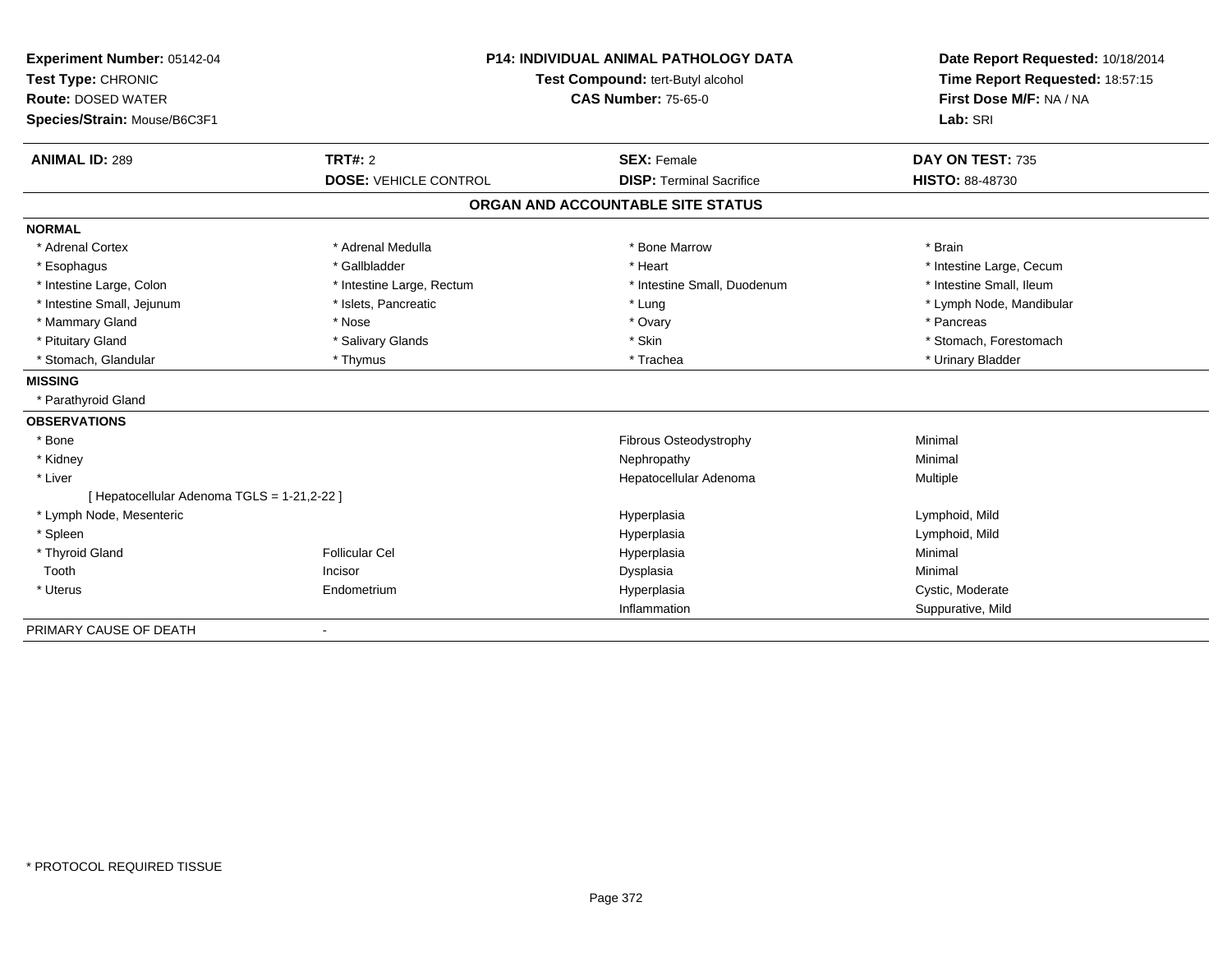| Experiment Number: 05142-04<br>Test Type: CHRONIC<br><b>Route: DOSED WATER</b><br>Species/Strain: Mouse/B6C3F1 | P14: INDIVIDUAL ANIMAL PATHOLOGY DATA<br>Test Compound: tert-Butyl alcohol<br><b>CAS Number: 75-65-0</b> |                                   | Date Report Requested: 10/18/2014<br>Time Report Requested: 18:57:15<br>First Dose M/F: NA / NA<br>Lab: SRI |  |
|----------------------------------------------------------------------------------------------------------------|----------------------------------------------------------------------------------------------------------|-----------------------------------|-------------------------------------------------------------------------------------------------------------|--|
| <b>ANIMAL ID: 290</b>                                                                                          | TRT#: 2                                                                                                  | <b>SEX: Female</b>                | DAY ON TEST: 735                                                                                            |  |
|                                                                                                                | <b>DOSE: VEHICLE CONTROL</b>                                                                             | <b>DISP: Terminal Sacrifice</b>   | HISTO: 88-48731                                                                                             |  |
|                                                                                                                |                                                                                                          | ORGAN AND ACCOUNTABLE SITE STATUS |                                                                                                             |  |
| <b>NORMAL</b>                                                                                                  |                                                                                                          |                                   |                                                                                                             |  |
| * Adrenal Medulla                                                                                              | * Bone                                                                                                   | * Bone Marrow                     | * Brain                                                                                                     |  |
| * Esophagus                                                                                                    | * Gallbladder                                                                                            | * Heart                           | * Intestine Large, Cecum                                                                                    |  |
| * Intestine Large, Colon                                                                                       | * Intestine Large, Rectum                                                                                | * Intestine Small, Duodenum       | * Intestine Small, Ileum                                                                                    |  |
| * Intestine Small, Jejunum                                                                                     | * Islets, Pancreatic                                                                                     | * Lung                            | * Lymph Node, Mesenteric                                                                                    |  |
| * Mammary Gland                                                                                                | * Nose                                                                                                   | * Pancreas                        | * Parathyroid Gland                                                                                         |  |
| * Salivary Glands                                                                                              | * Skin                                                                                                   | * Stomach, Forestomach            | * Stomach, Glandular                                                                                        |  |
| * Thymus                                                                                                       | * Trachea                                                                                                | * Urinary Bladder                 |                                                                                                             |  |
| <b>OBSERVATIONS</b>                                                                                            |                                                                                                          |                                   |                                                                                                             |  |
| * Adrenal Cortex                                                                                               |                                                                                                          | Focal Cellular Change             | Moderate                                                                                                    |  |
| <b>Harderian Gland</b>                                                                                         |                                                                                                          | Adenoma                           |                                                                                                             |  |
| [Adenoma TGLS = $4-21$ ]                                                                                       |                                                                                                          |                                   |                                                                                                             |  |
| * Kidney                                                                                                       |                                                                                                          | Nephropathy                       | Minimal                                                                                                     |  |
| * Liver                                                                                                        |                                                                                                          | <b>Eosinophilic Focus</b>         |                                                                                                             |  |
| * Lymph Node, Mandibular                                                                                       |                                                                                                          | Hyperplasia                       | Moderate                                                                                                    |  |
| [Hyperplasia TGLS = 1-8]                                                                                       |                                                                                                          |                                   |                                                                                                             |  |
| * Ovary                                                                                                        |                                                                                                          | Cystadenoma                       |                                                                                                             |  |
| [Cystadenoma TGLS = 2-7]                                                                                       |                                                                                                          |                                   |                                                                                                             |  |
| * Pituitary Gland                                                                                              | Pars Distalis                                                                                            | Adenoma                           |                                                                                                             |  |
| [Adenoma $TGLS = 5-1$ ]                                                                                        |                                                                                                          |                                   |                                                                                                             |  |
| * Spleen                                                                                                       |                                                                                                          | Hematopoietic Cell Proliferation  | Mild                                                                                                        |  |
| * Thyroid Gland                                                                                                |                                                                                                          | Degeneration                      | Cystic, Minimal                                                                                             |  |
|                                                                                                                | <b>Follicular Cel</b>                                                                                    | Hyperplasia                       | Minimal                                                                                                     |  |
| * Uterus                                                                                                       |                                                                                                          | Hydrometra                        | Mild                                                                                                        |  |
|                                                                                                                | Endometrium                                                                                              | Hyperplasia                       | Cystic, Moderate                                                                                            |  |
| [Hyperplasia TGLS = 3-7]                                                                                       |                                                                                                          |                                   |                                                                                                             |  |
| PRIMARY CAUSE OF DEATH                                                                                         | $\blacksquare$                                                                                           |                                   |                                                                                                             |  |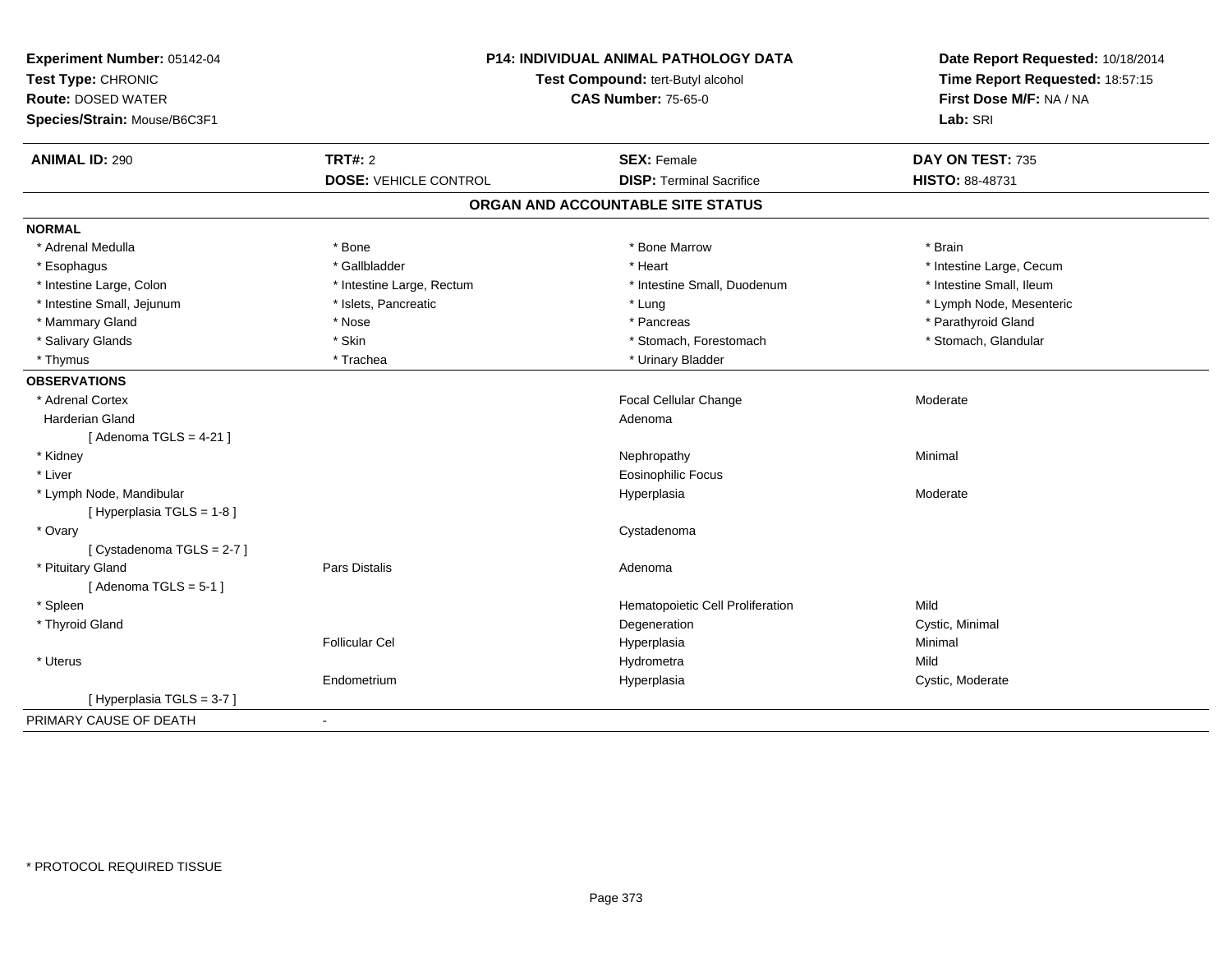| Experiment Number: 05142-04<br>Test Type: CHRONIC<br><b>Route: DOSED WATER</b><br>Species/Strain: Mouse/B6C3F1 |                              | <b>P14: INDIVIDUAL ANIMAL PATHOLOGY DATA</b><br>Test Compound: tert-Butyl alcohol<br><b>CAS Number: 75-65-0</b> | Date Report Requested: 10/18/2014<br>Time Report Requested: 18:57:15<br>First Dose M/F: NA / NA<br>Lab: SRI |
|----------------------------------------------------------------------------------------------------------------|------------------------------|-----------------------------------------------------------------------------------------------------------------|-------------------------------------------------------------------------------------------------------------|
| <b>ANIMAL ID: 291</b>                                                                                          | <b>TRT#: 2</b>               | <b>SEX: Female</b>                                                                                              | DAY ON TEST: 584                                                                                            |
|                                                                                                                | <b>DOSE: VEHICLE CONTROL</b> | <b>DISP:</b> Moribund Sacrifice                                                                                 | HISTO: 88-46470                                                                                             |
|                                                                                                                |                              | ORGAN AND ACCOUNTABLE SITE STATUS                                                                               |                                                                                                             |
| <b>NORMAL</b>                                                                                                  |                              |                                                                                                                 |                                                                                                             |
| * Adrenal Cortex                                                                                               | * Adrenal Medulla            | $*$ Bone                                                                                                        | * Bone Marrow                                                                                               |
| * Brain                                                                                                        | * Esophagus                  | * Gallbladder                                                                                                   | * Heart                                                                                                     |
| * Intestine Large, Cecum                                                                                       | * Intestine Large, Colon     | * Intestine Large, Rectum                                                                                       | * Intestine Small, Duodenum                                                                                 |
| * Intestine Small, Ileum                                                                                       | * Intestine Small, Jejunum   | * Islets, Pancreatic                                                                                            | * Lymph Node, Mandibular                                                                                    |
| * Lymph Node, Mesenteric                                                                                       | * Mammary Gland              | * Nose                                                                                                          | * Ovary                                                                                                     |
| * Pancreas                                                                                                     | * Parathyroid Gland          | * Salivary Glands                                                                                               | * Skin                                                                                                      |
| * Thymus                                                                                                       | * Trachea                    | * Urinary Bladder                                                                                               |                                                                                                             |
| <b>MISSING</b>                                                                                                 |                              |                                                                                                                 |                                                                                                             |
| * Pituitary Gland                                                                                              |                              |                                                                                                                 |                                                                                                             |
| <b>OBSERVATIONS</b>                                                                                            |                              |                                                                                                                 |                                                                                                             |
| * Kidney                                                                                                       |                              | Nephropathy                                                                                                     | Mild                                                                                                        |
| * Liver                                                                                                        |                              | Fatty Change                                                                                                    | Marked                                                                                                      |
|                                                                                                                |                              | Hepatocellular Adenoma                                                                                          |                                                                                                             |
|                                                                                                                |                              | Hepatocellular Carcinoma                                                                                        |                                                                                                             |
|                                                                                                                |                              | <b>Mixed Cell Focus</b>                                                                                         |                                                                                                             |
| [Fatty Change TGLS = 8-24]                                                                                     |                              |                                                                                                                 |                                                                                                             |
| [ Hepatocellular Adenoma TGLS = 3-21,4-22 ]                                                                    |                              |                                                                                                                 |                                                                                                             |
| [ Hepatocellular Carcinoma TGLS = 5-23 ]                                                                       |                              |                                                                                                                 |                                                                                                             |
| * Lung                                                                                                         |                              | Alveolar/Bronchiolar Adenoma                                                                                    |                                                                                                             |
| [ Alveolar/Bronchiolar Adenoma TGLS = 6-2 ]                                                                    |                              |                                                                                                                 |                                                                                                             |
| * Spleen                                                                                                       |                              | Hyperplasia                                                                                                     | Lymphoid, Moderate                                                                                          |
| [ Hyperplasia TGLS = 2-6 ]                                                                                     |                              |                                                                                                                 |                                                                                                             |
| * Stomach, Forestomach                                                                                         | Mucosa                       | Hyperplasia                                                                                                     | Mild                                                                                                        |
|                                                                                                                |                              | Inflammation                                                                                                    | Chronic, Mild                                                                                               |
|                                                                                                                |                              | Ulcer                                                                                                           | Mild                                                                                                        |
| [ Hyperplasia TGLS = 7-4-1,9-25 ]<br>[Inflammation $TGLS = 7-4-1$ ]                                            |                              |                                                                                                                 |                                                                                                             |
| [ $Uicer$ TGLS = 7-4-1 ]                                                                                       |                              |                                                                                                                 |                                                                                                             |
| * Stomach, Glandular<br>[Hyperplasia TGLS = 7-4-1,9-25]                                                        | Mucosa                       | Hyperplasia                                                                                                     | Minimal                                                                                                     |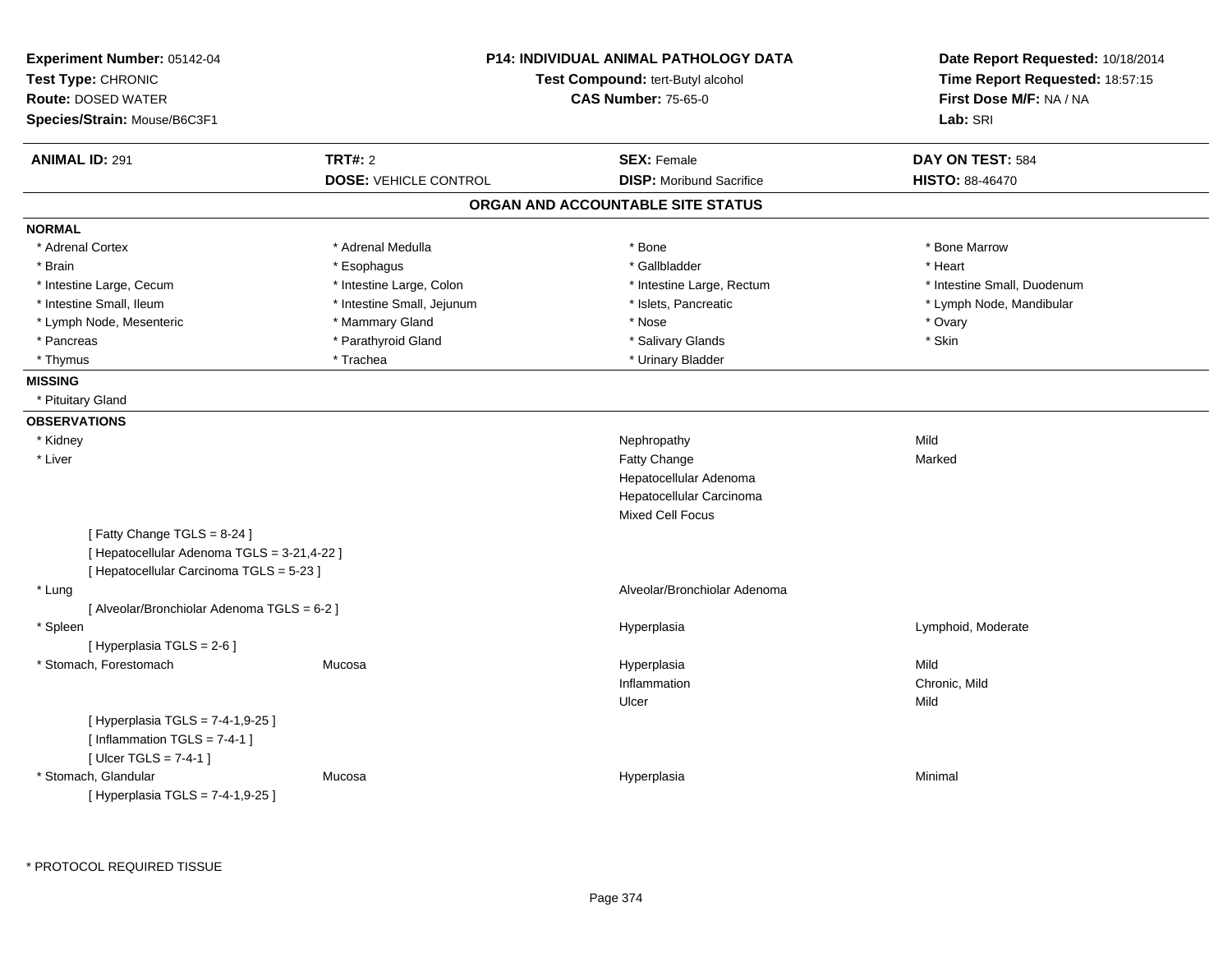| Experiment Number: 05142-04<br>Test Type: CHRONIC | <b>P14: INDIVIDUAL ANIMAL PATHOLOGY DATA</b><br><b>Test Compound: tert-Butyl alcohol</b><br><b>CAS Number: 75-65-0</b> |                                   | Date Report Requested: 10/18/2014<br>Time Report Requested: 18:57:15 |
|---------------------------------------------------|------------------------------------------------------------------------------------------------------------------------|-----------------------------------|----------------------------------------------------------------------|
| <b>Route: DOSED WATER</b>                         |                                                                                                                        |                                   | First Dose M/F: NA / NA                                              |
| Species/Strain: Mouse/B6C3F1                      |                                                                                                                        |                                   | Lab: SRI                                                             |
| <b>ANIMAL ID: 291</b>                             | TRT#: 2                                                                                                                | <b>SEX: Female</b>                | DAY ON TEST: 584                                                     |
|                                                   | <b>DOSE: VEHICLE CONTROL</b>                                                                                           | <b>DISP:</b> Moribund Sacrifice   | <b>HISTO: 88-46470</b>                                               |
|                                                   |                                                                                                                        | ORGAN AND ACCOUNTABLE SITE STATUS |                                                                      |
| * Thyroid Gland                                   |                                                                                                                        | Degeneration                      | Cystic, Minimal                                                      |
| * Uterus                                          | Endometrium                                                                                                            | Hyperplasia                       | Cystic, Moderate                                                     |
|                                                   |                                                                                                                        | Inflammation                      | Suppurative, Mild                                                    |
| [Hyperplasia TGLS = $1-7$ ]                       |                                                                                                                        |                                   |                                                                      |
| PRIMARY CAUSE OF DEATH                            |                                                                                                                        |                                   |                                                                      |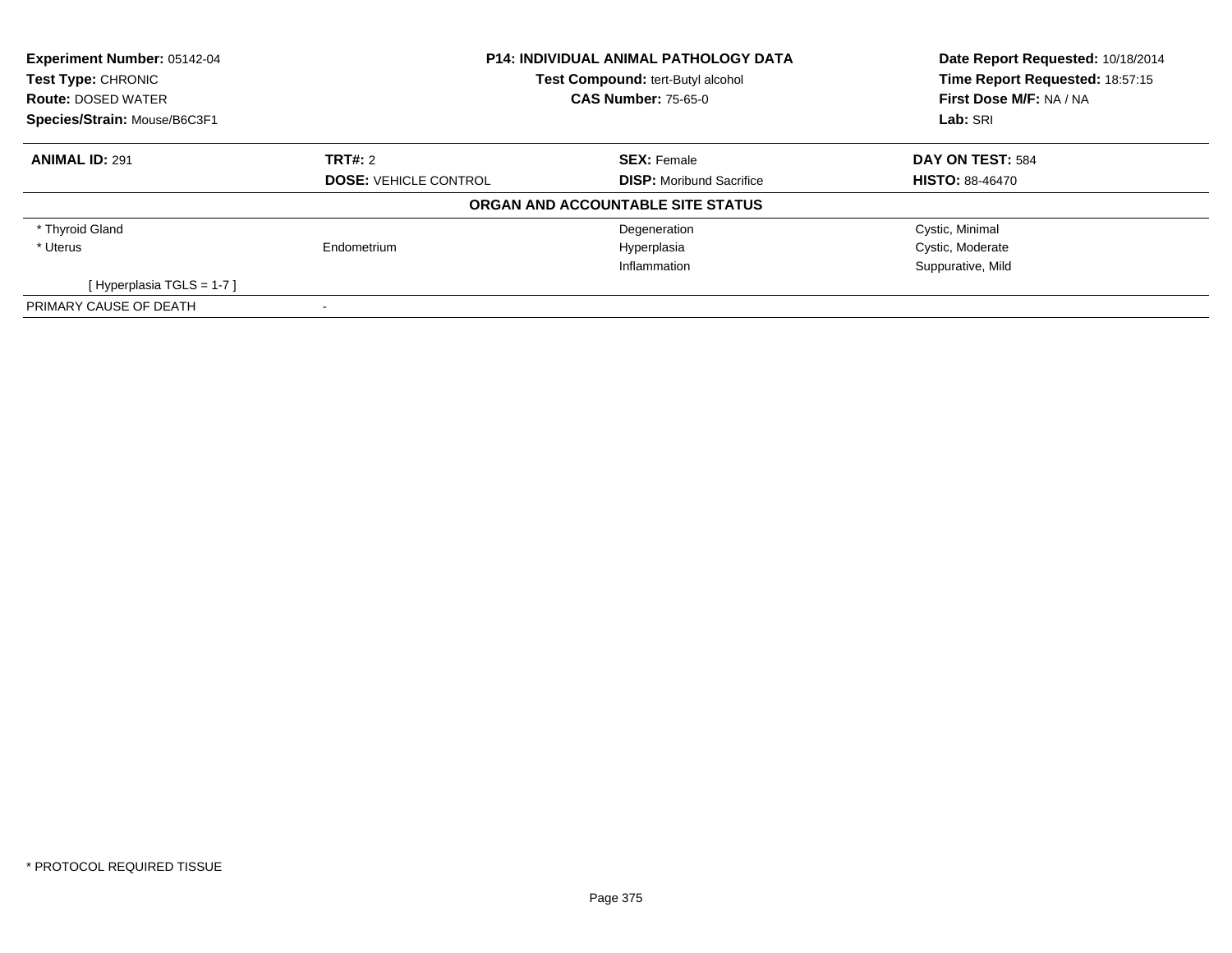| Experiment Number: 05142-04<br>Test Type: CHRONIC<br><b>Route: DOSED WATER</b><br>Species/Strain: Mouse/B6C3F1 | <b>P14: INDIVIDUAL ANIMAL PATHOLOGY DATA</b><br>Test Compound: tert-Butyl alcohol<br><b>CAS Number: 75-65-0</b> |                                   | Date Report Requested: 10/18/2014<br>Time Report Requested: 18:57:15<br>First Dose M/F: NA / NA<br>Lab: SRI |
|----------------------------------------------------------------------------------------------------------------|-----------------------------------------------------------------------------------------------------------------|-----------------------------------|-------------------------------------------------------------------------------------------------------------|
| <b>ANIMAL ID: 292</b>                                                                                          | <b>TRT#: 2</b>                                                                                                  | <b>SEX: Female</b>                | DAY ON TEST: 735                                                                                            |
|                                                                                                                | <b>DOSE: VEHICLE CONTROL</b>                                                                                    | <b>DISP: Terminal Sacrifice</b>   | <b>HISTO: 88-48732</b>                                                                                      |
|                                                                                                                |                                                                                                                 | ORGAN AND ACCOUNTABLE SITE STATUS |                                                                                                             |
| <b>NORMAL</b>                                                                                                  |                                                                                                                 |                                   |                                                                                                             |
| * Adrenal Cortex                                                                                               | * Adrenal Medulla                                                                                               | * Bone                            | * Bone Marrow                                                                                               |
| * Brain                                                                                                        | * Esophagus                                                                                                     | * Gallbladder                     | * Heart                                                                                                     |
| * Intestine Large, Cecum                                                                                       | * Intestine Large, Colon                                                                                        | * Intestine Large, Rectum         | * Intestine Small, Duodenum                                                                                 |
| * Intestine Small, Ileum                                                                                       | * Intestine Small, Jejunum                                                                                      | * Islets. Pancreatic              | * Kidney                                                                                                    |
| * Lung                                                                                                         | * Lymph Node, Mandibular                                                                                        | * Lymph Node, Mesenteric          | * Mammary Gland                                                                                             |
| * Nose                                                                                                         | * Ovary                                                                                                         | * Pancreas                        | * Parathyroid Gland                                                                                         |
| * Pituitary Gland                                                                                              | * Salivary Glands                                                                                               | * Skin                            | * Stomach. Forestomach                                                                                      |
| * Stomach, Glandular                                                                                           | * Thymus                                                                                                        | * Trachea                         | * Urinary Bladder                                                                                           |
| <b>OBSERVATIONS</b>                                                                                            |                                                                                                                 |                                   |                                                                                                             |
| * Liver                                                                                                        |                                                                                                                 | Eosinophilic Focus                |                                                                                                             |
|                                                                                                                |                                                                                                                 | Hepatocellular Adenoma            |                                                                                                             |
| [ Eosinophilic Focus TGLS = 2-21 ]                                                                             |                                                                                                                 |                                   |                                                                                                             |
| [ Hepatocellular Adenoma TGLS = 3-22 ]                                                                         |                                                                                                                 |                                   |                                                                                                             |
| * Spleen                                                                                                       |                                                                                                                 | Hematopoietic Cell Proliferation  | Mild                                                                                                        |
| * Thyroid Gland                                                                                                |                                                                                                                 | Degeneration                      | Cystic, Minimal                                                                                             |
| * Uterus                                                                                                       | Endometrium                                                                                                     | Hyperplasia                       | Cystic, Marked                                                                                              |
| [Hyperplasia TGLS = 1-7]                                                                                       |                                                                                                                 |                                   |                                                                                                             |
| PRIMARY CAUSE OF DEATH                                                                                         |                                                                                                                 |                                   |                                                                                                             |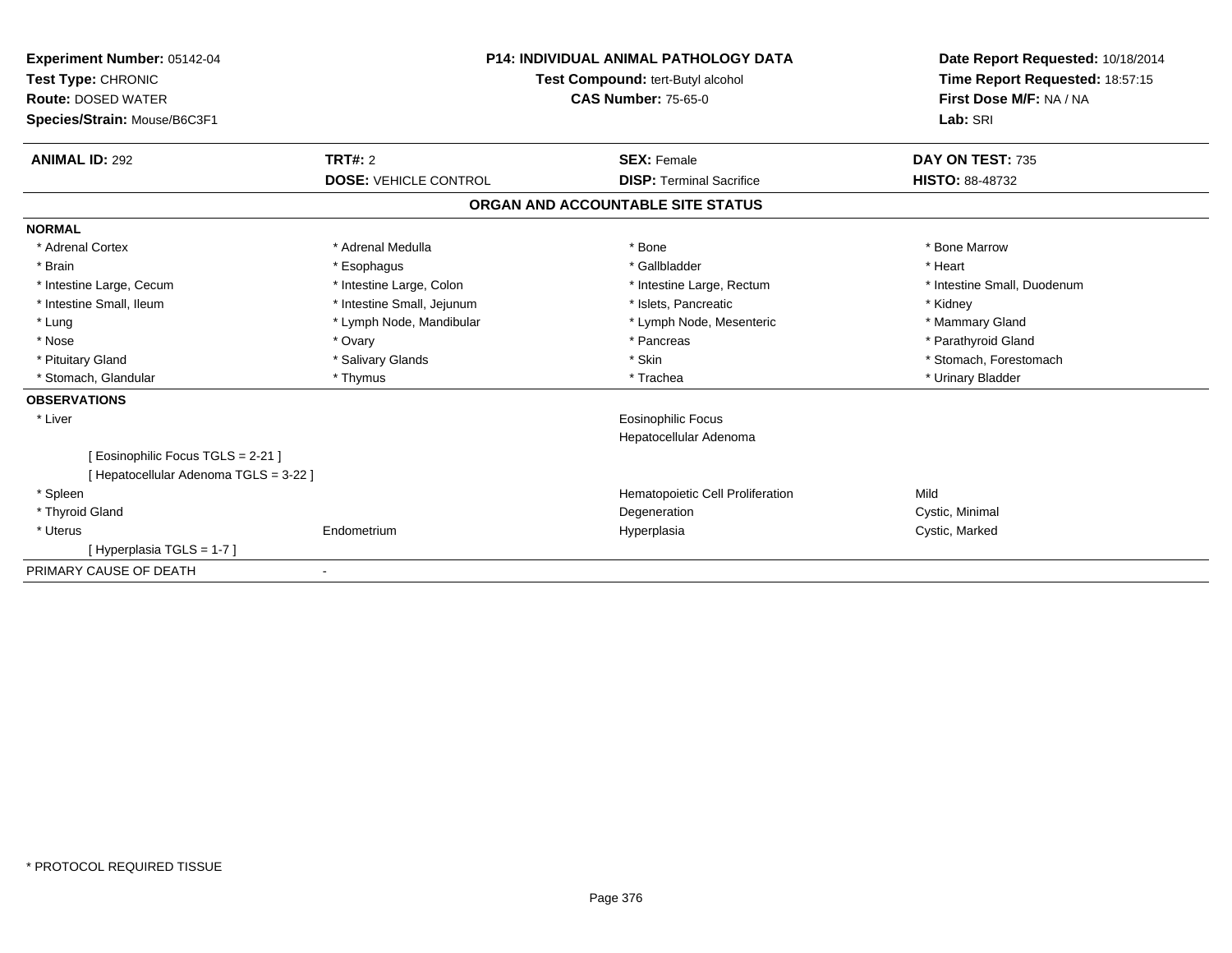| Experiment Number: 05142-04<br>Test Type: CHRONIC<br><b>Route: DOSED WATER</b><br>Species/Strain: Mouse/B6C3F1 |                              | <b>P14: INDIVIDUAL ANIMAL PATHOLOGY DATA</b><br>Test Compound: tert-Butyl alcohol<br><b>CAS Number: 75-65-0</b> | Date Report Requested: 10/18/2014<br>Time Report Requested: 18:57:15<br>First Dose M/F: NA / NA<br>Lab: SRI |
|----------------------------------------------------------------------------------------------------------------|------------------------------|-----------------------------------------------------------------------------------------------------------------|-------------------------------------------------------------------------------------------------------------|
| <b>ANIMAL ID: 293</b>                                                                                          | <b>TRT#: 2</b>               | <b>SEX: Female</b>                                                                                              | DAY ON TEST: 170                                                                                            |
|                                                                                                                | <b>DOSE: VEHICLE CONTROL</b> | <b>DISP:</b> Accidentally Killed                                                                                | <b>HISTO: 87-44201</b>                                                                                      |
|                                                                                                                |                              | ORGAN AND ACCOUNTABLE SITE STATUS                                                                               |                                                                                                             |
| <b>NORMAL</b>                                                                                                  |                              |                                                                                                                 |                                                                                                             |
| * Adrenal Cortex                                                                                               | * Adrenal Medulla            | * Bone                                                                                                          | * Bone Marrow                                                                                               |
| * Brain                                                                                                        | * Esophagus                  | * Gallbladder                                                                                                   | * Heart                                                                                                     |
| * Intestine Large, Cecum                                                                                       | * Intestine Large, Colon     | * Intestine Large, Rectum                                                                                       | * Intestine Small, Duodenum                                                                                 |
| * Intestine Small, Ileum                                                                                       | * Intestine Small, Jejunum   | * Islets, Pancreatic                                                                                            | * Kidney                                                                                                    |
| * Lung                                                                                                         | * Lymph Node, Mandibular     | * Lymph Node, Mesenteric                                                                                        | * Mammary Gland                                                                                             |
| * Nose                                                                                                         | * Ovary                      | * Pancreas                                                                                                      | * Parathyroid Gland                                                                                         |
| * Pituitary Gland                                                                                              | * Salivary Glands            | * Skin                                                                                                          | * Stomach, Forestomach                                                                                      |
| * Thymus                                                                                                       | * Thyroid Gland              | * Trachea                                                                                                       | * Urinary Bladder                                                                                           |
| <b>OBSERVATIONS</b>                                                                                            |                              |                                                                                                                 |                                                                                                             |
| * Liver                                                                                                        |                              | <b>Fatty Change</b>                                                                                             | Mild                                                                                                        |
| * Spleen                                                                                                       |                              | Depletion Cellular                                                                                              | Mild                                                                                                        |
| * Stomach, Glandular                                                                                           |                              | Pigmentation                                                                                                    | Minimal                                                                                                     |
| * Uterus                                                                                                       | Endometrium                  | Hyperplasia                                                                                                     | Cystic, Moderate                                                                                            |
| PRIMARY CAUSE OF DEATH                                                                                         |                              |                                                                                                                 |                                                                                                             |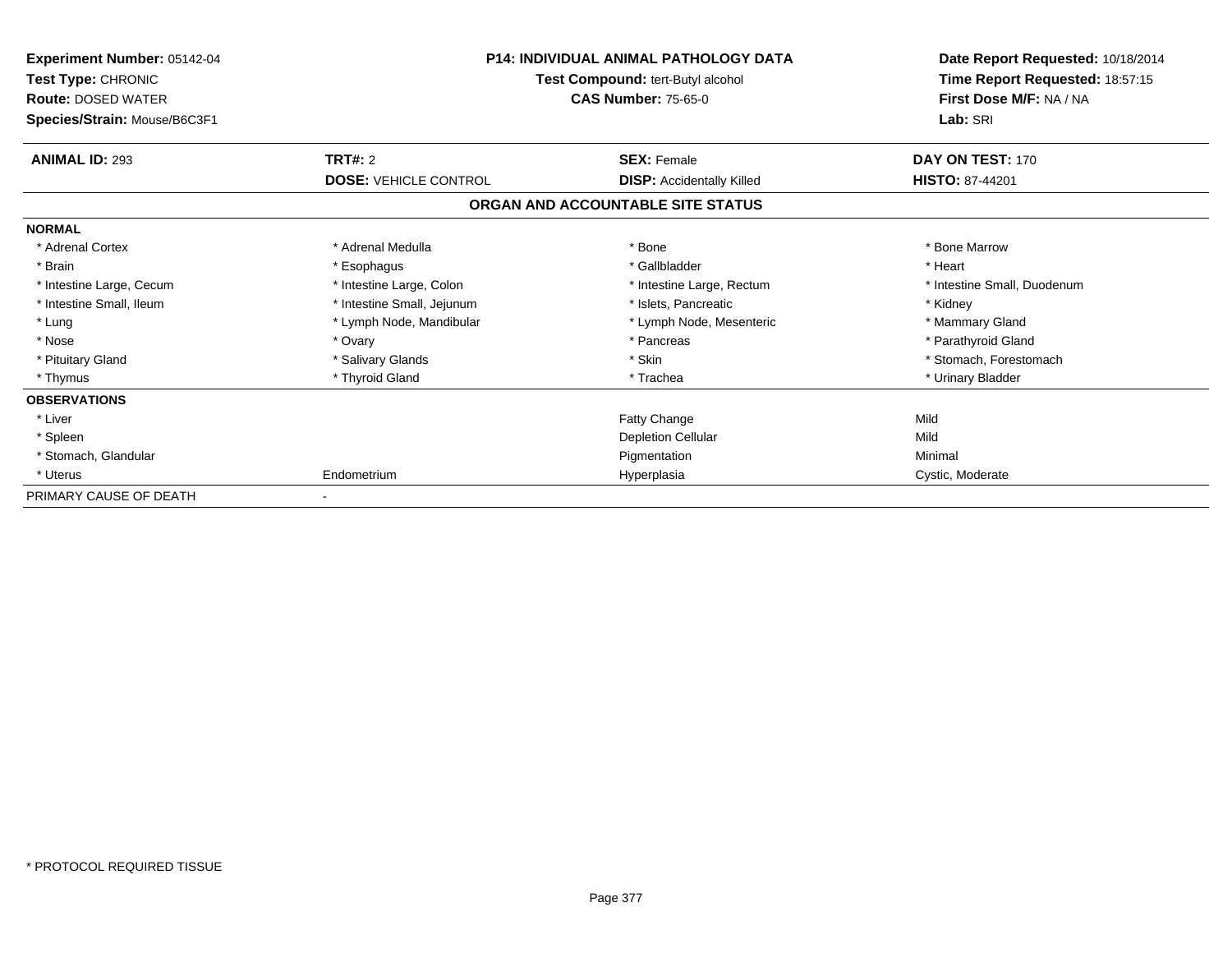| Experiment Number: 05142-04<br>Test Type: CHRONIC<br><b>Route: DOSED WATER</b><br>Species/Strain: Mouse/B6C3F1 | <b>P14: INDIVIDUAL ANIMAL PATHOLOGY DATA</b><br>Test Compound: tert-Butyl alcohol<br><b>CAS Number: 75-65-0</b> |                                   | Date Report Requested: 10/18/2014<br>Time Report Requested: 18:57:15<br>First Dose M/F: NA / NA<br>Lab: SRI |  |
|----------------------------------------------------------------------------------------------------------------|-----------------------------------------------------------------------------------------------------------------|-----------------------------------|-------------------------------------------------------------------------------------------------------------|--|
|                                                                                                                |                                                                                                                 |                                   |                                                                                                             |  |
| <b>ANIMAL ID: 294</b>                                                                                          | TRT#: 2                                                                                                         | <b>SEX: Female</b>                | DAY ON TEST: 258                                                                                            |  |
|                                                                                                                | <b>DOSE: VEHICLE CONTROL</b>                                                                                    | <b>DISP: Natural Death</b>        | <b>HISTO: 87-44202</b>                                                                                      |  |
|                                                                                                                |                                                                                                                 | ORGAN AND ACCOUNTABLE SITE STATUS |                                                                                                             |  |
| <b>NORMAL</b>                                                                                                  |                                                                                                                 |                                   |                                                                                                             |  |
| * Adrenal Cortex                                                                                               | * Adrenal Medulla                                                                                               | * Bone                            | * Bone Marrow                                                                                               |  |
| * Brain                                                                                                        | * Esophagus                                                                                                     | * Gallbladder                     | * Heart                                                                                                     |  |
| * Intestine Large, Cecum                                                                                       | * Intestine Large, Colon                                                                                        | * Intestine Large, Rectum         | * Intestine Small, Duodenum                                                                                 |  |
| * Intestine Small, Ileum                                                                                       | * Intestine Small, Jejunum                                                                                      | * Islets, Pancreatic              | * Kidney                                                                                                    |  |
| * Lung                                                                                                         | * Lymph Node, Mandibular                                                                                        | * Lymph Node, Mesenteric          | * Mammary Gland                                                                                             |  |
| * Nose                                                                                                         | * Ovary                                                                                                         | * Pancreas                        | * Parathyroid Gland                                                                                         |  |
| * Pituitary Gland                                                                                              | * Salivary Glands                                                                                               | * Skin                            | * Stomach, Forestomach                                                                                      |  |
| * Stomach, Glandular                                                                                           | * Thymus                                                                                                        | * Thyroid Gland                   | * Trachea                                                                                                   |  |
| * Urinary Bladder                                                                                              |                                                                                                                 |                                   |                                                                                                             |  |
| <b>OBSERVATIONS</b>                                                                                            |                                                                                                                 |                                   |                                                                                                             |  |
| * Liver                                                                                                        |                                                                                                                 | Fatty Change                      | Mild                                                                                                        |  |
|                                                                                                                |                                                                                                                 | Hemangiosarcoma                   |                                                                                                             |  |
|                                                                                                                | Centrilobular                                                                                                   | Necrosis                          | Moderate                                                                                                    |  |
| [Hemangiosarcoma TGLS = 3-21]                                                                                  |                                                                                                                 |                                   |                                                                                                             |  |
| Lymph Node                                                                                                     | Mediastinal                                                                                                     | Angiectasis                       | Moderate                                                                                                    |  |
| [Angiectasis TGLS = 4-2]                                                                                       |                                                                                                                 |                                   |                                                                                                             |  |
| Mesentery                                                                                                      |                                                                                                                 | Inflammation                      | Chronic, Mild                                                                                               |  |
| * Spleen                                                                                                       |                                                                                                                 | Hematopoietic Cell Proliferation  | Moderate                                                                                                    |  |
| [ Hematopoietic Cell Proliferation TGLS = 2-6 ]                                                                |                                                                                                                 |                                   |                                                                                                             |  |
| * Uterus                                                                                                       | Endometrium                                                                                                     | Hyperplasia                       | Cystic, Moderate                                                                                            |  |
| PRIMARY CAUSE OF DEATH                                                                                         |                                                                                                                 |                                   |                                                                                                             |  |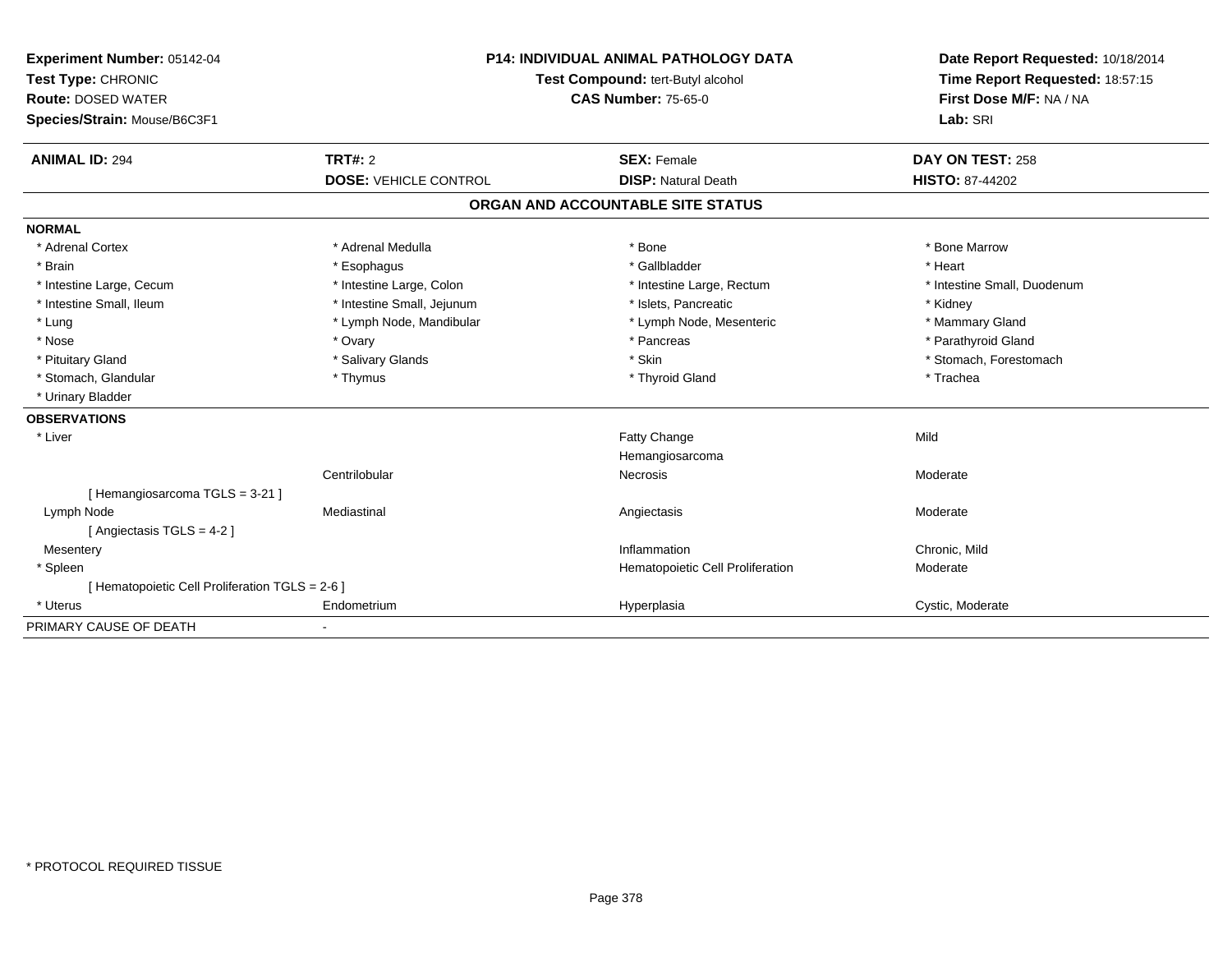| Experiment Number: 05142-04<br>Test Type: CHRONIC<br><b>Route: DOSED WATER</b><br>Species/Strain: Mouse/B6C3F1 |                              | <b>P14: INDIVIDUAL ANIMAL PATHOLOGY DATA</b><br>Test Compound: tert-Butyl alcohol<br><b>CAS Number: 75-65-0</b> | Date Report Requested: 10/18/2014<br>Time Report Requested: 18:57:15<br>First Dose M/F: NA / NA<br>Lab: SRI |
|----------------------------------------------------------------------------------------------------------------|------------------------------|-----------------------------------------------------------------------------------------------------------------|-------------------------------------------------------------------------------------------------------------|
| <b>ANIMAL ID: 295</b>                                                                                          | <b>TRT#: 2</b>               | <b>SEX: Female</b>                                                                                              | DAY ON TEST: 707                                                                                            |
|                                                                                                                | <b>DOSE: VEHICLE CONTROL</b> | <b>DISP:</b> Moribund Sacrifice                                                                                 | <b>HISTO: 88-48349</b>                                                                                      |
|                                                                                                                |                              | ORGAN AND ACCOUNTABLE SITE STATUS                                                                               |                                                                                                             |
| <b>NORMAL</b>                                                                                                  |                              |                                                                                                                 |                                                                                                             |
| * Adrenal Cortex                                                                                               | * Adrenal Medulla            | * Bone                                                                                                          | * Bone Marrow                                                                                               |
| * Brain                                                                                                        | * Esophagus                  | * Gallbladder                                                                                                   | * Heart                                                                                                     |
| * Intestine Large, Cecum                                                                                       | * Intestine Large, Colon     | * Intestine Large, Rectum                                                                                       | * Intestine Small, Duodenum                                                                                 |
| * Intestine Small, Ileum                                                                                       | * Intestine Small, Jejunum   | * Islets, Pancreatic                                                                                            | * Lymph Node, Mandibular                                                                                    |
| * Lymph Node, Mesenteric                                                                                       | * Mammary Gland              | * Ovary                                                                                                         | * Parathyroid Gland                                                                                         |
| * Pituitary Gland                                                                                              | * Salivary Glands            | * Skin                                                                                                          | * Stomach, Forestomach                                                                                      |
| * Stomach, Glandular                                                                                           | * Thymus                     | * Thyroid Gland                                                                                                 | * Trachea                                                                                                   |
| * Urinary Bladder                                                                                              |                              |                                                                                                                 |                                                                                                             |
| <b>OBSERVATIONS</b>                                                                                            |                              |                                                                                                                 |                                                                                                             |
| * Kidney                                                                                                       |                              | Nephropathy                                                                                                     | Minimal                                                                                                     |
| * Liver                                                                                                        |                              | Cholangiocarcinoma                                                                                              |                                                                                                             |
|                                                                                                                |                              | Hepatocellular Carcinoma                                                                                        | Multiple                                                                                                    |
| [Cholangiocarcinoma TGLS = 5-23]                                                                               |                              |                                                                                                                 |                                                                                                             |
| [ Hepatocellular Carcinoma TGLS = 6-24,7-25,9-26 ]                                                             |                              |                                                                                                                 |                                                                                                             |
| * Lung                                                                                                         |                              | Cholangiocarcinoma                                                                                              | Metastatic (Liver)                                                                                          |
| Lymph Node                                                                                                     | <b>Bronchial</b>             | Cholangiocarcinoma                                                                                              | Metastatic (Liver)                                                                                          |
|                                                                                                                | Mediastinal                  | Cholangiocarcinoma                                                                                              | Metastatic (Liver)                                                                                          |
| [Cholangiocarcinoma TGLS = 8-2]                                                                                |                              |                                                                                                                 |                                                                                                             |
| [Cholangiocarcinoma TGLS = 8-2]                                                                                |                              |                                                                                                                 |                                                                                                             |
| Mesentery                                                                                                      |                              | Cholangiocarcinoma                                                                                              | Metastatic (Liver)                                                                                          |
| [ Cholangiocarcinoma TGLS = 3-21 ]                                                                             |                              |                                                                                                                 |                                                                                                             |
| * Nose                                                                                                         |                              | Inflammation                                                                                                    | Suppurative, Mild                                                                                           |
| * Pancreas                                                                                                     |                              | Cholangiocarcinoma                                                                                              | Metastatic (Liver)                                                                                          |
| <b>Skeletal Muscle</b>                                                                                         |                              | Cholangiocarcinoma                                                                                              | Metastatic (Liver)                                                                                          |
| [ Cholangiocarcinoma TGLS = 4-22 ]                                                                             |                              |                                                                                                                 |                                                                                                             |
| * Spleen                                                                                                       |                              | Hematopoietic Cell Proliferation                                                                                | Moderate                                                                                                    |
| [ Hematopoietic Cell Proliferation TGLS = 2-6 ]                                                                |                              |                                                                                                                 |                                                                                                             |
| * Uterus                                                                                                       | Endometrium                  | Hyperplasia                                                                                                     | Cystic, Moderate                                                                                            |
| [Hyperplasia TGLS = 1-7]                                                                                       |                              |                                                                                                                 |                                                                                                             |
| PRIMARY CAUSE OF DEATH                                                                                         | $\blacksquare$               |                                                                                                                 |                                                                                                             |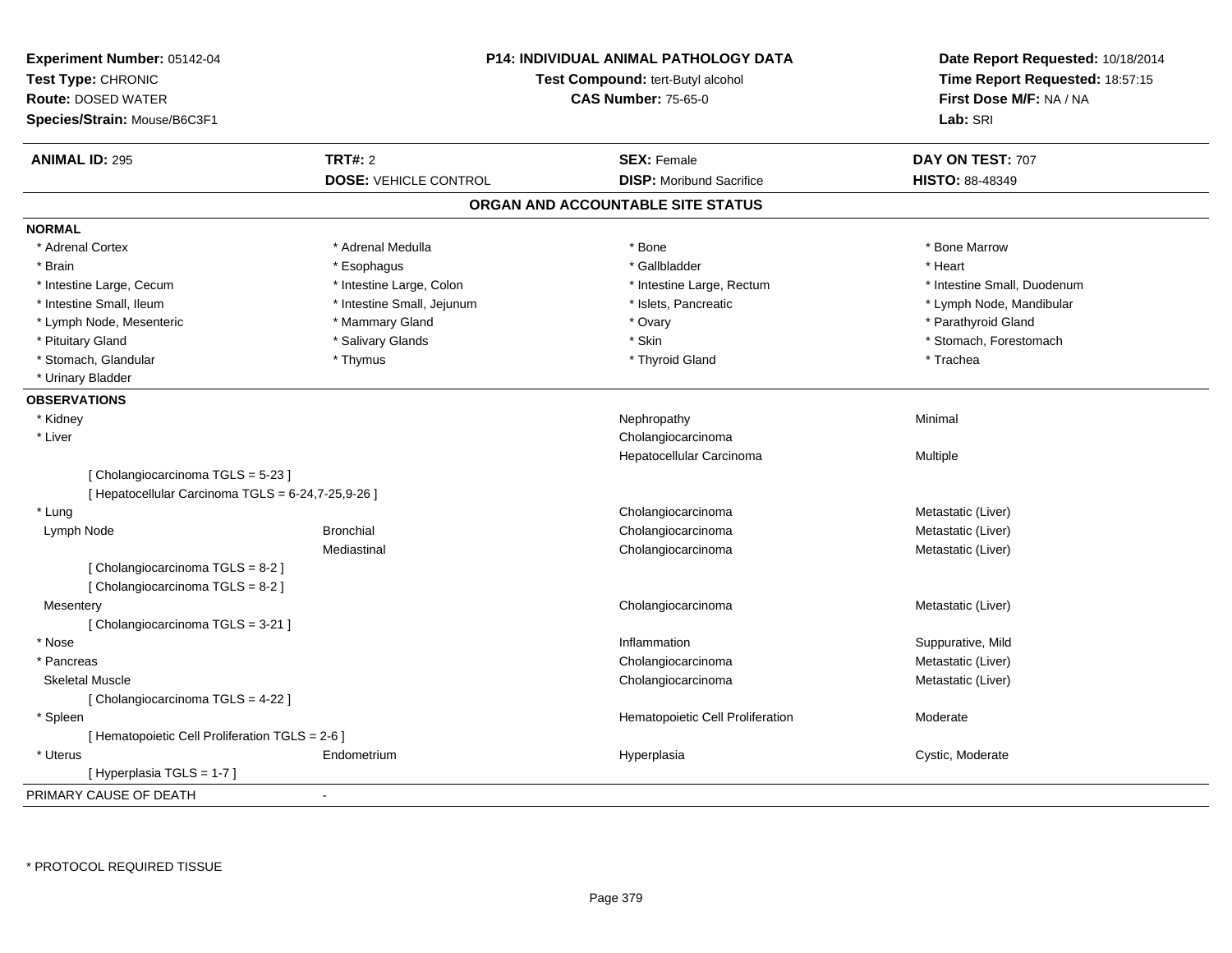| Experiment Number: 05142-04<br>Test Type: CHRONIC<br><b>Route: DOSED WATER</b><br>Species/Strain: Mouse/B6C3F1 | <b>P14: INDIVIDUAL ANIMAL PATHOLOGY DATA</b><br>Test Compound: tert-Butyl alcohol<br><b>CAS Number: 75-65-0</b> |                                   | Date Report Requested: 10/18/2014<br>Time Report Requested: 18:57:15<br>First Dose M/F: NA / NA<br>Lab: SRI |
|----------------------------------------------------------------------------------------------------------------|-----------------------------------------------------------------------------------------------------------------|-----------------------------------|-------------------------------------------------------------------------------------------------------------|
| <b>ANIMAL ID: 296</b>                                                                                          | TRT#: 2                                                                                                         | <b>SEX: Female</b>                | DAY ON TEST: 653                                                                                            |
|                                                                                                                | <b>DOSE: VEHICLE CONTROL</b>                                                                                    | <b>DISP:</b> Moribund Sacrifice   | <b>HISTO: 88-48350</b>                                                                                      |
|                                                                                                                |                                                                                                                 | ORGAN AND ACCOUNTABLE SITE STATUS |                                                                                                             |
| <b>NORMAL</b>                                                                                                  |                                                                                                                 |                                   |                                                                                                             |
| * Adrenal Cortex                                                                                               | * Adrenal Medulla                                                                                               | * Bone Marrow                     | * Brain                                                                                                     |
| * Esophagus                                                                                                    | * Gallbladder                                                                                                   | * Heart                           | * Intestine Large, Cecum                                                                                    |
| * Intestine Large, Colon                                                                                       | * Intestine Large, Rectum                                                                                       | * Intestine Small, Duodenum       | * Intestine Small, Ileum                                                                                    |
| * Intestine Small, Jejunum                                                                                     | * Islets, Pancreatic                                                                                            | * Lymph Node, Mandibular          | * Lymph Node, Mesenteric                                                                                    |
| * Mammary Gland                                                                                                | * Nose                                                                                                          | * Ovary                           | * Pancreas                                                                                                  |
| * Parathyroid Gland                                                                                            | * Pituitary Gland                                                                                               | * Salivary Glands                 | * Skin                                                                                                      |
| * Spleen                                                                                                       | * Stomach, Forestomach                                                                                          | * Stomach, Glandular              | * Thymus                                                                                                    |
| * Trachea                                                                                                      | * Urinary Bladder                                                                                               |                                   |                                                                                                             |
| <b>OBSERVATIONS</b>                                                                                            |                                                                                                                 |                                   |                                                                                                             |
| * Bone                                                                                                         |                                                                                                                 | Fibrous Osteodystrophy            | Mild                                                                                                        |
| * Kidney                                                                                                       |                                                                                                                 | Nephropathy                       | Minimal                                                                                                     |
| * Liver                                                                                                        |                                                                                                                 | Hepatocellular Carcinoma          |                                                                                                             |
| [ Hepatocellular Carcinoma TGLS = 2-21 ]                                                                       |                                                                                                                 |                                   |                                                                                                             |
| * Lung                                                                                                         |                                                                                                                 | Hepatocellular Carcinoma          | Metastatic (Liver)                                                                                          |
| * Thyroid Gland                                                                                                |                                                                                                                 | Degeneration                      | Cystic, Minimal                                                                                             |
| * Uterus                                                                                                       | Endometrium                                                                                                     | Hyperplasia                       | Cystic, Moderate                                                                                            |
| [Hyperplasia TGLS = 1-7]                                                                                       |                                                                                                                 |                                   |                                                                                                             |
| PRIMARY CAUSE OF DEATH                                                                                         |                                                                                                                 |                                   |                                                                                                             |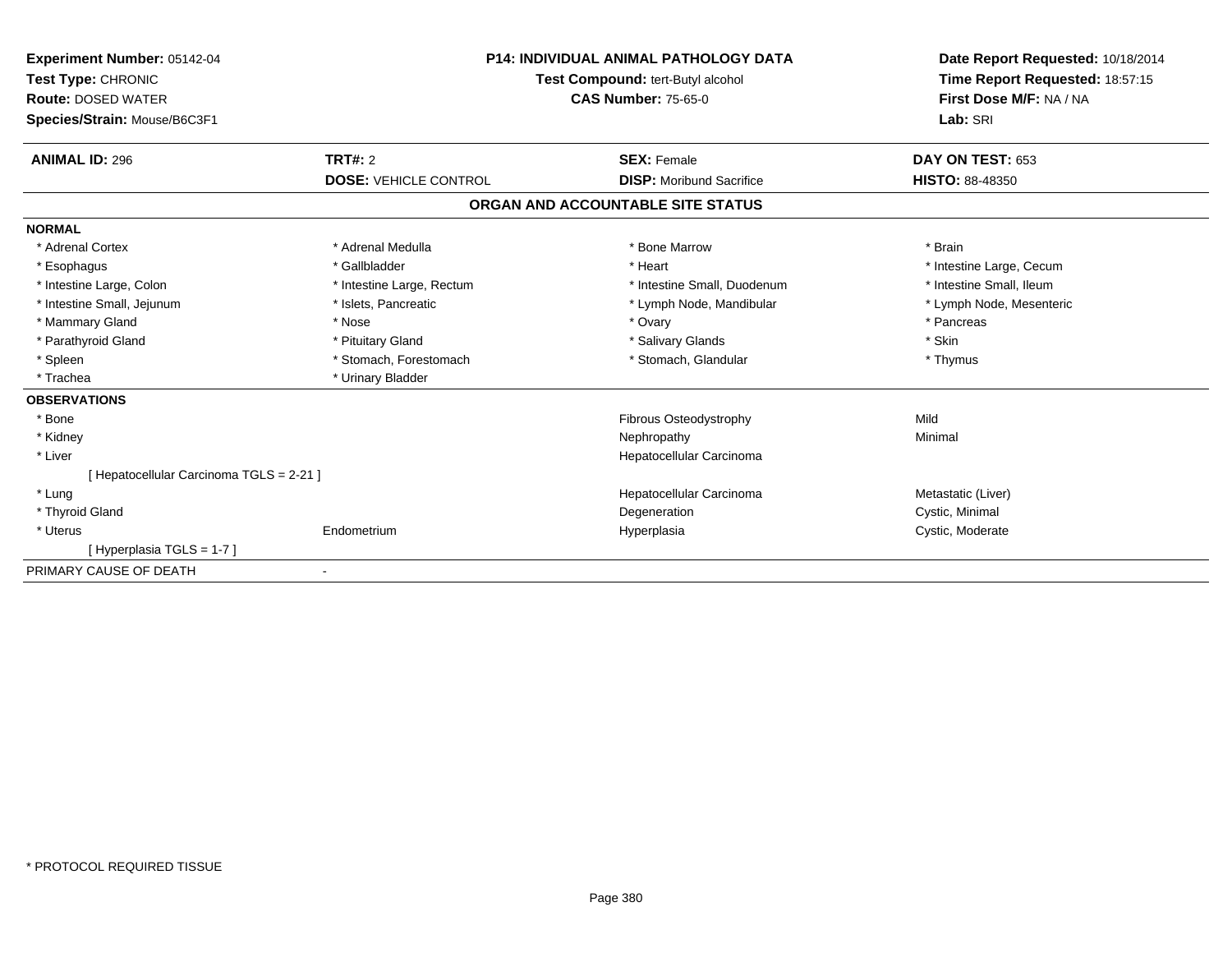| Experiment Number: 05142-04<br>Test Type: CHRONIC         |                              | <b>P14: INDIVIDUAL ANIMAL PATHOLOGY DATA</b><br>Test Compound: tert-Butyl alcohol | Date Report Requested: 10/18/2014<br>Time Report Requested: 18:57:15 |
|-----------------------------------------------------------|------------------------------|-----------------------------------------------------------------------------------|----------------------------------------------------------------------|
| <b>Route: DOSED WATER</b><br>Species/Strain: Mouse/B6C3F1 |                              | <b>CAS Number: 75-65-0</b>                                                        | First Dose M/F: NA / NA<br>Lab: SRI                                  |
| <b>ANIMAL ID: 297</b>                                     | <b>TRT#: 2</b>               | <b>SEX: Female</b>                                                                | DAY ON TEST: 735                                                     |
|                                                           | <b>DOSE: VEHICLE CONTROL</b> | <b>DISP: Terminal Sacrifice</b>                                                   | HISTO: 88-48733                                                      |
|                                                           |                              | ORGAN AND ACCOUNTABLE SITE STATUS                                                 |                                                                      |
| <b>NORMAL</b>                                             |                              |                                                                                   |                                                                      |
| * Adrenal Cortex                                          | * Adrenal Medulla            | * Bone                                                                            | * Bone Marrow                                                        |
| * Brain                                                   | * Esophagus                  | * Gallbladder                                                                     | * Heart                                                              |
| * Intestine Large, Cecum                                  | * Intestine Large, Colon     | * Intestine Large, Rectum                                                         | * Intestine Small, Duodenum                                          |
| * Intestine Small, Ileum                                  | * Intestine Small, Jejunum   | * Islets, Pancreatic                                                              | * Kidney                                                             |
| * Lymph Node, Mandibular                                  | * Lymph Node, Mesenteric     | * Mammary Gland                                                                   | * Nose                                                               |
| * Ovary                                                   | * Pancreas                   | * Parathyroid Gland                                                               | * Pituitary Gland                                                    |
| * Salivary Glands                                         | * Skin                       | * Stomach, Forestomach                                                            | * Stomach, Glandular                                                 |
| * Thymus                                                  | * Thyroid Gland              | * Trachea                                                                         | * Urinary Bladder                                                    |
| <b>OBSERVATIONS</b>                                       |                              |                                                                                   |                                                                      |
| * Liver                                                   |                              | <b>Eosinophilic Focus</b>                                                         |                                                                      |
|                                                           |                              | Hepatocellular Adenoma                                                            |                                                                      |
|                                                           |                              | Hepatocellular Carcinoma                                                          |                                                                      |
| [ Hepatocellular Adenoma TGLS = 3-22 ]                    |                              |                                                                                   |                                                                      |
| [ Hepatocellular Carcinoma TGLS = 3-22 ]                  |                              |                                                                                   |                                                                      |
| * Lung                                                    |                              | Alveolar/Bronchiolar Adenoma                                                      |                                                                      |
|                                                           |                              | Alveolar/Bronchiolar Carcinoma                                                    |                                                                      |
|                                                           |                              | Hyperplasia                                                                       | Macrophage, Mild                                                     |
| [ Alveolar/Bronchiolar Adenoma TGLS = 4-24 ]              |                              |                                                                                   |                                                                      |
| [ Alveolar/Bronchiolar Carcinoma TGLS = 5-23 ]            |                              |                                                                                   |                                                                      |
| Mesentery                                                 | Fat                          | <b>Necrosis</b>                                                                   | Mild                                                                 |
| [Necrosis TGLS = $1-21$ ]                                 |                              |                                                                                   |                                                                      |
| * Spleen                                                  |                              | Hematopoietic Cell Proliferation                                                  | Minimal                                                              |
| * Uterus                                                  | Endometrium                  | Hyperplasia                                                                       | Cystic, Moderate                                                     |
| [Hyperplasia TGLS = $2-7$ ]                               |                              |                                                                                   |                                                                      |
| PRIMARY CAUSE OF DEATH                                    | $\blacksquare$               |                                                                                   |                                                                      |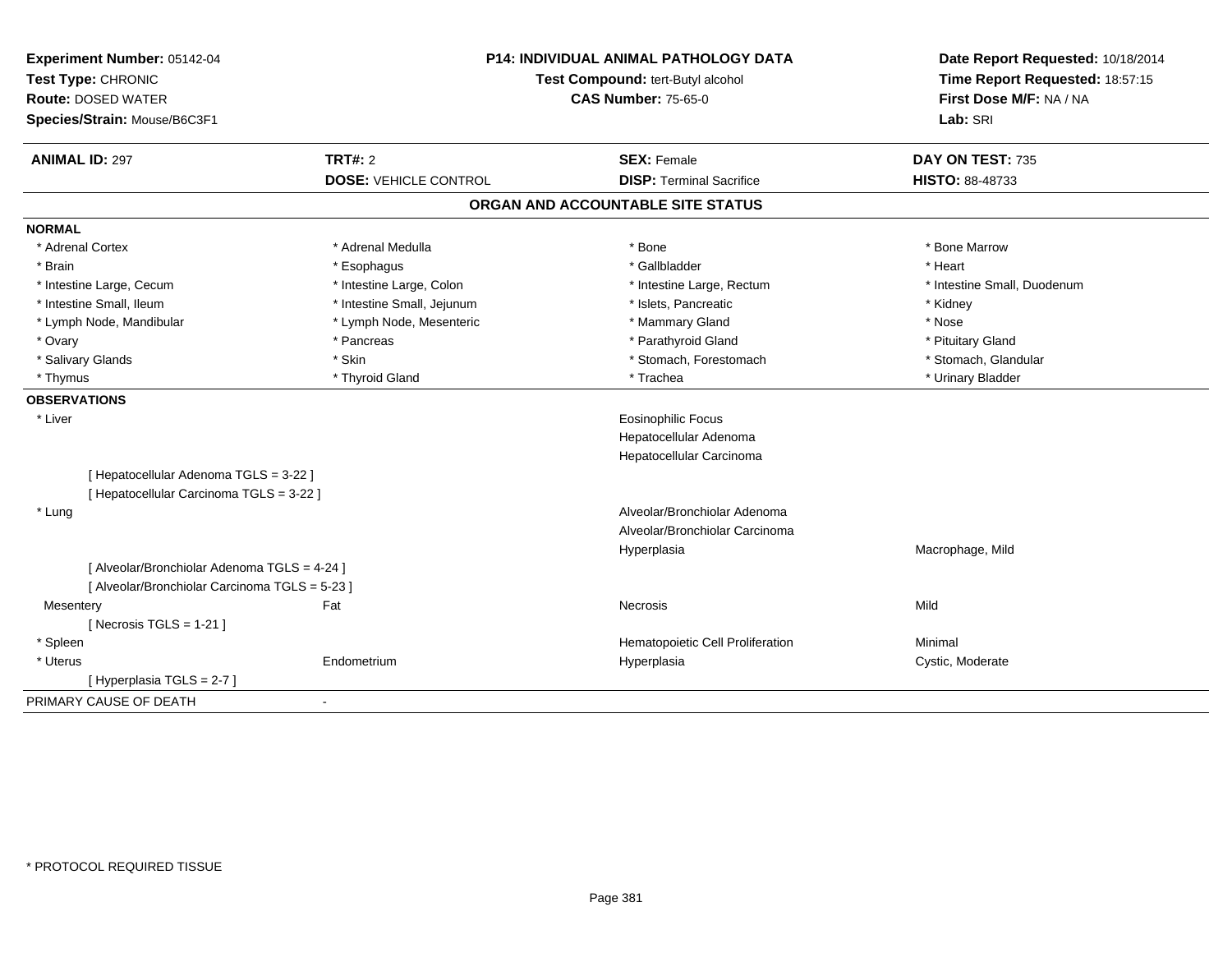| Experiment Number: 05142-04  | <b>P14: INDIVIDUAL ANIMAL PATHOLOGY DATA</b><br>Test Compound: tert-Butyl alcohol |                                   | Date Report Requested: 10/18/2014 |
|------------------------------|-----------------------------------------------------------------------------------|-----------------------------------|-----------------------------------|
| Test Type: CHRONIC           |                                                                                   |                                   | Time Report Requested: 18:57:15   |
| <b>Route: DOSED WATER</b>    |                                                                                   | <b>CAS Number: 75-65-0</b>        | First Dose M/F: NA / NA           |
| Species/Strain: Mouse/B6C3F1 |                                                                                   |                                   | Lab: SRI                          |
| <b>ANIMAL ID: 298</b>        | <b>TRT#: 2</b>                                                                    | <b>SEX: Female</b>                | DAY ON TEST: 735                  |
|                              | <b>DOSE: VEHICLE CONTROL</b>                                                      | <b>DISP: Terminal Sacrifice</b>   | <b>HISTO: 88-48734</b>            |
|                              |                                                                                   | ORGAN AND ACCOUNTABLE SITE STATUS |                                   |
| <b>NORMAL</b>                |                                                                                   |                                   |                                   |
| * Adrenal Cortex             | * Adrenal Medulla                                                                 | * Bone Marrow                     | * Brain                           |
| * Esophagus                  | * Gallbladder                                                                     | <b>Harderian Gland</b>            | * Heart                           |
| * Intestine Large, Cecum     | * Intestine Large, Colon                                                          | * Intestine Large, Rectum         | * Intestine Small, Duodenum       |
| * Intestine Small, Ileum     | * Intestine Small, Jejunum                                                        | * Islets, Pancreatic              | * Lung                            |
| * Lymph Node, Mandibular     | * Lymph Node, Mesenteric                                                          | * Mammary Gland                   | * Nose                            |
| * Pancreas                   | * Parathyroid Gland                                                               | * Pituitary Gland                 | * Salivary Glands                 |
| * Skin                       | * Spleen                                                                          | * Stomach, Forestomach            | * Stomach, Glandular              |
| * Thymus                     | * Trachea                                                                         | * Urinary Bladder                 |                                   |
| <b>OBSERVATIONS</b>          |                                                                                   |                                   |                                   |
| * Bone                       |                                                                                   | Fibrous Osteodystrophy            | Mild                              |
| * Kidney                     |                                                                                   | Nephropathy                       | Minimal                           |
| * Liver                      |                                                                                   | Inflammation                      | Focal, Minimal                    |
| Mesentery                    | Fat                                                                               | Necrosis                          | Mild                              |
| [Necrosis TGLS = $3-21$ ]    |                                                                                   |                                   |                                   |
| * Ovary                      | Follicle                                                                          | Cyst                              | Minimal                           |
| [ $Cyst TGLS = 1-7$ ]        |                                                                                   |                                   |                                   |
| * Thyroid Gland              | <b>Follicular Cel</b>                                                             | Hyperplasia                       | Minimal                           |
| Tooth                        | Incisor                                                                           | Dysplasia                         | Minimal                           |
| * Uterus                     | Endometrium                                                                       | Hyperplasia                       | Cystic, Marked                    |
| [Hyperplasia TGLS = 2-7]     |                                                                                   |                                   |                                   |
| PRIMARY CAUSE OF DEATH       |                                                                                   |                                   |                                   |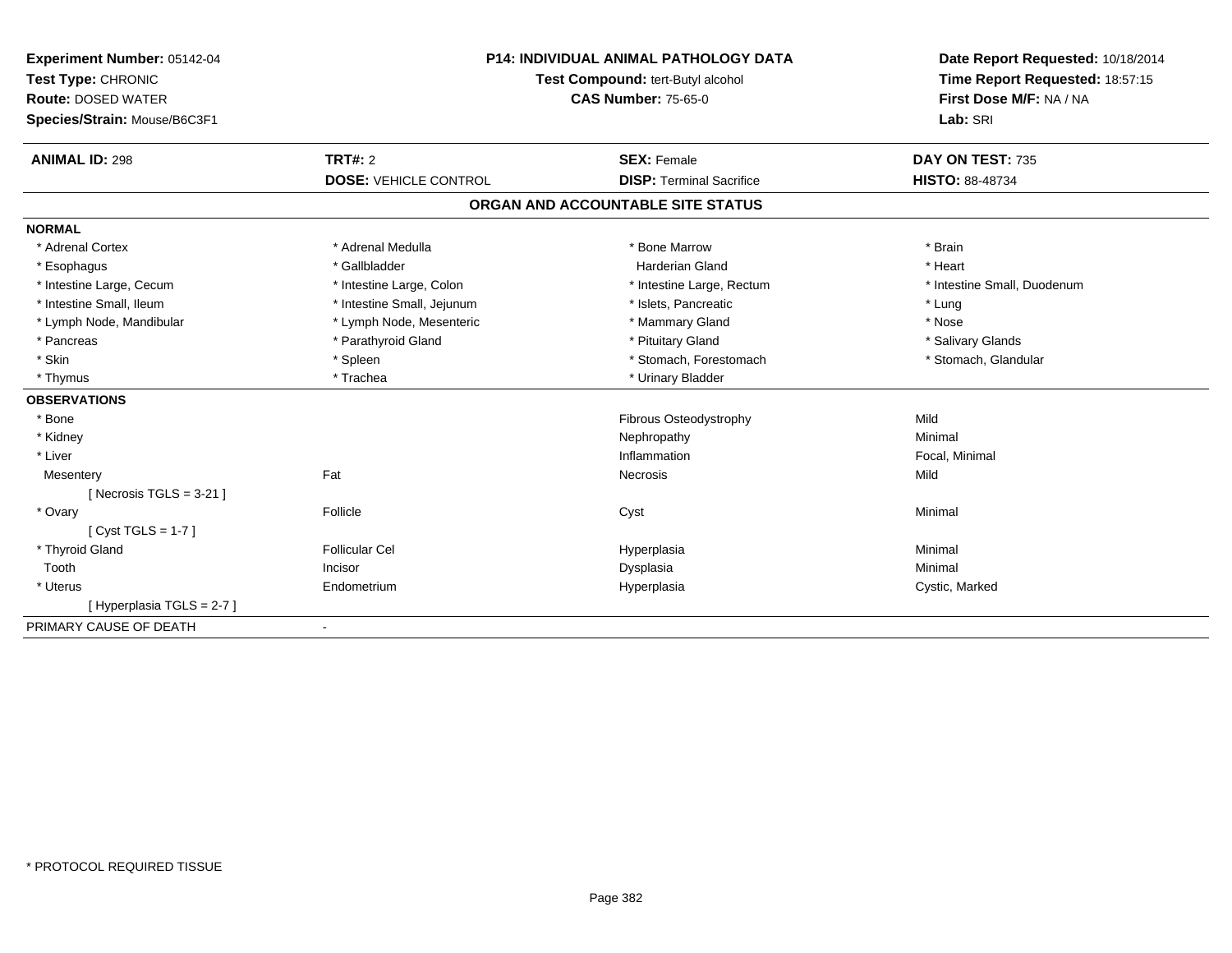| Experiment Number: 05142-04<br>Test Type: CHRONIC<br><b>Route: DOSED WATER</b><br>Species/Strain: Mouse/B6C3F1 |                              | <b>P14: INDIVIDUAL ANIMAL PATHOLOGY DATA</b><br>Test Compound: tert-Butyl alcohol<br><b>CAS Number: 75-65-0</b> | Date Report Requested: 10/18/2014<br>Time Report Requested: 18:57:15<br>First Dose M/F: NA / NA<br>Lab: SRI |
|----------------------------------------------------------------------------------------------------------------|------------------------------|-----------------------------------------------------------------------------------------------------------------|-------------------------------------------------------------------------------------------------------------|
| <b>ANIMAL ID: 299</b>                                                                                          | <b>TRT#: 2</b>               | <b>SEX: Female</b>                                                                                              | DAY ON TEST: 702                                                                                            |
|                                                                                                                | <b>DOSE: VEHICLE CONTROL</b> | <b>DISP:</b> Moribund Sacrifice                                                                                 | HISTO: 88-48351                                                                                             |
|                                                                                                                |                              | ORGAN AND ACCOUNTABLE SITE STATUS                                                                               |                                                                                                             |
| <b>NORMAL</b>                                                                                                  |                              |                                                                                                                 |                                                                                                             |
| * Adrenal Cortex                                                                                               | * Adrenal Medulla            | * Bone                                                                                                          | * Esophagus                                                                                                 |
| * Gallbladder                                                                                                  | * Intestine Large, Cecum     | * Intestine Large, Colon                                                                                        | * Intestine Large, Rectum                                                                                   |
| * Intestine Small, Duodenum                                                                                    | * Intestine Small, Ileum     | * Intestine Small, Jejunum                                                                                      | * Islets, Pancreatic                                                                                        |
| * Kidney                                                                                                       | * Parathyroid Gland          | * Pituitary Gland                                                                                               | * Skin                                                                                                      |
| * Thymus                                                                                                       | * Thyroid Gland              | * Trachea                                                                                                       |                                                                                                             |
| <b>OBSERVATIONS</b>                                                                                            |                              |                                                                                                                 |                                                                                                             |
| * Bone Marrow                                                                                                  |                              | Lymphoma Malignant Lymphocytic                                                                                  |                                                                                                             |
| * Brain                                                                                                        |                              | Hemorrhage                                                                                                      | Mild                                                                                                        |
|                                                                                                                |                              | Lymphoma Malignant Lymphocytic                                                                                  |                                                                                                             |
| [Hemorrhage TGLS = $12-1$ ]                                                                                    |                              |                                                                                                                 |                                                                                                             |
| * Heart                                                                                                        |                              | Hemorrhage                                                                                                      | Mild                                                                                                        |
|                                                                                                                |                              | Lymphoma Malignant Lymphocytic                                                                                  |                                                                                                             |
| * Liver                                                                                                        |                              | Fatty Change                                                                                                    | Mild                                                                                                        |
|                                                                                                                |                              | Hemorrhage                                                                                                      | Mild                                                                                                        |
|                                                                                                                |                              | Lymphoma Malignant Lymphocytic                                                                                  |                                                                                                             |
| [Hemorrhage TGLS = 8-22]                                                                                       |                              |                                                                                                                 |                                                                                                             |
| [ Lymphoma Malignant Lymphocytic TGLS = 8-22 ]                                                                 |                              |                                                                                                                 |                                                                                                             |
| * Lung                                                                                                         |                              | Hemorrhage                                                                                                      | Minimal                                                                                                     |
|                                                                                                                |                              | Lymphoma Malignant Lymphocytic                                                                                  |                                                                                                             |
| [Hemorrhage $TGLS = 13-2-1$ ]                                                                                  |                              |                                                                                                                 |                                                                                                             |
| Lymph Node                                                                                                     | Inguinal                     | Lymphoma Malignant Lymphocytic                                                                                  |                                                                                                             |
| * Lymph Node, Mandibular                                                                                       |                              | Lymphoma Malignant Lymphocytic                                                                                  |                                                                                                             |
| * Lymph Node, Mesenteric                                                                                       |                              | Hyperplasia                                                                                                     | Macrophage, Mild                                                                                            |
|                                                                                                                |                              | Lymphoma Malignant Lymphocytic                                                                                  |                                                                                                             |
| * Mammary Gland                                                                                                |                              | Lymphoma Malignant Lymphocytic                                                                                  |                                                                                                             |
| Mesentery                                                                                                      |                              | Lymphoma Malignant Lymphocytic                                                                                  |                                                                                                             |
| * Nose                                                                                                         |                              | Lymphoma Malignant Lymphocytic                                                                                  |                                                                                                             |
| * Ovary                                                                                                        | Follicle                     | Cyst                                                                                                            | Mild                                                                                                        |
|                                                                                                                |                              | Lymphoma Malignant Lymphocytic                                                                                  |                                                                                                             |
| [Cyst TGLS = $3-7$ ]                                                                                           |                              |                                                                                                                 |                                                                                                             |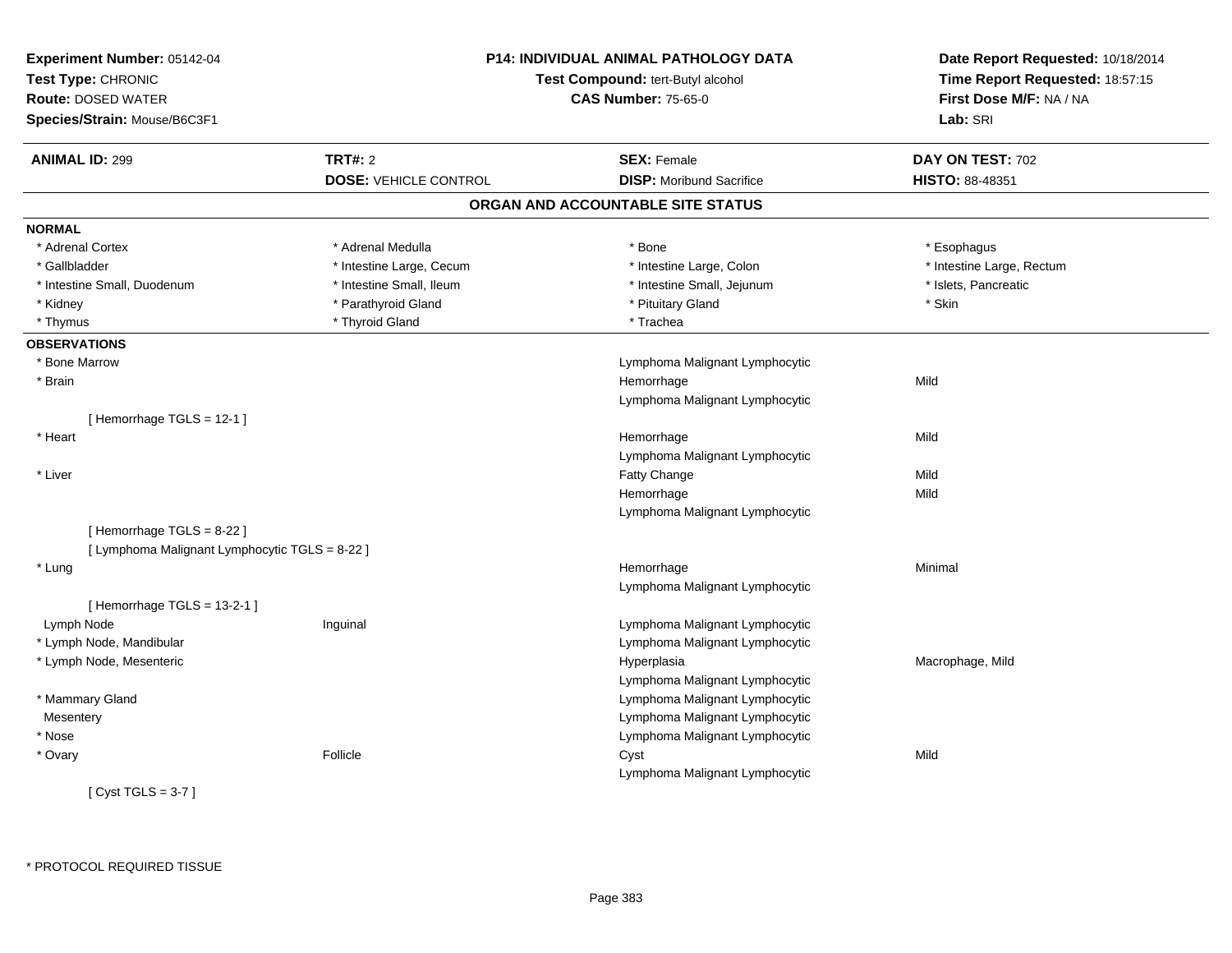| <b>Experiment Number: 05142-04</b><br>Test Type: CHRONIC<br><b>Route: DOSED WATER</b><br>Species/Strain: Mouse/B6C3F1 |                              | <b>P14: INDIVIDUAL ANIMAL PATHOLOGY DATA</b><br>Test Compound: tert-Butyl alcohol<br><b>CAS Number: 75-65-0</b> | Date Report Requested: 10/18/2014<br>Time Report Requested: 18:57:15<br>First Dose M/F: NA / NA<br>Lab: SRI |
|-----------------------------------------------------------------------------------------------------------------------|------------------------------|-----------------------------------------------------------------------------------------------------------------|-------------------------------------------------------------------------------------------------------------|
| <b>ANIMAL ID: 299</b>                                                                                                 | TRT#: 2                      | <b>SEX: Female</b>                                                                                              | DAY ON TEST: 702                                                                                            |
|                                                                                                                       | <b>DOSE: VEHICLE CONTROL</b> | <b>DISP:</b> Moribund Sacrifice                                                                                 | <b>HISTO: 88-48351</b>                                                                                      |
|                                                                                                                       |                              | ORGAN AND ACCOUNTABLE SITE STATUS                                                                               |                                                                                                             |
| * Pancreas                                                                                                            |                              | Lymphoma Malignant Lymphocytic                                                                                  |                                                                                                             |
| * Salivary Glands                                                                                                     |                              | Lymphoma Malignant Lymphocytic                                                                                  |                                                                                                             |
| * Spleen                                                                                                              |                              | Lymphoma Malignant Lymphocytic                                                                                  |                                                                                                             |
| [Lymphoma Malignant Lymphocytic TGLS = $6-6$ ]                                                                        |                              |                                                                                                                 |                                                                                                             |
| * Stomach. Forestomach                                                                                                |                              | Lymphoma Malignant Lymphocytic                                                                                  |                                                                                                             |
| [ Lymphoma Malignant Lymphocytic TGLS = 9-4,10-4 ]                                                                    |                              |                                                                                                                 |                                                                                                             |
| * Stomach, Glandular                                                                                                  |                              | Lymphoma Malignant Lymphocytic                                                                                  |                                                                                                             |
| [ Lymphoma Malignant Lymphocytic TGLS = 9-4,10-4 ]                                                                    |                              |                                                                                                                 |                                                                                                             |
| <b>Tissue NOS</b>                                                                                                     | Abdominal                    | Lymphoma Malignant Lymphocytic                                                                                  |                                                                                                             |
| [ Lymphoma Malignant Lymphocytic TGLS = 11-21 ]                                                                       |                              |                                                                                                                 |                                                                                                             |
| * Urinary Bladder                                                                                                     |                              | Lymphoma Malignant Lymphocytic                                                                                  |                                                                                                             |
| [ Lymphoma Malignant Lymphocytic TGLS = 7-11 ]                                                                        |                              |                                                                                                                 |                                                                                                             |
| * Uterus                                                                                                              |                              | Hydrometra                                                                                                      | Moderate                                                                                                    |
|                                                                                                                       | Endometrium                  | Hyperplasia                                                                                                     | Cystic, Moderate                                                                                            |
|                                                                                                                       |                              | Lymphoma Malignant Lymphocytic                                                                                  |                                                                                                             |
| [Hydrometra TGLS = $5-7$ ]                                                                                            |                              |                                                                                                                 |                                                                                                             |
| [Hyperplasia TGLS = $4-7$ ]                                                                                           |                              |                                                                                                                 |                                                                                                             |
| PRIMARY CAUSE OF DEATH                                                                                                |                              |                                                                                                                 |                                                                                                             |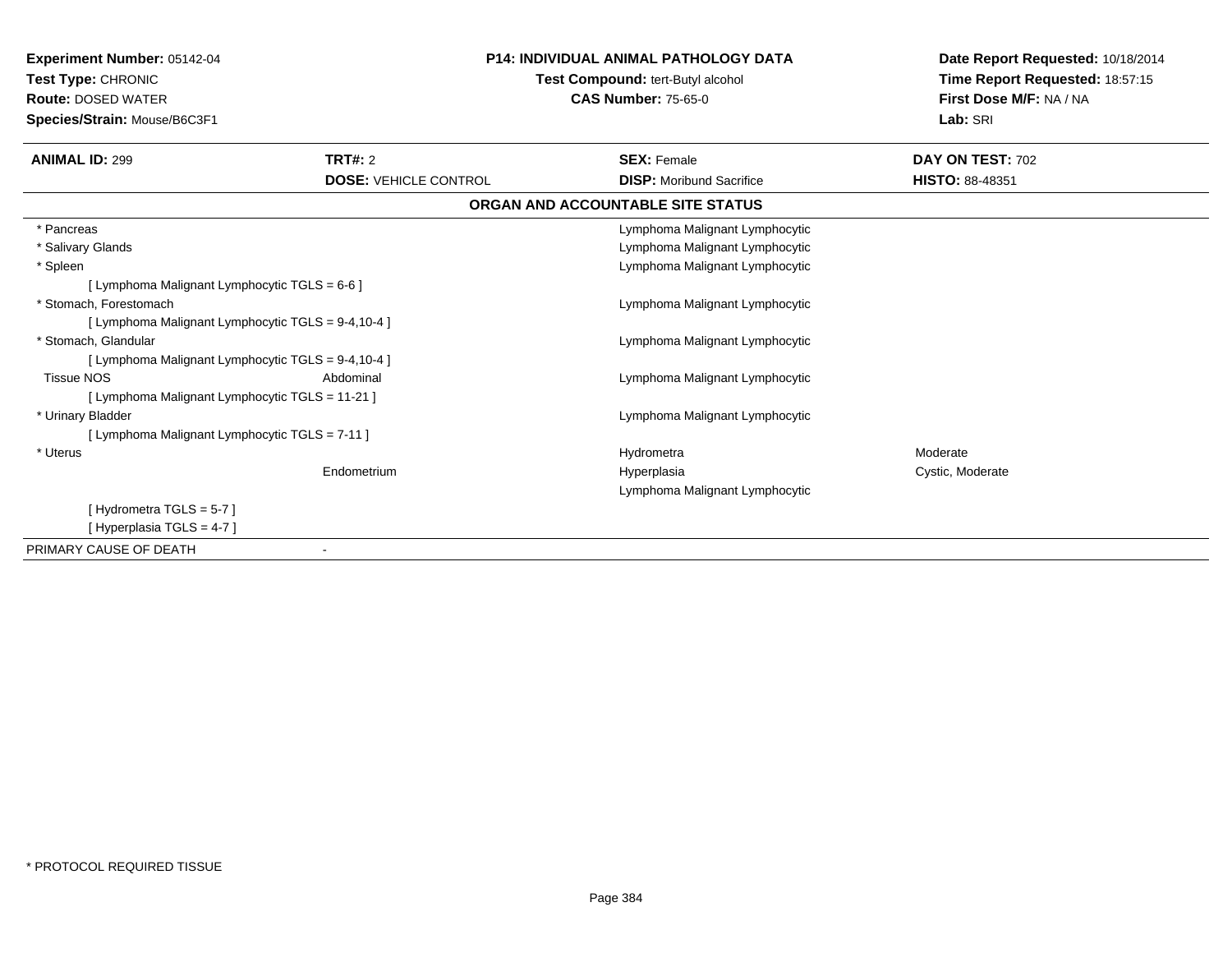| Experiment Number: 05142-04                                                        |                              | <b>P14: INDIVIDUAL ANIMAL PATHOLOGY DATA</b>    | Date Report Requested: 10/18/2014<br>Time Report Requested: 18:57:15<br>First Dose M/F: NA / NA |
|------------------------------------------------------------------------------------|------------------------------|-------------------------------------------------|-------------------------------------------------------------------------------------------------|
| Test Type: CHRONIC                                                                 |                              | Test Compound: tert-Butyl alcohol               |                                                                                                 |
| <b>Route: DOSED WATER</b>                                                          |                              | <b>CAS Number: 75-65-0</b>                      |                                                                                                 |
| Species/Strain: Mouse/B6C3F1                                                       |                              |                                                 | Lab: SRI                                                                                        |
| <b>ANIMAL ID: 300</b>                                                              | <b>TRT#: 2</b>               | <b>SEX: Female</b>                              | DAY ON TEST: 583                                                                                |
|                                                                                    | <b>DOSE: VEHICLE CONTROL</b> | <b>DISP: Natural Death</b>                      | <b>HISTO: 88-46471</b>                                                                          |
|                                                                                    |                              | ORGAN AND ACCOUNTABLE SITE STATUS               |                                                                                                 |
| <b>NORMAL</b>                                                                      |                              |                                                 |                                                                                                 |
| * Adrenal Cortex                                                                   | * Adrenal Medulla            | * Bone                                          | * Brain                                                                                         |
| * Esophagus                                                                        | * Heart                      | * Intestine Large, Cecum                        | * Intestine Large, Rectum                                                                       |
| * Intestine Small, Duodenum                                                        | * Intestine Small, Ileum     | * Intestine Small, Jejunum                      | * Islets, Pancreatic                                                                            |
| * Lymph Node, Mandibular                                                           | * Mammary Gland              | * Nose                                          | * Pancreas                                                                                      |
| * Parathyroid Gland                                                                | * Salivary Glands            | * Stomach, Forestomach                          | * Stomach, Glandular                                                                            |
| * Thymus                                                                           | * Thyroid Gland              | * Trachea                                       |                                                                                                 |
| <b>MISSING</b>                                                                     |                              |                                                 |                                                                                                 |
| * Gallbladder                                                                      |                              |                                                 |                                                                                                 |
| <b>AUTO PRECLUDES DIAG.</b>                                                        |                              |                                                 |                                                                                                 |
| * Intestine Large, Colon                                                           |                              |                                                 |                                                                                                 |
| <b>OBSERVATIONS</b>                                                                |                              |                                                 |                                                                                                 |
| * Bone Marrow                                                                      |                              | Histiocytic Sarcoma                             |                                                                                                 |
| * Kidney                                                                           | <b>Renal Tubule</b>          | Degeneration                                    | Hyaline, Marked                                                                                 |
|                                                                                    |                              | Histiocytic Sarcoma                             |                                                                                                 |
| * Liver                                                                            |                              | Hepatocellular Carcinoma                        |                                                                                                 |
|                                                                                    |                              | Histiocytic Sarcoma                             |                                                                                                 |
|                                                                                    |                              | Necrosis                                        | Focal, Moderate                                                                                 |
| [ Hepatocellular Carcinoma TGLS = 7-22,8-21 ]<br>[Histiocytic Sarcoma TGLS = 7-22] |                              |                                                 |                                                                                                 |
| * Lung                                                                             |                              | Hepatocellular Carcinoma<br>Histiocytic Sarcoma | Metastatic (Liver)                                                                              |
| * Lymph Node, Mesenteric                                                           |                              | Histiocytic Sarcoma                             |                                                                                                 |
| Mesentery                                                                          |                              | Histiocytic Sarcoma                             |                                                                                                 |
| * Ovary                                                                            | Follicle                     | Cyst                                            | Marked                                                                                          |
|                                                                                    |                              | Histiocytic Sarcoma                             |                                                                                                 |
| [Cyst TGLS = 3-7,3-11-1]                                                           |                              |                                                 |                                                                                                 |
| * Pituitary Gland                                                                  | Pars Distalis                | Focal Cellular Change                           | Minimal                                                                                         |
| * Skin                                                                             | <b>Subcut Tiss</b>           | Edema                                           | Mild                                                                                            |
| [Edema TGLS = $1-8$ ]                                                              |                              |                                                 |                                                                                                 |
| * Spleen                                                                           |                              | Hematopoietic Cell Proliferation                | Marked                                                                                          |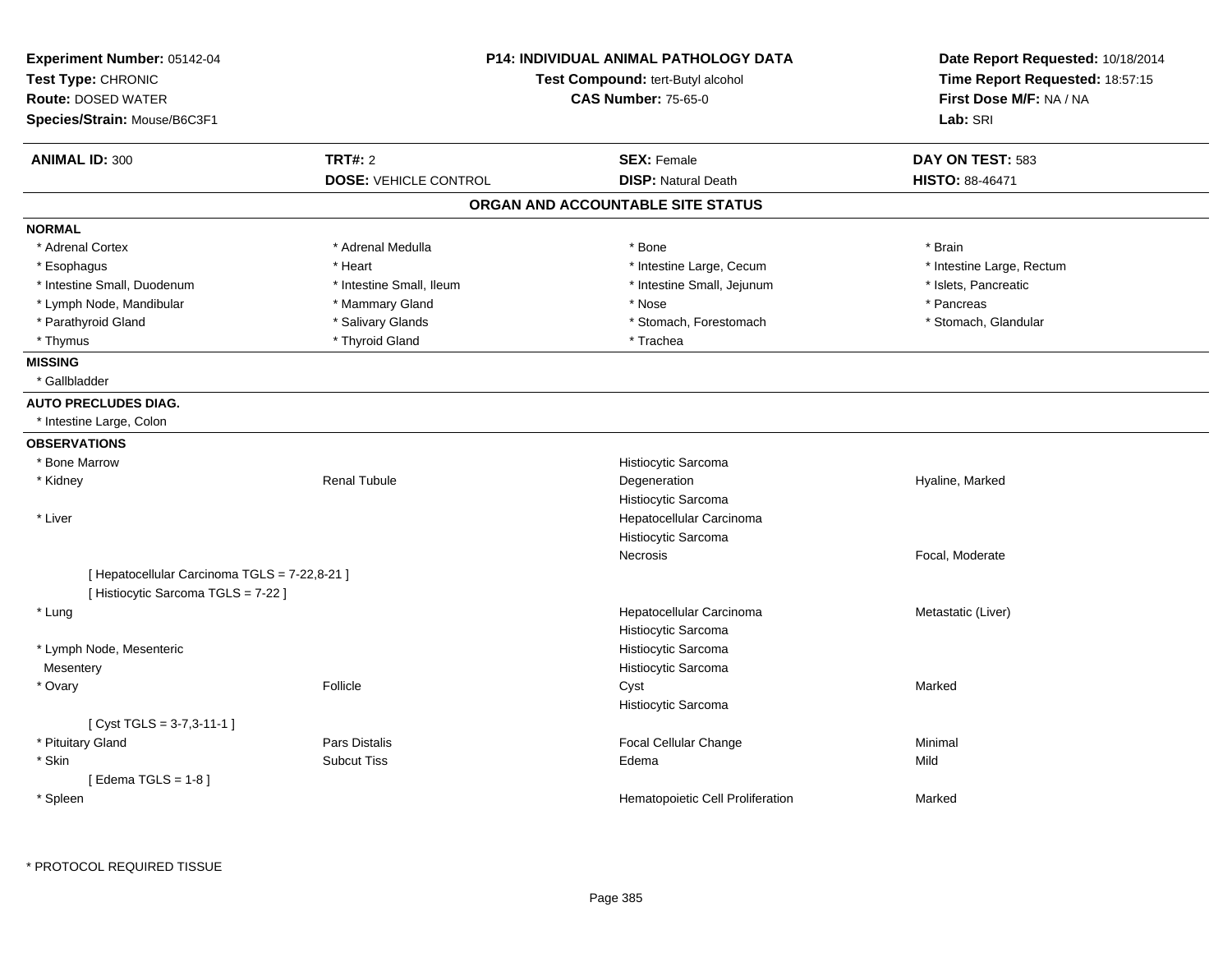| Experiment Number: 05142-04<br>Test Type: CHRONIC<br><b>Route: DOSED WATER</b><br>Species/Strain: Mouse/B6C3F1 | <b>P14: INDIVIDUAL ANIMAL PATHOLOGY DATA</b><br>Test Compound: tert-Butyl alcohol<br><b>CAS Number: 75-65-0</b> |                                   | Date Report Requested: 10/18/2014<br>Time Report Requested: 18:57:15<br>First Dose M/F: NA / NA<br>Lab: SRI |
|----------------------------------------------------------------------------------------------------------------|-----------------------------------------------------------------------------------------------------------------|-----------------------------------|-------------------------------------------------------------------------------------------------------------|
| <b>ANIMAL ID: 300</b>                                                                                          | <b>TRT#: 2</b>                                                                                                  | <b>SEX: Female</b>                | DAY ON TEST: 583                                                                                            |
|                                                                                                                | <b>DOSE: VEHICLE CONTROL</b>                                                                                    | <b>DISP:</b> Natural Death        | <b>HISTO: 88-46471</b>                                                                                      |
|                                                                                                                |                                                                                                                 | ORGAN AND ACCOUNTABLE SITE STATUS |                                                                                                             |
| [ Hematopoietic Cell Proliferation TGLS = 6-6 ]                                                                |                                                                                                                 |                                   |                                                                                                             |
| * Urinary Bladder                                                                                              |                                                                                                                 | Histiocytic Sarcoma               |                                                                                                             |
| * Uterus                                                                                                       |                                                                                                                 | Histiocytic Sarcoma               |                                                                                                             |
|                                                                                                                | Endometrium                                                                                                     | Hyperplasia                       | Cystic, Mild                                                                                                |
| [Histiocytic Sarcoma TGLS = 4-7]                                                                               |                                                                                                                 |                                   |                                                                                                             |
| [Hyperplasia TGLS = $5-7$ ]                                                                                    |                                                                                                                 |                                   |                                                                                                             |
| PRIMARY CAUSE OF DEATH                                                                                         |                                                                                                                 |                                   |                                                                                                             |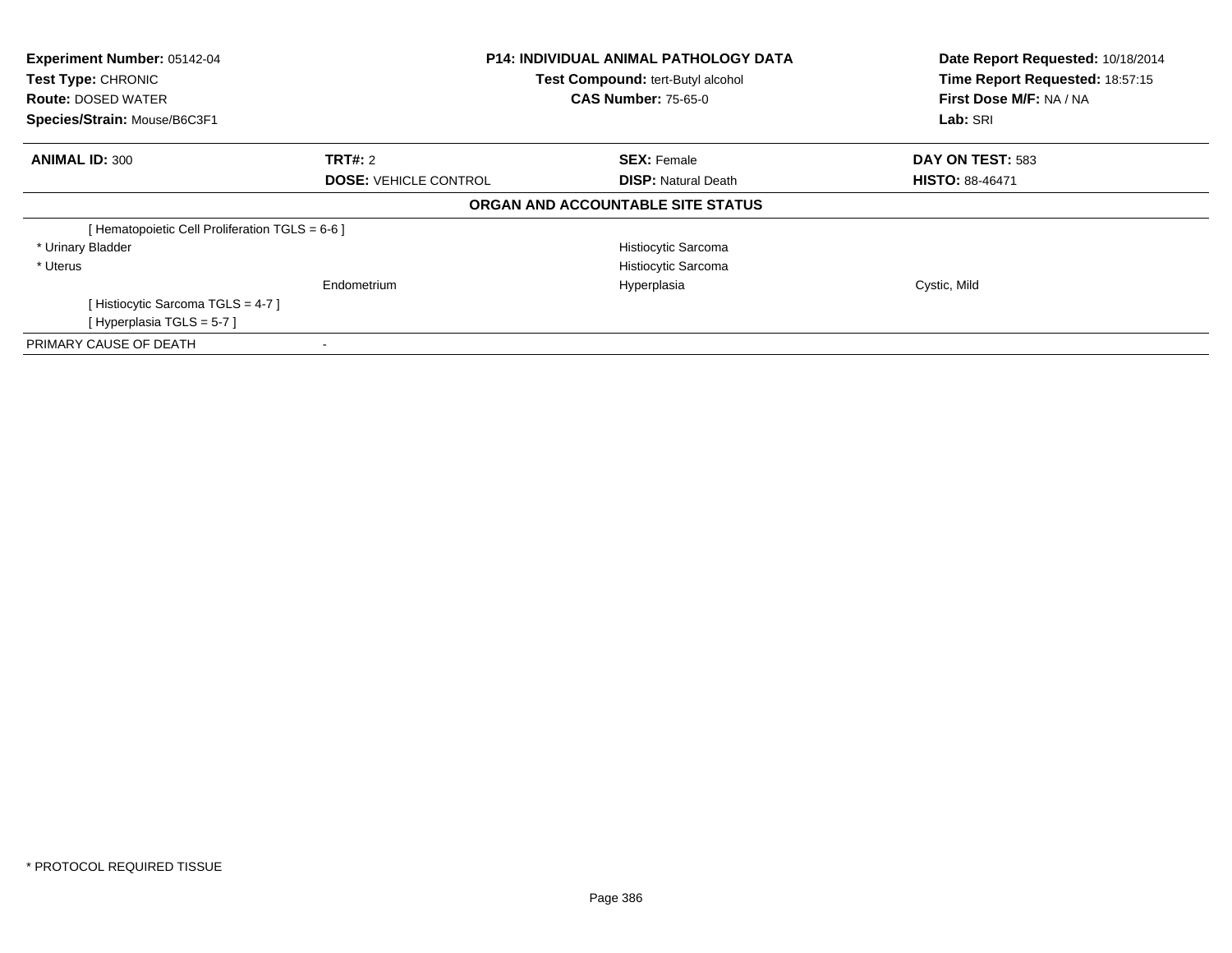| Experiment Number: 05142-04<br>Test Type: CHRONIC<br><b>Route: DOSED WATER</b><br>Species/Strain: Mouse/B6C3F1 |                           | P14: INDIVIDUAL ANIMAL PATHOLOGY DATA<br>Test Compound: tert-Butyl alcohol<br><b>CAS Number: 75-65-0</b> | Date Report Requested: 10/18/2014<br>Time Report Requested: 18:57:15<br>First Dose M/F: NA / NA<br>Lab: SRI |  |
|----------------------------------------------------------------------------------------------------------------|---------------------------|----------------------------------------------------------------------------------------------------------|-------------------------------------------------------------------------------------------------------------|--|
| <b>ANIMAL ID: 301</b>                                                                                          | <b>TRT#: 4</b>            | <b>SEX: Female</b>                                                                                       | DAY ON TEST: 735                                                                                            |  |
|                                                                                                                | <b>DOSE: 0.5%</b>         | <b>DISP: Terminal Sacrifice</b>                                                                          | <b>HISTO: 88-48796</b>                                                                                      |  |
|                                                                                                                |                           | ORGAN AND ACCOUNTABLE SITE STATUS                                                                        |                                                                                                             |  |
| <b>NORMAL</b>                                                                                                  |                           |                                                                                                          |                                                                                                             |  |
| * Adrenal Cortex                                                                                               | * Adrenal Medulla         | * Bone Marrow                                                                                            | * Brain                                                                                                     |  |
| * Esophagus                                                                                                    | * Gallbladder             | * Heart                                                                                                  | * Intestine Large, Cecum                                                                                    |  |
| * Intestine Large, Colon                                                                                       | * Intestine Large, Rectum | * Intestine Small, Duodenum                                                                              | * Intestine Small, Ileum                                                                                    |  |
| * Intestine Small, Jejunum                                                                                     | * Islets, Pancreatic      | * Lymph Node, Mandibular                                                                                 | * Mammary Gland                                                                                             |  |
| * Nose                                                                                                         | * Pancreas                | * Parathyroid Gland                                                                                      | * Salivary Glands                                                                                           |  |
| * Skin                                                                                                         | * Stomach, Forestomach    | * Stomach, Glandular                                                                                     | * Thymus                                                                                                    |  |
| * Trachea                                                                                                      | * Urinary Bladder         |                                                                                                          |                                                                                                             |  |
| <b>OBSERVATIONS</b>                                                                                            |                           |                                                                                                          |                                                                                                             |  |
| * Bone                                                                                                         |                           | Fibrous Osteodystrophy                                                                                   | Mild                                                                                                        |  |
| * Kidney                                                                                                       |                           | Nephropathy                                                                                              | Minimal                                                                                                     |  |
| * Liver                                                                                                        |                           | <b>Eosinophilic Focus</b>                                                                                |                                                                                                             |  |
|                                                                                                                |                           | Hepatocellular Adenoma                                                                                   |                                                                                                             |  |
| [ Eosinophilic Focus TGLS = 5-22 ]                                                                             |                           |                                                                                                          |                                                                                                             |  |
| [ Hepatocellular Adenoma TGLS = 4-21 ]                                                                         |                           |                                                                                                          |                                                                                                             |  |
| * Lung                                                                                                         |                           | Alveolar/Bronchiolar Carcinoma                                                                           |                                                                                                             |  |
| [ Alveolar/Bronchiolar Carcinoma TGLS = 2-2-1 ]                                                                |                           |                                                                                                          |                                                                                                             |  |
| * Lymph Node, Mesenteric                                                                                       |                           | Hyperplasia                                                                                              | Lymphoid, Mild                                                                                              |  |
| * Ovary                                                                                                        | Follicle                  | Cyst                                                                                                     | Mild                                                                                                        |  |
| * Pituitary Gland                                                                                              | Pars Distalis             | Adenoma                                                                                                  |                                                                                                             |  |
| [Adenoma TGLS = $3-1$ ]                                                                                        |                           |                                                                                                          |                                                                                                             |  |
| * Spleen                                                                                                       |                           | Lymphoma Malignant Mixed                                                                                 |                                                                                                             |  |
| * Thyroid Gland                                                                                                | Follicle                  | Cyst                                                                                                     | Mild                                                                                                        |  |
|                                                                                                                | <b>Follicular Cel</b>     | Hyperplasia                                                                                              | Minimal                                                                                                     |  |
| * Uterus                                                                                                       | Endometrium               | Hyperplasia                                                                                              | Cystic, Moderate                                                                                            |  |
| [ Hyperplasia TGLS = 1-7 ]                                                                                     |                           |                                                                                                          |                                                                                                             |  |
| PRIMARY CAUSE OF DEATH                                                                                         | $\blacksquare$            |                                                                                                          |                                                                                                             |  |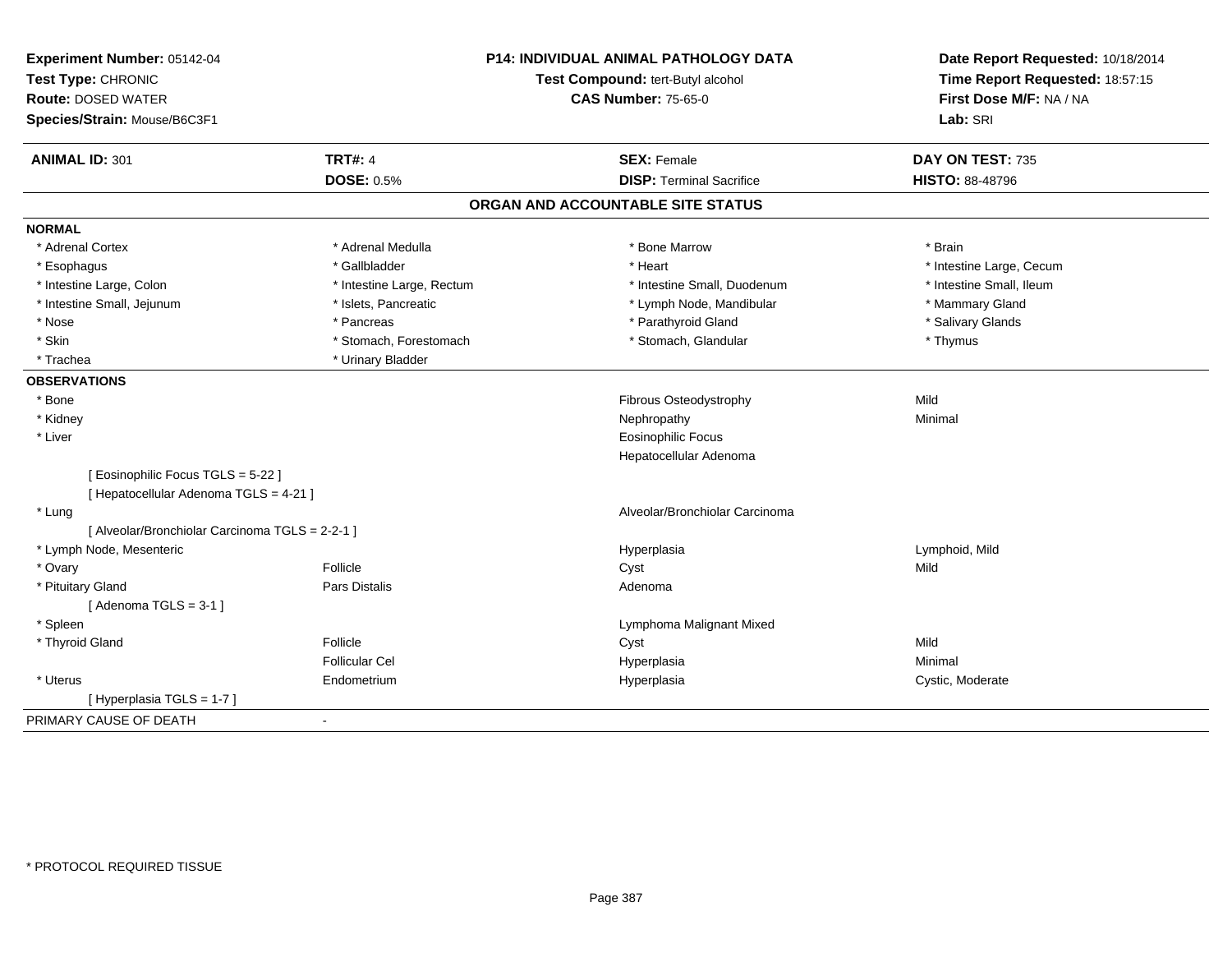| Experiment Number: 05142-04<br>Test Type: CHRONIC<br><b>Route: DOSED WATER</b> |                            | <b>P14: INDIVIDUAL ANIMAL PATHOLOGY DATA</b><br>Test Compound: tert-Butyl alcohol | Date Report Requested: 10/18/2014<br>Time Report Requested: 18:57:15 |
|--------------------------------------------------------------------------------|----------------------------|-----------------------------------------------------------------------------------|----------------------------------------------------------------------|
|                                                                                |                            | <b>CAS Number: 75-65-0</b>                                                        | First Dose M/F: NA / NA                                              |
| Species/Strain: Mouse/B6C3F1                                                   |                            |                                                                                   | Lab: SRI                                                             |
| <b>ANIMAL ID: 302</b>                                                          | <b>TRT#: 4</b>             | <b>SEX: Female</b>                                                                | DAY ON TEST: 570                                                     |
|                                                                                | <b>DOSE: 0.5%</b>          | <b>DISP:</b> Moribund Sacrifice                                                   | HISTO: 88-46334                                                      |
|                                                                                |                            | ORGAN AND ACCOUNTABLE SITE STATUS                                                 |                                                                      |
| <b>NORMAL</b>                                                                  |                            |                                                                                   |                                                                      |
| * Adrenal Cortex                                                               | * Adrenal Medulla          | * Bone                                                                            | * Bone Marrow                                                        |
| * Brain                                                                        | * Esophagus                | * Gallbladder                                                                     | * Heart                                                              |
| * Intestine Large, Cecum                                                       | * Intestine Large, Colon   | * Intestine Large, Rectum                                                         | * Intestine Small, Duodenum                                          |
| * Intestine Small, Ileum                                                       | * Intestine Small, Jejunum | * Islets, Pancreatic                                                              | * Lung                                                               |
| * Lymph Node, Mandibular                                                       | * Lymph Node, Mesenteric   | * Mammary Gland                                                                   | * Nose                                                               |
| * Pancreas                                                                     | * Parathyroid Gland        | * Salivary Glands                                                                 | * Skin                                                               |
| * Stomach, Forestomach                                                         | * Stomach, Glandular       | * Thymus                                                                          | * Thyroid Gland                                                      |
| * Trachea                                                                      | * Urinary Bladder          |                                                                                   |                                                                      |
| <b>OBSERVATIONS</b>                                                            |                            |                                                                                   |                                                                      |
| * Kidney                                                                       |                            | Nephropathy                                                                       | Mild                                                                 |
| * Liver                                                                        |                            | Fatty Change                                                                      | Mild                                                                 |
|                                                                                |                            | Hepatocellular Carcinoma                                                          |                                                                      |
|                                                                                |                            | Inflammation                                                                      | Focal, Minimal                                                       |
|                                                                                |                            | <b>Mixed Cell Focus</b>                                                           |                                                                      |
| [Fatty Change TGLS = 3-6]                                                      |                            |                                                                                   |                                                                      |
| [ Hepatocellular Carcinoma TGLS = 5-22 ]                                       |                            |                                                                                   |                                                                      |
| [Mixed Cell Focus TGLS = 4-21]                                                 |                            |                                                                                   |                                                                      |
| * Ovary                                                                        | Follicle                   | Cyst                                                                              | Mild                                                                 |
| * Pituitary Gland                                                              | Pars Distalis              | Focal Cellular Change                                                             | Minimal                                                              |
| * Spleen                                                                       |                            | Hematopoietic Cell Proliferation                                                  | Marked                                                               |
| [ Hematopoietic Cell Proliferation TGLS = 2-6 ]                                |                            |                                                                                   |                                                                      |
| * Uterus                                                                       |                            | Hydrometra                                                                        | Marked                                                               |
|                                                                                | Endometrium                | Hyperplasia                                                                       | Cystic, Moderate                                                     |
| [Hydrometra TGLS = $1-7$ ]                                                     |                            |                                                                                   |                                                                      |
| PRIMARY CAUSE OF DEATH                                                         |                            |                                                                                   |                                                                      |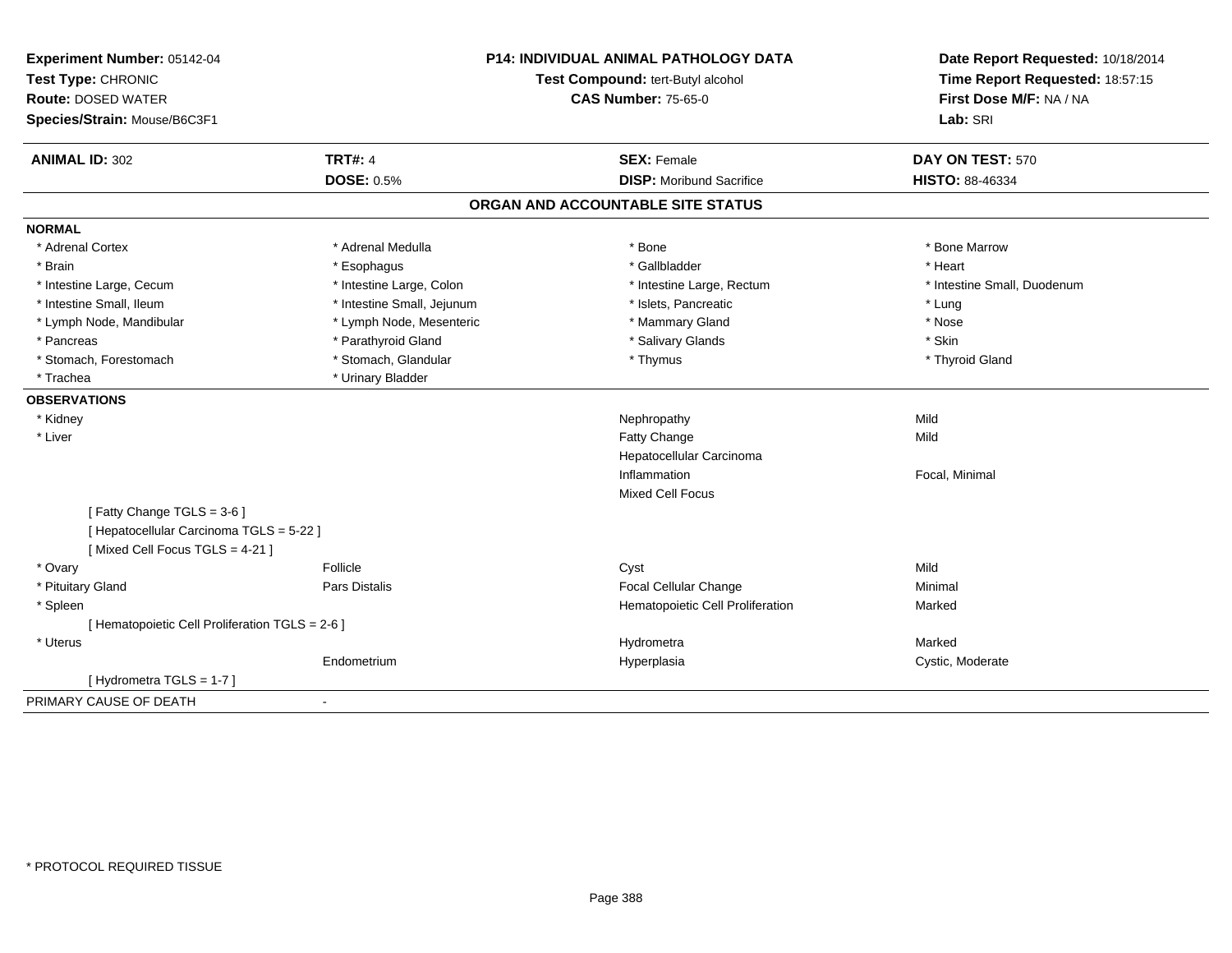| Experiment Number: 05142-04<br>Test Type: CHRONIC<br><b>Route: DOSED WATER</b><br>Species/Strain: Mouse/B6C3F1 | P14: INDIVIDUAL ANIMAL PATHOLOGY DATA<br>Test Compound: tert-Butyl alcohol<br><b>CAS Number: 75-65-0</b> |                                   | Date Report Requested: 10/18/2014<br>Time Report Requested: 18:57:15<br>First Dose M/F: NA / NA<br>Lab: SRI |
|----------------------------------------------------------------------------------------------------------------|----------------------------------------------------------------------------------------------------------|-----------------------------------|-------------------------------------------------------------------------------------------------------------|
| <b>ANIMAL ID: 303</b>                                                                                          | <b>TRT#: 4</b>                                                                                           | <b>SEX: Female</b>                | DAY ON TEST: 735                                                                                            |
|                                                                                                                | <b>DOSE: 0.5%</b>                                                                                        | <b>DISP: Terminal Sacrifice</b>   | <b>HISTO: 88-48797</b>                                                                                      |
|                                                                                                                |                                                                                                          | ORGAN AND ACCOUNTABLE SITE STATUS |                                                                                                             |
| <b>NORMAL</b>                                                                                                  |                                                                                                          |                                   |                                                                                                             |
| * Adrenal Cortex                                                                                               | * Adrenal Medulla                                                                                        | * Bone Marrow                     | * Brain                                                                                                     |
| * Esophagus                                                                                                    | * Gallbladder                                                                                            | * Heart                           | * Intestine Large, Cecum                                                                                    |
| * Intestine Large, Colon                                                                                       | * Intestine Large, Rectum                                                                                | * Intestine Small, Duodenum       | * Intestine Small, Ileum                                                                                    |
| * Intestine Small, Jejunum                                                                                     | * Islets, Pancreatic                                                                                     | * Lung                            | * Lymph Node, Mandibular                                                                                    |
| * Lymph Node, Mesenteric                                                                                       | * Mammary Gland                                                                                          | * Nose                            | * Pancreas                                                                                                  |
| * Parathyroid Gland                                                                                            | * Pituitary Gland                                                                                        | * Salivary Glands                 | * Skin                                                                                                      |
| * Stomach, Forestomach                                                                                         | * Stomach, Glandular                                                                                     | * Thymus                          | * Trachea                                                                                                   |
| * Urinary Bladder                                                                                              |                                                                                                          |                                   |                                                                                                             |
| <b>OBSERVATIONS</b>                                                                                            |                                                                                                          |                                   |                                                                                                             |
| * Bone                                                                                                         |                                                                                                          | Fibrous Osteodystrophy            | Mild                                                                                                        |
| * Kidney                                                                                                       |                                                                                                          | Nephropathy                       | Minimal                                                                                                     |
| * Liver                                                                                                        |                                                                                                          | Hepatocellular Adenoma            | Multiple                                                                                                    |
|                                                                                                                |                                                                                                          | Hepatocellular Carcinoma          |                                                                                                             |
| [ Hepatocellular Adenoma TGLS = 3-21,4-22 ]<br>[ Hepatocellular Carcinoma TGLS = 5-23 ]                        |                                                                                                          |                                   |                                                                                                             |
| * Ovary                                                                                                        |                                                                                                          | Angiectasis                       | Mild                                                                                                        |
| * Spleen                                                                                                       |                                                                                                          | Hematopoietic Cell Proliferation  | Moderate                                                                                                    |
|                                                                                                                |                                                                                                          | Hyperplasia                       | Lymphoid, Mild                                                                                              |
| * Thyroid Gland                                                                                                | <b>Follicular Cel</b>                                                                                    | Adenoma                           |                                                                                                             |
|                                                                                                                | <b>Follicular Cel</b>                                                                                    | Hyperplasia                       | Mild                                                                                                        |
| [Adenoma TGLS = $6-3$ ]                                                                                        |                                                                                                          |                                   |                                                                                                             |
| * Uterus                                                                                                       |                                                                                                          | Hydrometra                        | Moderate                                                                                                    |
|                                                                                                                | Endometrium                                                                                              | Hyperplasia                       | Cystic, Moderate                                                                                            |
| [Hydrometra TGLS = $1-7$ ]                                                                                     |                                                                                                          |                                   |                                                                                                             |
| [Hyperplasia TGLS = 2-7]                                                                                       |                                                                                                          |                                   |                                                                                                             |
| PRIMARY CAUSE OF DEATH                                                                                         |                                                                                                          |                                   |                                                                                                             |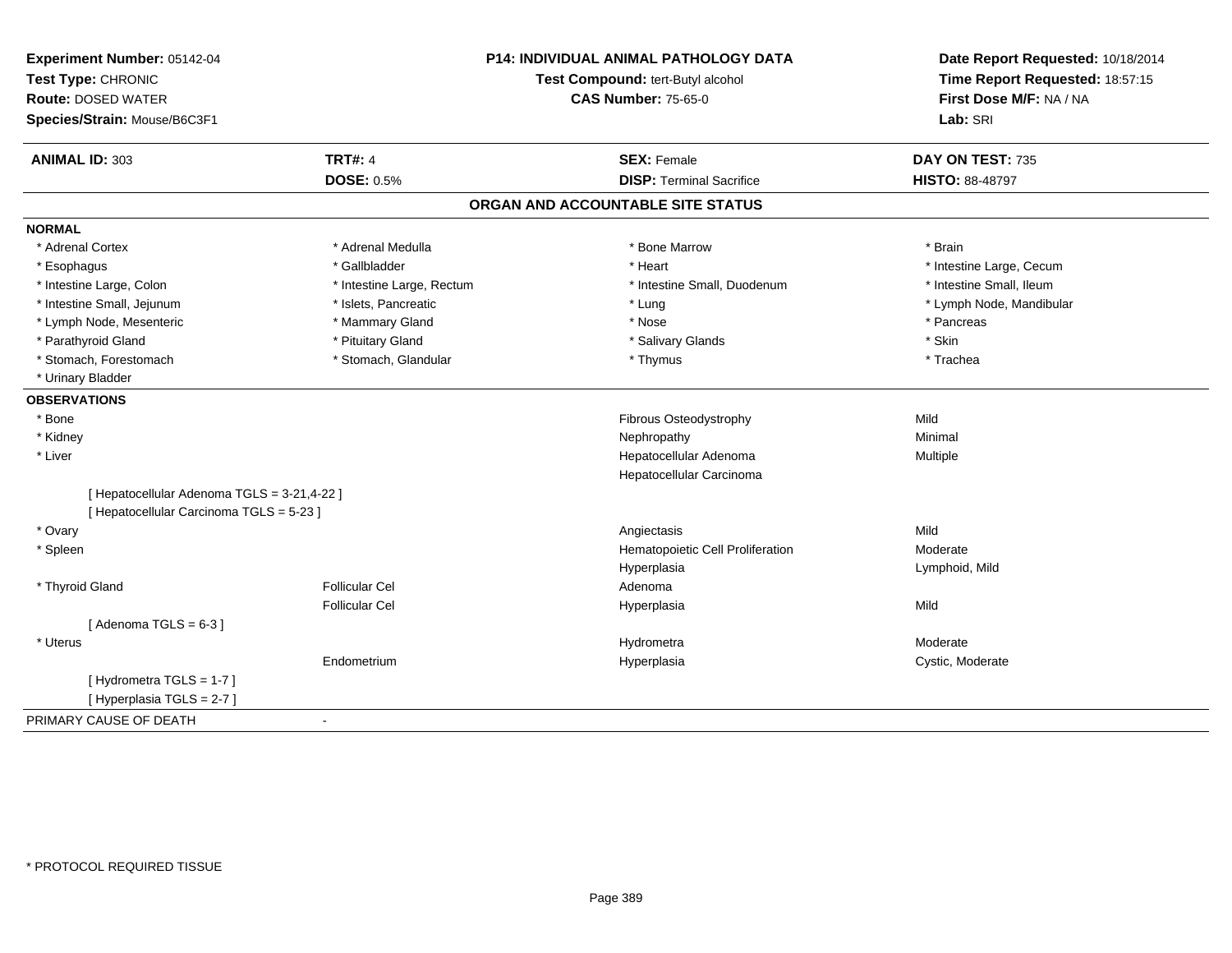| <b>Experiment Number: 05142-04</b><br>Test Type: CHRONIC<br><b>Route: DOSED WATER</b><br>Species/Strain: Mouse/B6C3F1 |                                                                | <b>P14: INDIVIDUAL ANIMAL PATHOLOGY DATA</b><br><b>Test Compound: tert-Butyl alcohol</b><br><b>CAS Number: 75-65-0</b> | Date Report Requested: 10/18/2014<br>Time Report Requested: 18:57:15<br>First Dose M/F: NA / NA<br>Lab: SRI |
|-----------------------------------------------------------------------------------------------------------------------|----------------------------------------------------------------|------------------------------------------------------------------------------------------------------------------------|-------------------------------------------------------------------------------------------------------------|
| <b>ANIMAL ID: 304</b>                                                                                                 | <b>TRT#: 4</b>                                                 | <b>SEX: Female</b>                                                                                                     | DAY ON TEST: 724                                                                                            |
|                                                                                                                       | <b>DOSE: 0.5%</b>                                              | <b>DISP:</b> Moribund Sacrifice                                                                                        | <b>HISTO: 88-48798</b>                                                                                      |
|                                                                                                                       |                                                                | ORGAN AND ACCOUNTABLE SITE STATUS                                                                                      |                                                                                                             |
| <b>NORMAL</b>                                                                                                         |                                                                |                                                                                                                        |                                                                                                             |
| * Brain                                                                                                               | * Esophagus                                                    | * Gallbladder                                                                                                          | * Intestine Large, Cecum                                                                                    |
| * Intestine Large, Colon                                                                                              | * Intestine Large, Rectum                                      | * Intestine Small, Duodenum                                                                                            | * Intestine Small, Ileum                                                                                    |
| * Intestine Small, Jejunum                                                                                            | * Islets, Pancreatic                                           | * Mammary Gland                                                                                                        | * Nose                                                                                                      |
| * Parathyroid Gland                                                                                                   | * Pituitary Gland                                              | * Salivary Glands                                                                                                      | * Skin                                                                                                      |
| * Stomach, Forestomach                                                                                                | * Stomach, Glandular                                           | * Trachea                                                                                                              | * Urinary Bladder                                                                                           |
| <b>OBSERVATIONS</b>                                                                                                   |                                                                |                                                                                                                        |                                                                                                             |
| * Adrenal Cortex                                                                                                      |                                                                | Lymphoma Malignant Mixed                                                                                               |                                                                                                             |
| * Adrenal Medulla                                                                                                     |                                                                | Lymphoma Malignant Mixed                                                                                               |                                                                                                             |
| * Bone                                                                                                                |                                                                | Fibrous Osteodystrophy                                                                                                 | Mild                                                                                                        |
| * Bone Marrow                                                                                                         |                                                                | Lymphoma Malignant Mixed                                                                                               |                                                                                                             |
| * Heart                                                                                                               |                                                                | Mineralization                                                                                                         | Focal, Mild                                                                                                 |
| * Kidney                                                                                                              |                                                                | Lymphoma Malignant Mixed                                                                                               |                                                                                                             |
|                                                                                                                       |                                                                | Nephropathy                                                                                                            | Mild                                                                                                        |
| [ Lymphoma Malignant Mixed TGLS = 4-5 ]                                                                               |                                                                |                                                                                                                        |                                                                                                             |
| * Liver                                                                                                               |                                                                | Lymphoma Malignant Mixed                                                                                               |                                                                                                             |
| [ Lymphoma Malignant Mixed TGLS = 6-6 ]                                                                               |                                                                |                                                                                                                        |                                                                                                             |
| * Lung                                                                                                                | Mediastinum                                                    | Lymphoma Malignant Mixed                                                                                               |                                                                                                             |
|                                                                                                                       |                                                                | Lymphoma Malignant Mixed                                                                                               |                                                                                                             |
| Lymph Node                                                                                                            | <b>Iliac</b>                                                   | Lymphoma Malignant Mixed                                                                                               |                                                                                                             |
|                                                                                                                       | Mediastinal                                                    | Lymphoma Malignant Mixed                                                                                               |                                                                                                             |
|                                                                                                                       | Pancreatic                                                     | Lymphoma Malignant Mixed                                                                                               |                                                                                                             |
|                                                                                                                       | Renal                                                          | Lymphoma Malignant Mixed                                                                                               |                                                                                                             |
|                                                                                                                       | [ Lymphoma Malignant Mixed TGLS = 9-23,5-5,2-7,10-2,8-22,1-8 ] |                                                                                                                        |                                                                                                             |
|                                                                                                                       | [ Lymphoma Malignant Mixed TGLS = 9-23,5-5,2-7,10-2,8-22,1-8 ] |                                                                                                                        |                                                                                                             |
|                                                                                                                       | [ Lymphoma Malignant Mixed TGLS = 9-23,5-5,2-7,10-2,8-22,1-8 ] |                                                                                                                        |                                                                                                             |
|                                                                                                                       | [ Lymphoma Malignant Mixed TGLS = 9-23,5-5,2-7,10-2,8-22,1-8 ] |                                                                                                                        |                                                                                                             |
| * Lymph Node, Mandibular                                                                                              |                                                                | Lymphoma Malignant Mixed                                                                                               |                                                                                                             |
|                                                                                                                       | [ Lymphoma Malignant Mixed TGLS = 9-23,5-5,2-7,10-2,8-22,1-8 ] |                                                                                                                        |                                                                                                             |
| * Lymph Node, Mesenteric                                                                                              |                                                                | Lymphoma Malignant Mixed                                                                                               |                                                                                                             |
|                                                                                                                       | [ Lymphoma Malignant Mixed TGLS = 9-23,5-5,2-7,10-2,8-22,1-8 ] |                                                                                                                        |                                                                                                             |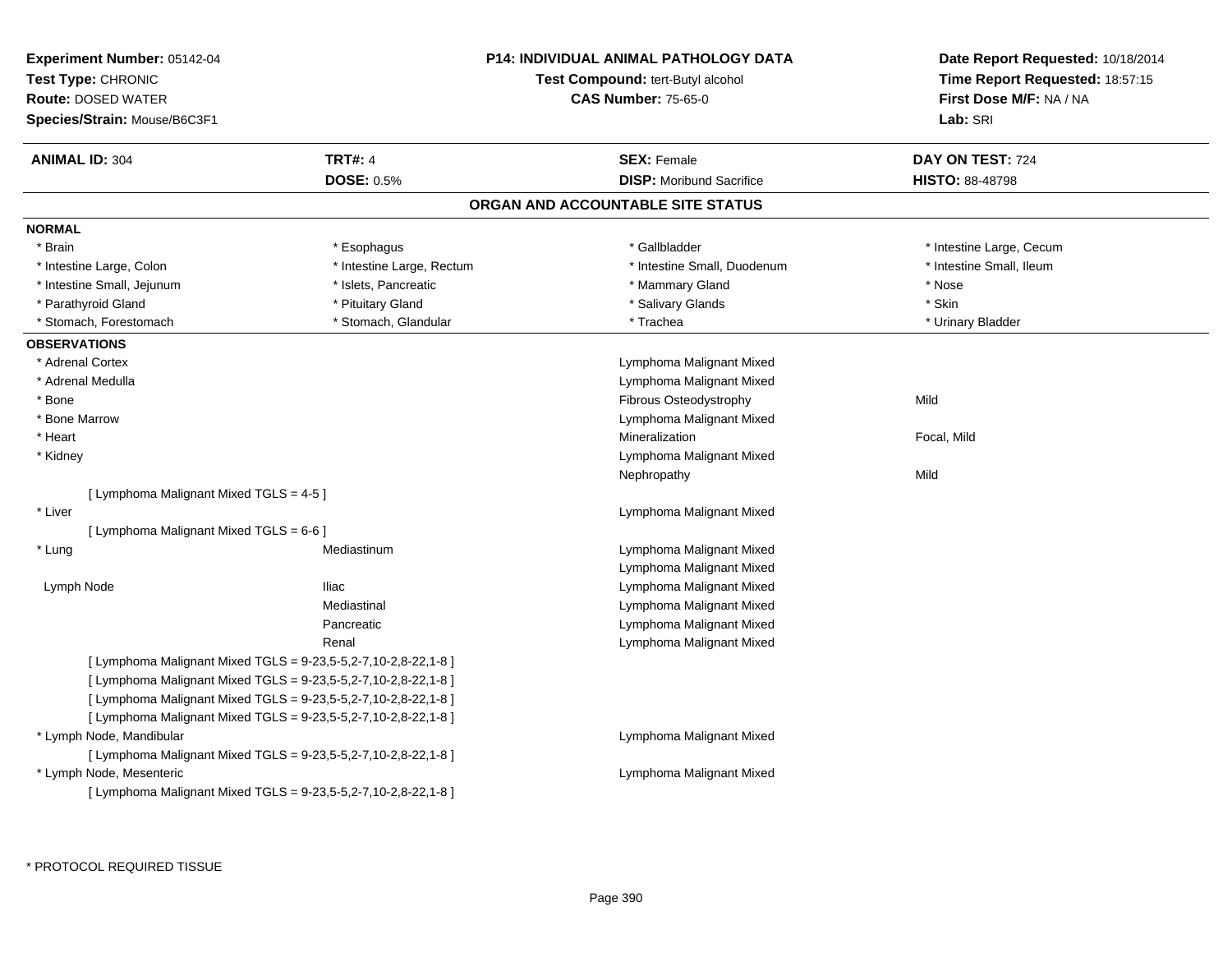| <b>P14: INDIVIDUAL ANIMAL PATHOLOGY DATA</b><br>Test Compound: tert-Butyl alcohol<br><b>CAS Number: 75-65-0</b> | Date Report Requested: 10/18/2014<br>Time Report Requested: 18:57:15<br>First Dose M/F: NA / NA<br>Lab: SRI |
|-----------------------------------------------------------------------------------------------------------------|-------------------------------------------------------------------------------------------------------------|
|                                                                                                                 |                                                                                                             |
|                                                                                                                 | DAY ON TEST: 724                                                                                            |
| <b>DISP:</b> Moribund Sacrifice                                                                                 | <b>HISTO: 88-48798</b>                                                                                      |
| ORGAN AND ACCOUNTABLE SITE STATUS                                                                               |                                                                                                             |
| Lymphoma Malignant Mixed                                                                                        |                                                                                                             |
|                                                                                                                 |                                                                                                             |
| Lymphoma Malignant Mixed                                                                                        |                                                                                                             |
| Atrophy                                                                                                         | Focal, Mild                                                                                                 |
| Lymphoma Malignant Mixed                                                                                        |                                                                                                             |
|                                                                                                                 |                                                                                                             |
| Lymphoma Malignant Mixed                                                                                        |                                                                                                             |
| Lymphoma Malignant Mixed                                                                                        |                                                                                                             |
| Hyperplasia                                                                                                     | Cystic, Moderate                                                                                            |
| Lymphoma Malignant Mixed                                                                                        |                                                                                                             |
|                                                                                                                 |                                                                                                             |
| Endometrium                                                                                                     | <b>SEX: Female</b><br><b>DOSE: 0.5%</b>                                                                     |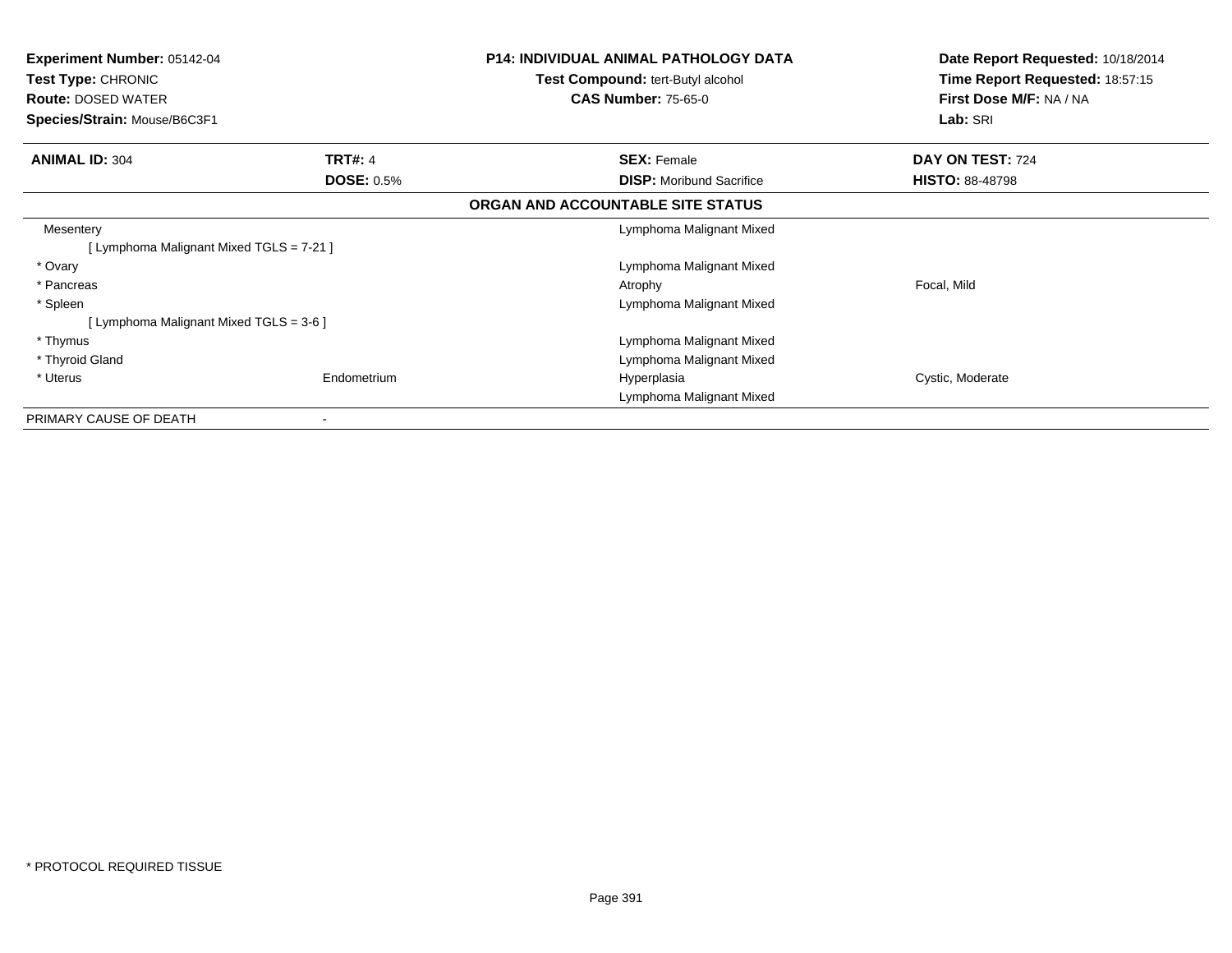| Experiment Number: 05142-04<br>Test Type: CHRONIC<br><b>Route: DOSED WATER</b><br>Species/Strain: Mouse/B6C3F1                     |                             | P14: INDIVIDUAL ANIMAL PATHOLOGY DATA<br>Date Report Requested: 10/18/2014<br>Time Report Requested: 18:57:15<br>Test Compound: tert-Butyl alcohol<br>First Dose M/F: NA / NA<br><b>CAS Number: 75-65-0</b><br>Lab: SRI |                          |
|------------------------------------------------------------------------------------------------------------------------------------|-----------------------------|-------------------------------------------------------------------------------------------------------------------------------------------------------------------------------------------------------------------------|--------------------------|
| <b>ANIMAL ID: 305</b>                                                                                                              | <b>TRT#: 4</b>              | <b>SEX: Female</b>                                                                                                                                                                                                      | DAY ON TEST: 735         |
|                                                                                                                                    | <b>DOSE: 0.5%</b>           | <b>DISP: Terminal Sacrifice</b>                                                                                                                                                                                         | HISTO: 88-48799          |
|                                                                                                                                    |                             | ORGAN AND ACCOUNTABLE SITE STATUS                                                                                                                                                                                       |                          |
| <b>NORMAL</b>                                                                                                                      |                             |                                                                                                                                                                                                                         |                          |
| * Adrenal Cortex                                                                                                                   | * Adrenal Medulla           | * Brain                                                                                                                                                                                                                 | * Esophagus              |
| * Gallbladder                                                                                                                      | * Heart                     | * Intestine Large, Cecum                                                                                                                                                                                                | * Intestine Large, Colon |
| * Intestine Large, Rectum                                                                                                          | * Intestine Small, Duodenum | * Intestine Small, Ileum                                                                                                                                                                                                | * Islets, Pancreatic     |
| * Lung                                                                                                                             | * Lymph Node, Mandibular    | * Mammary Gland                                                                                                                                                                                                         | * Nose                   |
| * Ovary                                                                                                                            | * Pancreas                  | * Pituitary Gland                                                                                                                                                                                                       | * Salivary Glands        |
| * Skin                                                                                                                             | * Stomach, Forestomach      | * Stomach, Glandular                                                                                                                                                                                                    | * Thyroid Gland          |
| * Trachea                                                                                                                          | * Urinary Bladder           |                                                                                                                                                                                                                         |                          |
| <b>OBSERVATIONS</b>                                                                                                                |                             |                                                                                                                                                                                                                         |                          |
| * Bone                                                                                                                             |                             | Fibrous Osteodystrophy                                                                                                                                                                                                  | Mild                     |
| * Bone Marrow                                                                                                                      |                             | Lymphoma Malignant Mixed                                                                                                                                                                                                |                          |
| * Intestine Small, Jejunum                                                                                                         |                             | Lymphoma Malignant Mixed                                                                                                                                                                                                |                          |
| [ Lymphoma Malignant Mixed TGLS = 4-22 ]                                                                                           |                             |                                                                                                                                                                                                                         |                          |
| * Kidney                                                                                                                           |                             | Nephropathy                                                                                                                                                                                                             | Minimal                  |
| * Liver                                                                                                                            |                             | <b>Basophilic Focus</b>                                                                                                                                                                                                 |                          |
|                                                                                                                                    |                             | <b>Eosinophilic Focus</b>                                                                                                                                                                                               |                          |
|                                                                                                                                    |                             | Hepatocellular Adenoma                                                                                                                                                                                                  | Multiple                 |
|                                                                                                                                    |                             | Hepatocellular Carcinoma                                                                                                                                                                                                |                          |
| [ Eosinophilic Focus TGLS = 8-26,9-27 ]<br>[ Hepatocellular Adenoma TGLS = 5-23,7-25 ]<br>[ Hepatocellular Carcinoma TGLS = 6-24 ] |                             |                                                                                                                                                                                                                         |                          |
| * Lymph Node, Mesenteric                                                                                                           |                             | Lymphoma Malignant Mixed                                                                                                                                                                                                |                          |
| Mesentery                                                                                                                          | Fat                         | Necrosis                                                                                                                                                                                                                | Mild                     |
| [Necrosis $TGLS = 1-21$ ]                                                                                                          |                             |                                                                                                                                                                                                                         |                          |
| * Parathyroid Gland                                                                                                                |                             | Lymphoma Malignant Mixed                                                                                                                                                                                                |                          |
| * Spleen                                                                                                                           |                             | Hematopoietic Cell Proliferation                                                                                                                                                                                        | Mild                     |
|                                                                                                                                    |                             | Lymphoma Malignant Mixed                                                                                                                                                                                                |                          |
| [ Lymphoma Malignant Mixed TGLS = 3-6 ]                                                                                            |                             |                                                                                                                                                                                                                         |                          |
| * Thymus                                                                                                                           |                             | Lymphoma Malignant Mixed                                                                                                                                                                                                |                          |
| * Uterus                                                                                                                           | Endometrium                 | Hyperplasia                                                                                                                                                                                                             | Cystic, Moderate         |
| [Hyperplasia TGLS = 2-7]                                                                                                           |                             |                                                                                                                                                                                                                         |                          |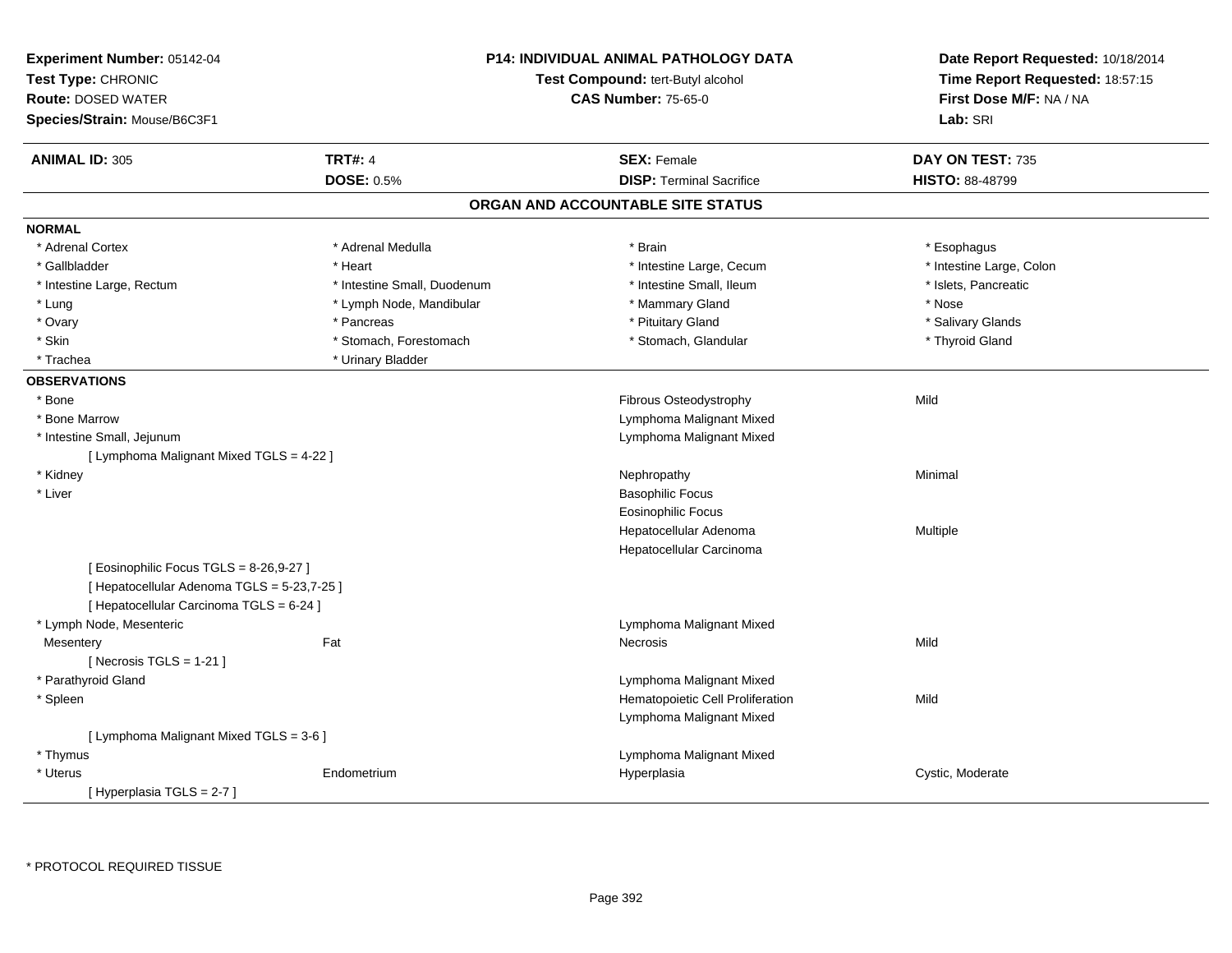| <b>Experiment Number: 05142-04</b><br>Test Type: CHRONIC<br><b>CAS Number: 75-65-0</b><br><b>Route: DOSED WATER</b> |                   | <b>P14: INDIVIDUAL ANIMAL PATHOLOGY DATA</b> | Date Report Requested: 10/18/2014 |  |
|---------------------------------------------------------------------------------------------------------------------|-------------------|----------------------------------------------|-----------------------------------|--|
|                                                                                                                     |                   | Test Compound: tert-Butyl alcohol            | Time Report Requested: 18:57:15   |  |
|                                                                                                                     |                   |                                              | First Dose M/F: NA / NA           |  |
| Species/Strain: Mouse/B6C3F1                                                                                        |                   |                                              | Lab: SRI                          |  |
| <b>ANIMAL ID: 305</b>                                                                                               | <b>TRT#: 4</b>    | <b>SEX:</b> Female                           | DAY ON TEST: 735                  |  |
|                                                                                                                     | <b>DOSE: 0.5%</b> | <b>DISP:</b> Terminal Sacrifice              | <b>HISTO: 88-48799</b>            |  |
|                                                                                                                     |                   | ORGAN AND ACCOUNTABLE SITE STATUS            |                                   |  |
| PRIMARY CAUSE OF DEATH                                                                                              |                   |                                              |                                   |  |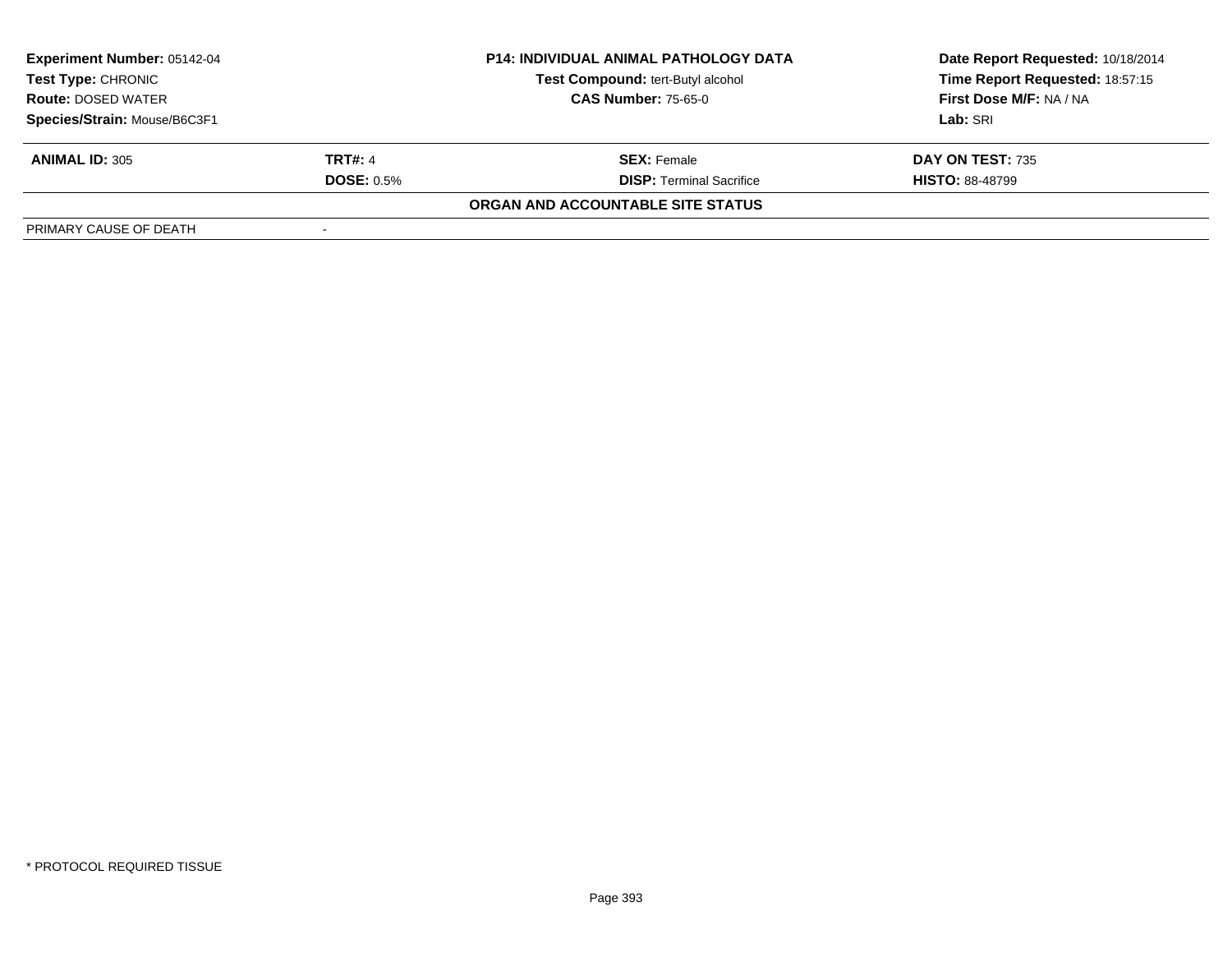| Experiment Number: 05142-04<br>Test Type: CHRONIC<br><b>Route: DOSED WATER</b><br>Species/Strain: Mouse/B6C3F1 |                           | <b>P14: INDIVIDUAL ANIMAL PATHOLOGY DATA</b><br>Test Compound: tert-Butyl alcohol<br><b>CAS Number: 75-65-0</b> | Date Report Requested: 10/18/2014<br>Time Report Requested: 18:57:15<br>First Dose M/F: NA / NA<br>Lab: SRI |
|----------------------------------------------------------------------------------------------------------------|---------------------------|-----------------------------------------------------------------------------------------------------------------|-------------------------------------------------------------------------------------------------------------|
|                                                                                                                | <b>TRT#: 4</b>            |                                                                                                                 |                                                                                                             |
| <b>ANIMAL ID: 306</b>                                                                                          | <b>DOSE: 0.5%</b>         | <b>SEX: Female</b><br><b>DISP: Natural Death</b>                                                                | DAY ON TEST: 715<br>HISTO: 88-48800                                                                         |
|                                                                                                                |                           |                                                                                                                 |                                                                                                             |
|                                                                                                                |                           | ORGAN AND ACCOUNTABLE SITE STATUS                                                                               |                                                                                                             |
| <b>NORMAL</b>                                                                                                  |                           |                                                                                                                 |                                                                                                             |
| * Adrenal Cortex                                                                                               | * Adrenal Medulla         | * Bone Marrow                                                                                                   | * Brain                                                                                                     |
| * Esophagus                                                                                                    | * Gallbladder             | * Heart                                                                                                         | * Intestine Large, Cecum                                                                                    |
| * Intestine Large, Colon                                                                                       | * Intestine Large, Rectum | * Intestine Small, Duodenum                                                                                     | * Intestine Small, Ileum                                                                                    |
| * Intestine Small, Jejunum                                                                                     | * Islets, Pancreatic      | * Lymph Node, Mandibular                                                                                        | * Lymph Node, Mesenteric                                                                                    |
| * Mammary Gland                                                                                                | * Nose                    | * Ovary                                                                                                         | * Pancreas                                                                                                  |
| * Parathyroid Gland                                                                                            | * Pituitary Gland         | * Salivary Glands                                                                                               | * Skin                                                                                                      |
| * Thymus                                                                                                       | * Thyroid Gland           | * Trachea                                                                                                       | * Urinary Bladder                                                                                           |
| <b>OBSERVATIONS</b>                                                                                            |                           |                                                                                                                 |                                                                                                             |
| * Bone                                                                                                         |                           | Fibrous Osteodystrophy                                                                                          | Mild                                                                                                        |
| * Kidney                                                                                                       |                           | Nephropathy                                                                                                     | Minimal                                                                                                     |
| * Liver                                                                                                        |                           | Hepatocellular Carcinoma                                                                                        |                                                                                                             |
|                                                                                                                |                           | Necrosis                                                                                                        | Focal, Mild                                                                                                 |
| [ Hepatocellular Carcinoma TGLS = 3-21 ]                                                                       |                           |                                                                                                                 |                                                                                                             |
| * Lung                                                                                                         |                           | Alveolar/Bronchiolar Adenoma                                                                                    |                                                                                                             |
| [ Alveolar/Bronchiolar Adenoma TGLS = 4-2-1 ]                                                                  |                           |                                                                                                                 |                                                                                                             |
| Lymph Node                                                                                                     | Mediastinal               | Angiectasis                                                                                                     | Moderate                                                                                                    |
| [Angiectasis TGLS = 5-2]                                                                                       |                           |                                                                                                                 |                                                                                                             |
| * Spleen                                                                                                       |                           | Hematopoietic Cell Proliferation                                                                                | Moderate                                                                                                    |
| * Stomach, Forestomach                                                                                         |                           | Erosion                                                                                                         | Mild                                                                                                        |
| [ Erosion TGLS = $6-4,7-4$ ]                                                                                   |                           |                                                                                                                 |                                                                                                             |
| * Stomach, Glandular                                                                                           |                           | Erosion                                                                                                         | Mild                                                                                                        |
| [ Erosion TGLS = 6-4,7-4 ]                                                                                     |                           |                                                                                                                 |                                                                                                             |
| * Uterus                                                                                                       | Endometrium               | Hyperplasia                                                                                                     | Cystic, Marked                                                                                              |
| [Hyperplasia TGLS = $2-7$ ]                                                                                    |                           |                                                                                                                 |                                                                                                             |
| PRIMARY CAUSE OF DEATH                                                                                         | $\sim$                    |                                                                                                                 |                                                                                                             |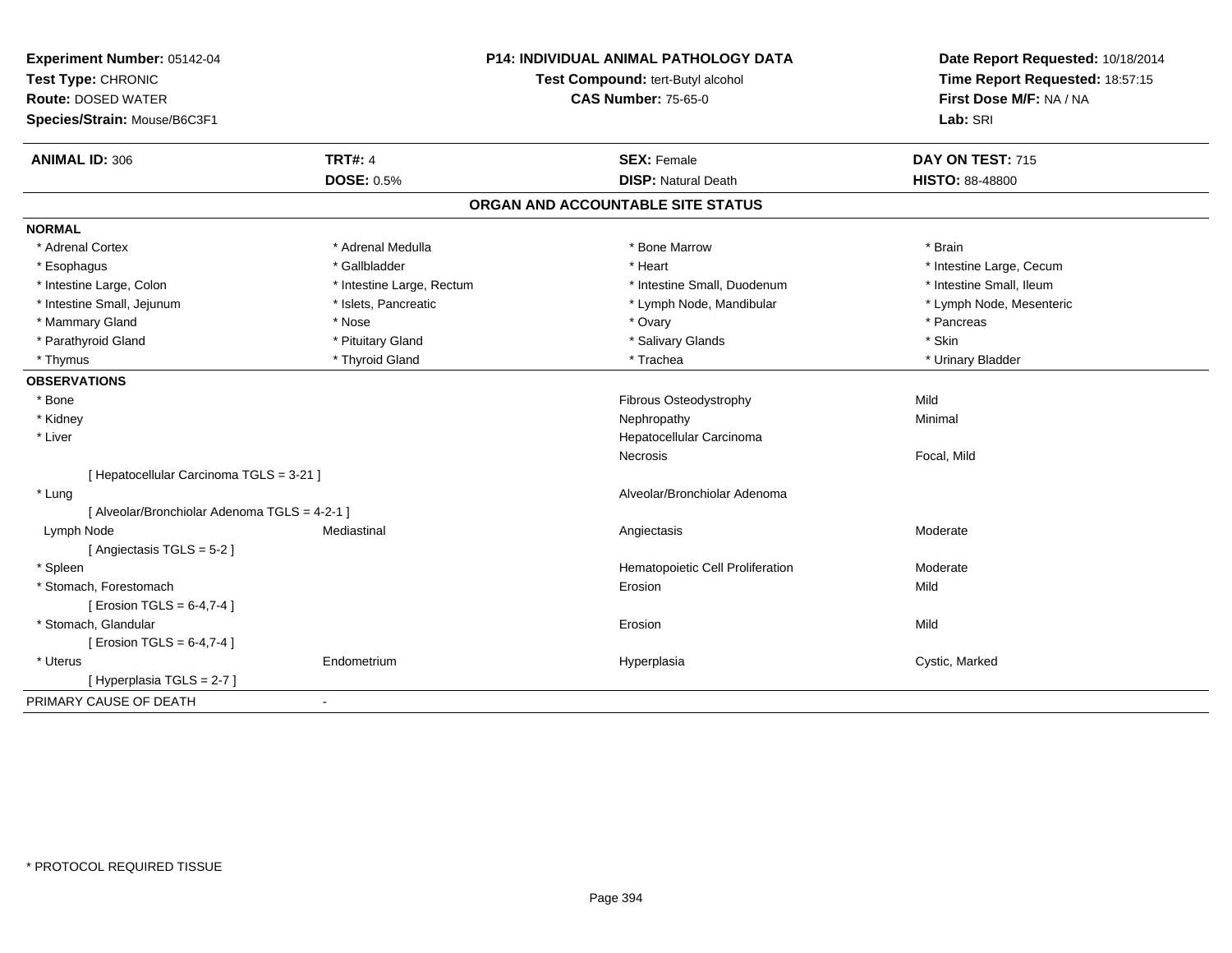| Experiment Number: 05142-04<br>Test Type: CHRONIC<br><b>Route: DOSED WATER</b><br>Species/Strain: Mouse/B6C3F1 | <b>P14: INDIVIDUAL ANIMAL PATHOLOGY DATA</b><br>Test Compound: tert-Butyl alcohol<br><b>CAS Number: 75-65-0</b> |                                   | Date Report Requested: 10/18/2014<br>Time Report Requested: 18:57:15<br>First Dose M/F: NA / NA<br>Lab: SRI |
|----------------------------------------------------------------------------------------------------------------|-----------------------------------------------------------------------------------------------------------------|-----------------------------------|-------------------------------------------------------------------------------------------------------------|
| <b>ANIMAL ID: 307</b>                                                                                          | <b>TRT#: 4</b>                                                                                                  | <b>SEX: Female</b>                | DAY ON TEST: 735                                                                                            |
|                                                                                                                | <b>DOSE: 0.5%</b>                                                                                               | <b>DISP: Terminal Sacrifice</b>   | HISTO: 88-48801                                                                                             |
|                                                                                                                |                                                                                                                 | ORGAN AND ACCOUNTABLE SITE STATUS |                                                                                                             |
| <b>NORMAL</b>                                                                                                  |                                                                                                                 |                                   |                                                                                                             |
| * Adrenal Medulla                                                                                              | * Bone Marrow                                                                                                   | * Brain                           | * Esophagus                                                                                                 |
| * Gallbladder                                                                                                  | * Heart                                                                                                         | * Intestine Large, Cecum          | * Intestine Large, Colon                                                                                    |
| * Intestine Large, Rectum                                                                                      | * Intestine Small, Duodenum                                                                                     | * Intestine Small. Ileum          | * Intestine Small, Jejunum                                                                                  |
| * Islets, Pancreatic                                                                                           | * Lung                                                                                                          | * Lymph Node, Mandibular          | * Mammary Gland                                                                                             |
| * Nose                                                                                                         | * Ovary                                                                                                         | * Pancreas                        | * Salivary Glands                                                                                           |
| * Skin                                                                                                         | * Stomach, Forestomach                                                                                          | * Stomach, Glandular              | * Thymus                                                                                                    |
| * Trachea                                                                                                      | * Urinary Bladder                                                                                               |                                   |                                                                                                             |
| <b>MISSING</b>                                                                                                 |                                                                                                                 |                                   |                                                                                                             |
| * Parathyroid Gland                                                                                            |                                                                                                                 |                                   |                                                                                                             |
| <b>OBSERVATIONS</b>                                                                                            |                                                                                                                 |                                   |                                                                                                             |
| * Adrenal Cortex                                                                                               | Subcapsular                                                                                                     | Adenoma                           |                                                                                                             |
| * Bone                                                                                                         |                                                                                                                 | Fibrous Osteodystrophy            | Mild                                                                                                        |
| * Kidney                                                                                                       |                                                                                                                 | Nephropathy                       | Minimal                                                                                                     |
| * Liver                                                                                                        |                                                                                                                 | Hepatocellular Adenoma            | Multiple                                                                                                    |
|                                                                                                                |                                                                                                                 | Hepatocellular Carcinoma          |                                                                                                             |
| [ Hepatocellular Adenoma TGLS = 2-22,5-23 ]                                                                    |                                                                                                                 |                                   |                                                                                                             |
| [ Hepatocellular Carcinoma TGLS = 1-21 ]                                                                       |                                                                                                                 |                                   |                                                                                                             |
| * Lymph Node, Mesenteric                                                                                       |                                                                                                                 | Hyperplasia                       | Lymphoid, Mild                                                                                              |
| * Pituitary Gland                                                                                              | <b>Pars Distalis</b>                                                                                            | Hyperplasia                       | Focal, Mild                                                                                                 |
| * Spleen                                                                                                       |                                                                                                                 | Hyperplasia                       | Lymphoid, Mild                                                                                              |
| * Thyroid Gland                                                                                                | <b>Follicular Cel</b>                                                                                           | Adenoma                           |                                                                                                             |
|                                                                                                                | <b>Follicular Cel</b>                                                                                           | Hyperplasia                       | Mild                                                                                                        |
| * Uterus                                                                                                       |                                                                                                                 | Hydrometra                        | Moderate                                                                                                    |
|                                                                                                                | Endometrium                                                                                                     | Hyperplasia                       | Cystic, Moderate                                                                                            |
| [Hyperplasia TGLS = 3-7]                                                                                       |                                                                                                                 |                                   |                                                                                                             |
| PRIMARY CAUSE OF DEATH                                                                                         | $\blacksquare$                                                                                                  |                                   |                                                                                                             |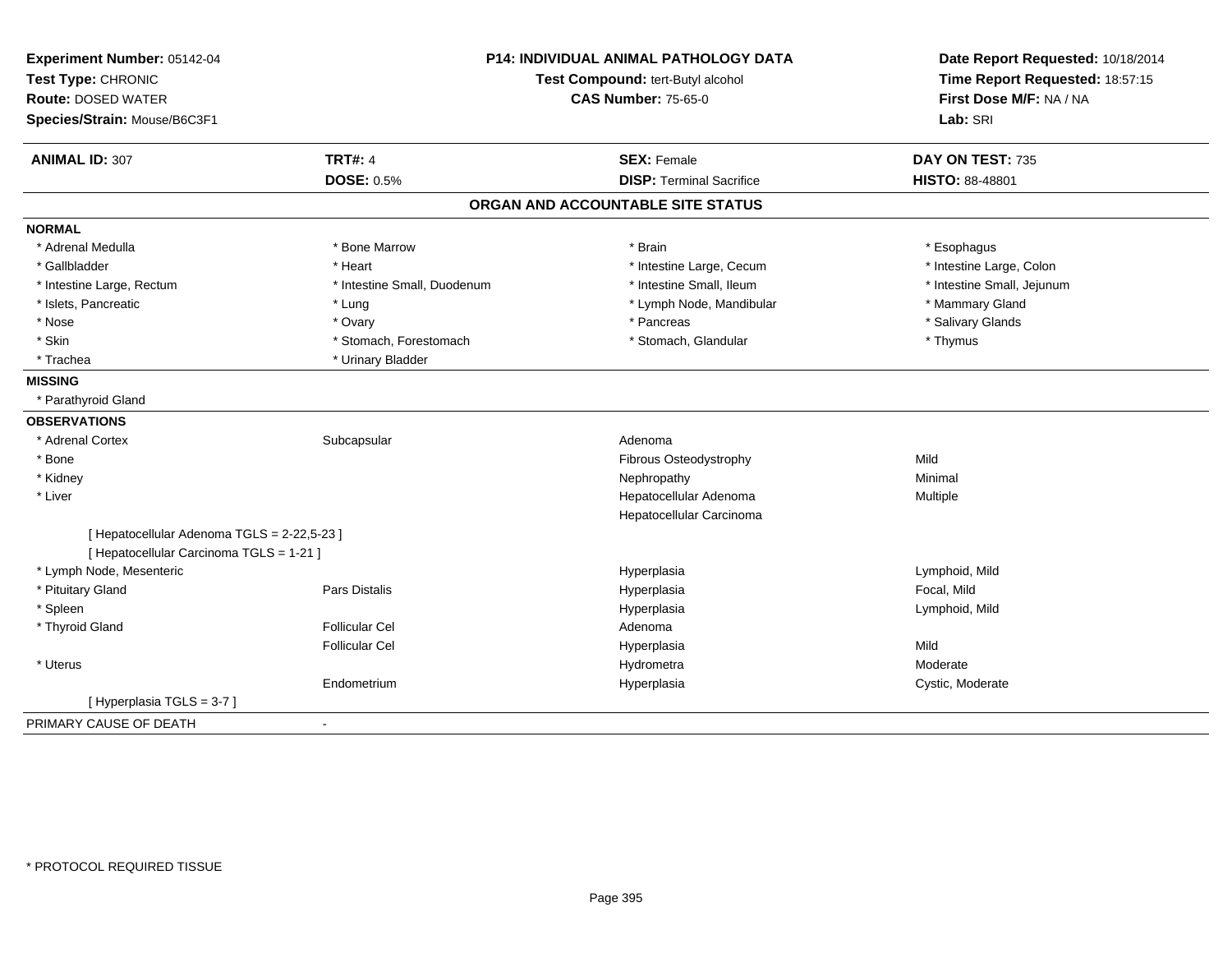| Experiment Number: 05142-04<br>Test Type: CHRONIC<br><b>Route: DOSED WATER</b> |                           | <b>P14: INDIVIDUAL ANIMAL PATHOLOGY DATA</b><br>Test Compound: tert-Butyl alcohol<br><b>CAS Number: 75-65-0</b> | Date Report Requested: 10/18/2014<br>Time Report Requested: 18:57:15<br>First Dose M/F: NA / NA<br>Lab: SRI |  |
|--------------------------------------------------------------------------------|---------------------------|-----------------------------------------------------------------------------------------------------------------|-------------------------------------------------------------------------------------------------------------|--|
| Species/Strain: Mouse/B6C3F1                                                   |                           |                                                                                                                 |                                                                                                             |  |
| <b>ANIMAL ID: 308</b>                                                          | <b>TRT#: 4</b>            | <b>SEX: Female</b>                                                                                              | DAY ON TEST: 735                                                                                            |  |
|                                                                                | <b>DOSE: 0.5%</b>         | <b>DISP: Terminal Sacrifice</b>                                                                                 | HISTO: 88-48802                                                                                             |  |
|                                                                                |                           | ORGAN AND ACCOUNTABLE SITE STATUS                                                                               |                                                                                                             |  |
| <b>NORMAL</b>                                                                  |                           |                                                                                                                 |                                                                                                             |  |
| * Adrenal Cortex                                                               | * Adrenal Medulla         | * Bone Marrow                                                                                                   | * Brain                                                                                                     |  |
| * Esophagus                                                                    | * Gallbladder             | * Heart                                                                                                         | * Intestine Large, Cecum                                                                                    |  |
| * Intestine Large, Colon                                                       | * Intestine Large, Rectum | * Intestine Small, Duodenum                                                                                     | * Intestine Small, Ileum                                                                                    |  |
| * Intestine Small, Jejunum                                                     | * Islets, Pancreatic      | * Lung                                                                                                          | * Mammary Gland                                                                                             |  |
| * Nose                                                                         | * Ovary                   | * Pancreas                                                                                                      | * Parathyroid Gland                                                                                         |  |
| * Salivary Glands                                                              | * Skin                    | * Stomach, Forestomach                                                                                          | * Stomach, Glandular                                                                                        |  |
| * Trachea                                                                      | * Urinary Bladder         |                                                                                                                 |                                                                                                             |  |
| <b>OBSERVATIONS</b>                                                            |                           |                                                                                                                 |                                                                                                             |  |
| * Bone                                                                         |                           | Fibrous Osteodystrophy                                                                                          | Mild                                                                                                        |  |
| * Kidney                                                                       |                           | Nephropathy                                                                                                     | Minimal                                                                                                     |  |
| * Liver                                                                        |                           | Mixed Cell Focus                                                                                                |                                                                                                             |  |
| [Mixed Cell Focus TGLS = $8-25$ ]                                              |                           |                                                                                                                 |                                                                                                             |  |
| Lymph Node                                                                     | Renal                     | Hemangiosarcoma                                                                                                 |                                                                                                             |  |
| [Hemangiosarcoma TGLS = 4-23]                                                  |                           |                                                                                                                 |                                                                                                             |  |
| * Lymph Node, Mandibular                                                       |                           | Hyperplasia                                                                                                     | Lymphoid, Mild                                                                                              |  |
| * Lymph Node, Mesenteric                                                       |                           | Hyperplasia                                                                                                     | Lymphoid, Mild                                                                                              |  |
| * Pituitary Gland                                                              | Pars Distalis             | Adenoma                                                                                                         |                                                                                                             |  |
| * Spleen                                                                       |                           | Hematopoietic Cell Proliferation                                                                                | Mild                                                                                                        |  |
|                                                                                |                           | Hyperplasia                                                                                                     | Lymphoid, Mild                                                                                              |  |
| * Thymus                                                                       |                           | Hyperplasia                                                                                                     | Lymphoid, Mild                                                                                              |  |
| [ Hyperplasia TGLS = 5-2 ]                                                     |                           |                                                                                                                 |                                                                                                             |  |
| * Thyroid Gland                                                                | <b>Follicular Cel</b>     | Hyperplasia                                                                                                     | Minimal                                                                                                     |  |
| * Uterus                                                                       | Endometrium               | Hyperplasia                                                                                                     | Cystic, Marked                                                                                              |  |
| [Hyperplasia TGLS = 1-7]                                                       |                           |                                                                                                                 |                                                                                                             |  |
| PRIMARY CAUSE OF DEATH                                                         | $\blacksquare$            |                                                                                                                 |                                                                                                             |  |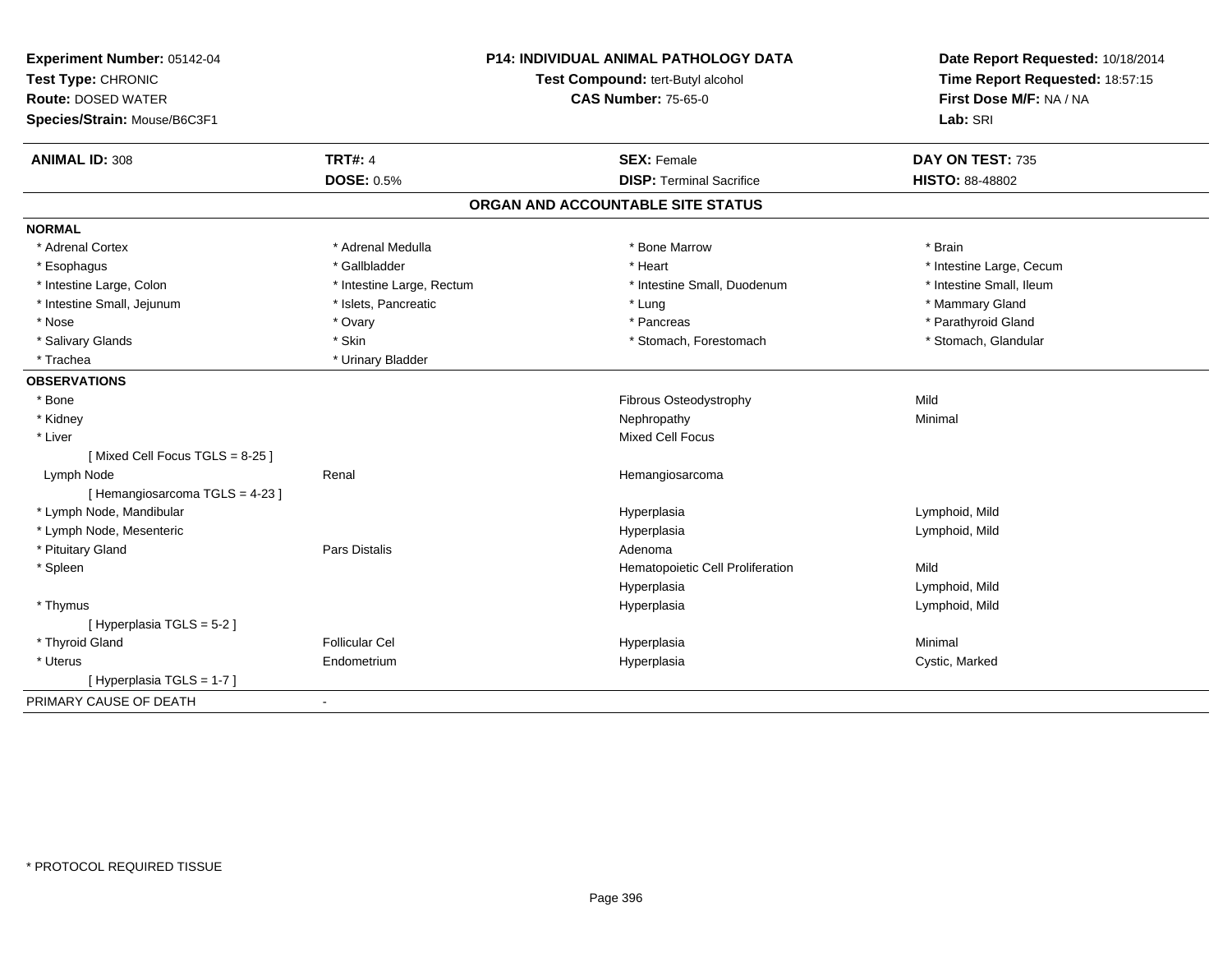| Experiment Number: 05142-04              | <b>P14: INDIVIDUAL ANIMAL PATHOLOGY DATA</b> |                                   | Date Report Requested: 10/18/2014 |
|------------------------------------------|----------------------------------------------|-----------------------------------|-----------------------------------|
| Test Type: CHRONIC                       |                                              | Test Compound: tert-Butyl alcohol | Time Report Requested: 18:57:15   |
| <b>Route: DOSED WATER</b>                |                                              | <b>CAS Number: 75-65-0</b>        | First Dose M/F: NA / NA           |
| Species/Strain: Mouse/B6C3F1             |                                              |                                   | Lab: SRI                          |
| <b>ANIMAL ID: 309</b>                    | <b>TRT#: 4</b>                               | <b>SEX: Female</b>                | DAY ON TEST: 696                  |
|                                          | <b>DOSE: 0.5%</b>                            | <b>DISP:</b> Moribund Sacrifice   | <b>HISTO: 88-48352</b>            |
|                                          |                                              | ORGAN AND ACCOUNTABLE SITE STATUS |                                   |
| <b>NORMAL</b>                            |                                              |                                   |                                   |
| * Adrenal Cortex                         | * Adrenal Medulla                            | * Bone Marrow                     | * Brain                           |
| * Esophagus                              | * Gallbladder                                | * Heart                           | * Intestine Large, Cecum          |
| * Intestine Large, Colon                 | * Intestine Large, Rectum                    | * Intestine Small, Duodenum       | * Intestine Small, Ileum          |
| * Intestine Small, Jejunum               | * Islets, Pancreatic                         | * Lung                            | * Lymph Node, Mandibular          |
| * Mammary Gland                          | * Nose                                       | * Ovary                           | * Pancreas                        |
| * Parathyroid Gland                      | * Salivary Glands                            | * Skin                            | * Stomach, Forestomach            |
| * Stomach, Glandular                     | * Thyroid Gland                              | * Trachea                         | * Urinary Bladder                 |
| <b>OBSERVATIONS</b>                      |                                              |                                   |                                   |
| * Bone                                   |                                              | Fibrous Osteodystrophy            | Mild                              |
| <b>Clitoral Gland</b>                    |                                              | Degeneration                      | Cystic, Moderate                  |
| [Degeneration TGLS = 2-8-1]              |                                              |                                   |                                   |
| * Kidney                                 |                                              | Nephropathy                       | Mild                              |
| * Liver                                  |                                              | Hepatocellular Carcinoma          |                                   |
| [ Hepatocellular Carcinoma TGLS = 4-21 ] |                                              |                                   |                                   |
| * Lymph Node, Mesenteric                 |                                              | Hyperplasia                       | Lymphoid, Mild                    |
| * Pituitary Gland                        | Pars Distalis                                | Hyperplasia                       | Focal, Mild                       |
| * Spleen                                 |                                              | Hematopoietic Cell Proliferation  | Mild                              |
|                                          |                                              | Hyperplasia                       | Lymphoid, Mild                    |
| * Thymus                                 |                                              | Hyperplasia                       | Lymphoid, Mild                    |
| * Uterus                                 | Endometrium                                  | Hyperplasia                       | Cystic, Moderate                  |
| [Hyperplasia TGLS = 3-7]                 |                                              |                                   |                                   |
| PRIMARY CAUSE OF DEATH                   |                                              |                                   |                                   |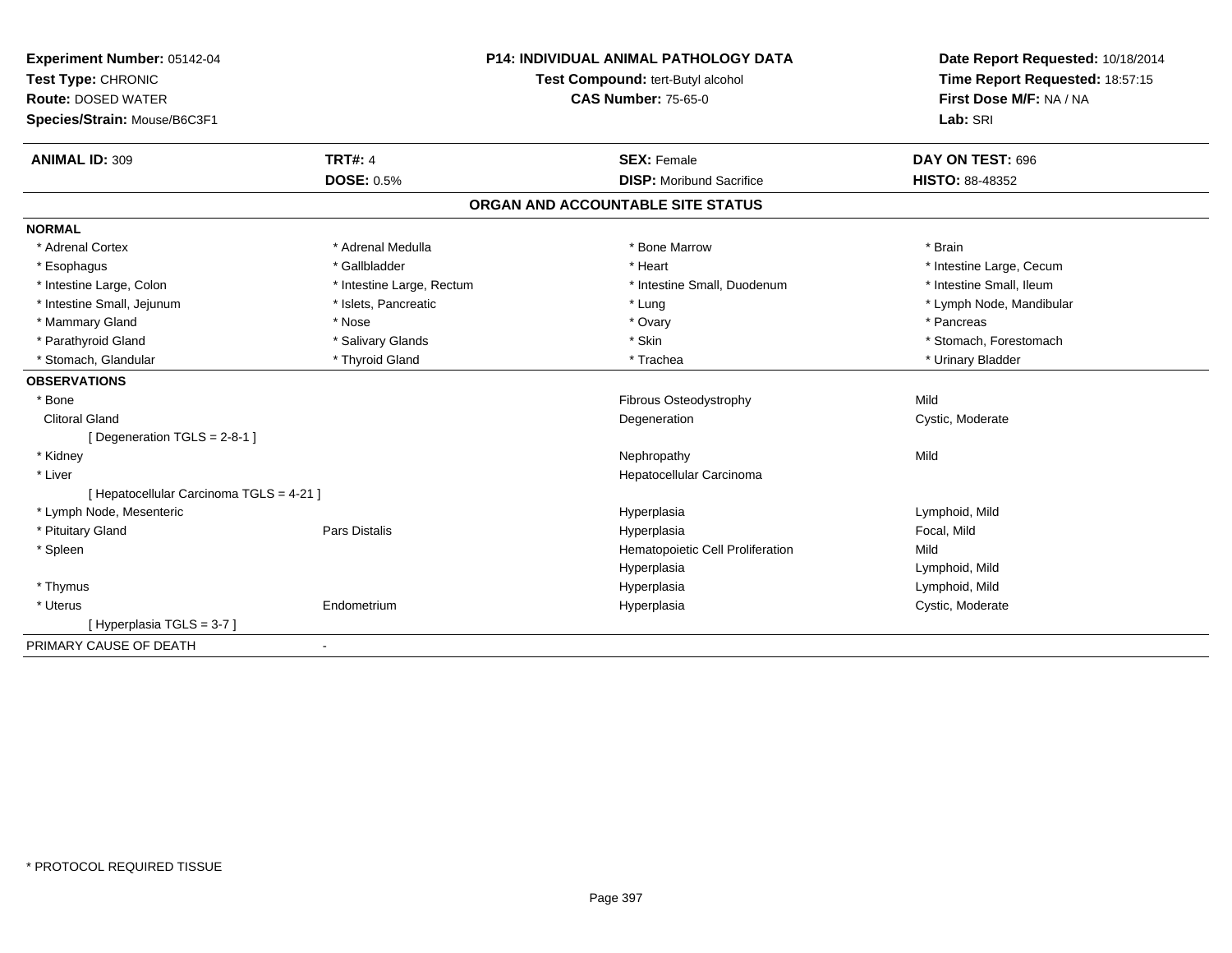| Experiment Number: 05142-04<br>Test Type: CHRONIC<br><b>Route: DOSED WATER</b><br>Species/Strain: Mouse/B6C3F1 |                           | <b>P14: INDIVIDUAL ANIMAL PATHOLOGY DATA</b><br>Test Compound: tert-Butyl alcohol<br><b>CAS Number: 75-65-0</b> | Date Report Requested: 10/18/2014<br>Time Report Requested: 18:57:15<br>First Dose M/F: NA / NA<br>Lab: SRI |
|----------------------------------------------------------------------------------------------------------------|---------------------------|-----------------------------------------------------------------------------------------------------------------|-------------------------------------------------------------------------------------------------------------|
| <b>ANIMAL ID: 310</b>                                                                                          | <b>TRT#: 4</b>            | <b>SEX: Female</b>                                                                                              | DAY ON TEST: 735                                                                                            |
|                                                                                                                | <b>DOSE: 0.5%</b>         | <b>DISP: Terminal Sacrifice</b>                                                                                 | HISTO: 88-48803                                                                                             |
|                                                                                                                |                           | ORGAN AND ACCOUNTABLE SITE STATUS                                                                               |                                                                                                             |
| <b>NORMAL</b>                                                                                                  |                           |                                                                                                                 |                                                                                                             |
| * Adrenal Cortex                                                                                               | * Adrenal Medulla         | * Bone Marrow                                                                                                   | * Brain                                                                                                     |
| * Esophagus                                                                                                    | * Gallbladder             | * Heart                                                                                                         | * Intestine Large, Cecum                                                                                    |
| * Intestine Large, Colon                                                                                       | * Intestine Large, Rectum | * Intestine Small, Duodenum                                                                                     | * Intestine Small, Ileum                                                                                    |
| * Intestine Small, Jejunum                                                                                     | * Islets, Pancreatic      | * Lung                                                                                                          | * Lymph Node, Mandibular                                                                                    |
| * Lymph Node, Mesenteric                                                                                       | * Mammary Gland           | * Nose                                                                                                          | * Ovary                                                                                                     |
| * Pancreas                                                                                                     | * Parathyroid Gland       | * Salivary Glands                                                                                               | * Skin                                                                                                      |
| * Stomach, Forestomach                                                                                         | * Stomach, Glandular      | * Thymus                                                                                                        | * Thyroid Gland                                                                                             |
| * Trachea                                                                                                      | * Urinary Bladder         |                                                                                                                 |                                                                                                             |
| <b>OBSERVATIONS</b>                                                                                            |                           |                                                                                                                 |                                                                                                             |
| * Bone                                                                                                         |                           | Fibrous Osteodystrophy                                                                                          | Mild                                                                                                        |
| * Kidney                                                                                                       |                           | Nephropathy                                                                                                     | Minimal                                                                                                     |
| * Liver                                                                                                        |                           | Hepatocellular Adenoma                                                                                          |                                                                                                             |
|                                                                                                                |                           | <b>Mixed Cell Focus</b>                                                                                         |                                                                                                             |
| [ Hepatocellular Adenoma TGLS = 6-23 ]<br>[Mixed Cell Focus TGLS = 6-23]                                       |                           |                                                                                                                 |                                                                                                             |
| Mesentery                                                                                                      | Fat                       | Necrosis                                                                                                        | Mild                                                                                                        |
| [ Necrosis $TGLS = 3-21$ ]                                                                                     |                           |                                                                                                                 |                                                                                                             |
| * Pituitary Gland                                                                                              | Pars Distalis             | Focal Cellular Change                                                                                           | Mild                                                                                                        |
| * Spleen                                                                                                       |                           | Hyperplasia                                                                                                     | Lymphoid, Mild                                                                                              |
| * Uterus                                                                                                       |                           | Hydrometra                                                                                                      | Moderate                                                                                                    |
|                                                                                                                | Endometrium               | Hyperplasia                                                                                                     | Cystic, Moderate                                                                                            |
| [Hydrometra TGLS = 2-7]<br>[ Hyperplasia TGLS = 1-7 ]                                                          |                           |                                                                                                                 |                                                                                                             |
| PRIMARY CAUSE OF DEATH                                                                                         |                           |                                                                                                                 |                                                                                                             |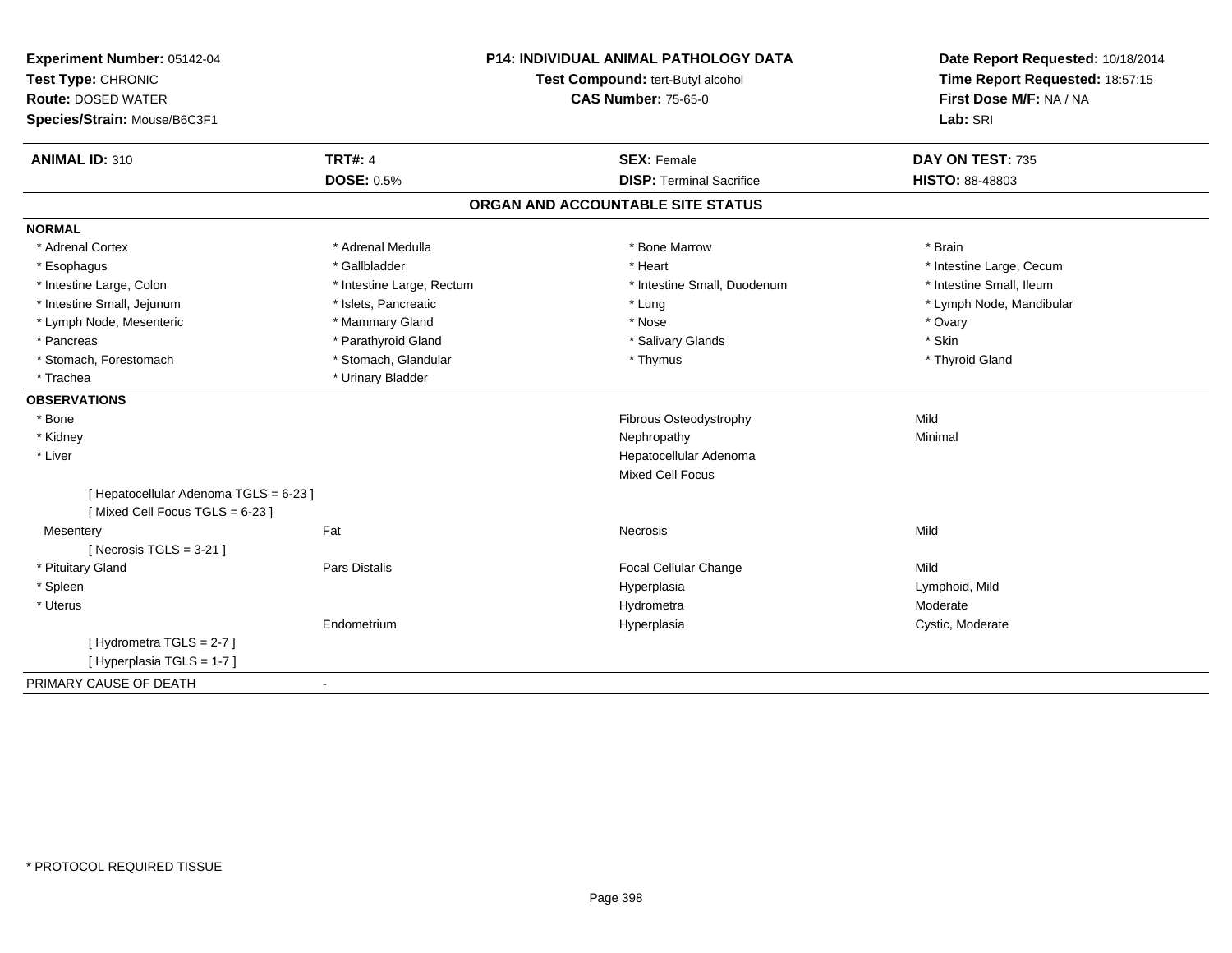| Experiment Number: 05142-04<br>Test Type: CHRONIC<br><b>Route: DOSED WATER</b><br>Species/Strain: Mouse/B6C3F1 |                           | <b>P14: INDIVIDUAL ANIMAL PATHOLOGY DATA</b><br>Test Compound: tert-Butyl alcohol<br><b>CAS Number: 75-65-0</b> | Date Report Requested: 10/18/2014<br>Time Report Requested: 18:57:15<br>First Dose M/F: NA / NA<br>Lab: SRI |
|----------------------------------------------------------------------------------------------------------------|---------------------------|-----------------------------------------------------------------------------------------------------------------|-------------------------------------------------------------------------------------------------------------|
| <b>ANIMAL ID: 311</b>                                                                                          | <b>TRT#: 4</b>            | <b>SEX: Female</b>                                                                                              | DAY ON TEST: 633                                                                                            |
|                                                                                                                | <b>DOSE: 0.5%</b>         | <b>DISP:</b> Moribund Sacrifice                                                                                 | <b>HISTO: 88-47044</b>                                                                                      |
|                                                                                                                |                           | ORGAN AND ACCOUNTABLE SITE STATUS                                                                               |                                                                                                             |
| <b>NORMAL</b>                                                                                                  |                           |                                                                                                                 |                                                                                                             |
| * Adrenal Cortex                                                                                               | * Adrenal Medulla         | * Bone                                                                                                          | * Bone Marrow                                                                                               |
| * Esophagus                                                                                                    | * Gallbladder             | * Heart                                                                                                         | * Intestine Large, Cecum                                                                                    |
| * Intestine Large, Colon                                                                                       | * Intestine Large, Rectum | * Intestine Small, Duodenum                                                                                     | * Intestine Small, Ileum                                                                                    |
| * Intestine Small, Jejunum                                                                                     | * Islets, Pancreatic      | * Kidney                                                                                                        | * Lung                                                                                                      |
| * Lymph Node, Mandibular                                                                                       | * Lymph Node, Mesenteric  | * Nose                                                                                                          | * Ovary                                                                                                     |
| * Pancreas                                                                                                     | * Parathyroid Gland       | * Salivary Glands                                                                                               | * Skin                                                                                                      |
| * Spleen                                                                                                       | * Stomach, Forestomach    | * Stomach, Glandular                                                                                            | * Thymus                                                                                                    |
| * Thyroid Gland                                                                                                | * Trachea                 | * Urinary Bladder                                                                                               |                                                                                                             |
| <b>OBSERVATIONS</b>                                                                                            |                           |                                                                                                                 |                                                                                                             |
| * Brain                                                                                                        |                           | Compression                                                                                                     | Marked                                                                                                      |
| [Compression TGLS = 4-1]                                                                                       |                           |                                                                                                                 |                                                                                                             |
| * Liver                                                                                                        |                           | Hepatocellular Adenoma                                                                                          |                                                                                                             |
| [ Hepatocellular Adenoma TGLS = 2-21 ]                                                                         |                           |                                                                                                                 |                                                                                                             |
| * Mammary Gland                                                                                                |                           | <b>Dilatation</b>                                                                                               | Mild                                                                                                        |
| * Pituitary Gland                                                                                              | <b>Pars Distalis</b>      | Adenoma                                                                                                         |                                                                                                             |
| [Adenoma TGLS = $3-1$ ]                                                                                        |                           |                                                                                                                 |                                                                                                             |
| * Uterus                                                                                                       | Endometrium               | Hyperplasia                                                                                                     | Cystic, Moderate                                                                                            |
| [Hyperplasia TGLS = 1-7]                                                                                       |                           |                                                                                                                 |                                                                                                             |
| PRIMARY CAUSE OF DEATH                                                                                         |                           |                                                                                                                 |                                                                                                             |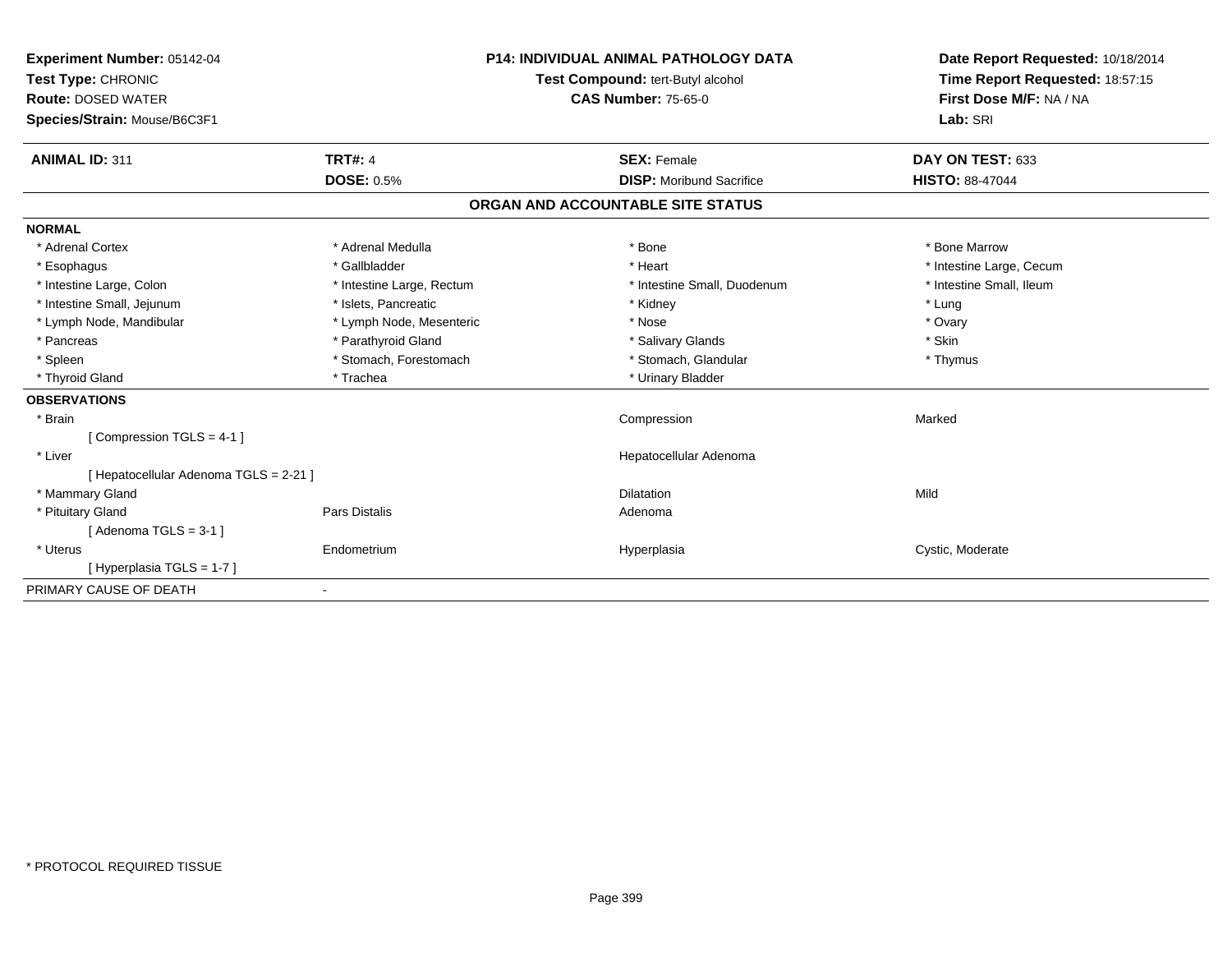| Experiment Number: 05142-04<br>Test Type: CHRONIC<br><b>Route: DOSED WATER</b><br>Species/Strain: Mouse/B6C3F1 |                           | P14: INDIVIDUAL ANIMAL PATHOLOGY DATA<br>Test Compound: tert-Butyl alcohol<br><b>CAS Number: 75-65-0</b> | Date Report Requested: 10/18/2014<br>Time Report Requested: 18:57:15<br>First Dose M/F: NA / NA<br>Lab: SRI |  |
|----------------------------------------------------------------------------------------------------------------|---------------------------|----------------------------------------------------------------------------------------------------------|-------------------------------------------------------------------------------------------------------------|--|
| <b>ANIMAL ID: 312</b>                                                                                          | <b>TRT#: 4</b>            | <b>SEX: Female</b>                                                                                       | DAY ON TEST: 709                                                                                            |  |
|                                                                                                                | <b>DOSE: 0.5%</b>         | <b>DISP:</b> Moribund Sacrifice                                                                          | HISTO: 88-48353                                                                                             |  |
|                                                                                                                |                           | ORGAN AND ACCOUNTABLE SITE STATUS                                                                        |                                                                                                             |  |
| <b>NORMAL</b>                                                                                                  |                           |                                                                                                          |                                                                                                             |  |
| * Adrenal Cortex                                                                                               | * Adrenal Medulla         | * Bone Marrow                                                                                            | * Brain                                                                                                     |  |
| * Esophagus                                                                                                    | * Gallbladder             | * Heart                                                                                                  | * Intestine Large, Cecum                                                                                    |  |
| * Intestine Large, Colon                                                                                       | * Intestine Large, Rectum | * Intestine Small, Duodenum                                                                              | * Intestine Small, Ileum                                                                                    |  |
| * Intestine Small, Jejunum                                                                                     | * Islets, Pancreatic      | * Lymph Node, Mandibular                                                                                 | * Lymph Node, Mesenteric                                                                                    |  |
| * Mammary Gland                                                                                                | * Nose                    | * Ovary                                                                                                  | * Pancreas                                                                                                  |  |
| * Parathyroid Gland                                                                                            | * Pituitary Gland         | * Salivary Glands                                                                                        | * Skin                                                                                                      |  |
| * Stomach, Forestomach                                                                                         | * Stomach, Glandular      | * Thymus                                                                                                 | * Trachea                                                                                                   |  |
| * Urinary Bladder                                                                                              |                           |                                                                                                          |                                                                                                             |  |
| <b>OBSERVATIONS</b>                                                                                            |                           |                                                                                                          |                                                                                                             |  |
| * Bone                                                                                                         |                           | Fibrous Osteodystrophy                                                                                   | Minimal                                                                                                     |  |
| * Kidney                                                                                                       |                           | Nephropathy                                                                                              | Minimal                                                                                                     |  |
| * Liver                                                                                                        |                           | <b>Eosinophilic Focus</b>                                                                                |                                                                                                             |  |
|                                                                                                                |                           | Hepatocellular Adenoma                                                                                   |                                                                                                             |  |
|                                                                                                                |                           | Hepatocellular Carcinoma                                                                                 | Multiple                                                                                                    |  |
|                                                                                                                |                           | Inflammation                                                                                             | Focal, Mild                                                                                                 |  |
|                                                                                                                |                           | Pigmentation                                                                                             | Mild                                                                                                        |  |
| [Eosinophilic Focus TGLS = 6-25]                                                                               |                           |                                                                                                          |                                                                                                             |  |
| [ Hepatocellular Adenoma TGLS = 8-26 ]                                                                         |                           |                                                                                                          |                                                                                                             |  |
| [ Hepatocellular Carcinoma TGLS = 3-22,4-23,5-24 ]                                                             |                           |                                                                                                          |                                                                                                             |  |
| * Lung                                                                                                         |                           | Hepatocellular Carcinoma                                                                                 | Metastatic (Liver)                                                                                          |  |
| [ Hepatocellular Carcinoma TGLS = 7-2,7-2-1 ]                                                                  |                           |                                                                                                          |                                                                                                             |  |
| * Spleen                                                                                                       |                           | Hematopoietic Cell Proliferation                                                                         | Mild                                                                                                        |  |
| * Thyroid Gland                                                                                                |                           | Degeneration                                                                                             | Cystic, Mild                                                                                                |  |
| * Uterus                                                                                                       | Endometrium               | Hyperplasia                                                                                              | Cystic, Moderate                                                                                            |  |
| [ Hyperplasia TGLS = 1-7 ]                                                                                     |                           |                                                                                                          |                                                                                                             |  |
| PRIMARY CAUSE OF DEATH                                                                                         | $\sim$                    |                                                                                                          |                                                                                                             |  |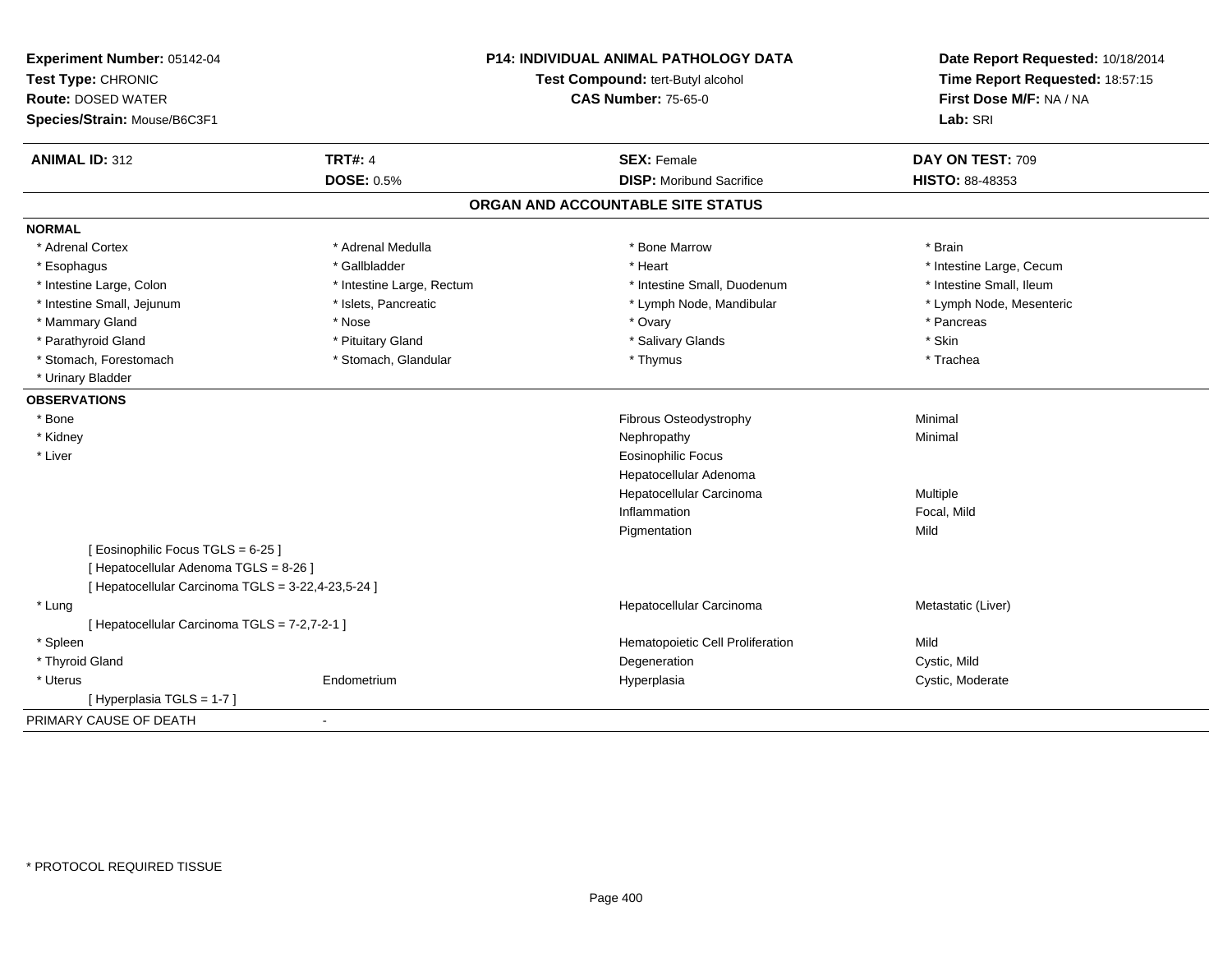| Experiment Number: 05142-04                   |                            | <b>P14: INDIVIDUAL ANIMAL PATHOLOGY DATA</b> | Date Report Requested: 10/18/2014 |
|-----------------------------------------------|----------------------------|----------------------------------------------|-----------------------------------|
| Test Type: CHRONIC                            |                            | Test Compound: tert-Butyl alcohol            | Time Report Requested: 18:57:15   |
| <b>Route: DOSED WATER</b>                     |                            | <b>CAS Number: 75-65-0</b>                   | First Dose M/F: NA / NA           |
| Species/Strain: Mouse/B6C3F1                  |                            |                                              | Lab: SRI                          |
| <b>ANIMAL ID: 313</b>                         | <b>TRT#: 4</b>             | <b>SEX: Female</b>                           | DAY ON TEST: 704                  |
|                                               | <b>DOSE: 0.5%</b>          | <b>DISP: Natural Death</b>                   | HISTO: 88-48354                   |
|                                               |                            | ORGAN AND ACCOUNTABLE SITE STATUS            |                                   |
| <b>NORMAL</b>                                 |                            |                                              |                                   |
| * Adrenal Cortex                              | * Adrenal Medulla          | * Bone                                       | * Bone Marrow                     |
| * Brain                                       | * Esophagus                | * Gallbladder                                | * Heart                           |
| * Intestine Large, Cecum                      | * Intestine Large, Colon   | * Intestine Large, Rectum                    | * Intestine Small, Duodenum       |
| * Intestine Small, Ileum                      | * Intestine Small, Jejunum | * Islets, Pancreatic                         | * Kidney                          |
| * Lung                                        | * Mammary Gland            | * Nose                                       | * Ovary                           |
| * Pancreas                                    | * Pituitary Gland          | * Salivary Glands                            | * Skin                            |
| * Stomach, Forestomach                        | * Stomach, Glandular       | * Trachea                                    | * Urinary Bladder                 |
| <b>MISSING</b>                                |                            |                                              |                                   |
| * Thymus                                      |                            |                                              |                                   |
| <b>INSUFFICIENT TISSUE</b>                    |                            |                                              |                                   |
| * Parathyroid Gland                           |                            |                                              |                                   |
| <b>OBSERVATIONS</b>                           |                            |                                              |                                   |
| * Liver                                       |                            | <b>Eosinophilic Focus</b>                    |                                   |
|                                               |                            | Hepatocellular Carcinoma                     | Multiple                          |
| [ Hepatocellular Carcinoma TGLS = 1-21,8-23 ] |                            |                                              |                                   |
| * Lymph Node, Mandibular                      |                            | Lymphoma Malignant Mixed                     |                                   |
| [ Lymphoma Malignant Mixed TGLS = 2-22,7-8 ]  |                            |                                              |                                   |
| * Lymph Node, Mesenteric                      |                            | Lymphoma Malignant Mixed                     |                                   |
| [ Lymphoma Malignant Mixed TGLS = 2-22,7-8 ]  |                            |                                              |                                   |
| * Spleen                                      |                            | Lymphoma Malignant Mixed                     |                                   |
| [ Lymphoma Malignant Mixed TGLS = 5-6 ]       |                            |                                              |                                   |
| * Thyroid Gland                               | <b>Follicular Cel</b>      | Hyperplasia                                  | Mild                              |
| * Uterus                                      | Endometrium                | Hyperplasia                                  | Cystic, Moderate                  |
| [ Hyperplasia TGLS = 6-7 ]                    |                            |                                              |                                   |
| PRIMARY CAUSE OF DEATH                        | $\blacksquare$             |                                              |                                   |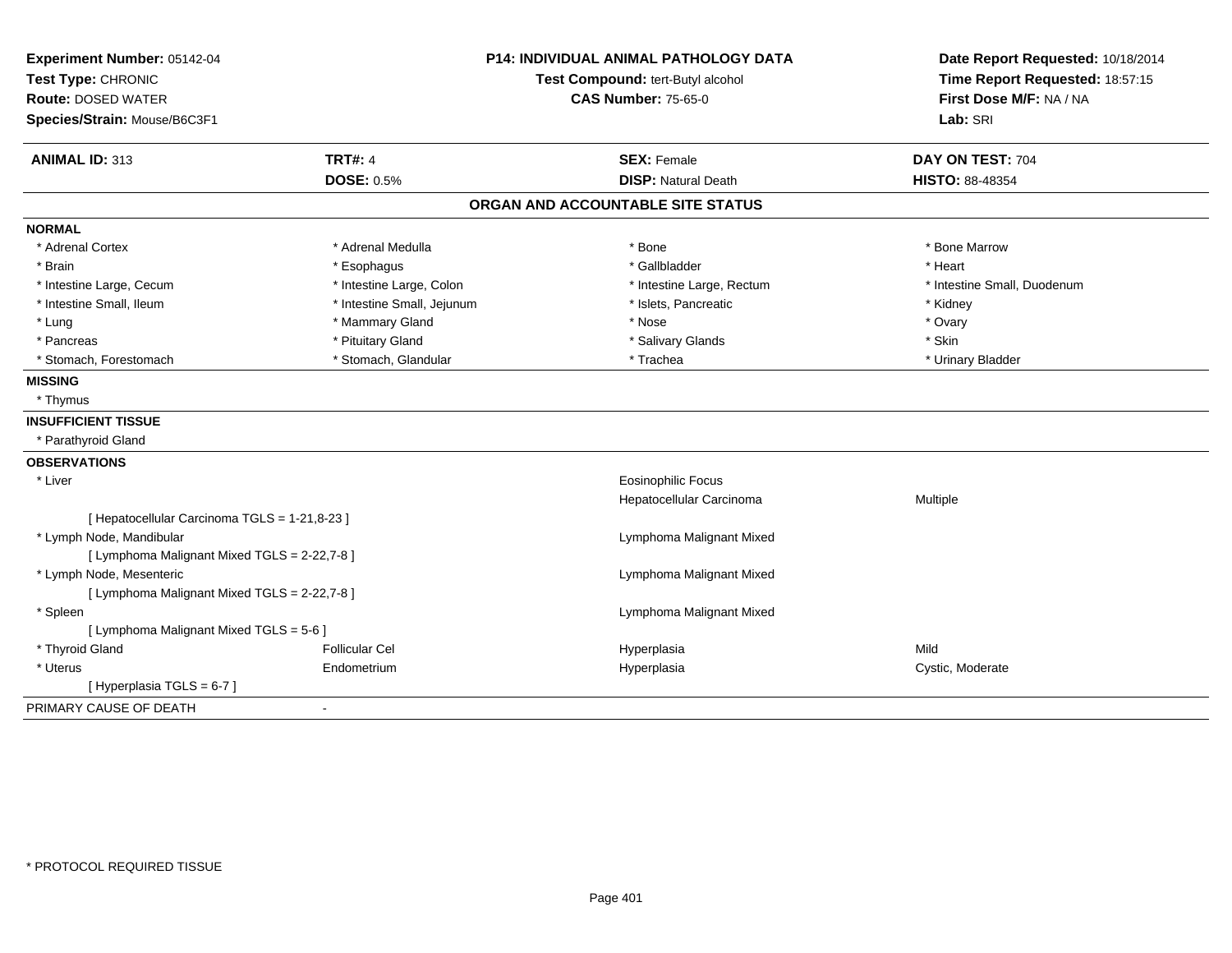| Experiment Number: 05142-04                     |                            | <b>P14: INDIVIDUAL ANIMAL PATHOLOGY DATA</b> | Date Report Requested: 10/18/2014                          |
|-------------------------------------------------|----------------------------|----------------------------------------------|------------------------------------------------------------|
| Test Type: CHRONIC                              |                            | Test Compound: tert-Butyl alcohol            | Time Report Requested: 18:57:15<br>First Dose M/F: NA / NA |
| <b>Route: DOSED WATER</b>                       |                            | <b>CAS Number: 75-65-0</b>                   |                                                            |
| Species/Strain: Mouse/B6C3F1                    |                            |                                              | Lab: SRI                                                   |
| <b>ANIMAL ID: 314</b>                           | <b>TRT#: 4</b>             | <b>SEX: Female</b>                           | DAY ON TEST: 610                                           |
|                                                 | <b>DOSE: 0.5%</b>          | <b>DISP: Natural Death</b>                   | HISTO: 88-46981                                            |
|                                                 |                            | ORGAN AND ACCOUNTABLE SITE STATUS            |                                                            |
| <b>NORMAL</b>                                   |                            |                                              |                                                            |
| * Adrenal Cortex                                | * Adrenal Medulla          | * Bone                                       | * Bone Marrow                                              |
| * Brain                                         | * Esophagus                | * Gallbladder                                | * Heart                                                    |
| * Intestine Large, Cecum                        | * Intestine Large, Colon   | * Intestine Large, Rectum                    | * Intestine Small, Duodenum                                |
| * Intestine Small, Ileum                        | * Intestine Small, Jejunum | * Islets, Pancreatic                         | * Lung                                                     |
| * Lymph Node, Mandibular                        | * Lymph Node, Mesenteric   | * Mammary Gland                              | * Nose                                                     |
| * Parathyroid Gland                             | * Pituitary Gland          | * Salivary Glands                            | * Skin                                                     |
| * Stomach, Forestomach                          | * Stomach, Glandular       | * Thymus                                     | * Thyroid Gland                                            |
| * Trachea                                       | * Urinary Bladder          |                                              |                                                            |
| <b>OBSERVATIONS</b>                             |                            |                                              |                                                            |
| * Kidney                                        |                            | Nephropathy                                  | Moderate                                                   |
| [Nephropathy TGLS = $5-5$ ]                     |                            |                                              |                                                            |
| * Liver                                         |                            | <b>Eosinophilic Focus</b>                    |                                                            |
|                                                 |                            | Hepatocellular Carcinoma                     |                                                            |
| [ Hepatocellular Carcinoma TGLS = 7-21 ]        |                            |                                              |                                                            |
| * Ovary                                         | Follicle                   | Cyst                                         | Marked                                                     |
|                                                 |                            | Hemorrhage                                   | Marked                                                     |
| [Cyst TGLS = $2-7-1$ ]                          |                            |                                              |                                                            |
| [Hemorrhage TGLS = 2-7-1]                       |                            |                                              |                                                            |
| * Pancreas                                      | Duct                       | <b>Dilatation</b>                            | Marked                                                     |
| [ Dilatation TGLS = 4-7 ]                       |                            |                                              |                                                            |
| * Spleen                                        |                            | Hematopoietic Cell Proliferation             | Marked                                                     |
| [ Hematopoietic Cell Proliferation TGLS = 3-6 ] |                            |                                              |                                                            |
| * Uterus                                        | Endometrium                | Hyperplasia                                  | Cystic, Moderate                                           |
| [Hyperplasia TGLS = $1-7$ ]                     |                            |                                              |                                                            |
| PRIMARY CAUSE OF DEATH                          | $\sim$                     |                                              |                                                            |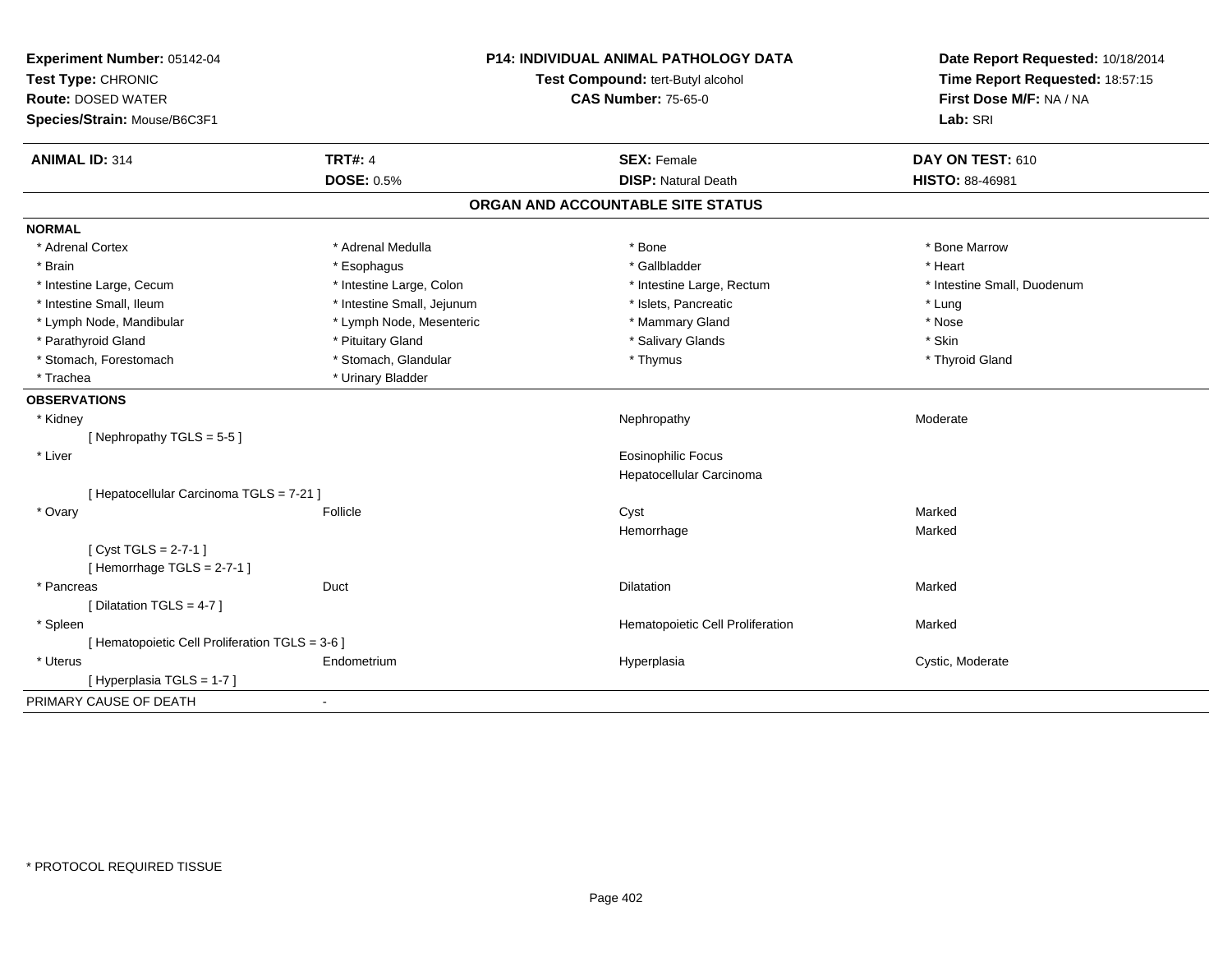| Experiment Number: 05142-04  | <b>P14: INDIVIDUAL ANIMAL PATHOLOGY DATA</b> |                                   | Date Report Requested: 10/18/2014 |  |
|------------------------------|----------------------------------------------|-----------------------------------|-----------------------------------|--|
| Test Type: CHRONIC           |                                              | Test Compound: tert-Butyl alcohol | Time Report Requested: 18:57:15   |  |
| <b>Route: DOSED WATER</b>    |                                              | <b>CAS Number: 75-65-0</b>        | First Dose M/F: NA / NA           |  |
| Species/Strain: Mouse/B6C3F1 |                                              |                                   | Lab: SRI                          |  |
| <b>ANIMAL ID: 315</b>        | <b>TRT#: 4</b>                               | <b>SEX: Female</b>                | DAY ON TEST: 735                  |  |
|                              | <b>DOSE: 0.5%</b>                            | <b>DISP: Terminal Sacrifice</b>   | <b>HISTO: 88-48804</b>            |  |
|                              |                                              | ORGAN AND ACCOUNTABLE SITE STATUS |                                   |  |
| <b>NORMAL</b>                |                                              |                                   |                                   |  |
| * Adrenal Medulla            | * Bone Marrow                                | * Brain                           | * Esophagus                       |  |
| * Gallbladder                | * Heart                                      | * Intestine Large, Cecum          | * Intestine Large, Colon          |  |
| * Intestine Large, Rectum    | * Intestine Small, Duodenum                  | * Intestine Small, Ileum          | * Intestine Small, Jejunum        |  |
| * Islets, Pancreatic         | * Liver                                      | * Lung                            | * Lymph Node, Mandibular          |  |
| * Mammary Gland              | * Nose                                       | * Pancreas                        | * Parathyroid Gland               |  |
| * Salivary Glands            | * Skin                                       | * Stomach, Forestomach            | * Stomach, Glandular              |  |
| * Trachea                    | * Urinary Bladder                            |                                   |                                   |  |
| <b>OBSERVATIONS</b>          |                                              |                                   |                                   |  |
| * Adrenal Cortex             | Subcapsular                                  | Hyperplasia                       | Focal, Mild                       |  |
| * Bone                       |                                              | Fibrous Osteodystrophy            | Mild                              |  |
| * Kidney                     |                                              | Nephropathy                       | Minimal                           |  |
| * Lymph Node, Mesenteric     |                                              | Lymphoma Malignant Mixed          |                                   |  |
| * Ovary                      | Follicle                                     | Cyst                              | Mild                              |  |
| * Pituitary Gland            |                                              | Angiectasis                       | Mild                              |  |
|                              | Pars Distalis                                | Focal Cellular Change             | Mild                              |  |
| * Spleen                     |                                              | Lymphoma Malignant Mixed          |                                   |  |
| * Thymus                     |                                              | Hyperplasia                       | Lymphoid, Mild                    |  |
| * Thyroid Gland              | <b>Follicular Cel</b>                        | Hyperplasia                       | Mild                              |  |
| * Uterus                     |                                              | Hydrometra                        | Mild                              |  |
|                              | Endometrium                                  | Hyperplasia                       | Cystic, Marked                    |  |
| [Hyperplasia TGLS = 1-7]     |                                              |                                   |                                   |  |
| PRIMARY CAUSE OF DEATH       |                                              |                                   |                                   |  |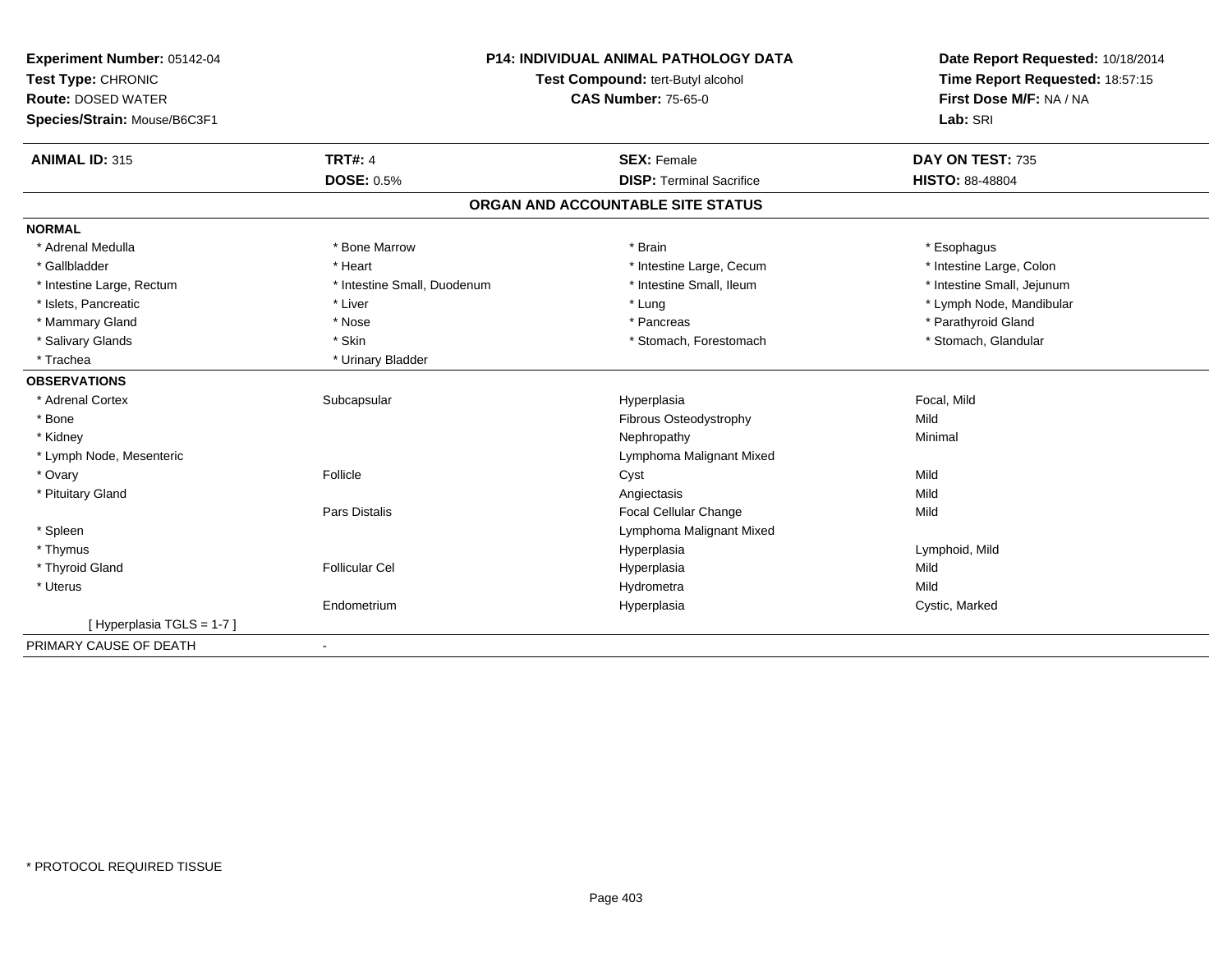| Experiment Number: 05142-04<br>Test Type: CHRONIC<br><b>Route: DOSED WATER</b><br>Species/Strain: Mouse/B6C3F1 | <b>P14: INDIVIDUAL ANIMAL PATHOLOGY DATA</b><br><b>Test Compound: tert-Butyl alcohol</b><br><b>CAS Number: 75-65-0</b> |                                                  | Date Report Requested: 10/18/2014<br>Time Report Requested: 18:57:15<br>First Dose M/F: NA / NA<br>Lab: SRI |  |
|----------------------------------------------------------------------------------------------------------------|------------------------------------------------------------------------------------------------------------------------|--------------------------------------------------|-------------------------------------------------------------------------------------------------------------|--|
| <b>ANIMAL ID: 316</b>                                                                                          | <b>TRT#: 4</b><br><b>DOSE: 0.5%</b>                                                                                    | <b>SEX: Female</b><br><b>DISP: Natural Death</b> | DAY ON TEST: 550<br><b>HISTO: 88-46335</b>                                                                  |  |
|                                                                                                                |                                                                                                                        |                                                  |                                                                                                             |  |
|                                                                                                                |                                                                                                                        | ORGAN AND ACCOUNTABLE SITE STATUS                |                                                                                                             |  |
| <b>NORMAL</b>                                                                                                  |                                                                                                                        |                                                  |                                                                                                             |  |
| * Adrenal Cortex                                                                                               | * Adrenal Medulla                                                                                                      | * Bone Marrow                                    | * Brain                                                                                                     |  |
| * Esophagus                                                                                                    | * Gallbladder                                                                                                          | * Heart                                          | * Intestine Large, Cecum                                                                                    |  |
| * Intestine Large, Colon                                                                                       | * Intestine Large, Rectum                                                                                              | * Intestine Small, Duodenum                      | * Intestine Small, Ileum                                                                                    |  |
| * Intestine Small, Jejunum                                                                                     | * Islets, Pancreatic                                                                                                   | * Kidney                                         | * Lymph Node, Mandibular                                                                                    |  |
| * Lymph Node, Mesenteric                                                                                       | * Mammary Gland                                                                                                        | * Nose                                           | * Ovary                                                                                                     |  |
| * Pancreas                                                                                                     | * Pituitary Gland                                                                                                      | * Salivary Glands                                | * Skin                                                                                                      |  |
| * Stomach, Forestomach                                                                                         | * Stomach, Glandular                                                                                                   | * Thymus                                         | * Thyroid Gland                                                                                             |  |
| * Trachea                                                                                                      | * Urinary Bladder                                                                                                      |                                                  |                                                                                                             |  |
| <b>MISSING</b>                                                                                                 |                                                                                                                        |                                                  |                                                                                                             |  |
| * Parathyroid Gland                                                                                            |                                                                                                                        |                                                  |                                                                                                             |  |
| <b>OBSERVATIONS</b>                                                                                            |                                                                                                                        |                                                  |                                                                                                             |  |
| * Bone                                                                                                         |                                                                                                                        | <b>Fibrous Osteodystrophy</b>                    | Minimal                                                                                                     |  |
| * Liver                                                                                                        |                                                                                                                        | <b>Fatty Change</b>                              | Mild                                                                                                        |  |
| * Lung                                                                                                         |                                                                                                                        | Congestion                                       | Moderate                                                                                                    |  |
| [Congestion TGLS = 3-2]                                                                                        |                                                                                                                        |                                                  |                                                                                                             |  |
| * Spleen                                                                                                       |                                                                                                                        | Hematopoietic Cell Proliferation                 | Minimal                                                                                                     |  |
| [ Hematopoietic Cell Proliferation TGLS = 2-6 ]                                                                |                                                                                                                        |                                                  |                                                                                                             |  |
| * Uterus                                                                                                       | Endometrium                                                                                                            | Hyperplasia                                      | Cystic, Moderate                                                                                            |  |
| PRIMARY CAUSE OF DEATH                                                                                         |                                                                                                                        |                                                  |                                                                                                             |  |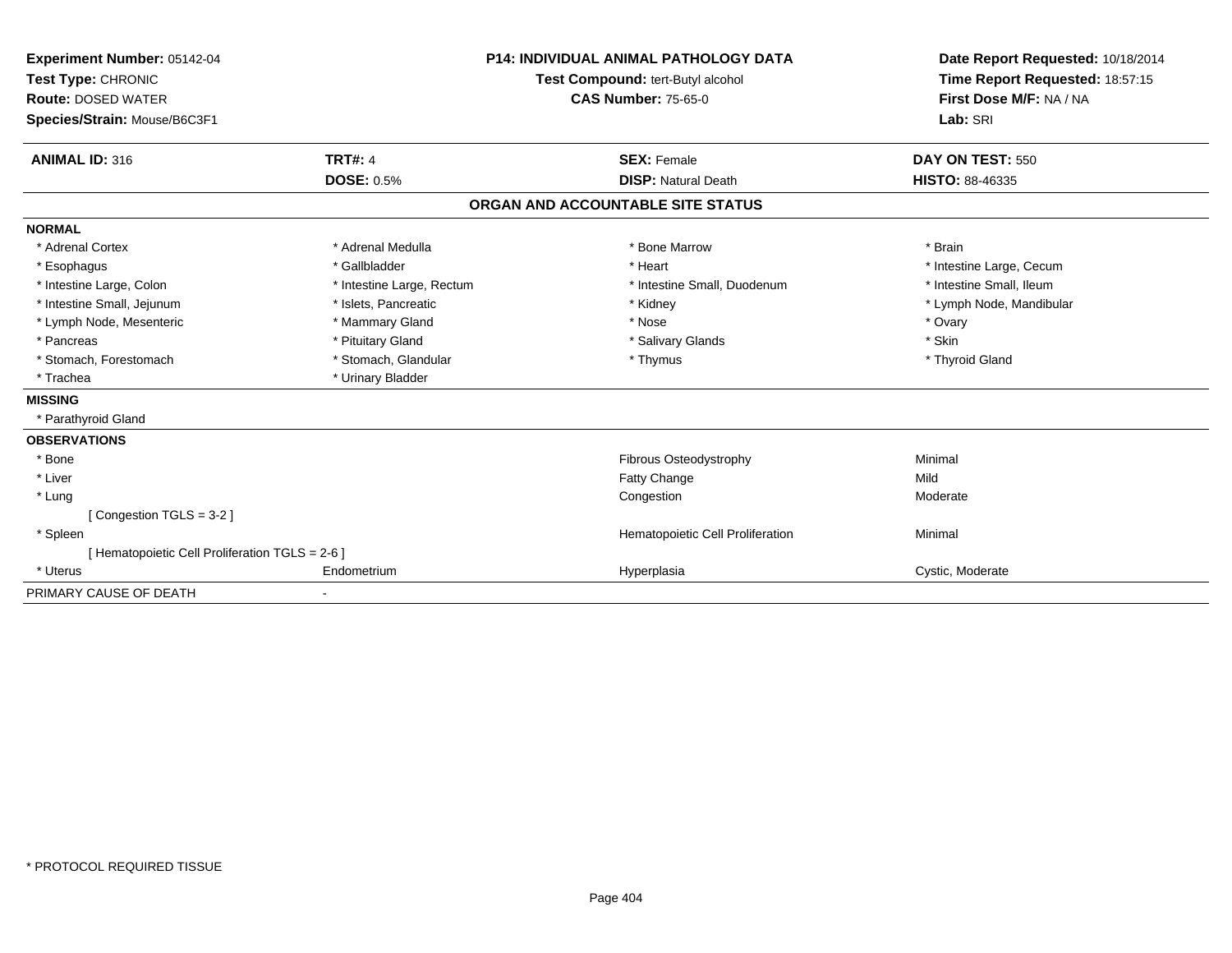| Experiment Number: 05142-04              | <b>P14: INDIVIDUAL ANIMAL PATHOLOGY DATA</b> |                                   | Date Report Requested: 10/18/2014 |  |
|------------------------------------------|----------------------------------------------|-----------------------------------|-----------------------------------|--|
| Test Type: CHRONIC                       |                                              | Test Compound: tert-Butyl alcohol | Time Report Requested: 18:57:15   |  |
| <b>Route: DOSED WATER</b>                |                                              | <b>CAS Number: 75-65-0</b>        | First Dose M/F: NA / NA           |  |
| Species/Strain: Mouse/B6C3F1             |                                              |                                   | Lab: SRI                          |  |
| <b>ANIMAL ID: 317</b>                    | <b>TRT#: 4</b>                               | <b>SEX: Female</b>                | DAY ON TEST: 735                  |  |
|                                          | <b>DOSE: 0.5%</b>                            | <b>DISP: Terminal Sacrifice</b>   | HISTO: 88-48805                   |  |
|                                          |                                              | ORGAN AND ACCOUNTABLE SITE STATUS |                                   |  |
| <b>NORMAL</b>                            |                                              |                                   |                                   |  |
| * Adrenal Cortex                         | * Adrenal Medulla                            | * Bone Marrow                     | * Brain                           |  |
| * Esophagus                              | * Gallbladder                                | * Heart                           | * Intestine Large, Cecum          |  |
| * Intestine Large, Colon                 | * Intestine Large, Rectum                    | * Intestine Small. Duodenum       | * Intestine Small, Ileum          |  |
| * Islets, Pancreatic                     | * Lung                                       | * Lymph Node, Mandibular          | * Mammary Gland                   |  |
| * Nose                                   | * Ovary                                      | * Pancreas                        | * Parathyroid Gland               |  |
| * Salivary Glands                        | * Skin                                       | * Stomach, Forestomach            | * Stomach, Glandular              |  |
| * Thymus                                 | * Thyroid Gland                              | * Trachea                         | * Urinary Bladder                 |  |
| <b>MISSING</b>                           |                                              |                                   |                                   |  |
| * Pituitary Gland                        |                                              |                                   |                                   |  |
| <b>OBSERVATIONS</b>                      |                                              |                                   |                                   |  |
| * Bone                                   |                                              | Fibrous Osteodystrophy            | Mild                              |  |
| * Intestine Small, Jejunum               |                                              | Lymphoma Malignant Mixed          |                                   |  |
| [ Lymphoma Malignant Mixed TGLS = 2-21 ] |                                              |                                   |                                   |  |
| * Kidney                                 |                                              | Nephropathy                       | Mild                              |  |
| * Liver                                  |                                              | <b>Eosinophilic Focus</b>         |                                   |  |
|                                          |                                              | Hepatocellular Adenoma            |                                   |  |
| [ Eosinophilic Focus TGLS = 4-23 ]       |                                              |                                   |                                   |  |
| [ Hepatocellular Adenoma TGLS = 5-24 ]   |                                              |                                   |                                   |  |
| * Lymph Node, Mesenteric                 |                                              | Lymphoma Malignant Mixed          |                                   |  |
| [ Lymphoma Malignant Mixed TGLS = 6-5 ]  |                                              |                                   |                                   |  |
| Mesentery                                |                                              | Lymphoma Malignant Mixed          |                                   |  |
| * Spleen                                 |                                              | Hematopoietic Cell Proliferation  | Moderate                          |  |
| * Uterus                                 | Endometrium                                  | Hyperplasia                       | Cystic, Marked                    |  |
| [ Hyperplasia TGLS = 1-7 ]               |                                              |                                   |                                   |  |
| PRIMARY CAUSE OF DEATH                   | $\sim$                                       |                                   |                                   |  |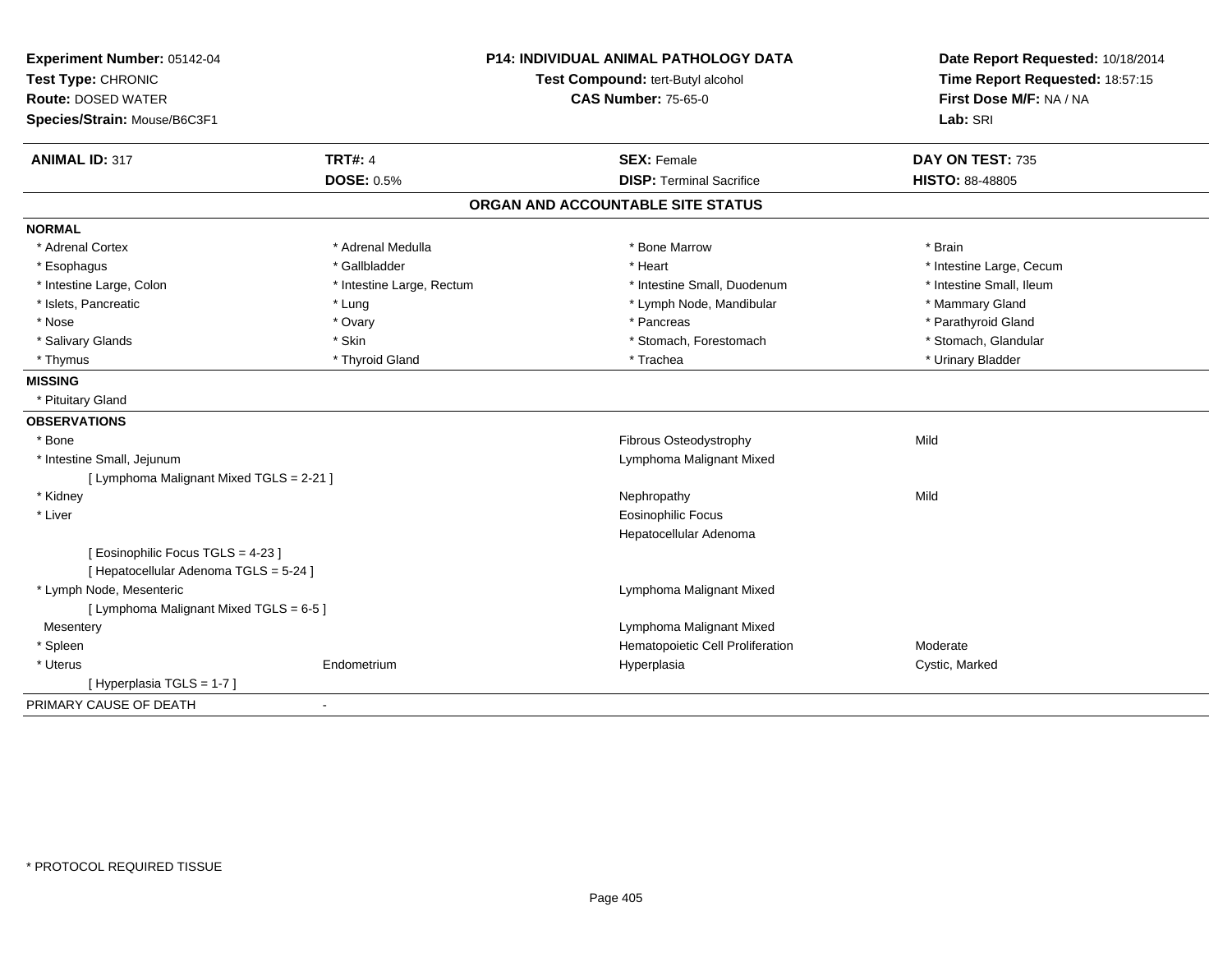| Experiment Number: 05142-04<br>Test Type: CHRONIC |                           | <b>P14: INDIVIDUAL ANIMAL PATHOLOGY DATA</b> | Date Report Requested: 10/18/2014 |
|---------------------------------------------------|---------------------------|----------------------------------------------|-----------------------------------|
|                                                   |                           | Test Compound: tert-Butyl alcohol            | Time Report Requested: 18:57:15   |
| <b>Route: DOSED WATER</b>                         |                           | <b>CAS Number: 75-65-0</b>                   | First Dose M/F: NA / NA           |
| Species/Strain: Mouse/B6C3F1                      |                           |                                              | Lab: SRI                          |
| <b>ANIMAL ID: 318</b>                             | <b>TRT#: 4</b>            | <b>SEX: Female</b>                           | DAY ON TEST: 735                  |
|                                                   | <b>DOSE: 0.5%</b>         | <b>DISP: Terminal Sacrifice</b>              | <b>HISTO: 88-48806</b>            |
|                                                   |                           | ORGAN AND ACCOUNTABLE SITE STATUS            |                                   |
| <b>NORMAL</b>                                     |                           |                                              |                                   |
| * Adrenal Cortex                                  | * Adrenal Medulla         | * Bone Marrow                                | * Brain                           |
| * Esophagus                                       | * Gallbladder             | * Heart                                      | * Intestine Large, Cecum          |
| * Intestine Large, Colon                          | * Intestine Large, Rectum | * Intestine Small, Duodenum                  | * Intestine Small, Ileum          |
| * Intestine Small, Jejunum                        | * Islets, Pancreatic      | * Liver                                      | * Lung                            |
| * Lymph Node, Mesenteric                          | * Mammary Gland           | * Nose                                       | * Pancreas                        |
| * Parathyroid Gland                               | * Pituitary Gland         | * Salivary Glands                            | * Skin                            |
| * Stomach, Forestomach                            | * Stomach, Glandular      | * Thymus                                     | * Trachea                         |
| * Urinary Bladder                                 |                           |                                              |                                   |
| <b>MISSING</b>                                    |                           |                                              |                                   |
| * Lymph Node, Mandibular                          | * Ovary                   |                                              |                                   |
| <b>OBSERVATIONS</b>                               |                           |                                              |                                   |
| * Bone                                            |                           | <b>Fibrous Osteodystrophy</b>                | Mild                              |
| * Kidney                                          |                           | Nephropathy                                  | Minimal                           |
| * Spleen                                          |                           | Hyperplasia                                  | Lymphoid, Mild                    |
| * Thyroid Gland                                   | <b>Follicular Cel</b>     | Hyperplasia                                  | Minimal                           |
| * Uterus                                          |                           | Hydrometra                                   | Moderate                          |
|                                                   | Endometrium               | Hyperplasia                                  | Cystic, Marked                    |
| [Hydrometra TGLS = $2-7$ ]                        |                           |                                              |                                   |
| [Hyperplasia TGLS = 1-7]                          |                           |                                              |                                   |
| PRIMARY CAUSE OF DEATH                            |                           |                                              |                                   |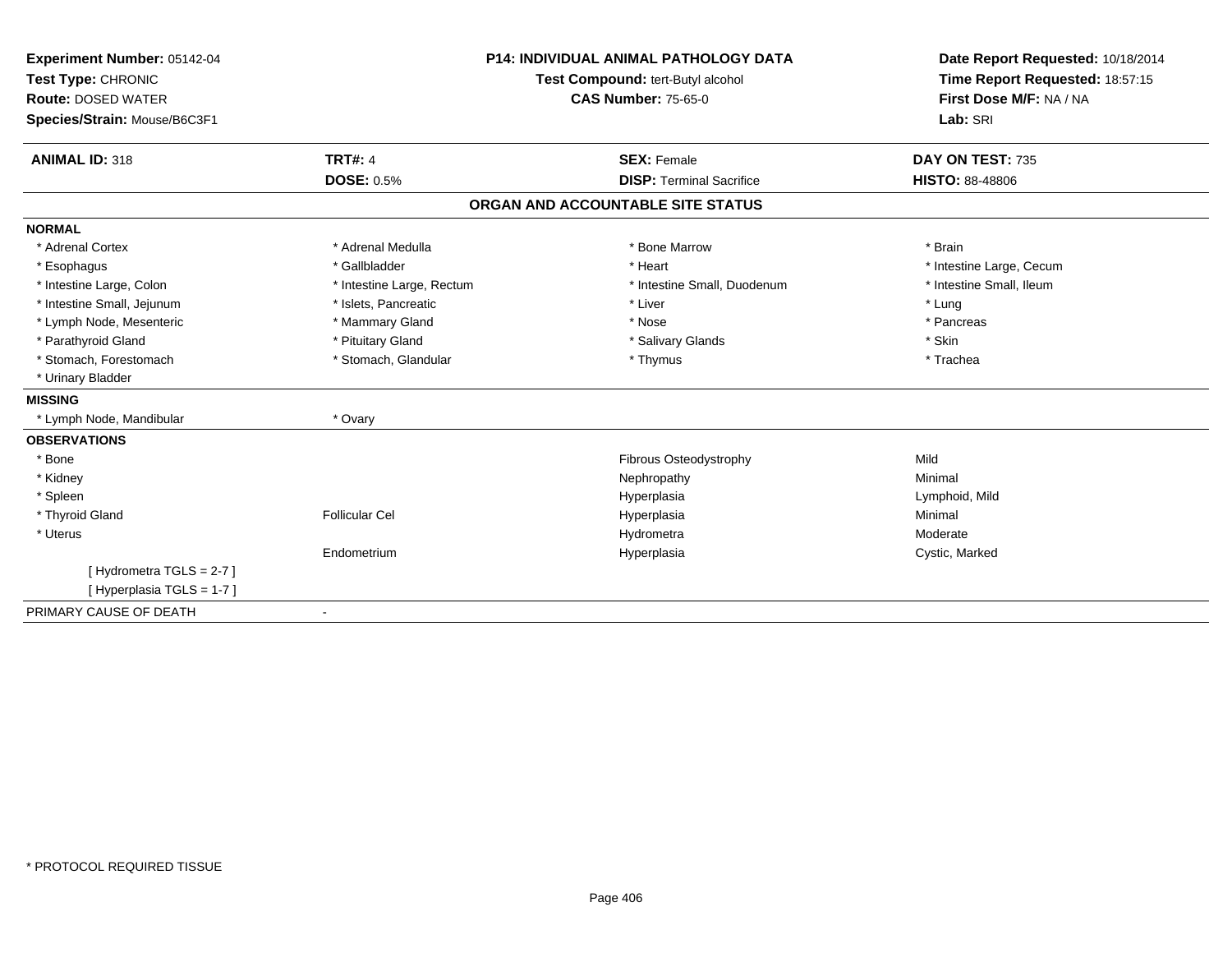| Experiment Number: 05142-04<br>Test Type: CHRONIC<br><b>Route: DOSED WATER</b> |                             | <b>P14: INDIVIDUAL ANIMAL PATHOLOGY DATA</b><br>Test Compound: tert-Butyl alcohol<br><b>CAS Number: 75-65-0</b> | Date Report Requested: 10/18/2014<br>Time Report Requested: 18:57:15<br>First Dose M/F: NA / NA |  |
|--------------------------------------------------------------------------------|-----------------------------|-----------------------------------------------------------------------------------------------------------------|-------------------------------------------------------------------------------------------------|--|
| Species/Strain: Mouse/B6C3F1                                                   |                             |                                                                                                                 | Lab: SRI                                                                                        |  |
| <b>ANIMAL ID: 319</b>                                                          | <b>TRT#: 4</b>              | <b>SEX: Female</b>                                                                                              | DAY ON TEST: 577                                                                                |  |
|                                                                                | <b>DOSE: 0.5%</b>           | <b>DISP: Natural Death</b>                                                                                      | <b>HISTO: 88-46445</b>                                                                          |  |
|                                                                                |                             | ORGAN AND ACCOUNTABLE SITE STATUS                                                                               |                                                                                                 |  |
| <b>NORMAL</b>                                                                  |                             |                                                                                                                 |                                                                                                 |  |
| * Bone Marrow                                                                  | * Brain                     | * Esophagus                                                                                                     | * Intestine Large, Cecum                                                                        |  |
| * Intestine Large, Rectum                                                      | * Intestine Small, Duodenum | * Intestine Small, Ileum                                                                                        | * Islets, Pancreatic                                                                            |  |
| * Lymph Node, Mesenteric                                                       | * Nose                      | * Ovary                                                                                                         | * Pancreas                                                                                      |  |
| * Parathyroid Gland                                                            | * Salivary Glands           | * Skin                                                                                                          | * Stomach, Glandular                                                                            |  |
| * Thymus                                                                       | * Trachea                   | * Urinary Bladder                                                                                               |                                                                                                 |  |
| <b>AUTO PRECLUDES DIAG.</b>                                                    |                             |                                                                                                                 |                                                                                                 |  |
| * Gallbladder                                                                  | * Intestine Large, Colon    | * Intestine Small, Jejunum                                                                                      |                                                                                                 |  |
| <b>OBSERVATIONS</b>                                                            |                             |                                                                                                                 |                                                                                                 |  |
| * Adrenal Cortex                                                               |                             | Congestion                                                                                                      | Mild                                                                                            |  |
| [ Congestion TGLS = $5-10,5-10$ ]                                              |                             |                                                                                                                 |                                                                                                 |  |
| * Adrenal Medulla                                                              |                             | Congestion                                                                                                      | Mild                                                                                            |  |
| [Congestion TGLS = $5-10,5-10$ ]                                               |                             |                                                                                                                 |                                                                                                 |  |
| * Bone                                                                         |                             | <b>Hyperostosis</b>                                                                                             | Minimal                                                                                         |  |
| [Hyperostosis TGLS = 12-23]                                                    |                             |                                                                                                                 |                                                                                                 |  |
| * Heart                                                                        |                             | Hepatocholangiocarcinoma                                                                                        | Metastatic (Liver)                                                                              |  |
| [ Hepatocholangiocarcinoma TGLS = 8-5-1,9-5-1 ]                                |                             |                                                                                                                 |                                                                                                 |  |
| * Kidney                                                                       |                             | Hepatocholangiocarcinoma                                                                                        | Metastatic (Liver)                                                                              |  |
|                                                                                | <b>Renal Tubule</b>         | Vacuolization Cytoplasmic                                                                                       | Minimal                                                                                         |  |
| [ Hepatocholangiocarcinoma TGLS = 13-24 ]                                      |                             |                                                                                                                 |                                                                                                 |  |
| * Liver                                                                        | Centrilobular               | Atrophy                                                                                                         | Mild                                                                                            |  |
|                                                                                |                             | Hepatocholangiocarcinoma                                                                                        |                                                                                                 |  |
|                                                                                |                             | <b>Infiltration Cellular</b>                                                                                    | Mixed Cell, Mild                                                                                |  |
| [ Hepatocholangiocarcinoma TGLS = 6-21 ]                                       |                             |                                                                                                                 |                                                                                                 |  |
| * Lung                                                                         | Mediastinum                 | Hepatocholangiocarcinoma                                                                                        | Metastatic (Liver)                                                                              |  |
|                                                                                | Mediastinum                 | Hepatocholangiocarcinoma                                                                                        | Metastatic (Liver)                                                                              |  |
|                                                                                |                             | Hepatocholangiocarcinoma                                                                                        | Metastatic (Liver)                                                                              |  |
| [ Hepatocholangiocarcinoma TGLS = 10-2,11-22 ]                                 |                             |                                                                                                                 |                                                                                                 |  |
| Lymph Node                                                                     | Mediastinal                 | Hepatocholangiocarcinoma                                                                                        | Metastatic (Liver)                                                                              |  |
| * Lymph Node, Mandibular                                                       |                             | Hyperplasia                                                                                                     | Lymphoid, Moderate                                                                              |  |
| * Mammary Gland                                                                |                             | <b>Dilatation</b>                                                                                               | Mild                                                                                            |  |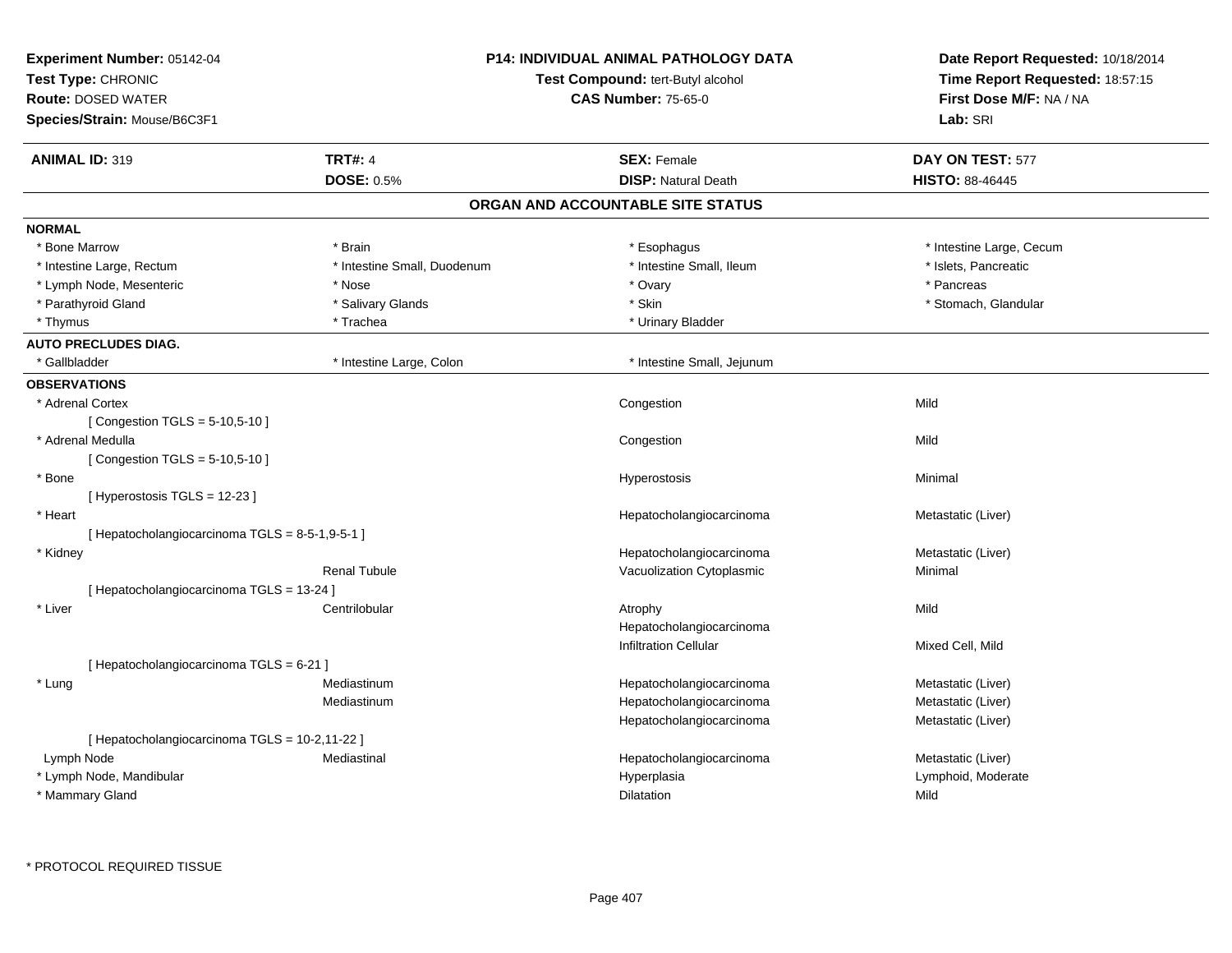| <b>Experiment Number: 05142-04</b><br><b>Test Type: CHRONIC</b><br><b>Route: DOSED WATER</b><br>Species/Strain: Mouse/B6C3F1 |                       | <b>P14: INDIVIDUAL ANIMAL PATHOLOGY DATA</b><br><b>Test Compound: tert-Butyl alcohol</b><br><b>CAS Number: 75-65-0</b> | Date Report Requested: 10/18/2014<br>Time Report Requested: 18:57:15<br>First Dose M/F: NA / NA<br>Lab: SRI |
|------------------------------------------------------------------------------------------------------------------------------|-----------------------|------------------------------------------------------------------------------------------------------------------------|-------------------------------------------------------------------------------------------------------------|
| <b>ANIMAL ID: 319</b>                                                                                                        | <b>TRT#: 4</b>        | <b>SEX: Female</b>                                                                                                     | DAY ON TEST: 577                                                                                            |
|                                                                                                                              | <b>DOSE: 0.5%</b>     | <b>DISP: Natural Death</b>                                                                                             | <b>HISTO: 88-46445</b>                                                                                      |
|                                                                                                                              |                       | ORGAN AND ACCOUNTABLE SITE STATUS                                                                                      |                                                                                                             |
| [Dilatation TGLS = 1-8]                                                                                                      |                       |                                                                                                                        |                                                                                                             |
| * Pituitary Gland                                                                                                            | Pars Distalis         | Adenoma                                                                                                                |                                                                                                             |
| * Spleen                                                                                                                     |                       | Hematopoietic Cell Proliferation                                                                                       | Mild                                                                                                        |
|                                                                                                                              |                       | Hyperplasia                                                                                                            | Lymphoid, Mild                                                                                              |
| * Stomach, Forestomach                                                                                                       | Mucosa                | Hyperplasia                                                                                                            | Mild                                                                                                        |
| * Thyroid Gland                                                                                                              | <b>Follicular Cel</b> | Hyperplasia                                                                                                            | Mild                                                                                                        |
| * Uterus                                                                                                                     |                       | Hydrometra                                                                                                             | Moderate                                                                                                    |
|                                                                                                                              | Endometrium           | Hyperplasia                                                                                                            | Cystic, Moderate                                                                                            |
| [Hydrometra TGLS = $3-7$ ]                                                                                                   |                       |                                                                                                                        |                                                                                                             |
| [Hyperplasia TGLS = 4-7]                                                                                                     |                       |                                                                                                                        |                                                                                                             |
| PRIMARY CAUSE OF DEATH                                                                                                       |                       |                                                                                                                        |                                                                                                             |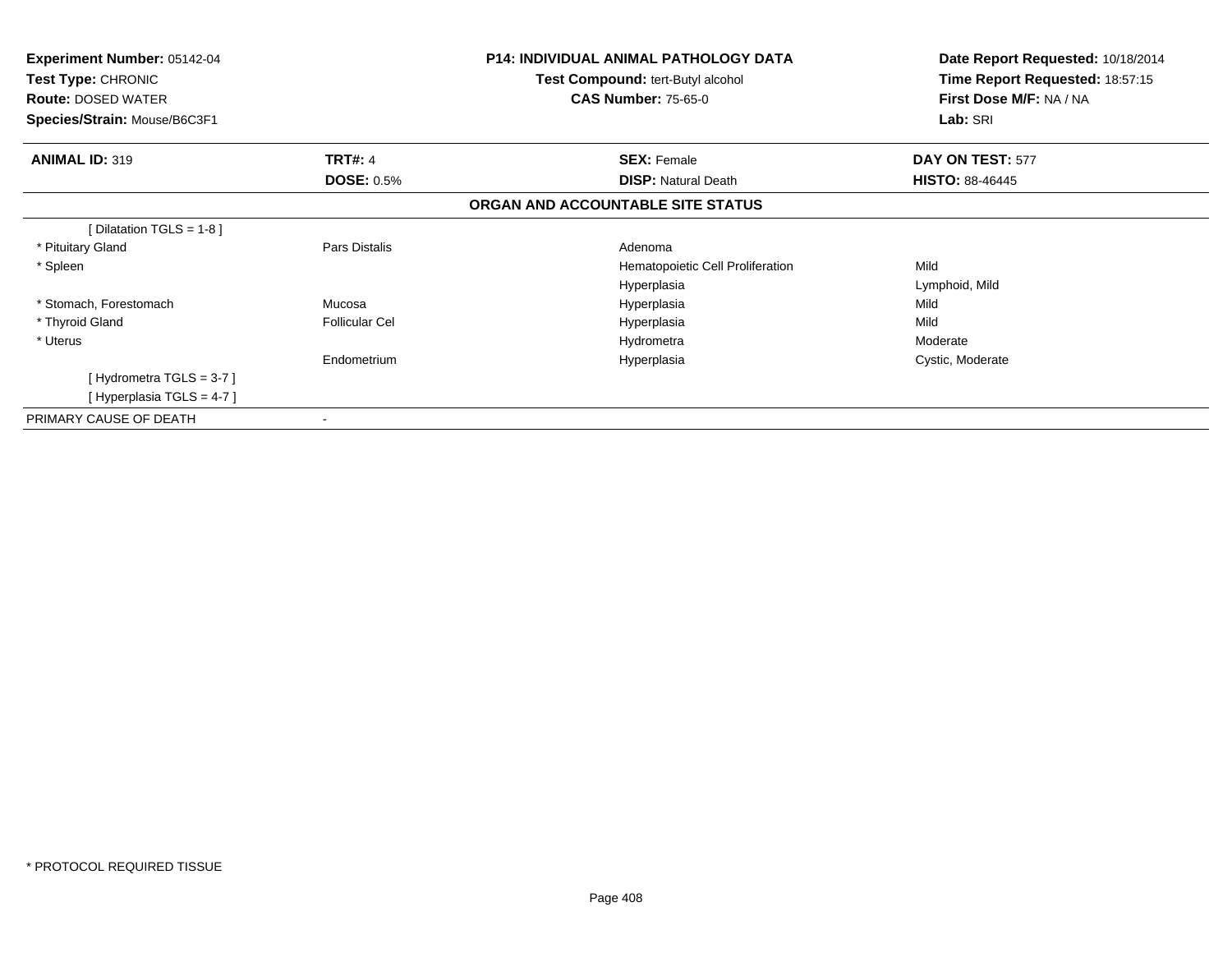| Experiment Number: 05142-04<br>Test Type: CHRONIC<br><b>Route: DOSED WATER</b> |                          | <b>P14: INDIVIDUAL ANIMAL PATHOLOGY DATA</b> | Date Report Requested: 10/18/2014<br>Time Report Requested: 18:57:15<br>First Dose M/F: NA / NA |
|--------------------------------------------------------------------------------|--------------------------|----------------------------------------------|-------------------------------------------------------------------------------------------------|
|                                                                                |                          | Test Compound: tert-Butyl alcohol            |                                                                                                 |
|                                                                                |                          | <b>CAS Number: 75-65-0</b>                   |                                                                                                 |
| Species/Strain: Mouse/B6C3F1                                                   |                          |                                              | Lab: SRI                                                                                        |
| <b>ANIMAL ID: 320</b>                                                          | <b>TRT#: 4</b>           | <b>SEX: Female</b>                           | DAY ON TEST: 735                                                                                |
|                                                                                | <b>DOSE: 0.5%</b>        | <b>DISP: Terminal Sacrifice</b>              | <b>HISTO: 88-48807</b>                                                                          |
|                                                                                |                          | ORGAN AND ACCOUNTABLE SITE STATUS            |                                                                                                 |
| <b>NORMAL</b>                                                                  |                          |                                              |                                                                                                 |
| * Adrenal Cortex                                                               | * Adrenal Medulla        | * Bone                                       | * Bone Marrow                                                                                   |
| * Brain                                                                        | * Esophagus              | * Gallbladder                                | * Heart                                                                                         |
| * Intestine Large, Cecum                                                       | * Intestine Large, Colon | * Intestine Large, Rectum                    | * Intestine Small, Ileum                                                                        |
| * Intestine Small, Jejunum                                                     | * Islets, Pancreatic     | * Lymph Node, Mandibular                     | * Lymph Node, Mesenteric                                                                        |
| * Mammary Gland                                                                | * Nose                   | * Ovary                                      | * Pancreas                                                                                      |
| * Parathyroid Gland                                                            | * Salivary Glands        | * Skin                                       | * Stomach, Forestomach                                                                          |
| * Stomach, Glandular                                                           | * Thymus                 | * Thyroid Gland                              | * Trachea                                                                                       |
| * Urinary Bladder                                                              |                          |                                              |                                                                                                 |
| <b>OBSERVATIONS</b>                                                            |                          |                                              |                                                                                                 |
| * Intestine Small, Duodenum                                                    |                          | Polyp Adenomatous                            |                                                                                                 |
| * Kidney                                                                       |                          | Nephropathy                                  | Mild                                                                                            |
| * Liver                                                                        |                          | <b>Eosinophilic Focus</b>                    |                                                                                                 |
|                                                                                |                          | Hepatocellular Adenoma                       | Multiple                                                                                        |
| [ Hepatocellular Adenoma TGLS = 2-21,3-22,5-23 ]                               |                          |                                              |                                                                                                 |
| * Lung                                                                         | Alveolar Epith           | Hyperplasia                                  | Mild                                                                                            |
| * Pituitary Gland                                                              |                          | Angiectasis                                  | Mild                                                                                            |
|                                                                                | Pars Distalis            | Focal Cellular Change                        | Mild                                                                                            |
| [ Angiectasis TGLS = 4-1 ]                                                     |                          |                                              |                                                                                                 |
| * Spleen                                                                       |                          | Hyperplasia                                  | Lymphoid, Mild                                                                                  |
| * Uterus                                                                       |                          | Hydrometra                                   | Marked                                                                                          |
|                                                                                | Endometrium              | Hyperplasia                                  | Cystic, Moderate                                                                                |
| [Hyperplasia TGLS = 1-7]                                                       |                          |                                              |                                                                                                 |
| PRIMARY CAUSE OF DEATH                                                         | $\blacksquare$           |                                              |                                                                                                 |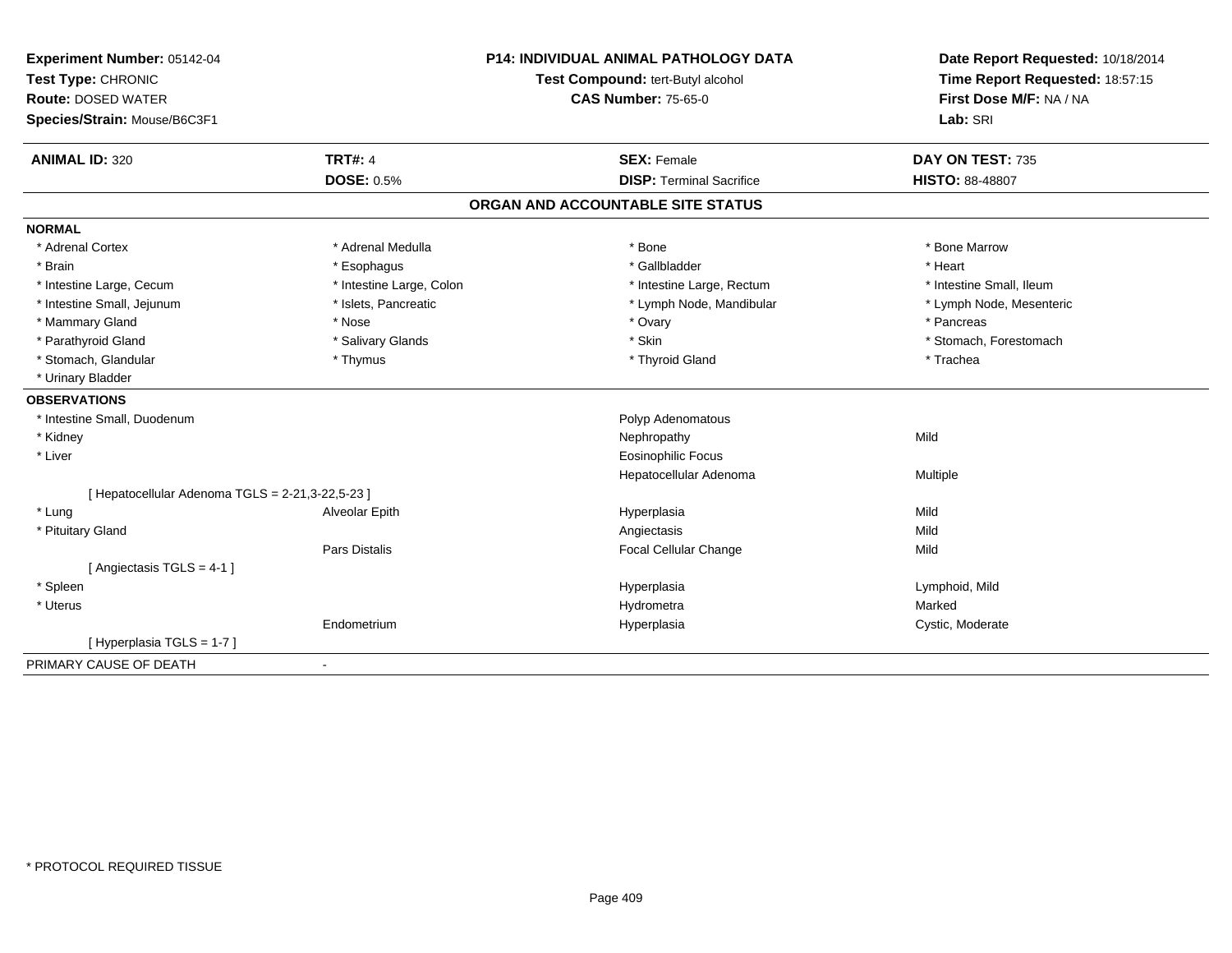| Experiment Number: 05142-04               |                           | <b>P14: INDIVIDUAL ANIMAL PATHOLOGY DATA</b> | Date Report Requested: 10/18/2014                          |
|-------------------------------------------|---------------------------|----------------------------------------------|------------------------------------------------------------|
| Test Type: CHRONIC                        |                           | Test Compound: tert-Butyl alcohol            | Time Report Requested: 18:57:15<br>First Dose M/F: NA / NA |
| <b>Route: DOSED WATER</b>                 |                           | <b>CAS Number: 75-65-0</b>                   |                                                            |
| Species/Strain: Mouse/B6C3F1              |                           |                                              | Lab: SRI                                                   |
| <b>ANIMAL ID: 321</b>                     | <b>TRT#: 4</b>            | <b>SEX: Female</b>                           | DAY ON TEST: 735                                           |
|                                           | <b>DOSE: 0.5%</b>         | <b>DISP: Terminal Sacrifice</b>              | <b>HISTO: 88-48808</b>                                     |
|                                           |                           | ORGAN AND ACCOUNTABLE SITE STATUS            |                                                            |
| <b>NORMAL</b>                             |                           |                                              |                                                            |
| * Adrenal Cortex                          | * Adrenal Medulla         | * Bone Marrow                                | * Brain                                                    |
| * Esophagus                               | * Gallbladder             | * Heart                                      | * Intestine Large, Cecum                                   |
| * Intestine Large, Colon                  | * Intestine Large, Rectum | * Intestine Small, Duodenum                  | * Intestine Small, Ileum                                   |
| * Intestine Small, Jejunum                | * Islets, Pancreatic      | * Lung                                       | * Lymph Node, Mandibular                                   |
| * Mammary Gland                           | * Nose                    | * Ovary                                      | * Pancreas                                                 |
| * Parathyroid Gland                       | * Salivary Glands         | * Skin                                       | * Stomach, Forestomach                                     |
| * Stomach, Glandular                      | * Thyroid Gland           | * Trachea                                    | * Urinary Bladder                                          |
| <b>OBSERVATIONS</b>                       |                           |                                              |                                                            |
| * Bone                                    |                           | Fibrous Osteodystrophy                       | Mild                                                       |
| * Kidney                                  |                           | Nephropathy                                  | Minimal                                                    |
| * Liver                                   |                           | Hepatocellular Carcinoma                     |                                                            |
| [ Hepatocellular Carcinoma TGLS = 2-6-1 ] |                           |                                              |                                                            |
| * Lymph Node, Mesenteric                  |                           | Hyperplasia                                  | Lymphoid, Mild                                             |
| * Pituitary Gland                         | <b>Pars Distalis</b>      | Hyperplasia                                  | Focal, Mild                                                |
| * Spleen                                  |                           | Hematopoietic Cell Proliferation             | Mild                                                       |
|                                           |                           | Hyperplasia                                  | Lymphoid, Mild                                             |
| * Thymus                                  |                           | Hyperplasia                                  | Lymphoid, Mild                                             |
| * Uterus                                  |                           | Hydrometra                                   | Mild                                                       |
|                                           | Endometrium               | Hyperplasia                                  | Cystic, Moderate                                           |
| [Hyperplasia TGLS = 1-7]                  |                           |                                              |                                                            |
| PRIMARY CAUSE OF DEATH                    |                           |                                              |                                                            |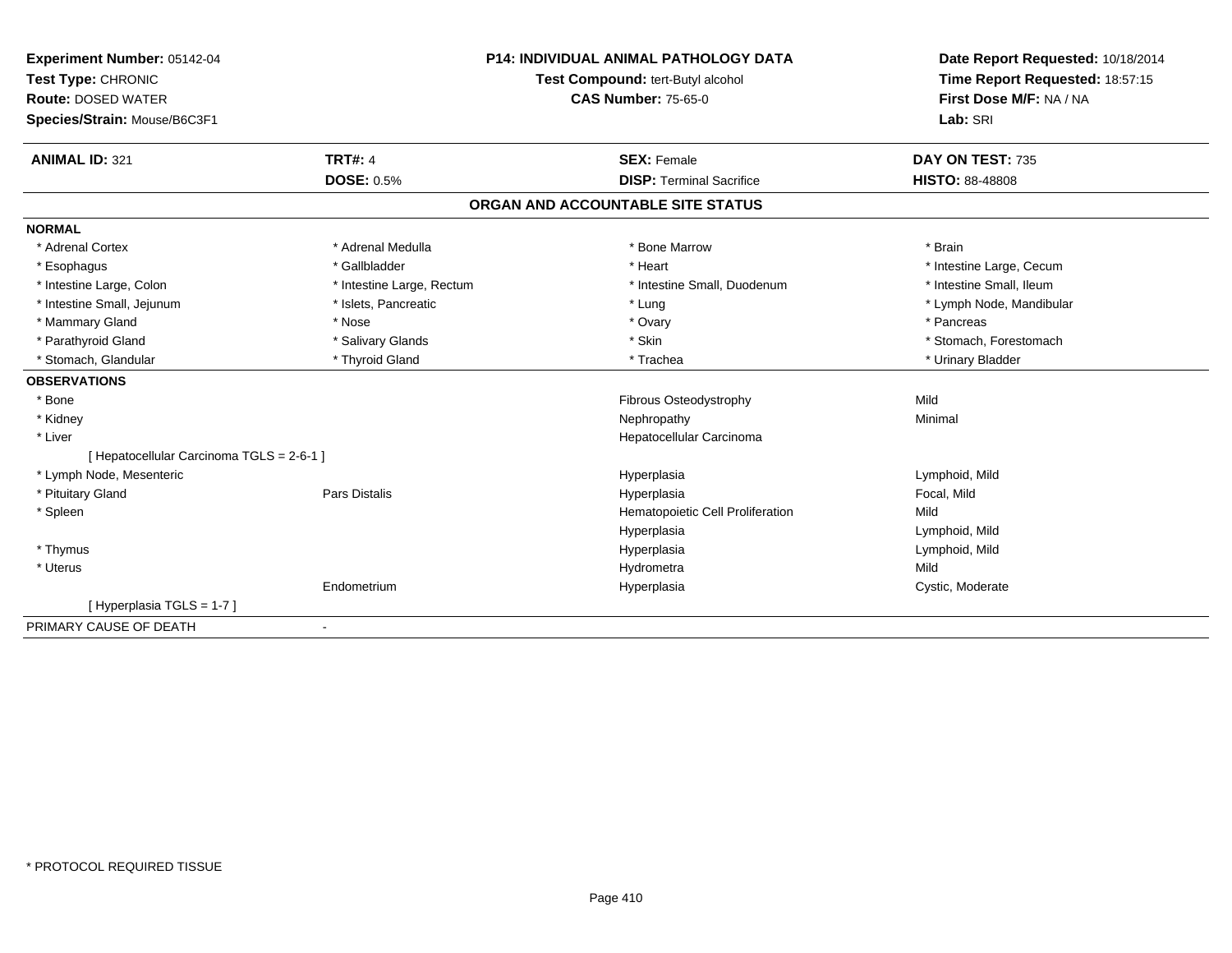| Experiment Number: 05142-04                   |                           | <b>P14: INDIVIDUAL ANIMAL PATHOLOGY DATA</b> | Date Report Requested: 10/18/2014                          |
|-----------------------------------------------|---------------------------|----------------------------------------------|------------------------------------------------------------|
| Test Type: CHRONIC                            |                           | Test Compound: tert-Butyl alcohol            | Time Report Requested: 18:57:15<br>First Dose M/F: NA / NA |
| <b>Route: DOSED WATER</b>                     |                           | <b>CAS Number: 75-65-0</b>                   |                                                            |
| Species/Strain: Mouse/B6C3F1                  |                           |                                              | Lab: SRI                                                   |
| <b>ANIMAL ID: 322</b>                         | <b>TRT#: 4</b>            | <b>SEX: Female</b>                           | DAY ON TEST: 735                                           |
|                                               | <b>DOSE: 0.5%</b>         | <b>DISP: Terminal Sacrifice</b>              | <b>HISTO: 88-48809</b>                                     |
|                                               |                           | ORGAN AND ACCOUNTABLE SITE STATUS            |                                                            |
| <b>NORMAL</b>                                 |                           |                                              |                                                            |
| * Adrenal Cortex                              | * Adrenal Medulla         | * Bone Marrow                                | * Brain                                                    |
| * Esophagus                                   | * Gallbladder             | * Heart                                      | * Intestine Large, Cecum                                   |
| * Intestine Large, Colon                      | * Intestine Large, Rectum | * Intestine Small, Duodenum                  | * Intestine Small, Ileum                                   |
| * Intestine Small, Jejunum                    | * Islets, Pancreatic      | * Lymph Node, Mandibular                     | * Mammary Gland                                            |
| * Nose                                        | * Pancreas                | * Parathyroid Gland                          | * Salivary Glands                                          |
| * Skin                                        | * Spleen                  | * Stomach, Forestomach                       | * Stomach, Glandular                                       |
| * Thymus                                      | * Trachea                 | * Urinary Bladder                            |                                                            |
| <b>OBSERVATIONS</b>                           |                           |                                              |                                                            |
| * Bone                                        |                           | Fibrous Osteodystrophy                       | Mild                                                       |
| * Kidney                                      |                           | Nephropathy                                  | Mild                                                       |
| * Liver                                       |                           | Hepatocellular Carcinoma                     |                                                            |
| [ Hepatocellular Carcinoma TGLS = 3-21 ]      |                           |                                              |                                                            |
| * Lung                                        |                           | Alveolar/Bronchiolar Adenoma                 |                                                            |
| [ Alveolar/Bronchiolar Adenoma TGLS = 4-2-1 ] |                           |                                              |                                                            |
| * Lymph Node, Mesenteric                      |                           | Hyperplasia                                  | Lymphoid, Mild                                             |
| * Ovary                                       | Follicle                  | Cyst                                         | Marked                                                     |
| [Cyst TGLS = $2-7$ ]                          |                           |                                              |                                                            |
| * Pituitary Gland                             | <b>Pars Distalis</b>      | Adenoma                                      |                                                            |
|                                               |                           | Cyst                                         | Minimal                                                    |
| * Thyroid Gland                               | <b>Follicular Cel</b>     | Hyperplasia                                  | Mild                                                       |
| * Uterus                                      | Endometrium               | Hyperplasia                                  | Cystic, Marked                                             |
| [ Hyperplasia TGLS = 1-7 ]                    |                           |                                              |                                                            |
| PRIMARY CAUSE OF DEATH                        | $\blacksquare$            |                                              |                                                            |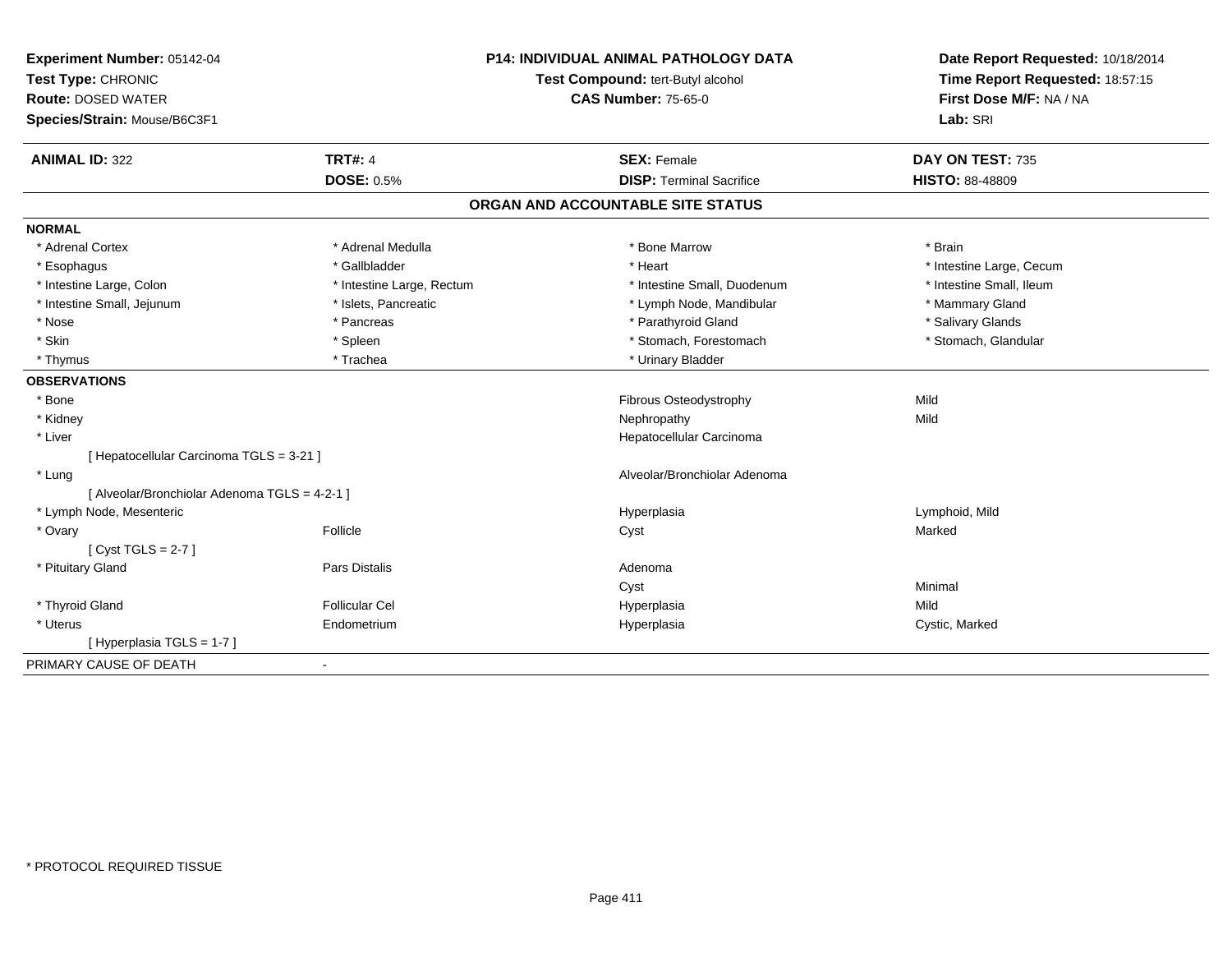| Experiment Number: 05142-04<br>Test Type: CHRONIC<br><b>Route: DOSED WATER</b> |                           | <b>P14: INDIVIDUAL ANIMAL PATHOLOGY DATA</b><br>Test Compound: tert-Butyl alcohol<br><b>CAS Number: 75-65-0</b> | Date Report Requested: 10/18/2014<br>Time Report Requested: 18:57:15<br>First Dose M/F: NA / NA |
|--------------------------------------------------------------------------------|---------------------------|-----------------------------------------------------------------------------------------------------------------|-------------------------------------------------------------------------------------------------|
| Species/Strain: Mouse/B6C3F1                                                   |                           |                                                                                                                 | Lab: SRI                                                                                        |
| <b>ANIMAL ID: 323</b>                                                          | <b>TRT#: 4</b>            | <b>SEX: Female</b>                                                                                              | DAY ON TEST: 735                                                                                |
|                                                                                | <b>DOSE: 0.5%</b>         | <b>DISP: Terminal Sacrifice</b>                                                                                 | <b>HISTO: 88-48810</b>                                                                          |
|                                                                                |                           | ORGAN AND ACCOUNTABLE SITE STATUS                                                                               |                                                                                                 |
| <b>NORMAL</b>                                                                  |                           |                                                                                                                 |                                                                                                 |
| * Adrenal Medulla                                                              | * Bone                    | * Bone Marrow                                                                                                   | * Brain                                                                                         |
| * Esophagus                                                                    | * Gallbladder             | * Heart                                                                                                         | * Intestine Large, Cecum                                                                        |
| * Intestine Large, Colon                                                       | * Intestine Large, Rectum | * Intestine Small, Duodenum                                                                                     | * Intestine Small, Ileum                                                                        |
| * Intestine Small, Jejunum                                                     | * Islets, Pancreatic      | * Lung                                                                                                          | * Mammary Gland                                                                                 |
| * Nose                                                                         | * Pancreas                | * Pituitary Gland                                                                                               | * Salivary Glands                                                                               |
| * Skin                                                                         | * Stomach, Glandular      | * Thymus                                                                                                        | * Trachea                                                                                       |
| * Urinary Bladder                                                              |                           |                                                                                                                 |                                                                                                 |
| <b>MISSING</b>                                                                 |                           |                                                                                                                 |                                                                                                 |
| * Lymph Node, Mandibular                                                       | * Parathyroid Gland       |                                                                                                                 |                                                                                                 |
| <b>OBSERVATIONS</b>                                                            |                           |                                                                                                                 |                                                                                                 |
| * Adrenal Cortex                                                               | Subcapsular               | Hyperplasia                                                                                                     | Focal, Minimal                                                                                  |
| * Kidney                                                                       |                           | Nephropathy                                                                                                     | Mild                                                                                            |
| * Liver                                                                        |                           | Fatty Change                                                                                                    | Mild                                                                                            |
|                                                                                |                           | Hepatocellular Adenoma                                                                                          | Multiple                                                                                        |
|                                                                                |                           | Hepatocellular Carcinoma                                                                                        |                                                                                                 |
| [ Hepatocellular Adenoma TGLS = 6-21,8-23 ]                                    |                           |                                                                                                                 |                                                                                                 |
| [ Hepatocellular Carcinoma TGLS = 7-22 ]                                       |                           |                                                                                                                 |                                                                                                 |
| * Lymph Node, Mesenteric                                                       |                           | Hematopoietic Cell Proliferation                                                                                | Moderate                                                                                        |
| [ Hematopoietic Cell Proliferation TGLS = 5-5 ]                                |                           |                                                                                                                 |                                                                                                 |
| * Ovary                                                                        | Follicle                  | Cyst                                                                                                            | Minimal                                                                                         |
| * Spleen                                                                       |                           | Hematopoietic Cell Proliferation                                                                                | Moderate                                                                                        |
|                                                                                |                           | Hyperplasia                                                                                                     | Lymphoid, Mild                                                                                  |
| [ Hematopoietic Cell Proliferation TGLS = 4-6 ]                                |                           |                                                                                                                 |                                                                                                 |
| * Stomach, Forestomach                                                         | Mucosa                    | Hyperplasia                                                                                                     | Mild                                                                                            |
|                                                                                |                           | Inflammation                                                                                                    | Chronic, Mild                                                                                   |
| [Hyperplasia TGLS = 9-4]                                                       |                           |                                                                                                                 |                                                                                                 |
| [Inflammation TGLS = 9-4]                                                      |                           |                                                                                                                 |                                                                                                 |
| * Thyroid Gland                                                                | <b>Follicular Cel</b>     | Hyperplasia                                                                                                     | Minimal                                                                                         |
| * Uterus                                                                       |                           | Hydrometra                                                                                                      | Moderate                                                                                        |
|                                                                                | Endometrium               | Hyperplasia                                                                                                     | Cystic, Moderate                                                                                |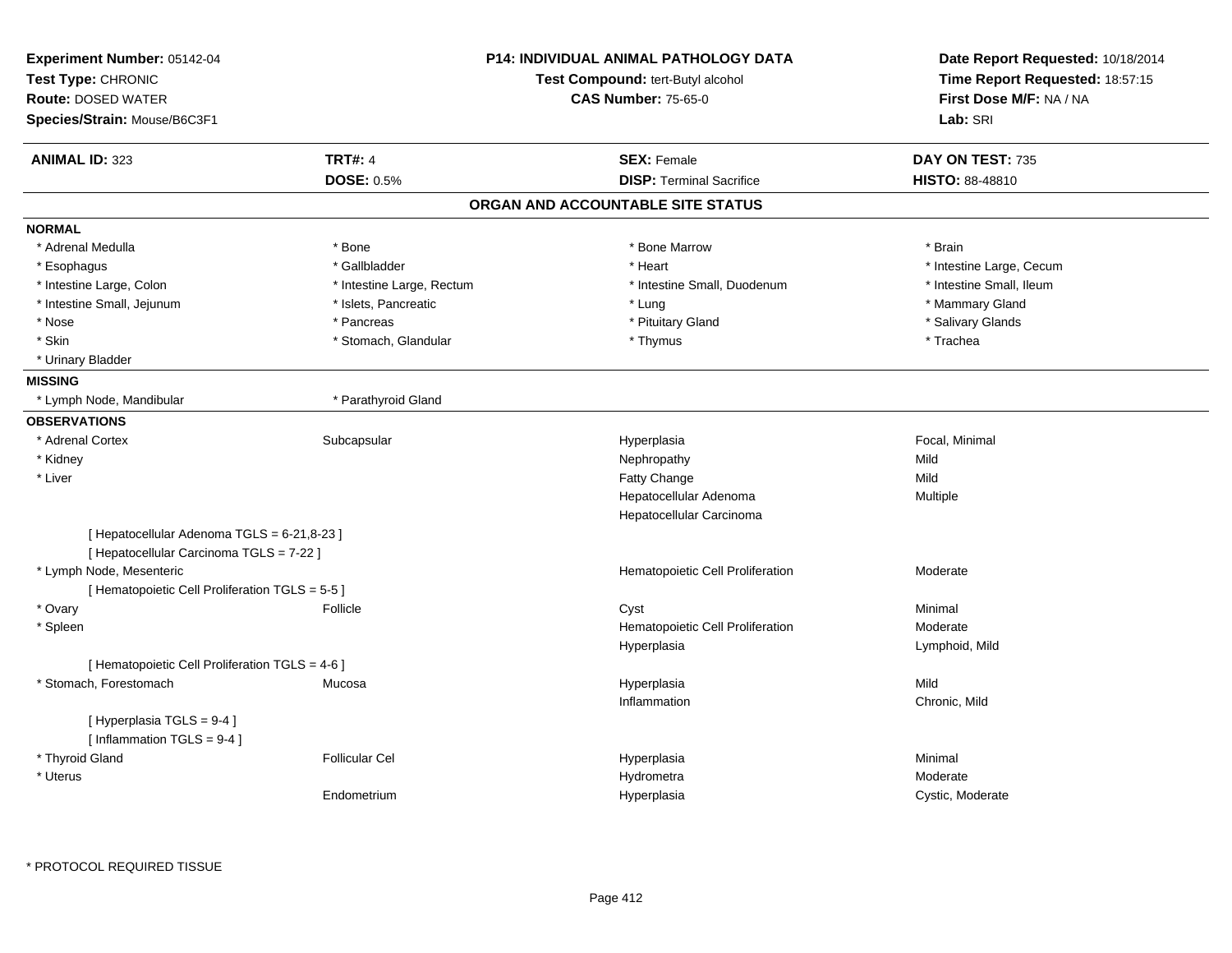| <b>Experiment Number: 05142-04</b><br><b>Test Type: CHRONIC</b> |                   | <b>P14: INDIVIDUAL ANIMAL PATHOLOGY DATA</b><br>Test Compound: tert-Butyl alcohol<br><b>CAS Number: 75-65-0</b> | Date Report Requested: 10/18/2014<br>Time Report Requested: 18:57:15<br>First Dose M/F: NA / NA |
|-----------------------------------------------------------------|-------------------|-----------------------------------------------------------------------------------------------------------------|-------------------------------------------------------------------------------------------------|
| <b>Route: DOSED WATER</b>                                       |                   |                                                                                                                 |                                                                                                 |
| Species/Strain: Mouse/B6C3F1                                    |                   |                                                                                                                 | Lab: SRI                                                                                        |
| <b>ANIMAL ID: 323</b>                                           | TRT#: 4           | <b>SEX: Female</b>                                                                                              | <b>DAY ON TEST: 735</b>                                                                         |
|                                                                 | <b>DOSE: 0.5%</b> | <b>DISP: Terminal Sacrifice</b>                                                                                 | <b>HISTO: 88-48810</b>                                                                          |
|                                                                 |                   | ORGAN AND ACCOUNTABLE SITE STATUS                                                                               |                                                                                                 |
| [Hydrometra TGLS = $2-7,3-7$ ]                                  |                   |                                                                                                                 |                                                                                                 |
| PRIMARY CAUSE OF DEATH                                          |                   |                                                                                                                 |                                                                                                 |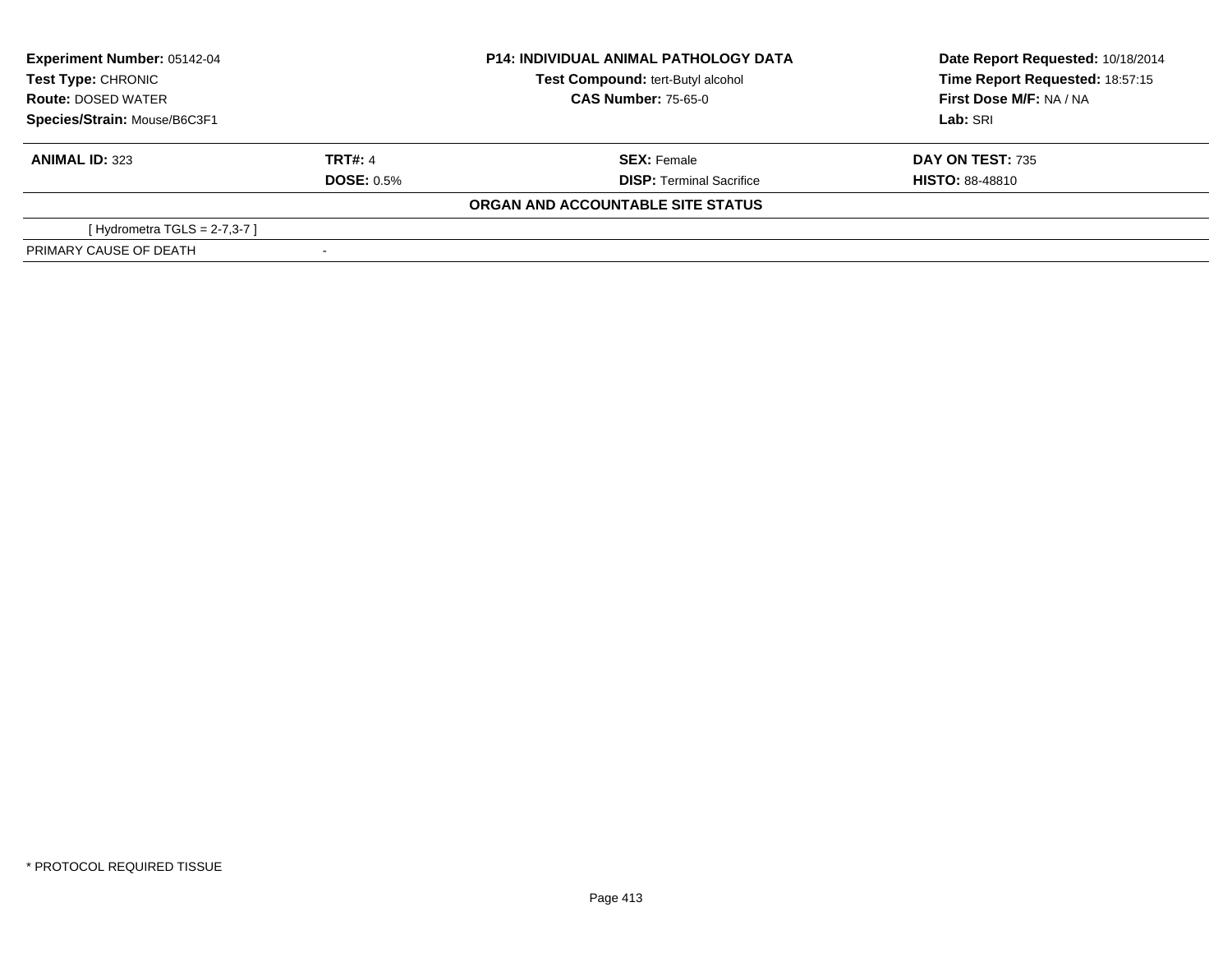| Experiment Number: 05142-04<br>Test Type: CHRONIC<br><b>Route: DOSED WATER</b><br>Species/Strain: Mouse/B6C3F1 | <b>P14: INDIVIDUAL ANIMAL PATHOLOGY DATA</b><br>Test Compound: tert-Butyl alcohol<br><b>CAS Number: 75-65-0</b> |                                   | Date Report Requested: 10/18/2014<br>Time Report Requested: 18:57:15<br>First Dose M/F: NA / NA<br>Lab: SRI |
|----------------------------------------------------------------------------------------------------------------|-----------------------------------------------------------------------------------------------------------------|-----------------------------------|-------------------------------------------------------------------------------------------------------------|
| <b>ANIMAL ID: 324</b>                                                                                          | <b>TRT#: 4</b>                                                                                                  | <b>SEX: Female</b>                | DAY ON TEST: 735                                                                                            |
|                                                                                                                | <b>DOSE: 0.5%</b>                                                                                               | <b>DISP: Terminal Sacrifice</b>   | <b>HISTO: 88-48811</b>                                                                                      |
|                                                                                                                |                                                                                                                 | ORGAN AND ACCOUNTABLE SITE STATUS |                                                                                                             |
| <b>NORMAL</b>                                                                                                  |                                                                                                                 |                                   |                                                                                                             |
| * Adrenal Cortex                                                                                               | * Adrenal Medulla                                                                                               | * Bone                            | * Bone Marrow                                                                                               |
| * Esophagus                                                                                                    | * Gallbladder                                                                                                   | * Heart                           | * Intestine Large, Cecum                                                                                    |
| * Intestine Large, Colon                                                                                       | * Intestine Large, Rectum                                                                                       | * Intestine Small, Duodenum       | * Intestine Small, Ileum                                                                                    |
| * Intestine Small, Jejunum                                                                                     | * Islets, Pancreatic                                                                                            | * Lymph Node, Mandibular          | * Lymph Node, Mesenteric                                                                                    |
| * Mammary Gland                                                                                                | * Nose                                                                                                          | * Ovary                           | * Pancreas                                                                                                  |
| * Parathyroid Gland                                                                                            | * Salivary Glands                                                                                               | * Skin                            | * Stomach, Forestomach                                                                                      |
| * Stomach, Glandular                                                                                           | * Thymus                                                                                                        | * Trachea                         | * Urinary Bladder                                                                                           |
| <b>OBSERVATIONS</b>                                                                                            |                                                                                                                 |                                   |                                                                                                             |
| * Brain                                                                                                        |                                                                                                                 | Compression                       | Moderate                                                                                                    |
| [Compression TGLS = 8-1-1]                                                                                     |                                                                                                                 |                                   |                                                                                                             |
| * Kidney                                                                                                       |                                                                                                                 | Lymphoma Malignant Mixed          |                                                                                                             |
|                                                                                                                |                                                                                                                 | Nephropathy                       | Mild                                                                                                        |
| * Liver                                                                                                        |                                                                                                                 | <b>Eosinophilic Focus</b>         |                                                                                                             |
| [Eosinophilic Focus TGLS = 3-21]                                                                               |                                                                                                                 |                                   |                                                                                                             |
| * Lung                                                                                                         |                                                                                                                 | Alveolar/Bronchiolar Adenoma      |                                                                                                             |
| [ Alveolar/Bronchiolar Adenoma TGLS = 5-2-1 ]                                                                  |                                                                                                                 |                                   |                                                                                                             |
| Lymph Node                                                                                                     | <b>Iliac</b>                                                                                                    | Hyperplasia                       | Mild                                                                                                        |
|                                                                                                                | Mediastinal                                                                                                     | Lymphoma Malignant Mixed          |                                                                                                             |
| [ Hyperplasia TGLS = 7-22 ]                                                                                    |                                                                                                                 |                                   |                                                                                                             |
| [ Lymphoma Malignant Mixed TGLS = 4-2 ]                                                                        |                                                                                                                 |                                   |                                                                                                             |
| * Pituitary Gland                                                                                              | Pars Distalis                                                                                                   | Adenoma                           |                                                                                                             |
| [Adenoma TGLS = $9-1$ ]                                                                                        |                                                                                                                 |                                   |                                                                                                             |
| * Spleen                                                                                                       |                                                                                                                 | Hematopoietic Cell Proliferation  | Moderate                                                                                                    |
|                                                                                                                |                                                                                                                 | Lymphoma Malignant Mixed          |                                                                                                             |
| [ Hematopoietic Cell Proliferation TGLS = 2-6 ]                                                                |                                                                                                                 |                                   |                                                                                                             |
| * Thyroid Gland                                                                                                | <b>Follicular Cel</b>                                                                                           | Hyperplasia                       | Moderate                                                                                                    |
| [Hyperplasia TGLS = 6-3]                                                                                       |                                                                                                                 |                                   |                                                                                                             |
| * Uterus                                                                                                       | Endometrium                                                                                                     | Hyperplasia                       | Cystic, Moderate                                                                                            |
| [Hyperplasia TGLS = 1-7]                                                                                       |                                                                                                                 |                                   |                                                                                                             |
| PRIMARY CAUSE OF DEATH                                                                                         |                                                                                                                 |                                   |                                                                                                             |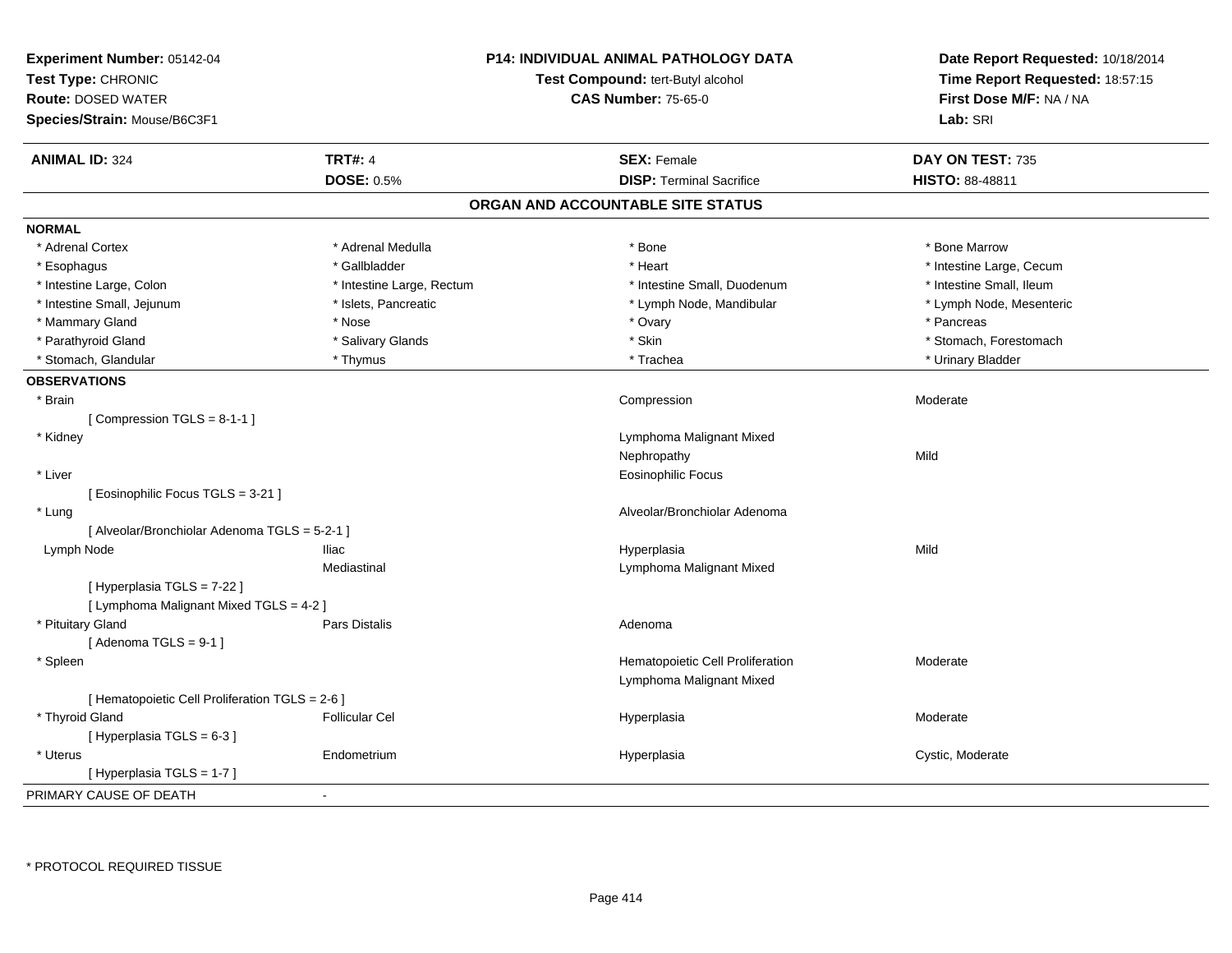| Experiment Number: 05142-04<br>Test Type: CHRONIC<br><b>Route: DOSED WATER</b><br>Species/Strain: Mouse/B6C3F1 | <b>P14: INDIVIDUAL ANIMAL PATHOLOGY DATA</b><br>Test Compound: tert-Butyl alcohol<br><b>CAS Number: 75-65-0</b> |                                   | Date Report Requested: 10/18/2014<br>Time Report Requested: 18:57:15<br>First Dose M/F: NA / NA<br>Lab: SRI |
|----------------------------------------------------------------------------------------------------------------|-----------------------------------------------------------------------------------------------------------------|-----------------------------------|-------------------------------------------------------------------------------------------------------------|
| <b>ANIMAL ID: 325</b>                                                                                          | <b>TRT#: 4</b>                                                                                                  | <b>SEX: Female</b>                | DAY ON TEST: 734                                                                                            |
|                                                                                                                | <b>DOSE: 0.5%</b>                                                                                               | <b>DISP: Terminal Sacrifice</b>   | <b>HISTO: 88-48812</b>                                                                                      |
|                                                                                                                |                                                                                                                 | ORGAN AND ACCOUNTABLE SITE STATUS |                                                                                                             |
| <b>NORMAL</b>                                                                                                  |                                                                                                                 |                                   |                                                                                                             |
| * Adrenal Cortex                                                                                               | * Adrenal Medulla                                                                                               | * Bone Marrow                     | * Brain                                                                                                     |
| * Esophagus                                                                                                    | * Gallbladder                                                                                                   | * Heart                           | * Intestine Large, Cecum                                                                                    |
| * Intestine Large, Colon                                                                                       | * Intestine Large, Rectum                                                                                       | * Intestine Small, Duodenum       | * Intestine Small, Ileum                                                                                    |
| * Intestine Small, Jejunum                                                                                     | * Islets, Pancreatic                                                                                            | * Lung                            | * Lymph Node, Mandibular                                                                                    |
| * Mammary Gland                                                                                                | * Nose                                                                                                          | * Ovary                           | * Pancreas                                                                                                  |
| * Parathyroid Gland                                                                                            | * Pituitary Gland                                                                                               | * Salivary Glands                 | * Skin                                                                                                      |
| * Stomach, Forestomach                                                                                         | * Stomach, Glandular                                                                                            | * Thymus                          | * Thyroid Gland                                                                                             |
| * Trachea                                                                                                      | * Urinary Bladder                                                                                               |                                   |                                                                                                             |
| <b>OBSERVATIONS</b>                                                                                            |                                                                                                                 |                                   |                                                                                                             |
| * Bone                                                                                                         |                                                                                                                 | Fibrous Osteodystrophy            | Minimal                                                                                                     |
| * Kidney                                                                                                       |                                                                                                                 | Nephropathy                       | Minimal                                                                                                     |
| * Liver                                                                                                        |                                                                                                                 | Hepatocellular Adenoma            |                                                                                                             |
| [ Hepatocellular Adenoma TGLS = 2-21 ]                                                                         |                                                                                                                 |                                   |                                                                                                             |
| * Lymph Node, Mesenteric                                                                                       |                                                                                                                 | Lymphoma Malignant Mixed          |                                                                                                             |
| * Spleen                                                                                                       |                                                                                                                 | Lymphoma Malignant Mixed          |                                                                                                             |
| * Uterus                                                                                                       | Endometrium                                                                                                     | Hyperplasia                       | Cystic, Marked                                                                                              |
| [Hyperplasia TGLS = 1-7]                                                                                       |                                                                                                                 |                                   |                                                                                                             |
| PRIMARY CAUSE OF DEATH                                                                                         |                                                                                                                 |                                   |                                                                                                             |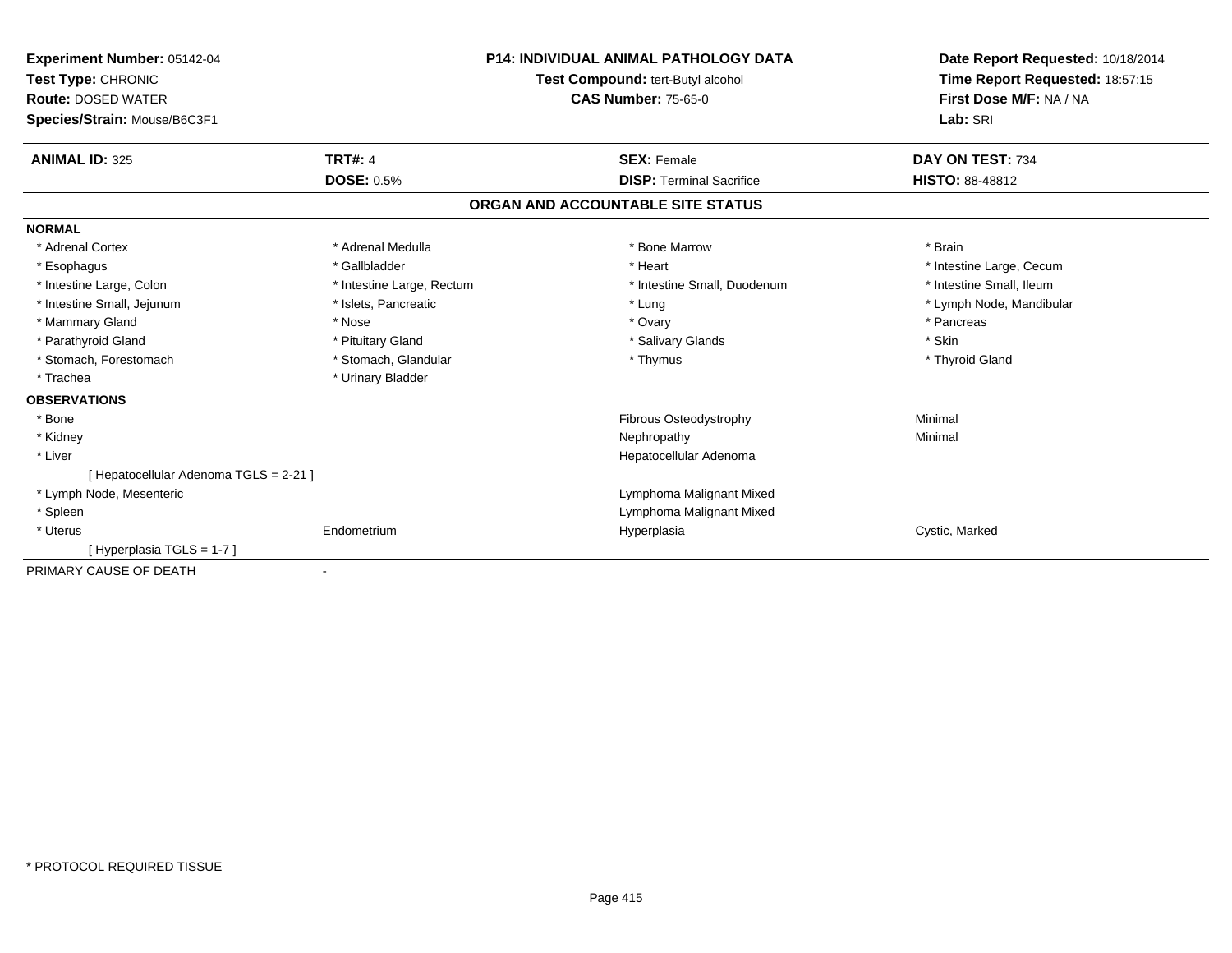| <b>Experiment Number: 05142-04</b><br>Test Type: CHRONIC<br><b>Route: DOSED WATER</b><br>Species/Strain: Mouse/B6C3F1 |                             | P14: INDIVIDUAL ANIMAL PATHOLOGY DATA<br>Test Compound: tert-Butyl alcohol<br><b>CAS Number: 75-65-0</b> | Date Report Requested: 10/18/2014<br>Time Report Requested: 18:57:15<br>First Dose M/F: NA / NA<br>Lab: SRI |
|-----------------------------------------------------------------------------------------------------------------------|-----------------------------|----------------------------------------------------------------------------------------------------------|-------------------------------------------------------------------------------------------------------------|
| <b>ANIMAL ID: 326</b>                                                                                                 | <b>TRT#: 4</b>              | <b>SEX: Female</b>                                                                                       | DAY ON TEST: 504                                                                                            |
|                                                                                                                       | <b>DOSE: 0.5%</b>           | <b>DISP:</b> Moribund Sacrifice                                                                          | HISTO: 88-45763                                                                                             |
|                                                                                                                       |                             | ORGAN AND ACCOUNTABLE SITE STATUS                                                                        |                                                                                                             |
| <b>NORMAL</b>                                                                                                         |                             |                                                                                                          |                                                                                                             |
| $*$ Bone                                                                                                              | * Bone Marrow               | * Brain                                                                                                  | * Esophagus                                                                                                 |
| * Gallbladder                                                                                                         | * Heart                     | * Intestine Large, Cecum                                                                                 | * Intestine Large, Colon                                                                                    |
| * Intestine Large, Rectum                                                                                             | * Intestine Small, Duodenum | * Intestine Small, Ileum                                                                                 | * Lymph Node, Mandibular                                                                                    |
| * Mammary Gland                                                                                                       | * Nose                      | * Ovary                                                                                                  | * Parathyroid Gland                                                                                         |
| * Salivary Glands                                                                                                     | * Skin                      | * Stomach, Forestomach                                                                                   | * Stomach, Glandular                                                                                        |
| * Thyroid Gland                                                                                                       | * Trachea                   |                                                                                                          |                                                                                                             |
| <b>MISSING</b>                                                                                                        |                             |                                                                                                          |                                                                                                             |
| * Islets, Pancreatic                                                                                                  | * Pancreas                  | * Thymus                                                                                                 |                                                                                                             |
| <b>OBSERVATIONS</b>                                                                                                   |                             |                                                                                                          |                                                                                                             |
| * Adrenal Cortex                                                                                                      |                             | Lymphoma Malignant Mixed                                                                                 |                                                                                                             |
| * Adrenal Medulla                                                                                                     |                             | Lymphoma Malignant Mixed                                                                                 |                                                                                                             |
| * Intestine Small, Jejunum                                                                                            |                             | Lymphoma Malignant Mixed                                                                                 |                                                                                                             |
| [ Lymphoma Malignant Mixed TGLS = 9-23,10-23 ]                                                                        |                             |                                                                                                          |                                                                                                             |
| * Kidney                                                                                                              | Pelvis                      | Dilatation                                                                                               | Mild                                                                                                        |
|                                                                                                                       |                             | Lymphoma Malignant Mixed                                                                                 |                                                                                                             |
| [ Dilatation TGLS = $6-21$ ]                                                                                          |                             |                                                                                                          |                                                                                                             |
| [ Lymphoma Malignant Mixed TGLS = 4-5,4-21,5-5,5-21,7-21 ]                                                            |                             |                                                                                                          |                                                                                                             |
| * Liver                                                                                                               |                             | Clear Cell Focus                                                                                         |                                                                                                             |
|                                                                                                                       |                             | Lymphoma Malignant Mixed                                                                                 |                                                                                                             |
| [ Lymphoma Malignant Mixed TGLS = 11-6,12-6,13-24 ]                                                                   |                             |                                                                                                          |                                                                                                             |
| * Lung                                                                                                                | Mediastinum                 | Lymphoma Malignant Mixed                                                                                 |                                                                                                             |
|                                                                                                                       |                             | Lymphoma Malignant Mixed                                                                                 |                                                                                                             |
| [ Lymphoma Malignant Mixed TGLS = 14-2 ]                                                                              |                             |                                                                                                          |                                                                                                             |
| [ Lymphoma Malignant Mixed TGLS = 14-2 ]                                                                              |                             |                                                                                                          |                                                                                                             |
| * Lymph Node, Mesenteric                                                                                              |                             | Lymphoma Malignant Mixed                                                                                 |                                                                                                             |
| Mesentery                                                                                                             |                             | Lymphoma Malignant Mixed                                                                                 |                                                                                                             |
| [ Lymphoma Malignant Mixed TGLS = 3-7,8-22 ]                                                                          |                             |                                                                                                          |                                                                                                             |
| * Pituitary Gland                                                                                                     | Pars Distalis               | Hyperplasia                                                                                              | Focal, Mild                                                                                                 |
| * Spleen                                                                                                              |                             | Hematopoietic Cell Proliferation                                                                         | Moderate                                                                                                    |
| * Urinary Bladder                                                                                                     |                             | Lymphoma Malignant Mixed                                                                                 |                                                                                                             |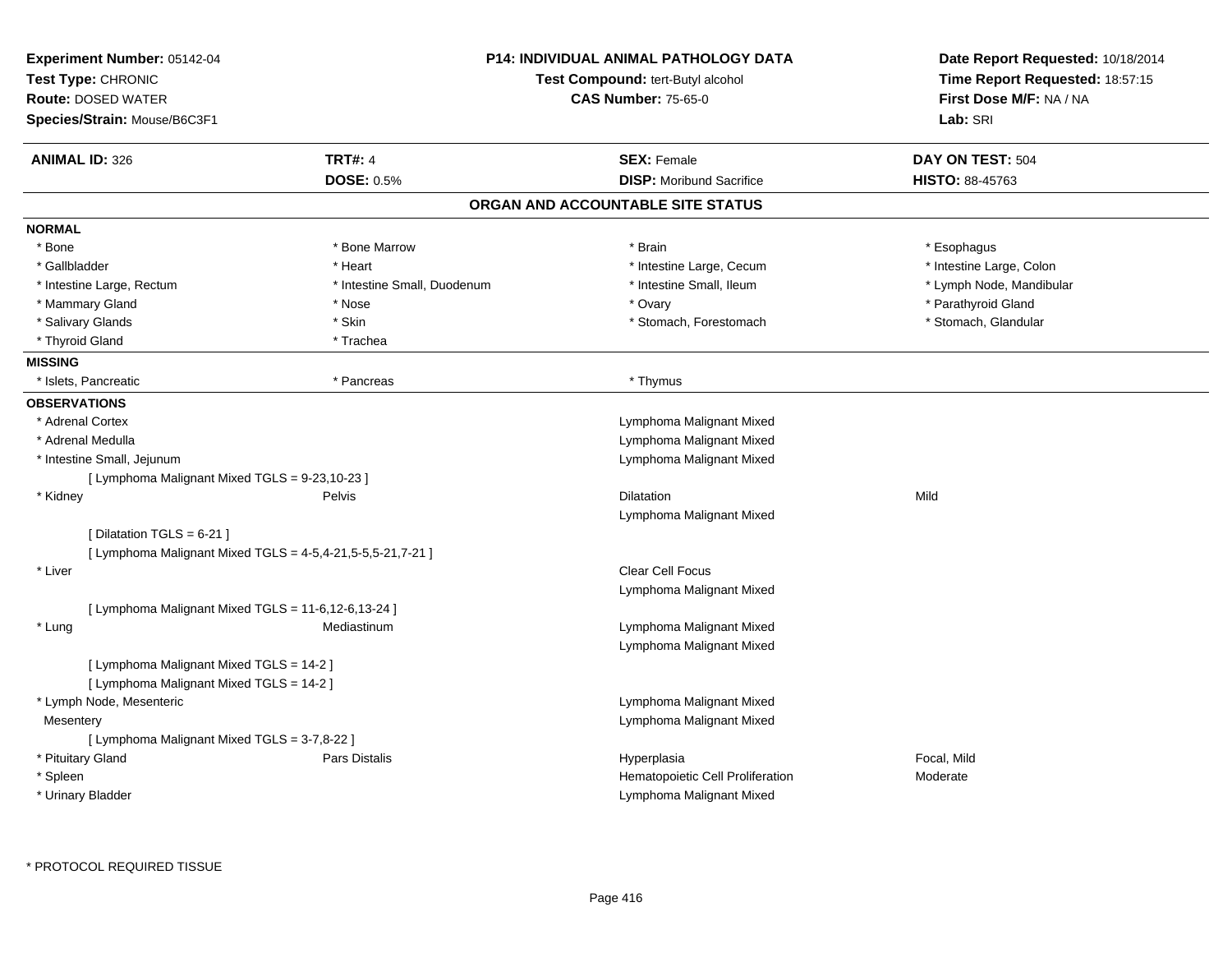| Experiment Number: 05142-04<br><b>Test Type: CHRONIC</b> |                   | <b>P14: INDIVIDUAL ANIMAL PATHOLOGY DATA</b> | Date Report Requested: 10/18/2014 |  |
|----------------------------------------------------------|-------------------|----------------------------------------------|-----------------------------------|--|
|                                                          |                   | <b>Test Compound: tert-Butyl alcohol</b>     | Time Report Requested: 18:57:15   |  |
| <b>Route: DOSED WATER</b>                                |                   | <b>CAS Number: 75-65-0</b>                   | First Dose M/F: NA / NA           |  |
| Species/Strain: Mouse/B6C3F1                             |                   |                                              | Lab: SRI                          |  |
| <b>ANIMAL ID: 326</b>                                    | <b>TRT#: 4</b>    | <b>SEX: Female</b>                           | DAY ON TEST: 504                  |  |
|                                                          | <b>DOSE: 0.5%</b> | <b>DISP:</b> Moribund Sacrifice              | <b>HISTO: 88-45763</b>            |  |
|                                                          |                   | ORGAN AND ACCOUNTABLE SITE STATUS            |                                   |  |
| * Uterus                                                 | Endometrium       | Hyperplasia                                  | Cystic, Mild                      |  |
|                                                          |                   | Lymphoma Malignant Mixed                     |                                   |  |
| [Hyperplasia TGLS = 1-7]                                 |                   |                                              |                                   |  |
| [ Lymphoma Malignant Mixed TGLS = 2-7 ]                  |                   |                                              |                                   |  |
| PRIMARY CAUSE OF DEATH                                   |                   |                                              |                                   |  |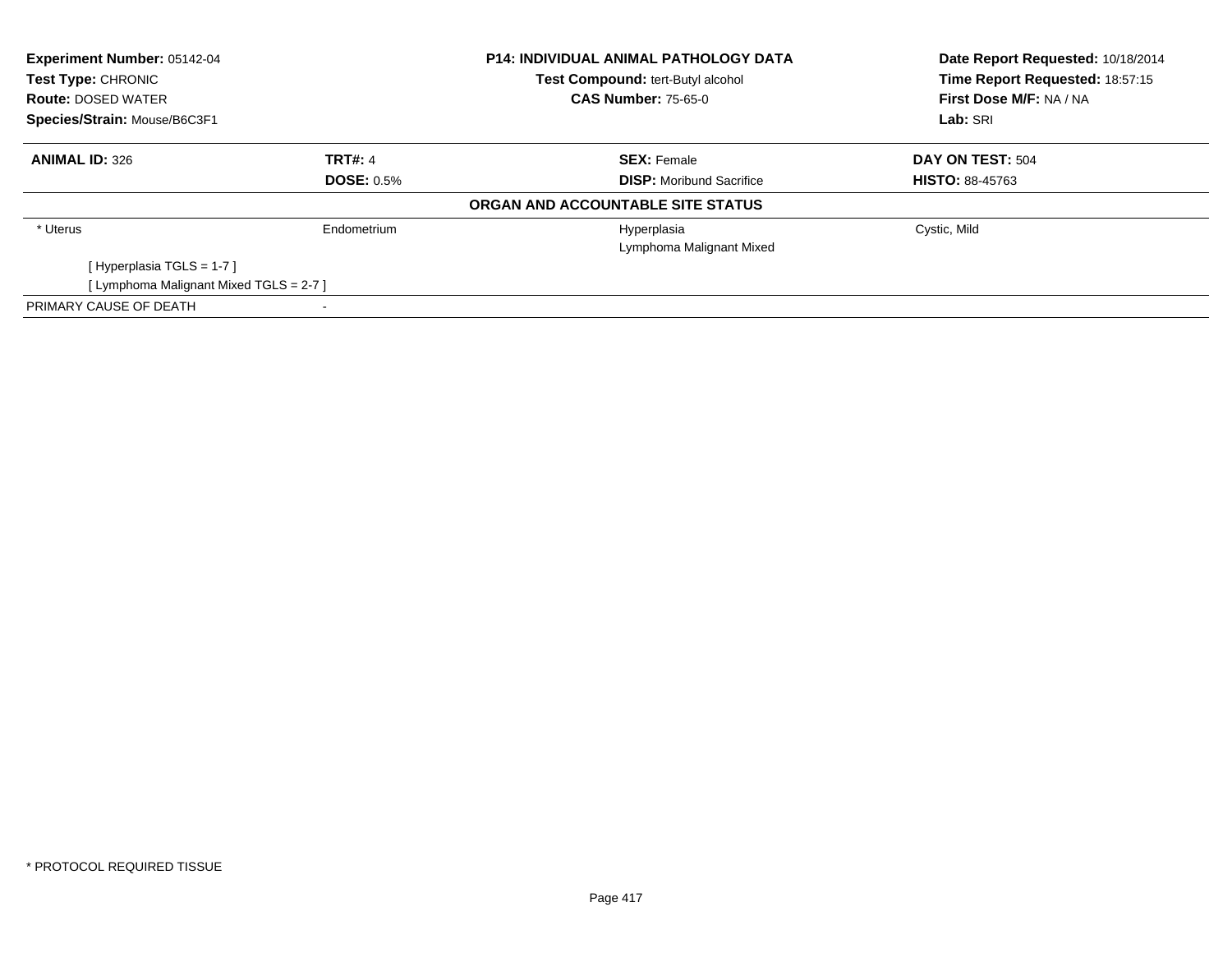| <b>Experiment Number: 05142-04</b>              | <b>P14: INDIVIDUAL ANIMAL PATHOLOGY DATA</b> |                                   | Date Report Requested: 10/18/2014 |
|-------------------------------------------------|----------------------------------------------|-----------------------------------|-----------------------------------|
| Test Type: CHRONIC                              |                                              | Test Compound: tert-Butyl alcohol | Time Report Requested: 18:57:15   |
| <b>Route: DOSED WATER</b>                       |                                              | <b>CAS Number: 75-65-0</b>        | First Dose M/F: NA / NA           |
| Species/Strain: Mouse/B6C3F1                    |                                              |                                   | Lab: SRI                          |
| <b>ANIMAL ID: 327</b>                           | <b>TRT#: 4</b>                               | <b>SEX: Female</b>                | DAY ON TEST: 734                  |
|                                                 | <b>DOSE: 0.5%</b>                            | <b>DISP: Terminal Sacrifice</b>   | HISTO: 88-48813                   |
|                                                 |                                              | ORGAN AND ACCOUNTABLE SITE STATUS |                                   |
| <b>NORMAL</b>                                   |                                              |                                   |                                   |
| * Adrenal Cortex                                | * Adrenal Medulla                            | * Bone Marrow                     | * Brain                           |
| * Esophagus                                     | * Gallbladder                                | * Heart                           | * Intestine Large, Cecum          |
| * Intestine Large, Colon                        | * Intestine Large, Rectum                    | * Intestine Small, Duodenum       | * Intestine Small, Ileum          |
| * Intestine Small, Jejunum                      | * Islets, Pancreatic                         | * Lung                            | * Lymph Node, Mandibular          |
| * Lymph Node, Mesenteric                        | * Mammary Gland                              | * Nose                            | * Ovary                           |
| * Pancreas                                      | * Parathyroid Gland                          | * Salivary Glands                 | * Skin                            |
| * Stomach, Forestomach                          | * Stomach, Glandular                         | * Thymus                          | * Trachea                         |
| * Urinary Bladder                               |                                              |                                   |                                   |
| <b>OBSERVATIONS</b>                             |                                              |                                   |                                   |
| * Bone                                          |                                              | Fibrous Osteodystrophy            | Mild                              |
| * Kidney                                        |                                              | Nephropathy                       | Minimal                           |
| * Liver                                         |                                              | Fatty Change                      | Mild                              |
|                                                 |                                              | Hepatocellular Carcinoma          |                                   |
| [ Hepatocellular Carcinoma TGLS = 3-21 ]        |                                              |                                   |                                   |
| * Pituitary Gland                               | <b>Pars Distalis</b>                         | Adenoma                           |                                   |
| * Spleen                                        |                                              | Hematopoietic Cell Proliferation  | Mild                              |
|                                                 |                                              | Hyperplasia                       | Lymphoid, Mild                    |
| [ Hematopoietic Cell Proliferation TGLS = 2-6 ] |                                              |                                   |                                   |
| * Thyroid Gland                                 | <b>Follicular Cel</b>                        | Hyperplasia                       | Marked                            |
| * Uterus                                        | Endometrium                                  | Hyperplasia                       | Cystic, Marked                    |
| [Hyperplasia TGLS = 1-7]                        |                                              |                                   |                                   |
| PRIMARY CAUSE OF DEATH                          |                                              |                                   |                                   |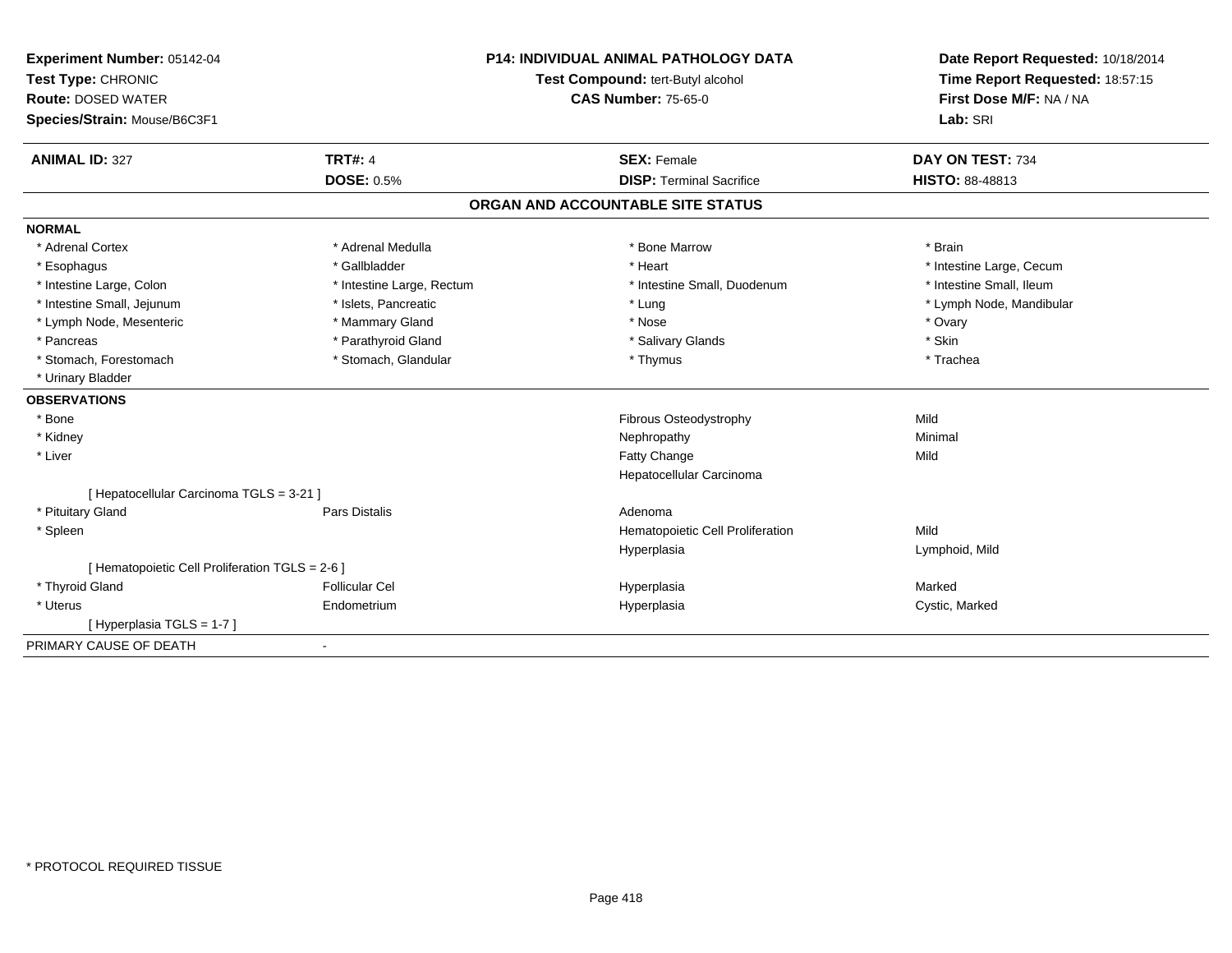| Experiment Number: 05142-04<br>Test Type: CHRONIC<br><b>Route: DOSED WATER</b><br>Species/Strain: Mouse/B6C3F1 |                          | <b>P14: INDIVIDUAL ANIMAL PATHOLOGY DATA</b><br>Test Compound: tert-Butyl alcohol<br><b>CAS Number: 75-65-0</b> | Date Report Requested: 10/18/2014<br>Time Report Requested: 18:57:15<br>First Dose M/F: NA / NA<br>Lab: SRI |
|----------------------------------------------------------------------------------------------------------------|--------------------------|-----------------------------------------------------------------------------------------------------------------|-------------------------------------------------------------------------------------------------------------|
| <b>ANIMAL ID: 328</b>                                                                                          | <b>TRT#: 4</b>           | <b>SEX: Female</b>                                                                                              | DAY ON TEST: 696                                                                                            |
|                                                                                                                | <b>DOSE: 0.5%</b>        | <b>DISP: Natural Death</b>                                                                                      | <b>HISTO: 88-48355</b>                                                                                      |
|                                                                                                                |                          | ORGAN AND ACCOUNTABLE SITE STATUS                                                                               |                                                                                                             |
| <b>NORMAL</b>                                                                                                  |                          |                                                                                                                 |                                                                                                             |
| * Adrenal Cortex                                                                                               | * Adrenal Medulla        | * Brain                                                                                                         | * Esophagus                                                                                                 |
| * Gallbladder                                                                                                  | * Intestine Large, Cecum | * Intestine Large, Colon                                                                                        | * Intestine Large, Rectum                                                                                   |
| * Islets, Pancreatic                                                                                           | * Kidney                 | * Mammary Gland                                                                                                 | * Ovary                                                                                                     |
| * Pancreas                                                                                                     | * Parathyroid Gland      | * Pituitary Gland                                                                                               | * Salivary Glands                                                                                           |
| * Stomach, Forestomach                                                                                         | * Stomach, Glandular     | * Thymus                                                                                                        | * Trachea                                                                                                   |
| * Urinary Bladder                                                                                              |                          |                                                                                                                 |                                                                                                             |
| <b>AUTO PRECLUDES DIAG.</b>                                                                                    |                          |                                                                                                                 |                                                                                                             |
| * Intestine Small, Duodenum                                                                                    | * Intestine Small, Ileum | * Intestine Small, Jejunum                                                                                      |                                                                                                             |
| <b>OBSERVATIONS</b>                                                                                            |                          |                                                                                                                 |                                                                                                             |
| * Bone                                                                                                         |                          | Fibrous Osteodystrophy                                                                                          | Mild                                                                                                        |
| * Bone Marrow                                                                                                  |                          | Hypercellularity                                                                                                | Mild                                                                                                        |
| * Heart                                                                                                        |                          | Thrombosis                                                                                                      | Moderate                                                                                                    |
| [Thrombosis TGLS = 9-5]                                                                                        |                          |                                                                                                                 |                                                                                                             |
| * Liver                                                                                                        |                          | Hematopoietic Cell Proliferation                                                                                | Mild                                                                                                        |
|                                                                                                                |                          | Histiocytic Sarcoma                                                                                             |                                                                                                             |
|                                                                                                                |                          | Infarct                                                                                                         | Moderate                                                                                                    |
| [ Histiocytic Sarcoma TGLS = 7-6,12-23 ]<br>[Infarct TGLS = $8-22$ ]                                           |                          |                                                                                                                 |                                                                                                             |
| * Lung                                                                                                         |                          | Hyperplasia                                                                                                     | Macrophage, Mild                                                                                            |
| Lymph Node                                                                                                     | Mediastinal              | Histiocytic Sarcoma                                                                                             |                                                                                                             |
| [Histiocytic Sarcoma TGLS = 11-2]                                                                              |                          |                                                                                                                 |                                                                                                             |
| * Lymph Node, Mandibular                                                                                       |                          | Histiocytic Sarcoma                                                                                             |                                                                                                             |
| [Histiocytic Sarcoma TGLS = 11-2]                                                                              |                          |                                                                                                                 |                                                                                                             |
| * Lymph Node, Mesenteric                                                                                       |                          | Histiocytic Sarcoma                                                                                             |                                                                                                             |
| [Histiocytic Sarcoma TGLS = 11-2]                                                                              |                          |                                                                                                                 |                                                                                                             |
| Mesentery                                                                                                      | Fat                      | Necrosis                                                                                                        | Mild                                                                                                        |
| [Necrosis TGLS = $4-21$ ]                                                                                      |                          |                                                                                                                 |                                                                                                             |
| * Nose                                                                                                         |                          | Inflammation                                                                                                    | Suppurative, Mild                                                                                           |
| * Skin                                                                                                         | <b>Subcut Tiss</b>       | Edema                                                                                                           | Mild                                                                                                        |
| [Edema TGLS = 1-8]                                                                                             |                          |                                                                                                                 |                                                                                                             |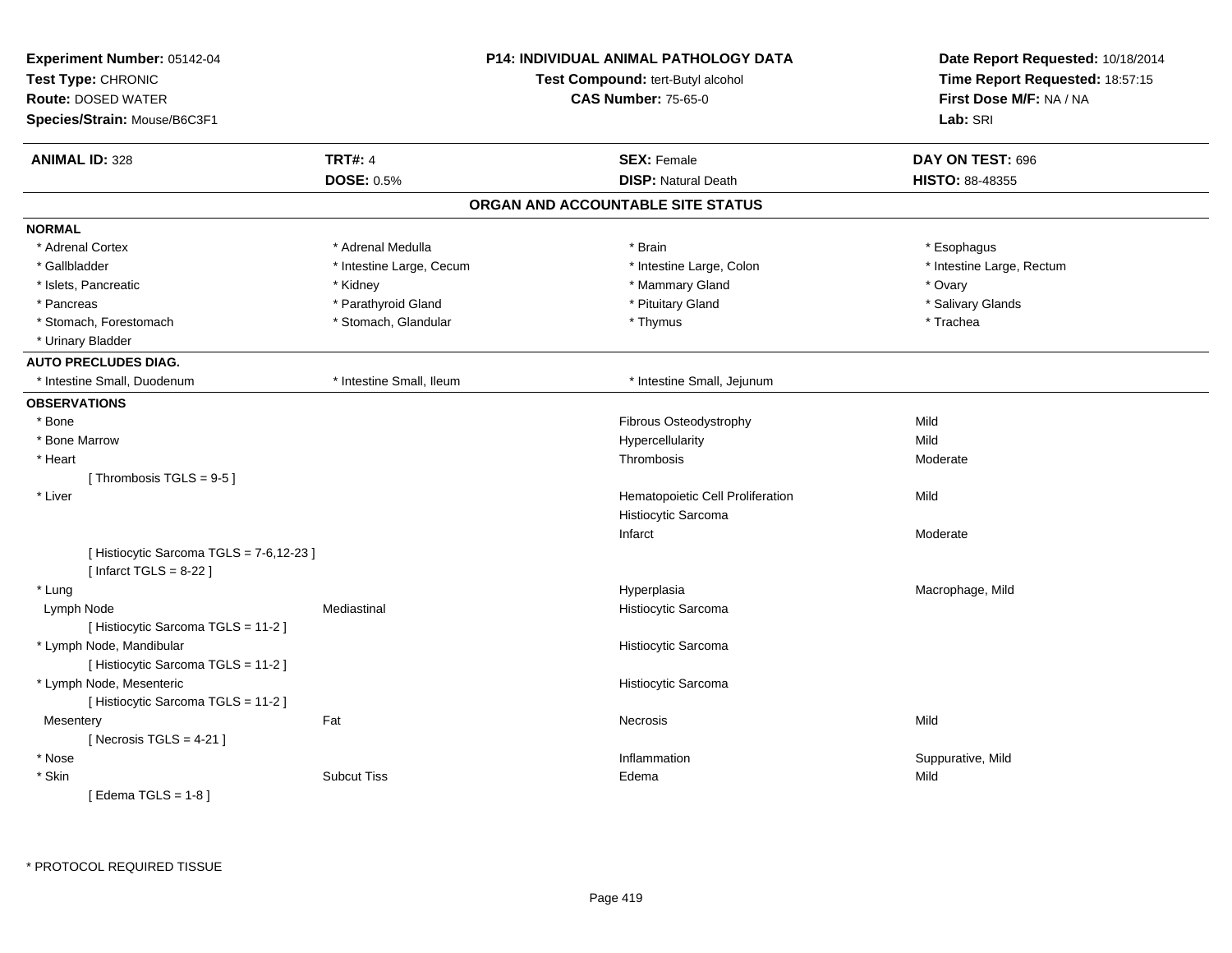| Experiment Number: 05142-04<br>Test Type: CHRONIC |                       | P14: INDIVIDUAL ANIMAL PATHOLOGY DATA | Date Report Requested: 10/18/2014<br>Time Report Requested: 18:57:15 |
|---------------------------------------------------|-----------------------|---------------------------------------|----------------------------------------------------------------------|
|                                                   |                       | Test Compound: tert-Butyl alcohol     |                                                                      |
| <b>Route: DOSED WATER</b>                         |                       | <b>CAS Number: 75-65-0</b>            | First Dose M/F: NA / NA                                              |
| Species/Strain: Mouse/B6C3F1                      |                       |                                       | Lab: SRI                                                             |
| <b>ANIMAL ID: 328</b>                             | <b>TRT#: 4</b>        | <b>SEX: Female</b>                    | DAY ON TEST: 696                                                     |
|                                                   | <b>DOSE: 0.5%</b>     | <b>DISP: Natural Death</b>            | <b>HISTO: 88-48355</b>                                               |
|                                                   |                       | ORGAN AND ACCOUNTABLE SITE STATUS     |                                                                      |
| * Spleen                                          |                       | Hematopoietic Cell Proliferation      | Marked                                                               |
|                                                   |                       | Histiocytic Sarcoma                   |                                                                      |
| [ Hematopoietic Cell Proliferation TGLS = 6-6 ]   |                       |                                       |                                                                      |
| * Thyroid Gland                                   | <b>Follicular Cel</b> | Hyperplasia                           | Minimal                                                              |
| * Uterus                                          |                       | Histiocytic Sarcoma                   |                                                                      |
|                                                   | Endometrium           | Hyperplasia                           | Cystic, Moderate                                                     |
| [Hyperplasia TGLS = $5-7$ ]                       |                       |                                       |                                                                      |
| PRIMARY CAUSE OF DEATH                            |                       |                                       |                                                                      |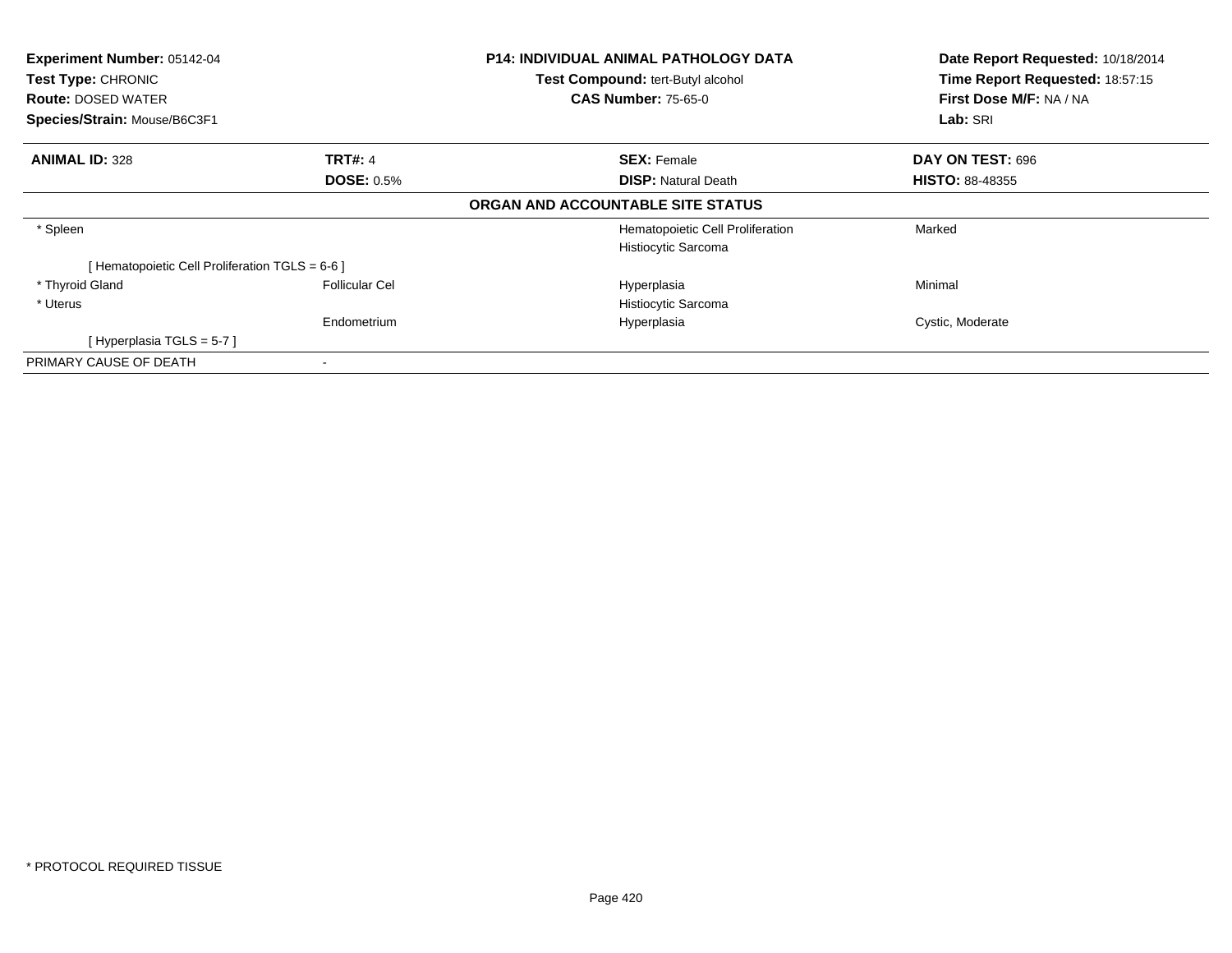| Experiment Number: 05142-04<br>Test Type: CHRONIC<br><b>Route: DOSED WATER</b><br>Species/Strain: Mouse/B6C3F1 |                          | P14: INDIVIDUAL ANIMAL PATHOLOGY DATA<br>Test Compound: tert-Butyl alcohol<br><b>CAS Number: 75-65-0</b> | Date Report Requested: 10/18/2014<br>Time Report Requested: 18:57:15<br>First Dose M/F: NA / NA<br>Lab: SRI |  |
|----------------------------------------------------------------------------------------------------------------|--------------------------|----------------------------------------------------------------------------------------------------------|-------------------------------------------------------------------------------------------------------------|--|
| <b>ANIMAL ID: 329</b>                                                                                          | <b>TRT#: 4</b>           | <b>SEX: Female</b>                                                                                       | DAY ON TEST: 734                                                                                            |  |
|                                                                                                                | <b>DOSE: 0.5%</b>        | <b>DISP: Terminal Sacrifice</b>                                                                          | HISTO: 88-48814                                                                                             |  |
|                                                                                                                |                          | ORGAN AND ACCOUNTABLE SITE STATUS                                                                        |                                                                                                             |  |
| <b>NORMAL</b>                                                                                                  |                          |                                                                                                          |                                                                                                             |  |
| * Adrenal Cortex                                                                                               | * Adrenal Medulla        | * Bone                                                                                                   | * Bone Marrow                                                                                               |  |
| * Brain                                                                                                        | * Esophagus              | * Gallbladder                                                                                            | * Heart                                                                                                     |  |
| * Intestine Large, Cecum                                                                                       | * Intestine Large, Colon | * Intestine Large, Rectum                                                                                | * Intestine Small, Duodenum                                                                                 |  |
| * Islets, Pancreatic                                                                                           | * Kidney                 | * Lung                                                                                                   | * Mammary Gland                                                                                             |  |
| * Pancreas                                                                                                     | * Parathyroid Gland      | * Salivary Glands                                                                                        | * Skin                                                                                                      |  |
| * Stomach, Forestomach                                                                                         | * Stomach, Glandular     | * Trachea                                                                                                | * Urinary Bladder                                                                                           |  |
| <b>OBSERVATIONS</b>                                                                                            |                          |                                                                                                          |                                                                                                             |  |
| * Intestine Small, Ileum                                                                                       |                          | Lymphoma Malignant Mixed                                                                                 |                                                                                                             |  |
| [ Lymphoma Malignant Mixed TGLS = 5-22,6-23 ]                                                                  |                          |                                                                                                          |                                                                                                             |  |
| * Intestine Small, Jejunum                                                                                     |                          | Lymphoma Malignant Mixed                                                                                 |                                                                                                             |  |
| [ Lymphoma Malignant Mixed TGLS = 5-22,6-23 ]                                                                  |                          |                                                                                                          |                                                                                                             |  |
| * Liver                                                                                                        |                          | Eosinophilic Focus                                                                                       |                                                                                                             |  |
|                                                                                                                |                          | Hepatocellular Adenoma                                                                                   |                                                                                                             |  |
|                                                                                                                |                          | Hepatocellular Carcinoma                                                                                 |                                                                                                             |  |
|                                                                                                                |                          | Lymphoma Malignant Mixed                                                                                 |                                                                                                             |  |
| [Eosinophilic Focus TGLS = 10-27]                                                                              |                          |                                                                                                          |                                                                                                             |  |
| [ Hepatocellular Adenoma TGLS = 8-25 ]                                                                         |                          |                                                                                                          |                                                                                                             |  |
| [ Hepatocellular Carcinoma TGLS = 7-24 ]                                                                       |                          |                                                                                                          |                                                                                                             |  |
| Lymph Node                                                                                                     | <b>Bronchial</b>         | Lymphoma Malignant Mixed                                                                                 |                                                                                                             |  |
|                                                                                                                | Renal                    | Lymphoma Malignant Mixed                                                                                 |                                                                                                             |  |
| [ Lymphoma Malignant Mixed TGLS = 3-21,9-5 ]                                                                   |                          |                                                                                                          |                                                                                                             |  |
| [ Lymphoma Malignant Mixed TGLS = 3-21,9-5 ]                                                                   |                          |                                                                                                          |                                                                                                             |  |
| * Lymph Node, Mandibular                                                                                       |                          | Lymphoma Malignant Mixed                                                                                 |                                                                                                             |  |
| [ Lymphoma Malignant Mixed TGLS = 3-21,9-5 ]                                                                   |                          |                                                                                                          |                                                                                                             |  |
| * Lymph Node, Mesenteric                                                                                       |                          | Lymphoma Malignant Mixed                                                                                 |                                                                                                             |  |
| [ Lymphoma Malignant Mixed TGLS = 3-21,9-5 ]                                                                   |                          |                                                                                                          |                                                                                                             |  |
| * Nose                                                                                                         | Submucosa                | Hemangioma                                                                                               |                                                                                                             |  |
| * Ovary                                                                                                        | Follicle                 | Cyst                                                                                                     | Moderate                                                                                                    |  |
| * Pituitary Gland                                                                                              | Pars Distalis            | Adenoma                                                                                                  |                                                                                                             |  |
| * Spleen                                                                                                       |                          | Lymphoma Malignant Mixed                                                                                 |                                                                                                             |  |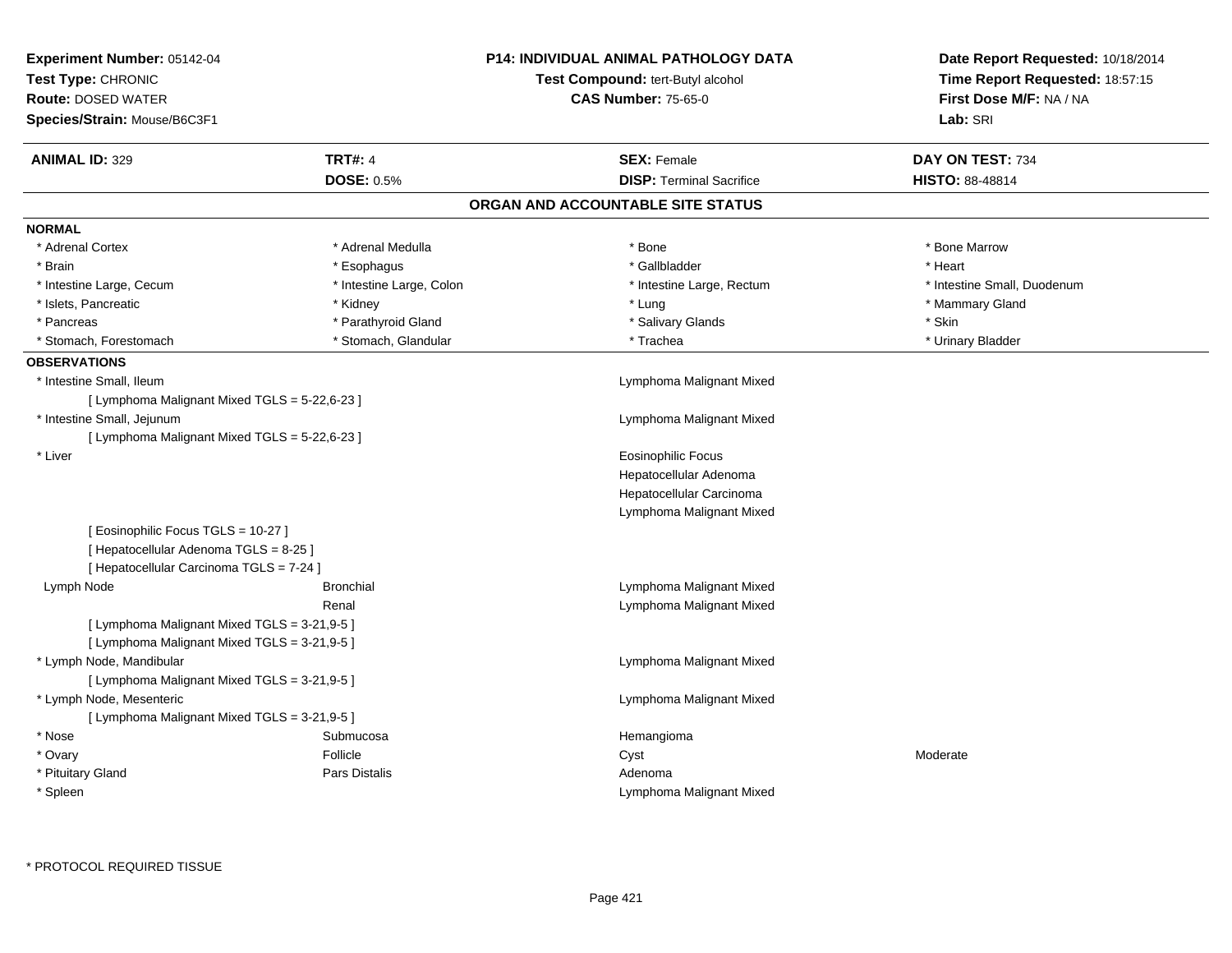| <b>Experiment Number: 05142-04</b><br><b>Test Type: CHRONIC</b><br><b>Route: DOSED WATER</b><br>Species/Strain: Mouse/B6C3F1 |                       | <b>P14: INDIVIDUAL ANIMAL PATHOLOGY DATA</b><br><b>Test Compound: tert-Butyl alcohol</b><br><b>CAS Number: 75-65-0</b> | Date Report Requested: 10/18/2014<br>Time Report Requested: 18:57:15<br>First Dose M/F: NA / NA<br>Lab: SRI |  |
|------------------------------------------------------------------------------------------------------------------------------|-----------------------|------------------------------------------------------------------------------------------------------------------------|-------------------------------------------------------------------------------------------------------------|--|
| <b>TRT#: 4</b><br><b>ANIMAL ID: 329</b><br><b>DOSE: 0.5%</b>                                                                 |                       | <b>SEX: Female</b><br><b>DISP:</b> Terminal Sacrifice                                                                  | DAY ON TEST: 734<br><b>HISTO: 88-48814</b>                                                                  |  |
|                                                                                                                              |                       | ORGAN AND ACCOUNTABLE SITE STATUS                                                                                      |                                                                                                             |  |
| [ Lymphoma Malignant Mixed TGLS = 4-6 ]                                                                                      |                       |                                                                                                                        |                                                                                                             |  |
| * Thymus                                                                                                                     |                       | Lymphoma Malignant Mixed                                                                                               |                                                                                                             |  |
| * Thyroid Gland                                                                                                              | <b>Follicular Cel</b> | Hyperplasia                                                                                                            | Minimal                                                                                                     |  |
| * Uterus                                                                                                                     | Lymphatic             | Ectasia                                                                                                                | Marked                                                                                                      |  |
|                                                                                                                              | Endometrium           | Hyperplasia                                                                                                            | Cystic, Marked                                                                                              |  |
|                                                                                                                              |                       | Lymphoma Malignant Mixed                                                                                               |                                                                                                             |  |
| [ Ectasia TGLS = 1-7,1-26 ]                                                                                                  |                       |                                                                                                                        |                                                                                                             |  |
| [Hyperplasia TGLS = 2-7]                                                                                                     |                       |                                                                                                                        |                                                                                                             |  |
| PRIMARY CAUSE OF DEATH                                                                                                       |                       |                                                                                                                        |                                                                                                             |  |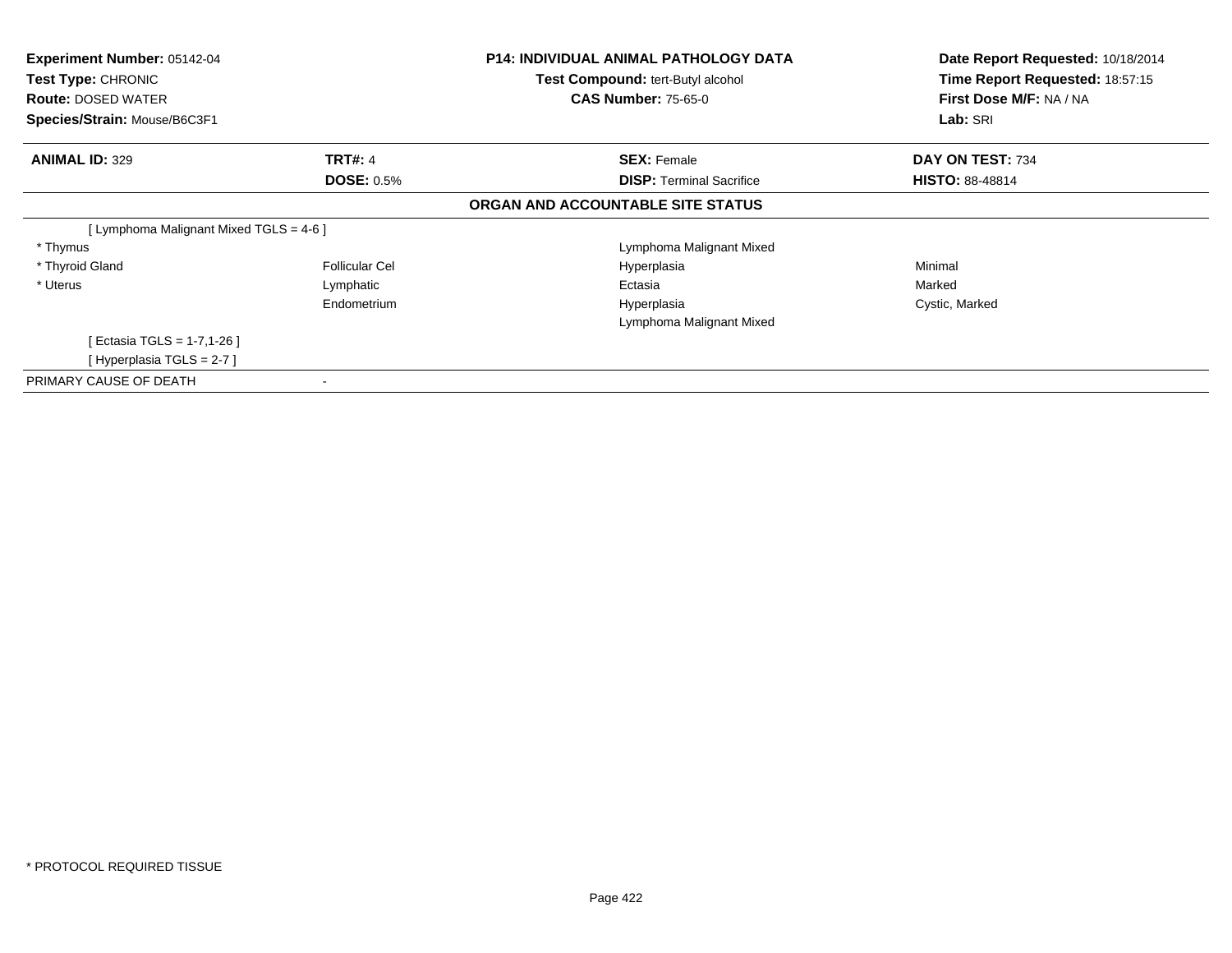| Experiment Number: 05142-04<br>Test Type: CHRONIC<br><b>Route: DOSED WATER</b><br>Species/Strain: Mouse/B6C3F1 |                                                                                | <b>P14: INDIVIDUAL ANIMAL PATHOLOGY DATA</b><br>Test Compound: tert-Butyl alcohol<br><b>CAS Number: 75-65-0</b> | Date Report Requested: 10/18/2014<br>Time Report Requested: 18:57:15<br>First Dose M/F: NA / NA<br>Lab: SRI |  |
|----------------------------------------------------------------------------------------------------------------|--------------------------------------------------------------------------------|-----------------------------------------------------------------------------------------------------------------|-------------------------------------------------------------------------------------------------------------|--|
| <b>ANIMAL ID: 330</b>                                                                                          | <b>TRT#: 4</b>                                                                 | <b>SEX: Female</b>                                                                                              | DAY ON TEST: 616                                                                                            |  |
|                                                                                                                | <b>DOSE: 0.5%</b>                                                              | <b>DISP:</b> Moribund Sacrifice                                                                                 | HISTO: 88-46982                                                                                             |  |
|                                                                                                                |                                                                                | ORGAN AND ACCOUNTABLE SITE STATUS                                                                               |                                                                                                             |  |
| <b>NORMAL</b>                                                                                                  |                                                                                |                                                                                                                 |                                                                                                             |  |
| * Adrenal Cortex                                                                                               | * Adrenal Medulla                                                              | * Bone                                                                                                          | * Bone Marrow                                                                                               |  |
| * Brain                                                                                                        | * Esophagus                                                                    | * Gallbladder                                                                                                   | * Heart                                                                                                     |  |
| * Intestine Large, Cecum                                                                                       | * Intestine Large, Colon                                                       | * Intestine Large, Rectum                                                                                       | * Intestine Small, Duodenum                                                                                 |  |
| * Intestine Small, Ileum                                                                                       | * Intestine Small, Jejunum                                                     | * Islets, Pancreatic                                                                                            | * Nose                                                                                                      |  |
| * Ovary                                                                                                        | * Pancreas                                                                     | * Parathyroid Gland                                                                                             | * Salivary Glands                                                                                           |  |
| * Stomach, Forestomach                                                                                         | * Stomach, Glandular                                                           | * Thyroid Gland                                                                                                 | * Trachea                                                                                                   |  |
| * Urinary Bladder                                                                                              |                                                                                |                                                                                                                 |                                                                                                             |  |
| <b>OBSERVATIONS</b>                                                                                            |                                                                                |                                                                                                                 |                                                                                                             |  |
| Ear                                                                                                            | Pinna                                                                          | Inflammation                                                                                                    | Chronic, Focal, Moderate                                                                                    |  |
|                                                                                                                | Pinna                                                                          | Ulcer                                                                                                           | Moderate                                                                                                    |  |
| [Inflammation TGLS = $3-30$ ]                                                                                  |                                                                                |                                                                                                                 |                                                                                                             |  |
| [ $Ulcer TGLS = 2-30$ ]                                                                                        |                                                                                |                                                                                                                 |                                                                                                             |  |
| * Kidney                                                                                                       |                                                                                | Nephropathy                                                                                                     | Mild                                                                                                        |  |
| * Liver                                                                                                        |                                                                                | Lymphoma Malignant Mixed                                                                                        |                                                                                                             |  |
| [ Lymphoma Malignant Mixed TGLS = 11-6 ]                                                                       |                                                                                |                                                                                                                 |                                                                                                             |  |
| * Lung                                                                                                         |                                                                                | Lymphoma Malignant Mixed                                                                                        |                                                                                                             |  |
| Lymph Node                                                                                                     | Axillary                                                                       | Lymphoma Malignant Mixed                                                                                        |                                                                                                             |  |
|                                                                                                                | <b>Iliac</b>                                                                   | Lymphoma Malignant Mixed                                                                                        |                                                                                                             |  |
|                                                                                                                | Inguinal                                                                       | Lymphoma Malignant Mixed                                                                                        |                                                                                                             |  |
|                                                                                                                | Pancreatic                                                                     | Lymphoma Malignant Mixed                                                                                        |                                                                                                             |  |
|                                                                                                                | Popliteal                                                                      | Lymphoma Malignant Mixed                                                                                        |                                                                                                             |  |
|                                                                                                                | Renal                                                                          | Lymphoma Malignant Mixed                                                                                        |                                                                                                             |  |
|                                                                                                                | [ Lymphoma Malignant Mixed TGLS = 14-27,5-21,6-22,12-25,13-26,9-24,4-8,16-28 ] |                                                                                                                 |                                                                                                             |  |
|                                                                                                                | [ Lymphoma Malignant Mixed TGLS = 14-27,5-21,6-22,12-25,13-26,9-24,4-8,16-28 ] |                                                                                                                 |                                                                                                             |  |
|                                                                                                                | [ Lymphoma Malignant Mixed TGLS = 14-27,5-21,6-22,12-25,13-26,9-24,4-8,16-28 ] |                                                                                                                 |                                                                                                             |  |
|                                                                                                                | [ Lymphoma Malignant Mixed TGLS = 14-27,5-21,6-22,12-25,13-26,9-24,4-8,16-28 ] |                                                                                                                 |                                                                                                             |  |
|                                                                                                                | [ Lymphoma Malignant Mixed TGLS = 14-27,5-21,6-22,12-25,13-26,9-24,4-8,16-28 ] |                                                                                                                 |                                                                                                             |  |
|                                                                                                                | [ Lymphoma Malignant Mixed TGLS = 14-27,5-21,6-22,12-25,13-26,9-24,4-8,16-28 ] |                                                                                                                 |                                                                                                             |  |
| * Lymph Node, Mandibular                                                                                       |                                                                                | Lymphoma Malignant Mixed                                                                                        |                                                                                                             |  |
|                                                                                                                | [ Lymphoma Malignant Mixed TGLS = 14-27,5-21,6-22,12-25,13-26,9-24,4-8,16-28 ] |                                                                                                                 |                                                                                                             |  |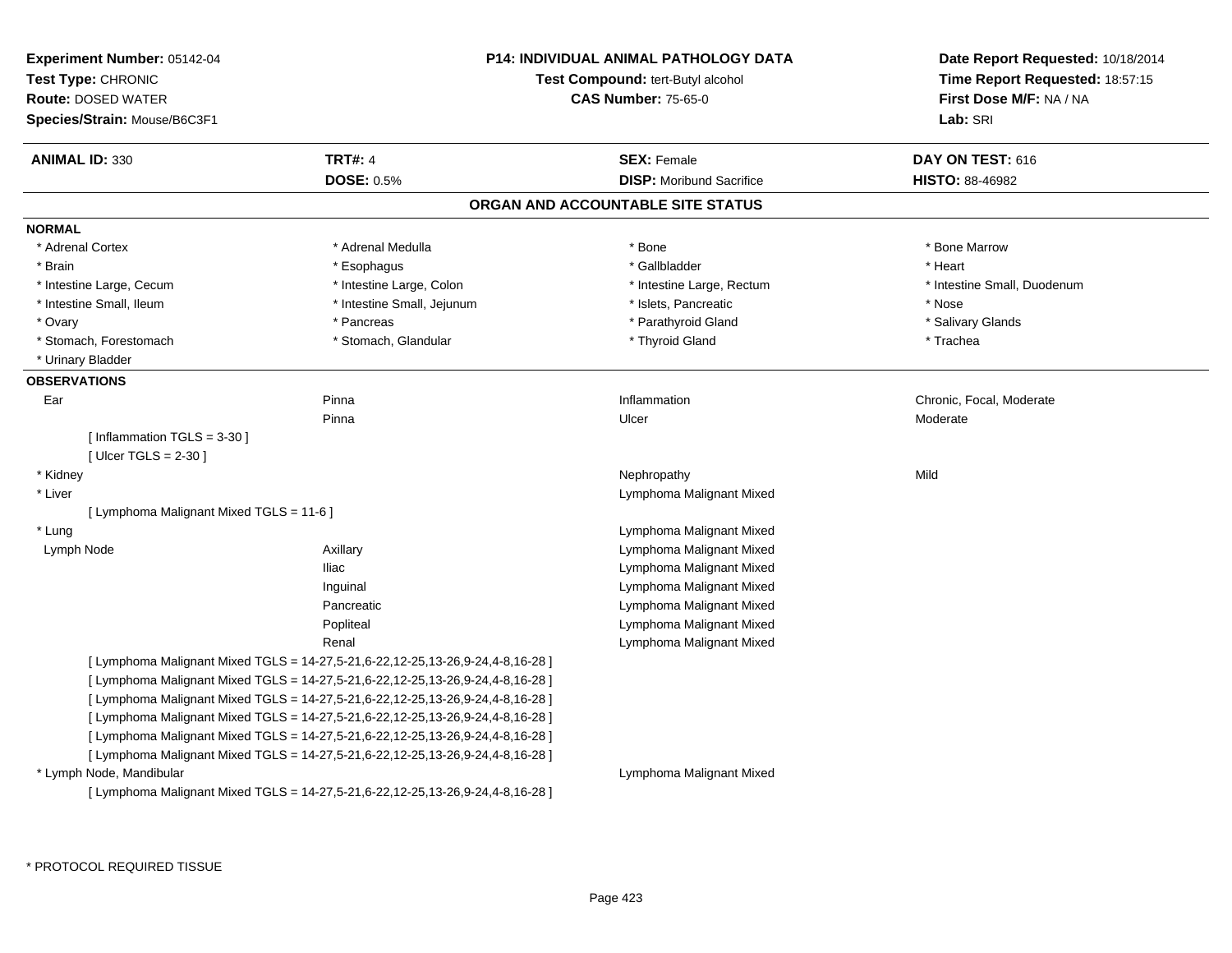| <b>Experiment Number: 05142-04</b><br>Test Type: CHRONIC<br><b>Route: DOSED WATER</b><br>Species/Strain: Mouse/B6C3F1 |                   | <b>P14: INDIVIDUAL ANIMAL PATHOLOGY DATA</b><br>Test Compound: tert-Butyl alcohol<br><b>CAS Number: 75-65-0</b> | Date Report Requested: 10/18/2014<br>Time Report Requested: 18:57:15<br>First Dose M/F: NA / NA<br>Lab: SRI |  |
|-----------------------------------------------------------------------------------------------------------------------|-------------------|-----------------------------------------------------------------------------------------------------------------|-------------------------------------------------------------------------------------------------------------|--|
| <b>ANIMAL ID: 330</b>                                                                                                 | <b>TRT#: 4</b>    | <b>SEX: Female</b>                                                                                              | DAY ON TEST: 616                                                                                            |  |
|                                                                                                                       | <b>DOSE: 0.5%</b> | <b>DISP:</b> Moribund Sacrifice                                                                                 | <b>HISTO: 88-46982</b>                                                                                      |  |
|                                                                                                                       |                   | ORGAN AND ACCOUNTABLE SITE STATUS                                                                               |                                                                                                             |  |
| * Lymph Node, Mesenteric                                                                                              |                   | Lymphoma Malignant Mixed                                                                                        |                                                                                                             |  |
| [ Lymphoma Malignant Mixed TGLS = 14-27,5-21,6-22,12-25,13-26,9-24,4-8,16-28 ]                                        |                   |                                                                                                                 |                                                                                                             |  |
| * Mammary Gland                                                                                                       |                   | <b>Dilatation</b>                                                                                               | Minimal                                                                                                     |  |
| Mesentery                                                                                                             |                   | Lymphoma Malignant Mixed                                                                                        |                                                                                                             |  |
|                                                                                                                       | Fat               | Necrosis                                                                                                        | Moderate                                                                                                    |  |
| [ Necrosis TGLS = $7-23$ ]                                                                                            |                   |                                                                                                                 |                                                                                                             |  |
| * Pituitary Gland                                                                                                     | Pars Distalis     | Focal Cellular Change                                                                                           | Minimal                                                                                                     |  |
| * Skin                                                                                                                |                   | Inflammation                                                                                                    | Chronic, Focal, Moderate                                                                                    |  |
| [Inflammation TGLS = $1-29$ ]                                                                                         |                   |                                                                                                                 |                                                                                                             |  |
| * Spleen                                                                                                              |                   | Lymphoma Malignant Mixed                                                                                        |                                                                                                             |  |
| [ Lymphoma Malignant Mixed TGLS = 8-6 ]                                                                               |                   |                                                                                                                 |                                                                                                             |  |
| * Thymus                                                                                                              |                   | Lymphoma Malignant Mixed                                                                                        |                                                                                                             |  |
| [ Lymphoma Malignant Mixed TGLS = 15-2 ]                                                                              |                   |                                                                                                                 |                                                                                                             |  |
| * Uterus                                                                                                              | Endometrium       | Hyperplasia                                                                                                     | Cystic, Moderate                                                                                            |  |
|                                                                                                                       |                   | Lymphoma Malignant Mixed                                                                                        |                                                                                                             |  |
| PRIMARY CAUSE OF DEATH                                                                                                |                   |                                                                                                                 |                                                                                                             |  |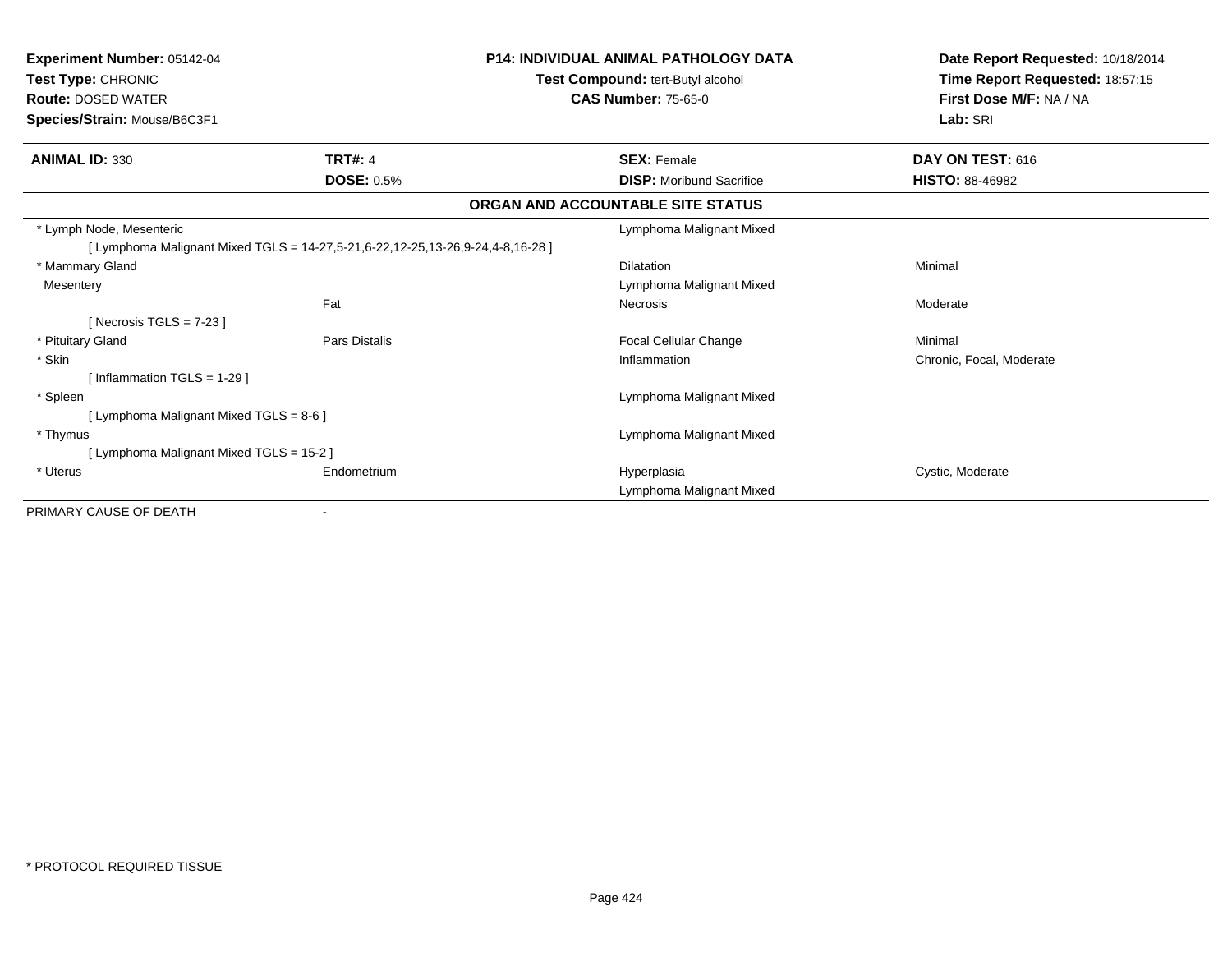| Experiment Number: 05142-04<br>Test Type: CHRONIC<br><b>Route: DOSED WATER</b><br>Species/Strain: Mouse/B6C3F1 |                            | P14: INDIVIDUAL ANIMAL PATHOLOGY DATA<br>Test Compound: tert-Butyl alcohol<br><b>CAS Number: 75-65-0</b> | Date Report Requested: 10/18/2014<br>Time Report Requested: 18:57:15<br>First Dose M/F: NA / NA<br>Lab: SRI |  |
|----------------------------------------------------------------------------------------------------------------|----------------------------|----------------------------------------------------------------------------------------------------------|-------------------------------------------------------------------------------------------------------------|--|
| <b>ANIMAL ID: 331</b>                                                                                          | <b>TRT#: 4</b>             | <b>SEX: Female</b>                                                                                       | DAY ON TEST: 710                                                                                            |  |
|                                                                                                                | <b>DOSE: 0.5%</b>          | <b>DISP:</b> Moribund Sacrifice                                                                          | HISTO: 88-48356                                                                                             |  |
|                                                                                                                |                            | ORGAN AND ACCOUNTABLE SITE STATUS                                                                        |                                                                                                             |  |
| <b>NORMAL</b>                                                                                                  |                            |                                                                                                          |                                                                                                             |  |
| * Adrenal Cortex                                                                                               | * Adrenal Medulla          | * Bone                                                                                                   | * Bone Marrow                                                                                               |  |
| * Brain                                                                                                        | * Esophagus                | * Gallbladder                                                                                            | * Heart                                                                                                     |  |
| * Intestine Large, Cecum                                                                                       | * Intestine Large, Colon   | * Intestine Large, Rectum                                                                                | * Intestine Small, Duodenum                                                                                 |  |
| * Intestine Small, Ileum                                                                                       | * Intestine Small, Jejunum | * Islets, Pancreatic                                                                                     | * Lymph Node, Mandibular                                                                                    |  |
| * Lymph Node, Mesenteric                                                                                       | * Mammary Gland            | * Nose                                                                                                   | * Pancreas                                                                                                  |  |
| * Parathyroid Gland                                                                                            | * Pituitary Gland          | * Salivary Glands                                                                                        | * Skin                                                                                                      |  |
| * Stomach, Forestomach                                                                                         | * Stomach, Glandular       | * Thymus                                                                                                 | * Thyroid Gland                                                                                             |  |
| * Trachea                                                                                                      | * Urinary Bladder          |                                                                                                          |                                                                                                             |  |
| <b>OBSERVATIONS</b>                                                                                            |                            |                                                                                                          |                                                                                                             |  |
| * Kidney                                                                                                       |                            | Nephropathy                                                                                              | Mild                                                                                                        |  |
| * Liver                                                                                                        |                            | Fibrosis                                                                                                 | Focal, Moderate                                                                                             |  |
|                                                                                                                |                            | Hepatocellular Carcinoma                                                                                 | Multiple                                                                                                    |  |
|                                                                                                                |                            | Pigmentation                                                                                             | Moderate                                                                                                    |  |
| [Fibrosis TGLS = $8-23$ ]                                                                                      |                            |                                                                                                          |                                                                                                             |  |
| [ Hepatocellular Carcinoma TGLS = 7-22,9-24,10-25 ]                                                            |                            |                                                                                                          |                                                                                                             |  |
| * Lung                                                                                                         |                            | Hepatocellular Carcinoma                                                                                 | Metastatic (Liver)                                                                                          |  |
| [ Hepatocellular Carcinoma TGLS = 11-2,11-2-1 ]                                                                |                            |                                                                                                          |                                                                                                             |  |
| * Ovary                                                                                                        | Follicle                   | Cyst                                                                                                     | Moderate                                                                                                    |  |
| [Cyst TGLS = $2-7$ ]                                                                                           |                            |                                                                                                          |                                                                                                             |  |
| * Spleen                                                                                                       |                            | Hematopoietic Cell Proliferation                                                                         | Moderate                                                                                                    |  |
| [ Hematopoietic Cell Proliferation TGLS = 6-6 ]                                                                |                            |                                                                                                          |                                                                                                             |  |
| * Uterus                                                                                                       |                            | Hydrometra                                                                                               | Moderate                                                                                                    |  |
|                                                                                                                | Endometrium                | Hyperplasia                                                                                              | Cystic, Moderate                                                                                            |  |
| [Hydrometra TGLS = 4-7]                                                                                        |                            |                                                                                                          |                                                                                                             |  |
| [Hyperplasia TGLS = 3-7]                                                                                       |                            |                                                                                                          |                                                                                                             |  |
| Vagina                                                                                                         | Epithelium                 | Metaplasia                                                                                               | Mild                                                                                                        |  |
| [Metaplasia TGLS = 5-21]                                                                                       |                            |                                                                                                          |                                                                                                             |  |
| PRIMARY CAUSE OF DEATH                                                                                         |                            |                                                                                                          |                                                                                                             |  |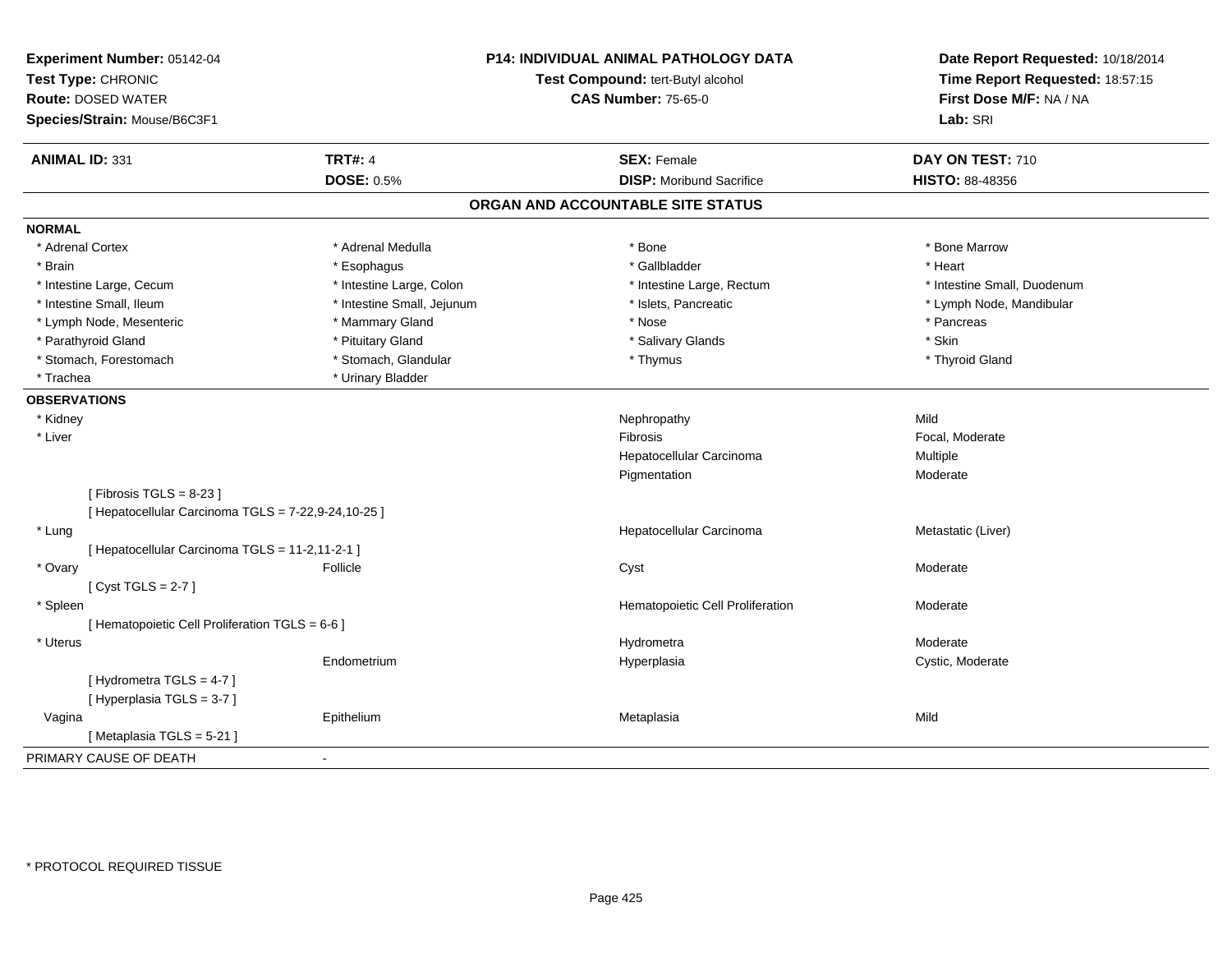| <b>Experiment Number: 05142-04</b><br>Test Type: CHRONIC<br><b>Route: DOSED WATER</b><br>Species/Strain: Mouse/B6C3F1 | <b>P14: INDIVIDUAL ANIMAL PATHOLOGY DATA</b><br>Test Compound: tert-Butyl alcohol<br><b>CAS Number: 75-65-0</b> |                                   | Date Report Requested: 10/18/2014<br>Time Report Requested: 18:57:15<br>First Dose M/F: NA / NA<br>Lab: SRI |
|-----------------------------------------------------------------------------------------------------------------------|-----------------------------------------------------------------------------------------------------------------|-----------------------------------|-------------------------------------------------------------------------------------------------------------|
| <b>ANIMAL ID: 332</b>                                                                                                 | <b>TRT#: 4</b>                                                                                                  | <b>SEX: Female</b>                | DAY ON TEST: 310                                                                                            |
|                                                                                                                       | <b>DOSE: 0.5%</b>                                                                                               | <b>DISP:</b> Accidentally Killed  | <b>HISTO: 87-45204</b>                                                                                      |
|                                                                                                                       |                                                                                                                 | ORGAN AND ACCOUNTABLE SITE STATUS |                                                                                                             |
| <b>NORMAL</b>                                                                                                         |                                                                                                                 |                                   |                                                                                                             |
| * Adrenal Cortex                                                                                                      | * Adrenal Medulla                                                                                               | * Bone                            | * Bone Marrow                                                                                               |
| * Brain                                                                                                               | * Esophagus                                                                                                     | * Gallbladder                     | * Heart                                                                                                     |
| * Intestine Large, Cecum                                                                                              | * Intestine Large, Colon                                                                                        | * Intestine Large, Rectum         | * Intestine Small, Duodenum                                                                                 |
| * Intestine Small, Ileum                                                                                              | * Intestine Small, Jejunum                                                                                      | * Islets, Pancreatic              | * Kidney                                                                                                    |
| * Lymph Node, Mandibular                                                                                              | * Lymph Node, Mesenteric                                                                                        | * Mammary Gland                   | * Nose                                                                                                      |
| * Pancreas                                                                                                            | * Parathyroid Gland                                                                                             | * Pituitary Gland                 | * Salivary Glands                                                                                           |
| * Skin                                                                                                                | * Stomach, Forestomach                                                                                          | * Stomach, Glandular              | * Thymus                                                                                                    |
| * Thyroid Gland                                                                                                       | * Trachea                                                                                                       | * Urinary Bladder                 |                                                                                                             |
| <b>OBSERVATIONS</b>                                                                                                   |                                                                                                                 |                                   |                                                                                                             |
| * Liver                                                                                                               |                                                                                                                 | Fatty Change                      | Moderate                                                                                                    |
| * Lung                                                                                                                |                                                                                                                 | Congestion                        | Mild                                                                                                        |
| * Ovary                                                                                                               | Follicle                                                                                                        | Cyst                              | Mild                                                                                                        |
| * Spleen                                                                                                              |                                                                                                                 | <b>Depletion Cellular</b>         | Mild                                                                                                        |
| * Uterus                                                                                                              | Endometrium                                                                                                     | Hyperplasia                       | Cystic, Moderate                                                                                            |
| [Hyperplasia TGLS = 1-7]                                                                                              |                                                                                                                 |                                   |                                                                                                             |
| PRIMARY CAUSE OF DEATH                                                                                                |                                                                                                                 |                                   |                                                                                                             |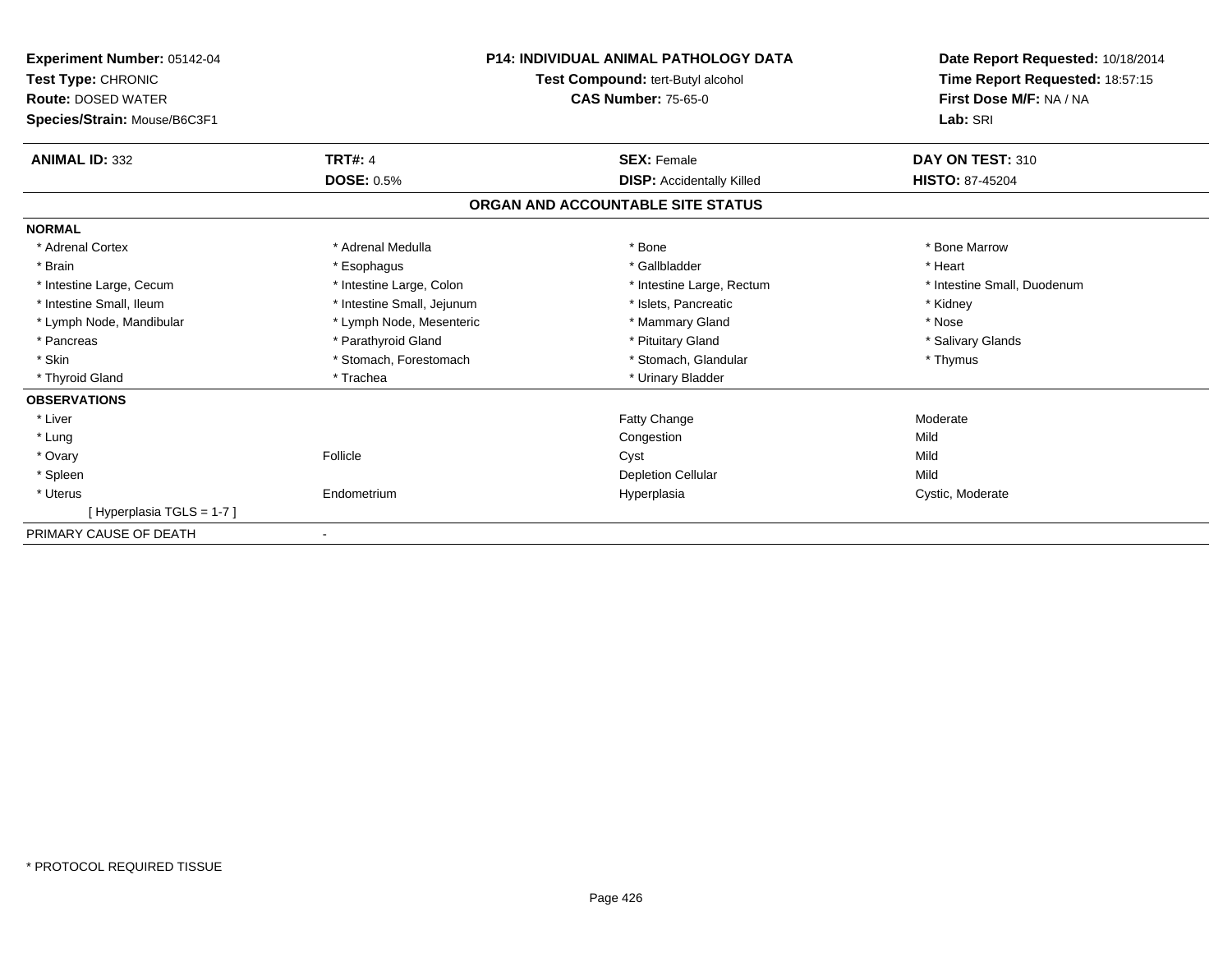| <b>Experiment Number: 05142-04</b><br>Test Type: CHRONIC<br><b>Route: DOSED WATER</b><br>Species/Strain: Mouse/B6C3F1 | <b>P14: INDIVIDUAL ANIMAL PATHOLOGY DATA</b><br>Test Compound: tert-Butyl alcohol<br><b>CAS Number: 75-65-0</b> |                                   | Date Report Requested: 10/18/2014<br>Time Report Requested: 18:57:15<br>First Dose M/F: NA / NA<br>Lab: SRI |
|-----------------------------------------------------------------------------------------------------------------------|-----------------------------------------------------------------------------------------------------------------|-----------------------------------|-------------------------------------------------------------------------------------------------------------|
| <b>ANIMAL ID: 333</b>                                                                                                 | <b>TRT#: 4</b>                                                                                                  | <b>SEX: Female</b>                | DAY ON TEST: 365                                                                                            |
|                                                                                                                       | <b>DOSE: 0.5%</b>                                                                                               | <b>DISP:</b> Accidentally Killed  | HISTO: 87-45205                                                                                             |
|                                                                                                                       |                                                                                                                 | ORGAN AND ACCOUNTABLE SITE STATUS |                                                                                                             |
| <b>NORMAL</b>                                                                                                         |                                                                                                                 |                                   |                                                                                                             |
| * Adrenal Cortex                                                                                                      | * Adrenal Medulla                                                                                               | * Bone                            | * Bone Marrow                                                                                               |
| * Brain                                                                                                               | * Esophagus                                                                                                     | * Gallbladder                     | * Heart                                                                                                     |
| * Intestine Large, Cecum                                                                                              | * Intestine Large, Colon                                                                                        | * Intestine Large, Rectum         | * Intestine Small, Duodenum                                                                                 |
| * Intestine Small, Ileum                                                                                              | * Intestine Small, Jejunum                                                                                      | * Islets, Pancreatic              | * Kidney                                                                                                    |
| * Lung                                                                                                                | * Lymph Node, Mandibular                                                                                        | * Lymph Node, Mesenteric          | * Mammary Gland                                                                                             |
| * Nose                                                                                                                | * Ovary                                                                                                         | * Pancreas                        | * Parathyroid Gland                                                                                         |
| * Pituitary Gland                                                                                                     | * Salivary Glands                                                                                               | * Skin                            | * Spleen                                                                                                    |
| * Stomach, Forestomach                                                                                                | * Stomach, Glandular                                                                                            | * Thymus                          | * Trachea                                                                                                   |
| * Urinary Bladder                                                                                                     |                                                                                                                 |                                   |                                                                                                             |
| <b>OBSERVATIONS</b>                                                                                                   |                                                                                                                 |                                   |                                                                                                             |
| * Liver                                                                                                               |                                                                                                                 | <b>Clear Cell Focus</b>           |                                                                                                             |
|                                                                                                                       |                                                                                                                 | <b>Fatty Change</b>               | Mild                                                                                                        |
| * Thyroid Gland                                                                                                       | <b>Follicular Cel</b>                                                                                           | Hyperplasia                       | Minimal                                                                                                     |
| * Uterus                                                                                                              | Endometrium                                                                                                     | Hyperplasia                       | Cystic, Moderate                                                                                            |
| [Hyperplasia TGLS = 1-7]                                                                                              |                                                                                                                 |                                   |                                                                                                             |
| PRIMARY CAUSE OF DEATH                                                                                                |                                                                                                                 |                                   |                                                                                                             |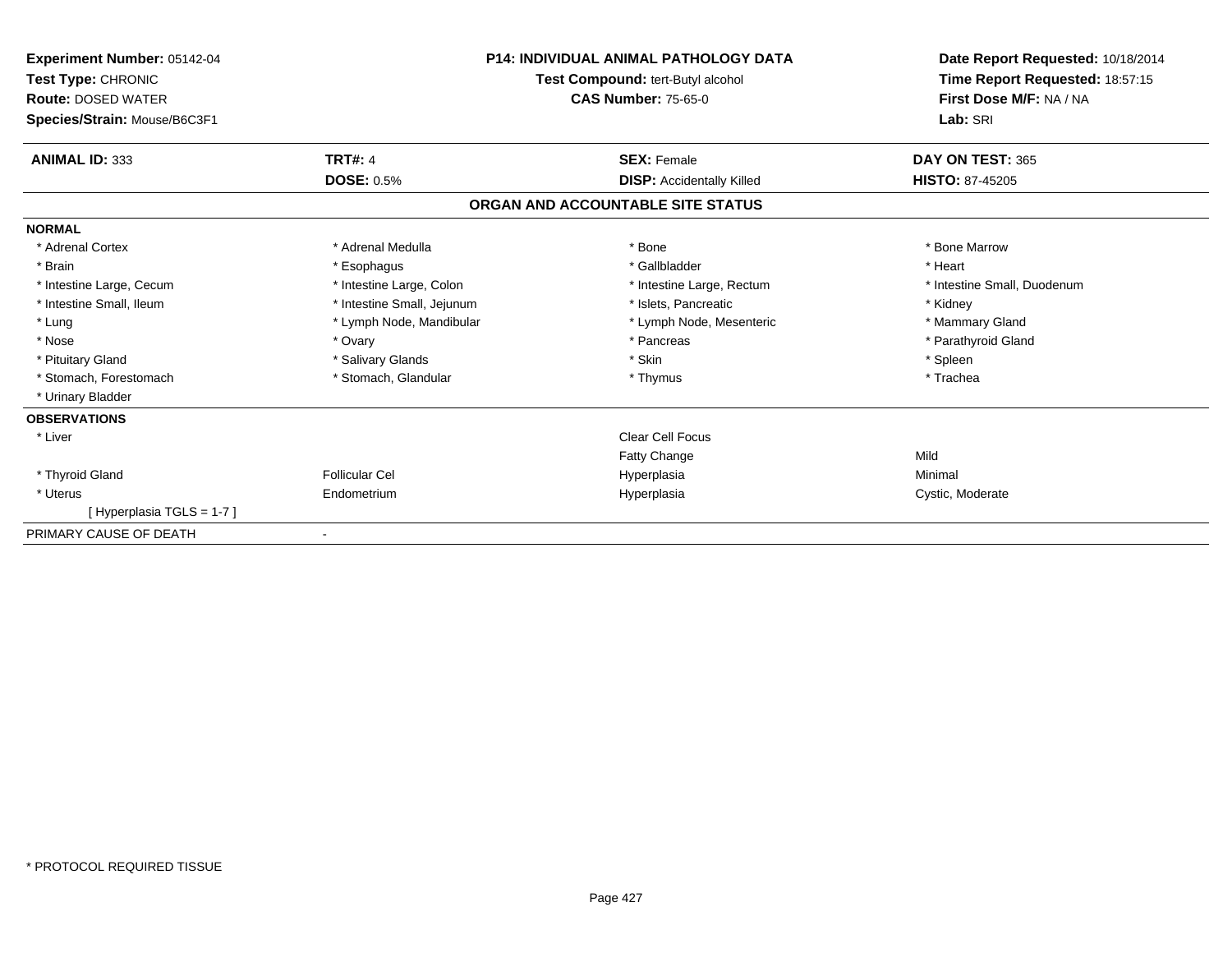| Experiment Number: 05142-04<br>Test Type: CHRONIC<br><b>Route: DOSED WATER</b><br>Species/Strain: Mouse/B6C3F1 | <b>P14: INDIVIDUAL ANIMAL PATHOLOGY DATA</b><br>Test Compound: tert-Butyl alcohol<br><b>CAS Number: 75-65-0</b> |                                   | Date Report Requested: 10/18/2014<br>Time Report Requested: 18:57:15<br>First Dose M/F: NA / NA<br>Lab: SRI |  |
|----------------------------------------------------------------------------------------------------------------|-----------------------------------------------------------------------------------------------------------------|-----------------------------------|-------------------------------------------------------------------------------------------------------------|--|
| <b>ANIMAL ID: 334</b>                                                                                          | <b>TRT#: 4</b>                                                                                                  | <b>SEX: Female</b>                | DAY ON TEST: 734                                                                                            |  |
|                                                                                                                | <b>DOSE: 0.5%</b>                                                                                               | <b>DISP: Terminal Sacrifice</b>   | <b>HISTO: 88-48815</b>                                                                                      |  |
|                                                                                                                |                                                                                                                 | ORGAN AND ACCOUNTABLE SITE STATUS |                                                                                                             |  |
| <b>NORMAL</b>                                                                                                  |                                                                                                                 |                                   |                                                                                                             |  |
| * Adrenal Cortex                                                                                               | * Adrenal Medulla                                                                                               | * Bone Marrow                     | * Brain                                                                                                     |  |
| * Esophagus                                                                                                    | * Gallbladder                                                                                                   | * Heart                           | * Intestine Large, Cecum                                                                                    |  |
| * Intestine Large, Colon                                                                                       | * Intestine Large, Rectum                                                                                       | * Intestine Small, Duodenum       | * Intestine Small, Ileum                                                                                    |  |
| * Intestine Small, Jejunum                                                                                     | * Islets, Pancreatic                                                                                            | * Kidney                          | * Lymph Node, Mandibular                                                                                    |  |
| * Mammary Gland                                                                                                | * Nose                                                                                                          | * Ovary                           | * Pancreas                                                                                                  |  |
| * Parathyroid Gland                                                                                            | * Salivary Glands                                                                                               | * Skin                            | * Stomach, Forestomach                                                                                      |  |
| * Stomach, Glandular                                                                                           | * Trachea                                                                                                       | * Urinary Bladder                 |                                                                                                             |  |
| <b>OBSERVATIONS</b>                                                                                            |                                                                                                                 |                                   |                                                                                                             |  |
| * Bone                                                                                                         |                                                                                                                 | Fibrous Osteodystrophy            | Minimal                                                                                                     |  |
| * Liver                                                                                                        |                                                                                                                 | Hepatocellular Adenoma            |                                                                                                             |  |
|                                                                                                                |                                                                                                                 | Hepatocellular Carcinoma          |                                                                                                             |  |
| [ Hepatocellular Adenoma TGLS = 4-22 ]<br>[ Hepatocellular Carcinoma TGLS = 3-21 ]                             |                                                                                                                 |                                   |                                                                                                             |  |
| * Lung                                                                                                         | Alveolar Epith                                                                                                  | Hyperplasia                       | Mild                                                                                                        |  |
| [Hyperplasia TGLS = $6-2-1$ ]                                                                                  |                                                                                                                 |                                   |                                                                                                             |  |
| * Lymph Node, Mesenteric                                                                                       |                                                                                                                 | Lymphoma Malignant Mixed          |                                                                                                             |  |
| * Pituitary Gland                                                                                              | Pars Distalis                                                                                                   | Adenoma                           |                                                                                                             |  |
| [Adenoma TGLS = $5-1$ ]                                                                                        |                                                                                                                 |                                   |                                                                                                             |  |
| * Spleen                                                                                                       |                                                                                                                 | Lymphoma Malignant Mixed          |                                                                                                             |  |
| * Thymus                                                                                                       | Thymocyte                                                                                                       | Thymoma Benign                    |                                                                                                             |  |
| * Thyroid Gland                                                                                                | <b>Follicular Cel</b>                                                                                           | Hyperplasia                       | Minimal                                                                                                     |  |
| * Uterus                                                                                                       |                                                                                                                 | Hydrometra                        | Moderate                                                                                                    |  |
|                                                                                                                | Endometrium                                                                                                     | Hyperplasia                       | Cystic, Marked                                                                                              |  |
| [Hydrometra TGLS = 1-7]                                                                                        |                                                                                                                 |                                   |                                                                                                             |  |
| [Hyperplasia TGLS = 2-7]                                                                                       |                                                                                                                 |                                   |                                                                                                             |  |
| PRIMARY CAUSE OF DEATH                                                                                         | $\blacksquare$                                                                                                  |                                   |                                                                                                             |  |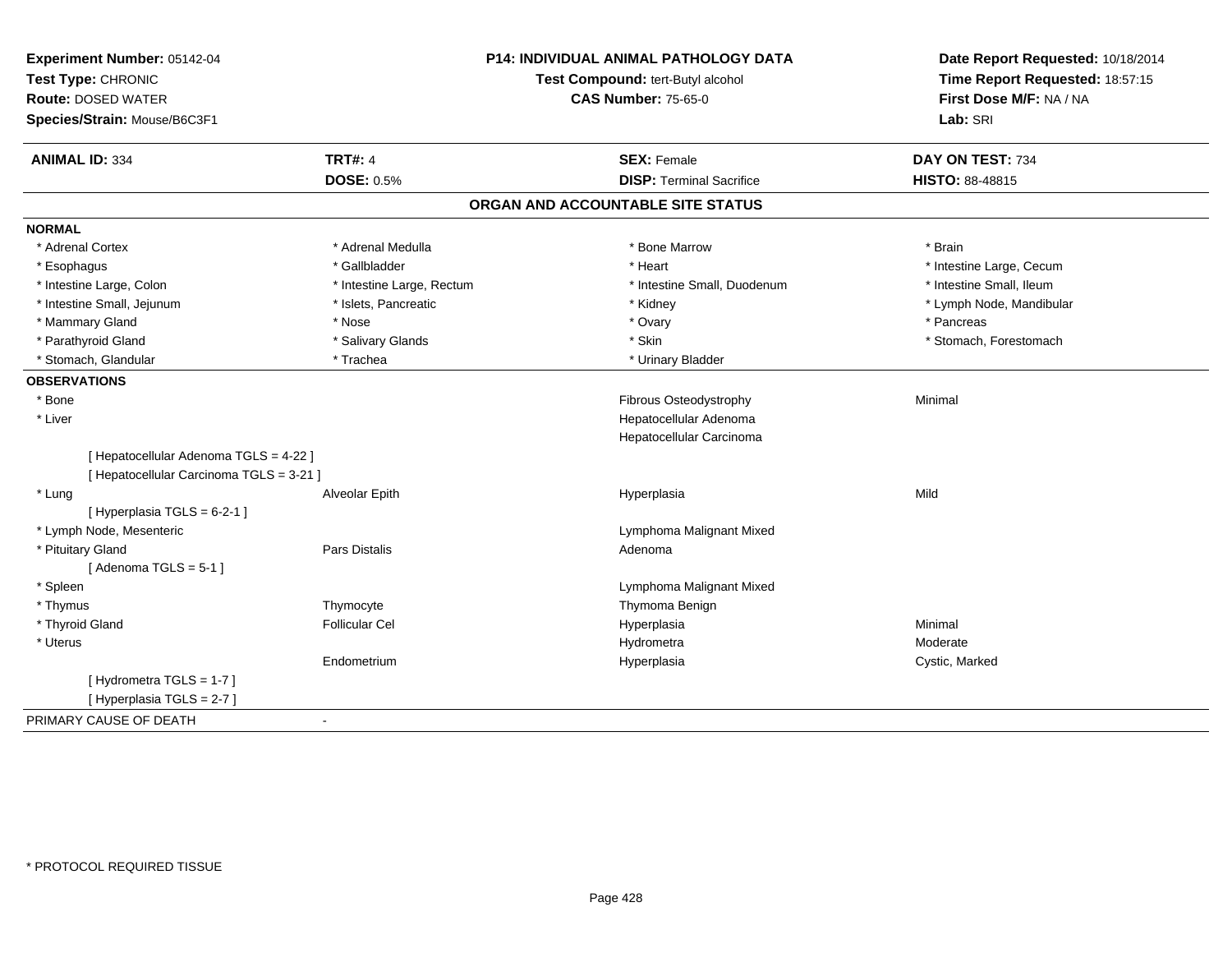| Experiment Number: 05142-04<br>Test Type: CHRONIC<br><b>Route: DOSED WATER</b><br>Species/Strain: Mouse/B6C3F1 |                            | <b>P14: INDIVIDUAL ANIMAL PATHOLOGY DATA</b><br>Test Compound: tert-Butyl alcohol<br><b>CAS Number: 75-65-0</b> | Date Report Requested: 10/18/2014<br>Time Report Requested: 18:57:15<br>First Dose M/F: NA / NA<br>Lab: SRI |
|----------------------------------------------------------------------------------------------------------------|----------------------------|-----------------------------------------------------------------------------------------------------------------|-------------------------------------------------------------------------------------------------------------|
| <b>ANIMAL ID: 335</b>                                                                                          | <b>TRT#: 4</b>             | <b>SEX: Female</b>                                                                                              | DAY ON TEST: 72                                                                                             |
|                                                                                                                | <b>DOSE: 0.5%</b>          | <b>DISP:</b> Accidentally Killed<br>ORGAN AND ACCOUNTABLE SITE STATUS                                           | <b>HISTO: 87-44208</b>                                                                                      |
| <b>NORMAL</b>                                                                                                  |                            |                                                                                                                 |                                                                                                             |
| * Adrenal Cortex                                                                                               | * Adrenal Medulla          | * Bone                                                                                                          | * Bone Marrow                                                                                               |
| * Brain                                                                                                        | * Esophagus                | * Gallbladder                                                                                                   | * Heart                                                                                                     |
| * Intestine Large, Cecum                                                                                       | * Intestine Large, Colon   | * Intestine Large, Rectum                                                                                       | * Intestine Small, Duodenum                                                                                 |
| * Intestine Small, Ileum                                                                                       | * Intestine Small, Jejunum | * Islets, Pancreatic                                                                                            | * Kidney                                                                                                    |
| * Liver                                                                                                        | * Lung                     | * Lymph Node, Mandibular                                                                                        | * Mammary Gland                                                                                             |
| * Nose                                                                                                         | * Ovary                    | * Pancreas                                                                                                      | * Parathyroid Gland                                                                                         |
| * Pituitary Gland                                                                                              | * Salivary Glands          | * Skin                                                                                                          | * Stomach, Forestomach                                                                                      |
| * Stomach, Glandular                                                                                           | * Thymus                   | * Thyroid Gland                                                                                                 | * Trachea                                                                                                   |
| * Urinary Bladder                                                                                              | * Uterus                   |                                                                                                                 |                                                                                                             |
| <b>MISSING</b>                                                                                                 |                            |                                                                                                                 |                                                                                                             |
| * Lymph Node, Mesenteric                                                                                       |                            |                                                                                                                 |                                                                                                             |
| <b>OBSERVATIONS</b>                                                                                            |                            |                                                                                                                 |                                                                                                             |
| * Spleen                                                                                                       |                            | <b>Depletion Cellular</b>                                                                                       | Minimal                                                                                                     |
| PRIMARY CAUSE OF DEATH                                                                                         |                            |                                                                                                                 |                                                                                                             |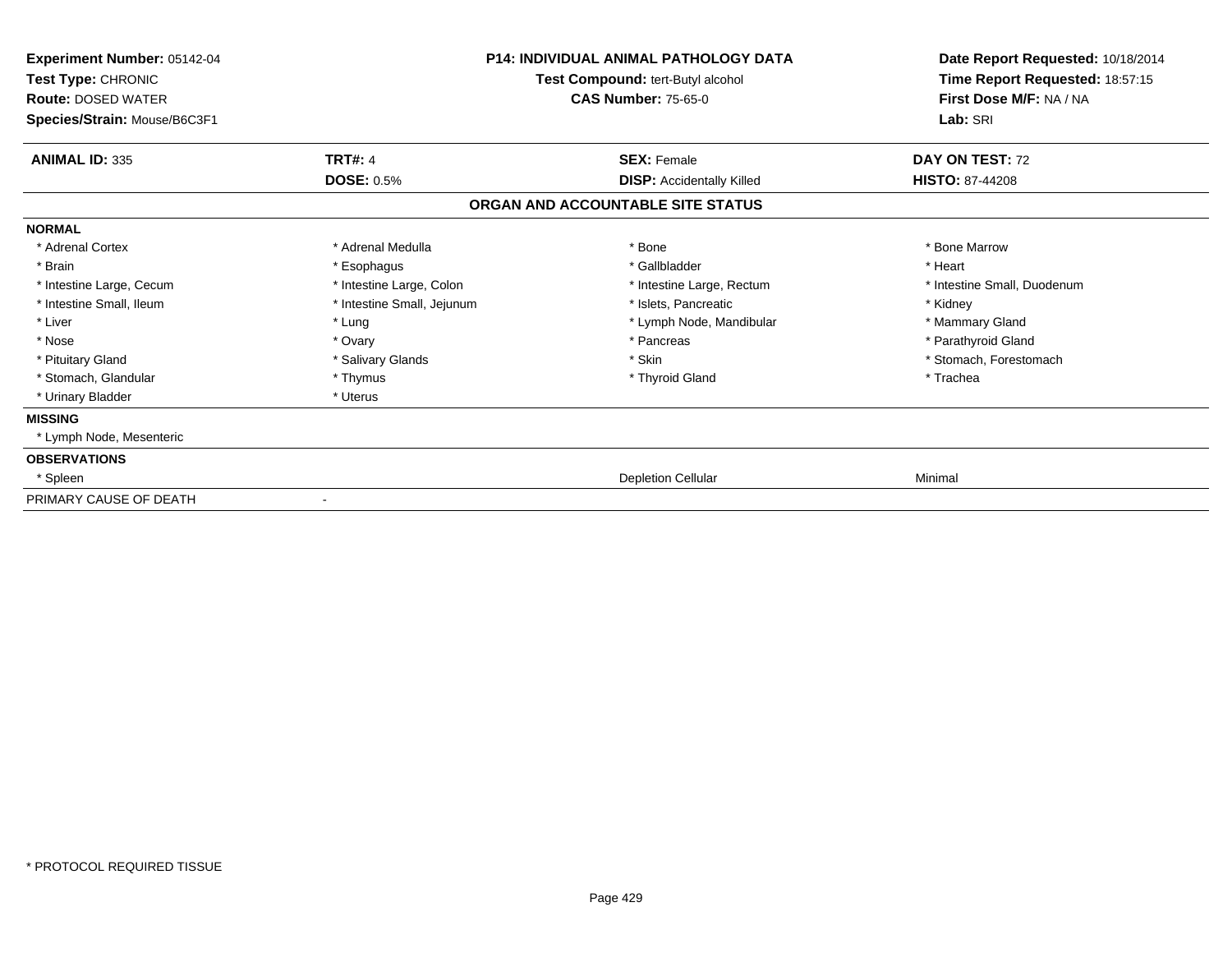| Experiment Number: 05142-04                           |                            | <b>P14: INDIVIDUAL ANIMAL PATHOLOGY DATA</b> | Date Report Requested: 10/18/2014 |  |
|-------------------------------------------------------|----------------------------|----------------------------------------------|-----------------------------------|--|
| Test Type: CHRONIC                                    |                            | Test Compound: tert-Butyl alcohol            | Time Report Requested: 18:57:15   |  |
| <b>Route: DOSED WATER</b>                             |                            | <b>CAS Number: 75-65-0</b>                   | First Dose M/F: NA / NA           |  |
| Species/Strain: Mouse/B6C3F1                          |                            |                                              | Lab: SRI                          |  |
| <b>ANIMAL ID: 336</b>                                 | <b>TRT#: 4</b>             | <b>SEX: Female</b>                           | DAY ON TEST: 674                  |  |
|                                                       | <b>DOSE: 0.5%</b>          | <b>DISP: Natural Death</b>                   | HISTO: 88-48357                   |  |
|                                                       |                            | ORGAN AND ACCOUNTABLE SITE STATUS            |                                   |  |
| <b>NORMAL</b>                                         |                            |                                              |                                   |  |
| * Adrenal Cortex                                      | * Adrenal Medulla          | * Bone                                       | * Bone Marrow                     |  |
| * Brain                                               | * Esophagus                | * Gallbladder                                | * Heart                           |  |
| * Islets, Pancreatic                                  | * Kidney                   | * Lymph Node, Mandibular                     | * Lymph Node, Mesenteric          |  |
| * Mammary Gland                                       | * Nose                     | * Ovary                                      | * Pancreas                        |  |
| * Parathyroid Gland                                   | * Salivary Glands          | * Skin                                       | * Stomach, Forestomach            |  |
| * Stomach, Glandular                                  | * Thymus                   | * Thyroid Gland                              | * Trachea                         |  |
| * Urinary Bladder                                     |                            |                                              |                                   |  |
| <b>MISSING</b>                                        |                            |                                              |                                   |  |
| * Pituitary Gland                                     |                            |                                              |                                   |  |
| <b>AUTO PRECLUDES DIAG.</b>                           |                            |                                              |                                   |  |
| * Intestine Large, Cecum                              | * Intestine Large, Colon   | * Intestine Large, Rectum                    | * Intestine Small, Duodenum       |  |
| * Intestine Small, Ileum                              | * Intestine Small, Jejunum |                                              |                                   |  |
| <b>OBSERVATIONS</b>                                   |                            |                                              |                                   |  |
| * Liver                                               |                            | Hepatocellular Adenoma                       | Multiple                          |  |
|                                                       |                            | Hepatocellular Carcinoma                     | Multiple                          |  |
|                                                       |                            | Infarct                                      | Moderate                          |  |
|                                                       |                            | Pigmentation                                 | Mild                              |  |
| [ Hepatocellular Adenoma TGLS = 5-22,7-24 ]           |                            |                                              |                                   |  |
| [ Hepatocellular Carcinoma TGLS = 4-21,6-23,8-25 ]    |                            |                                              |                                   |  |
| [Infarct TGLS = $4-21$ ]                              |                            |                                              |                                   |  |
| * Lung                                                |                            | Hepatocellular Carcinoma                     | Metastatic (Liver)                |  |
| [ Hepatocellular Carcinoma TGLS = 9-2,10-2-2,11-2-1 ] |                            |                                              |                                   |  |
| * Spleen                                              |                            | Hematopoietic Cell Proliferation             | Moderate                          |  |
| [ Hematopoietic Cell Proliferation TGLS = 3-6 ]       |                            |                                              |                                   |  |
| * Uterus                                              | Endometrium                | Hyperplasia                                  | Cystic, Moderate                  |  |
| [Hyperplasia TGLS = 2-7]                              |                            |                                              |                                   |  |
| PRIMARY CAUSE OF DEATH                                | $\sim$                     |                                              |                                   |  |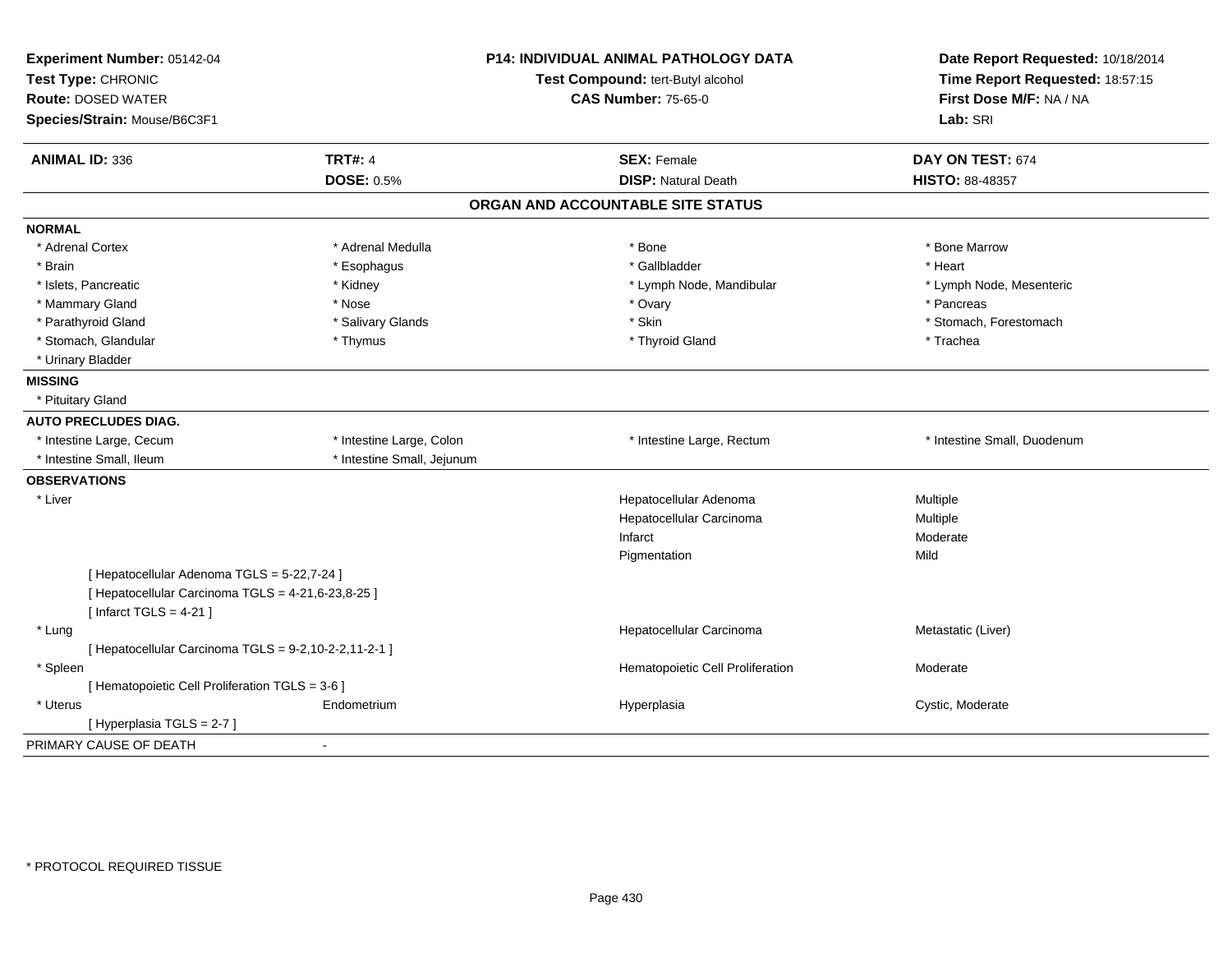| Experiment Number: 05142-04             | <b>P14: INDIVIDUAL ANIMAL PATHOLOGY DATA</b><br>Test Compound: tert-Butyl alcohol<br><b>CAS Number: 75-65-0</b> |  |                                   |                                 | Date Report Requested: 10/18/2014 |
|-----------------------------------------|-----------------------------------------------------------------------------------------------------------------|--|-----------------------------------|---------------------------------|-----------------------------------|
| Test Type: CHRONIC                      |                                                                                                                 |  |                                   | Time Report Requested: 18:57:15 |                                   |
| <b>Route: DOSED WATER</b>               |                                                                                                                 |  |                                   | First Dose M/F: NA / NA         |                                   |
| Species/Strain: Mouse/B6C3F1            |                                                                                                                 |  |                                   |                                 | Lab: SRI                          |
| <b>ANIMAL ID: 337</b>                   | <b>TRT#: 4</b>                                                                                                  |  | <b>SEX: Female</b>                |                                 | DAY ON TEST: 734                  |
|                                         | <b>DOSE: 0.5%</b>                                                                                               |  | <b>DISP: Terminal Sacrifice</b>   |                                 | HISTO: 88-48816                   |
|                                         |                                                                                                                 |  | ORGAN AND ACCOUNTABLE SITE STATUS |                                 |                                   |
| <b>NORMAL</b>                           |                                                                                                                 |  |                                   |                                 |                                   |
| * Adrenal Cortex                        | * Adrenal Medulla                                                                                               |  | * Bone Marrow                     |                                 | * Brain                           |
| * Esophagus                             | * Gallbladder                                                                                                   |  | * Heart                           |                                 | * Intestine Large, Cecum          |
| * Intestine Large, Colon                | * Intestine Large, Rectum                                                                                       |  | * Intestine Small, Duodenum       |                                 | * Intestine Small, Ileum          |
| * Intestine Small, Jejunum              | * Islets, Pancreatic                                                                                            |  | * Kidney                          |                                 | * Lung                            |
| * Lymph Node, Mandibular                | * Lymph Node, Mesenteric                                                                                        |  | * Mammary Gland                   |                                 | * Nose                            |
| * Ovary                                 | * Pancreas                                                                                                      |  | * Parathyroid Gland               |                                 | * Salivary Glands                 |
| * Skin                                  | * Spleen                                                                                                        |  | * Stomach, Forestomach            |                                 | * Stomach, Glandular              |
| * Thymus                                | * Trachea                                                                                                       |  | * Urinary Bladder                 |                                 |                                   |
| <b>OBSERVATIONS</b>                     |                                                                                                                 |  |                                   |                                 |                                   |
| * Bone                                  |                                                                                                                 |  | Fibrous Osteodystrophy            |                                 | Mild                              |
| <b>Clitoral Gland</b>                   |                                                                                                                 |  | Degeneration                      |                                 | Cystic, Mild                      |
| [Degeneration TGLS = 1-8]               |                                                                                                                 |  |                                   |                                 |                                   |
| * Liver                                 |                                                                                                                 |  | Eosinophilic Focus                |                                 |                                   |
|                                         |                                                                                                                 |  | Hepatocellular Adenoma            |                                 |                                   |
| [ Eosinophilic Focus TGLS = 4-22,6-23 ] |                                                                                                                 |  |                                   |                                 |                                   |
| [ Hepatocellular Adenoma TGLS = 3-21 ]  |                                                                                                                 |  |                                   |                                 |                                   |
| * Pituitary Gland                       | <b>Pars Distalis</b>                                                                                            |  | Adenoma                           |                                 |                                   |
| [Adenoma TGLS = $5-1$ ]                 |                                                                                                                 |  |                                   |                                 |                                   |
| * Thyroid Gland                         | <b>Follicular Cel</b>                                                                                           |  | Hyperplasia                       |                                 | Marked                            |
| * Uterus                                | Endometrium                                                                                                     |  | Hyperplasia                       |                                 | Cystic, Moderate                  |
| [Hyperplasia TGLS = $2-7$ ]             |                                                                                                                 |  |                                   |                                 |                                   |
| PRIMARY CAUSE OF DEATH                  |                                                                                                                 |  |                                   |                                 |                                   |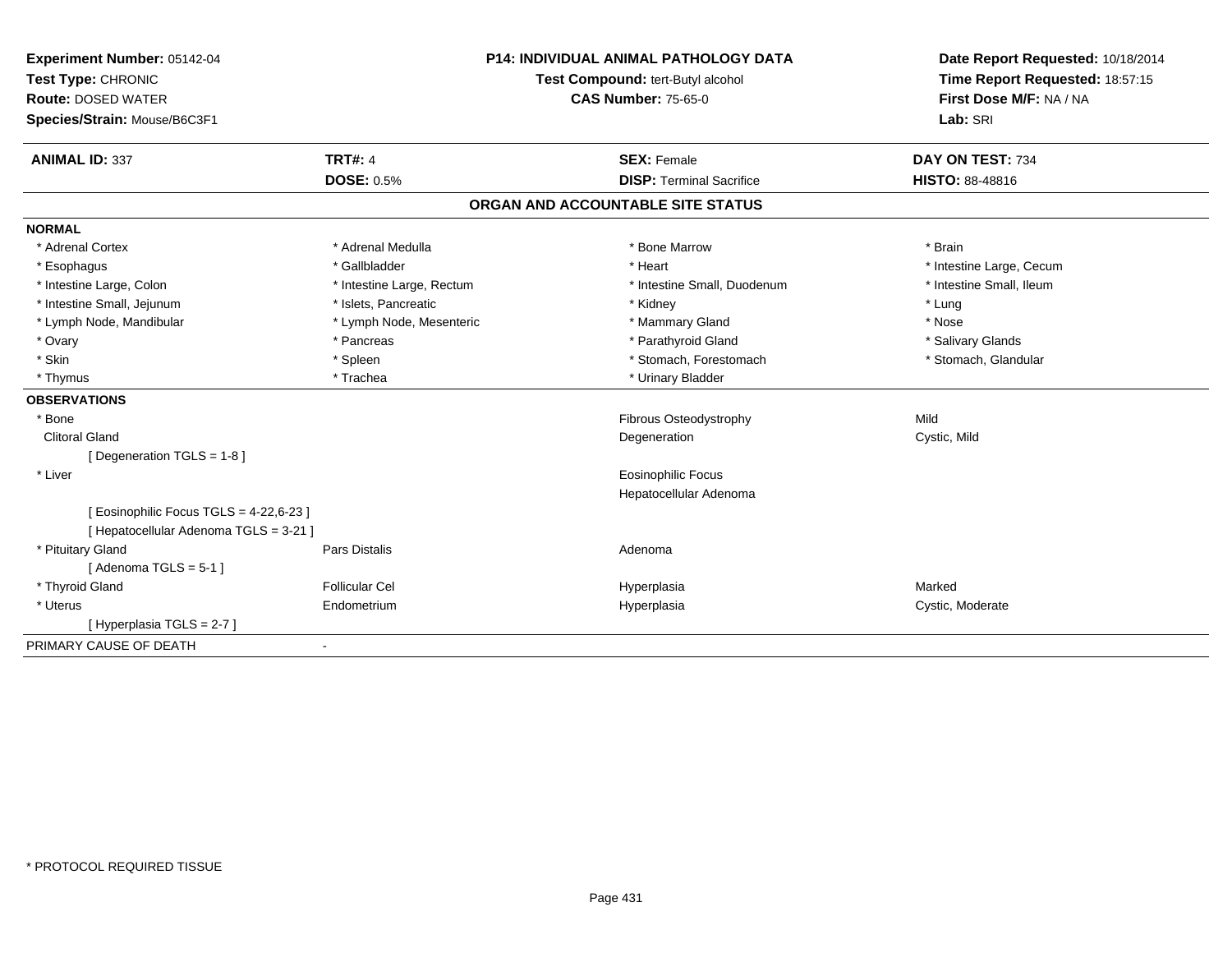| Experiment Number: 05142-04              | <b>P14: INDIVIDUAL ANIMAL PATHOLOGY DATA</b> |                            |                                   | Date Report Requested: 10/18/2014 |
|------------------------------------------|----------------------------------------------|----------------------------|-----------------------------------|-----------------------------------|
| Test Type: CHRONIC                       | Test Compound: tert-Butyl alcohol            |                            |                                   | Time Report Requested: 18:57:15   |
| <b>Route: DOSED WATER</b>                |                                              | <b>CAS Number: 75-65-0</b> |                                   | First Dose M/F: NA / NA           |
| Species/Strain: Mouse/B6C3F1             |                                              |                            |                                   | Lab: SRI                          |
| <b>ANIMAL ID: 338</b>                    | <b>TRT#: 4</b>                               |                            | <b>SEX: Female</b>                | DAY ON TEST: 628                  |
|                                          | <b>DOSE: 0.5%</b>                            |                            | <b>DISP:</b> Moribund Sacrifice   | <b>HISTO: 88-46983</b>            |
|                                          |                                              |                            | ORGAN AND ACCOUNTABLE SITE STATUS |                                   |
| <b>NORMAL</b>                            |                                              |                            |                                   |                                   |
| * Adrenal Cortex                         | * Adrenal Medulla                            |                            | * Bone Marrow                     | * Brain                           |
| * Esophagus                              | * Gallbladder                                |                            | * Heart                           | * Intestine Large, Cecum          |
| * Intestine Large, Colon                 | * Intestine Large, Rectum                    |                            | * Intestine Small, Duodenum       | * Intestine Small, Ileum          |
| * Intestine Small, Jejunum               | * Kidney                                     |                            | * Lung                            | * Lymph Node, Mandibular          |
| * Lymph Node, Mesenteric                 | * Mammary Gland                              |                            | * Nose                            | * Pancreas                        |
| * Parathyroid Gland                      | * Pituitary Gland                            |                            | * Salivary Glands                 | * Skin                            |
| * Spleen                                 | * Stomach, Forestomach                       |                            | * Stomach, Glandular              | * Thymus                          |
| * Thyroid Gland                          | * Trachea                                    |                            | * Urinary Bladder                 |                                   |
| <b>OBSERVATIONS</b>                      |                                              |                            |                                   |                                   |
| * Bone                                   |                                              |                            | Fibrous Osteodystrophy            | Minimal                           |
| * Islets, Pancreatic                     |                                              |                            | Adenoma                           |                                   |
| [Adenoma TGLS = 2-7]                     |                                              |                            |                                   |                                   |
| * Liver                                  |                                              |                            | Hepatocellular Carcinoma          |                                   |
|                                          |                                              |                            | <b>Mixed Cell Focus</b>           |                                   |
| [ Hepatocellular Carcinoma TGLS = 4-21 ] |                                              |                            |                                   |                                   |
| Mesentery                                |                                              |                            | Inflammation                      | Chronic, Mild                     |
| * Ovary                                  | Follicle                                     |                            | Cyst                              | Moderate                          |
| * Uterus                                 |                                              |                            | Hydrometra                        | Marked                            |
|                                          | Endometrium                                  |                            | Hyperplasia                       | Cystic, Moderate                  |
| [Hydrometra TGLS = 1-7]                  |                                              |                            |                                   |                                   |
| PRIMARY CAUSE OF DEATH                   |                                              |                            |                                   |                                   |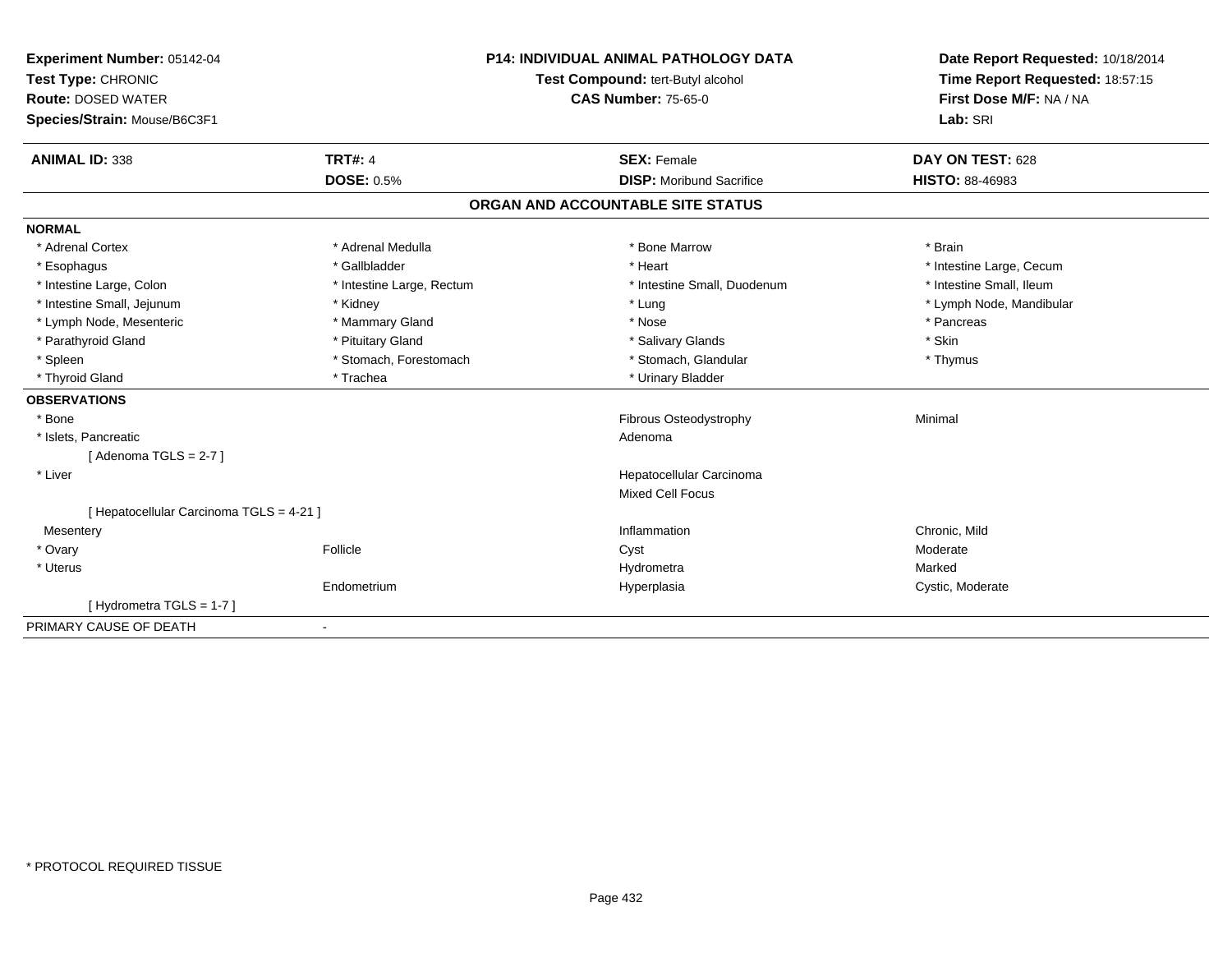| Experiment Number: 05142-04<br>Test Type: CHRONIC<br>Route: DOSED WATER<br>Species/Strain: Mouse/B6C3F1 |                          | P14: INDIVIDUAL ANIMAL PATHOLOGY DATA<br>Test Compound: tert-Butyl alcohol<br><b>CAS Number: 75-65-0</b> | Date Report Requested: 10/18/2014<br>Time Report Requested: 18:57:15<br>First Dose M/F: NA / NA<br>Lab: SRI |
|---------------------------------------------------------------------------------------------------------|--------------------------|----------------------------------------------------------------------------------------------------------|-------------------------------------------------------------------------------------------------------------|
| <b>ANIMAL ID: 339</b>                                                                                   | <b>TRT#: 4</b>           | <b>SEX: Female</b>                                                                                       | DAY ON TEST: 576                                                                                            |
|                                                                                                         | <b>DOSE: 0.5%</b>        | <b>DISP:</b> Moribund Sacrifice                                                                          | <b>HISTO: 88-46396</b>                                                                                      |
|                                                                                                         |                          | ORGAN AND ACCOUNTABLE SITE STATUS                                                                        |                                                                                                             |
| <b>NORMAL</b>                                                                                           |                          |                                                                                                          |                                                                                                             |
| * Adrenal Cortex                                                                                        | * Adrenal Medulla        | * Bone                                                                                                   | * Bone Marrow                                                                                               |
| * Brain                                                                                                 | * Esophagus              | * Gallbladder                                                                                            | * Heart                                                                                                     |
| * Intestine Large, Cecum                                                                                | * Intestine Large, Colon | * Intestine Large, Rectum                                                                                | * Intestine Small, Ileum                                                                                    |
| * Intestine Small, Jejunum                                                                              | * Islets, Pancreatic     | * Lymph Node, Mandibular                                                                                 | * Lymph Node, Mesenteric                                                                                    |
| * Mammary Gland                                                                                         | * Nose                   | * Ovary                                                                                                  | * Parathyroid Gland                                                                                         |
| * Pituitary Gland                                                                                       | * Salivary Glands        | * Skin                                                                                                   | * Spleen                                                                                                    |
| * Stomach, Glandular                                                                                    | * Thymus                 | * Trachea                                                                                                | * Urinary Bladder                                                                                           |
| <b>OBSERVATIONS</b>                                                                                     |                          |                                                                                                          |                                                                                                             |
| * Intestine Small, Duodenum                                                                             |                          | Ulcer                                                                                                    | Moderate                                                                                                    |
| [Ulcer TGLS = 11-28,11-29]                                                                              |                          |                                                                                                          |                                                                                                             |
| * Kidney                                                                                                |                          | Nephropathy                                                                                              | Mild                                                                                                        |
| * Liver                                                                                                 |                          | Clear Cell Focus                                                                                         |                                                                                                             |
|                                                                                                         |                          | Fatty Change                                                                                             | Mild                                                                                                        |
|                                                                                                         |                          | Hepatocellular Adenoma                                                                                   | Multiple                                                                                                    |
| [Clear Cell Focus TGLS = 6-24]                                                                          |                          |                                                                                                          |                                                                                                             |
| [ Hepatocellular Adenoma TGLS = 7-25,8-26 ]                                                             |                          |                                                                                                          |                                                                                                             |
| * Lung                                                                                                  |                          | Alveolar/Bronchiolar Carcinoma                                                                           |                                                                                                             |
| [ Alveolar/Bronchiolar Carcinoma TGLS = 12-2 ]                                                          |                          |                                                                                                          |                                                                                                             |
| Mesentery                                                                                               | Fat                      | <b>Necrosis</b>                                                                                          | Moderate                                                                                                    |
| [ Necrosis TGLS = 3-21,4-22 ]                                                                           |                          |                                                                                                          |                                                                                                             |
| * Pancreas                                                                                              |                          | Atrophy                                                                                                  | Focal, Mild                                                                                                 |
| * Stomach, Forestomach                                                                                  | Mucosa                   | Hyperplasia                                                                                              | Moderate                                                                                                    |
|                                                                                                         |                          | Inflammation                                                                                             | Chronic, Mild                                                                                               |
| [Hyperplasia TGLS = 13-4]                                                                               |                          |                                                                                                          |                                                                                                             |
| [Inflammation TGLS = 13-4]                                                                              |                          |                                                                                                          |                                                                                                             |
| * Thyroid Gland                                                                                         |                          | Degeneration                                                                                             | Cystic, Minimal                                                                                             |
| * Uterus                                                                                                |                          | Hydrometra                                                                                               | Moderate                                                                                                    |
|                                                                                                         | Endometrium              | Hyperplasia                                                                                              | Cystic, Moderate                                                                                            |
| [Hydrometra TGLS = 2-7]                                                                                 |                          |                                                                                                          |                                                                                                             |
| [Hyperplasia TGLS = $1-7$ ]                                                                             |                          |                                                                                                          |                                                                                                             |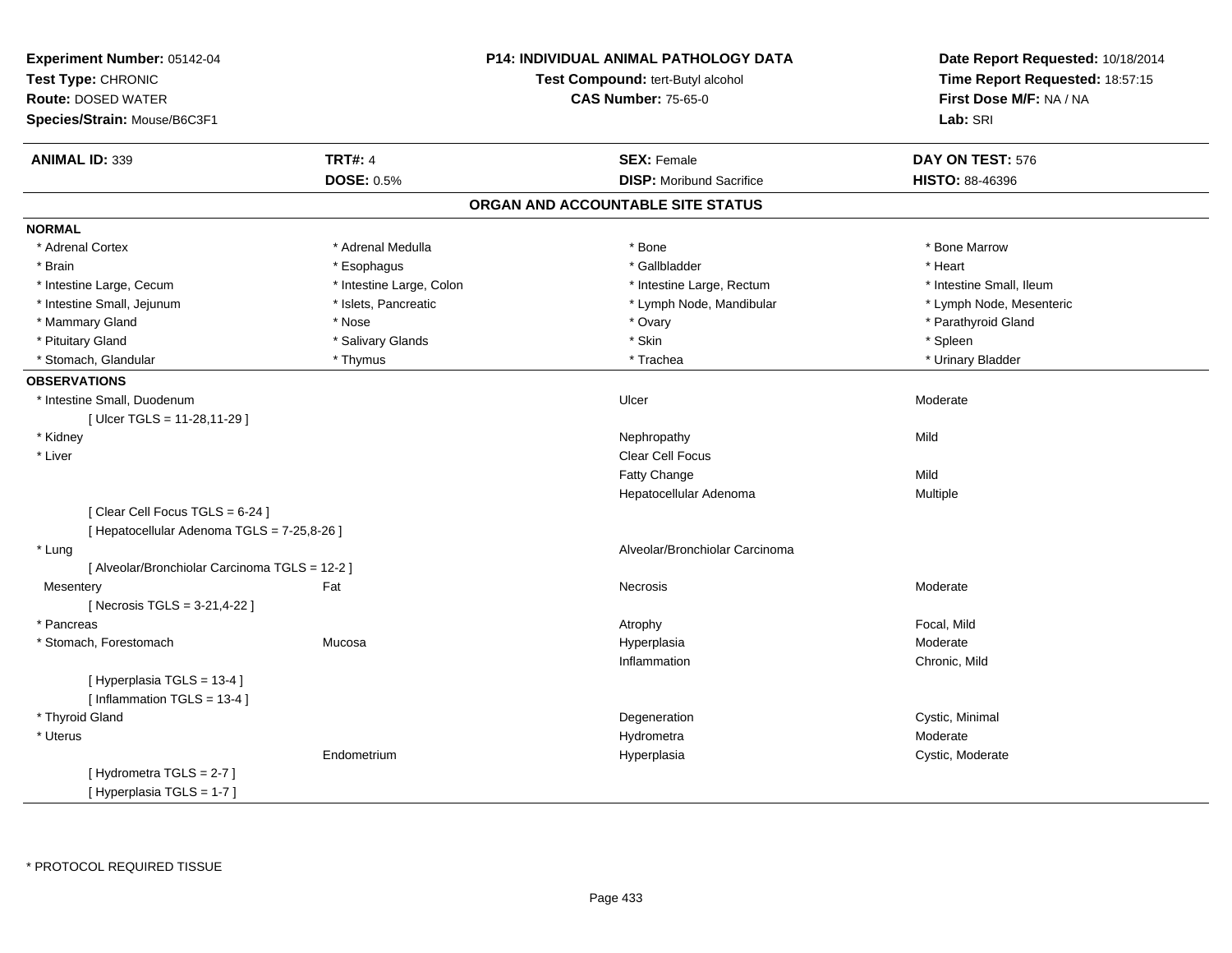| <b>Experiment Number: 05142-04</b>              |                   | <b>P14: INDIVIDUAL ANIMAL PATHOLOGY DATA</b> | Date Report Requested: 10/18/2014 |
|-------------------------------------------------|-------------------|----------------------------------------------|-----------------------------------|
| Test Type: CHRONIC<br><b>Route: DOSED WATER</b> |                   | Test Compound: tert-Butyl alcohol            | Time Report Requested: 18:57:15   |
|                                                 |                   | <b>CAS Number: 75-65-0</b>                   | First Dose M/F: NA / NA           |
| Species/Strain: Mouse/B6C3F1                    |                   |                                              | Lab: SRI                          |
| <b>ANIMAL ID: 339</b>                           | <b>TRT#: 4</b>    | <b>SEX:</b> Female                           | <b>DAY ON TEST: 576</b>           |
|                                                 | <b>DOSE: 0.5%</b> | <b>DISP:</b> Moribund Sacrifice              | <b>HISTO: 88-46396</b>            |
|                                                 |                   | <b>ORGAN AND ACCOUNTABLE SITE STATUS</b>     |                                   |
| PRIMARY CAUSE OF DEATH                          |                   |                                              |                                   |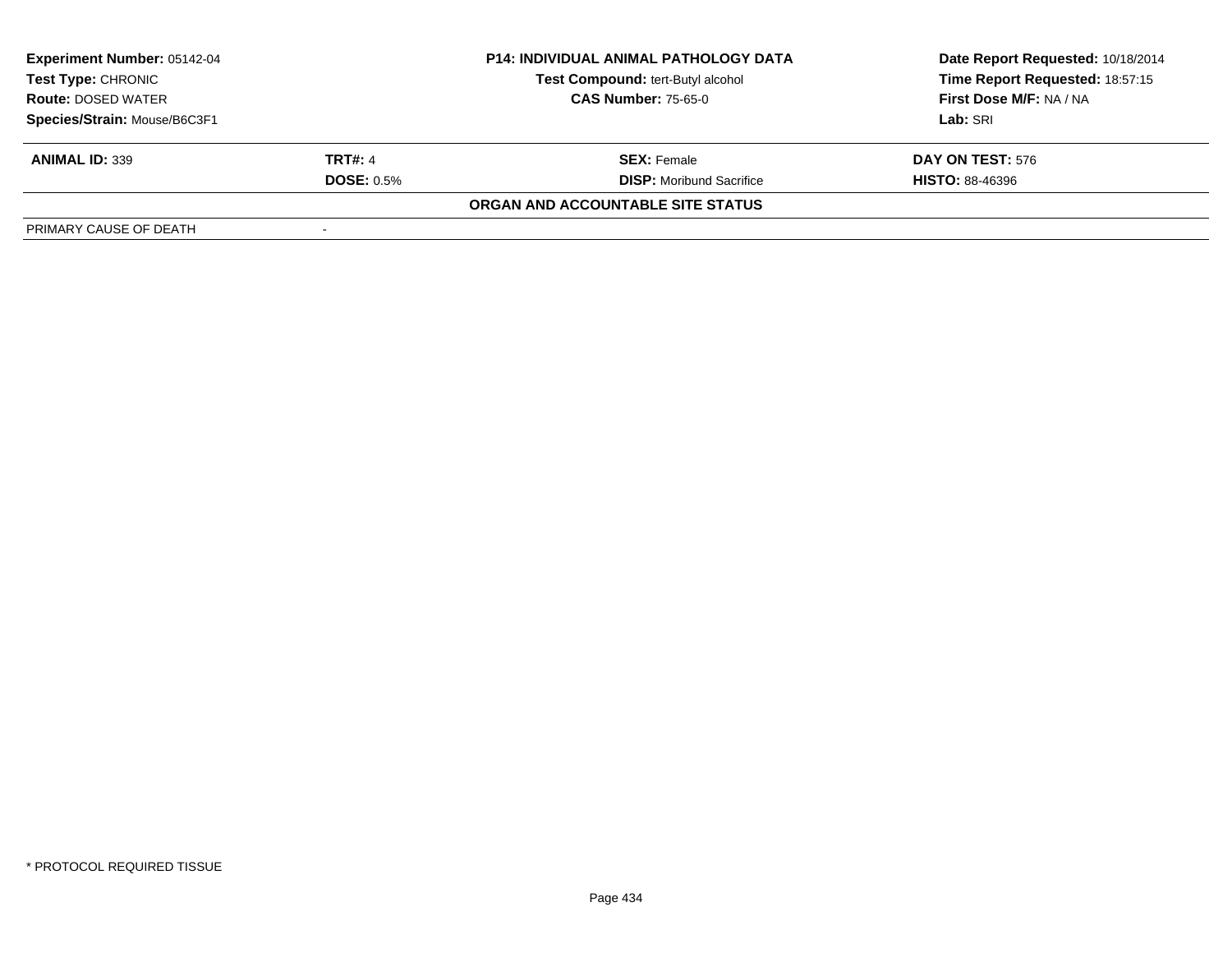| <b>TRT#: 4</b><br><b>SEX: Female</b><br><b>ANIMAL ID: 340</b><br>DAY ON TEST: 727<br><b>DOSE: 0.5%</b><br><b>DISP:</b> Moribund Sacrifice<br><b>HISTO: 88-48817</b><br>ORGAN AND ACCOUNTABLE SITE STATUS<br>* Adrenal Cortex<br>* Adrenal Medulla<br>$*$ Bone<br>* Bone Marrow<br>* Esophagus<br>* Gallbladder<br>* Brain<br>* Heart<br>* Intestine Large, Colon<br>* Intestine Small, Duodenum<br>* Intestine Large, Cecum<br>* Intestine Large, Rectum<br>* Intestine Small, Ileum<br>* Intestine Small, Jejunum<br>* Islets, Pancreatic<br>* Lymph Node, Mandibular<br>* Mammary Gland<br>* Ovary<br>* Pancreas<br>* Nose<br>* Parathyroid Gland<br>* Salivary Glands<br>* Skin<br>* Stomach, Forestomach<br>* Stomach, Glandular<br>* Thyroid Gland<br>* Trachea<br>* Urinary Bladder<br><b>OBSERVATIONS</b><br>Harderian Gland<br>Adenoma<br>[ Adenoma TGLS = 14-28 ]<br>* Kidney<br>Lymphoma Malignant Mixed<br>[ Lymphoma Malignant Mixed TGLS = 5-5 ]<br>Hepatocellular Carcinoma<br>Multiple<br>* Liver<br>Lymphoma Malignant Mixed<br>[ Hepatocellular Carcinoma TGLS = 8-23,9-24,16-29 ]<br>[ Lymphoma Malignant Mixed TGLS = 7-23 ]<br>Lymphoma Malignant Mixed<br>* Lung<br><b>Iliac</b><br>Lymphoma Malignant Mixed<br>Lymph Node<br>Mediastinal<br>Lymphoma Malignant Mixed<br>Lymphoma Malignant Mixed<br>Pancreatic<br>Lymphoma Malignant Mixed<br>Renal<br>[ Lymphoma Malignant Mixed TGLS = 10-25,3-22,11-26,13-2,6-5 ]<br>[ Lymphoma Malignant Mixed TGLS = 10-25,3-22,11-26,13-2,6-5 ]<br>[ Lymphoma Malignant Mixed TGLS = 10-25,3-22,11-26,13-2,6-5 ]<br>[ Lymphoma Malignant Mixed TGLS = 10-25,3-22,11-26,13-2,6-5 ]<br>* Lymph Node, Mesenteric<br>Lymphoma Malignant Mixed<br>[ Lymphoma Malignant Mixed TGLS = 10-25,3-22,11-26,13-2,6-5 ]<br>Lymphoma Malignant Mixed<br>Mesentery<br>Fat<br>Necrosis<br>Moderate<br>[ Lymphoma Malignant Mixed TGLS = 12-27 ] | Experiment Number: 05142-04<br>Test Type: CHRONIC<br><b>Route: DOSED WATER</b><br>Species/Strain: Mouse/B6C3F1 | <b>P14: INDIVIDUAL ANIMAL PATHOLOGY DATA</b><br>Test Compound: tert-Butyl alcohol<br><b>CAS Number: 75-65-0</b> | Date Report Requested: 10/18/2014<br>Time Report Requested: 18:57:15<br>First Dose M/F: NA / NA<br>Lab: SRI |
|---------------------------------------------------------------------------------------------------------------------------------------------------------------------------------------------------------------------------------------------------------------------------------------------------------------------------------------------------------------------------------------------------------------------------------------------------------------------------------------------------------------------------------------------------------------------------------------------------------------------------------------------------------------------------------------------------------------------------------------------------------------------------------------------------------------------------------------------------------------------------------------------------------------------------------------------------------------------------------------------------------------------------------------------------------------------------------------------------------------------------------------------------------------------------------------------------------------------------------------------------------------------------------------------------------------------------------------------------------------------------------------------------------------------------------------------------------------------------------------------------------------------------------------------------------------------------------------------------------------------------------------------------------------------------------------------------------------------------------------------------------------------------------------------------------------------------------------------------------------------------------------------|----------------------------------------------------------------------------------------------------------------|-----------------------------------------------------------------------------------------------------------------|-------------------------------------------------------------------------------------------------------------|
|                                                                                                                                                                                                                                                                                                                                                                                                                                                                                                                                                                                                                                                                                                                                                                                                                                                                                                                                                                                                                                                                                                                                                                                                                                                                                                                                                                                                                                                                                                                                                                                                                                                                                                                                                                                                                                                                                             |                                                                                                                |                                                                                                                 |                                                                                                             |
|                                                                                                                                                                                                                                                                                                                                                                                                                                                                                                                                                                                                                                                                                                                                                                                                                                                                                                                                                                                                                                                                                                                                                                                                                                                                                                                                                                                                                                                                                                                                                                                                                                                                                                                                                                                                                                                                                             |                                                                                                                |                                                                                                                 |                                                                                                             |
|                                                                                                                                                                                                                                                                                                                                                                                                                                                                                                                                                                                                                                                                                                                                                                                                                                                                                                                                                                                                                                                                                                                                                                                                                                                                                                                                                                                                                                                                                                                                                                                                                                                                                                                                                                                                                                                                                             |                                                                                                                |                                                                                                                 |                                                                                                             |
|                                                                                                                                                                                                                                                                                                                                                                                                                                                                                                                                                                                                                                                                                                                                                                                                                                                                                                                                                                                                                                                                                                                                                                                                                                                                                                                                                                                                                                                                                                                                                                                                                                                                                                                                                                                                                                                                                             | <b>NORMAL</b>                                                                                                  |                                                                                                                 |                                                                                                             |
|                                                                                                                                                                                                                                                                                                                                                                                                                                                                                                                                                                                                                                                                                                                                                                                                                                                                                                                                                                                                                                                                                                                                                                                                                                                                                                                                                                                                                                                                                                                                                                                                                                                                                                                                                                                                                                                                                             |                                                                                                                |                                                                                                                 |                                                                                                             |
|                                                                                                                                                                                                                                                                                                                                                                                                                                                                                                                                                                                                                                                                                                                                                                                                                                                                                                                                                                                                                                                                                                                                                                                                                                                                                                                                                                                                                                                                                                                                                                                                                                                                                                                                                                                                                                                                                             |                                                                                                                |                                                                                                                 |                                                                                                             |
|                                                                                                                                                                                                                                                                                                                                                                                                                                                                                                                                                                                                                                                                                                                                                                                                                                                                                                                                                                                                                                                                                                                                                                                                                                                                                                                                                                                                                                                                                                                                                                                                                                                                                                                                                                                                                                                                                             |                                                                                                                |                                                                                                                 |                                                                                                             |
|                                                                                                                                                                                                                                                                                                                                                                                                                                                                                                                                                                                                                                                                                                                                                                                                                                                                                                                                                                                                                                                                                                                                                                                                                                                                                                                                                                                                                                                                                                                                                                                                                                                                                                                                                                                                                                                                                             |                                                                                                                |                                                                                                                 |                                                                                                             |
|                                                                                                                                                                                                                                                                                                                                                                                                                                                                                                                                                                                                                                                                                                                                                                                                                                                                                                                                                                                                                                                                                                                                                                                                                                                                                                                                                                                                                                                                                                                                                                                                                                                                                                                                                                                                                                                                                             |                                                                                                                |                                                                                                                 |                                                                                                             |
|                                                                                                                                                                                                                                                                                                                                                                                                                                                                                                                                                                                                                                                                                                                                                                                                                                                                                                                                                                                                                                                                                                                                                                                                                                                                                                                                                                                                                                                                                                                                                                                                                                                                                                                                                                                                                                                                                             |                                                                                                                |                                                                                                                 |                                                                                                             |
|                                                                                                                                                                                                                                                                                                                                                                                                                                                                                                                                                                                                                                                                                                                                                                                                                                                                                                                                                                                                                                                                                                                                                                                                                                                                                                                                                                                                                                                                                                                                                                                                                                                                                                                                                                                                                                                                                             |                                                                                                                |                                                                                                                 |                                                                                                             |
|                                                                                                                                                                                                                                                                                                                                                                                                                                                                                                                                                                                                                                                                                                                                                                                                                                                                                                                                                                                                                                                                                                                                                                                                                                                                                                                                                                                                                                                                                                                                                                                                                                                                                                                                                                                                                                                                                             |                                                                                                                |                                                                                                                 |                                                                                                             |
|                                                                                                                                                                                                                                                                                                                                                                                                                                                                                                                                                                                                                                                                                                                                                                                                                                                                                                                                                                                                                                                                                                                                                                                                                                                                                                                                                                                                                                                                                                                                                                                                                                                                                                                                                                                                                                                                                             |                                                                                                                |                                                                                                                 |                                                                                                             |
|                                                                                                                                                                                                                                                                                                                                                                                                                                                                                                                                                                                                                                                                                                                                                                                                                                                                                                                                                                                                                                                                                                                                                                                                                                                                                                                                                                                                                                                                                                                                                                                                                                                                                                                                                                                                                                                                                             |                                                                                                                |                                                                                                                 |                                                                                                             |
|                                                                                                                                                                                                                                                                                                                                                                                                                                                                                                                                                                                                                                                                                                                                                                                                                                                                                                                                                                                                                                                                                                                                                                                                                                                                                                                                                                                                                                                                                                                                                                                                                                                                                                                                                                                                                                                                                             |                                                                                                                |                                                                                                                 |                                                                                                             |
|                                                                                                                                                                                                                                                                                                                                                                                                                                                                                                                                                                                                                                                                                                                                                                                                                                                                                                                                                                                                                                                                                                                                                                                                                                                                                                                                                                                                                                                                                                                                                                                                                                                                                                                                                                                                                                                                                             |                                                                                                                |                                                                                                                 |                                                                                                             |
|                                                                                                                                                                                                                                                                                                                                                                                                                                                                                                                                                                                                                                                                                                                                                                                                                                                                                                                                                                                                                                                                                                                                                                                                                                                                                                                                                                                                                                                                                                                                                                                                                                                                                                                                                                                                                                                                                             |                                                                                                                |                                                                                                                 |                                                                                                             |
|                                                                                                                                                                                                                                                                                                                                                                                                                                                                                                                                                                                                                                                                                                                                                                                                                                                                                                                                                                                                                                                                                                                                                                                                                                                                                                                                                                                                                                                                                                                                                                                                                                                                                                                                                                                                                                                                                             |                                                                                                                |                                                                                                                 |                                                                                                             |
|                                                                                                                                                                                                                                                                                                                                                                                                                                                                                                                                                                                                                                                                                                                                                                                                                                                                                                                                                                                                                                                                                                                                                                                                                                                                                                                                                                                                                                                                                                                                                                                                                                                                                                                                                                                                                                                                                             |                                                                                                                |                                                                                                                 |                                                                                                             |
|                                                                                                                                                                                                                                                                                                                                                                                                                                                                                                                                                                                                                                                                                                                                                                                                                                                                                                                                                                                                                                                                                                                                                                                                                                                                                                                                                                                                                                                                                                                                                                                                                                                                                                                                                                                                                                                                                             |                                                                                                                |                                                                                                                 |                                                                                                             |
|                                                                                                                                                                                                                                                                                                                                                                                                                                                                                                                                                                                                                                                                                                                                                                                                                                                                                                                                                                                                                                                                                                                                                                                                                                                                                                                                                                                                                                                                                                                                                                                                                                                                                                                                                                                                                                                                                             |                                                                                                                |                                                                                                                 |                                                                                                             |
|                                                                                                                                                                                                                                                                                                                                                                                                                                                                                                                                                                                                                                                                                                                                                                                                                                                                                                                                                                                                                                                                                                                                                                                                                                                                                                                                                                                                                                                                                                                                                                                                                                                                                                                                                                                                                                                                                             |                                                                                                                |                                                                                                                 |                                                                                                             |
|                                                                                                                                                                                                                                                                                                                                                                                                                                                                                                                                                                                                                                                                                                                                                                                                                                                                                                                                                                                                                                                                                                                                                                                                                                                                                                                                                                                                                                                                                                                                                                                                                                                                                                                                                                                                                                                                                             |                                                                                                                |                                                                                                                 |                                                                                                             |
|                                                                                                                                                                                                                                                                                                                                                                                                                                                                                                                                                                                                                                                                                                                                                                                                                                                                                                                                                                                                                                                                                                                                                                                                                                                                                                                                                                                                                                                                                                                                                                                                                                                                                                                                                                                                                                                                                             |                                                                                                                |                                                                                                                 |                                                                                                             |
|                                                                                                                                                                                                                                                                                                                                                                                                                                                                                                                                                                                                                                                                                                                                                                                                                                                                                                                                                                                                                                                                                                                                                                                                                                                                                                                                                                                                                                                                                                                                                                                                                                                                                                                                                                                                                                                                                             |                                                                                                                |                                                                                                                 |                                                                                                             |
|                                                                                                                                                                                                                                                                                                                                                                                                                                                                                                                                                                                                                                                                                                                                                                                                                                                                                                                                                                                                                                                                                                                                                                                                                                                                                                                                                                                                                                                                                                                                                                                                                                                                                                                                                                                                                                                                                             |                                                                                                                |                                                                                                                 |                                                                                                             |
|                                                                                                                                                                                                                                                                                                                                                                                                                                                                                                                                                                                                                                                                                                                                                                                                                                                                                                                                                                                                                                                                                                                                                                                                                                                                                                                                                                                                                                                                                                                                                                                                                                                                                                                                                                                                                                                                                             |                                                                                                                |                                                                                                                 |                                                                                                             |
|                                                                                                                                                                                                                                                                                                                                                                                                                                                                                                                                                                                                                                                                                                                                                                                                                                                                                                                                                                                                                                                                                                                                                                                                                                                                                                                                                                                                                                                                                                                                                                                                                                                                                                                                                                                                                                                                                             |                                                                                                                |                                                                                                                 |                                                                                                             |
|                                                                                                                                                                                                                                                                                                                                                                                                                                                                                                                                                                                                                                                                                                                                                                                                                                                                                                                                                                                                                                                                                                                                                                                                                                                                                                                                                                                                                                                                                                                                                                                                                                                                                                                                                                                                                                                                                             |                                                                                                                |                                                                                                                 |                                                                                                             |
|                                                                                                                                                                                                                                                                                                                                                                                                                                                                                                                                                                                                                                                                                                                                                                                                                                                                                                                                                                                                                                                                                                                                                                                                                                                                                                                                                                                                                                                                                                                                                                                                                                                                                                                                                                                                                                                                                             |                                                                                                                |                                                                                                                 |                                                                                                             |
|                                                                                                                                                                                                                                                                                                                                                                                                                                                                                                                                                                                                                                                                                                                                                                                                                                                                                                                                                                                                                                                                                                                                                                                                                                                                                                                                                                                                                                                                                                                                                                                                                                                                                                                                                                                                                                                                                             |                                                                                                                |                                                                                                                 |                                                                                                             |
|                                                                                                                                                                                                                                                                                                                                                                                                                                                                                                                                                                                                                                                                                                                                                                                                                                                                                                                                                                                                                                                                                                                                                                                                                                                                                                                                                                                                                                                                                                                                                                                                                                                                                                                                                                                                                                                                                             |                                                                                                                |                                                                                                                 |                                                                                                             |
|                                                                                                                                                                                                                                                                                                                                                                                                                                                                                                                                                                                                                                                                                                                                                                                                                                                                                                                                                                                                                                                                                                                                                                                                                                                                                                                                                                                                                                                                                                                                                                                                                                                                                                                                                                                                                                                                                             |                                                                                                                |                                                                                                                 |                                                                                                             |
|                                                                                                                                                                                                                                                                                                                                                                                                                                                                                                                                                                                                                                                                                                                                                                                                                                                                                                                                                                                                                                                                                                                                                                                                                                                                                                                                                                                                                                                                                                                                                                                                                                                                                                                                                                                                                                                                                             |                                                                                                                |                                                                                                                 |                                                                                                             |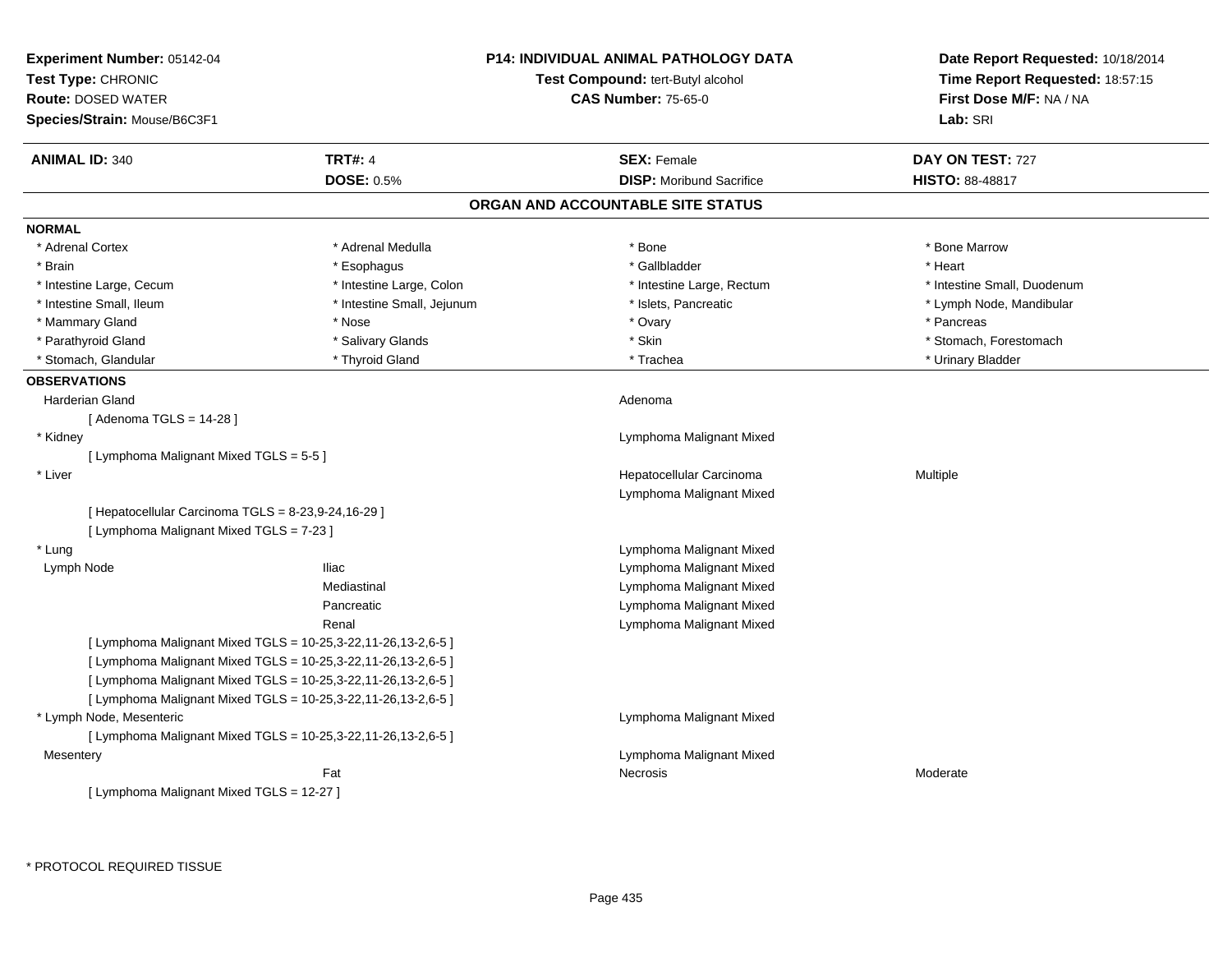| <b>Experiment Number: 05142-04</b><br>Test Type: CHRONIC<br><b>Route: DOSED WATER</b><br>Species/Strain: Mouse/B6C3F1 |                   | <b>P14: INDIVIDUAL ANIMAL PATHOLOGY DATA</b><br>Test Compound: tert-Butyl alcohol<br><b>CAS Number: 75-65-0</b> | Date Report Requested: 10/18/2014<br>Time Report Requested: 18:57:15<br>First Dose M/F: NA / NA<br>Lab: SRI |
|-----------------------------------------------------------------------------------------------------------------------|-------------------|-----------------------------------------------------------------------------------------------------------------|-------------------------------------------------------------------------------------------------------------|
| <b>ANIMAL ID: 340</b>                                                                                                 | <b>TRT#: 4</b>    | <b>SEX: Female</b>                                                                                              | DAY ON TEST: 727                                                                                            |
|                                                                                                                       | <b>DOSE: 0.5%</b> | <b>DISP:</b> Moribund Sacrifice                                                                                 | <b>HISTO: 88-48817</b>                                                                                      |
|                                                                                                                       |                   | ORGAN AND ACCOUNTABLE SITE STATUS                                                                               |                                                                                                             |
| [ Necrosis TGLS = $1-21$ ]                                                                                            |                   |                                                                                                                 |                                                                                                             |
| * Pituitary Gland                                                                                                     | Pars Distalis     | Adenoma                                                                                                         |                                                                                                             |
| [Adenoma TGLS = $15-1$ ]                                                                                              |                   |                                                                                                                 |                                                                                                             |
| * Spleen                                                                                                              |                   | Lymphoma Malignant Mixed                                                                                        |                                                                                                             |
| [ Lymphoma Malignant Mixed TGLS = 4-6 ]                                                                               |                   |                                                                                                                 |                                                                                                             |
| * Thymus                                                                                                              |                   | Lymphoma Malignant Mixed                                                                                        |                                                                                                             |
| * Uterus                                                                                                              | Endometrium       | Hyperplasia                                                                                                     | Cystic, Moderate                                                                                            |
| [Hyperplasia TGLS = $2-7$ ]                                                                                           |                   |                                                                                                                 |                                                                                                             |
| PRIMARY CAUSE OF DEATH                                                                                                |                   |                                                                                                                 |                                                                                                             |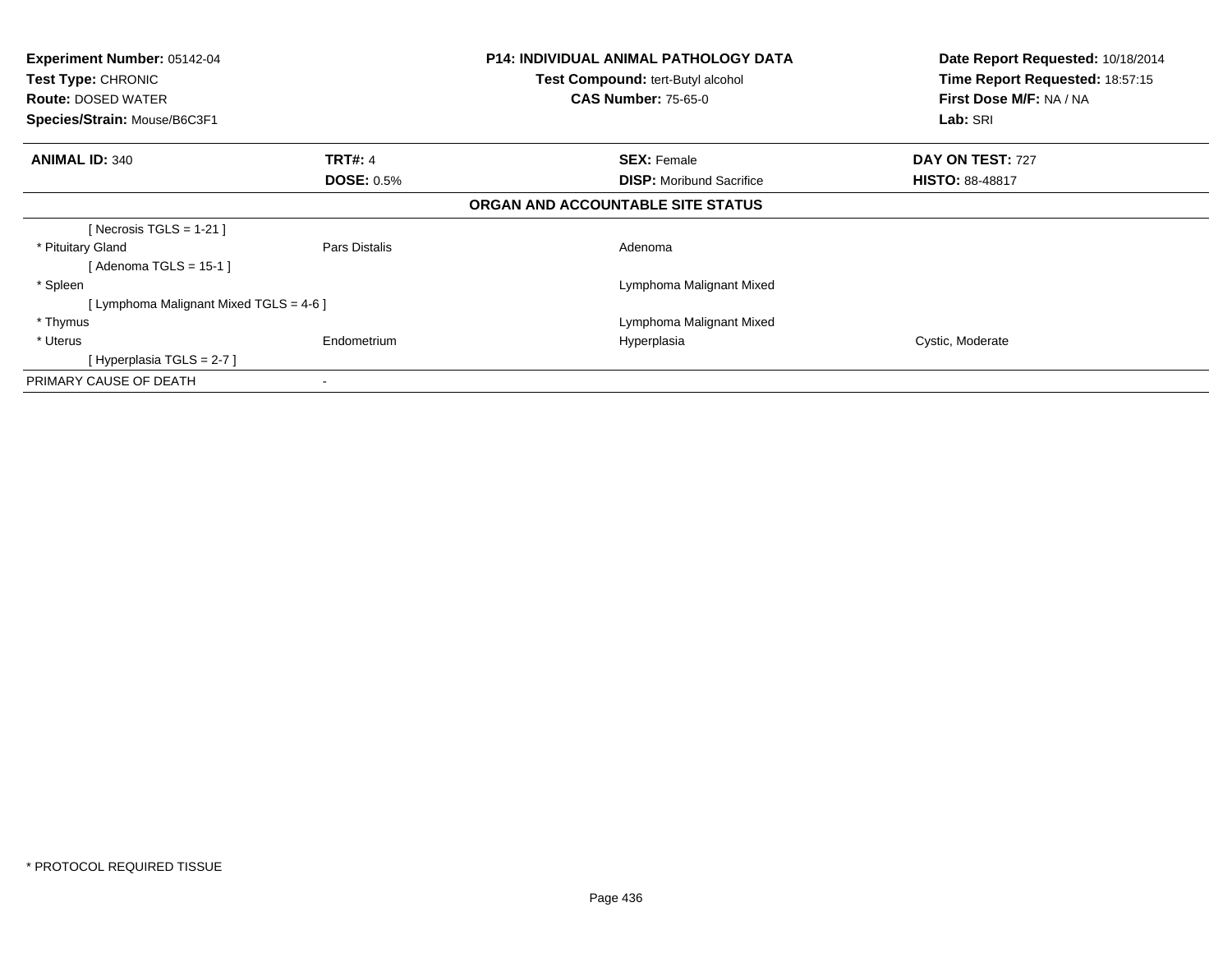| Experiment Number: 05142-04            |                                   | <b>P14: INDIVIDUAL ANIMAL PATHOLOGY DATA</b> | Date Report Requested: 10/18/2014 |
|----------------------------------------|-----------------------------------|----------------------------------------------|-----------------------------------|
| Test Type: CHRONIC                     | Test Compound: tert-Butyl alcohol |                                              | Time Report Requested: 18:57:15   |
| <b>Route: DOSED WATER</b>              |                                   | <b>CAS Number: 75-65-0</b>                   | First Dose M/F: NA / NA           |
| Species/Strain: Mouse/B6C3F1           |                                   |                                              | Lab: SRI                          |
| <b>ANIMAL ID: 341</b>                  | <b>TRT#: 4</b>                    | <b>SEX: Female</b>                           | DAY ON TEST: 734                  |
|                                        | <b>DOSE: 0.5%</b>                 | <b>DISP: Terminal Sacrifice</b>              | <b>HISTO: 88-48818</b>            |
|                                        |                                   | ORGAN AND ACCOUNTABLE SITE STATUS            |                                   |
| <b>NORMAL</b>                          |                                   |                                              |                                   |
| * Adrenal Cortex                       | * Adrenal Medulla                 | * Bone Marrow                                | * Esophagus                       |
| * Gallbladder                          | * Heart                           | * Intestine Large, Cecum                     | * Intestine Large, Colon          |
| * Intestine Large, Rectum              | * Intestine Small, Duodenum       | * Intestine Small, Ileum                     | * Intestine Small, Jejunum        |
| * Islets, Pancreatic                   | * Lung                            | * Lymph Node, Mandibular                     | * Lymph Node, Mesenteric          |
| * Mammary Gland                        | * Nose                            | * Ovary                                      | * Pancreas                        |
| * Parathyroid Gland                    | * Salivary Glands                 | * Skin                                       | * Spleen                          |
| * Stomach, Forestomach                 | * Stomach, Glandular              | * Thymus                                     | * Trachea                         |
| * Urinary Bladder                      |                                   |                                              |                                   |
| <b>OBSERVATIONS</b>                    |                                   |                                              |                                   |
| * Bone                                 |                                   | Fibrous Osteodystrophy                       | Minimal                           |
| * Brain                                |                                   | Compression                                  | Mild                              |
| [Compression TGLS = 4-1]               |                                   |                                              |                                   |
| * Kidney                               |                                   | Nephropathy                                  | Minimal                           |
| * Liver                                |                                   | Hepatocellular Adenoma                       |                                   |
|                                        |                                   | <b>Tension Lipidosis</b>                     |                                   |
| [ Hepatocellular Adenoma TGLS = 3-21 ] |                                   |                                              |                                   |
| * Pituitary Gland                      | <b>Pars Distalis</b>              | Adenoma                                      |                                   |
| [Adenoma TGLS = $5-1$ ]                |                                   |                                              |                                   |
| * Thyroid Gland                        |                                   | Degeneration                                 | Cystic, Mild                      |
|                                        | <b>Follicular Cel</b>             | Hyperplasia                                  | Mild                              |
| * Uterus                               | Endometrium                       | Hyperplasia                                  | Cystic, Marked                    |
| [Hyperplasia TGLS = 1-7]               |                                   |                                              |                                   |
| PRIMARY CAUSE OF DEATH                 |                                   |                                              |                                   |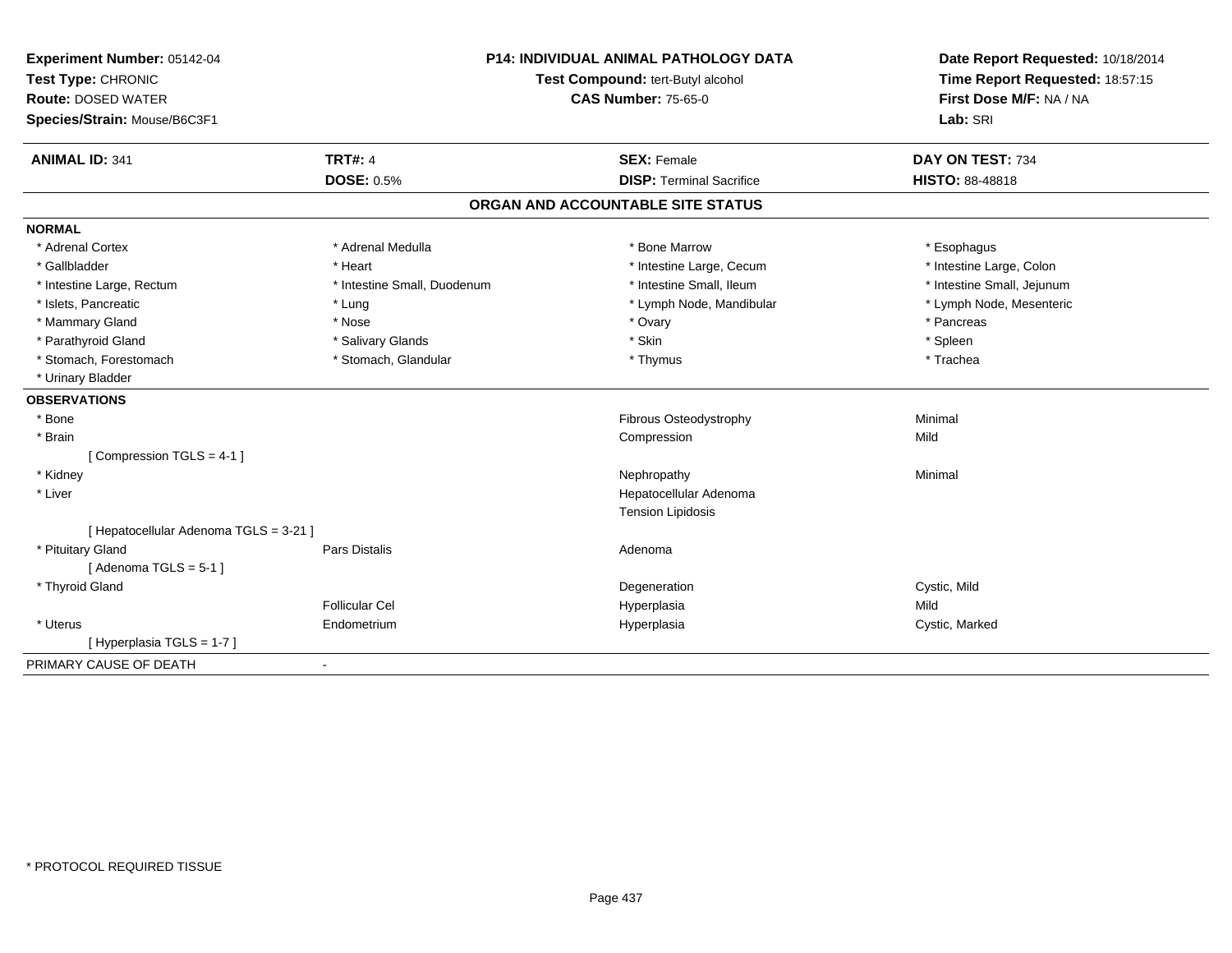| Experiment Number: 05142-04                           |                                   | <b>P14: INDIVIDUAL ANIMAL PATHOLOGY DATA</b> | Date Report Requested: 10/18/2014 |
|-------------------------------------------------------|-----------------------------------|----------------------------------------------|-----------------------------------|
| Test Type: CHRONIC                                    | Test Compound: tert-Butyl alcohol |                                              | Time Report Requested: 18:57:15   |
| <b>Route: DOSED WATER</b>                             |                                   | <b>CAS Number: 75-65-0</b>                   | First Dose M/F: NA / NA           |
| Species/Strain: Mouse/B6C3F1                          |                                   |                                              | Lab: SRI                          |
| <b>ANIMAL ID: 342</b>                                 | <b>TRT#: 4</b>                    | <b>SEX: Female</b>                           | DAY ON TEST: 734                  |
|                                                       | <b>DOSE: 0.5%</b>                 | <b>DISP: Terminal Sacrifice</b>              | HISTO: 88-48819                   |
|                                                       |                                   | ORGAN AND ACCOUNTABLE SITE STATUS            |                                   |
| <b>NORMAL</b>                                         |                                   |                                              |                                   |
| * Adrenal Cortex                                      | * Adrenal Medulla                 | * Bone Marrow                                | * Brain                           |
| * Esophagus                                           | * Gallbladder                     | * Heart                                      | * Intestine Large, Cecum          |
| * Intestine Large, Colon                              | * Intestine Large, Rectum         | * Intestine Small, Duodenum                  | * Intestine Small, Ileum          |
| * Intestine Small, Jejunum                            | * Islets, Pancreatic              | * Kidney                                     | * Lung                            |
| * Lymph Node, Mandibular                              | * Lymph Node, Mesenteric          | * Mammary Gland                              | * Nose                            |
| * Pancreas                                            | * Parathyroid Gland               | * Pituitary Gland                            | * Salivary Glands                 |
| * Skin                                                | * Stomach, Forestomach            | * Stomach, Glandular                         | * Trachea                         |
| * Urinary Bladder                                     |                                   |                                              |                                   |
| <b>OBSERVATIONS</b>                                   |                                   |                                              |                                   |
| * Bone                                                |                                   | Fibrous Osteodystrophy                       | Minimal                           |
| * Liver                                               |                                   | Hepatocellular Adenoma                       | Multiple                          |
| [ Hepatocellular Adenoma TGLS = 4-21,5-22,6-23,7-24 ] |                                   |                                              |                                   |
| * Ovary                                               | Follicle                          | Cyst                                         | Moderate                          |
| [Cyst TGLS = $1-7$ ]                                  |                                   |                                              |                                   |
| * Spleen                                              |                                   | Hyperplasia                                  | Lymphoid, Moderate                |
| [Hyperplasia TGLS = 3-6]                              |                                   |                                              |                                   |
| * Thymus                                              |                                   | Hyperplasia                                  | Lymphoid, Mild                    |
| * Thyroid Gland                                       |                                   | Degeneration                                 | Cystic, Minimal                   |
| * Uterus                                              |                                   | <b>Decidual Reaction</b>                     | Mild                              |
|                                                       | Endometrium                       | Hyperplasia                                  | Cystic, Moderate                  |
|                                                       |                                   | Inflammation                                 | Suppurative, Mild                 |
| [Hyperplasia TGLS = 2-7]                              |                                   |                                              |                                   |
| PRIMARY CAUSE OF DEATH                                | $\sim$                            |                                              |                                   |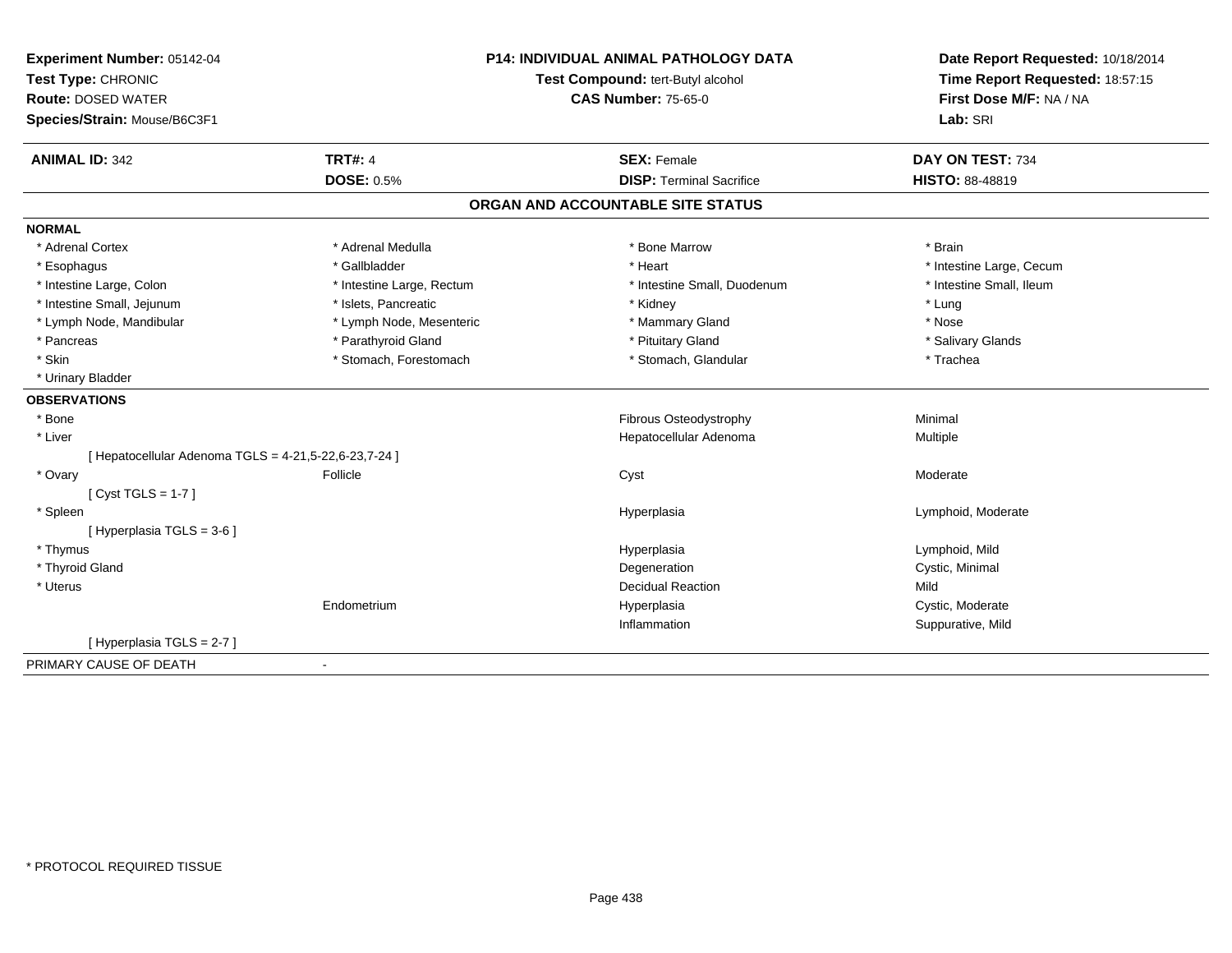| Experiment Number: 05142-04<br>Test Type: CHRONIC<br><b>Route: DOSED WATER</b><br>Species/Strain: Mouse/B6C3F1 |                           | P14: INDIVIDUAL ANIMAL PATHOLOGY DATA<br>Test Compound: tert-Butyl alcohol<br><b>CAS Number: 75-65-0</b> | Date Report Requested: 10/18/2014<br>Time Report Requested: 18:57:15<br>First Dose M/F: NA / NA<br>Lab: SRI |
|----------------------------------------------------------------------------------------------------------------|---------------------------|----------------------------------------------------------------------------------------------------------|-------------------------------------------------------------------------------------------------------------|
| <b>ANIMAL ID: 343</b>                                                                                          | <b>TRT#: 4</b>            | <b>SEX: Female</b>                                                                                       | DAY ON TEST: 707                                                                                            |
|                                                                                                                | <b>DOSE: 0.5%</b>         | <b>DISP:</b> Moribund Sacrifice                                                                          | HISTO: 88-48358                                                                                             |
|                                                                                                                |                           | ORGAN AND ACCOUNTABLE SITE STATUS                                                                        |                                                                                                             |
| <b>NORMAL</b>                                                                                                  |                           |                                                                                                          |                                                                                                             |
| * Adrenal Cortex                                                                                               | * Adrenal Medulla         | * Bone Marrow                                                                                            | * Brain                                                                                                     |
| * Esophagus                                                                                                    | * Gallbladder             | * Heart                                                                                                  | * Intestine Large, Cecum                                                                                    |
| * Intestine Large, Colon                                                                                       | * Intestine Large, Rectum | * Intestine Small, Duodenum                                                                              | * Intestine Small, Ileum                                                                                    |
| * Intestine Small, Jejunum                                                                                     | * Islets, Pancreatic      | * Lung                                                                                                   | * Lymph Node, Mandibular                                                                                    |
| * Lymph Node, Mesenteric                                                                                       | * Mammary Gland           | * Nose                                                                                                   | * Ovary                                                                                                     |
| * Parathyroid Gland                                                                                            | * Salivary Glands         | * Skin                                                                                                   | * Stomach, Forestomach                                                                                      |
| * Stomach, Glandular                                                                                           | * Thymus                  | * Trachea                                                                                                | * Urinary Bladder                                                                                           |
| <b>OBSERVATIONS</b>                                                                                            |                           |                                                                                                          |                                                                                                             |
| * Bone                                                                                                         |                           | Fibrous Osteodystrophy                                                                                   | Minimal                                                                                                     |
| * Kidney                                                                                                       |                           | Nephropathy                                                                                              | Minimal                                                                                                     |
| * Liver                                                                                                        |                           | Fatty Change                                                                                             | Mild                                                                                                        |
|                                                                                                                |                           | Hepatocellular Adenoma                                                                                   | Multiple                                                                                                    |
|                                                                                                                |                           | Hepatocellular Carcinoma                                                                                 |                                                                                                             |
| [ Hepatocellular Adenoma TGLS = 5-23,6-24 ]<br>[ Hepatocellular Carcinoma TGLS = 4-22 ]                        |                           |                                                                                                          |                                                                                                             |
| Mesentery                                                                                                      | Fat                       | Necrosis                                                                                                 | Mild                                                                                                        |
| [Necrosis $TGLS = 1-21$ ]                                                                                      |                           |                                                                                                          |                                                                                                             |
| * Pancreas                                                                                                     | Duct                      | <b>Dilatation</b>                                                                                        | Marked                                                                                                      |
| [ Dilatation TGLS = $3-25$ ]                                                                                   |                           |                                                                                                          |                                                                                                             |
| * Pituitary Gland                                                                                              | Pars Distalis             | Adenoma                                                                                                  |                                                                                                             |
| [Adenoma TGLS = $7-1$ ]                                                                                        |                           |                                                                                                          |                                                                                                             |
| * Spleen                                                                                                       |                           | Hematopoietic Cell Proliferation                                                                         | Mild                                                                                                        |
| * Thyroid Gland                                                                                                |                           | Degeneration                                                                                             | Cystic, Mild                                                                                                |
| * Uterus                                                                                                       | Endometrium               | Hyperplasia                                                                                              | Cystic, Moderate                                                                                            |
| [ Hyperplasia TGLS = 2-7 ]                                                                                     |                           |                                                                                                          |                                                                                                             |
| PRIMARY CAUSE OF DEATH                                                                                         |                           |                                                                                                          |                                                                                                             |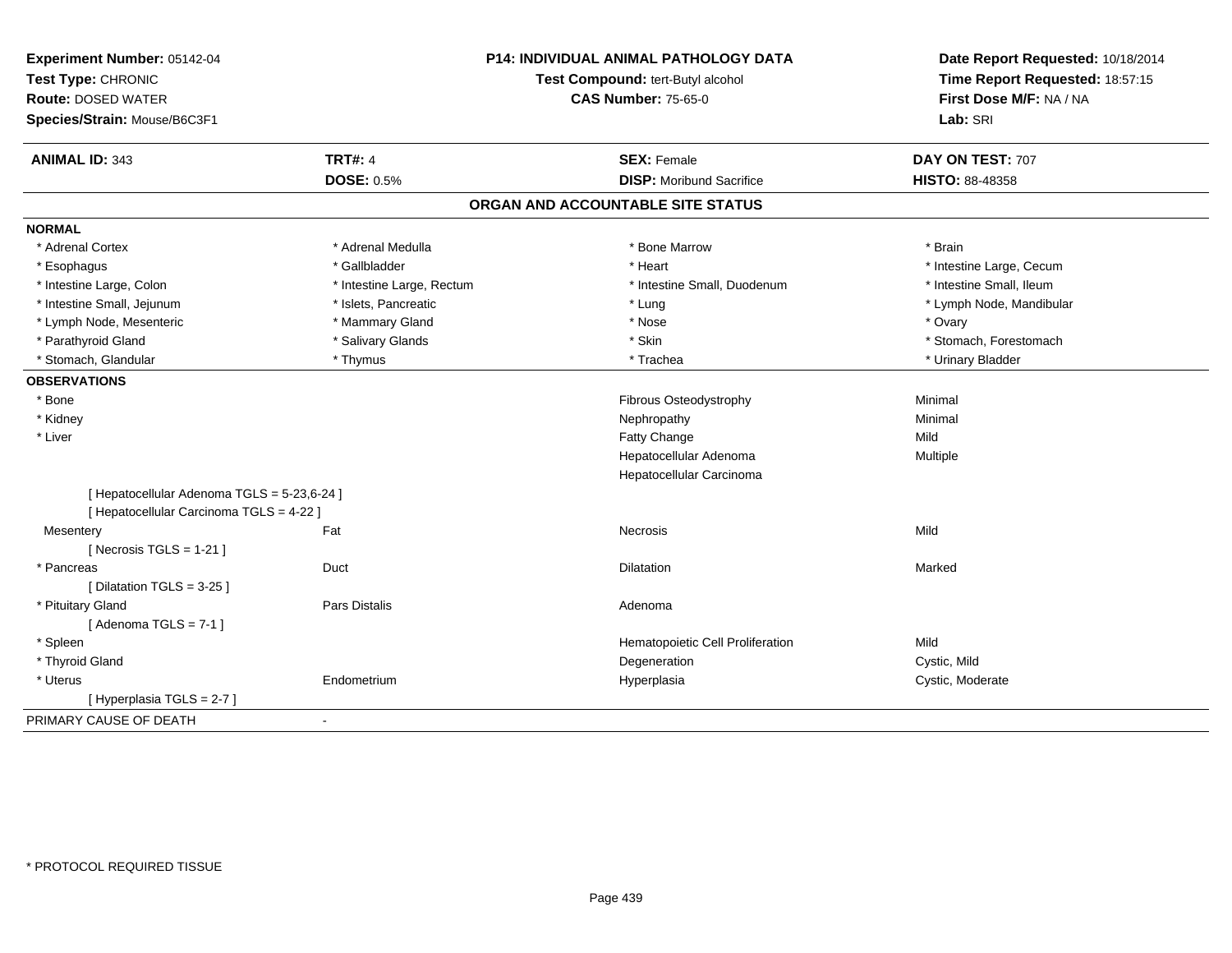| Experiment Number: 05142-04<br>Test Type: CHRONIC<br><b>Route: DOSED WATER</b><br>Species/Strain: Mouse/B6C3F1 |                           | <b>P14: INDIVIDUAL ANIMAL PATHOLOGY DATA</b><br><b>Test Compound: tert-Butyl alcohol</b><br><b>CAS Number: 75-65-0</b> | Date Report Requested: 10/18/2014<br>Time Report Requested: 18:57:15<br>First Dose M/F: NA / NA<br>Lab: SRI |
|----------------------------------------------------------------------------------------------------------------|---------------------------|------------------------------------------------------------------------------------------------------------------------|-------------------------------------------------------------------------------------------------------------|
| <b>ANIMAL ID: 344</b>                                                                                          | <b>TRT#: 4</b>            | <b>SEX: Female</b>                                                                                                     | DAY ON TEST: 727                                                                                            |
|                                                                                                                | <b>DOSE: 0.5%</b>         | <b>DISP: Moribund Sacrifice</b>                                                                                        | <b>HISTO: 88-48820</b>                                                                                      |
|                                                                                                                |                           | ORGAN AND ACCOUNTABLE SITE STATUS                                                                                      |                                                                                                             |
| <b>NORMAL</b>                                                                                                  |                           |                                                                                                                        |                                                                                                             |
| * Adrenal Cortex                                                                                               | * Adrenal Medulla         | * Bone Marrow                                                                                                          | * Brain                                                                                                     |
| * Esophagus                                                                                                    | * Gallbladder             | * Heart                                                                                                                | * Intestine Large, Cecum                                                                                    |
| * Intestine Large, Colon                                                                                       | * Intestine Large, Rectum | * Intestine Small, Duodenum                                                                                            | * Intestine Small, Ileum                                                                                    |
| * Intestine Small, Jejunum                                                                                     | * Islets, Pancreatic      | * Lymph Node, Mandibular                                                                                               | * Mammary Gland                                                                                             |
| * Nose                                                                                                         | * Parathyroid Gland       | * Salivary Glands                                                                                                      | * Skin                                                                                                      |
| * Stomach, Glandular                                                                                           | * Thymus                  | * Trachea                                                                                                              | * Urinary Bladder                                                                                           |
| <b>OBSERVATIONS</b>                                                                                            |                           |                                                                                                                        |                                                                                                             |
| * Bone                                                                                                         |                           | Fibrous Osteodystrophy                                                                                                 | Minimal                                                                                                     |
| * Kidney                                                                                                       |                           | Lymphoma Malignant Mixed                                                                                               |                                                                                                             |
| * Liver                                                                                                        |                           | Hepatocellular Adenoma                                                                                                 | Multiple                                                                                                    |
| [ Hepatocellular Adenoma TGLS = 6-24,7-25 ]                                                                    |                           |                                                                                                                        |                                                                                                             |
| * Lung                                                                                                         |                           | Lymphoma Malignant Mixed                                                                                               |                                                                                                             |
| Lymph Node                                                                                                     | <b>Iliac</b>              | Lymphoma Malignant Mixed                                                                                               |                                                                                                             |
|                                                                                                                | Mediastinal               | Lymphoma Malignant Mixed                                                                                               |                                                                                                             |
|                                                                                                                | Pancreatic                | Lymphoma Malignant Mixed                                                                                               |                                                                                                             |
|                                                                                                                | Renal                     | Lymphoma Malignant Mixed                                                                                               |                                                                                                             |
| [ Lymphoma Malignant Mixed TGLS = $1-21,8-26,3-22,4-23$ ]                                                      |                           |                                                                                                                        |                                                                                                             |
| [ Lymphoma Malignant Mixed TGLS = 1-21,8-26,3-22,4-23 ]                                                        |                           |                                                                                                                        |                                                                                                             |
| [ Lymphoma Malignant Mixed TGLS = 1-21,8-26,3-22,4-23 ]                                                        |                           |                                                                                                                        |                                                                                                             |
| [ Lymphoma Malignant Mixed TGLS = 1-21,8-26,3-22,4-23 ]                                                        |                           |                                                                                                                        |                                                                                                             |
| * Lymph Node, Mesenteric                                                                                       |                           | Lymphoma Malignant Mixed                                                                                               |                                                                                                             |
| [ Lymphoma Malignant Mixed TGLS = 1-21,8-26,3-22,4-23 ]                                                        |                           |                                                                                                                        |                                                                                                             |
| Mesentery                                                                                                      |                           | Lymphoma Malignant Mixed                                                                                               |                                                                                                             |
| * Ovary                                                                                                        | Follicle                  | Cyst                                                                                                                   | Mild                                                                                                        |
| * Pancreas                                                                                                     |                           | Atrophy                                                                                                                | Focal, Mild                                                                                                 |
|                                                                                                                |                           | Lymphoma Malignant Mixed                                                                                               |                                                                                                             |
| * Pituitary Gland                                                                                              | Pars Distalis             | Hyperplasia                                                                                                            | Focal, Mild                                                                                                 |
| * Spleen                                                                                                       |                           | Lymphoma Malignant Mixed                                                                                               |                                                                                                             |
| [ Lymphoma Malignant Mixed TGLS = 2-6 ]                                                                        |                           |                                                                                                                        |                                                                                                             |
| * Stomach, Forestomach                                                                                         | Mucosa                    | Hyperplasia                                                                                                            | Minimal                                                                                                     |
|                                                                                                                |                           |                                                                                                                        |                                                                                                             |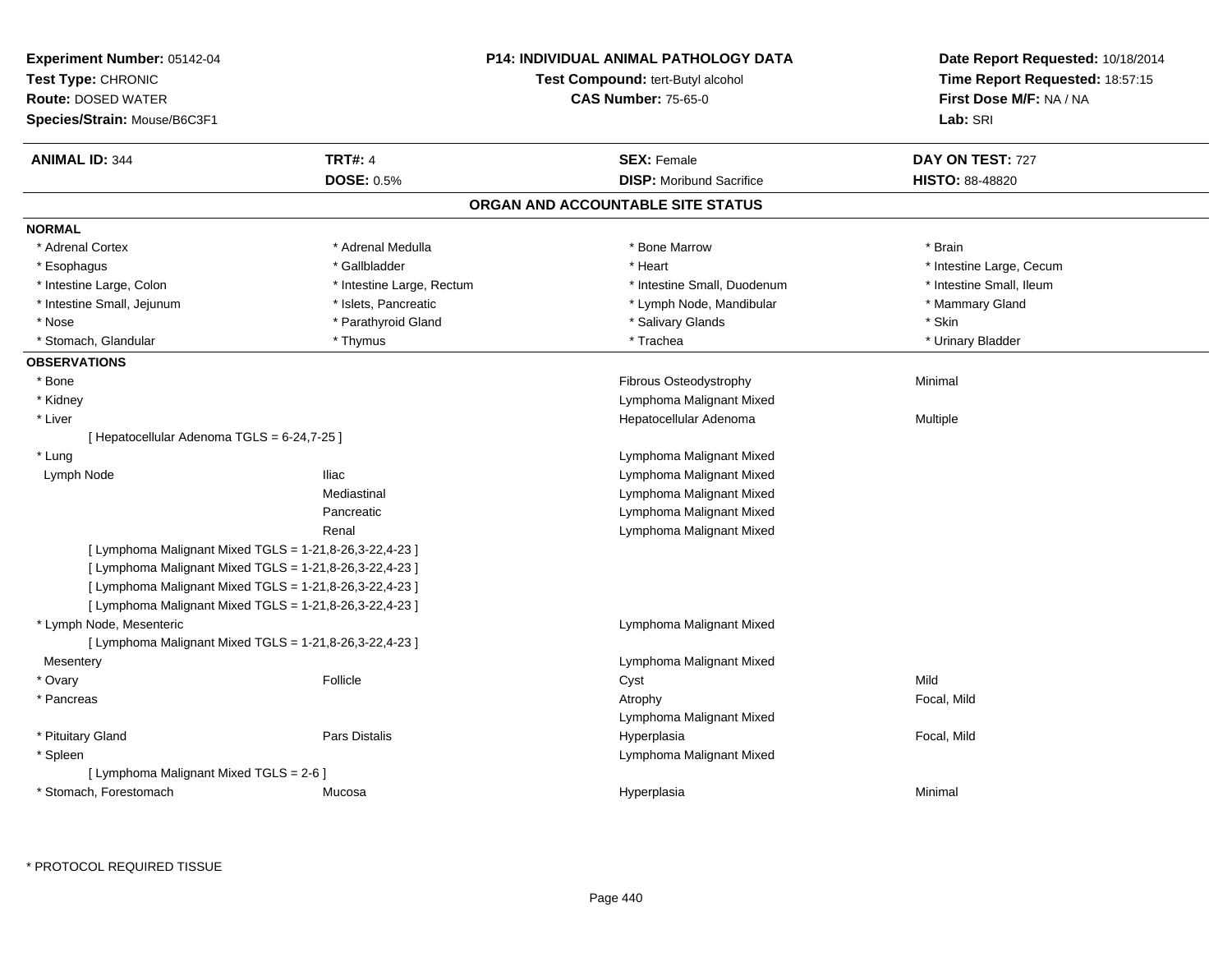| <b>Experiment Number: 05142-04</b><br><b>Test Type: CHRONIC</b><br><b>Route: DOSED WATER</b><br>Species/Strain: Mouse/B6C3F1 |                   | P14: INDIVIDUAL ANIMAL PATHOLOGY DATA<br>Test Compound: tert-Butyl alcohol<br><b>CAS Number: 75-65-0</b> | Date Report Requested: 10/18/2014<br>Time Report Requested: 18:57:15<br>First Dose M/F: NA / NA<br>Lab: SRI |
|------------------------------------------------------------------------------------------------------------------------------|-------------------|----------------------------------------------------------------------------------------------------------|-------------------------------------------------------------------------------------------------------------|
|                                                                                                                              |                   |                                                                                                          |                                                                                                             |
| <b>ANIMAL ID: 344</b>                                                                                                        | <b>TRT#: 4</b>    | <b>SEX: Female</b>                                                                                       | DAY ON TEST: 727                                                                                            |
|                                                                                                                              | <b>DOSE: 0.5%</b> | <b>DISP:</b> Moribund Sacrifice                                                                          | <b>HISTO: 88-48820</b>                                                                                      |
|                                                                                                                              |                   | ORGAN AND ACCOUNTABLE SITE STATUS                                                                        |                                                                                                             |
| * Thyroid Gland                                                                                                              |                   | Degeneration                                                                                             | Cystic, Minimal                                                                                             |
|                                                                                                                              | Follicular Cel    | Hyperplasia                                                                                              | Minimal                                                                                                     |
| Tooth                                                                                                                        | Incisor           | Dysplasia                                                                                                | Minimal                                                                                                     |
| * Uterus                                                                                                                     | Endometrium       | Hyperplasia                                                                                              | Cystic, Marked                                                                                              |
| [Hyperplasia TGLS = $5-7-1$ ]                                                                                                |                   |                                                                                                          |                                                                                                             |
| PRIMARY CAUSE OF DEATH                                                                                                       |                   |                                                                                                          |                                                                                                             |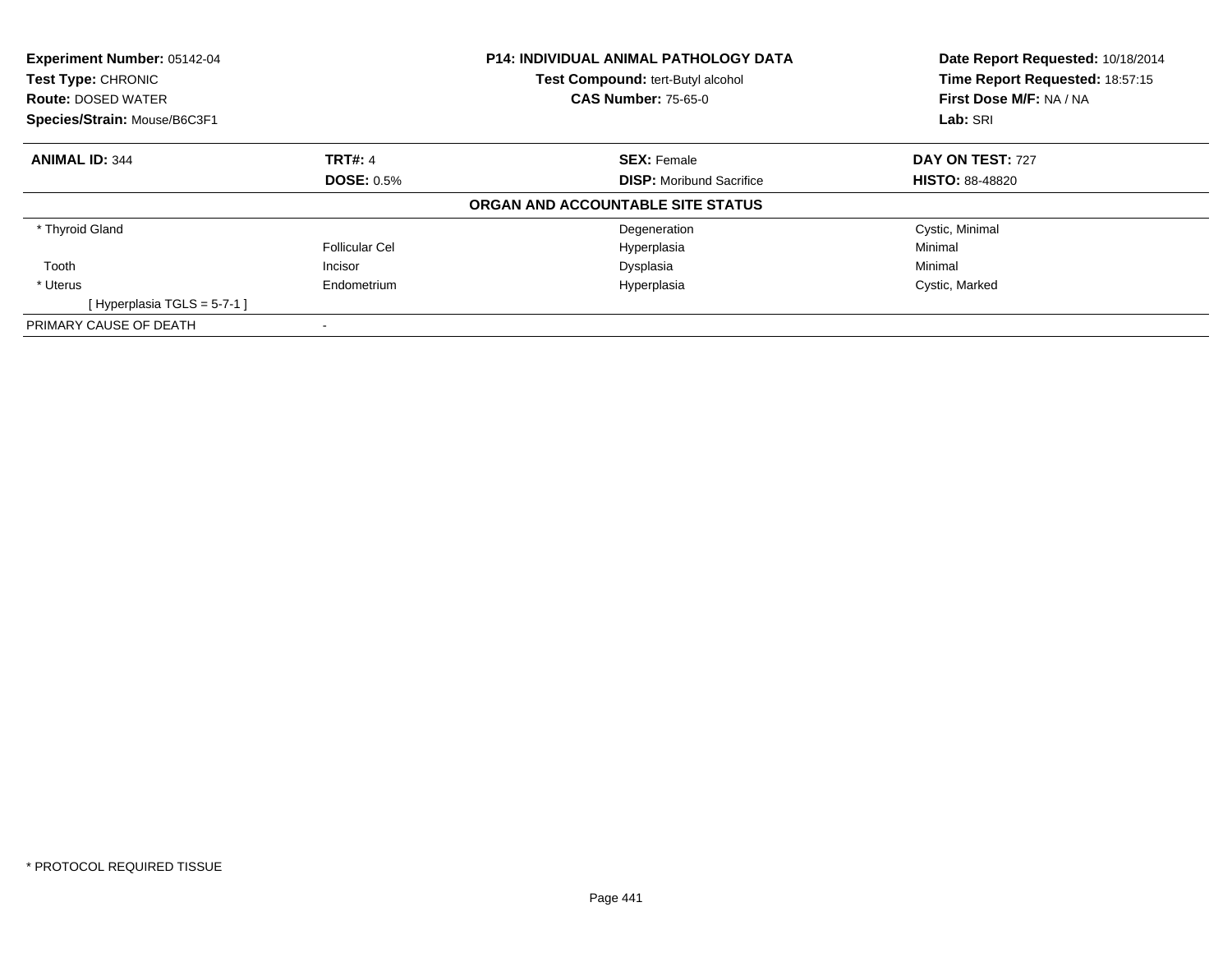| Experiment Number: 05142-04             |                                   | <b>P14: INDIVIDUAL ANIMAL PATHOLOGY DATA</b> | Date Report Requested: 10/18/2014 |
|-----------------------------------------|-----------------------------------|----------------------------------------------|-----------------------------------|
| Test Type: CHRONIC                      | Test Compound: tert-Butyl alcohol |                                              | Time Report Requested: 18:57:15   |
| <b>Route: DOSED WATER</b>               |                                   | <b>CAS Number: 75-65-0</b>                   | First Dose M/F: NA / NA           |
| Species/Strain: Mouse/B6C3F1            |                                   |                                              | Lab: SRI                          |
| <b>ANIMAL ID: 345</b>                   | <b>TRT#: 4</b>                    | <b>SEX: Female</b>                           | DAY ON TEST: 735                  |
|                                         | <b>DOSE: 0.5%</b>                 | <b>DISP: Terminal Sacrifice</b>              | <b>HISTO: 88-48821</b>            |
|                                         |                                   | ORGAN AND ACCOUNTABLE SITE STATUS            |                                   |
| <b>NORMAL</b>                           |                                   |                                              |                                   |
| * Adrenal Cortex                        | * Adrenal Medulla                 | * Bone                                       | * Bone Marrow                     |
| * Brain                                 | * Esophagus                       | * Gallbladder                                | * Heart                           |
| * Intestine Large, Cecum                | * Intestine Large, Colon          | * Intestine Large, Rectum                    | * Intestine Small, Duodenum       |
| * Intestine Small, Ileum                | * Intestine Small, Jejunum        | * Islets, Pancreatic                         | * Lymph Node, Mandibular          |
| * Mammary Gland                         | * Nose                            | * Ovary                                      | * Pancreas                        |
| * Parathyroid Gland                     | * Pituitary Gland                 | * Salivary Glands                            | * Skin                            |
| * Stomach, Forestomach                  | * Stomach, Glandular              | * Thymus                                     | * Trachea                         |
| * Urinary Bladder                       |                                   |                                              |                                   |
| <b>OBSERVATIONS</b>                     |                                   |                                              |                                   |
| * Kidney                                |                                   | Nephropathy                                  | Minimal                           |
| * Liver                                 |                                   | Hepatocellular Adenoma                       |                                   |
| [ Hepatocellular Adenoma TGLS = 5-21 ]  |                                   |                                              |                                   |
| * Lung                                  |                                   | Lymphoma Malignant Mixed                     |                                   |
| * Lymph Node, Mesenteric                |                                   | Lymphoma Malignant Mixed                     |                                   |
| [ Lymphoma Malignant Mixed TGLS = 6-5 ] |                                   |                                              |                                   |
| * Spleen                                |                                   | Lymphoma Malignant Mixed                     |                                   |
| [ Lymphoma Malignant Mixed TGLS = 4-6 ] |                                   |                                              |                                   |
| * Thyroid Gland                         |                                   | Degeneration                                 | Cystic, Mild                      |
|                                         | <b>Follicular Cel</b>             | Hyperplasia                                  | Mild                              |
| * Uterus                                |                                   | Hydrometra                                   | Moderate                          |
|                                         | Endometrium                       | Hyperplasia                                  | Cystic, Moderate                  |
| [ Hydrometra TGLS = 1-7,2-7,3-7 ]       |                                   |                                              |                                   |
| PRIMARY CAUSE OF DEATH                  | $\blacksquare$                    |                                              |                                   |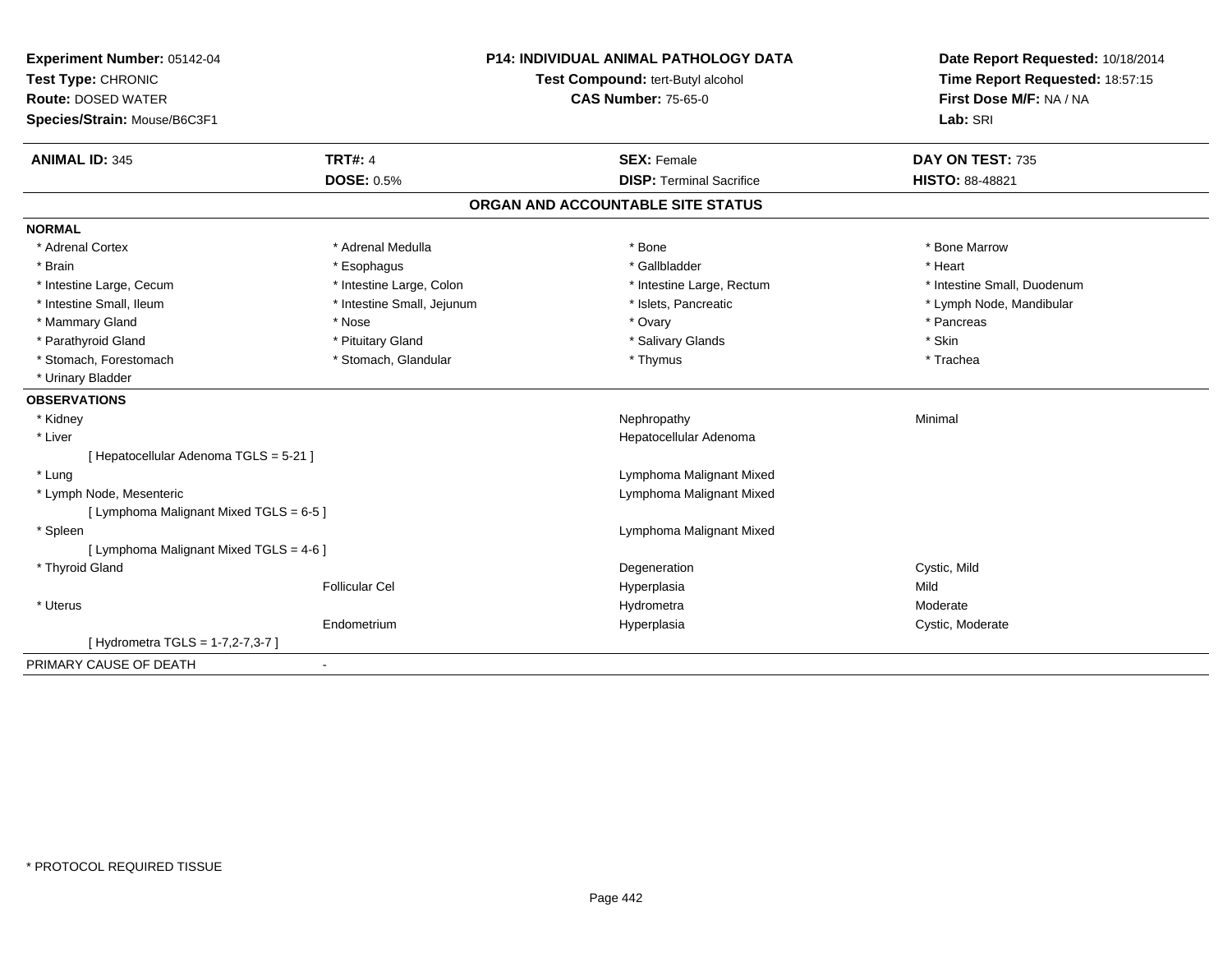| Experiment Number: 05142-04<br>Test Type: CHRONIC<br><b>Route: DOSED WATER</b><br>Species/Strain: Mouse/B6C3F1 |                                         | <b>P14: INDIVIDUAL ANIMAL PATHOLOGY DATA</b><br>Test Compound: tert-Butyl alcohol<br><b>CAS Number: 75-65-0</b> | Date Report Requested: 10/18/2014<br>Time Report Requested: 18:57:15<br>First Dose M/F: NA / NA<br>Lab: SRI |
|----------------------------------------------------------------------------------------------------------------|-----------------------------------------|-----------------------------------------------------------------------------------------------------------------|-------------------------------------------------------------------------------------------------------------|
| <b>ANIMAL ID: 346</b>                                                                                          | <b>TRT#: 4</b><br><b>DOSE: 0.5%</b>     | <b>SEX: Female</b><br><b>DISP:</b> Moribund Sacrifice                                                           | DAY ON TEST: 635<br><b>HISTO: 88-47045</b>                                                                  |
|                                                                                                                |                                         | ORGAN AND ACCOUNTABLE SITE STATUS                                                                               |                                                                                                             |
| <b>NORMAL</b>                                                                                                  |                                         |                                                                                                                 |                                                                                                             |
|                                                                                                                |                                         |                                                                                                                 |                                                                                                             |
| * Adrenal Cortex<br>* Brain                                                                                    | * Adrenal Medulla                       | * Bone<br>* Gallbladder                                                                                         | * Bone Marrow<br>* Heart                                                                                    |
| * Intestine Large, Cecum                                                                                       | * Esophagus<br>* Intestine Large, Colon |                                                                                                                 | * Intestine Small, Duodenum                                                                                 |
| * Intestine Small, Ileum                                                                                       | * Intestine Small, Jejunum              | * Intestine Large, Rectum<br>* Islets, Pancreatic                                                               | * Kidney                                                                                                    |
| * Lymph Node, Mandibular                                                                                       | * Lymph Node, Mesenteric                | * Nose                                                                                                          | * Pancreas                                                                                                  |
| * Parathyroid Gland                                                                                            | * Salivary Glands                       | * Stomach, Forestomach                                                                                          | * Stomach, Glandular                                                                                        |
| * Thymus                                                                                                       | * Trachea                               | * Urinary Bladder                                                                                               |                                                                                                             |
|                                                                                                                |                                         |                                                                                                                 |                                                                                                             |
| <b>MISSING</b><br>* Ovary                                                                                      |                                         |                                                                                                                 |                                                                                                             |
|                                                                                                                |                                         |                                                                                                                 |                                                                                                             |
| <b>OBSERVATIONS</b><br>* Liver<br>[Cholangiocarcinoma TGLS = 8-23]                                             |                                         | Cholangiocarcinoma<br>Hepatocellular Carcinoma                                                                  |                                                                                                             |
| [ Hepatocellular Carcinoma TGLS = 8-23 ]                                                                       |                                         |                                                                                                                 |                                                                                                             |
| * Lung                                                                                                         |                                         | Cholangiocarcinoma                                                                                              | Metastatic (Liver)                                                                                          |
| [Cholangiocarcinoma TGLS = 9-2,10-2,11-2]                                                                      |                                         |                                                                                                                 |                                                                                                             |
| Lymph Node                                                                                                     | Mediastinal                             | Cholangiocarcinoma                                                                                              | Metastatic (Liver)                                                                                          |
| * Mammary Gland                                                                                                |                                         | Dilatation                                                                                                      | Mild                                                                                                        |
| Mesentery                                                                                                      |                                         | Cholangiocarcinoma<br>Hemorrhage                                                                                | Metastatic (Liver)<br>Minimal                                                                               |
|                                                                                                                |                                         | Inflammation                                                                                                    | Chronic, Mild                                                                                               |
|                                                                                                                |                                         |                                                                                                                 |                                                                                                             |
| [Cholangiocarcinoma $TGLS = 4-21$ ]<br>* Pituitary Gland                                                       | Pars Distalis                           | Adenoma                                                                                                         |                                                                                                             |
| <b>Skeletal Muscle</b>                                                                                         |                                         | Cholangiocarcinoma                                                                                              | Metastatic (Liver)                                                                                          |
| [Cholangiocarcinoma $TGLS = 6-22$ ]                                                                            |                                         |                                                                                                                 |                                                                                                             |
| * Skin                                                                                                         | <b>Subcut Tiss</b>                      | Edema                                                                                                           | Mild                                                                                                        |
| [Edema TGLS = $1-8$ ]<br>* Spleen                                                                              |                                         | Hematopoietic Cell Proliferation                                                                                | Marked                                                                                                      |
| [ Hematopoietic Cell Proliferation TGLS = 12-6 ]<br>* Thyroid Gland                                            |                                         | Degeneration                                                                                                    | Cystic, Mild                                                                                                |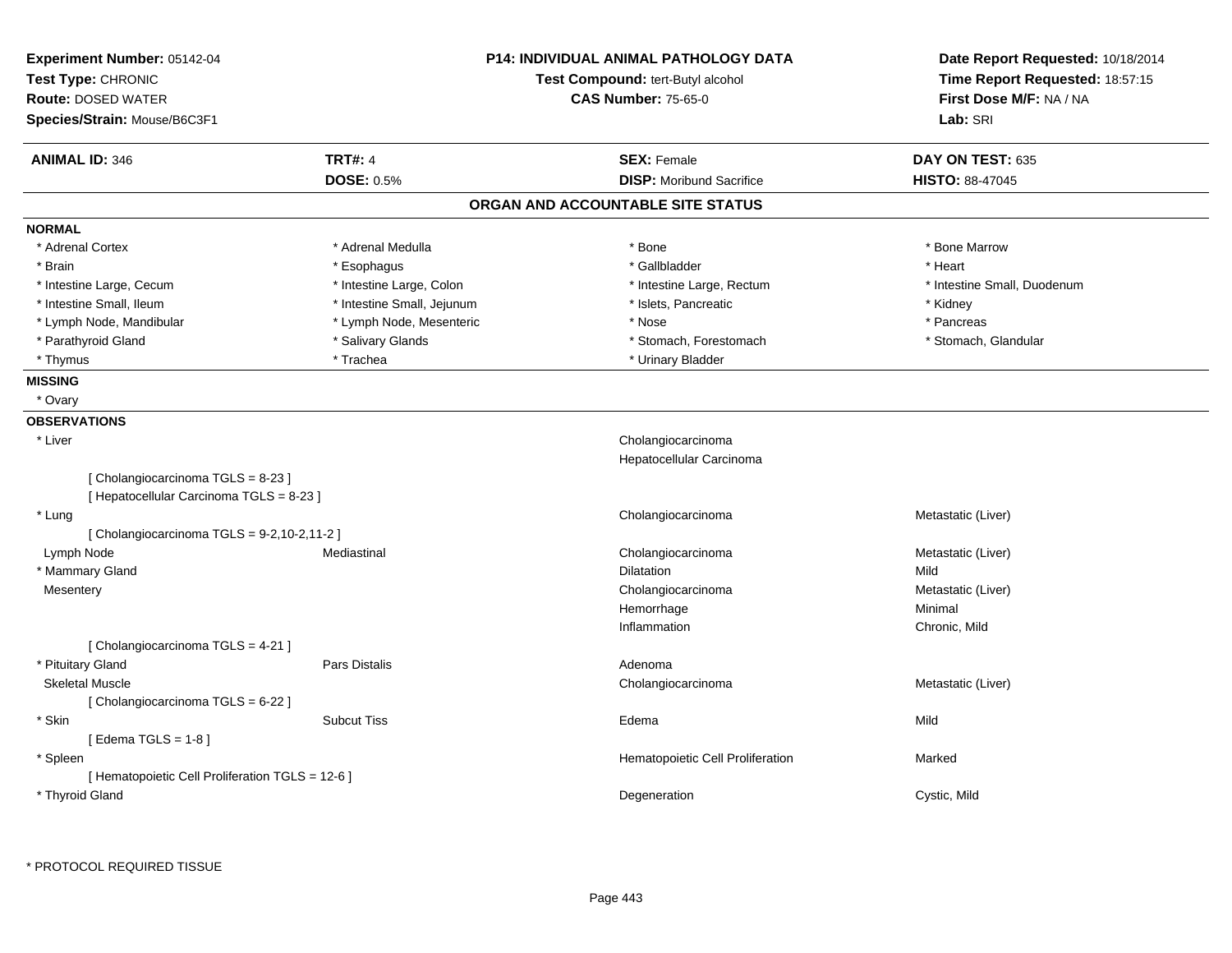| Experiment Number: 05142-04<br>Test Type: CHRONIC<br><b>Route: DOSED WATER</b> |                   | <b>P14: INDIVIDUAL ANIMAL PATHOLOGY DATA</b><br>Test Compound: tert-Butyl alcohol<br><b>CAS Number: 75-65-0</b> | Date Report Requested: 10/18/2014<br>Time Report Requested: 18:57:15<br>First Dose M/F: NA / NA |
|--------------------------------------------------------------------------------|-------------------|-----------------------------------------------------------------------------------------------------------------|-------------------------------------------------------------------------------------------------|
| Species/Strain: Mouse/B6C3F1                                                   |                   |                                                                                                                 | Lab: SRI                                                                                        |
| <b>ANIMAL ID: 346</b>                                                          | <b>TRT#: 4</b>    | <b>SEX: Female</b>                                                                                              | DAY ON TEST: 635                                                                                |
|                                                                                | <b>DOSE: 0.5%</b> | <b>DISP:</b> Moribund Sacrifice                                                                                 | <b>HISTO: 88-47045</b>                                                                          |
|                                                                                |                   | ORGAN AND ACCOUNTABLE SITE STATUS                                                                               |                                                                                                 |
| * Uterus                                                                       |                   | Angiectasis                                                                                                     | Moderate                                                                                        |
|                                                                                |                   | Hydrometra                                                                                                      | Marked                                                                                          |
|                                                                                | Endometrium       | Hyperplasia                                                                                                     | Cystic, Moderate                                                                                |
| [Angiectasis TGLS = 3-7]                                                       |                   |                                                                                                                 |                                                                                                 |
| [Hydrometra TGLS = 2-7]                                                        |                   |                                                                                                                 |                                                                                                 |
| PRIMARY CAUSE OF DEATH                                                         |                   |                                                                                                                 |                                                                                                 |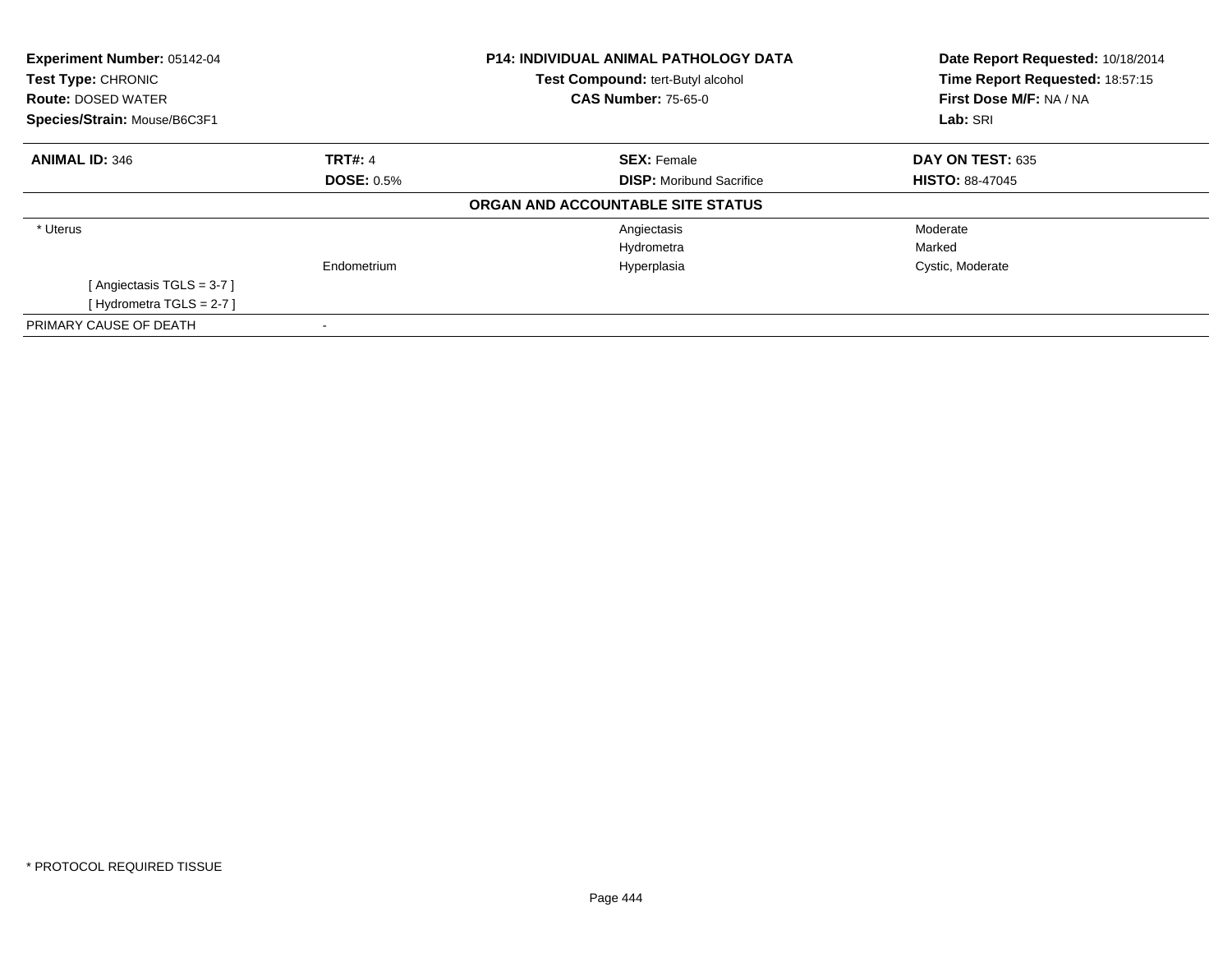| Experiment Number: 05142-04<br>Test Type: CHRONIC<br><b>Route: DOSED WATER</b><br>Species/Strain: Mouse/B6C3F1 |                          | <b>P14: INDIVIDUAL ANIMAL PATHOLOGY DATA</b><br>Test Compound: tert-Butyl alcohol<br><b>CAS Number: 75-65-0</b> | Date Report Requested: 10/18/2014<br>Time Report Requested: 18:57:15<br>First Dose M/F: NA / NA<br>Lab: SRI |
|----------------------------------------------------------------------------------------------------------------|--------------------------|-----------------------------------------------------------------------------------------------------------------|-------------------------------------------------------------------------------------------------------------|
| <b>ANIMAL ID: 347</b>                                                                                          | <b>TRT#: 4</b>           | <b>SEX: Female</b>                                                                                              | DAY ON TEST: 735                                                                                            |
|                                                                                                                | <b>DOSE: 0.5%</b>        | <b>DISP: Terminal Sacrifice</b>                                                                                 | <b>HISTO: 88-48822</b>                                                                                      |
|                                                                                                                |                          | ORGAN AND ACCOUNTABLE SITE STATUS                                                                               |                                                                                                             |
| <b>NORMAL</b>                                                                                                  |                          |                                                                                                                 |                                                                                                             |
| * Adrenal Cortex                                                                                               | * Adrenal Medulla        | * Bone                                                                                                          | * Bone Marrow                                                                                               |
| * Brain                                                                                                        | * Esophagus              | * Gallbladder                                                                                                   | * Heart                                                                                                     |
| * Intestine Large, Cecum                                                                                       | * Intestine Large, Colon | * Intestine Large, Rectum                                                                                       | * Intestine Small, Duodenum                                                                                 |
| * Intestine Small, Jejunum                                                                                     | * Islets, Pancreatic     | * Lung                                                                                                          | * Lymph Node, Mandibular                                                                                    |
| * Mammary Gland                                                                                                | * Nose                   | * Ovary                                                                                                         | * Pancreas                                                                                                  |
| * Parathyroid Gland                                                                                            | * Salivary Glands        | * Skin                                                                                                          | * Stomach, Forestomach                                                                                      |
| * Stomach, Glandular                                                                                           | * Trachea                | * Urinary Bladder                                                                                               |                                                                                                             |
| <b>OBSERVATIONS</b>                                                                                            |                          |                                                                                                                 |                                                                                                             |
| * Intestine Small, Ileum                                                                                       |                          | Lymphoma Malignant Mixed                                                                                        |                                                                                                             |
| [ Lymphoma Malignant Mixed TGLS = 3-22 ]                                                                       |                          |                                                                                                                 |                                                                                                             |
| * Kidney                                                                                                       |                          | Nephropathy                                                                                                     | Mild                                                                                                        |
| * Liver                                                                                                        |                          | <b>Eosinophilic Focus</b>                                                                                       |                                                                                                             |
|                                                                                                                |                          | Hepatocellular Adenoma                                                                                          | Multiple                                                                                                    |
|                                                                                                                |                          | Hepatocellular Carcinoma                                                                                        | Multiple                                                                                                    |
|                                                                                                                |                          | <b>Mixed Cell Focus</b>                                                                                         |                                                                                                             |
| [ Hepatocellular Adenoma TGLS = 5-24,7-26,8-27 ]                                                               |                          |                                                                                                                 |                                                                                                             |
| [ Hepatocellular Carcinoma TGLS = 4-23,6-25,9-28 ]<br>[Mixed Cell Focus TGLS = 10-29]                          |                          |                                                                                                                 |                                                                                                             |
| * Lymph Node, Mesenteric                                                                                       |                          | Lymphoma Malignant Mixed                                                                                        |                                                                                                             |
| [ Lymphoma Malignant Mixed TGLS = 2-21 ]                                                                       |                          |                                                                                                                 |                                                                                                             |
| * Pituitary Gland                                                                                              | <b>Pars Distalis</b>     | Adenoma                                                                                                         |                                                                                                             |
| * Spleen                                                                                                       |                          | Hemangiosarcoma                                                                                                 |                                                                                                             |
|                                                                                                                |                          | Lymphoma Malignant Mixed                                                                                        |                                                                                                             |
| * Thymus                                                                                                       |                          | Lymphoma Malignant Mixed                                                                                        |                                                                                                             |
| * Thyroid Gland                                                                                                | <b>Follicular Cel</b>    | Hyperplasia                                                                                                     | Moderate                                                                                                    |
| * Uterus                                                                                                       | Endometrium              | Hyperplasia                                                                                                     | Cystic, Marked                                                                                              |
| [Hyperplasia TGLS = 1-7]                                                                                       |                          |                                                                                                                 |                                                                                                             |
| PRIMARY CAUSE OF DEATH                                                                                         |                          |                                                                                                                 |                                                                                                             |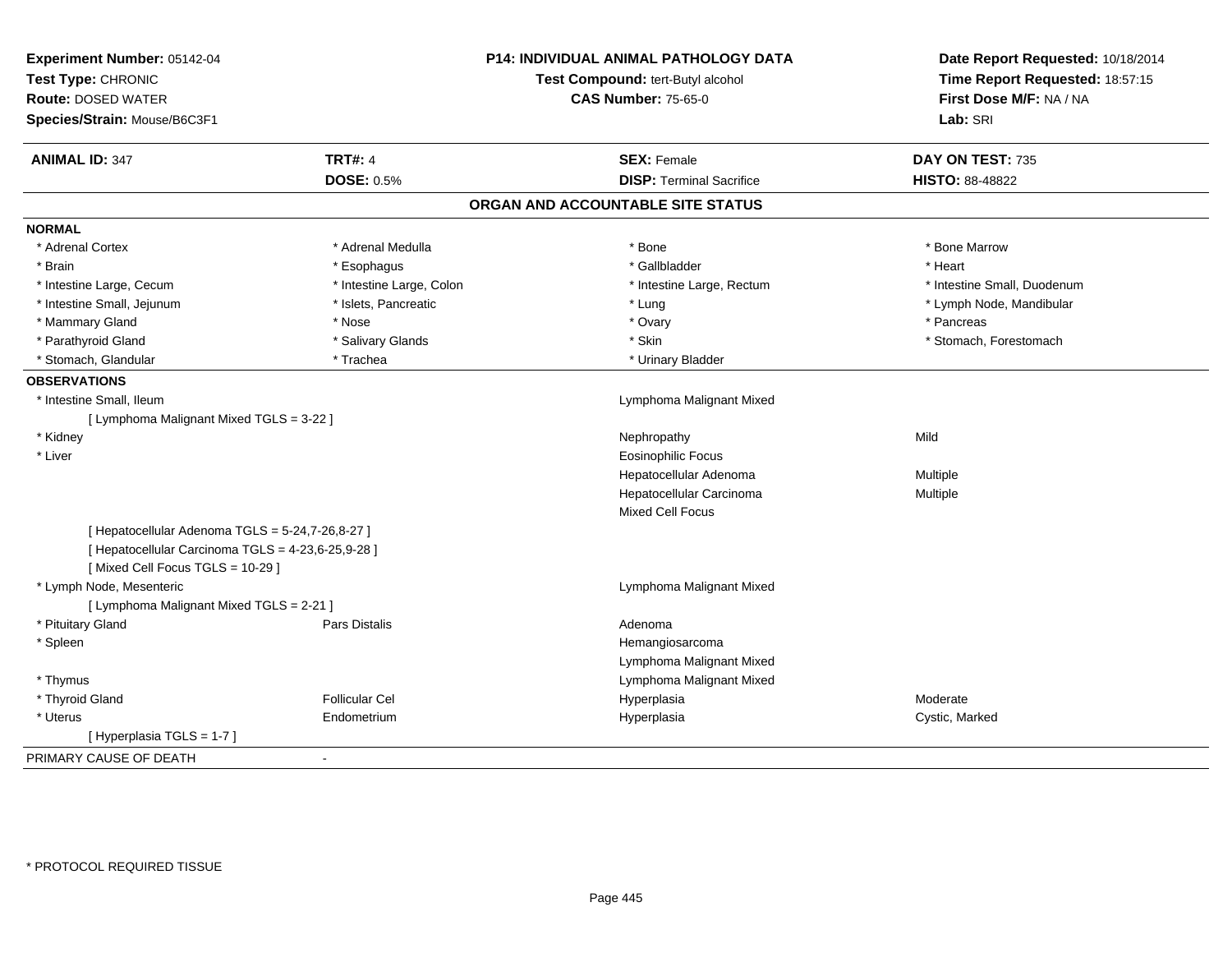| Experiment Number: 05142-04<br>Test Type: CHRONIC<br><b>Route: DOSED WATER</b><br>Species/Strain: Mouse/B6C3F1 |                             | P14: INDIVIDUAL ANIMAL PATHOLOGY DATA<br>Test Compound: tert-Butyl alcohol<br><b>CAS Number: 75-65-0</b> | Date Report Requested: 10/18/2014<br>Time Report Requested: 18:57:15<br>First Dose M/F: NA / NA<br>Lab: SRI |
|----------------------------------------------------------------------------------------------------------------|-----------------------------|----------------------------------------------------------------------------------------------------------|-------------------------------------------------------------------------------------------------------------|
| <b>ANIMAL ID: 348</b>                                                                                          | <b>TRT#: 4</b>              | <b>SEX: Female</b>                                                                                       | DAY ON TEST: 735                                                                                            |
|                                                                                                                | <b>DOSE: 0.5%</b>           | <b>DISP: Terminal Sacrifice</b>                                                                          | <b>HISTO: 88-48823</b>                                                                                      |
|                                                                                                                |                             | ORGAN AND ACCOUNTABLE SITE STATUS                                                                        |                                                                                                             |
| <b>NORMAL</b>                                                                                                  |                             |                                                                                                          |                                                                                                             |
| * Adrenal Medulla                                                                                              | * Bone Marrow               | * Brain                                                                                                  | * Esophagus                                                                                                 |
| * Gallbladder                                                                                                  | * Heart                     | * Intestine Large, Cecum                                                                                 | * Intestine Large, Colon                                                                                    |
| * Intestine Large, Rectum                                                                                      | * Intestine Small, Duodenum | * Intestine Small, Ileum                                                                                 | * Intestine Small, Jejunum                                                                                  |
| * Islets, Pancreatic                                                                                           | * Lung                      | * Lymph Node, Mandibular                                                                                 | * Mammary Gland                                                                                             |
| * Nose                                                                                                         | * Pancreas                  | * Parathyroid Gland                                                                                      | * Pituitary Gland                                                                                           |
| * Salivary Glands                                                                                              | * Skin                      | * Stomach, Forestomach                                                                                   | * Stomach, Glandular                                                                                        |
| * Thymus                                                                                                       | * Thyroid Gland             | * Trachea                                                                                                | * Urinary Bladder                                                                                           |
| <b>OBSERVATIONS</b>                                                                                            |                             |                                                                                                          |                                                                                                             |
| * Adrenal Cortex                                                                                               | Subcapsular                 | Hyperplasia                                                                                              | Focal, Mild                                                                                                 |
| * Bone                                                                                                         |                             | <b>Fibrous Osteodystrophy</b>                                                                            | Mild                                                                                                        |
| * Kidney                                                                                                       |                             | Nephropathy                                                                                              | Minimal                                                                                                     |
| * Liver                                                                                                        |                             | <b>Clear Cell Focus</b>                                                                                  |                                                                                                             |
|                                                                                                                |                             | <b>Eosinophilic Focus</b>                                                                                |                                                                                                             |
|                                                                                                                |                             | Hepatocellular Adenoma                                                                                   | Multiple                                                                                                    |
| [Clear Cell Focus TGLS = 4-22]                                                                                 |                             |                                                                                                          |                                                                                                             |
| [ Hepatocellular Adenoma TGLS = 3-21,4-22 ]                                                                    |                             |                                                                                                          |                                                                                                             |
| * Lymph Node, Mesenteric                                                                                       |                             | Hyperplasia                                                                                              | Lymphoid, Mild                                                                                              |
| * Ovary                                                                                                        | Follicle                    | Cyst                                                                                                     | Mild                                                                                                        |
| * Spleen                                                                                                       |                             | Hyperplasia                                                                                              | Lymphoid, Mild                                                                                              |
| * Uterus                                                                                                       |                             | Hydrometra                                                                                               | Moderate                                                                                                    |
|                                                                                                                | Endometrium                 | Hyperplasia                                                                                              | Cystic, Moderate                                                                                            |
| [Hydrometra TGLS = 2-7]                                                                                        |                             |                                                                                                          |                                                                                                             |
| [Hyperplasia TGLS = 1-7]                                                                                       |                             |                                                                                                          |                                                                                                             |
| PRIMARY CAUSE OF DEATH                                                                                         | $\blacksquare$              |                                                                                                          |                                                                                                             |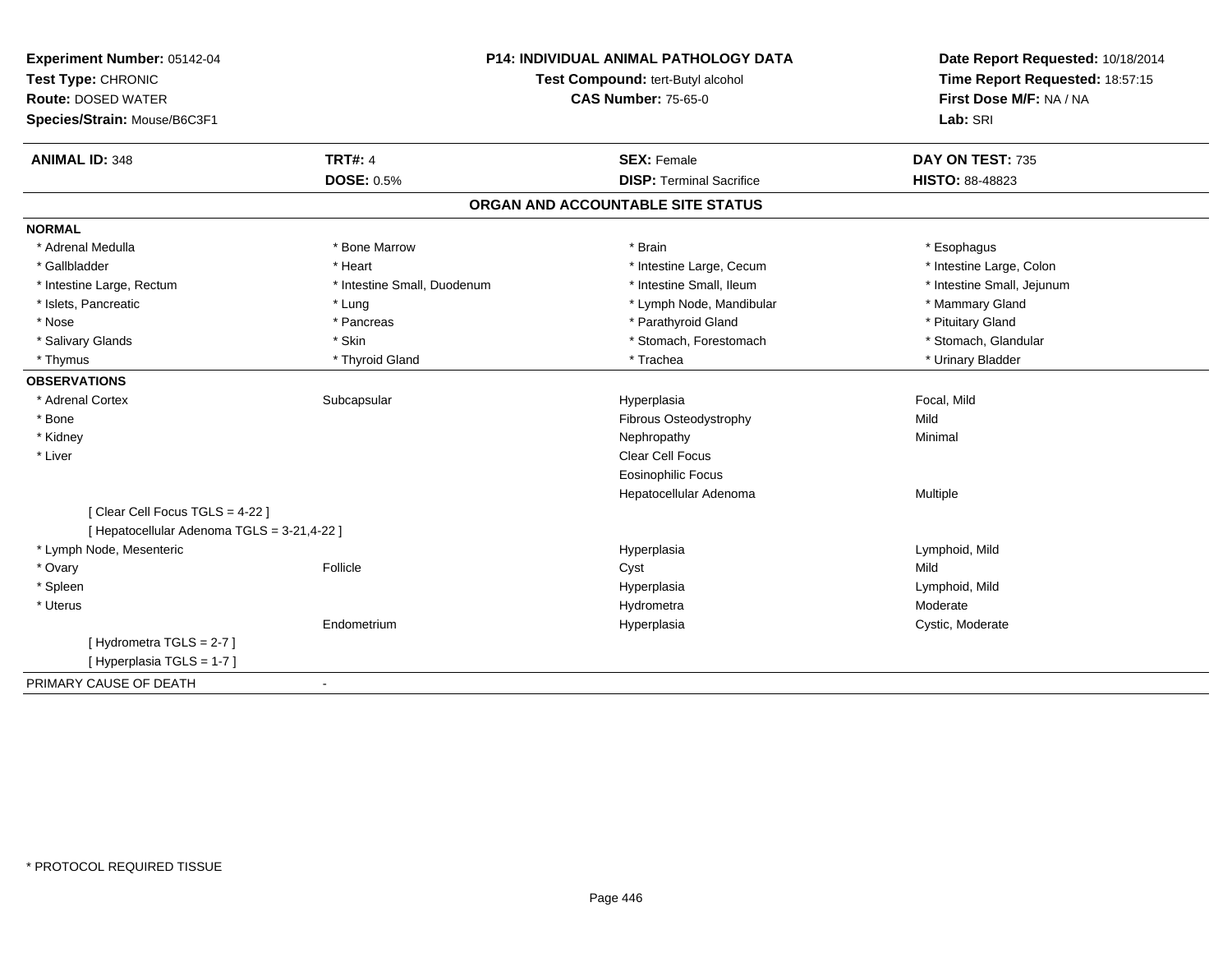| Experiment Number: 05142-04                      |                            | <b>P14: INDIVIDUAL ANIMAL PATHOLOGY DATA</b> | Date Report Requested: 10/18/2014 |
|--------------------------------------------------|----------------------------|----------------------------------------------|-----------------------------------|
| Test Type: CHRONIC                               |                            | Test Compound: tert-Butyl alcohol            | Time Report Requested: 18:57:15   |
| <b>Route: DOSED WATER</b>                        |                            | <b>CAS Number: 75-65-0</b>                   | First Dose M/F: NA / NA           |
| Species/Strain: Mouse/B6C3F1                     |                            |                                              | Lab: SRI                          |
|                                                  |                            |                                              |                                   |
| <b>ANIMAL ID: 349</b>                            | <b>TRT#: 4</b>             | <b>SEX: Female</b>                           | DAY ON TEST: 735                  |
|                                                  | <b>DOSE: 0.5%</b>          | <b>DISP: Terminal Sacrifice</b>              | <b>HISTO: 88-48824</b>            |
|                                                  |                            | ORGAN AND ACCOUNTABLE SITE STATUS            |                                   |
| <b>NORMAL</b>                                    |                            |                                              |                                   |
| * Adrenal Cortex                                 | * Adrenal Medulla          | * Bone                                       | * Bone Marrow                     |
| * Brain                                          | * Esophagus                | * Gallbladder                                | * Heart                           |
| * Intestine Large, Cecum                         | * Intestine Large, Colon   | * Intestine Large, Rectum                    | * Intestine Small, Duodenum       |
| * Intestine Small, Ileum                         | * Intestine Small, Jejunum | * Islets, Pancreatic                         | * Lung                            |
| * Lymph Node, Mandibular                         | * Mammary Gland            | * Nose                                       | * Ovary                           |
| * Parathyroid Gland                              | * Pituitary Gland          | * Salivary Glands                            | * Skin                            |
| * Stomach, Forestomach                           | * Stomach, Glandular       | * Thymus                                     | * Thyroid Gland                   |
| * Trachea                                        | * Urinary Bladder          |                                              |                                   |
| <b>OBSERVATIONS</b>                              |                            |                                              |                                   |
| * Kidney                                         |                            | Nephropathy                                  | Minimal                           |
| * Liver                                          |                            | Hepatocellular Adenoma                       | Multiple                          |
| [ Hepatocellular Adenoma TGLS = 4-21,5-22,6-23 ] |                            |                                              |                                   |
| * Lymph Node, Mesenteric                         |                            | Hyperplasia                                  | Lymphoid, Mild                    |
| * Pancreas                                       | <b>Acinar Cell</b>         | Focal Cellular Change                        | Minimal                           |
| * Spleen                                         |                            | Hyperplasia                                  | Lymphoid, Mild                    |
| [Hyperplasia TGLS = 3-6]                         |                            |                                              |                                   |
| * Uterus                                         |                            | Hydrometra                                   | Moderate                          |
|                                                  | Endometrium                | Hyperplasia                                  | Cystic, Moderate                  |
| [Hydrometra TGLS = 2-7]                          |                            |                                              |                                   |
| [Hyperplasia TGLS = 1-7]                         |                            |                                              |                                   |
| PRIMARY CAUSE OF DEATH                           |                            |                                              |                                   |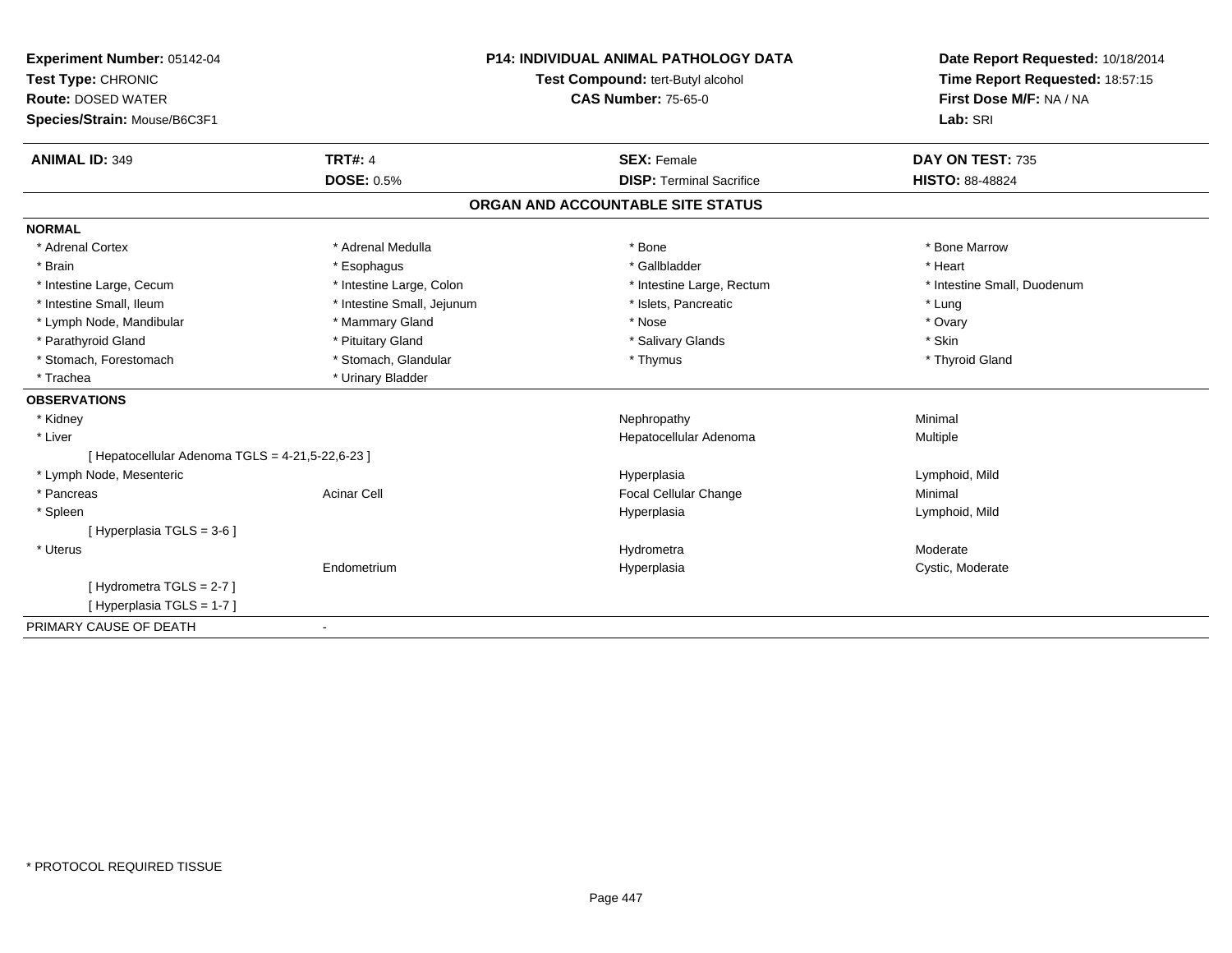| <b>Experiment Number: 05142-04</b>     | <b>P14: INDIVIDUAL ANIMAL PATHOLOGY DATA</b><br>Test Compound: tert-Butyl alcohol |                                   | Date Report Requested: 10/18/2014<br>Time Report Requested: 18:57:15 |
|----------------------------------------|-----------------------------------------------------------------------------------|-----------------------------------|----------------------------------------------------------------------|
| Test Type: CHRONIC                     |                                                                                   |                                   |                                                                      |
| <b>Route: DOSED WATER</b>              |                                                                                   | <b>CAS Number: 75-65-0</b>        | First Dose M/F: NA / NA                                              |
| Species/Strain: Mouse/B6C3F1           |                                                                                   |                                   | Lab: SRI                                                             |
| <b>ANIMAL ID: 350</b>                  | <b>TRT#: 4</b>                                                                    | <b>SEX: Female</b>                | DAY ON TEST: 735                                                     |
|                                        | <b>DOSE: 0.5%</b>                                                                 | <b>DISP: Terminal Sacrifice</b>   | <b>HISTO: 88-48825</b>                                               |
|                                        |                                                                                   | ORGAN AND ACCOUNTABLE SITE STATUS |                                                                      |
| <b>NORMAL</b>                          |                                                                                   |                                   |                                                                      |
| * Adrenal Cortex                       | * Adrenal Medulla                                                                 | * Bone Marrow                     | * Brain                                                              |
| * Esophagus                            | * Gallbladder                                                                     | * Heart                           | * Intestine Large, Cecum                                             |
| * Intestine Large, Colon               | * Intestine Large, Rectum                                                         | * Intestine Small, Duodenum       | * Intestine Small, Ileum                                             |
| * Intestine Small, Jejunum             | * Islets, Pancreatic                                                              | * Lung                            | * Lymph Node, Mandibular                                             |
| * Mammary Gland                        | * Nose                                                                            | * Ovary                           | * Pancreas                                                           |
| * Parathyroid Gland                    | * Pituitary Gland                                                                 | * Salivary Glands                 | * Skin                                                               |
| * Stomach, Forestomach                 | * Stomach, Glandular                                                              | * Thymus                          | * Trachea                                                            |
| * Urinary Bladder                      |                                                                                   |                                   |                                                                      |
| <b>OBSERVATIONS</b>                    |                                                                                   |                                   |                                                                      |
| * Bone                                 |                                                                                   | Fibrous Osteodystrophy            | Minimal                                                              |
| * Kidney                               |                                                                                   | Nephropathy                       | Minimal                                                              |
| * Liver                                |                                                                                   | Hepatocellular Adenoma            |                                                                      |
| [ Hepatocellular Adenoma TGLS = 4-21 ] |                                                                                   |                                   |                                                                      |
| * Lymph Node, Mesenteric               |                                                                                   | Hyperplasia                       | Lymphoid, Mild                                                       |
| * Spleen                               |                                                                                   | Hyperplasia                       | Lymphoid, Mild                                                       |
| [ Hyperplasia TGLS = 3-6 ]             |                                                                                   |                                   |                                                                      |
| * Thyroid Gland                        | <b>Follicular Cel</b>                                                             | Hyperplasia                       | Mild                                                                 |
| * Uterus                               |                                                                                   | Hydrometra                        | Marked                                                               |
|                                        | Endometrium                                                                       | Hyperplasia                       | Cystic, Moderate                                                     |
| [Hydrometra TGLS = 1-7]                |                                                                                   |                                   |                                                                      |
| [Hyperplasia TGLS = 2-7]               |                                                                                   |                                   |                                                                      |
| PRIMARY CAUSE OF DEATH                 |                                                                                   |                                   |                                                                      |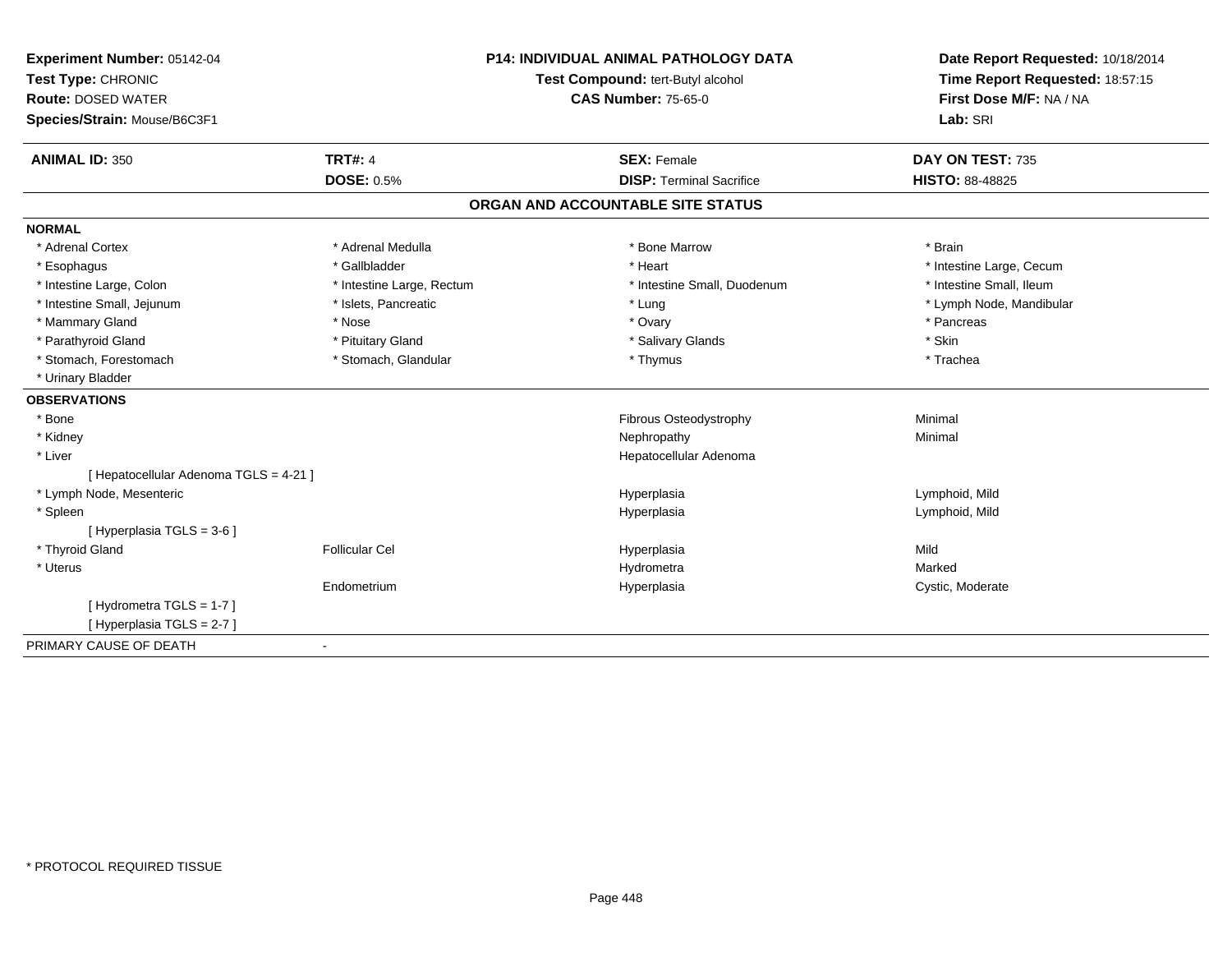| Experiment Number: 05142-04<br>Test Type: CHRONIC<br><b>Route: DOSED WATER</b><br>Species/Strain: Mouse/B6C3F1 | P14: INDIVIDUAL ANIMAL PATHOLOGY DATA<br>Test Compound: tert-Butyl alcohol<br><b>CAS Number: 75-65-0</b> |                                   | Date Report Requested: 10/18/2014<br>Time Report Requested: 18:57:15<br>First Dose M/F: NA / NA<br>Lab: SRI |
|----------------------------------------------------------------------------------------------------------------|----------------------------------------------------------------------------------------------------------|-----------------------------------|-------------------------------------------------------------------------------------------------------------|
| <b>ANIMAL ID: 351</b>                                                                                          | <b>TRT#: 4</b>                                                                                           | <b>SEX: Female</b>                | DAY ON TEST: 735                                                                                            |
|                                                                                                                | <b>DOSE: 0.5%</b>                                                                                        | <b>DISP: Terminal Sacrifice</b>   | HISTO: 88-48826                                                                                             |
|                                                                                                                |                                                                                                          | ORGAN AND ACCOUNTABLE SITE STATUS |                                                                                                             |
| <b>NORMAL</b>                                                                                                  |                                                                                                          |                                   |                                                                                                             |
| * Adrenal Cortex                                                                                               | * Adrenal Medulla                                                                                        | * Bone                            | * Bone Marrow                                                                                               |
| * Brain                                                                                                        | * Esophagus                                                                                              | * Gallbladder                     | * Heart                                                                                                     |
| * Intestine Large, Cecum                                                                                       | * Intestine Large, Colon                                                                                 | * Intestine Large, Rectum         | * Intestine Small, Duodenum                                                                                 |
| * Intestine Small. Ileum                                                                                       | * Intestine Small, Jejunum                                                                               | * Islets, Pancreatic              | * Kidney                                                                                                    |
| * Lung                                                                                                         | * Lymph Node, Mandibular                                                                                 | * Lymph Node, Mesenteric          | * Mammary Gland                                                                                             |
| * Nose                                                                                                         | * Ovary                                                                                                  | * Pancreas                        | * Parathyroid Gland                                                                                         |
| * Salivary Glands                                                                                              | * Skin                                                                                                   | * Stomach, Forestomach            | * Stomach, Glandular                                                                                        |
| * Thymus                                                                                                       | * Trachea                                                                                                | * Urinary Bladder                 |                                                                                                             |
| <b>OBSERVATIONS</b>                                                                                            |                                                                                                          |                                   |                                                                                                             |
| * Liver                                                                                                        |                                                                                                          | <b>Eosinophilic Focus</b>         |                                                                                                             |
|                                                                                                                |                                                                                                          | Hepatocellular Adenoma            |                                                                                                             |
|                                                                                                                |                                                                                                          | Hepatocellular Carcinoma          |                                                                                                             |
| [ Hepatocellular Adenoma TGLS = 7-24 ]                                                                         |                                                                                                          |                                   |                                                                                                             |
| [ Hepatocellular Carcinoma TGLS = 5-21 ]                                                                       |                                                                                                          |                                   |                                                                                                             |
| Mesentery                                                                                                      | Fat                                                                                                      | <b>Necrosis</b>                   | Mild                                                                                                        |
| [ Necrosis $TGLS = 6-22$ ]                                                                                     |                                                                                                          |                                   |                                                                                                             |
| * Pituitary Gland                                                                                              | Pars Distalis                                                                                            | Adenoma                           |                                                                                                             |
| * Spleen                                                                                                       |                                                                                                          | Hematopoietic Cell Proliferation  | Mild                                                                                                        |
|                                                                                                                |                                                                                                          | Hyperplasia                       | Lymphoid, Mild                                                                                              |
| * Thyroid Gland                                                                                                |                                                                                                          | Degeneration                      | Cystic, Minimal                                                                                             |
| * Uterus                                                                                                       |                                                                                                          | Angiectasis                       | Mild                                                                                                        |
|                                                                                                                |                                                                                                          | Hydrometra                        | Moderate                                                                                                    |
|                                                                                                                | Endometrium                                                                                              | Hyperplasia                       | Cystic, Moderate                                                                                            |
| [ Angiectasis TGLS = 1-7,1-23 ]<br>[ Hydrometra TGLS = 2-7,3-7,4-7 ]                                           |                                                                                                          |                                   |                                                                                                             |
| PRIMARY CAUSE OF DEATH                                                                                         | $\overline{\phantom{a}}$                                                                                 |                                   |                                                                                                             |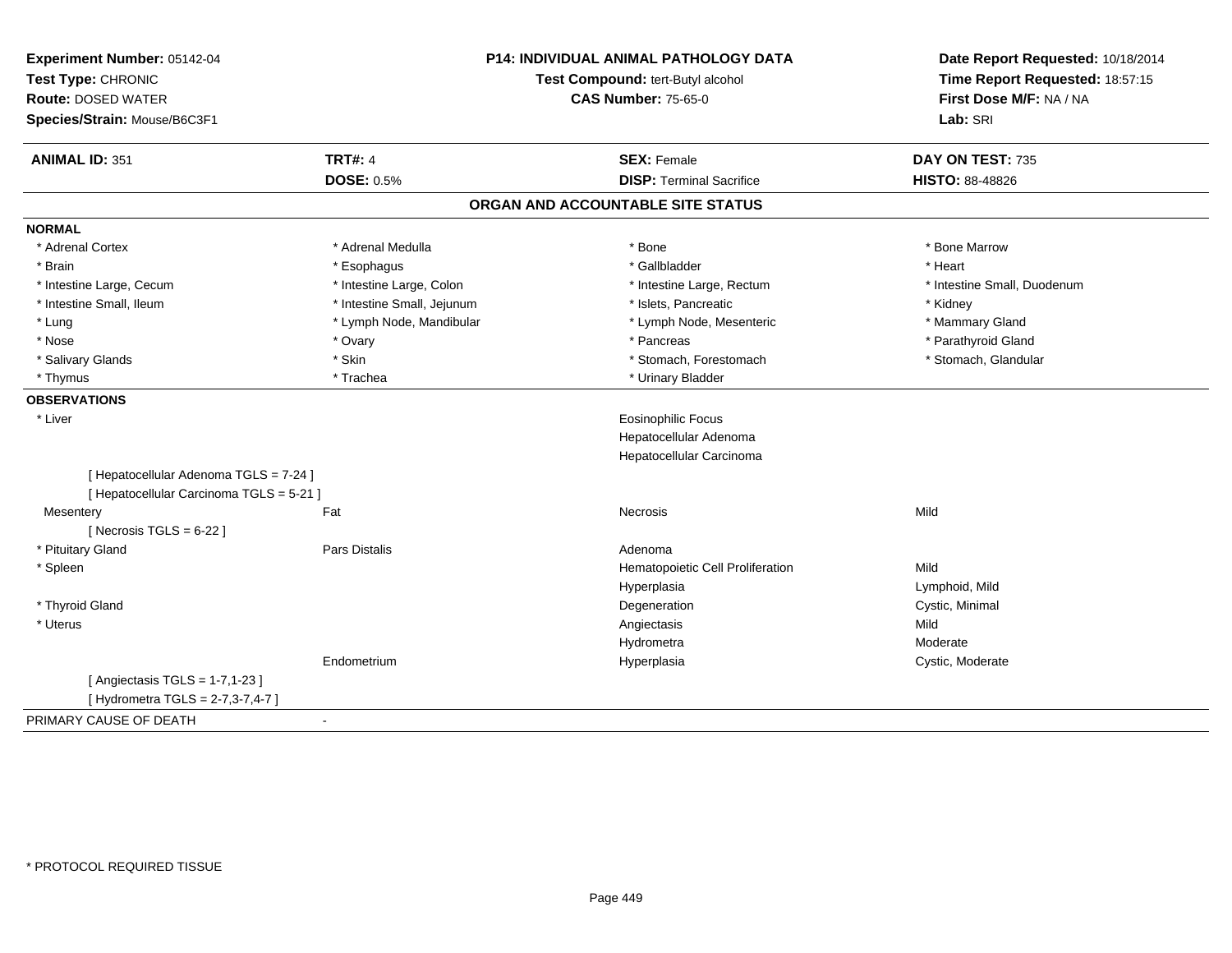| Experiment Number: 05142-04                             |                           | <b>P14: INDIVIDUAL ANIMAL PATHOLOGY DATA</b> | Date Report Requested: 10/18/2014 |
|---------------------------------------------------------|---------------------------|----------------------------------------------|-----------------------------------|
| Test Type: CHRONIC                                      |                           | Test Compound: tert-Butyl alcohol            | Time Report Requested: 18:57:15   |
| <b>Route: DOSED WATER</b>                               |                           | <b>CAS Number: 75-65-0</b>                   | First Dose M/F: NA / NA           |
| Species/Strain: Mouse/B6C3F1                            |                           |                                              | Lab: SRI                          |
| <b>ANIMAL ID: 352</b>                                   | <b>TRT#: 4</b>            | <b>SEX: Female</b>                           | DAY ON TEST: 735                  |
|                                                         | <b>DOSE: 0.5%</b>         | <b>DISP: Terminal Sacrifice</b>              | <b>HISTO: 88-48827</b>            |
|                                                         |                           | ORGAN AND ACCOUNTABLE SITE STATUS            |                                   |
| <b>NORMAL</b>                                           |                           |                                              |                                   |
| * Bone                                                  | * Brain                   | * Esophagus                                  | * Heart                           |
| * Intestine Large, Cecum                                | * Intestine Large, Rectum | * Intestine Small, Duodenum                  | * Islets, Pancreatic              |
| * Mammary Gland                                         | * Nose                    | * Pancreas                                   | * Parathyroid Gland               |
| * Skin                                                  | * Trachea                 |                                              |                                   |
| <b>OBSERVATIONS</b>                                     |                           |                                              |                                   |
| * Adrenal Cortex                                        | Subcapsular               | Carcinoma                                    |                                   |
|                                                         |                           | Lymphoma Malignant Mixed                     |                                   |
| * Adrenal Medulla                                       |                           | Lymphoma Malignant Mixed                     |                                   |
| * Bone Marrow                                           |                           | Lymphoma Malignant Mixed                     |                                   |
| * Gallbladder                                           | Mucosa                    | Hyperplasia                                  | Mild                              |
| * Intestine Large, Colon                                |                           | Lymphoma Malignant Mixed                     |                                   |
| * Intestine Small, Ileum                                |                           | Lymphoma Malignant Mixed                     |                                   |
|                                                         |                           | Lymphoma Malignant Mixed                     |                                   |
| [ Lymphoma Malignant Mixed TGLS = 9-26,9-26,8-25,8-25 ] |                           |                                              |                                   |
| [ Lymphoma Malignant Mixed TGLS = 9-26,9-26,8-25,8-25 ] |                           |                                              |                                   |
| * Intestine Small, Jejunum                              |                           | Lymphoma Malignant Mixed                     |                                   |
|                                                         |                           | Lymphoma Malignant Mixed                     |                                   |
| [ Lymphoma Malignant Mixed TGLS = 9-26,9-26,8-25,8-25 ] |                           |                                              |                                   |
| [ Lymphoma Malignant Mixed TGLS = 9-26,9-26,8-25,8-25 ] |                           |                                              |                                   |
| * Kidney                                                |                           | Lymphoma Malignant Mixed                     |                                   |
|                                                         |                           | Nephropathy                                  | Minimal                           |
| * Liver                                                 |                           | Hepatocellular Adenoma                       |                                   |
|                                                         |                           | Lymphoma Malignant Mixed                     |                                   |
| [ Hepatocellular Adenoma TGLS = 11-27 ]                 |                           |                                              |                                   |
| * Lung                                                  |                           | Lymphoma Malignant Mixed                     |                                   |
| Lymph Node                                              | Axillary                  | Lymphoma Malignant Mixed                     |                                   |
|                                                         | <b>Iliac</b>              | Lymphoma Malignant Mixed                     |                                   |
|                                                         | Inguinal                  | Lymphoma Malignant Mixed                     |                                   |
|                                                         | Mediastinal               | Lymphoma Malignant Mixed                     |                                   |
|                                                         | Pancreatic                | Lymphoma Malignant Mixed                     |                                   |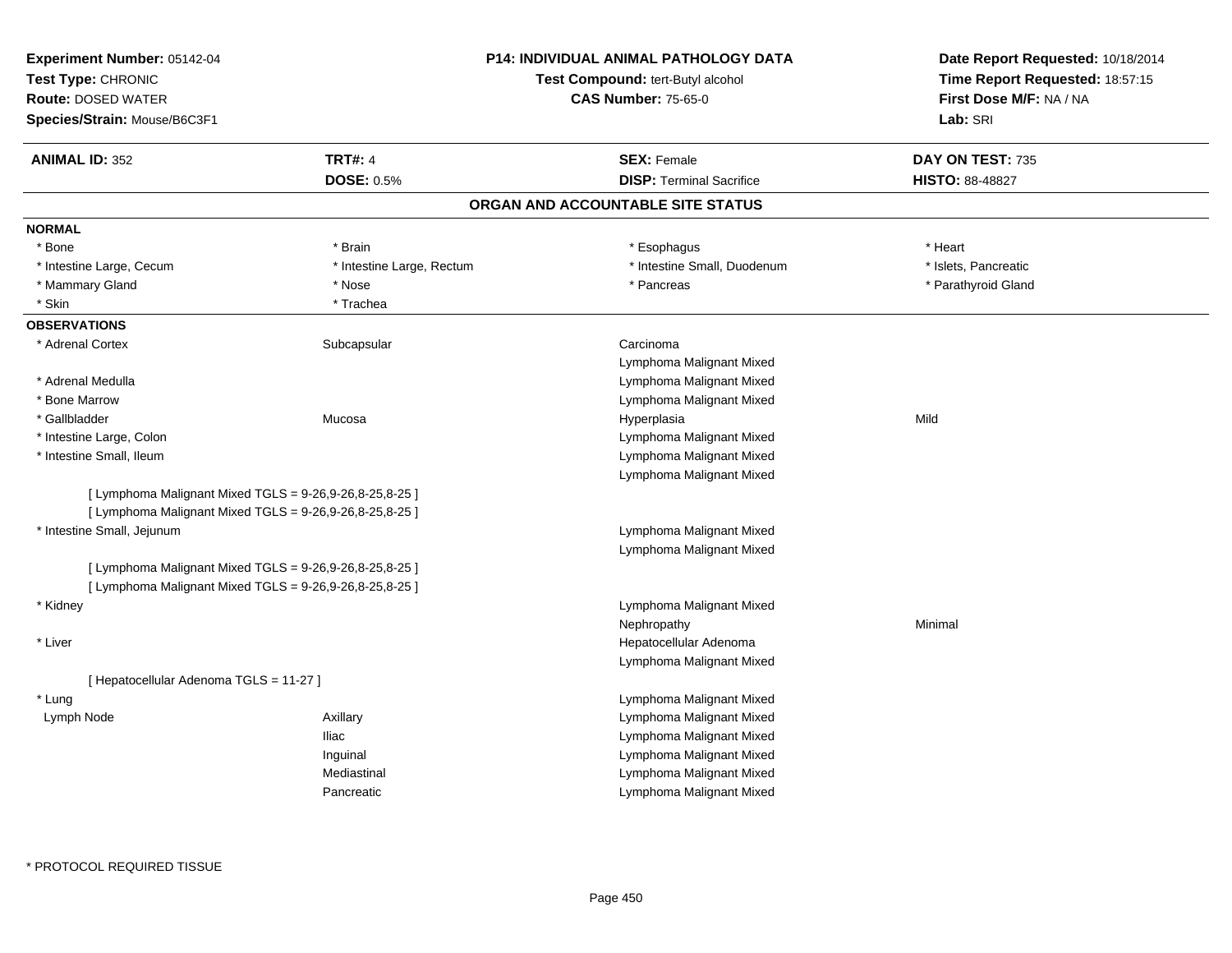| Experiment Number: 05142-04<br>Test Type: CHRONIC<br><b>Route: DOSED WATER</b><br>Species/Strain: Mouse/B6C3F1 |                                                                         | <b>P14: INDIVIDUAL ANIMAL PATHOLOGY DATA</b><br>Test Compound: tert-Butyl alcohol<br><b>CAS Number: 75-65-0</b> | Date Report Requested: 10/18/2014<br>Time Report Requested: 18:57:15<br>First Dose M/F: NA / NA<br>Lab: SRI |
|----------------------------------------------------------------------------------------------------------------|-------------------------------------------------------------------------|-----------------------------------------------------------------------------------------------------------------|-------------------------------------------------------------------------------------------------------------|
| <b>ANIMAL ID: 352</b>                                                                                          | <b>TRT#: 4</b>                                                          | <b>SEX: Female</b>                                                                                              | DAY ON TEST: 735                                                                                            |
|                                                                                                                | <b>DOSE: 0.5%</b>                                                       | <b>DISP: Terminal Sacrifice</b>                                                                                 | <b>HISTO: 88-48827</b>                                                                                      |
|                                                                                                                |                                                                         | ORGAN AND ACCOUNTABLE SITE STATUS                                                                               |                                                                                                             |
|                                                                                                                | Renal                                                                   | Lymphoma Malignant Mixed                                                                                        |                                                                                                             |
|                                                                                                                | [ Lymphoma Malignant Mixed TGLS = 1-8,6-23,2-21,13-29,15-2,14-30,7-5 ]  |                                                                                                                 |                                                                                                             |
|                                                                                                                | [ Lymphoma Malignant Mixed TGLS = 1-8,6-23,2-21,13-29,15-2,14-30,7-5 ]  |                                                                                                                 |                                                                                                             |
|                                                                                                                | [ Lymphoma Malignant Mixed TGLS = 1-8,6-23,2-21,13-29,15-2,14-30,7-5 ]  |                                                                                                                 |                                                                                                             |
|                                                                                                                | [ Lymphoma Malignant Mixed TGLS = 1-8,6-23,2-21,13-29,15-2,14-30,7-5 ]  |                                                                                                                 |                                                                                                             |
|                                                                                                                | [ Lymphoma Malignant Mixed TGLS = 1-8,6-23,2-21,13-29,15-2,14-30,7-5 ]  |                                                                                                                 |                                                                                                             |
|                                                                                                                | [ Lymphoma Malignant Mixed TGLS = 1-8,6-23,2-21,13-29,15-2,14-30,7-5 ]  |                                                                                                                 |                                                                                                             |
| * Lymph Node, Mandibular                                                                                       |                                                                         | Lymphoma Malignant Mixed                                                                                        |                                                                                                             |
|                                                                                                                | [ Lymphoma Malignant Mixed TGLS = 1-8,6-23,2-21,13-29,15-2,14-30,7-5 ]  |                                                                                                                 |                                                                                                             |
| * Lymph Node, Mesenteric                                                                                       |                                                                         | Lymphoma Malignant Mixed                                                                                        |                                                                                                             |
|                                                                                                                | [Lymphoma Malignant Mixed TGLS = $1-8,6-23,2-21,13-29,15-2,14-30,7-5$ ] |                                                                                                                 |                                                                                                             |
| Mesentery                                                                                                      |                                                                         | Lymphoma Malignant Mixed                                                                                        |                                                                                                             |
|                                                                                                                | Fat                                                                     | Necrosis                                                                                                        | Mild                                                                                                        |
| [ Lymphoma Malignant Mixed TGLS = 5-22 ]                                                                       |                                                                         |                                                                                                                 |                                                                                                             |
| [Necrosis $TGLS = 5-22$ ]                                                                                      |                                                                         |                                                                                                                 |                                                                                                             |
| * Ovary                                                                                                        |                                                                         | Lymphoma Malignant Mixed                                                                                        |                                                                                                             |
| * Pituitary Gland                                                                                              | <b>Pars Distalis</b>                                                    | Adenoma                                                                                                         |                                                                                                             |
| [Adenoma TGLS = $16-1$ ]                                                                                       |                                                                         |                                                                                                                 |                                                                                                             |
| * Salivary Glands                                                                                              |                                                                         | Lymphoma Malignant Mixed                                                                                        |                                                                                                             |
| * Spleen                                                                                                       |                                                                         | Lymphoma Malignant Mixed                                                                                        |                                                                                                             |
| [ Lymphoma Malignant Mixed TGLS = 4-6 ]                                                                        |                                                                         |                                                                                                                 |                                                                                                             |
| * Stomach, Forestomach                                                                                         | Mucosa                                                                  | Hyperplasia                                                                                                     | Mild                                                                                                        |
|                                                                                                                |                                                                         | Lymphoma Malignant Mixed                                                                                        |                                                                                                             |
|                                                                                                                |                                                                         | Lymphoma Malignant Mixed                                                                                        |                                                                                                             |
| * Stomach, Glandular                                                                                           |                                                                         |                                                                                                                 |                                                                                                             |
| * Thymus                                                                                                       |                                                                         | Lymphoma Malignant Mixed                                                                                        |                                                                                                             |
| * Thyroid Gland                                                                                                | <b>Follicular Cel</b>                                                   | Hyperplasia                                                                                                     | Moderate                                                                                                    |
|                                                                                                                |                                                                         | Lymphoma Malignant Mixed                                                                                        |                                                                                                             |
| * Urinary Bladder                                                                                              |                                                                         | Lymphoma Malignant Mixed                                                                                        |                                                                                                             |
| * Uterus                                                                                                       | Endometrium                                                             | Hyperplasia                                                                                                     | Cystic, Moderate                                                                                            |
|                                                                                                                |                                                                         | Lymphoma Malignant Mixed                                                                                        |                                                                                                             |
| [Hyperplasia TGLS = $3-7$ ]                                                                                    |                                                                         |                                                                                                                 |                                                                                                             |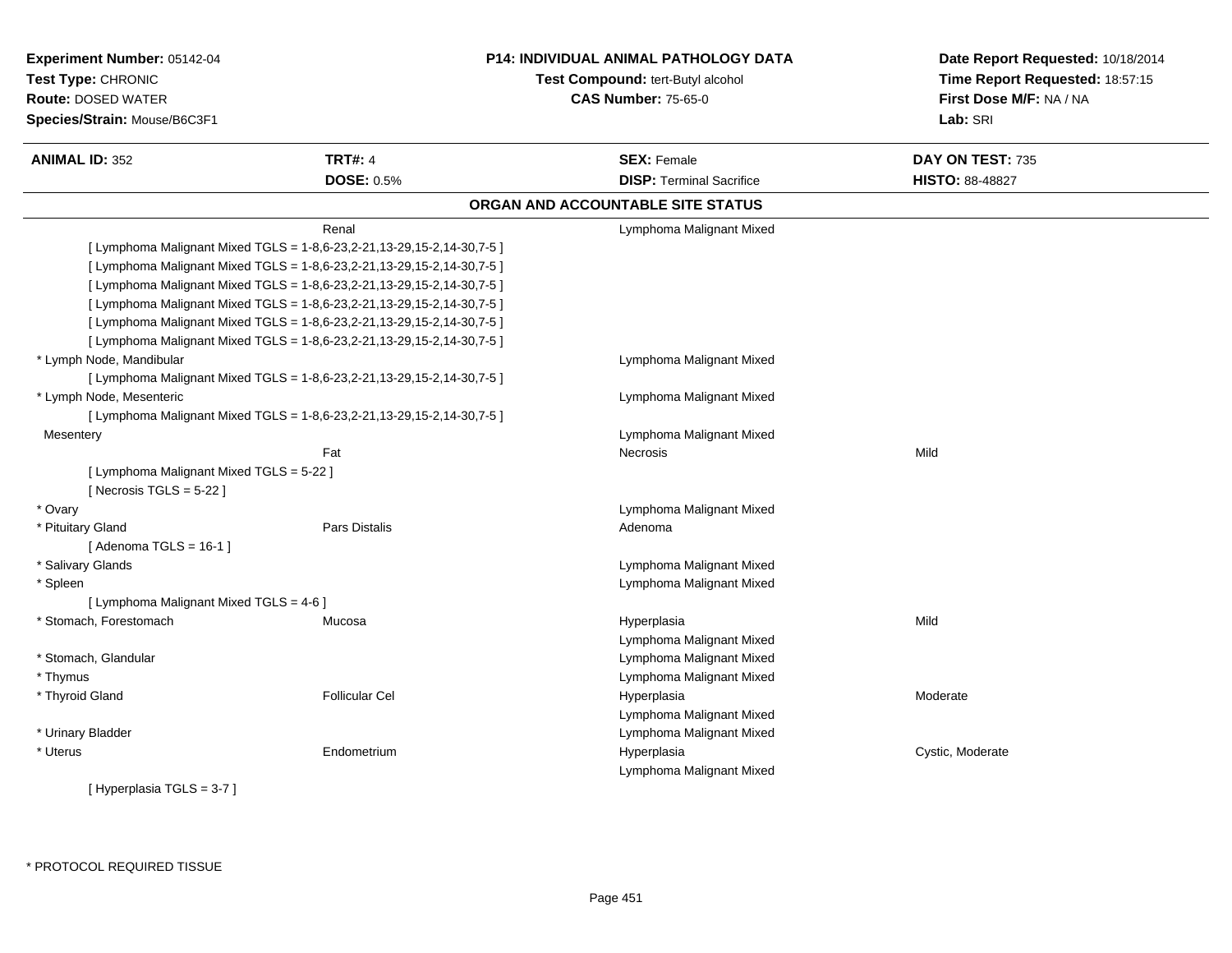| <b>Experiment Number: 05142-04</b><br><b>Test Type: CHRONIC</b><br><b>Route: DOSED WATER</b><br>Species/Strain: Mouse/B6C3F1 |                   | <b>P14: INDIVIDUAL ANIMAL PATHOLOGY DATA</b> | Date Report Requested: 10/18/2014 |
|------------------------------------------------------------------------------------------------------------------------------|-------------------|----------------------------------------------|-----------------------------------|
|                                                                                                                              |                   | <b>Test Compound: tert-Butyl alcohol</b>     | Time Report Requested: 18:57:15   |
|                                                                                                                              |                   | <b>CAS Number: 75-65-0</b>                   | First Dose M/F: NA / NA           |
|                                                                                                                              |                   |                                              | Lab: SRI                          |
| <b>ANIMAL ID: 352</b>                                                                                                        | <b>TRT#: 4</b>    | <b>SEX: Female</b>                           | <b>DAY ON TEST: 735</b>           |
|                                                                                                                              | <b>DOSE: 0.5%</b> | <b>DISP:</b> Terminal Sacrifice              | <b>HISTO: 88-48827</b>            |
|                                                                                                                              |                   | ORGAN AND ACCOUNTABLE SITE STATUS            |                                   |
| [Lymphoma Malignant Mixed TGLS = 3-7 ]                                                                                       |                   |                                              |                                   |
| PRIMARY CAUSE OF DEATH                                                                                                       |                   |                                              |                                   |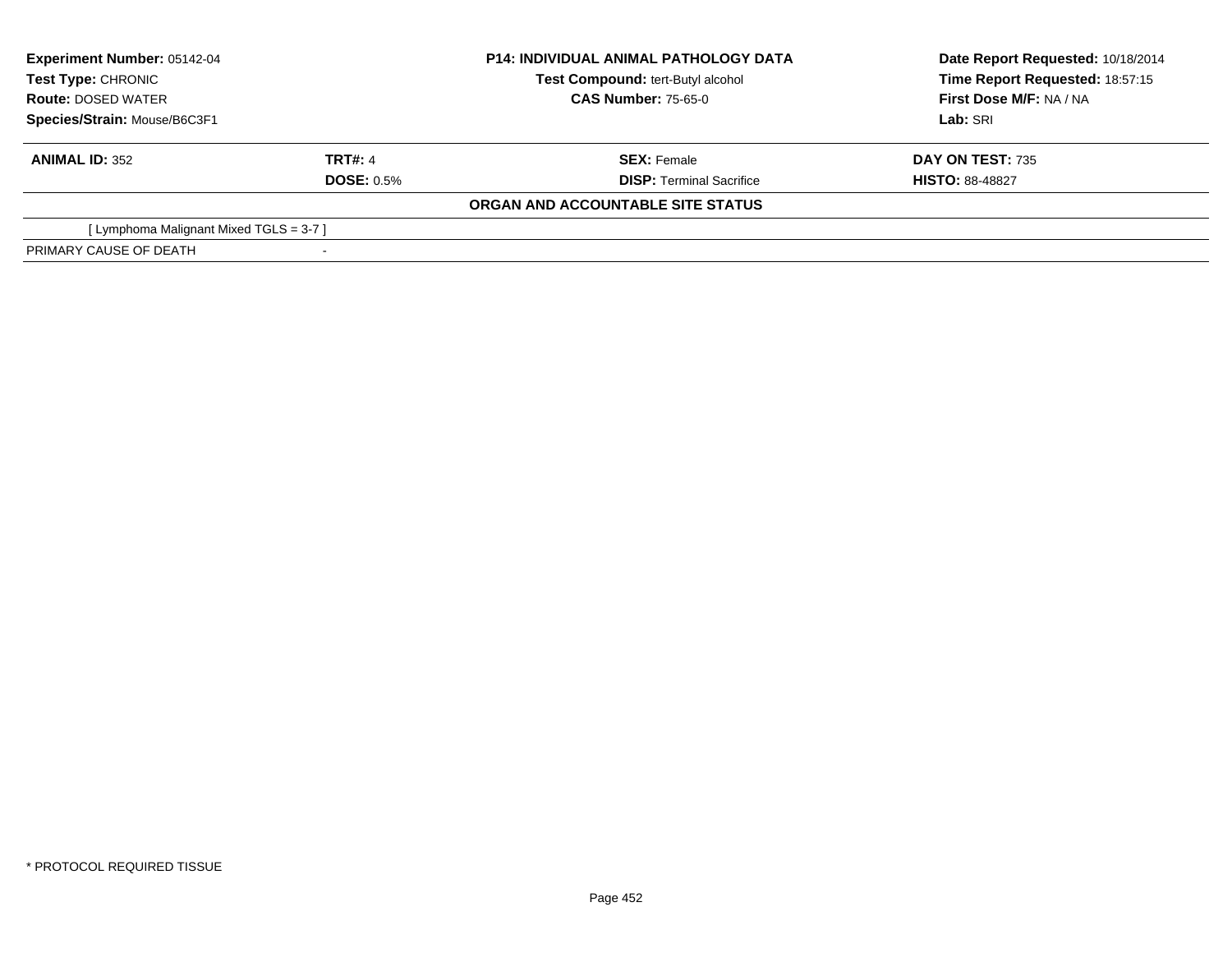| <b>ANIMAL ID: 353</b><br><b>TRT#: 4</b><br><b>SEX: Female</b><br>DAY ON TEST: 735<br><b>DOSE: 0.5%</b><br><b>DISP: Terminal Sacrifice</b><br><b>HISTO: 88-48828</b><br>ORGAN AND ACCOUNTABLE SITE STATUS<br>* Adrenal Medulla<br>* Adrenal Cortex<br>* Bone Marrow<br>* Brain<br>* Heart<br>* Gallbladder<br>* Intestine Large, Cecum<br>* Esophagus<br>* Intestine Large, Colon<br>* Intestine Small, Ileum<br>* Intestine Large, Rectum<br>* Intestine Small, Duodenum<br>* Intestine Small, Jejunum<br>* Islets, Pancreatic<br>* Mammary Gland<br>* Lung<br>* Nose<br>* Parathyroid Gland<br>* Pituitary Gland<br>* Pancreas<br>* Salivary Glands<br>* Skin<br>* Stomach, Forestomach<br>* Stomach, Glandular<br>* Urinary Bladder<br>* Thyroid Gland<br>* Trachea<br>* Thymus<br>Minimal<br>* Bone<br>Fibrous Osteodystrophy<br>* Kidney<br>Nephropathy<br>Mild<br>* Liver<br>Hepatocellular Adenoma<br>Hepatocellular Carcinoma<br>Multiple<br>[ Hepatocellular Adenoma TGLS = 7-24 ]<br>[ Hepatocellular Carcinoma TGLS = 5-22,6-23 ]<br>* Lymph Node, Mandibular<br>Lymphoma Malignant Mixed<br>* Lymph Node, Mesenteric<br>Lymphoma Malignant Mixed<br>Fat<br>Necrosis<br>Moderate<br>Mesentery<br>[Necrosis TGLS = $4-21$ ]<br>* Ovary<br>Moderate<br>Angiectasis<br>[Angiectasis TGLS = 2-7]<br>Lymphoma Malignant Mixed<br>* Spleen<br>[ Lymphoma Malignant Mixed TGLS = 3-6 ]<br>* Uterus<br>Cystic, Moderate<br>Hyperplasia<br>Endometrium<br>[Hyperplasia TGLS = 1-7]<br>$\blacksquare$ | Experiment Number: 05142-04<br>Test Type: CHRONIC<br><b>Route: DOSED WATER</b> | <b>P14: INDIVIDUAL ANIMAL PATHOLOGY DATA</b><br>Test Compound: tert-Butyl alcohol<br><b>CAS Number: 75-65-0</b> | Date Report Requested: 10/18/2014<br>Time Report Requested: 18:57:15<br>First Dose M/F: NA / NA |
|-------------------------------------------------------------------------------------------------------------------------------------------------------------------------------------------------------------------------------------------------------------------------------------------------------------------------------------------------------------------------------------------------------------------------------------------------------------------------------------------------------------------------------------------------------------------------------------------------------------------------------------------------------------------------------------------------------------------------------------------------------------------------------------------------------------------------------------------------------------------------------------------------------------------------------------------------------------------------------------------------------------------------------------------------------------------------------------------------------------------------------------------------------------------------------------------------------------------------------------------------------------------------------------------------------------------------------------------------------------------------------------------------------------------------------------------------------------------------------------------------------|--------------------------------------------------------------------------------|-----------------------------------------------------------------------------------------------------------------|-------------------------------------------------------------------------------------------------|
|                                                                                                                                                                                                                                                                                                                                                                                                                                                                                                                                                                                                                                                                                                                                                                                                                                                                                                                                                                                                                                                                                                                                                                                                                                                                                                                                                                                                                                                                                                       | Species/Strain: Mouse/B6C3F1                                                   |                                                                                                                 | Lab: SRI                                                                                        |
|                                                                                                                                                                                                                                                                                                                                                                                                                                                                                                                                                                                                                                                                                                                                                                                                                                                                                                                                                                                                                                                                                                                                                                                                                                                                                                                                                                                                                                                                                                       |                                                                                |                                                                                                                 |                                                                                                 |
|                                                                                                                                                                                                                                                                                                                                                                                                                                                                                                                                                                                                                                                                                                                                                                                                                                                                                                                                                                                                                                                                                                                                                                                                                                                                                                                                                                                                                                                                                                       |                                                                                |                                                                                                                 |                                                                                                 |
|                                                                                                                                                                                                                                                                                                                                                                                                                                                                                                                                                                                                                                                                                                                                                                                                                                                                                                                                                                                                                                                                                                                                                                                                                                                                                                                                                                                                                                                                                                       |                                                                                |                                                                                                                 |                                                                                                 |
|                                                                                                                                                                                                                                                                                                                                                                                                                                                                                                                                                                                                                                                                                                                                                                                                                                                                                                                                                                                                                                                                                                                                                                                                                                                                                                                                                                                                                                                                                                       | <b>NORMAL</b>                                                                  |                                                                                                                 |                                                                                                 |
|                                                                                                                                                                                                                                                                                                                                                                                                                                                                                                                                                                                                                                                                                                                                                                                                                                                                                                                                                                                                                                                                                                                                                                                                                                                                                                                                                                                                                                                                                                       |                                                                                |                                                                                                                 |                                                                                                 |
|                                                                                                                                                                                                                                                                                                                                                                                                                                                                                                                                                                                                                                                                                                                                                                                                                                                                                                                                                                                                                                                                                                                                                                                                                                                                                                                                                                                                                                                                                                       |                                                                                |                                                                                                                 |                                                                                                 |
|                                                                                                                                                                                                                                                                                                                                                                                                                                                                                                                                                                                                                                                                                                                                                                                                                                                                                                                                                                                                                                                                                                                                                                                                                                                                                                                                                                                                                                                                                                       |                                                                                |                                                                                                                 |                                                                                                 |
|                                                                                                                                                                                                                                                                                                                                                                                                                                                                                                                                                                                                                                                                                                                                                                                                                                                                                                                                                                                                                                                                                                                                                                                                                                                                                                                                                                                                                                                                                                       |                                                                                |                                                                                                                 |                                                                                                 |
|                                                                                                                                                                                                                                                                                                                                                                                                                                                                                                                                                                                                                                                                                                                                                                                                                                                                                                                                                                                                                                                                                                                                                                                                                                                                                                                                                                                                                                                                                                       |                                                                                |                                                                                                                 |                                                                                                 |
|                                                                                                                                                                                                                                                                                                                                                                                                                                                                                                                                                                                                                                                                                                                                                                                                                                                                                                                                                                                                                                                                                                                                                                                                                                                                                                                                                                                                                                                                                                       |                                                                                |                                                                                                                 |                                                                                                 |
|                                                                                                                                                                                                                                                                                                                                                                                                                                                                                                                                                                                                                                                                                                                                                                                                                                                                                                                                                                                                                                                                                                                                                                                                                                                                                                                                                                                                                                                                                                       |                                                                                |                                                                                                                 |                                                                                                 |
|                                                                                                                                                                                                                                                                                                                                                                                                                                                                                                                                                                                                                                                                                                                                                                                                                                                                                                                                                                                                                                                                                                                                                                                                                                                                                                                                                                                                                                                                                                       | <b>OBSERVATIONS</b>                                                            |                                                                                                                 |                                                                                                 |
|                                                                                                                                                                                                                                                                                                                                                                                                                                                                                                                                                                                                                                                                                                                                                                                                                                                                                                                                                                                                                                                                                                                                                                                                                                                                                                                                                                                                                                                                                                       |                                                                                |                                                                                                                 |                                                                                                 |
|                                                                                                                                                                                                                                                                                                                                                                                                                                                                                                                                                                                                                                                                                                                                                                                                                                                                                                                                                                                                                                                                                                                                                                                                                                                                                                                                                                                                                                                                                                       |                                                                                |                                                                                                                 |                                                                                                 |
|                                                                                                                                                                                                                                                                                                                                                                                                                                                                                                                                                                                                                                                                                                                                                                                                                                                                                                                                                                                                                                                                                                                                                                                                                                                                                                                                                                                                                                                                                                       |                                                                                |                                                                                                                 |                                                                                                 |
|                                                                                                                                                                                                                                                                                                                                                                                                                                                                                                                                                                                                                                                                                                                                                                                                                                                                                                                                                                                                                                                                                                                                                                                                                                                                                                                                                                                                                                                                                                       |                                                                                |                                                                                                                 |                                                                                                 |
|                                                                                                                                                                                                                                                                                                                                                                                                                                                                                                                                                                                                                                                                                                                                                                                                                                                                                                                                                                                                                                                                                                                                                                                                                                                                                                                                                                                                                                                                                                       |                                                                                |                                                                                                                 |                                                                                                 |
|                                                                                                                                                                                                                                                                                                                                                                                                                                                                                                                                                                                                                                                                                                                                                                                                                                                                                                                                                                                                                                                                                                                                                                                                                                                                                                                                                                                                                                                                                                       |                                                                                |                                                                                                                 |                                                                                                 |
|                                                                                                                                                                                                                                                                                                                                                                                                                                                                                                                                                                                                                                                                                                                                                                                                                                                                                                                                                                                                                                                                                                                                                                                                                                                                                                                                                                                                                                                                                                       |                                                                                |                                                                                                                 |                                                                                                 |
|                                                                                                                                                                                                                                                                                                                                                                                                                                                                                                                                                                                                                                                                                                                                                                                                                                                                                                                                                                                                                                                                                                                                                                                                                                                                                                                                                                                                                                                                                                       |                                                                                |                                                                                                                 |                                                                                                 |
|                                                                                                                                                                                                                                                                                                                                                                                                                                                                                                                                                                                                                                                                                                                                                                                                                                                                                                                                                                                                                                                                                                                                                                                                                                                                                                                                                                                                                                                                                                       |                                                                                |                                                                                                                 |                                                                                                 |
|                                                                                                                                                                                                                                                                                                                                                                                                                                                                                                                                                                                                                                                                                                                                                                                                                                                                                                                                                                                                                                                                                                                                                                                                                                                                                                                                                                                                                                                                                                       |                                                                                |                                                                                                                 |                                                                                                 |
|                                                                                                                                                                                                                                                                                                                                                                                                                                                                                                                                                                                                                                                                                                                                                                                                                                                                                                                                                                                                                                                                                                                                                                                                                                                                                                                                                                                                                                                                                                       |                                                                                |                                                                                                                 |                                                                                                 |
|                                                                                                                                                                                                                                                                                                                                                                                                                                                                                                                                                                                                                                                                                                                                                                                                                                                                                                                                                                                                                                                                                                                                                                                                                                                                                                                                                                                                                                                                                                       |                                                                                |                                                                                                                 |                                                                                                 |
|                                                                                                                                                                                                                                                                                                                                                                                                                                                                                                                                                                                                                                                                                                                                                                                                                                                                                                                                                                                                                                                                                                                                                                                                                                                                                                                                                                                                                                                                                                       |                                                                                |                                                                                                                 |                                                                                                 |
|                                                                                                                                                                                                                                                                                                                                                                                                                                                                                                                                                                                                                                                                                                                                                                                                                                                                                                                                                                                                                                                                                                                                                                                                                                                                                                                                                                                                                                                                                                       |                                                                                |                                                                                                                 |                                                                                                 |
|                                                                                                                                                                                                                                                                                                                                                                                                                                                                                                                                                                                                                                                                                                                                                                                                                                                                                                                                                                                                                                                                                                                                                                                                                                                                                                                                                                                                                                                                                                       |                                                                                |                                                                                                                 |                                                                                                 |
|                                                                                                                                                                                                                                                                                                                                                                                                                                                                                                                                                                                                                                                                                                                                                                                                                                                                                                                                                                                                                                                                                                                                                                                                                                                                                                                                                                                                                                                                                                       |                                                                                |                                                                                                                 |                                                                                                 |
|                                                                                                                                                                                                                                                                                                                                                                                                                                                                                                                                                                                                                                                                                                                                                                                                                                                                                                                                                                                                                                                                                                                                                                                                                                                                                                                                                                                                                                                                                                       | PRIMARY CAUSE OF DEATH                                                         |                                                                                                                 |                                                                                                 |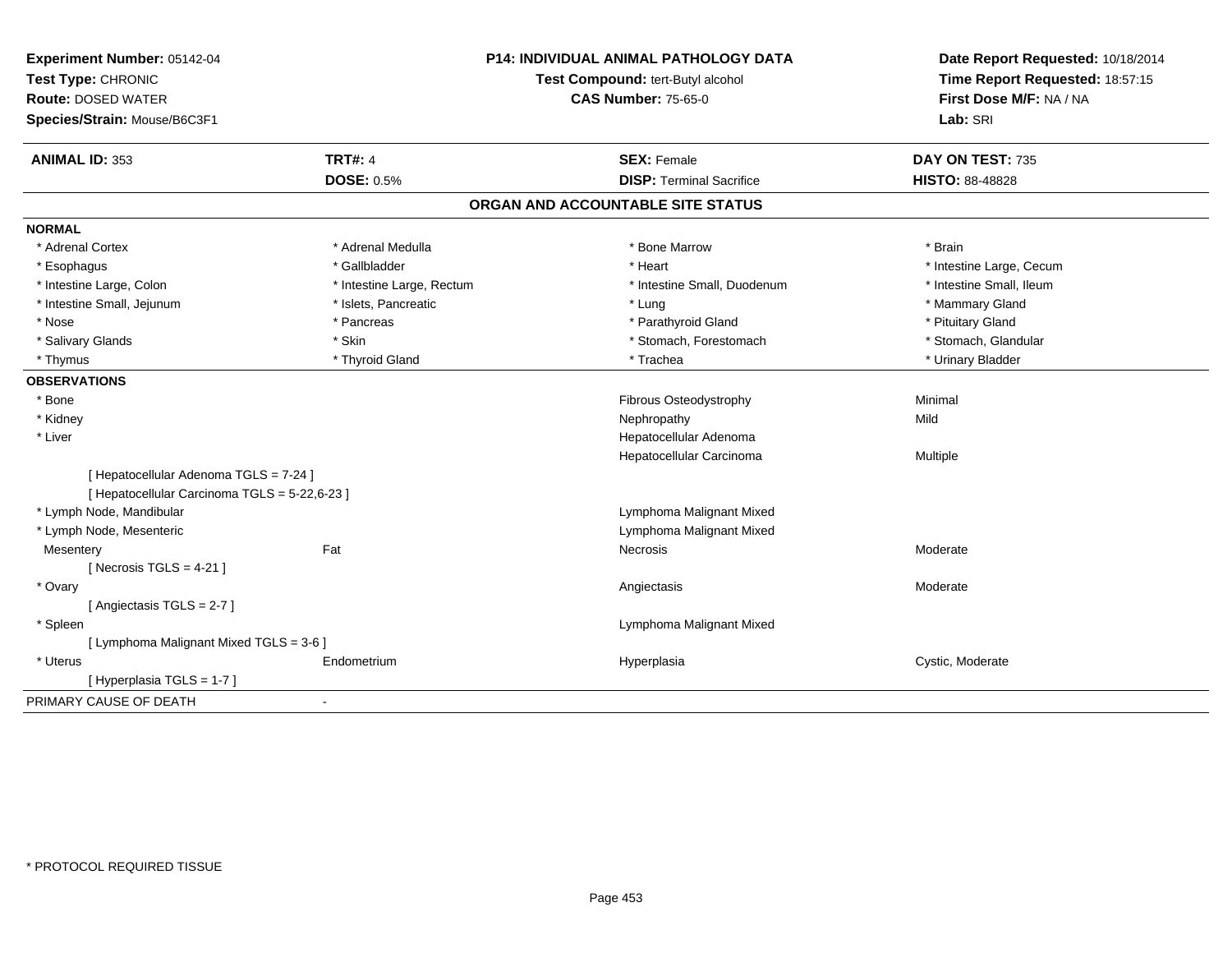| Experiment Number: 05142-04                     | <b>P14: INDIVIDUAL ANIMAL PATHOLOGY DATA</b> |                                   | Date Report Requested: 10/18/2014                          |
|-------------------------------------------------|----------------------------------------------|-----------------------------------|------------------------------------------------------------|
| Test Type: CHRONIC                              |                                              | Test Compound: tert-Butyl alcohol | Time Report Requested: 18:57:15<br>First Dose M/F: NA / NA |
| <b>Route: DOSED WATER</b>                       |                                              | <b>CAS Number: 75-65-0</b>        |                                                            |
| Species/Strain: Mouse/B6C3F1                    |                                              |                                   | Lab: SRI                                                   |
| <b>ANIMAL ID: 354</b>                           | <b>TRT#: 4</b>                               | <b>SEX: Female</b>                | DAY ON TEST: 684                                           |
|                                                 | <b>DOSE: 0.5%</b>                            | <b>DISP: Natural Death</b>        | <b>HISTO: 88-48359</b>                                     |
|                                                 |                                              | ORGAN AND ACCOUNTABLE SITE STATUS |                                                            |
| <b>NORMAL</b>                                   |                                              |                                   |                                                            |
| * Adrenal Cortex                                | * Adrenal Medulla                            | * Bone                            | * Bone Marrow                                              |
| * Brain                                         | * Esophagus                                  | * Gallbladder                     | * Heart                                                    |
| * Intestine Large, Cecum                        | * Intestine Large, Colon                     | * Intestine Large, Rectum         | * Islets, Pancreatic                                       |
| * Kidney                                        | * Lymph Node, Mandibular                     | * Lymph Node, Mesenteric          | * Mammary Gland                                            |
| * Nose                                          | * Ovary                                      | * Pancreas                        | * Parathyroid Gland                                        |
| * Salivary Glands                               | * Skin                                       | * Stomach, Glandular              | * Thymus                                                   |
| * Thyroid Gland                                 | * Trachea                                    | * Urinary Bladder                 |                                                            |
| <b>MISSING</b>                                  |                                              |                                   |                                                            |
| * Pituitary Gland                               |                                              |                                   |                                                            |
| <b>AUTO PRECLUDES DIAG.</b>                     |                                              |                                   |                                                            |
| * Intestine Small, Duodenum                     | * Intestine Small, Ileum                     | * Intestine Small, Jejunum        |                                                            |
| <b>OBSERVATIONS</b>                             |                                              |                                   |                                                            |
| * Liver                                         |                                              | Hepatocellular Carcinoma          |                                                            |
| [ Hepatocellular Carcinoma TGLS = 5-22 ]        |                                              |                                   |                                                            |
| * Lung                                          |                                              | <b>Infiltration Cellular</b>      | Mixed Cell, Mild                                           |
| Mesentery                                       |                                              | Fibrosarcoma                      |                                                            |
| [Fibrosarcoma TGLS = 2-21]                      |                                              |                                   |                                                            |
| * Spleen                                        |                                              | Hematopoietic Cell Proliferation  | Moderate                                                   |
| [ Hematopoietic Cell Proliferation TGLS = 6-6 ] |                                              |                                   |                                                            |
| * Stomach, Forestomach                          |                                              | Squamous Cell Papilloma           |                                                            |
| [Squamous Cell Papilloma TGLS = 7-4-1]          |                                              |                                   |                                                            |
| * Uterus                                        |                                              | Hydrometra                        | Moderate                                                   |
|                                                 | Endometrium                                  | Hyperplasia                       | Cystic, Moderate                                           |
| [Hydrometra TGLS = $3-7,4-7$ ]                  |                                              |                                   |                                                            |
| PRIMARY CAUSE OF DEATH                          | $\mathbf{r}$                                 |                                   |                                                            |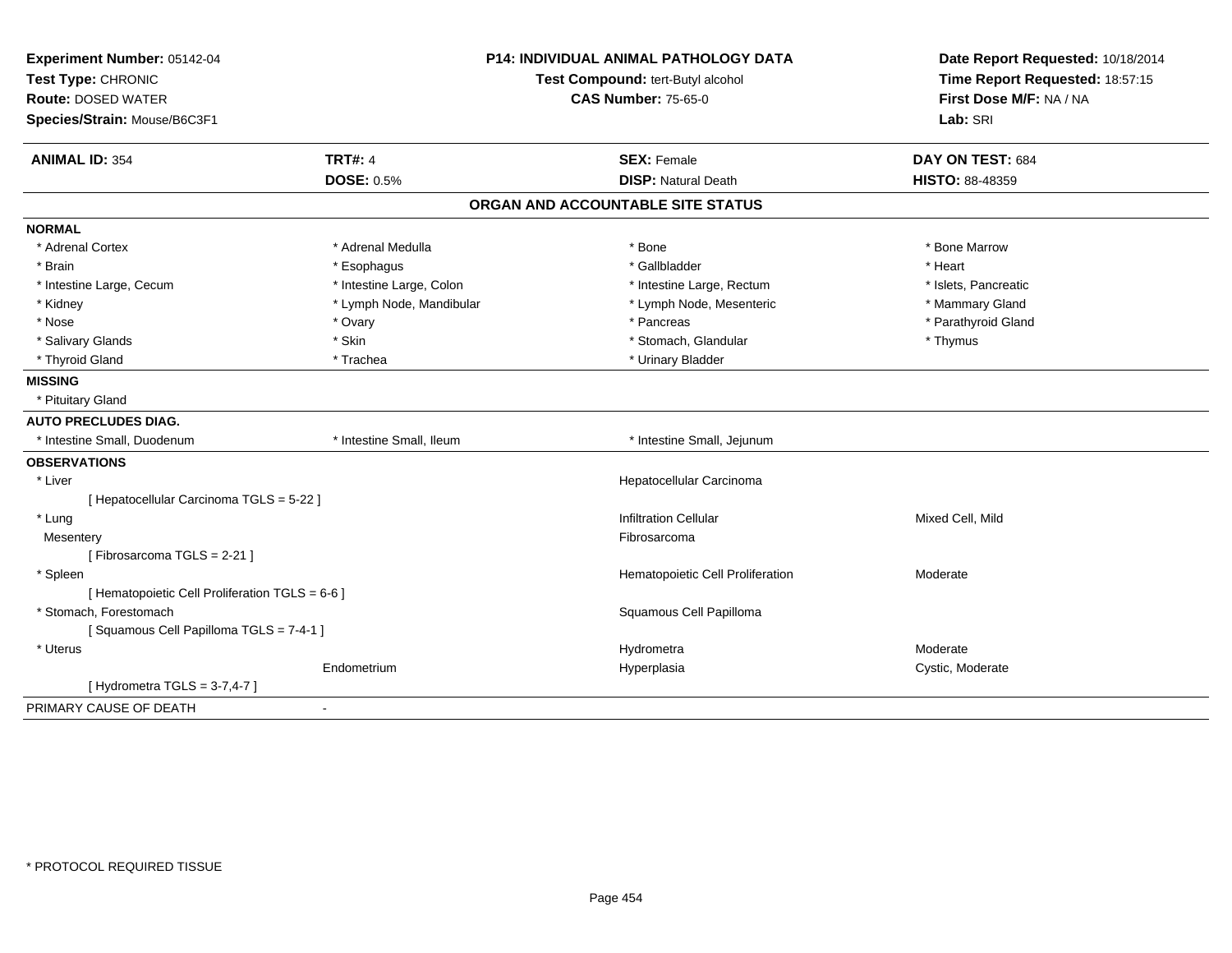| Experiment Number: 05142-04<br>Test Type: CHRONIC<br><b>Route: DOSED WATER</b><br>Species/Strain: Mouse/B6C3F1 | <b>P14: INDIVIDUAL ANIMAL PATHOLOGY DATA</b><br>Test Compound: tert-Butyl alcohol<br><b>CAS Number: 75-65-0</b> |                                   | Date Report Requested: 10/18/2014<br>Time Report Requested: 18:57:15<br>First Dose M/F: NA / NA<br>Lab: SRI |
|----------------------------------------------------------------------------------------------------------------|-----------------------------------------------------------------------------------------------------------------|-----------------------------------|-------------------------------------------------------------------------------------------------------------|
| <b>ANIMAL ID: 355</b>                                                                                          | <b>TRT#: 4</b>                                                                                                  | <b>SEX: Female</b>                | DAY ON TEST: 734                                                                                            |
|                                                                                                                | <b>DOSE: 0.5%</b>                                                                                               | <b>DISP: Terminal Sacrifice</b>   | <b>HISTO: 88-48829</b>                                                                                      |
|                                                                                                                |                                                                                                                 | ORGAN AND ACCOUNTABLE SITE STATUS |                                                                                                             |
| <b>NORMAL</b>                                                                                                  |                                                                                                                 |                                   |                                                                                                             |
| * Adrenal Cortex                                                                                               | * Adrenal Medulla                                                                                               | * Bone Marrow                     | * Brain                                                                                                     |
| * Esophagus                                                                                                    | * Gallbladder                                                                                                   | * Heart                           | * Intestine Large, Cecum                                                                                    |
| * Intestine Large, Colon                                                                                       | * Intestine Large, Rectum                                                                                       | * Intestine Small, Duodenum       | * Intestine Small, Ileum                                                                                    |
| * Intestine Small, Jejunum                                                                                     | * Islets, Pancreatic                                                                                            | * Kidney                          | * Liver                                                                                                     |
| * Lung                                                                                                         | * Lymph Node, Mandibular                                                                                        | * Lymph Node, Mesenteric          | * Mammary Gland                                                                                             |
| * Nose                                                                                                         | * Ovary                                                                                                         | * Pancreas                        | * Parathyroid Gland                                                                                         |
| * Pituitary Gland                                                                                              | * Salivary Glands                                                                                               | * Skin                            | * Stomach, Forestomach                                                                                      |
| * Stomach, Glandular                                                                                           | * Thymus                                                                                                        | * Thyroid Gland                   | * Trachea                                                                                                   |
| * Urinary Bladder                                                                                              |                                                                                                                 |                                   |                                                                                                             |
| <b>OBSERVATIONS</b>                                                                                            |                                                                                                                 |                                   |                                                                                                             |
| * Bone                                                                                                         |                                                                                                                 | Fibrous Osteodystrophy            | Mild                                                                                                        |
| * Spleen                                                                                                       |                                                                                                                 | Hyperplasia                       | Lymphoid, Mild                                                                                              |
| * Uterus                                                                                                       |                                                                                                                 | Hydrometra                        | Moderate                                                                                                    |
|                                                                                                                | Endometrium                                                                                                     | Hyperplasia                       | Cystic, Moderate                                                                                            |
| [Hydrometra TGLS = 1-7]                                                                                        |                                                                                                                 |                                   |                                                                                                             |
| [Hyperplasia TGLS = 2-7]                                                                                       |                                                                                                                 |                                   |                                                                                                             |
| PRIMARY CAUSE OF DEATH                                                                                         |                                                                                                                 |                                   |                                                                                                             |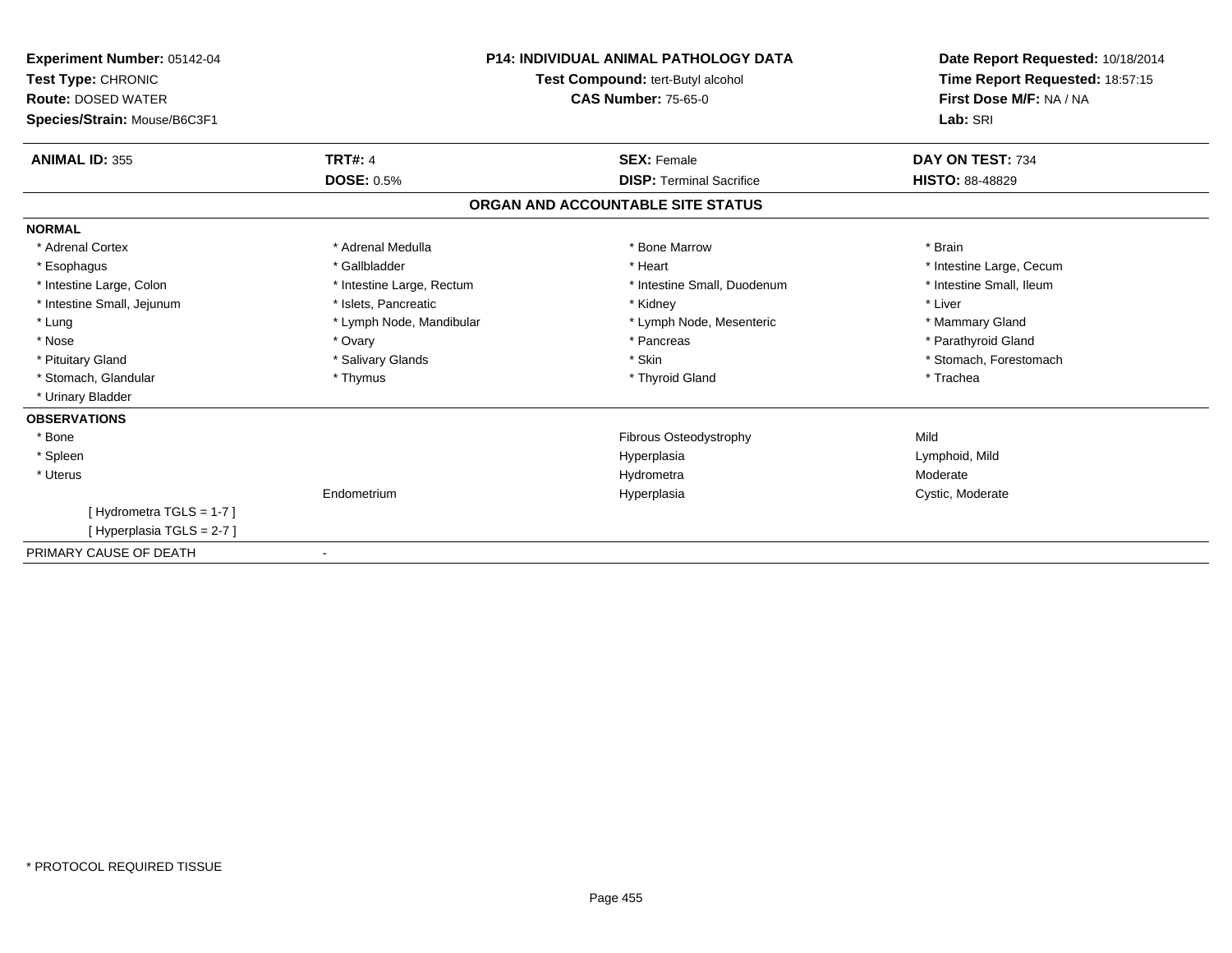| Experiment Number: 05142-04            |                           | <b>P14: INDIVIDUAL ANIMAL PATHOLOGY DATA</b> | Date Report Requested: 10/18/2014 |
|----------------------------------------|---------------------------|----------------------------------------------|-----------------------------------|
| Test Type: CHRONIC                     |                           | Test Compound: tert-Butyl alcohol            | Time Report Requested: 18:57:15   |
| <b>Route: DOSED WATER</b>              |                           | <b>CAS Number: 75-65-0</b>                   | First Dose M/F: NA / NA           |
| Species/Strain: Mouse/B6C3F1           |                           |                                              | Lab: SRI                          |
| <b>ANIMAL ID: 356</b>                  | <b>TRT#: 4</b>            | <b>SEX: Female</b>                           | DAY ON TEST: 734                  |
|                                        | <b>DOSE: 0.5%</b>         | <b>DISP: Terminal Sacrifice</b>              | <b>HISTO: 88-48830</b>            |
|                                        |                           | ORGAN AND ACCOUNTABLE SITE STATUS            |                                   |
| <b>NORMAL</b>                          |                           |                                              |                                   |
| * Adrenal Cortex                       | * Adrenal Medulla         | * Bone Marrow                                | * Brain                           |
| * Esophagus                            | * Gallbladder             | * Heart                                      | * Intestine Large, Cecum          |
| * Intestine Large, Colon               | * Intestine Large, Rectum | * Intestine Small, Duodenum                  | * Intestine Small, Jejunum        |
| * Islets, Pancreatic                   | * Lung                    | * Lymph Node, Mandibular                     | * Mammary Gland                   |
| * Nose                                 | * Ovary                   | * Pancreas                                   | * Parathyroid Gland               |
| * Salivary Glands                      | * Skin                    | * Stomach, Forestomach                       | * Stomach, Glandular              |
| * Trachea                              | * Urinary Bladder         |                                              |                                   |
| <b>OBSERVATIONS</b>                    |                           |                                              |                                   |
| * Bone                                 |                           | Fibrous Osteodystrophy                       | Minimal                           |
| * Intestine Small, Ileum               |                           | Lymphoma Malignant Mixed                     |                                   |
| * Kidney                               |                           | Nephropathy                                  | Minimal                           |
| * Liver                                |                           | Hepatocellular Adenoma                       |                                   |
| [ Hepatocellular Adenoma TGLS = 1-21 ] |                           |                                              |                                   |
| * Lymph Node, Mesenteric               |                           | Lymphoma Malignant Mixed                     |                                   |
| * Pituitary Gland                      | Pars Distalis             | Adenoma                                      |                                   |
| * Spleen                               |                           | Lymphoma Malignant Mixed                     |                                   |
| * Thymus                               |                           | Lymphoma Malignant Mixed                     |                                   |
| * Thyroid Gland                        | <b>Follicular Cel</b>     | Adenoma                                      |                                   |
|                                        | <b>Follicular Cel</b>     | Cyst                                         | Moderate                          |
|                                        | <b>Follicular Cel</b>     | Hyperplasia                                  | Mild                              |
| [Adenoma TGLS = $2-3$ ]                |                           |                                              |                                   |
| * Uterus                               | Endometrium               | Hyperplasia                                  | Cystic, Moderate                  |
| PRIMARY CAUSE OF DEATH                 | $\blacksquare$            |                                              |                                   |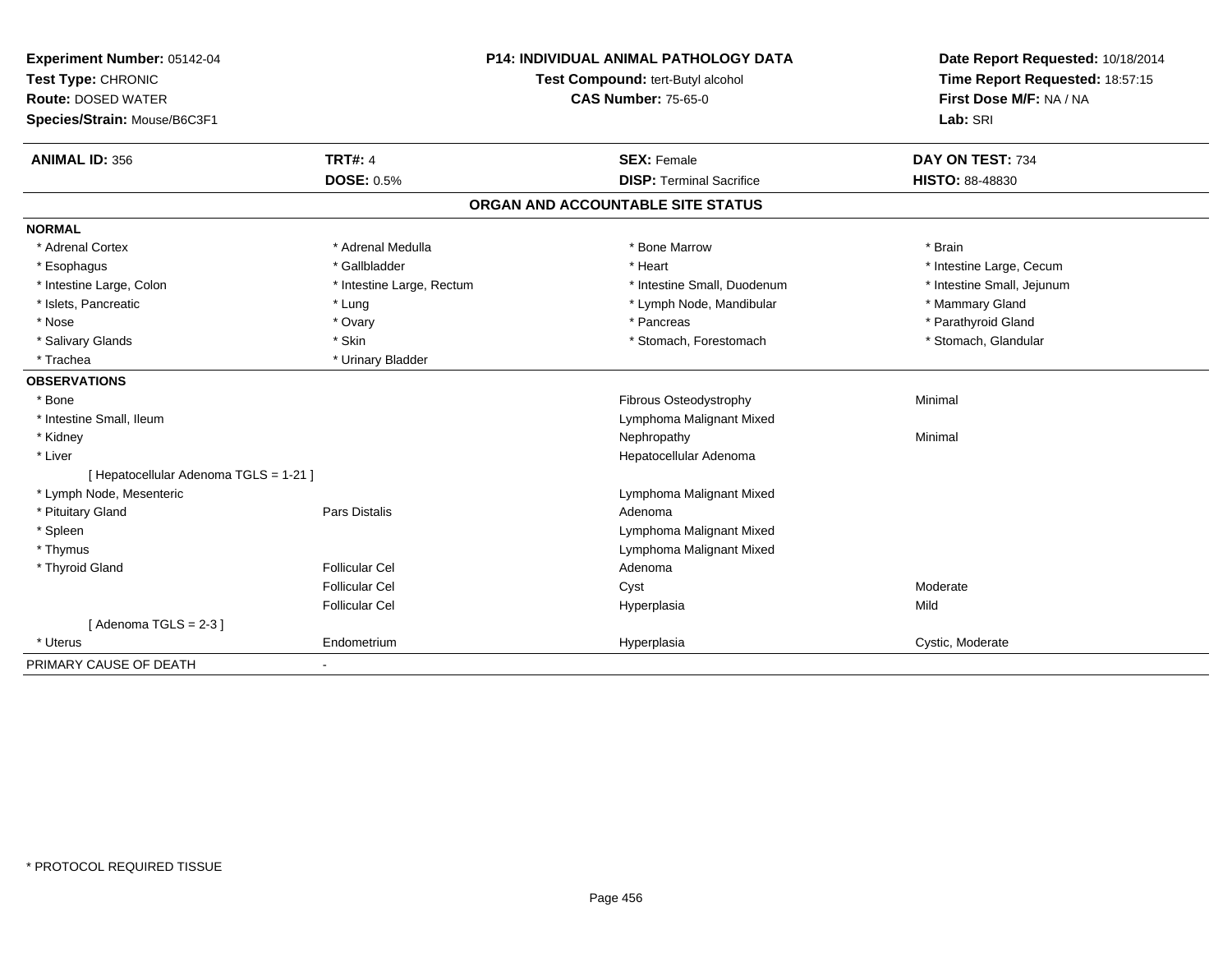| Experiment Number: 05142-04      |                                   | <b>P14: INDIVIDUAL ANIMAL PATHOLOGY DATA</b> | Date Report Requested: 10/18/2014 |
|----------------------------------|-----------------------------------|----------------------------------------------|-----------------------------------|
| Test Type: CHRONIC               | Test Compound: tert-Butyl alcohol |                                              | Time Report Requested: 18:57:15   |
| <b>Route: DOSED WATER</b>        |                                   | <b>CAS Number: 75-65-0</b>                   | First Dose M/F: NA / NA           |
| Species/Strain: Mouse/B6C3F1     |                                   |                                              | Lab: SRI                          |
| <b>ANIMAL ID: 357</b>            | <b>TRT#: 4</b>                    | <b>SEX: Female</b>                           | DAY ON TEST: 734                  |
|                                  | <b>DOSE: 0.5%</b>                 | <b>DISP: Terminal Sacrifice</b>              | HISTO: 88-48831                   |
|                                  |                                   | ORGAN AND ACCOUNTABLE SITE STATUS            |                                   |
| <b>NORMAL</b>                    |                                   |                                              |                                   |
| * Adrenal Cortex                 | * Adrenal Medulla                 | * Bone                                       | * Bone Marrow                     |
| * Brain                          | * Esophagus                       | * Gallbladder                                | * Heart                           |
| * Intestine Large, Cecum         | * Intestine Large, Colon          | * Intestine Large, Rectum                    | * Intestine Small, Duodenum       |
| * Intestine Small, Ileum         | * Intestine Small, Jejunum        | * Islets, Pancreatic                         | * Lung                            |
| * Lymph Node, Mandibular         | * Mammary Gland                   | * Nose                                       | * Ovary                           |
| * Pancreas                       | * Parathyroid Gland               | * Pituitary Gland                            | * Salivary Glands                 |
| * Skin                           | * Stomach, Forestomach            | * Stomach, Glandular                         | * Trachea                         |
| * Urinary Bladder                |                                   |                                              |                                   |
| <b>OBSERVATIONS</b>              |                                   |                                              |                                   |
| * Kidney                         |                                   | Cyst                                         | Moderate                          |
|                                  |                                   | Nephropathy                                  | Mild                              |
| [Cyst TGLS = 2-21]               |                                   |                                              |                                   |
| * Liver                          |                                   | <b>Eosinophilic Focus</b>                    |                                   |
| [Eosinophilic Focus TGLS = 3-22] |                                   |                                              |                                   |
| * Lymph Node, Mesenteric         |                                   | Lymphoma Malignant Mixed                     |                                   |
| * Spleen                         |                                   | Lymphoma Malignant Mixed                     |                                   |
| * Thymus                         |                                   | Lymphoma Malignant Mixed                     |                                   |
| * Thyroid Gland                  | <b>Follicular Cel</b>             | Hyperplasia                                  | Minimal                           |
| * Uterus                         |                                   | Hydrometra                                   | Moderate                          |
|                                  | Endometrium                       | Hyperplasia                                  | Cystic, Moderate                  |
|                                  | Endometrium                       | Sarcoma Stromal                              |                                   |
| [Hyperplasia TGLS = 1-7]         |                                   |                                              |                                   |
| [Sarcoma Stromal TGLS = 1-7]     |                                   |                                              |                                   |
| PRIMARY CAUSE OF DEATH           | $\blacksquare$                    |                                              |                                   |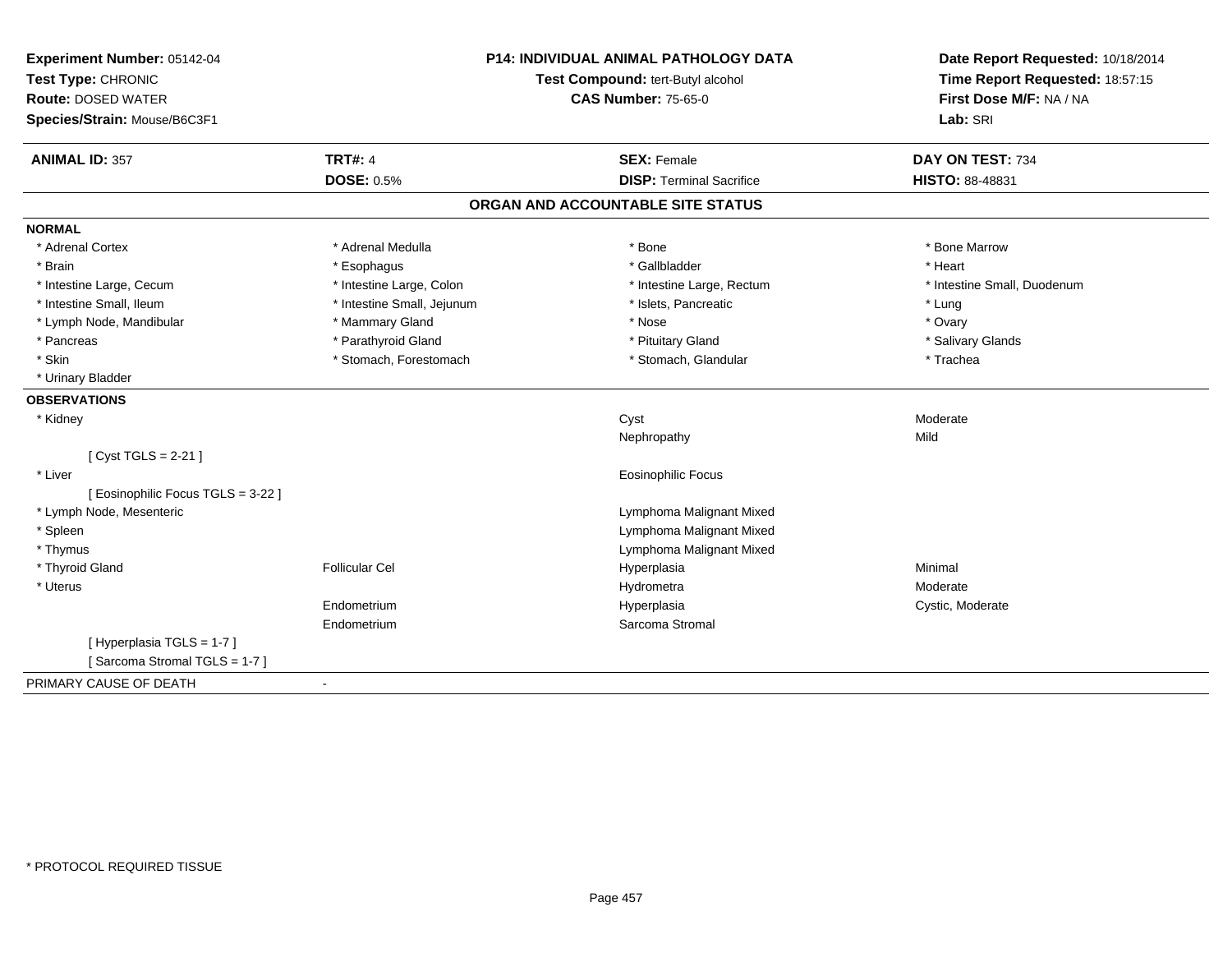| Experiment Number: 05142-04  | <b>P14: INDIVIDUAL ANIMAL PATHOLOGY DATA</b> |                                   | Date Report Requested: 10/18/2014 |  |
|------------------------------|----------------------------------------------|-----------------------------------|-----------------------------------|--|
| Test Type: CHRONIC           |                                              | Test Compound: tert-Butyl alcohol | Time Report Requested: 18:57:15   |  |
| <b>Route: DOSED WATER</b>    |                                              | <b>CAS Number: 75-65-0</b>        | First Dose M/F: NA / NA           |  |
| Species/Strain: Mouse/B6C3F1 |                                              |                                   | Lab: SRI                          |  |
| <b>ANIMAL ID: 358</b>        | <b>TRT#: 4</b>                               | <b>SEX: Female</b>                | DAY ON TEST: 734                  |  |
|                              | <b>DOSE: 0.5%</b>                            | <b>DISP: Terminal Sacrifice</b>   | <b>HISTO: 88-48832</b>            |  |
|                              |                                              | ORGAN AND ACCOUNTABLE SITE STATUS |                                   |  |
| <b>NORMAL</b>                |                                              |                                   |                                   |  |
| * Adrenal Cortex             | * Adrenal Medulla                            | * Bone Marrow                     | * Brain                           |  |
| * Esophagus                  | * Gallbladder                                | * Heart                           | * Intestine Large, Cecum          |  |
| * Intestine Large, Colon     | * Intestine Large, Rectum                    | * Intestine Small, Duodenum       | * Intestine Small, Ileum          |  |
| * Intestine Small, Jejunum   | * Islets, Pancreatic                         | * Liver                           | * Lung                            |  |
| * Lymph Node, Mandibular     | * Mammary Gland                              | * Nose                            | * Ovary                           |  |
| * Pancreas                   | * Parathyroid Gland                          | * Salivary Glands                 | * Skin                            |  |
| * Stomach, Forestomach       | * Stomach, Glandular                         | * Trachea                         | * Urinary Bladder                 |  |
| <b>OBSERVATIONS</b>          |                                              |                                   |                                   |  |
| * Bone                       |                                              | Fibrous Osteodystrophy            | Mild                              |  |
| * Kidney                     |                                              | Lymphoma Malignant Mixed          |                                   |  |
|                              |                                              | Nephropathy                       | Minimal                           |  |
| * Lymph Node, Mesenteric     |                                              | Lymphoma Malignant Mixed          |                                   |  |
| * Pituitary Gland            | <b>Pars Distalis</b>                         | Focal Cellular Change             | Mild                              |  |
| * Spleen                     |                                              | Lymphoma Malignant Mixed          |                                   |  |
| * Thymus                     |                                              | Lymphoma Malignant Mixed          |                                   |  |
| * Thyroid Gland              | <b>Follicular Cel</b>                        | Hyperplasia                       | Mild                              |  |
| Tooth                        | Incisor                                      | Dysplasia                         | Minimal                           |  |
| * Uterus                     |                                              | Hydrometra                        | Moderate                          |  |
|                              | Endometrium                                  | Hyperplasia                       | Cystic, Moderate                  |  |
| [Hydrometra TGLS = 2-7]      |                                              |                                   |                                   |  |
| [Hyperplasia TGLS = 1-7]     |                                              |                                   |                                   |  |
| PRIMARY CAUSE OF DEATH       |                                              |                                   |                                   |  |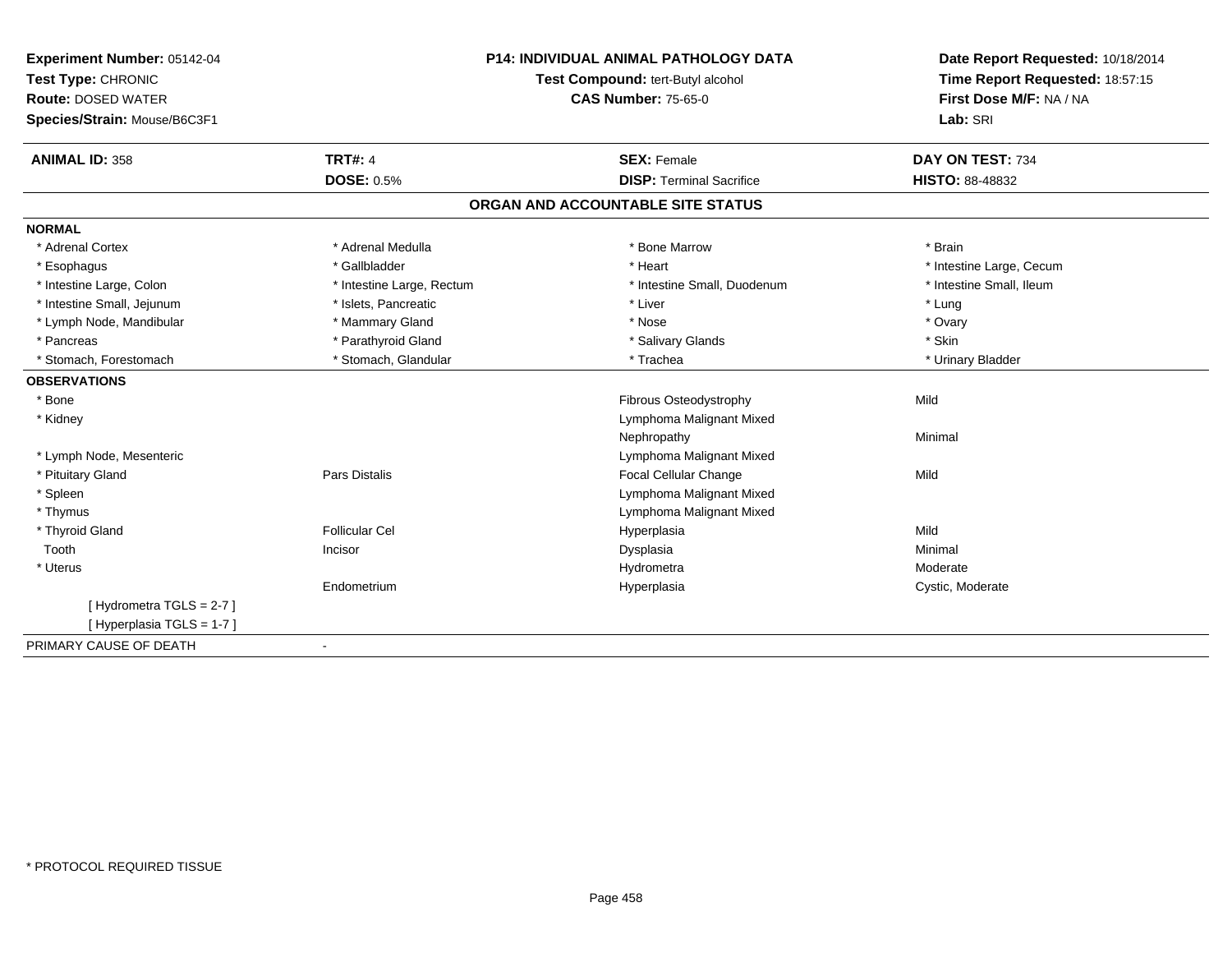| Experiment Number: 05142-04                     |                           | <b>P14: INDIVIDUAL ANIMAL PATHOLOGY DATA</b> | Date Report Requested: 10/18/2014 |
|-------------------------------------------------|---------------------------|----------------------------------------------|-----------------------------------|
| Test Type: CHRONIC                              |                           | Test Compound: tert-Butyl alcohol            | Time Report Requested: 18:57:15   |
| <b>Route: DOSED WATER</b>                       |                           | <b>CAS Number: 75-65-0</b>                   | First Dose M/F: NA / NA           |
| Species/Strain: Mouse/B6C3F1                    |                           |                                              | Lab: SRI                          |
| <b>ANIMAL ID: 359</b>                           | <b>TRT#: 4</b>            | <b>SEX: Female</b>                           | DAY ON TEST: 734                  |
|                                                 | <b>DOSE: 0.5%</b>         | <b>DISP: Terminal Sacrifice</b>              | <b>HISTO: 88-48833</b>            |
|                                                 |                           | ORGAN AND ACCOUNTABLE SITE STATUS            |                                   |
| <b>NORMAL</b>                                   |                           |                                              |                                   |
| * Adrenal Cortex                                | * Adrenal Medulla         | * Bone Marrow                                | * Brain                           |
| * Esophagus                                     | * Gallbladder             | * Heart                                      | * Intestine Large, Cecum          |
| * Intestine Large, Colon                        | * Intestine Large, Rectum | * Intestine Small, Duodenum                  | * Intestine Small, Ileum          |
| * Intestine Small, Jejunum                      | * Islets, Pancreatic      | * Kidney                                     | * Lymph Node, Mandibular          |
| * Lymph Node, Mesenteric                        | * Mammary Gland           | * Nose                                       | * Ovary                           |
| * Pancreas                                      | * Parathyroid Gland       | * Pituitary Gland                            | * Salivary Glands                 |
| * Stomach, Forestomach                          | * Stomach, Glandular      | * Thymus                                     | * Trachea                         |
| * Urinary Bladder                               |                           |                                              |                                   |
| <b>OBSERVATIONS</b>                             |                           |                                              |                                   |
| * Bone                                          |                           | Fibrous Osteodystrophy                       | Mild                              |
| * Liver                                         |                           | Hepatocellular Adenoma                       |                                   |
|                                                 |                           | Lymphoma Malignant Mixed                     |                                   |
| [ Hepatocellular Adenoma TGLS = 4-22 ]          |                           |                                              |                                   |
| * Lung                                          | Alveolar Epith            | Hyperplasia                                  | Minimal                           |
| * Skin                                          | <b>Subcut Tiss</b>        | Fibrosarcoma                                 |                                   |
| [Fibrosarcoma TGLS = 1-21]                      |                           |                                              |                                   |
| * Spleen                                        |                           | Hematopoietic Cell Proliferation             | Moderate                          |
|                                                 |                           | Lymphoma Malignant Mixed                     |                                   |
| [ Hematopoietic Cell Proliferation TGLS = 3-6 ] |                           |                                              |                                   |
| * Thyroid Gland                                 | <b>Follicular Cel</b>     | Hyperplasia                                  | Moderate                          |
| * Uterus                                        | Endometrium               | Hyperplasia                                  | Cystic, Moderate                  |
| [Hyperplasia TGLS = 2-7]                        |                           |                                              |                                   |
| PRIMARY CAUSE OF DEATH                          | $\overline{\phantom{a}}$  |                                              |                                   |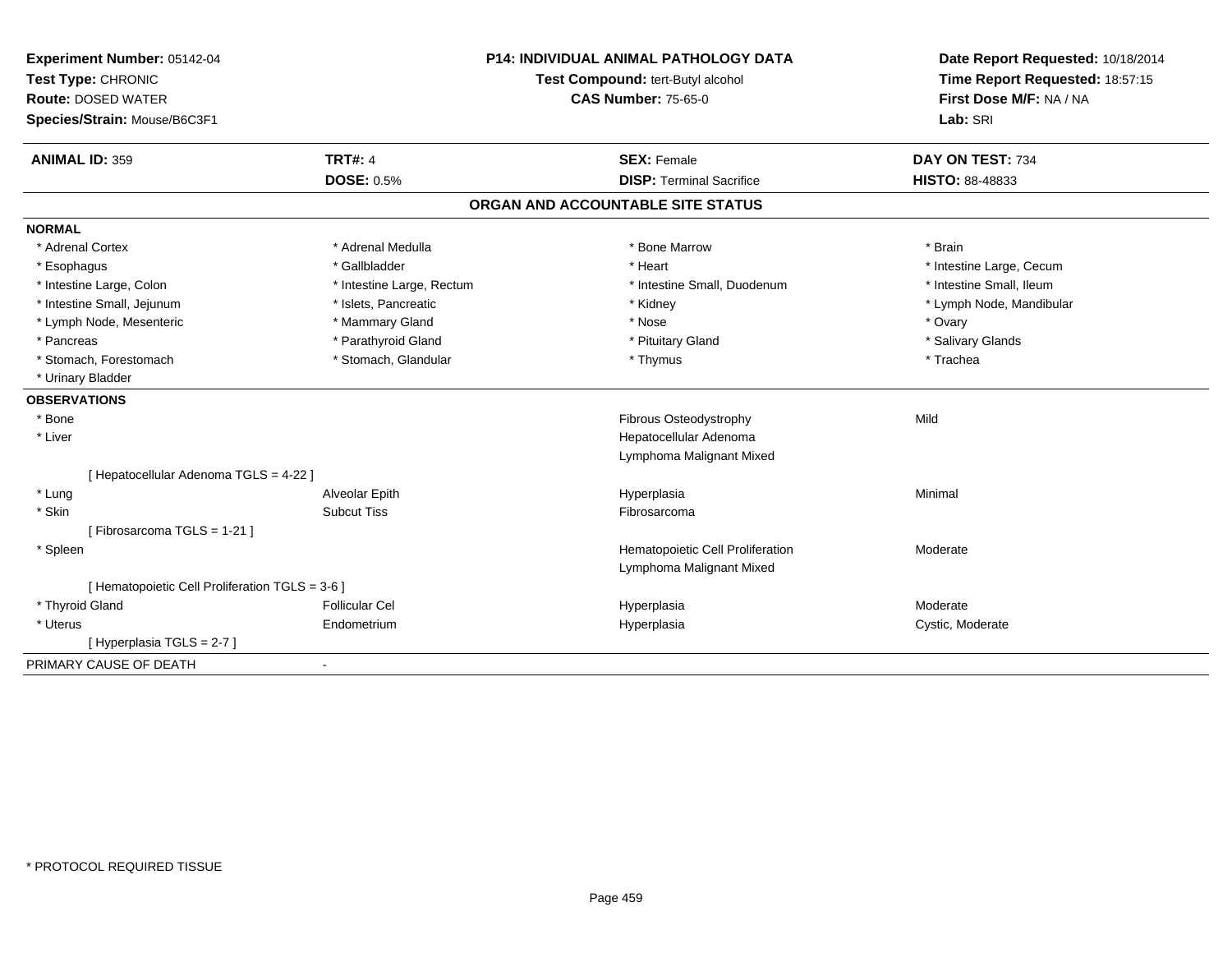| <b>Experiment Number: 05142-04</b>            |                           | <b>P14: INDIVIDUAL ANIMAL PATHOLOGY DATA</b> | Date Report Requested: 10/18/2014                          |
|-----------------------------------------------|---------------------------|----------------------------------------------|------------------------------------------------------------|
| Test Type: CHRONIC                            |                           | Test Compound: tert-Butyl alcohol            | Time Report Requested: 18:57:15<br>First Dose M/F: NA / NA |
| <b>Route: DOSED WATER</b>                     |                           | <b>CAS Number: 75-65-0</b>                   |                                                            |
| Species/Strain: Mouse/B6C3F1                  |                           |                                              | Lab: SRI                                                   |
| <b>ANIMAL ID: 360</b>                         | <b>TRT#: 4</b>            | <b>SEX: Female</b>                           | DAY ON TEST: 734                                           |
|                                               | <b>DOSE: 0.5%</b>         | <b>DISP: Terminal Sacrifice</b>              | HISTO: 88-48834                                            |
|                                               |                           | ORGAN AND ACCOUNTABLE SITE STATUS            |                                                            |
| <b>NORMAL</b>                                 |                           |                                              |                                                            |
| * Adrenal Cortex                              | * Adrenal Medulla         | * Bone Marrow                                | * Brain                                                    |
| * Esophagus                                   | * Gallbladder             | * Heart                                      | * Intestine Large, Cecum                                   |
| * Intestine Large, Colon                      | * Intestine Large, Rectum | * Intestine Small, Duodenum                  | * Intestine Small, Ileum                                   |
| * Intestine Small, Jejunum                    | * Islets, Pancreatic      | * Kidney                                     | * Lung                                                     |
| * Lymph Node, Mandibular                      | * Mammary Gland           | * Nose                                       | * Ovary                                                    |
| * Pancreas                                    | * Parathyroid Gland       | * Pituitary Gland                            | * Salivary Glands                                          |
| * Skin                                        | * Stomach, Forestomach    | * Stomach, Glandular                         | * Thymus                                                   |
| * Trachea                                     | * Urinary Bladder         |                                              |                                                            |
| <b>OBSERVATIONS</b>                           |                           |                                              |                                                            |
| * Bone                                        |                           | Fibrous Osteodystrophy                       | Mild                                                       |
| * Liver                                       |                           | <b>Clear Cell Focus</b>                      |                                                            |
|                                               |                           | Hepatocellular Carcinoma                     | <b>Multiple</b>                                            |
| [Clear Cell Focus TGLS = 3-22]                |                           |                                              |                                                            |
| [ Hepatocellular Carcinoma TGLS = 2-21,4-23 ] |                           |                                              |                                                            |
| * Lymph Node, Mesenteric                      |                           | Hyperplasia                                  | Lymphoid, Moderate                                         |
| * Spleen                                      |                           | Hematopoietic Cell Proliferation             | Mild                                                       |
|                                               |                           | Hyperplasia                                  | Lymphoid, Moderate                                         |
| * Thyroid Gland                               | <b>Follicular Cel</b>     | Hyperplasia                                  | Mild                                                       |
| * Uterus                                      |                           | Hydrometra                                   | Moderate                                                   |
|                                               | Endometrium               | Hyperplasia                                  | Cystic, Moderate                                           |
| [Hydrometra TGLS = 1-7]                       |                           |                                              |                                                            |
| PRIMARY CAUSE OF DEATH                        |                           |                                              |                                                            |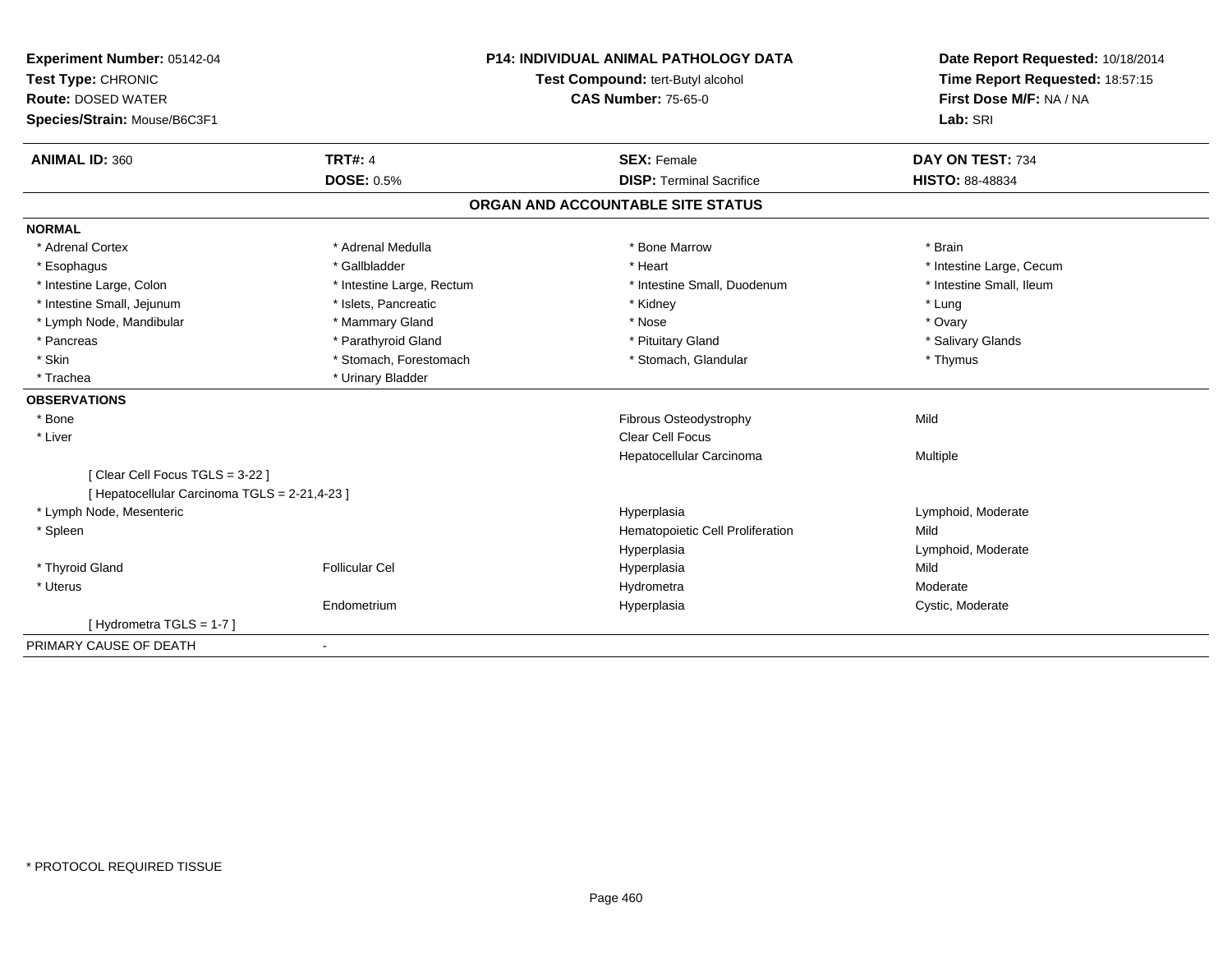| Experiment Number: 05142-04<br>Test Type: CHRONIC<br><b>Route: DOSED WATER</b><br>Species/Strain: Mouse/B6C3F1 |                           | <b>P14: INDIVIDUAL ANIMAL PATHOLOGY DATA</b><br>Test Compound: tert-Butyl alcohol<br><b>CAS Number: 75-65-0</b> | Date Report Requested: 10/18/2014<br>Time Report Requested: 18:57:15<br>First Dose M/F: NA / NA<br>Lab: SRI |
|----------------------------------------------------------------------------------------------------------------|---------------------------|-----------------------------------------------------------------------------------------------------------------|-------------------------------------------------------------------------------------------------------------|
| <b>ANIMAL ID: 361</b>                                                                                          | TRT#: 6                   | <b>SEX: Female</b>                                                                                              | DAY ON TEST: 710                                                                                            |
|                                                                                                                | <b>DOSE: 1.0%</b>         | <b>DISP:</b> Moribund Sacrifice                                                                                 | <b>HISTO: 88-48360</b>                                                                                      |
|                                                                                                                |                           | ORGAN AND ACCOUNTABLE SITE STATUS                                                                               |                                                                                                             |
| <b>NORMAL</b>                                                                                                  |                           |                                                                                                                 |                                                                                                             |
| * Adrenal Cortex                                                                                               | * Adrenal Medulla         | * Bone Marrow                                                                                                   | * Brain                                                                                                     |
| * Esophagus                                                                                                    | * Gallbladder             | * Heart                                                                                                         | * Intestine Large, Cecum                                                                                    |
| * Intestine Large, Colon                                                                                       | * Intestine Large, Rectum | * Intestine Small, Duodenum                                                                                     | * Intestine Small, Ileum                                                                                    |
| * Intestine Small, Jejunum                                                                                     | * Islets, Pancreatic      | * Lung                                                                                                          | * Lymph Node, Mandibular                                                                                    |
| * Lymph Node, Mesenteric                                                                                       | * Mammary Gland           | * Nose                                                                                                          | * Ovary                                                                                                     |
| * Pancreas                                                                                                     | * Parathyroid Gland       | * Pituitary Gland                                                                                               | * Salivary Glands                                                                                           |
| * Skin                                                                                                         | * Stomach, Forestomach    | * Stomach, Glandular                                                                                            | * Thymus                                                                                                    |
| * Trachea                                                                                                      | * Urinary Bladder         |                                                                                                                 |                                                                                                             |
| <b>OBSERVATIONS</b>                                                                                            |                           |                                                                                                                 |                                                                                                             |
| * Bone                                                                                                         |                           | Fibrous Osteodystrophy                                                                                          | Mild                                                                                                        |
| * Kidney                                                                                                       |                           | Nephropathy                                                                                                     | Minimal                                                                                                     |
| * Liver                                                                                                        |                           | Hepatocellular Carcinoma                                                                                        |                                                                                                             |
| [ Hepatocellular Carcinoma TGLS = 2-21 ]                                                                       |                           |                                                                                                                 |                                                                                                             |
| * Spleen                                                                                                       |                           | Hematopoietic Cell Proliferation                                                                                | Mild                                                                                                        |
| * Thyroid Gland                                                                                                | <b>Follicular Cel</b>     | Hyperplasia                                                                                                     | Moderate                                                                                                    |
| * Uterus                                                                                                       |                           | Hydrometra                                                                                                      | Marked                                                                                                      |
|                                                                                                                | Endometrium               | Hyperplasia                                                                                                     | Cystic, Moderate                                                                                            |
| [Hydrometra TGLS = 1-7]                                                                                        |                           |                                                                                                                 |                                                                                                             |
| PRIMARY CAUSE OF DEATH                                                                                         | $\blacksquare$            |                                                                                                                 |                                                                                                             |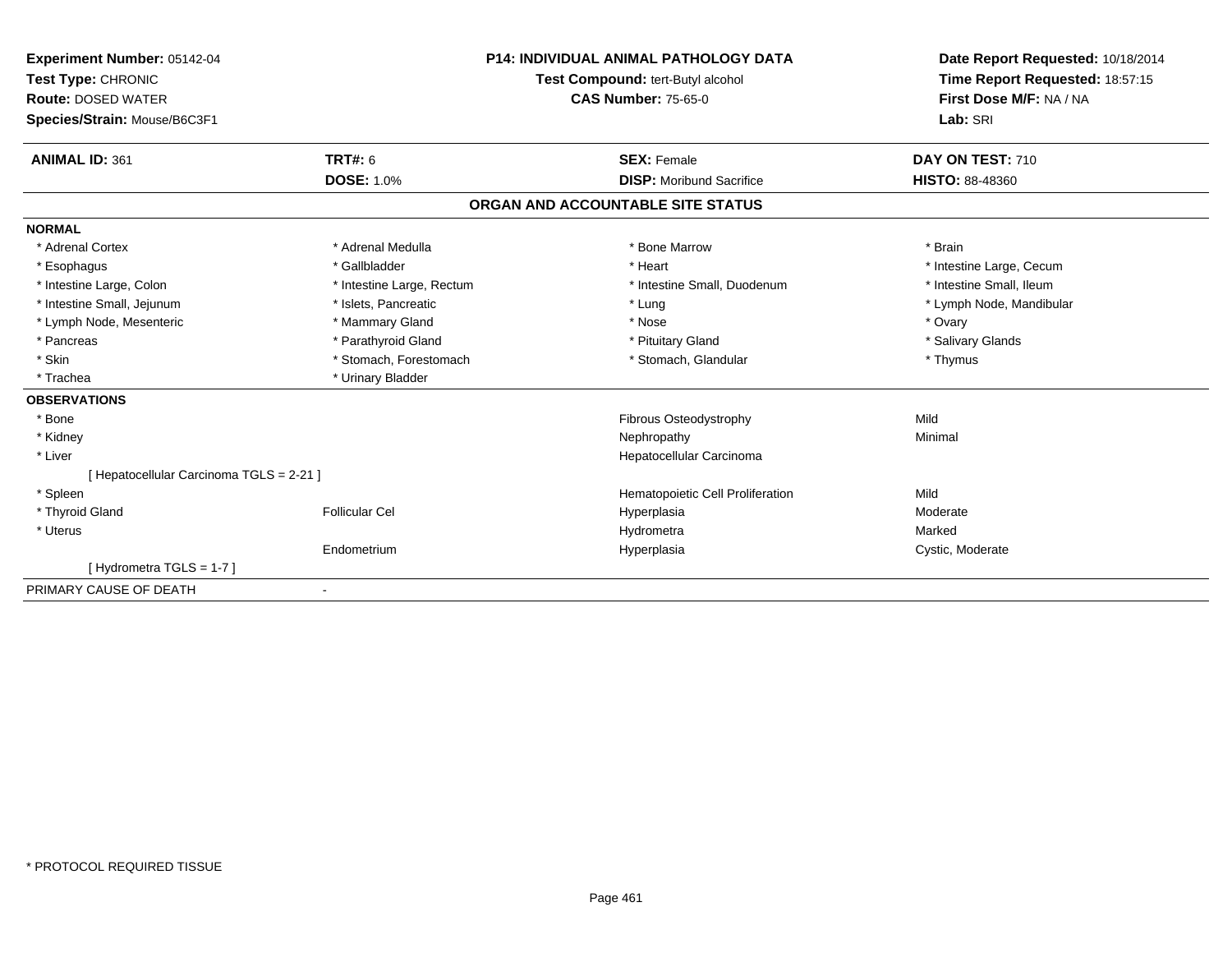| Experiment Number: 05142-04<br>Test Type: CHRONIC<br><b>Route: DOSED WATER</b><br>Species/Strain: Mouse/B6C3F1 |                             | <b>P14: INDIVIDUAL ANIMAL PATHOLOGY DATA</b><br>Test Compound: tert-Butyl alcohol<br><b>CAS Number: 75-65-0</b> | Date Report Requested: 10/18/2014<br>Time Report Requested: 18:57:15<br>First Dose M/F: NA / NA<br>Lab: SRI |
|----------------------------------------------------------------------------------------------------------------|-----------------------------|-----------------------------------------------------------------------------------------------------------------|-------------------------------------------------------------------------------------------------------------|
| <b>ANIMAL ID: 362</b>                                                                                          | <b>TRT#: 6</b>              | <b>SEX: Female</b>                                                                                              | DAY ON TEST: 707                                                                                            |
|                                                                                                                | <b>DOSE: 1.0%</b>           | <b>DISP:</b> Moribund Sacrifice                                                                                 | HISTO: 88-48361                                                                                             |
|                                                                                                                |                             | ORGAN AND ACCOUNTABLE SITE STATUS                                                                               |                                                                                                             |
| <b>NORMAL</b>                                                                                                  |                             |                                                                                                                 |                                                                                                             |
| * Adrenal Medulla                                                                                              | * Brain                     | Clitoral Gland                                                                                                  | * Esophagus                                                                                                 |
| * Gallbladder                                                                                                  | * Heart                     | * Intestine Large, Cecum                                                                                        | * Intestine Large, Colon                                                                                    |
| * Intestine Large, Rectum                                                                                      | * Intestine Small, Duodenum | * Intestine Small, Ileum                                                                                        | * Intestine Small, Jejunum                                                                                  |
| * Islets, Pancreatic                                                                                           | * Kidney                    | * Lymph Node, Mandibular                                                                                        | * Lymph Node, Mesenteric                                                                                    |
| * Mammary Gland                                                                                                | * Nose                      | * Ovary                                                                                                         | * Pancreas                                                                                                  |
| * Parathyroid Gland                                                                                            | * Pituitary Gland           | * Salivary Glands                                                                                               | * Skin                                                                                                      |
| * Stomach, Forestomach                                                                                         | * Stomach, Glandular        | * Thymus                                                                                                        | * Thyroid Gland                                                                                             |
| * Trachea                                                                                                      | * Urinary Bladder           |                                                                                                                 |                                                                                                             |
| <b>OBSERVATIONS</b>                                                                                            |                             |                                                                                                                 |                                                                                                             |
| * Adrenal Cortex                                                                                               |                             | Focal Cellular Change                                                                                           | Mild                                                                                                        |
| * Bone                                                                                                         |                             | Fibrous Osteodystrophy                                                                                          | Mild                                                                                                        |
| * Bone Marrow                                                                                                  |                             | Hemangiosarcoma                                                                                                 |                                                                                                             |
| * Liver                                                                                                        |                             | Clear Cell Focus                                                                                                |                                                                                                             |
| [Clear Cell Focus TGLS = 3-22]                                                                                 |                             |                                                                                                                 |                                                                                                             |
| * Lung                                                                                                         |                             | Alveolar/Bronchiolar Adenoma                                                                                    |                                                                                                             |
|                                                                                                                |                             | Hyperplasia                                                                                                     | Macrophage, Moderate                                                                                        |
| [ Alveolar/Bronchiolar Adenoma TGLS = 5-2-1 ]                                                                  |                             |                                                                                                                 |                                                                                                             |
| [ Hyperplasia TGLS = 4-2 ]                                                                                     |                             |                                                                                                                 |                                                                                                             |
| Lymph Node                                                                                                     | Renal                       | Hemangiosarcoma                                                                                                 |                                                                                                             |
|                                                                                                                | Mediastinal                 | Hyperplasia                                                                                                     | Moderate                                                                                                    |
| [Hemangiosarcoma TGLS = 2-21]                                                                                  |                             |                                                                                                                 |                                                                                                             |
| [ Hyperplasia TGLS = 6-2 ]                                                                                     |                             |                                                                                                                 |                                                                                                             |
| * Spleen                                                                                                       |                             | Hematopoietic Cell Proliferation                                                                                | Moderate                                                                                                    |
| * Uterus                                                                                                       | Endometrium                 | Hyperplasia                                                                                                     | Cystic, Moderate                                                                                            |
| [ Hyperplasia TGLS = 1-7 ]                                                                                     |                             |                                                                                                                 |                                                                                                             |
| PRIMARY CAUSE OF DEATH                                                                                         | $\blacksquare$              |                                                                                                                 |                                                                                                             |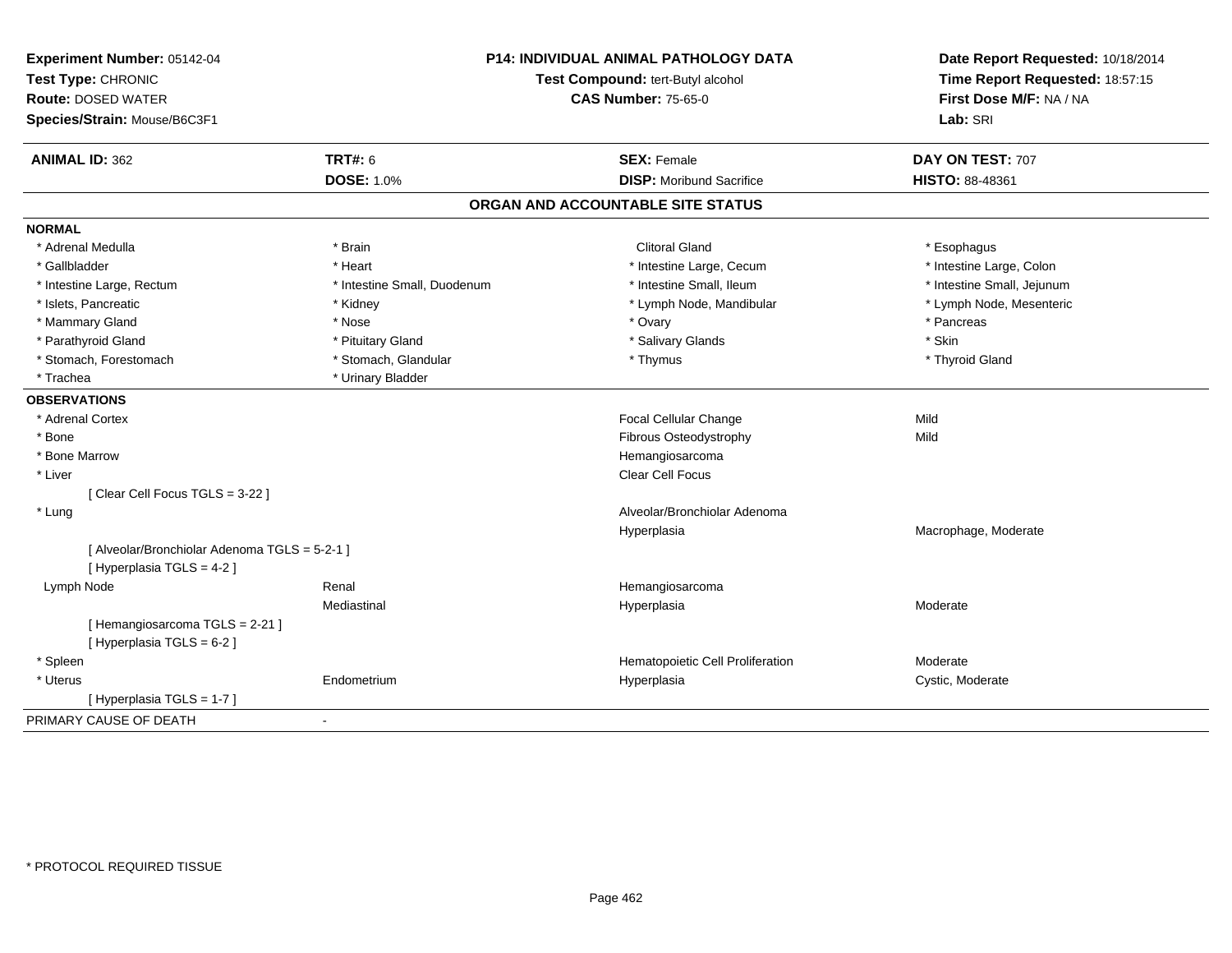| Experiment Number: 05142-04<br>Test Type: CHRONIC<br><b>Route: DOSED WATER</b><br>Species/Strain: Mouse/B6C3F1 | <b>P14: INDIVIDUAL ANIMAL PATHOLOGY DATA</b><br>Test Compound: tert-Butyl alcohol<br><b>CAS Number: 75-65-0</b> |                                                       | Date Report Requested: 10/18/2014<br>Time Report Requested: 18:57:15<br>First Dose M/F: NA / NA<br>Lab: SRI |
|----------------------------------------------------------------------------------------------------------------|-----------------------------------------------------------------------------------------------------------------|-------------------------------------------------------|-------------------------------------------------------------------------------------------------------------|
|                                                                                                                |                                                                                                                 |                                                       |                                                                                                             |
| <b>ANIMAL ID: 363</b>                                                                                          | <b>TRT#: 6</b><br><b>DOSE: 1.0%</b>                                                                             | <b>SEX: Female</b><br><b>DISP: Terminal Sacrifice</b> | DAY ON TEST: 734                                                                                            |
|                                                                                                                |                                                                                                                 |                                                       | HISTO: 88-48835                                                                                             |
|                                                                                                                |                                                                                                                 | ORGAN AND ACCOUNTABLE SITE STATUS                     |                                                                                                             |
| <b>NORMAL</b>                                                                                                  |                                                                                                                 |                                                       |                                                                                                             |
| * Adrenal Cortex                                                                                               | * Bone                                                                                                          | * Bone Marrow                                         | * Brain                                                                                                     |
| * Esophagus                                                                                                    | * Gallbladder                                                                                                   | * Heart                                               | * Intestine Large, Cecum                                                                                    |
| * Intestine Large, Colon                                                                                       | * Intestine Large, Rectum                                                                                       | * Intestine Small, Duodenum                           | * Intestine Small, Ileum                                                                                    |
| * Intestine Small, Jejunum                                                                                     | * Islets, Pancreatic                                                                                            | * Lymph Node, Mandibular                              | * Lymph Node, Mesenteric                                                                                    |
| * Mammary Gland                                                                                                | * Nose                                                                                                          | * Ovary                                               | * Pancreas                                                                                                  |
| * Parathyroid Gland                                                                                            | * Pituitary Gland                                                                                               | * Salivary Glands                                     | * Skin                                                                                                      |
| * Stomach, Forestomach                                                                                         | * Stomach, Glandular                                                                                            | * Thymus                                              | * Thyroid Gland                                                                                             |
| * Trachea                                                                                                      | * Urinary Bladder                                                                                               |                                                       |                                                                                                             |
| <b>OBSERVATIONS</b>                                                                                            |                                                                                                                 |                                                       |                                                                                                             |
| * Adrenal Medulla                                                                                              |                                                                                                                 | Pheochromocytoma Benign                               |                                                                                                             |
| <b>Clitoral Gland</b>                                                                                          |                                                                                                                 | Degeneration                                          | Cystic, Moderate                                                                                            |
| [ Degeneration TGLS = 8-8 ]                                                                                    |                                                                                                                 |                                                       |                                                                                                             |
| * Kidney                                                                                                       |                                                                                                                 | Nephropathy                                           | Minimal                                                                                                     |
| * Liver                                                                                                        |                                                                                                                 | <b>Fatty Change</b>                                   | Minimal                                                                                                     |
|                                                                                                                |                                                                                                                 | Hepatocellular Carcinoma                              | Multiple                                                                                                    |
|                                                                                                                |                                                                                                                 | Infarct                                               | Moderate                                                                                                    |
|                                                                                                                |                                                                                                                 | <b>Necrosis</b>                                       | Minimal                                                                                                     |
|                                                                                                                |                                                                                                                 | Pigmentation                                          | Minimal                                                                                                     |
| [ Hepatocellular Carcinoma TGLS = 3-21,4-22,5-23 ]<br>[Infarct TGLS = $5-23$ ]                                 |                                                                                                                 |                                                       |                                                                                                             |
| * Lung                                                                                                         |                                                                                                                 | Hepatocellular Carcinoma                              | Metastatic (Liver)                                                                                          |
| [ Hepatocellular Carcinoma TGLS = 6-2-1,7-2-1 ]                                                                |                                                                                                                 |                                                       |                                                                                                             |
| * Spleen                                                                                                       |                                                                                                                 | Hematopoietic Cell Proliferation                      | Moderate                                                                                                    |
| [ Hematopoietic Cell Proliferation TGLS = 2-6 ]                                                                |                                                                                                                 |                                                       |                                                                                                             |
| * Uterus                                                                                                       |                                                                                                                 | Hydrometra                                            | Moderate                                                                                                    |
|                                                                                                                | Endometrium                                                                                                     | Hyperplasia                                           | Cystic, Moderate                                                                                            |
| [Hydrometra TGLS = 1-7]                                                                                        |                                                                                                                 |                                                       |                                                                                                             |
| PRIMARY CAUSE OF DEATH                                                                                         | $\sim$                                                                                                          |                                                       |                                                                                                             |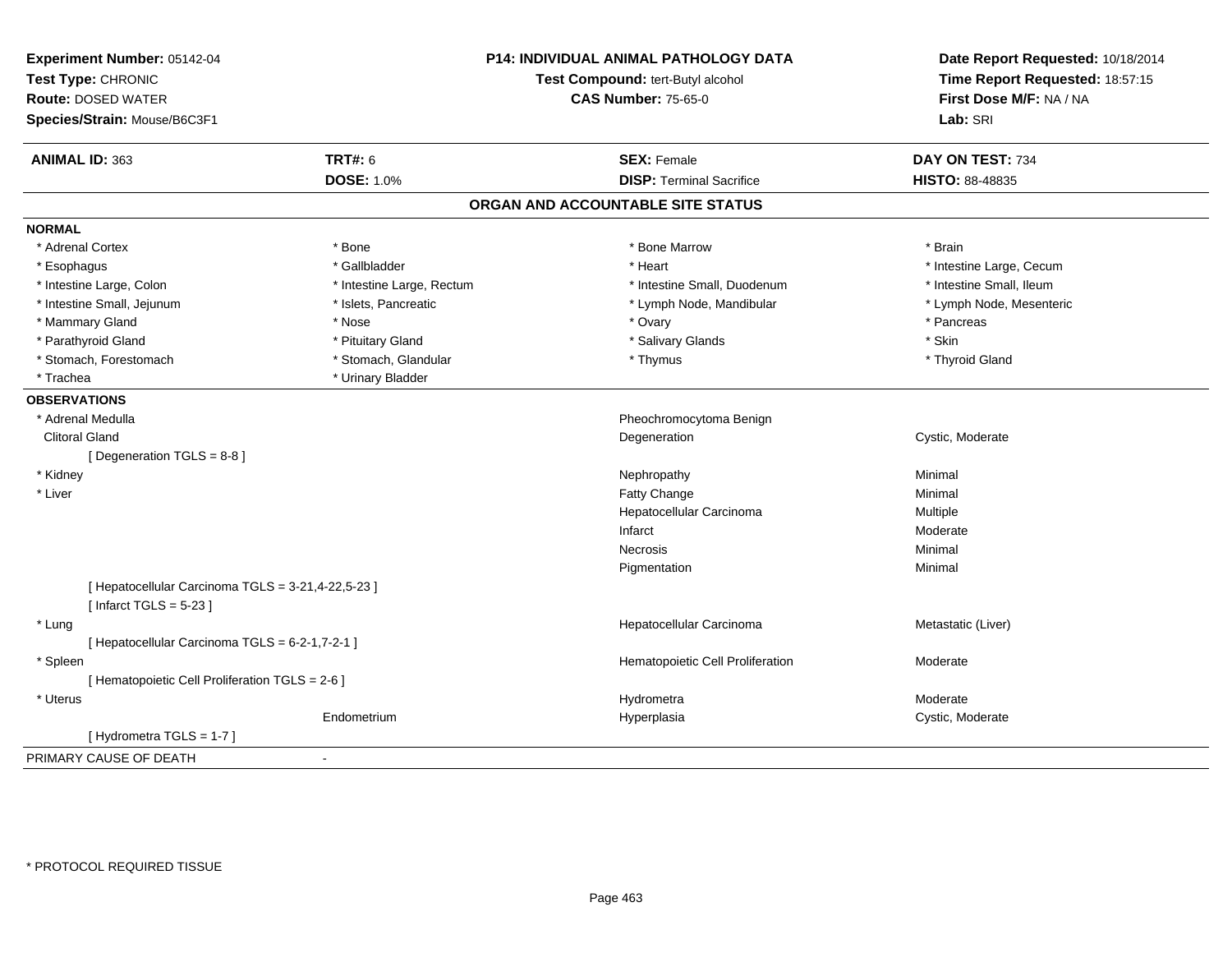| Experiment Number: 05142-04<br>Test Type: CHRONIC<br><b>Route: DOSED WATER</b><br>Species/Strain: Mouse/B6C3F1 |                           | <b>P14: INDIVIDUAL ANIMAL PATHOLOGY DATA</b><br><b>Test Compound: tert-Butyl alcohol</b><br><b>CAS Number: 75-65-0</b> | Date Report Requested: 10/18/2014<br>Time Report Requested: 18:57:15<br>First Dose M/F: NA / NA<br>Lab: SRI |
|----------------------------------------------------------------------------------------------------------------|---------------------------|------------------------------------------------------------------------------------------------------------------------|-------------------------------------------------------------------------------------------------------------|
| <b>ANIMAL ID: 364</b>                                                                                          | <b>TRT#: 6</b>            | <b>SEX: Female</b>                                                                                                     | DAY ON TEST: 734                                                                                            |
|                                                                                                                | <b>DOSE: 1.0%</b>         | <b>DISP: Terminal Sacrifice</b>                                                                                        | <b>HISTO: 88-48836</b>                                                                                      |
|                                                                                                                |                           | ORGAN AND ACCOUNTABLE SITE STATUS                                                                                      |                                                                                                             |
| <b>NORMAL</b>                                                                                                  |                           |                                                                                                                        |                                                                                                             |
| * Adrenal Cortex                                                                                               | * Adrenal Medulla         | * Bone Marrow                                                                                                          | * Brain                                                                                                     |
| * Esophagus                                                                                                    | * Gallbladder             | * Heart                                                                                                                | * Intestine Large, Cecum                                                                                    |
| * Intestine Large, Colon                                                                                       | * Intestine Large, Rectum | * Intestine Small, Duodenum                                                                                            | * Intestine Small, Ileum                                                                                    |
| * Intestine Small, Jejunum                                                                                     | * Islets, Pancreatic      | * Kidney                                                                                                               | * Lung                                                                                                      |
| * Lymph Node, Mandibular                                                                                       | * Lymph Node, Mesenteric  | * Mammary Gland                                                                                                        | * Nose                                                                                                      |
| * Ovary                                                                                                        | * Pancreas                | * Parathyroid Gland                                                                                                    | * Pituitary Gland                                                                                           |
| * Salivary Glands                                                                                              | * Skin                    | * Spleen                                                                                                               | * Stomach, Forestomach                                                                                      |
| <b>Stomach, Glandular</b>                                                                                      | * Thymus                  | * Trachea                                                                                                              | * Urinary Bladder                                                                                           |
| <b>OBSERVATIONS</b>                                                                                            |                           |                                                                                                                        |                                                                                                             |
| * Bone                                                                                                         |                           | <b>Fibrous Osteodystrophy</b>                                                                                          | Mild                                                                                                        |
| <b>Harderian Gland</b>                                                                                         |                           | Adenoma                                                                                                                |                                                                                                             |
| * Liver                                                                                                        |                           | <b>Eosinophilic Focus</b>                                                                                              |                                                                                                             |
| Mesentery                                                                                                      | Fat                       | <b>Necrosis</b>                                                                                                        | Mild                                                                                                        |
| [Necrosis TGLS = $3-21$ ]                                                                                      |                           |                                                                                                                        |                                                                                                             |
| * Thyroid Gland                                                                                                |                           | Degeneration                                                                                                           | Cystic, Minimal                                                                                             |
| * Uterus                                                                                                       | Endometrium               | Hyperplasia                                                                                                            | Cystic, Marked                                                                                              |
| [Hyperplasia TGLS = 1-7,2-7]                                                                                   |                           |                                                                                                                        |                                                                                                             |
| PRIMARY CAUSE OF DEATH                                                                                         |                           |                                                                                                                        |                                                                                                             |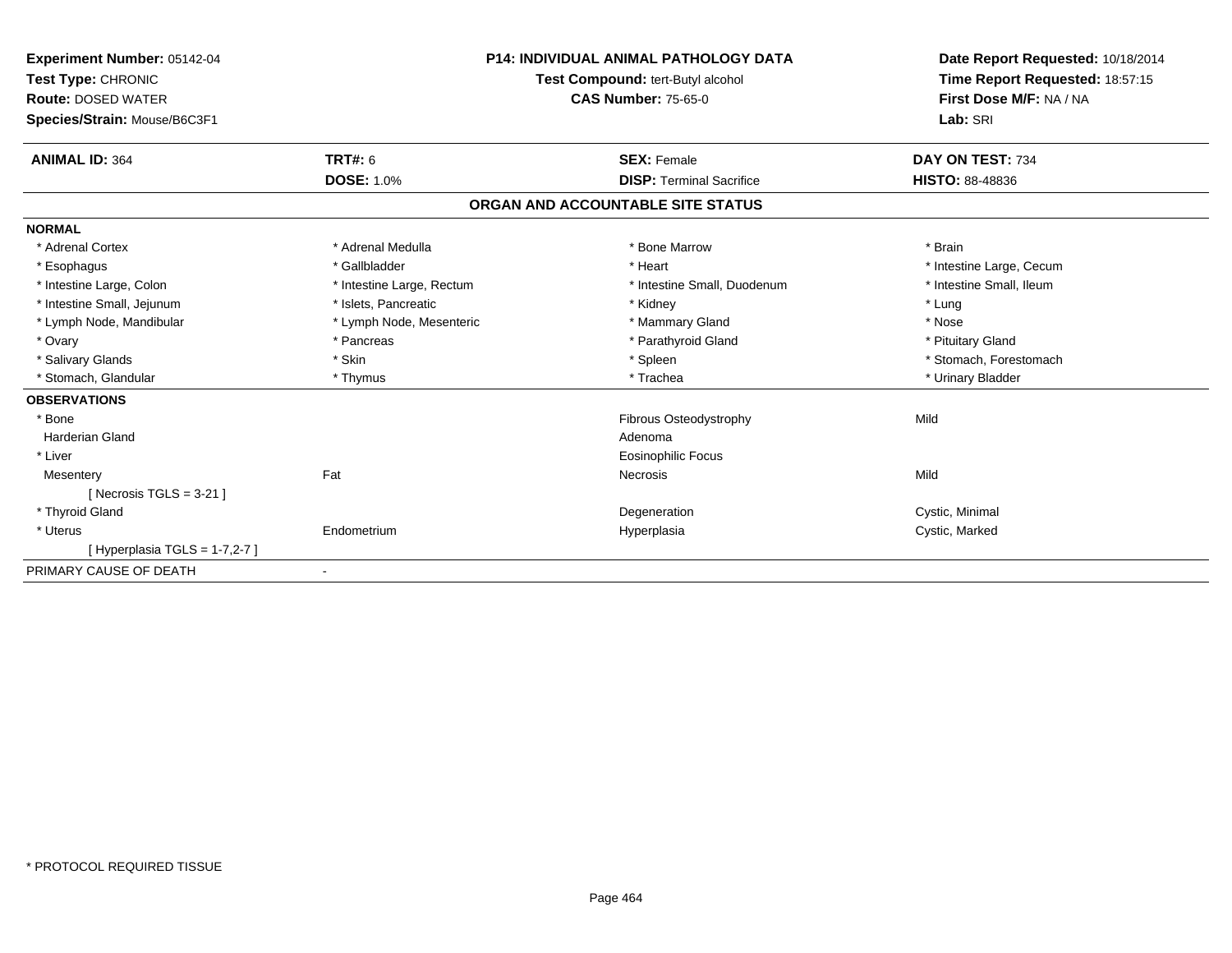| Experiment Number: 05142-04                   |                           | <b>P14: INDIVIDUAL ANIMAL PATHOLOGY DATA</b> | Date Report Requested: 10/18/2014<br>Time Report Requested: 18:57:15<br>First Dose M/F: NA / NA |
|-----------------------------------------------|---------------------------|----------------------------------------------|-------------------------------------------------------------------------------------------------|
| Test Type: CHRONIC                            |                           | Test Compound: tert-Butyl alcohol            |                                                                                                 |
| <b>Route: DOSED WATER</b>                     |                           | <b>CAS Number: 75-65-0</b>                   |                                                                                                 |
| Species/Strain: Mouse/B6C3F1                  |                           |                                              | Lab: SRI                                                                                        |
| <b>ANIMAL ID: 365</b>                         | <b>TRT#: 6</b>            | <b>SEX: Female</b>                           | DAY ON TEST: 734                                                                                |
|                                               | <b>DOSE: 1.0%</b>         | <b>DISP: Terminal Sacrifice</b>              | <b>HISTO: 88-48837</b>                                                                          |
|                                               |                           | ORGAN AND ACCOUNTABLE SITE STATUS            |                                                                                                 |
| <b>NORMAL</b>                                 |                           |                                              |                                                                                                 |
| * Adrenal Cortex                              | * Adrenal Medulla         | * Bone Marrow                                | * Brain                                                                                         |
| * Esophagus                                   | * Gallbladder             | * Heart                                      | * Intestine Large, Cecum                                                                        |
| * Intestine Large, Colon                      | * Intestine Large, Rectum | * Intestine Small, Duodenum                  | * Intestine Small, Ileum                                                                        |
| * Intestine Small, Jejunum                    | * Islets, Pancreatic      | * Kidney                                     | * Lung                                                                                          |
| * Lymph Node, Mandibular                      | * Lymph Node, Mesenteric  | * Mammary Gland                              | * Nose                                                                                          |
| * Ovary                                       | * Pancreas                | * Parathyroid Gland                          | * Pituitary Gland                                                                               |
| * Salivary Glands                             | * Skin                    | * Thymus                                     | * Trachea                                                                                       |
| * Urinary Bladder                             |                           |                                              |                                                                                                 |
| <b>OBSERVATIONS</b>                           |                           |                                              |                                                                                                 |
| * Bone                                        |                           | Fibrous Osteodystrophy                       | Mild                                                                                            |
| * Liver                                       |                           | Clear Cell Focus                             |                                                                                                 |
|                                               |                           | <b>Eosinophilic Focus</b>                    |                                                                                                 |
|                                               |                           | Hepatocellular Adenoma                       | Multiple                                                                                        |
|                                               |                           | Hepatocellular Carcinoma                     | Multiple                                                                                        |
| [ Hepatocellular Adenoma TGLS = 2-21,3-22 ]   |                           |                                              |                                                                                                 |
| [ Hepatocellular Carcinoma TGLS = 2-21,3-22 ] |                           |                                              |                                                                                                 |
| * Spleen                                      |                           | Hematopoietic Cell Proliferation             | Mild                                                                                            |
| * Stomach, Forestomach                        | Mucosa                    | Hyperplasia                                  | Mild                                                                                            |
| * Stomach, Glandular                          |                           | Erosion                                      | Minimal                                                                                         |
| * Thyroid Gland                               | <b>Follicular Cel</b>     | Hyperplasia                                  | Minimal                                                                                         |
| * Uterus                                      |                           | Hydrometra                                   | Moderate                                                                                        |
|                                               | Endometrium               | Hyperplasia                                  | Cystic, Marked                                                                                  |
| [Hyperplasia TGLS = 1-7]                      |                           |                                              |                                                                                                 |
| PRIMARY CAUSE OF DEATH                        | $\blacksquare$            |                                              |                                                                                                 |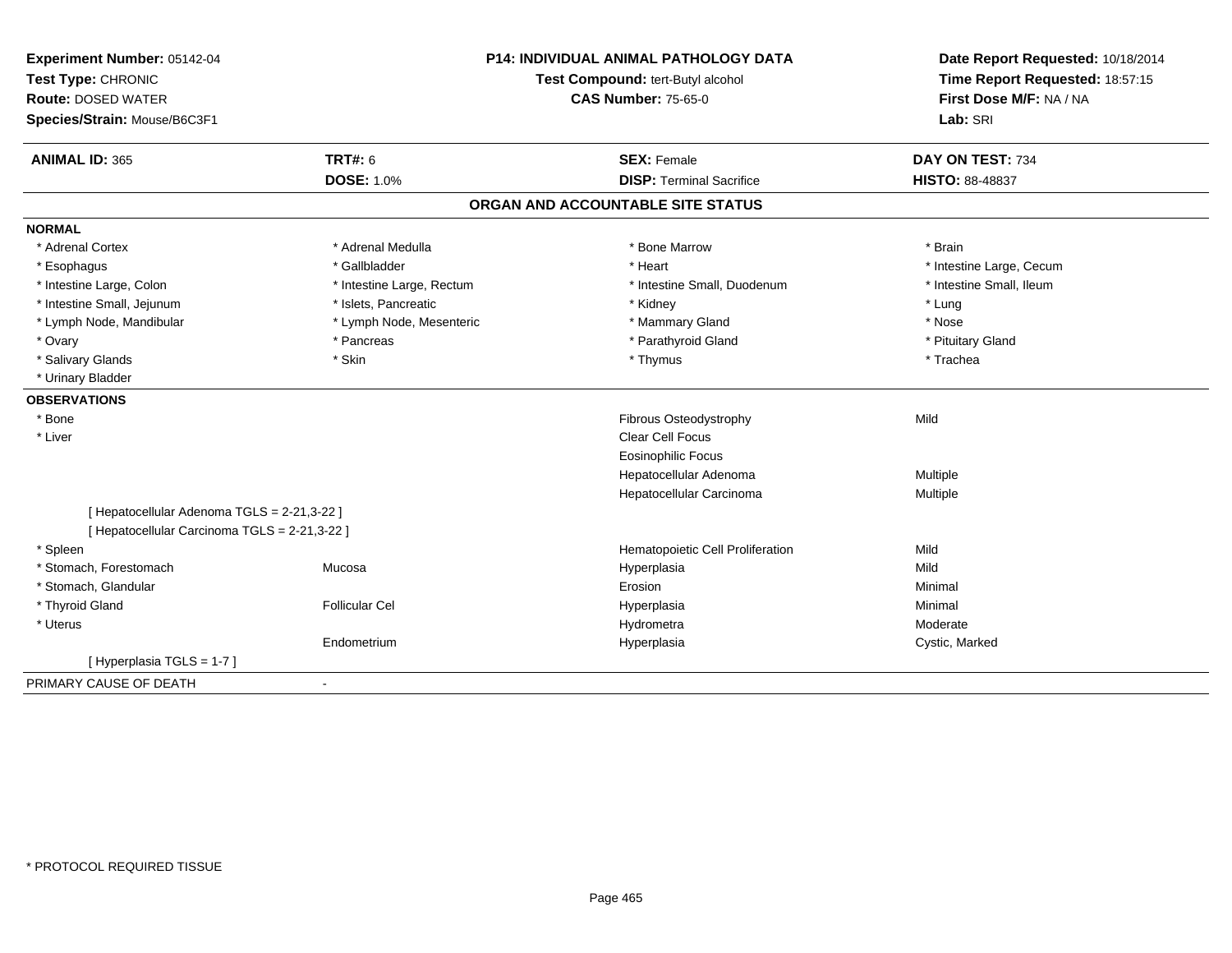| Experiment Number: 05142-04<br>Test Type: CHRONIC<br><b>Route: DOSED WATER</b><br>Species/Strain: Mouse/B6C3F1 |                            | <b>P14: INDIVIDUAL ANIMAL PATHOLOGY DATA</b><br>Test Compound: tert-Butyl alcohol<br><b>CAS Number: 75-65-0</b> | Date Report Requested: 10/18/2014<br>Time Report Requested: 18:57:15<br>First Dose M/F: NA / NA<br>Lab: SRI |
|----------------------------------------------------------------------------------------------------------------|----------------------------|-----------------------------------------------------------------------------------------------------------------|-------------------------------------------------------------------------------------------------------------|
| <b>ANIMAL ID: 366</b>                                                                                          | <b>TRT#: 6</b>             | <b>SEX: Female</b>                                                                                              | DAY ON TEST: 140                                                                                            |
|                                                                                                                | <b>DOSE: 1.0%</b>          | <b>DISP: Natural Death</b>                                                                                      | <b>HISTO: 87-44206</b>                                                                                      |
|                                                                                                                |                            | ORGAN AND ACCOUNTABLE SITE STATUS                                                                               |                                                                                                             |
| <b>NORMAL</b>                                                                                                  |                            |                                                                                                                 |                                                                                                             |
| * Adrenal Cortex                                                                                               | * Adrenal Medulla          | * Bone                                                                                                          | * Bone Marrow                                                                                               |
| * Brain                                                                                                        | * Esophagus                | * Heart                                                                                                         | * Lung                                                                                                      |
| * Lymph Node, Mandibular                                                                                       | * Mammary Gland            | * Nose                                                                                                          | * Pituitary Gland                                                                                           |
| * Salivary Glands                                                                                              | * Skin                     | * Trachea                                                                                                       |                                                                                                             |
| <b>MISSING</b>                                                                                                 |                            |                                                                                                                 |                                                                                                             |
| * Gallbladder                                                                                                  | * Parathyroid Gland        |                                                                                                                 |                                                                                                             |
| <b>AUTO PRECLUDES DIAG.</b>                                                                                    |                            |                                                                                                                 |                                                                                                             |
| * Intestine Large, Cecum                                                                                       | * Intestine Large, Colon   | * Intestine Large, Rectum                                                                                       | * Intestine Small, Duodenum                                                                                 |
| * Intestine Small, Ileum                                                                                       | * Intestine Small, Jejunum | * Islets, Pancreatic                                                                                            | * Kidney                                                                                                    |
| * Liver                                                                                                        | * Lymph Node, Mesenteric   | * Pancreas                                                                                                      | * Spleen                                                                                                    |
| * Stomach, Forestomach                                                                                         | * Stomach, Glandular       | * Thymus                                                                                                        | * Thyroid Gland                                                                                             |
| * Urinary Bladder                                                                                              | * Uterus                   |                                                                                                                 |                                                                                                             |
| <b>OBSERVATIONS</b>                                                                                            |                            |                                                                                                                 |                                                                                                             |
| * Ovary                                                                                                        |                            | <b>Teratoma Nos</b>                                                                                             |                                                                                                             |
| [ Teratoma Nos TGLS = $1-7-1$ ]                                                                                |                            |                                                                                                                 |                                                                                                             |
| PRIMARY CAUSE OF DEATH                                                                                         | $\blacksquare$             |                                                                                                                 |                                                                                                             |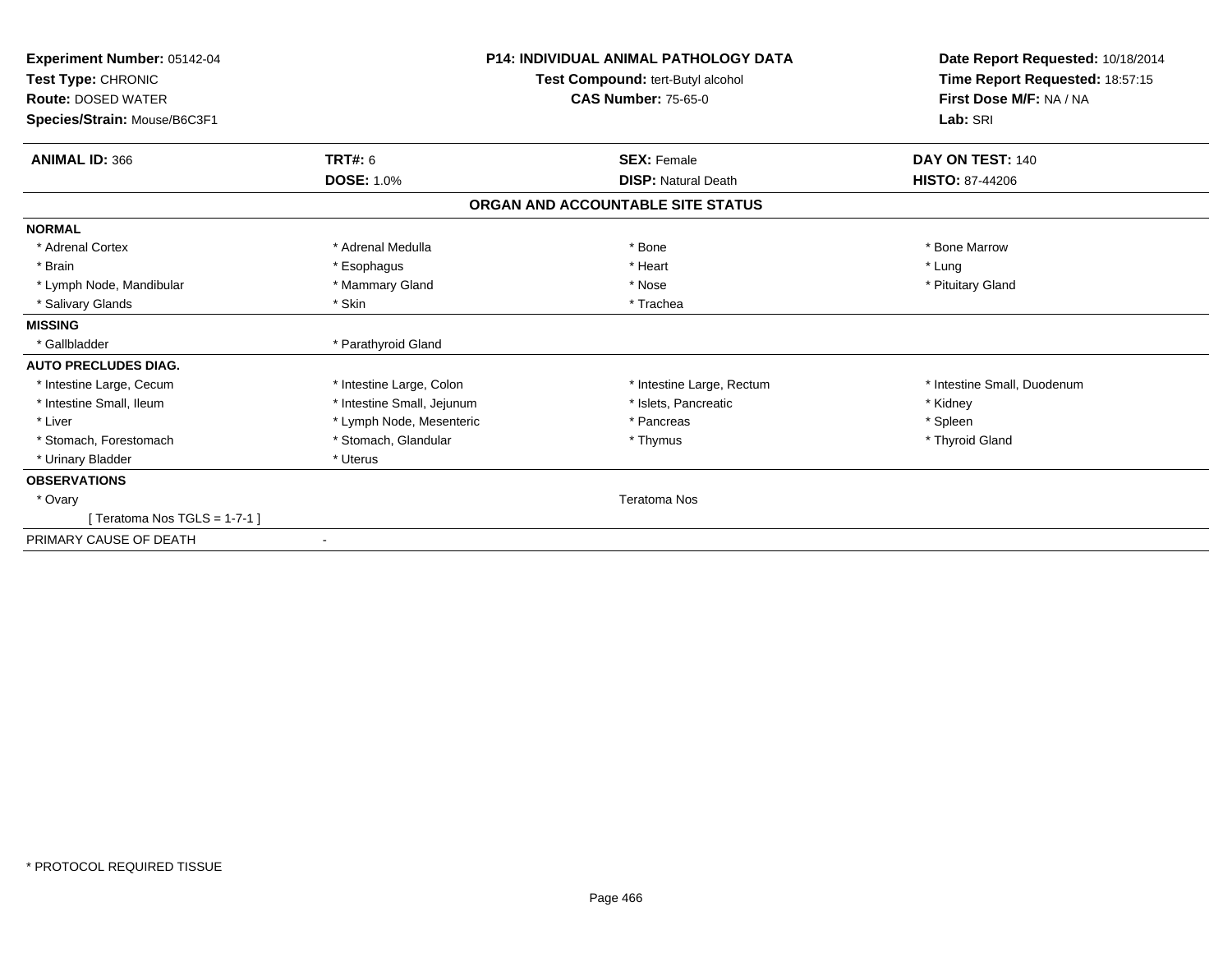| Experiment Number: 05142-04                   | <b>P14: INDIVIDUAL ANIMAL PATHOLOGY DATA</b> |                                   | Date Report Requested: 10/18/2014 |
|-----------------------------------------------|----------------------------------------------|-----------------------------------|-----------------------------------|
| Test Type: CHRONIC                            |                                              | Test Compound: tert-Butyl alcohol | Time Report Requested: 18:57:15   |
| <b>Route: DOSED WATER</b>                     |                                              | <b>CAS Number: 75-65-0</b>        | First Dose M/F: NA / NA           |
| Species/Strain: Mouse/B6C3F1                  |                                              |                                   | Lab: SRI                          |
|                                               |                                              |                                   |                                   |
| <b>ANIMAL ID: 367</b>                         | <b>TRT#: 6</b>                               | <b>SEX: Female</b>                | DAY ON TEST: 646                  |
|                                               | <b>DOSE: 1.0%</b>                            | <b>DISP:</b> Moribund Sacrifice   | HISTO: 88-48362                   |
|                                               |                                              | ORGAN AND ACCOUNTABLE SITE STATUS |                                   |
| <b>NORMAL</b>                                 |                                              |                                   |                                   |
| * Adrenal Cortex                              | * Adrenal Medulla                            | * Bone                            | * Bone Marrow                     |
| * Brain                                       | * Esophagus                                  | * Gallbladder                     | * Heart                           |
| * Intestine Large, Cecum                      | * Intestine Large, Colon                     | * Intestine Large, Rectum         | * Intestine Small, Duodenum       |
| * Intestine Small, Ileum                      | * Intestine Small, Jejunum                   | * Islets, Pancreatic              | * Lung                            |
| * Lymph Node, Mandibular                      | * Lymph Node, Mesenteric                     | * Mammary Gland                   | * Nose                            |
| * Ovary                                       | * Pancreas                                   | * Parathyroid Gland               | * Pituitary Gland                 |
| * Salivary Glands                             | * Skin                                       | * Stomach, Forestomach            | * Stomach, Glandular              |
| * Thymus                                      | * Trachea                                    | * Urinary Bladder                 |                                   |
| <b>OBSERVATIONS</b>                           |                                              |                                   |                                   |
| * Kidney                                      |                                              | Nephropathy                       | Moderate                          |
| * Liver                                       |                                              | Hepatocellular Adenoma            |                                   |
|                                               |                                              | Hepatocellular Carcinoma          | Multiple                          |
|                                               | Centrilobular                                | Necrosis                          | Mild                              |
| [ Hepatocellular Adenoma TGLS = 3-23 ]        |                                              |                                   |                                   |
| [ Hepatocellular Carcinoma TGLS = 2-22,4-24 ] |                                              |                                   |                                   |
| Mesentery                                     | Fat                                          | Necrosis                          | Moderate                          |
| [Necrosis $TGLS = 1-21$ ]                     |                                              |                                   |                                   |
| * Spleen                                      |                                              | Hematopoietic Cell Proliferation  | Moderate                          |
| * Thyroid Gland                               | <b>Follicular Cel</b>                        | Cyst                              | Minimal                           |
| * Uterus                                      | Endometrium                                  | Hyperplasia                       | Cystic, Moderate                  |
| PRIMARY CAUSE OF DEATH                        |                                              |                                   |                                   |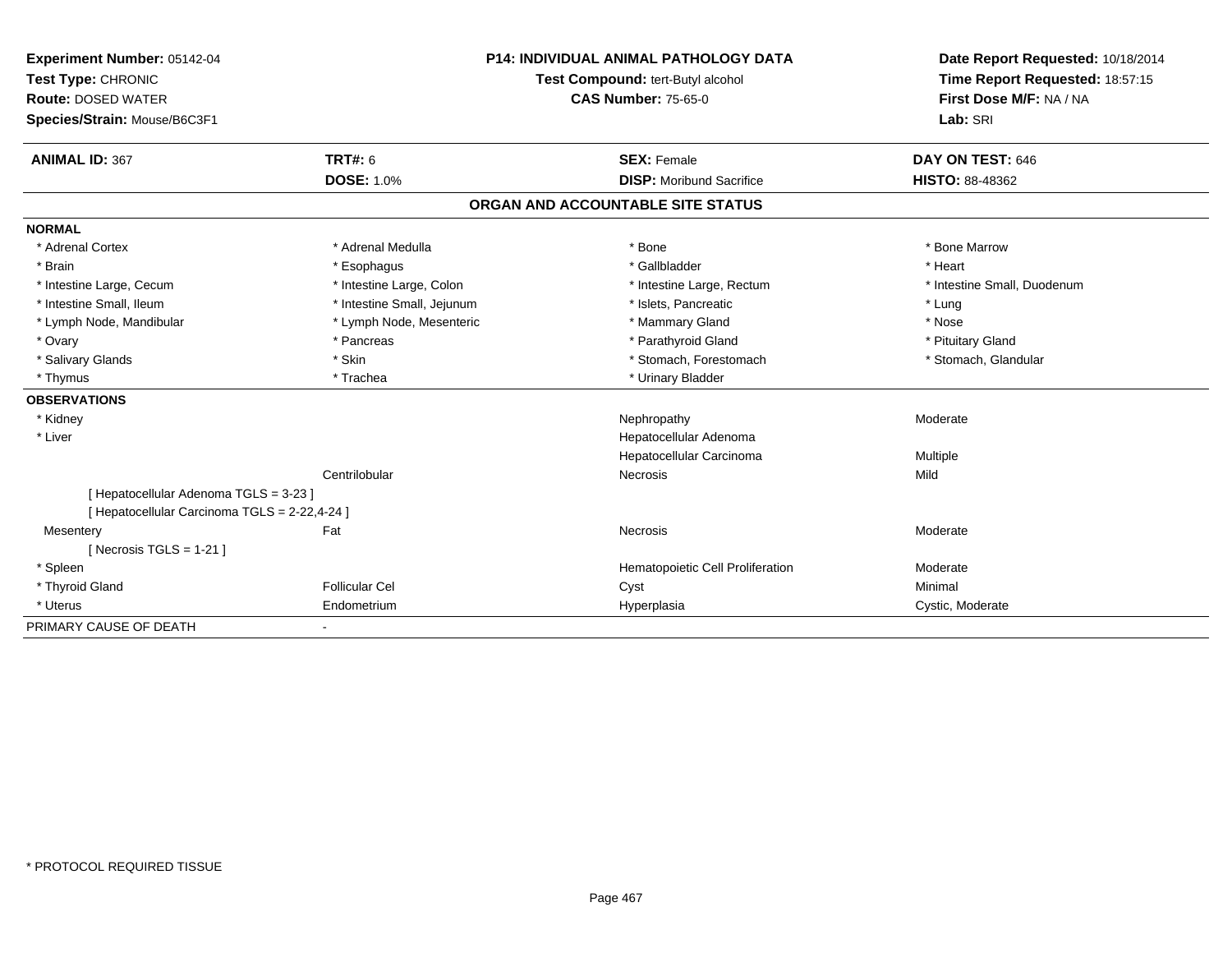| Experiment Number: 05142-04<br>Test Type: CHRONIC<br><b>Route: DOSED WATER</b><br>Species/Strain: Mouse/B6C3F1 | P14: INDIVIDUAL ANIMAL PATHOLOGY DATA<br>Test Compound: tert-Butyl alcohol<br><b>CAS Number: 75-65-0</b> |                                   | Date Report Requested: 10/18/2014<br>Time Report Requested: 18:57:15<br>First Dose M/F: NA / NA<br>Lab: SRI |
|----------------------------------------------------------------------------------------------------------------|----------------------------------------------------------------------------------------------------------|-----------------------------------|-------------------------------------------------------------------------------------------------------------|
| <b>ANIMAL ID: 368</b>                                                                                          | <b>TRT#: 6</b>                                                                                           | <b>SEX: Female</b>                | DAY ON TEST: 734                                                                                            |
|                                                                                                                | <b>DOSE: 1.0%</b>                                                                                        | <b>DISP: Terminal Sacrifice</b>   | HISTO: 88-48838                                                                                             |
|                                                                                                                |                                                                                                          | ORGAN AND ACCOUNTABLE SITE STATUS |                                                                                                             |
| <b>NORMAL</b>                                                                                                  |                                                                                                          |                                   |                                                                                                             |
| * Adrenal Cortex                                                                                               | * Adrenal Medulla                                                                                        | * Bone                            | * Bone Marrow                                                                                               |
| * Brain                                                                                                        | * Esophagus                                                                                              | * Gallbladder                     | * Heart                                                                                                     |
| * Intestine Large, Cecum                                                                                       | * Intestine Large, Colon                                                                                 | * Intestine Large, Rectum         | * Intestine Small, Duodenum                                                                                 |
| * Intestine Small, Jejunum                                                                                     | * Islets, Pancreatic                                                                                     | * Lung                            | * Lymph Node, Mandibular                                                                                    |
| * Mammary Gland                                                                                                | * Nose                                                                                                   | * Pancreas                        | * Parathyroid Gland                                                                                         |
| * Salivary Glands                                                                                              | * Skin                                                                                                   | * Stomach, Forestomach            | * Stomach, Glandular                                                                                        |
| * Thymus                                                                                                       | * Trachea                                                                                                | * Urinary Bladder                 |                                                                                                             |
| <b>OBSERVATIONS</b>                                                                                            |                                                                                                          |                                   |                                                                                                             |
| * Intestine Small, Ileum                                                                                       |                                                                                                          | Adenocarcinoma                    |                                                                                                             |
| [Adenocarcinoma TGLS = 6-23]                                                                                   |                                                                                                          |                                   |                                                                                                             |
| * Kidney                                                                                                       |                                                                                                          | Nephropathy                       | Minimal                                                                                                     |
| * Liver                                                                                                        |                                                                                                          | Inflammation                      | Focal, Minimal                                                                                              |
| * Lymph Node, Mesenteric                                                                                       |                                                                                                          | Angiectasis                       | Marked                                                                                                      |
|                                                                                                                |                                                                                                          | Hemorrhage                        | Moderate                                                                                                    |
| [ Angiectasis TGLS = 4-21 ]                                                                                    |                                                                                                          |                                   |                                                                                                             |
| Mesentery                                                                                                      | Fat                                                                                                      | Necrosis                          | Moderate                                                                                                    |
| [ Necrosis $TGLS = 5-22$ ]                                                                                     |                                                                                                          |                                   |                                                                                                             |
| * Ovary                                                                                                        | Follicle                                                                                                 | Cyst                              | Marked                                                                                                      |
|                                                                                                                |                                                                                                          | Hemorrhage                        | Marked                                                                                                      |
| [Cyst TGLS = $1-7$ ]                                                                                           |                                                                                                          |                                   |                                                                                                             |
| [Hemorrhage TGLS = 1-7]                                                                                        |                                                                                                          |                                   |                                                                                                             |
| * Pituitary Gland                                                                                              | Pars Distalis                                                                                            | Focal Cellular Change             | Mild                                                                                                        |
| * Spleen                                                                                                       |                                                                                                          | Hematopoietic Cell Proliferation  | Marked                                                                                                      |
| [ Hematopoietic Cell Proliferation TGLS = 3-6 ]                                                                |                                                                                                          |                                   |                                                                                                             |
| * Thyroid Gland                                                                                                |                                                                                                          | Degeneration                      | Cystic, Mild                                                                                                |
| * Uterus                                                                                                       |                                                                                                          | Hydrometra                        | Moderate                                                                                                    |
|                                                                                                                | Endometrium                                                                                              | Hyperplasia                       | Cystic, Moderate                                                                                            |
| [Hydrometra TGLS = 2-7]                                                                                        |                                                                                                          |                                   |                                                                                                             |
| PRIMARY CAUSE OF DEATH                                                                                         |                                                                                                          |                                   |                                                                                                             |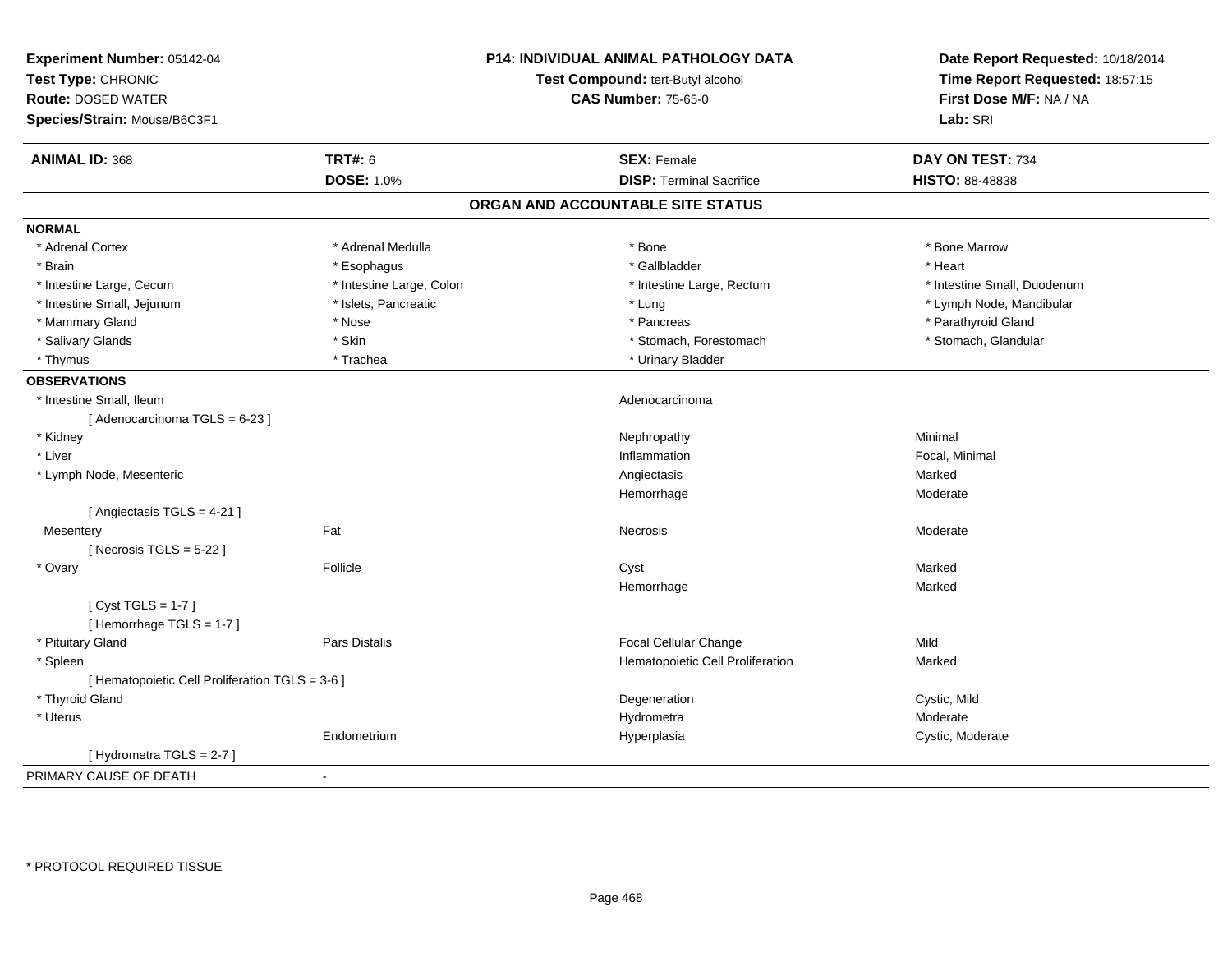| Experiment Number: 05142-04<br>Test Type: CHRONIC<br><b>Route: DOSED WATER</b> |                            | P14: INDIVIDUAL ANIMAL PATHOLOGY DATA        |  | Date Report Requested: 10/18/2014 |  |
|--------------------------------------------------------------------------------|----------------------------|----------------------------------------------|--|-----------------------------------|--|
|                                                                                |                            | Test Compound: tert-Butyl alcohol            |  | Time Report Requested: 18:57:15   |  |
|                                                                                |                            | <b>CAS Number: 75-65-0</b>                   |  | First Dose M/F: NA / NA           |  |
| Species/Strain: Mouse/B6C3F1                                                   |                            |                                              |  | Lab: SRI                          |  |
| <b>ANIMAL ID: 369</b>                                                          | <b>TRT#: 6</b>             | <b>SEX: Female</b>                           |  | DAY ON TEST: 734                  |  |
|                                                                                | <b>DOSE: 1.0%</b>          | <b>DISP: Terminal Sacrifice</b>              |  | <b>HISTO: 88-48839</b>            |  |
|                                                                                |                            | ORGAN AND ACCOUNTABLE SITE STATUS            |  |                                   |  |
| <b>NORMAL</b>                                                                  |                            |                                              |  |                                   |  |
| * Adrenal Cortex                                                               | * Adrenal Medulla          | * Bone                                       |  | * Bone Marrow                     |  |
| * Brain                                                                        | * Esophagus                | * Gallbladder                                |  | * Heart                           |  |
| * Intestine Large, Cecum                                                       | * Intestine Large, Colon   | * Intestine Large, Rectum                    |  | * Intestine Small, Duodenum       |  |
| * Intestine Small, Ileum                                                       | * Intestine Small, Jejunum | * Islets, Pancreatic                         |  | * Kidney                          |  |
| * Lung                                                                         | * Lymph Node, Mandibular   | * Mammary Gland                              |  | * Nose                            |  |
| * Ovary                                                                        | * Pancreas                 | * Parathyroid Gland                          |  | * Pituitary Gland                 |  |
| * Skin                                                                         | * Stomach, Forestomach     | * Stomach, Glandular                         |  | * Thymus                          |  |
| * Trachea                                                                      | * Urinary Bladder          |                                              |  |                                   |  |
| <b>OBSERVATIONS</b>                                                            |                            |                                              |  |                                   |  |
| * Liver                                                                        |                            | Eosinophilic Focus<br>Hepatocellular Adenoma |  |                                   |  |
| [Eosinophilic Focus TGLS = 4-23]<br>[ Hepatocellular Adenoma TGLS = 3-22 ]     |                            |                                              |  |                                   |  |
| * Lymph Node, Mesenteric                                                       |                            | Lymphoma Malignant Mixed                     |  |                                   |  |
| * Salivary Glands                                                              |                            | Lymphoma Malignant Mixed                     |  |                                   |  |
| * Spleen                                                                       |                            | Lymphoma Malignant Mixed                     |  |                                   |  |
| [ Lymphoma Malignant Mixed TGLS = 2-21 ]                                       |                            |                                              |  |                                   |  |
| * Thyroid Gland                                                                | <b>Follicular Cel</b>      | Hyperplasia                                  |  | Minimal                           |  |
| * Uterus                                                                       | Endometrium                | Hyperplasia                                  |  | Cystic, Marked                    |  |
| [Hyperplasia TGLS = 1-7]                                                       |                            |                                              |  |                                   |  |
| PRIMARY CAUSE OF DEATH                                                         | $\overline{\phantom{a}}$   |                                              |  |                                   |  |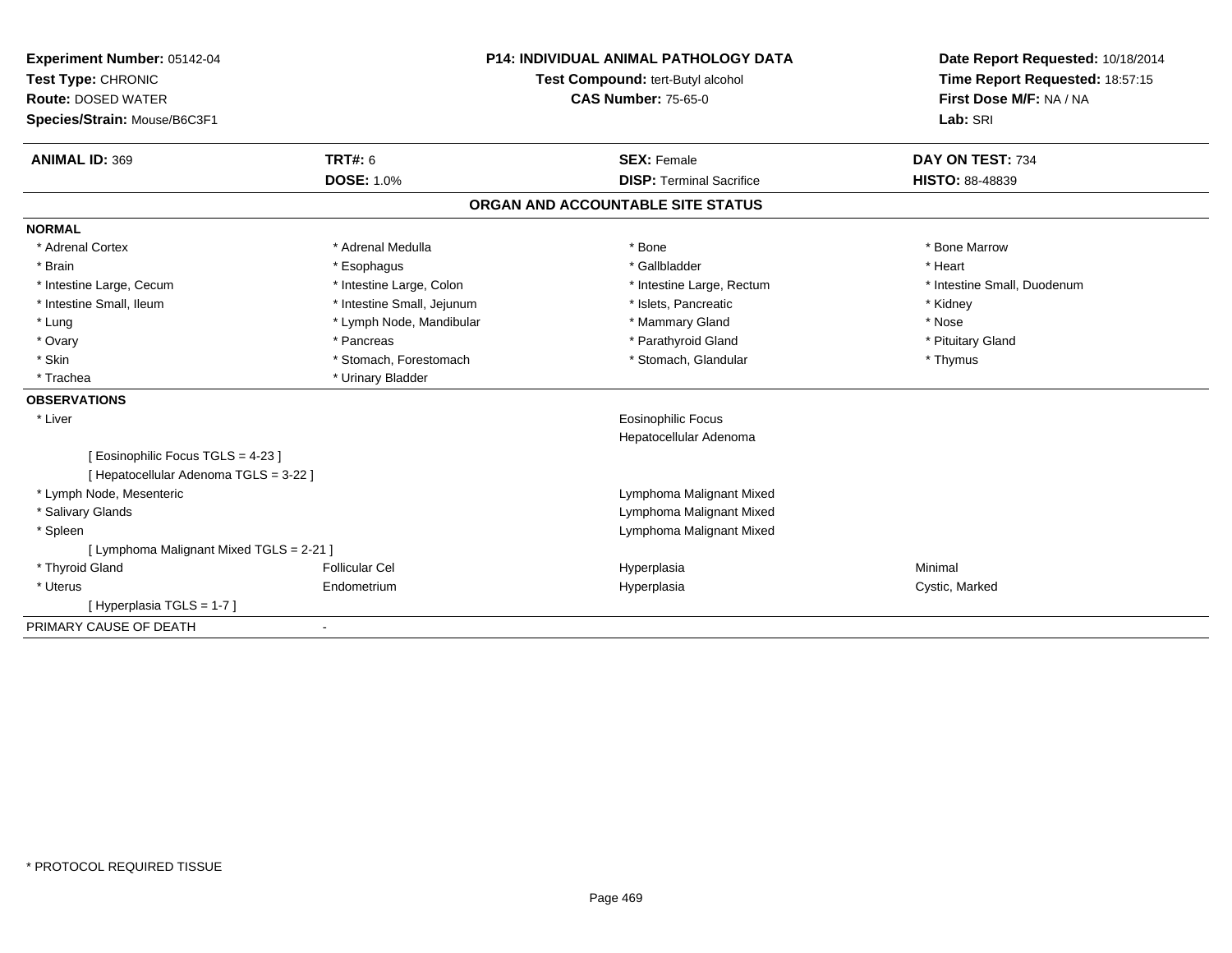| Experiment Number: 05142-04<br>Test Type: CHRONIC<br><b>Route: DOSED WATER</b><br>Species/Strain: Mouse/B6C3F1 |                           | <b>P14: INDIVIDUAL ANIMAL PATHOLOGY DATA</b><br>Test Compound: tert-Butyl alcohol<br><b>CAS Number: 75-65-0</b> | Date Report Requested: 10/18/2014<br>Time Report Requested: 18:57:15<br>First Dose M/F: NA / NA<br>Lab: SRI |
|----------------------------------------------------------------------------------------------------------------|---------------------------|-----------------------------------------------------------------------------------------------------------------|-------------------------------------------------------------------------------------------------------------|
| <b>ANIMAL ID: 370</b>                                                                                          | TRT#: 6                   | <b>SEX: Female</b>                                                                                              | DAY ON TEST: 734                                                                                            |
|                                                                                                                | <b>DOSE: 1.0%</b>         | <b>DISP: Terminal Sacrifice</b>                                                                                 | <b>HISTO: 88-48840</b>                                                                                      |
|                                                                                                                |                           | ORGAN AND ACCOUNTABLE SITE STATUS                                                                               |                                                                                                             |
| <b>NORMAL</b>                                                                                                  |                           |                                                                                                                 |                                                                                                             |
| * Adrenal Cortex                                                                                               | * Adrenal Medulla         | * Bone Marrow                                                                                                   | * Brain                                                                                                     |
| * Esophagus                                                                                                    | * Gallbladder             | * Heart                                                                                                         | * Intestine Large, Cecum                                                                                    |
| * Intestine Large, Colon                                                                                       | * Intestine Large, Rectum | * Intestine Small, Duodenum                                                                                     | * Intestine Small, Ileum                                                                                    |
| * Intestine Small, Jejunum                                                                                     | * Islets, Pancreatic      | * Lung                                                                                                          | * Lymph Node, Mandibular                                                                                    |
| * Lymph Node, Mesenteric                                                                                       | * Mammary Gland           | * Nose                                                                                                          | * Ovary                                                                                                     |
| * Pancreas                                                                                                     | * Parathyroid Gland       | * Salivary Glands                                                                                               | * Skin                                                                                                      |
| * Stomach, Forestomach                                                                                         | * Stomach, Glandular      | * Thymus                                                                                                        | * Thyroid Gland                                                                                             |
| * Trachea                                                                                                      | * Urinary Bladder         |                                                                                                                 |                                                                                                             |
| <b>OBSERVATIONS</b>                                                                                            |                           |                                                                                                                 |                                                                                                             |
| * Bone                                                                                                         |                           | Fibrous Osteodystrophy                                                                                          | Mild                                                                                                        |
| * Kidney                                                                                                       |                           | Nephropathy                                                                                                     | Mild                                                                                                        |
| * Liver                                                                                                        |                           | Eosinophilic Focus                                                                                              |                                                                                                             |
| * Pituitary Gland                                                                                              | <b>Pars Distalis</b>      | Adenoma                                                                                                         |                                                                                                             |
| * Spleen                                                                                                       |                           | Hyperplasia                                                                                                     | Lymphoid, Mild                                                                                              |
| * Uterus                                                                                                       | Endometrium               | Hyperplasia                                                                                                     | Cystic, Marked                                                                                              |
| [Hyperplasia TGLS = 1-7]                                                                                       |                           |                                                                                                                 |                                                                                                             |
| PRIMARY CAUSE OF DEATH                                                                                         |                           |                                                                                                                 |                                                                                                             |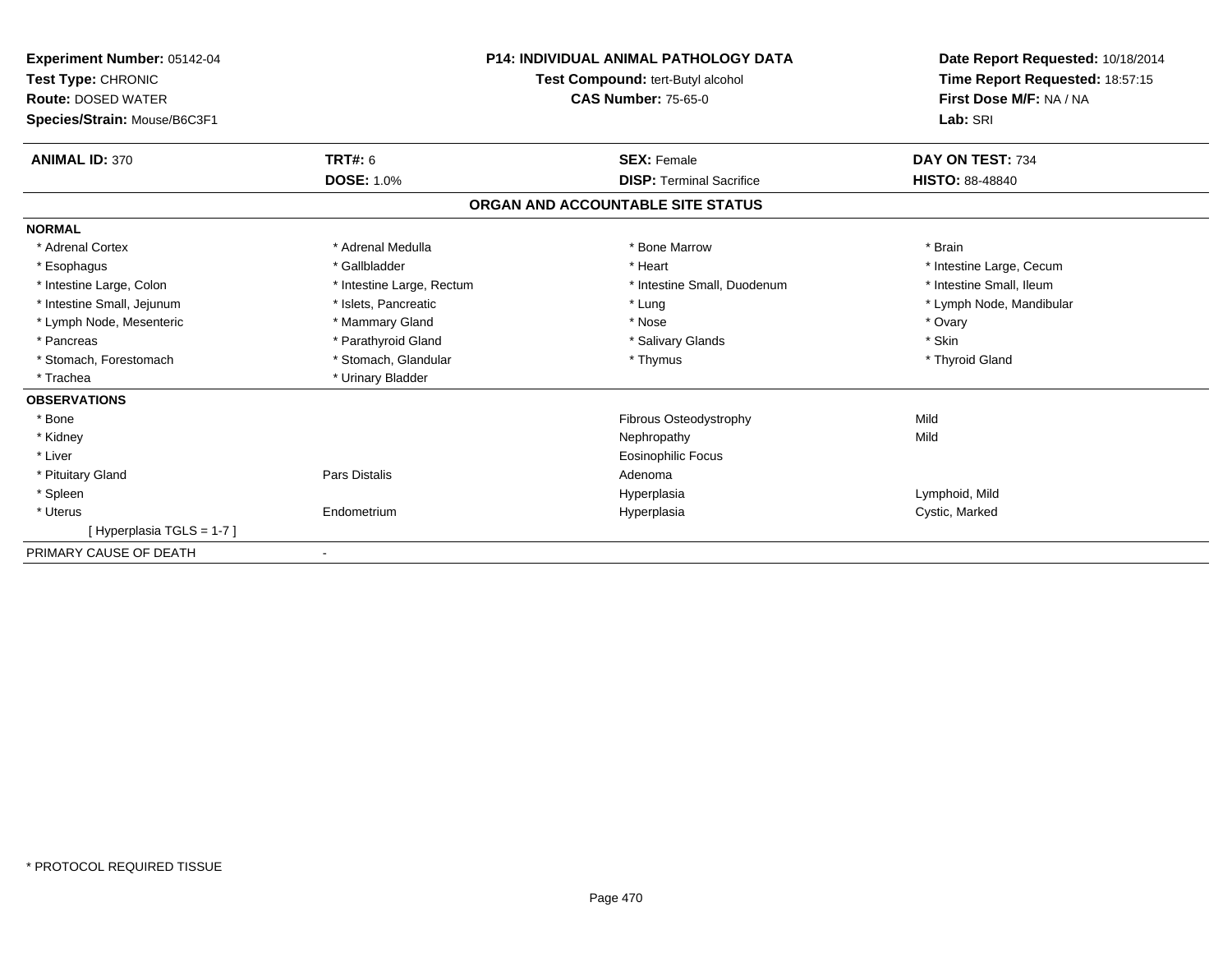| Experiment Number: 05142-04<br>Test Type: CHRONIC<br><b>Route: DOSED WATER</b><br>Species/Strain: Mouse/B6C3F1 |                           | <b>P14: INDIVIDUAL ANIMAL PATHOLOGY DATA</b><br>Test Compound: tert-Butyl alcohol<br><b>CAS Number: 75-65-0</b> | Date Report Requested: 10/18/2014<br>Time Report Requested: 18:57:15<br>First Dose M/F: NA / NA<br>Lab: SRI |  |
|----------------------------------------------------------------------------------------------------------------|---------------------------|-----------------------------------------------------------------------------------------------------------------|-------------------------------------------------------------------------------------------------------------|--|
| <b>ANIMAL ID: 371</b>                                                                                          | <b>TRT#: 6</b>            | <b>SEX: Female</b>                                                                                              | DAY ON TEST: 734                                                                                            |  |
|                                                                                                                | <b>DOSE: 1.0%</b>         | <b>DISP: Terminal Sacrifice</b>                                                                                 | <b>HISTO: 88-48841</b>                                                                                      |  |
|                                                                                                                |                           | ORGAN AND ACCOUNTABLE SITE STATUS                                                                               |                                                                                                             |  |
| <b>NORMAL</b>                                                                                                  |                           |                                                                                                                 |                                                                                                             |  |
| * Adrenal Cortex                                                                                               | * Adrenal Medulla         | * Bone Marrow                                                                                                   | * Brain                                                                                                     |  |
| * Esophagus                                                                                                    | * Gallbladder             | * Heart                                                                                                         | * Intestine Large, Cecum                                                                                    |  |
| * Intestine Large, Colon                                                                                       | * Intestine Large, Rectum | * Intestine Small, Duodenum                                                                                     | * Intestine Small, Ileum                                                                                    |  |
| * Intestine Small, Jejunum                                                                                     | * Islets, Pancreatic      | * Kidney                                                                                                        | * Lung                                                                                                      |  |
| * Lymph Node, Mandibular                                                                                       | * Lymph Node, Mesenteric  | * Mammary Gland                                                                                                 | * Nose                                                                                                      |  |
| * Ovary                                                                                                        | * Pancreas                | * Parathyroid Gland                                                                                             | * Salivary Glands                                                                                           |  |
| * Skin                                                                                                         | * Stomach, Forestomach    | * Stomach, Glandular                                                                                            | * Thymus                                                                                                    |  |
| * Thyroid Gland                                                                                                | * Trachea                 | * Urinary Bladder                                                                                               |                                                                                                             |  |
| <b>OBSERVATIONS</b>                                                                                            |                           |                                                                                                                 |                                                                                                             |  |
| * Bone                                                                                                         |                           | Fibrous Osteodystrophy                                                                                          | Mild                                                                                                        |  |
| * Liver                                                                                                        |                           | Mixed Cell Focus                                                                                                |                                                                                                             |  |
| [Mixed Cell Focus TGLS = 3-21]                                                                                 |                           |                                                                                                                 |                                                                                                             |  |
| * Pituitary Gland                                                                                              | <b>Pars Distalis</b>      | Adenoma                                                                                                         |                                                                                                             |  |
| [Adenoma TGLS = $2-1$ ]                                                                                        |                           |                                                                                                                 |                                                                                                             |  |
| * Spleen                                                                                                       |                           | Hematopoietic Cell Proliferation                                                                                | Mild                                                                                                        |  |
|                                                                                                                |                           | Lymphoma Malignant Mixed                                                                                        |                                                                                                             |  |
| * Uterus                                                                                                       | Endometrium               | Hyperplasia                                                                                                     | Cystic, Moderate                                                                                            |  |
| [Hyperplasia TGLS = 1-7]                                                                                       |                           |                                                                                                                 |                                                                                                             |  |
| PRIMARY CAUSE OF DEATH                                                                                         |                           |                                                                                                                 |                                                                                                             |  |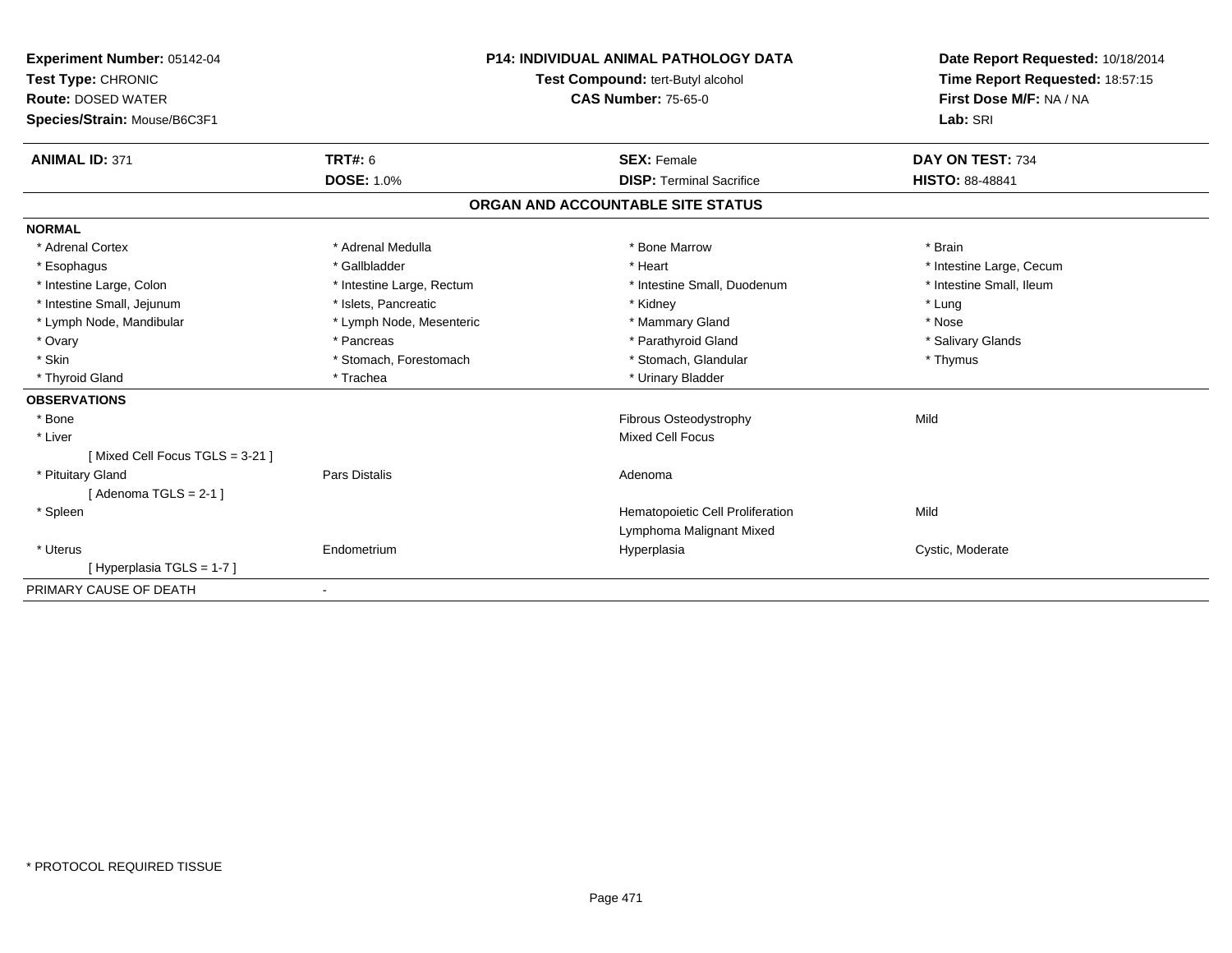| Experiment Number: 05142-04                             |                           | <b>P14: INDIVIDUAL ANIMAL PATHOLOGY DATA</b> | Date Report Requested: 10/18/2014 |
|---------------------------------------------------------|---------------------------|----------------------------------------------|-----------------------------------|
| Test Type: CHRONIC                                      |                           | Test Compound: tert-Butyl alcohol            | Time Report Requested: 18:57:15   |
| <b>Route: DOSED WATER</b>                               |                           | <b>CAS Number: 75-65-0</b>                   | First Dose M/F: NA / NA           |
| Species/Strain: Mouse/B6C3F1                            |                           |                                              | Lab: SRI                          |
| <b>ANIMAL ID: 372</b>                                   | <b>TRT#: 6</b>            | <b>SEX: Female</b>                           | DAY ON TEST: 734                  |
|                                                         | <b>DOSE: 1.0%</b>         | <b>DISP: Terminal Sacrifice</b>              | HISTO: 88-48842                   |
|                                                         |                           | ORGAN AND ACCOUNTABLE SITE STATUS            |                                   |
| <b>NORMAL</b>                                           |                           |                                              |                                   |
| * Adrenal Cortex                                        | * Adrenal Medulla         | * Bone Marrow                                | * Brain                           |
| * Esophagus                                             | * Gallbladder             | * Heart                                      | * Intestine Large, Cecum          |
| * Intestine Large, Colon                                | * Intestine Large, Rectum | * Intestine Small, Duodenum                  | * Intestine Small, Jejunum        |
| * Islets, Pancreatic                                    | * Lung                    | * Mammary Gland                              | * Nose                            |
| * Ovary                                                 | * Parathyroid Gland       | * Salivary Glands                            | * Skin                            |
| * Stomach, Forestomach                                  | * Stomach, Glandular      | * Thymus                                     | * Trachea                         |
| * Urinary Bladder                                       |                           |                                              |                                   |
| <b>MISSING</b>                                          |                           |                                              |                                   |
| * Lymph Node, Mandibular                                |                           |                                              |                                   |
| <b>OBSERVATIONS</b>                                     |                           |                                              |                                   |
| * Bone                                                  |                           | Fibrous Osteodystrophy                       | Mild                              |
| * Intestine Small, Ileum                                |                           | Lymphoma Malignant Mixed                     |                                   |
| * Kidney                                                |                           | Nephropathy                                  | Minimal                           |
| * Liver                                                 |                           | <b>Eosinophilic Focus</b>                    |                                   |
|                                                         |                           | Hepatocellular Adenoma                       | Multiple                          |
|                                                         |                           | Hepatocellular Carcinoma                     | Multiple                          |
|                                                         |                           | Inflammation                                 | Focal, Minimal                    |
| [ Eosinophilic Focus TGLS = 9-26 ]                      |                           |                                              |                                   |
| [ Hepatocellular Adenoma TGLS = 4-21,7-24,8-25 ]        |                           |                                              |                                   |
| [ Hepatocellular Carcinoma TGLS = 4-21,5-22,6-23,7-24 ] |                           |                                              |                                   |
| * Lymph Node, Mesenteric                                |                           | Lymphoma Malignant Mixed                     |                                   |
| * Pancreas                                              | Duct                      | <b>Dilatation</b>                            | Minimal                           |
| * Pituitary Gland                                       | <b>Pars Distalis</b>      | Adenoma                                      |                                   |
| * Spleen                                                |                           | Lymphoma Malignant Mixed                     |                                   |
| [ Lymphoma Malignant Mixed TGLS = 3-6 ]                 |                           |                                              |                                   |
| * Thyroid Gland                                         | <b>Follicular Cel</b>     | Hyperplasia                                  | Moderate                          |
| $^\star$ Uterus                                         |                           | Hydrometra                                   | Moderate                          |
|                                                         | Endometrium               | Hyperplasia                                  | Cystic, Moderate                  |
| [Hydrometra TGLS = 1-7]                                 |                           |                                              |                                   |
| [Hyperplasia TGLS = 2-7]                                |                           |                                              |                                   |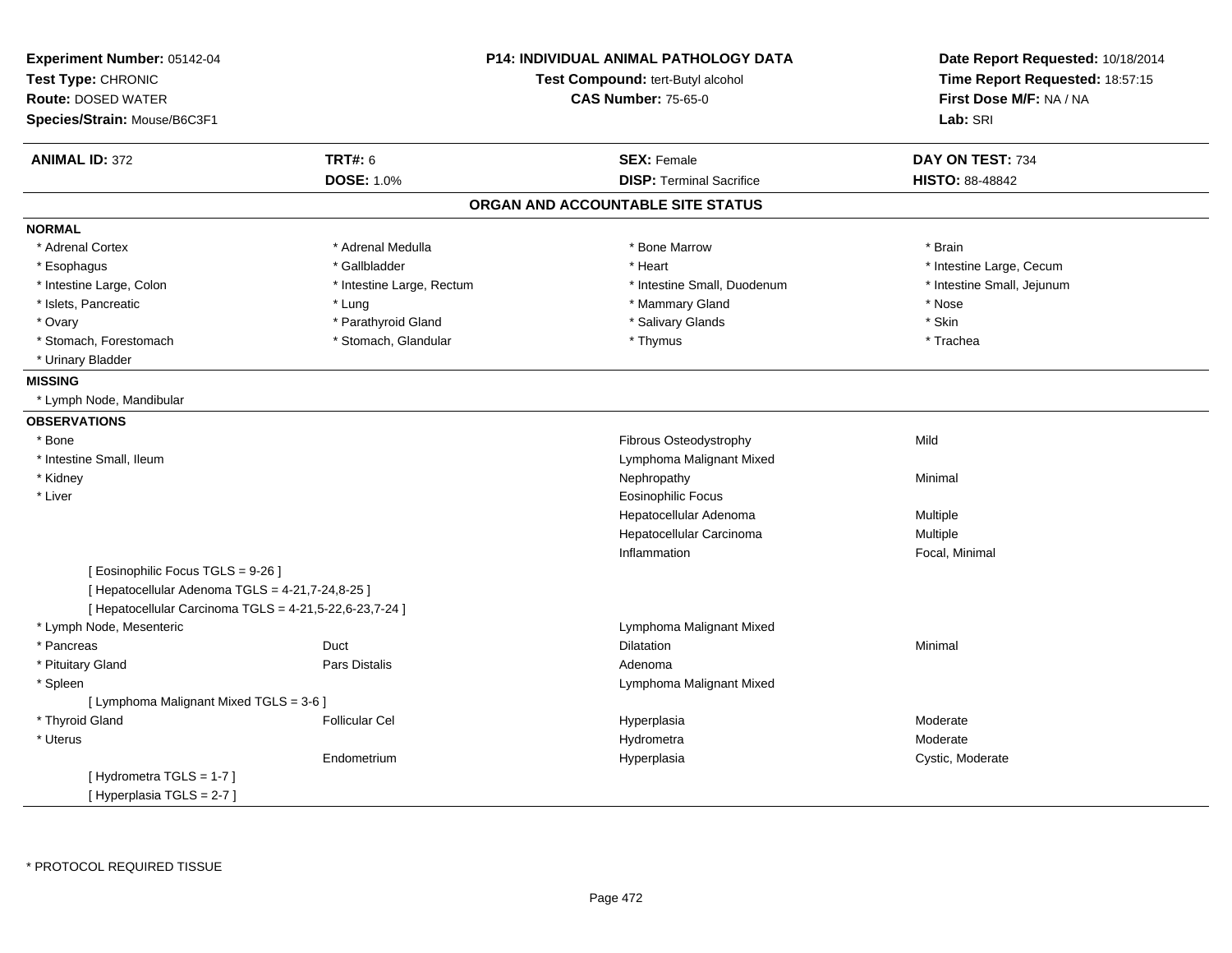| <b>Experiment Number: 05142-04</b> |                   | <b>P14: INDIVIDUAL ANIMAL PATHOLOGY DATA</b> | Date Report Requested: 10/18/2014 |
|------------------------------------|-------------------|----------------------------------------------|-----------------------------------|
| Test Type: CHRONIC                 |                   | Test Compound: tert-Butyl alcohol            | Time Report Requested: 18:57:15   |
| <b>Route: DOSED WATER</b>          |                   | <b>CAS Number: 75-65-0</b>                   | First Dose M/F: NA / NA           |
| Species/Strain: Mouse/B6C3F1       |                   |                                              | Lab: SRI                          |
| <b>ANIMAL ID: 372</b>              | <b>TRT#:</b> 6    | <b>SEX:</b> Female                           | DAY ON TEST: 734                  |
|                                    | <b>DOSE: 1.0%</b> | <b>DISP: Terminal Sacrifice</b>              | <b>HISTO: 88-48842</b>            |
|                                    |                   | ORGAN AND ACCOUNTABLE SITE STATUS            |                                   |
| PRIMARY CAUSE OF DEATH             |                   |                                              |                                   |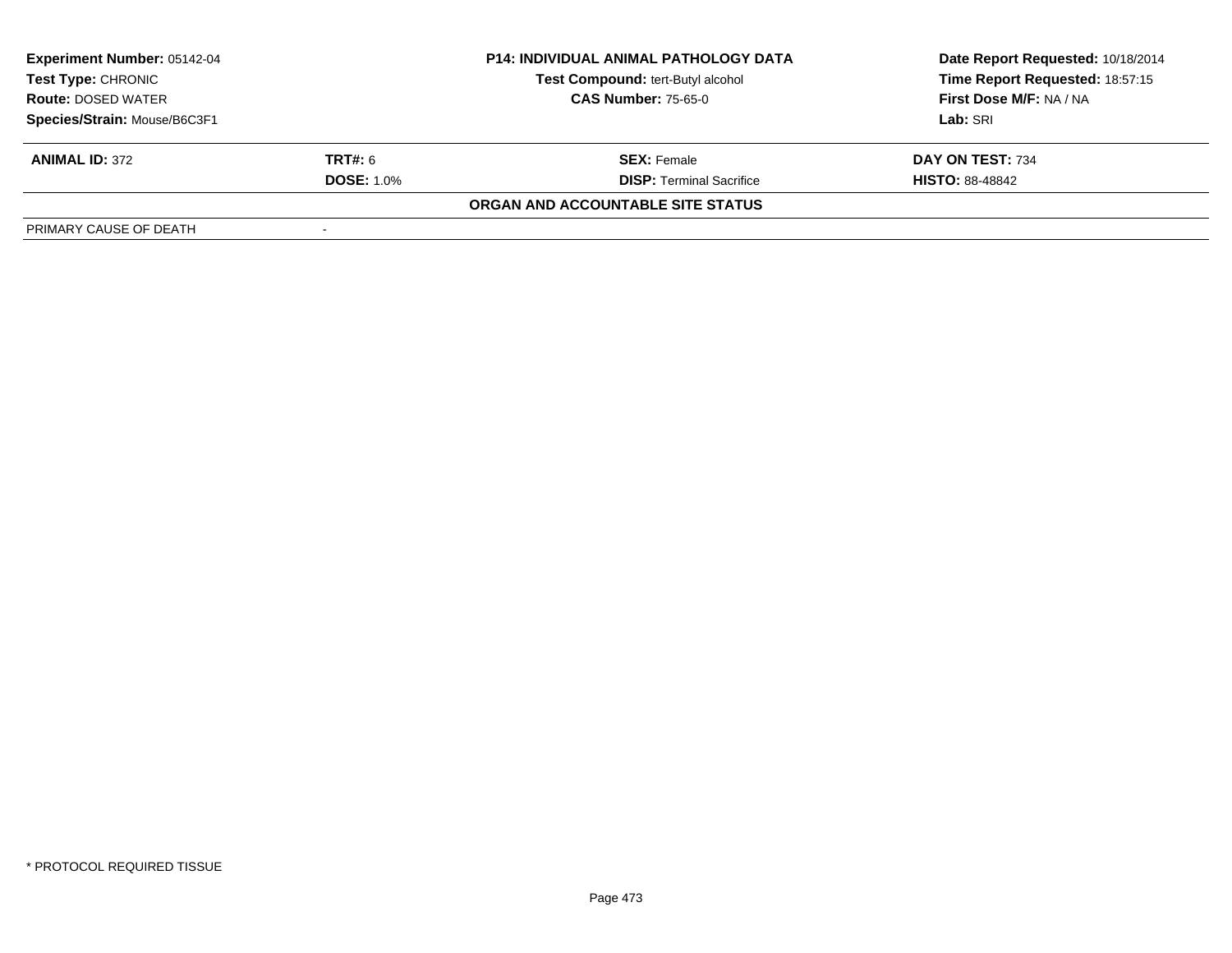| Test Compound: tert-Butyl alcohol<br>Time Report Requested: 18:57:15<br><b>CAS Number: 75-65-0</b><br>First Dose M/F: NA / NA<br>Lab: SRI<br><b>TRT#: 6</b><br>DAY ON TEST: 734<br><b>ANIMAL ID: 373</b><br><b>SEX: Female</b><br><b>DOSE: 1.0%</b><br><b>DISP: Terminal Sacrifice</b><br><b>HISTO: 88-48843</b><br>ORGAN AND ACCOUNTABLE SITE STATUS<br>* Adrenal Cortex<br>* Adrenal Medulla<br>* Bone Marrow<br>* Brain<br>* Gallbladder<br>* Intestine Large, Cecum<br>* Heart<br>* Esophagus<br>* Intestine Large, Colon<br>* Intestine Large, Rectum<br>* Intestine Small, Duodenum<br>* Intestine Small, Jejunum<br>* Islets, Pancreatic<br>* Lung<br>* Lymph Node, Mandibular<br>* Kidney<br>* Lymph Node, Mesenteric<br>* Mammary Gland<br>* Nose<br>* Ovary<br>* Parathyroid Gland<br>* Salivary Glands<br>* Pancreas<br>* Pituitary Gland<br>* Skin<br>* Spleen<br>* Stomach, Forestomach<br>* Stomach, Glandular<br>* Urinary Bladder<br>* Trachea<br>* Thymus<br>* Intestine Small, Ileum<br>Fibrous Osteodystrophy<br>Mild<br>* Bone<br>Hepatocellular Adenoma<br>* Liver<br>Multiple<br><b>Mixed Cell Focus</b><br>[ Hepatocellular Adenoma TGLS = 6-23,7-24 ]<br>[Mixed Cell Focus TGLS = 5-22,7-24]<br>Fat<br>Moderate<br>Necrosis<br>Mesentery<br>[Necrosis TGLS = $1-21$ ]<br>* Thyroid Gland<br>Mild<br><b>Follicular Cel</b><br>Hyperplasia<br>* Uterus<br>Moderate<br>Hydrometra<br>Endometrium<br>Hyperplasia<br>Cystic, Marked<br>[Hydrometra TGLS = $2-7,4-7$ ]<br>[Hyperplasia TGLS = 3-7]<br>÷, | Experiment Number: 05142-04  | <b>P14: INDIVIDUAL ANIMAL PATHOLOGY DATA</b> | Date Report Requested: 10/18/2014 |  |
|----------------------------------------------------------------------------------------------------------------------------------------------------------------------------------------------------------------------------------------------------------------------------------------------------------------------------------------------------------------------------------------------------------------------------------------------------------------------------------------------------------------------------------------------------------------------------------------------------------------------------------------------------------------------------------------------------------------------------------------------------------------------------------------------------------------------------------------------------------------------------------------------------------------------------------------------------------------------------------------------------------------------------------------------------------------------------------------------------------------------------------------------------------------------------------------------------------------------------------------------------------------------------------------------------------------------------------------------------------------------------------------------------------------------------------------------------------------------------------------------------------------------------|------------------------------|----------------------------------------------|-----------------------------------|--|
|                                                                                                                                                                                                                                                                                                                                                                                                                                                                                                                                                                                                                                                                                                                                                                                                                                                                                                                                                                                                                                                                                                                                                                                                                                                                                                                                                                                                                                                                                                                            | Test Type: CHRONIC           |                                              |                                   |  |
|                                                                                                                                                                                                                                                                                                                                                                                                                                                                                                                                                                                                                                                                                                                                                                                                                                                                                                                                                                                                                                                                                                                                                                                                                                                                                                                                                                                                                                                                                                                            | <b>Route: DOSED WATER</b>    |                                              |                                   |  |
|                                                                                                                                                                                                                                                                                                                                                                                                                                                                                                                                                                                                                                                                                                                                                                                                                                                                                                                                                                                                                                                                                                                                                                                                                                                                                                                                                                                                                                                                                                                            | Species/Strain: Mouse/B6C3F1 |                                              |                                   |  |
|                                                                                                                                                                                                                                                                                                                                                                                                                                                                                                                                                                                                                                                                                                                                                                                                                                                                                                                                                                                                                                                                                                                                                                                                                                                                                                                                                                                                                                                                                                                            |                              |                                              |                                   |  |
|                                                                                                                                                                                                                                                                                                                                                                                                                                                                                                                                                                                                                                                                                                                                                                                                                                                                                                                                                                                                                                                                                                                                                                                                                                                                                                                                                                                                                                                                                                                            |                              |                                              |                                   |  |
|                                                                                                                                                                                                                                                                                                                                                                                                                                                                                                                                                                                                                                                                                                                                                                                                                                                                                                                                                                                                                                                                                                                                                                                                                                                                                                                                                                                                                                                                                                                            |                              |                                              |                                   |  |
|                                                                                                                                                                                                                                                                                                                                                                                                                                                                                                                                                                                                                                                                                                                                                                                                                                                                                                                                                                                                                                                                                                                                                                                                                                                                                                                                                                                                                                                                                                                            | <b>NORMAL</b>                |                                              |                                   |  |
|                                                                                                                                                                                                                                                                                                                                                                                                                                                                                                                                                                                                                                                                                                                                                                                                                                                                                                                                                                                                                                                                                                                                                                                                                                                                                                                                                                                                                                                                                                                            |                              |                                              |                                   |  |
|                                                                                                                                                                                                                                                                                                                                                                                                                                                                                                                                                                                                                                                                                                                                                                                                                                                                                                                                                                                                                                                                                                                                                                                                                                                                                                                                                                                                                                                                                                                            |                              |                                              |                                   |  |
|                                                                                                                                                                                                                                                                                                                                                                                                                                                                                                                                                                                                                                                                                                                                                                                                                                                                                                                                                                                                                                                                                                                                                                                                                                                                                                                                                                                                                                                                                                                            |                              |                                              |                                   |  |
|                                                                                                                                                                                                                                                                                                                                                                                                                                                                                                                                                                                                                                                                                                                                                                                                                                                                                                                                                                                                                                                                                                                                                                                                                                                                                                                                                                                                                                                                                                                            |                              |                                              |                                   |  |
|                                                                                                                                                                                                                                                                                                                                                                                                                                                                                                                                                                                                                                                                                                                                                                                                                                                                                                                                                                                                                                                                                                                                                                                                                                                                                                                                                                                                                                                                                                                            |                              |                                              |                                   |  |
|                                                                                                                                                                                                                                                                                                                                                                                                                                                                                                                                                                                                                                                                                                                                                                                                                                                                                                                                                                                                                                                                                                                                                                                                                                                                                                                                                                                                                                                                                                                            |                              |                                              |                                   |  |
|                                                                                                                                                                                                                                                                                                                                                                                                                                                                                                                                                                                                                                                                                                                                                                                                                                                                                                                                                                                                                                                                                                                                                                                                                                                                                                                                                                                                                                                                                                                            |                              |                                              |                                   |  |
|                                                                                                                                                                                                                                                                                                                                                                                                                                                                                                                                                                                                                                                                                                                                                                                                                                                                                                                                                                                                                                                                                                                                                                                                                                                                                                                                                                                                                                                                                                                            |                              |                                              |                                   |  |
|                                                                                                                                                                                                                                                                                                                                                                                                                                                                                                                                                                                                                                                                                                                                                                                                                                                                                                                                                                                                                                                                                                                                                                                                                                                                                                                                                                                                                                                                                                                            | <b>MISSING</b>               |                                              |                                   |  |
|                                                                                                                                                                                                                                                                                                                                                                                                                                                                                                                                                                                                                                                                                                                                                                                                                                                                                                                                                                                                                                                                                                                                                                                                                                                                                                                                                                                                                                                                                                                            |                              |                                              |                                   |  |
|                                                                                                                                                                                                                                                                                                                                                                                                                                                                                                                                                                                                                                                                                                                                                                                                                                                                                                                                                                                                                                                                                                                                                                                                                                                                                                                                                                                                                                                                                                                            | <b>OBSERVATIONS</b>          |                                              |                                   |  |
|                                                                                                                                                                                                                                                                                                                                                                                                                                                                                                                                                                                                                                                                                                                                                                                                                                                                                                                                                                                                                                                                                                                                                                                                                                                                                                                                                                                                                                                                                                                            |                              |                                              |                                   |  |
|                                                                                                                                                                                                                                                                                                                                                                                                                                                                                                                                                                                                                                                                                                                                                                                                                                                                                                                                                                                                                                                                                                                                                                                                                                                                                                                                                                                                                                                                                                                            |                              |                                              |                                   |  |
|                                                                                                                                                                                                                                                                                                                                                                                                                                                                                                                                                                                                                                                                                                                                                                                                                                                                                                                                                                                                                                                                                                                                                                                                                                                                                                                                                                                                                                                                                                                            |                              |                                              |                                   |  |
|                                                                                                                                                                                                                                                                                                                                                                                                                                                                                                                                                                                                                                                                                                                                                                                                                                                                                                                                                                                                                                                                                                                                                                                                                                                                                                                                                                                                                                                                                                                            |                              |                                              |                                   |  |
|                                                                                                                                                                                                                                                                                                                                                                                                                                                                                                                                                                                                                                                                                                                                                                                                                                                                                                                                                                                                                                                                                                                                                                                                                                                                                                                                                                                                                                                                                                                            |                              |                                              |                                   |  |
|                                                                                                                                                                                                                                                                                                                                                                                                                                                                                                                                                                                                                                                                                                                                                                                                                                                                                                                                                                                                                                                                                                                                                                                                                                                                                                                                                                                                                                                                                                                            |                              |                                              |                                   |  |
|                                                                                                                                                                                                                                                                                                                                                                                                                                                                                                                                                                                                                                                                                                                                                                                                                                                                                                                                                                                                                                                                                                                                                                                                                                                                                                                                                                                                                                                                                                                            |                              |                                              |                                   |  |
|                                                                                                                                                                                                                                                                                                                                                                                                                                                                                                                                                                                                                                                                                                                                                                                                                                                                                                                                                                                                                                                                                                                                                                                                                                                                                                                                                                                                                                                                                                                            |                              |                                              |                                   |  |
|                                                                                                                                                                                                                                                                                                                                                                                                                                                                                                                                                                                                                                                                                                                                                                                                                                                                                                                                                                                                                                                                                                                                                                                                                                                                                                                                                                                                                                                                                                                            |                              |                                              |                                   |  |
|                                                                                                                                                                                                                                                                                                                                                                                                                                                                                                                                                                                                                                                                                                                                                                                                                                                                                                                                                                                                                                                                                                                                                                                                                                                                                                                                                                                                                                                                                                                            |                              |                                              |                                   |  |
|                                                                                                                                                                                                                                                                                                                                                                                                                                                                                                                                                                                                                                                                                                                                                                                                                                                                                                                                                                                                                                                                                                                                                                                                                                                                                                                                                                                                                                                                                                                            |                              |                                              |                                   |  |
|                                                                                                                                                                                                                                                                                                                                                                                                                                                                                                                                                                                                                                                                                                                                                                                                                                                                                                                                                                                                                                                                                                                                                                                                                                                                                                                                                                                                                                                                                                                            | PRIMARY CAUSE OF DEATH       |                                              |                                   |  |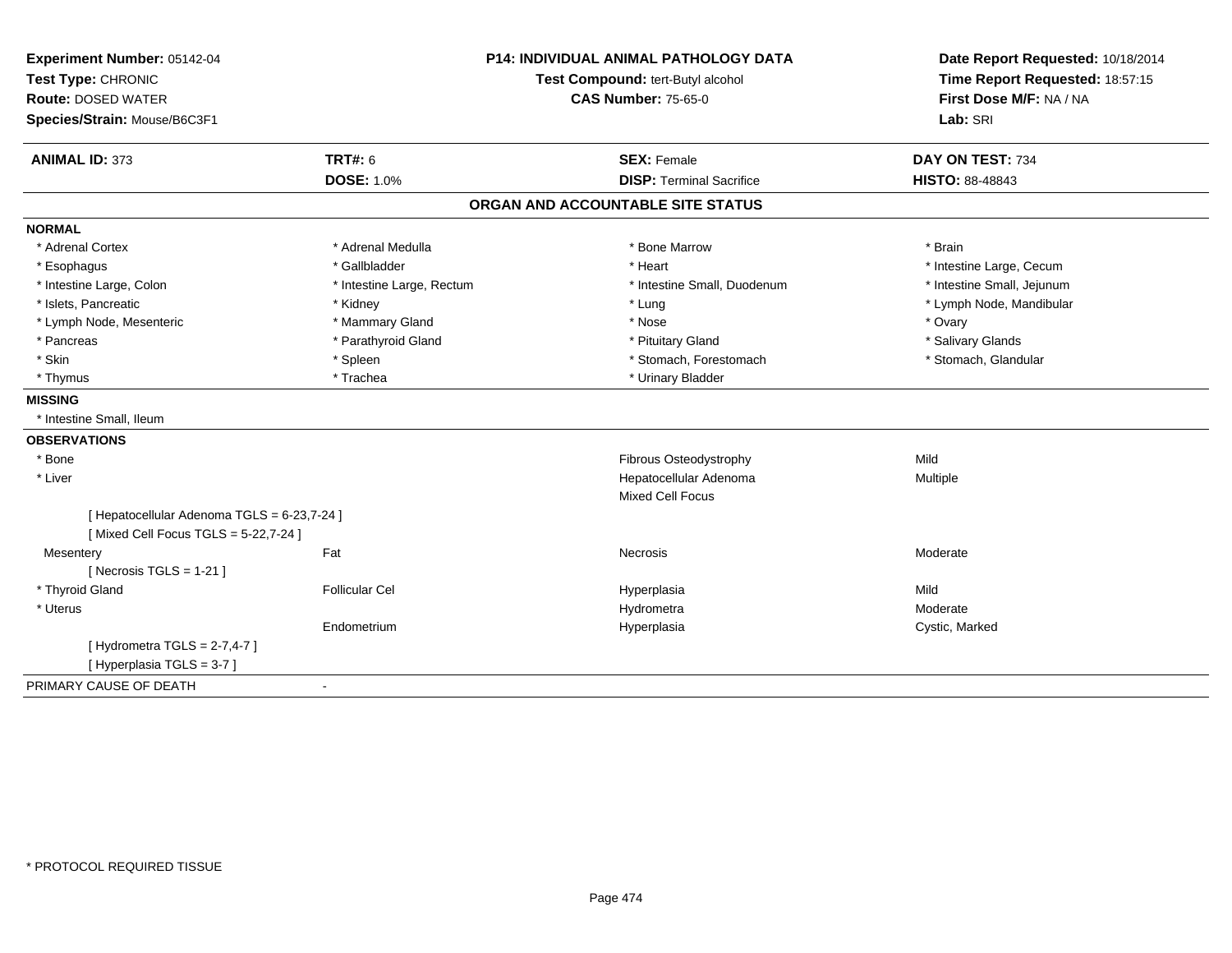| Experiment Number: 05142-04                      |                           | <b>P14: INDIVIDUAL ANIMAL PATHOLOGY DATA</b> | Date Report Requested: 10/18/2014 |  |
|--------------------------------------------------|---------------------------|----------------------------------------------|-----------------------------------|--|
| Test Type: CHRONIC                               |                           | Test Compound: tert-Butyl alcohol            | Time Report Requested: 18:57:15   |  |
| <b>Route: DOSED WATER</b>                        |                           | <b>CAS Number: 75-65-0</b>                   | First Dose M/F: NA / NA           |  |
| Species/Strain: Mouse/B6C3F1                     |                           |                                              | Lab: SRI                          |  |
| <b>ANIMAL ID: 374</b>                            | <b>TRT#: 6</b>            | <b>SEX: Female</b>                           | DAY ON TEST: 734                  |  |
|                                                  | <b>DOSE: 1.0%</b>         | <b>DISP: Terminal Sacrifice</b>              | HISTO: 88-48844                   |  |
|                                                  |                           | ORGAN AND ACCOUNTABLE SITE STATUS            |                                   |  |
| <b>NORMAL</b>                                    |                           |                                              |                                   |  |
| * Adrenal Cortex                                 | * Adrenal Medulla         | * Bone Marrow                                | * Brain                           |  |
| * Esophagus                                      | * Gallbladder             | * Heart                                      | * Intestine Large, Cecum          |  |
| * Intestine Large, Colon                         | * Intestine Large, Rectum | * Intestine Small, Duodenum                  | * Intestine Small, Ileum          |  |
| * Intestine Small, Jejunum                       | * Islets, Pancreatic      | * Kidney                                     | * Lung                            |  |
| * Lymph Node, Mandibular                         | * Lymph Node, Mesenteric  | * Mammary Gland                              | * Nose                            |  |
| * Ovary                                          | * Parathyroid Gland       | * Salivary Glands                            | * Skin                            |  |
| * Stomach, Glandular                             | * Thymus                  | * Trachea                                    | * Urinary Bladder                 |  |
| <b>OBSERVATIONS</b>                              |                           |                                              |                                   |  |
| * Bone                                           |                           | Fibrous Osteodystrophy                       | Minimal                           |  |
| * Liver                                          |                           | Hepatocellular Adenoma                       | Multiple                          |  |
|                                                  |                           | Hepatocellular Carcinoma                     |                                   |  |
| [ Hepatocellular Adenoma TGLS = 3-21,5-23,8-24 ] |                           |                                              |                                   |  |
| [ Hepatocellular Carcinoma TGLS = 4-22 ]         |                           |                                              |                                   |  |
| * Pancreas                                       |                           | Atrophy                                      | Focal, Minimal                    |  |
| * Pituitary Gland                                | <b>Pars Distalis</b>      | Adenoma                                      |                                   |  |
| [Adenoma TGLS = $6-1$ ]                          |                           |                                              |                                   |  |
| * Spleen                                         |                           | Hematopoietic Cell Proliferation             | Minimal                           |  |
|                                                  |                           | Hyperplasia                                  | Lymphoid, Mild                    |  |
| * Stomach, Forestomach                           |                           | Squamous Cell Papilloma                      |                                   |  |
| [Squamous Cell Papilloma TGLS = 7-4-1]           |                           |                                              |                                   |  |
| * Thyroid Gland                                  | <b>Follicular Cel</b>     | Adenoma                                      |                                   |  |
|                                                  | <b>Follicular Cel</b>     | Hyperplasia                                  | Minimal                           |  |
| [Adenoma TGLS = $1-3$ ]                          |                           |                                              |                                   |  |
| * Uterus                                         | Endometrium               | Hyperplasia                                  | Cystic, Moderate                  |  |
| PRIMARY CAUSE OF DEATH                           | $\blacksquare$            |                                              |                                   |  |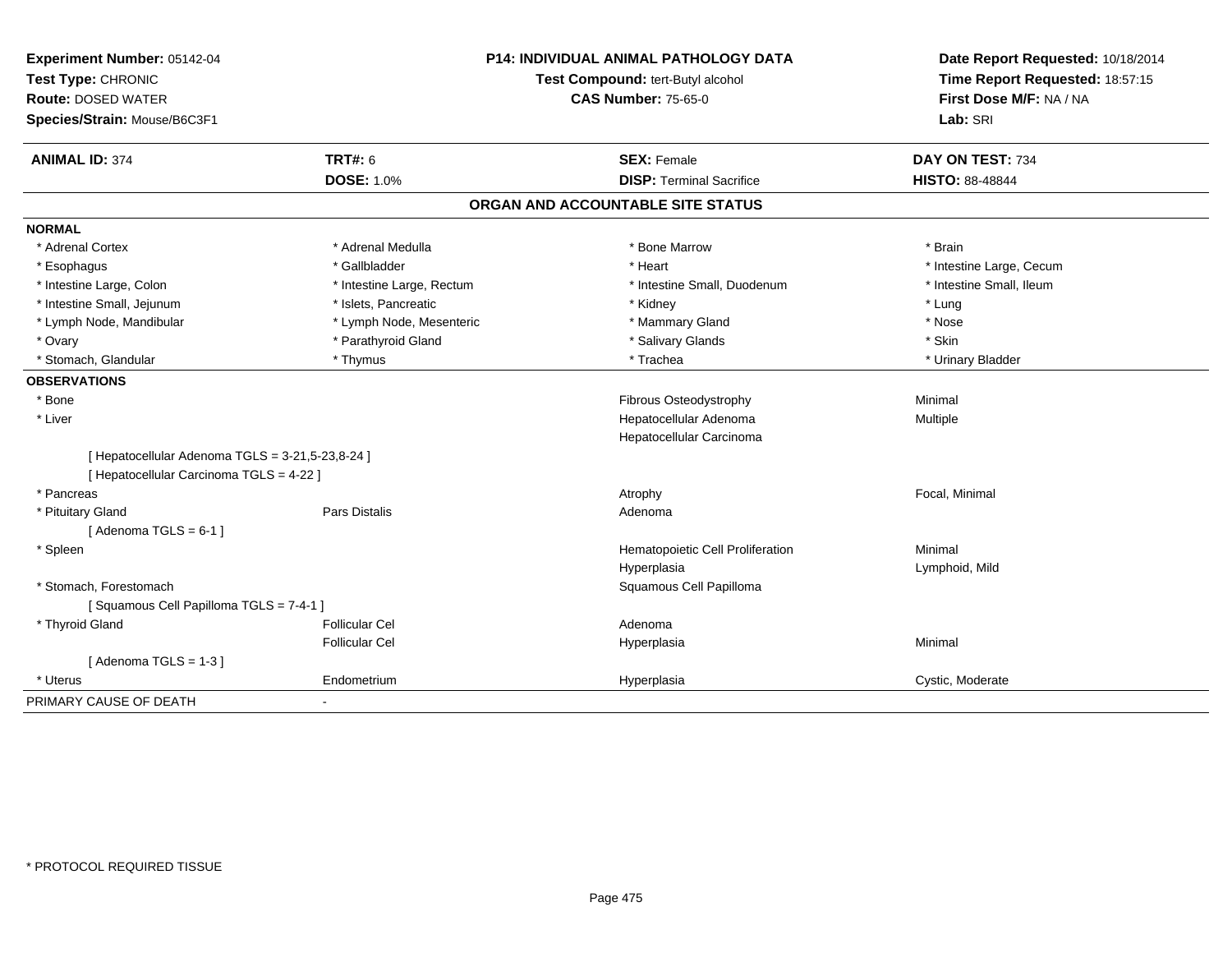| Experiment Number: 05142-04<br>Test Type: CHRONIC<br><b>Route: DOSED WATER</b><br>Species/Strain: Mouse/B6C3F1 | <b>P14: INDIVIDUAL ANIMAL PATHOLOGY DATA</b><br>Test Compound: tert-Butyl alcohol<br><b>CAS Number: 75-65-0</b> |                                   | Date Report Requested: 10/18/2014<br>Time Report Requested: 18:57:15<br>First Dose M/F: NA / NA<br>Lab: SRI |  |
|----------------------------------------------------------------------------------------------------------------|-----------------------------------------------------------------------------------------------------------------|-----------------------------------|-------------------------------------------------------------------------------------------------------------|--|
| <b>ANIMAL ID: 375</b>                                                                                          | <b>TRT#: 6</b>                                                                                                  | <b>SEX: Female</b>                | DAY ON TEST: 506                                                                                            |  |
|                                                                                                                | <b>DOSE: 1.0%</b>                                                                                               | <b>DISP:</b> Accidentally Killed  | <b>HISTO: 88-45771</b>                                                                                      |  |
|                                                                                                                |                                                                                                                 | ORGAN AND ACCOUNTABLE SITE STATUS |                                                                                                             |  |
| <b>NORMAL</b>                                                                                                  |                                                                                                                 |                                   |                                                                                                             |  |
| * Adrenal Cortex                                                                                               | * Adrenal Medulla                                                                                               | * Bone                            | * Bone Marrow                                                                                               |  |
| * Brain                                                                                                        | * Esophagus                                                                                                     | * Gallbladder                     | * Heart                                                                                                     |  |
| * Intestine Large, Cecum                                                                                       | * Intestine Large, Colon                                                                                        | * Intestine Large, Rectum         | * Intestine Small, Duodenum                                                                                 |  |
| * Intestine Small, Ileum                                                                                       | * Islets, Pancreatic                                                                                            | * Kidney                          | * Lung                                                                                                      |  |
| * Lymph Node, Mandibular                                                                                       | * Mammary Gland                                                                                                 | * Nose                            | * Ovary                                                                                                     |  |
| * Pancreas                                                                                                     | * Pituitary Gland                                                                                               | * Salivary Glands                 | * Spleen                                                                                                    |  |
| * Stomach, Forestomach                                                                                         | * Stomach, Glandular                                                                                            | * Thymus                          | * Thyroid Gland                                                                                             |  |
| * Trachea                                                                                                      | * Urinary Bladder                                                                                               |                                   |                                                                                                             |  |
| <b>MISSING</b>                                                                                                 |                                                                                                                 |                                   |                                                                                                             |  |
| * Lymph Node, Mesenteric                                                                                       | * Parathyroid Gland                                                                                             |                                   |                                                                                                             |  |
| <b>OBSERVATIONS</b>                                                                                            |                                                                                                                 |                                   |                                                                                                             |  |
| * Intestine Small, Jejunum                                                                                     |                                                                                                                 | Developmental Malformation        | Mild                                                                                                        |  |
| [Developmental Malformation TGLS = 2-21]                                                                       |                                                                                                                 |                                   |                                                                                                             |  |
| * Liver                                                                                                        |                                                                                                                 | <b>Fatty Change</b>               | Mild                                                                                                        |  |
| * Skin                                                                                                         |                                                                                                                 | Ulcer                             | Minimal                                                                                                     |  |
| * Uterus                                                                                                       | Endometrium                                                                                                     | Hyperplasia                       | Cystic, Moderate                                                                                            |  |
| [Hyperplasia TGLS = 1-7]                                                                                       |                                                                                                                 |                                   |                                                                                                             |  |
| PRIMARY CAUSE OF DEATH                                                                                         | $\blacksquare$                                                                                                  |                                   |                                                                                                             |  |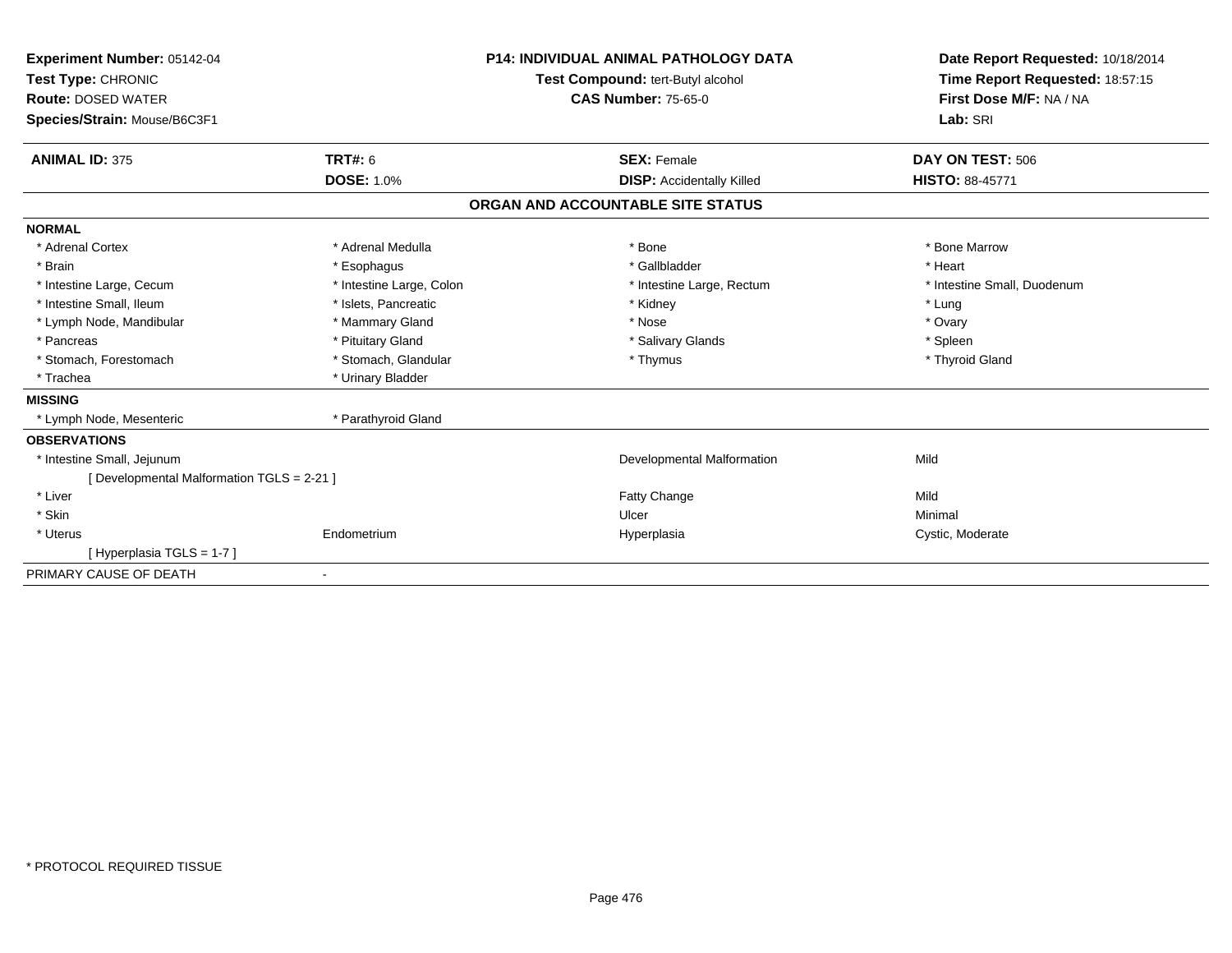| Experiment Number: 05142-04                     | <b>P14: INDIVIDUAL ANIMAL PATHOLOGY DATA</b> |                                   | Date Report Requested: 10/18/2014 |  |
|-------------------------------------------------|----------------------------------------------|-----------------------------------|-----------------------------------|--|
| Test Type: CHRONIC                              |                                              | Test Compound: tert-Butyl alcohol | Time Report Requested: 18:57:15   |  |
| <b>Route: DOSED WATER</b>                       |                                              | <b>CAS Number: 75-65-0</b>        | First Dose M/F: NA / NA           |  |
| Species/Strain: Mouse/B6C3F1                    |                                              |                                   | Lab: SRI                          |  |
| <b>ANIMAL ID: 376</b>                           | <b>TRT#: 6</b>                               | <b>SEX: Female</b>                | DAY ON TEST: 733                  |  |
|                                                 | <b>DOSE: 1.0%</b>                            | <b>DISP: Natural Death</b>        | <b>HISTO: 88-48845</b>            |  |
|                                                 |                                              | ORGAN AND ACCOUNTABLE SITE STATUS |                                   |  |
| <b>NORMAL</b>                                   |                                              |                                   |                                   |  |
| * Adrenal Cortex                                | * Adrenal Medulla                            | * Bone                            | * Bone Marrow                     |  |
| * Brain                                         | * Esophagus                                  | * Gallbladder                     | * Islets, Pancreatic              |  |
| * Lymph Node, Mandibular                        | * Lymph Node, Mesenteric                     | * Mammary Gland                   | * Nose                            |  |
| * Ovary                                         | * Pancreas                                   | * Parathyroid Gland               | * Pituitary Gland                 |  |
| * Salivary Glands                               | * Skin                                       | * Stomach, Forestomach            | * Stomach, Glandular              |  |
| * Thyroid Gland                                 | * Trachea                                    | * Urinary Bladder                 |                                   |  |
| <b>MISSING</b>                                  |                                              |                                   |                                   |  |
| * Thymus                                        |                                              |                                   |                                   |  |
| <b>AUTO PRECLUDES DIAG.</b>                     |                                              |                                   |                                   |  |
| * Intestine Large, Cecum                        | * Intestine Large, Colon                     | * Intestine Large, Rectum         | * Intestine Small, Duodenum       |  |
| * Intestine Small, Ileum                        | * Intestine Small, Jejunum                   |                                   |                                   |  |
| <b>OBSERVATIONS</b>                             |                                              |                                   |                                   |  |
| <b>Blood Vessel</b>                             | Aorta                                        | Bacterium                         | Moderate                          |  |
|                                                 | Aorta                                        | Inflammation                      | Suppurative, Focal, Moderate      |  |
|                                                 | Aorta                                        | Thrombosis                        | Moderate                          |  |
| * Heart                                         |                                              | Inflammation                      | Suppurative, Focal, Moderate      |  |
| * Kidney                                        |                                              | Nephropathy                       | Minimal                           |  |
| * Liver                                         |                                              | Hepatocellular Carcinoma          |                                   |  |
| [ Hepatocellular Carcinoma TGLS = 2-21 ]        |                                              |                                   |                                   |  |
| * Lung                                          |                                              | Hepatocellular Carcinoma          | Metastatic (Liver)                |  |
| * Spleen                                        |                                              | Hematopoietic Cell Proliferation  | Moderate                          |  |
| [ Hematopoietic Cell Proliferation TGLS = 1-6 ] |                                              |                                   |                                   |  |
| * Uterus                                        | Endometrium                                  | Hyperplasia                       | Cystic, Moderate                  |  |
| PRIMARY CAUSE OF DEATH                          | $\blacksquare$                               |                                   |                                   |  |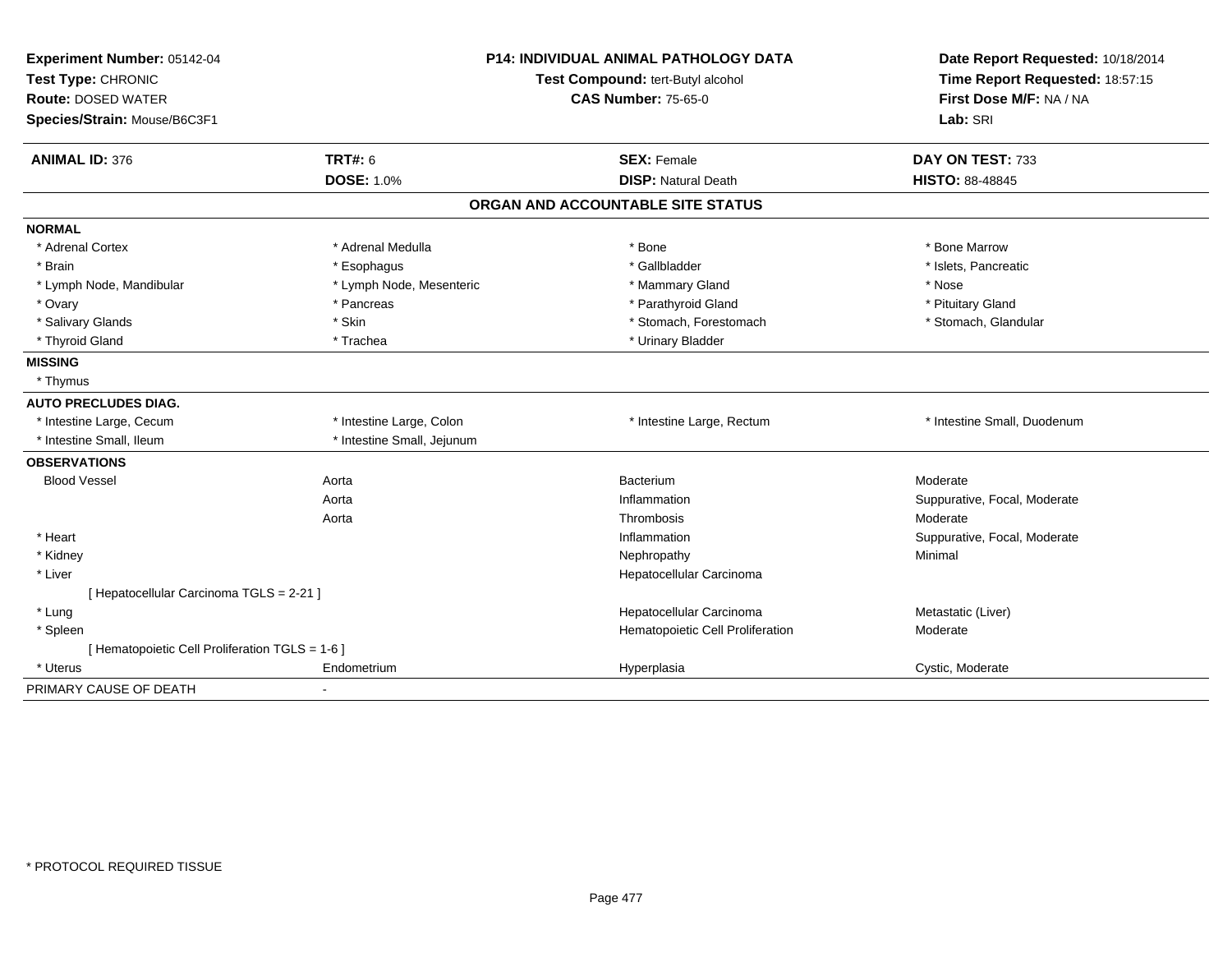| Experiment Number: 05142-04<br>Test Type: CHRONIC<br><b>Route: DOSED WATER</b> |                                                         | <b>P14: INDIVIDUAL ANIMAL PATHOLOGY DATA</b><br>Test Compound: tert-Butyl alcohol<br><b>CAS Number: 75-65-0</b> | Date Report Requested: 10/18/2014<br>Time Report Requested: 18:57:15<br>First Dose M/F: NA / NA |
|--------------------------------------------------------------------------------|---------------------------------------------------------|-----------------------------------------------------------------------------------------------------------------|-------------------------------------------------------------------------------------------------|
| Species/Strain: Mouse/B6C3F1                                                   |                                                         |                                                                                                                 | Lab: SRI                                                                                        |
| <b>ANIMAL ID: 377</b>                                                          | <b>TRT#: 6</b>                                          | <b>SEX: Female</b>                                                                                              | DAY ON TEST: 707                                                                                |
|                                                                                | <b>DOSE: 1.0%</b>                                       | <b>DISP:</b> Moribund Sacrifice                                                                                 | HISTO: 88-48363                                                                                 |
|                                                                                |                                                         | ORGAN AND ACCOUNTABLE SITE STATUS                                                                               |                                                                                                 |
| <b>NORMAL</b>                                                                  |                                                         |                                                                                                                 |                                                                                                 |
| * Adrenal Medulla                                                              | * Bone                                                  | * Brain                                                                                                         | * Esophagus                                                                                     |
| * Gallbladder                                                                  | * Heart                                                 | * Intestine Large, Cecum                                                                                        | * Intestine Large, Colon                                                                        |
| * Intestine Large, Rectum                                                      | * Intestine Small, Duodenum                             | * Intestine Small, Ileum                                                                                        | * Intestine Small, Jejunum                                                                      |
| * Islets, Pancreatic                                                           | * Nose                                                  | * Pancreas                                                                                                      | * Parathyroid Gland                                                                             |
| * Thymus                                                                       | * Trachea                                               |                                                                                                                 |                                                                                                 |
| <b>OBSERVATIONS</b>                                                            |                                                         |                                                                                                                 |                                                                                                 |
| * Adrenal Cortex                                                               |                                                         | Lymphoma Malignant Mixed                                                                                        |                                                                                                 |
| * Bone Marrow                                                                  |                                                         | Lymphoma Malignant Mixed                                                                                        |                                                                                                 |
| * Kidney                                                                       |                                                         | Lymphoma Malignant Mixed                                                                                        |                                                                                                 |
| * Liver                                                                        |                                                         | Fatty Change                                                                                                    | Moderate                                                                                        |
|                                                                                |                                                         | Lymphoma Malignant Mixed                                                                                        |                                                                                                 |
| [ Lymphoma Malignant Mixed TGLS = 7-6 ]                                        |                                                         |                                                                                                                 |                                                                                                 |
| * Lung                                                                         | Mediastinum                                             | Lymphoma Malignant Mixed                                                                                        |                                                                                                 |
|                                                                                |                                                         | Lymphoma Malignant Mixed                                                                                        |                                                                                                 |
| [ Lymphoma Malignant Mixed TGLS = 8-22 ]                                       |                                                         |                                                                                                                 |                                                                                                 |
| [ Lymphoma Malignant Mixed TGLS = 8-22 ]                                       |                                                         |                                                                                                                 |                                                                                                 |
| Lymph Node                                                                     | <b>Iliac</b>                                            | Lymphoma Malignant Mixed                                                                                        |                                                                                                 |
|                                                                                | Inguinal                                                | Lymphoma Malignant Mixed                                                                                        |                                                                                                 |
|                                                                                | Renal                                                   | Lymphoma Malignant Mixed                                                                                        |                                                                                                 |
|                                                                                | [ Lymphoma Malignant Mixed TGLS = 9-23,6-5,10-24,2-8 ]  |                                                                                                                 |                                                                                                 |
|                                                                                | [ Lymphoma Malignant Mixed TGLS = 9-23,6-5,10-24,2-8 ]  |                                                                                                                 |                                                                                                 |
|                                                                                | [ Lymphoma Malignant Mixed TGLS = 9-23,6-5,10-24,2-8 ]  |                                                                                                                 |                                                                                                 |
| * Lymph Node, Mandibular                                                       |                                                         | Lymphoma Malignant Mixed                                                                                        |                                                                                                 |
|                                                                                | [ Lymphoma Malignant Mixed TGLS = 9-23,6-5,10-24,2-8 ]  |                                                                                                                 |                                                                                                 |
| * Lymph Node, Mesenteric                                                       |                                                         | Lymphoma Malignant Mixed                                                                                        |                                                                                                 |
|                                                                                | [Lymphoma Malignant Mixed TGLS = $9-23,6-5,10-24,2-8$ ] |                                                                                                                 |                                                                                                 |
| * Mammary Gland                                                                |                                                         | Dilatation                                                                                                      | Mild                                                                                            |
| [ Dilatation TGLS = $12-8$ ]                                                   |                                                         |                                                                                                                 |                                                                                                 |
| Mesentery                                                                      |                                                         | Lymphoma Malignant Mixed                                                                                        |                                                                                                 |
| * Ovary                                                                        | Follicle                                                | Cyst                                                                                                            | Marked                                                                                          |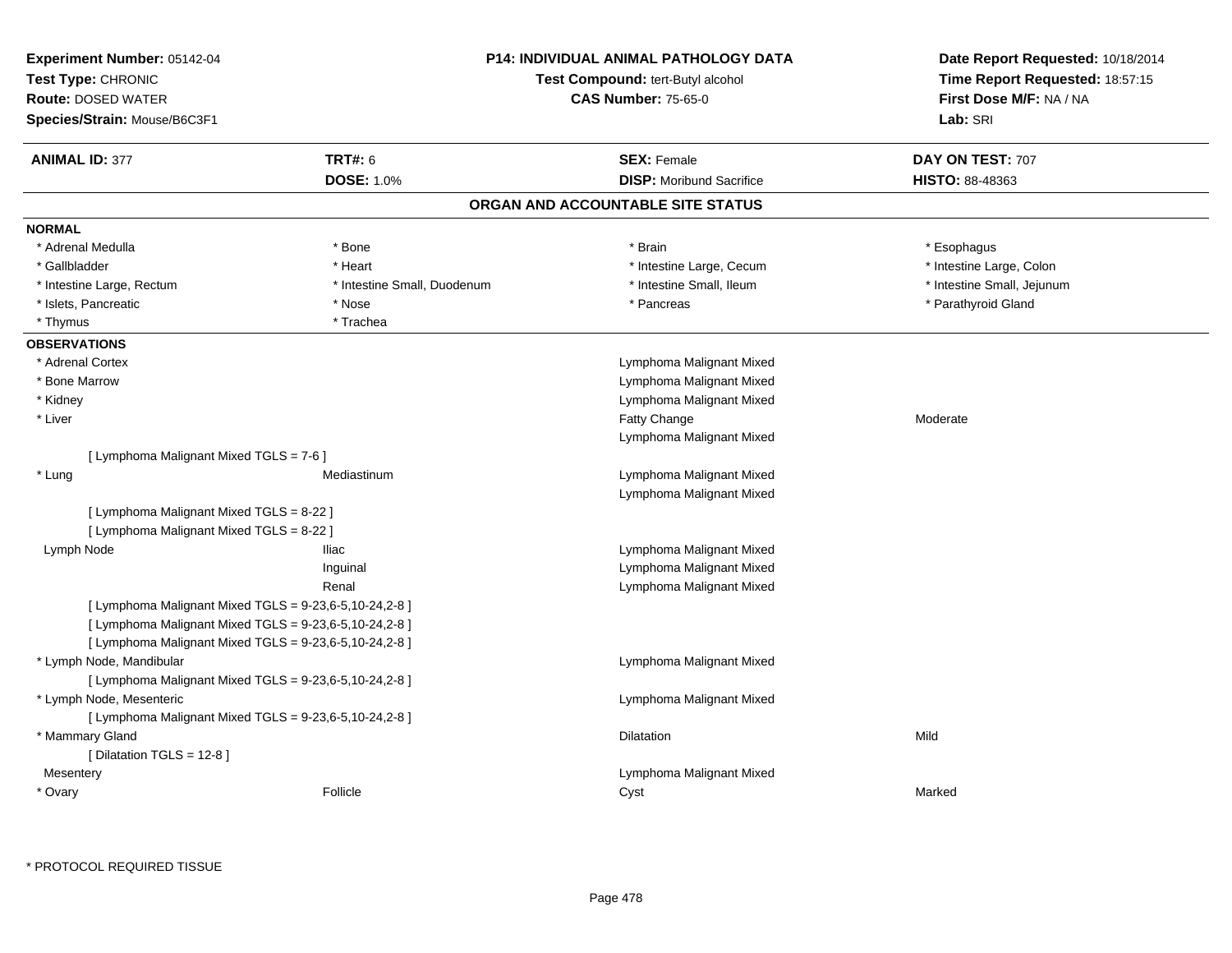| <b>Experiment Number: 05142-04</b><br>Test Type: CHRONIC<br><b>Route: DOSED WATER</b><br>Species/Strain: Mouse/B6C3F1 |                      | <b>P14: INDIVIDUAL ANIMAL PATHOLOGY DATA</b><br>Test Compound: tert-Butyl alcohol<br><b>CAS Number: 75-65-0</b> | Date Report Requested: 10/18/2014<br>Time Report Requested: 18:57:15<br>First Dose M/F: NA / NA<br>Lab: SRI |
|-----------------------------------------------------------------------------------------------------------------------|----------------------|-----------------------------------------------------------------------------------------------------------------|-------------------------------------------------------------------------------------------------------------|
| <b>ANIMAL ID: 377</b>                                                                                                 | <b>TRT#: 6</b>       | <b>SEX: Female</b>                                                                                              | DAY ON TEST: 707                                                                                            |
|                                                                                                                       | <b>DOSE: 1.0%</b>    | <b>DISP:</b> Moribund Sacrifice                                                                                 | <b>HISTO: 88-48363</b>                                                                                      |
|                                                                                                                       |                      | ORGAN AND ACCOUNTABLE SITE STATUS                                                                               |                                                                                                             |
| [Cyst TGLS = $4-7$ ]                                                                                                  |                      |                                                                                                                 |                                                                                                             |
| * Pituitary Gland                                                                                                     | <b>Pars Distalis</b> | Adenoma                                                                                                         |                                                                                                             |
|                                                                                                                       |                      | Lymphoma Malignant Mixed                                                                                        |                                                                                                             |
| [Adenoma TGLS = $11-1$ ]                                                                                              |                      |                                                                                                                 |                                                                                                             |
| * Salivary Glands                                                                                                     |                      | Lymphoma Malignant Mixed                                                                                        |                                                                                                             |
| * Skin                                                                                                                | <b>Subcut Tiss</b>   | Lymphoma Malignant Mixed                                                                                        |                                                                                                             |
| * Spleen                                                                                                              |                      | Lymphoma Malignant Mixed                                                                                        |                                                                                                             |
| [ Lymphoma Malignant Mixed TGLS = 5-6 ]                                                                               |                      |                                                                                                                 |                                                                                                             |
| * Stomach, Forestomach                                                                                                |                      | Lymphoma Malignant Mixed                                                                                        |                                                                                                             |
| * Stomach, Glandular                                                                                                  |                      | Lymphoma Malignant Mixed                                                                                        |                                                                                                             |
| * Thyroid Gland                                                                                                       |                      | Degeneration                                                                                                    | Cystic, Mild                                                                                                |
| * Urinary Bladder                                                                                                     |                      | Lymphoma Malignant Mixed                                                                                        |                                                                                                             |
| * Uterus                                                                                                              | Endometrium          | Hyperplasia                                                                                                     | Cystic, Moderate                                                                                            |
| [Hyperplasia TGLS = 3-7]                                                                                              |                      |                                                                                                                 |                                                                                                             |
| PRIMARY CAUSE OF DEATH                                                                                                |                      |                                                                                                                 |                                                                                                             |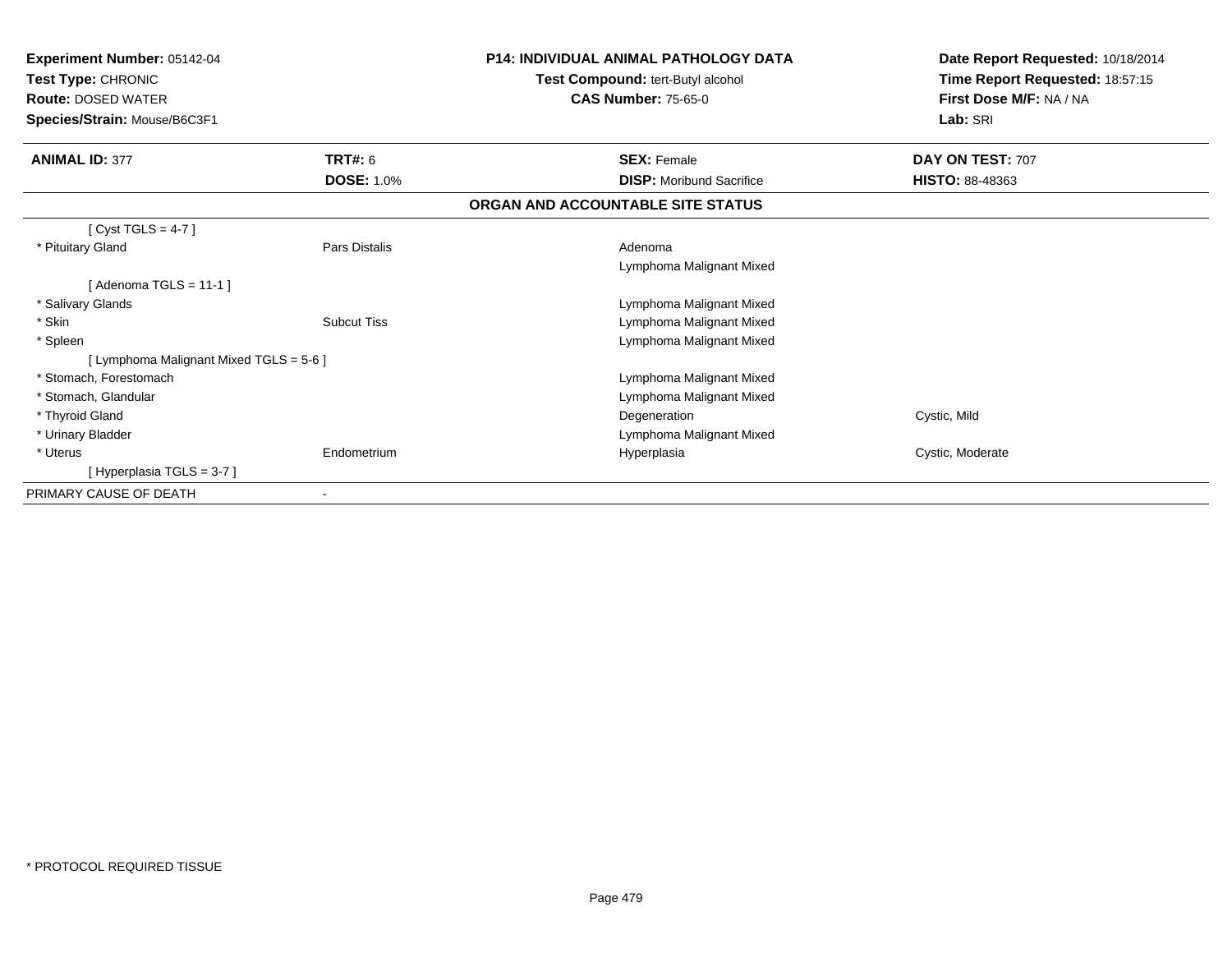| Experiment Number: 05142-04              | <b>P14: INDIVIDUAL ANIMAL PATHOLOGY DATA</b> |                                   | Date Report Requested: 10/18/2014 |  |
|------------------------------------------|----------------------------------------------|-----------------------------------|-----------------------------------|--|
| Test Type: CHRONIC                       |                                              | Test Compound: tert-Butyl alcohol | Time Report Requested: 18:57:15   |  |
| <b>Route: DOSED WATER</b>                |                                              | <b>CAS Number: 75-65-0</b>        | First Dose M/F: NA / NA           |  |
| Species/Strain: Mouse/B6C3F1             |                                              |                                   | Lab: SRI                          |  |
| <b>ANIMAL ID: 378</b>                    | <b>TRT#: 6</b>                               | <b>SEX: Female</b>                | DAY ON TEST: 647                  |  |
|                                          | <b>DOSE: 1.0%</b>                            | <b>DISP:</b> Moribund Sacrifice   | HISTO: 88-48364                   |  |
|                                          |                                              | ORGAN AND ACCOUNTABLE SITE STATUS |                                   |  |
| <b>NORMAL</b>                            |                                              |                                   |                                   |  |
| * Adrenal Cortex                         | * Adrenal Medulla                            | * Bone                            | * Bone Marrow                     |  |
| * Brain                                  | * Esophagus                                  | * Gallbladder                     | * Heart                           |  |
| * Intestine Large, Cecum                 | * Intestine Large, Colon                     | * Intestine Large, Rectum         | * Intestine Small, Duodenum       |  |
| * Intestine Small, Ileum                 | * Intestine Small, Jejunum                   | * Islets, Pancreatic              | * Lymph Node, Mandibular          |  |
| * Lymph Node, Mesenteric                 | * Mammary Gland                              | * Nose                            | * Pancreas                        |  |
| * Parathyroid Gland                      | * Pituitary Gland                            | * Salivary Glands                 | * Skin                            |  |
| * Stomach, Forestomach                   | * Stomach, Glandular                         | * Thymus                          | * Trachea                         |  |
| * Urinary Bladder                        |                                              |                                   |                                   |  |
| <b>OBSERVATIONS</b>                      |                                              |                                   |                                   |  |
| * Kidney                                 |                                              | Nephropathy                       | Minimal                           |  |
| * Liver                                  |                                              | Hepatocellular Adenoma            |                                   |  |
|                                          |                                              | Hepatocellular Carcinoma          |                                   |  |
| [ Hepatocellular Adenoma TGLS = 2-21 ]   |                                              |                                   |                                   |  |
| [ Hepatocellular Carcinoma TGLS = 3-22 ] |                                              |                                   |                                   |  |
| * Lung                                   |                                              | Alveolar/Bronchiolar Adenoma      |                                   |  |
| * Ovary                                  | Follicle                                     | Cyst                              | Moderate                          |  |
| [Cyst TGLS = 1-7]                        |                                              |                                   |                                   |  |
| * Spleen                                 |                                              | Hematopoietic Cell Proliferation  | Moderate                          |  |
| * Thyroid Gland                          | <b>Follicular Cel</b>                        | Hyperplasia                       | Mild                              |  |
| * Uterus                                 | Endometrium                                  | Hyperplasia                       | Cystic, Moderate                  |  |
| PRIMARY CAUSE OF DEATH                   |                                              |                                   |                                   |  |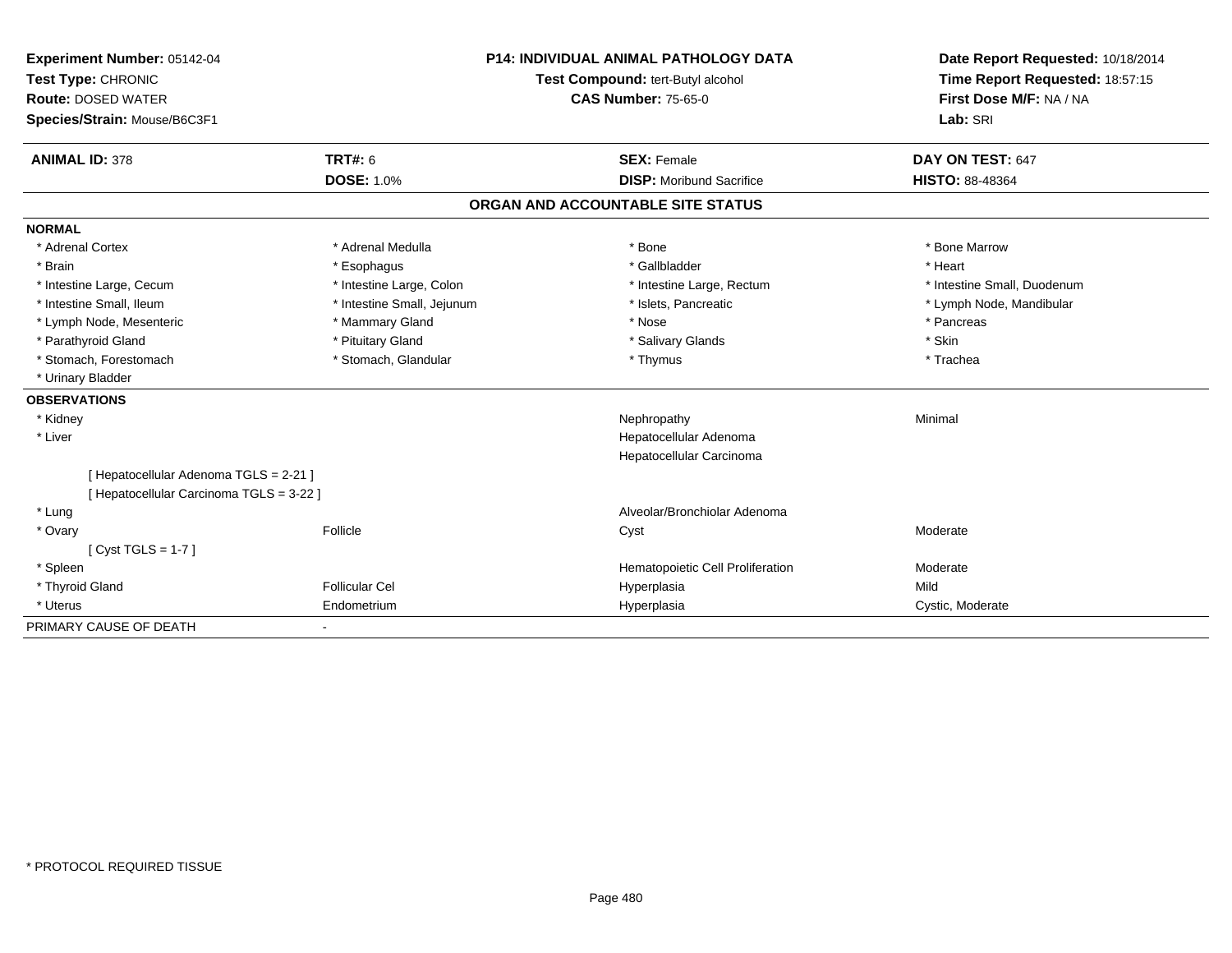| Experiment Number: 05142-04<br>Test Type: CHRONIC<br><b>Route: DOSED WATER</b><br>Species/Strain: Mouse/B6C3F1 |                           | <b>P14: INDIVIDUAL ANIMAL PATHOLOGY DATA</b><br>Test Compound: tert-Butyl alcohol<br><b>CAS Number: 75-65-0</b> | Date Report Requested: 10/18/2014<br>Time Report Requested: 18:57:15<br>First Dose M/F: NA / NA<br>Lab: SRI |
|----------------------------------------------------------------------------------------------------------------|---------------------------|-----------------------------------------------------------------------------------------------------------------|-------------------------------------------------------------------------------------------------------------|
| <b>ANIMAL ID: 379</b>                                                                                          | <b>TRT#: 6</b>            | <b>SEX: Female</b>                                                                                              | DAY ON TEST: 734                                                                                            |
|                                                                                                                | <b>DOSE: 1.0%</b>         | <b>DISP: Terminal Sacrifice</b>                                                                                 | <b>HISTO: 88-48846</b>                                                                                      |
|                                                                                                                |                           | ORGAN AND ACCOUNTABLE SITE STATUS                                                                               |                                                                                                             |
| <b>NORMAL</b>                                                                                                  |                           |                                                                                                                 |                                                                                                             |
| * Adrenal Cortex                                                                                               | * Adrenal Medulla         | * Bone Marrow                                                                                                   | * Brain                                                                                                     |
| * Esophagus                                                                                                    | * Gallbladder             | * Heart                                                                                                         | * Intestine Large, Cecum                                                                                    |
| * Intestine Large, Colon                                                                                       | * Intestine Large, Rectum | * Intestine Small, Duodenum                                                                                     | * Intestine Small, Ileum                                                                                    |
| * Intestine Small, Jejunum                                                                                     | * Islets, Pancreatic      | * Kidney                                                                                                        | * Lung                                                                                                      |
| * Lymph Node, Mandibular                                                                                       | * Mammary Gland           | * Nose                                                                                                          | * Ovary                                                                                                     |
| * Pancreas                                                                                                     | * Parathyroid Gland       | * Salivary Glands                                                                                               | * Skin                                                                                                      |
| * Stomach, Forestomach                                                                                         | * Stomach, Glandular      | * Thymus                                                                                                        | * Trachea                                                                                                   |
| * Urinary Bladder                                                                                              |                           |                                                                                                                 |                                                                                                             |
| <b>OBSERVATIONS</b>                                                                                            |                           |                                                                                                                 |                                                                                                             |
| * Bone                                                                                                         |                           | Fibrous Osteodystrophy                                                                                          | Minimal                                                                                                     |
| $*$ Liver                                                                                                      |                           | Fibrosis                                                                                                        | Focal, Moderate                                                                                             |
|                                                                                                                |                           | Hemorrhage                                                                                                      | Moderate                                                                                                    |
|                                                                                                                |                           | Hepatocellular Adenoma                                                                                          | Multiple                                                                                                    |
|                                                                                                                |                           | Necrosis                                                                                                        | Focal, Marked                                                                                               |
| [Hemorrhage TGLS = $4-21$ ]                                                                                    |                           |                                                                                                                 |                                                                                                             |
| [ Hepatocellular Adenoma TGLS = 5-22,6-24 ]                                                                    |                           |                                                                                                                 |                                                                                                             |
| [Necrosis TGLS = $4-21$ ]                                                                                      |                           |                                                                                                                 |                                                                                                             |
| * Lymph Node, Mesenteric                                                                                       |                           | Hyperplasia                                                                                                     | Lymphoid, Mild                                                                                              |
| [Hyperplasia TGLS = 3-5]                                                                                       |                           |                                                                                                                 |                                                                                                             |
| * Pituitary Gland                                                                                              | Pars Distalis             | Hyperplasia                                                                                                     | Focal, Mild                                                                                                 |
| * Spleen                                                                                                       |                           | Hematopoietic Cell Proliferation                                                                                | Mild                                                                                                        |
|                                                                                                                |                           | Hyperplasia                                                                                                     | Lymphoid, Mild                                                                                              |
| * Thyroid Gland                                                                                                | <b>Follicular Cel</b>     | Hyperplasia                                                                                                     | Mild                                                                                                        |
| * Uterus                                                                                                       |                           | Angiectasis                                                                                                     | Minimal                                                                                                     |
|                                                                                                                | Endometrium               | Hyperplasia                                                                                                     | Cystic, Moderate                                                                                            |
| [Angiectasis TGLS = 2-23]                                                                                      |                           |                                                                                                                 |                                                                                                             |
| [Hyperplasia TGLS = 1-7]                                                                                       |                           |                                                                                                                 |                                                                                                             |
| PRIMARY CAUSE OF DEATH                                                                                         |                           |                                                                                                                 |                                                                                                             |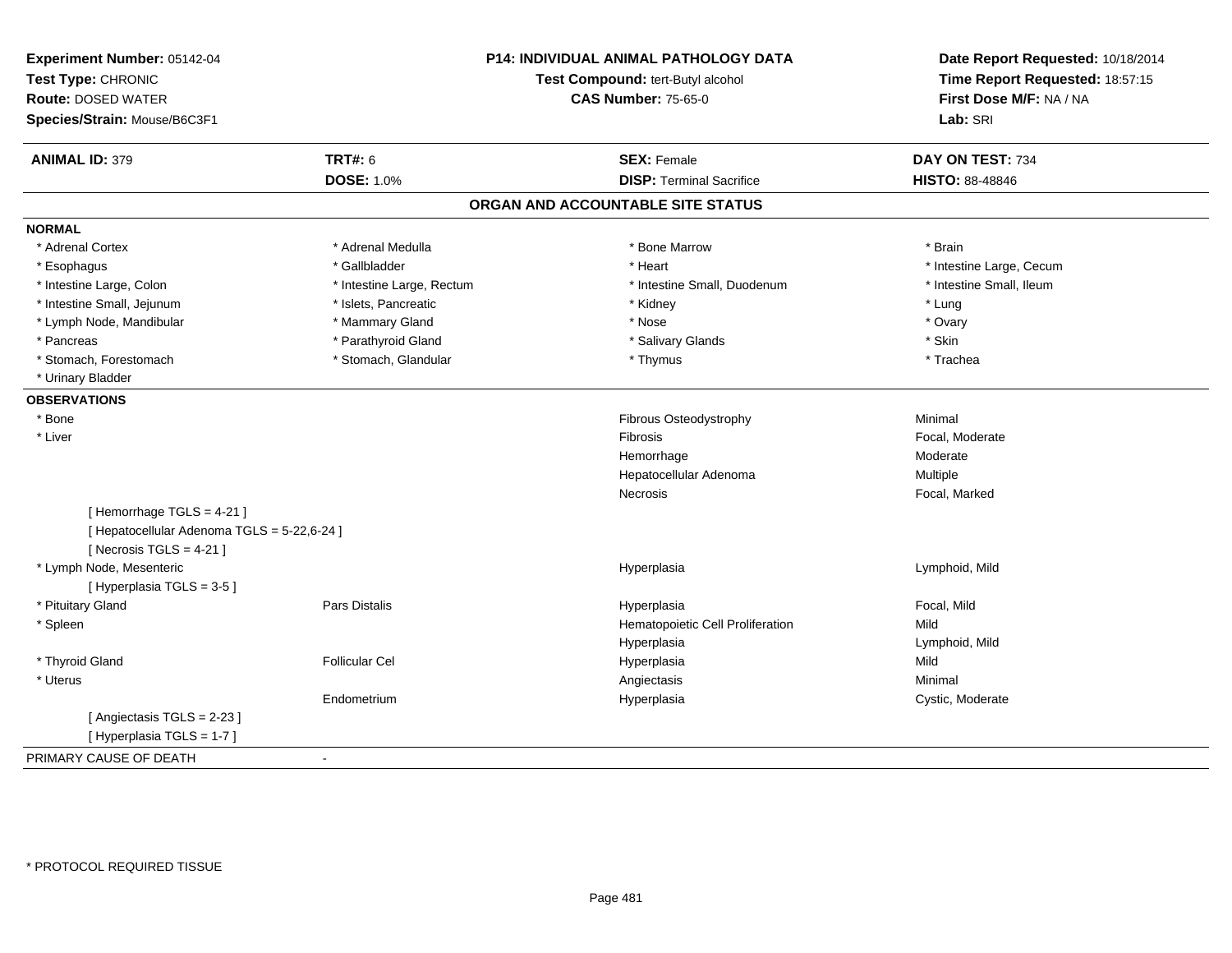| Experiment Number: 05142-04                   |                           | <b>P14: INDIVIDUAL ANIMAL PATHOLOGY DATA</b> | Date Report Requested: 10/18/2014 |
|-----------------------------------------------|---------------------------|----------------------------------------------|-----------------------------------|
| Test Type: CHRONIC                            |                           | Test Compound: tert-Butyl alcohol            | Time Report Requested: 18:57:15   |
| <b>Route: DOSED WATER</b>                     |                           | <b>CAS Number: 75-65-0</b>                   | First Dose M/F: NA / NA           |
| Species/Strain: Mouse/B6C3F1                  |                           |                                              | Lab: SRI                          |
|                                               |                           |                                              |                                   |
| <b>ANIMAL ID: 380</b>                         | <b>TRT#: 6</b>            | <b>SEX: Female</b>                           | DAY ON TEST: 734                  |
|                                               | <b>DOSE: 1.0%</b>         | <b>DISP: Terminal Sacrifice</b>              | <b>HISTO: 88-48847</b>            |
|                                               |                           | ORGAN AND ACCOUNTABLE SITE STATUS            |                                   |
| <b>NORMAL</b>                                 |                           |                                              |                                   |
| * Adrenal Cortex                              | * Adrenal Medulla         | * Bone Marrow                                | * Brain                           |
| * Esophagus                                   | * Gallbladder             | * Heart                                      | * Intestine Large, Cecum          |
| * Intestine Large, Colon                      | * Intestine Large, Rectum | * Intestine Small, Duodenum                  | * Intestine Small, Ileum          |
| * Intestine Small, Jejunum                    | * Islets, Pancreatic      | * Lung                                       | * Lymph Node, Mandibular          |
| * Lymph Node, Mesenteric                      | * Mammary Gland           | * Nose                                       | * Ovary                           |
| * Pancreas                                    | * Parathyroid Gland       | * Pituitary Gland                            | * Salivary Glands                 |
| * Skin                                        | * Stomach, Forestomach    | * Stomach, Glandular                         | * Thymus                          |
| * Trachea                                     | * Urinary Bladder         |                                              |                                   |
| <b>OBSERVATIONS</b>                           |                           |                                              |                                   |
| * Bone                                        |                           | <b>Fibrous Osteodystrophy</b>                | Minimal                           |
| * Kidney                                      |                           | Nephropathy                                  | Minimal                           |
| * Liver                                       |                           | <b>Eosinophilic Focus</b>                    |                                   |
|                                               |                           | <b>Fatty Change</b>                          | Moderate                          |
|                                               |                           | Hepatocellular Adenoma                       | Multiple                          |
|                                               |                           | Hepatocellular Carcinoma                     | Multiple                          |
| [ Hepatocellular Adenoma TGLS = 2-22,4-24 ]   |                           |                                              |                                   |
| [ Hepatocellular Carcinoma TGLS = 1-21,3-23 ] |                           |                                              |                                   |
| * Spleen                                      |                           | Hematopoietic Cell Proliferation             | Mild                              |
| * Thyroid Gland                               | <b>Follicular Cel</b>     | Hyperplasia                                  | Moderate                          |
| * Uterus                                      | Endometrium               | Hyperplasia                                  | Cystic, Moderate                  |
| PRIMARY CAUSE OF DEATH                        |                           |                                              |                                   |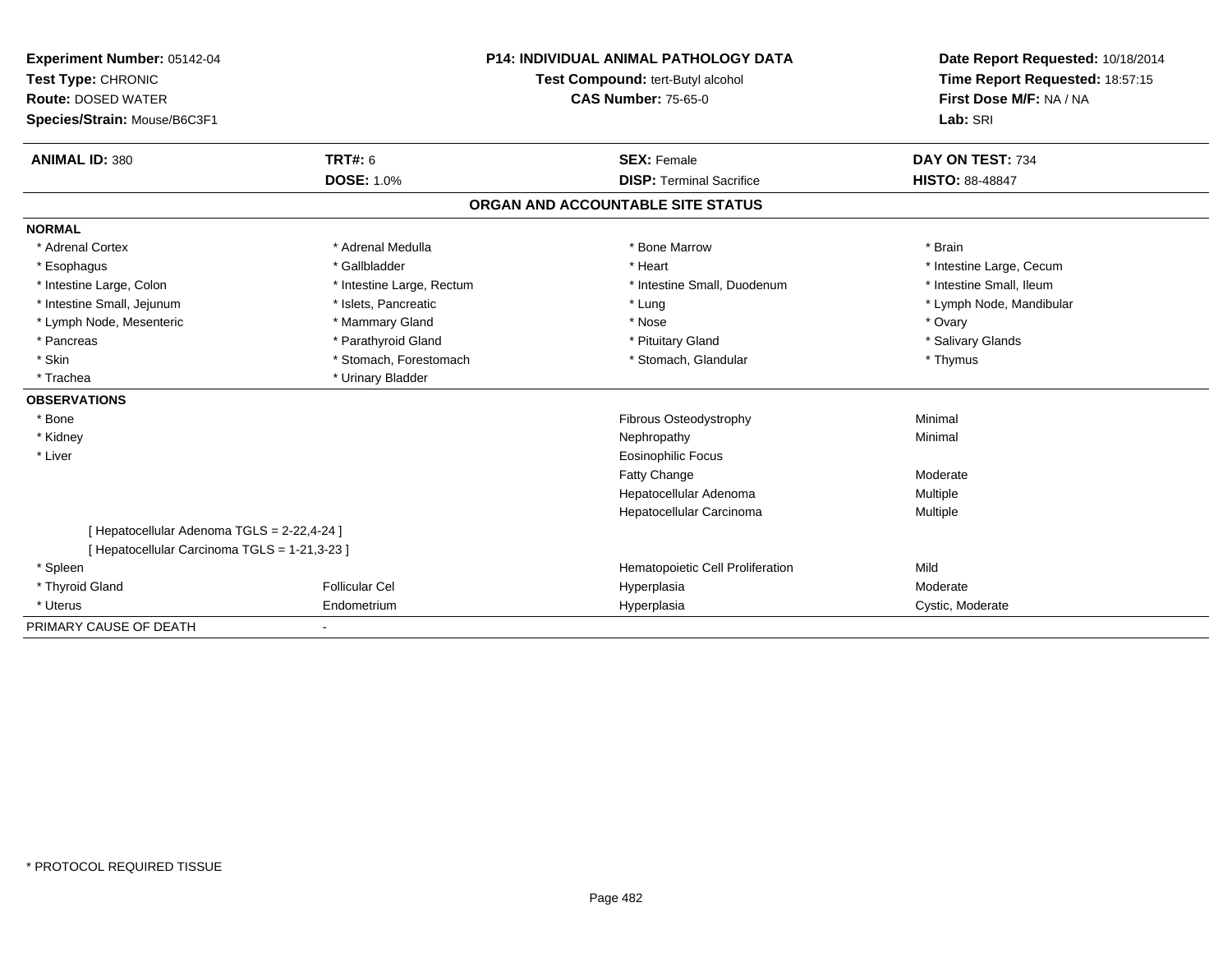| Experiment Number: 05142-04                   |                           | <b>P14: INDIVIDUAL ANIMAL PATHOLOGY DATA</b> | Date Report Requested: 10/18/2014                          |
|-----------------------------------------------|---------------------------|----------------------------------------------|------------------------------------------------------------|
| Test Type: CHRONIC                            |                           | Test Compound: tert-Butyl alcohol            | Time Report Requested: 18:57:15<br>First Dose M/F: NA / NA |
| <b>Route: DOSED WATER</b>                     |                           | <b>CAS Number: 75-65-0</b>                   |                                                            |
| Species/Strain: Mouse/B6C3F1                  |                           |                                              | Lab: SRI                                                   |
| <b>ANIMAL ID: 381</b>                         | TRT#: 6                   | <b>SEX: Female</b>                           | DAY ON TEST: 734                                           |
|                                               | <b>DOSE: 1.0%</b>         | <b>DISP: Terminal Sacrifice</b>              | <b>HISTO: 88-48848</b>                                     |
|                                               |                           | ORGAN AND ACCOUNTABLE SITE STATUS            |                                                            |
| <b>NORMAL</b>                                 |                           |                                              |                                                            |
| * Adrenal Cortex                              | * Adrenal Medulla         | * Bone Marrow                                | * Brain                                                    |
| * Esophagus                                   | * Gallbladder             | * Heart                                      | * Intestine Large, Cecum                                   |
| * Intestine Large, Colon                      | * Intestine Large, Rectum | * Intestine Small, Duodenum                  | * Intestine Small, Ileum                                   |
| * Intestine Small, Jejunum                    | * Islets, Pancreatic      | * Lymph Node, Mandibular                     | * Lymph Node, Mesenteric                                   |
| * Mammary Gland                               | * Nose                    | * Ovary                                      | * Pancreas                                                 |
| * Parathyroid Gland                           | * Salivary Glands         | * Skin                                       | * Spleen                                                   |
| * Stomach, Forestomach                        | * Stomach, Glandular      | * Thyroid Gland                              | * Trachea                                                  |
| * Urinary Bladder                             |                           |                                              |                                                            |
| <b>MISSING</b>                                |                           |                                              |                                                            |
| * Thymus                                      |                           |                                              |                                                            |
| <b>OBSERVATIONS</b>                           |                           |                                              |                                                            |
| * Bone                                        |                           | Fibrous Osteodystrophy                       | Mild                                                       |
| * Kidney                                      |                           | Nephropathy                                  | Mild                                                       |
| * Liver                                       |                           | Hepatocellular Adenoma                       |                                                            |
| [ Hepatocellular Adenoma TGLS = 2-21 ]        |                           |                                              |                                                            |
| * Lung                                        |                           | Alveolar/Bronchiolar Adenoma                 |                                                            |
| [ Alveolar/Bronchiolar Adenoma TGLS = 3-2-1 ] |                           |                                              |                                                            |
| Mesentery                                     |                           | Cyst                                         | Mild                                                       |
| * Pituitary Gland                             | Pars Distalis             | Hyperplasia                                  | Focal, Mild                                                |
| * Uterus                                      | Endometrium               | Hyperplasia                                  | Cystic, Marked                                             |
| [Hyperplasia TGLS = 1-7]                      |                           |                                              |                                                            |
| PRIMARY CAUSE OF DEATH                        | $\blacksquare$            |                                              |                                                            |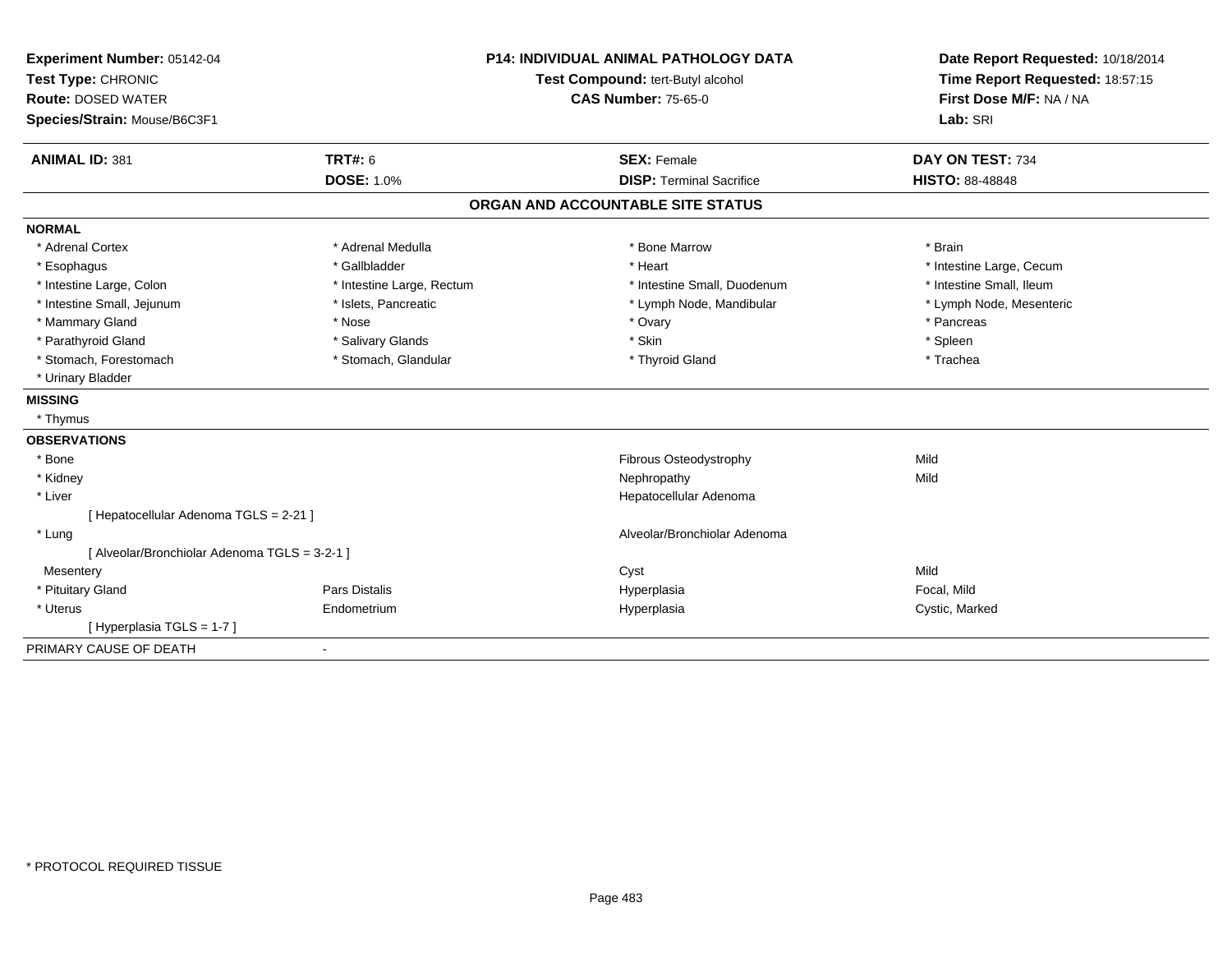| Experiment Number: 05142-04  |                           | <b>P14: INDIVIDUAL ANIMAL PATHOLOGY DATA</b> | Date Report Requested: 10/18/2014 |
|------------------------------|---------------------------|----------------------------------------------|-----------------------------------|
| Test Type: CHRONIC           |                           | Test Compound: tert-Butyl alcohol            | Time Report Requested: 18:57:15   |
| <b>Route: DOSED WATER</b>    |                           | <b>CAS Number: 75-65-0</b>                   | First Dose M/F: NA / NA           |
| Species/Strain: Mouse/B6C3F1 |                           |                                              | Lab: SRI                          |
|                              |                           |                                              |                                   |
| <b>ANIMAL ID: 382</b>        | <b>TRT#: 6</b>            | <b>SEX: Female</b>                           | DAY ON TEST: 734                  |
|                              | <b>DOSE: 1.0%</b>         | <b>DISP: Terminal Sacrifice</b>              | HISTO: 88-48849                   |
|                              |                           | ORGAN AND ACCOUNTABLE SITE STATUS            |                                   |
| <b>NORMAL</b>                |                           |                                              |                                   |
| * Adrenal Cortex             | * Adrenal Medulla         | * Bone Marrow                                | * Brain                           |
| * Esophagus                  | * Gallbladder             | * Heart                                      | * Intestine Large, Cecum          |
| * Intestine Large, Colon     | * Intestine Large, Rectum | * Intestine Small, Duodenum                  | * Intestine Small, Ileum          |
| * Intestine Small, Jejunum   | * Islets, Pancreatic      | * Liver                                      | * Lung                            |
| * Lymph Node, Mandibular     | * Mammary Gland           | * Nose                                       | * Pancreas                        |
| * Parathyroid Gland          | * Salivary Glands         | * Skin                                       | * Stomach, Forestomach            |
| * Stomach, Glandular         | * Trachea                 | * Urinary Bladder                            |                                   |
| <b>OBSERVATIONS</b>          |                           |                                              |                                   |
| * Bone                       |                           | Fibrous Osteodystrophy                       | Mild                              |
| * Kidney                     |                           | Lymphoma Malignant Mixed                     |                                   |
|                              |                           | Nephropathy                                  | Minimal                           |
| * Lymph Node, Mesenteric     |                           | Lymphoma Malignant Mixed                     |                                   |
| * Ovary                      | Follicle                  | Cyst                                         | Mild                              |
| [Cyst TGLS = $2-7$ ]         |                           |                                              |                                   |
| * Pituitary Gland            | Pars Distalis             | Focal Cellular Change                        | Mild                              |
| * Spleen                     |                           | Lymphoma Malignant Mixed                     |                                   |
| * Thymus                     |                           | Lymphoma Malignant Mixed                     |                                   |
| * Thyroid Gland              | <b>Follicular Cel</b>     | Hyperplasia                                  | Mild                              |
| * Uterus                     | Endometrium               | Hyperplasia                                  | Cystic, Marked                    |
| [Hyperplasia TGLS = 1-7]     |                           |                                              |                                   |
| PRIMARY CAUSE OF DEATH       | $\overline{\phantom{a}}$  |                                              |                                   |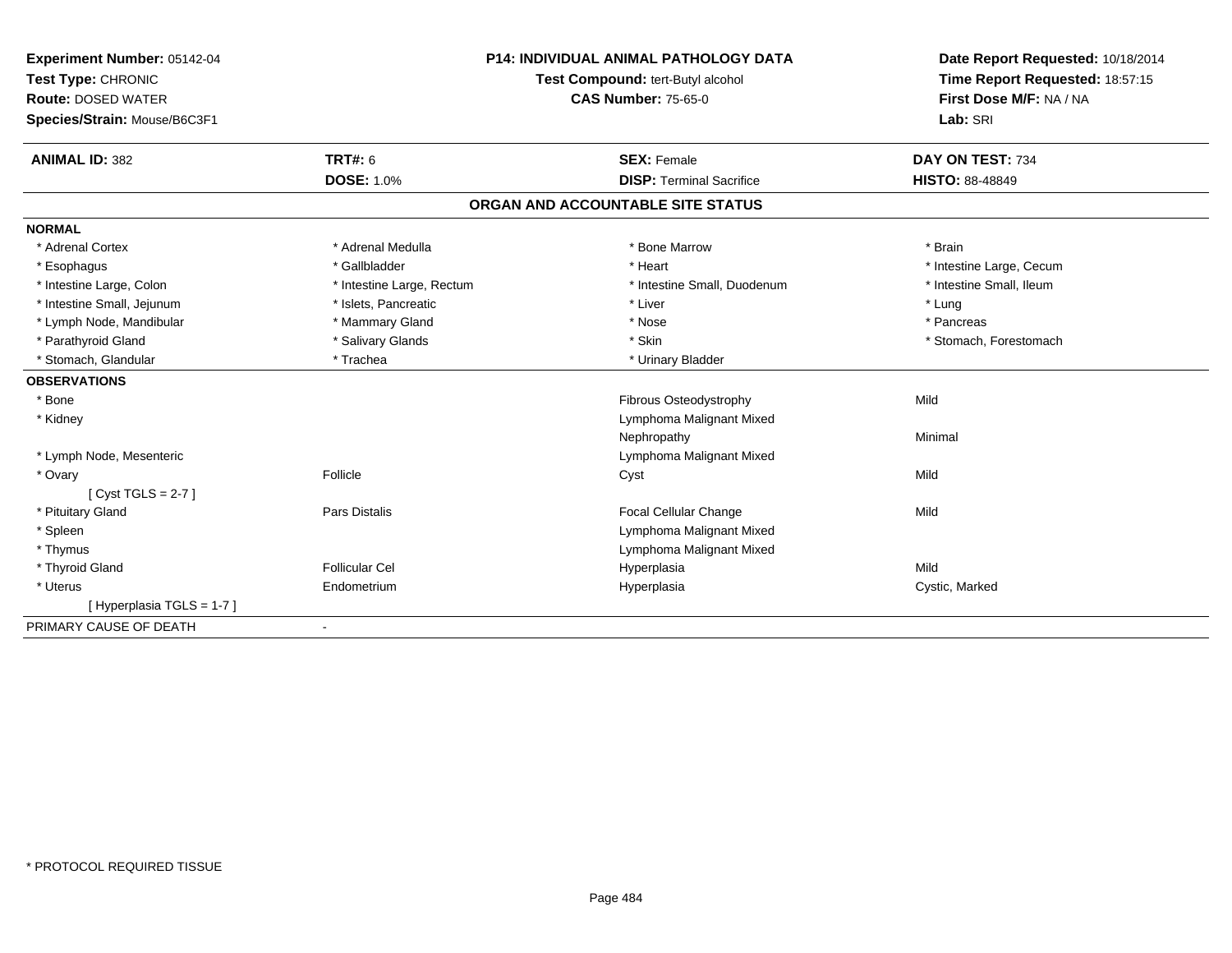| <b>Experiment Number: 05142-04</b><br>Test Type: CHRONIC<br><b>Route: DOSED WATER</b><br>Species/Strain: Mouse/B6C3F1 |                           | <b>P14: INDIVIDUAL ANIMAL PATHOLOGY DATA</b><br>Test Compound: tert-Butyl alcohol<br><b>CAS Number: 75-65-0</b> | Date Report Requested: 10/18/2014<br>Time Report Requested: 18:57:15<br>First Dose M/F: NA / NA<br>Lab: SRI |
|-----------------------------------------------------------------------------------------------------------------------|---------------------------|-----------------------------------------------------------------------------------------------------------------|-------------------------------------------------------------------------------------------------------------|
| <b>ANIMAL ID: 383</b>                                                                                                 | <b>TRT#: 6</b>            | <b>SEX: Female</b>                                                                                              | DAY ON TEST: 734                                                                                            |
|                                                                                                                       | <b>DOSE: 1.0%</b>         | <b>DISP: Terminal Sacrifice</b>                                                                                 | <b>HISTO: 88-48850</b>                                                                                      |
|                                                                                                                       |                           | ORGAN AND ACCOUNTABLE SITE STATUS                                                                               |                                                                                                             |
| <b>NORMAL</b>                                                                                                         |                           |                                                                                                                 |                                                                                                             |
| * Adrenal Cortex                                                                                                      | * Adrenal Medulla         | * Bone Marrow                                                                                                   | * Brain                                                                                                     |
| * Esophagus                                                                                                           | * Gallbladder             | * Heart                                                                                                         | * Intestine Large, Cecum                                                                                    |
| * Intestine Large, Colon                                                                                              | * Intestine Large, Rectum | * Intestine Small, Duodenum                                                                                     | * Intestine Small, Ileum                                                                                    |
| * Intestine Small, Jejunum                                                                                            | * Islets, Pancreatic      | * Kidney                                                                                                        | * Liver                                                                                                     |
| * Lung                                                                                                                | * Lymph Node, Mandibular  | * Lymph Node, Mesenteric                                                                                        | * Mammary Gland                                                                                             |
| * Nose                                                                                                                | * Ovary                   | * Pancreas                                                                                                      | * Parathyroid Gland                                                                                         |
| * Salivary Glands                                                                                                     | * Skin                    | * Stomach, Forestomach                                                                                          | * Stomach, Glandular                                                                                        |
| * Thymus                                                                                                              | * Trachea                 | * Urinary Bladder                                                                                               |                                                                                                             |
| <b>OBSERVATIONS</b>                                                                                                   |                           |                                                                                                                 |                                                                                                             |
| * Bone                                                                                                                |                           | Fibrous Osteodystrophy                                                                                          | Mild                                                                                                        |
| * Pituitary Gland                                                                                                     | Pars Distalis             | Hyperplasia                                                                                                     | Focal, Mild                                                                                                 |
| * Spleen                                                                                                              |                           | Hyperplasia                                                                                                     | Lymphoid, Mild                                                                                              |
| * Thyroid Gland                                                                                                       | <b>Follicular Cel</b>     | Hyperplasia                                                                                                     | Minimal                                                                                                     |
| * Uterus                                                                                                              | Endometrium               | Hyperplasia                                                                                                     | Cystic, Moderate                                                                                            |
| [Hyperplasia TGLS = 1-7]                                                                                              |                           |                                                                                                                 |                                                                                                             |
| PRIMARY CAUSE OF DEATH                                                                                                |                           |                                                                                                                 |                                                                                                             |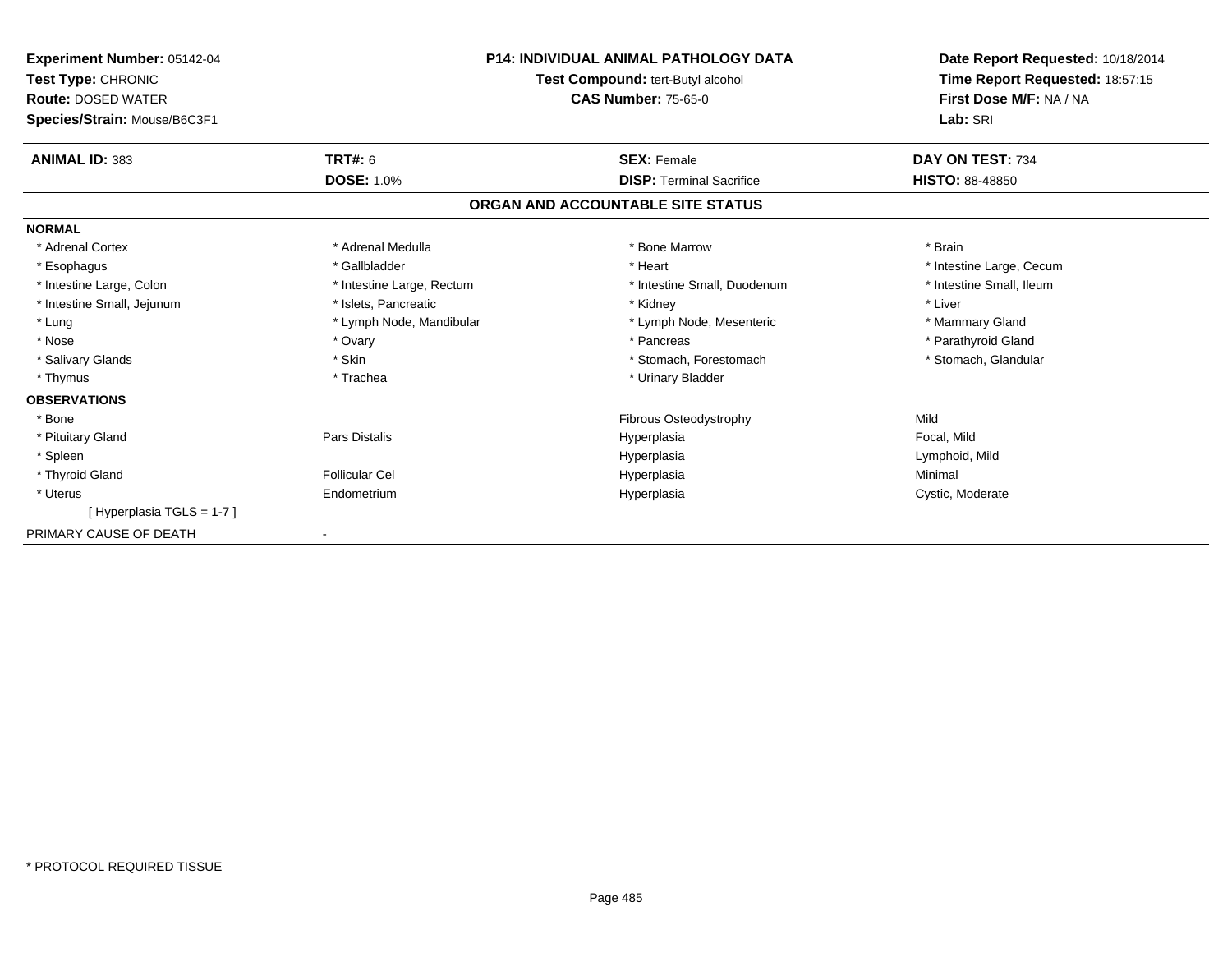| Experiment Number: 05142-04             |                           | <b>P14: INDIVIDUAL ANIMAL PATHOLOGY DATA</b> | Date Report Requested: 10/18/2014                          |
|-----------------------------------------|---------------------------|----------------------------------------------|------------------------------------------------------------|
| Test Type: CHRONIC                      |                           | Test Compound: tert-Butyl alcohol            | Time Report Requested: 18:57:15<br>First Dose M/F: NA / NA |
| <b>Route: DOSED WATER</b>               |                           | <b>CAS Number: 75-65-0</b>                   |                                                            |
| Species/Strain: Mouse/B6C3F1            |                           |                                              | Lab: SRI                                                   |
| <b>ANIMAL ID: 384</b>                   | TRT#: 6                   | <b>SEX: Female</b>                           | DAY ON TEST: 734                                           |
|                                         | DOSE: 1.0%                | <b>DISP: Terminal Sacrifice</b>              | HISTO: 88-48851                                            |
|                                         |                           | ORGAN AND ACCOUNTABLE SITE STATUS            |                                                            |
| <b>NORMAL</b>                           |                           |                                              |                                                            |
| * Adrenal Cortex                        | * Adrenal Medulla         | * Bone Marrow                                | * Brain                                                    |
| * Esophagus                             | * Gallbladder             | * Heart                                      | * Intestine Large, Cecum                                   |
| * Intestine Large, Colon                | * Intestine Large, Rectum | * Intestine Small, Duodenum                  | * Intestine Small, Ileum                                   |
| * Intestine Small, Jejunum              | * Islets, Pancreatic      | * Lung                                       | * Mammary Gland                                            |
| * Nose                                  | * Pancreas                | * Parathyroid Gland                          | * Salivary Glands                                          |
| * Skin                                  | * Stomach, Forestomach    | * Stomach, Glandular                         | * Thymus                                                   |
| * Trachea                               | * Urinary Bladder         |                                              |                                                            |
| <b>OBSERVATIONS</b>                     |                           |                                              |                                                            |
| * Bone                                  |                           | Fibrous Osteodystrophy                       | Minimal                                                    |
| * Kidney                                |                           | Lymphoma Malignant Mixed                     |                                                            |
|                                         |                           | Nephropathy                                  | Minimal                                                    |
| * Liver                                 |                           | <b>Eosinophilic Focus</b>                    |                                                            |
| [ Eosinophilic Focus TGLS = 4-21 ]      |                           |                                              |                                                            |
| * Lymph Node, Mandibular                |                           | Lymphoma Malignant Mixed                     |                                                            |
| * Lymph Node, Mesenteric                |                           | Lymphoma Malignant Mixed                     |                                                            |
| * Ovary                                 | Follicle                  | Cyst                                         | Moderate                                                   |
| [Cyst TGLS = $1-7$ ]                    |                           |                                              |                                                            |
| * Pituitary Gland                       | Pars Distalis             | Adenoma                                      |                                                            |
| [Adenoma TGLS = $3-1$ ]                 |                           |                                              |                                                            |
| * Spleen                                |                           | Lymphoma Malignant Mixed                     |                                                            |
| [ Lymphoma Malignant Mixed TGLS = 2-6 ] |                           |                                              |                                                            |
| * Thyroid Gland                         | <b>Follicular Cel</b>     | Hyperplasia                                  | Minimal                                                    |
| * Uterus                                | Endometrium               | Hyperplasia                                  | Cystic, Marked                                             |
| PRIMARY CAUSE OF DEATH                  | $\blacksquare$            |                                              |                                                            |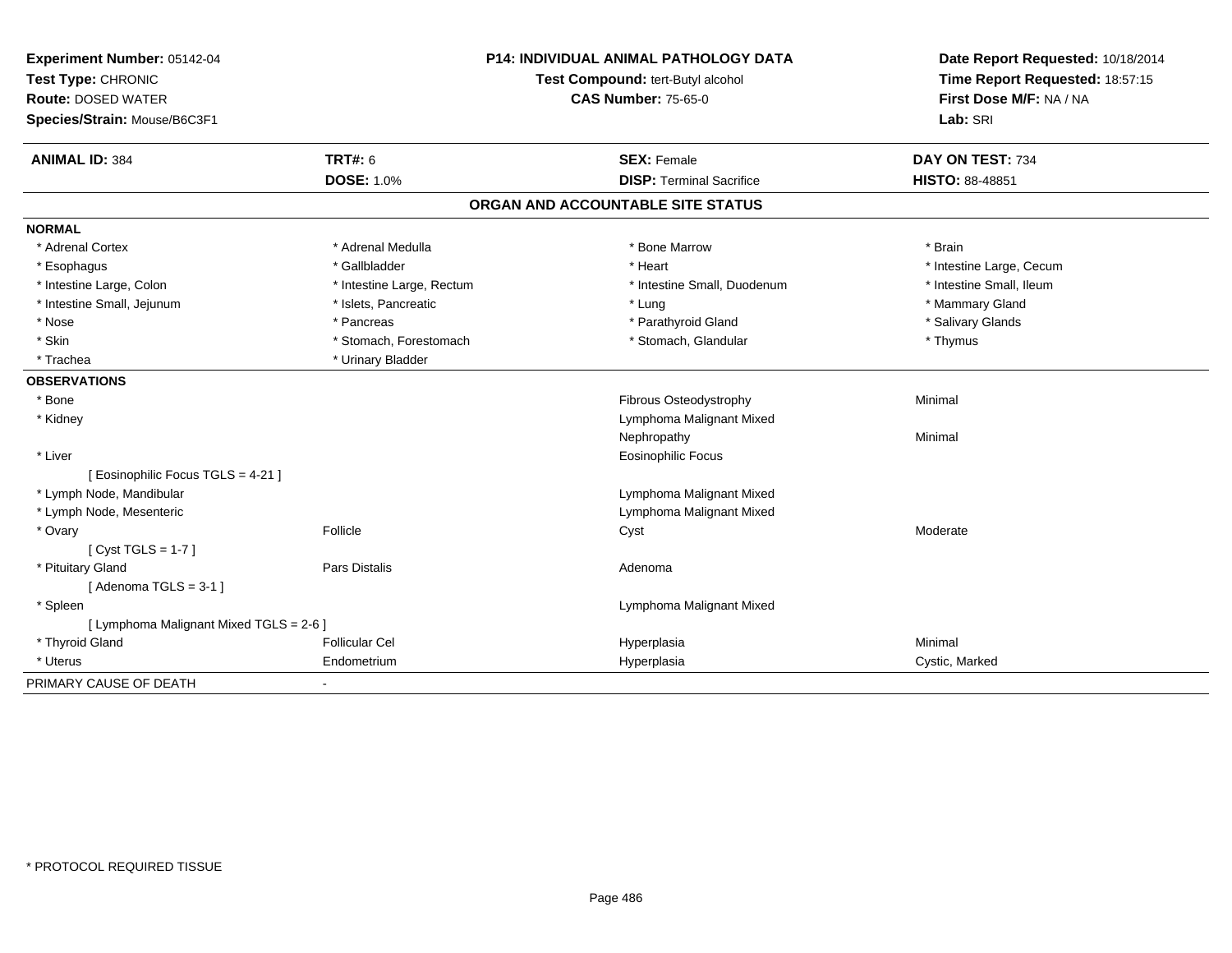| Experiment Number: 05142-04                 |                           | P14: INDIVIDUAL ANIMAL PATHOLOGY DATA | Date Report Requested: 10/18/2014 |
|---------------------------------------------|---------------------------|---------------------------------------|-----------------------------------|
| Test Type: CHRONIC                          |                           | Test Compound: tert-Butyl alcohol     | Time Report Requested: 18:57:15   |
| <b>Route: DOSED WATER</b>                   |                           | <b>CAS Number: 75-65-0</b>            | First Dose M/F: NA / NA           |
| Species/Strain: Mouse/B6C3F1                |                           |                                       | Lab: SRI                          |
| <b>ANIMAL ID: 385</b>                       | <b>TRT#: 6</b>            | <b>SEX: Female</b>                    | DAY ON TEST: 734                  |
|                                             | <b>DOSE: 1.0%</b>         | <b>DISP: Terminal Sacrifice</b>       | <b>HISTO: 88-48852</b>            |
|                                             |                           | ORGAN AND ACCOUNTABLE SITE STATUS     |                                   |
| <b>NORMAL</b>                               |                           |                                       |                                   |
| * Adrenal Medulla                           | * Bone                    | * Bone Marrow                         | * Brain                           |
| * Esophagus                                 | * Gallbladder             | * Heart                               | * Intestine Large, Cecum          |
| * Intestine Large, Colon                    | * Intestine Large, Rectum | * Intestine Small. Duodenum           | * Intestine Small, Ileum          |
| * Intestine Small, Jejunum                  | * Islets, Pancreatic      | * Lung                                | * Lymph Node, Mandibular          |
| * Lymph Node, Mesenteric                    | * Mammary Gland           | * Nose                                | * Pancreas                        |
| * Parathyroid Gland                         | * Salivary Glands         | * Skin                                | * Stomach, Forestomach            |
| * Stomach, Glandular                        | * Thyroid Gland           | * Trachea                             | * Urinary Bladder                 |
| <b>MISSING</b>                              |                           |                                       |                                   |
| * Thymus                                    |                           |                                       |                                   |
| <b>OBSERVATIONS</b>                         |                           |                                       |                                   |
| * Adrenal Cortex                            | Subcapsular               | Adenoma                               |                                   |
| * Kidney                                    |                           | Nephropathy                           | Minimal                           |
| * Liver                                     |                           | Clear Cell Focus                      |                                   |
|                                             |                           | <b>Eosinophilic Focus</b>             |                                   |
|                                             |                           | Hepatocellular Adenoma                | Multiple                          |
| [Clear Cell Focus TGLS = 5-23]              |                           |                                       |                                   |
| [ Hepatocellular Adenoma TGLS = 3-21,4-22 ] |                           |                                       |                                   |
| * Ovary                                     | Follicle                  | Cyst                                  | Marked                            |
| Note: OVARY IS POLYCYSTIC.                  |                           |                                       |                                   |
| [Cyst TGLS = $1-7$ ]                        |                           |                                       |                                   |
| * Pituitary Gland                           | <b>Pars Distalis</b>      | Adenoma                               |                                   |
| * Spleen                                    |                           | Lymphoma Malignant Mixed              |                                   |
| * Uterus                                    |                           | Hydrometra                            | Moderate                          |
|                                             | Endometrium               | Hyperplasia                           | Cystic, Moderate                  |
| [Hydrometra TGLS = $2-7$ ]                  |                           |                                       |                                   |
| PRIMARY CAUSE OF DEATH                      | $\sim$                    |                                       |                                   |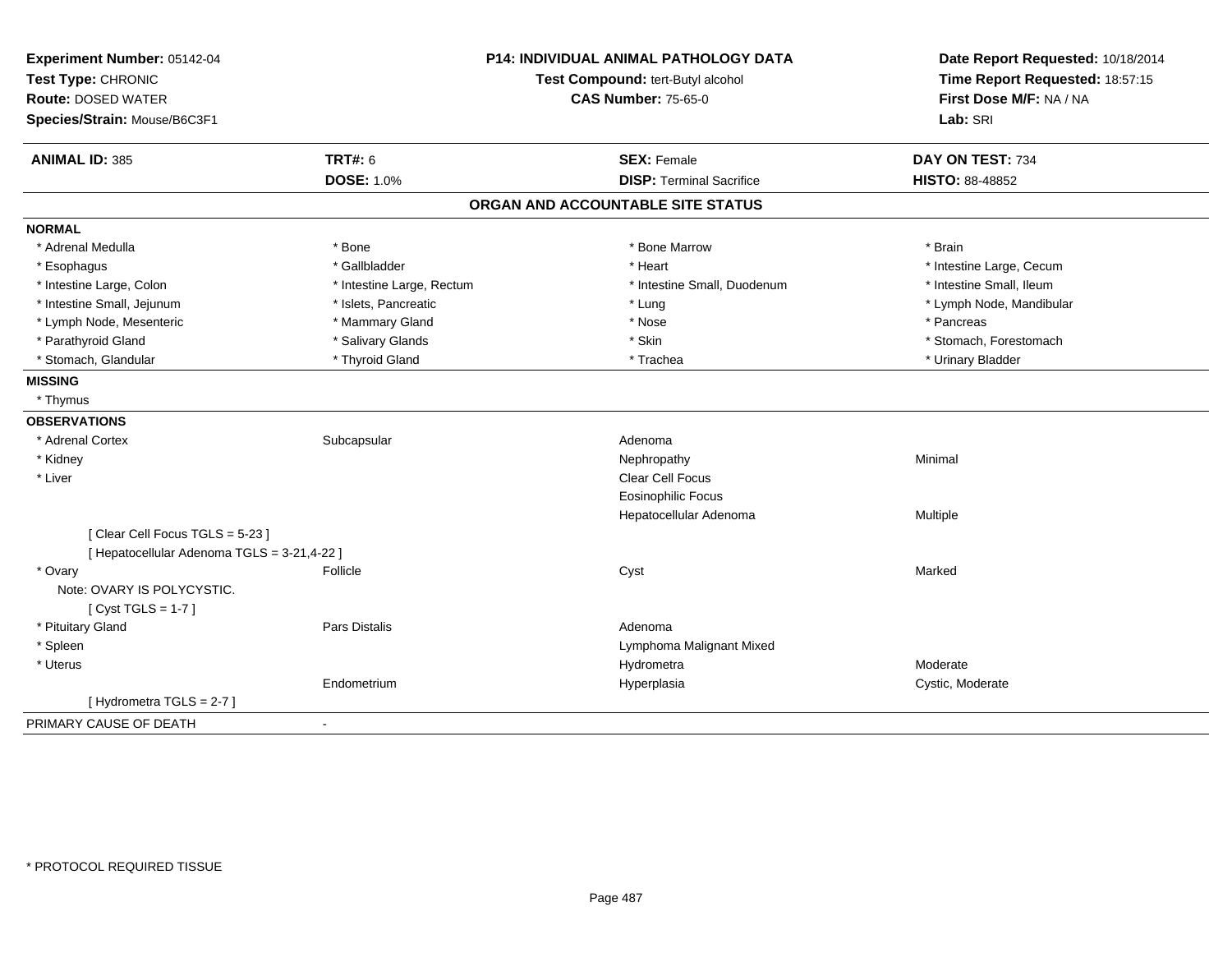| Experiment Number: 05142-04<br>Test Type: CHRONIC<br><b>Route: DOSED WATER</b><br>Species/Strain: Mouse/B6C3F1 |                                     | P14: INDIVIDUAL ANIMAL PATHOLOGY DATA<br>Test Compound: tert-Butyl alcohol<br><b>CAS Number: 75-65-0</b> | Date Report Requested: 10/18/2014<br>Time Report Requested: 18:57:15<br>First Dose M/F: NA / NA<br>Lab: SRI |
|----------------------------------------------------------------------------------------------------------------|-------------------------------------|----------------------------------------------------------------------------------------------------------|-------------------------------------------------------------------------------------------------------------|
|                                                                                                                |                                     |                                                                                                          |                                                                                                             |
| <b>ANIMAL ID: 386</b>                                                                                          | <b>TRT#: 6</b><br><b>DOSE: 1.0%</b> | <b>SEX: Female</b><br><b>DISP: Terminal Sacrifice</b>                                                    | DAY ON TEST: 734<br>HISTO: 88-48853                                                                         |
|                                                                                                                |                                     |                                                                                                          |                                                                                                             |
|                                                                                                                |                                     | ORGAN AND ACCOUNTABLE SITE STATUS                                                                        |                                                                                                             |
| <b>NORMAL</b>                                                                                                  |                                     |                                                                                                          |                                                                                                             |
| * Adrenal Cortex                                                                                               | * Adrenal Medulla                   | * Bone Marrow                                                                                            | * Brain                                                                                                     |
| * Esophagus                                                                                                    | * Gallbladder                       | * Heart                                                                                                  | * Intestine Large, Cecum                                                                                    |
| * Intestine Large, Colon                                                                                       | * Intestine Large, Rectum           | * Intestine Small, Duodenum                                                                              | * Intestine Small, Ileum                                                                                    |
| * Intestine Small, Jejunum                                                                                     | * Islets, Pancreatic                | * Lung                                                                                                   | * Lymph Node, Mandibular                                                                                    |
| * Lymph Node, Mesenteric                                                                                       | * Mammary Gland                     | * Nose                                                                                                   | * Pancreas                                                                                                  |
| * Parathyroid Gland                                                                                            | * Salivary Glands                   | * Skin                                                                                                   | * Stomach, Forestomach                                                                                      |
| * Stomach, Glandular                                                                                           | * Thymus                            | * Trachea                                                                                                | * Urinary Bladder                                                                                           |
| <b>OBSERVATIONS</b>                                                                                            |                                     |                                                                                                          |                                                                                                             |
| * Bone                                                                                                         |                                     | Fibrous Osteodystrophy                                                                                   | Mild                                                                                                        |
|                                                                                                                |                                     | Hyperostosis                                                                                             | Mild                                                                                                        |
| [ Hyperostosis TGLS = 6-22 ]                                                                                   |                                     |                                                                                                          |                                                                                                             |
| * Kidney                                                                                                       |                                     | Nephropathy                                                                                              | Mild                                                                                                        |
| * Liver                                                                                                        |                                     | Hepatocellular Adenoma                                                                                   |                                                                                                             |
| [ Hepatocellular Adenoma TGLS = 5-21 ]                                                                         |                                     |                                                                                                          |                                                                                                             |
| * Ovary                                                                                                        | Follicle                            | Cyst                                                                                                     | Marked                                                                                                      |
|                                                                                                                |                                     | Cystadenoma                                                                                              |                                                                                                             |
|                                                                                                                |                                     | Hemorrhage                                                                                               | Marked                                                                                                      |
| [Cyst TGLS = $3-7$ ]                                                                                           |                                     |                                                                                                          |                                                                                                             |
| [Cystadenoma TGLS = 4-7]                                                                                       |                                     |                                                                                                          |                                                                                                             |
| * Pituitary Gland                                                                                              |                                     | Cyst                                                                                                     | Minimal                                                                                                     |
| * Spleen                                                                                                       |                                     | Hematopoietic Cell Proliferation                                                                         | Mild                                                                                                        |
| * Thyroid Gland                                                                                                | <b>Follicular Cel</b>               | Adenoma                                                                                                  |                                                                                                             |
|                                                                                                                | <b>Follicular Cel</b>               | Hyperplasia                                                                                              | Mild                                                                                                        |
| Tooth                                                                                                          | Incisor                             | Dysplasia                                                                                                | Mild                                                                                                        |
| * Uterus                                                                                                       |                                     | Hydrometra                                                                                               | Moderate                                                                                                    |
|                                                                                                                | Endometrium                         | Hyperplasia                                                                                              | Cystic, Marked                                                                                              |
| [Hydrometra TGLS = 1-7]                                                                                        |                                     |                                                                                                          |                                                                                                             |
| [ Hyperplasia TGLS = 2-7 ]                                                                                     |                                     |                                                                                                          |                                                                                                             |
| PRIMARY CAUSE OF DEATH                                                                                         |                                     |                                                                                                          |                                                                                                             |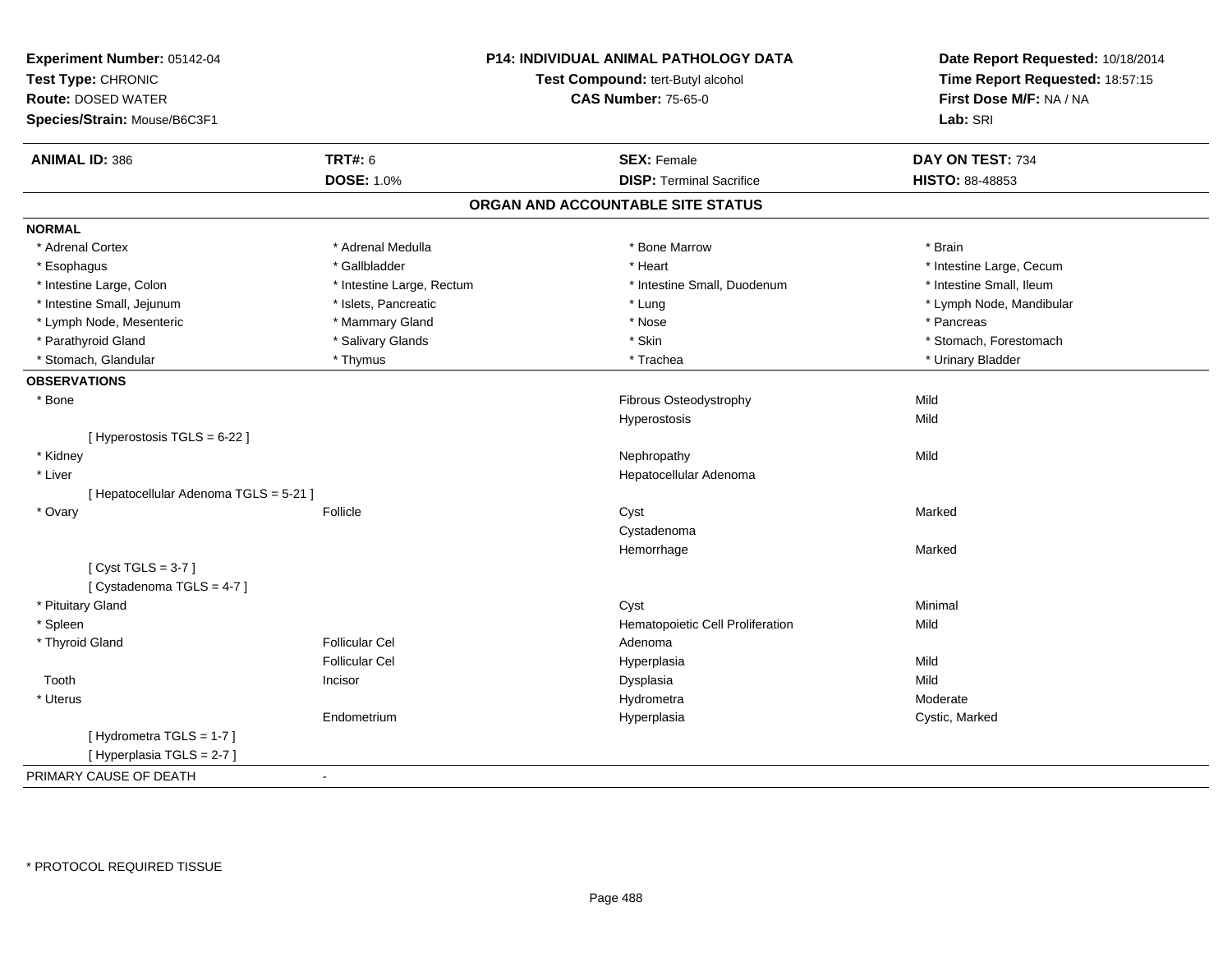| Experiment Number: 05142-04<br>Test Type: CHRONIC<br><b>Route: DOSED WATER</b><br>Species/Strain: Mouse/B6C3F1 |                           | P14: INDIVIDUAL ANIMAL PATHOLOGY DATA<br>Test Compound: tert-Butyl alcohol<br><b>CAS Number: 75-65-0</b> | Date Report Requested: 10/18/2014<br>Time Report Requested: 18:57:15<br>First Dose M/F: NA / NA<br>Lab: SRI |
|----------------------------------------------------------------------------------------------------------------|---------------------------|----------------------------------------------------------------------------------------------------------|-------------------------------------------------------------------------------------------------------------|
| <b>ANIMAL ID: 387</b>                                                                                          | <b>TRT#: 6</b>            | <b>SEX: Female</b>                                                                                       | DAY ON TEST: 646                                                                                            |
|                                                                                                                | <b>DOSE: 1.0%</b>         | <b>DISP:</b> Moribund Sacrifice                                                                          | HISTO: 88-48365                                                                                             |
|                                                                                                                |                           | ORGAN AND ACCOUNTABLE SITE STATUS                                                                        |                                                                                                             |
| <b>NORMAL</b>                                                                                                  |                           |                                                                                                          |                                                                                                             |
| * Adrenal Cortex                                                                                               | * Adrenal Medulla         | * Bone                                                                                                   | * Bone Marrow                                                                                               |
| * Brain                                                                                                        | * Esophagus               | * Heart                                                                                                  | * Intestine Large, Cecum                                                                                    |
| * Intestine Large, Colon                                                                                       | * Intestine Large, Rectum | * Intestine Small, Duodenum                                                                              | * Intestine Small, Ileum                                                                                    |
| * Intestine Small, Jejunum                                                                                     | * Islets, Pancreatic      | * Lymph Node, Mandibular                                                                                 | * Lymph Node, Mesenteric                                                                                    |
| * Mammary Gland                                                                                                | * Nose                    | * Pancreas                                                                                               | * Parathyroid Gland                                                                                         |
| * Pituitary Gland                                                                                              | * Salivary Glands         | * Skin                                                                                                   | * Stomach, Forestomach                                                                                      |
| * Stomach, Glandular                                                                                           | * Thymus                  | * Trachea                                                                                                | * Urinary Bladder                                                                                           |
| <b>OBSERVATIONS</b>                                                                                            |                           |                                                                                                          |                                                                                                             |
| * Gallbladder                                                                                                  | Mucosa                    | Hyperplasia                                                                                              | Moderate                                                                                                    |
| * Kidney                                                                                                       | Pelvis                    | Dilatation                                                                                               | Mild                                                                                                        |
|                                                                                                                |                           | Metaplasia                                                                                               | Osseous, Minimal                                                                                            |
|                                                                                                                |                           | Nephropathy                                                                                              | Mild                                                                                                        |
| * Liver                                                                                                        |                           | Hepatocellular Adenoma                                                                                   | Multiple                                                                                                    |
|                                                                                                                |                           | Hepatocellular Carcinoma                                                                                 |                                                                                                             |
|                                                                                                                |                           | Inflammation                                                                                             | Focal, Mild                                                                                                 |
|                                                                                                                |                           | Lymphoma Malignant Mixed                                                                                 |                                                                                                             |
|                                                                                                                |                           | Pigmentation                                                                                             | Mild                                                                                                        |
| [ Hepatocellular Adenoma TGLS = 4-22,3-23,6-24 ]                                                               |                           |                                                                                                          |                                                                                                             |
| [ Hepatocellular Carcinoma TGLS = 2-21 ]                                                                       |                           |                                                                                                          |                                                                                                             |
| [ Lymphoma Malignant Mixed TGLS = 3-23 ]                                                                       |                           |                                                                                                          |                                                                                                             |
| * Lung                                                                                                         |                           | Hepatocellular Carcinoma                                                                                 | Metastatic (Liver)                                                                                          |
| [ Hepatocellular Carcinoma TGLS = 5-2,5-2-1 ]                                                                  |                           |                                                                                                          |                                                                                                             |
| * Ovary                                                                                                        | Follicle                  | Cyst                                                                                                     | Mild                                                                                                        |
| * Spleen                                                                                                       |                           | Hematopoietic Cell Proliferation                                                                         | Moderate                                                                                                    |
| [ Hematopoietic Cell Proliferation TGLS = 1-6 ]                                                                |                           |                                                                                                          |                                                                                                             |
| * Thyroid Gland                                                                                                | <b>Follicular Cel</b>     | Hyperplasia                                                                                              | Minimal                                                                                                     |
| * Uterus                                                                                                       | Endometrium               | Hyperplasia                                                                                              | Cystic, Mild                                                                                                |
| PRIMARY CAUSE OF DEATH                                                                                         |                           |                                                                                                          |                                                                                                             |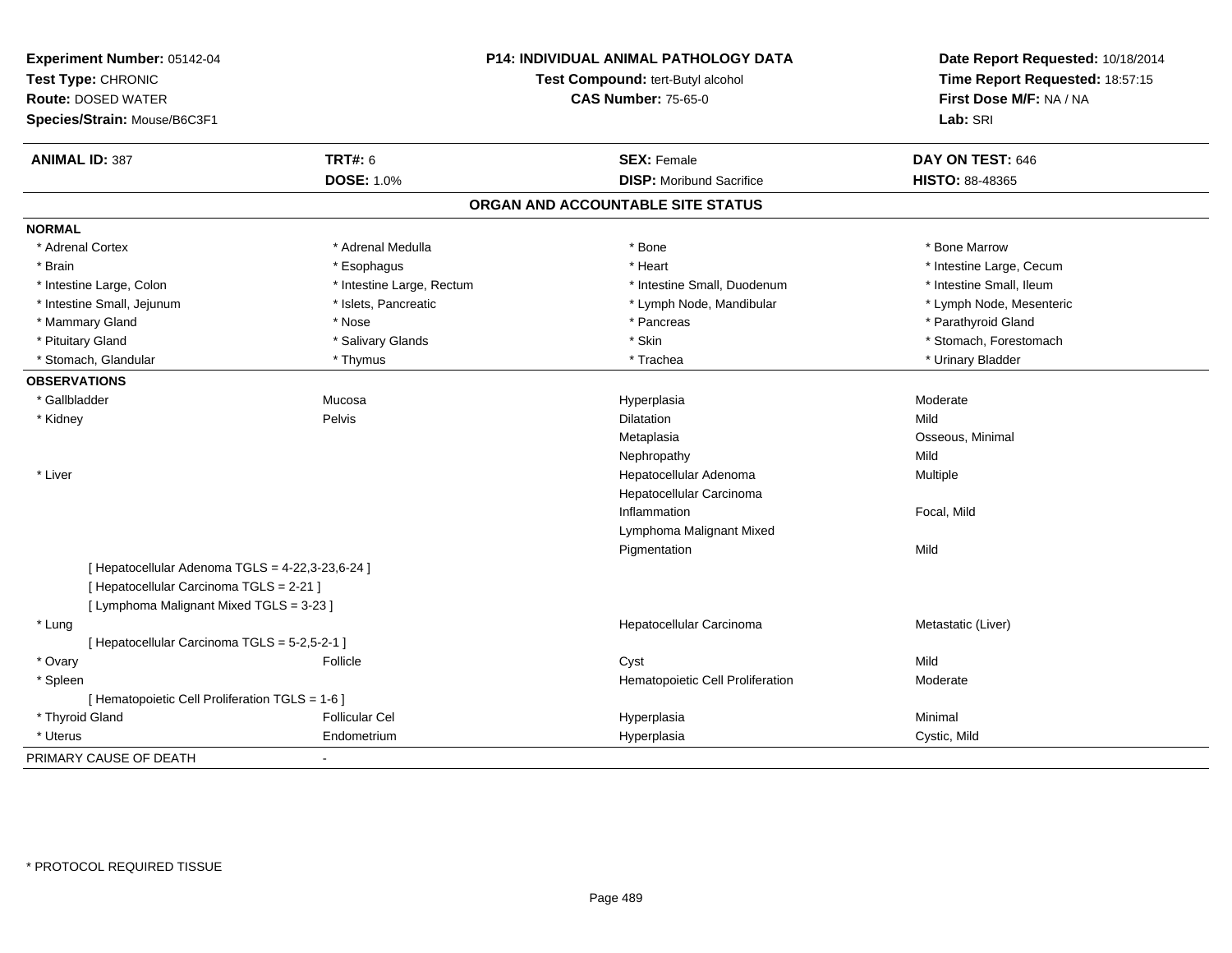| Experiment Number: 05142-04                      |                                   | <b>P14: INDIVIDUAL ANIMAL PATHOLOGY DATA</b> | Date Report Requested: 10/18/2014 |
|--------------------------------------------------|-----------------------------------|----------------------------------------------|-----------------------------------|
| Test Type: CHRONIC                               | Test Compound: tert-Butyl alcohol |                                              | Time Report Requested: 18:57:15   |
| <b>Route: DOSED WATER</b>                        |                                   | <b>CAS Number: 75-65-0</b>                   | First Dose M/F: NA / NA           |
| Species/Strain: Mouse/B6C3F1                     |                                   |                                              | Lab: SRI                          |
| <b>ANIMAL ID: 388</b>                            | TRT#: 6                           | <b>SEX: Female</b>                           | DAY ON TEST: 734                  |
|                                                  | <b>DOSE: 1.0%</b>                 | <b>DISP: Terminal Sacrifice</b>              | <b>HISTO: 88-48854</b>            |
|                                                  |                                   | ORGAN AND ACCOUNTABLE SITE STATUS            |                                   |
| <b>NORMAL</b>                                    |                                   |                                              |                                   |
| * Adrenal Cortex                                 | * Adrenal Medulla                 | * Bone Marrow                                | * Brain                           |
| * Esophagus                                      | * Gallbladder                     | * Heart                                      | * Intestine Large, Cecum          |
| * Intestine Large, Colon                         | * Intestine Large, Rectum         | * Intestine Small, Duodenum                  | * Intestine Small, Ileum          |
| * Intestine Small, Jejunum                       | * Islets, Pancreatic              | * Lung                                       | * Lymph Node, Mandibular          |
| * Lymph Node, Mesenteric                         | * Mammary Gland                   | * Nose                                       | * Ovary                           |
| * Pancreas                                       | * Parathyroid Gland               | * Pituitary Gland                            | * Salivary Glands                 |
| * Skin                                           | * Stomach, Forestomach            | * Stomach, Glandular                         | * Trachea                         |
| * Urinary Bladder                                |                                   |                                              |                                   |
| <b>MISSING</b>                                   |                                   |                                              |                                   |
| * Thymus                                         |                                   |                                              |                                   |
| <b>OBSERVATIONS</b>                              |                                   |                                              |                                   |
| * Bone                                           |                                   | Fibrous Osteodystrophy                       | Minimal                           |
| * Kidney                                         |                                   | Nephropathy                                  | Mild                              |
| * Liver                                          |                                   | Hepatocellular Adenoma                       | <b>Multiple</b>                   |
| [ Hepatocellular Adenoma TGLS = 3-21,4-22,5-23 ] |                                   |                                              |                                   |
| * Spleen                                         |                                   | Lymphoma Malignant Mixed                     |                                   |
| [ Lymphoma Malignant Mixed TGLS = 2-6 ]          |                                   |                                              |                                   |
| * Thyroid Gland                                  |                                   | Degeneration                                 | Cystic, Minimal                   |
| * Uterus                                         | Endometrium                       | Hyperplasia                                  | Cystic, Marked                    |
| [Hyperplasia TGLS = 1-7]                         |                                   |                                              |                                   |
| PRIMARY CAUSE OF DEATH                           |                                   |                                              |                                   |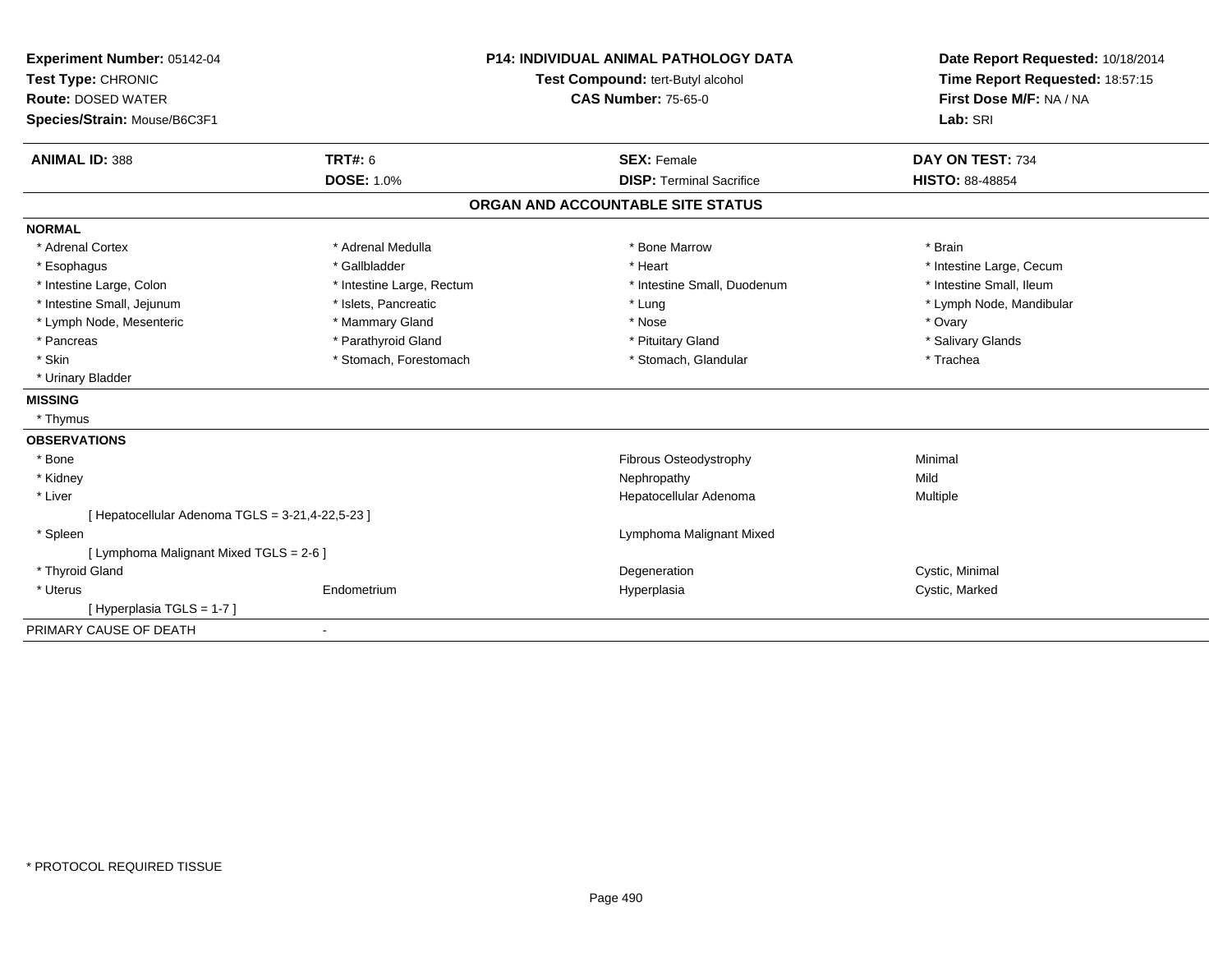| Experiment Number: 05142-04<br>Test Type: CHRONIC<br><b>Route: DOSED WATER</b><br>Species/Strain: Mouse/B6C3F1 |                            | <b>P14: INDIVIDUAL ANIMAL PATHOLOGY DATA</b><br>Test Compound: tert-Butyl alcohol<br><b>CAS Number: 75-65-0</b> | Date Report Requested: 10/18/2014<br>Time Report Requested: 18:57:15<br>First Dose M/F: NA / NA<br>Lab: SRI |
|----------------------------------------------------------------------------------------------------------------|----------------------------|-----------------------------------------------------------------------------------------------------------------|-------------------------------------------------------------------------------------------------------------|
| <b>ANIMAL ID: 389</b>                                                                                          | <b>TRT#: 6</b>             | <b>SEX: Female</b>                                                                                              | DAY ON TEST: 440                                                                                            |
|                                                                                                                | <b>DOSE: 1.0%</b>          | <b>DISP: Accidentally Killed</b>                                                                                | <b>HISTO: 88-45557</b>                                                                                      |
|                                                                                                                |                            | ORGAN AND ACCOUNTABLE SITE STATUS                                                                               |                                                                                                             |
| <b>NORMAL</b>                                                                                                  |                            |                                                                                                                 |                                                                                                             |
| * Adrenal Cortex                                                                                               | * Adrenal Medulla          | * Bone                                                                                                          | * Bone Marrow                                                                                               |
| * Brain                                                                                                        | * Esophagus                | * Heart                                                                                                         | * Intestine Large, Colon                                                                                    |
| * Islets. Pancreatic                                                                                           | * Kidney                   | * Lung                                                                                                          | * Lymph Node, Mandibular                                                                                    |
| * Lymph Node, Mesenteric                                                                                       | * Mammary Gland            | * Nose                                                                                                          | * Ovary                                                                                                     |
| * Pancreas                                                                                                     | * Parathyroid Gland        | * Pituitary Gland                                                                                               | * Salivary Glands                                                                                           |
| * Skin                                                                                                         | * Spleen                   | * Stomach, Forestomach                                                                                          | * Thymus                                                                                                    |
| * Thyroid Gland                                                                                                | * Trachea                  | * Urinary Bladder                                                                                               |                                                                                                             |
| <b>AUTO PRECLUDES DIAG.</b>                                                                                    |                            |                                                                                                                 |                                                                                                             |
| * Gallbladder                                                                                                  | * Intestine Large, Cecum   | * Intestine Large, Rectum                                                                                       | * Intestine Small, Duodenum                                                                                 |
| * Intestine Small, Ileum                                                                                       | * Intestine Small, Jejunum |                                                                                                                 |                                                                                                             |
| <b>OBSERVATIONS</b>                                                                                            |                            |                                                                                                                 |                                                                                                             |
| * Liver                                                                                                        |                            | Fatty Change                                                                                                    | Mild                                                                                                        |
|                                                                                                                |                            | Hepatocellular Adenoma                                                                                          |                                                                                                             |
| [ Hepatocellular Adenoma TGLS = 2-21 ]                                                                         |                            |                                                                                                                 |                                                                                                             |
| * Stomach, Glandular                                                                                           |                            | Pigmentation                                                                                                    | Mild                                                                                                        |
| [ Pigmentation TGLS = 3-4-1 ]                                                                                  |                            |                                                                                                                 |                                                                                                             |
| * Uterus                                                                                                       | Endometrium                | Hyperplasia                                                                                                     | Cystic, Moderate                                                                                            |
| [Hyperplasia TGLS = 1-7]                                                                                       |                            |                                                                                                                 |                                                                                                             |
| PRIMARY CAUSE OF DEATH                                                                                         |                            |                                                                                                                 |                                                                                                             |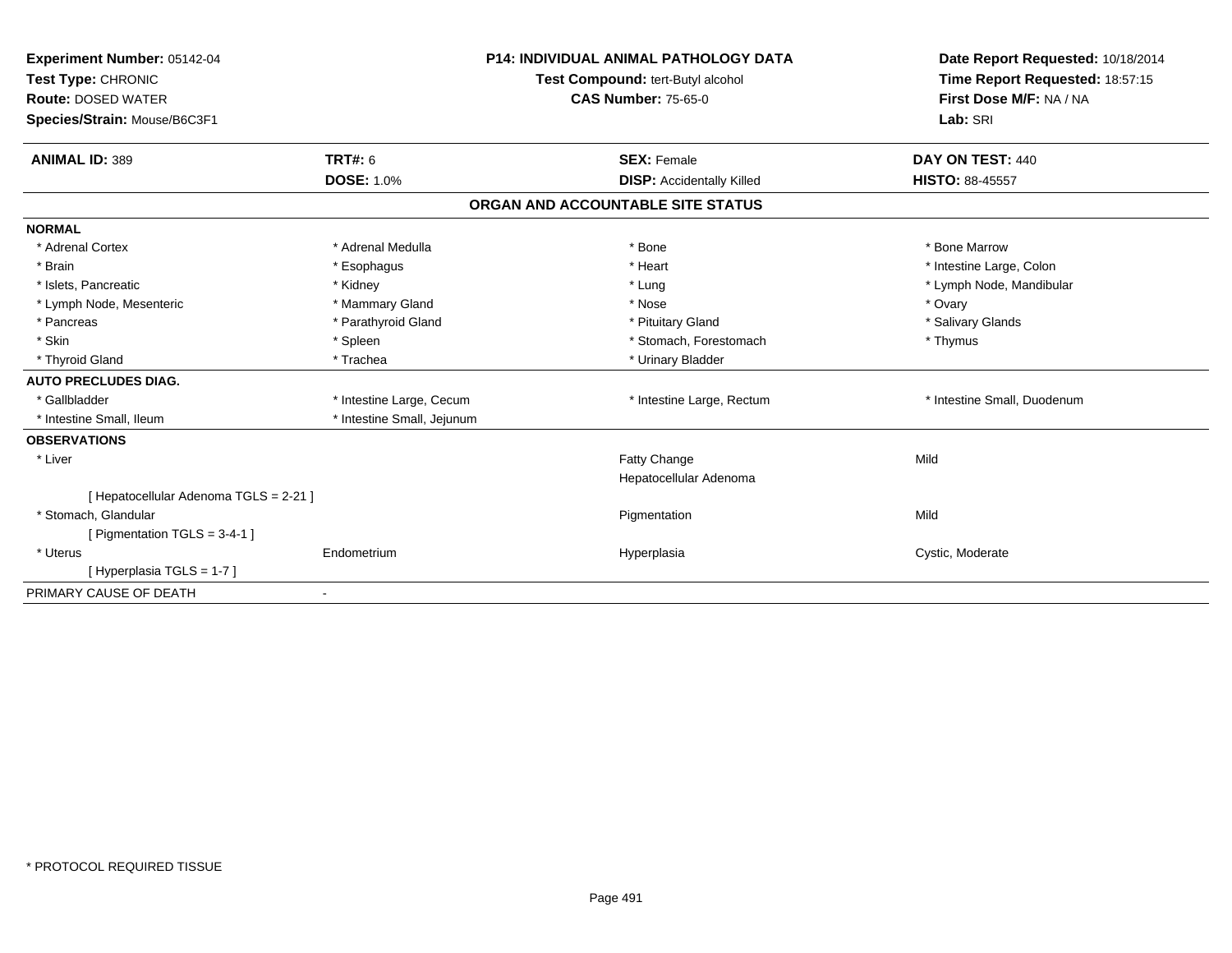| First Dose M/F: NA / NA<br><b>CAS Number: 75-65-0</b><br><b>Route: DOSED WATER</b><br>Lab: SRI<br>Species/Strain: Mouse/B6C3F1<br><b>ANIMAL ID: 390</b><br><b>TRT#: 6</b><br><b>SEX: Female</b><br>DAY ON TEST: 734<br><b>DOSE: 1.0%</b><br><b>DISP: Terminal Sacrifice</b><br><b>HISTO: 88-48855</b><br>ORGAN AND ACCOUNTABLE SITE STATUS<br><b>NORMAL</b><br>* Adrenal Medulla<br>* Bone Marrow<br>* Adrenal Cortex<br>* Esophagus | Date Report Requested: 10/18/2014<br>Time Report Requested: 18:57:15 |
|--------------------------------------------------------------------------------------------------------------------------------------------------------------------------------------------------------------------------------------------------------------------------------------------------------------------------------------------------------------------------------------------------------------------------------------|----------------------------------------------------------------------|
|                                                                                                                                                                                                                                                                                                                                                                                                                                      |                                                                      |
|                                                                                                                                                                                                                                                                                                                                                                                                                                      |                                                                      |
|                                                                                                                                                                                                                                                                                                                                                                                                                                      |                                                                      |
|                                                                                                                                                                                                                                                                                                                                                                                                                                      |                                                                      |
|                                                                                                                                                                                                                                                                                                                                                                                                                                      |                                                                      |
|                                                                                                                                                                                                                                                                                                                                                                                                                                      |                                                                      |
| * Gallbladder<br>* Heart<br>* Intestine Large, Cecum<br>* Intestine Large, Colon                                                                                                                                                                                                                                                                                                                                                     |                                                                      |
| * Intestine Small, Duodenum<br>* Intestine Small, Ileum<br>* Intestine Small, Jejunum<br>* Intestine Large, Rectum                                                                                                                                                                                                                                                                                                                   |                                                                      |
| * Islets, Pancreatic<br>* Lymph Node, Mandibular<br>* Lymph Node, Mesenteric<br>* Lung                                                                                                                                                                                                                                                                                                                                               |                                                                      |
| * Mammary Gland<br>* Ovary<br>* Pancreas<br>* Nose                                                                                                                                                                                                                                                                                                                                                                                   |                                                                      |
| * Parathyroid Gland<br>* Skin<br>* Stomach, Forestomach<br>* Salivary Glands                                                                                                                                                                                                                                                                                                                                                         |                                                                      |
| * Urinary Bladder<br>* Stomach, Glandular<br>* Thymus<br>* Trachea                                                                                                                                                                                                                                                                                                                                                                   |                                                                      |
| <b>OBSERVATIONS</b>                                                                                                                                                                                                                                                                                                                                                                                                                  |                                                                      |
| Fibrous Osteodystrophy<br>Minimal<br>* Bone                                                                                                                                                                                                                                                                                                                                                                                          |                                                                      |
| * Brain<br>Minimal<br>Compression                                                                                                                                                                                                                                                                                                                                                                                                    |                                                                      |
| Mild<br>* Kidney<br>Nephropathy                                                                                                                                                                                                                                                                                                                                                                                                      |                                                                      |
| * Liver<br>Hepatocellular Carcinoma                                                                                                                                                                                                                                                                                                                                                                                                  |                                                                      |
| [ Hepatocellular Carcinoma TGLS = 4-22 ]                                                                                                                                                                                                                                                                                                                                                                                             |                                                                      |
| Fat<br>Mild<br>Mesentery<br>Necrosis                                                                                                                                                                                                                                                                                                                                                                                                 |                                                                      |
| [Necrosis TGLS = $1-21$ ]                                                                                                                                                                                                                                                                                                                                                                                                            |                                                                      |
| * Pituitary Gland<br>Pars Distalis<br>Adenoma                                                                                                                                                                                                                                                                                                                                                                                        |                                                                      |
| [Adenoma TGLS = $5-1$ ]                                                                                                                                                                                                                                                                                                                                                                                                              |                                                                      |
| * Spleen<br>Hematopoietic Cell Proliferation<br>Moderate                                                                                                                                                                                                                                                                                                                                                                             |                                                                      |
| [ Hematopoietic Cell Proliferation TGLS = 3-6 ]                                                                                                                                                                                                                                                                                                                                                                                      |                                                                      |
| * Thyroid Gland<br><b>Follicular Cel</b><br>Mild<br>Hyperplasia                                                                                                                                                                                                                                                                                                                                                                      |                                                                      |
| * Uterus<br>Endometrium<br>Hyperplasia<br>Cystic, Marked                                                                                                                                                                                                                                                                                                                                                                             |                                                                      |
| [ Hyperplasia TGLS = 2-7 ]                                                                                                                                                                                                                                                                                                                                                                                                           |                                                                      |
| PRIMARY CAUSE OF DEATH                                                                                                                                                                                                                                                                                                                                                                                                               |                                                                      |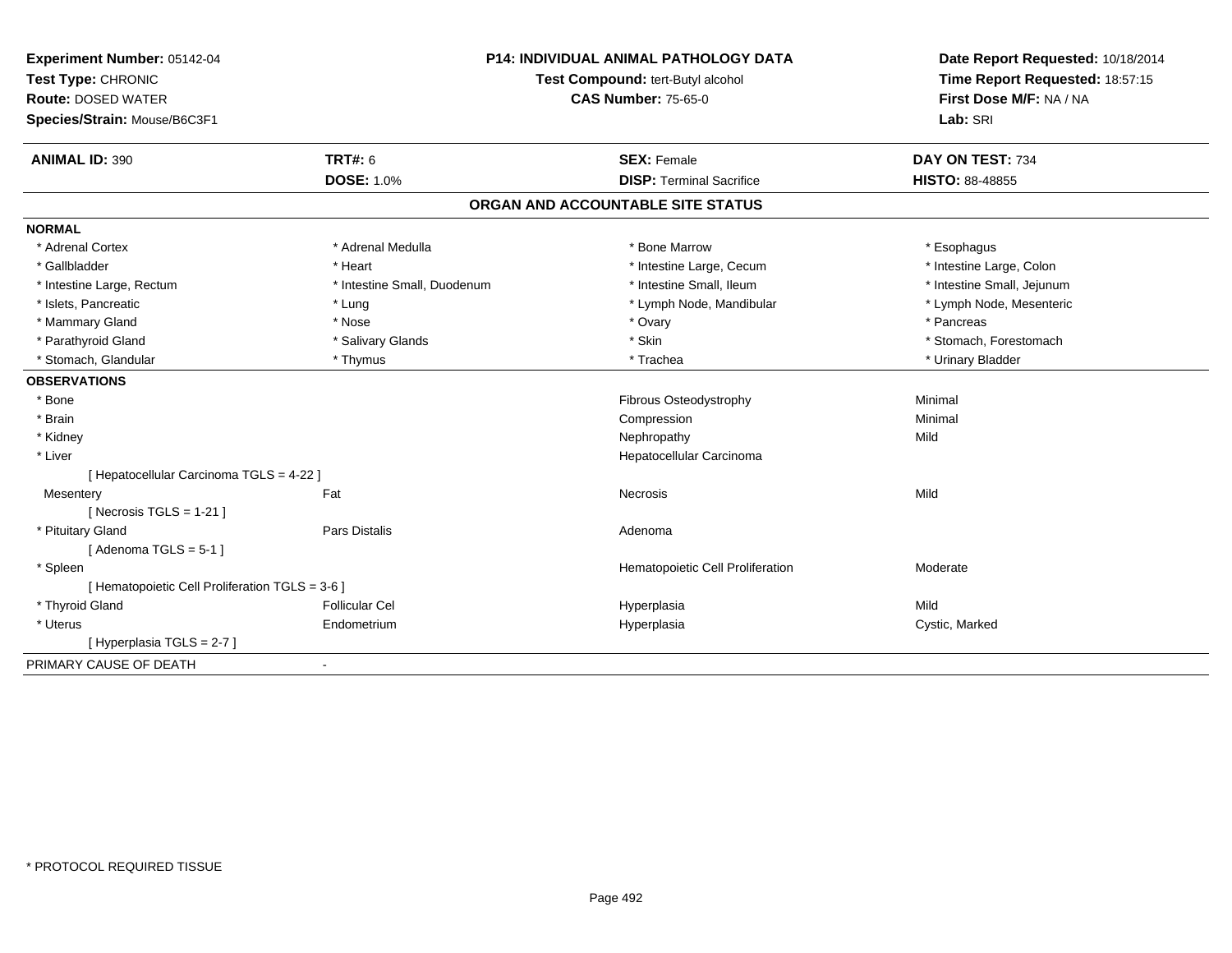| Experiment Number: 05142-04<br>Test Type: CHRONIC<br><b>Route: DOSED WATER</b><br>Species/Strain: Mouse/B6C3F1 | P14: INDIVIDUAL ANIMAL PATHOLOGY DATA<br>Test Compound: tert-Butyl alcohol<br><b>CAS Number: 75-65-0</b> |                                   | Date Report Requested: 10/18/2014<br>Time Report Requested: 18:57:15<br>First Dose M/F: NA / NA<br>Lab: SRI |
|----------------------------------------------------------------------------------------------------------------|----------------------------------------------------------------------------------------------------------|-----------------------------------|-------------------------------------------------------------------------------------------------------------|
| <b>ANIMAL ID: 391</b>                                                                                          | <b>TRT#: 6</b>                                                                                           | <b>SEX: Female</b>                | DAY ON TEST: 591                                                                                            |
|                                                                                                                | <b>DOSE: 1.0%</b>                                                                                        | <b>DISP:</b> Moribund Sacrifice   | HISTO: 88-46984                                                                                             |
|                                                                                                                |                                                                                                          | ORGAN AND ACCOUNTABLE SITE STATUS |                                                                                                             |
| <b>NORMAL</b>                                                                                                  |                                                                                                          |                                   |                                                                                                             |
| * Adrenal Cortex                                                                                               | * Adrenal Medulla                                                                                        | * Bone Marrow                     | * Esophagus                                                                                                 |
| * Gallbladder                                                                                                  | * Heart                                                                                                  | * Intestine Large, Cecum          | * Intestine Large, Colon                                                                                    |
| * Intestine Large, Rectum                                                                                      | * Intestine Small, Duodenum                                                                              | * Intestine Small, Ileum          | * Intestine Small, Jejunum                                                                                  |
| * Islets, Pancreatic                                                                                           | * Kidney                                                                                                 | * Lymph Node, Mandibular          | * Lymph Node, Mesenteric                                                                                    |
| * Nose                                                                                                         | * Ovary                                                                                                  | * Pancreas                        | * Parathyroid Gland                                                                                         |
| * Salivary Glands                                                                                              | * Skin                                                                                                   | * Stomach, Forestomach            | * Stomach, Glandular                                                                                        |
| * Thymus                                                                                                       | * Trachea                                                                                                | * Urinary Bladder                 |                                                                                                             |
| <b>OBSERVATIONS</b>                                                                                            |                                                                                                          |                                   |                                                                                                             |
| * Bone                                                                                                         |                                                                                                          | Fibrous Osteodystrophy            | Minimal                                                                                                     |
| * Brain                                                                                                        |                                                                                                          | Compression                       | Moderate                                                                                                    |
| [Compression TGLS = 6-1]                                                                                       |                                                                                                          |                                   |                                                                                                             |
| * Liver                                                                                                        |                                                                                                          | Hepatocellular Adenoma            |                                                                                                             |
| [ Hepatocellular Adenoma TGLS = 8-23 ]                                                                         |                                                                                                          |                                   |                                                                                                             |
| * Lung                                                                                                         |                                                                                                          | Alveolar/Bronchiolar Carcinoma    |                                                                                                             |
|                                                                                                                |                                                                                                          | Hyperplasia                       | Macrophage, Mild                                                                                            |
| [ Alveolar/Bronchiolar Carcinoma TGLS = 4-2 ]<br>[ Hyperplasia TGLS = 3-2 ]                                    |                                                                                                          |                                   |                                                                                                             |
| * Mammary Gland                                                                                                |                                                                                                          | Dilatation                        | Mild                                                                                                        |
| Mesentery                                                                                                      | Fat                                                                                                      | Necrosis                          | Mild                                                                                                        |
| [ Necrosis $TGLS = 2-21$ ]                                                                                     |                                                                                                          |                                   |                                                                                                             |
| * Pituitary Gland                                                                                              | Pars Distalis                                                                                            | Adenoma                           |                                                                                                             |
| [Adenoma TGLS = $5-1$ ]                                                                                        |                                                                                                          |                                   |                                                                                                             |
| * Spleen                                                                                                       |                                                                                                          | Hematopoietic Cell Proliferation  | Mild                                                                                                        |
| * Thyroid Gland                                                                                                |                                                                                                          | Degeneration                      | Cystic, Mild                                                                                                |
| * Uterus                                                                                                       |                                                                                                          | Hydrometra                        | Moderate                                                                                                    |
|                                                                                                                | Endometrium                                                                                              | Hyperplasia                       | Cystic, Moderate                                                                                            |
| [Hydrometra TGLS = 1-7]                                                                                        |                                                                                                          |                                   |                                                                                                             |
| PRIMARY CAUSE OF DEATH                                                                                         | $\sim$                                                                                                   |                                   |                                                                                                             |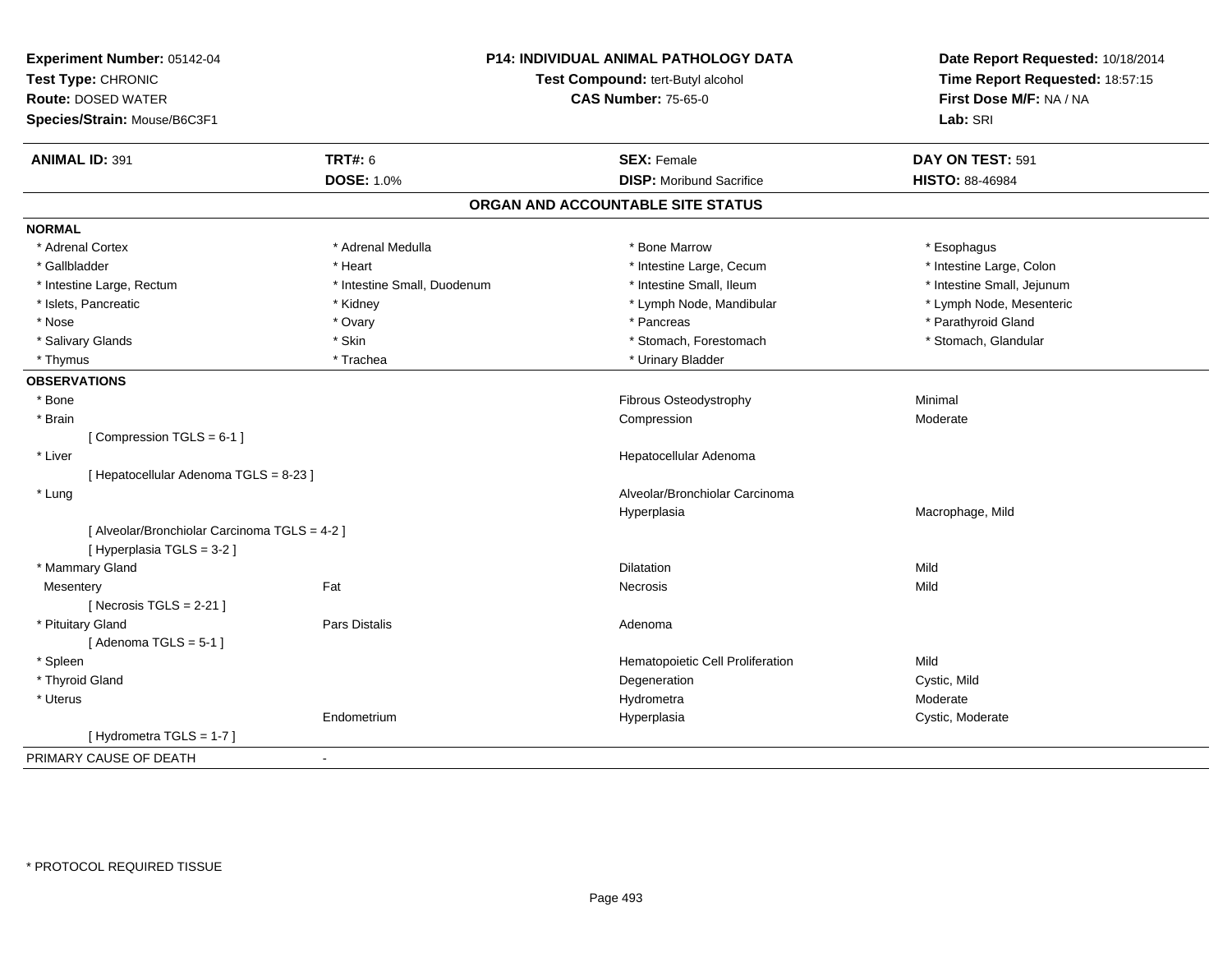| Experiment Number: 05142-04<br>Test Type: CHRONIC<br><b>Route: DOSED WATER</b> |                          | <b>P14: INDIVIDUAL ANIMAL PATHOLOGY DATA</b> | Date Report Requested: 10/18/2014<br>Time Report Requested: 18:57:15<br>First Dose M/F: NA / NA |
|--------------------------------------------------------------------------------|--------------------------|----------------------------------------------|-------------------------------------------------------------------------------------------------|
|                                                                                |                          | Test Compound: tert-Butyl alcohol            |                                                                                                 |
|                                                                                |                          | <b>CAS Number: 75-65-0</b>                   |                                                                                                 |
| Species/Strain: Mouse/B6C3F1                                                   |                          |                                              | Lab: SRI                                                                                        |
| <b>ANIMAL ID: 392</b>                                                          | <b>TRT#: 6</b>           | <b>SEX: Female</b>                           | DAY ON TEST: 734                                                                                |
|                                                                                | <b>DOSE: 1.0%</b>        | <b>DISP: Terminal Sacrifice</b>              | <b>HISTO: 88-48856</b>                                                                          |
|                                                                                |                          | ORGAN AND ACCOUNTABLE SITE STATUS            |                                                                                                 |
| <b>NORMAL</b>                                                                  |                          |                                              |                                                                                                 |
| * Adrenal Cortex                                                               | * Adrenal Medulla        | * Bone                                       | * Bone Marrow                                                                                   |
| * Brain                                                                        | * Esophagus              | * Gallbladder                                | * Heart                                                                                         |
| * Intestine Large, Cecum                                                       | * Intestine Large, Colon | * Intestine Large, Rectum                    | * Intestine Small, Duodenum                                                                     |
| * Islets, Pancreatic                                                           | * Lung                   | * Lymph Node, Mandibular                     | * Mammary Gland                                                                                 |
| * Nose                                                                         | * Ovary                  | * Pancreas                                   | * Parathyroid Gland                                                                             |
| * Pituitary Gland                                                              | * Salivary Glands        | * Skin                                       | * Stomach, Forestomach                                                                          |
| * Stomach, Glandular                                                           | * Thymus                 | * Trachea                                    | * Urinary Bladder                                                                               |
| <b>OBSERVATIONS</b>                                                            |                          |                                              |                                                                                                 |
| * Intestine Small, Ileum                                                       |                          | Lymphoma Malignant Mixed                     |                                                                                                 |
| [ Lymphoma Malignant Mixed TGLS = 4-23 ]                                       |                          |                                              |                                                                                                 |
| * Intestine Small, Jejunum                                                     |                          | Lymphoma Malignant Mixed                     |                                                                                                 |
| [ Lymphoma Malignant Mixed TGLS = 4-23 ]                                       |                          |                                              |                                                                                                 |
| * Kidney                                                                       |                          | Nephropathy                                  | Minimal                                                                                         |
| * Liver                                                                        |                          | <b>Eosinophilic Focus</b>                    |                                                                                                 |
|                                                                                |                          | Hepatocellular Carcinoma                     | Multiple                                                                                        |
|                                                                                |                          | Inflammation                                 | Focal, Mild                                                                                     |
| [Eosinophilic Focus TGLS = 8-27]                                               |                          |                                              |                                                                                                 |
| [ Hepatocellular Carcinoma TGLS = 5-24,6-25,7-26,8-27 ]                        |                          |                                              |                                                                                                 |
| * Lymph Node, Mesenteric                                                       |                          | Lymphoma Malignant Mixed                     |                                                                                                 |
| [ Lymphoma Malignant Mixed TGLS = 3-22 ]                                       |                          |                                              |                                                                                                 |
| Mesentery                                                                      |                          | Lymphoma Malignant Mixed                     |                                                                                                 |
| [ Lymphoma Malignant Mixed TGLS = 1-21 ]                                       |                          |                                              |                                                                                                 |
| * Spleen                                                                       |                          | Hematopoietic Cell Proliferation             | Moderate                                                                                        |
|                                                                                |                          | Lymphoma Malignant Mixed                     |                                                                                                 |
| [ Hematopoietic Cell Proliferation TGLS = 2-6 ]                                |                          |                                              |                                                                                                 |
| * Thyroid Gland                                                                |                          | Degeneration                                 | Cystic, Mild                                                                                    |
|                                                                                | <b>Follicular Cel</b>    | Hyperplasia                                  | Mild                                                                                            |
| * Uterus                                                                       | Endometrium              | Hyperplasia                                  | Cystic, Moderate                                                                                |
| PRIMARY CAUSE OF DEATH                                                         |                          |                                              |                                                                                                 |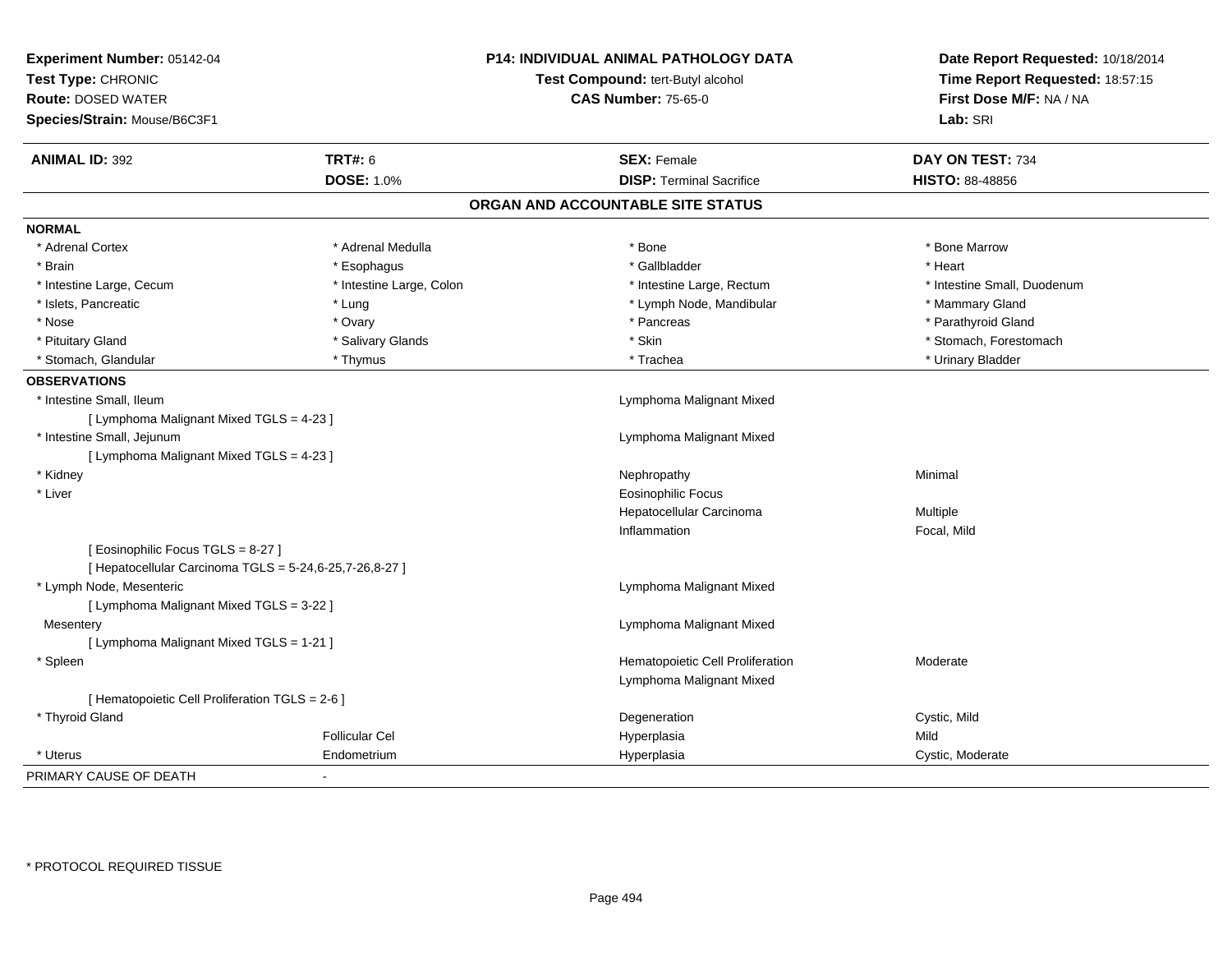| Experiment Number: 05142-04<br>Test Type: CHRONIC<br><b>Route: DOSED WATER</b><br>Species/Strain: Mouse/B6C3F1 |                          | <b>P14: INDIVIDUAL ANIMAL PATHOLOGY DATA</b><br>Test Compound: tert-Butyl alcohol<br><b>CAS Number: 75-65-0</b> | Date Report Requested: 10/18/2014<br>Time Report Requested: 18:57:15<br>First Dose M/F: NA / NA<br>Lab: SRI |
|----------------------------------------------------------------------------------------------------------------|--------------------------|-----------------------------------------------------------------------------------------------------------------|-------------------------------------------------------------------------------------------------------------|
| <b>ANIMAL ID: 393</b>                                                                                          | <b>TRT#: 6</b>           | <b>SEX: Female</b>                                                                                              | DAY ON TEST: 734                                                                                            |
|                                                                                                                | <b>DOSE: 1.0%</b>        | <b>DISP: Terminal Sacrifice</b>                                                                                 | <b>HISTO: 88-48857</b>                                                                                      |
|                                                                                                                |                          | ORGAN AND ACCOUNTABLE SITE STATUS                                                                               |                                                                                                             |
| <b>NORMAL</b>                                                                                                  |                          |                                                                                                                 |                                                                                                             |
| * Adrenal Cortex                                                                                               | * Adrenal Medulla        | * Bone Marrow                                                                                                   | * Brain                                                                                                     |
| * Heart                                                                                                        | * Intestine Large, Cecum | * Intestine Large, Colon                                                                                        | * Intestine Large, Rectum                                                                                   |
| * Intestine Small, Duodenum                                                                                    | * Intestine Small, Ileum | * Intestine Small, Jejunum                                                                                      | * Islets, Pancreatic                                                                                        |
| * Lung                                                                                                         | * Lymph Node, Mandibular | * Mammary Gland                                                                                                 | * Nose                                                                                                      |
| * Pancreas                                                                                                     | * Parathyroid Gland      | * Pituitary Gland                                                                                               | * Salivary Glands                                                                                           |
| * Stomach, Forestomach                                                                                         | * Stomach, Glandular     | * Thyroid Gland                                                                                                 | * Trachea                                                                                                   |
| * Urinary Bladder                                                                                              |                          |                                                                                                                 |                                                                                                             |
| <b>OBSERVATIONS</b>                                                                                            |                          |                                                                                                                 |                                                                                                             |
| * Bone                                                                                                         |                          | Fibrous Osteodystrophy                                                                                          | Minimal                                                                                                     |
| * Esophagus                                                                                                    |                          | Squamous Cell Carcinoma                                                                                         |                                                                                                             |
| [Squamous Cell Carcinoma TGLS = 9-3]                                                                           |                          |                                                                                                                 |                                                                                                             |
| * Gallbladder                                                                                                  |                          | Lymphoma Malignant Mixed                                                                                        |                                                                                                             |
| * Kidney                                                                                                       |                          | Lymphoma Malignant Mixed                                                                                        |                                                                                                             |
| [ Lymphoma Malignant Mixed TGLS = 6-23,7-24 ]                                                                  |                          |                                                                                                                 |                                                                                                             |
| * Liver                                                                                                        |                          | Lymphoma Malignant Mixed                                                                                        |                                                                                                             |
| [ Lymphoma Malignant Mixed TGLS = 8-25 ]                                                                       |                          |                                                                                                                 |                                                                                                             |
| Lymph Node                                                                                                     | <b>Iliac</b>             | Lymphoma Malignant Mixed                                                                                        |                                                                                                             |
|                                                                                                                | Inguinal                 | Lymphoma Malignant Mixed                                                                                        |                                                                                                             |
|                                                                                                                | Mediastinal              | Lymphoma Malignant Mixed                                                                                        |                                                                                                             |
|                                                                                                                | Renal                    | Lymphoma Malignant Mixed                                                                                        |                                                                                                             |
| [ Lymphoma Malignant Mixed TGLS = 10-2,11-26,12-27,13-28 ]                                                     |                          |                                                                                                                 |                                                                                                             |
| [ Lymphoma Malignant Mixed TGLS = 10-2,11-26,12-27,13-28 ]                                                     |                          |                                                                                                                 |                                                                                                             |
| [ Lymphoma Malignant Mixed TGLS = 10-2,11-26,12-27,13-28 ]                                                     |                          |                                                                                                                 |                                                                                                             |
| [ Lymphoma Malignant Mixed TGLS = 10-2,11-26,12-27,13-28 ]                                                     |                          |                                                                                                                 |                                                                                                             |
| * Lymph Node, Mesenteric                                                                                       |                          | Lymphoma Malignant Mixed                                                                                        |                                                                                                             |
| [ Lymphoma Malignant Mixed TGLS = 10-2,11-26,12-27,13-28 ]                                                     |                          |                                                                                                                 |                                                                                                             |
| Mesentery                                                                                                      |                          | Lymphoma Malignant Mixed                                                                                        |                                                                                                             |
| * Ovary                                                                                                        | Follicle                 | Cyst                                                                                                            | Minimal                                                                                                     |
| [ $Cyst TGLS = 3-7$ ]                                                                                          |                          |                                                                                                                 |                                                                                                             |
| * Skin                                                                                                         | <b>Subcut Tiss</b>       | Hyperplasia                                                                                                     | Mast Cell, Mild                                                                                             |

\* PROTOCOL REQUIRED TISSUE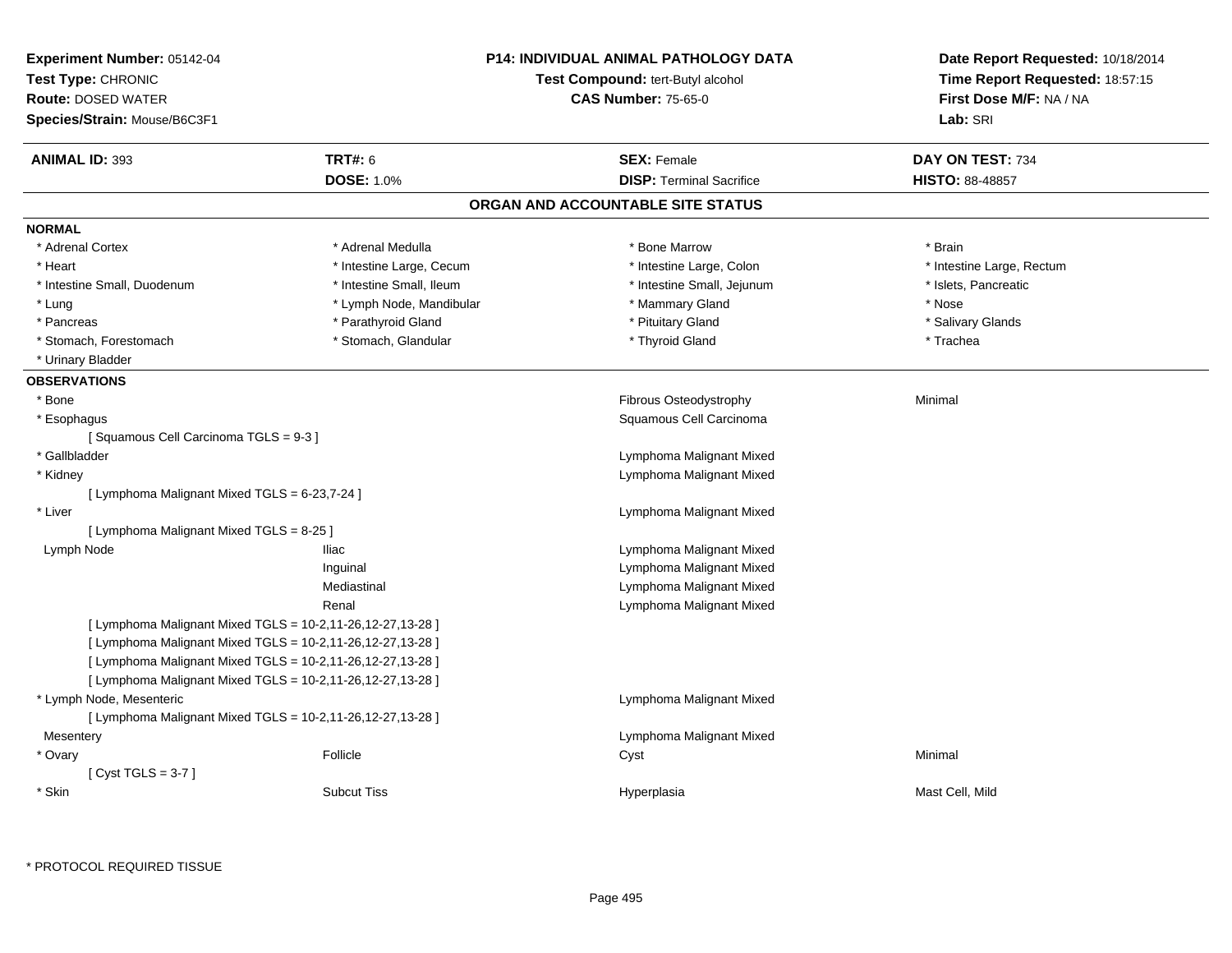| <b>Experiment Number: 05142-04</b><br>Test Type: CHRONIC  |                   | <b>P14: INDIVIDUAL ANIMAL PATHOLOGY DATA</b><br><b>Test Compound: tert-Butyl alcohol</b> | Date Report Requested: 10/18/2014<br>Time Report Requested: 18:57:15 |
|-----------------------------------------------------------|-------------------|------------------------------------------------------------------------------------------|----------------------------------------------------------------------|
| <b>Route: DOSED WATER</b><br>Species/Strain: Mouse/B6C3F1 |                   | <b>CAS Number: 75-65-0</b>                                                               | First Dose M/F: NA / NA                                              |
|                                                           |                   |                                                                                          | Lab: SRI                                                             |
| <b>ANIMAL ID: 393</b>                                     | <b>TRT#: 6</b>    | <b>SEX: Female</b>                                                                       | DAY ON TEST: 734                                                     |
|                                                           | <b>DOSE: 1.0%</b> | <b>DISP:</b> Terminal Sacrifice                                                          | <b>HISTO: 88-48857</b>                                               |
|                                                           |                   | ORGAN AND ACCOUNTABLE SITE STATUS                                                        |                                                                      |
|                                                           |                   | Inflammation                                                                             | Chronic, Focal, Minimal                                              |
| [ Hyperplasia TGLS = 2-22 ]                               |                   |                                                                                          |                                                                      |
| [Inflammation TGLS = 1-21]                                |                   |                                                                                          |                                                                      |
| * Spleen                                                  |                   | Lymphoma Malignant Mixed                                                                 |                                                                      |
| [Lymphoma Malignant Mixed TGLS = 5-6 ]                    |                   |                                                                                          |                                                                      |
| * Thymus                                                  |                   | Lymphoma Malignant Mixed                                                                 |                                                                      |
| * Uterus                                                  | Endometrium       | Hyperplasia                                                                              | Cystic, Moderate                                                     |
| [Hyperplasia TGLS = 4-7]                                  |                   |                                                                                          |                                                                      |
| PRIMARY CAUSE OF DEATH                                    |                   |                                                                                          |                                                                      |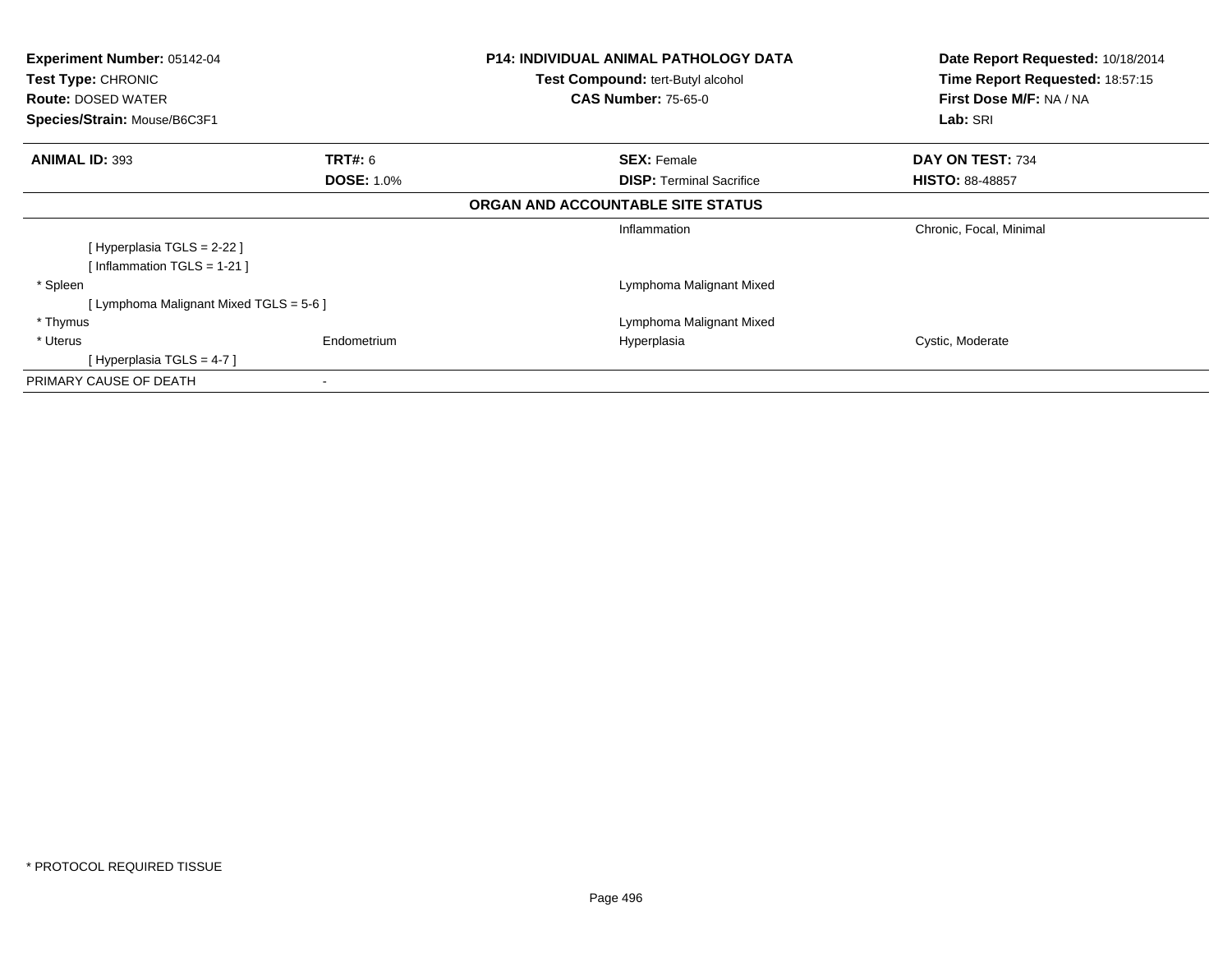| Experiment Number: 05142-04<br>Test Type: CHRONIC<br><b>Route: DOSED WATER</b><br>Species/Strain: Mouse/B6C3F1 |                           | <b>P14: INDIVIDUAL ANIMAL PATHOLOGY DATA</b><br>Test Compound: tert-Butyl alcohol<br><b>CAS Number: 75-65-0</b> | Date Report Requested: 10/18/2014<br>Time Report Requested: 18:57:15<br>First Dose M/F: NA / NA<br>Lab: SRI |
|----------------------------------------------------------------------------------------------------------------|---------------------------|-----------------------------------------------------------------------------------------------------------------|-------------------------------------------------------------------------------------------------------------|
| <b>ANIMAL ID: 394</b>                                                                                          | <b>TRT#: 6</b>            | <b>SEX: Female</b>                                                                                              | DAY ON TEST: 728                                                                                            |
|                                                                                                                | <b>DOSE: 1.0%</b>         | <b>DISP: Natural Death</b>                                                                                      | <b>HISTO: 88-48858</b>                                                                                      |
|                                                                                                                |                           | ORGAN AND ACCOUNTABLE SITE STATUS                                                                               |                                                                                                             |
| <b>NORMAL</b>                                                                                                  |                           |                                                                                                                 |                                                                                                             |
| * Adrenal Cortex                                                                                               | * Adrenal Medulla         | * Bone                                                                                                          | * Bone Marrow                                                                                               |
| * Brain                                                                                                        | * Esophagus               | * Gallbladder                                                                                                   | * Intestine Large, Cecum                                                                                    |
| * Intestine Large, Colon                                                                                       | * Intestine Large, Rectum | * Intestine Small, Duodenum                                                                                     | * Intestine Small, Ileum                                                                                    |
| * Intestine Small, Jejunum                                                                                     | * Islets, Pancreatic      | * Lymph Node, Mandibular                                                                                        | * Mammary Gland                                                                                             |
| * Nose                                                                                                         | * Ovary                   | * Pituitary Gland                                                                                               | * Salivary Glands                                                                                           |
| * Skin                                                                                                         | * Stomach, Glandular      | * Thyroid Gland                                                                                                 | * Trachea                                                                                                   |
| <b>MISSING</b>                                                                                                 |                           |                                                                                                                 |                                                                                                             |
| * Thymus                                                                                                       |                           |                                                                                                                 |                                                                                                             |
| <b>OBSERVATIONS</b>                                                                                            |                           |                                                                                                                 |                                                                                                             |
| * Heart                                                                                                        |                           | Hepatocholangiocarcinoma                                                                                        | Metastatic (Liver)                                                                                          |
| * Kidney                                                                                                       |                           | Hepatocholangiocarcinoma                                                                                        | Metastatic (Liver)                                                                                          |
|                                                                                                                |                           | Nephropathy                                                                                                     | Mild                                                                                                        |
| [ Hepatocholangiocarcinoma TGLS = 7-23 ]                                                                       |                           |                                                                                                                 |                                                                                                             |
| * Liver                                                                                                        |                           | Hepatocholangiocarcinoma                                                                                        |                                                                                                             |
| [ Hepatocholangiocarcinoma TGLS = 11-26, 10-25 ]                                                               |                           |                                                                                                                 |                                                                                                             |
| * Lung                                                                                                         | Mediastinum               | Hepatocholangiocarcinoma                                                                                        | Metastatic (Liver)                                                                                          |
|                                                                                                                |                           | Hepatocholangiocarcinoma                                                                                        | Metastatic (Liver)                                                                                          |
| [ Hepatocholangiocarcinoma TGLS = 13-2,12-27 ]                                                                 |                           |                                                                                                                 |                                                                                                             |
| * Lymph Node, Mesenteric                                                                                       |                           | Hepatocholangiocarcinoma                                                                                        | Metastatic (Liver)                                                                                          |
| Mesentery                                                                                                      |                           | Hepatocholangiocarcinoma                                                                                        | Metastatic (Liver)                                                                                          |
|                                                                                                                | Fat                       | Necrosis                                                                                                        | Mild                                                                                                        |
| [Necrosis $TGLS = 5-21$ ]                                                                                      |                           |                                                                                                                 |                                                                                                             |
| * Pancreas                                                                                                     |                           | Hepatocholangiocarcinoma                                                                                        | Metastatic (Liver)                                                                                          |
| * Parathyroid Gland                                                                                            |                           | Cyst                                                                                                            | Mild                                                                                                        |
| <b>Skeletal Muscle</b>                                                                                         |                           | Hepatocholangiocarcinoma                                                                                        | Metastatic (Liver)                                                                                          |
| [ Hepatocholangiocarcinoma TGLS = 9-24 ]                                                                       |                           |                                                                                                                 |                                                                                                             |
| * Spleen                                                                                                       |                           | Hematopoietic Cell Proliferation                                                                                | Marked                                                                                                      |
| [ Hematopoietic Cell Proliferation TGLS = 4-6 ]                                                                |                           |                                                                                                                 |                                                                                                             |
| * Stomach, Forestomach                                                                                         |                           | Erosion                                                                                                         | Minimal                                                                                                     |
| * Urinary Bladder                                                                                              |                           | Hepatocholangiocarcinoma                                                                                        | Metastatic (Liver)                                                                                          |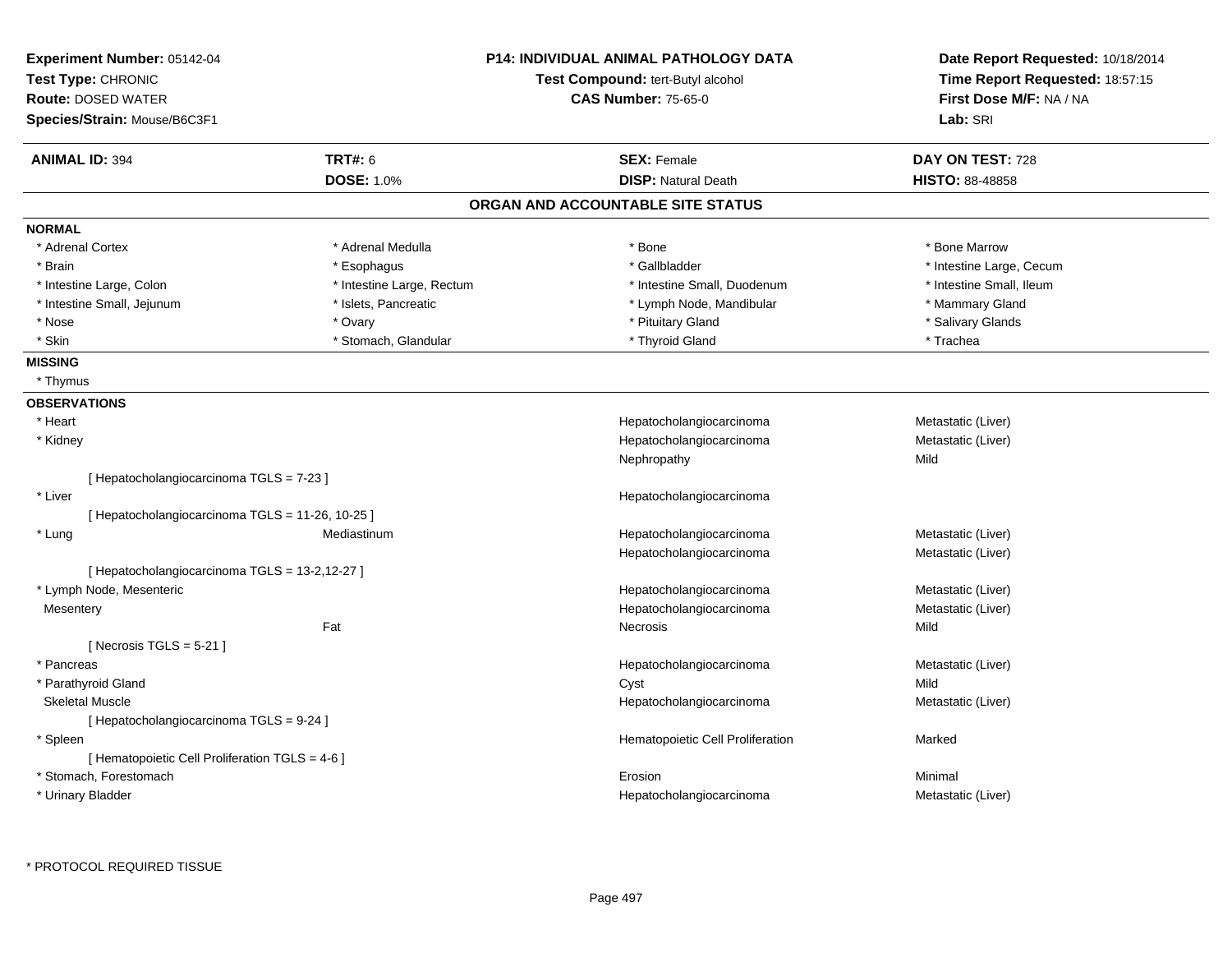| <b>Experiment Number: 05142-04</b><br><b>Test Type: CHRONIC</b> |                   | <b>P14: INDIVIDUAL ANIMAL PATHOLOGY DATA</b> | Date Report Requested: 10/18/2014 |  |
|-----------------------------------------------------------------|-------------------|----------------------------------------------|-----------------------------------|--|
|                                                                 |                   | Test Compound: tert-Butyl alcohol            | Time Report Requested: 18:57:15   |  |
| <b>Route: DOSED WATER</b>                                       |                   | <b>CAS Number: 75-65-0</b>                   | First Dose M/F: NA / NA           |  |
| Species/Strain: Mouse/B6C3F1                                    |                   |                                              | Lab: SRI                          |  |
| <b>ANIMAL ID: 394</b>                                           | TRT#: 6           | <b>SEX: Female</b>                           | DAY ON TEST: 728                  |  |
|                                                                 | <b>DOSE: 1.0%</b> | <b>DISP:</b> Natural Death                   | <b>HISTO: 88-48858</b>            |  |
|                                                                 |                   | ORGAN AND ACCOUNTABLE SITE STATUS            |                                   |  |
| * Uterus                                                        | Endometrium       | Hyperplasia                                  | Cystic, Marked                    |  |
| [Hyperplasia TGLS = 3-7]                                        |                   |                                              |                                   |  |
| PRIMARY CAUSE OF DEATH                                          |                   |                                              |                                   |  |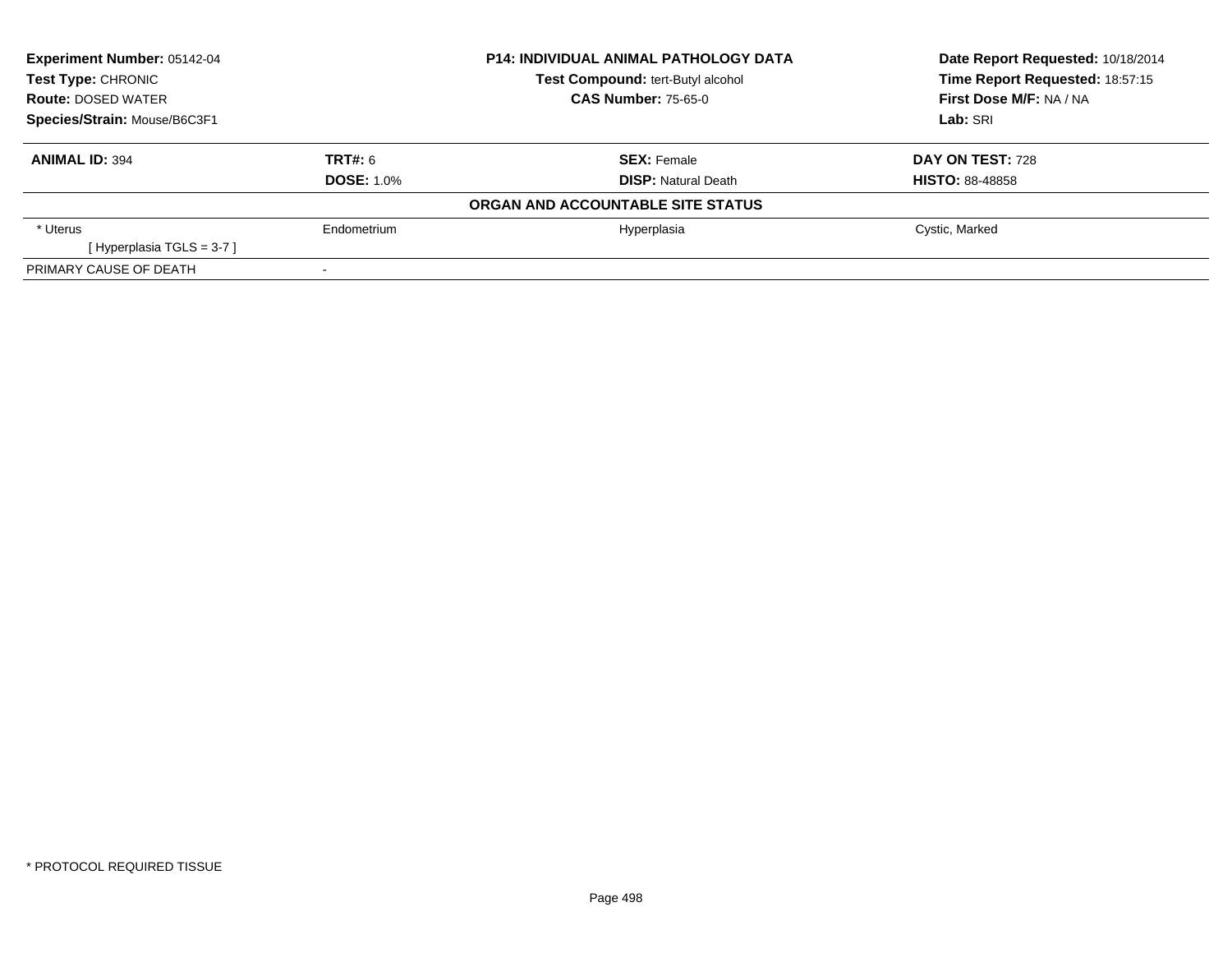| <b>Experiment Number: 05142-04</b><br>Test Type: CHRONIC<br><b>Route: DOSED WATER</b><br>Species/Strain: Mouse/B6C3F1 | <b>P14: INDIVIDUAL ANIMAL PATHOLOGY DATA</b><br>Test Compound: tert-Butyl alcohol<br><b>CAS Number: 75-65-0</b> |                                   | Date Report Requested: 10/18/2014<br>Time Report Requested: 18:57:15<br>First Dose M/F: NA / NA<br>Lab: SRI |
|-----------------------------------------------------------------------------------------------------------------------|-----------------------------------------------------------------------------------------------------------------|-----------------------------------|-------------------------------------------------------------------------------------------------------------|
| <b>ANIMAL ID: 395</b>                                                                                                 | <b>TRT#: 6</b><br><b>DOSE: 1.0%</b>                                                                             | <b>SEX: Female</b>                | DAY ON TEST: 645                                                                                            |
|                                                                                                                       |                                                                                                                 | <b>DISP:</b> Moribund Sacrifice   | <b>HISTO: 88-48366</b>                                                                                      |
|                                                                                                                       |                                                                                                                 | ORGAN AND ACCOUNTABLE SITE STATUS |                                                                                                             |
| <b>NORMAL</b>                                                                                                         |                                                                                                                 |                                   |                                                                                                             |
| * Adrenal Cortex                                                                                                      | * Adrenal Medulla                                                                                               | * Bone Marrow                     | * Brain                                                                                                     |
| * Esophagus                                                                                                           | * Gallbladder                                                                                                   | * Heart                           | * Intestine Large, Cecum                                                                                    |
| * Intestine Large, Colon                                                                                              | * Intestine Large, Rectum                                                                                       | * Intestine Small, Duodenum       | * Intestine Small. Ileum                                                                                    |
| * Intestine Small, Jejunum                                                                                            | * Islets, Pancreatic                                                                                            | * Lung                            | * Lymph Node, Mandibular                                                                                    |
| * Lymph Node, Mesenteric                                                                                              | * Mammary Gland                                                                                                 | * Nose                            | * Ovary                                                                                                     |
| * Pancreas                                                                                                            | * Parathyroid Gland                                                                                             | * Pituitary Gland                 | * Salivary Glands                                                                                           |
| * Skin                                                                                                                | * Stomach, Glandular                                                                                            | * Thymus                          | * Trachea                                                                                                   |
| * Urinary Bladder                                                                                                     |                                                                                                                 |                                   |                                                                                                             |
| <b>OBSERVATIONS</b>                                                                                                   |                                                                                                                 |                                   |                                                                                                             |
| * Bone                                                                                                                |                                                                                                                 | <b>Fibrous Osteodystrophy</b>     | Mild                                                                                                        |
| * Kidney                                                                                                              |                                                                                                                 | Nephropathy                       | Mild                                                                                                        |
| * Liver                                                                                                               |                                                                                                                 | Hepatocellular Adenoma            |                                                                                                             |
| [ Hepatocellular Adenoma TGLS = 1-21 ]                                                                                |                                                                                                                 |                                   |                                                                                                             |
| * Spleen                                                                                                              |                                                                                                                 | Hyperplasia                       | Lymphoid, Mild                                                                                              |
| * Stomach, Forestomach                                                                                                | Mucosa                                                                                                          | Hyperplasia                       | Mild                                                                                                        |
|                                                                                                                       |                                                                                                                 | Mineralization                    | Minimal                                                                                                     |
| * Thyroid Gland                                                                                                       | <b>Follicular Cel</b>                                                                                           | Hyperplasia                       | Mild                                                                                                        |
| * Uterus                                                                                                              | Endometrium                                                                                                     | Hyperplasia                       | Cystic, Moderate                                                                                            |
| PRIMARY CAUSE OF DEATH                                                                                                |                                                                                                                 |                                   |                                                                                                             |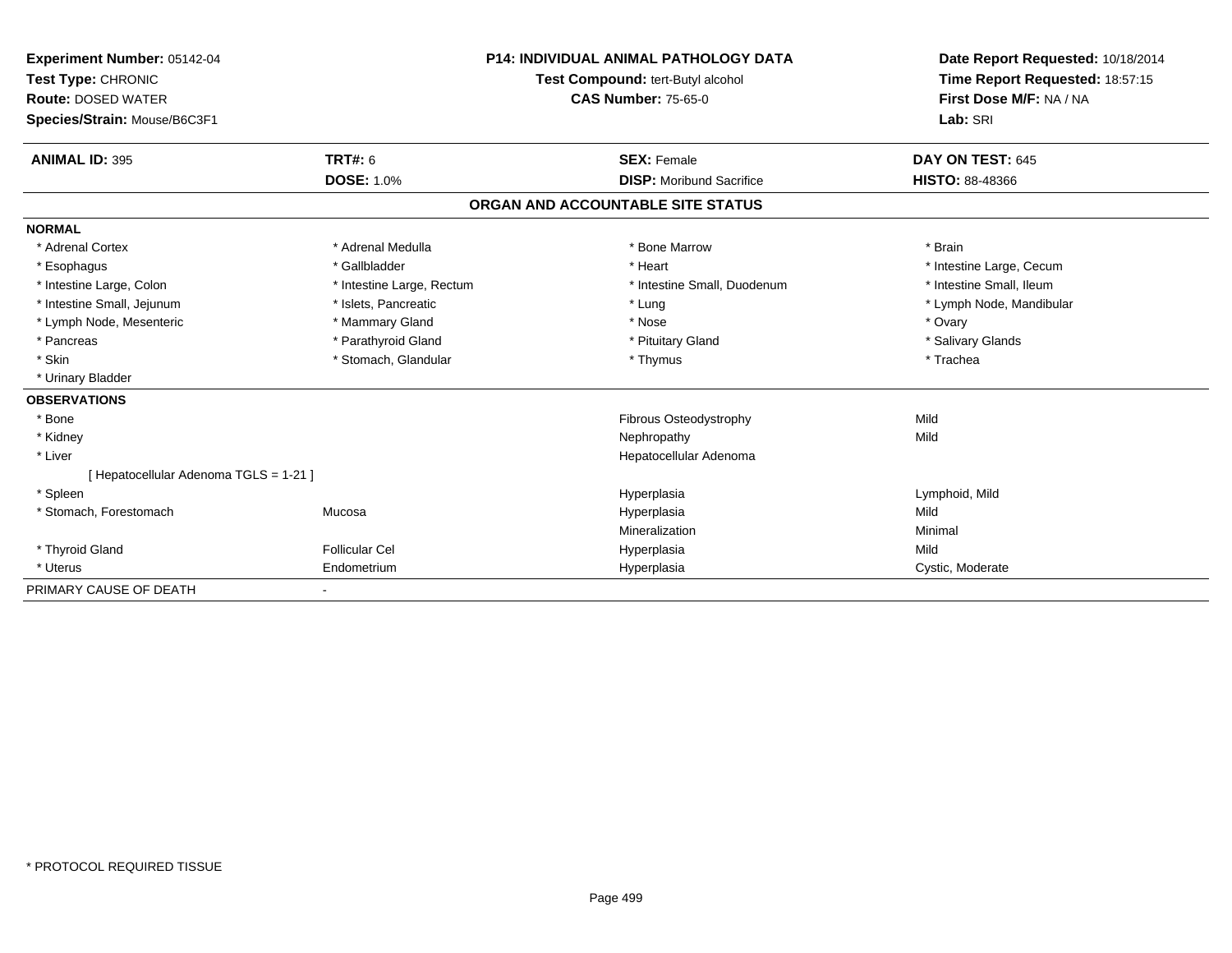| Experiment Number: 05142-04                 | <b>P14: INDIVIDUAL ANIMAL PATHOLOGY DATA</b> |                                   | Date Report Requested: 10/18/2014                          |  |
|---------------------------------------------|----------------------------------------------|-----------------------------------|------------------------------------------------------------|--|
| Test Type: CHRONIC                          |                                              | Test Compound: tert-Butyl alcohol | Time Report Requested: 18:57:15<br>First Dose M/F: NA / NA |  |
| <b>Route: DOSED WATER</b>                   |                                              | <b>CAS Number: 75-65-0</b>        |                                                            |  |
| Species/Strain: Mouse/B6C3F1                |                                              |                                   | Lab: SRI                                                   |  |
| <b>ANIMAL ID: 396</b>                       | <b>TRT#: 6</b>                               | <b>SEX: Female</b>                | DAY ON TEST: 734                                           |  |
|                                             | <b>DOSE: 1.0%</b>                            | <b>DISP: Terminal Sacrifice</b>   | <b>HISTO: 88-48859</b>                                     |  |
|                                             |                                              | ORGAN AND ACCOUNTABLE SITE STATUS |                                                            |  |
| <b>NORMAL</b>                               |                                              |                                   |                                                            |  |
| * Adrenal Cortex                            | * Adrenal Medulla                            | * Bone Marrow                     | * Brain                                                    |  |
| * Esophagus                                 | * Gallbladder                                | * Heart                           | * Intestine Large, Cecum                                   |  |
| * Intestine Large, Colon                    | * Intestine Large, Rectum                    | * Intestine Small, Ileum          | * Intestine Small, Jejunum                                 |  |
| * Islets, Pancreatic                        | * Lung                                       | * Lymph Node, Mandibular          | * Mammary Gland                                            |  |
| * Nose                                      | * Pancreas                                   | * Parathyroid Gland               | * Pituitary Gland                                          |  |
| * Salivary Glands                           | * Skin                                       | * Stomach, Forestomach            | * Stomach, Glandular                                       |  |
| * Thymus                                    | * Trachea                                    | * Urinary Bladder                 |                                                            |  |
| <b>MISSING</b>                              |                                              |                                   |                                                            |  |
| * Intestine Small, Duodenum                 |                                              |                                   |                                                            |  |
| <b>OBSERVATIONS</b>                         |                                              |                                   |                                                            |  |
| * Bone                                      |                                              | Fibrous Osteodystrophy            | Minimal                                                    |  |
| * Kidney                                    |                                              | Nephropathy                       | Minimal                                                    |  |
| * Liver                                     |                                              | <b>Eosinophilic Focus</b>         |                                                            |  |
|                                             |                                              | Hepatocellular Adenoma            | Multiple                                                   |  |
| [ Hepatocellular Adenoma TGLS = 3-21,4-22 ] |                                              |                                   |                                                            |  |
| * Lymph Node, Mesenteric                    |                                              | Lymphoma Malignant Mixed          |                                                            |  |
| * Ovary                                     | Follicle                                     | Cyst                              | Marked                                                     |  |
| [Cyst TGLS = $2-7$ ]                        |                                              |                                   |                                                            |  |
| * Spleen                                    |                                              | Lymphoma Malignant Mixed          |                                                            |  |
| * Thyroid Gland                             | <b>Follicular Cel</b>                        | Hyperplasia                       | Minimal                                                    |  |
| * Uterus                                    |                                              | Hydrometra                        | Moderate                                                   |  |
|                                             | Endometrium                                  | Hyperplasia                       | Cystic, Marked                                             |  |
| [Hyperplasia TGLS = 1-7]                    |                                              |                                   |                                                            |  |
| PRIMARY CAUSE OF DEATH                      | $\blacksquare$                               |                                   |                                                            |  |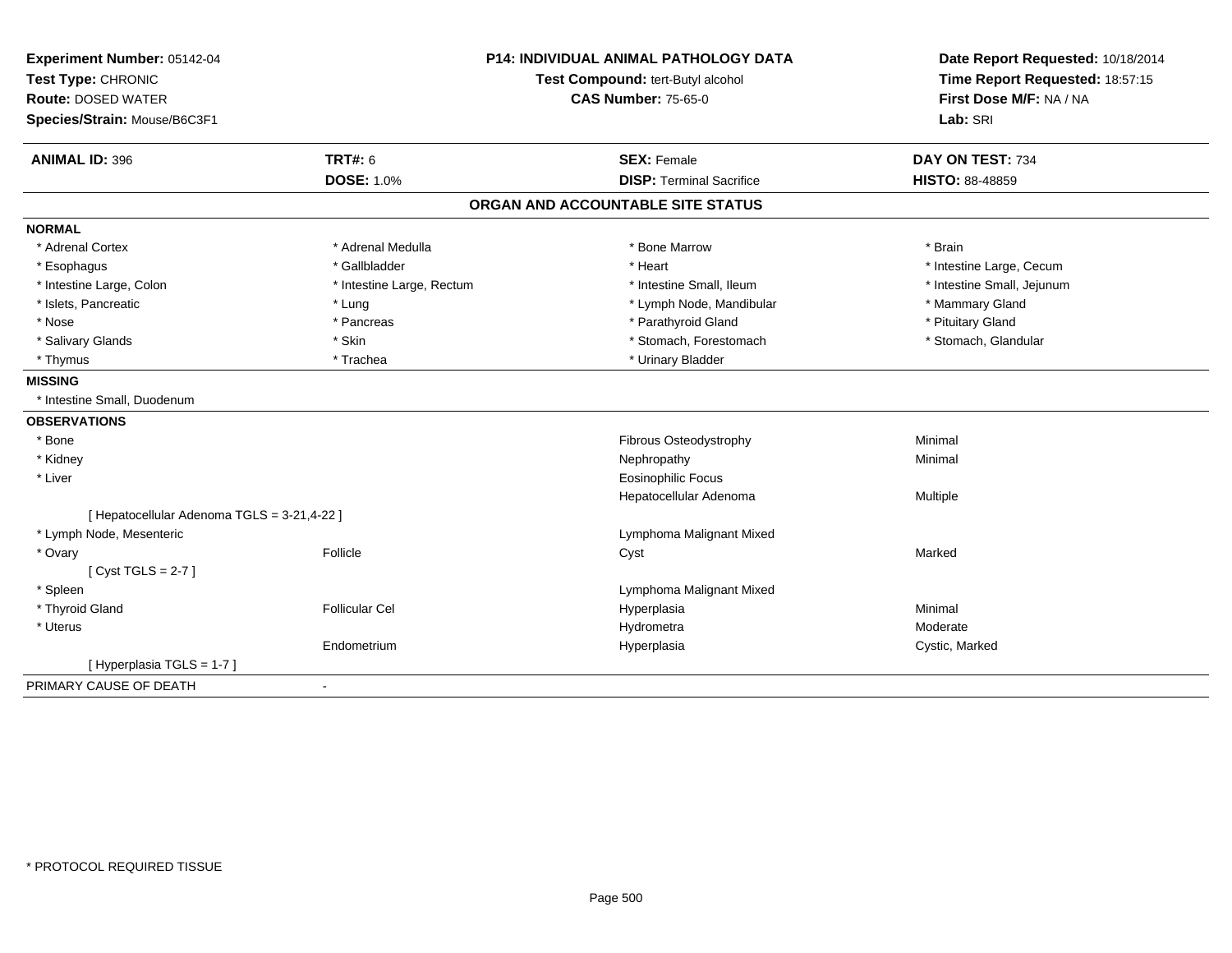| Experiment Number: 05142-04    |                           | <b>P14: INDIVIDUAL ANIMAL PATHOLOGY DATA</b> | Date Report Requested: 10/18/2014                          |
|--------------------------------|---------------------------|----------------------------------------------|------------------------------------------------------------|
| Test Type: CHRONIC             |                           | Test Compound: tert-Butyl alcohol            | Time Report Requested: 18:57:15<br>First Dose M/F: NA / NA |
| <b>Route: DOSED WATER</b>      |                           | <b>CAS Number: 75-65-0</b>                   |                                                            |
| Species/Strain: Mouse/B6C3F1   |                           |                                              | Lab: SRI                                                   |
| <b>ANIMAL ID: 397</b>          | <b>TRT#: 6</b>            | <b>SEX: Female</b>                           | DAY ON TEST: 734                                           |
|                                | <b>DOSE: 1.0%</b>         | <b>DISP: Terminal Sacrifice</b>              | <b>HISTO: 88-48860</b>                                     |
|                                |                           | ORGAN AND ACCOUNTABLE SITE STATUS            |                                                            |
| <b>NORMAL</b>                  |                           |                                              |                                                            |
| * Adrenal Cortex               | * Adrenal Medulla         | * Bone Marrow                                | * Brain                                                    |
| * Esophagus                    | * Gallbladder             | * Heart                                      | * Intestine Large, Cecum                                   |
| * Intestine Large, Colon       | * Intestine Large, Rectum | * Intestine Small, Duodenum                  | * Intestine Small, Ileum                                   |
| * Intestine Small, Jejunum     | * Islets, Pancreatic      | * Kidney                                     | * Lung                                                     |
| * Lymph Node, Mandibular       | * Mammary Gland           | * Nose                                       | * Pancreas                                                 |
| * Parathyroid Gland            | * Salivary Glands         | * Skin                                       | * Stomach, Forestomach                                     |
| * Stomach, Glandular           | * Trachea                 | * Urinary Bladder                            |                                                            |
| <b>MISSING</b>                 |                           |                                              |                                                            |
| * Thymus                       |                           |                                              |                                                            |
| <b>OBSERVATIONS</b>            |                           |                                              |                                                            |
| * Bone                         |                           | Fibrous Osteodystrophy                       | Mild                                                       |
| * Liver                        |                           | <b>Mixed Cell Focus</b>                      |                                                            |
| [Mixed Cell Focus TGLS = 4-21] |                           |                                              |                                                            |
| * Lymph Node, Mesenteric       |                           | Hyperplasia                                  | Lymphoid, Mild                                             |
| * Ovary                        | Follicle                  | Cyst                                         | Marked                                                     |
|                                |                           | Cystadenoma                                  |                                                            |
| [Cyst TGLS = $2-7$ ]           |                           |                                              |                                                            |
| [Cystadenoma TGLS = 2-7]       |                           |                                              |                                                            |
| * Pituitary Gland              | Pars Distalis             | Adenoma                                      |                                                            |
| * Spleen                       |                           | Hyperplasia                                  | Lymphoid, Moderate                                         |
| [ Hyperplasia TGLS = 3-6 ]     |                           |                                              |                                                            |
| * Thyroid Gland                | <b>Follicular Cel</b>     | Hyperplasia                                  | Mild                                                       |
| * Uterus                       |                           | Hydrometra                                   | Mild                                                       |
|                                | Endometrium               | Hyperplasia                                  | Cystic, Moderate                                           |
| [ Hyperplasia TGLS = 1-7 ]     |                           |                                              |                                                            |
| PRIMARY CAUSE OF DEATH         | $\blacksquare$            |                                              |                                                            |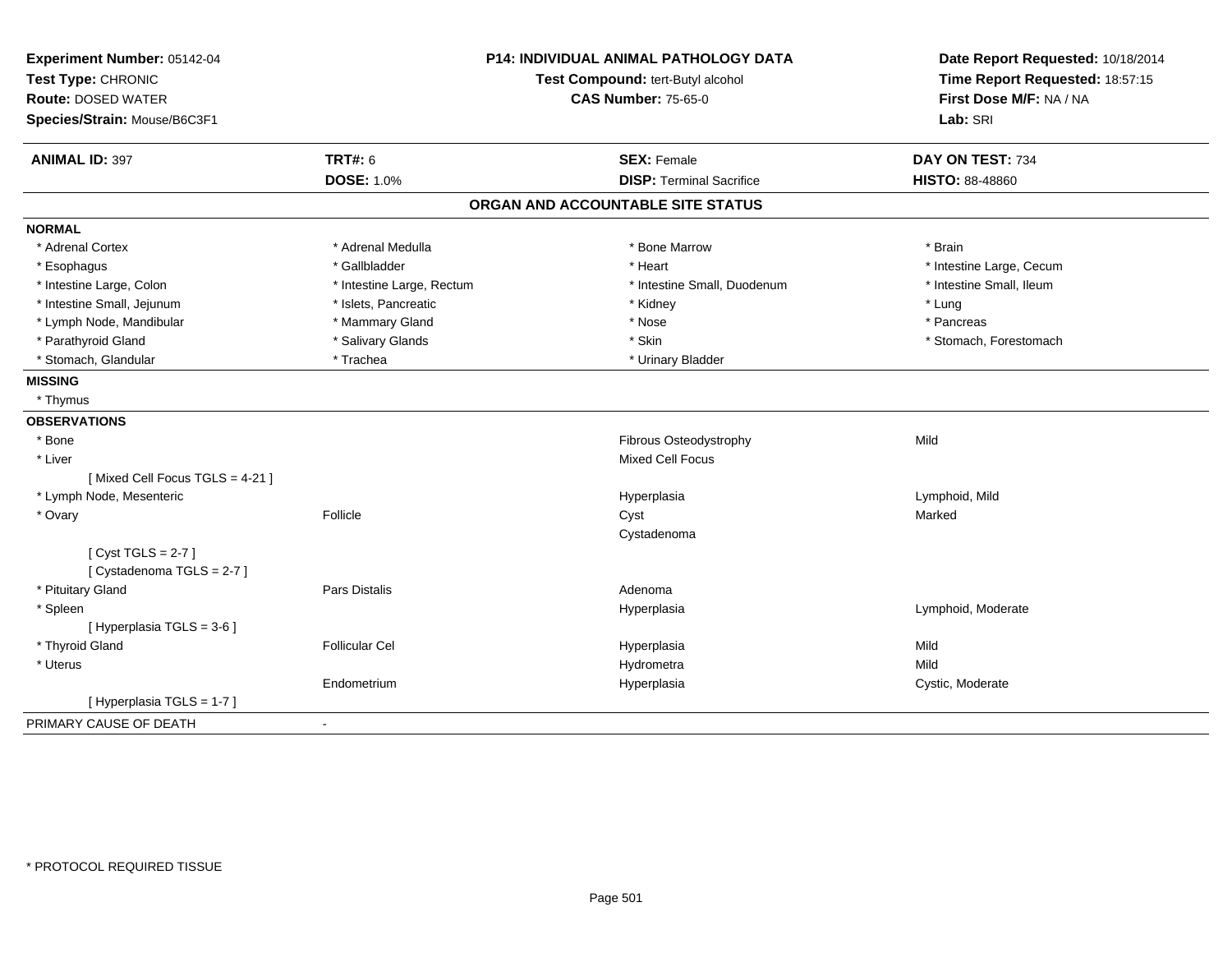| Experiment Number: 05142-04<br>Test Type: CHRONIC                                       |                             | <b>P14: INDIVIDUAL ANIMAL PATHOLOGY DATA</b><br>Test Compound: tert-Butyl alcohol | Date Report Requested: 10/18/2014<br>Time Report Requested: 18:57:15<br>First Dose M/F: NA / NA |
|-----------------------------------------------------------------------------------------|-----------------------------|-----------------------------------------------------------------------------------|-------------------------------------------------------------------------------------------------|
| <b>Route: DOSED WATER</b>                                                               |                             | <b>CAS Number: 75-65-0</b>                                                        |                                                                                                 |
| Species/Strain: Mouse/B6C3F1                                                            |                             |                                                                                   | Lab: SRI                                                                                        |
| <b>ANIMAL ID: 398</b>                                                                   | <b>TRT#: 6</b>              | <b>SEX: Female</b>                                                                | DAY ON TEST: 734                                                                                |
|                                                                                         | <b>DOSE: 1.0%</b>           | <b>DISP: Terminal Sacrifice</b>                                                   | HISTO: 88-48861                                                                                 |
|                                                                                         |                             | ORGAN AND ACCOUNTABLE SITE STATUS                                                 |                                                                                                 |
| <b>NORMAL</b>                                                                           |                             |                                                                                   |                                                                                                 |
| * Adrenal Medulla                                                                       | * Bone                      | * Bone Marrow                                                                     | * Esophagus                                                                                     |
| * Gallbladder                                                                           | * Heart                     | * Intestine Large, Cecum                                                          | * Intestine Large, Colon                                                                        |
| * Intestine Large, Rectum                                                               | * Intestine Small, Duodenum | * Intestine Small, Ileum                                                          | * Intestine Small, Jejunum                                                                      |
| * Islets, Pancreatic                                                                    | * Kidney                    | * Lung                                                                            | * Lymph Node, Mandibular                                                                        |
| * Lymph Node, Mesenteric                                                                | * Mammary Gland             | * Nose                                                                            | * Ovary                                                                                         |
| * Pancreas                                                                              | * Parathyroid Gland         | * Salivary Glands                                                                 | * Skin                                                                                          |
| * Stomach, Forestomach                                                                  | * Stomach, Glandular        | * Thymus                                                                          | * Trachea                                                                                       |
| * Urinary Bladder                                                                       |                             |                                                                                   |                                                                                                 |
| <b>OBSERVATIONS</b>                                                                     |                             |                                                                                   |                                                                                                 |
| * Adrenal Cortex                                                                        |                             | Focal Cellular Change                                                             | Minimal                                                                                         |
| * Brain                                                                                 |                             | Compression                                                                       | Marked                                                                                          |
| [Compression TGLS = $7-1,7-1-1$ ]                                                       |                             |                                                                                   |                                                                                                 |
| * Liver                                                                                 |                             | Hepatocellular Adenoma                                                            |                                                                                                 |
|                                                                                         |                             | Hepatocellular Carcinoma                                                          | Multiple                                                                                        |
| [ Hepatocellular Adenoma TGLS = 4-22 ]<br>[ Hepatocellular Carcinoma TGLS = 5-23,6-24 ] |                             |                                                                                   |                                                                                                 |
| Mesentery                                                                               | Fat                         | <b>Necrosis</b>                                                                   | Moderate                                                                                        |
| [Necrosis $TGLS = 3-21$ ]                                                               |                             |                                                                                   |                                                                                                 |
| * Pituitary Gland                                                                       | Pars Distalis               | Adenoma                                                                           |                                                                                                 |
| [Adenoma TGLS = $8-1$ ]                                                                 |                             |                                                                                   |                                                                                                 |
| * Spleen                                                                                |                             | Hyperplasia                                                                       | Lymphoid, Moderate                                                                              |
| * Thyroid Gland                                                                         | <b>Follicular Cel</b>       | Hyperplasia                                                                       | Minimal                                                                                         |
| * Uterus                                                                                | Endometrium                 | Hyperplasia                                                                       | Cystic, Moderate                                                                                |
| [Hyperplasia TGLS = 1-7]                                                                |                             |                                                                                   |                                                                                                 |
| PRIMARY CAUSE OF DEATH                                                                  | $\blacksquare$              |                                                                                   |                                                                                                 |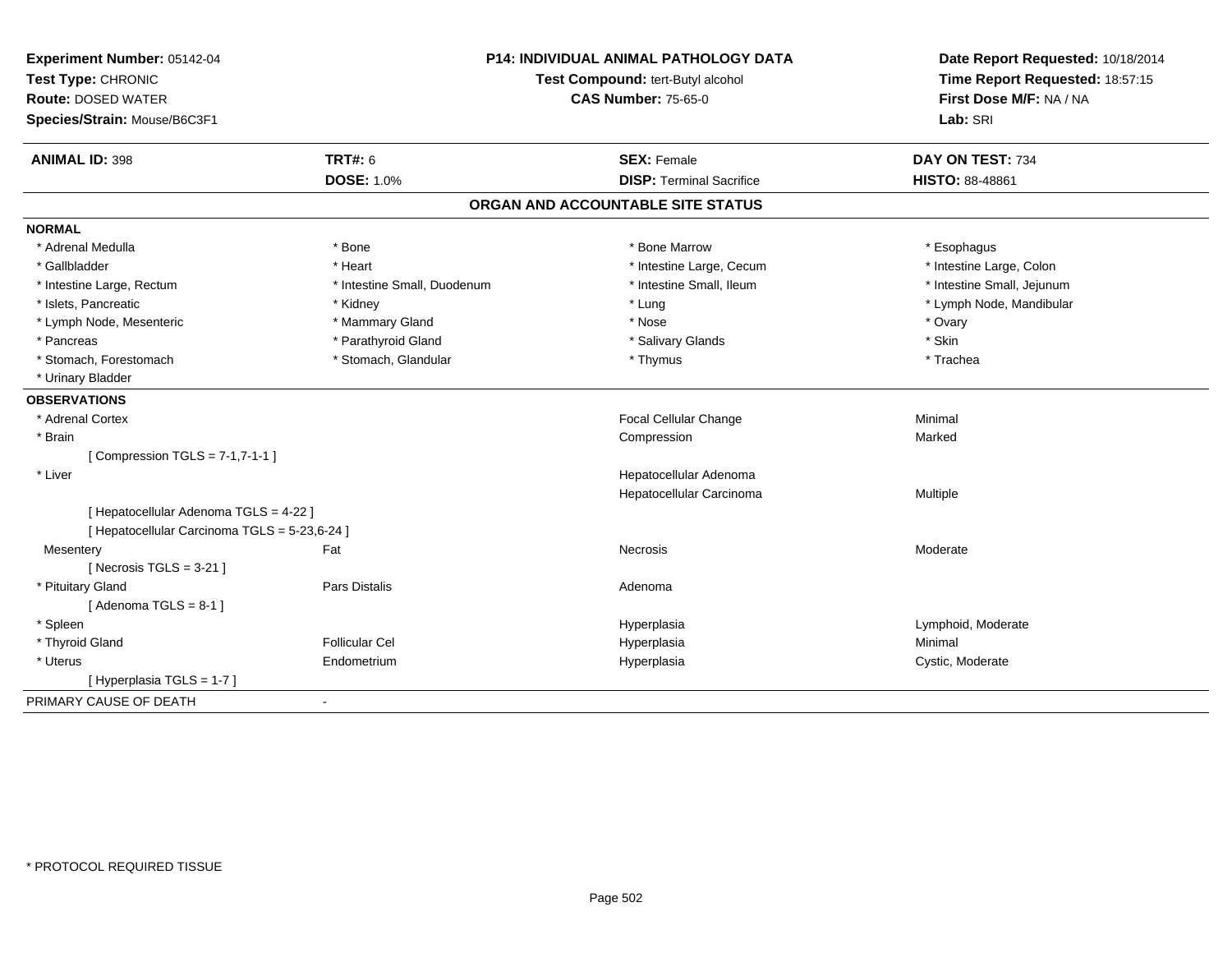| Experiment Number: 05142-04<br>Test Type: CHRONIC<br><b>Route: DOSED WATER</b><br>Species/Strain: Mouse/B6C3F1 |                             | <b>P14: INDIVIDUAL ANIMAL PATHOLOGY DATA</b><br>Test Compound: tert-Butyl alcohol<br><b>CAS Number: 75-65-0</b> | Date Report Requested: 10/18/2014<br>Time Report Requested: 18:57:15<br>First Dose M/F: NA / NA<br>Lab: SRI |
|----------------------------------------------------------------------------------------------------------------|-----------------------------|-----------------------------------------------------------------------------------------------------------------|-------------------------------------------------------------------------------------------------------------|
| <b>ANIMAL ID: 399</b>                                                                                          | <b>TRT#: 6</b>              | <b>SEX: Female</b>                                                                                              | DAY ON TEST: 734                                                                                            |
|                                                                                                                | <b>DOSE: 1.0%</b>           | <b>DISP: Terminal Sacrifice</b>                                                                                 | HISTO: 88-48862                                                                                             |
|                                                                                                                |                             |                                                                                                                 |                                                                                                             |
|                                                                                                                |                             | ORGAN AND ACCOUNTABLE SITE STATUS                                                                               |                                                                                                             |
| <b>NORMAL</b>                                                                                                  |                             |                                                                                                                 |                                                                                                             |
| * Adrenal Cortex                                                                                               | * Bone Marrow               | * Brain                                                                                                         | * Esophagus                                                                                                 |
| * Gallbladder                                                                                                  | * Heart                     | * Intestine Large, Cecum                                                                                        | * Intestine Large, Colon                                                                                    |
| * Intestine Large, Rectum                                                                                      | * Intestine Small, Duodenum | * Intestine Small, Ileum                                                                                        | * Intestine Small, Jejunum                                                                                  |
| * Islets, Pancreatic                                                                                           | * Lung                      | * Lymph Node, Mandibular                                                                                        | * Lymph Node, Mesenteric                                                                                    |
| * Mammary Gland                                                                                                | * Nose                      | * Ovary                                                                                                         | * Pancreas                                                                                                  |
| * Parathyroid Gland                                                                                            | * Pituitary Gland           | * Salivary Glands                                                                                               | * Skin                                                                                                      |
| * Stomach, Forestomach                                                                                         | * Stomach, Glandular        | * Thymus                                                                                                        | * Trachea                                                                                                   |
| * Urinary Bladder                                                                                              |                             |                                                                                                                 |                                                                                                             |
| <b>OBSERVATIONS</b>                                                                                            |                             |                                                                                                                 |                                                                                                             |
| * Adrenal Medulla                                                                                              |                             | Pheochromocytoma Benign                                                                                         |                                                                                                             |
| * Bone                                                                                                         |                             | Fibrous Osteodystrophy                                                                                          | Mild                                                                                                        |
| * Kidney                                                                                                       |                             | Nephropathy                                                                                                     | Minimal                                                                                                     |
| * Liver                                                                                                        |                             | Hepatocellular Adenoma                                                                                          |                                                                                                             |
|                                                                                                                |                             | Hepatocellular Carcinoma                                                                                        |                                                                                                             |
|                                                                                                                |                             | <b>Mixed Cell Focus</b>                                                                                         |                                                                                                             |
| [ Hepatocellular Adenoma TGLS = 4-22 ]                                                                         |                             |                                                                                                                 |                                                                                                             |
| [ Hepatocellular Carcinoma TGLS = 3-21 ]                                                                       |                             |                                                                                                                 |                                                                                                             |
| [Mixed Cell Focus TGLS = 4-22]                                                                                 |                             |                                                                                                                 |                                                                                                             |
| * Spleen                                                                                                       |                             | Hematopoietic Cell Proliferation                                                                                | Mild                                                                                                        |
| [ Hematopoietic Cell Proliferation TGLS = 2-6 ]                                                                |                             |                                                                                                                 |                                                                                                             |
| * Thyroid Gland                                                                                                | <b>Follicular Cel</b>       | Hyperplasia                                                                                                     | Minimal                                                                                                     |
| * Uterus                                                                                                       | Endometrium                 | Hyperplasia                                                                                                     | Cystic, Marked                                                                                              |
|                                                                                                                |                             | Leiomyoma                                                                                                       |                                                                                                             |
| [Hyperplasia TGLS = 1-7]                                                                                       |                             |                                                                                                                 |                                                                                                             |
| PRIMARY CAUSE OF DEATH                                                                                         |                             |                                                                                                                 |                                                                                                             |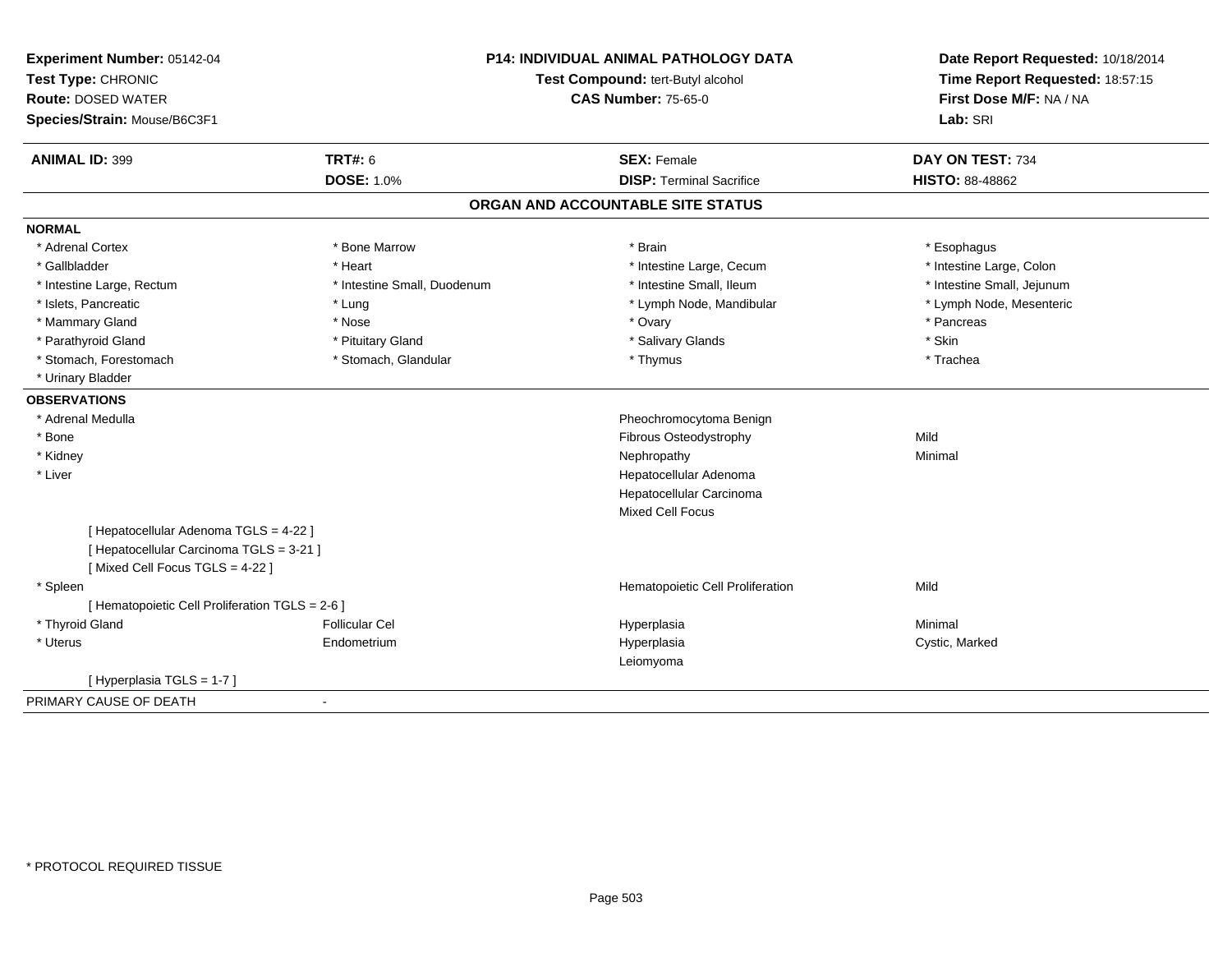| Experiment Number: 05142-04<br>Test Type: CHRONIC |                           | <b>P14: INDIVIDUAL ANIMAL PATHOLOGY DATA</b> | Date Report Requested: 10/18/2014<br>Time Report Requested: 18:57:15 |
|---------------------------------------------------|---------------------------|----------------------------------------------|----------------------------------------------------------------------|
|                                                   |                           | Test Compound: tert-Butyl alcohol            |                                                                      |
| <b>Route: DOSED WATER</b>                         |                           | <b>CAS Number: 75-65-0</b>                   | First Dose M/F: NA / NA                                              |
| Species/Strain: Mouse/B6C3F1                      |                           |                                              | Lab: SRI                                                             |
|                                                   |                           |                                              |                                                                      |
| <b>ANIMAL ID: 400</b>                             | <b>TRT#: 6</b>            | <b>SEX: Female</b>                           | DAY ON TEST: 734                                                     |
|                                                   | <b>DOSE: 1.0%</b>         | <b>DISP: Terminal Sacrifice</b>              | HISTO: 88-48863                                                      |
|                                                   |                           | ORGAN AND ACCOUNTABLE SITE STATUS            |                                                                      |
| <b>NORMAL</b>                                     |                           |                                              |                                                                      |
| * Adrenal Cortex                                  | * Adrenal Medulla         | * Bone Marrow                                | * Brain                                                              |
| * Esophagus                                       | * Gallbladder             | * Heart                                      | * Intestine Large, Cecum                                             |
| * Intestine Large, Colon                          | * Intestine Large, Rectum | * Intestine Small, Duodenum                  | * Intestine Small, Ileum                                             |
| * Intestine Small, Jejunum                        | * Islets, Pancreatic      | * Kidney                                     | * Lung                                                               |
| * Lymph Node, Mandibular                          | * Mammary Gland           | * Nose                                       | * Ovary                                                              |
| * Pancreas                                        | * Parathyroid Gland       | * Salivary Glands                            | * Skin                                                               |
| * Stomach, Forestomach                            | * Stomach, Glandular      | * Thymus                                     | * Thyroid Gland                                                      |
| * Trachea                                         | * Urinary Bladder         |                                              |                                                                      |
| <b>MISSING</b>                                    |                           |                                              |                                                                      |
| * Lymph Node, Mesenteric                          |                           |                                              |                                                                      |
| <b>OBSERVATIONS</b>                               |                           |                                              |                                                                      |
| * Bone                                            |                           | <b>Fibrous Osteodystrophy</b>                | Mild                                                                 |
| * Liver                                           |                           | Hepatocellular Adenoma                       | Multiple                                                             |
| [ Hepatocellular Adenoma TGLS = 3-22,4-23 ]       |                           |                                              |                                                                      |
| Mesentery                                         | Fat                       | <b>Necrosis</b>                              | Mild                                                                 |
| [Necrosis TGLS = $2-21$ ]                         |                           |                                              |                                                                      |
| * Pituitary Gland                                 | <b>Pars Distalis</b>      | Hyperplasia                                  | Focal, Mild                                                          |
| * Spleen                                          |                           | Hyperplasia                                  | Lymphoid, Mild                                                       |
| * Uterus                                          | Endometrium               | Hyperplasia                                  | Cystic, Marked                                                       |
| [Hyperplasia TGLS = 1-7]                          |                           |                                              |                                                                      |
| PRIMARY CAUSE OF DEATH                            |                           |                                              |                                                                      |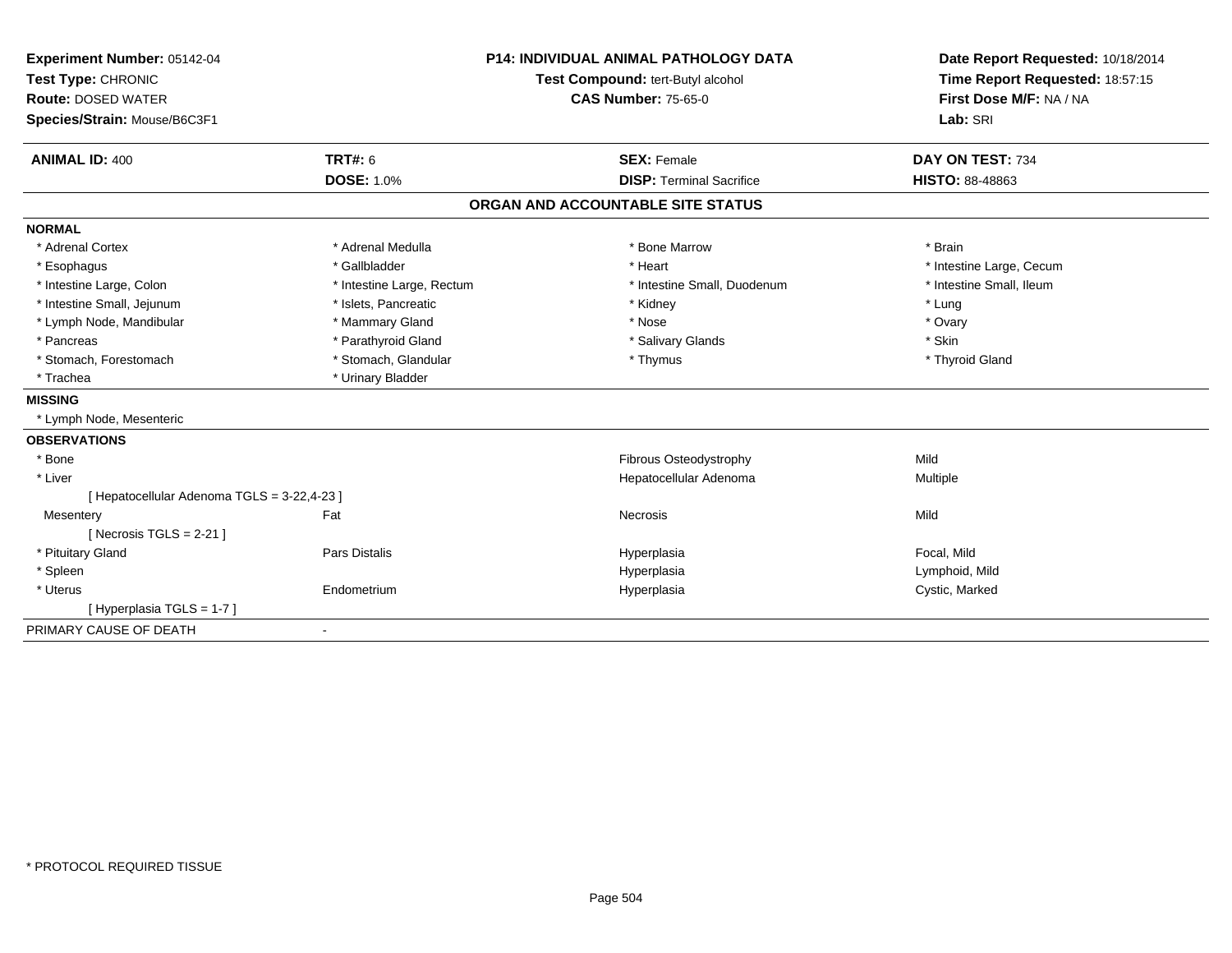| Experiment Number: 05142-04<br>Test Type: CHRONIC<br><b>Route: DOSED WATER</b><br>Species/Strain: Mouse/B6C3F1 |                           | P14: INDIVIDUAL ANIMAL PATHOLOGY DATA<br>Test Compound: tert-Butyl alcohol<br><b>CAS Number: 75-65-0</b> | Date Report Requested: 10/18/2014<br>Time Report Requested: 18:57:16<br>First Dose M/F: NA / NA<br>Lab: SRI |
|----------------------------------------------------------------------------------------------------------------|---------------------------|----------------------------------------------------------------------------------------------------------|-------------------------------------------------------------------------------------------------------------|
| <b>ANIMAL ID: 401</b>                                                                                          | <b>TRT#: 6</b>            | <b>SEX: Female</b>                                                                                       | DAY ON TEST: 734                                                                                            |
|                                                                                                                | <b>DOSE: 1.0%</b>         | <b>DISP: Terminal Sacrifice</b>                                                                          | <b>HISTO: 88-48864</b>                                                                                      |
|                                                                                                                |                           | ORGAN AND ACCOUNTABLE SITE STATUS                                                                        |                                                                                                             |
| <b>NORMAL</b>                                                                                                  |                           |                                                                                                          |                                                                                                             |
| * Adrenal Cortex                                                                                               | * Adrenal Medulla         | * Bone Marrow                                                                                            | * Brain                                                                                                     |
| * Esophagus                                                                                                    | * Gallbladder             | * Heart                                                                                                  | * Intestine Large, Cecum                                                                                    |
| * Intestine Large, Colon                                                                                       | * Intestine Large, Rectum | * Intestine Small, Duodenum                                                                              | * Intestine Small, Ileum                                                                                    |
| * Intestine Small, Jejunum                                                                                     | * Islets, Pancreatic      | * Kidney                                                                                                 | * Lung                                                                                                      |
| * Lymph Node, Mandibular                                                                                       | * Mammary Gland           | * Nose                                                                                                   | * Pancreas                                                                                                  |
| * Parathyroid Gland                                                                                            | * Pituitary Gland         | * Salivary Glands                                                                                        | * Skin                                                                                                      |
| * Stomach, Forestomach                                                                                         | * Stomach, Glandular      | * Trachea                                                                                                | * Urinary Bladder                                                                                           |
| <b>OBSERVATIONS</b>                                                                                            |                           |                                                                                                          |                                                                                                             |
| * Bone                                                                                                         |                           | Fibrous Osteodystrophy                                                                                   | Mild                                                                                                        |
| * Liver                                                                                                        |                           | <b>Eosinophilic Focus</b>                                                                                |                                                                                                             |
|                                                                                                                |                           | Hepatocellular Adenoma                                                                                   |                                                                                                             |
|                                                                                                                |                           | Hepatocellular Carcinoma                                                                                 | Multiple                                                                                                    |
| [ Hepatocellular Adenoma TGLS = 3-21 ]<br>[ Hepatocellular Carcinoma TGLS = 4-22,5-23,6-24,7-25 ]              |                           |                                                                                                          |                                                                                                             |
| * Lymph Node, Mesenteric                                                                                       |                           | Hyperplasia                                                                                              | Lymphoid, Mild                                                                                              |
| Mesentery                                                                                                      | Fat                       | <b>Necrosis</b>                                                                                          | Mild                                                                                                        |
| [Necrosis $TGLS = 8-26$ ]                                                                                      |                           |                                                                                                          |                                                                                                             |
| * Ovary                                                                                                        | Follicle                  | Cyst                                                                                                     | Mild                                                                                                        |
| * Spleen                                                                                                       |                           | Hyperplasia                                                                                              | Lymphoid, Mild                                                                                              |
| * Thymus                                                                                                       |                           | Hyperplasia                                                                                              | Lymphoid, Mild                                                                                              |
| * Thyroid Gland                                                                                                | <b>Follicular Cel</b>     | Hyperplasia                                                                                              | Minimal                                                                                                     |
| * Uterus                                                                                                       |                           | Hydrometra                                                                                               | Moderate                                                                                                    |
|                                                                                                                | Endometrium               | Hyperplasia                                                                                              | Cystic, Moderate                                                                                            |
|                                                                                                                | Endometrium               | Polyp Stromal                                                                                            |                                                                                                             |
| [Hydrometra TGLS = 2-7]                                                                                        |                           |                                                                                                          |                                                                                                             |
| [Polyp Stromal TGLS = 1-7]                                                                                     |                           |                                                                                                          |                                                                                                             |
| PRIMARY CAUSE OF DEATH                                                                                         | $\blacksquare$            |                                                                                                          |                                                                                                             |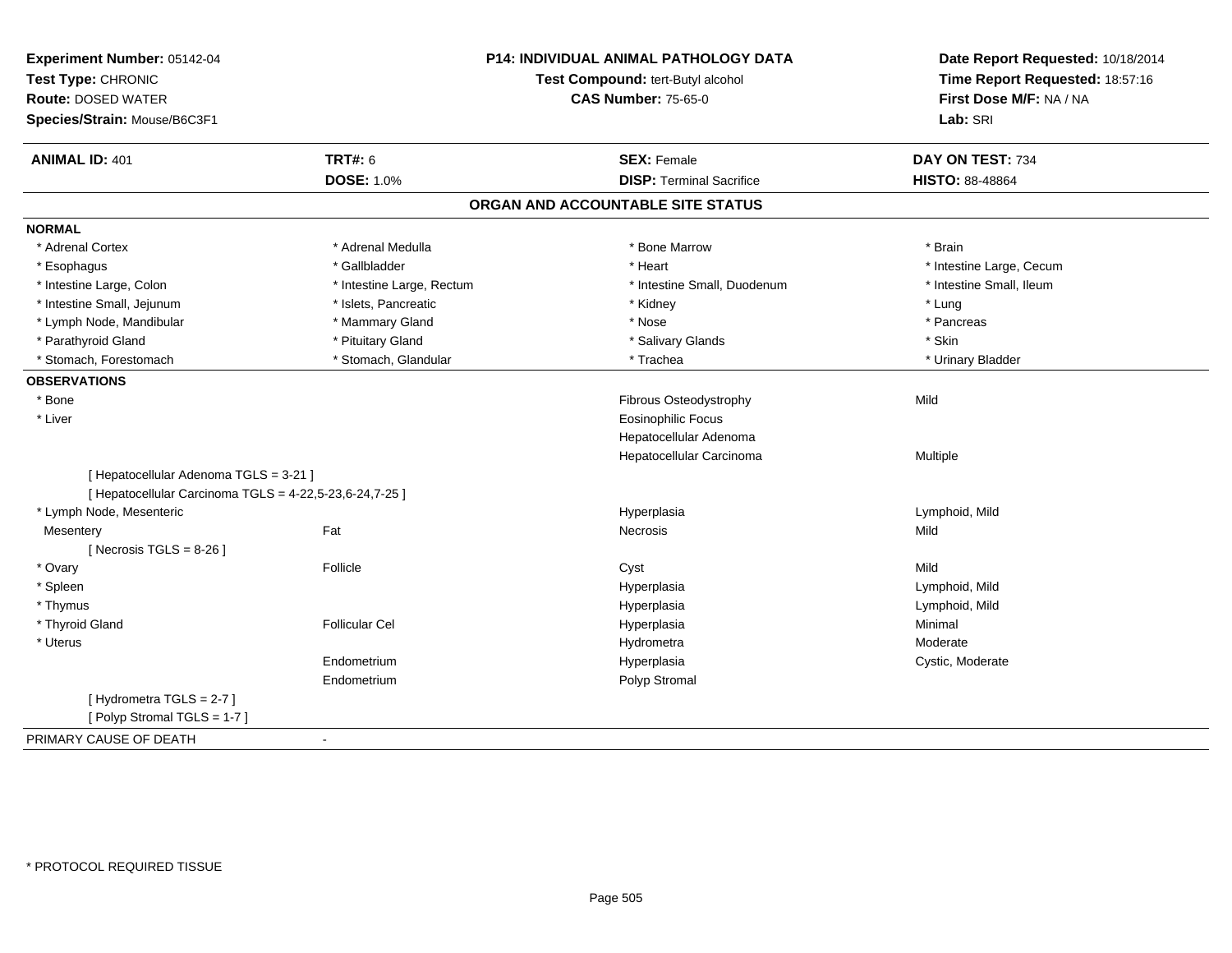| Experiment Number: 05142-04              |                           | <b>P14: INDIVIDUAL ANIMAL PATHOLOGY DATA</b> | Date Report Requested: 10/18/2014 |
|------------------------------------------|---------------------------|----------------------------------------------|-----------------------------------|
| Test Type: CHRONIC                       |                           | Test Compound: tert-Butyl alcohol            | Time Report Requested: 18:57:16   |
| <b>Route: DOSED WATER</b>                |                           | <b>CAS Number: 75-65-0</b>                   | First Dose M/F: NA / NA           |
| Species/Strain: Mouse/B6C3F1             |                           |                                              | Lab: SRI                          |
| <b>ANIMAL ID: 402</b>                    | <b>TRT#: 6</b>            | <b>SEX: Female</b>                           | DAY ON TEST: 734                  |
|                                          | <b>DOSE: 1.0%</b>         | <b>DISP: Terminal Sacrifice</b>              | <b>HISTO: 88-48865</b>            |
|                                          |                           | ORGAN AND ACCOUNTABLE SITE STATUS            |                                   |
| <b>NORMAL</b>                            |                           |                                              |                                   |
| * Adrenal Cortex                         | * Adrenal Medulla         | * Bone Marrow                                | * Brain                           |
| * Esophagus                              | * Gallbladder             | * Heart                                      | * Intestine Large, Cecum          |
| * Intestine Large, Colon                 | * Intestine Large, Rectum | * Intestine Small, Duodenum                  | * Intestine Small, Ileum          |
| * Intestine Small, Jejunum               | * Islets, Pancreatic      | * Lung                                       | * Mammary Gland                   |
| * Nose                                   | * Ovary                   | * Pancreas                                   | * Parathyroid Gland               |
| * Salivary Glands                        | * Skin                    | * Stomach, Forestomach                       | * Stomach, Glandular              |
| * Thymus                                 | * Trachea                 | * Urinary Bladder                            |                                   |
| <b>OBSERVATIONS</b>                      |                           |                                              |                                   |
| * Bone                                   |                           | Fibrous Osteodystrophy                       | Mild                              |
| * Kidney                                 |                           | Nephropathy                                  | Mild                              |
| * Liver                                  |                           | Hepatocellular Carcinoma                     |                                   |
|                                          |                           | Inflammation                                 | Focal, Mild                       |
| [ Hepatocellular Carcinoma TGLS = 3-21 ] |                           |                                              |                                   |
| * Lymph Node, Mandibular                 |                           | Lymphoma Malignant Mixed                     |                                   |
| * Lymph Node, Mesenteric                 |                           | Lymphoma Malignant Mixed                     |                                   |
| * Pituitary Gland                        | <b>Pars Distalis</b>      | Adenoma                                      |                                   |
| * Spleen                                 |                           | Hematopoietic Cell Proliferation             | Mild                              |
|                                          |                           | Lymphoma Malignant Mixed                     |                                   |
| [ Lymphoma Malignant Mixed TGLS = 2-6 ]  |                           |                                              |                                   |
| * Thyroid Gland                          | <b>Follicular Cel</b>     | Hyperplasia                                  | Minimal                           |
| * Uterus                                 | Endometrium               | Hyperplasia                                  | Cystic, Marked                    |
| [Hyperplasia TGLS = 1-7]                 |                           |                                              |                                   |
| PRIMARY CAUSE OF DEATH                   | $\blacksquare$            |                                              |                                   |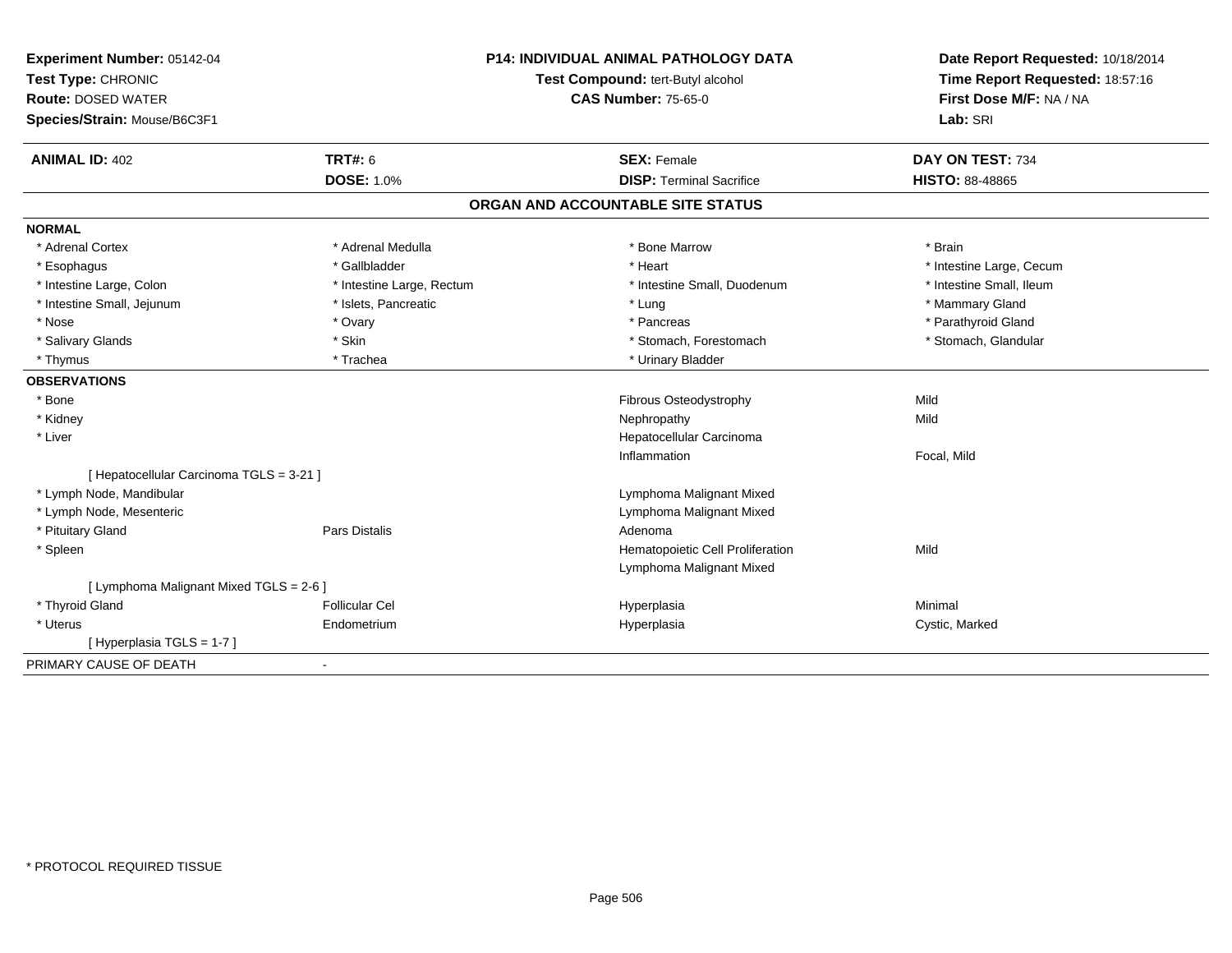| Experiment Number: 05142-04                 | <b>P14: INDIVIDUAL ANIMAL PATHOLOGY DATA</b> |                                   | Date Report Requested: 10/18/2014                          |
|---------------------------------------------|----------------------------------------------|-----------------------------------|------------------------------------------------------------|
| Test Type: CHRONIC                          |                                              | Test Compound: tert-Butyl alcohol | Time Report Requested: 18:57:16<br>First Dose M/F: NA / NA |
| <b>Route: DOSED WATER</b>                   |                                              | <b>CAS Number: 75-65-0</b>        |                                                            |
| Species/Strain: Mouse/B6C3F1                |                                              |                                   | Lab: SRI                                                   |
| <b>ANIMAL ID: 403</b>                       | TRT#: 6                                      | <b>SEX: Female</b>                | DAY ON TEST: 734                                           |
|                                             | <b>DOSE: 1.0%</b>                            | <b>DISP: Terminal Sacrifice</b>   | <b>HISTO: 88-48866</b>                                     |
|                                             |                                              | ORGAN AND ACCOUNTABLE SITE STATUS |                                                            |
| <b>NORMAL</b>                               |                                              |                                   |                                                            |
| * Adrenal Cortex                            | * Adrenal Medulla                            | * Bone Marrow                     | * Brain                                                    |
| * Esophagus                                 | * Gallbladder                                | * Heart                           | * Intestine Large, Cecum                                   |
| * Intestine Large, Colon                    | * Intestine Large, Rectum                    | * Intestine Small, Duodenum       | * Intestine Small, Ileum                                   |
| * Intestine Small, Jejunum                  | * Islets, Pancreatic                         | * Kidney                          | * Mammary Gland                                            |
| * Nose                                      | * Pancreas                                   | * Parathyroid Gland               | * Skin                                                     |
| * Stomach, Forestomach                      | * Stomach, Glandular                         | * Thyroid Gland                   | * Trachea                                                  |
| * Urinary Bladder                           |                                              |                                   |                                                            |
| <b>OBSERVATIONS</b>                         |                                              |                                   |                                                            |
| * Bone                                      |                                              | Fibrous Osteodystrophy            | Minimal                                                    |
| * Liver                                     |                                              | Hepatocellular Adenoma            | Multiple                                                   |
|                                             |                                              | Inflammation                      | Focal, Mild                                                |
| [ Hepatocellular Adenoma TGLS = 2-21,3-22 ] |                                              |                                   |                                                            |
| * Lung                                      |                                              | Lymphoma Malignant Mixed          |                                                            |
| * Lymph Node, Mandibular                    |                                              | Lymphoma Malignant Mixed          |                                                            |
| * Lymph Node, Mesenteric                    |                                              | Lymphoma Malignant Mixed          |                                                            |
| * Ovary                                     |                                              | Angiectasis                       | Mild                                                       |
| * Pituitary Gland                           | <b>Pars Distalis</b>                         | Focal Cellular Change             | Mild                                                       |
| * Salivary Glands                           |                                              | Lymphoma Malignant Mixed          |                                                            |
| * Spleen                                    |                                              | Lymphoma Malignant Mixed          |                                                            |
| * Thymus                                    |                                              | Lymphoma Malignant Mixed          |                                                            |
| * Uterus                                    |                                              | Hydrometra                        | Moderate                                                   |
|                                             | Endometrium                                  | Hyperplasia                       | Cystic, Moderate                                           |
| [Hydrometra TGLS = 1-7]                     |                                              |                                   |                                                            |
| PRIMARY CAUSE OF DEATH                      | $\blacksquare$                               |                                   |                                                            |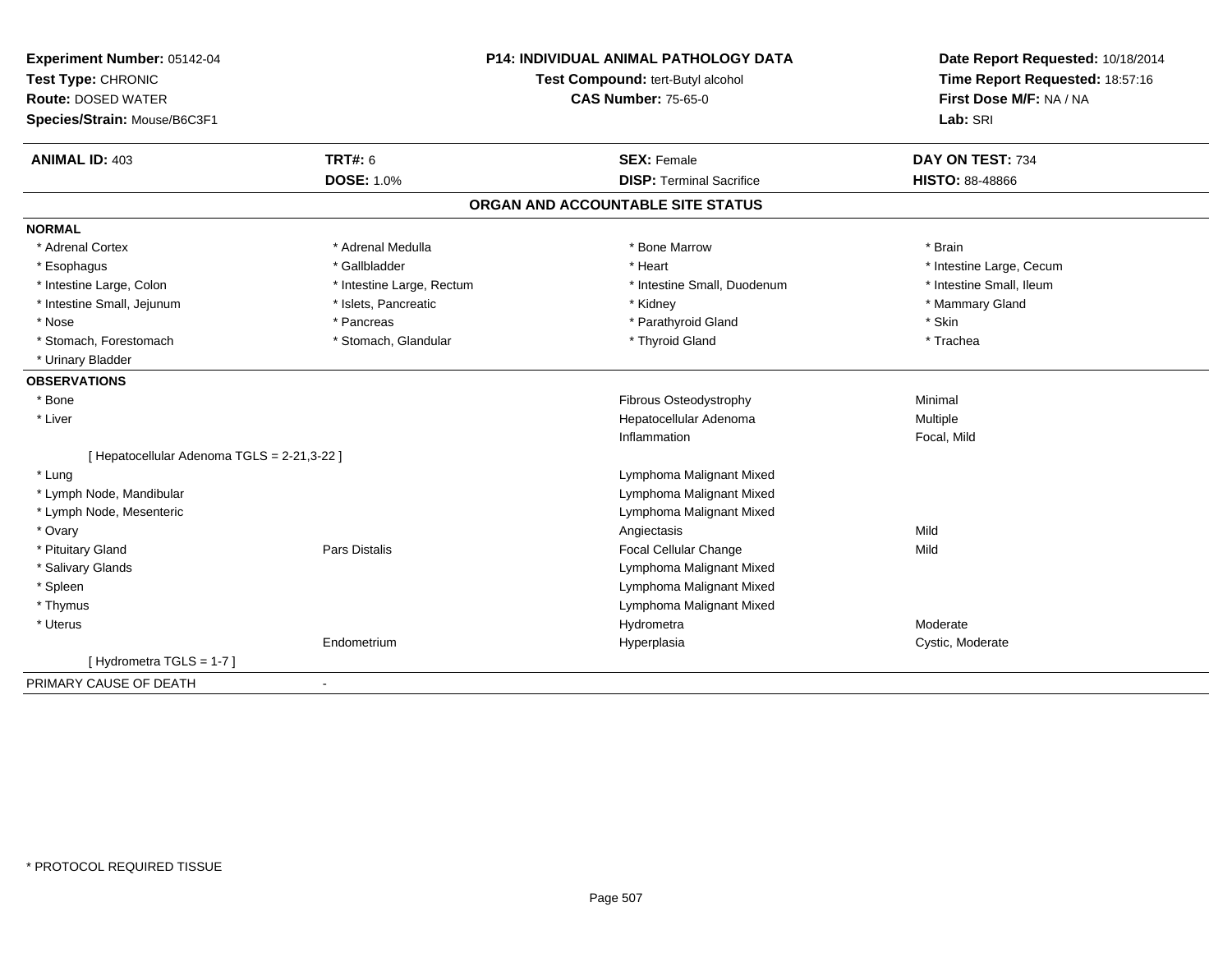| Experiment Number: 05142-04<br>Test Type: CHRONIC<br><b>Route: DOSED WATER</b><br>Species/Strain: Mouse/B6C3F1<br><b>ANIMAL ID: 404</b> | TRT#: 6                    | <b>P14: INDIVIDUAL ANIMAL PATHOLOGY DATA</b><br>Test Compound: tert-Butyl alcohol<br><b>CAS Number: 75-65-0</b><br><b>SEX: Female</b> | Date Report Requested: 10/18/2014<br>Time Report Requested: 18:57:16<br>First Dose M/F: NA / NA<br>Lab: SRI<br>DAY ON TEST: 734 |
|-----------------------------------------------------------------------------------------------------------------------------------------|----------------------------|---------------------------------------------------------------------------------------------------------------------------------------|---------------------------------------------------------------------------------------------------------------------------------|
|                                                                                                                                         | <b>DOSE: 1.0%</b>          | <b>DISP: Terminal Sacrifice</b>                                                                                                       | <b>HISTO: 88-48867</b>                                                                                                          |
|                                                                                                                                         |                            | ORGAN AND ACCOUNTABLE SITE STATUS                                                                                                     |                                                                                                                                 |
| <b>NORMAL</b>                                                                                                                           |                            |                                                                                                                                       |                                                                                                                                 |
| * Adrenal Cortex                                                                                                                        | * Adrenal Medulla          | * Bone                                                                                                                                | * Bone Marrow                                                                                                                   |
| * Brain                                                                                                                                 | * Esophagus                | * Gallbladder                                                                                                                         | * Heart                                                                                                                         |
| * Intestine Large, Cecum                                                                                                                | * Intestine Large, Colon   | * Intestine Large, Rectum                                                                                                             | * Intestine Small, Duodenum                                                                                                     |
| * Intestine Small, Ileum                                                                                                                | * Intestine Small, Jejunum | * Islets. Pancreatic                                                                                                                  | * Mammary Gland                                                                                                                 |
| * Nose                                                                                                                                  | * Pancreas                 | * Parathyroid Gland                                                                                                                   | * Pituitary Gland                                                                                                               |
| * Salivary Glands                                                                                                                       | * Skin                     | * Stomach, Forestomach                                                                                                                | * Stomach, Glandular                                                                                                            |
| * Thymus                                                                                                                                | * Trachea                  | * Urinary Bladder                                                                                                                     |                                                                                                                                 |
| <b>OBSERVATIONS</b>                                                                                                                     |                            |                                                                                                                                       |                                                                                                                                 |
| * Kidney                                                                                                                                |                            | Nephropathy                                                                                                                           | Minimal                                                                                                                         |
| * Liver                                                                                                                                 |                            | Fatty Change                                                                                                                          | Minimal                                                                                                                         |
|                                                                                                                                         |                            | Inflammation                                                                                                                          | Focal, Mild                                                                                                                     |
| * Lung                                                                                                                                  |                            | Inflammation                                                                                                                          | Chronic, Focal, Minimal                                                                                                         |
| * Lymph Node, Mandibular                                                                                                                |                            | Hyperplasia                                                                                                                           | Lymphoid, Mild                                                                                                                  |
| * Lymph Node, Mesenteric                                                                                                                |                            | Lymphoma Malignant Mixed                                                                                                              |                                                                                                                                 |
| * Ovary                                                                                                                                 | Follicle                   | Cyst                                                                                                                                  | Mild                                                                                                                            |
| * Spleen                                                                                                                                |                            | Lymphoma Malignant Mixed                                                                                                              |                                                                                                                                 |
| * Thyroid Gland                                                                                                                         | <b>Follicular Cel</b>      | Hyperplasia                                                                                                                           | Minimal                                                                                                                         |
| * Uterus                                                                                                                                | Endometrium                | Hyperplasia                                                                                                                           | Cystic, Moderate                                                                                                                |
| [Hyperplasia TGLS = 1-7,2-7]                                                                                                            |                            |                                                                                                                                       |                                                                                                                                 |
| PRIMARY CAUSE OF DEATH                                                                                                                  | $\blacksquare$             |                                                                                                                                       |                                                                                                                                 |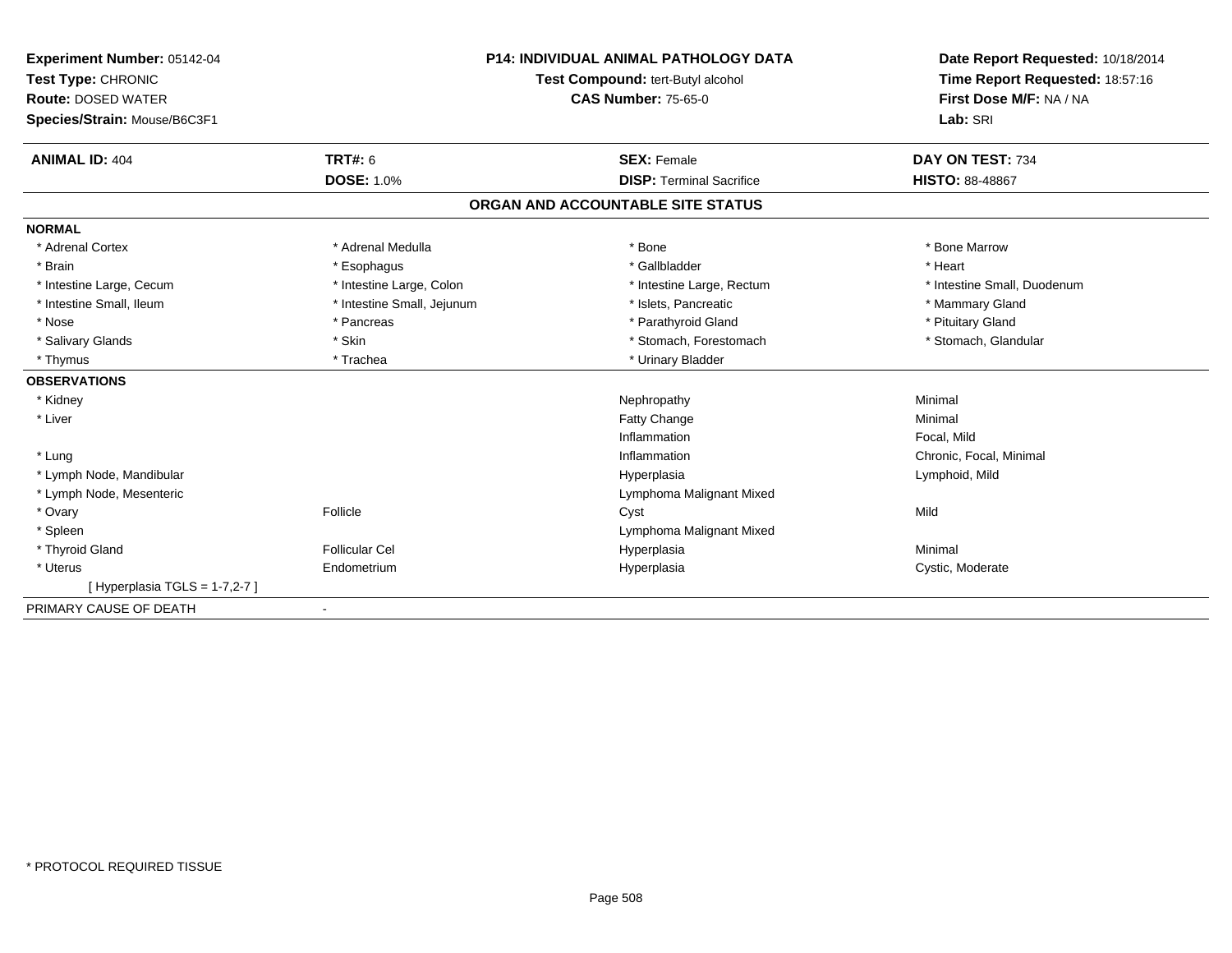| <b>Experiment Number: 05142-04</b><br>Test Type: CHRONIC<br><b>Route: DOSED WATER</b><br>Species/Strain: Mouse/B6C3F1 |                            | <b>P14: INDIVIDUAL ANIMAL PATHOLOGY DATA</b><br>Test Compound: tert-Butyl alcohol<br><b>CAS Number: 75-65-0</b> | Date Report Requested: 10/18/2014<br>Time Report Requested: 18:57:16<br>First Dose M/F: NA / NA<br>Lab: SRI |
|-----------------------------------------------------------------------------------------------------------------------|----------------------------|-----------------------------------------------------------------------------------------------------------------|-------------------------------------------------------------------------------------------------------------|
| <b>ANIMAL ID: 405</b>                                                                                                 | <b>TRT#: 6</b>             | <b>SEX: Female</b>                                                                                              | DAY ON TEST: 79                                                                                             |
|                                                                                                                       | <b>DOSE: 1.0%</b>          | <b>DISP:</b> Moribund Sacrifice                                                                                 | <b>HISTO: 87-44207</b>                                                                                      |
|                                                                                                                       |                            | ORGAN AND ACCOUNTABLE SITE STATUS                                                                               |                                                                                                             |
| <b>NORMAL</b>                                                                                                         |                            |                                                                                                                 |                                                                                                             |
| * Adrenal Cortex                                                                                                      | * Adrenal Medulla          | * Bone                                                                                                          | * Bone Marrow                                                                                               |
| * Brain                                                                                                               | * Esophagus                | * Gallbladder                                                                                                   | * Heart                                                                                                     |
| * Intestine Large, Cecum                                                                                              | * Intestine Large, Colon   | * Intestine Large, Rectum                                                                                       | * Intestine Small, Duodenum                                                                                 |
| * Intestine Small, Ileum                                                                                              | * Intestine Small, Jejunum | * Islets, Pancreatic                                                                                            | * Liver                                                                                                     |
| * Lung                                                                                                                | * Lymph Node, Mandibular   | * Lymph Node, Mesenteric                                                                                        | * Mammary Gland                                                                                             |
| * Nose                                                                                                                | * Pancreas                 | * Parathyroid Gland                                                                                             | * Pituitary Gland                                                                                           |
| * Salivary Glands                                                                                                     | * Skin                     | * Stomach, Forestomach                                                                                          | * Stomach, Glandular                                                                                        |
| * Thymus                                                                                                              | * Thyroid Gland            | * Trachea                                                                                                       | * Urinary Bladder                                                                                           |
| * Uterus                                                                                                              |                            |                                                                                                                 |                                                                                                             |
| <b>OBSERVATIONS</b>                                                                                                   |                            |                                                                                                                 |                                                                                                             |
| * Kidney                                                                                                              |                            | Nephropathy                                                                                                     | Mild                                                                                                        |
| * Ovary                                                                                                               |                            | Teratoma Benign                                                                                                 |                                                                                                             |
| [Teratoma Benign TGLS = 2-7]                                                                                          |                            |                                                                                                                 |                                                                                                             |
| * Spleen                                                                                                              |                            | Hematopoietic Cell Proliferation                                                                                | Moderate                                                                                                    |
| PRIMARY CAUSE OF DEATH                                                                                                |                            |                                                                                                                 |                                                                                                             |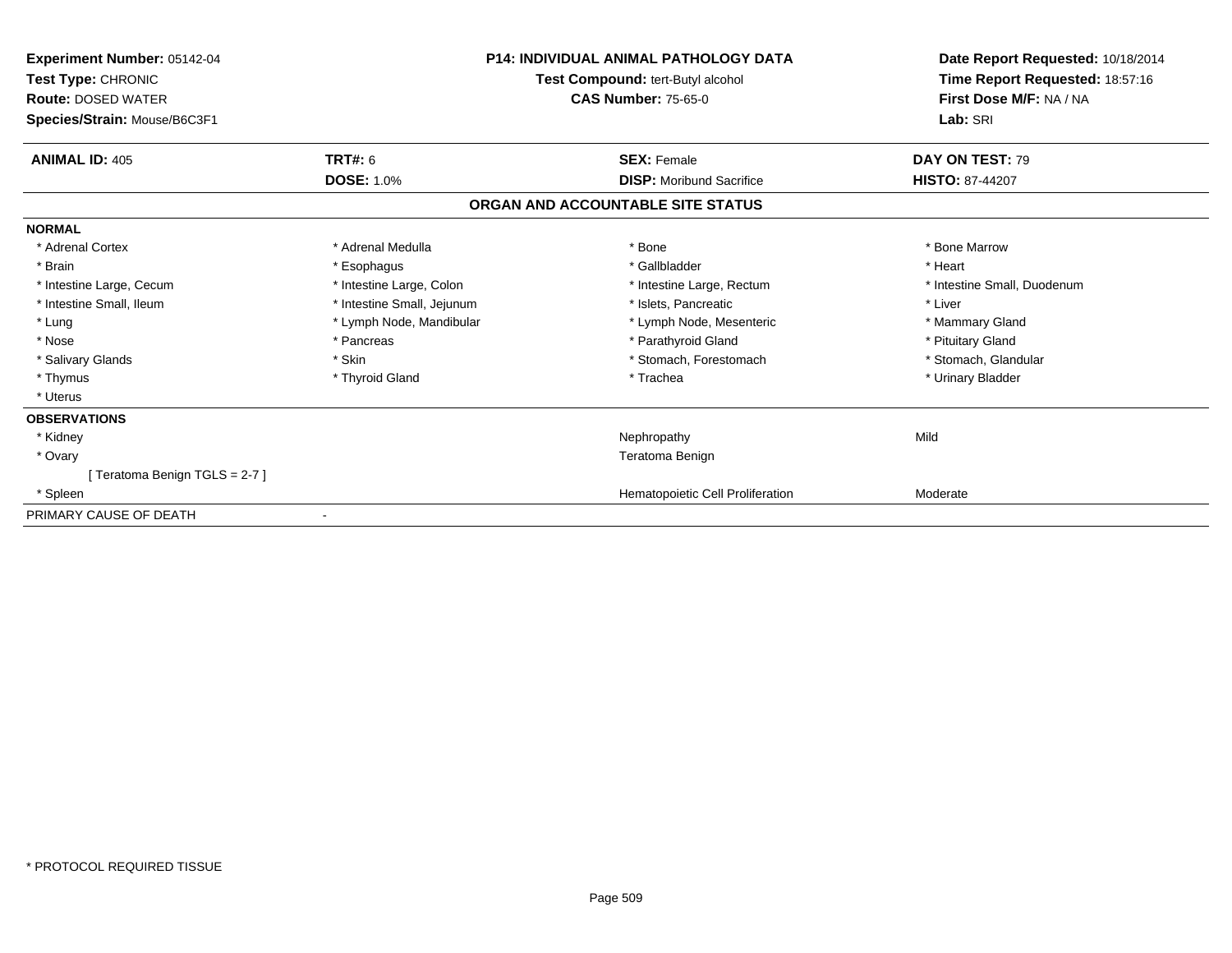| Experiment Number: 05142-04                                          | <b>P14: INDIVIDUAL ANIMAL PATHOLOGY DATA</b><br>Test Compound: tert-Butyl alcohol |                                   | Date Report Requested: 10/18/2014 |
|----------------------------------------------------------------------|-----------------------------------------------------------------------------------|-----------------------------------|-----------------------------------|
| Test Type: CHRONIC                                                   |                                                                                   |                                   | Time Report Requested: 18:57:16   |
| <b>Route: DOSED WATER</b>                                            |                                                                                   | <b>CAS Number: 75-65-0</b>        | First Dose M/F: NA / NA           |
| Species/Strain: Mouse/B6C3F1                                         |                                                                                   |                                   | Lab: SRI                          |
| <b>ANIMAL ID: 406</b>                                                | <b>TRT#: 6</b>                                                                    | <b>SEX: Female</b>                | DAY ON TEST: 734                  |
|                                                                      | <b>DOSE: 1.0%</b>                                                                 | <b>DISP: Terminal Sacrifice</b>   | <b>HISTO: 88-48868</b>            |
|                                                                      |                                                                                   | ORGAN AND ACCOUNTABLE SITE STATUS |                                   |
| <b>NORMAL</b>                                                        |                                                                                   |                                   |                                   |
| * Adrenal Cortex                                                     | * Adrenal Medulla                                                                 | * Bone Marrow                     | * Brain                           |
| * Esophagus                                                          | * Gallbladder                                                                     | * Heart                           | * Intestine Large, Cecum          |
| * Intestine Large, Colon                                             | * Intestine Large, Rectum                                                         | * Intestine Small, Duodenum       | * Intestine Small, Ileum          |
| * Intestine Small, Jejunum                                           | * Islets, Pancreatic                                                              | * Lung                            | * Lymph Node, Mandibular          |
| * Lymph Node, Mesenteric                                             | * Mammary Gland                                                                   | * Nose                            | * Ovary                           |
| * Pancreas                                                           | * Parathyroid Gland                                                               | * Pituitary Gland                 | * Salivary Glands                 |
| * Skin                                                               | * Stomach, Forestomach                                                            | * Stomach, Glandular              | * Thymus                          |
| * Trachea                                                            | * Urinary Bladder                                                                 |                                   |                                   |
| <b>OBSERVATIONS</b>                                                  |                                                                                   |                                   |                                   |
| * Bone                                                               |                                                                                   | Fibrous Osteodystrophy            | Mild                              |
| * Kidney                                                             |                                                                                   | Nephropathy                       | Minimal                           |
| * Liver                                                              |                                                                                   | <b>Eosinophilic Focus</b>         |                                   |
|                                                                      |                                                                                   | Hepatocellular Carcinoma          |                                   |
|                                                                      |                                                                                   | Infarct                           | Moderate                          |
| [ Hepatocellular Carcinoma TGLS = 2-21 ]<br>[Infarct TGLS = $3-22$ ] |                                                                                   |                                   |                                   |
| * Spleen                                                             |                                                                                   | Lymphoma Malignant Mixed          |                                   |
| * Thyroid Gland                                                      | <b>Follicular Cel</b>                                                             | Hyperplasia                       | Mild                              |
| * Uterus                                                             |                                                                                   | Hydrometra                        | Moderate                          |
|                                                                      | Endometrium                                                                       | Hyperplasia                       | Cystic, Moderate                  |
| [Hyperplasia TGLS = 1-7]                                             |                                                                                   |                                   |                                   |
| PRIMARY CAUSE OF DEATH                                               |                                                                                   |                                   |                                   |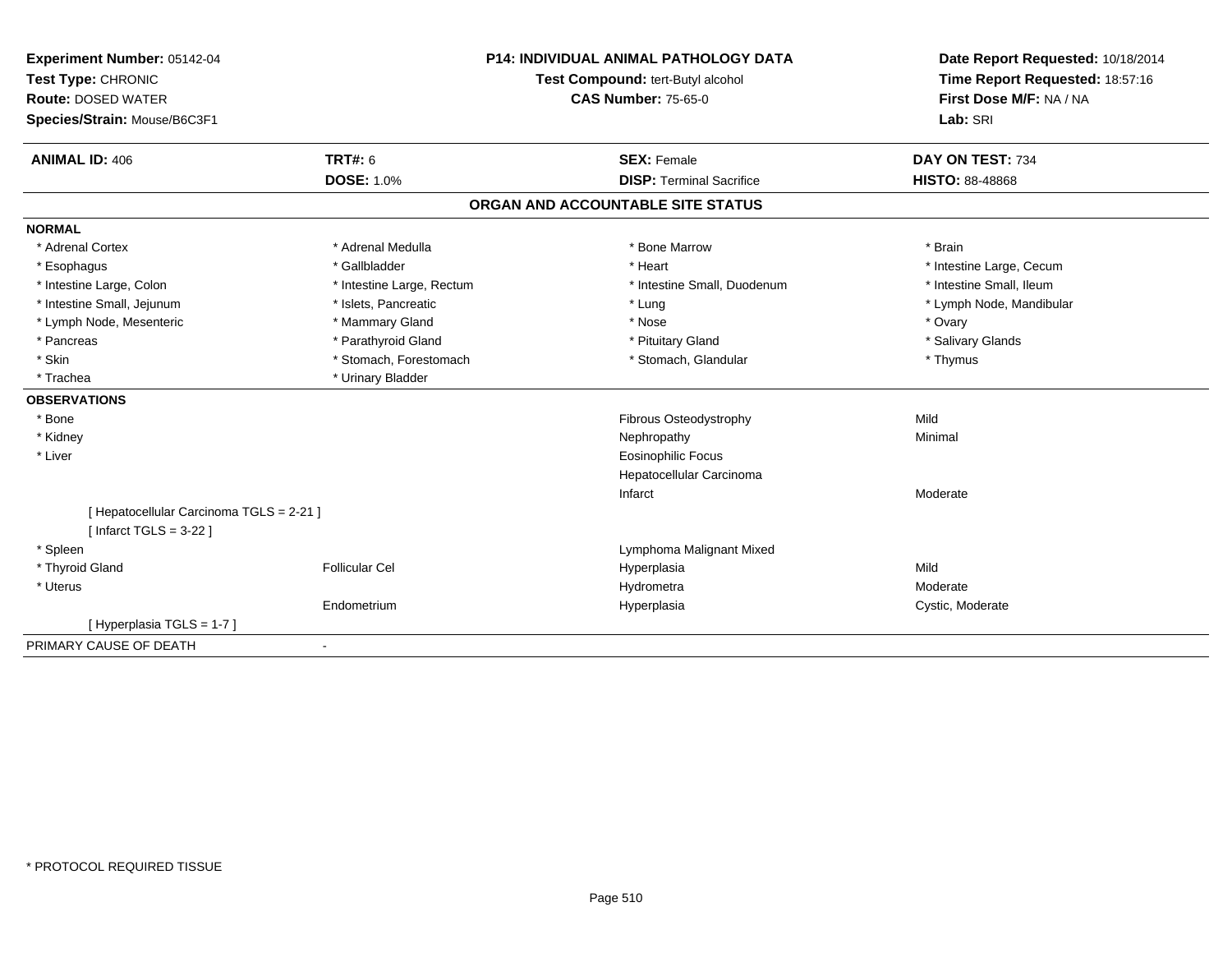| Experiment Number: 05142-04                          |                                   | <b>P14: INDIVIDUAL ANIMAL PATHOLOGY DATA</b> | Date Report Requested: 10/18/2014 |
|------------------------------------------------------|-----------------------------------|----------------------------------------------|-----------------------------------|
| Test Type: CHRONIC                                   | Test Compound: tert-Butyl alcohol |                                              | Time Report Requested: 18:57:16   |
| <b>Route: DOSED WATER</b>                            |                                   | <b>CAS Number: 75-65-0</b>                   | First Dose M/F: NA / NA           |
| Species/Strain: Mouse/B6C3F1                         |                                   |                                              | Lab: SRI                          |
| <b>ANIMAL ID: 407</b>                                | <b>TRT#: 6</b>                    | <b>SEX: Female</b>                           | DAY ON TEST: 734                  |
|                                                      | <b>DOSE: 1.0%</b>                 | <b>DISP: Terminal Sacrifice</b>              | <b>HISTO: 88-48869</b>            |
|                                                      |                                   | ORGAN AND ACCOUNTABLE SITE STATUS            |                                   |
| <b>NORMAL</b>                                        |                                   |                                              |                                   |
| * Adrenal Cortex                                     | * Adrenal Medulla                 | * Bone                                       | * Bone Marrow                     |
| * Esophagus                                          | * Gallbladder                     | * Heart                                      | * Intestine Large, Cecum          |
| * Intestine Large, Colon                             | * Intestine Large, Rectum         | * Intestine Small, Duodenum                  | * Intestine Small, Ileum          |
| * Intestine Small, Jejunum                           | * Islets, Pancreatic              | * Lung                                       | * Lymph Node, Mandibular          |
| * Lymph Node, Mesenteric                             | * Nose                            | * Ovary                                      | * Pancreas                        |
| * Parathyroid Gland                                  | * Salivary Glands                 | * Skin                                       | * Stomach, Forestomach            |
| * Stomach, Glandular                                 | * Thymus                          | * Trachea                                    | * Urinary Bladder                 |
| <b>OBSERVATIONS</b>                                  |                                   |                                              |                                   |
| * Brain                                              |                                   | Compression                                  | Mild                              |
| [Compression TGLS = 7-1]                             |                                   |                                              |                                   |
| * Kidney                                             |                                   | Nephropathy                                  | Minimal                           |
| * Liver                                              |                                   | Hepatocellular Adenoma                       | Multiple                          |
|                                                      |                                   | Necrosis                                     | Focal, Mild                       |
| [ Hepatocellular Adenoma $TGLS = 2-21, 3-22, 5-24$ ] |                                   |                                              |                                   |
| * Mammary Gland                                      |                                   | <b>Dilatation</b>                            | Mild                              |
| * Pituitary Gland                                    | <b>Pars Distalis</b>              | Adenoma                                      |                                   |
| [Adenoma TGLS = $6-1$ ]                              |                                   |                                              |                                   |
| * Spleen                                             |                                   | Hematopoietic Cell Proliferation             | Minimal                           |
|                                                      |                                   | Hyperplasia                                  | Lymphoid, Mild                    |
| * Thyroid Gland                                      | <b>Follicular Cel</b>             | Hyperplasia                                  | Minimal                           |
| * Uterus                                             | Endometrium                       | Hyperplasia                                  | Cystic, Marked                    |
| [ Hyperplasia TGLS = 1-7 ]                           |                                   |                                              |                                   |
| PRIMARY CAUSE OF DEATH                               | $\sim$                            |                                              |                                   |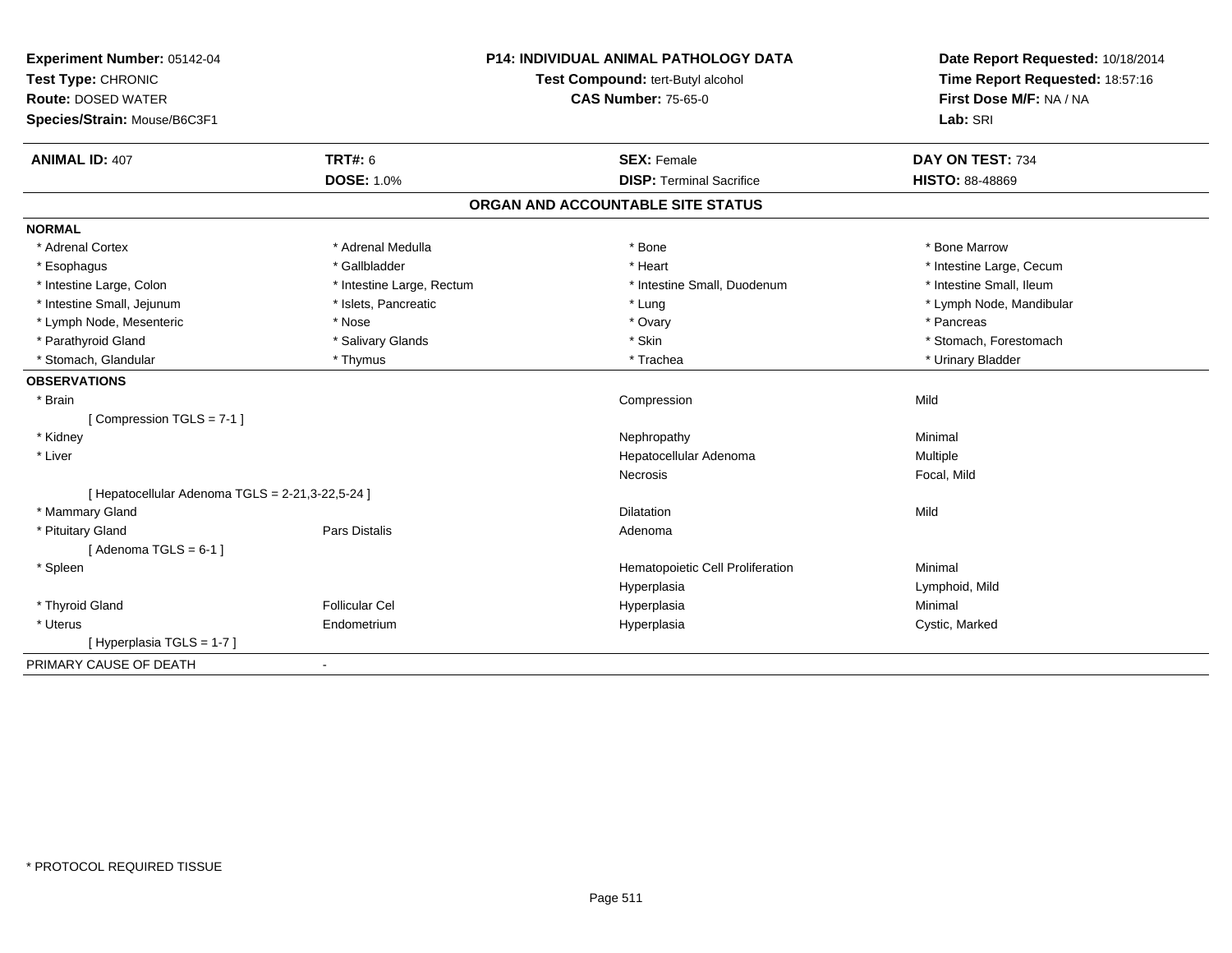| Experiment Number: 05142-04            |                                   | <b>P14: INDIVIDUAL ANIMAL PATHOLOGY DATA</b> | Date Report Requested: 10/18/2014 |
|----------------------------------------|-----------------------------------|----------------------------------------------|-----------------------------------|
| Test Type: CHRONIC                     | Test Compound: tert-Butyl alcohol |                                              | Time Report Requested: 18:57:16   |
| <b>Route: DOSED WATER</b>              |                                   | <b>CAS Number: 75-65-0</b>                   | First Dose M/F: NA / NA           |
| Species/Strain: Mouse/B6C3F1           |                                   |                                              | Lab: SRI                          |
| <b>ANIMAL ID: 408</b>                  | <b>TRT#: 6</b>                    | <b>SEX: Female</b>                           | DAY ON TEST: 734                  |
|                                        | <b>DOSE: 1.0%</b>                 | <b>DISP: Terminal Sacrifice</b>              | <b>HISTO: 88-48870</b>            |
|                                        |                                   | ORGAN AND ACCOUNTABLE SITE STATUS            |                                   |
| <b>NORMAL</b>                          |                                   |                                              |                                   |
| * Adrenal Cortex                       | * Adrenal Medulla                 | * Bone                                       | * Bone Marrow                     |
| * Brain                                | * Esophagus                       | * Gallbladder                                | * Heart                           |
| * Intestine Large, Cecum               | * Intestine Large, Colon          | * Intestine Large, Rectum                    | * Intestine Small. Duodenum       |
| * Intestine Small, Ileum               | * Intestine Small, Jejunum        | * Islets, Pancreatic                         | * Lung                            |
| * Lymph Node, Mandibular               | * Mammary Gland                   | * Nose                                       | * Ovary                           |
| * Pancreas                             | * Parathyroid Gland               | * Salivary Glands                            | * Skin                            |
| * Stomach, Forestomach                 | * Stomach, Glandular              | * Thymus                                     | * Trachea                         |
| * Urinary Bladder                      |                                   |                                              |                                   |
| <b>OBSERVATIONS</b>                    |                                   |                                              |                                   |
| * Kidney                               |                                   | Nephropathy                                  | Minimal                           |
| * Liver                                |                                   | Hepatocellular Adenoma                       | Multiple                          |
| [ Hepatocellular Adenoma TGLS = 5-22 ] |                                   |                                              |                                   |
| * Lymph Node, Mesenteric               |                                   | Lymphoma Malignant Mixed                     |                                   |
| * Pituitary Gland                      | <b>Pars Distalis</b>              | Focal Cellular Change                        | Mild                              |
| [Focal Cellular Change TGLS = 4-1]     |                                   |                                              |                                   |
| * Spleen                               |                                   | Lymphoma Malignant Mixed                     |                                   |
| * Thyroid Gland                        |                                   | Degeneration                                 | Cystic, Mild                      |
|                                        | <b>Follicular Cel</b>             | Hyperplasia                                  | Moderate                          |
| * Uterus                               |                                   | Hydrometra                                   | Moderate                          |
|                                        | Endometrium                       | Hyperplasia                                  | Cystic, Moderate                  |
| [Hydrometra TGLS = 1-7]                |                                   |                                              |                                   |
| [Hyperplasia TGLS = 2-7]               |                                   |                                              |                                   |
| PRIMARY CAUSE OF DEATH                 |                                   |                                              |                                   |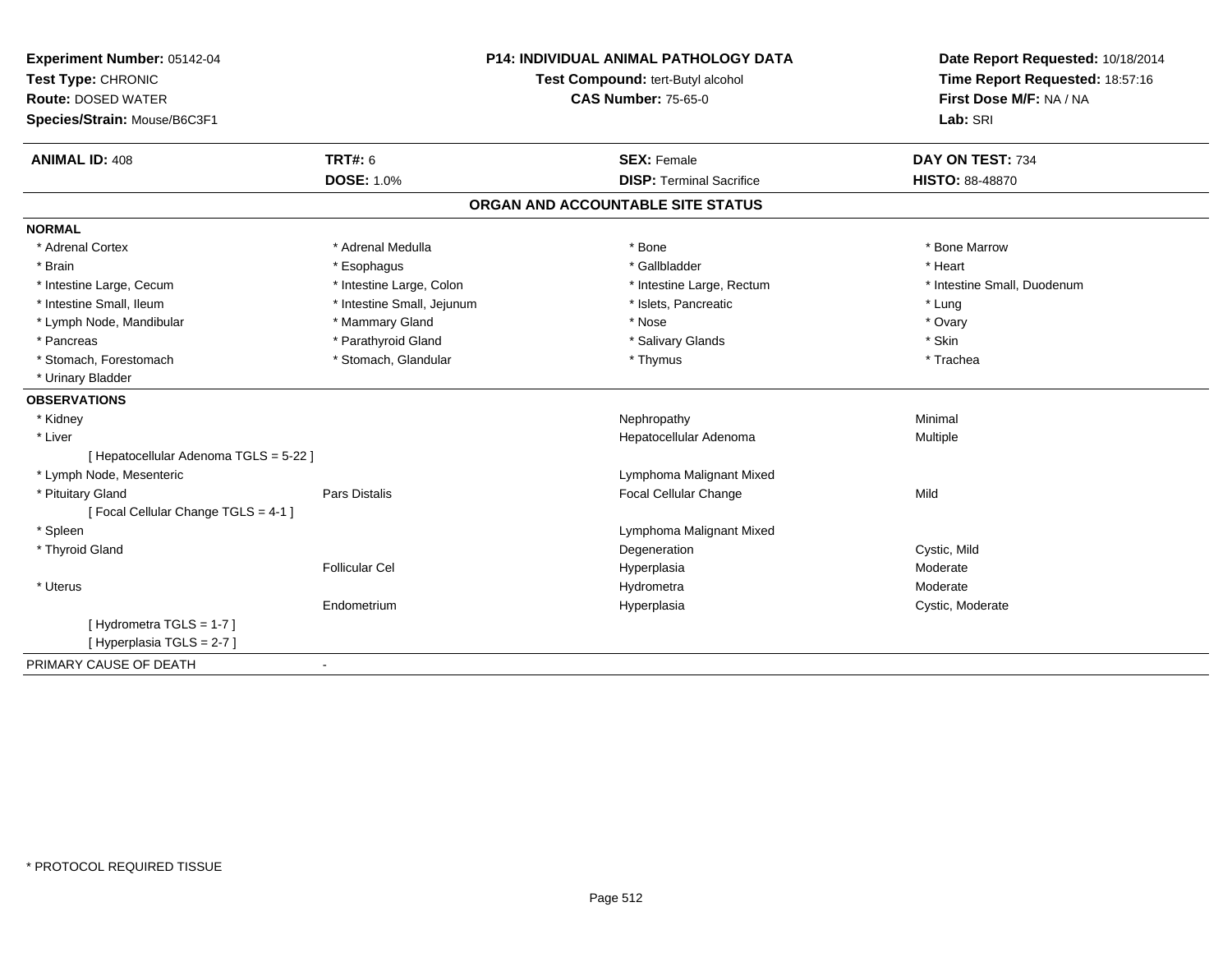| Experiment Number: 05142-04<br>Test Type: CHRONIC<br><b>Route: DOSED WATER</b><br>Species/Strain: Mouse/B6C3F1 |                             | <b>P14: INDIVIDUAL ANIMAL PATHOLOGY DATA</b><br>Test Compound: tert-Butyl alcohol<br><b>CAS Number: 75-65-0</b> | Date Report Requested: 10/18/2014<br>Time Report Requested: 18:57:16<br>First Dose M/F: NA / NA<br>Lab: SRI |
|----------------------------------------------------------------------------------------------------------------|-----------------------------|-----------------------------------------------------------------------------------------------------------------|-------------------------------------------------------------------------------------------------------------|
| <b>ANIMAL ID: 409</b>                                                                                          | <b>TRT#: 6</b>              | <b>SEX: Female</b>                                                                                              | DAY ON TEST: 734                                                                                            |
|                                                                                                                | <b>DOSE: 1.0%</b>           | <b>DISP: Terminal Sacrifice</b>                                                                                 | <b>HISTO: 88-48871</b>                                                                                      |
|                                                                                                                |                             | ORGAN AND ACCOUNTABLE SITE STATUS                                                                               |                                                                                                             |
| <b>NORMAL</b>                                                                                                  |                             |                                                                                                                 |                                                                                                             |
| * Adrenal Cortex                                                                                               | * Adrenal Medulla           | * Bone Marrow                                                                                                   | * Esophagus                                                                                                 |
| * Gallbladder                                                                                                  | * Heart                     | * Intestine Large, Cecum                                                                                        | * Intestine Large, Colon                                                                                    |
| * Intestine Large, Rectum                                                                                      | * Intestine Small, Duodenum | * Intestine Small, Ileum                                                                                        | * Intestine Small, Jejunum                                                                                  |
| * Islets, Pancreatic                                                                                           | * Lung                      | * Lymph Node, Mandibular                                                                                        | * Lymph Node, Mesenteric                                                                                    |
| * Nose                                                                                                         | * Ovary                     | * Pancreas                                                                                                      | * Salivary Glands                                                                                           |
| * Skin                                                                                                         | * Thymus                    | * Trachea                                                                                                       | * Urinary Bladder                                                                                           |
| <b>MISSING</b>                                                                                                 |                             |                                                                                                                 |                                                                                                             |
| * Parathyroid Gland                                                                                            |                             |                                                                                                                 |                                                                                                             |
| <b>OBSERVATIONS</b>                                                                                            |                             |                                                                                                                 |                                                                                                             |
| * Bone                                                                                                         |                             | Fibrous Osteodystrophy                                                                                          | Mild                                                                                                        |
| * Brain                                                                                                        |                             | Compression                                                                                                     | Mild                                                                                                        |
| [Compression TGLS = 6-1-1]                                                                                     |                             |                                                                                                                 |                                                                                                             |
| * Kidney                                                                                                       |                             | Nephropathy                                                                                                     | Minimal                                                                                                     |
| * Liver                                                                                                        |                             | Hepatocellular Adenoma                                                                                          |                                                                                                             |
|                                                                                                                |                             | Hepatocellular Carcinoma                                                                                        |                                                                                                             |
|                                                                                                                |                             | <b>Mixed Cell Focus</b>                                                                                         |                                                                                                             |
| [ Hepatocellular Adenoma TGLS = 3-22 ]<br>[ Hepatocellular Carcinoma TGLS = 2-21 ]                             |                             |                                                                                                                 |                                                                                                             |
| * Mammary Gland                                                                                                |                             | <b>Dilatation</b>                                                                                               | Mild                                                                                                        |
| * Pituitary Gland                                                                                              | <b>Pars Distalis</b>        | Adenoma                                                                                                         |                                                                                                             |
| [Adenoma TGLS = $5-1$ ]                                                                                        |                             |                                                                                                                 |                                                                                                             |
| * Spleen                                                                                                       |                             | Hyperplasia                                                                                                     | Lymphoid, Mild                                                                                              |
| * Stomach, Forestomach                                                                                         | Mucosa                      | Hyperplasia                                                                                                     | Minimal                                                                                                     |
| [ Hyperplasia TGLS = 7-24 ]                                                                                    |                             |                                                                                                                 |                                                                                                             |
| * Stomach, Glandular                                                                                           |                             | Mineralization                                                                                                  | Minimal                                                                                                     |
| * Thyroid Gland                                                                                                | Follicle                    | Cyst                                                                                                            | Mild                                                                                                        |
|                                                                                                                | <b>Follicular Cel</b>       | Hyperplasia                                                                                                     | Mild                                                                                                        |
| * Uterus                                                                                                       |                             | Hydrometra                                                                                                      | Moderate                                                                                                    |
|                                                                                                                | Endometrium                 | Hyperplasia                                                                                                     | Cystic, Moderate                                                                                            |
| [Hyperplasia TGLS = 1-7]                                                                                       |                             |                                                                                                                 |                                                                                                             |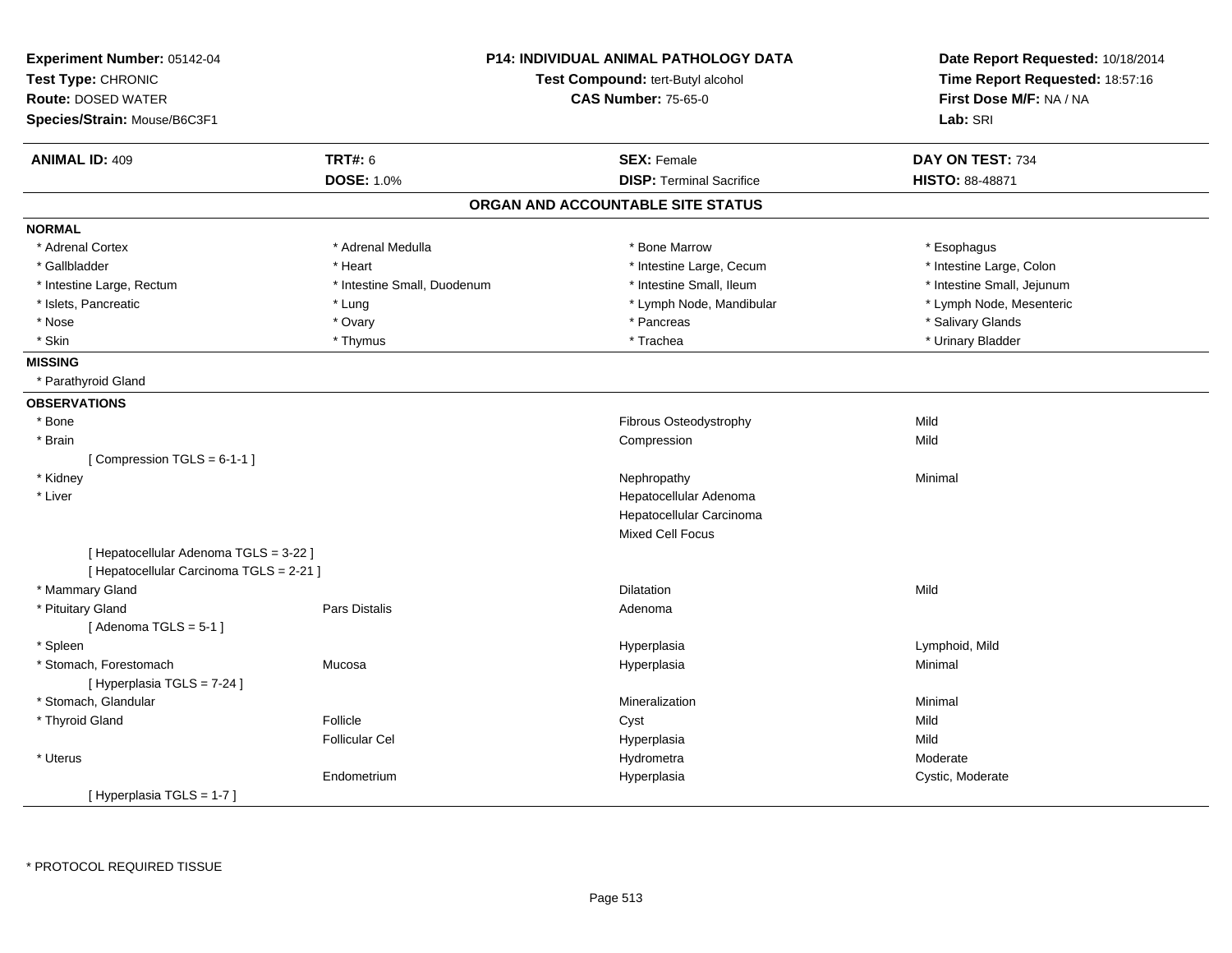| <b>Experiment Number: 05142-04</b><br>Test Type: CHRONIC<br><b>Route: DOSED WATER</b> |                   | <b>P14: INDIVIDUAL ANIMAL PATHOLOGY DATA</b> | Date Report Requested: 10/18/2014 |  |
|---------------------------------------------------------------------------------------|-------------------|----------------------------------------------|-----------------------------------|--|
|                                                                                       |                   | Test Compound: tert-Butyl alcohol            | Time Report Requested: 18:57:16   |  |
|                                                                                       |                   | <b>CAS Number: 75-65-0</b>                   | First Dose M/F: NA / NA           |  |
| Species/Strain: Mouse/B6C3F1                                                          |                   |                                              | Lab: SRI                          |  |
| <b>ANIMAL ID: 409</b>                                                                 | <b>TRT#:</b> 6    | <b>SEX:</b> Female                           | DAY ON TEST: 734                  |  |
|                                                                                       | <b>DOSE: 1.0%</b> | <b>DISP: Terminal Sacrifice</b>              | <b>HISTO: 88-48871</b>            |  |
|                                                                                       |                   | ORGAN AND ACCOUNTABLE SITE STATUS            |                                   |  |
| PRIMARY CAUSE OF DEATH                                                                |                   |                                              |                                   |  |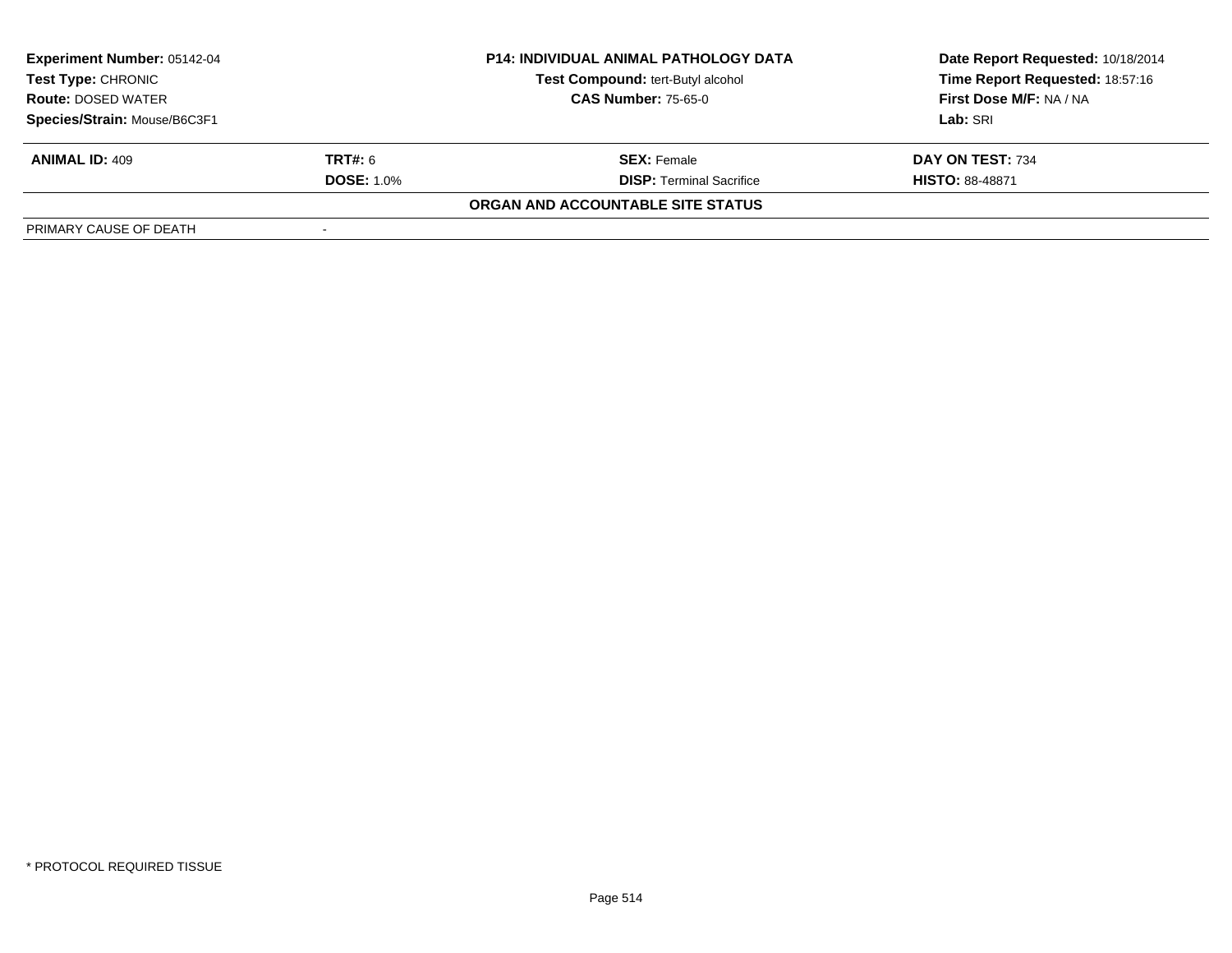| Experiment Number: 05142-04       |                                   | <b>P14: INDIVIDUAL ANIMAL PATHOLOGY DATA</b> | Date Report Requested: 10/18/2014 |
|-----------------------------------|-----------------------------------|----------------------------------------------|-----------------------------------|
| Test Type: CHRONIC                | Test Compound: tert-Butyl alcohol |                                              | Time Report Requested: 18:57:16   |
| <b>Route: DOSED WATER</b>         |                                   | <b>CAS Number: 75-65-0</b>                   | First Dose M/F: NA / NA           |
| Species/Strain: Mouse/B6C3F1      |                                   |                                              | Lab: SRI                          |
|                                   |                                   |                                              |                                   |
| <b>ANIMAL ID: 410</b>             | <b>TRT#: 6</b>                    | <b>SEX: Female</b>                           | DAY ON TEST: 607                  |
|                                   | <b>DOSE: 1.0%</b>                 | <b>DISP: Natural Death</b>                   | HISTO: 88-46985                   |
|                                   |                                   | ORGAN AND ACCOUNTABLE SITE STATUS            |                                   |
| <b>NORMAL</b>                     |                                   |                                              |                                   |
| * Adrenal Cortex                  | * Adrenal Medulla                 | * Bone                                       | * Bone Marrow                     |
| * Brain                           | * Esophagus                       | * Gallbladder                                | * Heart                           |
| * Intestine Large, Cecum          | * Intestine Large, Colon          | * Intestine Small, Duodenum                  | * Intestine Small, Jejunum        |
| * Islets, Pancreatic              | * Lung                            | * Lymph Node, Mandibular                     | * Lymph Node, Mesenteric          |
| * Mammary Gland                   | * Nose                            | * Ovary                                      | * Pancreas                        |
| * Parathyroid Gland               | * Salivary Glands                 | * Skin                                       | * Spleen                          |
| * Stomach, Forestomach            | * Stomach, Glandular              | * Thymus                                     | * Thyroid Gland                   |
| * Trachea                         | * Urinary Bladder                 |                                              |                                   |
| <b>AUTO PRECLUDES DIAG.</b>       |                                   |                                              |                                   |
| * Intestine Large, Rectum         | * Intestine Small, Ileum          |                                              |                                   |
| <b>OBSERVATIONS</b>               |                                   |                                              |                                   |
| * Kidney                          |                                   | Nephropathy                                  | Mild                              |
| [Nephropathy TGLS = $2-5$ ]       |                                   |                                              |                                   |
| * Liver                           |                                   | <b>Eosinophilic Focus</b>                    |                                   |
|                                   |                                   | Fatty Change                                 | Mild                              |
| [ Fatty Change TGLS = 3-21,4-22 ] |                                   |                                              |                                   |
| * Pituitary Gland                 | Pars Distalis                     | Focal Cellular Change                        | Minimal                           |
| * Uterus                          | Endometrium                       | Hyperplasia                                  | Cystic, Moderate                  |
|                                   |                                   | Inflammation                                 | Suppurative, Moderate             |
| [Inflammation TGLS = $1-7$ ]      |                                   |                                              |                                   |
| PRIMARY CAUSE OF DEATH            |                                   |                                              |                                   |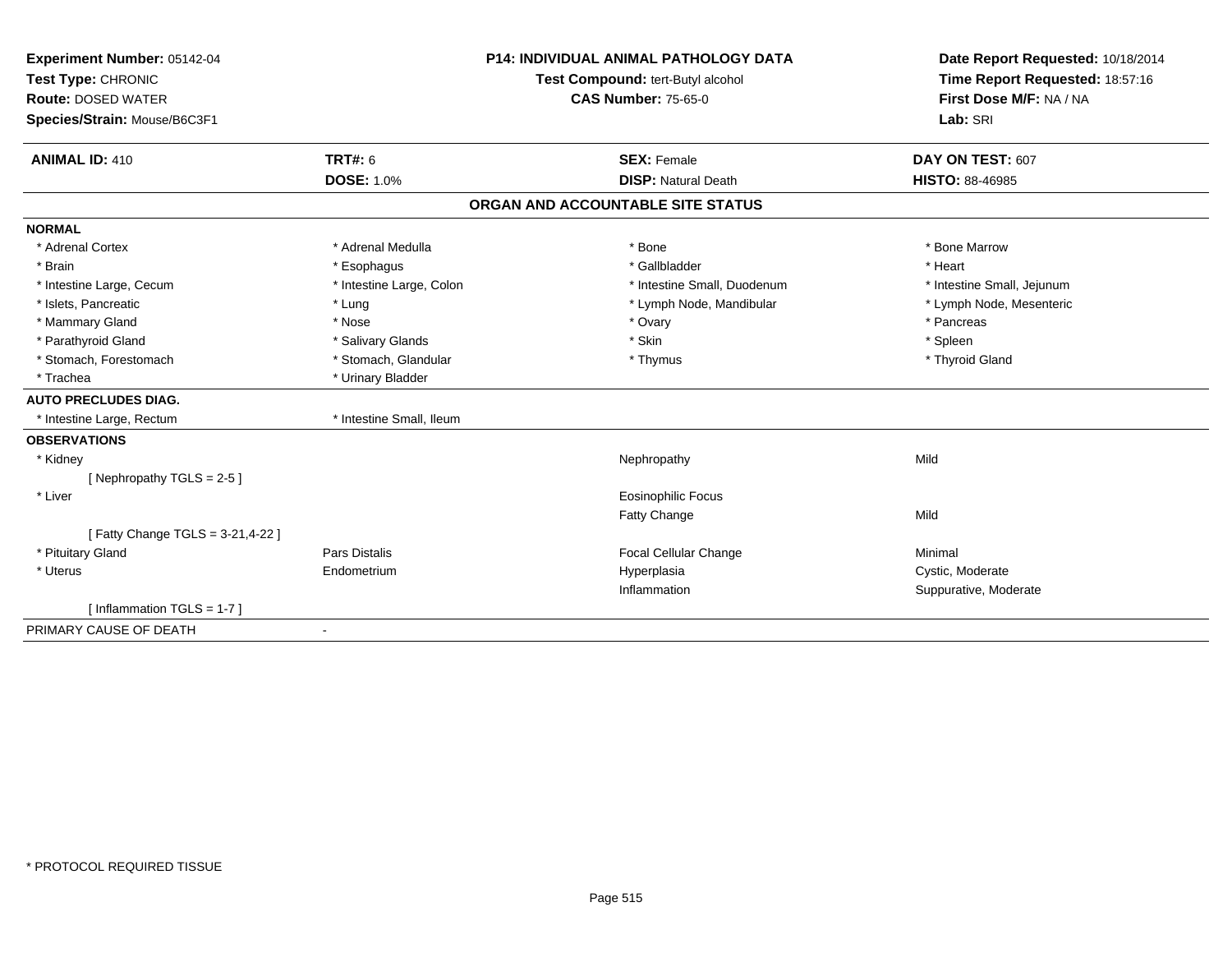| Experiment Number: 05142-04<br>Test Type: CHRONIC<br><b>Route: DOSED WATER</b> |                            | <b>P14: INDIVIDUAL ANIMAL PATHOLOGY DATA</b> | Date Report Requested: 10/18/2014<br>Time Report Requested: 18:57:16<br>First Dose M/F: NA / NA |
|--------------------------------------------------------------------------------|----------------------------|----------------------------------------------|-------------------------------------------------------------------------------------------------|
|                                                                                |                            | Test Compound: tert-Butyl alcohol            |                                                                                                 |
|                                                                                |                            | <b>CAS Number: 75-65-0</b>                   |                                                                                                 |
| Species/Strain: Mouse/B6C3F1                                                   |                            |                                              | Lab: SRI                                                                                        |
|                                                                                |                            |                                              |                                                                                                 |
| <b>ANIMAL ID: 411</b>                                                          | <b>TRT#: 6</b>             | <b>SEX: Female</b>                           | DAY ON TEST: 734                                                                                |
|                                                                                | <b>DOSE: 1.0%</b>          | <b>DISP: Terminal Sacrifice</b>              | <b>HISTO: 88-48872</b>                                                                          |
|                                                                                |                            | ORGAN AND ACCOUNTABLE SITE STATUS            |                                                                                                 |
| <b>NORMAL</b>                                                                  |                            |                                              |                                                                                                 |
| * Adrenal Cortex                                                               | * Adrenal Medulla          | * Bone                                       | * Bone Marrow                                                                                   |
| * Brain                                                                        | * Esophagus                | * Gallbladder                                | * Heart                                                                                         |
| * Intestine Large, Cecum                                                       | * Intestine Large, Colon   | * Intestine Large, Rectum                    | * Intestine Small, Duodenum                                                                     |
| * Intestine Small. Ileum                                                       | * Intestine Small, Jejunum | * Islets. Pancreatic                         | * Liver                                                                                         |
| * Lung                                                                         | * Lymph Node, Mandibular   | * Mammary Gland                              | * Nose                                                                                          |
| * Pancreas                                                                     | * Parathyroid Gland        | * Salivary Glands                            | * Skin                                                                                          |
| * Stomach, Glandular                                                           | * Thyroid Gland            | * Trachea                                    | * Urinary Bladder                                                                               |
| <b>OBSERVATIONS</b>                                                            |                            |                                              |                                                                                                 |
| * Kidney                                                                       |                            | Nephropathy                                  | Minimal                                                                                         |
| * Lymph Node, Mesenteric                                                       |                            | Lymphoma Malignant Mixed                     |                                                                                                 |
| [ Lymphoma Malignant Mixed TGLS = 2-5 ]                                        |                            |                                              |                                                                                                 |
| * Ovary                                                                        | Follicle                   | Cyst                                         | Mild                                                                                            |
| * Pituitary Gland                                                              | Pars Distalis              | Hyperplasia                                  | Focal, Mild                                                                                     |
| * Spleen                                                                       |                            | Hyperplasia                                  | Lymphoid, Mild                                                                                  |
| * Stomach, Forestomach                                                         |                            | Squamous Cell Papilloma                      |                                                                                                 |
| [Squamous Cell Papilloma TGLS = 3-4-1]                                         |                            |                                              |                                                                                                 |
| * Thymus                                                                       |                            | Hyperplasia                                  | Lymphoid, Moderate                                                                              |
| * Uterus                                                                       | Endometrium                | Hyperplasia                                  | Cystic, Moderate                                                                                |
| [Hyperplasia TGLS = 1-7]                                                       |                            |                                              |                                                                                                 |
| PRIMARY CAUSE OF DEATH                                                         | $\blacksquare$             |                                              |                                                                                                 |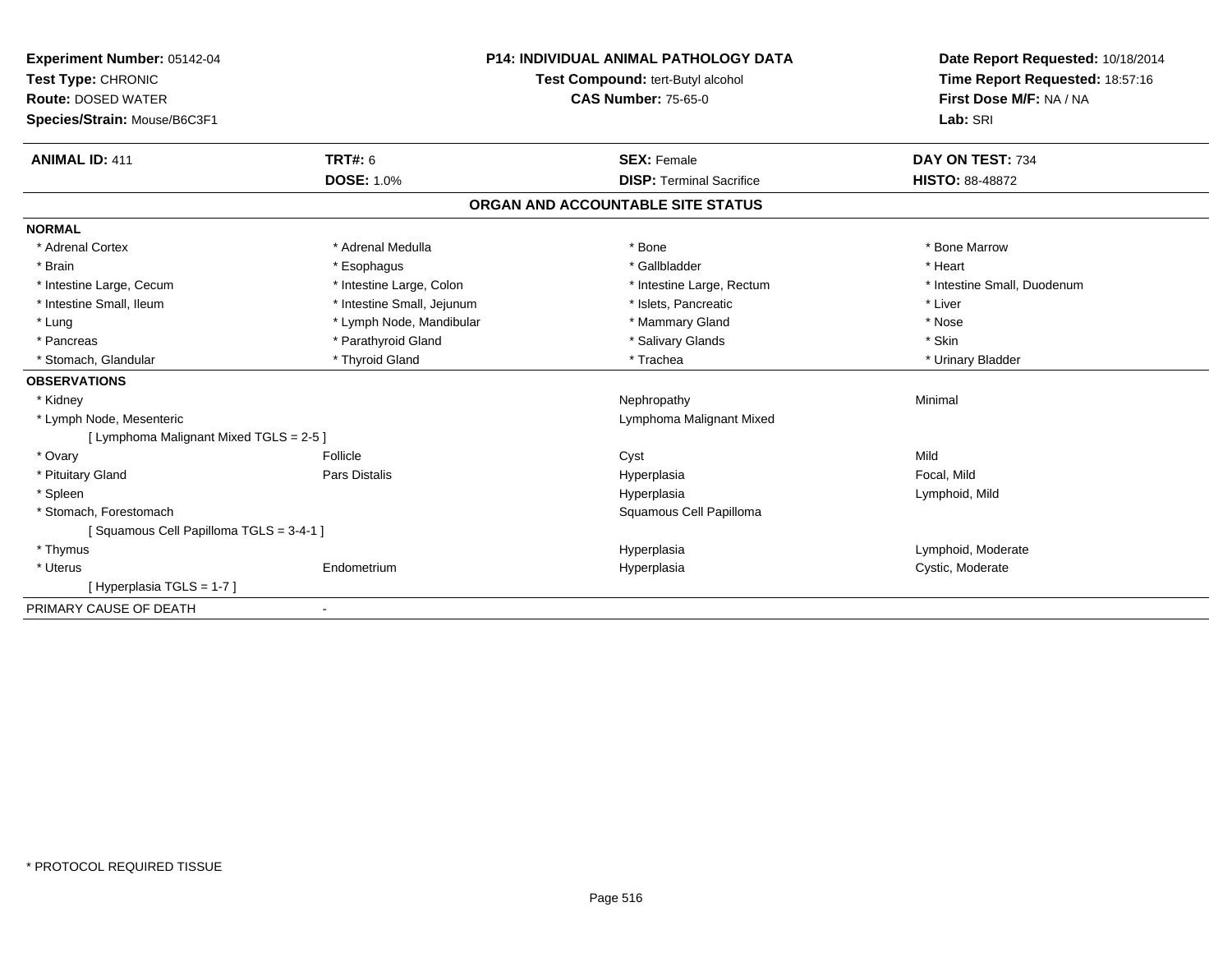| Experiment Number: 05142-04<br>Test Type: CHRONIC<br><b>Route: DOSED WATER</b> |                           | <b>P14: INDIVIDUAL ANIMAL PATHOLOGY DATA</b><br>Test Compound: tert-Butyl alcohol<br><b>CAS Number: 75-65-0</b> | Date Report Requested: 10/18/2014<br>Time Report Requested: 18:57:16<br>First Dose M/F: NA / NA |
|--------------------------------------------------------------------------------|---------------------------|-----------------------------------------------------------------------------------------------------------------|-------------------------------------------------------------------------------------------------|
| Species/Strain: Mouse/B6C3F1                                                   |                           |                                                                                                                 | Lab: SRI                                                                                        |
| <b>ANIMAL ID: 412</b>                                                          | <b>TRT#: 6</b>            | <b>SEX: Female</b>                                                                                              | DAY ON TEST: 625                                                                                |
|                                                                                | <b>DOSE: 1.0%</b>         | <b>DISP:</b> Moribund Sacrifice                                                                                 | HISTO: 88-46986                                                                                 |
|                                                                                |                           | ORGAN AND ACCOUNTABLE SITE STATUS                                                                               |                                                                                                 |
| <b>NORMAL</b>                                                                  |                           |                                                                                                                 |                                                                                                 |
| * Adrenal Cortex                                                               | * Adrenal Medulla         | * Bone Marrow                                                                                                   | * Brain                                                                                         |
| * Esophagus                                                                    | * Gallbladder             | * Heart                                                                                                         | * Intestine Large, Cecum                                                                        |
| * Intestine Large, Colon                                                       | * Intestine Large, Rectum | * Intestine Small, Ileum                                                                                        | * Intestine Small, Jejunum                                                                      |
| * Islets, Pancreatic                                                           | * Kidney                  | * Lung                                                                                                          | * Lymph Node, Mandibular                                                                        |
| * Lymph Node, Mesenteric                                                       | * Mammary Gland           | * Nose                                                                                                          | * Ovary                                                                                         |
| * Pancreas                                                                     | * Parathyroid Gland       | * Pituitary Gland                                                                                               | * Salivary Glands                                                                               |
| * Skin                                                                         | * Spleen                  | * Stomach, Glandular                                                                                            | * Thymus                                                                                        |
| * Trachea                                                                      | * Urinary Bladder         |                                                                                                                 |                                                                                                 |
| <b>OBSERVATIONS</b>                                                            |                           |                                                                                                                 |                                                                                                 |
| * Bone                                                                         |                           | Fibrous Osteodystrophy                                                                                          | Minimal                                                                                         |
| * Intestine Small, Duodenum                                                    |                           | Inflammation                                                                                                    | Chronic, Moderate                                                                               |
|                                                                                |                           | Perforation                                                                                                     | Moderate                                                                                        |
|                                                                                |                           | Ulcer                                                                                                           | Moderate                                                                                        |
| [Inflammation $TGLS = 3-22$ ]                                                  |                           |                                                                                                                 |                                                                                                 |
| [ $Uicer$ TGLS = 4-22 ]                                                        |                           |                                                                                                                 |                                                                                                 |
| * Liver                                                                        |                           | <b>Tension Lipidosis</b>                                                                                        |                                                                                                 |
| Mesentery                                                                      |                           | Inflammation                                                                                                    | Chronic, Moderate                                                                               |
|                                                                                | Fat                       | Necrosis                                                                                                        | Mild                                                                                            |
| [Necrosis $TGLS = 2-21$ ]                                                      |                           |                                                                                                                 |                                                                                                 |
| * Stomach, Forestomach                                                         | Mucosa                    | Hyperplasia                                                                                                     | Mild                                                                                            |
|                                                                                |                           | Inflammation                                                                                                    | Chronic, Mild                                                                                   |
|                                                                                |                           | Ulcer                                                                                                           | Mild                                                                                            |
| [ $Ulcer TGLS = 5-4-1$ ]                                                       |                           |                                                                                                                 |                                                                                                 |
| * Thyroid Gland                                                                | <b>Follicular Cel</b>     | Hyperplasia                                                                                                     | Minimal                                                                                         |
| * Uterus                                                                       | Endometrium               | Hyperplasia                                                                                                     | Cystic, Moderate                                                                                |
| [Hyperplasia TGLS = 1-7]                                                       |                           |                                                                                                                 |                                                                                                 |
| PRIMARY CAUSE OF DEATH                                                         | $\blacksquare$            |                                                                                                                 |                                                                                                 |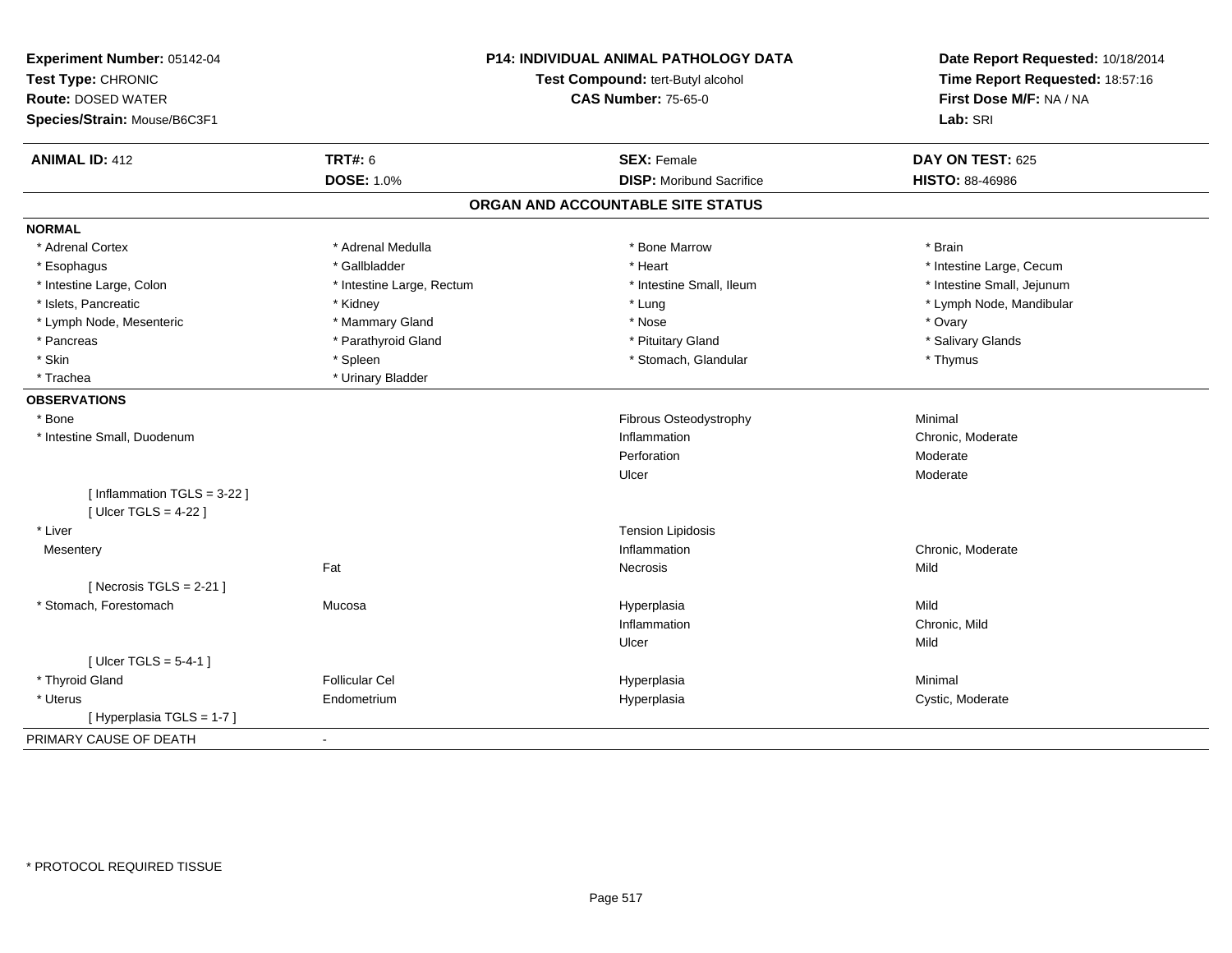| <b>Experiment Number: 05142-04</b><br>Test Type: CHRONIC<br><b>Route: DOSED WATER</b><br>Species/Strain: Mouse/B6C3F1 |                                                                   | <b>P14: INDIVIDUAL ANIMAL PATHOLOGY DATA</b><br>Test Compound: tert-Butyl alcohol<br><b>CAS Number: 75-65-0</b> | Date Report Requested: 10/18/2014<br>Time Report Requested: 18:57:16<br>First Dose M/F: NA / NA<br>Lab: SRI |
|-----------------------------------------------------------------------------------------------------------------------|-------------------------------------------------------------------|-----------------------------------------------------------------------------------------------------------------|-------------------------------------------------------------------------------------------------------------|
| <b>ANIMAL ID: 413</b>                                                                                                 | <b>TRT#: 6</b>                                                    | <b>SEX: Female</b>                                                                                              | DAY ON TEST: 702                                                                                            |
|                                                                                                                       | <b>DOSE: 1.0%</b>                                                 | <b>DISP:</b> Moribund Sacrifice                                                                                 | <b>HISTO: 88-48367</b>                                                                                      |
|                                                                                                                       |                                                                   | ORGAN AND ACCOUNTABLE SITE STATUS                                                                               |                                                                                                             |
| <b>NORMAL</b>                                                                                                         |                                                                   |                                                                                                                 |                                                                                                             |
| * Adrenal Cortex                                                                                                      | * Adrenal Medulla                                                 | * Bone                                                                                                          | * Bone Marrow                                                                                               |
| * Brain                                                                                                               | * Esophagus                                                       | * Gallbladder                                                                                                   | * Heart                                                                                                     |
| * Intestine Large, Cecum                                                                                              | * Intestine Large, Colon                                          | * Intestine Large, Rectum                                                                                       | * Intestine Small, Duodenum                                                                                 |
| * Intestine Small, Ileum                                                                                              | * Intestine Small, Jejunum                                        | * Islets, Pancreatic                                                                                            | * Mammary Gland                                                                                             |
| * Nose                                                                                                                | * Parathyroid Gland                                               | * Pituitary Gland                                                                                               | * Salivary Glands                                                                                           |
| * Skin                                                                                                                | * Stomach, Forestomach                                            | * Stomach, Glandular                                                                                            | * Thymus                                                                                                    |
| * Thyroid Gland                                                                                                       | * Trachea                                                         | * Urinary Bladder                                                                                               |                                                                                                             |
| <b>OBSERVATIONS</b>                                                                                                   |                                                                   |                                                                                                                 |                                                                                                             |
| * Kidney                                                                                                              | Pelvis                                                            | <b>Dilatation</b>                                                                                               | Mild                                                                                                        |
|                                                                                                                       |                                                                   | Lymphoma Malignant Mixed                                                                                        |                                                                                                             |
|                                                                                                                       |                                                                   | Nephropathy                                                                                                     | Mild                                                                                                        |
| [Dilatation TGLS = 7-5]                                                                                               |                                                                   |                                                                                                                 |                                                                                                             |
| [ Lymphoma Malignant Mixed TGLS = 6-5 ]                                                                               |                                                                   |                                                                                                                 |                                                                                                             |
| * Liver                                                                                                               |                                                                   | <b>Eosinophilic Focus</b>                                                                                       |                                                                                                             |
|                                                                                                                       |                                                                   | Hepatocellular Adenoma                                                                                          |                                                                                                             |
|                                                                                                                       |                                                                   | Lymphoma Malignant Mixed                                                                                        |                                                                                                             |
| [ Hepatocellular Adenoma TGLS = 8-22 ]                                                                                |                                                                   |                                                                                                                 |                                                                                                             |
| * Lung                                                                                                                | Mediastinum                                                       | Lymphoma Malignant Mixed                                                                                        |                                                                                                             |
| Lymph Node                                                                                                            | <b>Iliac</b>                                                      | Lymphoma Malignant Mixed                                                                                        |                                                                                                             |
|                                                                                                                       | Mediastinal                                                       | Lymphoma Malignant Mixed                                                                                        |                                                                                                             |
|                                                                                                                       | Renal                                                             | Lymphoma Malignant Mixed                                                                                        |                                                                                                             |
|                                                                                                                       | [ Lymphoma Malignant Mixed TGLS = 10-24, 1-8, 12-2, 5-21, 11-25 ] |                                                                                                                 |                                                                                                             |
|                                                                                                                       | [ Lymphoma Malignant Mixed TGLS = 10-24, 1-8, 12-2, 5-21, 11-25 ] |                                                                                                                 |                                                                                                             |
|                                                                                                                       | [ Lymphoma Malignant Mixed TGLS = 10-24, 1-8, 12-2, 5-21, 11-25 ] |                                                                                                                 |                                                                                                             |
| * Lymph Node, Mandibular                                                                                              |                                                                   | Lymphoma Malignant Mixed                                                                                        |                                                                                                             |
|                                                                                                                       | [ Lymphoma Malignant Mixed TGLS = 10-24, 1-8, 12-2, 5-21, 11-25 ] |                                                                                                                 |                                                                                                             |
| * Lymph Node, Mesenteric                                                                                              |                                                                   | Lymphoma Malignant Mixed                                                                                        |                                                                                                             |
|                                                                                                                       | [ Lymphoma Malignant Mixed TGLS = 10-24, 1-8, 12-2, 5-21, 11-25 ] |                                                                                                                 |                                                                                                             |
| Mesentery                                                                                                             |                                                                   | Lymphoma Malignant Mixed                                                                                        |                                                                                                             |
| * Ovary                                                                                                               |                                                                   | Cystadenoma                                                                                                     |                                                                                                             |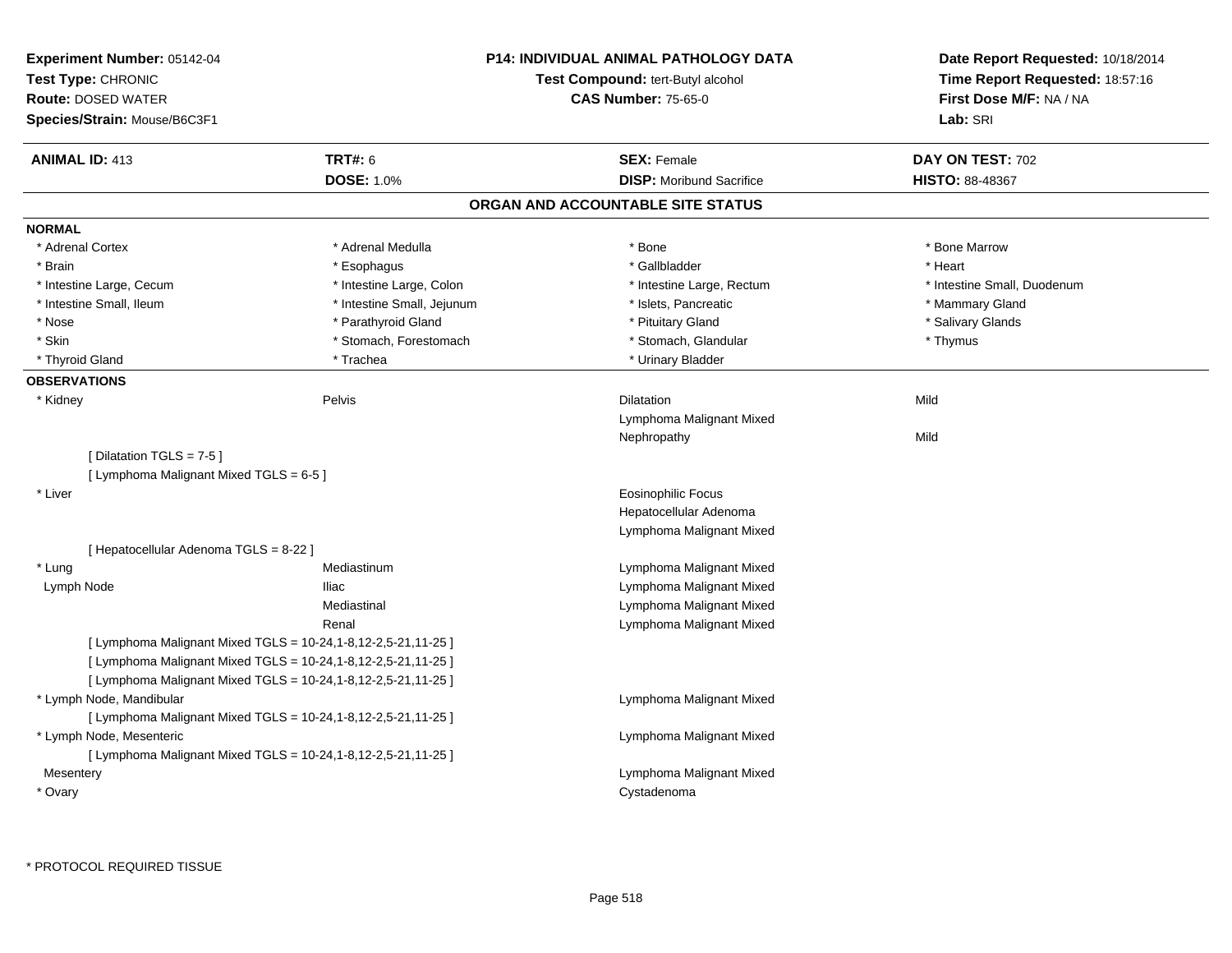| Experiment Number: 05142-04<br>Test Type: CHRONIC |                   | <b>P14: INDIVIDUAL ANIMAL PATHOLOGY DATA</b> | Date Report Requested: 10/18/2014<br>Time Report Requested: 18:57:16 |  |
|---------------------------------------------------|-------------------|----------------------------------------------|----------------------------------------------------------------------|--|
|                                                   |                   | Test Compound: tert-Butyl alcohol            |                                                                      |  |
| <b>Route: DOSED WATER</b>                         |                   | <b>CAS Number: 75-65-0</b>                   | First Dose M/F: NA / NA                                              |  |
| Species/Strain: Mouse/B6C3F1                      |                   |                                              | Lab: SRI                                                             |  |
| <b>ANIMAL ID: 413</b>                             | <b>TRT#:</b> 6    | <b>SEX: Female</b>                           | DAY ON TEST: 702                                                     |  |
|                                                   | <b>DOSE: 1.0%</b> | <b>DISP:</b> Moribund Sacrifice              | <b>HISTO: 88-48367</b>                                               |  |
|                                                   |                   | ORGAN AND ACCOUNTABLE SITE STATUS            |                                                                      |  |
| * Pancreas                                        |                   | Lymphoma Malignant Mixed                     |                                                                      |  |
| * Spleen                                          |                   | Lymphoma Malignant Mixed                     |                                                                      |  |
| [Lymphoma Malignant Mixed TGLS = 4-6]             |                   |                                              |                                                                      |  |
| * Uterus                                          |                   | Hydrometra                                   | Mild                                                                 |  |
|                                                   | Endometrium       | Hyperplasia                                  | Cystic, Mild                                                         |  |
| [Hydrometra TGLS = $3-7$ ]                        |                   |                                              |                                                                      |  |
| [Hyperplasia TGLS = 2-7]                          |                   |                                              |                                                                      |  |
| PRIMARY CAUSE OF DEATH                            |                   |                                              |                                                                      |  |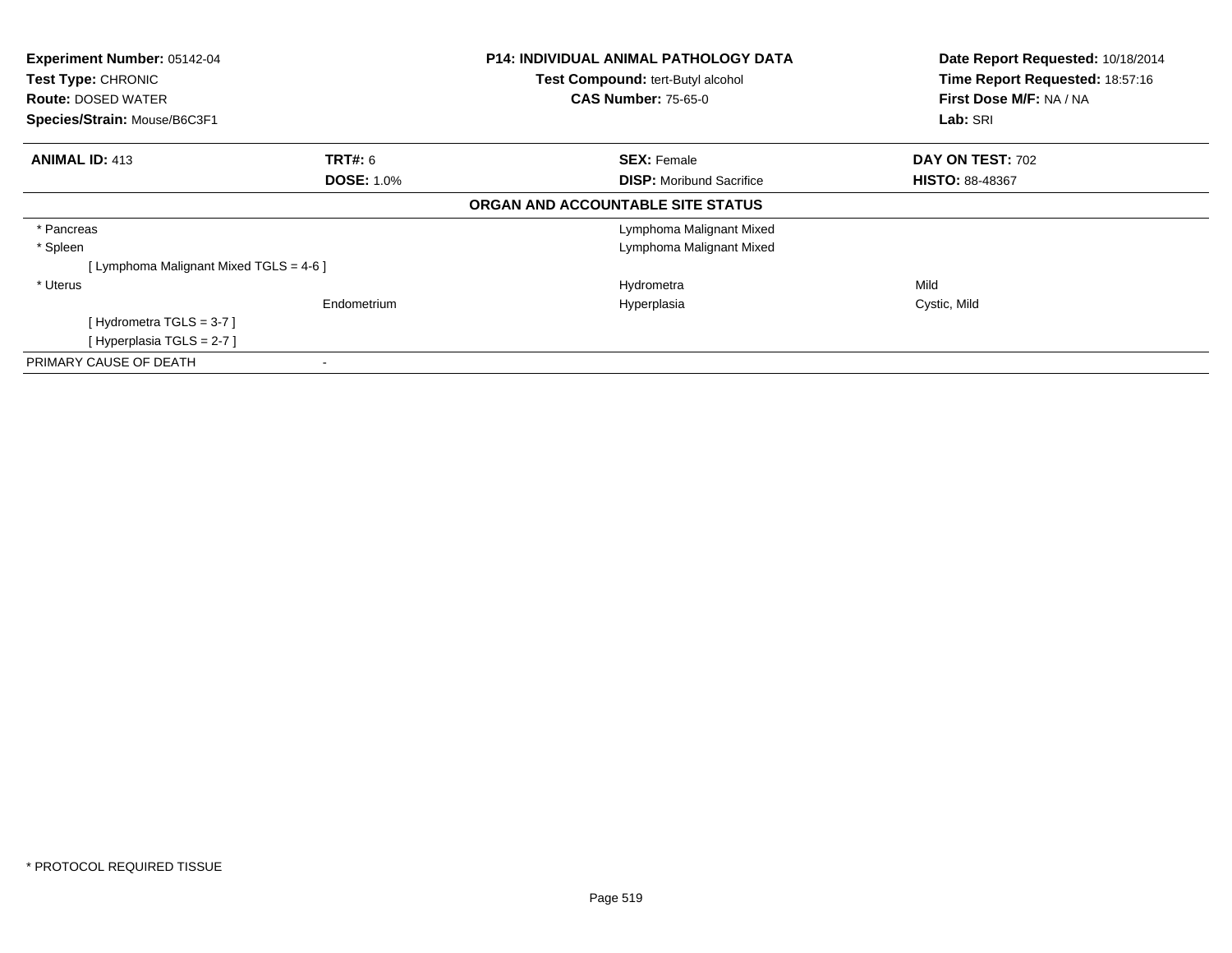| Experiment Number: 05142-04<br>Test Type: CHRONIC<br><b>Route: DOSED WATER</b> |                            | <b>P14: INDIVIDUAL ANIMAL PATHOLOGY DATA</b><br>Test Compound: tert-Butyl alcohol<br><b>CAS Number: 75-65-0</b> | Date Report Requested: 10/18/2014<br>Time Report Requested: 18:57:16<br>First Dose M/F: NA / NA |
|--------------------------------------------------------------------------------|----------------------------|-----------------------------------------------------------------------------------------------------------------|-------------------------------------------------------------------------------------------------|
| Species/Strain: Mouse/B6C3F1                                                   |                            |                                                                                                                 | Lab: SRI                                                                                        |
| <b>ANIMAL ID: 414</b>                                                          | TRT#: 6                    | <b>SEX: Female</b>                                                                                              | DAY ON TEST: 488                                                                                |
|                                                                                | <b>DOSE: 1.0%</b>          | <b>DISP:</b> Moribund Sacrifice                                                                                 | <b>HISTO: 88-45725</b>                                                                          |
|                                                                                |                            | ORGAN AND ACCOUNTABLE SITE STATUS                                                                               |                                                                                                 |
| <b>NORMAL</b>                                                                  |                            |                                                                                                                 |                                                                                                 |
| * Adrenal Cortex                                                               | * Adrenal Medulla          | * Bone                                                                                                          | * Bone Marrow                                                                                   |
| * Brain                                                                        | * Esophagus                | * Gallbladder                                                                                                   | * Heart                                                                                         |
| * Intestine Large, Cecum                                                       | * Intestine Large, Colon   | * Intestine Large, Rectum                                                                                       | * Intestine Small, Duodenum                                                                     |
| * Intestine Small, Ileum                                                       | * Intestine Small, Jejunum | * Islets, Pancreatic                                                                                            | * Kidney                                                                                        |
| * Lung                                                                         | * Lymph Node, Mandibular   | * Lymph Node, Mesenteric                                                                                        | * Mammary Gland                                                                                 |
| * Nose                                                                         | * Ovary                    | * Pancreas                                                                                                      | * Parathyroid Gland                                                                             |
| * Pituitary Gland                                                              | * Salivary Glands          | * Skin                                                                                                          | * Spleen                                                                                        |
| * Stomach, Forestomach                                                         | * Thymus                   | * Trachea                                                                                                       | * Urinary Bladder                                                                               |
| <b>OBSERVATIONS</b>                                                            |                            |                                                                                                                 |                                                                                                 |
| * Liver                                                                        |                            | Fatty Change                                                                                                    | Mild                                                                                            |
|                                                                                |                            | <b>Mixed Cell Focus</b>                                                                                         |                                                                                                 |
| [Mixed Cell Focus TGLS = 3-21]                                                 |                            |                                                                                                                 |                                                                                                 |
| * Stomach, Glandular                                                           |                            | Ulcer                                                                                                           | Moderate                                                                                        |
| [ Ulcer TGLS = $2-4-1$ ]                                                       |                            |                                                                                                                 |                                                                                                 |
| * Thyroid Gland                                                                |                            | Degeneration                                                                                                    | Cystic, Minimal                                                                                 |
| * Uterus                                                                       | Endometrium                | Hyperplasia                                                                                                     | Cystic, Marked                                                                                  |
| [Hyperplasia TGLS = 1-7]                                                       |                            |                                                                                                                 |                                                                                                 |
| PRIMARY CAUSE OF DEATH                                                         |                            |                                                                                                                 |                                                                                                 |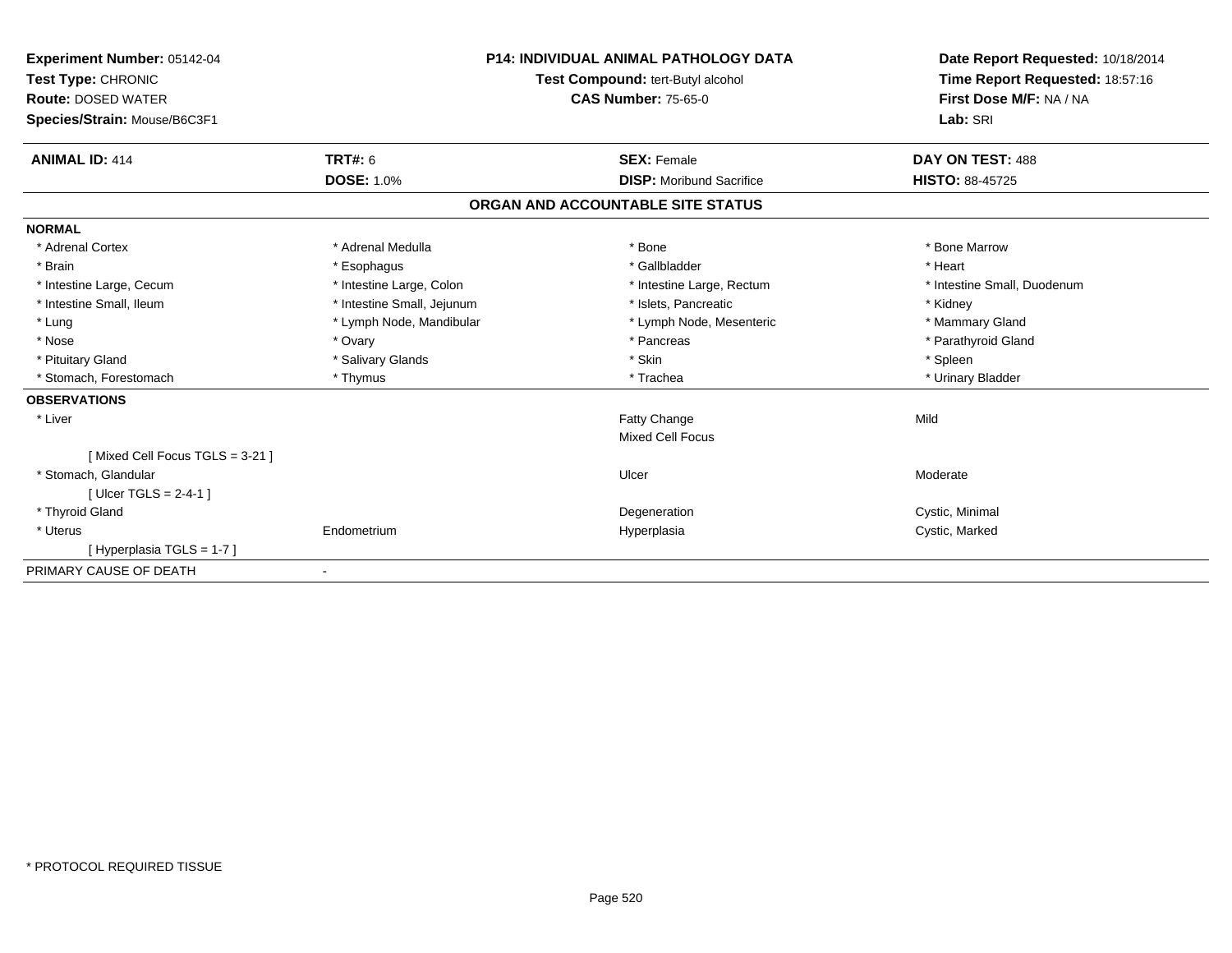| Experiment Number: 05142-04                   |                            | <b>P14: INDIVIDUAL ANIMAL PATHOLOGY DATA</b> | Date Report Requested: 10/18/2014 |
|-----------------------------------------------|----------------------------|----------------------------------------------|-----------------------------------|
| Test Type: CHRONIC                            |                            | Test Compound: tert-Butyl alcohol            | Time Report Requested: 18:57:16   |
| <b>Route: DOSED WATER</b>                     |                            | <b>CAS Number: 75-65-0</b>                   | First Dose M/F: NA / NA           |
| Species/Strain: Mouse/B6C3F1                  |                            |                                              | Lab: SRI                          |
| <b>ANIMAL ID: 415</b>                         | <b>TRT#: 6</b>             | <b>SEX: Female</b>                           | DAY ON TEST: 734                  |
|                                               | <b>DOSE: 1.0%</b>          | <b>DISP: Terminal Sacrifice</b>              | HISTO: 88-48873                   |
|                                               |                            | ORGAN AND ACCOUNTABLE SITE STATUS            |                                   |
| <b>NORMAL</b>                                 |                            |                                              |                                   |
| * Adrenal Cortex                              | * Adrenal Medulla          | * Bone                                       | * Bone Marrow                     |
| * Brain                                       | * Esophagus                | * Gallbladder                                | * Heart                           |
| * Intestine Large, Cecum                      | * Intestine Large, Colon   | * Intestine Large, Rectum                    | * Intestine Small, Duodenum       |
| * Intestine Small, Ileum                      | * Intestine Small, Jejunum | * Islets, Pancreatic                         | * Lymph Node, Mandibular          |
| * Lymph Node, Mesenteric                      | * Mammary Gland            | * Nose                                       | * Pancreas                        |
| * Parathyroid Gland                           | * Salivary Glands          | * Skin                                       | * Stomach, Glandular              |
| * Thymus                                      | * Trachea                  | * Urinary Bladder                            |                                   |
| <b>OBSERVATIONS</b>                           |                            |                                              |                                   |
| * Kidney                                      |                            | Nephropathy                                  | Moderate                          |
| * Liver                                       |                            | Hepatocellular Adenoma                       |                                   |
|                                               |                            | <b>Mixed Cell Focus</b>                      |                                   |
| [ Hepatocellular Adenoma TGLS = 4-22,5-23 ]   |                            |                                              |                                   |
| [Mixed Cell Focus TGLS = 5-23]                |                            |                                              |                                   |
| * Lung                                        |                            | Alveolar/Bronchiolar Adenoma                 |                                   |
| [ Alveolar/Bronchiolar Adenoma TGLS = 3-2-1 ] |                            |                                              |                                   |
| Mesentery                                     | Fat                        | <b>Necrosis</b>                              | Moderate                          |
| [Necrosis TGLS = $1-21$ ]                     |                            |                                              |                                   |
| * Ovary                                       | Follicle                   | Cyst                                         | Mild                              |
| * Pituitary Gland                             | Pars Distalis              | Focal Cellular Change                        | Minimal                           |
| * Spleen                                      |                            | Hematopoietic Cell Proliferation             | Minimal                           |
| * Stomach, Forestomach                        | Mucosa                     | Hyperplasia                                  | Minimal                           |
| * Thyroid Gland                               |                            | Degeneration                                 | Cystic, Minimal                   |
| * Uterus                                      | Endometrium                | Hyperplasia                                  | Cystic, Marked                    |
| [ Hyperplasia TGLS = 2-7 ]                    |                            |                                              |                                   |
| PRIMARY CAUSE OF DEATH                        |                            |                                              |                                   |
|                                               |                            |                                              |                                   |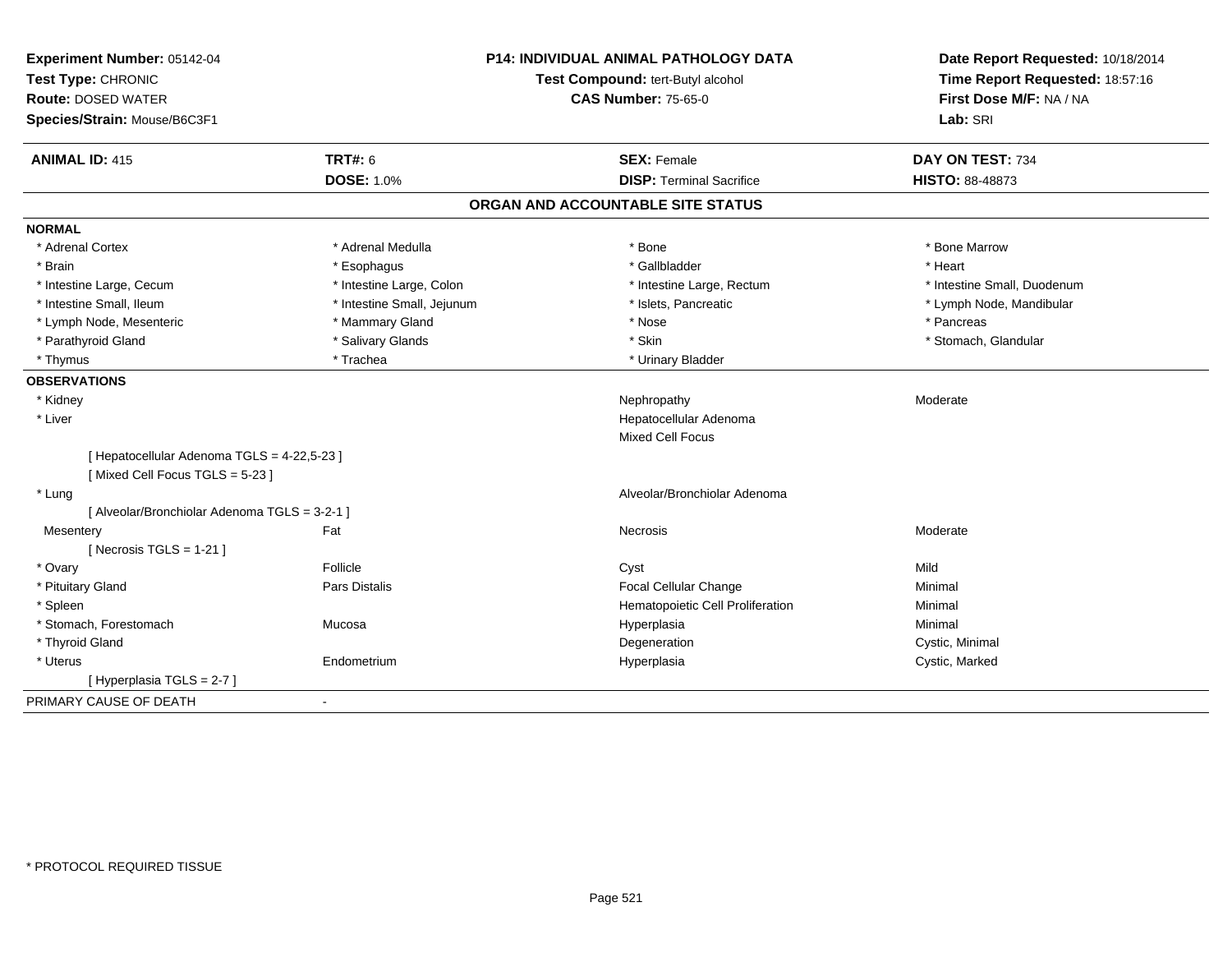| Experiment Number: 05142-04<br>Test Type: CHRONIC<br><b>Route: DOSED WATER</b><br>Species/Strain: Mouse/B6C3F1 |                           | P14: INDIVIDUAL ANIMAL PATHOLOGY DATA<br>Test Compound: tert-Butyl alcohol<br><b>CAS Number: 75-65-0</b> | Date Report Requested: 10/18/2014<br>Time Report Requested: 18:57:16<br>First Dose M/F: NA / NA<br>Lab: SRI |
|----------------------------------------------------------------------------------------------------------------|---------------------------|----------------------------------------------------------------------------------------------------------|-------------------------------------------------------------------------------------------------------------|
| <b>ANIMAL ID: 416</b>                                                                                          | <b>TRT#: 6</b>            | <b>SEX: Female</b>                                                                                       | DAY ON TEST: 702                                                                                            |
|                                                                                                                | <b>DOSE: 1.0%</b>         | <b>DISP:</b> Moribund Sacrifice                                                                          | <b>HISTO: 88-48368</b>                                                                                      |
|                                                                                                                |                           | ORGAN AND ACCOUNTABLE SITE STATUS                                                                        |                                                                                                             |
| <b>NORMAL</b>                                                                                                  |                           |                                                                                                          |                                                                                                             |
| * Adrenal Medulla                                                                                              | * Bone                    | * Bone Marrow                                                                                            | * Brain                                                                                                     |
| * Esophagus                                                                                                    | * Gallbladder             | * Heart                                                                                                  | * Intestine Large, Cecum                                                                                    |
| * Intestine Large, Colon                                                                                       | * Intestine Large, Rectum | * Intestine Small, Duodenum                                                                              | * Intestine Small, Ileum                                                                                    |
| * Intestine Small, Jejunum                                                                                     | * Islets, Pancreatic      | * Lymph Node, Mandibular                                                                                 | * Mammary Gland                                                                                             |
| * Nose                                                                                                         | * Ovary                   | * Pancreas                                                                                               | * Parathyroid Gland                                                                                         |
| * Pituitary Gland                                                                                              | * Skin                    | * Stomach, Forestomach                                                                                   | * Stomach, Glandular                                                                                        |
| * Thymus                                                                                                       | * Trachea                 | * Urinary Bladder                                                                                        |                                                                                                             |
| <b>OBSERVATIONS</b>                                                                                            |                           |                                                                                                          |                                                                                                             |
| * Adrenal Cortex                                                                                               |                           | Focal Cellular Change                                                                                    | Mild                                                                                                        |
| * Kidney                                                                                                       |                           | Metaplasia                                                                                               | Osseous, Mild                                                                                               |
|                                                                                                                |                           | Nephropathy                                                                                              | Minimal                                                                                                     |
| [Metaplasia TGLS = 12-5-1]                                                                                     |                           |                                                                                                          |                                                                                                             |
| * Liver                                                                                                        | Centrilobular             | Fibrosis                                                                                                 | Mild                                                                                                        |
|                                                                                                                |                           | Hepatocellular Carcinoma                                                                                 | Multiple                                                                                                    |
|                                                                                                                | <b>Bile Duct</b>          | Hyperplasia                                                                                              | Mild                                                                                                        |
|                                                                                                                | Centrilobular             | Necrosis                                                                                                 | Mild                                                                                                        |
|                                                                                                                |                           | Pigmentation                                                                                             | Mild                                                                                                        |
| [Fibrosis TGLS = $6-23$ ]                                                                                      |                           |                                                                                                          |                                                                                                             |
| [ Hepatocellular Carcinoma TGLS = 5-22,7-24,8-25 ]<br>[Necrosis TGLS = $6-23$ ]                                |                           |                                                                                                          |                                                                                                             |
| * Lung                                                                                                         |                           | Alveolar/Bronchiolar Adenoma                                                                             |                                                                                                             |
| [ Alveolar/Bronchiolar Adenoma TGLS = 10-2-1 ]                                                                 |                           |                                                                                                          |                                                                                                             |
| Lymph Node                                                                                                     | Mediastinal               | Lymphoma Malignant Mixed                                                                                 |                                                                                                             |
|                                                                                                                | Pancreatic                | Lymphoma Malignant Mixed                                                                                 |                                                                                                             |
|                                                                                                                | Renal                     | Lymphoma Malignant Mixed                                                                                 |                                                                                                             |
| [ Lymphoma Malignant Mixed TGLS = 9-26,11-2,4-21 ]                                                             |                           |                                                                                                          |                                                                                                             |
| [ Lymphoma Malignant Mixed TGLS = 9-26,11-2,4-21 ]                                                             |                           |                                                                                                          |                                                                                                             |
| [ Lymphoma Malignant Mixed TGLS = 9-26,11-2,4-21 ]                                                             |                           |                                                                                                          |                                                                                                             |
| * Lymph Node, Mesenteric                                                                                       |                           | Angiectasis                                                                                              | Marked                                                                                                      |
|                                                                                                                |                           | Lymphoma Malignant Mixed                                                                                 |                                                                                                             |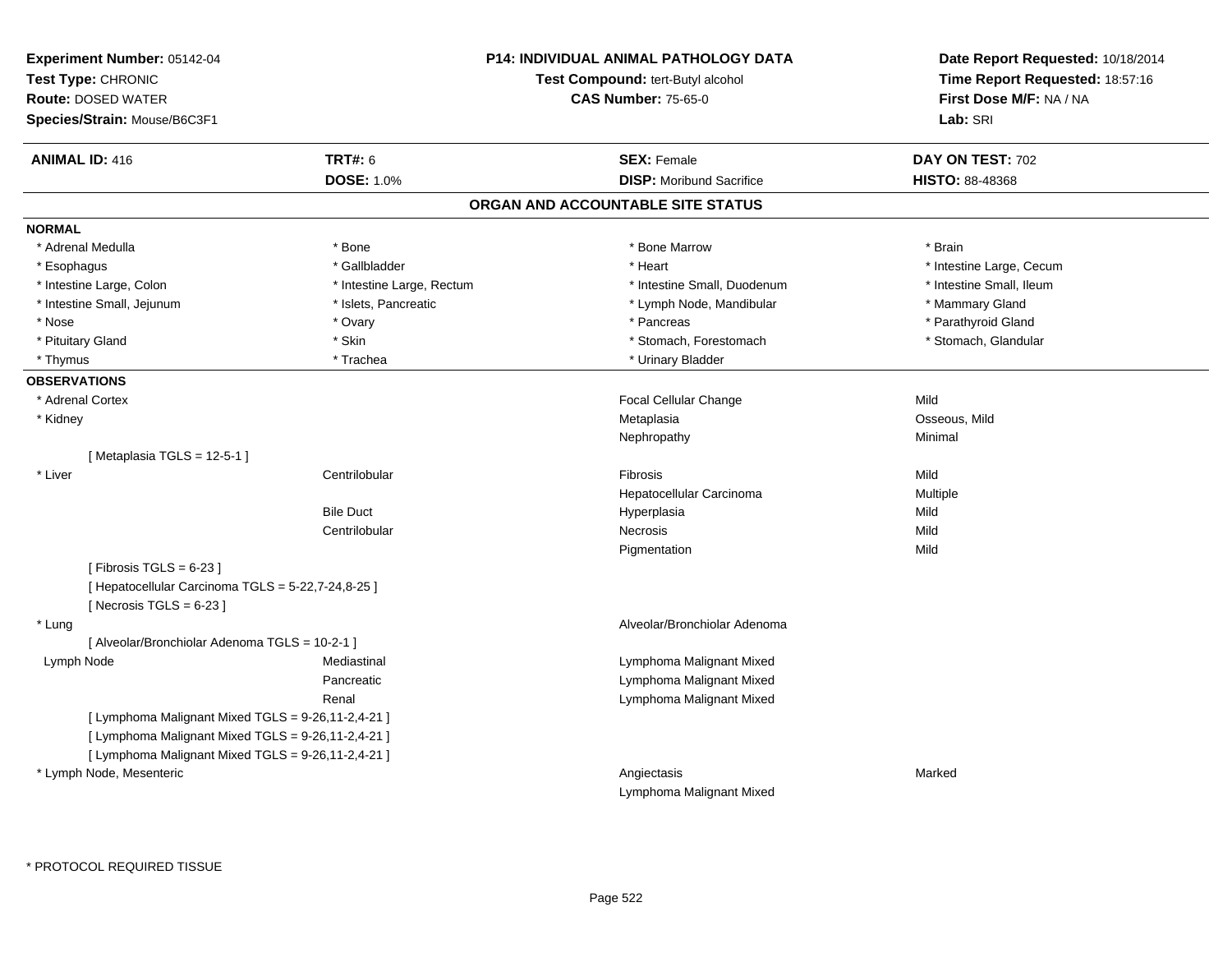| <b>Experiment Number: 05142-04</b><br>Test Type: CHRONIC<br><b>Route: DOSED WATER</b><br>Species/Strain: Mouse/B6C3F1 |                       | <b>P14: INDIVIDUAL ANIMAL PATHOLOGY DATA</b><br>Test Compound: tert-Butyl alcohol<br><b>CAS Number: 75-65-0</b> | Date Report Requested: 10/18/2014<br>Time Report Requested: 18:57:16<br>First Dose M/F: NA / NA |
|-----------------------------------------------------------------------------------------------------------------------|-----------------------|-----------------------------------------------------------------------------------------------------------------|-------------------------------------------------------------------------------------------------|
|                                                                                                                       |                       |                                                                                                                 | Lab: SRI                                                                                        |
| <b>ANIMAL ID: 416</b>                                                                                                 | TRT#: 6               | <b>SEX: Female</b>                                                                                              | DAY ON TEST: 702                                                                                |
|                                                                                                                       | <b>DOSE: 1.0%</b>     | <b>DISP:</b> Moribund Sacrifice                                                                                 | <b>HISTO: 88-48368</b>                                                                          |
|                                                                                                                       |                       | ORGAN AND ACCOUNTABLE SITE STATUS                                                                               |                                                                                                 |
| [Angiectasis TGLS = 9-26]                                                                                             |                       |                                                                                                                 |                                                                                                 |
| [ Lymphoma Malignant Mixed TGLS = 9-26,11-2,4-21 ]                                                                    |                       |                                                                                                                 |                                                                                                 |
| * Salivary Glands                                                                                                     |                       | Lymphoma Malignant Mixed                                                                                        |                                                                                                 |
| * Spleen                                                                                                              |                       | Hematopoietic Cell Proliferation                                                                                | Moderate                                                                                        |
|                                                                                                                       |                       | Lymphoma Malignant Mixed                                                                                        |                                                                                                 |
| [Hematopoietic Cell Proliferation TGLS = 3-6 ]                                                                        |                       |                                                                                                                 |                                                                                                 |
| [ Lymphoma Malignant Mixed TGLS = 3-6 ]                                                                               |                       |                                                                                                                 |                                                                                                 |
| * Thyroid Gland                                                                                                       | <b>Follicular Cel</b> | Hyperplasia                                                                                                     | Minimal                                                                                         |
| * Uterus                                                                                                              |                       | Hydrometra                                                                                                      | Moderate                                                                                        |
|                                                                                                                       | Endometrium           | Hyperplasia                                                                                                     | Cystic, Moderate                                                                                |
| [Hydrometra TGLS = 2-7]                                                                                               |                       |                                                                                                                 |                                                                                                 |
| [Hyperplasia TGLS = 1-7]                                                                                              |                       |                                                                                                                 |                                                                                                 |
| PRIMARY CAUSE OF DEATH                                                                                                |                       |                                                                                                                 |                                                                                                 |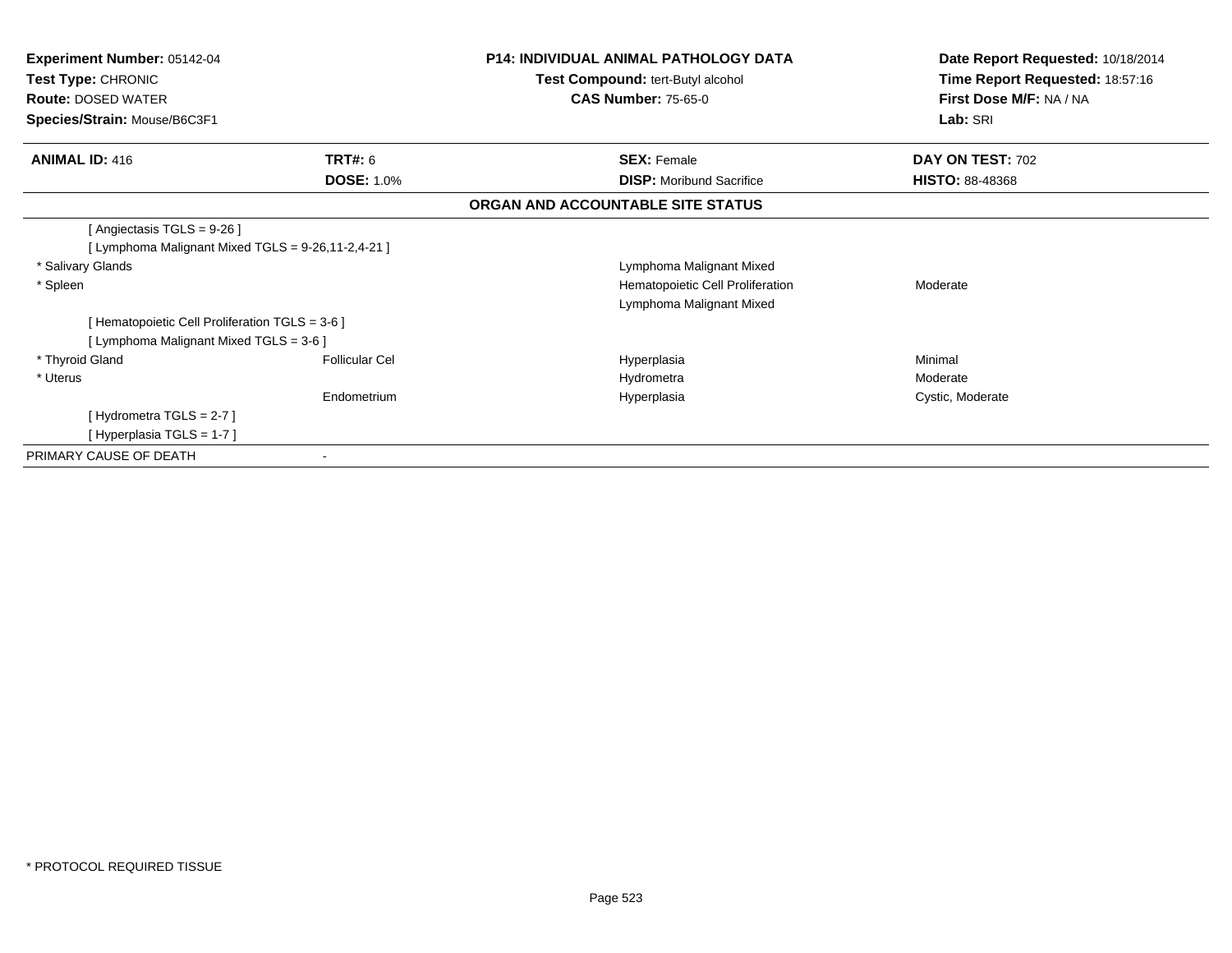| <b>Experiment Number: 05142-04</b>              |                             | <b>P14: INDIVIDUAL ANIMAL PATHOLOGY DATA</b> |                                 |
|-------------------------------------------------|-----------------------------|----------------------------------------------|---------------------------------|
| Test Type: CHRONIC                              |                             | Test Compound: tert-Butyl alcohol            | Time Report Requested: 18:57:16 |
| <b>Route: DOSED WATER</b>                       |                             | <b>CAS Number: 75-65-0</b>                   | First Dose M/F: NA / NA         |
| Species/Strain: Mouse/B6C3F1                    |                             |                                              | Lab: SRI                        |
| <b>ANIMAL ID: 417</b>                           | TRT#: 6                     | <b>SEX: Female</b>                           | DAY ON TEST: 727                |
|                                                 | <b>DOSE: 1.0%</b>           | <b>DISP: Natural Death</b>                   | <b>HISTO: 88-48874</b>          |
|                                                 |                             | ORGAN AND ACCOUNTABLE SITE STATUS            |                                 |
| <b>NORMAL</b>                                   |                             |                                              |                                 |
| * Adrenal Cortex                                | * Adrenal Medulla           | * Bone Marrow                                | * Esophagus                     |
| * Gallbladder                                   | * Heart                     | * Intestine Large, Cecum                     | * Intestine Large, Colon        |
| * Intestine Large, Rectum                       | * Intestine Small, Duodenum | * Intestine Small, Ileum                     | * Intestine Small, Jejunum      |
| * Islets, Pancreatic                            | * Kidney                    | * Lymph Node, Mandibular                     | * Lymph Node, Mesenteric        |
| * Mammary Gland                                 | * Nose                      | * Ovary                                      | * Pancreas                      |
| * Parathyroid Gland                             | * Salivary Glands           | * Skin                                       | * Stomach, Forestomach          |
| * Stomach, Glandular                            | * Thymus                    | * Trachea                                    | * Urinary Bladder               |
| <b>OBSERVATIONS</b>                             |                             |                                              |                                 |
| * Bone                                          |                             | <b>Fibrous Osteodystrophy</b>                | Minimal                         |
| * Brain                                         |                             | Compression                                  | Minimal                         |
| * Liver                                         |                             | Hepatocellular Adenoma                       |                                 |
|                                                 |                             | Hepatocellular Carcinoma                     |                                 |
| [ Hepatocellular Adenoma TGLS = 3-21 ]          |                             |                                              |                                 |
| [ Hepatocellular Carcinoma TGLS = 4-22 ]        |                             |                                              |                                 |
| * Lung                                          |                             | Hepatocellular Carcinoma                     | Metastatic (Liver)              |
| * Pituitary Gland                               | <b>Pars Distalis</b>        | Adenoma                                      |                                 |
| * Spleen                                        |                             | Hematopoietic Cell Proliferation             | Moderate                        |
| [ Hematopoietic Cell Proliferation TGLS = 2-6 ] |                             |                                              |                                 |
| * Thyroid Gland                                 | <b>Follicular Cel</b>       | Hyperplasia                                  | Moderate                        |
| * Uterus                                        | Endometrium                 | Hyperplasia                                  | Cystic, Moderate                |
| [Hyperplasia TGLS = 1-7]                        |                             |                                              |                                 |
| PRIMARY CAUSE OF DEATH                          |                             |                                              |                                 |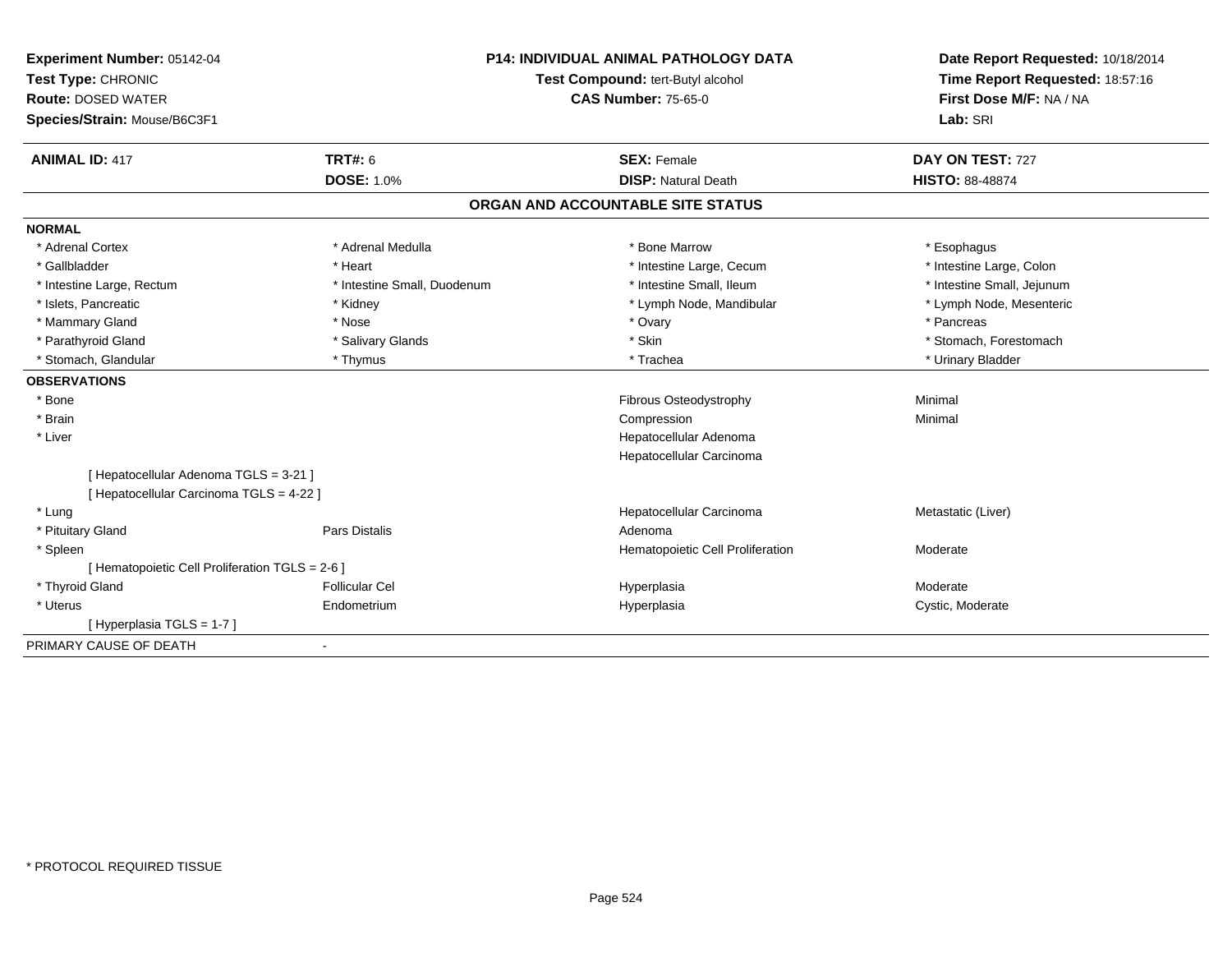| Experiment Number: 05142-04<br>Test Type: CHRONIC                             |                           | <b>P14: INDIVIDUAL ANIMAL PATHOLOGY DATA</b><br>Test Compound: tert-Butyl alcohol | Date Report Requested: 10/18/2014<br>Time Report Requested: 18:57:16<br>First Dose M/F: NA / NA |
|-------------------------------------------------------------------------------|---------------------------|-----------------------------------------------------------------------------------|-------------------------------------------------------------------------------------------------|
| <b>Route: DOSED WATER</b>                                                     |                           | <b>CAS Number: 75-65-0</b>                                                        |                                                                                                 |
| Species/Strain: Mouse/B6C3F1                                                  |                           |                                                                                   | Lab: SRI                                                                                        |
| <b>ANIMAL ID: 418</b>                                                         | <b>TRT#: 6</b>            | <b>SEX: Female</b>                                                                | DAY ON TEST: 734                                                                                |
|                                                                               | <b>DOSE: 1.0%</b>         | <b>DISP: Terminal Sacrifice</b>                                                   | <b>HISTO: 88-48875</b>                                                                          |
|                                                                               |                           | ORGAN AND ACCOUNTABLE SITE STATUS                                                 |                                                                                                 |
| <b>NORMAL</b>                                                                 |                           |                                                                                   |                                                                                                 |
| * Adrenal Cortex                                                              | * Adrenal Medulla         | * Bone Marrow                                                                     | * Brain                                                                                         |
| * Esophagus                                                                   | * Gallbladder             | * Heart                                                                           | * Intestine Large, Cecum                                                                        |
| * Intestine Large, Colon                                                      | * Intestine Large, Rectum | * Intestine Small, Duodenum                                                       | * Intestine Small, Ileum                                                                        |
| * Intestine Small, Jejunum                                                    | * Islets, Pancreatic      | * Lung                                                                            | * Lymph Node, Mandibular                                                                        |
| * Lymph Node, Mesenteric                                                      | * Mammary Gland           | * Nose                                                                            | * Ovary                                                                                         |
| * Pancreas                                                                    | * Parathyroid Gland       | * Pituitary Gland                                                                 | * Salivary Glands                                                                               |
| * Skin                                                                        | * Stomach, Forestomach    | * Stomach, Glandular                                                              | * Thymus                                                                                        |
| * Trachea                                                                     | * Urinary Bladder         |                                                                                   |                                                                                                 |
| <b>OBSERVATIONS</b>                                                           |                           |                                                                                   |                                                                                                 |
| * Bone                                                                        |                           | Fibrous Osteodystrophy                                                            | Minimal                                                                                         |
| * Kidney                                                                      |                           | Nephropathy                                                                       | Minimal                                                                                         |
| * Liver                                                                       |                           | <b>Eosinophilic Focus</b>                                                         |                                                                                                 |
|                                                                               |                           | Hepatocellular Adenoma                                                            |                                                                                                 |
| [Eosinophilic Focus TGLS = 3-21]                                              |                           |                                                                                   |                                                                                                 |
| [ Hepatocellular Adenoma TGLS = 3-21 ]                                        |                           |                                                                                   |                                                                                                 |
| * Spleen                                                                      |                           | Hematopoietic Cell Proliferation                                                  | Mild                                                                                            |
|                                                                               |                           | Hyperplasia                                                                       | Lymphoid, Moderate                                                                              |
| [ Hematopoietic Cell Proliferation TGLS = 2-6 ]<br>[ Hyperplasia TGLS = 2-6 ] |                           |                                                                                   |                                                                                                 |
| * Thyroid Gland                                                               | <b>Follicular Cel</b>     | Hyperplasia                                                                       | Mild                                                                                            |
| * Uterus                                                                      | Endometrium               | Hyperplasia                                                                       | Cystic, Moderate                                                                                |
| [Hyperplasia TGLS = 1-7]                                                      |                           |                                                                                   |                                                                                                 |
| PRIMARY CAUSE OF DEATH                                                        | $\blacksquare$            |                                                                                   |                                                                                                 |
|                                                                               |                           |                                                                                   |                                                                                                 |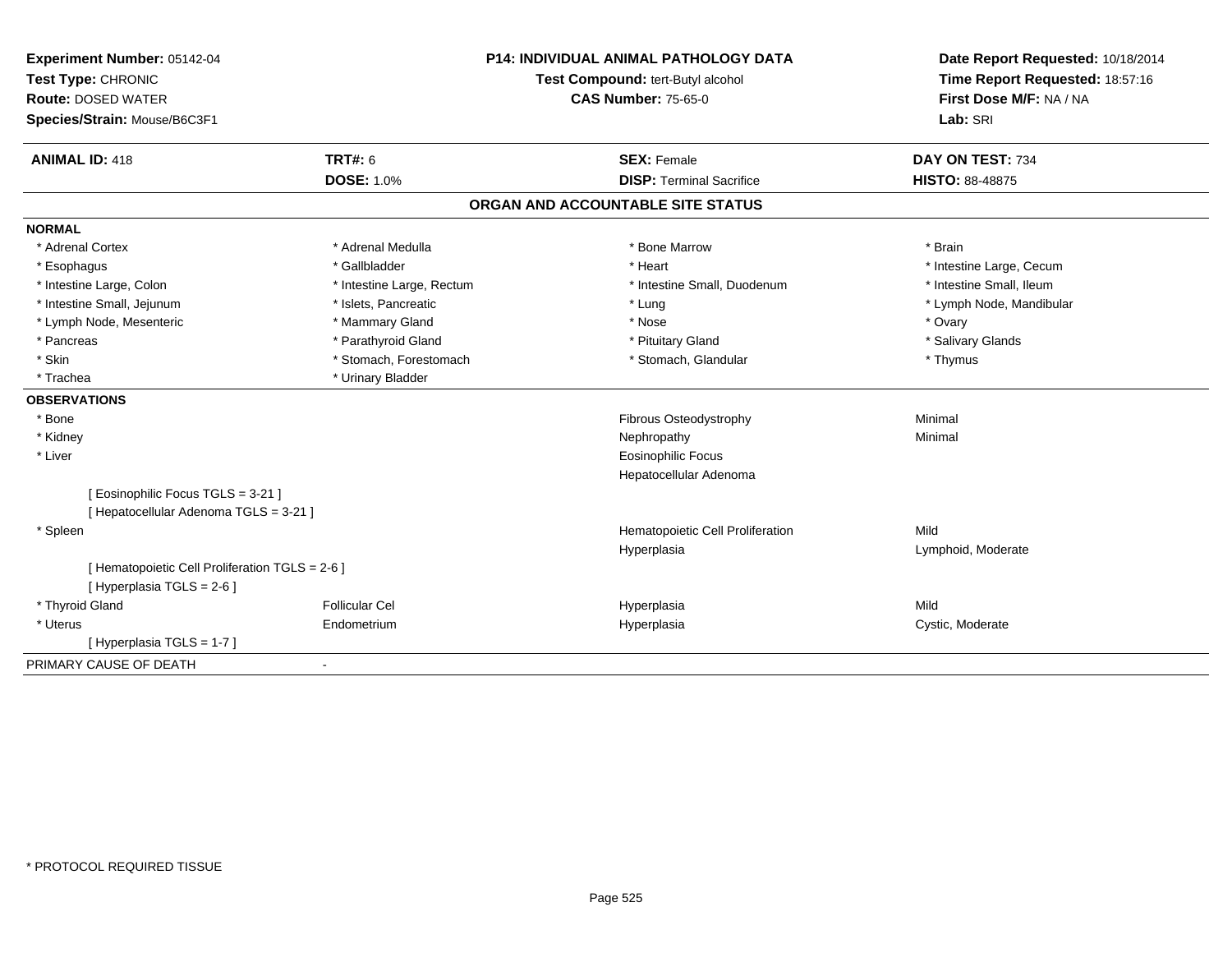| Experiment Number: 05142-04                           |                            | <b>P14: INDIVIDUAL ANIMAL PATHOLOGY DATA</b> | Date Report Requested: 10/18/2014 |
|-------------------------------------------------------|----------------------------|----------------------------------------------|-----------------------------------|
| Test Type: CHRONIC                                    |                            | Test Compound: tert-Butyl alcohol            | Time Report Requested: 18:57:16   |
| <b>Route: DOSED WATER</b>                             |                            | <b>CAS Number: 75-65-0</b>                   | First Dose M/F: NA / NA           |
| Species/Strain: Mouse/B6C3F1                          |                            |                                              | Lab: SRI                          |
| <b>ANIMAL ID: 419</b>                                 | <b>TRT#: 6</b>             | <b>SEX: Female</b>                           | DAY ON TEST: 734                  |
|                                                       | <b>DOSE: 1.0%</b>          | <b>DISP: Terminal Sacrifice</b>              | <b>HISTO: 88-48876</b>            |
|                                                       |                            | ORGAN AND ACCOUNTABLE SITE STATUS            |                                   |
| <b>NORMAL</b>                                         |                            |                                              |                                   |
| * Adrenal Cortex                                      | * Adrenal Medulla          | * Bone                                       | * Bone Marrow                     |
| * Brain                                               | * Esophagus                | * Gallbladder                                | * Heart                           |
| * Intestine Large, Cecum                              | * Intestine Large, Colon   | * Intestine Large, Rectum                    | * Intestine Small, Duodenum       |
| * Intestine Small, Ileum                              | * Intestine Small, Jejunum | * Islets, Pancreatic                         | * Kidney                          |
| * Lung                                                | * Lymph Node, Mesenteric   | * Mammary Gland                              | * Nose                            |
| * Pancreas                                            | * Parathyroid Gland        | * Pituitary Gland                            | * Salivary Glands                 |
| * Skin                                                | * Stomach, Forestomach     | * Stomach, Glandular                         | * Thymus                          |
| * Thyroid Gland                                       | * Trachea                  | * Urinary Bladder                            |                                   |
| <b>OBSERVATIONS</b>                                   |                            |                                              |                                   |
| * Liver                                               |                            | Hepatocellular Adenoma                       | Multiple                          |
|                                                       |                            | Hepatocellular Carcinoma                     |                                   |
|                                                       |                            | Lymphoma Malignant Mixed                     |                                   |
| [ Hepatocellular Adenoma TGLS = 4-21,6-23,7-24,8-25 ] |                            |                                              |                                   |
| [ Hepatocellular Carcinoma TGLS = 5-22 ]              |                            |                                              |                                   |
| * Lymph Node, Mandibular                              |                            | Lymphoma Malignant Mixed                     |                                   |
| * Ovary                                               | Follicle                   | Cyst                                         | Moderate                          |
| [Cyst TGLS = $2-7$ ]                                  |                            |                                              |                                   |
| * Spleen                                              |                            | Hematopoietic Cell Proliferation             | Mild                              |
|                                                       |                            | Lymphoma Malignant Mixed                     |                                   |
| [ Lymphoma Malignant Mixed TGLS = 3-6 ]               |                            |                                              |                                   |
| * Uterus                                              | Endometrium                | Hyperplasia                                  | Cystic, Marked                    |
| [Hyperplasia TGLS = 1-7]                              |                            |                                              |                                   |
| PRIMARY CAUSE OF DEATH                                |                            |                                              |                                   |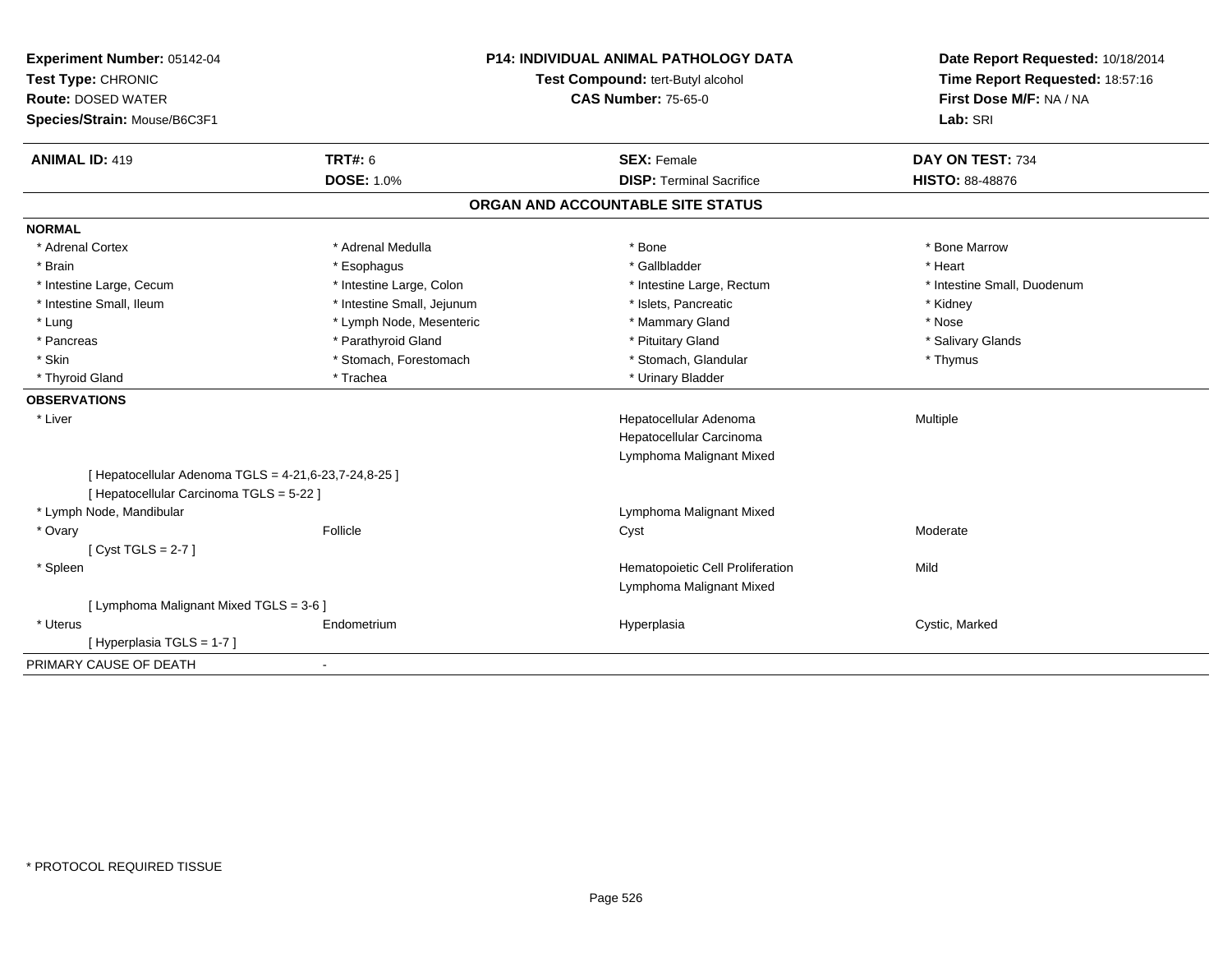| Experiment Number: 05142-04<br>Test Type: CHRONIC<br><b>Route: DOSED WATER</b><br>Species/Strain: Mouse/B6C3F1 |                           | P14: INDIVIDUAL ANIMAL PATHOLOGY DATA<br>Test Compound: tert-Butyl alcohol<br><b>CAS Number: 75-65-0</b> | Date Report Requested: 10/18/2014<br>Time Report Requested: 18:57:16<br>First Dose M/F: NA / NA<br>Lab: SRI |
|----------------------------------------------------------------------------------------------------------------|---------------------------|----------------------------------------------------------------------------------------------------------|-------------------------------------------------------------------------------------------------------------|
| <b>ANIMAL ID: 420</b>                                                                                          | <b>TRT#: 6</b>            | <b>SEX: Female</b>                                                                                       | DAY ON TEST: 734                                                                                            |
|                                                                                                                | <b>DOSE: 1.0%</b>         | <b>DISP: Terminal Sacrifice</b>                                                                          | <b>HISTO: 88-48877</b>                                                                                      |
|                                                                                                                |                           | ORGAN AND ACCOUNTABLE SITE STATUS                                                                        |                                                                                                             |
| <b>NORMAL</b>                                                                                                  |                           |                                                                                                          |                                                                                                             |
| * Adrenal Cortex                                                                                               | * Adrenal Medulla         | * Bone Marrow                                                                                            | * Brain                                                                                                     |
| * Esophagus                                                                                                    | * Gallbladder             | * Heart                                                                                                  | * Intestine Large, Cecum                                                                                    |
| * Intestine Large, Colon                                                                                       | * Intestine Large, Rectum | * Intestine Small, Duodenum                                                                              | * Intestine Small, Ileum                                                                                    |
| * Intestine Small, Jejunum                                                                                     | * Islets, Pancreatic      | * Lymph Node, Mandibular                                                                                 | * Mammary Gland                                                                                             |
| * Nose                                                                                                         | * Pancreas                | * Parathyroid Gland                                                                                      | * Pituitary Gland                                                                                           |
| * Salivary Glands                                                                                              | * Skin                    | * Stomach, Forestomach                                                                                   | * Stomach, Glandular                                                                                        |
| * Trachea                                                                                                      | * Urinary Bladder         |                                                                                                          |                                                                                                             |
| <b>OBSERVATIONS</b>                                                                                            |                           |                                                                                                          |                                                                                                             |
| * Bone                                                                                                         |                           | Fibrous Osteodystrophy                                                                                   | Mild                                                                                                        |
| * Kidney                                                                                                       |                           | Nephropathy                                                                                              | Mild                                                                                                        |
| * Liver                                                                                                        |                           | <b>Eosinophilic Focus</b>                                                                                |                                                                                                             |
|                                                                                                                |                           | Hepatocellular Carcinoma                                                                                 | Multiple                                                                                                    |
| [ Hepatocellular Carcinoma TGLS = 6-21,7-22,8-23,9-24 ]                                                        |                           |                                                                                                          |                                                                                                             |
| * Lung                                                                                                         |                           | Hepatocellular Carcinoma                                                                                 | Metastatic (Liver)                                                                                          |
| [ Hepatocellular Carcinoma TGLS = 10-2-4,12-2-2,13-2-1 ]                                                       |                           |                                                                                                          |                                                                                                             |
| Lymph Node                                                                                                     | Inguinal                  | Hyperplasia                                                                                              | Lymphoid, Mild                                                                                              |
|                                                                                                                | Mediastinal               | Hyperplasia                                                                                              | Mild                                                                                                        |
| [Hyperplasia TGLS = 14-2]                                                                                      |                           |                                                                                                          |                                                                                                             |
| [ Hyperplasia TGLS = 14-2 ]                                                                                    |                           |                                                                                                          |                                                                                                             |
| * Lymph Node, Mesenteric                                                                                       |                           | Hyperplasia                                                                                              | Lymphoid, Mild                                                                                              |
| [ Hyperplasia TGLS = 14-2 ]                                                                                    |                           |                                                                                                          |                                                                                                             |
| * Ovary                                                                                                        | Follicle                  | Cyst                                                                                                     | Moderate                                                                                                    |
| [Cyst TGLS = $2-7$ ]                                                                                           |                           |                                                                                                          |                                                                                                             |
| * Spleen                                                                                                       |                           | Hematopoietic Cell Proliferation                                                                         | Moderate                                                                                                    |
| [ Hematopoietic Cell Proliferation TGLS = 4-6 ]                                                                |                           |                                                                                                          |                                                                                                             |
| * Thymus                                                                                                       |                           | Hyperplasia                                                                                              | Lymphoid, Mild                                                                                              |
| * Thyroid Gland                                                                                                | <b>Follicular Cel</b>     | Hyperplasia                                                                                              | Moderate                                                                                                    |
| * Uterus                                                                                                       |                           | Hydrometra                                                                                               | Moderate                                                                                                    |
|                                                                                                                | Endometrium               | Hyperplasia                                                                                              | Cystic, Moderate                                                                                            |
| [Hydrometra TGLS = $5-7$ ]                                                                                     |                           |                                                                                                          |                                                                                                             |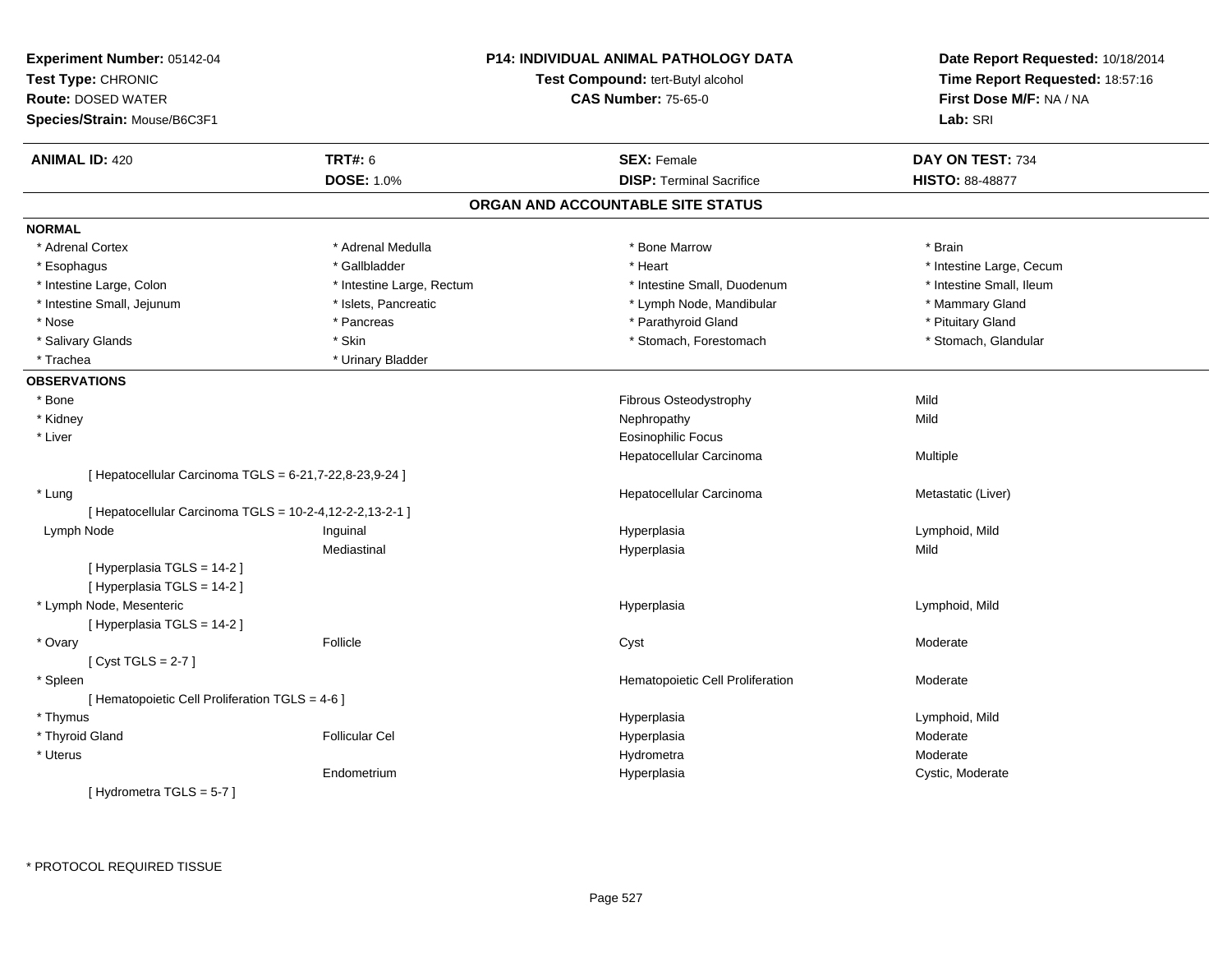| <b>Experiment Number: 05142-04</b><br>Test Type: CHRONIC<br><b>Route: DOSED WATER</b><br>Species/Strain: Mouse/B6C3F1 |                   | <b>P14: INDIVIDUAL ANIMAL PATHOLOGY DATA</b> | Date Report Requested: 10/18/2014 |  |
|-----------------------------------------------------------------------------------------------------------------------|-------------------|----------------------------------------------|-----------------------------------|--|
|                                                                                                                       |                   | Test Compound: tert-Butyl alcohol            | Time Report Requested: 18:57:16   |  |
|                                                                                                                       |                   | <b>CAS Number: 75-65-0</b>                   | First Dose M/F: NA / NA           |  |
|                                                                                                                       |                   |                                              | Lab: SRI                          |  |
| <b>ANIMAL ID: 420</b>                                                                                                 | TRT#: 6           | <b>SEX: Female</b>                           | DAY ON TEST: 734                  |  |
|                                                                                                                       | <b>DOSE: 1.0%</b> | <b>DISP: Terminal Sacrifice</b>              | <b>HISTO: 88-48877</b>            |  |
|                                                                                                                       |                   | ORGAN AND ACCOUNTABLE SITE STATUS            |                                   |  |
| [Hyperplasia TGLS = $3-7$ ]                                                                                           |                   |                                              |                                   |  |
| PRIMARY CAUSE OF DEATH                                                                                                |                   |                                              |                                   |  |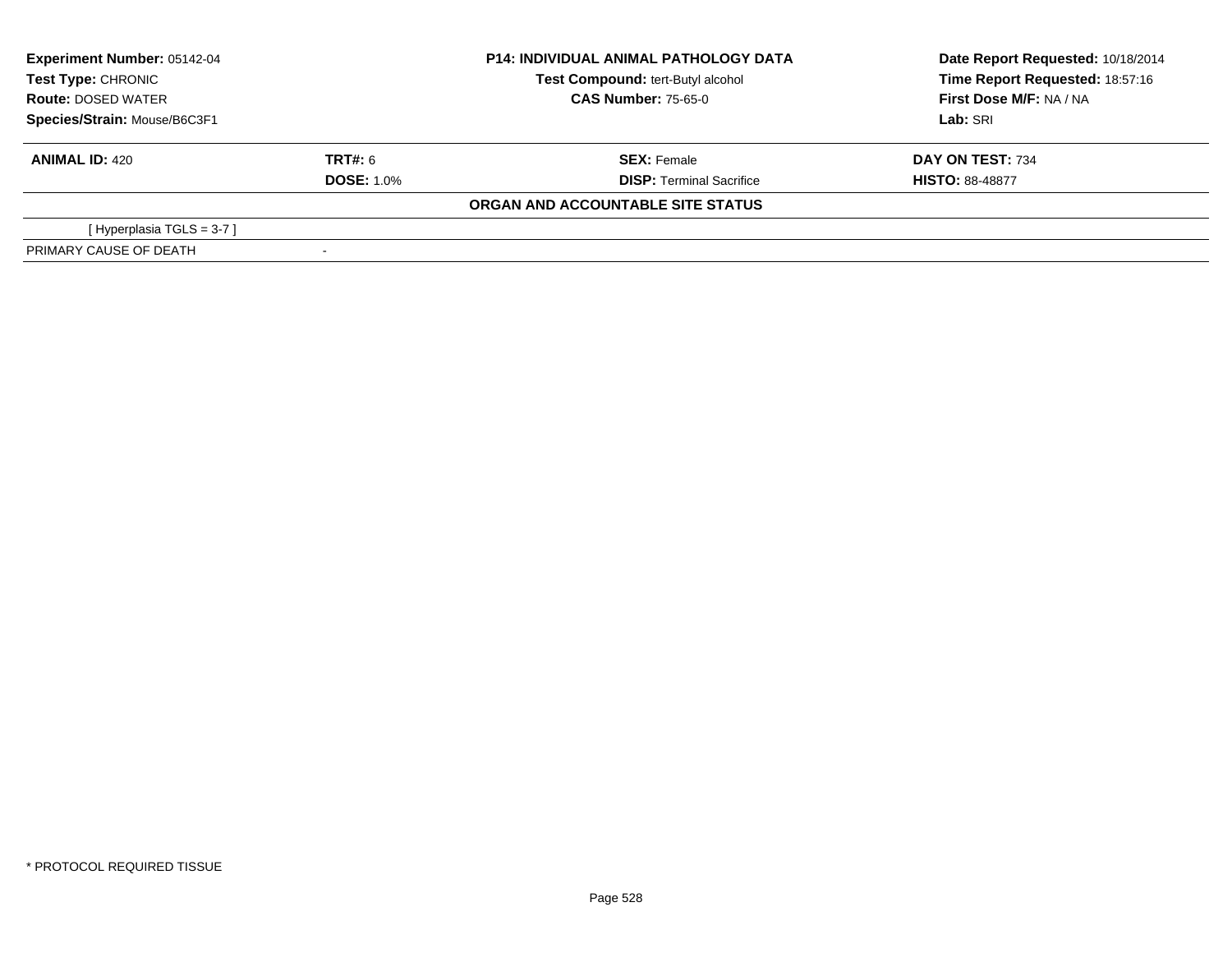| Experiment Number: 05142-04<br>Test Type: CHRONIC         |                                                                        | <b>P14: INDIVIDUAL ANIMAL PATHOLOGY DATA</b><br>Test Compound: tert-Butyl alcohol | Date Report Requested: 10/18/2014<br>Time Report Requested: 18:57:16 |
|-----------------------------------------------------------|------------------------------------------------------------------------|-----------------------------------------------------------------------------------|----------------------------------------------------------------------|
| <b>Route: DOSED WATER</b><br>Species/Strain: Mouse/B6C3F1 |                                                                        | <b>CAS Number: 75-65-0</b>                                                        | First Dose M/F: NA / NA<br>Lab: SRI                                  |
|                                                           |                                                                        |                                                                                   |                                                                      |
| <b>ANIMAL ID: 421</b>                                     | <b>TRT#: 8</b>                                                         | <b>SEX: Female</b>                                                                | DAY ON TEST: 730                                                     |
|                                                           | <b>DOSE: 2.0%</b>                                                      | <b>DISP: Terminal Sacrifice</b>                                                   | HISTO: 88-48735                                                      |
|                                                           |                                                                        | ORGAN AND ACCOUNTABLE SITE STATUS                                                 |                                                                      |
| <b>NORMAL</b>                                             |                                                                        |                                                                                   |                                                                      |
| * Adrenal Cortex                                          | * Adrenal Medulla                                                      | * Brain                                                                           | * Esophagus                                                          |
| * Gallbladder                                             | * Heart                                                                | * Intestine Large, Cecum                                                          | * Intestine Large, Colon                                             |
| * Intestine Large, Rectum                                 | * Intestine Small, Duodenum                                            | * Intestine Small, Ileum                                                          | * Intestine Small, Jejunum                                           |
| * Islets, Pancreatic                                      | * Lymph Node, Mandibular                                               | * Mammary Gland                                                                   | * Nose                                                               |
| * Ovary                                                   | * Parathyroid Gland                                                    | * Pituitary Gland                                                                 | * Salivary Glands                                                    |
| * Skin                                                    | * Stomach, Forestomach                                                 | * Stomach, Glandular                                                              | * Thymus                                                             |
| * Trachea                                                 | * Urinary Bladder                                                      |                                                                                   |                                                                      |
| <b>OBSERVATIONS</b>                                       |                                                                        |                                                                                   |                                                                      |
| * Bone                                                    |                                                                        | Fibrous Osteodystrophy                                                            | Mild                                                                 |
| * Bone Marrow                                             |                                                                        | Histiocytic Sarcoma                                                               |                                                                      |
| * Kidney                                                  |                                                                        | Histiocytic Sarcoma                                                               |                                                                      |
| [ Histiocytic Sarcoma TGLS = 3-5-1,4-5-1 ]                |                                                                        |                                                                                   |                                                                      |
| * Liver                                                   |                                                                        | Hepatocellular Adenoma                                                            |                                                                      |
|                                                           |                                                                        | Histiocytic Sarcoma                                                               |                                                                      |
|                                                           | [ Hepatocellular Adenoma TGLS = 9-24, TGL #8-NO CORRESPONDING LESION ] |                                                                                   |                                                                      |
| [ Histiocytic Sarcoma TGLS = 7-22,9-24 ]                  |                                                                        |                                                                                   |                                                                      |
| * Lung                                                    |                                                                        | Histiocytic Sarcoma                                                               |                                                                      |
| * Lymph Node, Mesenteric                                  |                                                                        | Histiocytic Sarcoma                                                               |                                                                      |
| Mesentery                                                 |                                                                        | Histiocytic Sarcoma                                                               |                                                                      |
| [ Histiocytic Sarcoma TGLS = 5-21,6-5 ]                   |                                                                        |                                                                                   |                                                                      |
| * Pancreas                                                |                                                                        | Histiocytic Sarcoma                                                               |                                                                      |
| * Spleen                                                  |                                                                        | Histiocytic Sarcoma                                                               |                                                                      |
| [ Histiocytic Sarcoma TGLS = 2-6 ]                        |                                                                        |                                                                                   |                                                                      |
| * Thyroid Gland                                           | C Cell                                                                 | Adenoma                                                                           |                                                                      |
|                                                           | <b>Follicular Cel</b>                                                  | Hyperplasia                                                                       | Mild                                                                 |
| * Uterus                                                  | Endometrium                                                            | Hyperplasia                                                                       | Cystic, Marked                                                       |
| [ Hyperplasia TGLS = 1-7,1-7-1 ]                          |                                                                        |                                                                                   |                                                                      |
| PRIMARY CAUSE OF DEATH                                    |                                                                        |                                                                                   |                                                                      |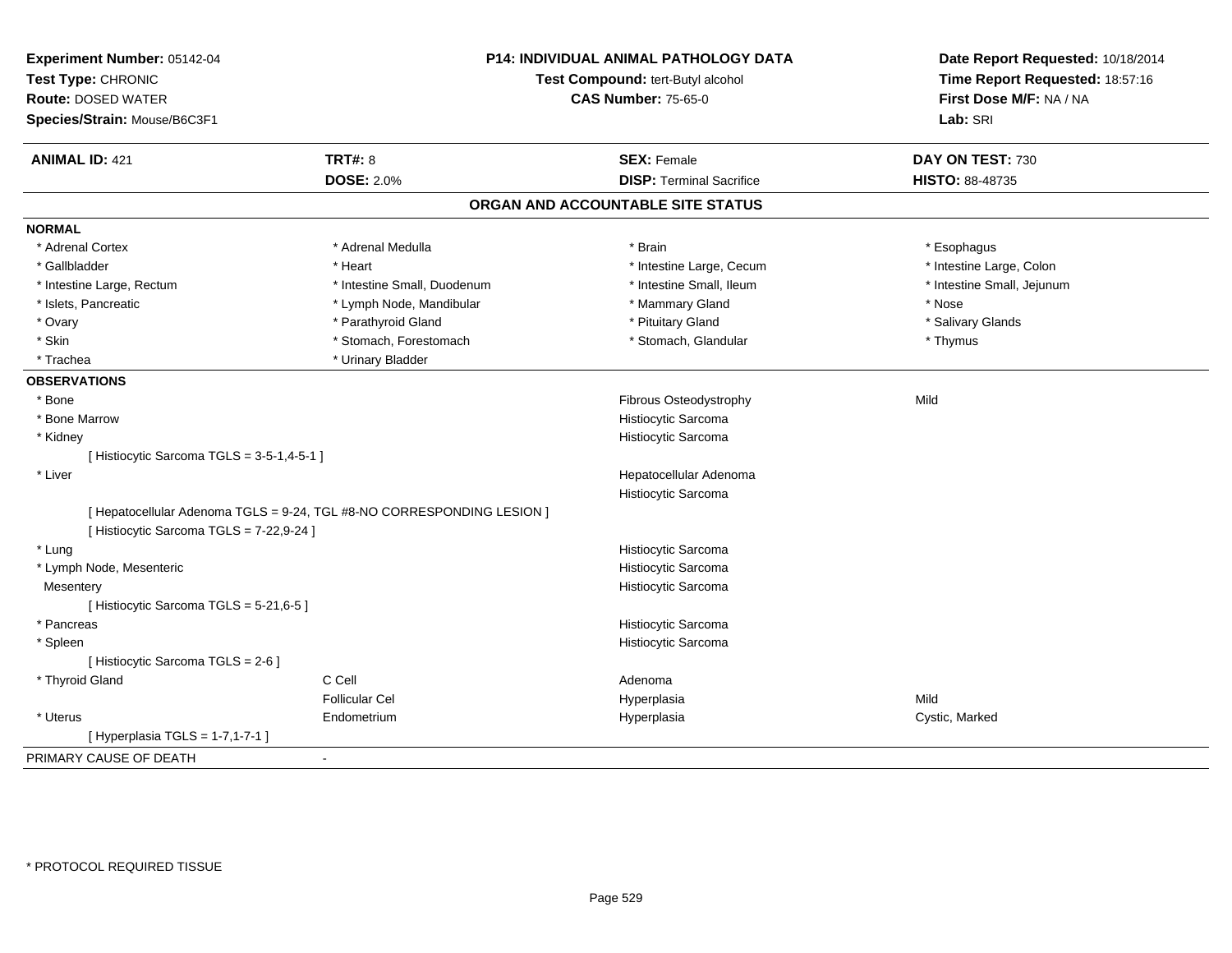| Experiment Number: 05142-04              |                           | <b>P14: INDIVIDUAL ANIMAL PATHOLOGY DATA</b> | Date Report Requested: 10/18/2014 |
|------------------------------------------|---------------------------|----------------------------------------------|-----------------------------------|
| Test Type: CHRONIC                       |                           | Test Compound: tert-Butyl alcohol            | Time Report Requested: 18:57:16   |
| <b>Route: DOSED WATER</b>                |                           | <b>CAS Number: 75-65-0</b>                   | First Dose M/F: NA / NA           |
| Species/Strain: Mouse/B6C3F1             |                           |                                              | Lab: SRI                          |
| <b>ANIMAL ID: 422</b>                    | <b>TRT#: 8</b>            | <b>SEX: Female</b>                           | DAY ON TEST: 730                  |
|                                          | <b>DOSE: 2.0%</b>         | <b>DISP: Terminal Sacrifice</b>              | <b>HISTO: 88-48736</b>            |
|                                          |                           | ORGAN AND ACCOUNTABLE SITE STATUS            |                                   |
| <b>NORMAL</b>                            |                           |                                              |                                   |
| * Adrenal Cortex                         | * Adrenal Medulla         | * Bone                                       | * Bone Marrow                     |
| * Esophagus                              | * Gallbladder             | * Heart                                      | * Intestine Large, Cecum          |
| * Intestine Large, Colon                 | * Intestine Large, Rectum | * Intestine Small, Duodenum                  | * Intestine Small, Ileum          |
| * Intestine Small, Jejunum               | * Islets, Pancreatic      | * Kidney                                     | * Lung                            |
| * Lymph Node, Mandibular                 | * Lymph Node, Mesenteric  | * Mammary Gland                              | * Nose                            |
| * Pancreas                               | * Parathyroid Gland       | * Salivary Glands                            | * Skin                            |
| * Stomach, Glandular                     | * Thymus                  | * Trachea                                    | * Urinary Bladder                 |
| <b>OBSERVATIONS</b>                      |                           |                                              |                                   |
| * Brain                                  |                           | Cyst Epithelial Inclusion                    | Marked                            |
| [ Cyst Epithelial Inclusion TGLS = 3-1 ] |                           |                                              |                                   |
| * Liver                                  |                           | Fatty Change                                 | Minimal                           |
| * Ovary                                  |                           | Thrombosis                                   | Marked                            |
| [Thrombosis TGLS = $5-7$ ]               |                           |                                              |                                   |
| * Pituitary Gland                        | <b>Pars Distalis</b>      | Adenoma                                      |                                   |
| [Adenoma TGLS = $2-1$ ]                  |                           |                                              |                                   |
| * Spleen                                 |                           | Hyperplasia                                  | Lymphoid, Mild                    |
| * Stomach, Forestomach                   |                           | Squamous Cell Papilloma                      |                                   |
| [Squamous Cell Papilloma TGLS = 4-4-1 ]  |                           |                                              |                                   |
| * Thyroid Gland                          | <b>Follicular Cel</b>     | Adenoma                                      |                                   |
|                                          | <b>Follicular Cel</b>     | Hyperplasia                                  | Marked                            |
| * Uterus                                 | Endometrium               | Hyperplasia                                  | Cystic, Marked                    |
| [Hyperplasia TGLS = 1-7]                 |                           |                                              |                                   |
| PRIMARY CAUSE OF DEATH                   | $\blacksquare$            |                                              |                                   |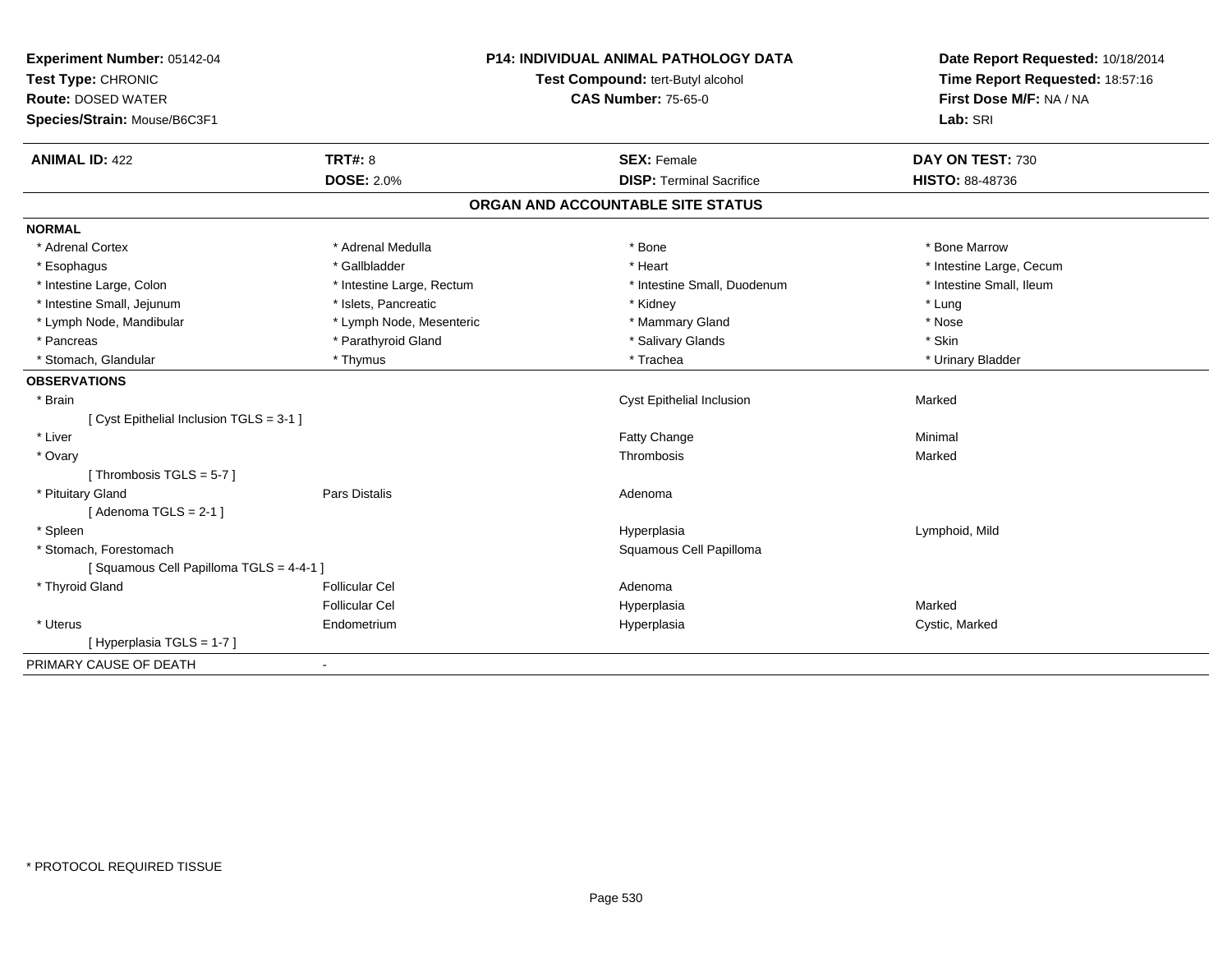| Experiment Number: 05142-04                        |                                   | <b>P14: INDIVIDUAL ANIMAL PATHOLOGY DATA</b> | Date Report Requested: 10/18/2014 |
|----------------------------------------------------|-----------------------------------|----------------------------------------------|-----------------------------------|
| Test Type: CHRONIC                                 | Test Compound: tert-Butyl alcohol |                                              | Time Report Requested: 18:57:16   |
| <b>Route: DOSED WATER</b>                          |                                   | <b>CAS Number: 75-65-0</b>                   | First Dose M/F: NA / NA           |
| Species/Strain: Mouse/B6C3F1                       |                                   |                                              | Lab: SRI                          |
| <b>ANIMAL ID: 423</b>                              | <b>TRT#: 8</b>                    | <b>SEX: Female</b>                           | DAY ON TEST: 726                  |
|                                                    | <b>DOSE: 2.0%</b>                 | <b>DISP: Natural Death</b>                   | HISTO: 88-48737                   |
|                                                    |                                   | ORGAN AND ACCOUNTABLE SITE STATUS            |                                   |
| <b>NORMAL</b>                                      |                                   |                                              |                                   |
| * Adrenal Cortex                                   | * Adrenal Medulla                 | * Bone Marrow                                | * Brain                           |
| * Esophagus                                        | * Gallbladder                     | * Heart                                      | * Intestine Large, Cecum          |
| * Intestine Large, Colon                           | * Intestine Large, Rectum         | * Intestine Small. Duodenum                  | * Intestine Small, Ileum          |
| * Intestine Small, Jejunum                         | * Islets, Pancreatic              | * Liver                                      | * Lymph Node, Mandibular          |
| * Lymph Node, Mesenteric                           | * Mammary Gland                   | * Nose                                       | * Pancreas                        |
| * Parathyroid Gland                                | * Salivary Glands                 | * Skin                                       | * Spleen                          |
| * Stomach, Forestomach                             | * Stomach, Glandular              | * Thymus                                     | * Trachea                         |
| * Urinary Bladder                                  |                                   |                                              |                                   |
| <b>OBSERVATIONS</b>                                |                                   |                                              |                                   |
| * Bone                                             |                                   | Fibrous Osteodystrophy                       | Mild                              |
| * Kidney                                           |                                   | Nephropathy                                  | Minimal                           |
| * Lung                                             |                                   | Congestion                                   | Mild                              |
|                                                    |                                   | Foreign Body                                 | Minimal                           |
| [Congestion TGLS = 1-2]                            |                                   |                                              |                                   |
| [Foreign Body TGLS = 1-2]                          |                                   |                                              |                                   |
| * Ovary                                            | Follicle                          | Cyst                                         | Moderate                          |
| * Pituitary Gland                                  | Pars Distalis                     | Adenoma                                      |                                   |
|                                                    |                                   | Hemorrhage                                   | Marked                            |
| [Adenoma TGLS = $2-1$ ]<br>[Hemorrhage TGLS = 2-1] |                                   |                                              |                                   |
| * Thyroid Gland                                    | <b>Follicular Cel</b>             | Hyperplasia                                  | Mild                              |
| * Uterus                                           | Endometrium                       | Hyperplasia                                  | Cystic, Moderate                  |
| PRIMARY CAUSE OF DEATH                             | $\blacksquare$                    |                                              |                                   |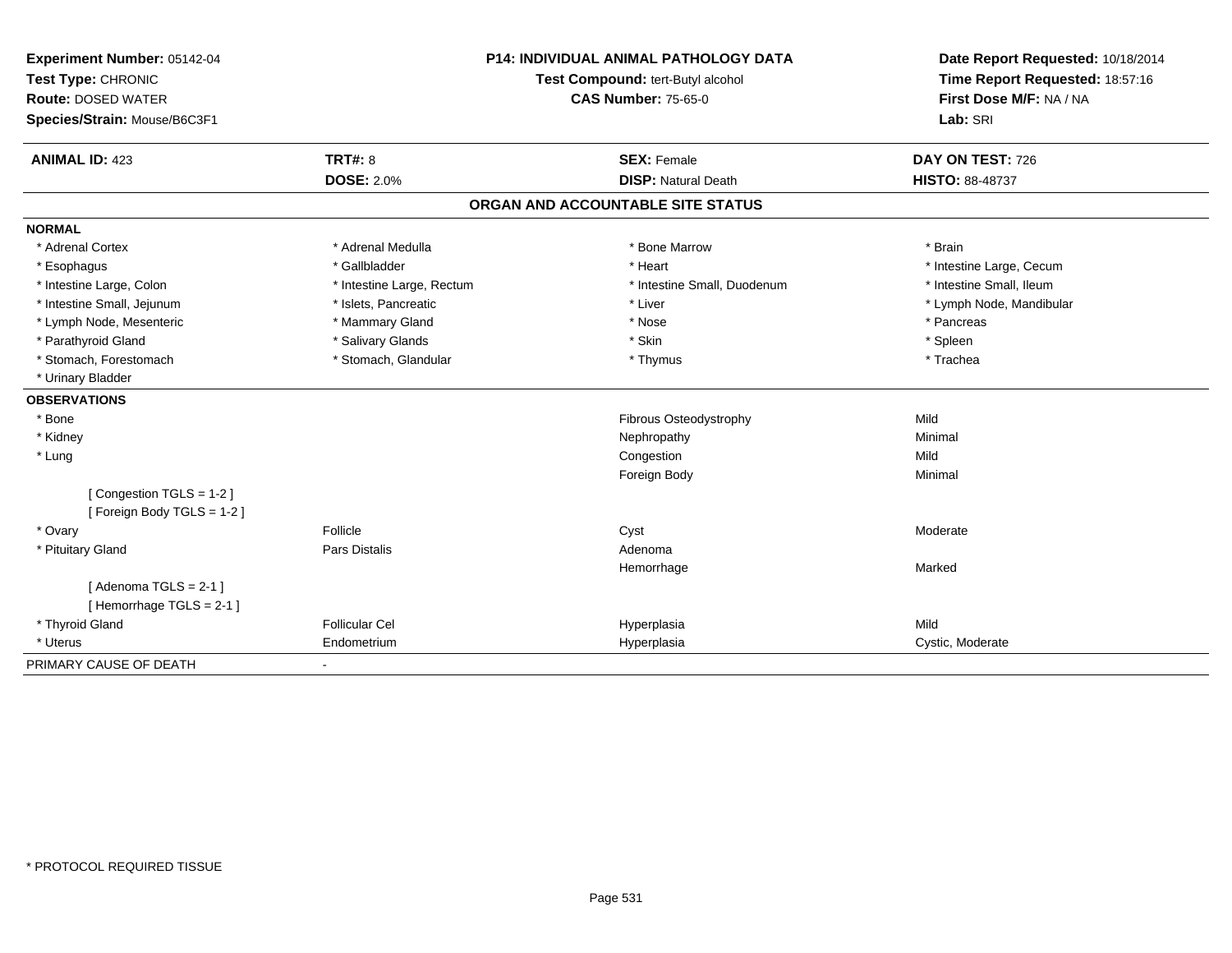| Experiment Number: 05142-04                     | <b>P14: INDIVIDUAL ANIMAL PATHOLOGY DATA</b><br>Test Compound: tert-Butyl alcohol |                                   | Date Report Requested: 10/18/2014 |
|-------------------------------------------------|-----------------------------------------------------------------------------------|-----------------------------------|-----------------------------------|
| Test Type: CHRONIC                              |                                                                                   |                                   | Time Report Requested: 18:57:16   |
| <b>Route: DOSED WATER</b>                       |                                                                                   | <b>CAS Number: 75-65-0</b>        | First Dose M/F: NA / NA           |
| Species/Strain: Mouse/B6C3F1                    |                                                                                   |                                   | Lab: SRI                          |
| <b>ANIMAL ID: 424</b>                           | <b>TRT#: 8</b>                                                                    | <b>SEX: Female</b>                | DAY ON TEST: 646                  |
|                                                 | <b>DOSE: 2.0%</b>                                                                 | <b>DISP:</b> Moribund Sacrifice   | HISTO: 88-48369                   |
|                                                 |                                                                                   | ORGAN AND ACCOUNTABLE SITE STATUS |                                   |
| <b>NORMAL</b>                                   |                                                                                   |                                   |                                   |
| * Adrenal Cortex                                | * Adrenal Medulla                                                                 | * Bone                            | * Bone Marrow                     |
| * Brain                                         | * Esophagus                                                                       | * Gallbladder                     | * Heart                           |
| * Intestine Large, Cecum                        | * Intestine Large, Colon                                                          | * Intestine Large, Rectum         | * Intestine Small, Duodenum       |
| * Intestine Small, Ileum                        | * Intestine Small, Jejunum                                                        | * Islets, Pancreatic              | * Lung                            |
| * Lymph Node, Mandibular                        | * Lymph Node, Mesenteric                                                          | * Mammary Gland                   | * Nose                            |
| * Pancreas                                      | * Parathyroid Gland                                                               | * Pituitary Gland                 | * Salivary Glands                 |
| * Stomach, Forestomach                          | * Stomach, Glandular                                                              | * Thymus                          | * Trachea                         |
| <b>OBSERVATIONS</b>                             |                                                                                   |                                   |                                   |
| * Kidney                                        |                                                                                   | Nephropathy                       | Minimal                           |
| * Liver                                         |                                                                                   | Hematopoietic Cell Proliferation  | Minimal                           |
|                                                 |                                                                                   | Hepatocellular Adenoma            |                                   |
| [ Hepatocellular Adenoma TGLS = 5-22 ]          |                                                                                   |                                   |                                   |
| * Ovary                                         |                                                                                   | Cystadenoma                       |                                   |
| [Cystadenoma TGLS = 2-7]                        |                                                                                   |                                   |                                   |
| * Skin                                          | <b>Subcut Tiss</b>                                                                | Fibrosarcoma                      |                                   |
| [Fibrosarcoma TGLS = 1-21]                      |                                                                                   |                                   |                                   |
| * Spleen                                        |                                                                                   | Hematopoietic Cell Proliferation  | Marked                            |
| [ Hematopoietic Cell Proliferation TGLS = 3-6 ] |                                                                                   |                                   |                                   |
| * Thyroid Gland                                 | <b>Follicular Cel</b>                                                             | Adenoma                           |                                   |
|                                                 |                                                                                   | Degeneration                      | Cystic, Mild                      |
| * Urinary Bladder                               | <b>Transit Epithe</b>                                                             | Hyperplasia                       | Minimal                           |
|                                                 |                                                                                   | Inflammation                      | Chronic, Mild                     |
| * Uterus                                        |                                                                                   | Hydrometra                        | Moderate                          |
|                                                 | Endometrium                                                                       | Hyperplasia                       | Cystic, Moderate                  |
| PRIMARY CAUSE OF DEATH                          |                                                                                   |                                   |                                   |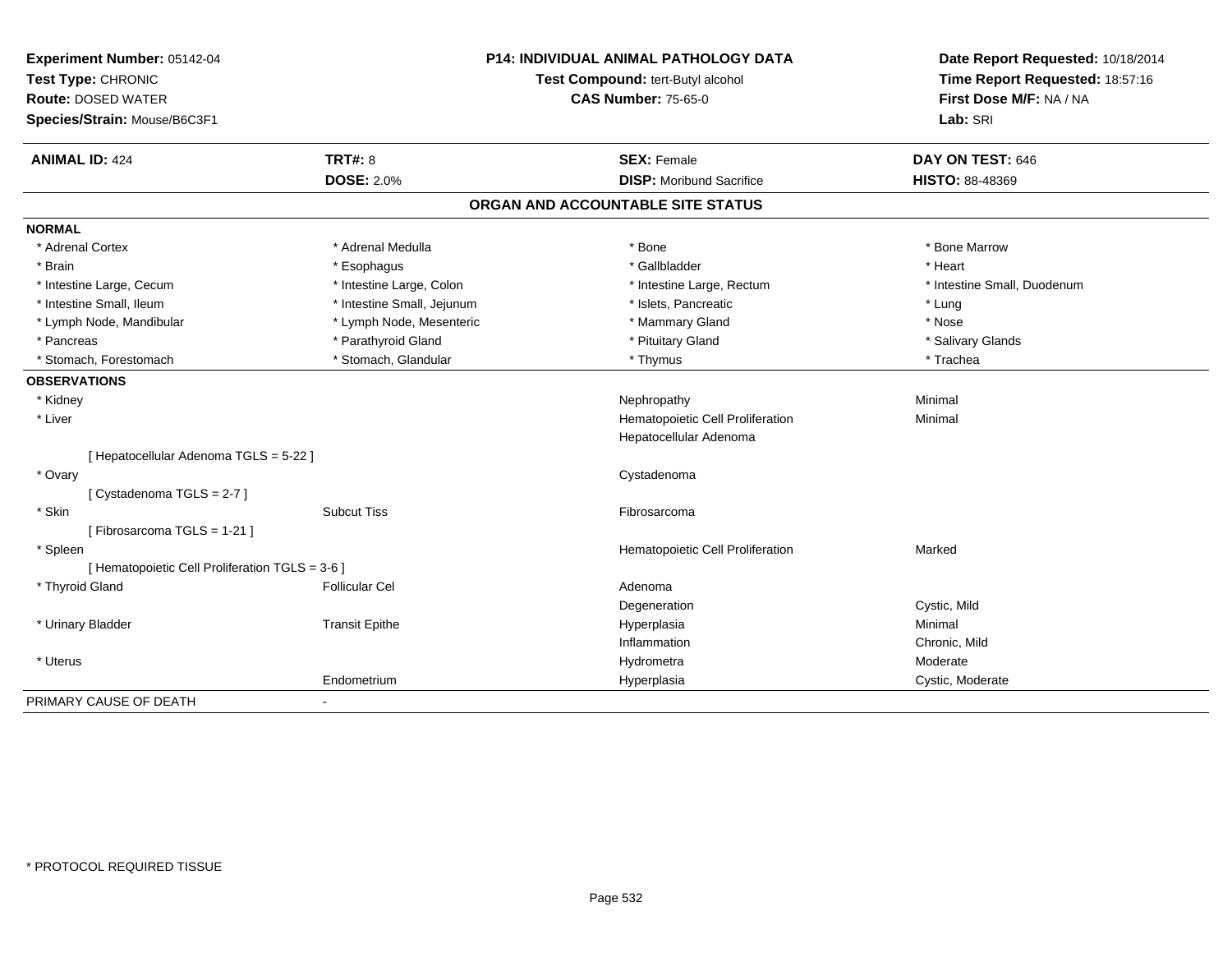| Experiment Number: 05142-04<br>Test Type: CHRONIC<br><b>Route: DOSED WATER</b><br>Species/Strain: Mouse/B6C3F1 |                           | P14: INDIVIDUAL ANIMAL PATHOLOGY DATA<br>Test Compound: tert-Butyl alcohol<br><b>CAS Number: 75-65-0</b> | Date Report Requested: 10/18/2014<br>Time Report Requested: 18:57:16<br>First Dose M/F: NA / NA<br>Lab: SRI |
|----------------------------------------------------------------------------------------------------------------|---------------------------|----------------------------------------------------------------------------------------------------------|-------------------------------------------------------------------------------------------------------------|
| <b>ANIMAL ID: 425</b>                                                                                          | <b>TRT#: 8</b>            | <b>SEX: Female</b>                                                                                       | DAY ON TEST: 675                                                                                            |
|                                                                                                                | <b>DOSE: 2.0%</b>         | <b>DISP:</b> Moribund Sacrifice                                                                          | <b>HISTO: 88-48370</b>                                                                                      |
|                                                                                                                |                           | ORGAN AND ACCOUNTABLE SITE STATUS                                                                        |                                                                                                             |
| <b>NORMAL</b>                                                                                                  |                           |                                                                                                          |                                                                                                             |
| * Adrenal Cortex                                                                                               | * Adrenal Medulla         | * Bone Marrow                                                                                            | * Brain                                                                                                     |
| * Esophagus                                                                                                    | * Gallbladder             | * Heart                                                                                                  | * Intestine Large, Cecum                                                                                    |
| * Intestine Large, Colon                                                                                       | * Intestine Large, Rectum | * Intestine Small, Duodenum                                                                              | * Intestine Small, Ileum                                                                                    |
| * Intestine Small, Jejunum                                                                                     | * Islets, Pancreatic      | * Lymph Node, Mandibular                                                                                 | * Nose                                                                                                      |
| * Ovary                                                                                                        | * Pancreas                | * Parathyroid Gland                                                                                      | * Salivary Glands                                                                                           |
| * Skin                                                                                                         | * Stomach, Forestomach    | * Thymus                                                                                                 | * Trachea                                                                                                   |
| * Urinary Bladder                                                                                              |                           |                                                                                                          |                                                                                                             |
| <b>MISSING</b>                                                                                                 |                           |                                                                                                          |                                                                                                             |
| * Lymph Node, Mesenteric                                                                                       |                           |                                                                                                          |                                                                                                             |
| <b>OBSERVATIONS</b>                                                                                            |                           |                                                                                                          |                                                                                                             |
| * Bone                                                                                                         |                           | Fibrous Osteodystrophy                                                                                   | Minimal                                                                                                     |
| * Kidney                                                                                                       |                           | Nephropathy                                                                                              | Minimal                                                                                                     |
| * Liver                                                                                                        |                           | <b>Eosinophilic Focus</b>                                                                                |                                                                                                             |
|                                                                                                                |                           | Hematopoietic Cell Proliferation                                                                         | Mild                                                                                                        |
|                                                                                                                |                           | Hepatocellular Adenoma                                                                                   |                                                                                                             |
|                                                                                                                |                           | <b>Mixed Cell Focus</b>                                                                                  |                                                                                                             |
|                                                                                                                | Centrilobular             | Necrosis                                                                                                 | Mild                                                                                                        |
| [ Eosinophilic Focus TGLS = 9-22 ]                                                                             |                           |                                                                                                          |                                                                                                             |
| [ Hepatocellular Adenoma TGLS = 10-23 ]                                                                        |                           |                                                                                                          |                                                                                                             |
| [Mixed Cell Focus TGLS = 10-23]                                                                                |                           |                                                                                                          |                                                                                                             |
| [Necrosis $TGLS = 3-6$ ]                                                                                       |                           |                                                                                                          |                                                                                                             |
| * Lung                                                                                                         |                           | Alveolar/Bronchiolar Carcinoma                                                                           |                                                                                                             |
|                                                                                                                |                           | Hemorrhage                                                                                               | Mild                                                                                                        |
|                                                                                                                |                           | Hyperplasia                                                                                              | Macrophage, Moderate                                                                                        |
| [ Alveolar/Bronchiolar Carcinoma TGLS = 5-2-1 ]                                                                |                           |                                                                                                          |                                                                                                             |
| [Hemorrhage TGLS = 6-2]                                                                                        |                           |                                                                                                          |                                                                                                             |
| [ Hyperplasia TGLS = 6-2 ]                                                                                     |                           |                                                                                                          |                                                                                                             |
| * Mammary Gland                                                                                                |                           | <b>Dilatation</b>                                                                                        | Mild                                                                                                        |
|                                                                                                                |                           | Inflammation                                                                                             | Chronic, Minimal                                                                                            |
| [ Dilatation TGLS = 1-8 ]                                                                                      |                           |                                                                                                          |                                                                                                             |
|                                                                                                                |                           |                                                                                                          |                                                                                                             |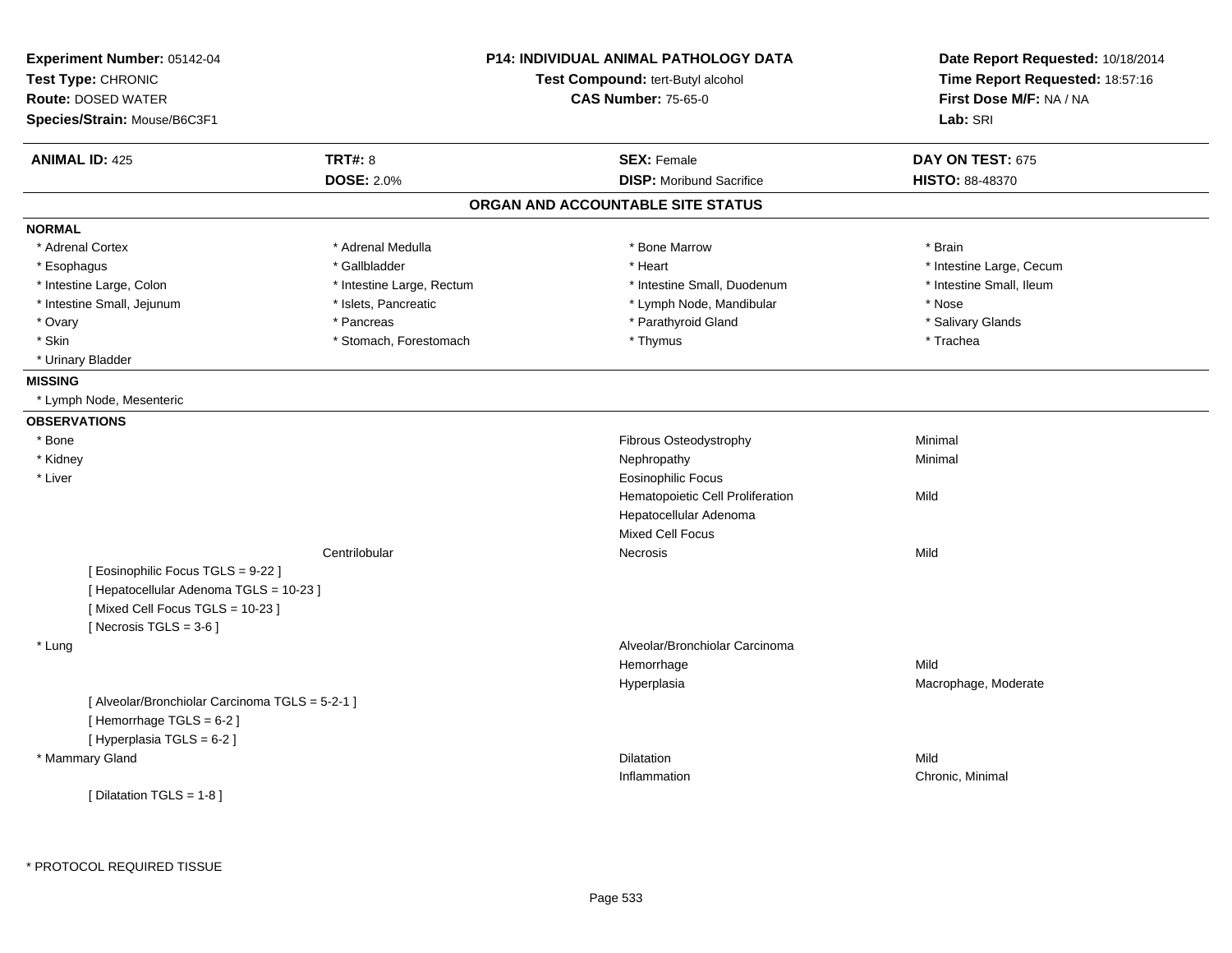| <b>Experiment Number: 05142-04</b><br><b>Test Type: CHRONIC</b><br><b>Route: DOSED WATER</b><br>Species/Strain: Mouse/B6C3F1 |                                                 | <b>P14: INDIVIDUAL ANIMAL PATHOLOGY DATA</b><br><b>Test Compound: tert-Butyl alcohol</b><br><b>CAS Number: 75-65-0</b> | Date Report Requested: 10/18/2014<br>Time Report Requested: 18:57:16<br>First Dose M/F: NA / NA<br>Lab: SRI |
|------------------------------------------------------------------------------------------------------------------------------|-------------------------------------------------|------------------------------------------------------------------------------------------------------------------------|-------------------------------------------------------------------------------------------------------------|
| <b>ANIMAL ID: 425</b>                                                                                                        | <b>TRT#: 8</b><br><b>DOSE: 2.0%</b>             | <b>SEX: Female</b><br><b>DISP:</b> Moribund Sacrifice                                                                  | DAY ON TEST: 675<br><b>HISTO: 88-48370</b>                                                                  |
|                                                                                                                              |                                                 | ORGAN AND ACCOUNTABLE SITE STATUS                                                                                      |                                                                                                             |
| * Pituitary Gland<br>* Spleen<br>* Stomach, Glandular                                                                        | Pars Distalis                                   | Adenoma<br>Hyperplasia<br>Angiectasis                                                                                  | Lymphoid, Mild<br>Mild                                                                                      |
| [Angiectasis TGLS = $8-4-1$ ]<br>* Thyroid Gland<br>Tooth<br>* Uterus<br>[Hyperplasia TGLS = $2-7$ ]                         | <b>Follicular Cel</b><br>Incisor<br>Endometrium | Hyperplasia<br>Dysplasia<br>Hyperplasia                                                                                | Minimal<br>Minimal<br>Cystic, Mild                                                                          |
| PRIMARY CAUSE OF DEATH                                                                                                       |                                                 |                                                                                                                        |                                                                                                             |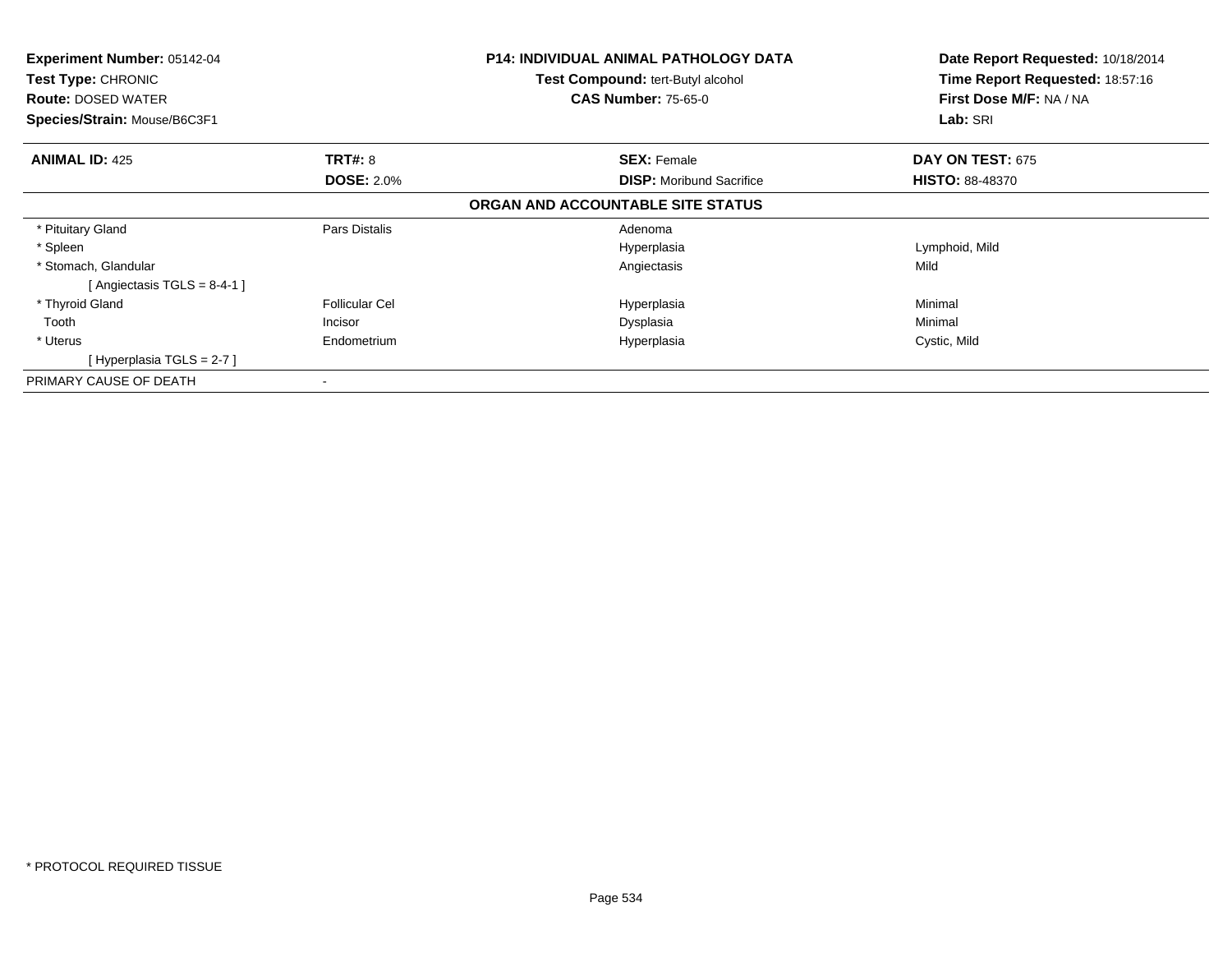| Experiment Number: 05142-04                   |                                   | <b>P14: INDIVIDUAL ANIMAL PATHOLOGY DATA</b> | Date Report Requested: 10/18/2014 |  |
|-----------------------------------------------|-----------------------------------|----------------------------------------------|-----------------------------------|--|
| Test Type: CHRONIC                            | Test Compound: tert-Butyl alcohol |                                              | Time Report Requested: 18:57:16   |  |
| <b>Route: DOSED WATER</b>                     |                                   | <b>CAS Number: 75-65-0</b>                   | First Dose M/F: NA / NA           |  |
| Species/Strain: Mouse/B6C3F1                  |                                   |                                              | Lab: SRI                          |  |
| <b>ANIMAL ID: 426</b>                         | <b>TRT#: 8</b>                    | <b>SEX: Female</b>                           | DAY ON TEST: 595                  |  |
|                                               | <b>DOSE: 2.0%</b>                 | <b>DISP: Natural Death</b>                   | <b>HISTO: 88-46987</b>            |  |
|                                               |                                   | ORGAN AND ACCOUNTABLE SITE STATUS            |                                   |  |
| <b>NORMAL</b>                                 |                                   |                                              |                                   |  |
| * Adrenal Cortex                              | * Adrenal Medulla                 | * Bone                                       | * Bone Marrow                     |  |
| * Brain                                       | * Esophagus                       | * Gallbladder                                | * Heart                           |  |
| * Intestine Large, Cecum                      | * Intestine Large, Colon          | * Intestine Large, Rectum                    | * Intestine Small, Duodenum       |  |
| * Intestine Small, Ileum                      | * Islets, Pancreatic              | * Kidney                                     | * Liver                           |  |
| * Lung                                        | * Lymph Node, Mandibular          | * Mammary Gland                              | * Nose                            |  |
| * Pancreas                                    | * Pituitary Gland                 | * Salivary Glands                            | * Skin                            |  |
| * Stomach, Forestomach                        | * Stomach, Glandular              | * Thymus                                     | * Thyroid Gland                   |  |
| * Trachea                                     | * Urinary Bladder                 |                                              |                                   |  |
| <b>MISSING</b>                                |                                   |                                              |                                   |  |
| * Parathyroid Gland                           |                                   |                                              |                                   |  |
| <b>OBSERVATIONS</b>                           |                                   |                                              |                                   |  |
| * Intestine Small, Jejunum                    |                                   | Lymphoma Malignant Mixed                     |                                   |  |
| [ Lymphoma Malignant Mixed TGLS = 4-21,5-22 ] |                                   |                                              |                                   |  |
| * Lymph Node, Mesenteric                      |                                   | Lymphoma Malignant Mixed                     |                                   |  |
| [ Lymphoma Malignant Mixed TGLS = 3-5 ]       |                                   |                                              |                                   |  |
| * Ovary                                       | Follicle                          | Cyst                                         | Marked                            |  |
| * Spleen                                      |                                   | Hematopoietic Cell Proliferation             | Moderate                          |  |
| * Uterus                                      |                                   | Hydrometra                                   | Moderate                          |  |
|                                               | Endometrium                       | Hyperplasia                                  | Cystic, Moderate                  |  |
| [ Hydrometra TGLS = 1-7 ]                     |                                   |                                              |                                   |  |
| [Hyperplasia TGLS = 2-7]                      |                                   |                                              |                                   |  |
| PRIMARY CAUSE OF DEATH                        |                                   |                                              |                                   |  |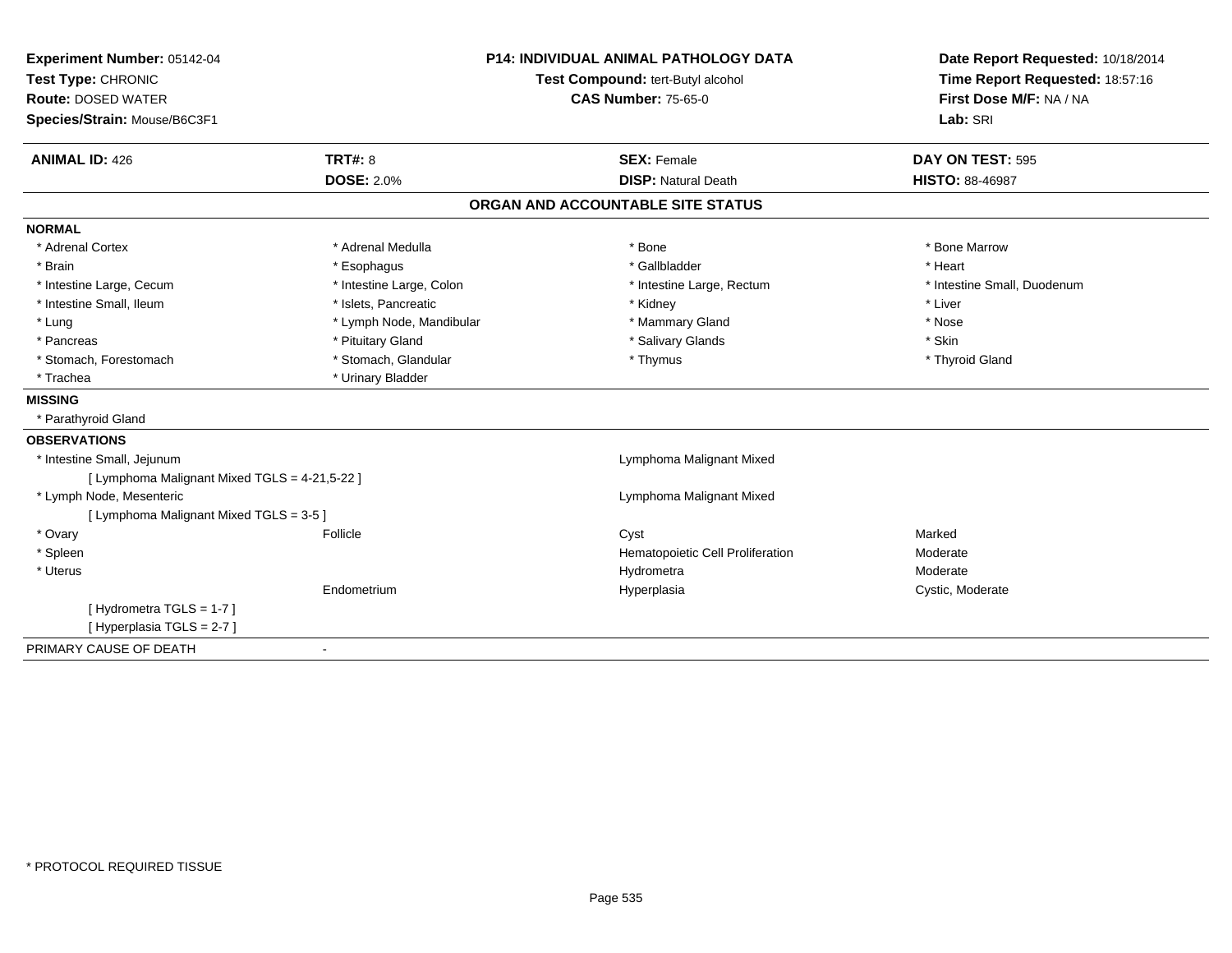| Experiment Number: 05142-04<br>Test Type: CHRONIC |                           | <b>P14: INDIVIDUAL ANIMAL PATHOLOGY DATA</b><br>Test Compound: tert-Butyl alcohol | Date Report Requested: 10/18/2014<br>Time Report Requested: 18:57:16 |
|---------------------------------------------------|---------------------------|-----------------------------------------------------------------------------------|----------------------------------------------------------------------|
| <b>Route: DOSED WATER</b>                         |                           | <b>CAS Number: 75-65-0</b>                                                        | First Dose M/F: NA / NA                                              |
|                                                   |                           |                                                                                   | Lab: SRI                                                             |
| Species/Strain: Mouse/B6C3F1                      |                           |                                                                                   |                                                                      |
| <b>ANIMAL ID: 427</b>                             | <b>TRT#: 8</b>            | <b>SEX: Female</b>                                                                | DAY ON TEST: 730                                                     |
|                                                   | <b>DOSE: 2.0%</b>         | <b>DISP: Terminal Sacrifice</b>                                                   | <b>HISTO: 88-48738</b>                                               |
|                                                   |                           | ORGAN AND ACCOUNTABLE SITE STATUS                                                 |                                                                      |
| <b>NORMAL</b>                                     |                           |                                                                                   |                                                                      |
| * Adrenal Cortex                                  | * Adrenal Medulla         | * Bone Marrow                                                                     | * Brain                                                              |
| * Esophagus                                       | * Gallbladder             | * Heart                                                                           | * Intestine Large, Cecum                                             |
| * Intestine Large, Colon                          | * Intestine Large, Rectum | * Intestine Small, Duodenum                                                       | * Intestine Small, Ileum                                             |
| * Intestine Small, Jejunum                        | * Islets, Pancreatic      | * Kidney                                                                          | * Lung                                                               |
| * Lymph Node, Mandibular                          | * Lymph Node, Mesenteric  | * Mammary Gland                                                                   | * Nose                                                               |
| * Ovary                                           | * Pancreas                | * Parathyroid Gland                                                               | * Pituitary Gland                                                    |
| * Salivary Glands                                 | * Skin                    | * Stomach, Forestomach                                                            | * Stomach, Glandular                                                 |
| * Thymus                                          | * Thyroid Gland           | * Trachea                                                                         | * Urinary Bladder                                                    |
| <b>OBSERVATIONS</b>                               |                           |                                                                                   |                                                                      |
| * Bone                                            |                           | Fibrous Osteodystrophy                                                            | Mild                                                                 |
| * Liver                                           |                           | Hepatocellular Carcinoma                                                          |                                                                      |
| [ Hepatocellular Carcinoma TGLS = 4-22 ]          |                           |                                                                                   |                                                                      |
| Lymph Node                                        | Renal                     | Lymphoma Malignant Mixed                                                          |                                                                      |
| [ Lymphoma Malignant Mixed TGLS = 3-21 ]          |                           |                                                                                   |                                                                      |
| * Spleen                                          |                           | Lymphoma Malignant Mixed                                                          |                                                                      |
| [ Lymphoma Malignant Mixed TGLS = 2-6 ]           |                           |                                                                                   |                                                                      |
| * Uterus                                          |                           | Hydrometra                                                                        | Moderate                                                             |
|                                                   | Endometrium               | Hyperplasia                                                                       | Cystic, Moderate                                                     |
| [Hydrometra TGLS = $1-7$ ]                        |                           |                                                                                   |                                                                      |
| PRIMARY CAUSE OF DEATH                            |                           |                                                                                   |                                                                      |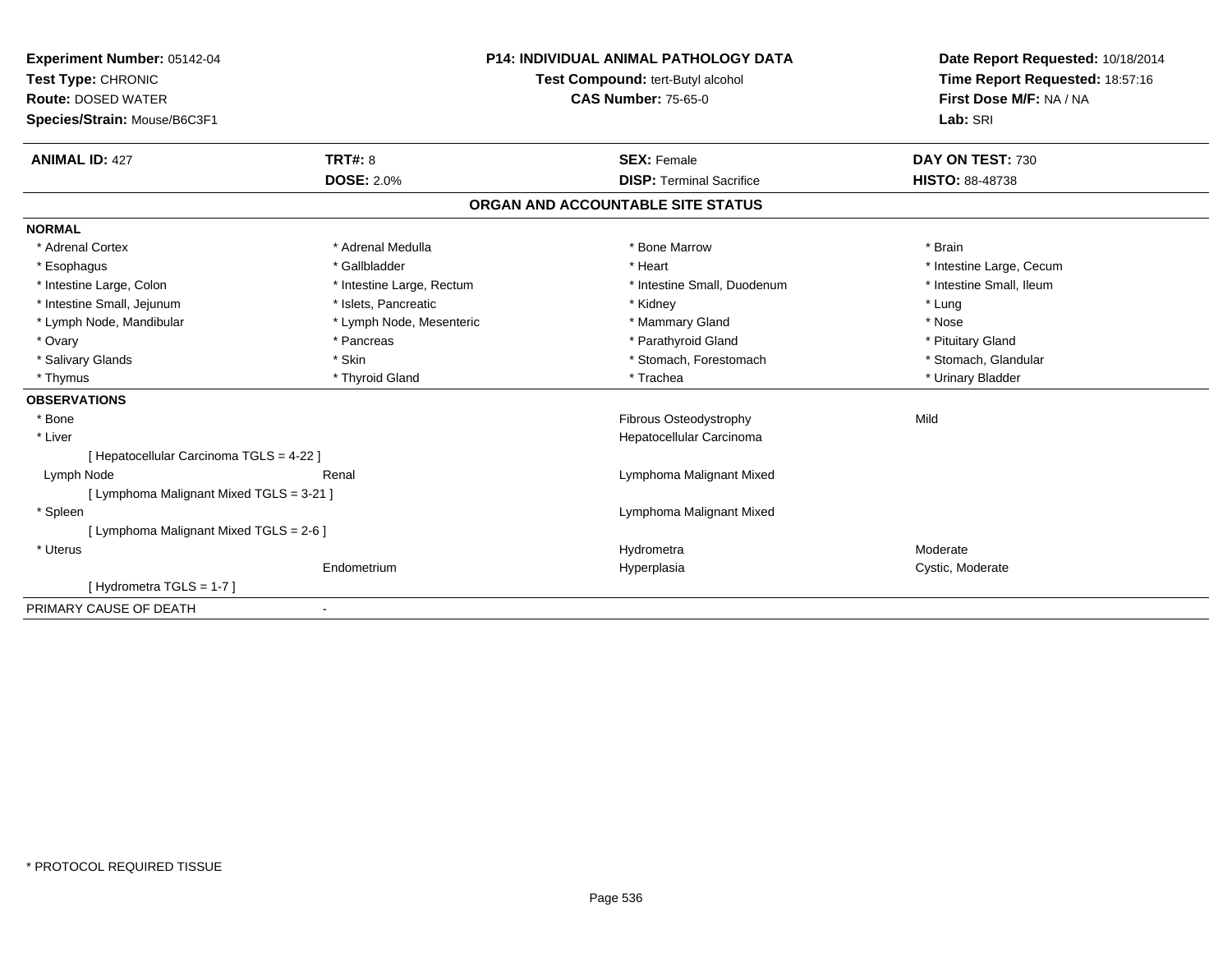| Experiment Number: 05142-04                   |                           | <b>P14: INDIVIDUAL ANIMAL PATHOLOGY DATA</b> | Date Report Requested: 10/18/2014 |
|-----------------------------------------------|---------------------------|----------------------------------------------|-----------------------------------|
| Test Type: CHRONIC                            |                           | Test Compound: tert-Butyl alcohol            | Time Report Requested: 18:57:16   |
| <b>Route: DOSED WATER</b>                     |                           | <b>CAS Number: 75-65-0</b>                   | First Dose M/F: NA / NA           |
| Species/Strain: Mouse/B6C3F1                  |                           |                                              | Lab: SRI                          |
| <b>ANIMAL ID: 428</b>                         | <b>TRT#: 8</b>            | <b>SEX: Female</b>                           | DAY ON TEST: 730                  |
|                                               | <b>DOSE: 2.0%</b>         | <b>DISP: Terminal Sacrifice</b>              | <b>HISTO: 88-48739</b>            |
|                                               |                           | ORGAN AND ACCOUNTABLE SITE STATUS            |                                   |
| <b>NORMAL</b>                                 |                           |                                              |                                   |
| * Adrenal Cortex                              | * Adrenal Medulla         | * Bone Marrow                                | * Brain                           |
| * Esophagus                                   | * Gallbladder             | * Heart                                      | * Intestine Large, Cecum          |
| * Intestine Large, Colon                      | * Intestine Large, Rectum | * Intestine Small, Duodenum                  | * Intestine Small, Ileum          |
| * Intestine Small, Jejunum                    | * Islets, Pancreatic      | * Kidney                                     | * Lung                            |
| * Lymph Node, Mandibular                      | * Mammary Gland           | * Nose                                       | * Ovary                           |
| * Pancreas                                    | * Parathyroid Gland       | * Salivary Glands                            | * Skin                            |
| * Stomach, Forestomach                        | * Stomach, Glandular      | * Thymus                                     | * Trachea                         |
| * Urinary Bladder                             |                           |                                              |                                   |
| <b>OBSERVATIONS</b>                           |                           |                                              |                                   |
| * Bone                                        |                           | Fibrous Osteodystrophy                       | Mild                              |
| * Liver                                       |                           | Hepatocellular Carcinoma                     | Multiple                          |
|                                               |                           | Lymphoma Malignant Mixed                     |                                   |
| [ Hepatocellular Carcinoma TGLS = 4-21,5-22 ] |                           |                                              |                                   |
| * Lymph Node, Mesenteric                      |                           | Lymphoma Malignant Mixed                     |                                   |
| * Pituitary Gland                             | Pars Distalis             | Adenoma                                      |                                   |
| * Spleen                                      |                           | Lymphoma Malignant Mixed                     |                                   |
| [ Lymphoma Malignant Mixed TGLS = 3-6 ]       |                           |                                              |                                   |
| * Thyroid Gland                               | <b>Follicular Cel</b>     | Hyperplasia                                  | Mild                              |
| * Uterus                                      |                           | Hydrometra                                   | Mild                              |
|                                               | Endometrium               | Hyperplasia                                  | Cystic, Marked                    |
| [Hydrometra TGLS = 1-7]                       |                           |                                              |                                   |
| [Hyperplasia TGLS = 2-7]                      |                           |                                              |                                   |
| PRIMARY CAUSE OF DEATH                        |                           |                                              |                                   |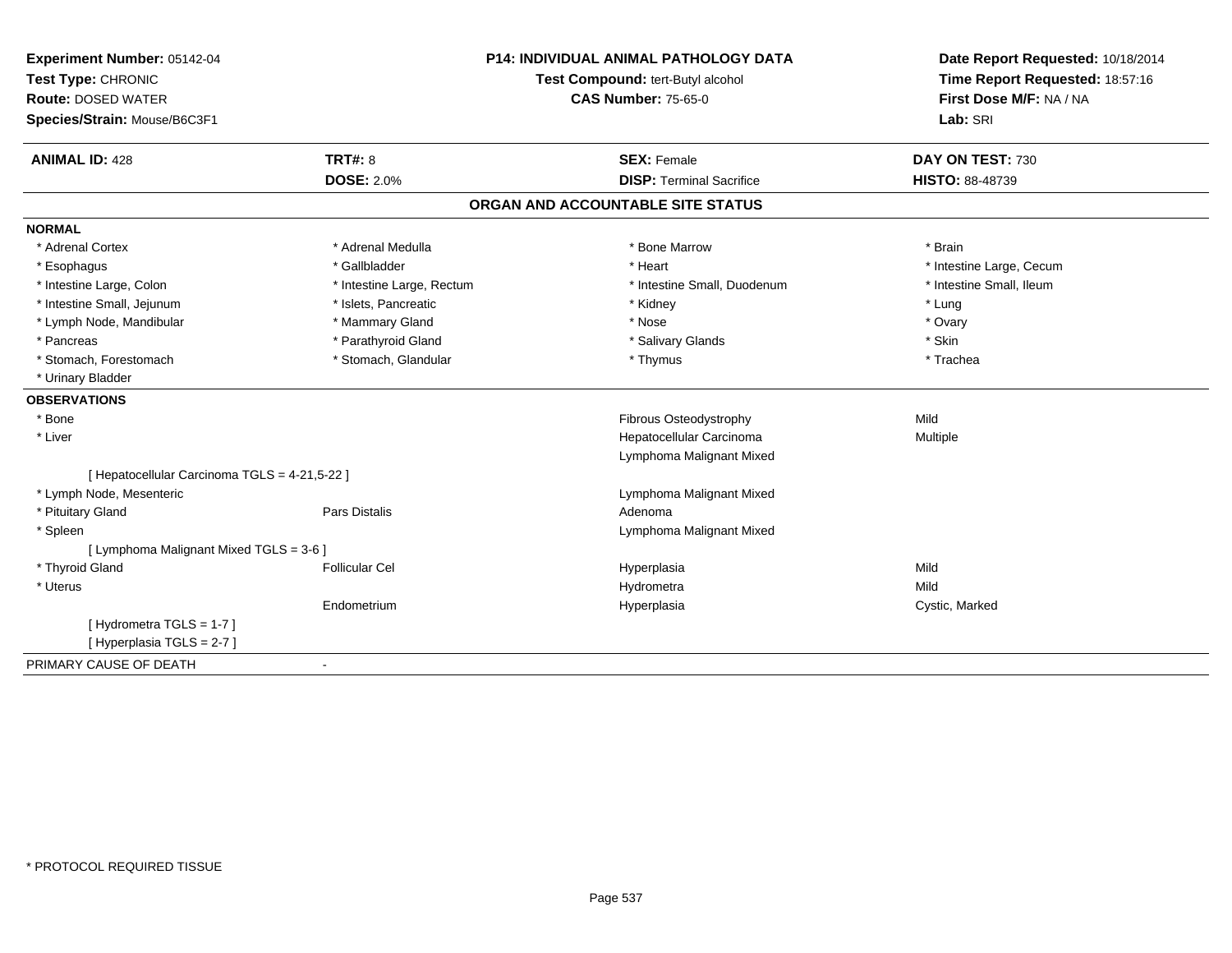| Experiment Number: 05142-04<br>Test Type: CHRONIC<br><b>Route: DOSED WATER</b><br>Species/Strain: Mouse/B6C3F1 |                           | <b>P14: INDIVIDUAL ANIMAL PATHOLOGY DATA</b><br>Test Compound: tert-Butyl alcohol<br><b>CAS Number: 75-65-0</b> | Date Report Requested: 10/18/2014<br>Time Report Requested: 18:57:16<br>First Dose M/F: NA / NA<br>Lab: SRI |
|----------------------------------------------------------------------------------------------------------------|---------------------------|-----------------------------------------------------------------------------------------------------------------|-------------------------------------------------------------------------------------------------------------|
| <b>ANIMAL ID: 429</b>                                                                                          | TRT#: 8                   | <b>SEX: Female</b>                                                                                              | DAY ON TEST: 730                                                                                            |
|                                                                                                                | <b>DOSE: 2.0%</b>         | <b>DISP: Terminal Sacrifice</b>                                                                                 | <b>HISTO: 88-48740</b>                                                                                      |
|                                                                                                                |                           | ORGAN AND ACCOUNTABLE SITE STATUS                                                                               |                                                                                                             |
| <b>NORMAL</b>                                                                                                  |                           |                                                                                                                 |                                                                                                             |
| * Adrenal Cortex                                                                                               | * Adrenal Medulla         | * Bone                                                                                                          | * Bone Marrow                                                                                               |
| * Esophagus                                                                                                    | * Gallbladder             | * Heart                                                                                                         | * Intestine Large, Cecum                                                                                    |
| * Intestine Large, Colon                                                                                       | * Intestine Large, Rectum | * Intestine Small, Duodenum                                                                                     | * Intestine Small, Ileum                                                                                    |
| * Intestine Small, Jejunum                                                                                     | * Islets, Pancreatic      | * Kidney                                                                                                        | * Lung                                                                                                      |
| * Mammary Gland                                                                                                | * Nose                    | * Pituitary Gland                                                                                               | * Salivary Glands                                                                                           |
| * Skin                                                                                                         | * Stomach, Forestomach    | * Stomach, Glandular                                                                                            | * Thymus                                                                                                    |
| * Trachea                                                                                                      | * Urinary Bladder         |                                                                                                                 |                                                                                                             |
| <b>MISSING</b>                                                                                                 |                           |                                                                                                                 |                                                                                                             |
| * Parathyroid Gland                                                                                            |                           |                                                                                                                 |                                                                                                             |
| <b>OBSERVATIONS</b>                                                                                            |                           |                                                                                                                 |                                                                                                             |
| * Brain                                                                                                        |                           | Histiocytic Sarcoma                                                                                             |                                                                                                             |
| [ Histiocytic Sarcoma TGLS = 14-29 ]                                                                           |                           |                                                                                                                 |                                                                                                             |
| * Liver                                                                                                        |                           | <b>Eosinophilic Focus</b>                                                                                       |                                                                                                             |
|                                                                                                                |                           | Hepatocellular Adenoma                                                                                          | <b>Multiple</b>                                                                                             |
|                                                                                                                |                           | Histiocytic Sarcoma                                                                                             |                                                                                                             |
| [ Hepatocellular Adenoma TGLS = 7-23,8-24,10-26 ]<br>[ Histiocytic Sarcoma TGLS = 9-25 ]                       |                           |                                                                                                                 |                                                                                                             |
| Lymph Node                                                                                                     | lliac                     | Histiocytic Sarcoma                                                                                             |                                                                                                             |
|                                                                                                                | Mediastinal               | Histiocytic Sarcoma                                                                                             |                                                                                                             |
|                                                                                                                | Pancreatic                | Histiocytic Sarcoma                                                                                             |                                                                                                             |
|                                                                                                                | Renal                     | Histiocytic Sarcoma                                                                                             |                                                                                                             |
| [Histiocytic Sarcoma TGLS = 5-21, 1-8, 13-2-1, 6-22, 12-28, 11-27]                                             |                           |                                                                                                                 |                                                                                                             |
| [ Histiocytic Sarcoma TGLS = 5-21, 1-8, 13-2-1, 6-22, 12-28, 11-27 ]                                           |                           |                                                                                                                 |                                                                                                             |
| [ Histiocytic Sarcoma TGLS = 5-21, 1-8, 13-2-1, 6-22, 12-28, 11-27 ]                                           |                           |                                                                                                                 |                                                                                                             |
| [ Histiocytic Sarcoma TGLS = 5-21, 1-8, 13-2-1, 6-22, 12-28, 11-27 ]                                           |                           |                                                                                                                 |                                                                                                             |
| * Lymph Node, Mandibular                                                                                       |                           | Histiocytic Sarcoma                                                                                             |                                                                                                             |
| [ Histiocytic Sarcoma TGLS = 5-21, 1-8, 13-2-1, 6-22, 12-28, 11-27 ]                                           |                           |                                                                                                                 |                                                                                                             |
| * Lymph Node, Mesenteric                                                                                       |                           | Histiocytic Sarcoma                                                                                             |                                                                                                             |
| [Histiocytic Sarcoma TGLS = 5-21, 1-8, 13-2-1, 6-22, 12-28, 11-27]                                             |                           |                                                                                                                 |                                                                                                             |
| Mesentery                                                                                                      |                           | Histiocytic Sarcoma                                                                                             |                                                                                                             |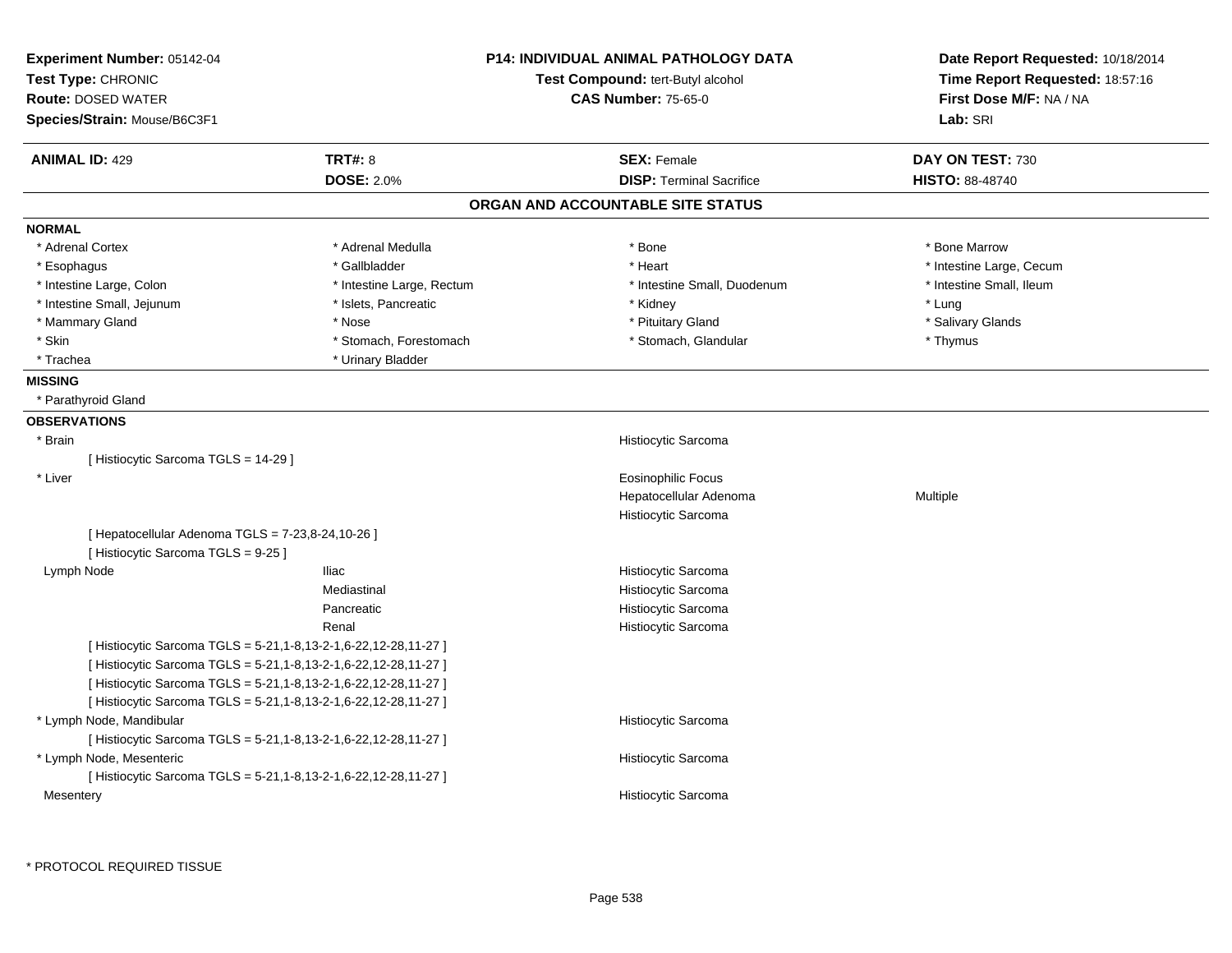| Experiment Number: 05142-04<br>Test Type: CHRONIC<br><b>Route: DOSED WATER</b><br>Species/Strain: Mouse/B6C3F1 |                       | <b>P14: INDIVIDUAL ANIMAL PATHOLOGY DATA</b><br>Test Compound: tert-Butyl alcohol<br><b>CAS Number: 75-65-0</b> | Date Report Requested: 10/18/2014<br>Time Report Requested: 18:57:16<br>First Dose M/F: NA / NA<br>Lab: SRI |
|----------------------------------------------------------------------------------------------------------------|-----------------------|-----------------------------------------------------------------------------------------------------------------|-------------------------------------------------------------------------------------------------------------|
| <b>ANIMAL ID: 429</b>                                                                                          | <b>TRT#: 8</b>        | <b>SEX: Female</b>                                                                                              | DAY ON TEST: 730                                                                                            |
|                                                                                                                | <b>DOSE: 2.0%</b>     | <b>DISP:</b> Terminal Sacrifice                                                                                 | <b>HISTO: 88-48740</b>                                                                                      |
|                                                                                                                |                       | ORGAN AND ACCOUNTABLE SITE STATUS                                                                               |                                                                                                             |
| * Ovary                                                                                                        | Follicle              | Cyst                                                                                                            | Mild                                                                                                        |
| * Pancreas                                                                                                     |                       | Histiocytic Sarcoma                                                                                             |                                                                                                             |
| * Spleen                                                                                                       |                       | Histiocytic Sarcoma                                                                                             |                                                                                                             |
| [Histiocytic Sarcoma TGLS = 4-6 ]                                                                              |                       |                                                                                                                 |                                                                                                             |
| * Thyroid Gland                                                                                                | <b>Follicular Cel</b> | Hyperplasia                                                                                                     | Mild                                                                                                        |
| Tooth                                                                                                          | Incisor               | Dysplasia                                                                                                       | Minimal                                                                                                     |
| * Uterus                                                                                                       |                       | Hydrometra                                                                                                      | Moderate                                                                                                    |
|                                                                                                                | Endometrium           | Hyperplasia                                                                                                     | Cystic, Moderate                                                                                            |
| [Hydrometra TGLS = 3-7]                                                                                        |                       |                                                                                                                 |                                                                                                             |
| [Hyperplasia TGLS = 2-7]                                                                                       |                       |                                                                                                                 |                                                                                                             |
| PRIMARY CAUSE OF DEATH                                                                                         | ۰                     |                                                                                                                 |                                                                                                             |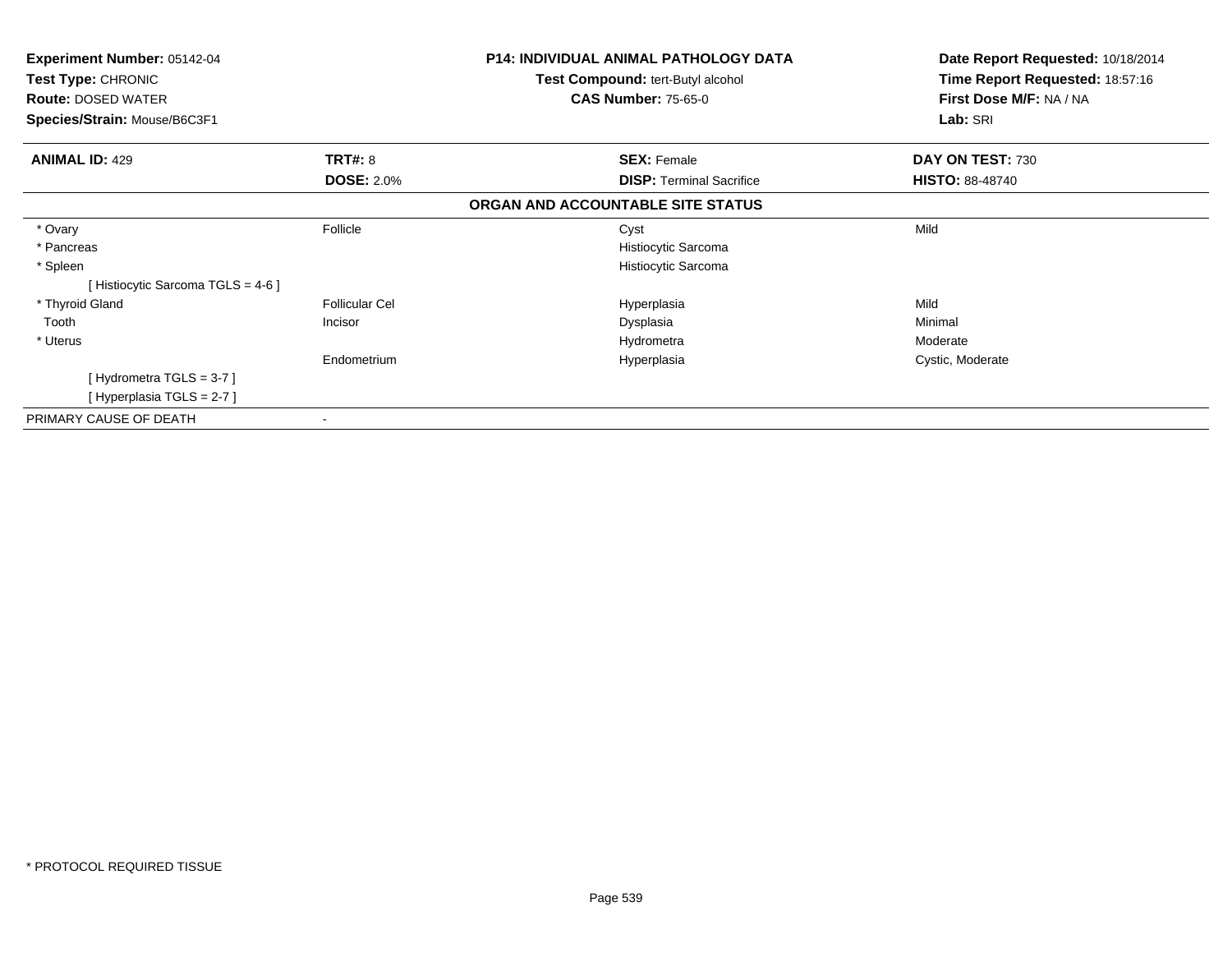| Experiment Number: 05142-04                             |                                   | <b>P14: INDIVIDUAL ANIMAL PATHOLOGY DATA</b> | Date Report Requested: 10/18/2014 |
|---------------------------------------------------------|-----------------------------------|----------------------------------------------|-----------------------------------|
| Test Type: CHRONIC                                      | Test Compound: tert-Butyl alcohol |                                              | Time Report Requested: 18:57:16   |
| <b>Route: DOSED WATER</b>                               |                                   | <b>CAS Number: 75-65-0</b>                   | First Dose M/F: NA / NA           |
| Species/Strain: Mouse/B6C3F1                            |                                   |                                              | Lab: SRI                          |
| <b>ANIMAL ID: 430</b>                                   | <b>TRT#: 8</b>                    | <b>SEX: Female</b>                           | DAY ON TEST: 730                  |
|                                                         | <b>DOSE: 2.0%</b>                 | <b>DISP: Terminal Sacrifice</b>              | <b>HISTO: 88-48741</b>            |
|                                                         |                                   | ORGAN AND ACCOUNTABLE SITE STATUS            |                                   |
| <b>NORMAL</b>                                           |                                   |                                              |                                   |
| * Adrenal Cortex                                        | * Adrenal Medulla                 | * Bone                                       | * Bone Marrow                     |
| * Brain                                                 | * Esophagus                       | * Gallbladder                                | * Heart                           |
| * Intestine Large, Cecum                                | * Intestine Large, Colon          | * Intestine Large, Rectum                    | * Intestine Small, Duodenum       |
| * Intestine Small, Ileum                                | * Islets, Pancreatic              | * Lung                                       | * Lymph Node, Mandibular          |
| * Lymph Node, Mesenteric                                | * Mammary Gland                   | * Nose                                       | * Pancreas                        |
| * Parathyroid Gland                                     | * Salivary Glands                 | * Skin                                       | * Spleen                          |
| * Stomach, Glandular                                    | * Thymus                          | * Trachea                                    |                                   |
| <b>MISSING</b>                                          |                                   |                                              |                                   |
| * Ovary                                                 | * Urinary Bladder                 | * Uterus                                     |                                   |
| <b>OBSERVATIONS</b>                                     |                                   |                                              |                                   |
| * Intestine Small, Jejunum<br>[Hyperplasia TGLS = 6-23] |                                   | Hyperplasia                                  | Lymphoid, Mild                    |
| * Kidney                                                |                                   | Nephropathy                                  | Mild                              |
| * Liver                                                 |                                   | <b>Basophilic Focus</b>                      |                                   |
|                                                         |                                   | <b>Eosinophilic Focus</b>                    |                                   |
|                                                         |                                   | Hepatocellular Adenoma                       |                                   |
| [Basophilic Focus TGLS = 5-22]                          |                                   |                                              |                                   |
| [ Eosinophilic Focus TGLS = 7-24 ]                      |                                   |                                              |                                   |
| [ Hepatocellular Adenoma TGLS = 4-21 ]                  |                                   |                                              |                                   |
| * Pituitary Gland                                       | <b>Pars Distalis</b>              | Hyperplasia                                  | Focal, Mild                       |
| * Stomach, Forestomach                                  | Mucosa                            | Hyperplasia                                  | Mild                              |
| * Thyroid Gland                                         | <b>Follicular Cel</b>             | Hyperplasia                                  | Moderate                          |
| PRIMARY CAUSE OF DEATH                                  |                                   |                                              |                                   |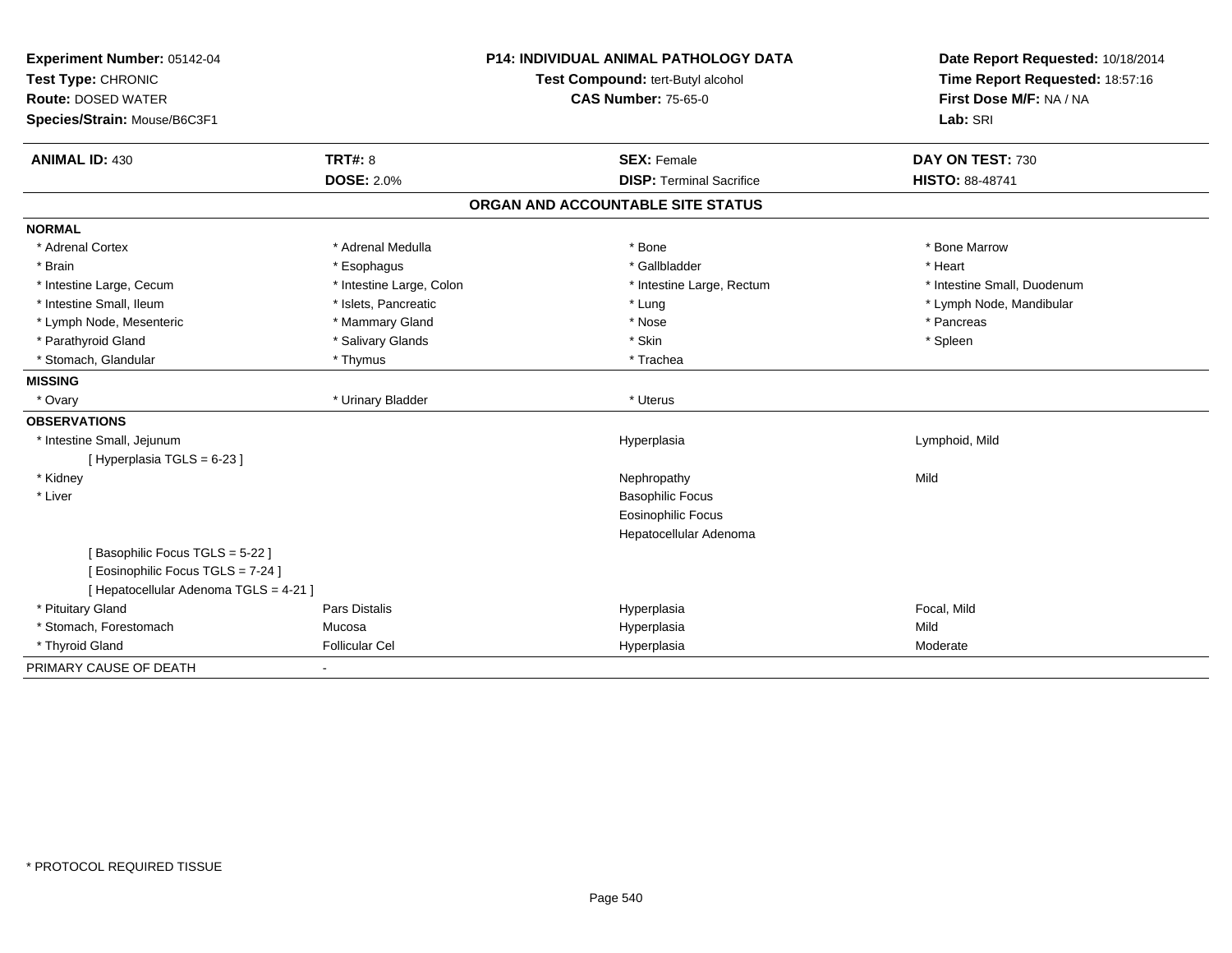| Experiment Number: 05142-04<br>Test Type: CHRONIC<br><b>Route: DOSED WATER</b><br>Species/Strain: Mouse/B6C3F1 | <b>P14: INDIVIDUAL ANIMAL PATHOLOGY DATA</b><br>Test Compound: tert-Butyl alcohol<br><b>CAS Number: 75-65-0</b> |                                                       | Date Report Requested: 10/18/2014<br>Time Report Requested: 18:57:16<br>First Dose M/F: NA / NA<br>Lab: SRI |
|----------------------------------------------------------------------------------------------------------------|-----------------------------------------------------------------------------------------------------------------|-------------------------------------------------------|-------------------------------------------------------------------------------------------------------------|
| <b>ANIMAL ID: 431</b>                                                                                          | <b>TRT#: 8</b>                                                                                                  | <b>SEX: Female</b><br><b>DISP: Terminal Sacrifice</b> | DAY ON TEST: 730                                                                                            |
|                                                                                                                | <b>DOSE: 2.0%</b>                                                                                               |                                                       | <b>HISTO: 88-48742</b>                                                                                      |
|                                                                                                                |                                                                                                                 | ORGAN AND ACCOUNTABLE SITE STATUS                     |                                                                                                             |
| <b>NORMAL</b>                                                                                                  |                                                                                                                 |                                                       |                                                                                                             |
| * Adrenal Cortex                                                                                               | * Adrenal Medulla                                                                                               | * Bone Marrow                                         | * Brain                                                                                                     |
| * Esophagus                                                                                                    | * Gallbladder                                                                                                   | * Heart                                               | * Intestine Large, Cecum                                                                                    |
| * Intestine Large, Colon                                                                                       | * Intestine Large, Rectum                                                                                       | * Intestine Small, Duodenum                           | * Intestine Small, Ileum                                                                                    |
| * Intestine Small, Jejunum                                                                                     | * Islets, Pancreatic                                                                                            | * Kidney                                              | * Lung                                                                                                      |
| * Lymph Node, Mandibular                                                                                       | * Lymph Node, Mesenteric                                                                                        | * Mammary Gland                                       | * Nose                                                                                                      |
| * Ovary                                                                                                        | * Pancreas                                                                                                      | * Parathyroid Gland                                   | * Pituitary Gland                                                                                           |
| * Salivary Glands                                                                                              | * Skin                                                                                                          | * Stomach, Forestomach                                | * Stomach, Glandular                                                                                        |
| * Trachea                                                                                                      | * Urinary Bladder                                                                                               |                                                       |                                                                                                             |
| <b>OBSERVATIONS</b>                                                                                            |                                                                                                                 |                                                       |                                                                                                             |
| * Bone                                                                                                         |                                                                                                                 | Fibrous Osteodystrophy                                | Mild                                                                                                        |
| * Liver                                                                                                        |                                                                                                                 | Hepatocellular Carcinoma                              |                                                                                                             |
|                                                                                                                |                                                                                                                 | Necrosis                                              | Focal, Mild                                                                                                 |
| [ Hepatocellular Carcinoma TGLS = 1-21 ]<br>[ Necrosis TGLS = $2-22$ ]                                         |                                                                                                                 |                                                       |                                                                                                             |
| * Spleen                                                                                                       |                                                                                                                 | Hyperplasia                                           | Lymphoid, Moderate                                                                                          |
| * Thymus                                                                                                       |                                                                                                                 | Hyperplasia                                           | Lymphoid, Mild                                                                                              |
| * Thyroid Gland                                                                                                | <b>Follicular Cel</b>                                                                                           | Hyperplasia                                           | Mild                                                                                                        |
| * Uterus                                                                                                       | Endometrium                                                                                                     | Hyperplasia                                           | Cystic, Moderate                                                                                            |
| PRIMARY CAUSE OF DEATH                                                                                         | $\overline{\phantom{a}}$                                                                                        |                                                       |                                                                                                             |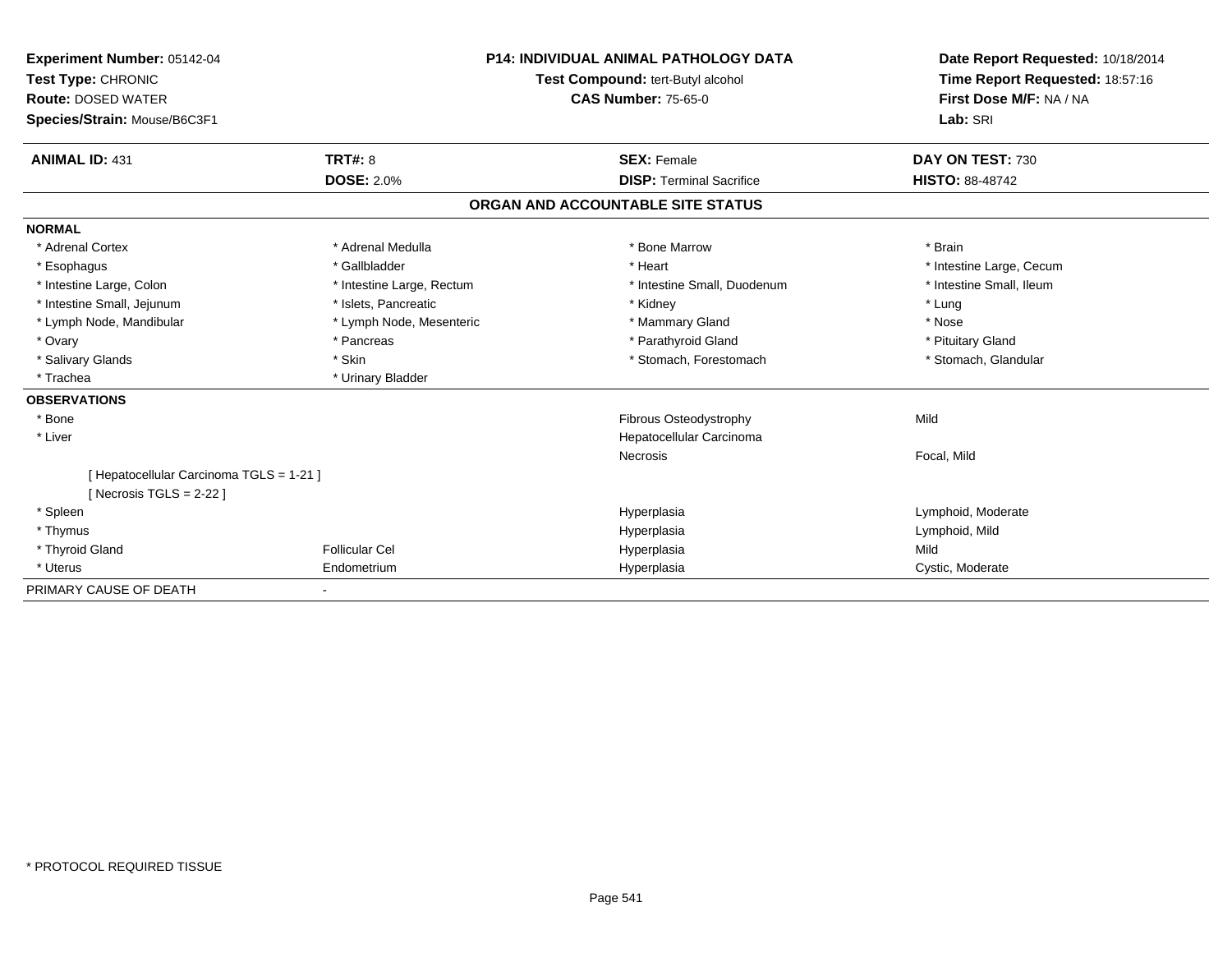| Experiment Number: 05142-04<br>Test Type: CHRONIC         | <b>P14: INDIVIDUAL ANIMAL PATHOLOGY DATA</b><br>Test Compound: tert-Butyl alcohol |                                   | Date Report Requested: 10/18/2014<br>Time Report Requested: 18:57:16 |
|-----------------------------------------------------------|-----------------------------------------------------------------------------------|-----------------------------------|----------------------------------------------------------------------|
| <b>Route: DOSED WATER</b><br>Species/Strain: Mouse/B6C3F1 |                                                                                   | <b>CAS Number: 75-65-0</b>        | First Dose M/F: NA / NA<br>Lab: SRI                                  |
| <b>ANIMAL ID: 432</b>                                     | <b>TRT#: 8</b>                                                                    | <b>SEX: Female</b>                | DAY ON TEST: 64                                                      |
|                                                           | <b>DOSE: 2.0%</b>                                                                 | <b>DISP:</b> Accidentally Killed  | <b>HISTO: 87-44203</b>                                               |
|                                                           |                                                                                   | ORGAN AND ACCOUNTABLE SITE STATUS |                                                                      |
| <b>NORMAL</b>                                             |                                                                                   |                                   |                                                                      |
| * Adrenal Cortex                                          | * Adrenal Medulla                                                                 | * Bone                            | * Bone Marrow                                                        |
| * Brain                                                   | * Esophagus                                                                       | * Gallbladder                     | * Heart                                                              |
| * Intestine Large, Cecum                                  | * Intestine Large, Colon                                                          | * Intestine Large, Rectum         | * Intestine Small, Duodenum                                          |
| * Intestine Small. Ileum                                  | * Intestine Small, Jejunum                                                        | * Islets, Pancreatic              | * Kidney                                                             |
| * Lymph Node, Mandibular                                  | * Lymph Node, Mesenteric                                                          | * Mammary Gland                   | * Nose                                                               |
| * Ovary                                                   | * Pancreas                                                                        | * Parathyroid Gland               | * Pituitary Gland                                                    |
| * Salivary Glands                                         | * Skin                                                                            | * Spleen                          | * Stomach, Forestomach                                               |
| * Stomach, Glandular                                      | * Thymus                                                                          | * Thyroid Gland                   | * Trachea                                                            |
| * Urinary Bladder                                         | * Uterus                                                                          |                                   |                                                                      |
| <b>OBSERVATIONS</b>                                       |                                                                                   |                                   |                                                                      |
| * Liver                                                   |                                                                                   | Fatty Change                      | Minimal                                                              |
| * Lung                                                    |                                                                                   | Congestion                        | Moderate                                                             |
|                                                           |                                                                                   | Foreign Body                      | Minimal                                                              |
| [Congestion TGLS = 2-2]                                   |                                                                                   |                                   |                                                                      |
| PRIMARY CAUSE OF DEATH                                    |                                                                                   |                                   |                                                                      |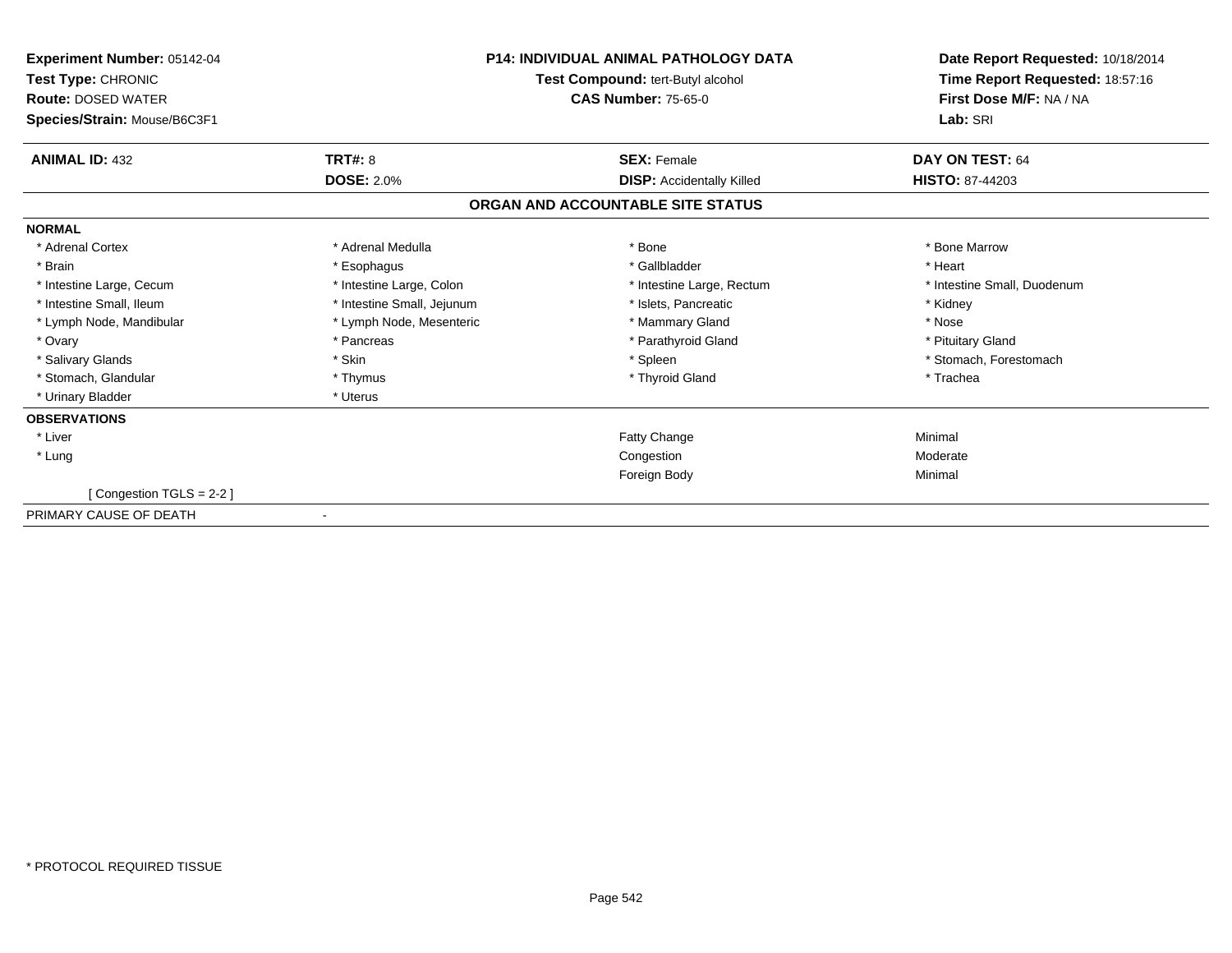| <b>Experiment Number: 05142-04</b>                    | <b>P14: INDIVIDUAL ANIMAL PATHOLOGY DATA</b> | Date Report Requested: 10/18/2014 |
|-------------------------------------------------------|----------------------------------------------|-----------------------------------|
| Test Type: CHRONIC                                    | Test Compound: tert-Butyl alcohol            | Time Report Requested: 18:57:16   |
| <b>Route: DOSED WATER</b>                             | <b>CAS Number: 75-65-0</b>                   | First Dose M/F: NA / NA           |
| Species/Strain: Mouse/B6C3F1                          |                                              | Lab: SRI                          |
| TRT#: 8<br><b>ANIMAL ID: 433</b>                      | <b>SEX: Female</b>                           | DAY ON TEST: 472                  |
| <b>DOSE: 2.0%</b>                                     | <b>DISP:</b> Moribund Sacrifice              | HISTO: 88-45719                   |
|                                                       | ORGAN AND ACCOUNTABLE SITE STATUS            |                                   |
| <b>NORMAL</b>                                         |                                              |                                   |
| * Adrenal Medulla<br>* Bone                           | * Bone Marrow                                | * Brain                           |
| * Esophagus<br>* Gallbladder                          | * Heart                                      | * Intestine Large, Cecum          |
| * Intestine Large, Colon<br>* Intestine Large, Rectum | * Intestine Small, Duodenum                  | * Intestine Small, Ileum          |
| * Intestine Small, Jejunum<br>* Islets, Pancreatic    | * Lung                                       | * Lymph Node, Mandibular          |
| * Lymph Node, Mesenteric<br>* Mammary Gland           | * Nose                                       | * Ovary                           |
| * Parathyroid Gland<br>* Pancreas                     | * Pituitary Gland                            | * Salivary Glands                 |
| * Skin<br>* Stomach, Forestomach                      | * Stomach, Glandular                         | * Thymus                          |
| * Trachea<br>* Thyroid Gland                          |                                              |                                   |
| <b>OBSERVATIONS</b>                                   |                                              |                                   |
| * Adrenal Cortex                                      | Hematopoietic Cell Proliferation             | Mild                              |
| * Kidney                                              | Nephropathy                                  | Minimal                           |
| * Liver                                               | Hematopoietic Cell Proliferation             | Mild                              |
| <b>Iliac</b><br>Lymph Node                            | Hyperplasia                                  | Moderate                          |
| Renal                                                 | Hyperplasia                                  | Moderate                          |
| [ Hyperplasia TGLS = 5-22,4-21 ]                      |                                              |                                   |
| [ Hyperplasia TGLS = 5-22,4-21 ]                      |                                              |                                   |
| * Spleen                                              | Hematopoietic Cell Proliferation             | Moderate                          |
| [ Hematopoietic Cell Proliferation TGLS = 3-6 ]       |                                              |                                   |
| * Urinary Bladder                                     | Inflammation                                 | Chronic, Mild                     |
| * Uterus                                              | Inflammation                                 | Suppurative, Marked               |
| [Inflammation TGLS = $1-7$ ]                          |                                              |                                   |
| PRIMARY CAUSE OF DEATH                                |                                              |                                   |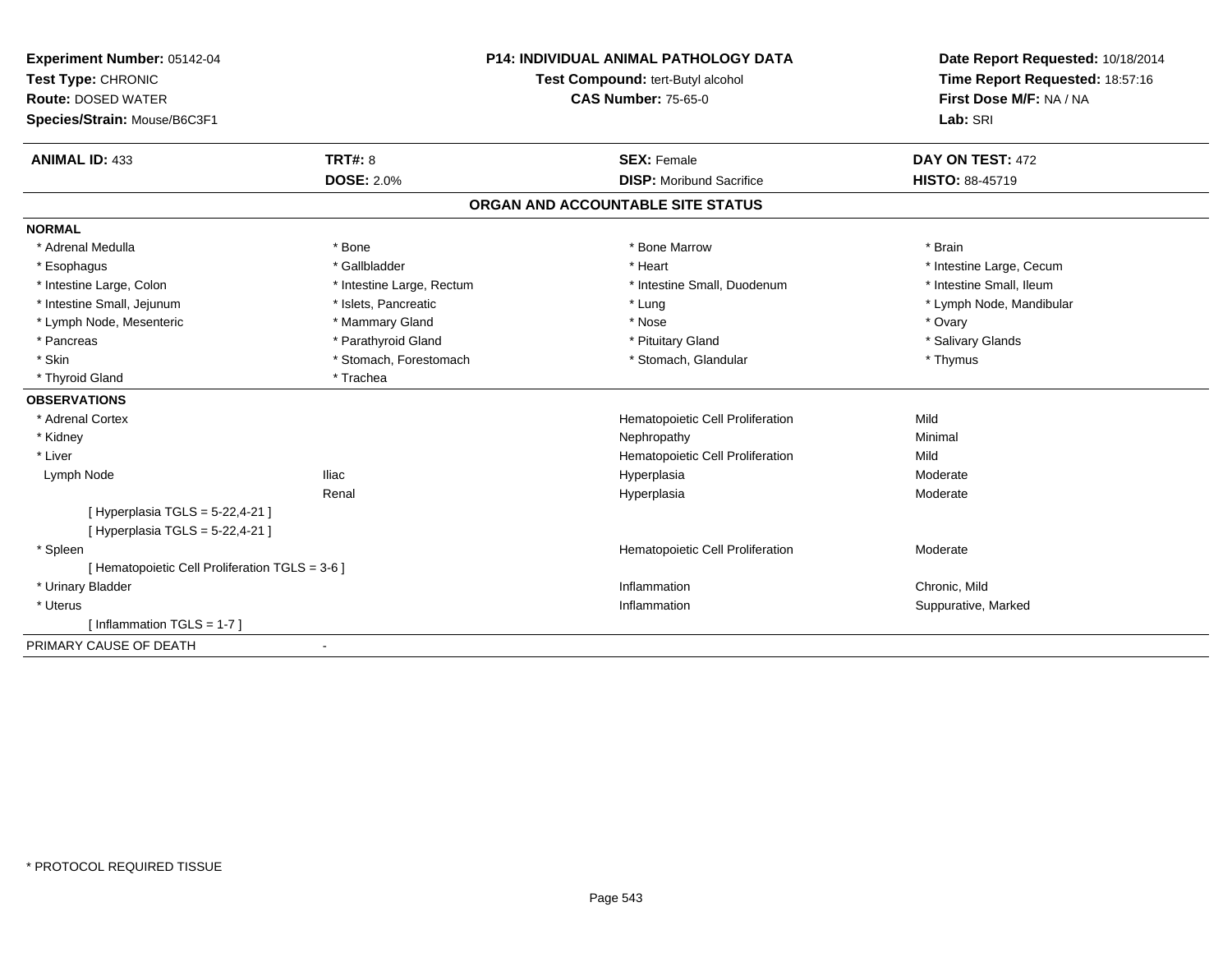| Experiment Number: 05142-04                                                  | <b>P14: INDIVIDUAL ANIMAL PATHOLOGY DATA</b> |                                   | Date Report Requested: 10/18/2014                          |
|------------------------------------------------------------------------------|----------------------------------------------|-----------------------------------|------------------------------------------------------------|
| Test Type: CHRONIC                                                           |                                              | Test Compound: tert-Butyl alcohol | Time Report Requested: 18:57:16<br>First Dose M/F: NA / NA |
| <b>Route: DOSED WATER</b>                                                    |                                              | <b>CAS Number: 75-65-0</b>        |                                                            |
| Species/Strain: Mouse/B6C3F1                                                 |                                              |                                   | Lab: SRI                                                   |
| <b>TRT#: 8</b><br><b>ANIMAL ID: 434</b>                                      |                                              | <b>SEX: Female</b>                | DAY ON TEST: 730                                           |
| <b>DOSE: 2.0%</b>                                                            |                                              | <b>DISP: Terminal Sacrifice</b>   | <b>HISTO: 88-48743</b>                                     |
|                                                                              |                                              | ORGAN AND ACCOUNTABLE SITE STATUS |                                                            |
| <b>NORMAL</b>                                                                |                                              |                                   |                                                            |
| * Adrenal Cortex<br>* Adrenal Medulla                                        |                                              | * Bone                            | * Bone Marrow                                              |
| * Brain<br>* Esophagus                                                       |                                              | * Gallbladder                     | * Heart                                                    |
| * Intestine Large, Cecum                                                     | * Intestine Large, Colon                     | * Intestine Large, Rectum         | * Intestine Small, Duodenum                                |
| * Intestine Small, Ileum                                                     | * Intestine Small, Jejunum                   | * Islets, Pancreatic              | * Lung                                                     |
| * Lymph Node, Mandibular                                                     | * Lymph Node, Mesenteric                     | * Mammary Gland                   | * Nose                                                     |
| * Ovary<br>* Pancreas                                                        |                                              | * Parathyroid Gland               | * Salivary Glands                                          |
| * Skin                                                                       | * Stomach, Forestomach                       | * Stomach, Glandular              | * Thymus                                                   |
| * Urinary Bladder<br>* Trachea                                               |                                              |                                   |                                                            |
| <b>OBSERVATIONS</b>                                                          |                                              |                                   |                                                            |
| * Kidney                                                                     |                                              | Nephropathy                       | Minimal                                                    |
| * Liver                                                                      |                                              | <b>Eosinophilic Focus</b>         |                                                            |
|                                                                              |                                              | Hepatocellular Adenoma            |                                                            |
| [ Eosinophilic Focus TGLS = 4-22 ]<br>[ Hepatocellular Adenoma TGLS = 3-21 ] |                                              |                                   |                                                            |
| * Pituitary Gland<br>Pars Distalis                                           |                                              | Adenoma                           |                                                            |
| [Adenoma TGLS = $5-1$ ]                                                      |                                              |                                   |                                                            |
| * Spleen                                                                     |                                              | Hyperplasia                       | Lymphoid, Mild                                             |
| * Thyroid Gland<br><b>Follicular Cel</b>                                     |                                              | Hyperplasia                       | Marked                                                     |
| * Uterus                                                                     |                                              | Hydrometra                        | Moderate                                                   |
| Endometrium                                                                  |                                              | Hyperplasia                       | Cystic, Moderate                                           |
| [Hydrometra TGLS = 2-7]                                                      |                                              |                                   |                                                            |
| [ Hyperplasia TGLS = 1-7 ]                                                   |                                              |                                   |                                                            |
| PRIMARY CAUSE OF DEATH                                                       |                                              |                                   |                                                            |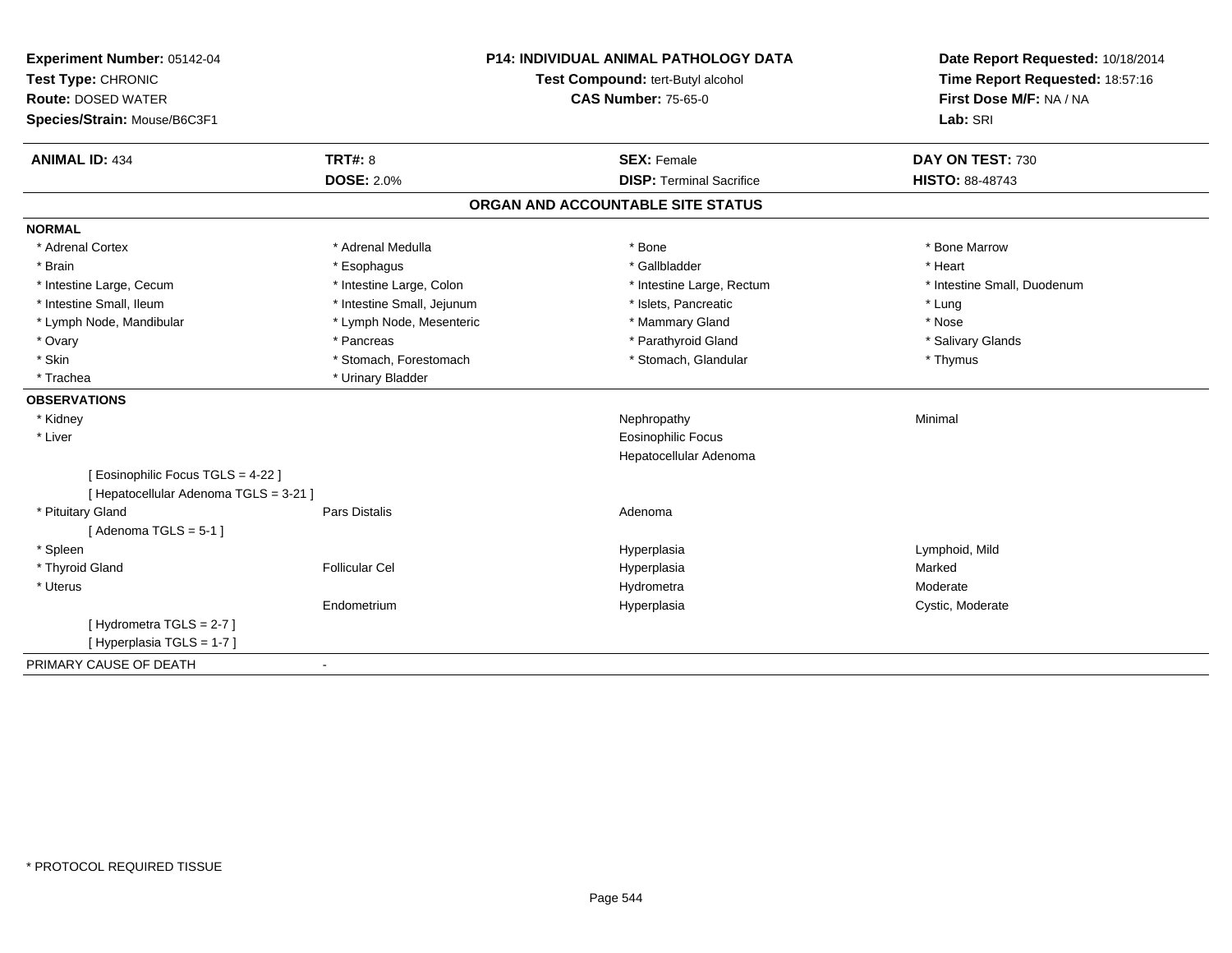| Experiment Number: 05142-04          |                                   |  | <b>P14: INDIVIDUAL ANIMAL PATHOLOGY DATA</b> | Date Report Requested: 10/18/2014 |
|--------------------------------------|-----------------------------------|--|----------------------------------------------|-----------------------------------|
| Test Type: CHRONIC                   | Test Compound: tert-Butyl alcohol |  | Time Report Requested: 18:57:16              |                                   |
| <b>Route: DOSED WATER</b>            |                                   |  | <b>CAS Number: 75-65-0</b>                   | First Dose M/F: NA / NA           |
| Species/Strain: Mouse/B6C3F1         |                                   |  |                                              | Lab: SRI                          |
| <b>ANIMAL ID: 435</b>                | <b>TRT#: 8</b>                    |  | <b>SEX: Female</b>                           | DAY ON TEST: 730                  |
|                                      | <b>DOSE: 2.0%</b>                 |  | <b>DISP: Terminal Sacrifice</b>              | <b>HISTO: 88-48744</b>            |
|                                      |                                   |  | ORGAN AND ACCOUNTABLE SITE STATUS            |                                   |
| <b>NORMAL</b>                        |                                   |  |                                              |                                   |
| * Adrenal Cortex                     | * Adrenal Medulla                 |  | * Bone                                       | * Bone Marrow                     |
| * Brain                              | * Esophagus                       |  | * Gallbladder                                | * Heart                           |
| * Intestine Large, Cecum             | * Intestine Large, Colon          |  | * Intestine Large, Rectum                    | * Intestine Small, Duodenum       |
| * Intestine Small, Ileum             | * Intestine Small, Jejunum        |  | * Islets, Pancreatic                         | * Lung                            |
| * Lymph Node, Mandibular             | * Lymph Node, Mesenteric          |  | * Mammary Gland                              | * Nose                            |
| * Ovary                              | * Pancreas                        |  | * Pituitary Gland                            | * Salivary Glands                 |
| * Skin                               | * Spleen                          |  | * Stomach, Forestomach                       | * Stomach, Glandular              |
| * Thymus                             | * Thyroid Gland                   |  | * Trachea                                    | * Urinary Bladder                 |
| <b>MISSING</b>                       |                                   |  |                                              |                                   |
| * Parathyroid Gland                  |                                   |  |                                              |                                   |
| <b>OBSERVATIONS</b>                  |                                   |  |                                              |                                   |
| * Kidney                             |                                   |  | Nephropathy                                  | Minimal                           |
| * Liver                              |                                   |  | Hepatocellular Adenoma                       |                                   |
| [Hepatocellular Adenoma TGLS = 2-21] |                                   |  |                                              |                                   |
| * Uterus                             |                                   |  | Hydrometra                                   | Moderate                          |
|                                      | Endometrium                       |  | Hyperplasia                                  | Cystic, Moderate                  |
| [Hydrometra TGLS = $1-7$ ]           |                                   |  |                                              |                                   |
| PRIMARY CAUSE OF DEATH               | $\overline{\phantom{a}}$          |  |                                              |                                   |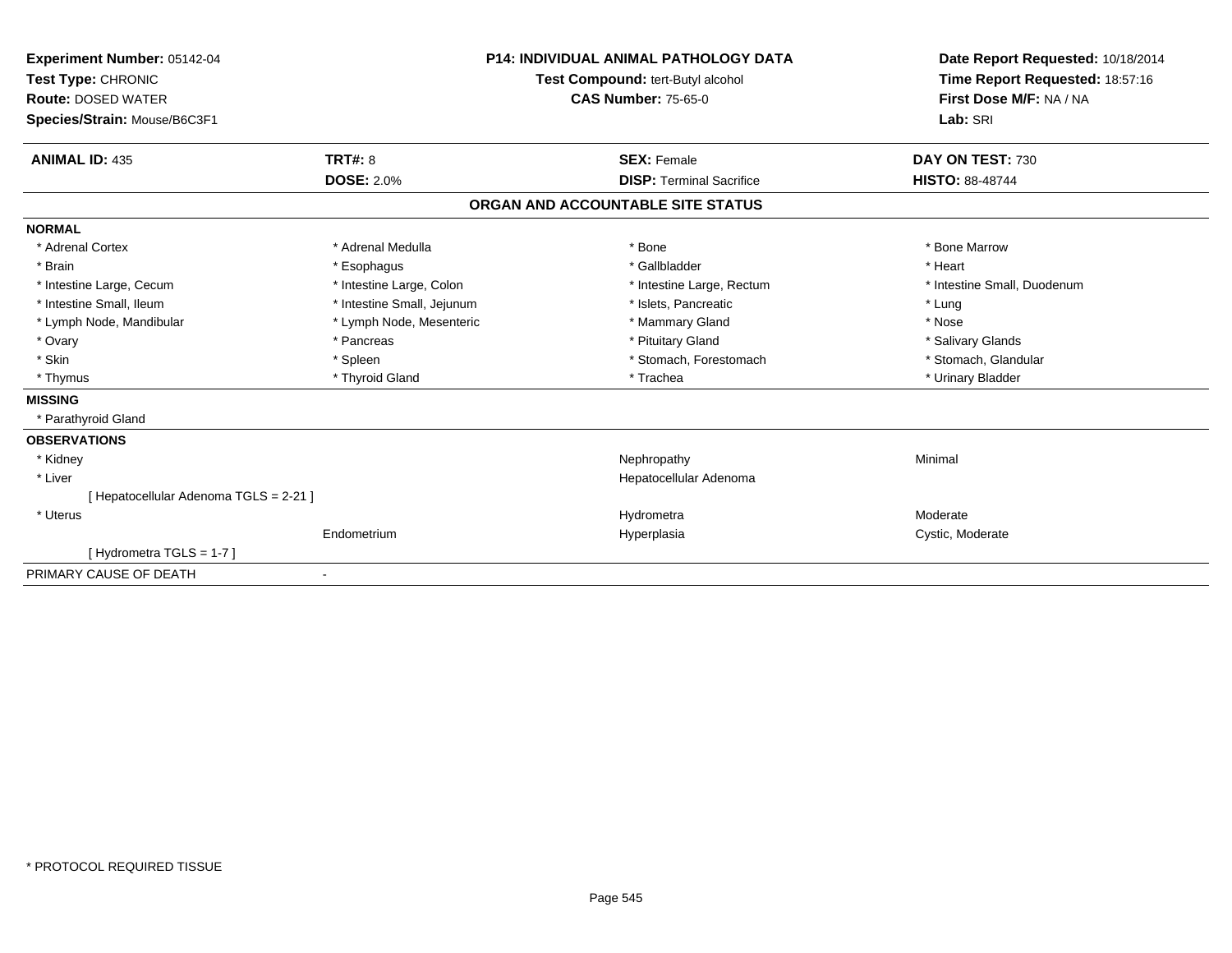| Experiment Number: 05142-04<br>Test Type: CHRONIC<br><b>Route: DOSED WATER</b><br>Species/Strain: Mouse/B6C3F1 |                           | <b>P14: INDIVIDUAL ANIMAL PATHOLOGY DATA</b><br>Test Compound: tert-Butyl alcohol<br><b>CAS Number: 75-65-0</b> | Date Report Requested: 10/18/2014<br>Time Report Requested: 18:57:16<br>First Dose M/F: NA / NA<br>Lab: SRI |
|----------------------------------------------------------------------------------------------------------------|---------------------------|-----------------------------------------------------------------------------------------------------------------|-------------------------------------------------------------------------------------------------------------|
|                                                                                                                |                           |                                                                                                                 |                                                                                                             |
| <b>ANIMAL ID: 436</b>                                                                                          | <b>TRT#: 8</b>            | <b>SEX: Female</b>                                                                                              | DAY ON TEST: 224                                                                                            |
|                                                                                                                | <b>DOSE: 2.0%</b>         | <b>DISP:</b> Moribund Sacrifice                                                                                 | <b>HISTO: 87-44204</b>                                                                                      |
|                                                                                                                |                           | ORGAN AND ACCOUNTABLE SITE STATUS                                                                               |                                                                                                             |
| <b>NORMAL</b>                                                                                                  |                           |                                                                                                                 |                                                                                                             |
| * Adrenal Cortex                                                                                               | * Adrenal Medulla         | * Bone                                                                                                          | * Bone Marrow                                                                                               |
| * Brain                                                                                                        | * Esophagus               | * Heart                                                                                                         | * Intestine Large, Cecum                                                                                    |
| * Intestine Large, Colon                                                                                       | * Intestine Large, Rectum | * Intestine Small, Duodenum                                                                                     | * Intestine Small, Ileum                                                                                    |
| * Intestine Small, Jejunum                                                                                     | * Islets, Pancreatic      | * Liver                                                                                                         | * Lung                                                                                                      |
| * Lymph Node, Mandibular                                                                                       | * Lymph Node, Mesenteric  | * Mammary Gland                                                                                                 | * Nose                                                                                                      |
| * Ovary                                                                                                        | * Pancreas                | * Parathyroid Gland                                                                                             | * Pituitary Gland                                                                                           |
| * Salivary Glands                                                                                              | * Stomach, Forestomach    | * Stomach, Glandular                                                                                            | * Thymus                                                                                                    |
| * Thyroid Gland                                                                                                | * Trachea                 | * Urinary Bladder                                                                                               |                                                                                                             |
| <b>MISSING</b>                                                                                                 |                           |                                                                                                                 |                                                                                                             |
| * Gallbladder                                                                                                  |                           |                                                                                                                 |                                                                                                             |
| <b>OBSERVATIONS</b>                                                                                            |                           |                                                                                                                 |                                                                                                             |
| * Kidney                                                                                                       |                           | Inflammation                                                                                                    | Suppurative, Moderate                                                                                       |
| [Inflammation TGLS = $4-23$ ]                                                                                  |                           |                                                                                                                 |                                                                                                             |
| * Skin                                                                                                         |                           | Inflammation                                                                                                    | Chronic, Focal, Mild                                                                                        |
| [Inflammation TGLS = $1-21,2-22$ ]                                                                             |                           |                                                                                                                 |                                                                                                             |
| * Spleen                                                                                                       |                           | <b>Depletion Cellular</b>                                                                                       | Mild                                                                                                        |
|                                                                                                                |                           | Hematopoietic Cell Proliferation                                                                                | Mild                                                                                                        |
| * Uterus                                                                                                       | Endometrium               | Hyperplasia                                                                                                     | Cystic, Mild                                                                                                |
|                                                                                                                |                           | Inflammation                                                                                                    | Suppurative, Mild                                                                                           |
| PRIMARY CAUSE OF DEATH                                                                                         | $\blacksquare$            |                                                                                                                 |                                                                                                             |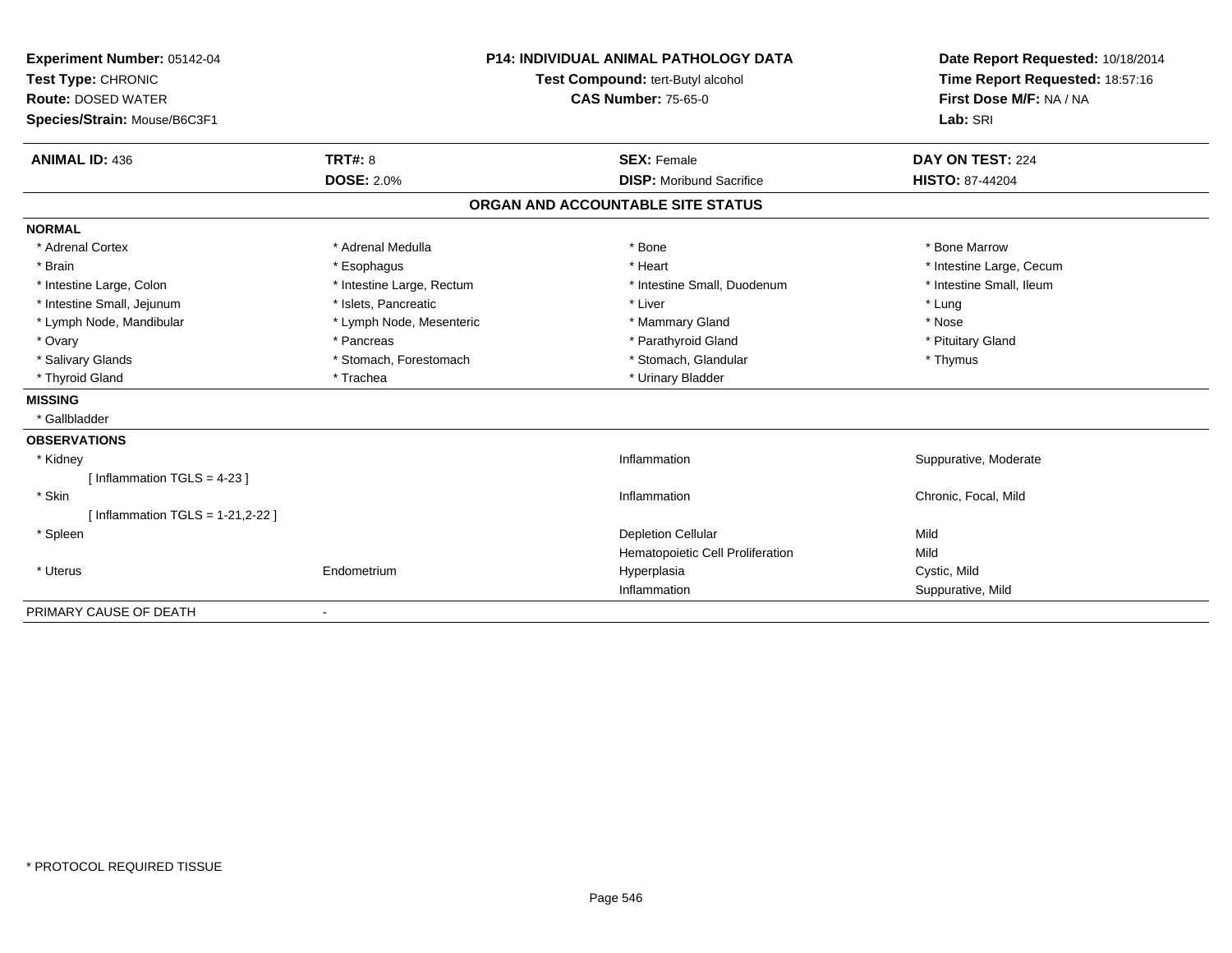| Experiment Number: 05142-04              |                            | P14: INDIVIDUAL ANIMAL PATHOLOGY DATA | Date Report Requested: 10/18/2014                          |
|------------------------------------------|----------------------------|---------------------------------------|------------------------------------------------------------|
| Test Type: CHRONIC                       |                            | Test Compound: tert-Butyl alcohol     | Time Report Requested: 18:57:16<br>First Dose M/F: NA / NA |
| <b>Route: DOSED WATER</b>                |                            | <b>CAS Number: 75-65-0</b>            |                                                            |
| Species/Strain: Mouse/B6C3F1             |                            |                                       | Lab: SRI                                                   |
| <b>ANIMAL ID: 437</b>                    | <b>TRT#: 8</b>             | <b>SEX: Female</b>                    | DAY ON TEST: 730                                           |
|                                          | <b>DOSE: 2.0%</b>          | <b>DISP: Terminal Sacrifice</b>       | <b>HISTO: 88-48745</b>                                     |
|                                          |                            | ORGAN AND ACCOUNTABLE SITE STATUS     |                                                            |
| <b>NORMAL</b>                            |                            |                                       |                                                            |
| * Adrenal Cortex                         | * Adrenal Medulla          | * Bone                                | * Bone Marrow                                              |
| * Brain                                  | * Esophagus                | * Gallbladder                         | * Heart                                                    |
| * Intestine Large, Cecum                 | * Intestine Large, Colon   | * Intestine Large, Rectum             | * Intestine Small, Duodenum                                |
| * Intestine Small, Ileum                 | * Intestine Small, Jejunum | * Lung                                | * Lymph Node, Mandibular                                   |
| * Lymph Node, Mesenteric                 | * Mammary Gland            | * Nose                                | * Ovary                                                    |
| * Pancreas                               | * Parathyroid Gland        | * Pituitary Gland                     | * Salivary Glands                                          |
| * Skin                                   | * Stomach, Forestomach     | * Stomach, Glandular                  | * Thymus                                                   |
| * Trachea                                | * Urinary Bladder          |                                       |                                                            |
| <b>OBSERVATIONS</b>                      |                            |                                       |                                                            |
| <b>Clitoral Gland</b>                    |                            | Degeneration                          | Cystic, Mild                                               |
| [ Degeneration TGLS = 1-8-1 ]            |                            |                                       |                                                            |
| * Islets, Pancreatic                     |                            | Carcinoma                             |                                                            |
| [Carcinoma TGLS = 4-21]                  |                            |                                       |                                                            |
| * Kidney                                 |                            | Nephropathy                           | Minimal                                                    |
| * Liver                                  |                            | Hepatocellular Adenoma                |                                                            |
|                                          |                            | Hepatocellular Carcinoma              |                                                            |
| [ Hepatocellular Adenoma TGLS = 6-23 ]   |                            |                                       |                                                            |
| [ Hepatocellular Carcinoma TGLS = 5-22 ] |                            |                                       |                                                            |
| * Spleen                                 |                            | Hematopoietic Cell Proliferation      | Moderate                                                   |
| * Thyroid Gland                          | <b>Follicular Cel</b>      | Hyperplasia                           | Moderate                                                   |
| * Uterus                                 |                            | Hemangioma                            |                                                            |
|                                          |                            | Hydrometra                            | Moderate                                                   |
|                                          | Endometrium                | Hyperplasia                           | Cystic, Marked                                             |
| [Hydrometra TGLS = 3-7]                  |                            |                                       |                                                            |
| [Hyperplasia TGLS = 2-7]                 |                            |                                       |                                                            |
| PRIMARY CAUSE OF DEATH                   | $\blacksquare$             |                                       |                                                            |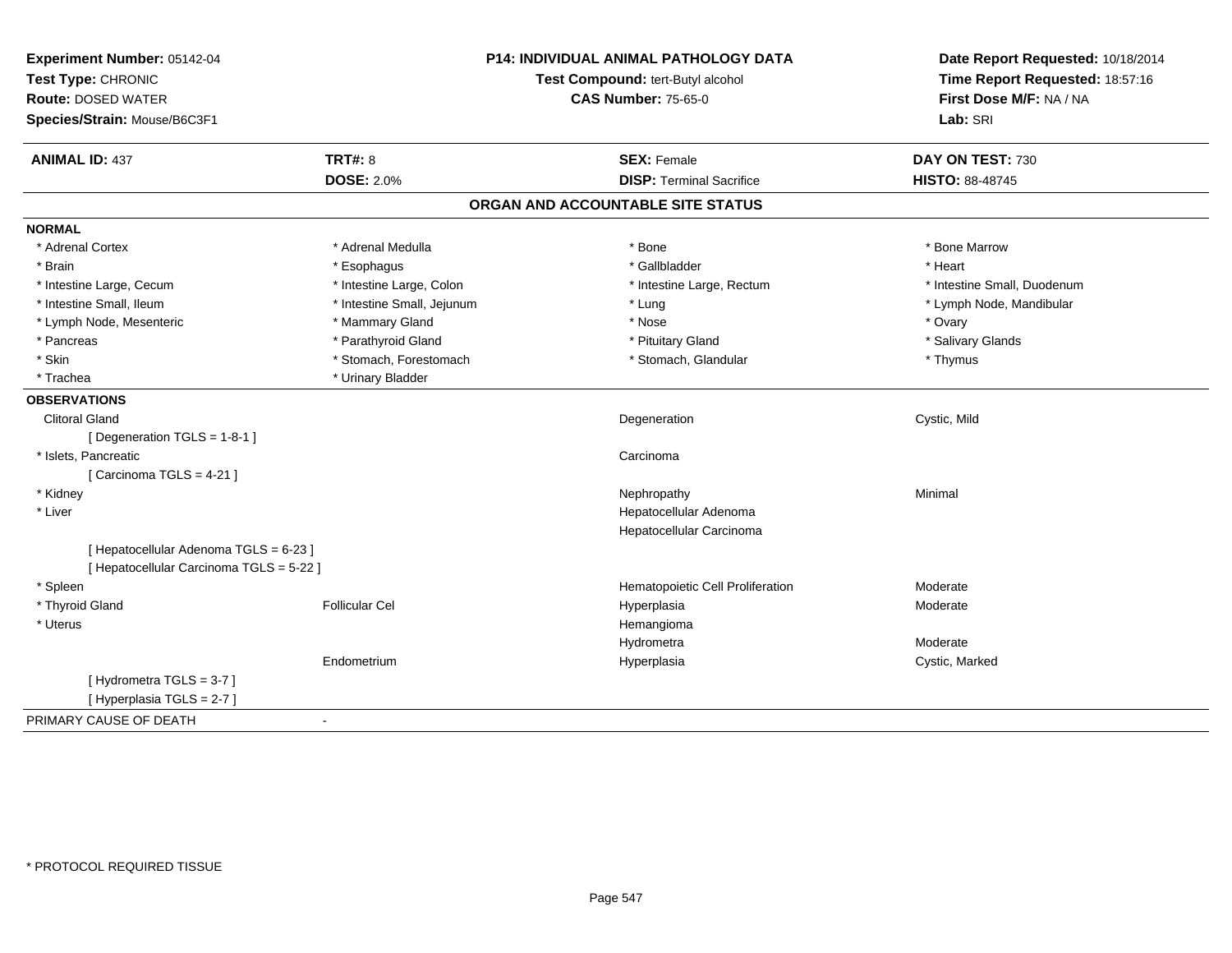| Experiment Number: 05142-04<br>Test Type: CHRONIC<br><b>Route: DOSED WATER</b> |                           | <b>P14: INDIVIDUAL ANIMAL PATHOLOGY DATA</b><br>Test Compound: tert-Butyl alcohol<br><b>CAS Number: 75-65-0</b> | Date Report Requested: 10/18/2014<br>Time Report Requested: 18:57:16<br>First Dose M/F: NA / NA |
|--------------------------------------------------------------------------------|---------------------------|-----------------------------------------------------------------------------------------------------------------|-------------------------------------------------------------------------------------------------|
| Species/Strain: Mouse/B6C3F1                                                   |                           |                                                                                                                 | Lab: SRI                                                                                        |
| <b>ANIMAL ID: 438</b>                                                          | <b>TRT#: 8</b>            | <b>SEX: Female</b>                                                                                              | DAY ON TEST: 730                                                                                |
|                                                                                | <b>DOSE: 2.0%</b>         | <b>DISP: Terminal Sacrifice</b>                                                                                 | <b>HISTO: 88-48746</b>                                                                          |
|                                                                                |                           | ORGAN AND ACCOUNTABLE SITE STATUS                                                                               |                                                                                                 |
| <b>NORMAL</b>                                                                  |                           |                                                                                                                 |                                                                                                 |
| * Adrenal Cortex                                                               | * Adrenal Medulla         | * Bone Marrow                                                                                                   | * Brain                                                                                         |
| * Esophagus                                                                    | * Gallbladder             | * Heart                                                                                                         | * Intestine Large, Cecum                                                                        |
| * Intestine Large, Colon                                                       | * Intestine Large, Rectum | * Intestine Small, Duodenum                                                                                     | * Intestine Small, Ileum                                                                        |
| * Intestine Small, Jejunum                                                     | * Islets, Pancreatic      | * Lung                                                                                                          | * Lymph Node, Mandibular                                                                        |
| * Mammary Gland                                                                | * Nose                    | * Ovary                                                                                                         | * Pancreas                                                                                      |
| * Parathyroid Gland                                                            | * Pituitary Gland         | * Salivary Glands                                                                                               | * Skin                                                                                          |
| * Stomach, Forestomach                                                         | * Stomach, Glandular      | * Thymus                                                                                                        | * Trachea                                                                                       |
| * Urinary Bladder                                                              |                           |                                                                                                                 |                                                                                                 |
| <b>OBSERVATIONS</b>                                                            |                           |                                                                                                                 |                                                                                                 |
| * Bone                                                                         |                           | Fibrous Osteodystrophy                                                                                          | Mild                                                                                            |
| * Kidney                                                                       |                           | Nephropathy                                                                                                     | Minimal                                                                                         |
| * Liver                                                                        |                           | <b>Eosinophilic Focus</b>                                                                                       |                                                                                                 |
| [ Eosinophilic Focus TGLS = THREE FOCI/ TGLS 2-21 ]                            |                           |                                                                                                                 |                                                                                                 |
| * Lymph Node, Mesenteric                                                       |                           | Hyperplasia                                                                                                     | Lymphoid, Mild                                                                                  |
| * Spleen                                                                       |                           | Hyperplasia                                                                                                     | Lymphoid, Moderate                                                                              |
| * Thyroid Gland                                                                | <b>Follicular Cel</b>     | Hyperplasia                                                                                                     | Moderate                                                                                        |
| * Uterus                                                                       | Endometrium               | Hyperplasia                                                                                                     | Cystic, Marked                                                                                  |
|                                                                                |                           | Inflammation                                                                                                    | Suppurative, Minimal                                                                            |
| [Hyperplasia TGLS = 1-7]                                                       |                           |                                                                                                                 |                                                                                                 |
| PRIMARY CAUSE OF DEATH                                                         |                           |                                                                                                                 |                                                                                                 |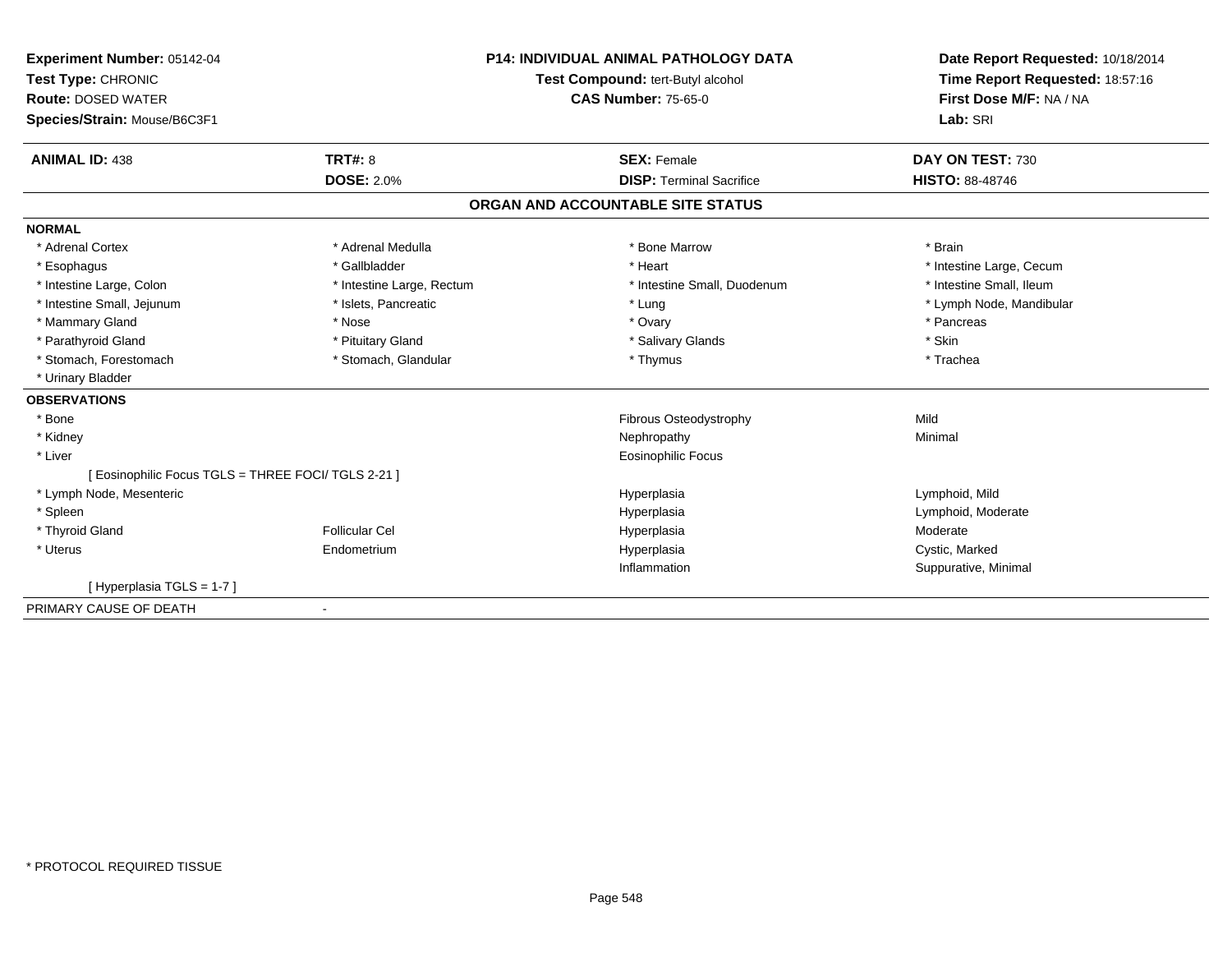| Experiment Number: 05142-04                                |                            | <b>P14: INDIVIDUAL ANIMAL PATHOLOGY DATA</b> | Date Report Requested: 10/18/2014                          |
|------------------------------------------------------------|----------------------------|----------------------------------------------|------------------------------------------------------------|
| Test Type: CHRONIC                                         |                            | Test Compound: tert-Butyl alcohol            | Time Report Requested: 18:57:16<br>First Dose M/F: NA / NA |
| <b>Route: DOSED WATER</b>                                  |                            | <b>CAS Number: 75-65-0</b>                   |                                                            |
| Species/Strain: Mouse/B6C3F1                               |                            |                                              | Lab: SRI                                                   |
| <b>ANIMAL ID: 439</b>                                      | <b>TRT#: 8</b>             | <b>SEX: Female</b>                           | DAY ON TEST: 730                                           |
|                                                            | <b>DOSE: 2.0%</b>          | <b>DISP: Terminal Sacrifice</b>              | <b>HISTO: 88-48747</b>                                     |
|                                                            |                            | ORGAN AND ACCOUNTABLE SITE STATUS            |                                                            |
| <b>NORMAL</b>                                              |                            |                                              |                                                            |
| * Adrenal Cortex                                           | * Adrenal Medulla          | * Bone                                       | * Bone Marrow                                              |
| * Brain                                                    | * Esophagus                | * Gallbladder                                | * Heart                                                    |
| * Intestine Large, Cecum                                   | * Intestine Large, Colon   | * Intestine Large, Rectum                    | * Intestine Small, Duodenum                                |
| * Intestine Small. Ileum                                   | * Intestine Small, Jejunum | * Islets, Pancreatic                         | * Lung                                                     |
| * Lymph Node, Mandibular                                   | * Mammary Gland            | * Nose                                       | * Ovary                                                    |
| * Pancreas                                                 | * Salivary Glands          | * Skin                                       | * Stomach, Forestomach                                     |
| * Stomach, Glandular                                       | * Thymus                   | * Trachea                                    | * Urinary Bladder                                          |
| <b>MISSING</b>                                             |                            |                                              |                                                            |
| * Parathyroid Gland                                        |                            |                                              |                                                            |
| <b>OBSERVATIONS</b>                                        |                            |                                              |                                                            |
| * Kidney                                                   |                            | Nephropathy                                  | Mild                                                       |
| * Liver                                                    |                            | Hepatocellular Adenoma                       | Multiple                                                   |
| [ Hepatocellular Adenoma TGLS = 3-21,4-22,5-23,6-24,7-25 ] |                            |                                              |                                                            |
| * Lymph Node, Mesenteric                                   |                            | Angiectasis                                  | Mild                                                       |
|                                                            |                            | Hematopoietic Cell Proliferation             | Mild                                                       |
| [Angiectasis TGLS = 2-5]                                   |                            |                                              |                                                            |
| * Pituitary Gland                                          |                            | Hemorrhage                                   | Marked                                                     |
| [Hemorrhage TGLS = 8-1]                                    |                            |                                              |                                                            |
| * Spleen                                                   |                            | Hyperplasia                                  | Lymphoid, Mild                                             |
| * Thyroid Gland                                            | <b>Follicular Cel</b>      | Hyperplasia                                  | Moderate                                                   |
| * Uterus                                                   |                            | Hydrometra                                   | Moderate                                                   |
|                                                            | Endometrium                | Hyperplasia                                  | Cystic, Marked                                             |
| [Hyperplasia TGLS = 1-7]                                   |                            |                                              |                                                            |
| PRIMARY CAUSE OF DEATH                                     |                            |                                              |                                                            |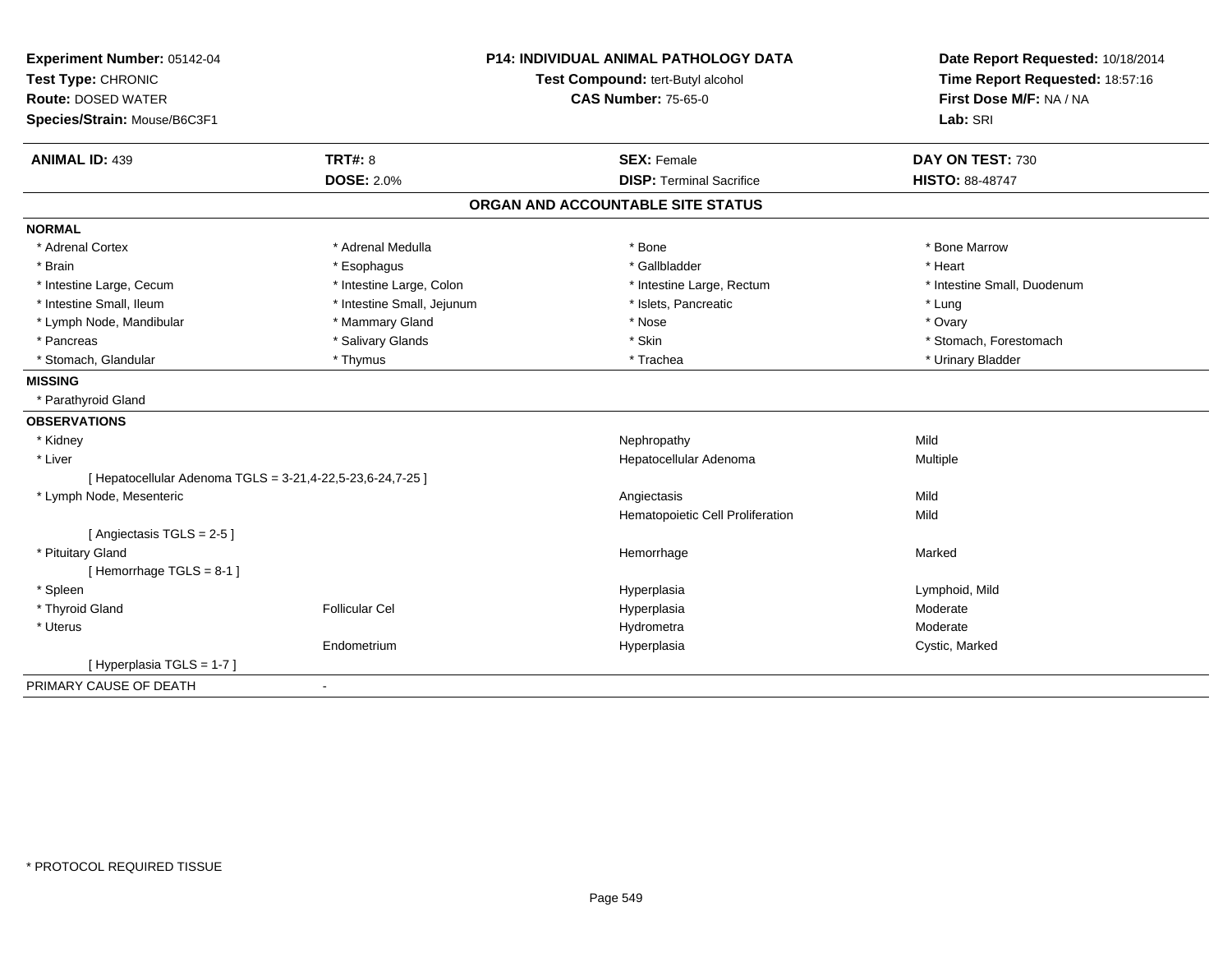| Experiment Number: 05142-04<br>Test Type: CHRONIC<br><b>Route: DOSED WATER</b><br>Species/Strain: Mouse/B6C3F1<br><b>ANIMAL ID: 440</b> | <b>P14: INDIVIDUAL ANIMAL PATHOLOGY DATA</b><br><b>Test Compound: tert-Butyl alcohol</b><br><b>CAS Number: 75-65-0</b> |                                                       | Date Report Requested: 10/18/2014<br>Time Report Requested: 18:57:16<br>First Dose M/F: NA / NA<br>Lab: SRI<br>DAY ON TEST: 730 |
|-----------------------------------------------------------------------------------------------------------------------------------------|------------------------------------------------------------------------------------------------------------------------|-------------------------------------------------------|---------------------------------------------------------------------------------------------------------------------------------|
|                                                                                                                                         | <b>TRT#: 8</b><br><b>DOSE: 2.0%</b>                                                                                    | <b>SEX: Female</b><br><b>DISP: Terminal Sacrifice</b> | <b>HISTO: 88-48748</b>                                                                                                          |
|                                                                                                                                         |                                                                                                                        | ORGAN AND ACCOUNTABLE SITE STATUS                     |                                                                                                                                 |
| <b>NORMAL</b>                                                                                                                           |                                                                                                                        |                                                       |                                                                                                                                 |
| * Adrenal Cortex                                                                                                                        | * Adrenal Medulla                                                                                                      | * Bone                                                | * Bone Marrow                                                                                                                   |
| * Brain                                                                                                                                 | * Esophagus                                                                                                            | * Gallbladder                                         | * Heart                                                                                                                         |
| * Intestine Large, Cecum                                                                                                                | * Intestine Large, Colon                                                                                               | * Intestine Large, Rectum                             | * Intestine Small, Duodenum                                                                                                     |
| * Intestine Small. Ileum                                                                                                                | * Intestine Small, Jejunum                                                                                             | * Islets, Pancreatic                                  | * Kidney                                                                                                                        |
| * Lung                                                                                                                                  | * Lymph Node, Mandibular                                                                                               | * Mammary Gland                                       | * Nose                                                                                                                          |
| * Pancreas                                                                                                                              | * Parathyroid Gland                                                                                                    | * Salivary Glands                                     | * Skin                                                                                                                          |
| * Stomach, Forestomach                                                                                                                  | * Stomach, Glandular                                                                                                   | * Thymus                                              | * Trachea                                                                                                                       |
| * Urinary Bladder                                                                                                                       |                                                                                                                        |                                                       |                                                                                                                                 |
| <b>MISSING</b>                                                                                                                          |                                                                                                                        |                                                       |                                                                                                                                 |
| * Lymph Node, Mesenteric                                                                                                                |                                                                                                                        |                                                       |                                                                                                                                 |
| <b>OBSERVATIONS</b>                                                                                                                     |                                                                                                                        |                                                       |                                                                                                                                 |
| * Liver                                                                                                                                 |                                                                                                                        | Fatty Change                                          | Minimal                                                                                                                         |
| * Ovary                                                                                                                                 | Follicle                                                                                                               | Cyst                                                  | Moderate                                                                                                                        |
| [Cyst TGLS = $1-7$ ]                                                                                                                    |                                                                                                                        |                                                       |                                                                                                                                 |
| * Pituitary Gland                                                                                                                       | <b>Pars Distalis</b>                                                                                                   | Adenoma                                               |                                                                                                                                 |
| * Spleen                                                                                                                                |                                                                                                                        | Hyperplasia                                           | Lymphoid, Mild                                                                                                                  |
| * Thyroid Gland                                                                                                                         | Follicular Cel                                                                                                         | Hyperplasia                                           | Moderate                                                                                                                        |
| * Uterus                                                                                                                                | Endometrium                                                                                                            | Hyperplasia                                           | Cystic, Moderate                                                                                                                |
| PRIMARY CAUSE OF DEATH                                                                                                                  |                                                                                                                        |                                                       |                                                                                                                                 |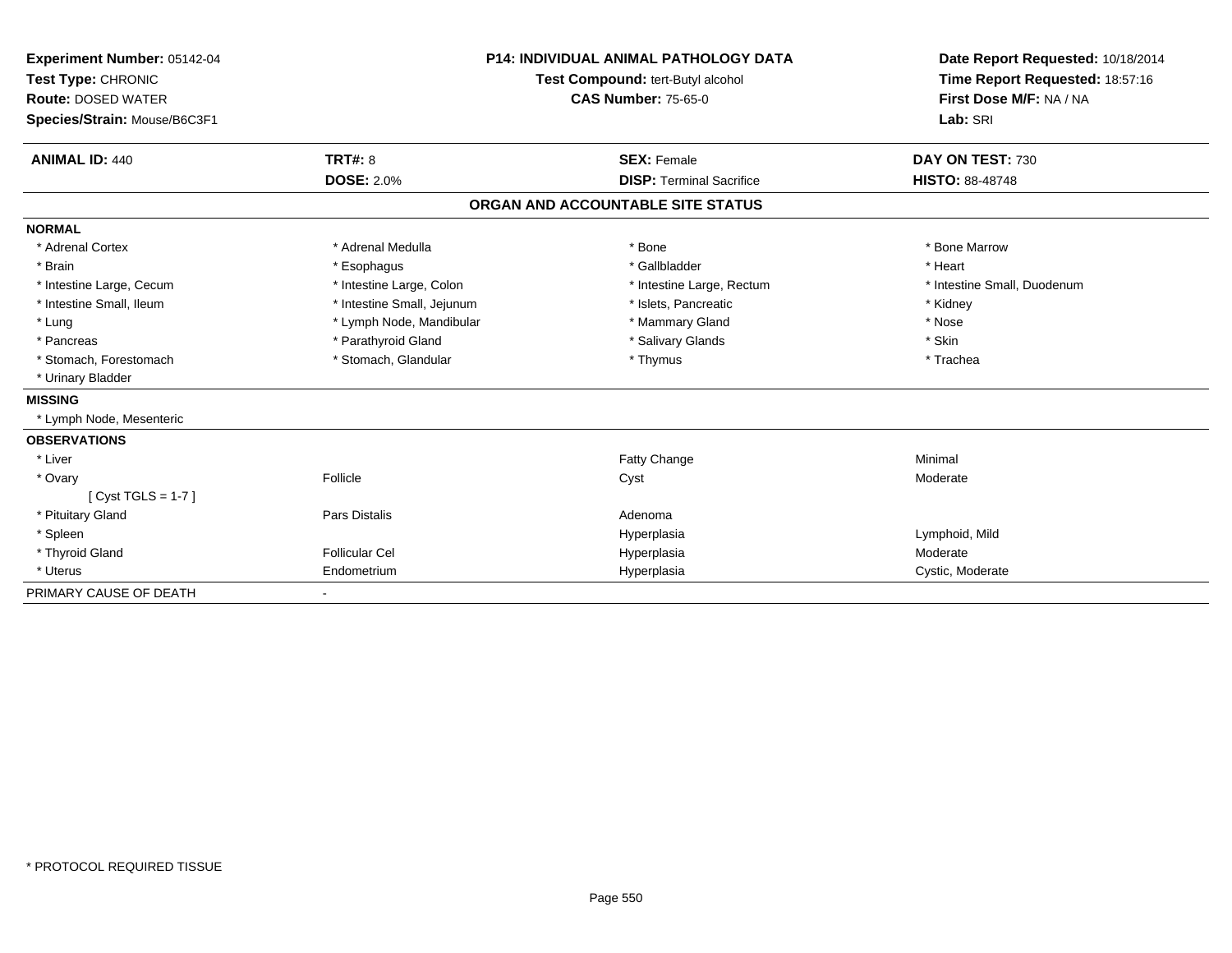| Experiment Number: 05142-04<br>Test Type: CHRONIC<br><b>Route: DOSED WATER</b><br>Species/Strain: Mouse/B6C3F1 |                           | <b>P14: INDIVIDUAL ANIMAL PATHOLOGY DATA</b><br>Test Compound: tert-Butyl alcohol<br><b>CAS Number: 75-65-0</b> | Date Report Requested: 10/18/2014<br>Time Report Requested: 18:57:16<br>First Dose M/F: NA / NA<br>Lab: SRI |
|----------------------------------------------------------------------------------------------------------------|---------------------------|-----------------------------------------------------------------------------------------------------------------|-------------------------------------------------------------------------------------------------------------|
| <b>ANIMAL ID: 441</b>                                                                                          | <b>TRT#: 8</b>            | <b>SEX: Female</b>                                                                                              | DAY ON TEST: 730                                                                                            |
|                                                                                                                | <b>DOSE: 2.0%</b>         | <b>DISP: Terminal Sacrifice</b>                                                                                 | HISTO: 88-48749                                                                                             |
|                                                                                                                |                           | ORGAN AND ACCOUNTABLE SITE STATUS                                                                               |                                                                                                             |
| <b>NORMAL</b>                                                                                                  |                           |                                                                                                                 |                                                                                                             |
| * Adrenal Cortex                                                                                               | * Adrenal Medulla         | * Bone Marrow                                                                                                   | * Brain                                                                                                     |
| * Esophagus                                                                                                    | * Gallbladder             | * Heart                                                                                                         | * Intestine Large, Cecum                                                                                    |
| * Intestine Large, Colon                                                                                       | * Intestine Large, Rectum | * Intestine Small, Duodenum                                                                                     | * Intestine Small, Ileum                                                                                    |
| * Intestine Small, Jejunum                                                                                     | * Islets, Pancreatic      | * Kidney                                                                                                        | * Lung                                                                                                      |
| * Lymph Node, Mandibular                                                                                       | * Lymph Node, Mesenteric  | * Mammary Gland                                                                                                 | * Nose                                                                                                      |
| * Ovary                                                                                                        | * Pancreas                | * Salivary Glands                                                                                               | * Skin                                                                                                      |
| * Stomach, Forestomach                                                                                         | * Stomach, Glandular      | * Thymus                                                                                                        | * Trachea                                                                                                   |
| * Urinary Bladder                                                                                              |                           |                                                                                                                 |                                                                                                             |
| <b>MISSING</b>                                                                                                 |                           |                                                                                                                 |                                                                                                             |
| * Parathyroid Gland                                                                                            |                           |                                                                                                                 |                                                                                                             |
| <b>OBSERVATIONS</b>                                                                                            |                           |                                                                                                                 |                                                                                                             |
| * Bone                                                                                                         |                           | Fibrous Osteodystrophy                                                                                          | Mild                                                                                                        |
| Eye                                                                                                            |                           | Atrophy                                                                                                         | Marked                                                                                                      |
|                                                                                                                |                           | Inflammation                                                                                                    | Chronic, Mild                                                                                               |
| [Atrophy TGLS = $4-22$ ]                                                                                       |                           |                                                                                                                 |                                                                                                             |
| <b>Harderian Gland</b>                                                                                         |                           | Adenoma                                                                                                         |                                                                                                             |
| [Adenoma TGLS = $5-23$ ]                                                                                       |                           |                                                                                                                 |                                                                                                             |
| * Liver                                                                                                        |                           | <b>Eosinophilic Focus</b>                                                                                       |                                                                                                             |
|                                                                                                                |                           | Fatty Change                                                                                                    | Minimal                                                                                                     |
|                                                                                                                |                           | Hepatocellular Adenoma                                                                                          | Multiple                                                                                                    |
| [ Hepatocellular Adenoma TGLS = 3-21,6-24,7-25 ]                                                               |                           |                                                                                                                 |                                                                                                             |
| * Pituitary Gland                                                                                              | Pars Distalis             | <b>Focal Cellular Change</b>                                                                                    | Mild                                                                                                        |
| * Spleen                                                                                                       |                           | Hematopoietic Cell Proliferation                                                                                | Mild                                                                                                        |
| * Thyroid Gland                                                                                                | <b>Follicular Cel</b>     | Hyperplasia                                                                                                     | Moderate                                                                                                    |
| * Uterus                                                                                                       |                           | Angiectasis                                                                                                     | Mild                                                                                                        |
|                                                                                                                |                           | Hydrometra                                                                                                      | Mild                                                                                                        |
|                                                                                                                | Endometrium               | Hyperplasia                                                                                                     | Cystic, Moderate                                                                                            |
| [Hydrometra TGLS = 2-7]<br>[ Hyperplasia TGLS = 1-7 ]                                                          |                           |                                                                                                                 |                                                                                                             |

PRIMARY CAUSE OF DEATH-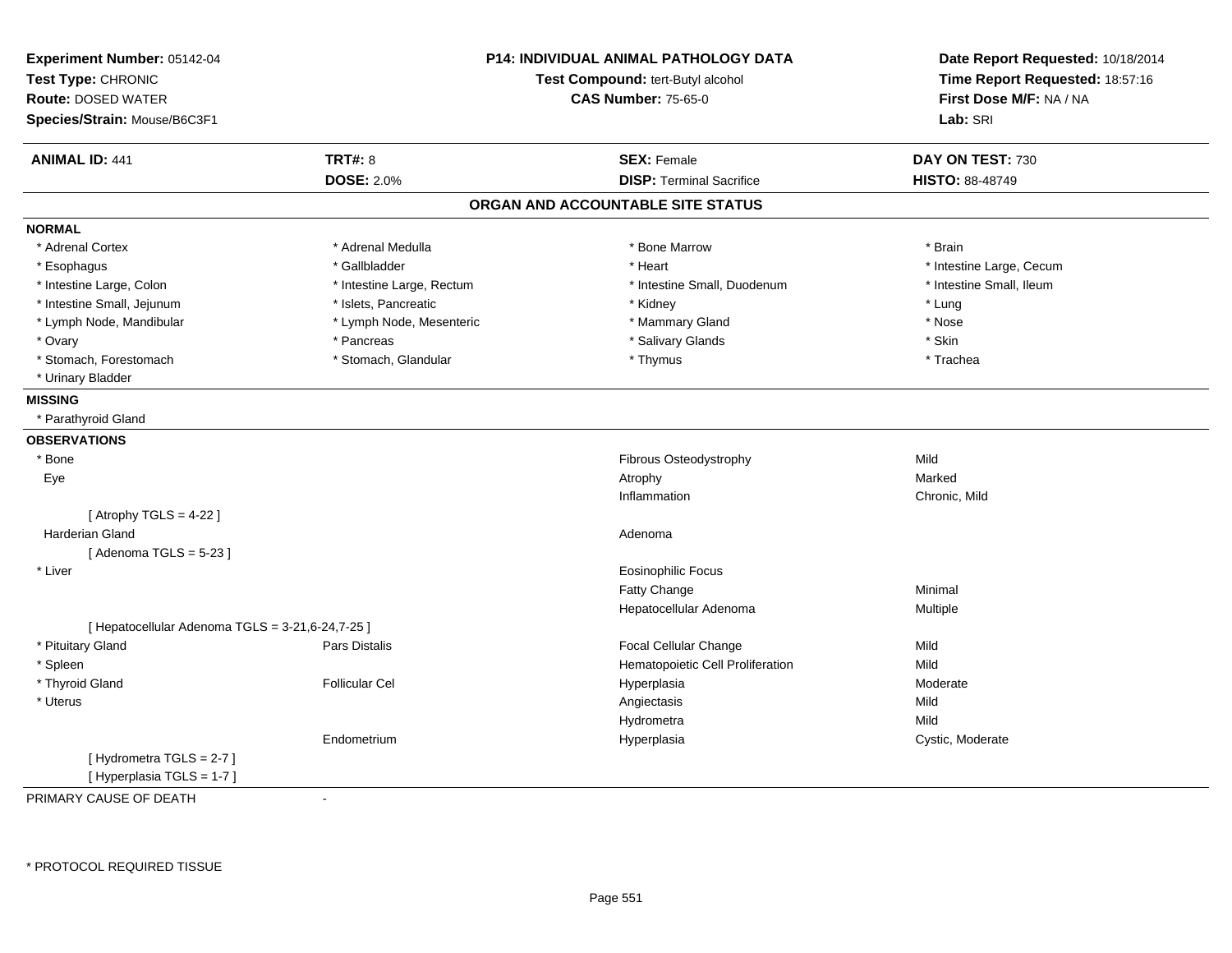|                                                         | <b>P14: INDIVIDUAL ANIMAL PATHOLOGY DATA</b> | Date Report Requested: 10/18/2014 |  |
|---------------------------------------------------------|----------------------------------------------|-----------------------------------|--|
|                                                         | Test Compound: tert-Butyl alcohol            | Time Report Requested: 18:57:16   |  |
| <b>CAS Number: 75-65-0</b><br><b>Route: DOSED WATER</b> |                                              | First Dose M/F: NA / NA           |  |
|                                                         |                                              | Lab: SRI                          |  |
| <b>TRT#: 8</b>                                          | <b>SEX: Female</b>                           | DAY ON TEST: 730                  |  |
| <b>DOSE: 2.0%</b>                                       | <b>DISP: Terminal Sacrifice</b>              | <b>HISTO: 88-48749</b>            |  |
|                                                         | ORGAN AND ACCOUNTABLE SITE STATUS            |                                   |  |
|                                                         |                                              |                                   |  |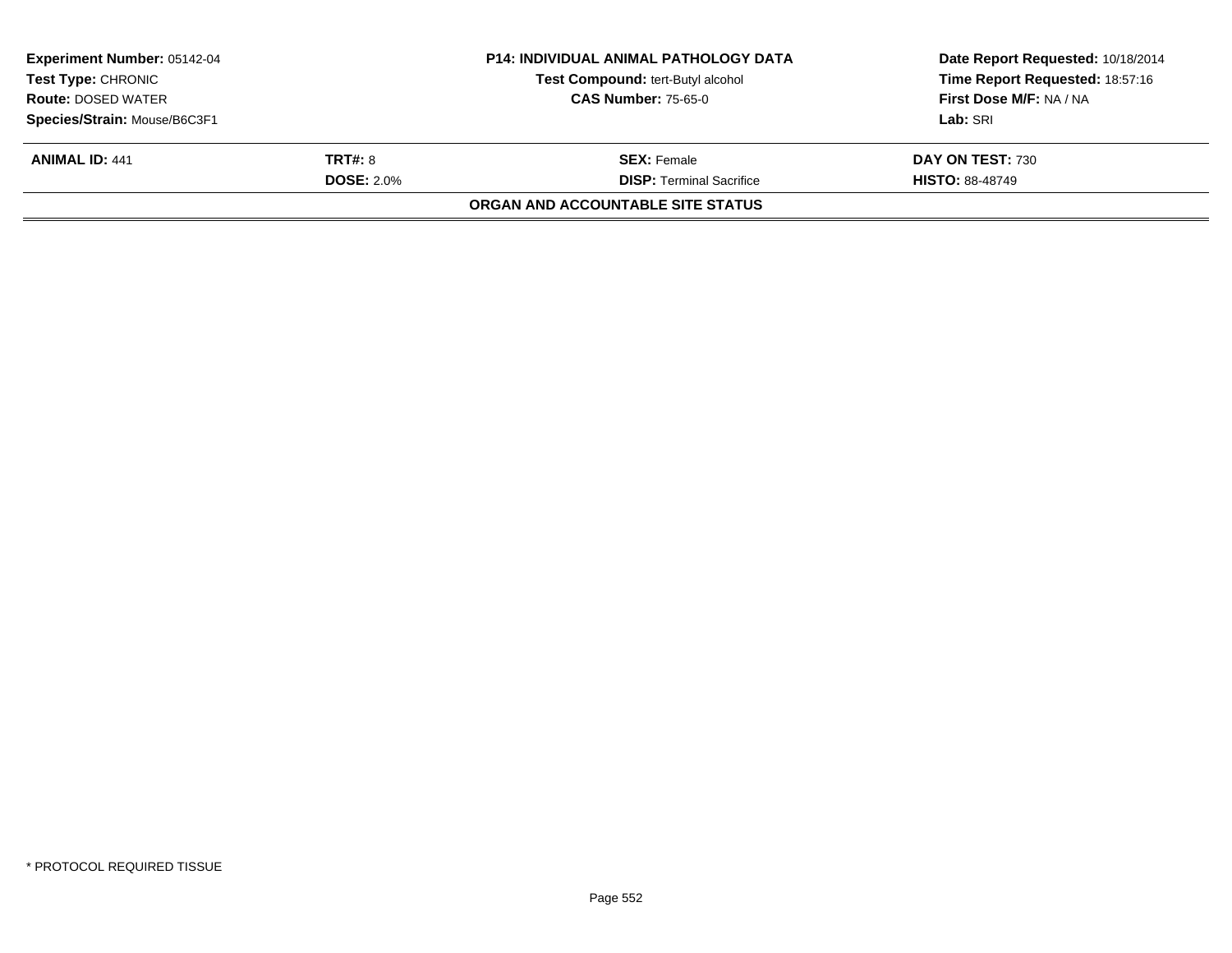| <b>TRT#: 8</b><br><b>SEX: Female</b><br>DAY ON TEST: 730<br><b>ANIMAL ID: 442</b><br><b>DOSE: 2.0%</b><br><b>DISP: Terminal Sacrifice</b><br>HISTO: 88-48750<br>ORGAN AND ACCOUNTABLE SITE STATUS<br><b>NORMAL</b><br>* Adrenal Cortex<br>* Adrenal Medulla<br>* Bone Marrow<br>* Bone<br>* Esophagus<br>* Gallbladder<br>* Heart<br>* Intestine Large, Cecum<br>* Intestine Small, Duodenum<br>* Intestine Small, Ileum<br>* Intestine Large, Colon<br>* Intestine Large, Rectum<br>* Intestine Small, Jejunum<br>* Islets, Pancreatic<br>* Lymph Node, Mandibular<br>* Lymph Node, Mesenteric<br>* Mammary Gland<br>* Nose<br>* Ovary<br>* Pancreas<br>* Skin<br>* Stomach, Forestomach<br>* Salivary Glands<br>* Stomach, Glandular<br>* Urinary Bladder<br>* Thymus<br>* Trachea<br><b>MISSING</b><br>* Parathyroid Gland<br><b>OBSERVATIONS</b><br>* Brain<br>Compression<br>Moderate<br>[Compression TGLS = 8-1-1]<br>* Kidney<br>Metaplasia<br>Osseous, Mild<br>Minimal<br>Nephropathy<br>[Metaplasia TGLS = 9-5]<br>Hepatocellular Adenoma<br>* Liver<br>Hepatocellular Carcinoma<br>[ Hepatocellular Adenoma TGLS = 3-22 ]<br>[ Hepatocellular Carcinoma TGLS = 2-21 ]<br>Alveolar/Bronchiolar Carcinoma<br>Multiple, Two<br>* Lung<br>Minimal<br>Hemorrhage<br>Hyperplasia<br>Macrophage, Moderate<br>[ Alveolar/Bronchiolar Carcinoma TGLS = 4-2-2,5-2-1 ]<br>* Pituitary Gland<br>Pars Distalis<br>Adenoma<br>[Adenoma TGLS = $7-1$ ]<br>Hyperplasia<br>Lymphoid, Mild<br>* Spleen<br>Mild<br>Pigmentation<br>[ Pigmentation TGLS = 1-6 ]<br>* Thyroid Gland<br><b>Follicular Cel</b><br>Adenoma | Experiment Number: 05142-04<br>Test Type: CHRONIC<br><b>Route: DOSED WATER</b><br>Species/Strain: Mouse/B6C3F1 | <b>P14: INDIVIDUAL ANIMAL PATHOLOGY DATA</b><br>Test Compound: tert-Butyl alcohol<br><b>CAS Number: 75-65-0</b> | Date Report Requested: 10/18/2014<br>Time Report Requested: 18:57:16<br>First Dose M/F: NA / NA<br>Lab: SRI |
|--------------------------------------------------------------------------------------------------------------------------------------------------------------------------------------------------------------------------------------------------------------------------------------------------------------------------------------------------------------------------------------------------------------------------------------------------------------------------------------------------------------------------------------------------------------------------------------------------------------------------------------------------------------------------------------------------------------------------------------------------------------------------------------------------------------------------------------------------------------------------------------------------------------------------------------------------------------------------------------------------------------------------------------------------------------------------------------------------------------------------------------------------------------------------------------------------------------------------------------------------------------------------------------------------------------------------------------------------------------------------------------------------------------------------------------------------------------------------------------------------------------------------------------------------------------------------------------------------------------|----------------------------------------------------------------------------------------------------------------|-----------------------------------------------------------------------------------------------------------------|-------------------------------------------------------------------------------------------------------------|
|                                                                                                                                                                                                                                                                                                                                                                                                                                                                                                                                                                                                                                                                                                                                                                                                                                                                                                                                                                                                                                                                                                                                                                                                                                                                                                                                                                                                                                                                                                                                                                                                              |                                                                                                                |                                                                                                                 |                                                                                                             |
|                                                                                                                                                                                                                                                                                                                                                                                                                                                                                                                                                                                                                                                                                                                                                                                                                                                                                                                                                                                                                                                                                                                                                                                                                                                                                                                                                                                                                                                                                                                                                                                                              |                                                                                                                |                                                                                                                 |                                                                                                             |
|                                                                                                                                                                                                                                                                                                                                                                                                                                                                                                                                                                                                                                                                                                                                                                                                                                                                                                                                                                                                                                                                                                                                                                                                                                                                                                                                                                                                                                                                                                                                                                                                              |                                                                                                                |                                                                                                                 |                                                                                                             |
|                                                                                                                                                                                                                                                                                                                                                                                                                                                                                                                                                                                                                                                                                                                                                                                                                                                                                                                                                                                                                                                                                                                                                                                                                                                                                                                                                                                                                                                                                                                                                                                                              |                                                                                                                |                                                                                                                 |                                                                                                             |
|                                                                                                                                                                                                                                                                                                                                                                                                                                                                                                                                                                                                                                                                                                                                                                                                                                                                                                                                                                                                                                                                                                                                                                                                                                                                                                                                                                                                                                                                                                                                                                                                              |                                                                                                                |                                                                                                                 |                                                                                                             |
|                                                                                                                                                                                                                                                                                                                                                                                                                                                                                                                                                                                                                                                                                                                                                                                                                                                                                                                                                                                                                                                                                                                                                                                                                                                                                                                                                                                                                                                                                                                                                                                                              |                                                                                                                |                                                                                                                 |                                                                                                             |
|                                                                                                                                                                                                                                                                                                                                                                                                                                                                                                                                                                                                                                                                                                                                                                                                                                                                                                                                                                                                                                                                                                                                                                                                                                                                                                                                                                                                                                                                                                                                                                                                              |                                                                                                                |                                                                                                                 |                                                                                                             |
|                                                                                                                                                                                                                                                                                                                                                                                                                                                                                                                                                                                                                                                                                                                                                                                                                                                                                                                                                                                                                                                                                                                                                                                                                                                                                                                                                                                                                                                                                                                                                                                                              |                                                                                                                |                                                                                                                 |                                                                                                             |
|                                                                                                                                                                                                                                                                                                                                                                                                                                                                                                                                                                                                                                                                                                                                                                                                                                                                                                                                                                                                                                                                                                                                                                                                                                                                                                                                                                                                                                                                                                                                                                                                              |                                                                                                                |                                                                                                                 |                                                                                                             |
|                                                                                                                                                                                                                                                                                                                                                                                                                                                                                                                                                                                                                                                                                                                                                                                                                                                                                                                                                                                                                                                                                                                                                                                                                                                                                                                                                                                                                                                                                                                                                                                                              |                                                                                                                |                                                                                                                 |                                                                                                             |
|                                                                                                                                                                                                                                                                                                                                                                                                                                                                                                                                                                                                                                                                                                                                                                                                                                                                                                                                                                                                                                                                                                                                                                                                                                                                                                                                                                                                                                                                                                                                                                                                              |                                                                                                                |                                                                                                                 |                                                                                                             |
|                                                                                                                                                                                                                                                                                                                                                                                                                                                                                                                                                                                                                                                                                                                                                                                                                                                                                                                                                                                                                                                                                                                                                                                                                                                                                                                                                                                                                                                                                                                                                                                                              |                                                                                                                |                                                                                                                 |                                                                                                             |
|                                                                                                                                                                                                                                                                                                                                                                                                                                                                                                                                                                                                                                                                                                                                                                                                                                                                                                                                                                                                                                                                                                                                                                                                                                                                                                                                                                                                                                                                                                                                                                                                              |                                                                                                                |                                                                                                                 |                                                                                                             |
|                                                                                                                                                                                                                                                                                                                                                                                                                                                                                                                                                                                                                                                                                                                                                                                                                                                                                                                                                                                                                                                                                                                                                                                                                                                                                                                                                                                                                                                                                                                                                                                                              |                                                                                                                |                                                                                                                 |                                                                                                             |
|                                                                                                                                                                                                                                                                                                                                                                                                                                                                                                                                                                                                                                                                                                                                                                                                                                                                                                                                                                                                                                                                                                                                                                                                                                                                                                                                                                                                                                                                                                                                                                                                              |                                                                                                                |                                                                                                                 |                                                                                                             |
|                                                                                                                                                                                                                                                                                                                                                                                                                                                                                                                                                                                                                                                                                                                                                                                                                                                                                                                                                                                                                                                                                                                                                                                                                                                                                                                                                                                                                                                                                                                                                                                                              |                                                                                                                |                                                                                                                 |                                                                                                             |
|                                                                                                                                                                                                                                                                                                                                                                                                                                                                                                                                                                                                                                                                                                                                                                                                                                                                                                                                                                                                                                                                                                                                                                                                                                                                                                                                                                                                                                                                                                                                                                                                              |                                                                                                                |                                                                                                                 |                                                                                                             |
|                                                                                                                                                                                                                                                                                                                                                                                                                                                                                                                                                                                                                                                                                                                                                                                                                                                                                                                                                                                                                                                                                                                                                                                                                                                                                                                                                                                                                                                                                                                                                                                                              |                                                                                                                |                                                                                                                 |                                                                                                             |
|                                                                                                                                                                                                                                                                                                                                                                                                                                                                                                                                                                                                                                                                                                                                                                                                                                                                                                                                                                                                                                                                                                                                                                                                                                                                                                                                                                                                                                                                                                                                                                                                              |                                                                                                                |                                                                                                                 |                                                                                                             |
|                                                                                                                                                                                                                                                                                                                                                                                                                                                                                                                                                                                                                                                                                                                                                                                                                                                                                                                                                                                                                                                                                                                                                                                                                                                                                                                                                                                                                                                                                                                                                                                                              |                                                                                                                |                                                                                                                 |                                                                                                             |
|                                                                                                                                                                                                                                                                                                                                                                                                                                                                                                                                                                                                                                                                                                                                                                                                                                                                                                                                                                                                                                                                                                                                                                                                                                                                                                                                                                                                                                                                                                                                                                                                              |                                                                                                                |                                                                                                                 |                                                                                                             |
|                                                                                                                                                                                                                                                                                                                                                                                                                                                                                                                                                                                                                                                                                                                                                                                                                                                                                                                                                                                                                                                                                                                                                                                                                                                                                                                                                                                                                                                                                                                                                                                                              |                                                                                                                |                                                                                                                 |                                                                                                             |
|                                                                                                                                                                                                                                                                                                                                                                                                                                                                                                                                                                                                                                                                                                                                                                                                                                                                                                                                                                                                                                                                                                                                                                                                                                                                                                                                                                                                                                                                                                                                                                                                              |                                                                                                                |                                                                                                                 |                                                                                                             |
|                                                                                                                                                                                                                                                                                                                                                                                                                                                                                                                                                                                                                                                                                                                                                                                                                                                                                                                                                                                                                                                                                                                                                                                                                                                                                                                                                                                                                                                                                                                                                                                                              |                                                                                                                |                                                                                                                 |                                                                                                             |
|                                                                                                                                                                                                                                                                                                                                                                                                                                                                                                                                                                                                                                                                                                                                                                                                                                                                                                                                                                                                                                                                                                                                                                                                                                                                                                                                                                                                                                                                                                                                                                                                              |                                                                                                                |                                                                                                                 |                                                                                                             |
|                                                                                                                                                                                                                                                                                                                                                                                                                                                                                                                                                                                                                                                                                                                                                                                                                                                                                                                                                                                                                                                                                                                                                                                                                                                                                                                                                                                                                                                                                                                                                                                                              |                                                                                                                |                                                                                                                 |                                                                                                             |
|                                                                                                                                                                                                                                                                                                                                                                                                                                                                                                                                                                                                                                                                                                                                                                                                                                                                                                                                                                                                                                                                                                                                                                                                                                                                                                                                                                                                                                                                                                                                                                                                              |                                                                                                                |                                                                                                                 |                                                                                                             |
|                                                                                                                                                                                                                                                                                                                                                                                                                                                                                                                                                                                                                                                                                                                                                                                                                                                                                                                                                                                                                                                                                                                                                                                                                                                                                                                                                                                                                                                                                                                                                                                                              |                                                                                                                |                                                                                                                 |                                                                                                             |
|                                                                                                                                                                                                                                                                                                                                                                                                                                                                                                                                                                                                                                                                                                                                                                                                                                                                                                                                                                                                                                                                                                                                                                                                                                                                                                                                                                                                                                                                                                                                                                                                              |                                                                                                                |                                                                                                                 |                                                                                                             |
|                                                                                                                                                                                                                                                                                                                                                                                                                                                                                                                                                                                                                                                                                                                                                                                                                                                                                                                                                                                                                                                                                                                                                                                                                                                                                                                                                                                                                                                                                                                                                                                                              |                                                                                                                |                                                                                                                 |                                                                                                             |
|                                                                                                                                                                                                                                                                                                                                                                                                                                                                                                                                                                                                                                                                                                                                                                                                                                                                                                                                                                                                                                                                                                                                                                                                                                                                                                                                                                                                                                                                                                                                                                                                              |                                                                                                                |                                                                                                                 |                                                                                                             |
|                                                                                                                                                                                                                                                                                                                                                                                                                                                                                                                                                                                                                                                                                                                                                                                                                                                                                                                                                                                                                                                                                                                                                                                                                                                                                                                                                                                                                                                                                                                                                                                                              |                                                                                                                |                                                                                                                 |                                                                                                             |
|                                                                                                                                                                                                                                                                                                                                                                                                                                                                                                                                                                                                                                                                                                                                                                                                                                                                                                                                                                                                                                                                                                                                                                                                                                                                                                                                                                                                                                                                                                                                                                                                              |                                                                                                                |                                                                                                                 |                                                                                                             |
|                                                                                                                                                                                                                                                                                                                                                                                                                                                                                                                                                                                                                                                                                                                                                                                                                                                                                                                                                                                                                                                                                                                                                                                                                                                                                                                                                                                                                                                                                                                                                                                                              | [Adenoma TGLS = $6-3$ ]                                                                                        |                                                                                                                 |                                                                                                             |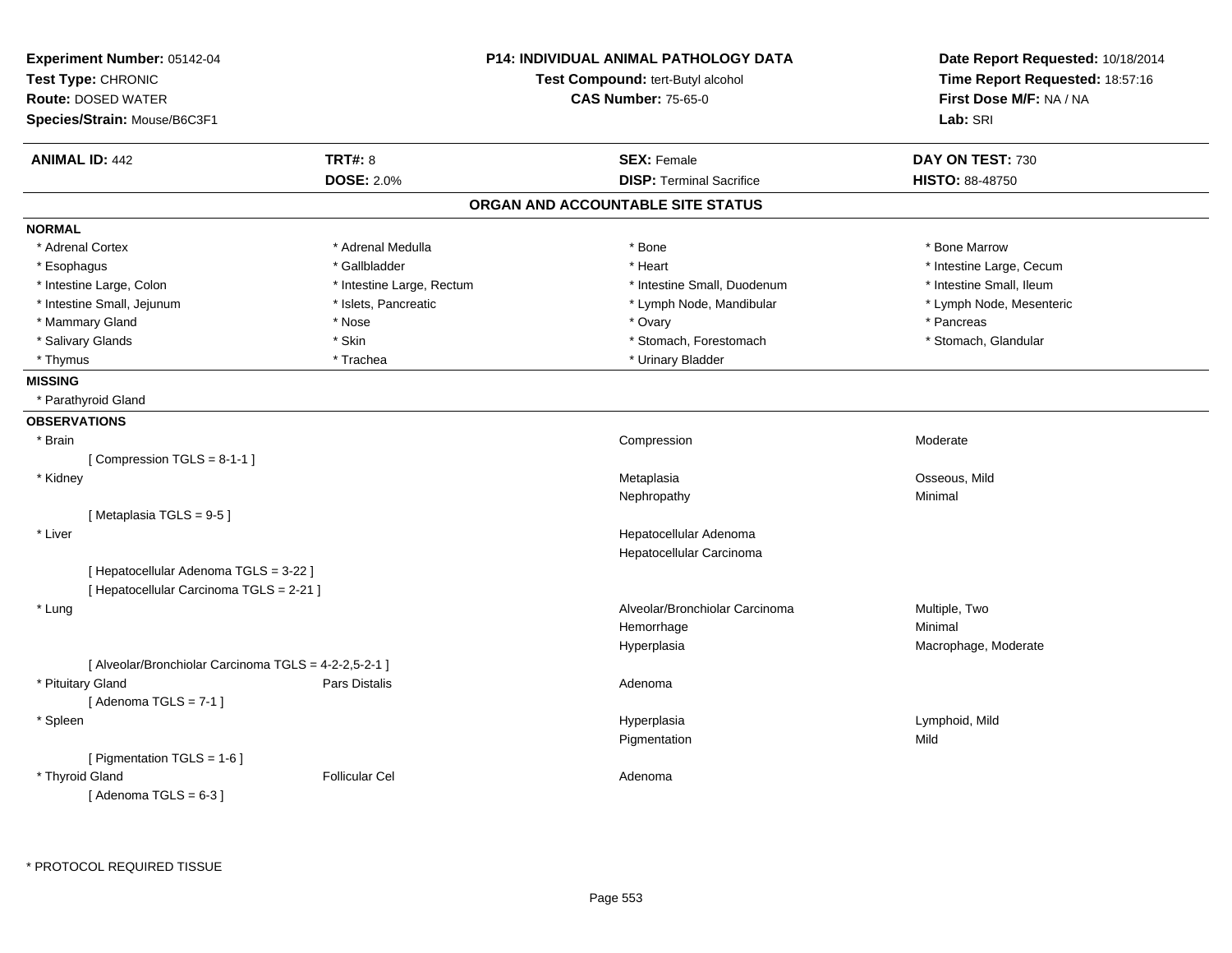| <b>Experiment Number: 05142-04</b> | <b>P14: INDIVIDUAL ANIMAL PATHOLOGY DATA</b> |                                   | Date Report Requested: 10/18/2014 |
|------------------------------------|----------------------------------------------|-----------------------------------|-----------------------------------|
| Test Type: CHRONIC                 |                                              | Test Compound: tert-Butyl alcohol | Time Report Requested: 18:57:16   |
| <b>Route: DOSED WATER</b>          |                                              | <b>CAS Number: 75-65-0</b>        | First Dose M/F: NA / NA           |
| Species/Strain: Mouse/B6C3F1       |                                              |                                   | Lab: SRI                          |
| <b>ANIMAL ID: 442</b>              | <b>TRT#: 8</b>                               | <b>SEX: Female</b>                | <b>DAY ON TEST: 730</b>           |
|                                    | <b>DOSE: 2.0%</b>                            | <b>DISP: Terminal Sacrifice</b>   | <b>HISTO: 88-48750</b>            |
|                                    |                                              | ORGAN AND ACCOUNTABLE SITE STATUS |                                   |
| * Uterus                           | Endometrium                                  | Hyperplasia                       | Cystic, Mild                      |
| PRIMARY CAUSE OF DEATH             |                                              |                                   |                                   |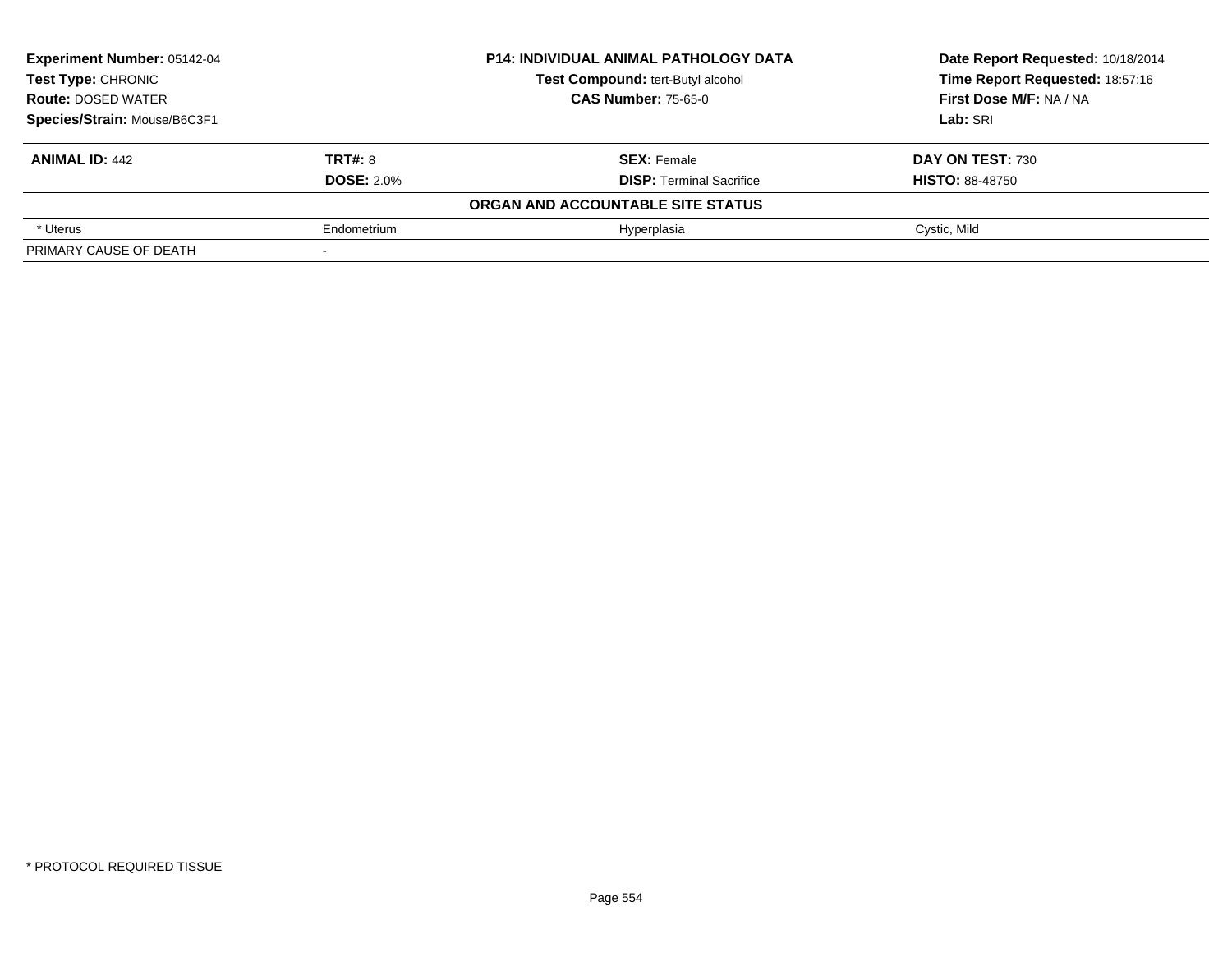| Experiment Number: 05142-04<br>Test Type: CHRONIC<br><b>Route: DOSED WATER</b><br>Species/Strain: Mouse/B6C3F1 |                                                                    | <b>P14: INDIVIDUAL ANIMAL PATHOLOGY DATA</b><br>Test Compound: tert-Butyl alcohol<br><b>CAS Number: 75-65-0</b> | Date Report Requested: 10/18/2014<br>Time Report Requested: 18:57:16<br>First Dose M/F: NA / NA<br>Lab: SRI |
|----------------------------------------------------------------------------------------------------------------|--------------------------------------------------------------------|-----------------------------------------------------------------------------------------------------------------|-------------------------------------------------------------------------------------------------------------|
| <b>ANIMAL ID: 443</b>                                                                                          | <b>TRT#: 8</b>                                                     | <b>SEX: Female</b>                                                                                              | DAY ON TEST: 727                                                                                            |
|                                                                                                                | <b>DOSE: 2.0%</b>                                                  | <b>DISP:</b> Moribund Sacrifice                                                                                 | <b>HISTO: 88-48751</b>                                                                                      |
|                                                                                                                |                                                                    | ORGAN AND ACCOUNTABLE SITE STATUS                                                                               |                                                                                                             |
| <b>NORMAL</b>                                                                                                  |                                                                    |                                                                                                                 |                                                                                                             |
| * Adrenal Cortex                                                                                               | * Adrenal Medulla                                                  | * Bone                                                                                                          | * Brain                                                                                                     |
| * Esophagus                                                                                                    | * Gallbladder                                                      | * Heart                                                                                                         | * Intestine Large, Cecum                                                                                    |
| * Intestine Large, Colon                                                                                       | * Intestine Large, Rectum                                          | * Intestine Small, Duodenum                                                                                     | * Intestine Small, Ileum                                                                                    |
| * Islets, Pancreatic                                                                                           | * Mammary Gland                                                    | * Nose                                                                                                          | * Pancreas                                                                                                  |
| * Parathyroid Gland                                                                                            | * Pituitary Gland                                                  | * Salivary Glands                                                                                               | * Skin                                                                                                      |
| * Stomach, Forestomach                                                                                         | * Stomach, Glandular                                               | * Trachea                                                                                                       | * Urinary Bladder                                                                                           |
| <b>OBSERVATIONS</b>                                                                                            |                                                                    |                                                                                                                 |                                                                                                             |
| * Bone Marrow                                                                                                  |                                                                    | Lymphoma Malignant Mixed                                                                                        |                                                                                                             |
| * Intestine Small, Jejunum                                                                                     |                                                                    | Lymphoma Malignant Mixed                                                                                        |                                                                                                             |
| [ Lymphoma Malignant Mixed TGLS = 8-24 ]                                                                       |                                                                    |                                                                                                                 |                                                                                                             |
| * Kidney                                                                                                       |                                                                    | Nephropathy                                                                                                     | Minimal                                                                                                     |
| * Liver                                                                                                        |                                                                    | <b>Focal Cellular Change</b>                                                                                    | Mild                                                                                                        |
|                                                                                                                |                                                                    | Lymphoma Malignant Mixed                                                                                        |                                                                                                             |
| [ Lymphoma Malignant Mixed TGLS = 9-6 ]                                                                        |                                                                    |                                                                                                                 |                                                                                                             |
| * Lung                                                                                                         |                                                                    | Lymphoma Malignant Mixed                                                                                        |                                                                                                             |
| Lymph Node                                                                                                     | Axillary                                                           | Lymphoma Malignant Mixed                                                                                        |                                                                                                             |
|                                                                                                                | lliac                                                              | Lymphoma Malignant Mixed                                                                                        |                                                                                                             |
|                                                                                                                | Mediastinal                                                        | Lymphoma Malignant Mixed                                                                                        |                                                                                                             |
|                                                                                                                | Pancreatic                                                         | Lymphoma Malignant Mixed                                                                                        |                                                                                                             |
|                                                                                                                | Renal                                                              | Lymphoma Malignant Mixed                                                                                        |                                                                                                             |
|                                                                                                                | [ Lymphoma Malignant Mixed TGLS = 10-25,6-22,1-8,11-26,7-23,2-21 ] |                                                                                                                 |                                                                                                             |
|                                                                                                                | [ Lymphoma Malignant Mixed TGLS = 10-25,6-22,1-8,11-26,7-23,2-21 ] |                                                                                                                 |                                                                                                             |
| [ Lymphoma Malignant Mixed TGLS = 10-25,6-22,1-8,11-26,7-23,2-21 ]                                             |                                                                    |                                                                                                                 |                                                                                                             |
| [ Lymphoma Malignant Mixed TGLS = 10-25,6-22,1-8,11-26,7-23,2-21 ]                                             |                                                                    |                                                                                                                 |                                                                                                             |
|                                                                                                                | [ Lymphoma Malignant Mixed TGLS = 10-25,6-22,1-8,11-26,7-23,2-21 ] |                                                                                                                 |                                                                                                             |
| * Lymph Node, Mandibular                                                                                       |                                                                    | Lymphoma Malignant Mixed                                                                                        |                                                                                                             |
|                                                                                                                | [ Lymphoma Malignant Mixed TGLS = 10-25,6-22,1-8,11-26,7-23,2-21 ] |                                                                                                                 |                                                                                                             |
| * Lymph Node, Mesenteric                                                                                       |                                                                    | Lymphoma Malignant Mixed                                                                                        |                                                                                                             |
|                                                                                                                | [ Lymphoma Malignant Mixed TGLS = 10-25,6-22,1-8,11-26,7-23,2-21 ] |                                                                                                                 |                                                                                                             |
| Mesentery                                                                                                      |                                                                    | Lymphoma Malignant Mixed                                                                                        |                                                                                                             |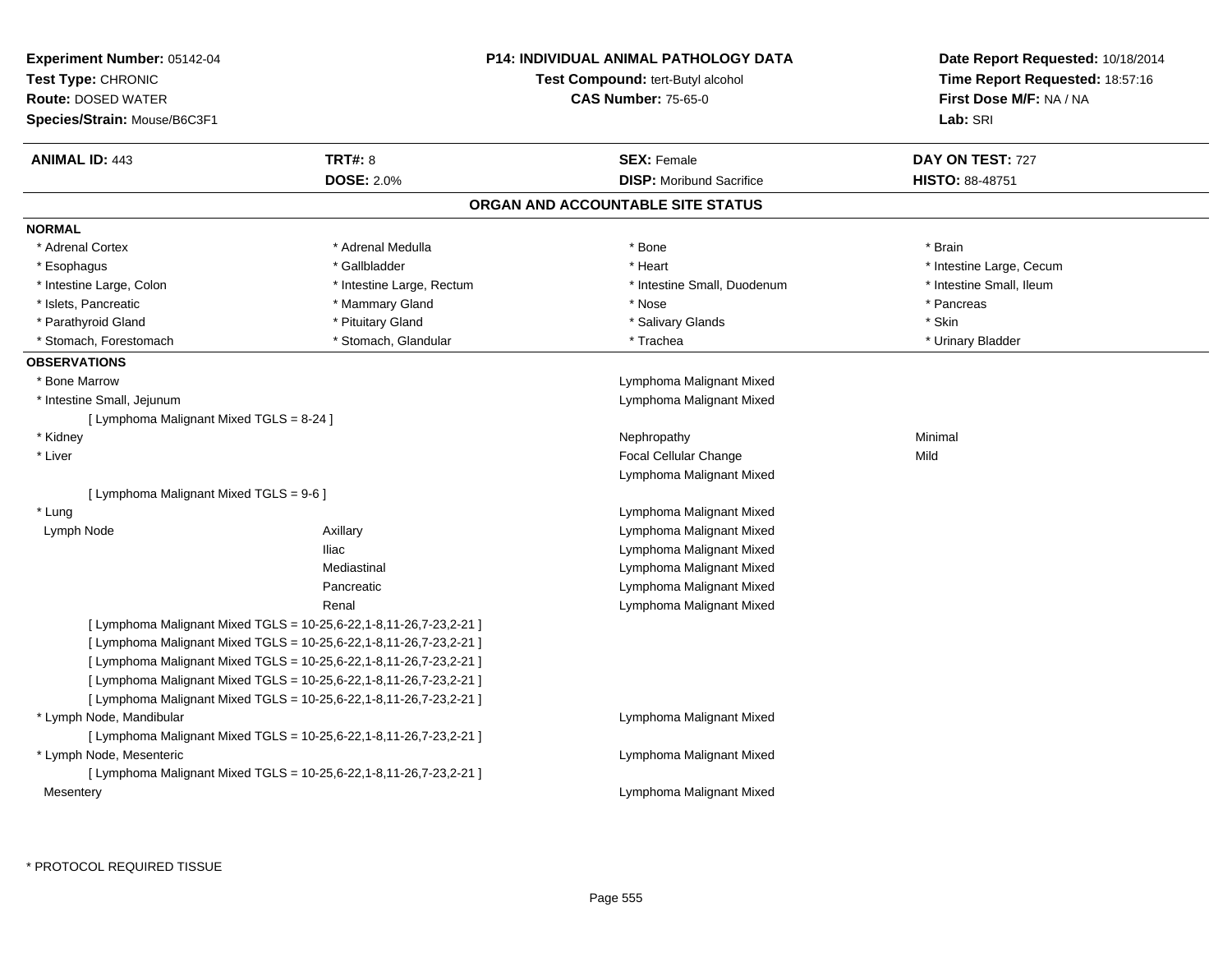| <b>Experiment Number: 05142-04</b>       | <b>P14: INDIVIDUAL ANIMAL PATHOLOGY DATA</b> |                                   | Date Report Requested: 10/18/2014 |
|------------------------------------------|----------------------------------------------|-----------------------------------|-----------------------------------|
| Test Type: CHRONIC                       |                                              | Test Compound: tert-Butyl alcohol | Time Report Requested: 18:57:16   |
| <b>Route: DOSED WATER</b>                |                                              | <b>CAS Number: 75-65-0</b>        | First Dose M/F: NA / NA           |
| Species/Strain: Mouse/B6C3F1             |                                              |                                   | Lab: SRI                          |
| <b>ANIMAL ID: 443</b>                    | TRT#: 8                                      | <b>SEX: Female</b>                | DAY ON TEST: 727                  |
|                                          | <b>DOSE: 2.0%</b>                            | <b>DISP:</b> Moribund Sacrifice   | <b>HISTO: 88-48751</b>            |
|                                          |                                              | ORGAN AND ACCOUNTABLE SITE STATUS |                                   |
| * Ovary                                  |                                              | Cystadenoma                       |                                   |
| * Spleen                                 |                                              | Lymphoma Malignant Mixed          |                                   |
| [ Lymphoma Malignant Mixed TGLS = 5-6 ]  |                                              |                                   |                                   |
| * Thymus                                 |                                              | Lymphoma Malignant Mixed          |                                   |
| [ Lymphoma Malignant Mixed TGLS = 12-2 ] |                                              |                                   |                                   |
| * Thyroid Gland                          | <b>Follicular Cel</b>                        | Adenoma                           |                                   |
|                                          |                                              | Degeneration                      | Cystic, Moderate                  |
|                                          | <b>Follicular Cel</b>                        | Hyperplasia                       | Mild                              |
|                                          |                                              | Inflammation                      | Focal, Minimal                    |
| * Uterus                                 |                                              | Hydrometra                        | Moderate                          |
|                                          | Endometrium                                  | Hyperplasia                       | Cystic, Moderate                  |
| [Hydrometra TGLS = $3-7,4-7$ ]           |                                              |                                   |                                   |
| PRIMARY CAUSE OF DEATH                   |                                              |                                   |                                   |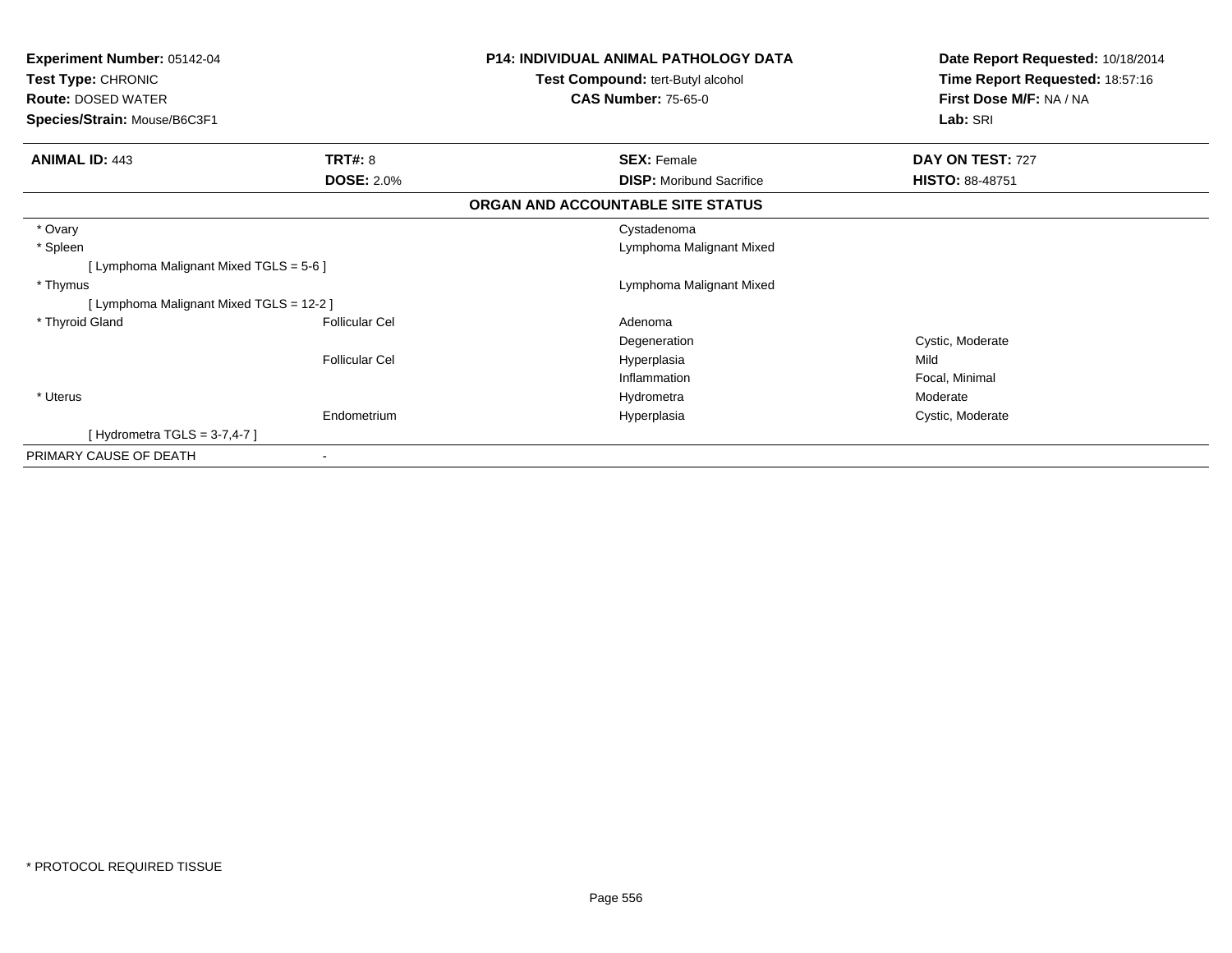| Experiment Number: 05142-04<br>Test Type: CHRONIC<br><b>Route: DOSED WATER</b><br>Species/Strain: Mouse/B6C3F1 | <b>P14: INDIVIDUAL ANIMAL PATHOLOGY DATA</b><br>Test Compound: tert-Butyl alcohol<br><b>CAS Number: 75-65-0</b> |                                   | Date Report Requested: 10/18/2014<br>Time Report Requested: 18:57:16<br>First Dose M/F: NA / NA<br>Lab: SRI |
|----------------------------------------------------------------------------------------------------------------|-----------------------------------------------------------------------------------------------------------------|-----------------------------------|-------------------------------------------------------------------------------------------------------------|
| <b>ANIMAL ID: 444</b>                                                                                          | <b>TRT#: 8</b>                                                                                                  | <b>SEX: Female</b>                | DAY ON TEST: 632                                                                                            |
|                                                                                                                | <b>DOSE: 2.0%</b>                                                                                               | <b>DISP:</b> Moribund Sacrifice   | HISTO: 88-47031                                                                                             |
|                                                                                                                |                                                                                                                 | ORGAN AND ACCOUNTABLE SITE STATUS |                                                                                                             |
| <b>NORMAL</b>                                                                                                  |                                                                                                                 |                                   |                                                                                                             |
| * Adrenal Cortex                                                                                               | * Adrenal Medulla                                                                                               | * Bone                            | * Bone Marrow                                                                                               |
| * Brain                                                                                                        | * Esophagus                                                                                                     | * Gallbladder                     | * Heart                                                                                                     |
| * Intestine Large, Cecum                                                                                       | * Intestine Large, Colon                                                                                        | * Intestine Large, Rectum         | * Intestine Small, Duodenum                                                                                 |
| * Intestine Small, Ileum                                                                                       | * Intestine Small, Jejunum                                                                                      | * Islets, Pancreatic              | * Lymph Node, Mandibular                                                                                    |
| * Lymph Node, Mesenteric                                                                                       | * Mammary Gland                                                                                                 | * Nose                            | * Ovary                                                                                                     |
| * Pancreas                                                                                                     | * Parathyroid Gland                                                                                             | * Pituitary Gland                 | * Salivary Glands                                                                                           |
| * Skin                                                                                                         | * Stomach, Forestomach                                                                                          | * Stomach, Glandular              | * Thymus                                                                                                    |
| * Trachea                                                                                                      |                                                                                                                 |                                   |                                                                                                             |
| <b>OBSERVATIONS</b>                                                                                            |                                                                                                                 |                                   |                                                                                                             |
| * Kidney                                                                                                       |                                                                                                                 | Nephropathy                       | Minimal                                                                                                     |
| * Liver                                                                                                        |                                                                                                                 | Cholangiocarcinoma                |                                                                                                             |
|                                                                                                                |                                                                                                                 | Inflammation                      | Focal, Minimal                                                                                              |
| [Cholangiocarcinoma TGLS = 5-23]                                                                               |                                                                                                                 |                                   |                                                                                                             |
| * Lung                                                                                                         |                                                                                                                 | Cholangiocarcinoma                | Metastatic (Liver)                                                                                          |
| Lymph Node                                                                                                     | Mediastinal                                                                                                     | Cholangiocarcinoma                | Metastatic (Liver)                                                                                          |
| [Cholangiocarcinoma TGLS = 6-2]                                                                                |                                                                                                                 |                                   |                                                                                                             |
| Mesentery                                                                                                      |                                                                                                                 | Cholangiocarcinoma                | Metastatic (Liver)                                                                                          |
| [ Cholangiocarcinoma TGLS = 3-21 ]                                                                             |                                                                                                                 |                                   |                                                                                                             |
| <b>Skeletal Muscle</b>                                                                                         |                                                                                                                 | Cholangiocarcinoma                | Metastatic (Liver)                                                                                          |
| [ Cholangiocarcinoma TGLS = 4-22 ]                                                                             |                                                                                                                 |                                   |                                                                                                             |
| * Spleen                                                                                                       |                                                                                                                 | Hematopoietic Cell Proliferation  | Marked                                                                                                      |
| [ Hematopoietic Cell Proliferation TGLS = 2-6 ]                                                                |                                                                                                                 |                                   |                                                                                                             |
| * Thyroid Gland                                                                                                | <b>Follicular Cel</b>                                                                                           | Hyperplasia                       | Mild                                                                                                        |
| * Urinary Bladder                                                                                              | <b>Transit Epithe</b>                                                                                           | Hyperplasia                       | Minimal                                                                                                     |
|                                                                                                                |                                                                                                                 | Inflammation                      | Chronic, Mild                                                                                               |
| * Uterus                                                                                                       | Endometrium                                                                                                     | Hyperplasia                       | Cystic, Marked                                                                                              |
| PRIMARY CAUSE OF DEATH                                                                                         |                                                                                                                 |                                   |                                                                                                             |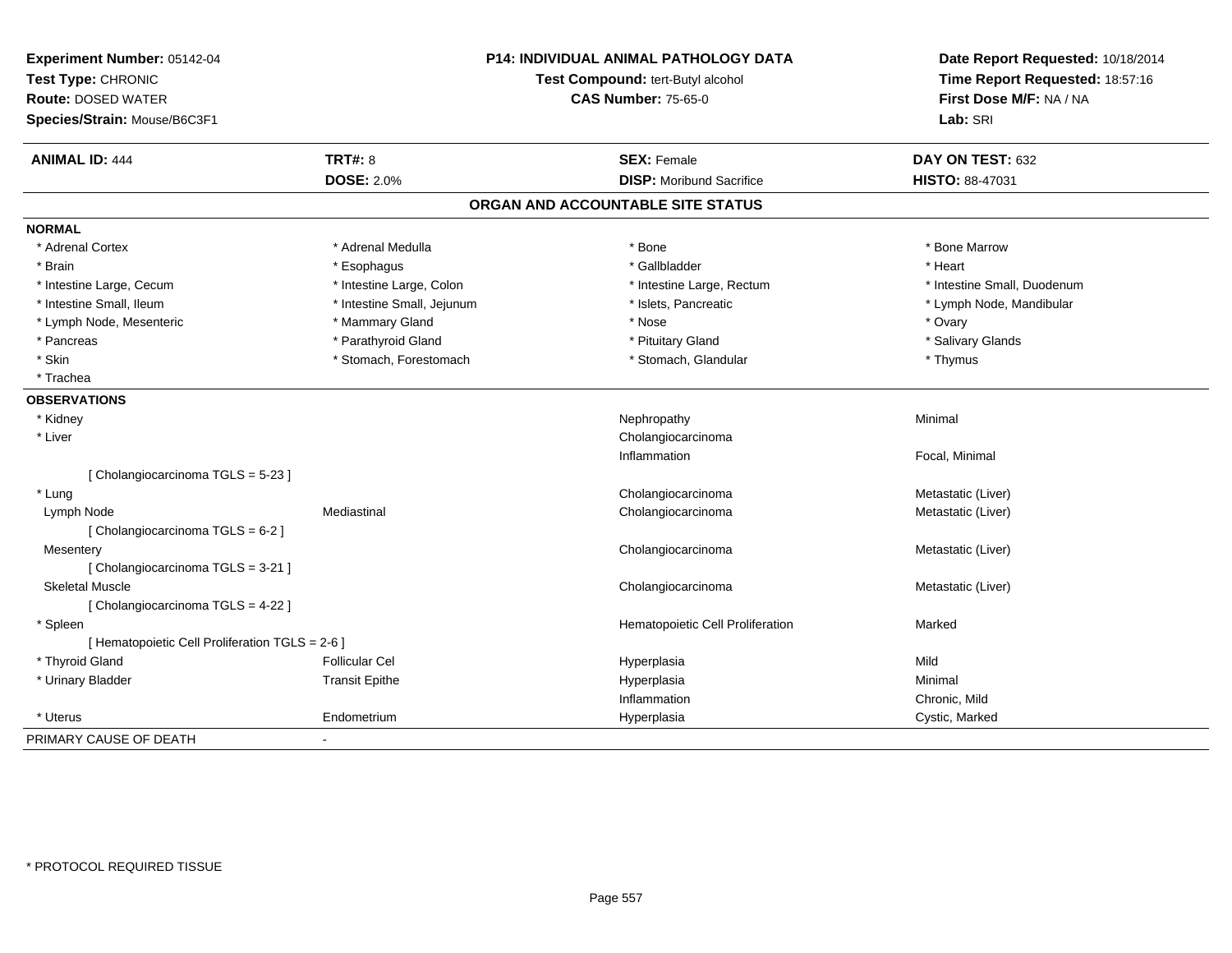| Experiment Number: 05142-04<br>Test Type: CHRONIC<br><b>Route: DOSED WATER</b> |                            | <b>P14: INDIVIDUAL ANIMAL PATHOLOGY DATA</b><br>Test Compound: tert-Butyl alcohol<br><b>CAS Number: 75-65-0</b> | Date Report Requested: 10/18/2014<br>Time Report Requested: 18:57:16<br>First Dose M/F: NA / NA |
|--------------------------------------------------------------------------------|----------------------------|-----------------------------------------------------------------------------------------------------------------|-------------------------------------------------------------------------------------------------|
| Species/Strain: Mouse/B6C3F1                                                   |                            |                                                                                                                 | Lab: SRI                                                                                        |
| <b>ANIMAL ID: 445</b>                                                          | <b>TRT#: 8</b>             | <b>SEX: Female</b>                                                                                              | DAY ON TEST: 730                                                                                |
|                                                                                | <b>DOSE: 2.0%</b>          | <b>DISP: Terminal Sacrifice</b>                                                                                 | <b>HISTO: 88-48752</b>                                                                          |
|                                                                                |                            | ORGAN AND ACCOUNTABLE SITE STATUS                                                                               |                                                                                                 |
| <b>NORMAL</b>                                                                  |                            |                                                                                                                 |                                                                                                 |
| * Adrenal Cortex                                                               | * Adrenal Medulla          | * Bone                                                                                                          | * Bone Marrow                                                                                   |
| * Brain                                                                        | * Esophagus                | * Gallbladder                                                                                                   | * Heart                                                                                         |
| * Intestine Large, Cecum                                                       | * Intestine Large, Colon   | * Intestine Large, Rectum                                                                                       | * Intestine Small, Duodenum                                                                     |
| * Intestine Small, Ileum                                                       | * Intestine Small, Jejunum | * Islets, Pancreatic                                                                                            | * Lung                                                                                          |
| * Lymph Node, Mandibular                                                       | * Lymph Node, Mesenteric   | * Mammary Gland                                                                                                 | * Nose                                                                                          |
| * Ovary                                                                        | * Pancreas                 | * Parathyroid Gland                                                                                             | * Pituitary Gland                                                                               |
| * Salivary Glands                                                              | * Skin                     | * Spleen                                                                                                        | * Stomach, Forestomach                                                                          |
| * Stomach, Glandular                                                           | * Thymus                   | * Trachea                                                                                                       | * Urinary Bladder                                                                               |
| <b>OBSERVATIONS</b>                                                            |                            |                                                                                                                 |                                                                                                 |
| <b>Harderian Gland</b>                                                         |                            | Adenoma                                                                                                         |                                                                                                 |
| [ Adenoma TGLS = $4-24$ ]                                                      |                            |                                                                                                                 |                                                                                                 |
| * Kidney                                                                       |                            | Nephropathy                                                                                                     | Minimal                                                                                         |
| * Liver                                                                        |                            | <b>Eosinophilic Focus</b>                                                                                       |                                                                                                 |
|                                                                                |                            | Hepatocellular Adenoma                                                                                          | Multiple                                                                                        |
| [Eosinophilic Focus TGLS = 5-23]                                               |                            |                                                                                                                 |                                                                                                 |
| [ Hepatocellular Adenoma TGLS = 2-21,3-22 ]                                    |                            |                                                                                                                 |                                                                                                 |
| * Thyroid Gland                                                                | <b>Follicular Cel</b>      | Hyperplasia                                                                                                     | Mild                                                                                            |
| * Uterus                                                                       | Endometrium                | Hyperplasia                                                                                                     | Cystic, Marked                                                                                  |
| [Hyperplasia TGLS = 1-7]                                                       |                            |                                                                                                                 |                                                                                                 |
| PRIMARY CAUSE OF DEATH                                                         | $\overline{\phantom{a}}$   |                                                                                                                 |                                                                                                 |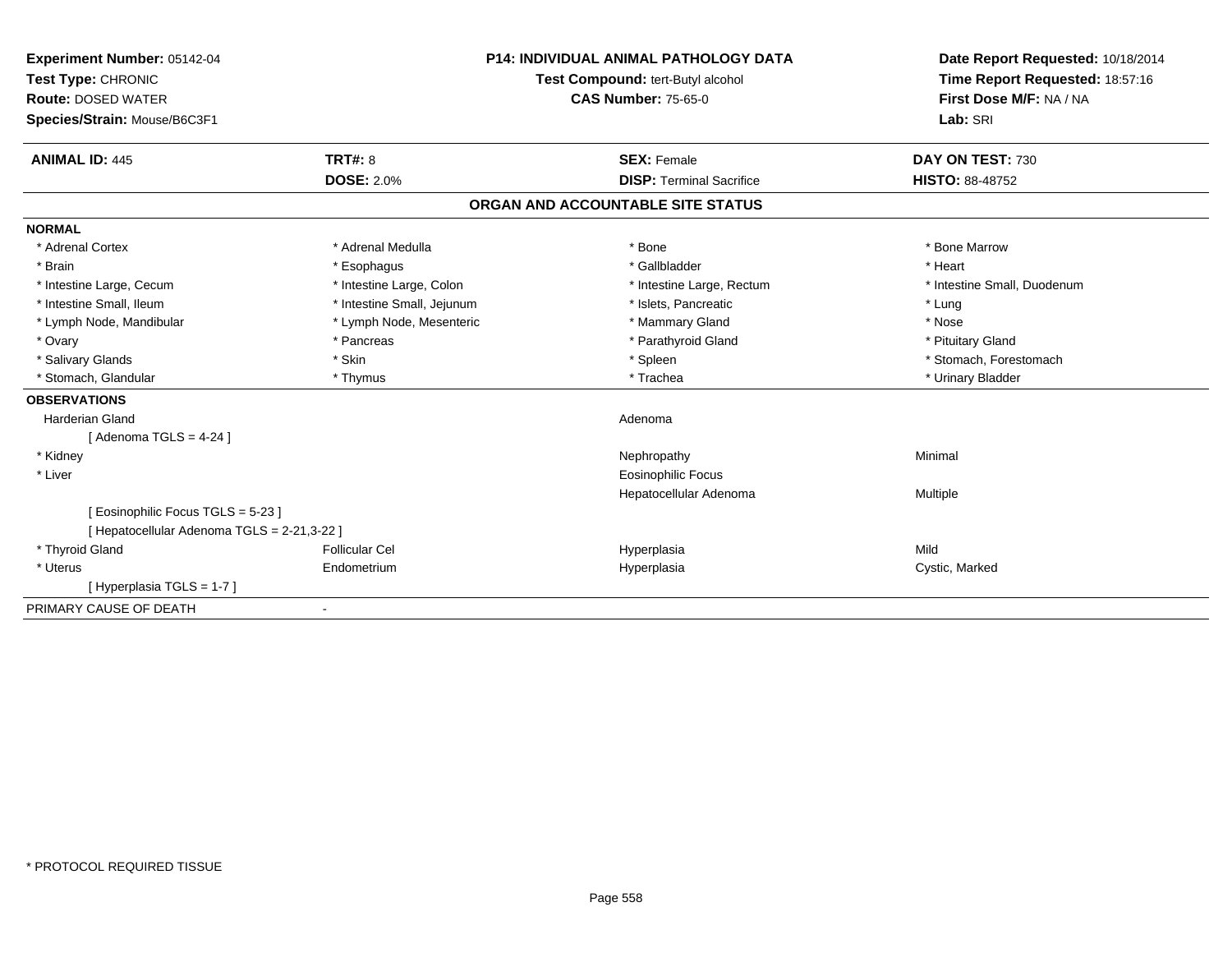| Experiment Number: 05142-04            |                                   | <b>P14: INDIVIDUAL ANIMAL PATHOLOGY DATA</b> | Date Report Requested: 10/18/2014 |
|----------------------------------------|-----------------------------------|----------------------------------------------|-----------------------------------|
| Test Type: CHRONIC                     | Test Compound: tert-Butyl alcohol |                                              | Time Report Requested: 18:57:16   |
| <b>Route: DOSED WATER</b>              |                                   | <b>CAS Number: 75-65-0</b>                   | First Dose M/F: NA / NA           |
| Species/Strain: Mouse/B6C3F1           |                                   |                                              | Lab: SRI                          |
| <b>ANIMAL ID: 446</b>                  | <b>TRT#: 8</b>                    | <b>SEX: Female</b>                           | DAY ON TEST: 730                  |
|                                        | <b>DOSE: 2.0%</b>                 | <b>DISP: Terminal Sacrifice</b>              | HISTO: 88-48753                   |
|                                        |                                   | ORGAN AND ACCOUNTABLE SITE STATUS            |                                   |
| <b>NORMAL</b>                          |                                   |                                              |                                   |
| * Adrenal Cortex                       | * Adrenal Medulla                 | * Bone Marrow                                | * Brain                           |
| * Esophagus                            | * Gallbladder                     | * Heart                                      | * Intestine Large, Cecum          |
| * Intestine Large, Colon               | * Intestine Large, Rectum         | * Intestine Small, Duodenum                  | * Intestine Small, Ileum          |
| * Intestine Small, Jejunum             | * Islets, Pancreatic              | * Lung                                       | * Lymph Node, Mandibular          |
| * Mammary Gland                        | * Nose                            | * Ovary                                      | * Pancreas                        |
| * Parathyroid Gland                    | * Pituitary Gland                 | * Salivary Glands                            | * Skin                            |
| * Stomach, Forestomach                 | * Stomach, Glandular              | * Trachea                                    | * Urinary Bladder                 |
| <b>OBSERVATIONS</b>                    |                                   |                                              |                                   |
| * Bone                                 |                                   | Fibrous Osteodystrophy                       | Mild                              |
| * Kidney                               |                                   | Nephropathy                                  | Minimal                           |
| * Liver                                |                                   | <b>Eosinophilic Focus</b>                    |                                   |
|                                        |                                   | Hepatocellular Adenoma                       |                                   |
| [ Eosinophilic Focus TGLS = 5-22 ]     |                                   |                                              |                                   |
| [ Hepatocellular Adenoma TGLS = 4-21 ] |                                   |                                              |                                   |
| * Lymph Node, Mesenteric               |                                   | Lymphoma Malignant Mixed                     |                                   |
| * Spleen                               |                                   | Lymphoma Malignant Mixed                     |                                   |
| * Thymus                               |                                   | Lymphoma Malignant Mixed                     |                                   |
| * Thyroid Gland                        | <b>Follicular Cel</b>             | Hyperplasia                                  | Mild                              |
| * Uterus                               | Endometrium                       | Hyperplasia                                  | Cystic, Marked                    |
|                                        | Endometrium                       | Polyp Stromal                                | Multiple, Two                     |
| [Hyperplasia TGLS = 2-7]               |                                   |                                              |                                   |
| [ Polyp Stromal TGLS = 1-7-1,3-7 ]     |                                   |                                              |                                   |
| PRIMARY CAUSE OF DEATH                 |                                   |                                              |                                   |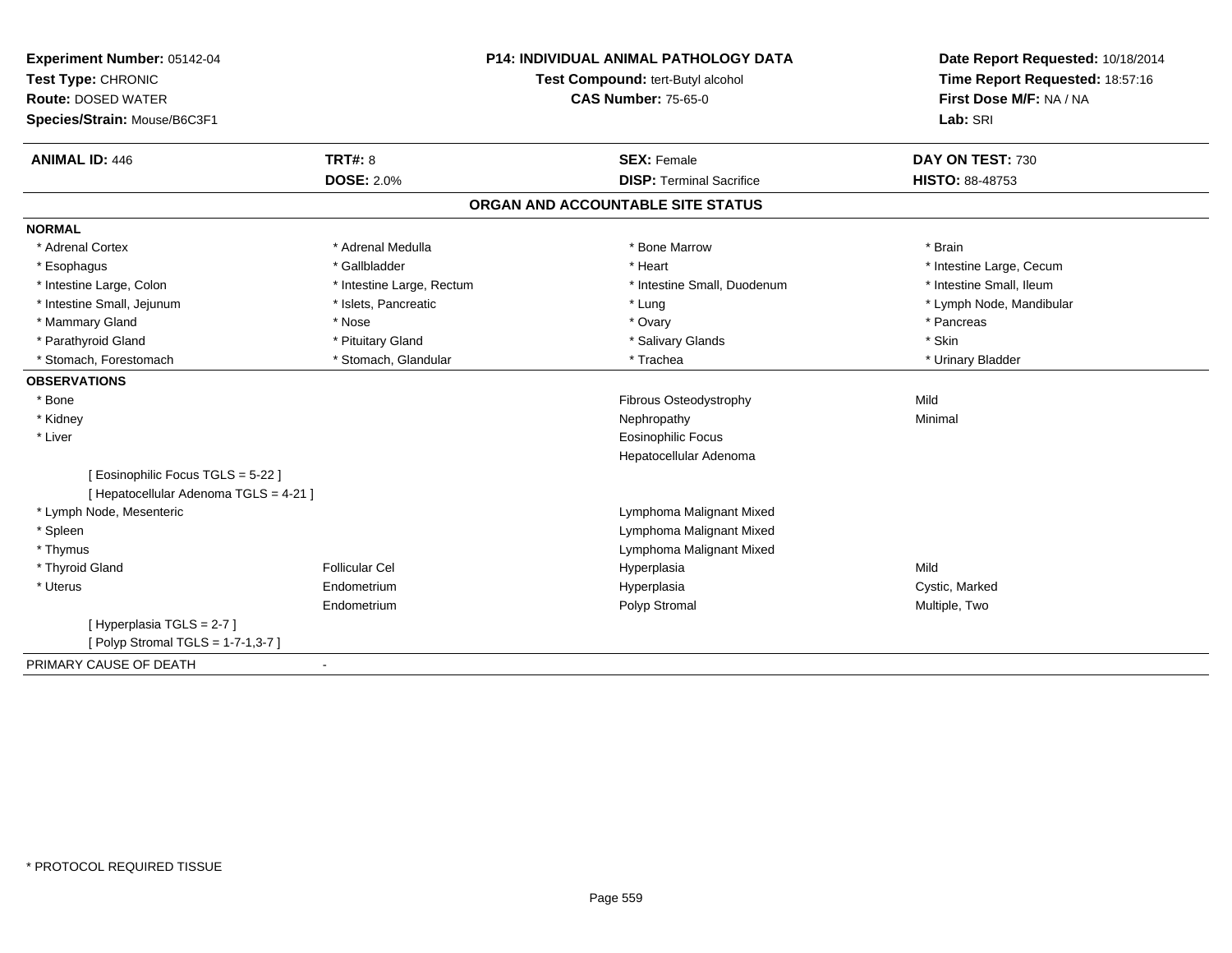| Experiment Number: 05142-04<br>Test Type: CHRONIC<br><b>Route: DOSED WATER</b><br>Species/Strain: Mouse/B6C3F1 |                           | <b>P14: INDIVIDUAL ANIMAL PATHOLOGY DATA</b><br>Test Compound: tert-Butyl alcohol<br><b>CAS Number: 75-65-0</b> | Date Report Requested: 10/18/2014<br>Time Report Requested: 18:57:16<br>First Dose M/F: NA / NA<br>Lab: SRI |
|----------------------------------------------------------------------------------------------------------------|---------------------------|-----------------------------------------------------------------------------------------------------------------|-------------------------------------------------------------------------------------------------------------|
| <b>ANIMAL ID: 447</b>                                                                                          | <b>TRT#: 8</b>            | <b>SEX: Female</b>                                                                                              | DAY ON TEST: 730                                                                                            |
|                                                                                                                | <b>DOSE: 2.0%</b>         | <b>DISP: Terminal Sacrifice</b>                                                                                 | <b>HISTO: 88-48754</b>                                                                                      |
|                                                                                                                |                           | ORGAN AND ACCOUNTABLE SITE STATUS                                                                               |                                                                                                             |
| <b>NORMAL</b>                                                                                                  |                           |                                                                                                                 |                                                                                                             |
| * Adrenal Cortex                                                                                               | * Adrenal Medulla         | * Bone Marrow                                                                                                   | * Brain                                                                                                     |
| * Esophagus                                                                                                    | * Gallbladder             | * Heart                                                                                                         | * Intestine Large, Cecum                                                                                    |
| * Intestine Large, Colon                                                                                       | * Intestine Large, Rectum | * Intestine Small, Duodenum                                                                                     | * Intestine Small, Ileum                                                                                    |
| * Intestine Small, Jejunum                                                                                     | * Islets, Pancreatic      | * Lung                                                                                                          | * Lymph Node, Mandibular                                                                                    |
| * Lymph Node, Mesenteric                                                                                       | * Mammary Gland           | * Nose                                                                                                          | * Pancreas                                                                                                  |
| * Parathyroid Gland                                                                                            | * Pituitary Gland         | * Salivary Glands                                                                                               | * Skin                                                                                                      |
| * Spleen                                                                                                       | * Stomach, Forestomach    | * Stomach, Glandular                                                                                            | * Thymus                                                                                                    |
| * Trachea                                                                                                      | * Urinary Bladder         |                                                                                                                 |                                                                                                             |
| <b>OBSERVATIONS</b>                                                                                            |                           |                                                                                                                 |                                                                                                             |
| * Bone                                                                                                         |                           | Fibrous Osteodystrophy                                                                                          | Mild                                                                                                        |
| * Kidney                                                                                                       |                           | Nephropathy                                                                                                     | Minimal                                                                                                     |
| * Liver                                                                                                        |                           | Hepatocellular Adenoma                                                                                          | Multiple                                                                                                    |
|                                                                                                                |                           | Inflammation                                                                                                    | Focal, Minimal                                                                                              |
| [ Hepatocellular Adenoma TGLS = 3-21,4-22 ]                                                                    |                           |                                                                                                                 |                                                                                                             |
| * Ovary                                                                                                        | Follicle                  | Cyst                                                                                                            | Marked                                                                                                      |
| $[Cyst TGLS = 1-7]$                                                                                            |                           |                                                                                                                 |                                                                                                             |
| * Thyroid Gland                                                                                                | <b>Follicular Cel</b>     | Hyperplasia                                                                                                     | Moderate                                                                                                    |
| * Uterus                                                                                                       | Endometrium               | Hyperplasia                                                                                                     | Cystic, Marked                                                                                              |
| [Hyperplasia TGLS = 2-7]                                                                                       |                           |                                                                                                                 |                                                                                                             |
| PRIMARY CAUSE OF DEATH                                                                                         |                           |                                                                                                                 |                                                                                                             |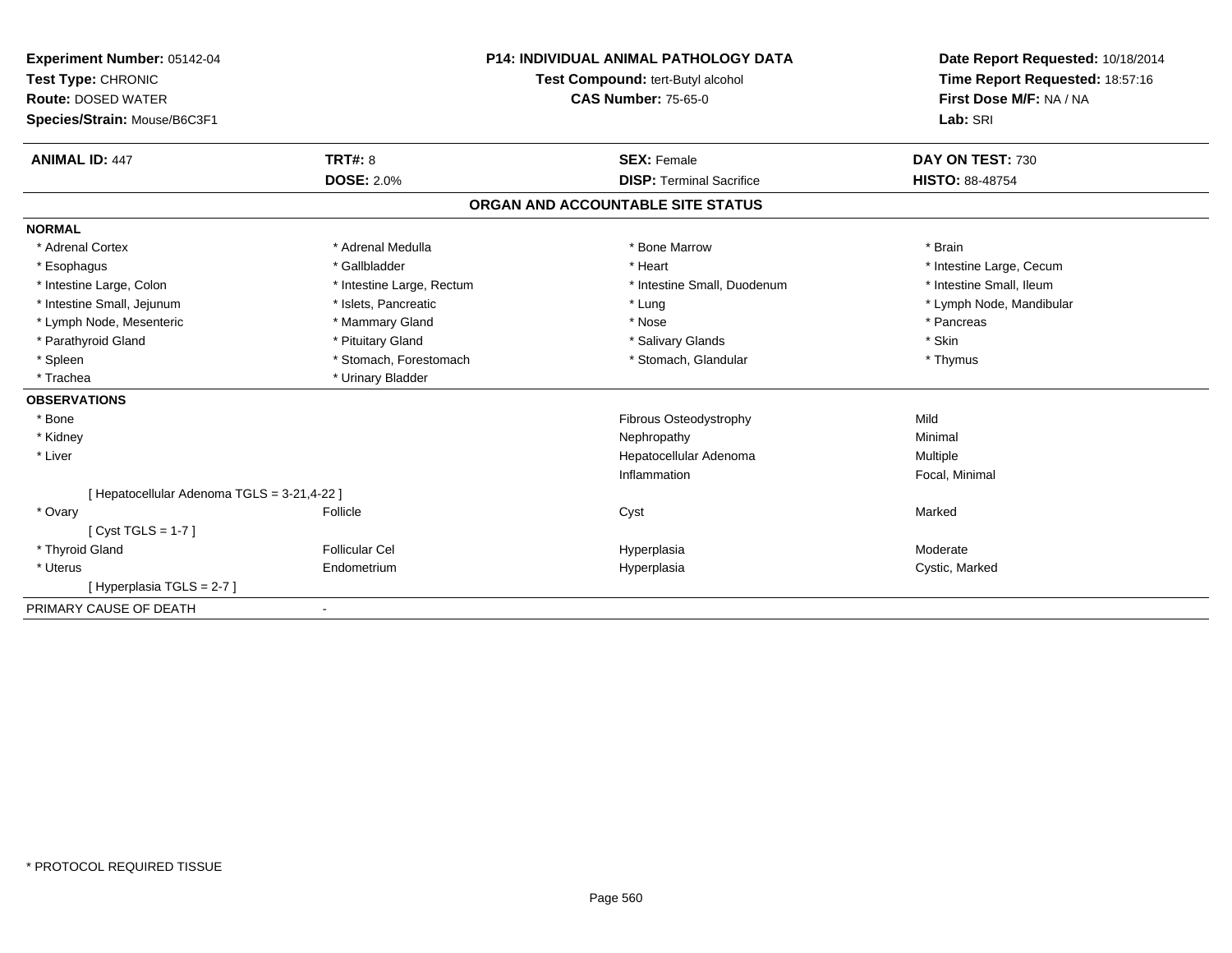| Experiment Number: 05142-04        | <b>P14: INDIVIDUAL ANIMAL PATHOLOGY DATA</b><br>Test Compound: tert-Butyl alcohol |                                   | Date Report Requested: 10/18/2014 |  |
|------------------------------------|-----------------------------------------------------------------------------------|-----------------------------------|-----------------------------------|--|
| Test Type: CHRONIC                 |                                                                                   |                                   | Time Report Requested: 18:57:16   |  |
| <b>Route: DOSED WATER</b>          |                                                                                   | <b>CAS Number: 75-65-0</b>        | First Dose M/F: NA / NA           |  |
| Species/Strain: Mouse/B6C3F1       |                                                                                   |                                   | Lab: SRI                          |  |
|                                    |                                                                                   |                                   |                                   |  |
| <b>ANIMAL ID: 448</b>              | <b>TRT#: 8</b>                                                                    | <b>SEX: Female</b>                | DAY ON TEST: 730                  |  |
|                                    | <b>DOSE: 2.0%</b>                                                                 | <b>DISP: Terminal Sacrifice</b>   | HISTO: 88-48755                   |  |
|                                    |                                                                                   | ORGAN AND ACCOUNTABLE SITE STATUS |                                   |  |
| <b>NORMAL</b>                      |                                                                                   |                                   |                                   |  |
| * Adrenal Cortex                   | * Adrenal Medulla                                                                 | * Bone Marrow                     | * Brain                           |  |
| * Esophagus                        | * Gallbladder                                                                     | * Heart                           | * Intestine Large, Cecum          |  |
| * Intestine Large, Colon           | * Intestine Large, Rectum                                                         | * Intestine Small, Duodenum       | * Intestine Small, Ileum          |  |
| * Intestine Small, Jejunum         | * Islets, Pancreatic                                                              | * Kidney                          | * Lung                            |  |
| * Lymph Node, Mandibular           | * Lymph Node, Mesenteric                                                          | * Mammary Gland                   | * Nose                            |  |
| * Pancreas                         | * Parathyroid Gland                                                               | * Pituitary Gland                 | * Salivary Glands                 |  |
| * Skin                             | * Spleen                                                                          | * Stomach, Forestomach            | * Stomach, Glandular              |  |
| * Thymus                           | * Trachea                                                                         | * Urinary Bladder                 |                                   |  |
| <b>OBSERVATIONS</b>                |                                                                                   |                                   |                                   |  |
| * Bone                             |                                                                                   | Fibrous Osteodystrophy            | Minimal                           |  |
| * Liver                            |                                                                                   | <b>Eosinophilic Focus</b>         |                                   |  |
|                                    |                                                                                   | Hepatocellular Adenoma            |                                   |  |
| [ Eosinophilic Focus TGLS = 4-21 ] |                                                                                   |                                   |                                   |  |
| * Ovary                            | Follicle                                                                          | Cyst                              | Marked                            |  |
| [Cyst TGLS = $3-7$ ]               |                                                                                   |                                   |                                   |  |
| * Thyroid Gland                    | <b>Follicular Cel</b>                                                             | Hyperplasia                       | Minimal                           |  |
| * Uterus                           |                                                                                   | Hydrometra                        | Moderate                          |  |
|                                    | Endometrium                                                                       | Hyperplasia                       | Cystic, Moderate                  |  |
| [ Hydrometra TGLS = 2-7 ]          |                                                                                   |                                   |                                   |  |
| [Hyperplasia TGLS = 1-7]           |                                                                                   |                                   |                                   |  |
| PRIMARY CAUSE OF DEATH             | $\blacksquare$                                                                    |                                   |                                   |  |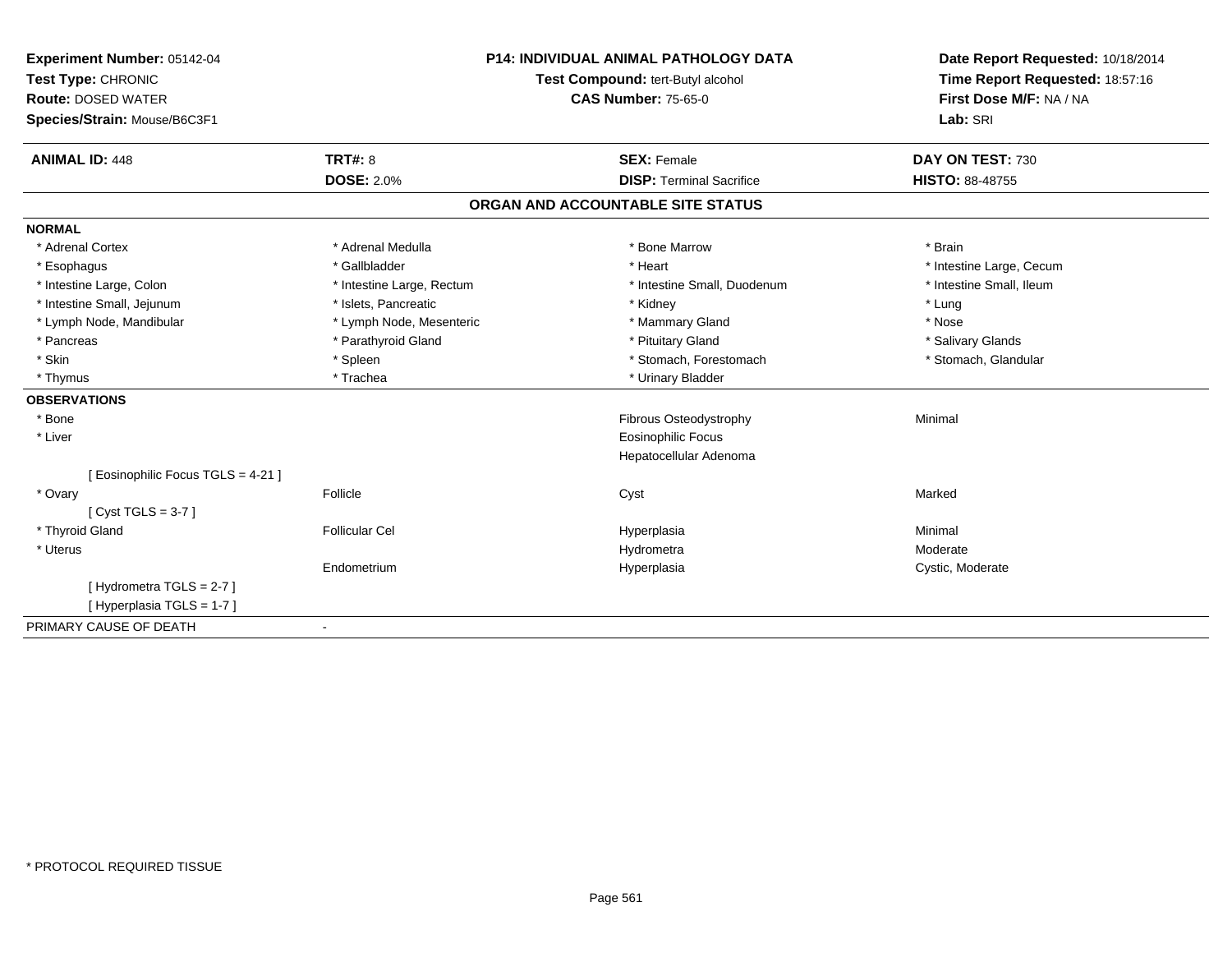| Experiment Number: 05142-04<br>Test Type: CHRONIC<br><b>Route: DOSED WATER</b><br>Species/Strain: Mouse/B6C3F1 |                            | <b>P14: INDIVIDUAL ANIMAL PATHOLOGY DATA</b><br>Test Compound: tert-Butyl alcohol<br><b>CAS Number: 75-65-0</b> | Date Report Requested: 10/18/2014<br>Time Report Requested: 18:57:16<br>First Dose M/F: NA / NA<br>Lab: SRI |
|----------------------------------------------------------------------------------------------------------------|----------------------------|-----------------------------------------------------------------------------------------------------------------|-------------------------------------------------------------------------------------------------------------|
| <b>ANIMAL ID: 449</b>                                                                                          | <b>TRT#: 8</b>             | <b>SEX: Female</b>                                                                                              | DAY ON TEST: 730                                                                                            |
|                                                                                                                | <b>DOSE: 2.0%</b>          | <b>DISP: Terminal Sacrifice</b>                                                                                 | <b>HISTO: 88-48756</b>                                                                                      |
|                                                                                                                |                            | ORGAN AND ACCOUNTABLE SITE STATUS                                                                               |                                                                                                             |
| <b>NORMAL</b>                                                                                                  |                            |                                                                                                                 |                                                                                                             |
| * Adrenal Cortex                                                                                               | * Adrenal Medulla          | $*$ Bone                                                                                                        | * Bone Marrow                                                                                               |
| * Brain                                                                                                        | * Esophagus                | * Gallbladder                                                                                                   | * Heart                                                                                                     |
| * Intestine Large, Cecum                                                                                       | * Intestine Large, Colon   | * Intestine Large, Rectum                                                                                       | * Intestine Small, Duodenum                                                                                 |
| * Intestine Small, Ileum                                                                                       | * Intestine Small, Jejunum | * Islets, Pancreatic                                                                                            | * Lung                                                                                                      |
| * Mammary Gland                                                                                                | * Nose                     | * Ovary                                                                                                         | * Pancreas                                                                                                  |
| * Parathyroid Gland                                                                                            | * Pituitary Gland          | * Salivary Glands                                                                                               | * Skin                                                                                                      |
| * Stomach, Forestomach                                                                                         | * Stomach, Glandular       | * Trachea                                                                                                       | * Urinary Bladder                                                                                           |
| <b>OBSERVATIONS</b>                                                                                            |                            |                                                                                                                 |                                                                                                             |
| * Kidney                                                                                                       |                            | Nephropathy                                                                                                     | Mild                                                                                                        |
| * Liver                                                                                                        |                            | <b>Eosinophilic Focus</b>                                                                                       |                                                                                                             |
|                                                                                                                |                            | Hepatocellular Adenoma                                                                                          | Multiple                                                                                                    |
| [ Eosinophilic Focus TGLS = 8-25,13-28,14-29 ]                                                                 |                            |                                                                                                                 |                                                                                                             |
| [ Hepatocellular Adenoma TGLS = 4-21,5-22,6-23,7-24 ]                                                          |                            |                                                                                                                 |                                                                                                             |
| Lymph Node                                                                                                     | <b>Iliac</b>               | Lymphoma Malignant Mixed                                                                                        |                                                                                                             |
|                                                                                                                | Lumbar                     | Lymphoma Malignant Mixed                                                                                        |                                                                                                             |
| [ Lymphoma Malignant Mixed TGLS = 12-5,9-26,10-27 ]                                                            |                            |                                                                                                                 |                                                                                                             |
| [ Lymphoma Malignant Mixed TGLS = 12-5,9-26,10-27 ]                                                            |                            |                                                                                                                 |                                                                                                             |
| * Lymph Node, Mandibular                                                                                       |                            | Lymphoma Malignant Mixed                                                                                        |                                                                                                             |
| [ Lymphoma Malignant Mixed TGLS = 12-5,9-26,10-27 ]                                                            |                            |                                                                                                                 |                                                                                                             |
| * Lymph Node, Mesenteric                                                                                       |                            | Lymphoma Malignant Mixed                                                                                        |                                                                                                             |
| [ Lymphoma Malignant Mixed TGLS = 12-5,9-26,10-27 ]                                                            |                            |                                                                                                                 |                                                                                                             |
| Mesentery                                                                                                      |                            | Lymphoma Malignant Mixed                                                                                        |                                                                                                             |
| * Spleen                                                                                                       |                            | Lymphoma Malignant Mixed                                                                                        |                                                                                                             |
| [ Lymphoma Malignant Mixed TGLS = 3-6 ]                                                                        |                            |                                                                                                                 |                                                                                                             |
| * Thymus                                                                                                       |                            | Lymphoma Malignant Mixed                                                                                        |                                                                                                             |
| * Thyroid Gland                                                                                                | <b>Follicular Cel</b>      | Adenoma                                                                                                         |                                                                                                             |
|                                                                                                                | <b>Follicular Cel</b>      | Hyperplasia                                                                                                     | Mild                                                                                                        |
| * Uterus                                                                                                       |                            | Hydrometra                                                                                                      | Moderate                                                                                                    |
|                                                                                                                | Endometrium                | Hyperplasia                                                                                                     | Cystic, Moderate                                                                                            |
| [Hydrometra TGLS = 1-7]                                                                                        |                            |                                                                                                                 |                                                                                                             |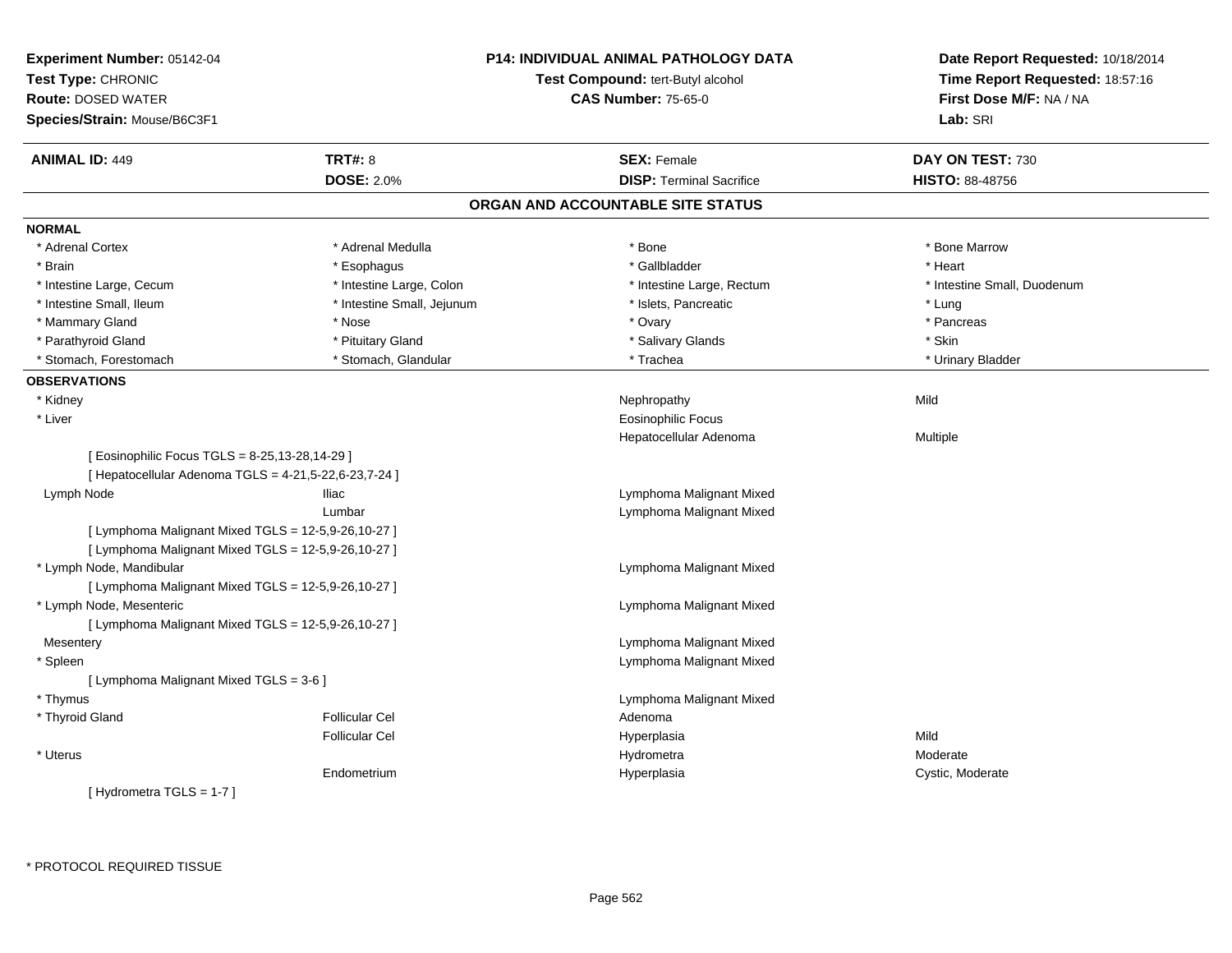| <b>Experiment Number: 05142-04</b><br>Test Type: CHRONIC |                   | <b>P14: INDIVIDUAL ANIMAL PATHOLOGY DATA</b> | Date Report Requested: 10/18/2014 |  |
|----------------------------------------------------------|-------------------|----------------------------------------------|-----------------------------------|--|
|                                                          |                   | Test Compound: tert-Butyl alcohol            | Time Report Requested: 18:57:16   |  |
| <b>Route: DOSED WATER</b>                                |                   | <b>CAS Number: 75-65-0</b>                   | First Dose M/F: NA / NA           |  |
| Species/Strain: Mouse/B6C3F1                             |                   |                                              | Lab: SRI                          |  |
| <b>ANIMAL ID: 449</b>                                    | TRT#: 8           | <b>SEX: Female</b>                           | DAY ON TEST: 730                  |  |
|                                                          | <b>DOSE: 2.0%</b> | <b>DISP:</b> Terminal Sacrifice              | <b>HISTO: 88-48756</b>            |  |
|                                                          |                   | ORGAN AND ACCOUNTABLE SITE STATUS            |                                   |  |
| [Hyperplasia TGLS = 2-7 ]                                |                   |                                              |                                   |  |
| PRIMARY CAUSE OF DEATH                                   |                   |                                              |                                   |  |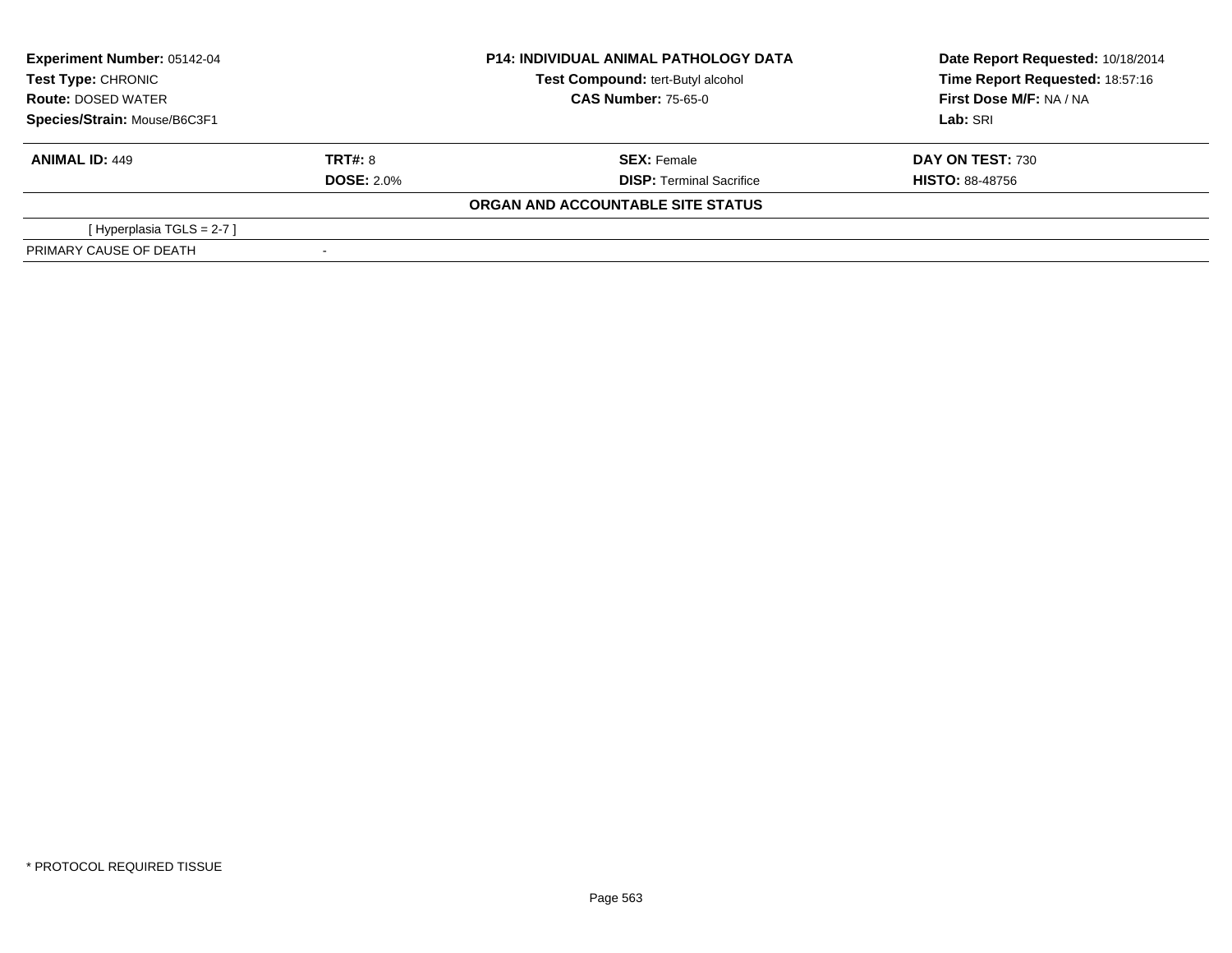| Experiment Number: 05142-04                 |                          | <b>P14: INDIVIDUAL ANIMAL PATHOLOGY DATA</b> | Date Report Requested: 10/18/2014 |
|---------------------------------------------|--------------------------|----------------------------------------------|-----------------------------------|
| Test Type: CHRONIC                          |                          | Test Compound: tert-Butyl alcohol            | Time Report Requested: 18:57:16   |
| <b>Route: DOSED WATER</b>                   |                          | <b>CAS Number: 75-65-0</b>                   | First Dose M/F: NA / NA           |
| Species/Strain: Mouse/B6C3F1                |                          |                                              | Lab: SRI                          |
| <b>ANIMAL ID: 450</b>                       | TRT#: 8                  | <b>SEX: Female</b>                           | DAY ON TEST: 730                  |
|                                             | <b>DOSE: 2.0%</b>        | <b>DISP: Terminal Sacrifice</b>              | HISTO: 88-48757                   |
|                                             |                          | ORGAN AND ACCOUNTABLE SITE STATUS            |                                   |
| <b>NORMAL</b>                               |                          |                                              |                                   |
| * Adrenal Cortex                            | * Adrenal Medulla        | * Bone                                       | * Bone Marrow                     |
| * Brain                                     | * Esophagus              | * Gallbladder                                | * Heart                           |
| * Intestine Large, Cecum                    | * Intestine Large, Colon | * Intestine Large, Rectum                    | * Intestine Small, Duodenum       |
| * Intestine Small, Ileum                    | * Islets, Pancreatic     | * Lung                                       | * Lymph Node, Mandibular          |
| * Lymph Node, Mesenteric                    | * Mammary Gland          | * Nose                                       | * Ovary                           |
| * Pancreas                                  | * Parathyroid Gland      | * Pituitary Gland                            | * Salivary Glands                 |
| * Skin                                      | * Stomach, Forestomach   | * Stomach, Glandular                         | * Thymus                          |
| * Trachea                                   | * Urinary Bladder        |                                              |                                   |
| <b>OBSERVATIONS</b>                         |                          |                                              |                                   |
| * Intestine Small, Jejunum                  |                          | Hyperplasia                                  | Lymphoid, Mild                    |
| [Hyperplasia TGLS = 4-21]                   |                          |                                              |                                   |
| * Kidney                                    |                          | Nephropathy                                  | Mild                              |
| * Liver                                     |                          | Hepatocellular Adenoma                       | <b>Multiple</b>                   |
| [ Hepatocellular Adenoma TGLS = 5-22,6-23 ] |                          |                                              |                                   |
| * Spleen                                    |                          | Hyperplasia                                  | Lymphoid, Mild                    |
| [Hyperplasia TGLS = $3-6$ ]                 |                          |                                              |                                   |
| * Thyroid Gland                             | Follicular Cel           | Hyperplasia                                  | Mild                              |
| * Uterus                                    |                          | Hydrometra                                   | Moderate                          |
|                                             | Endometrium              | Hyperplasia                                  | Cystic, Marked                    |
| [Hydrometra TGLS = 1-7]                     |                          |                                              |                                   |
| [Hyperplasia TGLS = 2-7]                    |                          |                                              |                                   |
| PRIMARY CAUSE OF DEATH                      | $\blacksquare$           |                                              |                                   |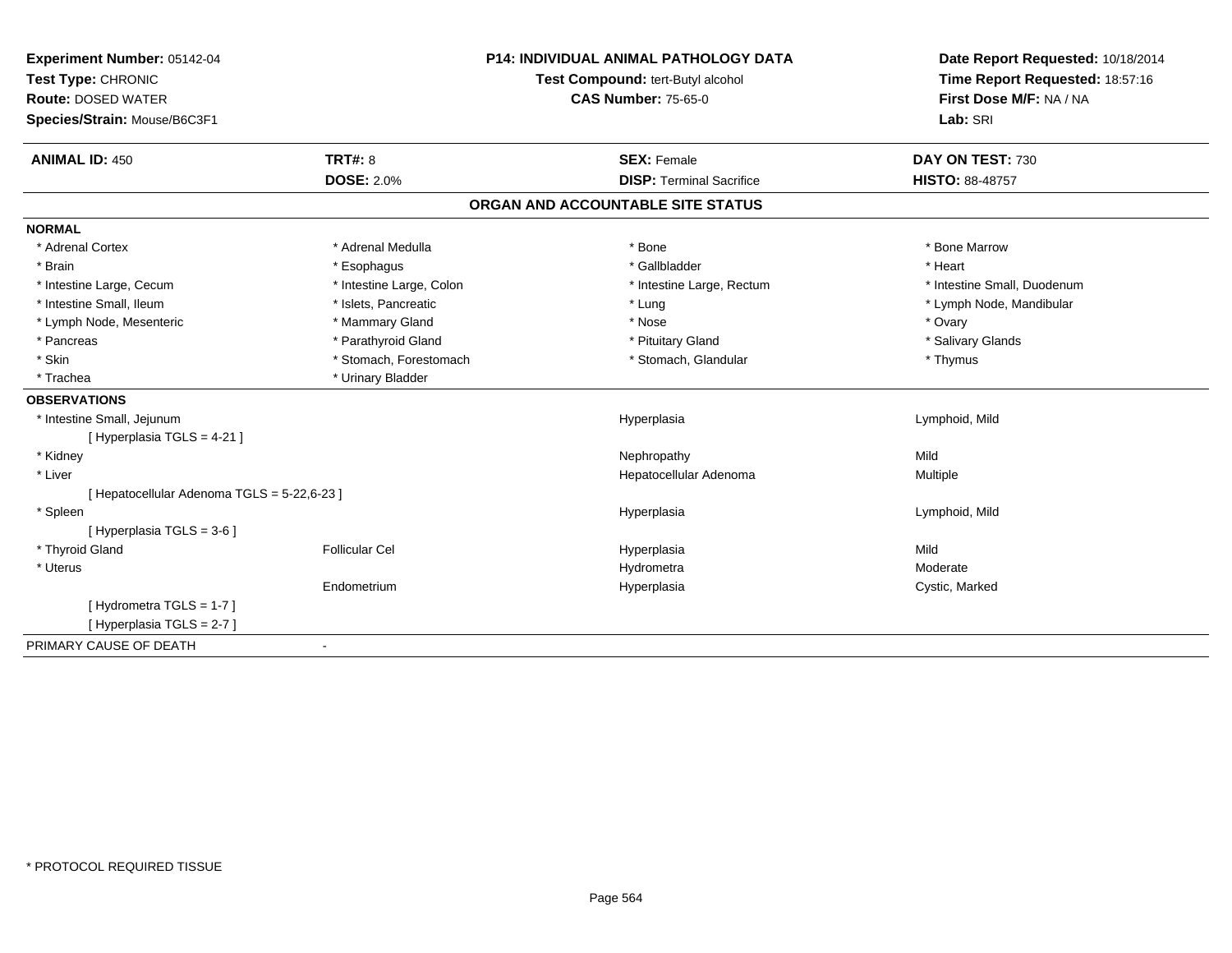| <b>Experiment Number: 05142-04</b><br>Test Type: CHRONIC<br><b>Route: DOSED WATER</b><br>Species/Strain: Mouse/B6C3F1 |                            | <b>P14: INDIVIDUAL ANIMAL PATHOLOGY DATA</b><br>Test Compound: tert-Butyl alcohol<br><b>CAS Number: 75-65-0</b> | Date Report Requested: 10/18/2014<br>Time Report Requested: 18:57:16<br>First Dose M/F: NA / NA<br>Lab: SRI |
|-----------------------------------------------------------------------------------------------------------------------|----------------------------|-----------------------------------------------------------------------------------------------------------------|-------------------------------------------------------------------------------------------------------------|
| <b>ANIMAL ID: 451</b>                                                                                                 | <b>TRT#: 8</b>             | <b>SEX: Female</b>                                                                                              | DAY ON TEST: 730                                                                                            |
|                                                                                                                       | <b>DOSE: 2.0%</b>          | <b>DISP: Terminal Sacrifice</b>                                                                                 | <b>HISTO: 88-48758</b>                                                                                      |
|                                                                                                                       |                            | ORGAN AND ACCOUNTABLE SITE STATUS                                                                               |                                                                                                             |
| <b>NORMAL</b>                                                                                                         |                            |                                                                                                                 |                                                                                                             |
| * Adrenal Cortex                                                                                                      | * Adrenal Medulla          | * Bone                                                                                                          | * Bone Marrow                                                                                               |
| * Brain                                                                                                               | * Esophagus                | * Gallbladder                                                                                                   | * Heart                                                                                                     |
| * Intestine Large, Cecum                                                                                              | * Intestine Large, Colon   | * Intestine Large, Rectum                                                                                       | * Intestine Small, Duodenum                                                                                 |
| * Intestine Small, Ileum                                                                                              | * Intestine Small, Jejunum | * Islets, Pancreatic                                                                                            | * Lung                                                                                                      |
| * Mammary Gland                                                                                                       | * Nose                     | * Pancreas                                                                                                      | * Parathyroid Gland                                                                                         |
| * Salivary Glands                                                                                                     | * Skin                     | * Stomach, Forestomach                                                                                          | * Stomach, Glandular                                                                                        |
| * Trachea                                                                                                             | * Urinary Bladder          |                                                                                                                 |                                                                                                             |
| <b>OBSERVATIONS</b>                                                                                                   |                            |                                                                                                                 |                                                                                                             |
| * Kidney                                                                                                              |                            | Nephropathy                                                                                                     | Minimal                                                                                                     |
| * Liver                                                                                                               |                            | Eosinophilic Focus                                                                                              |                                                                                                             |
|                                                                                                                       |                            | Hepatocellular Adenoma                                                                                          | Multiple                                                                                                    |
| [ Eosinophilic Focus TGLS = 11-25 ]                                                                                   |                            |                                                                                                                 |                                                                                                             |
| [ Hepatocellular Adenoma TGLS = 7-23,8-24 ]                                                                           |                            |                                                                                                                 |                                                                                                             |
| Lymph Node                                                                                                            | Axillary                   | Lymphoma Malignant Mixed                                                                                        |                                                                                                             |
|                                                                                                                       | Mediastinal                | Lymphoma Malignant Mixed                                                                                        |                                                                                                             |
|                                                                                                                       | Renal                      | Lymphoma Malignant Mixed                                                                                        |                                                                                                             |
| [ Lymphoma Malignant Mixed TGLS = 9-2,6-22,2-8,1-21 ]                                                                 |                            |                                                                                                                 |                                                                                                             |
| [ Lymphoma Malignant Mixed TGLS = 9-2,6-22,2-8,1-21 ]                                                                 |                            |                                                                                                                 |                                                                                                             |
| [ Lymphoma Malignant Mixed TGLS = 9-2,6-22,2-8,1-21 ]                                                                 |                            |                                                                                                                 |                                                                                                             |
| * Lymph Node, Mandibular                                                                                              |                            | Lymphoma Malignant Mixed                                                                                        |                                                                                                             |
| [ Lymphoma Malignant Mixed TGLS = 9-2,6-22,2-8,1-21 ]                                                                 |                            |                                                                                                                 |                                                                                                             |
| * Lymph Node, Mesenteric                                                                                              |                            | Lymphoma Malignant Mixed                                                                                        |                                                                                                             |
| [ Lymphoma Malignant Mixed TGLS = 6-22,2-8,1-21,9-2 ]                                                                 |                            |                                                                                                                 |                                                                                                             |
| * Ovary                                                                                                               | Follicle                   | Cyst                                                                                                            | Mild                                                                                                        |
| * Pituitary Gland                                                                                                     |                            | Angiectasis                                                                                                     | Mild                                                                                                        |
| * Spleen                                                                                                              |                            | Lymphoma Malignant Mixed                                                                                        |                                                                                                             |
| [ Lymphoma Malignant Mixed TGLS = 5-6 ]                                                                               |                            |                                                                                                                 |                                                                                                             |
| * Thymus                                                                                                              |                            | Lymphoma Malignant Mixed                                                                                        |                                                                                                             |
| [ Lymphoma Malignant Mixed TGLS = 10-2 ]                                                                              |                            |                                                                                                                 |                                                                                                             |
| * Thyroid Gland                                                                                                       | <b>Follicular Cel</b>      | Adenoma                                                                                                         |                                                                                                             |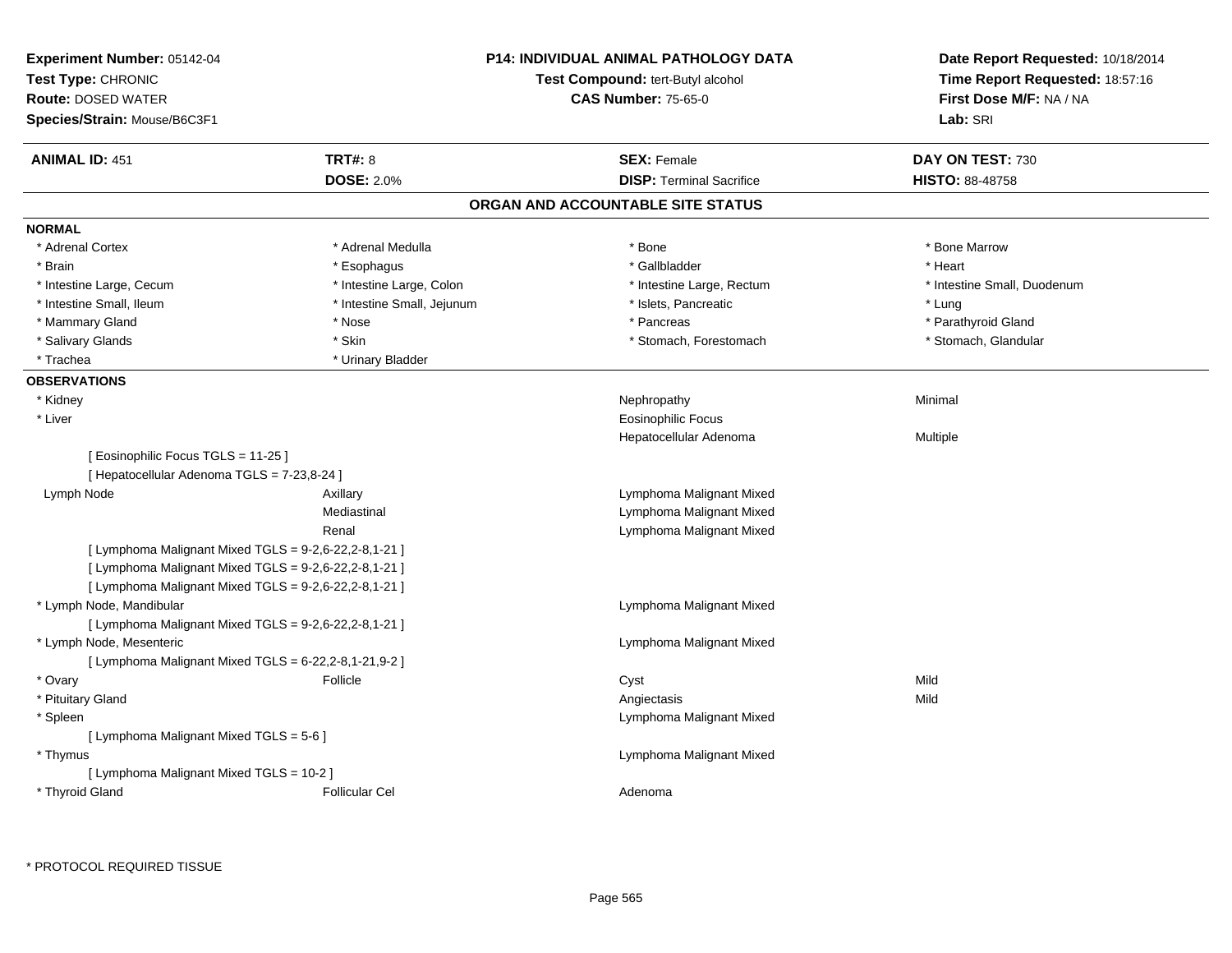| Experiment Number: 05142-04<br><b>Test Type: CHRONIC</b><br><b>Route: DOSED WATER</b><br>Species/Strain: Mouse/B6C3F1 |                   | P14: INDIVIDUAL ANIMAL PATHOLOGY DATA<br>Test Compound: tert-Butyl alcohol<br><b>CAS Number: 75-65-0</b> | Date Report Requested: 10/18/2014<br>Time Report Requested: 18:57:16<br>First Dose M/F: NA / NA<br>Lab: SRI |
|-----------------------------------------------------------------------------------------------------------------------|-------------------|----------------------------------------------------------------------------------------------------------|-------------------------------------------------------------------------------------------------------------|
| <b>ANIMAL ID: 451</b>                                                                                                 | TRT#: 8           | <b>SEX: Female</b>                                                                                       | DAY ON TEST: 730                                                                                            |
|                                                                                                                       | <b>DOSE: 2.0%</b> | <b>DISP: Terminal Sacrifice</b>                                                                          | <b>HISTO: 88-48758</b>                                                                                      |
|                                                                                                                       |                   | ORGAN AND ACCOUNTABLE SITE STATUS                                                                        |                                                                                                             |
|                                                                                                                       | Follicular Cel    | Hyperplasia                                                                                              | Mild                                                                                                        |
| * Uterus                                                                                                              |                   | Hydrometra                                                                                               | Moderate                                                                                                    |
|                                                                                                                       | Endometrium       | Hyperplasia                                                                                              | Cystic, Moderate                                                                                            |
| [Hydrometra TGLS = $3-7$ ]                                                                                            |                   |                                                                                                          |                                                                                                             |
| [Hyperplasia TGLS = 4-7]                                                                                              |                   |                                                                                                          |                                                                                                             |
| PRIMARY CAUSE OF DEATH                                                                                                |                   |                                                                                                          |                                                                                                             |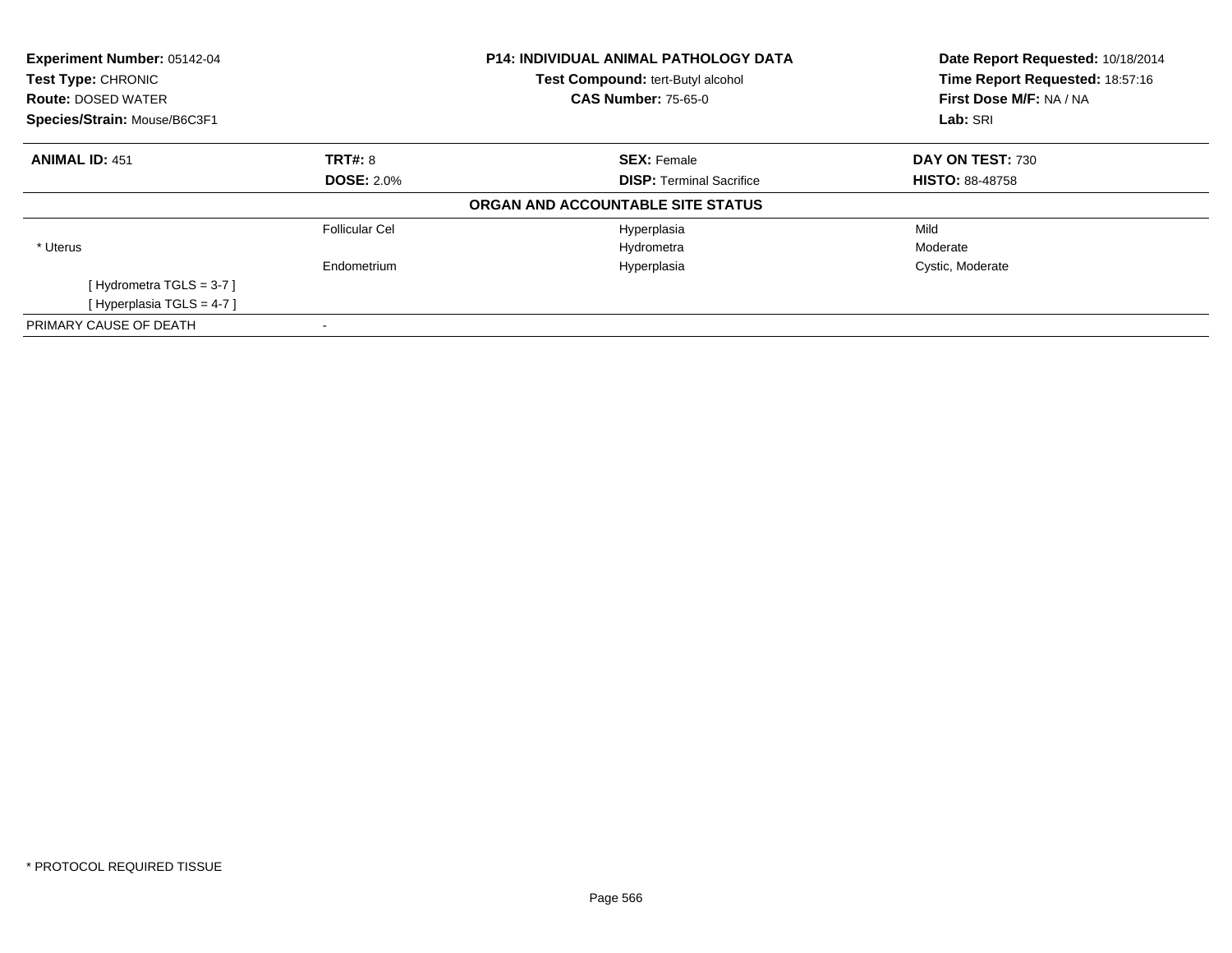| Experiment Number: 05142-04                   |                                   | <b>P14: INDIVIDUAL ANIMAL PATHOLOGY DATA</b> | Date Report Requested: 10/18/2014 |
|-----------------------------------------------|-----------------------------------|----------------------------------------------|-----------------------------------|
| Test Type: CHRONIC                            | Test Compound: tert-Butyl alcohol |                                              | Time Report Requested: 18:57:16   |
| <b>Route: DOSED WATER</b>                     |                                   | <b>CAS Number: 75-65-0</b>                   | First Dose M/F: NA / NA           |
| Species/Strain: Mouse/B6C3F1                  |                                   |                                              | Lab: SRI                          |
| <b>ANIMAL ID: 452</b>                         | <b>TRT#: 8</b>                    | <b>SEX: Female</b>                           | DAY ON TEST: 730                  |
|                                               | <b>DOSE: 2.0%</b>                 | <b>DISP: Terminal Sacrifice</b>              | <b>HISTO: 88-48759</b>            |
|                                               |                                   | ORGAN AND ACCOUNTABLE SITE STATUS            |                                   |
| <b>NORMAL</b>                                 |                                   |                                              |                                   |
| * Adrenal Cortex                              | * Adrenal Medulla                 | * Bone                                       | * Bone Marrow                     |
| * Brain                                       | * Esophagus                       | * Gallbladder                                | * Heart                           |
| * Intestine Large, Cecum                      | * Intestine Large, Colon          | * Intestine Large, Rectum                    | * Intestine Small, Duodenum       |
| * Intestine Small, Ileum                      | * Intestine Small, Jejunum        | * Islets, Pancreatic                         | * Kidney                          |
| * Lung                                        | * Lymph Node, Mandibular          | * Lymph Node, Mesenteric                     | * Mammary Gland                   |
| * Nose                                        | * Ovary                           | * Pancreas                                   | * Pituitary Gland                 |
| * Salivary Glands                             | * Skin                            | * Spleen                                     | * Stomach, Forestomach            |
| * Stomach, Glandular                          | * Trachea                         | * Urinary Bladder                            |                                   |
| <b>MISSING</b>                                |                                   |                                              |                                   |
| * Parathyroid Gland                           |                                   |                                              |                                   |
| <b>INSUFFICIENT TISSUE</b>                    |                                   |                                              |                                   |
| * Thymus                                      |                                   |                                              |                                   |
| <b>OBSERVATIONS</b>                           |                                   |                                              |                                   |
| * Liver                                       |                                   | <b>Eosinophilic Focus</b>                    |                                   |
|                                               |                                   | Hepatocellular Adenoma                       |                                   |
|                                               |                                   | Hepatocellular Carcinoma                     | Multiple                          |
| [Eosinophilic Focus TGLS = 6-25]              |                                   |                                              |                                   |
| [ Hepatocellular Adenoma TGLS = 5-24 ]        |                                   |                                              |                                   |
| [ Hepatocellular Carcinoma TGLS = 3-22,4-23 ] |                                   |                                              |                                   |
| Mesentery                                     | Fat                               | Necrosis                                     | Moderate                          |
| [Necrosis $TGLS = 2-21$ ]                     |                                   |                                              |                                   |
| * Thyroid Gland                               | <b>Follicular Cel</b>             | Hyperplasia                                  | Minimal                           |
| * Uterus                                      |                                   | Hydrometra                                   | Moderate                          |
|                                               | Endometrium                       | Hyperplasia                                  | Cystic, Moderate                  |
| [Hydrometra TGLS = 1-7]                       |                                   |                                              |                                   |
| PRIMARY CAUSE OF DEATH                        | $\overline{a}$                    |                                              |                                   |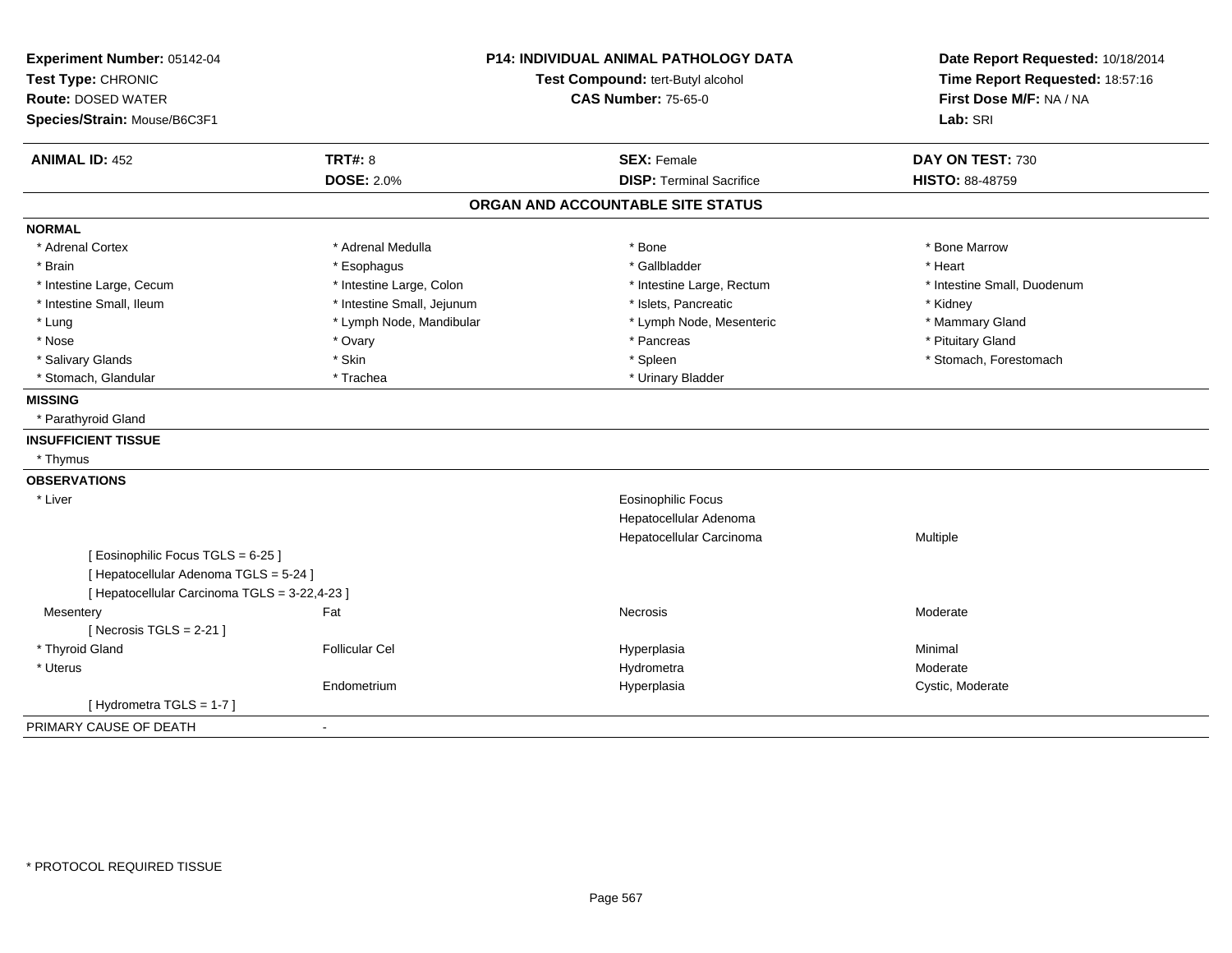| <b>Experiment Number: 05142-04</b><br>Test Type: CHRONIC<br><b>Route: DOSED WATER</b><br>Species/Strain: Mouse/B6C3F1<br><b>ANIMAL ID: 453</b> | <b>TRT#: 8</b>             | <b>P14: INDIVIDUAL ANIMAL PATHOLOGY DATA</b><br>Test Compound: tert-Butyl alcohol<br><b>CAS Number: 75-65-0</b><br><b>SEX: Female</b> | Date Report Requested: 10/18/2014<br>Time Report Requested: 18:57:16<br>First Dose M/F: NA / NA<br>Lab: SRI<br>DAY ON TEST: 730 |
|------------------------------------------------------------------------------------------------------------------------------------------------|----------------------------|---------------------------------------------------------------------------------------------------------------------------------------|---------------------------------------------------------------------------------------------------------------------------------|
|                                                                                                                                                | <b>DOSE: 2.0%</b>          | <b>DISP: Terminal Sacrifice</b>                                                                                                       | <b>HISTO: 88-48760</b>                                                                                                          |
|                                                                                                                                                |                            | ORGAN AND ACCOUNTABLE SITE STATUS                                                                                                     |                                                                                                                                 |
| <b>NORMAL</b>                                                                                                                                  |                            |                                                                                                                                       |                                                                                                                                 |
| * Adrenal Cortex                                                                                                                               | * Adrenal Medulla          | * Bone                                                                                                                                | * Bone Marrow                                                                                                                   |
| * Brain                                                                                                                                        | * Esophagus                | * Gallbladder                                                                                                                         | * Heart                                                                                                                         |
| * Intestine Large, Cecum                                                                                                                       | * Intestine Large, Colon   | * Intestine Large, Rectum                                                                                                             | * Intestine Small, Duodenum                                                                                                     |
| * Intestine Small, Ileum                                                                                                                       | * Intestine Small, Jejunum | * Islets, Pancreatic                                                                                                                  | * Kidney                                                                                                                        |
| * Liver                                                                                                                                        | * Lung                     | * Lymph Node, Mesenteric                                                                                                              | * Mammary Gland                                                                                                                 |
| * Nose                                                                                                                                         | * Pancreas                 | * Parathyroid Gland                                                                                                                   | * Salivary Glands                                                                                                               |
| * Skin                                                                                                                                         | * Spleen                   | * Stomach, Forestomach                                                                                                                | * Stomach, Glandular                                                                                                            |
| * Thymus                                                                                                                                       | * Trachea                  | * Urinary Bladder                                                                                                                     |                                                                                                                                 |
| <b>MISSING</b>                                                                                                                                 |                            |                                                                                                                                       |                                                                                                                                 |
| * Lymph Node, Mandibular                                                                                                                       |                            |                                                                                                                                       |                                                                                                                                 |
| <b>OBSERVATIONS</b>                                                                                                                            |                            |                                                                                                                                       |                                                                                                                                 |
| * Ovary                                                                                                                                        | Follicle                   | Cyst                                                                                                                                  | Moderate                                                                                                                        |
| [Cyst TGLS = $1-7$ ]                                                                                                                           |                            |                                                                                                                                       |                                                                                                                                 |
| * Pituitary Gland                                                                                                                              | Pars Distalis              | Adenoma                                                                                                                               |                                                                                                                                 |
| [Adenoma TGLS = $2-1$ ]                                                                                                                        |                            |                                                                                                                                       |                                                                                                                                 |
| * Thyroid Gland                                                                                                                                |                            | Degeneration                                                                                                                          | Cystic, Minimal                                                                                                                 |
|                                                                                                                                                | Follicular Cel             | Hyperplasia                                                                                                                           | Mild                                                                                                                            |
| * Uterus                                                                                                                                       | Endometrium                | Hyperplasia                                                                                                                           | Cystic, Moderate                                                                                                                |
| PRIMARY CAUSE OF DEATH                                                                                                                         |                            |                                                                                                                                       |                                                                                                                                 |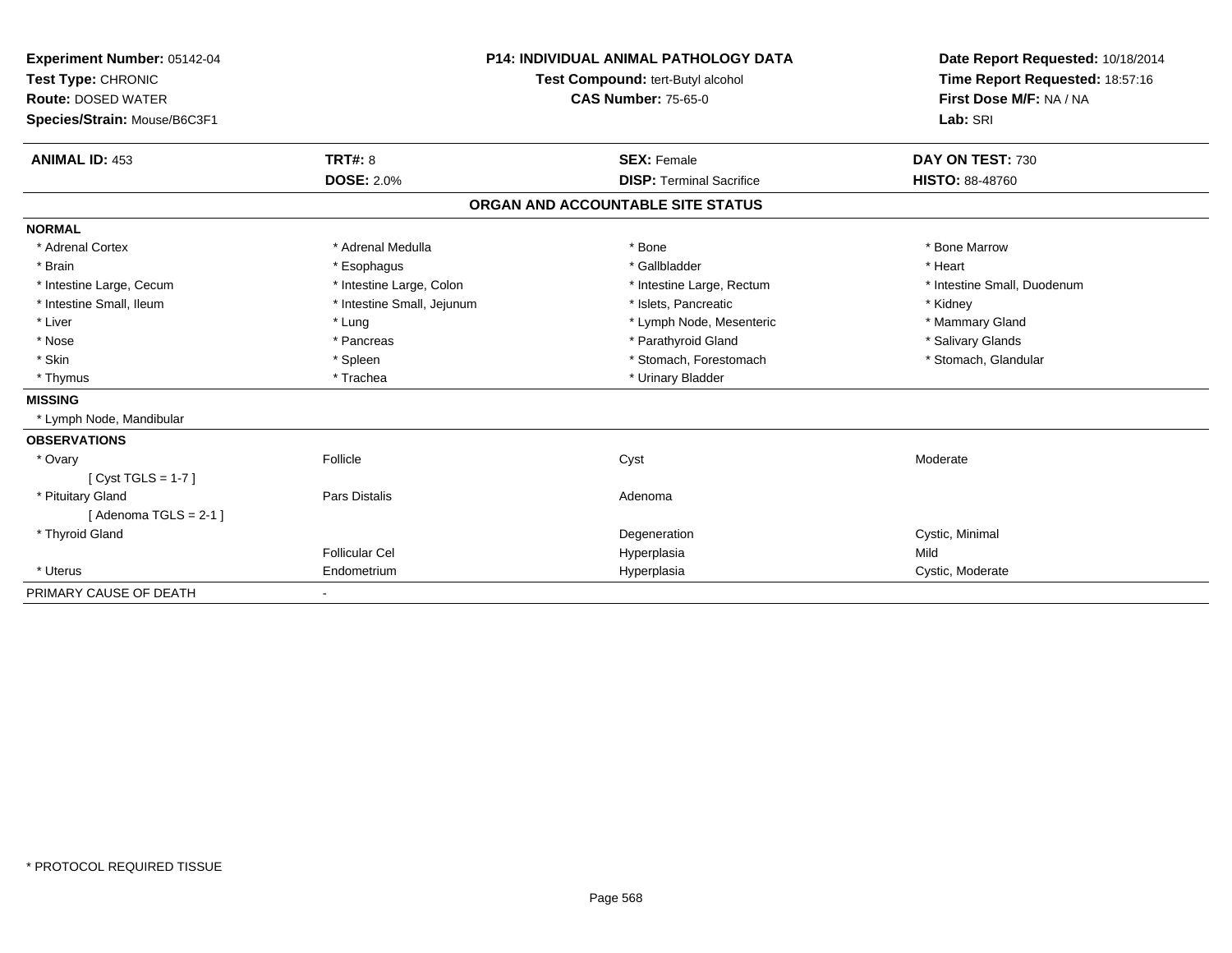| Experiment Number: 05142-04                 | <b>P14: INDIVIDUAL ANIMAL PATHOLOGY DATA</b> |                                   | Date Report Requested: 10/18/2014 |
|---------------------------------------------|----------------------------------------------|-----------------------------------|-----------------------------------|
| Test Type: CHRONIC                          |                                              | Test Compound: tert-Butyl alcohol | Time Report Requested: 18:57:16   |
| <b>Route: DOSED WATER</b>                   |                                              | <b>CAS Number: 75-65-0</b>        | First Dose M/F: NA / NA           |
| Species/Strain: Mouse/B6C3F1                |                                              |                                   | Lab: SRI                          |
|                                             |                                              |                                   |                                   |
| <b>ANIMAL ID: 454</b>                       | <b>TRT#: 8</b>                               | <b>SEX: Female</b>                | DAY ON TEST: 730                  |
|                                             | <b>DOSE: 2.0%</b>                            | <b>DISP: Terminal Sacrifice</b>   | HISTO: 88-48761                   |
|                                             |                                              | ORGAN AND ACCOUNTABLE SITE STATUS |                                   |
| <b>NORMAL</b>                               |                                              |                                   |                                   |
| * Adrenal Cortex                            | * Adrenal Medulla                            | * Bone Marrow                     | * Brain                           |
| * Esophagus                                 | * Gallbladder                                | * Heart                           | * Intestine Large, Cecum          |
| * Intestine Large, Colon                    | * Intestine Large, Rectum                    | * Intestine Small. Duodenum       | * Intestine Small, Ileum          |
| * Intestine Small, Jejunum                  | * Islets, Pancreatic                         | * Kidney                          | * Lung                            |
| * Lymph Node, Mandibular                    | * Lymph Node, Mesenteric                     | * Mammary Gland                   | * Nose                            |
| * Ovary                                     | * Pancreas                                   | * Parathyroid Gland               | * Salivary Glands                 |
| * Skin                                      | * Spleen                                     | * Stomach, Forestomach            | * Stomach, Glandular              |
| * Thymus                                    | * Trachea                                    | * Urinary Bladder                 |                                   |
| <b>OBSERVATIONS</b>                         |                                              |                                   |                                   |
| * Bone                                      |                                              | Fibrous Osteodystrophy            | Mild                              |
| * Liver                                     |                                              | Eosinophilic Focus                |                                   |
|                                             |                                              | Hepatocellular Adenoma            | Multiple                          |
|                                             |                                              | Hepatocellular Carcinoma          |                                   |
|                                             |                                              | Inflammation                      | Focal, Minimal                    |
| [Eosinophilic Focus TGLS = 3-23]            |                                              |                                   |                                   |
| [ Hepatocellular Adenoma TGLS = 1-21,3-23 ] |                                              |                                   |                                   |
| [ Hepatocellular Carcinoma TGLS = 2-22 ]    |                                              |                                   |                                   |
| * Pituitary Gland                           | Pars Distalis                                | Adenoma                           |                                   |
| * Thyroid Gland                             | <b>Follicular Cel</b>                        | Hyperplasia                       | Mild                              |
| * Uterus                                    | Endometrium                                  | Hyperplasia                       | Cystic, Moderate                  |
| PRIMARY CAUSE OF DEATH                      | $\sim$                                       |                                   |                                   |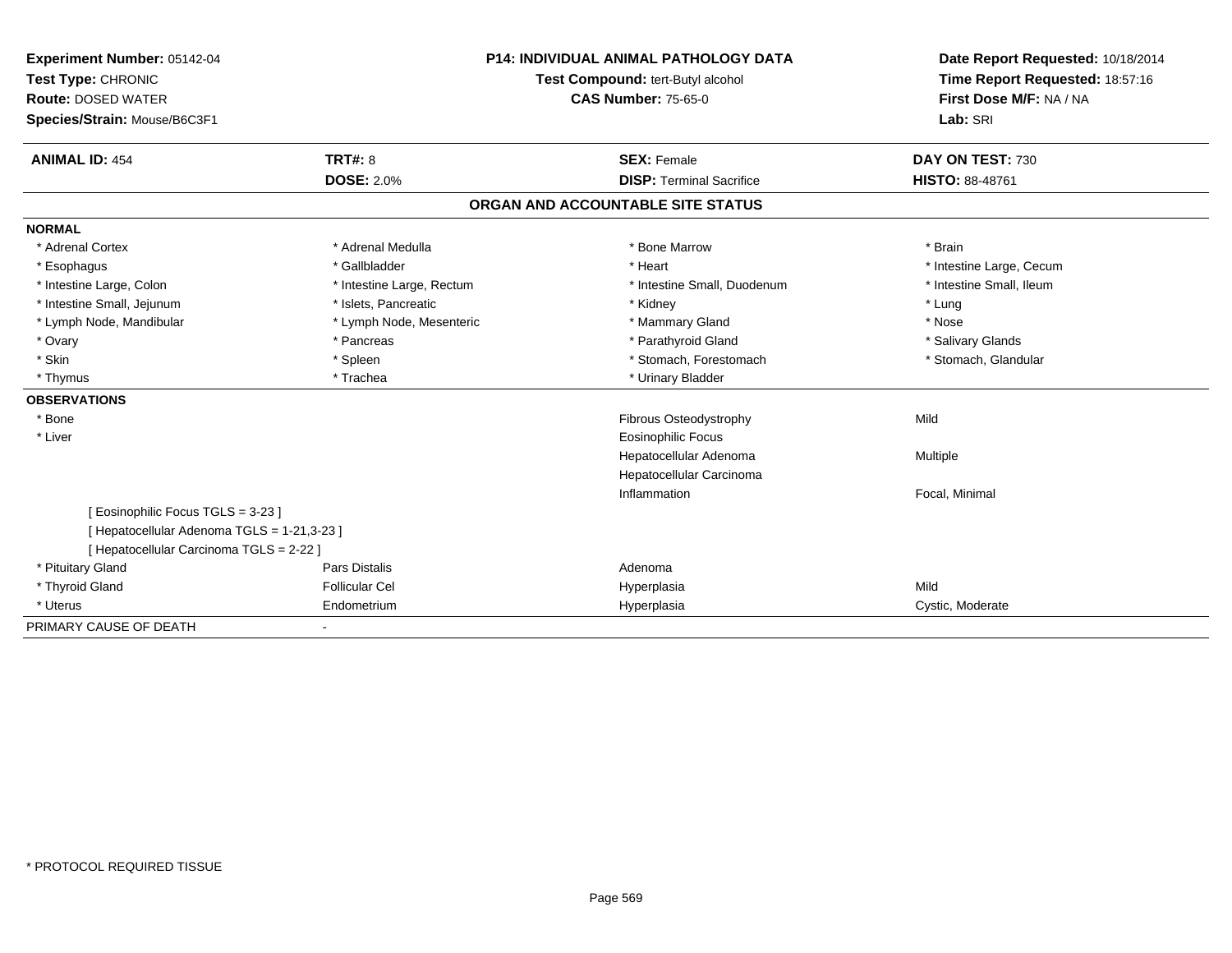| Experiment Number: 05142-04<br>Test Type: CHRONIC<br><b>Route: DOSED WATER</b><br>Species/Strain: Mouse/B6C3F1 |                            | <b>P14: INDIVIDUAL ANIMAL PATHOLOGY DATA</b><br><b>Test Compound: tert-Butyl alcohol</b><br><b>CAS Number: 75-65-0</b> | Date Report Requested: 10/18/2014<br>Time Report Requested: 18:57:16<br>First Dose M/F: NA / NA<br>Lab: SRI |
|----------------------------------------------------------------------------------------------------------------|----------------------------|------------------------------------------------------------------------------------------------------------------------|-------------------------------------------------------------------------------------------------------------|
| <b>ANIMAL ID: 455</b>                                                                                          | <b>TRT#: 8</b>             | <b>SEX: Female</b>                                                                                                     | DAY ON TEST: 730                                                                                            |
|                                                                                                                | <b>DOSE: 2.0%</b>          | <b>DISP: Terminal Sacrifice</b>                                                                                        | <b>HISTO: 88-48762</b>                                                                                      |
|                                                                                                                |                            | ORGAN AND ACCOUNTABLE SITE STATUS                                                                                      |                                                                                                             |
| <b>NORMAL</b>                                                                                                  |                            |                                                                                                                        |                                                                                                             |
| * Adrenal Cortex                                                                                               | * Adrenal Medulla          | * Bone                                                                                                                 | * Bone Marrow                                                                                               |
| * Brain                                                                                                        | * Esophagus                | * Gallbladder                                                                                                          | * Heart                                                                                                     |
| * Intestine Large, Cecum                                                                                       | * Intestine Large, Colon   | * Intestine Large, Rectum                                                                                              | * Intestine Small, Duodenum                                                                                 |
| * Intestine Small, Ileum                                                                                       | * Intestine Small, Jejunum | * Islets, Pancreatic                                                                                                   | * Liver                                                                                                     |
| * Lymph Node, Mandibular                                                                                       | * Lymph Node, Mesenteric   | * Nose                                                                                                                 | * Ovary                                                                                                     |
| * Pancreas                                                                                                     | * Salivary Glands          | * Skin                                                                                                                 | * Spleen                                                                                                    |
| * Stomach. Forestomach                                                                                         | * Stomach, Glandular       | * Thymus                                                                                                               | * Trachea                                                                                                   |
| * Urinary Bladder                                                                                              |                            |                                                                                                                        |                                                                                                             |
| <b>MISSING</b>                                                                                                 |                            |                                                                                                                        |                                                                                                             |
| * Parathyroid Gland                                                                                            |                            |                                                                                                                        |                                                                                                             |
| <b>OBSERVATIONS</b>                                                                                            |                            |                                                                                                                        |                                                                                                             |
| * Kidney                                                                                                       |                            | Nephropathy                                                                                                            | Mild                                                                                                        |
| * Lung                                                                                                         | Alveolar Epith             | Hyperplasia                                                                                                            | Minimal                                                                                                     |
| * Mammary Gland                                                                                                |                            | <b>Dilatation</b>                                                                                                      | Mild                                                                                                        |
| * Pituitary Gland                                                                                              | <b>Pars Distalis</b>       | Adenoma                                                                                                                |                                                                                                             |
| * Thyroid Gland                                                                                                | <b>Follicular Cel</b>      | Adenoma                                                                                                                |                                                                                                             |
| * Uterus                                                                                                       | Endometrium                | Hyperplasia                                                                                                            | Cystic, Moderate                                                                                            |
| [Hyperplasia TGLS = $1-7$ ]                                                                                    |                            |                                                                                                                        |                                                                                                             |
| PRIMARY CAUSE OF DEATH                                                                                         |                            |                                                                                                                        |                                                                                                             |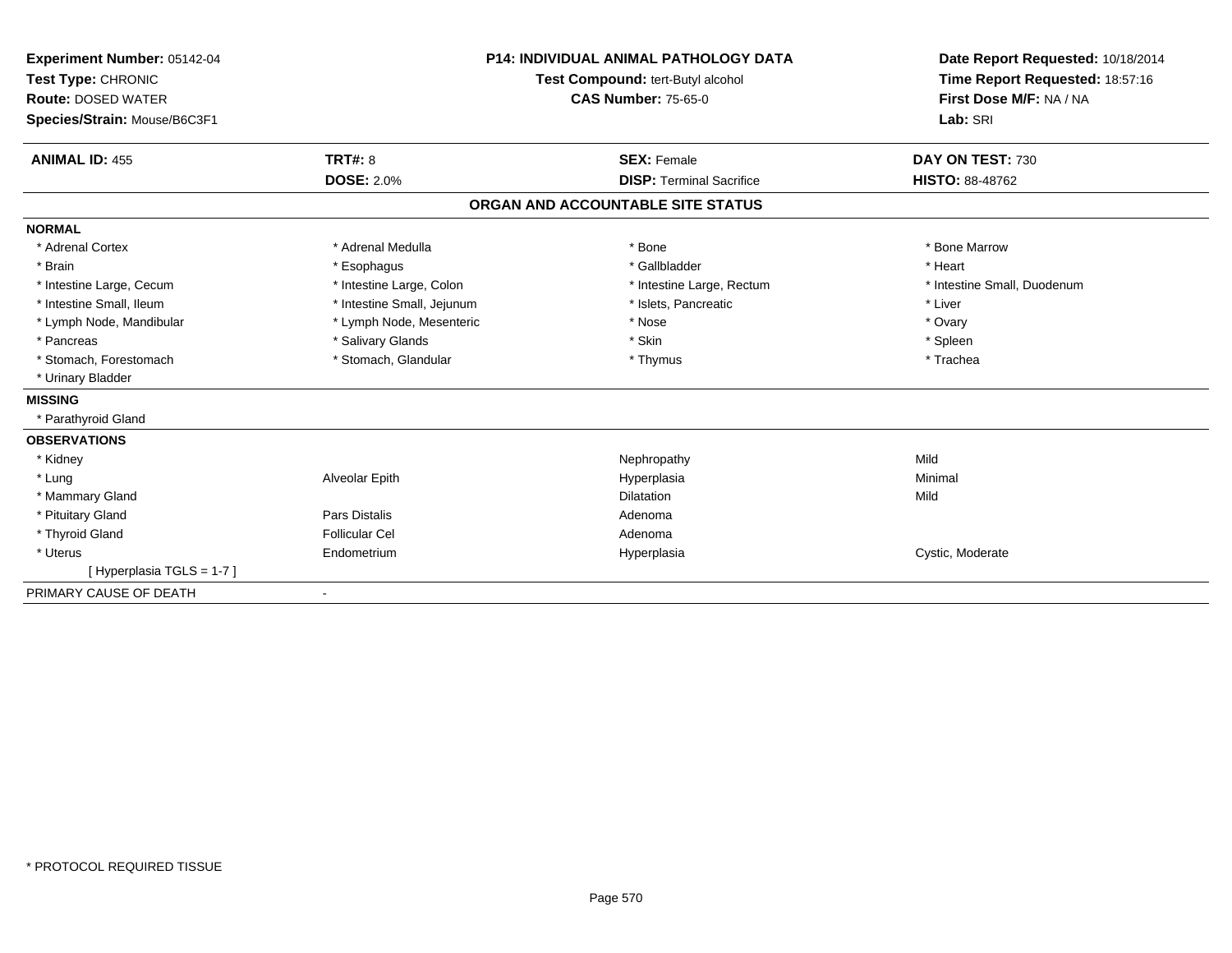| Experiment Number: 05142-04                     |                                                                 | <b>P14: INDIVIDUAL ANIMAL PATHOLOGY DATA</b> | Date Report Requested: 10/18/2014 |  |
|-------------------------------------------------|-----------------------------------------------------------------|----------------------------------------------|-----------------------------------|--|
| Test Type: CHRONIC                              | Test Compound: tert-Butyl alcohol<br><b>CAS Number: 75-65-0</b> |                                              | Time Report Requested: 18:57:16   |  |
| <b>Route: DOSED WATER</b>                       |                                                                 |                                              | First Dose M/F: NA / NA           |  |
| Species/Strain: Mouse/B6C3F1                    |                                                                 |                                              | Lab: SRI                          |  |
| <b>ANIMAL ID: 456</b>                           | <b>TRT#: 8</b>                                                  | <b>SEX: Female</b>                           | DAY ON TEST: 730                  |  |
|                                                 | <b>DOSE: 2.0%</b>                                               | <b>DISP: Terminal Sacrifice</b>              | <b>HISTO: 88-48763</b>            |  |
|                                                 |                                                                 | ORGAN AND ACCOUNTABLE SITE STATUS            |                                   |  |
| <b>NORMAL</b>                                   |                                                                 |                                              |                                   |  |
| * Adrenal Cortex                                | * Adrenal Medulla                                               | * Bone                                       | * Bone Marrow                     |  |
| * Brain                                         | * Esophagus                                                     | * Gallbladder                                | * Heart                           |  |
| * Intestine Large, Cecum                        | * Intestine Large, Colon                                        | * Intestine Large, Rectum                    | * Intestine Small, Duodenum       |  |
| * Intestine Small, Jejunum                      | * Islets, Pancreatic                                            | * Lung                                       | * Lymph Node, Mandibular          |  |
| * Mammary Gland                                 | * Nose                                                          | * Ovary                                      | * Pancreas                        |  |
| * Parathyroid Gland                             | * Salivary Glands                                               | * Stomach, Forestomach                       | * Stomach, Glandular              |  |
| * Trachea                                       | * Urinary Bladder                                               |                                              |                                   |  |
| <b>OBSERVATIONS</b>                             |                                                                 |                                              |                                   |  |
| * Intestine Small, Ileum                        |                                                                 | Lymphoma Malignant Mixed                     |                                   |  |
| [ Lymphoma Malignant Mixed TGLS = 8-24 ]        |                                                                 |                                              |                                   |  |
| * Kidney                                        |                                                                 | Nephropathy                                  | Minimal                           |  |
| * Liver                                         |                                                                 | <b>Basophilic Focus</b>                      |                                   |  |
|                                                 |                                                                 | Hepatocellular Adenoma                       |                                   |  |
| [Basophilic Focus TGLS = 4-22]                  |                                                                 |                                              |                                   |  |
| [ Hepatocellular Adenoma TGLS = 5-23 ]          |                                                                 |                                              |                                   |  |
| * Lymph Node, Mesenteric                        |                                                                 | Angiectasis                                  | Mild                              |  |
| [Angiectasis TGLS = 7-5]                        |                                                                 |                                              |                                   |  |
| * Pituitary Gland                               | <b>Pars Distalis</b>                                            | Adenoma                                      |                                   |  |
| [Adenoma TGLS = $9-1$ ]                         |                                                                 |                                              |                                   |  |
| * Skin                                          | <b>Subcut Tiss</b>                                              | Fibrosarcoma                                 |                                   |  |
| [Fibrosarcoma TGLS = 1-21]                      |                                                                 |                                              |                                   |  |
| * Spleen                                        |                                                                 | Hematopoietic Cell Proliferation             | Mild                              |  |
|                                                 |                                                                 | Hyperplasia                                  | Lymphoid, Mild                    |  |
| [ Hematopoietic Cell Proliferation TGLS = 3-6 ] |                                                                 |                                              |                                   |  |
| [ Hyperplasia TGLS = 3-6 ]                      |                                                                 |                                              |                                   |  |
| * Thymus                                        | Thymocyte                                                       | Thymoma Benign                               |                                   |  |
| [Thymoma Benign TGLS = 6-2]                     |                                                                 |                                              |                                   |  |
| * Thyroid Gland                                 | <b>Follicular Cel</b>                                           | Hyperplasia                                  | Minimal                           |  |
| * Uterus                                        | Endometrium                                                     |                                              |                                   |  |
|                                                 |                                                                 | Hyperplasia                                  | Cystic, Marked                    |  |
| [ Hyperplasia TGLS = 2-7 ]                      |                                                                 |                                              |                                   |  |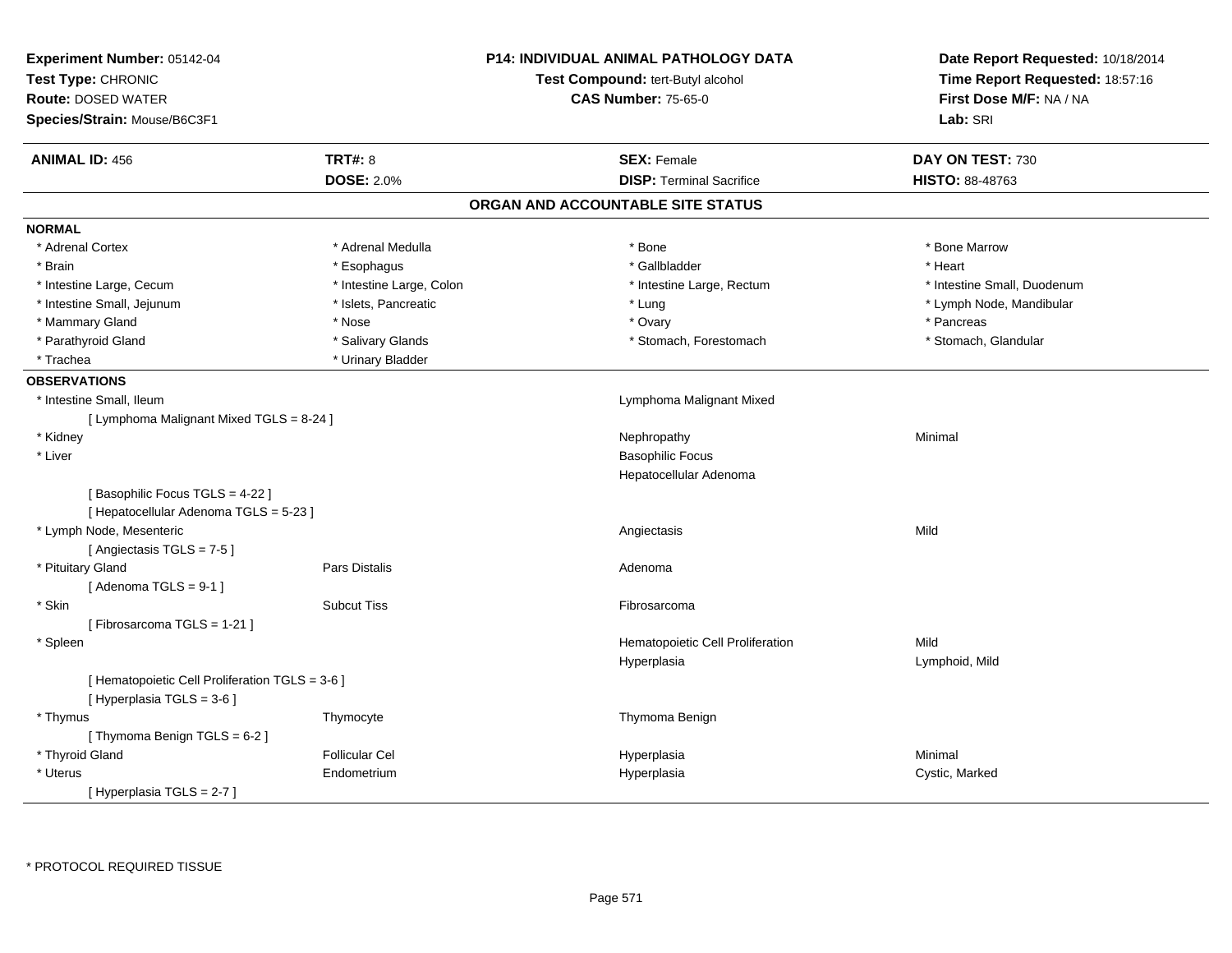| <b>Experiment Number: 05142-04</b>              | <b>P14: INDIVIDUAL ANIMAL PATHOLOGY DATA</b> |                                   | Date Report Requested: 10/18/2014 |  |
|-------------------------------------------------|----------------------------------------------|-----------------------------------|-----------------------------------|--|
| Test Type: CHRONIC<br><b>Route: DOSED WATER</b> |                                              | Test Compound: tert-Butyl alcohol | Time Report Requested: 18:57:16   |  |
|                                                 |                                              | <b>CAS Number: 75-65-0</b>        | First Dose M/F: NA / NA           |  |
| Species/Strain: Mouse/B6C3F1                    |                                              |                                   | Lab: SRI                          |  |
| <b>ANIMAL ID: 456</b>                           | <b>TRT#: 8</b>                               | <b>SEX:</b> Female                | DAY ON TEST: 730                  |  |
|                                                 | <b>DOSE: 2.0%</b>                            | <b>DISP: Terminal Sacrifice</b>   | <b>HISTO: 88-48763</b>            |  |
|                                                 |                                              | ORGAN AND ACCOUNTABLE SITE STATUS |                                   |  |
| PRIMARY CAUSE OF DEATH                          |                                              |                                   |                                   |  |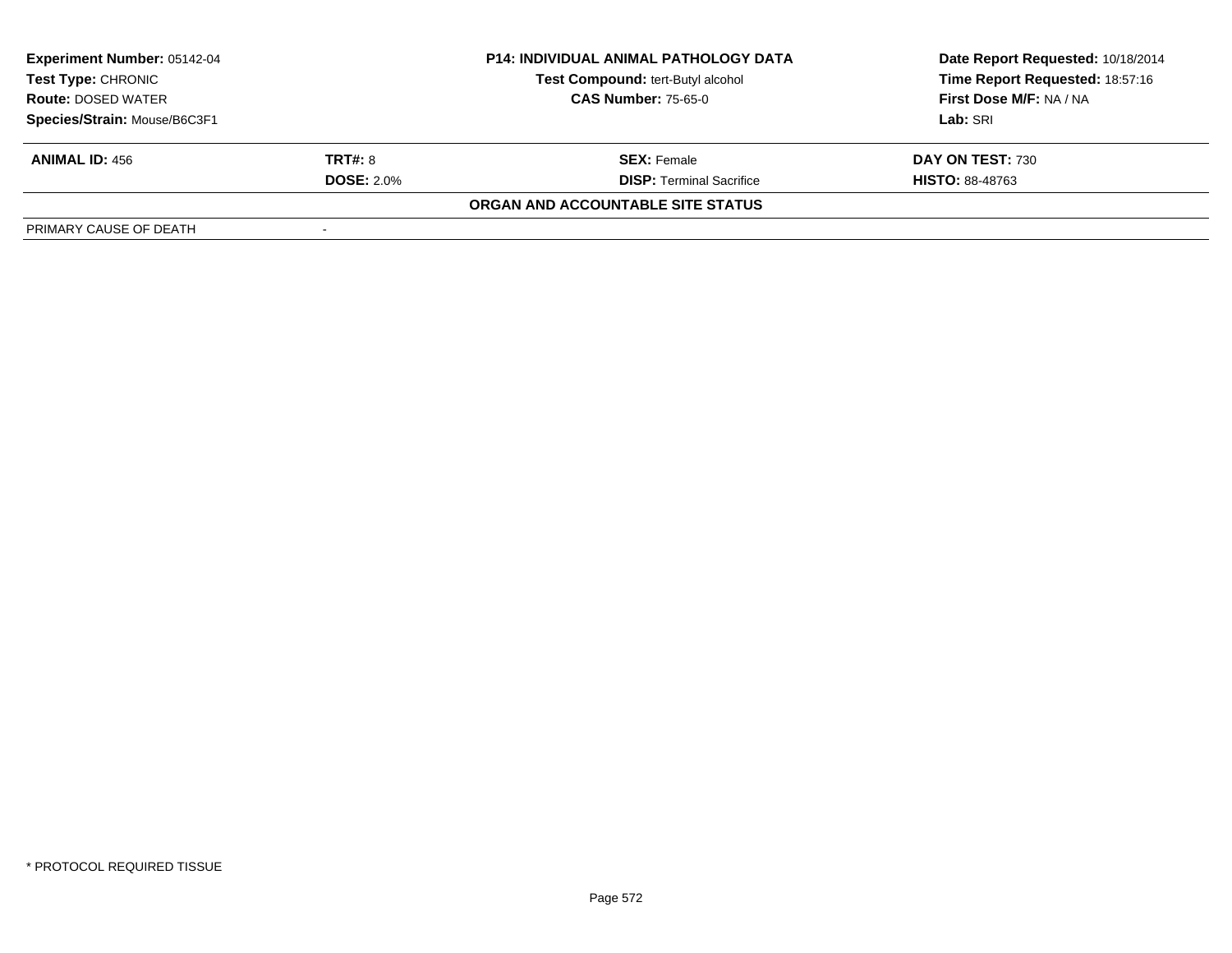| Experiment Number: 05142-04<br>Test Type: CHRONIC<br><b>Route: DOSED WATER</b><br>Species/Strain: Mouse/B6C3F1 |                            | <b>P14: INDIVIDUAL ANIMAL PATHOLOGY DATA</b><br>Test Compound: tert-Butyl alcohol<br><b>CAS Number: 75-65-0</b> | Date Report Requested: 10/18/2014<br>Time Report Requested: 18:57:16<br>First Dose M/F: NA / NA<br>Lab: SRI |
|----------------------------------------------------------------------------------------------------------------|----------------------------|-----------------------------------------------------------------------------------------------------------------|-------------------------------------------------------------------------------------------------------------|
| <b>ANIMAL ID: 457</b>                                                                                          | TRT#: 8                    | <b>SEX: Female</b>                                                                                              | DAY ON TEST: 651                                                                                            |
|                                                                                                                | <b>DOSE: 2.0%</b>          | <b>DISP:</b> Moribund Sacrifice                                                                                 | HISTO: 88-48371                                                                                             |
|                                                                                                                |                            | ORGAN AND ACCOUNTABLE SITE STATUS                                                                               |                                                                                                             |
| <b>NORMAL</b>                                                                                                  |                            |                                                                                                                 |                                                                                                             |
| * Adrenal Cortex                                                                                               | * Adrenal Medulla          | * Bone                                                                                                          | * Bone Marrow                                                                                               |
| * Brain                                                                                                        | * Esophagus                | * Gallbladder                                                                                                   | * Heart                                                                                                     |
| * Intestine Large, Cecum                                                                                       | * Intestine Large, Colon   | * Intestine Large, Rectum                                                                                       | * Intestine Small, Duodenum                                                                                 |
| * Intestine Small, Ileum                                                                                       | * Intestine Small, Jejunum | * Islets, Pancreatic                                                                                            | * Lymph Node, Mandibular                                                                                    |
| * Mammary Gland                                                                                                | * Nose                     | * Ovary                                                                                                         | * Pancreas                                                                                                  |
| * Parathyroid Gland                                                                                            | * Salivary Glands          | * Skin                                                                                                          | * Stomach, Forestomach                                                                                      |
| * Stomach, Glandular                                                                                           | * Thymus                   | * Trachea                                                                                                       | * Urinary Bladder                                                                                           |
| <b>OBSERVATIONS</b>                                                                                            |                            |                                                                                                                 |                                                                                                             |
| * Kidney                                                                                                       |                            | Nephropathy                                                                                                     | Mild                                                                                                        |
| * Liver                                                                                                        |                            | Hepatocellular Carcinoma                                                                                        |                                                                                                             |
| [Hepatocellular Carcinoma TGLS = 1-21]                                                                         |                            |                                                                                                                 |                                                                                                             |
| * Lung                                                                                                         |                            | Hepatocellular Carcinoma                                                                                        | Metastatic (Liver)                                                                                          |
| * Lymph Node, Mesenteric                                                                                       |                            | Hyperplasia                                                                                                     | Lymphoid, Mild                                                                                              |
| * Pituitary Gland                                                                                              |                            | Cyst                                                                                                            | Mild                                                                                                        |
| * Spleen                                                                                                       |                            | Hematopoietic Cell Proliferation                                                                                | Moderate                                                                                                    |
|                                                                                                                |                            | Hyperplasia                                                                                                     | Lymphoid, Mild                                                                                              |
| * Thyroid Gland                                                                                                | <b>Follicular Cel</b>      | Hyperplasia                                                                                                     | Mild                                                                                                        |
| * Uterus                                                                                                       | Endometrium                | Hyperplasia                                                                                                     | Cystic, Mild                                                                                                |
| PRIMARY CAUSE OF DEATH                                                                                         | $\overline{\phantom{a}}$   |                                                                                                                 |                                                                                                             |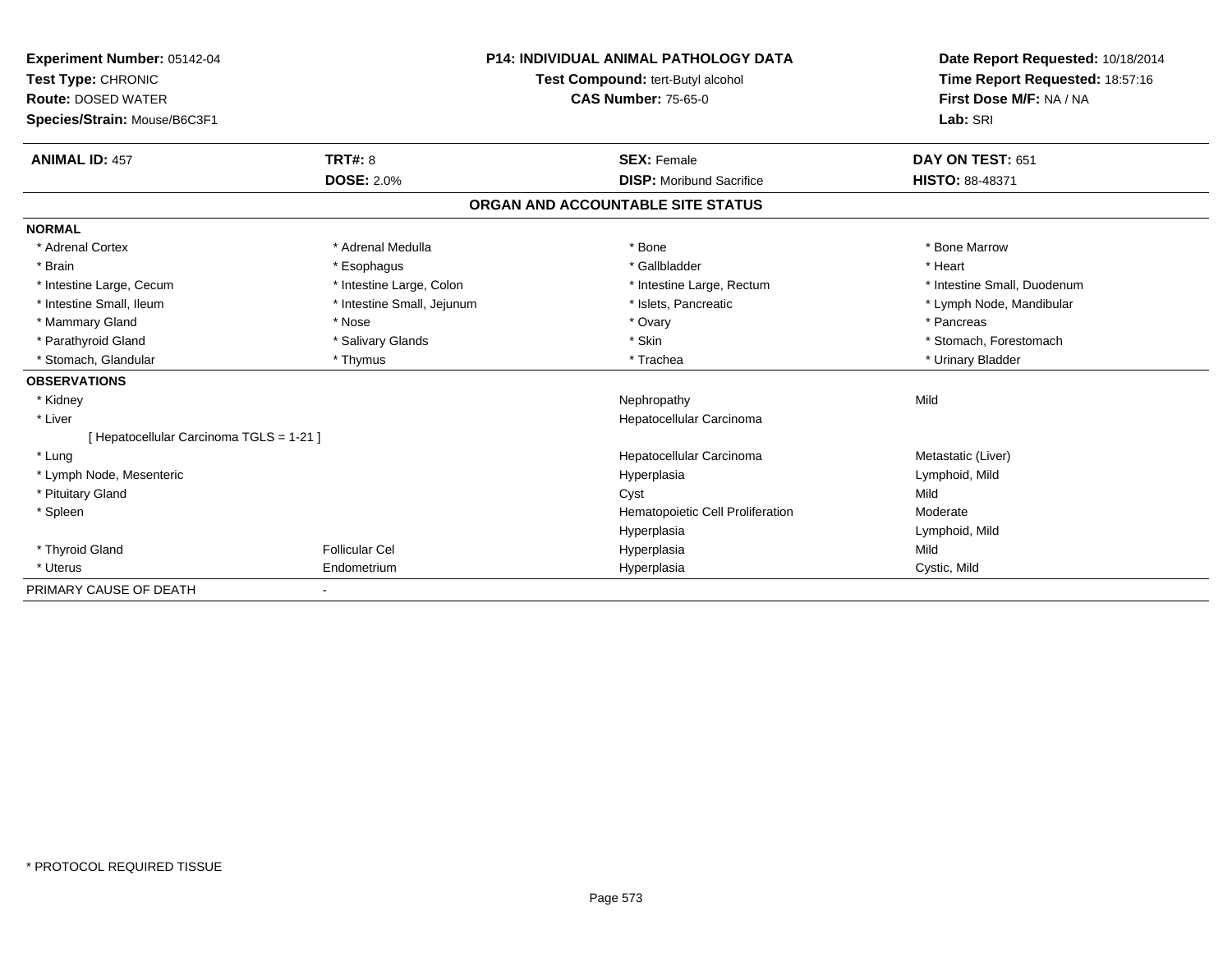| Experiment Number: 05142-04                   |                           | <b>P14: INDIVIDUAL ANIMAL PATHOLOGY DATA</b> | Date Report Requested: 10/18/2014                          |
|-----------------------------------------------|---------------------------|----------------------------------------------|------------------------------------------------------------|
| Test Type: CHRONIC                            |                           | Test Compound: tert-Butyl alcohol            | Time Report Requested: 18:57:16<br>First Dose M/F: NA / NA |
| <b>Route: DOSED WATER</b>                     |                           | <b>CAS Number: 75-65-0</b>                   |                                                            |
| Species/Strain: Mouse/B6C3F1                  |                           |                                              | Lab: SRI                                                   |
| <b>ANIMAL ID: 458</b>                         | TRT#: 8                   | <b>SEX: Female</b>                           | DAY ON TEST: 727                                           |
|                                               | <b>DOSE: 2.0%</b>         | <b>DISP:</b> Moribund Sacrifice              | <b>HISTO: 88-48764</b>                                     |
|                                               |                           | ORGAN AND ACCOUNTABLE SITE STATUS            |                                                            |
| <b>NORMAL</b>                                 |                           |                                              |                                                            |
| * Adrenal Cortex                              | * Adrenal Medulla         | * Bone Marrow                                | * Brain                                                    |
| * Esophagus                                   | * Gallbladder             | * Heart                                      | * Intestine Large, Cecum                                   |
| * Intestine Large, Colon                      | * Intestine Large, Rectum | * Intestine Small, Duodenum                  | * Intestine Small, Ileum                                   |
| * Intestine Small, Jejunum                    | * Islets, Pancreatic      | * Lung                                       | * Lymph Node, Mandibular                                   |
| * Lymph Node, Mesenteric                      | * Mammary Gland           | * Nose                                       | * Ovary                                                    |
| * Pancreas                                    | * Parathyroid Gland       | * Pituitary Gland                            | * Salivary Glands                                          |
| * Skin                                        | * Stomach, Glandular      | * Thymus                                     | * Trachea                                                  |
| * Urinary Bladder                             |                           |                                              |                                                            |
| <b>OBSERVATIONS</b>                           |                           |                                              |                                                            |
| * Bone                                        |                           | Fibrous Osteodystrophy                       | Mild                                                       |
| * Kidney                                      |                           | Nephropathy                                  | Mild                                                       |
| * Liver                                       |                           | Hepatocellular Carcinoma                     | Multiple                                                   |
| [ Hepatocellular Carcinoma TGLS = 4-22,5-23 ] |                           |                                              |                                                            |
| Mesentery                                     | Fat                       | Necrosis                                     | Mild                                                       |
| [Necrosis TGLS = $2-21$ ]                     |                           |                                              |                                                            |
| * Spleen                                      |                           | Hematopoietic Cell Proliferation             | Mild                                                       |
| * Stomach, Forestomach                        |                           | Squamous Cell Papilloma                      |                                                            |
| [Squamous Cell Papilloma TGLS = 6-4-1]        |                           |                                              |                                                            |
| * Thyroid Gland                               | <b>Follicular Cel</b>     | Hyperplasia                                  | Mild                                                       |
| * Uterus                                      |                           | Hydrometra                                   | Moderate                                                   |
|                                               | Endometrium               | Hyperplasia                                  | Cystic, Moderate                                           |
| [Hydrometra TGLS = 1-7]                       |                           |                                              |                                                            |
| PRIMARY CAUSE OF DEATH                        |                           |                                              |                                                            |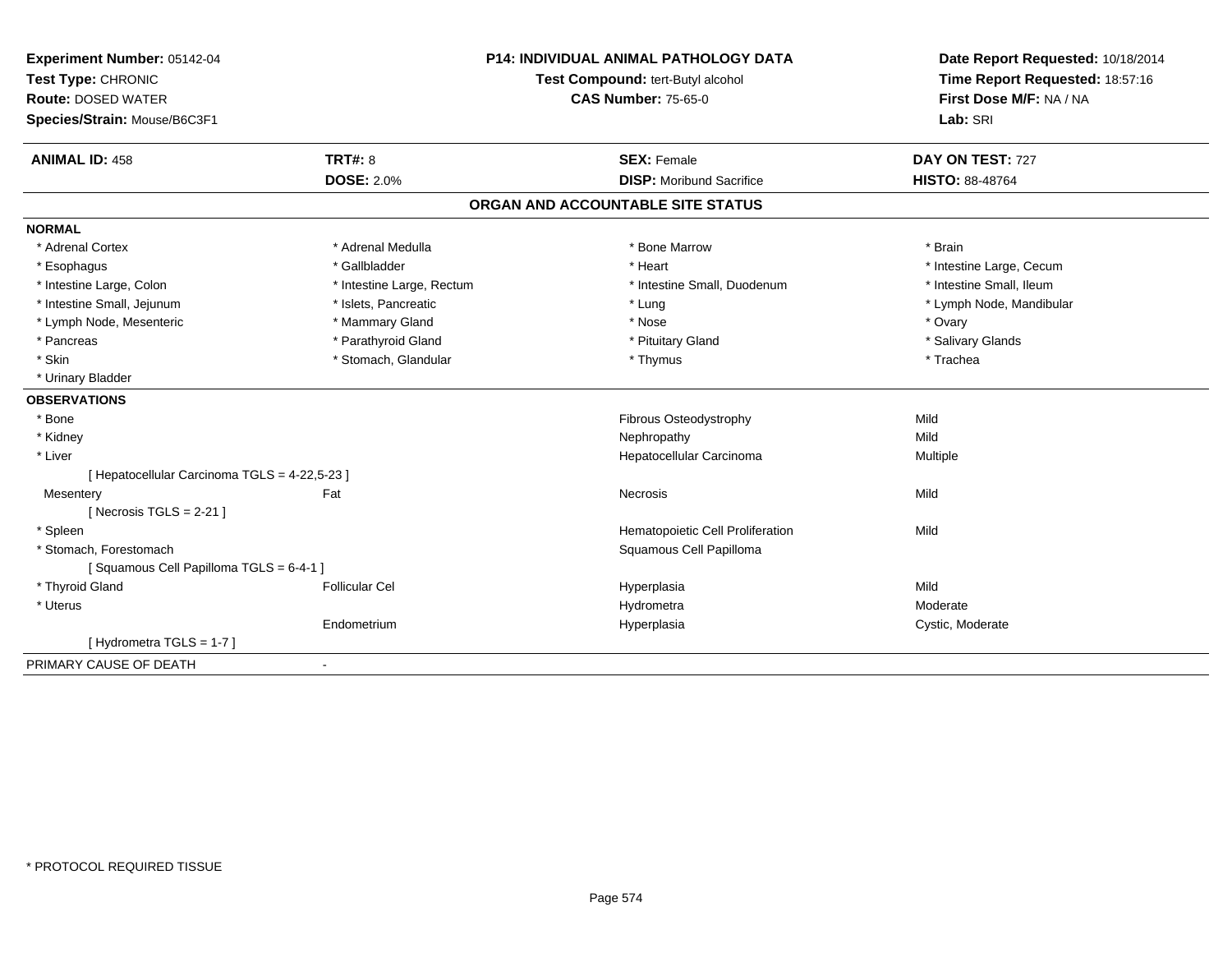| Experiment Number: 05142-04<br>Test Type: CHRONIC<br><b>Route: DOSED WATER</b><br>Species/Strain: Mouse/B6C3F1 |                           | <b>P14: INDIVIDUAL ANIMAL PATHOLOGY DATA</b><br>Test Compound: tert-Butyl alcohol<br><b>CAS Number: 75-65-0</b> | Date Report Requested: 10/18/2014<br>Time Report Requested: 18:57:16<br>First Dose M/F: NA / NA<br>Lab: SRI |
|----------------------------------------------------------------------------------------------------------------|---------------------------|-----------------------------------------------------------------------------------------------------------------|-------------------------------------------------------------------------------------------------------------|
| <b>ANIMAL ID: 459</b>                                                                                          | <b>TRT#: 8</b>            | <b>SEX: Female</b>                                                                                              | DAY ON TEST: 729                                                                                            |
|                                                                                                                | <b>DOSE: 2.0%</b>         | <b>DISP: Terminal Sacrifice</b>                                                                                 | HISTO: 88-48765                                                                                             |
|                                                                                                                |                           | ORGAN AND ACCOUNTABLE SITE STATUS                                                                               |                                                                                                             |
| <b>NORMAL</b>                                                                                                  |                           |                                                                                                                 |                                                                                                             |
| * Adrenal Cortex                                                                                               | * Adrenal Medulla         | * Bone                                                                                                          | * Bone Marrow                                                                                               |
| * Esophagus                                                                                                    | * Gallbladder             | * Heart                                                                                                         | * Intestine Large, Cecum                                                                                    |
| * Intestine Large, Colon                                                                                       | * Intestine Large, Rectum | * Intestine Small, Duodenum                                                                                     | * Intestine Small, Jejunum                                                                                  |
| * Islets, Pancreatic                                                                                           | * Kidney                  | * Lung                                                                                                          | * Lymph Node, Mandibular                                                                                    |
| * Mammary Gland                                                                                                | * Nose                    | * Ovary                                                                                                         | * Pancreas                                                                                                  |
| * Parathyroid Gland                                                                                            | * Salivary Glands         | * Skin                                                                                                          | * Stomach, Forestomach                                                                                      |
| * Stomach, Glandular                                                                                           | * Thymus                  | * Trachea                                                                                                       | * Urinary Bladder                                                                                           |
| <b>OBSERVATIONS</b>                                                                                            |                           |                                                                                                                 |                                                                                                             |
| * Brain                                                                                                        |                           | Compression                                                                                                     | Marked                                                                                                      |
| [Compression TGLS = $8-1-1$ ]                                                                                  |                           |                                                                                                                 |                                                                                                             |
| * Intestine Small, Ileum                                                                                       |                           | Lymphoma Malignant Mixed                                                                                        |                                                                                                             |
| [ Lymphoma Malignant Mixed TGLS = 4-22 ]                                                                       |                           |                                                                                                                 |                                                                                                             |
| * Liver                                                                                                        |                           | <b>Eosinophilic Focus</b>                                                                                       |                                                                                                             |
|                                                                                                                |                           | Hepatocellular Carcinoma                                                                                        | Multiple                                                                                                    |
| [ Eosinophilic Focus TGLS = 10-26 ]                                                                            |                           |                                                                                                                 |                                                                                                             |
| [ Hepatocellular Carcinoma TGLS = 6-24,7-25 ]                                                                  |                           |                                                                                                                 |                                                                                                             |
| Lymph Node                                                                                                     | Renal                     | Lymphoma Malignant Mixed                                                                                        |                                                                                                             |
| [ Lymphoma Malignant Mixed TGLS = 5-23,3-21 ]                                                                  |                           |                                                                                                                 |                                                                                                             |
| * Lymph Node, Mesenteric                                                                                       |                           | Lymphoma Malignant Mixed                                                                                        |                                                                                                             |
| [ Lymphoma Malignant Mixed TGLS = 5-23,3-21 ]                                                                  |                           |                                                                                                                 |                                                                                                             |
| Mesentery                                                                                                      |                           | Lymphoma Malignant Mixed                                                                                        |                                                                                                             |
| * Pituitary Gland                                                                                              | Pars Distalis             | Adenoma                                                                                                         |                                                                                                             |
| [Adenoma TGLS = $9-1$ ]                                                                                        |                           |                                                                                                                 |                                                                                                             |
| * Spleen                                                                                                       |                           | Hematopoietic Cell Proliferation                                                                                | Moderate                                                                                                    |
|                                                                                                                |                           | Lymphoma Malignant Mixed                                                                                        |                                                                                                             |
| [ Hematopoietic Cell Proliferation TGLS = 2-6 ]                                                                |                           |                                                                                                                 |                                                                                                             |
| [ Lymphoma Malignant Mixed TGLS = 2-6 ]                                                                        |                           |                                                                                                                 |                                                                                                             |
| * Thyroid Gland                                                                                                | <b>Follicular Cel</b>     | Hyperplasia                                                                                                     | Moderate                                                                                                    |
| * Uterus                                                                                                       | Endometrium               | Hyperplasia                                                                                                     | Cystic, Marked                                                                                              |
| [Hyperplasia TGLS = $1-7$ ]                                                                                    |                           |                                                                                                                 |                                                                                                             |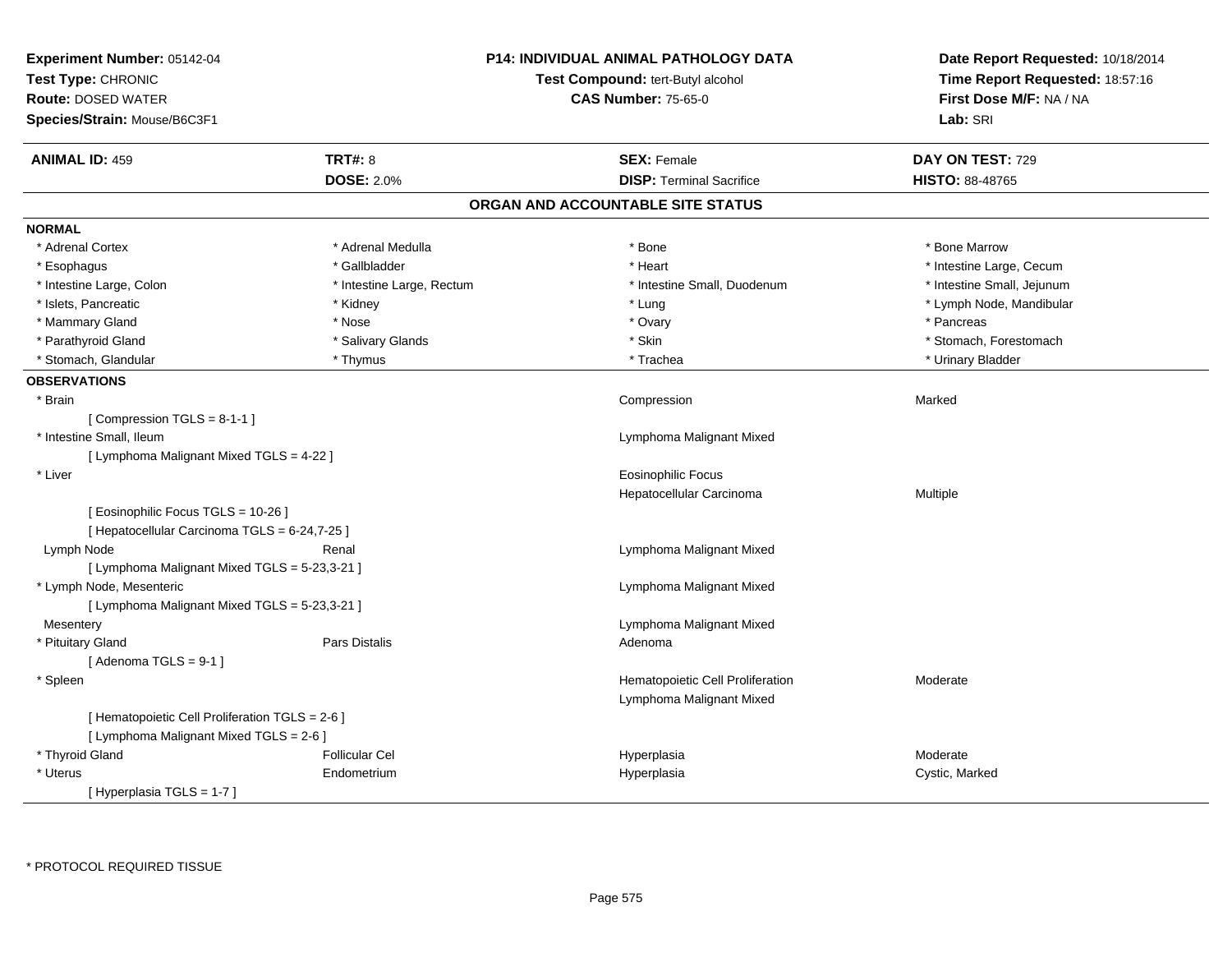| <b>Experiment Number: 05142-04</b>                     | <b>P14: INDIVIDUAL ANIMAL PATHOLOGY DATA</b> |                                   | Date Report Requested: 10/18/2014 |  |
|--------------------------------------------------------|----------------------------------------------|-----------------------------------|-----------------------------------|--|
| <b>Test Type: CHRONIC</b><br><b>Route: DOSED WATER</b> |                                              | Test Compound: tert-Butyl alcohol | Time Report Requested: 18:57:16   |  |
|                                                        |                                              | <b>CAS Number: 75-65-0</b>        | First Dose M/F: NA / NA           |  |
| Species/Strain: Mouse/B6C3F1                           |                                              |                                   | Lab: SRI                          |  |
| <b>ANIMAL ID: 459</b>                                  | <b>TRT#: 8</b>                               | <b>SEX: Female</b>                | <b>DAY ON TEST: 729</b>           |  |
|                                                        | <b>DOSE: 2.0%</b>                            | <b>DISP: Terminal Sacrifice</b>   | <b>HISTO: 88-48765</b>            |  |
|                                                        |                                              | ORGAN AND ACCOUNTABLE SITE STATUS |                                   |  |
| PRIMARY CAUSE OF DEATH                                 |                                              |                                   |                                   |  |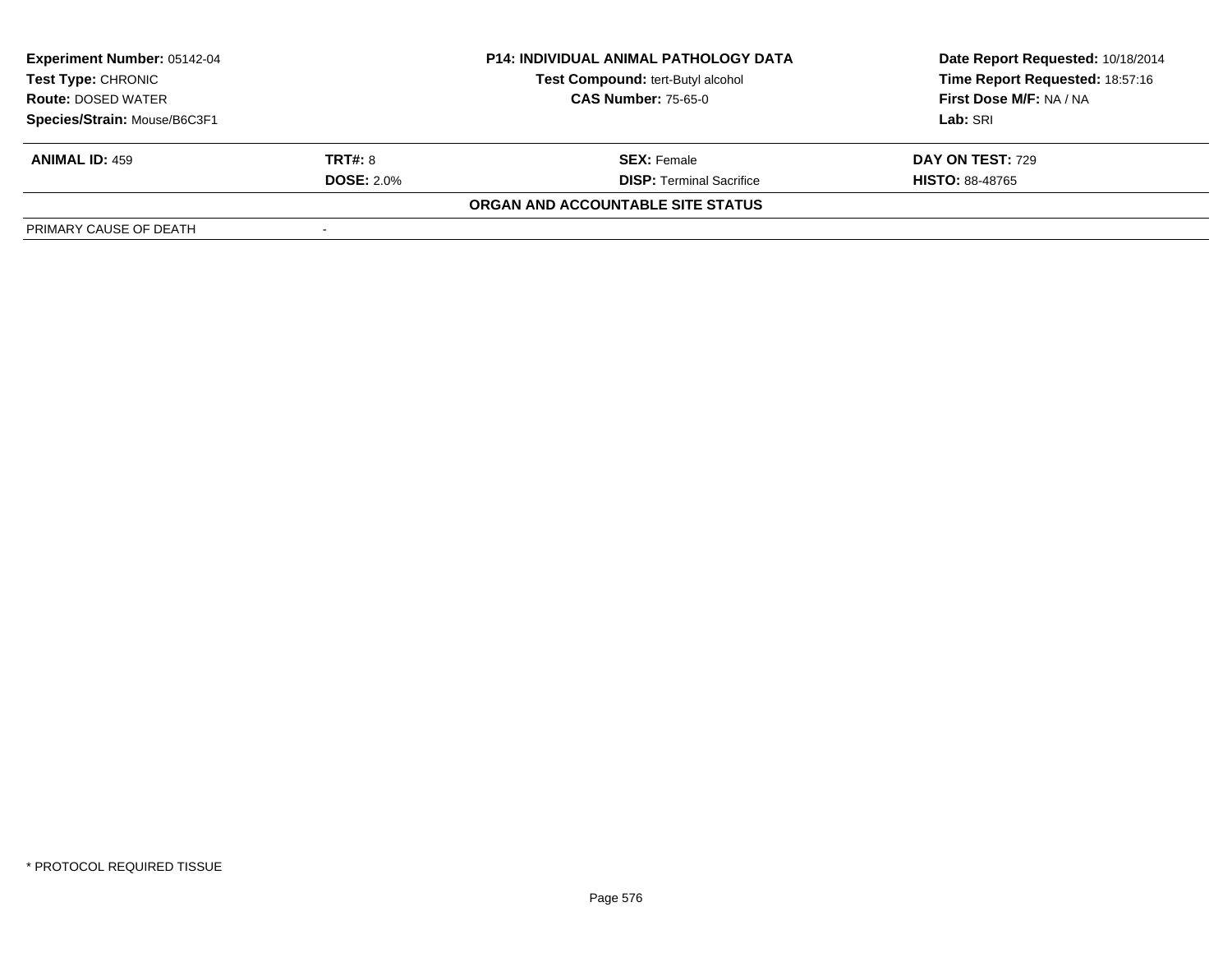| Experiment Number: 05142-04<br>Test Type: CHRONIC<br><b>Route: DOSED WATER</b><br>Species/Strain: Mouse/B6C3F1<br><b>ANIMAL ID: 460</b> | <b>TRT#: 8</b>             | <b>P14: INDIVIDUAL ANIMAL PATHOLOGY DATA</b><br>Test Compound: tert-Butyl alcohol<br><b>CAS Number: 75-65-0</b><br><b>SEX: Female</b> | Date Report Requested: 10/18/2014<br>Time Report Requested: 18:57:16<br>First Dose M/F: NA / NA<br>Lab: SRI<br>DAY ON TEST: 729 |
|-----------------------------------------------------------------------------------------------------------------------------------------|----------------------------|---------------------------------------------------------------------------------------------------------------------------------------|---------------------------------------------------------------------------------------------------------------------------------|
|                                                                                                                                         | <b>DOSE: 2.0%</b>          | <b>DISP: Terminal Sacrifice</b>                                                                                                       | <b>HISTO: 88-48766</b>                                                                                                          |
|                                                                                                                                         |                            | ORGAN AND ACCOUNTABLE SITE STATUS                                                                                                     |                                                                                                                                 |
| <b>NORMAL</b>                                                                                                                           |                            |                                                                                                                                       |                                                                                                                                 |
| * Adrenal Cortex                                                                                                                        | * Adrenal Medulla          | * Bone                                                                                                                                | * Bone Marrow                                                                                                                   |
| * Brain                                                                                                                                 | * Esophagus                | * Gallbladder                                                                                                                         | * Heart                                                                                                                         |
| * Intestine Large, Cecum                                                                                                                | * Intestine Large, Colon   | * Intestine Large, Rectum                                                                                                             | * Intestine Small, Duodenum                                                                                                     |
| * Intestine Small. Ileum                                                                                                                | * Intestine Small, Jejunum | * Islets, Pancreatic                                                                                                                  | * Lung                                                                                                                          |
| * Lymph Node, Mandibular                                                                                                                | * Mammary Gland            | * Nose                                                                                                                                | * Ovary                                                                                                                         |
| * Pancreas                                                                                                                              | * Parathyroid Gland        | * Salivary Glands                                                                                                                     | * Skin                                                                                                                          |
| * Stomach, Forestomach                                                                                                                  | * Stomach, Glandular       | * Thymus                                                                                                                              | * Trachea                                                                                                                       |
| * Urinary Bladder                                                                                                                       |                            |                                                                                                                                       |                                                                                                                                 |
| <b>OBSERVATIONS</b>                                                                                                                     |                            |                                                                                                                                       |                                                                                                                                 |
| * Kidney                                                                                                                                |                            | Nephropathy                                                                                                                           | Minimal                                                                                                                         |
| * Liver                                                                                                                                 |                            | Mixed Cell Focus                                                                                                                      |                                                                                                                                 |
| [Mixed Cell Focus TGLS = 3-22 ]                                                                                                         |                            |                                                                                                                                       |                                                                                                                                 |
| * Lymph Node, Mesenteric                                                                                                                |                            | Lymphoma Malignant Mixed                                                                                                              |                                                                                                                                 |
| [ Lymphoma Malignant Mixed TGLS = 2-21 ]                                                                                                |                            |                                                                                                                                       |                                                                                                                                 |
| * Pituitary Gland                                                                                                                       | <b>Pars Distalis</b>       | Adenoma                                                                                                                               |                                                                                                                                 |
| * Spleen                                                                                                                                |                            | Lymphoma Malignant Mixed                                                                                                              |                                                                                                                                 |
| * Thyroid Gland                                                                                                                         | Follicular Cel             | Hyperplasia                                                                                                                           | Mild                                                                                                                            |
| * Uterus                                                                                                                                | Endometrium                | Hyperplasia                                                                                                                           | Cystic, Marked                                                                                                                  |
| [Hyperplasia TGLS = $1-7$ ]                                                                                                             |                            |                                                                                                                                       |                                                                                                                                 |
| PRIMARY CAUSE OF DEATH                                                                                                                  |                            |                                                                                                                                       |                                                                                                                                 |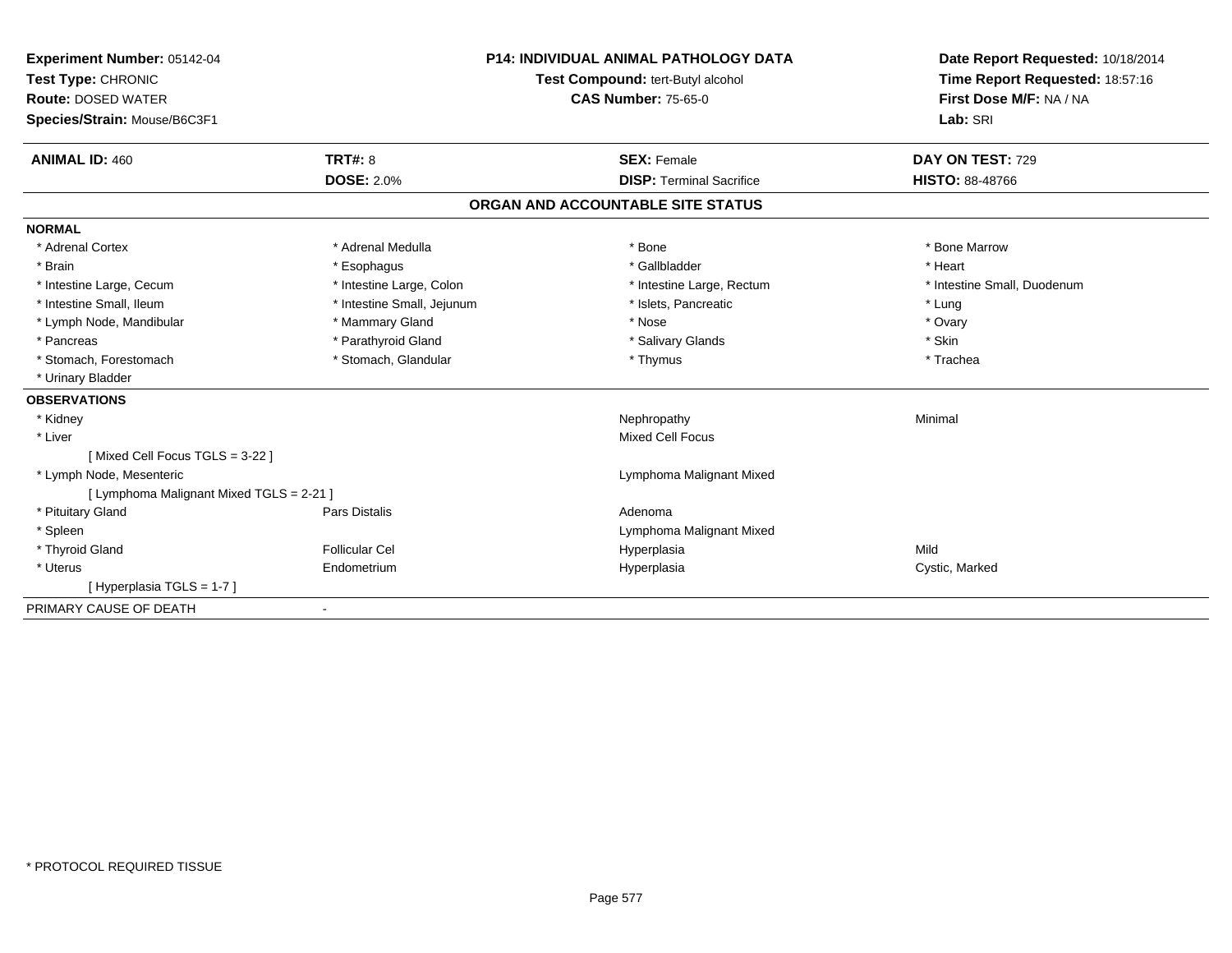| Experiment Number: 05142-04<br>Test Type: CHRONIC<br><b>Route: DOSED WATER</b><br>Species/Strain: Mouse/B6C3F1 |                            | P14: INDIVIDUAL ANIMAL PATHOLOGY DATA<br>Test Compound: tert-Butyl alcohol<br><b>CAS Number: 75-65-0</b> | Date Report Requested: 10/18/2014<br>Time Report Requested: 18:57:16<br>First Dose M/F: NA / NA<br>Lab: SRI |
|----------------------------------------------------------------------------------------------------------------|----------------------------|----------------------------------------------------------------------------------------------------------|-------------------------------------------------------------------------------------------------------------|
| <b>ANIMAL ID: 461</b>                                                                                          | <b>TRT#: 8</b>             | <b>SEX: Female</b>                                                                                       | DAY ON TEST: 707                                                                                            |
|                                                                                                                | <b>DOSE: 2.0%</b>          | <b>DISP:</b> Moribund Sacrifice                                                                          | <b>HISTO: 88-48372</b>                                                                                      |
|                                                                                                                |                            | ORGAN AND ACCOUNTABLE SITE STATUS                                                                        |                                                                                                             |
| <b>NORMAL</b>                                                                                                  |                            |                                                                                                          |                                                                                                             |
| * Adrenal Cortex                                                                                               | * Adrenal Medulla          | * Bone                                                                                                   | * Bone Marrow                                                                                               |
| * Brain                                                                                                        | * Esophagus                | * Gallbladder                                                                                            | * Heart                                                                                                     |
| * Intestine Large, Cecum                                                                                       | * Intestine Large, Colon   | * Intestine Large, Rectum                                                                                | * Intestine Small, Duodenum                                                                                 |
| * Intestine Small, Ileum                                                                                       | * Intestine Small, Jejunum | * Islets, Pancreatic                                                                                     | * Kidney                                                                                                    |
| * Lung                                                                                                         | * Lymph Node, Mandibular   | * Lymph Node, Mesenteric                                                                                 | * Nose                                                                                                      |
| * Pancreas                                                                                                     | * Parathyroid Gland        | * Salivary Glands                                                                                        | * Skin                                                                                                      |
| * Stomach, Glandular                                                                                           | * Thymus                   | * Trachea                                                                                                | * Urinary Bladder                                                                                           |
| <b>OBSERVATIONS</b>                                                                                            |                            |                                                                                                          |                                                                                                             |
| * Liver                                                                                                        |                            | Hepatocellular Adenoma<br>Hepatocellular Carcinoma                                                       | Multiple                                                                                                    |
| [ Hepatocellular Adenoma TGLS = 9-23 ]<br>[ Hepatocellular Carcinoma TGLS = 7-22 ]                             |                            |                                                                                                          |                                                                                                             |
| * Mammary Gland                                                                                                |                            | Dilatation                                                                                               | Minimal                                                                                                     |
| [ Dilatation TGLS = 1-8 ]                                                                                      |                            |                                                                                                          |                                                                                                             |
| * Ovary                                                                                                        |                            | Angiectasis                                                                                              | Moderate                                                                                                    |
|                                                                                                                | <b>Periovarn Tiss</b>      | Hemorrhage                                                                                               | Moderate                                                                                                    |
| [Hemorrhage TGLS = 4-7]                                                                                        |                            |                                                                                                          |                                                                                                             |
| * Pituitary Gland                                                                                              | Pars Distalis              | Adenoma                                                                                                  |                                                                                                             |
| [Adenoma TGLS = $8-1$ ]                                                                                        |                            |                                                                                                          |                                                                                                             |
| * Spleen                                                                                                       |                            | Hemangiosarcoma                                                                                          |                                                                                                             |
|                                                                                                                |                            | Hematopoietic Cell Proliferation                                                                         | Moderate                                                                                                    |
| [Hemangiosarcoma TGLS = 5-21]                                                                                  |                            |                                                                                                          |                                                                                                             |
| * Stomach, Forestomach                                                                                         |                            | Cyst                                                                                                     | Minimal                                                                                                     |
|                                                                                                                | Mucosa                     | Hyperplasia                                                                                              | Minimal                                                                                                     |
| [ Cyst TGLS = 10-4-1 ]<br>[Hyperplasia TGLS = 10-4-1]                                                          |                            |                                                                                                          |                                                                                                             |
| * Thyroid Gland                                                                                                | Bilateral, Follicular Cel  | Adenoma                                                                                                  |                                                                                                             |
|                                                                                                                | <b>Follicular Cel</b>      | Hyperplasia                                                                                              | Moderate                                                                                                    |
| * Uterus                                                                                                       |                            | Hydrometra                                                                                               | Moderate                                                                                                    |
|                                                                                                                | Endometrium                | Hyperplasia                                                                                              | Cystic, Moderate                                                                                            |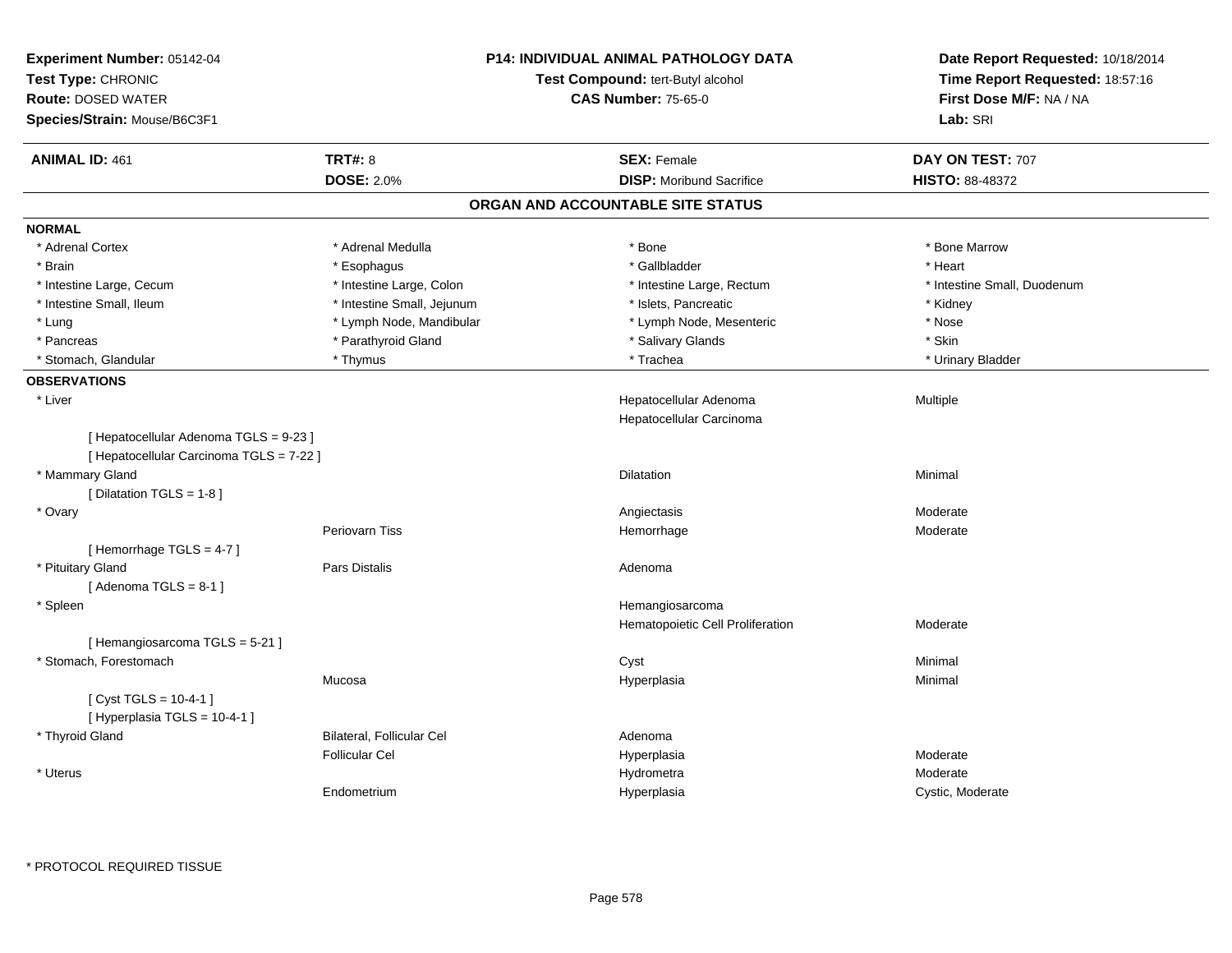| Experiment Number: 05142-04<br>Test Type: CHRONIC |                   | <b>P14: INDIVIDUAL ANIMAL PATHOLOGY DATA</b> | Date Report Requested: 10/18/2014 |  |
|---------------------------------------------------|-------------------|----------------------------------------------|-----------------------------------|--|
|                                                   |                   | Test Compound: tert-Butyl alcohol            | Time Report Requested: 18:57:16   |  |
| <b>Route: DOSED WATER</b>                         |                   | <b>CAS Number: 75-65-0</b>                   | First Dose M/F: NA / NA           |  |
| Species/Strain: Mouse/B6C3F1                      |                   |                                              | Lab: SRI                          |  |
| <b>ANIMAL ID: 461</b>                             | TRT#: 8           | <b>SEX: Female</b>                           | <b>DAY ON TEST: 707</b>           |  |
|                                                   | <b>DOSE: 2.0%</b> | <b>DISP:</b> Moribund Sacrifice              | <b>HISTO: 88-48372</b>            |  |
|                                                   |                   | ORGAN AND ACCOUNTABLE SITE STATUS            |                                   |  |
| [Hydrometra TGLS = $3-7$ ]                        |                   |                                              |                                   |  |
| [Hyperplasia TGLS = 2-7]                          |                   |                                              |                                   |  |
| PRIMARY CAUSE OF DEATH                            |                   |                                              |                                   |  |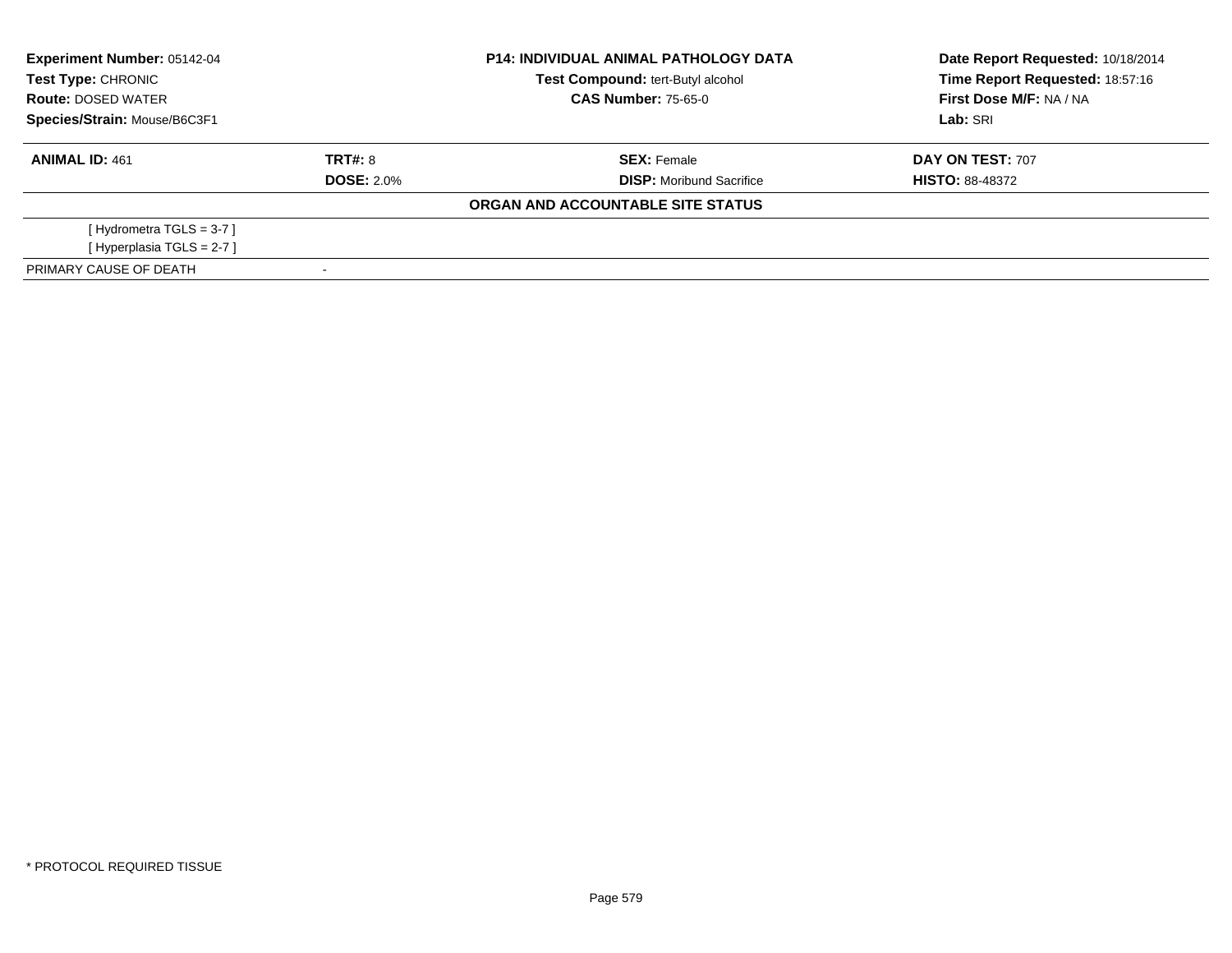| Experiment Number: 05142-04            |                           | <b>P14: INDIVIDUAL ANIMAL PATHOLOGY DATA</b> | Date Report Requested: 10/18/2014<br>Time Report Requested: 18:57:16 |
|----------------------------------------|---------------------------|----------------------------------------------|----------------------------------------------------------------------|
| Test Type: CHRONIC                     |                           | Test Compound: tert-Butyl alcohol            |                                                                      |
| <b>Route: DOSED WATER</b>              |                           | <b>CAS Number: 75-65-0</b>                   | First Dose M/F: NA / NA                                              |
| Species/Strain: Mouse/B6C3F1           |                           |                                              | Lab: SRI                                                             |
| <b>ANIMAL ID: 462</b>                  | <b>TRT#: 8</b>            | <b>SEX: Female</b>                           | DAY ON TEST: 729                                                     |
|                                        | <b>DOSE: 2.0%</b>         | <b>DISP: Terminal Sacrifice</b>              | <b>HISTO: 88-48767</b>                                               |
|                                        |                           | ORGAN AND ACCOUNTABLE SITE STATUS            |                                                                      |
| <b>NORMAL</b>                          |                           |                                              |                                                                      |
| * Adrenal Cortex                       | * Adrenal Medulla         | * Bone Marrow                                | * Brain                                                              |
| * Esophagus                            | * Gallbladder             | * Heart                                      | * Intestine Large, Cecum                                             |
| * Intestine Large, Colon               | * Intestine Large, Rectum | * Intestine Small, Duodenum                  | * Intestine Small, Ileum                                             |
| * Intestine Small, Jejunum             | * Islets, Pancreatic      | * Lung                                       | * Lymph Node, Mandibular                                             |
| * Mammary Gland                        | * Nose                    | * Pancreas                                   | * Parathyroid Gland                                                  |
| * Salivary Glands                      | * Skin                    | * Stomach, Forestomach                       | * Stomach, Glandular                                                 |
| * Trachea                              | * Urinary Bladder         |                                              |                                                                      |
| <b>OBSERVATIONS</b>                    |                           |                                              |                                                                      |
| * Bone                                 |                           | Fibrous Osteodystrophy                       | Mild                                                                 |
| * Kidney                               | <b>Renal Tubule</b>       | Adenoma                                      |                                                                      |
|                                        |                           | Nephropathy                                  | Minimal                                                              |
| [Adenoma TGLS = $6-23$ ]               |                           |                                              |                                                                      |
| * Liver                                |                           | Fatty Change                                 | Minimal                                                              |
|                                        |                           | Hepatocellular Adenoma                       |                                                                      |
| [ Hepatocellular Adenoma TGLS = 4-21 ] |                           |                                              |                                                                      |
| * Lymph Node, Mesenteric               |                           | Hyperplasia                                  | Lymphoid, Moderate                                                   |
| * Ovary                                | Follicle                  | Cyst                                         | Moderate                                                             |
| [Cyst TGLS = $2-7$ ]                   |                           |                                              |                                                                      |
| * Pituitary Gland                      | Pars Distalis             | Adenoma                                      |                                                                      |
| * Spleen                               |                           | Hyperplasia                                  | Lymphoid, Moderate                                                   |
| [ Hyperplasia TGLS = 3-6 ]             |                           |                                              |                                                                      |
| * Thymus                               |                           | Hyperplasia                                  | Lymphoid, Mild                                                       |
| * Thyroid Gland                        | <b>Follicular Cel</b>     | Hyperplasia                                  | Mild                                                                 |
| * Uterus                               | Endometrium               | Hyperplasia                                  | Cystic, Marked                                                       |
| [Hyperplasia TGLS = 1-7]               |                           |                                              |                                                                      |
| PRIMARY CAUSE OF DEATH                 | $\overline{a}$            |                                              |                                                                      |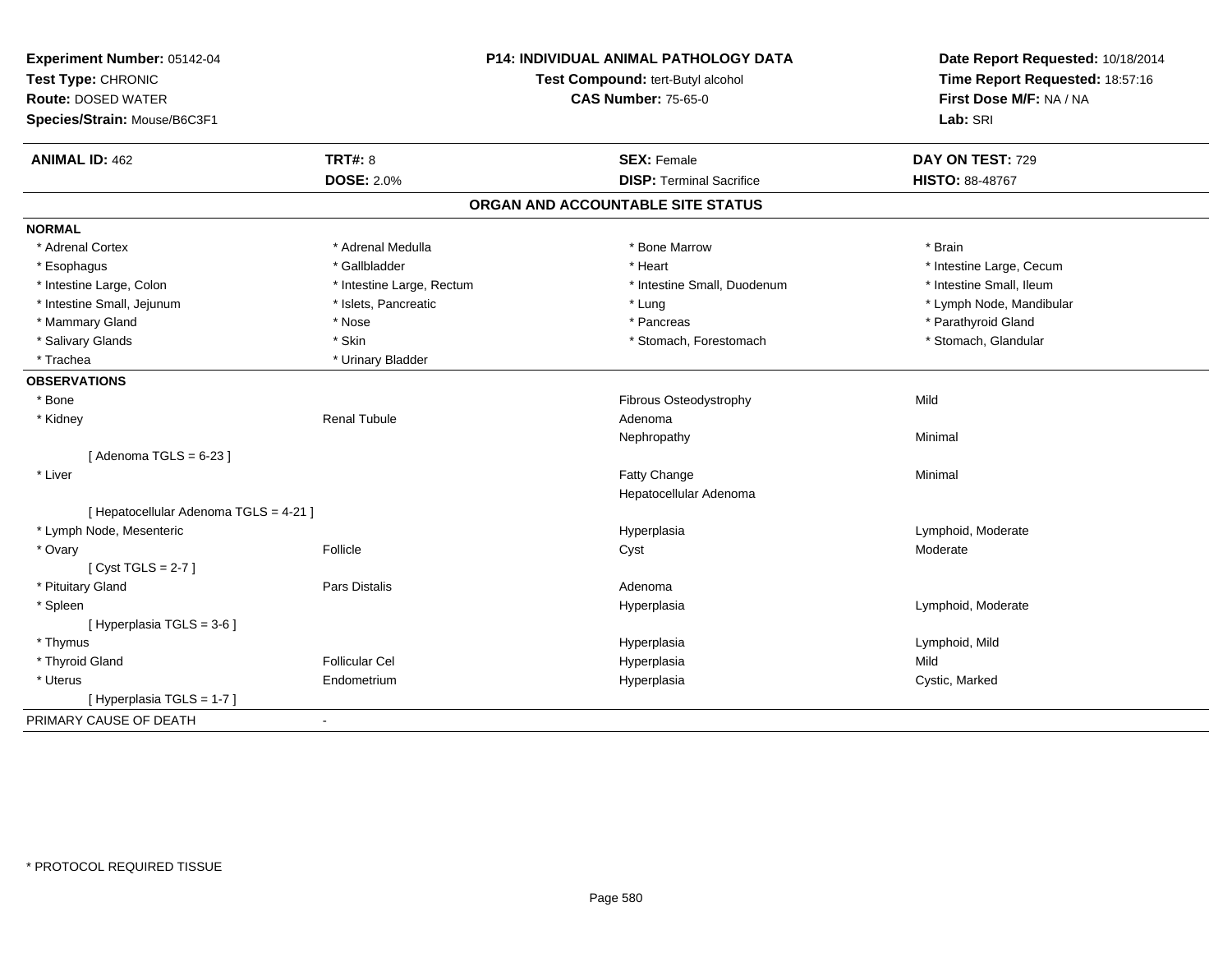| Experiment Number: 05142-04<br>Test Type: CHRONIC<br><b>Route: DOSED WATER</b><br>Species/Strain: Mouse/B6C3F1 |                            | <b>P14: INDIVIDUAL ANIMAL PATHOLOGY DATA</b><br>Test Compound: tert-Butyl alcohol<br><b>CAS Number: 75-65-0</b> | Date Report Requested: 10/18/2014<br>Time Report Requested: 18:57:16<br>First Dose M/F: NA / NA<br>Lab: SRI |
|----------------------------------------------------------------------------------------------------------------|----------------------------|-----------------------------------------------------------------------------------------------------------------|-------------------------------------------------------------------------------------------------------------|
| <b>ANIMAL ID: 463</b>                                                                                          | TRT#: 8                    | <b>SEX: Female</b>                                                                                              | DAY ON TEST: 74                                                                                             |
|                                                                                                                | <b>DOSE: 2.0%</b>          | <b>DISP:</b> Accidentally Killed                                                                                | HISTO: 87-44205                                                                                             |
|                                                                                                                |                            | ORGAN AND ACCOUNTABLE SITE STATUS                                                                               |                                                                                                             |
| <b>NORMAL</b>                                                                                                  |                            |                                                                                                                 |                                                                                                             |
| * Adrenal Cortex                                                                                               | * Adrenal Medulla          | * Bone                                                                                                          | * Bone Marrow                                                                                               |
| * Brain                                                                                                        | * Esophagus                | * Gallbladder                                                                                                   | * Heart                                                                                                     |
| * Intestine Large, Cecum                                                                                       | * Intestine Large, Colon   | * Intestine Large, Rectum                                                                                       | * Intestine Small, Duodenum                                                                                 |
| * Intestine Small, Ileum                                                                                       | * Intestine Small, Jejunum | * Islets, Pancreatic                                                                                            | * Kidney                                                                                                    |
| * Liver                                                                                                        | * Lymph Node, Mandibular   | * Lymph Node, Mesenteric                                                                                        | * Mammary Gland                                                                                             |
| * Ovary                                                                                                        | * Pancreas                 | * Parathyroid Gland                                                                                             | * Pituitary Gland                                                                                           |
| * Salivary Glands                                                                                              | * Skin                     | * Spleen                                                                                                        | * Stomach, Forestomach                                                                                      |
| * Stomach, Glandular                                                                                           | * Thymus                   | * Thyroid Gland                                                                                                 | * Trachea                                                                                                   |
| * Uterus                                                                                                       |                            |                                                                                                                 |                                                                                                             |
| <b>AUTO PRECLUDES DIAG.</b>                                                                                    |                            |                                                                                                                 |                                                                                                             |
| * Urinary Bladder                                                                                              |                            |                                                                                                                 |                                                                                                             |
| <b>OBSERVATIONS</b>                                                                                            |                            |                                                                                                                 |                                                                                                             |
| * Lung                                                                                                         |                            | Congestion                                                                                                      | Moderate                                                                                                    |
|                                                                                                                |                            | Foreign Body                                                                                                    | Minimal                                                                                                     |
| [Congestion TGLS = 1-2]                                                                                        |                            |                                                                                                                 |                                                                                                             |
| * Nose                                                                                                         |                            | Foreign Body                                                                                                    | Minimal                                                                                                     |
| PRIMARY CAUSE OF DEATH                                                                                         |                            |                                                                                                                 |                                                                                                             |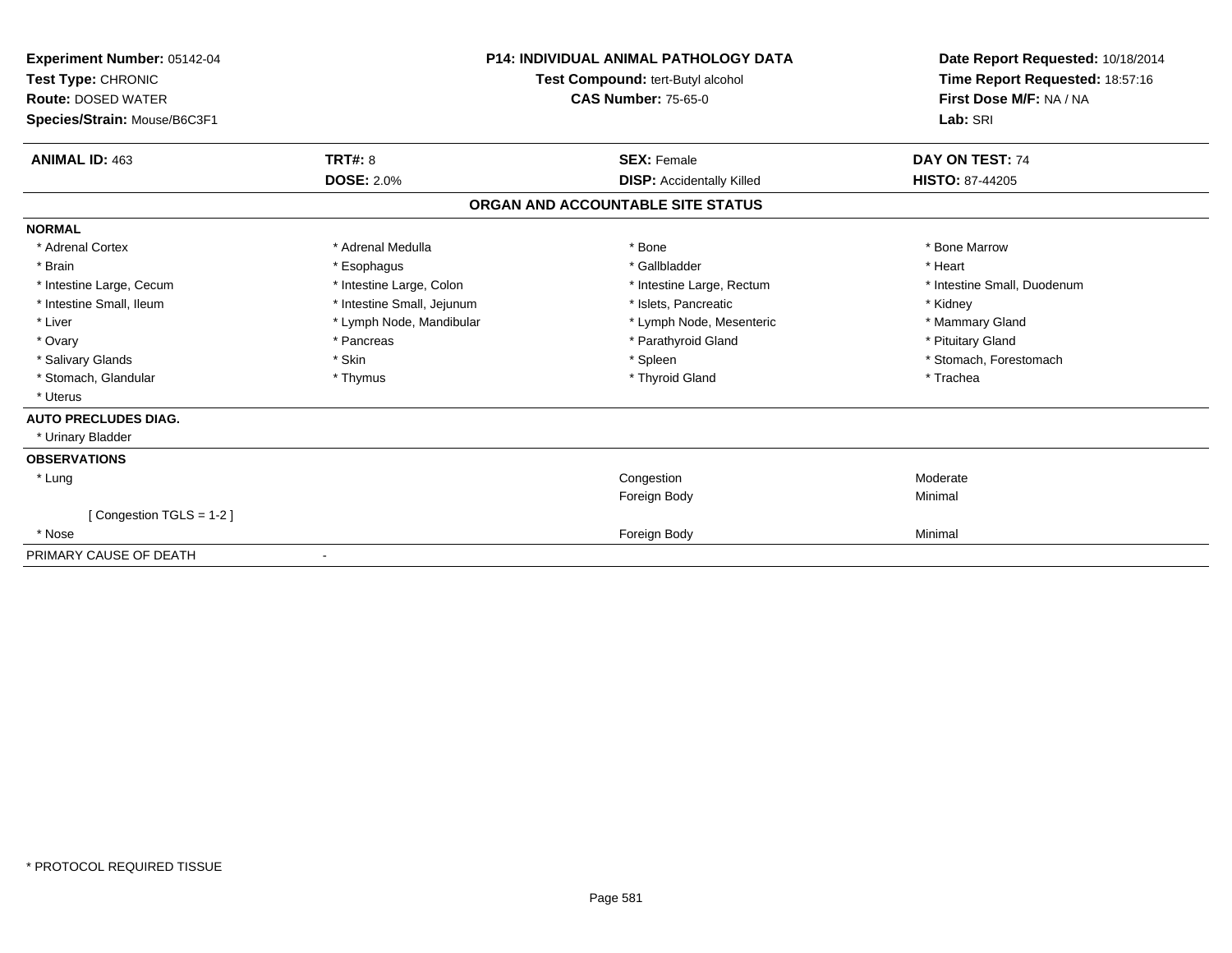| Experiment Number: 05142-04<br>Test Type: CHRONIC |                            | <b>P14: INDIVIDUAL ANIMAL PATHOLOGY DATA</b><br>Test Compound: tert-Butyl alcohol | Date Report Requested: 10/18/2014<br>Time Report Requested: 18:57:16 |
|---------------------------------------------------|----------------------------|-----------------------------------------------------------------------------------|----------------------------------------------------------------------|
| <b>Route: DOSED WATER</b>                         |                            | <b>CAS Number: 75-65-0</b>                                                        | First Dose M/F: NA / NA                                              |
| Species/Strain: Mouse/B6C3F1                      |                            |                                                                                   | Lab: SRI                                                             |
|                                                   |                            |                                                                                   |                                                                      |
| <b>ANIMAL ID: 464</b>                             | <b>TRT#: 8</b>             | <b>SEX: Female</b>                                                                | DAY ON TEST: 730                                                     |
|                                                   | <b>DOSE: 2.0%</b>          | <b>DISP: Terminal Sacrifice</b>                                                   | <b>HISTO: 88-48768</b>                                               |
|                                                   |                            | ORGAN AND ACCOUNTABLE SITE STATUS                                                 |                                                                      |
| <b>NORMAL</b>                                     |                            |                                                                                   |                                                                      |
| * Adrenal Cortex                                  | * Adrenal Medulla          | * Bone                                                                            | * Bone Marrow                                                        |
| * Brain                                           | * Esophagus                | * Gallbladder                                                                     | * Heart                                                              |
| * Intestine Large, Cecum                          | * Intestine Large, Colon   | * Intestine Large, Rectum                                                         | * Intestine Small, Duodenum                                          |
| * Intestine Small. Ileum                          | * Intestine Small, Jejunum | * Islets, Pancreatic                                                              | * Kidney                                                             |
| * Lymph Node, Mandibular                          | * Lymph Node, Mesenteric   | * Mammary Gland                                                                   | * Nose                                                               |
| * Pancreas                                        | * Parathyroid Gland        | * Pituitary Gland                                                                 | * Salivary Glands                                                    |
| * Skin                                            | * Stomach, Forestomach     | * Stomach, Glandular                                                              | * Thymus                                                             |
| * Trachea                                         | * Urinary Bladder          |                                                                                   |                                                                      |
| <b>OBSERVATIONS</b>                               |                            |                                                                                   |                                                                      |
| * Liver                                           |                            | <b>Eosinophilic Focus</b>                                                         |                                                                      |
| [ Eosinophilic Focus TGLS = 4-21 ]                |                            |                                                                                   |                                                                      |
| * Lung                                            |                            | Alveolar/Bronchiolar Adenoma                                                      |                                                                      |
| [ Alveolar/Bronchiolar Adenoma TGLS = 3-2-1 ]     |                            |                                                                                   |                                                                      |
| * Ovary                                           | Follicle                   | Cyst                                                                              | Marked                                                               |
| [Cyst TGLS = $2-7$ ]                              |                            |                                                                                   |                                                                      |
| * Spleen                                          |                            | Hematopoietic Cell Proliferation                                                  | Mild                                                                 |
| * Thyroid Gland                                   | <b>Follicular Cel</b>      | Hyperplasia                                                                       | Mild                                                                 |
| * Uterus                                          | Endometrium                | Hyperplasia                                                                       | Cystic, Moderate                                                     |
| [Hyperplasia TGLS = 1-7]                          |                            |                                                                                   |                                                                      |
| PRIMARY CAUSE OF DEATH                            | $\overline{\phantom{a}}$   |                                                                                   |                                                                      |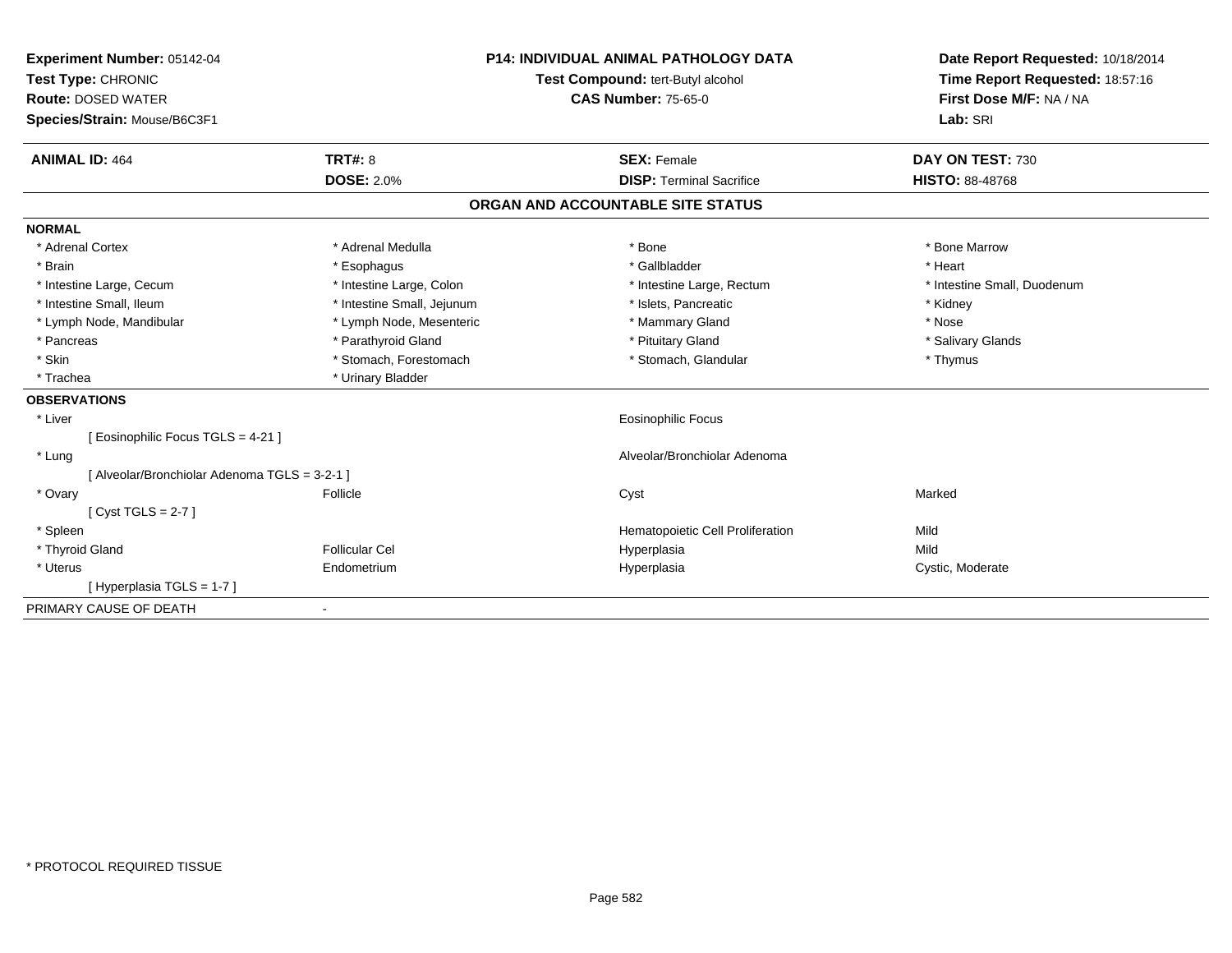| Experiment Number: 05142-04        | <b>P14: INDIVIDUAL ANIMAL PATHOLOGY DATA</b><br>Test Compound: tert-Butyl alcohol |                                   | Date Report Requested: 10/18/2014 |
|------------------------------------|-----------------------------------------------------------------------------------|-----------------------------------|-----------------------------------|
| Test Type: CHRONIC                 |                                                                                   |                                   | Time Report Requested: 18:57:16   |
| <b>Route: DOSED WATER</b>          |                                                                                   | <b>CAS Number: 75-65-0</b>        | First Dose M/F: NA / NA           |
| Species/Strain: Mouse/B6C3F1       |                                                                                   |                                   | Lab: SRI                          |
| <b>ANIMAL ID: 465</b>              | <b>TRT#: 8</b>                                                                    | <b>SEX: Female</b>                | DAY ON TEST: 730                  |
|                                    | <b>DOSE: 2.0%</b>                                                                 | <b>DISP: Terminal Sacrifice</b>   | <b>HISTO: 88-48769</b>            |
|                                    |                                                                                   | ORGAN AND ACCOUNTABLE SITE STATUS |                                   |
| <b>NORMAL</b>                      |                                                                                   |                                   |                                   |
| * Adrenal Cortex                   | * Adrenal Medulla                                                                 | * Bone Marrow                     | * Brain                           |
| * Esophagus                        | * Gallbladder                                                                     | * Heart                           | * Intestine Large, Cecum          |
| * Intestine Large, Colon           | * Intestine Large, Rectum                                                         | * Intestine Small, Duodenum       | * Intestine Small, Ileum          |
| * Intestine Small, Jejunum         | * Islets, Pancreatic                                                              | * Lung                            | * Lymph Node, Mandibular          |
| * Lymph Node, Mesenteric           | * Mammary Gland                                                                   | * Nose                            | * Pancreas                        |
| * Parathyroid Gland                | * Pituitary Gland                                                                 | * Salivary Glands                 | * Skin                            |
| * Stomach, Forestomach             | * Stomach, Glandular                                                              | * Thymus                          | * Trachea                         |
| * Urinary Bladder                  |                                                                                   |                                   |                                   |
| <b>OBSERVATIONS</b>                |                                                                                   |                                   |                                   |
| * Bone                             |                                                                                   | Fibrous Osteodystrophy            | Mild                              |
| * Kidney                           |                                                                                   | Nephropathy                       | Minimal                           |
| * Liver                            |                                                                                   | Eosinophilic Focus                |                                   |
| [ Eosinophilic Focus TGLS = 4-21 ] |                                                                                   |                                   |                                   |
| * Ovary                            | Follicle                                                                          | Cyst                              | Marked                            |
| [Cyst TGLS = $3-7$ ]               |                                                                                   |                                   |                                   |
| * Spleen                           |                                                                                   | Hematopoietic Cell Proliferation  | Mild                              |
|                                    |                                                                                   | Hyperplasia                       | Lymphoid, Mild                    |
| * Thyroid Gland                    | Follicular Cel                                                                    | Hyperplasia                       | Mild                              |
| * Uterus                           | Endometrium                                                                       | Hyperplasia                       | Cystic, Marked                    |
| [Hyperplasia TGLS = $1-7,2-7$ ]    |                                                                                   |                                   |                                   |
| PRIMARY CAUSE OF DEATH             |                                                                                   |                                   |                                   |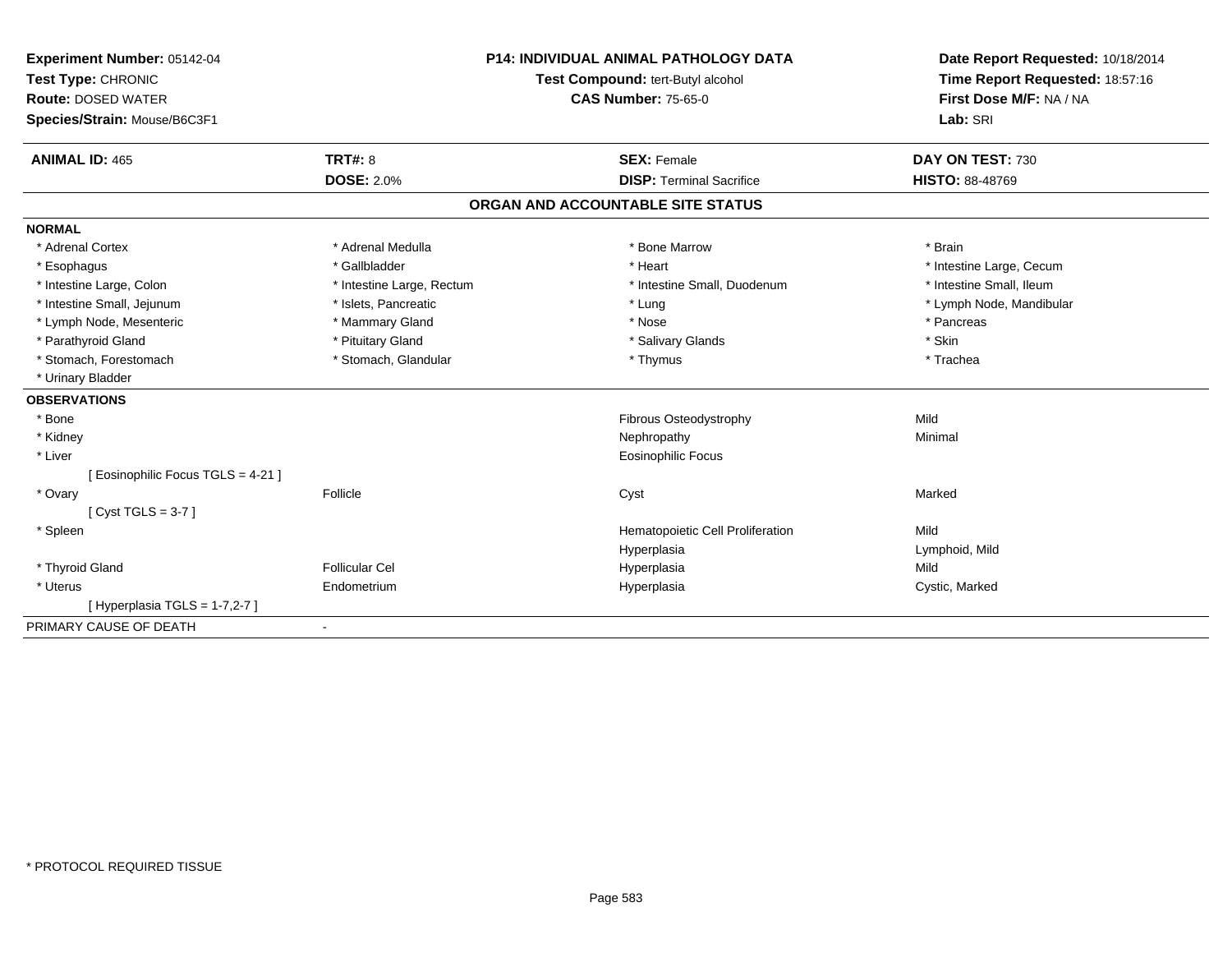| Experiment Number: 05142-04<br>Test Type: CHRONIC<br><b>Route: DOSED WATER</b><br>Species/Strain: Mouse/B6C3F1 | P14: INDIVIDUAL ANIMAL PATHOLOGY DATA<br>Test Compound: tert-Butyl alcohol<br><b>CAS Number: 75-65-0</b> |                                                         | Date Report Requested: 10/18/2014<br>Time Report Requested: 18:57:16<br>First Dose M/F: NA / NA<br>Lab: SRI |
|----------------------------------------------------------------------------------------------------------------|----------------------------------------------------------------------------------------------------------|---------------------------------------------------------|-------------------------------------------------------------------------------------------------------------|
| <b>ANIMAL ID: 466</b>                                                                                          | <b>TRT#: 8</b>                                                                                           | <b>SEX: Female</b>                                      | DAY ON TEST: 651                                                                                            |
|                                                                                                                | <b>DOSE: 2.0%</b>                                                                                        | <b>DISP:</b> Moribund Sacrifice                         | HISTO: 88-48373                                                                                             |
|                                                                                                                |                                                                                                          | ORGAN AND ACCOUNTABLE SITE STATUS                       |                                                                                                             |
| <b>NORMAL</b>                                                                                                  |                                                                                                          |                                                         |                                                                                                             |
| * Adrenal Cortex                                                                                               | * Adrenal Medulla                                                                                        | * Bone                                                  | * Brain                                                                                                     |
| * Esophagus                                                                                                    | * Gallbladder                                                                                            | * Heart                                                 | * Intestine Large, Cecum                                                                                    |
| * Intestine Large, Colon                                                                                       | * Intestine Large, Rectum                                                                                | * Intestine Small, Duodenum                             | * Intestine Small, Ileum                                                                                    |
| * Intestine Small, Jejunum                                                                                     | * Islets, Pancreatic                                                                                     | * Kidney                                                | * Lymph Node, Mandibular                                                                                    |
| * Lymph Node, Mesenteric                                                                                       | * Mammary Gland                                                                                          | * Nose                                                  | * Ovary                                                                                                     |
| * Pancreas                                                                                                     | * Parathyroid Gland                                                                                      | * Salivary Glands                                       | * Skin                                                                                                      |
| * Stomach, Forestomach                                                                                         | * Stomach, Glandular                                                                                     | * Trachea                                               | * Urinary Bladder                                                                                           |
| <b>OBSERVATIONS</b>                                                                                            |                                                                                                          |                                                         |                                                                                                             |
| * Bone Marrow                                                                                                  |                                                                                                          | Histiocytic Sarcoma                                     |                                                                                                             |
| * Liver                                                                                                        |                                                                                                          | Histiocytic Sarcoma                                     |                                                                                                             |
| [ Histiocytic Sarcoma TGLS = 6-6 ]                                                                             |                                                                                                          |                                                         |                                                                                                             |
| * Lung                                                                                                         |                                                                                                          | Hemorrhage                                              | Minimal                                                                                                     |
|                                                                                                                |                                                                                                          | Histiocytic Sarcoma                                     |                                                                                                             |
| [Hemorrhage TGLS = $7-2-1$ ]                                                                                   |                                                                                                          |                                                         |                                                                                                             |
| Lymph Node                                                                                                     | <b>Iliac</b>                                                                                             | Angiectasis                                             | Moderate                                                                                                    |
| [ Angiectasis TGLS = 5-21 ]                                                                                    |                                                                                                          |                                                         |                                                                                                             |
| Mesentery                                                                                                      |                                                                                                          | Histiocytic Sarcoma                                     |                                                                                                             |
| * Pituitary Gland                                                                                              | Pars Distalis                                                                                            | Focal Cellular Change                                   | Minimal                                                                                                     |
| <b>Skeletal Muscle</b>                                                                                         |                                                                                                          | Histiocytic Sarcoma                                     |                                                                                                             |
| * Spleen                                                                                                       |                                                                                                          | Hematopoietic Cell Proliferation<br>Histiocytic Sarcoma | Moderate                                                                                                    |
| [ Hematopoietic Cell Proliferation TGLS = 3-6 ]<br>[ Histiocytic Sarcoma TGLS = 3-6,8-22 ]                     |                                                                                                          |                                                         |                                                                                                             |
| * Thymus                                                                                                       |                                                                                                          | Histiocytic Sarcoma                                     |                                                                                                             |
| * Thyroid Gland                                                                                                | <b>Follicular Cel</b>                                                                                    | Hyperplasia                                             | Minimal                                                                                                     |
| * Uterus                                                                                                       |                                                                                                          | Hydrometra                                              | Moderate                                                                                                    |
|                                                                                                                | Endometrium                                                                                              | Hyperplasia                                             | Cystic, Moderate                                                                                            |
| [Hydrometra TGLS = 2-7]                                                                                        |                                                                                                          |                                                         |                                                                                                             |
| PRIMARY CAUSE OF DEATH                                                                                         |                                                                                                          |                                                         |                                                                                                             |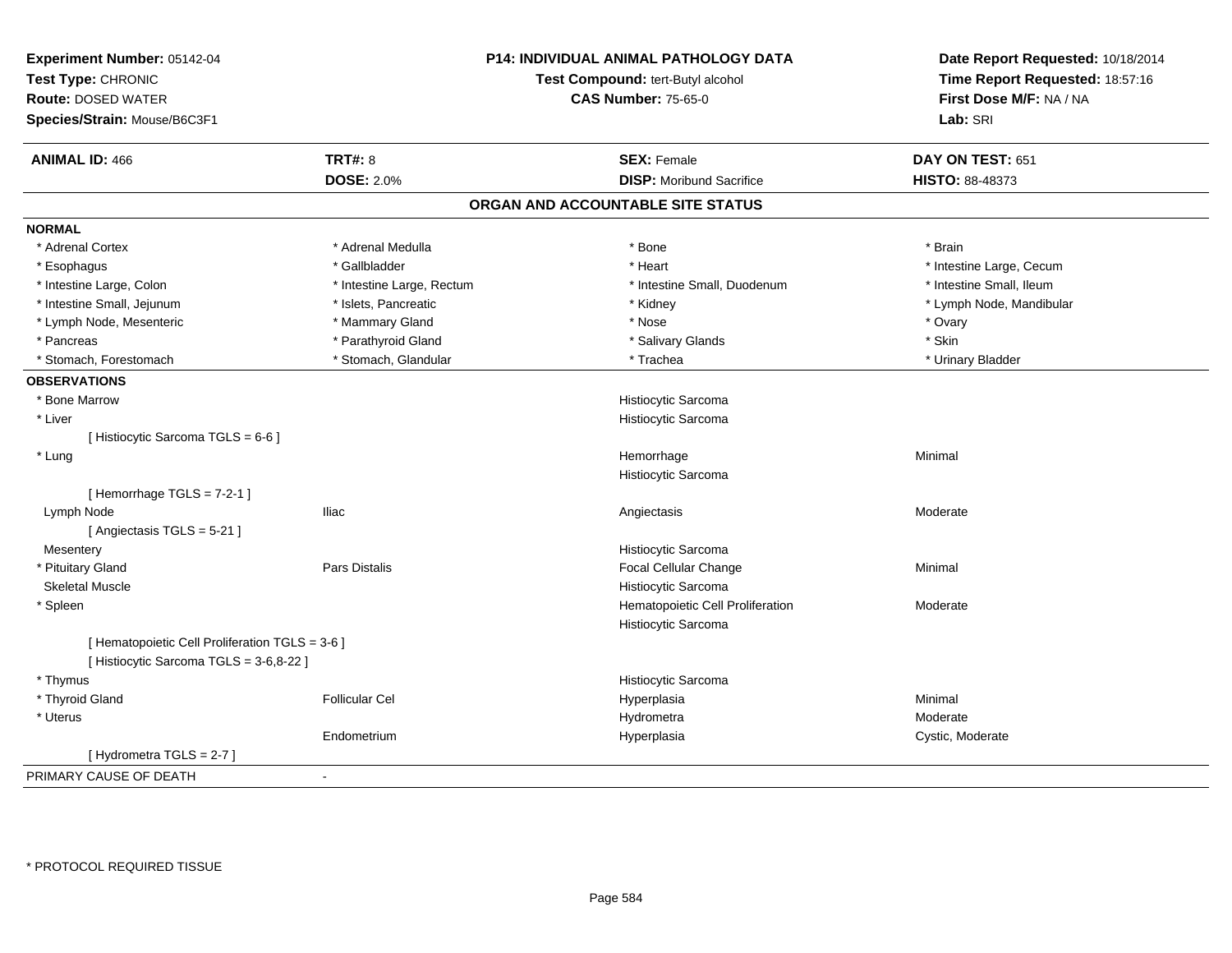| Experiment Number: 05142-04<br>Test Type: CHRONIC<br><b>Route: DOSED WATER</b><br>Species/Strain: Mouse/B6C3F1<br><b>ANIMAL ID: 467</b> | <b>P14: INDIVIDUAL ANIMAL PATHOLOGY DATA</b><br>Test Compound: tert-Butyl alcohol<br><b>CAS Number: 75-65-0</b> |                                                       | Date Report Requested: 10/18/2014<br>Time Report Requested: 18:57:16<br>First Dose M/F: NA / NA<br>Lab: SRI<br>DAY ON TEST: 730 |
|-----------------------------------------------------------------------------------------------------------------------------------------|-----------------------------------------------------------------------------------------------------------------|-------------------------------------------------------|---------------------------------------------------------------------------------------------------------------------------------|
|                                                                                                                                         | TRT#: 8<br><b>DOSE: 2.0%</b>                                                                                    | <b>SEX: Female</b><br><b>DISP: Terminal Sacrifice</b> | <b>HISTO: 88-48770</b>                                                                                                          |
|                                                                                                                                         |                                                                                                                 | ORGAN AND ACCOUNTABLE SITE STATUS                     |                                                                                                                                 |
| <b>NORMAL</b>                                                                                                                           |                                                                                                                 |                                                       |                                                                                                                                 |
| * Adrenal Cortex                                                                                                                        | * Adrenal Medulla                                                                                               | * Bone Marrow                                         | * Brain                                                                                                                         |
| * Esophagus                                                                                                                             | * Gallbladder                                                                                                   | * Heart                                               | * Intestine Large, Cecum                                                                                                        |
| * Intestine Large, Colon                                                                                                                | * Intestine Large, Rectum                                                                                       | * Intestine Small, Duodenum                           | * Intestine Small, Ileum                                                                                                        |
| * Intestine Small, Jejunum                                                                                                              | * Islets, Pancreatic                                                                                            | * Liver                                               | * Lung                                                                                                                          |
| * Lymph Node, Mandibular                                                                                                                | * Lymph Node, Mesenteric                                                                                        | * Mammary Gland                                       | * Nose                                                                                                                          |
| * Ovary                                                                                                                                 | * Pancreas                                                                                                      | * Parathyroid Gland                                   | * Salivary Glands                                                                                                               |
| * Skin                                                                                                                                  | * Stomach, Forestomach                                                                                          | * Stomach, Glandular                                  | * Thymus                                                                                                                        |
| * Trachea                                                                                                                               | * Urinary Bladder                                                                                               |                                                       |                                                                                                                                 |
| <b>OBSERVATIONS</b>                                                                                                                     |                                                                                                                 |                                                       |                                                                                                                                 |
| * Bone                                                                                                                                  |                                                                                                                 | Fibrous Osteodystrophy                                | Minimal                                                                                                                         |
| * Kidney                                                                                                                                |                                                                                                                 | Nephropathy                                           | Minimal                                                                                                                         |
| * Pituitary Gland                                                                                                                       | Pars Distalis                                                                                                   | Adenoma                                               |                                                                                                                                 |
| [Adenoma TGLS = 2-1]                                                                                                                    |                                                                                                                 |                                                       |                                                                                                                                 |
| * Spleen                                                                                                                                |                                                                                                                 | Hyperplasia                                           | Lymphoid, Mild                                                                                                                  |
| * Thyroid Gland                                                                                                                         | <b>Follicular Cel</b>                                                                                           | Hyperplasia                                           | Moderate                                                                                                                        |
| Tooth                                                                                                                                   | Incisor                                                                                                         | Dysplasia                                             | Minimal                                                                                                                         |
| * Uterus                                                                                                                                | Endometrium                                                                                                     | Hyperplasia                                           | Cystic, Marked                                                                                                                  |
| [Hyperplasia TGLS = 1-7]                                                                                                                |                                                                                                                 |                                                       |                                                                                                                                 |
| PRIMARY CAUSE OF DEATH                                                                                                                  | $\blacksquare$                                                                                                  |                                                       |                                                                                                                                 |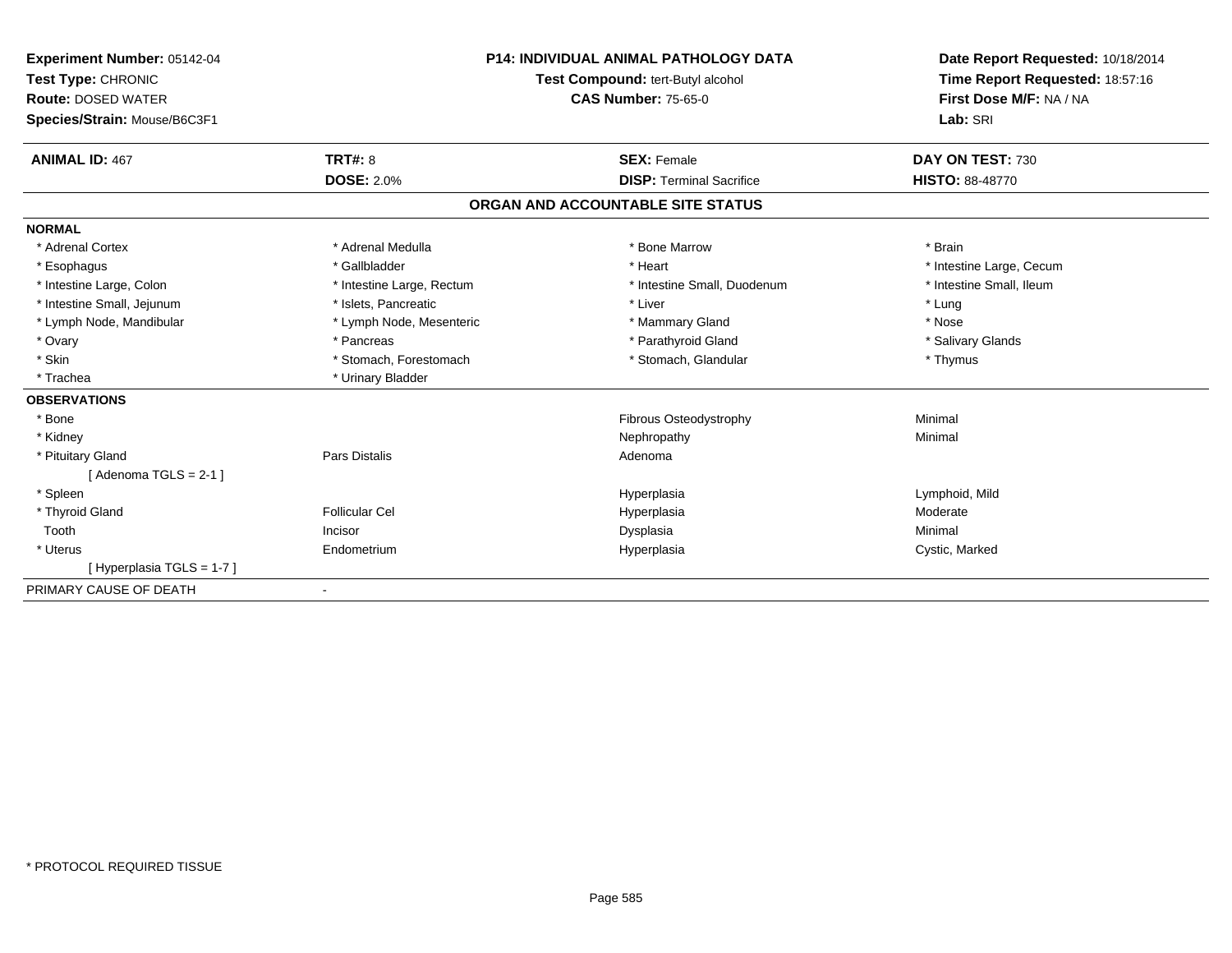| Experiment Number: 05142-04<br>Test Type: CHRONIC<br><b>Route: DOSED WATER</b><br>Species/Strain: Mouse/B6C3F1 |                                     | <b>P14: INDIVIDUAL ANIMAL PATHOLOGY DATA</b><br>Test Compound: tert-Butyl alcohol<br><b>CAS Number: 75-65-0</b> | Date Report Requested: 10/18/2014<br>Time Report Requested: 18:57:16<br>First Dose M/F: NA / NA<br>Lab: SRI |
|----------------------------------------------------------------------------------------------------------------|-------------------------------------|-----------------------------------------------------------------------------------------------------------------|-------------------------------------------------------------------------------------------------------------|
| <b>ANIMAL ID: 468</b>                                                                                          | <b>TRT#: 8</b><br><b>DOSE: 2.0%</b> | <b>SEX: Female</b><br><b>DISP: Terminal Sacrifice</b>                                                           | DAY ON TEST: 730<br><b>HISTO: 88-48771</b>                                                                  |
|                                                                                                                |                                     |                                                                                                                 |                                                                                                             |
|                                                                                                                |                                     | ORGAN AND ACCOUNTABLE SITE STATUS                                                                               |                                                                                                             |
| <b>NORMAL</b>                                                                                                  |                                     |                                                                                                                 |                                                                                                             |
| * Adrenal Cortex                                                                                               | * Adrenal Medulla                   | * Bone                                                                                                          | * Bone Marrow                                                                                               |
| * Brain                                                                                                        | * Esophagus                         | * Heart                                                                                                         | * Intestine Large, Cecum                                                                                    |
| * Intestine Large, Colon                                                                                       | * Intestine Large, Rectum           | * Intestine Small, Duodenum                                                                                     | * Intestine Small, Ileum                                                                                    |
| * Intestine Small, Jejunum                                                                                     | * Islets, Pancreatic                | * Liver                                                                                                         | * Lung                                                                                                      |
| * Lymph Node, Mandibular                                                                                       | * Lymph Node, Mesenteric            | * Mammary Gland                                                                                                 | * Nose                                                                                                      |
| * Pancreas                                                                                                     | * Parathyroid Gland                 | * Pituitary Gland                                                                                               | * Salivary Glands                                                                                           |
| * Skin                                                                                                         | * Stomach, Forestomach              | * Stomach, Glandular                                                                                            | * Thymus                                                                                                    |
| * Trachea                                                                                                      | * Urinary Bladder                   |                                                                                                                 |                                                                                                             |
| <b>MISSING</b>                                                                                                 |                                     |                                                                                                                 |                                                                                                             |
| * Gallbladder                                                                                                  |                                     |                                                                                                                 |                                                                                                             |
| <b>OBSERVATIONS</b>                                                                                            |                                     |                                                                                                                 |                                                                                                             |
| * Kidney                                                                                                       |                                     | Nephropathy                                                                                                     | Minimal                                                                                                     |
| * Ovary                                                                                                        |                                     | Cystadenoma                                                                                                     |                                                                                                             |
| [Cystadenoma TGLS = 2-7]                                                                                       |                                     |                                                                                                                 |                                                                                                             |
| * Spleen                                                                                                       |                                     | Hyperplasia                                                                                                     | Lymphoid, Mild                                                                                              |
| * Thyroid Gland                                                                                                | <b>Follicular Cel</b>               | Hyperplasia                                                                                                     | Minimal                                                                                                     |
| * Uterus                                                                                                       |                                     | Hydrometra                                                                                                      | Moderate                                                                                                    |
|                                                                                                                | Endometrium                         | Hyperplasia                                                                                                     | Cystic, Moderate                                                                                            |
| [Hydrometra TGLS = 1-7]                                                                                        |                                     |                                                                                                                 |                                                                                                             |
| PRIMARY CAUSE OF DEATH                                                                                         |                                     |                                                                                                                 |                                                                                                             |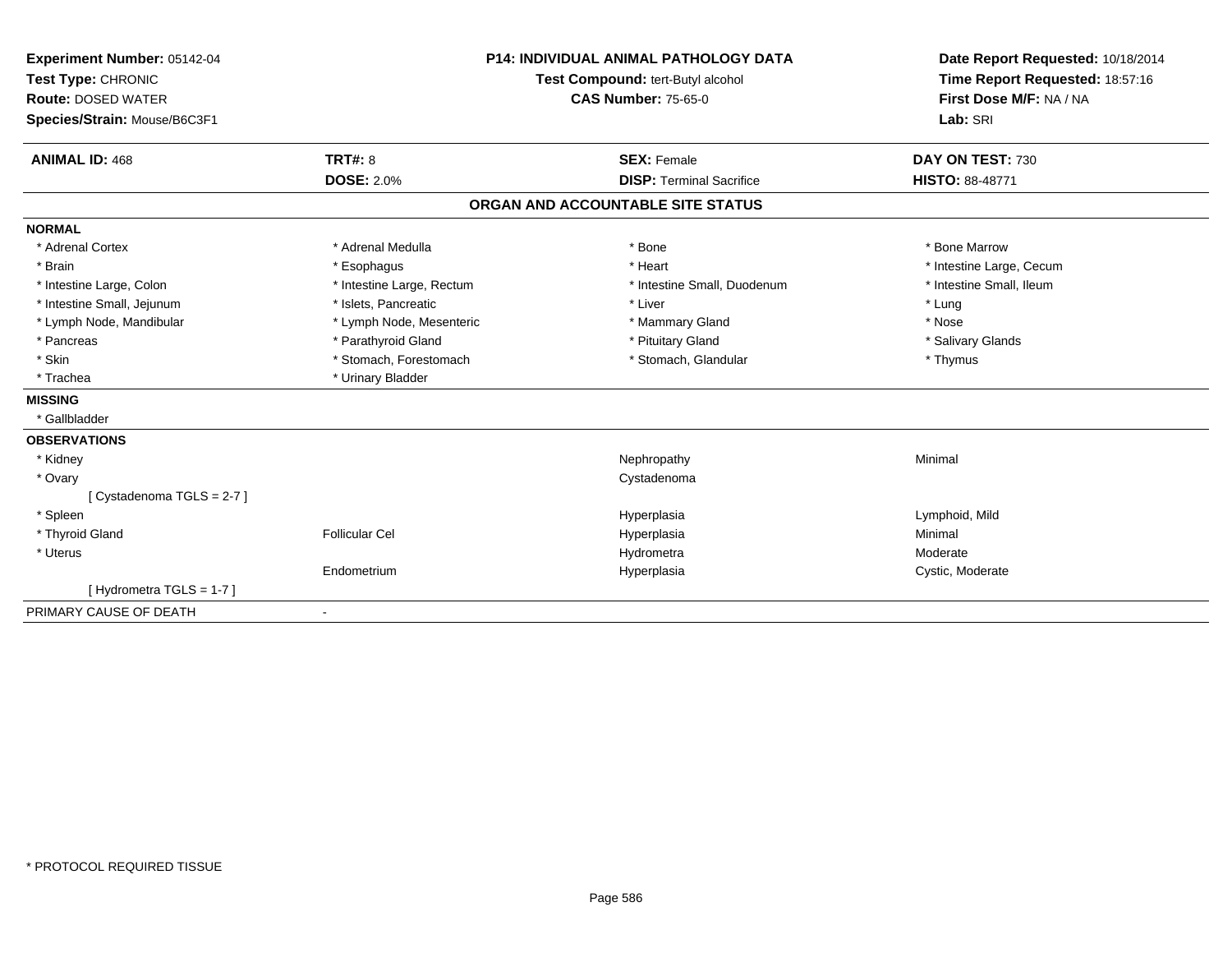| Experiment Number: 05142-04                    | <b>P14: INDIVIDUAL ANIMAL PATHOLOGY DATA</b> |                                   | Date Report Requested: 10/18/2014 |
|------------------------------------------------|----------------------------------------------|-----------------------------------|-----------------------------------|
| Test Type: CHRONIC                             |                                              | Test Compound: tert-Butyl alcohol | Time Report Requested: 18:57:16   |
| <b>Route: DOSED WATER</b>                      |                                              | <b>CAS Number: 75-65-0</b>        | First Dose M/F: NA / NA           |
| Species/Strain: Mouse/B6C3F1                   |                                              |                                   | Lab: SRI                          |
| <b>ANIMAL ID: 469</b>                          | TRT#: 8                                      | <b>SEX: Female</b>                | DAY ON TEST: 729                  |
|                                                | <b>DOSE: 2.0%</b>                            | <b>DISP: Terminal Sacrifice</b>   | <b>HISTO: 88-48772</b>            |
|                                                |                                              | ORGAN AND ACCOUNTABLE SITE STATUS |                                   |
| <b>NORMAL</b>                                  |                                              |                                   |                                   |
| * Adrenal Cortex                               | * Adrenal Medulla                            | * Bone Marrow                     | * Brain                           |
| * Esophagus                                    | * Gallbladder                                | * Heart                           | * Intestine Large, Cecum          |
| * Intestine Large, Colon                       | * Intestine Large, Rectum                    | * Intestine Small, Duodenum       | * Intestine Small, Ileum          |
| * Intestine Small, Jejunum                     | * Islets. Pancreatic                         | * Kidney                          | * Lung                            |
| * Lymph Node, Mandibular                       | * Lymph Node, Mesenteric                     | * Mammary Gland                   | * Nose                            |
| * Ovary                                        | * Parathyroid Gland                          | * Pituitary Gland                 | * Salivary Glands                 |
| * Skin                                         | * Spleen                                     | * Stomach, Forestomach            | * Stomach, Glandular              |
| * Thymus                                       | * Trachea                                    | * Urinary Bladder                 |                                   |
| <b>OBSERVATIONS</b>                            |                                              |                                   |                                   |
| * Bone                                         |                                              | Fibrous Osteodystrophy            | Mild                              |
| * Liver                                        |                                              | <b>Eosinophilic Focus</b>         |                                   |
|                                                |                                              | Hepatocellular Adenoma            |                                   |
| [ Hepatocellular Adenoma TGLS = 4-21 ]         |                                              |                                   |                                   |
| * Pancreas                                     |                                              | Hemangioma                        |                                   |
| * Thyroid Gland                                | <b>Follicular Cel</b>                        | Hyperplasia                       | Moderate                          |
| * Uterus                                       |                                              | Granular Cell Tumor Malignant     |                                   |
|                                                |                                              | Hydrometra                        | Marked                            |
|                                                | Endometrium                                  | Hyperplasia                       | Cystic, Marked                    |
| [ Granular Cell Tumor Malignant TGLS = 3-7-1 ] |                                              |                                   |                                   |
| [Hydrometra TGLS = 1-7]                        |                                              |                                   |                                   |
| [Hyperplasia TGLS = 2-7]                       |                                              |                                   |                                   |
| PRIMARY CAUSE OF DEATH                         |                                              |                                   |                                   |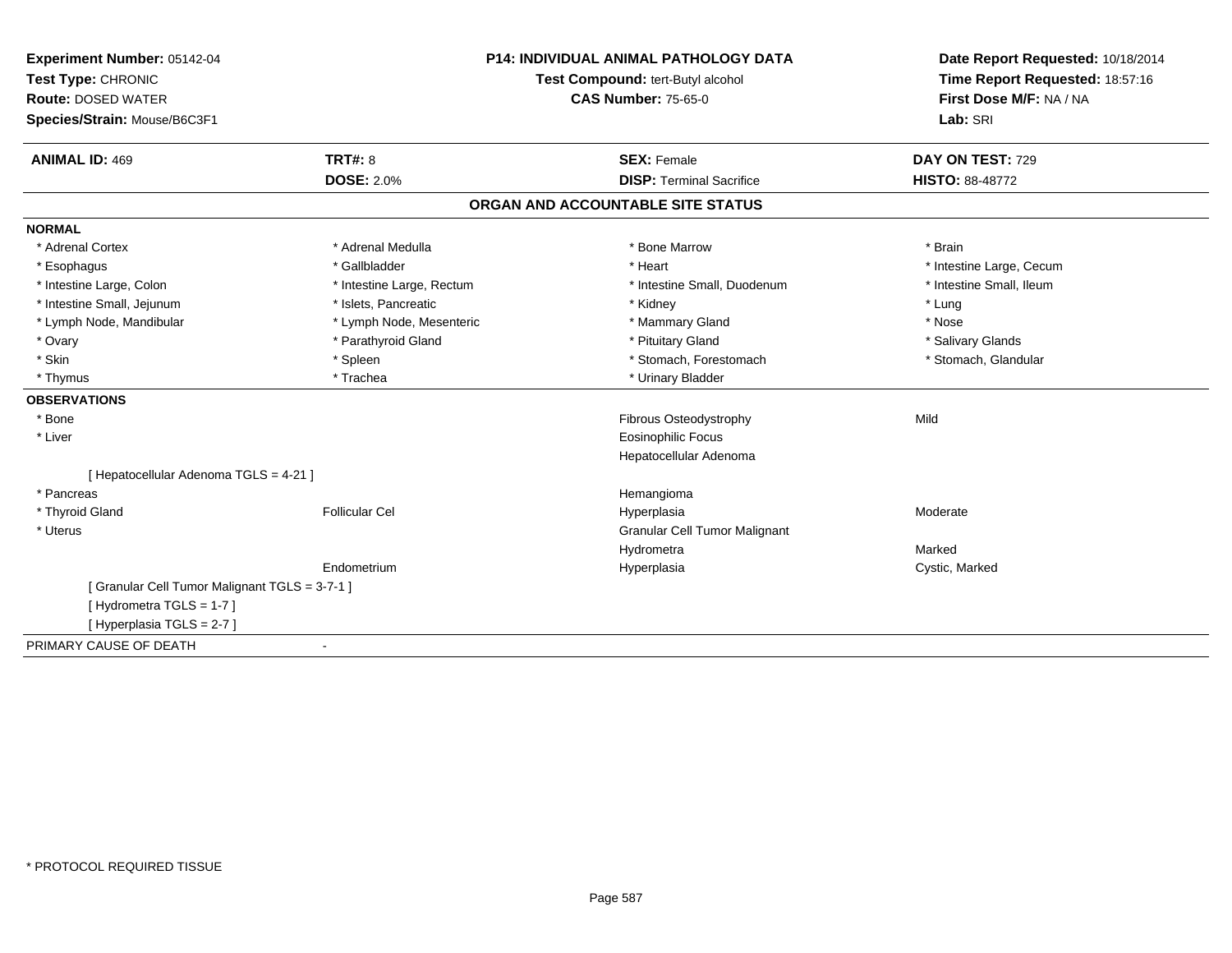| Experiment Number: 05142-04              |                                   | <b>P14: INDIVIDUAL ANIMAL PATHOLOGY DATA</b> | Date Report Requested: 10/18/2014 |
|------------------------------------------|-----------------------------------|----------------------------------------------|-----------------------------------|
| Test Type: CHRONIC                       | Test Compound: tert-Butyl alcohol |                                              | Time Report Requested: 18:57:16   |
| <b>Route: DOSED WATER</b>                |                                   | <b>CAS Number: 75-65-0</b>                   | First Dose M/F: NA / NA           |
| Species/Strain: Mouse/B6C3F1             |                                   |                                              | Lab: SRI                          |
| <b>ANIMAL ID: 470</b>                    | TRT#: 8                           | <b>SEX: Female</b>                           | DAY ON TEST: 702                  |
|                                          | <b>DOSE: 2.0%</b>                 | <b>DISP: Natural Death</b>                   | <b>HISTO: 88-48374</b>            |
|                                          |                                   | ORGAN AND ACCOUNTABLE SITE STATUS            |                                   |
| <b>NORMAL</b>                            |                                   |                                              |                                   |
| * Adrenal Cortex                         | * Adrenal Medulla                 | * Bone Marrow                                | * Brain                           |
| * Esophagus                              | * Heart                           | * Intestine Large, Cecum                     | * Intestine Large, Colon          |
| * Intestine Large, Rectum                | * Intestine Small, Duodenum       | * Intestine Small, Ileum                     | * Intestine Small, Jejunum        |
| * Kidney                                 | * Lung                            | * Lymph Node, Mandibular                     | * Mammary Gland                   |
| * Nose                                   | * Ovary                           | * Pituitary Gland                            | * Salivary Glands                 |
| * Skin                                   | * Stomach, Forestomach            | * Thymus                                     | * Trachea                         |
| * Urinary Bladder                        |                                   |                                              |                                   |
| <b>MISSING</b>                           |                                   |                                              |                                   |
| * Gallbladder                            | * Lymph Node, Mesenteric          | * Stomach, Glandular                         |                                   |
| <b>AUTO PRECLUDES DIAG.</b>              |                                   |                                              |                                   |
| * Islets, Pancreatic                     | * Pancreas                        | * Parathyroid Gland                          | * Spleen                          |
| * Thyroid Gland                          |                                   |                                              |                                   |
| <b>OBSERVATIONS</b>                      |                                   |                                              |                                   |
| * Bone                                   |                                   | Fibrous Osteodystrophy                       | Minimal                           |
| * Liver                                  |                                   | Hepatocellular Carcinoma                     |                                   |
| [ Hepatocellular Carcinoma TGLS = 3-21 ] |                                   |                                              |                                   |
| * Uterus                                 |                                   | Hydrometra                                   | Moderate                          |
|                                          | Endometrium                       | Hyperplasia                                  | Cystic, Moderate                  |
| [Hydrometra TGLS = 1-7]                  |                                   |                                              |                                   |
| [Hyperplasia TGLS = 2-7]                 |                                   |                                              |                                   |
| PRIMARY CAUSE OF DEATH                   | $\blacksquare$                    |                                              |                                   |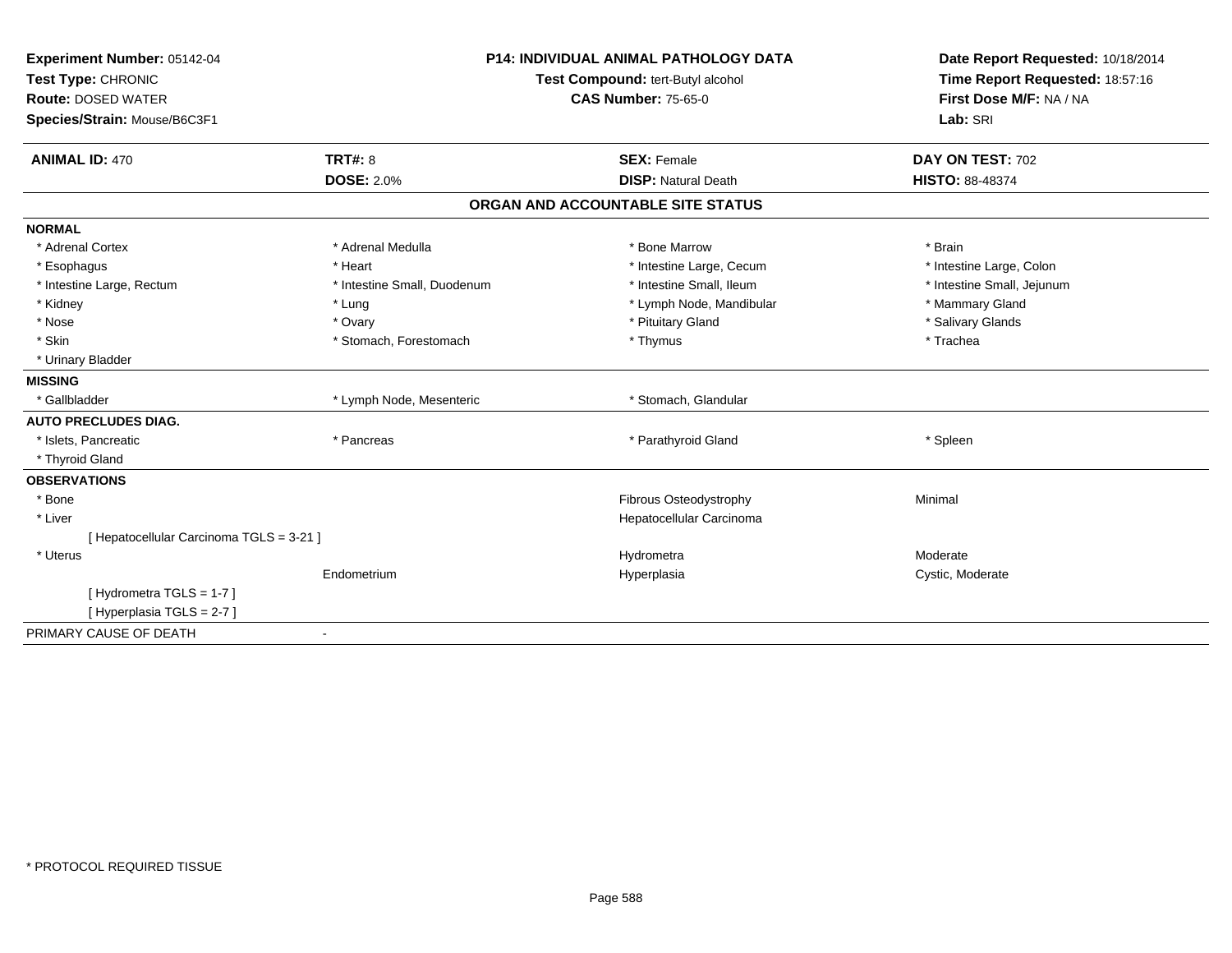| Experiment Number: 05142-04                                |                                   | <b>P14: INDIVIDUAL ANIMAL PATHOLOGY DATA</b> | Date Report Requested: 10/18/2014 |
|------------------------------------------------------------|-----------------------------------|----------------------------------------------|-----------------------------------|
| Test Type: CHRONIC                                         | Test Compound: tert-Butyl alcohol |                                              | Time Report Requested: 18:57:16   |
| <b>Route: DOSED WATER</b>                                  |                                   | <b>CAS Number: 75-65-0</b>                   | First Dose M/F: NA / NA           |
| Species/Strain: Mouse/B6C3F1                               |                                   |                                              | Lab: SRI                          |
| <b>ANIMAL ID: 471</b>                                      | <b>TRT#: 8</b>                    | <b>SEX: Female</b>                           | DAY ON TEST: 730                  |
|                                                            | <b>DOSE: 2.0%</b>                 | <b>DISP: Terminal Sacrifice</b>              | <b>HISTO: 88-48773</b>            |
|                                                            |                                   | ORGAN AND ACCOUNTABLE SITE STATUS            |                                   |
| <b>NORMAL</b>                                              |                                   |                                              |                                   |
| * Adrenal Cortex                                           | * Adrenal Medulla                 | * Bone                                       | * Bone Marrow                     |
| * Brain                                                    | * Esophagus                       | * Gallbladder                                | * Heart                           |
| * Intestine Large, Cecum                                   | * Intestine Large, Colon          | * Intestine Large, Rectum                    | * Intestine Small, Duodenum       |
| * Intestine Small, Ileum                                   | * Intestine Small, Jejunum        | * Islets, Pancreatic                         | * Lung                            |
| * Lymph Node, Mandibular                                   | * Lymph Node, Mesenteric          | * Nose                                       | * Ovary                           |
| * Pancreas                                                 | * Pituitary Gland                 | * Salivary Glands                            | * Skin                            |
| * Stomach, Forestomach                                     | * Stomach, Glandular              | * Thymus                                     | * Thyroid Gland                   |
| * Trachea                                                  | * Urinary Bladder                 |                                              |                                   |
| <b>INSUFFICIENT TISSUE</b>                                 |                                   |                                              |                                   |
| * Parathyroid Gland                                        |                                   |                                              |                                   |
| <b>OBSERVATIONS</b>                                        |                                   |                                              |                                   |
| * Bone                                                     |                                   |                                              |                                   |
| Note: STERNUM TISSUE INSUFFICIENT, OTHER BONES SUFFICIENT. |                                   |                                              |                                   |
| * Kidney                                                   |                                   | Metaplasia                                   | Osseous, Minimal                  |
| * Liver                                                    |                                   | Hepatocellular Adenoma                       | Multiple                          |
|                                                            |                                   | <b>Mixed Cell Focus</b>                      |                                   |
| [ Hepatocellular Adenoma TGLS = 2-22 ]                     |                                   |                                              |                                   |
| * Mammary Gland                                            |                                   | Adenocarcinoma                               |                                   |
| [Adenocarcinoma TGLS = 1-21]                               |                                   |                                              |                                   |
| * Spleen                                                   |                                   | Hematopoietic Cell Proliferation             | Minimal                           |
|                                                            |                                   | Hyperplasia                                  | Lymphoid, Mild                    |
| * Uterus                                                   |                                   | Hydrometra                                   | Mild                              |
|                                                            | Endometrium                       | Hyperplasia                                  | Cystic, Marked                    |
| PRIMARY CAUSE OF DEATH                                     |                                   |                                              |                                   |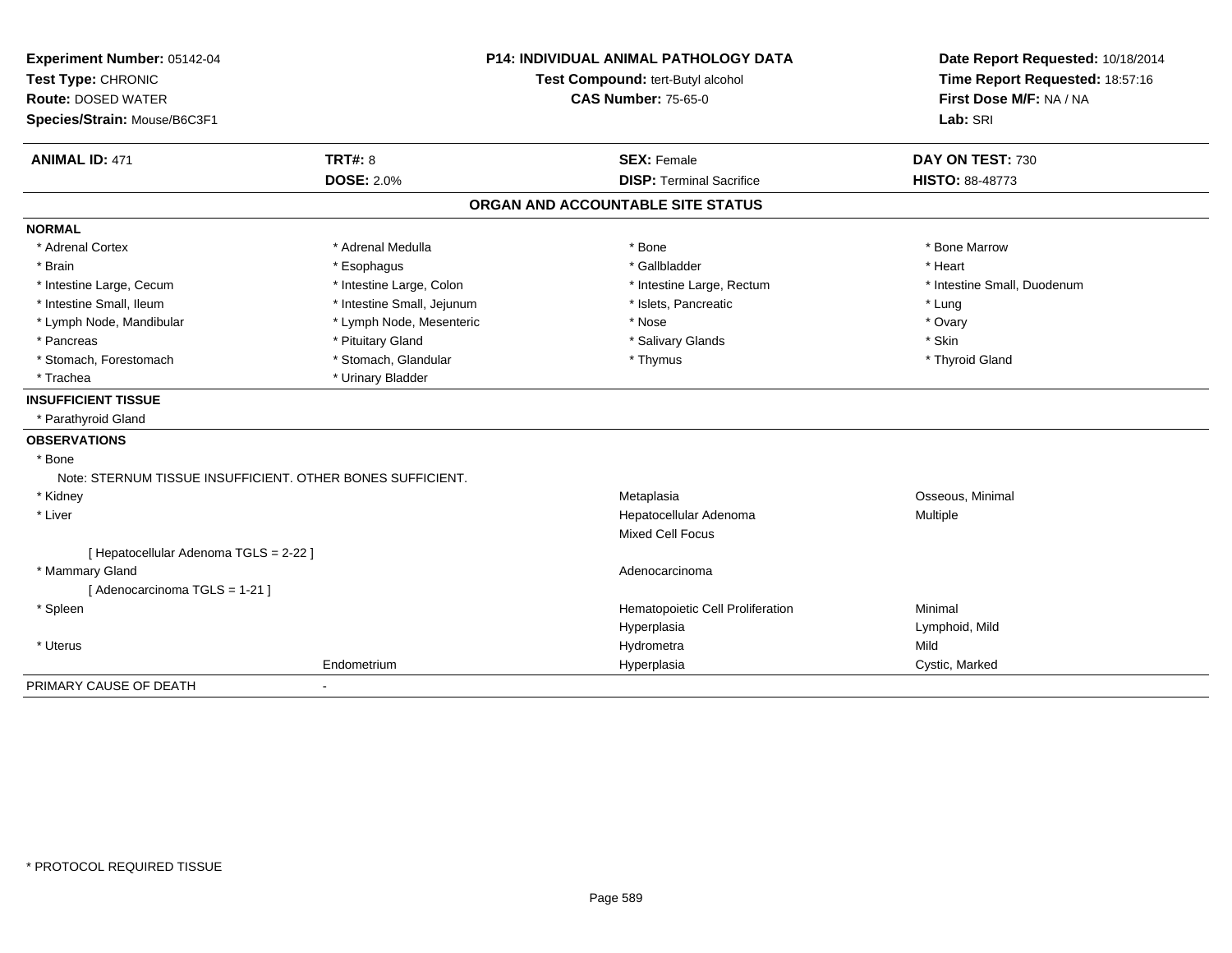| Experiment Number: 05142-04<br>Test Type: CHRONIC |                            | P14: INDIVIDUAL ANIMAL PATHOLOGY DATA<br>Test Compound: tert-Butyl alcohol | Date Report Requested: 10/18/2014<br>Time Report Requested: 18:57:16 |
|---------------------------------------------------|----------------------------|----------------------------------------------------------------------------|----------------------------------------------------------------------|
| <b>Route: DOSED WATER</b>                         | <b>CAS Number: 75-65-0</b> |                                                                            | First Dose M/F: NA / NA                                              |
| Species/Strain: Mouse/B6C3F1                      |                            |                                                                            | Lab: SRI                                                             |
| <b>ANIMAL ID: 472</b>                             | <b>TRT#: 8</b>             | <b>SEX: Female</b>                                                         | DAY ON TEST: 668                                                     |
|                                                   | <b>DOSE: 2.0%</b>          | <b>DISP: Moribund Sacrifice</b>                                            | <b>HISTO: 88-48375</b>                                               |
|                                                   |                            | ORGAN AND ACCOUNTABLE SITE STATUS                                          |                                                                      |
| <b>NORMAL</b>                                     |                            |                                                                            |                                                                      |
| * Adrenal Cortex                                  | * Adrenal Medulla          | * Bone                                                                     | * Bone Marrow                                                        |
| * Brain                                           | * Esophagus                | * Gallbladder                                                              | * Heart                                                              |
| * Intestine Large, Cecum                          | * Intestine Large, Colon   | * Intestine Large, Rectum                                                  | * Intestine Small, Duodenum                                          |
| * Intestine Small, Ileum                          | * Intestine Small, Jejunum | * Islets, Pancreatic                                                       | * Kidney                                                             |
| * Lung                                            | * Lymph Node, Mandibular   | * Lymph Node, Mesenteric                                                   | * Mammary Gland                                                      |
| * Nose                                            | * Ovary                    | * Pancreas                                                                 | * Parathyroid Gland                                                  |
| * Pituitary Gland                                 | * Salivary Glands          | * Skin                                                                     | * Stomach, Forestomach                                               |
| * Stomach, Glandular                              | * Thyroid Gland            | * Trachea                                                                  |                                                                      |
| <b>MISSING</b>                                    |                            |                                                                            |                                                                      |
| * Thymus                                          |                            |                                                                            |                                                                      |
| <b>OBSERVATIONS</b>                               |                            |                                                                            |                                                                      |
| Ear                                               | Pinna                      | Hemangioma                                                                 |                                                                      |
| [Hemangioma TGLS = 1-24]                          |                            |                                                                            |                                                                      |
| * Liver                                           |                            | <b>Eosinophilic Focus</b>                                                  |                                                                      |
|                                                   |                            | Hematopoietic Cell Proliferation                                           | Minimal                                                              |
|                                                   |                            | Mixed Cell Focus                                                           |                                                                      |
| [ Eosinophilic Focus TGLS = 4-22 ]                |                            |                                                                            |                                                                      |
| [Mixed Cell Focus TGLS = 5-23]                    |                            |                                                                            |                                                                      |
| Lymph Node                                        | Inguinal                   | Hyperplasia                                                                | Lymphoid, Mild                                                       |
| [ Hyperplasia TGLS = 2-21 ]                       |                            |                                                                            |                                                                      |
| * Spleen                                          |                            | Hemangioma                                                                 |                                                                      |
|                                                   |                            | Hematopoietic Cell Proliferation                                           | Marked                                                               |
| [ Hematopoietic Cell Proliferation TGLS = 3-6 ]   |                            |                                                                            |                                                                      |
| * Urinary Bladder                                 |                            | Inflammation                                                               | Acute, Minimal                                                       |
| * Uterus                                          | Endometrium                | Hyperplasia                                                                | Cystic, Moderate                                                     |
| PRIMARY CAUSE OF DEATH                            |                            |                                                                            |                                                                      |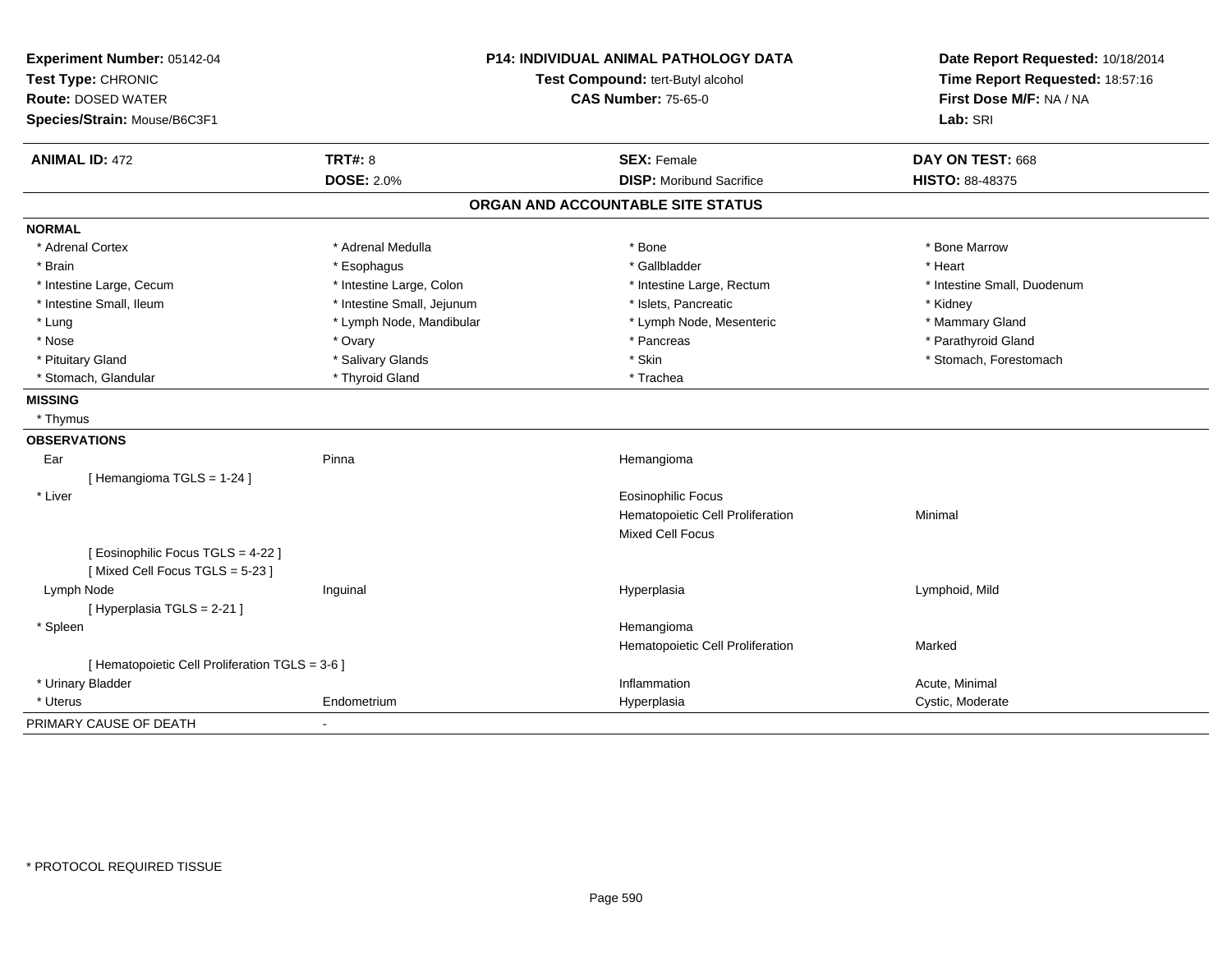| Experiment Number: 05142-04<br>Test Type: CHRONIC<br><b>Route: DOSED WATER</b><br>Species/Strain: Mouse/B6C3F1 |                            | <b>P14: INDIVIDUAL ANIMAL PATHOLOGY DATA</b><br><b>Test Compound: tert-Butyl alcohol</b><br><b>CAS Number: 75-65-0</b> | Date Report Requested: 10/18/2014<br>Time Report Requested: 18:57:16<br>First Dose M/F: NA / NA<br>Lab: SRI |
|----------------------------------------------------------------------------------------------------------------|----------------------------|------------------------------------------------------------------------------------------------------------------------|-------------------------------------------------------------------------------------------------------------|
| <b>ANIMAL ID: 473</b>                                                                                          | <b>TRT#: 8</b>             | <b>SEX: Female</b>                                                                                                     | DAY ON TEST: 687                                                                                            |
|                                                                                                                | <b>DOSE: 2.0%</b>          | <b>DISP: Natural Death</b>                                                                                             | <b>HISTO: 88-48376</b>                                                                                      |
|                                                                                                                |                            | ORGAN AND ACCOUNTABLE SITE STATUS                                                                                      |                                                                                                             |
| <b>NORMAL</b>                                                                                                  |                            |                                                                                                                        |                                                                                                             |
| * Bone Marrow                                                                                                  | * Brain                    | * Esophagus                                                                                                            | * Heart                                                                                                     |
| * Intestine Large, Cecum                                                                                       | * Intestine Large, Colon   | * Intestine Large, Rectum                                                                                              | * Intestine Small, Duodenum                                                                                 |
| * Intestine Small, Ileum                                                                                       | * Intestine Small, Jejunum | * Islets, Pancreatic                                                                                                   | * Kidney                                                                                                    |
| * Lymph Node, Mandibular                                                                                       | * Mammary Gland            | * Nose                                                                                                                 | * Parathyroid Gland                                                                                         |
| * Pituitary Gland                                                                                              | * Salivary Glands          | * Skin                                                                                                                 | * Thymus                                                                                                    |
| * Trachea                                                                                                      |                            |                                                                                                                        |                                                                                                             |
| <b>AUTO PRECLUDES DIAG.</b>                                                                                    |                            |                                                                                                                        |                                                                                                             |
| * Gallbladder                                                                                                  | * Urinary Bladder          |                                                                                                                        |                                                                                                             |
| <b>OBSERVATIONS</b>                                                                                            |                            |                                                                                                                        |                                                                                                             |
| * Adrenal Cortex                                                                                               |                            | Lymphoma Malignant Mixed                                                                                               |                                                                                                             |
| * Adrenal Medulla                                                                                              |                            | Lymphoma Malignant Mixed                                                                                               |                                                                                                             |
| * Bone                                                                                                         |                            | Fibrous Osteodystrophy                                                                                                 | Minimal                                                                                                     |
| * Liver                                                                                                        |                            | <b>Eosinophilic Focus</b>                                                                                              |                                                                                                             |
|                                                                                                                |                            | Lymphoma Malignant Mixed                                                                                               |                                                                                                             |
| [ Eosinophilic Focus TGLS = 12-22,13-23 ]                                                                      |                            |                                                                                                                        |                                                                                                             |
| [ Lymphoma Malignant Mixed TGLS = 6-6 ]                                                                        |                            |                                                                                                                        |                                                                                                             |
| * Lung                                                                                                         | Mediastinum                | Lymphoma Malignant Mixed                                                                                               |                                                                                                             |
|                                                                                                                |                            | Lymphoma Malignant Mixed                                                                                               |                                                                                                             |
| [ Lymphoma Malignant Mixed TGLS = 8-2 ]                                                                        |                            |                                                                                                                        |                                                                                                             |
| [ Lymphoma Malignant Mixed TGLS = 8-2 ]                                                                        |                            |                                                                                                                        |                                                                                                             |
| Lymph Node                                                                                                     | Mediastinal                | Lymphoma Malignant Mixed                                                                                               |                                                                                                             |
| [ Lymphoma Malignant Mixed TGLS = 4-5,9-2 ]                                                                    |                            |                                                                                                                        |                                                                                                             |
| * Lymph Node, Mesenteric                                                                                       |                            | Lymphoma Malignant Mixed                                                                                               |                                                                                                             |
| [ Lymphoma Malignant Mixed TGLS = 4-5,9-2 ]                                                                    |                            |                                                                                                                        |                                                                                                             |
| Mesentery                                                                                                      |                            | Lymphoma Malignant Mixed                                                                                               |                                                                                                             |
|                                                                                                                | Fat                        | <b>Necrosis</b>                                                                                                        | Moderate                                                                                                    |
| [ Lymphoma Malignant Mixed TGLS = 7-21 ]<br>[Necrosis $TGLS = 7-21$ ]                                          |                            |                                                                                                                        |                                                                                                             |
| * Ovary                                                                                                        |                            | Lymphoma Malignant Mixed                                                                                               |                                                                                                             |
| * Pancreas                                                                                                     |                            | Lymphoma Malignant Mixed                                                                                               |                                                                                                             |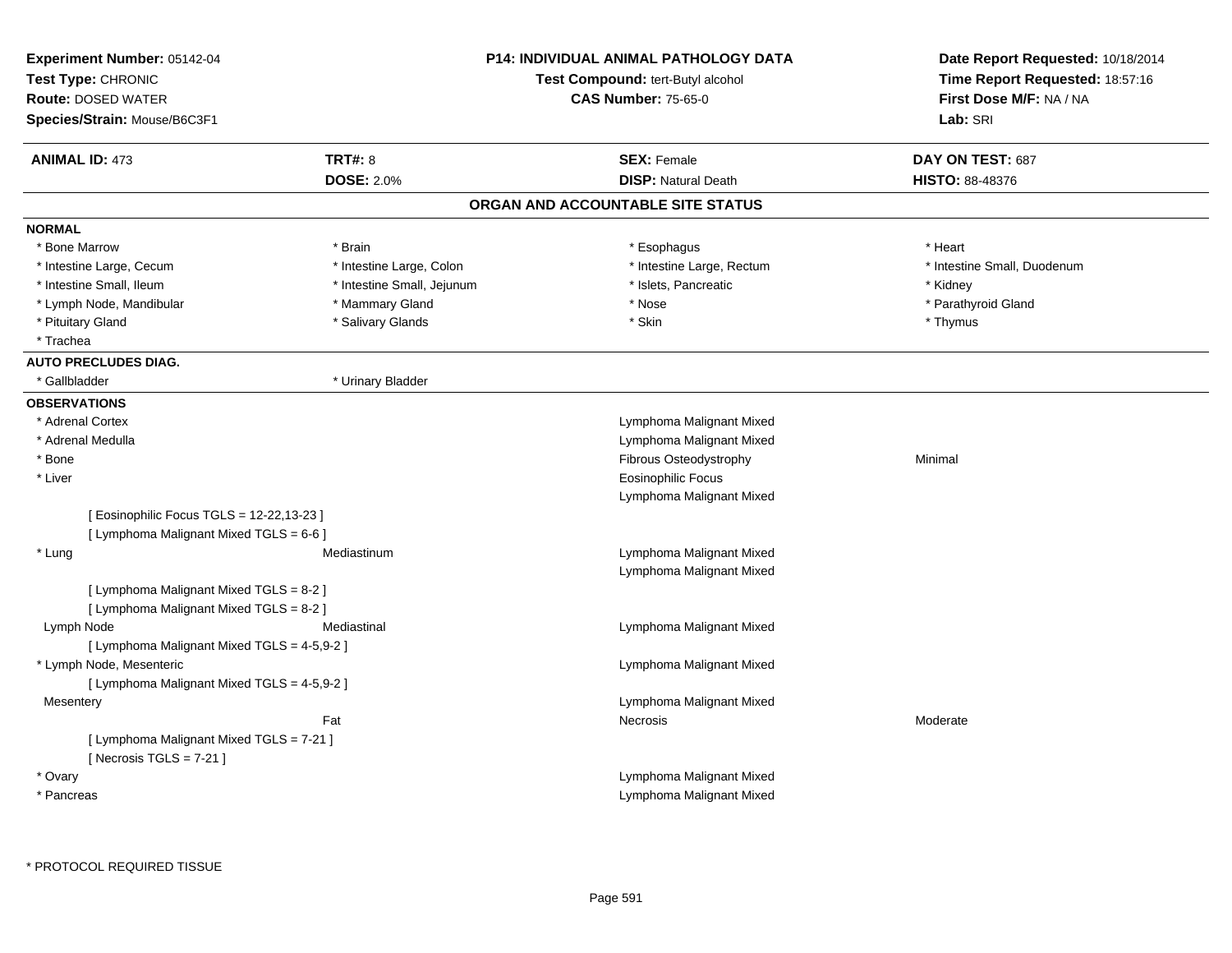| Experiment Number: 05142-04<br>Test Type: CHRONIC<br><b>Route: DOSED WATER</b><br>Species/Strain: Mouse/B6C3F1 |                       | <b>P14: INDIVIDUAL ANIMAL PATHOLOGY DATA</b><br>Test Compound: tert-Butyl alcohol<br><b>CAS Number: 75-65-0</b> | Date Report Requested: 10/18/2014<br>Time Report Requested: 18:57:16<br>First Dose M/F: NA / NA<br>Lab: SRI |
|----------------------------------------------------------------------------------------------------------------|-----------------------|-----------------------------------------------------------------------------------------------------------------|-------------------------------------------------------------------------------------------------------------|
| <b>ANIMAL ID: 473</b>                                                                                          | <b>TRT#: 8</b>        | <b>SEX: Female</b>                                                                                              | DAY ON TEST: 687                                                                                            |
|                                                                                                                | <b>DOSE: 2.0%</b>     | <b>DISP: Natural Death</b>                                                                                      | <b>HISTO: 88-48376</b>                                                                                      |
|                                                                                                                |                       | ORGAN AND ACCOUNTABLE SITE STATUS                                                                               |                                                                                                             |
| [ Lymphoma Malignant Mixed TGLS = 5-7 ]                                                                        |                       |                                                                                                                 |                                                                                                             |
| * Spleen                                                                                                       |                       | Lymphoma Malignant Mixed                                                                                        |                                                                                                             |
| * Stomach, Forestomach                                                                                         | Mucosa                | Hyperplasia                                                                                                     | Mild                                                                                                        |
|                                                                                                                |                       | Inflammation                                                                                                    | Chronic, Mild                                                                                               |
|                                                                                                                |                       | Ulcer                                                                                                           | Mild                                                                                                        |
| [Hyperplasia TGLS = 11-4-1]<br>[ $Ulec$ TGLS = 11-4-1 ]                                                        |                       |                                                                                                                 |                                                                                                             |
| * Stomach, Glandular                                                                                           |                       | Lymphoma Malignant Mixed                                                                                        |                                                                                                             |
| [ Lymphoma Malignant Mixed TGLS = 10-4-1 ]                                                                     |                       |                                                                                                                 |                                                                                                             |
| * Thyroid Gland                                                                                                | <b>Follicular Cel</b> | Hyperplasia                                                                                                     | Minimal                                                                                                     |
| * Uterus                                                                                                       |                       | Hydrometra                                                                                                      | Moderate                                                                                                    |
|                                                                                                                | Endometrium           | Hyperplasia                                                                                                     | Cystic, Moderate                                                                                            |
|                                                                                                                |                       | Lymphoma Malignant Mixed                                                                                        |                                                                                                             |
|                                                                                                                | Endometrium           | Polyp Stromal                                                                                                   |                                                                                                             |
| [Hyperplasia TGLS = 3-7]                                                                                       |                       |                                                                                                                 |                                                                                                             |
| PRIMARY CAUSE OF DEATH                                                                                         | ۰                     |                                                                                                                 |                                                                                                             |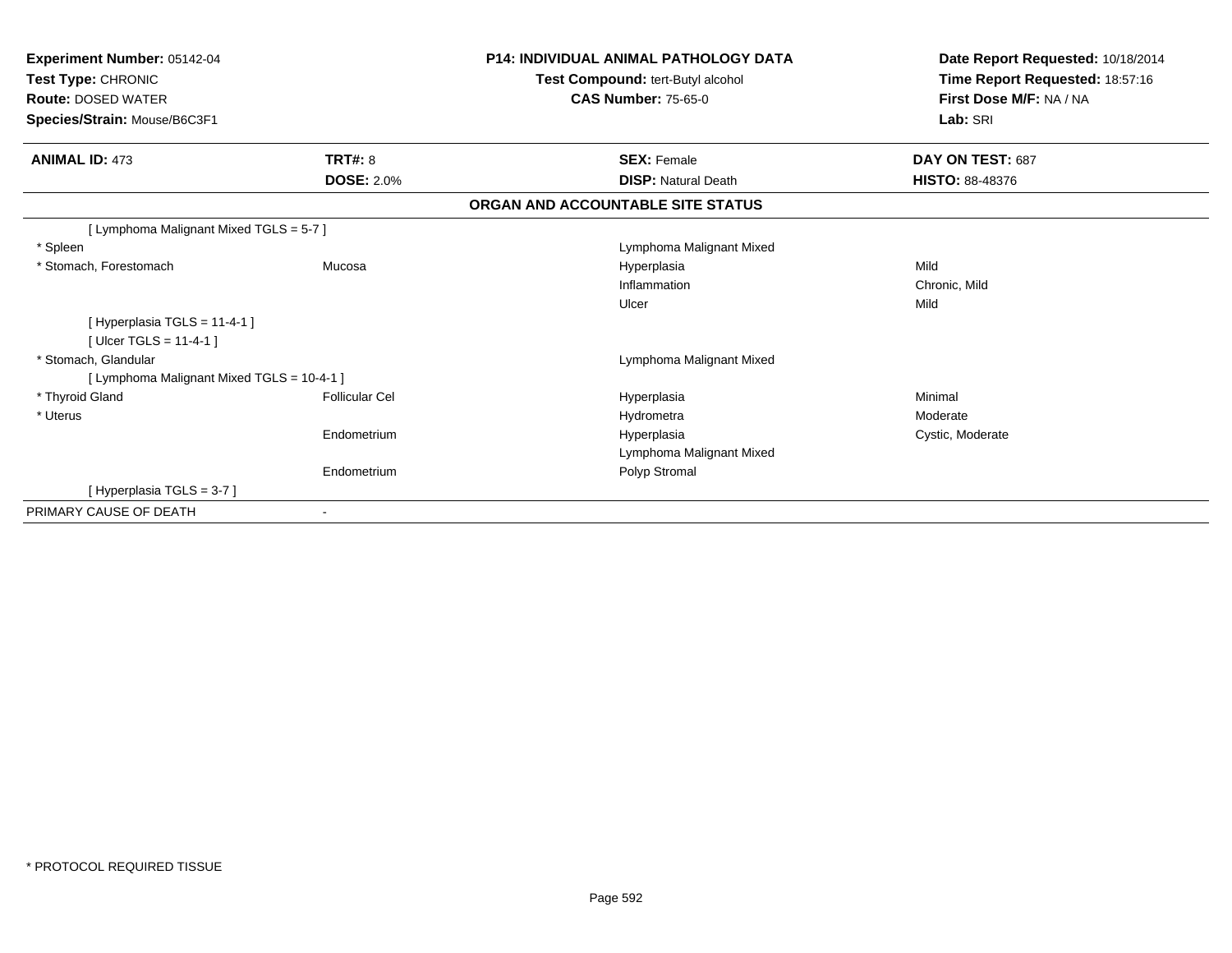| Experiment Number: 05142-04                                | <b>P14: INDIVIDUAL ANIMAL PATHOLOGY DATA</b><br>Test Compound: tert-Butyl alcohol |                                   | Date Report Requested: 10/18/2014 |
|------------------------------------------------------------|-----------------------------------------------------------------------------------|-----------------------------------|-----------------------------------|
| Test Type: CHRONIC                                         |                                                                                   |                                   | Time Report Requested: 18:57:16   |
| <b>Route: DOSED WATER</b>                                  |                                                                                   | <b>CAS Number: 75-65-0</b>        | First Dose M/F: NA / NA           |
| Species/Strain: Mouse/B6C3F1                               |                                                                                   |                                   | Lab: SRI                          |
| <b>ANIMAL ID: 474</b>                                      | <b>TRT#: 8</b>                                                                    | <b>SEX: Female</b>                | DAY ON TEST: 729                  |
|                                                            | <b>DOSE: 2.0%</b>                                                                 | <b>DISP: Terminal Sacrifice</b>   | HISTO: 88-48774                   |
|                                                            |                                                                                   | ORGAN AND ACCOUNTABLE SITE STATUS |                                   |
| <b>NORMAL</b>                                              |                                                                                   |                                   |                                   |
| * Adrenal Cortex                                           | * Adrenal Medulla                                                                 | * Bone                            | * Bone Marrow                     |
| * Brain                                                    | * Esophagus                                                                       | * Gallbladder                     | * Heart                           |
| * Intestine Large, Cecum                                   | * Intestine Large, Colon                                                          | * Intestine Large, Rectum         | * Intestine Small, Duodenum       |
| * Intestine Small, Ileum                                   | * Intestine Small, Jejunum                                                        | * Islets, Pancreatic              | * Mammary Gland                   |
| * Nose                                                     | * Ovary                                                                           | * Pancreas                        | * Parathyroid Gland               |
| * Pituitary Gland                                          | * Salivary Glands                                                                 | * Skin                            | * Stomach, Glandular              |
| * Thymus                                                   | * Trachea                                                                         | * Urinary Bladder                 |                                   |
| <b>MISSING</b>                                             |                                                                                   |                                   |                                   |
| * Lymph Node, Mandibular                                   |                                                                                   |                                   |                                   |
| <b>OBSERVATIONS</b>                                        |                                                                                   |                                   |                                   |
| * Kidney                                                   |                                                                                   | Nephropathy                       | Minimal                           |
| * Liver                                                    |                                                                                   | Hepatocellular Adenoma            | Multiple                          |
| [ Hepatocellular Adenoma TGLS = 4-23,5-24,7-26,8-27 ]      |                                                                                   |                                   |                                   |
| * Lung                                                     |                                                                                   | Hemorrhage                        | Minimal                           |
|                                                            | Alveolar Epith                                                                    | Hyperplasia                       | Minimal                           |
| [Hemorrhage $TGLS = 9-2-1$ ]<br>[Hyperplasia TGLS = 9-2-1] |                                                                                   |                                   |                                   |
| * Lymph Node, Mesenteric                                   |                                                                                   | Hyperplasia                       | Lymphoid, Moderate                |
| Mesentery                                                  | Fat                                                                               | Necrosis                          | Mild                              |
| [ Necrosis TGLS = $2-21$ ]                                 |                                                                                   |                                   |                                   |
| * Spleen                                                   |                                                                                   | Hematopoietic Cell Proliferation  | Mild                              |
| * Stomach, Forestomach<br>[Hyperplasia TGLS = 10-4-1]      | Mucosa                                                                            | Hyperplasia                       | Minimal                           |
| * Thyroid Gland                                            | <b>Follicular Cel</b>                                                             | Adenoma                           |                                   |
|                                                            | <b>Follicular Cel</b>                                                             | Hyperplasia                       | Moderate                          |
| * Uterus                                                   |                                                                                   | Hydrometra                        | Moderate                          |
|                                                            | Endometrium                                                                       | Hyperplasia                       | Cystic, Moderate                  |
| [ Hyperplasia TGLS = 1-7 ]                                 |                                                                                   |                                   |                                   |
| PRIMARY CAUSE OF DEATH                                     | $\sim$                                                                            |                                   |                                   |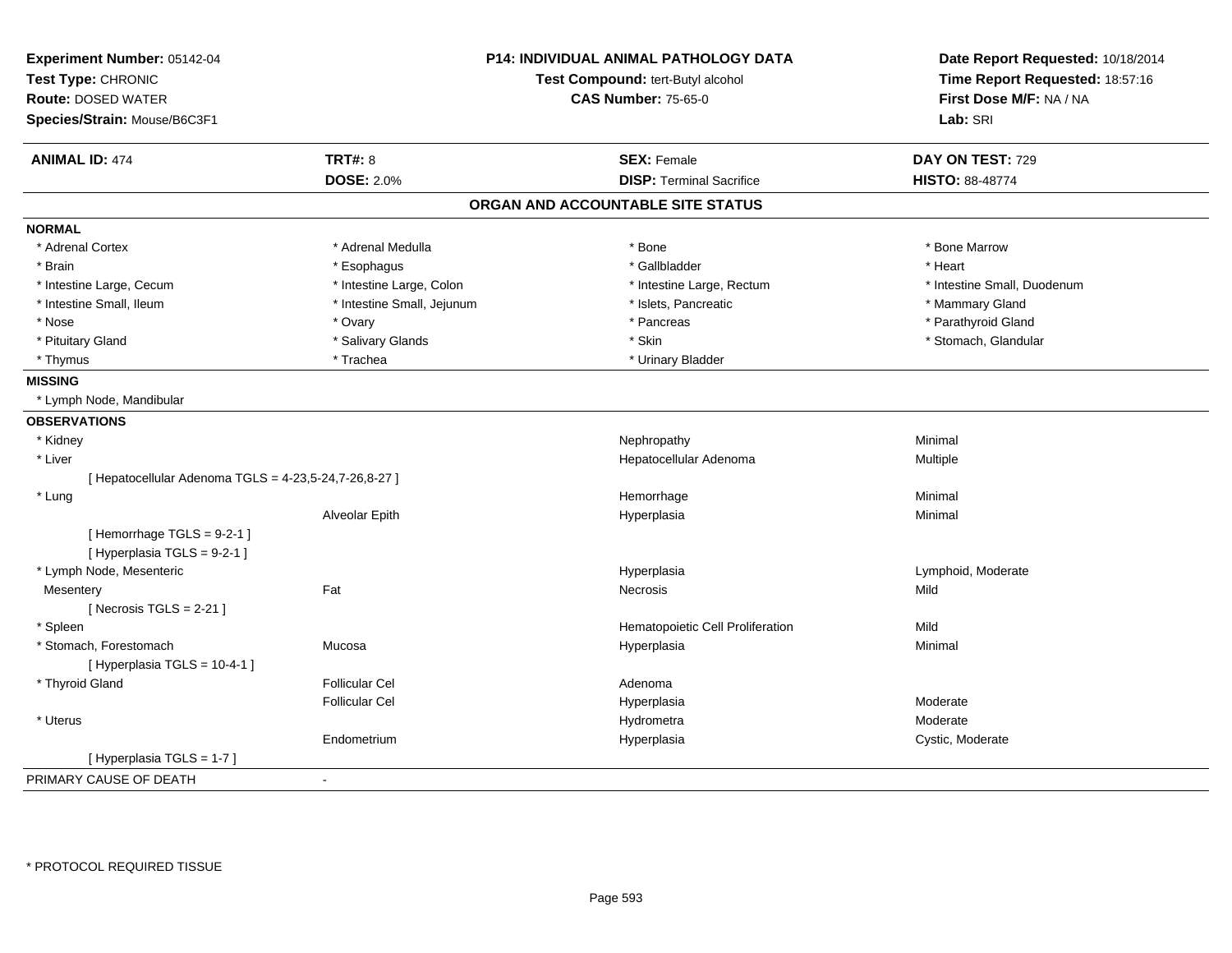| <b>Experiment Number: 05142-04</b><br>Test Type: CHRONIC<br><b>Route: DOSED WATER</b><br>Species/Strain: Mouse/B6C3F1 |                           | <b>P14: INDIVIDUAL ANIMAL PATHOLOGY DATA</b><br>Test Compound: tert-Butyl alcohol<br><b>CAS Number: 75-65-0</b> | Date Report Requested: 10/18/2014<br>Time Report Requested: 18:57:16<br>First Dose M/F: NA / NA<br>Lab: SRI |
|-----------------------------------------------------------------------------------------------------------------------|---------------------------|-----------------------------------------------------------------------------------------------------------------|-------------------------------------------------------------------------------------------------------------|
| <b>ANIMAL ID: 475</b>                                                                                                 | TRT#: 8                   | <b>SEX: Female</b>                                                                                              | DAY ON TEST: 730                                                                                            |
|                                                                                                                       | <b>DOSE: 2.0%</b>         | <b>DISP: Terminal Sacrifice</b>                                                                                 | <b>HISTO: 88-48775</b>                                                                                      |
|                                                                                                                       |                           | ORGAN AND ACCOUNTABLE SITE STATUS                                                                               |                                                                                                             |
| <b>NORMAL</b>                                                                                                         |                           |                                                                                                                 |                                                                                                             |
| * Adrenal Cortex                                                                                                      | * Adrenal Medulla         | * Bone Marrow                                                                                                   | * Brain                                                                                                     |
| * Esophagus                                                                                                           | * Gallbladder             | * Heart                                                                                                         | * Intestine Large, Cecum                                                                                    |
| * Intestine Large, Colon                                                                                              | * Intestine Large, Rectum | * Intestine Small. Duodenum                                                                                     | * Intestine Small. Ileum                                                                                    |
| * Intestine Small, Jejunum                                                                                            | * Islets, Pancreatic      | * Kidney                                                                                                        | * Lung                                                                                                      |
| * Lymph Node, Mandibular                                                                                              | * Mammary Gland           | * Nose                                                                                                          | * Ovary                                                                                                     |
| * Pancreas                                                                                                            | * Parathyroid Gland       | * Salivary Glands                                                                                               | * Skin                                                                                                      |
| * Spleen                                                                                                              | * Stomach, Forestomach    | * Stomach, Glandular                                                                                            | * Thymus                                                                                                    |
| * Trachea                                                                                                             | * Urinary Bladder         |                                                                                                                 |                                                                                                             |
| <b>OBSERVATIONS</b>                                                                                                   |                           |                                                                                                                 |                                                                                                             |
| * Bone                                                                                                                |                           | Fibrous Osteodystrophy                                                                                          | Mild                                                                                                        |
| * Liver                                                                                                               |                           | Hematopoietic Cell Proliferation                                                                                | Minimal                                                                                                     |
| * Lymph Node, Mesenteric                                                                                              |                           | Lymphoma Malignant Mixed                                                                                        |                                                                                                             |
| * Pituitary Gland                                                                                                     | Pars Distalis             | Adenoma                                                                                                         |                                                                                                             |
| * Thyroid Gland                                                                                                       | <b>Follicular Cel</b>     | Hyperplasia                                                                                                     | Moderate                                                                                                    |
| * Uterus                                                                                                              |                           | Hydrometra                                                                                                      | Marked                                                                                                      |
|                                                                                                                       | Endometrium               | Hyperplasia                                                                                                     | Cystic, Moderate                                                                                            |
| [Hydrometra TGLS = 1-7]                                                                                               |                           |                                                                                                                 |                                                                                                             |
| [Hyperplasia TGLS = 2-7]                                                                                              |                           |                                                                                                                 |                                                                                                             |
| PRIMARY CAUSE OF DEATH                                                                                                |                           |                                                                                                                 |                                                                                                             |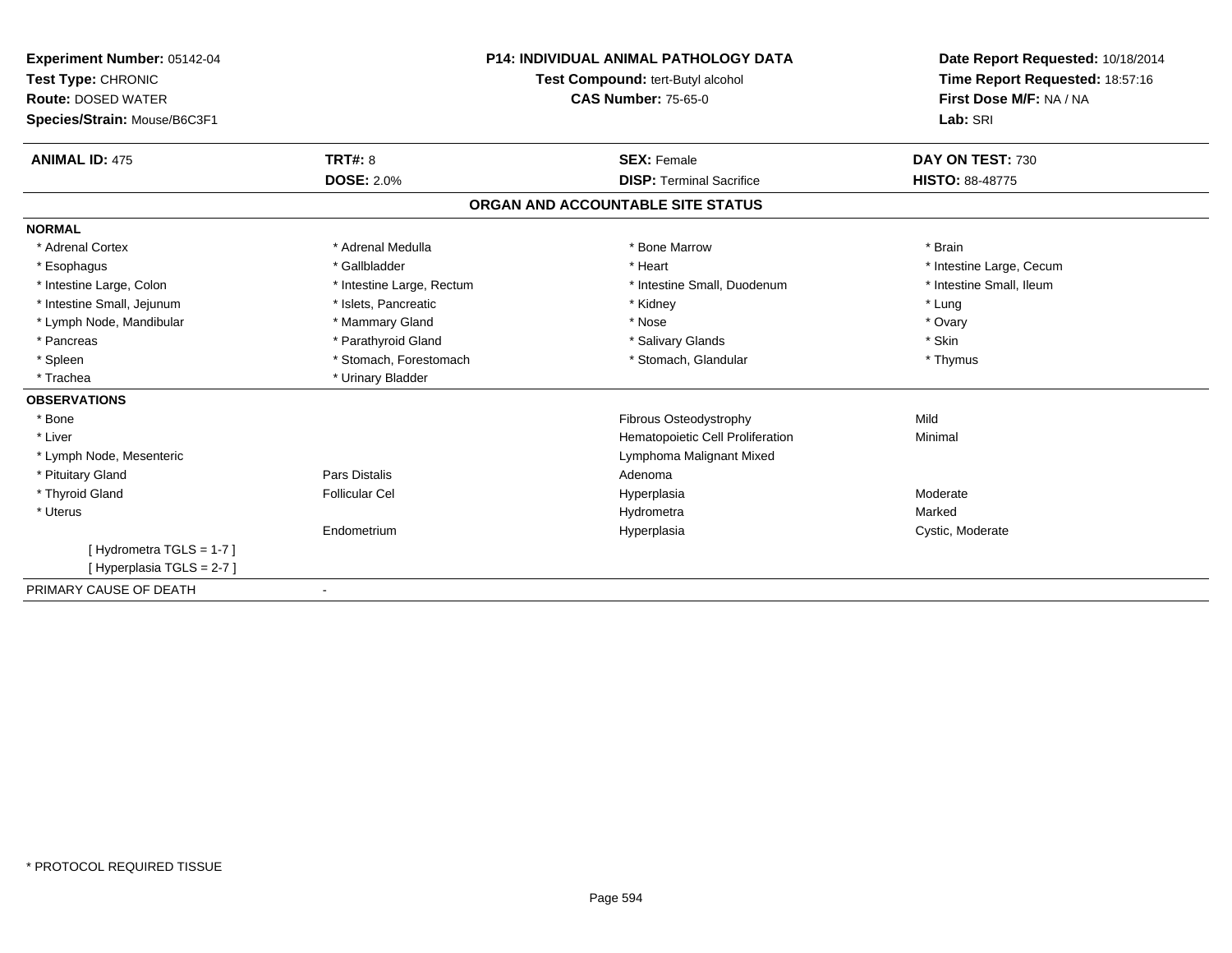| Experiment Number: 05142-04                 | P14: INDIVIDUAL ANIMAL PATHOLOGY DATA |                                   | Date Report Requested: 10/18/2014                                      |
|---------------------------------------------|---------------------------------------|-----------------------------------|------------------------------------------------------------------------|
| Test Type: CHRONIC                          |                                       | Test Compound: tert-Butyl alcohol | Time Report Requested: 18:57:16<br>First Dose M/F: NA / NA<br>Lab: SRI |
| <b>Route: DOSED WATER</b>                   |                                       | <b>CAS Number: 75-65-0</b>        |                                                                        |
| Species/Strain: Mouse/B6C3F1                |                                       |                                   |                                                                        |
| <b>ANIMAL ID: 476</b>                       | <b>TRT#: 8</b>                        | <b>SEX: Female</b>                | DAY ON TEST: 730                                                       |
|                                             | <b>DOSE: 2.0%</b>                     | <b>DISP: Terminal Sacrifice</b>   | <b>HISTO: 88-48776</b>                                                 |
|                                             |                                       | ORGAN AND ACCOUNTABLE SITE STATUS |                                                                        |
| <b>NORMAL</b>                               |                                       |                                   |                                                                        |
| * Adrenal Cortex                            | * Adrenal Medulla                     | * Bone Marrow                     | * Brain                                                                |
| * Esophagus                                 | * Gallbladder                         | * Heart                           | * Intestine Large, Cecum                                               |
| * Intestine Large, Colon                    | * Intestine Large, Rectum             | * Intestine Small. Duodenum       | * Intestine Small, Ileum                                               |
| * Intestine Small, Jejunum                  | * Islets, Pancreatic                  | * Kidney                          | * Lung                                                                 |
| * Lymph Node, Mesenteric                    | * Mammary Gland                       | * Nose                            | * Pancreas                                                             |
| * Parathyroid Gland                         | * Salivary Glands                     | * Skin                            | * Stomach. Forestomach                                                 |
| * Stomach, Glandular                        | * Thymus                              | * Trachea                         | * Urinary Bladder                                                      |
| <b>MISSING</b>                              |                                       |                                   |                                                                        |
| * Lymph Node, Mandibular                    |                                       |                                   |                                                                        |
| <b>OBSERVATIONS</b>                         |                                       |                                   |                                                                        |
| * Bone                                      |                                       | Fibrous Osteodystrophy            | Minimal                                                                |
| * Liver                                     |                                       | Hepatocellular Adenoma            | Multiple                                                               |
| [ Hepatocellular Adenoma TGLS = 3-21,4-22 ] |                                       |                                   |                                                                        |
| * Ovary                                     | Follicle                              | Cyst                              | Mild                                                                   |
| * Pituitary Gland                           | Pars Distalis                         | Adenoma                           |                                                                        |
| * Spleen                                    |                                       | Hyperplasia                       | Lymphoid, Mild                                                         |
| * Thyroid Gland                             | <b>Follicular Cel</b>                 | Hyperplasia                       | Minimal                                                                |
| * Uterus                                    |                                       | Hydrometra                        | Marked                                                                 |
|                                             | Endometrium                           | Hyperplasia                       | Cystic, Marked                                                         |
| [Hydrometra TGLS = 1-7]                     |                                       |                                   |                                                                        |
| [Hyperplasia TGLS = 2-7]                    |                                       |                                   |                                                                        |
| PRIMARY CAUSE OF DEATH                      |                                       |                                   |                                                                        |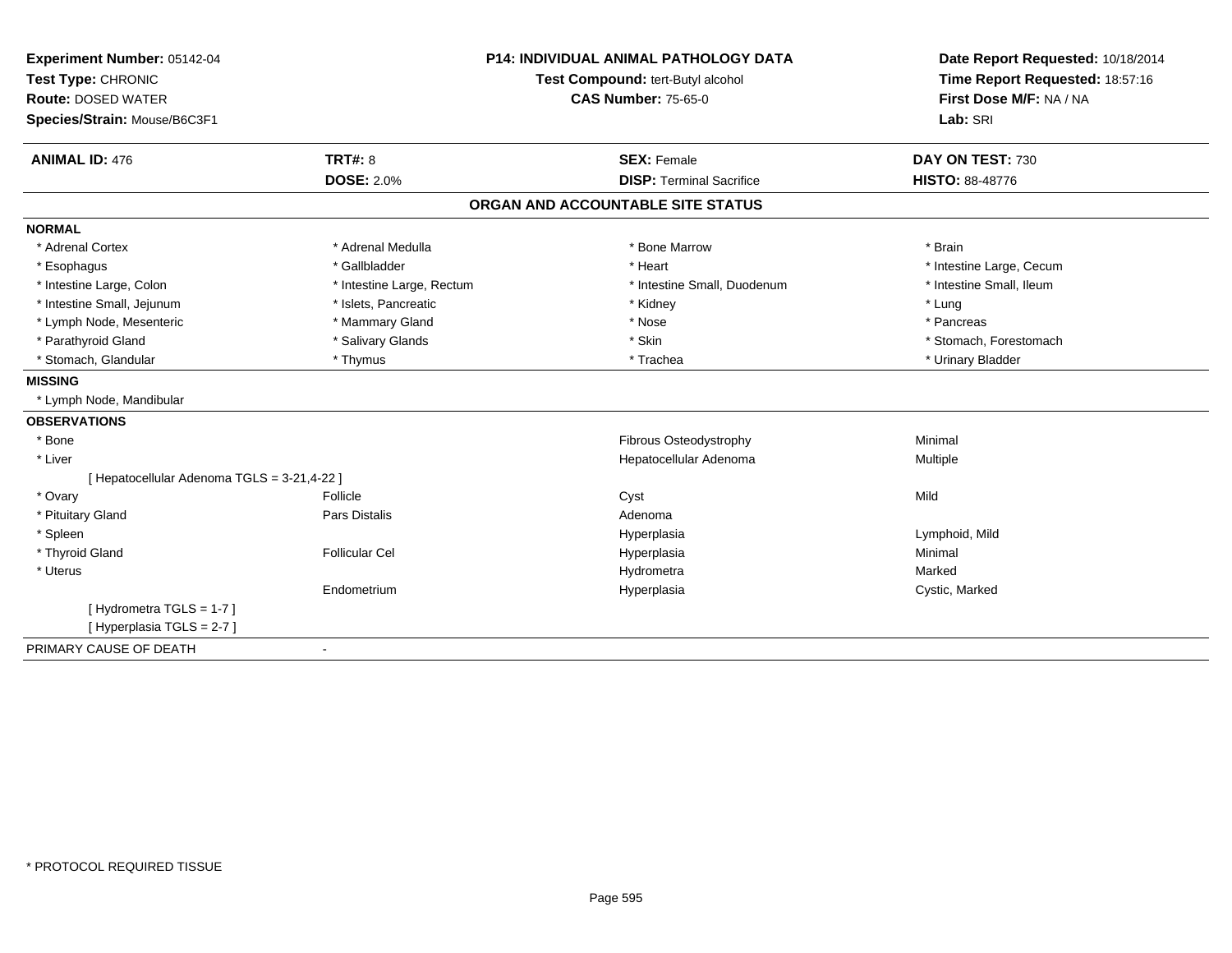| <b>Experiment Number: 05142-04</b><br>Test Type: CHRONIC<br><b>Route: DOSED WATER</b><br>Species/Strain: Mouse/B6C3F1 |                           | <b>P14: INDIVIDUAL ANIMAL PATHOLOGY DATA</b><br>Test Compound: tert-Butyl alcohol<br><b>CAS Number: 75-65-0</b> | Date Report Requested: 10/18/2014<br>Time Report Requested: 18:57:16<br>First Dose M/F: NA / NA<br>Lab: SRI |
|-----------------------------------------------------------------------------------------------------------------------|---------------------------|-----------------------------------------------------------------------------------------------------------------|-------------------------------------------------------------------------------------------------------------|
| <b>ANIMAL ID: 477</b>                                                                                                 | TRT#: 8                   | <b>SEX: Female</b>                                                                                              | DAY ON TEST: 730                                                                                            |
|                                                                                                                       | <b>DOSE: 2.0%</b>         | <b>DISP: Terminal Sacrifice</b>                                                                                 | <b>HISTO: 88-48777</b>                                                                                      |
|                                                                                                                       |                           | ORGAN AND ACCOUNTABLE SITE STATUS                                                                               |                                                                                                             |
| <b>NORMAL</b>                                                                                                         |                           |                                                                                                                 |                                                                                                             |
| * Adrenal Cortex                                                                                                      | * Adrenal Medulla         | * Bone Marrow                                                                                                   | * Brain                                                                                                     |
| * Esophagus                                                                                                           | * Gallbladder             | * Heart                                                                                                         | * Intestine Large, Cecum                                                                                    |
| * Intestine Large, Colon                                                                                              | * Intestine Large, Rectum | * Intestine Small, Duodenum                                                                                     | * Intestine Small, Ileum                                                                                    |
| * Intestine Small, Jejunum                                                                                            | * Islets, Pancreatic      | * Lung                                                                                                          | * Lymph Node, Mandibular                                                                                    |
| * Lymph Node, Mesenteric                                                                                              | * Mammary Gland           | * Nose                                                                                                          | * Ovary                                                                                                     |
| * Pancreas                                                                                                            | * Parathyroid Gland       | * Pituitary Gland                                                                                               | * Salivary Glands                                                                                           |
| * Skin                                                                                                                | * Stomach, Forestomach    | * Stomach, Glandular                                                                                            | * Thymus                                                                                                    |
| * Trachea                                                                                                             | * Urinary Bladder         |                                                                                                                 |                                                                                                             |
| <b>OBSERVATIONS</b>                                                                                                   |                           |                                                                                                                 |                                                                                                             |
| * Bone                                                                                                                |                           | Fibrous Osteodystrophy                                                                                          | Mild                                                                                                        |
| * Kidney                                                                                                              |                           | Nephropathy                                                                                                     | Mild                                                                                                        |
| * Liver                                                                                                               |                           | Hepatocellular Adenoma                                                                                          | Multiple                                                                                                    |
| [ Hepatocellular Adenoma TGLS = 2-21,3-22 ]                                                                           |                           |                                                                                                                 |                                                                                                             |
| * Spleen                                                                                                              |                           | Hematopoietic Cell Proliferation                                                                                | Mild                                                                                                        |
| * Thyroid Gland                                                                                                       |                           | Degeneration                                                                                                    | Cystic, Mild                                                                                                |
|                                                                                                                       | Follicular Cel            | Hyperplasia                                                                                                     | Mild                                                                                                        |
| * Uterus                                                                                                              | Endometrium               | Hyperplasia                                                                                                     | Cystic, Marked                                                                                              |
| [Hyperplasia TGLS = 1-7]                                                                                              |                           |                                                                                                                 |                                                                                                             |
| PRIMARY CAUSE OF DEATH                                                                                                |                           |                                                                                                                 |                                                                                                             |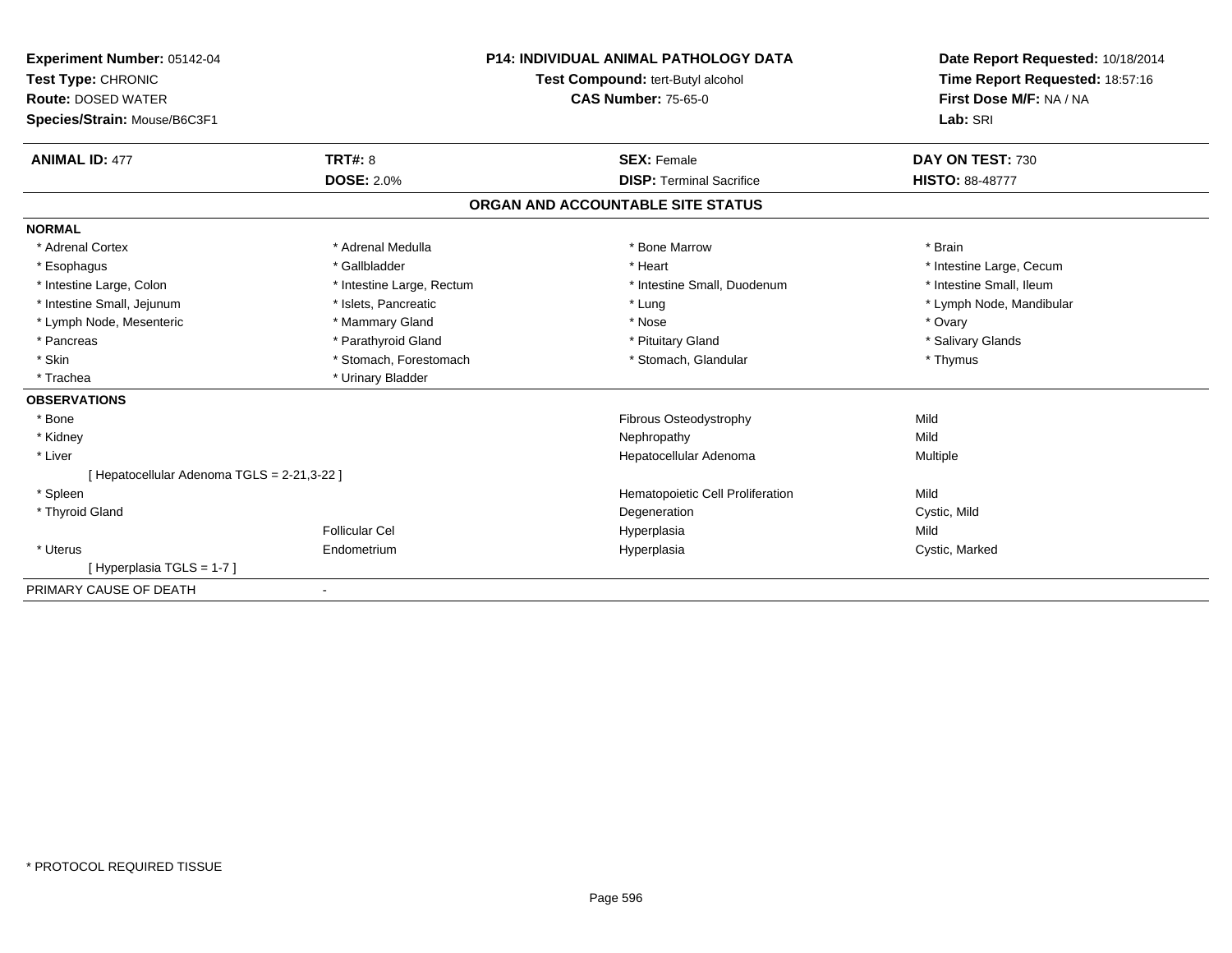| Experiment Number: 05142-04<br>Test Type: CHRONIC<br><b>Route: DOSED WATER</b> |                           | P14: INDIVIDUAL ANIMAL PATHOLOGY DATA<br>Test Compound: tert-Butyl alcohol<br><b>CAS Number: 75-65-0</b> | Date Report Requested: 10/18/2014<br>Time Report Requested: 18:57:16<br>First Dose M/F: NA / NA |
|--------------------------------------------------------------------------------|---------------------------|----------------------------------------------------------------------------------------------------------|-------------------------------------------------------------------------------------------------|
| Species/Strain: Mouse/B6C3F1                                                   |                           |                                                                                                          | Lab: SRI                                                                                        |
| <b>ANIMAL ID: 478</b>                                                          | <b>TRT#: 8</b>            | <b>SEX: Female</b>                                                                                       | DAY ON TEST: 695                                                                                |
|                                                                                | <b>DOSE: 2.0%</b>         | <b>DISP:</b> Moribund Sacrifice                                                                          | <b>HISTO: 88-48377</b>                                                                          |
|                                                                                |                           | ORGAN AND ACCOUNTABLE SITE STATUS                                                                        |                                                                                                 |
| <b>NORMAL</b>                                                                  |                           |                                                                                                          |                                                                                                 |
| * Adrenal Cortex                                                               | * Adrenal Medulla         | * Bone                                                                                                   | * Bone Marrow                                                                                   |
| * Brain                                                                        | * Esophagus               | * Gallbladder                                                                                            | * Heart                                                                                         |
| * Intestine Large, Cecum                                                       | * Intestine Large, Rectum | * Intestine Small, Ileum                                                                                 | * Intestine Small, Jejunum                                                                      |
| * Islets, Pancreatic                                                           | * Kidney                  | * Mammary Gland                                                                                          | * Nose                                                                                          |
| * Parathyroid Gland                                                            | * Pituitary Gland         | * Salivary Glands                                                                                        | * Stomach, Forestomach                                                                          |
| * Thymus                                                                       | * Trachea                 |                                                                                                          |                                                                                                 |
| <b>OBSERVATIONS</b>                                                            |                           |                                                                                                          |                                                                                                 |
| * Intestine Large, Colon                                                       |                           | Lymphoma Malignant Mixed                                                                                 |                                                                                                 |
| * Intestine Small, Duodenum                                                    |                           | Lymphoma Malignant Mixed                                                                                 |                                                                                                 |
| * Liver                                                                        |                           | <b>Eosinophilic Focus</b>                                                                                |                                                                                                 |
|                                                                                |                           | Hepatocellular Adenoma                                                                                   | Multiple                                                                                        |
|                                                                                |                           | Lymphoma Malignant Mixed                                                                                 |                                                                                                 |
| [ Hepatocellular Adenoma TGLS = 8-25,9-26 ]                                    |                           |                                                                                                          |                                                                                                 |
| [ Lymphoma Malignant Mixed TGLS = 8-25,9-26 ]                                  |                           |                                                                                                          |                                                                                                 |
| * Lung                                                                         | Mediastinum               | Lymphoma Malignant Mixed                                                                                 |                                                                                                 |
| Lymph Node                                                                     | Inguinal                  | Hyperplasia                                                                                              | Mast Cell, Mild                                                                                 |
|                                                                                | Axillary                  | Lymphoma Malignant Mixed                                                                                 |                                                                                                 |
|                                                                                | Inguinal                  | Lymphoma Malignant Mixed                                                                                 |                                                                                                 |
| [ Lymphoma Malignant Mixed TGLS = 3-22,4-23,7-24 ]                             |                           |                                                                                                          |                                                                                                 |
| [ Lymphoma Malignant Mixed TGLS = 3-22,4-23,7-24 ]                             |                           |                                                                                                          |                                                                                                 |
| * Lymph Node, Mandibular                                                       |                           | Lymphoma Malignant Mixed                                                                                 |                                                                                                 |
| [ Lymphoma Malignant Mixed TGLS = 3-22,4-23,7-24 ]                             |                           |                                                                                                          |                                                                                                 |
| * Lymph Node, Mesenteric                                                       |                           | Lymphoma Malignant Mixed                                                                                 |                                                                                                 |
| [ Lymphoma Malignant Mixed TGLS = 3-22,4-23,7-24 ]                             |                           |                                                                                                          |                                                                                                 |
| Mesentery                                                                      |                           | Lymphoma Malignant Mixed                                                                                 |                                                                                                 |
| * Ovary                                                                        |                           | Lymphoma Malignant Mixed                                                                                 |                                                                                                 |
| * Pancreas                                                                     |                           | Lymphoma Malignant Mixed                                                                                 |                                                                                                 |
| * Skin                                                                         |                           | Inflammation                                                                                             | Chronic, Focal, Mild                                                                            |
|                                                                                |                           | Ulcer                                                                                                    | Mild                                                                                            |
| [Inflammation TGLS = $1-21$ ]                                                  |                           |                                                                                                          |                                                                                                 |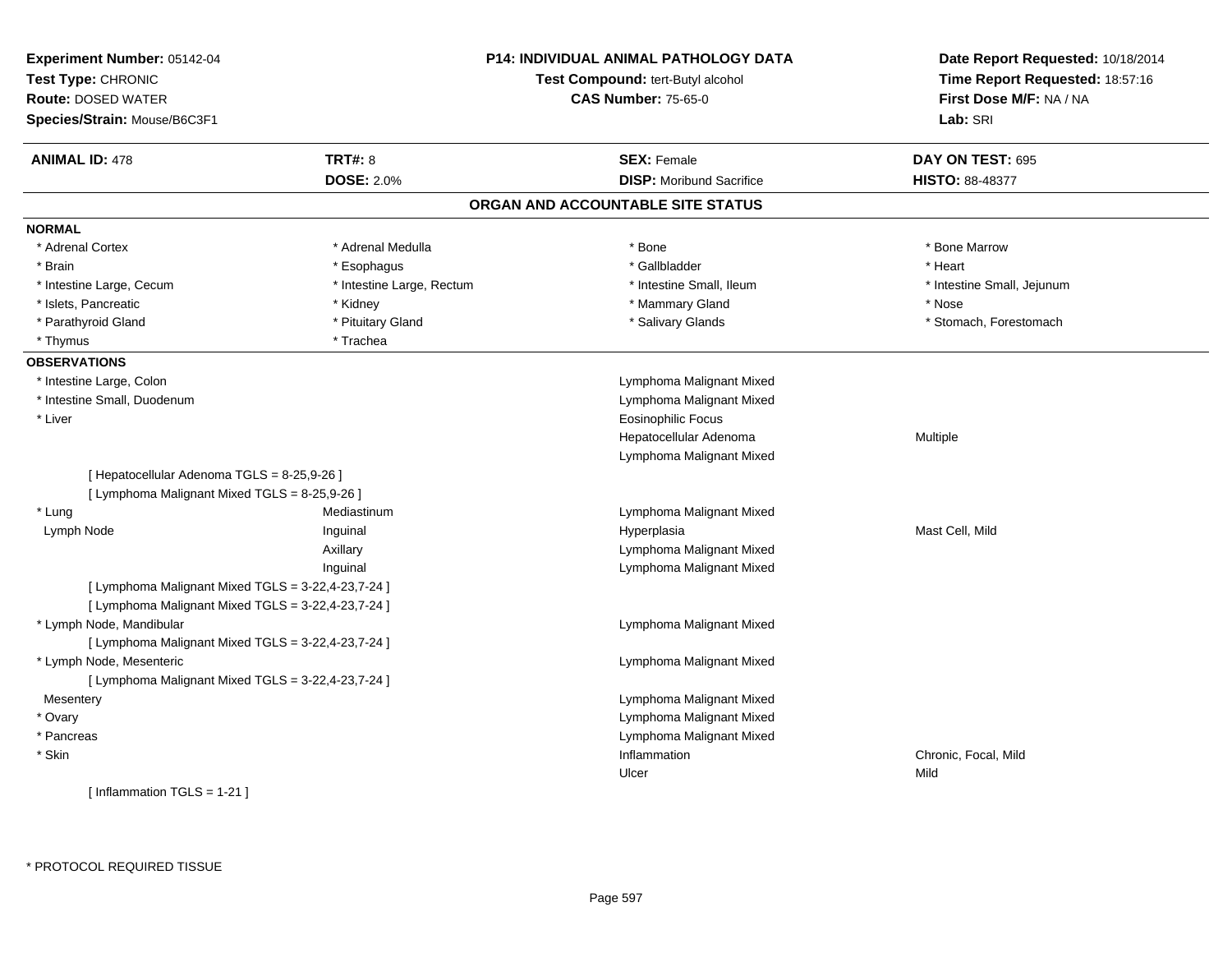| <b>Experiment Number: 05142-04</b><br><b>Test Type: CHRONIC</b><br><b>Route: DOSED WATER</b> |                       | <b>P14: INDIVIDUAL ANIMAL PATHOLOGY DATA</b><br><b>Test Compound: tert-Butyl alcohol</b><br><b>CAS Number: 75-65-0</b> | Date Report Requested: 10/18/2014<br>Time Report Requested: 18:57:16<br>First Dose M/F: NA / NA |
|----------------------------------------------------------------------------------------------|-----------------------|------------------------------------------------------------------------------------------------------------------------|-------------------------------------------------------------------------------------------------|
| Species/Strain: Mouse/B6C3F1                                                                 |                       |                                                                                                                        | Lab: SRI                                                                                        |
| <b>ANIMAL ID: 478</b>                                                                        | <b>TRT#: 8</b>        | <b>SEX: Female</b>                                                                                                     | DAY ON TEST: 695                                                                                |
|                                                                                              | <b>DOSE: 2.0%</b>     | <b>DISP:</b> Moribund Sacrifice                                                                                        | <b>HISTO: 88-48377</b>                                                                          |
|                                                                                              |                       | ORGAN AND ACCOUNTABLE SITE STATUS                                                                                      |                                                                                                 |
| [ Ulcer TGLS = $1-21$ ]                                                                      |                       |                                                                                                                        |                                                                                                 |
| * Spleen                                                                                     |                       | Lymphoma Malignant Mixed                                                                                               |                                                                                                 |
| [ Lymphoma Malignant Mixed TGLS = 6-6 ]                                                      |                       |                                                                                                                        |                                                                                                 |
| * Stomach, Glandular                                                                         |                       | Lymphoma Malignant Mixed                                                                                               |                                                                                                 |
| [ Lymphoma Malignant Mixed TGLS = 11-4-1 ]                                                   |                       |                                                                                                                        |                                                                                                 |
| * Thyroid Gland                                                                              | <b>Follicular Cel</b> | Hyperplasia                                                                                                            | Moderate                                                                                        |
| * Urinary Bladder                                                                            | <b>Transit Epithe</b> | Hyperplasia                                                                                                            | Minimal                                                                                         |
|                                                                                              |                       | Inflammation                                                                                                           | Chronic, Mild                                                                                   |
| * Uterus                                                                                     | Endometrium           | Hyperplasia                                                                                                            | Cystic, Marked                                                                                  |
|                                                                                              |                       | Lymphoma Malignant Mixed                                                                                               |                                                                                                 |
| [Hyperplasia TGLS = 5-7]                                                                     |                       |                                                                                                                        |                                                                                                 |
| PRIMARY CAUSE OF DEATH                                                                       |                       |                                                                                                                        |                                                                                                 |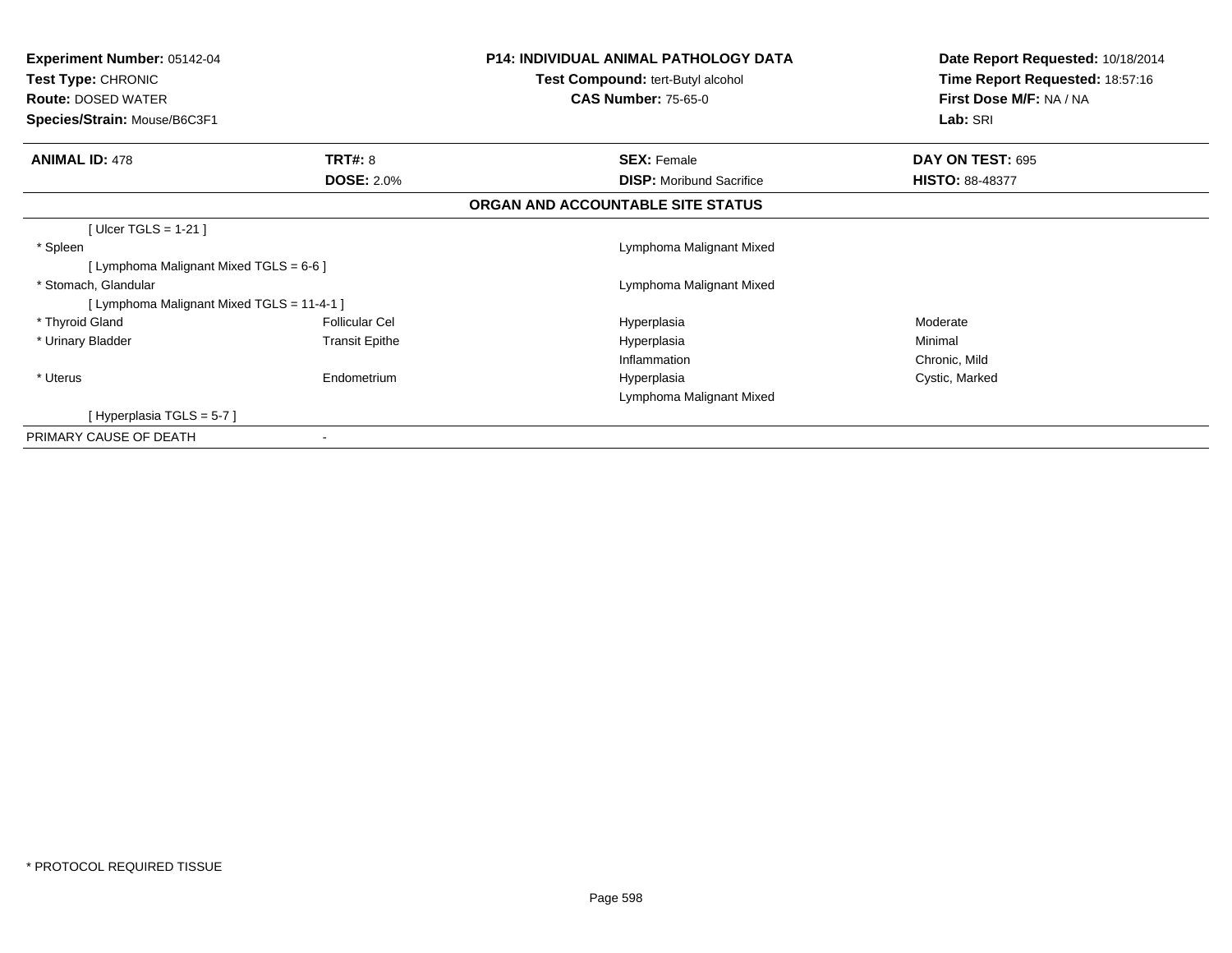| Experiment Number: 05142-04<br>Test Type: CHRONIC<br><b>Route: DOSED WATER</b><br>Species/Strain: Mouse/B6C3F1 |                           | <b>P14: INDIVIDUAL ANIMAL PATHOLOGY DATA</b><br>Test Compound: tert-Butyl alcohol<br><b>CAS Number: 75-65-0</b> | Date Report Requested: 10/18/2014<br>Time Report Requested: 18:57:16<br>First Dose M/F: NA / NA<br>Lab: SRI |
|----------------------------------------------------------------------------------------------------------------|---------------------------|-----------------------------------------------------------------------------------------------------------------|-------------------------------------------------------------------------------------------------------------|
| <b>ANIMAL ID: 479</b>                                                                                          | <b>TRT#: 8</b>            | <b>SEX: Female</b>                                                                                              | DAY ON TEST: 730                                                                                            |
|                                                                                                                | <b>DOSE: 2.0%</b>         | <b>DISP: Terminal Sacrifice</b>                                                                                 | <b>HISTO: 88-48778</b>                                                                                      |
|                                                                                                                |                           | ORGAN AND ACCOUNTABLE SITE STATUS                                                                               |                                                                                                             |
| <b>NORMAL</b>                                                                                                  |                           |                                                                                                                 |                                                                                                             |
| * Adrenal Cortex                                                                                               | * Adrenal Medulla         | * Bone Marrow                                                                                                   | * Brain                                                                                                     |
| * Esophagus                                                                                                    | * Gallbladder             | * Heart                                                                                                         | * Intestine Large, Cecum                                                                                    |
| * Intestine Large, Colon                                                                                       | * Intestine Large, Rectum | * Intestine Small, Duodenum                                                                                     | * Intestine Small, Ileum                                                                                    |
| * Intestine Small, Jejunum                                                                                     | * Islets, Pancreatic      | * Kidney                                                                                                        | * Lung                                                                                                      |
| * Mammary Gland                                                                                                | * Nose                    | * Ovary                                                                                                         | * Pancreas                                                                                                  |
| * Parathyroid Gland                                                                                            | * Pituitary Gland         | * Salivary Glands                                                                                               | * Stomach, Forestomach                                                                                      |
| * Stomach, Glandular                                                                                           | * Thymus                  | * Trachea                                                                                                       | * Urinary Bladder                                                                                           |
| <b>OBSERVATIONS</b>                                                                                            |                           |                                                                                                                 |                                                                                                             |
| * Bone                                                                                                         |                           | Fibrous Osteodystrophy                                                                                          | Mild                                                                                                        |
| * Liver                                                                                                        |                           | Fatty Change                                                                                                    | Mild                                                                                                        |
|                                                                                                                | Centrilobular             | Fibrosis                                                                                                        | Mild                                                                                                        |
|                                                                                                                |                           | Lymphoma Malignant Mixed                                                                                        |                                                                                                             |
| [Fatty Change TGLS = 6-24,8-25]<br>[Fibrosis TGLS = $5-23$ ]                                                   |                           |                                                                                                                 |                                                                                                             |
| [ Lymphoma Malignant Mixed TGLS = 6-24 ]                                                                       |                           |                                                                                                                 |                                                                                                             |
| Lymph Node                                                                                                     | Mediastinal               | Lymphoma Malignant Mixed                                                                                        |                                                                                                             |
| [ Lymphoma Malignant Mixed TGLS = 7-2,4-22 ]                                                                   |                           |                                                                                                                 |                                                                                                             |
| * Lymph Node, Mandibular                                                                                       |                           | Lymphoma Malignant Mixed                                                                                        |                                                                                                             |
| [ Lymphoma Malignant Mixed TGLS = 7-2,4-22 ]                                                                   |                           |                                                                                                                 |                                                                                                             |
| * Lymph Node, Mesenteric                                                                                       |                           | Lymphoma Malignant Mixed                                                                                        |                                                                                                             |
| [ Lymphoma Malignant Mixed TGLS = 7-2,4-22 ]                                                                   |                           |                                                                                                                 |                                                                                                             |
| * Skin                                                                                                         |                           | Inflammation                                                                                                    | Chronic, Focal, Minimal                                                                                     |
| [ Inflammation TGLS = 1-21 ]                                                                                   |                           |                                                                                                                 |                                                                                                             |
| * Spleen                                                                                                       |                           | Lymphoma Malignant Mixed                                                                                        |                                                                                                             |
| [ Lymphoma Malignant Mixed TGLS = 3-6 ]                                                                        |                           |                                                                                                                 |                                                                                                             |
| * Thyroid Gland                                                                                                | <b>Follicular Cel</b>     | Hyperplasia                                                                                                     | Minimal                                                                                                     |
| * Uterus                                                                                                       | Endometrium               | Hyperplasia                                                                                                     | Cystic, Moderate                                                                                            |
| [Hyperplasia TGLS = 2-7 ]                                                                                      |                           |                                                                                                                 |                                                                                                             |
| PRIMARY CAUSE OF DEATH                                                                                         |                           |                                                                                                                 |                                                                                                             |